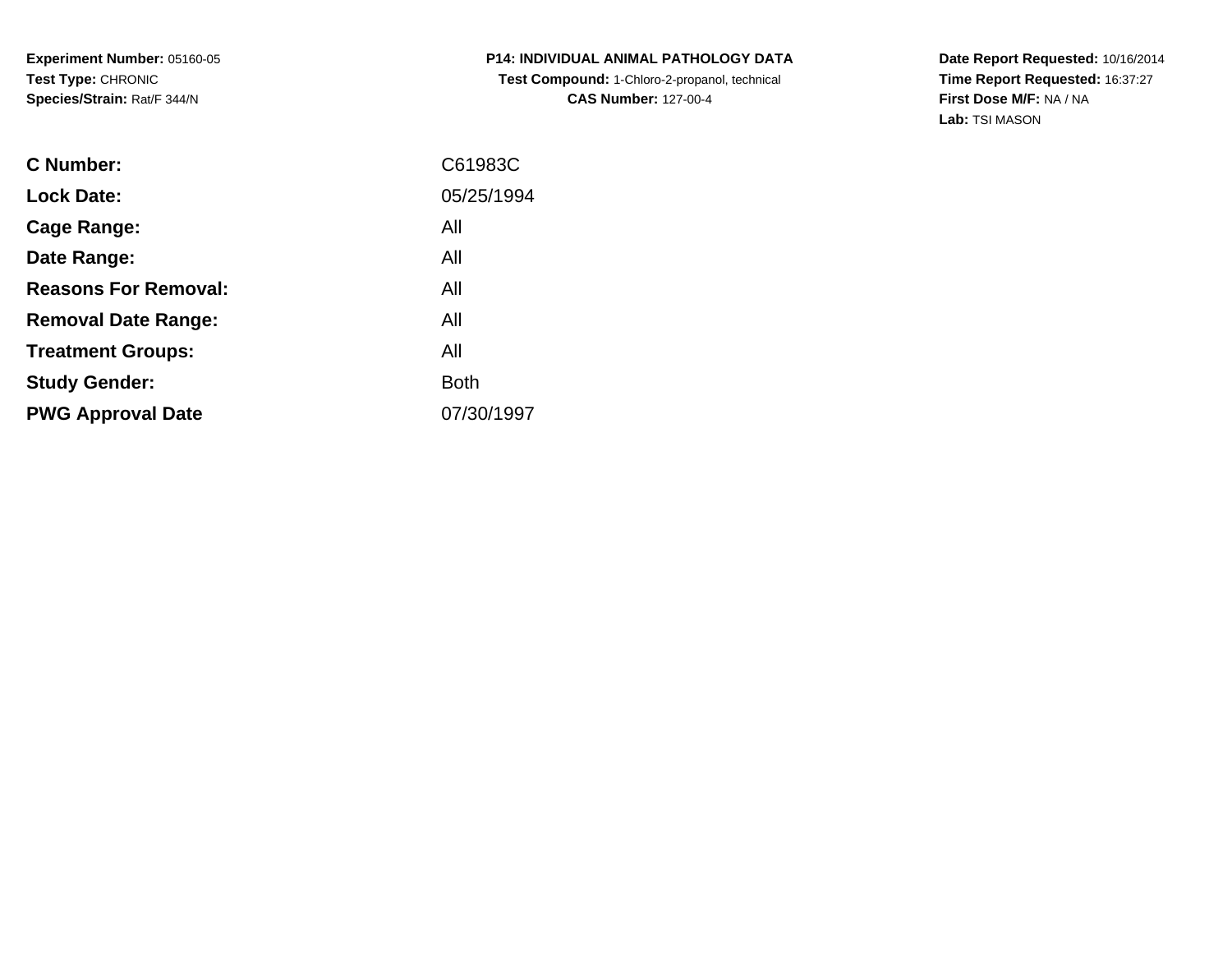**Experiment Number:** 05160-05**Test Type:** CHRONIC **Species/Strain:** Rat/F 344/N**P14: INDIVIDUAL ANIMAL PATHOLOGY DATATest Compound:** 1-Chloro-2-propanol, technical **CAS Number:** 127-00-4**Date Report Requested:** 10/16/2014**Time Report Requested:** 16:37:27**First Dose M/F:** NA / NA**Lab:** TSI MASON**ANIMAL ID:** 1**TRT#:** 1 **SEX:** Male **DAY ON TEST:** 580 **DOSE:** 0 PPM**DISP:** Natural Death **HISTO:** MA913021 **ORGAN AND ACCOUNTABLE SITE STATUSNORMAL**\* Adrenal Cortex \* Adrenal Cortex \* Blood Vessel \* Bone \* Brain\* Intestine Large, Colon \* Epididymis \* Esophagus \* Esophagus \* Esophagus \* 11testine Large, Cecum \* Intestine Large, Rectum \* The recture \* Islets, Pancreatic \* The \* Mammary Gland \* The \* Pancreas \* Pancreas \* Seminal Vesicle \* Parathyroid Gland \* \* Annual Cland \* \* Preputial Gland \* \* \* Salivary Glands \* \* Salivary Glands \* \* Seminal Vesicle \* Skin \* Nicolae \* Stomach, Forestomach \* Trachea \* Trachea **AUTO PRECLUDES DIAG.** \* Bone Marrow \* Intestine Small, Duodenum \* Intestine Small, Ileum \* Intestine Small, Jejunum \* Urinary Bladder**OBSERVATIONS** \* Adrenal Medulla Pheochromocytoma Benign [ Pheochromocytoma Benign TGLS = 7-8 ] \* Heart Cardiomyopathyy Mild Minimal \* Kidneyy the control of the control of the control of the control of the control of the control of the control of the control of the control of the control of the control of the control of the control of the control of the contro Leukemia MononuclearNephropathyy Mild [ Hydronephrosis TGLS = 8-4 ] \* Liver Leukemia Mononuclear \* Lung Leukemia Mononuclear [ Leukemia Mononuclear TGLS = 12-2 ] Lymph Node Mediastinal Leukemia Mononuclear Pancreatic Leukemia Mononuclear [ Leukemia Mononuclear TGLS = 10-3B ][ Leukemia Mononuclear TGLS = 14-9A ] \* Lymph Node, Mandibular Leukemia Mononuclear [ Leukemia Mononuclear TGLS = 1-9 ] \* Lymph Node, Mesenteric Leukemia Mononuclear [ Leukemia Mononuclear TGLS = 4-8 ] \* Nosee and the second of the series of the series of the control of the series of the chronic Active, Marked and the Respirat Epith Inflammation Chronic Active, Marked and the series of the series of the series of the series of Note: FUNGAL HYPHAE IN NASAL CAVITY. \* Pituitary GlandPars Distalis Hyperplasia Mild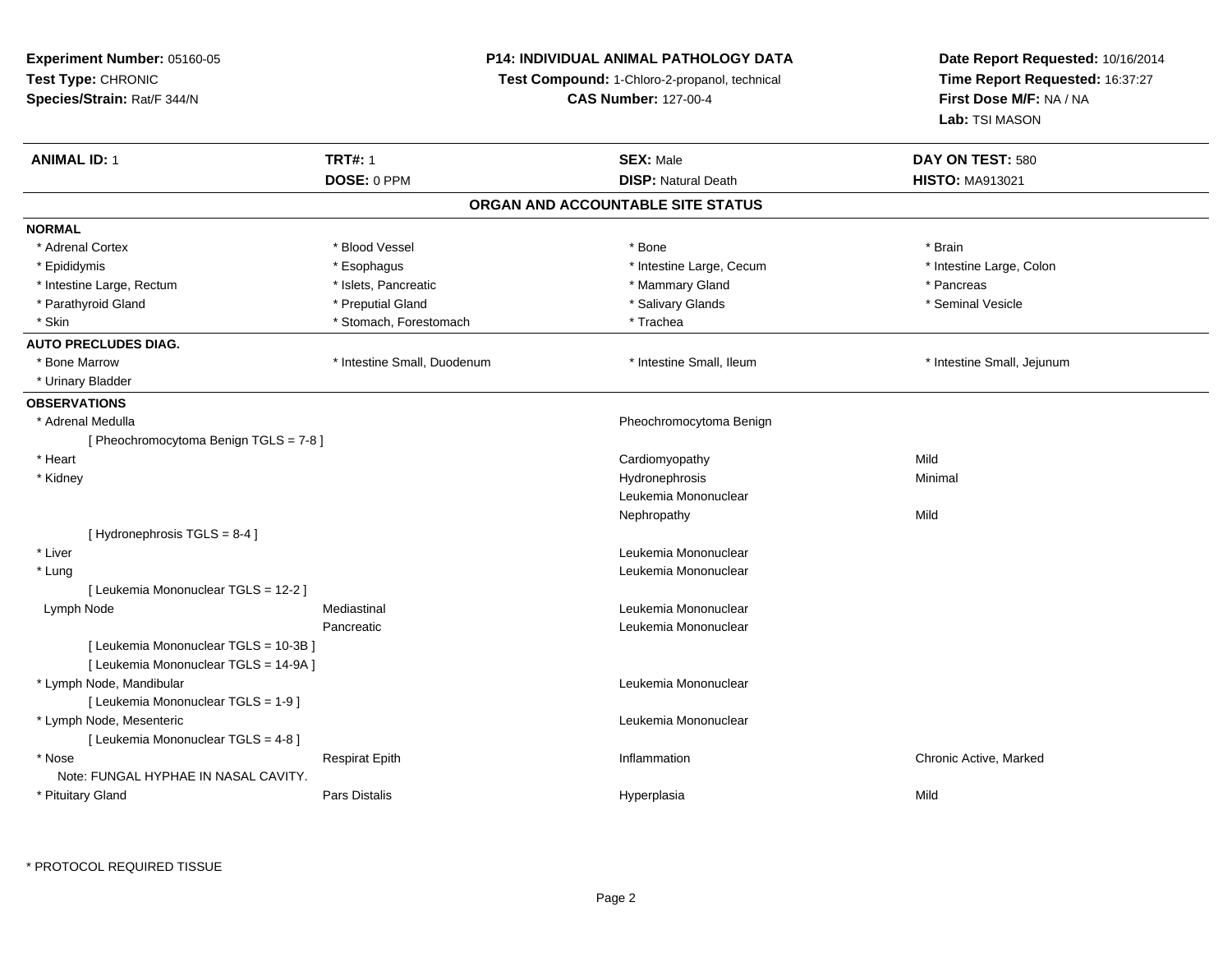| <b>Experiment Number: 05160-05</b><br><b>Test Type: CHRONIC</b> |                       | <b>P14: INDIVIDUAL ANIMAL PATHOLOGY DATA</b><br>Test Compound: 1-Chloro-2-propanol, technical                                                                                                                                                                                                                                  | Date Report Requested: 10/16/2014<br>Time Report Requested: 16:37:27 |
|-----------------------------------------------------------------|-----------------------|--------------------------------------------------------------------------------------------------------------------------------------------------------------------------------------------------------------------------------------------------------------------------------------------------------------------------------|----------------------------------------------------------------------|
| Species/Strain: Rat/F 344/N                                     |                       | <b>CAS Number: 127-00-4</b>                                                                                                                                                                                                                                                                                                    | First Dose M/F: NA / NA<br>Lab: TSI MASON                            |
| <b>ANIMAL ID: 1</b>                                             | <b>TRT#: 1</b>        | <b>SEX: Male</b>                                                                                                                                                                                                                                                                                                               | DAY ON TEST: 580                                                     |
|                                                                 | DOSE: 0 PPM           | <b>DISP: Natural Death</b>                                                                                                                                                                                                                                                                                                     | <b>HISTO: MA913021</b>                                               |
|                                                                 |                       | ORGAN AND ACCOUNTABLE SITE STATUS                                                                                                                                                                                                                                                                                              |                                                                      |
| * Prostate                                                      |                       | Inflammation                                                                                                                                                                                                                                                                                                                   | Chronic Active, Mild                                                 |
| * Spleen                                                        |                       | Leukemia Mononuclear                                                                                                                                                                                                                                                                                                           |                                                                      |
|                                                                 |                       | Necrosis                                                                                                                                                                                                                                                                                                                       | Mild                                                                 |
| [Leukemia Mononuclear TGLS = 5.6-3.3A]                          |                       |                                                                                                                                                                                                                                                                                                                                |                                                                      |
| [ Necrosis TGLS = $11-3A$ ]                                     |                       |                                                                                                                                                                                                                                                                                                                                |                                                                      |
| * Stomach, Glandular                                            |                       | Necrosis                                                                                                                                                                                                                                                                                                                       | Minimal                                                              |
| [Necrosis TGLS = $13-15A$ ]                                     |                       |                                                                                                                                                                                                                                                                                                                                |                                                                      |
| * Testes                                                        | <b>Interstit Cell</b> | Adenoma                                                                                                                                                                                                                                                                                                                        |                                                                      |
| [Adenoma TGLS = 2-7]                                            |                       |                                                                                                                                                                                                                                                                                                                                |                                                                      |
| * Thymus                                                        |                       | Leukemia Mononuclear                                                                                                                                                                                                                                                                                                           |                                                                      |
| * Thyroid Gland                                                 |                       | Cyst                                                                                                                                                                                                                                                                                                                           | Mild                                                                 |
| Note: SQUAMOUS CYST.                                            |                       |                                                                                                                                                                                                                                                                                                                                |                                                                      |
| * Urin Bladder                                                  |                       |                                                                                                                                                                                                                                                                                                                                |                                                                      |
| Note: TGL 3-NCL                                                 |                       |                                                                                                                                                                                                                                                                                                                                |                                                                      |
| PRIMARY CAUSE OF DEATH                                          | - UNCERTAIN           |                                                                                                                                                                                                                                                                                                                                |                                                                      |
| <b>CONTRIBUTORY CAUSE OF DEATH</b>                              |                       | - Kidney Leukemia Mononuclear;Liver Leukemia Mononuclear;Lung Leukemia Mononuclear;Lymph Node Pancreatic Leukemia Mononuclear;Lymph<br>Node Mediastinal Leukemia Mononuclear;Lymph Node;Mandibular Leukemia Mononuclear;Lymph Node;Mesenteric Leukemia Mononuclear;Spleen<br>Leukemia Mononuclear; Thymus Leukemia Mononuclear |                                                                      |
| Animal Note: THORACIC CANITY 3 CC RED ELLUD TCL 0 NST           |                       |                                                                                                                                                                                                                                                                                                                                |                                                                      |

Animal Note: THORACIC CAVITY 3 CC RED FLUID, TGL 9-NST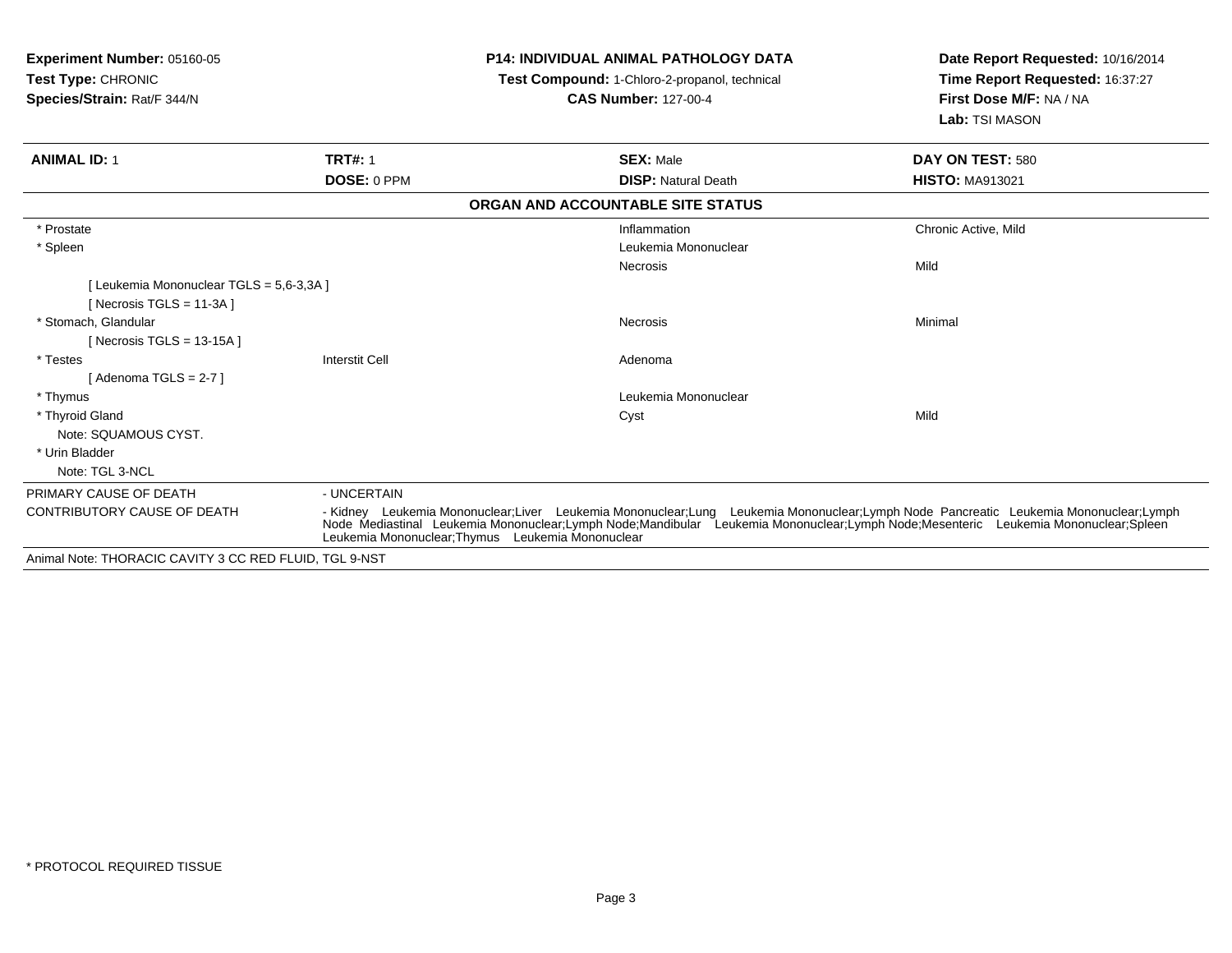**Experiment Number:** 05160-05**Test Type:** CHRONIC **Species/Strain:** Rat/F 344/N**P14: INDIVIDUAL ANIMAL PATHOLOGY DATATest Compound:** 1-Chloro-2-propanol, technical **CAS Number:** 127-00-4**Date Report Requested:** 10/16/2014**Time Report Requested:** 16:37:27**First Dose M/F:** NA / NA**Lab:** TSI MASON**ANIMAL ID:** 2 **TRT#:** <sup>1</sup> **SEX:** Male **DAY ON TEST:** <sup>726</sup> **DOSE:** 0 PPM**DISP:** Natural Death **HISTO:** MA913022 **ORGAN AND ACCOUNTABLE SITE STATUSNORMAL**\* Blood Vessel \* Bone \* Esophagus \* Esophagus \* The strain \* Intestine Large, Cecum \* Intestine Large, Colon \* Thestine Large, Thestine Large, Rectum \* Intestine Small, Duodenum \* Mammary Gland \* Parathyroid Gland \* \* **And a struck of the struck of the struck of the struck of Salivary Glands** \* Skin \* Skin \* Thyroid Gland \* Trachea**AUTO PRECLUDES DIAG.** \* Intestine Small, Jejunum**OBSERVATIONS** \* Adrenal Cortex Leukemia Mononuclear \* Adrenal Medullaa and the controller of the controller of the controller of the Hyperplasia and the Moderate Moderate of the Moderate  $\sim$  Moderate  $\sim$  Moderate  $\sim$  Moderate  $\sim$  Moderate  $\sim$  Moderate  $\sim$  Moderate  $\sim$  Moderate  $\sim$  M \* Bone Marrow Leukemia Mononuclear \* Brainn and the control of the control of the control of the control of the control of the control of the control of the control of the control of the control of the control of the control of the control of the control of the co \* Epididymis Leukemia Mononuclear \* Heart Cardiomyopathyy Mild \* Intestine Small, Ileum Leukemia Mononuclear \* Islets, Pancreaticc and the contract of the contract of the contract of the contract of the contract of the contract of the contract of the contract of the contract of the contract of the contract of the contract of the contract of the cont Nephropathy \* Kidneyy the controller of the controller of the controller of the Marked Marked of the Marked Marked of the Marked o [ Nephropathy TGLS = 4-4 ] \* Liver Leukemia Mononuclear [ Leukemia Mononuclear TGLS = 5-6 ] \* Lungg and the set of the set of the set of the set of the set of the set of the set of the set of the set of the s [ Leukemia Mononuclear TGLS = 6-2,3 ] \* Lymph Node, Mandibular Leukemia Mononuclear \* Lymph Node, Mesenteric Leukemia Mononuclear \* Nose Nasopharyn Dct Inflammation Chronic Active, Marked Respirat Epithh **Inflammation** Chronic Active, Mild and The Inflammation Chronic Active, Mild and The Inflammation Chronic Active, Mild and The Inflammation Chronic Active, Mild and The Inflammation Chronic Active, Mild and The Inflamma Respirat Epith Metaplasia Squamous, Mild \* Pancreas Leukemia Mononuclear \* Parathyroid GlNote: TGL 7-NCL \* Pituitary Glandd and the set of Pars Distalis and the Second Adenomal Adenomal Second Second Pars Distallis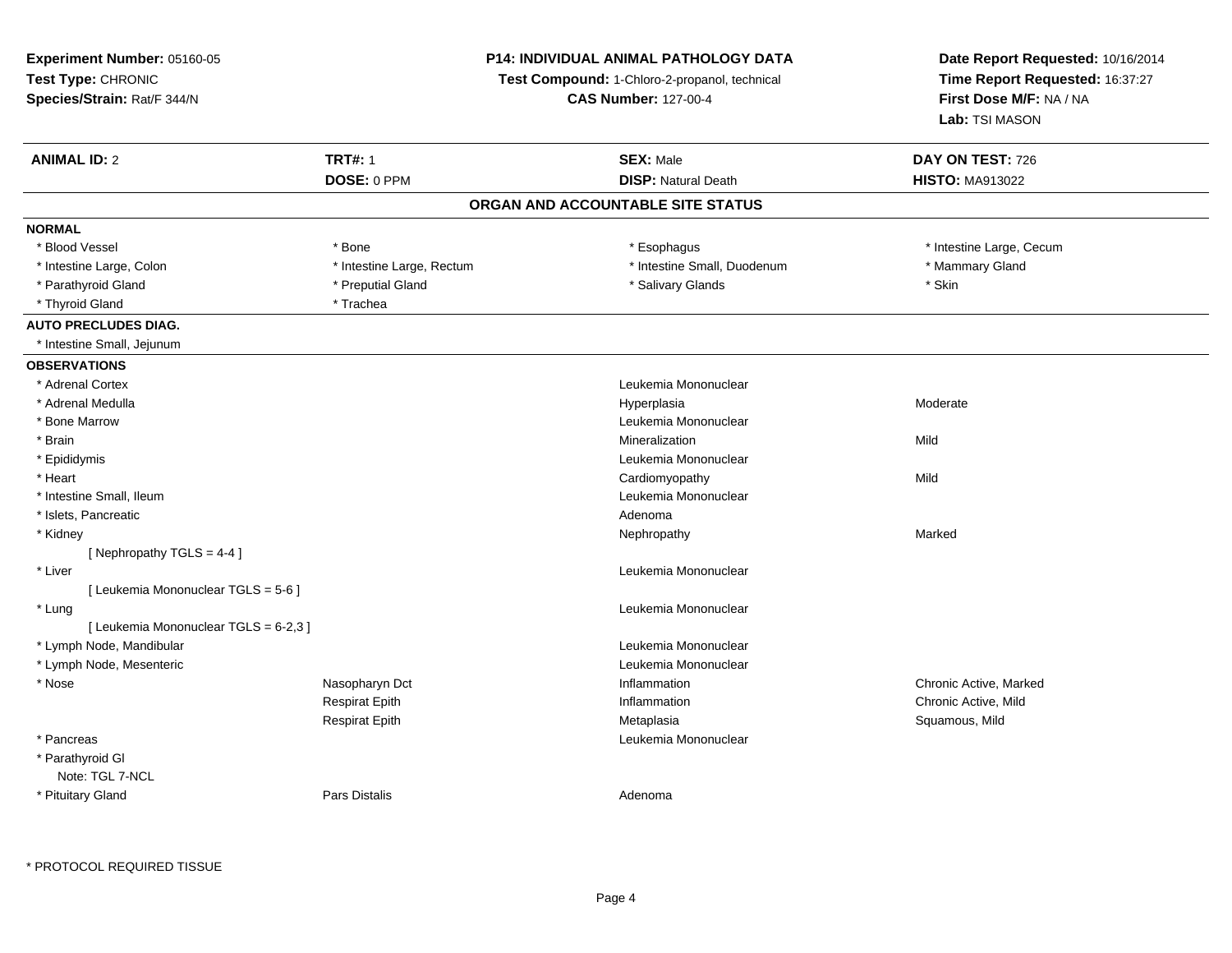| <b>Experiment Number: 05160-05</b><br>Test Type: CHRONIC<br>Species/Strain: Rat/F 344/N |                           | <b>P14: INDIVIDUAL ANIMAL PATHOLOGY DATA</b><br>Test Compound: 1-Chloro-2-propanol, technical<br><b>CAS Number: 127-00-4</b>                                                                                                                                                                                                                                                                                                                                                                                                               | Date Report Requested: 10/16/2014<br>Time Report Requested: 16:37:27<br>First Dose M/F: NA / NA<br>Lab: TSI MASON |  |
|-----------------------------------------------------------------------------------------|---------------------------|--------------------------------------------------------------------------------------------------------------------------------------------------------------------------------------------------------------------------------------------------------------------------------------------------------------------------------------------------------------------------------------------------------------------------------------------------------------------------------------------------------------------------------------------|-------------------------------------------------------------------------------------------------------------------|--|
| <b>ANIMAL ID: 2</b>                                                                     | <b>TRT#: 1</b>            | <b>SEX: Male</b>                                                                                                                                                                                                                                                                                                                                                                                                                                                                                                                           | DAY ON TEST: 726                                                                                                  |  |
|                                                                                         | DOSE: 0 PPM               | <b>DISP: Natural Death</b>                                                                                                                                                                                                                                                                                                                                                                                                                                                                                                                 | <b>HISTO: MA913022</b>                                                                                            |  |
|                                                                                         |                           | ORGAN AND ACCOUNTABLE SITE STATUS                                                                                                                                                                                                                                                                                                                                                                                                                                                                                                          |                                                                                                                   |  |
| [Adenoma TGLS = $8-8$ ]                                                                 |                           |                                                                                                                                                                                                                                                                                                                                                                                                                                                                                                                                            |                                                                                                                   |  |
| * Prostate                                                                              |                           | Inflammation                                                                                                                                                                                                                                                                                                                                                                                                                                                                                                                               | Chronic Active, Moderate                                                                                          |  |
|                                                                                         |                           | Leukemia Mononuclear                                                                                                                                                                                                                                                                                                                                                                                                                                                                                                                       |                                                                                                                   |  |
| * Seminal Vesicle                                                                       |                           | Leukemia Mononuclear                                                                                                                                                                                                                                                                                                                                                                                                                                                                                                                       |                                                                                                                   |  |
| * Spleen                                                                                |                           | Leukemia Mononuclear                                                                                                                                                                                                                                                                                                                                                                                                                                                                                                                       |                                                                                                                   |  |
| [ Leukemia Mononuclear TGLS = 3-3 ]                                                     |                           |                                                                                                                                                                                                                                                                                                                                                                                                                                                                                                                                            |                                                                                                                   |  |
| * Stomach. Forestomach                                                                  |                           | Ulcer                                                                                                                                                                                                                                                                                                                                                                                                                                                                                                                                      | Marked                                                                                                            |  |
| [ Ulcer TGLS = $10-15,15A$ ]                                                            |                           |                                                                                                                                                                                                                                                                                                                                                                                                                                                                                                                                            |                                                                                                                   |  |
| * Stomach. Glandular                                                                    |                           | Leukemia Mononuclear                                                                                                                                                                                                                                                                                                                                                                                                                                                                                                                       |                                                                                                                   |  |
| Note: TGL 9-NCL                                                                         |                           |                                                                                                                                                                                                                                                                                                                                                                                                                                                                                                                                            |                                                                                                                   |  |
| * Testes                                                                                | Bilateral, Interstit Cell | Adenoma                                                                                                                                                                                                                                                                                                                                                                                                                                                                                                                                    |                                                                                                                   |  |
|                                                                                         |                           | Atrophy                                                                                                                                                                                                                                                                                                                                                                                                                                                                                                                                    | Marked                                                                                                            |  |
| [Adenoma TGLS = $1,2-7$ ]                                                               |                           |                                                                                                                                                                                                                                                                                                                                                                                                                                                                                                                                            |                                                                                                                   |  |
| * Thymus                                                                                |                           | Atrophy                                                                                                                                                                                                                                                                                                                                                                                                                                                                                                                                    | Mild                                                                                                              |  |
|                                                                                         |                           | Leukemia Mononuclear                                                                                                                                                                                                                                                                                                                                                                                                                                                                                                                       |                                                                                                                   |  |
| * Urinary Bladder                                                                       |                           | Leukemia Mononuclear                                                                                                                                                                                                                                                                                                                                                                                                                                                                                                                       |                                                                                                                   |  |
| PRIMARY CAUSE OF DEATH                                                                  | - UNCERTAIN               |                                                                                                                                                                                                                                                                                                                                                                                                                                                                                                                                            |                                                                                                                   |  |
| <b>CONTRIBUTORY CAUSE OF DEATH</b>                                                      |                           | - Adrenal Cortex Leukemia Mononuclear;Bone Marrow Leukemia Mononuclear;Epididymis Leukemia Mononuclear;Intestine Small;Ileum Leukemia<br>Mononuclear;Liver Leukemia Mononuclear;Lung Leukemia Mononuclear;Lymph Node;Mandibular Leukemia Mononuclear;Lymph Node;Mesenteric<br>Leukemia Mononuclear:Pancreas Leukemia Mononuclear:Prostate Leukemia Mononuclear:Seminal Vesicle Leukemia Mononuclear:Spleen Leukemia<br>Mononuclear;Stomach;Glandular Leukemia Mononuclear;Thymus Leukemia Mononuclear;Urinary Bladder Leukemia Mononuclear |                                                                                                                   |  |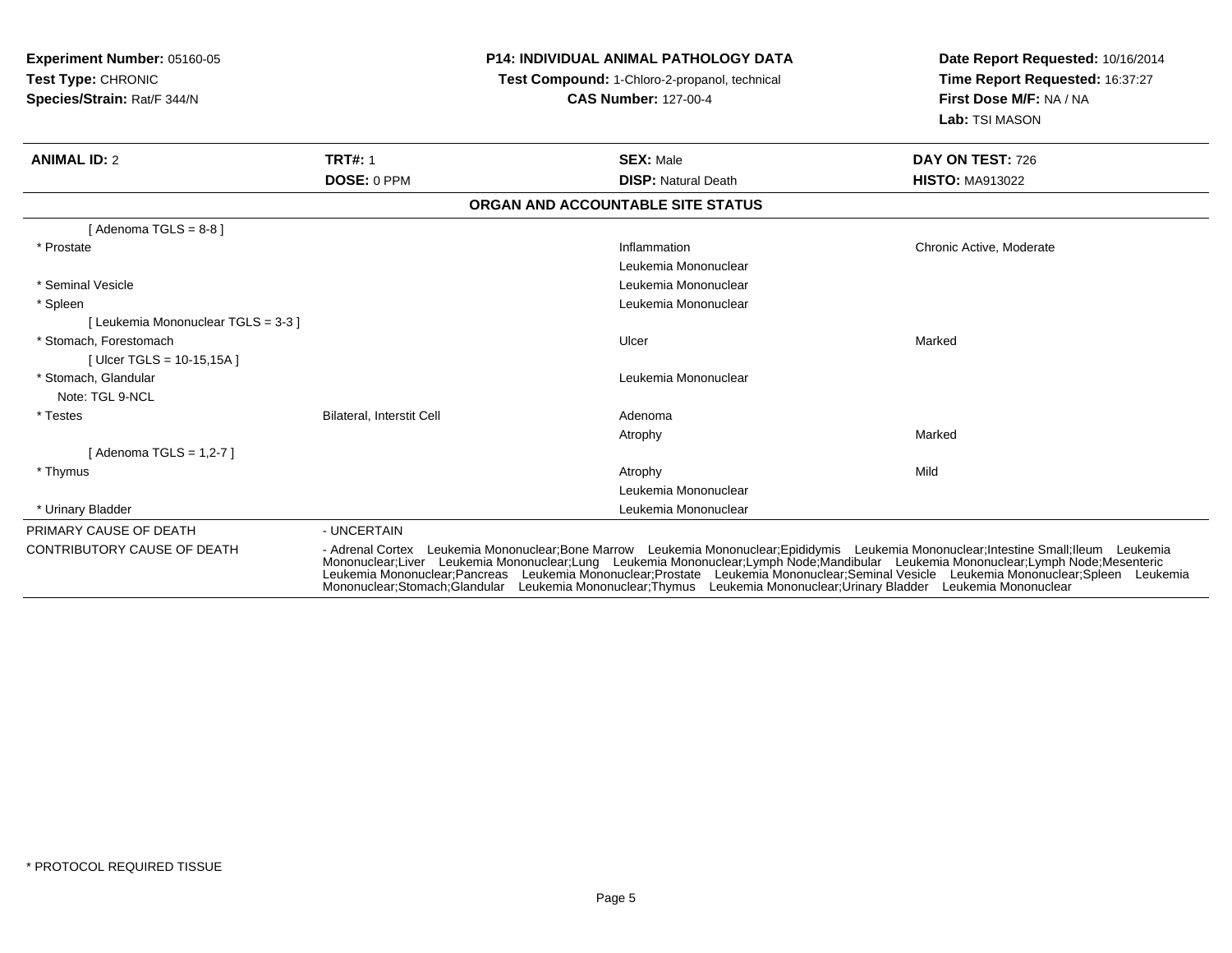**Experiment Number:** 05160-05**Test Type:** CHRONIC **Species/Strain:** Rat/F 344/N**P14: INDIVIDUAL ANIMAL PATHOLOGY DATATest Compound:** 1-Chloro-2-propanol, technical **CAS Number:** 127-00-4**Date Report Requested:** 10/16/2014**Time Report Requested:** 16:37:27**First Dose M/F:** NA / NA**Lab:** TSI MASON**ANIMAL ID:** 3**TRT#:** 1 **SEX:** Male **DAY ON TEST:** 637 **DOSE:** 0 PPM**DISP:** Moribund Sacrifice **HISTO:** MA913023 **ORGAN AND ACCOUNTABLE SITE STATUSNORMAL**\* Adrenal Cortex \* Adrenal Medulla \* Adrenal Medulla \* Blood Vessel \* Bood Vessel \* Bone \* Bone \* Bone \* Bone \* Bone \* Bone \* Bone \* Bone \* Bone \* Bone \* Bone \* Bone \* Bone \* Bone \* Bone \* Bone \* Bone \* Bone \* Bone \* Bone \* Bone \* Bone \* \* \* Epididymis **Account 19 and 19 and 19 and 19 and 19 and 19 and 19 and 19 and 19 and 19 and 19 and 19 and 19 and 19 and 19 and 19 and 19 and 19 and 19 and 19 and 19 and 19 and 19 and 19 and 19 and 19 and 19 and 19 and 19 a** \* Intestine Small, Ileum \* Intestine Large, Colon \* Intestine Large, Rectum \* Intestine Small, Duodenum \* Intestine Small, Duodenum \* Intestine Small, Jejunum \* \* The matter of the Mammary Gland \* Mammary Gland \* Parathyroid Gland \* Pituitary Gland \* Pituitary Gland \* Seminal Vesicle \* Preputial Gland \* \* Annual vesicle \* \* Prostate \* \* Salivary Glands \* \* Salivary Glands \* \* Seminal Vesicle \* \* Skin \* Stomach, Forestomach \* Thyroid Gland \* Thyroid Stand \* Trachea \* Urinary Bladder**OBSERVATIONS** \* Bone Marrow Leukemia Mononuclear \* Brainhemorrhage and the morrhage of the morrhage of the Moderate Moderate  $\sim$  Moderate  $\sim$  Moderate  $\sim$ [ Hemorrhage TGLS = 9-1 ] \* Islets, Pancreaticc and the contract of the contract of the contract of the contract of the contract of the contract of the contract of the contract of the contract of the contract of the contract of the contract of the contract of the cont Nephropathy \* Kidneyy the control of the control of the control of the control of the control of the control of the control of the control of the control of the control of the control of the control of the control of the control of the contro \* Liver Leukemia Mononuclear [ Leukemia Mononuclear TGLS = 7-6,6A; 10-6A ] \* Lung Leukemia Mononuclear Lymph Node Mediastinal Leukemia Mononuclear **Pancreatic**  Leukemia Mononuclear [ Leukemia Mononuclear TGLS = 4-16 ][ Leukemia Mononuclear TGLS = 8-3A ] \* Lymph Node, Mandibular Leukemia Mononuclear [ Leukemia Mononuclear TGLS = 1-9 ] \* Lymph Node, Mesenteric Leukemia Mononuclear [ Leukemia Mononuclear TGLS = 3-8 ] \* Nose Respirat Epith Hyperplasia Minimal \* Pancreass and the contract of the Acinus and the Acinus and the Atrophy and the Moderate Moderate  $\sim$  Moderate  $\sim$  Moderate  $\sim$  Moderate  $\sim$  Moderate  $\sim$  Moderate  $\sim$  Moderate  $\sim$  Moderate  $\sim$  Moderate  $\sim$  Moderate  $\sim$  M \* Spleen Leukemia Mononuclear [ Leukemia Mononuclear TGLS = 5-3 ] \* Stomach, Glandularr and the contract of the contract of the contract of the contract of the contract of the contract of the contract of the contract of the contract of the contract of the contract of the contract of the contract of the cont s Mild Note: TGL 6-NCL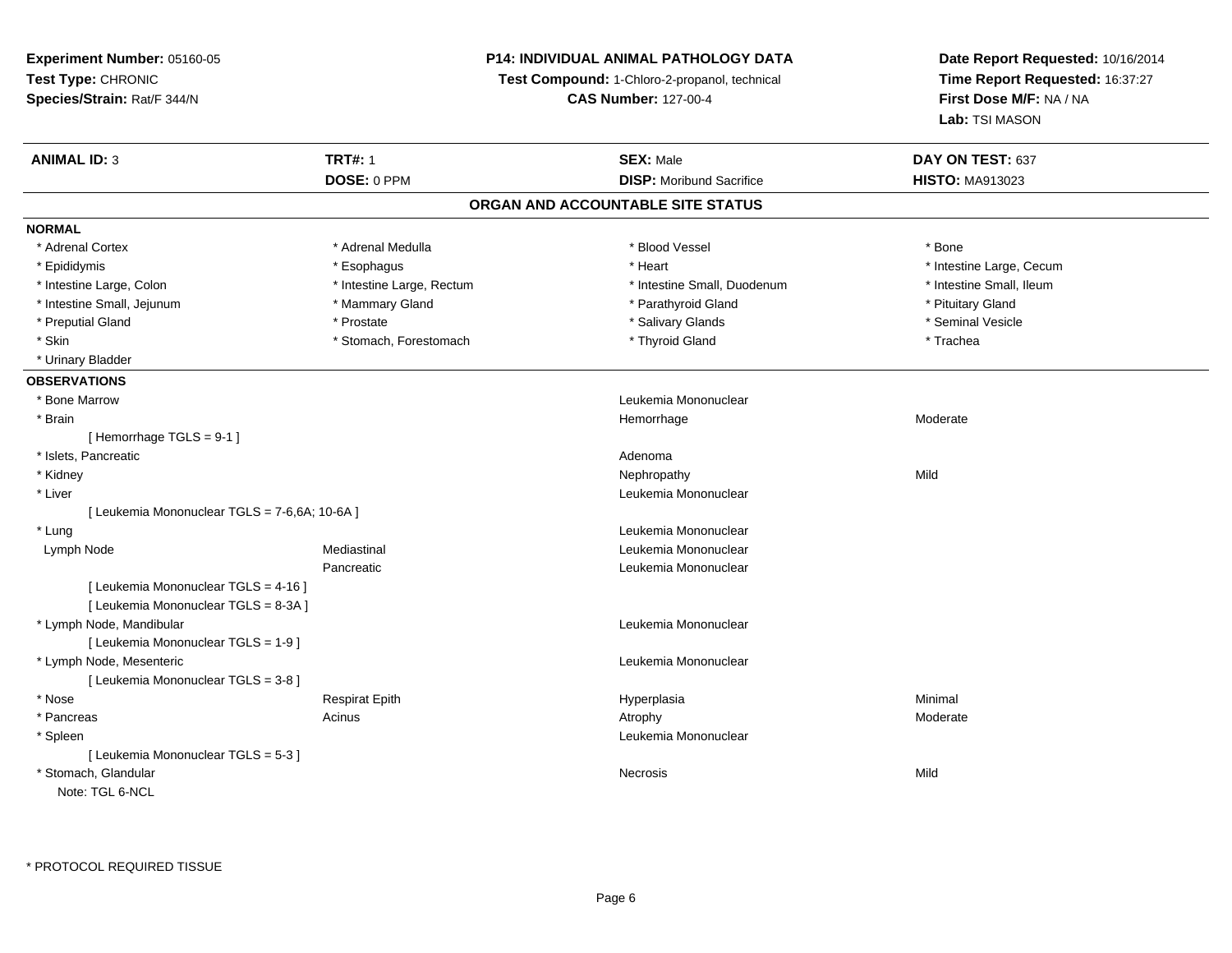| <b>Experiment Number: 05160-05</b><br><b>Test Type: CHRONIC</b><br>Species/Strain: Rat/F 344/N |                           | <b>P14: INDIVIDUAL ANIMAL PATHOLOGY DATA</b><br><b>Test Compound: 1-Chloro-2-propanol, technical</b><br><b>CAS Number: 127-00-4</b>                                                                                                                                                                                                     | Date Report Requested: 10/16/2014<br>Time Report Requested: 16:37:27<br>First Dose M/F: NA / NA<br><b>Lab:</b> TSI MASON |
|------------------------------------------------------------------------------------------------|---------------------------|-----------------------------------------------------------------------------------------------------------------------------------------------------------------------------------------------------------------------------------------------------------------------------------------------------------------------------------------|--------------------------------------------------------------------------------------------------------------------------|
| <b>ANIMAL ID: 3</b>                                                                            | <b>TRT#: 1</b>            | <b>SEX: Male</b>                                                                                                                                                                                                                                                                                                                        | DAY ON TEST: 637                                                                                                         |
|                                                                                                | <b>DOSE: 0 PPM</b>        | <b>DISP:</b> Moribund Sacrifice                                                                                                                                                                                                                                                                                                         | <b>HISTO: MA913023</b>                                                                                                   |
|                                                                                                |                           | <b>ORGAN AND ACCOUNTABLE SITE STATUS</b>                                                                                                                                                                                                                                                                                                |                                                                                                                          |
| [Necrosis TGLS = 11-15B]                                                                       |                           |                                                                                                                                                                                                                                                                                                                                         |                                                                                                                          |
| * Testes                                                                                       | Bilateral, Interstit Cell | Adenoma                                                                                                                                                                                                                                                                                                                                 |                                                                                                                          |
| [ Adenoma TGLS = 2-7,7A ]                                                                      |                           |                                                                                                                                                                                                                                                                                                                                         |                                                                                                                          |
| * Thymus                                                                                       |                           | Atrophy                                                                                                                                                                                                                                                                                                                                 | Mild                                                                                                                     |
|                                                                                                |                           | Leukemia Mononuclear                                                                                                                                                                                                                                                                                                                    |                                                                                                                          |
| PRIMARY CAUSE OF DEATH                                                                         | - UNCERTAIN               |                                                                                                                                                                                                                                                                                                                                         |                                                                                                                          |
| CONTRIBUTORY CAUSE OF DEATH                                                                    |                           | - Bone Marrow Leukemia Mononuclear; Liver Leukemia Mononuclear; Lung Leukemia Mononuclear; Lymph Node Mediastinal Leukemia<br>Mononuclear;Lymph Node Pancreatic Leukemia Mononuclear;Lymph Node;Mandibular Leukemia Mononuclear;Lymph Node;Mesenteric Leukemia<br>Mononuclear: Spleen Leukemia Mononuclear: Thymus Leukemia Mononuclear |                                                                                                                          |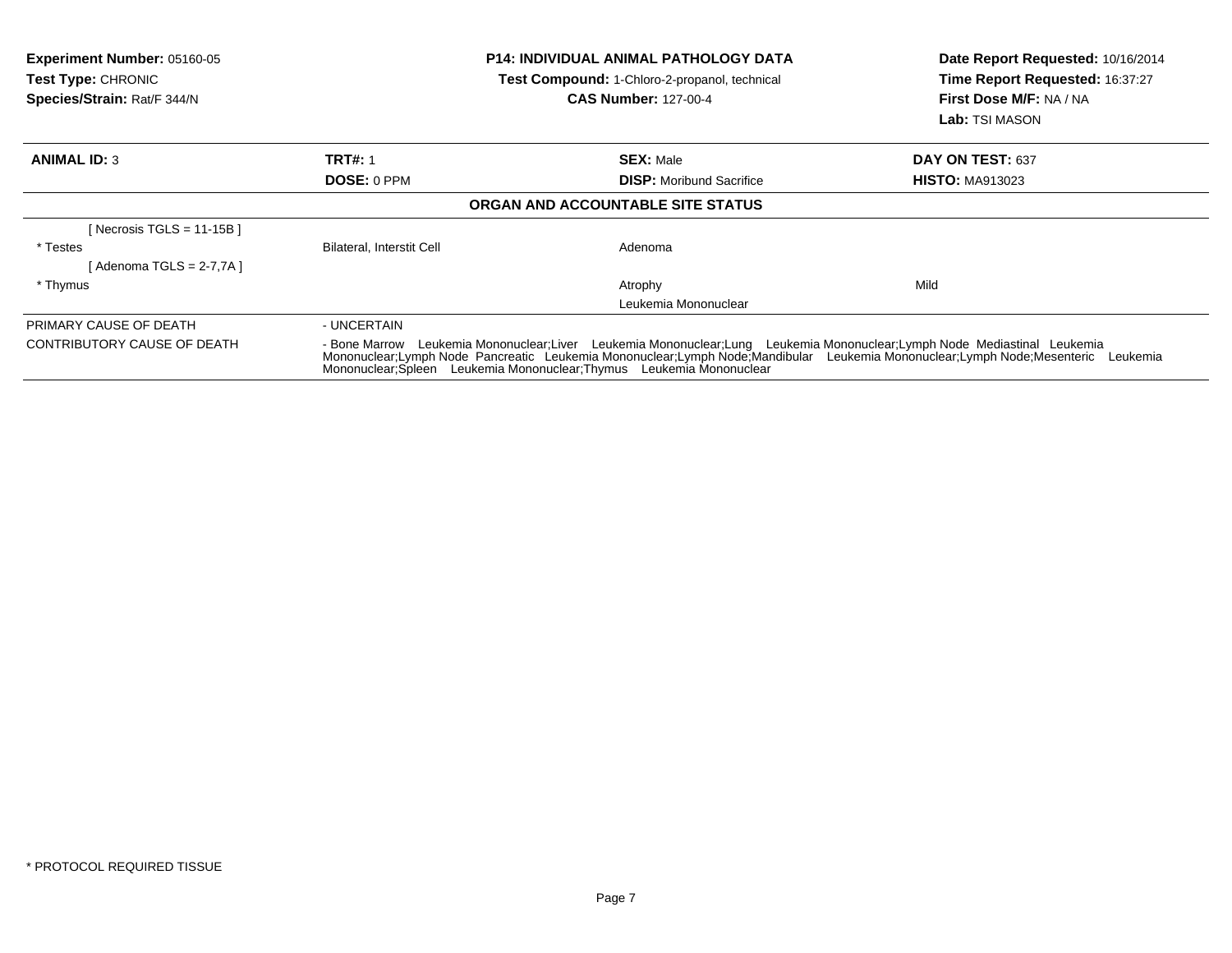# **P14: INDIVIDUAL ANIMAL PATHOLOGY DATA**

**Test Compound:** 1-Chloro-2-propanol, technical

**CAS Number:** 127-00-4

| <b>ANIMAL ID: 4</b>            | <b>TRT#: 1</b>           | <b>SEX: Male</b>                  | DAY ON TEST: 494          |  |
|--------------------------------|--------------------------|-----------------------------------|---------------------------|--|
|                                | DOSE: 0 PPM              | <b>DISP:</b> Moribund Sacrifice   | <b>HISTO: MA913024</b>    |  |
|                                |                          | ORGAN AND ACCOUNTABLE SITE STATUS |                           |  |
| <b>NORMAL</b>                  |                          |                                   |                           |  |
| * Adrenal Cortex               | * Adrenal Medulla        | * Blood Vessel                    | * Bone                    |  |
| * Bone Marrow                  | * Brain                  | * Epididymis                      | * Esophagus               |  |
| * Heart                        | * Intestine Large, Cecum | * Intestine Large, Colon          | * Intestine Large, Rectum |  |
| * Intestine Small, Duodenum    | * Intestine Small, Ileum | * Intestine Small, Jejunum        | * Islets, Pancreatic      |  |
| * Lung                         | * Lymph Node, Mandibular | * Lymph Node, Mesenteric          | * Mammary Gland           |  |
| * Nose                         | * Pancreas               | * Parathyroid Gland               | <b>Peripheral Nerve</b>   |  |
| * Pituitary Gland              | * Prostate               | * Salivary Glands                 | * Seminal Vesicle         |  |
| Spinal Cord                    | * Spleen                 | * Stomach, Forestomach            | * Thyroid Gland           |  |
| * Trachea                      |                          |                                   |                           |  |
| <b>OBSERVATIONS</b>            |                          |                                   |                           |  |
| * Kidney                       |                          | Nephropathy                       | Minimal                   |  |
| * Liver                        |                          | Congestion                        | Minimal                   |  |
| [Congestion TGLS = 4-6]        |                          |                                   |                           |  |
| Penis                          |                          | Inflammation                      | Chronic Active, Marked    |  |
| [Inflammation TGLS = 1-18]     |                          |                                   |                           |  |
| Perph Nerve                    |                          |                                   |                           |  |
| Note: Sciatic Nerve is normal. |                          |                                   |                           |  |
| * Preputial Gland              |                          | Inflammation                      | Chronic, Mild             |  |
| * Skin                         |                          | Inflammation                      | Chronic Active, Marked    |  |
| [ Inflammation TGLS = 2-19 ]   |                          |                                   |                           |  |
| * Stomach, Glandular           |                          | Necrosis                          | Minimal                   |  |
| [Necrosis TGLS = $5-15A$ ]     |                          |                                   |                           |  |
| * Testes                       | <b>Interstit Cell</b>    | Hyperplasia                       | Mild                      |  |
| * Thymus                       |                          | Atrophy                           | Mild                      |  |
| * Urinary Bladder              |                          | Inflammation                      | Acute, Moderate           |  |
| [Inflammation TGLS = $3-9A$ ]  |                          |                                   |                           |  |
| PRIMARY CAUSE OF DEATH         | - Penis Inflammation     |                                   |                           |  |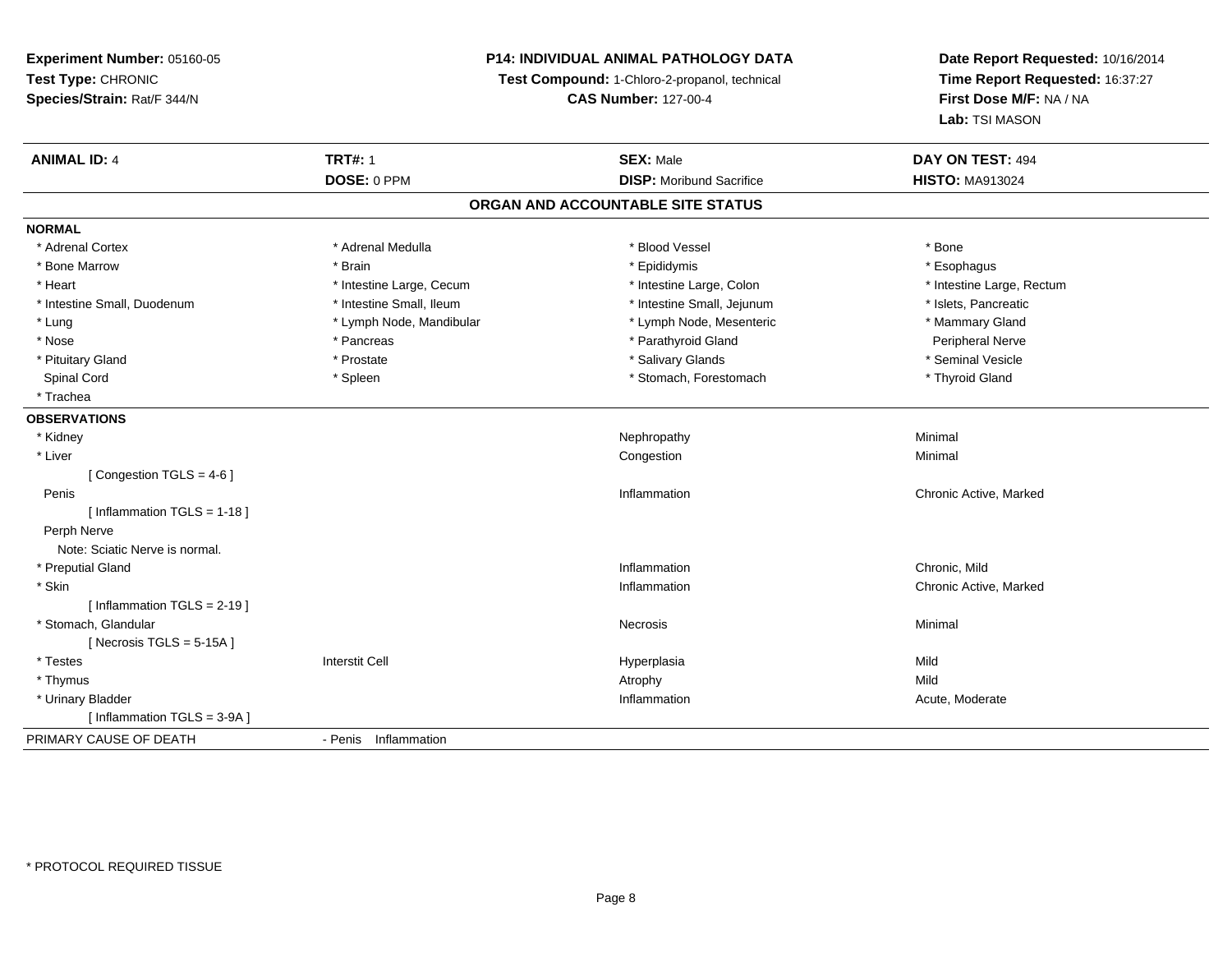# **P14: INDIVIDUAL ANIMAL PATHOLOGY DATA**

**Test Compound:** 1-Chloro-2-propanol, technical

**CAS Number:** 127-00-4

**Date Report Requested:** 10/16/2014**Time Report Requested:** 16:37:27**First Dose M/F:** NA / NA**Lab:** TSI MASON

| <b>ANIMAL ID: 5</b>                                | <b>TRT#: 1</b>             | <b>SEX: Male</b>                  | DAY ON TEST: 611            |
|----------------------------------------------------|----------------------------|-----------------------------------|-----------------------------|
|                                                    | DOSE: 0 PPM                | <b>DISP:</b> Moribund Sacrifice   | <b>HISTO: MA913025</b>      |
|                                                    |                            | ORGAN AND ACCOUNTABLE SITE STATUS |                             |
| <b>NORMAL</b>                                      |                            |                                   |                             |
| * Adrenal Cortex                                   | * Adrenal Medulla          | * Blood Vessel                    | * Bone                      |
| * Bone Marrow                                      | * Brain                    | * Epididymis                      | * Esophagus                 |
| * Intestine Large, Cecum                           | * Intestine Large, Colon   | * Intestine Large, Rectum         | * Intestine Small, Duodenum |
| * Intestine Small, Ileum                           | * Intestine Small, Jejunum | * Islets, Pancreatic              | * Lung                      |
| * Lymph Node, Mandibular                           | * Pancreas                 | * Parathyroid Gland               | * Preputial Gland           |
| * Prostate                                         | * Salivary Glands          | * Seminal Vesicle                 | * Skin                      |
| * Spleen                                           | * Stomach, Glandular       | * Testes                          | * Trachea                   |
| * Urinary Bladder                                  |                            |                                   |                             |
| <b>OBSERVATIONS</b>                                |                            |                                   |                             |
| * Heart                                            |                            | Cardiomyopathy                    | Minimal                     |
| * Kidney                                           |                            | Nephropathy                       | Moderate                    |
| [Nephropathy TGLS = 8-4]                           |                            |                                   |                             |
| * Liver                                            |                            | Vacuolization Cytoplasmic         | Mild                        |
| [Vacuolization Cytoplasmic TGLS = 5-6; 6-6A; 9-6B] |                            |                                   |                             |
| * Lymph Node, Mesenteric                           |                            | Ectasia                           | Mild                        |
|                                                    |                            | Hyperplasia                       | Lymphoid, Mild              |
| [ Ectasia TGLS = $4-8$ ]                           |                            |                                   |                             |
| [ Hyperplasia TGLS = 4-8 ]                         |                            |                                   |                             |
| * Mammary Gland                                    |                            | <b>Dilatation</b>                 | Marked                      |
| [ Dilatation TGLS = $2-10,10A$ ]                   |                            |                                   |                             |
| * Nose                                             | <b>Respirat Epith</b>      | Inflammation                      | Chronic Active, Moderate    |
| Note: FUNGAL HYPHAE ARE IN NASAL CAVITY.           |                            |                                   |                             |
| * Pituitary Gland                                  | <b>Pars Distalis</b>       | Adenoma                           |                             |
| [Adenoma TGLS = 7-8A]                              |                            |                                   |                             |
| * Stomach, Forestomach                             |                            | Ulcer                             | Mild                        |
| [ Ulcer TGLS = 10-15A ]                            |                            |                                   |                             |
| * Testes                                           |                            |                                   |                             |
| Note: TGL 3-NCL                                    |                            |                                   |                             |
| * Thymus                                           |                            | Atrophy                           | Moderate                    |
| * Thyroid Gland                                    | C Cell                     | Hyperplasia                       | Minimal                     |

\* PROTOCOL REQUIRED TISSUE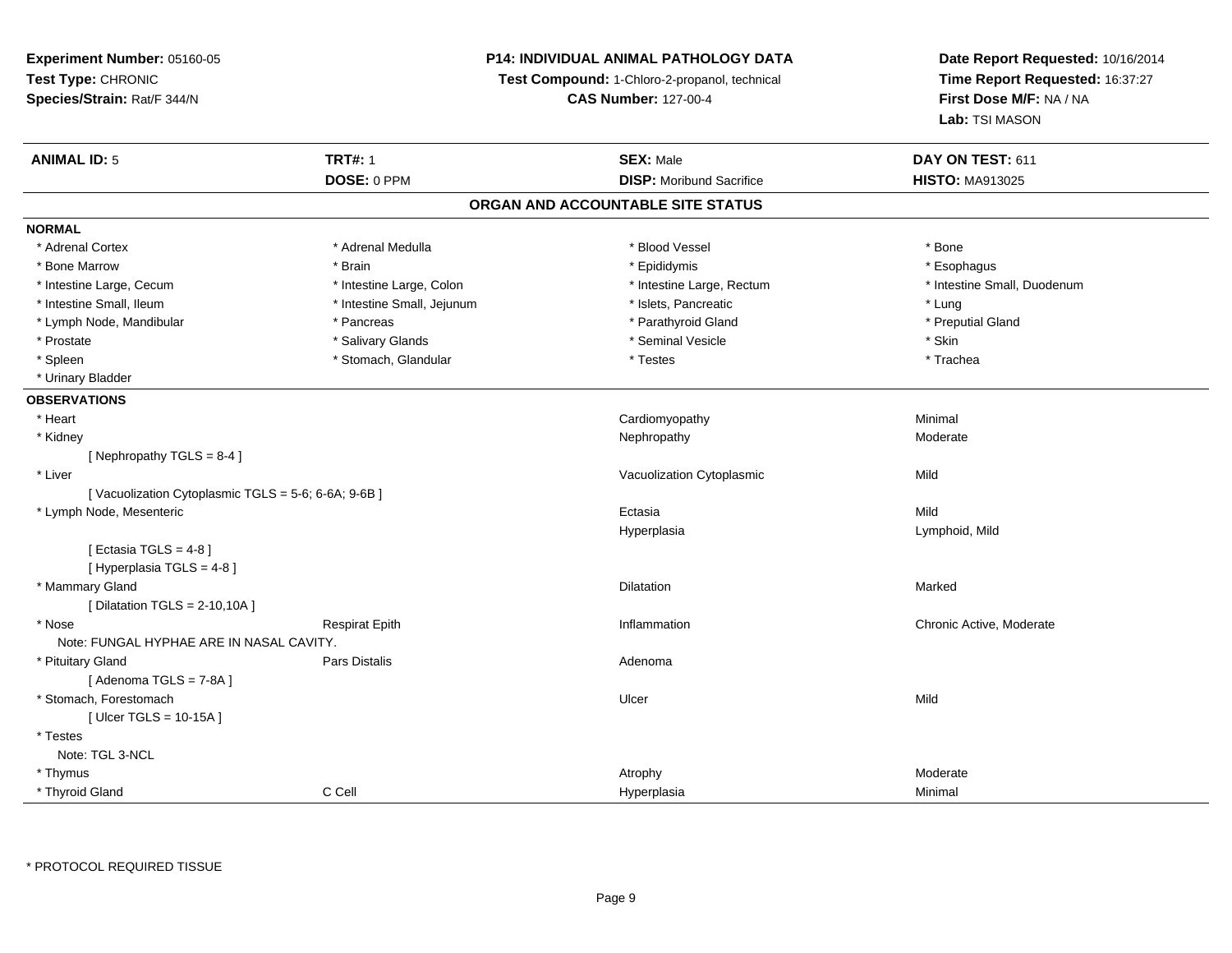| <b>Experiment Number: 05160-05</b><br>Test Type: CHRONIC<br>Species/Strain: Rat/F 344/N |                | <b>P14: INDIVIDUAL ANIMAL PATHOLOGY DATA</b><br>Test Compound: 1-Chloro-2-propanol, technical<br><b>CAS Number: 127-00-4</b> | Date Report Requested: 10/16/2014<br>Time Report Requested: 16:37:27<br>First Dose M/F: NA / NA<br>Lab: TSI MASON |
|-----------------------------------------------------------------------------------------|----------------|------------------------------------------------------------------------------------------------------------------------------|-------------------------------------------------------------------------------------------------------------------|
| <b>ANIMAL ID: 5</b>                                                                     | <b>TRT#: 1</b> | <b>SEX: Male</b>                                                                                                             | <b>DAY ON TEST: 611</b>                                                                                           |
|                                                                                         | DOSE: 0 PPM    | <b>DISP:</b> Moribund Sacrifice                                                                                              | <b>HISTO: MA913025</b>                                                                                            |
|                                                                                         |                | ORGAN AND ACCOUNTABLE SITE STATUS                                                                                            |                                                                                                                   |
| PRIMARY CAUSE OF DEATH                                                                  | - UNCERTAIN    |                                                                                                                              |                                                                                                                   |
| Animal Note: CARCASS THIN, TGL 1-NST                                                    |                |                                                                                                                              |                                                                                                                   |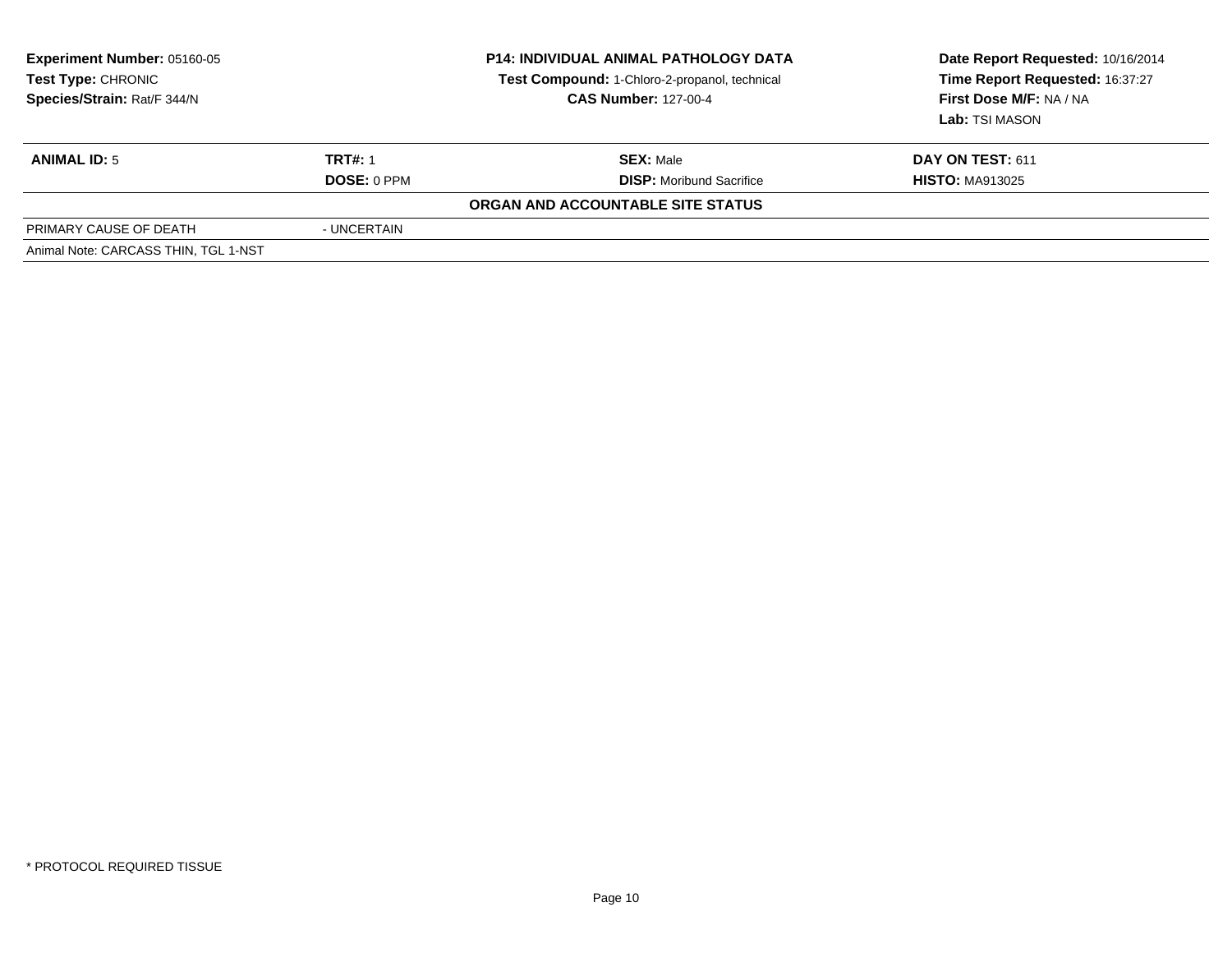**Experiment Number:** 05160-05**Test Type:** CHRONIC **Species/Strain:** Rat/F 344/N**P14: INDIVIDUAL ANIMAL PATHOLOGY DATATest Compound:** 1-Chloro-2-propanol, technical **CAS Number:** 127-00-4**Date Report Requested:** 10/16/2014**Time Report Requested:** 16:37:27**First Dose M/F:** NA / NA**Lab:** TSI MASON**ANIMAL ID:** 6**TRT#:** 1 **SEX:** Male **DAY ON TEST:** 729 **DOSE:** 0 PPM**DISP:** Terminal Sacrifice **HISTO:** MA913026 **ORGAN AND ACCOUNTABLE SITE STATUSNORMAL**\* Blood Vessel \* Blood Vessel \* \* Expression \* \* Bone \* \* Bone \* \* Epididymis \* \* Epididymis \* \* Expression \* Esophagus \* Esophagus \* Heart Thestine Large, Cecum Thestine Large, Cecum Assessment Carge, Colon Thestine Large, Rectum \* Intestine Large, Rectum \* Intestine Large, Rectum \* Intestine Small, Duodenum \* Intestine Small, Ileum \* Intestine Small, Intestine Small, Jejunum \* Islets, Pancreatic \* Prostate \* \* Salivary Glands \* \* Salivary Glands \* \* Seminal Vesicle \* \* \* Seminal Yestrich \* \* Skin \* \* Skin \* Stomach, Forestomach \* Trachea \* Urinary Bladder**MISSING** \* Parathyroid Gland**OBSERVATIONS** \* Adrenal Cortex Leukemia Mononuclear \* Adrenal MedullaBilateral **Pheochromocytoma Benign**  \* Bone Marrow Leukemia Mononuclear \* Brain Leukemia Mononuclear \* Kidney Leukemia Mononuclear Nephropathyy Mild **Mild**  \* Liverr and the contract of the contract of the contract of the contract of the contract of the contract of the contract of the contract of the contract of the contract of the contract of the contract of the contract of the cont s Mild Leukemia Mononuclear[ Leukemia Mononuclear TGLS = 8-6 ] \* Lung Alveolar Epith Hyperplasia Marked Leukemia Mononuclear[ Hyperplasia TGLS = 11-2A ] Lymph NodeDeep Cervical **Leukemia Mononuclear** Iliac Leukemia Mononuclear Mediastinal Leukemia MononuclearRenal Leukemia Mononuclear[ Leukemia Mononuclear TGLS = 10-19 ][ Leukemia Mononuclear TGLS = 6-17 ][ Leukemia Mononuclear TGLS = 9-3 ][ Leukemia Mononuclear TGLS = 7-18 ] \* Lymph Node, Mandibular Leukemia Mononuclear [ Leukemia Mononuclear TGLS = 2-9 ]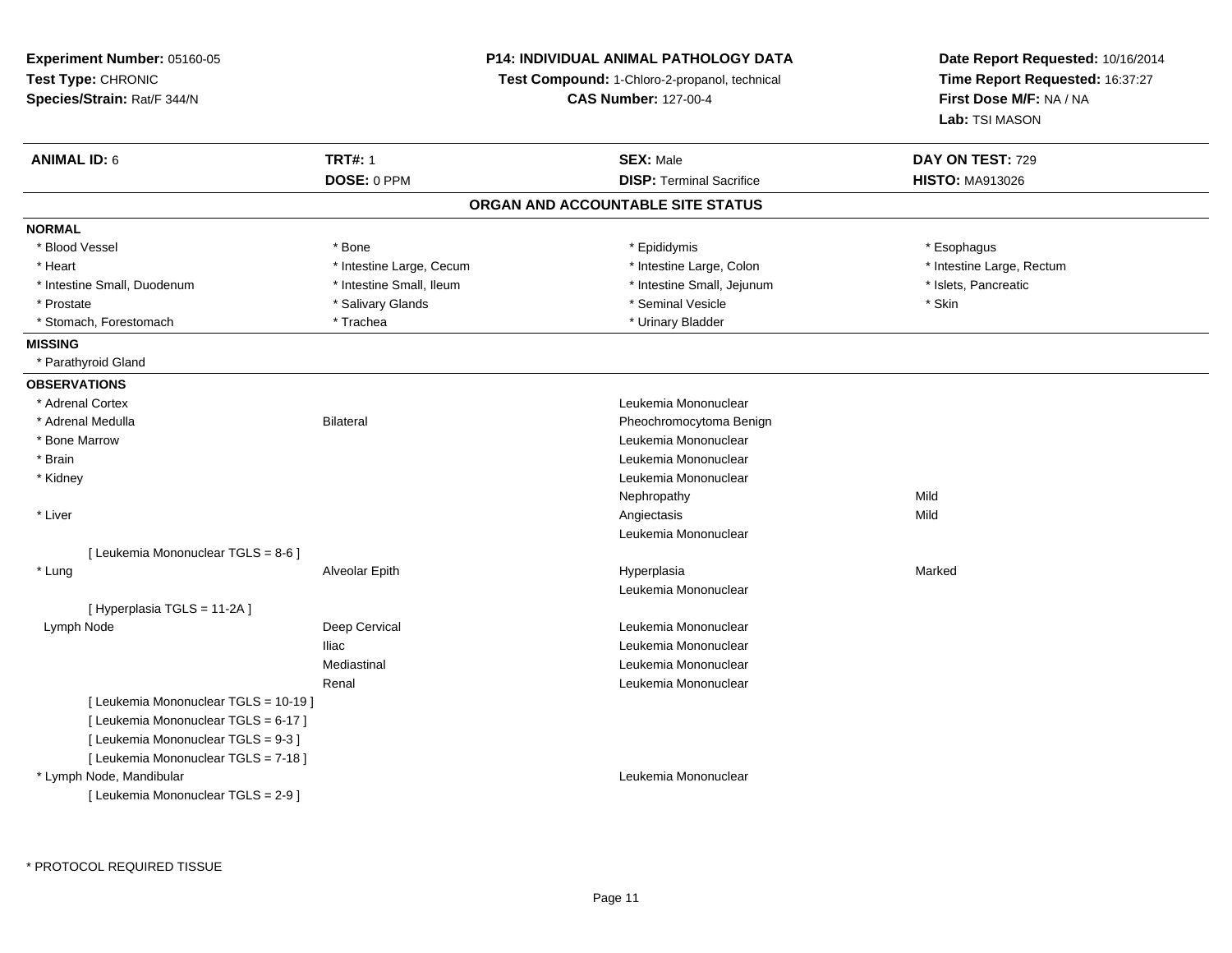**Experiment Number:** 05160-05**Test Type:** CHRONIC **Species/Strain:** Rat/F 344/N**P14: INDIVIDUAL ANIMAL PATHOLOGY DATATest Compound:** 1-Chloro-2-propanol, technical **CAS Number:** 127-00-4**Date Report Requested:** 10/16/2014**Time Report Requested:** 16:37:27**First Dose M/F:** NA / NA**Lab:** TSI MASON**ANIMAL ID:** 6**TRT#:** 1 **SEX:** Male **DAY ON TEST:** 729 **DOSE:** 0 PPM**DISP:** Terminal Sacrifice **HISTO:** MA913026 **ORGAN AND ACCOUNTABLE SITE STATUS** \* Lymph Node, Mesenteric Leukemia Mononuclear [ Leukemia Mononuclear TGLS = 4-8 ] \* Mammary Glandd **Executive Contract of Contract Contract Contract Contract Contract Contract Contract Contract Contract Contract Contract Contract Contract Contract Contract Contract Contract Contract Contract Contract Contract Contract** [ Fibroadenoma TGLS = 1-16 ] \* Nose Respirat Epith Hyperplasia Minimal \* Pancreas Leukemia Mononuclear \* Pituitary Gland Leukemia Mononuclear \* Preputial Glandd and the control of the control of the control of the control of the control of the control of the control of the control of the control of the control of the control of the control of the control of the control of the co \* Spleen Leukemia Mononuclear [ Leukemia Mononuclear TGLS = 5-3 ] \* Stomach, Glandularr **Necrosis**  Minimal [ Necrosis TGLS = 12-15 ] \* TestesBilateral, Interstit Cell **Adenoma** [ Adenoma TGLS = 3-7 ] \* Thymuss the contract of the contract of the contract of the contract of the contract of the contract of the contract of  $\lambda$  \* Thyroid Glandd C Cell C Cell Adenoma PRIMARY CAUSE OF DEATH-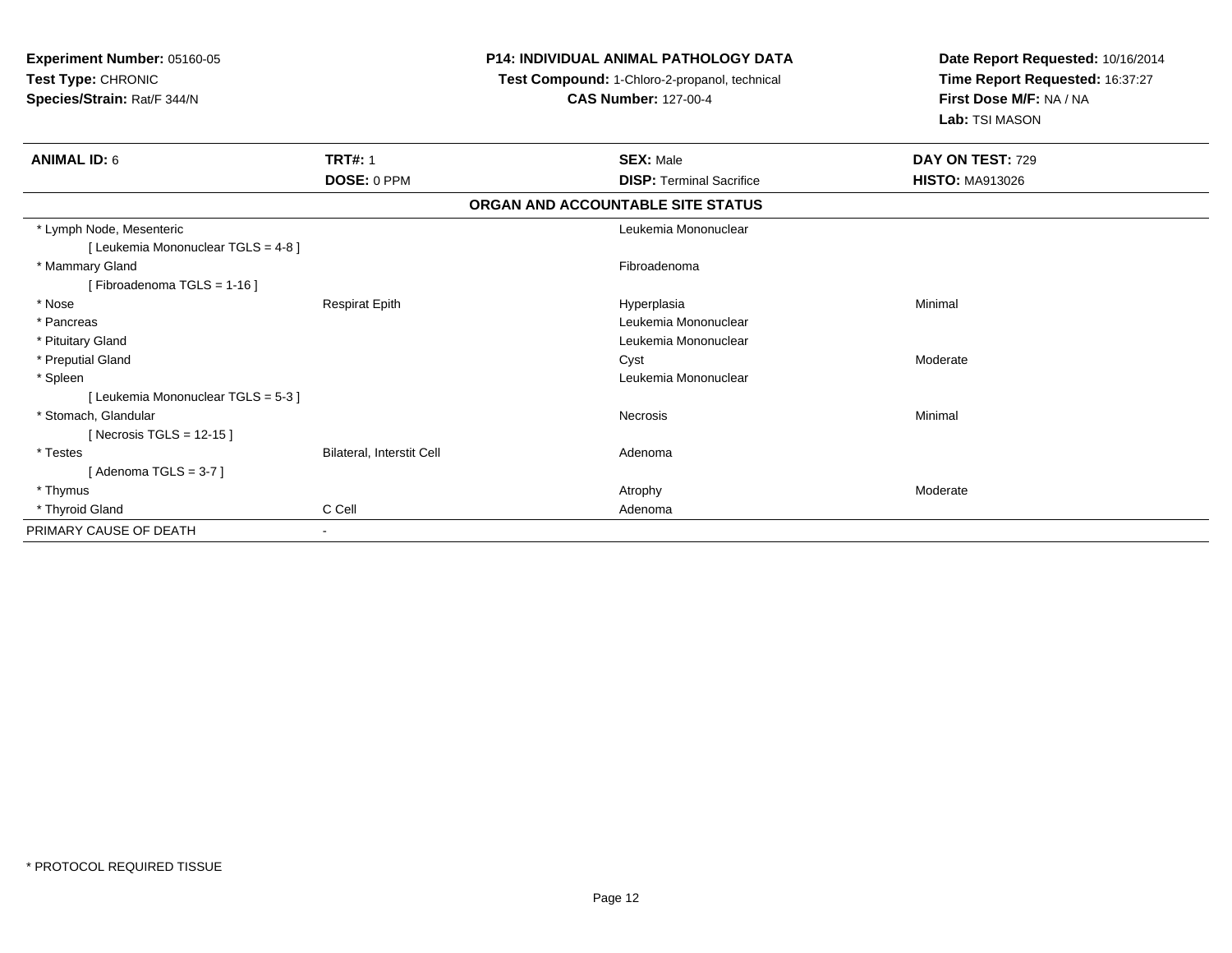**Experiment Number:** 05160-05**Test Type:** CHRONIC **Species/Strain:** Rat/F 344/N**P14: INDIVIDUAL ANIMAL PATHOLOGY DATATest Compound:** 1-Chloro-2-propanol, technical **CAS Number:** 127-00-4**Date Report Requested:** 10/16/2014**Time Report Requested:** 16:37:27**First Dose M/F:** NA / NA**Lab:** TSI MASON**ANIMAL ID:** 7**TRT#:** 1 **SEX:** Male **DAY ON TEST:** 362 **DOSE:** 0 PPM**DISP:** Natural Death **HISTO:** MA913027 **ORGAN AND ACCOUNTABLE SITE STATUSNORMAL**\* Adrenal Cortex \* Adrenal Cortex \* \* Adrenal Medulla \* \* Adrenal Medulla \* \* Blood Vessel \* \* Brood Vessel \* \* Bone \* Esophagus \* Bone Marrow \* Brain \* Epididymis \* Esophagus \* Intestine Small, Duodenum \* Intestine Large, Cecum \* Intestine Large, Colon \* Intestine Small, Publishers, Rectum \* Intestine Small, Duodenum \* Intestine Small, Jejunum \* Islets, Pancreatic \* Kidney \* Lymph Node, Mandibular\* Mammary Gland \* Parathyroid Gland \* Parathyroid Gland \* Prostate \* Prostate \* Prostate \* Prostate \* Spleen \* Salivary Glands \* \* \* Sheen \* Seminal Vesicle \* \* \* Stan \* \* Skin \* \* Skin \* \* Spleen \* \* Spleen \* \* Spleen \* \* Urinary Bladder \* Testes \* \* Thyroid Gland \* \* Thyroid Gland \* \* Trachea \* \* Trachea \* \* \* Trachea \* Urinary Bladder \* \* Urinary Bladder \* \* Urinary Bladder \* \* Urinary Bladder \* \* Urinary Bladder \* \* Urinary Bladder \* \* Urinary Bladder \* **MISSING** \* Intestine Small, Ileum **AUTO PRECLUDES DIAG.** \* Pancreas**OBSERVATIONS** \* Heart Cardiomyopathy Minimal \* Liverr and the congression of the congression of the congression of the congression of the congression of the congression n **Marked** Note: NODULES HAVE NORMAL HISTOLOGY. TGL 1-NCL \* Lungg and the state of the state of the state of the state of the state of the state of the state of the state of the state of the state of the state of the state of the state of the state of the state of the state of the stat \* Lymph Node, Mesentericc **Example 2018 Hemorrhage** e Mild \* Nosee and the Colfactory Epi Inflammation Chronic Active, Minimal Chronic Active, Minimal Chronic Active, Minimal Chronic Active, Minimal Chronic Active, Minimal Chronic Active, Minimal Chronic Active, Minimal Chronic Active, Respirat Epithh **Inflammation** Chronic, Moderate Chronic, Moderate Chronic, Moderate Chronic, Moderate Chronic, Moderate Chronic Note: EXTENSIVE FUNAL HYPHAE IN NASAL CAVITY. \* Preputial Glandd the contraction of the contraction of the contraction of the contraction of the chronic Active, Mild and the contraction of the contraction of  $\alpha$  chronic Active, Mild and the contraction of the contraction of the contr \* Stomach, Forestomach Epithelium Hyperplasia Mild Ulcerr **Minimal** [ Hyperplasia TGLS = 3-15A ] \* Stomach, Glandularr and the state of the state of the state of the state of the state of the Hyperplasia Lymphoid, Mild [ Hyperplasia TGLS = 2-15A ] \* Thymuss the contract of the contract of the contract of the contract of the contract of the contract of the contract of  $\lambda$ PRIMARY CAUSE OF DEATH- UNCERTAIN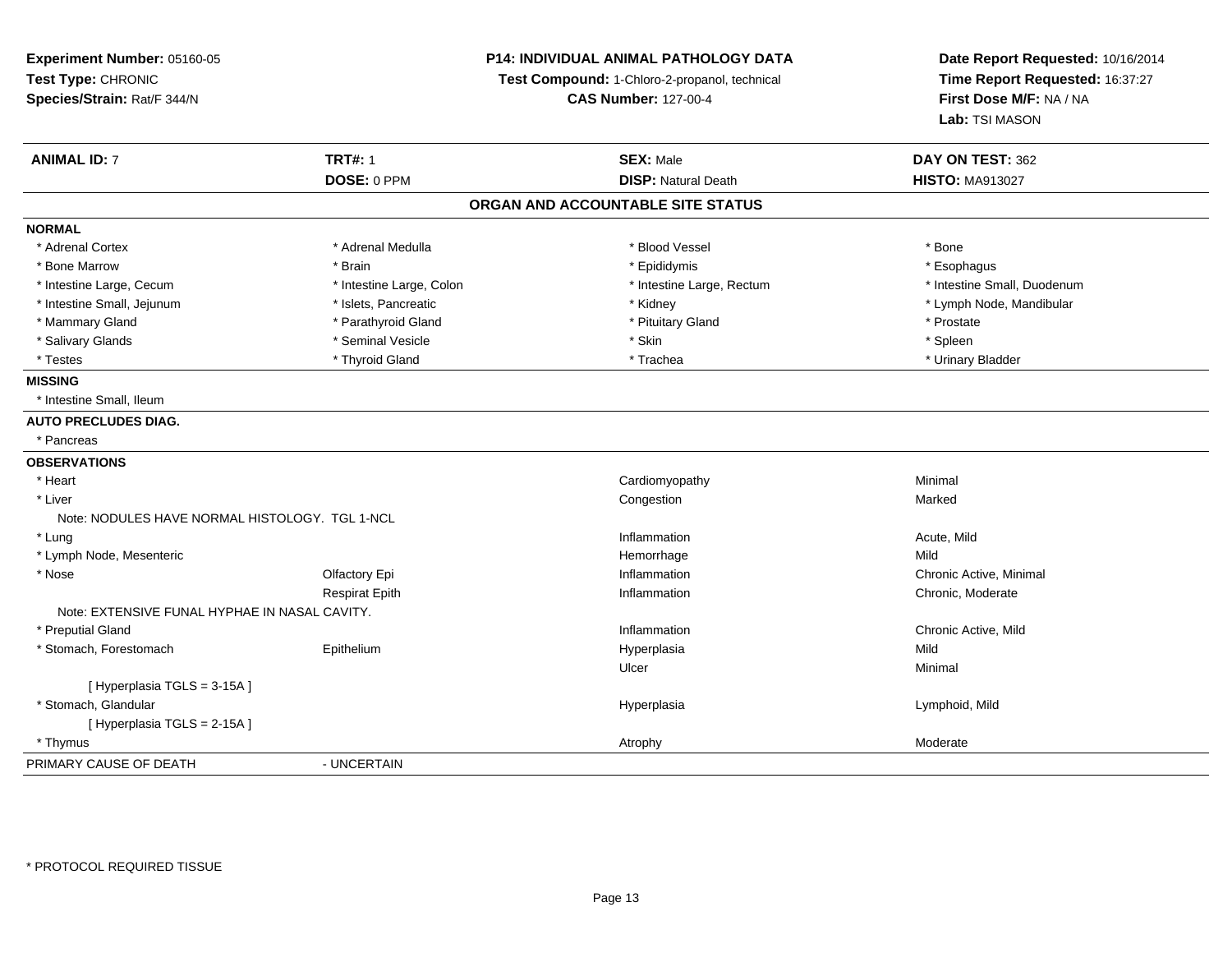# **P14: INDIVIDUAL ANIMAL PATHOLOGY DATA**

**Test Compound:** 1-Chloro-2-propanol, technical

**CAS Number:** 127-00-4

| <b>ANIMAL ID: 8</b>                  | <b>TRT#: 1</b>             | <b>SEX: Male</b>                  | DAY ON TEST: 445            |
|--------------------------------------|----------------------------|-----------------------------------|-----------------------------|
|                                      | DOSE: 0 PPM                | <b>DISP: Moribund Sacrifice</b>   | <b>HISTO: MA913028</b>      |
|                                      |                            | ORGAN AND ACCOUNTABLE SITE STATUS |                             |
| <b>NORMAL</b>                        |                            |                                   |                             |
| * Adrenal Cortex                     | * Adrenal Medulla          | * Blood Vessel                    | * Bone                      |
| * Brain                              | * Epididymis               | * Esophagus                       | * Heart                     |
| * Intestine Large, Cecum             | * Intestine Large, Colon   | * Intestine Large, Rectum         | * Intestine Small, Duodenum |
| * Intestine Small, Ileum             | * Intestine Small, Jejunum | * Islets, Pancreatic              | * Lymph Node, Mesenteric    |
| * Mammary Gland                      | * Pancreas                 | * Parathyroid Gland               | * Preputial Gland           |
| * Prostate                           | * Salivary Glands          | * Seminal Vesicle                 | * Skin                      |
| * Stomach, Forestomach               | * Stomach, Glandular       | * Thyroid Gland                   | * Trachea                   |
| * Urinary Bladder                    |                            |                                   |                             |
| <b>OBSERVATIONS</b>                  |                            |                                   |                             |
| * Bone Marrow                        |                            | Leukemia Mononuclear              |                             |
| * Kidney                             |                            | Leukemia Mononuclear              |                             |
|                                      |                            | Nephropathy                       | Mild                        |
| * Liver                              |                            | Leukemia Mononuclear              |                             |
| [ Leukemia Mononuclear TGLS = 7-6 ]  |                            |                                   |                             |
| * Lung                               |                            | Leukemia Mononuclear              |                             |
| Lymph Node                           | <b>Iliac</b>               | Hemorrhage                        | Moderate                    |
|                                      | Mediastinal                | Hemorrhage                        | Mild                        |
|                                      | Renal                      | Hemorrhage                        | Mild                        |
|                                      | <b>Iliac</b>               | Leukemia Mononuclear              |                             |
|                                      | Mediastinal                | Leukemia Mononuclear              |                             |
|                                      | Pancreatic                 | Leukemia Mononuclear              |                             |
|                                      | Renal                      | Leukemia Mononuclear              |                             |
| [Hemorrhage TGLS = 6-17]             |                            |                                   |                             |
| [Hemorrhage TGLS = 5-16]             |                            |                                   |                             |
| [Hemorrhage TGLS = 8-3]              |                            |                                   |                             |
| [ Leukemia Mononuclear TGLS = 8-3 ]  |                            |                                   |                             |
| [ Leukemia Mononuclear TGLS = 4-9A ] |                            |                                   |                             |
| [ Leukemia Mononuclear TGLS = 5-16 ] |                            |                                   |                             |
| [ Leukemia Mononuclear TGLS = 6-17 ] |                            |                                   |                             |
| * Lymph Node, Mandibular             |                            | Leukemia Mononuclear              |                             |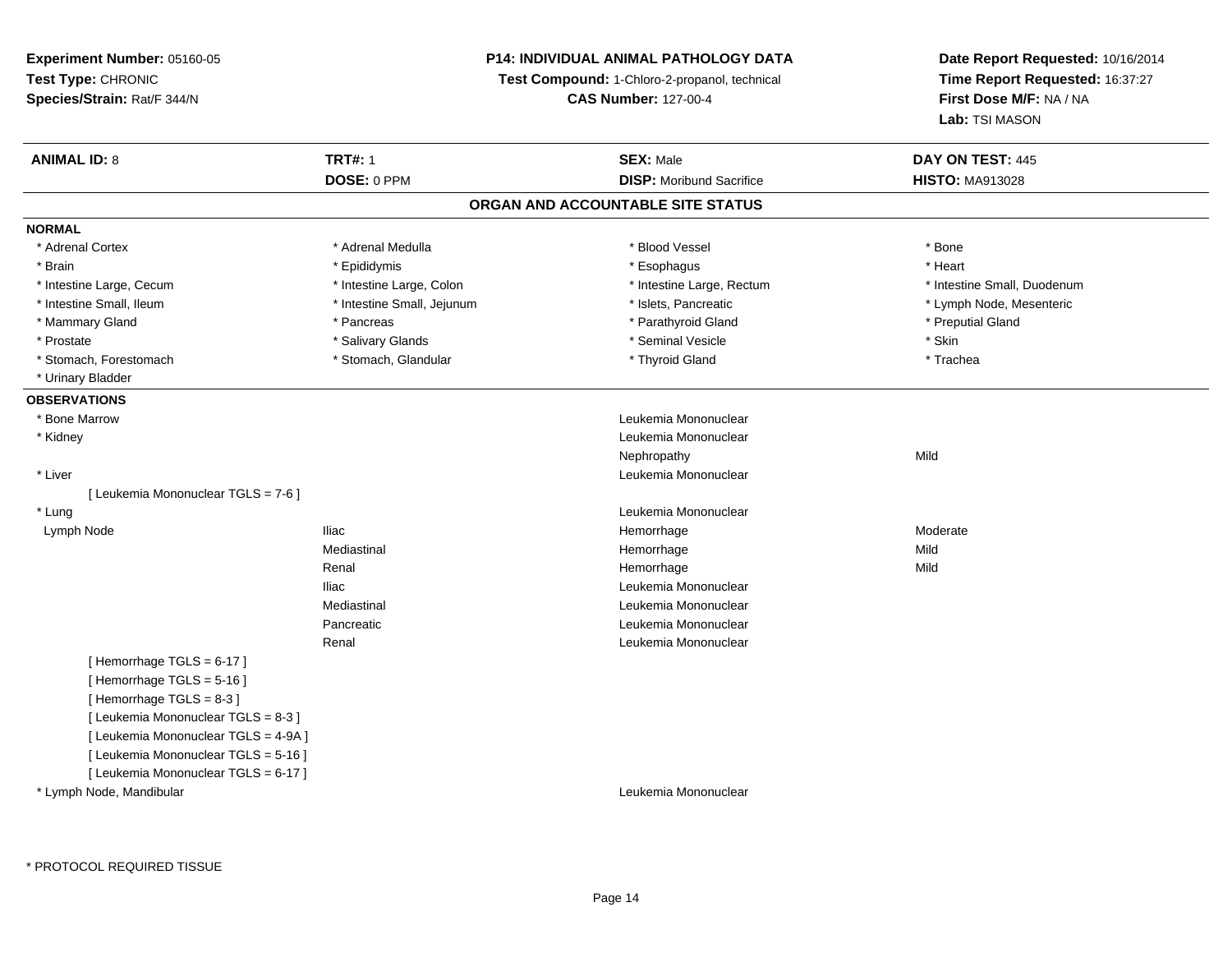| <b>Experiment Number: 05160-05</b><br>Test Type: CHRONIC<br>Species/Strain: Rat/F 344/N |                       | <b>P14: INDIVIDUAL ANIMAL PATHOLOGY DATA</b><br>Test Compound: 1-Chloro-2-propanol, technical<br><b>CAS Number: 127-00-4</b>                                                                                                                                                                                                                             | Date Report Requested: 10/16/2014<br>Time Report Requested: 16:37:27<br>First Dose M/F: NA / NA<br>Lab: TSI MASON |
|-----------------------------------------------------------------------------------------|-----------------------|----------------------------------------------------------------------------------------------------------------------------------------------------------------------------------------------------------------------------------------------------------------------------------------------------------------------------------------------------------|-------------------------------------------------------------------------------------------------------------------|
| <b>ANIMAL ID: 8</b>                                                                     | <b>TRT#: 1</b>        | <b>SEX: Male</b>                                                                                                                                                                                                                                                                                                                                         | DAY ON TEST: 445                                                                                                  |
|                                                                                         | DOSE: 0 PPM           | <b>DISP:</b> Moribund Sacrifice                                                                                                                                                                                                                                                                                                                          | <b>HISTO: MA913028</b>                                                                                            |
|                                                                                         |                       | ORGAN AND ACCOUNTABLE SITE STATUS                                                                                                                                                                                                                                                                                                                        |                                                                                                                   |
| * Nose                                                                                  | <b>Respirat Epith</b> | Hyperplasia                                                                                                                                                                                                                                                                                                                                              | Minimal                                                                                                           |
| Oral Mucosa                                                                             |                       | Hyperplasia                                                                                                                                                                                                                                                                                                                                              | Marked                                                                                                            |
| * Pituitary Gland                                                                       | Pars Distalis         | Angiectasis                                                                                                                                                                                                                                                                                                                                              | Mild                                                                                                              |
| [Angiectasis TGLS = 11-8]                                                               |                       |                                                                                                                                                                                                                                                                                                                                                          |                                                                                                                   |
| * Spleen                                                                                |                       | Leukemia Mononuclear                                                                                                                                                                                                                                                                                                                                     |                                                                                                                   |
| [ Leukemia Mononuclear TGLS = 2-3,3A ]                                                  |                       |                                                                                                                                                                                                                                                                                                                                                          |                                                                                                                   |
| * Stom Gland                                                                            |                       |                                                                                                                                                                                                                                                                                                                                                          |                                                                                                                   |
| Note: TGL 10-NCL                                                                        |                       |                                                                                                                                                                                                                                                                                                                                                          |                                                                                                                   |
| * Testes                                                                                | <b>Interstit Cell</b> | Adenoma                                                                                                                                                                                                                                                                                                                                                  |                                                                                                                   |
| [Adenoma TGLS = 1-7]                                                                    |                       |                                                                                                                                                                                                                                                                                                                                                          |                                                                                                                   |
| * Thymus                                                                                |                       | Atrophy                                                                                                                                                                                                                                                                                                                                                  | Moderate                                                                                                          |
| PRIMARY CAUSE OF DEATH                                                                  | - UNCERTAIN           |                                                                                                                                                                                                                                                                                                                                                          |                                                                                                                   |
| CONTRIBUTORY CAUSE OF DEATH                                                             | - Bone Marrow         | Leukemia Mononuclear;Kidney Leukemia Mononuclear;Liver Leukemia Mononuclear;Lung Leukemia Mononuclear;Lymph Node Renal<br>Leukemia Mononuclear;Lymph Node Iliac Leukemia Mononuclear;Lymph Node Mediastinal Leukemia Mononuclear;Lymph Node Pancreatic Leukemia<br>Mononuclear: Lymph Node: Mandibular Leukemia Mononuclear: Spleen Leukemia Mononuclear |                                                                                                                   |
| Animal Note: CARCASS THIN, TGL 9-NST                                                    |                       |                                                                                                                                                                                                                                                                                                                                                          |                                                                                                                   |
|                                                                                         |                       |                                                                                                                                                                                                                                                                                                                                                          |                                                                                                                   |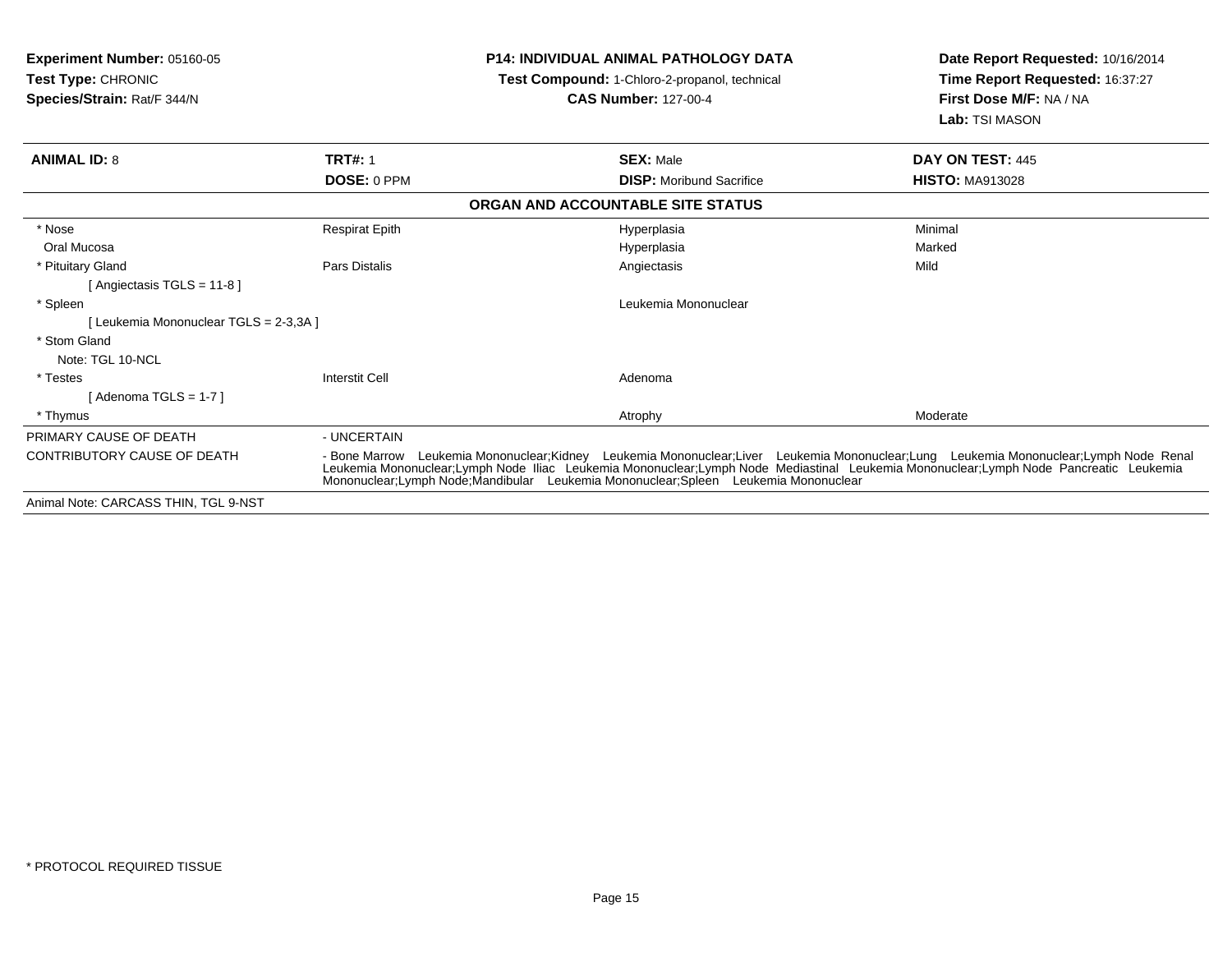# **P14: INDIVIDUAL ANIMAL PATHOLOGY DATA**

**Test Compound:** 1-Chloro-2-propanol, technical

**CAS Number:** 127-00-4

| <b>ANIMAL ID: 9</b>                             | <b>TRT#: 1</b>               | <b>SEX: Male</b>                  | DAY ON TEST: 585         |  |
|-------------------------------------------------|------------------------------|-----------------------------------|--------------------------|--|
|                                                 | DOSE: 0 PPM                  | <b>DISP:</b> Moribund Sacrifice   | <b>HISTO: MA913029</b>   |  |
|                                                 |                              | ORGAN AND ACCOUNTABLE SITE STATUS |                          |  |
| <b>NORMAL</b>                                   |                              |                                   |                          |  |
| * Adrenal Cortex                                | * Adrenal Medulla            | * Blood Vessel                    | * Bone                   |  |
| * Brain                                         | * Epididymis                 | * Esophagus                       | * Intestine Large, Cecum |  |
| * Intestine Large, Colon                        | * Intestine Large, Rectum    | * Intestine Small, Duodenum       | * Intestine Small, Ileum |  |
| * Intestine Small, Jejunum                      | * Islets, Pancreatic         | * Kidney                          | * Liver                  |  |
| * Lung                                          | * Lymph Node, Mandibular     | * Lymph Node, Mesenteric          | * Pancreas               |  |
| * Parathyroid Gland                             | * Prostate                   | * Salivary Glands                 | * Seminal Vesicle        |  |
| * Skin                                          | * Stomach, Forestomach       | * Stomach, Glandular              | * Thyroid Gland          |  |
| * Trachea                                       | * Urinary Bladder            |                                   |                          |  |
| <b>OBSERVATIONS</b>                             |                              |                                   |                          |  |
| * Bone Marrow                                   |                              | Hyperplasia                       | Marked                   |  |
| * Heart                                         |                              | Cardiomyopathy                    | Minimal                  |  |
| * Liver                                         |                              |                                   |                          |  |
| Note: TGL 6-NCL                                 |                              |                                   |                          |  |
| * Mammary Gland                                 |                              | Fibroadenoma                      |                          |  |
| [Fibroadenoma TGLS = 1-10A]                     |                              |                                   |                          |  |
| * Nose                                          | <b>Respirat Epith</b>        | Hyperplasia                       | Minimal                  |  |
|                                                 | <b>Respirat Epith</b>        | Inflammation                      | Chronic Active, Mild     |  |
| * Pituitary Gland                               | Pars Distalis                | Hyperplasia                       | Moderate                 |  |
| * Preputial Gland                               |                              | Cyst                              | Mild                     |  |
| * Spleen                                        |                              | Hematopoietic Cell Proliferation  | Marked                   |  |
| [ Hematopoietic Cell Proliferation TGLS = 5-3 ] |                              |                                   |                          |  |
| $*$ Testes                                      | <b>Interstit Cell</b>        | Adenoma                           |                          |  |
|                                                 | <b>Interstit Cell</b>        | Hyperplasia                       | Mild                     |  |
| [Adenoma TGLS = $3-7$ ]                         |                              |                                   |                          |  |
| [Hyperplasia TGLS = 4-7]                        |                              |                                   |                          |  |
| * Thymus                                        |                              | Atrophy                           | Mild                     |  |
| PRIMARY CAUSE OF DEATH                          | - Mammary Gland Fibroadenoma |                                   |                          |  |
| Animal Note: CARCASS THIN, TGL 2-NST            |                              |                                   |                          |  |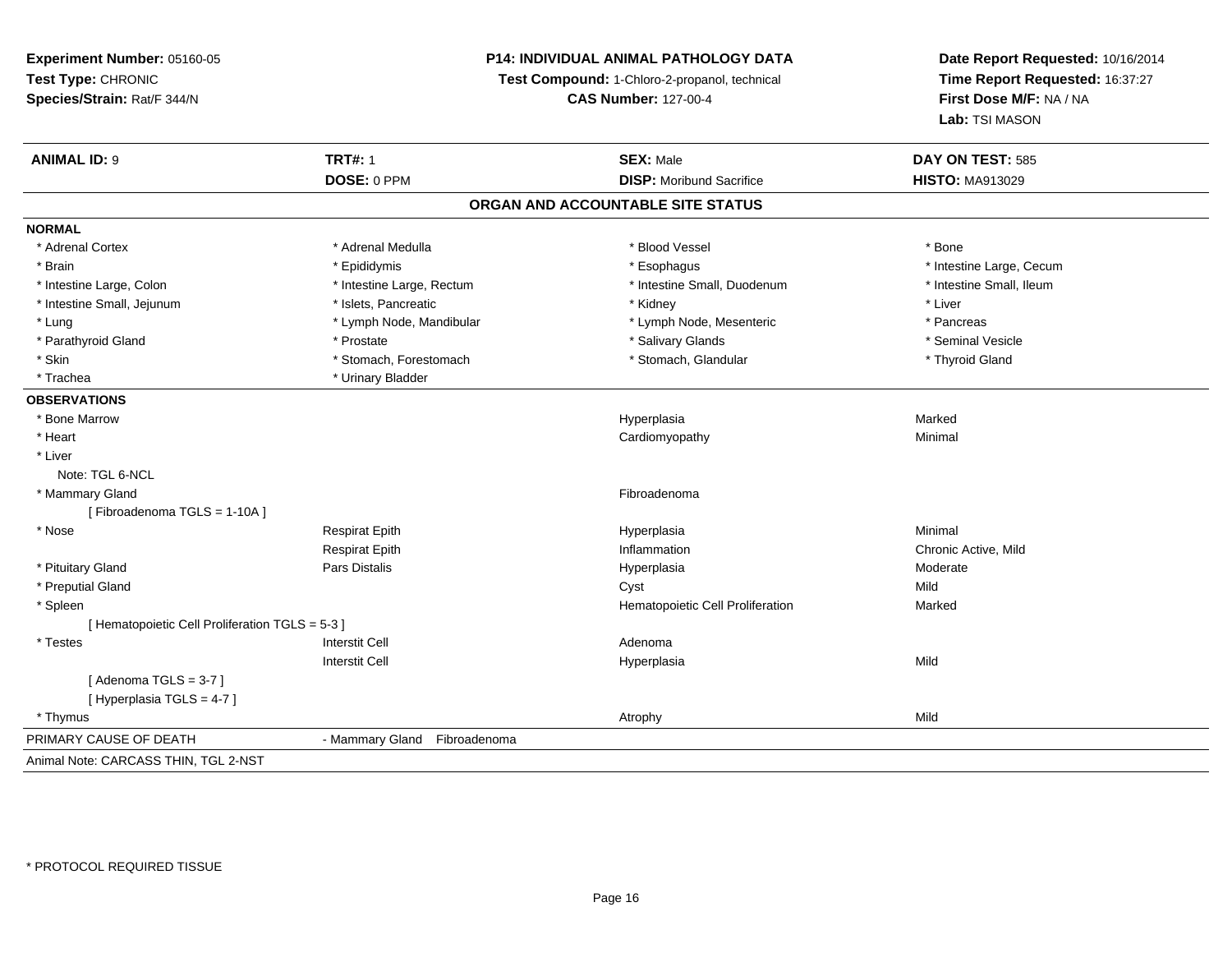# **P14: INDIVIDUAL ANIMAL PATHOLOGY DATA**

**Test Compound:** 1-Chloro-2-propanol, technical

**CAS Number:** 127-00-4

| <b>ANIMAL ID: 10</b>                 | <b>TRT#: 1</b>             | <b>SEX: Male</b>                  | DAY ON TEST: 729            |
|--------------------------------------|----------------------------|-----------------------------------|-----------------------------|
|                                      | DOSE: 0 PPM                | <b>DISP: Terminal Sacrifice</b>   | <b>HISTO: MA913030</b>      |
|                                      |                            | ORGAN AND ACCOUNTABLE SITE STATUS |                             |
| <b>NORMAL</b>                        |                            |                                   |                             |
| * Adrenal Cortex                     | * Adrenal Medulla          | * Blood Vessel                    | * Bone                      |
| * Bone Marrow                        | * Brain                    | * Epididymis                      | * Esophagus                 |
| * Intestine Large, Cecum             | * Intestine Large, Colon   | * Intestine Large, Rectum         | * Intestine Small, Duodenum |
| * Intestine Small, Ileum             | * Intestine Small, Jejunum | * Islets, Pancreatic              | * Mammary Gland             |
| * Parathyroid Gland                  | * Preputial Gland          | * Prostate                        | * Salivary Glands           |
| * Seminal Vesicle                    | * Skin                     | * Stomach, Forestomach            | * Stomach, Glandular        |
| * Thymus                             | * Thyroid Gland            | * Trachea                         | * Urinary Bladder           |
| <b>OBSERVATIONS</b>                  |                            |                                   |                             |
| * Heart                              |                            | Cardiomyopathy                    | Minimal                     |
| * Kidney                             |                            | Nephropathy                       | Minimal                     |
| * Liver                              |                            | Degeneration                      | Cystic, Mild                |
| [ Degeneration TGLS = 2-6A ]         |                            |                                   |                             |
| * Lung                               | Alveolar Epith             | Hyperplasia                       | Moderate                    |
| * Lymph Node, Mandibular             |                            | Leukemia Mononuclear              |                             |
| * Lymph Node, Mesenteric             |                            | Ectasia                           | Mild                        |
|                                      |                            | Leukemia Mononuclear              |                             |
| * Nose                               | <b>Respirat Epith</b>      | Hyperplasia                       | Minimal                     |
|                                      | Olfactory Epi              | Inflammation                      | Chronic Active, Moderate    |
|                                      | <b>Respirat Epith</b>      | Inflammation                      | Chronic Active, Moderate    |
|                                      | Olfactory Epi              | Metaplasia                        | Moderate                    |
| Note: FUNGAL HYPHAE IN NASAL CAVITY. |                            |                                   |                             |
| * Pancreas                           | Acinus                     | Atrophy                           | Mild                        |
| * Pituitary Gland                    | Pars Distalis              | Adenoma                           |                             |
| * Spleen                             |                            | Congestion                        | Marked                      |
| * Testes                             | <b>Interstit Cell</b>      | Adenoma                           |                             |
| [Adenoma TGLS = 1-7,7A ]             |                            |                                   |                             |
| PRIMARY CAUSE OF DEATH               | $\sim$                     |                                   |                             |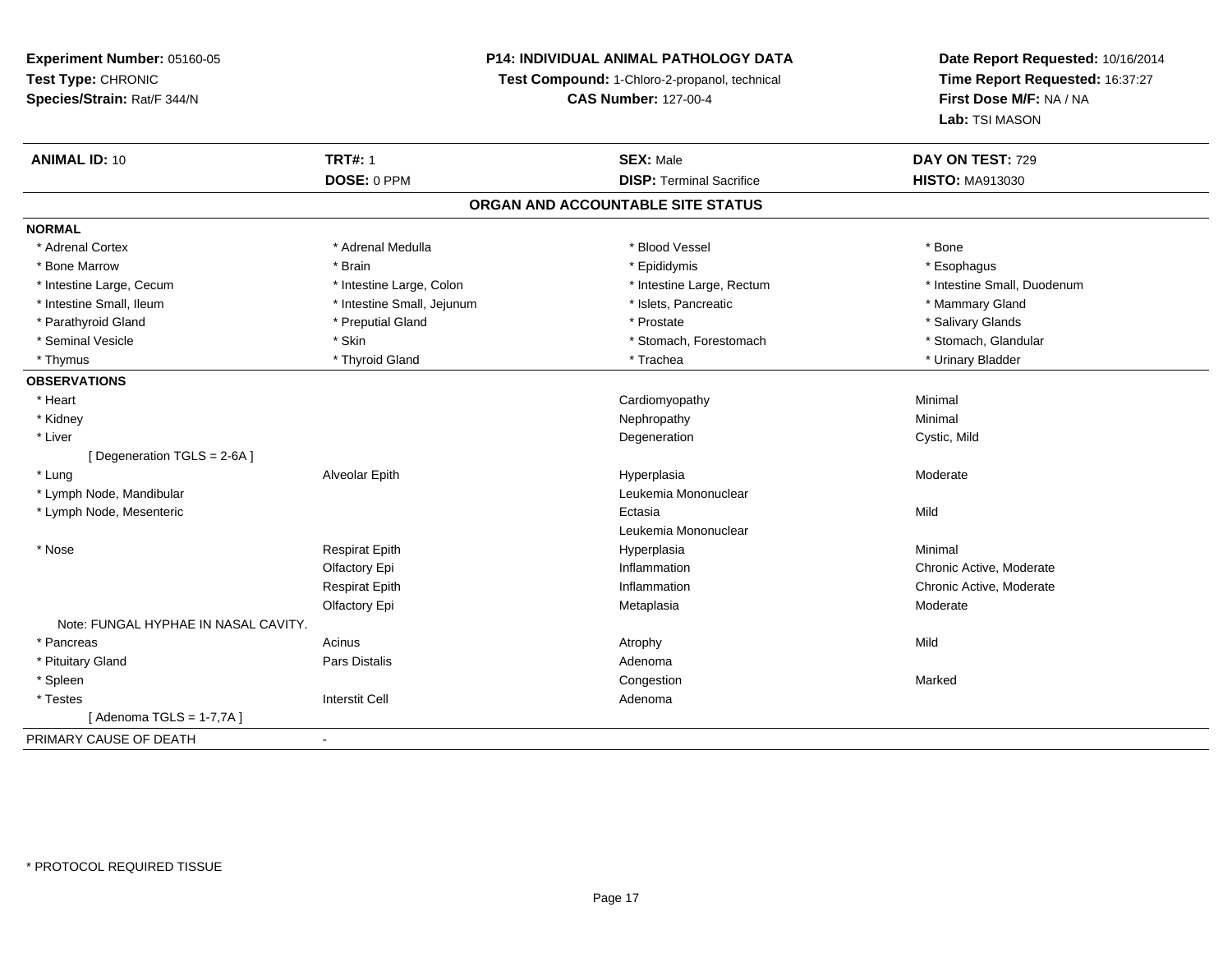# **P14: INDIVIDUAL ANIMAL PATHOLOGY DATA**

**Test Compound:** 1-Chloro-2-propanol, technical

**CAS Number:** 127-00-4

| <b>ANIMAL ID: 11</b>                                  | <b>TRT#: 1</b>                      | <b>SEX: Male</b>                  | DAY ON TEST: 629           |
|-------------------------------------------------------|-------------------------------------|-----------------------------------|----------------------------|
|                                                       | DOSE: 0 PPM                         | <b>DISP: Natural Death</b>        | <b>HISTO: MA913031</b>     |
|                                                       |                                     | ORGAN AND ACCOUNTABLE SITE STATUS |                            |
| <b>NORMAL</b>                                         |                                     |                                   |                            |
| * Adrenal Cortex                                      | * Adrenal Medulla                   | * Blood Vessel                    | * Bone                     |
| * Brain                                               | * Epididymis                        | * Intestine Large, Cecum          | * Intestine Large, Colon   |
| * Intestine Large, Rectum                             | * Intestine Small, Duodenum         | * Intestine Small, Ileum          | * Intestine Small, Jejunum |
| * Islets, Pancreatic                                  | * Liver                             | * Lung                            | * Lymph Node, Mandibular   |
| * Lymph Node, Mesenteric                              | * Mammary Gland                     | * Nose                            | * Pancreas                 |
| * Parathyroid Gland                                   | * Pituitary Gland                   | * Preputial Gland                 | * Prostate                 |
| * Salivary Glands                                     | * Seminal Vesicle                   | * Skin                            | * Spleen                   |
| * Stomach, Forestomach                                | * Stomach, Glandular                | * Thyroid Gland                   | * Trachea                  |
| * Urinary Bladder                                     |                                     |                                   |                            |
| <b>OBSERVATIONS</b>                                   |                                     |                                   |                            |
| * Bone Marrow                                         |                                     | Atrophy                           | Mild                       |
| * Esophagus                                           |                                     | Squamous Cell Carcinoma           |                            |
| [Squamous Cell Carcinoma TGLS = 6-3A]                 |                                     |                                   |                            |
| * Heart                                               |                                     | Cardiomyopathy                    | Minimal                    |
| * Kidney                                              |                                     | Nephropathy                       | Minimal                    |
| * Liver                                               |                                     |                                   |                            |
| Note: TGL 4-NCL                                       |                                     |                                   |                            |
| Lymph Node                                            | Mediastinal                         | Hemorrhage                        | Moderate                   |
| [Hemorrhage TGLS = 5-3B]                              |                                     |                                   |                            |
| Mesentery                                             | Fat                                 | Necrosis                          | Marked                     |
| [Necrosis TGLS = $3-16$ ]                             |                                     |                                   |                            |
| * Testes                                              | <b>Interstit Cell</b>               | Adenoma                           |                            |
|                                                       | <b>Interstit Cell</b>               | Hyperplasia                       | Mild                       |
| [Adenoma TGLS = $2-7A$ ]                              |                                     |                                   |                            |
| * Thymus                                              |                                     | Atrophy                           | Mild                       |
| PRIMARY CAUSE OF DEATH                                | - Esophagus Squamous Cell Carcinoma |                                   |                            |
| Animal Note: CARCASS THIN, TGL 1-NST                  |                                     |                                   |                            |
| Animal Note: THORACIC CAVITY 3ML RED FLUID, TGL 7-NST |                                     |                                   |                            |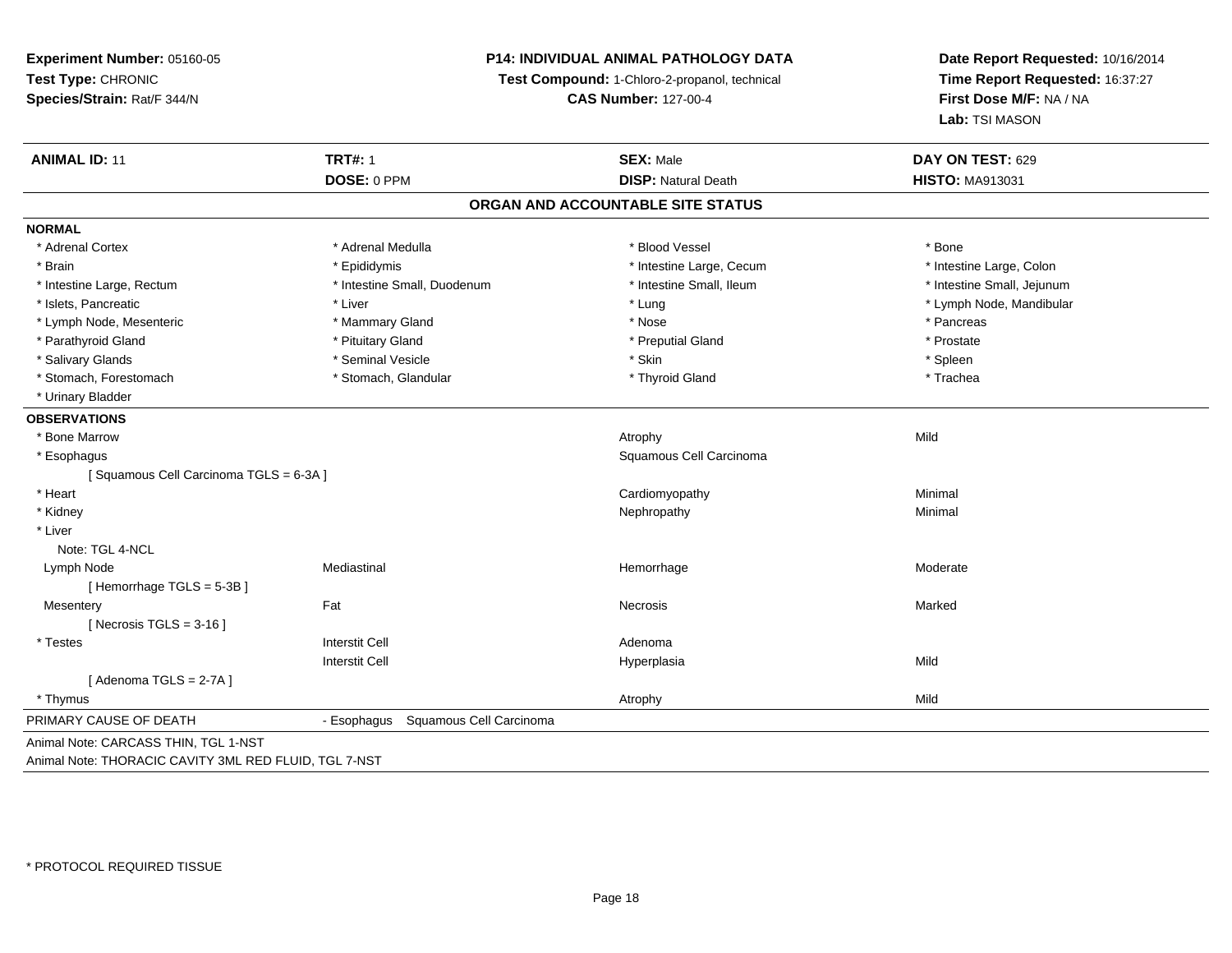# **P14: INDIVIDUAL ANIMAL PATHOLOGY DATA**

**Test Compound:** 1-Chloro-2-propanol, technical

**CAS Number:** 127-00-4

| <b>ANIMAL ID: 12</b>        | <b>TRT#: 1</b>                   | <b>SEX: Male</b>                  | DAY ON TEST: 729            |  |
|-----------------------------|----------------------------------|-----------------------------------|-----------------------------|--|
|                             | DOSE: 0 PPM                      | <b>DISP: Terminal Sacrifice</b>   | <b>HISTO: MA913032</b>      |  |
|                             |                                  | ORGAN AND ACCOUNTABLE SITE STATUS |                             |  |
| <b>NORMAL</b>               |                                  |                                   |                             |  |
| * Adrenal Cortex            | * Adrenal Medulla                | * Blood Vessel                    | * Bone                      |  |
| * Bone Marrow               | * Brain                          | * Epididymis                      | * Esophagus                 |  |
| * Intestine Large, Cecum    | * Intestine Large, Colon         | * Intestine Large, Rectum         | * Intestine Small, Duodenum |  |
| * Intestine Small, Ileum    | * Intestine Small, Jejunum       | * Islets, Pancreatic              | * Liver                     |  |
| * Lung                      | * Lymph Node, Mandibular         | * Lymph Node, Mesenteric          | * Parathyroid Gland         |  |
| * Preputial Gland           | * Salivary Glands                | * Seminal Vesicle                 | * Skin                      |  |
| * Spleen                    | * Stomach, Forestomach           | * Stomach, Glandular              | * Thymus                    |  |
| * Trachea                   | * Urinary Bladder                |                                   |                             |  |
| <b>OBSERVATIONS</b>         |                                  |                                   |                             |  |
| * Heart                     |                                  | Cardiomyopathy                    | Mild                        |  |
| * Kidney                    |                                  | Nephropathy                       | Minimal                     |  |
| * Mammary Gland             |                                  | Fibroadenoma                      |                             |  |
| [Fibroadenoma TGLS = 1-10A] |                                  |                                   |                             |  |
| * Nose                      | <b>Respirat Epith</b>            | Hyperplasia                       | Minimal                     |  |
| * Pancreas                  | Acinus                           | Atrophy                           | Minimal                     |  |
| * Pituitary Gland           | <b>Pars Distalis</b>             | Adenoma                           |                             |  |
| [Adenoma TGLS = $3-8$ ]     |                                  |                                   |                             |  |
| * Prostate                  |                                  | Hyperplasia                       | Minimal                     |  |
| * Testes                    | <b>Bilateral, Interstit Cell</b> | Adenoma                           |                             |  |
|                             |                                  | Atrophy                           | Minimal                     |  |
| [Adenoma TGLS = $2-7$ ]     |                                  |                                   |                             |  |
| * Thyroid Gland             | C Cell                           | Adenoma                           |                             |  |
| PRIMARY CAUSE OF DEATH      |                                  |                                   |                             |  |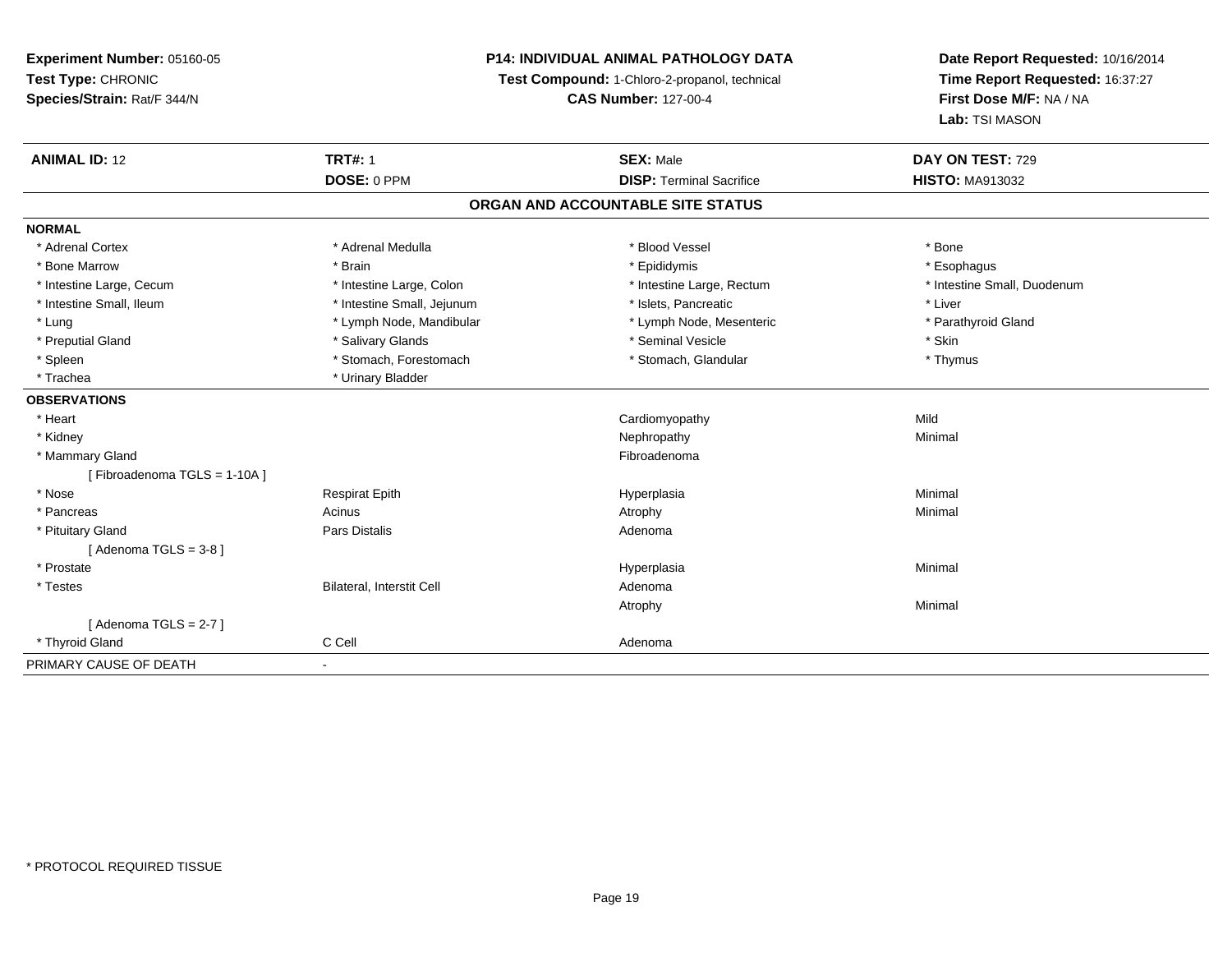**Experiment Number:** 05160-05**Test Type:** CHRONIC **Species/Strain:** Rat/F 344/N**P14: INDIVIDUAL ANIMAL PATHOLOGY DATATest Compound:** 1-Chloro-2-propanol, technical **CAS Number:** 127-00-4**Date Report Requested:** 10/16/2014**Time Report Requested:** 16:37:27**First Dose M/F:** NA / NA**Lab:** TSI MASON**ANIMAL ID:** 13**TRT#:** 1 **SEX:** Male **DAY ON TEST:** 529 **DOSE:** 0 PPM**DISP:** Moribund Sacrifice **HISTO:** MA913033 **ORGAN AND ACCOUNTABLE SITE STATUSNORMAL**\* Adrenal Cortex \* Adrenal Cortex \* \* Adrenal Medulla \* \* Adrenal Medulla \* \* Blood Vessel \* \* Brood Vessel \* \* Bone \* Esophagus \* Bone Marrow \* Brain \* Epididymis \* Esophagus \* Intestine Small, Duodenum \* Intestine Large, Cecum \* Intestine Large, Colon \* Intestine Small, Number 2014, Number 2016, Number 2016, Number 2016 \* Intestine Small, Ileum \* Intestine Small, Jejunum \* Islets, Pancreatic \* Liver\* Lung \* Lymph Node, Mesenteric \* Mammary Gland \* Mammary Gland \* Pancreas \* Pancreas \* Seminal Vesicle \* Parathyroid Gland \* \* \* Prostate \* \* Prostate \* \* Salivary Glands \* \* Salivary Glands \* \* Seminal Vesicle \* Spleen \* Stomach, Forestomach \* Stomach \* Stomach, Glandular \* Stomach, Glandular \* Thyroid Gland \* Trachea \* Urinary Bladder**MISSING** \* Pituitary Gland**OBSERVATIONS** \* Heart CardiomyopathyModerate<br>Minimal \* Kidneyy the control of the control of the control of the control of the control of the control of the control of the control of the control of the control of the control of the control of the control of the control of the contro \* Lymph Node, Mandibular Hyperplasia Plasma Cell, Mild [ Hyperplasia TGLS = 2-9 ] \* Nosee inflammation Chronic Active, Moderate Respirat Epith Inflammation Chronic Active, Moderate Chronic Active, Moderate Note: FUNGAL HYPHAE IN NASAL CAVITY. \* Preputial Glandd and the control of the control of the control of the control of the control of the control of the control of the control of the control of the control of the control of the control of the control of the control of the co \* Skinn and the control of the control of the control of the control of the control of the control of the control of  $C$ yst Epithelial Inclusion Mild [ Cyst Epithelial Inclusion TGLS = 1-10A ] \* Testess and the contractive contractive contractive contractive contractive contractive contractive contractive contractive contractive contractive contractive contractive contractive contractive contractive contractive contract I and the contract of the Hyperplasia Interstit Cella **Minimal** [ Adenoma TGLS = 3-7; 4-7A ] \* Thymuss and the control of the control of the control of the control of the control of the control of the control of the control of the control of the control of the control of the control of the control of the control of the co PRIMARY CAUSE OF DEATH - UNCERTAIN Animal Note: CARCASS THIN, TGL 5-NST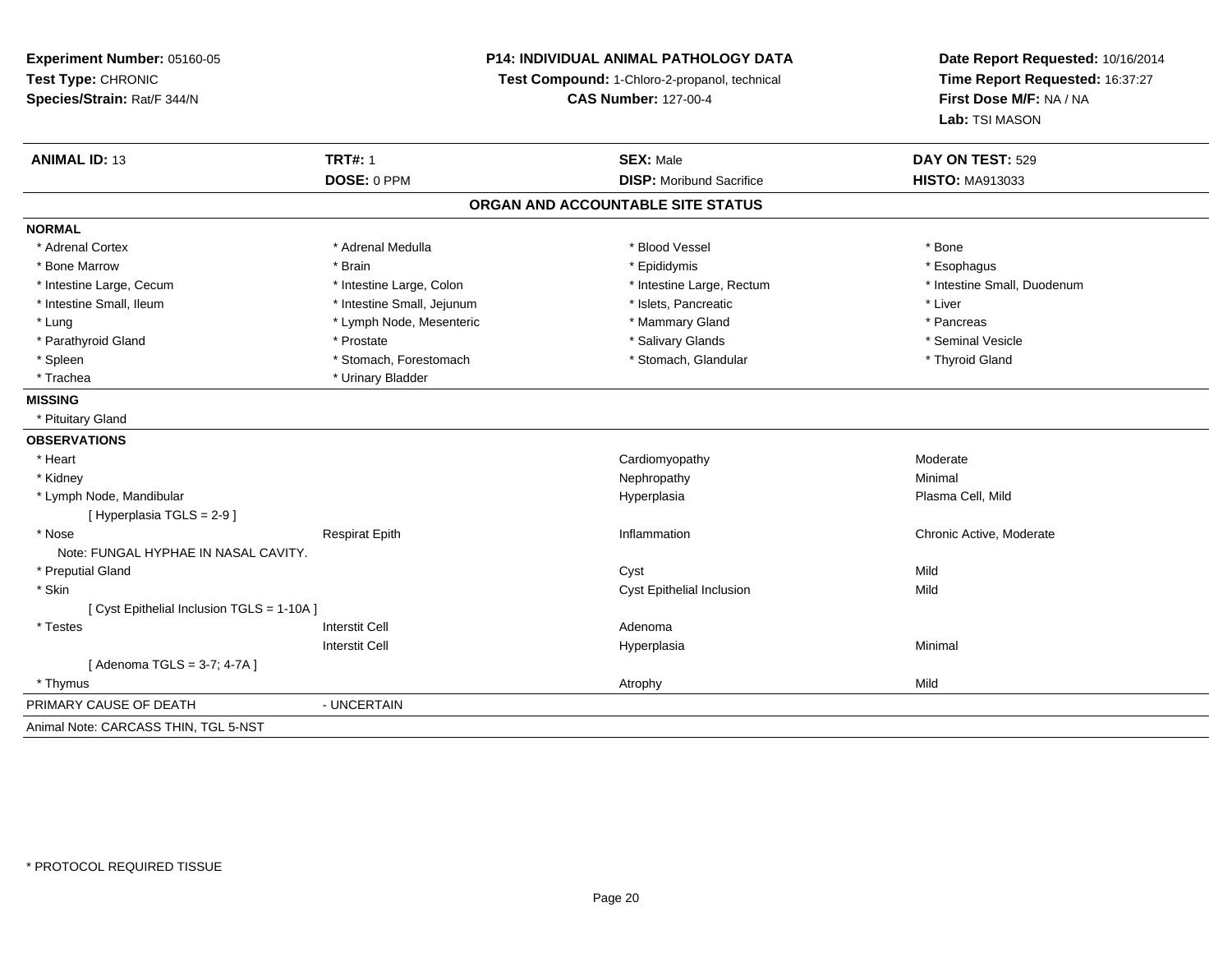# **P14: INDIVIDUAL ANIMAL PATHOLOGY DATA**

**Test Compound:** 1-Chloro-2-propanol, technical

**CAS Number:** 127-00-4

| <b>ANIMAL ID: 14</b>         | <b>TRT#: 1</b>             | <b>SEX: Male</b>                  | DAY ON TEST: 729            |
|------------------------------|----------------------------|-----------------------------------|-----------------------------|
|                              | DOSE: 0 PPM                | <b>DISP: Terminal Sacrifice</b>   | <b>HISTO: MA913034</b>      |
|                              |                            | ORGAN AND ACCOUNTABLE SITE STATUS |                             |
| <b>NORMAL</b>                |                            |                                   |                             |
| * Adrenal Cortex             | * Blood Vessel             | * Bone                            | * Bone Marrow               |
| * Brain                      | * Epididymis               | * Esophagus                       | * Heart                     |
| * Intestine Large, Cecum     | * Intestine Large, Colon   | * Intestine Large, Rectum         | * Intestine Small, Duodenum |
| * Intestine Small, Ileum     | * Intestine Small, Jejunum | * Islets, Pancreatic              | * Lung                      |
| * Lymph Node, Mandibular     | * Lymph Node, Mesenteric   | * Mammary Gland                   | * Nose                      |
| * Pancreas                   | * Parathyroid Gland        | * Prostate                        | * Salivary Glands           |
| * Seminal Vesicle            | * Skin                     | * Spleen                          | * Stomach, Forestomach      |
| * Stomach, Glandular         | * Thyroid Gland            | * Trachea                         | * Urinary Bladder           |
| <b>OBSERVATIONS</b>          |                            |                                   |                             |
| * Adrenal Medulla            |                            | Hyperplasia                       | Moderate                    |
| * Kidney                     |                            | Nephropathy                       | Moderate                    |
| [Nephropathy TGLS = 4-4]     |                            |                                   |                             |
| * Liver                      |                            | Degeneration                      | Cystic, Mild                |
| Note: TGL 5-NCL              |                            |                                   |                             |
| [Degeneration TGLS = 7-6,6A] |                            |                                   |                             |
| * Lung                       |                            |                                   |                             |
| Note: TGL 6-NCL              |                            |                                   |                             |
| * Pituitary Gland            | Pars Distalis              | Hyperplasia                       | Moderate                    |
| * Preputial Gland            |                            | Carcinoma                         |                             |
| [ Carcinoma TGLS = 1-10A ]   |                            |                                   |                             |
| * Testes                     | Bilateral, Interstit Cell  | Adenoma                           |                             |
| [Adenoma TGLS = 2-7; 3-7,7A] |                            |                                   |                             |
| * Thymus                     |                            | Atrophy                           | Moderate                    |
|                              | <b>Epithel Cell</b>        | Hyperplasia                       | Mild                        |
| PRIMARY CAUSE OF DEATH       | $\blacksquare$             |                                   |                             |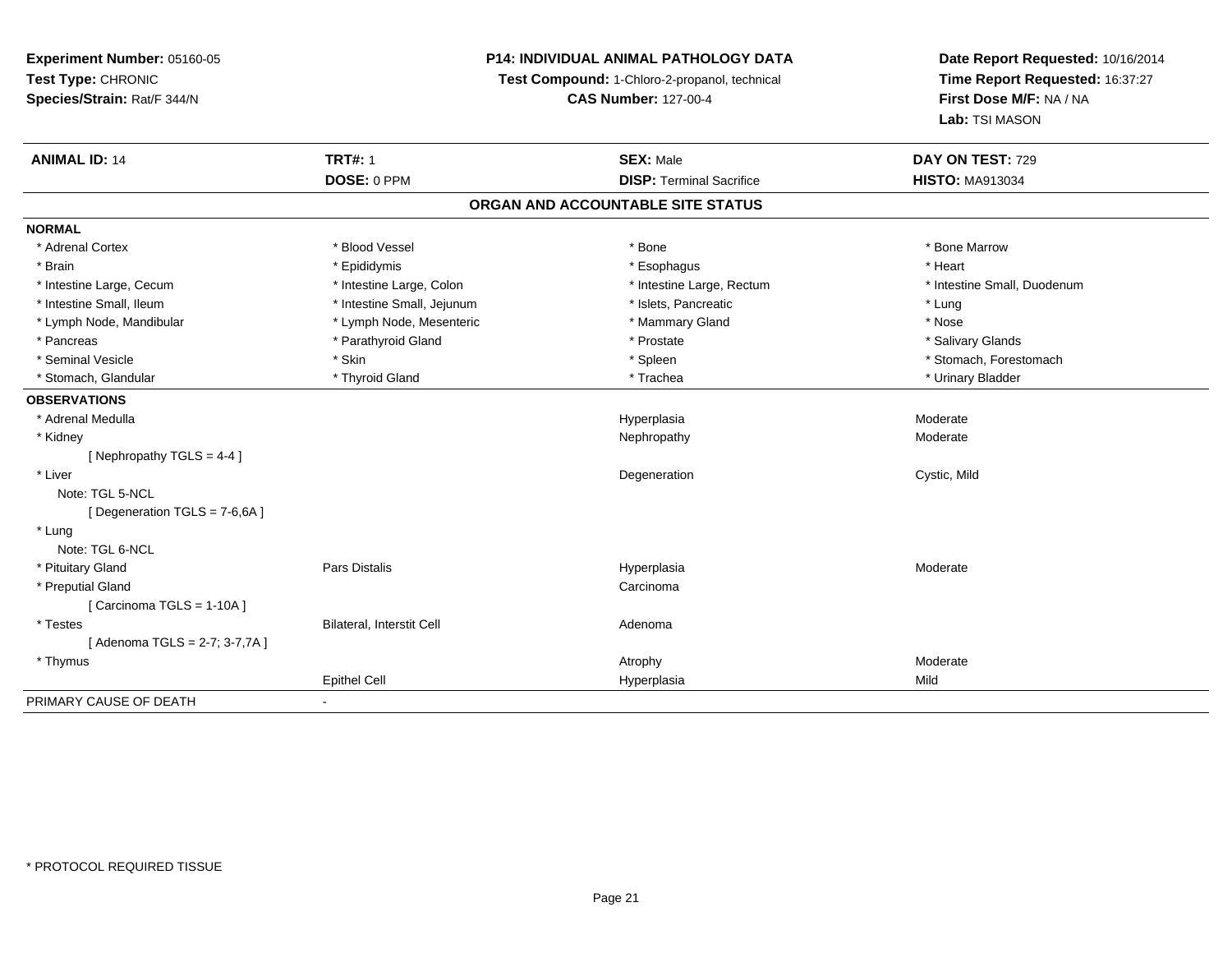**Experiment Number:** 05160-05**Test Type:** CHRONIC **Species/Strain:** Rat/F 344/N**ANIMAL ID:** 15**DOSE:** 0 PPM

**Time Report Requested:** 16:37:27**First Dose M/F:** NA / NA**Lab:** TSI MASON

**Date Report Requested:** 10/16/2014

| <b>ANIMAL ID: 15</b>                          | <b>TRT#: 1</b>            | <b>SEX: Male</b>                  | DAY ON TEST: 687           |
|-----------------------------------------------|---------------------------|-----------------------------------|----------------------------|
|                                               | DOSE: 0 PPM               | <b>DISP: Natural Death</b>        | <b>HISTO: MA913035</b>     |
|                                               |                           | ORGAN AND ACCOUNTABLE SITE STATUS |                            |
| <b>NORMAL</b>                                 |                           |                                   |                            |
| * Adrenal Cortex                              | * Blood Vessel            | * Bone                            | * Bone Marrow              |
| * Brain                                       | * Epididymis              | * Esophagus                       | * Intestine Large, Cecum   |
| * Intestine Large, Colon                      | * Intestine Large, Rectum | * Intestine Small, Duodenum       | * Intestine Small, Jejunum |
| * Islets, Pancreatic                          | * Lung                    | Lymph Node                        | * Lymph Node, Mandibular   |
| * Lymph Node, Mesenteric                      | * Pancreas                | * Parathyroid Gland               | * Pituitary Gland          |
| * Preputial Gland                             | * Prostate                | * Salivary Glands                 | * Seminal Vesicle          |
| * Stomach, Forestomach                        | * Stomach, Glandular      | * Thyroid Gland                   | * Trachea                  |
| * Urinary Bladder                             |                           |                                   |                            |
| <b>AUTO PRECLUDES DIAG.</b>                   |                           |                                   |                            |
| * Intestine Small. Ileum                      |                           |                                   |                            |
| <b>OBSERVATIONS</b>                           |                           |                                   |                            |
| * Adrenal Medulla                             |                           | Hyperplasia                       | Mild                       |
| * Heart                                       |                           | Cardiomyopathy                    | Minimal                    |
| * Kidney                                      |                           | Nephropathy                       | Mild                       |
| * Liver                                       |                           | Degeneration                      | Cystic, Mild               |
| * Lym Node Mesen                              |                           |                                   |                            |
| Note: TGL 4-NCL                               |                           |                                   |                            |
| Lymph Node                                    |                           |                                   |                            |
| Note: ILIAC LN NORMAL. TGL 7-NCL              |                           |                                   |                            |
| * Mammary Gland                               |                           | Fibroadenoma                      |                            |
| [Fibroadenoma TGLS = 1-10A]                   |                           |                                   |                            |
| * Nose                                        | <b>Respirat Epith</b>     | Hyperplasia                       | Mild                       |
|                                               | <b>Respirat Epith</b>     | Inflammation                      | Chronic Active, Moderate   |
| Note: ABUNDANT FUNGAL HYPHAE IN NASAL CAVITY. |                           |                                   |                            |
| * Skin                                        | <b>Subcut Tiss</b>        | Fibroma                           |                            |
| [Fibroma TGLS = $2-10B$ ]                     |                           |                                   |                            |
| * Spleen                                      |                           | Fibrosis                          | Moderate                   |
|                                               |                           | Leukemia Mononuclear              |                            |
| [Fibrosis TGLS = $6-3$ ]                      |                           |                                   |                            |
| [ Leukemia Mononuclear TGLS = 5-3 ]           |                           |                                   |                            |

**P14: INDIVIDUAL ANIMAL PATHOLOGY DATA Test Compound:** 1-Chloro-2-propanol, technical **CAS Number:** 127-00-4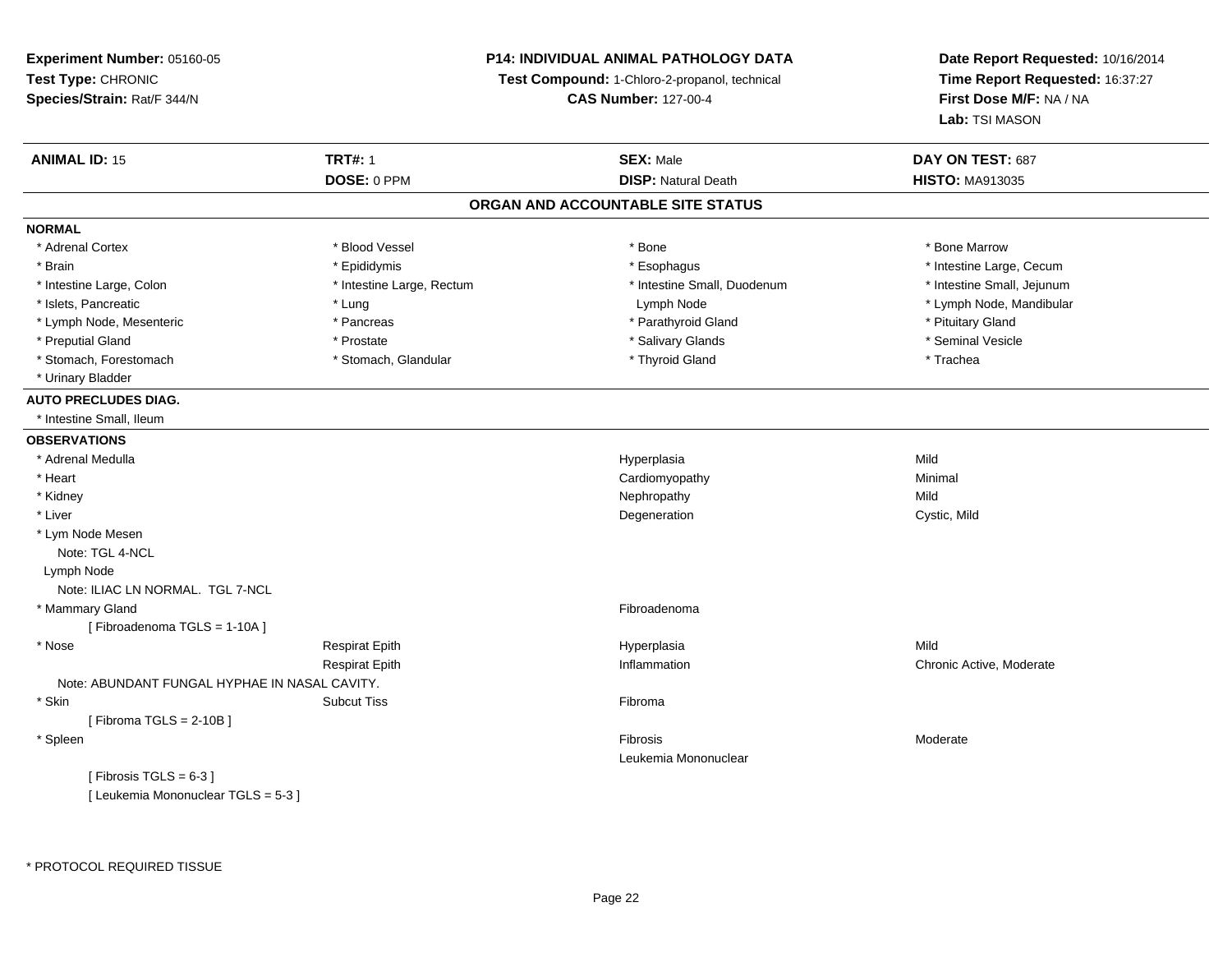| <b>Experiment Number: 05160-05</b><br>Test Type: CHRONIC<br>Species/Strain: Rat/F 344/N | <b>P14: INDIVIDUAL ANIMAL PATHOLOGY DATA</b><br>Test Compound: 1-Chloro-2-propanol, technical<br><b>CAS Number: 127-00-4</b> |                                   | Date Report Requested: 10/16/2014<br>Time Report Requested: 16:37:27<br>First Dose M/F: NA / NA<br>Lab: TSI MASON |  |
|-----------------------------------------------------------------------------------------|------------------------------------------------------------------------------------------------------------------------------|-----------------------------------|-------------------------------------------------------------------------------------------------------------------|--|
| <b>ANIMAL ID: 15</b>                                                                    | <b>TRT#: 1</b>                                                                                                               | <b>SEX: Male</b>                  | DAY ON TEST: 687                                                                                                  |  |
|                                                                                         | DOSE: 0 PPM                                                                                                                  | <b>DISP:</b> Natural Death        | <b>HISTO: MA913035</b>                                                                                            |  |
|                                                                                         |                                                                                                                              | ORGAN AND ACCOUNTABLE SITE STATUS |                                                                                                                   |  |
| * Testes                                                                                | Bilateral, Interstit Cell                                                                                                    | Adenoma                           |                                                                                                                   |  |
| [Adenoma TGLS = $3-7$ ]                                                                 |                                                                                                                              |                                   |                                                                                                                   |  |
| * Thymus                                                                                |                                                                                                                              | Atrophy                           | Marked                                                                                                            |  |
| PRIMARY CAUSE OF DEATH                                                                  | - UNCERTAIN                                                                                                                  |                                   |                                                                                                                   |  |
| Animal Note: THORACIC CAVITY 3ML RED FLUID, TGL 8-NST                                   |                                                                                                                              |                                   |                                                                                                                   |  |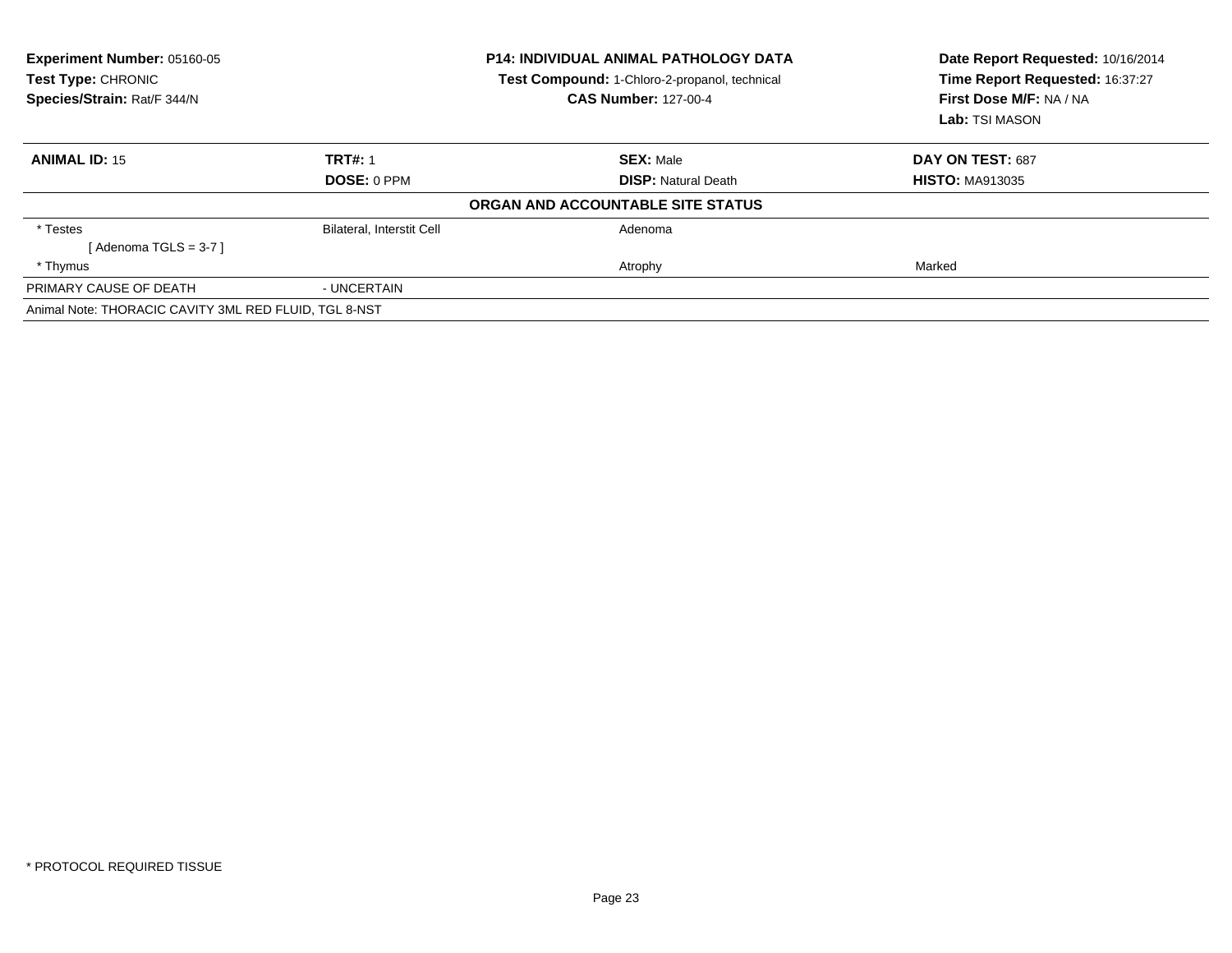# **P14: INDIVIDUAL ANIMAL PATHOLOGY DATA**

**Test Compound:** 1-Chloro-2-propanol, technical

**CAS Number:** 127-00-4

| <b>ANIMAL ID: 16</b>             | <b>TRT#: 1</b>             | <b>SEX: Male</b>                  | DAY ON TEST: 729            |  |
|----------------------------------|----------------------------|-----------------------------------|-----------------------------|--|
|                                  | DOSE: 0 PPM                | <b>DISP: Terminal Sacrifice</b>   | <b>HISTO: MA913036</b>      |  |
|                                  |                            | ORGAN AND ACCOUNTABLE SITE STATUS |                             |  |
| <b>NORMAL</b>                    |                            |                                   |                             |  |
| * Adrenal Cortex                 | * Adrenal Medulla          | * Blood Vessel                    | * Bone                      |  |
| * Bone Marrow                    | * Brain                    | * Epididymis                      | * Esophagus                 |  |
| * Intestine Large, Cecum         | * Intestine Large, Colon   | * Intestine Large, Rectum         | * Intestine Small, Duodenum |  |
| * Intestine Small, Ileum         | * Intestine Small, Jejunum | * Islets, Pancreatic              | * Lung                      |  |
| * Lymph Node, Mandibular         | * Nose                     | * Pancreas                        | * Parathyroid Gland         |  |
| * Pituitary Gland                | * Preputial Gland          | * Prostate                        | * Salivary Glands           |  |
| * Seminal Vesicle                | * Skin                     | * Stomach, Forestomach            | * Stomach, Glandular        |  |
| * Thymus                         | * Thyroid Gland            | * Trachea                         | * Urinary Bladder           |  |
| <b>OBSERVATIONS</b>              |                            |                                   |                             |  |
| * Heart                          | Artery                     | Inflammation                      | Chronic Active, Moderate    |  |
| * Kidney                         |                            | Nephropathy                       | Moderate                    |  |
| * Liver                          |                            | Clear Cell Focus                  |                             |  |
|                                  |                            | Inflammation                      | Chronic Active, Minimal     |  |
| [ Clear Cell Focus TGLS = 7-6A ] |                            |                                   |                             |  |
| Lymph Node                       | Mediastinal                | Hemorrhage                        | Mild                        |  |
| [Hemorrhage TGLS = 6-3A]         |                            |                                   |                             |  |
| * Lymph Node, Mesenteric         |                            | Hyperplasia                       | Lymphoid, Mild              |  |
| [Hyperplasia TGLS = 4-8]         |                            |                                   |                             |  |
| * Mammary Gland                  |                            | Fibroadenoma                      |                             |  |
| [Fibroadenoma TGLS = 1-10A]      |                            |                                   |                             |  |
| Mesentery                        |                            | Necrosis                          | Moderate                    |  |
| [Necrosis TGLS = $2-16$ ]        |                            |                                   |                             |  |
| * Spleen                         |                            | Fibrosis                          | Moderate                    |  |
| [Fibrosis TGLS = $5-3$ ]         |                            |                                   |                             |  |
| * Testes                         | Bilateral, Interstit Cell  | Adenoma                           |                             |  |
| [Adenoma TGLS = $3-7$ ]          |                            |                                   |                             |  |
| PRIMARY CAUSE OF DEATH           | $\blacksquare$             |                                   |                             |  |
|                                  |                            |                                   |                             |  |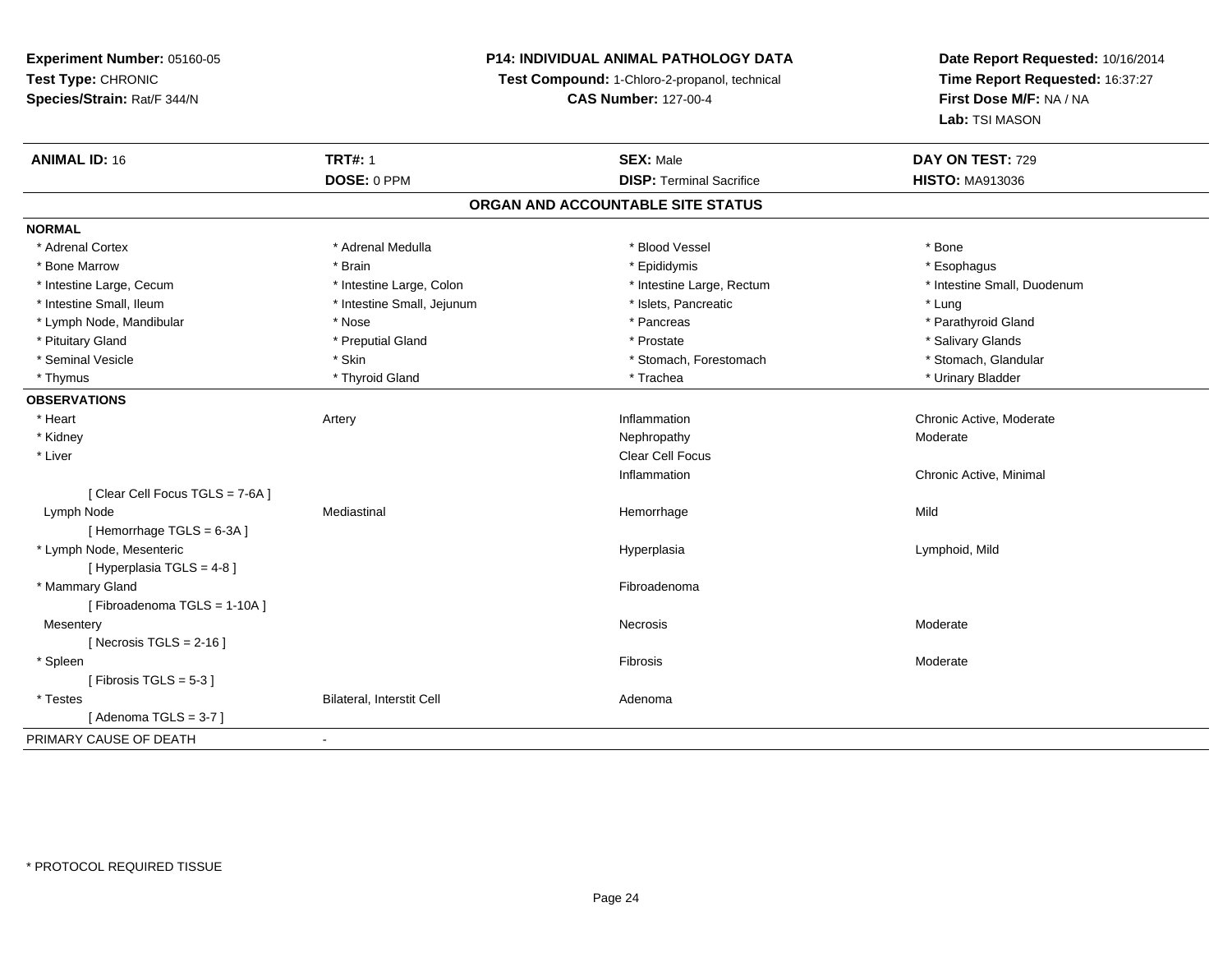| Experiment Number: 05160-05<br>Test Type: CHRONIC<br>Species/Strain: Rat/F 344/N |                            | <b>P14: INDIVIDUAL ANIMAL PATHOLOGY DATA</b><br>Test Compound: 1-Chloro-2-propanol, technical<br><b>CAS Number: 127-00-4</b> | Date Report Requested: 10/16/2014<br>Time Report Requested: 16:37:27<br>First Dose M/F: NA / NA<br>Lab: TSI MASON |
|----------------------------------------------------------------------------------|----------------------------|------------------------------------------------------------------------------------------------------------------------------|-------------------------------------------------------------------------------------------------------------------|
| <b>ANIMAL ID: 17</b>                                                             | <b>TRT#: 1</b>             | <b>SEX: Male</b>                                                                                                             | DAY ON TEST: 697                                                                                                  |
|                                                                                  | DOSE: 0 PPM                | <b>DISP: Natural Death</b>                                                                                                   | <b>HISTO: MA913037</b>                                                                                            |
|                                                                                  |                            | ORGAN AND ACCOUNTABLE SITE STATUS                                                                                            |                                                                                                                   |
| <b>NORMAL</b>                                                                    |                            |                                                                                                                              |                                                                                                                   |
| * Blood Vessel                                                                   | * Bone                     | * Brain                                                                                                                      | * Epididymis                                                                                                      |
| * Esophagus                                                                      | * Intestine Large, Cecum   | * Intestine Large, Rectum                                                                                                    | * Intestine Small, Duodenum                                                                                       |
| * Islets, Pancreatic                                                             | * Parathyroid Gland        | * Prostate                                                                                                                   | * Salivary Glands                                                                                                 |
| * Trachea                                                                        |                            |                                                                                                                              |                                                                                                                   |
| <b>MISSING</b>                                                                   |                            |                                                                                                                              |                                                                                                                   |
| * Thymus                                                                         |                            |                                                                                                                              |                                                                                                                   |
| <b>AUTO PRECLUDES DIAG.</b>                                                      |                            |                                                                                                                              |                                                                                                                   |
| * Intestine Large, Colon                                                         | * Intestine Small, Jejunum |                                                                                                                              |                                                                                                                   |
| <b>OBSERVATIONS</b>                                                              |                            |                                                                                                                              |                                                                                                                   |
| * Adrenal Cortex                                                                 |                            | Leukemia Mononuclear                                                                                                         |                                                                                                                   |
| * Adrenal Medulla                                                                |                            | Hyperplasia                                                                                                                  | Moderate                                                                                                          |
|                                                                                  |                            | Leukemia Mononuclear                                                                                                         |                                                                                                                   |
| * Bone Marrow                                                                    |                            | Leukemia Mononuclear                                                                                                         |                                                                                                                   |
| * Heart                                                                          |                            | Cardiomyopathy                                                                                                               | Mild                                                                                                              |
|                                                                                  |                            | Leukemia Mononuclear                                                                                                         |                                                                                                                   |
| * Intestine Small, Ileum                                                         |                            | Leukemia Mononuclear                                                                                                         |                                                                                                                   |
| * Kidney                                                                         |                            | Hemorrhage                                                                                                                   | Mild                                                                                                              |
|                                                                                  |                            | Leukemia Mononuclear                                                                                                         |                                                                                                                   |
|                                                                                  |                            | Nephropathy                                                                                                                  | Mild                                                                                                              |
| [Hemorrhage TGLS = 11-4A]                                                        |                            |                                                                                                                              |                                                                                                                   |
| [ Leukemia Mononuclear TGLS = 10-4,4A ]                                          |                            |                                                                                                                              |                                                                                                                   |
| * Liver                                                                          |                            | Leukemia Mononuclear                                                                                                         |                                                                                                                   |
| [ Leukemia Mononuclear TGLS = 12,13-6 ]                                          |                            |                                                                                                                              |                                                                                                                   |
| * Lung                                                                           |                            | Leukemia Mononuclear                                                                                                         |                                                                                                                   |
| [ Leukemia Mononuclear TGLS = 17-2A ]                                            |                            |                                                                                                                              |                                                                                                                   |
| Lymph Node                                                                       | Deep Cervical              | Leukemia Mononuclear                                                                                                         |                                                                                                                   |
|                                                                                  | Mediastinal                | Leukemia Mononuclear                                                                                                         |                                                                                                                   |
|                                                                                  | Pancreatic                 | Leukemia Mononuclear                                                                                                         |                                                                                                                   |
|                                                                                  | Renal                      | Leukemia Mononuclear                                                                                                         |                                                                                                                   |
| [Leukemia Mononuclear TGLS = 16-17]                                              |                            |                                                                                                                              |                                                                                                                   |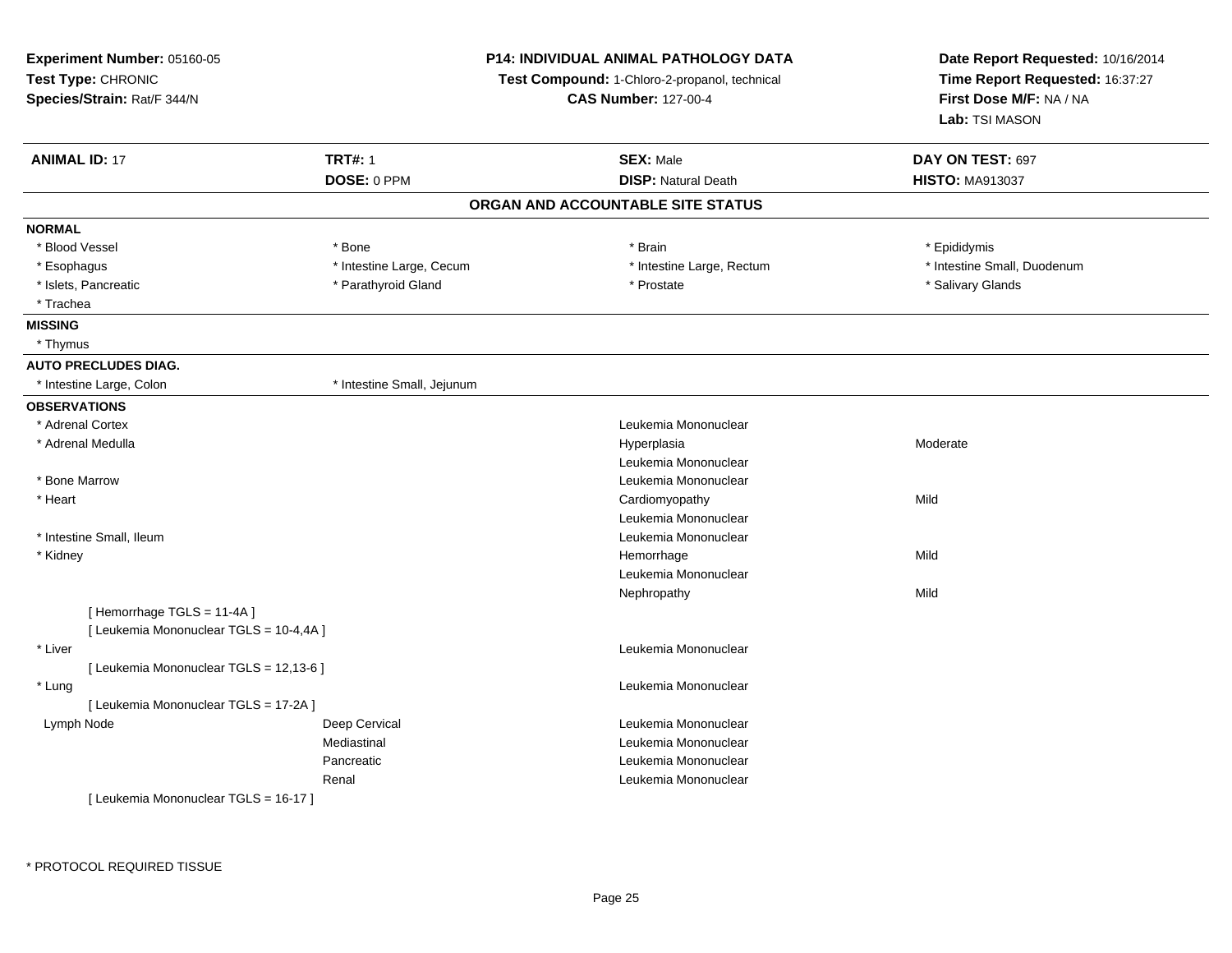## **P14: INDIVIDUAL ANIMAL PATHOLOGY DATA**

 **Test Compound:** 1-Chloro-2-propanol, technical **CAS Number:** 127-00-4

**Date Report Requested:** 10/16/2014**Time Report Requested:** 16:37:27**First Dose M/F:** NA / NA**Lab:** TSI MASON

| <b>ANIMAL ID: 17</b>                            | <b>TRT#: 1</b>            | <b>SEX: Male</b>                  | DAY ON TEST: 697       |
|-------------------------------------------------|---------------------------|-----------------------------------|------------------------|
|                                                 | DOSE: 0 PPM               | <b>DISP: Natural Death</b>        | <b>HISTO: MA913037</b> |
|                                                 |                           | ORGAN AND ACCOUNTABLE SITE STATUS |                        |
| [ Leukemia Mononuclear TGLS = 6-9A ]            |                           |                                   |                        |
| [ Leukemia Mononuclear TGLS = 15-3C ]           |                           |                                   |                        |
| [ Leukemia Mononuclear TGLS = 14-16 ]           |                           |                                   |                        |
| * Lymph Node, Mandibular                        |                           | Leukemia Mononuclear              |                        |
| [ Leukemia Mononuclear TGLS = 1-9B ]            |                           |                                   |                        |
| * Lymph Node, Mesenteric                        |                           | Leukemia Mononuclear              |                        |
| [ Leukemia Mononuclear TGLS = 5-8A ]            |                           |                                   |                        |
| * Mammary Gland                                 |                           | <b>Dilatation</b>                 | Mild                   |
| * Nose                                          | <b>Respirat Epith</b>     | Leukemia Mononuclear              |                        |
| * Pancreas                                      |                           | Leukemia Mononuclear              |                        |
| * Pituitary Gland                               |                           | Leukemia Mononuclear              |                        |
| * Preputial Gland                               |                           | Leukemia Mononuclear              |                        |
| * Seminal Vesicle                               |                           | Leukemia Mononuclear              |                        |
| * Skin                                          |                           | Keratoacanthoma                   |                        |
| [Keratoacanthoma TGLS = 18-18]                  |                           |                                   |                        |
| * Spleen                                        |                           | Leukemia Mononuclear              |                        |
|                                                 |                           | Necrosis                          | Moderate               |
| [ Leukemia Mononuclear TGLS = 7-3,3A,3B; 9-3B ] |                           |                                   |                        |
| [ Necrosis $TGLS = 8-3A$ ]                      |                           |                                   |                        |
| * Stomach, Forestomach                          |                           | Leukemia Mononuclear              |                        |
| * Stomach, Glandular                            |                           | Leukemia Mononuclear              |                        |
|                                                 |                           | Necrosis                          | Mild                   |
| [ Necrosis TGLS = $19-15A$ ]                    |                           |                                   |                        |
| * Testes                                        | Bilateral, Interstit Cell | Adenoma                           |                        |
| [Adenoma TGLS = 2-7A; 3-7,7A; 4-7]              |                           |                                   |                        |
| * Thyroid Gland                                 |                           | Leukemia Mononuclear              |                        |
| * Urinary Bladder                               |                           | Leukemia Mononuclear              |                        |
| PRIMARY CAUSE OF DEATH                          | - UNCERTAIN               |                                   |                        |

CONTRIBUTORY CAUSE OF DEATH

- Adrenal Cortex Leukemia Mononuclear;Bone Marrow Leukemia Mononuclear;Heart Leukemia Mononuclear;Intestine Small;Ileum Leukemia<br>Mononuclear;Kidney Leukemia Mononuclear;Lumer Leukemia Mononuclear;Lumg Leukemi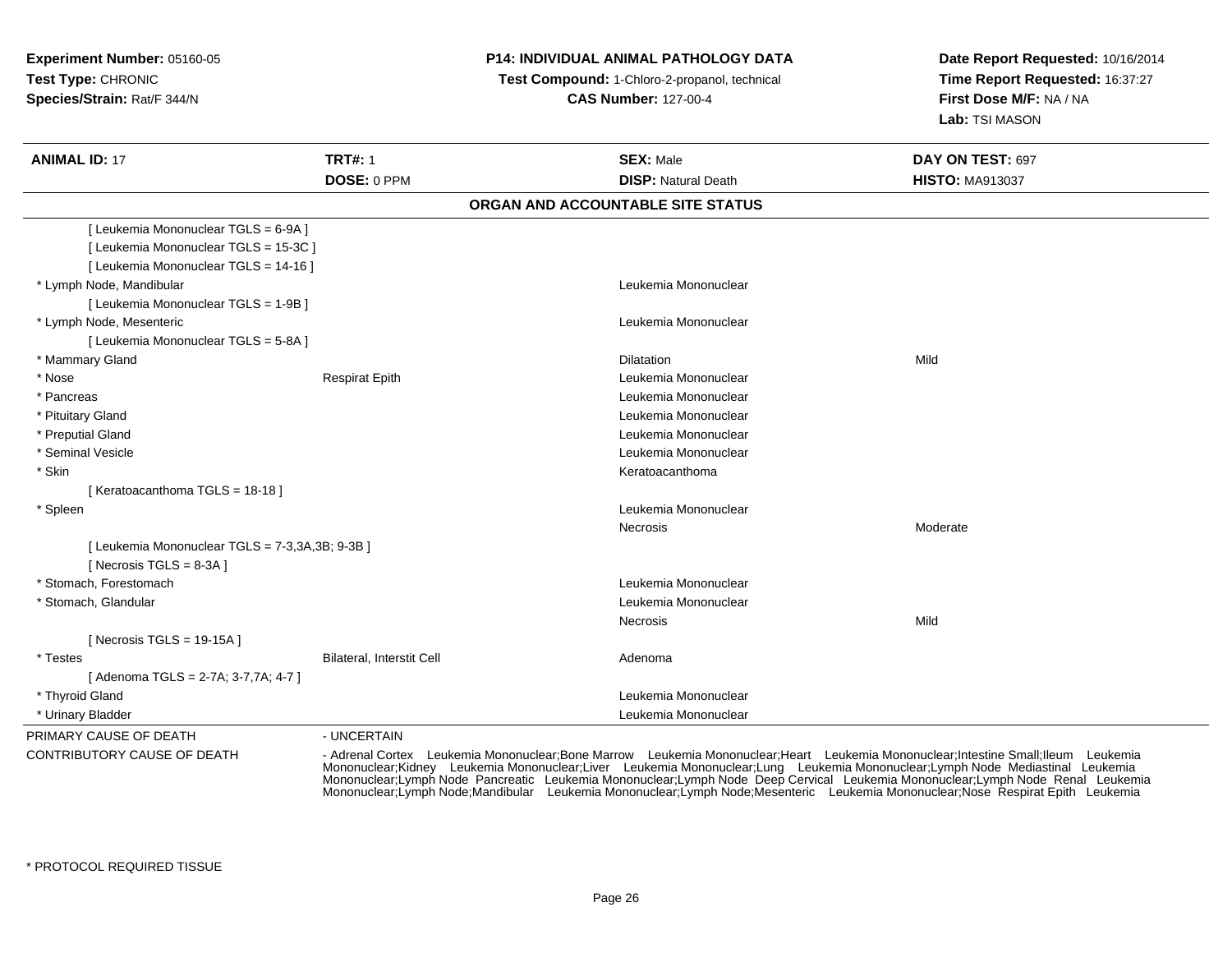| <b>Experiment Number: 05160-05</b><br><b>Test Type: CHRONIC</b><br>Species/Strain: Rat/F 344/N | <b>P14: INDIVIDUAL ANIMAL PATHOLOGY DATA</b><br><b>Test Compound: 1-Chloro-2-propanol, technical</b><br><b>CAS Number: 127-00-4</b> |                                                                                                                                                                                                                                                                               | Date Report Requested: 10/16/2014<br>Time Report Requested: 16:37:27<br>First Dose M/F: NA / NA<br>Lab: TSI MASON |
|------------------------------------------------------------------------------------------------|-------------------------------------------------------------------------------------------------------------------------------------|-------------------------------------------------------------------------------------------------------------------------------------------------------------------------------------------------------------------------------------------------------------------------------|-------------------------------------------------------------------------------------------------------------------|
| <b>ANIMAL ID: 17</b>                                                                           | <b>TRT#: 1</b>                                                                                                                      | <b>SEX: Male</b>                                                                                                                                                                                                                                                              | DAY ON TEST: 697                                                                                                  |
|                                                                                                | <b>DOSE: 0 PPM</b>                                                                                                                  | <b>DISP:</b> Natural Death                                                                                                                                                                                                                                                    | <b>HISTO: MA913037</b>                                                                                            |
|                                                                                                |                                                                                                                                     | ORGAN AND ACCOUNTABLE SITE STATUS                                                                                                                                                                                                                                             |                                                                                                                   |
|                                                                                                | Bladder Leukemia Mononuclear                                                                                                        | Mononuclear;Pancreas Leukemia Mononuclear;Preputial Gland Leukemia Mononuclear;Seminal Vesicle Leukemia Mononuclear;Spleen Leukemia<br>Mononuclear;Stomach;Forestomach Leukemia Mononuclear;Stomach;Glandular Leukemia Mononuclear;Thyroid Gland Leukemia Mononuclear;Urinary |                                                                                                                   |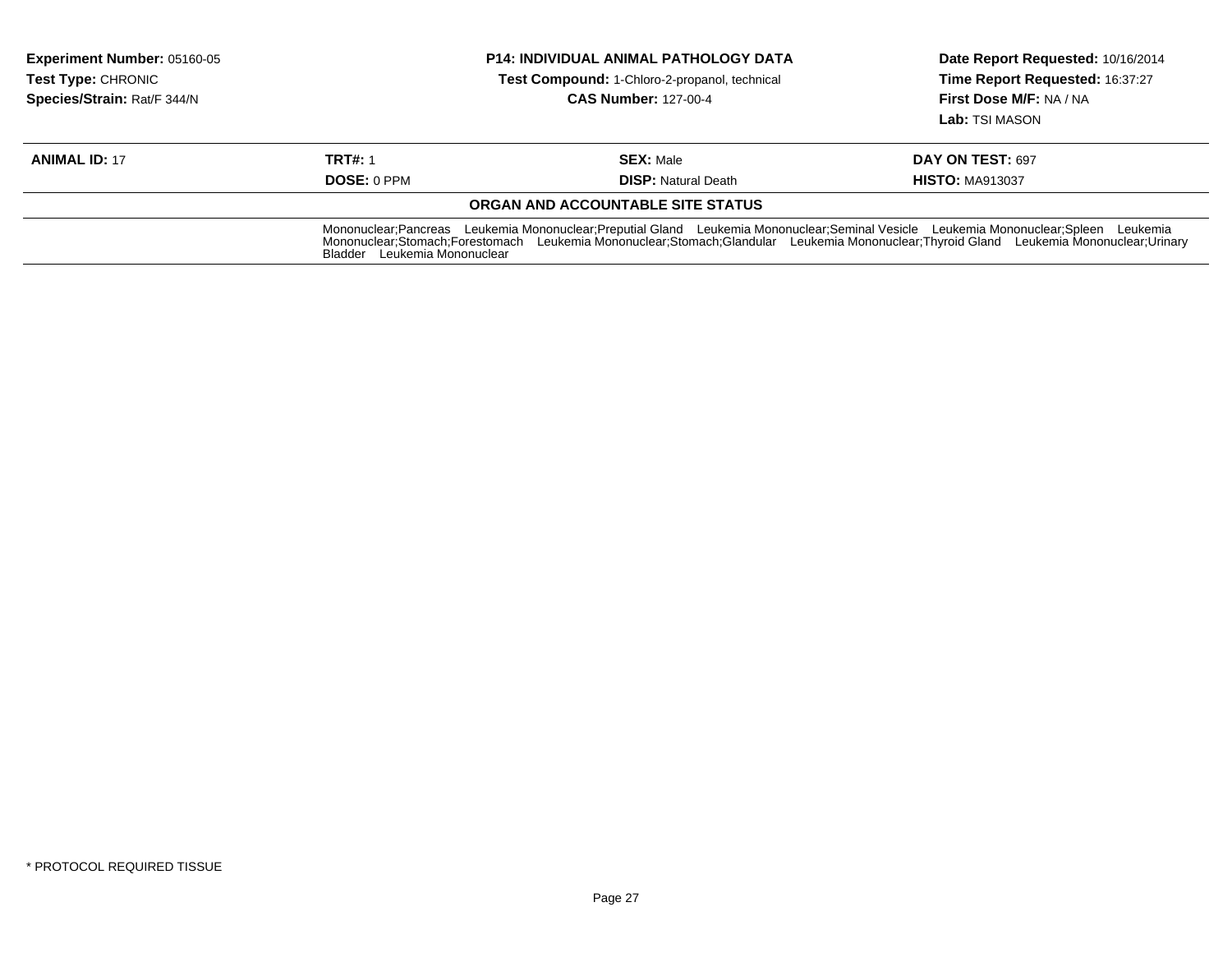**Experiment Number:** 05160-05**Test Type:** CHRONIC **Species/Strain:** Rat/F 344/N**P14: INDIVIDUAL ANIMAL PATHOLOGY DATATest Compound:** 1-Chloro-2-propanol, technical **CAS Number:** 127-00-4**Date Report Requested:** 10/16/2014**Time Report Requested:** 16:37:27**First Dose M/F:** NA / NA**Lab:** TSI MASON**ANIMAL ID:** 18**TRT#:** 1 **SEX:** Male **DAY ON TEST:** 579 **DOSE:** 0 PPM**DISP:** Natural Death **HISTO:** MA913038 **ORGAN AND ACCOUNTABLE SITE STATUSNORMAL**\* Adrenal Cortex \* Adrenal Cortex \* \* Adrenal Medulla \* \* Adrenal Medulla \* \* Blood Vessel \* \* Brood Vessel \* \* Bone \* Esophagus \* Bone Marrow \* Brain \* Epididymis \* Esophagus \* Islets. Pancreatic \* Intestine Large, Colon \* Intestine Small, Duodenum \* Intestine Small, Puodenum \* 1ntestine Small, Ileum \* Lymph Node, Mesenteric \* The matter of the Mammary Gland \* Mammary Gland \* Parathyroid Gland \* Preputial Gland \* Preputial Gland \* Prostate \* \* Salivary Glands \* \* Salivary Glands \* \* Seminal Vesicle \* \* \* Seminal Yestrich \* \* Skin \* \* Skin \* Trachea \* Stomach, Forestomach \* Thyroid Gland \* Stomach, Glandular \* Thyroid Gland \* Thyroid Gland \* Urinary Bladder**AUTO PRECLUDES DIAG.** \* Intestine Large, Cecum \* Intestine Large, Rectum \* Intestine Small, Jejunum**OBSERVATIONS** \* Heart Cardiomyopathyy Mild Minimal \* Kidneyy the control of the control of the control of the control of the control of the control of the control of the control of the control of the control of the control of the control of the control of the control of the contro \* Liver Bile Duct Hyperplasiaa **Moderate** Leukemia Mononuclear $[$  Hyperplasia TGLS = 4-6  $]$ [ Leukemia Mononuclear TGLS = 4-6 ] \* Lung Leukemia Mononuclear \* Lymph Node, Mandibular Leukemia Mononuclear [ Leukemia Mononuclear TGLS = 1-9 ] \* Nosee and the second of the series of the series of the control of the series of the chronic Active, Marked and the Respirat Epith Inflammation Chronic Active, Marked and the series of the series of the series of the series of Note: ABUNDANT FUNGAL HYPHAE IN NASAL CAVITY. \* Pancreass the control of the control of the control of the control of the control of the control of the control of the control of the control of the control of the control of the control of the control of the control of the contro \* Pituitary Gland Pars Distalis Hyperplasia Moderate \* Spleenn and the control of the control of the control of the control of the control of the control of the control of the control of the control of the control of the control of the control of the control of the control of the co [ Leukemia Mononuclear TGLS = 3-3 ] \* TestesBilateral, Interstit Cell **Adenoma** Adenoma  $[$  Adenoma TGLS = 2-7,7A  $]$  \* Thymuss and the control of the control of the control of the control of the control of the control of the control of the control of the control of the control of the control of the control of the control of the control of the co PRIMARY CAUSE OF DEATH - UNCERTAIN CONTRIBUTORY CAUSE OF DEATH- Liver Leukemia Mononuclear;Lung Leukemia Mononuclear;Lymph Node;Mandibular Leukemia Mononuclear;Spleen Leukemia Mononuclear

\* PROTOCOL REQUIRED TISSUE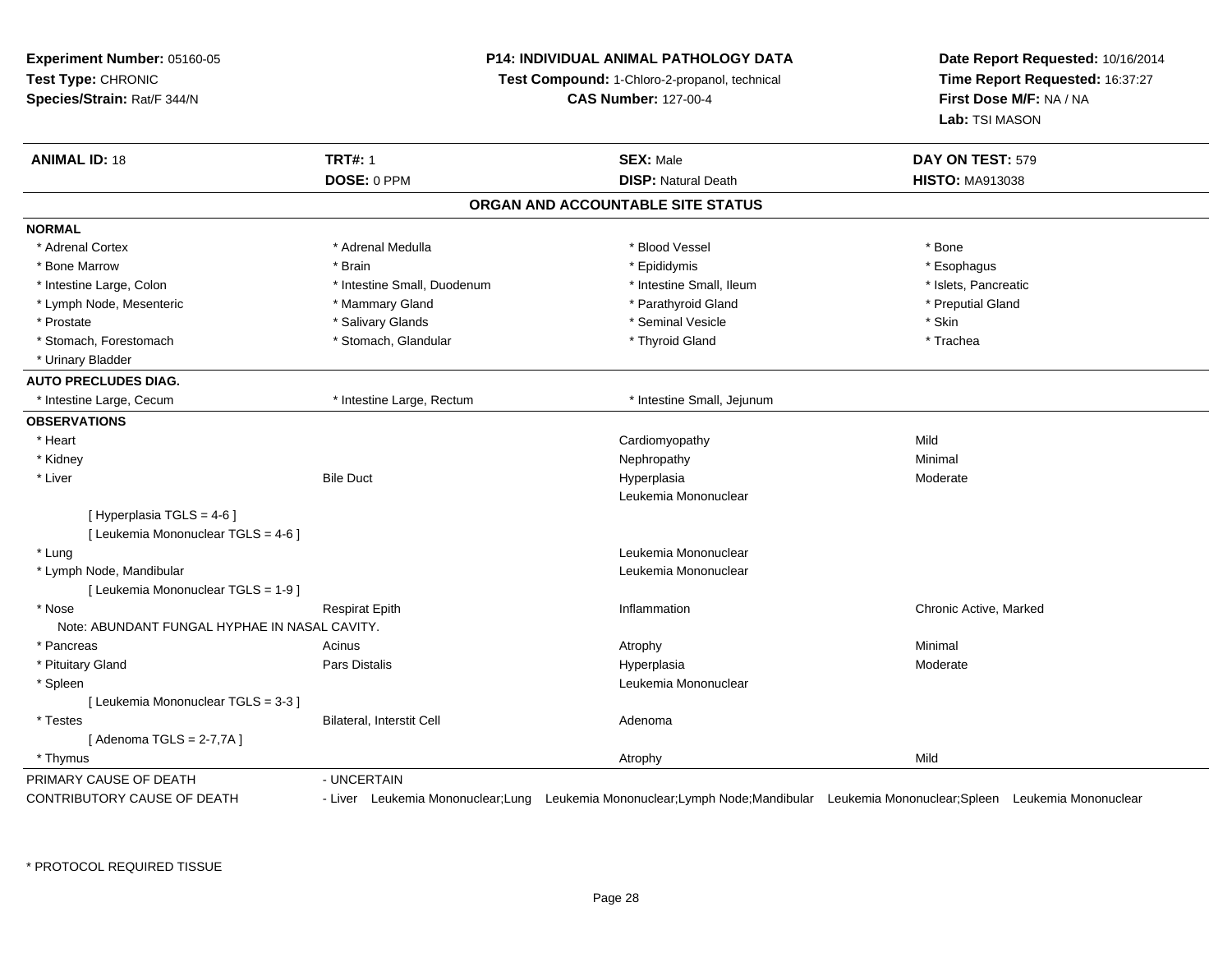| <b>Experiment Number: 05160-05</b><br>Test Type: CHRONIC<br>Species/Strain: Rat/F 344/N |                                      | <b>P14: INDIVIDUAL ANIMAL PATHOLOGY DATA</b><br>Test Compound: 1-Chloro-2-propanol, technical<br><b>CAS Number: 127-00-4</b> | Date Report Requested: 10/16/2014<br>Time Report Requested: 16:37:27<br>First Dose M/F: NA / NA<br><b>Lab:</b> TSI MASON |
|-----------------------------------------------------------------------------------------|--------------------------------------|------------------------------------------------------------------------------------------------------------------------------|--------------------------------------------------------------------------------------------------------------------------|
| <b>ANIMAL ID: 18</b>                                                                    | <b>TRT#: 1</b><br><b>DOSE: 0 PPM</b> | <b>SEX: Male</b><br><b>DISP:</b> Natural Death                                                                               | <b>DAY ON TEST: 579</b><br><b>HISTO: MA913038</b>                                                                        |
|                                                                                         |                                      | ORGAN AND ACCOUNTABLE SITE STATUS                                                                                            |                                                                                                                          |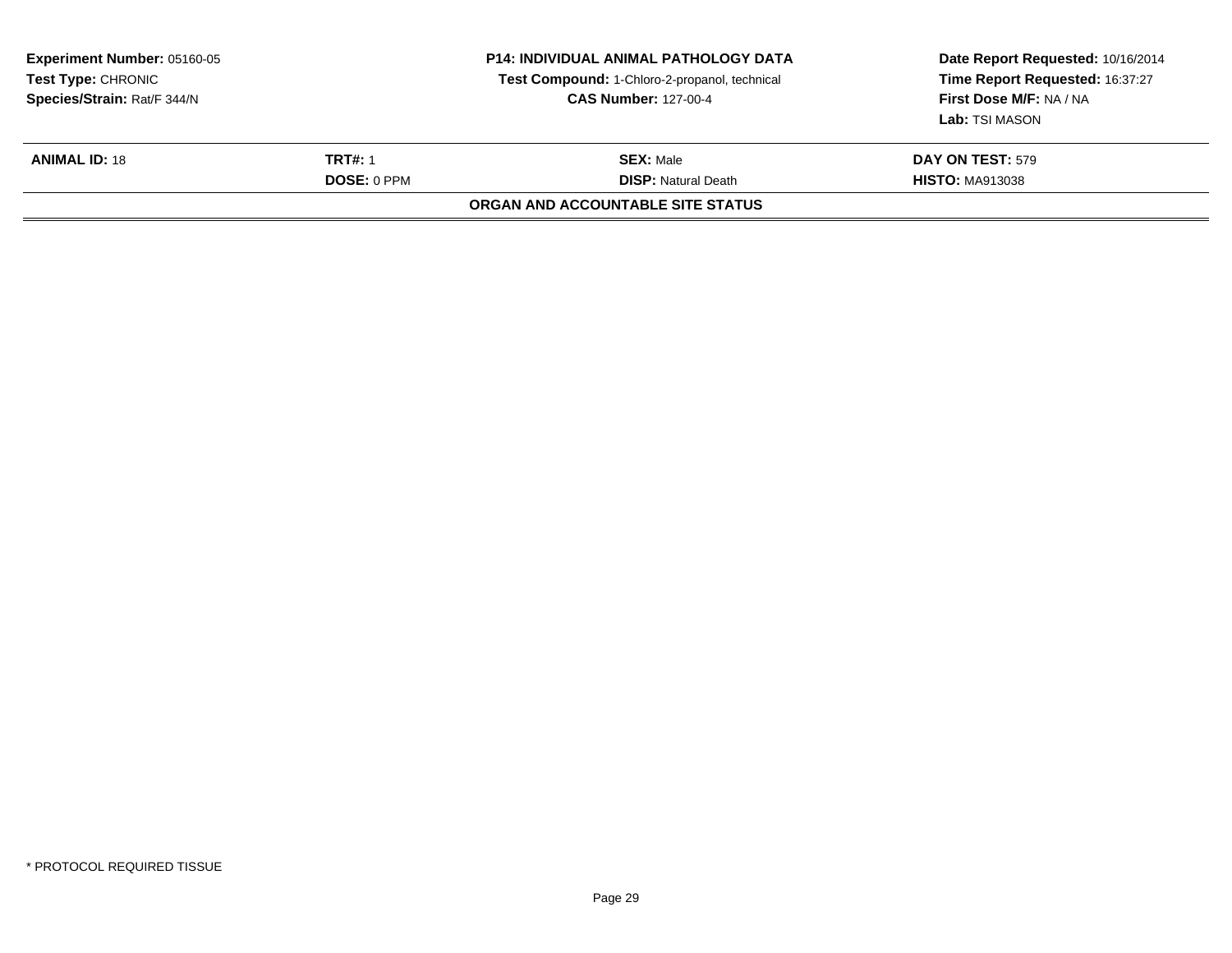# **P14: INDIVIDUAL ANIMAL PATHOLOGY DATA**

**Test Compound:** 1-Chloro-2-propanol, technical

**CAS Number:** 127-00-4

| <b>ANIMAL ID: 19</b>                 | <b>TRT#: 1</b>             | <b>SEX: Male</b>                  | DAY ON TEST: 551            |
|--------------------------------------|----------------------------|-----------------------------------|-----------------------------|
|                                      | DOSE: 0 PPM                | <b>DISP:</b> Moribund Sacrifice   | <b>HISTO: MA913039</b>      |
|                                      |                            | ORGAN AND ACCOUNTABLE SITE STATUS |                             |
| <b>NORMAL</b>                        |                            |                                   |                             |
| * Adrenal Cortex                     | * Blood Vessel             | * Bone                            | * Bone Marrow               |
| * Brain                              | * Epididymis               | * Esophagus                       | * Heart                     |
| * Intestine Large, Cecum             | * Intestine Large, Colon   | * Intestine Large, Rectum         | * Intestine Small, Duodenum |
| * Intestine Small, Ileum             | * Intestine Small, Jejunum | * Islets, Pancreatic              | * Mammary Gland             |
| * Parathyroid Gland                  | * Preputial Gland          | * Prostate                        | * Salivary Glands           |
| * Seminal Vesicle                    | * Skin                     | * Stomach, Forestomach            | * Stomach, Glandular        |
| * Thyroid Gland                      | * Trachea                  | * Urinary Bladder                 |                             |
| <b>OBSERVATIONS</b>                  |                            |                                   |                             |
| * Adrenal Medulla                    |                            | Hyperplasia                       | Moderate                    |
| * Kidney                             |                            | Nephropathy                       | Minimal                     |
| * Liver                              |                            | <b>Basophilic Focus</b>           |                             |
|                                      |                            | Mixed Cell Focus                  |                             |
| Note: TGL 3-NCL                      |                            |                                   |                             |
| [Mixed Cell Focus TGLS = 6-6A]       |                            |                                   |                             |
| * Lung                               | Alveolar Epith             | Hyperplasia                       | Marked                      |
| [Hyperplasia TGLS = 5-3]             |                            |                                   |                             |
| * Lymph Node, Mandibular             |                            | Hyperplasia                       | Plasma Cell, Mild           |
|                                      |                            | Hyperplasia                       | Lymphoid, Mild              |
| [ Hyperplasia TGLS = 1-9 ]           |                            |                                   |                             |
| [ Hyperplasia TGLS = 1-9]            |                            |                                   |                             |
| * Lymph Node, Mesenteric             |                            | Hyperplasia                       | Lymphoid, Mild              |
| [ Hyperplasia TGLS = 2-8 ]           |                            |                                   |                             |
| * Nose                               | <b>Respirat Epith</b>      | Hyperplasia                       | Minimal                     |
|                                      | Olfactory Epi              | Inflammation                      | Chronic Active, Mild        |
|                                      | <b>Respirat Epith</b>      | Inflammation                      | Chronic Active, Moderate    |
| Note: FUNGAL HYPHAE IN NASAL CAVITY. |                            |                                   |                             |
| * Pancreas                           | Acinus                     | Atrophy                           | Mild                        |
| * Pituitary Gland                    | Pars Distalis              | Hyperplasia                       | Minimal                     |
| * Spleen                             |                            | Congestion                        | Marked                      |
| * Testes                             | Bilateral, Interstit Cell  | Adenoma                           |                             |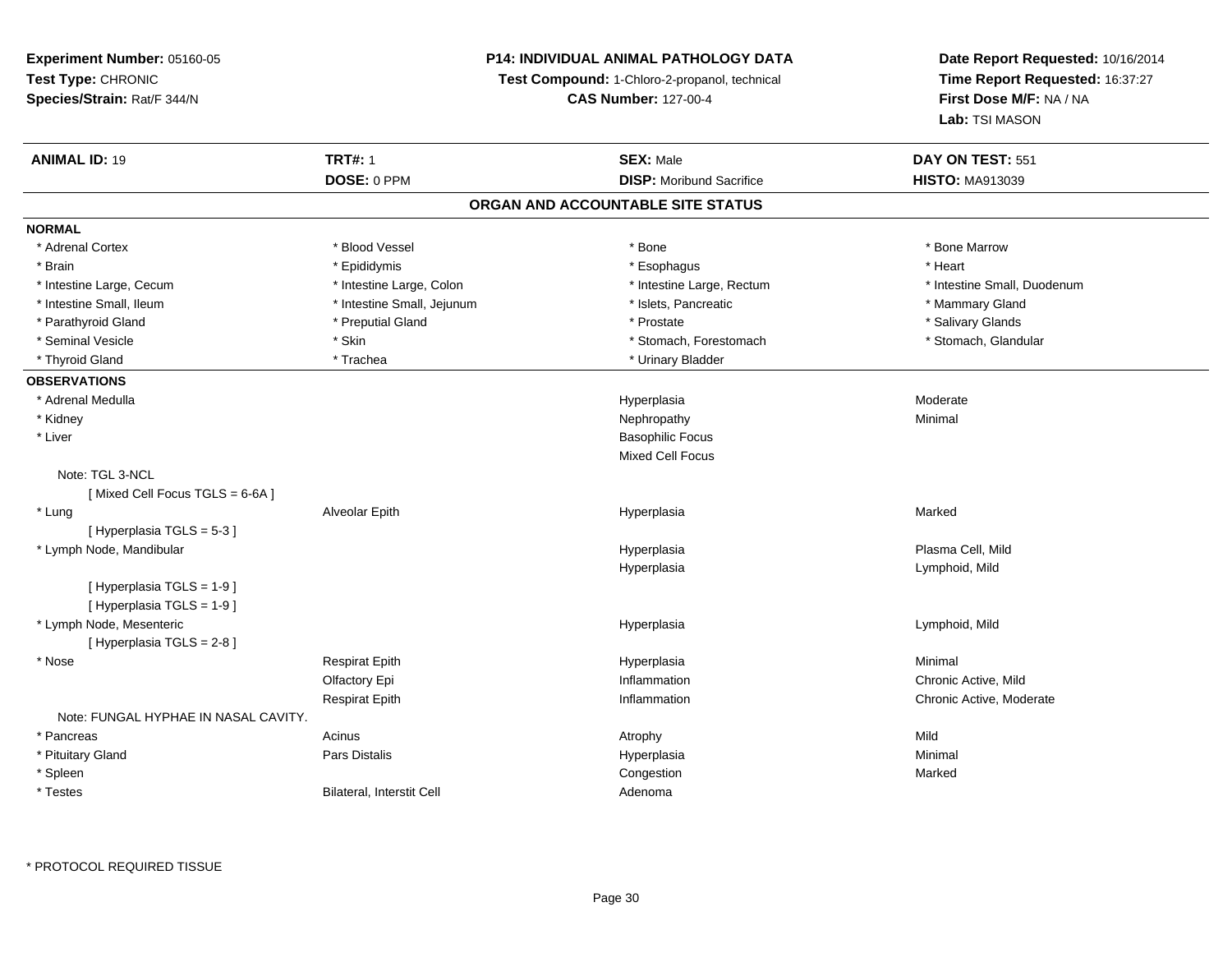| Experiment Number: 05160-05<br>Test Type: CHRONIC<br>Species/Strain: Rat/F 344/N |                    | <b>P14: INDIVIDUAL ANIMAL PATHOLOGY DATA</b><br>Test Compound: 1-Chloro-2-propanol, technical<br><b>CAS Number: 127-00-4</b> | Date Report Requested: 10/16/2014<br>Time Report Requested: 16:37:27<br>First Dose M/F: NA / NA |  |
|----------------------------------------------------------------------------------|--------------------|------------------------------------------------------------------------------------------------------------------------------|-------------------------------------------------------------------------------------------------|--|
|                                                                                  |                    |                                                                                                                              | Lab: TSI MASON                                                                                  |  |
| <b>ANIMAL ID: 19</b>                                                             | <b>TRT#: 1</b>     | <b>SEX: Male</b>                                                                                                             | DAY ON TEST: 551                                                                                |  |
|                                                                                  | <b>DOSE: 0 PPM</b> | <b>DISP:</b> Moribund Sacrifice                                                                                              | <b>HISTO: MA913039</b>                                                                          |  |
|                                                                                  |                    | ORGAN AND ACCOUNTABLE SITE STATUS                                                                                            |                                                                                                 |  |
| [Adenoma TGLS = $4-7$ ]                                                          |                    |                                                                                                                              |                                                                                                 |  |
| * Thymus                                                                         |                    | Atrophy                                                                                                                      | Mild                                                                                            |  |
|                                                                                  |                    | Hemorrhage                                                                                                                   | Mild                                                                                            |  |
| PRIMARY CAUSE OF DEATH                                                           | - UNCERTAIN        |                                                                                                                              |                                                                                                 |  |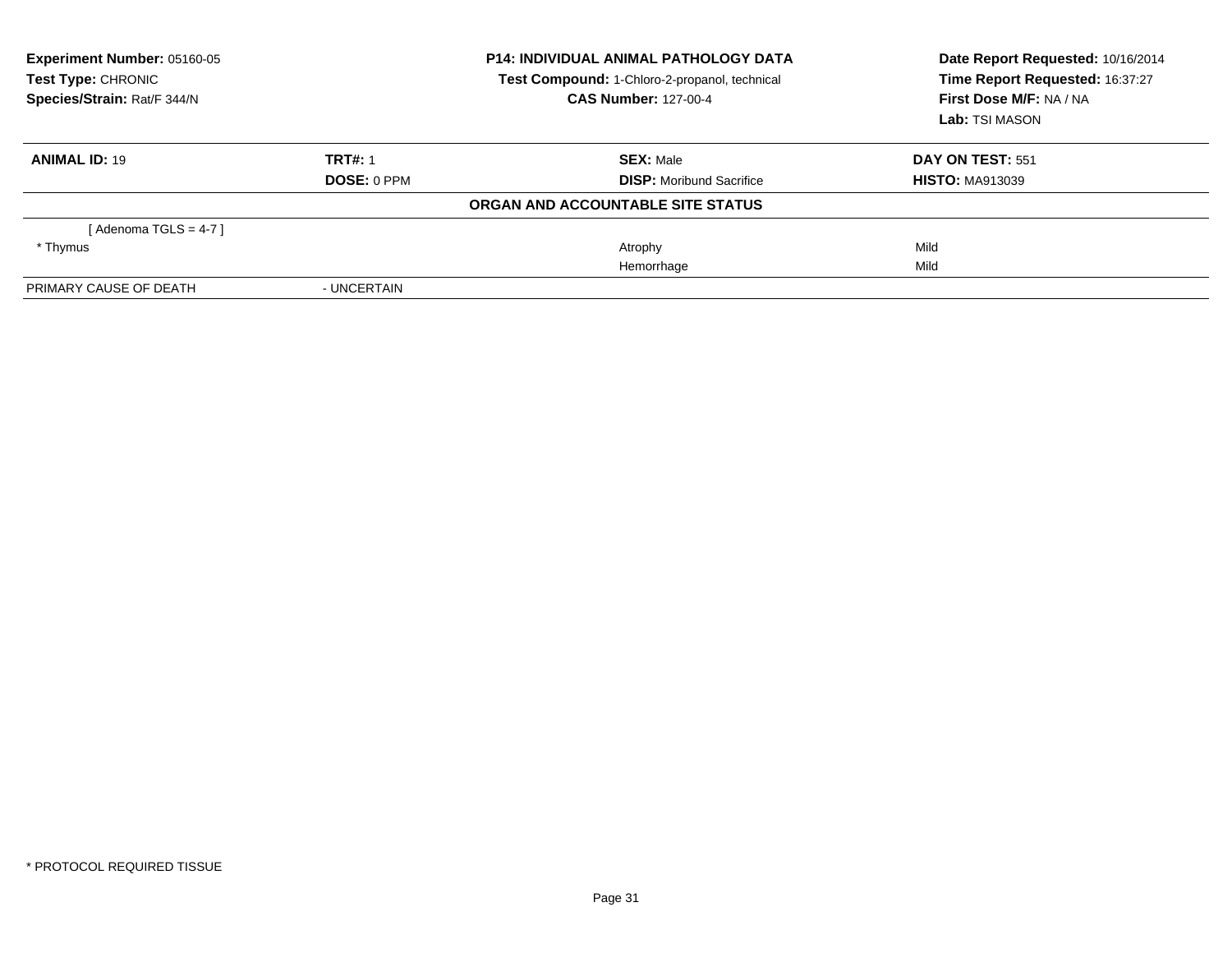# **P14: INDIVIDUAL ANIMAL PATHOLOGY DATA**

**Test Compound:** 1-Chloro-2-propanol, technical

**CAS Number:** 127-00-4

| <b>ANIMAL ID: 20</b>                   | <b>TRT#: 1</b>           | <b>SEX: Male</b>                  | DAY ON TEST: 729          |
|----------------------------------------|--------------------------|-----------------------------------|---------------------------|
|                                        | DOSE: 0 PPM              | <b>DISP: Terminal Sacrifice</b>   | <b>HISTO: MA913040</b>    |
|                                        |                          | ORGAN AND ACCOUNTABLE SITE STATUS |                           |
| <b>NORMAL</b>                          |                          |                                   |                           |
| * Blood Vessel                         | * Bone                   | * Bone Marrow                     | * Brain                   |
| * Esophagus                            | * Intestine Large, Cecum | * Intestine Large, Colon          | * Intestine Large, Rectum |
| * Intestine Small, Duodenum            | * Intestine Small, Ileum | * Intestine Small, Jejunum        | * Islets, Pancreatic      |
| * Lung                                 | * Lymph Node, Mesenteric | * Parathyroid Gland               | * Preputial Gland         |
| * Salivary Glands                      | * Seminal Vesicle        | * Skin                            | * Stomach, Forestomach    |
| * Stomach, Glandular                   | * Trachea                | * Urinary Bladder                 |                           |
| <b>OBSERVATIONS</b>                    |                          |                                   |                           |
| * Adrenal Cortex                       |                          | Leukemia Mononuclear              |                           |
| * Adrenal Medulla                      |                          | Leukemia Mononuclear              |                           |
| * Epididymis                           |                          | Mesothelioma Malignant            |                           |
| * Heart                                |                          | Cardiomyopathy                    | Mild                      |
| * Kidney                               |                          | Nephropathy                       | Moderate                  |
| [Nephropathy TGLS = $8-4$ ]            |                          |                                   |                           |
| * Liver                                |                          | Leukemia Mononuclear              |                           |
| [ Leukemia Mononuclear TGLS = 7-6 ]    |                          |                                   |                           |
| * Lymph Node, Mandibular               |                          | Hemorrhage                        | Moderate                  |
|                                        |                          | Hyperplasia                       | Lymphoid, Mild            |
| [Hemorrhage TGLS = $1-9$ ]             |                          |                                   |                           |
| [ Hyperplasia TGLS = 1-9 ]             |                          |                                   |                           |
| * Mammary Gland                        |                          | Hyperplasia                       | Moderate                  |
| * Nose                                 | Olfactory Epi            | Inflammation                      | Chronic Active, Mild      |
|                                        | <b>Respirat Epith</b>    | Inflammation                      | Chronic Active, Mild      |
| Note: FUNGAL HYPHAE IN NASAL CAVITY.   |                          |                                   |                           |
| * Pancreas                             | Acinus                   | Atrophy                           | Mild                      |
| * Pituitary Gland                      | Pars Distalis            | Adenoma                           |                           |
| [Adenoma TGLS = $9-8$ ]                |                          |                                   |                           |
| * Prostate                             |                          | Adenoma                           |                           |
| * Spleen                               |                          | Leukemia Mononuclear              |                           |
| Note: TGL 6-NCL                        |                          |                                   |                           |
| [ Leukemia Mononuclear TGLS = 5-3,3A ] |                          |                                   |                           |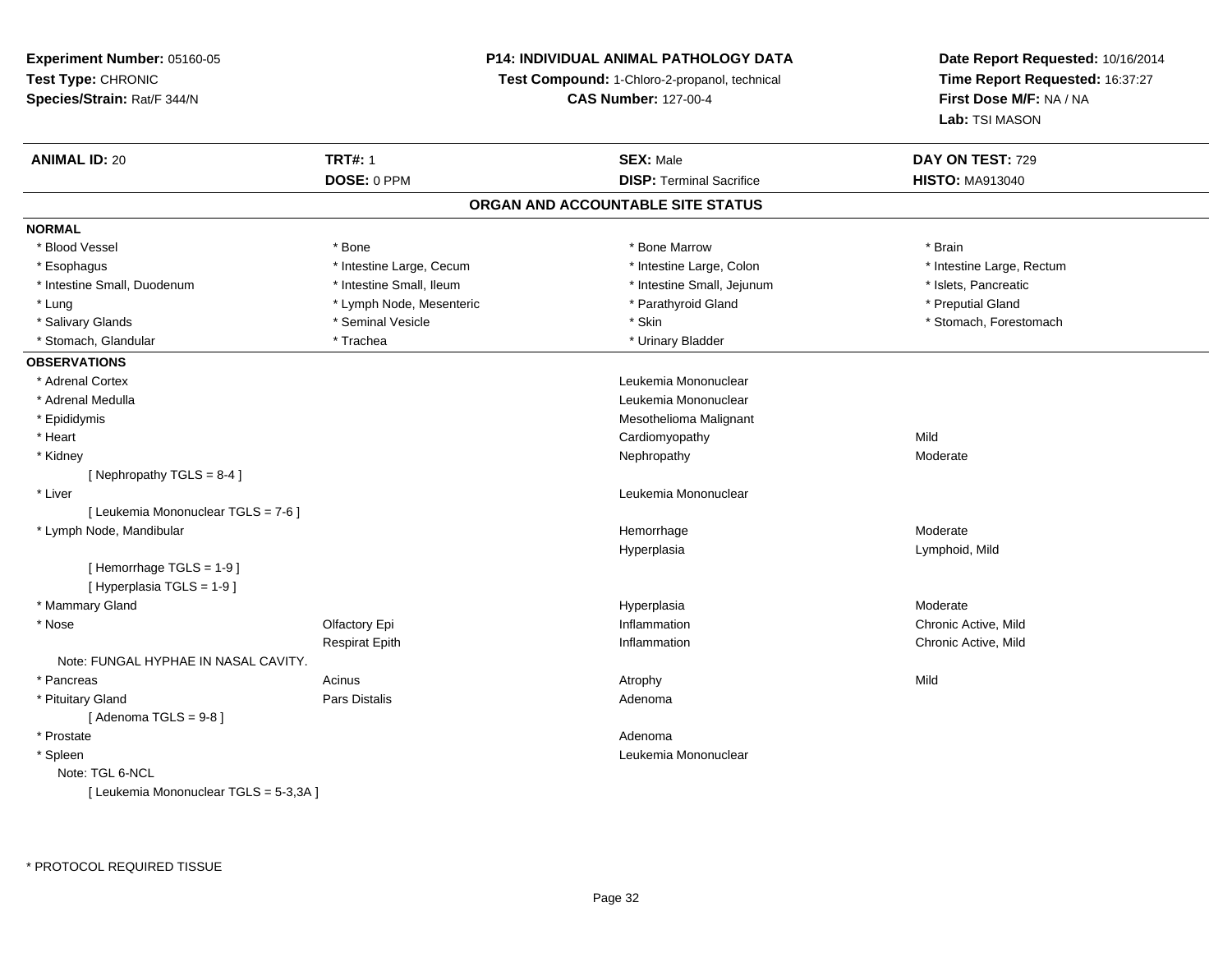| <b>Experiment Number: 05160-05</b><br><b>Test Type: CHRONIC</b><br>Species/Strain: Rat/F 344/N |                           | P14: INDIVIDUAL ANIMAL PATHOLOGY DATA<br>Test Compound: 1-Chloro-2-propanol, technical<br><b>CAS Number: 127-00-4</b> | Date Report Requested: 10/16/2014<br>Time Report Requested: 16:37:27<br>First Dose M/F: NA / NA<br>Lab: TSI MASON |
|------------------------------------------------------------------------------------------------|---------------------------|-----------------------------------------------------------------------------------------------------------------------|-------------------------------------------------------------------------------------------------------------------|
| <b>ANIMAL ID: 20</b>                                                                           | <b>TRT#: 1</b>            | <b>SEX: Male</b>                                                                                                      | DAY ON TEST: 729                                                                                                  |
|                                                                                                | DOSE: 0 PPM               | <b>DISP: Terminal Sacrifice</b>                                                                                       | <b>HISTO: MA913040</b>                                                                                            |
|                                                                                                |                           | ORGAN AND ACCOUNTABLE SITE STATUS                                                                                     |                                                                                                                   |
| * Testes                                                                                       | Bilateral, Interstit Cell | Adenoma                                                                                                               |                                                                                                                   |
|                                                                                                |                           | Atrophy                                                                                                               | Moderate                                                                                                          |
|                                                                                                |                           | Mesothelioma Malignant                                                                                                |                                                                                                                   |
| [Adenoma TGLS = $2,3-7$ ]                                                                      |                           |                                                                                                                       |                                                                                                                   |
| * Thymus                                                                                       |                           | Atrophy                                                                                                               | Mild                                                                                                              |
|                                                                                                | <b>Epithel Cell</b>       | Hyperplasia                                                                                                           | Mild                                                                                                              |
| * Thyroid Gland                                                                                | C Cell                    | Adenoma                                                                                                               |                                                                                                                   |
| <b>Tissue NOS</b>                                                                              | Abdominal                 | Hemorrhage                                                                                                            | Marked                                                                                                            |
| [Hemorrhage TGLS = $4-16,16.1$ ]                                                               |                           |                                                                                                                       |                                                                                                                   |
| PRIMARY CAUSE OF DEATH                                                                         |                           |                                                                                                                       |                                                                                                                   |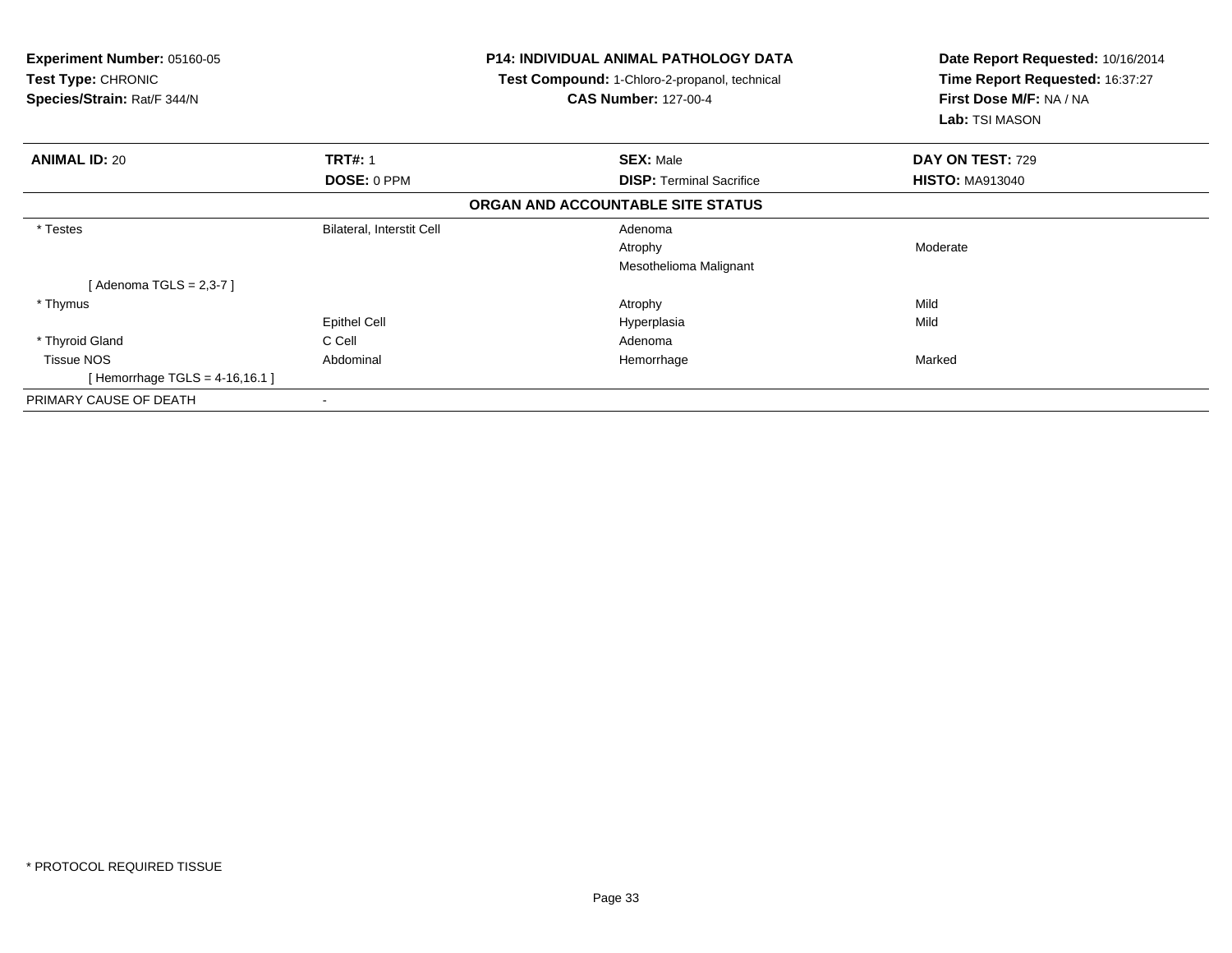**Experiment Number:** 05160-05**Test Type:** CHRONIC **Species/Strain:** Rat/F 344/N**P14: INDIVIDUAL ANIMAL PATHOLOGY DATATest Compound:** 1-Chloro-2-propanol, technical **CAS Number:** 127-00-4**Date Report Requested:** 10/16/2014**Time Report Requested:** 16:37:27**First Dose M/F:** NA / NA**Lab:** TSI MASON**ANIMAL ID:** 21 **TRT#:** <sup>1</sup> **SEX:** Male **DAY ON TEST:** <sup>658</sup> **DOSE:** 0 PPM**DISP:** Natural Death **HISTO:** MA913041 **ORGAN AND ACCOUNTABLE SITE STATUSNORMAL**\* Blood Vessel \* Blood Vessel \* \* Annual \* Bone \* \* Bone \* \* Bone \* \* Bone Marrow \* \* Bone Marrow \* \* Brain \* Brain \* Brain \* \* Intestine Large, Colon \* Epididymis \* Intestine Large, Cecum \* Esophagus \* Intestine Large, Cecum \* Intestine Large, Cecum \* Lymph Node, Mesenteric \* Intestine Small, Duodenum **\* Western and The Americ 19th Americ** \* Lymph Node, Mandibular \* Lymph Node, Mandibular \* Mammary Gland \* \* American \* Pancreas \* Pancreas \* \* Parathyroid Gland \* Parathyroid Gland \* \* Preputial Gland \* \* Preputial Gland \* \* Preputial Gland \* \* Preputial Gland \* \* Preputial Gland \* \* Preputial Gland \* \* Prepu \* Thyroid Gland \* Salivary Glands \* Stomach, Glandular \* Skin \* Skin \* Stomach, Glandular \* Stomach, Glandular \* Thyroid Glandular \* Stomach, Glandular \* Stomach, Glandular \* Stomach, Glandular \* Stomach, Glandular \* Stomach, Glandular \* \* Trachea \* Urinary Bladder**AUTO PRECLUDES DIAG.** \* Intestine Large, Rectum \* Intestine Small, Ileum \* Intestine Small, Jejunum**OBSERVATIONS** \* Adrenal Cortexx and the contract of the contract of the contract of the contract of the contract of the contract of the contract of the contract of the contract of the contract of the contract of the contract of the contract of the cont \* Adrenal Medulla Pheochromocytoma Benign \* Heart Cardiomyopathyy Mild Marked Atriumm and the controller of the Thrombosis and the controller of the Marked Marked Street and the Marked Street and The Marked Street and the Marked Street and the Marked Street and the Marked Street and the Marked Street and [ Thrombosis  $TGLS = 8-13,13.1$  ] \* Kidneyy the control of the control of the control of the control of the control of the control of the control of the control of the control of the control of the control of the control of the control of the control of the contro \* Liver Leukemia Mononuclear Note: TGL 4-NCL; TGL 9-NCL[ Leukemia Mononuclear TGLS = 5-6,6A ] \* LungLeukemia Mononuclear<br>
Mediastinal<br>
Mediastinal<br>
Mediastinal Lymph Node Mediastinal Hemorrhage Minimal Mediastinal Leukemia Mononuclear[ Hemorrhage TGLS = 7-3A ] [ Leukemia Mononuclear TGLS = 7-3A ] \* Nose Respirat Epith Thrombosis Moderate \* Pituitary Gland Pars Distalis Angiectasis Minimal [ Angiectasis TGLS = 11-8 ] \* Prostatee the contractive of the contraction of the contraction of the contraction of the chronic Active, Mild \* Seminal Vesiclee the contraction of the chronic Active, Marked (1990) and the chronic Active, Marked (1990) and the chronic Active, Marked (1990) and the chronic Active, Marked (1990) and the chronic Active, Marked (1990) and the chronic \* Spleenn and the control of the control of the control of the control of the control of the control of the control of the control of the control of the control of the control of the control of the control of the control of the co Leukemia Mononuclear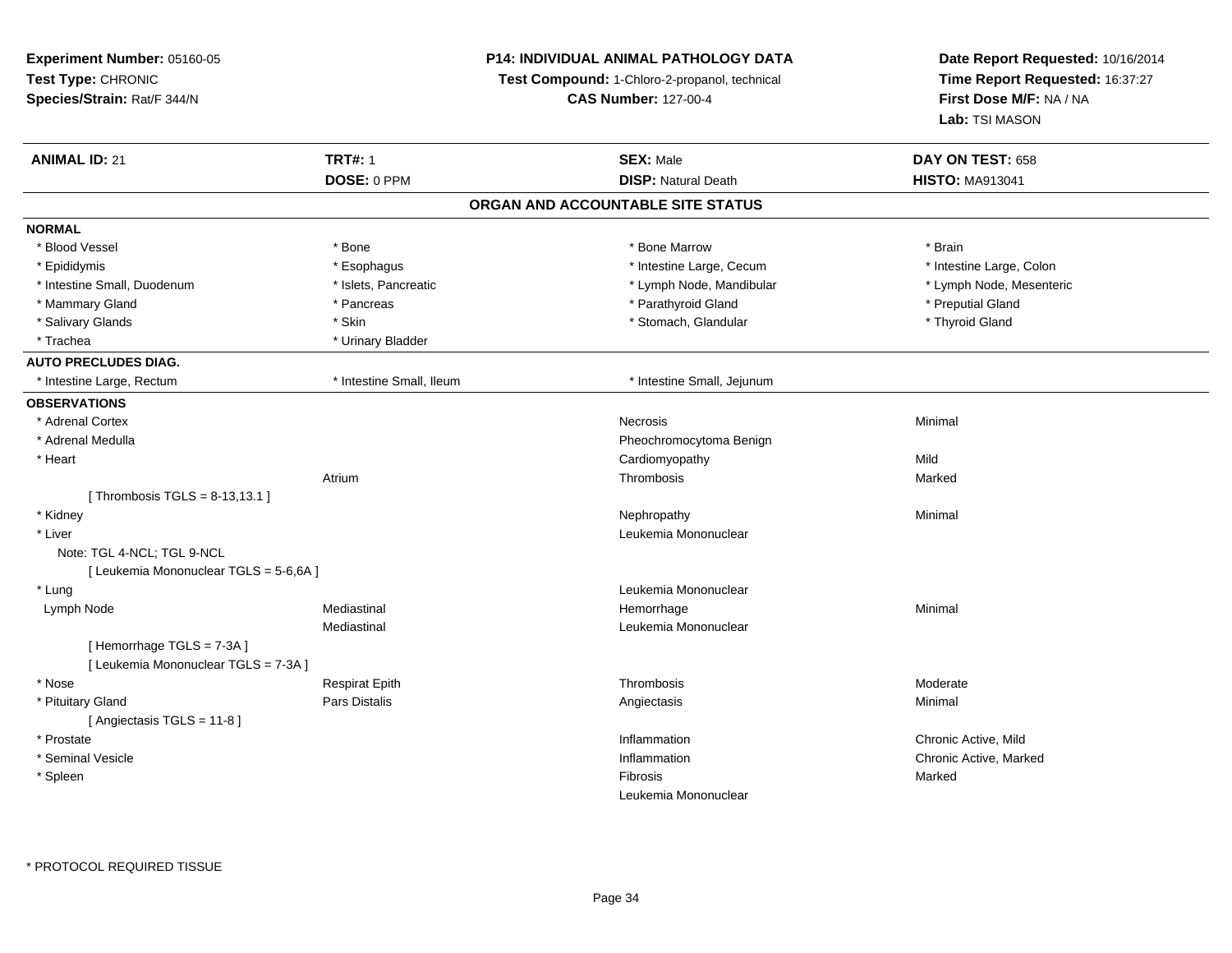| <b>Experiment Number: 05160-05</b><br><b>Test Type: CHRONIC</b><br>Species/Strain: Rat/F 344/N |                           | <b>P14: INDIVIDUAL ANIMAL PATHOLOGY DATA</b><br>Test Compound: 1-Chloro-2-propanol, technical<br><b>CAS Number: 127-00-4</b> | Date Report Requested: 10/16/2014<br>Time Report Requested: 16:37:27<br>First Dose M/F: NA / NA<br>Lab: TSI MASON              |
|------------------------------------------------------------------------------------------------|---------------------------|------------------------------------------------------------------------------------------------------------------------------|--------------------------------------------------------------------------------------------------------------------------------|
| <b>ANIMAL ID: 21</b>                                                                           | <b>TRT#: 1</b>            | <b>SEX: Male</b>                                                                                                             | DAY ON TEST: 658                                                                                                               |
|                                                                                                | <b>DOSE: 0 PPM</b>        | <b>DISP: Natural Death</b>                                                                                                   | <b>HISTO: MA913041</b>                                                                                                         |
|                                                                                                |                           | ORGAN AND ACCOUNTABLE SITE STATUS                                                                                            |                                                                                                                                |
| [Fibrosis TGLS = $2-3$ ]<br>[Leukemia Mononuclear TGLS = 3-3]                                  |                           |                                                                                                                              |                                                                                                                                |
| * Stomach, Forestomach                                                                         |                           | Ulcer                                                                                                                        | Moderate                                                                                                                       |
| [ Ulcer TGLS = $10-15A$ ]                                                                      |                           |                                                                                                                              |                                                                                                                                |
| * Testes                                                                                       | Bilateral, Interstit Cell | Adenoma<br>Atrophy                                                                                                           | Minimal                                                                                                                        |
| [Adenoma TGLS = $1-7$ ]                                                                        |                           |                                                                                                                              |                                                                                                                                |
| * Thymus                                                                                       |                           | Atrophy                                                                                                                      | Mild                                                                                                                           |
| PRIMARY CAUSE OF DEATH                                                                         | - UNCERTAIN               |                                                                                                                              |                                                                                                                                |
| CONTRIBUTORY CAUSE OF DEATH                                                                    |                           |                                                                                                                              | - Liver Leukemia Mononuclear;Lung Leukemia Mononuclear;Lymph Node Mediastinal Leukemia Mononuclear;Spleen Leukemia Mononuclear |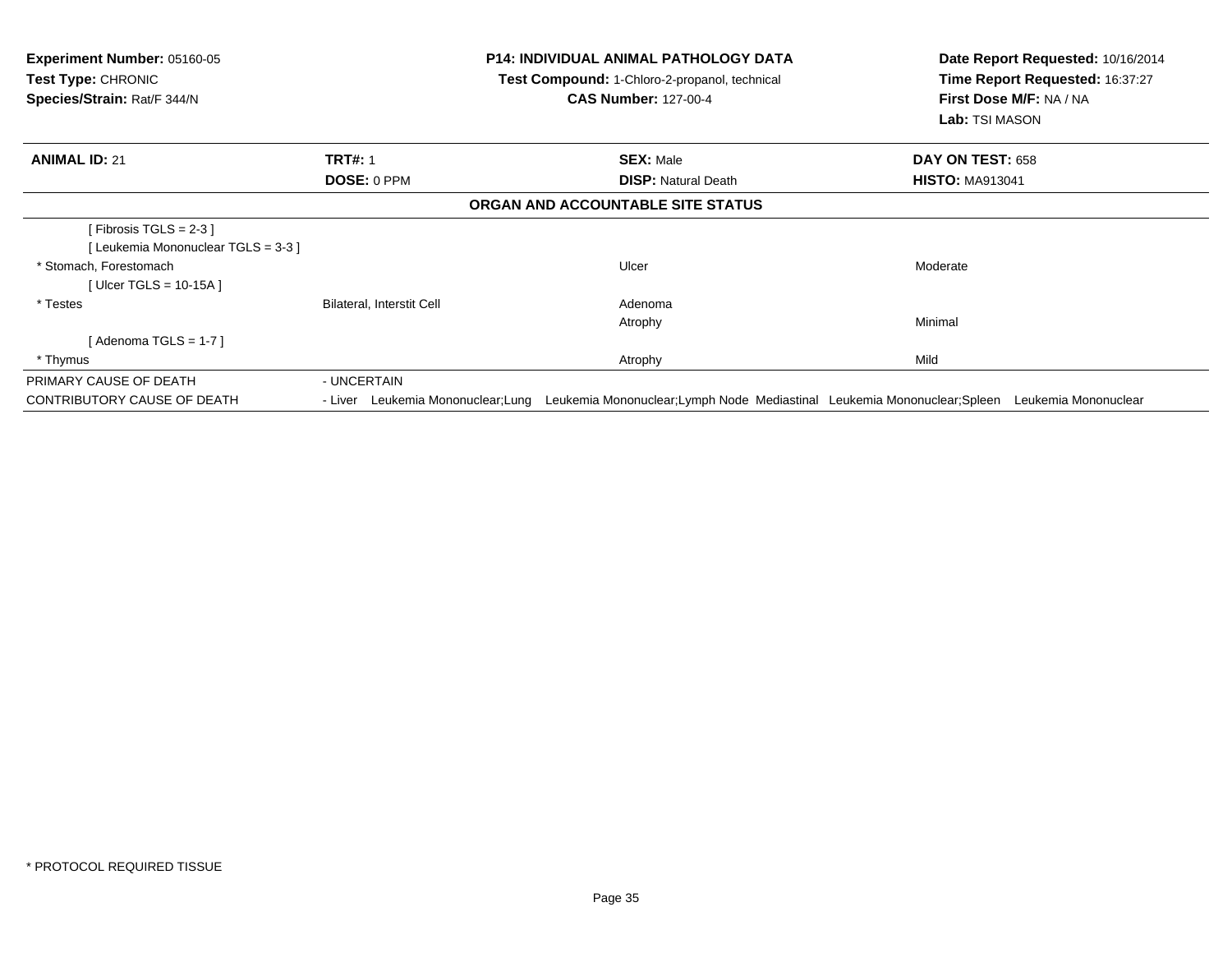**Experiment Number:** 05160-05**Test Type:** CHRONIC **Species/Strain:** Rat/F 344/N**P14: INDIVIDUAL ANIMAL PATHOLOGY DATATest Compound:** 1-Chloro-2-propanol, technical **CAS Number:** 127-00-4**Date Report Requested:** 10/16/2014**Time Report Requested:** 16:37:27**First Dose M/F:** NA / NA**Lab:** TSI MASON**ANIMAL ID:** 22 **TRT#:** <sup>1</sup> **SEX:** Male **DAY ON TEST:** <sup>532</sup> **DOSE:** 0 PPM**DISP:** Moribund Sacrifice **HISTO:** MA913042 **ORGAN AND ACCOUNTABLE SITE STATUSNORMAL**\* Adrenal Cortex \* Adrenal Medulla \* Adrenal Medulla \* Blood Vessel \* Brain \* Brain \* Brain \* Brain \* Brain \* Brain \* Brain \* Brain \* Brain \* Brain \* Brain \* Brain \* Brain \* Brain \* Brain \* Brain \* Brain \* Brain \* Brain \* Brain \* Brain \* B \* Intestine Large, Colon \* Epididymis \* Esophagus \* Esophagus \* Esophagus \* 11testine Large, Cecum \* Intestine Large, Rectum \* Thestine Small, Duodenum \* Number of the small, Ileum \* Intestine Small, Jejunum \* Intestine Small, Jejunum \* Islets, Pancreatic \* \* \* Mammary Gland \* \* Mammary Gland \* \* Nose \* \* Pancreas \* Pancreas \* Pancreas \* \* Pancreas \* Prostate \* Parathyroid Gland example and a peripheral Nerve the example of the example of the Peripheral Nerve the example of the example of the example of the example of the example of the example of the example of the example of Spinal Cord \* Salivary Glands \* \* Seminal Vesicle \* \* Seminal Vesicle \* \* Skin \* \* Skin \* \* Spinal Cord \* Spinal Cord \* Spinal Cord \* Spinal Cord \* Spinal Cord \* Spinal Cord \* \* Spinal Cord \* \* Spinal Cord \* \* Spinal Cord \* \* \* \* \* \* \* Urinary Bladder \* Stomach, Forestomach \* North and \* Stomach, Glandular \* Trachea \* Trachea **MISSING** \* Pituitary Gland**OBSERVATIONS** \* Bone Vertebra Osteosarcoma Note: FEMUR IS NORMAL.[ Osteosarcoma TGLS = 3-18 ] \* Bone Marroww the contract of the contract of the contract of the contract of the contract of the contract of the contract of the contract of the contract of the contract of the contract of the contract of the contract of the contract \* Heart Cardiomyopathyy Mild Mild \* Kidneyy the controller of the controller of the controller of the controller of the controller of the controller of the controller of the controller of the controller of the controller of the controller of the controller of the \* Liver Eosinophilic Focus \* Lungordination of the control of the control of the control of the control of the control of the control of the control of the control of the control of the control of the control of the control of the control of the control o [ Osteosarcoma TGLS = 6-3B ] Lymph Nodee the mediastinal the settlement of the Mild of the Mild of the Mild of the Mild of the Mild of the Mild of the Mild of the Mild of the Mild of the Mild of the Mild of the Mild of the Mild of the Mild of the Mild of the Mi Mediastinal Hyperplasia Lymphoid, Mild [ Hyperplasia TGLS = 5-3A ] \* Lymph Node, Mandibular HyperplasiaHyperplasia and the control of the control of the control of the control of the control of the control of the c<br>
Control of the control of the control of the control of the control of the control of the control of the cont \* Lymph Node, Mesentericc **Example 2018 Hemorrhage** e Moderate [ Hemorrhage TGLS = 4-8 ] Perph Nerve Note: SCIATIC NERVE IS NORMAL. \* Spleenn and the congression of the congression of the congression of the congression of the congression of the congression  $\mathsf{M}$ oderate \* Testess and the state of the state of the state of the state of the state of the state of the state of the state of the state of the state of the state of the state of the state of the state of the state of the state of the stat I and the contract of the Hyperplasia Interstit Cella **Moderate**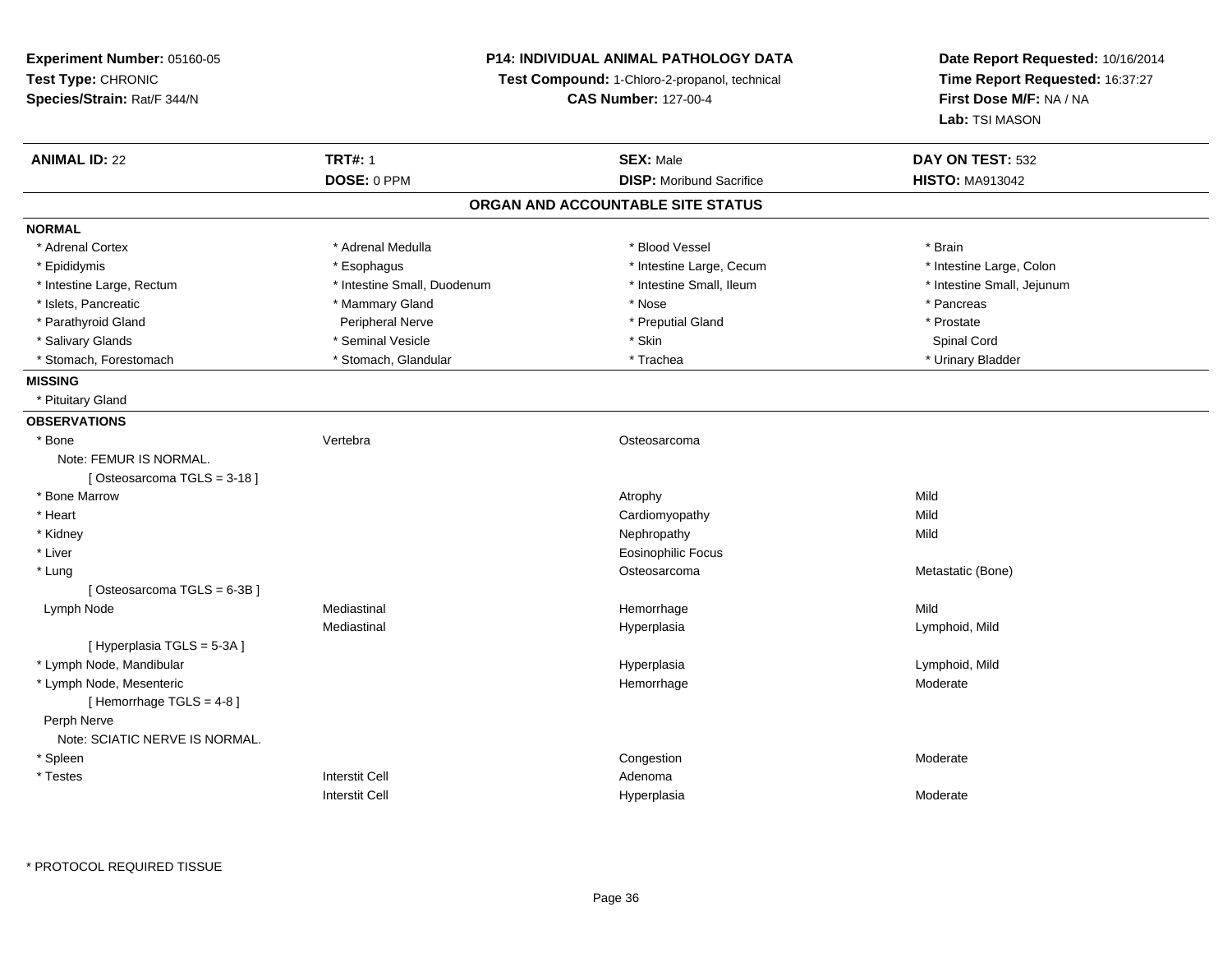| Experiment Number: 05160-05<br><b>Test Type: CHRONIC</b><br>Species/Strain: Rat/F 344/N |                              | <b>P14: INDIVIDUAL ANIMAL PATHOLOGY DATA</b><br>Test Compound: 1-Chloro-2-propanol, technical<br><b>CAS Number: 127-00-4</b> | Date Report Requested: 10/16/2014<br>Time Report Requested: 16:37:27<br>First Dose M/F: NA / NA<br>Lab: TSI MASON |  |
|-----------------------------------------------------------------------------------------|------------------------------|------------------------------------------------------------------------------------------------------------------------------|-------------------------------------------------------------------------------------------------------------------|--|
| <b>ANIMAL ID: 22</b>                                                                    | <b>TRT#: 1</b>               | <b>SEX: Male</b>                                                                                                             | DAY ON TEST: 532                                                                                                  |  |
|                                                                                         | DOSE: 0 PPM                  | <b>DISP:</b> Moribund Sacrifice                                                                                              | <b>HISTO: MA913042</b>                                                                                            |  |
|                                                                                         |                              | ORGAN AND ACCOUNTABLE SITE STATUS                                                                                            |                                                                                                                   |  |
| [ Adenoma TGLS = 2-7,7.1 ]                                                              |                              |                                                                                                                              |                                                                                                                   |  |
| * Thymus                                                                                |                              | Atrophy                                                                                                                      | Mild                                                                                                              |  |
| * Thyroid Gland                                                                         | C Cell                       | Adenoma                                                                                                                      |                                                                                                                   |  |
| PRIMARY CAUSE OF DEATH                                                                  | - Bone Vertebra Osteosarcoma |                                                                                                                              |                                                                                                                   |  |
| Animal Note: CARCASS THIN, TGL 1-NST                                                    |                              |                                                                                                                              |                                                                                                                   |  |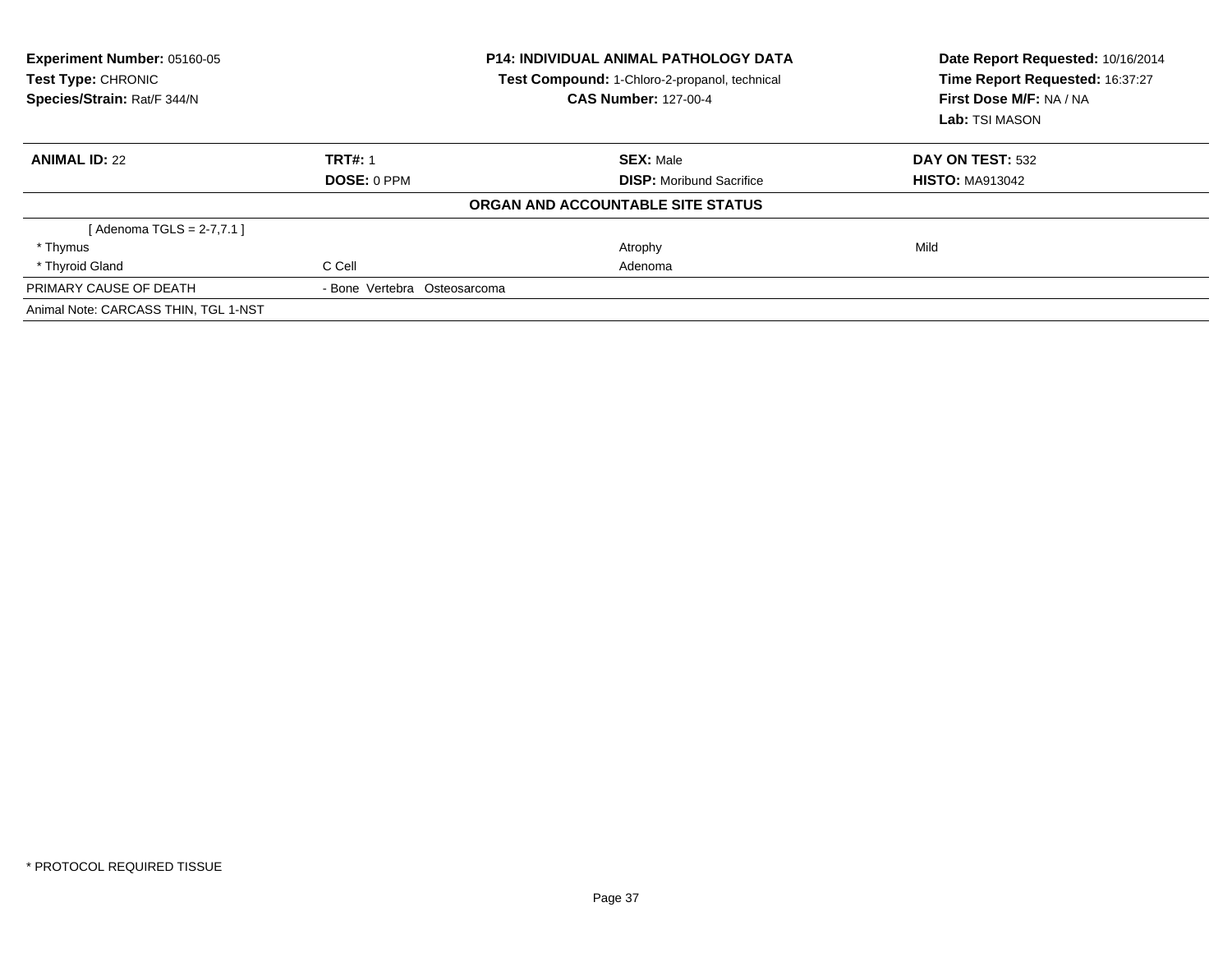## **P14: INDIVIDUAL ANIMAL PATHOLOGY DATA**

**Test Compound:** 1-Chloro-2-propanol, technical

**CAS Number:** 127-00-4

**Date Report Requested:** 10/16/2014**Time Report Requested:** 16:37:27**First Dose M/F:** NA / NA**Lab:** TSI MASON

| <b>ANIMAL ID: 23</b>                     | <b>TRT#: 1</b>              | <b>SEX: Male</b>                  | DAY ON TEST: 703           |
|------------------------------------------|-----------------------------|-----------------------------------|----------------------------|
|                                          | DOSE: 0 PPM                 | <b>DISP: Natural Death</b>        | <b>HISTO: MA913043</b>     |
|                                          |                             | ORGAN AND ACCOUNTABLE SITE STATUS |                            |
| <b>NORMAL</b>                            |                             |                                   |                            |
| * Adrenal Cortex                         | * Blood Vessel              | * Bone                            | * Brain                    |
| * Epididymis                             | * Esophagus                 | * Intestine Large, Cecum          | * Intestine Large, Colon   |
| * Intestine Large, Rectum                | * Intestine Small, Duodenum | * Intestine Small, Ileum          | * Intestine Small, Jejunum |
| * Islets, Pancreatic                     | * Lung                      | * Lymph Node, Mandibular          | * Lymph Node, Mesenteric   |
| * Mammary Gland                          | * Nose                      | * Pancreas                        | * Parathyroid Gland        |
| * Pituitary Gland                        | * Preputial Gland           | * Prostate                        | * Salivary Glands          |
| * Seminal Vesicle                        | * Skin                      | * Stomach, Forestomach            | * Thyroid Gland            |
| * Trachea                                | * Urinary Bladder           |                                   |                            |
| <b>OBSERVATIONS</b>                      |                             |                                   |                            |
| * Adrenal Medulla                        |                             | Hyperplasia                       | Mild                       |
|                                          |                             | Pheochromocytoma Benign           |                            |
| * Bone Marrow                            |                             | Hyperplasia                       | Moderate                   |
| * Heart                                  |                             | Cardiomyopathy                    | Mild                       |
| * Kidney                                 |                             | Cyst                              | Minimal                    |
|                                          |                             | Nephropathy                       | Minimal                    |
| * Liver                                  |                             | Degeneration                      | Cystic, Mild               |
|                                          |                             | Leukemia Mononuclear              |                            |
| [Degeneration TGLS = 9-6,6A]             |                             |                                   |                            |
| [ Leukemia Mononuclear TGLS = 7,9-6,6A ] |                             |                                   |                            |
| Lymph Node                               | Mediastinal                 | Hemorrhage                        | Mild                       |
|                                          | Mediastinal                 | Hyperplasia                       | Lymphoid, Mild             |
| [Hemorrhage TGLS = 8-3A]                 |                             |                                   |                            |
| [Hyperplasia TGLS = 8-3A]                |                             |                                   |                            |
| * Spleen                                 |                             | Angiectasis                       | Mild                       |
|                                          |                             | Fibrosis                          | Mild                       |
|                                          |                             | Hematopoietic Cell Proliferation  | Mild                       |
|                                          |                             | Leukemia Mononuclear              |                            |
| [Angiectasis TGLS = 5-3B]                |                             |                                   |                            |
| [Fibrosis TGLS = $4-3$ ]                 |                             |                                   |                            |

[ Hematopoietic Cell Proliferation TGLS = 3-3,3B ]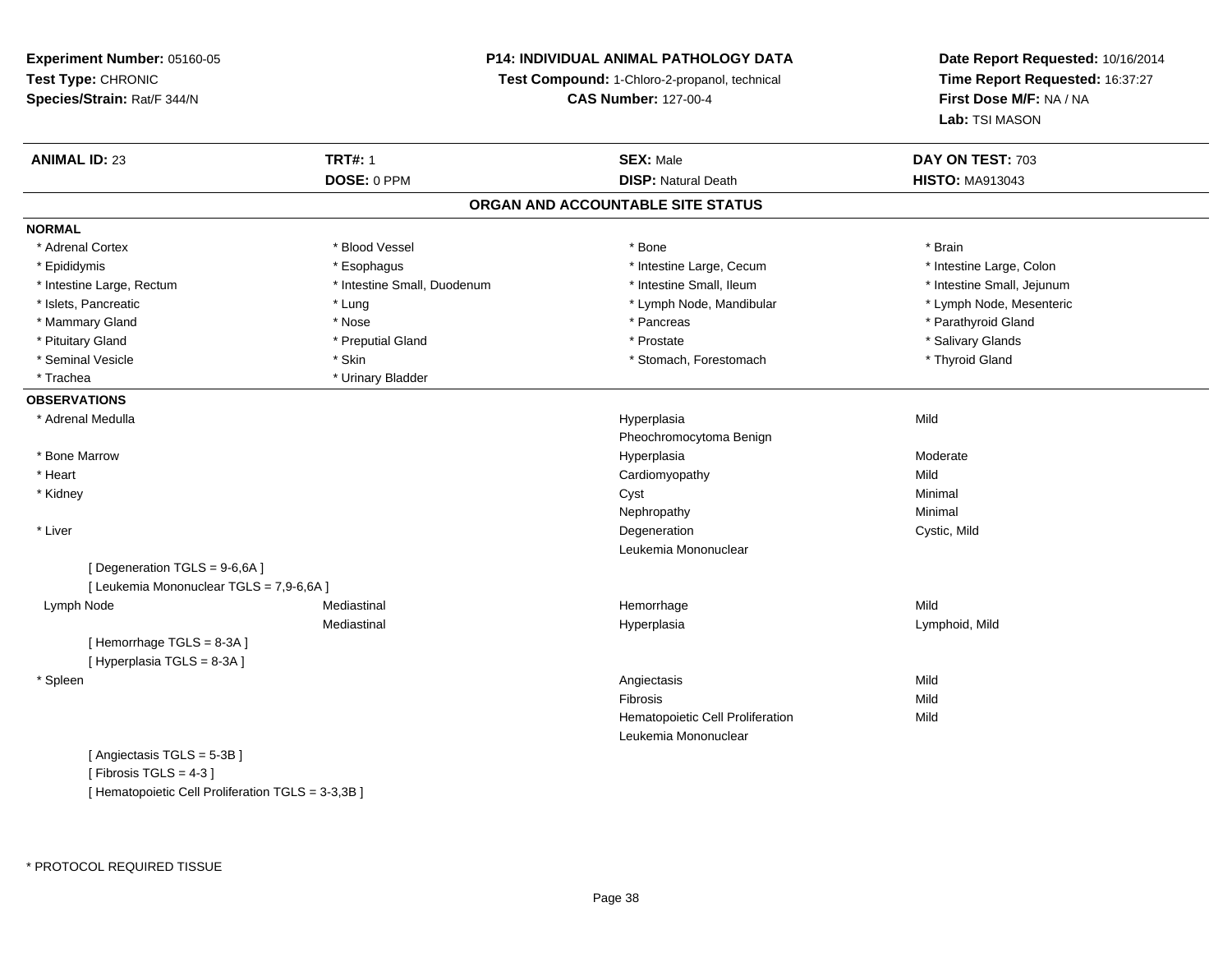| Experiment Number: 05160-05<br><b>Test Type: CHRONIC</b><br>Species/Strain: Rat/F 344/N |                                  | <b>P14: INDIVIDUAL ANIMAL PATHOLOGY DATA</b><br>Test Compound: 1-Chloro-2-propanol, technical<br><b>CAS Number: 127-00-4</b> | Date Report Requested: 10/16/2014<br>Time Report Requested: 16:37:27<br>First Dose M/F: NA / NA<br><b>Lab:</b> TSI MASON |  |
|-----------------------------------------------------------------------------------------|----------------------------------|------------------------------------------------------------------------------------------------------------------------------|--------------------------------------------------------------------------------------------------------------------------|--|
| <b>ANIMAL ID: 23</b>                                                                    | <b>TRT#: 1</b>                   | <b>SEX: Male</b>                                                                                                             | DAY ON TEST: 703                                                                                                         |  |
|                                                                                         | <b>DOSE: 0 PPM</b>               | <b>DISP: Natural Death</b>                                                                                                   | <b>HISTO: MA913043</b>                                                                                                   |  |
|                                                                                         |                                  | ORGAN AND ACCOUNTABLE SITE STATUS                                                                                            |                                                                                                                          |  |
| [Leukemia Mononuclear TGLS = 3-3,3B]                                                    |                                  |                                                                                                                              |                                                                                                                          |  |
| * Stomach, Glandular                                                                    |                                  | <b>Necrosis</b>                                                                                                              | Mild                                                                                                                     |  |
| [ Necrosis TGLS = $6-15,15A$ ]                                                          |                                  |                                                                                                                              |                                                                                                                          |  |
| * Testes                                                                                | <b>Bilateral, Interstit Cell</b> | Adenoma                                                                                                                      |                                                                                                                          |  |
| [ Adenoma TGLS = 1-7, 2-7,7A ]                                                          |                                  |                                                                                                                              |                                                                                                                          |  |
| * Thymus                                                                                | Epithel Cell                     | Hyperplasia                                                                                                                  | Mild                                                                                                                     |  |
| PRIMARY CAUSE OF DEATH                                                                  | - UNCERTAIN                      |                                                                                                                              |                                                                                                                          |  |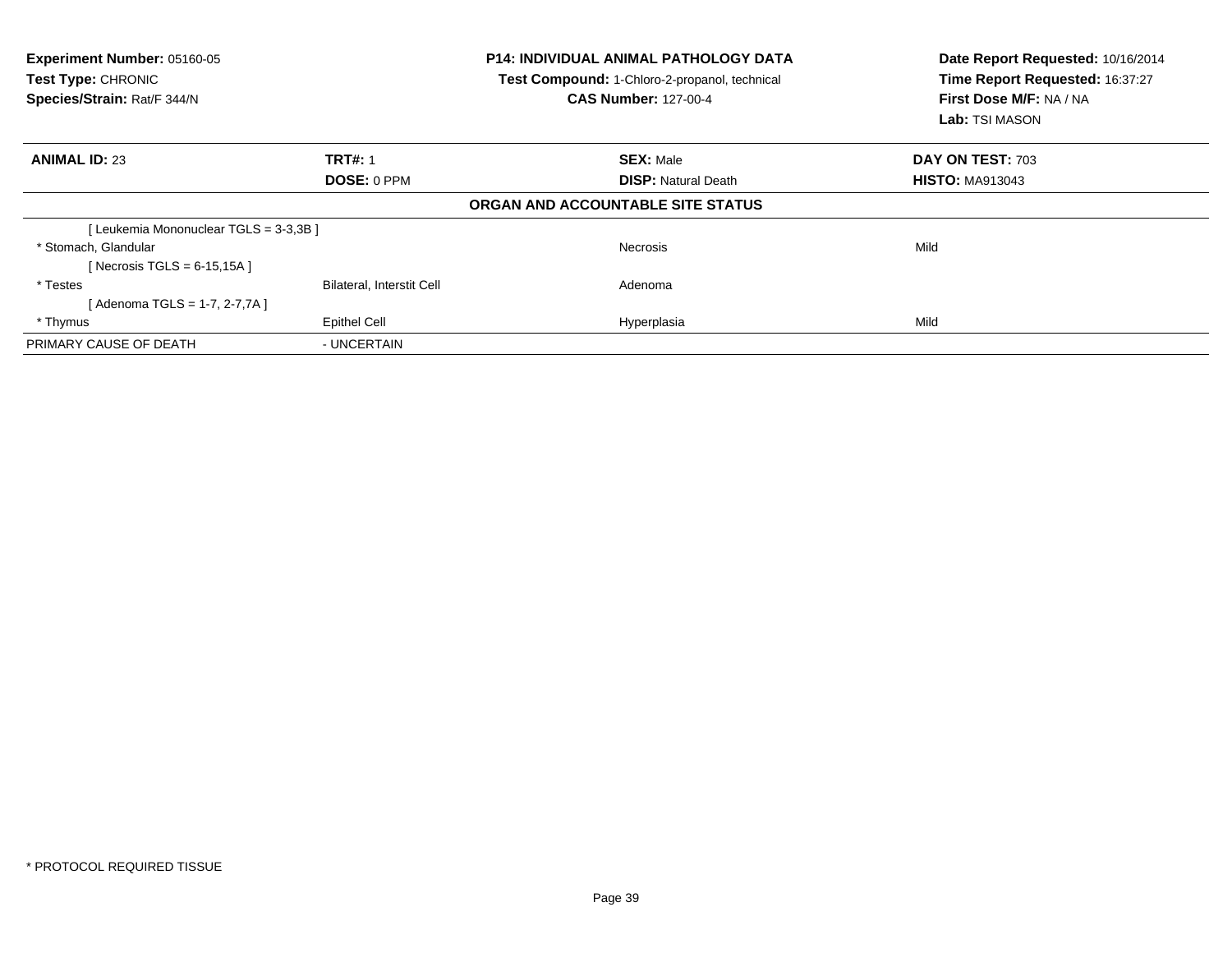## **P14: INDIVIDUAL ANIMAL PATHOLOGY DATA**

**Test Compound:** 1-Chloro-2-propanol, technical

**CAS Number:** 127-00-4

| <b>ANIMAL ID: 24</b>           | <b>TRT#: 1</b>                   | <b>SEX: Male</b>                  | DAY ON TEST: 729           |
|--------------------------------|----------------------------------|-----------------------------------|----------------------------|
|                                | DOSE: 0 PPM                      | <b>DISP: Terminal Sacrifice</b>   | <b>HISTO: MA913044</b>     |
|                                |                                  | ORGAN AND ACCOUNTABLE SITE STATUS |                            |
| <b>NORMAL</b>                  |                                  |                                   |                            |
| * Adrenal Cortex               | * Blood Vessel                   | * Bone                            | * Bone Marrow              |
| * Brain                        | * Epididymis                     | * Esophagus                       | * Intestine Large, Cecum   |
| * Intestine Large, Colon       | * Intestine Small, Duodenum      | * Intestine Small, Ileum          | * Intestine Small, Jejunum |
| * Islets, Pancreatic           | * Lung                           | * Nose                            | * Pancreas                 |
| * Parathyroid Gland            | * Pituitary Gland                | * Prostate                        | * Salivary Glands          |
| * Seminal Vesicle              | * Skin                           | * Stomach, Forestomach            | * Stomach, Glandular       |
| * Thymus                       | * Thyroid Gland                  | * Trachea                         | * Urinary Bladder          |
| <b>OBSERVATIONS</b>            |                                  |                                   |                            |
| * Adrenal Medulla              |                                  | Pheochromocytoma Benign           |                            |
| * Heart                        |                                  | Cardiomyopathy                    | Minimal                    |
| * Intestine Large, Rectum      |                                  | Parasite Metazoan                 | Minimal                    |
| * Kidney                       |                                  | Nephropathy                       | Moderate                   |
| * Liver                        |                                  | <b>Basophilic Focus</b>           |                            |
|                                |                                  | Clear Cell Focus                  |                            |
|                                |                                  | <b>Mixed Cell Focus</b>           |                            |
| [Basophilic Focus TGLS = 5-6A] |                                  |                                   |                            |
| [Clear Cell Focus TGLS = 5-6A] |                                  |                                   |                            |
| [Mixed Cell Focus TGLS = 5-6A] |                                  |                                   |                            |
| * Lymph Node, Mandibular       |                                  | Hyperplasia                       | Lymphoid, Mild             |
| * Lymph Node, Mesenteric       |                                  | Hyperplasia                       | Lymphoid, Moderate         |
| [Hyperplasia TGLS = 3-8]       |                                  |                                   |                            |
| * Mammary Gland                |                                  | Fibroadenoma                      |                            |
| [Fibroadenoma TGLS = 1-10A]    |                                  |                                   |                            |
| * Preputial Gland              |                                  | Inflammation                      | Chronic Active, Minimal    |
| * Spleen                       |                                  | Fibrosis                          | Mild                       |
|                                |                                  | Leukemia Mononuclear              |                            |
| [Fibrosis TGLS = 4-3A]         |                                  |                                   |                            |
| * Testes                       | <b>Bilateral, Interstit Cell</b> | Adenoma                           |                            |
| [Adenoma TGLS = $2-7$ ]        |                                  |                                   |                            |
| PRIMARY CAUSE OF DEATH         | $\blacksquare$                   |                                   |                            |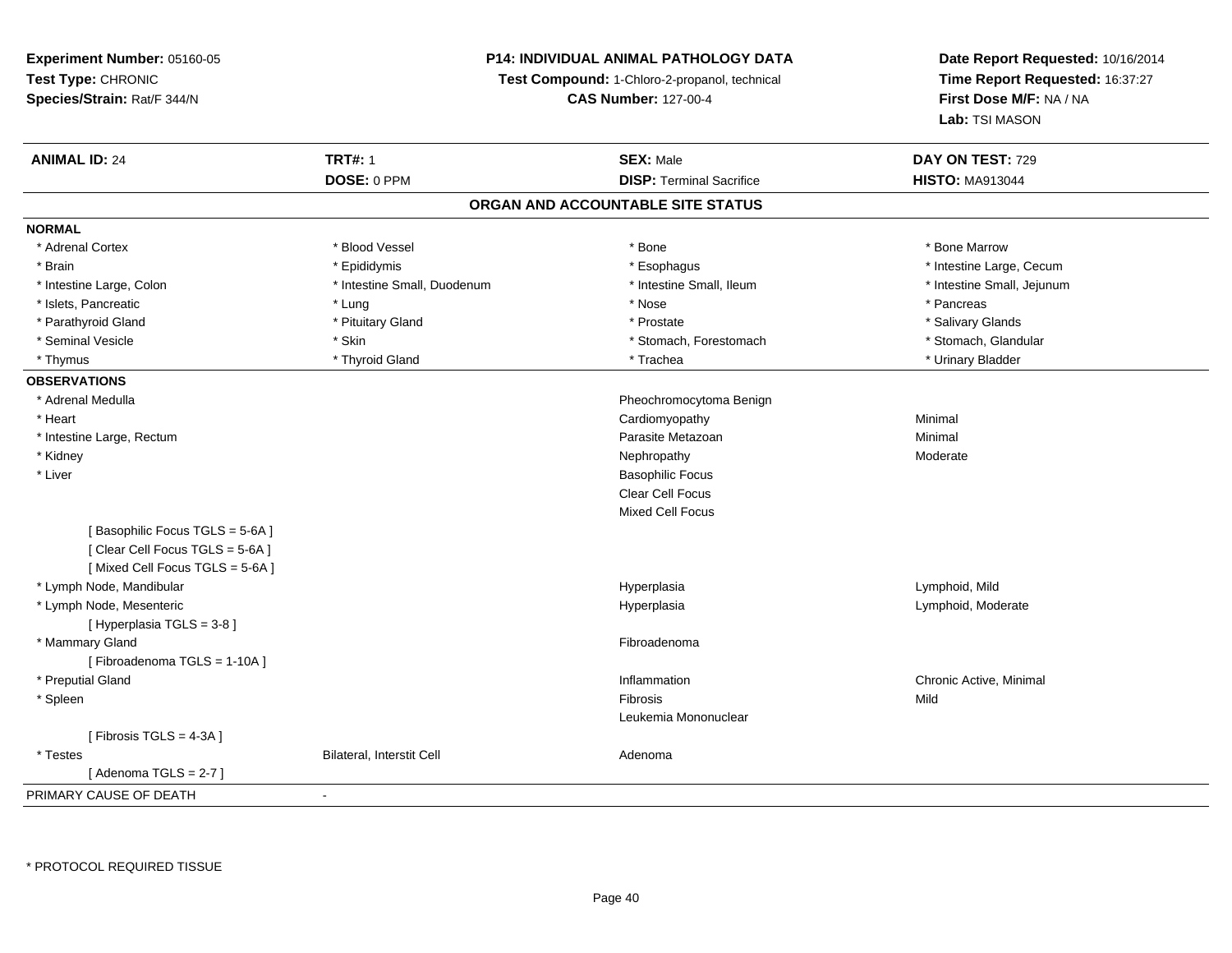## **P14: INDIVIDUAL ANIMAL PATHOLOGY DATA**

**Test Compound:** 1-Chloro-2-propanol, technical

**CAS Number:** 127-00-4

| <b>ANIMAL ID: 25</b>                 | <b>TRT#: 1</b>            | <b>SEX: Male</b>                  | DAY ON TEST: 729         |  |
|--------------------------------------|---------------------------|-----------------------------------|--------------------------|--|
|                                      | DOSE: 0 PPM               | <b>DISP: Terminal Sacrifice</b>   | <b>HISTO: MA913045</b>   |  |
|                                      |                           | ORGAN AND ACCOUNTABLE SITE STATUS |                          |  |
| <b>NORMAL</b>                        |                           |                                   |                          |  |
| * Adrenal Cortex                     | * Blood Vessel            | * Bone                            | * Bone Marrow            |  |
| * Brain                              | * Epididymis              | * Esophagus                       | * Intestine Large, Cecum |  |
| * Intestine Large, Colon             | * Intestine Large, Rectum | * Intestine Small, Duodenum       | * Intestine Small, Ileum |  |
| * Intestine Small, Jejunum           | * Islets, Pancreatic      | * Lung                            | * Lymph Node, Mesenteric |  |
| * Mammary Gland                      | * Pancreas                | * Parathyroid Gland               | * Pituitary Gland        |  |
| * Preputial Gland                    | * Prostate                | * Salivary Glands                 | * Seminal Vesicle        |  |
| * Spleen                             | * Stomach, Forestomach    | * Stomach, Glandular              | * Thyroid Gland          |  |
| * Trachea                            | * Urinary Bladder         |                                   |                          |  |
| <b>OBSERVATIONS</b>                  |                           |                                   |                          |  |
| * Adrenal Medulla                    |                           | Pheochromocytoma Benign           |                          |  |
| * Heart                              |                           | Cardiomyopathy                    | Mild                     |  |
| * Kidney                             |                           | Nephropathy                       | Marked                   |  |
| [Nephropathy TGLS = 5-4]             |                           |                                   |                          |  |
| * Liver                              |                           | Angiectasis                       | Mild                     |  |
|                                      |                           | Clear Cell Focus                  |                          |  |
|                                      |                           | <b>Mixed Cell Focus</b>           |                          |  |
| [Clear Cell Focus TGLS = 6-6A]       |                           |                                   |                          |  |
| [Mixed Cell Focus TGLS = 7-6B]       |                           |                                   |                          |  |
| * Lymph Node, Mandibular             |                           | Hyperplasia                       | Lymphoid, Mild           |  |
| Mesentery                            | Fat                       | Necrosis                          | Mild                     |  |
| [ Necrosis TGLS = $2-16$ ]           |                           |                                   |                          |  |
| * Nose                               | <b>Respirat Epith</b>     | Inflammation                      | Chronic Active, Marked   |  |
| Note: FUNGAL HYPHAE IN NASAL CAVITY. |                           |                                   |                          |  |
| * Skin                               | <b>Subcut Tiss</b>        | Fibroma                           |                          |  |
| [Fibroma TGLS = 1-10A]               |                           |                                   |                          |  |
| * Testes                             | Bilateral, Interstit Cell | Adenoma                           |                          |  |
| [Adenoma TGLS = $3,4-7$ ]            |                           |                                   |                          |  |
| * Thymus                             |                           | Atrophy                           | Mild                     |  |
| PRIMARY CAUSE OF DEATH               | $\blacksquare$            |                                   |                          |  |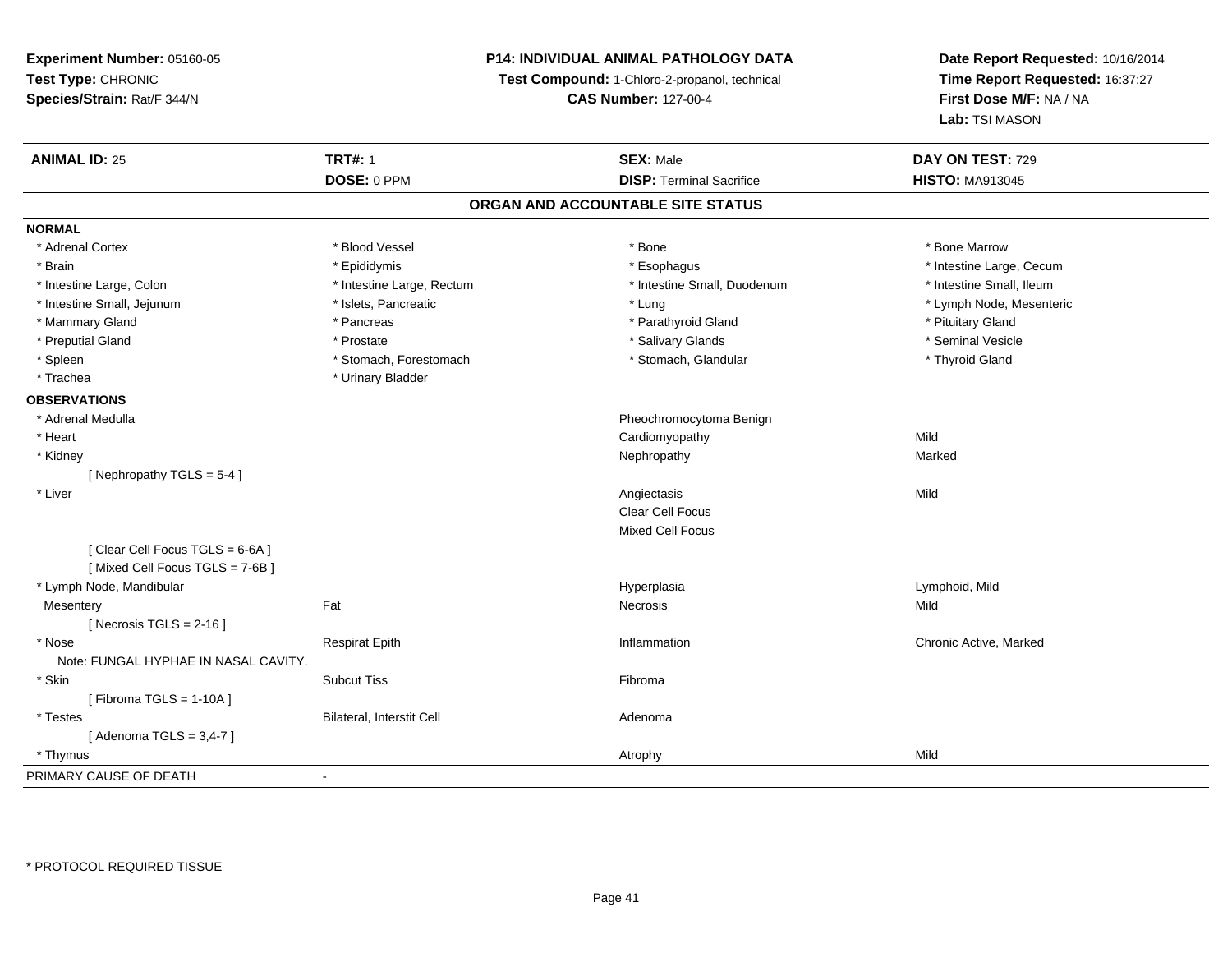## **P14: INDIVIDUAL ANIMAL PATHOLOGY DATA**

**Test Compound:** 1-Chloro-2-propanol, technical

**CAS Number:** 127-00-4

| <b>ANIMAL ID: 26</b>             | <b>TRT#: 1</b>            | <b>SEX: Male</b>                  | DAY ON TEST: 729                    |
|----------------------------------|---------------------------|-----------------------------------|-------------------------------------|
|                                  | DOSE: 0 PPM               | <b>DISP: Terminal Sacrifice</b>   | <b>HISTO: MA913046</b>              |
|                                  |                           | ORGAN AND ACCOUNTABLE SITE STATUS |                                     |
| <b>NORMAL</b>                    |                           |                                   |                                     |
| * Adrenal Cortex                 | * Blood Vessel            | * Bone                            | * Bone Marrow                       |
| * Brain                          | * Epididymis              | * Esophagus                       | * Intestine Large, Cecum            |
| * Intestine Large, Colon         | * Intestine Large, Rectum | * Intestine Small, Duodenum       | * Intestine Small, Ileum            |
| * Intestine Small, Jejunum       | * Islets, Pancreatic      | * Lymph Node, Mandibular          | * Lymph Node, Mesenteric            |
| * Mammary Gland                  | * Pituitary Gland         | * Preputial Gland                 | * Prostate                          |
| * Salivary Glands                | * Seminal Vesicle         | * Skin                            | * Stomach, Forestomach              |
| * Stomach, Glandular             | * Thyroid Gland           | * Trachea                         | * Urinary Bladder                   |
| <b>OBSERVATIONS</b>              |                           |                                   |                                     |
| * Adrenal Medulla                | <b>Bilateral</b>          | Pheochromocytoma Benign           |                                     |
| * Heart                          |                           | Cardiomyopathy                    | Minimal                             |
| * Kidney                         |                           | Cyst                              | Moderate                            |
|                                  |                           | Nephropathy                       | Marked                              |
| [Cyst TGLS = $6-4,4A$ ]          |                           |                                   |                                     |
| [Nephropathy TGLS = 5-4,4A]      |                           |                                   |                                     |
| * Liver                          |                           | Clear Cell Focus                  |                                     |
|                                  |                           | Degeneration                      | Cystic, Minimal                     |
|                                  |                           | <b>Mixed Cell Focus</b>           |                                     |
| [Clear Cell Focus TGLS = 7-6A]   |                           |                                   |                                     |
| [Degeneration TGLS = 7-6A]       |                           |                                   |                                     |
| [Mixed Cell Focus TGLS = 7-6,6A] |                           |                                   |                                     |
| * Lung                           |                           | Carcinoma                         | Metastatic (Uncertain Primary Site) |
| * Nose                           | <b>Respirat Epith</b>     | Hyperplasia                       | Minimal                             |
| * Pancreas                       | Acinus                    | Adenoma                           |                                     |
| * Parathyroid Gland              |                           | Hyperplasia                       | Mild                                |
| * Skin                           |                           |                                   |                                     |
| Note: TGL 1-NCL                  |                           |                                   |                                     |
| * Spleen                         |                           | Fibrosis                          | Marked                              |
|                                  |                           | Leukemia Mononuclear              |                                     |
| [ Fibrosis TGLS = 3-3A; 4-3B ]   |                           |                                   |                                     |
| * Testes                         | Bilateral, Interstit Cell | Adenoma                           |                                     |
|                                  |                           |                                   |                                     |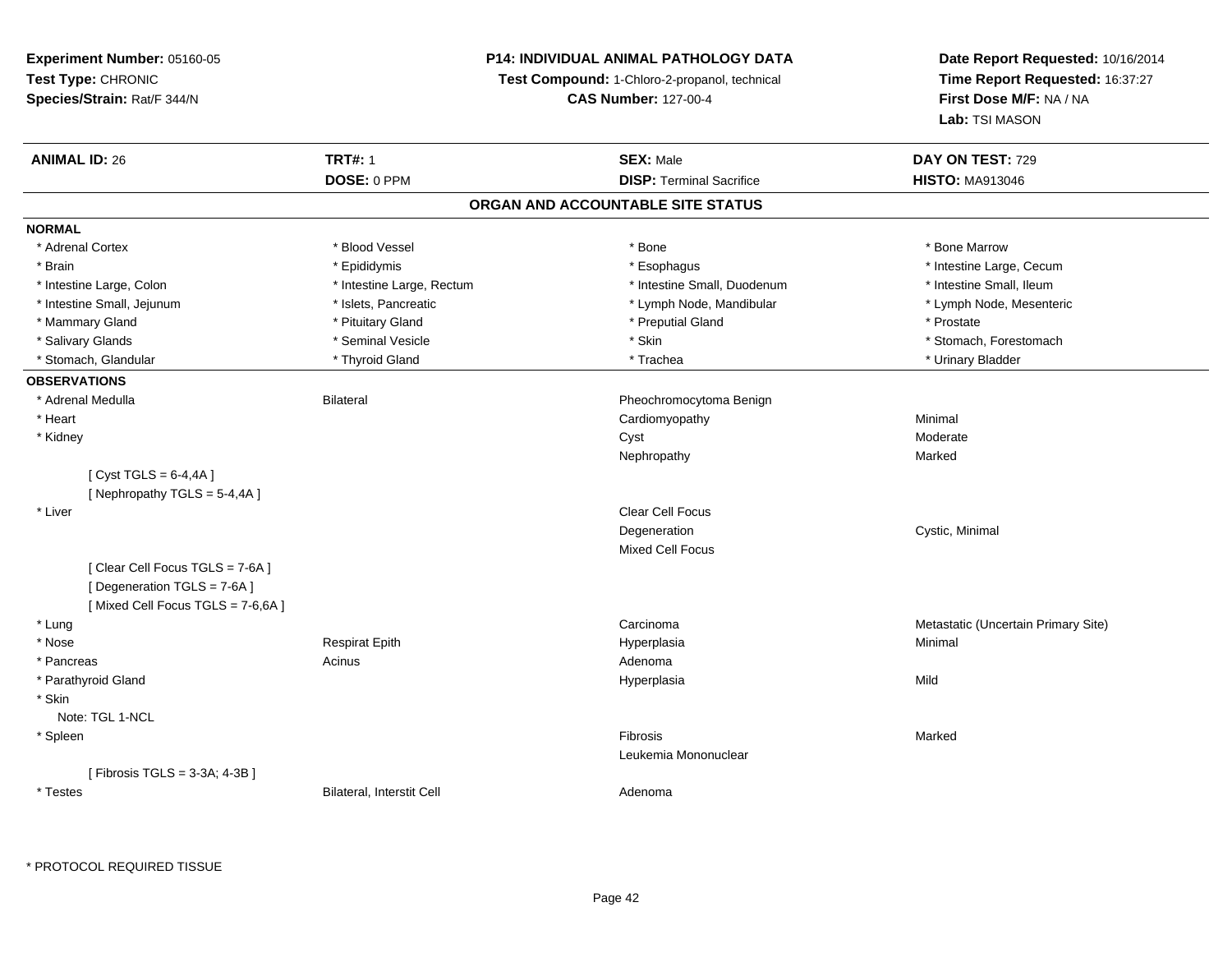| Experiment Number: 05160-05<br>Test Type: CHRONIC<br>Species/Strain: Rat/F 344/N |                    | <b>P14: INDIVIDUAL ANIMAL PATHOLOGY DATA</b><br>Test Compound: 1-Chloro-2-propanol, technical<br><b>CAS Number: 127-00-4</b> | Date Report Requested: 10/16/2014<br>Time Report Requested: 16:37:27<br>First Dose M/F: NA / NA<br>Lab: TSI MASON |  |
|----------------------------------------------------------------------------------|--------------------|------------------------------------------------------------------------------------------------------------------------------|-------------------------------------------------------------------------------------------------------------------|--|
| <b>ANIMAL ID: 26</b>                                                             | <b>TRT#: 1</b>     | <b>SEX: Male</b>                                                                                                             | <b>DAY ON TEST: 729</b>                                                                                           |  |
|                                                                                  | <b>DOSE: 0 PPM</b> | <b>DISP:</b> Terminal Sacrifice                                                                                              | <b>HISTO: MA913046</b>                                                                                            |  |
|                                                                                  |                    | ORGAN AND ACCOUNTABLE SITE STATUS                                                                                            |                                                                                                                   |  |
| [ Adenoma TGLS = 2-7 ]                                                           |                    |                                                                                                                              |                                                                                                                   |  |
| * Thymus                                                                         | Epithel Cell       | Hyperplasia                                                                                                                  | Mild                                                                                                              |  |
| PRIMARY CAUSE OF DEATH                                                           |                    |                                                                                                                              |                                                                                                                   |  |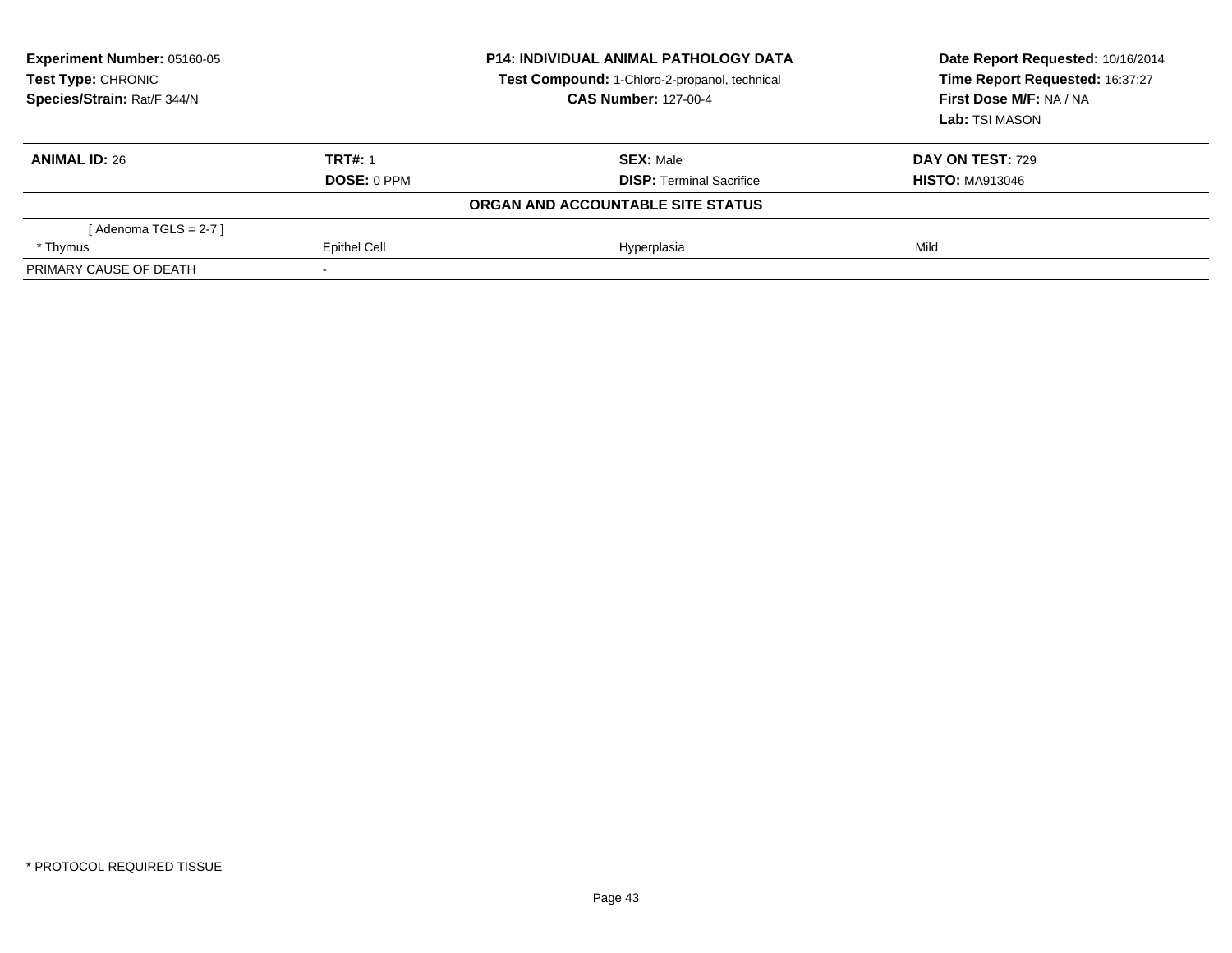## **P14: INDIVIDUAL ANIMAL PATHOLOGY DATA**

**Test Compound:** 1-Chloro-2-propanol, technical

**CAS Number:** 127-00-4

| DOSE: 0 PPM<br><b>HISTO: MA913047</b><br><b>DISP: Terminal Sacrifice</b><br>ORGAN AND ACCOUNTABLE SITE STATUS<br><b>NORMAL</b> |  |
|--------------------------------------------------------------------------------------------------------------------------------|--|
|                                                                                                                                |  |
|                                                                                                                                |  |
|                                                                                                                                |  |
| * Adrenal Cortex<br>* Blood Vessel<br>* Bone<br>* Brain                                                                        |  |
| * Epididymis<br>* Esophagus<br>* Intestine Large, Cecum<br>* Intestine Large, Colon                                            |  |
| * Intestine Small, Duodenum<br>* Intestine Small, Ileum<br>* Intestine Small, Jejunum<br>* Intestine Large, Rectum             |  |
| * Islets, Pancreatic<br>* Lymph Node, Mandibular<br>* Lymph Node, Mesenteric<br>* Lung                                         |  |
| * Salivary Glands<br>* Mammary Gland<br>* Parathyroid Gland<br>* Prostate                                                      |  |
| * Thymus<br>* Seminal Vesicle<br>* Skin<br>* Stomach, Forestomach                                                              |  |
| * Thyroid Gland<br>* Trachea<br>* Urinary Bladder                                                                              |  |
| <b>OBSERVATIONS</b>                                                                                                            |  |
| * Adrenal Medulla<br><b>Bilateral</b><br>Pheochromocytoma Benign                                                               |  |
| * Bone Marrow<br>Leukemia Mononuclear                                                                                          |  |
| * Heart<br>Cardiomyopathy<br>Marked                                                                                            |  |
| Moderate<br>* Kidney<br>Cyst                                                                                                   |  |
| Moderate<br>Nephropathy                                                                                                        |  |
| [Cyst TGLS = $3-4$ ]                                                                                                           |  |
| * Liver<br><b>Basophilic Focus</b>                                                                                             |  |
| Clear Cell Focus                                                                                                               |  |
| Leukemia Mononuclear                                                                                                           |  |
| Note: TGL 4-NCL                                                                                                                |  |
| [ Clear Cell Focus TGLS = 5-6A.1,6A.2 ]                                                                                        |  |
| * Nose<br>Mild<br><b>Respirat Epith</b><br>Hyperplasia                                                                         |  |
| * Pancreas<br>Acinus<br>Mild<br>Atrophy                                                                                        |  |
| * Pituitary Gland<br>Pars Distalis<br>Hyperplasia<br>Moderate                                                                  |  |
| * Preputial Gland<br>Inflammation<br>Chronic Active, Minimal                                                                   |  |
| * Spleen<br>Fibrosis<br>Minimal                                                                                                |  |
| Leukemia Mononuclear                                                                                                           |  |
| [Fibrosis TGLS = 2-3A]                                                                                                         |  |
| * Stomach, Glandular<br>Lymphoid, Mild<br>Hyperplasia                                                                          |  |
| [Hyperplasia TGLS = 6-15A]                                                                                                     |  |
| * Testes<br>Bilateral, Interstit Cell<br>Adenoma                                                                               |  |
| [Adenoma TGLS = $1-7$ ]                                                                                                        |  |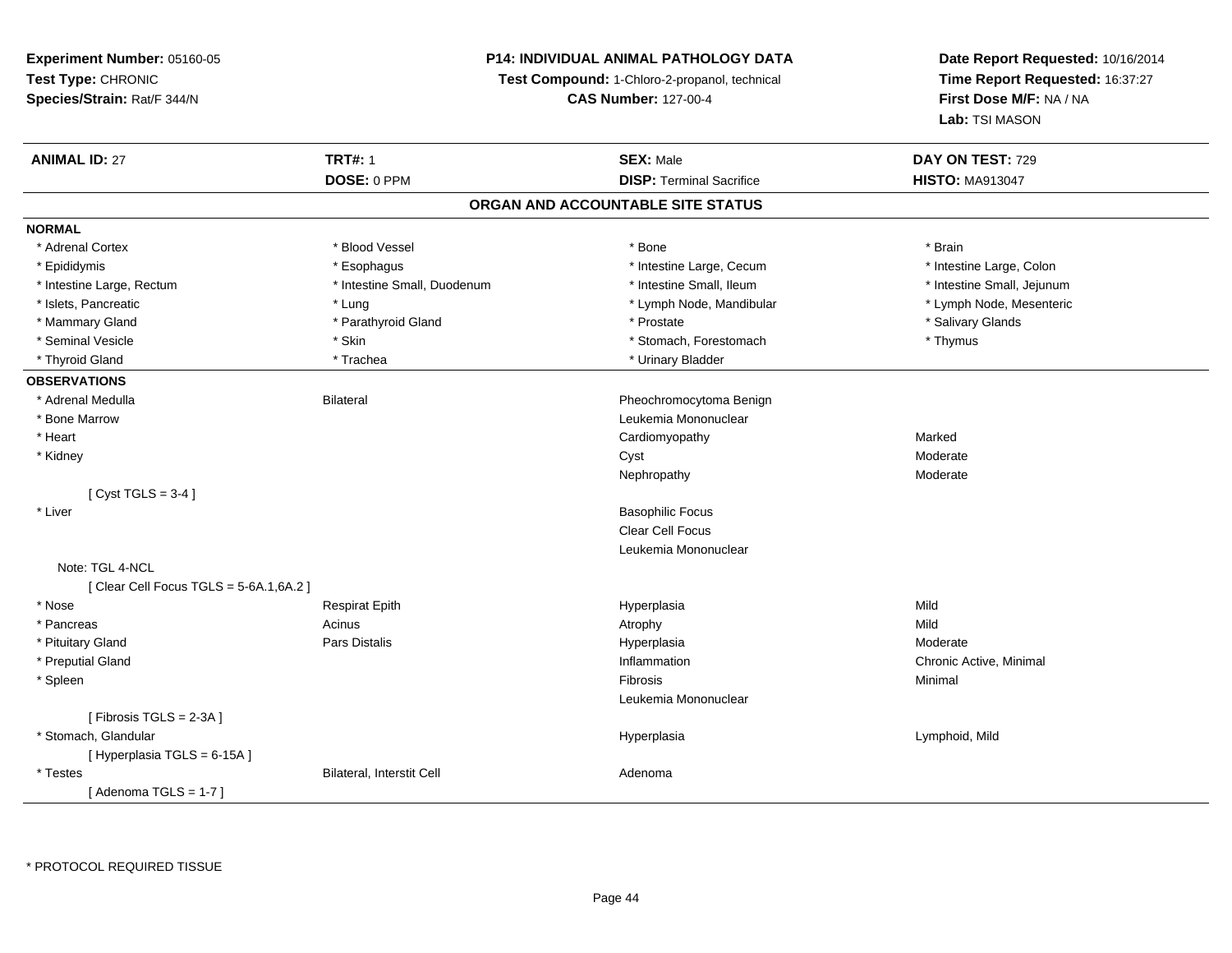| <b>Experiment Number: 05160-05</b><br>Test Type: CHRONIC<br>Species/Strain: Rat/F 344/N |                    | <b>P14: INDIVIDUAL ANIMAL PATHOLOGY DATA</b><br>Test Compound: 1-Chloro-2-propanol, technical<br><b>CAS Number: 127-00-4</b> | Date Report Requested: 10/16/2014<br>Time Report Requested: 16:37:27<br>First Dose M/F: NA / NA<br>Lab: TSI MASON |  |
|-----------------------------------------------------------------------------------------|--------------------|------------------------------------------------------------------------------------------------------------------------------|-------------------------------------------------------------------------------------------------------------------|--|
| <b>ANIMAL ID: 27</b>                                                                    | <b>TRT#: 1</b>     | <b>SEX: Male</b>                                                                                                             | <b>DAY ON TEST: 729</b>                                                                                           |  |
|                                                                                         | <b>DOSE: 0 PPM</b> | <b>DISP:</b> Terminal Sacrifice                                                                                              | <b>HISTO: MA913047</b>                                                                                            |  |
|                                                                                         |                    | ORGAN AND ACCOUNTABLE SITE STATUS                                                                                            |                                                                                                                   |  |
| PRIMARY CAUSE OF DEATH                                                                  |                    |                                                                                                                              |                                                                                                                   |  |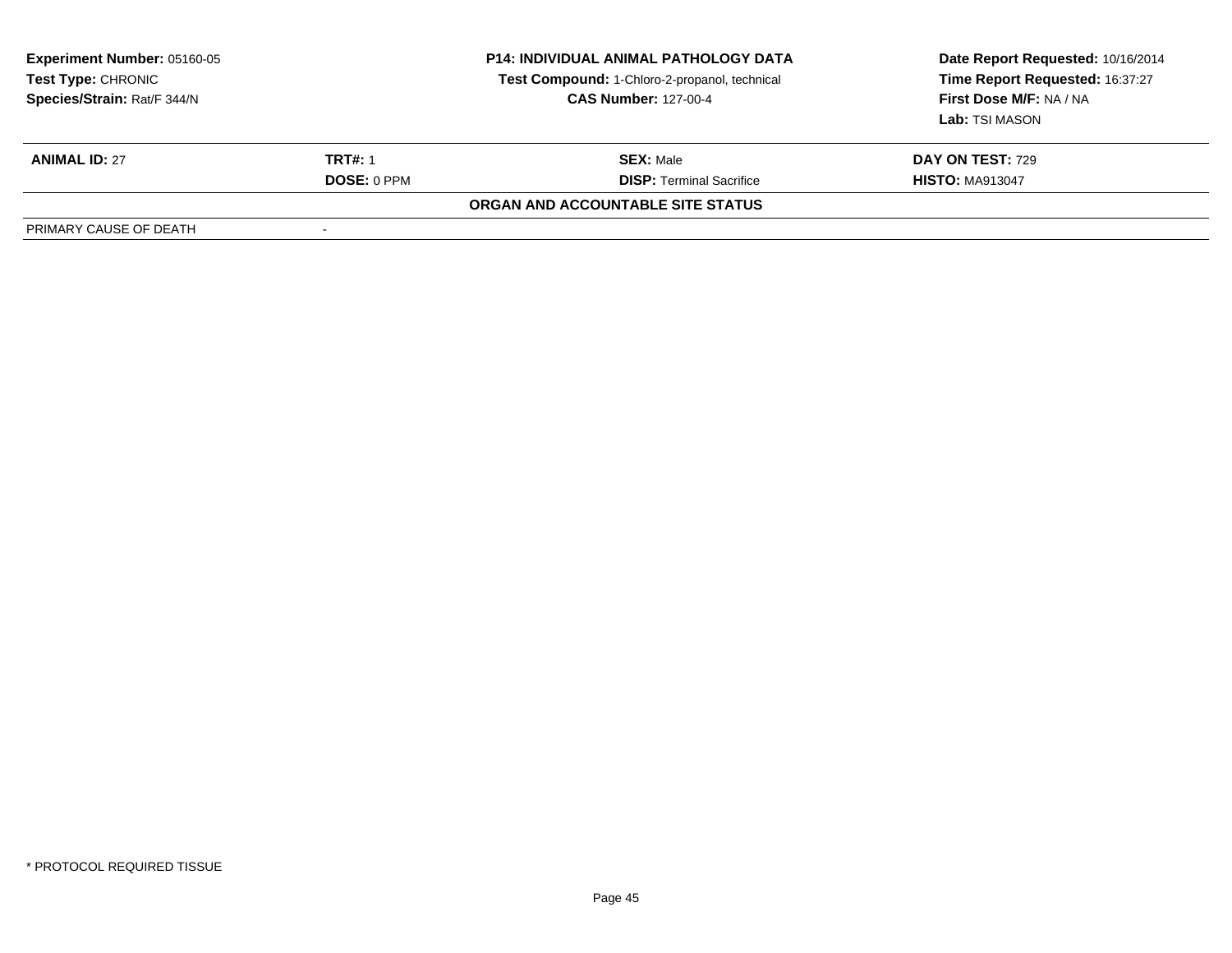## **P14: INDIVIDUAL ANIMAL PATHOLOGY DATA**

**Test Compound:** 1-Chloro-2-propanol, technical

**CAS Number:** 127-00-4

| <b>ANIMAL ID: 28</b>                | <b>TRT#: 1</b>                   | <b>SEX: Male</b>                                                                                                              | DAY ON TEST: 616         |  |
|-------------------------------------|----------------------------------|-------------------------------------------------------------------------------------------------------------------------------|--------------------------|--|
|                                     | DOSE: 0 PPM                      | <b>DISP: Natural Death</b>                                                                                                    | <b>HISTO: MA913048</b>   |  |
|                                     |                                  | ORGAN AND ACCOUNTABLE SITE STATUS                                                                                             |                          |  |
| <b>NORMAL</b>                       |                                  |                                                                                                                               |                          |  |
| * Adrenal Cortex                    | * Adrenal Medulla                | * Blood Vessel                                                                                                                | * Bone Marrow            |  |
| * Brain                             | * Epididymis                     | * Esophagus                                                                                                                   | * Intestine Large, Cecum |  |
| * Intestine Large, Colon            | * Intestine Large, Rectum        | * Intestine Small, Duodenum                                                                                                   | * Intestine Small, Ileum |  |
| * Intestine Small, Jejunum          | * Islets, Pancreatic             | * Lymph Node, Mandibular                                                                                                      | * Nose                   |  |
| * Pancreas                          | * Parathyroid Gland              | * Pituitary Gland                                                                                                             | * Preputial Gland        |  |
| * Prostate                          | * Salivary Glands                | * Seminal Vesicle                                                                                                             | * Skin                   |  |
| * Stomach, Forestomach              | * Thyroid Gland                  | * Trachea                                                                                                                     | * Urinary Bladder        |  |
| <b>OBSERVATIONS</b>                 |                                  |                                                                                                                               |                          |  |
| * Bone                              |                                  | Hyperostosis                                                                                                                  | Mild                     |  |
| * Heart                             |                                  | Cardiomyopathy                                                                                                                | Mild                     |  |
| * Kidney                            |                                  | Nephropathy                                                                                                                   | Minimal                  |  |
| * Liver                             |                                  | Leukemia Mononuclear                                                                                                          |                          |  |
| [ Leukemia Mononuclear TGLS = 2-6 ] |                                  |                                                                                                                               |                          |  |
| * Lung                              |                                  | Leukemia Mononuclear                                                                                                          |                          |  |
| * Lymph Node, Mesenteric            |                                  | Leukemia Mononuclear                                                                                                          |                          |  |
| [ Leukemia Mononuclear TGLS = 4-8 ] |                                  |                                                                                                                               |                          |  |
| * Mammary Gland                     |                                  | <b>Dilatation</b>                                                                                                             | Minimal                  |  |
| * Spleen                            |                                  | Leukemia Mononuclear                                                                                                          |                          |  |
| [ Leukemia Mononuclear TGLS = 1-3 ] |                                  |                                                                                                                               |                          |  |
| * Stomach, Glandular                |                                  | <b>Necrosis</b>                                                                                                               | Mild                     |  |
| * Testes                            | <b>Bilateral, Interstit Cell</b> | Adenoma                                                                                                                       |                          |  |
| [Adenoma TGLS = $3-7$ ]             |                                  |                                                                                                                               |                          |  |
| * Thymus                            |                                  | Atrophy                                                                                                                       | Mild                     |  |
| PRIMARY CAUSE OF DEATH              | - UNCERTAIN                      |                                                                                                                               |                          |  |
| <b>CONTRIBUTORY CAUSE OF DEATH</b>  |                                  | - Liver Leukemia Mononuclear;Lung Leukemia Mononuclear;Lymph Node;Mesenteric Leukemia Mononuclear;Spleen Leukemia Mononuclear |                          |  |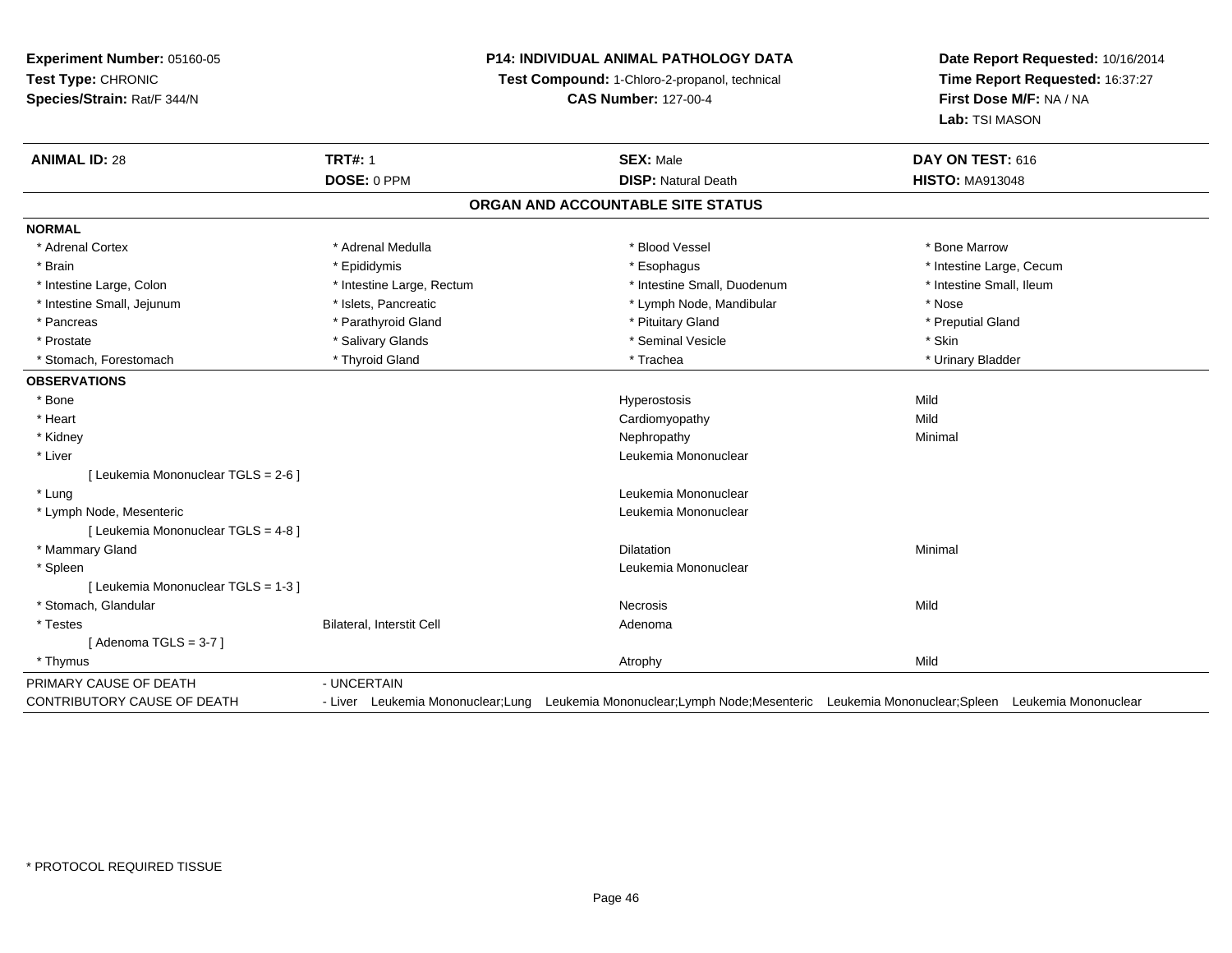## **P14: INDIVIDUAL ANIMAL PATHOLOGY DATA**

**Test Compound:** 1-Chloro-2-propanol, technical

**CAS Number:** 127-00-4

| <b>ANIMAL ID: 29</b>                   | <b>TRT#: 1</b>            | <b>SEX: Male</b>                  | DAY ON TEST: 729         |
|----------------------------------------|---------------------------|-----------------------------------|--------------------------|
|                                        | DOSE: 0 PPM               | <b>DISP: Terminal Sacrifice</b>   | <b>HISTO: MA913049</b>   |
|                                        |                           | ORGAN AND ACCOUNTABLE SITE STATUS |                          |
| <b>NORMAL</b>                          |                           |                                   |                          |
| * Adrenal Cortex                       | * Blood Vessel            | * Bone                            | * Bone Marrow            |
| * Brain                                | * Epididymis              | * Esophagus                       | * Intestine Large, Cecum |
| * Intestine Large, Colon               | * Intestine Large, Rectum | * Intestine Small, Duodenum       | * Intestine Small, Ileum |
| * Intestine Small, Jejunum             | * Islets, Pancreatic      | * Lung                            | * Lymph Node, Mandibular |
| * Mammary Gland                        | * Nose                    | * Pancreas                        | * Parathyroid Gland      |
| * Pituitary Gland                      | * Preputial Gland         | * Prostate                        | * Salivary Glands        |
| * Seminal Vesicle                      | * Skin                    | * Stomach, Forestomach            | * Stomach, Glandular     |
| * Thymus                               | * Thyroid Gland           | * Trachea                         | * Urinary Bladder        |
| <b>OBSERVATIONS</b>                    |                           |                                   |                          |
| * Adrenal Medulla                      | <b>Bilateral</b>          | Pheochromocytoma Benign           |                          |
| * Heart                                |                           | Cardiomyopathy                    | Mild                     |
| * Kidney                               |                           | Nephropathy                       | Moderate                 |
| * Liver                                |                           | Angiectasis                       | Minimal                  |
|                                        |                           | Degeneration                      | Cystic, Minimal          |
|                                        |                           | <b>Eosinophilic Focus</b>         |                          |
| [ Eosinophilic Focus TGLS = 4-6,6A ]   |                           |                                   |                          |
| * Lymph Node, Mesenteric               |                           | Ectasia                           | Moderate                 |
| * Spleen                               |                           | Fibrosis                          | Mild                     |
|                                        |                           | Leukemia Mononuclear              |                          |
| [Fibrosis TGLS = 3-3A]                 |                           |                                   |                          |
| [ Leukemia Mononuclear TGLS = 2-3,3A ] |                           |                                   |                          |
| * Testes                               | Bilateral, Interstit Cell | Adenoma                           |                          |
| [Adenoma TGLS = $1-7$ ]                |                           |                                   |                          |
| PRIMARY CAUSE OF DEATH                 | $\blacksquare$            |                                   |                          |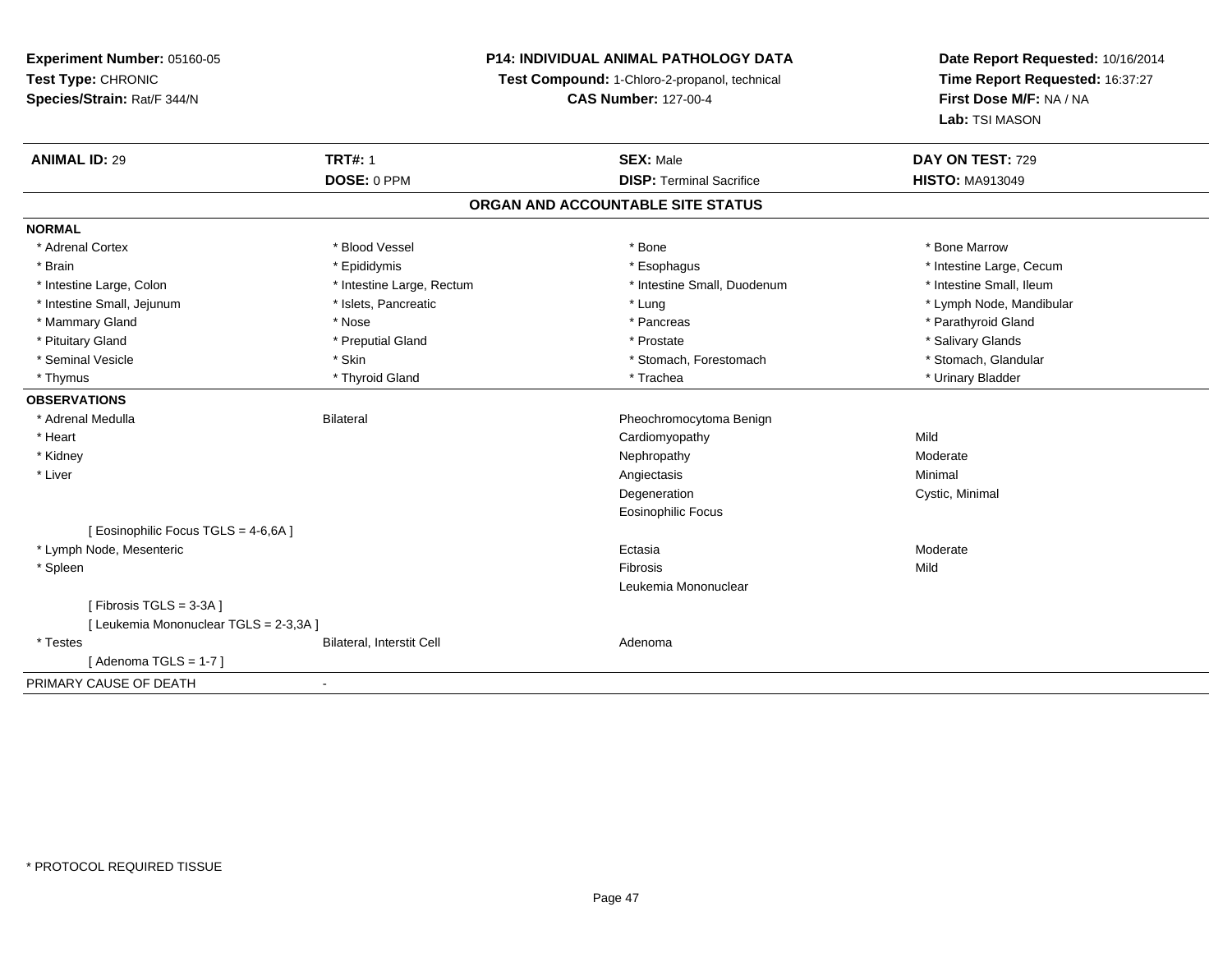## **P14: INDIVIDUAL ANIMAL PATHOLOGY DATA**

**Test Compound:** 1-Chloro-2-propanol, technical

**CAS Number:** 127-00-4

| <b>ANIMAL ID: 30</b>                | <b>TRT#: 1</b>            | <b>SEX: Male</b>                  | DAY ON TEST: 729         |  |
|-------------------------------------|---------------------------|-----------------------------------|--------------------------|--|
|                                     | DOSE: 0 PPM               | <b>DISP: Terminal Sacrifice</b>   | <b>HISTO: MA913050</b>   |  |
|                                     |                           | ORGAN AND ACCOUNTABLE SITE STATUS |                          |  |
| <b>NORMAL</b>                       |                           |                                   |                          |  |
| * Adrenal Cortex                    | * Adrenal Medulla         | * Blood Vessel                    | * Bone                   |  |
| * Bone Marrow                       | * Epididymis              | * Esophagus                       | * Intestine Large, Cecum |  |
| * Intestine Large, Colon            | * Intestine Large, Rectum | * Intestine Small, Duodenum       | * Intestine Small, Ileum |  |
| * Intestine Small, Jejunum          | * Islets, Pancreatic      | * Lung                            | * Lymph Node, Mandibular |  |
| * Lymph Node, Mesenteric            | * Mammary Gland           | * Parathyroid Gland               | * Pituitary Gland        |  |
| * Prostate                          | * Salivary Glands         | * Seminal Vesicle                 | * Skin                   |  |
| * Stomach, Forestomach              | * Stomach, Glandular      | * Thymus                          | * Trachea                |  |
| * Urinary Bladder                   |                           |                                   |                          |  |
| <b>OBSERVATIONS</b>                 |                           |                                   |                          |  |
| * Brain                             | Meninges                  | Angiectasis                       | Moderate                 |  |
| [Angiectasis TGLS = 4-1]            |                           |                                   |                          |  |
| * Heart                             |                           | Cardiomyopathy                    | Mild                     |  |
| * Kidney                            |                           | Nephropathy                       | Moderate                 |  |
| * Liver                             |                           | Clear Cell Focus                  |                          |  |
|                                     |                           | Degeneration                      | Cystic, Minimal          |  |
|                                     |                           | <b>Eosinophilic Focus</b>         |                          |  |
|                                     |                           | <b>Mixed Cell Focus</b>           |                          |  |
| [Clear Cell Focus TGLS = 5-6]       |                           |                                   |                          |  |
| [Degeneration TGLS = 5-6]           |                           |                                   |                          |  |
| [Eosinophilic Focus TGLS = 5-6,6.A] |                           |                                   |                          |  |
| [Mixed Cell Focus TGLS = 5-6A]      |                           |                                   |                          |  |
| Lymph Node                          | Mediastinal               | Hemorrhage                        | Mild                     |  |
|                                     | Renal                     | Hemorrhage                        | Mild                     |  |
|                                     | Mediastinal               | Pigmentation                      | Mild                     |  |
|                                     | Renal                     | Pigmentation                      | Mild                     |  |
| [Hemorrhage TGLS = 3-16]            |                           |                                   |                          |  |
| [Hemorrhage TGLS = 2-3A]            |                           |                                   |                          |  |
| [ Pigmentation TGLS = 2-3A ]        |                           |                                   |                          |  |
| [ Pigmentation TGLS = 3-16 ]        |                           |                                   |                          |  |
| * Nose                              | <b>Respirat Epith</b>     | Hyperplasia                       | Mild                     |  |
|                                     |                           |                                   |                          |  |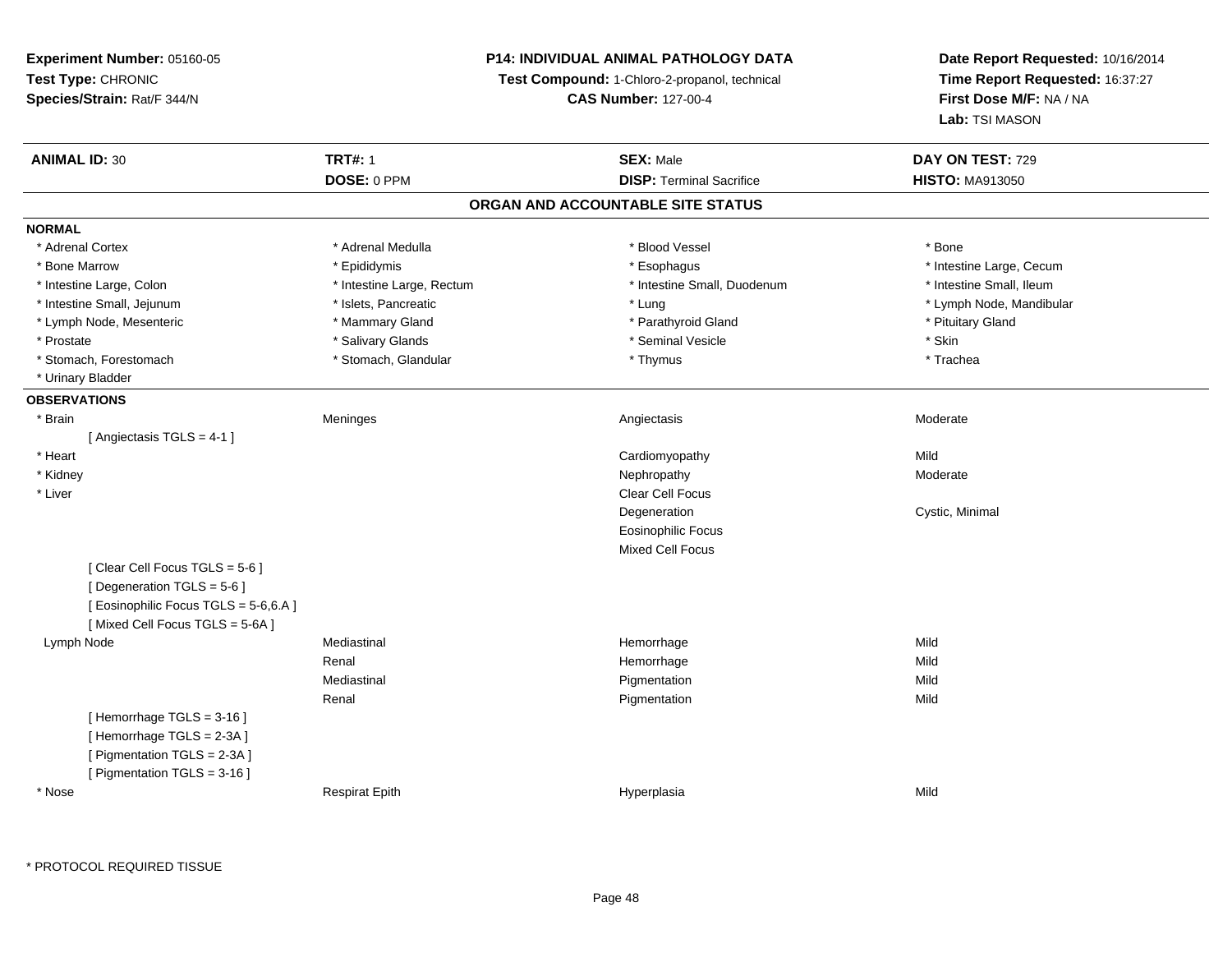| <b>Experiment Number: 05160-05</b><br><b>Test Type: CHRONIC</b><br>Species/Strain: Rat/F 344/N |                           | <b>P14: INDIVIDUAL ANIMAL PATHOLOGY DATA</b><br>Test Compound: 1-Chloro-2-propanol, technical<br><b>CAS Number: 127-00-4</b> | Date Report Requested: 10/16/2014<br>Time Report Requested: 16:37:27<br>First Dose M/F: NA / NA<br>Lab: TSI MASON |  |
|------------------------------------------------------------------------------------------------|---------------------------|------------------------------------------------------------------------------------------------------------------------------|-------------------------------------------------------------------------------------------------------------------|--|
| <b>ANIMAL ID: 30</b>                                                                           | <b>TRT#: 1</b>            | <b>SEX: Male</b>                                                                                                             | DAY ON TEST: 729                                                                                                  |  |
|                                                                                                | <b>DOSE: 0 PPM</b>        | <b>DISP: Terminal Sacrifice</b>                                                                                              | <b>HISTO: MA913050</b>                                                                                            |  |
|                                                                                                |                           | ORGAN AND ACCOUNTABLE SITE STATUS                                                                                            |                                                                                                                   |  |
|                                                                                                | Olfactory Epi             | Inflammation                                                                                                                 | Chronic Active, Minimal                                                                                           |  |
|                                                                                                | <b>Respirat Epith</b>     | Inflammation                                                                                                                 | Chronic Active, Moderate                                                                                          |  |
| Note: FUNGAL HYPHAE IN NASAL CAVITY.                                                           |                           |                                                                                                                              |                                                                                                                   |  |
| * Pancreas                                                                                     | Acinus                    | Atrophy                                                                                                                      | Minimal                                                                                                           |  |
|                                                                                                | Artery                    | Hyperplasia                                                                                                                  | Moderate                                                                                                          |  |
| * Preputial Gland                                                                              |                           | Inflammation                                                                                                                 | Chronic Active, Minimal                                                                                           |  |
| * Spleen                                                                                       |                           | Leukemia Mononuclear                                                                                                         |                                                                                                                   |  |
| * Testes                                                                                       | Bilateral, Interstit Cell | Adenoma                                                                                                                      |                                                                                                                   |  |
| [Adenoma TGLS = $1-7$ ]                                                                        |                           |                                                                                                                              |                                                                                                                   |  |
| * Thyroid Gland                                                                                | C Cell                    | Hyperplasia                                                                                                                  | Minimal                                                                                                           |  |
| PRIMARY CAUSE OF DEATH                                                                         | $\overline{\phantom{a}}$  |                                                                                                                              |                                                                                                                   |  |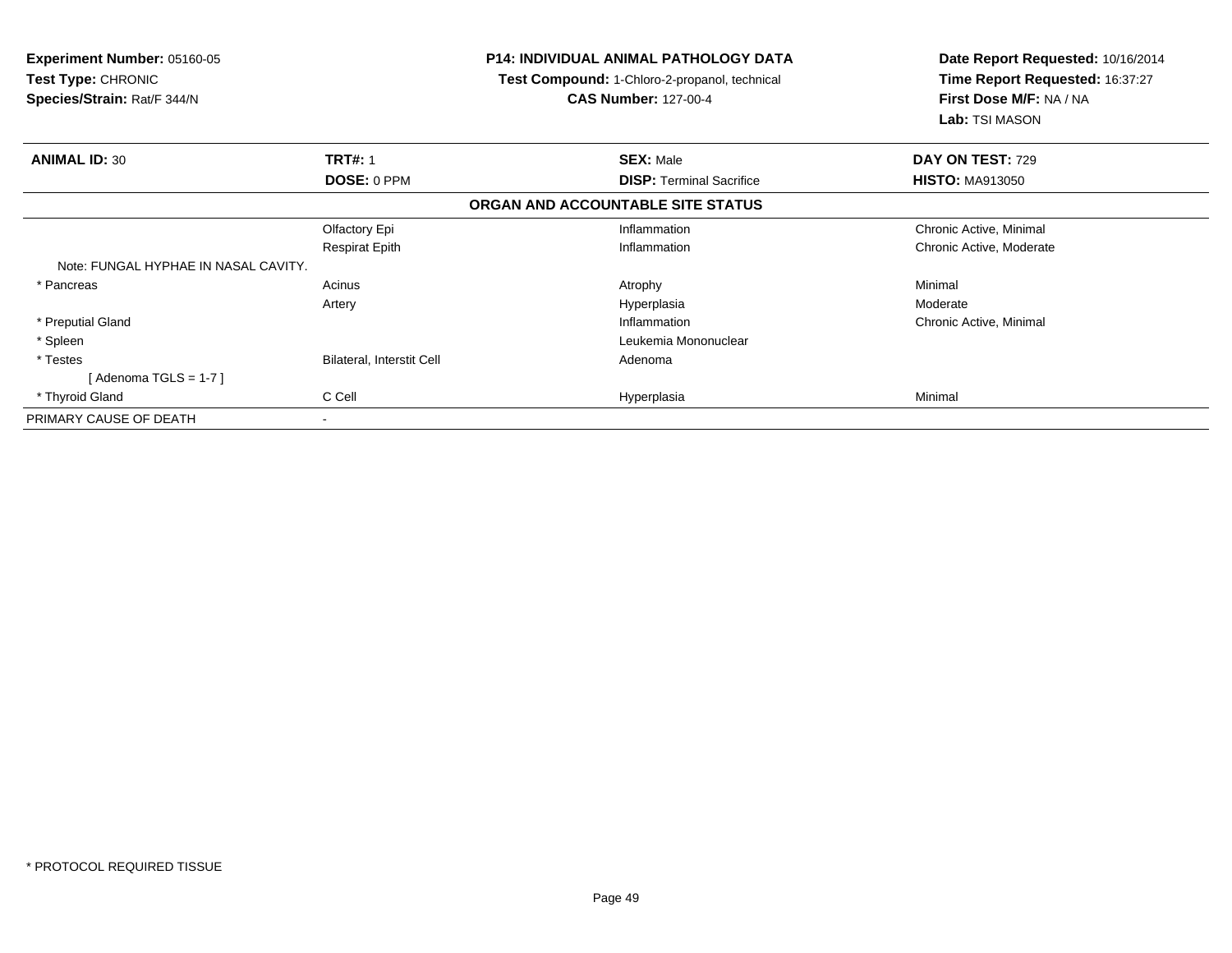**Experiment Number:** 05160-05**Test Type:** CHRONIC **Species/Strain:** Rat/F 344/N**P14: INDIVIDUAL ANIMAL PATHOLOGY DATATest Compound:** 1-Chloro-2-propanol, technical **CAS Number:** 127-00-4**Date Report Requested:** 10/16/2014**Time Report Requested:** 16:37:27**First Dose M/F:** NA / NA**Lab:** TSI MASON**ANIMAL ID:** 31**TRT#:** 1 **SEX:** Male **DAY ON TEST:** 729 **DOSE:** 0 PPM**DISP:** Terminal Sacrifice **HISTO:** MA913051 **ORGAN AND ACCOUNTABLE SITE STATUSNORMAL**\* Adrenal Cortex \* Adrenal Cortex \* \* Attachers \* Blood Vessel \* \* Bone \* \* \* Bone \* \* Bone \* \* Bone \* Bone Marrow \* Bone Marrow \* Brain \* Explorer \* Epididymis \* \* Epididymis \* \* Esophagus \* Esophagus \* \* Esophagus \* Intestine Large, Cecum \* \* Intestine Large, Cecum \* Intestine Small. Ileum \* Intestine Large, Colon \* Intestine Large, Rectum \* Intestine Small, Duodenum \* Intestine Small, Duodenum \* Intestine Small, Jejunum \* 1997 \* The state of the state of the state of the state of the state of the state  $*$  Lung \* Parathyroid Gland \* Lymph Node, Mandibular \* Lymph Node, Mesenteric \* Mammary Gland \* Mammary Gland \* Preputial Gland \* \* Annual vesicle \* \* Prostate \* \* Salivary Glands \* \* Salivary Glands \* \* Seminal Vesicle \* \* Spleen \* Stomach, Forestomach \* Stomach \* Stomach, Glandular \* Stomach, Glandular \* Thymus \* Thyroid Gland \* Trachea \* Trachea \* Trachea \* Urinary Bladder **OBSERVATIONS** \* Adrenal Medulla Hyperplasia Mild \* Heart Cardiomyopathy Minimal \* Kidneyy which is a state of the control of the Moderate of the Moderate of the Moderate of the Moderate of the Moderate of the Moderate of the Moderate of the Moderate of the Moderate of the Moderate of the Moderate of the Moder \* Nose Respirat Epith Hyperplasia Minimal \* Pancreas Artery Hyperplasiaa and a study of the state of the Marked \* Pituitary Glandd and the contract of Pars Distalis and the contract of Adenoma and Adenoma and the Adenoma and the Adenoma and  $\lambda$  \* Skin Basal Cell Carcinoma Note: MULTIPLE DIFFERENTIATION OF BASAL EPITHELIUM.[ Basal Cell Carcinoma TGLS = 1-10A ] \* TestesBilateral, Interstit Cell **Adenoma** Adenoma [ Adenoma TGLS = 2-7,7A ]PRIMARY CAUSE OF DEATH-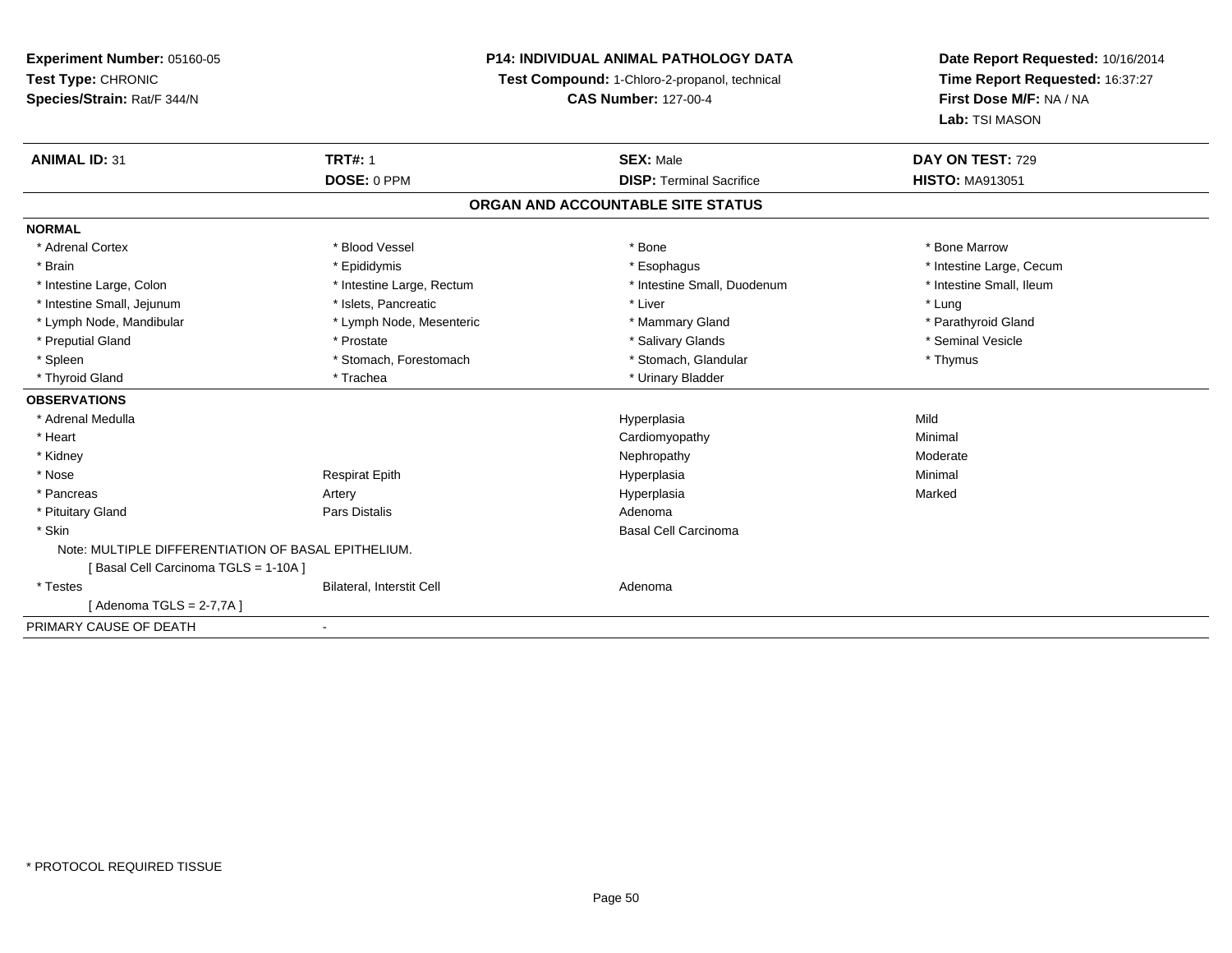## **P14: INDIVIDUAL ANIMAL PATHOLOGY DATA**

**Test Compound:** 1-Chloro-2-propanol, technical

**CAS Number:** 127-00-4

| <b>ANIMAL ID: 32</b>                 | <b>TRT#: 1</b>                          | <b>SEX: Male</b>                | DAY ON TEST: 502         |  |  |  |  |
|--------------------------------------|-----------------------------------------|---------------------------------|--------------------------|--|--|--|--|
|                                      | DOSE: 0 PPM                             | <b>DISP:</b> Moribund Sacrifice | <b>HISTO: MA913052</b>   |  |  |  |  |
| ORGAN AND ACCOUNTABLE SITE STATUS    |                                         |                                 |                          |  |  |  |  |
| <b>NORMAL</b>                        |                                         |                                 |                          |  |  |  |  |
| * Adrenal Cortex                     | * Adrenal Medulla                       | * Blood Vessel                  | * Bone                   |  |  |  |  |
| * Brain                              | * Epididymis                            | * Esophagus                     | * Intestine Large, Cecum |  |  |  |  |
| * Intestine Large, Colon             | * Intestine Large, Rectum               | * Intestine Small, Duodenum     | * Intestine Small, Ileum |  |  |  |  |
| * Intestine Small, Jejunum           | * Islets, Pancreatic                    | * Liver                         | * Lung                   |  |  |  |  |
| * Lymph Node, Mandibular             | * Lymph Node, Mesenteric                | * Pancreas                      | * Parathyroid Gland      |  |  |  |  |
| * Prostate                           | * Salivary Glands                       | * Seminal Vesicle               | * Skin                   |  |  |  |  |
| * Spleen                             | * Stomach, Glandular                    | * Thyroid Gland                 | * Trachea                |  |  |  |  |
| * Urinary Bladder                    |                                         |                                 |                          |  |  |  |  |
| <b>OBSERVATIONS</b>                  |                                         |                                 |                          |  |  |  |  |
| * Bone Marrow                        |                                         | Atrophy                         | Minimal                  |  |  |  |  |
| * Heart                              |                                         | Cardiomyopathy                  | Minimal                  |  |  |  |  |
| * Kidney                             |                                         | Nephropathy                     | Minimal                  |  |  |  |  |
| * Mammary Gland                      |                                         | <b>Dilatation</b>               | Mild                     |  |  |  |  |
| * Nose                               | <b>Respirat Epith</b>                   | Hyperplasia                     | Minimal                  |  |  |  |  |
| * Pituitary Gland                    | <b>Pars Distalis</b>                    | Adenoma                         |                          |  |  |  |  |
| [Adenoma TGLS = $1-8$ ]              |                                         |                                 |                          |  |  |  |  |
| * Preputial Gland                    |                                         | Inflammation                    | Chronic Active, Mild     |  |  |  |  |
| * Stomach, Forestomach               |                                         | Inflammation                    | Chronic Active, Minimal  |  |  |  |  |
|                                      |                                         | Ulcer                           | Mild                     |  |  |  |  |
| [ $Ulec$ TGLS = 3-15A ]              |                                         |                                 |                          |  |  |  |  |
| * Testes                             | <b>Interstit Cell</b>                   | Hyperplasia                     | Minimal                  |  |  |  |  |
| * Thymus                             |                                         | Atrophy                         | Mild                     |  |  |  |  |
| PRIMARY CAUSE OF DEATH               | - Pituitary Gland Pars Distalis Adenoma |                                 |                          |  |  |  |  |
| Animal Note: CARCASS THIN, TGL 2-NST |                                         |                                 |                          |  |  |  |  |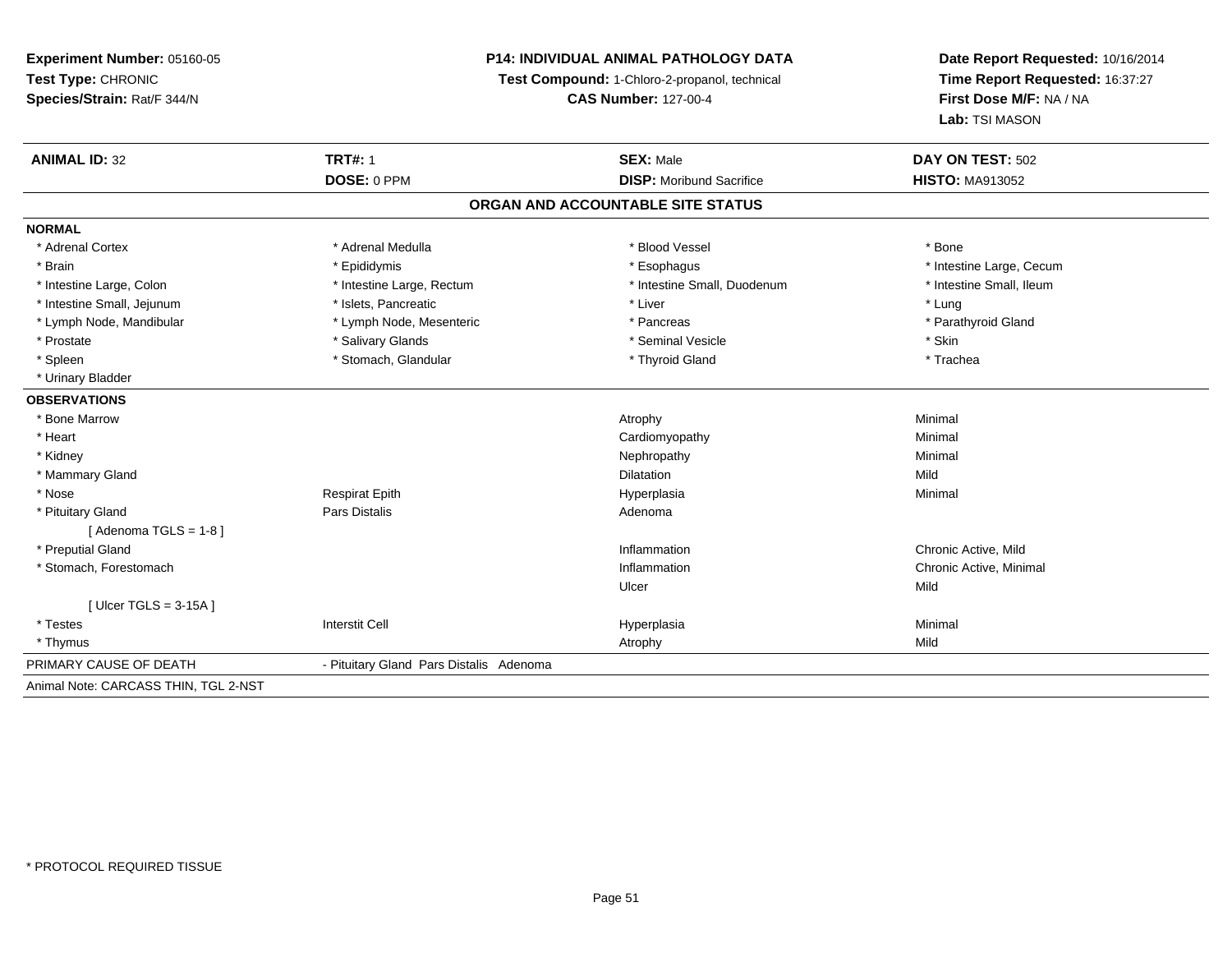## **P14: INDIVIDUAL ANIMAL PATHOLOGY DATA**

**Test Compound:** 1-Chloro-2-propanol, technical

**CAS Number:** 127-00-4

**Date Report Requested:** 10/16/2014**Time Report Requested:** 16:37:27**First Dose M/F:** NA / NA**Lab:** TSI MASON

| <b>ANIMAL ID: 33</b>                 | <b>TRT#: 1</b>             | <b>SEX: Male</b>                | DAY ON TEST: 599         |  |  |  |  |
|--------------------------------------|----------------------------|---------------------------------|--------------------------|--|--|--|--|
|                                      | DOSE: 0 PPM                | <b>DISP: Moribund Sacrifice</b> | <b>HISTO: MA913053</b>   |  |  |  |  |
| ORGAN AND ACCOUNTABLE SITE STATUS    |                            |                                 |                          |  |  |  |  |
| <b>NORMAL</b>                        |                            |                                 |                          |  |  |  |  |
| * Adrenal Cortex                     | * Adrenal Medulla          | * Bone                          | * Bone Marrow            |  |  |  |  |
| * Brain                              | * Epididymis               | * Esophagus                     | * Intestine Large, Cecum |  |  |  |  |
| * Intestine Large, Colon             | * Intestine Large, Rectum  | * Intestine Small, Duodenum     | * Intestine Small, Ileum |  |  |  |  |
| * Intestine Small, Jejunum           | * Islets, Pancreatic       | * Lung                          | * Lymph Node, Mandibular |  |  |  |  |
| * Lymph Node, Mesenteric             | * Mammary Gland            | * Pancreas                      | * Parathyroid Gland      |  |  |  |  |
| * Preputial Gland                    | * Prostate                 | * Salivary Glands               | * Seminal Vesicle        |  |  |  |  |
| * Skin                               | * Stomach, Forestomach     | * Thyroid Gland                 | * Trachea                |  |  |  |  |
| * Urinary Bladder                    |                            |                                 |                          |  |  |  |  |
| <b>OBSERVATIONS</b>                  |                            |                                 |                          |  |  |  |  |
| * Blood Vessel                       | Aorta                      | Mineralization                  | Minimal                  |  |  |  |  |
| * Heart                              |                            | Cardiomyopathy                  | Mild                     |  |  |  |  |
|                                      |                            | Mineralization                  | Mild                     |  |  |  |  |
| * Kidney                             |                            | Mineralization                  | Mild                     |  |  |  |  |
|                                      |                            | Nephropathy                     | Mild                     |  |  |  |  |
| * Liver                              | Kupffer Cell               | Pigmentation                    | Moderate                 |  |  |  |  |
| * Nose                               | <b>Respirat Epith</b>      | Inflammation                    | Chronic Active, Mild     |  |  |  |  |
| Note: FUNGAL HYPHAE IN NASAL CAVITY. |                            |                                 |                          |  |  |  |  |
| * Pituitary Gland                    | Pars Distalis              | Adenoma                         |                          |  |  |  |  |
| * Spleen                             |                            | Pigmentation                    | Moderate                 |  |  |  |  |
| * Stomach, Glandular                 |                            | Mineralization                  | Minimal                  |  |  |  |  |
| * Testes                             | <b>Interstit Cell</b>      | Adenoma                         |                          |  |  |  |  |
|                                      |                            | Atrophy                         | Moderate                 |  |  |  |  |
|                                      | <b>Interstit Cell</b>      | Hyperplasia                     | Mild                     |  |  |  |  |
| [Adenoma TGLS = $3-7$ ]              |                            |                                 |                          |  |  |  |  |
| [Atrophy TGLS = $2-7$ ]              |                            |                                 |                          |  |  |  |  |
| * Thymus                             |                            | Atrophy                         | Moderate                 |  |  |  |  |
| Zymbal's Gland                       |                            | Carcinoma                       |                          |  |  |  |  |
| [Carcinoma TGLS = $4-16$ ]           |                            |                                 |                          |  |  |  |  |
| PRIMARY CAUSE OF DEATH               | - Zymbal's Gland Carcinoma |                                 |                          |  |  |  |  |

Animal Note: CARCASS THIN, TGL 1-NST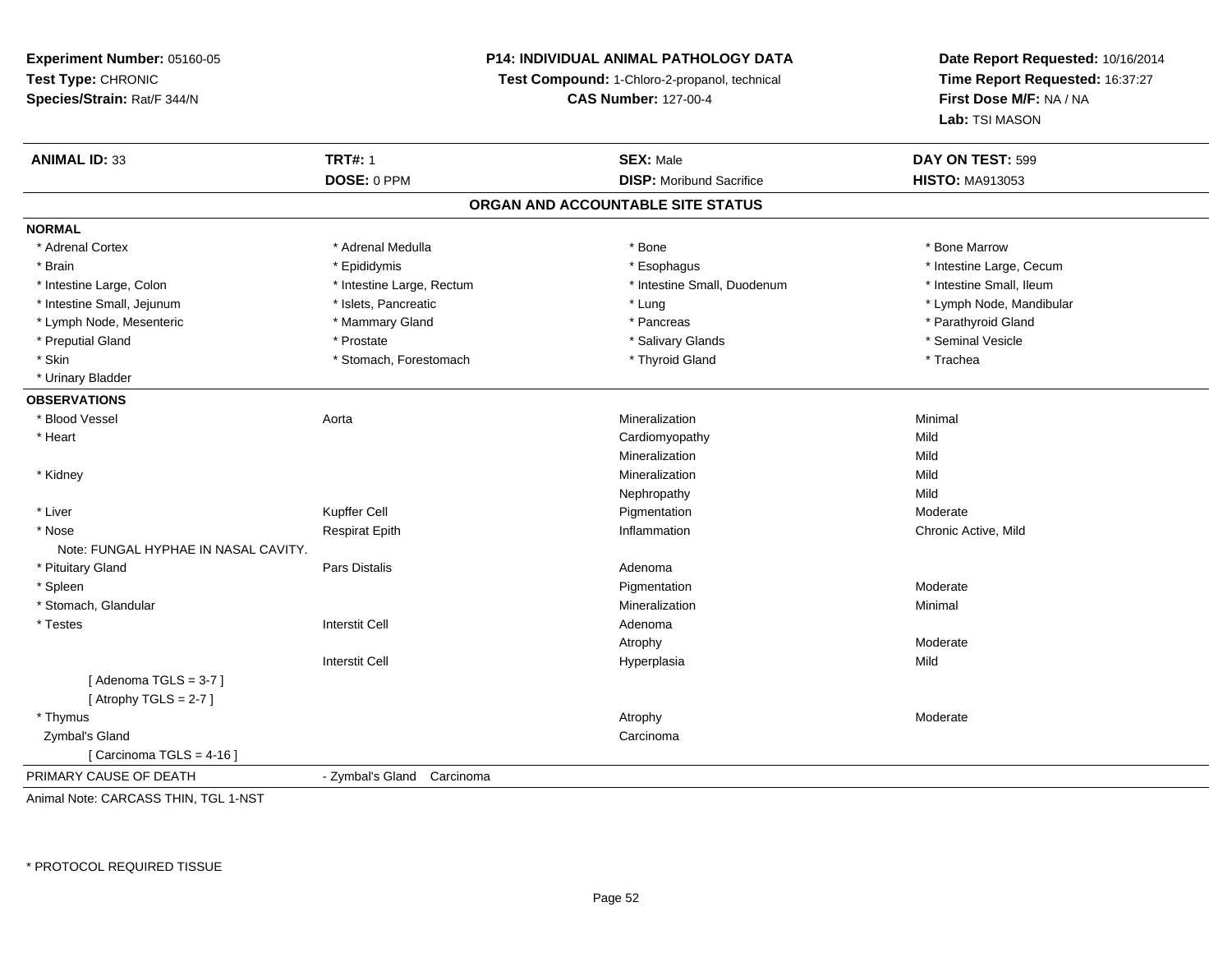| <b>Experiment Number: 05160-05</b><br>Test Type: CHRONIC<br>Species/Strain: Rat/F 344/N |                    | <b>P14: INDIVIDUAL ANIMAL PATHOLOGY DATA</b><br>Test Compound: 1-Chloro-2-propanol, technical<br><b>CAS Number: 127-00-4</b> | Date Report Requested: 10/16/2014<br>Time Report Requested: 16:37:27<br><b>First Dose M/F: NA / NA</b><br><b>Lab: TSI MASON</b> |
|-----------------------------------------------------------------------------------------|--------------------|------------------------------------------------------------------------------------------------------------------------------|---------------------------------------------------------------------------------------------------------------------------------|
| <b>ANIMAL ID: 33</b>                                                                    | <b>TRT#: 1</b>     | <b>SEX: Male</b>                                                                                                             | DAY ON TEST: 599                                                                                                                |
|                                                                                         | <b>DOSE: 0 PPM</b> | <b>DISP:</b> Moribund Sacrifice<br>ORGAN AND ACCOUNTABLE SITE STATUS                                                         | <b>HISTO: MA913053</b>                                                                                                          |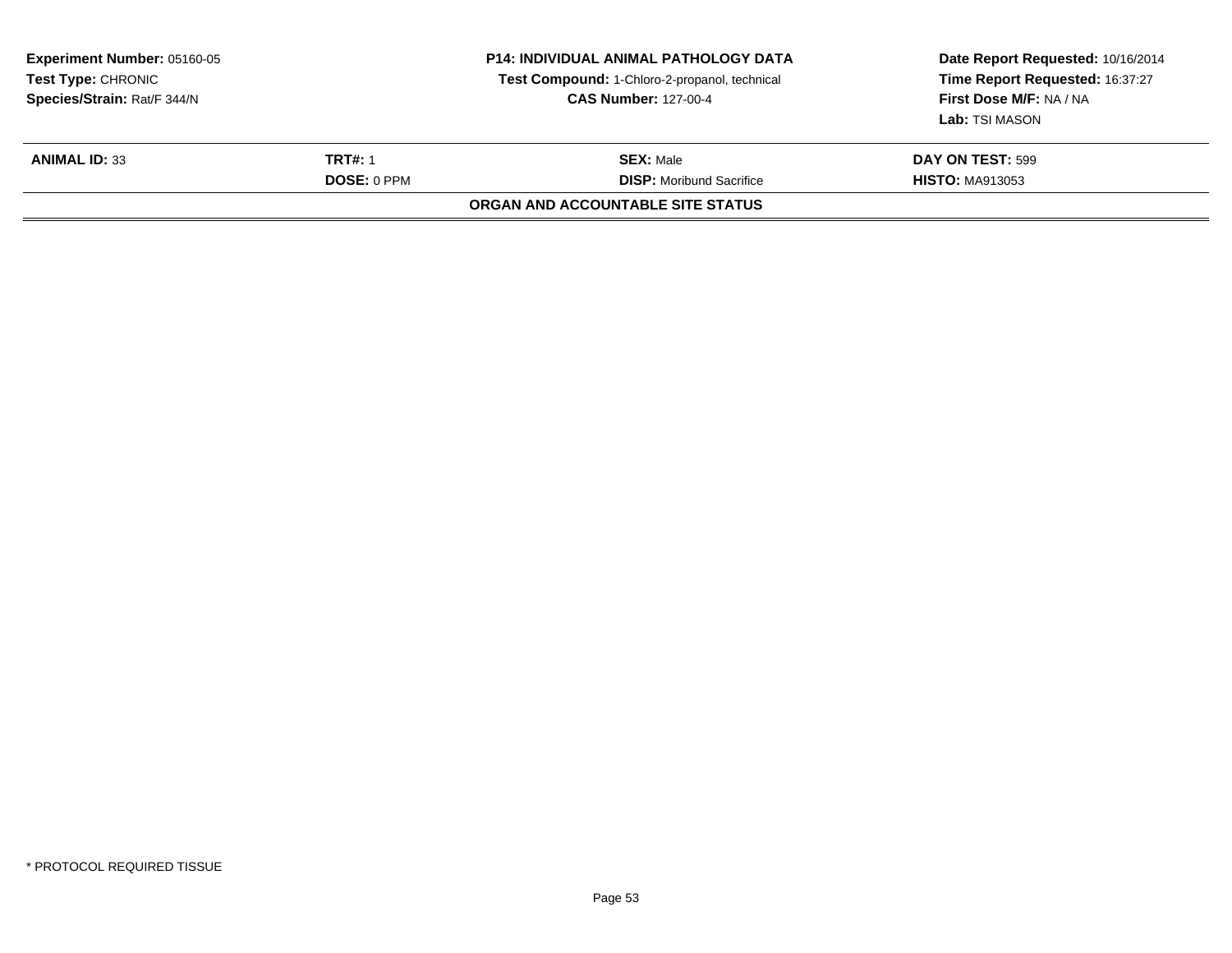## **P14: INDIVIDUAL ANIMAL PATHOLOGY DATA**

**Test Compound:** 1-Chloro-2-propanol, technical

**CAS Number:** 127-00-4

| <b>ANIMAL ID: 34</b>                       | <b>TRT#: 1</b>              | <b>SEX: Male</b>                  | <b>DAY ON TEST: 655</b>    |
|--------------------------------------------|-----------------------------|-----------------------------------|----------------------------|
|                                            | DOSE: 0 PPM                 | <b>DISP: Natural Death</b>        | <b>HISTO: MA913054</b>     |
|                                            |                             | ORGAN AND ACCOUNTABLE SITE STATUS |                            |
| <b>NORMAL</b>                              |                             |                                   |                            |
| * Adrenal Medulla                          | * Blood Vessel              | * Bone                            | * Brain                    |
| * Epididymis                               | * Esophagus                 | * Intestine Large, Cecum          | * Intestine Large, Colon   |
| * Intestine Large, Rectum                  | * Intestine Small, Duodenum | * Intestine Small, Ileum          | * Intestine Small, Jejunum |
| * Islets, Pancreatic                       | * Mammary Gland             | * Parathyroid Gland               | * Pituitary Gland          |
| * Preputial Gland                          | * Prostate                  | * Salivary Glands                 | * Seminal Vesicle          |
| * Skin                                     | * Stomach, Forestomach      | * Stomach, Glandular              | * Thyroid Gland            |
| * Trachea                                  | * Urinary Bladder           |                                   |                            |
| <b>OBSERVATIONS</b>                        |                             |                                   |                            |
| * Adrenal Cortex                           |                             | Leukemia Mononuclear              |                            |
| * Bone Marrow                              |                             | Leukemia Mononuclear              |                            |
| * Heart                                    |                             | Cardiomyopathy                    | Mild                       |
| * Kidney                                   |                             | Leukemia Mononuclear              |                            |
|                                            |                             | Nephropathy                       | Mild                       |
| * Liver                                    |                             | Leukemia Mononuclear              |                            |
| [ Leukemia Mononuclear TGLS = 7-6 ]        |                             |                                   |                            |
| * Lung                                     |                             | Leukemia Mononuclear              |                            |
| [ Leukemia Mononuclear TGLS = 11-2,2.1,3 ] |                             |                                   |                            |
| Lymph Node                                 | Mediastinal                 | Leukemia Mononuclear              |                            |
|                                            | Pancreatic                  | Leukemia Mononuclear              |                            |
|                                            | Renal                       | Leukemia Mononuclear              |                            |
| [ Leukemia Mononuclear TGLS = 6-9A ]       |                             |                                   |                            |
| [ Leukemia Mononuclear TGLS = 5-16 ]       |                             |                                   |                            |
| [ Leukemia Mononuclear TGLS = 9-3A ]       |                             |                                   |                            |
| * Lymph Node, Mandibular                   |                             | Leukemia Mononuclear              |                            |
| [ Leukemia Mononuclear TGLS = 1-9 ]        |                             |                                   |                            |
| * Lymph Node, Mesenteric                   |                             | Leukemia Mononuclear              |                            |
| [ Leukemia Mononuclear TGLS = 3-8 ]        |                             |                                   |                            |
| * Nose                                     | <b>Respirat Epith</b>       | Hyperplasia                       | Minimal                    |
|                                            | <b>Respirat Epith</b>       | Leukemia Mononuclear              |                            |
| * Pancreas                                 |                             | Leukemia Mononuclear              |                            |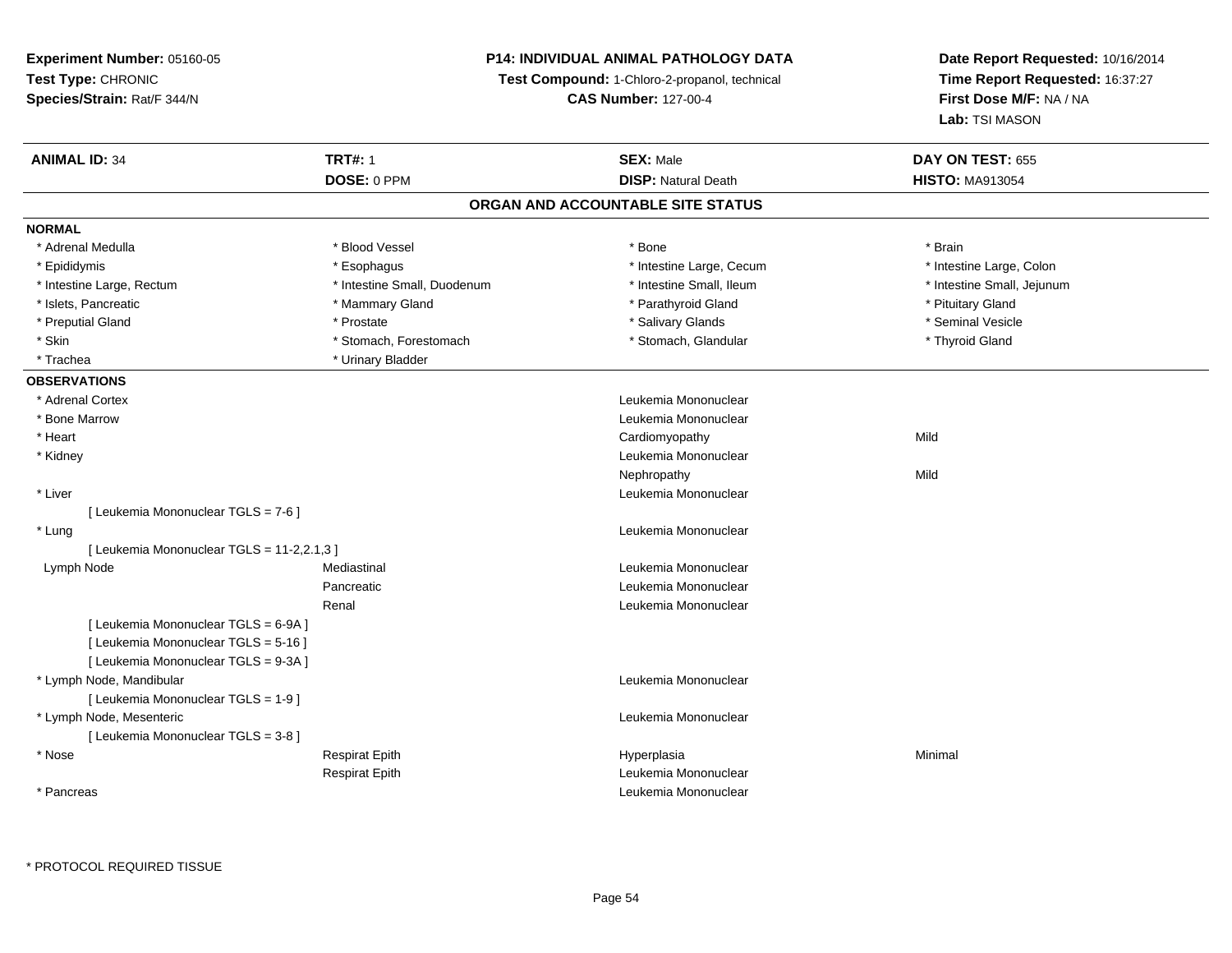| <b>Experiment Number: 05160-05</b><br><b>Test Type: CHRONIC</b><br>Species/Strain: Rat/F 344/N | <b>P14: INDIVIDUAL ANIMAL PATHOLOGY DATA</b><br>Test Compound: 1-Chloro-2-propanol, technical<br><b>CAS Number: 127-00-4</b>                                                                                                                                                                                                                                                                                                                                                                                          |                                   | Date Report Requested: 10/16/2014<br><b>Time Report Requested: 16:37:27</b><br><b>First Dose M/F: NA / NA</b><br>Lab: TSI MASON |
|------------------------------------------------------------------------------------------------|-----------------------------------------------------------------------------------------------------------------------------------------------------------------------------------------------------------------------------------------------------------------------------------------------------------------------------------------------------------------------------------------------------------------------------------------------------------------------------------------------------------------------|-----------------------------------|---------------------------------------------------------------------------------------------------------------------------------|
| <b>ANIMAL ID: 34</b>                                                                           | <b>TRT#: 1</b>                                                                                                                                                                                                                                                                                                                                                                                                                                                                                                        | <b>SEX: Male</b>                  | <b>DAY ON TEST: 655</b>                                                                                                         |
|                                                                                                | DOSE: 0 PPM                                                                                                                                                                                                                                                                                                                                                                                                                                                                                                           | <b>DISP:</b> Natural Death        | <b>HISTO: MA913054</b>                                                                                                          |
|                                                                                                |                                                                                                                                                                                                                                                                                                                                                                                                                                                                                                                       | ORGAN AND ACCOUNTABLE SITE STATUS |                                                                                                                                 |
| * Spleen                                                                                       |                                                                                                                                                                                                                                                                                                                                                                                                                                                                                                                       | Leukemia Mononuclear              |                                                                                                                                 |
| [Leukemia Mononuclear TGLS = 4-3 ]                                                             |                                                                                                                                                                                                                                                                                                                                                                                                                                                                                                                       |                                   |                                                                                                                                 |
| * Testes                                                                                       | Bilateral, Interstit Cell                                                                                                                                                                                                                                                                                                                                                                                                                                                                                             | Adenoma                           |                                                                                                                                 |
| [ Adenoma TGLS = 2-7 ]                                                                         |                                                                                                                                                                                                                                                                                                                                                                                                                                                                                                                       |                                   |                                                                                                                                 |
| * Thymus                                                                                       |                                                                                                                                                                                                                                                                                                                                                                                                                                                                                                                       | Leukemia Mononuclear              |                                                                                                                                 |
| PRIMARY CAUSE OF DEATH                                                                         | - UNCERTAIN                                                                                                                                                                                                                                                                                                                                                                                                                                                                                                           |                                   |                                                                                                                                 |
| CONTRIBUTORY CAUSE OF DEATH                                                                    | - Adrenal Cortex Leukemia Mononuclear;Bone Marrow Leukemia Mononuclear;Kidney Leukemia Mononuclear;Liver Leukemia Mononuclear;Lung<br>Leukemia Mononuclear;Lymph Node Renal Leukemia Mononuclear;Lymph Node Pancreatic Leukemia Mononuclear;Lymph Node Mediastinal Leukemia<br>Mononuclear:Lymph Node:Mandibular Leukemia Mononuclear:Lymph Node:Mesenteric Leukemia Mononuclear:Nose Respirat Epith Leukemia<br>Mononuclear: Pancreas Leukemia Mononuclear: Spleen Leukemia Mononuclear: Thymus Leukemia Mononuclear |                                   |                                                                                                                                 |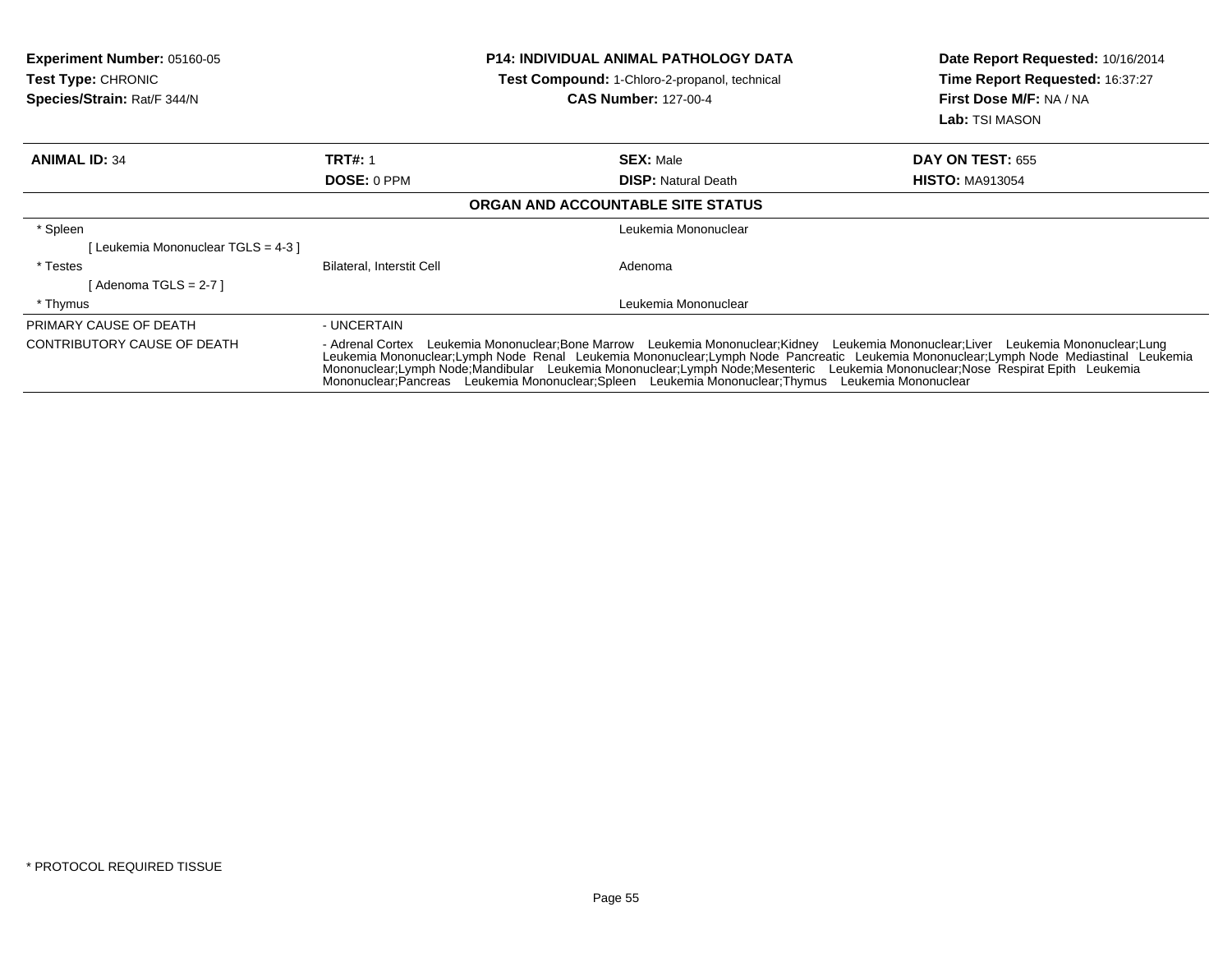## **P14: INDIVIDUAL ANIMAL PATHOLOGY DATA**

**Test Compound:** 1-Chloro-2-propanol, technical

**CAS Number:** 127-00-4

| <b>ANIMAL ID: 35</b>                       | <b>TRT#: 1</b>              | <b>SEX: Male</b>                  | DAY ON TEST: 673           |
|--------------------------------------------|-----------------------------|-----------------------------------|----------------------------|
|                                            | DOSE: 0 PPM                 | <b>DISP: Natural Death</b>        | <b>HISTO: MA913055</b>     |
|                                            |                             | ORGAN AND ACCOUNTABLE SITE STATUS |                            |
| <b>NORMAL</b>                              |                             |                                   |                            |
| * Adrenal Cortex                           | * Adrenal Medulla           | * Blood Vessel                    | * Bone                     |
| * Bone Marrow                              | * Brain                     | * Esophagus                       | * Intestine Large, Colon   |
| * Intestine Large, Rectum                  | * Islets, Pancreatic        | * Lymph Node, Mandibular          | * Lymph Node, Mesenteric   |
| * Mammary Gland                            | * Pancreas                  | * Parathyroid Gland               | * Preputial Gland          |
| * Salivary Glands                          | * Seminal Vesicle           | * Skin                            | * Stomach, Forestomach     |
| * Thyroid Gland                            | * Trachea                   |                                   |                            |
| <b>AUTO PRECLUDES DIAG.</b>                |                             |                                   |                            |
| * Intestine Large, Cecum                   | * Intestine Small, Duodenum | * Intestine Small, Ileum          | * Intestine Small, Jejunum |
| <b>OBSERVATIONS</b>                        |                             |                                   |                            |
| * Epididymis                               |                             | Mesothelioma Malignant            |                            |
| [Mesothelioma Malignant TGLS = 2-7]        |                             |                                   |                            |
| * Heart                                    |                             | Cardiomyopathy                    | Minimal                    |
| * Kidney                                   | <b>Renal Tubule</b>         | Pigmentation                      | Moderate                   |
| * Liver                                    | Centrilobular               | Degeneration                      | Moderate                   |
| [ Degeneration TGLS = 7-6 ]                |                             |                                   |                            |
| * Lung                                     | Alveolar Epith              | Hyperplasia                       | Moderate                   |
| [Hyperplasia TGLS = 11-2A]                 |                             |                                   |                            |
| Lymph Node                                 | Mediastinal                 | Hyperplasia                       | Lymphoid, Mild             |
|                                            | Mediastinal                 | Pigmentation                      | Moderate                   |
| [Hyperplasia TGLS = 10-3A]                 |                             |                                   |                            |
| [ Pigmentation TGLS = 10-3A ]              |                             |                                   |                            |
| Mesentery                                  | Fat                         | Necrosis                          | Moderate                   |
| * Nose                                     | <b>Respirat Epith</b>       | Hyperplasia                       | Minimal                    |
|                                            | <b>Respirat Epith</b>       | Thrombosis                        | Moderate                   |
| Peritoneum                                 |                             | Mesothelioma Malignant            |                            |
| [Mesothelioma Malignant TGLS = 3-16; 6-9]  |                             |                                   |                            |
| * Pituitary Gland                          | Pars Distalis               | Adenoma                           |                            |
| * Prostate                                 |                             | Mesothelioma Malignant            |                            |
| <b>Skeletal Muscle</b>                     |                             | Mesothelioma Malignant            |                            |
| [Mesothelioma Malignant TGLS = 8-17; 9-18] |                             |                                   |                            |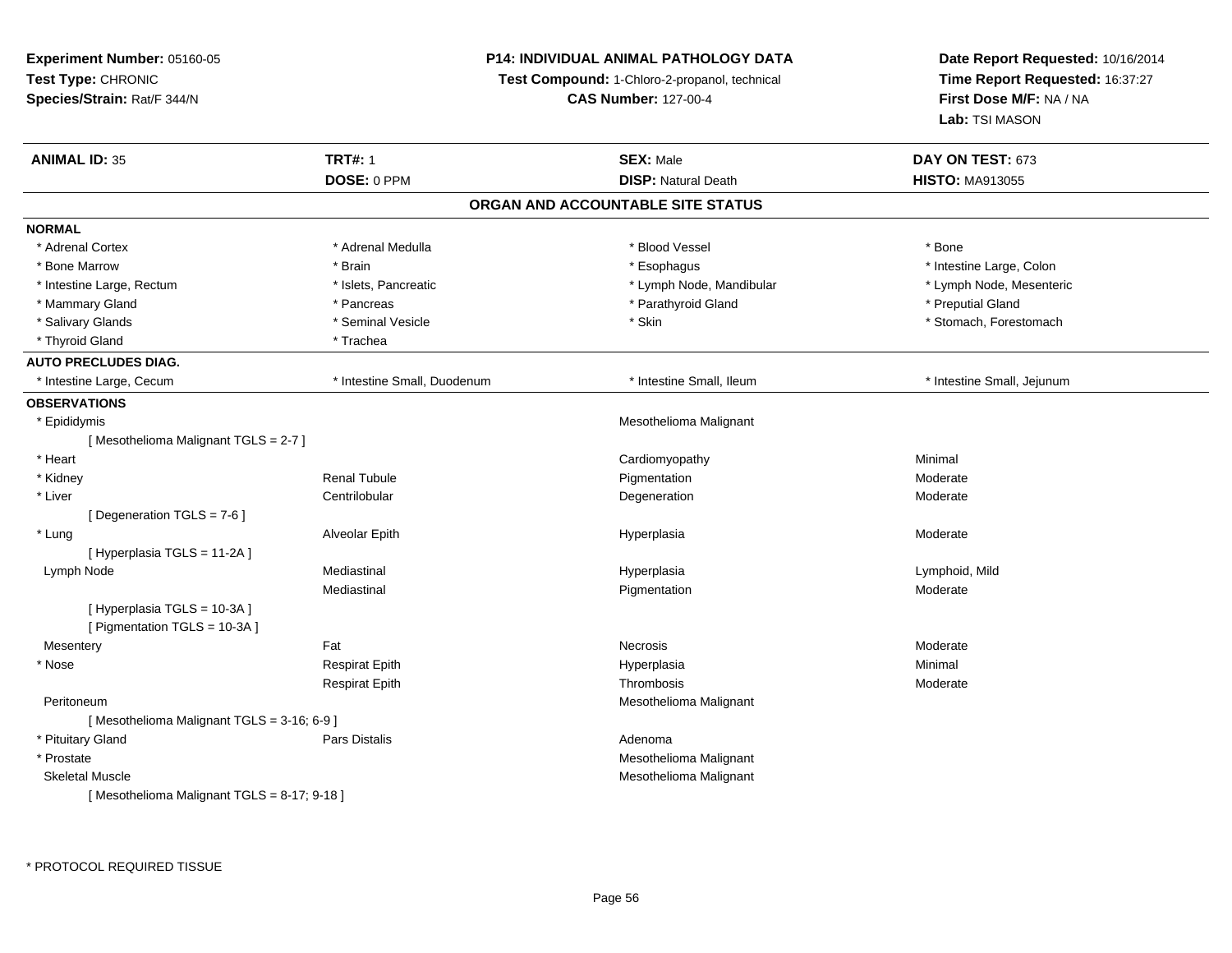| <b>Experiment Number: 05160-05</b><br>Test Type: CHRONIC<br>Species/Strain: Rat/F 344/N |                                        | <b>P14: INDIVIDUAL ANIMAL PATHOLOGY DATA</b><br>Test Compound: 1-Chloro-2-propanol, technical<br><b>CAS Number: 127-00-4</b> | Date Report Requested: 10/16/2014<br>Time Report Requested: 16:37:27<br>First Dose M/F: NA / NA<br>Lab: TSI MASON |
|-----------------------------------------------------------------------------------------|----------------------------------------|------------------------------------------------------------------------------------------------------------------------------|-------------------------------------------------------------------------------------------------------------------|
| <b>ANIMAL ID: 35</b>                                                                    | <b>TRT#: 1</b>                         | <b>SEX: Male</b>                                                                                                             | DAY ON TEST: 673                                                                                                  |
|                                                                                         | DOSE: 0 PPM                            | <b>DISP: Natural Death</b>                                                                                                   | <b>HISTO: MA913055</b>                                                                                            |
|                                                                                         |                                        | ORGAN AND ACCOUNTABLE SITE STATUS                                                                                            |                                                                                                                   |
| * Spleen                                                                                |                                        | Hematopoietic Cell Proliferation                                                                                             | Moderate                                                                                                          |
| * Stomach, Glandular                                                                    |                                        | Mesothelioma Malignant                                                                                                       |                                                                                                                   |
|                                                                                         |                                        | <b>Necrosis</b>                                                                                                              | Minimal                                                                                                           |
| [Necrosis TGLS = $12-15A.1$ ]                                                           |                                        |                                                                                                                              |                                                                                                                   |
| * Testes                                                                                | Bilateral, Interstit Cell              | Adenoma                                                                                                                      |                                                                                                                   |
|                                                                                         |                                        | Atrophy                                                                                                                      | Moderate                                                                                                          |
|                                                                                         |                                        | Mesothelioma Malignant                                                                                                       |                                                                                                                   |
| Adenoma TGLS = 4-7,7A ]                                                                 |                                        |                                                                                                                              |                                                                                                                   |
| [Mesothelioma Malignant TGLS = 5-7A]                                                    |                                        |                                                                                                                              |                                                                                                                   |
| * Thymus                                                                                |                                        | Hemorrhage                                                                                                                   | Mild                                                                                                              |
| * Urinary Bladder                                                                       |                                        | Mesothelioma Malignant                                                                                                       |                                                                                                                   |
| PRIMARY CAUSE OF DEATH                                                                  | Mesothelioma Malignant<br>- Peritoneum |                                                                                                                              |                                                                                                                   |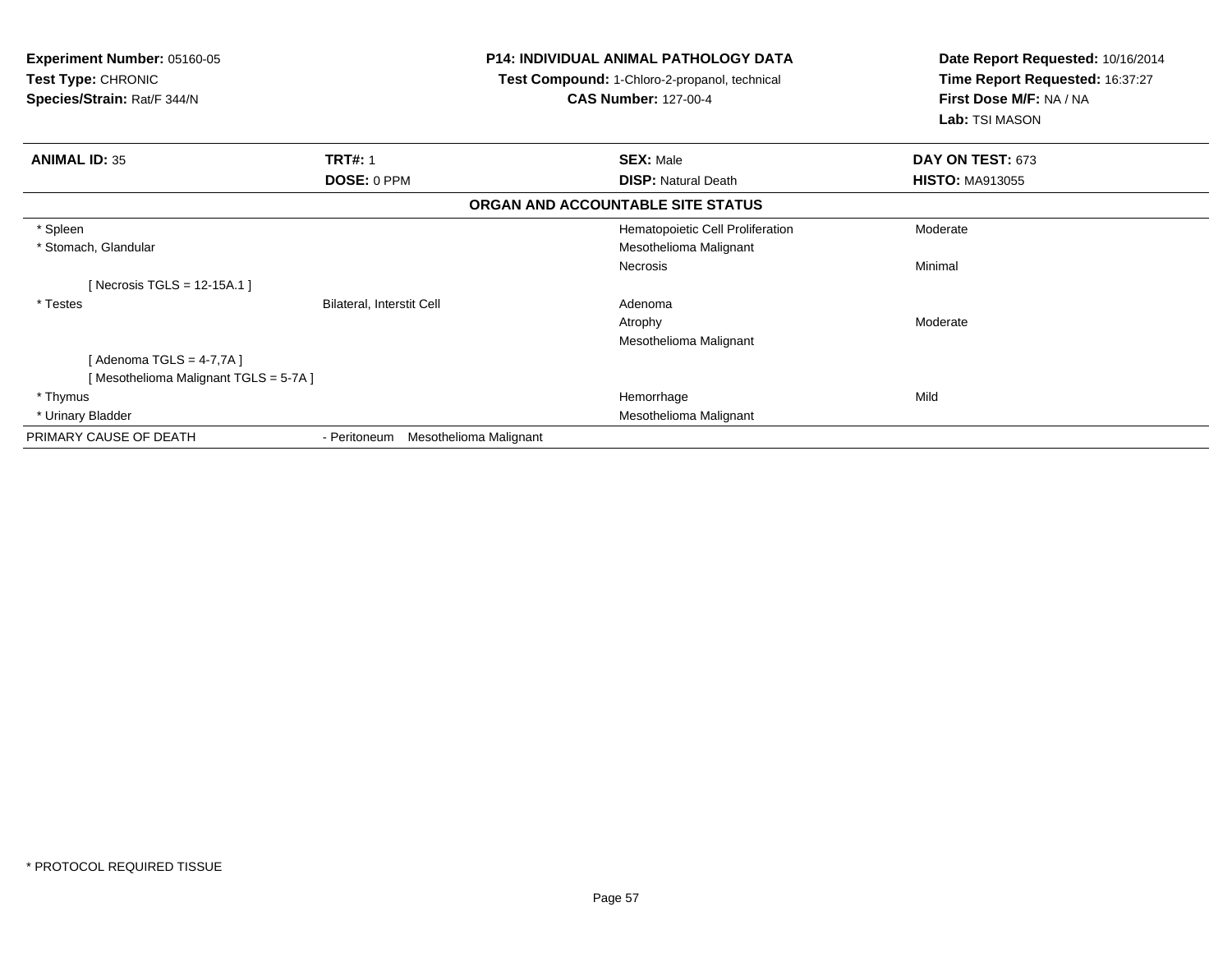## **P14: INDIVIDUAL ANIMAL PATHOLOGY DATA**

**Test Compound:** 1-Chloro-2-propanol, technical

**CAS Number:** 127-00-4

**Date Report Requested:** 10/16/2014**Time Report Requested:** 16:37:27**First Dose M/F:** NA / NA**Lab:** TSI MASON

| <b>ANIMAL ID: 36</b>                   | <b>TRT#: 1</b><br><b>SEX: Male</b> |                                   | DAY ON TEST: 729            |
|----------------------------------------|------------------------------------|-----------------------------------|-----------------------------|
|                                        | DOSE: 0 PPM                        | <b>DISP: Terminal Sacrifice</b>   | <b>HISTO: MA913056</b>      |
|                                        |                                    | ORGAN AND ACCOUNTABLE SITE STATUS |                             |
| <b>NORMAL</b>                          |                                    |                                   |                             |
| * Adrenal Cortex                       | * Blood Vessel                     | * Bone                            | * Bone Marrow               |
| * Brain                                | * Epididymis                       | * Esophagus                       | * Heart                     |
| * Intestine Large, Cecum               | * Intestine Large, Colon           | * Intestine Large, Rectum         | * Intestine Small, Duodenum |
| * Intestine Small, Ileum               | * Intestine Small, Jejunum         | * Islets, Pancreatic              | * Lung                      |
| * Lymph Node, Mandibular               | * Lymph Node, Mesenteric           | * Pancreas                        | * Parathyroid Gland         |
| * Preputial Gland                      | * Prostate                         | * Salivary Glands                 | * Seminal Vesicle           |
| * Stomach, Forestomach                 | * Thyroid Gland                    | * Trachea                         | * Urinary Bladder           |
| <b>OBSERVATIONS</b>                    |                                    |                                   |                             |
| * Adrenal Medulla                      | <b>Bilateral</b>                   | Pheochromocytoma Benign           |                             |
| * Kidney                               |                                    | Leukemia Mononuclear              |                             |
|                                        |                                    | Nephropathy                       | Mild                        |
|                                        | <b>Renal Tubule</b>                | Pigmentation                      | Moderate                    |
| * Liver                                |                                    | Leukemia Mononuclear              |                             |
| [ Leukemia Mononuclear TGLS = 9,10-6 ] |                                    |                                   |                             |
| Lymph Node                             | Mediastinal                        | Hemorrhage                        | Moderate                    |
| [Hemorrhage TGLS = 11-3]               |                                    |                                   |                             |
| * Mammary Gland                        |                                    | <b>Dilatation</b>                 | Minimal                     |
| [ Dilatation TGLS = 2-10B ]            |                                    |                                   |                             |
| Mesentery                              | Fat                                | Necrosis                          | Moderate                    |
| [Necrosis TGLS = $6-16A$ ; 7-16]       |                                    |                                   |                             |
| * Nose                                 | <b>Respirat Epith</b>              | Inflammation                      | Chronic Active, Moderate    |
| Note: FUNGAL HYPHAE IN NASAL CAVITY.   |                                    |                                   |                             |
| * Pituitary Gland                      | <b>Pars Distalis</b>               | Adenoma                           |                             |
| * Skin                                 |                                    | Keratoacanthoma                   |                             |
| [Keratoacanthoma TGLS = 1-10A]         |                                    |                                   |                             |
| * Spleen                               |                                    | Leukemia Mononuclear              |                             |
| [ Leukemia Mononuclear TGLS = 8-3A ]   |                                    |                                   |                             |
| * Stomach, Glandular                   |                                    | Necrosis                          | Minimal                     |
| [Necrosis TGLS = $12-15A$ ]            |                                    |                                   |                             |
| * Testes                               | Bilateral, Interstit Cell          | Adenoma                           |                             |
|                                        |                                    |                                   |                             |

\* PROTOCOL REQUIRED TISSUE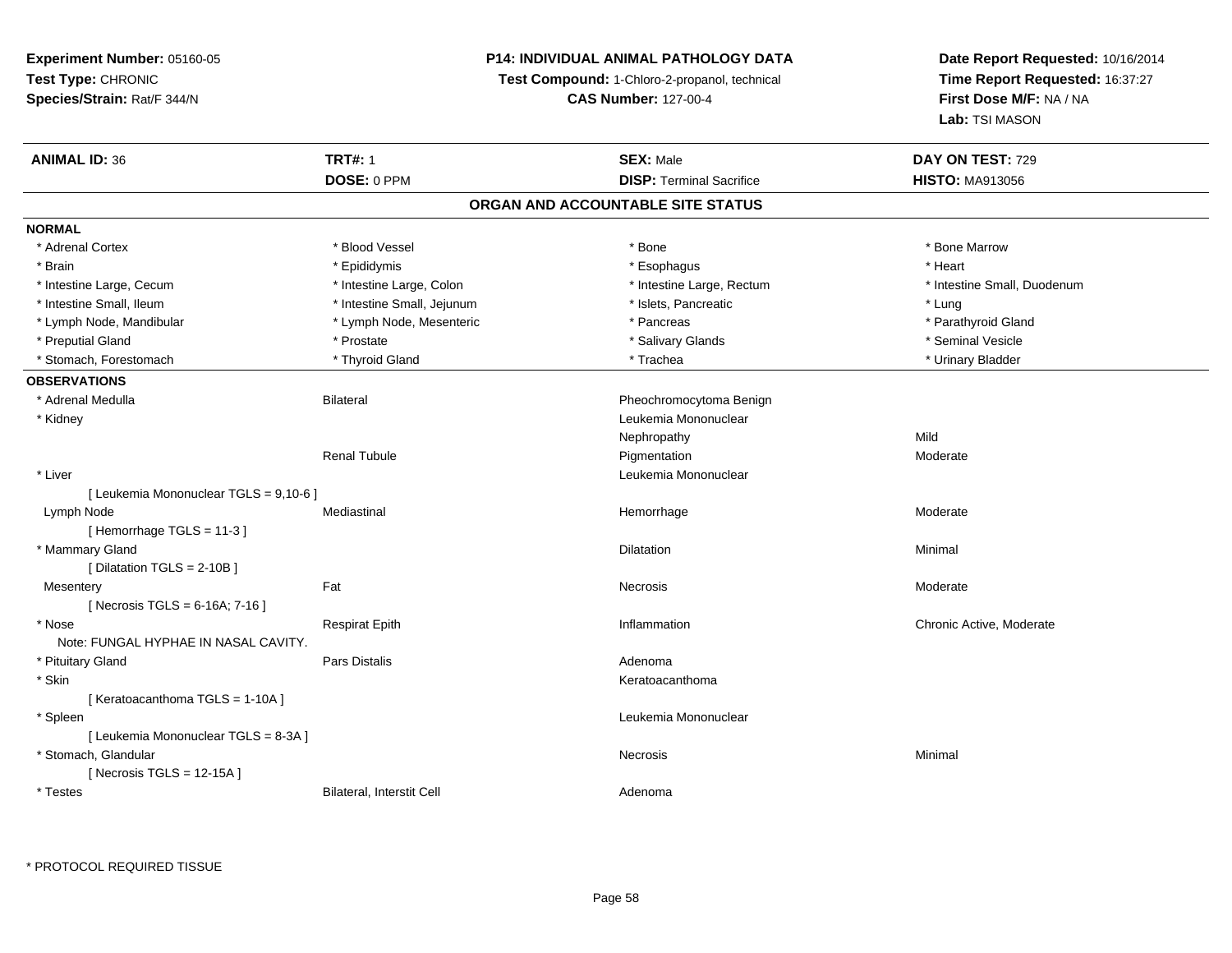| <b>Experiment Number: 05160-05</b><br>Test Type: CHRONIC<br>Test Compound: 1-Chloro-2-propanol, technical<br>Species/Strain: Rat/F 344/N<br><b>CAS Number: 127-00-4</b> |                | <b>P14: INDIVIDUAL ANIMAL PATHOLOGY DATA</b> | Date Report Requested: 10/16/2014<br>Time Report Requested: 16:37:27<br>First Dose M/F: NA / NA<br>Lab: TSI MASON |
|-------------------------------------------------------------------------------------------------------------------------------------------------------------------------|----------------|----------------------------------------------|-------------------------------------------------------------------------------------------------------------------|
| <b>ANIMAL ID: 36</b>                                                                                                                                                    | <b>TRT#: 1</b> | <b>SEX: Male</b>                             | <b>DAY ON TEST: 729</b>                                                                                           |
|                                                                                                                                                                         | DOSE: 0 PPM    | <b>DISP:</b> Terminal Sacrifice              | <b>HISTO: MA913056</b>                                                                                            |
|                                                                                                                                                                         |                | ORGAN AND ACCOUNTABLE SITE STATUS            |                                                                                                                   |
| [Adenoma TGLS = $4.5 - 7$ ]                                                                                                                                             |                |                                              |                                                                                                                   |
| * Thymus                                                                                                                                                                |                | Atrophy                                      | Mild                                                                                                              |
| PRIMARY CAUSE OF DEATH                                                                                                                                                  |                |                                              |                                                                                                                   |
| Animal Note: CARCASS YELLOW, TGL 3-NST                                                                                                                                  |                |                                              |                                                                                                                   |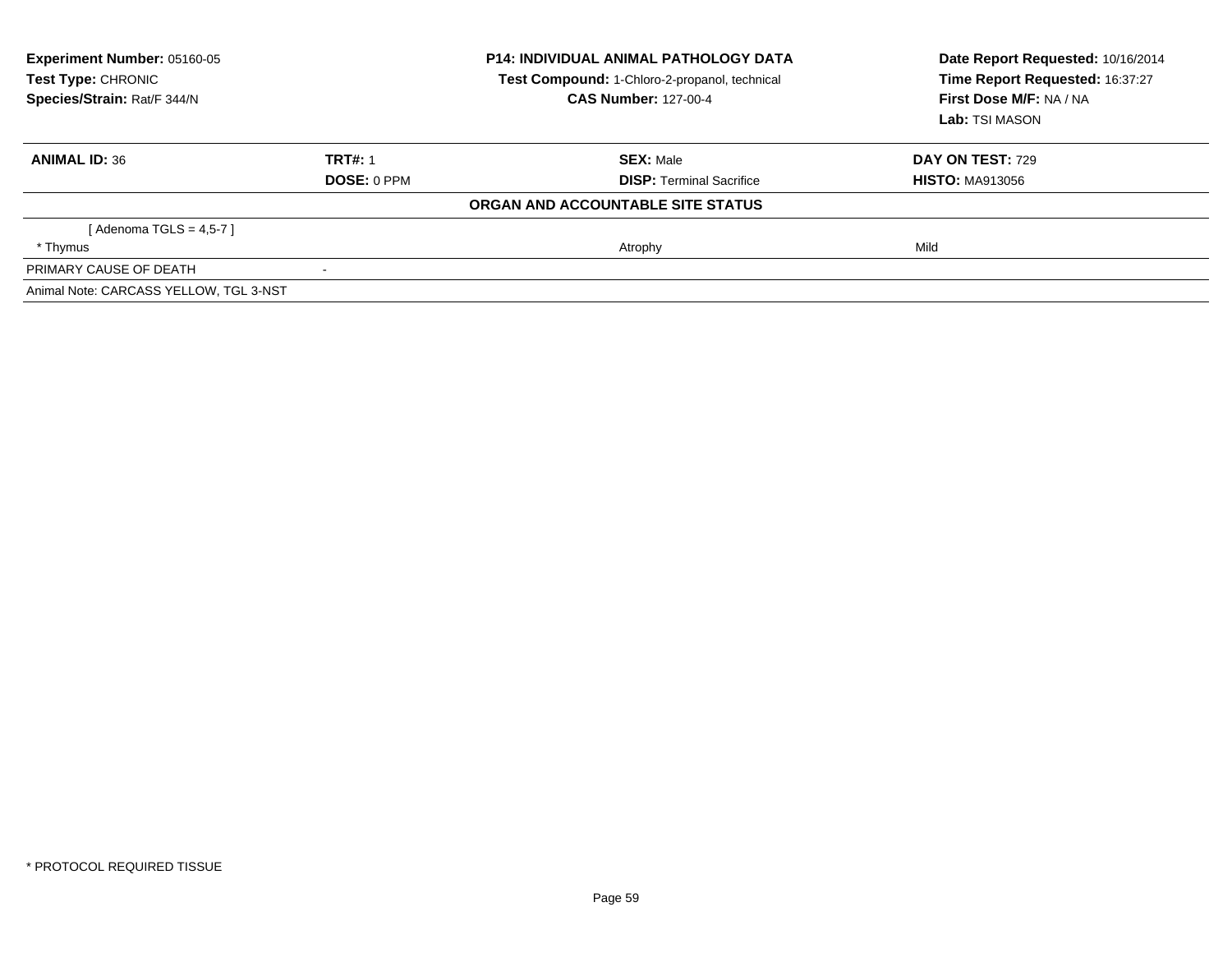## **P14: INDIVIDUAL ANIMAL PATHOLOGY DATA**

**Test Compound:** 1-Chloro-2-propanol, technical

**CAS Number:** 127-00-4

| DOSE: 0 PPM<br><b>DISP: Natural Death</b><br><b>HISTO: MA913057</b><br>ORGAN AND ACCOUNTABLE SITE STATUS<br><b>NORMAL</b><br>* Adrenal Cortex<br>* Blood Vessel<br>* Bone<br>* Bone Marrow<br>* Epididymis<br>* Esophagus<br>* Lymph Node, Mandibular<br>* Brain<br>* Mammary Gland<br>* Parathyroid Gland<br>* Pituitary Gland<br>* Lymph Node, Mesenteric<br>* Salivary Glands<br>* Seminal Vesicle<br>* Preputial Gland<br>* Prostate<br>* Thyroid Gland<br>* Trachea<br><b>AUTO PRECLUDES DIAG.</b><br>* Intestine Large, Colon<br>* Intestine Large, Rectum<br>* Intestine Small, Duodenum<br>* Intestine Large, Cecum<br>* Intestine Small, Ileum<br>* Intestine Small, Jejunum<br>* Islets, Pancreatic<br>* Pancreas<br>* Urinary Bladder<br><b>OBSERVATIONS</b><br>* Adrenal Medulla<br>Pheochromocytoma Benign<br>Thrombosis<br>* Heart<br>Atrium<br>Marked<br>[Thrombosis TGLS = $5-13$ ]<br>* Kidney<br>Nephropathy<br>Marked<br>Leukemia Mononuclear<br>* Liver<br>[ Leukemia Mononuclear TGLS = 2-6 ]<br>* Lung<br>Leukemia Mononuclear<br>* Nose<br><b>Respirat Epith</b><br>Thrombosis<br>Moderate<br>* Skin<br>Marked<br>Hyperkeratosis<br>Inflammation<br>Chronic Active, Mild<br>[ Hyperkeratosis TGLS = 3-16 ]<br>Leukemia Mononuclear<br>* Spleen<br>[ Leukemia Mononuclear TGLS = 4-3A ]<br>* Stomach, Forestomach<br>Mild<br>Hyperplasia<br>Epithelium<br>Inflammation<br>Chronic Active, Mild<br>[Inflammation TGLS = $7-15,15A$ ]<br>* Stomach, Glandular<br>Moderate<br><b>Necrosis</b> | <b>ANIMAL ID: 37</b> | <b>TRT#: 1</b> | <b>SEX: Male</b> | DAY ON TEST: 714 |  |  |  |
|------------------------------------------------------------------------------------------------------------------------------------------------------------------------------------------------------------------------------------------------------------------------------------------------------------------------------------------------------------------------------------------------------------------------------------------------------------------------------------------------------------------------------------------------------------------------------------------------------------------------------------------------------------------------------------------------------------------------------------------------------------------------------------------------------------------------------------------------------------------------------------------------------------------------------------------------------------------------------------------------------------------------------------------------------------------------------------------------------------------------------------------------------------------------------------------------------------------------------------------------------------------------------------------------------------------------------------------------------------------------------------------------------------------------------------------------------------------------------------------------------------------|----------------------|----------------|------------------|------------------|--|--|--|
|                                                                                                                                                                                                                                                                                                                                                                                                                                                                                                                                                                                                                                                                                                                                                                                                                                                                                                                                                                                                                                                                                                                                                                                                                                                                                                                                                                                                                                                                                                                  |                      |                |                  |                  |  |  |  |
|                                                                                                                                                                                                                                                                                                                                                                                                                                                                                                                                                                                                                                                                                                                                                                                                                                                                                                                                                                                                                                                                                                                                                                                                                                                                                                                                                                                                                                                                                                                  |                      |                |                  |                  |  |  |  |
|                                                                                                                                                                                                                                                                                                                                                                                                                                                                                                                                                                                                                                                                                                                                                                                                                                                                                                                                                                                                                                                                                                                                                                                                                                                                                                                                                                                                                                                                                                                  |                      |                |                  |                  |  |  |  |
|                                                                                                                                                                                                                                                                                                                                                                                                                                                                                                                                                                                                                                                                                                                                                                                                                                                                                                                                                                                                                                                                                                                                                                                                                                                                                                                                                                                                                                                                                                                  |                      |                |                  |                  |  |  |  |
|                                                                                                                                                                                                                                                                                                                                                                                                                                                                                                                                                                                                                                                                                                                                                                                                                                                                                                                                                                                                                                                                                                                                                                                                                                                                                                                                                                                                                                                                                                                  |                      |                |                  |                  |  |  |  |
|                                                                                                                                                                                                                                                                                                                                                                                                                                                                                                                                                                                                                                                                                                                                                                                                                                                                                                                                                                                                                                                                                                                                                                                                                                                                                                                                                                                                                                                                                                                  |                      |                |                  |                  |  |  |  |
|                                                                                                                                                                                                                                                                                                                                                                                                                                                                                                                                                                                                                                                                                                                                                                                                                                                                                                                                                                                                                                                                                                                                                                                                                                                                                                                                                                                                                                                                                                                  |                      |                |                  |                  |  |  |  |
|                                                                                                                                                                                                                                                                                                                                                                                                                                                                                                                                                                                                                                                                                                                                                                                                                                                                                                                                                                                                                                                                                                                                                                                                                                                                                                                                                                                                                                                                                                                  |                      |                |                  |                  |  |  |  |
|                                                                                                                                                                                                                                                                                                                                                                                                                                                                                                                                                                                                                                                                                                                                                                                                                                                                                                                                                                                                                                                                                                                                                                                                                                                                                                                                                                                                                                                                                                                  |                      |                |                  |                  |  |  |  |
|                                                                                                                                                                                                                                                                                                                                                                                                                                                                                                                                                                                                                                                                                                                                                                                                                                                                                                                                                                                                                                                                                                                                                                                                                                                                                                                                                                                                                                                                                                                  |                      |                |                  |                  |  |  |  |
|                                                                                                                                                                                                                                                                                                                                                                                                                                                                                                                                                                                                                                                                                                                                                                                                                                                                                                                                                                                                                                                                                                                                                                                                                                                                                                                                                                                                                                                                                                                  |                      |                |                  |                  |  |  |  |
|                                                                                                                                                                                                                                                                                                                                                                                                                                                                                                                                                                                                                                                                                                                                                                                                                                                                                                                                                                                                                                                                                                                                                                                                                                                                                                                                                                                                                                                                                                                  |                      |                |                  |                  |  |  |  |
|                                                                                                                                                                                                                                                                                                                                                                                                                                                                                                                                                                                                                                                                                                                                                                                                                                                                                                                                                                                                                                                                                                                                                                                                                                                                                                                                                                                                                                                                                                                  |                      |                |                  |                  |  |  |  |
|                                                                                                                                                                                                                                                                                                                                                                                                                                                                                                                                                                                                                                                                                                                                                                                                                                                                                                                                                                                                                                                                                                                                                                                                                                                                                                                                                                                                                                                                                                                  |                      |                |                  |                  |  |  |  |
|                                                                                                                                                                                                                                                                                                                                                                                                                                                                                                                                                                                                                                                                                                                                                                                                                                                                                                                                                                                                                                                                                                                                                                                                                                                                                                                                                                                                                                                                                                                  |                      |                |                  |                  |  |  |  |
|                                                                                                                                                                                                                                                                                                                                                                                                                                                                                                                                                                                                                                                                                                                                                                                                                                                                                                                                                                                                                                                                                                                                                                                                                                                                                                                                                                                                                                                                                                                  |                      |                |                  |                  |  |  |  |
|                                                                                                                                                                                                                                                                                                                                                                                                                                                                                                                                                                                                                                                                                                                                                                                                                                                                                                                                                                                                                                                                                                                                                                                                                                                                                                                                                                                                                                                                                                                  |                      |                |                  |                  |  |  |  |
|                                                                                                                                                                                                                                                                                                                                                                                                                                                                                                                                                                                                                                                                                                                                                                                                                                                                                                                                                                                                                                                                                                                                                                                                                                                                                                                                                                                                                                                                                                                  |                      |                |                  |                  |  |  |  |
|                                                                                                                                                                                                                                                                                                                                                                                                                                                                                                                                                                                                                                                                                                                                                                                                                                                                                                                                                                                                                                                                                                                                                                                                                                                                                                                                                                                                                                                                                                                  |                      |                |                  |                  |  |  |  |
|                                                                                                                                                                                                                                                                                                                                                                                                                                                                                                                                                                                                                                                                                                                                                                                                                                                                                                                                                                                                                                                                                                                                                                                                                                                                                                                                                                                                                                                                                                                  |                      |                |                  |                  |  |  |  |
|                                                                                                                                                                                                                                                                                                                                                                                                                                                                                                                                                                                                                                                                                                                                                                                                                                                                                                                                                                                                                                                                                                                                                                                                                                                                                                                                                                                                                                                                                                                  |                      |                |                  |                  |  |  |  |
|                                                                                                                                                                                                                                                                                                                                                                                                                                                                                                                                                                                                                                                                                                                                                                                                                                                                                                                                                                                                                                                                                                                                                                                                                                                                                                                                                                                                                                                                                                                  |                      |                |                  |                  |  |  |  |
|                                                                                                                                                                                                                                                                                                                                                                                                                                                                                                                                                                                                                                                                                                                                                                                                                                                                                                                                                                                                                                                                                                                                                                                                                                                                                                                                                                                                                                                                                                                  |                      |                |                  |                  |  |  |  |
|                                                                                                                                                                                                                                                                                                                                                                                                                                                                                                                                                                                                                                                                                                                                                                                                                                                                                                                                                                                                                                                                                                                                                                                                                                                                                                                                                                                                                                                                                                                  |                      |                |                  |                  |  |  |  |
|                                                                                                                                                                                                                                                                                                                                                                                                                                                                                                                                                                                                                                                                                                                                                                                                                                                                                                                                                                                                                                                                                                                                                                                                                                                                                                                                                                                                                                                                                                                  |                      |                |                  |                  |  |  |  |
|                                                                                                                                                                                                                                                                                                                                                                                                                                                                                                                                                                                                                                                                                                                                                                                                                                                                                                                                                                                                                                                                                                                                                                                                                                                                                                                                                                                                                                                                                                                  |                      |                |                  |                  |  |  |  |
|                                                                                                                                                                                                                                                                                                                                                                                                                                                                                                                                                                                                                                                                                                                                                                                                                                                                                                                                                                                                                                                                                                                                                                                                                                                                                                                                                                                                                                                                                                                  |                      |                |                  |                  |  |  |  |
|                                                                                                                                                                                                                                                                                                                                                                                                                                                                                                                                                                                                                                                                                                                                                                                                                                                                                                                                                                                                                                                                                                                                                                                                                                                                                                                                                                                                                                                                                                                  |                      |                |                  |                  |  |  |  |
|                                                                                                                                                                                                                                                                                                                                                                                                                                                                                                                                                                                                                                                                                                                                                                                                                                                                                                                                                                                                                                                                                                                                                                                                                                                                                                                                                                                                                                                                                                                  |                      |                |                  |                  |  |  |  |
|                                                                                                                                                                                                                                                                                                                                                                                                                                                                                                                                                                                                                                                                                                                                                                                                                                                                                                                                                                                                                                                                                                                                                                                                                                                                                                                                                                                                                                                                                                                  |                      |                |                  |                  |  |  |  |
| [Necrosis TGLS = $6-15A$ ]                                                                                                                                                                                                                                                                                                                                                                                                                                                                                                                                                                                                                                                                                                                                                                                                                                                                                                                                                                                                                                                                                                                                                                                                                                                                                                                                                                                                                                                                                       |                      |                |                  |                  |  |  |  |
| * Testes<br><b>Bilateral, Interstit Cell</b><br>Adenoma                                                                                                                                                                                                                                                                                                                                                                                                                                                                                                                                                                                                                                                                                                                                                                                                                                                                                                                                                                                                                                                                                                                                                                                                                                                                                                                                                                                                                                                          |                      |                |                  |                  |  |  |  |
| [Adenoma TGLS = $1-7$ ]                                                                                                                                                                                                                                                                                                                                                                                                                                                                                                                                                                                                                                                                                                                                                                                                                                                                                                                                                                                                                                                                                                                                                                                                                                                                                                                                                                                                                                                                                          |                      |                |                  |                  |  |  |  |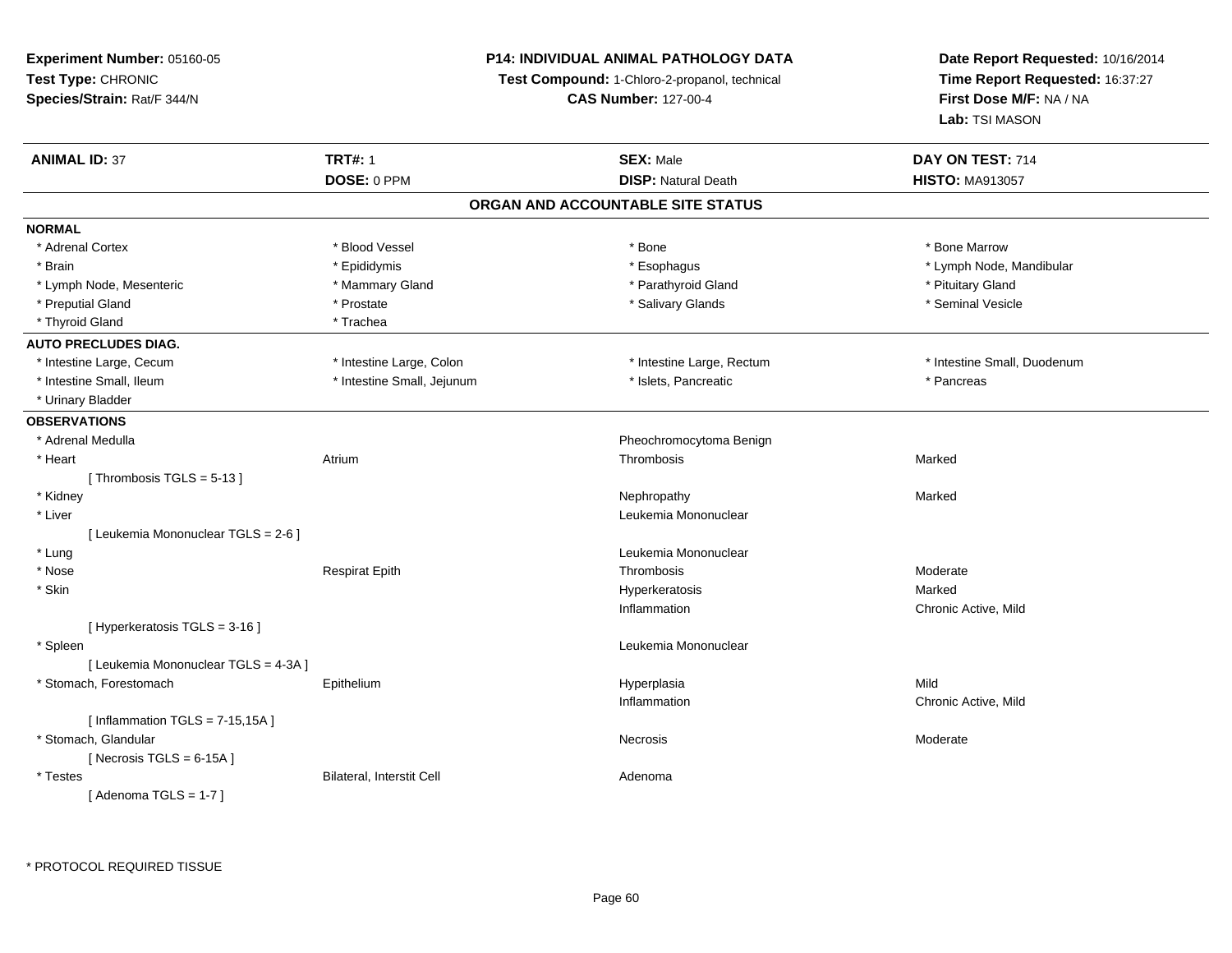| Experiment Number: 05160-05<br><b>Test Type: CHRONIC</b><br>Species/Strain: Rat/F 344/N |                                    | <b>P14: INDIVIDUAL ANIMAL PATHOLOGY DATA</b><br>Test Compound: 1-Chloro-2-propanol, technical<br><b>CAS Number: 127-00-4</b> | Date Report Requested: 10/16/2014<br>Time Report Requested: 16:37:27<br>First Dose M/F: NA / NA<br>Lab: TSI MASON |
|-----------------------------------------------------------------------------------------|------------------------------------|------------------------------------------------------------------------------------------------------------------------------|-------------------------------------------------------------------------------------------------------------------|
| <b>ANIMAL ID: 37</b>                                                                    | <b>TRT#: 1</b><br>DOSE: 0 PPM      | <b>SEX: Male</b><br><b>DISP:</b> Natural Death                                                                               | DAY ON TEST: 714<br><b>HISTO: MA913057</b>                                                                        |
|                                                                                         |                                    | ORGAN AND ACCOUNTABLE SITE STATUS                                                                                            |                                                                                                                   |
| * Thymus                                                                                |                                    | Atrophy                                                                                                                      | Mild                                                                                                              |
| PRIMARY CAUSE OF DEATH                                                                  | - UNCERTAIN                        |                                                                                                                              |                                                                                                                   |
| CONTRIBUTORY CAUSE OF DEATH                                                             | - Liver Leukemia Mononuclear; Lung | Leukemia Mononuclear; Spleen Leukemia Mononuclear                                                                            |                                                                                                                   |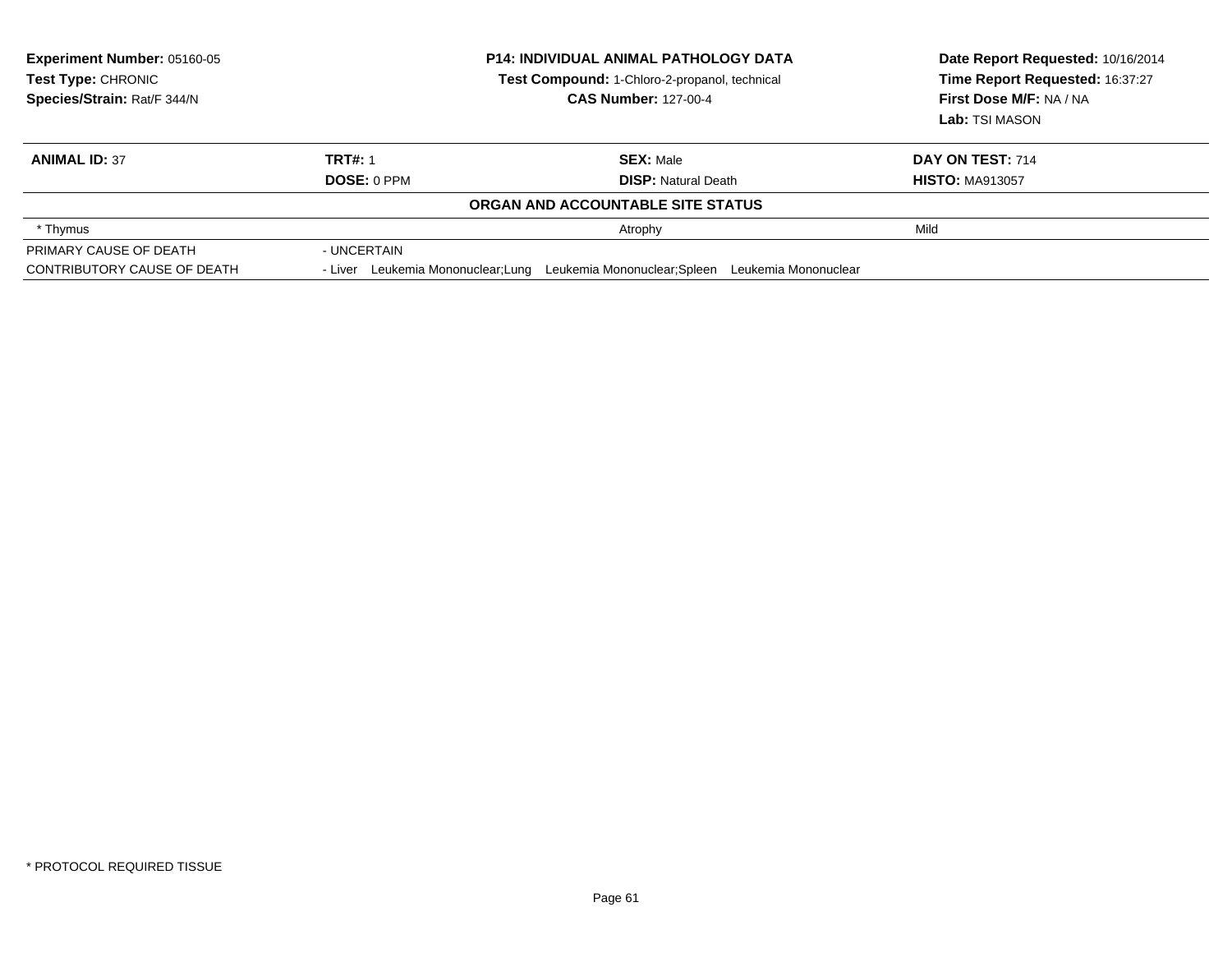## **P14: INDIVIDUAL ANIMAL PATHOLOGY DATA**

**Test Compound:** 1-Chloro-2-propanol, technical

**CAS Number:** 127-00-4

| <b>ANIMAL ID: 38</b>                                      | <b>TRT#: 1</b>            | <b>SEX: Male</b>                | DAY ON TEST: 729          |  |  |
|-----------------------------------------------------------|---------------------------|---------------------------------|---------------------------|--|--|
|                                                           | DOSE: 0 PPM               | <b>DISP: Terminal Sacrifice</b> | <b>HISTO: MA913058</b>    |  |  |
| ORGAN AND ACCOUNTABLE SITE STATUS                         |                           |                                 |                           |  |  |
| <b>NORMAL</b>                                             |                           |                                 |                           |  |  |
| * Adrenal Cortex                                          | * Adrenal Medulla         | * Blood Vessel                  | * Bone                    |  |  |
| * Bone Marrow                                             | * Brain                   | * Epididymis                    | * Esophagus               |  |  |
| * Heart                                                   | * Intestine Large, Cecum  | * Intestine Large, Colon        | * Intestine Large, Rectum |  |  |
| * Intestine Small, Duodenum                               | * Intestine Small, Ileum  | * Intestine Small, Jejunum      | * Islets, Pancreatic      |  |  |
| * Liver                                                   | * Lung                    | * Lymph Node, Mesenteric        | * Mammary Gland           |  |  |
| * Pancreas                                                | * Parathyroid Gland       | * Preputial Gland               | * Prostate                |  |  |
| * Salivary Glands                                         | * Seminal Vesicle         | * Skin                          | * Stomach, Forestomach    |  |  |
| * Stomach, Glandular                                      | * Thyroid Gland           | * Trachea                       | * Urinary Bladder         |  |  |
| <b>OBSERVATIONS</b>                                       |                           |                                 |                           |  |  |
| * Kidney                                                  |                           | Nephropathy                     | Moderate                  |  |  |
| * Lymph Node, Mandibular                                  |                           | Ectasia                         | Moderate                  |  |  |
| * Nose                                                    | Olfactory Epi             | Hyperplasia                     | Moderate                  |  |  |
|                                                           | <b>Respirat Epith</b>     | Hyperplasia                     | Marked                    |  |  |
|                                                           | Olfactory Epi             | Inflammation                    | Chronic Active, Marked    |  |  |
|                                                           | <b>Respirat Epith</b>     | Inflammation                    | Chronic Active, Marked    |  |  |
|                                                           | <b>Respirat Epith</b>     | Metaplasia                      | Squamous, Marked          |  |  |
| Note: ABUNDANT FUNGAL HYPHAE AND KERATIN IN NASAL CAVITY. |                           |                                 |                           |  |  |
| * Pituitary Gland                                         | Pars Distalis             | Adenoma                         |                           |  |  |
| * Spleen                                                  |                           | Leukemia Mononuclear            |                           |  |  |
| * Testes                                                  | Bilateral, Interstit Cell | Adenoma                         |                           |  |  |
| [Adenoma TGLS = $1,2-7$ ]                                 |                           |                                 |                           |  |  |
| * Thymus                                                  | <b>Epithel Cell</b>       | Hyperplasia                     | Mild                      |  |  |
| PRIMARY CAUSE OF DEATH                                    | $\overline{\phantom{a}}$  |                                 |                           |  |  |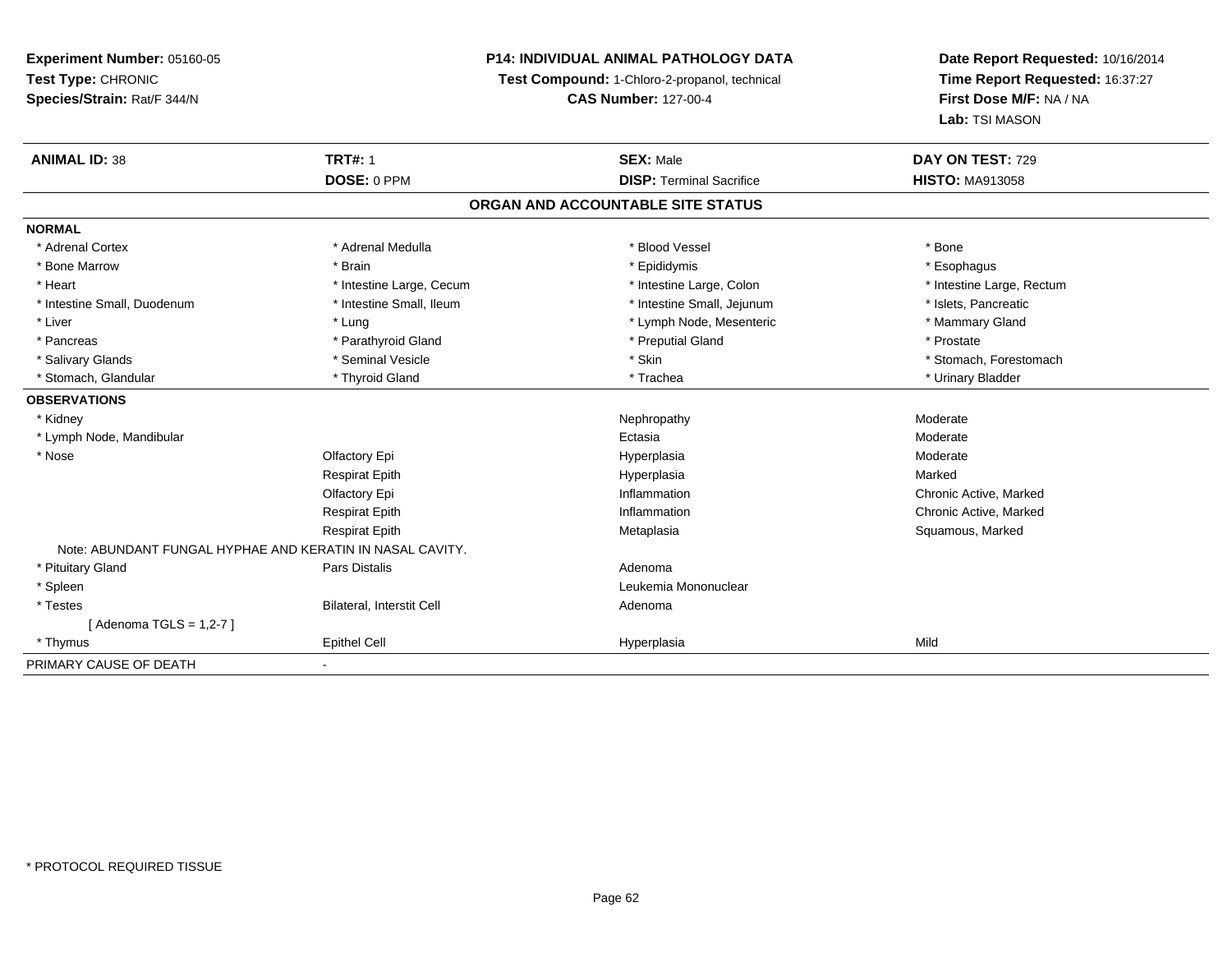## **P14: INDIVIDUAL ANIMAL PATHOLOGY DATA**

**Test Compound:** 1-Chloro-2-propanol, technical

**CAS Number:** 127-00-4

| DOSE: 0 PPM<br><b>DISP: Terminal Sacrifice</b><br>ORGAN AND ACCOUNTABLE SITE STATUS<br><b>NORMAL</b><br>* Blood Vessel<br>* Bone<br>* Bone Marrow<br>* Esophagus<br>* Intestine Large, Cecum<br>* Intestine Large, Colon<br>* Intestine Small, Duodenum<br>* Intestine Small, Ileum<br>* Intestine Small, Jejunum<br>* Parathyroid Gland<br>* Preputial Gland<br>* Lymph Node, Mandibular<br>* Seminal Vesicle<br>* Skin<br>* Salivary Glands<br>* Stomach, Glandular<br>* Thymus<br>* Trachea<br><b>OBSERVATIONS</b><br>* Adrenal Cortex<br>Mild<br>Hemorrhage<br>* Adrenal Medulla<br>Hyperplasia<br>Minimal<br>Mesothelioma Malignant<br>* Epididymis<br>* Heart<br>Cardiomyopathy<br>Minimal<br>* Kidney<br>Nephropathy<br><b>Renal Tubule</b><br>Pigmentation<br>[Nephropathy TGLS = 11-4]<br>[ Pigmentation TGLS = 12-4 ]<br>* Liver<br>Angiectasis<br>Degeneration<br>Leukemia Mononuclear<br>[ Leukemia Mononuclear TGLS = 13-6 ]<br>Leukemia Mononuclear<br>* Lung<br>Mild<br>Mediastinal<br>Hemorrhage<br>Lymph Node<br>Renal<br>Hyperplasia<br>Renal<br>Pigmentation<br>Mild<br>[Hemorrhage TGLS = 15-3]<br>[Hyperplasia TGLS = 14-17]<br>[ Pigmentation TGLS = 14-17 ]<br>* Lymph Node, Mesenteric<br>Leukemia Mononuclear | DAY ON TEST: 729          | <b>SEX: Male</b>  | <b>TRT#: 1</b> | <b>ANIMAL ID: 39</b> |
|----------------------------------------------------------------------------------------------------------------------------------------------------------------------------------------------------------------------------------------------------------------------------------------------------------------------------------------------------------------------------------------------------------------------------------------------------------------------------------------------------------------------------------------------------------------------------------------------------------------------------------------------------------------------------------------------------------------------------------------------------------------------------------------------------------------------------------------------------------------------------------------------------------------------------------------------------------------------------------------------------------------------------------------------------------------------------------------------------------------------------------------------------------------------------------------------------------------------------------------|---------------------------|-------------------|----------------|----------------------|
|                                                                                                                                                                                                                                                                                                                                                                                                                                                                                                                                                                                                                                                                                                                                                                                                                                                                                                                                                                                                                                                                                                                                                                                                                                        | <b>HISTO: MA913059</b>    |                   |                |                      |
|                                                                                                                                                                                                                                                                                                                                                                                                                                                                                                                                                                                                                                                                                                                                                                                                                                                                                                                                                                                                                                                                                                                                                                                                                                        |                           |                   |                |                      |
|                                                                                                                                                                                                                                                                                                                                                                                                                                                                                                                                                                                                                                                                                                                                                                                                                                                                                                                                                                                                                                                                                                                                                                                                                                        |                           |                   |                |                      |
|                                                                                                                                                                                                                                                                                                                                                                                                                                                                                                                                                                                                                                                                                                                                                                                                                                                                                                                                                                                                                                                                                                                                                                                                                                        | * Brain                   |                   |                |                      |
|                                                                                                                                                                                                                                                                                                                                                                                                                                                                                                                                                                                                                                                                                                                                                                                                                                                                                                                                                                                                                                                                                                                                                                                                                                        | * Intestine Large, Rectum |                   |                |                      |
|                                                                                                                                                                                                                                                                                                                                                                                                                                                                                                                                                                                                                                                                                                                                                                                                                                                                                                                                                                                                                                                                                                                                                                                                                                        | * Islets, Pancreatic      |                   |                |                      |
|                                                                                                                                                                                                                                                                                                                                                                                                                                                                                                                                                                                                                                                                                                                                                                                                                                                                                                                                                                                                                                                                                                                                                                                                                                        | * Prostate                |                   |                |                      |
|                                                                                                                                                                                                                                                                                                                                                                                                                                                                                                                                                                                                                                                                                                                                                                                                                                                                                                                                                                                                                                                                                                                                                                                                                                        | * Stomach, Forestomach    |                   |                |                      |
|                                                                                                                                                                                                                                                                                                                                                                                                                                                                                                                                                                                                                                                                                                                                                                                                                                                                                                                                                                                                                                                                                                                                                                                                                                        |                           |                   |                |                      |
|                                                                                                                                                                                                                                                                                                                                                                                                                                                                                                                                                                                                                                                                                                                                                                                                                                                                                                                                                                                                                                                                                                                                                                                                                                        |                           |                   |                |                      |
|                                                                                                                                                                                                                                                                                                                                                                                                                                                                                                                                                                                                                                                                                                                                                                                                                                                                                                                                                                                                                                                                                                                                                                                                                                        |                           |                   |                |                      |
|                                                                                                                                                                                                                                                                                                                                                                                                                                                                                                                                                                                                                                                                                                                                                                                                                                                                                                                                                                                                                                                                                                                                                                                                                                        |                           |                   |                |                      |
|                                                                                                                                                                                                                                                                                                                                                                                                                                                                                                                                                                                                                                                                                                                                                                                                                                                                                                                                                                                                                                                                                                                                                                                                                                        |                           |                   |                |                      |
|                                                                                                                                                                                                                                                                                                                                                                                                                                                                                                                                                                                                                                                                                                                                                                                                                                                                                                                                                                                                                                                                                                                                                                                                                                        |                           |                   |                |                      |
|                                                                                                                                                                                                                                                                                                                                                                                                                                                                                                                                                                                                                                                                                                                                                                                                                                                                                                                                                                                                                                                                                                                                                                                                                                        | Moderate                  |                   |                |                      |
|                                                                                                                                                                                                                                                                                                                                                                                                                                                                                                                                                                                                                                                                                                                                                                                                                                                                                                                                                                                                                                                                                                                                                                                                                                        | Moderate                  |                   |                |                      |
|                                                                                                                                                                                                                                                                                                                                                                                                                                                                                                                                                                                                                                                                                                                                                                                                                                                                                                                                                                                                                                                                                                                                                                                                                                        |                           |                   |                |                      |
|                                                                                                                                                                                                                                                                                                                                                                                                                                                                                                                                                                                                                                                                                                                                                                                                                                                                                                                                                                                                                                                                                                                                                                                                                                        |                           |                   |                |                      |
|                                                                                                                                                                                                                                                                                                                                                                                                                                                                                                                                                                                                                                                                                                                                                                                                                                                                                                                                                                                                                                                                                                                                                                                                                                        | Moderate                  |                   |                |                      |
|                                                                                                                                                                                                                                                                                                                                                                                                                                                                                                                                                                                                                                                                                                                                                                                                                                                                                                                                                                                                                                                                                                                                                                                                                                        | Cystic, Mild              |                   |                |                      |
|                                                                                                                                                                                                                                                                                                                                                                                                                                                                                                                                                                                                                                                                                                                                                                                                                                                                                                                                                                                                                                                                                                                                                                                                                                        |                           |                   |                |                      |
|                                                                                                                                                                                                                                                                                                                                                                                                                                                                                                                                                                                                                                                                                                                                                                                                                                                                                                                                                                                                                                                                                                                                                                                                                                        |                           |                   |                |                      |
|                                                                                                                                                                                                                                                                                                                                                                                                                                                                                                                                                                                                                                                                                                                                                                                                                                                                                                                                                                                                                                                                                                                                                                                                                                        |                           |                   |                |                      |
|                                                                                                                                                                                                                                                                                                                                                                                                                                                                                                                                                                                                                                                                                                                                                                                                                                                                                                                                                                                                                                                                                                                                                                                                                                        |                           |                   |                |                      |
|                                                                                                                                                                                                                                                                                                                                                                                                                                                                                                                                                                                                                                                                                                                                                                                                                                                                                                                                                                                                                                                                                                                                                                                                                                        | Plasma Cell, Mild         |                   |                |                      |
|                                                                                                                                                                                                                                                                                                                                                                                                                                                                                                                                                                                                                                                                                                                                                                                                                                                                                                                                                                                                                                                                                                                                                                                                                                        |                           |                   |                |                      |
|                                                                                                                                                                                                                                                                                                                                                                                                                                                                                                                                                                                                                                                                                                                                                                                                                                                                                                                                                                                                                                                                                                                                                                                                                                        |                           |                   |                |                      |
|                                                                                                                                                                                                                                                                                                                                                                                                                                                                                                                                                                                                                                                                                                                                                                                                                                                                                                                                                                                                                                                                                                                                                                                                                                        |                           |                   |                |                      |
|                                                                                                                                                                                                                                                                                                                                                                                                                                                                                                                                                                                                                                                                                                                                                                                                                                                                                                                                                                                                                                                                                                                                                                                                                                        |                           |                   |                |                      |
|                                                                                                                                                                                                                                                                                                                                                                                                                                                                                                                                                                                                                                                                                                                                                                                                                                                                                                                                                                                                                                                                                                                                                                                                                                        |                           |                   |                |                      |
|                                                                                                                                                                                                                                                                                                                                                                                                                                                                                                                                                                                                                                                                                                                                                                                                                                                                                                                                                                                                                                                                                                                                                                                                                                        | Mild                      | <b>Dilatation</b> |                | * Mammary Gland      |
| Pigmentation                                                                                                                                                                                                                                                                                                                                                                                                                                                                                                                                                                                                                                                                                                                                                                                                                                                                                                                                                                                                                                                                                                                                                                                                                           | Moderate                  |                   |                |                      |
| [ Dilatation TGLS = 1-16 ]                                                                                                                                                                                                                                                                                                                                                                                                                                                                                                                                                                                                                                                                                                                                                                                                                                                                                                                                                                                                                                                                                                                                                                                                             |                           |                   |                |                      |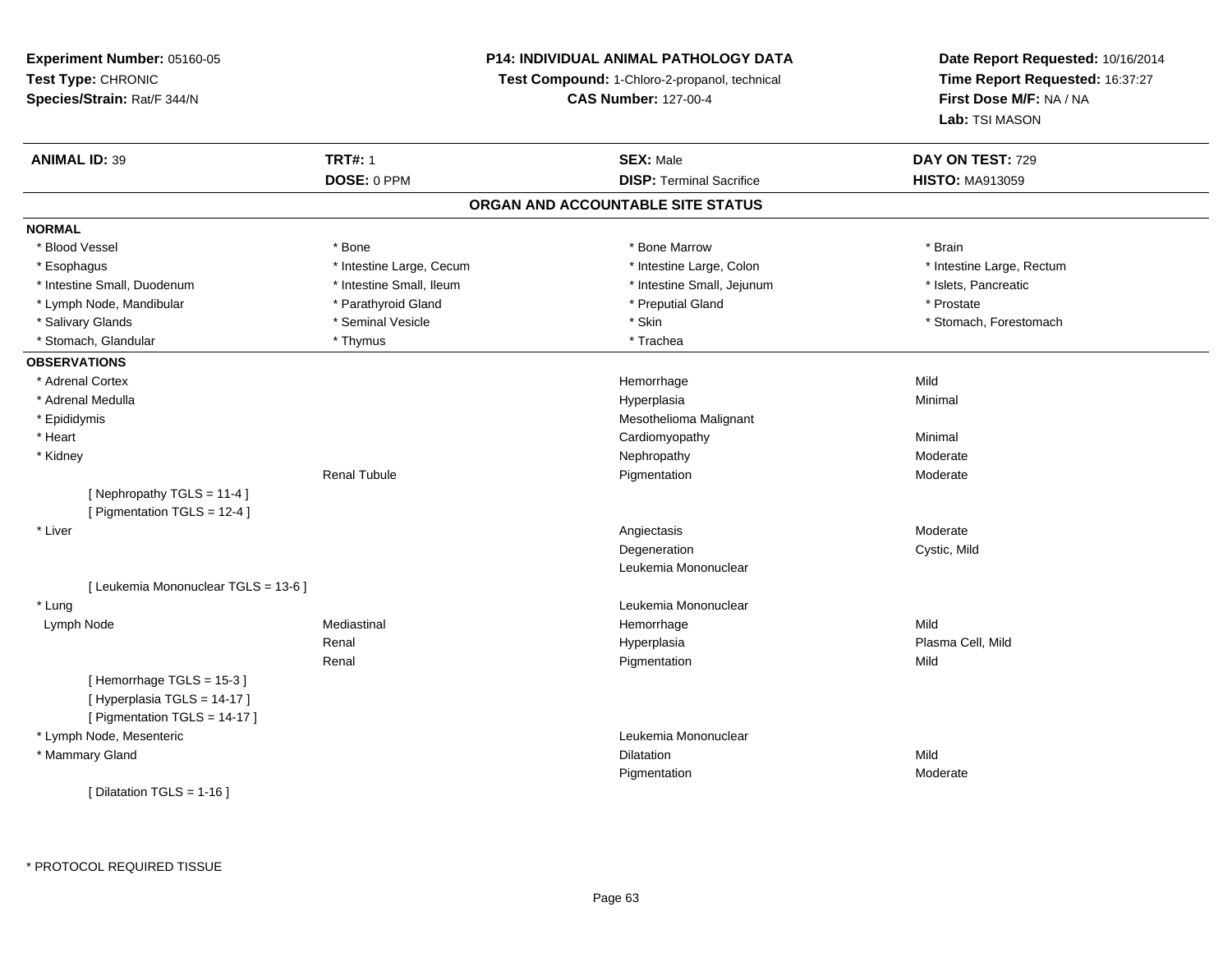**Experiment Number:** 05160-05**Test Type:** CHRONIC **Species/Strain:** Rat/F 344/N**P14: INDIVIDUAL ANIMAL PATHOLOGY DATATest Compound:** 1-Chloro-2-propanol, technical **CAS Number:** 127-00-4**Date Report Requested:** 10/16/2014**Time Report Requested:** 16:37:27**First Dose M/F:** NA / NA**Lab:** TSI MASON**ANIMAL ID:** 39 **TRT#:** <sup>1</sup> **SEX:** Male **DAY ON TEST:** <sup>729</sup> **DOSE:** 0 PPM**DISP:** Terminal Sacrifice **HISTO:** MA913059 **ORGAN AND ACCOUNTABLE SITE STATUSMesentery** y the control of the control of the control of the control of the control of the control of the control of the control of the control of the control of the control of the control of the control of the control of the contro n Moderate [ Pigmentation TGLS = 8-18 ] \* Nosee and the Cole of Equation of the Cole of the Cole of the Cole of the Cole of the Cole of the Cole of the Cole o<br>Begeneration of the Cole of the Cole of the Cole of the Cole of the Cole of the Cole of the Cole of the Cole Respirat Epithh anns an t-Imperplasia anns an t-Imperplasia anns an t-Imperplasia anns an t-Imperplasia anns an t-Imperplasi<br>Iomraidhean Respirat Epith Inflammation Chronic Active, Minimal \* Pancreass the control of the control of the control of the control of the control of the control of the control of the control of the control of the control of the control of the control of the control of the control of the contro Peritoneum Mesothelioma Malignant [ Mesothelioma Malignant TGLS = 6-19 ] \* Pituitary Gland Pars Distalis Hyperplasia Mild \* Spleenn and the Capsule Constant Constant of the Constant of the Constant of Telecommunic Constant Constant of Telecommunic Constant Constant Constant Constant Constant Constant Constant Constant Constant Constant Constant Const Leukemia Mononuclear**Capsule** e medical control of the Pigmentation and the Moderate Moderate of the Moderate of the Moderate of the Moderate of the Moderate of the Moderate of the Moderate of the Moderate of the Moderate of the Moderate of the Moderat [ Fibrosis TGLS = 10-3A,3B ][ Leukemia Mononuclear TGLS = 7-3A,3B ][ Pigmentation TGLS = 9-3A,3B ] \* TestesBilateral, Interstit Cell **Adenoma**  Mesothelioma MalignantNote: TGL 5-NCL[ Adenoma  $TGLS = 3,4-7$  ] \* Thyroid Glandd C Cell C Cell C Cell Adenoma \* Urinary Bladder Mesothelioma Malignant PRIMARY CAUSE OF DEATH - Animal Note: ABDOMINAL CAVITIES APPROXIMATELY 85.0CC BROWN CLOUDY FLUID, TGL 2-NST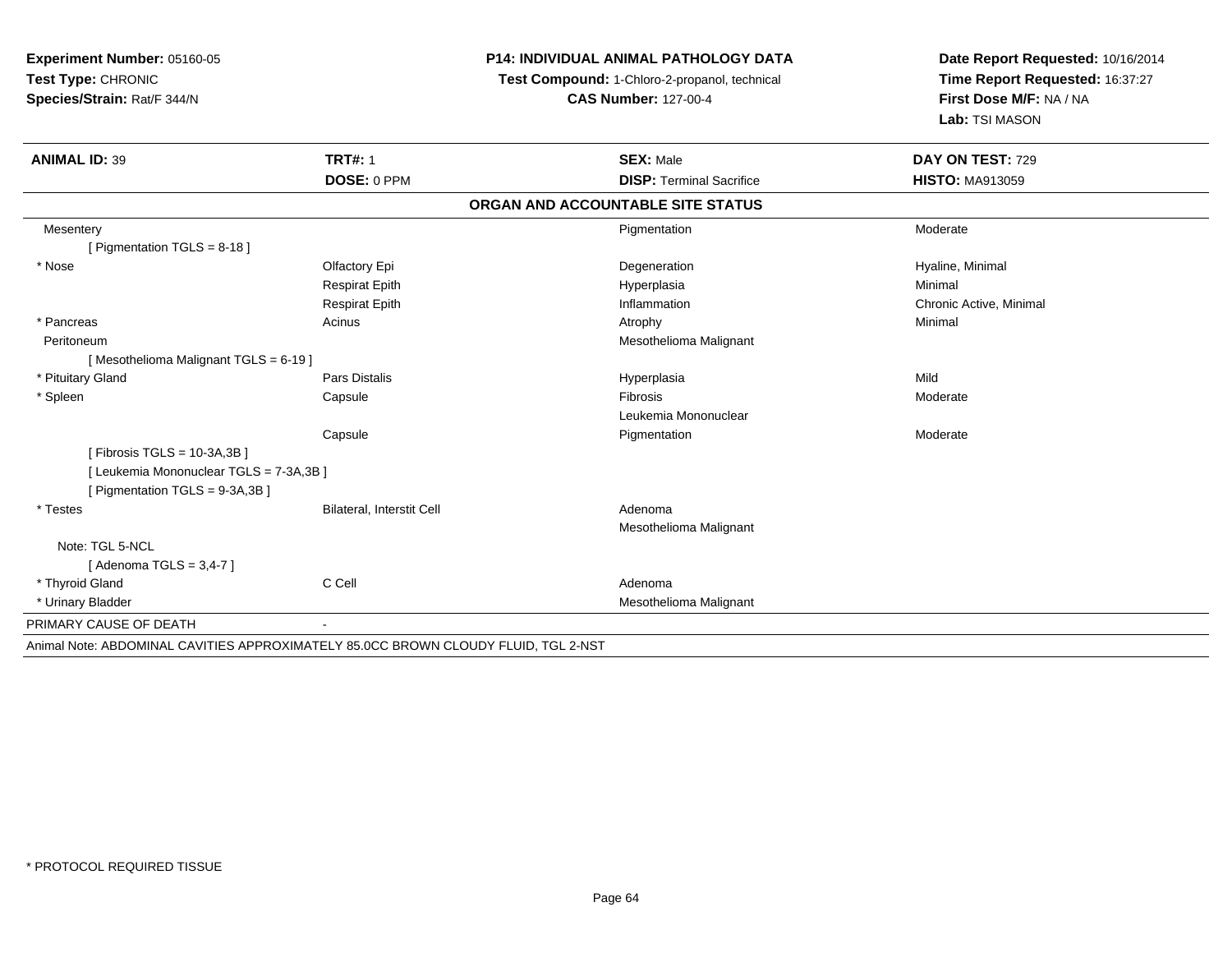## **P14: INDIVIDUAL ANIMAL PATHOLOGY DATA**

**Test Compound:** 1-Chloro-2-propanol, technical

**CAS Number:** 127-00-4

| <b>ANIMAL ID: 40</b>                 | <b>TRT#: 1</b><br>DOSE: 0 PPM | <b>SEX: Male</b><br><b>DISP: Terminal Sacrifice</b> | DAY ON TEST: 729<br><b>HISTO: MA913060</b> |
|--------------------------------------|-------------------------------|-----------------------------------------------------|--------------------------------------------|
|                                      |                               | ORGAN AND ACCOUNTABLE SITE STATUS                   |                                            |
|                                      |                               |                                                     |                                            |
| <b>NORMAL</b>                        |                               |                                                     |                                            |
| * Adrenal Cortex                     | * Adrenal Medulla             | * Blood Vessel                                      | * Bone                                     |
| * Bone Marrow                        | * Brain                       | * Epididymis                                        | * Esophagus                                |
| * Heart                              | * Intestine Large, Cecum      | * Intestine Large, Colon                            | * Intestine Small, Duodenum                |
| * Intestine Small, Ileum             | * Intestine Small, Jejunum    | * Islets, Pancreatic                                | * Mammary Gland                            |
| * Pancreas                           | * Parathyroid Gland           | * Preputial Gland                                   | * Prostate                                 |
| * Salivary Glands                    | * Seminal Vesicle             | * Skin                                              | * Stomach, Forestomach                     |
| * Stomach, Glandular                 | * Thyroid Gland               | * Trachea                                           | * Urinary Bladder                          |
| <b>OBSERVATIONS</b>                  |                               |                                                     |                                            |
| * Intestine Large, Rectum            |                               | Parasite Metazoan                                   | Minimal                                    |
| * Kidney                             |                               | Nephropathy                                         | Mild                                       |
| * Liver                              |                               | Degeneration                                        | Cystic, Minimal                            |
|                                      |                               | <b>Eosinophilic Focus</b>                           |                                            |
|                                      |                               | Leukemia Mononuclear                                |                                            |
| [ Degeneration TGLS = 9-6A ]         |                               |                                                     |                                            |
| [ Eosinophilic Focus TGLS = 9-6A]    |                               |                                                     |                                            |
| * Lung                               |                               | Leukemia Mononuclear                                |                                            |
| Lymph Node                           | <b>Iliac</b>                  | Leukemia Mononuclear                                |                                            |
|                                      | Mediastinal                   | Leukemia Mononuclear                                |                                            |
|                                      | Pancreatic                    | Leukemia Mononuclear                                |                                            |
| [ Leukemia Mononuclear TGLS = 8-3A ] |                               |                                                     |                                            |
| [ Leukemia Mononuclear TGLS = 5-9A ] |                               |                                                     |                                            |
| [ Leukemia Mononuclear TGLS = 7-16 ] |                               |                                                     |                                            |
| * Lymph Node, Mandibular             |                               | Leukemia Mononuclear                                |                                            |
| * Lymph Node, Mesenteric             |                               | Leukemia Mononuclear                                |                                            |
| [ Leukemia Mononuclear TGLS = 6-8 ]  |                               |                                                     |                                            |
| * Mammary GI                         |                               |                                                     |                                            |
| Note: TGL 1-NCL                      |                               |                                                     |                                            |
| * Nose                               | Olfactory Epi                 | Foreign Body                                        |                                            |
|                                      | Respirat Epith                | Foreign Body                                        |                                            |
|                                      | <b>Respirat Epith</b>         | Hyperplasia                                         | Mild                                       |
|                                      |                               |                                                     |                                            |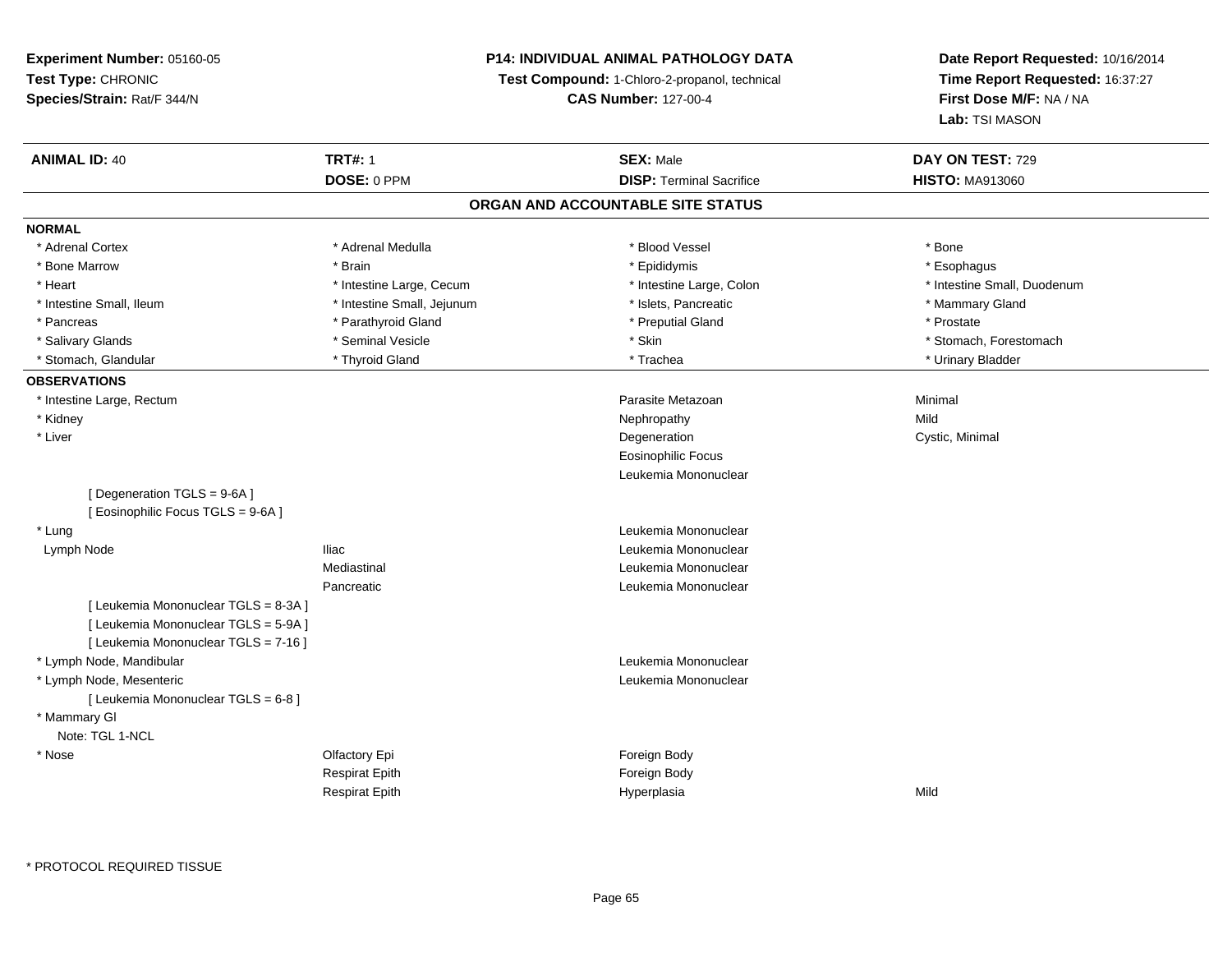| <b>P14: INDIVIDUAL ANIMAL PATHOLOGY DATA</b><br><b>Experiment Number: 05160-05</b><br>Test Compound: 1-Chloro-2-propanol, technical<br><b>Test Type: CHRONIC</b><br>Species/Strain: Rat/F 344/N<br><b>CAS Number: 127-00-4</b> |                           | Date Report Requested: 10/16/2014<br>Time Report Requested: 16:37:27<br>First Dose M/F: NA / NA<br>Lab: TSI MASON |                        |
|--------------------------------------------------------------------------------------------------------------------------------------------------------------------------------------------------------------------------------|---------------------------|-------------------------------------------------------------------------------------------------------------------|------------------------|
| <b>ANIMAL ID: 40</b>                                                                                                                                                                                                           | <b>TRT#: 1</b>            | <b>SEX: Male</b>                                                                                                  | DAY ON TEST: 729       |
|                                                                                                                                                                                                                                | DOSE: 0 PPM               | <b>DISP:</b> Terminal Sacrifice                                                                                   | <b>HISTO: MA913060</b> |
|                                                                                                                                                                                                                                |                           | ORGAN AND ACCOUNTABLE SITE STATUS                                                                                 |                        |
|                                                                                                                                                                                                                                | Olfactory Epi             | Inflammation                                                                                                      | Chronic Active, Mild   |
|                                                                                                                                                                                                                                | <b>Respirat Epith</b>     | Inflammation                                                                                                      | Chronic Active, Marked |
| Note: FUNGAL HYPHAE IN NASAL CAVITY.                                                                                                                                                                                           |                           |                                                                                                                   |                        |
| * Pituitary Gland                                                                                                                                                                                                              | Pars Distalis             | Cyst                                                                                                              | Mild                   |
| * Spleen                                                                                                                                                                                                                       |                           | Leukemia Mononuclear                                                                                              |                        |
| Leukemia Mononuclear TGLS = 4-3 ]                                                                                                                                                                                              |                           |                                                                                                                   |                        |
| * Testes                                                                                                                                                                                                                       | Bilateral, Interstit Cell | Adenoma                                                                                                           |                        |
| [Adenoma TGLS = 2-7; 3-7,7A]                                                                                                                                                                                                   |                           |                                                                                                                   |                        |
| * Thymus                                                                                                                                                                                                                       |                           | Leukemia Mononuclear                                                                                              |                        |
| PRIMARY CAUSE OF DEATH                                                                                                                                                                                                         |                           |                                                                                                                   |                        |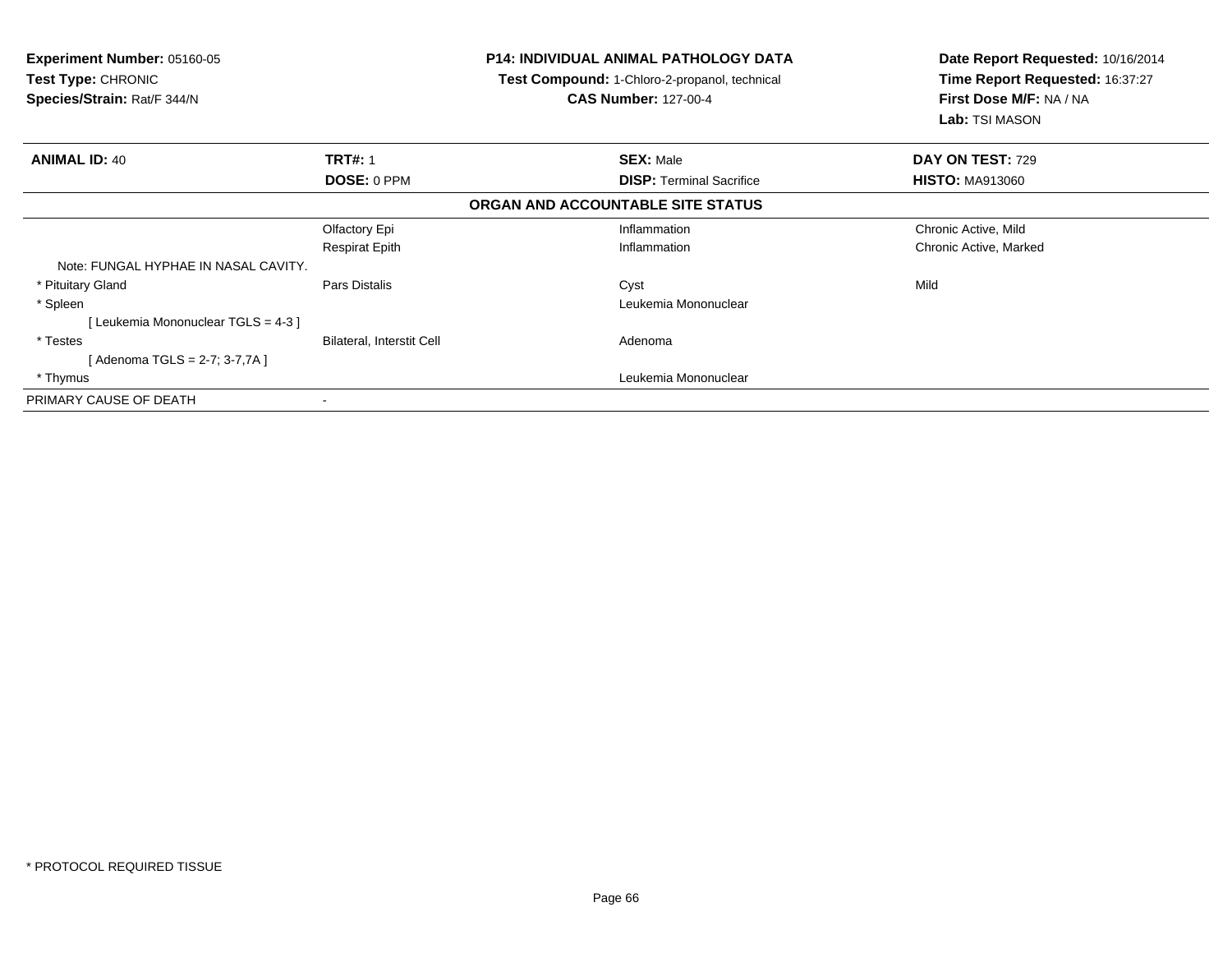## **P14: INDIVIDUAL ANIMAL PATHOLOGY DATA**

**Test Compound:** 1-Chloro-2-propanol, technical

**CAS Number:** 127-00-4

**Date Report Requested:** 10/16/2014**Time Report Requested:** 16:37:27**First Dose M/F:** NA / NA**Lab:** TSI MASON

| <b>ANIMAL ID: 41</b>                           | <b>TRT#: 1</b>           | <b>SEX: Male</b>                  | DAY ON TEST: 729         |
|------------------------------------------------|--------------------------|-----------------------------------|--------------------------|
|                                                | DOSE: 0 PPM              | <b>DISP: Terminal Sacrifice</b>   | <b>HISTO: MA913061</b>   |
|                                                |                          | ORGAN AND ACCOUNTABLE SITE STATUS |                          |
| <b>NORMAL</b>                                  |                          |                                   |                          |
| * Adrenal Cortex                               | * Adrenal Medulla        | * Blood Vessel                    | * Bone                   |
| * Bone Marrow                                  | * Brain                  | * Epididymis                      | * Esophagus              |
| * Heart                                        | * Intestine Large, Cecum | * Intestine Small, Duodenum       | * Intestine Small, Ileum |
| * Intestine Small, Jejunum                     | * Islets, Pancreatic     | * Lung                            | * Lymph Node, Mandibular |
| * Mammary Gland                                | * Pancreas               | * Parathyroid Gland               | * Pituitary Gland        |
| * Preputial Gland                              | * Prostate               | * Salivary Glands                 | * Seminal Vesicle        |
| * Skin                                         | * Stomach, Forestomach   | * Stomach, Glandular              | * Trachea                |
| * Urinary Bladder                              |                          |                                   |                          |
| <b>OBSERVATIONS</b>                            |                          |                                   |                          |
| * Intestine Large, Colon                       |                          | Parasite Metazoan                 | Moderate                 |
| * Intestine Large, Rectum                      |                          | Parasite Metazoan                 | Mild                     |
| * Kidney                                       |                          | Nephropathy                       | Mild                     |
| * Liver                                        |                          | <b>Clear Cell Focus</b>           |                          |
|                                                |                          | Cyst                              | Mild                     |
|                                                |                          | Deformity                         |                          |
|                                                |                          | Degeneration                      | Cystic, Mild             |
|                                                |                          | Hepatocellular Adenoma            |                          |
|                                                |                          | Leukemia Mononuclear              |                          |
|                                                |                          | <b>Mixed Cell Focus</b>           |                          |
|                                                |                          | Vacuolization Cytoplasmic         | Minimal                  |
| [Cyst TGLS = $2-6$ ]                           |                          |                                   |                          |
| [Deformity TGLS = $4-6B.2$ ]                   |                          |                                   |                          |
| [Degeneration TGLS = 3-6]                      |                          |                                   |                          |
| [ Hepatocellular Adenoma TGLS = 3-6 ]          |                          |                                   |                          |
| [Mixed Cell Focus TGLS = 3-6]                  |                          |                                   |                          |
| [Vacuolization Cytoplasmic TGLS = 5-6B.1,6B.2] |                          |                                   |                          |
| * Lymph Node, Mesenteric                       |                          | Leukemia Mononuclear              |                          |
| * Nose                                         | <b>Respirat Epith</b>    | Foreign Body                      |                          |
|                                                | <b>Respirat Epith</b>    | Hyperplasia                       | Mild                     |
|                                                | Olfactory Epi            | Inflammation                      | Chronic Active, Mild     |
|                                                |                          |                                   |                          |

\* PROTOCOL REQUIRED TISSUE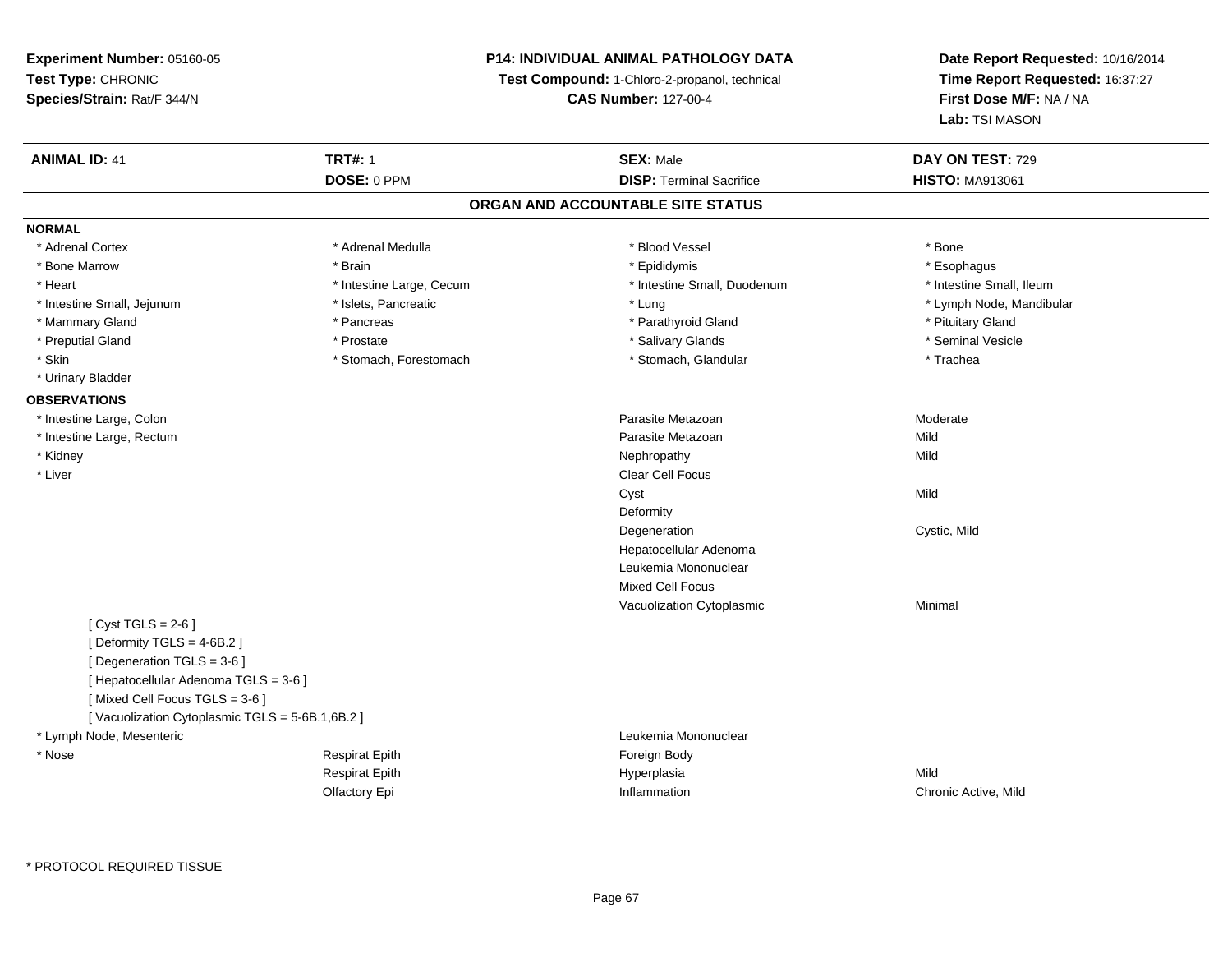| Experiment Number: 05160-05<br>Test Type: CHRONIC<br>Species/Strain: Rat/F 344/N |                                  | <b>P14: INDIVIDUAL ANIMAL PATHOLOGY DATA</b><br>Test Compound: 1-Chloro-2-propanol, technical<br><b>CAS Number: 127-00-4</b> | Date Report Requested: 10/16/2014<br>Time Report Requested: 16:37:27<br>First Dose M/F: NA / NA<br>Lab: TSI MASON |
|----------------------------------------------------------------------------------|----------------------------------|------------------------------------------------------------------------------------------------------------------------------|-------------------------------------------------------------------------------------------------------------------|
| <b>ANIMAL ID: 41</b>                                                             | <b>TRT#: 1</b>                   | <b>SEX: Male</b>                                                                                                             | <b>DAY ON TEST: 729</b>                                                                                           |
|                                                                                  | DOSE: 0 PPM                      | <b>DISP:</b> Terminal Sacrifice                                                                                              | <b>HISTO: MA913061</b>                                                                                            |
|                                                                                  |                                  | ORGAN AND ACCOUNTABLE SITE STATUS                                                                                            |                                                                                                                   |
| * Spleen                                                                         |                                  | Leukemia Mononuclear                                                                                                         |                                                                                                                   |
| * Testes                                                                         | <b>Bilateral, Interstit Cell</b> | Adenoma                                                                                                                      |                                                                                                                   |
| [Adenoma TGLS = $1-7$ ]                                                          |                                  |                                                                                                                              |                                                                                                                   |
| * Thymus                                                                         |                                  | Atrophy                                                                                                                      | Mild                                                                                                              |
| * Thyroid Gland                                                                  | C Cell                           | Hyperplasia                                                                                                                  | Minimal                                                                                                           |
| PRIMARY CAUSE OF DEATH                                                           | $\overline{\phantom{a}}$         |                                                                                                                              |                                                                                                                   |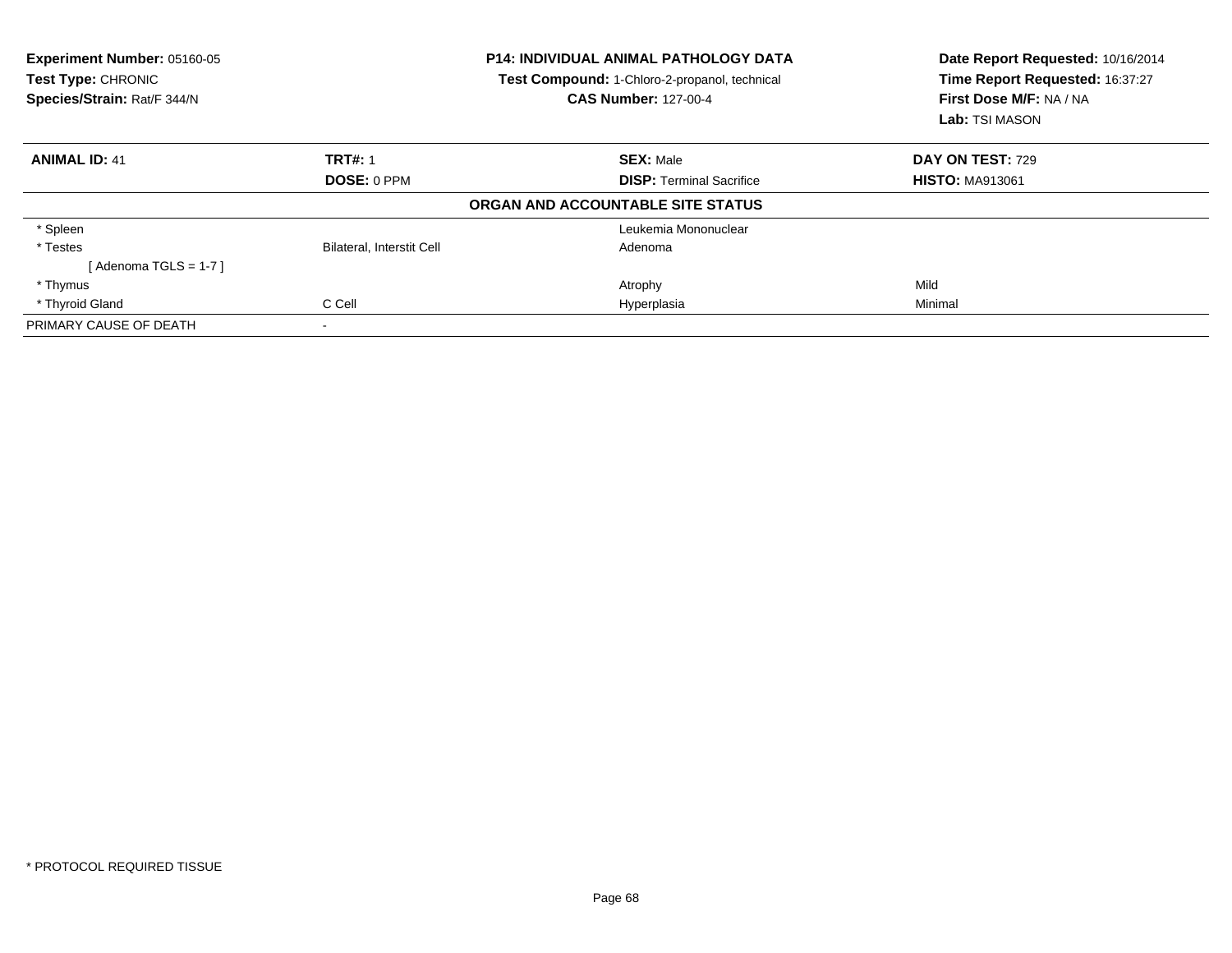| Experiment Number: 05160-05<br>Test Type: CHRONIC<br>Species/Strain: Rat/F 344/N |                           | <b>P14: INDIVIDUAL ANIMAL PATHOLOGY DATA</b><br>Test Compound: 1-Chloro-2-propanol, technical<br><b>CAS Number: 127-00-4</b> | Date Report Requested: 10/16/2014<br>Time Report Requested: 16:37:27<br>First Dose M/F: NA / NA<br>Lab: TSI MASON |
|----------------------------------------------------------------------------------|---------------------------|------------------------------------------------------------------------------------------------------------------------------|-------------------------------------------------------------------------------------------------------------------|
| <b>ANIMAL ID: 42</b>                                                             | <b>TRT#: 1</b>            | <b>SEX: Male</b>                                                                                                             | DAY ON TEST: 579                                                                                                  |
|                                                                                  | DOSE: 0 PPM               | <b>DISP: Natural Death</b>                                                                                                   | <b>HISTO: MA913062</b>                                                                                            |
|                                                                                  |                           | ORGAN AND ACCOUNTABLE SITE STATUS                                                                                            |                                                                                                                   |
| <b>NORMAL</b>                                                                    |                           |                                                                                                                              |                                                                                                                   |
| * Adrenal Cortex                                                                 | * Adrenal Medulla         | * Bone                                                                                                                       | * Brain                                                                                                           |
| * Epididymis                                                                     | * Esophagus               | * Intestine Large, Colon                                                                                                     | * Intestine Small, Duodenum                                                                                       |
| * Islets, Pancreatic                                                             | * Lung                    | * Nose                                                                                                                       | * Pancreas                                                                                                        |
| * Parathyroid Gland                                                              | * Preputial Gland         | * Prostate                                                                                                                   | * Salivary Glands                                                                                                 |
| * Seminal Vesicle                                                                | * Skin                    | * Thyroid Gland                                                                                                              | * Trachea                                                                                                         |
| * Urinary Bladder                                                                |                           |                                                                                                                              |                                                                                                                   |
| <b>MISSING</b>                                                                   |                           |                                                                                                                              |                                                                                                                   |
| * Blood Vessel                                                                   |                           |                                                                                                                              |                                                                                                                   |
| <b>AUTO PRECLUDES DIAG.</b>                                                      |                           |                                                                                                                              |                                                                                                                   |
| * Intestine Large, Cecum                                                         | * Intestine Large, Rectum | * Intestine Small, Ileum                                                                                                     | * Intestine Small, Jejunum                                                                                        |
| * Lymph Node, Mesenteric                                                         |                           |                                                                                                                              |                                                                                                                   |
| <b>OBSERVATIONS</b>                                                              |                           |                                                                                                                              |                                                                                                                   |
| * Bone Marrow                                                                    |                           | Atrophy                                                                                                                      | Moderate                                                                                                          |
| * Heart                                                                          |                           | Cardiomyopathy                                                                                                               | Marked                                                                                                            |
|                                                                                  |                           | Mineralization                                                                                                               | Moderate                                                                                                          |
| * Kidney                                                                         |                           | Mineralization                                                                                                               | Mild                                                                                                              |
|                                                                                  |                           | Nephropathy                                                                                                                  | Marked                                                                                                            |
| [Nephropathy TGLS = 3-4]                                                         |                           |                                                                                                                              |                                                                                                                   |
| * Liver                                                                          |                           | Degeneration                                                                                                                 | Cystic, Minimal                                                                                                   |
| * Lymph Node, Mandibular                                                         |                           | Squamous Cell Carcinoma                                                                                                      | Metastatic (Uncertain Primary Site)                                                                               |
| [Squamous Cell Carcinoma TGLS = 1-9]                                             |                           |                                                                                                                              |                                                                                                                   |
| * Mammary Gland                                                                  |                           | Dilatation                                                                                                                   | Minimal                                                                                                           |
| Oral Mucosa                                                                      |                           | Squamous Cell Papilloma                                                                                                      |                                                                                                                   |
| [Squamous Cell Papilloma TGLS = 4-12]                                            |                           |                                                                                                                              |                                                                                                                   |
| * Pituitary Gland                                                                | Pars Distalis             | Hyperplasia                                                                                                                  | Moderate                                                                                                          |
| * Spleen                                                                         |                           | Pigmentation                                                                                                                 | Marked                                                                                                            |
| * Stomach, Forestomach                                                           |                           | Ulcer                                                                                                                        | Mild                                                                                                              |
| [ Ulcer TGLS = $5-15$ ]                                                          |                           |                                                                                                                              |                                                                                                                   |
| * Stomach, Glandular                                                             |                           | Necrosis                                                                                                                     | Mild                                                                                                              |
| [Necrosis TGLS = $5-15$ ]                                                        |                           |                                                                                                                              |                                                                                                                   |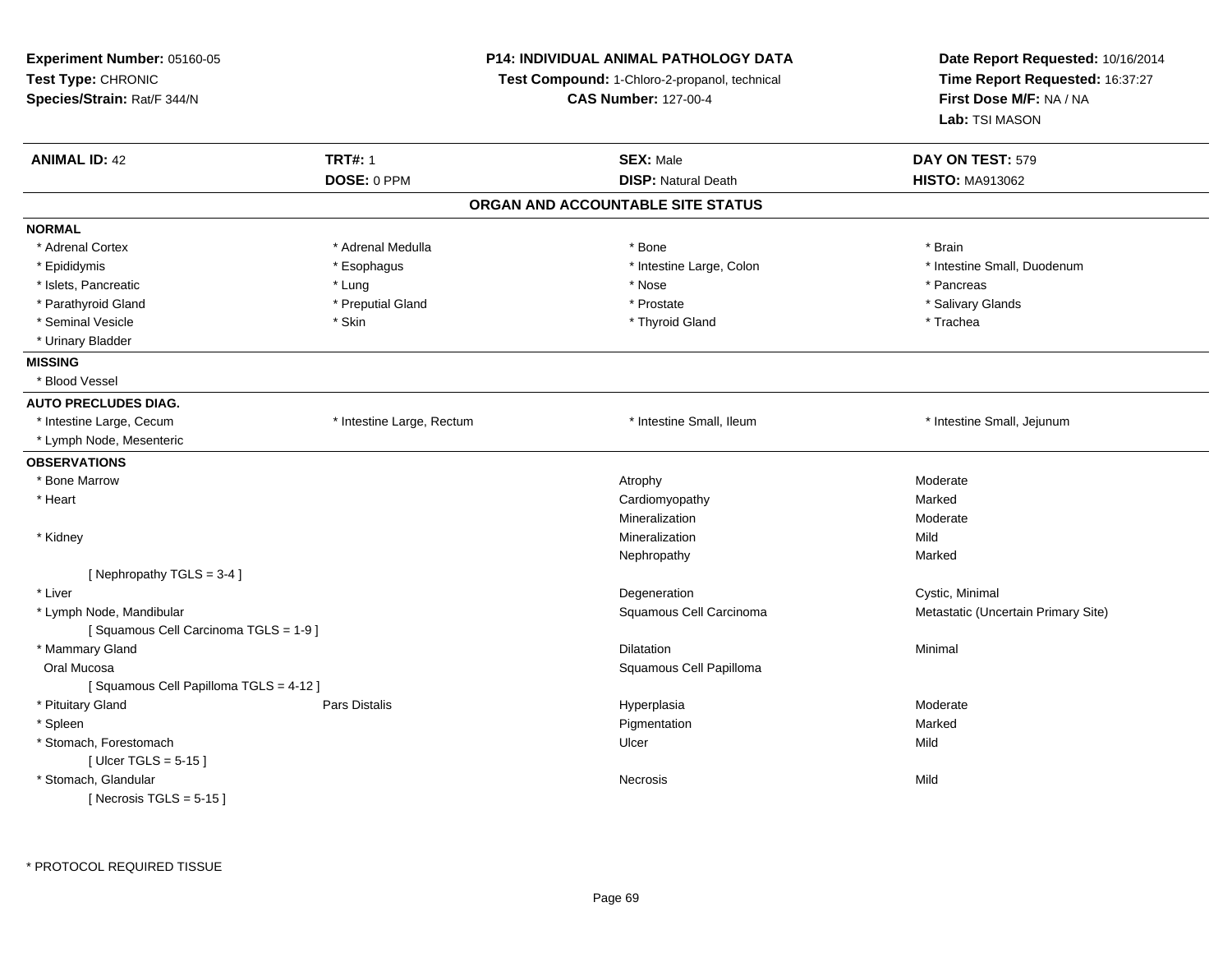| Experiment Number: 05160-05<br>Test Type: CHRONIC<br>Species/Strain: Rat/F 344/N | <b>P14: INDIVIDUAL ANIMAL PATHOLOGY DATA</b><br>Test Compound: 1-Chloro-2-propanol, technical<br><b>CAS Number: 127-00-4</b> |                                   | Date Report Requested: 10/16/2014<br>Time Report Requested: 16:37:27<br>First Dose M/F: NA / NA<br>Lab: TSI MASON |
|----------------------------------------------------------------------------------|------------------------------------------------------------------------------------------------------------------------------|-----------------------------------|-------------------------------------------------------------------------------------------------------------------|
| <b>ANIMAL ID: 42</b>                                                             | <b>TRT#: 1</b>                                                                                                               | <b>SEX: Male</b>                  | <b>DAY ON TEST: 579</b>                                                                                           |
|                                                                                  | DOSE: 0 PPM                                                                                                                  | <b>DISP: Natural Death</b>        | <b>HISTO: MA913062</b>                                                                                            |
|                                                                                  |                                                                                                                              | ORGAN AND ACCOUNTABLE SITE STATUS |                                                                                                                   |
| * Testes                                                                         | <b>Bilateral, Interstit Cell</b>                                                                                             | Adenoma                           |                                                                                                                   |
| [ Adenoma TGLS = 2-7 ]                                                           |                                                                                                                              |                                   |                                                                                                                   |
| * Thymus                                                                         |                                                                                                                              | Atrophy                           | Marked                                                                                                            |
| PRIMARY CAUSE OF DEATH                                                           | - Heart Cardiomyopathy                                                                                                       |                                   |                                                                                                                   |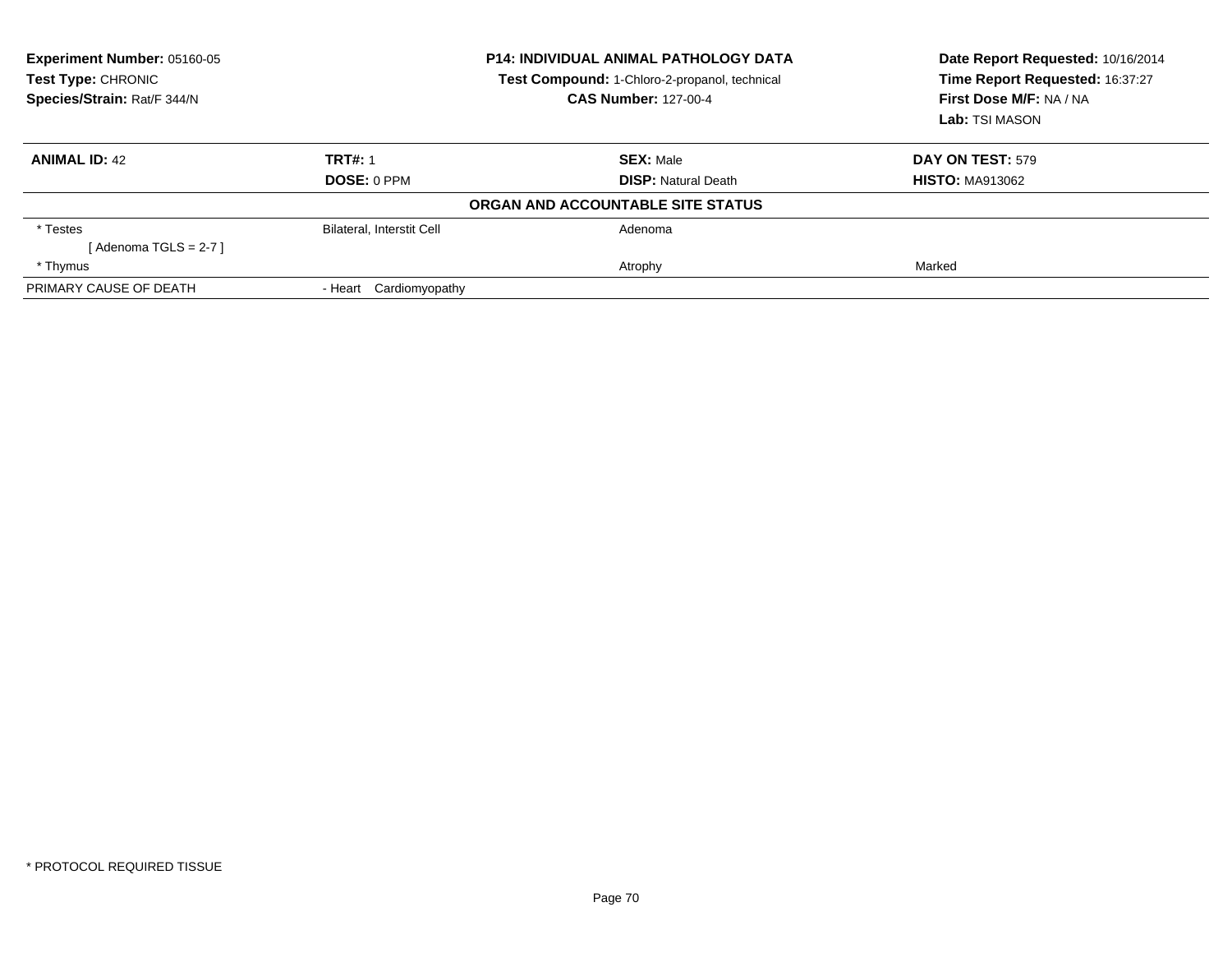| Experiment Number: 05160-05<br>Test Type: CHRONIC<br>Species/Strain: Rat/F 344/N | <b>P14: INDIVIDUAL ANIMAL PATHOLOGY DATA</b><br>Test Compound: 1-Chloro-2-propanol, technical<br><b>CAS Number: 127-00-4</b> |                                   | Date Report Requested: 10/16/2014<br>Time Report Requested: 16:37:27<br>First Dose M/F: NA / NA<br>Lab: TSI MASON |  |
|----------------------------------------------------------------------------------|------------------------------------------------------------------------------------------------------------------------------|-----------------------------------|-------------------------------------------------------------------------------------------------------------------|--|
| <b>ANIMAL ID: 43</b>                                                             | <b>TRT#: 1</b>                                                                                                               | <b>SEX: Male</b>                  | DAY ON TEST: 709                                                                                                  |  |
|                                                                                  | DOSE: 0 PPM                                                                                                                  | <b>DISP: Natural Death</b>        | <b>HISTO: MA913063</b>                                                                                            |  |
|                                                                                  |                                                                                                                              | ORGAN AND ACCOUNTABLE SITE STATUS |                                                                                                                   |  |
| <b>NORMAL</b>                                                                    |                                                                                                                              |                                   |                                                                                                                   |  |
| * Adrenal Medulla                                                                | * Blood Vessel                                                                                                               | * Bone                            | * Brain                                                                                                           |  |
| * Epididymis                                                                     | * Esophagus                                                                                                                  | * Intestine Large, Cecum          | * Intestine Large, Rectum                                                                                         |  |
| * Intestine Small, Duodenum                                                      | * Intestine Small, Jejunum                                                                                                   | * Islets, Pancreatic              | * Kidney                                                                                                          |  |
| * Mammary Gland                                                                  | * Parathyroid Gland                                                                                                          | * Pituitary Gland                 | * Prostate                                                                                                        |  |
| * Salivary Glands                                                                | * Seminal Vesicle                                                                                                            | <b>Skeletal Muscle</b>            | * Skin                                                                                                            |  |
| * Stomach, Glandular                                                             | * Thyroid Gland                                                                                                              | * Trachea                         | * Urinary Bladder                                                                                                 |  |
| <b>MISSING</b>                                                                   |                                                                                                                              |                                   |                                                                                                                   |  |
| * Intestine Large, Colon                                                         |                                                                                                                              |                                   |                                                                                                                   |  |
| <b>AUTO PRECLUDES DIAG.</b>                                                      |                                                                                                                              |                                   |                                                                                                                   |  |
| * Intestine Small, Ileum                                                         |                                                                                                                              |                                   |                                                                                                                   |  |
| <b>OBSERVATIONS</b>                                                              |                                                                                                                              |                                   |                                                                                                                   |  |
| * Adrenal Cortex                                                                 |                                                                                                                              | Leukemia Mononuclear              |                                                                                                                   |  |
| * Bone Marrow                                                                    |                                                                                                                              | Leukemia Mononuclear              |                                                                                                                   |  |
| * Heart                                                                          |                                                                                                                              | Cardiomyopathy                    | Mild                                                                                                              |  |
| * Liver                                                                          |                                                                                                                              | Leukemia Mononuclear              |                                                                                                                   |  |
| [ Leukemia Mononuclear TGLS = 7-6 ]                                              |                                                                                                                              |                                   |                                                                                                                   |  |
| * Lung                                                                           |                                                                                                                              | Leukemia Mononuclear              |                                                                                                                   |  |
| Lymph Node                                                                       |                                                                                                                              | Hemorrhage                        | Moderate                                                                                                          |  |
| [Hemorrhage TGLS = 4-9]<br>[ Leukemia Mononuclear TGLS = 4-9 ]                   | Pancreatic                                                                                                                   | Leukemia Mononuclear              |                                                                                                                   |  |
| * Lymph Node, Mandibular                                                         |                                                                                                                              | Leukemia Mononuclear              |                                                                                                                   |  |
| * Lymph Node, Mesenteric                                                         |                                                                                                                              | Leukemia Mononuclear              |                                                                                                                   |  |
| Mesentery                                                                        | Fat                                                                                                                          | Necrosis                          | Marked                                                                                                            |  |
| [Necrosis TGLS = $3-16$ ]                                                        |                                                                                                                              |                                   |                                                                                                                   |  |
| * Nose                                                                           | <b>Respirat Epith</b>                                                                                                        | Foreign Body                      |                                                                                                                   |  |
|                                                                                  | <b>Respirat Epith</b>                                                                                                        | Inflammation                      | Chronic Active, Minimal                                                                                           |  |
| Note: FUNFAL HYPHAE IN NASAL CAVITY.                                             |                                                                                                                              |                                   |                                                                                                                   |  |
| * Pancreas                                                                       | Acinus                                                                                                                       | Atrophy                           | Moderate                                                                                                          |  |
| * Preputial Gland                                                                |                                                                                                                              | Adenoma                           |                                                                                                                   |  |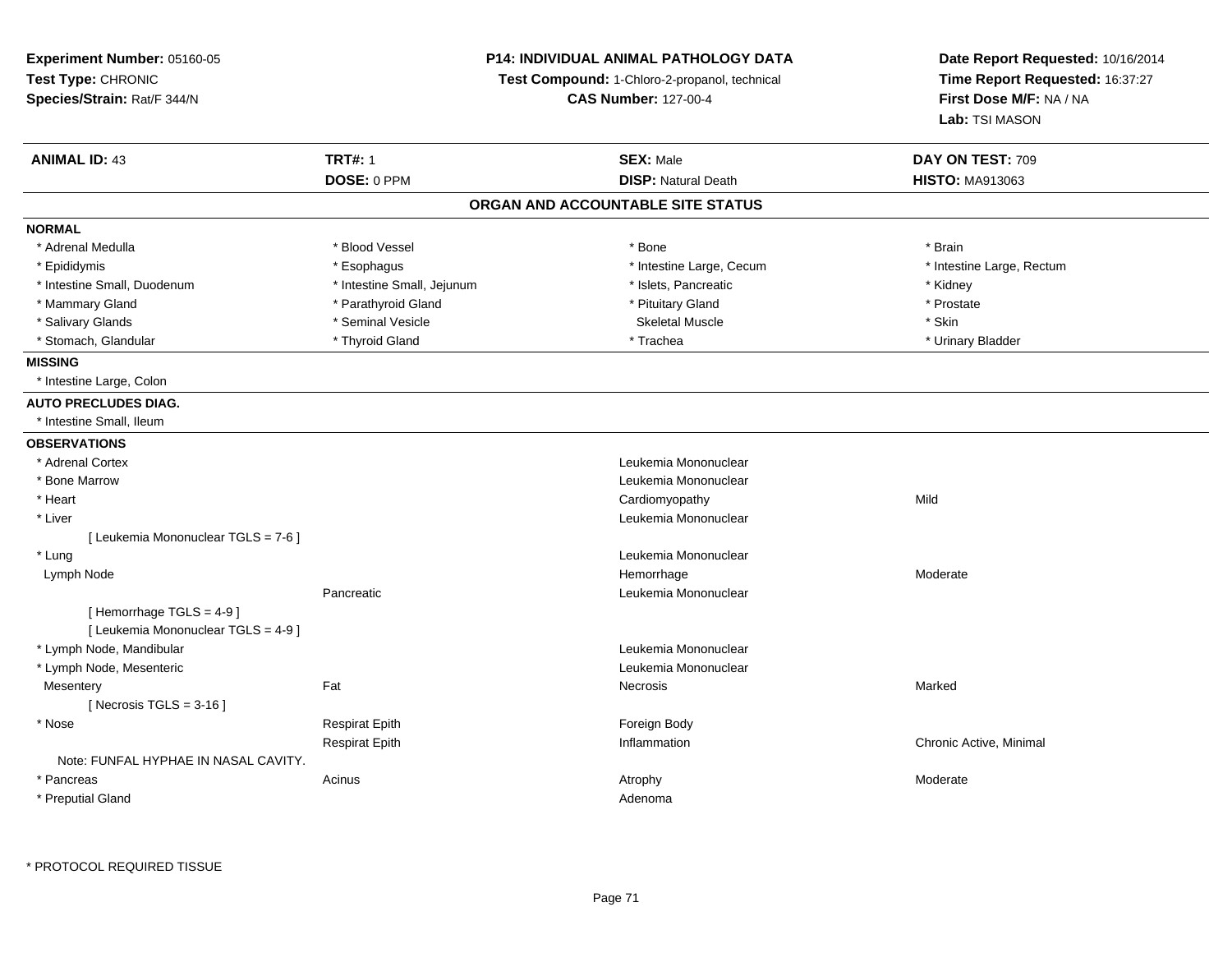| Experiment Number: 05160-05<br>Test Type: CHRONIC<br>Species/Strain: Rat/F 344/N |                           | <b>P14: INDIVIDUAL ANIMAL PATHOLOGY DATA</b><br>Test Compound: 1-Chloro-2-propanol, technical<br><b>CAS Number: 127-00-4</b>                                                                                                                                                    | Date Report Requested: 10/16/2014<br>Time Report Requested: 16:37:27<br>First Dose M/F: NA / NA<br>Lab: TSI MASON |
|----------------------------------------------------------------------------------|---------------------------|---------------------------------------------------------------------------------------------------------------------------------------------------------------------------------------------------------------------------------------------------------------------------------|-------------------------------------------------------------------------------------------------------------------|
| <b>ANIMAL ID: 43</b>                                                             | <b>TRT#: 1</b>            | <b>SEX: Male</b>                                                                                                                                                                                                                                                                | DAY ON TEST: 709                                                                                                  |
|                                                                                  | DOSE: 0 PPM               | <b>DISP: Natural Death</b>                                                                                                                                                                                                                                                      | <b>HISTO: MA913063</b>                                                                                            |
|                                                                                  |                           | ORGAN AND ACCOUNTABLE SITE STATUS                                                                                                                                                                                                                                               |                                                                                                                   |
| [Adenoma TGLS = $1-10$ ]                                                         |                           |                                                                                                                                                                                                                                                                                 |                                                                                                                   |
| * Spleen                                                                         |                           | Angiectasis                                                                                                                                                                                                                                                                     | Mild                                                                                                              |
|                                                                                  | Capsule                   | Fibrosis                                                                                                                                                                                                                                                                        | Mild                                                                                                              |
|                                                                                  |                           | Leukemia Mononuclear                                                                                                                                                                                                                                                            |                                                                                                                   |
| [Angiectasis TGLS = 6-3]                                                         |                           |                                                                                                                                                                                                                                                                                 |                                                                                                                   |
| [ Fibrosis TGLS = $8-3,3A$ ]                                                     |                           |                                                                                                                                                                                                                                                                                 |                                                                                                                   |
| [ Leukemia Mononuclear TGLS = 5-3,3A ]                                           |                           |                                                                                                                                                                                                                                                                                 |                                                                                                                   |
| * Stomach. Forestomach                                                           |                           | Ulcer                                                                                                                                                                                                                                                                           | Marked                                                                                                            |
| [Ulcer TGLS = $9-15,15A$ ]                                                       |                           |                                                                                                                                                                                                                                                                                 |                                                                                                                   |
| * Testes                                                                         | Bilateral, Interstit Cell | Adenoma                                                                                                                                                                                                                                                                         |                                                                                                                   |
| [Adenoma TGLS = $2-7$ ]                                                          |                           |                                                                                                                                                                                                                                                                                 |                                                                                                                   |
| * Thymus                                                                         |                           | Atrophy                                                                                                                                                                                                                                                                         | Mild                                                                                                              |
| PRIMARY CAUSE OF DEATH                                                           | - UNCERTAIN               |                                                                                                                                                                                                                                                                                 |                                                                                                                   |
| CONTRIBUTORY CAUSE OF DEATH                                                      | Mononuclear               | - Adrenal Cortex Leukemia Mononuclear;Bone Marrow Leukemia Mononuclear;Liver Leukemia Mononuclear;Lung Leukemia Mononuclear;Lymph Node<br>Pancreatic Leukemia Mononuclear;Lymph Node;Mandibular Leukemia Mononuclear;Lymph Node;Mesenteric Leukemia Mononuclear;Spleen Leukemia |                                                                                                                   |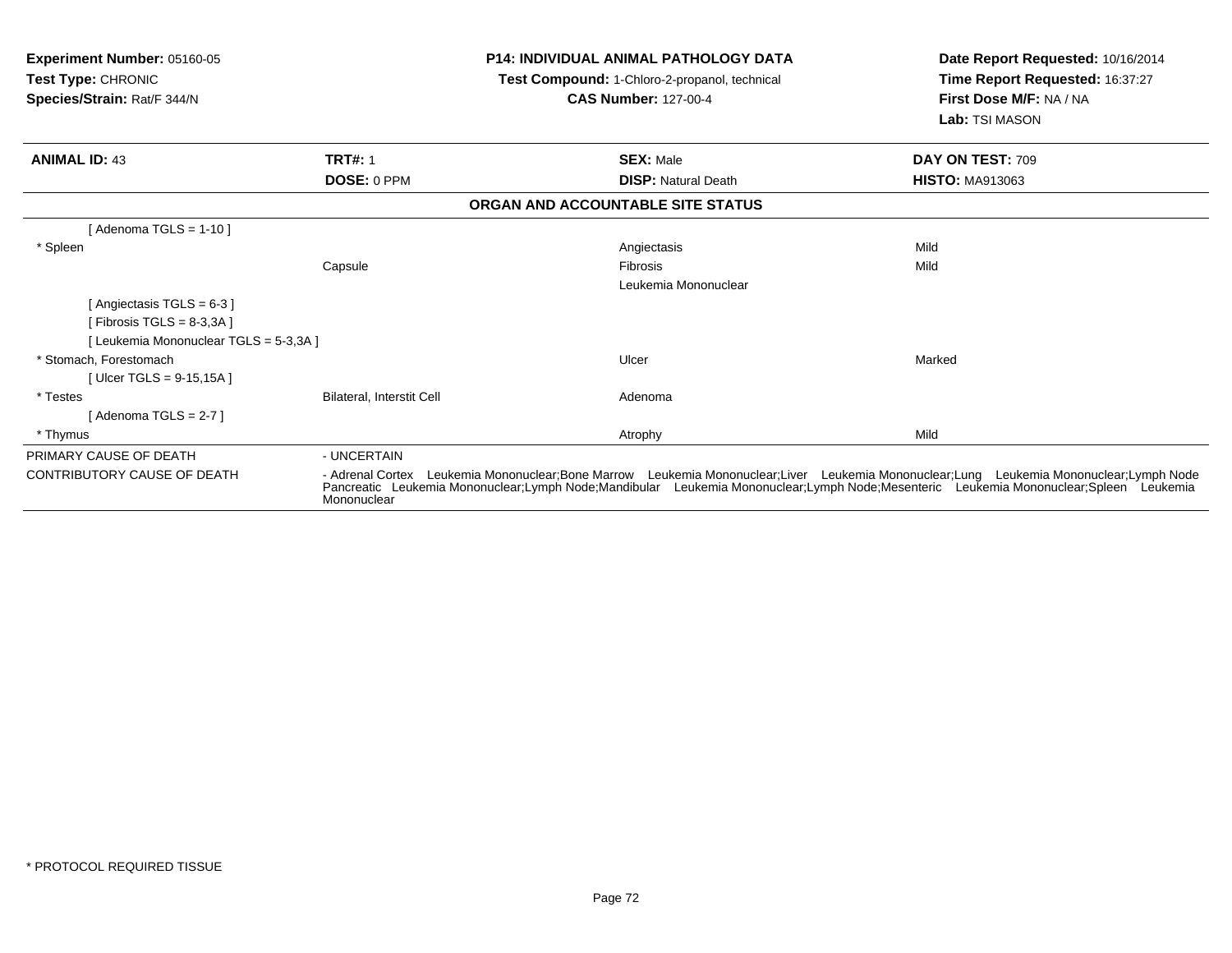**Experiment Number:** 05160-05**Test Type:** CHRONIC **Species/Strain:** Rat/F 344/N**P14: INDIVIDUAL ANIMAL PATHOLOGY DATATest Compound:** 1-Chloro-2-propanol, technical **CAS Number:** 127-00-4**Date Report Requested:** 10/16/2014**Time Report Requested:** 16:37:27**First Dose M/F:** NA / NA**Lab:** TSI MASON**ANIMAL ID:** 44**TRT#:** 1 **SEX:** Male **DAY ON TEST:** 729 **DOSE:** 0 PPM**DISP:** Terminal Sacrifice **HISTO:** MA913064 **ORGAN AND ACCOUNTABLE SITE STATUSNORMAL**\* Blood Vessel \* Blood Vessel \* \* Annual \* Bone \* \* Bone \* \* Bone \* \* Bone Marrow \* \* Bone Marrow \* \* Brain \* Brain \* Brain \* \* Epididymis **Account 19 and 19 and 19 and 19 and 19 and 19 and 19 and 19 and 19 and 19 and 19 and 19 and 19 and 19 and 19 and 19 and 19 and 19 and 19 and 19 and 19 and 19 and 19 and 19 and 19 and 19 and 19 and 19 and 19 a** \* Intestine Small. Ileum \* Intestine Large, Colon \* Intestine Large, Rectum \* Intestine Small, Duodenum \* Intestine Small, Duodenum \* Intestine Small, Jejunum \* The research of the state of the state of the state of the state of the state of the state of the state of the state of the state of the state of the state of the state of the state of the stat \* Salivary Glands \* Parathyroid Gland \* \* \* Preputial Gland \* \* Preputial Gland \* \* Prostate \* \* Salivary Glands \* Salivary Glands \* Seminal Vesicle \* Thyroid Gland \* \* Skin \* \* Skin \* Stomach \* Stomach, Forestomach \* \* Thyroid Gland \* Thyroid Gland \* Trachea **\*** Urinary Bladder **OBSERVATIONS** \* Adrenal Cortex Leukemia Mononuclear \* Adrenal Medulla Leukemia Mononuclear Pheochromocytoma Benign \* Kidney Leukemia Mononuclear Nephropathyy Mild [ Leukemia Mononuclear TGLS = 5-4 ] \* Liver Leukemia Mononuclear [ Leukemia Mononuclear TGLS = 6-6,6A; 12-6; 13-6A ] \* Lung Leukemia Mononuclear Lymph Node Mediastinal Leukemia Mononuclear Pancreatic Leukemia Mononuclear [ Leukemia Mononuclear TGLS = 7-3B ][ Leukemia Mononuclear TGLS = 10-9A ] \* Lymph Node, Mandibular Leukemia Mononuclear [ Leukemia Mononuclear TGLS = 9-9 ] \* Lymph Node, Mesenteric Leukemia Mononuclear Mesenteryy the control of the Marked States of the Marked States of the Marked States of the Marked States of the Marked States of the Marked States of the Marked States of the Marked States of the Marked States of the Marked State  $[$  Necrosis TGLS = 4-16  $]$  \* Nose Respirat Epith Hyperplasia Minimal \* Pituitary Glandd and the contract of Pars Distalis and the contract of Adenoma and Adenoma and the Adenoma and the Adenoma and  $\lambda$  $[$  Adenoma TGLS = 8-8  $]$  \* SpleenLeukemia Mononuclear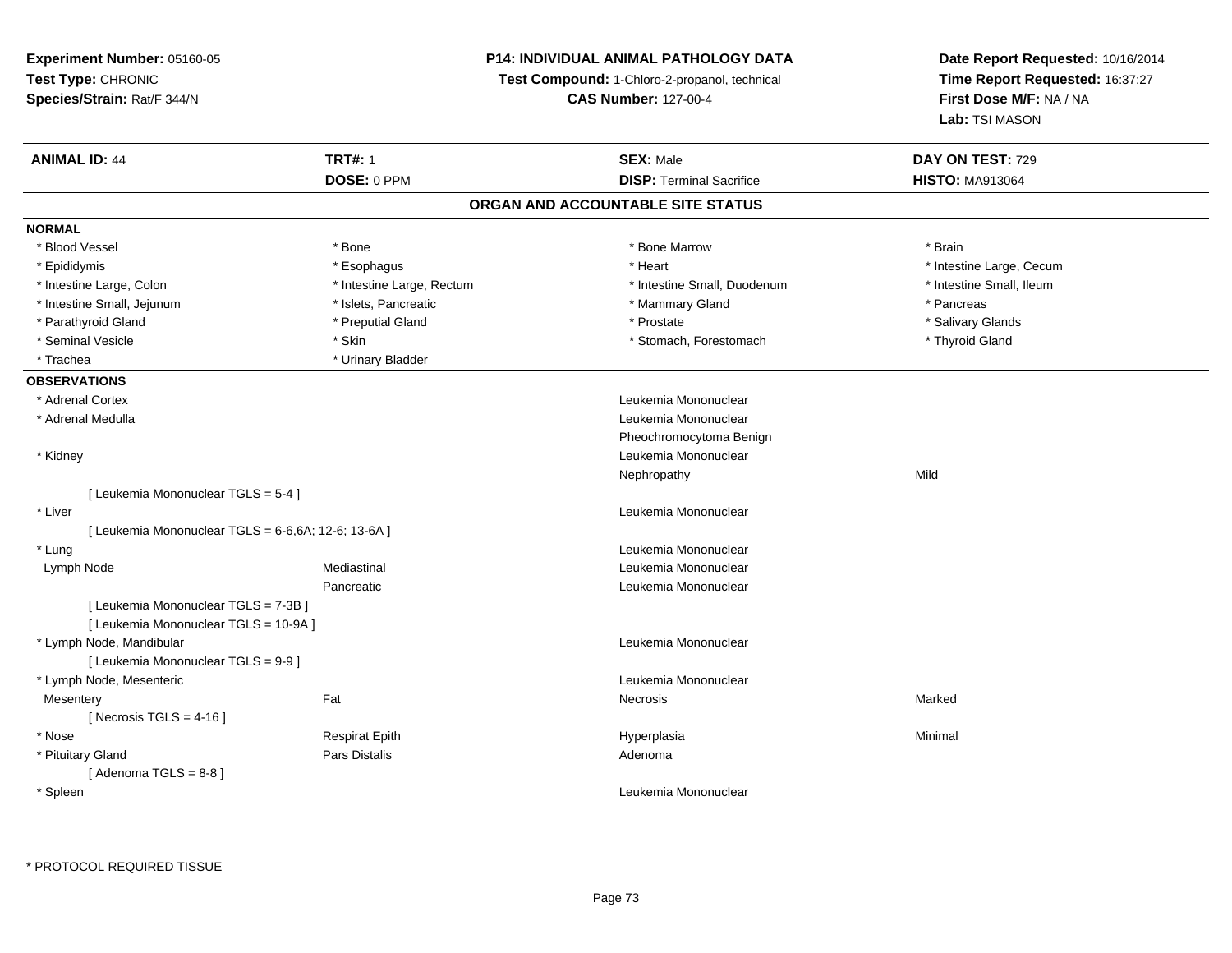| Experiment Number: 05160-05<br><b>Test Type: CHRONIC</b><br>Species/Strain: Rat/F 344/N |                                  | <b>P14: INDIVIDUAL ANIMAL PATHOLOGY DATA</b><br>Test Compound: 1-Chloro-2-propanol, technical<br><b>CAS Number: 127-00-4</b> | Date Report Requested: 10/16/2014<br>Time Report Requested: 16:37:27<br>First Dose M/F: NA / NA<br><b>Lab:</b> TSI MASON |  |
|-----------------------------------------------------------------------------------------|----------------------------------|------------------------------------------------------------------------------------------------------------------------------|--------------------------------------------------------------------------------------------------------------------------|--|
| <b>ANIMAL ID: 44</b>                                                                    | <b>TRT#: 1</b>                   | <b>SEX: Male</b>                                                                                                             | DAY ON TEST: 729                                                                                                         |  |
|                                                                                         | DOSE: 0 PPM                      | <b>DISP:</b> Terminal Sacrifice                                                                                              | <b>HISTO: MA913064</b>                                                                                                   |  |
|                                                                                         |                                  | ORGAN AND ACCOUNTABLE SITE STATUS                                                                                            |                                                                                                                          |  |
| [Leukemia Mononuclear TGLS = 2,3-3,3A ]                                                 |                                  |                                                                                                                              |                                                                                                                          |  |
| * Stomach, Glandular<br>[Necrosis TGLS = 11-15]                                         |                                  | <b>Necrosis</b>                                                                                                              | Minimal                                                                                                                  |  |
| * Testes<br>[ Adenoma TGLS = 1-7 ]                                                      | <b>Bilateral, Interstit Cell</b> | Adenoma                                                                                                                      |                                                                                                                          |  |
| * Thymus                                                                                |                                  | Leukemia Mononuclear                                                                                                         |                                                                                                                          |  |
| PRIMARY CAUSE OF DEATH                                                                  |                                  |                                                                                                                              |                                                                                                                          |  |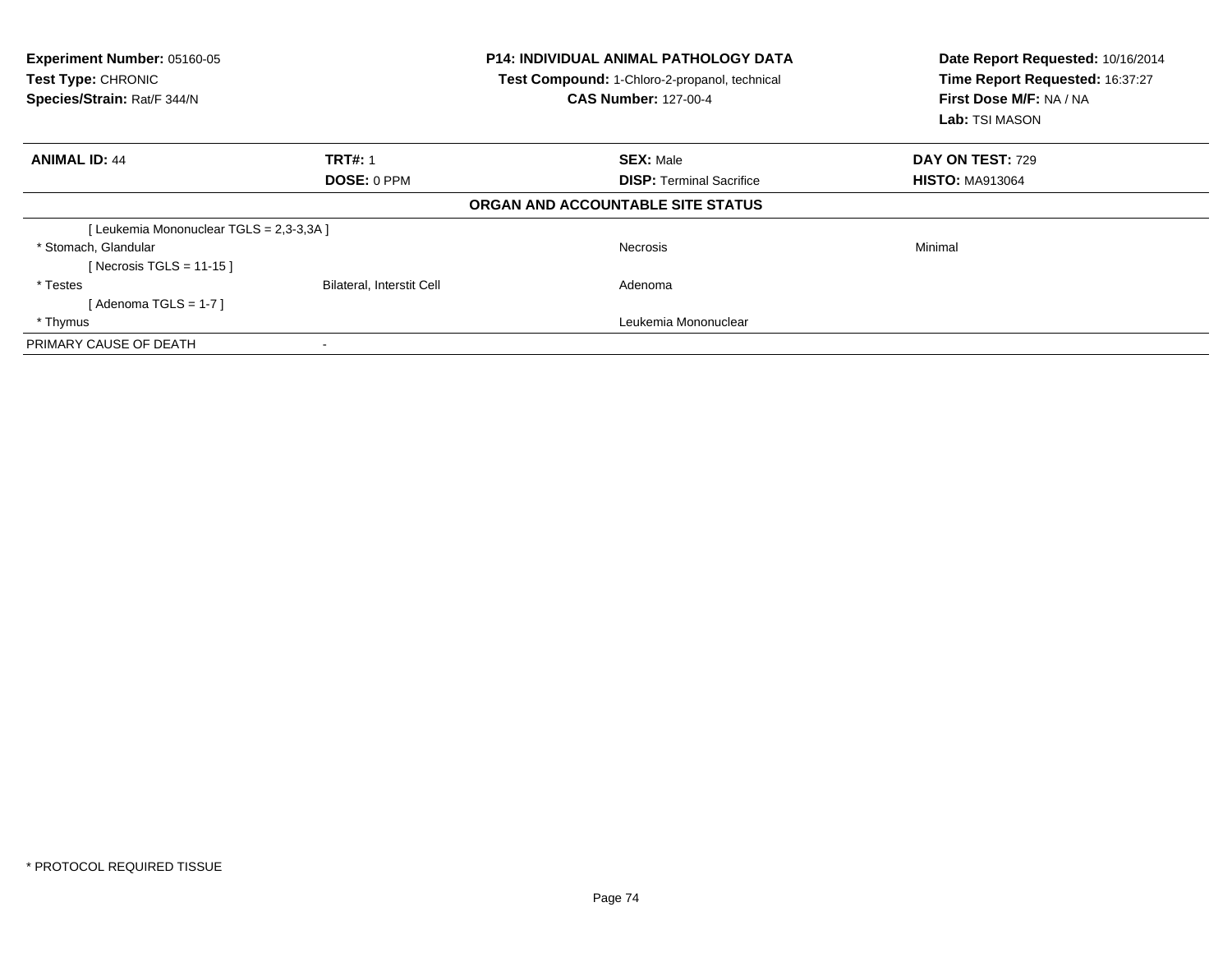**Experiment Number:** 05160-05**Test Type:** CHRONIC **Species/Strain:** Rat/F 344/N**P14: INDIVIDUAL ANIMAL PATHOLOGY DATATest Compound:** 1-Chloro-2-propanol, technical **CAS Number:** 127-00-4**Date Report Requested:** 10/16/2014**Time Report Requested:** 16:37:27**First Dose M/F:** NA / NA**Lab:** TSI MASON**ANIMAL ID:** 45**TRT#:** 1 **SEX:** Male **DAY ON TEST:** 693 **DOSE:** 0 PPM**DISP:** Natural Death **HISTO:** MA913065 **ORGAN AND ACCOUNTABLE SITE STATUSNORMAL**\* Adrenal Cortex \* Adrenal Cortex \* \* Adrenal Medulla \* \* Adrenal Medulla \* \* Blood Vessel \* \* Brood Vessel \* \* Bone \* Esophagus \* Bone Marrow \* Brain \* Epididymis \* Esophagus \* Intestine Small, Duodenum \* Intestine Large, Cecum \* Intestine Large, Colon \* Intestine Small, Number 2016, Rectum \* Intestine Small, Duodenum \* Islets, Pancreatic \* \* The matrix of the state of the state of the state of the state of the state of the state of the state of the state of the state of the state of the state of the state of the state of the state of t \* Salivary Glands \* Parathyroid Gland \* \* \* Preputial Gland \* \* Preputial Gland \* \* Prostate \* \* Salivary Glands \* Salivary Glands \* Seminal Vesicle \* \* \* Spleen \* \* Spleen \* \* Thyroid Gland \* Thomas \* The \* Trachea \* Urinary Bladder**AUTO PRECLUDES DIAG.**\* Intestine Small, Ileum \* 11testine Small, Jejunum **OBSERVATIONS** \* Heart Cardiomyopathyy Mild Mild \* Kidneyy the controller of the controller of the controller of the controller of the controller of the controller of the controller of the controller of the controller of the controller of the controller of the controller of the **Mild**  \* Liverr and the contract of the contract of the contract of the contract of the contract of the contract of the contract of the contract of the contract of the contract of the contract of the contract of the contract of the cont s Mild Hepatodiaphragmatic NoduleCentrilobular Vacuolization Cytoplasmicc Mild [ Hepatodiaphragmatic Nodule TGLS = 5-6A ][ Vacuolization Cytoplasmic TGLS = 10-6 ] Lymph Nodee the mediastinal the manufacture of the Marked Marked School and Marked Marked School and Marked Marked School Renal Hemorrhage Moderate [ Hemorrhage TGLS = 8-3A ][ Hemorrhage TGLS = 7-16 ] \* Lymph Node, Mandibular Hemorrhagee Marked Marked [ Hemorrhage TGLS = 2-9 ] \* Lymph Node, Mesentericc **Example 2018 Hemorrhage** e Marked Marked  $[$  Hemorrhage TGLS = 6-8  $]$  \* Nosee and the second of the series of the series of the control of the series of the series of the chronic Active, Mild Note: FUNGAL HYPHAE IN NASAL CAVITY. \* Pituitary Glandd and the set of Pars Distalis and the Second Adenomal Adenomal Second Second Pars Distallis [ Adenoma TGLS = 9-8A ]\* Saliv Glands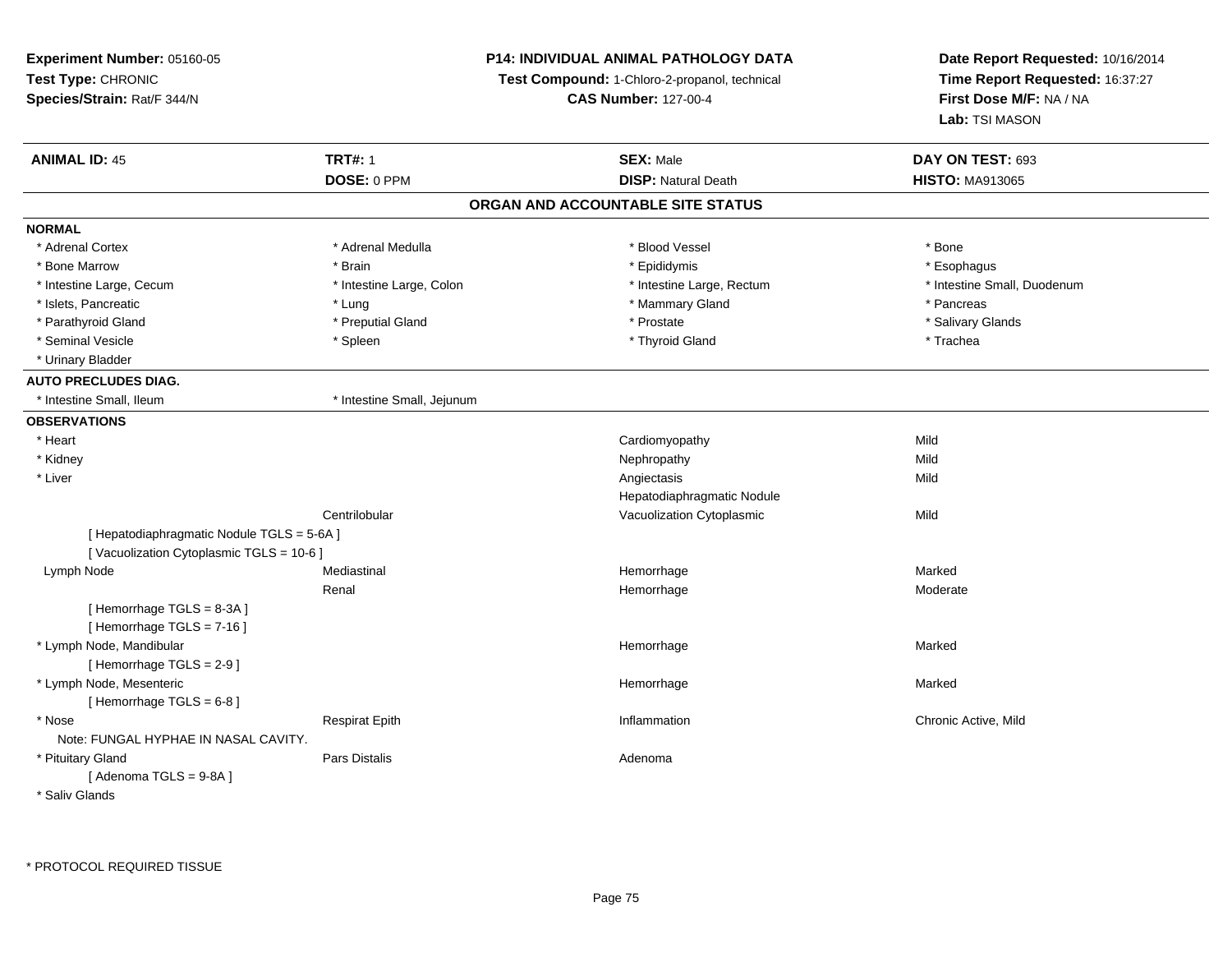| <b>Experiment Number: 05160-05</b><br>Test Type: CHRONIC<br>Species/Strain: Rat/F 344/N |                                  | <b>P14: INDIVIDUAL ANIMAL PATHOLOGY DATA</b><br>Test Compound: 1-Chloro-2-propanol, technical<br><b>CAS Number: 127-00-4</b> | Date Report Requested: 10/16/2014<br>Time Report Requested: 16:37:27<br>First Dose M/F: NA / NA<br>Lab: TSI MASON |
|-----------------------------------------------------------------------------------------|----------------------------------|------------------------------------------------------------------------------------------------------------------------------|-------------------------------------------------------------------------------------------------------------------|
| <b>ANIMAL ID: 45</b>                                                                    | <b>TRT#: 1</b>                   | <b>SEX: Male</b>                                                                                                             | DAY ON TEST: 693                                                                                                  |
|                                                                                         | DOSE: 0 PPM                      | <b>DISP: Natural Death</b>                                                                                                   | <b>HISTO: MA913065</b>                                                                                            |
|                                                                                         |                                  | ORGAN AND ACCOUNTABLE SITE STATUS                                                                                            |                                                                                                                   |
| Note: TGL 3-NCL                                                                         |                                  |                                                                                                                              |                                                                                                                   |
| * Skin                                                                                  | <b>Subcut Tiss</b>               | Sarcoma                                                                                                                      |                                                                                                                   |
| Note: SARCOMA IS CHONDROSARCOMA, HOWEVER, TERM IS UNAVAILABLE.                          |                                  |                                                                                                                              |                                                                                                                   |
| [Sarcoma TGLS = 1-10A ]                                                                 |                                  |                                                                                                                              |                                                                                                                   |
| * Stomach, Forestomach                                                                  |                                  | Ulcer                                                                                                                        | Marked                                                                                                            |
| [Ulcer TGLS = $11-15A$ ]                                                                |                                  |                                                                                                                              |                                                                                                                   |
| * Stomach, Glandular                                                                    |                                  | Necrosis                                                                                                                     | Mild                                                                                                              |
| [Necrosis TGLS = 11-15]                                                                 |                                  |                                                                                                                              |                                                                                                                   |
| * Testes                                                                                | <b>Bilateral, Interstit Cell</b> | Adenoma                                                                                                                      |                                                                                                                   |
| * Thymus                                                                                |                                  | Atrophy                                                                                                                      | Moderate                                                                                                          |
| PRIMARY CAUSE OF DEATH                                                                  | - Skin Subcut Tiss Sarcoma       |                                                                                                                              |                                                                                                                   |
| Animal Note: THORACIC CAVITY CLEAR FLUID, TGL 4-NST                                     |                                  |                                                                                                                              |                                                                                                                   |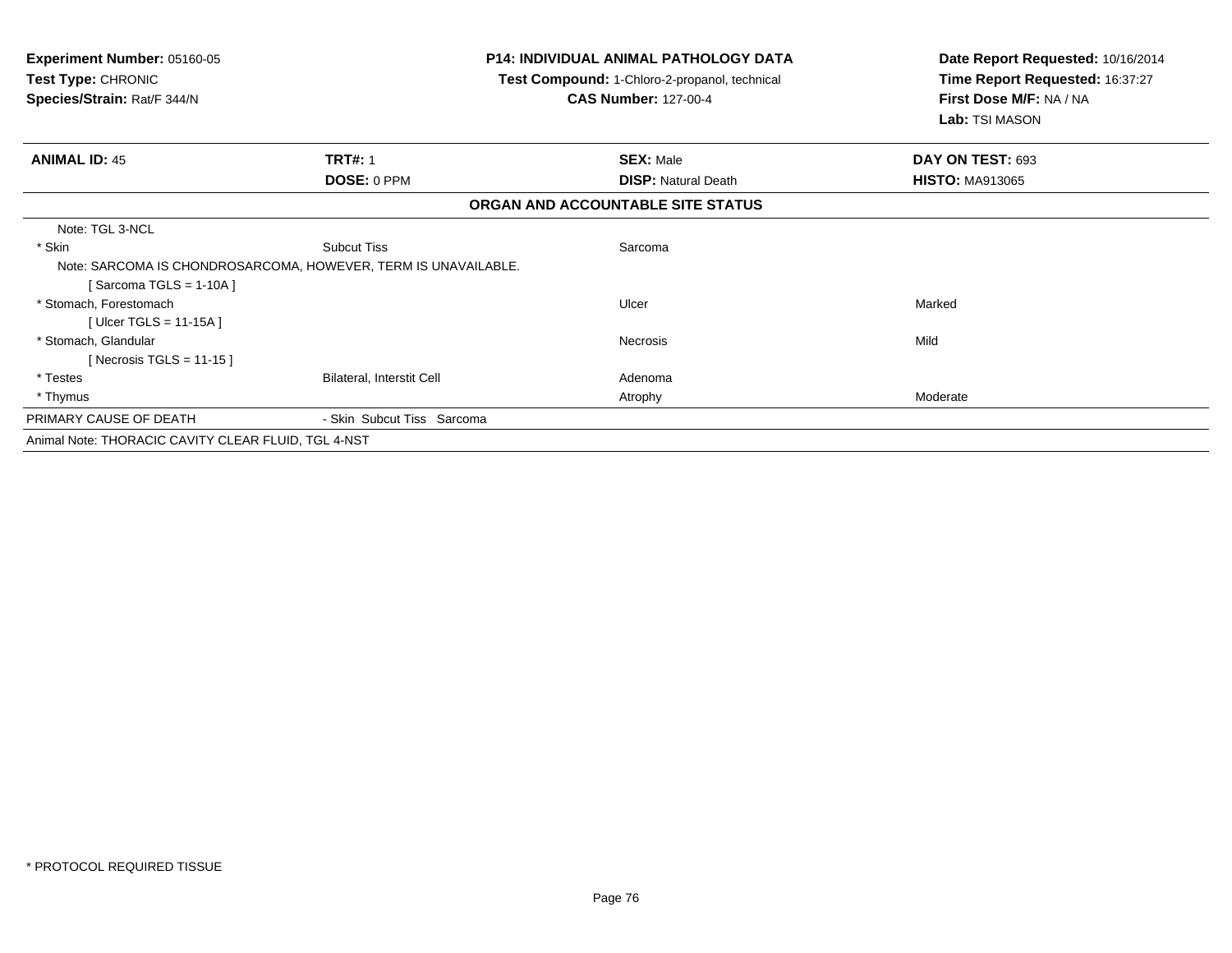**Experiment Number:** 05160-05**Test Type:** CHRONIC **Species/Strain:** Rat/F 344/N**P14: INDIVIDUAL ANIMAL PATHOLOGY DATATest Compound:** 1-Chloro-2-propanol, technical **CAS Number:** 127-00-4**Date Report Requested:** 10/16/2014**Time Report Requested:** 16:37:27**First Dose M/F:** NA / NA**Lab:** TSI MASON**ANIMAL ID:** 46**6 TRT#:** 1 **TRT#:** 1 **SEX:** Male **SEX:** Male **DAY ON TEST:** 578 **DOSE:** 0 PPM**DISP:** Natural Death **HISTO:** MA913066 **ORGAN AND ACCOUNTABLE SITE STATUSNORMAL**\* Blood Vessel \* Blood Vessel \* \* Expression \* \* Bone \* \* Bone \* \* Epididymis \* \* Epididymis \* \* Expression \* Esophagus \* Esophagus \* Intestine Small, Duodenum \* The metal was a strategies of the strategies of the strategies of the strategies of the strategies of the strategies of the strategies of the strategies of the strategies of the strategies of \* Salivary Glands \* Parathyroid Gland \* \* \* Preputial Gland \* \* Preputial Gland \* \* Prostate \* \* Salivary Glands \* Salivary Glands \* Seminal Vesicle \* \* \* Stin \* \* Skin \* \* Thyroid Gland \* Thyroid Gland \* Trachea \* Urinary Bladder**AUTO PRECLUDES DIAG.**\* Bone Marrow \* Thestine Large, Cecum \* Intestine Large, Cecum \* Intestine Large, Colon \* \* Intestine Large, Rectum \* Intestine Small, Ileum \* \* Intestine Small, Jejunum **OBSERVATIONS** \* Adrenal Cortex Leukemia Mononuclear \* Adrenal Medulla Leukemia Mononuclear \* Brain Leukemia Mononuclear \* Heart Cardiomyopathy Minimal \* Kidney Leukemia Mononuclear Nephropathyy the contract of the Minimal Minimal Section 1996 and the contract of the Minimal Section 1997 and the contract of the contract of the contract of the contract of the contract of the contract of the contract of the contra \* Liver Leukemia Mononuclear [ Leukemia Mononuclear TGLS = 5-6 ] \* LungLeukemia Mononuclear<br>
Hemorrhage<br>
Hemorrhage Lymph Nodee the mediastinal the settlement of the Mild of the Mild of the Mild of the Mild of the Mild of the Mild of the Mild of the Mild of the Mild of the Mild of the Mild of the Mild of the Mild of the Mild of the Mild of the Mi Mediastinal Leukemia Mononuclear[ Hemorrhage TGLS = 10-3A ][ Leukemia Mononuclear TGLS = 10-3A ] \* Lymph Node, Mandibular Hemorrhagee Minimal Leukemia Mononuclear[ Hemorrhage TGLS = 1-9 ][ Leukemia Mononuclear TGLS = 1-9 ] \* Mammary Glandd and the control of the control of the control of the control of the control of the control of the control of the control of the control of the control of the control of the control of the control of the control of the co **Mesentery** y the control of the set of the control of the Moderate of the Moderate of the Moderate of the Moderate of the Moderate of the Moderate of the Moderate of the Moderate of the Moderate of the Moderate of the Moderate of the  $[$  Necrosis TGLS = 3-16; 4-17; 8-9 ] \* Nosee who contact the Chronic Active, Moderate Chronic Active, Moderate Chronic Active, Moderate Chronic Active, Moderate

\* PROTOCOL REQUIRED TISSUE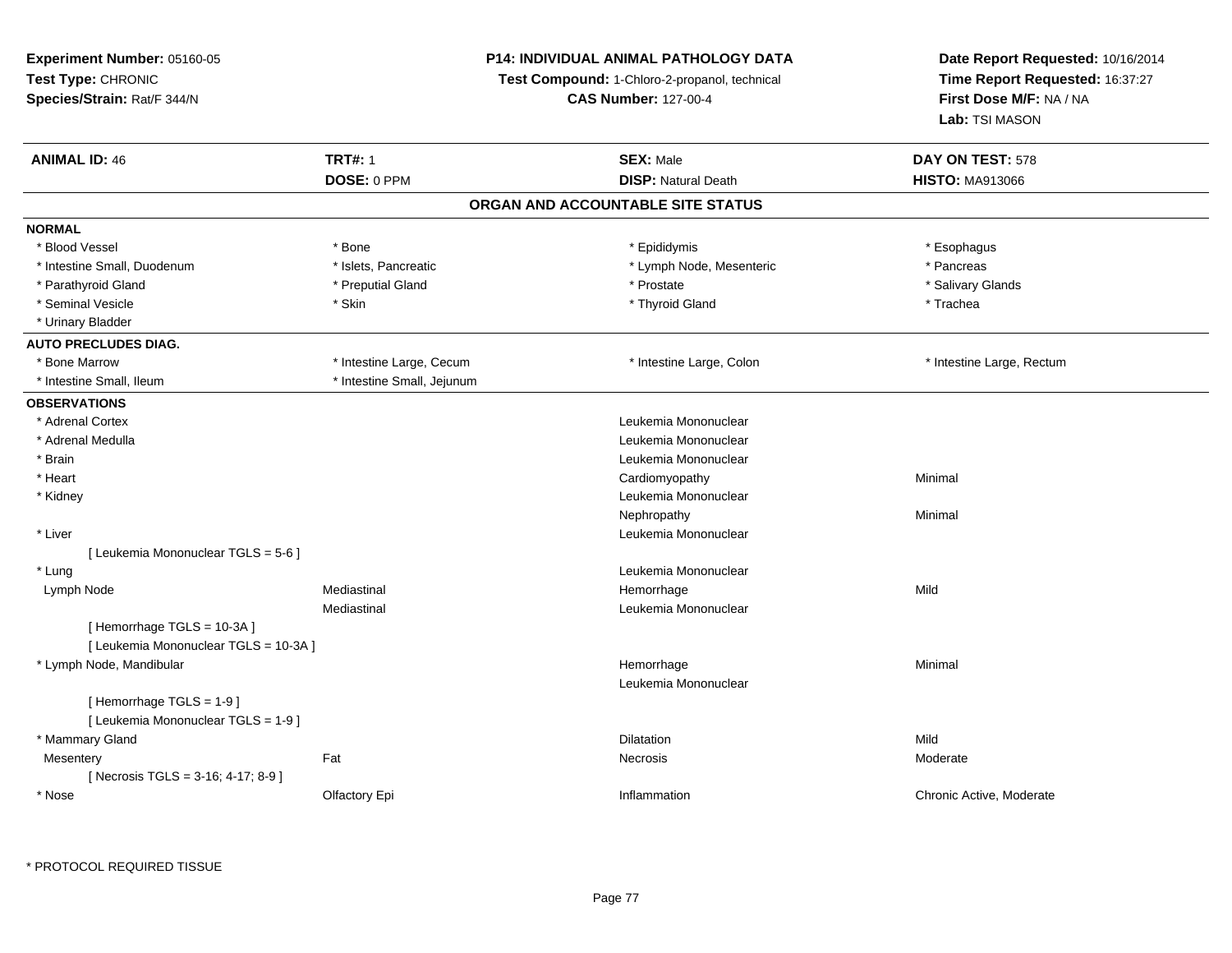| <b>Experiment Number: 05160-05</b><br><b>Test Type: CHRONIC</b><br>Species/Strain: Rat/F 344/N |                                                                                                                                                                                                                                                                                                                                                                                                | <b>P14: INDIVIDUAL ANIMAL PATHOLOGY DATA</b><br>Test Compound: 1-Chloro-2-propanol, technical<br><b>CAS Number: 127-00-4</b> | Date Report Requested: 10/16/2014<br>Time Report Requested: 16:37:27<br>First Dose M/F: NA / NA |  |
|------------------------------------------------------------------------------------------------|------------------------------------------------------------------------------------------------------------------------------------------------------------------------------------------------------------------------------------------------------------------------------------------------------------------------------------------------------------------------------------------------|------------------------------------------------------------------------------------------------------------------------------|-------------------------------------------------------------------------------------------------|--|
|                                                                                                |                                                                                                                                                                                                                                                                                                                                                                                                |                                                                                                                              | Lab: TSI MASON                                                                                  |  |
| <b>ANIMAL ID: 46</b>                                                                           | <b>TRT#: 1</b>                                                                                                                                                                                                                                                                                                                                                                                 | <b>SEX: Male</b>                                                                                                             | DAY ON TEST: 578                                                                                |  |
|                                                                                                | DOSE: 0 PPM                                                                                                                                                                                                                                                                                                                                                                                    | <b>DISP: Natural Death</b>                                                                                                   | <b>HISTO: MA913066</b>                                                                          |  |
|                                                                                                |                                                                                                                                                                                                                                                                                                                                                                                                | ORGAN AND ACCOUNTABLE SITE STATUS                                                                                            |                                                                                                 |  |
|                                                                                                | <b>Respirat Epith</b>                                                                                                                                                                                                                                                                                                                                                                          | Inflammation                                                                                                                 | Chronic Active, Marked                                                                          |  |
| Note: ABUNDANT FUNGAL HYPHAE IN NASAL CAVITY.                                                  |                                                                                                                                                                                                                                                                                                                                                                                                |                                                                                                                              |                                                                                                 |  |
| Peritoneum                                                                                     |                                                                                                                                                                                                                                                                                                                                                                                                | <b>Necrosis</b>                                                                                                              | Moderate                                                                                        |  |
| [Necrosis TGLS = $2-18$ ]                                                                      |                                                                                                                                                                                                                                                                                                                                                                                                |                                                                                                                              |                                                                                                 |  |
| * Pituitary Gland                                                                              | Pars Distalis                                                                                                                                                                                                                                                                                                                                                                                  | Leukemia Mononuclear                                                                                                         |                                                                                                 |  |
| * Spleen                                                                                       |                                                                                                                                                                                                                                                                                                                                                                                                | Leukemia Mononuclear                                                                                                         |                                                                                                 |  |
| [Leukemia Mononuclear TGLS = 9-3]                                                              |                                                                                                                                                                                                                                                                                                                                                                                                |                                                                                                                              |                                                                                                 |  |
| * Stomach, Forestomach                                                                         | Epithelium                                                                                                                                                                                                                                                                                                                                                                                     | Hyperplasia                                                                                                                  | Moderate                                                                                        |  |
|                                                                                                |                                                                                                                                                                                                                                                                                                                                                                                                | Inflammation                                                                                                                 | Chronic Active, Mild                                                                            |  |
| * Stomach, Glandular                                                                           |                                                                                                                                                                                                                                                                                                                                                                                                | <b>Necrosis</b>                                                                                                              | Mild                                                                                            |  |
| [Necrosis TGLS = 12-15,15A]                                                                    |                                                                                                                                                                                                                                                                                                                                                                                                |                                                                                                                              |                                                                                                 |  |
| * Testes                                                                                       | Bilateral, Interstit Cell                                                                                                                                                                                                                                                                                                                                                                      | Adenoma                                                                                                                      |                                                                                                 |  |
| [ Adenoma TGLS = 6,7-7,7A ]                                                                    |                                                                                                                                                                                                                                                                                                                                                                                                |                                                                                                                              |                                                                                                 |  |
| * Thymus                                                                                       |                                                                                                                                                                                                                                                                                                                                                                                                | Atrophy                                                                                                                      | Mild                                                                                            |  |
|                                                                                                |                                                                                                                                                                                                                                                                                                                                                                                                | Hemorrhage                                                                                                                   | Mild                                                                                            |  |
|                                                                                                |                                                                                                                                                                                                                                                                                                                                                                                                | Leukemia Mononuclear                                                                                                         |                                                                                                 |  |
| PRIMARY CAUSE OF DEATH                                                                         | - UNCERTAIN                                                                                                                                                                                                                                                                                                                                                                                    |                                                                                                                              |                                                                                                 |  |
| <b>CONTRIBUTORY CAUSE OF DEATH</b>                                                             | - Adrenal Cortex Leukemia Mononuclear;Adrenal Medulla Leukemia Mononuclear;Brain Leukemia Mononuclear;Kidney Leukemia Mononuclear;Liver<br>Leukemia Mononuclear;Lung Leukemia Mononuclear;Lymph Node Mediastinal Leukemia Mononuclear;Lymph Node;Mandibular Leukemia<br>Mononuclear:Pituitary Gland Pars Distalis Leukemia Mononuclear:Spleen Leukemia Mononuclear:Thymus Leukemia Mononuclear |                                                                                                                              |                                                                                                 |  |
| Animal Note: CARCASS THIN, TGL 11-NST                                                          |                                                                                                                                                                                                                                                                                                                                                                                                |                                                                                                                              |                                                                                                 |  |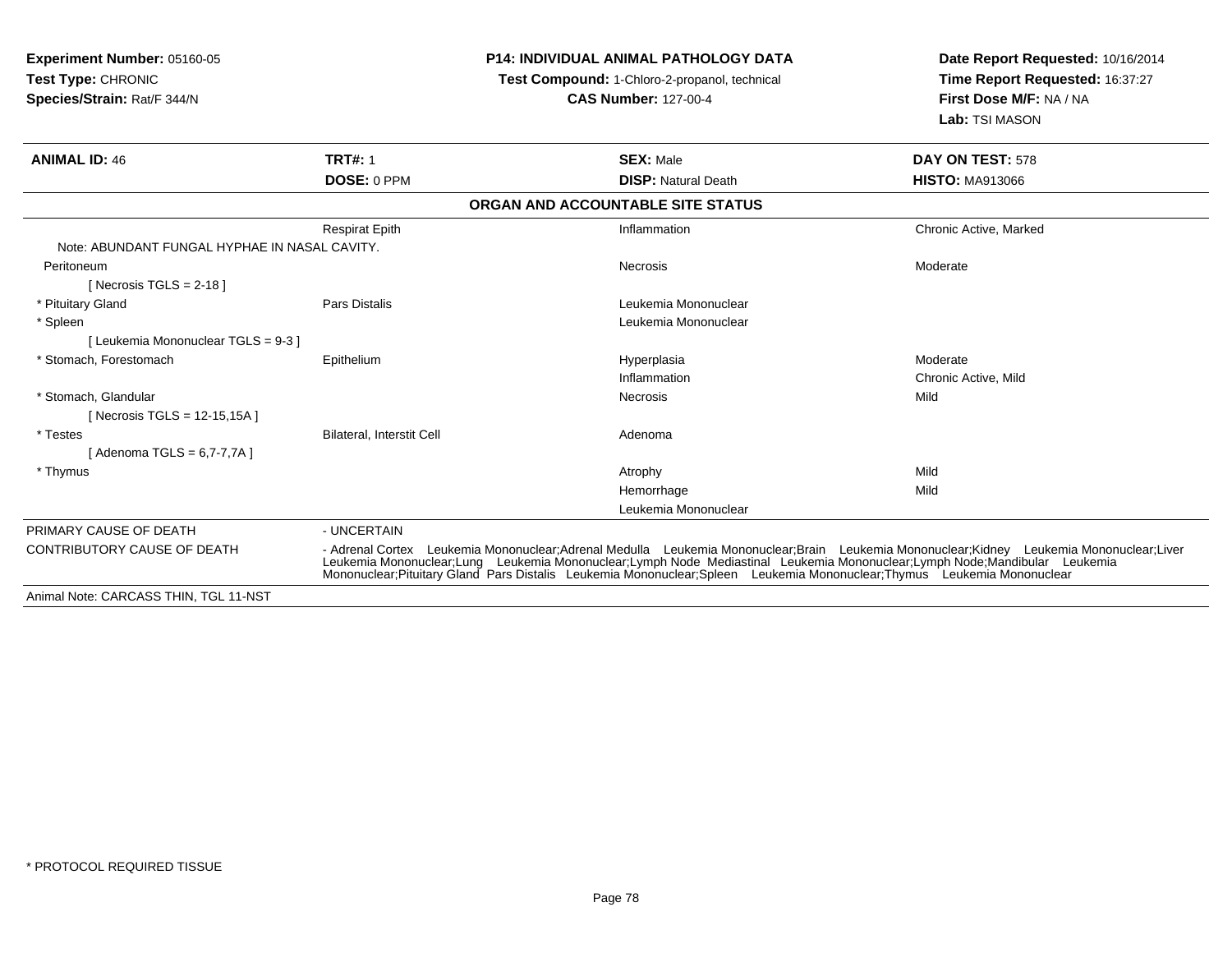#### **P14: INDIVIDUAL ANIMAL PATHOLOGY DATA**

**Test Compound:** 1-Chloro-2-propanol, technical

**CAS Number:** 127-00-4

| <b>ANIMAL ID: 47</b>                       | <b>TRT#: 1</b>              | <b>SEX: Male</b>                  | DAY ON TEST: 729           |  |
|--------------------------------------------|-----------------------------|-----------------------------------|----------------------------|--|
|                                            | DOSE: 0 PPM                 | <b>DISP: Natural Death</b>        | <b>HISTO: MA913067</b>     |  |
|                                            |                             | ORGAN AND ACCOUNTABLE SITE STATUS |                            |  |
| <b>NORMAL</b>                              |                             |                                   |                            |  |
| * Adrenal Cortex                           | * Blood Vessel              | * Bone                            | * Brain                    |  |
| * Epididymis                               | * Esophagus                 | * Intestine Large, Cecum          | * Intestine Large, Colon   |  |
| * Intestine Large, Rectum                  | * Intestine Small, Duodenum | * Intestine Small, Ileum          | * Intestine Small, Jejunum |  |
| * Islets, Pancreatic                       | * Lymph Node, Mandibular    | * Pancreas                        | * Parathyroid Gland        |  |
| * Pituitary Gland                          | * Preputial Gland           | * Prostate                        | * Salivary Glands          |  |
| * Seminal Vesicle                          | * Thyroid Gland             | * Trachea                         | * Urinary Bladder          |  |
| <b>OBSERVATIONS</b>                        |                             |                                   |                            |  |
| * Adrenal Medulla                          |                             | Hyperplasia                       | Moderate                   |  |
| * Bone Marrow                              |                             | Leukemia Mononuclear              |                            |  |
| * Heart                                    |                             | Cardiomyopathy                    | Mild                       |  |
| * Kidney                                   |                             | Nephropathy                       | Mild                       |  |
|                                            | <b>Renal Tubule</b>         | Pigmentation                      | Moderate                   |  |
| * Liver                                    |                             | Leukemia Mononuclear              |                            |  |
| [ Leukemia Mononuclear TGLS = 11,13-6,6A ] |                             |                                   |                            |  |
| * Lung                                     |                             | Leukemia Mononuclear              |                            |  |
| Lymph Node                                 | Pancreatic                  | Hemorrhage                        | Moderate                   |  |
| [Hemorrhage TGLS = 6-9A]                   |                             |                                   |                            |  |
| * Lymph Node, Mesenteric                   |                             | Hemorrhage                        | Moderate                   |  |
| [Hemorrhage TGLS = 4-8]                    |                             |                                   |                            |  |
| * Mammary Gland                            |                             | Fibroadenoma                      |                            |  |
| [Fibroadenoma TGLS = 2-10A]                |                             |                                   |                            |  |
| Mesentery                                  | Fat                         | Necrosis                          | Moderate                   |  |
| [Necrosis TGLS = $5-16$ ]                  |                             |                                   |                            |  |
| * Nose                                     | <b>Respirat Epith</b>       | Hyperplasia                       | Minimal                    |  |
| * Skin                                     |                             | Hyperkeratosis                    | Mild                       |  |
| [Hyperkeratosis TGLS = 1-17]               |                             |                                   |                            |  |
| * Spleen                                   |                             | Fibrosis                          | Mild                       |  |
|                                            |                             | Leukemia Mononuclear              |                            |  |
|                                            |                             | Necrosis                          | Mild                       |  |
| [Fibrosis TGLS = 9-3,3B]                   |                             |                                   |                            |  |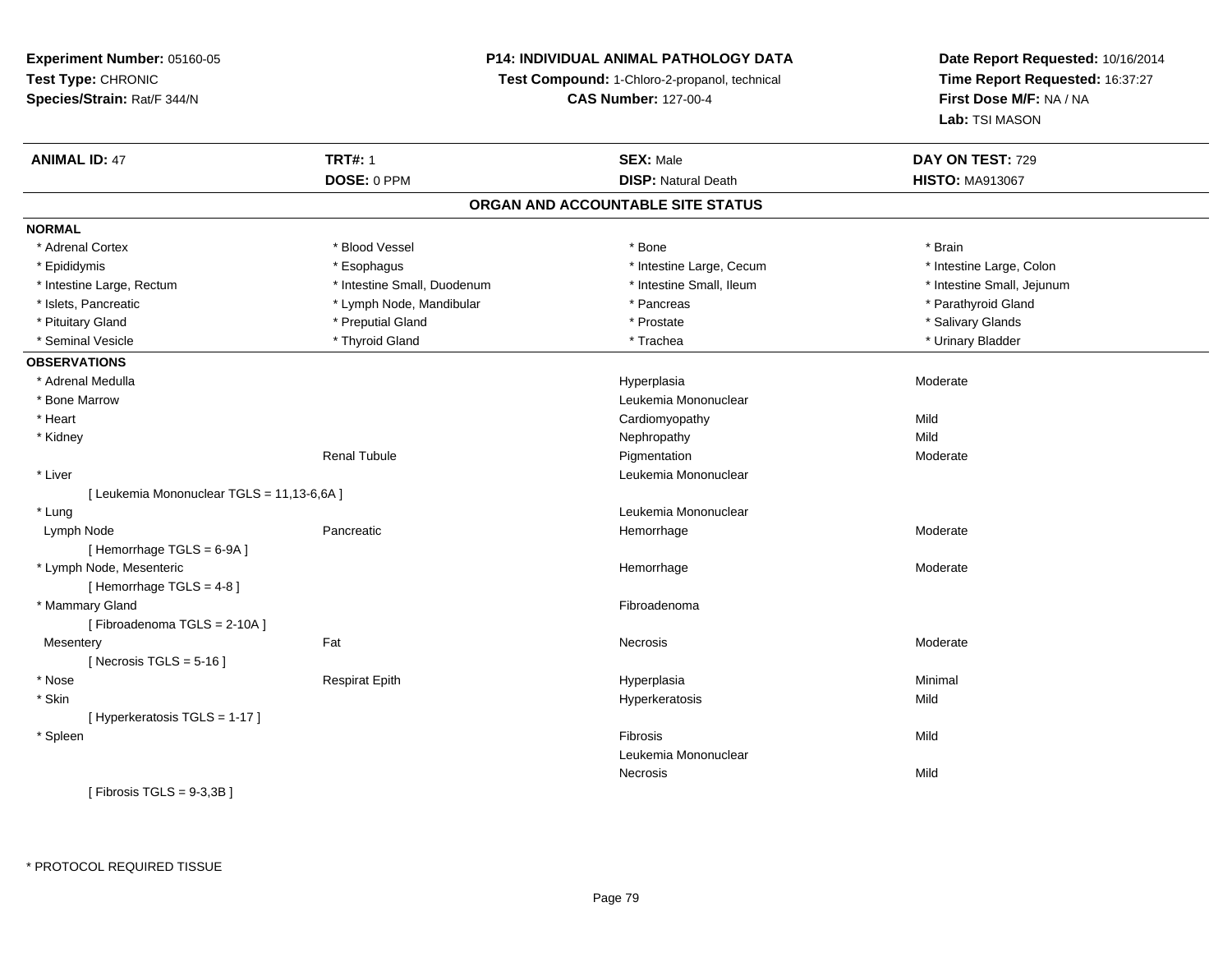| <b>Experiment Number: 05160-05</b><br>Test Type: CHRONIC<br>Species/Strain: Rat/F 344/N |                           |                            | <b>P14: INDIVIDUAL ANIMAL PATHOLOGY DATA</b><br>Test Compound: 1-Chloro-2-propanol, technical<br><b>CAS Number: 127-00-4</b> |                                                                            | Date Report Requested: 10/16/2014<br>Time Report Requested: 16:37:27<br>First Dose M/F: NA / NA<br>Lab: TSI MASON |
|-----------------------------------------------------------------------------------------|---------------------------|----------------------------|------------------------------------------------------------------------------------------------------------------------------|----------------------------------------------------------------------------|-------------------------------------------------------------------------------------------------------------------|
| <b>ANIMAL ID: 47</b>                                                                    | <b>TRT#: 1</b>            |                            | <b>SEX: Male</b>                                                                                                             |                                                                            | DAY ON TEST: 729                                                                                                  |
|                                                                                         | DOSE: 0 PPM               |                            | <b>DISP: Natural Death</b>                                                                                                   |                                                                            | <b>HISTO: MA913067</b>                                                                                            |
|                                                                                         |                           |                            | ORGAN AND ACCOUNTABLE SITE STATUS                                                                                            |                                                                            |                                                                                                                   |
| [Leukemia Mononuclear TGLS = 7-3,3A,3B]                                                 |                           |                            |                                                                                                                              |                                                                            |                                                                                                                   |
| [Necrosis TGLS = 8-3A]                                                                  |                           |                            |                                                                                                                              |                                                                            |                                                                                                                   |
| * Stomach, Forestomach                                                                  |                           |                            | Ulcer                                                                                                                        | Marked                                                                     |                                                                                                                   |
| [Ulcer TGLS = 15-15,15A]                                                                |                           |                            |                                                                                                                              |                                                                            |                                                                                                                   |
| * Stomach, Glandular                                                                    |                           |                            | Necrosis                                                                                                                     | Minimal                                                                    |                                                                                                                   |
| [ Necrosis TGLS = $10,14-15$ ]                                                          |                           |                            |                                                                                                                              |                                                                            |                                                                                                                   |
| * Testes                                                                                | Bilateral, Interstit Cell |                            | Adenoma                                                                                                                      |                                                                            |                                                                                                                   |
|                                                                                         |                           |                            | Atrophy                                                                                                                      | Minimal                                                                    |                                                                                                                   |
| [Adenoma TGLS = $3-7$ ]                                                                 |                           |                            |                                                                                                                              |                                                                            |                                                                                                                   |
| * Thymus                                                                                |                           |                            | Atrophy                                                                                                                      |                                                                            | Moderate                                                                                                          |
| PRIMARY CAUSE OF DEATH                                                                  | - UNCERTAIN               |                            |                                                                                                                              |                                                                            |                                                                                                                   |
| CONTRIBUTORY CAUSE OF DEATH                                                             | - Bone Marrow             | Leukemia Mononuclear;Liver |                                                                                                                              | Leukemia Mononuclear;Lung Leukemia Mononuclear;Spleen Leukemia Mononuclear |                                                                                                                   |
| Animal Note: THORACIC CAVITY 5ML CLEAR FLUID, TGL 12-NST                                |                           |                            |                                                                                                                              |                                                                            |                                                                                                                   |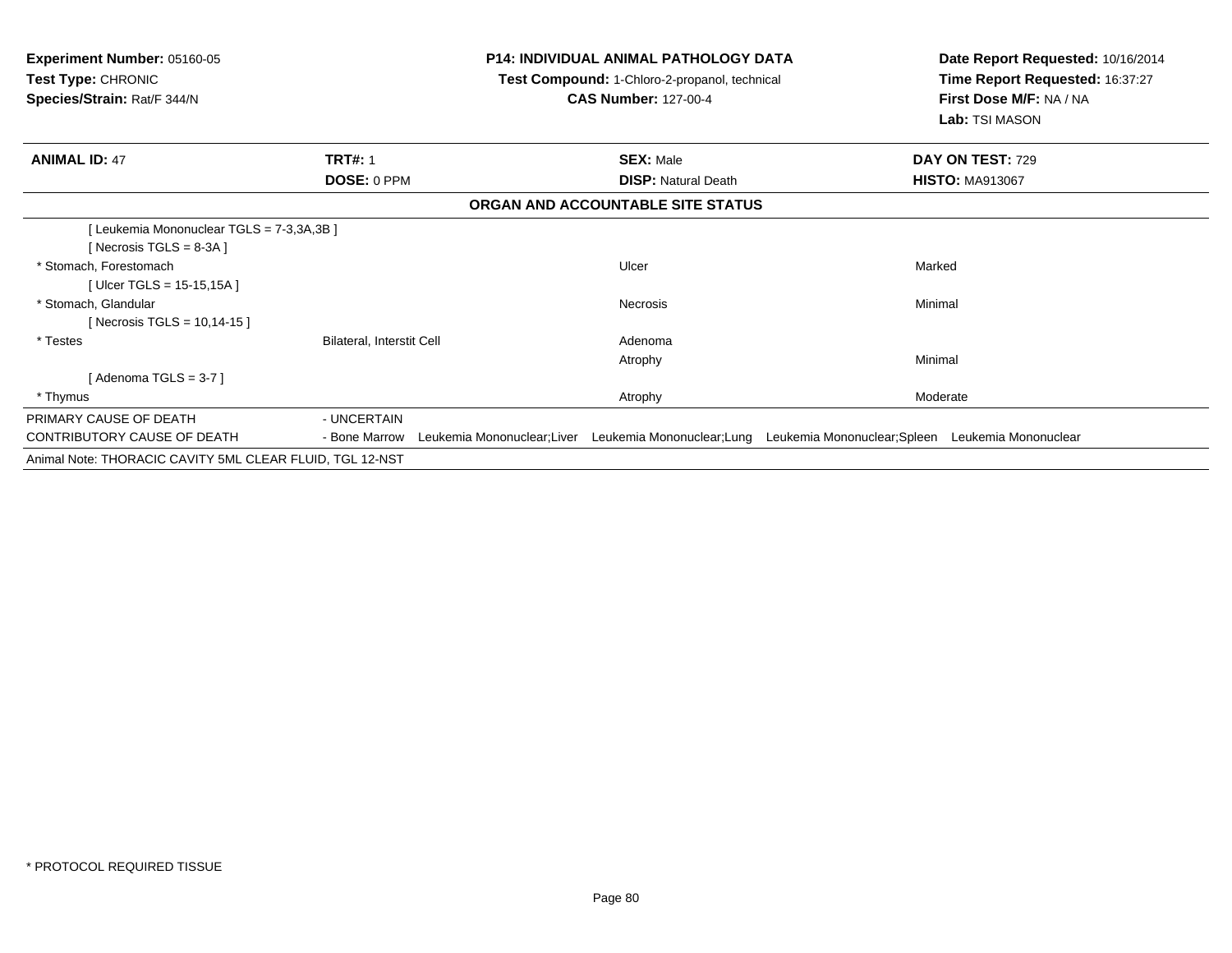| Experiment Number: 05160-05              |                             | <b>P14: INDIVIDUAL ANIMAL PATHOLOGY DATA</b>  | Date Report Requested: 10/16/2014 |  |
|------------------------------------------|-----------------------------|-----------------------------------------------|-----------------------------------|--|
| Test Type: CHRONIC                       |                             | Test Compound: 1-Chloro-2-propanol, technical | Time Report Requested: 16:37:27   |  |
| Species/Strain: Rat/F 344/N              |                             | <b>CAS Number: 127-00-4</b>                   | First Dose M/F: NA / NA           |  |
|                                          |                             |                                               | Lab: TSI MASON                    |  |
| <b>ANIMAL ID: 48</b>                     | <b>TRT#: 1</b>              | <b>SEX: Male</b>                              | DAY ON TEST: 635                  |  |
|                                          | DOSE: 0 PPM                 | <b>DISP: Natural Death</b>                    | <b>HISTO: MA913068</b>            |  |
|                                          |                             | ORGAN AND ACCOUNTABLE SITE STATUS             |                                   |  |
| <b>NORMAL</b>                            |                             |                                               |                                   |  |
| * Adrenal Cortex                         | * Bone                      | * Brain                                       | * Epididymis                      |  |
| * Esophagus                              | * Intestine Large, Cecum    | * Intestine Large, Colon                      | * Intestine Large, Rectum         |  |
| * Islets, Pancreatic                     | * Mammary Gland             | * Pancreas                                    | * Parathyroid Gland               |  |
| * Salivary Glands                        | * Seminal Vesicle           | * Stomach, Forestomach                        | * Thyroid Gland                   |  |
| * Trachea                                | * Urinary Bladder           |                                               |                                   |  |
| <b>MISSING</b>                           |                             |                                               |                                   |  |
| * Blood Vessel                           |                             |                                               |                                   |  |
| <b>AUTO PRECLUDES DIAG.</b>              |                             |                                               |                                   |  |
| * Bone Marrow                            | * Intestine Small, Duodenum | * Intestine Small, Ileum                      | * Intestine Small, Jejunum        |  |
| <b>OBSERVATIONS</b>                      |                             |                                               |                                   |  |
| * Adrenal Medulla                        |                             | Hyperplasia                                   | Mild                              |  |
| * Heart                                  |                             | Leukemia Mononuclear                          |                                   |  |
| * Kidney                                 |                             | Leukemia Mononuclear                          |                                   |  |
|                                          |                             | Nephropathy                                   | Minimal                           |  |
| [ Leukemia Mononuclear TGLS = 8-4,4A ]   |                             |                                               |                                   |  |
| * Liver                                  |                             | Leukemia Mononuclear                          |                                   |  |
| [ Leukemia Mononuclear TGLS = 5,11-6+6A] |                             |                                               |                                   |  |
| * Lung                                   |                             | Leukemia Mononuclear                          |                                   |  |
| [ Leukemia Mononuclear TGLS = 6-2,3 ]    |                             |                                               |                                   |  |
| * Lymph Node, Mandibular                 |                             | Leukemia Mononuclear                          |                                   |  |
| [ Leukemia Mononuclear TGLS = 10-9 ]     |                             |                                               |                                   |  |
| * Lymph Node, Mesenteric                 |                             | Leukemia Mononuclear                          |                                   |  |
| [ Leukemia Mononuclear TGLS = 1-8A ]     |                             |                                               |                                   |  |
| * Nose                                   | <b>Respirat Epith</b>       | Inflammation                                  | Chronic Active, Mild              |  |
| * Pituitary Gland                        | Pars Distalis               | Angiectasis                                   | Mild                              |  |
|                                          | Pars Distalis               | Leukemia Mononuclear                          |                                   |  |
| [Angiectasis TGLS = 12-8]                |                             |                                               |                                   |  |
| * Preputial Gland                        |                             | Leukemia Mononuclear                          |                                   |  |
| * Prostate                               |                             | Leukemia Mononuclear                          |                                   |  |
| * Skin                                   | <b>Subcut Tiss</b>          | Fibroma                                       |                                   |  |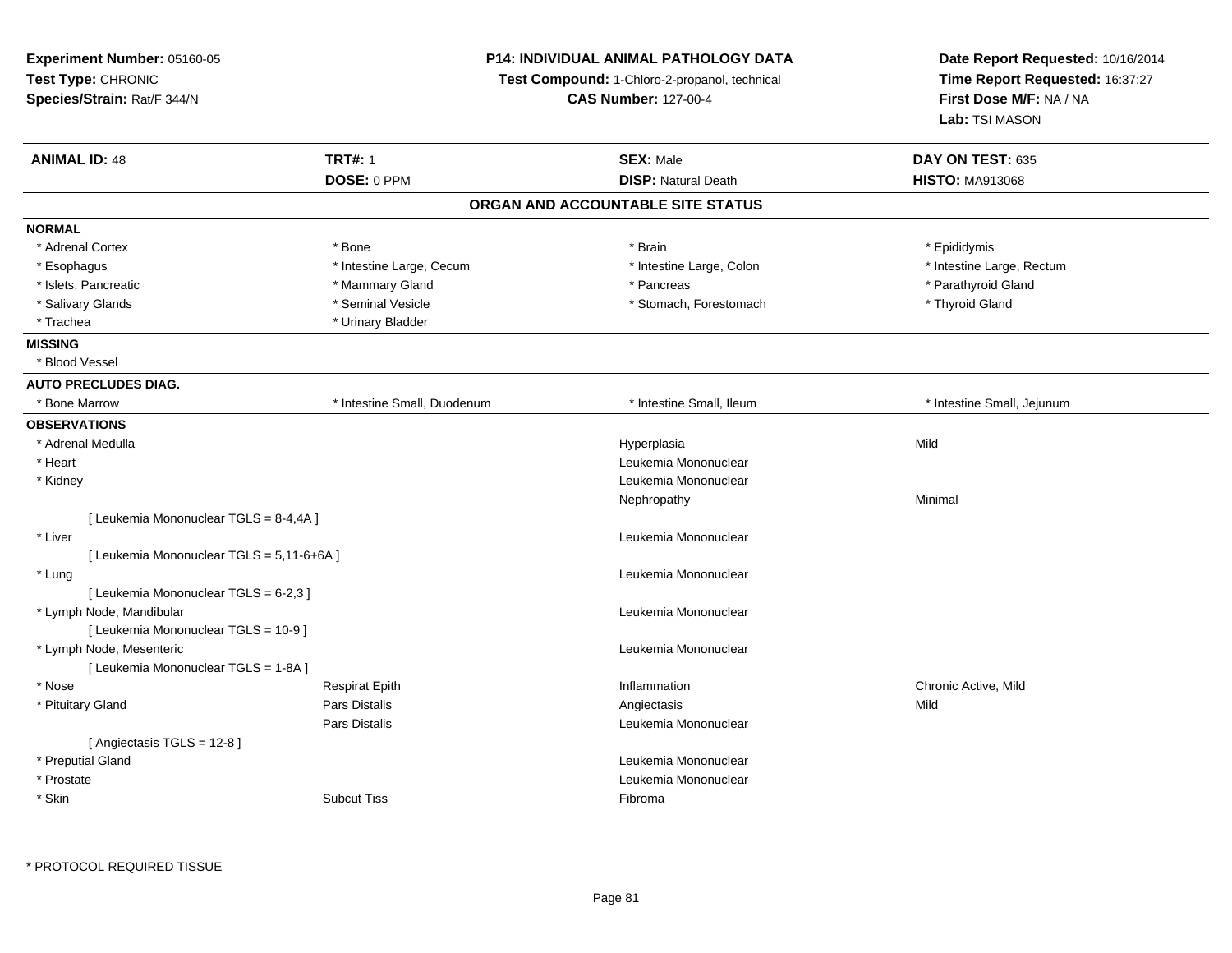| <b>Experiment Number: 05160-05</b><br><b>Test Type: CHRONIC</b><br>Species/Strain: Rat/F 344/N |                           | <b>P14: INDIVIDUAL ANIMAL PATHOLOGY DATA</b><br><b>Test Compound:</b> 1-Chloro-2-propanol, technical<br><b>CAS Number: 127-00-4</b>                                                                                                                                                                                                                                                        | Date Report Requested: 10/16/2014<br>Time Report Requested: 16:37:27<br>First Dose M/F: NA / NA<br><b>Lab: TSI MASON</b> |
|------------------------------------------------------------------------------------------------|---------------------------|--------------------------------------------------------------------------------------------------------------------------------------------------------------------------------------------------------------------------------------------------------------------------------------------------------------------------------------------------------------------------------------------|--------------------------------------------------------------------------------------------------------------------------|
| <b>ANIMAL ID: 48</b>                                                                           | <b>TRT#: 1</b>            | <b>SEX: Male</b>                                                                                                                                                                                                                                                                                                                                                                           | DAY ON TEST: 635                                                                                                         |
|                                                                                                | DOSE: 0 PPM               | <b>DISP: Natural Death</b>                                                                                                                                                                                                                                                                                                                                                                 | <b>HISTO: MA913068</b>                                                                                                   |
|                                                                                                |                           | ORGAN AND ACCOUNTABLE SITE STATUS                                                                                                                                                                                                                                                                                                                                                          |                                                                                                                          |
| [Fibroma TGLS = $4-16$ ]                                                                       |                           |                                                                                                                                                                                                                                                                                                                                                                                            |                                                                                                                          |
| * Spleen                                                                                       |                           | Leukemia Mononuclear                                                                                                                                                                                                                                                                                                                                                                       |                                                                                                                          |
| [Leukemia Mononuclear TGLS = 2,7-3,3B]                                                         |                           |                                                                                                                                                                                                                                                                                                                                                                                            |                                                                                                                          |
| * Stomach, Glandular                                                                           |                           | <b>Necrosis</b>                                                                                                                                                                                                                                                                                                                                                                            | Minimal                                                                                                                  |
| [Necrosis TGLS = 13-15A]                                                                       |                           |                                                                                                                                                                                                                                                                                                                                                                                            |                                                                                                                          |
| * Testes                                                                                       | Bilateral, Interstit Cell | Adenoma                                                                                                                                                                                                                                                                                                                                                                                    |                                                                                                                          |
| [ Adenoma TGLS = 9-7A ]                                                                        |                           |                                                                                                                                                                                                                                                                                                                                                                                            |                                                                                                                          |
| * Thymus                                                                                       |                           | Leukemia Mononuclear                                                                                                                                                                                                                                                                                                                                                                       |                                                                                                                          |
| [Leukemia Mononuclear TGLS = 3-3A]                                                             |                           |                                                                                                                                                                                                                                                                                                                                                                                            |                                                                                                                          |
| PRIMARY CAUSE OF DEATH                                                                         | - UNCERTAIN               |                                                                                                                                                                                                                                                                                                                                                                                            |                                                                                                                          |
| CONTRIBUTORY CAUSE OF DEATH                                                                    |                           | - Heart Leukemia Mononuclear;Kidney Leukemia Mononuclear;Liver Leukemia Mononuclear;Lung Leukemia Mononuclear;Lymph Node;Mandibular<br>Leukemia Mononuclear;Lymph Node;Mesenteric Leukemia Mononuclear;Pituitary Gland Pars Distalis Leukemia Mononuclear;Preputial Gland Leukemia<br>Mononuclear; Prostate Leukemia Mononuclear; Spleen Leukemia Mononuclear; Thymus Leukemia Mononuclear |                                                                                                                          |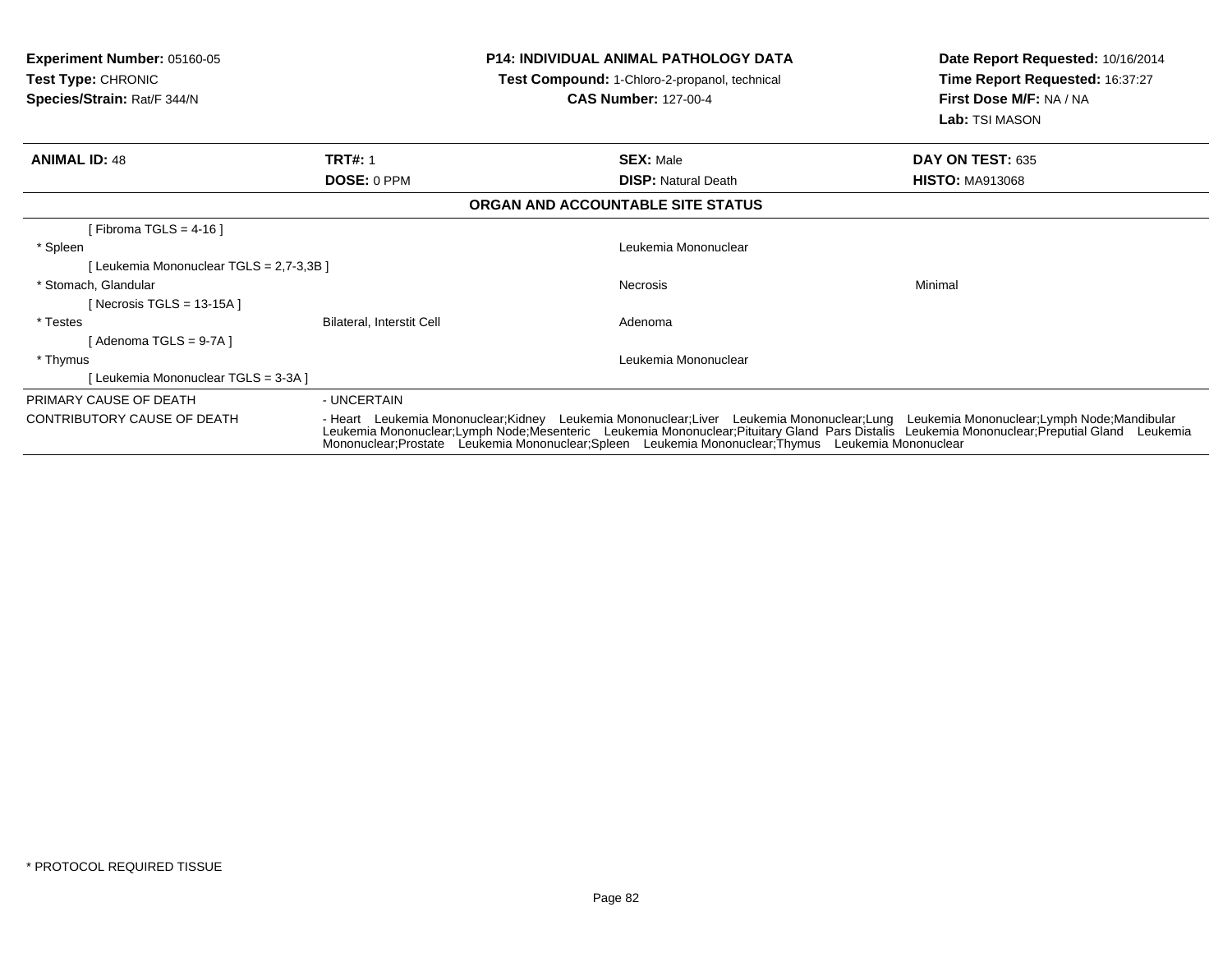| <b>ANIMAL ID: 49</b><br><b>TRT#: 1</b><br><b>SEX: Male</b><br>DAY ON TEST: 693<br>DOSE: 0 PPM<br><b>DISP:</b> Moribund Sacrifice<br><b>HISTO: MA913069</b><br>ORGAN AND ACCOUNTABLE SITE STATUS<br><b>NORMAL</b><br>* Adrenal Cortex<br>* Blood Vessel<br>* Bone<br>* Bone Marrow<br>* Brain<br>* Epididymis<br>* Esophagus<br>* Intestine Large, Cecum<br>* Intestine Large, Rectum<br>* Intestine Small, Duodenum<br>* Intestine Small, Ileum<br>* Intestine Large, Colon<br>* Pancreas<br>* Intestine Small, Jejunum<br>* Islets, Pancreatic<br>* Mammary Gland<br>* Preputial Gland<br>* Salivary Glands<br>* Seminal Vesicle<br>* Skin<br>* Stomach, Forestomach<br>* Trachea<br>* Urinary Bladder<br><b>MISSING</b><br>* Parathyroid Gland<br><b>OBSERVATIONS</b><br>* Adrenal Medulla<br>Pheochromocytoma Malignant<br>[ Pheochromocytoma Malignant TGLS = 7-8A ]<br>* Heart<br>Moderate<br>Atrium<br>Thrombosis<br>* Kidney<br>Moderate<br>Nephropathy<br>Leukemia Mononuclear<br>* Liver<br>Note: TGL 11-NCL<br>[ Leukemia Mononuclear TGLS = 10-6 ]<br>* Lung<br>Leukemia Mononuclear<br><b>Iliac</b><br>Leukemia Mononuclear<br>Lymph Node<br>Mediastinal<br>Mild<br>Pigmentation<br>Mild<br>Renal<br>Pigmentation<br>[ Leukemia Mononuclear TGLS = 3,9,12,6-18 ]<br>* Lymph Node, Mandibular<br>Leukemia Mononuclear<br>* Lymph Node, Mesenteric<br>Leukemia Mononuclear<br>Fat<br>Marked<br>Mesentery<br>Necrosis<br>[Necrosis TGLS = 1-17; 8-19]<br>* Nose<br><b>Respirat Epith</b><br>Mild<br>Hyperplasia<br>Inflammation<br>Chronic Active, Mild<br>Olfactory Epi<br>Respirat Epith<br>Inflammation<br>Chronic Active, Moderate<br>Respirat Epith<br>Thrombosis<br>Moderate | Experiment Number: 05160-05<br>Test Type: CHRONIC<br>Species/Strain: Rat/F 344/N | <b>P14: INDIVIDUAL ANIMAL PATHOLOGY DATA</b><br>Test Compound: 1-Chloro-2-propanol, technical<br><b>CAS Number: 127-00-4</b> |  | Date Report Requested: 10/16/2014<br>Time Report Requested: 16:37:27<br>First Dose M/F: NA / NA<br>Lab: TSI MASON |
|---------------------------------------------------------------------------------------------------------------------------------------------------------------------------------------------------------------------------------------------------------------------------------------------------------------------------------------------------------------------------------------------------------------------------------------------------------------------------------------------------------------------------------------------------------------------------------------------------------------------------------------------------------------------------------------------------------------------------------------------------------------------------------------------------------------------------------------------------------------------------------------------------------------------------------------------------------------------------------------------------------------------------------------------------------------------------------------------------------------------------------------------------------------------------------------------------------------------------------------------------------------------------------------------------------------------------------------------------------------------------------------------------------------------------------------------------------------------------------------------------------------------------------------------------------------------------------------------------------------------------------------------------------------------------------------------|----------------------------------------------------------------------------------|------------------------------------------------------------------------------------------------------------------------------|--|-------------------------------------------------------------------------------------------------------------------|
|                                                                                                                                                                                                                                                                                                                                                                                                                                                                                                                                                                                                                                                                                                                                                                                                                                                                                                                                                                                                                                                                                                                                                                                                                                                                                                                                                                                                                                                                                                                                                                                                                                                                                             |                                                                                  |                                                                                                                              |  |                                                                                                                   |
|                                                                                                                                                                                                                                                                                                                                                                                                                                                                                                                                                                                                                                                                                                                                                                                                                                                                                                                                                                                                                                                                                                                                                                                                                                                                                                                                                                                                                                                                                                                                                                                                                                                                                             |                                                                                  |                                                                                                                              |  |                                                                                                                   |
|                                                                                                                                                                                                                                                                                                                                                                                                                                                                                                                                                                                                                                                                                                                                                                                                                                                                                                                                                                                                                                                                                                                                                                                                                                                                                                                                                                                                                                                                                                                                                                                                                                                                                             |                                                                                  |                                                                                                                              |  |                                                                                                                   |
|                                                                                                                                                                                                                                                                                                                                                                                                                                                                                                                                                                                                                                                                                                                                                                                                                                                                                                                                                                                                                                                                                                                                                                                                                                                                                                                                                                                                                                                                                                                                                                                                                                                                                             |                                                                                  |                                                                                                                              |  |                                                                                                                   |
|                                                                                                                                                                                                                                                                                                                                                                                                                                                                                                                                                                                                                                                                                                                                                                                                                                                                                                                                                                                                                                                                                                                                                                                                                                                                                                                                                                                                                                                                                                                                                                                                                                                                                             |                                                                                  |                                                                                                                              |  |                                                                                                                   |
|                                                                                                                                                                                                                                                                                                                                                                                                                                                                                                                                                                                                                                                                                                                                                                                                                                                                                                                                                                                                                                                                                                                                                                                                                                                                                                                                                                                                                                                                                                                                                                                                                                                                                             |                                                                                  |                                                                                                                              |  |                                                                                                                   |
|                                                                                                                                                                                                                                                                                                                                                                                                                                                                                                                                                                                                                                                                                                                                                                                                                                                                                                                                                                                                                                                                                                                                                                                                                                                                                                                                                                                                                                                                                                                                                                                                                                                                                             |                                                                                  |                                                                                                                              |  |                                                                                                                   |
|                                                                                                                                                                                                                                                                                                                                                                                                                                                                                                                                                                                                                                                                                                                                                                                                                                                                                                                                                                                                                                                                                                                                                                                                                                                                                                                                                                                                                                                                                                                                                                                                                                                                                             |                                                                                  |                                                                                                                              |  |                                                                                                                   |
|                                                                                                                                                                                                                                                                                                                                                                                                                                                                                                                                                                                                                                                                                                                                                                                                                                                                                                                                                                                                                                                                                                                                                                                                                                                                                                                                                                                                                                                                                                                                                                                                                                                                                             |                                                                                  |                                                                                                                              |  |                                                                                                                   |
|                                                                                                                                                                                                                                                                                                                                                                                                                                                                                                                                                                                                                                                                                                                                                                                                                                                                                                                                                                                                                                                                                                                                                                                                                                                                                                                                                                                                                                                                                                                                                                                                                                                                                             |                                                                                  |                                                                                                                              |  |                                                                                                                   |
|                                                                                                                                                                                                                                                                                                                                                                                                                                                                                                                                                                                                                                                                                                                                                                                                                                                                                                                                                                                                                                                                                                                                                                                                                                                                                                                                                                                                                                                                                                                                                                                                                                                                                             |                                                                                  |                                                                                                                              |  |                                                                                                                   |
|                                                                                                                                                                                                                                                                                                                                                                                                                                                                                                                                                                                                                                                                                                                                                                                                                                                                                                                                                                                                                                                                                                                                                                                                                                                                                                                                                                                                                                                                                                                                                                                                                                                                                             |                                                                                  |                                                                                                                              |  |                                                                                                                   |
|                                                                                                                                                                                                                                                                                                                                                                                                                                                                                                                                                                                                                                                                                                                                                                                                                                                                                                                                                                                                                                                                                                                                                                                                                                                                                                                                                                                                                                                                                                                                                                                                                                                                                             |                                                                                  |                                                                                                                              |  |                                                                                                                   |
|                                                                                                                                                                                                                                                                                                                                                                                                                                                                                                                                                                                                                                                                                                                                                                                                                                                                                                                                                                                                                                                                                                                                                                                                                                                                                                                                                                                                                                                                                                                                                                                                                                                                                             |                                                                                  |                                                                                                                              |  |                                                                                                                   |
|                                                                                                                                                                                                                                                                                                                                                                                                                                                                                                                                                                                                                                                                                                                                                                                                                                                                                                                                                                                                                                                                                                                                                                                                                                                                                                                                                                                                                                                                                                                                                                                                                                                                                             |                                                                                  |                                                                                                                              |  |                                                                                                                   |
|                                                                                                                                                                                                                                                                                                                                                                                                                                                                                                                                                                                                                                                                                                                                                                                                                                                                                                                                                                                                                                                                                                                                                                                                                                                                                                                                                                                                                                                                                                                                                                                                                                                                                             |                                                                                  |                                                                                                                              |  |                                                                                                                   |
|                                                                                                                                                                                                                                                                                                                                                                                                                                                                                                                                                                                                                                                                                                                                                                                                                                                                                                                                                                                                                                                                                                                                                                                                                                                                                                                                                                                                                                                                                                                                                                                                                                                                                             |                                                                                  |                                                                                                                              |  |                                                                                                                   |
|                                                                                                                                                                                                                                                                                                                                                                                                                                                                                                                                                                                                                                                                                                                                                                                                                                                                                                                                                                                                                                                                                                                                                                                                                                                                                                                                                                                                                                                                                                                                                                                                                                                                                             |                                                                                  |                                                                                                                              |  |                                                                                                                   |
|                                                                                                                                                                                                                                                                                                                                                                                                                                                                                                                                                                                                                                                                                                                                                                                                                                                                                                                                                                                                                                                                                                                                                                                                                                                                                                                                                                                                                                                                                                                                                                                                                                                                                             |                                                                                  |                                                                                                                              |  |                                                                                                                   |
|                                                                                                                                                                                                                                                                                                                                                                                                                                                                                                                                                                                                                                                                                                                                                                                                                                                                                                                                                                                                                                                                                                                                                                                                                                                                                                                                                                                                                                                                                                                                                                                                                                                                                             |                                                                                  |                                                                                                                              |  |                                                                                                                   |
|                                                                                                                                                                                                                                                                                                                                                                                                                                                                                                                                                                                                                                                                                                                                                                                                                                                                                                                                                                                                                                                                                                                                                                                                                                                                                                                                                                                                                                                                                                                                                                                                                                                                                             |                                                                                  |                                                                                                                              |  |                                                                                                                   |
|                                                                                                                                                                                                                                                                                                                                                                                                                                                                                                                                                                                                                                                                                                                                                                                                                                                                                                                                                                                                                                                                                                                                                                                                                                                                                                                                                                                                                                                                                                                                                                                                                                                                                             |                                                                                  |                                                                                                                              |  |                                                                                                                   |
|                                                                                                                                                                                                                                                                                                                                                                                                                                                                                                                                                                                                                                                                                                                                                                                                                                                                                                                                                                                                                                                                                                                                                                                                                                                                                                                                                                                                                                                                                                                                                                                                                                                                                             |                                                                                  |                                                                                                                              |  |                                                                                                                   |
|                                                                                                                                                                                                                                                                                                                                                                                                                                                                                                                                                                                                                                                                                                                                                                                                                                                                                                                                                                                                                                                                                                                                                                                                                                                                                                                                                                                                                                                                                                                                                                                                                                                                                             |                                                                                  |                                                                                                                              |  |                                                                                                                   |
|                                                                                                                                                                                                                                                                                                                                                                                                                                                                                                                                                                                                                                                                                                                                                                                                                                                                                                                                                                                                                                                                                                                                                                                                                                                                                                                                                                                                                                                                                                                                                                                                                                                                                             |                                                                                  |                                                                                                                              |  |                                                                                                                   |
|                                                                                                                                                                                                                                                                                                                                                                                                                                                                                                                                                                                                                                                                                                                                                                                                                                                                                                                                                                                                                                                                                                                                                                                                                                                                                                                                                                                                                                                                                                                                                                                                                                                                                             |                                                                                  |                                                                                                                              |  |                                                                                                                   |
|                                                                                                                                                                                                                                                                                                                                                                                                                                                                                                                                                                                                                                                                                                                                                                                                                                                                                                                                                                                                                                                                                                                                                                                                                                                                                                                                                                                                                                                                                                                                                                                                                                                                                             |                                                                                  |                                                                                                                              |  |                                                                                                                   |
|                                                                                                                                                                                                                                                                                                                                                                                                                                                                                                                                                                                                                                                                                                                                                                                                                                                                                                                                                                                                                                                                                                                                                                                                                                                                                                                                                                                                                                                                                                                                                                                                                                                                                             |                                                                                  |                                                                                                                              |  |                                                                                                                   |
|                                                                                                                                                                                                                                                                                                                                                                                                                                                                                                                                                                                                                                                                                                                                                                                                                                                                                                                                                                                                                                                                                                                                                                                                                                                                                                                                                                                                                                                                                                                                                                                                                                                                                             |                                                                                  |                                                                                                                              |  |                                                                                                                   |
|                                                                                                                                                                                                                                                                                                                                                                                                                                                                                                                                                                                                                                                                                                                                                                                                                                                                                                                                                                                                                                                                                                                                                                                                                                                                                                                                                                                                                                                                                                                                                                                                                                                                                             |                                                                                  |                                                                                                                              |  |                                                                                                                   |
|                                                                                                                                                                                                                                                                                                                                                                                                                                                                                                                                                                                                                                                                                                                                                                                                                                                                                                                                                                                                                                                                                                                                                                                                                                                                                                                                                                                                                                                                                                                                                                                                                                                                                             |                                                                                  |                                                                                                                              |  |                                                                                                                   |
|                                                                                                                                                                                                                                                                                                                                                                                                                                                                                                                                                                                                                                                                                                                                                                                                                                                                                                                                                                                                                                                                                                                                                                                                                                                                                                                                                                                                                                                                                                                                                                                                                                                                                             |                                                                                  |                                                                                                                              |  |                                                                                                                   |
| Note: FUNGAL HYPHAE IN NASAL CAVITY.                                                                                                                                                                                                                                                                                                                                                                                                                                                                                                                                                                                                                                                                                                                                                                                                                                                                                                                                                                                                                                                                                                                                                                                                                                                                                                                                                                                                                                                                                                                                                                                                                                                        |                                                                                  |                                                                                                                              |  |                                                                                                                   |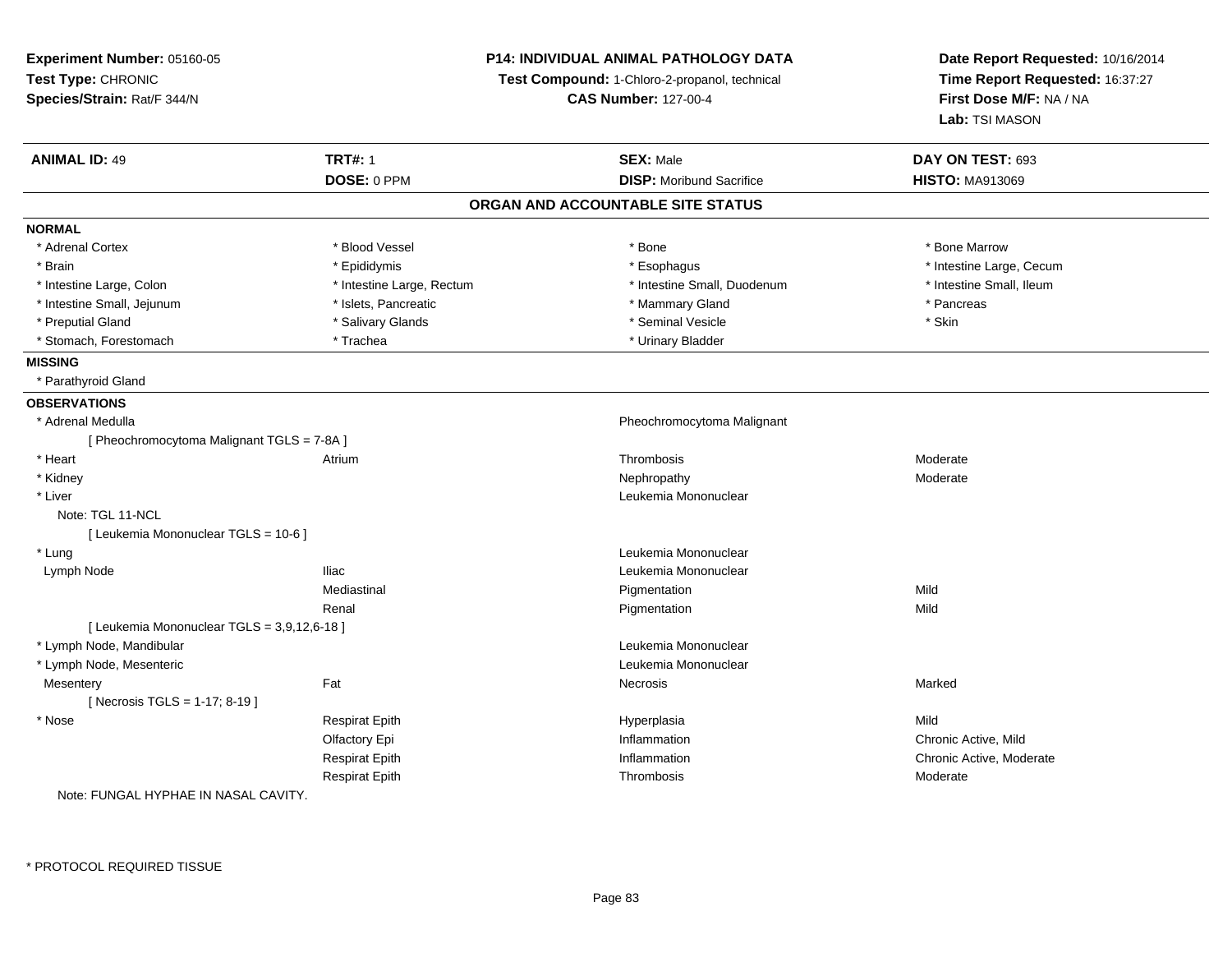| <b>Experiment Number: 05160-05</b><br><b>Test Type: CHRONIC</b><br>Species/Strain: Rat/F 344/N |                                                                           | <b>P14: INDIVIDUAL ANIMAL PATHOLOGY DATA</b><br><b>Test Compound: 1-Chloro-2-propanol, technical</b><br><b>CAS Number: 127-00-4</b>                                            | Date Report Requested: 10/16/2014<br>Time Report Requested: 16:37:27<br>First Dose M/F: NA / NA<br>Lab: TSI MASON |  |
|------------------------------------------------------------------------------------------------|---------------------------------------------------------------------------|--------------------------------------------------------------------------------------------------------------------------------------------------------------------------------|-------------------------------------------------------------------------------------------------------------------|--|
| <b>ANIMAL ID: 49</b>                                                                           | <b>TRT#: 1</b>                                                            | <b>SEX: Male</b>                                                                                                                                                               | DAY ON TEST: 693                                                                                                  |  |
|                                                                                                | DOSE: 0 PPM                                                               | <b>DISP:</b> Moribund Sacrifice                                                                                                                                                | <b>HISTO: MA913069</b>                                                                                            |  |
|                                                                                                |                                                                           | ORGAN AND ACCOUNTABLE SITE STATUS                                                                                                                                              |                                                                                                                   |  |
| * Pituitary Gland<br>[ Adenoma TGLS = 13-8B ]                                                  | Pars Distalis                                                             | Adenoma                                                                                                                                                                        |                                                                                                                   |  |
| * Prostate                                                                                     |                                                                           | Inflammation                                                                                                                                                                   | Chronic Active, Marked                                                                                            |  |
| * Spleen                                                                                       |                                                                           | Fibrosis                                                                                                                                                                       | Moderate                                                                                                          |  |
|                                                                                                |                                                                           | Leukemia Mononuclear                                                                                                                                                           |                                                                                                                   |  |
| [Fibrosis TGLS = 5-3B]                                                                         |                                                                           |                                                                                                                                                                                |                                                                                                                   |  |
| [Leukemia Mononuclear TGLS = 4-3]                                                              |                                                                           |                                                                                                                                                                                |                                                                                                                   |  |
| * Stomach. Glandular                                                                           |                                                                           | Necrosis                                                                                                                                                                       | Moderate                                                                                                          |  |
| [Necrosis TGLS = $14-15A$ ]                                                                    |                                                                           |                                                                                                                                                                                |                                                                                                                   |  |
| * Testes                                                                                       | <b>Interstit Cell</b>                                                     | Adenoma                                                                                                                                                                        |                                                                                                                   |  |
|                                                                                                | <b>Interstit Cell</b>                                                     | Hyperplasia                                                                                                                                                                    | Minimal                                                                                                           |  |
| [Adenoma TGLS = 2-7 ]                                                                          |                                                                           |                                                                                                                                                                                |                                                                                                                   |  |
| * Thymus                                                                                       |                                                                           | Atrophy                                                                                                                                                                        | Moderate                                                                                                          |  |
|                                                                                                |                                                                           | Leukemia Mononuclear                                                                                                                                                           |                                                                                                                   |  |
| * Thyroid Gland                                                                                | <b>Follicular Cel</b>                                                     | Adenoma                                                                                                                                                                        |                                                                                                                   |  |
|                                                                                                | C Cell                                                                    | Hyperplasia                                                                                                                                                                    | Moderate                                                                                                          |  |
| PRIMARY CAUSE OF DEATH                                                                         | - UNCERTAIN                                                               |                                                                                                                                                                                |                                                                                                                   |  |
| <b>CONTRIBUTORY CAUSE OF DEATH</b>                                                             | - Liver Leukemia Mononuclear; Lung<br>Mononuclear: Lymph Node: Mesenteric | Leukemia Mononuclear; Lymph Node Iliac Leukemia Mononuclear; Lymph Node; Mandibular Leukemia<br>Leukemia Mononuclear; Spleen Leukemia Mononuclear; Thymus Leukemia Mononuclear |                                                                                                                   |  |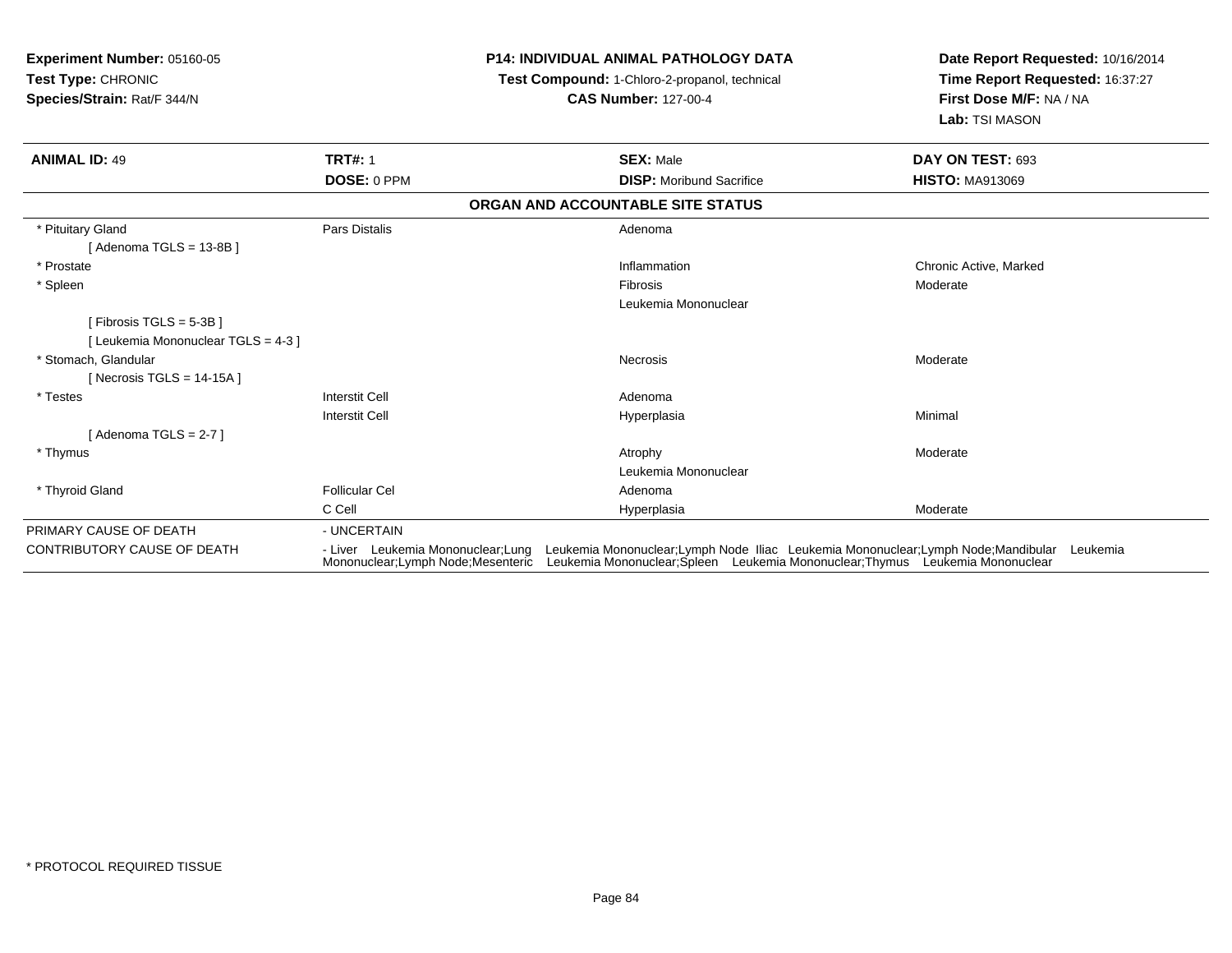#### **P14: INDIVIDUAL ANIMAL PATHOLOGY DATA**

**Test Compound:** 1-Chloro-2-propanol, technical

**CAS Number:** 127-00-4

| <b>ANIMAL ID: 50</b>                       | <b>TRT#: 1</b>           | <b>SEX: Male</b>                  | DAY ON TEST: 726          |  |
|--------------------------------------------|--------------------------|-----------------------------------|---------------------------|--|
|                                            | DOSE: 0 PPM              | <b>DISP:</b> Moribund Sacrifice   | <b>HISTO: MA913070</b>    |  |
|                                            |                          | ORGAN AND ACCOUNTABLE SITE STATUS |                           |  |
| <b>NORMAL</b>                              |                          |                                   |                           |  |
| * Adrenal Cortex                           | * Blood Vessel           | * Bone                            | * Brain                   |  |
| * Epididymis                               | * Esophagus              | * Intestine Large, Colon          | * Intestine Large, Rectum |  |
| * Intestine Small, Duodenum                | * Intestine Small, Ileum | * Intestine Small, Jejunum        | * Islets, Pancreatic      |  |
| * Mammary Gland                            | * Parathyroid Gland      | * Salivary Glands                 | * Seminal Vesicle         |  |
| * Stomach, Glandular                       | * Thyroid Gland          | * Trachea                         | * Urinary Bladder         |  |
| <b>OBSERVATIONS</b>                        |                          |                                   |                           |  |
| * Adrenal Medulla                          | <b>Bilateral</b>         | Pheochromocytoma Benign           |                           |  |
| * Bone Marrow                              |                          | Leukemia Mononuclear              |                           |  |
| * Heart                                    |                          | Cardiomyopathy                    | Minimal                   |  |
| * Intestine Large, Cecum                   |                          | Leukemia Mononuclear              |                           |  |
| * Kidney                                   |                          | Leukemia Mononuclear              |                           |  |
|                                            |                          | Nephropathy                       | Marked                    |  |
| * Liver                                    |                          | Degeneration                      | Cystic, Mild              |  |
|                                            |                          | Hepatodiaphragmatic Nodule        |                           |  |
|                                            |                          | Leukemia Mononuclear              |                           |  |
| [ Hepatodiaphragmatic Nodule TGLS = 8-6A ] |                          |                                   |                           |  |
| * Lung                                     |                          | Leukemia Mononuclear              |                           |  |
| Lymph Node                                 | Deep Cervical            | Leukemia Mononuclear              |                           |  |
|                                            | Mediastinal              | Leukemia Mononuclear              |                           |  |
|                                            | Pancreatic               | Leukemia Mononuclear              |                           |  |
| [ Leukemia Mononuclear TGLS = 10-17 ]      |                          |                                   |                           |  |
| [ Leukemia Mononuclear TGLS = 9-3A ]       |                          |                                   |                           |  |
| [ Leukemia Mononuclear TGLS = 5-16 ]       |                          |                                   |                           |  |
| * Lymph Node, Mandibular                   |                          | Leukemia Mononuclear              |                           |  |
| [ Leukemia Mononuclear TGLS = 2-9 ]        |                          |                                   |                           |  |
| * Lymph Node, Mesenteric                   |                          | Leukemia Mononuclear              |                           |  |
| [ Leukemia Mononuclear TGLS = 4-8 ]        |                          |                                   |                           |  |
| Mesentery                                  |                          | Leukemia Mononuclear              |                           |  |
| * Nose                                     | <b>Respirat Epith</b>    | Leukemia Mononuclear              |                           |  |
| * Pancreas                                 |                          | Leukemia Mononuclear              |                           |  |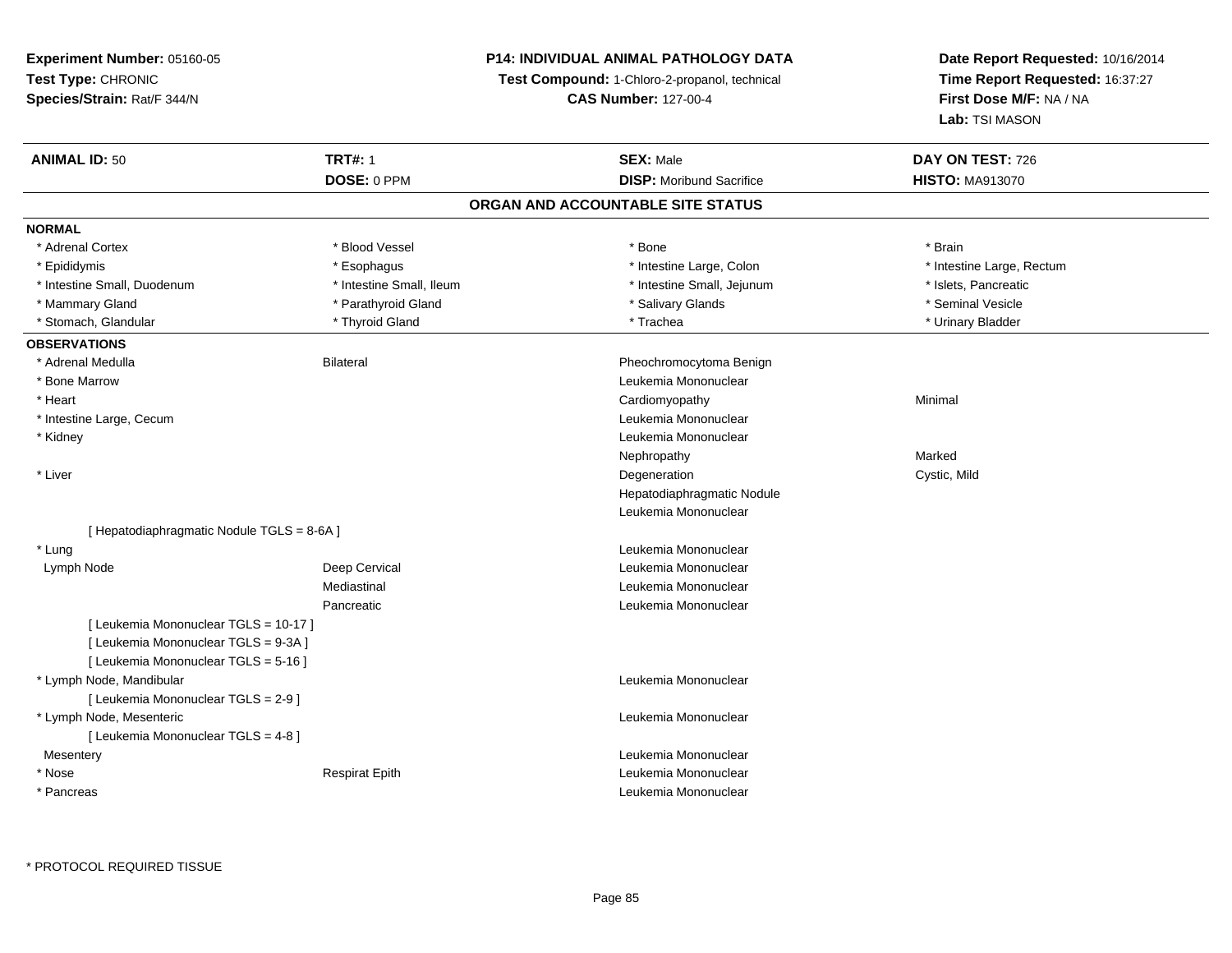| <b>Experiment Number: 05160-05</b><br><b>Test Type: CHRONIC</b><br>Species/Strain: Rat/F 344/N |                       | <b>P14: INDIVIDUAL ANIMAL PATHOLOGY DATA</b><br><b>Test Compound: 1-Chloro-2-propanol, technical</b><br><b>CAS Number: 127-00-4</b>                                                                                                                                                                                                                                                                                                                                                                                                                                                                                                                                                                                                 | Date Report Requested: 10/16/2014<br>Time Report Requested: 16:37:27<br>First Dose M/F: NA / NA<br>Lab: TSI MASON |  |  |
|------------------------------------------------------------------------------------------------|-----------------------|-------------------------------------------------------------------------------------------------------------------------------------------------------------------------------------------------------------------------------------------------------------------------------------------------------------------------------------------------------------------------------------------------------------------------------------------------------------------------------------------------------------------------------------------------------------------------------------------------------------------------------------------------------------------------------------------------------------------------------------|-------------------------------------------------------------------------------------------------------------------|--|--|
| <b>ANIMAL ID: 50</b>                                                                           | <b>TRT#: 1</b>        | <b>SEX: Male</b>                                                                                                                                                                                                                                                                                                                                                                                                                                                                                                                                                                                                                                                                                                                    | DAY ON TEST: 726                                                                                                  |  |  |
|                                                                                                | DOSE: 0 PPM           | <b>DISP: Moribund Sacrifice</b>                                                                                                                                                                                                                                                                                                                                                                                                                                                                                                                                                                                                                                                                                                     | <b>HISTO: MA913070</b>                                                                                            |  |  |
|                                                                                                |                       | ORGAN AND ACCOUNTABLE SITE STATUS                                                                                                                                                                                                                                                                                                                                                                                                                                                                                                                                                                                                                                                                                                   |                                                                                                                   |  |  |
| * Pituitary Gland                                                                              | Pars Distalis         | Adenoma                                                                                                                                                                                                                                                                                                                                                                                                                                                                                                                                                                                                                                                                                                                             |                                                                                                                   |  |  |
|                                                                                                | Pars Distalis         | Leukemia Mononuclear                                                                                                                                                                                                                                                                                                                                                                                                                                                                                                                                                                                                                                                                                                                |                                                                                                                   |  |  |
| [Adenoma TGLS = 11-8A]                                                                         |                       |                                                                                                                                                                                                                                                                                                                                                                                                                                                                                                                                                                                                                                                                                                                                     |                                                                                                                   |  |  |
| * Preputial Gland                                                                              |                       | Leukemia Mononuclear                                                                                                                                                                                                                                                                                                                                                                                                                                                                                                                                                                                                                                                                                                                |                                                                                                                   |  |  |
| * Prostate                                                                                     |                       | Leukemia Mononuclear                                                                                                                                                                                                                                                                                                                                                                                                                                                                                                                                                                                                                                                                                                                |                                                                                                                   |  |  |
| * Skin                                                                                         | <b>Subcut Tiss</b>    | Leukemia Mononuclear                                                                                                                                                                                                                                                                                                                                                                                                                                                                                                                                                                                                                                                                                                                |                                                                                                                   |  |  |
| * Spleen                                                                                       |                       | Leukemia Mononuclear                                                                                                                                                                                                                                                                                                                                                                                                                                                                                                                                                                                                                                                                                                                |                                                                                                                   |  |  |
| [ Leukemia Mononuclear TGLS = 6-3,3B; 7-3B ]                                                   |                       |                                                                                                                                                                                                                                                                                                                                                                                                                                                                                                                                                                                                                                                                                                                                     |                                                                                                                   |  |  |
| * Stomach. Forestomach                                                                         |                       | Ulcer                                                                                                                                                                                                                                                                                                                                                                                                                                                                                                                                                                                                                                                                                                                               | Mild                                                                                                              |  |  |
| [ Ulcer TGLS = $12-15,15A$ ]                                                                   |                       |                                                                                                                                                                                                                                                                                                                                                                                                                                                                                                                                                                                                                                                                                                                                     |                                                                                                                   |  |  |
| * Testes                                                                                       | <b>Interstit Cell</b> | Adenoma                                                                                                                                                                                                                                                                                                                                                                                                                                                                                                                                                                                                                                                                                                                             |                                                                                                                   |  |  |
|                                                                                                |                       | Atrophy                                                                                                                                                                                                                                                                                                                                                                                                                                                                                                                                                                                                                                                                                                                             | Moderate                                                                                                          |  |  |
| [Adenoma TGLS = $3-7$ ]                                                                        |                       |                                                                                                                                                                                                                                                                                                                                                                                                                                                                                                                                                                                                                                                                                                                                     |                                                                                                                   |  |  |
| * Thymus                                                                                       |                       | Leukemia Mononuclear                                                                                                                                                                                                                                                                                                                                                                                                                                                                                                                                                                                                                                                                                                                |                                                                                                                   |  |  |
| PRIMARY CAUSE OF DEATH                                                                         | - UNCERTAIN           |                                                                                                                                                                                                                                                                                                                                                                                                                                                                                                                                                                                                                                                                                                                                     |                                                                                                                   |  |  |
| CONTRIBUTORY CAUSE OF DEATH                                                                    |                       | - Bone Marrow Leukemia Mononuclear;Intestine Large;Cecum Leukemia Mononuclear;Kidney Leukemia Mononuclear;Liver Leukemia<br>Mononuclear;Lung Leukemia Mononuclear;Lymph Node Mediastinal Leukemia Mononuclear;Lymph Node Deep Cervical Leukemia Mononuclear;Lymph<br>Node Pancreatic Leukemia Mononuclear;Lymph Node;Mandibular Leukemia Mononuclear;Lymph Node;Mesenteric Leukemia Mononuclear;Mesentery<br>Leukemia Mononuclear;Nose Respirat Epith Leukemia Mononuclear;Pancreas Leukemia Mononuclear;Pituitary Gland Pars Distalis Leukemia<br>Mononuclear;Preputial Gland Leukemia Mononuclear;Prostate Leukemia Mononuclear;Skin Subcut Tiss Leukemia Mononuclear;Spleen Leukemia<br>Mononuclear: Thymus Leukemia Mononuclear |                                                                                                                   |  |  |
| Animal Note: CARCASS THIN, TGL 1-NST                                                           |                       |                                                                                                                                                                                                                                                                                                                                                                                                                                                                                                                                                                                                                                                                                                                                     |                                                                                                                   |  |  |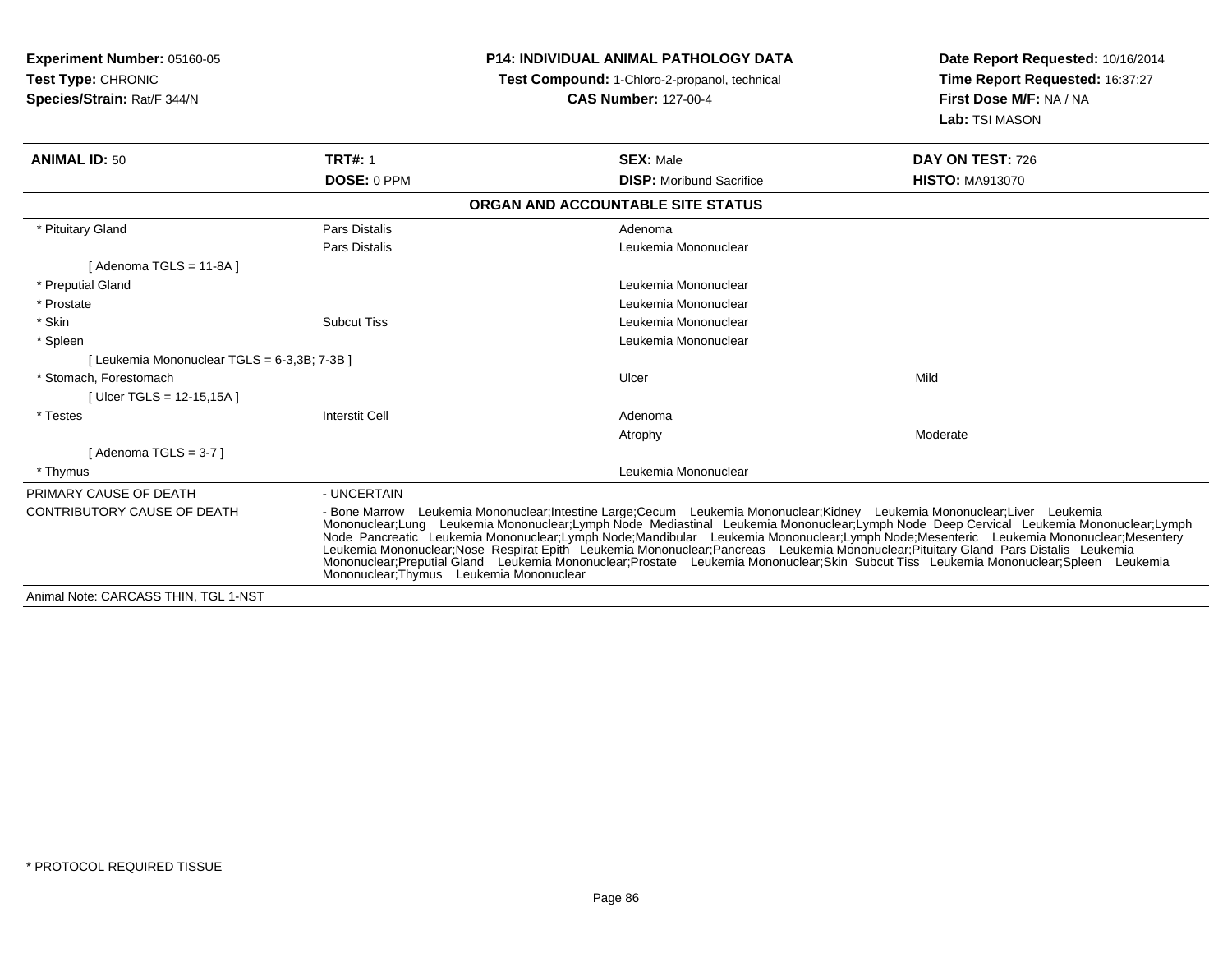#### **P14: INDIVIDUAL ANIMAL PATHOLOGY DATA**

**Test Compound:** 1-Chloro-2-propanol, technical

**CAS Number:** 127-00-4

| <b>ANIMAL ID: 51</b>                                               | <b>TRT#: 3</b>                    | <b>SEX: Male</b>                | DAY ON TEST: 729          |  |  |  |  |
|--------------------------------------------------------------------|-----------------------------------|---------------------------------|---------------------------|--|--|--|--|
|                                                                    | <b>DOSE: 150 PPM</b>              | <b>DISP: Terminal Sacrifice</b> | <b>HISTO: MA913171</b>    |  |  |  |  |
|                                                                    | ORGAN AND ACCOUNTABLE SITE STATUS |                                 |                           |  |  |  |  |
| <b>NORMAL</b>                                                      |                                   |                                 |                           |  |  |  |  |
| * Adrenal Cortex                                                   | * Adrenal Medulla                 | * Blood Vessel                  | * Bone                    |  |  |  |  |
| * Bone Marrow                                                      | * Brain                           | * Epididymis                    | * Esophagus               |  |  |  |  |
| * Heart                                                            | * Intestine Large, Cecum          | * Intestine Large, Colon        | * Intestine Large, Rectum |  |  |  |  |
| * Intestine Small, Duodenum                                        | * Intestine Small, Ileum          | * Intestine Small, Jejunum      | * Liver                   |  |  |  |  |
| * Lung                                                             | * Pancreas                        | * Parathyroid Gland             | * Prostate                |  |  |  |  |
| * Salivary Glands                                                  | * Seminal Vesicle                 | * Skin                          | * Stomach, Forestomach    |  |  |  |  |
| * Stomach, Glandular                                               | * Thymus                          | * Thyroid Gland                 | * Trachea                 |  |  |  |  |
| * Urinary Bladder                                                  |                                   |                                 |                           |  |  |  |  |
| <b>OBSERVATIONS</b>                                                |                                   |                                 |                           |  |  |  |  |
| * Islets, Pancreatic                                               |                                   | Adenoma                         |                           |  |  |  |  |
| * Kidney                                                           |                                   | Nephropathy                     | Moderate                  |  |  |  |  |
| * Lung                                                             |                                   |                                 |                           |  |  |  |  |
| Note: FOCAL CONGESTED AREAS IN LUNG ARE PROBABLY AGONAL. TGL 2-NCL |                                   |                                 |                           |  |  |  |  |
| * Lymph Node, Mandibular                                           |                                   | Hyperplasia                     | Plasma Cell, Mild         |  |  |  |  |
| * Lymph Node, Mesenteric                                           |                                   | Inflammation                    | Chronic Active, Mild      |  |  |  |  |
| * Mammary Gland                                                    |                                   | <b>Dilatation</b>               | Mild                      |  |  |  |  |
| Mesentery                                                          |                                   | Inflammation                    | Chronic Active, Mild      |  |  |  |  |
| * Nose                                                             |                                   | Foreign Body                    |                           |  |  |  |  |
|                                                                    | <b>Respirat Epith</b>             | Hyperplasia                     | Mild                      |  |  |  |  |
|                                                                    | Olfactory Epi                     | Inflammation                    | Chronic Active, Moderate  |  |  |  |  |
|                                                                    | <b>Respirat Epith</b>             | Inflammation                    | Chronic Active, Mild      |  |  |  |  |
| Note: FUNGAL HYPHAE IN NASAL CAVITY.                               |                                   |                                 |                           |  |  |  |  |
| * Pituitary Gland                                                  | Pars Distalis                     | Adenoma                         |                           |  |  |  |  |
| [Adenoma TGLS = $3-8$ ]                                            |                                   |                                 |                           |  |  |  |  |
| * Preputial Gland                                                  |                                   | Carcinoma                       |                           |  |  |  |  |
| [Carcinoma TGLS = 1-10A]                                           |                                   |                                 |                           |  |  |  |  |
| * Spleen                                                           |                                   | Leukemia Mononuclear            |                           |  |  |  |  |
| * Testes                                                           | <b>Interstit Cell</b>             | Hyperplasia                     | Moderate                  |  |  |  |  |
| PRIMARY CAUSE OF DEATH                                             | $\blacksquare$                    |                                 |                           |  |  |  |  |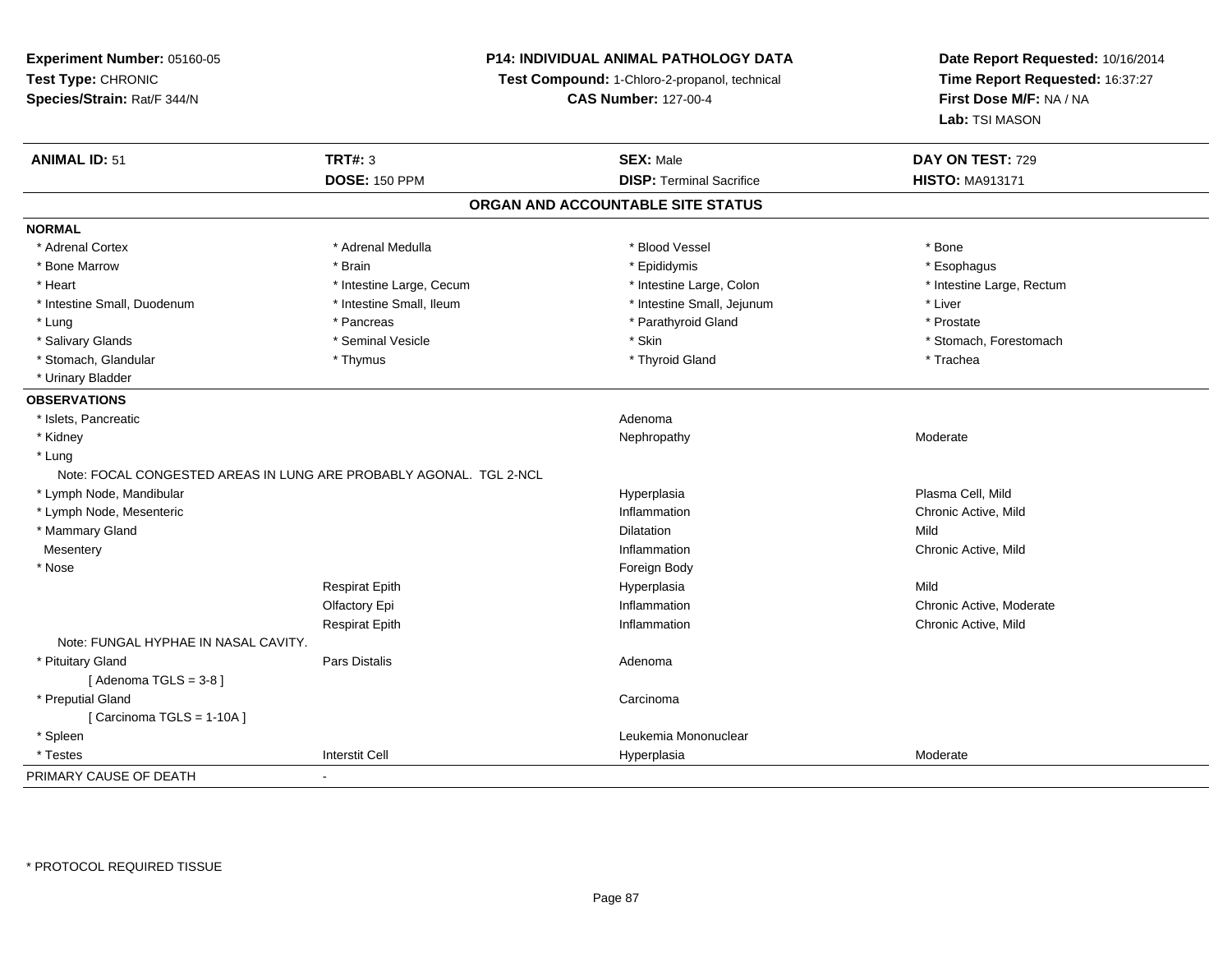| Experiment Number: 05160-05               |                            | P14: INDIVIDUAL ANIMAL PATHOLOGY DATA         | Date Report Requested: 10/16/2014<br>Time Report Requested: 16:37:27<br>First Dose M/F: NA / NA |  |
|-------------------------------------------|----------------------------|-----------------------------------------------|-------------------------------------------------------------------------------------------------|--|
| Test Type: CHRONIC                        |                            | Test Compound: 1-Chloro-2-propanol, technical |                                                                                                 |  |
| Species/Strain: Rat/F 344/N               |                            | <b>CAS Number: 127-00-4</b>                   |                                                                                                 |  |
|                                           |                            |                                               | Lab: TSI MASON                                                                                  |  |
| <b>ANIMAL ID: 52</b>                      | <b>TRT#: 3</b>             | <b>SEX: Male</b>                              | DAY ON TEST: 630                                                                                |  |
|                                           | <b>DOSE: 150 PPM</b>       | <b>DISP:</b> Moribund Sacrifice               | <b>HISTO: MA913172</b>                                                                          |  |
|                                           |                            | ORGAN AND ACCOUNTABLE SITE STATUS             |                                                                                                 |  |
| <b>NORMAL</b>                             |                            |                                               |                                                                                                 |  |
| * Blood Vessel                            | * Epididymis               | * Esophagus                                   | * Heart                                                                                         |  |
| * Intestine Large, Cecum                  | * Intestine Large, Colon   | * Intestine Large, Rectum                     | * Intestine Small, Duodenum                                                                     |  |
| * Intestine Small, Ileum                  | * Intestine Small, Jejunum | * Islets, Pancreatic                          | * Lymph Node, Mesenteric                                                                        |  |
| * Pancreas                                | * Parathyroid Gland        | * Pituitary Gland                             | * Preputial Gland                                                                               |  |
| * Salivary Glands                         | * Seminal Vesicle          | * Skin                                        | * Stomach, Glandular                                                                            |  |
| * Thyroid Gland                           | * Trachea                  | * Urinary Bladder                             |                                                                                                 |  |
| <b>MISSING</b>                            |                            |                                               |                                                                                                 |  |
| * Thymus                                  |                            |                                               |                                                                                                 |  |
| <b>OBSERVATIONS</b>                       |                            |                                               |                                                                                                 |  |
| * Adrenal Cortex                          |                            | Leukemia Mononuclear                          |                                                                                                 |  |
| * Adrenal Medulla                         |                            | Hyperplasia                                   | Minimal                                                                                         |  |
| * Bone                                    |                            | Hyperostosis                                  | Mild                                                                                            |  |
| * Bone Marrow                             |                            | Leukemia Mononuclear                          |                                                                                                 |  |
| * Brain                                   |                            | Leukemia Mononuclear                          |                                                                                                 |  |
| * Kidney                                  |                            | Nephropathy                                   | Mild                                                                                            |  |
|                                           | <b>Renal Tubule</b>        | Pigmentation                                  | Moderate                                                                                        |  |
| * Liver                                   |                            | Angiectasis                                   | Moderate                                                                                        |  |
|                                           |                            | <b>Eosinophilic Focus</b>                     |                                                                                                 |  |
|                                           |                            | Hepatocellular Adenoma                        |                                                                                                 |  |
|                                           |                            | Leukemia Mononuclear                          |                                                                                                 |  |
| [Angiectasis TGLS = 8-6C]                 |                            |                                               |                                                                                                 |  |
| [ Eosinophilic Focus TGLS = 4-6B]         |                            |                                               |                                                                                                 |  |
| [ Hepatocellular Adenoma TGLS = 3-6A ]    |                            |                                               |                                                                                                 |  |
| [ Leukemia Mononuclear TGLS = 4-6B; 5-6 ] |                            |                                               |                                                                                                 |  |
| * Lung                                    |                            | Leukemia Mononuclear                          |                                                                                                 |  |
| Lymph Node                                | Pancreatic                 | Hemorrhage                                    | Moderate                                                                                        |  |
|                                           | Mediastinal                | Leukemia Mononuclear                          |                                                                                                 |  |
|                                           | Pancreatic                 | Leukemia Mononuclear                          |                                                                                                 |  |
| [Hemorrhage TGLS = 9-9]                   |                            |                                               |                                                                                                 |  |
| [ Leukemia Mononuclear TGLS = 6-3A ]      |                            |                                               |                                                                                                 |  |
|                                           |                            |                                               |                                                                                                 |  |
|                                           |                            |                                               |                                                                                                 |  |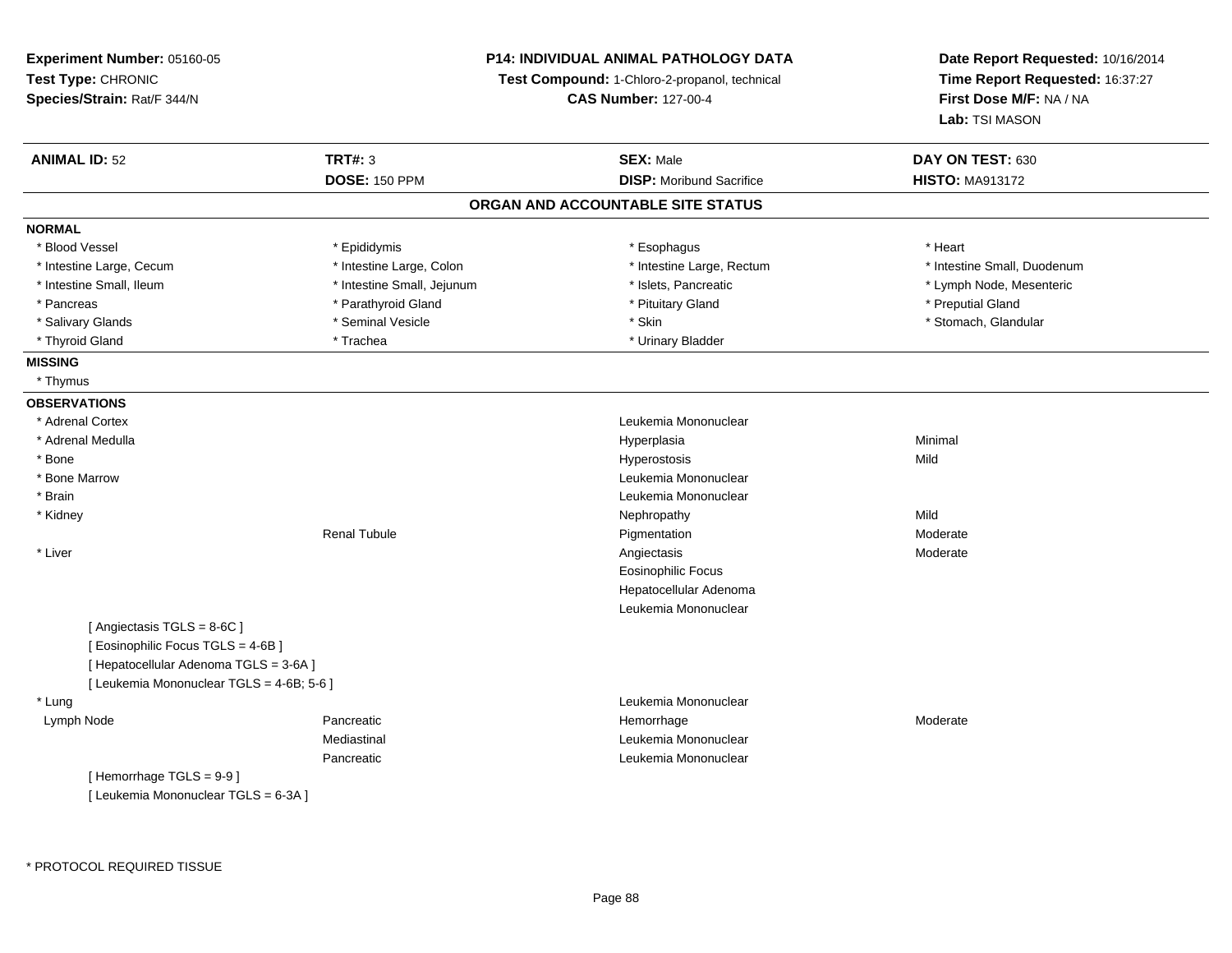**Experiment Number:** 05160-05**Test Type:** CHRONIC **Species/Strain:** Rat/F 344/N**P14: INDIVIDUAL ANIMAL PATHOLOGY DATATest Compound:** 1-Chloro-2-propanol, technical **CAS Number:** 127-00-4**Date Report Requested:** 10/16/2014**Time Report Requested:** 16:37:27**First Dose M/F:** NA / NA**Lab:** TSI MASON**ANIMAL ID:** 52 **TRT#:** <sup>3</sup> **SEX:** Male **DAY ON TEST:** <sup>630</sup> **DOSE:** 150 PPM**DISP:** Moribund Sacrifice **HISTO:** MA913172 **ORGAN AND ACCOUNTABLE SITE STATUS**[ Leukemia Mononuclear TGLS = 9-9 ] \* Lymph Node, Mandibular Leukemia Mononuclear \* Mammary Glandd and the control of the control of the control of the control of the control of the control of the control of the control of the control of the control of the control of the control of the control of the control of the co \* Nose Respirat Epith Hyperplasia Mild Olfactory Epi Inflammation Chronic Active, Mild Respirat Epith Inflammation Chronic Active, Moderate Note: FUNGAL HYPHAE IN NASAL CAVITY. \* Prostatee inflammation inflammation in the control of the chronic Active, Minimal by the chronic Active, Minimal by the chronic Active, Minimal by the chronic Active, Minimal by the chronic Active, Minimal by the chronic Active, M \* Spleenn and the control of the control of the control of the control of the control of the control of the control of the control of the control of the control of the control of the control of the control of the control of the co [ Leukemia Mononuclear TGLS = 2-3 ] \* Stom Gland Note: GLANDULAR STOMACH LESIONS NOT IN 4 SAMPLES IN 15 AND 15A. \* Stomach, Forestomach Epithelium Hyperplasia Mild Ulcerr **Marked** [ Ulcer TGLS = 10-15A ] \* Testess and the contract of the contract of the contract of the contract of the contract of the contract of the contract of  $\mathbb{R}^n$ Atrophyy and the contract of the Mild Mild Interstit Cell Hyperplasiaa Mild  $[$  Adenoma TGLS = 1-7  $]$ [ Hyperplasia TGLS = 1-7 ]PRIMARY CAUSE OF DEATH - UNCERTAIN CONTRIBUTORY CAUSE OF DEATH - Adrenal Cortex Leukemia Mononuclear;Bone Marrow Leukemia Mononuclear;Brain Leukemia Mononuclear;Liver Leukemia Mononuclear;Lung Leukemia Mononuclear;Lymph Node Mediastinal Leukemia Mononuclear;Lymph Node Pancreatic Leukemia Mononuclear;Lymph Node;MandibularLeukemia Mononuclear;Spleen Leukemia Mononuclear Animal Note: CARCASS THIN, TGL 7-NST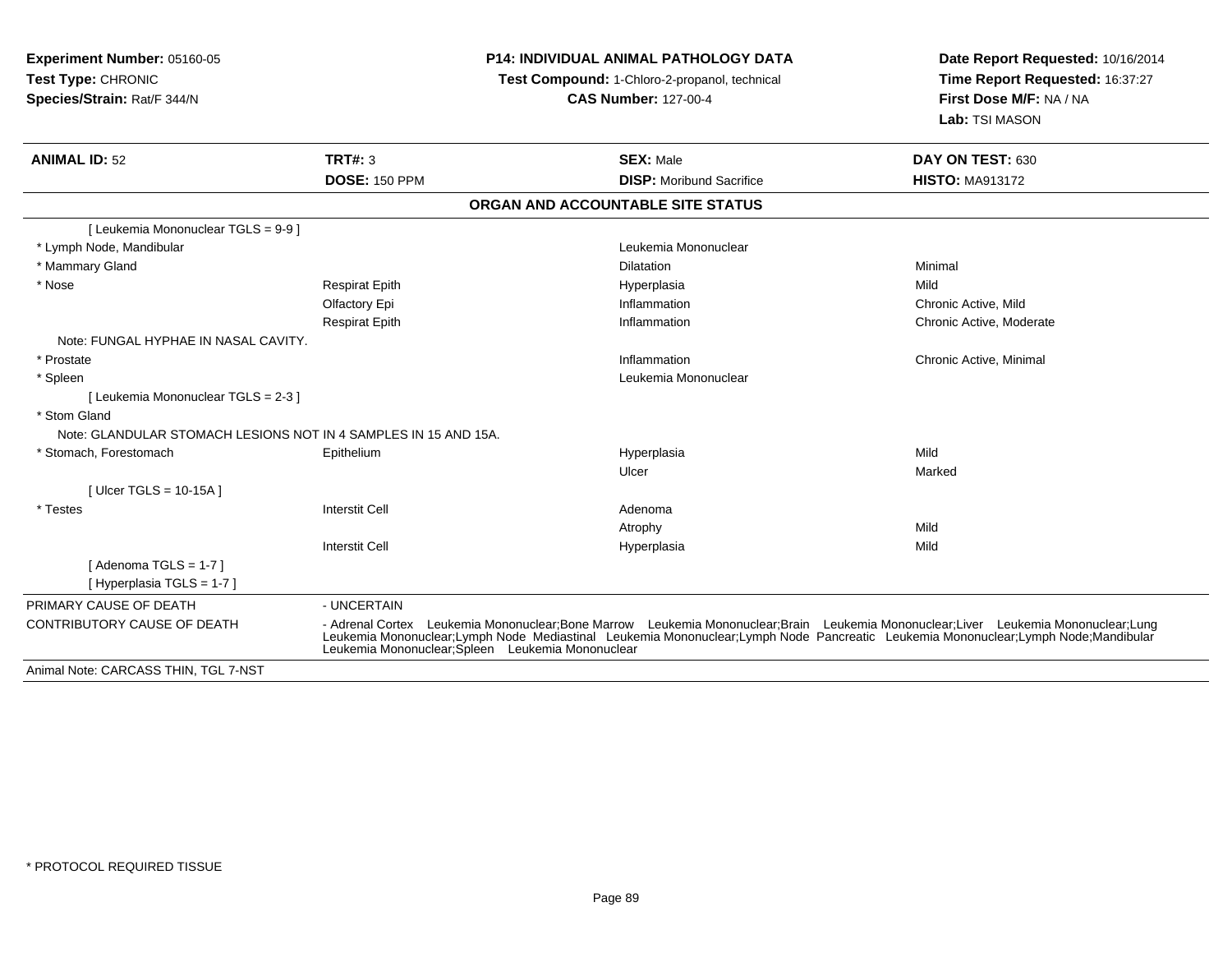**Experiment Number:** 05160-05**Test Type:** CHRONIC **Species/Strain:** Rat/F 344/N**P14: INDIVIDUAL ANIMAL PATHOLOGY DATATest Compound:** 1-Chloro-2-propanol, technical **CAS Number:** 127-00-4**Date Report Requested:** 10/16/2014**Time Report Requested:** 16:37:27**First Dose M/F:** NA / NA**Lab:** TSI MASON**ANIMAL ID:** 53 **TRT#:** <sup>3</sup> **SEX:** Male **DAY ON TEST:** <sup>388</sup> **DOSE:** 150 PPM**DISP:** Moribund Sacrifice **HISTO:** MA913173 **ORGAN AND ACCOUNTABLE SITE STATUSNORMAL**\* Adrenal Cortex \* Adrenal Medulla \* Adrenal Medulla \* Blood Vessel \* Bood Vessel \* Bone \* Bone \* Bone \* Bone \* Bone \* Bone \* Bone \* Bone \* Bone \* Bone \* Bone \* Bone \* Bone \* Bone \* Bone \* Bone \* Bone \* Bone \* Bone \* Bone \* Bone \* Bone \* \* \* Heart \* Brain \* \* Esophagus \* \* Esophagus \* \* Esophagus \* \* Esophagus \* \* Esophagus \* Heart \* Heart \* Heart \* Heart \* Intestine Large, Cecum \* Intestine Large, Calon \* Intestine Small, Duodenum \* Intestine Small, Ileum \* Intestine Small, Ileum \* Intestine Small, Jejunum \* 1992 \* The state of the state of the state of the state of the state of the state of the state of the state of the state of the state of the state of the state of the state of the state of the \* Lymph Node, Mandibular \* The state of the state of the second temperature and the state of the state of the state of the state of the state of the state of the state of the state of the state of the state of the state of \* Preputial Gland \* Pancreas \* \* Parathyroid Gland \* \* Parathyroid Gland \* \* Pituitary Gland \* \* Preputial Gland \* \* Preputial Gland \* Prostate \* \* Salivary Glands \* \* Salivary Glands \* \* Seminal Vesicle \* \* \* Seminal Yestrich \* \* Skin \* \* Skin \* Testes \* Spleen \* Stomach, Forestomach \* Stomach, Spleen \* Stomach, Glandular \* Testestess \* Stomach, Glandular \* Urinary Bladder \* Thymus \* Thyroid Gland \* Trachea \* Urinary Bladder \* **OBSERVATIONS** \* Bone Marroww the matter of the Myeloid Cell the contract of the Hyperplasia Mild Hyperplasia Mild Mild Mild Shane Mild Shane Mild Shane Mild Shane Mild Shane Mild Shane Mild Shane Mild Shane Mild Shane Mild Shane Mild Shane Mild Shan \* Intestine Large, Rectumm and the contract of the contract of the contract of the contract of the contract of the contract of the contract of the contract of the contract of the contract of the contract of the contract of the contract of the cont \* Lung Alveolar/Bronchiolar Adenoma [ Alveolar/Bronchiolar Adenoma TGLS = 2-2A ] Zymbal's Glandd<sub>d</sub> Carcinoma [ Carcinoma TGLS = 1-17 ]PRIMARY CAUSE OF DEATH- Zymbal's Gland Carcinoma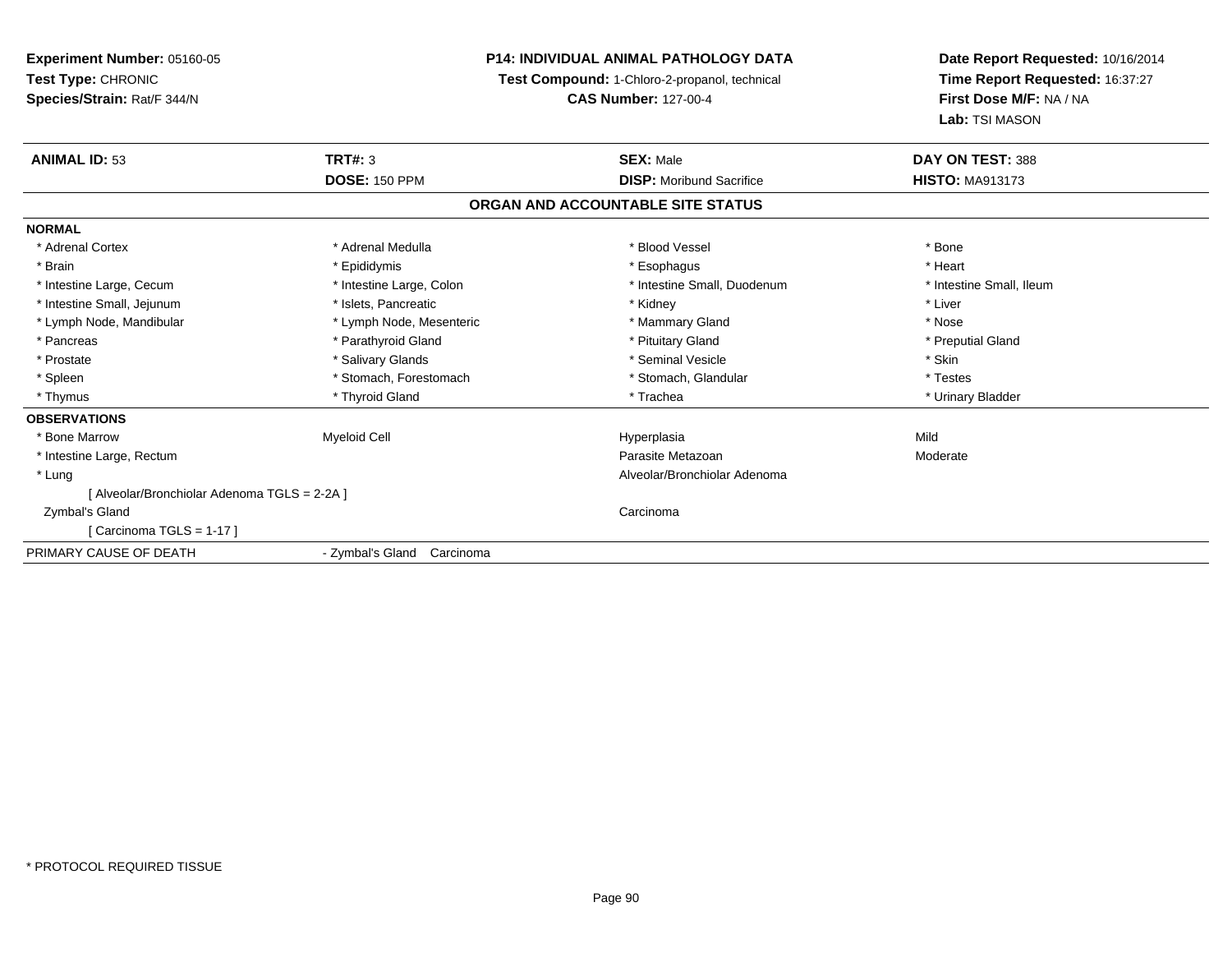#### **P14: INDIVIDUAL ANIMAL PATHOLOGY DATA**

**Test Compound:** 1-Chloro-2-propanol, technical

**CAS Number:** 127-00-4

| <b>ANIMAL ID: 54</b>                  | <b>TRT#: 3</b>                                                | <b>SEX: Male</b>                  | DAY ON TEST: 707         |
|---------------------------------------|---------------------------------------------------------------|-----------------------------------|--------------------------|
|                                       | <b>DOSE: 150 PPM</b>                                          | <b>DISP:</b> Moribund Sacrifice   | <b>HISTO: MA913174</b>   |
|                                       |                                                               | ORGAN AND ACCOUNTABLE SITE STATUS |                          |
| <b>NORMAL</b>                         |                                                               |                                   |                          |
| * Adrenal Cortex                      | * Blood Vessel                                                | * Bone                            | * Bone Marrow            |
| * Brain                               | * Epididymis                                                  | * Esophagus                       | * Intestine Large, Cecum |
| * Intestine Large, Colon              | * Intestine Large, Rectum                                     | * Intestine Small, Duodenum       | * Intestine Small, Ileum |
| * Intestine Small, Jejunum            | * Islets, Pancreatic                                          | * Nose                            | * Pancreas               |
| * Parathyroid Gland                   | * Preputial Gland                                             | * Salivary Glands                 | * Skin                   |
| * Stomach, Glandular                  | * Trachea                                                     | * Urinary Bladder                 |                          |
| <b>OBSERVATIONS</b>                   |                                                               |                                   |                          |
| * Adrenal Medulla                     |                                                               | Leukemia Mononuclear              |                          |
| * Heart                               |                                                               | Cardiomyopathy                    | Minimal                  |
|                                       |                                                               | Leukemia Mononuclear              |                          |
| * Kidney                              |                                                               | Nephropathy                       | Mild                     |
| * Liver                               |                                                               | Leukemia Mononuclear              |                          |
| [ Leukemia Mononuclear TGLS = 11-6 ]  |                                                               |                                   |                          |
| * Lung                                |                                                               | Leukemia Mononuclear              |                          |
| Lymph Node                            | Deep Cervical                                                 | Leukemia Mononuclear              |                          |
|                                       | <b>Iliac</b>                                                  | Leukemia Mononuclear              |                          |
|                                       | Mediastinal                                                   | Leukemia Mononuclear              |                          |
|                                       | Pancreatic                                                    | Leukemia Mononuclear              |                          |
|                                       | Renal                                                         | Leukemia Mononuclear              |                          |
|                                       |                                                               | Leukemia Mononuclear              |                          |
|                                       | Mediastinal                                                   | Pigmentation                      | Mild                     |
|                                       | Note: TGL 3 INVOLVED AXILLARY LN, HOWEVER TERM NOT AVAILABLE. |                                   |                          |
| [ Leukemia Mononuclear TGLS = 6-9A ]  |                                                               |                                   |                          |
| [ Leukemia Mononuclear TGLS = 13-19 ] |                                                               |                                   |                          |
| [ Leukemia Mononuclear TGLS = 10-18 ] |                                                               |                                   |                          |
| [ Leukemia Mononuclear TGLS = 5-17 ]  |                                                               |                                   |                          |
| [ Leukemia Mononuclear TGLS = 12-3B ] |                                                               |                                   |                          |
| [ Leukemia Mononuclear TGLS = 3-16 ]  |                                                               |                                   |                          |
| [ Pigmentation TGLS = 12-3B ]         |                                                               |                                   |                          |
| * Lymph Node, Mandibular              |                                                               | Leukemia Mononuclear              |                          |
|                                       |                                                               |                                   |                          |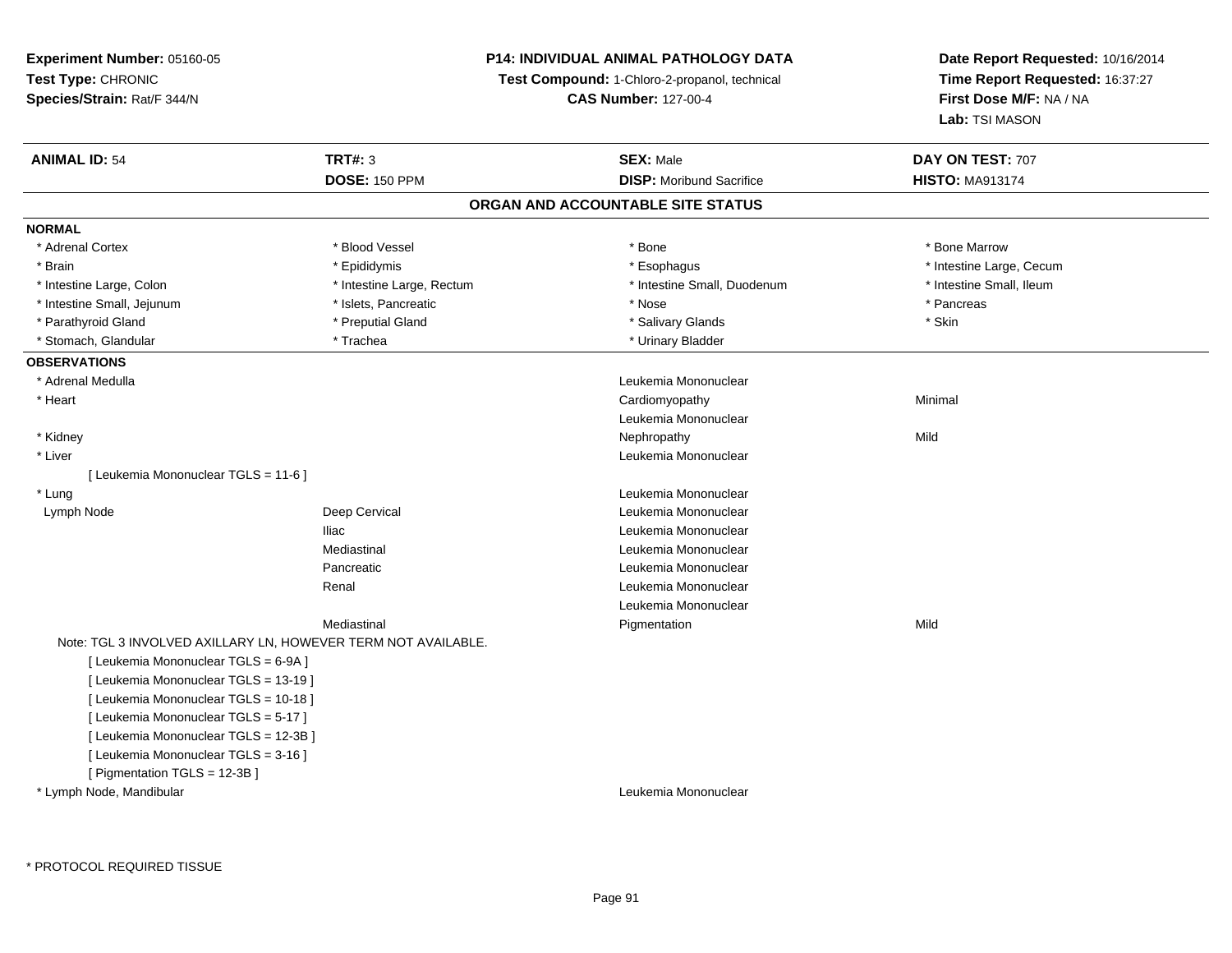### **P14: INDIVIDUAL ANIMAL PATHOLOGY DATA**

 **Test Compound:** 1-Chloro-2-propanol, technical **CAS Number:** 127-00-4

| <b>ANIMAL ID: 54</b>                      | <b>TRT#: 3</b>                                                               | <b>SEX: Male</b>                                                                                                                                                                                                                                                                                                                                                                                  | DAY ON TEST: 707                                                                                                                       |
|-------------------------------------------|------------------------------------------------------------------------------|---------------------------------------------------------------------------------------------------------------------------------------------------------------------------------------------------------------------------------------------------------------------------------------------------------------------------------------------------------------------------------------------------|----------------------------------------------------------------------------------------------------------------------------------------|
|                                           | <b>DOSE: 150 PPM</b>                                                         | <b>DISP:</b> Moribund Sacrifice                                                                                                                                                                                                                                                                                                                                                                   | <b>HISTO: MA913174</b>                                                                                                                 |
|                                           |                                                                              | ORGAN AND ACCOUNTABLE SITE STATUS                                                                                                                                                                                                                                                                                                                                                                 |                                                                                                                                        |
| [ Leukemia Mononuclear TGLS = 2-9 ]       |                                                                              |                                                                                                                                                                                                                                                                                                                                                                                                   |                                                                                                                                        |
| * Lymph Node, Mesenteric                  |                                                                              | Leukemia Mononuclear                                                                                                                                                                                                                                                                                                                                                                              |                                                                                                                                        |
| [ Leukemia Mononuclear TGLS = 9-8 ]       |                                                                              |                                                                                                                                                                                                                                                                                                                                                                                                   |                                                                                                                                        |
| * Mammary Gland                           |                                                                              | <b>Dilatation</b>                                                                                                                                                                                                                                                                                                                                                                                 | Minimal                                                                                                                                |
|                                           |                                                                              | Hyperplasia                                                                                                                                                                                                                                                                                                                                                                                       | Mild                                                                                                                                   |
| * Pituitary Gland                         | <b>Pars Distalis</b>                                                         | Adenoma                                                                                                                                                                                                                                                                                                                                                                                           |                                                                                                                                        |
|                                           | <b>Pars Distalis</b>                                                         | Leukemia Mononuclear                                                                                                                                                                                                                                                                                                                                                                              |                                                                                                                                        |
| [Adenoma TGLS = $14-8$ ]                  |                                                                              |                                                                                                                                                                                                                                                                                                                                                                                                   |                                                                                                                                        |
| * Prostate                                |                                                                              | Leukemia Mononuclear                                                                                                                                                                                                                                                                                                                                                                              |                                                                                                                                        |
| * Seminal Vesicle                         |                                                                              | Leukemia Mononuclear                                                                                                                                                                                                                                                                                                                                                                              |                                                                                                                                        |
| * Spleen                                  |                                                                              | <b>Fibrosis</b>                                                                                                                                                                                                                                                                                                                                                                                   | Mild                                                                                                                                   |
|                                           |                                                                              | Leukemia Mononuclear                                                                                                                                                                                                                                                                                                                                                                              |                                                                                                                                        |
| [ Fibrosis TGLS = $8-3A$ ]                |                                                                              |                                                                                                                                                                                                                                                                                                                                                                                                   |                                                                                                                                        |
| [ Leukemia Mononuclear TGLS = 7-3; 8-3A ] |                                                                              |                                                                                                                                                                                                                                                                                                                                                                                                   |                                                                                                                                        |
| * Stomach. Forestomach                    |                                                                              | Ulcer                                                                                                                                                                                                                                                                                                                                                                                             | Marked                                                                                                                                 |
| [ Ulcer TGLS = 15-15A ]                   |                                                                              |                                                                                                                                                                                                                                                                                                                                                                                                   |                                                                                                                                        |
| * Testes                                  | <b>Interstit Cell</b>                                                        | Adenoma                                                                                                                                                                                                                                                                                                                                                                                           |                                                                                                                                        |
|                                           |                                                                              | Atrophy                                                                                                                                                                                                                                                                                                                                                                                           | Minimal                                                                                                                                |
|                                           | <b>Interstit Cell</b>                                                        | Hyperplasia                                                                                                                                                                                                                                                                                                                                                                                       | Moderate                                                                                                                               |
| [Adenoma TGLS = $4-7$ ]                   |                                                                              |                                                                                                                                                                                                                                                                                                                                                                                                   |                                                                                                                                        |
| * Thymus                                  |                                                                              | Atrophy                                                                                                                                                                                                                                                                                                                                                                                           | Moderate                                                                                                                               |
| * Thyroid Gland                           | C Cell                                                                       | Hyperplasia                                                                                                                                                                                                                                                                                                                                                                                       | Minimal                                                                                                                                |
| PRIMARY CAUSE OF DEATH                    | - UNCERTAIN                                                                  |                                                                                                                                                                                                                                                                                                                                                                                                   |                                                                                                                                        |
| <b>CONTRIBUTORY CAUSE OF DEATH</b>        | Mononuclear;Seminal Vesicle Leukemia Mononuclear;Spleen Leukemia Mononuclear | Cervical Leukemia Mononuclear;Lymph Node Renal Leukemia Mononuclear;Lymph Node Iliac Leukemia Mononuclear;Lymph Node Mediastinal<br>Leukemia Mononuclear:Lymph Node Leukemia Mononuclear:Lymph Node Pancreatic Leukemia Mononuclear:Lymph Node:Mandibular Leukemia<br>Mononuclear;Lymph Node;Mesenteric Leukemia Mononuclear;Pituitary Gland Pars Distalis Leukemia Mononuclear;Prostate Leukemia | - Adrenal Medulla Leukemia Mononuclear;Heart Leukemia Mononuclear;Liver Leukemia Mononuclear;Lung Leukemia Mononuclear;Lymph Node Deep |
| Animal Note: CARCASS THIN, TGL 1-NST      |                                                                              |                                                                                                                                                                                                                                                                                                                                                                                                   |                                                                                                                                        |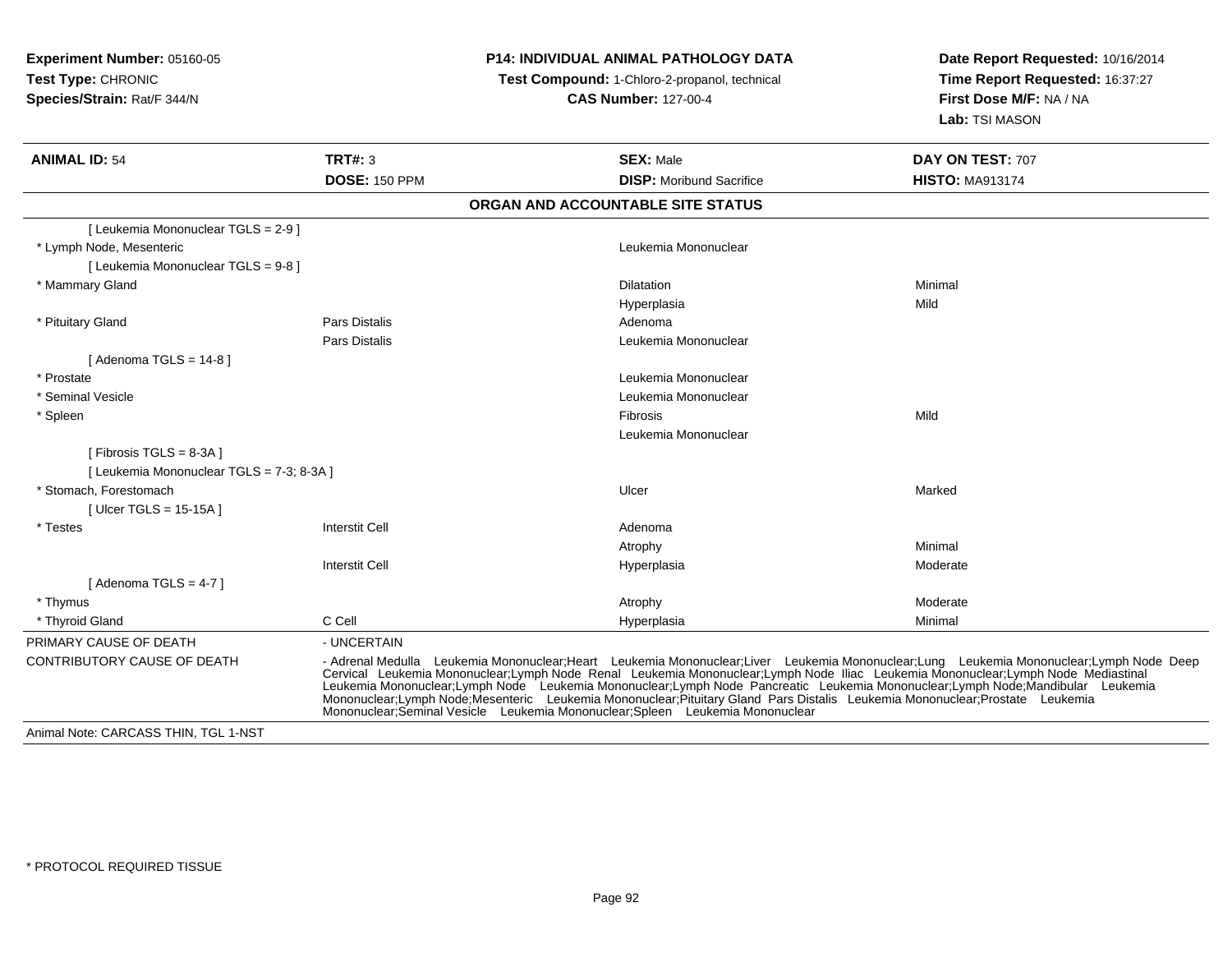#### **P14: INDIVIDUAL ANIMAL PATHOLOGY DATA**

**Test Compound:** 1-Chloro-2-propanol, technical

**CAS Number:** 127-00-4

**Date Report Requested:** 10/16/2014**Time Report Requested:** 16:37:27**First Dose M/F:** NA / NA**Lab:** TSI MASON

| <b>ANIMAL ID: 55</b>                                          | <b>TRT#: 3</b>              | <b>SEX: Male</b>                  | DAY ON TEST: 611           |  |
|---------------------------------------------------------------|-----------------------------|-----------------------------------|----------------------------|--|
|                                                               | <b>DOSE: 150 PPM</b>        | <b>DISP:</b> Moribund Sacrifice   | <b>HISTO: MA913175</b>     |  |
|                                                               |                             | ORGAN AND ACCOUNTABLE SITE STATUS |                            |  |
| <b>NORMAL</b>                                                 |                             |                                   |                            |  |
| * Adrenal Cortex                                              | * Blood Vessel              | * Bone                            | * Brain                    |  |
| * Epididymis                                                  | * Esophagus                 | * Intestine Large, Cecum          | * Intestine Large, Colon   |  |
| * Intestine Large, Rectum                                     | * Intestine Small, Duodenum | * Intestine Small, Ileum          | * Intestine Small, Jejunum |  |
| * Islets, Pancreatic                                          | * Lung                      | * Mammary Gland                   | * Pancreas                 |  |
| * Parathyroid Gland                                           | * Preputial Gland           | * Salivary Glands                 | * Seminal Vesicle          |  |
| * Stomach, Glandular                                          | * Thyroid Gland             | * Trachea                         | * Urinary Bladder          |  |
| <b>OBSERVATIONS</b>                                           |                             |                                   |                            |  |
| * Adrenal Medulla                                             |                             | Hyperplasia                       | Mild                       |  |
| * Bone Marrow                                                 |                             | Hyperplasia                       | Mild                       |  |
| Eye                                                           | Lens                        | Cataract                          | Moderate                   |  |
|                                                               |                             | Hemorrhage                        | Moderate                   |  |
| [Hemorrhage TGLS = 1-16]                                      |                             |                                   |                            |  |
| * Heart                                                       |                             | Cardiomyopathy                    | Minimal                    |  |
| * Kidney                                                      |                             | Nephropathy                       | Mild                       |  |
| * Liver                                                       | Centrilobular               | Vacuolization Cytoplasmic         | Moderate                   |  |
| [Vacuolization Cytoplasmic TGLS = 7-6]                        |                             |                                   |                            |  |
| * Lung                                                        |                             |                                   |                            |  |
| Note: GROSS DARK FOCI NOT SEEN IN SLIDE 2,2A, OR 3. TGL 8-NCL |                             |                                   |                            |  |
| Lymph Node                                                    | Mediastinal                 | Hemorrhage                        | Mild                       |  |
| [Hemorrhage TGLS = 9-3A]                                      |                             |                                   |                            |  |
| * Lymph Node, Mandibular                                      |                             | Ectasia                           | Moderate                   |  |
| [ Ectasia TGLS = $4-9$ ]                                      |                             |                                   |                            |  |
| * Lymph Node, Mesenteric                                      |                             | Hemorrhage                        | Moderate                   |  |
| [Hemorrhage TGLS = 6-8]                                       |                             |                                   |                            |  |
| * Nose                                                        | <b>Respirat Epith</b>       | Inflammation                      | Chronic Active, Mild       |  |
| Note: FUNGAL HYPHAE IN NASAL CAVITY.                          |                             |                                   |                            |  |
| * Pituitary Gland                                             | Pars Distalis               | Adenoma                           |                            |  |
| [Adenoma TGLS = $10-8$ ]                                      |                             |                                   |                            |  |
| * Prostate                                                    |                             | Inflammation                      | Chronic Active, Minimal    |  |
| * Skin                                                        | <b>Subcut Tiss</b>          | Fibroma                           |                            |  |

\* PROTOCOL REQUIRED TISSUE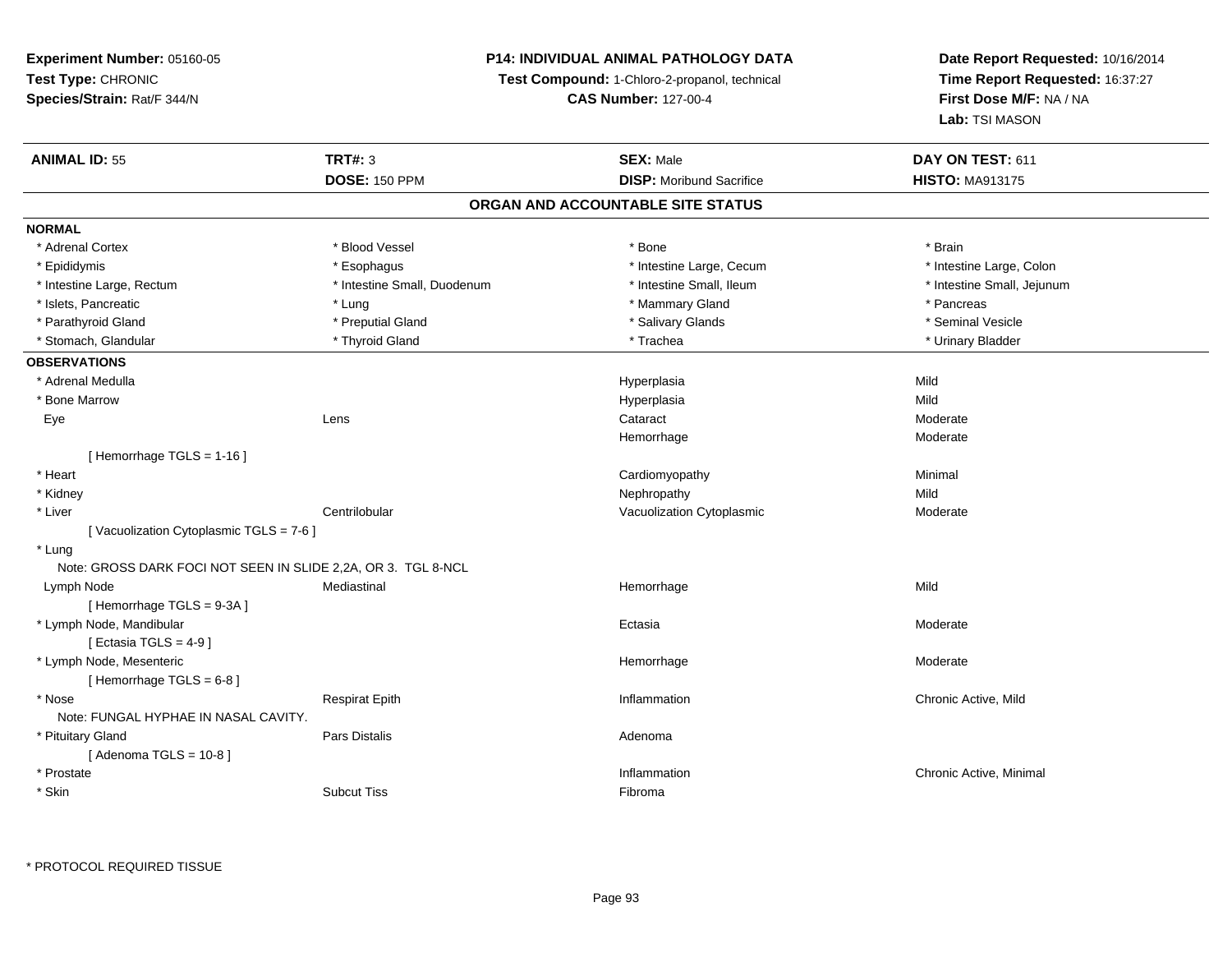| <b>Experiment Number: 05160-05</b><br>Test Type: CHRONIC<br>Species/Strain: Rat/F 344/N |                            | <b>P14: INDIVIDUAL ANIMAL PATHOLOGY DATA</b><br>Test Compound: 1-Chloro-2-propanol, technical<br><b>CAS Number: 127-00-4</b> | Date Report Requested: 10/16/2014<br>Time Report Requested: 16:37:27<br>First Dose M/F: NA / NA<br><b>Lab:</b> TSI MASON |
|-----------------------------------------------------------------------------------------|----------------------------|------------------------------------------------------------------------------------------------------------------------------|--------------------------------------------------------------------------------------------------------------------------|
| <b>ANIMAL ID: 55</b>                                                                    | TRT#: 3                    | <b>SEX: Male</b>                                                                                                             | DAY ON TEST: 611                                                                                                         |
|                                                                                         | <b>DOSE: 150 PPM</b>       | <b>DISP:</b> Moribund Sacrifice                                                                                              | <b>HISTO: MA913175</b>                                                                                                   |
|                                                                                         |                            | ORGAN AND ACCOUNTABLE SITE STATUS                                                                                            |                                                                                                                          |
| [Fibroma TGLS = $2-10A$ ]                                                               |                            |                                                                                                                              |                                                                                                                          |
| * Spleen                                                                                |                            | Hematopoietic Cell Proliferation                                                                                             | Moderate                                                                                                                 |
| * Stomach, Forestomach                                                                  | Epithelium                 | Hyperplasia                                                                                                                  | Mild                                                                                                                     |
| * Testes                                                                                | Interstit Cell             | Adenoma                                                                                                                      |                                                                                                                          |
|                                                                                         | Interstit Cell             | Hyperplasia                                                                                                                  | Moderate                                                                                                                 |
| [Adenoma TGLS = $5-7A$ ]                                                                |                            |                                                                                                                              |                                                                                                                          |
| * Thymus                                                                                |                            | Atrophy                                                                                                                      | Moderate                                                                                                                 |
| PRIMARY CAUSE OF DEATH                                                                  | - Skin Subcut Tiss Fibroma |                                                                                                                              |                                                                                                                          |
| Animal Note: CARCASS THIN, TGL 3-NST                                                    |                            |                                                                                                                              |                                                                                                                          |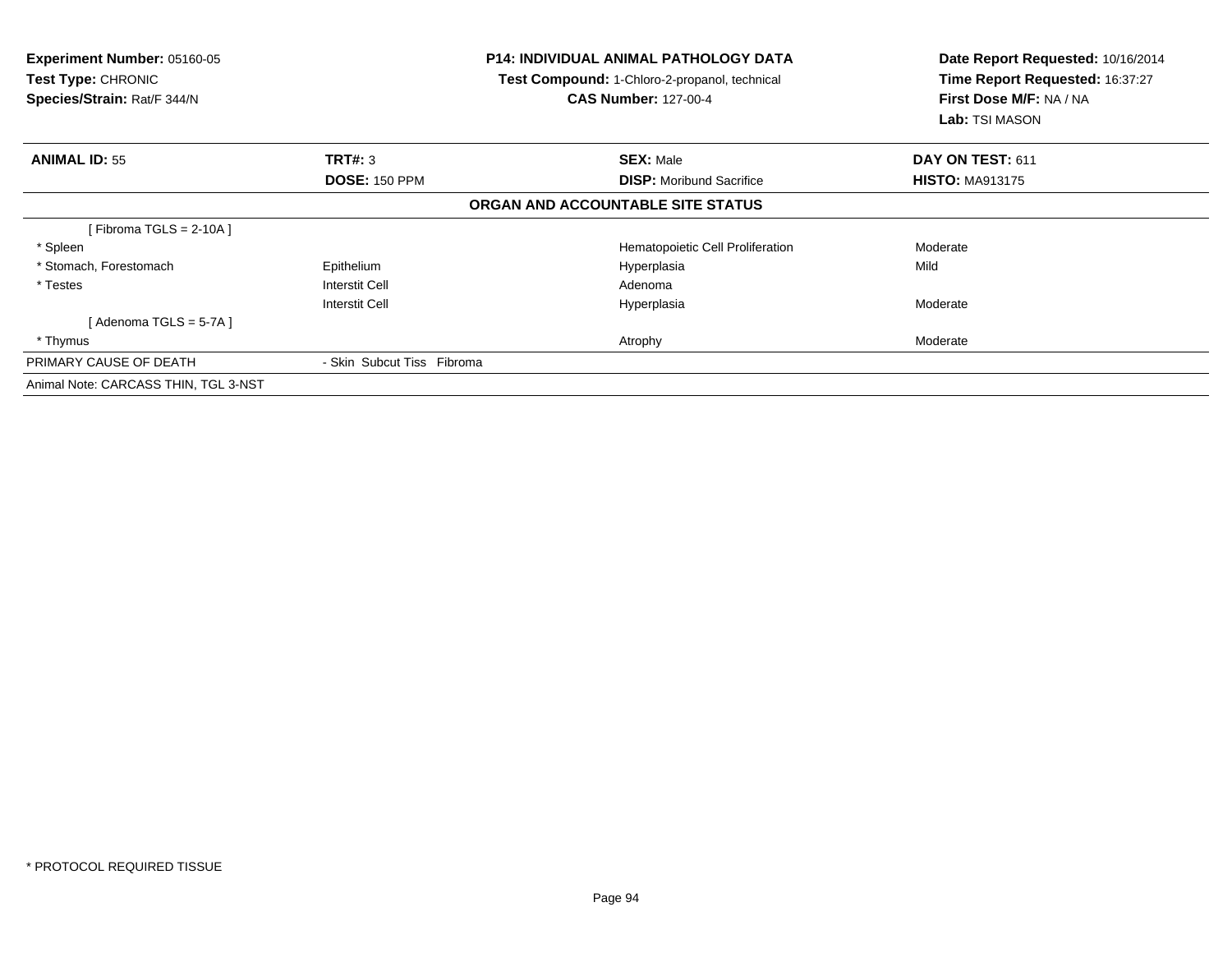#### **P14: INDIVIDUAL ANIMAL PATHOLOGY DATA**

**Test Compound:** 1-Chloro-2-propanol, technical

**CAS Number:** 127-00-4

| <b>ANIMAL ID: 56</b>                                  | <b>TRT#: 3</b>             | <b>SEX: Male</b>                  | DAY ON TEST: 592            |
|-------------------------------------------------------|----------------------------|-----------------------------------|-----------------------------|
|                                                       | <b>DOSE: 150 PPM</b>       | <b>DISP: Natural Death</b>        | <b>HISTO: MA913176</b>      |
|                                                       |                            | ORGAN AND ACCOUNTABLE SITE STATUS |                             |
| <b>NORMAL</b>                                         |                            |                                   |                             |
| * Adrenal Cortex                                      | * Adrenal Medulla          | * Blood Vessel                    | * Bone                      |
| * Bone Marrow                                         | * Brain                    | * Epididymis                      | * Esophagus                 |
| * Intestine Large, Cecum                              | * Intestine Large, Colon   | * Intestine Large, Rectum         | * Intestine Small, Duodenum |
| * Intestine Small, Ileum                              | * Intestine Small, Jejunum | * Islets, Pancreatic              | * Lung                      |
| * Lymph Node, Mesenteric                              | * Mammary Gland            | * Pancreas                        | * Parathyroid Gland         |
| * Pituitary Gland                                     | * Preputial Gland          | * Prostate                        | * Salivary Glands           |
| * Seminal Vesicle                                     | * Skin                     | * Stomach, Forestomach            | * Stomach, Glandular        |
| * Thyroid Gland                                       | * Trachea                  | * Urinary Bladder                 |                             |
| <b>AUTO PRECLUDES DIAG.</b>                           |                            |                                   |                             |
| * Nose                                                |                            |                                   |                             |
| <b>OBSERVATIONS</b>                                   |                            |                                   |                             |
| * Heart                                               |                            | Cardiomyopathy                    | Mild                        |
| * Kidney                                              |                            | Nephropathy                       | Minimal                     |
| * Liver                                               | <b>Bile Duct</b>           | Hyperplasia                       | Mild                        |
| Lymph Node                                            | Mediastinal                | Hemorrhage                        | Mild                        |
|                                                       | Mediastinal                | Hyperplasia                       | Lymphoid, Mild              |
| [Hemorrhage TGLS = 4-3A]<br>[Hyperplasia TGLS = 4-3A] |                            |                                   |                             |
| * Lymph Node, Mandibular                              |                            | <b>Infiltration Cellular</b>      | Histiocyte, Mild            |
| [ Infiltration Cellular TGLS = 1-9 ]                  |                            |                                   |                             |
| * Spleen                                              |                            | Fibrosis                          | Moderate                    |
| [Fibrosis TGLS = $2-3B$ ]                             |                            |                                   |                             |
| * Testes                                              | <b>Interstit Cell</b>      | Adenoma                           |                             |
| [Adenoma TGLS = $3-7$ ]                               |                            |                                   |                             |
| * Thymus                                              | <b>Epithel Cell</b>        | Hyperplasia                       | Moderate                    |
| PRIMARY CAUSE OF DEATH                                | - UNCERTAIN                |                                   |                             |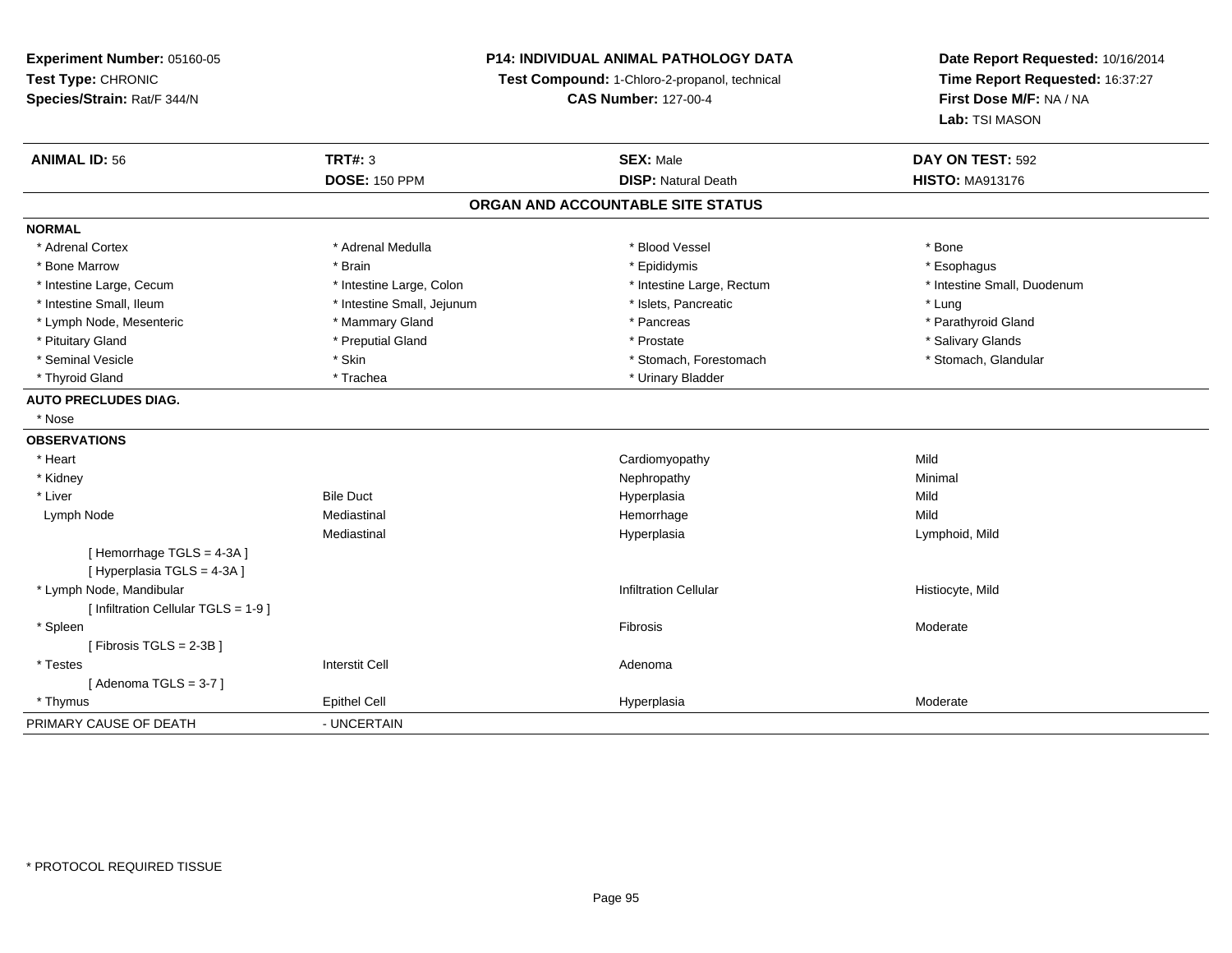**Experiment Number:** 05160-05**Test Type:** CHRONIC **Species/Strain:** Rat/F 344/N**P14: INDIVIDUAL ANIMAL PATHOLOGY DATATest Compound:** 1-Chloro-2-propanol, technical **CAS Number:** 127-00-4**Date Report Requested:** 10/16/2014**Time Report Requested:** 16:37:27**First Dose M/F:** NA / NA**Lab:** TSI MASON**ANIMAL ID:** 57**TRT#:** 3 **SEX:** Male **DAY ON TEST:** 593 **DOSE:** 150 PPM**DISP:** Natural Death **HISTO:** MA913177 **ORGAN AND ACCOUNTABLE SITE STATUSNORMAL**\* Adrenal Cortex \* Adrenal Cortex \* \* Adrenal Medulla \* \* Adrenal Medulla \* \* Blood Vessel \* \* Brood Vessel \* \* Bone \* Bone Marrow \* The Large, Cecum \* Brain \* Esophagus \* Esophagus \* Esophagus \* Intestine Large, Cecum \* Intestine Large, Cecum \* Intestine Large, Colon \* Intestine Large, Rectum \* Intestine Small, Duodenum \* Intestine Small, Jejunum\* Lymph Node, Mesenteric \* Islets, Pancreatic **\* Lung \* Lung \* Lung \* Lymph Node, Mandibular \*** Lymph Node, Mandibular \* Mammary Gland \* \* American \* Pancreas \* Pancreas \* \* Parathyroid Gland \* Parathyroid Gland \* \* Preputial Gland \* \* Preputial Gland \* \* Preputial Gland \* \* Preputial Gland \* \* Preputial Gland \* \* Preputial Gland \* \* Prepu \* Prostate \* \* Salivary Glands \* \* Salivary Glands \* \* Seminal Vesicle \* \* \* Seminal Yestrich \* \* Skin \* \* Skin \* Thyroid Gland \* Stomach, Forestomach \* Thymus \* Stomach, Glandular \* Thymus \* Thymus \* Thymus \* Thymus \* Thymus \* Thymus \* Thymus \* Thymus \* Thymus \* Thymus \* Thymus \* Thymus \* Thymus \* Thymus \* Thymus \* Thymus \* Thymus \* Thymus \* Thymu \* Trachea \* Urinary Bladder**MISSING** \* Epididymis \* Testes**AUTO PRECLUDES DIAG.** \* Intestine Small, Ileum**OBSERVATIONS** \* Heart Cardiomyopathyy Mild Minimal \* Kidneyy the control of the control of the control of the control of the control of the control of the control of the control of the control of the control of the control of the control of the control of the control of the contro \* Liver Leukemia Mononuclear [ Leukemia Mononuclear TGLS = 4-6 ] Lymph Node Iliac Hyperplasia Plasma Cell, Mild [ Hyperplasia TGLS = 2-16 ] \* Nose Respirat Epith Hyperplasia Minimal \* Pituitary Gland Pars Distalis Hyperplasia Mild \* Spleenn and the control of the control of the control of the control of the control of the control of the control of the control of the control of the control of the control of the control of the control of the control of the co Leukemia MononuclearNote: DARK FOCUS IS MCL SPLEEN AGAINST FIBROTIC BACKGROUND.[ Leukemia Mononuclear TGLS = 1-3A; 3-3 ]PRIMARY CAUSE OF DEATH - UNCERTAIN CONTRIBUTORY CAUSE OF DEATH- Liver Leukemia Mononuclear;Spleen Leukemia Mononuclear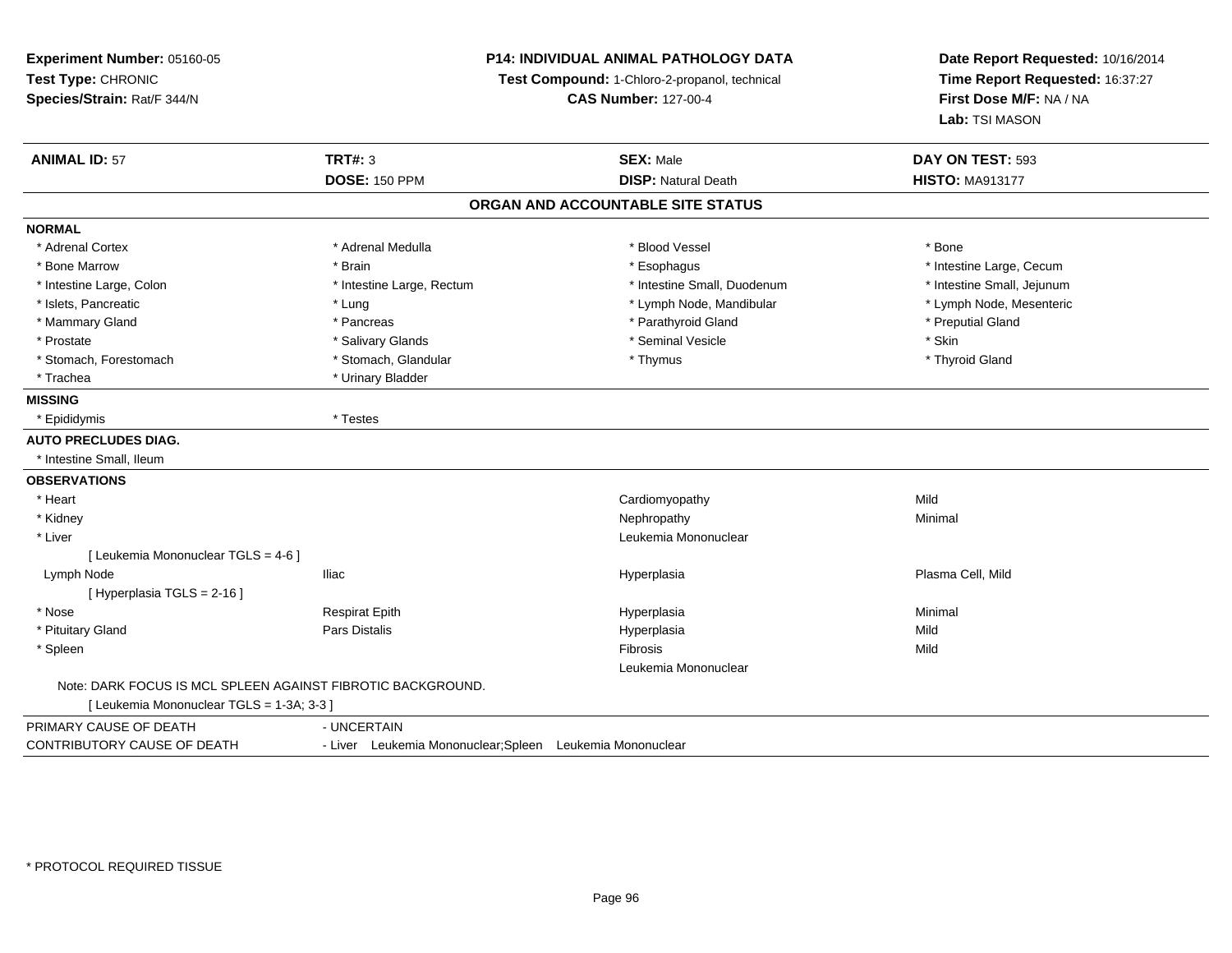**Experiment Number:** 05160-05**Test Type:** CHRONIC **Species/Strain:** Rat/F 344/N**P14: INDIVIDUAL ANIMAL PATHOLOGY DATATest Compound:** 1-Chloro-2-propanol, technical **CAS Number:** 127-00-4**Date Report Requested:** 10/16/2014**Time Report Requested:** 16:37:27**First Dose M/F:** NA / NA**Lab:** TSI MASON**ANIMAL ID:** 58**TRT#:** 3 **SEX:** Male **DAY ON TEST:** 544 **DOSE:** 150 PPM**DISP:** Moribund Sacrifice **HISTO:** MA913178 **ORGAN AND ACCOUNTABLE SITE STATUSNORMAL**\* Adrenal Cortex \* Adrenal Cortex \* Blood Vessel \* Bone \* Brain\* Intestine Large, Rectum \* Epididymis \* Esophagus \* Esophagus \* Esophagus \* 11testine Large, Cecum \* Intestine Small, Duodenum \* Intestine Small, Ileum \* Intestine Small, Jejunum \* Islets, Pancreatic\* Parathyroid Gland \* Lung \* Lymph Node, Mandibular \* Parathyroid \* Lymph Node, Mesenteric \* Parathyroid Clandibular \* Parathyroid \* Parathyroid \* Parathyroid \* Parathyroid \* Parathyroid \* Parathyroid \* Parathyroid \* Parathyroid \* Parathyroid \* Pituitary Gland \* \* Then the state \* Preputial Gland \* Prosection \* Prostate \* \* Salivary Glands \* Salivary Glands \* Salivary Glands \* Salivary Glands \* Salivary Glands \* Salivary Glands \* Salivary Glands \* Salivary Glan \* Seminal Vesicle \* Thyroid Gland \* Stomach, Forestomach \* November 2014 \* Stomach, Glandular \* Thyroid Gland \* Trachea **\*** Urinary Bladder **MISSING** \* Mammary Gland**OBSERVATIONS** \* Adrenal Medullaa and the controller of the controller of the controller of the Hyperplasia and the Moderate Moderate of the Moderate  $\sim$  Moderate  $\sim$  Moderate  $\sim$  Moderate  $\sim$  Moderate  $\sim$  Moderate  $\sim$  Moderate  $\sim$  Moderate  $\sim$  M \* Bone Marroww which is a state of the state of the Hyperplasia Mild Mild and the Mild Mild State of the Mild State of the Mild State of the Mild State of the State of the Mild State of the State of the State of the State of the State \* Heart Cardiomyopathy Minimal \* Intestine Large, ColonSquamous Cell Carcinoma<br>
Nephropathy Metastatic (Skin)<br>
Minimal \* Kidneyy the control of the control of the control of the control of the control of the control of the control of the control of the control of the control of the control of the control of the control of the control of the contro \* Liver Centrilobular Vacuolization Cytoplasmic Moderate[ Vacuolization Cytoplasmic TGLS = 4-6 ] \* Lung Note: TGL 5-NCL Lymph Node Mediastinal Hyperplasia Plasma Cell, Mild Iliac Squamous Cell Carcinoma Metastatic (Skin) [ Hyperplasia TGLS = 6-3A ] [ Squamous Cell Carcinoma TGLS = 3-18 ]**Mesentery** y the control of the set of the control of the Moderate of the Moderate of the Moderate of the Moderate of the Moderate of the Moderate of the Moderate of the Moderate of the Moderate of the Moderate of the Moderate of the  $[$  Necrosis TGLS = 2-17  $]$  \* Nose Respirat Epith Hyperplasia Minimal Respirat Epith Inflammation Chronic Active, Moderate Note: FUNGAL HYPHAE IN NASAL CAVITY. \* Pancreass the contract of the contract of the contract of the contract of the contract of the contract of the contract of the contract of the contract of the contract of the contract of the contract of the contract of the contract Multiple \* SkinSquamous Cell Carcinoma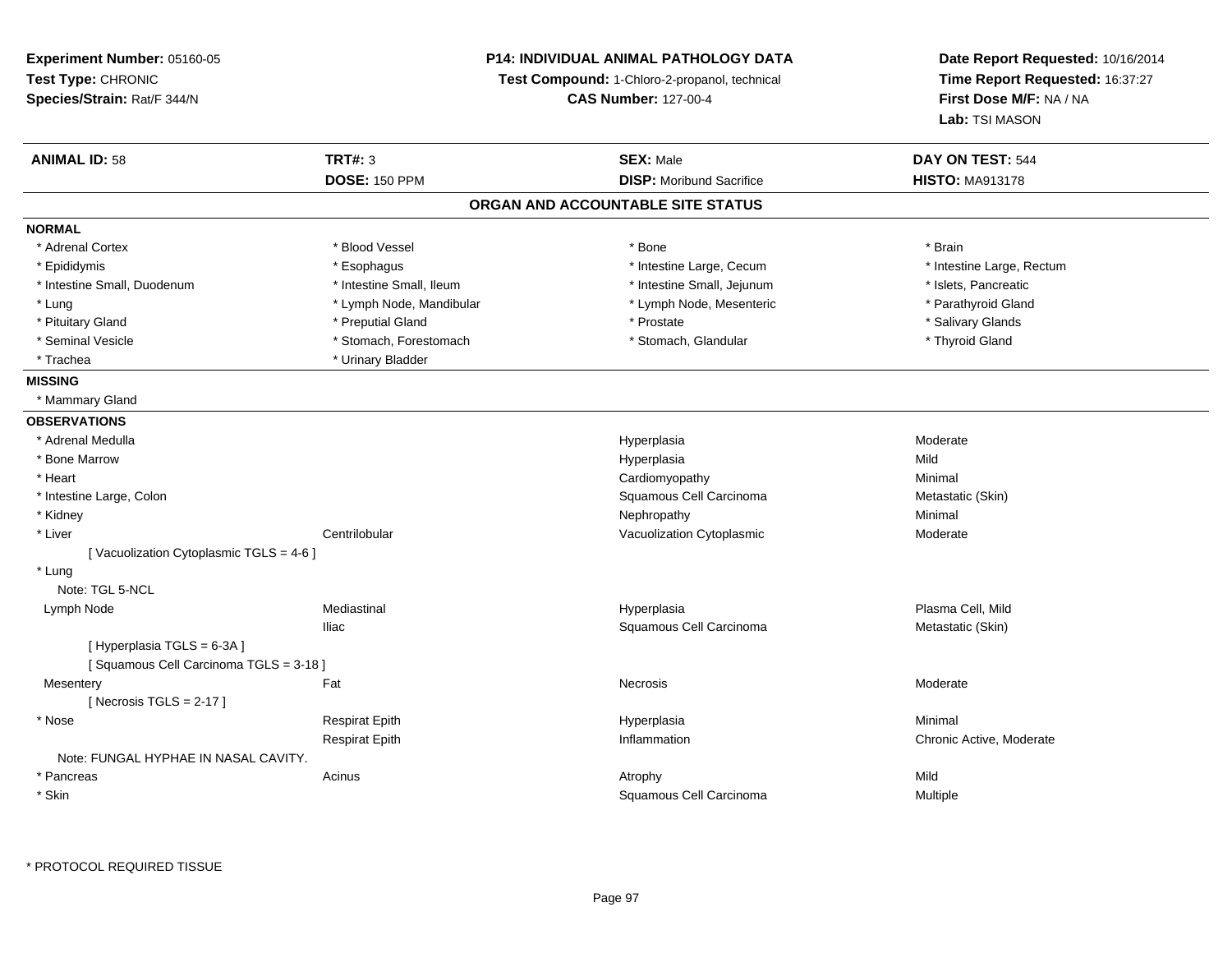| Experiment Number: 05160-05<br><b>Test Type: CHRONIC</b><br>Species/Strain: Rat/F 344/N |                                | <b>P14: INDIVIDUAL ANIMAL PATHOLOGY DATA</b><br>Test Compound: 1-Chloro-2-propanol, technical<br><b>CAS Number: 127-00-4</b> | Date Report Requested: 10/16/2014<br>Time Report Requested: 16:37:27<br>First Dose M/F: NA / NA<br><b>Lab:</b> TSI MASON |
|-----------------------------------------------------------------------------------------|--------------------------------|------------------------------------------------------------------------------------------------------------------------------|--------------------------------------------------------------------------------------------------------------------------|
| <b>ANIMAL ID: 58</b>                                                                    | TRT#: 3                        | <b>SEX: Male</b>                                                                                                             | DAY ON TEST: 544                                                                                                         |
|                                                                                         | <b>DOSE: 150 PPM</b>           | <b>DISP:</b> Moribund Sacrifice                                                                                              | <b>HISTO: MA913178</b>                                                                                                   |
|                                                                                         |                                | ORGAN AND ACCOUNTABLE SITE STATUS                                                                                            |                                                                                                                          |
| [Squamous Cell Carcinoma TGLS = 1-16; 8-19]                                             |                                |                                                                                                                              |                                                                                                                          |
| * Spleen                                                                                |                                | Hematopoietic Cell Proliferation                                                                                             | Minimal                                                                                                                  |
| * Testes                                                                                |                                | Atrophy                                                                                                                      | Moderate                                                                                                                 |
|                                                                                         | <b>Interstit Cell</b>          | Hyperplasia                                                                                                                  | Moderate                                                                                                                 |
| * Thymus                                                                                |                                | Atrophy                                                                                                                      | Mild                                                                                                                     |
| PRIMARY CAUSE OF DEATH                                                                  | - Skin Squamous Cell Carcinoma |                                                                                                                              |                                                                                                                          |
| Animal Note: CARCASS THIN, TGL 7-NST                                                    |                                |                                                                                                                              |                                                                                                                          |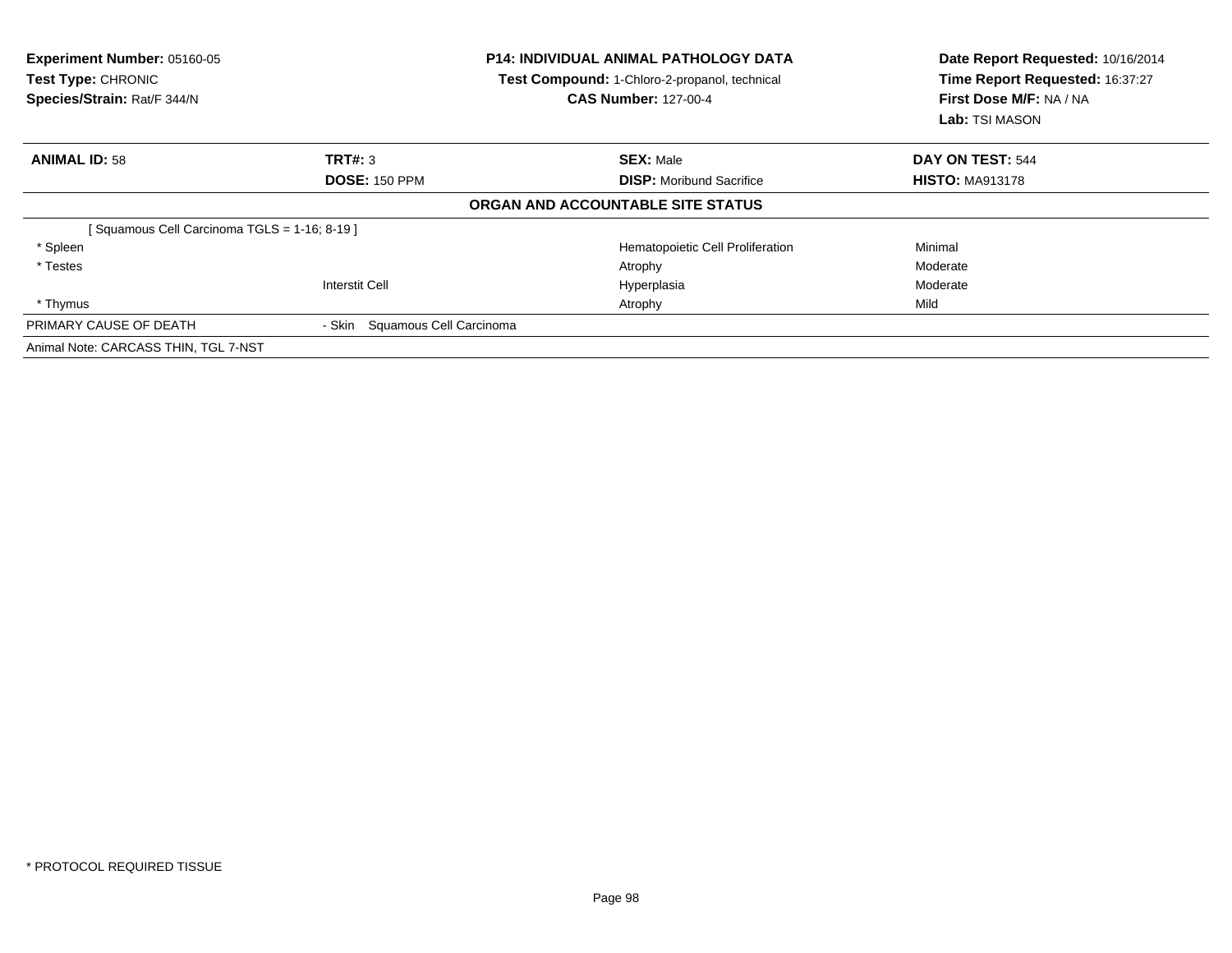#### **P14: INDIVIDUAL ANIMAL PATHOLOGY DATA**

**Test Compound:** 1-Chloro-2-propanol, technical

**CAS Number:** 127-00-4

| <b>ANIMAL ID: 59</b>      | <b>TRT#: 3</b>             | <b>SEX: Male</b>                  | DAY ON TEST: 729            |
|---------------------------|----------------------------|-----------------------------------|-----------------------------|
|                           | <b>DOSE: 150 PPM</b>       | <b>DISP: Terminal Sacrifice</b>   | <b>HISTO: MA913179</b>      |
|                           |                            | ORGAN AND ACCOUNTABLE SITE STATUS |                             |
| <b>NORMAL</b>             |                            |                                   |                             |
| * Adrenal Cortex          | * Adrenal Medulla          | * Blood Vessel                    | * Bone                      |
| * Bone Marrow             | * Brain                    | * Epididymis                      | * Esophagus                 |
| * Intestine Large, Cecum  | * Intestine Large, Colon   | * Intestine Large, Rectum         | * Intestine Small, Duodenum |
| * Intestine Small, Ileum  | * Intestine Small, Jejunum | * Islets, Pancreatic              | * Lung                      |
| * Lymph Node, Mesenteric  | * Mammary Gland            | * Pancreas                        | * Parathyroid Gland         |
| * Preputial Gland         | * Salivary Glands          | * Seminal Vesicle                 | * Skin                      |
| * Stomach, Forestomach    | * Stomach, Glandular       | * Thymus                          | * Trachea                   |
| <b>OBSERVATIONS</b>       |                            |                                   |                             |
| * Heart                   |                            | Cardiomyopathy                    | Mild                        |
| * Kidney                  |                            | Nephropathy                       | Marked                      |
| [Nephropathy TGLS = 3-4]  |                            |                                   |                             |
| * Liver                   |                            | Clear Cell Focus                  |                             |
|                           | <b>Bile Duct</b>           | Hyperplasia                       | Minimal                     |
| Note: TGL 4-NCL           |                            |                                   |                             |
| Lymph Node                | Renal                      | Ectasia                           | Mild                        |
|                           | Renal                      | Pigmentation                      | Mild                        |
| [ Ectasia TGLS = $5-8$ ]  |                            |                                   |                             |
| * Lymph Node, Mandibular  |                            | Ectasia                           | Mild                        |
| * Nose                    | <b>Respirat Epith</b>      | Hyperplasia                       | Minimal                     |
|                           | <b>Respirat Epith</b>      | Inflammation                      | Chronic Active, Mild        |
| * Pituitary Gland         | Pars Distalis              | Hyperplasia                       | Mild                        |
| * Prostate                |                            | Hyperplasia                       | Mild                        |
| * Spleen                  |                            | Fibrosis                          | Mild                        |
|                           |                            | Leukemia Mononuclear              |                             |
| [Fibrosis TGLS = $2-3A$ ] |                            |                                   |                             |
| * Testes                  | Bilateral, Interstit Cell  | Adenoma                           |                             |
| [Adenoma TGLS = $1-7$ ]   |                            |                                   |                             |
| * Thyroid Gland           | C Cell                     | Hyperplasia                       | Moderate                    |
| * Urinary Bladder         |                            | Inflammation                      | Chronic Active, Mild        |
| PRIMARY CAUSE OF DEATH    | $\blacksquare$             |                                   |                             |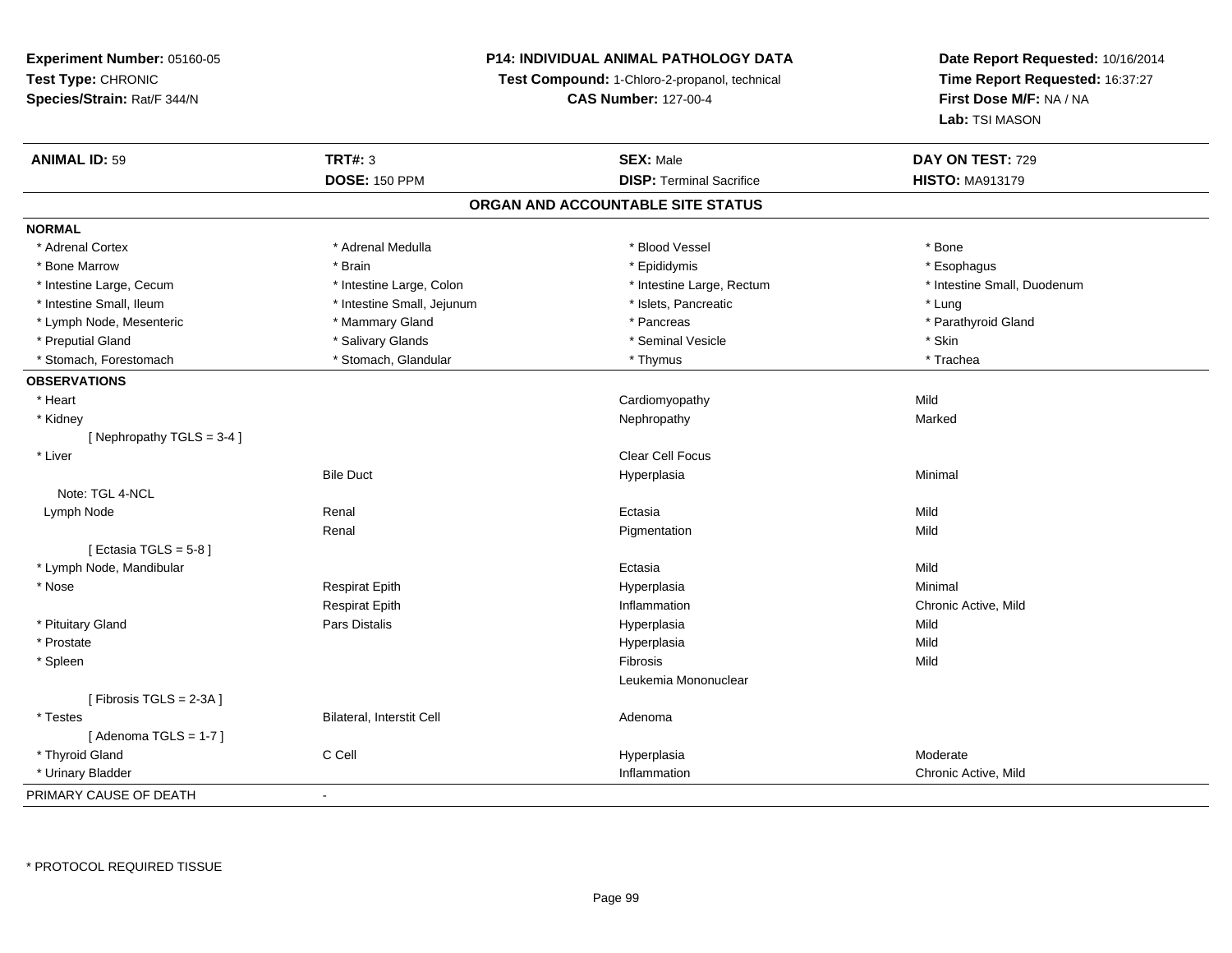**Experiment Number:** 05160-05**Test Type:** CHRONIC **Species/Strain:** Rat/F 344/N**P14: INDIVIDUAL ANIMAL PATHOLOGY DATATest Compound:** 1-Chloro-2-propanol, technical **CAS Number:** 127-00-4**Date Report Requested:** 10/16/2014**Time Report Requested:** 16:37:27**First Dose M/F:** NA / NA**Lab:** TSI MASON**ANIMAL ID:** 60**TRT#:** 3 **SEX:** Male **DAY ON TEST:** 697 **DOSE:** 150 PPM**DISP:** Natural Death **HISTO:** MA913180 **ORGAN AND ACCOUNTABLE SITE STATUSNORMAL**\* Adrenal Cortex \* Adrenal Medulla \* Adrenal Medulla \* Blood Vessel \* Bood Vessel \* Bone \* Bone \* Bone \* Bone \* Bone \* Bone \* Bone \* Bone \* Bone \* Bone \* Bone \* Bone \* Bone \* Bone \* Bone \* Bone \* Bone \* Bone \* Bone \* Bone \* Bone \* Bone \* \* \* Esophagus \* Bone Marrow \* Brain \* Epididymis \* Esophagus \* Intestine Large, Rectum \* Thestine Small, Duodenum \* Nose \* Intestine Small, Duodenum \* Islets, Pancreatic \* Nose \* Salivary Glands \* Parathyroid Gland \* \* \* Pituitary Gland \* \* Prostate \* \* Prostate \* \* Salivary Glands \* Salivary Glands \* Salivary Glands \* Salivary Glands \* Salivary Glands \* Salivary Glands \* Salivary Glands \* Salivary Glands \* Saliva \* Stomach, Forestomach \* Trachea \* Thymus \* Thymus \* Thyroid Gland \* Thyroid Gland \* Trachea \* Trachea **MISSING** \* Mammary Gland**AUTO PRECLUDES DIAG.** \* Intestine Large, Cecum \* Intestine Large, Colon \* Intestine Small, Ileum \* Intestine Small, Jejunum**OBSERVATIONS** \* Heart Cardiomyopathyy Mild Leukemia Mononuclear \* Kidneyy the control of the control of the control of the control of the control of the control of the control of the control of the control of the control of the control of the control of the control of the control of the contro \* Liver Leukemia Mononuclear [ Leukemia Mononuclear TGLS = 5-6 ] \* Lungg and the set of the set of the set of the set of the set of the set of the set of the set of the set of the s Note: TGL 7-NCL Lymph NodeMediastinal **Mediastinal** Leukemia Mononuclear [ Leukemia Mononuclear TGLS = 6-3 ] \* Lymph Node, Mandibular Leukemia Mononuclear [ Leukemia Mononuclear TGLS = 2-9 ] \* Lymph Node, Mesenteric Leukemia Mononuclear [ Leukemia Mononuclear TGLS = 8-8 ] \* Pancreas Leukemia Mononuclear \* Preputial Glandd is a controller controller that the controller controller controller the controller controller chronic, Minimal d Chronic, Minimal d Chronic, Minimal d Chronic, Minimal d Superintensity of the controller controller contr \* Seminal Vesicle Leukemia Mononuclear \* Skinn and the subcut Tiss the set of the Subcut Tiss of the Subcut Tiss of the Subcut Tiss of the Subcut Tiss of the Subcut Tiss of the Subcut Tiss of the Subcut Tiss of the Subcut Tiss of the Subcut Tiss of the Subcut Tiss of [ Fibroma TGLS = 1-10A ] \* Spleen Leukemia Mononuclear [ Leukemia Mononuclear TGLS = 4,9-3 ]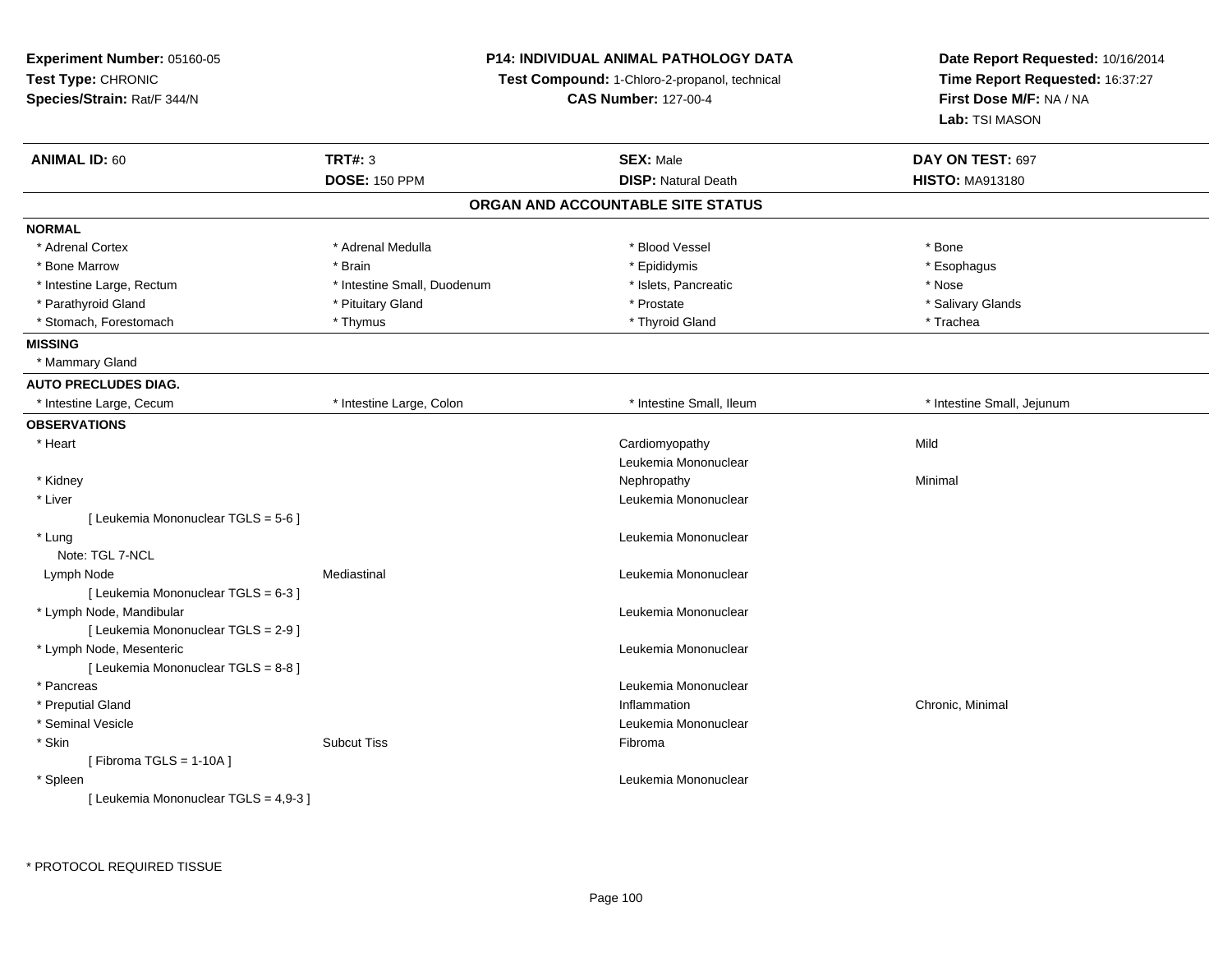| <b>Experiment Number: 05160-05</b><br><b>Test Type: CHRONIC</b><br>Species/Strain: Rat/F 344/N |                                                                                                                                                                                                                                                                                                                                                                 | <b>P14: INDIVIDUAL ANIMAL PATHOLOGY DATA</b><br>Test Compound: 1-Chloro-2-propanol, technical<br><b>CAS Number: 127-00-4</b> | Date Report Requested: 10/16/2014<br><b>Time Report Requested: 16:37:27</b><br>First Dose M/F: NA / NA<br><b>Lab:</b> TSI MASON |
|------------------------------------------------------------------------------------------------|-----------------------------------------------------------------------------------------------------------------------------------------------------------------------------------------------------------------------------------------------------------------------------------------------------------------------------------------------------------------|------------------------------------------------------------------------------------------------------------------------------|---------------------------------------------------------------------------------------------------------------------------------|
| <b>ANIMAL ID: 60</b>                                                                           | TRT#: 3                                                                                                                                                                                                                                                                                                                                                         | <b>SEX: Male</b>                                                                                                             | DAY ON TEST: 697                                                                                                                |
|                                                                                                | <b>DOSE: 150 PPM</b>                                                                                                                                                                                                                                                                                                                                            | <b>DISP: Natural Death</b>                                                                                                   | <b>HISTO: MA913180</b>                                                                                                          |
|                                                                                                |                                                                                                                                                                                                                                                                                                                                                                 | ORGAN AND ACCOUNTABLE SITE STATUS                                                                                            |                                                                                                                                 |
| * Stom Forestom<br>Note: FORESTOMACH LESIONS NOT IN 15,15.1,15A, OR 15A.1                      |                                                                                                                                                                                                                                                                                                                                                                 |                                                                                                                              |                                                                                                                                 |
| * Stomach, Glandular<br>[Necrosis TGLS = 10-15,15A,15.1,15A.1]                                 |                                                                                                                                                                                                                                                                                                                                                                 | Necrosis                                                                                                                     | Mild                                                                                                                            |
| * Testes<br>[Adenoma TGLS = $3-7$ ]                                                            | <b>Bilateral, Interstit Cell</b>                                                                                                                                                                                                                                                                                                                                | Adenoma                                                                                                                      |                                                                                                                                 |
| * Urinary Bladder                                                                              |                                                                                                                                                                                                                                                                                                                                                                 | Leukemia Mononuclear                                                                                                         |                                                                                                                                 |
| PRIMARY CAUSE OF DEATH                                                                         | - UNCERTAIN                                                                                                                                                                                                                                                                                                                                                     |                                                                                                                              |                                                                                                                                 |
| CONTRIBUTORY CAUSE OF DEATH                                                                    | - Heart Leukemia Mononuclear;Liver Leukemia Mononuclear;Lung Leukemia Mononuclear;Lymph Node Mediastinal Leukemia Mononuclear;Lymph<br>Node;Mandibular Leukemia Mononuclear;Lymph Node;Mesenteric Leukemia Mononuclear;Pancreas Leukemia Mononuclear;Seminal Vesicle Leukemia<br>Mononuclear; Spleen Leukemia Mononuclear; Urinary Bladder Leukemia Mononuclear |                                                                                                                              |                                                                                                                                 |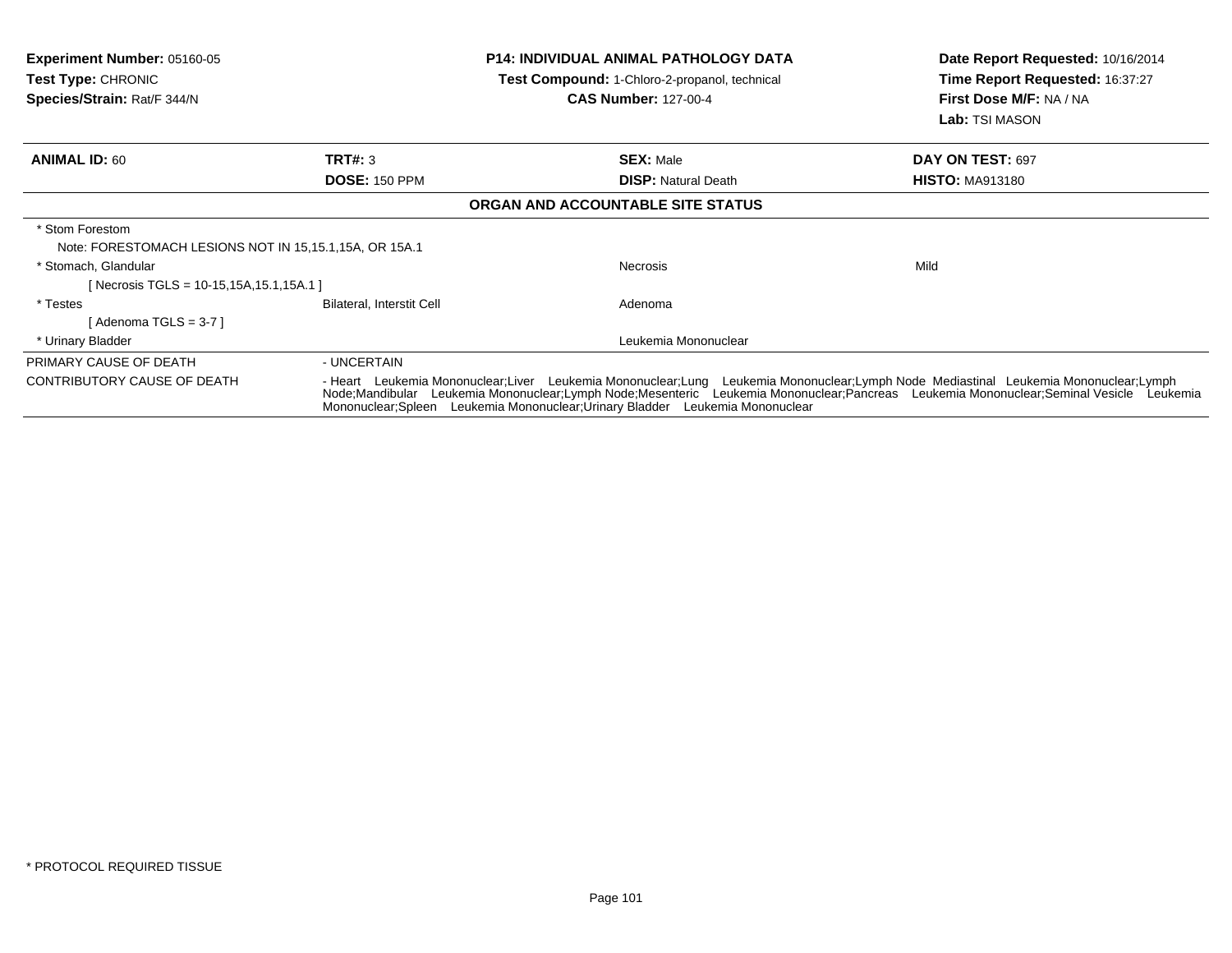| Experiment Number: 05160-05           | P14: INDIVIDUAL ANIMAL PATHOLOGY DATA<br>Test Compound: 1-Chloro-2-propanol, technical<br><b>CAS Number: 127-00-4</b> |                                   | Date Report Requested: 10/16/2014 |  |
|---------------------------------------|-----------------------------------------------------------------------------------------------------------------------|-----------------------------------|-----------------------------------|--|
| Test Type: CHRONIC                    |                                                                                                                       |                                   | Time Report Requested: 16:37:27   |  |
| Species/Strain: Rat/F 344/N           |                                                                                                                       |                                   | First Dose M/F: NA / NA           |  |
|                                       |                                                                                                                       |                                   | Lab: TSI MASON                    |  |
| <b>ANIMAL ID: 61</b>                  | <b>TRT#: 3</b>                                                                                                        | <b>SEX: Male</b>                  | DAY ON TEST: 693                  |  |
|                                       | <b>DOSE: 150 PPM</b>                                                                                                  | <b>DISP: Natural Death</b>        | <b>HISTO: MA913181</b>            |  |
|                                       |                                                                                                                       | ORGAN AND ACCOUNTABLE SITE STATUS |                                   |  |
| <b>NORMAL</b>                         |                                                                                                                       |                                   |                                   |  |
| * Blood Vessel                        | * Bone                                                                                                                | * Brain                           | * Epididymis                      |  |
| * Esophagus                           | * Intestine Large, Cecum                                                                                              | * Intestine Large, Colon          | * Intestine Large, Rectum         |  |
| * Intestine Small, Duodenum           | * Islets, Pancreatic                                                                                                  | * Mammary Gland                   | * Nose                            |  |
| * Parathyroid Gland                   | * Preputial Gland                                                                                                     | * Prostate                        | * Salivary Glands                 |  |
| * Skin                                | * Stomach, Forestomach                                                                                                | * Thymus                          | * Thyroid Gland                   |  |
| * Trachea                             | * Urinary Bladder                                                                                                     |                                   |                                   |  |
| <b>AUTO PRECLUDES DIAG.</b>           |                                                                                                                       |                                   |                                   |  |
| * Bone Marrow                         | * Intestine Small, Ileum                                                                                              | * Intestine Small, Jejunum        |                                   |  |
| <b>OBSERVATIONS</b>                   |                                                                                                                       |                                   |                                   |  |
| * Adrenal Cortex                      |                                                                                                                       | Leukemia Mononuclear              |                                   |  |
|                                       |                                                                                                                       | <b>Necrosis</b>                   | Mild                              |  |
| * Adrenal Medulla                     |                                                                                                                       | Pheochromocytoma Benign           |                                   |  |
| * Heart                               |                                                                                                                       | Cardiomyopathy                    | Moderate                          |  |
| * Kidney                              |                                                                                                                       | Leukemia Mononuclear              |                                   |  |
|                                       |                                                                                                                       | Nephropathy                       | Minimal                           |  |
| * Liver                               |                                                                                                                       | Leukemia Mononuclear              |                                   |  |
| [ Leukemia Mononuclear TGLS = 9-6 ]   |                                                                                                                       |                                   |                                   |  |
| * Lung                                |                                                                                                                       | Leukemia Mononuclear              |                                   |  |
| Lymph Node                            | <b>Iliac</b>                                                                                                          | Leukemia Mononuclear              |                                   |  |
|                                       | Mediastinal                                                                                                           | Leukemia Mononuclear              |                                   |  |
|                                       | Renal                                                                                                                 | Leukemia Mononuclear              |                                   |  |
| [ Leukemia Mononuclear TGLS = 11-3 ]  |                                                                                                                       |                                   |                                   |  |
| [ Leukemia Mononuclear TGLS = 8-17 ]  |                                                                                                                       |                                   |                                   |  |
| [ Leukemia Mononuclear TGLS = 10-16 ] |                                                                                                                       |                                   |                                   |  |
| * Lymph Node, Mandibular              |                                                                                                                       | Leukemia Mononuclear              |                                   |  |
| [ Leukemia Mononuclear TGLS = 1-9 ]   |                                                                                                                       |                                   |                                   |  |
| * Lymph Node, Mesenteric              |                                                                                                                       | Leukemia Mononuclear              |                                   |  |
| [ Leukemia Mononuclear TGLS = 4-8 ]   |                                                                                                                       |                                   |                                   |  |
| * Pancreas                            |                                                                                                                       | Leukemia Mononuclear              |                                   |  |
| [ Leukemia Mononuclear TGLS = 13-9 ]  |                                                                                                                       |                                   |                                   |  |
|                                       |                                                                                                                       |                                   |                                   |  |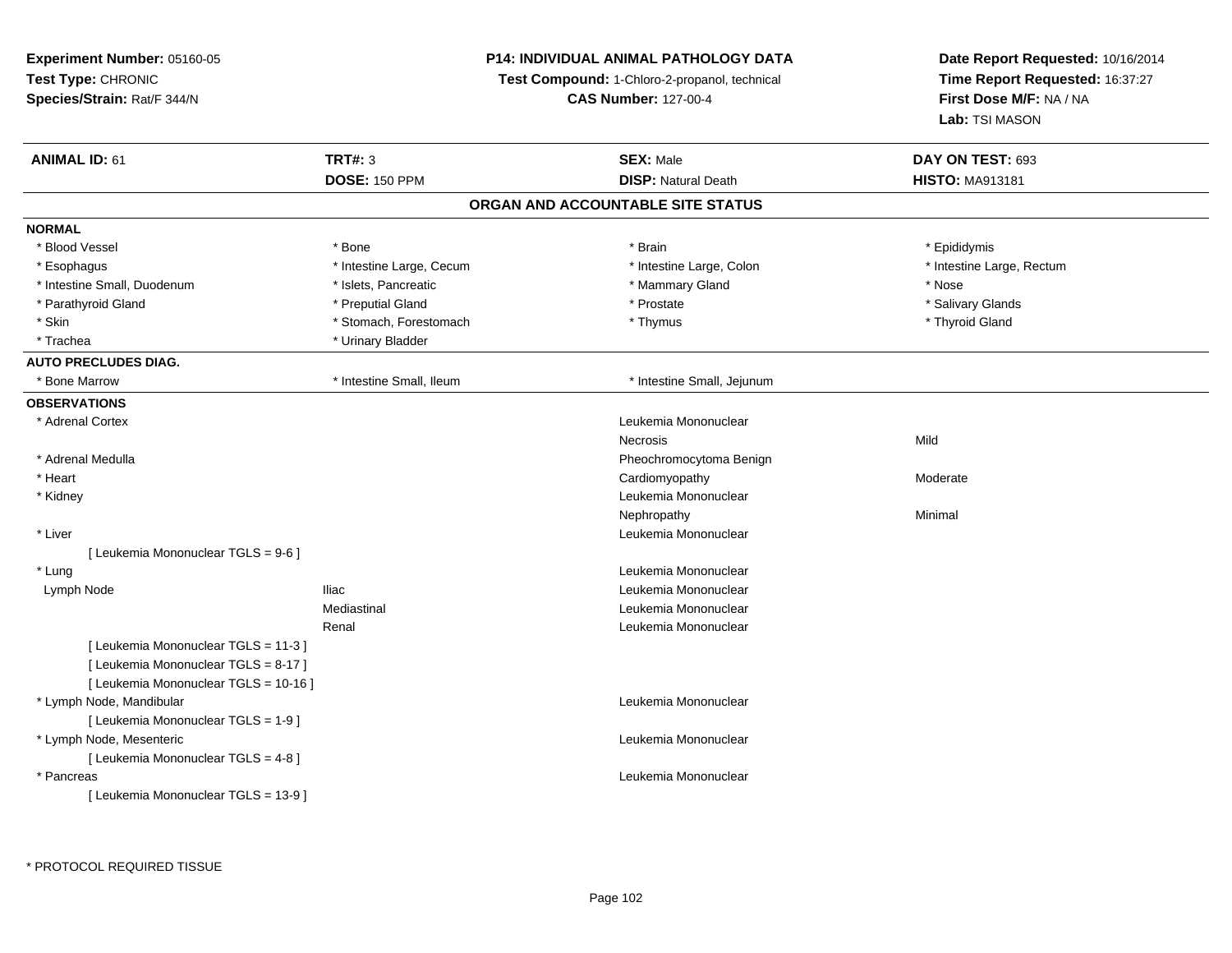| <b>Experiment Number: 05160-05</b><br><b>Test Type: CHRONIC</b><br>Species/Strain: Rat/F 344/N |                           | <b>P14: INDIVIDUAL ANIMAL PATHOLOGY DATA</b><br>Test Compound: 1-Chloro-2-propanol, technical<br><b>CAS Number: 127-00-4</b>     | Date Report Requested: 10/16/2014<br>Time Report Requested: 16:37:27<br>First Dose M/F: NA / NA<br>Lab: TSI MASON                                                                                                                 |
|------------------------------------------------------------------------------------------------|---------------------------|----------------------------------------------------------------------------------------------------------------------------------|-----------------------------------------------------------------------------------------------------------------------------------------------------------------------------------------------------------------------------------|
| <b>ANIMAL ID: 61</b>                                                                           | TRT#: 3                   | <b>SEX: Male</b>                                                                                                                 | DAY ON TEST: 693                                                                                                                                                                                                                  |
|                                                                                                | <b>DOSE: 150 PPM</b>      | <b>DISP: Natural Death</b>                                                                                                       | <b>HISTO: MA913181</b>                                                                                                                                                                                                            |
|                                                                                                |                           | ORGAN AND ACCOUNTABLE SITE STATUS                                                                                                |                                                                                                                                                                                                                                   |
| * Pituitary Gland                                                                              | Pars Distalis             | Adenoma                                                                                                                          |                                                                                                                                                                                                                                   |
| * Seminal Vesicle                                                                              |                           | Leukemia Mononuclear                                                                                                             |                                                                                                                                                                                                                                   |
| * Spleen                                                                                       |                           | Leukemia Mononuclear                                                                                                             |                                                                                                                                                                                                                                   |
| Note: TGL 7-NCL                                                                                |                           |                                                                                                                                  |                                                                                                                                                                                                                                   |
| [Leukemia Mononuclear TGLS = 6-3,3A]                                                           |                           |                                                                                                                                  |                                                                                                                                                                                                                                   |
| * Stomach. Glandular                                                                           |                           | <b>Necrosis</b>                                                                                                                  | Mild                                                                                                                                                                                                                              |
| [ Necrosis TGLS = 12-15A ]                                                                     |                           |                                                                                                                                  |                                                                                                                                                                                                                                   |
| * Testes                                                                                       | Bilateral, Interstit Cell | Adenoma                                                                                                                          |                                                                                                                                                                                                                                   |
| [Adenoma TGLS = 2-7; 3-7A]                                                                     |                           |                                                                                                                                  |                                                                                                                                                                                                                                   |
| PRIMARY CAUSE OF DEATH                                                                         | - UNCERTAIN               |                                                                                                                                  |                                                                                                                                                                                                                                   |
| <b>CONTRIBUTORY CAUSE OF DEATH</b>                                                             | Leukemia Mononuclear      | Mononuclear;Lymph Node;Mesenteric Leukemia Mononuclear;Pancreas Leukemia Mononuclear;Seminal Vesicle Leukemia Mononuclear;Spleen | - Adrenal Cortex Leukemia Mononuclear;Kidney Leukemia Mononuclear;Liver Leukemia Mononuclear;Lung Leukemia Mononuclear;Lymph Node Renal<br>Leukemia Mononuclear;Lymph Node Iliac Leukemia Mononuclear;Lymph Node Mediastinal Leuk |
| Animal Note: THORACIC CAVITY, CLEAR FLUID, TGL 5-NST                                           |                           |                                                                                                                                  |                                                                                                                                                                                                                                   |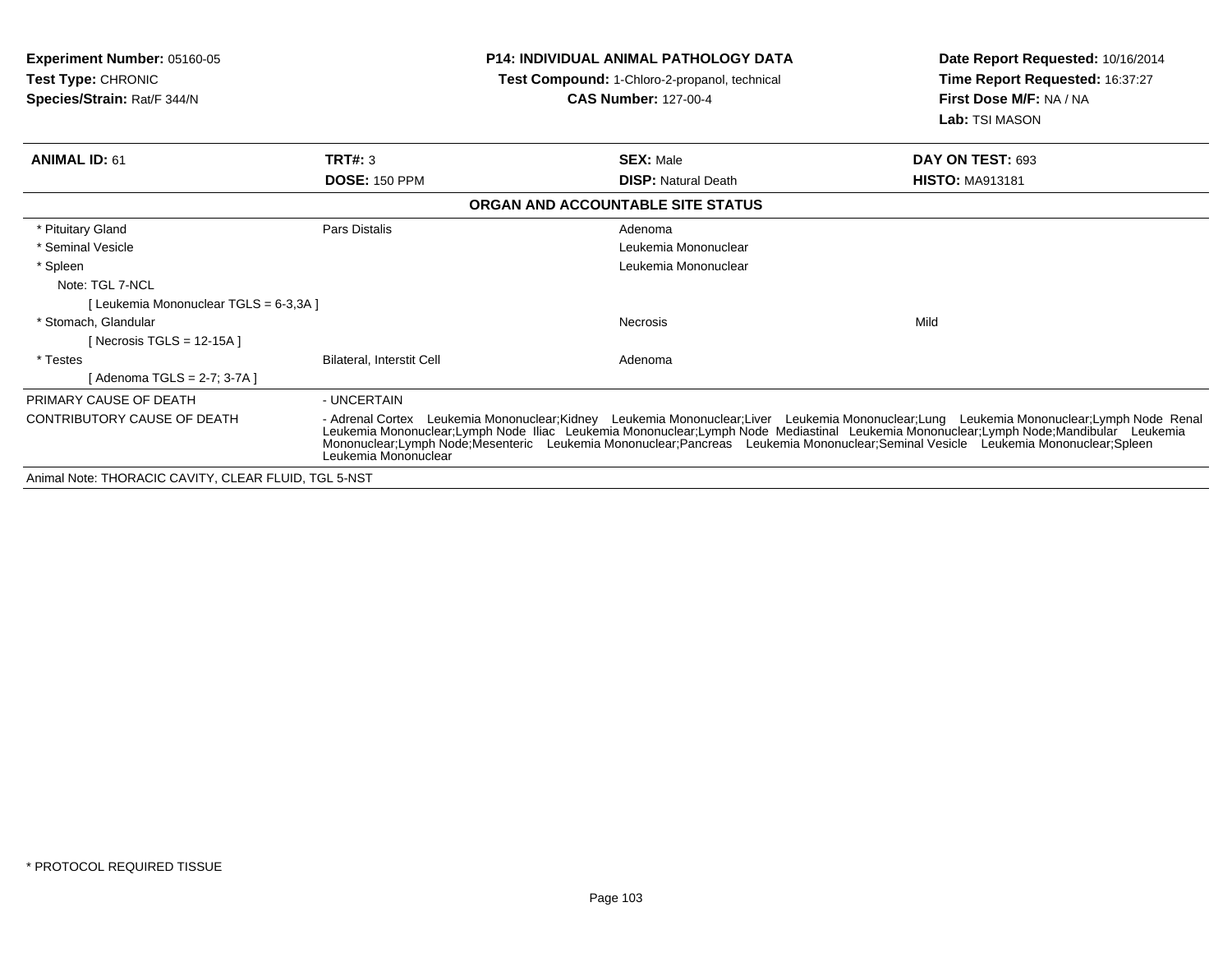#### **P14: INDIVIDUAL ANIMAL PATHOLOGY DATA**

**Test Compound:** 1-Chloro-2-propanol, technical

**CAS Number:** 127-00-4

| <b>ANIMAL ID: 62</b>                      | <b>TRT#: 3</b>                  | <b>SEX: Male</b>                  | DAY ON TEST: 721            |
|-------------------------------------------|---------------------------------|-----------------------------------|-----------------------------|
|                                           | <b>DOSE: 150 PPM</b>            | <b>DISP: Natural Death</b>        | <b>HISTO: MA913182</b>      |
|                                           |                                 | ORGAN AND ACCOUNTABLE SITE STATUS |                             |
| <b>NORMAL</b>                             |                                 |                                   |                             |
| * Adrenal Cortex                          | * Adrenal Medulla               | * Blood Vessel                    | * Bone                      |
| * Bone Marrow                             | * Brain                         | * Epididymis                      | * Esophagus                 |
| * Intestine Large, Cecum                  | * Intestine Large, Colon        | * Intestine Large, Rectum         | * Intestine Small, Duodenum |
| * Intestine Small, Ileum                  | * Intestine Small, Jejunum      | * Islets, Pancreatic              | * Lung                      |
| * Lymph Node, Mandibular                  | * Lymph Node, Mesenteric        | * Mammary Gland                   | * Pancreas                  |
| * Parathyroid Gland                       | * Pituitary Gland               | * Preputial Gland                 | * Prostate                  |
| * Salivary Glands                         | * Seminal Vesicle               | * Thyroid Gland                   | * Trachea                   |
| * Urinary Bladder                         |                                 |                                   |                             |
| <b>OBSERVATIONS</b>                       |                                 |                                   |                             |
| * Heart                                   |                                 | Cardiomyopathy                    | Mild                        |
| * Kidney                                  |                                 | Nephropathy                       | Mild                        |
| * Liver                                   | Centrilobular                   | Congestion                        | Mild                        |
|                                           |                                 | Hepatodiaphragmatic Nodule        |                             |
| [ Hepatodiaphragmatic Nodule TGLS = 3-6 ] |                                 |                                   |                             |
| * Nose                                    | <b>Respirat Epith</b>           | Hyperplasia                       | Minimal                     |
| * Skin                                    | <b>Subcut Tiss</b>              | Fibrosarcoma                      |                             |
| [Fibrosarcoma TGLS = 1-10A]               |                                 |                                   |                             |
| * Spleen                                  |                                 | Hematopoietic Cell Proliferation  | Mild                        |
| * Stomach, Forestomach                    |                                 | Ulcer                             | Marked                      |
| [ Ulcer TGLS = 5-15,15A ]                 |                                 |                                   |                             |
| * Stomach, Glandular                      |                                 | Necrosis                          | Moderate                    |
| [Necrosis TGLS = $5-15,15A$ ]             |                                 |                                   |                             |
| * Testes                                  | Bilateral, Interstit Cell       | Adenoma                           |                             |
| [Adenoma TGLS = $2,4-7$ ]                 |                                 |                                   |                             |
| * Thymus                                  |                                 | Atrophy                           | Moderate                    |
| PRIMARY CAUSE OF DEATH                    | - Skin Subcut Tiss Fibrosarcoma |                                   |                             |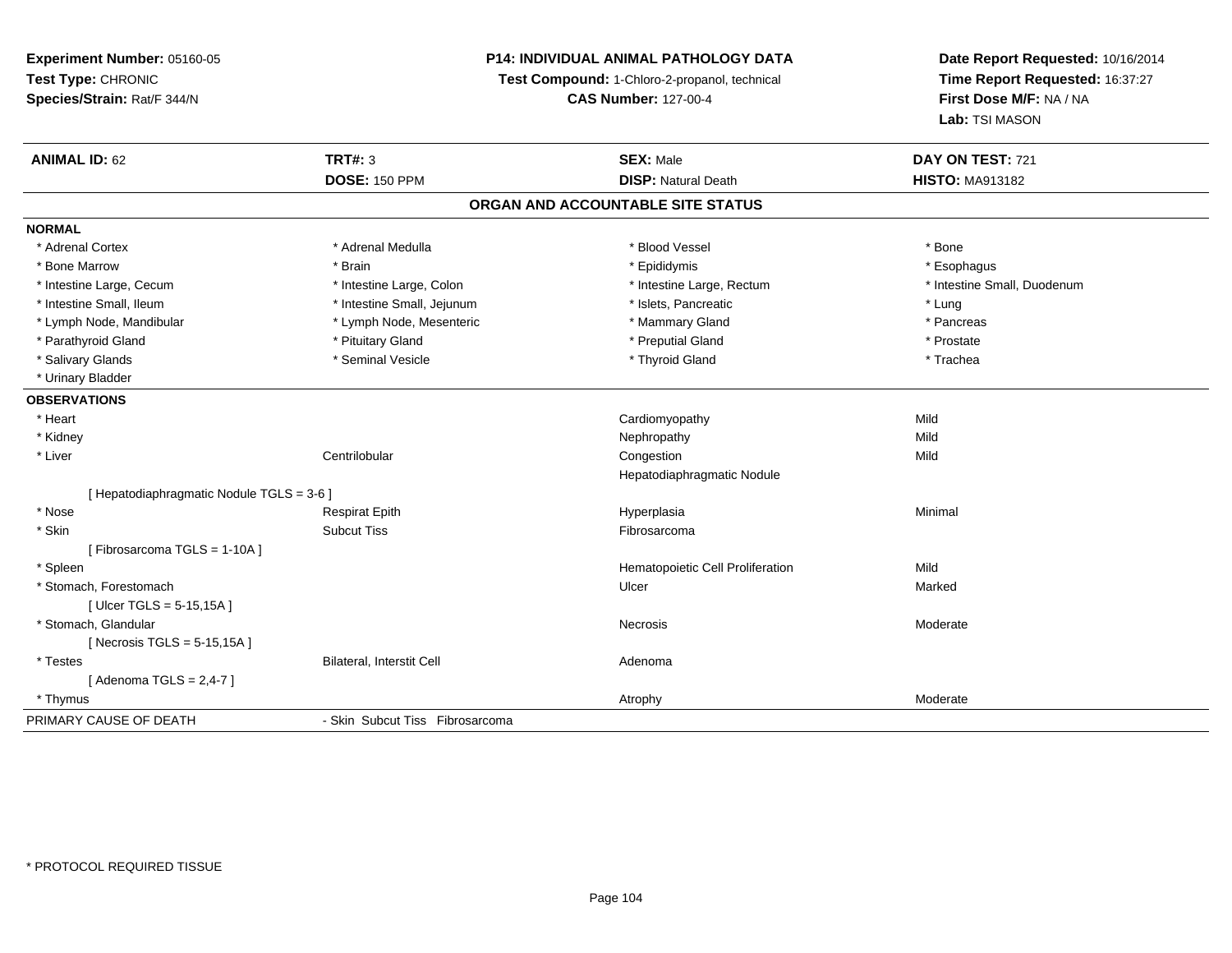#### **P14: INDIVIDUAL ANIMAL PATHOLOGY DATA**

**Test Compound:** 1-Chloro-2-propanol, technical

**CAS Number:** 127-00-4

| <b>ANIMAL ID: 63</b>                | <b>TRT#: 3</b>             | <b>SEX: Male</b>                | DAY ON TEST: 729            |  |  |  |  |
|-------------------------------------|----------------------------|---------------------------------|-----------------------------|--|--|--|--|
|                                     | <b>DOSE: 150 PPM</b>       | <b>DISP: Terminal Sacrifice</b> | <b>HISTO: MA913183</b>      |  |  |  |  |
| ORGAN AND ACCOUNTABLE SITE STATUS   |                            |                                 |                             |  |  |  |  |
| <b>NORMAL</b>                       |                            |                                 |                             |  |  |  |  |
| * Adrenal Cortex                    | * Adrenal Medulla          | * Blood Vessel                  | * Bone                      |  |  |  |  |
| * Bone Marrow                       | * Brain                    | * Epididymis                    | * Esophagus                 |  |  |  |  |
| * Intestine Large, Cecum            | * Intestine Large, Colon   | * Intestine Large, Rectum       | * Intestine Small, Duodenum |  |  |  |  |
| * Intestine Small, Ileum            | * Intestine Small, Jejunum | * Islets, Pancreatic            | * Lung                      |  |  |  |  |
| * Lymph Node, Mandibular            | * Lymph Node, Mesenteric   | * Mammary Gland                 | * Pancreas                  |  |  |  |  |
| * Parathyroid Gland                 | * Pituitary Gland          | * Preputial Gland               | * Prostate                  |  |  |  |  |
| * Seminal Vesicle                   | * Skin                     | * Stomach, Forestomach          | * Stomach, Glandular        |  |  |  |  |
| * Trachea                           | * Urinary Bladder          |                                 |                             |  |  |  |  |
| <b>OBSERVATIONS</b>                 |                            |                                 |                             |  |  |  |  |
| * Heart                             |                            | Cardiomyopathy                  | Moderate                    |  |  |  |  |
| * Kidney                            |                            | Nephropathy                     | Mild                        |  |  |  |  |
| * Liver                             |                            | Angiectasis                     | Mild                        |  |  |  |  |
|                                     |                            | Clear Cell Focus                |                             |  |  |  |  |
|                                     |                            | <b>Eosinophilic Focus</b>       |                             |  |  |  |  |
| Mesentery                           | Fat                        | Necrosis                        | Mild                        |  |  |  |  |
| [ Necrosis TGLS = $1-16$ ]          |                            |                                 |                             |  |  |  |  |
| * Nose                              | <b>Respirat Epith</b>      | Inflammation                    | Chronic Active, Minimal     |  |  |  |  |
| * Salivary Glands                   |                            | Atrophy                         | Mild                        |  |  |  |  |
| * Spleen                            |                            | Leukemia Mononuclear            |                             |  |  |  |  |
| [ Leukemia Mononuclear TGLS = 4-3 ] |                            |                                 |                             |  |  |  |  |
| * Testes                            | Bilateral, Interstit Cell  | Adenoma                         |                             |  |  |  |  |
| [Adenoma TGLS = 2,3-7]              |                            |                                 |                             |  |  |  |  |
| * Thymus                            |                            | Atrophy                         | Mild                        |  |  |  |  |
| * Thyroid Gland                     | C Cell                     | Hyperplasia                     | Minimal                     |  |  |  |  |
| PRIMARY CAUSE OF DEATH              | $\sim$                     |                                 |                             |  |  |  |  |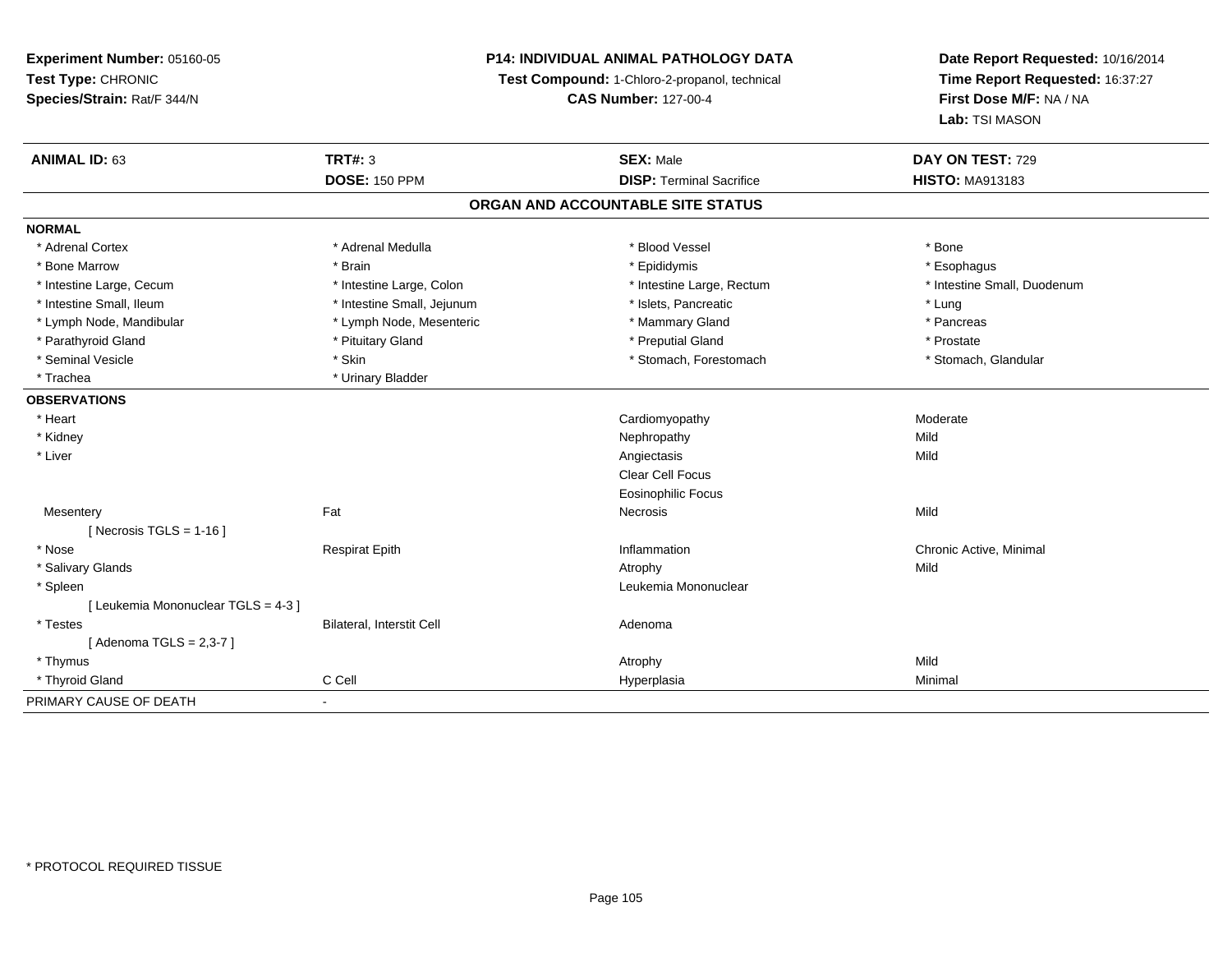**Experiment Number:** 05160-05**Test Type:** CHRONIC **Species/Strain:** Rat/F 344/N**P14: INDIVIDUAL ANIMAL PATHOLOGY DATATest Compound:** 1-Chloro-2-propanol, technical **CAS Number:** 127-00-4**Date Report Requested:** 10/16/2014**Time Report Requested:** 16:37:27**First Dose M/F:** NA / NA**Lab:** TSI MASON**ANIMAL ID:** 64 **TRT#:** <sup>3</sup> **SEX:** Male **DAY ON TEST:** <sup>655</sup> **DOSE:** 150 PPM**DISP:** Moribund Sacrifice **HISTO:** MA913184 **ORGAN AND ACCOUNTABLE SITE STATUSNORMAL**\* Adrenal Cortex \* Adrenal Cortex \* \* Adrenal Medulla \* \* Adrenal Medulla \* \* Blood Vessel \* \* Brood Vessel \* \* Bone \* Esophagus \* Bone Marrow \* Brain \* Epididymis \* Esophagus \* Intestine Small, Duodenum \* Intestine Large, Cecum \* Intestine Large, Colon \* Intestine Sarge, Rectum \* Intestine Large, Rectum \* Intestine Small, Ileum \* Thestine Small, Jejunum \* Network \* Islets, Pancreatic \* Pancreas \* Pancreas \* Prostate \* Parathyroid Gland \* **All and \* Pituitary Gland \* Prostate and \* Preputial Gland** \* Preputial Gland \* Stomach, Glandular \* Seminal Vesicle \* Skin \* Skin \* Skin \* Stomach, Forestomach \* Stomach, Forestomach \* Thymus \* Thyroid Gland \* Trachea \* Urinary Bladder \* **MISSING** \* Mammary Gland**OBSERVATIONS** \* Heart Cardiomyopathyy Mild Minimal \* Kidneyy the control of the control of the control of the control of the control of the control of the control of the control of the control of the control of the control of the control of the control of the control of the contro \* Liver Leukemia Mononuclear \* LungLeukemia Mononuclear<br>Carcinoma \* Lymph Node, Mandibularr and the contract of the contract of the contract of the contract of the contract of the contract of the contract of the contract of the contract of the contract of the contract of the contract of the contract of the cont Metastatic (Zymbal'S Gland) Ectasiaa **Mild** Hyperplasia Lymphoid, Mild \* Lymph Node, Mesenteric Hemorrhage Moderate [ Hemorrhage TGLS = 4-8 ] \* Nose Respirat Epith Hyperplasia Minimal Respirat Epith Inflammation Chronic Active, Moderate Note: FUNGAL HYPHAE IN NASAL CAVITY. \* Salivary Glands Duct Hyperplasiaa **Moderate**  \* Spleenn and the control of the control of the control of the control of the control of the control of the control of the control of the control of the control of the control of the control of the control of the control of the co [ Leukemia Mononuclear TGLS = 5-3 ] \* TestesBilateral, Interstit Cell **Adenoma** Adenoma [ Adenoma TGLS = 1-7; 2-7,7A ] Zymbal's Glandd<sub>d</sub> Carcinoma [ Carcinoma TGLS = 3-16 ]PRIMARY CAUSE OF DEATH- Zymbal's Gland Carcinoma

\* PROTOCOL REQUIRED TISSUE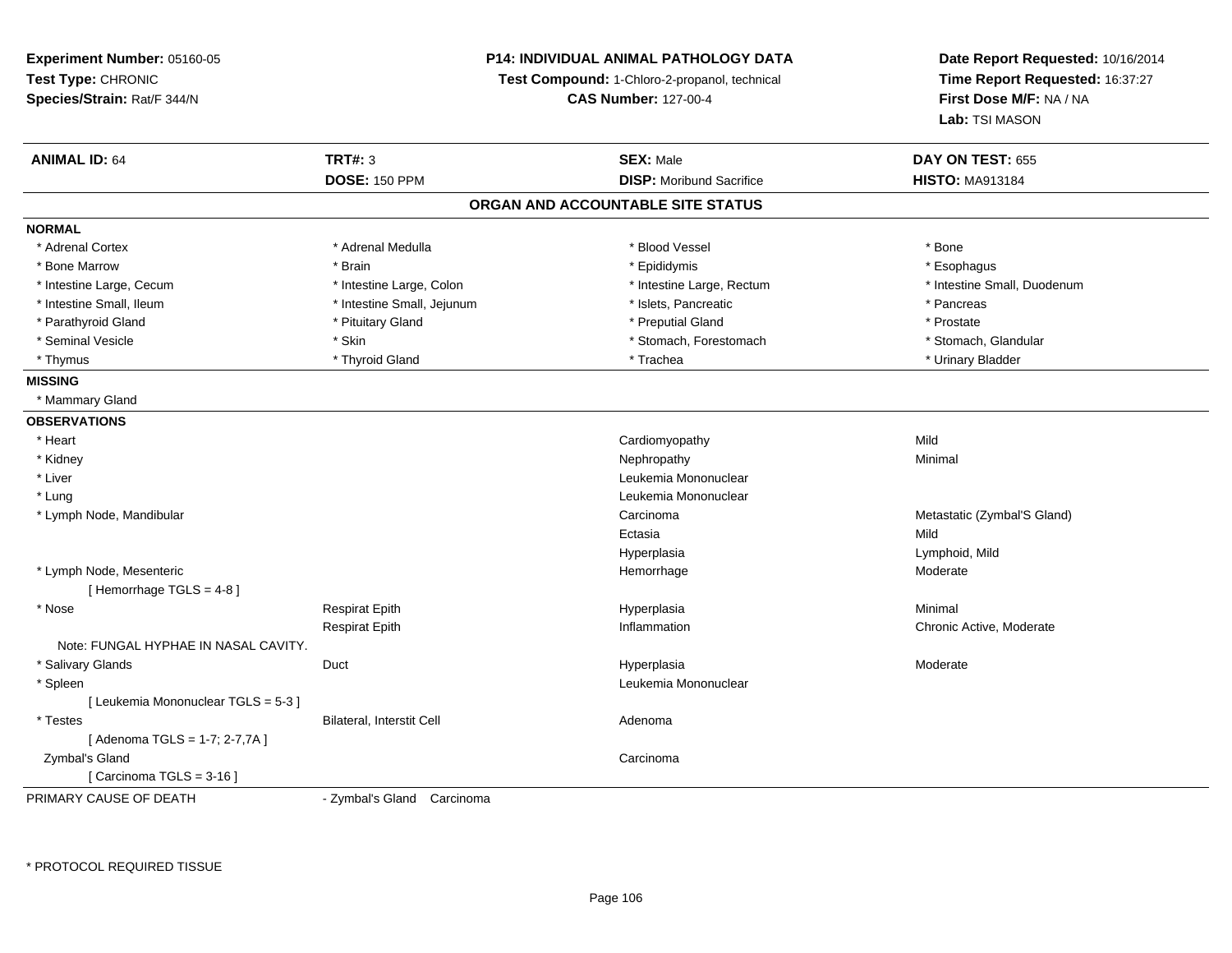| <b>Experiment Number: 05160-05</b><br><b>Test Type: CHRONIC</b><br>Species/Strain: Rat/F 344/N |                                 | <b>P14: INDIVIDUAL ANIMAL PATHOLOGY DATA</b><br>Test Compound: 1-Chloro-2-propanol, technical<br><b>CAS Number: 127-00-4</b> | Date Report Requested: 10/16/2014<br>Time Report Requested: 16:37:27<br>First Dose M/F: NA / NA<br><b>Lab:</b> TSI MASON |  |  |  |  |
|------------------------------------------------------------------------------------------------|---------------------------------|------------------------------------------------------------------------------------------------------------------------------|--------------------------------------------------------------------------------------------------------------------------|--|--|--|--|
| <b>ANIMAL ID: 64</b>                                                                           | TRT#: 3<br><b>DOSE: 150 PPM</b> | <b>SEX: Male</b><br><b>DISP:</b> Moribund Sacrifice                                                                          | <b>DAY ON TEST: 655</b><br><b>HISTO: MA913184</b>                                                                        |  |  |  |  |
| <b>ORGAN AND ACCOUNTABLE SITE STATUS</b>                                                       |                                 |                                                                                                                              |                                                                                                                          |  |  |  |  |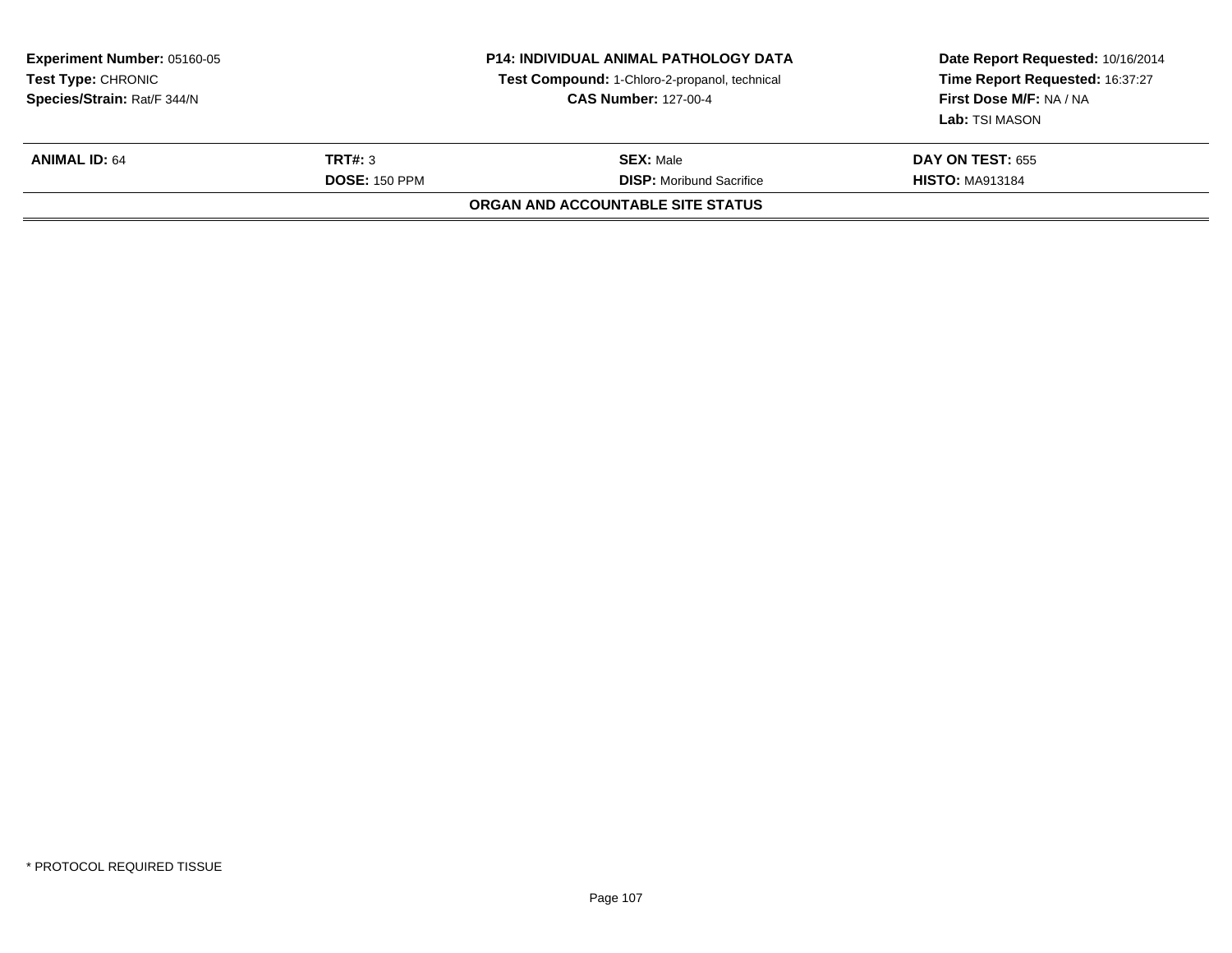#### **P14: INDIVIDUAL ANIMAL PATHOLOGY DATA**

**Test Compound:** 1-Chloro-2-propanol, technical

**CAS Number:** 127-00-4

| <b>ANIMAL ID: 65</b>                          | <b>TRT#: 3</b>             | <b>SEX: Male</b>                  | DAY ON TEST: 723            |  |
|-----------------------------------------------|----------------------------|-----------------------------------|-----------------------------|--|
|                                               | <b>DOSE: 150 PPM</b>       | <b>DISP: Natural Death</b>        | <b>HISTO: MA913185</b>      |  |
|                                               |                            | ORGAN AND ACCOUNTABLE SITE STATUS |                             |  |
| <b>NORMAL</b>                                 |                            |                                   |                             |  |
| * Blood Vessel                                | * Bone                     | * Epididymis                      | * Esophagus                 |  |
| * Intestine Large, Cecum                      | * Intestine Large, Colon   | * Intestine Large, Rectum         | * Intestine Small, Duodenum |  |
| * Intestine Small, Ileum                      | * Intestine Small, Jejunum | * Islets, Pancreatic              | * Lymph Node, Mandibular    |  |
| * Mammary Gland                               | * Pancreas                 | * Parathyroid Gland               | * Preputial Gland           |  |
| * Prostate                                    | * Salivary Glands          | * Seminal Vesicle                 | * Thymus                    |  |
| * Thyroid Gland                               | * Trachea                  | * Urinary Bladder                 |                             |  |
| <b>OBSERVATIONS</b>                           |                            |                                   |                             |  |
| * Adrenal Cortex                              |                            | Leukemia Mononuclear              |                             |  |
| * Adrenal Medulla                             |                            | Hyperplasia                       | Moderate                    |  |
|                                               |                            | Leukemia Mononuclear              |                             |  |
| * Bone Marrow                                 |                            | Hyperplasia                       | Mild                        |  |
| * Brain                                       |                            | Hemorrhage                        | Mild                        |  |
| [Hemorrhage TGLS = $12-1$ ]                   |                            |                                   |                             |  |
| * Heart                                       |                            | Cardiomyopathy                    | Moderate                    |  |
| * Kidney                                      |                            | <b>Infiltration Cellular</b>      | Polymorphnuclr, Mild        |  |
|                                               |                            | <b>Necrosis</b>                   | Mild                        |  |
|                                               |                            | Nephropathy                       | Mild                        |  |
| [Necrosis TGLS = $13-4A$ ]                    |                            |                                   |                             |  |
| * Liver                                       |                            | Leukemia Mononuclear              |                             |  |
| [ Leukemia Mononuclear TGLS = 9-6A; 10-6,6A ] |                            |                                   |                             |  |
| * Lung                                        |                            | Leukemia Mononuclear              |                             |  |
| Lymph Node                                    | Mediastinal                | Hemorrhage                        | Mild                        |  |
|                                               | Mediastinal                | <b>Infiltration Cellular</b>      | Histiocyte, Marked          |  |
| [Hemorrhage TGLS = 11-3A, 3A.1]               |                            |                                   |                             |  |
| [ Infiltration Cellular TGLS = 11-3A, 3A.1 ]  |                            |                                   |                             |  |
| * Lymph Node, Mesenteric                      |                            | Hemorrhage                        | Mild                        |  |
|                                               |                            | Leukemia Mononuclear              |                             |  |
| [Hemorrhage TGLS = 14-8]                      |                            |                                   |                             |  |
| Mesentery                                     | Fat                        | Necrosis                          | Moderate                    |  |
| [Necrosis TGLS = $4-16$ ]                     |                            |                                   |                             |  |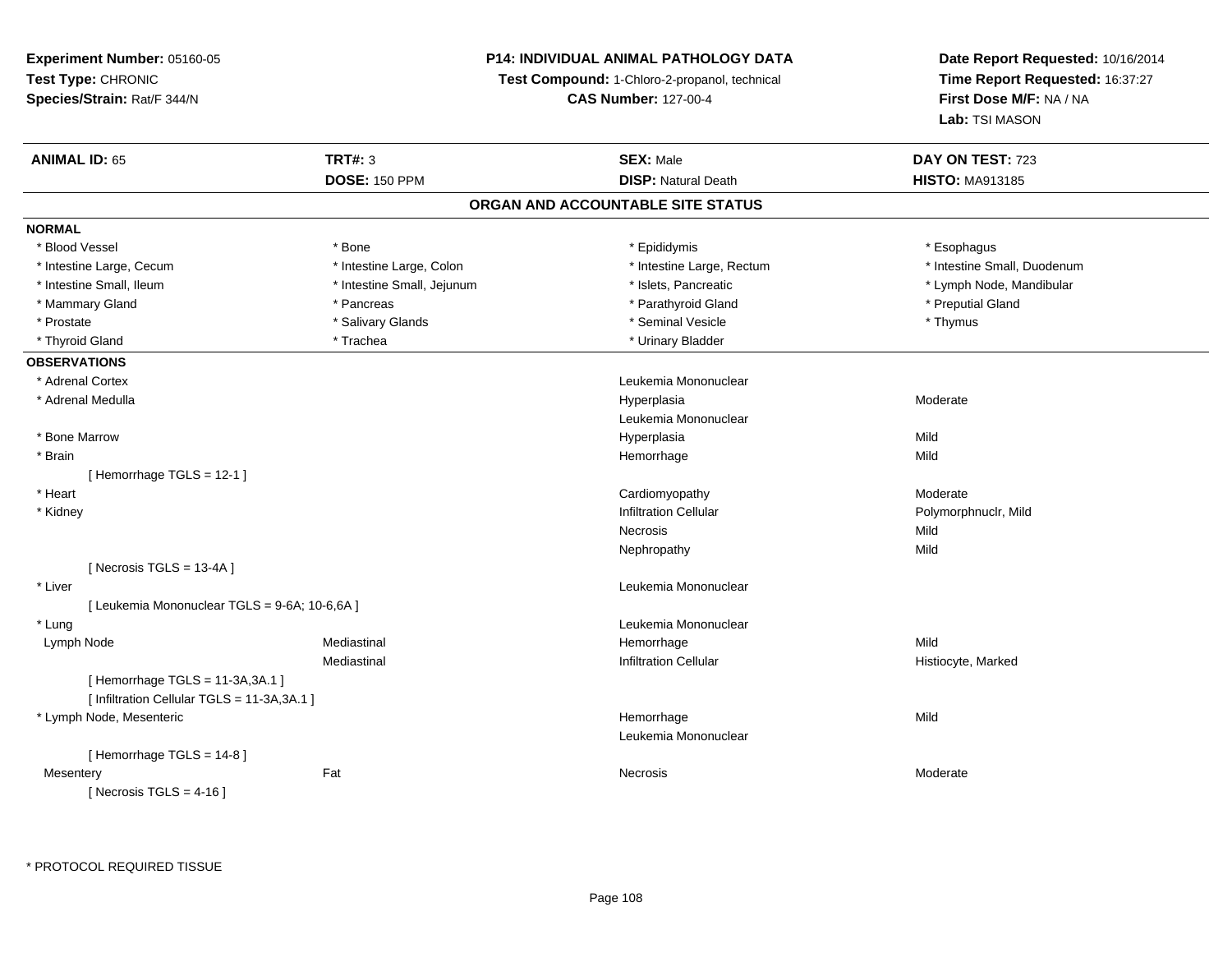| Experiment Number: 05160-05<br>Test Type: CHRONIC |                                  | <b>P14: INDIVIDUAL ANIMAL PATHOLOGY DATA</b>                                                                                                                                                                                                   | Date Report Requested: 10/16/2014 |
|---------------------------------------------------|----------------------------------|------------------------------------------------------------------------------------------------------------------------------------------------------------------------------------------------------------------------------------------------|-----------------------------------|
|                                                   |                                  | Test Compound: 1-Chloro-2-propanol, technical                                                                                                                                                                                                  | Time Report Requested: 16:37:27   |
| Species/Strain: Rat/F 344/N                       |                                  | <b>CAS Number: 127-00-4</b>                                                                                                                                                                                                                    | First Dose M/F: NA / NA           |
|                                                   |                                  |                                                                                                                                                                                                                                                | Lab: TSI MASON                    |
| <b>ANIMAL ID: 65</b>                              | <b>TRT#: 3</b>                   | <b>SEX: Male</b>                                                                                                                                                                                                                               | DAY ON TEST: 723                  |
|                                                   | <b>DOSE: 150 PPM</b>             | <b>DISP: Natural Death</b>                                                                                                                                                                                                                     | <b>HISTO: MA913185</b>            |
|                                                   |                                  | ORGAN AND ACCOUNTABLE SITE STATUS                                                                                                                                                                                                              |                                   |
| * Nose                                            | <b>Respirat Epith</b>            | Degeneration                                                                                                                                                                                                                                   | Hyaline, Minimal                  |
|                                                   | <b>Respirat Epith</b>            | Hyperplasia                                                                                                                                                                                                                                    | Minimal                           |
| * Pituitary Gland                                 | Pars Distalis                    | Leukemia Mononuclear                                                                                                                                                                                                                           |                                   |
| * Skin                                            | <b>Subcut Tiss</b>               | Fibroma                                                                                                                                                                                                                                        |                                   |
| [Fibroma TGLS = $1-10A$ ]                         |                                  |                                                                                                                                                                                                                                                |                                   |
| * Spleen                                          |                                  | Fibrosis                                                                                                                                                                                                                                       | Mild                              |
|                                                   |                                  | Leukemia Mononuclear                                                                                                                                                                                                                           |                                   |
| [Fibrosis TGLS = $6-3B$ ]                         |                                  |                                                                                                                                                                                                                                                |                                   |
| [ Leukemia Mononuclear TGLS = 5-3,3B ]            |                                  |                                                                                                                                                                                                                                                |                                   |
| * Stomach. Forestomach                            |                                  | Ulcer                                                                                                                                                                                                                                          | Moderate                          |
| [ Ulcer TGLS = $7-15,15B$ ]                       |                                  |                                                                                                                                                                                                                                                |                                   |
| * Stomach, Glandular                              |                                  | Necrosis                                                                                                                                                                                                                                       | Mild                              |
| [ Necrosis TGLS = $8-15,15A$ ]                    |                                  |                                                                                                                                                                                                                                                |                                   |
| * Testes                                          | <b>Bilateral, Interstit Cell</b> | Adenoma                                                                                                                                                                                                                                        |                                   |
| [Adenoma TGLS = $2,3-7$ ]                         |                                  |                                                                                                                                                                                                                                                |                                   |
| PRIMARY CAUSE OF DEATH                            | - UNCERTAIN                      |                                                                                                                                                                                                                                                |                                   |
| CONTRIBUTORY CAUSE OF DEATH                       | - Adrenal Cortex                 | Leukemia Mononuclear;Adrenal Medulla Leukemia Mononuclear;Liver Leukemia Mononuclear;Lung Leukemia Mononuclear;Lymph<br>Node; Mesenteric Leukemia Mononuclear; Pituitary Gland Pars Distalis Leukemia Mononuclear; Spleen Leukemia Mononuclear |                                   |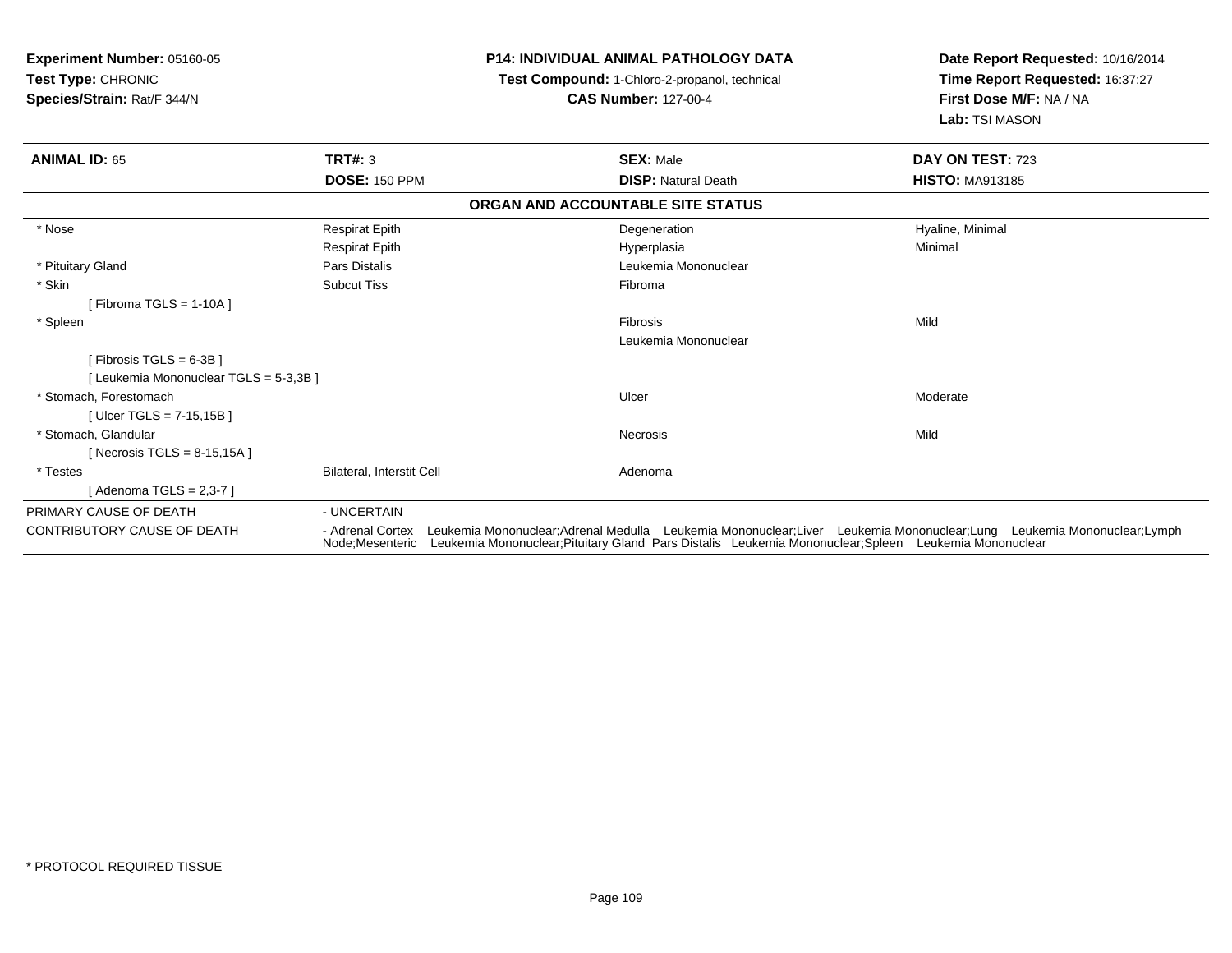## **P14: INDIVIDUAL ANIMAL PATHOLOGY DATA**

**Test Compound:** 1-Chloro-2-propanol, technical

**CAS Number:** 127-00-4

| <b>ANIMAL ID: 66</b>                         | <b>TRT#: 3</b>             | <b>SEX: Male</b>                  | DAY ON TEST: 729            |  |
|----------------------------------------------|----------------------------|-----------------------------------|-----------------------------|--|
|                                              | <b>DOSE: 150 PPM</b>       | <b>DISP: Terminal Sacrifice</b>   | <b>HISTO: MA913186</b>      |  |
|                                              |                            | ORGAN AND ACCOUNTABLE SITE STATUS |                             |  |
| <b>NORMAL</b>                                |                            |                                   |                             |  |
| * Adrenal Cortex                             | * Adrenal Medulla          | * Blood Vessel                    | * Bone                      |  |
| * Bone Marrow                                | * Brain                    | * Epididymis                      | * Esophagus                 |  |
| * Intestine Large, Cecum                     | * Intestine Large, Colon   | * Intestine Large, Rectum         | * Intestine Small, Duodenum |  |
| * Intestine Small, Ileum                     | * Intestine Small, Jejunum | * Islets, Pancreatic              | * Lung                      |  |
| * Lymph Node, Mesenteric                     | * Mammary Gland            | * Nose                            | * Pancreas                  |  |
| * Parathyroid Gland                          | * Pituitary Gland          | * Preputial Gland                 | * Prostate                  |  |
| * Salivary Glands                            | * Seminal Vesicle          | * Skin                            | * Stomach, Forestomach      |  |
| * Stomach, Glandular                         | * Thyroid Gland            | * Trachea                         | * Urinary Bladder           |  |
| <b>OBSERVATIONS</b>                          |                            |                                   |                             |  |
| * Heart                                      |                            | Cardiomyopathy                    | Mild                        |  |
| * Kidney                                     |                            | Nephropathy                       | Moderate                    |  |
| * Liver                                      |                            | Angiectasis                       | Mild                        |  |
|                                              |                            | <b>Eosinophilic Focus</b>         |                             |  |
|                                              |                            | Leukemia Mononuclear              |                             |  |
| [ Eosinophilic Focus TGLS = 4-6A ]           |                            |                                   |                             |  |
| [ Leukemia Mononuclear TGLS = 3-6,6A; 4-6A ] |                            |                                   |                             |  |
| * Lymph Node, Mandibular                     |                            | Hyperplasia                       | Plasma Cell, Moderate       |  |
| * Spleen                                     |                            | Leukemia Mononuclear              |                             |  |
| [Leukemia Mononuclear TGLS = 2-3]            |                            |                                   |                             |  |
| * Testes                                     | <b>Interstit Cell</b>      | Adenoma                           |                             |  |
|                                              |                            | Atrophy                           | Marked                      |  |
| [Adenoma TGLS = $1-7$ ]                      |                            |                                   |                             |  |
| * Thymus                                     | <b>Epithel Cell</b>        | Hyperplasia                       | Mild                        |  |
| PRIMARY CAUSE OF DEATH                       |                            |                                   |                             |  |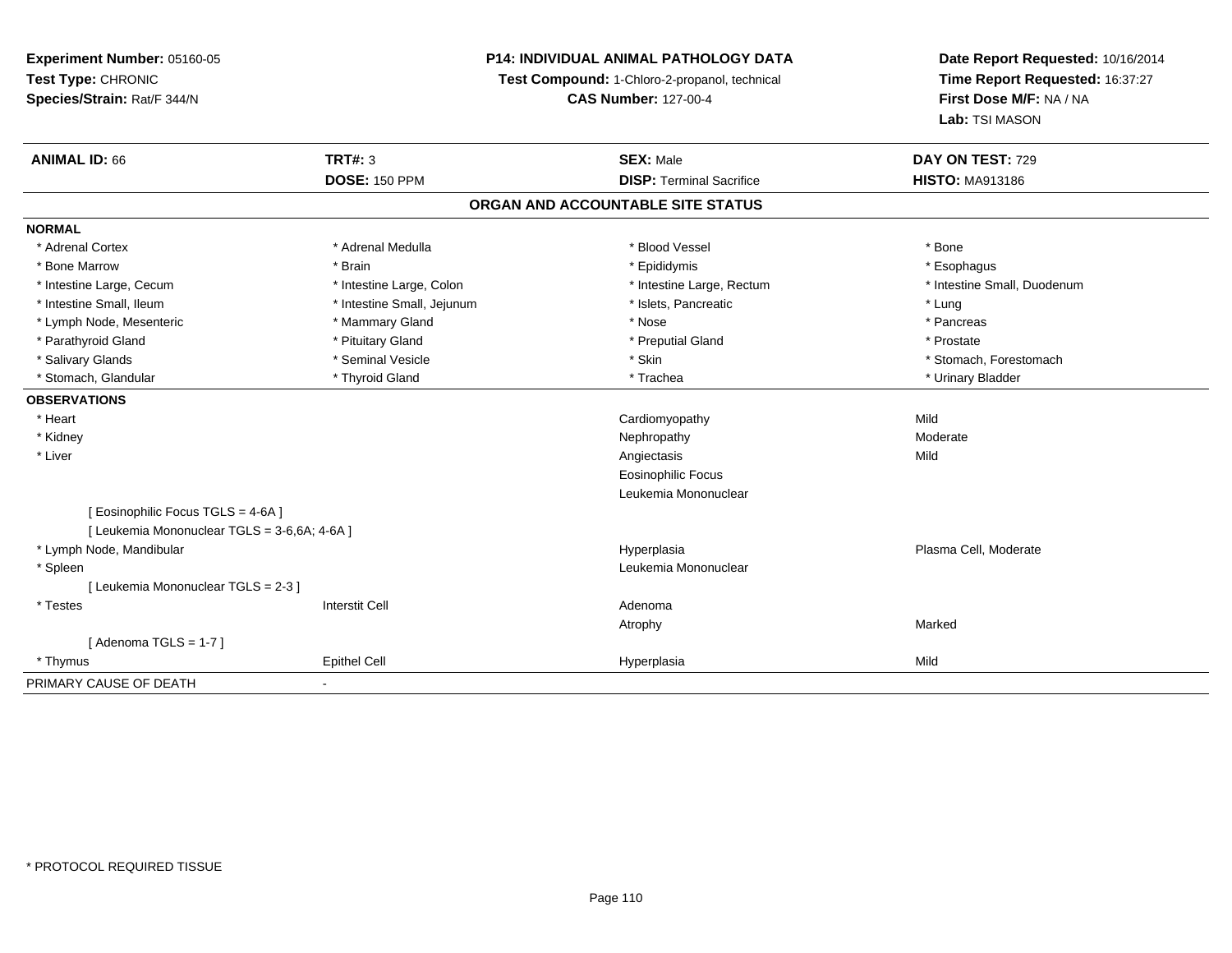**Experiment Number:** 05160-05**Test Type:** CHRONIC **Species/Strain:** Rat/F 344/N**P14: INDIVIDUAL ANIMAL PATHOLOGY DATATest Compound:** 1-Chloro-2-propanol, technical **CAS Number:** 127-00-4**Date Report Requested:** 10/16/2014**Time Report Requested:** 16:37:27**First Dose M/F:** NA / NA**Lab:** TSI MASON**ANIMAL ID:** 67**TRT#:** 3 **SEX:** Male **DAY ON TEST:** 729 **DOSE:** 150 PPM**DISP:** Terminal Sacrifice **HISTO:** MA913187 **ORGAN AND ACCOUNTABLE SITE STATUSNORMAL**\* Adrenal Cortex \* Adrenal Cortex \* Blood Vessel \* Bone \* Brain\* Intestine Large, Colon \* Epididymis \* Esophagus \* Esophagus \* Esophagus \* 11testine Large, Cecum \* Intestine Large, Rectum \* Thestine Small, Duodenum \* Number of the small, Ileum \* Intestine Small, Jejunum \* Intestine Small, Jejunum \* Islets, Pancreatic \* The puting of the Lymph Node, Mesenteric \* The part of the second part of the second temperature \* Preputial Gland \* Salivary Glands \* \* Strong \* Seminal Vesicle \* \* \* \* \* \* \* \* \* Skin \* \* \* \* \* \* \* \* \* \* \* \* \* \* \* Trachea \* Urinary Bladder**OBSERVATIONS** \* Adrenal MedullaBilateral **Pheochromocytoma Benign** [ Pheochromocytoma Benign TGLS = 5-8 ] \* Bone Marrow Leukemia Mononuclear \* Heart Cardiomyopathy Minimal \* Kidneyy and the control of the control of the control of the control of the control of the control of the control of the control of the control of the control of the control of the control of the control of the control of the co Moderate Renal Tubulee and the Hyperplasia Moderate Moderate and the Hyperplasia  $\mathsf{M}\mathsf{N}\mathsf{d}$ Leukemia MononuclearNephropathyy and the contract of the Marked [ Fibrosis TGLS = 10-4,4A ] $[$  Hyperplasia TGLS = 10-4,4A  $]$ [ Leukemia Mononuclear TGLS = 10-4,4A ][ Nephropathy  $TGLS = 6-4,4A$  ] \* Liver Leukemia Mononuclear [ Leukemia Mononuclear TGLS = 7-6 ] \* Lung Leukemia Mononuclear \* Lymph Node, Mandibularr and the contract of the contract of the contract of the contract of the contract of the contract of the contract of the contract of the contract of the contract of the contract of the contract of the contract of the cont a and the contract of the Moderate \* Mammary Glandd and the control of the control of the control of the Dilatation and the control of the Moderate of the control of the control of the control of the control of the control of the control of the control of the control of t \* Nose Respirat Epith Hyperplasia Moderate Respirat Epith Inflammation Chronic Active, Marked Note: FUNGAL HYPHAE IN NASAL CAVITY. \* Parathyroid Glandd and the set of the set of the set of the Hyperplasia Moderate and the Moderate  $\sim$  Moderate  $\sim$  \* Pituitary Glandd and the contract of Pars Distalis and the contract of Adenoma and Adenoma and the Adenoma and the Adenoma and  $\lambda$  $[$  Adenoma TGLS = 9-8A  $]$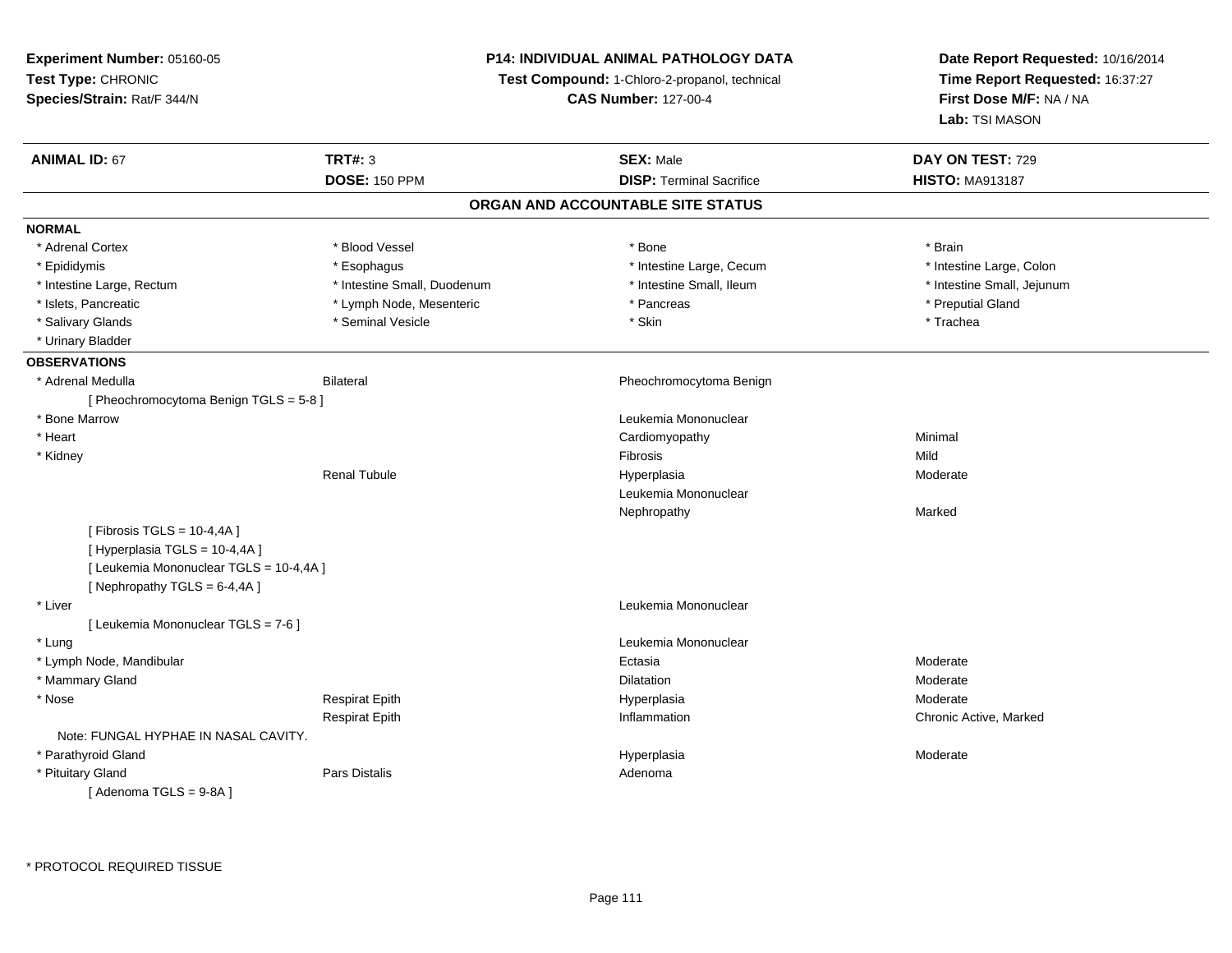| <b>Experiment Number: 05160-05</b><br>Test Type: CHRONIC<br>Species/Strain: Rat/F 344/N |                                  | <b>P14: INDIVIDUAL ANIMAL PATHOLOGY DATA</b><br>Test Compound: 1-Chloro-2-propanol, technical<br><b>CAS Number: 127-00-4</b> | Date Report Requested: 10/16/2014<br>Time Report Requested: 16:37:27<br>First Dose M/F: NA / NA<br>Lab: TSI MASON |  |
|-----------------------------------------------------------------------------------------|----------------------------------|------------------------------------------------------------------------------------------------------------------------------|-------------------------------------------------------------------------------------------------------------------|--|
| <b>ANIMAL ID: 67</b>                                                                    | TRT#: 3                          | <b>SEX: Male</b>                                                                                                             | DAY ON TEST: 729                                                                                                  |  |
|                                                                                         | <b>DOSE: 150 PPM</b>             | <b>DISP: Terminal Sacrifice</b>                                                                                              | <b>HISTO: MA913187</b>                                                                                            |  |
|                                                                                         |                                  | ORGAN AND ACCOUNTABLE SITE STATUS                                                                                            |                                                                                                                   |  |
| * Prostate                                                                              |                                  | Inflammation                                                                                                                 | Chronic Active, Minimal                                                                                           |  |
| * Spleen                                                                                |                                  | Fibrosis                                                                                                                     | Mild                                                                                                              |  |
|                                                                                         |                                  | Leukemia Mononuclear                                                                                                         |                                                                                                                   |  |
| [Fibrosis TGLS = 4-3A]                                                                  |                                  |                                                                                                                              |                                                                                                                   |  |
| [ Leukemia Mononuclear TGLS = 3-3,3A ]                                                  |                                  |                                                                                                                              |                                                                                                                   |  |
| * Stomach, Forestomach                                                                  | Epithelium                       | Hyperplasia                                                                                                                  | Mild                                                                                                              |  |
| [Hyperplasia TGLS = 13-15A]                                                             |                                  | Inflammation                                                                                                                 | Chronic Active, Mild                                                                                              |  |
| [ Inflammation TGLS = 13-15A ]                                                          |                                  |                                                                                                                              |                                                                                                                   |  |
| * Stomach, Glandular                                                                    |                                  | Mineralization                                                                                                               | Moderate                                                                                                          |  |
| * Testes                                                                                | <b>Bilateral, Interstit Cell</b> | Adenoma                                                                                                                      |                                                                                                                   |  |
|                                                                                         |                                  | Atrophy                                                                                                                      | Mild                                                                                                              |  |
| [Adenoma TGLS = 11-7; 12-7,7A]<br>[Atrophy TGLS = $2-7$ ]                               |                                  |                                                                                                                              |                                                                                                                   |  |
| * Thymus                                                                                |                                  | Atrophy                                                                                                                      | Moderate                                                                                                          |  |
| * Thyroid Gland                                                                         | C Cell                           | Carcinoma                                                                                                                    |                                                                                                                   |  |
| [Carcinoma TGLS = 8-2]                                                                  |                                  |                                                                                                                              |                                                                                                                   |  |
| PRIMARY CAUSE OF DEATH                                                                  | $\blacksquare$                   |                                                                                                                              |                                                                                                                   |  |
|                                                                                         |                                  |                                                                                                                              |                                                                                                                   |  |
| Animal Note: CARCASS THIN, TGL 1-NST                                                    |                                  |                                                                                                                              |                                                                                                                   |  |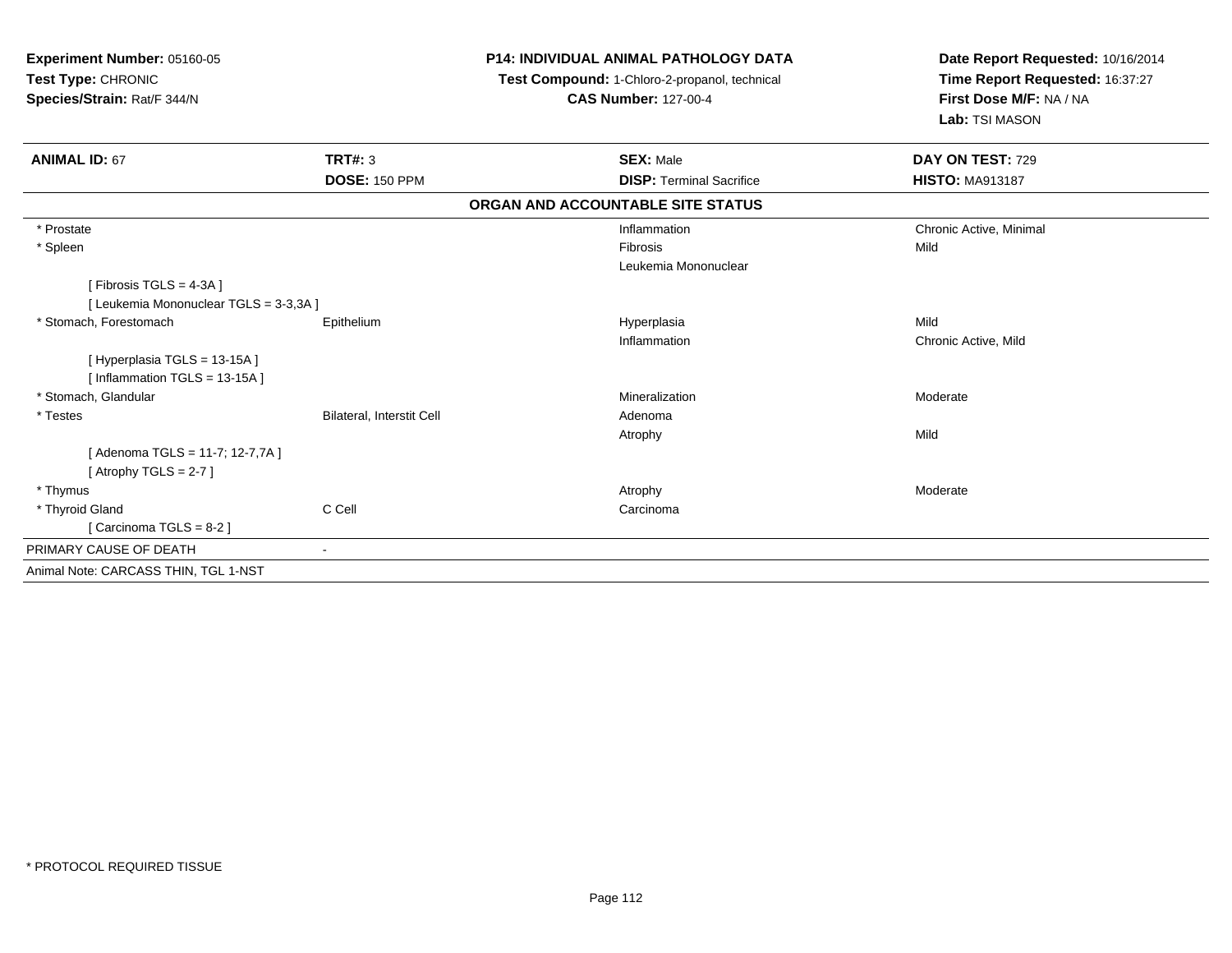## **P14: INDIVIDUAL ANIMAL PATHOLOGY DATA**

**Test Compound:** 1-Chloro-2-propanol, technical

**CAS Number:** 127-00-4

| <b>ANIMAL ID: 68</b>                  | <b>TRT#: 3</b>            | <b>SEX: Male</b>                  | DAY ON TEST: 729         |  |
|---------------------------------------|---------------------------|-----------------------------------|--------------------------|--|
|                                       | <b>DOSE: 150 PPM</b>      | <b>DISP: Terminal Sacrifice</b>   | <b>HISTO: MA913188</b>   |  |
|                                       |                           | ORGAN AND ACCOUNTABLE SITE STATUS |                          |  |
| <b>NORMAL</b>                         |                           |                                   |                          |  |
| * Adrenal Medulla                     | * Blood Vessel            | * Bone                            | * Bone Marrow            |  |
| * Brain                               | * Epididymis              | * Esophagus                       | * Intestine Large, Cecum |  |
| * Intestine Large, Colon              | * Intestine Large, Rectum | * Intestine Small, Duodenum       | * Intestine Small, Ileum |  |
| * Intestine Small, Jejunum            | * Islets, Pancreatic      | * Lymph Node, Mandibular          | * Pancreas               |  |
| * Parathyroid Gland                   | * Preputial Gland         | * Prostate                        | * Salivary Glands        |  |
| * Seminal Vesicle                     | * Skin                    | * Stomach, Forestomach            | * Trachea                |  |
| * Urinary Bladder                     |                           |                                   |                          |  |
| <b>OBSERVATIONS</b>                   |                           |                                   |                          |  |
| * Adrenal Cortex                      |                           | <b>Cytoplasmic Alteration</b>     | Mild                     |  |
| * Heart                               |                           | Cardiomyopathy                    | Mild                     |  |
| * Kidney                              |                           | Nephropathy                       | Marked                   |  |
| [Nephropathy TGLS = 3-4]              |                           |                                   |                          |  |
| * Liver                               |                           | Degeneration                      | Cystic, Moderate         |  |
|                                       |                           | Leukemia Mononuclear              |                          |  |
| [Degeneration TGLS = 9-6,6A]          |                           |                                   |                          |  |
| [ Leukemia Mononuclear TGLS = 4-6,6A] |                           |                                   |                          |  |
| * Lung                                |                           | Leukemia Mononuclear              |                          |  |
| Lymph Node                            | Mediastinal               | Hyperplasia                       | Lymphoid, Mild           |  |
| [Hyperplasia TGLS = 8-3A]             |                           |                                   |                          |  |
| * Lymph Node, Mesenteric              |                           | Hyperplasia                       | Lymphoid, Mild           |  |
| * Mammary Gland                       |                           | <b>Dilatation</b>                 | Minimal                  |  |
| * Nose                                | <b>Respirat Epith</b>     | Hyperplasia                       | Minimal                  |  |
| * Pituitary Gland                     | <b>Pars Distalis</b>      | Adenoma                           |                          |  |
| [Adenoma TGLS = $7-8$ ]               |                           |                                   |                          |  |
| * Spleen                              |                           | Fibrosis                          | Moderate                 |  |
|                                       |                           | Leukemia Mononuclear              |                          |  |
| [ Leukemia Mononuclear TGLS = 2-3 ]   |                           |                                   |                          |  |
| * Stomach, Glandular                  |                           | Hyperplasia                       | Lymphoid, Moderate       |  |
| [Hyperplasia TGLS = 10-15A]           |                           |                                   |                          |  |
| * Testes                              | <b>Interstit Cell</b>     | Hyperplasia                       | Mild                     |  |
|                                       |                           |                                   |                          |  |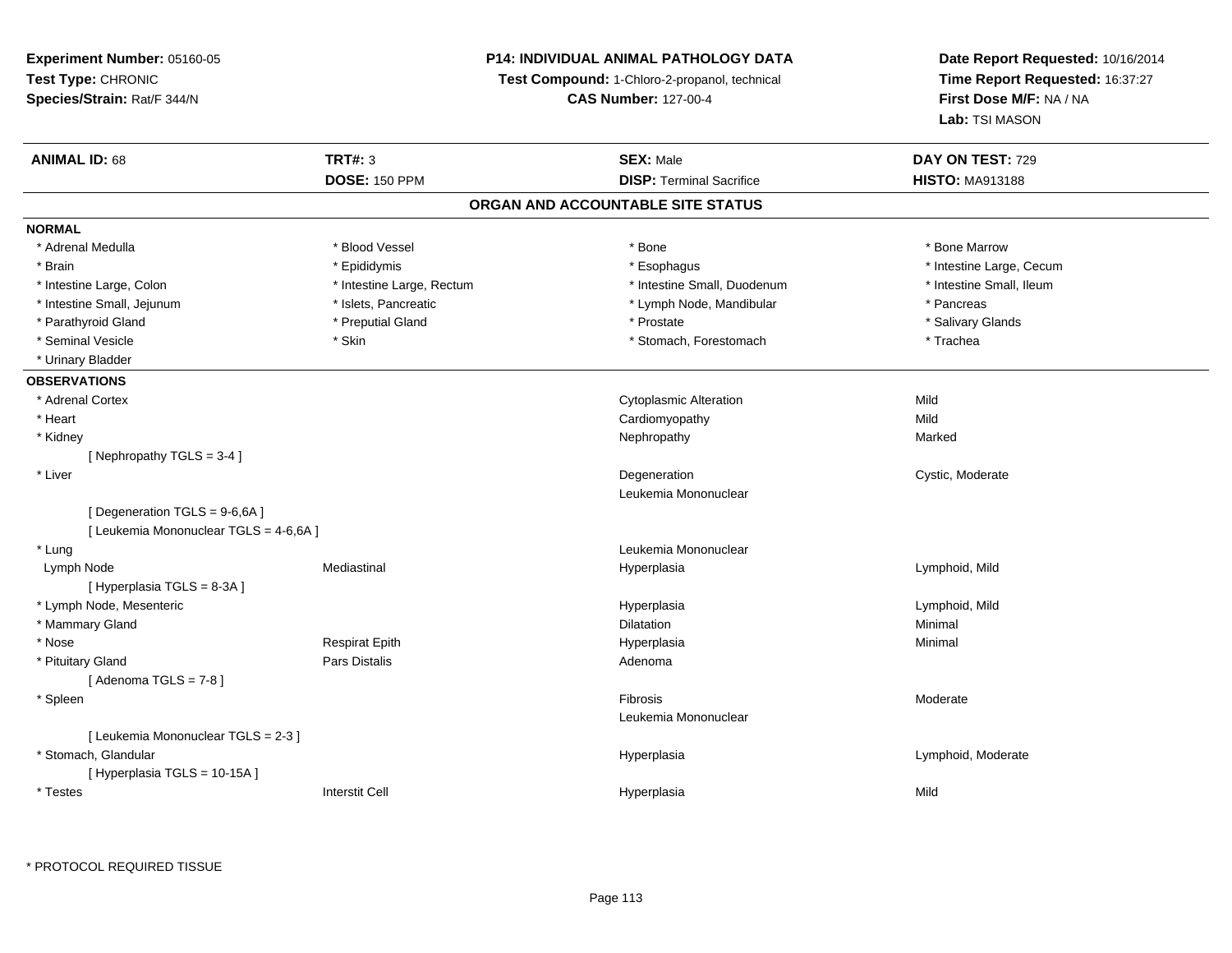| Experiment Number: 05160-05<br>Test Type: CHRONIC<br>Species/Strain: Rat/F 344/N |                      | <b>P14: INDIVIDUAL ANIMAL PATHOLOGY DATA</b><br>Test Compound: 1-Chloro-2-propanol, technical<br><b>CAS Number: 127-00-4</b> | Date Report Requested: 10/16/2014<br>Time Report Requested: 16:37:27<br>First Dose M/F: NA / NA<br>Lab: TSI MASON |  |
|----------------------------------------------------------------------------------|----------------------|------------------------------------------------------------------------------------------------------------------------------|-------------------------------------------------------------------------------------------------------------------|--|
| <b>ANIMAL ID: 68</b>                                                             | TRT#: 3              | <b>SEX: Male</b>                                                                                                             | DAY ON TEST: 729                                                                                                  |  |
|                                                                                  | <b>DOSE: 150 PPM</b> | <b>DISP:</b> Terminal Sacrifice                                                                                              | <b>HISTO: MA913188</b>                                                                                            |  |
|                                                                                  |                      | ORGAN AND ACCOUNTABLE SITE STATUS                                                                                            |                                                                                                                   |  |
| Note: TGL 1-NCL                                                                  |                      |                                                                                                                              |                                                                                                                   |  |
| * Thymus                                                                         |                      | Thymoma Benign                                                                                                               |                                                                                                                   |  |
| Thymoma Benign TGLS = 5-3A ]                                                     |                      |                                                                                                                              |                                                                                                                   |  |
| * Thyroid Gland                                                                  | C Cell               | Carcinoma                                                                                                                    |                                                                                                                   |  |
| [Carcinoma TGLS = $6-2$ ]                                                        |                      |                                                                                                                              |                                                                                                                   |  |
| PRIMARY CAUSE OF DEATH                                                           |                      |                                                                                                                              |                                                                                                                   |  |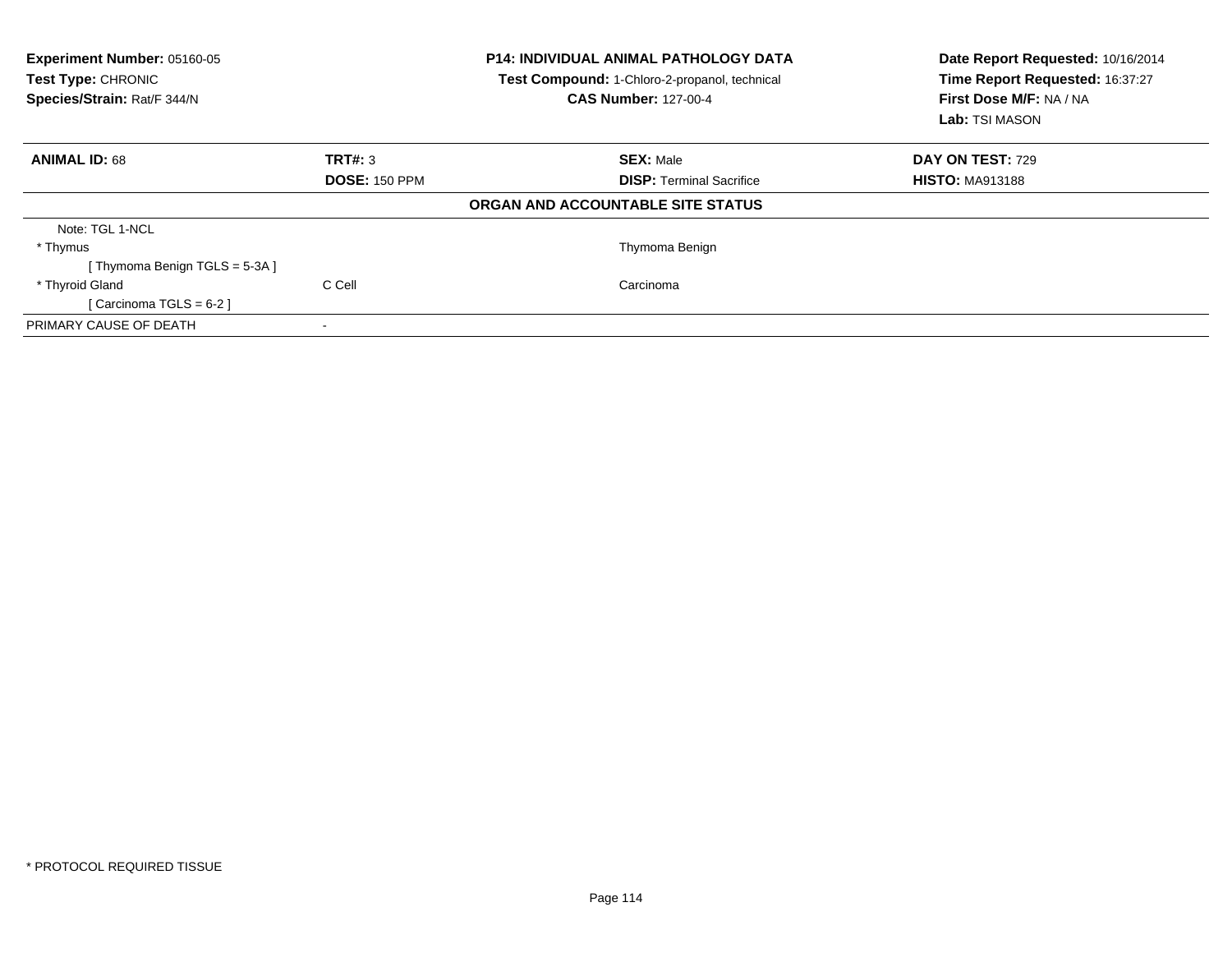**Experiment Number:** 05160-05**Test Type:** CHRONIC **Species/Strain:** Rat/F 344/N**P14: INDIVIDUAL ANIMAL PATHOLOGY DATATest Compound:** 1-Chloro-2-propanol, technical **CAS Number:** 127-00-4**Date Report Requested:** 10/16/2014**Time Report Requested:** 16:37:27**First Dose M/F:** NA / NA**Lab:** TSI MASON**ANIMAL ID:** 69 **TRT#:** <sup>3</sup> **SEX:** Male **DAY ON TEST:** <sup>729</sup> **DOSE:** 150 PPM**DISP:** Terminal Sacrifice **HISTO:** MA913189 **ORGAN AND ACCOUNTABLE SITE STATUSNORMAL**\* Adrenal Medulla \* \* \* Blood Vessel \* \* \* Bone Marrow \* \* Bone Marrow \* \* Bone Marrow \* Brain \* Explorer \* Epididymis \* \* Epididymis \* \* Esophagus \* Esophagus \* \* Esophagus \* Intestine Large, Cecum \* \* Intestine Large, Cecum \* Intestine Small. Ileum \* Intestine Large, Colon \* Intestine Large, Rectum \* Intestine Small, Duodenum \* Intestine Small, Duodenum \* Intestine Small, Jejunum \* The research of the state of the state of the state of the state of the state of the state of the state of the state of the state of the state of the state of the state of the state of the stat \* Seminal Vesicle \* Parathyroid Gland \* \* \* Animal Vesicle \* \* Pituitary Gland \* \* \* \* Salivary Glands \* \* Seminal Vesicle \* \* Seminal Vesicle \* Stomach, Forestomach \* Thyroid Gland \* Stomach, Glandular \* Thymus \* Thymus \* Thyroid Gland \* Thyroid Gland \* Trachea**OBSERVATIONS** \* Adrenal Cortexx Carcinoma [ Carcinoma TGLS = 4-8 ] \* Heart Cardiomyopathyy Mild Moderate \* Kidneyy which is a state of the control of the Moderate of the Moderate of the Moderate of the Moderate of the Moderate of the Moderate of the Moderate of the Moderate of the Moderate of the Moderate of the Moderate of the Moder n Cystic, Minimal \* Liverr and the control of the control of the control of the control of the control of the control of the control of Leukemia Mononuclear[ Leukemia Mononuclear TGLS = 5-6 ] \* Lung Alveolar/Bronchiolar Adenoma Leukemia Mononuclear[ Alveolar/Bronchiolar Adenoma TGLS = 6-2A ][ Leukemia Mononuclear TGLS = 7-2,3 ] \* Lymph Node, Mandibularr and the contract of the contract of the contract of the contract of the contract of the contract of the contract of the contract of the contract of the contract of the contract of the contract of the contract of the cont Ectasia Moderate Leukemia Mononuclear \* Lymph Node, Mesenteric Leukemia Mononuclear \* Nosee and the state of the state of the state of the state of the state of the state of the state of the state of the state of the state of the state of the state of the state of the state of the state of the state of the stat Respirat Epith Hyperplasia Mild Respirat Epith Inflammation Chronic Active, Marked Note: ABUNDANT FUNGAL HYPHAE IN NASAL CAVITY. \* Preputial Glandd and the control of the control of the control of the control of the control of the control of the control of the control of the control of the control of the control of the control of the control of the control of the co [ Cyst TGLS = 1-10 ] \* Prostatee the contraction of the chronic Active, Minimal and the chronic Active, Minimal and the chronic Active, Minimal and the chronic Active, Minimal and the chronic Active, Minimal and the chronic Active, Minimal and the chron \* Skinn anns an t-ainmeile anns an t-ainmeile anns an t-ainmeile anns an t-ainmeile anns an t-ainmeile anns an t-ainm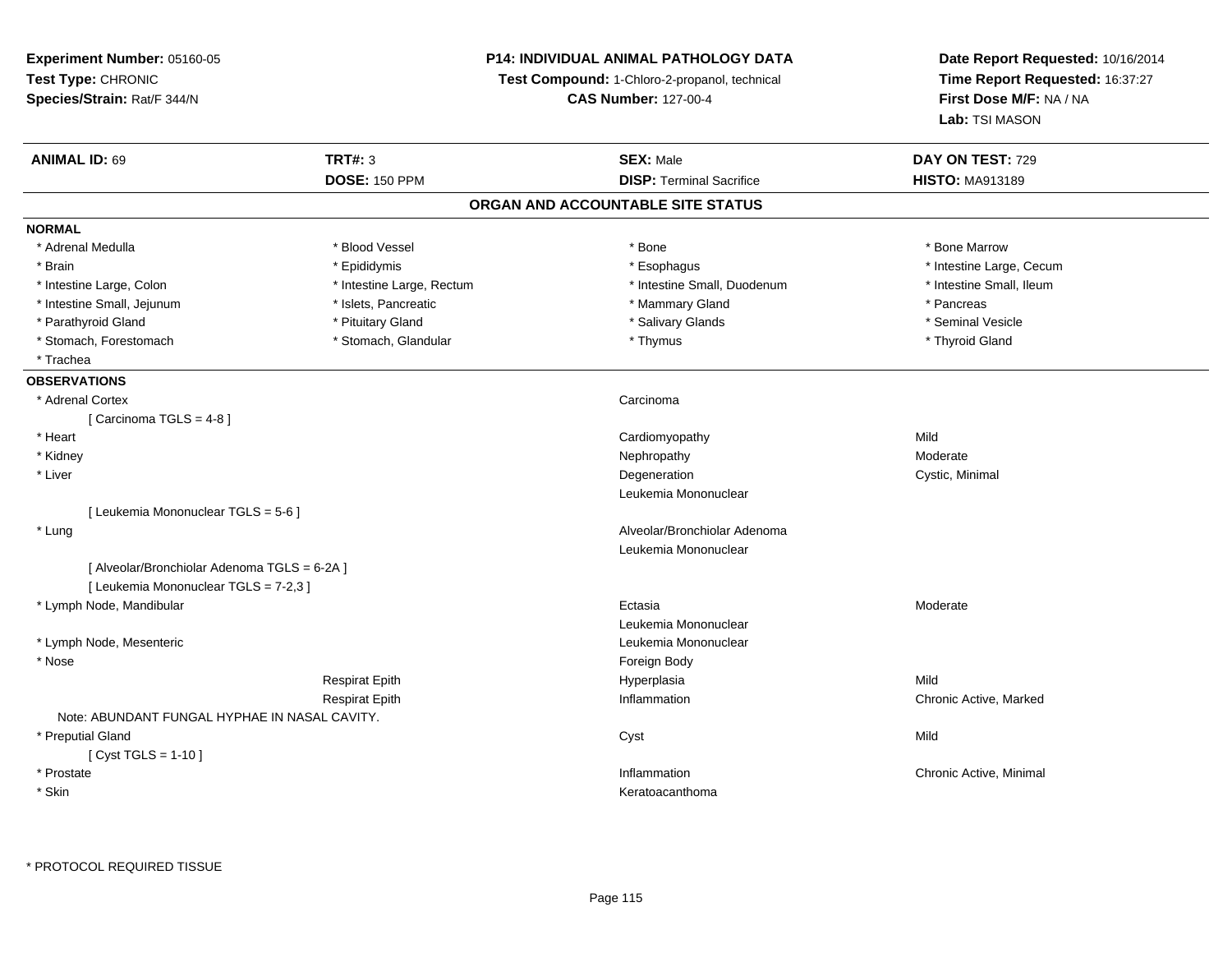| Experiment Number: 05160-05<br><b>Test Type: CHRONIC</b><br>Species/Strain: Rat/F 344/N |                           | <b>P14: INDIVIDUAL ANIMAL PATHOLOGY DATA</b><br>Test Compound: 1-Chloro-2-propanol, technical<br><b>CAS Number: 127-00-4</b> | Date Report Requested: 10/16/2014<br>Time Report Requested: 16:37:27<br>First Dose M/F: NA / NA<br>Lab: TSI MASON |  |
|-----------------------------------------------------------------------------------------|---------------------------|------------------------------------------------------------------------------------------------------------------------------|-------------------------------------------------------------------------------------------------------------------|--|
| <b>ANIMAL ID: 69</b>                                                                    | TRT#: 3                   | <b>SEX: Male</b>                                                                                                             | DAY ON TEST: 729                                                                                                  |  |
|                                                                                         | <b>DOSE: 150 PPM</b>      | <b>DISP:</b> Terminal Sacrifice                                                                                              | <b>HISTO: MA913189</b>                                                                                            |  |
|                                                                                         |                           | ORGAN AND ACCOUNTABLE SITE STATUS                                                                                            |                                                                                                                   |  |
| [ Keratoacanthoma TGLS = 8-16 ]                                                         |                           |                                                                                                                              |                                                                                                                   |  |
| * Spleen                                                                                |                           | Leukemia Mononuclear                                                                                                         |                                                                                                                   |  |
| [Leukemia Mononuclear TGLS = 3-3]                                                       |                           |                                                                                                                              |                                                                                                                   |  |
| * Testes                                                                                | Bilateral, Interstit Cell | Adenoma                                                                                                                      |                                                                                                                   |  |
| [Adenoma TGLS = 2-7 ]                                                                   |                           |                                                                                                                              |                                                                                                                   |  |
| * Urinary Bladder                                                                       |                           | Leukemia Mononuclear                                                                                                         |                                                                                                                   |  |
| PRIMARY CAUSE OF DEATH                                                                  |                           |                                                                                                                              |                                                                                                                   |  |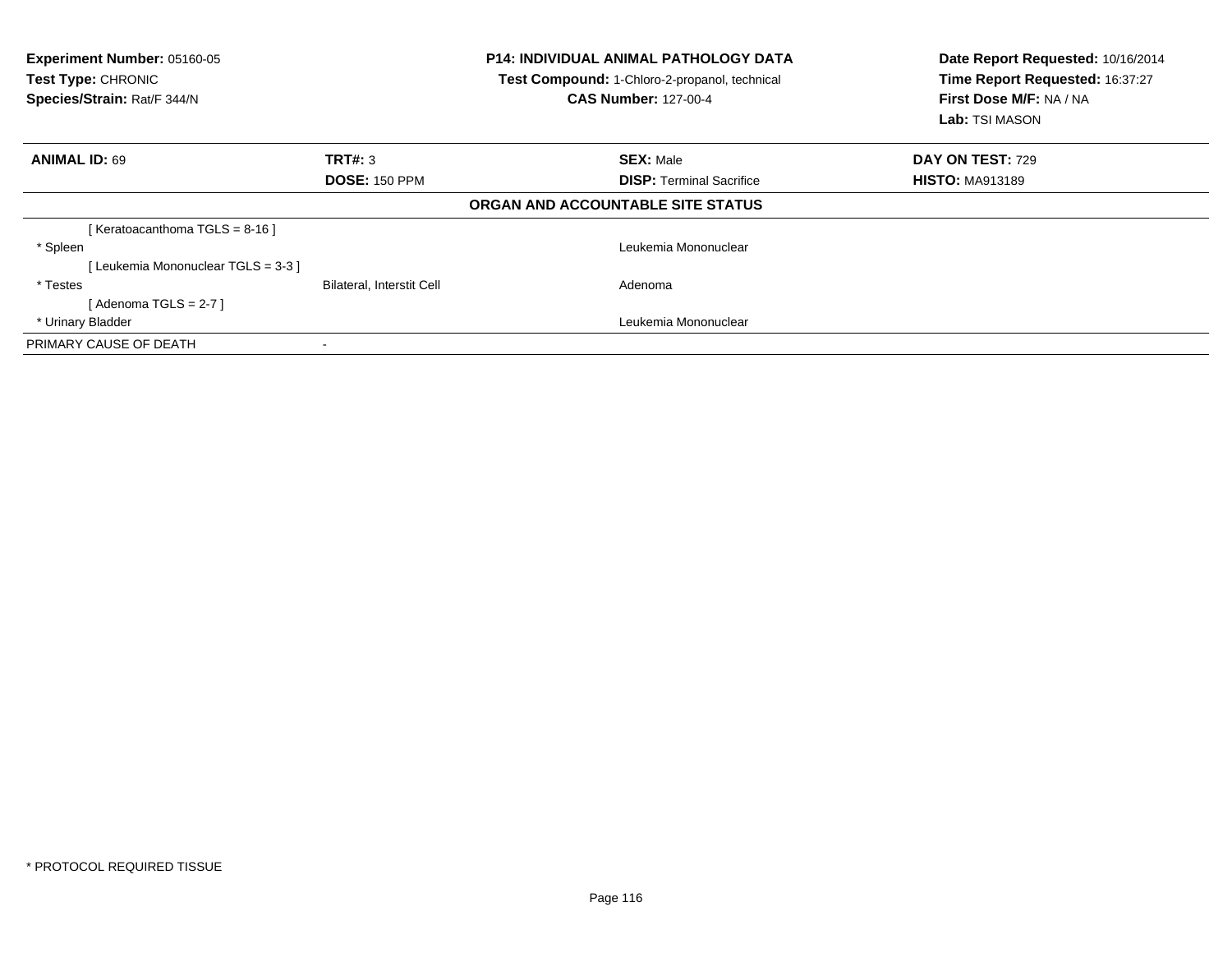## **P14: INDIVIDUAL ANIMAL PATHOLOGY DATA**

**Test Compound:** 1-Chloro-2-propanol, technical

| <b>ANIMAL ID: 70</b>                          | <b>TRT#: 3</b>                     | <b>SEX: Male</b>                  | DAY ON TEST: 675            |  |
|-----------------------------------------------|------------------------------------|-----------------------------------|-----------------------------|--|
|                                               | <b>DOSE: 150 PPM</b>               | <b>DISP: Natural Death</b>        | <b>HISTO: MA913190</b>      |  |
|                                               |                                    | ORGAN AND ACCOUNTABLE SITE STATUS |                             |  |
| <b>NORMAL</b>                                 |                                    |                                   |                             |  |
| * Adrenal Cortex                              | * Adrenal Medulla                  | * Blood Vessel                    | * Bone                      |  |
| * Bone Marrow                                 | * Brain                            | * Epididymis                      | * Esophagus                 |  |
| * Kidney                                      | * Liver                            | * Lung                            | * Lymph Node, Mesenteric    |  |
| * Mammary Gland                               | * Parathyroid Gland                | * Preputial Gland                 | * Salivary Glands           |  |
| * Seminal Vesicle                             | * Skin                             | * Spleen                          | * Thymus                    |  |
| * Thyroid Gland                               | * Trachea                          | * Urinary Bladder                 |                             |  |
| <b>AUTO PRECLUDES DIAG.</b>                   |                                    |                                   |                             |  |
| * Intestine Large, Cecum                      | * Intestine Large, Colon           | * Intestine Large, Rectum         | * Intestine Small, Duodenum |  |
| * Intestine Small, Ileum                      | * Intestine Small, Jejunum         | * Islets, Pancreatic              | * Pancreas                  |  |
| * Stomach, Forestomach                        | * Stomach, Glandular               |                                   |                             |  |
| <b>OBSERVATIONS</b>                           |                                    |                                   |                             |  |
| * Heart                                       |                                    | Cardiomyopathy                    | Mild                        |  |
| * Liver                                       |                                    |                                   |                             |  |
| Note: TGL 3-NCL                               |                                    |                                   |                             |  |
| * Lymph Node, Mandibular                      |                                    | Ectasia                           | Mild                        |  |
|                                               |                                    | Hyperplasia                       | Lymphoid, Moderate          |  |
| [ Ectasia TGLS = $4-9$ ]                      |                                    |                                   |                             |  |
| [Hyperplasia TGLS = 4-9]                      |                                    |                                   |                             |  |
| * Nose                                        | <b>Respirat Epith</b>              | Hyperplasia                       | Minimal                     |  |
|                                               | <b>Respirat Epith</b>              | Inflammation                      | Chronic Active, Marked      |  |
| Note: ABUNDANT FUNGAL HYPHAE IN NASAL CAVITY. |                                    |                                   |                             |  |
| * Pituitary Gland                             | Pars Distalis                      | Adenoma                           |                             |  |
| * Prostate                                    |                                    | Hyperplasia                       | Minimal                     |  |
| * Testes                                      | <b>Interstit Cell</b>              | Adenoma                           |                             |  |
|                                               |                                    | Atrophy                           | Moderate                    |  |
| [Adenoma TGLS = $2-7$ ]                       |                                    |                                   |                             |  |
| [Atrophy TGLS = $1-7$ ]                       |                                    |                                   |                             |  |
| PRIMARY CAUSE OF DEATH                        | - Nose Respirat Epith Inflammation |                                   |                             |  |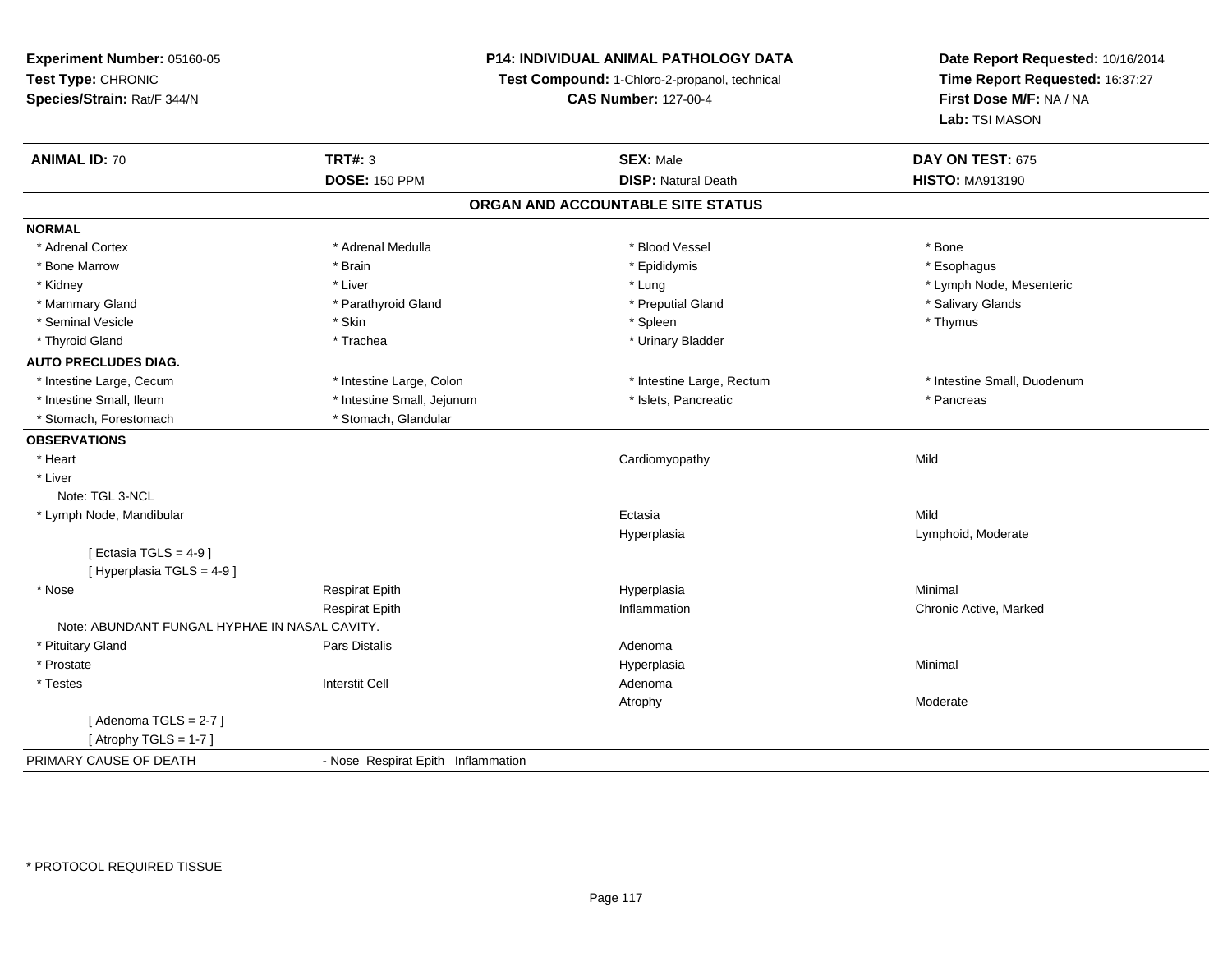## **P14: INDIVIDUAL ANIMAL PATHOLOGY DATA**

**Test Compound:** 1-Chloro-2-propanol, technical

**CAS Number:** 127-00-4

| <b>ANIMAL ID: 71</b>                   | <b>TRT#: 3</b>           | <b>SEX: Male</b>                  | DAY ON TEST: 729         |
|----------------------------------------|--------------------------|-----------------------------------|--------------------------|
|                                        | <b>DOSE: 150 PPM</b>     | <b>DISP: Terminal Sacrifice</b>   | <b>HISTO: MA913191</b>   |
|                                        |                          | ORGAN AND ACCOUNTABLE SITE STATUS |                          |
| <b>NORMAL</b>                          |                          |                                   |                          |
| * Adrenal Cortex                       | * Blood Vessel           | * Bone                            | * Bone Marrow            |
| * Brain                                | * Epididymis             | * Esophagus                       | * Heart                  |
| * Intestine Large, Cecum               | * Intestine Large, Colon | * Intestine Small, Duodenum       | * Intestine Small, Ileum |
| * Intestine Small, Jejunum             | * Islets, Pancreatic     | * Lymph Node, Mesenteric          | * Nose                   |
| * Pancreas                             | * Parathyroid Gland      | * Preputial Gland                 | * Prostate               |
| * Salivary Glands                      | * Seminal Vesicle        | * Stomach, Forestomach            | * Stomach, Glandular     |
| * Thymus                               | * Thyroid Gland          | * Trachea                         | * Urinary Bladder        |
| <b>OBSERVATIONS</b>                    |                          |                                   |                          |
| * Adrenal Medulla                      |                          | Hyperplasia                       | Minimal                  |
| * Intestine Large, Rectum              |                          | Parasite Metazoan                 | Marked                   |
| * Kidney                               |                          | Nephropathy                       | Moderate                 |
| * Liver                                |                          | Hepatocellular Adenoma            |                          |
|                                        |                          | Leukemia Mononuclear              |                          |
| [ Hepatocellular Adenoma TGLS = 8-6A ] |                          |                                   |                          |
| [ Leukemia Mononuclear TGLS = 6-6,6A ] |                          |                                   |                          |
| * Lung                                 |                          | Leukemia Mononuclear              |                          |
| Note: TGL 9-NCL                        |                          |                                   |                          |
| * Lymph Node, Mandibular               |                          | Leukemia Mononuclear              |                          |
| * Mammary Gland                        |                          | <b>Dilatation</b>                 | Moderate                 |
|                                        |                          | Hyperplasia                       | Mild                     |
| [ Dilatation TGLS = 1-10B]             |                          |                                   |                          |
| [Hyperplasia TGLS = 1-10B]             |                          |                                   |                          |
| Mesentery                              | Fat                      | Necrosis                          | Marked                   |
| [Necrosis $TGLS = 3-16$ ]              |                          |                                   |                          |
| * Pituitary Gland                      | <b>Pars Distalis</b>     | Adenoma                           |                          |
|                                        | Pars Distalis            | Leukemia Mononuclear              |                          |
| [Adenoma TGLS = $10-8$ ]               |                          |                                   |                          |
| [ Leukemia Mononuclear TGLS = 10-8 ]   |                          |                                   |                          |
| * Skin                                 | <b>Subcut Tiss</b>       | Fibroma                           |                          |
| [Fibroma TGLS = $2-10A$ ]              |                          |                                   |                          |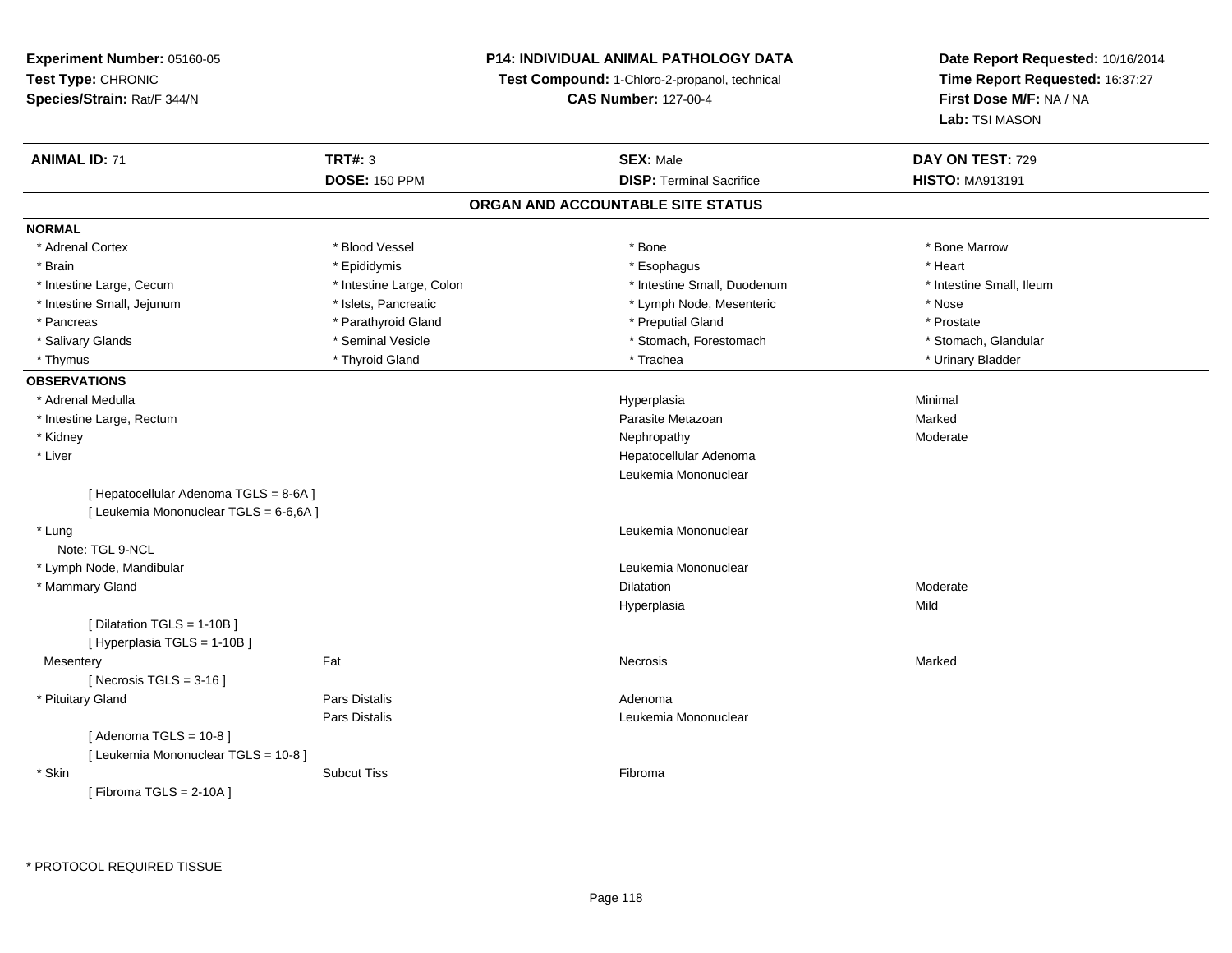| Experiment Number: 05160-05<br><b>Test Type: CHRONIC</b><br>Species/Strain: Rat/F 344/N |                           | <b>P14: INDIVIDUAL ANIMAL PATHOLOGY DATA</b><br>Test Compound: 1-Chloro-2-propanol, technical<br><b>CAS Number: 127-00-4</b> | Date Report Requested: 10/16/2014<br>Time Report Requested: 16:37:28<br>First Dose M/F: NA / NA<br>Lab: TSI MASON |  |
|-----------------------------------------------------------------------------------------|---------------------------|------------------------------------------------------------------------------------------------------------------------------|-------------------------------------------------------------------------------------------------------------------|--|
| <b>ANIMAL ID: 71</b>                                                                    | TRT#: 3                   | <b>SEX: Male</b>                                                                                                             | DAY ON TEST: 729                                                                                                  |  |
|                                                                                         | <b>DOSE: 150 PPM</b>      | <b>DISP: Terminal Sacrifice</b>                                                                                              | <b>HISTO: MA913191</b>                                                                                            |  |
|                                                                                         |                           | ORGAN AND ACCOUNTABLE SITE STATUS                                                                                            |                                                                                                                   |  |
| * Spleen                                                                                |                           | <b>Fibrosis</b>                                                                                                              | Mild                                                                                                              |  |
|                                                                                         |                           | Leukemia Mononuclear                                                                                                         |                                                                                                                   |  |
| [ Fibrosis TGLS = $7-3$ ]                                                               |                           |                                                                                                                              |                                                                                                                   |  |
| [Leukemia Mononuclear TGLS = 5-3]                                                       |                           |                                                                                                                              |                                                                                                                   |  |
| * Testes                                                                                | Bilateral, Interstit Cell | Adenoma                                                                                                                      |                                                                                                                   |  |
| [ Adenoma TGLS = 4-7 ]                                                                  |                           |                                                                                                                              |                                                                                                                   |  |
| PRIMARY CAUSE OF DEATH                                                                  |                           |                                                                                                                              |                                                                                                                   |  |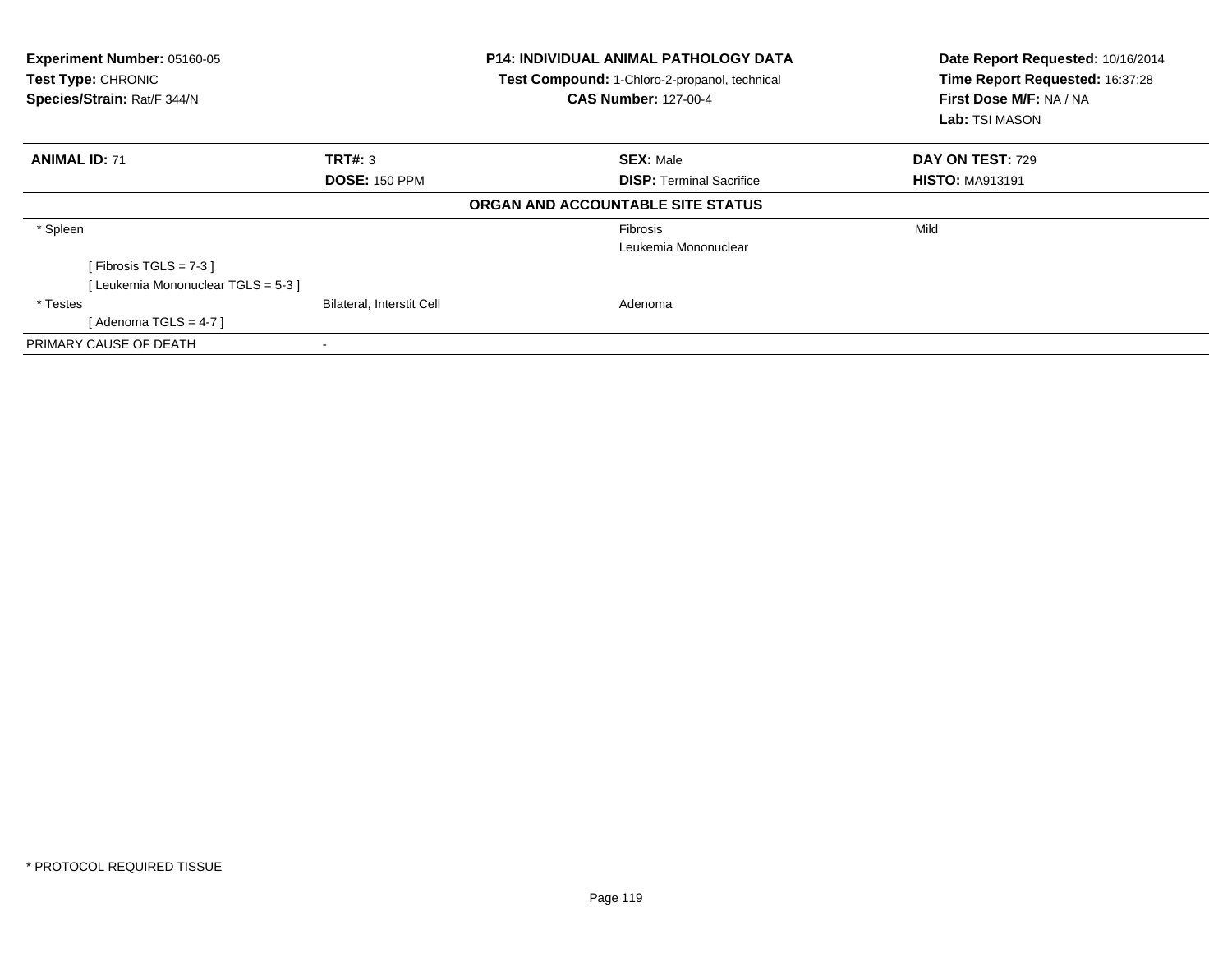## **P14: INDIVIDUAL ANIMAL PATHOLOGY DATA**

**Test Compound:** 1-Chloro-2-propanol, technical

**CAS Number:** 127-00-4

| <b>ANIMAL ID: 72</b>     | <b>TRT#: 3</b>             | <b>SEX: Male</b>                  | DAY ON TEST: 729            |
|--------------------------|----------------------------|-----------------------------------|-----------------------------|
|                          | <b>DOSE: 150 PPM</b>       | <b>DISP: Terminal Sacrifice</b>   | <b>HISTO: MA913192</b>      |
|                          |                            | ORGAN AND ACCOUNTABLE SITE STATUS |                             |
| <b>NORMAL</b>            |                            |                                   |                             |
| * Adrenal Cortex         | * Adrenal Medulla          | * Blood Vessel                    | * Bone                      |
| * Bone Marrow            | * Brain                    | * Epididymis                      | * Esophagus                 |
| * Intestine Large, Cecum | * Intestine Large, Colon   | * Intestine Large, Rectum         | * Intestine Small, Duodenum |
| * Intestine Small, Ileum | * Intestine Small, Jejunum | * Islets, Pancreatic              | * Lung                      |
| * Lymph Node, Mandibular | * Lymph Node, Mesenteric   | * Mammary Gland                   | * Pancreas                  |
| * Parathyroid Gland      | * Preputial Gland          | * Prostate                        | * Salivary Glands           |
| * Seminal Vesicle        | * Skin                     | * Stomach, Forestomach            | * Stomach, Glandular        |
| * Thymus                 | * Thyroid Gland            | * Trachea                         | * Urinary Bladder           |
| <b>OBSERVATIONS</b>      |                            |                                   |                             |
| * Heart                  |                            | Cardiomyopathy                    | Minimal                     |
| * Kidney                 |                            | Nephropathy                       | Moderate                    |
| * Liver                  |                            | Deformity                         |                             |
| [Deformity TGLS = 4-6A ] |                            |                                   |                             |
| * Nose                   | <b>Respirat Epith</b>      | Inflammation                      | Chronic Active, Minimal     |
| * Pituitary Gland        | Pars Distalis              | Hyperplasia                       | Mild                        |
| * Spleen                 |                            | Atrophy                           | Mild                        |
|                          |                            | Fibrosis                          | Mild                        |
| [Fibrosis TGLS = $3-3$ ] |                            |                                   |                             |
| * Testes                 | Bilateral, Interstit Cell  | Adenoma                           |                             |
| [Adenoma TGLS = 1,2-7]   |                            |                                   |                             |
| PRIMARY CAUSE OF DEATH   | $\blacksquare$             |                                   |                             |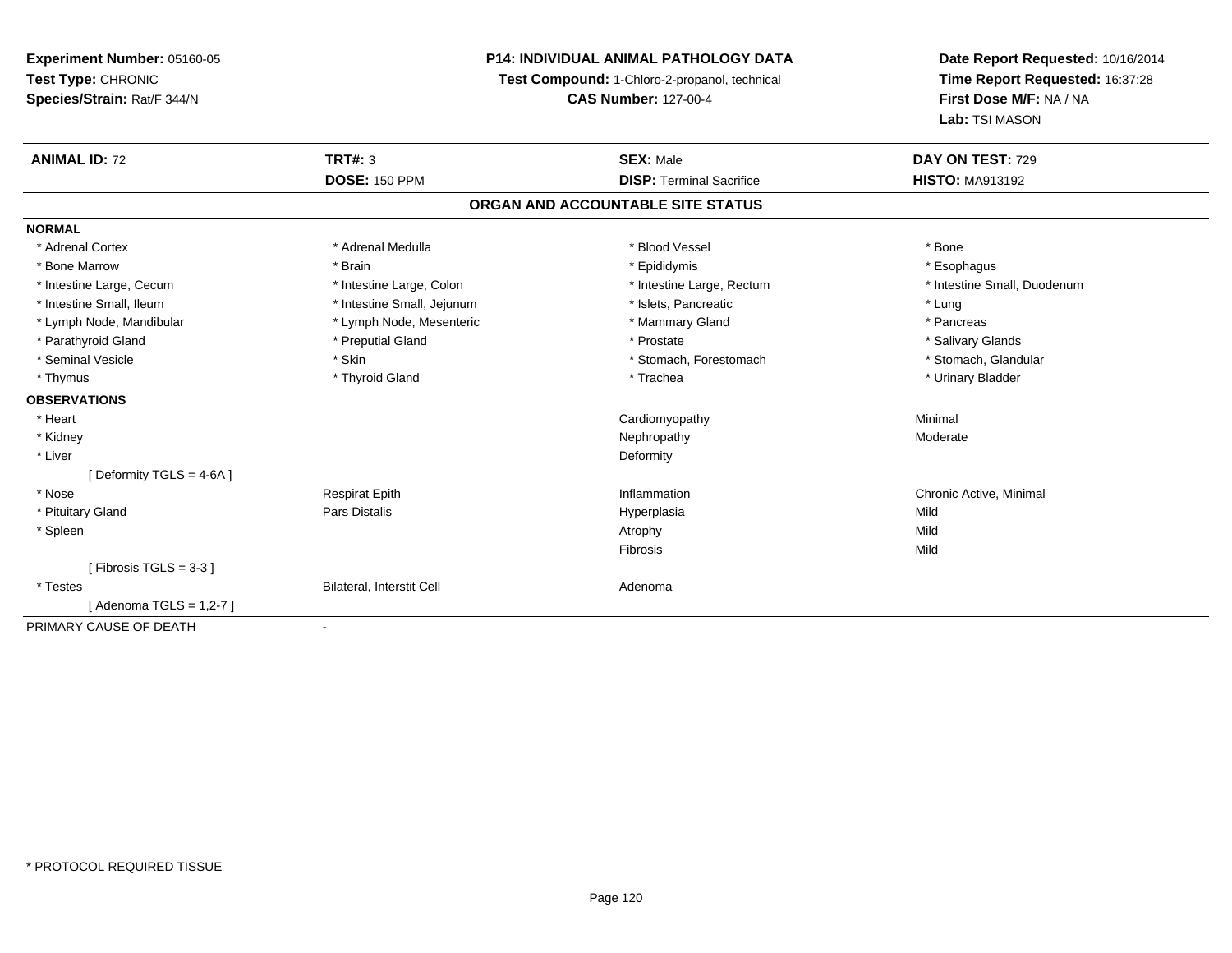## **P14: INDIVIDUAL ANIMAL PATHOLOGY DATA**

**Test Compound:** 1-Chloro-2-propanol, technical

**CAS Number:** 127-00-4

| <b>ANIMAL ID: 73</b>                 | <b>TRT#: 3</b>              | <b>SEX: Male</b>                  | DAY ON TEST: 609           |
|--------------------------------------|-----------------------------|-----------------------------------|----------------------------|
|                                      | <b>DOSE: 150 PPM</b>        | <b>DISP: Natural Death</b>        | <b>HISTO: MA913193</b>     |
|                                      |                             | ORGAN AND ACCOUNTABLE SITE STATUS |                            |
| <b>NORMAL</b>                        |                             |                                   |                            |
| * Adrenal Cortex                     | * Blood Vessel              | * Bone                            | * Brain                    |
| * Epididymis                         | * Esophagus                 | * Intestine Large, Cecum          | * Intestine Large, Colon   |
| * Intestine Large, Rectum            | * Lymph Node, Mandibular    | * Lymph Node, Mesenteric          | * Mammary Gland            |
| * Parathyroid Gland                  | * Pituitary Gland           | * Preputial Gland                 | * Prostate                 |
| * Salivary Glands                    | * Seminal Vesicle           | * Skin                            | * Stomach, Forestomach     |
| * Stomach, Glandular                 | * Thyroid Gland             | * Trachea                         | * Urinary Bladder          |
| <b>AUTO PRECLUDES DIAG.</b>          |                             |                                   |                            |
| * Bone Marrow                        | * Intestine Small, Duodenum | * Intestine Small, Ileum          | * Intestine Small, Jejunum |
| * Islets, Pancreatic                 | * Pancreas                  |                                   |                            |
| <b>OBSERVATIONS</b>                  |                             |                                   |                            |
| * Adrenal Medulla                    |                             | Pheochromocytoma Benign           |                            |
| * Heart                              |                             | Cardiomyopathy                    | Mild                       |
| * Kidney                             |                             | Nephropathy                       | Mild                       |
| * Liver                              |                             | Leukemia Mononuclear              |                            |
| [ Leukemia Mononuclear TGLS = 5-6 ]  |                             |                                   |                            |
| * Lung                               |                             | Leukemia Mononuclear              |                            |
| Lymph Node                           | Mediastinal                 | Hemorrhage                        | Mild                       |
|                                      | Renal                       | Leukemia Mononuclear              |                            |
|                                      | Mediastinal                 | Pigmentation                      | Mild                       |
|                                      | Renal                       | Pigmentation                      | Mild                       |
| [Hemorrhage TGLS = 6-3A]             |                             |                                   |                            |
| [ Leukemia Mononuclear TGLS = 4-16 ] |                             |                                   |                            |
| [ Pigmentation TGLS = 6-3A ]         |                             |                                   |                            |
| [ Pigmentation TGLS = 4-16 ]         |                             |                                   |                            |
| * Nose                               | <b>Respirat Epith</b>       | Hyperplasia                       | Minimal                    |
| * Spleen                             |                             | Leukemia Mononuclear              |                            |
| [Leukemia Mononuclear TGLS = 3-3]    |                             |                                   |                            |
| * Testes                             | Bilateral, Interstit Cell   | Adenoma                           |                            |
| [Adenoma TGLS = $2-7$ ]              |                             |                                   |                            |
| * Thymus                             |                             | Atrophy                           | Mild                       |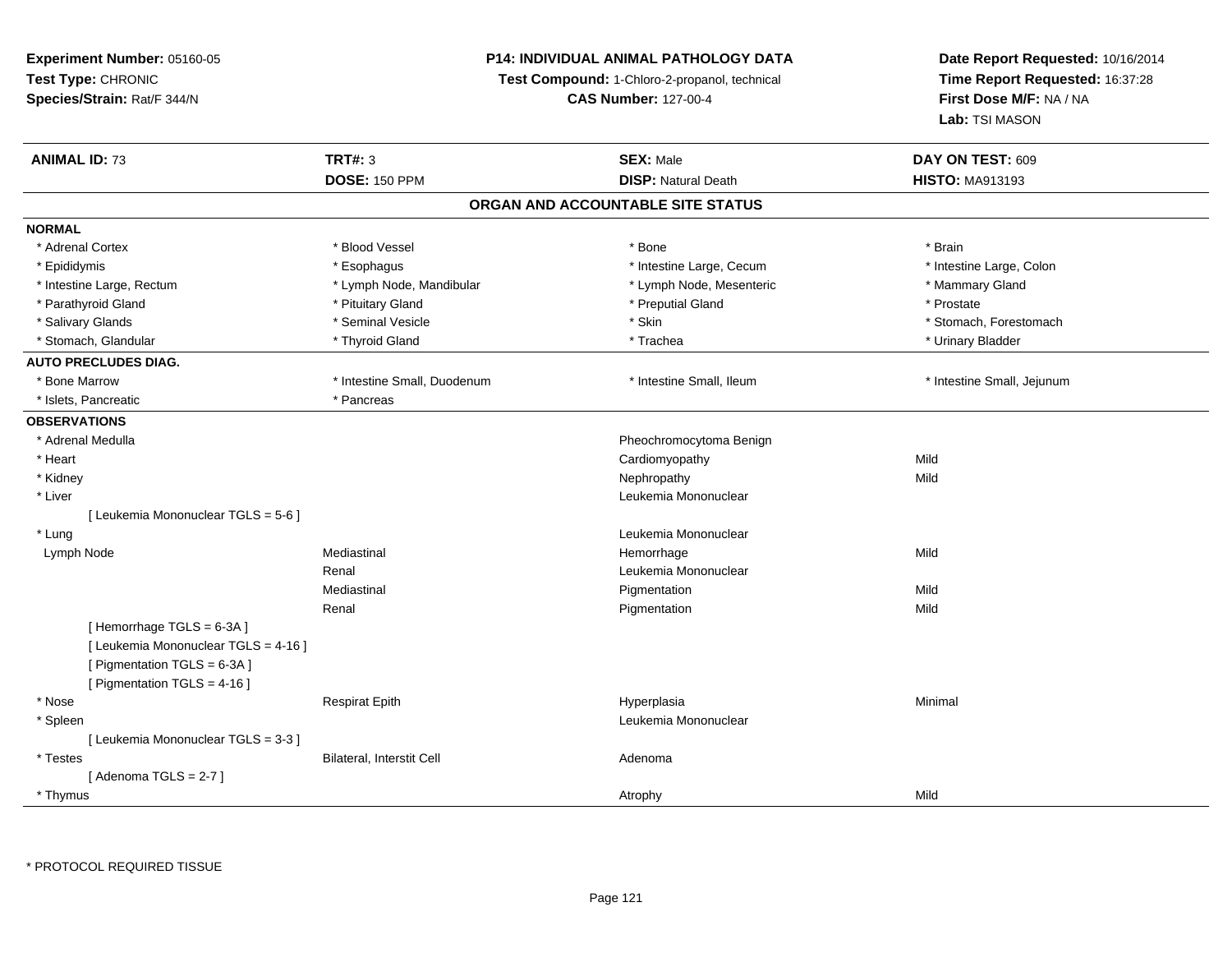| <b>Experiment Number: 05160-05</b><br><b>Test Type: CHRONIC</b><br>Species/Strain: Rat/F 344/N  |                                 | <b>P14: INDIVIDUAL ANIMAL PATHOLOGY DATA</b><br><b>Test Compound: 1-Chloro-2-propanol, technical</b><br><b>CAS Number: 127-00-4</b> |  | Date Report Requested: 10/16/2014<br>Time Report Requested: 16:37:28<br>First Dose M/F: NA / NA<br>Lab: TSI MASON |  |
|-------------------------------------------------------------------------------------------------|---------------------------------|-------------------------------------------------------------------------------------------------------------------------------------|--|-------------------------------------------------------------------------------------------------------------------|--|
| <b>ANIMAL ID: 73</b>                                                                            | TRT#: 3<br><b>DOSE: 150 PPM</b> | <b>SEX: Male</b><br><b>DISP: Natural Death</b>                                                                                      |  | <b>DAY ON TEST: 609</b><br><b>HISTO: MA913193</b>                                                                 |  |
|                                                                                                 |                                 | ORGAN AND ACCOUNTABLE SITE STATUS                                                                                                   |  |                                                                                                                   |  |
| PRIMARY CAUSE OF DEATH<br>CONTRIBUTORY CAUSE OF DEATH<br>Animal Note: CARCASS YELLOW, TGL 1-NST | - UNCERTAIN                     | - Liver Leukemia Mononuclear; Lung Leukemia Mononuclear; Lymph Node Renal Leukemia Mononuclear; Spleen                              |  | Leukemia Mononuclear                                                                                              |  |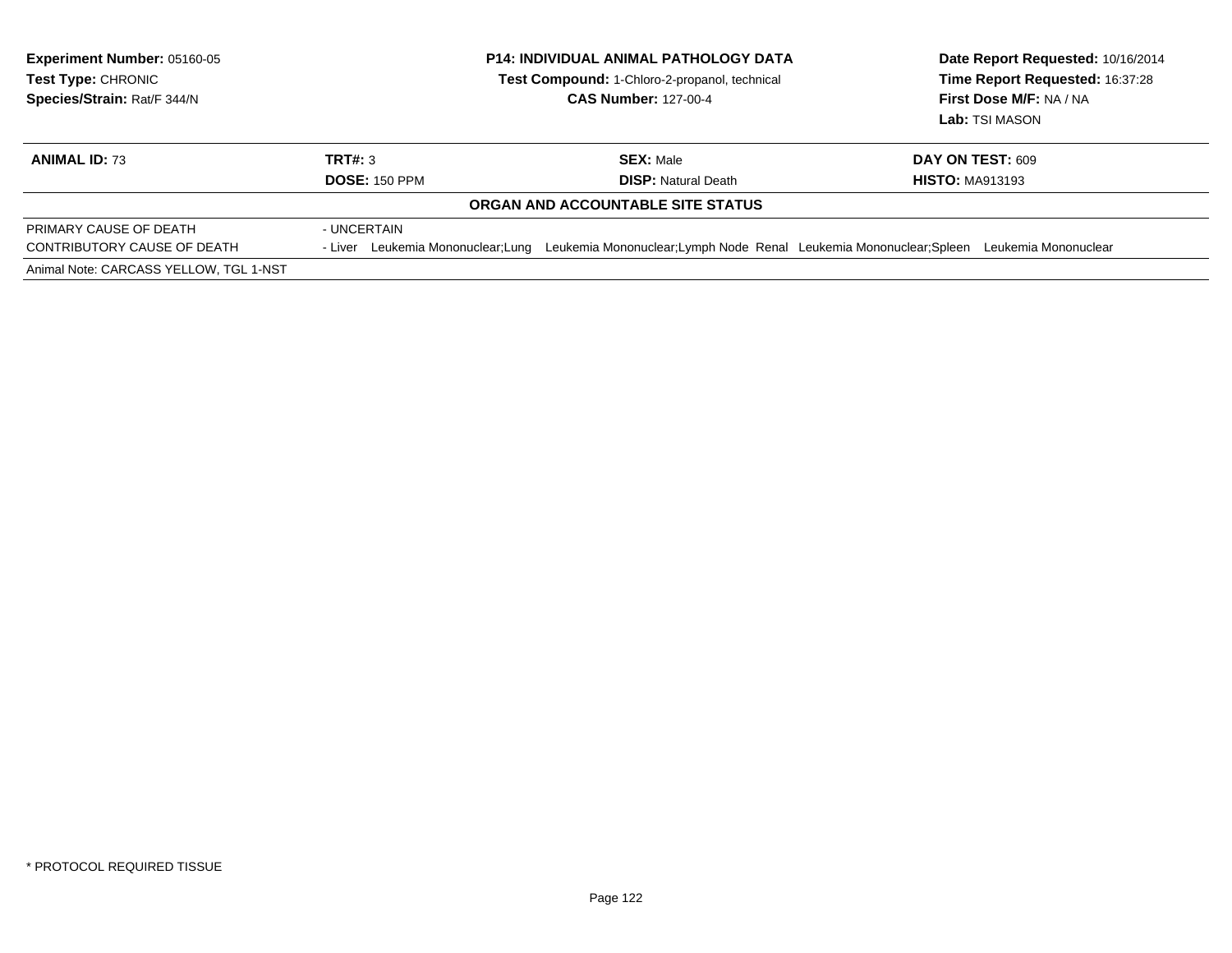| Experiment Number: 05160-05                  |                             | P14: INDIVIDUAL ANIMAL PATHOLOGY DATA         | Date Report Requested: 10/16/2014 |  |
|----------------------------------------------|-----------------------------|-----------------------------------------------|-----------------------------------|--|
| Test Type: CHRONIC                           |                             | Test Compound: 1-Chloro-2-propanol, technical | Time Report Requested: 16:37:28   |  |
| Species/Strain: Rat/F 344/N                  | <b>CAS Number: 127-00-4</b> |                                               | First Dose M/F: NA / NA           |  |
|                                              |                             |                                               | Lab: TSI MASON                    |  |
| <b>ANIMAL ID: 74</b>                         | <b>TRT#: 3</b>              | <b>SEX: Male</b>                              | DAY ON TEST: 613                  |  |
|                                              | <b>DOSE: 150 PPM</b>        | <b>DISP: Natural Death</b>                    | <b>HISTO: MA913194</b>            |  |
|                                              |                             | ORGAN AND ACCOUNTABLE SITE STATUS             |                                   |  |
| <b>NORMAL</b>                                |                             |                                               |                                   |  |
| * Blood Vessel                               | * Bone                      | * Brain                                       | * Epididymis                      |  |
| * Esophagus                                  | * Intestine Large, Cecum    | * Intestine Large, Colon                      | * Intestine Large, Rectum         |  |
| * Lymph Node, Mandibular                     | * Preputial Gland           | * Prostate                                    | * Salivary Glands                 |  |
| * Seminal Vesicle                            | * Skin                      | * Thymus                                      | * Thyroid Gland                   |  |
| * Trachea                                    | * Urinary Bladder           |                                               |                                   |  |
| <b>MISSING</b>                               |                             |                                               |                                   |  |
| * Mammary Gland                              |                             |                                               |                                   |  |
| <b>AUTO PRECLUDES DIAG.</b>                  |                             |                                               |                                   |  |
| * Adrenal Cortex                             | * Adrenal Medulla           | * Bone Marrow                                 | * Intestine Small, Duodenum       |  |
| * Intestine Small, Ileum                     | * Intestine Small, Jejunum  | * Islets, Pancreatic                          | * Kidney                          |  |
| * Nose                                       | * Pancreas                  | * Pituitary Gland                             |                                   |  |
| <b>OBSERVATIONS</b>                          |                             |                                               |                                   |  |
| * Heart                                      |                             | Cardiomyopathy                                | Mild                              |  |
|                                              |                             | Thrombosis                                    | Marked                            |  |
| [Thrombosis TGLS = $11-13$ ]                 |                             |                                               |                                   |  |
| * Liver                                      |                             | Angiectasis                                   | Moderate                          |  |
|                                              |                             | Leukemia Mononuclear                          |                                   |  |
| [Angiectasis TGLS = 12-6A]                   |                             |                                               |                                   |  |
| [ Leukemia Mononuclear TGLS = 4-6,6A ]       |                             |                                               |                                   |  |
| * Lung                                       |                             | Leukemia Mononuclear                          |                                   |  |
| * Lymph Node, Mesenteric                     |                             | Leukemia Mononuclear                          |                                   |  |
| [ Leukemia Mononuclear TGLS = 8-8 ]          |                             |                                               |                                   |  |
| Mesentery                                    | Fat                         | Necrosis                                      | Marked                            |  |
| [Necrosis $TGLS = 1-5A$ ]                    |                             |                                               |                                   |  |
| * Parathyroid Gland                          |                             | Hyperplasia                                   | Mild                              |  |
| * Spleen                                     |                             | Fibrosis                                      | Mild                              |  |
|                                              |                             | Leukemia Mononuclear                          |                                   |  |
| [Fibrosis TGLS = 7-3A]                       |                             |                                               |                                   |  |
| [ Leukemia Mononuclear TGLS = 2-3,3A; 7-3A ] |                             |                                               |                                   |  |
| * Stomach, Forestomach                       |                             | Ulcer                                         | Marked                            |  |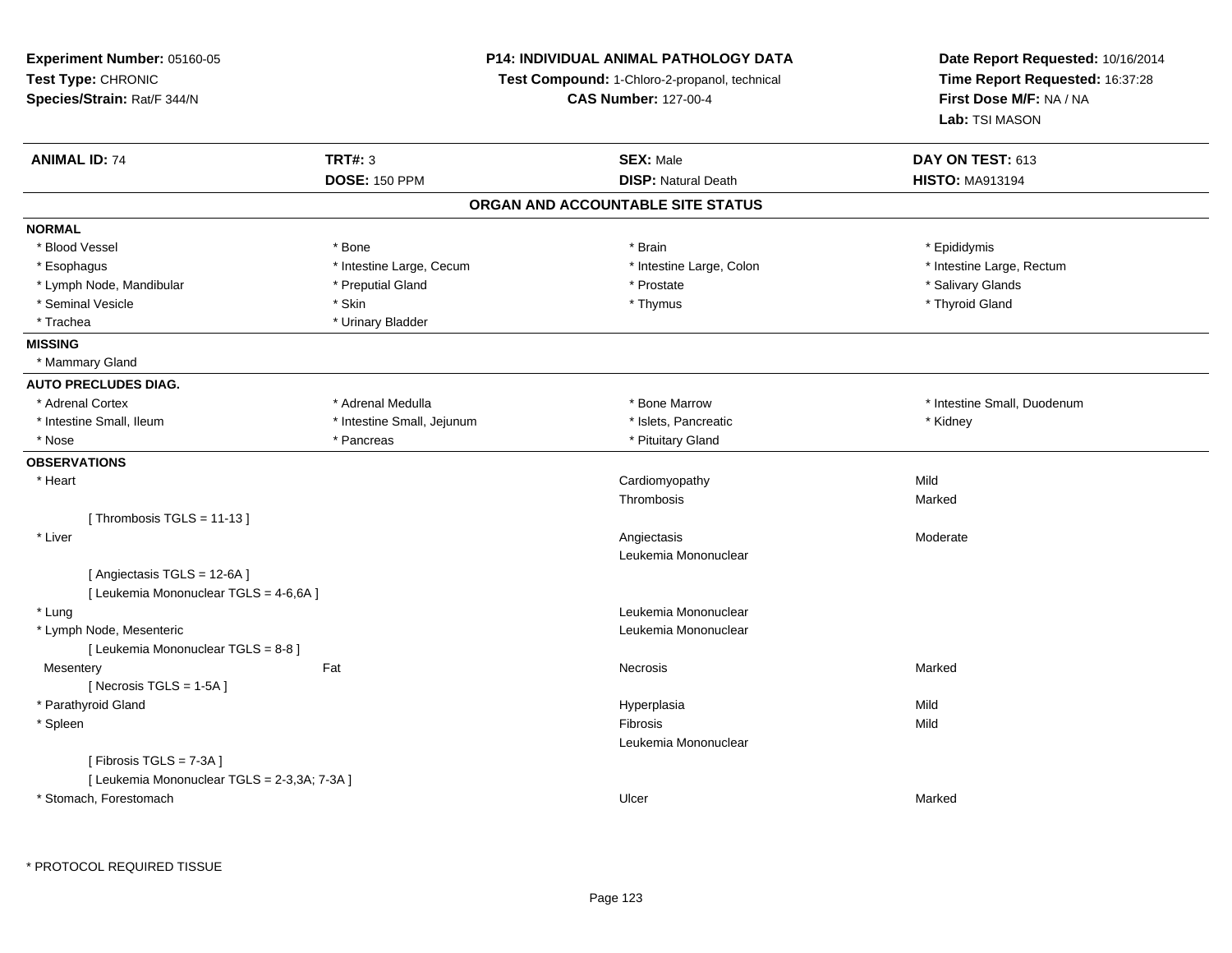| <b>Experiment Number: 05160-05</b><br>Test Type: CHRONIC<br>Species/Strain: Rat/F 344/N |                           | <b>P14: INDIVIDUAL ANIMAL PATHOLOGY DATA</b><br>Test Compound: 1-Chloro-2-propanol, technical<br><b>CAS Number: 127-00-4</b>  | Date Report Requested: 10/16/2014<br>Time Report Requested: 16:37:28<br>First Dose M/F: NA / NA<br>Lab: TSI MASON |  |
|-----------------------------------------------------------------------------------------|---------------------------|-------------------------------------------------------------------------------------------------------------------------------|-------------------------------------------------------------------------------------------------------------------|--|
| <b>ANIMAL ID: 74</b>                                                                    | <b>TRT#: 3</b>            | <b>SEX: Male</b>                                                                                                              | DAY ON TEST: 613                                                                                                  |  |
|                                                                                         | <b>DOSE: 150 PPM</b>      | <b>DISP:</b> Natural Death                                                                                                    | <b>HISTO: MA913194</b>                                                                                            |  |
|                                                                                         |                           | ORGAN AND ACCOUNTABLE SITE STATUS                                                                                             |                                                                                                                   |  |
| [ $Ulcer TGLS = 10-15,15A$ ]                                                            |                           |                                                                                                                               |                                                                                                                   |  |
| * Stomach, Glandular                                                                    |                           | <b>Necrosis</b>                                                                                                               | Mild                                                                                                              |  |
| [Necrosis TGLS = $9-15,15A$ ]                                                           |                           |                                                                                                                               |                                                                                                                   |  |
| * Testes                                                                                | Bilateral, Interstit Cell | Adenoma                                                                                                                       |                                                                                                                   |  |
|                                                                                         |                           | Note: SEMINIFEROUS TUBULES IN ONE TESTIS ARE NORMAL, IN THE OTHER ARE ATROPHIC SECONDARY TO LARGE ADENOMA. TGL 5-NCL          |                                                                                                                   |  |
| [ Adenoma TGLS = 6-7 ]                                                                  |                           |                                                                                                                               |                                                                                                                   |  |
| PRIMARY CAUSE OF DEATH                                                                  | - UNCERTAIN               |                                                                                                                               |                                                                                                                   |  |
| CONTRIBUTORY CAUSE OF DEATH                                                             |                           | - Liver Leukemia Mononuclear;Lung Leukemia Mononuclear;Lymph Node;Mesenteric Leukemia Mononuclear;Spleen Leukemia Mononuclear |                                                                                                                   |  |
| Animal Note: THORACIC CAVITIES, FLUID, TGL 3-NST                                        |                           |                                                                                                                               |                                                                                                                   |  |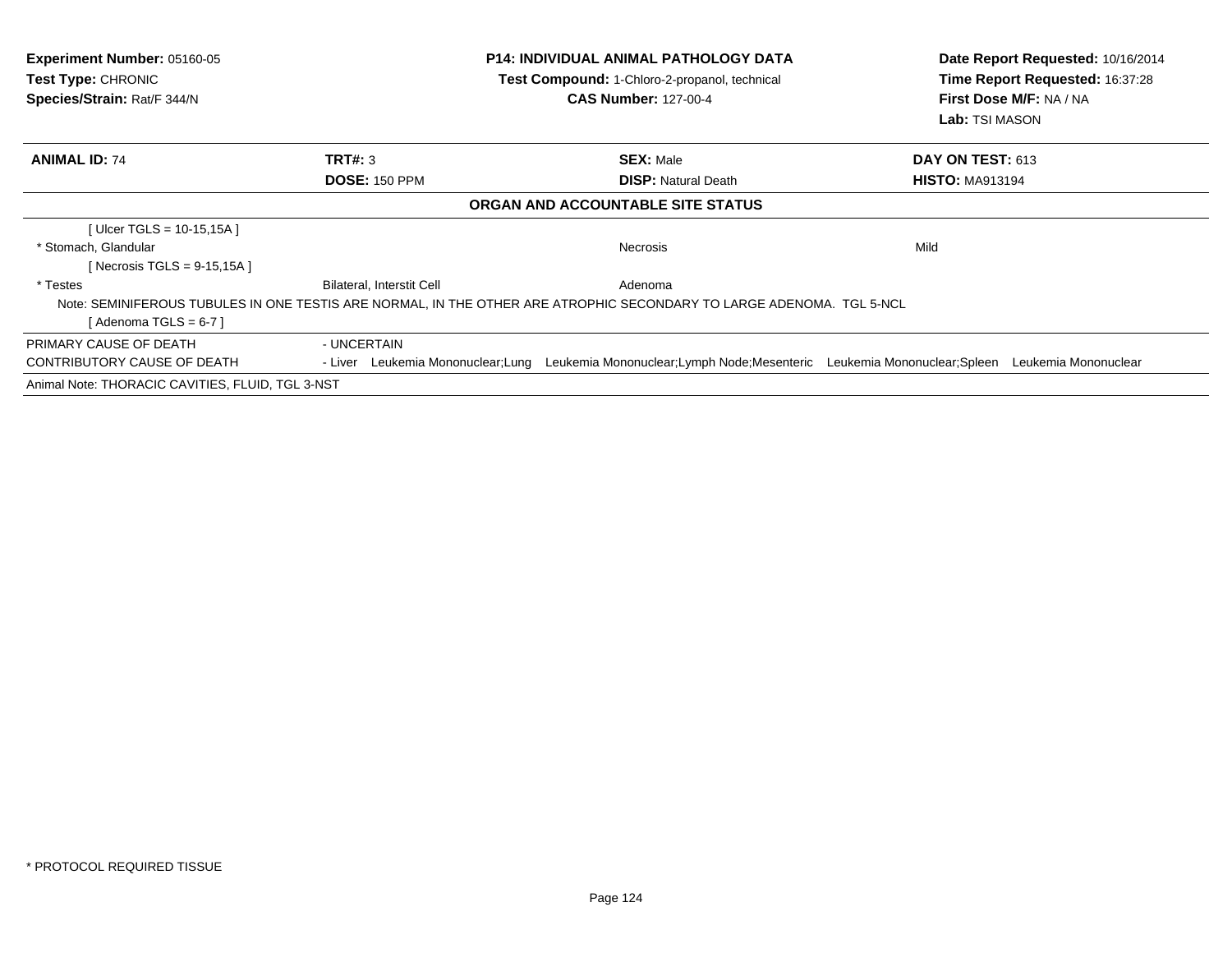| Experiment Number: 05160-05<br>Test Type: CHRONIC<br>Species/Strain: Rat/F 344/N |                            | P14: INDIVIDUAL ANIMAL PATHOLOGY DATA<br>Test Compound: 1-Chloro-2-propanol, technical<br><b>CAS Number: 127-00-4</b> | Date Report Requested: 10/16/2014<br>Time Report Requested: 16:37:28<br>First Dose M/F: NA / NA<br>Lab: TSI MASON |
|----------------------------------------------------------------------------------|----------------------------|-----------------------------------------------------------------------------------------------------------------------|-------------------------------------------------------------------------------------------------------------------|
| <b>ANIMAL ID: 75</b>                                                             | <b>TRT#: 3</b>             | <b>SEX: Male</b>                                                                                                      | DAY ON TEST: 729                                                                                                  |
|                                                                                  | <b>DOSE: 150 PPM</b>       | <b>DISP: Terminal Sacrifice</b>                                                                                       | <b>HISTO: MA913195</b>                                                                                            |
|                                                                                  |                            | ORGAN AND ACCOUNTABLE SITE STATUS                                                                                     |                                                                                                                   |
| <b>NORMAL</b>                                                                    |                            |                                                                                                                       |                                                                                                                   |
| * Adrenal Cortex                                                                 | * Blood Vessel             | * Bone                                                                                                                | * Bone Marrow                                                                                                     |
| * Brain                                                                          | * Epididymis               | * Esophagus                                                                                                           | * Heart                                                                                                           |
| * Intestine Large, Cecum                                                         | * Intestine Large, Colon   | * Intestine Large, Rectum                                                                                             | * Intestine Small, Duodenum                                                                                       |
| * Intestine Small, Ileum                                                         | * Intestine Small, Jejunum | * Islets, Pancreatic                                                                                                  | * Lung                                                                                                            |
| * Lymph Node, Mandibular                                                         | * Lymph Node, Mesenteric   | * Parathyroid Gland                                                                                                   | * Preputial Gland                                                                                                 |
| * Salivary Glands                                                                | * Seminal Vesicle          | * Skin                                                                                                                | * Spleen                                                                                                          |
| * Stomach, Forestomach                                                           | * Stomach, Glandular       | * Trachea                                                                                                             | * Urinary Bladder                                                                                                 |
| <b>MISSING</b>                                                                   |                            |                                                                                                                       |                                                                                                                   |
| * Thymus                                                                         |                            |                                                                                                                       |                                                                                                                   |
| <b>OBSERVATIONS</b>                                                              |                            |                                                                                                                       |                                                                                                                   |
| * Adrenal Medulla                                                                |                            | Hyperplasia                                                                                                           | Mild                                                                                                              |
| * Kidney                                                                         |                            | Nephropathy                                                                                                           | Marked                                                                                                            |
| * Liver                                                                          |                            | Clear Cell Focus                                                                                                      |                                                                                                                   |
|                                                                                  |                            | <b>Mixed Cell Focus</b>                                                                                               |                                                                                                                   |
| [Mixed Cell Focus TGLS = 4-6]                                                    |                            |                                                                                                                       |                                                                                                                   |
| Lymph Node                                                                       | Mediastinal                | Hemorrhage                                                                                                            | Marked                                                                                                            |
| [Hemorrhage TGLS = 5-3A, 3A.1]                                                   |                            |                                                                                                                       |                                                                                                                   |
| * Mammary Gland                                                                  |                            | Dilatation                                                                                                            | Marked                                                                                                            |
| [Dilatation TGLS = 1-10A]                                                        |                            |                                                                                                                       |                                                                                                                   |
| * Nose                                                                           | <b>Respirat Epith</b>      | Hyperplasia                                                                                                           | Minimal                                                                                                           |
| * Pancreas                                                                       | Acinus                     | Atrophy                                                                                                               | Mild                                                                                                              |
| * Pituitary Gland                                                                | Pars Distalis              | Adenoma                                                                                                               |                                                                                                                   |
| [Adenoma TGLS = $6-8$ ]                                                          |                            |                                                                                                                       |                                                                                                                   |
| * Prostate                                                                       |                            | Inflammation                                                                                                          | Chronic Active, Minimal                                                                                           |
| * Testes                                                                         | Bilateral, Interstit Cell  | Adenoma                                                                                                               |                                                                                                                   |
| [ Adenoma TGLS = 2,3-7 ]                                                         |                            |                                                                                                                       |                                                                                                                   |
| * Thyroid Gland                                                                  | C Cell                     | Adenoma                                                                                                               |                                                                                                                   |
| PRIMARY CAUSE OF DEATH                                                           | $\overline{a}$             |                                                                                                                       |                                                                                                                   |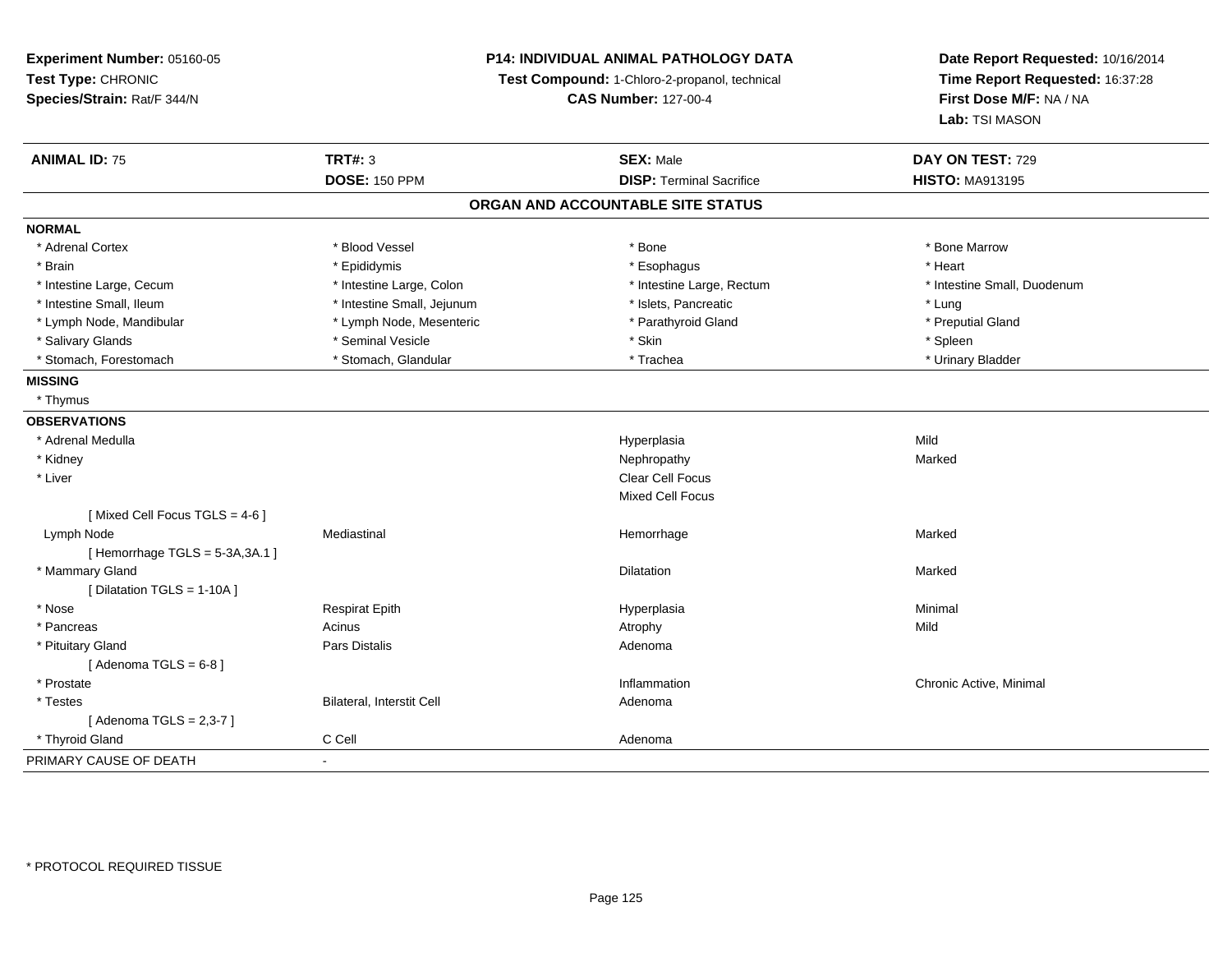## **P14: INDIVIDUAL ANIMAL PATHOLOGY DATA**

**Test Compound:** 1-Chloro-2-propanol, technical

**CAS Number:** 127-00-4

| <b>ANIMAL ID: 76</b>                 | <b>TRT#: 3</b>                          | <b>SEX: Male</b>                  | DAY ON TEST: 502          |
|--------------------------------------|-----------------------------------------|-----------------------------------|---------------------------|
|                                      | <b>DOSE: 150 PPM</b>                    | <b>DISP:</b> Moribund Sacrifice   | <b>HISTO: MA913196</b>    |
|                                      |                                         | ORGAN AND ACCOUNTABLE SITE STATUS |                           |
| <b>NORMAL</b>                        |                                         |                                   |                           |
| * Adrenal Cortex                     | * Adrenal Medulla                       | * Blood Vessel                    | * Bone                    |
| * Bone Marrow                        | * Brain                                 | Ear                               | * Epididymis              |
| * Esophagus                          | * Intestine Large, Cecum                | * Intestine Large, Colon          | * Intestine Large, Rectum |
| * Intestine Small, Duodenum          | * Intestine Small, Ileum                | * Intestine Small, Jejunum        | * Islets, Pancreatic      |
| * Liver                              | * Lung                                  | * Lymph Node, Mandibular          | * Lymph Node, Mesenteric  |
| * Parathyroid Gland                  | * Preputial Gland                       | * Prostate                        | * Salivary Glands         |
| * Seminal Vesicle                    | * Skin                                  | * Spleen                          | * Stomach, Forestomach    |
| * Stomach, Glandular                 | * Thyroid Gland                         | * Trachea                         | * Urinary Bladder         |
| <b>INSUFFICIENT TISSUE</b>           |                                         |                                   |                           |
| * Thymus                             |                                         |                                   |                           |
| <b>OBSERVATIONS</b>                  |                                         |                                   |                           |
| Ear                                  |                                         |                                   |                           |
| Note: INTERNAL EAR NORMAL.           |                                         |                                   |                           |
| * Heart                              |                                         | Cardiomyopathy                    | Minimal                   |
| * Kidney                             |                                         | Nephropathy                       | Moderate                  |
| * Mammary Gland                      |                                         | Dilatation                        | Moderate                  |
| * Nose                               | <b>Respirat Epith</b>                   | Hyperplasia                       | Minimal                   |
| * Pancreas                           | Acinus                                  | Atrophy                           | Minimal                   |
| * Pituitary Gland                    | <b>Pars Distalis</b>                    | Adenoma                           |                           |
| [Adenoma TGLS = $1-8$ ]              |                                         |                                   |                           |
| * Testes                             | <b>Interstit Cell</b>                   | Hyperplasia                       | Mild                      |
| PRIMARY CAUSE OF DEATH               | - Pituitary Gland Pars Distalis Adenoma |                                   |                           |
| Animal Note: CARCASS THIN, TGL 2-NST |                                         |                                   |                           |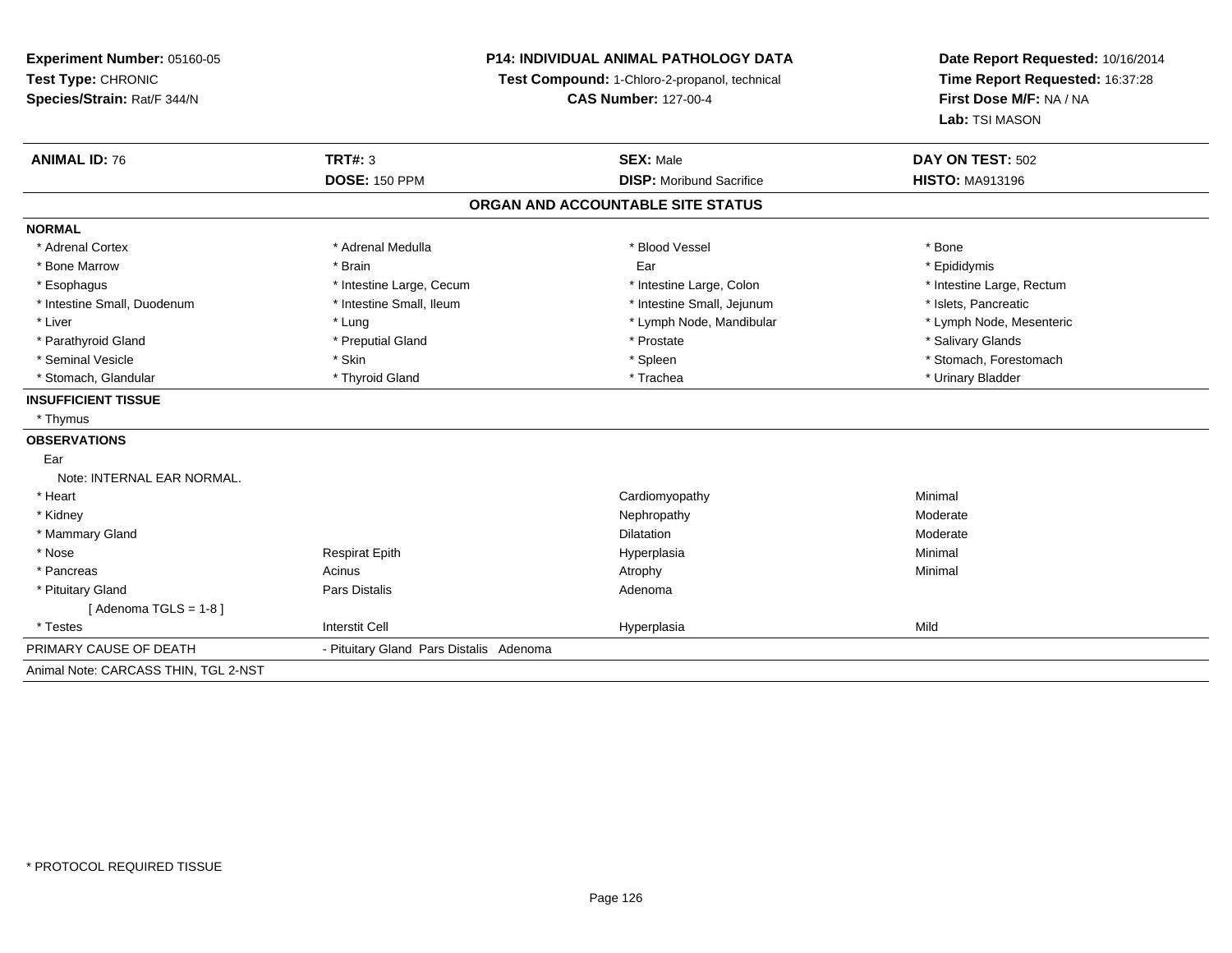## **P14: INDIVIDUAL ANIMAL PATHOLOGY DATA**

**Test Compound:** 1-Chloro-2-propanol, technical

**CAS Number:** 127-00-4

| <b>ANIMAL ID: 77</b>                 | <b>TRT#: 3</b>              | <b>SEX: Male</b>                  | DAY ON TEST: 555         |  |
|--------------------------------------|-----------------------------|-----------------------------------|--------------------------|--|
|                                      | <b>DOSE: 150 PPM</b>        | <b>DISP:</b> Moribund Sacrifice   | <b>HISTO: MA913197</b>   |  |
|                                      |                             | ORGAN AND ACCOUNTABLE SITE STATUS |                          |  |
| <b>NORMAL</b>                        |                             |                                   |                          |  |
| * Adrenal Medulla                    | * Blood Vessel              | * Bone                            | * Bone Marrow            |  |
| * Brain                              | * Epididymis                | * Esophagus                       | * Intestine Large, Cecum |  |
| * Intestine Large, Rectum            | * Intestine Small, Duodenum | * Intestine Small, Jejunum        | * Islets, Pancreatic     |  |
| * Kidney                             | * Lymph Node, Mandibular    | * Lymph Node, Mesenteric          | * Mammary Gland          |  |
| * Nose                               | * Pancreas                  | * Parathyroid Gland               | * Pituitary Gland        |  |
| * Preputial Gland                    | * Prostate                  | * Salivary Glands                 | * Seminal Vesicle        |  |
| * Stomach, Forestomach               | * Stomach, Glandular        | * Thyroid Gland                   | * Trachea                |  |
| * Urinary Bladder                    |                             |                                   |                          |  |
| <b>OBSERVATIONS</b>                  |                             |                                   |                          |  |
| * Adrenal Cortex                     |                             | <b>Cytoplasmic Alteration</b>     | Minimal                  |  |
| * Heart                              |                             | Cardiomyopathy                    | Minimal                  |  |
| * Intestine Large, Colon             |                             | Parasite Metazoan                 | Minimal                  |  |
| * Intestine Small, Ileum             |                             | Parasite Metazoan                 | Minimal                  |  |
| * Liver                              |                             | Leukemia Mononuclear              |                          |  |
| [ Leukemia Mononuclear TGLS = 6-6 ]  |                             |                                   |                          |  |
| * Lung                               |                             | Leukemia Mononuclear              |                          |  |
| Lymph Node                           | Mediastinal                 | Hemorrhage                        | Minimal                  |  |
|                                      | Mediastinal                 | Leukemia Mononuclear              |                          |  |
|                                      | Pancreatic                  | Leukemia Mononuclear              |                          |  |
|                                      | Renal                       | Leukemia Mononuclear              |                          |  |
| [ Leukemia Mononuclear TGLS = 7-16 ] |                             |                                   |                          |  |
| [ Leukemia Mononuclear TGLS = 8-3A ] |                             |                                   |                          |  |
| [ Leukemia Mononuclear TGLS = 5-9A ] |                             |                                   |                          |  |
| * Skin                               | <b>Subcut Tiss</b>          | Fibroma                           |                          |  |
| [Fibroma TGLS = $1-10A$ ]            |                             |                                   |                          |  |
| * Spleen                             |                             | Leukemia Mononuclear              |                          |  |
| [ Leukemia Mononuclear TGLS = 4-3 ]  |                             |                                   |                          |  |
| * Testes                             | <b>Interstit Cell</b>       | Adenoma                           |                          |  |
| [Adenoma TGLS = $3-7$ ]              |                             |                                   |                          |  |
| * Thymus                             |                             | Atrophy                           | Mild                     |  |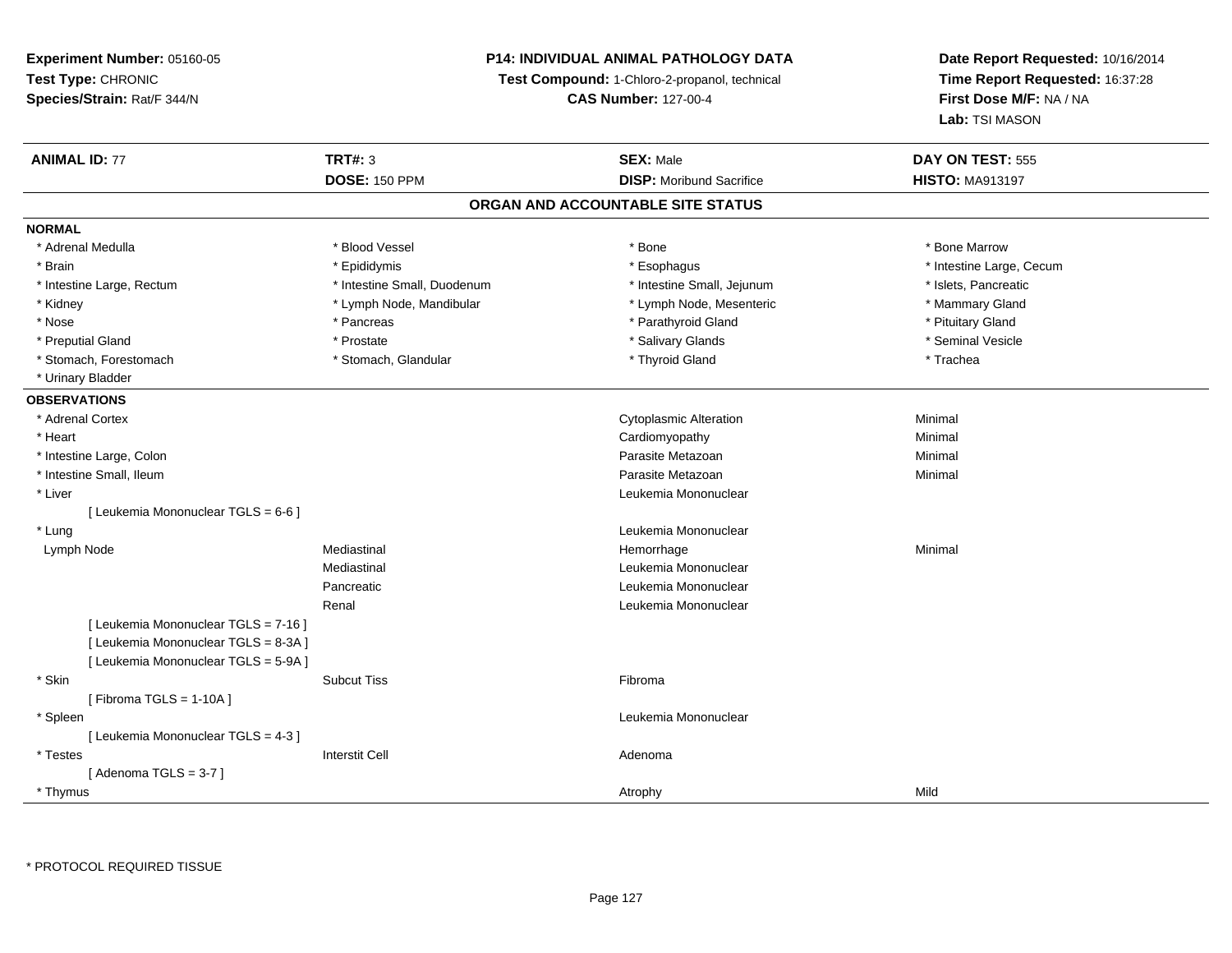| <b>Experiment Number: 05160-05</b><br><b>Test Type: CHRONIC</b><br>Species/Strain: Rat/F 344/N |                      | <b>P14: INDIVIDUAL ANIMAL PATHOLOGY DATA</b><br>Test Compound: 1-Chloro-2-propanol, technical<br><b>CAS Number: 127-00-4</b>                                                                                       | Date Report Requested: 10/16/2014<br>Time Report Requested: 16:37:28<br>First Dose M/F: NA / NA<br>Lab: TSI MASON |
|------------------------------------------------------------------------------------------------|----------------------|--------------------------------------------------------------------------------------------------------------------------------------------------------------------------------------------------------------------|-------------------------------------------------------------------------------------------------------------------|
| <b>ANIMAL ID: 77</b>                                                                           | TRT#: 3              | <b>SEX: Male</b>                                                                                                                                                                                                   | <b>DAY ON TEST: 555</b>                                                                                           |
|                                                                                                | <b>DOSE: 150 PPM</b> | <b>DISP:</b> Moribund Sacrifice                                                                                                                                                                                    | <b>HISTO: MA913197</b>                                                                                            |
|                                                                                                |                      | ORGAN AND ACCOUNTABLE SITE STATUS                                                                                                                                                                                  |                                                                                                                   |
| PRIMARY CAUSE OF DEATH                                                                         | - UNCERTAIN          |                                                                                                                                                                                                                    |                                                                                                                   |
| CONTRIBUTORY CAUSE OF DEATH                                                                    |                      | - Liver Leukemia Mononuclear;Lung Leukemia Mononuclear;Lymph Node Pancreatic Leukemia Mononuclear;Lymph Node Renal Leukemia<br>Mononuclear;Lymph Node Mediastinal Leukemia Mononuclear;Spleen Leukemia Mononuclear |                                                                                                                   |
| Animal Note: CARCASS YELLOW, TGL 2-NST                                                         |                      |                                                                                                                                                                                                                    |                                                                                                                   |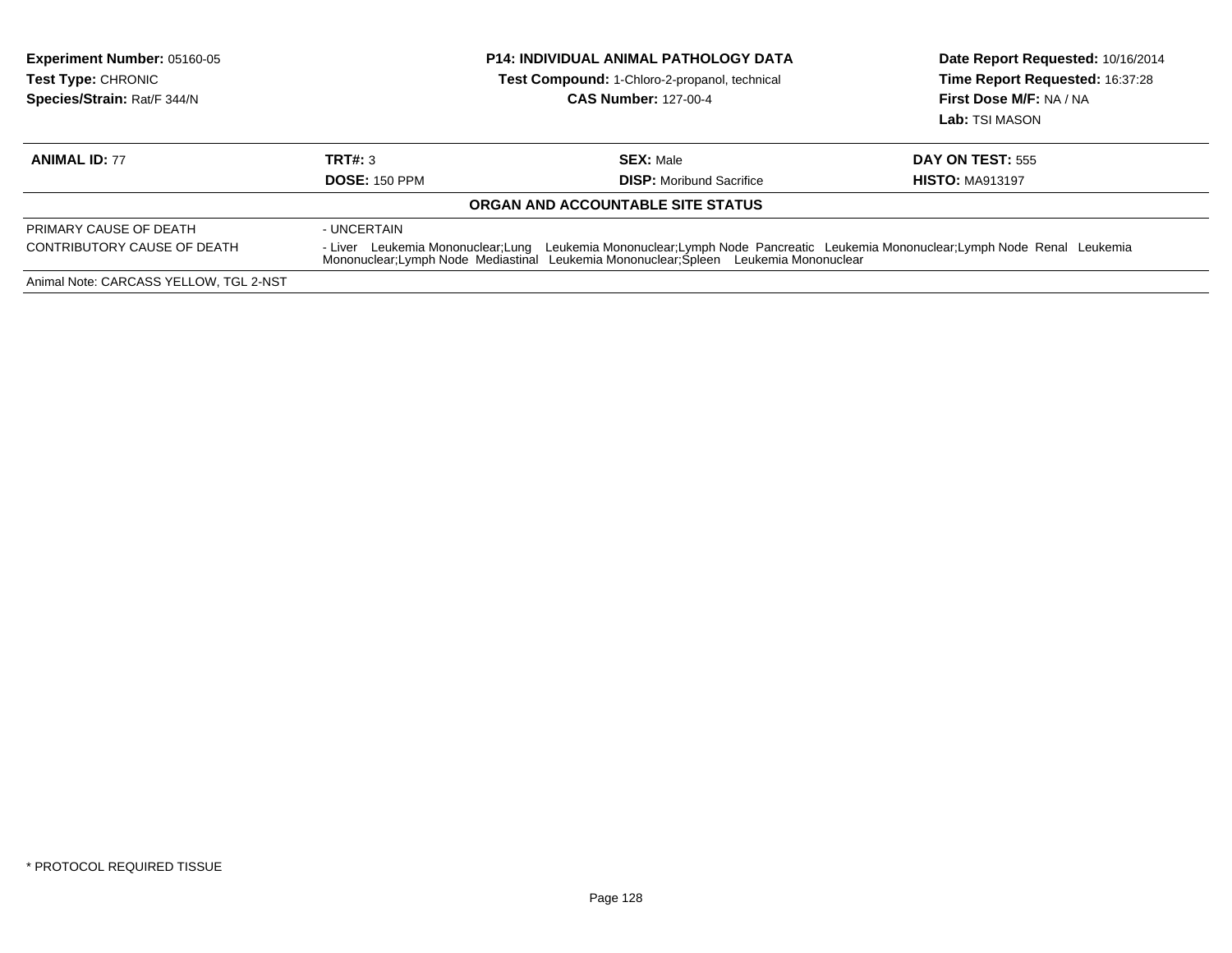| Experiment Number: 05160-05   |                                                                              | P14: INDIVIDUAL ANIMAL PATHOLOGY DATA | Date Report Requested: 10/16/2014                          |
|-------------------------------|------------------------------------------------------------------------------|---------------------------------------|------------------------------------------------------------|
| Test Type: CHRONIC            | Test Compound: 1-Chloro-2-propanol, technical<br><b>CAS Number: 127-00-4</b> |                                       | Time Report Requested: 16:37:28<br>First Dose M/F: NA / NA |
| Species/Strain: Rat/F 344/N   |                                                                              |                                       |                                                            |
|                               |                                                                              |                                       | Lab: TSI MASON                                             |
| <b>ANIMAL ID: 78</b>          | <b>TRT#: 3</b>                                                               | <b>SEX: Male</b>                      | DAY ON TEST: 718                                           |
|                               | <b>DOSE: 150 PPM</b>                                                         | <b>DISP: Natural Death</b>            | <b>HISTO: MA913198</b>                                     |
|                               |                                                                              | ORGAN AND ACCOUNTABLE SITE STATUS     |                                                            |
| <b>NORMAL</b>                 |                                                                              |                                       |                                                            |
| * Adrenal Cortex              | * Bone                                                                       | * Bone Marrow                         | * Brain                                                    |
| * Epididymis                  | * Esophagus                                                                  | * Intestine Large, Cecum              | * Intestine Large, Rectum                                  |
| * Intestine Small, Duodenum   | * Intestine Small, Jejunum                                                   | * Islets, Pancreatic                  | * Lung                                                     |
| * Lymph Node, Mandibular      | * Lymph Node, Mesenteric                                                     | * Parathyroid Gland                   | * Preputial Gland                                          |
| * Prostate                    | * Salivary Glands                                                            | * Seminal Vesicle                     | * Spleen                                                   |
| * Stomach, Forestomach        | * Thyroid Gland                                                              | * Trachea                             | * Urinary Bladder                                          |
| <b>MISSING</b>                |                                                                              |                                       |                                                            |
| * Mammary Gland               |                                                                              |                                       |                                                            |
| <b>AUTO PRECLUDES DIAG.</b>   |                                                                              |                                       |                                                            |
| * Intestine Small, Ileum      |                                                                              |                                       |                                                            |
| <b>OBSERVATIONS</b>           |                                                                              |                                       |                                                            |
| * Adrenal Medulla             |                                                                              | Pheochromocytoma Benign               |                                                            |
| * Blood Vessel                | Aorta                                                                        | Inflammation                          | Chronic Active, Mild                                       |
| * Heart                       |                                                                              | Cardiomyopathy                        | Mild                                                       |
| * Intestine Large, Colon      |                                                                              | Parasite Metazoan                     | Mild                                                       |
| * Kidney                      |                                                                              | Nephropathy                           | Minimal                                                    |
| * Liver                       |                                                                              | Angiectasis                           | Minimal                                                    |
| Note: TGL 4-NCL               |                                                                              |                                       |                                                            |
| * Nose                        | <b>Respirat Epith</b>                                                        | Hyperplasia                           | Minimal                                                    |
| * Pancreas                    | Acinus                                                                       | Atrophy                               | Minimal                                                    |
| * Pituitary Gland             | Pars Distalis                                                                | Adenoma                               |                                                            |
| [Adenoma TGLS = $6-8$ ]       |                                                                              |                                       |                                                            |
| * Skin                        | <b>Subcut Tiss</b>                                                           | Fibroma                               |                                                            |
|                               |                                                                              | Inflammation                          | Chronic Active, Moderate                                   |
| [Fibroma TGLS = 1-10A, 10B]   |                                                                              |                                       |                                                            |
| [Inflammation TGLS = $2-10$ ] |                                                                              |                                       |                                                            |
| * Stomach, Glandular          |                                                                              | Necrosis                              | Minimal                                                    |
| [Necrosis TGLS = $7-15$ ]     |                                                                              |                                       |                                                            |
| * Testes                      | Bilateral, Interstit Cell                                                    | Adenoma                               |                                                            |
| [Adenoma TGLS = $3-7$ ]       |                                                                              |                                       |                                                            |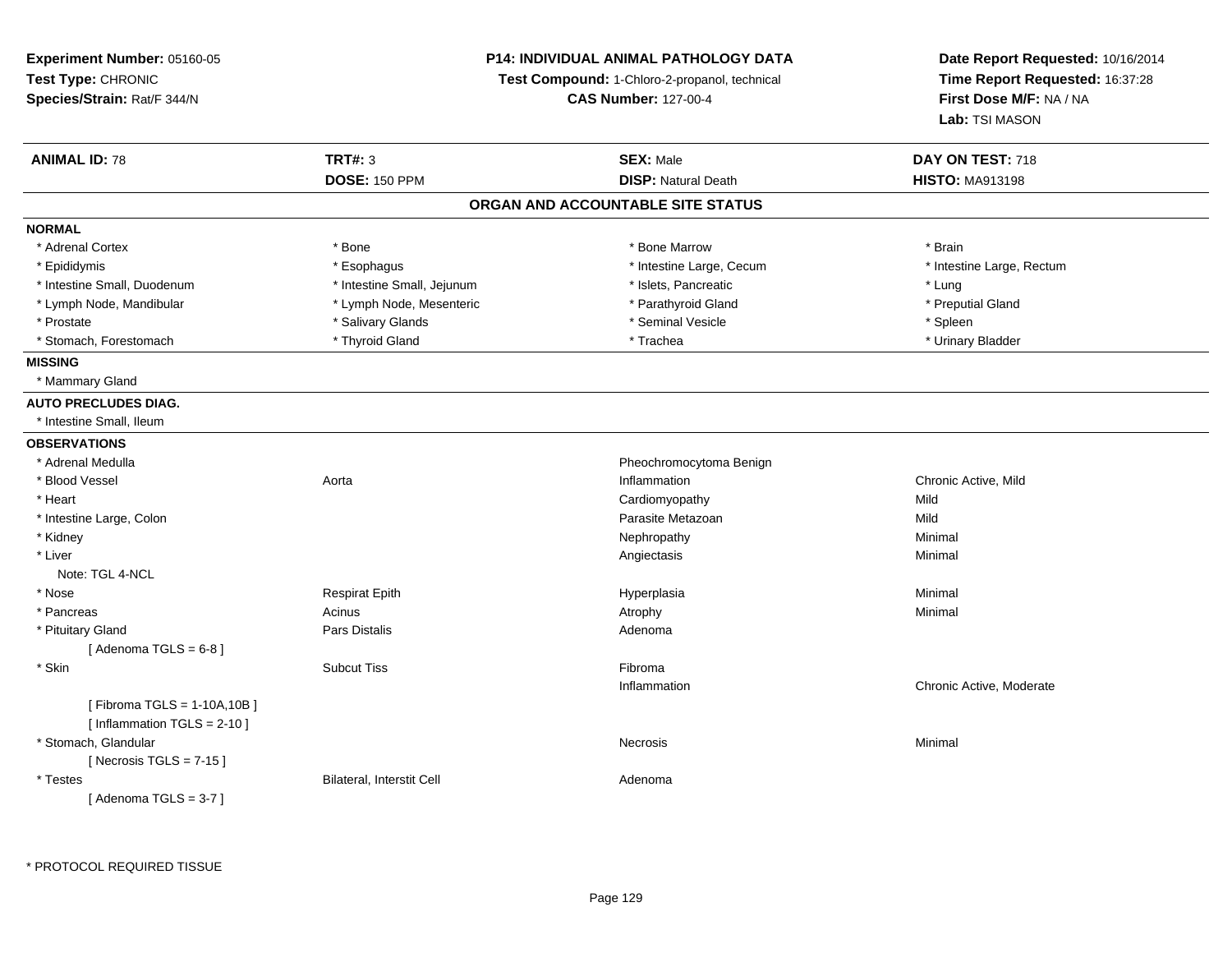| Experiment Number: 05160-05<br>Test Type: CHRONIC<br>Species/Strain: Rat/F 344/N |                            | <b>P14: INDIVIDUAL ANIMAL PATHOLOGY DATA</b><br>Test Compound: 1-Chloro-2-propanol, technical<br><b>CAS Number: 127-00-4</b> | Date Report Requested: 10/16/2014<br>Time Report Requested: 16:37:28<br>First Dose M/F: NA / NA<br>Lab: TSI MASON |  |
|----------------------------------------------------------------------------------|----------------------------|------------------------------------------------------------------------------------------------------------------------------|-------------------------------------------------------------------------------------------------------------------|--|
| <b>ANIMAL ID: 78</b>                                                             | TRT#: 3                    | <b>SEX: Male</b>                                                                                                             | <b>DAY ON TEST: 718</b>                                                                                           |  |
|                                                                                  | <b>DOSE: 150 PPM</b>       | <b>DISP: Natural Death</b>                                                                                                   | <b>HISTO: MA913198</b>                                                                                            |  |
|                                                                                  |                            | ORGAN AND ACCOUNTABLE SITE STATUS                                                                                            |                                                                                                                   |  |
| * Thymus                                                                         |                            | Atrophy                                                                                                                      | Moderate                                                                                                          |  |
| PRIMARY CAUSE OF DEATH                                                           | - Skin Subcut Tiss Fibroma |                                                                                                                              |                                                                                                                   |  |
| Animal Note: THORACIC CAVITY 10CC WHITE FLUID, TGL 5-NST                         |                            |                                                                                                                              |                                                                                                                   |  |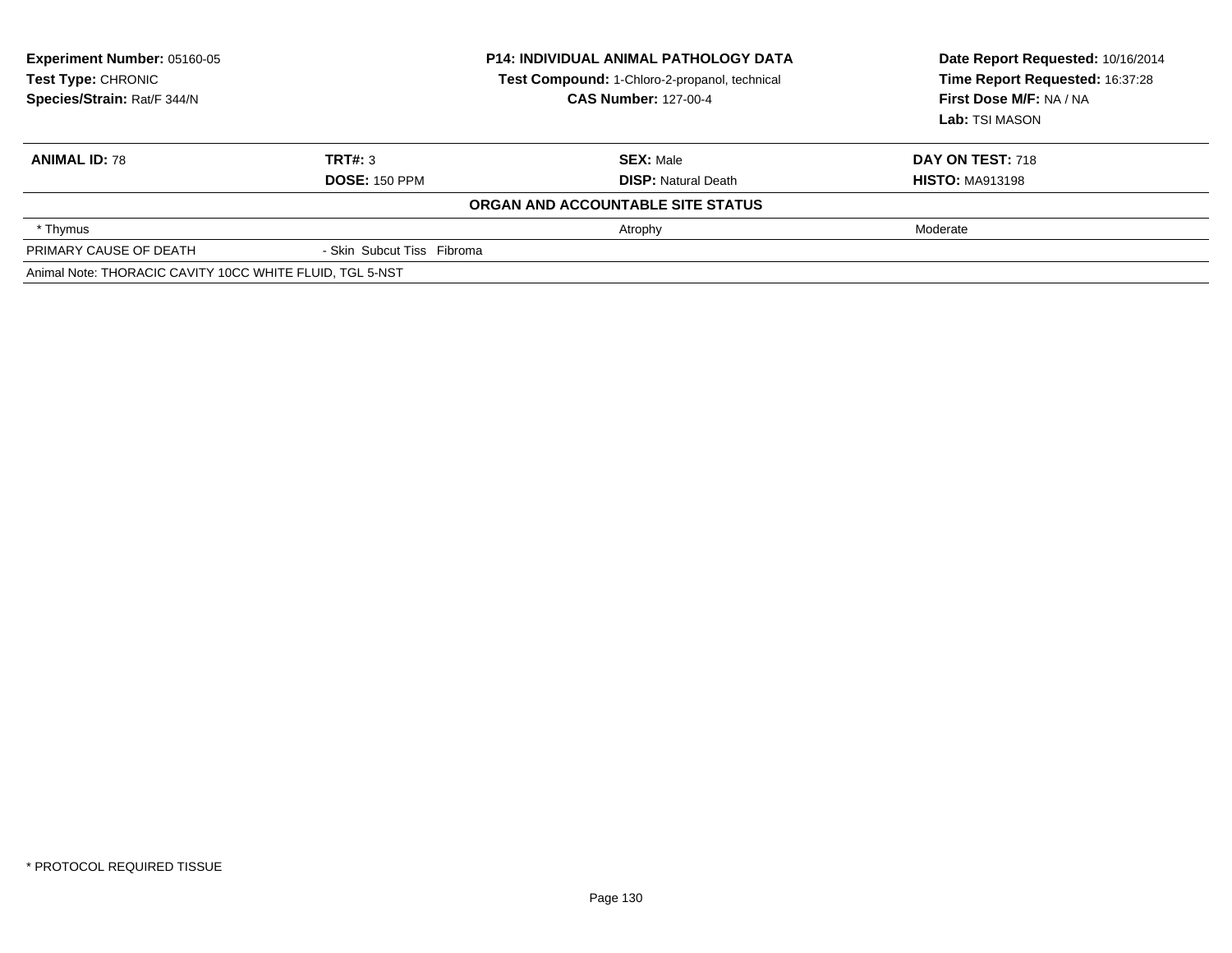## **P14: INDIVIDUAL ANIMAL PATHOLOGY DATA**

**Test Compound:** 1-Chloro-2-propanol, technical

**CAS Number:** 127-00-4

| <b>ANIMAL ID: 79</b>                 | <b>TRT#: 3</b><br><b>DOSE: 150 PPM</b> | <b>SEX: Male</b><br><b>DISP: Moribund Sacrifice</b> | DAY ON TEST: 636<br><b>HISTO: MA913199</b> |
|--------------------------------------|----------------------------------------|-----------------------------------------------------|--------------------------------------------|
|                                      |                                        | ORGAN AND ACCOUNTABLE SITE STATUS                   |                                            |
| <b>NORMAL</b>                        |                                        |                                                     |                                            |
| * Adrenal Cortex                     | * Adrenal Medulla                      | * Blood Vessel                                      | * Bone                                     |
| * Bone Marrow                        | * Brain                                | * Epididymis                                        | * Esophagus                                |
| * Intestine Large, Cecum             | * Intestine Large, Colon               | * Intestine Large, Rectum                           | * Intestine Small, Duodenum                |
| * Intestine Small, Ileum             | * Intestine Small, Jejunum             | * Islets, Pancreatic                                | * Lymph Node, Mandibular                   |
| * Lymph Node, Mesenteric             | * Mammary Gland                        | * Nose                                              | * Pancreas                                 |
| * Parathyroid Gland                  | * Preputial Gland                      | * Prostate                                          | * Salivary Glands                          |
| * Seminal Vesicle                    | * Thyroid Gland                        | * Trachea                                           | * Urinary Bladder                          |
|                                      |                                        |                                                     |                                            |
| <b>OBSERVATIONS</b>                  |                                        |                                                     |                                            |
| * Heart                              |                                        | Cardiomyopathy                                      | Mild                                       |
| * Kidney                             |                                        | Nephropathy                                         | Minimal                                    |
| * Liver                              |                                        | Leukemia Mononuclear                                |                                            |
| [ Leukemia Mononuclear TGLS = 8-6 ]  |                                        |                                                     |                                            |
| * Lung                               |                                        | Leukemia Mononuclear                                |                                            |
| Note: TGL 10-NCL                     |                                        |                                                     |                                            |
| Lymph Node                           | Mediastinal                            | Hemorrhage                                          | Mild                                       |
|                                      | Pancreatic                             | Hemorrhage                                          | Moderate                                   |
|                                      | Mediastinal                            | Leukemia Mononuclear                                |                                            |
|                                      | Pancreatic                             | Leukemia Mononuclear                                |                                            |
| [Hemorrhage TGLS = 7-9A]             |                                        |                                                     |                                            |
| [Hemorrhage TGLS = 9-3B]             |                                        |                                                     |                                            |
| [ Leukemia Mononuclear TGLS = 7-9A ] |                                        |                                                     |                                            |
| [ Leukemia Mononuclear TGLS = 9-3B ] |                                        |                                                     |                                            |
| Mesentery                            | Fat                                    | Necrosis                                            | Mild                                       |
| [Necrosis TGLS = $5-16$ ]            |                                        |                                                     |                                            |
| * Pituitary Gland                    | Pars Distalis                          | Angiectasis                                         | Mild                                       |
| * Skin                               |                                        | Keratoacanthoma                                     |                                            |
| [Keratoacanthoma TGLS = 2-17]        |                                        |                                                     |                                            |
| * Spleen                             |                                        | Fibrosis                                            | Mild                                       |
|                                      |                                        | Leukemia Mononuclear                                |                                            |
| [Fibrosis TGLS = $11-3$ ]            |                                        |                                                     |                                            |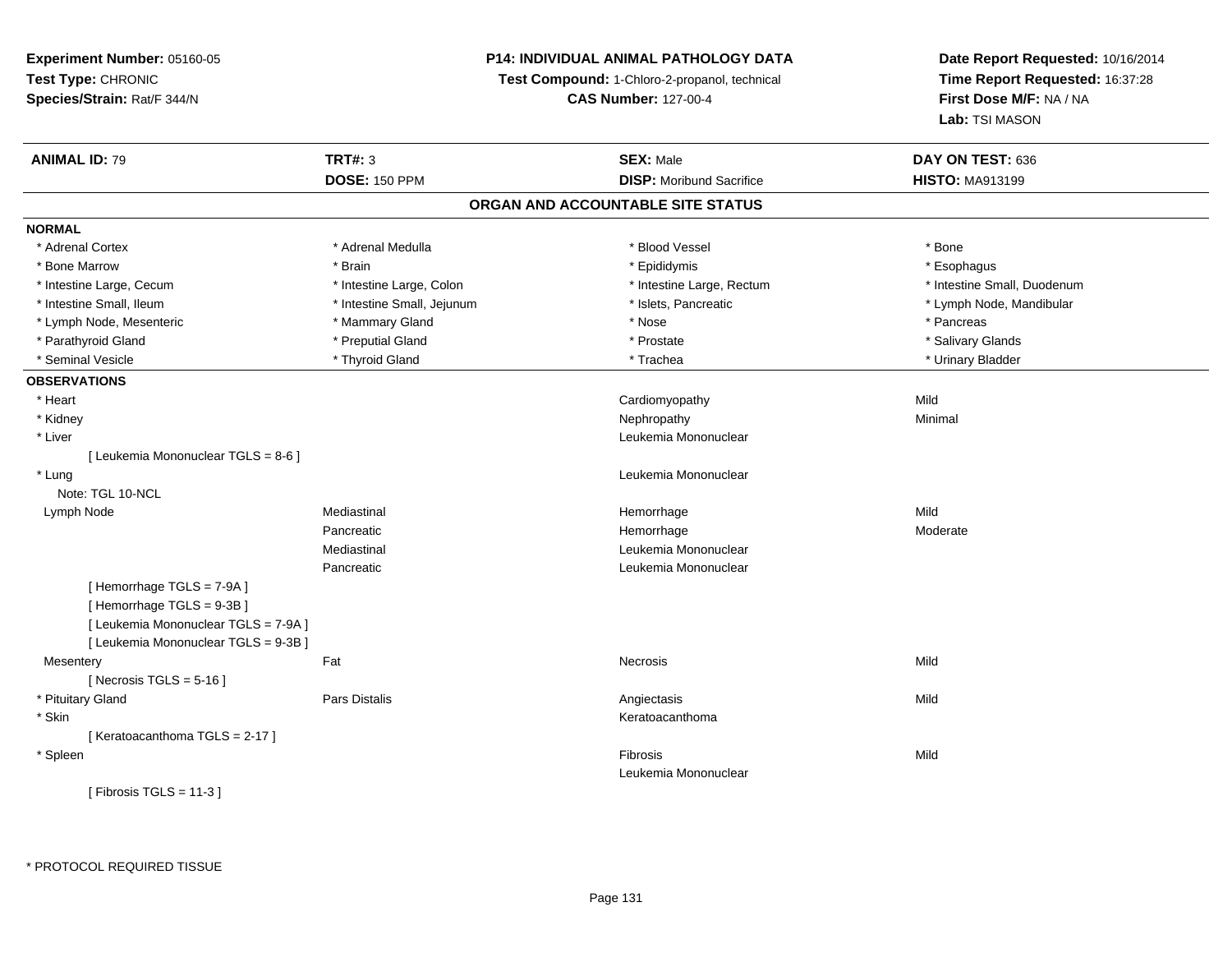| <b>Experiment Number: 05160-05</b><br><b>Test Type: CHRONIC</b> |                                          | <b>P14: INDIVIDUAL ANIMAL PATHOLOGY DATA</b><br>Test Compound: 1-Chloro-2-propanol, technical<br><b>CAS Number: 127-00-4</b>      | Date Report Requested: 10/16/2014<br>Time Report Requested: 16:37:28<br>First Dose M/F: NA / NA |
|-----------------------------------------------------------------|------------------------------------------|-----------------------------------------------------------------------------------------------------------------------------------|-------------------------------------------------------------------------------------------------|
| Species/Strain: Rat/F 344/N                                     |                                          |                                                                                                                                   | Lab: TSI MASON                                                                                  |
| <b>ANIMAL ID: 79</b>                                            | TRT#: 3                                  | <b>SEX: Male</b>                                                                                                                  | DAY ON TEST: 636                                                                                |
|                                                                 | <b>DOSE: 150 PPM</b>                     | <b>DISP:</b> Moribund Sacrifice                                                                                                   | <b>HISTO: MA913199</b>                                                                          |
|                                                                 |                                          | ORGAN AND ACCOUNTABLE SITE STATUS                                                                                                 |                                                                                                 |
| [Leukemia Mononuclear TGLS = 6-3,3A; 12,13-3A ]                 |                                          |                                                                                                                                   |                                                                                                 |
| * Stomach, Forestomach                                          | Epithelium                               | Hyperplasia                                                                                                                       | Mild                                                                                            |
|                                                                 |                                          | Ulcer                                                                                                                             | Mild                                                                                            |
| [Hyperplasia TGLS = 15-15]                                      |                                          |                                                                                                                                   |                                                                                                 |
| [Ulcer TGLS = $15-15A$ ]                                        |                                          |                                                                                                                                   |                                                                                                 |
| * Stomach, Glandular                                            |                                          | <b>Necrosis</b>                                                                                                                   | Mild                                                                                            |
| [Necrosis TGLS = $14-15$ ]                                      |                                          |                                                                                                                                   |                                                                                                 |
| * Testes                                                        | Bilateral, Interstit Cell                | Adenoma                                                                                                                           |                                                                                                 |
| [Adenoma TGLS = $3,4$ -7]                                       |                                          |                                                                                                                                   |                                                                                                 |
| * Thymus                                                        |                                          | Atrophy                                                                                                                           | Moderate                                                                                        |
| PRIMARY CAUSE OF DEATH                                          | - UNCERTAIN                              |                                                                                                                                   |                                                                                                 |
| <b>CONTRIBUTORY CAUSE OF DEATH</b>                              | Mononuclear; Spleen Leukemia Mononuclear | - Liver Leukemia Mononuclear;Lung Leukemia Mononuclear;Lymph Node Mediastinal Leukemia Mononuclear;Lymph Node Pancreatic Leukemia |                                                                                                 |
| Animal Note: CARCASS THIN, YELLOW, TGL 1-NST                    |                                          |                                                                                                                                   |                                                                                                 |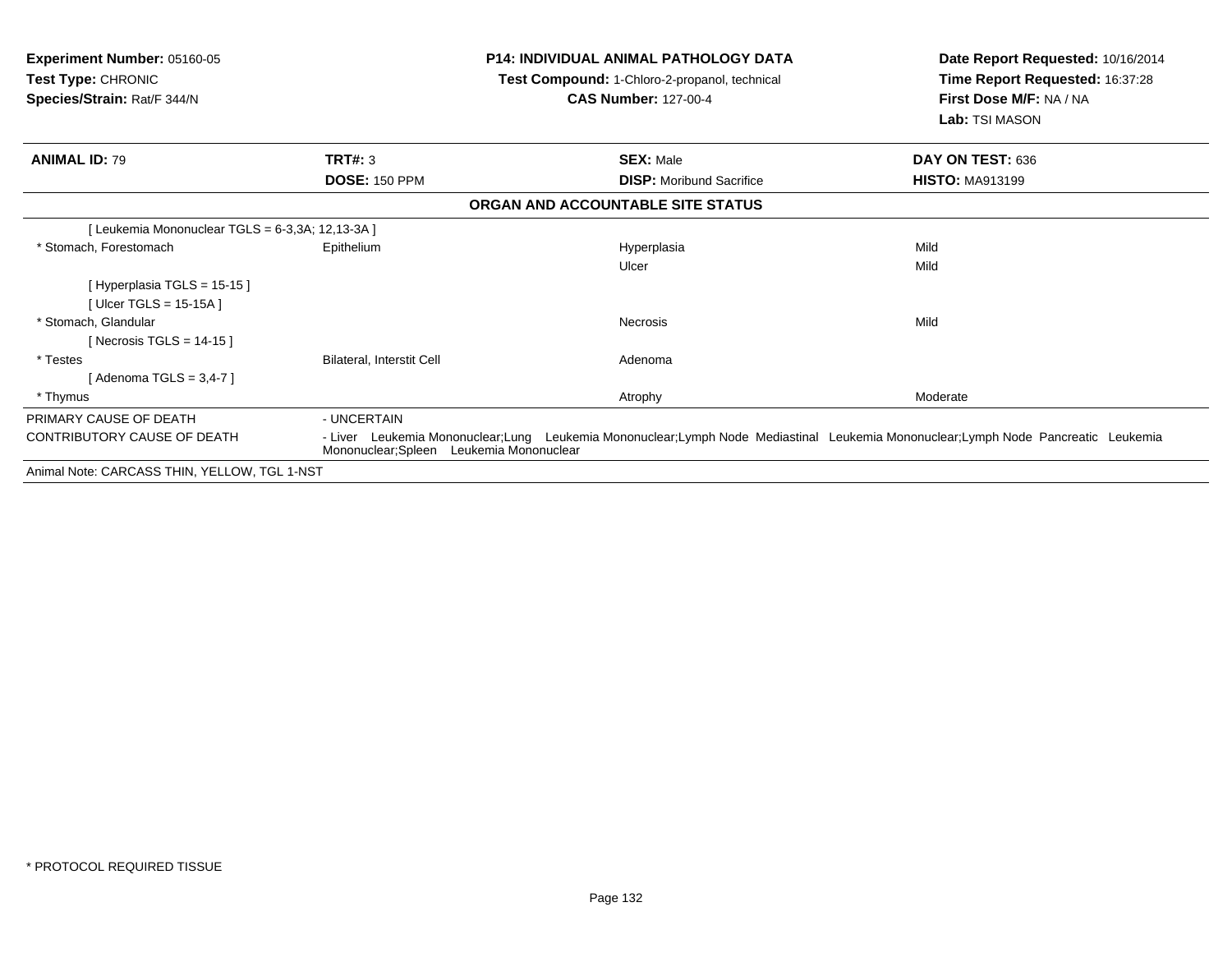## **P14: INDIVIDUAL ANIMAL PATHOLOGY DATA**

**Test Compound:** 1-Chloro-2-propanol, technical

**CAS Number:** 127-00-4

| <b>ANIMAL ID: 80</b>             | <b>TRT#: 3</b>             | <b>SEX: Male</b>                  | DAY ON TEST: 729            |
|----------------------------------|----------------------------|-----------------------------------|-----------------------------|
|                                  | <b>DOSE: 150 PPM</b>       | <b>DISP: Terminal Sacrifice</b>   | <b>HISTO: MA913200</b>      |
|                                  |                            | ORGAN AND ACCOUNTABLE SITE STATUS |                             |
| <b>NORMAL</b>                    |                            |                                   |                             |
| * Adrenal Cortex                 | * Adrenal Medulla          | * Blood Vessel                    | * Bone                      |
| * Bone Marrow                    | * Brain                    | * Epididymis                      | * Esophagus                 |
| * Intestine Large, Cecum         | * Intestine Large, Colon   | * Intestine Large, Rectum         | * Intestine Small, Duodenum |
| * Intestine Small, Ileum         | * Intestine Small, Jejunum | * Islets, Pancreatic              | * Lung                      |
| * Lymph Node, Mandibular         | * Lymph Node, Mesenteric   | * Mammary Gland                   | * Pancreas                  |
| * Parathyroid Gland              | * Prostate                 | * Salivary Glands                 | * Seminal Vesicle           |
| * Skin                           | * Spleen                   | * Stomach, Forestomach            | * Stomach, Glandular        |
| * Thymus                         | * Thyroid Gland            | * Trachea                         | * Urinary Bladder           |
| <b>OBSERVATIONS</b>              |                            |                                   |                             |
| * Heart                          |                            | Cardiomyopathy                    | Mild                        |
| * Kidney                         |                            | Nephropathy                       | Moderate                    |
| * Liver                          |                            | Angiectasis                       | Minimal                     |
|                                  |                            | Clear Cell Focus                  |                             |
|                                  |                            | <b>Mixed Cell Focus</b>           |                             |
| [Clear Cell Focus TGLS = 5-6,6A] |                            |                                   |                             |
| [Mixed Cell Focus TGLS = 5-6,6A] |                            |                                   |                             |
| Lymph Node                       | Renal                      | Ectasia                           | Mild                        |
|                                  | Renal                      | Pigmentation                      | Mild                        |
| [ Ectasia TGLS = 3-16 ]          |                            |                                   |                             |
| [ Pigmentation TGLS = 3-16 ]     |                            |                                   |                             |
| * Nose                           | <b>Respirat Epith</b>      | Inflammation                      | Chronic Active, Mild        |
| * Pituitary Gland                | Pars Distalis              | Hyperplasia                       | Moderate                    |
| * Preputial Gland                |                            | Adenoma                           |                             |
| [Adenoma TGLS = $1-10$ ]         |                            |                                   |                             |
| * Stom Gland                     |                            |                                   |                             |
| Note: TGL 4-NCL                  |                            |                                   |                             |
| * Testes                         | Bilateral, Interstit Cell  | Adenoma                           |                             |
| [Adenoma TGLS = $2-7$ ]          |                            |                                   |                             |
| PRIMARY CAUSE OF DEATH           | $\blacksquare$             |                                   |                             |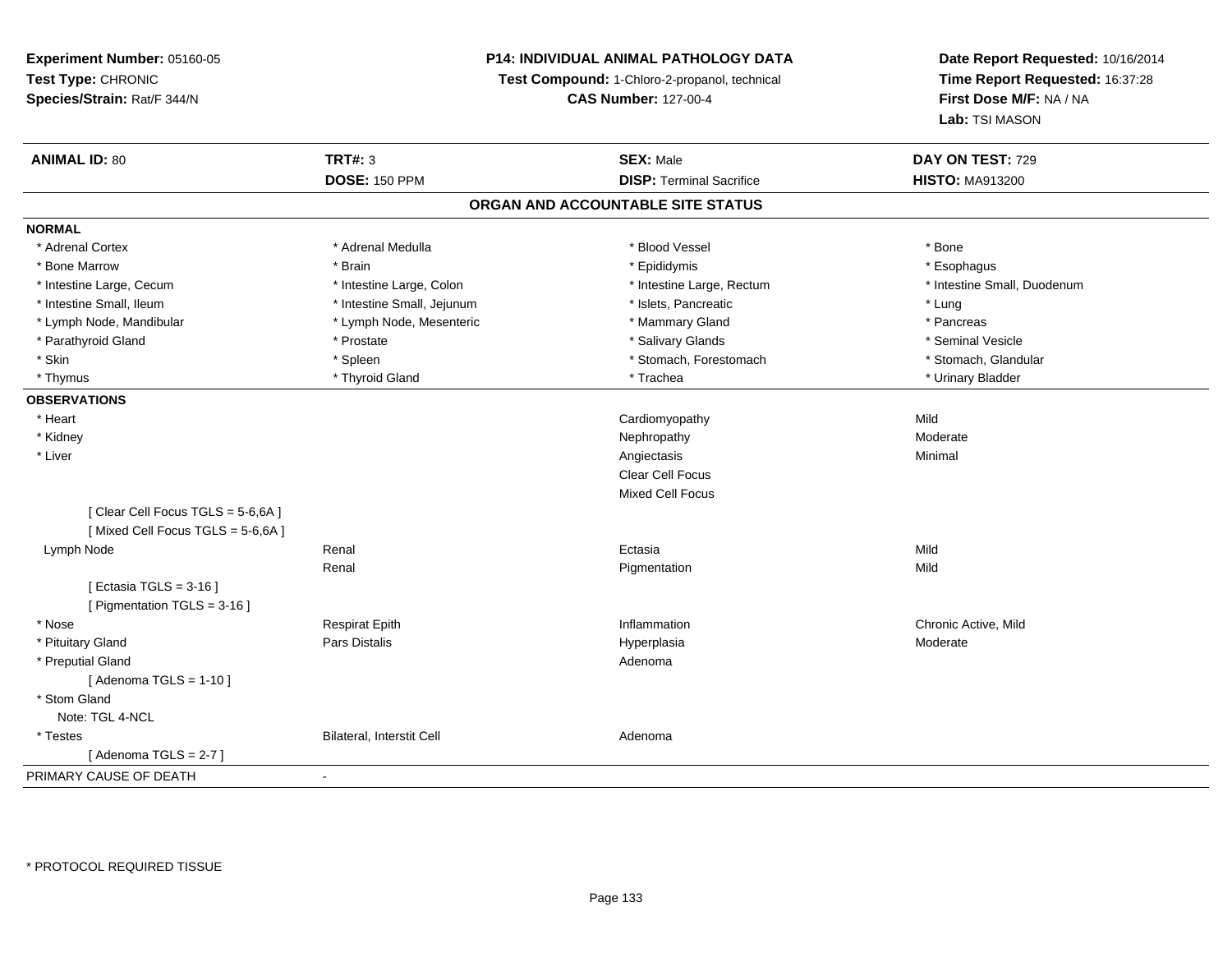## **P14: INDIVIDUAL ANIMAL PATHOLOGY DATA**

**Test Compound:** 1-Chloro-2-propanol, technical

**CAS Number:** 127-00-4

| <b>ANIMAL ID: 81</b>                 | <b>TRT#: 3</b>             | <b>SEX: Male</b>                  | DAY ON TEST: 643            |  |
|--------------------------------------|----------------------------|-----------------------------------|-----------------------------|--|
|                                      | <b>DOSE: 150 PPM</b>       | <b>DISP:</b> Moribund Sacrifice   | <b>HISTO: MA913201</b>      |  |
|                                      |                            | ORGAN AND ACCOUNTABLE SITE STATUS |                             |  |
| <b>NORMAL</b>                        |                            |                                   |                             |  |
| * Adrenal Cortex                     | * Adrenal Medulla          | * Blood Vessel                    | * Bone                      |  |
| * Bone Marrow                        | * Epididymis               | * Esophagus                       | * Heart                     |  |
| * Intestine Large, Cecum             | * Intestine Large, Colon   | * Intestine Large, Rectum         | * Intestine Small, Duodenum |  |
| * Intestine Small, Ileum             | * Intestine Small, Jejunum | * Islets, Pancreatic              | * Lung                      |  |
| * Lymph Node, Mesenteric             | * Mammary Gland            | * Nose                            | * Pancreas                  |  |
| * Parathyroid Gland                  | * Preputial Gland          | * Prostate                        | * Salivary Glands           |  |
| * Seminal Vesicle                    | * Skin                     | * Spleen                          | * Stomach, Forestomach      |  |
| * Thyroid Gland                      | * Trachea                  | * Urinary Bladder                 |                             |  |
| <b>OBSERVATIONS</b>                  |                            |                                   |                             |  |
| * Brain                              |                            | Carcinoma                         | Metastatic (Zymbal'S Gland) |  |
| * Kidney                             |                            | Nephropathy                       | Minimal                     |  |
| * Liver                              |                            | Degeneration                      | Cystic, Minimal             |  |
| Note: TGL 5-NCL                      |                            |                                   |                             |  |
| * Lymph Node, Mandibular             |                            | Hyperplasia                       | Plasma Cell, Mild           |  |
| [Hyperplasia TGLS = 3-9]             |                            |                                   |                             |  |
| * Pituitary Gland                    | <b>Pars Distalis</b>       | Cyst                              | Mild                        |  |
| * Stomach, Glandular                 |                            | <b>Necrosis</b>                   | Mild                        |  |
| [ Necrosis TGLS = $6-15A$ ]          |                            |                                   |                             |  |
| * Testes                             | <b>Interstit Cell</b>      | Adenoma                           |                             |  |
|                                      | <b>Interstit Cell</b>      | Hyperplasia                       | Minimal                     |  |
| [Adenoma TGLS = $2-7$ ]              |                            |                                   |                             |  |
| * Thymus                             |                            | Atrophy                           | Mild                        |  |
| Zymbal's Gland                       |                            | Carcinoma                         |                             |  |
| [Carcinoma TGLS = $4-16$ ]           |                            |                                   |                             |  |
| PRIMARY CAUSE OF DEATH               | - Zymbal's Gland Carcinoma |                                   |                             |  |
| Animal Note: CARCASS THIN, TGL 1-NST |                            |                                   |                             |  |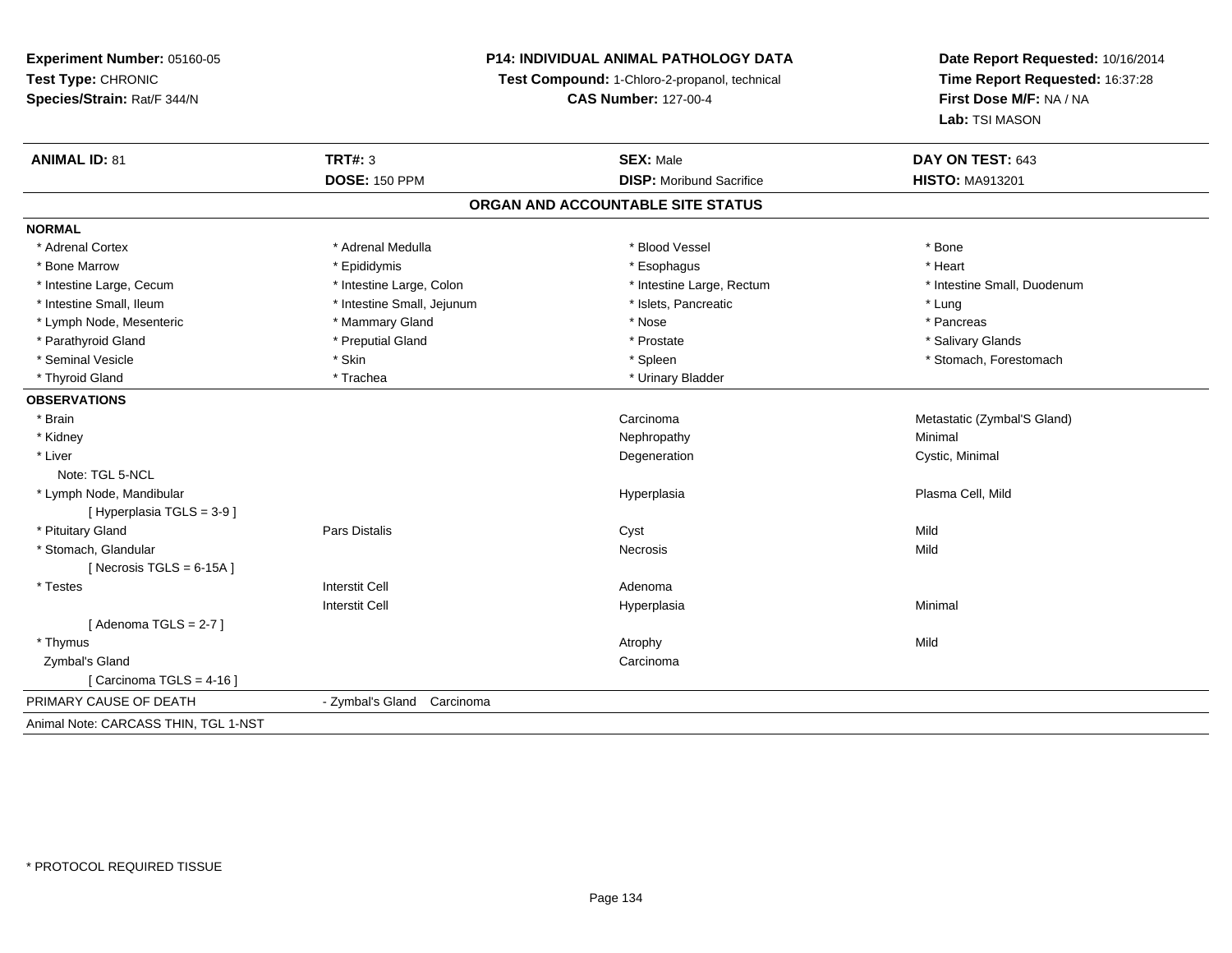**Experiment Number:** 05160-05**Test Type:** CHRONIC **Species/Strain:** Rat/F 344/N**P14: INDIVIDUAL ANIMAL PATHOLOGY DATATest Compound:** 1-Chloro-2-propanol, technical **CAS Number:** 127-00-4**Date Report Requested:** 10/16/2014**Time Report Requested:** 16:37:28**First Dose M/F:** NA / NA**Lab:** TSI MASON**ANIMAL ID:** 82 **TRT#:** <sup>3</sup> **SEX:** Male **DAY ON TEST:** <sup>729</sup> **DOSE:** 150 PPM**DISP:** Terminal Sacrifice **HISTO:** MA913202 **ORGAN AND ACCOUNTABLE SITE STATUSNORMAL**\* Adrenal Cortex \* Adrenal Cortex \* \* Attachers \* Blood Vessel \* \* Bone \* \* \* Bone \* \* Bone \* \* Bone \* Bone Marrow \* Bone Marrow \* Brain \* Explorer \* Epididymis \* \* Epididymis \* \* Esophagus \* Esophagus \* \* Esophagus \* Intestine Large, Cecum \* \* Intestine Large, Cecum \* Intestine Small, Ileum \* Intestine Large, Colon \* Intestine Large, Rectum \* Intestine Small, Duodenum \* Intestine Small, Duodenum \* Intestine Small, Jejunum \* The Theory of the Small, Jejunum \* 1916 (September 1916) \* September 1916 \* Parathyroid Gland \* Preputial Gland \* \* Annual vesicle \* \* Prostate \* \* Salivary Glands \* \* Salivary Glands \* \* Seminal Vesicle \* \* Skin \* Stomach, Forestomach \* Stomach \* Stomach, Glandular \* Thyroid Gland \* Thyroid Gland \* Trachea **\*** Urinary Bladder **OBSERVATIONS** \* Adrenal Medullaa and the state of the state of the state of the Hyperplasia and the Moderate of the Moderate of the Shane and T \* Heart Cardiomyopathyy Mild Moderate \* Kidneyy which is a state of the control of the Moderate of the Moderate of the Moderate of the Moderate of the Moderate of the Moderate of the Moderate of the Moderate of the Moderate of the Moderate of the Moderate of the Moder n Cystic, Moderate \* Liver DegenerationEosinophilic Focus Leukemia Mononuclear[ Degeneration TGLS = 7-6 ][ Eosinophilic Focus TGLS = 7-6A ][ Leukemia Mononuclear TGLS = 6-6,6A ] \* Lung Leukemia Mononuclear Lymph NodeRenal **Renal** Renal Leukemia Mononuclear [ Leukemia Mononuclear TGLS = 5-16 ] \* Lymph Node, Mandibular Leukemia Mononuclear \* Mammary Glandd and the control of the control of the control of the control of the control of the control of the control of the control of the control of the control of the control of the control of the control of the control of the co Hyperplasiaa Mild \* Nose Respirat Epith Hyperplasia Minimal \* Pancreass the control of the control of the control of the control of the control of the control of the control of the control of the control of the control of the control of the control of the control of the control of the contro \* Pituitary Glandd and the contract of Pars Distalis and the contract of Adenoma and Adenoma and the Adenoma and the Adenoma and  $\lambda$  \* Spleen Leukemia Mononuclear [ Leukemia Mononuclear TGLS = 4-3 ] \* Testes Interstit Cell AdenomaAtrophyModerate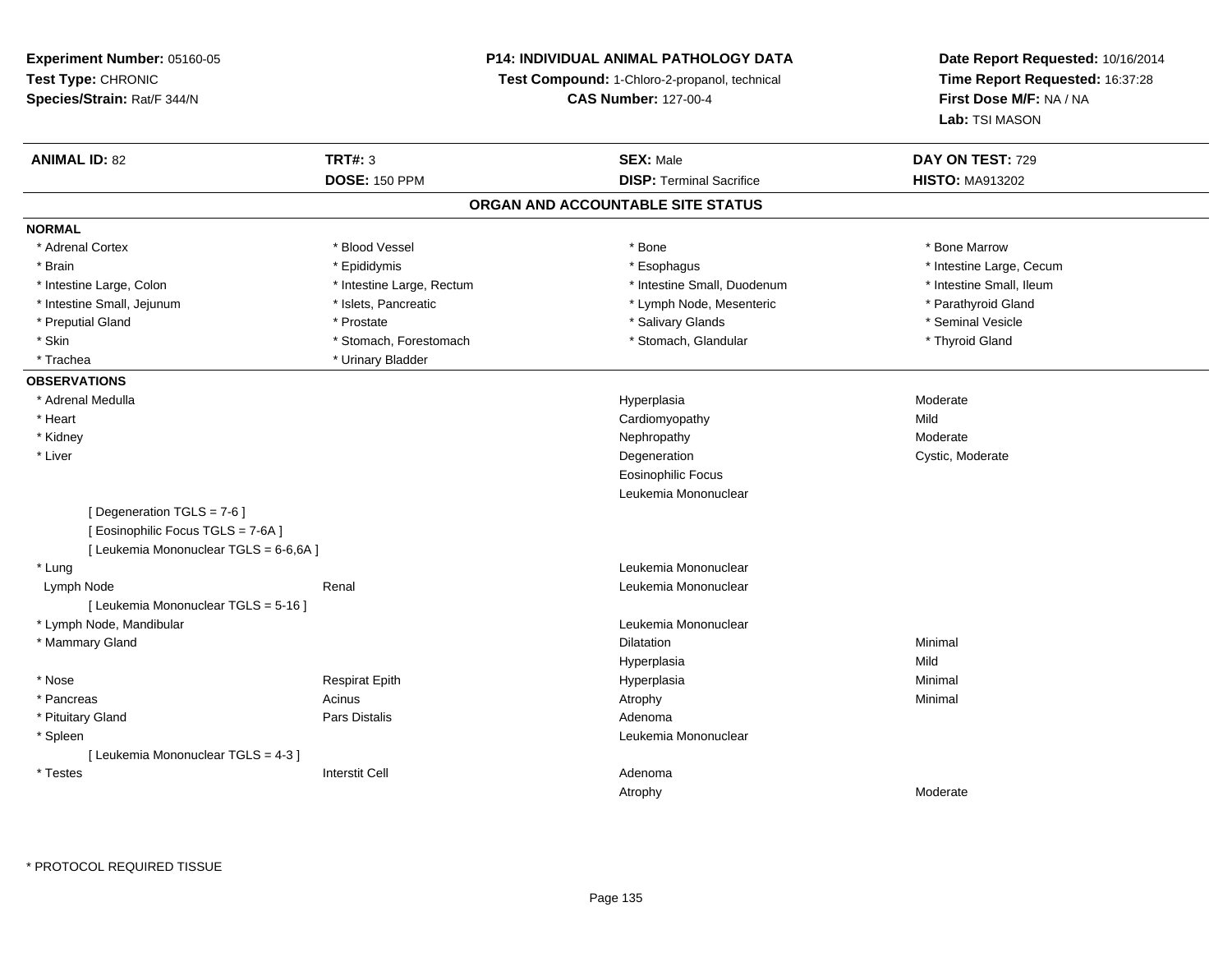| Experiment Number: 05160-05<br>Test Type: CHRONIC    |                       | <b>P14: INDIVIDUAL ANIMAL PATHOLOGY DATA</b><br>Test Compound: 1-Chloro-2-propanol, technical | Date Report Requested: 10/16/2014<br>Time Report Requested: 16:37:28 |  |
|------------------------------------------------------|-----------------------|-----------------------------------------------------------------------------------------------|----------------------------------------------------------------------|--|
| Species/Strain: Rat/F 344/N                          |                       | <b>CAS Number: 127-00-4</b>                                                                   | First Dose M/F: NA / NA                                              |  |
|                                                      |                       |                                                                                               | <b>Lab:</b> TSI MASON                                                |  |
| <b>ANIMAL ID: 82</b>                                 | TRT#: 3               | <b>SEX: Male</b>                                                                              | <b>DAY ON TEST: 729</b>                                              |  |
|                                                      | <b>DOSE: 150 PPM</b>  | <b>DISP:</b> Terminal Sacrifice                                                               | <b>HISTO: MA913202</b>                                               |  |
|                                                      |                       | ORGAN AND ACCOUNTABLE SITE STATUS                                                             |                                                                      |  |
|                                                      | <b>Interstit Cell</b> | Hyperplasia                                                                                   | Mild                                                                 |  |
| [Adenoma TGLS = $3-7$ ]                              |                       |                                                                                               |                                                                      |  |
| [Atrophy TGLS = 2-7 ]                                |                       |                                                                                               |                                                                      |  |
| * Thymus                                             | <b>Epithel Cell</b>   | Hyperplasia                                                                                   | Mild                                                                 |  |
| PRIMARY CAUSE OF DEATH                               | $\,$                  |                                                                                               |                                                                      |  |
| Animal Note: ABDOMINAL CAVITY CLEAR FLUID, TGL 1-NST |                       |                                                                                               |                                                                      |  |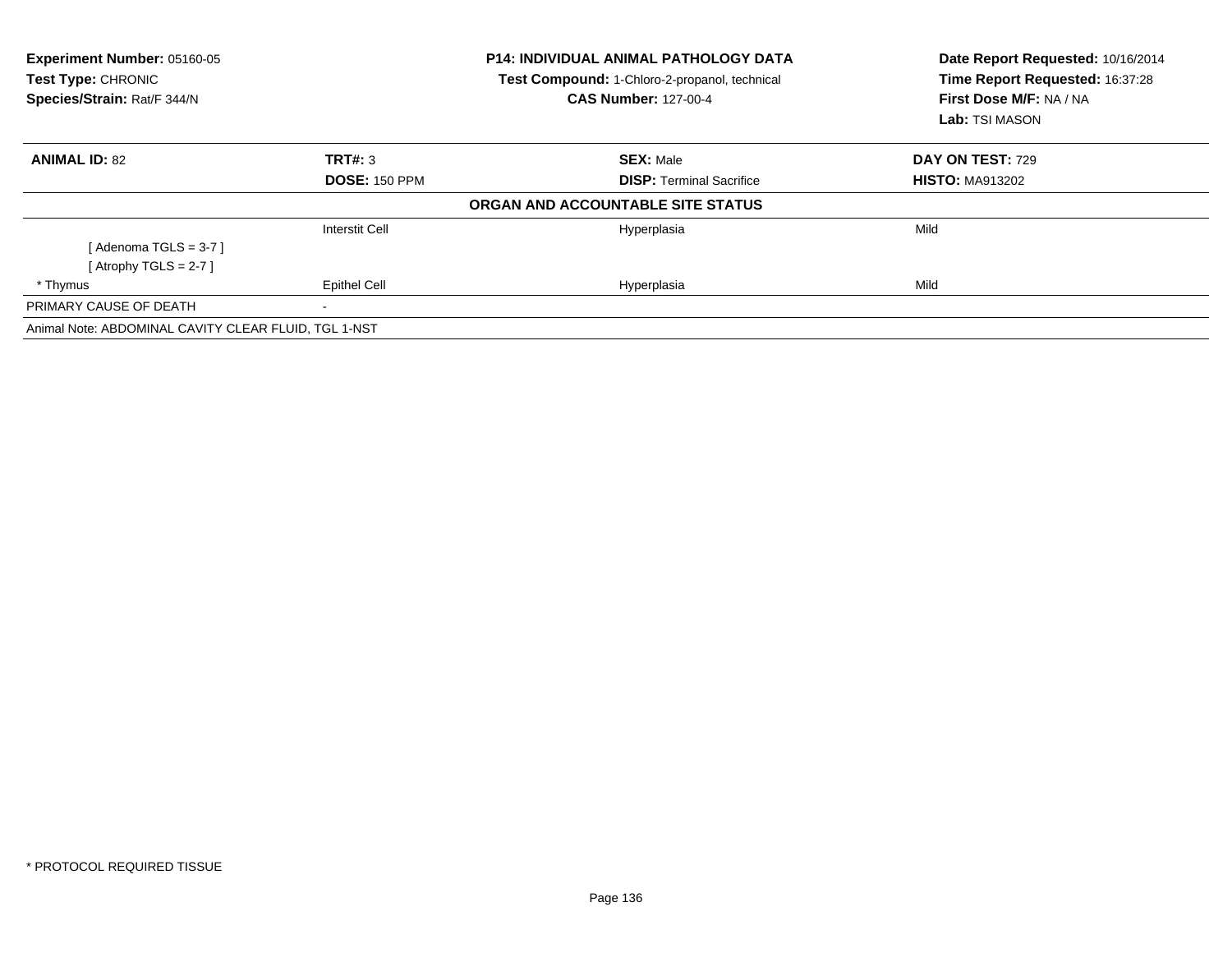## **P14: INDIVIDUAL ANIMAL PATHOLOGY DATA**

**Test Compound:** 1-Chloro-2-propanol, technical

**CAS Number:** 127-00-4

| <b>ANIMAL ID: 83</b>                                  | <b>TRT#: 3</b>                   | <b>SEX: Male</b>                  | DAY ON TEST: 729          |
|-------------------------------------------------------|----------------------------------|-----------------------------------|---------------------------|
|                                                       | <b>DOSE: 150 PPM</b>             | <b>DISP: Terminal Sacrifice</b>   | <b>HISTO: MA913203</b>    |
|                                                       |                                  | ORGAN AND ACCOUNTABLE SITE STATUS |                           |
| <b>NORMAL</b>                                         |                                  |                                   |                           |
| * Adrenal Cortex                                      | * Adrenal Medulla                | * Blood Vessel                    | * Bone                    |
| * Bone Marrow                                         | * Brain                          | * Epididymis                      | * Esophagus               |
| * Heart                                               | * Intestine Large, Cecum         | * Intestine Large, Colon          | * Intestine Large, Rectum |
| * Intestine Small, Duodenum                           | * Intestine Small, Ileum         | * Intestine Small, Jejunum        | * Islets, Pancreatic      |
| * Lymph Node, Mesenteric                              | * Mammary Gland                  | * Nose                            | * Pancreas                |
| * Parathyroid Gland                                   | * Pituitary Gland                | * Preputial Gland                 | * Prostate                |
| * Salivary Glands                                     | * Seminal Vesicle                | * Skin                            | * Stomach, Forestomach    |
| * Stomach, Glandular                                  | * Thyroid Gland                  | * Trachea                         | * Urinary Bladder         |
| <b>OBSERVATIONS</b>                                   |                                  |                                   |                           |
| * Kidney                                              |                                  | Nephropathy                       | Marked                    |
| [Nephropathy TGLS = $3-4$ ]                           |                                  |                                   |                           |
| * Liver                                               |                                  | Angiectasis                       | Moderate                  |
|                                                       |                                  | Leukemia Mononuclear              |                           |
| [ Leukemia Mononuclear TGLS = 4-6,6A,6A.1; 5-6A,6A.1] |                                  |                                   |                           |
| * Lung                                                |                                  | Leukemia Mononuclear              |                           |
| * Lymph Node, Mandibular                              |                                  | Leukemia Mononuclear              |                           |
| * Spleen                                              |                                  | Leukemia Mononuclear              |                           |
| [Leukemia Mononuclear TGLS = 2-3]                     |                                  |                                   |                           |
| * Testes                                              | <b>Bilateral, Interstit Cell</b> | Adenoma                           |                           |
| [Adenoma TGLS = $1-7$ ]                               |                                  |                                   |                           |
| * Thymus                                              |                                  | Atrophy                           | Mild                      |
| PRIMARY CAUSE OF DEATH                                |                                  |                                   |                           |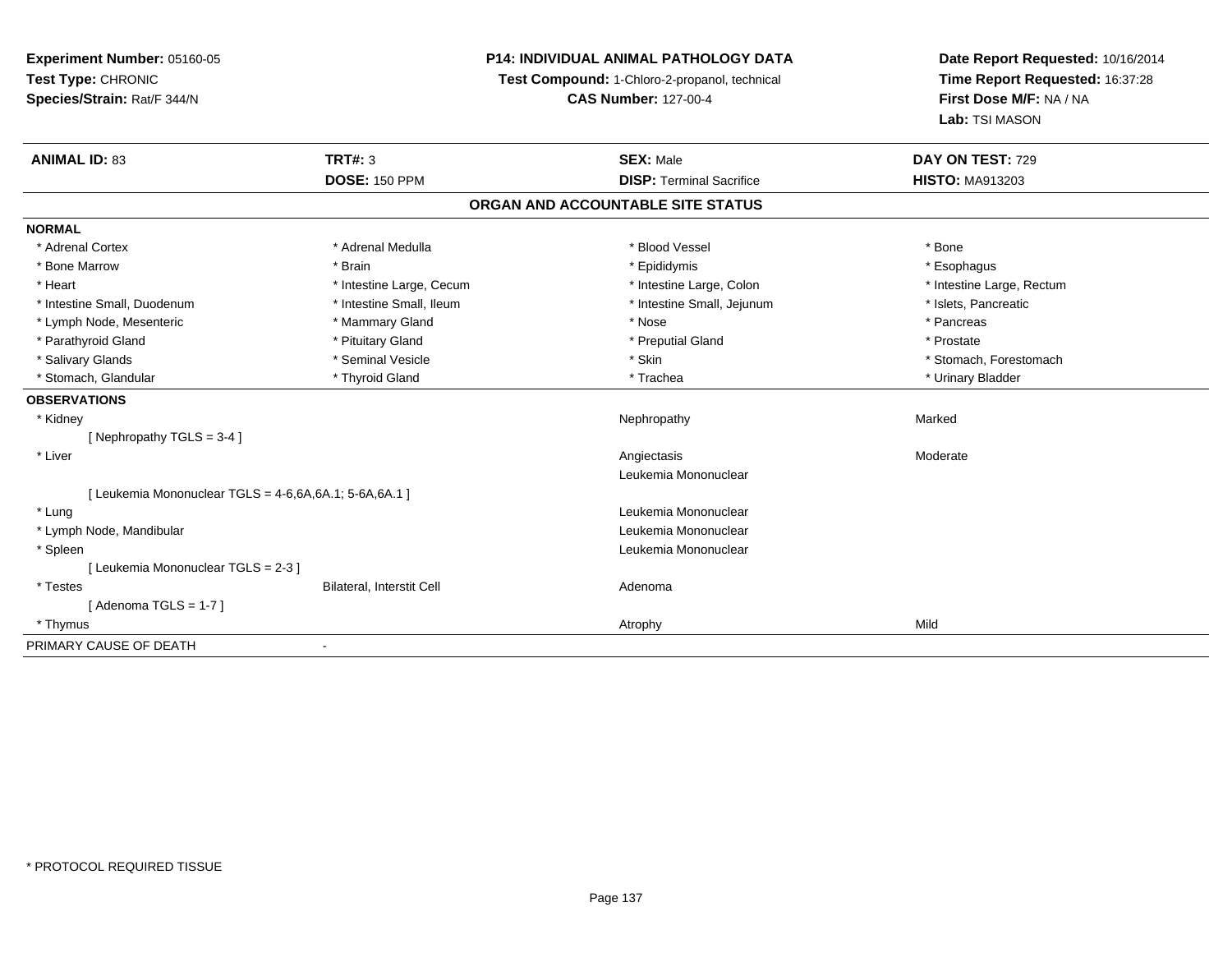**Experiment Number:** 05160-05**Test Type:** CHRONIC **Species/Strain:** Rat/F 344/N**P14: INDIVIDUAL ANIMAL PATHOLOGY DATATest Compound:** 1-Chloro-2-propanol, technical **CAS Number:** 127-00-4**Date Report Requested:** 10/16/2014**Time Report Requested:** 16:37:28**First Dose M/F:** NA / NA**Lab:** TSI MASON**ANIMAL ID:** 84**TRT#:** 3 **SEX:** Male **DAY ON TEST:** 729 **DOSE:** 150 PPM**DISP:** Terminal Sacrifice **HISTO:** MA913204 **ORGAN AND ACCOUNTABLE SITE STATUSNORMAL**\* Adrenal Cortex \* Adrenal Cortex \* \* Attachers \* Blood Vessel \* \* Bone \* \* \* Bone \* \* Bone \* \* Bone \* Bone Marrow \* Bone Marrow \* Brain \* \* Esophagus \* \* Esophagus \* \* Esophagus \* \* Esophagus \* \* Esophagus \* Heart \* Heart \* Heart \* Heart \* Intestine Large, Cecum \* Intestine Large, Colon \* Intestine Large, Rectum \* Intestine Small, Duodenum\* Intestine Small, Ileum \* https://www.fatheratic \* Lung \* Intestine Small, Jejunum \* Islets, Pancreatic \* Lung \* Lung \* Pituitary Gland \* Lymph Node, Mesenteric \* Mammary Gland \* Mammary Gland \* Parathyroid Gland \* Parathyroid Gland \* Seminal Vesicle \* Preputial Gland \* \* Annual vesicle \* \* Prostate \* \* Salivary Glands \* \* Salivary Glands \* \* Seminal Vesicle \* \* Skin \* Stomach, Forestomach \* Stomach \* Stomach, Glandular \* Thymus \* Thymus \* Thyroid Gland \* Trachea \* Trachea \* Trachea \* Urinary Bladder **OBSERVATIONS** \* Adrenal Medulla Pheochromocytoma Benign \* Kidneyy which is a state of the control of the Moderate of the Moderate of the Moderate of the Moderate of the Moderate of the Moderate of the Moderate of the Moderate of the Moderate of the Moderate of the Moderate of the Moder \* Liverr and the contract of the contract of the contract of the contract of the contract of the contract of the contract of the contract of the contract of the contract of the contract of the contract of the contract of the cont s Mild Leukemia Mononuclear[ Leukemia Mononuclear TGLS = 4-6A,6A.1 ] \* Lymph Node, Mandibular Leukemia Mononuclear \* Nose Respirat Epith Inflammation Chronic Active, Mild Note: FUNGAL HYPHAE IN NASAL CAVITY. \* Pancreas Acinus Adenoma Leukemia Mononuclear \* Spleen[ Leukemia Mononuclear TGLS = 2-3; 3-3A ] \* TestesBilateral, Interstit Cell **Adenoma** Adenoma

 $[$  Adenoma TGLS = 1-7  $]$ PRIMARY CAUSE OF DEATH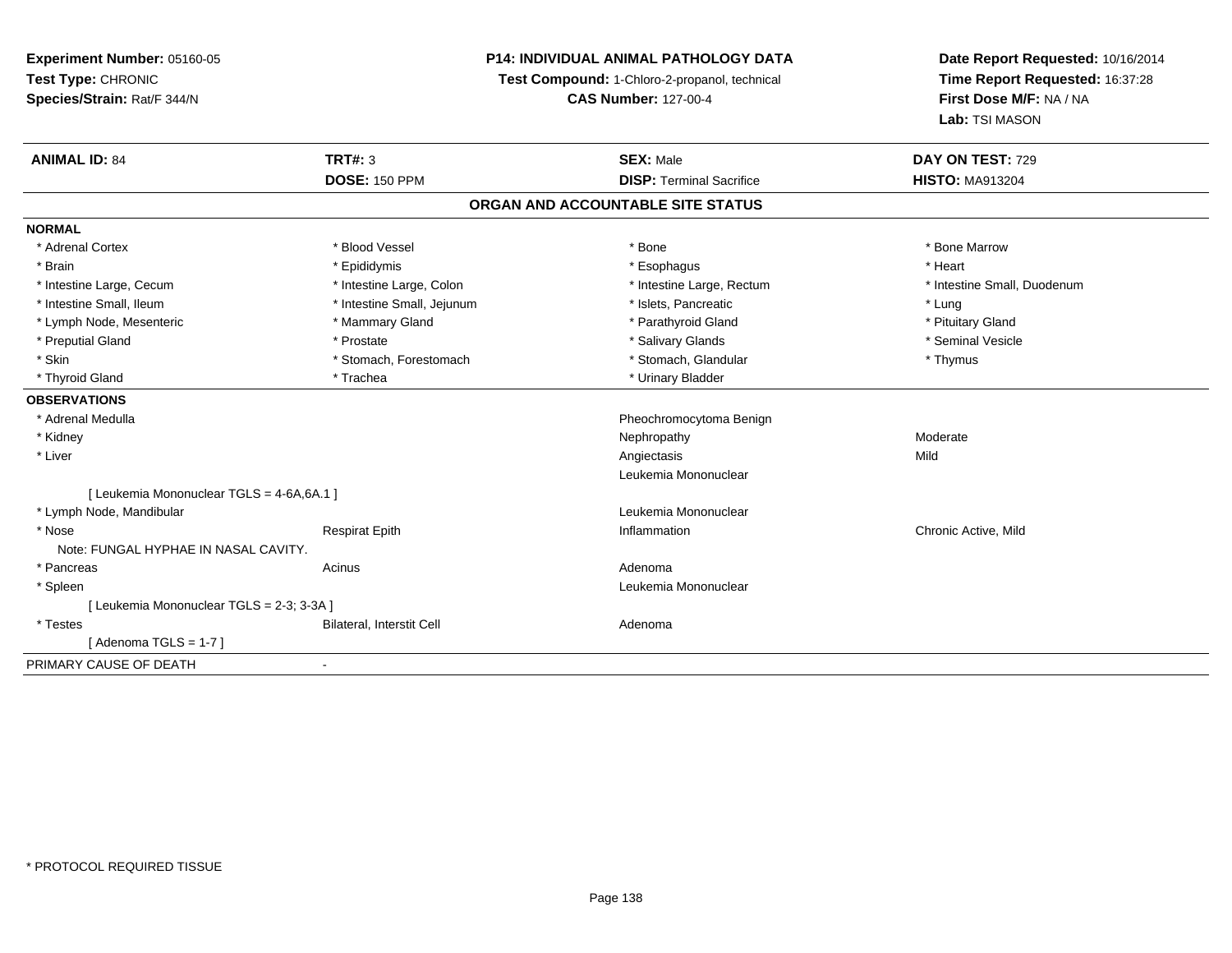## **P14: INDIVIDUAL ANIMAL PATHOLOGY DATA**

**Test Compound:** 1-Chloro-2-propanol, technical

**CAS Number:** 127-00-4

# **Date Report Requested:** 10/16/2014**Time Report Requested:** 16:37:28**First Dose M/F:** NA / NA**Lab:** TSI MASON

| <b>DOSE: 150 PPM</b><br><b>DISP: Terminal Sacrifice</b><br><b>HISTO: MA913205</b><br>ORGAN AND ACCOUNTABLE SITE STATUS<br>* Adrenal Cortex<br>* Adrenal Medulla<br>* Blood Vessel<br>* Bone<br>* Intestine Large, Cecum<br>* Brain<br>* Epididymis<br>* Esophagus<br>* Intestine Large, Colon<br>* Intestine Large, Rectum<br>* Intestine Small, Duodenum<br>* Intestine Small, Ileum<br>* Intestine Small, Jejunum<br>* Islets, Pancreatic<br>* Lung<br>* Lymph Node, Mesenteric<br>* Mammary Gland<br>* Nose<br>* Parathyroid Gland<br>* Prostate<br>* Seminal Vesicle<br>* Skin<br>* Stomach, Forestomach<br>* Salivary Glands<br>* Stomach, Glandular<br>* Trachea<br>* Urinary Bladder<br>* Thymus<br>* Bone Marrow<br>Leukemia Mononuclear<br>* Heart<br>Cardiomyopathy<br>Moderate<br>Mild<br>* Kidney<br>Nephropathy<br>* Liver<br>Degeneration<br>Cystic, Minimal<br><b>Eosinophilic Focus</b><br>Leukemia Mononuclear<br><b>Mixed Cell Focus</b><br>[Degeneration TGLS = 5-6A]<br>[ Eosinophilic Focus TGLS = 5-6A ]<br>[Mixed Cell Focus TGLS = 5-6A]<br>* Lymph Node, Mandibular<br>Moderate<br>Ectasia<br>* Pancreas<br>Acinus<br>Minimal<br>Atrophy<br>* Pituitary Gland<br><b>Pars Distalis</b><br>Adenoma<br>[Adenoma TGLS = $6-8$ ]<br>* Preputial Gland<br>Carcinoma<br>[ Carcinoma TGLS = 1-10A ]<br>Mild<br>* Spleen<br>Fibrosis<br>Leukemia Mononuclear<br>[Fibrosis TGLS = $4-3$ ]<br>[ Leukemia Mononuclear TGLS = 3-3 ]<br>* Testes<br>Bilateral, Interstit Cell<br>Adenoma<br>[ Adenoma TGLS = 2,7-7 ] | <b>ANIMAL ID: 85</b> | <b>TRT#: 3</b> | <b>SEX: Male</b> | DAY ON TEST: 729 |
|---------------------------------------------------------------------------------------------------------------------------------------------------------------------------------------------------------------------------------------------------------------------------------------------------------------------------------------------------------------------------------------------------------------------------------------------------------------------------------------------------------------------------------------------------------------------------------------------------------------------------------------------------------------------------------------------------------------------------------------------------------------------------------------------------------------------------------------------------------------------------------------------------------------------------------------------------------------------------------------------------------------------------------------------------------------------------------------------------------------------------------------------------------------------------------------------------------------------------------------------------------------------------------------------------------------------------------------------------------------------------------------------------------------------------------------------------------------------------------------------------------------------------------|----------------------|----------------|------------------|------------------|
|                                                                                                                                                                                                                                                                                                                                                                                                                                                                                                                                                                                                                                                                                                                                                                                                                                                                                                                                                                                                                                                                                                                                                                                                                                                                                                                                                                                                                                                                                                                                 |                      |                |                  |                  |
|                                                                                                                                                                                                                                                                                                                                                                                                                                                                                                                                                                                                                                                                                                                                                                                                                                                                                                                                                                                                                                                                                                                                                                                                                                                                                                                                                                                                                                                                                                                                 |                      |                |                  |                  |
|                                                                                                                                                                                                                                                                                                                                                                                                                                                                                                                                                                                                                                                                                                                                                                                                                                                                                                                                                                                                                                                                                                                                                                                                                                                                                                                                                                                                                                                                                                                                 | <b>NORMAL</b>        |                |                  |                  |
|                                                                                                                                                                                                                                                                                                                                                                                                                                                                                                                                                                                                                                                                                                                                                                                                                                                                                                                                                                                                                                                                                                                                                                                                                                                                                                                                                                                                                                                                                                                                 |                      |                |                  |                  |
|                                                                                                                                                                                                                                                                                                                                                                                                                                                                                                                                                                                                                                                                                                                                                                                                                                                                                                                                                                                                                                                                                                                                                                                                                                                                                                                                                                                                                                                                                                                                 |                      |                |                  |                  |
|                                                                                                                                                                                                                                                                                                                                                                                                                                                                                                                                                                                                                                                                                                                                                                                                                                                                                                                                                                                                                                                                                                                                                                                                                                                                                                                                                                                                                                                                                                                                 |                      |                |                  |                  |
|                                                                                                                                                                                                                                                                                                                                                                                                                                                                                                                                                                                                                                                                                                                                                                                                                                                                                                                                                                                                                                                                                                                                                                                                                                                                                                                                                                                                                                                                                                                                 |                      |                |                  |                  |
|                                                                                                                                                                                                                                                                                                                                                                                                                                                                                                                                                                                                                                                                                                                                                                                                                                                                                                                                                                                                                                                                                                                                                                                                                                                                                                                                                                                                                                                                                                                                 |                      |                |                  |                  |
|                                                                                                                                                                                                                                                                                                                                                                                                                                                                                                                                                                                                                                                                                                                                                                                                                                                                                                                                                                                                                                                                                                                                                                                                                                                                                                                                                                                                                                                                                                                                 |                      |                |                  |                  |
|                                                                                                                                                                                                                                                                                                                                                                                                                                                                                                                                                                                                                                                                                                                                                                                                                                                                                                                                                                                                                                                                                                                                                                                                                                                                                                                                                                                                                                                                                                                                 |                      |                |                  |                  |
|                                                                                                                                                                                                                                                                                                                                                                                                                                                                                                                                                                                                                                                                                                                                                                                                                                                                                                                                                                                                                                                                                                                                                                                                                                                                                                                                                                                                                                                                                                                                 | <b>OBSERVATIONS</b>  |                |                  |                  |
|                                                                                                                                                                                                                                                                                                                                                                                                                                                                                                                                                                                                                                                                                                                                                                                                                                                                                                                                                                                                                                                                                                                                                                                                                                                                                                                                                                                                                                                                                                                                 |                      |                |                  |                  |
|                                                                                                                                                                                                                                                                                                                                                                                                                                                                                                                                                                                                                                                                                                                                                                                                                                                                                                                                                                                                                                                                                                                                                                                                                                                                                                                                                                                                                                                                                                                                 |                      |                |                  |                  |
|                                                                                                                                                                                                                                                                                                                                                                                                                                                                                                                                                                                                                                                                                                                                                                                                                                                                                                                                                                                                                                                                                                                                                                                                                                                                                                                                                                                                                                                                                                                                 |                      |                |                  |                  |
|                                                                                                                                                                                                                                                                                                                                                                                                                                                                                                                                                                                                                                                                                                                                                                                                                                                                                                                                                                                                                                                                                                                                                                                                                                                                                                                                                                                                                                                                                                                                 |                      |                |                  |                  |
|                                                                                                                                                                                                                                                                                                                                                                                                                                                                                                                                                                                                                                                                                                                                                                                                                                                                                                                                                                                                                                                                                                                                                                                                                                                                                                                                                                                                                                                                                                                                 |                      |                |                  |                  |
|                                                                                                                                                                                                                                                                                                                                                                                                                                                                                                                                                                                                                                                                                                                                                                                                                                                                                                                                                                                                                                                                                                                                                                                                                                                                                                                                                                                                                                                                                                                                 |                      |                |                  |                  |
|                                                                                                                                                                                                                                                                                                                                                                                                                                                                                                                                                                                                                                                                                                                                                                                                                                                                                                                                                                                                                                                                                                                                                                                                                                                                                                                                                                                                                                                                                                                                 |                      |                |                  |                  |
|                                                                                                                                                                                                                                                                                                                                                                                                                                                                                                                                                                                                                                                                                                                                                                                                                                                                                                                                                                                                                                                                                                                                                                                                                                                                                                                                                                                                                                                                                                                                 |                      |                |                  |                  |
|                                                                                                                                                                                                                                                                                                                                                                                                                                                                                                                                                                                                                                                                                                                                                                                                                                                                                                                                                                                                                                                                                                                                                                                                                                                                                                                                                                                                                                                                                                                                 |                      |                |                  |                  |
|                                                                                                                                                                                                                                                                                                                                                                                                                                                                                                                                                                                                                                                                                                                                                                                                                                                                                                                                                                                                                                                                                                                                                                                                                                                                                                                                                                                                                                                                                                                                 |                      |                |                  |                  |
|                                                                                                                                                                                                                                                                                                                                                                                                                                                                                                                                                                                                                                                                                                                                                                                                                                                                                                                                                                                                                                                                                                                                                                                                                                                                                                                                                                                                                                                                                                                                 |                      |                |                  |                  |
|                                                                                                                                                                                                                                                                                                                                                                                                                                                                                                                                                                                                                                                                                                                                                                                                                                                                                                                                                                                                                                                                                                                                                                                                                                                                                                                                                                                                                                                                                                                                 |                      |                |                  |                  |
|                                                                                                                                                                                                                                                                                                                                                                                                                                                                                                                                                                                                                                                                                                                                                                                                                                                                                                                                                                                                                                                                                                                                                                                                                                                                                                                                                                                                                                                                                                                                 |                      |                |                  |                  |
|                                                                                                                                                                                                                                                                                                                                                                                                                                                                                                                                                                                                                                                                                                                                                                                                                                                                                                                                                                                                                                                                                                                                                                                                                                                                                                                                                                                                                                                                                                                                 |                      |                |                  |                  |
|                                                                                                                                                                                                                                                                                                                                                                                                                                                                                                                                                                                                                                                                                                                                                                                                                                                                                                                                                                                                                                                                                                                                                                                                                                                                                                                                                                                                                                                                                                                                 |                      |                |                  |                  |
|                                                                                                                                                                                                                                                                                                                                                                                                                                                                                                                                                                                                                                                                                                                                                                                                                                                                                                                                                                                                                                                                                                                                                                                                                                                                                                                                                                                                                                                                                                                                 |                      |                |                  |                  |
|                                                                                                                                                                                                                                                                                                                                                                                                                                                                                                                                                                                                                                                                                                                                                                                                                                                                                                                                                                                                                                                                                                                                                                                                                                                                                                                                                                                                                                                                                                                                 |                      |                |                  |                  |
|                                                                                                                                                                                                                                                                                                                                                                                                                                                                                                                                                                                                                                                                                                                                                                                                                                                                                                                                                                                                                                                                                                                                                                                                                                                                                                                                                                                                                                                                                                                                 |                      |                |                  |                  |
|                                                                                                                                                                                                                                                                                                                                                                                                                                                                                                                                                                                                                                                                                                                                                                                                                                                                                                                                                                                                                                                                                                                                                                                                                                                                                                                                                                                                                                                                                                                                 |                      |                |                  |                  |
|                                                                                                                                                                                                                                                                                                                                                                                                                                                                                                                                                                                                                                                                                                                                                                                                                                                                                                                                                                                                                                                                                                                                                                                                                                                                                                                                                                                                                                                                                                                                 |                      |                |                  |                  |
|                                                                                                                                                                                                                                                                                                                                                                                                                                                                                                                                                                                                                                                                                                                                                                                                                                                                                                                                                                                                                                                                                                                                                                                                                                                                                                                                                                                                                                                                                                                                 |                      |                |                  |                  |
|                                                                                                                                                                                                                                                                                                                                                                                                                                                                                                                                                                                                                                                                                                                                                                                                                                                                                                                                                                                                                                                                                                                                                                                                                                                                                                                                                                                                                                                                                                                                 |                      |                |                  |                  |

\* PROTOCOL REQUIRED TISSUE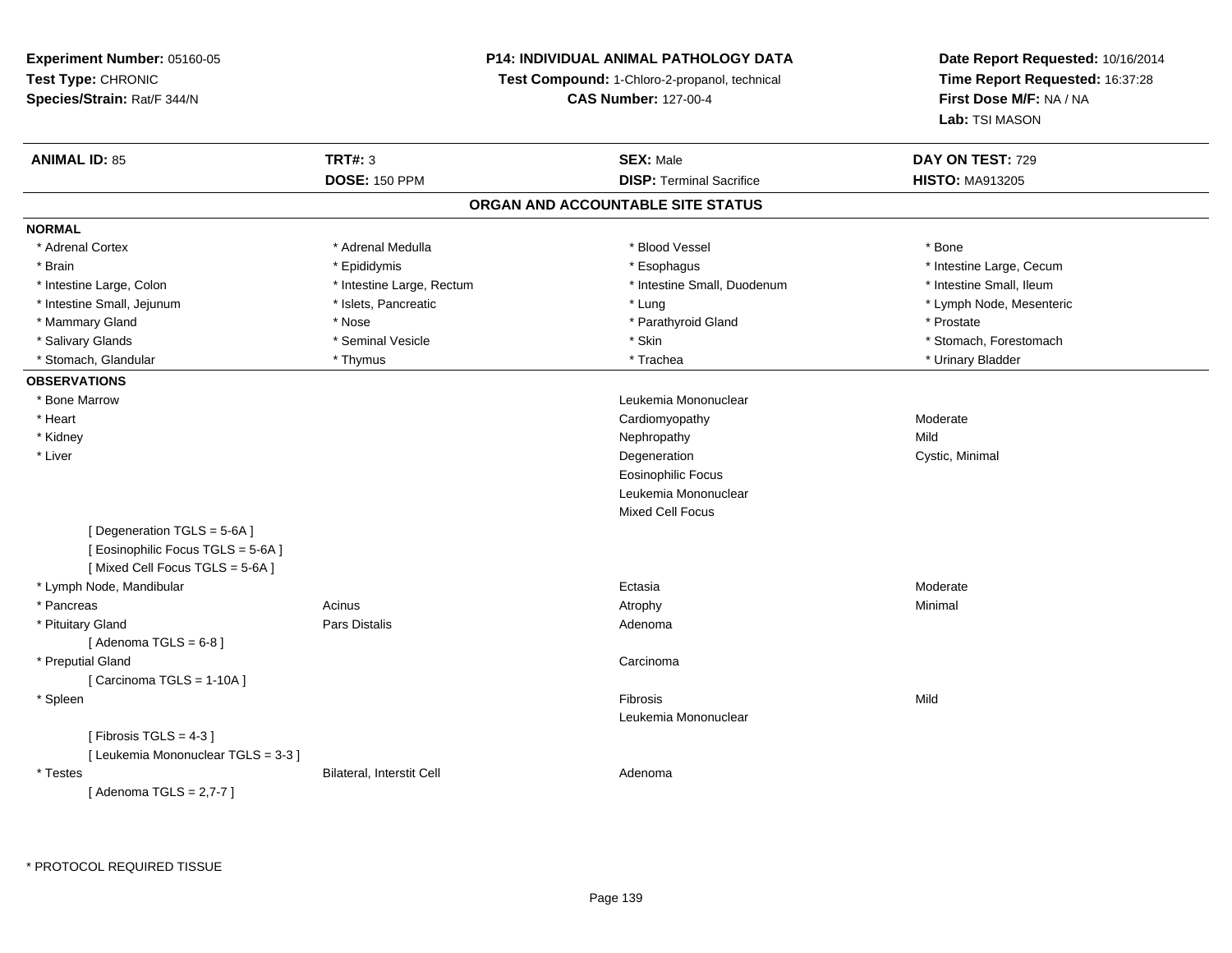| Experiment Number: 05160-05<br>Test Type: CHRONIC<br>Species/Strain: Rat/F 344/N |                      | <b>P14: INDIVIDUAL ANIMAL PATHOLOGY DATA</b><br>Test Compound: 1-Chloro-2-propanol, technical<br><b>CAS Number: 127-00-4</b> | Date Report Requested: 10/16/2014<br>Time Report Requested: 16:37:28<br>First Dose M/F: NA / NA<br>Lab: TSI MASON |
|----------------------------------------------------------------------------------|----------------------|------------------------------------------------------------------------------------------------------------------------------|-------------------------------------------------------------------------------------------------------------------|
| <b>ANIMAL ID: 85</b>                                                             | TRT#: 3              | <b>SEX: Male</b>                                                                                                             | <b>DAY ON TEST: 729</b>                                                                                           |
|                                                                                  | <b>DOSE: 150 PPM</b> | <b>DISP:</b> Terminal Sacrifice                                                                                              | <b>HISTO: MA913205</b>                                                                                            |
|                                                                                  |                      | ORGAN AND ACCOUNTABLE SITE STATUS                                                                                            |                                                                                                                   |
| * Thyroid Gland                                                                  | C Cell               | Hyperplasia                                                                                                                  | Minimal                                                                                                           |
| PRIMARY CAUSE OF DEATH                                                           |                      |                                                                                                                              |                                                                                                                   |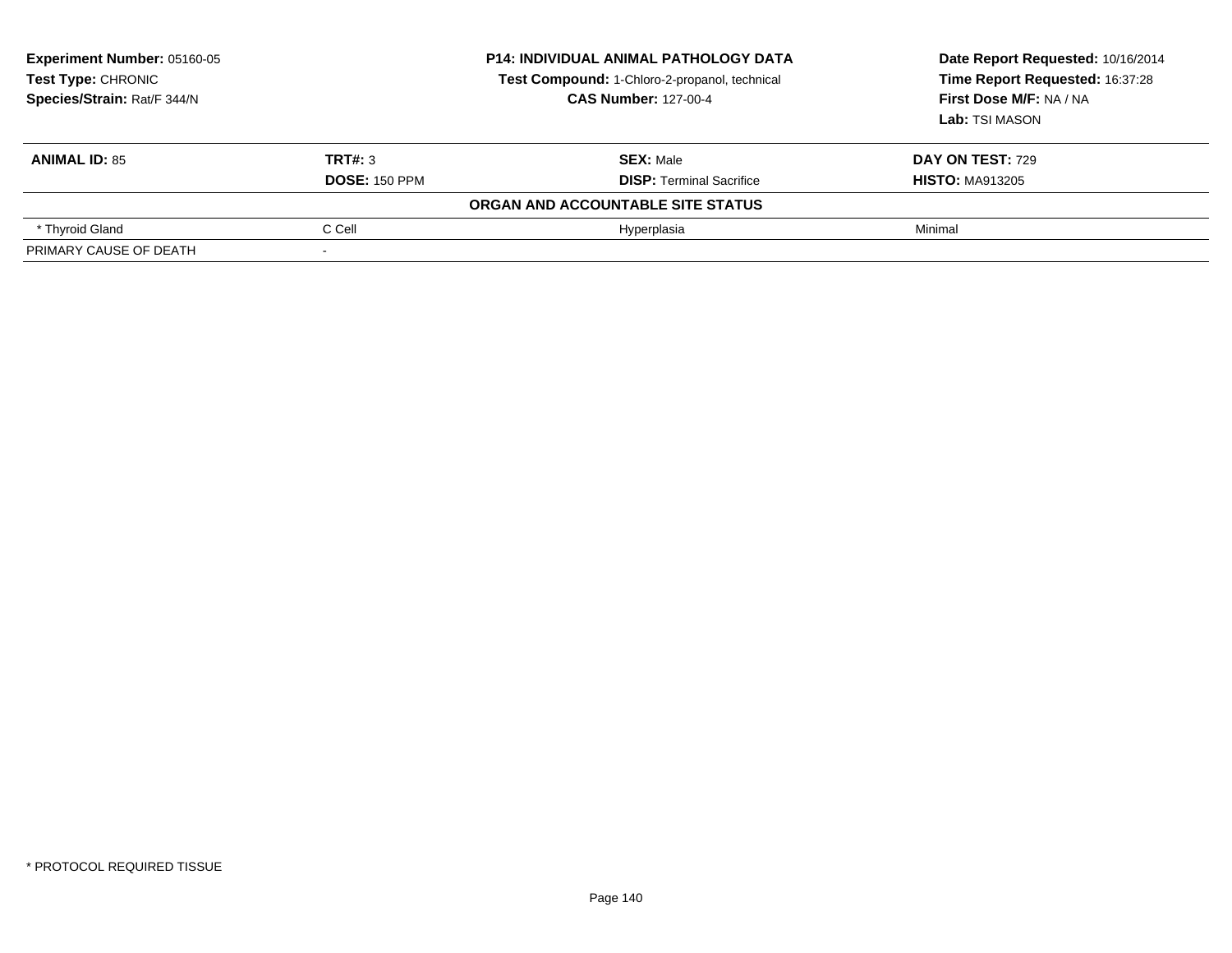## **P14: INDIVIDUAL ANIMAL PATHOLOGY DATA**

**Test Compound:** 1-Chloro-2-propanol, technical

**CAS Number:** 127-00-4

| <b>ANIMAL ID: 86</b>                      | <b>TRT#: 3</b>             | <b>SEX: Male</b>                  | DAY ON TEST: 555            |
|-------------------------------------------|----------------------------|-----------------------------------|-----------------------------|
|                                           | <b>DOSE: 150 PPM</b>       | <b>DISP:</b> Moribund Sacrifice   | <b>HISTO: MA913206</b>      |
|                                           |                            | ORGAN AND ACCOUNTABLE SITE STATUS |                             |
| <b>NORMAL</b>                             |                            |                                   |                             |
| * Adrenal Cortex                          | * Adrenal Medulla          | * Blood Vessel                    | * Bone                      |
| * Brain                                   | * Epididymis               | * Esophagus                       | * Heart                     |
| * Intestine Large, Cecum                  | * Intestine Large, Colon   | * Intestine Large, Rectum         | * Intestine Small, Duodenum |
| * Intestine Small, Ileum                  | * Intestine Small, Jejunum | * Islets, Pancreatic              | * Lymph Node, Mandibular    |
| * Lymph Node, Mesenteric                  | * Mammary Gland            | * Nose                            | * Pancreas                  |
| * Parathyroid Gland                       | * Pituitary Gland          | * Preputial Gland                 | * Prostate                  |
| * Salivary Glands                         | * Seminal Vesicle          | * Skin                            | * Thyroid Gland             |
| * Trachea                                 | * Urinary Bladder          |                                   |                             |
| <b>OBSERVATIONS</b>                       |                            |                                   |                             |
| * Bone Marrow                             |                            | Hyperplasia                       | Moderate                    |
| * Kidney                                  |                            | Nephropathy                       | Minimal                     |
| * Liver                                   |                            | Hemorrhage                        | Marked                      |
|                                           |                            | Leukemia Mononuclear              |                             |
| Note: TGL 5-NCL; TGL 7-NCL                |                            |                                   |                             |
| [Hemorrhage TGLS = 6-6B]                  |                            |                                   |                             |
| [ Leukemia Mononuclear TGLS = 4-6,6A,6B ] |                            |                                   |                             |
| * Lung                                    |                            | Leukemia Mononuclear              |                             |
| Lymph Node                                | <b>Iliac</b>               | Hemorrhage                        | Mild                        |
|                                           | Mediastinal                | Hemorrhage                        | Moderate                    |
|                                           | Renal                      | Hemorrhage                        | Mild                        |
|                                           | <b>Iliac</b>               | Leukemia Mononuclear              |                             |
|                                           | Mediastinal                | Leukemia Mononuclear              |                             |
|                                           | Renal                      | Leukemia Mononuclear              |                             |
| [Hemorrhage TGLS = 8-3A]                  |                            |                                   |                             |
| [Hemorrhage TGLS = 3-16]                  |                            |                                   |                             |
| [Hemorrhage TGLS = 9-17]                  |                            |                                   |                             |
| [ Leukemia Mononuclear TGLS = 9-17 ]      |                            |                                   |                             |
| [ Leukemia Mononuclear TGLS = 8-3A ]      |                            |                                   |                             |
| [ Leukemia Mononuclear TGLS = 3-16 ]      |                            |                                   |                             |
| * Spleen                                  |                            | Leukemia Mononuclear              |                             |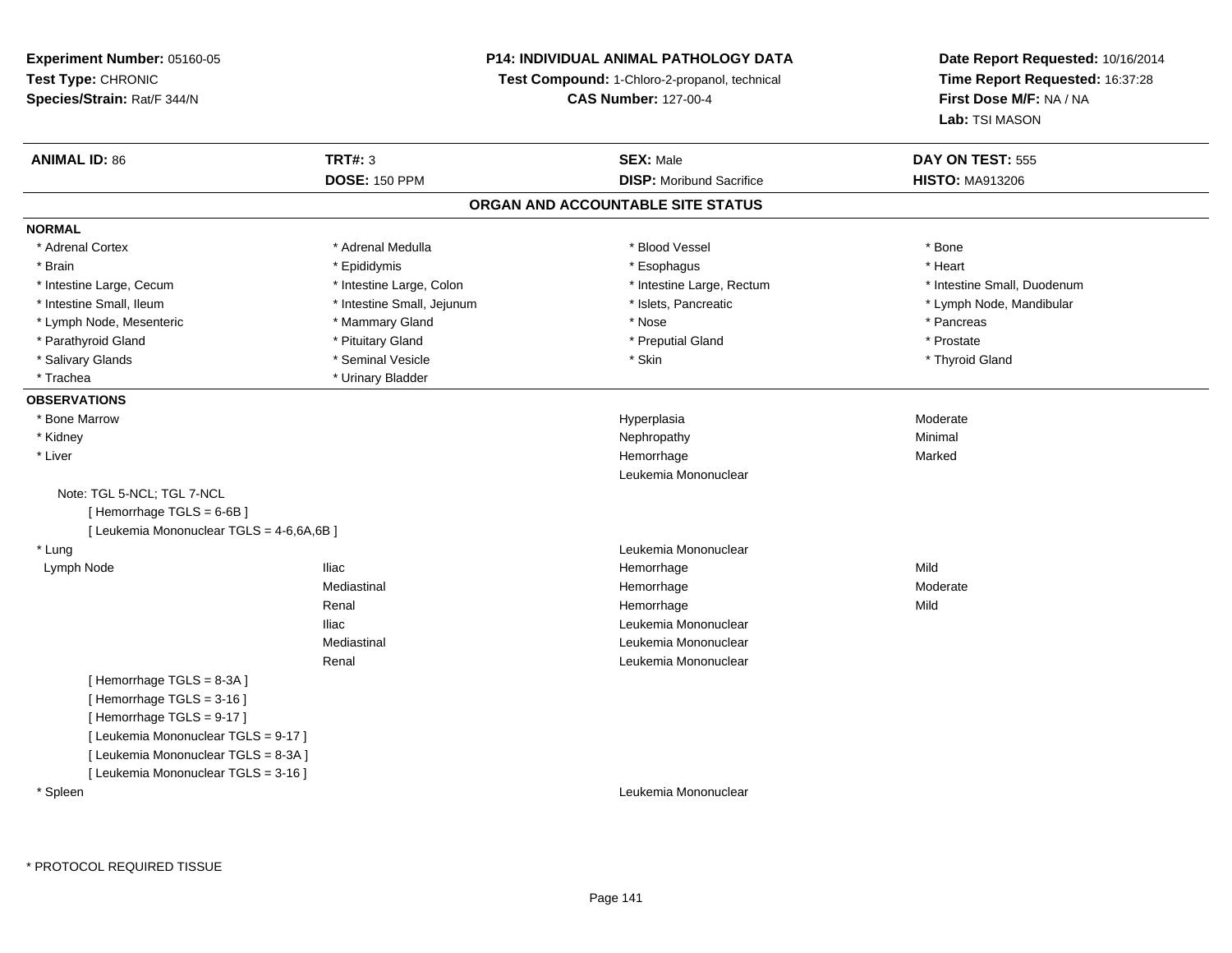| <b>Experiment Number: 05160-05</b><br>Test Type: CHRONIC<br>Species/Strain: Rat/F 344/N |                                                                                                                                                                                                                 | <b>P14: INDIVIDUAL ANIMAL PATHOLOGY DATA</b><br>Test Compound: 1-Chloro-2-propanol, technical<br><b>CAS Number: 127-00-4</b> | Date Report Requested: 10/16/2014<br>Time Report Requested: 16:37:28<br>First Dose M/F: NA / NA<br>Lab: TSI MASON |
|-----------------------------------------------------------------------------------------|-----------------------------------------------------------------------------------------------------------------------------------------------------------------------------------------------------------------|------------------------------------------------------------------------------------------------------------------------------|-------------------------------------------------------------------------------------------------------------------|
| <b>ANIMAL ID: 86</b>                                                                    | TRT#: 3                                                                                                                                                                                                         | <b>SEX: Male</b>                                                                                                             | DAY ON TEST: 555                                                                                                  |
|                                                                                         | <b>DOSE: 150 PPM</b>                                                                                                                                                                                            | <b>DISP:</b> Moribund Sacrifice                                                                                              | <b>HISTO: MA913206</b>                                                                                            |
|                                                                                         |                                                                                                                                                                                                                 | ORGAN AND ACCOUNTABLE SITE STATUS                                                                                            |                                                                                                                   |
| [Leukemia Mononuclear TGLS = 2-3 ]                                                      |                                                                                                                                                                                                                 |                                                                                                                              |                                                                                                                   |
| * Stomach. Forestomach                                                                  |                                                                                                                                                                                                                 | Ulcer                                                                                                                        | Moderate                                                                                                          |
| [Ulcer TGLS = 11-15B]                                                                   |                                                                                                                                                                                                                 |                                                                                                                              |                                                                                                                   |
| * Stomach, Glandular                                                                    |                                                                                                                                                                                                                 | Necrosis                                                                                                                     | Minimal                                                                                                           |
| [Necrosis TGLS = $10-15A$ ]                                                             |                                                                                                                                                                                                                 |                                                                                                                              |                                                                                                                   |
| * Testes                                                                                | <b>Interstit Cell</b>                                                                                                                                                                                           | Adenoma                                                                                                                      |                                                                                                                   |
|                                                                                         | Interstit Cell                                                                                                                                                                                                  | Hyperplasia                                                                                                                  | Minimal                                                                                                           |
| * Thymus                                                                                |                                                                                                                                                                                                                 | Atrophy                                                                                                                      | Moderate                                                                                                          |
| PRIMARY CAUSE OF DEATH                                                                  | - UNCERTAIN                                                                                                                                                                                                     |                                                                                                                              |                                                                                                                   |
| <b>CONTRIBUTORY CAUSE OF DEATH</b>                                                      | - Liver Leukemia Mononuclear;Lung Leukemia Mononuclear;Lymph Node Mediastinal Leukemia Mononuclear;Lymph Node Iliac Leukemia<br>Mononuclear; Lymph Node Renal Leukemia Mononuclear; Spleen Leukemia Mononuclear |                                                                                                                              |                                                                                                                   |
| Animal Note: CARCASS THIN, YELLOW, TGL 1-NST                                            |                                                                                                                                                                                                                 |                                                                                                                              |                                                                                                                   |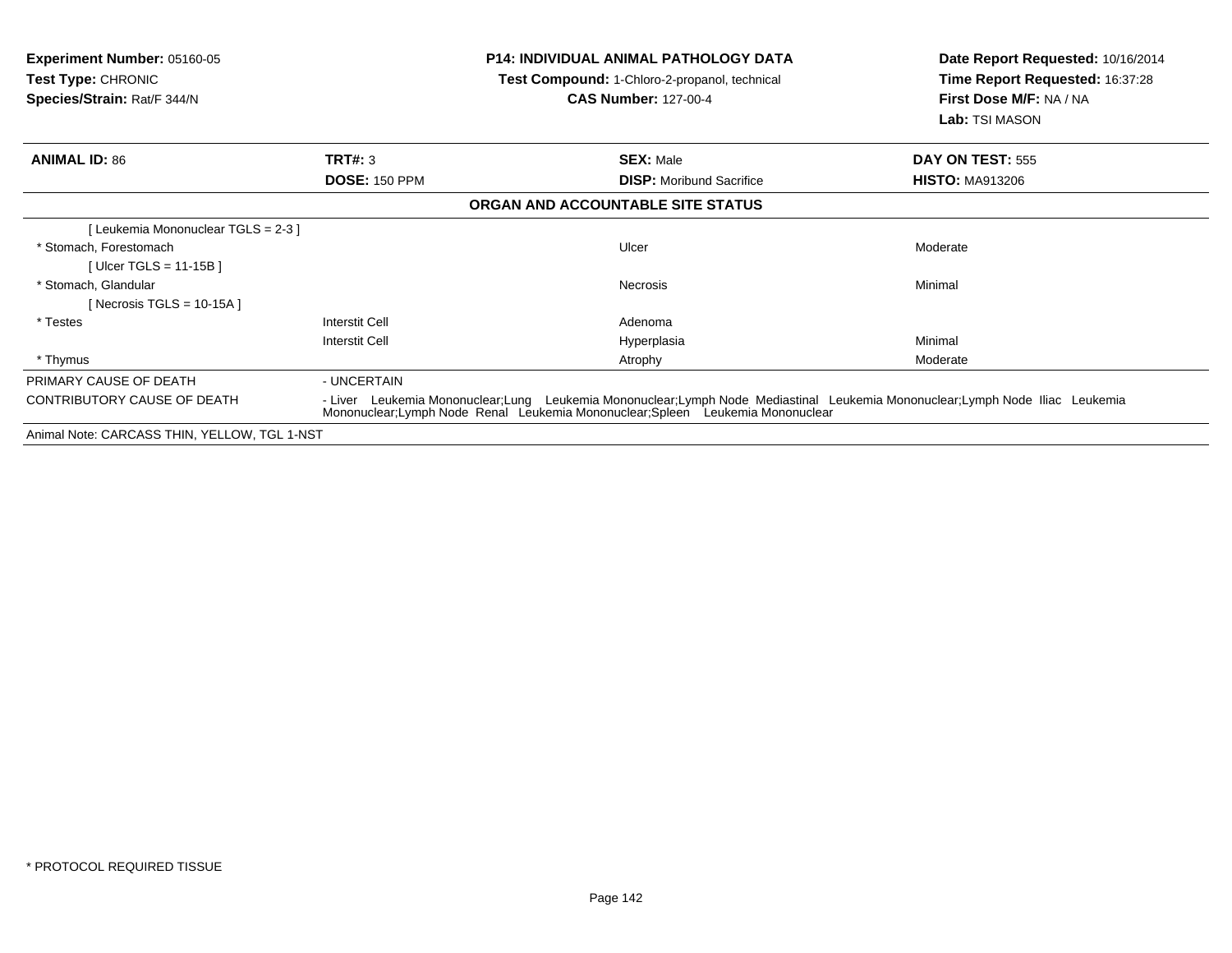**Experiment Number:** 05160-05**Test Type:** CHRONIC **Species/Strain:** Rat/F 344/N**P14: INDIVIDUAL ANIMAL PATHOLOGY DATATest Compound:** 1-Chloro-2-propanol, technical **CAS Number:** 127-00-4**Date Report Requested:** 10/16/2014**Time Report Requested:** 16:37:28**First Dose M/F:** NA / NA**Lab:** TSI MASON**ANIMAL ID:** 87**TRT#:** 3 **SEX:** Male **DAY ON TEST:** 729 **DOSE:** 150 PPM**DISP:** Terminal Sacrifice **HISTO:** MA913207 **ORGAN AND ACCOUNTABLE SITE STATUSNORMAL**\* Adrenal Cortex \* Adrenal Cortex \* \* Attachers \* Blood Vessel \* \* Bone \* \* \* Bone \* \* Bone \* \* Bone \* Bone Marrow \* Bone Marrow \* Brain \* Explorer \* Epididymis \* \* Epididymis \* \* Esophagus \* Esophagus \* \* Esophagus \* Intestine Large, Cecum \* \* Intestine Large, Cecum \* Intestine Small. Ileum \* Intestine Large, Colon \* Intestine Large, Rectum \* Intestine Small, Duodenum \* Intestine Small, Duodenum \* Intestine Small, Jejunum \* \* \* https://www.fat.com/setter/educition/setter/filesophysics.com/setter/filesophysics.com/setter/filesophysics.com/setter/filesophysics.com/setter/filesophysics.com/setter/filesophysics.com/se \* Lymph Node, Mesenteric \* \* The mannery Gland \* Mammary Gland \* Nose \* Nose \* \* Pancreas \* Pancreas \* Pancreas \* Seminal Vesicle \* Parathyroid Gland \* November 2008 \* Prostate \* Salivary Glands \* Salivary Glands \* Salivary Glands \* Seminal Vesicle \* Skin \* Stomach, Forestomach \* Stomach \* Stomach, Glandular \* Thymus \* Thymus \* Trachea \* Urinary Bladder**OBSERVATIONS** \* Adrenal Medulla Pheochromocytoma Benign \* Heart Cardiomyopathyy Mild Marked \* Kidneyy the control of the control of the control of the control of the control of the control of the control of the control of the control of the control of the control of the control of the control of the control of the contro [ Nephropathy  $TGLS = 3-4, 4.1$  ] \* Liver Degeneration Cystic, Mild Eosinophilic FocusMixed Cell Focus[ Eosinophilic Focus TGLS = 4-6A ][ Mixed Cell Focus TGLS = 4-6A ] \* Pituitary Glandd and the contract of Pars Distalis and the contract of Adenoma and Adenoma and the Adenoma and the Adenoma and  $\lambda$  \* Preputial Glandd the contraction of the contraction of the contraction of the contraction of the chronic Active, Mild and the contraction of the contraction of  $\alpha$  chronic Active, Mild and the contraction of the contraction of the contr \* Spleenn and the control of the control of the control of the control of the control of the control of the control of the control of the control of the control of the control of the control of the control of the control of the co  $[$  Fibrosis TGLS = 2-3  $]$  \* TestesBilateral, Interstit Cell **Adenoma** Adenoma  $[$  Adenoma TGLS = 1-7  $]$  \* Thyroid Gland C Cell Hyperplasia Marked PRIMARY CAUSE OF DEATH-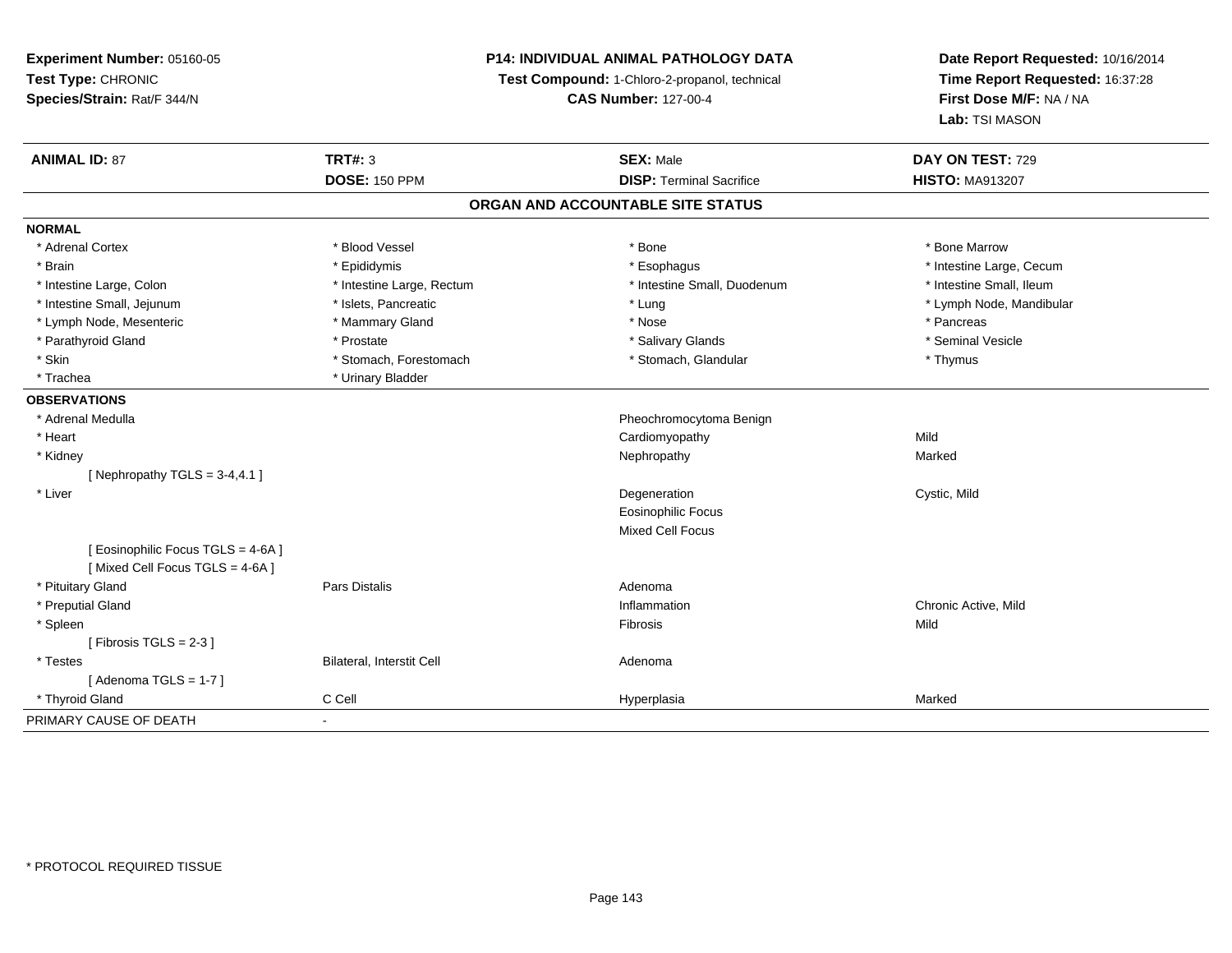**Experiment Number:** 05160-05**Test Type:** CHRONIC **Species/Strain:** Rat/F 344/N**P14: INDIVIDUAL ANIMAL PATHOLOGY DATATest Compound:** 1-Chloro-2-propanol, technical **CAS Number:** 127-00-4**Date Report Requested:** 10/16/2014**Time Report Requested:** 16:37:28**First Dose M/F:** NA / NA**Lab:** TSI MASON**ANIMAL ID:** 88**TRT#:** 3 **SEX:** Male **DAY ON TEST:** 729 **DOSE:** 150 PPM**DISP:** Terminal Sacrifice **HISTO:** MA913208 **ORGAN AND ACCOUNTABLE SITE STATUSNORMAL**\* Adrenal Cortex \* Adrenal Cortex \* \* Attachers \* Blood Vessel \* \* Bone \* \* \* Bone \* \* Bone \* \* Bone \* Bone Marrow \* Bone Marrow \* Brain \* Alternative of the state of the state of the state of the state of the state of the state of the state of the state of the state of the state of the state of the state of the state of the state of the state of th \* Intestine Small, Duodenum \* Intestine Small, Ileum \* Intestine Small, Jejunum \* Islets, Pancreatic\* Parathyroid Gland \* Mammary Gland \* \* Nose \* \* Nose \* \* Pancreas \* Pancreas \* \* Pancreas \* \* Pancreas \* \* Pancreas \* \* Parathyroid Gland \* Pituitary Gland \* \* \* \* Prostate \* \* Prostate \* \* Salivary Glands \* \* Salivary Glands \* \* Seminal Vesicle \* Stomach, Forestomach \* Thyroid Gland \* Stomach, Glandular \* Thymus \* Thymus \* Thyroid Gland \* Thyroid Gland \* Trachea **\*** Urinary Bladder **OBSERVATIONS** \* Adrenal Medulla Pheochromocytoma Benign \* Heart Cardiomyopathy Minimal \* Intestine Large, Cecumm and the contract of the contract of the contract of the contract of the contract of the contract of the contract of the contract of the contract of the contract of the contract of the contract of the contract of the cont \* Intestine Large, Colonn and a state of the control of the control of the control of the Parasite Metazoan and the control of the Moderate \* Kidneyy the control of the control of the control of the control of the control of the control of the control of the control of the control of the control of the control of the control of the control of the control of the contro \* Liver Eosinophilic Focus Hepatocellular Adenoma Hepatodiaphragmatic NoduleLeukemia Mononuclear[ Eosinophilic Focus TGLS = 6-6B ][ Hepatocellular Adenoma TGLS = 8-6 ][ Hepatodiaphragmatic Nodule TGLS = 4-6A ][ Leukemia Mononuclear TGLS = 5-6,6A,6B ] \* Lung Leukemia Mononuclear \* Lymph Node, Mandibular Leukemia Mononuclear \* Lymph Node, Mesenteric Leukemia Mononuclear \* Preputial Glandd<sub>d</sub> Carcinoma  $[$  Carcinoma TGLS = 1-10A  $]$  \* Skinn and the subset of the Subcut Tiss of the Subset of the Subset of the Subset of the Subset of the Subset of t Subcut Tiss Melanoma Malignant [ Melanoma Malignant TGLS = 7-10B ] \* Spleenn and the control of the control of the control of the control of the control of the control of the control of the control of the control of the control of the control of the control of the control of the control of the co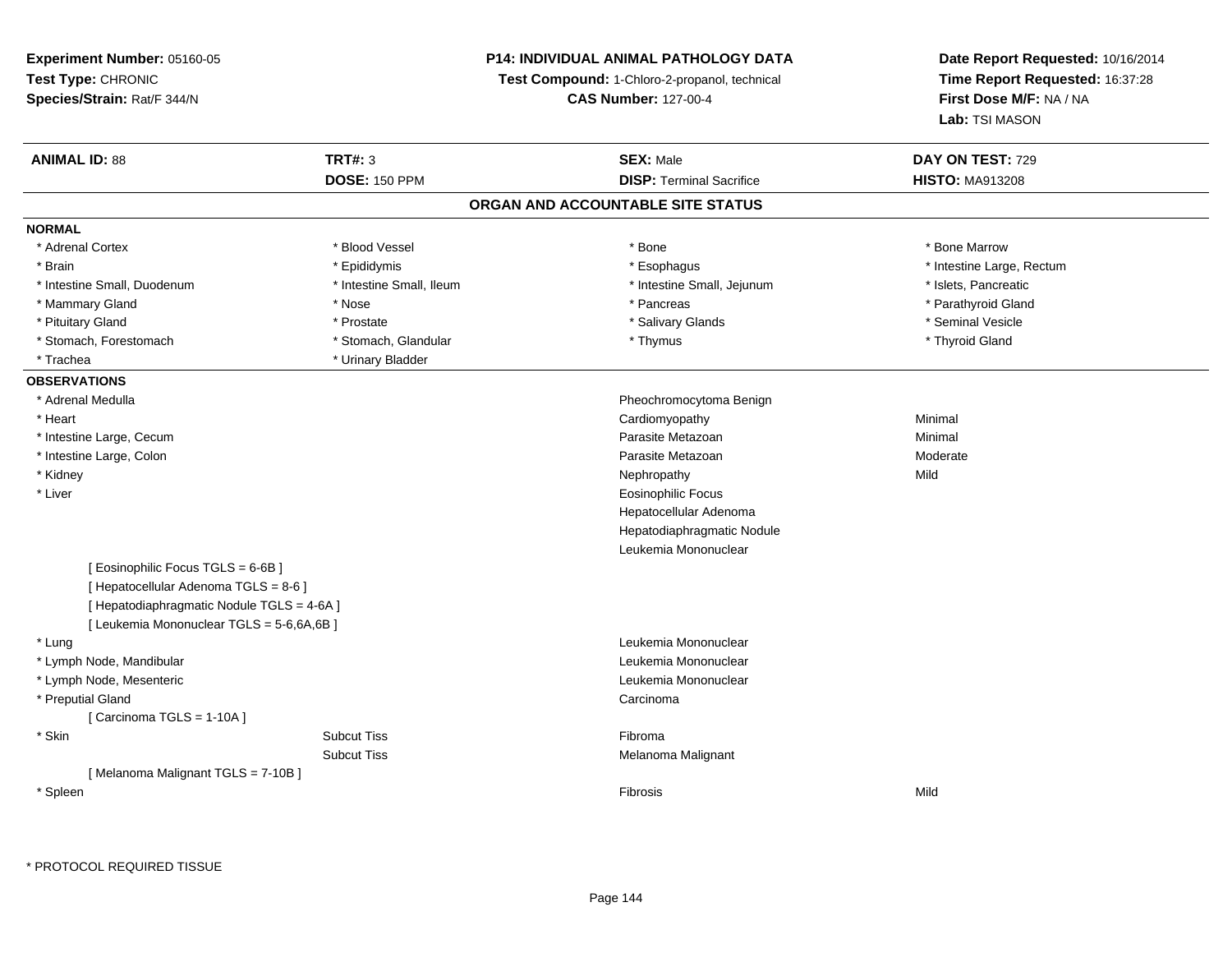| Experiment Number: 05160-05<br>Test Type: CHRONIC<br>Species/Strain: Rat/F 344/N |                                  | <b>P14: INDIVIDUAL ANIMAL PATHOLOGY DATA</b><br>Test Compound: 1-Chloro-2-propanol, technical<br><b>CAS Number: 127-00-4</b> | Date Report Requested: 10/16/2014<br>Time Report Requested: 16:37:28<br>First Dose M/F: NA / NA<br>Lab: TSI MASON |
|----------------------------------------------------------------------------------|----------------------------------|------------------------------------------------------------------------------------------------------------------------------|-------------------------------------------------------------------------------------------------------------------|
| <b>ANIMAL ID: 88</b>                                                             | TRT#: 3                          | <b>SEX: Male</b>                                                                                                             | <b>DAY ON TEST: 729</b>                                                                                           |
|                                                                                  | <b>DOSE: 150 PPM</b>             | <b>DISP:</b> Terminal Sacrifice                                                                                              | <b>HISTO: MA913208</b>                                                                                            |
|                                                                                  |                                  | ORGAN AND ACCOUNTABLE SITE STATUS                                                                                            |                                                                                                                   |
|                                                                                  |                                  | Leukemia Mononuclear                                                                                                         |                                                                                                                   |
| [ Fibrosis TGLS = $3-3A$ ]                                                       |                                  |                                                                                                                              |                                                                                                                   |
| * Testes                                                                         | <b>Bilateral, Interstit Cell</b> | Adenoma                                                                                                                      |                                                                                                                   |
| [ Adenoma TGLS = 2-7 ]                                                           |                                  |                                                                                                                              |                                                                                                                   |
| PRIMARY CAUSE OF DEATH                                                           |                                  |                                                                                                                              |                                                                                                                   |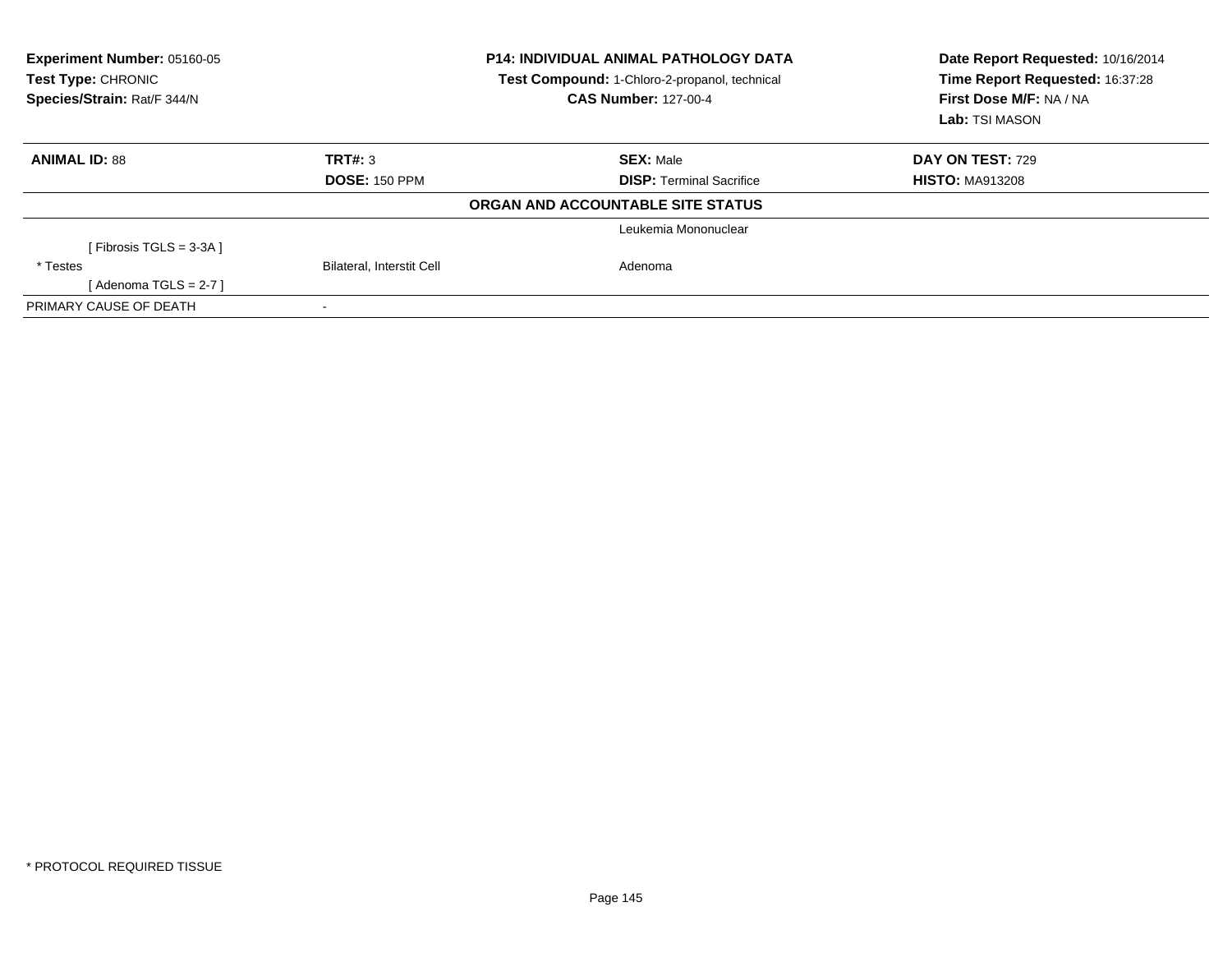## **P14: INDIVIDUAL ANIMAL PATHOLOGY DATA**

**Test Compound:** 1-Chloro-2-propanol, technical

**CAS Number:** 127-00-4

| <b>ANIMAL ID: 89</b>                          | <b>TRT#: 3</b>              | <b>SEX: Male</b>                | DAY ON TEST: 716           |  |  |  |  |
|-----------------------------------------------|-----------------------------|---------------------------------|----------------------------|--|--|--|--|
|                                               | <b>DOSE: 150 PPM</b>        | <b>DISP:</b> Moribund Sacrifice | <b>HISTO: MA913209</b>     |  |  |  |  |
| ORGAN AND ACCOUNTABLE SITE STATUS             |                             |                                 |                            |  |  |  |  |
| <b>NORMAL</b>                                 |                             |                                 |                            |  |  |  |  |
| * Blood Vessel                                | * Bone                      | * Bone Marrow                   | * Brain                    |  |  |  |  |
| * Epididymis                                  | * Esophagus                 | * Intestine Large, Cecum        | * Intestine Large, Colon   |  |  |  |  |
| * Intestine Large, Rectum                     | * Intestine Small, Duodenum | * Intestine Small, Ileum        | * Intestine Small, Jejunum |  |  |  |  |
| * Islets, Pancreatic                          | * Lung                      | * Pancreas                      | * Parathyroid Gland        |  |  |  |  |
| * Preputial Gland                             | * Prostate                  | * Salivary Glands               | * Seminal Vesicle          |  |  |  |  |
| * Stomach, Glandular                          | * Thyroid Gland             | * Trachea                       | * Urinary Bladder          |  |  |  |  |
| <b>OBSERVATIONS</b>                           |                             |                                 |                            |  |  |  |  |
| * Adrenal Cortex                              |                             | Leukemia Mononuclear            |                            |  |  |  |  |
| * Adrenal Medulla                             |                             | Leukemia Mononuclear            |                            |  |  |  |  |
|                                               |                             | Pheochromocytoma Benign         |                            |  |  |  |  |
| * Heart                                       |                             | Cardiomyopathy                  | Minimal                    |  |  |  |  |
| * Kidney                                      |                             | Nephropathy                     | Mild                       |  |  |  |  |
| * Liver                                       |                             | Deformity                       |                            |  |  |  |  |
|                                               |                             | Leukemia Mononuclear            |                            |  |  |  |  |
| [ Deformity TGLS = $6-6$ ]                    |                             |                                 |                            |  |  |  |  |
| * Lymph Node, Mandibular                      |                             | Ectasia                         | Mild                       |  |  |  |  |
|                                               |                             | Hyperplasia                     | Plasma Cell, Mild          |  |  |  |  |
|                                               |                             | Leukemia Mononuclear            |                            |  |  |  |  |
| [Ectasia TGLS = $3-9$ ]                       |                             |                                 |                            |  |  |  |  |
| [Hyperplasia TGLS = 3-9]                      |                             |                                 |                            |  |  |  |  |
| [ Leukemia Mononuclear TGLS = 3-9 ]           |                             |                                 |                            |  |  |  |  |
| * Lymph Node, Mesenteric                      |                             | Leukemia Mononuclear            |                            |  |  |  |  |
| * Mammary Gland                               |                             | Dilatation                      | Marked                     |  |  |  |  |
| [ Dilatation TGLS = 1-10A; 2-10B ]            |                             |                                 |                            |  |  |  |  |
| * Nose                                        | <b>Respirat Epith</b>       | Hyperplasia                     | Minimal                    |  |  |  |  |
|                                               | <b>Respirat Epith</b>       | Inflammation                    | Chronic Active, Marked     |  |  |  |  |
| Note: ABUNDANT FUNGAL HYPHAE IN NASAL CAVITY. |                             |                                 |                            |  |  |  |  |
| * Pituitary Gland                             | <b>Pars Distalis</b>        | Adenoma                         |                            |  |  |  |  |
| [Adenoma TGLS = $8-8$ ]                       |                             |                                 |                            |  |  |  |  |
| * Skin                                        |                             | Keratoacanthoma                 |                            |  |  |  |  |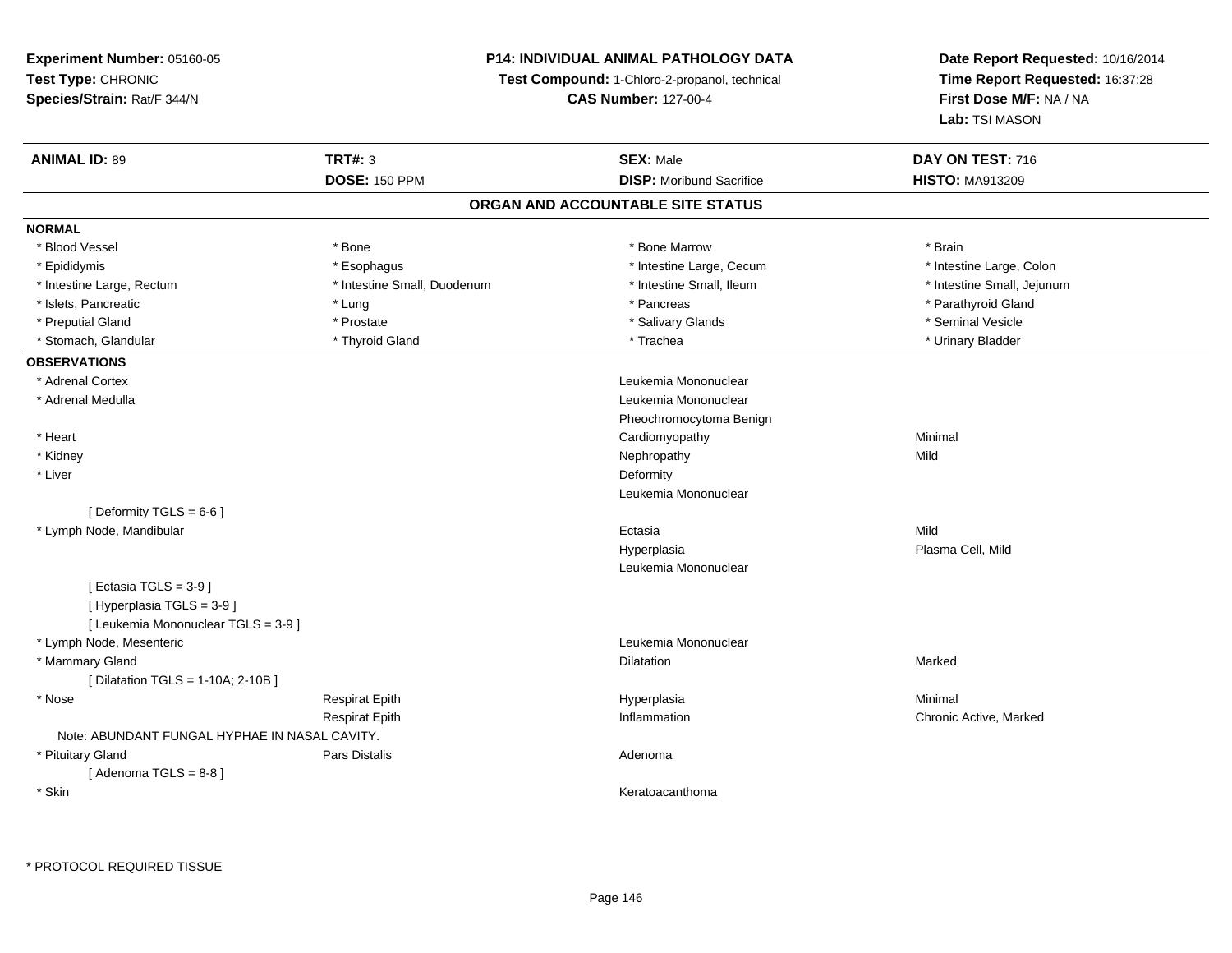| <b>Experiment Number: 05160-05</b><br>Test Type: CHRONIC<br>Species/Strain: Rat/F 344/N |                      | <b>P14: INDIVIDUAL ANIMAL PATHOLOGY DATA</b><br>Test Compound: 1-Chloro-2-propanol, technical<br><b>CAS Number: 127-00-4</b> | Date Report Requested: 10/16/2014<br>Time Report Requested: 16:37:28<br>First Dose M/F: NA / NA<br>Lab: TSI MASON |
|-----------------------------------------------------------------------------------------|----------------------|------------------------------------------------------------------------------------------------------------------------------|-------------------------------------------------------------------------------------------------------------------|
| <b>ANIMAL ID: 89</b>                                                                    | TRT#: 3              | <b>SEX: Male</b>                                                                                                             | DAY ON TEST: 716                                                                                                  |
|                                                                                         | <b>DOSE: 150 PPM</b> | <b>DISP:</b> Moribund Sacrifice                                                                                              | <b>HISTO: MA913209</b>                                                                                            |
|                                                                                         |                      | ORGAN AND ACCOUNTABLE SITE STATUS                                                                                            |                                                                                                                   |
| [ Keratoacanthoma TGLS = 7-16 ]                                                         |                      |                                                                                                                              |                                                                                                                   |
| * Spleen                                                                                |                      | Fibrosis                                                                                                                     | Mild                                                                                                              |
|                                                                                         |                      | Leukemia Mononuclear                                                                                                         |                                                                                                                   |
| [Fibrosis TGLS = 4-3A]                                                                  |                      |                                                                                                                              |                                                                                                                   |
| * Stomach, Forestomach                                                                  |                      | Inflammation                                                                                                                 | Chronic Active, Mild                                                                                              |
|                                                                                         |                      | Ulcer                                                                                                                        | Moderate                                                                                                          |
| [Inflammation TGLS = $9-15$ ]                                                           |                      |                                                                                                                              |                                                                                                                   |
| [ Ulcer TGLS = $9-15A$ ]                                                                |                      |                                                                                                                              |                                                                                                                   |
| * Testes                                                                                | Interstit Cell       | Hyperplasia                                                                                                                  | Minimal                                                                                                           |
| * Thymus                                                                                |                      | Atrophy                                                                                                                      | Mild                                                                                                              |
| PRIMARY CAUSE OF DEATH                                                                  | - UNCERTAIN          |                                                                                                                              |                                                                                                                   |
| CONTRIBUTORY CAUSE OF DEATH                                                             | Mononuclear          | - Liver Leukemia Mononuclear;Lymph Node;Mandibular Leukemia Mononuclear;Lymph Node;Mesenteric Leukemia Mononuclear;Spleen    | Leukemia                                                                                                          |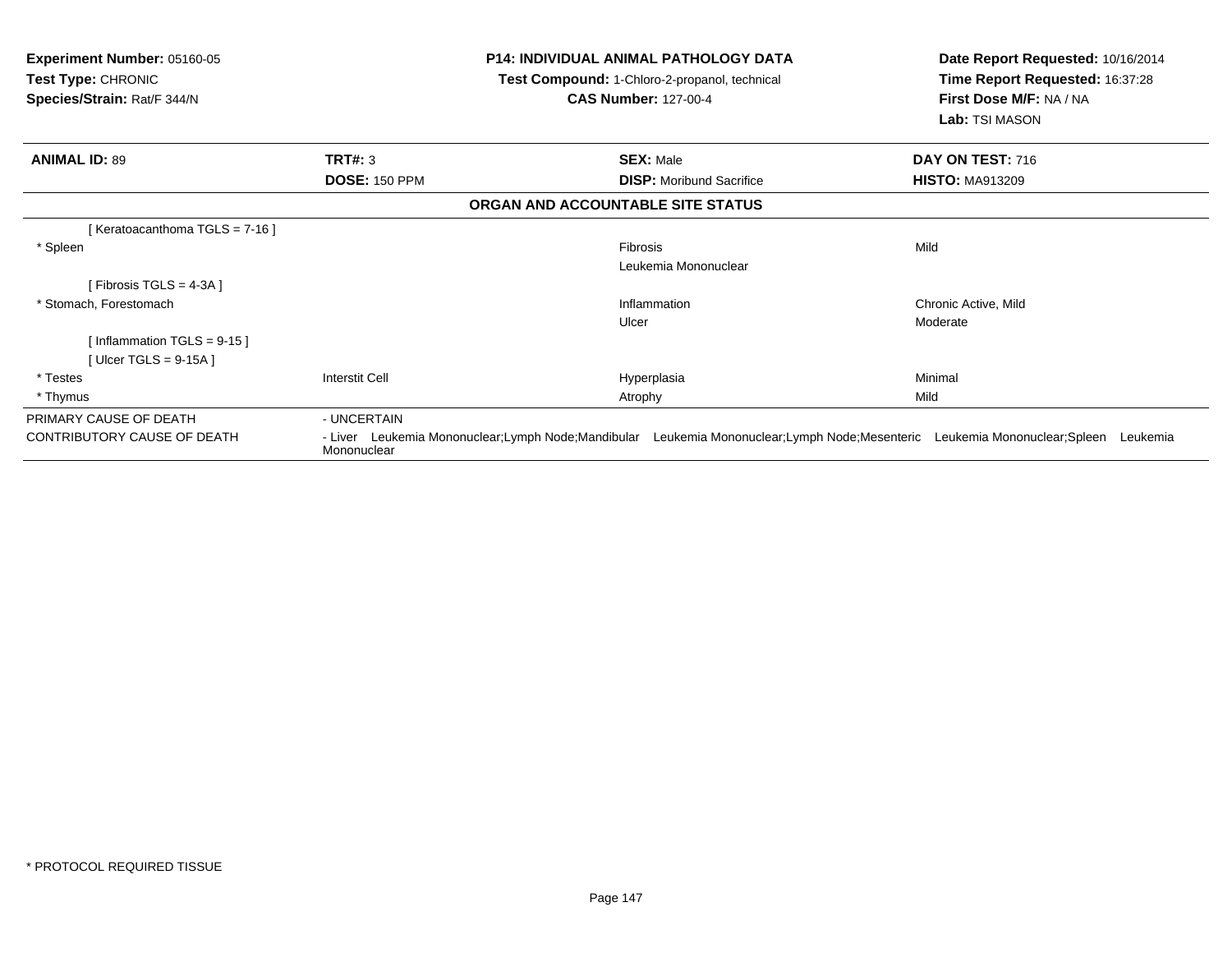## **P14: INDIVIDUAL ANIMAL PATHOLOGY DATA**

**Test Compound:** 1-Chloro-2-propanol, technical

**CAS Number:** 127-00-4

| <b>ANIMAL ID: 90</b>           | <b>TRT#: 3</b>            | <b>SEX: Male</b>                  | DAY ON TEST: 729         |
|--------------------------------|---------------------------|-----------------------------------|--------------------------|
|                                | <b>DOSE: 150 PPM</b>      | <b>DISP: Terminal Sacrifice</b>   | <b>HISTO: MA913210</b>   |
|                                |                           | ORGAN AND ACCOUNTABLE SITE STATUS |                          |
| <b>NORMAL</b>                  |                           |                                   |                          |
| * Adrenal Cortex               | * Blood Vessel            | * Bone                            | * Bone Marrow            |
| * Brain                        | * Epididymis              | * Esophagus                       | * Intestine Large, Cecum |
| * Intestine Large, Colon       | * Intestine Large, Rectum | * Intestine Small, Duodenum       | * Intestine Small, Ileum |
| * Intestine Small, Jejunum     | * Islets, Pancreatic      | * Lung                            | * Lymph Node, Mandibular |
| * Lymph Node, Mesenteric       | * Mammary Gland           | * Parathyroid Gland               | * Preputial Gland        |
| * Prostate                     | * Salivary Glands         | * Seminal Vesicle                 | * Skin                   |
| * Spleen                       | * Stomach, Forestomach    | * Stomach, Glandular              | * Thymus                 |
| * Thyroid Gland                | * Trachea                 | * Urinary Bladder                 |                          |
| <b>OBSERVATIONS</b>            |                           |                                   |                          |
| * Adrenal Medulla              |                           | Hyperplasia                       | Mild                     |
|                                |                           | Pheochromocytoma Benign           |                          |
| * Heart                        |                           | Cardiomyopathy                    | Minimal                  |
| * Kidney                       |                           | Nephropathy                       | Moderate                 |
| * Liver                        |                           | Angiectasis                       | Minimal                  |
|                                |                           | <b>Clear Cell Focus</b>           |                          |
|                                |                           | <b>Eosinophilic Focus</b>         |                          |
| [Clear Cell Focus TGLS = 4-6A] |                           |                                   |                          |
| * Nose                         | <b>Respirat Epith</b>     | Adenoma                           |                          |
| * Pancreas                     | Acinus                    | Atrophy                           | Mild                     |
| * Pituitary Gland              | <b>Pars Distalis</b>      | Adenoma                           |                          |
|                                | Pars Intermed             | Cyst                              | Moderate                 |
| [Adenoma TGLS = $5-8$ ]        |                           |                                   |                          |
| [Cyst TGLS = $5-8$ ]           |                           |                                   |                          |
| * Testes                       | Bilateral, Interstit Cell | Adenoma                           |                          |
| Note: TGL 2-NCL                |                           |                                   |                          |
| [Adenoma TGLS = 1-7; 3-7,7A]   |                           |                                   |                          |
| PRIMARY CAUSE OF DEATH         | $\blacksquare$            |                                   |                          |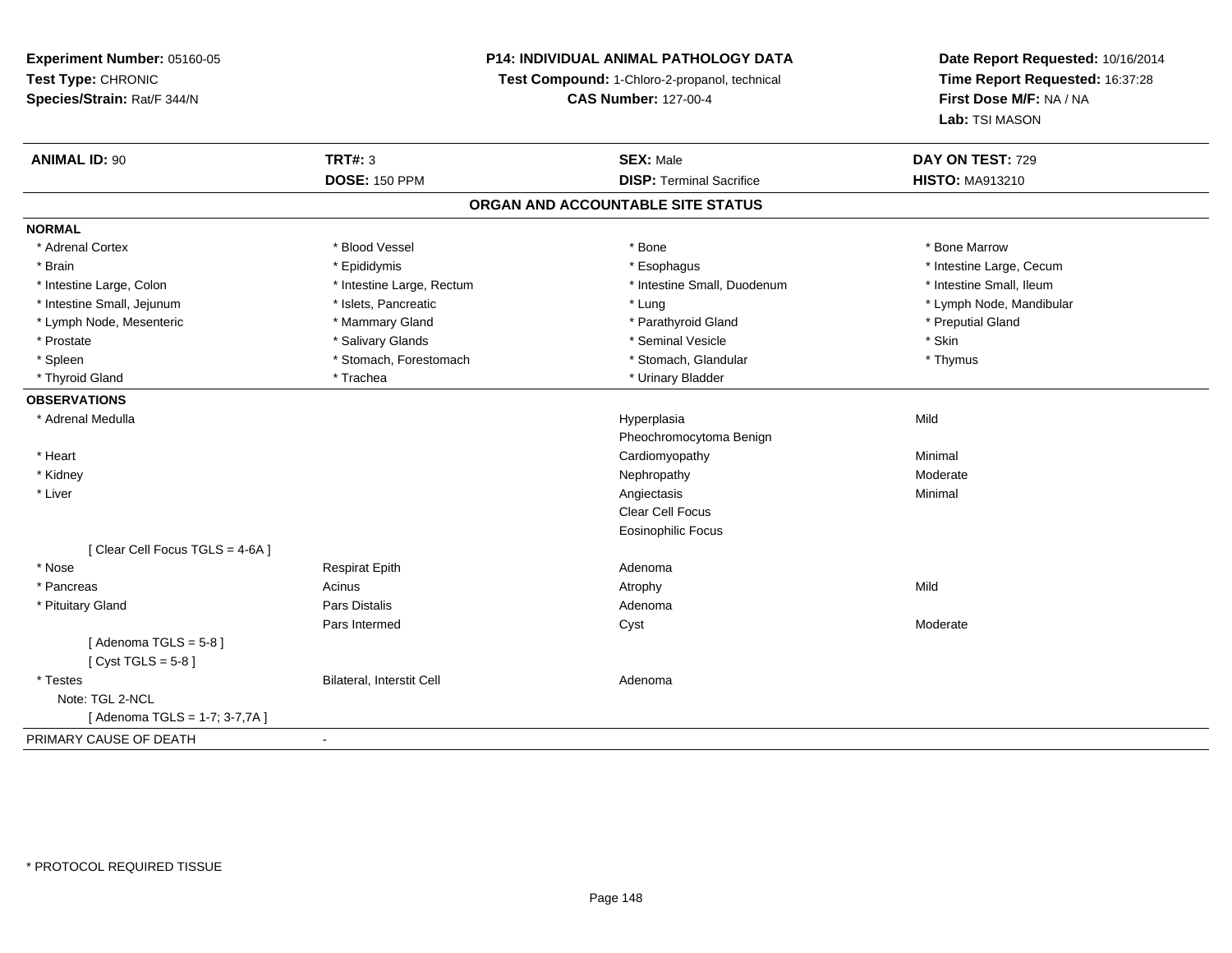**Experiment Number:** 05160-05**Test Type:** CHRONIC **Species/Strain:** Rat/F 344/N**P14: INDIVIDUAL ANIMAL PATHOLOGY DATATest Compound:** 1-Chloro-2-propanol, technical **CAS Number:** 127-00-4**Date Report Requested:** 10/16/2014**Time Report Requested:** 16:37:28**First Dose M/F:** NA / NA**Lab:** TSI MASON**ANIMAL ID:** 91 **TRT#:** <sup>3</sup> **SEX:** Male **DAY ON TEST:** <sup>728</sup> **DOSE:** 150 PPM**DISP:** Natural Death **HISTO:** MA913211 **ORGAN AND ACCOUNTABLE SITE STATUSNORMAL**\* Adrenal Cortex \* Adrenal Cortex \* Blood Vessel \* Bone \* Epididymis\* Salivary Glands \* Esophagus \* \* Annum \* Parathyroid Gland \* \* Parathyroid Gland \* \* Preputial Gland \* \* Salivary Glands \* Salivary Glands \* Salivary Glands \* Salivary Glands \* Salivary Glands \* Salivary Glands \* Salivary Glands \* Salivary \* Seminal Vesicle \* \* \* Stin \* \* Skin \* \* Thyroid Gland \* Thyroid Gland \* Trachea \* Urinary Bladder**AUTO PRECLUDES DIAG.**\* Bone Marrow \* Thestine Large, Cecum \* Intestine Large, Cecum \* Intestine Large, Colon \* \* Intestine Large, Rectum \* Intestine Small, Duodenum \* Intestine Small, Ileum \* Intestine Small, Ileum \* Intestine Small, Jejunum \* Islets, Pancreatic \* Pancreas **OBSERVATIONS** \* Adrenal MedullaLeukemia Mononuclear<br>Hemorrhage \* Brainn and the state of the state of the state of the state of the Middle State of the Middle State of the Middle St [ Hemorrhage TGLS = 13-1 ] \* Heart Cardiomyopathyy Moderate \* Kidneyy the control of the control of the control of the control of the control of the control of the control of the control of the control of the control of the control of the control of the control of the control of the contro \* Liver Eosinophilic Focus Leukemia Mononuclear[ Eosinophilic Focus TGLS = 8-6A ][ Leukemia Mononuclear TGLS = 7-6,6A ] \* LungLeukemia Mononuclear<br>
Mediastinal<br>
Hemorrhage Lymph Node Mediastinal Hemorrhage Minimal Pancreatic Hemorrhagee Minimal Iliac Leukemia Mononuclear Mediastinal Leukemia MononuclearPancreatic Leukemia Mononuclear Renal Leukemia Mononuclear[ Hemorrhage TGLS = 9-3A ] [ Hemorrhage TGLS = 4-16 ][ Leukemia Mononuclear TGLS = 11-18 ][ Leukemia Mononuclear TGLS = 4-16 ][ Leukemia Mononuclear TGLS = 10-17 ]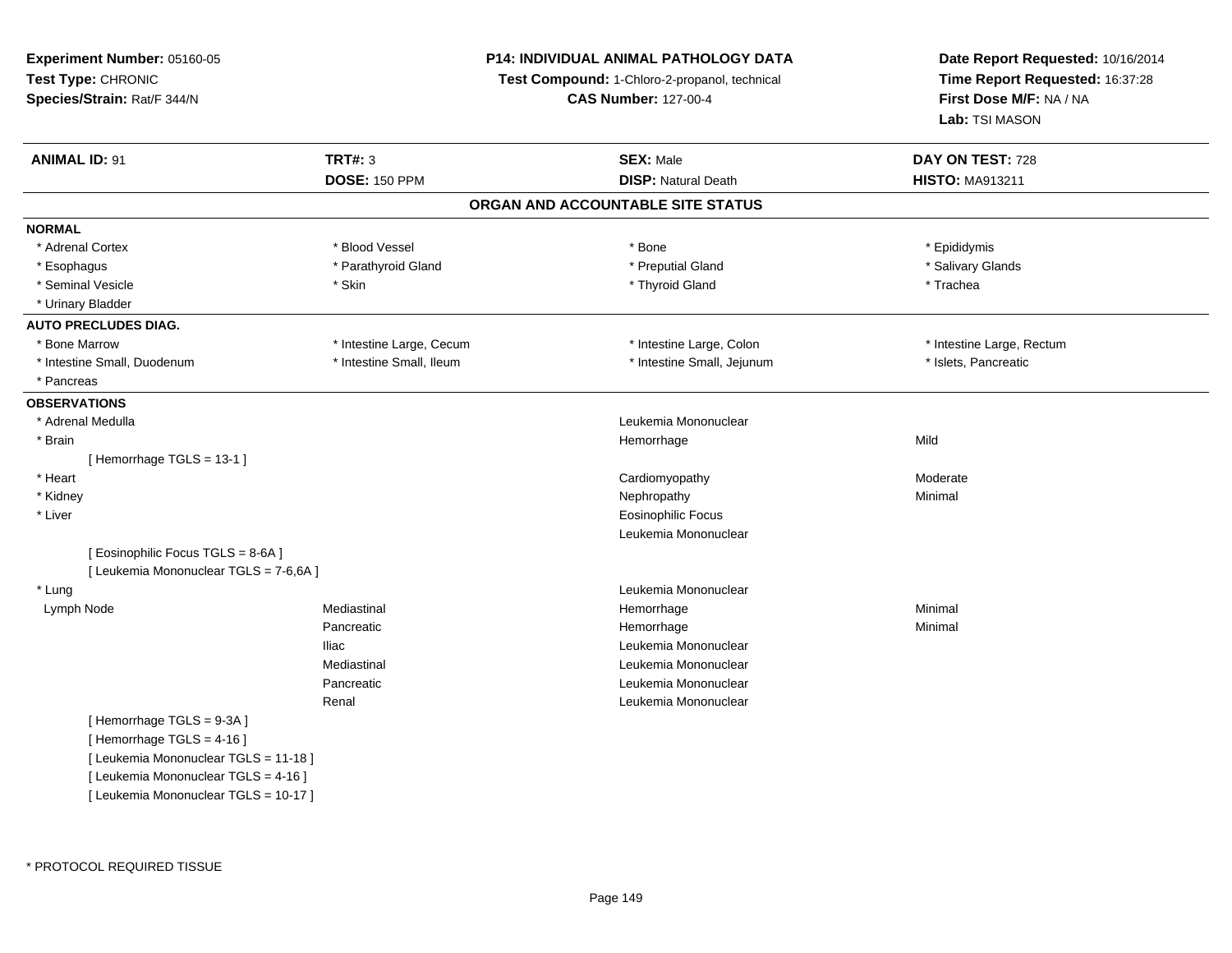## **P14: INDIVIDUAL ANIMAL PATHOLOGY DATA**

**Test Compound:** 1-Chloro-2-propanol, technical

**CAS Number:** 127-00-4

| <b>ANIMAL ID: 91</b>                   | <b>TRT#: 3</b><br><b>DOSE: 150 PPM</b> | <b>SEX: Male</b><br><b>DISP: Natural Death</b>                                                                                                                                                                                                                                                                                                                                                  | DAY ON TEST: 728<br><b>HISTO: MA913211</b> |
|----------------------------------------|----------------------------------------|-------------------------------------------------------------------------------------------------------------------------------------------------------------------------------------------------------------------------------------------------------------------------------------------------------------------------------------------------------------------------------------------------|--------------------------------------------|
|                                        |                                        | ORGAN AND ACCOUNTABLE SITE STATUS                                                                                                                                                                                                                                                                                                                                                               |                                            |
| [ Leukemia Mononuclear TGLS = 9-3A ]   |                                        |                                                                                                                                                                                                                                                                                                                                                                                                 |                                            |
| * Lymph Node, Mandibular               |                                        | Leukemia Mononuclear                                                                                                                                                                                                                                                                                                                                                                            |                                            |
| [ Leukemia Mononuclear TGLS = 2-9 ]    |                                        |                                                                                                                                                                                                                                                                                                                                                                                                 |                                            |
| * Lymph Node, Mesenteric               |                                        | Leukemia Mononuclear                                                                                                                                                                                                                                                                                                                                                                            |                                            |
| [ Leukemia Mononuclear TGLS = 3-8 ]    |                                        |                                                                                                                                                                                                                                                                                                                                                                                                 |                                            |
| * Mammary Gland                        |                                        | Dilatation                                                                                                                                                                                                                                                                                                                                                                                      | Minimal                                    |
| * Nose                                 | <b>Respirat Epith</b>                  | Hyperplasia                                                                                                                                                                                                                                                                                                                                                                                     | Minimal                                    |
| * Pituitary Gland                      | Pars Distalis                          | Adenoma                                                                                                                                                                                                                                                                                                                                                                                         |                                            |
|                                        | Pars Nervosa                           | Hemorrhage                                                                                                                                                                                                                                                                                                                                                                                      | Moderate                                   |
| [Adenoma TGLS = $12-8$ ]               |                                        |                                                                                                                                                                                                                                                                                                                                                                                                 |                                            |
| [Hemorrhage TGLS = 12-8]               |                                        |                                                                                                                                                                                                                                                                                                                                                                                                 |                                            |
| * Prostate                             |                                        | Leukemia Mononuclear                                                                                                                                                                                                                                                                                                                                                                            |                                            |
| * Spleen                               | Capsule                                | Fibrosis                                                                                                                                                                                                                                                                                                                                                                                        | Mild                                       |
|                                        |                                        | Leukemia Mononuclear                                                                                                                                                                                                                                                                                                                                                                            |                                            |
| [Fibrosis TGLS = $6-3B$ ]              |                                        |                                                                                                                                                                                                                                                                                                                                                                                                 |                                            |
| [ Leukemia Mononuclear TGLS = 5-3,3B ] |                                        |                                                                                                                                                                                                                                                                                                                                                                                                 |                                            |
| * Stomach, Forestomach                 |                                        | Ulcer                                                                                                                                                                                                                                                                                                                                                                                           | Mild                                       |
| [ Ulcer TGLS = $14-15A$ ]              |                                        |                                                                                                                                                                                                                                                                                                                                                                                                 |                                            |
| * Stomach, Glandular                   |                                        | Necrosis                                                                                                                                                                                                                                                                                                                                                                                        | Mild                                       |
| [Necrosis TGLS = 14-15,15A]            |                                        |                                                                                                                                                                                                                                                                                                                                                                                                 |                                            |
| * Testes                               | Bilateral, Interstit Cell              | Adenoma                                                                                                                                                                                                                                                                                                                                                                                         |                                            |
| [Adenoma TGLS = $1-7$ ]                |                                        |                                                                                                                                                                                                                                                                                                                                                                                                 |                                            |
| * Thymus                               |                                        | Atrophy                                                                                                                                                                                                                                                                                                                                                                                         | Moderate                                   |
| PRIMARY CAUSE OF DEATH                 | - UNCERTAIN                            |                                                                                                                                                                                                                                                                                                                                                                                                 |                                            |
| <b>CONTRIBUTORY CAUSE OF DEATH</b>     | Leukemia Mononuclear                   | - Adrenal Medulla Leukemia Mononuclear;Liver Leukemia Mononuclear;Lung Leukemia Mononuclear;Lymph Node Mediastinal Leukemia<br>Mononuclear;Lymph Node Renal Leukemia Mononuclear;Lymph Node Iliac Leukemia Mononuclear;Lymph Node Pancreatic Leukemia<br>Mononuclear;Lymph Node;Mandibular Leukemia Mononuclear;Lymph Node;Mesenteric Leukemia Mononuclear;Prostate Leukemia Mononuclear;Spleen |                                            |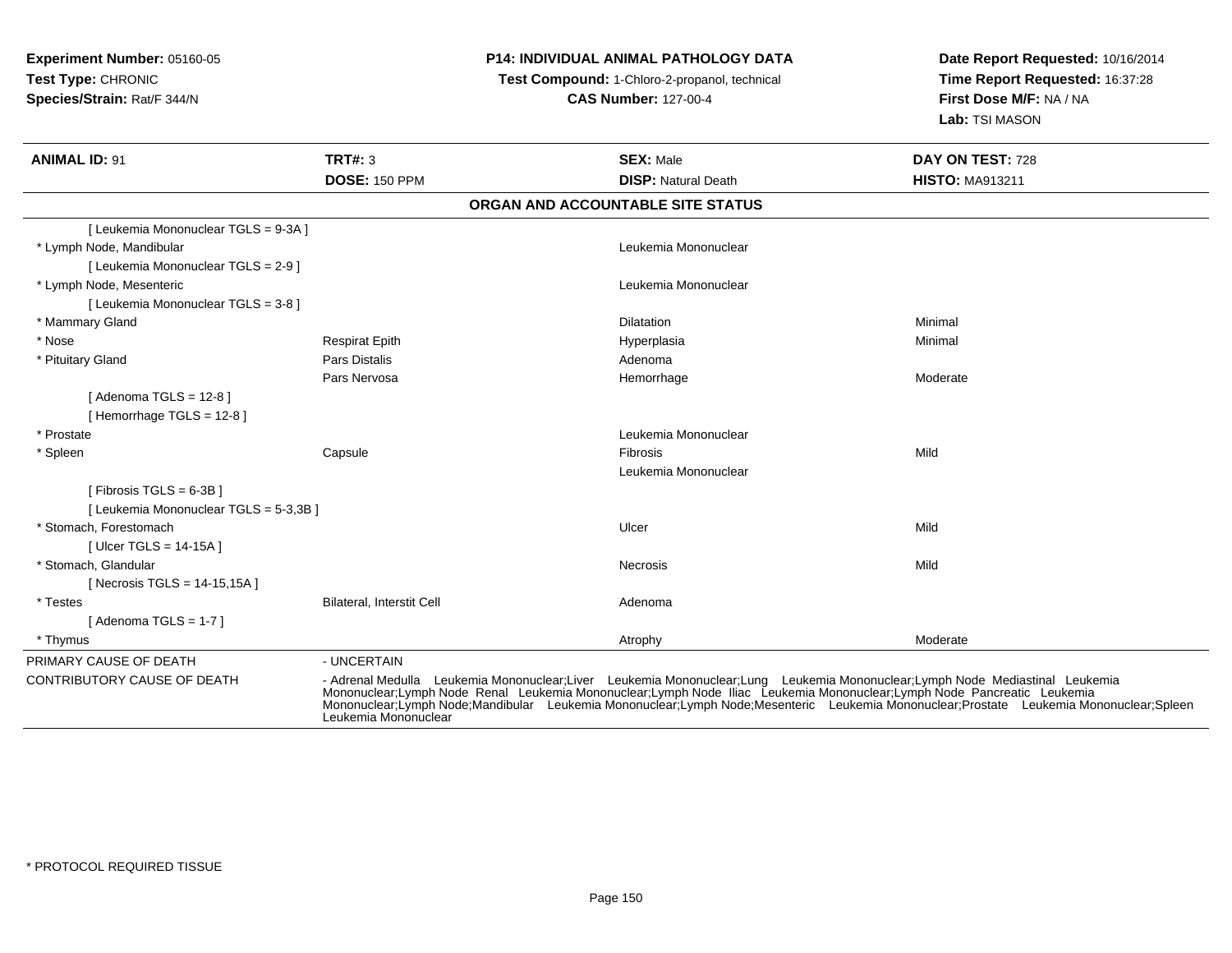## **P14: INDIVIDUAL ANIMAL PATHOLOGY DATA**

**Test Compound:** 1-Chloro-2-propanol, technical

**CAS Number:** 127-00-4

| <b>ANIMAL ID: 92</b>                      | <b>TRT#: 3</b>            | <b>SEX: Male</b>                  | DAY ON TEST: 729                    |
|-------------------------------------------|---------------------------|-----------------------------------|-------------------------------------|
|                                           | <b>DOSE: 150 PPM</b>      | <b>DISP: Terminal Sacrifice</b>   | <b>HISTO: MA913212</b>              |
|                                           |                           | ORGAN AND ACCOUNTABLE SITE STATUS |                                     |
| <b>NORMAL</b>                             |                           |                                   |                                     |
| * Adrenal Cortex                          | * Blood Vessel            | * Bone                            | * Bone Marrow                       |
| * Brain                                   | * Epididymis              | * Esophagus                       | * Intestine Large, Cecum            |
| * Intestine Large, Colon                  | * Intestine Large, Rectum | * Intestine Small, Duodenum       | * Intestine Small, Ileum            |
| * Intestine Small, Jejunum                | * Islets, Pancreatic      | * Lymph Node, Mandibular          | * Lymph Node, Mesenteric            |
| * Mammary Gland                           | * Pancreas                | * Parathyroid Gland               | Peripheral Nerve                    |
| * Pituitary Gland                         | * Prostate                | * Salivary Glands                 | * Seminal Vesicle                   |
| Spinal Cord                               | * Stomach, Forestomach    | * Stomach, Glandular              | * Thymus                            |
| * Thyroid Gland                           | * Trachea                 | * Urinary Bladder                 |                                     |
| <b>OBSERVATIONS</b>                       |                           |                                   |                                     |
| * Adrenal Medulla                         |                           | Pheochromocytoma Benign           |                                     |
| * Heart                                   |                           | Cardiomyopathy                    | Minimal                             |
| * Kidney                                  |                           | Nephropathy                       | Moderate                            |
| * Liver                                   |                           | Clear Cell Focus                  |                                     |
|                                           |                           | Hepatodiaphragmatic Nodule        |                                     |
|                                           |                           | Histiocytic Sarcoma               |                                     |
| [Clear Cell Focus TGLS = 4-6,6A]          |                           |                                   |                                     |
| [ Hepatodiaphragmatic Nodule TGLS = 3-6 ] |                           |                                   |                                     |
| [ Histiocytic Sarcoma TGLS = 4-6,6A ]     |                           |                                   |                                     |
| * Lung                                    |                           | Osteosarcoma                      | Metastatic (Uncertain Primary Site) |
| [Osteosarcoma TGLS = $5-2,2.1$ ]          |                           |                                   |                                     |
| * Nose                                    | <b>Respirat Epith</b>     | Degeneration                      | Hyaline, Mild                       |
|                                           | <b>Respirat Epith</b>     | Inflammation                      | Chronic Active, Minimal             |
| Note: FUNGAL HYPHAE IN NASAL CAVITY.      |                           |                                   |                                     |
| Perph Nerve                               |                           |                                   |                                     |
| Note: SCIATIC NERVE IS NORMAL.            |                           |                                   |                                     |
| * Preputial Gland                         |                           | Carcinoma                         |                                     |
| [Carcinoma TGLS = $1-10$ ]                |                           |                                   |                                     |
| * Skin                                    | <b>Subcut Tiss</b>        | Histiocytic Sarcoma               |                                     |
| * Spleen                                  |                           | Hematopoietic Cell Proliferation  | Mild                                |
| * Testes                                  | Bilateral, Interstit Cell | Adenoma                           |                                     |
|                                           |                           |                                   |                                     |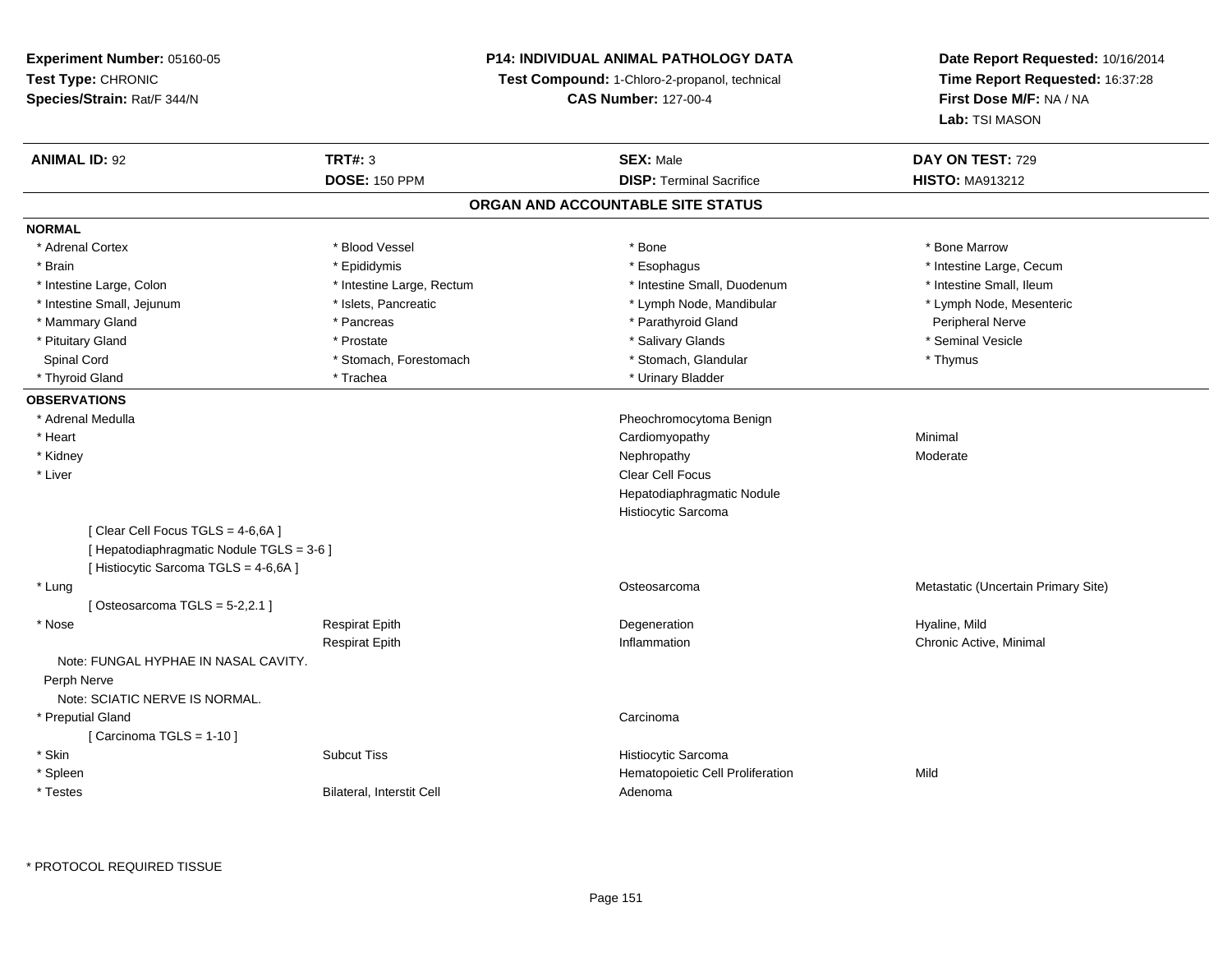| <b>Experiment Number: 05160-05</b><br>Test Type: CHRONIC<br>Species/Strain: Rat/F 344/N |                      | <b>P14: INDIVIDUAL ANIMAL PATHOLOGY DATA</b><br>Test Compound: 1-Chloro-2-propanol, technical<br><b>CAS Number: 127-00-4</b> | Date Report Requested: 10/16/2014<br>Time Report Requested: 16:37:28<br>First Dose M/F: NA / NA<br>Lab: TSI MASON |
|-----------------------------------------------------------------------------------------|----------------------|------------------------------------------------------------------------------------------------------------------------------|-------------------------------------------------------------------------------------------------------------------|
| <b>ANIMAL ID: 92</b>                                                                    | TRT#: 3              | <b>SEX:</b> Male                                                                                                             | <b>DAY ON TEST: 729</b>                                                                                           |
|                                                                                         | <b>DOSE: 150 PPM</b> | <b>DISP: Terminal Sacrifice</b>                                                                                              | <b>HISTO: MA913212</b>                                                                                            |
|                                                                                         |                      | ORGAN AND ACCOUNTABLE SITE STATUS                                                                                            |                                                                                                                   |
| [Adenoma TGLS = $2-7$ ]                                                                 |                      |                                                                                                                              |                                                                                                                   |
| PRIMARY CAUSE OF DEATH                                                                  |                      |                                                                                                                              |                                                                                                                   |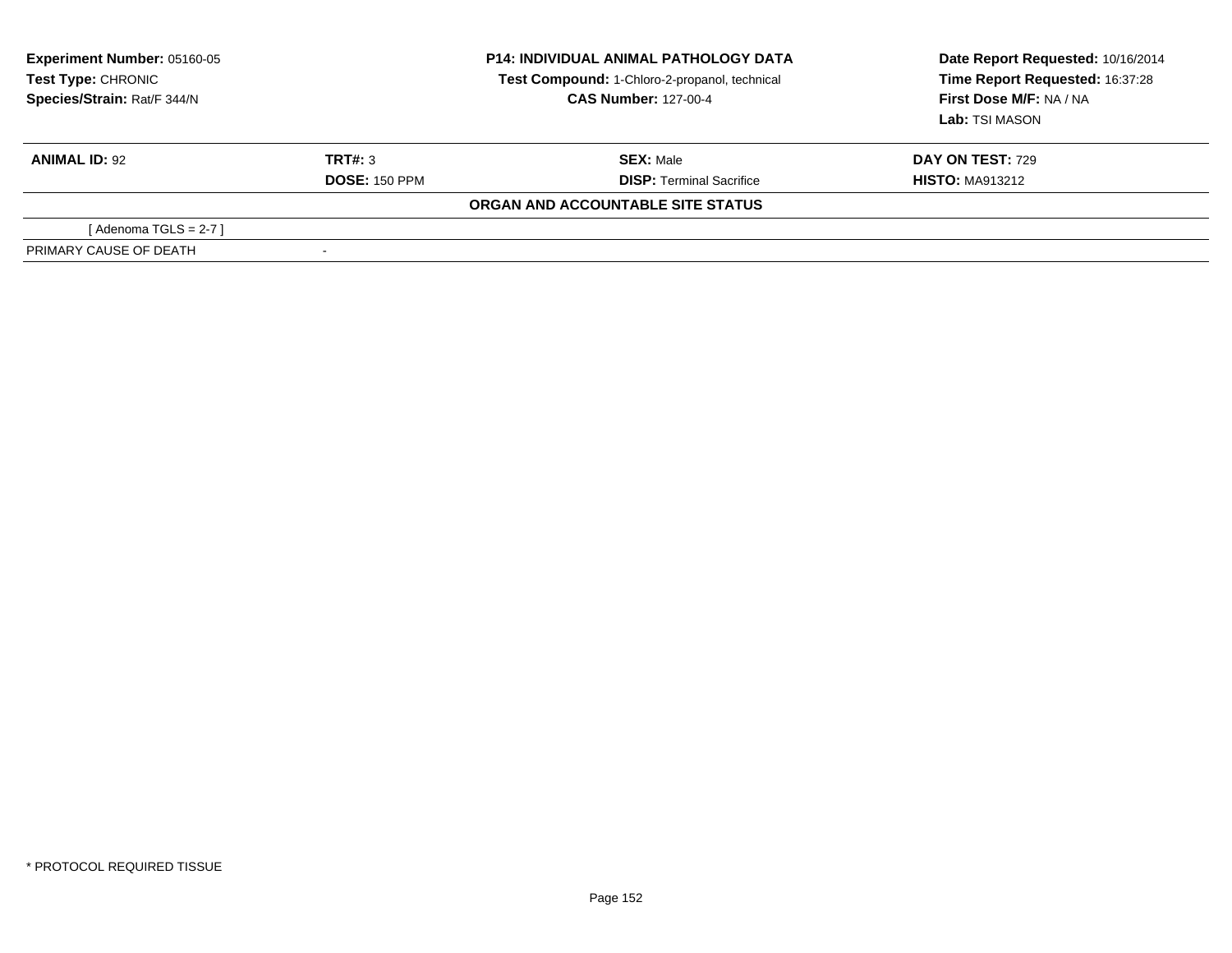## **P14: INDIVIDUAL ANIMAL PATHOLOGY DATA**

**Test Compound:** 1-Chloro-2-propanol, technical

**CAS Number:** 127-00-4

**Date Report Requested:** 10/16/2014**Time Report Requested:** 16:37:28**First Dose M/F:** NA / NA**Lab:** TSI MASON

| <b>ANIMAL ID: 93</b>                   | <b>TRT#: 3</b>              | <b>SEX: Male</b>                  | DAY ON TEST: 657           |  |
|----------------------------------------|-----------------------------|-----------------------------------|----------------------------|--|
|                                        | <b>DOSE: 150 PPM</b>        | <b>DISP: Natural Death</b>        | <b>HISTO: MA913213</b>     |  |
|                                        |                             | ORGAN AND ACCOUNTABLE SITE STATUS |                            |  |
| <b>NORMAL</b>                          |                             |                                   |                            |  |
| * Adrenal Cortex                       | * Adrenal Medulla           | * Blood Vessel                    | * Bone                     |  |
| * Brain                                | * Epididymis                | * Esophagus                       | * Intestine Large, Cecum   |  |
| * Intestine Large, Colon               | * Intestine Large, Rectum   | * Lymph Node, Mandibular          | * Lymph Node, Mesenteric   |  |
| * Parathyroid Gland                    | * Pituitary Gland           | * Preputial Gland                 | * Prostate                 |  |
| * Salivary Glands                      | * Seminal Vesicle           | * Skin                            | * Thymus                   |  |
| * Thyroid Gland                        | * Trachea                   | * Urinary Bladder                 |                            |  |
| <b>AUTO PRECLUDES DIAG.</b>            |                             |                                   |                            |  |
| * Bone Marrow                          | * Intestine Small, Duodenum | * Intestine Small, Ileum          | * Intestine Small, Jejunum |  |
| * Islets, Pancreatic                   | * Nose                      | * Pancreas                        |                            |  |
| <b>OBSERVATIONS</b>                    |                             |                                   |                            |  |
| * Heart                                |                             | Cardiomyopathy                    | Mild                       |  |
| * Kidney                               |                             | Nephropathy                       | Minimal                    |  |
|                                        | <b>Renal Tubule</b>         | Pigmentation                      | Mild                       |  |
| * Liver                                |                             | Leukemia Mononuclear              |                            |  |
| Note: TGL 8-NCL                        |                             |                                   |                            |  |
| [ Leukemia Mononuclear TGLS = 6-6,6A ] |                             |                                   |                            |  |
| * Lung                                 |                             | Leukemia Mononuclear              |                            |  |
| Lymph Node                             |                             | Hemorrhage                        | Mild                       |  |
|                                        | Mediastinal                 | Leukemia Mononuclear              |                            |  |
| [Hemorrhage TGLS = 7-3A]               |                             |                                   |                            |  |
| [ Leukemia Mononuclear TGLS = 7-3A ]   |                             |                                   |                            |  |
| * Mammary Gland                        |                             | <b>Dilatation</b>                 | Minimal                    |  |
| Mesentery                              | Fat                         | <b>Necrosis</b>                   | Marked                     |  |
| [ Necrosis TGLS = $5-16$ ]             |                             |                                   |                            |  |
| * Nose                                 |                             |                                   |                            |  |
| Note: FUNGAL HYPHAE IN NASAL CAVITY.   |                             |                                   |                            |  |
| * Spleen                               |                             | Leukemia Mononuclear              |                            |  |
| [ Leukemia Mononuclear TGLS = 4-3 ]    |                             |                                   |                            |  |
| * Stomach, Forestomach                 |                             | Ulcer                             | Marked                     |  |
| [ $Uicer TGLS = 9-15,15A$ ]            |                             |                                   |                            |  |

\* PROTOCOL REQUIRED TISSUE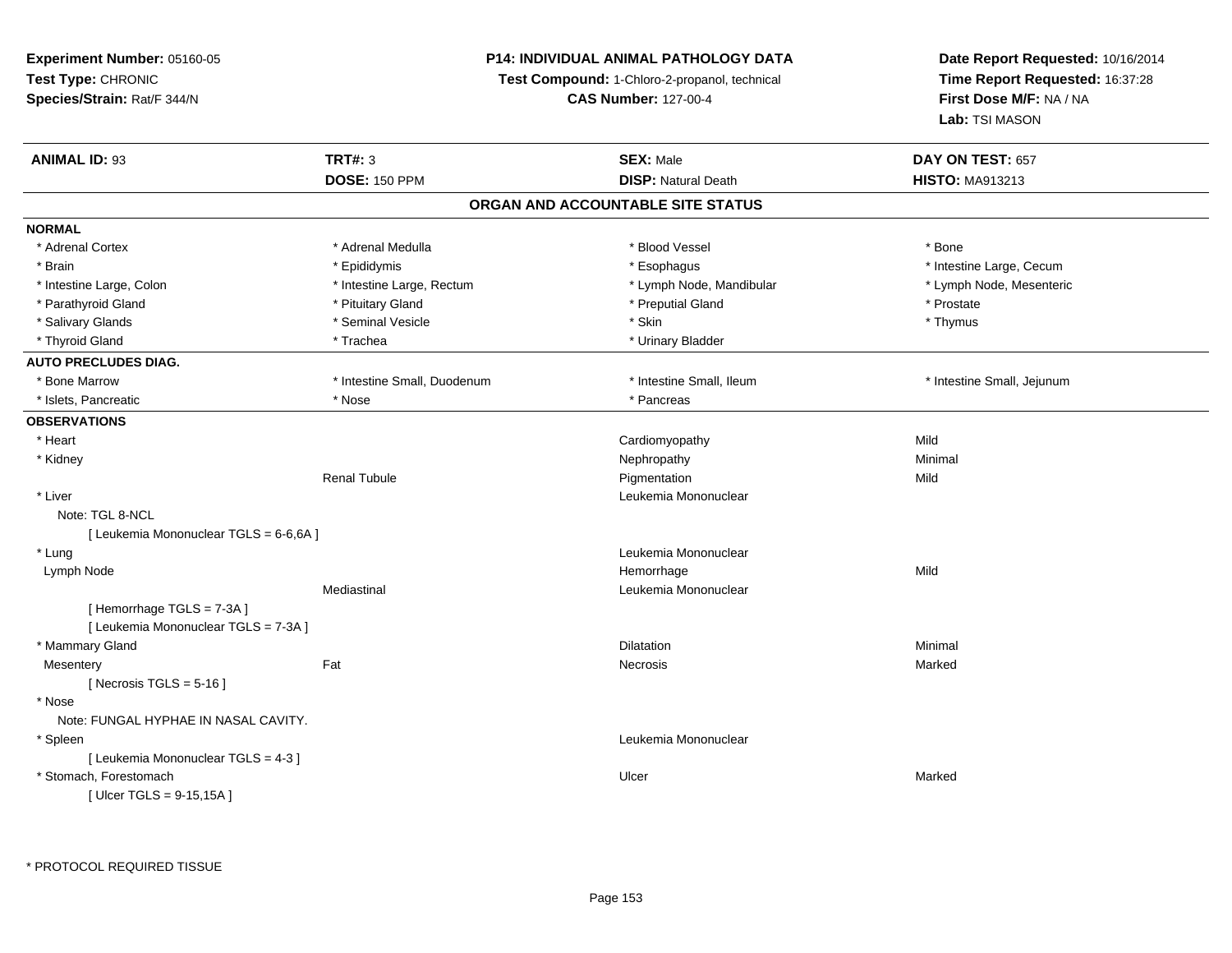| <b>Experiment Number: 05160-05</b><br><b>Test Type: CHRONIC</b><br>Species/Strain: Rat/F 344/N |                                    | <b>P14: INDIVIDUAL ANIMAL PATHOLOGY DATA</b><br>Test Compound: 1-Chloro-2-propanol, technical<br><b>CAS Number: 127-00-4</b> | Date Report Requested: 10/16/2014<br>Time Report Requested: 16:37:28<br>First Dose M/F: NA / NA<br>Lab: TSI MASON |  |
|------------------------------------------------------------------------------------------------|------------------------------------|------------------------------------------------------------------------------------------------------------------------------|-------------------------------------------------------------------------------------------------------------------|--|
| <b>ANIMAL ID: 93</b>                                                                           | <b>TRT#: 3</b>                     | <b>SEX: Male</b>                                                                                                             | DAY ON TEST: 657                                                                                                  |  |
|                                                                                                | <b>DOSE: 150 PPM</b>               | <b>DISP: Natural Death</b>                                                                                                   | <b>HISTO: MA913213</b>                                                                                            |  |
|                                                                                                |                                    | ORGAN AND ACCOUNTABLE SITE STATUS                                                                                            |                                                                                                                   |  |
| * Stomach, Glandular<br>[Necrosis TGLS = $9-15A$ ]                                             |                                    | <b>Necrosis</b>                                                                                                              | Mild                                                                                                              |  |
| * Testes                                                                                       | Interstit Cell                     | Adenoma                                                                                                                      |                                                                                                                   |  |
|                                                                                                |                                    | Atrophy                                                                                                                      | Moderate                                                                                                          |  |
| [ Adenoma TGLS = 2-7 ]                                                                         |                                    |                                                                                                                              |                                                                                                                   |  |
| [Atrophy TGLS = 1-7 ]                                                                          |                                    |                                                                                                                              |                                                                                                                   |  |
| PRIMARY CAUSE OF DEATH                                                                         | - UNCERTAIN                        |                                                                                                                              |                                                                                                                   |  |
| CONTRIBUTORY CAUSE OF DEATH                                                                    | - Liver Leukemia Mononuclear; Lung | Leukemia Mononuclear; Lymph Node Mediastinal Leukemia Mononuclear; Spleen                                                    | Leukemia Mononuclear                                                                                              |  |
| Animal Note: CARCASS YELLOW, TGL 3-NST                                                         |                                    |                                                                                                                              |                                                                                                                   |  |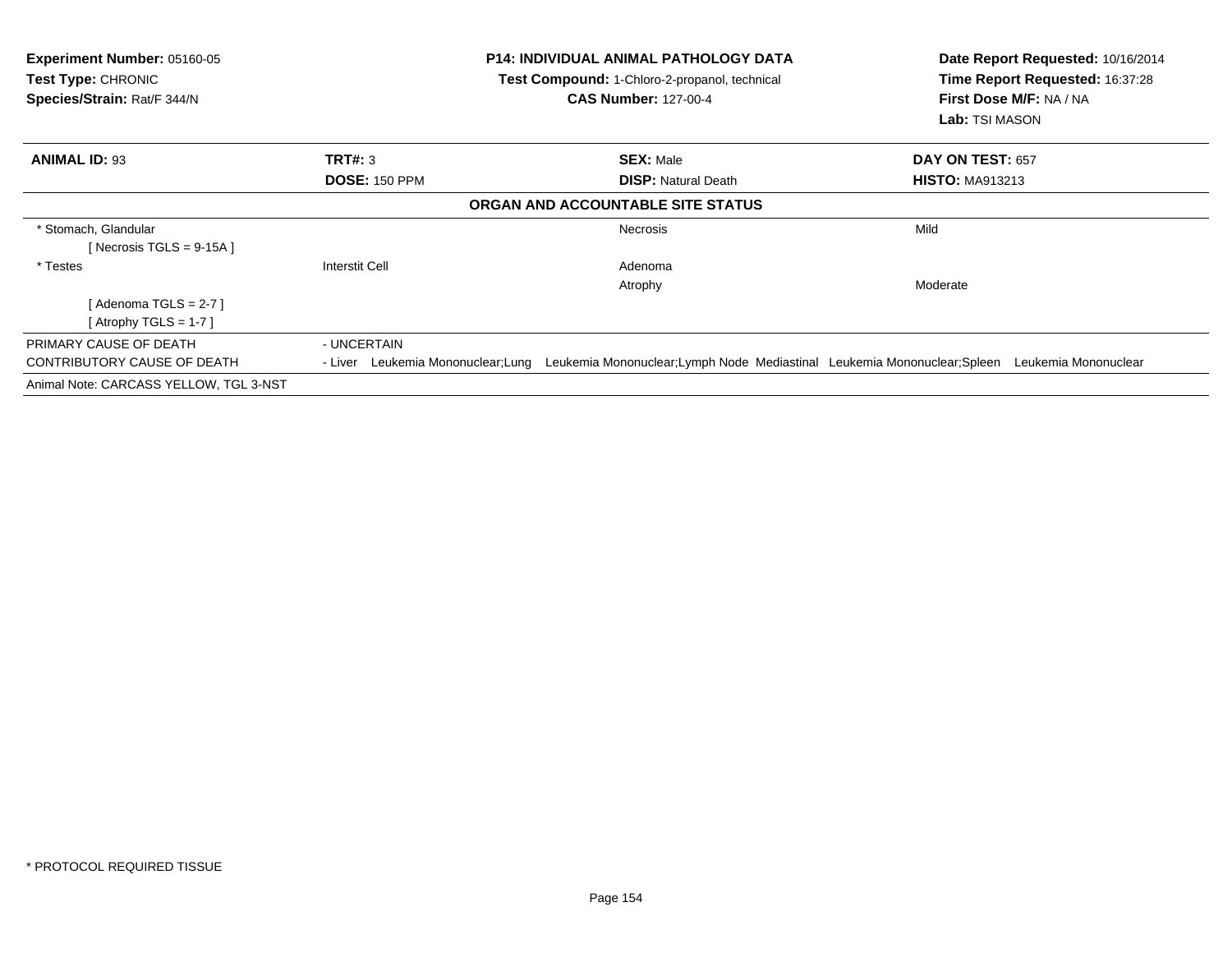## **P14: INDIVIDUAL ANIMAL PATHOLOGY DATA**

**Test Compound:** 1-Chloro-2-propanol, technical

**CAS Number:** 127-00-4

| <b>ANIMAL ID: 94</b>              | <b>TRT#: 3</b>             | <b>SEX: Male</b>                  | DAY ON TEST: 729            |
|-----------------------------------|----------------------------|-----------------------------------|-----------------------------|
|                                   | <b>DOSE: 150 PPM</b>       | <b>DISP: Terminal Sacrifice</b>   | <b>HISTO: MA913214</b>      |
|                                   |                            | ORGAN AND ACCOUNTABLE SITE STATUS |                             |
| <b>NORMAL</b>                     |                            |                                   |                             |
| * Adrenal Cortex                  | * Adrenal Medulla          | * Blood Vessel                    | * Bone                      |
| * Bone Marrow                     | * Brain                    | * Epididymis                      | * Esophagus                 |
| * Intestine Large, Cecum          | * Intestine Large, Colon   | * Intestine Large, Rectum         | * Intestine Small, Duodenum |
| * Intestine Small, Ileum          | * Intestine Small, Jejunum | * Islets, Pancreatic              | * Lymph Node, Mandibular    |
| * Lymph Node, Mesenteric          | * Mammary Gland            | * Nose                            | * Parathyroid Gland         |
| * Preputial Gland                 | * Prostate                 | * Salivary Glands                 | * Seminal Vesicle           |
| * Skin                            | * Stomach, Forestomach     | * Stomach, Glandular              | * Thymus                    |
| * Thyroid Gland                   | * Trachea                  | * Urinary Bladder                 |                             |
| <b>OBSERVATIONS</b>               |                            |                                   |                             |
| * Heart                           |                            | Cardiomyopathy                    | Mild                        |
| * Kidney                          |                            | Nephropathy                       | Moderate                    |
| * Liver                           |                            | Angiectasis                       | Mild                        |
|                                   |                            | Clear Cell Focus                  |                             |
|                                   |                            | <b>Eosinophilic Focus</b>         |                             |
|                                   |                            | Hemorrhage                        | Minimal                     |
|                                   |                            | Leukemia Mononuclear              |                             |
|                                   |                            | <b>Mixed Cell Focus</b>           |                             |
| [Angiectasis $TGLS = 4-6$ ]       |                            |                                   |                             |
| [ Eosinophilic Focus TGLS = 7-6A] |                            |                                   |                             |
| [Hemorrhage TGLS = 8-6B]          |                            |                                   |                             |
| [Mixed Cell Focus TGLS = 7-6A]    |                            |                                   |                             |
| * Lung                            | Alveolar Epith             | Hyperplasia                       | Marked                      |
|                                   |                            | Leukemia Mononuclear              |                             |
| [Hyperplasia TGLS = 6-3A]         |                            |                                   |                             |
| * Pancreas                        | Acinus                     | Atrophy                           | Moderate                    |
| * Pituitary Gland                 | <b>Pars Distalis</b>       | Adenoma                           |                             |
|                                   | <b>Pars Distalis</b>       | Hemorrhage                        | Mild                        |
| [Adenoma TGLS = $5-8$ ]           |                            |                                   |                             |
| [Hemorrhage TGLS = 5-8]           |                            |                                   |                             |
| * Spleen                          |                            | Leukemia Mononuclear              |                             |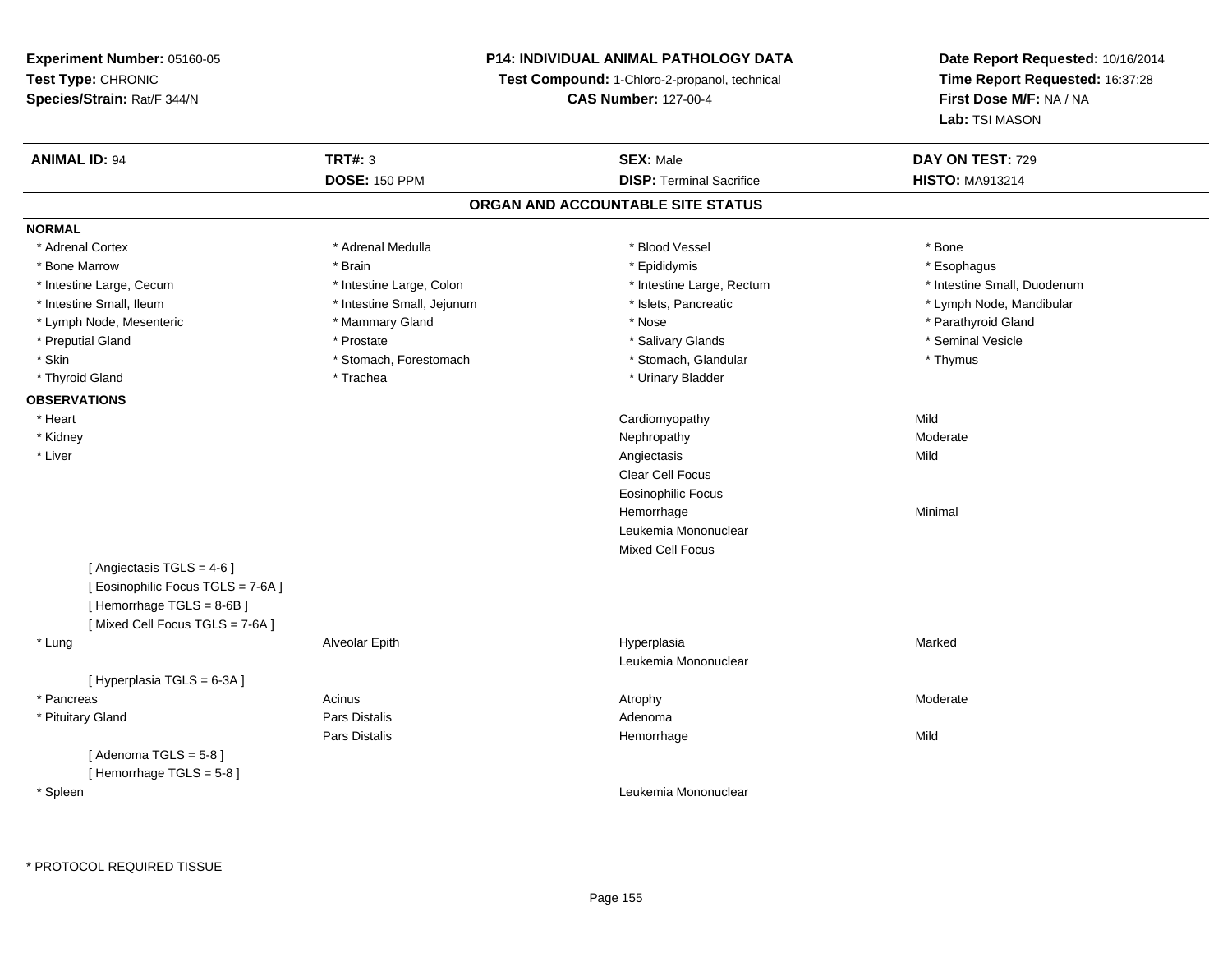| <b>Experiment Number: 05160-05</b><br><b>Test Type: CHRONIC</b><br>Species/Strain: Rat/F 344/N |                                  | <b>P14: INDIVIDUAL ANIMAL PATHOLOGY DATA</b><br>Test Compound: 1-Chloro-2-propanol, technical<br><b>CAS Number: 127-00-4</b> |                                 | Date Report Requested: 10/16/2014<br>Time Report Requested: 16:37:28<br>First Dose M/F: NA / NA<br>Lab: TSI MASON |
|------------------------------------------------------------------------------------------------|----------------------------------|------------------------------------------------------------------------------------------------------------------------------|---------------------------------|-------------------------------------------------------------------------------------------------------------------|
| <b>ANIMAL ID: 94</b>                                                                           | TRT#: 3                          |                                                                                                                              | <b>SEX: Male</b>                | <b>DAY ON TEST: 729</b>                                                                                           |
|                                                                                                | <b>DOSE: 150 PPM</b>             |                                                                                                                              | <b>DISP:</b> Terminal Sacrifice | <b>HISTO: MA913214</b>                                                                                            |
|                                                                                                |                                  | ORGAN AND ACCOUNTABLE SITE STATUS                                                                                            |                                 |                                                                                                                   |
| [Leukemia Mononuclear TGLS = 3-3 ]                                                             |                                  |                                                                                                                              |                                 |                                                                                                                   |
| * Testes                                                                                       | <b>Bilateral, Interstit Cell</b> |                                                                                                                              | Adenoma                         |                                                                                                                   |
| [Adenoma TGLS = $1,2-7$ ]                                                                      |                                  |                                                                                                                              |                                 |                                                                                                                   |
| PRIMARY CAUSE OF DEATH                                                                         |                                  |                                                                                                                              |                                 |                                                                                                                   |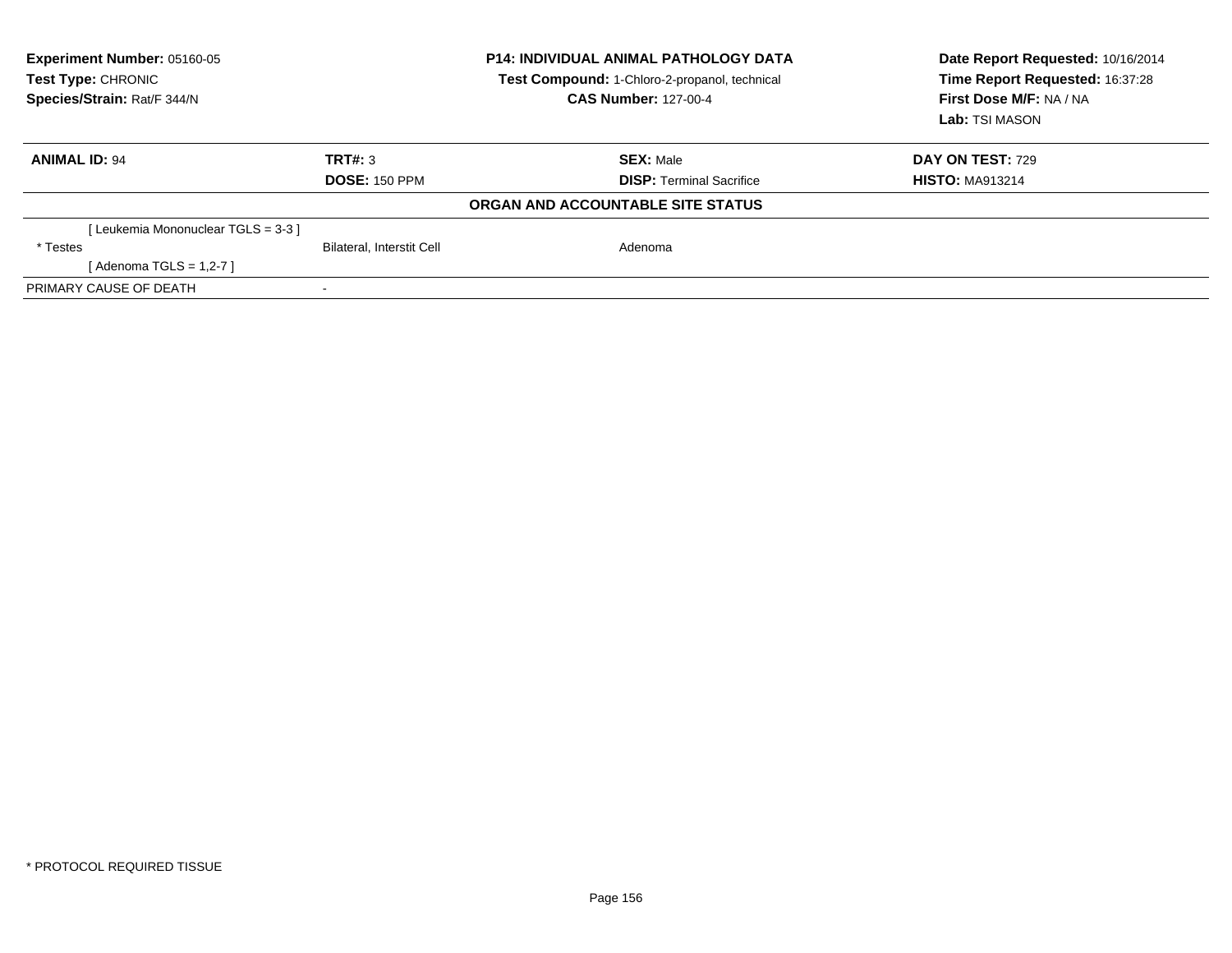## **P14: INDIVIDUAL ANIMAL PATHOLOGY DATA**

**Test Compound:** 1-Chloro-2-propanol, technical

**CAS Number:** 127-00-4

**Date Report Requested:** 10/16/2014**Time Report Requested:** 16:37:28**First Dose M/F:** NA / NA**Lab:** TSI MASON

| <b>ANIMAL ID: 95</b>                        | TRT#: 3                     | <b>SEX: Male</b>                  | DAY ON TEST: 729           |
|---------------------------------------------|-----------------------------|-----------------------------------|----------------------------|
|                                             | <b>DOSE: 150 PPM</b>        | <b>DISP: Terminal Sacrifice</b>   | <b>HISTO: MA913215</b>     |
|                                             |                             | ORGAN AND ACCOUNTABLE SITE STATUS |                            |
| <b>NORMAL</b>                               |                             |                                   |                            |
| * Adrenal Cortex                            | * Blood Vessel              | * Bone                            | * Bone Marrow              |
| * Brain                                     | * Epididymis                | * Esophagus                       | * Intestine Large, Cecum   |
| * Intestine Large, Colon                    | * Intestine Small, Duodenum | * Intestine Small, Ileum          | * Intestine Small, Jejunum |
| * Islets, Pancreatic                        | * Lymph Node, Mandibular    | * Lymph Node, Mesenteric          | * Nose                     |
| * Pancreas                                  | * Parathyroid Gland         | * Preputial Gland                 | * Prostate                 |
| * Salivary Glands                           | * Seminal Vesicle           | * Stomach, Forestomach            | * Stomach, Glandular       |
| * Trachea                                   | * Urinary Bladder           |                                   |                            |
| <b>OBSERVATIONS</b>                         |                             |                                   |                            |
| * Adrenal Medulla                           |                             | Pheochromocytoma Benign           |                            |
| * Heart                                     |                             | Cardiomyopathy                    | Mild                       |
| * Intestine Large, Rectum                   |                             | Parasite Metazoan                 | Minimal                    |
| * Kidney                                    |                             | Nephropathy                       | Moderate                   |
| * Liver                                     |                             | Angiectasis                       | Mild                       |
|                                             |                             | Leukemia Mononuclear              |                            |
| Note: TGL 11-NCL                            |                             |                                   |                            |
| [ Leukemia Mononuclear TGLS = 6-6,6A,6A.1 ] |                             |                                   |                            |
| * Lung                                      |                             | Leukemia Mononuclear              |                            |
| Lymph Node                                  | Mediastinal                 | Hemorrhage                        | Moderate                   |
|                                             | Renal                       | Hemorrhage                        | Mild                       |
|                                             | Mediastinal                 | Leukemia Mononuclear              |                            |
|                                             | Renal                       | Pigmentation                      | Mild                       |
| [Hemorrhage TGLS = 7-16]                    |                             |                                   |                            |
| [Hemorrhage TGLS = 8-3A]                    |                             |                                   |                            |
| [ Leukemia Mononuclear TGLS = 8-3A ]        |                             |                                   |                            |
| [ Pigmentation TGLS = 7-16 ]                |                             |                                   |                            |
| * Mammary Gland                             |                             | <b>Dilatation</b>                 | Mild                       |
| * Pituitary Gland                           | Pars Distalis               | Adenoma                           |                            |
| [Adenoma TGLS = $9-8$ ]                     |                             |                                   |                            |
| * Skin                                      | Epidermis                   | Hyperplasia                       | Marked                     |
|                                             |                             | Keratoacanthoma                   | Multiple                   |

\* PROTOCOL REQUIRED TISSUE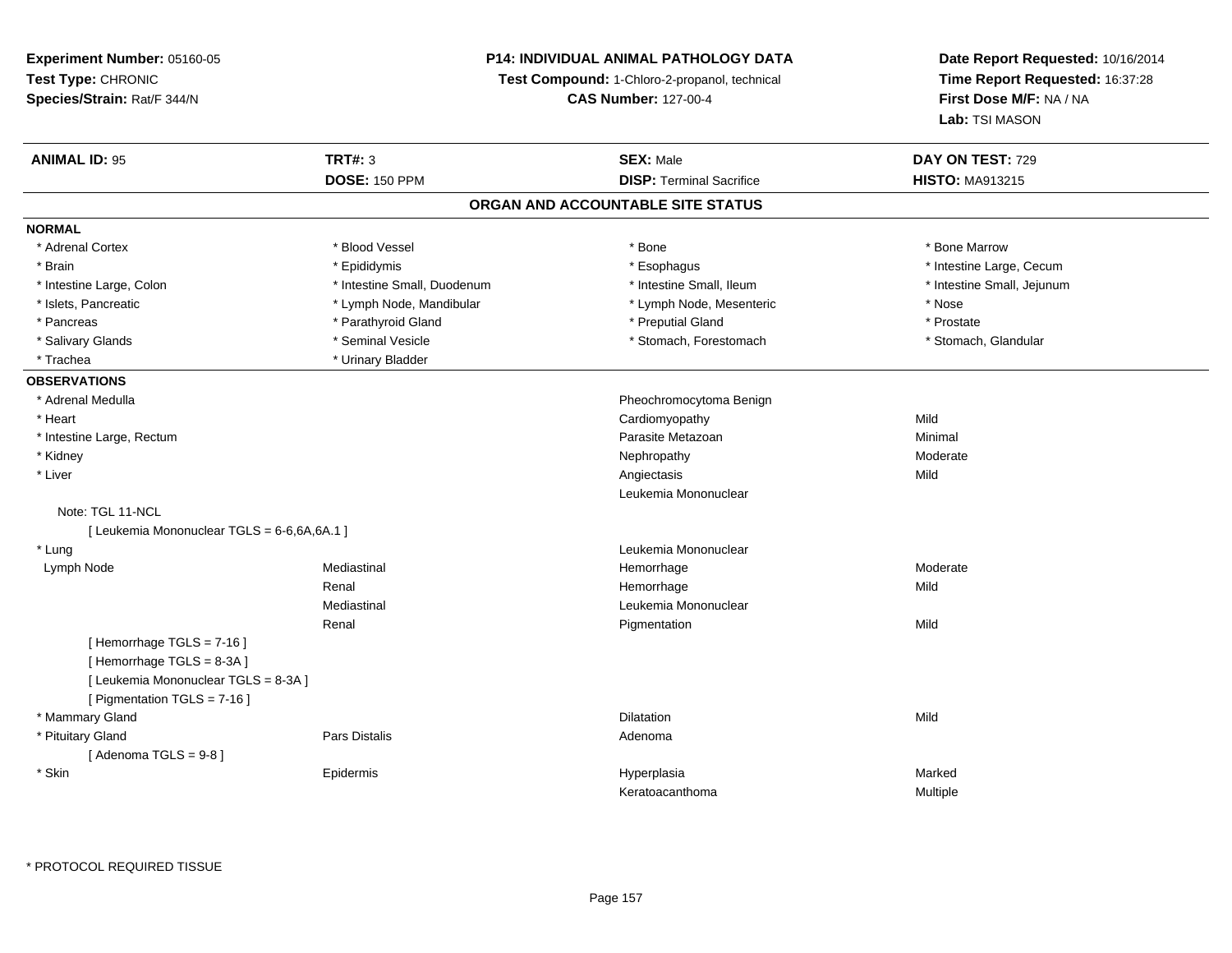| <b>Experiment Number: 05160-05</b><br><b>Test Type: CHRONIC</b><br>Species/Strain: Rat/F 344/N |                                  | P14: INDIVIDUAL ANIMAL PATHOLOGY DATA<br>Test Compound: 1-Chloro-2-propanol, technical<br><b>CAS Number: 127-00-4</b> | Date Report Requested: 10/16/2014<br>Time Report Requested: 16:37:28<br>First Dose M/F: NA / NA<br>Lab: TSI MASON |
|------------------------------------------------------------------------------------------------|----------------------------------|-----------------------------------------------------------------------------------------------------------------------|-------------------------------------------------------------------------------------------------------------------|
| <b>ANIMAL ID: 95</b>                                                                           | TRT#: 3                          | <b>SEX: Male</b>                                                                                                      | DAY ON TEST: 729                                                                                                  |
|                                                                                                | <b>DOSE: 150 PPM</b>             | <b>DISP:</b> Terminal Sacrifice                                                                                       | <b>HISTO: MA913215</b>                                                                                            |
|                                                                                                |                                  | ORGAN AND ACCOUNTABLE SITE STATUS                                                                                     |                                                                                                                   |
| [Hyperplasia TGLS = 10-17]                                                                     |                                  |                                                                                                                       |                                                                                                                   |
| [ Keratoacanthoma TGLS = $1-10A$ ; 2-10B ]                                                     |                                  |                                                                                                                       |                                                                                                                   |
| * Spleen                                                                                       |                                  | <b>Fibrosis</b>                                                                                                       | Mild                                                                                                              |
|                                                                                                |                                  | Leukemia Mononuclear                                                                                                  |                                                                                                                   |
| [Fibrosis TGLS = $5-3B$ ]                                                                      |                                  |                                                                                                                       |                                                                                                                   |
| [Leukemia Mononuclear TGLS = 4-3,3B]                                                           |                                  |                                                                                                                       |                                                                                                                   |
| * Testes                                                                                       | <b>Bilateral, Interstit Cell</b> | Adenoma                                                                                                               |                                                                                                                   |
| [Adenoma TGLS = $3-7$ ]                                                                        |                                  |                                                                                                                       |                                                                                                                   |
| * Thymus                                                                                       |                                  | Atrophy                                                                                                               | Mild                                                                                                              |
| * Thyroid Gland                                                                                | C Cell                           | Hyperplasia                                                                                                           | Mild                                                                                                              |
| PRIMARY CAUSE OF DEATH                                                                         |                                  |                                                                                                                       |                                                                                                                   |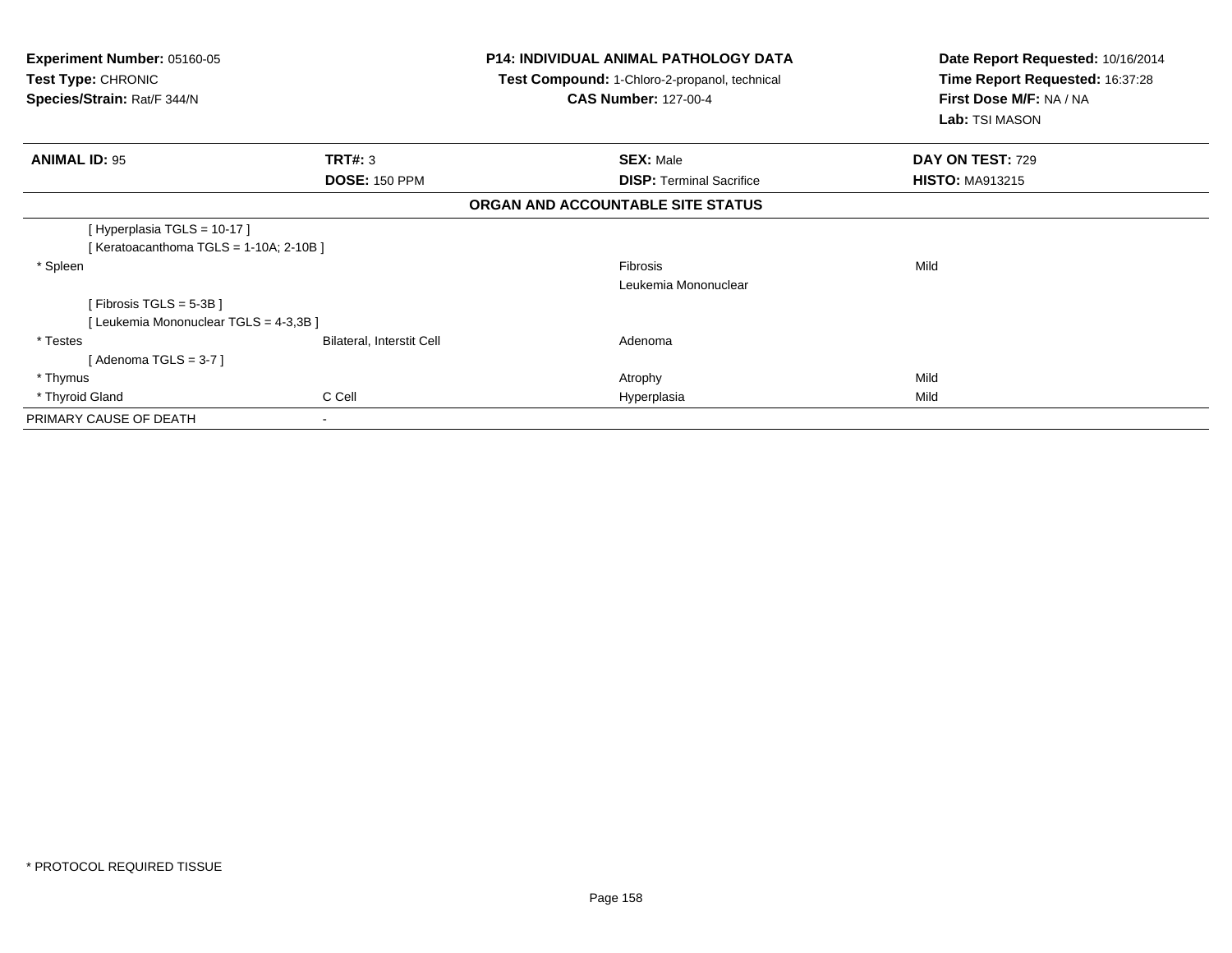| Experiment Number: 05160-05            |                           | P14: INDIVIDUAL ANIMAL PATHOLOGY DATA         | Date Report Requested: 10/16/2014<br>Time Report Requested: 16:37:28 |  |
|----------------------------------------|---------------------------|-----------------------------------------------|----------------------------------------------------------------------|--|
| Test Type: CHRONIC                     |                           | Test Compound: 1-Chloro-2-propanol, technical |                                                                      |  |
| Species/Strain: Rat/F 344/N            |                           | <b>CAS Number: 127-00-4</b>                   | First Dose M/F: NA / NA                                              |  |
|                                        |                           |                                               | Lab: TSI MASON                                                       |  |
| <b>ANIMAL ID: 96</b>                   | <b>TRT#: 3</b>            | <b>SEX: Male</b>                              | DAY ON TEST: 548                                                     |  |
|                                        | <b>DOSE: 150 PPM</b>      | <b>DISP:</b> Moribund Sacrifice               | <b>HISTO: MA913216</b>                                               |  |
|                                        |                           | ORGAN AND ACCOUNTABLE SITE STATUS             |                                                                      |  |
| <b>NORMAL</b>                          |                           |                                               |                                                                      |  |
| * Adrenal Cortex                       | * Adrenal Medulla         | * Blood Vessel                                | * Bone                                                               |  |
| * Brain                                | * Epididymis              | * Esophagus                                   | * Intestine Large, Cecum                                             |  |
| * Intestine Large, Colon               | * Intestine Large, Rectum | * Intestine Small, Duodenum                   | * Intestine Small, Jejunum                                           |  |
| * Islets, Pancreatic                   | * Pancreas                | * Prostate                                    | * Salivary Glands                                                    |  |
| * Seminal Vesicle                      | * Skin                    | * Stomach, Forestomach                        | * Thyroid Gland                                                      |  |
| * Trachea                              | * Urinary Bladder         |                                               |                                                                      |  |
| <b>MISSING</b>                         |                           |                                               |                                                                      |  |
| * Parathyroid Gland                    |                           |                                               |                                                                      |  |
| <b>OBSERVATIONS</b>                    |                           |                                               |                                                                      |  |
| * Bone Marrow                          |                           | Leukemia Mononuclear                          |                                                                      |  |
| * Heart                                |                           | Cardiomyopathy                                | Minimal                                                              |  |
|                                        |                           | Leukemia Mononuclear                          |                                                                      |  |
| * Intestine Small, Ileum               |                           | Leukemia Mononuclear                          |                                                                      |  |
| [ Leukemia Mononuclear TGLS = 10-5A ]  |                           |                                               |                                                                      |  |
| * Kidney                               |                           | Leukemia Mononuclear                          |                                                                      |  |
|                                        |                           | Nephropathy                                   | Mild                                                                 |  |
| [ Leukemia Mononuclear TGLS = 13-4 ]   |                           |                                               |                                                                      |  |
| * Liver                                |                           | Leukemia Mononuclear                          |                                                                      |  |
| [ Leukemia Mononuclear TGLS = 8,14-6 ] |                           |                                               |                                                                      |  |
| * Lung                                 |                           | Leukemia Mononuclear                          |                                                                      |  |
| Lymph Node                             | Deep Cervical             | Leukemia Mononuclear                          |                                                                      |  |
|                                        | <b>Iliac</b>              | Leukemia Mononuclear                          |                                                                      |  |
|                                        | Mediastinal               | Leukemia Mononuclear                          |                                                                      |  |
|                                        | Pancreatic                | Leukemia Mononuclear                          |                                                                      |  |
|                                        | Renal                     | Leukemia Mononuclear                          |                                                                      |  |
| [ Leukemia Mononuclear TGLS = 16-3A ]  |                           |                                               |                                                                      |  |
| [ Leukemia Mononuclear TGLS = 15-20 ]  |                           |                                               |                                                                      |  |
| [ Leukemia Mononuclear TGLS = 12-19 ]  |                           |                                               |                                                                      |  |
| [ Leukemia Mononuclear TGLS = 5-9A ]   |                           |                                               |                                                                      |  |
| [ Leukemia Mononuclear TGLS = 9-18 ]   |                           |                                               |                                                                      |  |
|                                        |                           |                                               |                                                                      |  |

\* PROTOCOL REQUIRED TISSUE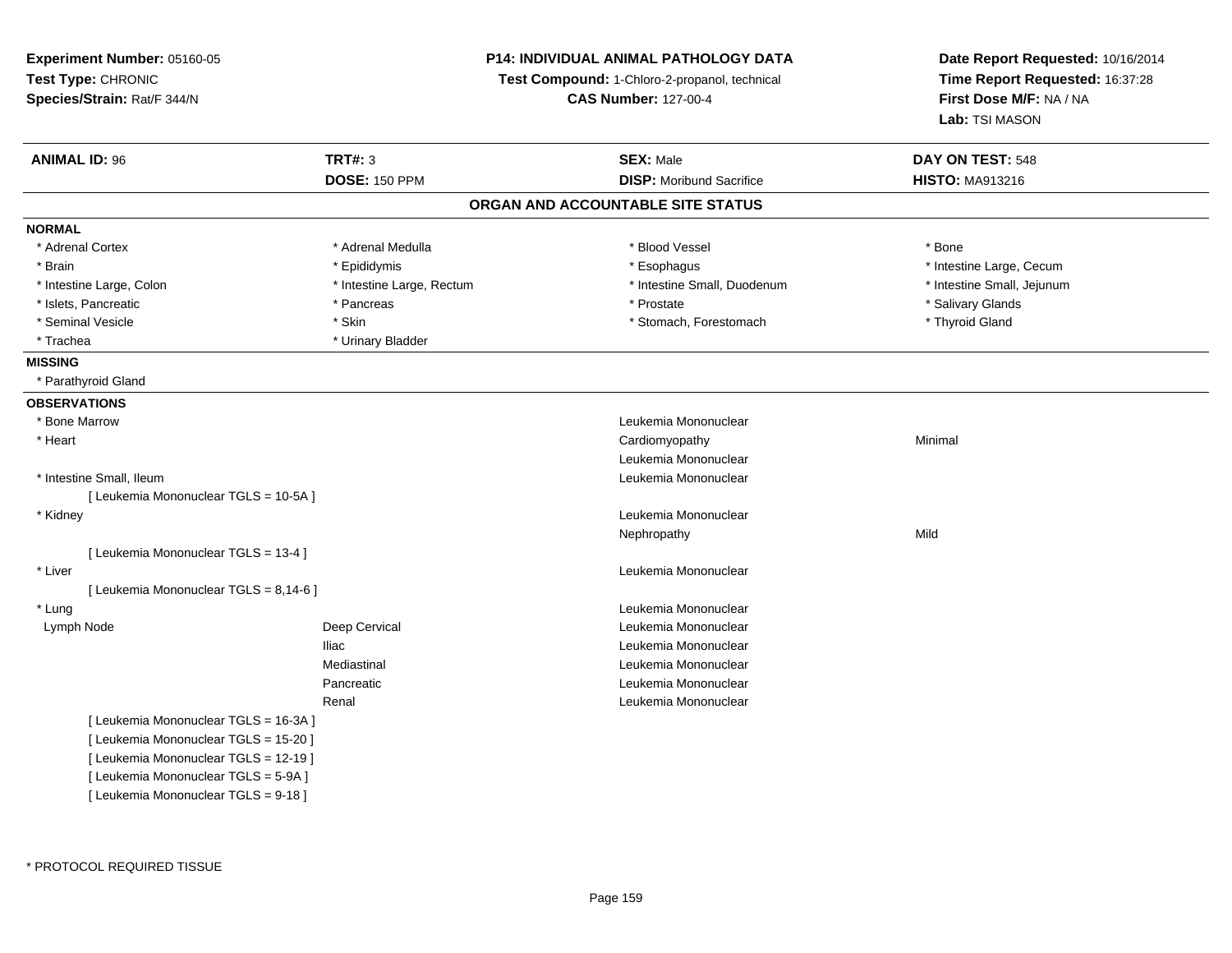## **P14: INDIVIDUAL ANIMAL PATHOLOGY DATA**

**Test Compound:** 1-Chloro-2-propanol, technical

| <b>ANIMAL ID: 96</b>                       | TRT#: 3                   | <b>SEX: Male</b>                                                                                                                                                                                                                                                                                                                                                                       | DAY ON TEST: 548                                                                                                                                                                                                                                                                            |
|--------------------------------------------|---------------------------|----------------------------------------------------------------------------------------------------------------------------------------------------------------------------------------------------------------------------------------------------------------------------------------------------------------------------------------------------------------------------------------|---------------------------------------------------------------------------------------------------------------------------------------------------------------------------------------------------------------------------------------------------------------------------------------------|
|                                            | <b>DOSE: 150 PPM</b>      | <b>DISP:</b> Moribund Sacrifice                                                                                                                                                                                                                                                                                                                                                        | <b>HISTO: MA913216</b>                                                                                                                                                                                                                                                                      |
|                                            |                           | ORGAN AND ACCOUNTABLE SITE STATUS                                                                                                                                                                                                                                                                                                                                                      |                                                                                                                                                                                                                                                                                             |
| * Lymph Node, Mandibular                   |                           | Leukemia Mononuclear                                                                                                                                                                                                                                                                                                                                                                   |                                                                                                                                                                                                                                                                                             |
| [ Leukemia Mononuclear TGLS = 1-9 ]        |                           |                                                                                                                                                                                                                                                                                                                                                                                        |                                                                                                                                                                                                                                                                                             |
| * Lymph Node, Mesenteric                   |                           | Leukemia Mononuclear                                                                                                                                                                                                                                                                                                                                                                   |                                                                                                                                                                                                                                                                                             |
| [ Leukemia Mononuclear TGLS = 4-17;11-8A ] |                           |                                                                                                                                                                                                                                                                                                                                                                                        |                                                                                                                                                                                                                                                                                             |
| * Mammary Gland                            |                           | Leukemia Mononuclear                                                                                                                                                                                                                                                                                                                                                                   |                                                                                                                                                                                                                                                                                             |
| Mesentery                                  | Fat                       | Necrosis                                                                                                                                                                                                                                                                                                                                                                               | Mild                                                                                                                                                                                                                                                                                        |
| [ Necrosis TGLS = $2-16$ ]                 |                           |                                                                                                                                                                                                                                                                                                                                                                                        |                                                                                                                                                                                                                                                                                             |
| * Nose                                     | <b>Respirat Epith</b>     | Leukemia Mononuclear                                                                                                                                                                                                                                                                                                                                                                   |                                                                                                                                                                                                                                                                                             |
| * Pituitary Gland                          | <b>Pars Distalis</b>      | Cyst                                                                                                                                                                                                                                                                                                                                                                                   | Minimal                                                                                                                                                                                                                                                                                     |
|                                            | <b>Pars Distalis</b>      | Hyperplasia                                                                                                                                                                                                                                                                                                                                                                            | Moderate                                                                                                                                                                                                                                                                                    |
| * Preputial Gland                          |                           | Leukemia Mononuclear                                                                                                                                                                                                                                                                                                                                                                   |                                                                                                                                                                                                                                                                                             |
| * Spleen                                   |                           | Leukemia Mononuclear                                                                                                                                                                                                                                                                                                                                                                   |                                                                                                                                                                                                                                                                                             |
|                                            |                           | Necrosis                                                                                                                                                                                                                                                                                                                                                                               | Mild                                                                                                                                                                                                                                                                                        |
| [Leukemia Mononuclear TGLS = 6-3]          |                           |                                                                                                                                                                                                                                                                                                                                                                                        |                                                                                                                                                                                                                                                                                             |
| [ Necrosis TGLS = $7-3$ ]                  |                           |                                                                                                                                                                                                                                                                                                                                                                                        |                                                                                                                                                                                                                                                                                             |
| * Stomach. Glandular                       |                           | Necrosis                                                                                                                                                                                                                                                                                                                                                                               | Moderate                                                                                                                                                                                                                                                                                    |
| * Testes                                   | Bilateral, Interstit Cell | Adenoma                                                                                                                                                                                                                                                                                                                                                                                |                                                                                                                                                                                                                                                                                             |
| [Adenoma TGLS = $3-7$ ]                    |                           |                                                                                                                                                                                                                                                                                                                                                                                        |                                                                                                                                                                                                                                                                                             |
| * Thymus                                   |                           | Leukemia Mononuclear                                                                                                                                                                                                                                                                                                                                                                   |                                                                                                                                                                                                                                                                                             |
| PRIMARY CAUSE OF DEATH                     | - UNCERTAIN               |                                                                                                                                                                                                                                                                                                                                                                                        |                                                                                                                                                                                                                                                                                             |
| CONTRIBUTORY CAUSE OF DEATH                | Mononuclear               | Mononuclear;Lymph Node Renal Leukemia Mononuclear;Lymph Node Pancreatic Leukemia Mononuclear;Lymph Node Iliac Leukemia<br>Mononuclear;Lymph Node;Mandibular Leukemia Mononuclear;Lymph Node;Mesenteric Leukemia Mononuclear;Mammary Gland Leukemia<br>Mononuclear: Nose Respirat Epith Leukemia Mononuclear: Preputial Gland Leukemia Mononuclear: Spleen Leukemia Mononuclear: Thymus | - Bone Marrow Leukemia Mononuclear; Heart Leukemia Mononuclear; Intestine Small; Ileum Leukemia Mononuclear; Kidney Leukemia Mononuclear; Liver<br>Leukemia Mononuclear;Lung Leukemia Mononuclear;Lymph Node Mediastinal Leukemia Mononuclear;Lymph Node Deep Cervical Leukemia<br>Leukemia |
| Animal Note: CARCASS THIN, TGL 17-NST      |                           |                                                                                                                                                                                                                                                                                                                                                                                        |                                                                                                                                                                                                                                                                                             |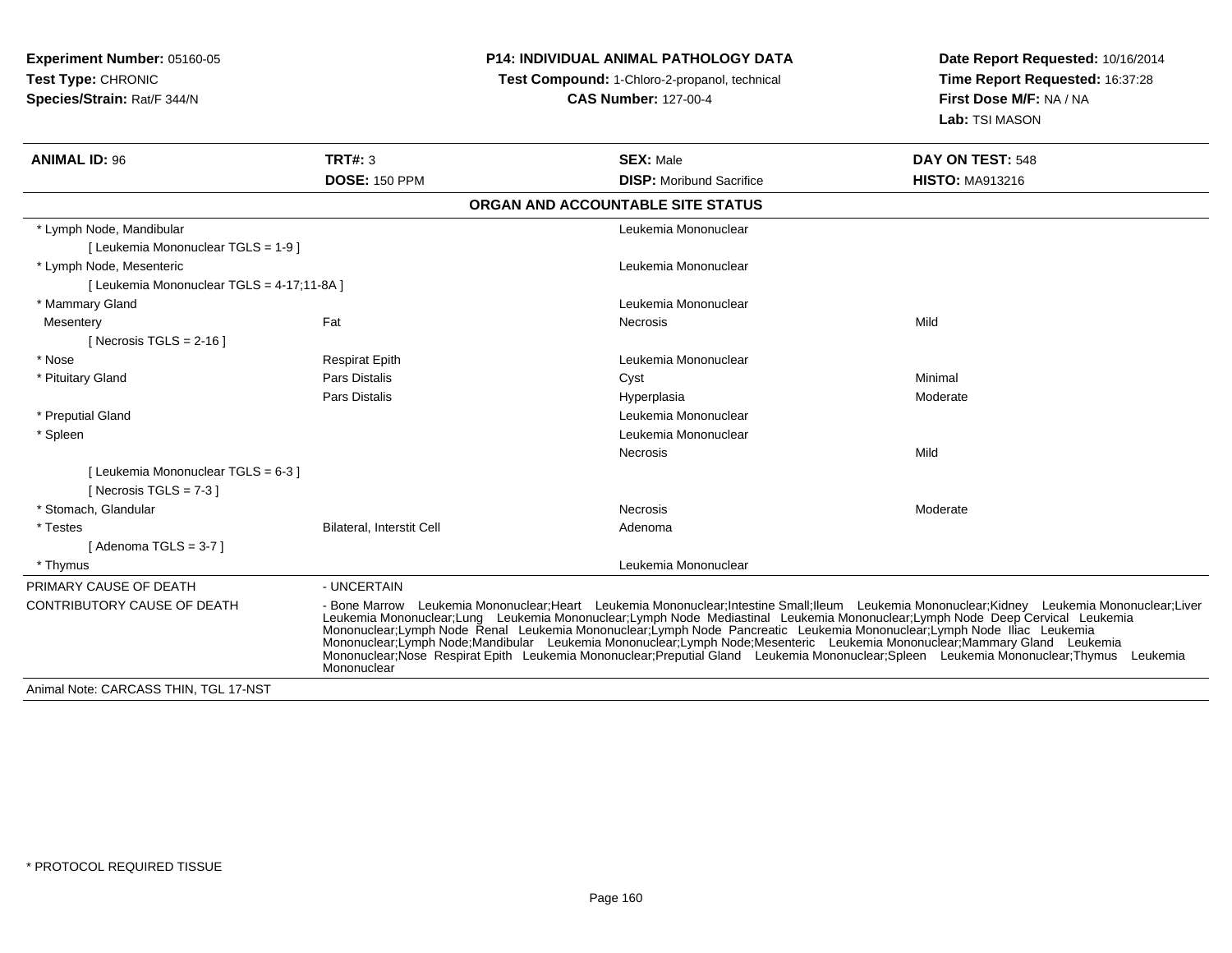## **P14: INDIVIDUAL ANIMAL PATHOLOGY DATA**

**Test Compound:** 1-Chloro-2-propanol, technical

**CAS Number:** 127-00-4

| <b>ANIMAL ID: 97</b>               | <b>TRT#: 3</b>                    | <b>SEX: Male</b>                 | DAY ON TEST: 729         |  |  |  |  |
|------------------------------------|-----------------------------------|----------------------------------|--------------------------|--|--|--|--|
|                                    | <b>DOSE: 150 PPM</b>              | <b>DISP: Terminal Sacrifice</b>  | <b>HISTO: MA913217</b>   |  |  |  |  |
|                                    | ORGAN AND ACCOUNTABLE SITE STATUS |                                  |                          |  |  |  |  |
| <b>NORMAL</b>                      |                                   |                                  |                          |  |  |  |  |
| * Adrenal Cortex                   | * Blood Vessel                    | * Bone                           | * Bone Marrow            |  |  |  |  |
| * Brain                            | * Epididymis                      | * Esophagus                      | * Intestine Large, Cecum |  |  |  |  |
| * Intestine Large, Colon           | * Intestine Large, Rectum         | * Intestine Small, Duodenum      | * Intestine Small, Ileum |  |  |  |  |
| * Intestine Small, Jejunum         | * Islets, Pancreatic              | * Lung                           | * Lymph Node, Mandibular |  |  |  |  |
| * Mammary Gland                    | * Nose                            | * Pancreas                       | * Parathyroid Gland      |  |  |  |  |
| * Preputial Gland                  | * Prostate                        | * Salivary Glands                | * Seminal Vesicle        |  |  |  |  |
| * Stomach, Forestomach             | * Stomach, Glandular              | * Thymus                         | * Thyroid Gland          |  |  |  |  |
| * Trachea                          | * Urinary Bladder                 |                                  |                          |  |  |  |  |
| <b>OBSERVATIONS</b>                |                                   |                                  |                          |  |  |  |  |
| * Adrenal Medulla                  |                                   | Pheochromocytoma Benign          |                          |  |  |  |  |
| * Heart                            |                                   | Cardiomyopathy                   | Mild                     |  |  |  |  |
| * Kidney                           |                                   | Nephropathy                      | Mild                     |  |  |  |  |
| * Liver                            |                                   | Clear Cell Focus                 |                          |  |  |  |  |
|                                    |                                   | Degeneration                     | Cystic, Minimal          |  |  |  |  |
| [Degeneration TGLS = 5-6A]         |                                   |                                  |                          |  |  |  |  |
| * Lym Node Mand                    |                                   |                                  |                          |  |  |  |  |
| Note: TGL 2-NCL                    |                                   |                                  |                          |  |  |  |  |
| * Lymph Node, Mesenteric           |                                   | Ectasia                          | Mild                     |  |  |  |  |
|                                    |                                   | Hyperplasia                      | Lymphoid, Minimal        |  |  |  |  |
| [ Ectasia TGLS = $4-8$ ]           |                                   |                                  |                          |  |  |  |  |
| [ Hyperplasia TGLS = 4-8 ]         |                                   |                                  |                          |  |  |  |  |
| * Pituitary Gland                  | <b>Pars Distalis</b>              | Cyst                             | Minimal                  |  |  |  |  |
| * Skin                             |                                   | Trichoepithelioma                |                          |  |  |  |  |
| [ Trichoepithelioma TGLS = 1-10A ] |                                   |                                  |                          |  |  |  |  |
| * Spleen                           |                                   | Hematopoietic Cell Proliferation | Moderate                 |  |  |  |  |
| * Testes                           | Bilateral, Interstit Cell         | Adenoma                          |                          |  |  |  |  |
| [Adenoma TGLS = $3-7$ ]            |                                   |                                  |                          |  |  |  |  |
| PRIMARY CAUSE OF DEATH             | $\blacksquare$                    |                                  |                          |  |  |  |  |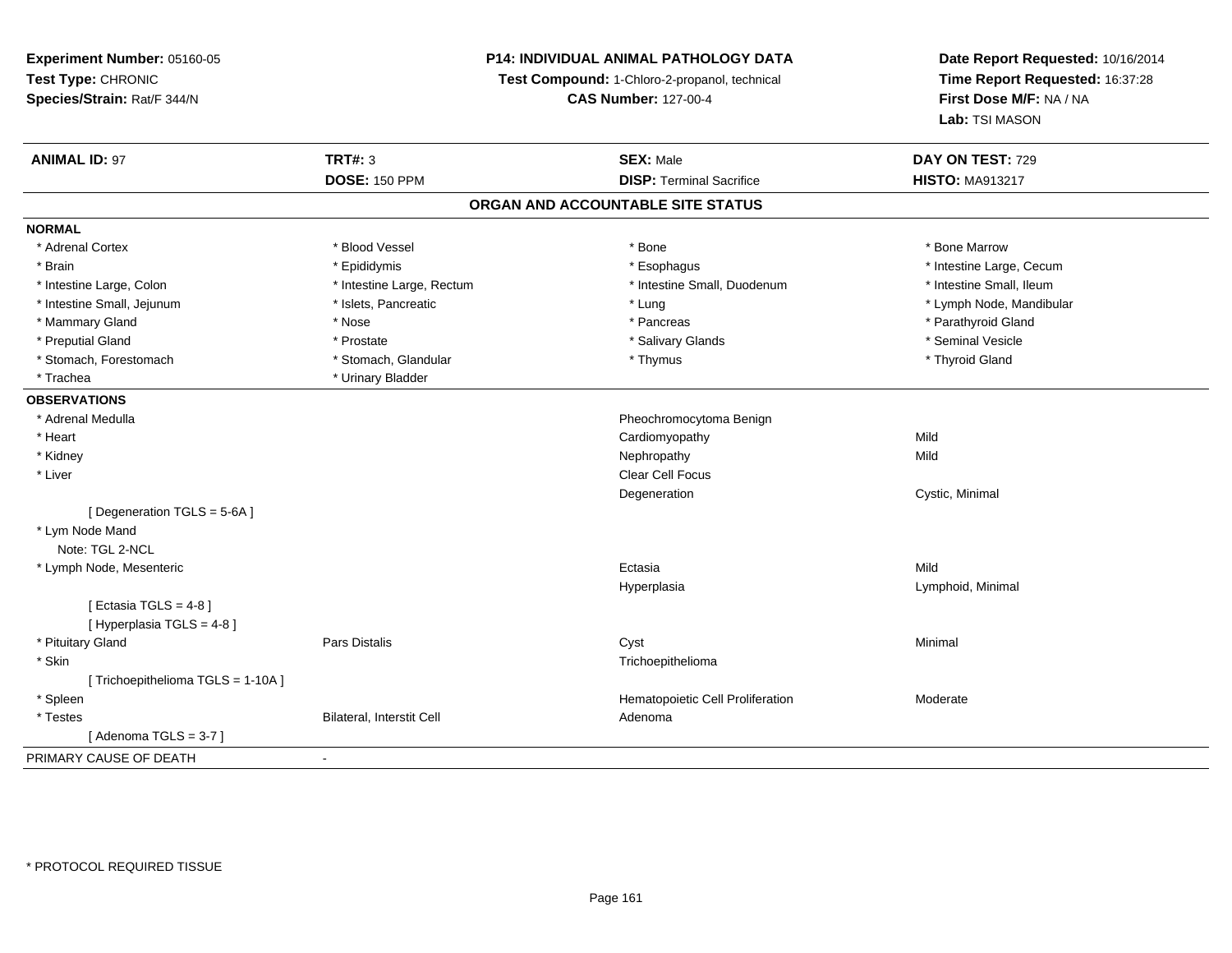## **P14: INDIVIDUAL ANIMAL PATHOLOGY DATA**

**Test Compound:** 1-Chloro-2-propanol, technical

**CAS Number:** 127-00-4

| <b>ANIMAL ID: 98</b>                   | <b>TRT#: 3</b>           | <b>SEX: Male</b>                  | DAY ON TEST: 711          |
|----------------------------------------|--------------------------|-----------------------------------|---------------------------|
|                                        | <b>DOSE: 150 PPM</b>     | <b>DISP: Natural Death</b>        | <b>HISTO: MA913218</b>    |
|                                        |                          | ORGAN AND ACCOUNTABLE SITE STATUS |                           |
| <b>NORMAL</b>                          |                          |                                   |                           |
| * Blood Vessel                         | * Bone                   | * Brain                           | * Epididymis              |
| * Esophagus                            | * Intestine Large, Cecum | * Intestine Large, Colon          | * Intestine Large, Rectum |
| * Intestine Small, Duodenum            | * Intestine Small, Ileum | * Intestine Small, Jejunum        | * Islets, Pancreatic      |
| * Mammary Gland                        | * Pancreas               | * Parathyroid Gland               | * Preputial Gland         |
| * Prostate                             | * Salivary Glands        | * Seminal Vesicle                 | * Stomach, Forestomach    |
| * Thyroid Gland                        | * Trachea                | * Urinary Bladder                 |                           |
| <b>OBSERVATIONS</b>                    |                          |                                   |                           |
| * Adrenal Cortex                       |                          | Hemorrhage                        | Mild                      |
|                                        |                          | Leukemia Mononuclear              |                           |
| * Adrenal Medulla                      |                          | Pheochromocytoma Benign           |                           |
| * Bone Marrow                          |                          | Leukemia Mononuclear              |                           |
| * Heart                                |                          | Cardiomyopathy                    | Minimal                   |
|                                        |                          | Leukemia Mononuclear              |                           |
| * Kidney                               |                          | Nephropathy                       | Moderate                  |
|                                        | <b>Renal Tubule</b>      | Pigmentation                      | Moderate                  |
| * Liver                                | Vein                     | Dilatation                        | Marked                    |
|                                        |                          | Leukemia Mononuclear              |                           |
| [ Dilatation TGLS = 13-6A ]            |                          |                                   |                           |
| [ Leukemia Mononuclear TGLS = 9-6,6A ] |                          |                                   |                           |
| * Lung                                 |                          | Leukemia Mononuclear              |                           |
| Lymph Node                             | Pancreatic               | Ectasia                           | Mild                      |
|                                        | Renal                    | Ectasia                           | Mild                      |
|                                        | Mediastinal              | Hemorrhage                        | Marked                    |
|                                        | Pancreatic               | Hemorrhage                        | Marked                    |
|                                        | Renal                    | Hemorrhage                        | Mild                      |
| [ Ectasia TGLS = 11-16 ]               |                          |                                   |                           |
| [Ectasia TGLS = $8-9A$ ]               |                          |                                   |                           |
| [Hemorrhage TGLS = 11-16]              |                          |                                   |                           |
| [Hemorrhage TGLS = 8-9A]               |                          |                                   |                           |
| [Hemorrhage TGLS = 12-3A]              |                          |                                   |                           |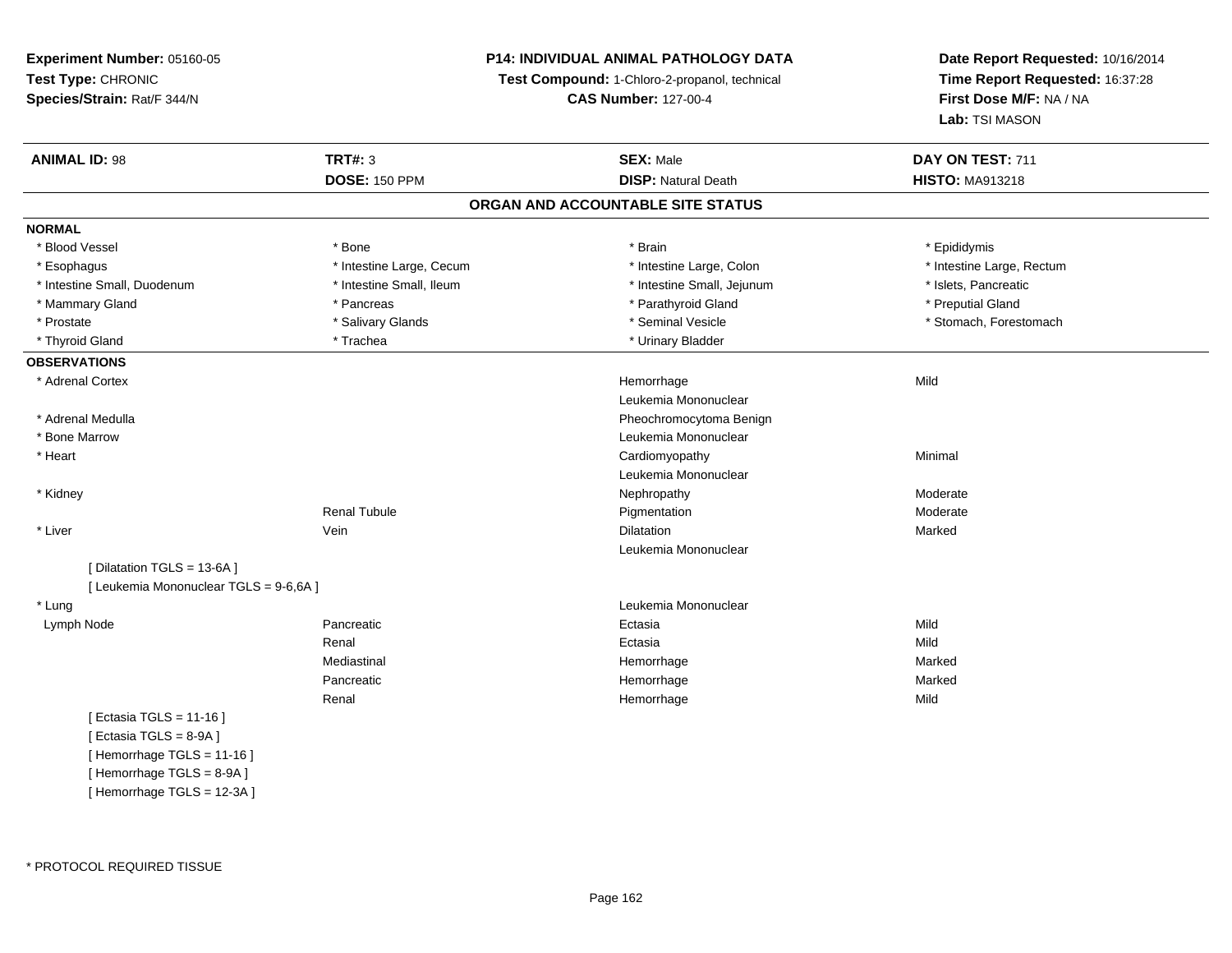## **P14: INDIVIDUAL ANIMAL PATHOLOGY DATA**

**Test Compound:** 1-Chloro-2-propanol, technical

| <b>ANIMAL ID: 98</b>                                   | TRT#: 3<br><b>DOSE: 150 PPM</b>  | <b>SEX: Male</b><br><b>DISP: Natural Death</b>                                                                                                                                                                                                    | DAY ON TEST: 711<br><b>HISTO: MA913218</b> |
|--------------------------------------------------------|----------------------------------|---------------------------------------------------------------------------------------------------------------------------------------------------------------------------------------------------------------------------------------------------|--------------------------------------------|
|                                                        |                                  | ORGAN AND ACCOUNTABLE SITE STATUS                                                                                                                                                                                                                 |                                            |
|                                                        |                                  |                                                                                                                                                                                                                                                   |                                            |
| * Lymph Node, Mandibular                               |                                  | Hemorrhage                                                                                                                                                                                                                                        | Marked                                     |
| [Hemorrhage TGLS = $1-9$ ]                             |                                  |                                                                                                                                                                                                                                                   |                                            |
| * Lymph Node, Mesenteric                               |                                  | Hemorrhage                                                                                                                                                                                                                                        | Marked                                     |
| [Hemorrhage TGLS = $5-8$ ]                             |                                  |                                                                                                                                                                                                                                                   |                                            |
| Mesentery                                              | Fat                              | Necrosis                                                                                                                                                                                                                                          | Moderate                                   |
| [ Necrosis TGLS = $4-17$ ]                             |                                  |                                                                                                                                                                                                                                                   |                                            |
| * Nose                                                 | <b>Respirat Epith</b>            | Hyperplasia                                                                                                                                                                                                                                       | Minimal                                    |
|                                                        |                                  | Leukemia Mononuclear                                                                                                                                                                                                                              |                                            |
| * Pituitary Gland                                      | <b>Pars Distalis</b>             | Leukemia Mononuclear                                                                                                                                                                                                                              |                                            |
| * Skin                                                 | <b>Subcut Tiss</b>               | Fibroma                                                                                                                                                                                                                                           |                                            |
| [Fibroma TGLS = $2-10A$ ]                              |                                  |                                                                                                                                                                                                                                                   |                                            |
| * Spleen                                               | Capsule                          | Fibrosis                                                                                                                                                                                                                                          | Mild                                       |
|                                                        |                                  | Leukemia Mononuclear                                                                                                                                                                                                                              |                                            |
| [Fibrosis TGLS = $7-3$ ]                               |                                  |                                                                                                                                                                                                                                                   |                                            |
| [Leukemia Mononuclear TGLS = 6-3]                      |                                  |                                                                                                                                                                                                                                                   |                                            |
| * Stom Forestom                                        |                                  |                                                                                                                                                                                                                                                   |                                            |
| Note: TGL 15-NCL                                       |                                  |                                                                                                                                                                                                                                                   |                                            |
| * Stomach, Glandular                                   |                                  | Necrosis                                                                                                                                                                                                                                          | Minimal                                    |
| [ Necrosis TGLS = $14-15A$ ]                           |                                  |                                                                                                                                                                                                                                                   |                                            |
| * Testes                                               | <b>Bilateral, Interstit Cell</b> | Adenoma                                                                                                                                                                                                                                           |                                            |
|                                                        |                                  | Atrophy                                                                                                                                                                                                                                           | Moderate                                   |
| [Adenoma TGLS = $3-7$ ]                                |                                  |                                                                                                                                                                                                                                                   |                                            |
| * Thymus                                               |                                  | Atrophy                                                                                                                                                                                                                                           | Mild                                       |
| PRIMARY CAUSE OF DEATH                                 | - UNCERTAIN                      |                                                                                                                                                                                                                                                   |                                            |
| CONTRIBUTORY CAUSE OF DEATH                            | - Adrenal Cortex                 | Leukemia Mononuclear;Bone Marrow Leukemia Mononuclear;Heart Leukemia Mononuclear;Liver Leukemia Mononuclear;Lung<br>Leukemia Mononuclear;Nose Leukemia Mononuclear;Pituitary Gland Pars Distalis Leukemia Mononuclear;Spleen Leukemia Mononuclear |                                            |
| Animal Note: THORACIC CAVITY 5ML RED FLUID, TGL 10-NST |                                  |                                                                                                                                                                                                                                                   |                                            |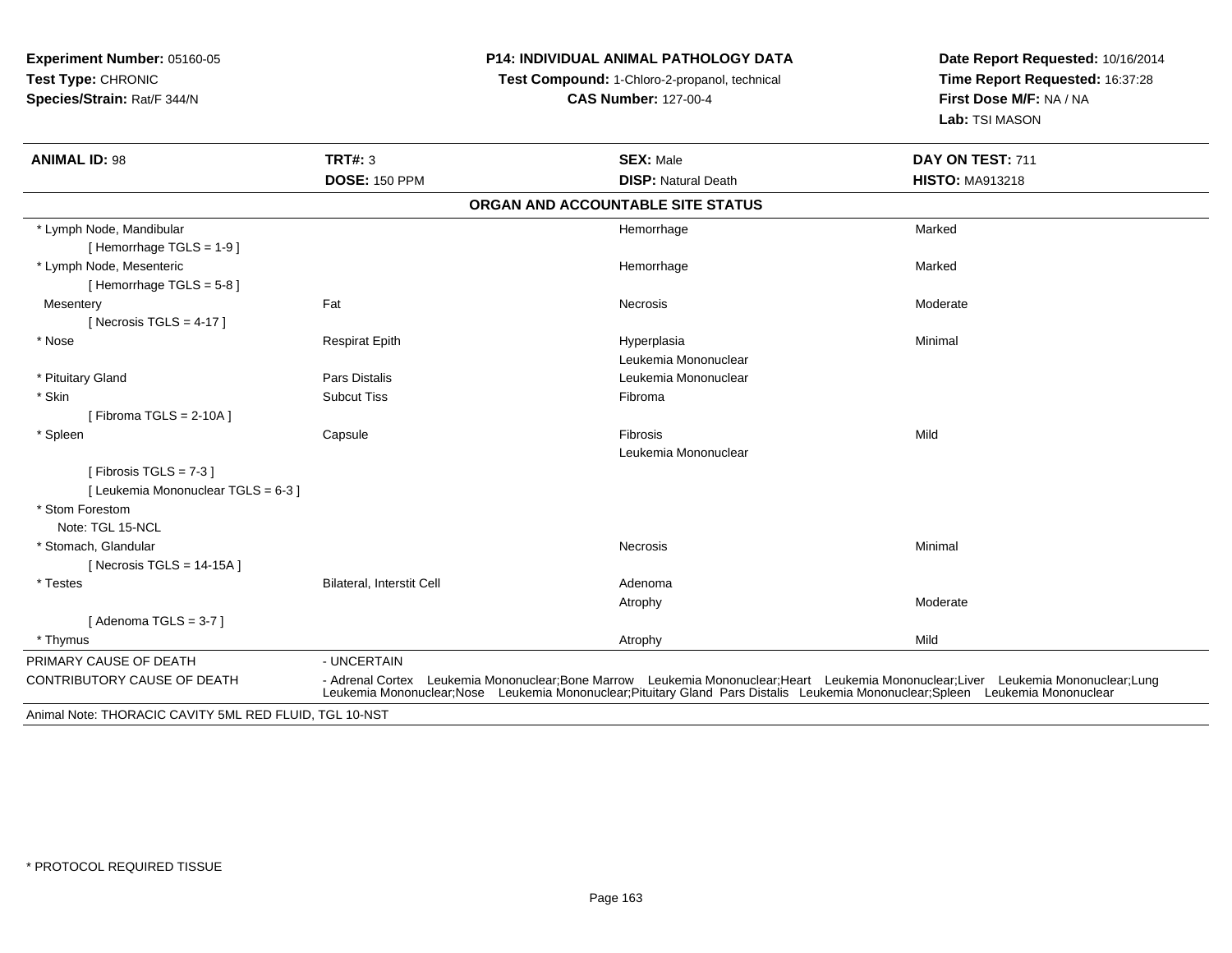| Experiment Number: 05160-05<br>Test Type: CHRONIC<br>Species/Strain: Rat/F 344/N |                                                                     | <b>P14: INDIVIDUAL ANIMAL PATHOLOGY DATA</b><br>Test Compound: 1-Chloro-2-propanol, technical<br><b>CAS Number: 127-00-4</b> | Date Report Requested: 10/16/2014<br>Time Report Requested: 16:37:28<br>First Dose M/F: NA / NA<br>Lab: TSI MASON |
|----------------------------------------------------------------------------------|---------------------------------------------------------------------|------------------------------------------------------------------------------------------------------------------------------|-------------------------------------------------------------------------------------------------------------------|
| <b>ANIMAL ID: 99</b>                                                             | <b>TRT#: 3</b>                                                      | <b>SEX: Male</b>                                                                                                             | DAY ON TEST: 706                                                                                                  |
|                                                                                  | <b>DOSE: 150 PPM</b>                                                | <b>DISP: Natural Death</b>                                                                                                   | <b>HISTO: MA913219</b>                                                                                            |
|                                                                                  |                                                                     | ORGAN AND ACCOUNTABLE SITE STATUS                                                                                            |                                                                                                                   |
| <b>NORMAL</b>                                                                    |                                                                     |                                                                                                                              |                                                                                                                   |
| * Adrenal Cortex                                                                 | * Blood Vessel                                                      | * Bone                                                                                                                       | * Bone Marrow                                                                                                     |
| * Brain                                                                          | * Epididymis                                                        | * Esophagus                                                                                                                  | * Intestine Small, Duodenum                                                                                       |
| * Intestine Small, Ileum                                                         | * Islets, Pancreatic                                                | * Lymph Node, Mandibular                                                                                                     | * Lymph Node, Mesenteric                                                                                          |
| * Mammary Gland                                                                  | * Nose                                                              | * Pancreas                                                                                                                   | * Parathyroid Gland                                                                                               |
| * Pituitary Gland                                                                | * Preputial Gland                                                   | * Prostate                                                                                                                   | * Salivary Glands                                                                                                 |
| * Seminal Vesicle                                                                | * Skin                                                              | * Stomach, Forestomach                                                                                                       | * Thyroid Gland                                                                                                   |
| * Trachea                                                                        |                                                                     |                                                                                                                              |                                                                                                                   |
| <b>AUTO PRECLUDES DIAG.</b>                                                      |                                                                     |                                                                                                                              |                                                                                                                   |
| * Intestine Large, Cecum                                                         | * Intestine Large, Colon                                            | * Intestine Large, Rectum                                                                                                    | * Intestine Small, Jejunum                                                                                        |
| <b>OBSERVATIONS</b>                                                              |                                                                     |                                                                                                                              |                                                                                                                   |
| * Adrenal Medulla                                                                |                                                                     | Pheochromocytoma Benign                                                                                                      |                                                                                                                   |
| * Heart                                                                          |                                                                     | Cardiomyopathy                                                                                                               | Mild                                                                                                              |
| * Kidney                                                                         |                                                                     | Nephropathy                                                                                                                  | Minimal                                                                                                           |
| * Liver                                                                          |                                                                     | Degeneration                                                                                                                 | Cystic, Mild                                                                                                      |
|                                                                                  |                                                                     | Leukemia Mononuclear                                                                                                         |                                                                                                                   |
|                                                                                  | Note: 6 AND 6A LIVER - NODULARITY (TGL 5) CONSIDERED A PART OF MCL. |                                                                                                                              |                                                                                                                   |
| [ Degeneration TGLS = $5-6,6A$ ]                                                 |                                                                     |                                                                                                                              |                                                                                                                   |
| [ Leukemia Mononuclear TGLS = 4,5-6,6A ]                                         |                                                                     |                                                                                                                              |                                                                                                                   |
| * Lung                                                                           |                                                                     | Hemorrhage                                                                                                                   | Mild                                                                                                              |
|                                                                                  |                                                                     | Leukemia Mononuclear                                                                                                         |                                                                                                                   |
| [Hemorrhage TGLS = 6-2]                                                          |                                                                     |                                                                                                                              |                                                                                                                   |
| Mesentery                                                                        | Fat                                                                 | Necrosis                                                                                                                     | Marked                                                                                                            |
| [Necrosis $TGLS = 2-16$ ]                                                        |                                                                     |                                                                                                                              |                                                                                                                   |
| * Spleen                                                                         |                                                                     | Leukemia Mononuclear                                                                                                         |                                                                                                                   |
| [ Leukemia Mononuclear TGLS = 3-3 ]                                              |                                                                     |                                                                                                                              |                                                                                                                   |
| * Stomach, Glandular                                                             |                                                                     | Necrosis                                                                                                                     | Mild                                                                                                              |
| [Necrosis TGLS = $7-15$ ]                                                        |                                                                     |                                                                                                                              |                                                                                                                   |
| * Testes                                                                         | Bilateral, Interstit Cell                                           | Adenoma                                                                                                                      |                                                                                                                   |
| [Adenoma TGLS = $1-7$ ]                                                          |                                                                     |                                                                                                                              |                                                                                                                   |
| * Thymus                                                                         |                                                                     | Atrophy                                                                                                                      | Moderate                                                                                                          |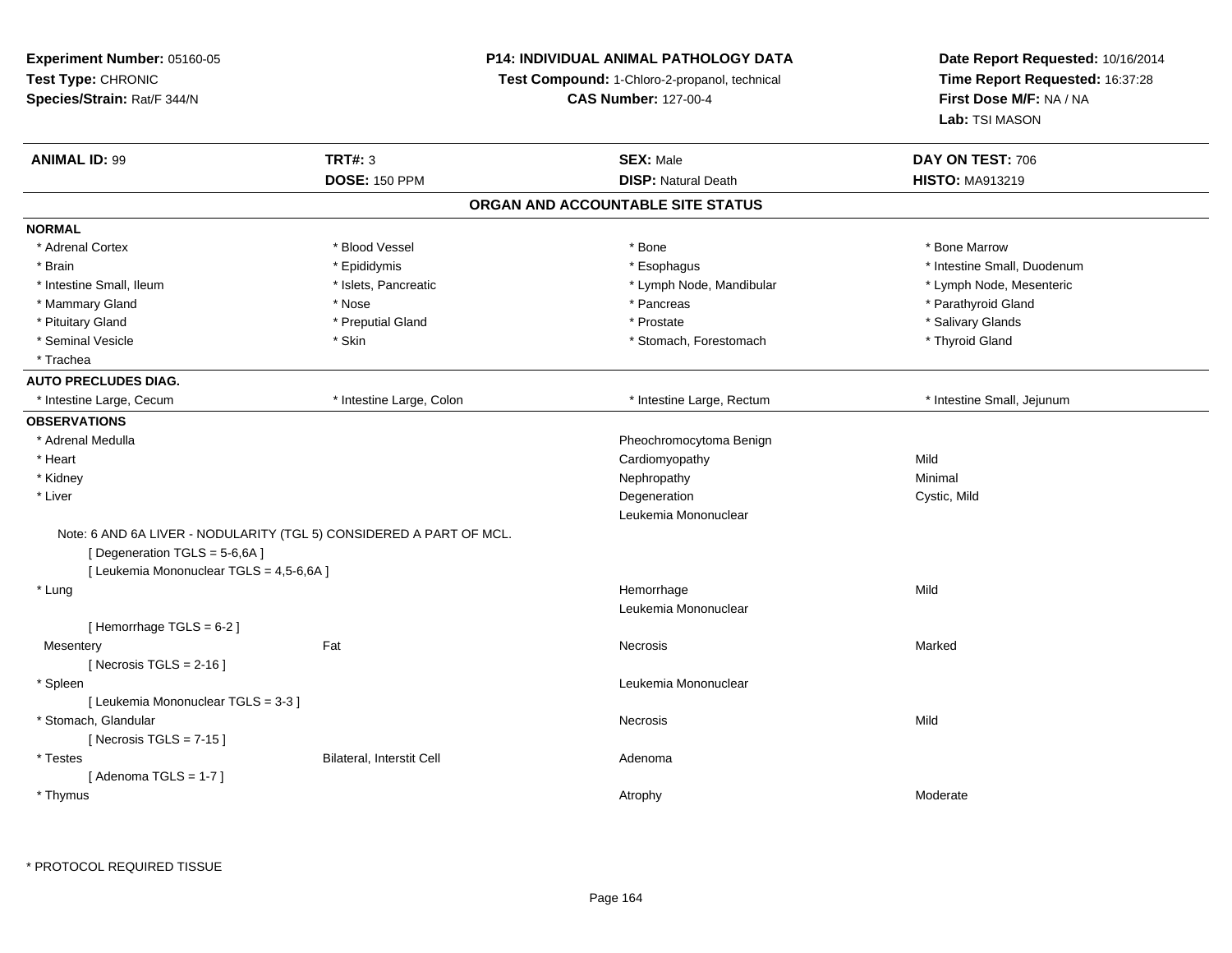| <b>Experiment Number: 05160-05</b><br><b>Test Type: CHRONIC</b><br>Species/Strain: Rat/F 344/N | <b>P14: INDIVIDUAL ANIMAL PATHOLOGY DATA</b><br>Test Compound: 1-Chloro-2-propanol, technical<br><b>CAS Number: 127-00-4</b> |                                                                                         | Date Report Requested: 10/16/2014<br>Time Report Requested: 16:37:28<br>First Dose M/F: NA / NA<br>Lab: TSI MASON |
|------------------------------------------------------------------------------------------------|------------------------------------------------------------------------------------------------------------------------------|-----------------------------------------------------------------------------------------|-------------------------------------------------------------------------------------------------------------------|
| <b>ANIMAL ID: 99</b>                                                                           | TRT#: 3                                                                                                                      | <b>SEX:</b> Male                                                                        | DAY ON TEST: 706                                                                                                  |
|                                                                                                | <b>DOSE: 150 PPM</b>                                                                                                         | <b>DISP:</b> Natural Death                                                              | <b>HISTO: MA913219</b>                                                                                            |
|                                                                                                |                                                                                                                              | ORGAN AND ACCOUNTABLE SITE STATUS                                                       |                                                                                                                   |
| * Urinary Bladder                                                                              |                                                                                                                              | Leukemia Mononuclear                                                                    |                                                                                                                   |
| PRIMARY CAUSE OF DEATH                                                                         | - UNCERTAIN                                                                                                                  |                                                                                         |                                                                                                                   |
| CONTRIBUTORY CAUSE OF DEATH                                                                    | - Liver Leukemia Mononuclear; Lung                                                                                           | Leukemia Mononuclear; Spleen Leukemia Mononuclear; Urinary Bladder Leukemia Mononuclear |                                                                                                                   |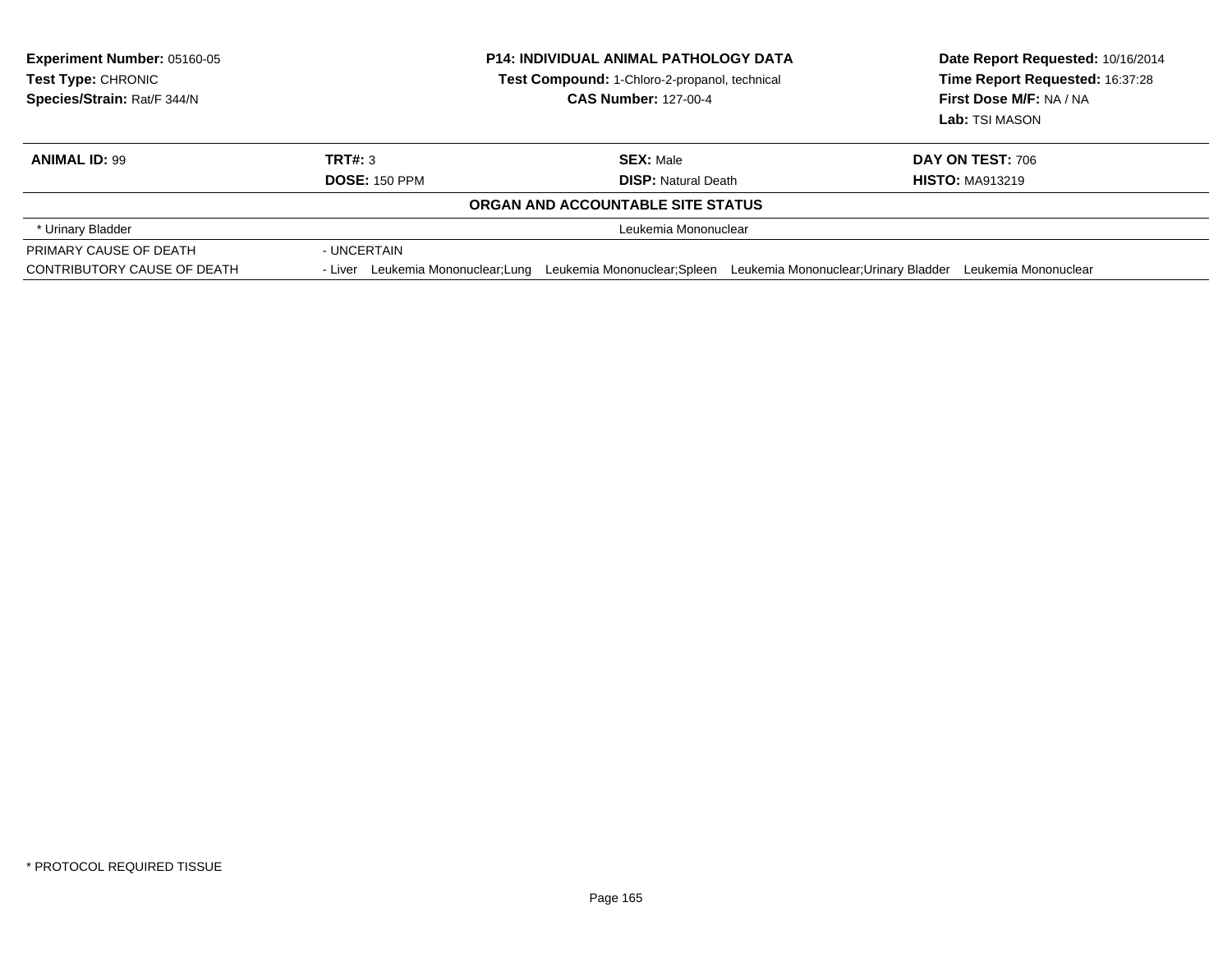## **P14: INDIVIDUAL ANIMAL PATHOLOGY DATA**

**Test Compound:** 1-Chloro-2-propanol, technical

**CAS Number:** 127-00-4

| <b>ANIMAL ID: 100</b>    | <b>TRT#: 3</b>             | <b>SEX: Male</b>                  | DAY ON TEST: 729            |
|--------------------------|----------------------------|-----------------------------------|-----------------------------|
|                          | <b>DOSE: 150 PPM</b>       | <b>DISP: Terminal Sacrifice</b>   | <b>HISTO: MA913220</b>      |
|                          |                            | ORGAN AND ACCOUNTABLE SITE STATUS |                             |
| <b>NORMAL</b>            |                            |                                   |                             |
| * Adrenal Cortex         | * Adrenal Medulla          | * Blood Vessel                    | * Bone                      |
| * Bone Marrow            | * Brain                    | * Epididymis                      | * Esophagus                 |
| * Intestine Large, Cecum | * Intestine Large, Colon   | * Intestine Large, Rectum         | * Intestine Small, Duodenum |
| * Intestine Small, Ileum | * Intestine Small, Jejunum | * Islets, Pancreatic              | * Lung                      |
| * Lymph Node, Mandibular | * Lymph Node, Mesenteric   | * Mammary Gland                   | * Nose                      |
| * Parathyroid Gland      | * Preputial Gland          | * Prostate                        | * Salivary Glands           |
| * Seminal Vesicle        | * Skin                     | * Spleen                          | * Stomach, Forestomach      |
| * Stomach, Glandular     | * Thyroid Gland            | * Trachea                         | * Urinary Bladder           |
| <b>OBSERVATIONS</b>      |                            |                                   |                             |
| * Heart                  |                            | Cardiomyopathy                    | Mild                        |
| * Kidney                 |                            | Nephropathy                       | Mild                        |
| * Liver                  |                            | <b>Mixed Cell Focus</b>           |                             |
| * Pancreas               | Acinus                     | Atrophy                           | Moderate                    |
| * Pituitary Gland        | Pars Distalis              | Adenoma                           |                             |
| * Testes                 | Bilateral, Interstit Cell  | Adenoma                           |                             |
| [Adenoma TGLS = 1-7]     |                            |                                   |                             |
| * Thymus                 |                            | Atrophy                           | Moderate                    |
| PRIMARY CAUSE OF DEATH   | $\blacksquare$             |                                   |                             |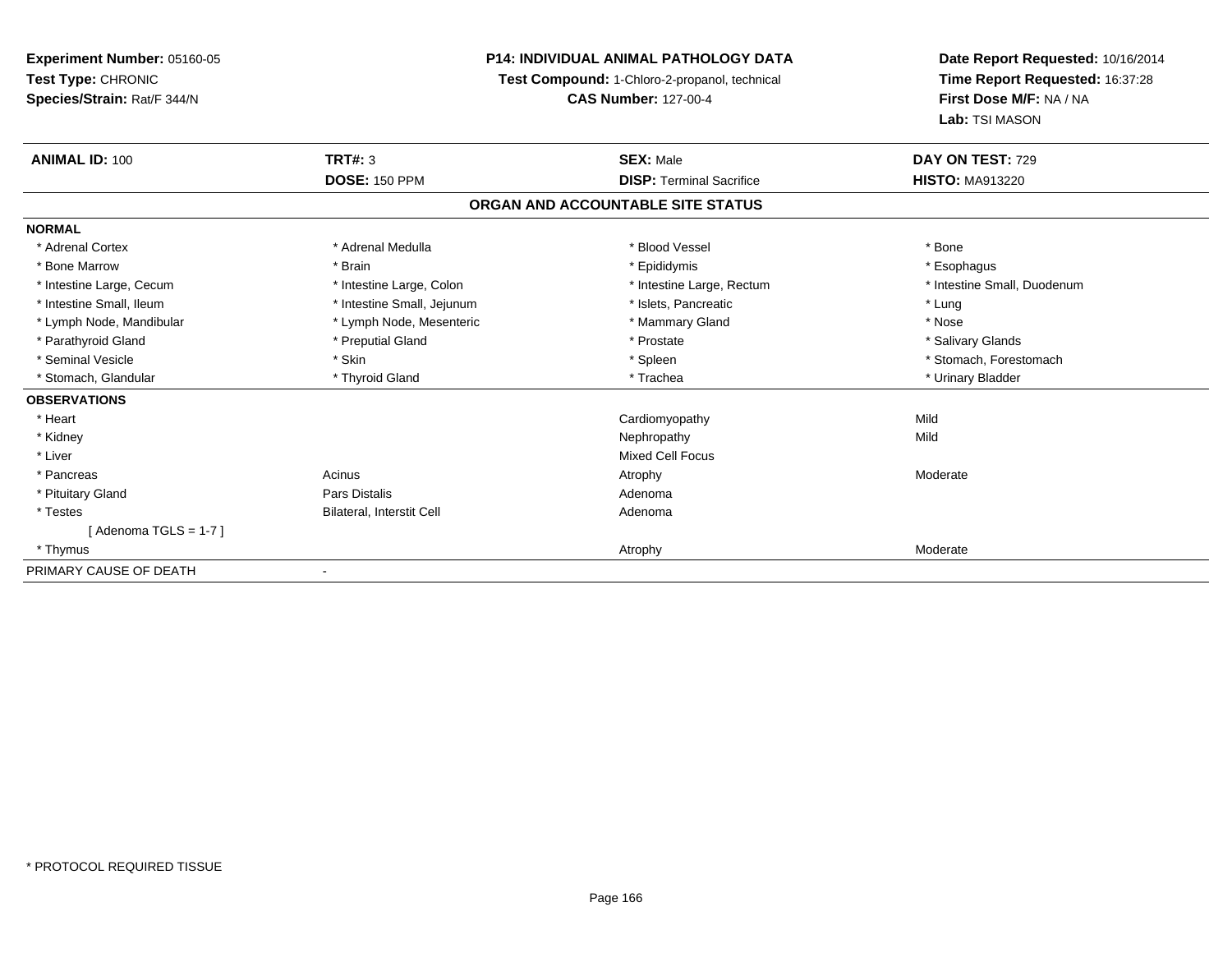## **P14: INDIVIDUAL ANIMAL PATHOLOGY DATA**

**Test Compound:** 1-Chloro-2-propanol, technical

**CAS Number:** 127-00-4

| <b>DOSE: 325 PPM</b><br><b>DISP:</b> Moribund Sacrifice<br><b>HISTO: MA913121</b><br>ORGAN AND ACCOUNTABLE SITE STATUS<br><b>NORMAL</b><br>* Adrenal Cortex<br>* Blood Vessel<br>* Bone Marrow<br>* Bone<br>* Brain<br>* Epididymis<br>* Esophagus<br>* Intestine Large, Cecum<br>* Intestine Large, Rectum<br>* Intestine Small, Duodenum<br>* Intestine Large, Colon<br>* Intestine Small, Ileum<br>* Intestine Small, Jejunum<br>* Islets, Pancreatic<br>* Mammary Gland<br>* Nose<br>* Parathyroid Gland<br>* Salivary Glands<br>* Seminal Vesicle<br>* Prostate<br>* Skin<br>* Stomach, Forestomach<br>* Stomach, Glandular<br>* Thyroid Gland<br>* Trachea<br>* Urinary Bladder<br><b>OBSERVATIONS</b><br>* Adrenal Medulla<br>Leukemia Mononuclear<br>Pheochromocytoma Benign<br>Mild<br>* Heart<br>Cardiomyopathy<br>* Kidney<br>Nephropathy<br>Minimal<br><b>Renal Tubule</b><br>Mild<br>Pigmentation<br>[ Pigmentation TGLS = $4-4$ ]<br>* Liver<br>Leukemia Mononuclear<br>[ Leukemia Mononuclear TGLS = 5,8-6,6A; 9-6A ]<br>Leukemia Mononuclear<br>* Lung<br>* Lymph Node, Mandibular<br>Leukemia Mononuclear<br>* Lymph Node, Mesenteric<br>Leukemia Mononuclear<br>Acinus<br>* Pancreas<br>Minimal<br>Atrophy<br><b>Pars Distalis</b><br>* Pituitary Gland<br>Adenoma<br>[Adenoma TGLS = $7-8$ ]<br>* Preputial Gland<br>Carcinoma<br>[Carcinoma TGLS = 1-10A]<br>Leukemia Mononuclear<br>* Spleen<br>[ Leukemia Mononuclear TGLS = 3-3 ]<br>Mild<br>* Testes<br><b>Interstit Cell</b><br>Hyperplasia<br>* Thymus<br>Moderate<br>Atrophy<br>PRIMARY CAUSE OF DEATH<br>- UNCERTAIN<br>- Adrenal Medulla Leukemia Mononuclear;Liver Leukemia Mononuclear;Lung Leukemia Mononuclear;Lymph Node;Mandibular Leukemia | <b>ANIMAL ID: 101</b>              | <b>TRT#: 5</b> | <b>SEX: Male</b> | DAY ON TEST: 627 |
|--------------------------------------------------------------------------------------------------------------------------------------------------------------------------------------------------------------------------------------------------------------------------------------------------------------------------------------------------------------------------------------------------------------------------------------------------------------------------------------------------------------------------------------------------------------------------------------------------------------------------------------------------------------------------------------------------------------------------------------------------------------------------------------------------------------------------------------------------------------------------------------------------------------------------------------------------------------------------------------------------------------------------------------------------------------------------------------------------------------------------------------------------------------------------------------------------------------------------------------------------------------------------------------------------------------------------------------------------------------------------------------------------------------------------------------------------------------------------------------------------------------------------------------------------------------------------------------------------------------------------------------------------------------------------------------------------------------------------------|------------------------------------|----------------|------------------|------------------|
|                                                                                                                                                                                                                                                                                                                                                                                                                                                                                                                                                                                                                                                                                                                                                                                                                                                                                                                                                                                                                                                                                                                                                                                                                                                                                                                                                                                                                                                                                                                                                                                                                                                                                                                                |                                    |                |                  |                  |
|                                                                                                                                                                                                                                                                                                                                                                                                                                                                                                                                                                                                                                                                                                                                                                                                                                                                                                                                                                                                                                                                                                                                                                                                                                                                                                                                                                                                                                                                                                                                                                                                                                                                                                                                |                                    |                |                  |                  |
|                                                                                                                                                                                                                                                                                                                                                                                                                                                                                                                                                                                                                                                                                                                                                                                                                                                                                                                                                                                                                                                                                                                                                                                                                                                                                                                                                                                                                                                                                                                                                                                                                                                                                                                                |                                    |                |                  |                  |
|                                                                                                                                                                                                                                                                                                                                                                                                                                                                                                                                                                                                                                                                                                                                                                                                                                                                                                                                                                                                                                                                                                                                                                                                                                                                                                                                                                                                                                                                                                                                                                                                                                                                                                                                |                                    |                |                  |                  |
|                                                                                                                                                                                                                                                                                                                                                                                                                                                                                                                                                                                                                                                                                                                                                                                                                                                                                                                                                                                                                                                                                                                                                                                                                                                                                                                                                                                                                                                                                                                                                                                                                                                                                                                                |                                    |                |                  |                  |
|                                                                                                                                                                                                                                                                                                                                                                                                                                                                                                                                                                                                                                                                                                                                                                                                                                                                                                                                                                                                                                                                                                                                                                                                                                                                                                                                                                                                                                                                                                                                                                                                                                                                                                                                |                                    |                |                  |                  |
|                                                                                                                                                                                                                                                                                                                                                                                                                                                                                                                                                                                                                                                                                                                                                                                                                                                                                                                                                                                                                                                                                                                                                                                                                                                                                                                                                                                                                                                                                                                                                                                                                                                                                                                                |                                    |                |                  |                  |
|                                                                                                                                                                                                                                                                                                                                                                                                                                                                                                                                                                                                                                                                                                                                                                                                                                                                                                                                                                                                                                                                                                                                                                                                                                                                                                                                                                                                                                                                                                                                                                                                                                                                                                                                |                                    |                |                  |                  |
|                                                                                                                                                                                                                                                                                                                                                                                                                                                                                                                                                                                                                                                                                                                                                                                                                                                                                                                                                                                                                                                                                                                                                                                                                                                                                                                                                                                                                                                                                                                                                                                                                                                                                                                                |                                    |                |                  |                  |
|                                                                                                                                                                                                                                                                                                                                                                                                                                                                                                                                                                                                                                                                                                                                                                                                                                                                                                                                                                                                                                                                                                                                                                                                                                                                                                                                                                                                                                                                                                                                                                                                                                                                                                                                |                                    |                |                  |                  |
|                                                                                                                                                                                                                                                                                                                                                                                                                                                                                                                                                                                                                                                                                                                                                                                                                                                                                                                                                                                                                                                                                                                                                                                                                                                                                                                                                                                                                                                                                                                                                                                                                                                                                                                                |                                    |                |                  |                  |
|                                                                                                                                                                                                                                                                                                                                                                                                                                                                                                                                                                                                                                                                                                                                                                                                                                                                                                                                                                                                                                                                                                                                                                                                                                                                                                                                                                                                                                                                                                                                                                                                                                                                                                                                |                                    |                |                  |                  |
|                                                                                                                                                                                                                                                                                                                                                                                                                                                                                                                                                                                                                                                                                                                                                                                                                                                                                                                                                                                                                                                                                                                                                                                                                                                                                                                                                                                                                                                                                                                                                                                                                                                                                                                                |                                    |                |                  |                  |
|                                                                                                                                                                                                                                                                                                                                                                                                                                                                                                                                                                                                                                                                                                                                                                                                                                                                                                                                                                                                                                                                                                                                                                                                                                                                                                                                                                                                                                                                                                                                                                                                                                                                                                                                |                                    |                |                  |                  |
|                                                                                                                                                                                                                                                                                                                                                                                                                                                                                                                                                                                                                                                                                                                                                                                                                                                                                                                                                                                                                                                                                                                                                                                                                                                                                                                                                                                                                                                                                                                                                                                                                                                                                                                                |                                    |                |                  |                  |
|                                                                                                                                                                                                                                                                                                                                                                                                                                                                                                                                                                                                                                                                                                                                                                                                                                                                                                                                                                                                                                                                                                                                                                                                                                                                                                                                                                                                                                                                                                                                                                                                                                                                                                                                |                                    |                |                  |                  |
|                                                                                                                                                                                                                                                                                                                                                                                                                                                                                                                                                                                                                                                                                                                                                                                                                                                                                                                                                                                                                                                                                                                                                                                                                                                                                                                                                                                                                                                                                                                                                                                                                                                                                                                                |                                    |                |                  |                  |
|                                                                                                                                                                                                                                                                                                                                                                                                                                                                                                                                                                                                                                                                                                                                                                                                                                                                                                                                                                                                                                                                                                                                                                                                                                                                                                                                                                                                                                                                                                                                                                                                                                                                                                                                |                                    |                |                  |                  |
|                                                                                                                                                                                                                                                                                                                                                                                                                                                                                                                                                                                                                                                                                                                                                                                                                                                                                                                                                                                                                                                                                                                                                                                                                                                                                                                                                                                                                                                                                                                                                                                                                                                                                                                                |                                    |                |                  |                  |
|                                                                                                                                                                                                                                                                                                                                                                                                                                                                                                                                                                                                                                                                                                                                                                                                                                                                                                                                                                                                                                                                                                                                                                                                                                                                                                                                                                                                                                                                                                                                                                                                                                                                                                                                |                                    |                |                  |                  |
|                                                                                                                                                                                                                                                                                                                                                                                                                                                                                                                                                                                                                                                                                                                                                                                                                                                                                                                                                                                                                                                                                                                                                                                                                                                                                                                                                                                                                                                                                                                                                                                                                                                                                                                                |                                    |                |                  |                  |
|                                                                                                                                                                                                                                                                                                                                                                                                                                                                                                                                                                                                                                                                                                                                                                                                                                                                                                                                                                                                                                                                                                                                                                                                                                                                                                                                                                                                                                                                                                                                                                                                                                                                                                                                |                                    |                |                  |                  |
|                                                                                                                                                                                                                                                                                                                                                                                                                                                                                                                                                                                                                                                                                                                                                                                                                                                                                                                                                                                                                                                                                                                                                                                                                                                                                                                                                                                                                                                                                                                                                                                                                                                                                                                                |                                    |                |                  |                  |
|                                                                                                                                                                                                                                                                                                                                                                                                                                                                                                                                                                                                                                                                                                                                                                                                                                                                                                                                                                                                                                                                                                                                                                                                                                                                                                                                                                                                                                                                                                                                                                                                                                                                                                                                |                                    |                |                  |                  |
|                                                                                                                                                                                                                                                                                                                                                                                                                                                                                                                                                                                                                                                                                                                                                                                                                                                                                                                                                                                                                                                                                                                                                                                                                                                                                                                                                                                                                                                                                                                                                                                                                                                                                                                                |                                    |                |                  |                  |
|                                                                                                                                                                                                                                                                                                                                                                                                                                                                                                                                                                                                                                                                                                                                                                                                                                                                                                                                                                                                                                                                                                                                                                                                                                                                                                                                                                                                                                                                                                                                                                                                                                                                                                                                |                                    |                |                  |                  |
|                                                                                                                                                                                                                                                                                                                                                                                                                                                                                                                                                                                                                                                                                                                                                                                                                                                                                                                                                                                                                                                                                                                                                                                                                                                                                                                                                                                                                                                                                                                                                                                                                                                                                                                                |                                    |                |                  |                  |
|                                                                                                                                                                                                                                                                                                                                                                                                                                                                                                                                                                                                                                                                                                                                                                                                                                                                                                                                                                                                                                                                                                                                                                                                                                                                                                                                                                                                                                                                                                                                                                                                                                                                                                                                |                                    |                |                  |                  |
|                                                                                                                                                                                                                                                                                                                                                                                                                                                                                                                                                                                                                                                                                                                                                                                                                                                                                                                                                                                                                                                                                                                                                                                                                                                                                                                                                                                                                                                                                                                                                                                                                                                                                                                                |                                    |                |                  |                  |
|                                                                                                                                                                                                                                                                                                                                                                                                                                                                                                                                                                                                                                                                                                                                                                                                                                                                                                                                                                                                                                                                                                                                                                                                                                                                                                                                                                                                                                                                                                                                                                                                                                                                                                                                |                                    |                |                  |                  |
|                                                                                                                                                                                                                                                                                                                                                                                                                                                                                                                                                                                                                                                                                                                                                                                                                                                                                                                                                                                                                                                                                                                                                                                                                                                                                                                                                                                                                                                                                                                                                                                                                                                                                                                                |                                    |                |                  |                  |
|                                                                                                                                                                                                                                                                                                                                                                                                                                                                                                                                                                                                                                                                                                                                                                                                                                                                                                                                                                                                                                                                                                                                                                                                                                                                                                                                                                                                                                                                                                                                                                                                                                                                                                                                |                                    |                |                  |                  |
|                                                                                                                                                                                                                                                                                                                                                                                                                                                                                                                                                                                                                                                                                                                                                                                                                                                                                                                                                                                                                                                                                                                                                                                                                                                                                                                                                                                                                                                                                                                                                                                                                                                                                                                                | <b>CONTRIBUTORY CAUSE OF DEATH</b> |                |                  |                  |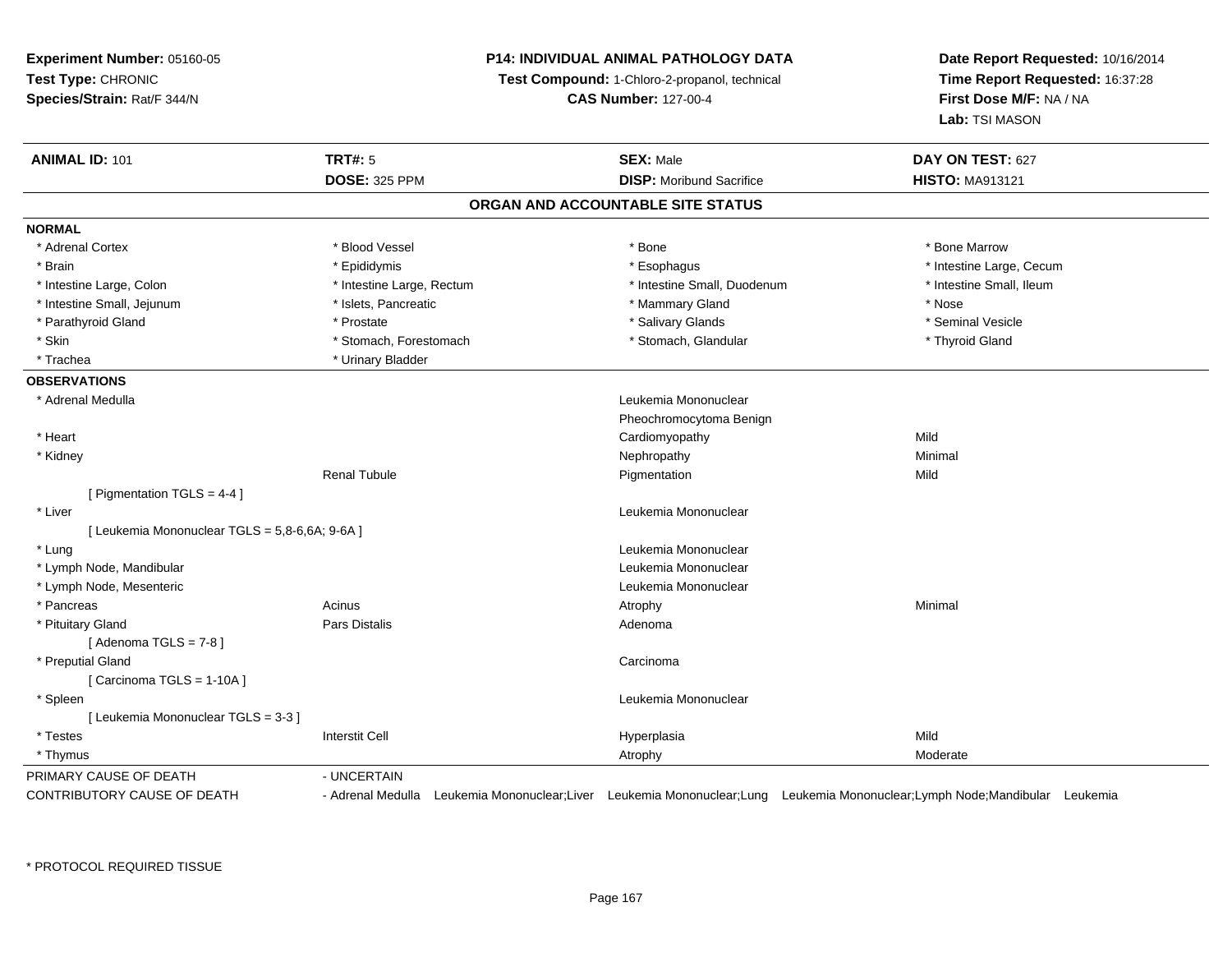| <b>Experiment Number: 05160-05</b><br>Test Type: CHRONIC<br>Species/Strain: Rat/F 344/N | <b>P14: INDIVIDUAL ANIMAL PATHOLOGY DATA</b><br>Test Compound: 1-Chloro-2-propanol, technical<br><b>CAS Number: 127-00-4</b> |                                                                                       | Date Report Requested: 10/16/2014<br>Time Report Requested: 16:37:28<br>First Dose M/F: NA / NA |
|-----------------------------------------------------------------------------------------|------------------------------------------------------------------------------------------------------------------------------|---------------------------------------------------------------------------------------|-------------------------------------------------------------------------------------------------|
|                                                                                         |                                                                                                                              |                                                                                       | Lab: TSI MASON                                                                                  |
| <b>ANIMAL ID: 101</b>                                                                   | TRT#: 5                                                                                                                      | <b>SEX:</b> Male                                                                      | <b>DAY ON TEST: 627</b>                                                                         |
|                                                                                         | <b>DOSE: 325 PPM</b>                                                                                                         | <b>DISP:</b> Moribund Sacrifice                                                       | <b>HISTO: MA913121</b>                                                                          |
|                                                                                         |                                                                                                                              | ORGAN AND ACCOUNTABLE SITE STATUS                                                     |                                                                                                 |
|                                                                                         |                                                                                                                              | Mononuclear: Lymph Node: Mesenteric Leukemia Mononuclear: Spleen Leukemia Mononuclear |                                                                                                 |
| Animal Note: CARCASS THIN, YELLOW; TGL 2-NST                                            |                                                                                                                              |                                                                                       |                                                                                                 |
| Animal Note: THORACIC CAVITY CLEAR FLUID. TGL 6-NST                                     |                                                                                                                              |                                                                                       |                                                                                                 |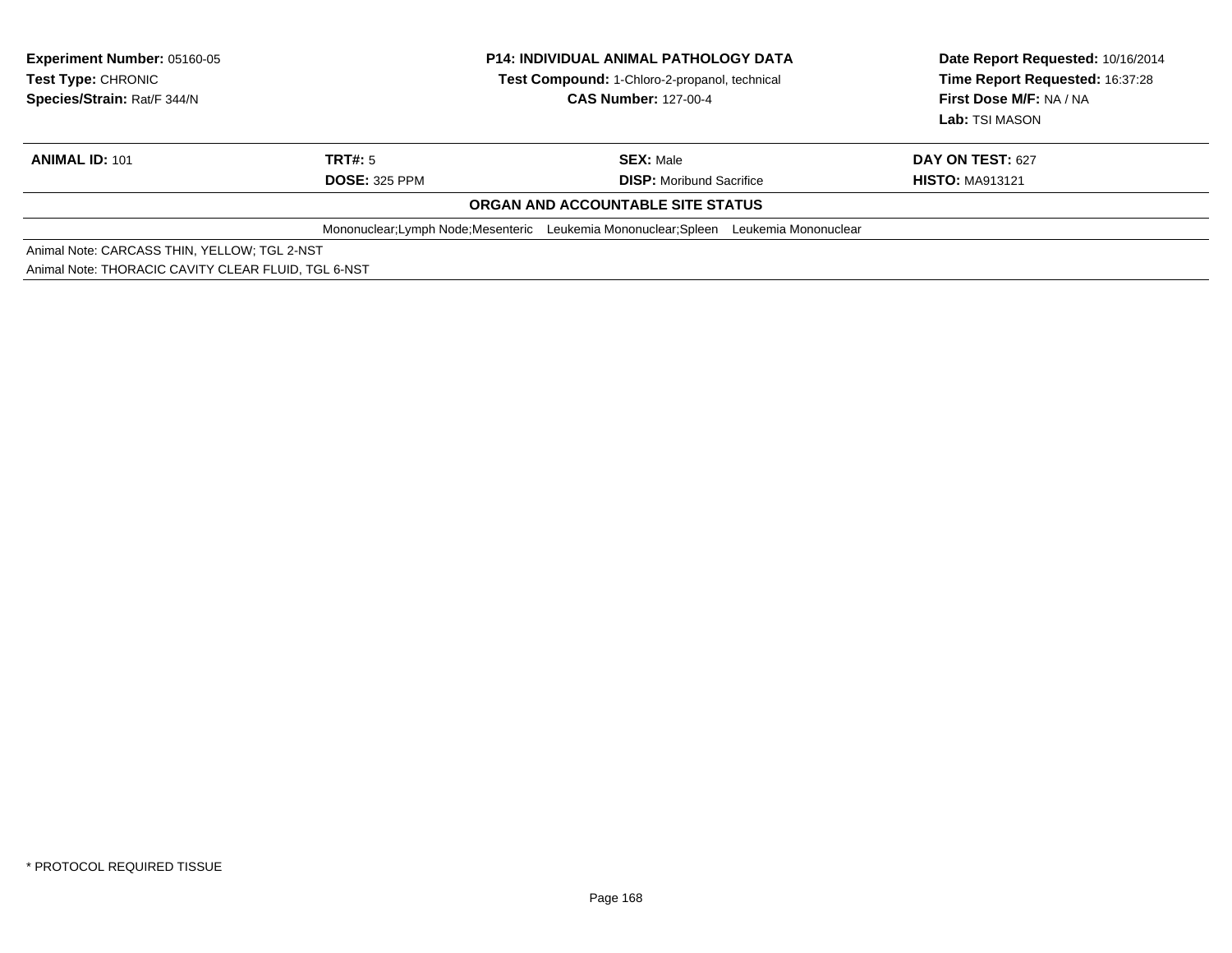**Experiment Number:** 05160-05**Test Type:** CHRONIC **Species/Strain:** Rat/F 344/N**P14: INDIVIDUAL ANIMAL PATHOLOGY DATATest Compound:** 1-Chloro-2-propanol, technical **CAS Number:** 127-00-4**Date Report Requested:** 10/16/2014**Time Report Requested:** 16:37:28**First Dose M/F:** NA / NA**Lab:** TSI MASON**ANIMAL ID:** 102**TRT#:** 5 **SEX:** Male **DAY ON TEST:** 559 **DOSE:** 325 PPM**DISP:** Natural Death **HISTO:** MA913122 **ORGAN AND ACCOUNTABLE SITE STATUSNORMAL**\* Adrenal Cortex \* Adrenal Medulla \* Adrenal Medulla \* Blood Vessel \* Bood Vessel \* Bone \* Bone \* Bone \* Bone \* Bone \* Bone \* Bone \* Bone \* Bone \* Bone \* Bone \* Bone \* Bone \* Bone \* Bone \* Bone \* Bone \* Bone \* Bone \* Bone \* Bone \* Bone \* \* \* Brain \* Esophagus \* Esophagus \* Esophagus \* Esophagus \* Esophagus \* Intestine Large, Cecum \* \* Esophagus \* Intestine Large, Cecum \* Intestine Large, Colon \* Intestine Large, Rectum \* Mammary Gland \* The state of the state of the state of the state of the state of the state of the state of the state of the state of the state of the state of the state \* Preputial Gland \* \* Annual vesicle \* \* Prostate \* \* Salivary Glands \* \* Salivary Glands \* \* Seminal Vesicle \* \* Skin \* Stomach, Forestomach \* Thyroid Gland \* Testes \* Thyroid Gland \* Thyroid Gland \* Trachea \* Urinary Bladder**AUTO PRECLUDES DIAG.** \* Bone Marrow \* Intestine Small, Duodenum \* Intestine Small, Ileum \* Intestine Small, Jejunum\* Islets, Pancreatic \* Pancreas **OBSERVATIONS** \* Heart Cardiomyopathy Minimal \* Kidneyy the control of the control of the control of the control of the control of the control of the control of the control of the control of the control of the control of the control of the control of the control of the contro \* Liver Leukemia Mononuclear [ Leukemia Mononuclear TGLS = 5,6-6,6A ] \* Lungg and the set of the set of the set of the set of the set of the set of the set of the set of the set of the s \* Lymph Node, Mandibular Leukemia Mononuclear \* Lymph Node, Mesenteric Leukemia Mononuclear [ Leukemia Mononuclear TGLS = 1-16 ] \* Nosee inflammation Chronic Active, Moderate Respirat Epith Inflammation Chronic Active, Moderate Chronic Active, Moderate Note: ABUNDANT FUNGAL HYPHAE IN NASAL CAVITY. \* Pituitary Glandd and the set of Pars Distalis and the Second Adenomal Adenomal Second Second Pars Distallis  $[$  Adenoma TGLS = 4-8  $]$  \* Spleenn and the control of the control of the control of the control of the control of the control of the control of the control of the control of the control of the control of the control of the control of the control of the co [ Leukemia Mononuclear TGLS = 2,3-3,3A ] \* Stomach, Glandularr **Necrosis** s and the contract of the Mild  $[$  Necrosis TGLS = 7-15A  $]$  \* Thymuss and the control of the control of the control of the control of the control of the control of the control of the control of the control of the control of the control of the control of the control of the control of the co PRIMARY CAUSE OF DEATH - UNCERTAIN CONTRIBUTORY CAUSE OF DEATH - Liver Leukemia Mononuclear;Lung Leukemia Mononuclear;Lymph Node;Mandibular Leukemia Mononuclear;Lymph Node;Mesenteric Leukemia Mononuclear;Spleen Leukemia Mononuclear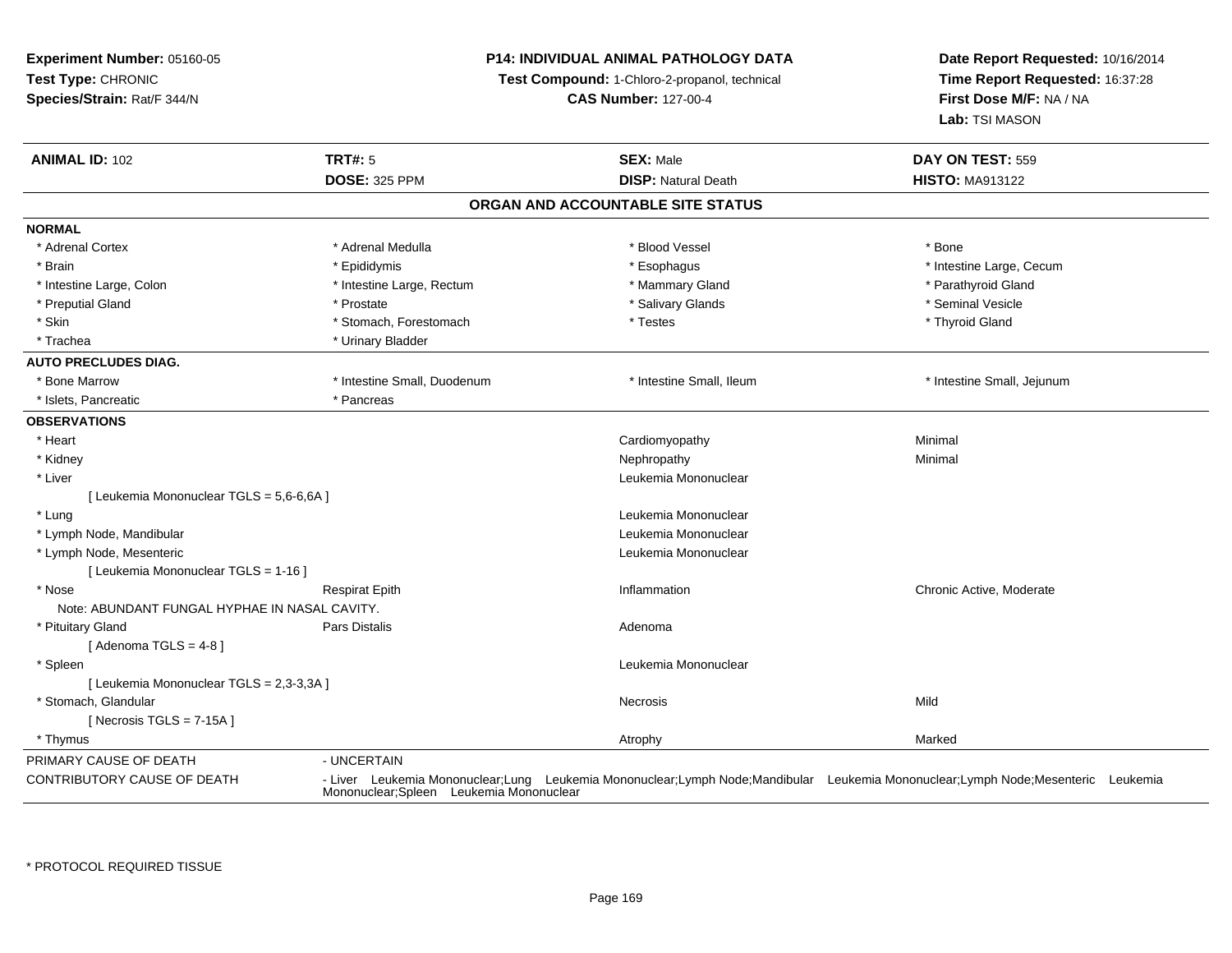## **P14: INDIVIDUAL ANIMAL PATHOLOGY DATA**

**Test Compound:** 1-Chloro-2-propanol, technical

**CAS Number:** 127-00-4

| <b>DOSE: 325 PPM</b><br><b>DISP: Terminal Sacrifice</b><br><b>HISTO: MA913123</b><br>ORGAN AND ACCOUNTABLE SITE STATUS<br>* Adrenal Medulla<br>* Blood Vessel<br>* Bone<br>* Bone Marrow<br>* Epididymis<br>* Brain<br>* Esophagus<br>* Intestine Large, Cecum<br>* Intestine Small, Ileum<br>* Intestine Large, Colon<br>* Intestine Large, Rectum<br>* Intestine Small, Duodenum<br>* Intestine Small, Jejunum<br>* Islets, Pancreatic<br>* Lung<br>* Lymph Node, Mesenteric<br>* Parathyroid Gland<br>* Salivary Glands<br>* Prostate<br>* Pancreas<br>* Seminal Vesicle<br>* Stomach, Forestomach<br>* Stomach, Glandular<br>* Thymus<br>* Thyroid Gland<br>* Trachea<br>* Urinary Bladder<br>Mild<br>* Adrenal Cortex<br><b>Cytoplasmic Alteration</b><br>* Heart<br>Minimal<br>Cardiomyopathy<br>* Kidney<br>Nephropathy<br>Marked<br>[Nephropathy TGLS = $5-4$ ]<br>* Liver<br>Clear Cell Focus<br>[Clear Cell Focus TGLS = 6-6A.2]<br>Mild<br>Mediastinal<br>Lymph Node<br>Hemorrhage<br>[Hemorrhage TGLS = 7-3A]<br>* Lymph Node, Mandibular<br>Ectasia<br>Moderate<br>* Mammary Gland<br>Marked<br><b>Dilatation</b><br>Marked<br>Hyperplasia<br>[ Dilatation TGLS = 2-10A ]<br>[Hyperplasia TGLS = 2-10A]<br>* Nose<br><b>Respirat Epith</b><br>Inflammation<br>Chronic Active, Marked<br>Note: INFLAMMATION INCLUDES SQUAMOUS METAPLASIA AND HYPERKERATOSIS.<br>Pars Distalis<br>* Pituitary Gland<br>Adenoma<br>[Adenoma TGLS = $8-8$ ]<br>* Preputial Gland<br>Adenoma<br>[Adenoma TGLS = $3-10$ ]<br>* Skin<br>Keratoacanthoma<br>[Keratoacanthoma TGLS = 1-16] | <b>ANIMAL ID: 103</b> | <b>TRT#: 5</b> | <b>SEX: Male</b> | DAY ON TEST: 729 |
|--------------------------------------------------------------------------------------------------------------------------------------------------------------------------------------------------------------------------------------------------------------------------------------------------------------------------------------------------------------------------------------------------------------------------------------------------------------------------------------------------------------------------------------------------------------------------------------------------------------------------------------------------------------------------------------------------------------------------------------------------------------------------------------------------------------------------------------------------------------------------------------------------------------------------------------------------------------------------------------------------------------------------------------------------------------------------------------------------------------------------------------------------------------------------------------------------------------------------------------------------------------------------------------------------------------------------------------------------------------------------------------------------------------------------------------------------------------------------------------------------------------------------------------------------------------------------------|-----------------------|----------------|------------------|------------------|
|                                                                                                                                                                                                                                                                                                                                                                                                                                                                                                                                                                                                                                                                                                                                                                                                                                                                                                                                                                                                                                                                                                                                                                                                                                                                                                                                                                                                                                                                                                                                                                                |                       |                |                  |                  |
|                                                                                                                                                                                                                                                                                                                                                                                                                                                                                                                                                                                                                                                                                                                                                                                                                                                                                                                                                                                                                                                                                                                                                                                                                                                                                                                                                                                                                                                                                                                                                                                |                       |                |                  |                  |
|                                                                                                                                                                                                                                                                                                                                                                                                                                                                                                                                                                                                                                                                                                                                                                                                                                                                                                                                                                                                                                                                                                                                                                                                                                                                                                                                                                                                                                                                                                                                                                                | <b>NORMAL</b>         |                |                  |                  |
|                                                                                                                                                                                                                                                                                                                                                                                                                                                                                                                                                                                                                                                                                                                                                                                                                                                                                                                                                                                                                                                                                                                                                                                                                                                                                                                                                                                                                                                                                                                                                                                |                       |                |                  |                  |
|                                                                                                                                                                                                                                                                                                                                                                                                                                                                                                                                                                                                                                                                                                                                                                                                                                                                                                                                                                                                                                                                                                                                                                                                                                                                                                                                                                                                                                                                                                                                                                                |                       |                |                  |                  |
|                                                                                                                                                                                                                                                                                                                                                                                                                                                                                                                                                                                                                                                                                                                                                                                                                                                                                                                                                                                                                                                                                                                                                                                                                                                                                                                                                                                                                                                                                                                                                                                |                       |                |                  |                  |
|                                                                                                                                                                                                                                                                                                                                                                                                                                                                                                                                                                                                                                                                                                                                                                                                                                                                                                                                                                                                                                                                                                                                                                                                                                                                                                                                                                                                                                                                                                                                                                                |                       |                |                  |                  |
|                                                                                                                                                                                                                                                                                                                                                                                                                                                                                                                                                                                                                                                                                                                                                                                                                                                                                                                                                                                                                                                                                                                                                                                                                                                                                                                                                                                                                                                                                                                                                                                |                       |                |                  |                  |
|                                                                                                                                                                                                                                                                                                                                                                                                                                                                                                                                                                                                                                                                                                                                                                                                                                                                                                                                                                                                                                                                                                                                                                                                                                                                                                                                                                                                                                                                                                                                                                                |                       |                |                  |                  |
|                                                                                                                                                                                                                                                                                                                                                                                                                                                                                                                                                                                                                                                                                                                                                                                                                                                                                                                                                                                                                                                                                                                                                                                                                                                                                                                                                                                                                                                                                                                                                                                |                       |                |                  |                  |
|                                                                                                                                                                                                                                                                                                                                                                                                                                                                                                                                                                                                                                                                                                                                                                                                                                                                                                                                                                                                                                                                                                                                                                                                                                                                                                                                                                                                                                                                                                                                                                                | <b>OBSERVATIONS</b>   |                |                  |                  |
|                                                                                                                                                                                                                                                                                                                                                                                                                                                                                                                                                                                                                                                                                                                                                                                                                                                                                                                                                                                                                                                                                                                                                                                                                                                                                                                                                                                                                                                                                                                                                                                |                       |                |                  |                  |
|                                                                                                                                                                                                                                                                                                                                                                                                                                                                                                                                                                                                                                                                                                                                                                                                                                                                                                                                                                                                                                                                                                                                                                                                                                                                                                                                                                                                                                                                                                                                                                                |                       |                |                  |                  |
|                                                                                                                                                                                                                                                                                                                                                                                                                                                                                                                                                                                                                                                                                                                                                                                                                                                                                                                                                                                                                                                                                                                                                                                                                                                                                                                                                                                                                                                                                                                                                                                |                       |                |                  |                  |
|                                                                                                                                                                                                                                                                                                                                                                                                                                                                                                                                                                                                                                                                                                                                                                                                                                                                                                                                                                                                                                                                                                                                                                                                                                                                                                                                                                                                                                                                                                                                                                                |                       |                |                  |                  |
|                                                                                                                                                                                                                                                                                                                                                                                                                                                                                                                                                                                                                                                                                                                                                                                                                                                                                                                                                                                                                                                                                                                                                                                                                                                                                                                                                                                                                                                                                                                                                                                |                       |                |                  |                  |
|                                                                                                                                                                                                                                                                                                                                                                                                                                                                                                                                                                                                                                                                                                                                                                                                                                                                                                                                                                                                                                                                                                                                                                                                                                                                                                                                                                                                                                                                                                                                                                                |                       |                |                  |                  |
|                                                                                                                                                                                                                                                                                                                                                                                                                                                                                                                                                                                                                                                                                                                                                                                                                                                                                                                                                                                                                                                                                                                                                                                                                                                                                                                                                                                                                                                                                                                                                                                |                       |                |                  |                  |
|                                                                                                                                                                                                                                                                                                                                                                                                                                                                                                                                                                                                                                                                                                                                                                                                                                                                                                                                                                                                                                                                                                                                                                                                                                                                                                                                                                                                                                                                                                                                                                                |                       |                |                  |                  |
|                                                                                                                                                                                                                                                                                                                                                                                                                                                                                                                                                                                                                                                                                                                                                                                                                                                                                                                                                                                                                                                                                                                                                                                                                                                                                                                                                                                                                                                                                                                                                                                |                       |                |                  |                  |
|                                                                                                                                                                                                                                                                                                                                                                                                                                                                                                                                                                                                                                                                                                                                                                                                                                                                                                                                                                                                                                                                                                                                                                                                                                                                                                                                                                                                                                                                                                                                                                                |                       |                |                  |                  |
|                                                                                                                                                                                                                                                                                                                                                                                                                                                                                                                                                                                                                                                                                                                                                                                                                                                                                                                                                                                                                                                                                                                                                                                                                                                                                                                                                                                                                                                                                                                                                                                |                       |                |                  |                  |
|                                                                                                                                                                                                                                                                                                                                                                                                                                                                                                                                                                                                                                                                                                                                                                                                                                                                                                                                                                                                                                                                                                                                                                                                                                                                                                                                                                                                                                                                                                                                                                                |                       |                |                  |                  |
|                                                                                                                                                                                                                                                                                                                                                                                                                                                                                                                                                                                                                                                                                                                                                                                                                                                                                                                                                                                                                                                                                                                                                                                                                                                                                                                                                                                                                                                                                                                                                                                |                       |                |                  |                  |
|                                                                                                                                                                                                                                                                                                                                                                                                                                                                                                                                                                                                                                                                                                                                                                                                                                                                                                                                                                                                                                                                                                                                                                                                                                                                                                                                                                                                                                                                                                                                                                                |                       |                |                  |                  |
|                                                                                                                                                                                                                                                                                                                                                                                                                                                                                                                                                                                                                                                                                                                                                                                                                                                                                                                                                                                                                                                                                                                                                                                                                                                                                                                                                                                                                                                                                                                                                                                |                       |                |                  |                  |
|                                                                                                                                                                                                                                                                                                                                                                                                                                                                                                                                                                                                                                                                                                                                                                                                                                                                                                                                                                                                                                                                                                                                                                                                                                                                                                                                                                                                                                                                                                                                                                                |                       |                |                  |                  |
|                                                                                                                                                                                                                                                                                                                                                                                                                                                                                                                                                                                                                                                                                                                                                                                                                                                                                                                                                                                                                                                                                                                                                                                                                                                                                                                                                                                                                                                                                                                                                                                |                       |                |                  |                  |
|                                                                                                                                                                                                                                                                                                                                                                                                                                                                                                                                                                                                                                                                                                                                                                                                                                                                                                                                                                                                                                                                                                                                                                                                                                                                                                                                                                                                                                                                                                                                                                                |                       |                |                  |                  |
|                                                                                                                                                                                                                                                                                                                                                                                                                                                                                                                                                                                                                                                                                                                                                                                                                                                                                                                                                                                                                                                                                                                                                                                                                                                                                                                                                                                                                                                                                                                                                                                |                       |                |                  |                  |
|                                                                                                                                                                                                                                                                                                                                                                                                                                                                                                                                                                                                                                                                                                                                                                                                                                                                                                                                                                                                                                                                                                                                                                                                                                                                                                                                                                                                                                                                                                                                                                                |                       |                |                  |                  |
|                                                                                                                                                                                                                                                                                                                                                                                                                                                                                                                                                                                                                                                                                                                                                                                                                                                                                                                                                                                                                                                                                                                                                                                                                                                                                                                                                                                                                                                                                                                                                                                |                       |                |                  |                  |
|                                                                                                                                                                                                                                                                                                                                                                                                                                                                                                                                                                                                                                                                                                                                                                                                                                                                                                                                                                                                                                                                                                                                                                                                                                                                                                                                                                                                                                                                                                                                                                                | * Spleen              |                | Congestion       | Moderate         |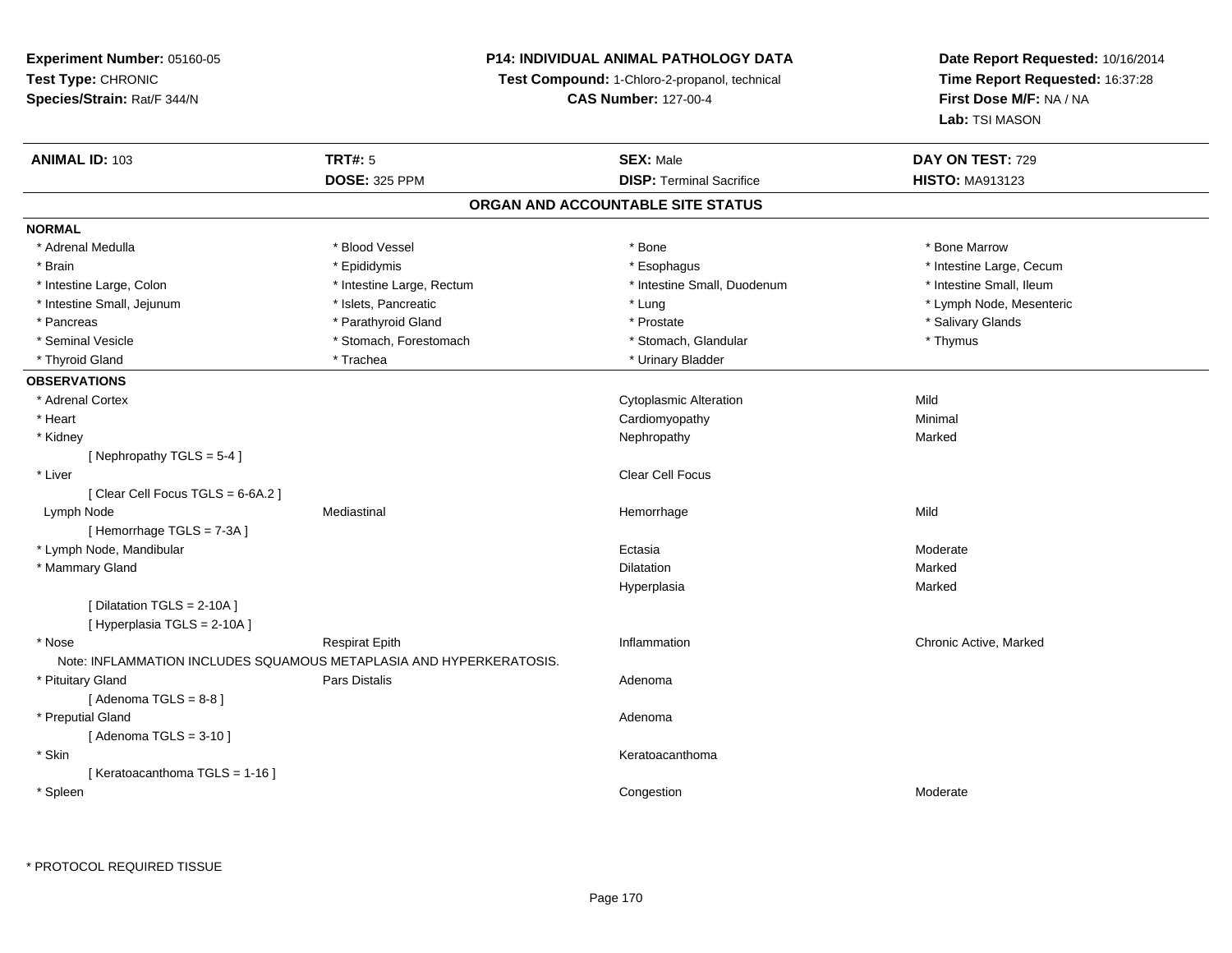| <b>Experiment Number: 05160-05</b><br>Test Type: CHRONIC<br>Species/Strain: Rat/F 344/N |                      | <b>P14: INDIVIDUAL ANIMAL PATHOLOGY DATA</b><br>Test Compound: 1-Chloro-2-propanol, technical<br><b>CAS Number: 127-00-4</b> | Date Report Requested: 10/16/2014<br>Time Report Requested: 16:37:28<br>First Dose M/F: NA / NA<br>Lab: TSI MASON |
|-----------------------------------------------------------------------------------------|----------------------|------------------------------------------------------------------------------------------------------------------------------|-------------------------------------------------------------------------------------------------------------------|
| <b>ANIMAL ID: 103</b>                                                                   | TRT#: 5              | <b>SEX: Male</b>                                                                                                             | <b>DAY ON TEST: 729</b>                                                                                           |
|                                                                                         | <b>DOSE: 325 PPM</b> | <b>DISP: Terminal Sacrifice</b>                                                                                              | <b>HISTO: MA913123</b>                                                                                            |
|                                                                                         |                      | ORGAN AND ACCOUNTABLE SITE STATUS                                                                                            |                                                                                                                   |
| * Testes                                                                                | Interstit Cell       | Adenoma                                                                                                                      |                                                                                                                   |
|                                                                                         |                      | Atrophy                                                                                                                      | Moderate                                                                                                          |
|                                                                                         | Artery               | Inflammation                                                                                                                 | Chronic Active, Moderate                                                                                          |
| [Adenoma TGLS = 4-7 ]                                                                   |                      |                                                                                                                              |                                                                                                                   |
| PRIMARY CAUSE OF DEATH                                                                  |                      |                                                                                                                              |                                                                                                                   |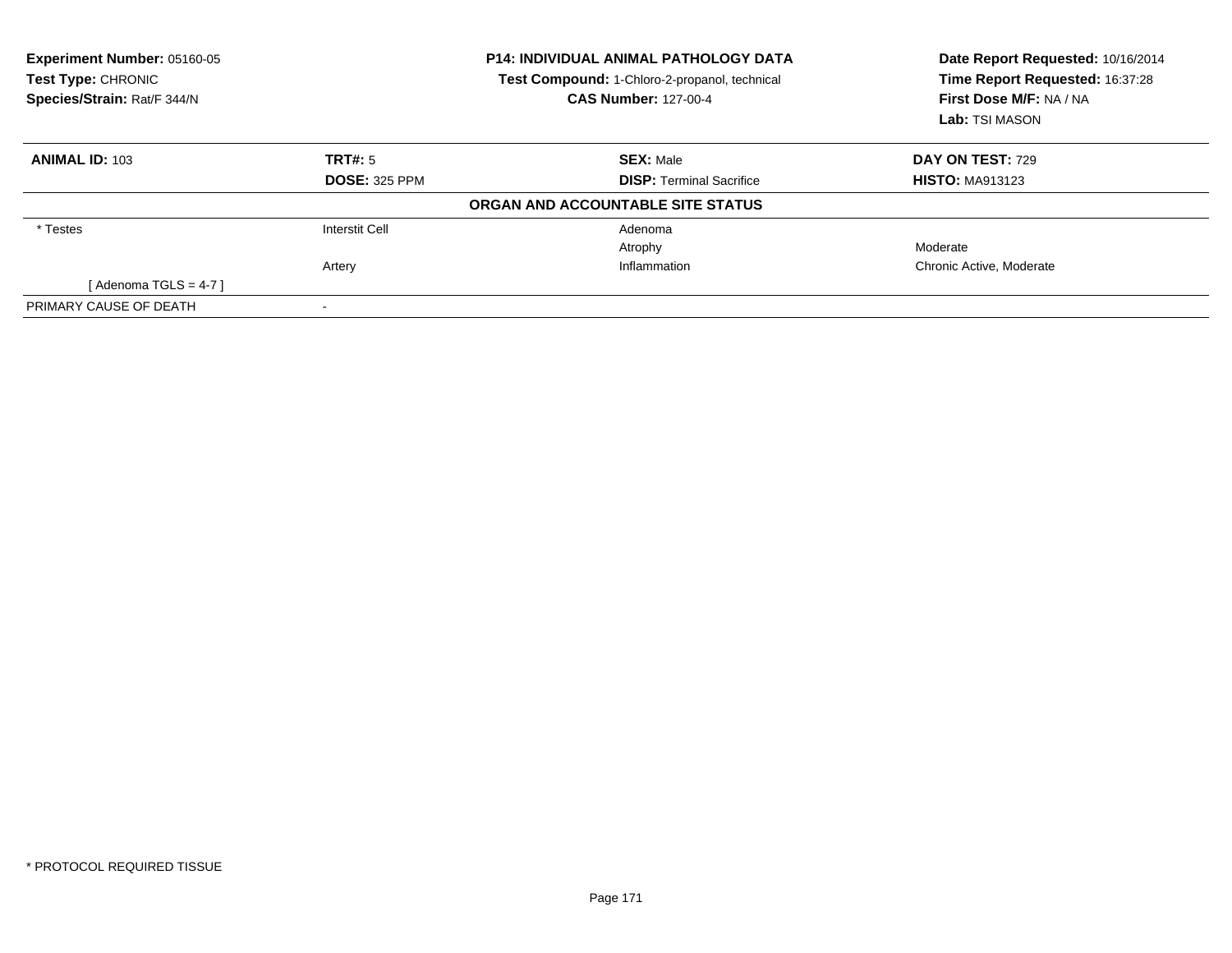## **P14: INDIVIDUAL ANIMAL PATHOLOGY DATA**

**Test Compound:** 1-Chloro-2-propanol, technical

**CAS Number:** 127-00-4

| <b>ANIMAL ID: 104</b>                   | <b>TRT#: 5</b>            | <b>SEX: Male</b>                | DAY ON TEST: 729         |  |  |  |
|-----------------------------------------|---------------------------|---------------------------------|--------------------------|--|--|--|
|                                         | <b>DOSE: 325 PPM</b>      | <b>DISP: Terminal Sacrifice</b> | <b>HISTO: MA913124</b>   |  |  |  |
| ORGAN AND ACCOUNTABLE SITE STATUS       |                           |                                 |                          |  |  |  |
| <b>NORMAL</b>                           |                           |                                 |                          |  |  |  |
| * Adrenal Cortex                        | * Blood Vessel            | * Bone                          | * Bone Marrow            |  |  |  |
| * Brain                                 | * Epididymis              | * Esophagus                     | * Intestine Large, Cecum |  |  |  |
| * Intestine Large, Colon                | * Intestine Large, Rectum | * Intestine Small, Duodenum     | * Intestine Small, Ileum |  |  |  |
| * Intestine Small, Jejunum              | * Islets, Pancreatic      | * Lymph Node, Mandibular        | * Mammary Gland          |  |  |  |
| * Pancreas                              | * Parathyroid Gland       | * Preputial Gland               | * Prostate               |  |  |  |
| * Salivary Glands                       | * Seminal Vesicle         | * Stomach, Forestomach          | * Stomach, Glandular     |  |  |  |
| * Thyroid Gland                         | * Trachea                 | * Urinary Bladder               |                          |  |  |  |
| <b>OBSERVATIONS</b>                     |                           |                                 |                          |  |  |  |
| * Adrenal Medulla                       | <b>Bilateral</b>          | Pheochromocytoma Benign         |                          |  |  |  |
| * Heart                                 | Atrium                    | Thrombosis                      | Marked                   |  |  |  |
| [Thrombosis TGLS = $16-13$ ]            |                           |                                 |                          |  |  |  |
| * Kidney                                |                           | Nephropathy                     | Marked                   |  |  |  |
| [ Nephropathy TGLS = $9,10-4$ ]         |                           |                                 |                          |  |  |  |
| * Liver                                 |                           | Leukemia Mononuclear            |                          |  |  |  |
|                                         |                           | Vacuolization Cytoplasmic       | Mild                     |  |  |  |
| [ Leukemia Mononuclear TGLS = 8-6 ]     |                           |                                 |                          |  |  |  |
| [Vacuolization Cytoplasmic TGLS = 11-6] |                           |                                 |                          |  |  |  |
| * Lung                                  |                           | Leukemia Mononuclear            |                          |  |  |  |
| [ Leukemia Mononuclear TGLS = 13-2,3 ]  |                           |                                 |                          |  |  |  |
| Lymph Node                              | Mediastinal               | Hemorrhage                      | Mild                     |  |  |  |
|                                         | Mediastinal               | Pigmentation                    | Mild                     |  |  |  |
| [Hemorrhage TGLS = 14-3B]               |                           |                                 |                          |  |  |  |
| [ Pigmentation TGLS = 14-3B ]           |                           |                                 |                          |  |  |  |
| * Lymph Node, Mesenteric                |                           | Hemorrhage                      | Mild                     |  |  |  |
| [Hemorrhage TGLS = $5-8$ ]              |                           |                                 |                          |  |  |  |
| Mesentery                               | Fat                       | Necrosis                        | Moderate                 |  |  |  |
| [Necrosis TGLS = $4-16$ ]               |                           |                                 |                          |  |  |  |
| * Nose                                  | <b>Respirat Epith</b>     | Hyperplasia                     | Mild                     |  |  |  |
|                                         | <b>Respirat Epith</b>     | Inflammation                    | Chronic Active, Mild     |  |  |  |
| * Pituitary Gland                       | <b>Pars Distalis</b>      | Adenoma                         |                          |  |  |  |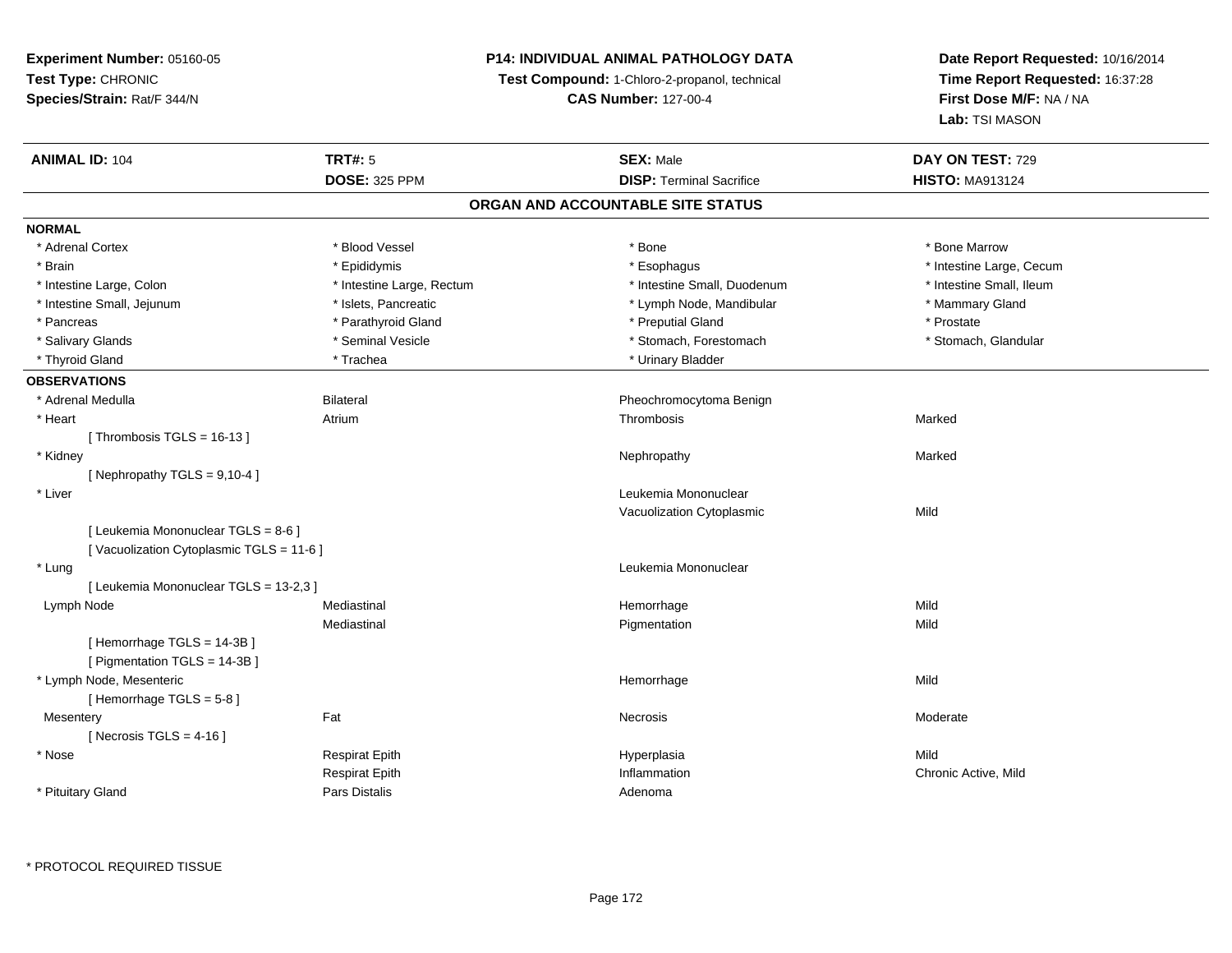| <b>Experiment Number: 05160-05</b><br>Test Type: CHRONIC<br>Species/Strain: Rat/F 344/N |                       | <b>P14: INDIVIDUAL ANIMAL PATHOLOGY DATA</b><br>Test Compound: 1-Chloro-2-propanol, technical<br><b>CAS Number: 127-00-4</b> | Date Report Requested: 10/16/2014<br>Time Report Requested: 16:37:28<br>First Dose M/F: NA / NA<br>Lab: TSI MASON |  |
|-----------------------------------------------------------------------------------------|-----------------------|------------------------------------------------------------------------------------------------------------------------------|-------------------------------------------------------------------------------------------------------------------|--|
| <b>ANIMAL ID: 104</b>                                                                   | <b>TRT#: 5</b>        | <b>SEX: Male</b>                                                                                                             | DAY ON TEST: 729                                                                                                  |  |
|                                                                                         | <b>DOSE: 325 PPM</b>  | <b>DISP: Terminal Sacrifice</b>                                                                                              | <b>HISTO: MA913124</b>                                                                                            |  |
|                                                                                         |                       | ORGAN AND ACCOUNTABLE SITE STATUS                                                                                            |                                                                                                                   |  |
| [Adenoma TGLS = $15-8$ ]                                                                |                       |                                                                                                                              |                                                                                                                   |  |
| * Skin                                                                                  | <b>Subcut Tiss</b>    | Fibroma                                                                                                                      |                                                                                                                   |  |
| [Fibroma TGLS = 1-10A]                                                                  |                       |                                                                                                                              |                                                                                                                   |  |
| * Spleen                                                                                |                       | Fibrosis                                                                                                                     | Moderate                                                                                                          |  |
|                                                                                         |                       | Leukemia Mononuclear                                                                                                         |                                                                                                                   |  |
| [Fibrosis TGLS = 7-3A]                                                                  |                       |                                                                                                                              |                                                                                                                   |  |
| [Leukemia Mononuclear TGLS = 6-3,3A]                                                    |                       |                                                                                                                              |                                                                                                                   |  |
| * Testes                                                                                | <b>Interstit Cell</b> | Adenoma                                                                                                                      |                                                                                                                   |  |
|                                                                                         |                       | Atrophy                                                                                                                      | Moderate                                                                                                          |  |
|                                                                                         | Interstit Cell        | Hyperplasia                                                                                                                  | Moderate                                                                                                          |  |
| [Atrophy $TGLS = 3-7$ ]                                                                 |                       |                                                                                                                              |                                                                                                                   |  |
| * Thymus                                                                                |                       | Atrophy                                                                                                                      | Moderate                                                                                                          |  |
| PRIMARY CAUSE OF DEATH                                                                  |                       |                                                                                                                              |                                                                                                                   |  |
| Animal Note: THORACIC CAVITIES APPROXIMATELY 5.0 CC CLEAR FLUID, TGL 12-NST             |                       |                                                                                                                              |                                                                                                                   |  |
| Animal Note: ABDOMINAL CAVITIES APPROXIMATELY 3.0CC CLEAR FLUID, TGL 2-NST              |                       |                                                                                                                              |                                                                                                                   |  |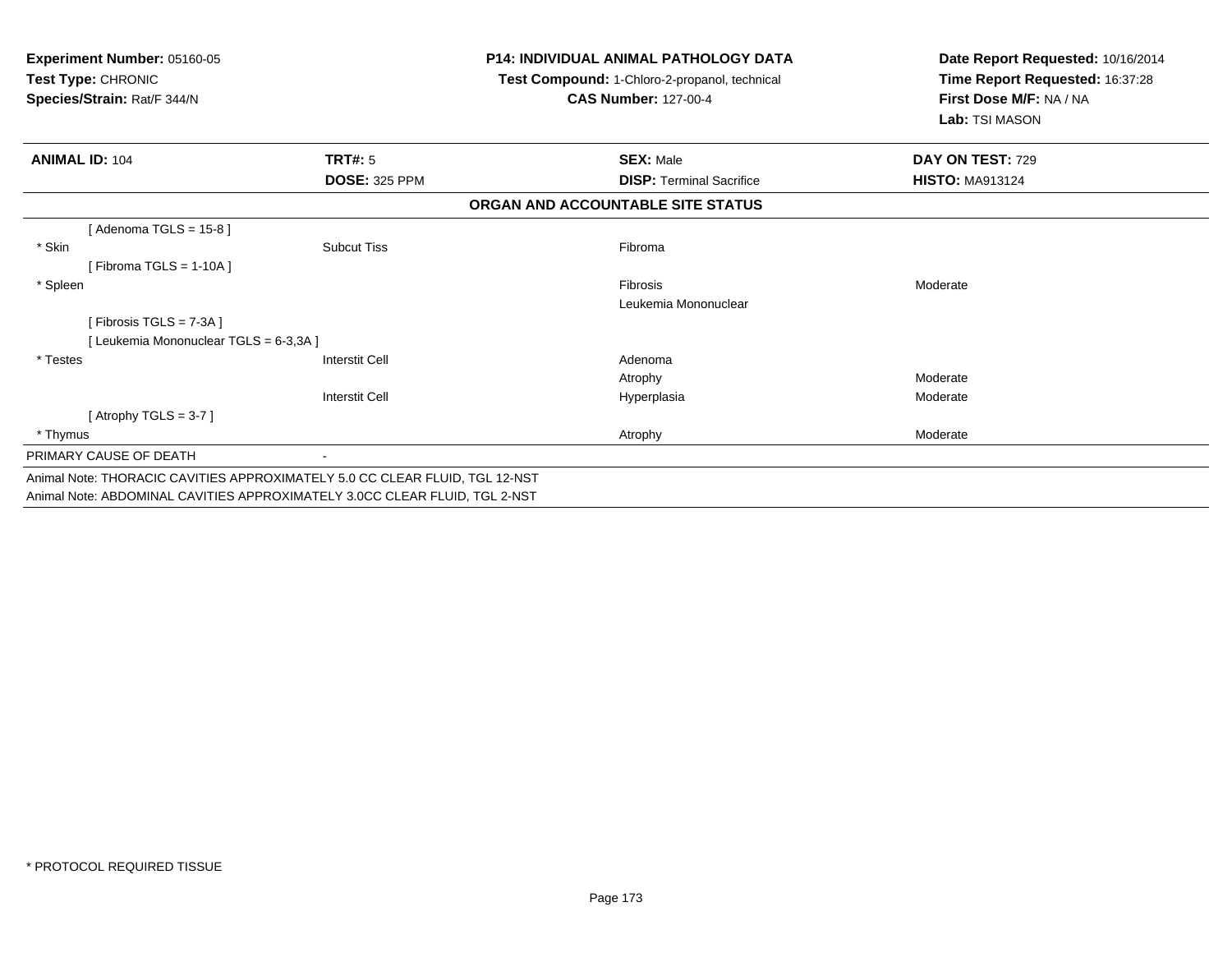## **P14: INDIVIDUAL ANIMAL PATHOLOGY DATA**

**Test Compound:** 1-Chloro-2-propanol, technical

**CAS Number:** 127-00-4

| <b>ANIMAL ID: 105</b>               | <b>TRT#: 5</b>             | <b>SEX: Male</b>           | DAY ON TEST: 695            |  |  |  |  |
|-------------------------------------|----------------------------|----------------------------|-----------------------------|--|--|--|--|
|                                     | <b>DOSE: 325 PPM</b>       | <b>DISP: Natural Death</b> | <b>HISTO: MA913125</b>      |  |  |  |  |
| ORGAN AND ACCOUNTABLE SITE STATUS   |                            |                            |                             |  |  |  |  |
| <b>NORMAL</b>                       |                            |                            |                             |  |  |  |  |
| * Adrenal Cortex                    | * Blood Vessel             | * Bone                     | * Bone Marrow               |  |  |  |  |
| * Brain                             | * Epididymis               | * Esophagus                | * Heart                     |  |  |  |  |
| * Intestine Large, Cecum            | * Intestine Large, Colon   | * Intestine Large, Rectum  | * Intestine Small, Duodenum |  |  |  |  |
| * Intestine Small, Ileum            | * Intestine Small, Jejunum | * Islets, Pancreatic       | * Lymph Node, Mesenteric    |  |  |  |  |
| * Mammary Gland                     | * Pancreas                 | * Parathyroid Gland        | * Preputial Gland           |  |  |  |  |
| * Prostate                          | * Salivary Glands          | * Seminal Vesicle          | * Skin                      |  |  |  |  |
| * Stomach, Forestomach              | * Trachea                  | * Urinary Bladder          |                             |  |  |  |  |
| <b>OBSERVATIONS</b>                 |                            |                            |                             |  |  |  |  |
| * Adrenal Medulla                   |                            | Hyperplasia                | Minimal                     |  |  |  |  |
| * Kidney                            |                            | Nephropathy                | Mild                        |  |  |  |  |
| * Liver                             |                            | Degeneration               | Cystic, Mild                |  |  |  |  |
|                                     |                            | Leukemia Mononuclear       |                             |  |  |  |  |
| * Lung                              |                            | Leukemia Mononuclear       |                             |  |  |  |  |
| * Lymph Node, Mandibular            |                            | Leukemia Mononuclear       |                             |  |  |  |  |
| [ Leukemia Mononuclear TGLS = 1-9 ] |                            |                            |                             |  |  |  |  |
| Mesentery                           | Fat                        | Necrosis                   | Mild                        |  |  |  |  |
| [Necrosis TGLS = $3-16$ ]           |                            |                            |                             |  |  |  |  |
| * Nose                              | Olfactory Epi              | Inflammation               | Chronic Active, Mild        |  |  |  |  |
|                                     | <b>Respirat Epith</b>      | Inflammation               | Chronic Active, Mild        |  |  |  |  |
| * Pituitary Gland                   | Pars Distalis              | Angiectasis                | Marked                      |  |  |  |  |
| [Angiectasis TGLS = 6-8]            |                            |                            |                             |  |  |  |  |
| * Spleen                            |                            | Fibrosis                   | Moderate                    |  |  |  |  |
|                                     |                            | Leukemia Mononuclear       |                             |  |  |  |  |
| [Fibrosis TGLS = $5-3$ ]            |                            |                            |                             |  |  |  |  |
| [ Leukemia Mononuclear TGLS = 4-3 ] |                            |                            |                             |  |  |  |  |
| * Stomach, Glandular                |                            | Necrosis                   | Mild                        |  |  |  |  |
| [Necrosis TGLS = $7-15$ ]           |                            |                            |                             |  |  |  |  |
| * Testes                            | Bilateral, Interstit Cell  | Adenoma                    |                             |  |  |  |  |
| [Adenoma TGLS = $2-7$ ]             |                            |                            |                             |  |  |  |  |
| * Thymus                            |                            | Atrophy                    | Moderate                    |  |  |  |  |
|                                     |                            |                            |                             |  |  |  |  |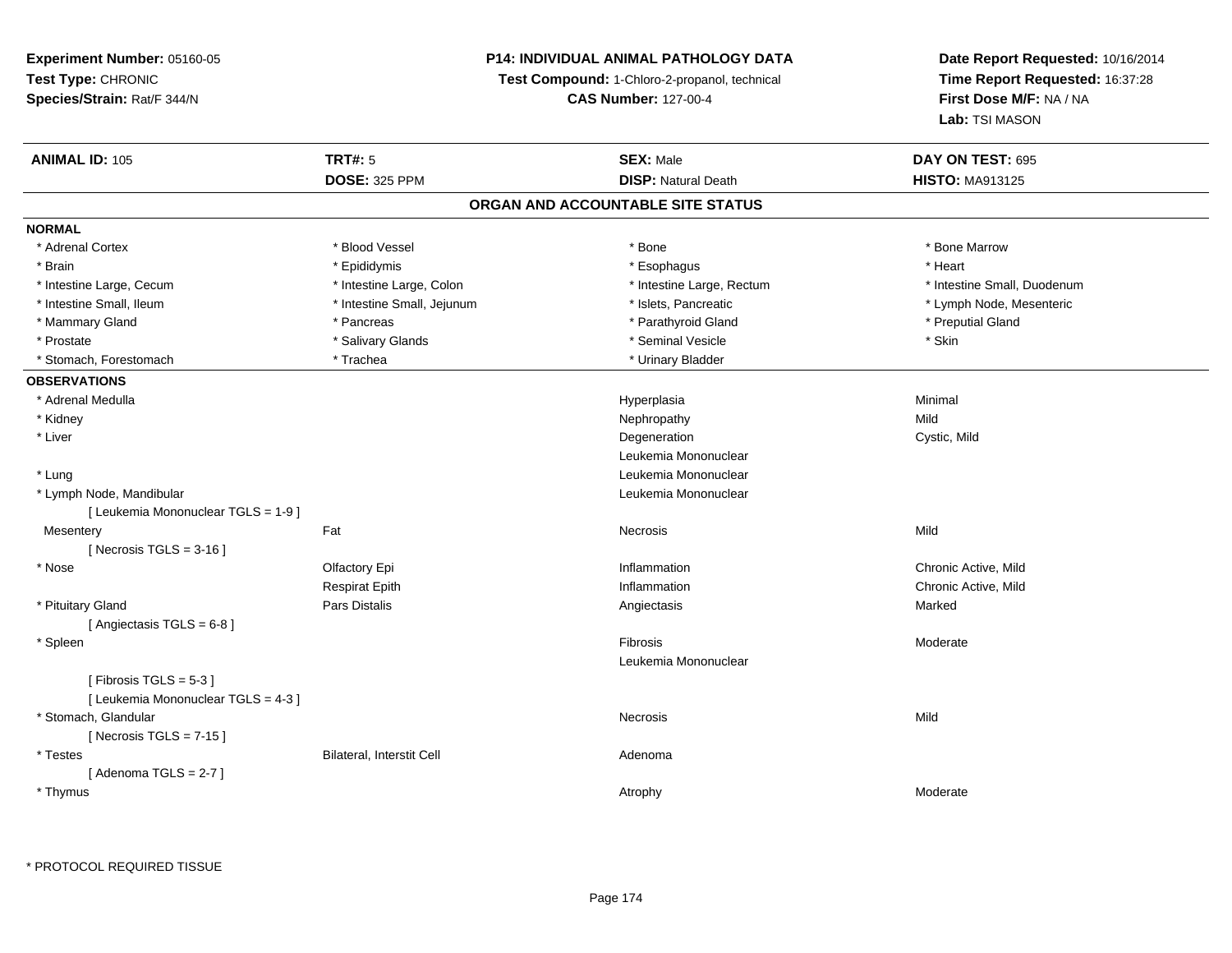| Experiment Number: 05160-05<br><b>Test Type: CHRONIC</b><br>Species/Strain: Rat/F 344/N |                      | <b>P14: INDIVIDUAL ANIMAL PATHOLOGY DATA</b><br>Test Compound: 1-Chloro-2-propanol, technical<br><b>CAS Number: 127-00-4</b> | Date Report Requested: 10/16/2014<br>Time Report Requested: 16:37:28<br>First Dose M/F: NA / NA<br>Lab: TSI MASON |  |
|-----------------------------------------------------------------------------------------|----------------------|------------------------------------------------------------------------------------------------------------------------------|-------------------------------------------------------------------------------------------------------------------|--|
| <b>ANIMAL ID: 105</b>                                                                   | TRT#: 5              | <b>SEX: Male</b>                                                                                                             | <b>DAY ON TEST: 695</b>                                                                                           |  |
|                                                                                         | <b>DOSE: 325 PPM</b> | <b>DISP:</b> Natural Death                                                                                                   | <b>HISTO: MA913125</b>                                                                                            |  |
|                                                                                         |                      | ORGAN AND ACCOUNTABLE SITE STATUS                                                                                            |                                                                                                                   |  |
| * Thyroid Gland                                                                         | C Cell               | Adenoma                                                                                                                      |                                                                                                                   |  |
| PRIMARY CAUSE OF DEATH                                                                  | - UNCERTAIN          |                                                                                                                              |                                                                                                                   |  |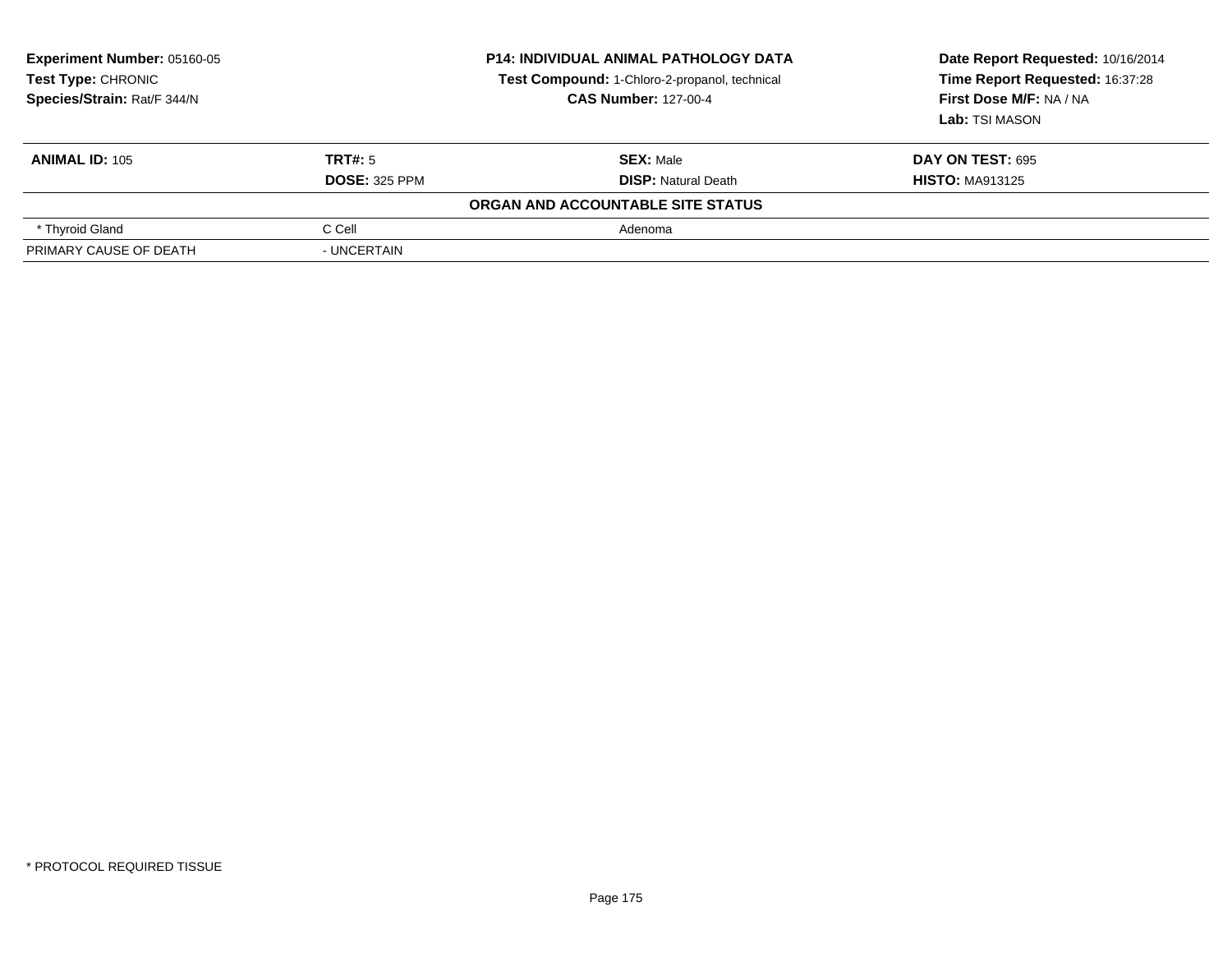## **P14: INDIVIDUAL ANIMAL PATHOLOGY DATA**

**Test Compound:** 1-Chloro-2-propanol, technical

**CAS Number:** 127-00-4

| <b>ANIMAL ID: 106</b>                 | <b>TRT#: 5</b>                                                                                       | <b>SEX: Male</b>                  | DAY ON TEST: 582            |
|---------------------------------------|------------------------------------------------------------------------------------------------------|-----------------------------------|-----------------------------|
|                                       | <b>DOSE: 325 PPM</b>                                                                                 | <b>DISP: Natural Death</b>        | <b>HISTO: MA913126</b>      |
|                                       |                                                                                                      | ORGAN AND ACCOUNTABLE SITE STATUS |                             |
| <b>NORMAL</b>                         |                                                                                                      |                                   |                             |
| * Blood Vessel                        | * Bone                                                                                               | * Brain                           | * Epididymis                |
| * Esophagus                           | * Intestine Large, Cecum                                                                             | * Intestine Large, Colon          | * Intestine Large, Rectum   |
| * Mammary Gland                       | * Parathyroid Gland                                                                                  | * Preputial Gland                 | * Prostate                  |
| * Seminal Vesicle                     | * Skin                                                                                               | * Thyroid Gland                   | * Trachea                   |
| <b>AUTO PRECLUDES DIAG.</b>           |                                                                                                      |                                   |                             |
| * Adrenal Cortex                      | * Adrenal Medulla                                                                                    | * Bone Marrow                     | * Intestine Small, Duodenum |
| * Intestine Small, Ileum              | * Intestine Small, Jejunum                                                                           | * Islets, Pancreatic              | * Kidney                    |
| * Pancreas                            | * Pituitary Gland                                                                                    | * Salivary Glands                 | * Stomach, Forestomach      |
| * Stomach, Glandular                  | * Urinary Bladder                                                                                    |                                   |                             |
| <b>OBSERVATIONS</b>                   |                                                                                                      |                                   |                             |
| * Heart                               |                                                                                                      | Cardiomyopathy                    | Mild                        |
| * Liver                               |                                                                                                      | Leukemia Mononuclear              |                             |
| [ Leukemia Mononuclear TGLS = 14-6 ]  |                                                                                                      |                                   |                             |
| * Lung                                |                                                                                                      | Leukemia Mononuclear              |                             |
| Lymph Node                            | Deep Cervical                                                                                        | Leukemia Mononuclear              |                             |
|                                       | <b>Iliac</b>                                                                                         | Leukemia Mononuclear              |                             |
|                                       | Mediastinal                                                                                          | Leukemia Mononuclear              |                             |
|                                       | Pancreatic                                                                                           | Leukemia Mononuclear              |                             |
|                                       | Note: RENAL LN-AUTOLYSIS PRECLUDES EVALUATION, TGL 7-NCL                                             |                                   |                             |
|                                       | Note: TGL 10 LEUKEMIA MONUC INVOLVES AXILLARY LYMPH NODE, HOWEVER SITE NOT AVAILABLE TERM, TGL 10-18 |                                   |                             |
| [ Leukemia Mononuclear TGLS = 12-19 ] |                                                                                                      |                                   |                             |
| [ Leukemia Mononuclear TGLS = 2-9A ]  |                                                                                                      |                                   |                             |
| [ Leukemia Mononuclear TGLS = 6-16 ]  |                                                                                                      |                                   |                             |
| [ Leukemia Mononuclear TGLS = 11-3A ] |                                                                                                      |                                   |                             |
| * Lymph Node, Mandibular              |                                                                                                      | Leukemia Mononuclear              |                             |
| [ Leukemia Mononuclear TGLS = 9-9B ]  |                                                                                                      |                                   |                             |
| * Lymph Node, Mesenteric              |                                                                                                      | Leukemia Mononuclear              |                             |
| [ Leukemia Mononuclear TGLS = 5-8 ]   |                                                                                                      |                                   |                             |
| * Nose                                | Olfactory Epi                                                                                        | Inflammation                      | Chronic Active, Moderate    |
|                                       | <b>Respirat Epith</b>                                                                                | Inflammation                      | Chronic Active, Marked      |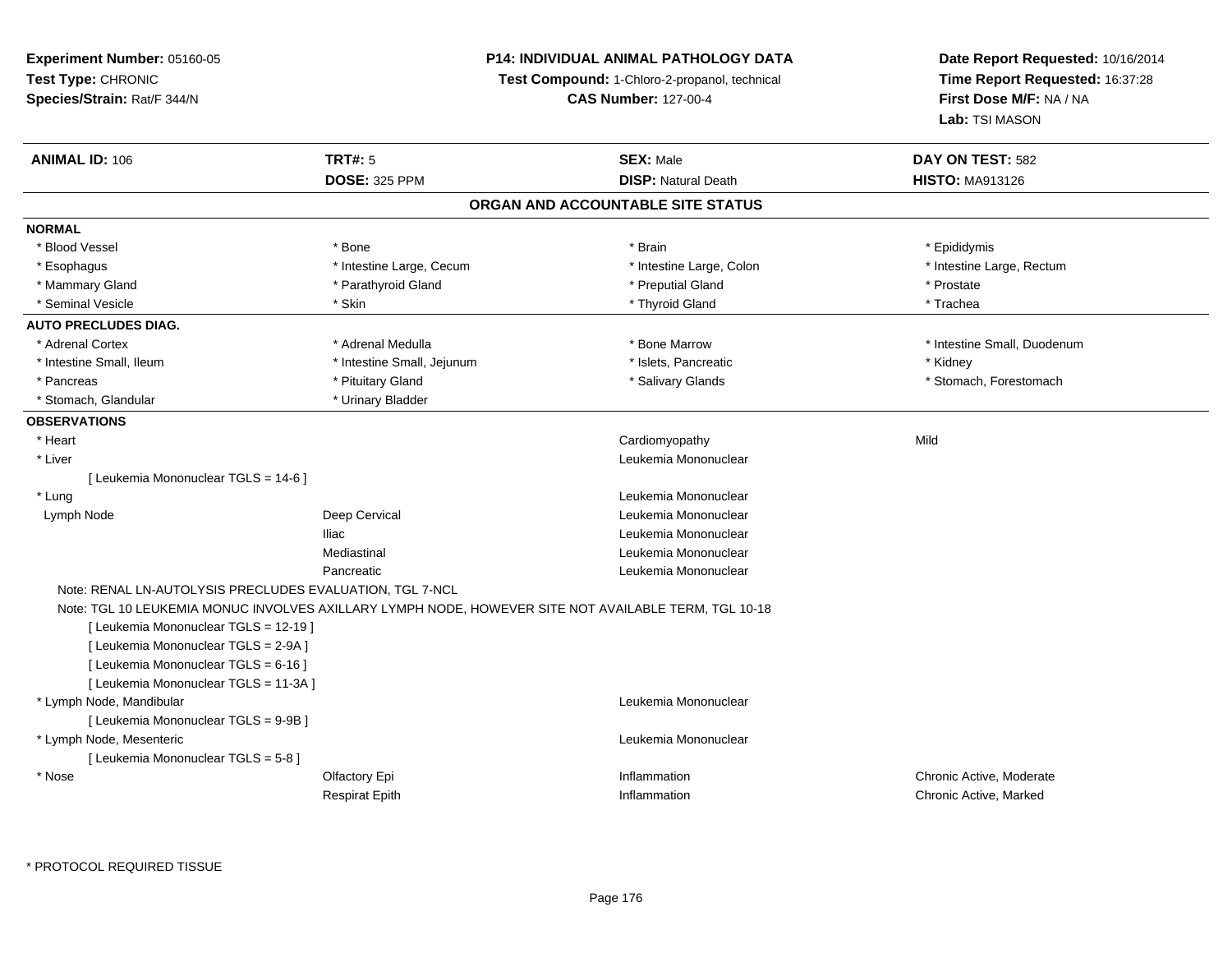| <b>Experiment Number: 05160-05</b><br>Test Type: CHRONIC<br><b>Species/Strain: Rat/F 344/N</b> |                                                                                                                 | <b>P14: INDIVIDUAL ANIMAL PATHOLOGY DATA</b><br>Test Compound: 1-Chloro-2-propanol, technical<br><b>CAS Number: 127-00-4</b> |                                                                                                                                                                    | Date Report Requested: 10/16/2014<br>Time Report Requested: 16:37:28<br>First Dose M/F: NA / NA<br>Lab: TSI MASON |
|------------------------------------------------------------------------------------------------|-----------------------------------------------------------------------------------------------------------------|------------------------------------------------------------------------------------------------------------------------------|--------------------------------------------------------------------------------------------------------------------------------------------------------------------|-------------------------------------------------------------------------------------------------------------------|
| <b>ANIMAL ID: 106</b>                                                                          | TRT#: 5                                                                                                         |                                                                                                                              | <b>SEX: Male</b>                                                                                                                                                   | DAY ON TEST: 582                                                                                                  |
|                                                                                                | <b>DOSE: 325 PPM</b>                                                                                            |                                                                                                                              | <b>DISP:</b> Natural Death                                                                                                                                         | <b>HISTO: MA913126</b>                                                                                            |
|                                                                                                |                                                                                                                 |                                                                                                                              | ORGAN AND ACCOUNTABLE SITE STATUS                                                                                                                                  |                                                                                                                   |
| Note: FUNGAL HYPHAE IN NASAL CAVITY.                                                           |                                                                                                                 |                                                                                                                              |                                                                                                                                                                    |                                                                                                                   |
| * Saliv Glands                                                                                 |                                                                                                                 |                                                                                                                              |                                                                                                                                                                    |                                                                                                                   |
| Note: TGL 8-NCL                                                                                |                                                                                                                 |                                                                                                                              |                                                                                                                                                                    |                                                                                                                   |
| * Spleen                                                                                       |                                                                                                                 |                                                                                                                              | Fibrosis                                                                                                                                                           | Mild                                                                                                              |
|                                                                                                |                                                                                                                 |                                                                                                                              | Leukemia Mononuclear                                                                                                                                               |                                                                                                                   |
| [Fibrosis TGLS = $4-3$ ]                                                                       |                                                                                                                 |                                                                                                                              |                                                                                                                                                                    |                                                                                                                   |
| Leukemia Mononuclear TGLS = 3-3 ]                                                              |                                                                                                                 |                                                                                                                              |                                                                                                                                                                    |                                                                                                                   |
| * Stom Forestom                                                                                |                                                                                                                 |                                                                                                                              |                                                                                                                                                                    |                                                                                                                   |
| Note: TGL 15-NST                                                                               |                                                                                                                 |                                                                                                                              |                                                                                                                                                                    |                                                                                                                   |
| * Testes                                                                                       | Bilateral, Interstit Cell                                                                                       |                                                                                                                              | Adenoma                                                                                                                                                            |                                                                                                                   |
| Adenoma TGLS = 1,13-7 ]                                                                        |                                                                                                                 |                                                                                                                              |                                                                                                                                                                    |                                                                                                                   |
| * Thymus                                                                                       |                                                                                                                 |                                                                                                                              | Leukemia Mononuclear                                                                                                                                               |                                                                                                                   |
| PRIMARY CAUSE OF DEATH                                                                         | - UNCERTAIN                                                                                                     |                                                                                                                              |                                                                                                                                                                    |                                                                                                                   |
| <b>CONTRIBUTORY CAUSE OF DEATH</b>                                                             | - Liver Leukemia Mononuclear; Lung<br>Mononuclear; Lymph Node Pancreatic<br>Mononuclear, Lymph Node, Mesenteric |                                                                                                                              | Leukemia Mononuclear;Lymph Node Iliac Leukemia Mononuclear;Lymph Node;Mandibular<br>Leukemia Mononuclear; Spleen Leukemia Mononuclear; Thymus Leukemia Mononuclear | Leukemia Mononuclear; Lymph Node Mediastinal Leukemia Mononuclear; Lymph Node Deep Cervical Leukemia<br>Leukemia  |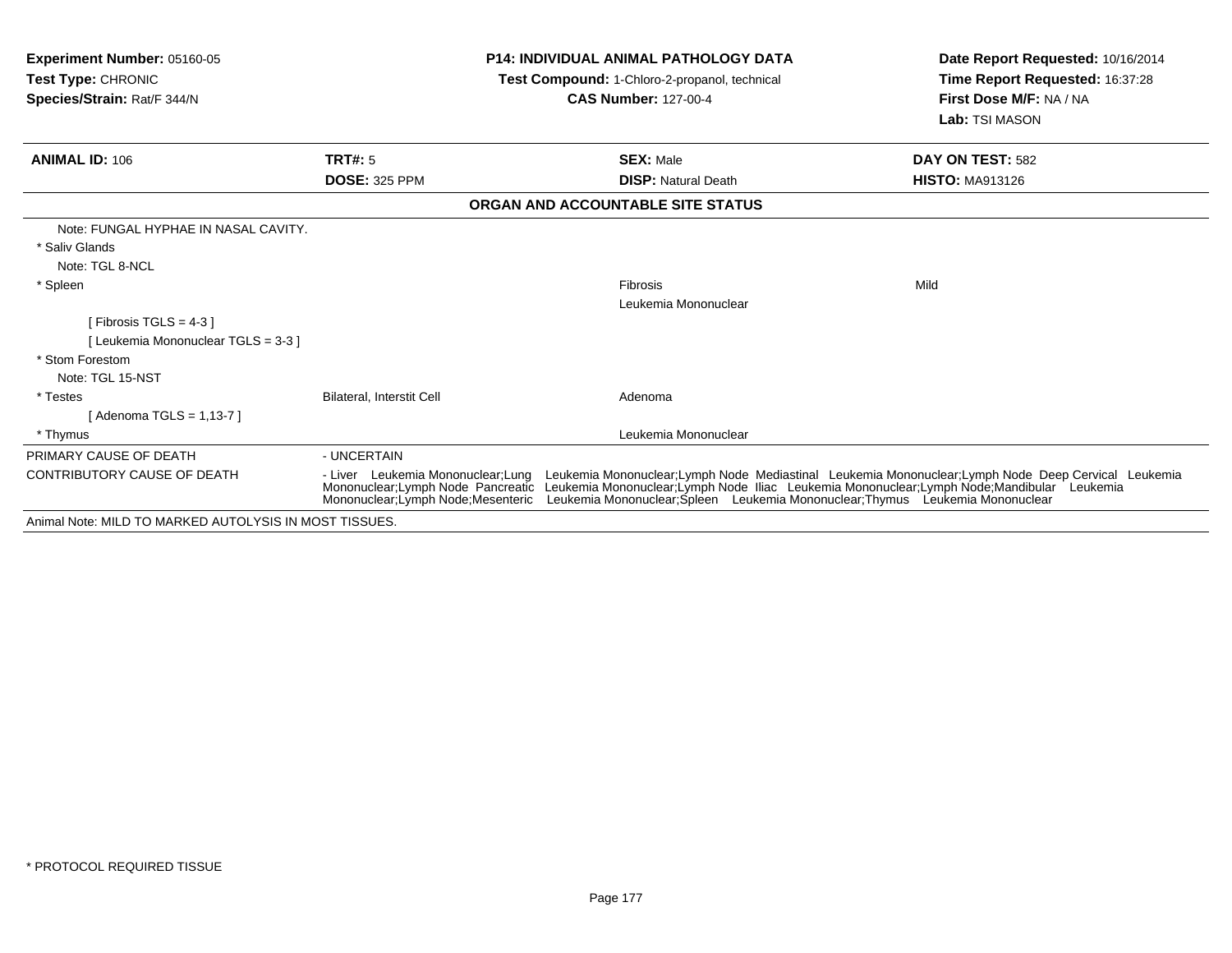| Experiment Number: 05160-05<br>Test Type: CHRONIC<br>Species/Strain: Rat/F 344/N |                           | <b>P14: INDIVIDUAL ANIMAL PATHOLOGY DATA</b><br>Test Compound: 1-Chloro-2-propanol, technical<br><b>CAS Number: 127-00-4</b> | Date Report Requested: 10/16/2014<br>Time Report Requested: 16:37:28<br>First Dose M/F: NA / NA<br>Lab: TSI MASON |
|----------------------------------------------------------------------------------|---------------------------|------------------------------------------------------------------------------------------------------------------------------|-------------------------------------------------------------------------------------------------------------------|
| <b>ANIMAL ID: 107</b>                                                            | <b>TRT#: 5</b>            | <b>SEX: Male</b>                                                                                                             | DAY ON TEST: 729                                                                                                  |
|                                                                                  | <b>DOSE: 325 PPM</b>      | <b>DISP: Terminal Sacrifice</b>                                                                                              | <b>HISTO: MA913127</b>                                                                                            |
|                                                                                  |                           | ORGAN AND ACCOUNTABLE SITE STATUS                                                                                            |                                                                                                                   |
| <b>NORMAL</b>                                                                    |                           |                                                                                                                              |                                                                                                                   |
| * Adrenal Medulla                                                                | * Blood Vessel            | * Bone                                                                                                                       | * Bone Marrow                                                                                                     |
| * Brain                                                                          | * Esophagus               | * Heart                                                                                                                      | * Intestine Large, Cecum                                                                                          |
| * Intestine Large, Colon                                                         | * Intestine Large, Rectum | * Intestine Small, Duodenum                                                                                                  | * Intestine Small, Ileum                                                                                          |
| * Intestine Small, Jejunum                                                       | * Islets, Pancreatic      | * Lung                                                                                                                       | * Lymph Node, Mandibular                                                                                          |
| * Lymph Node, Mesenteric                                                         | * Pancreas                | * Parathyroid Gland                                                                                                          | * Prostate                                                                                                        |
| * Salivary Glands                                                                | * Seminal Vesicle         | * Stomach, Forestomach                                                                                                       | * Stomach, Glandular                                                                                              |
| * Thyroid Gland                                                                  | * Trachea                 | * Urinary Bladder                                                                                                            |                                                                                                                   |
| <b>MISSING</b>                                                                   |                           |                                                                                                                              |                                                                                                                   |
| * Thymus                                                                         |                           |                                                                                                                              |                                                                                                                   |
| <b>OBSERVATIONS</b>                                                              |                           |                                                                                                                              |                                                                                                                   |
| * Adrenal Cortex                                                                 |                           | Hyperplasia                                                                                                                  | Minimal                                                                                                           |
| * Epididymis                                                                     |                           | Inflammation                                                                                                                 | Chronic Active, Mild                                                                                              |
| * Kidney                                                                         |                           | Nephropathy                                                                                                                  | Moderate                                                                                                          |
| * Liver                                                                          |                           | <b>Eosinophilic Focus</b>                                                                                                    |                                                                                                                   |
|                                                                                  |                           | Hepatocellular Adenoma                                                                                                       |                                                                                                                   |
|                                                                                  |                           | <b>Mixed Cell Focus</b>                                                                                                      |                                                                                                                   |
| [ Hepatocellular Adenoma TGLS = 5-6 ]<br>[Mixed Cell Focus TGLS = $6-6$ ]        |                           |                                                                                                                              |                                                                                                                   |
| * Mammary Gland                                                                  |                           | Fibroadenoma                                                                                                                 |                                                                                                                   |
| [Fibroadenoma TGLS = 1-10A]                                                      |                           |                                                                                                                              |                                                                                                                   |
| * Nose                                                                           | <b>Respirat Epith</b>     | Hyperplasia                                                                                                                  | Mild                                                                                                              |
| * Pituitary Gland                                                                | Pars Distalis             | Hyperplasia                                                                                                                  | Mild                                                                                                              |
| * Preputial Gland                                                                |                           | Inflammation                                                                                                                 | Chronic Active, Minimal                                                                                           |
| * Skin                                                                           | <b>Subcut Tiss</b>        | Fibroma                                                                                                                      |                                                                                                                   |
| [Fibroma TGLS = $2-10B$ ]                                                        |                           |                                                                                                                              |                                                                                                                   |
| * Spleen                                                                         |                           | Fibrosis                                                                                                                     | Mild                                                                                                              |
| [Fibrosis TGLS = $4-3$ ]                                                         |                           |                                                                                                                              |                                                                                                                   |
| * Testes                                                                         | Bilateral, Interstit Cell | Adenoma                                                                                                                      |                                                                                                                   |
| [Adenoma TGLS = $3-7$ ]                                                          |                           |                                                                                                                              |                                                                                                                   |

PRIMARY CAUSE OF DEATH-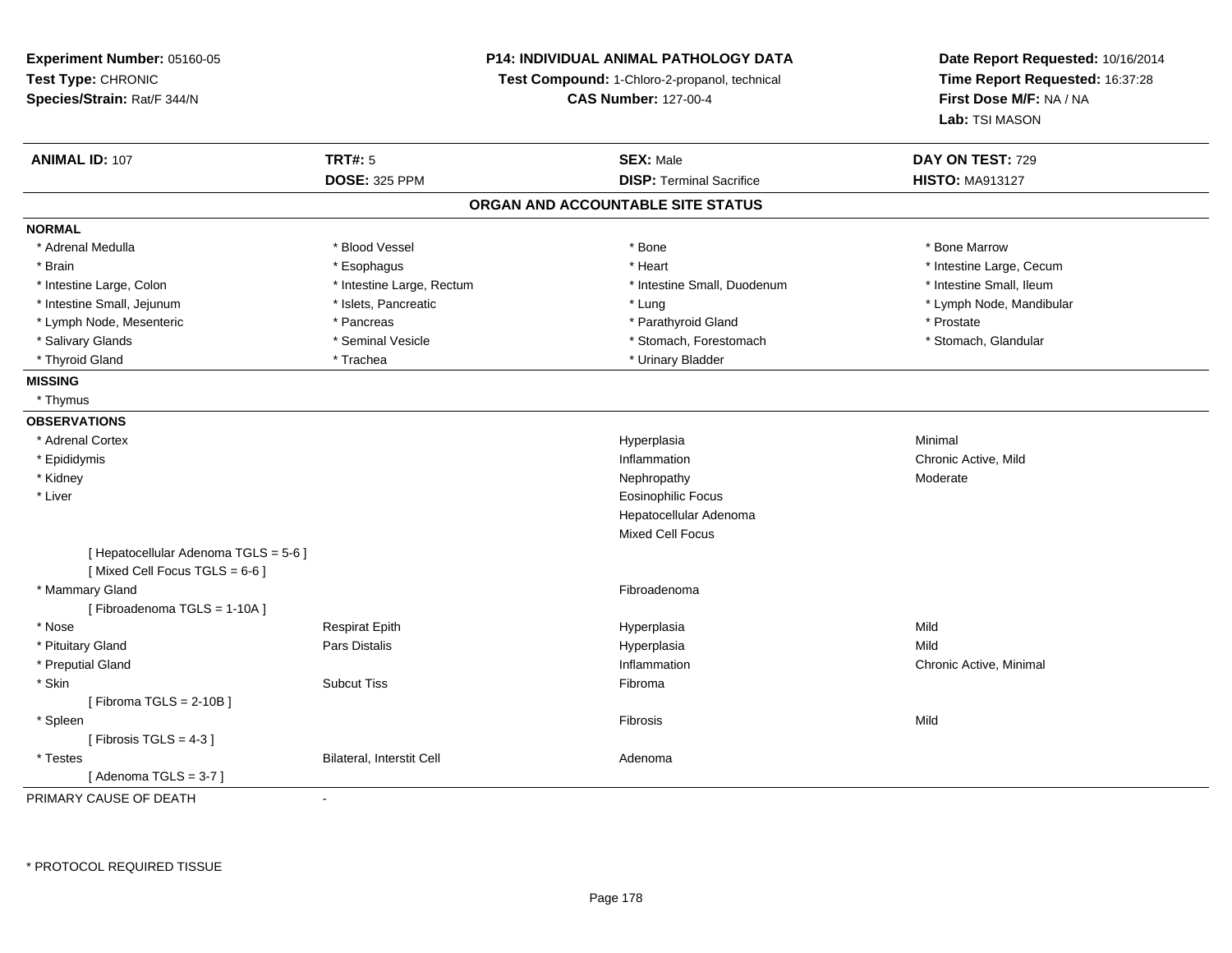| <b>Experiment Number: 05160-05</b><br><b>Test Type: CHRONIC</b><br>Species/Strain: Rat/F 344/N |                      | <b>P14: INDIVIDUAL ANIMAL PATHOLOGY DATA</b><br>Test Compound: 1-Chloro-2-propanol, technical<br><b>CAS Number: 127-00-4</b> | Date Report Requested: 10/16/2014<br>Time Report Requested: 16:37:28<br>First Dose M/F: NA / NA<br>Lab: TSI MASON |
|------------------------------------------------------------------------------------------------|----------------------|------------------------------------------------------------------------------------------------------------------------------|-------------------------------------------------------------------------------------------------------------------|
| <b>ANIMAL ID: 107</b>                                                                          | <b>TRT#:</b> 5       | <b>SEX: Male</b>                                                                                                             | DAY ON TEST: 729                                                                                                  |
|                                                                                                | <b>DOSE: 325 PPM</b> | <b>DISP:</b> Terminal Sacrifice<br>ORGAN AND ACCOUNTABLE SITE STATUS                                                         | <b>HISTO: MA913127</b>                                                                                            |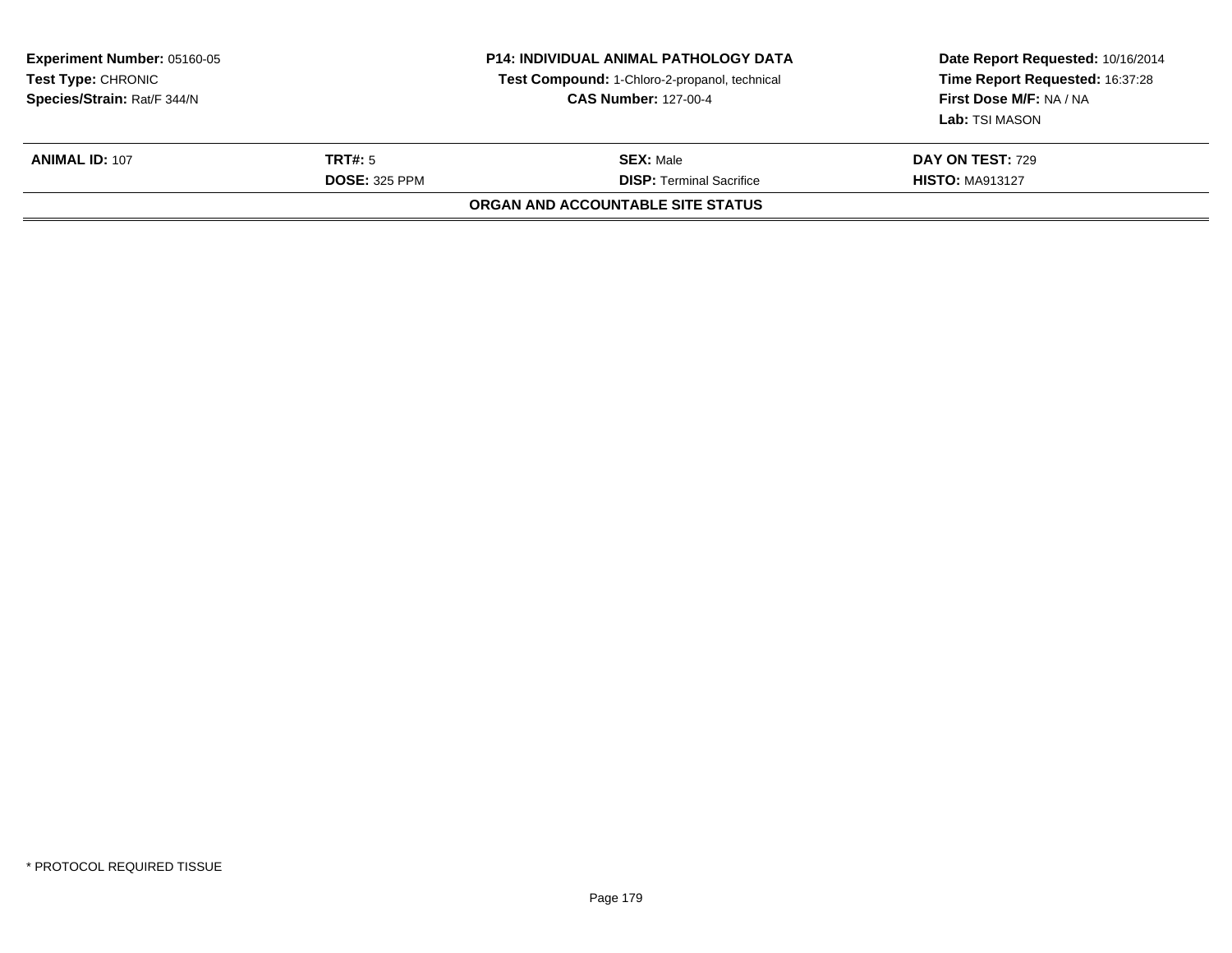## **P14: INDIVIDUAL ANIMAL PATHOLOGY DATA**

**Test Compound:** 1-Chloro-2-propanol, technical

| <b>ANIMAL ID: 108</b>                  | TRT#: 5<br><b>DOSE: 325 PPM</b>         | <b>SEX: Male</b><br><b>DISP: Natural Death</b> | DAY ON TEST: 573<br><b>HISTO: MA913128</b> |
|----------------------------------------|-----------------------------------------|------------------------------------------------|--------------------------------------------|
|                                        |                                         | ORGAN AND ACCOUNTABLE SITE STATUS              |                                            |
| <b>NORMAL</b>                          |                                         |                                                |                                            |
| * Adrenal Cortex                       | * Adrenal Medulla                       | * Blood Vessel                                 | * Bone                                     |
| * Bone Marrow                          | * Brain                                 | * Epididymis                                   | * Esophagus                                |
| * Kidney                               | * Liver                                 | * Lung                                         | Lymph Node                                 |
| * Lymph Node, Mesenteric               | * Nose                                  | * Parathyroid Gland                            | * Preputial Gland                          |
| * Prostate                             | * Salivary Glands                       | * Seminal Vesicle                              | * Skin                                     |
| * Spleen                               | * Stomach, Forestomach                  | * Stomach, Glandular                           | * Testes                                   |
| * Thymus                               | * Thyroid Gland                         | * Trachea                                      | * Urinary Bladder                          |
| <b>AUTO PRECLUDES DIAG.</b>            |                                         |                                                |                                            |
| * Intestine Large, Cecum               | * Intestine Large, Colon                | * Intestine Large, Rectum                      | * Intestine Small, Duodenum                |
| * Intestine Small, Ileum               | * Intestine Small, Jejunum              | * Islets, Pancreatic                           | * Pancreas                                 |
| <b>OBSERVATIONS</b>                    |                                         |                                                |                                            |
| * Heart                                |                                         | Cardiomyopathy                                 | Mild                                       |
| Lymph Node                             |                                         |                                                |                                            |
| Note: MEDIASTINAL LN NORMAL, TGL 2-NCL |                                         |                                                |                                            |
| * Lymph Node, Mandibular               |                                         | Hemorrhage                                     | Mild                                       |
| * Mammary Gland                        |                                         | Fibroadenoma                                   |                                            |
| [Fibroadenoma TGLS = 1-10A]            |                                         |                                                |                                            |
| * Pituitary Gland                      | Pars Distalis                           | Adenoma                                        |                                            |
| [Adenoma TGLS = $3-8$ ]                |                                         |                                                |                                            |
| PRIMARY CAUSE OF DEATH                 | - Pituitary Gland Pars Distalis Adenoma |                                                |                                            |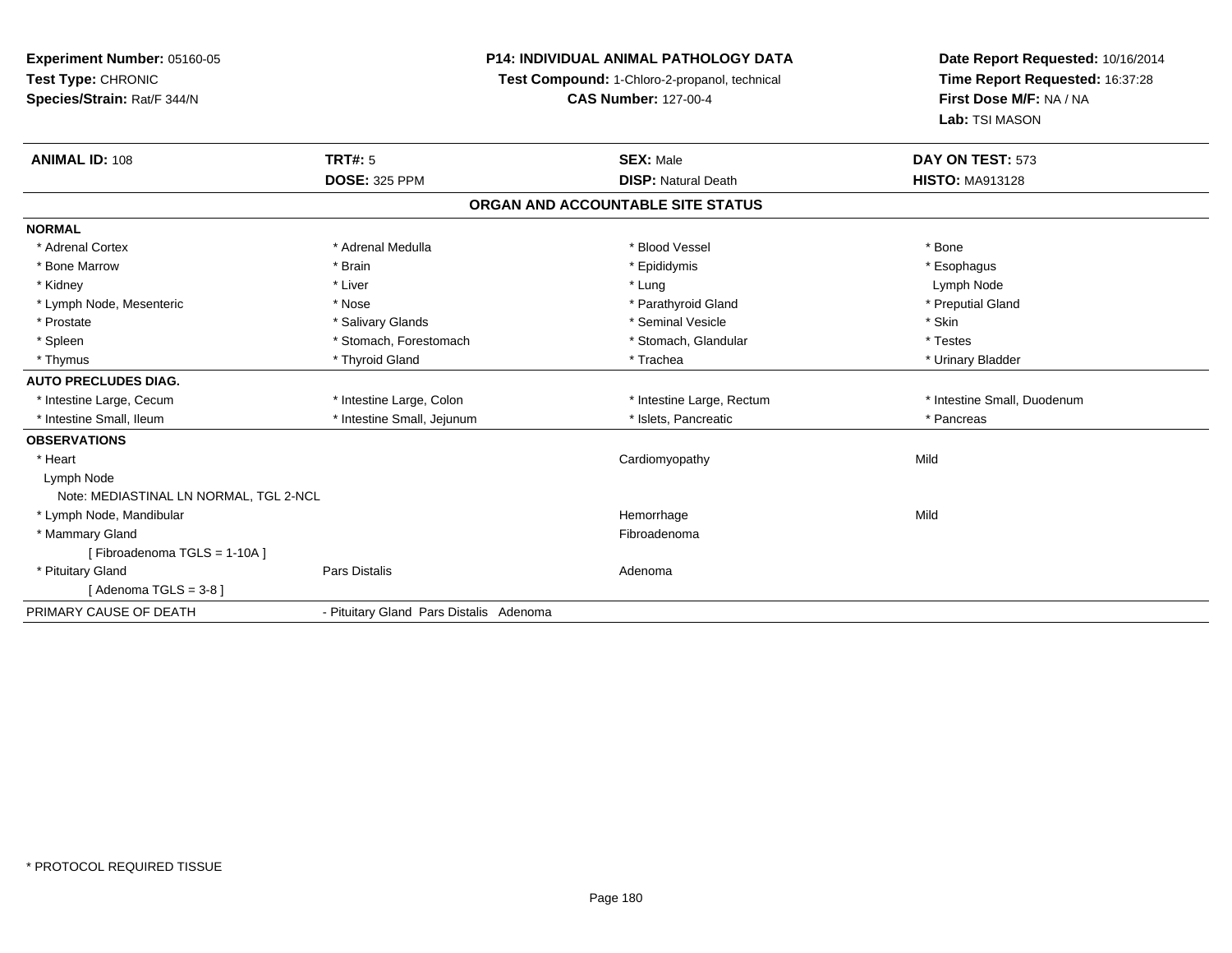## **P14: INDIVIDUAL ANIMAL PATHOLOGY DATA**

**Test Compound:** 1-Chloro-2-propanol, technical

**CAS Number:** 127-00-4

**Date Report Requested:** 10/16/2014**Time Report Requested:** 16:37:28**First Dose M/F:** NA / NA**Lab:** TSI MASON

| <b>ANIMAL ID: 109</b>                   | <b>TRT#: 5</b>                                                            | <b>SEX: Male</b>                  | DAY ON TEST: 639           |  |
|-----------------------------------------|---------------------------------------------------------------------------|-----------------------------------|----------------------------|--|
|                                         | <b>DOSE: 325 PPM</b>                                                      | <b>DISP:</b> Moribund Sacrifice   | <b>HISTO: MA913129</b>     |  |
|                                         |                                                                           | ORGAN AND ACCOUNTABLE SITE STATUS |                            |  |
| <b>NORMAL</b>                           |                                                                           |                                   |                            |  |
| * Blood Vessel                          | * Bone                                                                    | * Brain                           | * Epididymis               |  |
| * Esophagus                             | * Heart                                                                   | * Intestine Large, Cecum          | * Intestine Large, Colon   |  |
| * Intestine Large, Rectum               | * Intestine Small, Duodenum                                               | * Intestine Small, Ileum          | * Intestine Small, Jejunum |  |
| * Islets, Pancreatic                    | * Lymph Node, Mandibular                                                  | * Mammary Gland                   | * Pancreas                 |  |
| * Parathyroid Gland                     | * Preputial Gland                                                         | * Salivary Glands                 | * Seminal Vesicle          |  |
| * Skin                                  | * Stomach, Forestomach                                                    | * Stomach, Glandular              | * Thyroid Gland            |  |
| * Trachea                               | * Urinary Bladder                                                         |                                   |                            |  |
| <b>OBSERVATIONS</b>                     |                                                                           |                                   |                            |  |
| * Adrenal Cortex                        |                                                                           | Leukemia Mononuclear              |                            |  |
| * Adrenal Medulla                       |                                                                           | Leukemia Mononuclear              |                            |  |
| * Bone Marrow                           |                                                                           | Leukemia Mononuclear              |                            |  |
| * Kidney                                |                                                                           | Nephropathy                       | Mild                       |  |
|                                         | <b>Renal Tubule</b>                                                       | Pigmentation                      | Moderate                   |  |
| * Liver                                 |                                                                           | Leukemia Mononuclear              |                            |  |
| [ Leukemia Mononuclear TGLS = 11,14-6 ] |                                                                           |                                   |                            |  |
| * Lung                                  |                                                                           | Leukemia Mononuclear              |                            |  |
| Lymph Node                              | Mediastinal                                                               | Hemorrhage                        | Mild                       |  |
|                                         | Mediastinal                                                               | Leukemia Mononuclear              |                            |  |
|                                         | Renal                                                                     | Leukemia Mononuclear              |                            |  |
|                                         | Renal                                                                     | Pigmentation                      | Mild                       |  |
| [Hemorrhage TGLS = 13-3]                |                                                                           |                                   |                            |  |
| [ Leukemia Mononuclear TGLS = 13-3 ]    |                                                                           |                                   |                            |  |
| [ Pigmentation TGLS = 12-17 ]           |                                                                           |                                   |                            |  |
| * Lymph Node, Mesenteric                |                                                                           | Ectasia                           | Moderate                   |  |
|                                         |                                                                           | Leukemia Mononuclear              |                            |  |
| [Ectasia TGLS = 5-8A]                   |                                                                           |                                   |                            |  |
| [ Leukemia Mononuclear TGLS = 5-8A ]    |                                                                           |                                   |                            |  |
| Mesentery                               | Fat                                                                       | Necrosis                          | Mild                       |  |
|                                         | Fat                                                                       | Pigmentation                      | Mild                       |  |
|                                         | Note: SECTIONS OF MESENTERY HAVE MESOTHELIAL HYPERPLASIA TERM UNAVAILABLE |                                   |                            |  |

IENTERY HAVE MESOTHELIAL HYPERPLASIA, TERM UNAVAILABLE.

\* PROTOCOL REQUIRED TISSUE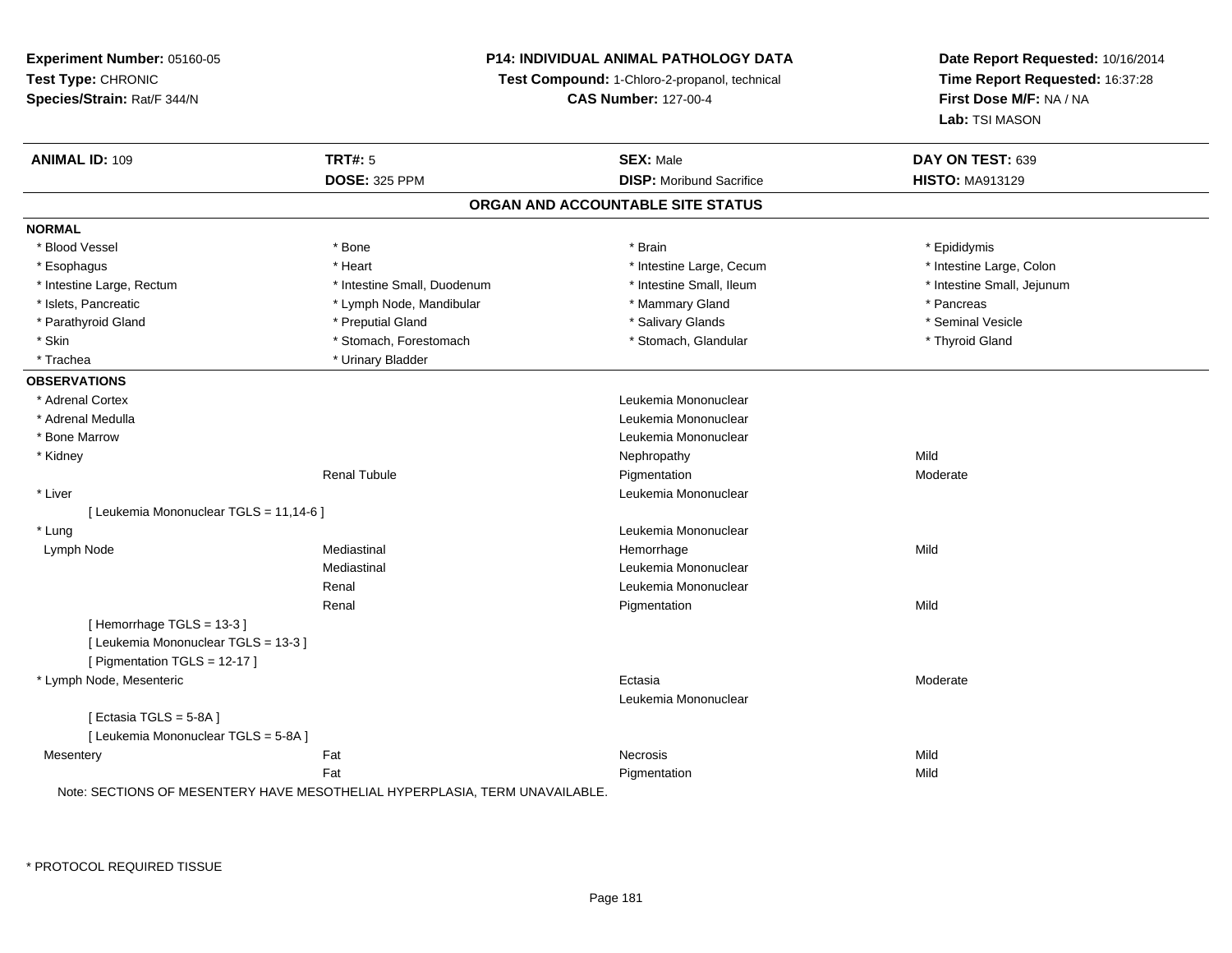| <b>Experiment Number: 05160-05</b><br>Test Type: CHRONIC<br>Species/Strain: Rat/F 344/N | <b>P14: INDIVIDUAL ANIMAL PATHOLOGY DATA</b><br>Test Compound: 1-Chloro-2-propanol, technical<br><b>CAS Number: 127-00-4</b> |                                                                                                                                                                                                                                                                                                                                                                  | Date Report Requested: 10/16/2014<br>Time Report Requested: 16:37:28<br>First Dose M/F: NA / NA<br>Lab: TSI MASON |  |
|-----------------------------------------------------------------------------------------|------------------------------------------------------------------------------------------------------------------------------|------------------------------------------------------------------------------------------------------------------------------------------------------------------------------------------------------------------------------------------------------------------------------------------------------------------------------------------------------------------|-------------------------------------------------------------------------------------------------------------------|--|
| <b>ANIMAL ID: 109</b>                                                                   | <b>TRT#: 5</b>                                                                                                               | <b>SEX: Male</b>                                                                                                                                                                                                                                                                                                                                                 | DAY ON TEST: 639                                                                                                  |  |
|                                                                                         | <b>DOSE: 325 PPM</b>                                                                                                         | <b>DISP:</b> Moribund Sacrifice                                                                                                                                                                                                                                                                                                                                  | <b>HISTO: MA913129</b>                                                                                            |  |
|                                                                                         |                                                                                                                              | ORGAN AND ACCOUNTABLE SITE STATUS                                                                                                                                                                                                                                                                                                                                |                                                                                                                   |  |
| [ Necrosis TGLS = $8-16A$ ]<br>[ Pigmentation TGLS = $6-16$ ; 8-16A ]                   |                                                                                                                              |                                                                                                                                                                                                                                                                                                                                                                  |                                                                                                                   |  |
| * Nose                                                                                  | <b>Respirat Epith</b>                                                                                                        | Hyperplasia                                                                                                                                                                                                                                                                                                                                                      | Minimal                                                                                                           |  |
| * Pituitary Gland                                                                       | Pars Distalis                                                                                                                | Adenoma                                                                                                                                                                                                                                                                                                                                                          |                                                                                                                   |  |
|                                                                                         |                                                                                                                              | Leukemia Mononuclear                                                                                                                                                                                                                                                                                                                                             |                                                                                                                   |  |
| [Adenoma TGLS = $15-8$ ]                                                                |                                                                                                                              |                                                                                                                                                                                                                                                                                                                                                                  |                                                                                                                   |  |
| * Prostate                                                                              |                                                                                                                              | Leukemia Mononuclear                                                                                                                                                                                                                                                                                                                                             |                                                                                                                   |  |
| [Leukemia Mononuclear TGLS = 7-14]                                                      |                                                                                                                              |                                                                                                                                                                                                                                                                                                                                                                  |                                                                                                                   |  |
| * Spleen                                                                                |                                                                                                                              | Fibrosis                                                                                                                                                                                                                                                                                                                                                         | Mild                                                                                                              |  |
|                                                                                         |                                                                                                                              | Leukemia Mononuclear                                                                                                                                                                                                                                                                                                                                             |                                                                                                                   |  |
| [ Fibrosis TGLS = $10-3A$ ]<br>[ Leukemia Mononuclear TGLS = 9-3A ]                     |                                                                                                                              |                                                                                                                                                                                                                                                                                                                                                                  |                                                                                                                   |  |
| * Testes                                                                                | Bilateral, Interstit Cell                                                                                                    | Adenoma                                                                                                                                                                                                                                                                                                                                                          |                                                                                                                   |  |
| Note: TGL 3-NCL                                                                         |                                                                                                                              |                                                                                                                                                                                                                                                                                                                                                                  |                                                                                                                   |  |
| [Adenoma TGLS = 2-7A; 4-7]                                                              |                                                                                                                              |                                                                                                                                                                                                                                                                                                                                                                  |                                                                                                                   |  |
| * Thymus                                                                                |                                                                                                                              | Atrophy                                                                                                                                                                                                                                                                                                                                                          | Mild                                                                                                              |  |
| PRIMARY CAUSE OF DEATH                                                                  | - UNCERTAIN                                                                                                                  |                                                                                                                                                                                                                                                                                                                                                                  |                                                                                                                   |  |
| <b>CONTRIBUTORY CAUSE OF DEATH</b>                                                      |                                                                                                                              | - Adrenal Cortex Leukemia Mononuclear;Adrenal Medulla Leukemia Mononuclear;Bone Marrow Leukemia Mononuclear;Liver Leukemia<br>Mononuclear;Lung Leukemia Mononuclear;Lymph Node Mediastinal Leukemia Mononuclear;Lymph Node Renal Leukemia Mononuclear;Lymph<br>Node; Mesenteric Leukemia Mononuclear; Prostate Leukemia Mononuclear; Spleen Leukemia Mononuclear |                                                                                                                   |  |
| Animal Note: CARCASS THIN, YELLOW, TGL 1-NST                                            |                                                                                                                              |                                                                                                                                                                                                                                                                                                                                                                  |                                                                                                                   |  |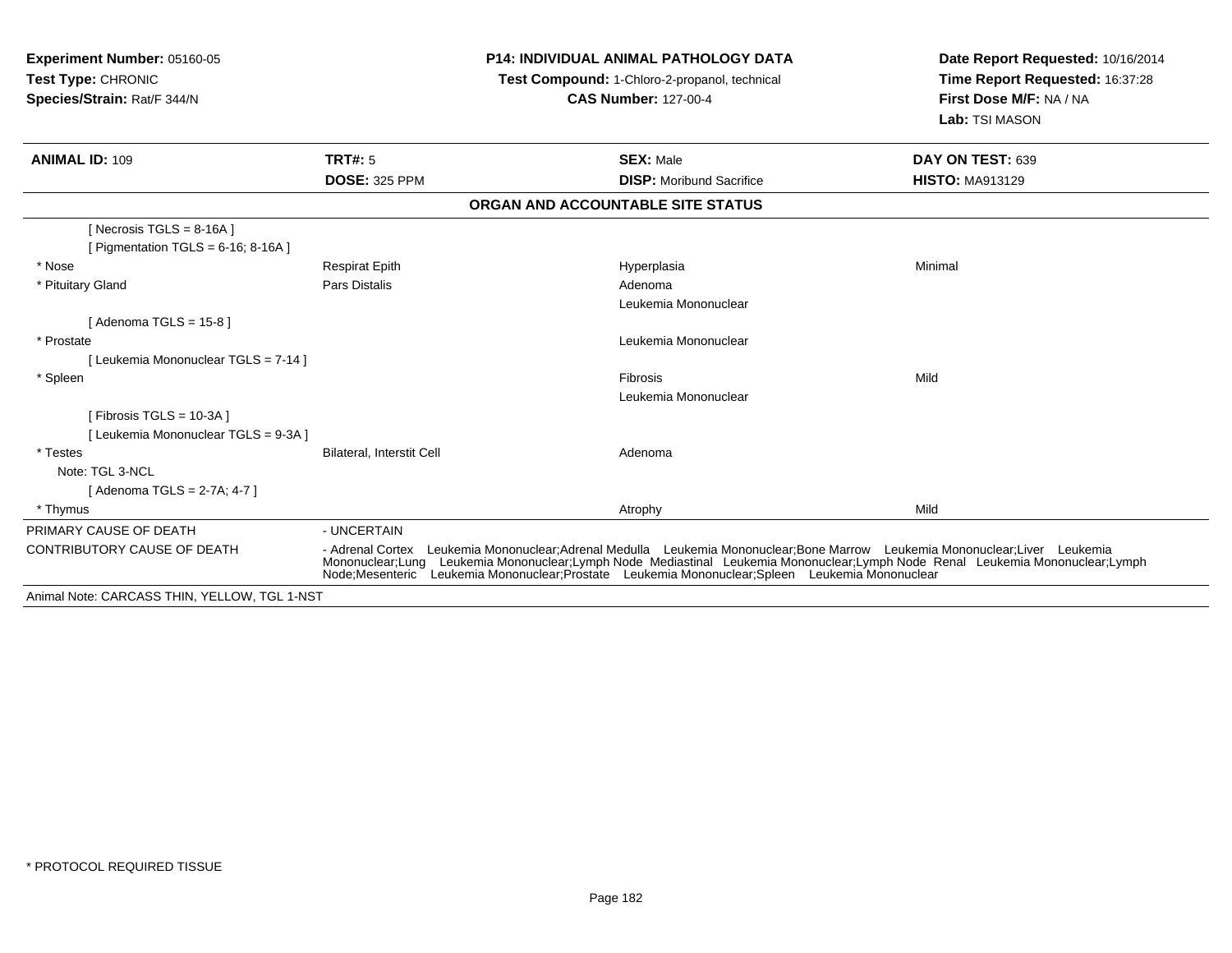## **P14: INDIVIDUAL ANIMAL PATHOLOGY DATA**

**Test Compound:** 1-Chloro-2-propanol, technical

**CAS Number:** 127-00-4

| <b>ANIMAL ID: 110</b>                      | <b>TRT#: 5</b>            | <b>SEX: Male</b>                  | DAY ON TEST: 729         |  |
|--------------------------------------------|---------------------------|-----------------------------------|--------------------------|--|
|                                            | <b>DOSE: 325 PPM</b>      | <b>DISP: Terminal Sacrifice</b>   | <b>HISTO: MA913130</b>   |  |
|                                            |                           | ORGAN AND ACCOUNTABLE SITE STATUS |                          |  |
| <b>NORMAL</b>                              |                           |                                   |                          |  |
| * Adrenal Cortex                           | * Blood Vessel            | * Bone                            | * Bone Marrow            |  |
| * Brain                                    | * Epididymis              | * Esophagus                       | * Intestine Large, Cecum |  |
| * Intestine Large, Colon                   | * Intestine Large, Rectum | * Intestine Small, Duodenum       | * Intestine Small, Ileum |  |
| * Intestine Small, Jejunum                 | * Islets, Pancreatic      | * Lymph Node, Mandibular          | * Lymph Node, Mesenteric |  |
| * Mammary Gland                            | * Nose                    | * Pancreas                        | * Parathyroid Gland      |  |
| * Pituitary Gland                          | * Preputial Gland         | * Prostate                        | * Salivary Glands        |  |
| * Seminal Vesicle                          | * Skin                    | * Stomach, Forestomach            | * Stomach, Glandular     |  |
| * Thymus                                   | * Thyroid Gland           | * Trachea                         | * Urinary Bladder        |  |
| <b>OBSERVATIONS</b>                        |                           |                                   |                          |  |
| * Adrenal Medulla                          |                           | Hyperplasia                       | Moderate                 |  |
|                                            |                           | Pheochromocytoma Benign           |                          |  |
| * Heart                                    |                           | Cardiomyopathy                    | Minimal                  |  |
| * Kidney                                   |                           | Nephropathy                       | Moderate                 |  |
| * Liver                                    |                           | Eosinophilic Focus                |                          |  |
|                                            |                           | Hepatodiaphragmatic Nodule        |                          |  |
|                                            |                           | Leukemia Mononuclear              |                          |  |
|                                            |                           | <b>Mixed Cell Focus</b>           |                          |  |
| [ Eosinophilic Focus TGLS = 4-6A ]         |                           |                                   |                          |  |
| [ Hepatodiaphragmatic Nodule TGLS = 5-6B ] |                           |                                   |                          |  |
| [ Leukemia Mononuclear TGLS = 3-6,6A,6B ]  |                           |                                   |                          |  |
| [Mixed Cell Focus TGLS = 4-6A]             |                           |                                   |                          |  |
| * Lung                                     |                           | Leukemia Mononuclear              |                          |  |
| * Spleen                                   |                           | Leukemia Mononuclear              |                          |  |
| [ Leukemia Mononuclear TGLS = 2-3 ]        |                           |                                   |                          |  |
| * Testes                                   | Bilateral, Interstit Cell | Adenoma                           |                          |  |
| [Adenoma TGLS = $1-7$ ]                    |                           |                                   |                          |  |
| PRIMARY CAUSE OF DEATH                     | $\overline{\phantom{a}}$  |                                   |                          |  |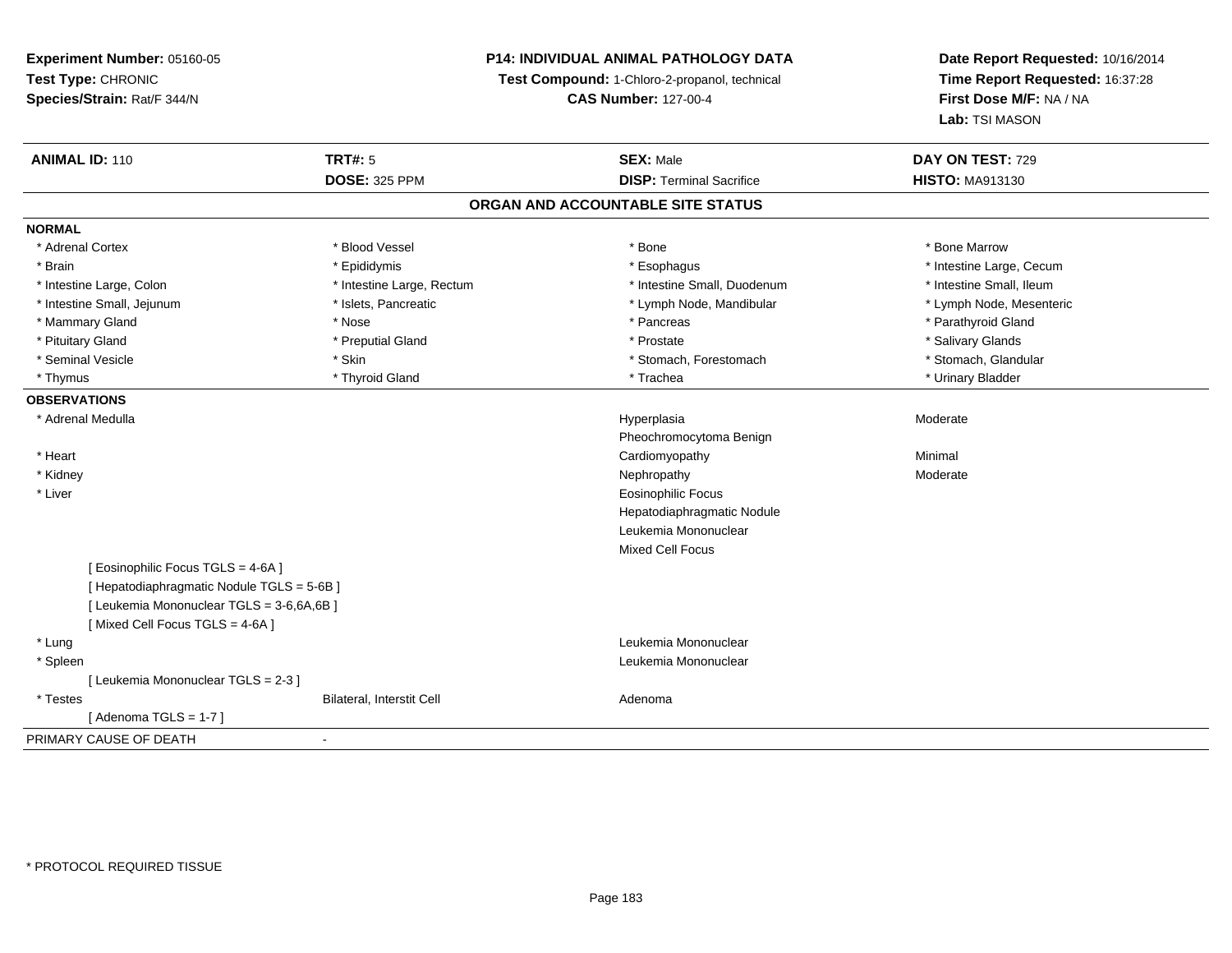## **P14: INDIVIDUAL ANIMAL PATHOLOGY DATA**

**Test Compound:** 1-Chloro-2-propanol, technical

**CAS Number:** 127-00-4

**Date Report Requested:** 10/16/2014**Time Report Requested:** 16:37:28**First Dose M/F:** NA / NA**Lab:** TSI MASON

| <b>ANIMAL ID: 111</b>                     | <b>TRT#: 5</b>             | <b>SEX: Male</b>                  | DAY ON TEST: 729            |  |
|-------------------------------------------|----------------------------|-----------------------------------|-----------------------------|--|
|                                           | <b>DOSE: 325 PPM</b>       | <b>DISP: Terminal Sacrifice</b>   | <b>HISTO: MA913131</b>      |  |
|                                           |                            | ORGAN AND ACCOUNTABLE SITE STATUS |                             |  |
| <b>NORMAL</b>                             |                            |                                   |                             |  |
| * Adrenal Cortex                          | * Adrenal Medulla          | * Blood Vessel                    | * Bone                      |  |
| * Bone Marrow                             | * Brain                    | * Epididymis                      | * Esophagus                 |  |
| * Intestine Large, Cecum                  | * Intestine Large, Colon   | * Intestine Large, Rectum         | * Intestine Small, Duodenum |  |
| * Intestine Small, Ileum                  | * Intestine Small, Jejunum | * Islets, Pancreatic              | * Lymph Node, Mandibular    |  |
| * Lymph Node, Mesenteric                  | * Nose                     | * Parathyroid Gland               | * Pituitary Gland           |  |
| * Preputial Gland                         | * Prostate                 | * Salivary Glands                 | * Seminal Vesicle           |  |
| * Skin                                    | * Stomach, Forestomach     | * Stomach, Glandular              | * Thymus                    |  |
| * Thyroid Gland                           | * Trachea                  | * Urinary Bladder                 |                             |  |
| <b>OBSERVATIONS</b>                       |                            |                                   |                             |  |
| * Heart                                   |                            | Cardiomyopathy                    | Minimal                     |  |
| * Kidney                                  |                            | Cyst                              | Moderate                    |  |
|                                           |                            | Nephropathy                       | Moderate                    |  |
| [Cyst TGLS = $7-4$ ]                      |                            |                                   |                             |  |
| [Nephropathy TGLS = 6-4]                  |                            |                                   |                             |  |
| * Liver                                   |                            | Angiectasis                       | Marked                      |  |
|                                           |                            | Degeneration                      | Cystic, Mild                |  |
|                                           |                            | <b>Eosinophilic Focus</b>         |                             |  |
|                                           |                            | Leukemia Mononuclear              |                             |  |
| [Angiectasis TGLS = 10-6B]                |                            |                                   |                             |  |
| [ Degeneration TGLS = 9-6A ]              |                            |                                   |                             |  |
| [ Eosinophilic Focus TGLS = 9-6A]         |                            |                                   |                             |  |
| [ Leukemia Mononuclear TGLS = 8-6,6A,6B ] |                            |                                   |                             |  |
| * Lung                                    | Alveolar Epith             | Hyperplasia                       | Marked                      |  |
|                                           |                            | Leukemia Mononuclear              |                             |  |
| [ Hyperplasia TGLS = 11-2A ]              |                            |                                   |                             |  |
| * Mammary Gland                           |                            | Fibroadenoma                      |                             |  |
| [Fibroadenoma TGLS = 1-10A]               |                            |                                   |                             |  |
| Mesentery                                 | Fat                        | Necrosis                          | Marked                      |  |
| [Necrosis TGLS = $3-16$ ]                 |                            |                                   |                             |  |
| * Pancreas                                | Acinus                     | Atrophy                           | Minimal                     |  |
|                                           |                            |                                   |                             |  |

\* PROTOCOL REQUIRED TISSUE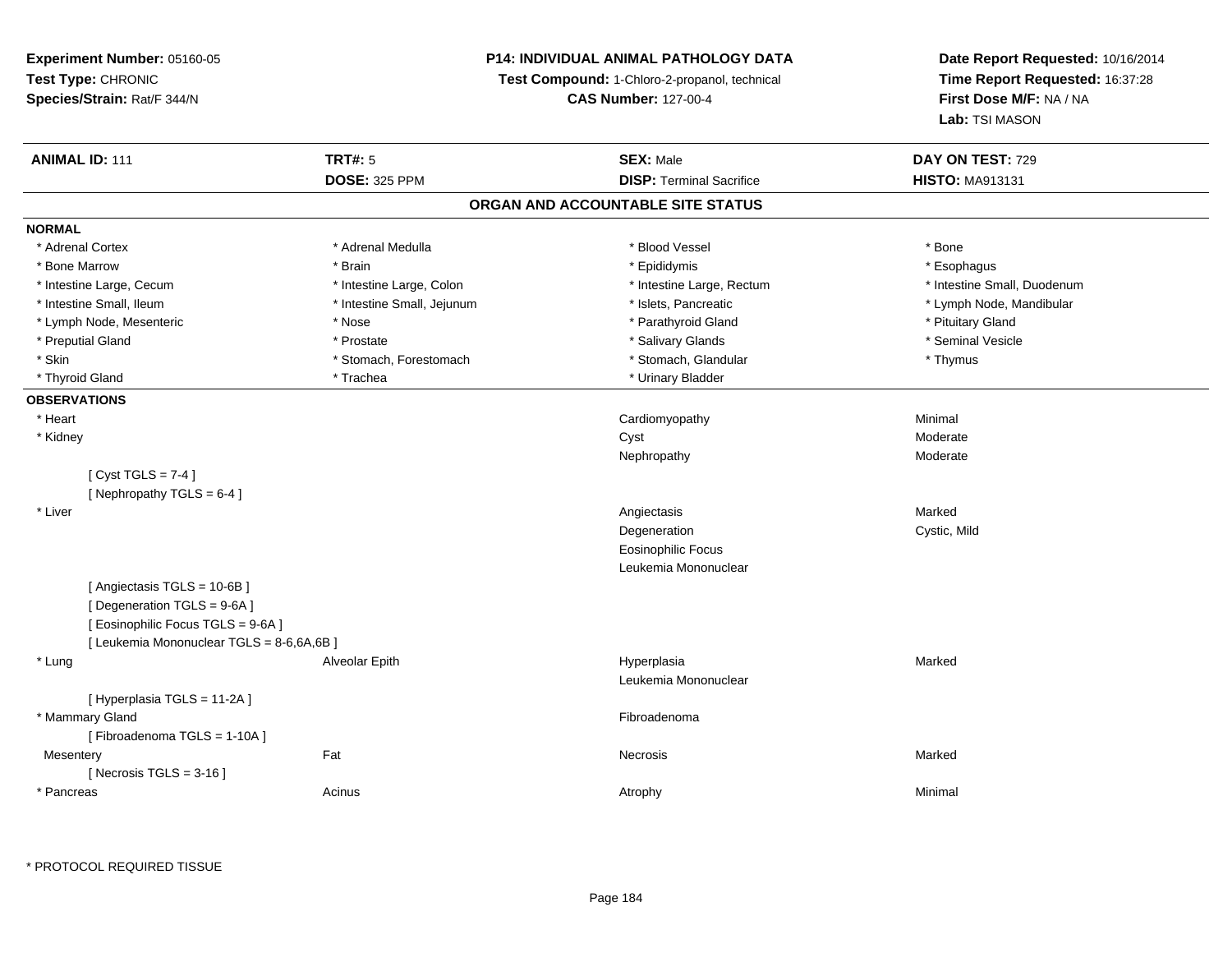| Experiment Number: 05160-05<br>Test Type: CHRONIC<br>Species/Strain: Rat/F 344/N |                                  | <b>P14: INDIVIDUAL ANIMAL PATHOLOGY DATA</b><br>Test Compound: 1-Chloro-2-propanol, technical<br><b>CAS Number: 127-00-4</b> | Date Report Requested: 10/16/2014<br>Time Report Requested: 16:37:28<br>First Dose M/F: NA / NA<br>Lab: TSI MASON |  |
|----------------------------------------------------------------------------------|----------------------------------|------------------------------------------------------------------------------------------------------------------------------|-------------------------------------------------------------------------------------------------------------------|--|
| <b>ANIMAL ID: 111</b>                                                            | TRT#: 5                          | <b>SEX: Male</b>                                                                                                             | DAY ON TEST: 729                                                                                                  |  |
|                                                                                  | <b>DOSE: 325 PPM</b>             | <b>DISP:</b> Terminal Sacrifice                                                                                              | <b>HISTO: MA913131</b>                                                                                            |  |
|                                                                                  |                                  | ORGAN AND ACCOUNTABLE SITE STATUS                                                                                            |                                                                                                                   |  |
| * Spleen                                                                         |                                  | Leukemia Mononuclear                                                                                                         |                                                                                                                   |  |
|                                                                                  |                                  | Necrosis                                                                                                                     | Mild                                                                                                              |  |
| [Leukemia Mononuclear TGLS = 4-3,3A]                                             |                                  |                                                                                                                              |                                                                                                                   |  |
| [Necrosis TGLS = $5-3A$ ]                                                        |                                  |                                                                                                                              |                                                                                                                   |  |
| * Testes                                                                         | <b>Bilateral, Interstit Cell</b> | Adenoma                                                                                                                      |                                                                                                                   |  |
| [Adenoma TGLS = 2-7 ]                                                            |                                  |                                                                                                                              |                                                                                                                   |  |
| PRIMARY CAUSE OF DEATH                                                           |                                  |                                                                                                                              |                                                                                                                   |  |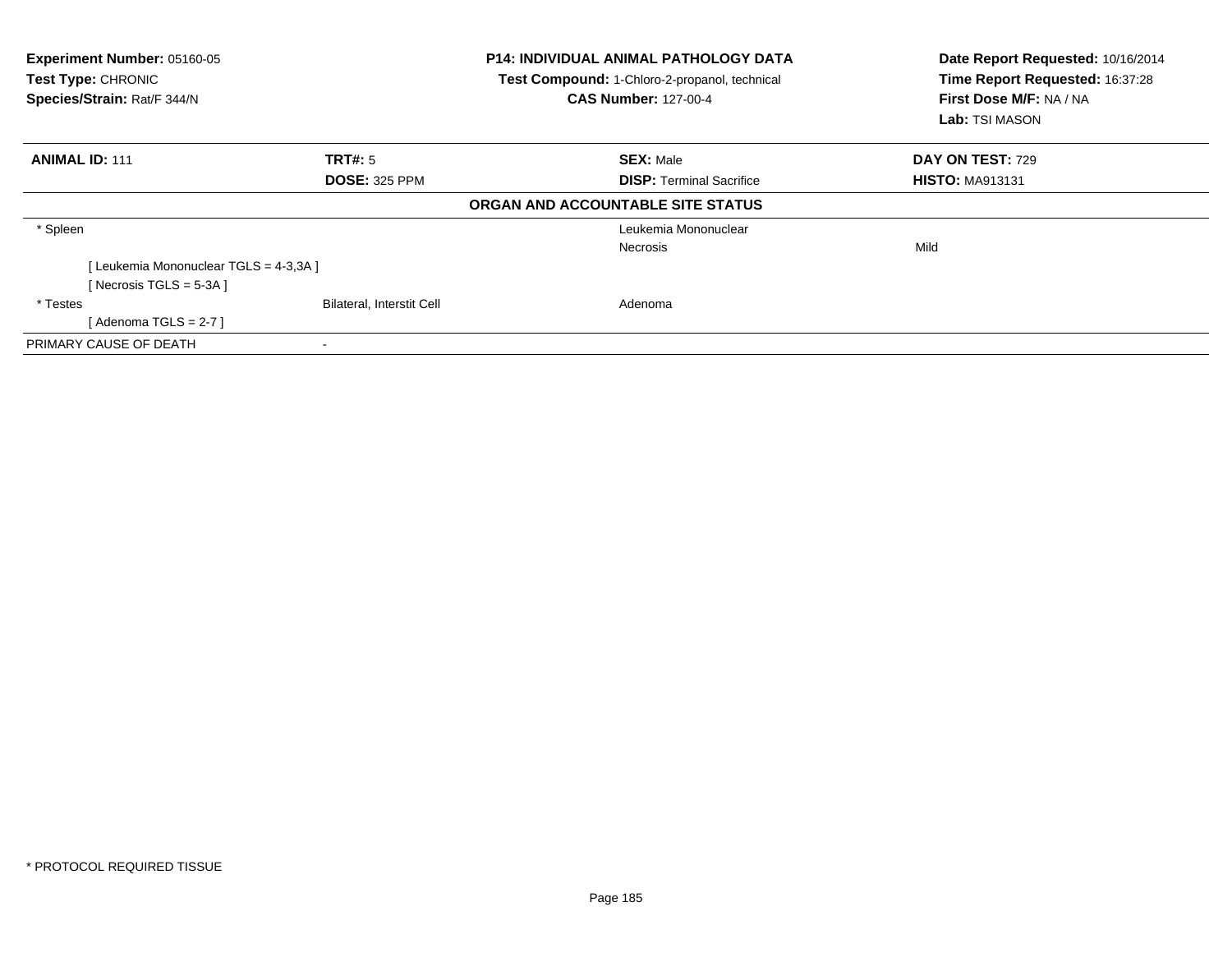**Experiment Number:** 05160-05**Test Type:** CHRONIC **Species/Strain:** Rat/F 344/N**P14: INDIVIDUAL ANIMAL PATHOLOGY DATATest Compound:** 1-Chloro-2-propanol, technical **CAS Number:** 127-00-4**Date Report Requested:** 10/16/2014**Time Report Requested:** 16:37:28**First Dose M/F:** NA / NA**Lab:** TSI MASON**ANIMAL ID:** 112**TRT#:** 5 **SEX:** Male **DAY ON TEST:** 729 **DOSE:** 325 PPM**DISP:** Terminal Sacrifice **HISTO:** MA913132 **ORGAN AND ACCOUNTABLE SITE STATUSNORMAL**\* Adrenal Cortex \* Adrenal Cortex \* \* Attachers \* Blood Vessel \* \* Bone \* \* \* Bone \* \* Bone \* \* Bone \* Bone Marrow \* Bone Marrow \* Brain \* Explorer \* Epididymis \* \* Epididymis \* \* Esophagus \* Esophagus \* \* Esophagus \* Intestine Large, Cecum \* \* Intestine Large, Cecum \* Intestine Small. Ileum \* Intestine Large, Colon \* Intestine Large, Rectum \* Intestine Small, Duodenum \* Intestine Small, Duodenum \* Intestine Small, Jejunum \* 1997 \* The state of the state of the state of the state of the state of the state of the state of the state of the state of the state of the state of the state of the state of the state of the \* Parathyroid Gland \* Lymph Node, Mandibular \* Lymph Node, Mesenteric \* Nose \* Nose \* Pituitary Gland \* \* \* \* Prostate \* \* Prostate \* \* Salivary Glands \* \* Salivary Glands \* \* Seminal Vesicle \* Skin \* Stomach, Forestomach \* Stomach \* Stomach, Glandular \* Thymus \* Thymus \* Thyroid Gland \* Trachea \* Trachea \* Trachea \* Thyroid Gland \* Urinary Bladder **OBSERVATIONS** \* Adrenal Medulla Pheochromocytoma Malignant [ Pheochromocytoma Malignant TGLS = 7-8 ] \* Heart Cardiomyopathy ModerateAtriumm and the controller of the Thrombosis and the controller of the Marked Marked Street and the Marked Street and The Marked Street and the Marked Street and the Marked Street and the Marked Street and the Marked Street and [ Thrombosis  $TGLS = 8-13$  ] \* Kidneyy the control of the control of the control of the control of the control of the control of the control of the control of the control of the control of the control of the control of the control of the control of the contro \* Mammary Glandd **Executive Contract of the Contract Contract Contract Contract Contract Contract Contract Contract Contract Contract Contract Contract Contract Contract Contract Contract Contract Contract Contract Contract Contract Cont Mesentery** y the control of the Marked States of the Marked States of the Marked States of the Marked States of the Marked States of the Marked States of the Marked States of the Marked States of the Marked States of the Marked State  $[$  Necrosis TGLS = 6-16  $]$  \* Pancreass and the contract of the Acinus and Acinus and Acinus and Acinus Atrophy and Acinus and Mild \* Preputial Glandd<sub>d</sub> Carcinoma  $[$  Carcinoma TGLS = 1-10A  $]$  \* Spleenn and the control of the control of the control of the control of the control of the control of the control of the control of the control of the control of the control of the control of the control of the control of the co [ Fibrosis TGLS = 5-3A ] \* TestesBilateral, Interstit Cell **Adenoma** Adenoma [ Adenoma TGLS = 2,4-7; 3-7A ]PRIMARY CAUSE OF DEATH-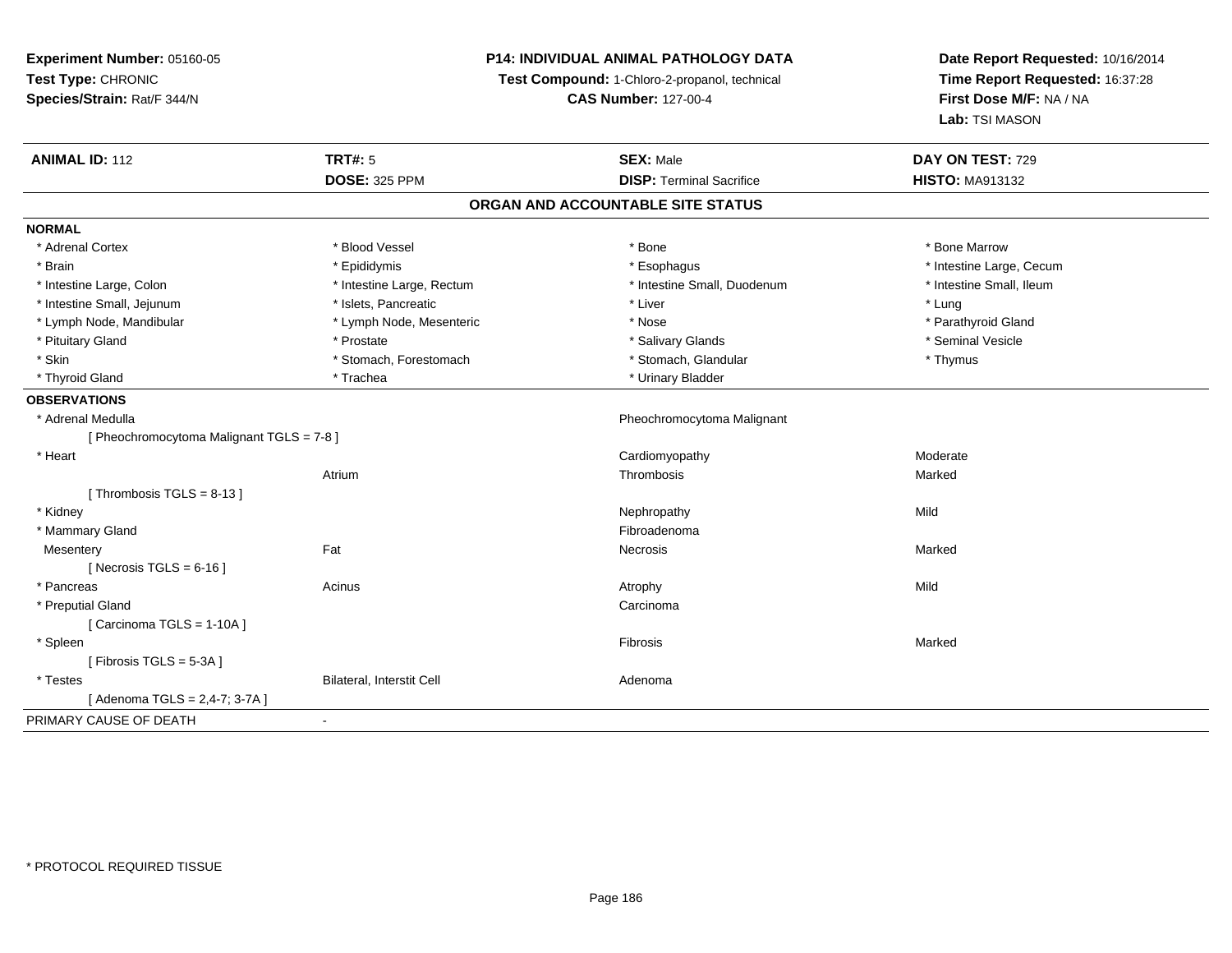## **P14: INDIVIDUAL ANIMAL PATHOLOGY DATA**

**Test Compound:** 1-Chloro-2-propanol, technical

**CAS Number:** 127-00-4

| <b>ANIMAL ID: 113</b>                   | <b>TRT#: 5</b>             | <b>SEX: Male</b>                  | DAY ON TEST: 457          |  |
|-----------------------------------------|----------------------------|-----------------------------------|---------------------------|--|
|                                         | <b>DOSE: 325 PPM</b>       | <b>DISP: Natural Death</b>        | <b>HISTO: MA913133</b>    |  |
|                                         |                            | ORGAN AND ACCOUNTABLE SITE STATUS |                           |  |
| <b>NORMAL</b>                           |                            |                                   |                           |  |
| * Adrenal Cortex                        | * Adrenal Medulla          | * Blood Vessel                    | * Bone                    |  |
| * Bone Marrow                           | * Brain                    | * Epididymis                      | * Esophagus               |  |
| * Heart                                 | * Intestine Large, Cecum   | * Intestine Large, Colon          | * Intestine Large, Rectum |  |
| * Intestine Small, Duodenum             | * Islets, Pancreatic       | * Lung                            | * Lymph Node, Mandibular  |  |
| * Lymph Node, Mesenteric                | * Mammary Gland            | * Pancreas                        | * Parathyroid Gland       |  |
| * Preputial Gland                       | * Prostate                 | * Salivary Glands                 | * Seminal Vesicle         |  |
| * Skin                                  | * Spleen                   | * Stomach, Forestomach            | * Stomach, Glandular      |  |
| * Thyroid Gland                         | * Trachea                  | * Urinary Bladder                 |                           |  |
| <b>AUTO PRECLUDES DIAG.</b>             |                            |                                   |                           |  |
| * Intestine Small, Ileum                | * Intestine Small, Jejunum |                                   |                           |  |
| <b>OBSERVATIONS</b>                     |                            |                                   |                           |  |
| * Kidney                                |                            | Nephropathy                       | Minimal                   |  |
| * Liver                                 |                            | Vacuolization Cytoplasmic         | Mild                      |  |
| [Vacuolization Cytoplasmic TGLS = 2-6A] |                            |                                   |                           |  |
| Mesentery                               | Fat                        | <b>Necrosis</b>                   | Mild                      |  |
| [Necrosis TGLS = $1-16$ ]               |                            |                                   |                           |  |
| * Nose                                  | <b>Respirat Epith</b>      | Hyperplasia                       | Minimal                   |  |
|                                         | <b>Respirat Epith</b>      | Inflammation                      | Chronic Active, Mild      |  |
| Note: FUNGAL HYPHAE IN NASAL CAVITY.    |                            |                                   |                           |  |
| * Pituitary Gland                       | Pars Distalis              | Hyperplasia                       | Mild                      |  |
| * Testes                                | <b>Interstit Cell</b>      | Adenoma                           |                           |  |
|                                         | <b>Interstit Cell</b>      | Hyperplasia                       | Moderate                  |  |
| * Thymus                                |                            | Hemorrhage                        | Mild                      |  |
| PRIMARY CAUSE OF DEATH                  | - UNCERTAIN                |                                   |                           |  |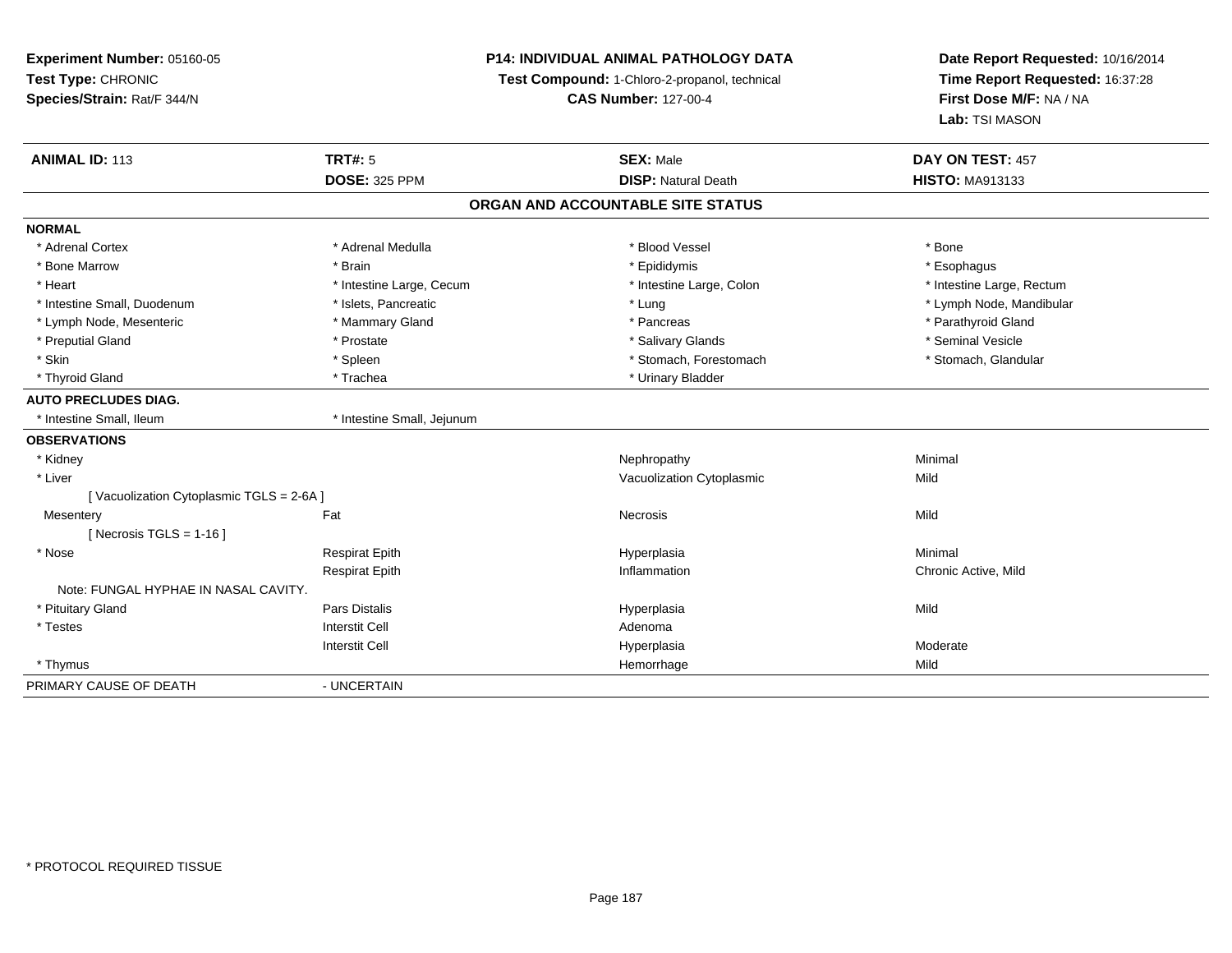**Experiment Number:** 05160-05**Test Type:** CHRONIC **Species/Strain:** Rat/F 344/N**P14: INDIVIDUAL ANIMAL PATHOLOGY DATATest Compound:** 1-Chloro-2-propanol, technical **CAS Number:** 127-00-4**Date Report Requested:** 10/16/2014**Time Report Requested:** 16:37:28**First Dose M/F:** NA / NA**Lab:** TSI MASON**ANIMAL ID:** 114 **TRT#:** <sup>5</sup> **SEX:** Male **DAY ON TEST:** <sup>728</sup> **DOSE:** 325 PPM**DISP:** Natural Death **HISTO:** MA913134 **ORGAN AND ACCOUNTABLE SITE STATUSNORMAL**\* Blood Vessel \* Blood Vessel \* \* Annume \* Bone \* \* Bone \* \* Bone \* \* Bone Marrow \* \* Bone Marrow \* \* Epididymis \* Epididymis \* Esophagus \* Thestine Large, Colon \* 11testine Large, Colon \* Intestine Large, Rectum \* Intestine Small, Duodenum \* Intestine Small, Jejunum \* The metal was a state of the state of the state of the state of the state of the state of the state of the state of the state of the state of the state of the state of the state of the state of \* Salivary Glands \* Parathyroid Gland \* \* \* Preputial Gland \* \* Preputial Gland \* \* Prostate \* \* Salivary Glands \* Salivary Glands \* Urinary Bladder \* Seminal Vesicle \* \* Thyroid Gland \* \* Thyroid Gland \* \* Trachea \* \* Trachea \* \* Urinary Bladder \* \* Urinary Bladder \* \* Urinary Bladder \* \* Urinary Bladder \* \* Urinary Bladder \* \* Urinary Bladder \* \* Urinary Bladder \* \* **AUTO PRECLUDES DIAG.**\* Intestine Large, Cecum \* 117 \* Intestine Small, Ileum **OBSERVATIONS** \* Adrenal Cortex Leukemia Mononuclear \* Adrenal Medulla Leukemia Mononuclear Bilateral Pheochromocytoma Benign[ Pheochromocytoma Benign TGLS = 7-8 ] \* Brain Leukemia Mononuclear \* Heart Cardiomyopathyy Mild \* Kidney Leukemia Mononuclear Nephropathyy and the contract of the Marked \* Liver Leukemia Mononuclear [ Leukemia Mononuclear TGLS = 9,10-6 ] \* LungLeukemia Mononuclear<br>
Hemorrhage<br>
Hemorrhage Lymph Nodee the mediastinal the settlement of the Mild of the Mild of the Mild of the Mild of the Mild of the Mild of the Mild of the Mild of the Mild of the Mild of the Mild of the Mild of the Mild of the Mild of the Mild of the Mi Deep Cervical Leukemia MononuclearMediastinal Leukemia MononuclearRenal Leukemia MononuclearNote: TGL 13 INVOLVES AXILLARY LN, TERM UNAVAILABLE.[ Hemorrhage TGLS = 11-3A ] [ Leukemia Mononuclear TGLS = 12-17 ][ Leukemia Mononuclear TGLS = 8-16 ][ Leukemia Mononuclear TGLS = 11-3A ] \* Lymph Node, Mandibular Hemorrhagee Mild Leukemia Mononuclear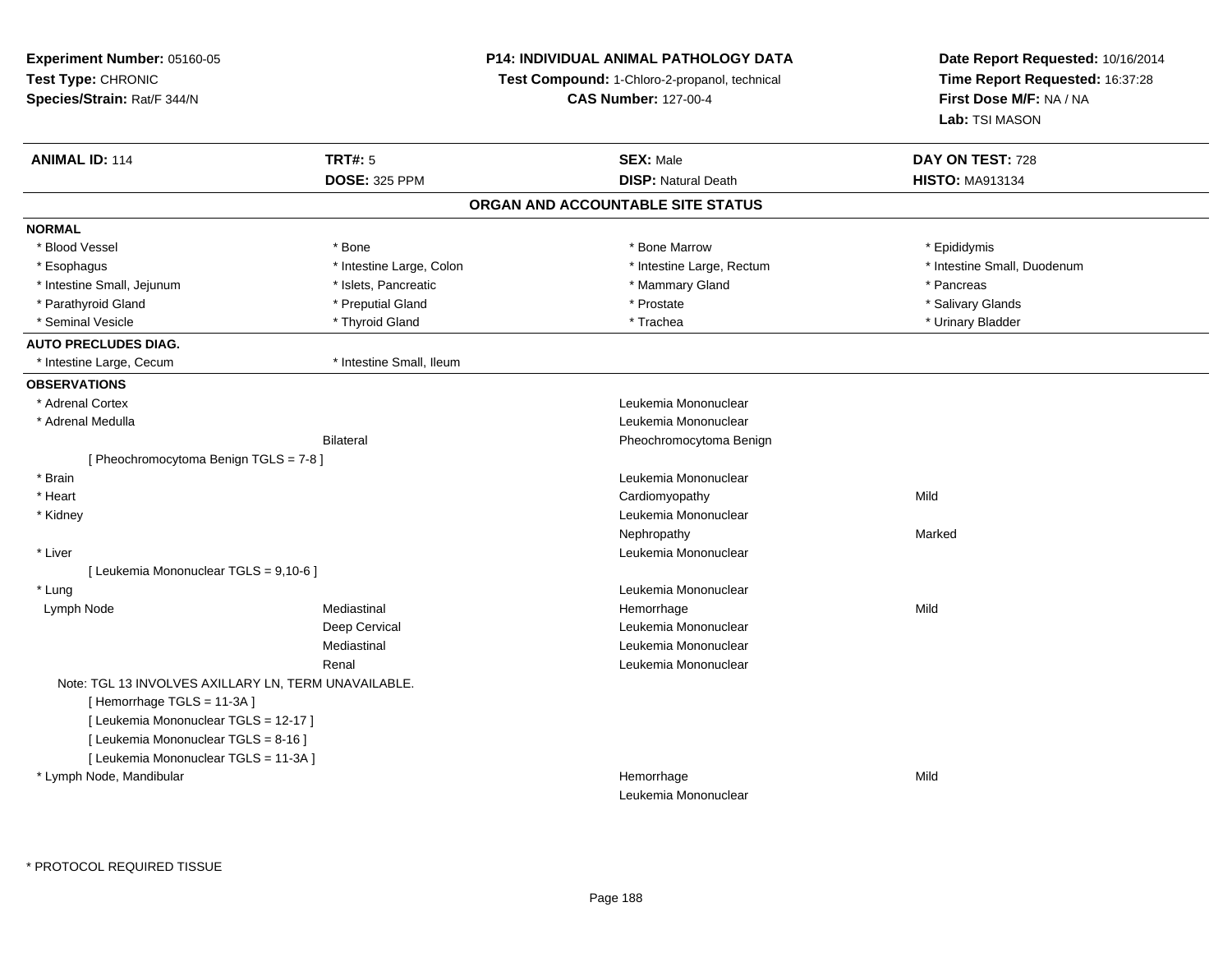# **P14: INDIVIDUAL ANIMAL PATHOLOGY DATA**

**Test Compound:** 1-Chloro-2-propanol, technical

**CAS Number:** 127-00-4

| <b>ANIMAL ID: 114</b>               | <b>TRT#: 5</b>                           | <b>SEX: Male</b>                                                                                                                                                                                                                                                         | DAY ON TEST: 728                                                                                                                                                                                                               |
|-------------------------------------|------------------------------------------|--------------------------------------------------------------------------------------------------------------------------------------------------------------------------------------------------------------------------------------------------------------------------|--------------------------------------------------------------------------------------------------------------------------------------------------------------------------------------------------------------------------------|
|                                     | <b>DOSE: 325 PPM</b>                     | <b>DISP: Natural Death</b>                                                                                                                                                                                                                                               | <b>HISTO: MA913134</b>                                                                                                                                                                                                         |
|                                     |                                          | ORGAN AND ACCOUNTABLE SITE STATUS                                                                                                                                                                                                                                        |                                                                                                                                                                                                                                |
| [Leukemia Mononuclear TGLS = 2-9]   |                                          |                                                                                                                                                                                                                                                                          |                                                                                                                                                                                                                                |
| * Lymph Node, Mesenteric            |                                          | Leukemia Mononuclear                                                                                                                                                                                                                                                     |                                                                                                                                                                                                                                |
| [ Leukemia Mononuclear TGLS = 4-8 ] |                                          |                                                                                                                                                                                                                                                                          |                                                                                                                                                                                                                                |
| * Nose                              |                                          | Leukemia Mononuclear                                                                                                                                                                                                                                                     |                                                                                                                                                                                                                                |
| * Pituitary Gland                   | Pars Distalis                            | Adenoma                                                                                                                                                                                                                                                                  |                                                                                                                                                                                                                                |
|                                     | <b>Pars Distalis</b>                     | Leukemia Mononuclear                                                                                                                                                                                                                                                     |                                                                                                                                                                                                                                |
| [ Adenoma TGLS = 14-8 ]             |                                          |                                                                                                                                                                                                                                                                          |                                                                                                                                                                                                                                |
| * Skin                              | <b>Subcut Tiss</b>                       | Leukemia Mononuclear                                                                                                                                                                                                                                                     |                                                                                                                                                                                                                                |
| * Spleen                            |                                          | Leukemia Mononuclear                                                                                                                                                                                                                                                     |                                                                                                                                                                                                                                |
| [Leukemia Mononuclear TGLS = 5-3 ]  |                                          |                                                                                                                                                                                                                                                                          |                                                                                                                                                                                                                                |
| * Stomach. Forestomach              |                                          | Ulcer                                                                                                                                                                                                                                                                    | Marked                                                                                                                                                                                                                         |
| [ Ulcer TGLS = 6-15A; 15-15 ]       |                                          |                                                                                                                                                                                                                                                                          |                                                                                                                                                                                                                                |
| * Stomach. Glandular                |                                          | Necrosis                                                                                                                                                                                                                                                                 | Mild                                                                                                                                                                                                                           |
| [ Necrosis TGLS = 15-15,15A,15B ]   |                                          |                                                                                                                                                                                                                                                                          |                                                                                                                                                                                                                                |
| * Testes                            | <b>Bilateral, Interstit Cell</b>         | Adenoma                                                                                                                                                                                                                                                                  |                                                                                                                                                                                                                                |
| [Adenoma TGLS = 3-7 ]               |                                          |                                                                                                                                                                                                                                                                          |                                                                                                                                                                                                                                |
| * Thymus                            |                                          | Hemorrhage                                                                                                                                                                                                                                                               | Mild                                                                                                                                                                                                                           |
|                                     |                                          | Leukemia Mononuclear                                                                                                                                                                                                                                                     |                                                                                                                                                                                                                                |
| Zymbal's Gland                      |                                          | Carcinoma                                                                                                                                                                                                                                                                |                                                                                                                                                                                                                                |
| Carcinoma TGLS = 1-10A ]            |                                          |                                                                                                                                                                                                                                                                          |                                                                                                                                                                                                                                |
| PRIMARY CAUSE OF DEATH              | - UNCERTAIN                              |                                                                                                                                                                                                                                                                          |                                                                                                                                                                                                                                |
| CONTRIBUTORY CAUSE OF DEATH         | Mononuclear: Thymus Leukemia Mononuclear | - Adrenal Cortex Leukemia Mononuclear;Adrenal Medulla Leukemia Mononuclear;Brain Leukemia Mononuclear;Kidney Leukemia Mononuclear;Liver<br>Leukemia Mononuclear;Pituitary Gland Pars Distalis Leukemia Mononuclear;Skin Subcut Tiss Leukemia Mononuclear;Spleen Leukemia | Leukemia Mononuclear;Lung Leukemia Mononuclear;Lymph Node Mediastinal Leukemia Mononuclear;Lymph Node Renal Leukemia Mononuclear;Lymph Node Mediastinal Leukemia Mononuclear;Lymph Node Deep Cervical Leukemia Mononuclear;Lym |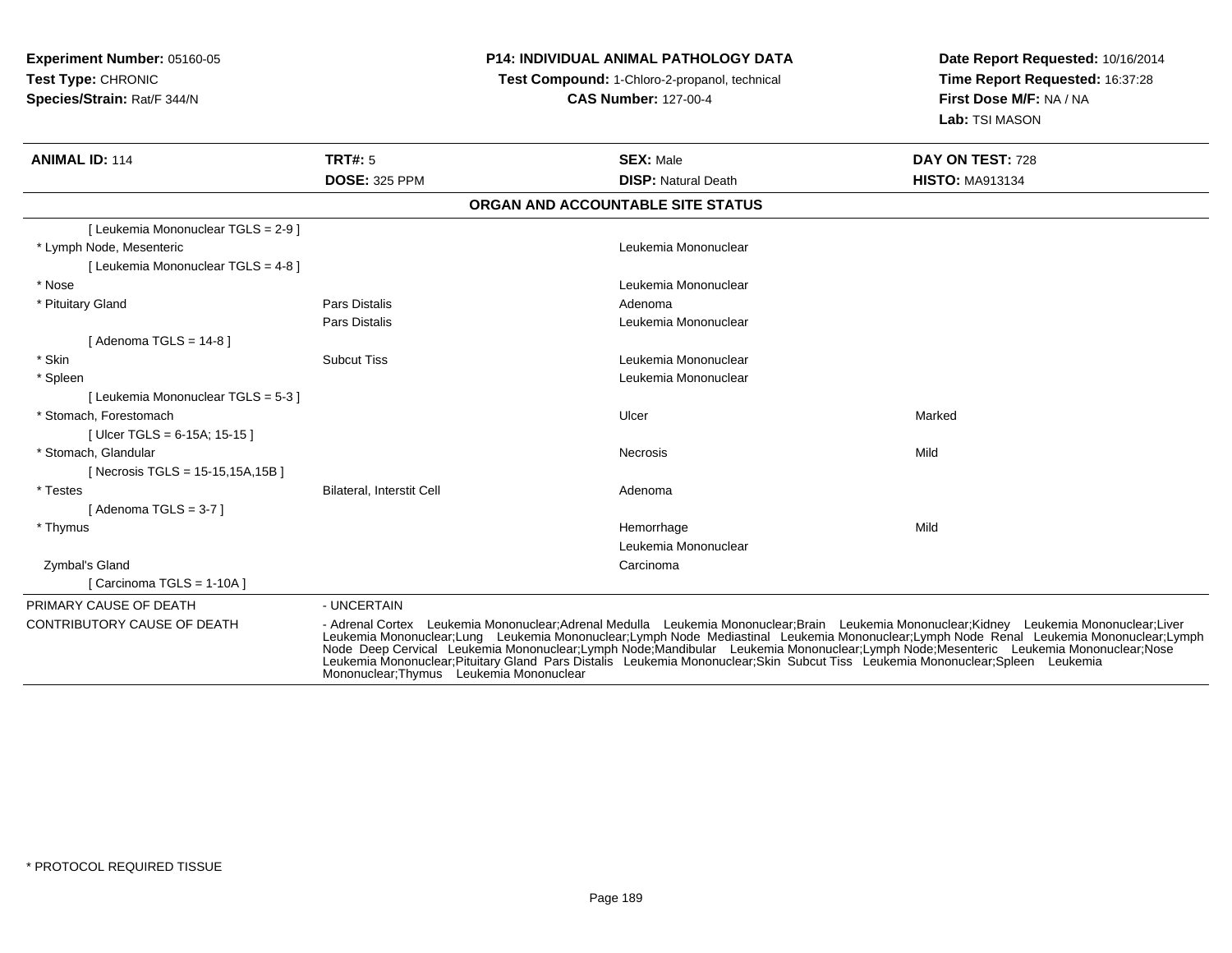## **P14: INDIVIDUAL ANIMAL PATHOLOGY DATA**

**Test Compound:** 1-Chloro-2-propanol, technical

**CAS Number:** 127-00-4

| <b>DOSE: 325 PPM</b><br><b>DISP:</b> Moribund Sacrifice<br><b>HISTO: MA913135</b><br>ORGAN AND ACCOUNTABLE SITE STATUS<br><b>NORMAL</b><br>* Blood Vessel<br>* Adrenal Cortex<br>* Bone<br>* Brain<br>* Intestine Large, Cecum<br>* Epididymis<br>* Esophagus<br>* Intestine Large, Colon<br>* Intestine Small, Ileum<br>* Intestine Small, Jejunum<br>* Intestine Large, Rectum<br>* Intestine Small, Duodenum<br>* Lymph Node, Mesenteric<br>* Islets, Pancreatic<br>* Lymph Node, Mandibular<br>* Lung<br>* Parathyroid Gland<br>* Preputial Gland<br>* Salivary Glands<br>* Pancreas<br>* Thyroid Gland<br>* Seminal Vesicle<br>* Skin<br>* Trachea<br>* Urinary Bladder<br><b>OBSERVATIONS</b><br>* Adrenal Medulla<br>Pheochromocytoma Benign<br>* Bone Marrow<br>Atrophy<br>Moderate<br>* Heart<br>Mild<br>Cardiomyopathy<br>* Kidney<br>Marked<br>Cyst<br>Marked<br>Nephropathy<br>[Cyst TGLS = $6-4A$ ]<br>[Nephropathy TGLS = 1-4]<br>Vacuolization Cytoplasmic<br>* Liver<br>Marked<br>[Vacuolization Cytoplasmic TGLS = 4-6]<br>* Mammary Gland<br>Minimal<br><b>Dilatation</b><br>* Nose<br><b>Respirat Epith</b><br>Hyperplasia<br>Minimal<br>* Pituitary Gland<br>Pars Distalis<br>Adenoma |
|-----------------------------------------------------------------------------------------------------------------------------------------------------------------------------------------------------------------------------------------------------------------------------------------------------------------------------------------------------------------------------------------------------------------------------------------------------------------------------------------------------------------------------------------------------------------------------------------------------------------------------------------------------------------------------------------------------------------------------------------------------------------------------------------------------------------------------------------------------------------------------------------------------------------------------------------------------------------------------------------------------------------------------------------------------------------------------------------------------------------------------------------------------------------------------------------------------------|
|                                                                                                                                                                                                                                                                                                                                                                                                                                                                                                                                                                                                                                                                                                                                                                                                                                                                                                                                                                                                                                                                                                                                                                                                           |
|                                                                                                                                                                                                                                                                                                                                                                                                                                                                                                                                                                                                                                                                                                                                                                                                                                                                                                                                                                                                                                                                                                                                                                                                           |
|                                                                                                                                                                                                                                                                                                                                                                                                                                                                                                                                                                                                                                                                                                                                                                                                                                                                                                                                                                                                                                                                                                                                                                                                           |
|                                                                                                                                                                                                                                                                                                                                                                                                                                                                                                                                                                                                                                                                                                                                                                                                                                                                                                                                                                                                                                                                                                                                                                                                           |
|                                                                                                                                                                                                                                                                                                                                                                                                                                                                                                                                                                                                                                                                                                                                                                                                                                                                                                                                                                                                                                                                                                                                                                                                           |
|                                                                                                                                                                                                                                                                                                                                                                                                                                                                                                                                                                                                                                                                                                                                                                                                                                                                                                                                                                                                                                                                                                                                                                                                           |
|                                                                                                                                                                                                                                                                                                                                                                                                                                                                                                                                                                                                                                                                                                                                                                                                                                                                                                                                                                                                                                                                                                                                                                                                           |
|                                                                                                                                                                                                                                                                                                                                                                                                                                                                                                                                                                                                                                                                                                                                                                                                                                                                                                                                                                                                                                                                                                                                                                                                           |
|                                                                                                                                                                                                                                                                                                                                                                                                                                                                                                                                                                                                                                                                                                                                                                                                                                                                                                                                                                                                                                                                                                                                                                                                           |
|                                                                                                                                                                                                                                                                                                                                                                                                                                                                                                                                                                                                                                                                                                                                                                                                                                                                                                                                                                                                                                                                                                                                                                                                           |
|                                                                                                                                                                                                                                                                                                                                                                                                                                                                                                                                                                                                                                                                                                                                                                                                                                                                                                                                                                                                                                                                                                                                                                                                           |
|                                                                                                                                                                                                                                                                                                                                                                                                                                                                                                                                                                                                                                                                                                                                                                                                                                                                                                                                                                                                                                                                                                                                                                                                           |
|                                                                                                                                                                                                                                                                                                                                                                                                                                                                                                                                                                                                                                                                                                                                                                                                                                                                                                                                                                                                                                                                                                                                                                                                           |
|                                                                                                                                                                                                                                                                                                                                                                                                                                                                                                                                                                                                                                                                                                                                                                                                                                                                                                                                                                                                                                                                                                                                                                                                           |
|                                                                                                                                                                                                                                                                                                                                                                                                                                                                                                                                                                                                                                                                                                                                                                                                                                                                                                                                                                                                                                                                                                                                                                                                           |
|                                                                                                                                                                                                                                                                                                                                                                                                                                                                                                                                                                                                                                                                                                                                                                                                                                                                                                                                                                                                                                                                                                                                                                                                           |
|                                                                                                                                                                                                                                                                                                                                                                                                                                                                                                                                                                                                                                                                                                                                                                                                                                                                                                                                                                                                                                                                                                                                                                                                           |
|                                                                                                                                                                                                                                                                                                                                                                                                                                                                                                                                                                                                                                                                                                                                                                                                                                                                                                                                                                                                                                                                                                                                                                                                           |
|                                                                                                                                                                                                                                                                                                                                                                                                                                                                                                                                                                                                                                                                                                                                                                                                                                                                                                                                                                                                                                                                                                                                                                                                           |
|                                                                                                                                                                                                                                                                                                                                                                                                                                                                                                                                                                                                                                                                                                                                                                                                                                                                                                                                                                                                                                                                                                                                                                                                           |
|                                                                                                                                                                                                                                                                                                                                                                                                                                                                                                                                                                                                                                                                                                                                                                                                                                                                                                                                                                                                                                                                                                                                                                                                           |
|                                                                                                                                                                                                                                                                                                                                                                                                                                                                                                                                                                                                                                                                                                                                                                                                                                                                                                                                                                                                                                                                                                                                                                                                           |
|                                                                                                                                                                                                                                                                                                                                                                                                                                                                                                                                                                                                                                                                                                                                                                                                                                                                                                                                                                                                                                                                                                                                                                                                           |
| [Adenoma TGLS = $5-8$ ]                                                                                                                                                                                                                                                                                                                                                                                                                                                                                                                                                                                                                                                                                                                                                                                                                                                                                                                                                                                                                                                                                                                                                                                   |
| * Prostate<br>Inflammation<br>Chronic Active, Moderate                                                                                                                                                                                                                                                                                                                                                                                                                                                                                                                                                                                                                                                                                                                                                                                                                                                                                                                                                                                                                                                                                                                                                    |
| * Spleen<br>Mild<br>Pigmentation                                                                                                                                                                                                                                                                                                                                                                                                                                                                                                                                                                                                                                                                                                                                                                                                                                                                                                                                                                                                                                                                                                                                                                          |
| * Stomach, Forestomach<br>Ulcer<br>Marked                                                                                                                                                                                                                                                                                                                                                                                                                                                                                                                                                                                                                                                                                                                                                                                                                                                                                                                                                                                                                                                                                                                                                                 |
| Note: MARKED ULCERATION LED TO ADHESION TO LIVER.                                                                                                                                                                                                                                                                                                                                                                                                                                                                                                                                                                                                                                                                                                                                                                                                                                                                                                                                                                                                                                                                                                                                                         |
| [Ulcer TGLS = $3-15B$ ]                                                                                                                                                                                                                                                                                                                                                                                                                                                                                                                                                                                                                                                                                                                                                                                                                                                                                                                                                                                                                                                                                                                                                                                   |
| * Stomach, Glandular<br>Necrosis<br>Moderate                                                                                                                                                                                                                                                                                                                                                                                                                                                                                                                                                                                                                                                                                                                                                                                                                                                                                                                                                                                                                                                                                                                                                              |
| [Necrosis $TGLS = 7-15A$ ]                                                                                                                                                                                                                                                                                                                                                                                                                                                                                                                                                                                                                                                                                                                                                                                                                                                                                                                                                                                                                                                                                                                                                                                |
| * Testes<br>Moderate<br>Atrophy                                                                                                                                                                                                                                                                                                                                                                                                                                                                                                                                                                                                                                                                                                                                                                                                                                                                                                                                                                                                                                                                                                                                                                           |
| [Atrophy TGLS = $2-7$ ]                                                                                                                                                                                                                                                                                                                                                                                                                                                                                                                                                                                                                                                                                                                                                                                                                                                                                                                                                                                                                                                                                                                                                                                   |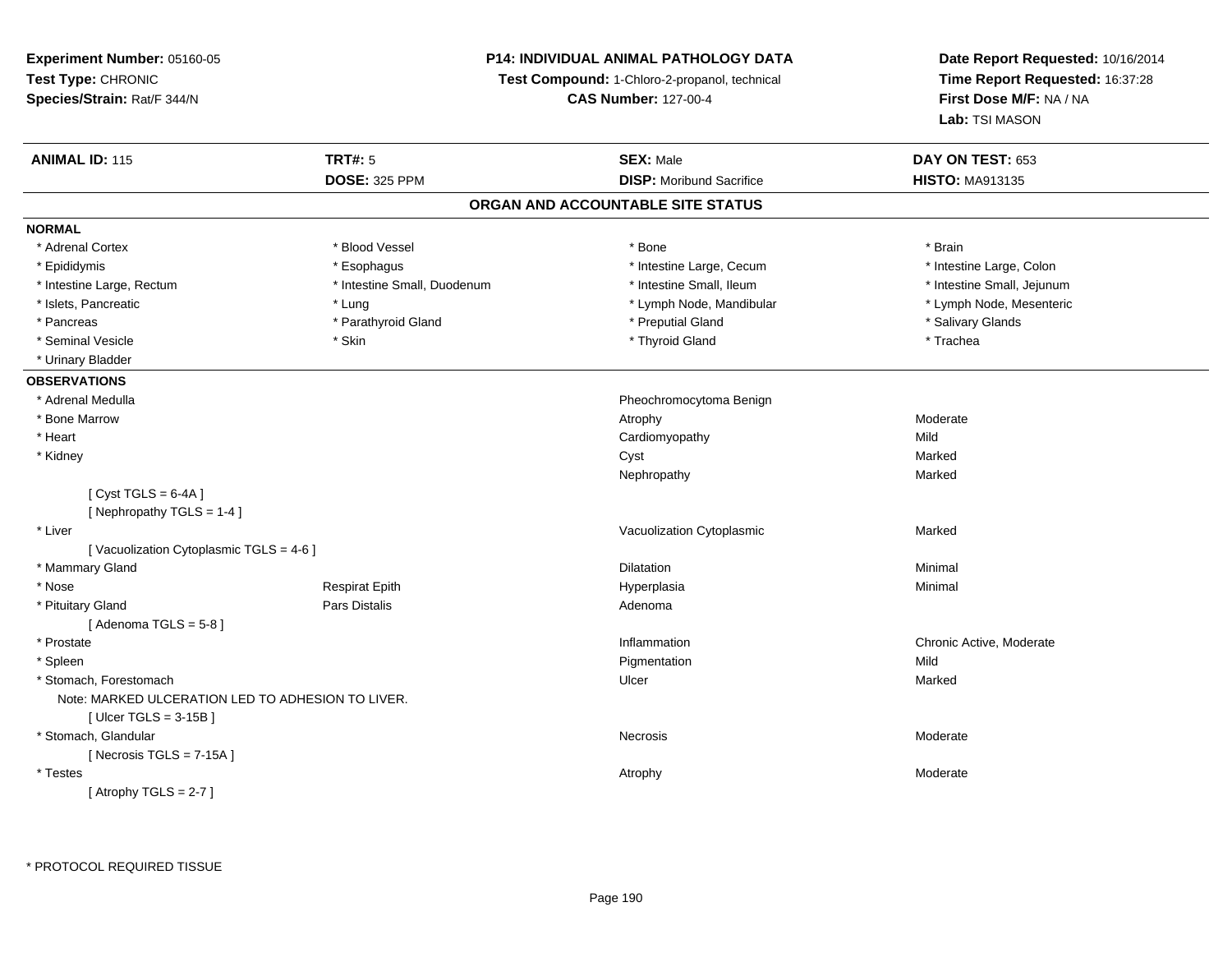| <b>Experiment Number: 05160-05</b><br>Test Type: CHRONIC<br>Species/Strain: Rat/F 344/N |                              | <b>P14: INDIVIDUAL ANIMAL PATHOLOGY DATA</b><br>Test Compound: 1-Chloro-2-propanol, technical<br><b>CAS Number: 127-00-4</b> | Date Report Requested: 10/16/2014<br>Time Report Requested: 16:37:28<br>First Dose M/F: NA / NA<br>Lab: TSI MASON |
|-----------------------------------------------------------------------------------------|------------------------------|------------------------------------------------------------------------------------------------------------------------------|-------------------------------------------------------------------------------------------------------------------|
| <b>ANIMAL ID: 115</b>                                                                   | TRT#: 5                      | <b>SEX: Male</b>                                                                                                             | <b>DAY ON TEST: 653</b>                                                                                           |
|                                                                                         | <b>DOSE: 325 PPM</b>         | <b>DISP:</b> Moribund Sacrifice                                                                                              | <b>HISTO: MA913135</b>                                                                                            |
|                                                                                         |                              | ORGAN AND ACCOUNTABLE SITE STATUS                                                                                            |                                                                                                                   |
| * Thymus                                                                                |                              | Atrophy                                                                                                                      | Moderate                                                                                                          |
| PRIMARY CAUSE OF DEATH                                                                  | - Stomach, Forestomach Ulcer |                                                                                                                              |                                                                                                                   |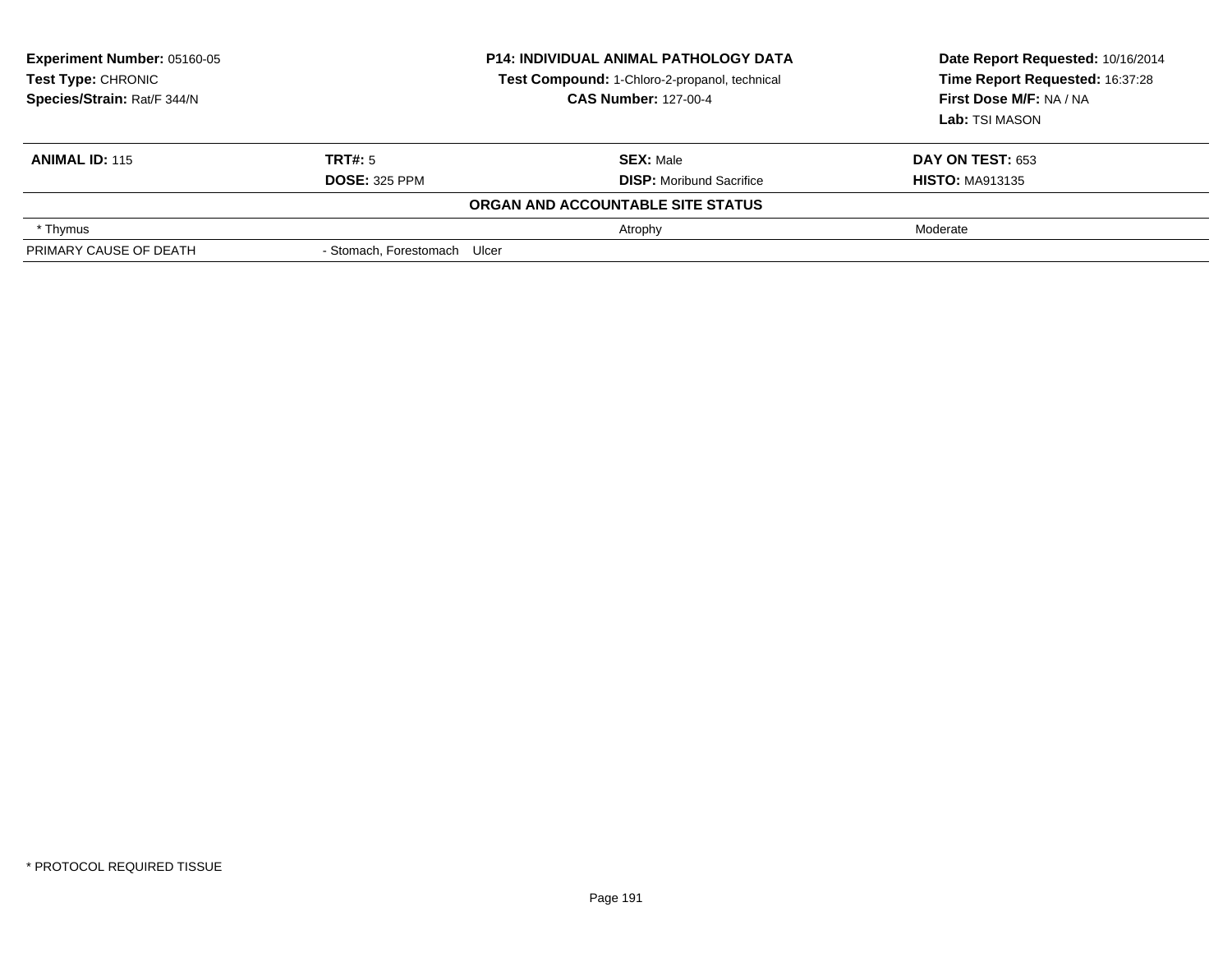**Experiment Number:** 05160-05**Test Type:** CHRONIC **Species/Strain:** Rat/F 344/N**P14: INDIVIDUAL ANIMAL PATHOLOGY DATATest Compound:** 1-Chloro-2-propanol, technical **CAS Number:** 127-00-4**Date Report Requested:** 10/16/2014**Time Report Requested:** 16:37:28**First Dose M/F:** NA / NA**Lab:** TSI MASON**ANIMAL ID:** 116**6 DAY ON TEST:** 572 **DOSE:** 325 PPM**DISP:** Natural Death **HISTO:** MAMA913136 **ORGAN AND ACCOUNTABLE SITE STATUSNORMAL**\* Adrenal Cortex \* Adrenal Cortex \* \* Adrenal Medulla \* \* Adrenal Medulla \* \* Blood Vessel \* \* Brood Vessel \* \* Bone \* Esophagus \* Bone Marrow \* Brain \* Epididymis \* Esophagus \* Intestine Small, Duodenum \* Intestine Large, Cecum \* Intestine Large, Colon \* Intestine Sarge, Rectum \* Intestine Large, Rectum \* Islets, Pancreatic \* The manner of the Lymph Node, Mandibular \* Lymph Node, Mesenteric \* Mammary Gland \* Pancreas \* Parathyroid Gland \* Parathyroid Gland \* Preputial Gland \* Preputial Gland \* Prostate \* Thyroid Gland \* Salivary Glands \* \* Seminal Vesicle \* \* Seminal Yesicle \* \* Skin \* \* Thyroid Gland \* Thyroid Gland \* Thyroid Gland \* Trachea **\*** Urinary Bladder **AUTO PRECLUDES DIAG.**\* Intestine Small, Ileum \* 11testine Small, Jejunum **OBSERVATIONS** \* Heart Cardiomyopathy Minimal \* Kidney Leukemia Mononuclear Nephropathyy the contract of the Minimal Minimal Section 1996 and the contract of the Minimal Section 1997 and the contract of the contract of the contract of the contract of the contract of the contract of the contract of the contra \* Liver Leukemia Mononuclear [ Leukemia Mononuclear TGLS = 3-6 ] \* Lung Mediastinum Leukemia Mononuclear Leukemia Mononuclear[ Leukemia Mononuclear TGLS = 5-2,3 ] \* Nose Respirat Epith Hyperplasia Minimal \* Pituitary Gland Pars Distalis Angiectasis Moderate [ Angiectasis TGLS = 7-8 ] \* Spleenn and the control of the control of the control of the control of the control of the control of the control of the control of the control of the control of the control of the control of the control of the control of the co Leukemia Mononuclear $[$  Fibrosis TGLS = 6-3  $]$ [ Leukemia Mononuclear TGLS = 1-3 ] \* Stomach, Forestomachh and the control of the control of the control of the Ulcer Changes of the Changes of the Moderate of the Moderate  $\sim$  $[$  Ulcer TGLS = 9-15,15B  $]$  \* Stomach, Glandularr **Necrosis** s and the contract of the Mild  $[$  Necrosis TGLS = 8-15,15A  $]$  \* Testess Interstit Cell Hyperplasia a Mild

\* PROTOCOL REQUIRED TISSUE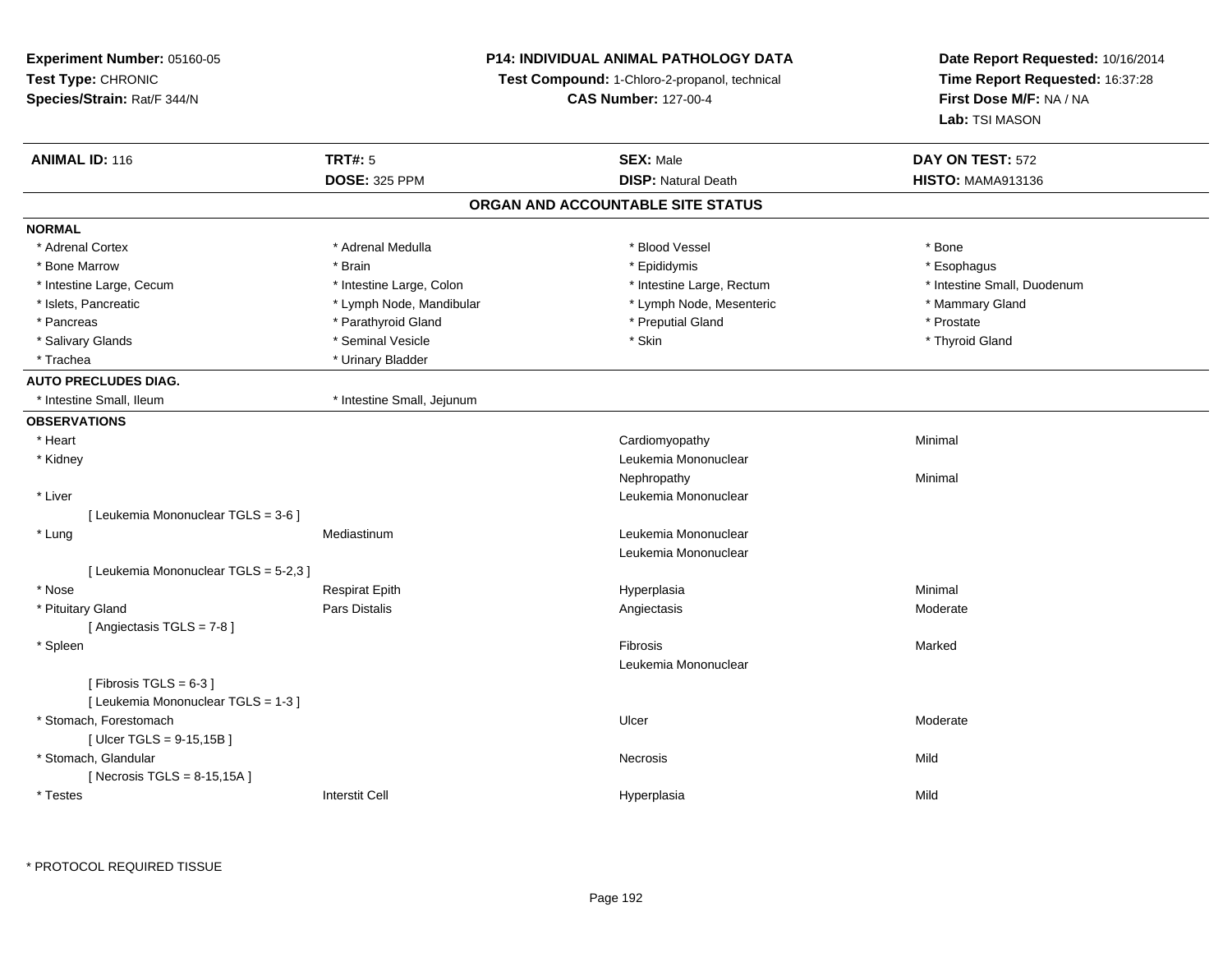| <b>Experiment Number: 05160-05</b><br><b>Test Type: CHRONIC</b><br>Species/Strain: Rat/F 344/N | <b>P14: INDIVIDUAL ANIMAL PATHOLOGY DATA</b><br><b>Test Compound: 1-Chloro-2-propanol, technical</b><br><b>CAS Number: 127-00-4</b> |                                                                 | Date Report Requested: 10/16/2014<br>Time Report Requested: 16:37:28<br>First Dose M/F: NA / NA<br>Lab: TSI MASON |
|------------------------------------------------------------------------------------------------|-------------------------------------------------------------------------------------------------------------------------------------|-----------------------------------------------------------------|-------------------------------------------------------------------------------------------------------------------|
| <b>ANIMAL ID: 116</b>                                                                          | TRT#: 5                                                                                                                             | <b>SEX: Male</b>                                                | <b>DAY ON TEST: 572</b>                                                                                           |
|                                                                                                | <b>DOSE: 325 PPM</b>                                                                                                                | <b>DISP:</b> Natural Death                                      | <b>HISTO: MAMA913136</b>                                                                                          |
|                                                                                                |                                                                                                                                     | ORGAN AND ACCOUNTABLE SITE STATUS                               |                                                                                                                   |
| * Thymus                                                                                       |                                                                                                                                     | Leukemia Mononuclear                                            |                                                                                                                   |
| [ Leukemia Mononuclear TGLS = 4-3A ]                                                           |                                                                                                                                     |                                                                 |                                                                                                                   |
| PRIMARY CAUSE OF DEATH                                                                         | - UNCERTAIN                                                                                                                         |                                                                 |                                                                                                                   |
| CONTRIBUTORY CAUSE OF DEATH                                                                    | Leukemia Mononuclear: Thymus Leukemia Mononuclear                                                                                   | - Kidney Leukemia Mononuclear; Liver Leukemia Mononuclear; Lung | Leukemia Mononuclear; Lung Mediastinum Leukemia Mononuclear; Spleen                                               |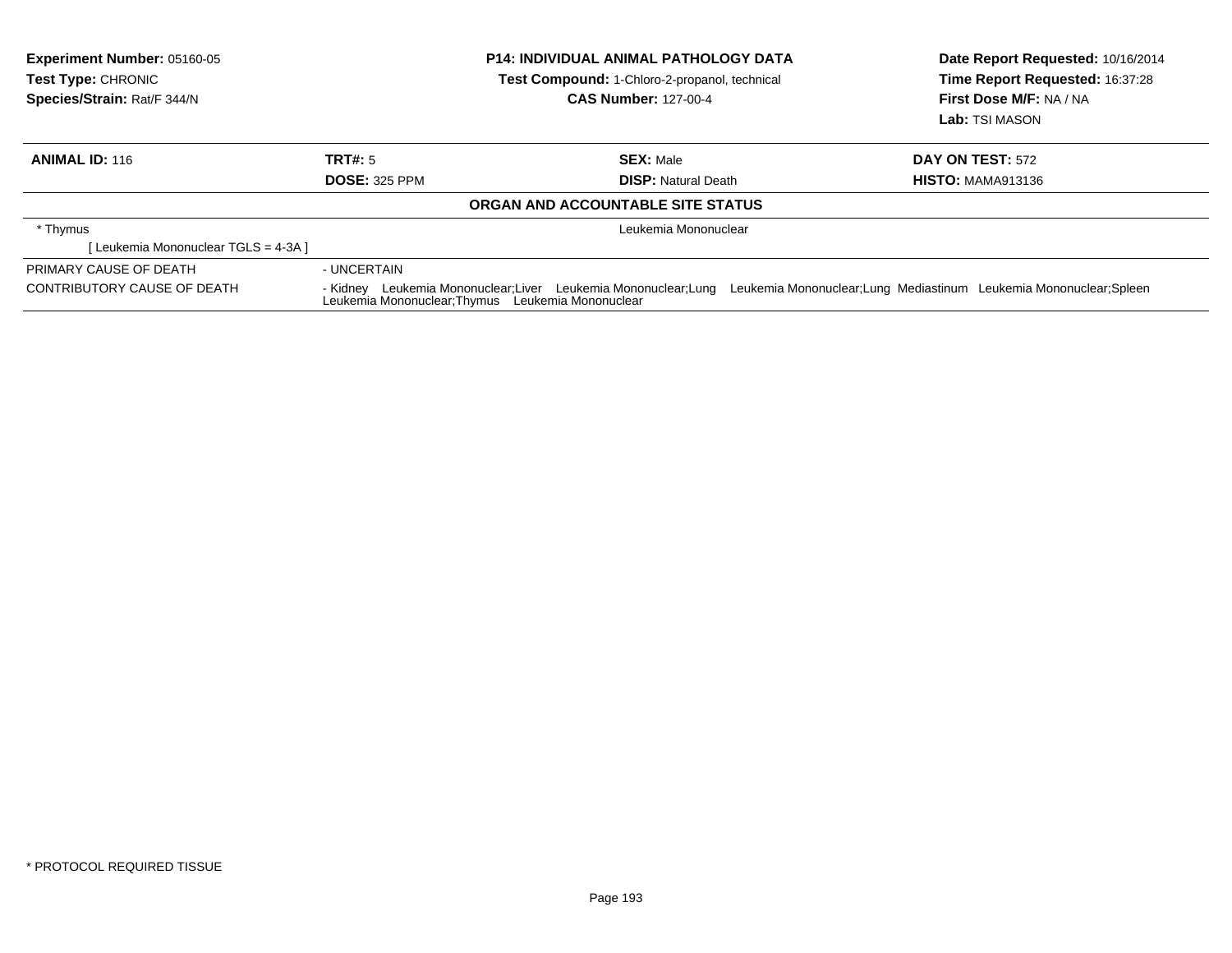## **P14: INDIVIDUAL ANIMAL PATHOLOGY DATA**

**Test Compound:** 1-Chloro-2-propanol, technical

**CAS Number:** 127-00-4

| <b>ANIMAL ID: 117</b>                      | <b>TRT#: 5</b>            | <b>SEX: Male</b>                  | DAY ON TEST: 729         |
|--------------------------------------------|---------------------------|-----------------------------------|--------------------------|
|                                            | <b>DOSE: 325 PPM</b>      | <b>DISP: Terminal Sacrifice</b>   | <b>HISTO: MA913137</b>   |
|                                            |                           | ORGAN AND ACCOUNTABLE SITE STATUS |                          |
| <b>NORMAL</b>                              |                           |                                   |                          |
| * Adrenal Cortex                           | * Blood Vessel            | * Bone                            | * Bone Marrow            |
| * Brain                                    | * Epididymis              | * Esophagus                       | * Intestine Large, Cecum |
| * Intestine Large, Colon                   | * Intestine Large, Rectum | * Intestine Small, Duodenum       | * Intestine Small, Ileum |
| * Intestine Small, Jejunum                 | * Islets, Pancreatic      | * Lung                            | * Lymph Node, Mandibular |
| * Lymph Node, Mesenteric                   | * Mammary Gland           | * Nose                            | * Pancreas               |
| * Parathyroid Gland                        | * Preputial Gland         | * Prostate                        | * Salivary Glands        |
| * Seminal Vesicle                          | * Stomach, Forestomach    | * Stomach, Glandular              | * Thymus                 |
| * Trachea                                  | * Urinary Bladder         |                                   |                          |
| <b>OBSERVATIONS</b>                        |                           |                                   |                          |
| * Adrenal Medulla                          |                           | Pheochromocytoma Benign           |                          |
| * Heart                                    |                           | Cardiomyopathy                    | Minimal                  |
| * Kidney                                   |                           | Nephropathy                       | Moderate                 |
| * Liver                                    |                           | Leukemia Mononuclear              |                          |
| [ Leukemia Mononuclear TGLS = 4-6A ]       |                           |                                   |                          |
| Lymph Node                                 | Renal                     | Hemorrhage                        | Mild                     |
| [Hemorrhage TGLS = $5-16$ ]                |                           |                                   |                          |
| * Pituitary Gland                          | Pars Distalis             | Adenoma                           |                          |
| [Adenoma TGLS = $6-8$ ]                    |                           |                                   |                          |
| * Skin                                     |                           | Cyst Epithelial Inclusion         |                          |
| [ Cyst Epithelial Inclusion TGLS = 1-10A ] |                           |                                   |                          |
| * Spleen                                   | Capsule                   | Fibrosis                          | Moderate                 |
|                                            |                           | Leukemia Mononuclear              |                          |
| [Fibrosis TGLS = $3-3$ ]                   |                           |                                   |                          |
| [ Leukemia Mononuclear TGLS = 2-3 ]        |                           |                                   |                          |
| * Testes                                   |                           | Atrophy                           | Mild                     |
|                                            | <b>Interstit Cell</b>     | Hyperplasia                       | Minimal                  |
| * Thyroid Gland                            | C Cell                    | Adenoma                           |                          |
| PRIMARY CAUSE OF DEATH                     | $\blacksquare$            |                                   |                          |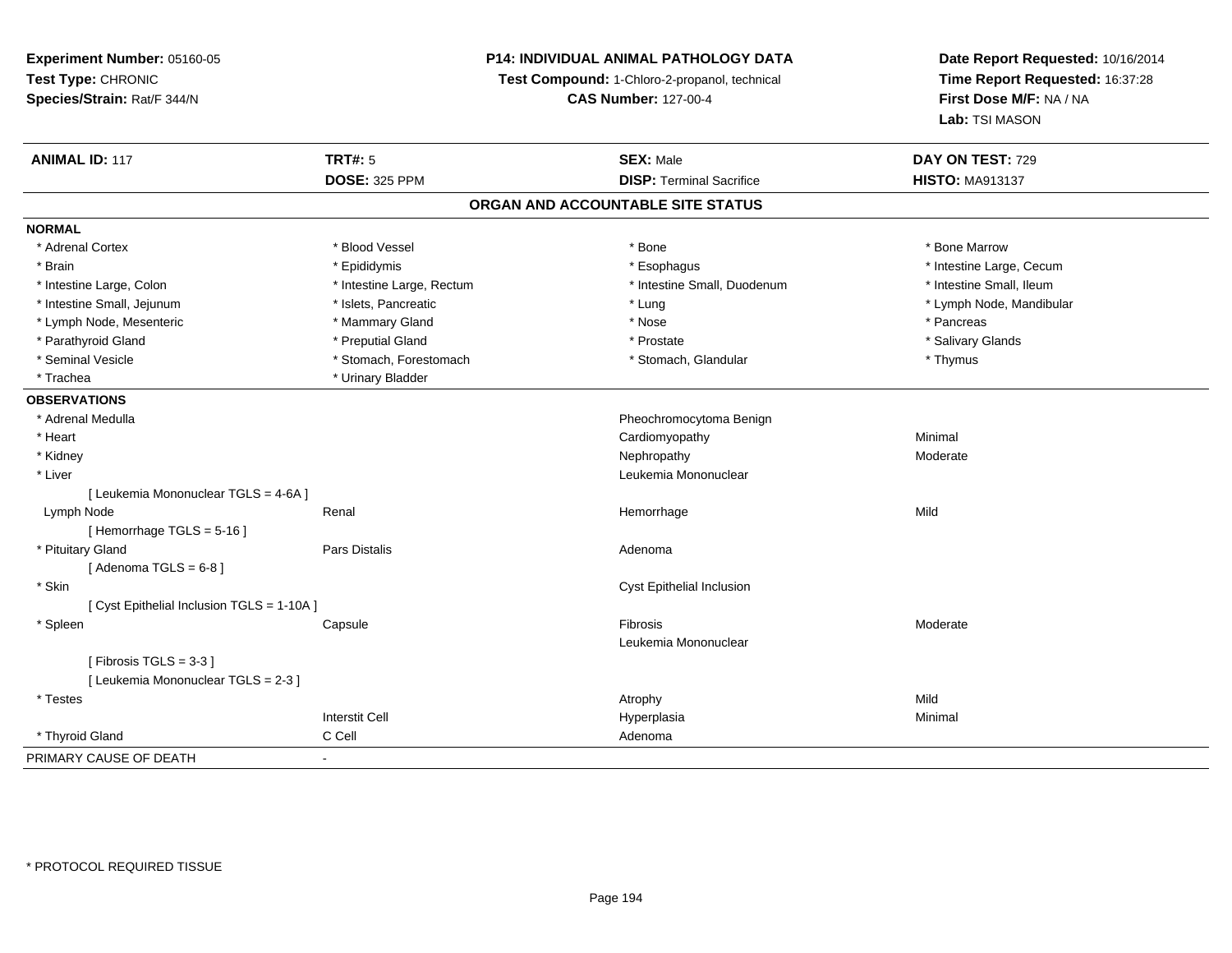## **P14: INDIVIDUAL ANIMAL PATHOLOGY DATA**

**Test Compound:** 1-Chloro-2-propanol, technical

**CAS Number:** 127-00-4

| <b>ANIMAL ID: 118</b>     | <b>TRT#: 5</b>             | <b>SEX: Male</b>                  | DAY ON TEST: 729            |  |
|---------------------------|----------------------------|-----------------------------------|-----------------------------|--|
|                           | <b>DOSE: 325 PPM</b>       | <b>DISP: Terminal Sacrifice</b>   | <b>HISTO: MA913138</b>      |  |
|                           |                            | ORGAN AND ACCOUNTABLE SITE STATUS |                             |  |
| <b>NORMAL</b>             |                            |                                   |                             |  |
| * Adrenal Cortex          | * Adrenal Medulla          | * Blood Vessel                    | * Bone                      |  |
| * Bone Marrow             | * Brain                    | * Epididymis                      | * Esophagus                 |  |
| * Intestine Large, Cecum  | * Intestine Large, Colon   | * Intestine Large, Rectum         | * Intestine Small, Duodenum |  |
| * Intestine Small, Ileum  | * Intestine Small, Jejunum | * Islets, Pancreatic              | * Lung                      |  |
| * Lymph Node, Mesenteric  | * Nose                     | * Pancreas                        | * Parathyroid Gland         |  |
| * Preputial Gland         | * Prostate                 | * Salivary Glands                 | * Seminal Vesicle           |  |
| * Spleen                  | * Stomach, Glandular       | * Thymus                          | * Thyroid Gland             |  |
| * Trachea                 | * Urinary Bladder          |                                   |                             |  |
| <b>OBSERVATIONS</b>       |                            |                                   |                             |  |
| * Heart                   |                            | Cardiomyopathy                    | Mild                        |  |
| * Kidney                  |                            | Nephropathy                       | Mild                        |  |
| * Liver                   |                            | Degeneration                      | Cystic, Minimal             |  |
| Lymph Node                | Mediastinal                | Hemorrhage                        | Moderate                    |  |
| [Hemorrhage TGLS = 3-3A]  |                            |                                   |                             |  |
| * Lymph Node, Mandibular  |                            | Hemorrhage                        | Mild                        |  |
| * Mammary Gland           |                            | <b>Dilatation</b>                 | Mild                        |  |
| * Pituitary Gland         | Pars Distalis              | Adenoma                           |                             |  |
| [Adenoma TGLS = $4-8$ ]   |                            |                                   |                             |  |
| * Skin                    | <b>Subcut Tiss</b>         | Fibroma                           |                             |  |
| [Fibroma TGLS = $1-10A$ ] |                            |                                   |                             |  |
| * Stomach, Forestomach    | Epithelium                 | Hyperplasia                       | Mild                        |  |
| [Hyperplasia TGLS = 5-15] |                            |                                   |                             |  |
| * Testes                  | Bilateral, Interstit Cell  | Adenoma                           |                             |  |
| [Adenoma TGLS = $2-7$ ]   |                            |                                   |                             |  |
| PRIMARY CAUSE OF DEATH    | $\blacksquare$             |                                   |                             |  |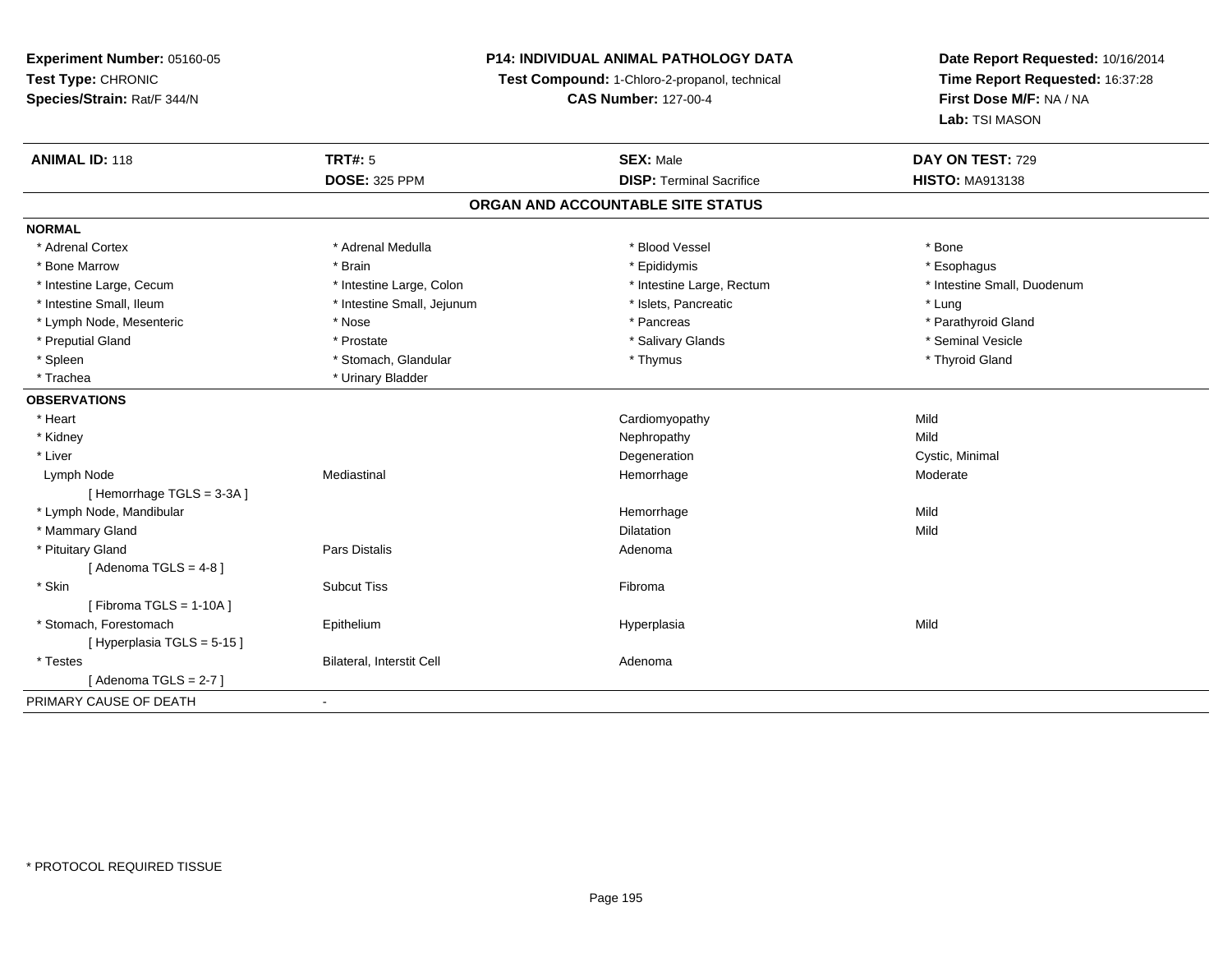## **P14: INDIVIDUAL ANIMAL PATHOLOGY DATA**

**Test Compound:** 1-Chloro-2-propanol, technical

**CAS Number:** 127-00-4

| <b>DOSE: 325 PPM</b><br><b>DISP: Terminal Sacrifice</b><br><b>HISTO: MA913139</b><br>ORGAN AND ACCOUNTABLE SITE STATUS<br><b>NORMAL</b><br>* Adrenal Cortex<br>* Blood Vessel<br>* Bone<br>* Bone Marrow<br>* Brain<br>* Epididymis<br>* Esophagus<br>* Intestine Large, Cecum<br>* Intestine Small, Duodenum<br>* Intestine Small, Ileum<br>* Intestine Large, Colon<br>* Intestine Large, Rectum<br>* Intestine Small, Jejunum<br>* Islets, Pancreatic<br>* Lymph Node, Mesenteric<br>* Mammary Gland<br>* Parathyroid Gland<br>* Preputial Gland<br>* Prostate<br>* Pancreas<br>* Seminal Vesicle<br>* Skin<br>* Salivary Glands<br>* Stomach, Forestomach<br>* Stomach, Glandular<br>* Thymus<br>* Trachea<br>* Urinary Bladder<br><b>OBSERVATIONS</b><br>* Adrenal Medulla<br>Mild<br>Hyperplasia<br>Pheochromocytoma Benign<br>* Heart<br>Cardiomyopathy<br>Mild<br>Nephropathy<br>* Kidney<br>Moderate<br>* Liver<br>Degeneration<br>Cystic, Mild<br>Leukemia Mononuclear<br>[Degeneration TGLS = 5-6]<br>[ Leukemia Mononuclear TGLS = 4-6 ]<br>* Lung<br>Leukemia Mononuclear<br>Mediastinal<br>Ectasia<br>Marked<br>Lymph Node<br>Mediastinal<br>Leukemia Mononuclear<br>[ Leukemia Mononuclear TGLS = 6-3A ]<br>* Lymph Node, Mandibular<br>Leukemia Mononuclear<br>* Nose<br><b>Respirat Epith</b><br>Minimal<br>Hyperplasia<br><b>Respirat Epith</b><br>Inflammation<br>Chronic Active, Mild<br>* Pituitary Gland<br>Pars Distalis<br>Moderate<br>Angiectasis<br>[Angiectasis TGLS = 7-8]<br>* Spleen<br>Leukemia Mononuclear<br>[ Leukemia Mononuclear TGLS = 3-3 ]<br>* Testes<br>Bilateral, Interstit Cell<br>Adenoma<br>[Adenoma TGLS = $1,2-7$ ]<br>C Cell<br>Mild<br>* Thyroid Gland<br>Hyperplasia | <b>ANIMAL ID: 119</b> | <b>TRT#: 5</b> | <b>SEX: Male</b> | DAY ON TEST: 729 |
|------------------------------------------------------------------------------------------------------------------------------------------------------------------------------------------------------------------------------------------------------------------------------------------------------------------------------------------------------------------------------------------------------------------------------------------------------------------------------------------------------------------------------------------------------------------------------------------------------------------------------------------------------------------------------------------------------------------------------------------------------------------------------------------------------------------------------------------------------------------------------------------------------------------------------------------------------------------------------------------------------------------------------------------------------------------------------------------------------------------------------------------------------------------------------------------------------------------------------------------------------------------------------------------------------------------------------------------------------------------------------------------------------------------------------------------------------------------------------------------------------------------------------------------------------------------------------------------------------------------------------------------------------------------------------------------------------------------------|-----------------------|----------------|------------------|------------------|
|                                                                                                                                                                                                                                                                                                                                                                                                                                                                                                                                                                                                                                                                                                                                                                                                                                                                                                                                                                                                                                                                                                                                                                                                                                                                                                                                                                                                                                                                                                                                                                                                                                                                                                                        |                       |                |                  |                  |
|                                                                                                                                                                                                                                                                                                                                                                                                                                                                                                                                                                                                                                                                                                                                                                                                                                                                                                                                                                                                                                                                                                                                                                                                                                                                                                                                                                                                                                                                                                                                                                                                                                                                                                                        |                       |                |                  |                  |
|                                                                                                                                                                                                                                                                                                                                                                                                                                                                                                                                                                                                                                                                                                                                                                                                                                                                                                                                                                                                                                                                                                                                                                                                                                                                                                                                                                                                                                                                                                                                                                                                                                                                                                                        |                       |                |                  |                  |
|                                                                                                                                                                                                                                                                                                                                                                                                                                                                                                                                                                                                                                                                                                                                                                                                                                                                                                                                                                                                                                                                                                                                                                                                                                                                                                                                                                                                                                                                                                                                                                                                                                                                                                                        |                       |                |                  |                  |
|                                                                                                                                                                                                                                                                                                                                                                                                                                                                                                                                                                                                                                                                                                                                                                                                                                                                                                                                                                                                                                                                                                                                                                                                                                                                                                                                                                                                                                                                                                                                                                                                                                                                                                                        |                       |                |                  |                  |
|                                                                                                                                                                                                                                                                                                                                                                                                                                                                                                                                                                                                                                                                                                                                                                                                                                                                                                                                                                                                                                                                                                                                                                                                                                                                                                                                                                                                                                                                                                                                                                                                                                                                                                                        |                       |                |                  |                  |
|                                                                                                                                                                                                                                                                                                                                                                                                                                                                                                                                                                                                                                                                                                                                                                                                                                                                                                                                                                                                                                                                                                                                                                                                                                                                                                                                                                                                                                                                                                                                                                                                                                                                                                                        |                       |                |                  |                  |
|                                                                                                                                                                                                                                                                                                                                                                                                                                                                                                                                                                                                                                                                                                                                                                                                                                                                                                                                                                                                                                                                                                                                                                                                                                                                                                                                                                                                                                                                                                                                                                                                                                                                                                                        |                       |                |                  |                  |
|                                                                                                                                                                                                                                                                                                                                                                                                                                                                                                                                                                                                                                                                                                                                                                                                                                                                                                                                                                                                                                                                                                                                                                                                                                                                                                                                                                                                                                                                                                                                                                                                                                                                                                                        |                       |                |                  |                  |
|                                                                                                                                                                                                                                                                                                                                                                                                                                                                                                                                                                                                                                                                                                                                                                                                                                                                                                                                                                                                                                                                                                                                                                                                                                                                                                                                                                                                                                                                                                                                                                                                                                                                                                                        |                       |                |                  |                  |
|                                                                                                                                                                                                                                                                                                                                                                                                                                                                                                                                                                                                                                                                                                                                                                                                                                                                                                                                                                                                                                                                                                                                                                                                                                                                                                                                                                                                                                                                                                                                                                                                                                                                                                                        |                       |                |                  |                  |
|                                                                                                                                                                                                                                                                                                                                                                                                                                                                                                                                                                                                                                                                                                                                                                                                                                                                                                                                                                                                                                                                                                                                                                                                                                                                                                                                                                                                                                                                                                                                                                                                                                                                                                                        |                       |                |                  |                  |
|                                                                                                                                                                                                                                                                                                                                                                                                                                                                                                                                                                                                                                                                                                                                                                                                                                                                                                                                                                                                                                                                                                                                                                                                                                                                                                                                                                                                                                                                                                                                                                                                                                                                                                                        |                       |                |                  |                  |
|                                                                                                                                                                                                                                                                                                                                                                                                                                                                                                                                                                                                                                                                                                                                                                                                                                                                                                                                                                                                                                                                                                                                                                                                                                                                                                                                                                                                                                                                                                                                                                                                                                                                                                                        |                       |                |                  |                  |
|                                                                                                                                                                                                                                                                                                                                                                                                                                                                                                                                                                                                                                                                                                                                                                                                                                                                                                                                                                                                                                                                                                                                                                                                                                                                                                                                                                                                                                                                                                                                                                                                                                                                                                                        |                       |                |                  |                  |
|                                                                                                                                                                                                                                                                                                                                                                                                                                                                                                                                                                                                                                                                                                                                                                                                                                                                                                                                                                                                                                                                                                                                                                                                                                                                                                                                                                                                                                                                                                                                                                                                                                                                                                                        |                       |                |                  |                  |
|                                                                                                                                                                                                                                                                                                                                                                                                                                                                                                                                                                                                                                                                                                                                                                                                                                                                                                                                                                                                                                                                                                                                                                                                                                                                                                                                                                                                                                                                                                                                                                                                                                                                                                                        |                       |                |                  |                  |
|                                                                                                                                                                                                                                                                                                                                                                                                                                                                                                                                                                                                                                                                                                                                                                                                                                                                                                                                                                                                                                                                                                                                                                                                                                                                                                                                                                                                                                                                                                                                                                                                                                                                                                                        |                       |                |                  |                  |
|                                                                                                                                                                                                                                                                                                                                                                                                                                                                                                                                                                                                                                                                                                                                                                                                                                                                                                                                                                                                                                                                                                                                                                                                                                                                                                                                                                                                                                                                                                                                                                                                                                                                                                                        |                       |                |                  |                  |
|                                                                                                                                                                                                                                                                                                                                                                                                                                                                                                                                                                                                                                                                                                                                                                                                                                                                                                                                                                                                                                                                                                                                                                                                                                                                                                                                                                                                                                                                                                                                                                                                                                                                                                                        |                       |                |                  |                  |
|                                                                                                                                                                                                                                                                                                                                                                                                                                                                                                                                                                                                                                                                                                                                                                                                                                                                                                                                                                                                                                                                                                                                                                                                                                                                                                                                                                                                                                                                                                                                                                                                                                                                                                                        |                       |                |                  |                  |
|                                                                                                                                                                                                                                                                                                                                                                                                                                                                                                                                                                                                                                                                                                                                                                                                                                                                                                                                                                                                                                                                                                                                                                                                                                                                                                                                                                                                                                                                                                                                                                                                                                                                                                                        |                       |                |                  |                  |
|                                                                                                                                                                                                                                                                                                                                                                                                                                                                                                                                                                                                                                                                                                                                                                                                                                                                                                                                                                                                                                                                                                                                                                                                                                                                                                                                                                                                                                                                                                                                                                                                                                                                                                                        |                       |                |                  |                  |
|                                                                                                                                                                                                                                                                                                                                                                                                                                                                                                                                                                                                                                                                                                                                                                                                                                                                                                                                                                                                                                                                                                                                                                                                                                                                                                                                                                                                                                                                                                                                                                                                                                                                                                                        |                       |                |                  |                  |
|                                                                                                                                                                                                                                                                                                                                                                                                                                                                                                                                                                                                                                                                                                                                                                                                                                                                                                                                                                                                                                                                                                                                                                                                                                                                                                                                                                                                                                                                                                                                                                                                                                                                                                                        |                       |                |                  |                  |
|                                                                                                                                                                                                                                                                                                                                                                                                                                                                                                                                                                                                                                                                                                                                                                                                                                                                                                                                                                                                                                                                                                                                                                                                                                                                                                                                                                                                                                                                                                                                                                                                                                                                                                                        |                       |                |                  |                  |
|                                                                                                                                                                                                                                                                                                                                                                                                                                                                                                                                                                                                                                                                                                                                                                                                                                                                                                                                                                                                                                                                                                                                                                                                                                                                                                                                                                                                                                                                                                                                                                                                                                                                                                                        |                       |                |                  |                  |
|                                                                                                                                                                                                                                                                                                                                                                                                                                                                                                                                                                                                                                                                                                                                                                                                                                                                                                                                                                                                                                                                                                                                                                                                                                                                                                                                                                                                                                                                                                                                                                                                                                                                                                                        |                       |                |                  |                  |
|                                                                                                                                                                                                                                                                                                                                                                                                                                                                                                                                                                                                                                                                                                                                                                                                                                                                                                                                                                                                                                                                                                                                                                                                                                                                                                                                                                                                                                                                                                                                                                                                                                                                                                                        |                       |                |                  |                  |
|                                                                                                                                                                                                                                                                                                                                                                                                                                                                                                                                                                                                                                                                                                                                                                                                                                                                                                                                                                                                                                                                                                                                                                                                                                                                                                                                                                                                                                                                                                                                                                                                                                                                                                                        |                       |                |                  |                  |
|                                                                                                                                                                                                                                                                                                                                                                                                                                                                                                                                                                                                                                                                                                                                                                                                                                                                                                                                                                                                                                                                                                                                                                                                                                                                                                                                                                                                                                                                                                                                                                                                                                                                                                                        |                       |                |                  |                  |
|                                                                                                                                                                                                                                                                                                                                                                                                                                                                                                                                                                                                                                                                                                                                                                                                                                                                                                                                                                                                                                                                                                                                                                                                                                                                                                                                                                                                                                                                                                                                                                                                                                                                                                                        |                       |                |                  |                  |
|                                                                                                                                                                                                                                                                                                                                                                                                                                                                                                                                                                                                                                                                                                                                                                                                                                                                                                                                                                                                                                                                                                                                                                                                                                                                                                                                                                                                                                                                                                                                                                                                                                                                                                                        |                       |                |                  |                  |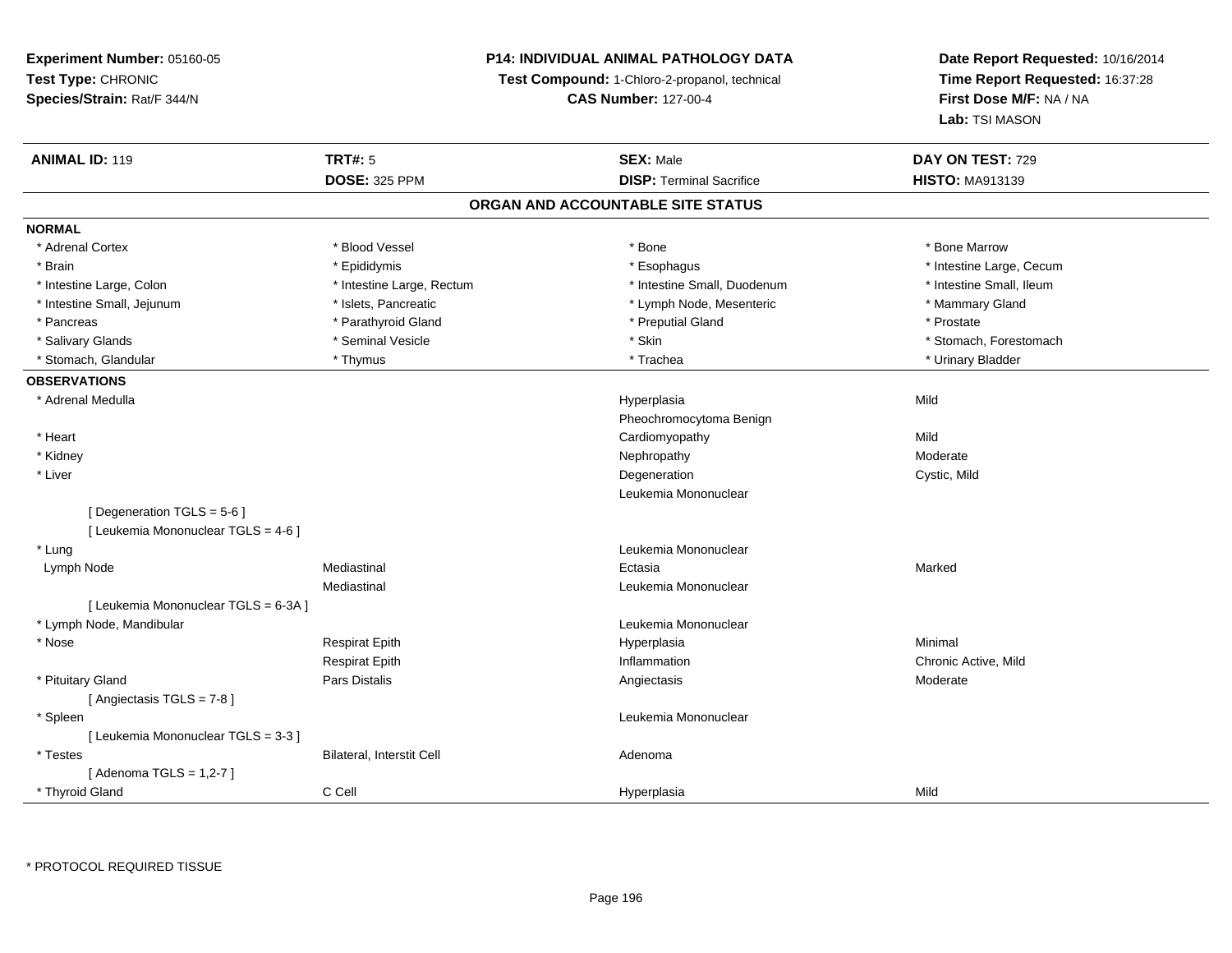| <b>Experiment Number: 05160-05</b><br><b>Test Type: CHRONIC</b><br>Species/Strain: Rat/F 344/N |                      | <b>P14: INDIVIDUAL ANIMAL PATHOLOGY DATA</b><br>Test Compound: 1-Chloro-2-propanol, technical<br><b>CAS Number: 127-00-4</b> | Date Report Requested: 10/16/2014<br>Time Report Requested: 16:37:28<br>First Dose M/F: NA / NA<br>Lab: TSI MASON |
|------------------------------------------------------------------------------------------------|----------------------|------------------------------------------------------------------------------------------------------------------------------|-------------------------------------------------------------------------------------------------------------------|
| <b>ANIMAL ID: 119</b>                                                                          | TRT#: 5              | <b>SEX: Male</b>                                                                                                             | <b>DAY ON TEST: 729</b>                                                                                           |
|                                                                                                | <b>DOSE: 325 PPM</b> | <b>DISP: Terminal Sacrifice</b>                                                                                              | <b>HISTO: MA913139</b>                                                                                            |
|                                                                                                |                      | ORGAN AND ACCOUNTABLE SITE STATUS                                                                                            |                                                                                                                   |
| PRIMARY CAUSE OF DEATH                                                                         |                      |                                                                                                                              |                                                                                                                   |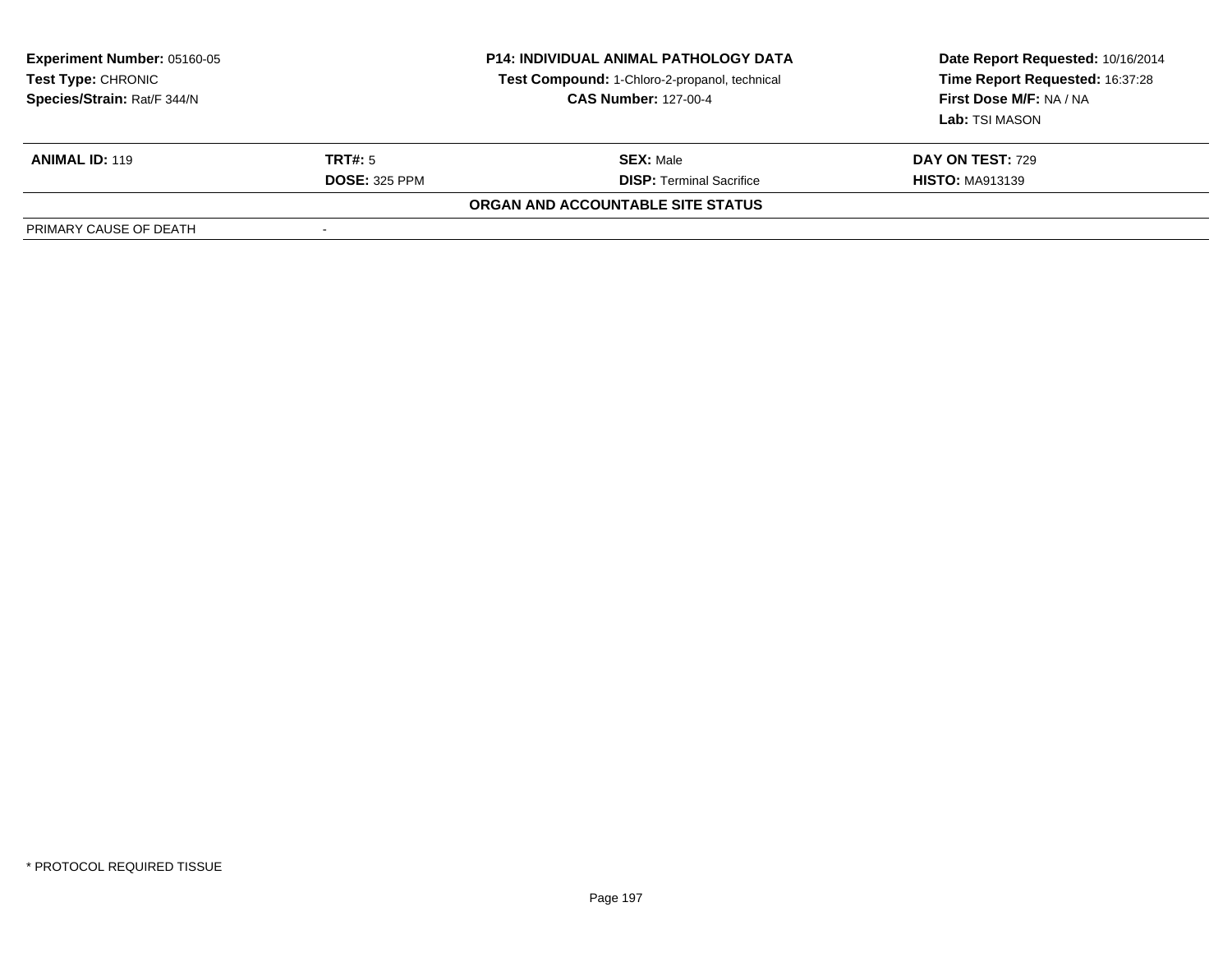## **P14: INDIVIDUAL ANIMAL PATHOLOGY DATA**

**Test Compound:** 1-Chloro-2-propanol, technical

**CAS Number:** 127-00-4

| <b>ANIMAL ID: 120</b>                | <b>TRT#: 5</b>            | <b>SEX: Male</b>                  | DAY ON TEST: 729         |
|--------------------------------------|---------------------------|-----------------------------------|--------------------------|
|                                      | <b>DOSE: 325 PPM</b>      | <b>DISP: Terminal Sacrifice</b>   | <b>HISTO: MA913140</b>   |
|                                      |                           | ORGAN AND ACCOUNTABLE SITE STATUS |                          |
| <b>NORMAL</b>                        |                           |                                   |                          |
| * Adrenal Cortex                     | * Adrenal Medulla         | * Blood Vessel                    | * Bone                   |
| * Brain                              | * Epididymis              | * Esophagus                       | * Intestine Large, Cecum |
| * Intestine Large, Colon             | * Intestine Large, Rectum | * Intestine Small, Duodenum       | * Intestine Small, Ileum |
| * Intestine Small, Jejunum           | * Islets, Pancreatic      | * Lung                            | * Lymph Node, Mesenteric |
| * Pancreas                           | * Parathyroid Gland       | * Preputial Gland                 | * Salivary Glands        |
| * Seminal Vesicle                    | * Skin                    | * Stomach, Forestomach            | * Stomach, Glandular     |
| * Thyroid Gland                      | * Trachea                 | * Urinary Bladder                 |                          |
| <b>OBSERVATIONS</b>                  |                           |                                   |                          |
| * Bone Marrow                        |                           | Hyperplasia                       | Minimal                  |
| * Heart                              |                           | Cardiomyopathy                    | Mild                     |
| * Kidney                             | <b>Renal Tubule</b>       | Carcinoma                         |                          |
| [Carcinoma TGLS = $5-4$ ]            |                           |                                   |                          |
| * Liver                              |                           | Degeneration                      | Cystic, Minimal          |
| * Lymph Node, Mandibular             |                           | Hyperplasia                       | Lymphoid, Minimal        |
|                                      |                           | Hyperplasia                       | Plasma Cell, Minimal     |
| [ Hyperplasia TGLS = 2-9 ]           |                           |                                   |                          |
| [ Hyperplasia TGLS = 2-9 ]           |                           |                                   |                          |
| * Mammary Gland                      |                           | Fibroadenoma                      |                          |
| [Fibroadenoma TGLS = 6-10A]          |                           |                                   |                          |
| * Nose                               | <b>Respirat Epith</b>     | Hyperplasia                       | Minimal                  |
|                                      | <b>Respirat Epith</b>     | Inflammation                      | Chronic Active, Mild     |
| Note: FUNGAL HYPHAE IN NASAL CAVITY. |                           |                                   |                          |
| * Pituitary Gland                    | <b>Pars Distalis</b>      | Adenoma                           |                          |
| * Prostate                           |                           | Hyperplasia                       | Minimal                  |
| * Spleen                             |                           | Fibrosis                          | Moderate                 |
|                                      |                           | Leukemia Mononuclear              |                          |
| [Fibrosis TGLS = 3-3A]               |                           |                                   |                          |
| * Testes                             | Bilateral, Interstit Cell | Adenoma                           |                          |
| [Adenoma TGLS = $1-7$ ]              |                           |                                   |                          |
| * Thymus                             |                           | Atrophy                           | Mild                     |
|                                      |                           |                                   |                          |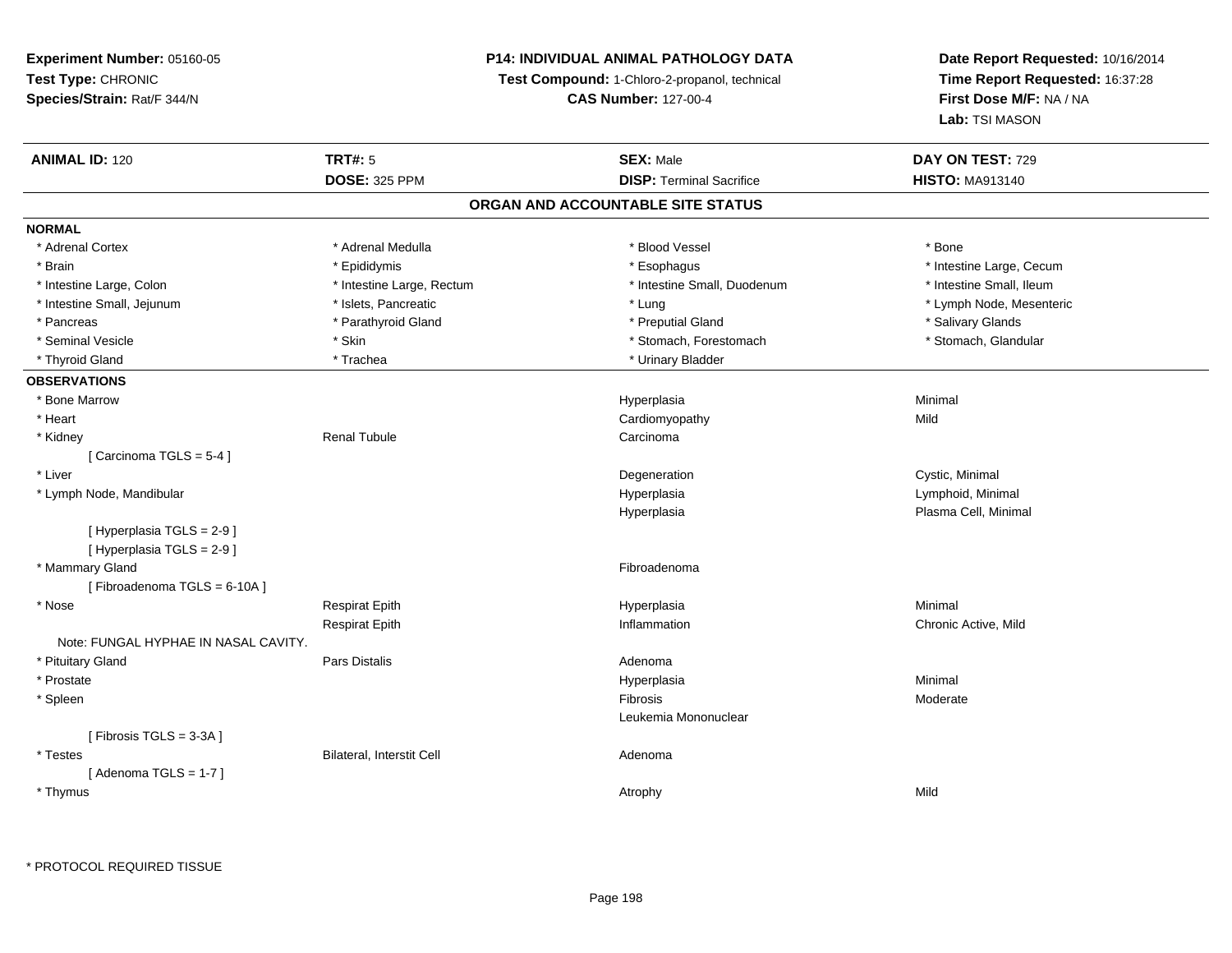| <b>Experiment Number: 05160-05</b><br>Test Type: CHRONIC<br>Species/Strain: Rat/F 344/N | <b>P14: INDIVIDUAL ANIMAL PATHOLOGY DATA</b><br>Test Compound: 1-Chloro-2-propanol, technical<br><b>CAS Number: 127-00-4</b> |                                   | Date Report Requested: 10/16/2014<br>Time Report Requested: 16:37:28<br>First Dose M/F: NA / NA<br>Lab: TSI MASON |
|-----------------------------------------------------------------------------------------|------------------------------------------------------------------------------------------------------------------------------|-----------------------------------|-------------------------------------------------------------------------------------------------------------------|
| <b>ANIMAL ID: 120</b>                                                                   | TRT#: 5                                                                                                                      | <b>SEX: Male</b>                  | <b>DAY ON TEST: 729</b>                                                                                           |
|                                                                                         | <b>DOSE: 325 PPM</b>                                                                                                         | <b>DISP: Terminal Sacrifice</b>   | <b>HISTO: MA913140</b>                                                                                            |
|                                                                                         |                                                                                                                              | ORGAN AND ACCOUNTABLE SITE STATUS |                                                                                                                   |
| Zymbal's Gland                                                                          |                                                                                                                              | Carcinoma                         |                                                                                                                   |
| [Carcinoma TGLS = 4-16]                                                                 |                                                                                                                              |                                   |                                                                                                                   |
| PRIMARY CAUSE OF DEATH                                                                  |                                                                                                                              |                                   |                                                                                                                   |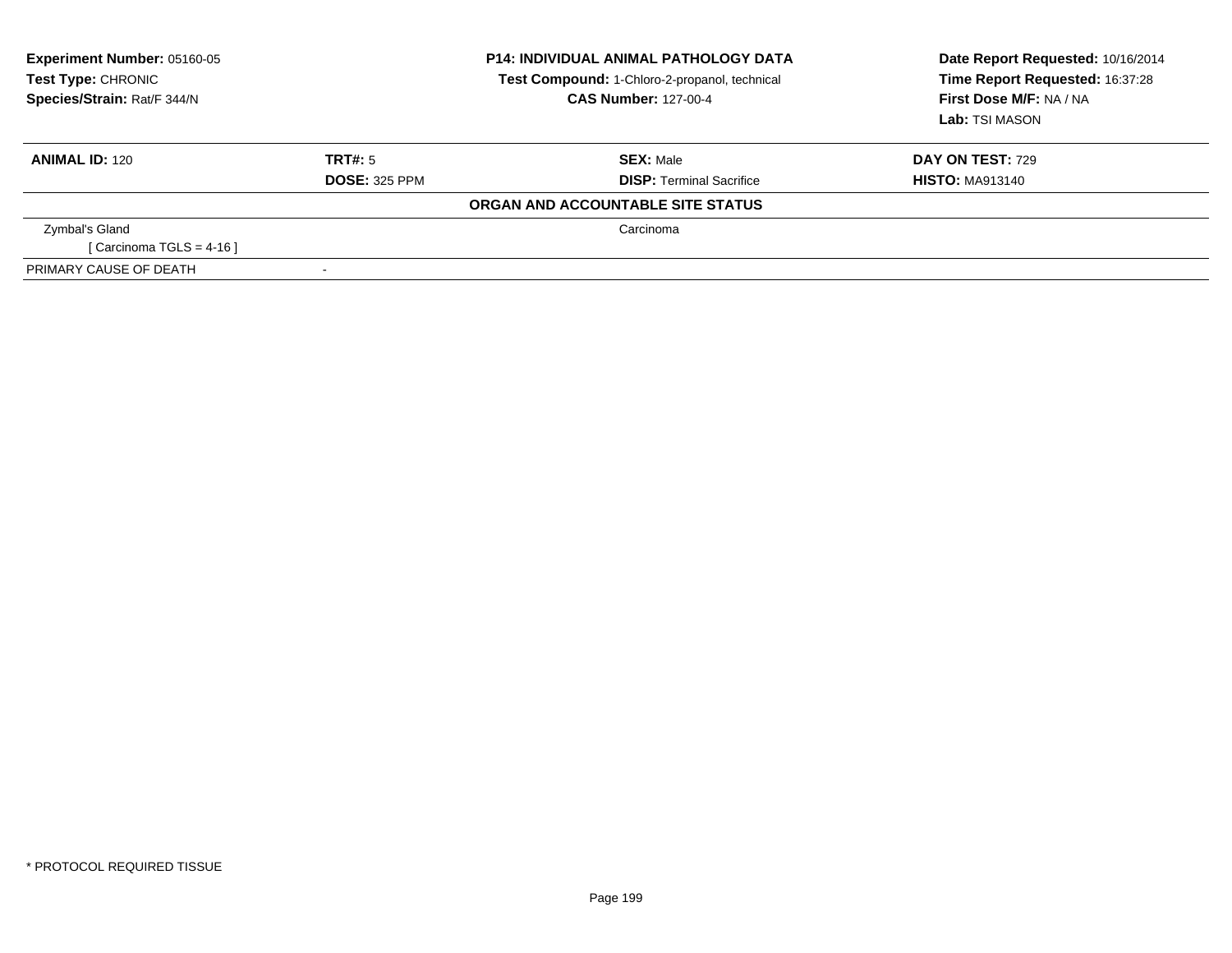## **P14: INDIVIDUAL ANIMAL PATHOLOGY DATA**

**Test Compound:** 1-Chloro-2-propanol, technical

**CAS Number:** 127-00-4

| <b>ANIMAL ID: 121</b>                          | <b>TRT#: 5</b>                          | <b>SEX: Male</b>                  | DAY ON TEST: 686         |  |
|------------------------------------------------|-----------------------------------------|-----------------------------------|--------------------------|--|
|                                                | <b>DOSE: 325 PPM</b>                    | <b>DISP: Natural Death</b>        | <b>HISTO: MA913141</b>   |  |
|                                                |                                         | ORGAN AND ACCOUNTABLE SITE STATUS |                          |  |
| <b>NORMAL</b>                                  |                                         |                                   |                          |  |
| * Adrenal Cortex                               | * Adrenal Medulla                       | * Blood Vessel                    | * Bone                   |  |
| * Bone Marrow                                  | * Brain                                 | * Epididymis                      | * Esophagus              |  |
| * Intestine Large, Cecum                       | * Intestine Large, Colon                | * Intestine Small, Duodenum       | * Intestine Small, Ileum |  |
| * Intestine Small, Jejunum                     | * Islets, Pancreatic                    | * Liver                           | * Lymph Node, Mandibular |  |
| * Lymph Node, Mesenteric                       | * Nose                                  | * Pancreas                        | * Parathyroid Gland      |  |
| * Preputial Gland                              | * Salivary Glands                       | * Seminal Vesicle                 | * Skin                   |  |
| * Stomach, Glandular                           | * Trachea                               | * Urinary Bladder                 |                          |  |
| <b>OBSERVATIONS</b>                            |                                         |                                   |                          |  |
| * Heart                                        |                                         | Cardiomyopathy                    | Mild                     |  |
| * Intestine Large, Rectum                      |                                         | Parasite Metazoan                 | Minimal                  |  |
| * Kidney                                       |                                         | Angiectasis                       | Marked                   |  |
|                                                |                                         | Nephropathy                       | Moderate                 |  |
| [Angiectasis TGLS = 3-4A]                      |                                         |                                   |                          |  |
| * Liver                                        |                                         |                                   |                          |  |
| Note: TGL 5-NCL                                |                                         |                                   |                          |  |
| * Lung                                         |                                         | Alveolar/Bronchiolar Carcinoma    |                          |  |
| [ Alveolar/Bronchiolar Carcinoma TGLS = 1-2A ] |                                         |                                   |                          |  |
| * Mammary Gland                                |                                         | Dilatation                        | Minimal                  |  |
| * Pituitary Gland                              | Pars Distalis                           | Adenoma                           |                          |  |
| [Adenoma TGLS = $2-8$ ]                        |                                         |                                   |                          |  |
| * Prostate                                     |                                         | Inflammation                      | Chronic Active, Minimal  |  |
| * Spleen                                       |                                         | Leukemia Mononuclear              |                          |  |
| * Stomach, Forestomach                         |                                         | Inflammation                      | Chronic Active, Mild     |  |
| [Inflammation $TGLS = 4-15A$ ]                 |                                         |                                   |                          |  |
| * Testes                                       | <b>Interstit Cell</b>                   | Adenoma                           |                          |  |
|                                                | <b>Interstit Cell</b>                   | Hyperplasia                       | Moderate                 |  |
| * Thymus                                       |                                         | Atrophy                           | Mild                     |  |
| * Thyroid Gland                                | C Cell                                  | Adenoma                           |                          |  |
| PRIMARY CAUSE OF DEATH                         | - Pituitary Gland Pars Distalis Adenoma |                                   |                          |  |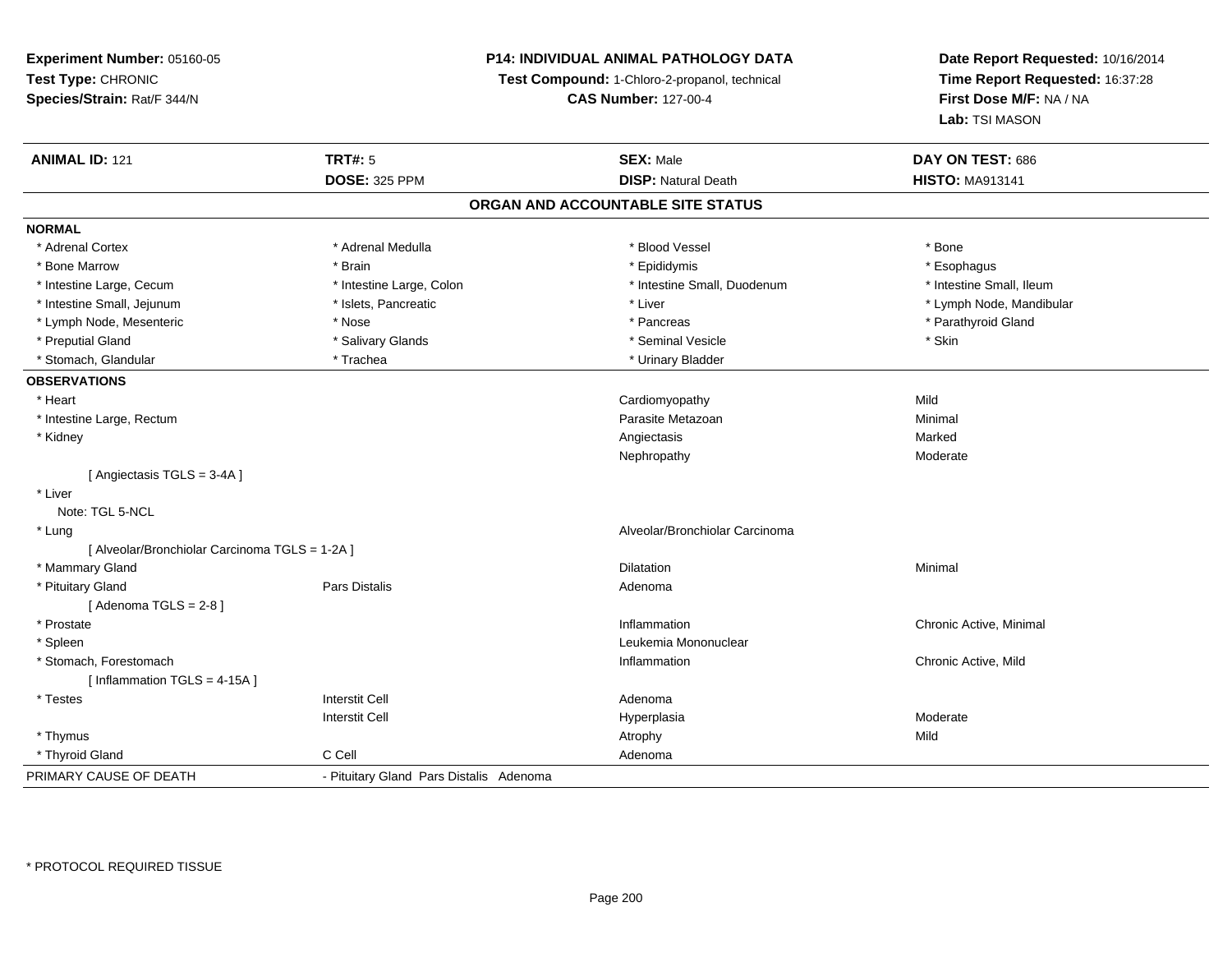**Experiment Number:** 05160-05**Test Type:** CHRONIC **Species/Strain:** Rat/F 344/N**P14: INDIVIDUAL ANIMAL PATHOLOGY DATATest Compound:** 1-Chloro-2-propanol, technical **CAS Number:** 127-00-4**Date Report Requested:** 10/16/2014**Time Report Requested:** 16:37:28**First Dose M/F:** NA / NA**Lab:** TSI MASON**ANIMAL ID:** 122 **TRT#:** <sup>5</sup> **SEX:** Male **DAY ON TEST:** <sup>641</sup> **DOSE:** 325 PPM**DISP:** Natural Death **HISTO:** MA913142 **ORGAN AND ACCOUNTABLE SITE STATUSNORMAL**\* Blood Vessel \* Blood Vessel \* \* Annume \* Bone \* \* Bone \* \* Bone \* \* Bone Marrow \* \* Bone Marrow \* \* Epididymis \* Epididymis \* Esophagus \* Thestine Large, Cecum \* 11testine Large, Thestine Large, Rectum \* Intestine Small, Duodenum \* Intestine Small, Duodenum \* Intestine Small, Ileum \* \* Thestine Small, Jejunum \* \* Sets, Pancreatic \* \* Thestine Small, Nejunum \* Lymph Node, Mandibular \* Pancreas \* \* Parathyroid Gland \* \* Parathyroid Gland \* \* Pituitary Gland \* \* Preputial Gland \* \* Preputial Gland \* Prostate \* The structure \* Salivary Glands \* Skin \* Skin \* Stomach, Forestomach \* Stomach, Forestomach \* Stomach, Forestomach \* Thyroid Gland \* Trachea \* Trachea \* Trachea \* Urinary Bladder **MISSING** \* Mammary Gland**OBSERVATIONS** \* Adrenal Cortex Leukemia Mononuclear \* Adrenal Medulla Leukemia Mononuclear \* Brain Leukemia Mononuclear \* Heart Cardiomyopathy Minimal \* Intestine Large, Colonn and the state of the state of the state of the Hemorrhage and the state of the Mild state of the Mild state o \* Kidneyy the control of the control of the control of the control of the control of the control of the control of the control of the control of the control of the control of the control of the control of the control of the contro \* Liver Leukemia Mononuclear [ Leukemia Mononuclear TGLS = 11-6 ] \* Lung Inflammation Chronic Active, Marked Leukemia MononuclearAlveolus Metaplasia Squamous, Marked [ Inflammation TGLS = 12-2,2A,3; 13-2,2A ] Lymph Node Mediastinal Hemorrhage Moderate Mediastinal Leukemia MononuclearNote: AUTOLYSIS PRECLUDES CRITICAL EVALUATION OF PANCREATIC LYMPH NODE, TGL 8-NCL[ Hemorrhage TGLS = 10-3A ][ Leukemia Mononuclear TGLS = 10-3A ] \* Lymph Node, Mesentericc **Example 2018 Hemorrhage** e Mild Leukemia Mononuclear[ Hemorrhage TGLS = 3-8 ][ Leukemia Mononuclear TGLS = 3-8 ]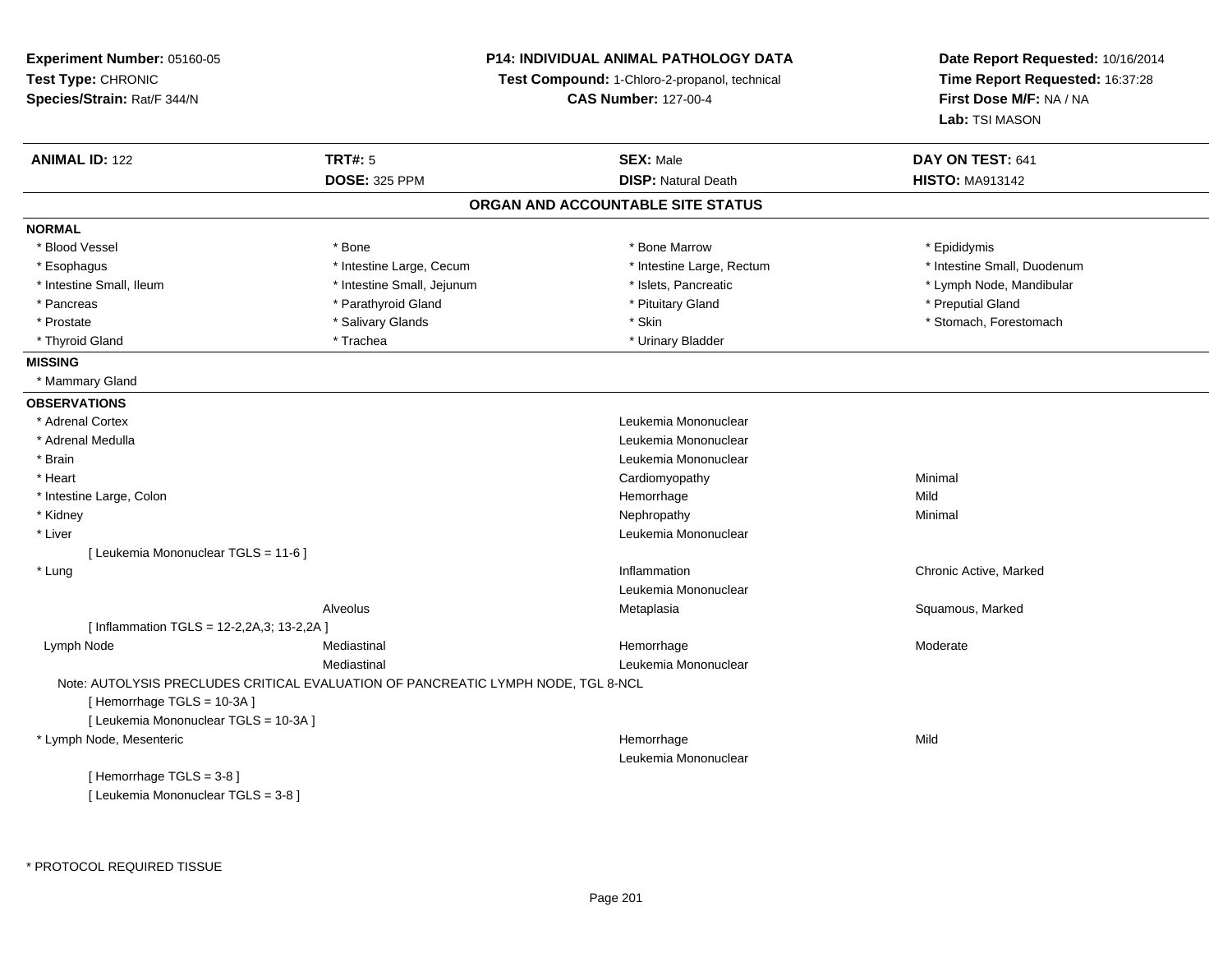| <b>Experiment Number: 05160-05</b><br>Test Type: CHRONIC<br>Species/Strain: Rat/F 344/N       |                                          | <b>P14: INDIVIDUAL ANIMAL PATHOLOGY DATA</b><br>Test Compound: 1-Chloro-2-propanol, technical<br><b>CAS Number: 127-00-4</b>                                                                                                                                                  | Date Report Requested: 10/16/2014<br>Time Report Requested: 16:37:28<br>First Dose M/F: NA / NA<br>Lab: TSI MASON |
|-----------------------------------------------------------------------------------------------|------------------------------------------|-------------------------------------------------------------------------------------------------------------------------------------------------------------------------------------------------------------------------------------------------------------------------------|-------------------------------------------------------------------------------------------------------------------|
| <b>ANIMAL ID: 122</b>                                                                         | <b>TRT#: 5</b>                           | <b>SEX: Male</b>                                                                                                                                                                                                                                                              | DAY ON TEST: 641                                                                                                  |
|                                                                                               | <b>DOSE: 325 PPM</b>                     | <b>DISP: Natural Death</b>                                                                                                                                                                                                                                                    | <b>HISTO: MA913142</b>                                                                                            |
|                                                                                               |                                          | ORGAN AND ACCOUNTABLE SITE STATUS                                                                                                                                                                                                                                             |                                                                                                                   |
| Mesentery<br>[Necrosis TGLS = 4-17; 7-9; 9-18]                                                | Fat                                      | Necrosis                                                                                                                                                                                                                                                                      | Marked                                                                                                            |
| * Nose                                                                                        | Olfactory Epi                            | Inflammation                                                                                                                                                                                                                                                                  | Chronic Active, Mild                                                                                              |
|                                                                                               | <b>Respirat Epith</b>                    | Inflammation                                                                                                                                                                                                                                                                  | Chronic Active, Mild                                                                                              |
| * Seminal Vesicle                                                                             |                                          | Leukemia Mononuclear                                                                                                                                                                                                                                                          |                                                                                                                   |
| * Spleen                                                                                      |                                          | Fibrosis                                                                                                                                                                                                                                                                      | Minimal                                                                                                           |
|                                                                                               |                                          | Leukemia Mononuclear                                                                                                                                                                                                                                                          |                                                                                                                   |
| [ Fibrosis TGLS = $6-3B$ ]<br>[Leukemia Mononuclear TGLS = 5-3]<br>[ Necrosis TGLS = $6-3B$ ] |                                          | Necrosis                                                                                                                                                                                                                                                                      | Moderate                                                                                                          |
| * Stomach, Glandular<br>[Necrosis TGLS = $14-15A$ ]                                           |                                          | Necrosis                                                                                                                                                                                                                                                                      | Mild                                                                                                              |
| * Testes                                                                                      | Bilateral, Interstit Cell                | Adenoma                                                                                                                                                                                                                                                                       |                                                                                                                   |
|                                                                                               |                                          | Atrophy                                                                                                                                                                                                                                                                       | Moderate                                                                                                          |
| [Adenoma TGLS = $2-7$ ]                                                                       |                                          |                                                                                                                                                                                                                                                                               |                                                                                                                   |
| [Atrophy TGLS = $1-7$ ]                                                                       |                                          |                                                                                                                                                                                                                                                                               |                                                                                                                   |
| * Thymus                                                                                      |                                          | Atrophy                                                                                                                                                                                                                                                                       | Moderate                                                                                                          |
| PRIMARY CAUSE OF DEATH                                                                        | - UNCERTAIN                              |                                                                                                                                                                                                                                                                               |                                                                                                                   |
| CONTRIBUTORY CAUSE OF DEATH                                                                   | Mononuclear; Spleen Leukemia Mononuclear | - Adrenal Cortex Leukemia Mononuclear:Adrenal Medulla Leukemia Mononuclear:Brain Leukemia Mononuclear:Liver Leukemia Mononuclear:Lung<br>Leukemia Mononuclear;Lymph Node Mediastinal Leukemia Mononuclear;Lymph Node;Mesenteric Leukemia Mononuclear;Seminal Vesicle Leukemia |                                                                                                                   |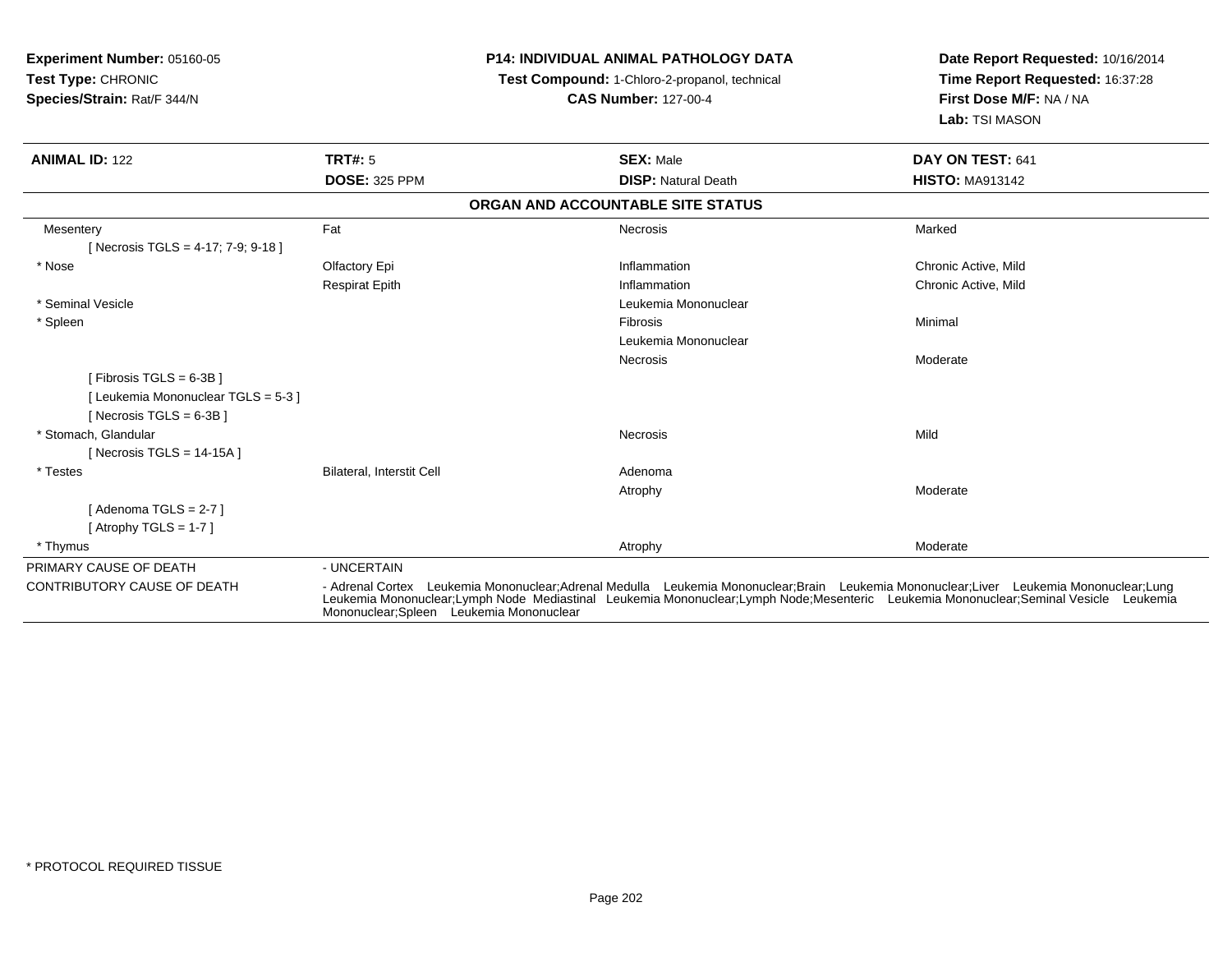**Experiment Number:** 05160-05**Test Type:** CHRONIC **Species/Strain:** Rat/F 344/N**P14: INDIVIDUAL ANIMAL PATHOLOGY DATATest Compound:** 1-Chloro-2-propanol, technical **CAS Number:** 127-00-4**Date Report Requested:** 10/16/2014**Time Report Requested:** 16:37:28**First Dose M/F:** NA / NA**Lab:** TSI MASON**ANIMAL ID:** 123**TRT#:** 5 **SEX:** Male **SEX:** Male **DAY ON TEST:** 571 **DOSE:** 325 PPM**DISP:** Natural Death **HISTO:** MA913143 **ORGAN AND ACCOUNTABLE SITE STATUSNORMAL**\* Adrenal Cortex \* Adrenal Cortex \* \* Adrenal Medulla \* \* Adrenal Medulla \* \* Blood Vessel \* \* Brood Vessel \* \* Bone \* Esophagus \* Bone Marrow \* Brain \* Epididymis \* Esophagus \* Intestine Small. Ileum \* Intestine Large, Cecum \* Intestine Large, Rectum \* Intestine Small, Duodenum \* Intestine Small, Duodenum \* Islets, Pancreatic \* Liver \* Lung \* Lymph Node, Mandibular \* Lymph Node, Mesenteric \* The parameter \* Pancreas \* Parathyroid Gland \* Parathyroid Gland \* \* Preputial Gland \* Prostate \* \* Salivary Glands \* \* Salivary Glands \* \* Seminal Vesicle \* \* \* Seminal Yestrich \* \* Skin \* \* Skin \* Trachea \* Stomach, Forestomach \* The metal \* Stomach, Glandular \* The \* Thyroid Gland \* Thyroid Gland \* Thyroid Gland \* Urinary Bladder**AUTO PRECLUDES DIAG.** \* Intestine Small, Jejunum**OBSERVATIONS** \* Heart Cardiomyopathyy Mild \* Int Lg Cecum Note: TGL 1-NCL \* Intestine Large, Colonn and a state of the control of the control of the control of the control of the control of the control of the control of the control of the control of the control of the control of the control of the control of the contro \* Kidneyy the controller that the controller temperature of  $\lambda$  . Nephropathy the controller temperature  $\lambda$  Moderate \* Mammary Glandd and the control of the control of the control of the control of the control of the control of the control of the control of the control of the control of the control of the control of the control of the control of the co [ Dilatation TGLS = 3-10 ] \* Nosee and the second of the series of the series of the control of the series of the series of the chronic Active, Mild Note: FUNGAL HYPHAE IN NASAL CAVITY. \* Pituitary Glandd and the set of Pars Distalis and the Second Adenomal Adenomal Second Second Pars Distallis  $[$  Adenoma TGLS = 2-8  $]$  \* Spleenn and the control of the control of the control of the control of the control of the control of the control of the control of the control of the control of the control of the control of the control of the control of the co \* Testess Interstit Cell Hyperplasia a **Marked**  \* Thymuss and the control of the control of the control of the control of the control of the control of the control of the control of the control of the control of the control of the control of the control of the control of the co PRIMARY CAUSE OF DEATH- Pituitary Gland Pars Distalis Adenoma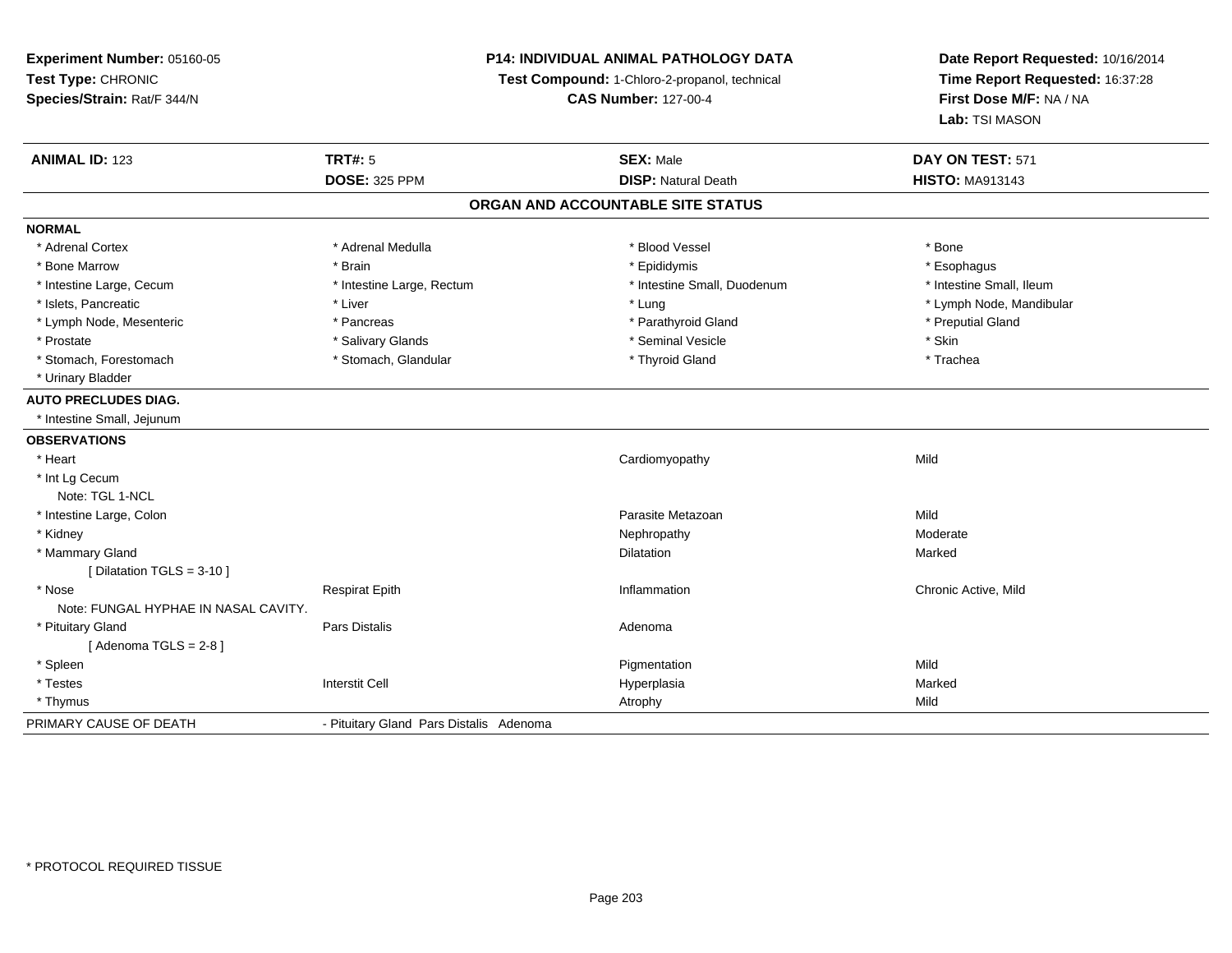**Experiment Number:** 05160-05**Test Type:** CHRONIC **Species/Strain:** Rat/F 344/N**P14: INDIVIDUAL ANIMAL PATHOLOGY DATATest Compound:** 1-Chloro-2-propanol, technical **CAS Number:** 127-00-4**Date Report Requested:** 10/16/2014**Time Report Requested:** 16:37:28**First Dose M/F:** NA / NA**Lab:** TSI MASON**ANIMAL ID:** 124**TRT#:** 5 **SEX:** Male **DAY ON TEST:** 729 **DOSE:** 325 PPM**DISP:** Terminal Sacrifice **HISTO:** MA913144 **ORGAN AND ACCOUNTABLE SITE STATUSNORMAL**\* Adrenal Medulla \* \* \* Blood Vessel \* \* \* Bone Marrow \* \* Bone Marrow \* \* Bone Marrow \* Brain \* \* Esophagus \* \* Esophagus \* \* Esophagus \* \* Esophagus \* \* Esophagus \* Heart \* Heart \* Heart \* Heart \* Intestine Large, Cecum \* Intestine Large, Colon \* Intestine Large, Rectum \* Intestine Small, Duodenum\* Intestine Small, Ileum \* https://www.fatheratic \* Lung \* Intestine Small, Jejunum \* Islets, Pancreatic \* Lung \* Lung \* Parathyroid Gland \* Lymph Node, Mandibular \* **Allen areas \* Lymph Node, Mesenteric** \* \* Nose \* Nose \* Nose \* Parathyroid \* Parathyroid Glanda \* Preputial Gland \* Salivary Glands \* Seminal Vesicle \* Skin\* Trachea \* Stomach, Forestomach \* Thymus \* Thymus \* Thymus \* Thymus \* Thyroid Gland \* Thyroid Gland \* Urinary Bladder**OBSERVATIONS** \* Adrenal Cortexx and the control of the control of the control of the control of the control of the control of the control of the control of the control of the control of the control of the control of the control of the control of the co n Cystic, Mild DegenerationVacuolization Cytoplasmicc Mild \* Kidney Renal Tubule Adenoma Nephropathyy and the contract of the Marked [ Nephropathy TGLS = 3-4 ] \* Liverr and the contract of the contract of the contract of the contract of the contract of the contract of the contract of the contract of the contract of the contract of the contract of the contract of the contract of the cont s Mild n Cystic, Minimal DegenerationEosinophilic Focus Hepatodiaphragmatic NoduleNote: TGL 4-NCL [ Angiectasis TGLS = 5-6A ][ Hepatodiaphragmatic Nodule TGLS = 6-6B ] \* Mammary Glandd and the control of the control of the control of the Hyperplasia and the control of the Mild of the Control o \* Pancreass the control of the control of the control of the control of the control of the control of the control of the control of the control of the control of the control of the control of the control of the control of the contro \* Pituitary Glandd and the contract of Pars Distalis and the contract of Adenoma and Adenoma and the Adenoma and the Adenoma and  $\lambda$  $[$  Adenoma TGLS =  $7-8$   $]$  \* Prostatee the contraction of the chronic Active, Minimal and the chronic Active, Minimal and the chronic Active, Minimal and the chronic Active, Minimal and the chronic Active, Minimal and the chronic Active, Minimal and the chron \* Spleen Leukemia Mononuclear \* Stomach, Glandularr and the control of the control of the control of the control of the control of the control of the control of y Mild  $[$  Atrophy TGLS = 8-15A  $]$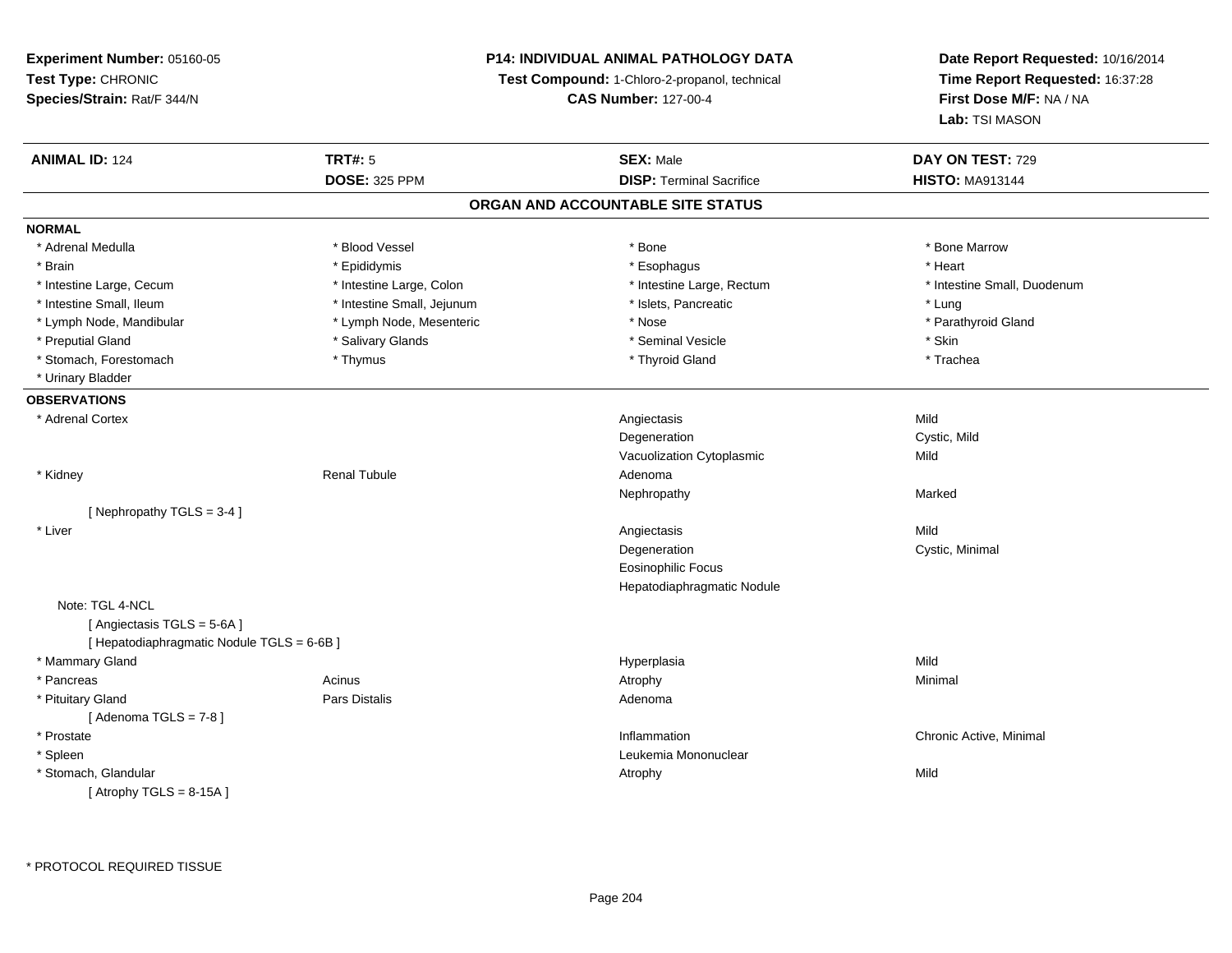| Experiment Number: 05160-05<br>Test Type: CHRONIC<br>Species/Strain: Rat/F 344/N |                                  | <b>P14: INDIVIDUAL ANIMAL PATHOLOGY DATA</b><br>Test Compound: 1-Chloro-2-propanol, technical<br><b>CAS Number: 127-00-4</b> | Date Report Requested: 10/16/2014<br>Time Report Requested: 16:37:28<br>First Dose M/F: NA / NA<br>Lab: TSI MASON |
|----------------------------------------------------------------------------------|----------------------------------|------------------------------------------------------------------------------------------------------------------------------|-------------------------------------------------------------------------------------------------------------------|
| <b>ANIMAL ID: 124</b>                                                            | TRT#: 5                          | <b>SEX: Male</b>                                                                                                             | <b>DAY ON TEST: 729</b>                                                                                           |
|                                                                                  | <b>DOSE: 325 PPM</b>             | <b>DISP:</b> Terminal Sacrifice                                                                                              | <b>HISTO: MA913144</b>                                                                                            |
|                                                                                  |                                  | ORGAN AND ACCOUNTABLE SITE STATUS                                                                                            |                                                                                                                   |
| * Testes                                                                         | <b>Bilateral, Interstit Cell</b> | Adenoma                                                                                                                      |                                                                                                                   |
|                                                                                  |                                  | Atrophy                                                                                                                      | Mild                                                                                                              |
| [Adenoma TGLS = $2-7$ ]                                                          |                                  |                                                                                                                              |                                                                                                                   |
| [Atrophy TGLS = $1-7$ ]                                                          |                                  |                                                                                                                              |                                                                                                                   |
| PRIMARY CAUSE OF DEATH                                                           |                                  |                                                                                                                              |                                                                                                                   |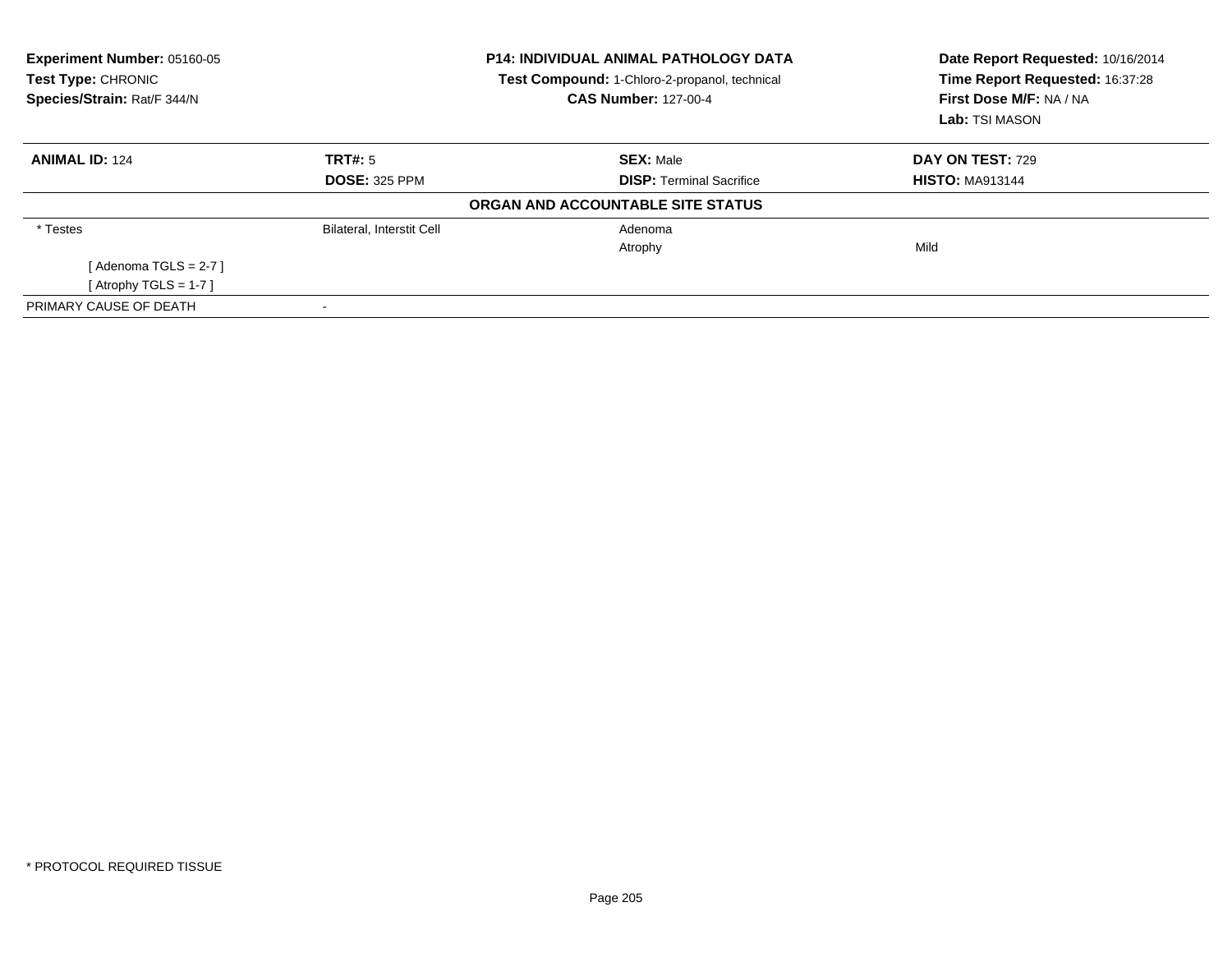## **P14: INDIVIDUAL ANIMAL PATHOLOGY DATA**

**Test Compound:** 1-Chloro-2-propanol, technical

**CAS Number:** 127-00-4

| <b>ANIMAL ID: 125</b>                | <b>TRT#: 5</b>             | <b>SEX: Male</b>           | DAY ON TEST: 564            |  |  |  |
|--------------------------------------|----------------------------|----------------------------|-----------------------------|--|--|--|
|                                      | <b>DOSE: 325 PPM</b>       | <b>DISP: Natural Death</b> | <b>HISTO: MA913145</b>      |  |  |  |
| ORGAN AND ACCOUNTABLE SITE STATUS    |                            |                            |                             |  |  |  |
| <b>NORMAL</b>                        |                            |                            |                             |  |  |  |
| * Adrenal Cortex                     | * Adrenal Medulla          | * Blood Vessel             | * Bone                      |  |  |  |
| * Bone Marrow                        | * Brain                    | * Epididymis               | * Esophagus                 |  |  |  |
| * Intestine Large, Cecum             | * Intestine Large, Colon   | * Intestine Large, Rectum  | * Intestine Small, Duodenum |  |  |  |
| * Intestine Small, Ileum             | * Intestine Small, Jejunum | * Islets. Pancreatic       | * Liver                     |  |  |  |
| * Lung                               | * Lymph Node, Mandibular   | * Lymph Node, Mesenteric   | * Mammary Gland             |  |  |  |
| * Pancreas                           | * Parathyroid Gland        | * Pituitary Gland          | * Preputial Gland           |  |  |  |
| * Prostate                           | * Salivary Glands          | * Seminal Vesicle          | * Skin                      |  |  |  |
| * Spleen                             | * Stomach, Forestomach     | * Stomach, Glandular       | * Thyroid Gland             |  |  |  |
| * Trachea                            | * Urinary Bladder          |                            |                             |  |  |  |
| <b>OBSERVATIONS</b>                  |                            |                            |                             |  |  |  |
| * Heart                              |                            | Cardiomyopathy             | Mild                        |  |  |  |
| * Kidney                             |                            | Nephropathy                | Moderate                    |  |  |  |
| * Nose                               | Olfactory Epi              | Inflammation               | Chronic Active, Marked      |  |  |  |
|                                      | <b>Respirat Epith</b>      | Inflammation               | Chronic Active, Marked      |  |  |  |
| Note: FUNGAL HYPHAE IN NASAL CAVITY. |                            |                            |                             |  |  |  |
| * Stom Gland                         |                            |                            |                             |  |  |  |
| Note: TGL 3-NCL                      |                            |                            |                             |  |  |  |
| * Testes                             | <b>Interstit Cell</b>      | Adenoma                    |                             |  |  |  |
|                                      |                            | Atrophy                    | Moderate                    |  |  |  |
| [ Adenoma TGLS = 1-7 ]               |                            |                            |                             |  |  |  |
| [Atrophy TGLS = 2-7]                 |                            |                            |                             |  |  |  |
| * Thymus                             |                            | Atrophy                    | Moderate                    |  |  |  |
| PRIMARY CAUSE OF DEATH               | - UNCERTAIN                |                            |                             |  |  |  |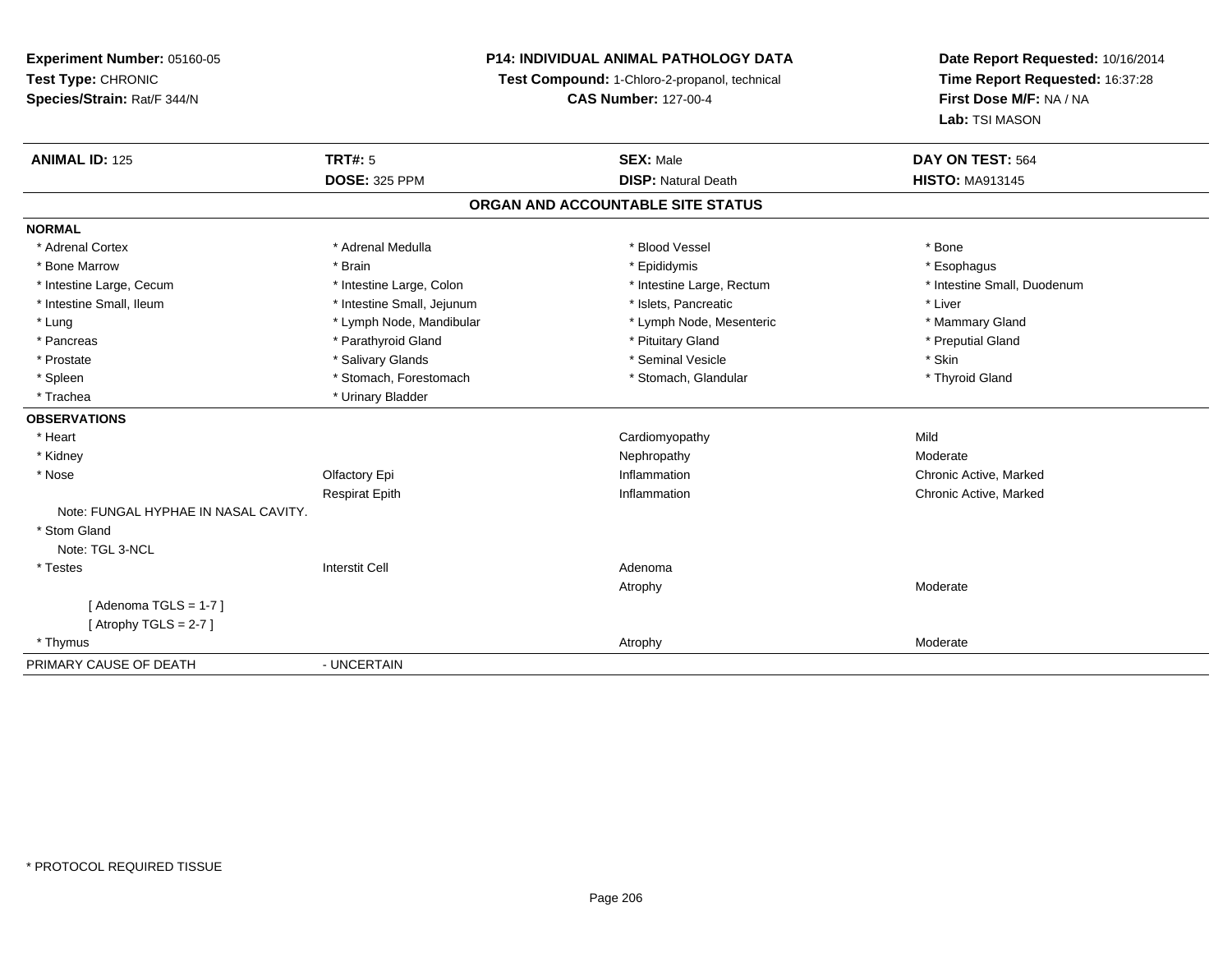## **P14: INDIVIDUAL ANIMAL PATHOLOGY DATA**

**Test Compound:** 1-Chloro-2-propanol, technical

**CAS Number:** 127-00-4

| <b>ANIMAL ID: 126</b>                        | <b>TRT#: 5</b><br><b>DOSE: 325 PPM</b> | <b>SEX: Male</b><br><b>DISP: Terminal Sacrifice</b> | DAY ON TEST: 729<br><b>HISTO: MA913146</b> |
|----------------------------------------------|----------------------------------------|-----------------------------------------------------|--------------------------------------------|
|                                              |                                        | ORGAN AND ACCOUNTABLE SITE STATUS                   |                                            |
|                                              |                                        |                                                     |                                            |
| <b>NORMAL</b>                                |                                        |                                                     |                                            |
| * Adrenal Cortex                             | * Adrenal Medulla                      | * Blood Vessel                                      | * Bone                                     |
| * Bone Marrow                                | * Brain                                | * Epididymis                                        | * Esophagus                                |
| * Intestine Large, Cecum                     | * Intestine Large, Colon               | * Intestine Large, Rectum                           | * Intestine Small, Duodenum                |
| * Intestine Small, Ileum                     | * Intestine Small, Jejunum             | * Islets, Pancreatic                                | * Lung                                     |
| * Lymph Node, Mandibular                     | * Lymph Node, Mesenteric               | * Pancreas                                          | * Parathyroid Gland                        |
| * Preputial Gland                            | * Salivary Glands                      | * Seminal Vesicle                                   | * Skin                                     |
| * Stomach, Forestomach                       | * Stomach, Glandular                   | * Thyroid Gland                                     | * Trachea                                  |
| * Urinary Bladder                            |                                        |                                                     |                                            |
| <b>OBSERVATIONS</b>                          |                                        |                                                     |                                            |
| * Heart                                      |                                        | Cardiomyopathy                                      | Minimal                                    |
| * Kidney                                     |                                        | Nephropathy                                         | Marked                                     |
| * Liver                                      |                                        | Angiectasis                                         | Moderate                                   |
|                                              |                                        | Clear Cell Focus                                    |                                            |
|                                              |                                        | Degeneration                                        | Cystic, Minimal                            |
| [Angiectasis TGLS = 9-6B]                    |                                        |                                                     |                                            |
| [Clear Cell Focus TGLS = 8-6A]               |                                        |                                                     |                                            |
| Lymph Node                                   | <b>Iliac</b>                           | Hyperplasia                                         | Lymphoid, Mild                             |
| [ Hyperplasia TGLS = 7-16 ]                  |                                        |                                                     |                                            |
| * Mammary Gland                              |                                        | Hyperplasia                                         | Marked                                     |
| [ Hyperplasia TGLS = 1-10A]                  |                                        |                                                     |                                            |
| * Nose                                       | <b>Respirat Epith</b>                  | Hyperplasia                                         | Minimal                                    |
| * Pituitary Gland                            | Pars Distalis                          | Adenoma                                             |                                            |
| * Prostate                                   |                                        | Inflammation                                        | Chronic Active, Mild                       |
| * Spleen                                     |                                        | Fibrosis                                            | Mild                                       |
|                                              |                                        | Leukemia Mononuclear                                |                                            |
| [Fibrosis TGLS = 6-3A]                       |                                        |                                                     |                                            |
| [ Leukemia Mononuclear TGLS = 5-3 ]          |                                        |                                                     |                                            |
| * Testes                                     | Bilateral, Interstit Cell              | Adenoma                                             |                                            |
| Note: TESTIS WITHIN NORMAL LIMITS. TGL 3-NCL |                                        |                                                     |                                            |
| [Adenoma TGLS = 2-7; 4-7,7A]                 |                                        |                                                     |                                            |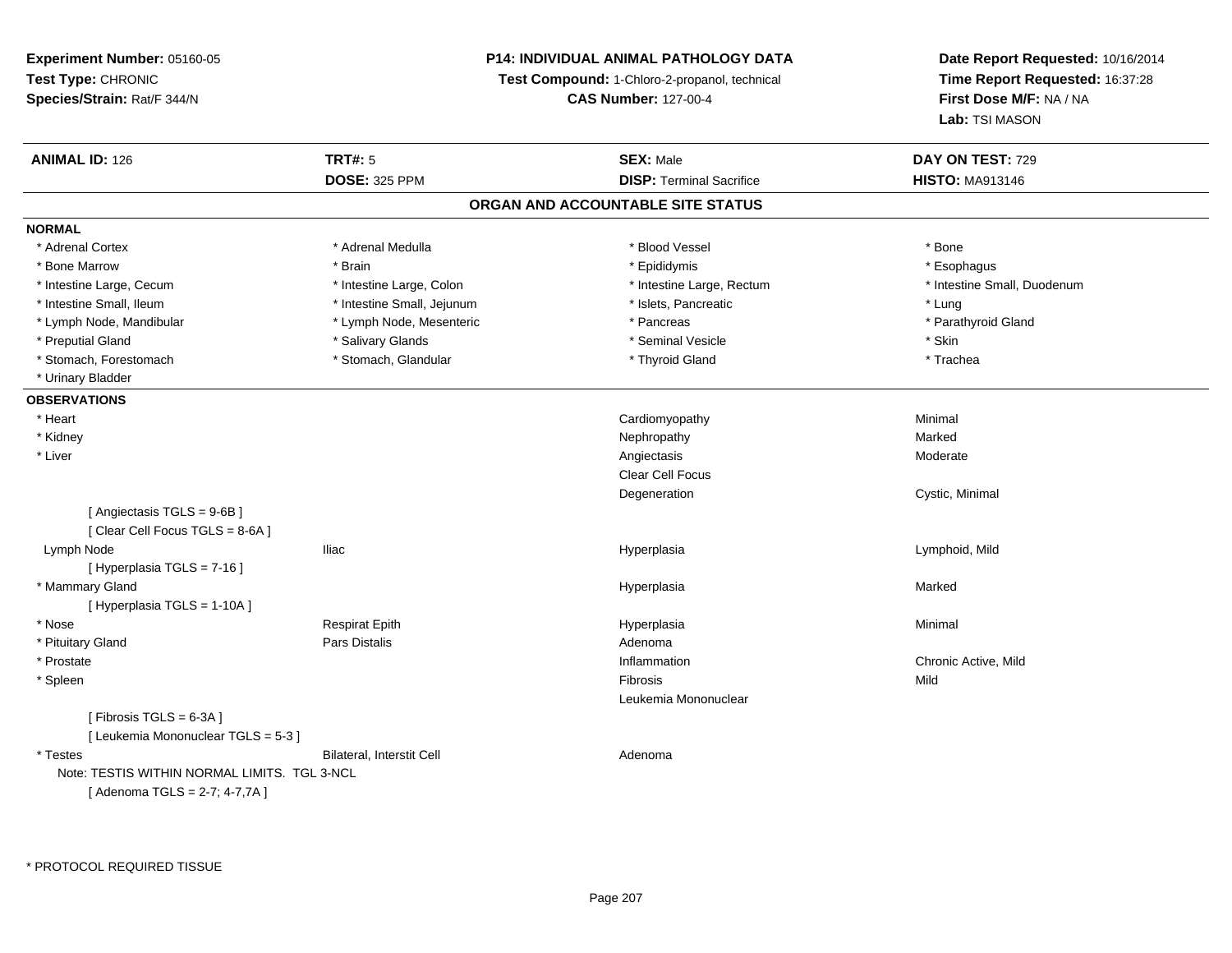| <b>Experiment Number: 05160-05</b><br><b>Test Type: CHRONIC</b><br>Species/Strain: Rat/F 344/N |                      | <b>P14: INDIVIDUAL ANIMAL PATHOLOGY DATA</b><br>Test Compound: 1-Chloro-2-propanol, technical<br><b>CAS Number: 127-00-4</b> | Date Report Requested: 10/16/2014<br>Time Report Requested: 16:37:28<br>First Dose M/F: NA / NA<br>Lab: TSI MASON |
|------------------------------------------------------------------------------------------------|----------------------|------------------------------------------------------------------------------------------------------------------------------|-------------------------------------------------------------------------------------------------------------------|
| <b>ANIMAL ID: 126</b>                                                                          | TRT#: 5              | <b>SEX: Male</b>                                                                                                             | <b>DAY ON TEST: 729</b>                                                                                           |
|                                                                                                | <b>DOSE: 325 PPM</b> | <b>DISP: Terminal Sacrifice</b>                                                                                              | <b>HISTO: MA913146</b>                                                                                            |
|                                                                                                |                      | ORGAN AND ACCOUNTABLE SITE STATUS                                                                                            |                                                                                                                   |
| * Thymus                                                                                       |                      | Atrophy                                                                                                                      | Mild                                                                                                              |
| PRIMARY CAUSE OF DEATH                                                                         |                      |                                                                                                                              |                                                                                                                   |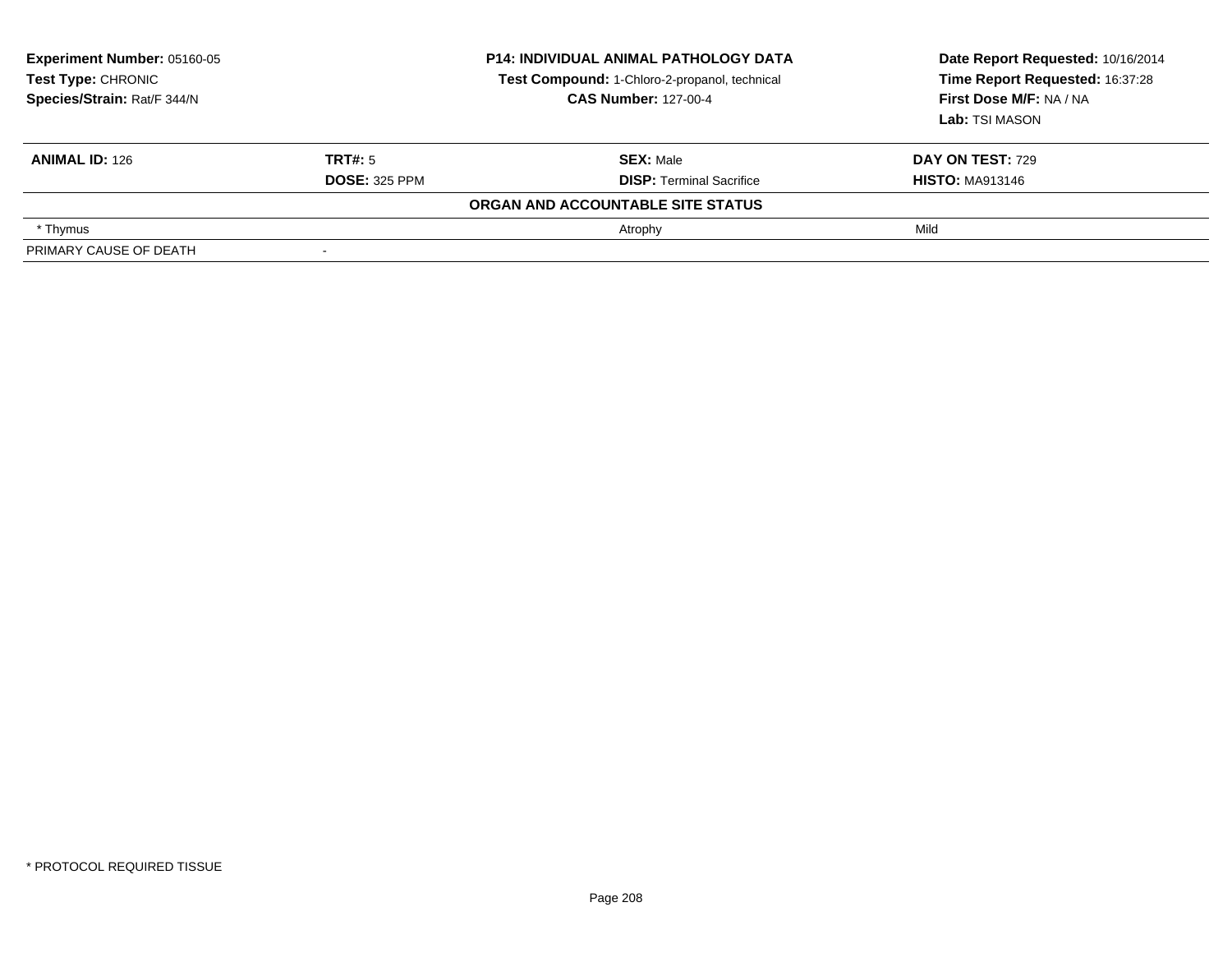## **P14: INDIVIDUAL ANIMAL PATHOLOGY DATA**

**Test Compound:** 1-Chloro-2-propanol, technical

**CAS Number:** 127-00-4

**Date Report Requested:** 10/16/2014**Time Report Requested:** 16:37:28**First Dose M/F:** NA / NA**Lab:** TSI MASON

| <b>ANIMAL ID: 127</b>                         | <b>TRT#: 5</b>                                           | <b>SEX: Male</b>                  | DAY ON TEST: 668            |  |
|-----------------------------------------------|----------------------------------------------------------|-----------------------------------|-----------------------------|--|
|                                               | <b>DOSE: 325 PPM</b>                                     | <b>DISP: Natural Death</b>        | <b>HISTO: MA913147</b>      |  |
|                                               |                                                          | ORGAN AND ACCOUNTABLE SITE STATUS |                             |  |
| <b>NORMAL</b>                                 |                                                          |                                   |                             |  |
| * Adrenal Cortex                              | * Adrenal Medulla                                        | * Blood Vessel                    | * Bone                      |  |
| * Bone Marrow                                 | * Brain                                                  | * Epididymis                      | * Esophagus                 |  |
| * Intestine Large, Cecum                      | * Intestine Large, Colon                                 | * Intestine Large, Rectum         | * Intestine Small, Duodenum |  |
| * Intestine Small, Ileum                      | * Intestine Small, Jejunum                               | * Islets, Pancreatic              | * Lymph Node, Mandibular    |  |
| * Lymph Node, Mesenteric                      | * Parathyroid Gland                                      | * Preputial Gland                 | * Prostate                  |  |
| * Salivary Glands                             | * Seminal Vesicle                                        | * Stomach, Forestomach            | * Thyroid Gland             |  |
| * Trachea                                     | * Urinary Bladder                                        |                                   |                             |  |
| <b>OBSERVATIONS</b>                           |                                                          |                                   |                             |  |
| * Heart                                       |                                                          | Cardiomyopathy                    | Minimal                     |  |
| * Kidney                                      |                                                          | Nephropathy                       | Minimal                     |  |
| * Liver                                       |                                                          | Leukemia Mononuclear              |                             |  |
| [ Leukemia Mononuclear TGLS = 5-6 ]           |                                                          |                                   |                             |  |
| * Lung                                        |                                                          | Leukemia Mononuclear              |                             |  |
| * Mammary Gland                               |                                                          | Dilatation                        | Moderate                    |  |
|                                               | Note: HEMOGLOBIN CRYSTALS IN ONE DILATED MAMMARY ACINUS. |                                   |                             |  |
| [ Dilatation TGLS = $2-10.1$ ]                |                                                          |                                   |                             |  |
| * Nose                                        | <b>Respirat Epith</b>                                    | Hyperplasia                       | Mild                        |  |
|                                               | <b>Respirat Epith</b>                                    | Inflammation                      | Chronic Active, Moderate    |  |
| Note: ABUNDANT FUNGAL HYPHAE IN NASAL CAVITY. |                                                          |                                   |                             |  |
| * Pancreas                                    | Acinus                                                   | Hyperplasia                       | Moderate                    |  |
| * Pituitary Gland                             | <b>Pars Distalis</b>                                     | Adenoma                           |                             |  |
| [Adenoma TGLS = $6-8$ ]                       |                                                          |                                   |                             |  |
| * Skin                                        | <b>Subcut Tiss</b>                                       | Fibroma                           |                             |  |
| [Fibroma TGLS = $1-10A$ ]                     |                                                          |                                   |                             |  |
| * Spleen                                      |                                                          | <b>Fibrosis</b>                   | Mild                        |  |
|                                               |                                                          | Leukemia Mononuclear              |                             |  |
| [Fibrosis TGLS = 7-3,3A]                      |                                                          |                                   |                             |  |
| [ Leukemia Mononuclear TGLS = 4-3,3A ]        |                                                          |                                   |                             |  |
| * Stomach, Glandular                          |                                                          | <b>Necrosis</b>                   | Mild                        |  |
| [Necrosis TGLS = $8-15A$ ]                    |                                                          |                                   |                             |  |

\* PROTOCOL REQUIRED TISSUE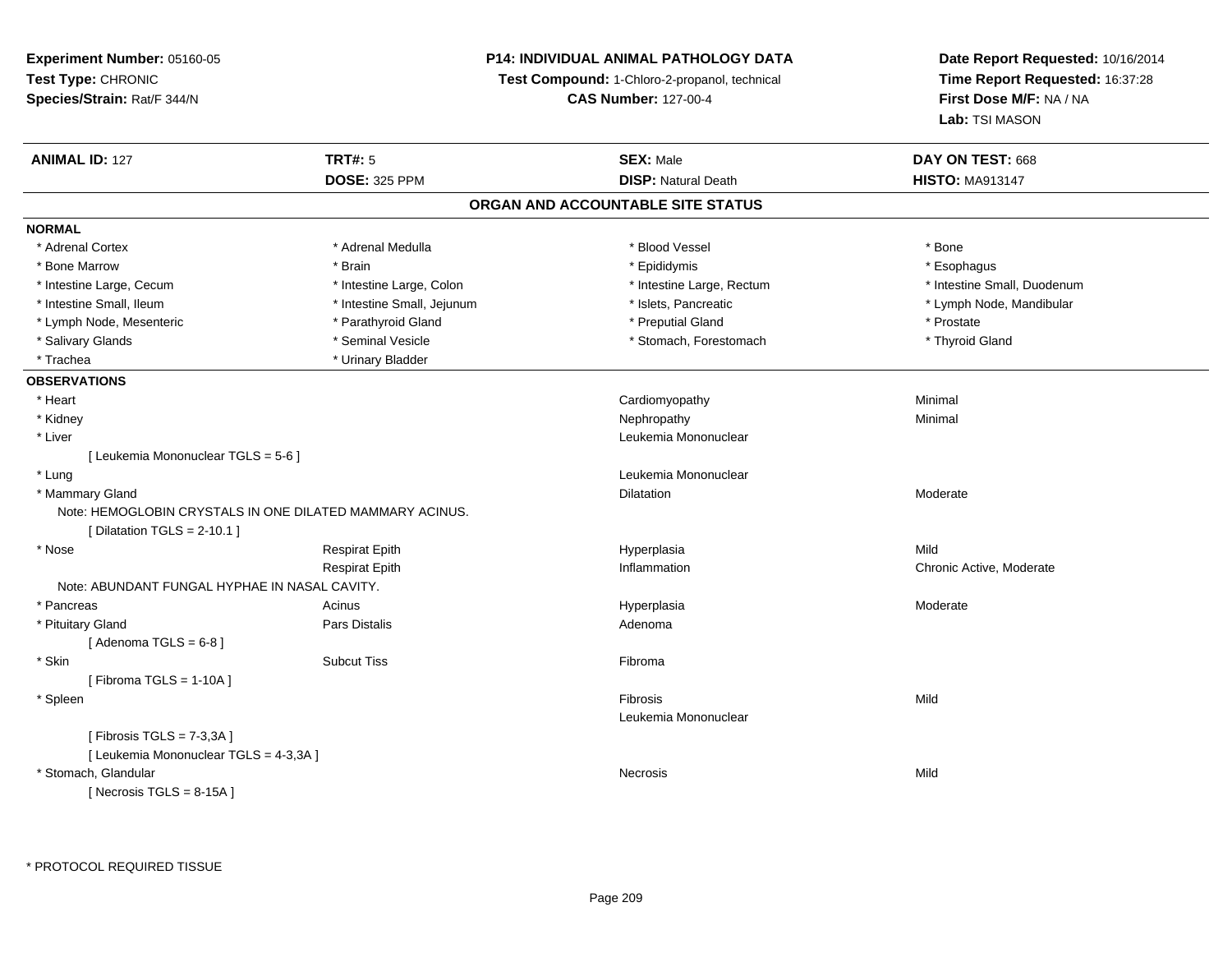| Experiment Number: 05160-05<br>Test Type: CHRONIC<br>Species/Strain: Rat/F 344/N | <b>P14: INDIVIDUAL ANIMAL PATHOLOGY DATA</b><br>Test Compound: 1-Chloro-2-propanol, technical<br><b>CAS Number: 127-00-4</b> |                                   | Date Report Requested: 10/16/2014<br>Time Report Requested: 16:37:28<br>First Dose M/F: NA / NA<br>Lab: TSI MASON |
|----------------------------------------------------------------------------------|------------------------------------------------------------------------------------------------------------------------------|-----------------------------------|-------------------------------------------------------------------------------------------------------------------|
| <b>ANIMAL ID: 127</b>                                                            | TRT#: 5                                                                                                                      | <b>SEX:</b> Male                  | DAY ON TEST: 668                                                                                                  |
|                                                                                  | <b>DOSE: 325 PPM</b>                                                                                                         | <b>DISP:</b> Natural Death        | <b>HISTO: MA913147</b>                                                                                            |
|                                                                                  |                                                                                                                              | ORGAN AND ACCOUNTABLE SITE STATUS |                                                                                                                   |
| * Testes                                                                         | <b>Bilateral, Interstit Cell</b>                                                                                             | Adenoma                           |                                                                                                                   |
| [ Adenoma TGLS = 3-7,7A ]                                                        |                                                                                                                              |                                   |                                                                                                                   |
| * Thymus                                                                         |                                                                                                                              | Atrophy                           | Mild                                                                                                              |
| PRIMARY CAUSE OF DEATH                                                           | - UNCERTAIN                                                                                                                  |                                   |                                                                                                                   |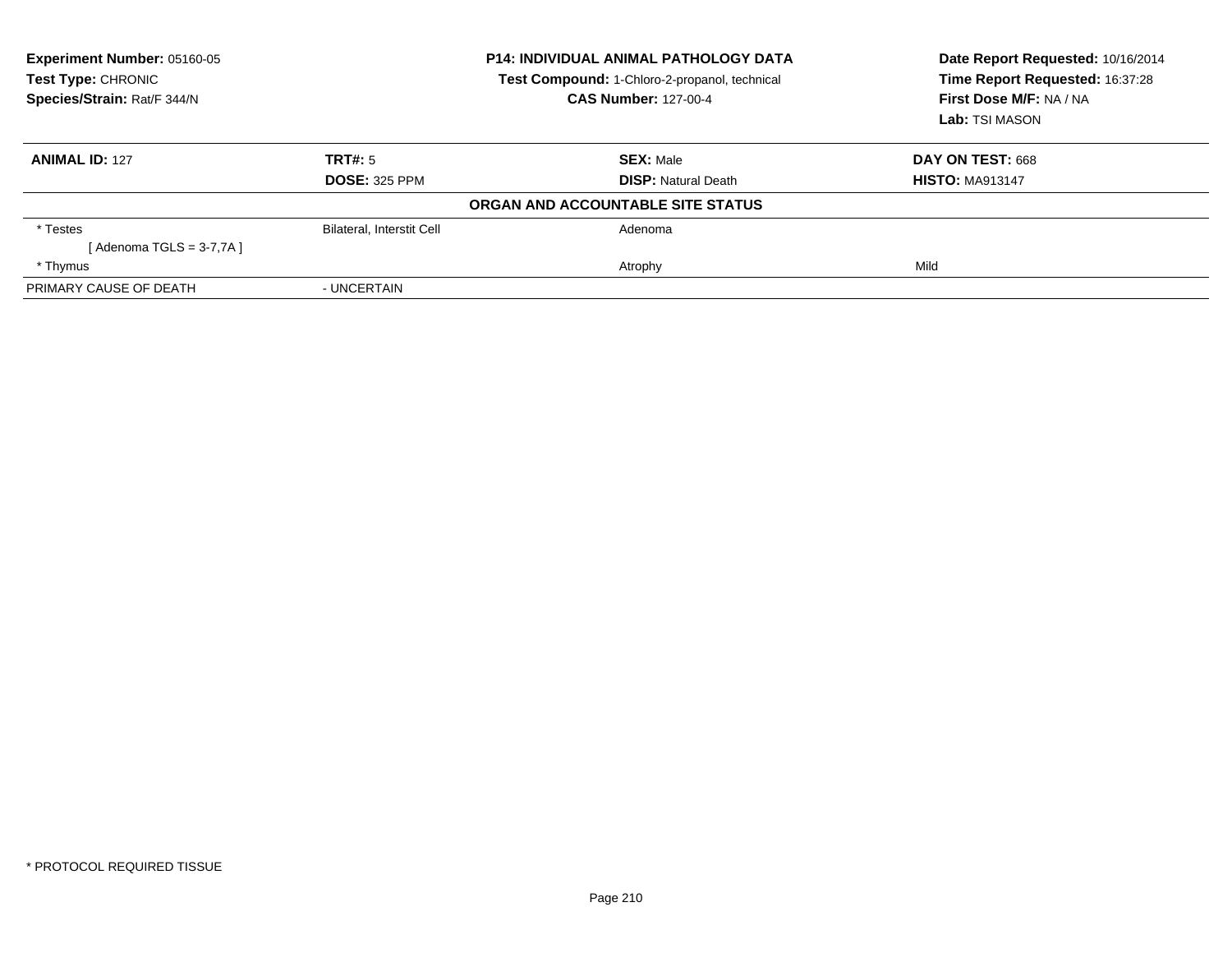## **P14: INDIVIDUAL ANIMAL PATHOLOGY DATA**

**Test Compound:** 1-Chloro-2-propanol, technical

**CAS Number:** 127-00-4

| <b>ANIMAL ID: 128</b>        | <b>TRT#: 5</b>             | <b>SEX: Male</b>                  | DAY ON TEST: 729            |
|------------------------------|----------------------------|-----------------------------------|-----------------------------|
|                              | <b>DOSE: 325 PPM</b>       | <b>DISP: Terminal Sacrifice</b>   | <b>HISTO: MA913148</b>      |
|                              |                            | ORGAN AND ACCOUNTABLE SITE STATUS |                             |
| <b>NORMAL</b>                |                            |                                   |                             |
| * Adrenal Cortex             | * Adrenal Medulla          | * Blood Vessel                    | * Bone                      |
| * Bone Marrow                | * Brain                    | * Epididymis                      | * Esophagus                 |
| * Intestine Large, Cecum     | * Intestine Large, Colon   | * Intestine Large, Rectum         | * Intestine Small, Duodenum |
| * Intestine Small, Ileum     | * Intestine Small, Jejunum | * Islets, Pancreatic              | * Liver                     |
| * Lymph Node, Mandibular     | * Lymph Node, Mesenteric   | * Nose                            | * Parathyroid Gland         |
| * Salivary Glands            | * Seminal Vesicle          | * Skin                            | * Spleen                    |
| * Stomach, Glandular         | * Thymus                   | * Trachea                         | * Urinary Bladder           |
| <b>OBSERVATIONS</b>          |                            |                                   |                             |
| * Heart                      |                            | Cardiomyopathy                    | Minimal                     |
| * Kidney                     |                            | Nephropathy                       | Moderate                    |
| * Lung                       | Alveolar Epith             | Hyperplasia                       | Marked                      |
|                              |                            | Inflammation                      | Chronic Active, Marked      |
| [Hyperplasia TGLS = 5-2B]    |                            |                                   |                             |
| [ Inflammation TGLS = 4-2A ] |                            |                                   |                             |
| * Mammary Gland              |                            | Hyperplasia                       | Mild                        |
| * Pancreas                   | Acinus                     | Atrophy                           | Minimal                     |
| * Pituitary Gland            | Pars Distalis              | Adenoma                           |                             |
| [Adenoma TGLS = $6-8$ ]      |                            |                                   |                             |
| * Preputial Gland            |                            | Cyst                              | Mild                        |
| [ $Cyst TGLS = 1-10$ ]       |                            |                                   |                             |
| * Prostate                   |                            | Inflammation                      | Chronic Active, Minimal     |
| * Stomach, Forestomach       |                            | Diverticulum                      | Mild                        |
| [Diverticulum TGLS = 7-15A]  |                            |                                   |                             |
| * Testes                     | <b>Interstit Cell</b>      | Adenoma                           |                             |
|                              |                            | Atrophy                           | Mild                        |
|                              | Artery                     | Inflammation                      | Chronic Active, Mild        |
| [Adenoma TGLS = $3-7$ ]      |                            |                                   |                             |
| [Atrophy TGLS = $2-7$ ]      |                            |                                   |                             |
| * Thyroid Gland              | C Cell                     | Hyperplasia                       | Moderate                    |
| PRIMARY CAUSE OF DEATH       | $\blacksquare$             |                                   |                             |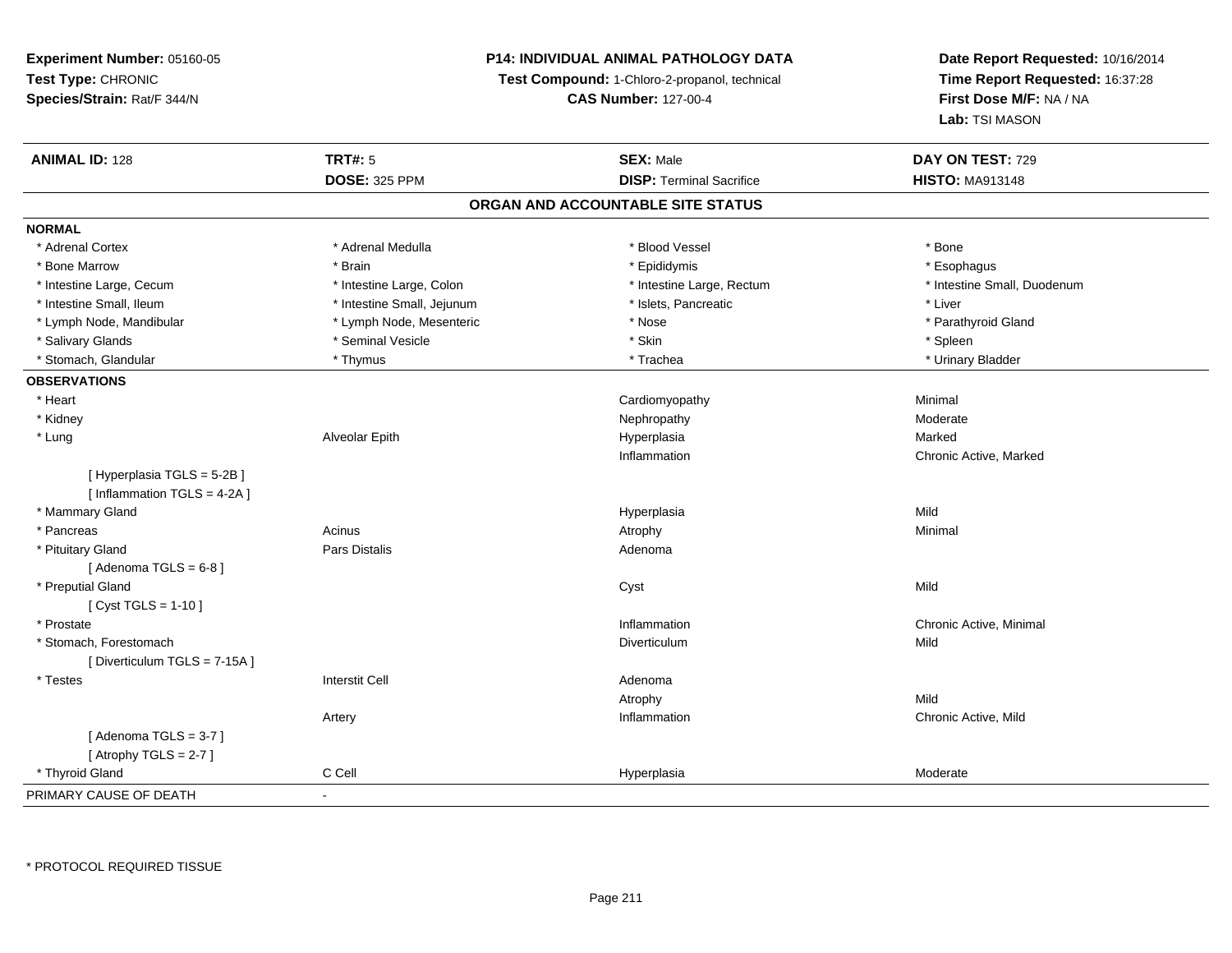**Experiment Number:** 05160-05**Test Type:** CHRONIC **Species/Strain:** Rat/F 344/N**P14: INDIVIDUAL ANIMAL PATHOLOGY DATATest Compound:** 1-Chloro-2-propanol, technical **CAS Number:** 127-00-4**Date Report Requested:** 10/16/2014**Time Report Requested:** 16:37:28**First Dose M/F:** NA / NA**Lab:** TSI MASON**ANIMAL ID:** 129**TRT#:** 5 **SEX:** Male **DAY ON TEST:** 690 **DOSE:** 325 PPM**DISP:** Natural Death **HISTO:** MA913149 **ORGAN AND ACCOUNTABLE SITE STATUSNORMAL**\* Adrenal Cortex \* Adrenal Cortex \* \* Attachers \* Blood Vessel \* \* Bone \* \* \* Bone \* \* Bone \* \* Bone \* Bone Marrow \* Bone Marrow \* Brain \* The the state of the state of the state of the state of the state of the state of the state of the state of the state of the state of the state of the state of the state of the state of the state of the state of \* Intestine Small, Duodenum \* The metal was a structure \* Islets, Pancreatic **\* The metal and \* Pancreas \* Pancreas** \* Pancreas \* Pancreas \* Pancreas \* Pancreas \* Pancreas \* Pancreas \* Pancreas \* Pancreas \* Pancreas \* Panc \* Seminal Vesicle \* Parathyroid Gland \* \* \* Prostate \* \* Prostate \* \* Salivary Glands \* \* Salivary Glands \* \* Seminal Vesicle \* Skin \* \* Thymus \* Thymus \* \* Thymus \* \* Thyroid Gland \* \* Thyroid Thurbury \* Trachea \* Urinary Bladder**AUTO PRECLUDES DIAG.** \* Intestine Large, Cecum \* Intestine Large, Rectum \* Intestine Small, Ileum \* Intestine Small, Jejunum \* Stomach, Forestomach \* Stomach, Glandular**OBSERVATIONS** \* Adrenal Medulla Pheochromocytoma Benign \* Heart Cardiomyopathy ModerateModerate Atriumm and the contract of the Thrombosis and the Moderate of the Moderate of the Moderate of the Moderate of the Mo<br>Separate of the Moderate of the Moderate of the Moderate of the Moderate of the Moderate of the Moderate of th [ Thrombosis TGLS = 12-13 ] \* Kidneyy the control of the control of the control of the control of the control of the control of the control of the control of the control of the control of the control of the control of the control of the control of the contro \* Liver Leukemia Mononuclear [ Leukemia Mononuclear TGLS = 10-6 ] \* LungLeukemia Mononuclear<br>Leukemia Mononuclear<br>Leukemia Mononuclear Lymph NodeLeukemia Mononuclear Pancreatic Leukemia Mononuclear Renal Leukemia Mononuclear[ Leukemia Mononuclear TGLS = 11-3A ][ Leukemia Mononuclear TGLS = 9-16 ][ Leukemia Mononuclear TGLS = 6-9A ] \* Lymph Node, Mandibular Leukemia Mononuclear [ Leukemia Mononuclear TGLS = 2-9 ] \* Lymph Node, Mesenteric Leukemia Mononuclear [ Leukemia Mononuclear TGLS = 5-8 ] \* Nosee and the Colfactory Epi **Inflammation** Chronic Active, Mild and Chronic Active, Mild and Chronic Active, Mild and The Chronic Active, Mild and The Chronic Active, Mild and The Chronic Active, Mild and The Chronic Active, Respirat EpithInflammation Chronic Active, Marked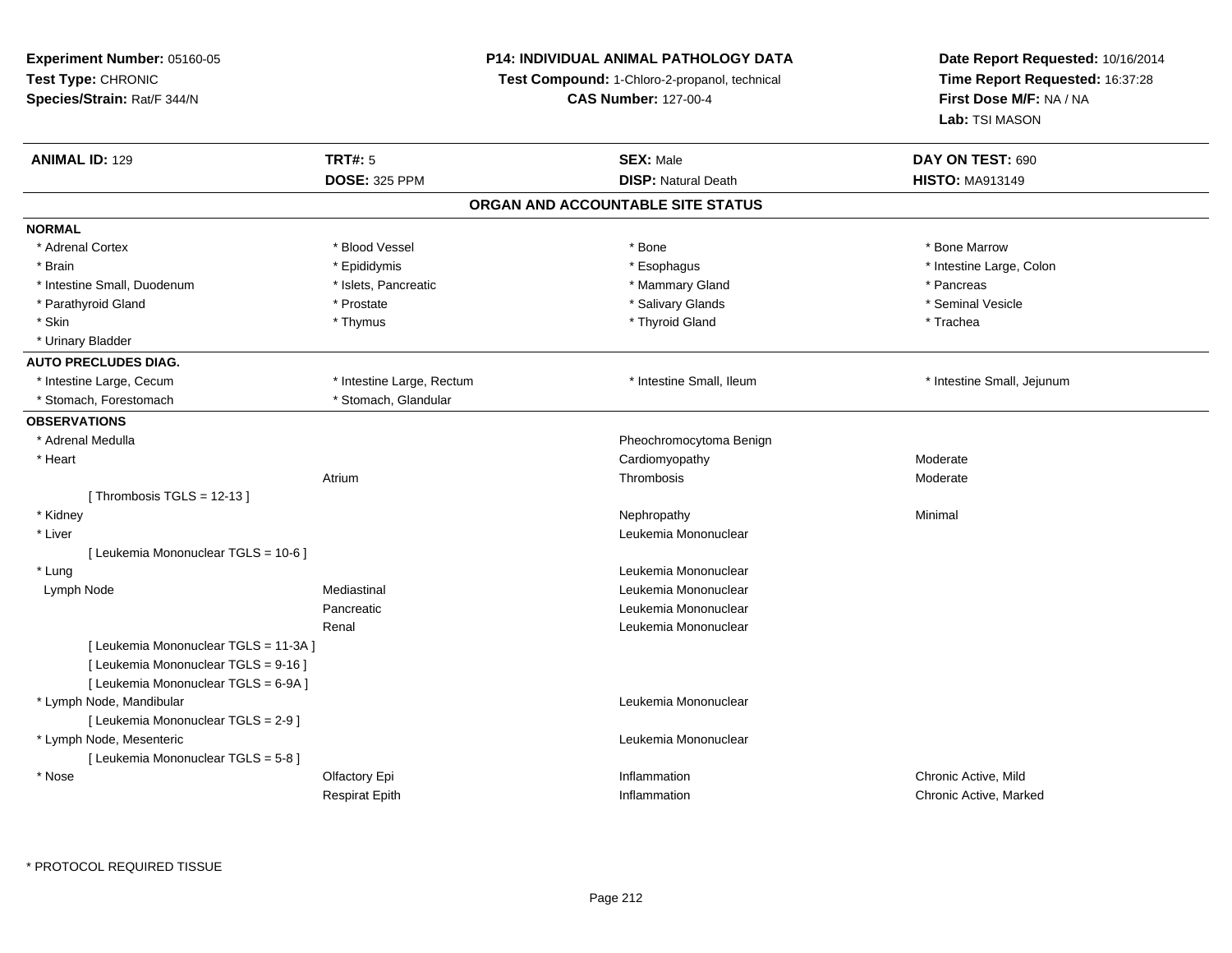| Experiment Number: 05160-05<br>Test Type: CHRONIC<br>Species/Strain: Rat/F 344/N |                                                                                                                                                                                                                                                                                                              |  | <b>P14: INDIVIDUAL ANIMAL PATHOLOGY DATA</b><br>Test Compound: 1-Chloro-2-propanol, technical<br><b>CAS Number: 127-00-4</b> | Date Report Requested: 10/16/2014<br>Time Report Requested: 16:37:28<br>First Dose M/F: NA / NA<br>Lab: TSI MASON |
|----------------------------------------------------------------------------------|--------------------------------------------------------------------------------------------------------------------------------------------------------------------------------------------------------------------------------------------------------------------------------------------------------------|--|------------------------------------------------------------------------------------------------------------------------------|-------------------------------------------------------------------------------------------------------------------|
| <b>ANIMAL ID: 129</b>                                                            | TRT#: 5                                                                                                                                                                                                                                                                                                      |  | <b>SEX: Male</b>                                                                                                             | DAY ON TEST: 690                                                                                                  |
|                                                                                  | <b>DOSE: 325 PPM</b>                                                                                                                                                                                                                                                                                         |  | <b>DISP: Natural Death</b>                                                                                                   | <b>HISTO: MA913149</b>                                                                                            |
|                                                                                  |                                                                                                                                                                                                                                                                                                              |  | ORGAN AND ACCOUNTABLE SITE STATUS                                                                                            |                                                                                                                   |
| Note: FUNGAL HYPHAE IN NASAL CAVITY.                                             |                                                                                                                                                                                                                                                                                                              |  |                                                                                                                              |                                                                                                                   |
| * Pituitary Gland                                                                | Pars Distalis                                                                                                                                                                                                                                                                                                |  | Hyperplasia                                                                                                                  | Moderate                                                                                                          |
| * Preputial Gland                                                                |                                                                                                                                                                                                                                                                                                              |  | Carcinoma                                                                                                                    |                                                                                                                   |
| [ Carcinoma TGLS = $1-10A$ ]                                                     |                                                                                                                                                                                                                                                                                                              |  |                                                                                                                              |                                                                                                                   |
| * Spleen                                                                         |                                                                                                                                                                                                                                                                                                              |  | Leukemia Mononuclear                                                                                                         |                                                                                                                   |
| [ Leukemia Mononuclear TGLS = 7-3 ]                                              |                                                                                                                                                                                                                                                                                                              |  |                                                                                                                              |                                                                                                                   |
| * Stom Forestom                                                                  |                                                                                                                                                                                                                                                                                                              |  |                                                                                                                              |                                                                                                                   |
| Note: TGL 8-NCL                                                                  |                                                                                                                                                                                                                                                                                                              |  |                                                                                                                              |                                                                                                                   |
| * Stom Gland                                                                     |                                                                                                                                                                                                                                                                                                              |  |                                                                                                                              |                                                                                                                   |
| Note: TGL 13-NCL                                                                 |                                                                                                                                                                                                                                                                                                              |  |                                                                                                                              |                                                                                                                   |
| * Testes                                                                         | Bilateral, Interstit Cell                                                                                                                                                                                                                                                                                    |  | Adenoma                                                                                                                      |                                                                                                                   |
| [ Adenoma TGLS = 3,4-7 ]                                                         |                                                                                                                                                                                                                                                                                                              |  |                                                                                                                              |                                                                                                                   |
| PRIMARY CAUSE OF DEATH                                                           | - UNCERTAIN                                                                                                                                                                                                                                                                                                  |  |                                                                                                                              |                                                                                                                   |
| <b>CONTRIBUTORY CAUSE OF DEATH</b>                                               | - Liver Leukemia Mononuclear;Lung Leukemia Mononuclear;Lymph Node Renal Leukemia Mononuclear;Lymph Node Mediastinal Leukemia<br>Mononuclear;Lymph Node Pancreatic Leukemia Mononuclear;Lymph Node;Mandibular Leukemia Mononuclear;Lymph Node;Mesenteric Leukemia<br>Mononuclear; Spleen Leukemia Mononuclear |  |                                                                                                                              |                                                                                                                   |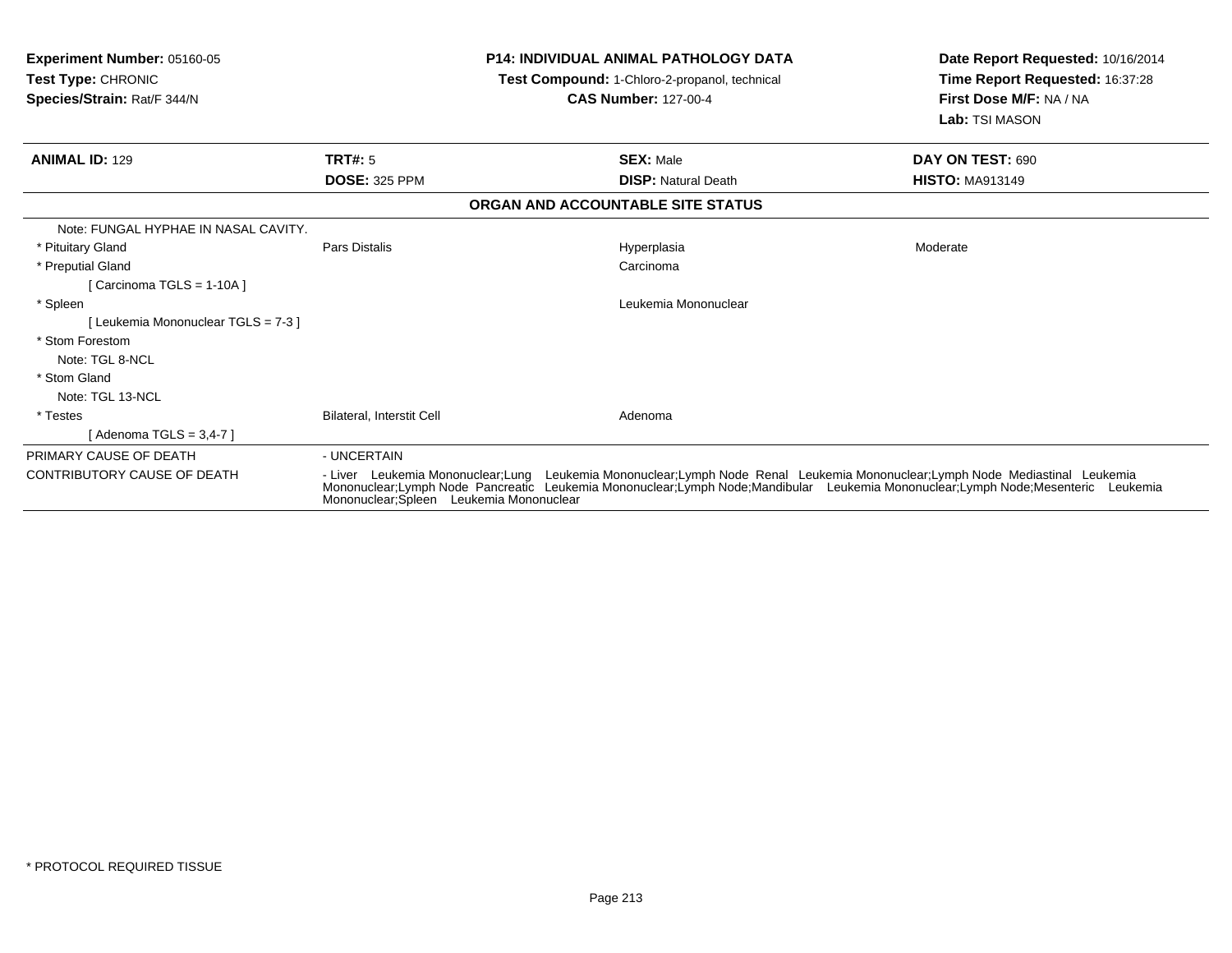## **P14: INDIVIDUAL ANIMAL PATHOLOGY DATA**

**Test Compound:** 1-Chloro-2-propanol, technical

**CAS Number:** 127-00-4

| <b>ANIMAL ID: 130</b>                 | <b>TRT#: 5</b>              | <b>SEX: Male</b>                  | DAY ON TEST: 729           |
|---------------------------------------|-----------------------------|-----------------------------------|----------------------------|
|                                       | <b>DOSE: 325 PPM</b>        | <b>DISP: Terminal Sacrifice</b>   | <b>HISTO: MA913150</b>     |
|                                       |                             | ORGAN AND ACCOUNTABLE SITE STATUS |                            |
| <b>NORMAL</b>                         |                             |                                   |                            |
| * Adrenal Cortex                      | * Blood Vessel              | * Bone                            | * Brain                    |
| * Epididymis                          | * Esophagus                 | * Intestine Large, Cecum          | * Intestine Large, Colon   |
| * Intestine Large, Rectum             | * Intestine Small, Duodenum | * Intestine Small, Ileum          | * Intestine Small, Jejunum |
| * Islets, Pancreatic                  | * Nose                      | * Parathyroid Gland               | * Preputial Gland          |
| * Prostate                            | * Salivary Glands           | * Skin                            | * Stomach, Forestomach     |
| * Stomach, Glandular                  | * Thymus                    | * Trachea                         | * Urinary Bladder          |
| <b>OBSERVATIONS</b>                   |                             |                                   |                            |
| * Adrenal Medulla                     |                             | Pheochromocytoma Benign           |                            |
| * Bone Marrow                         |                             | Leukemia Mononuclear              |                            |
| * Heart                               |                             | Cardiomyopathy                    | Mild                       |
| * Kidney                              |                             | Nephropathy                       | Marked                     |
| [Nephropathy TGLS = $8-4$ ]           |                             |                                   |                            |
| * Liver                               |                             | Leukemia Mononuclear              |                            |
| [ Leukemia Mononuclear TGLS = 9-6 ]   |                             |                                   |                            |
| * Lung                                |                             | Leukemia Mononuclear              |                            |
| Lymph Node                            | Mediastinal                 | Leukemia Mononuclear              |                            |
|                                       | Pancreatic                  | Leukemia Mononuclear              |                            |
|                                       | Renal                       | Leukemia Mononuclear              |                            |
| [ Leukemia Mononuclear TGLS = 5-9 ]   |                             |                                   |                            |
| [ Leukemia Mononuclear TGLS = 11-3 ]  |                             |                                   |                            |
| [ Leukemia Mononuclear TGLS = 10-16 ] |                             |                                   |                            |
| * Lymph Node, Mandibular              |                             | Leukemia Mononuclear              |                            |
| * Lymph Node, Mesenteric              |                             | Leukemia Mononuclear              |                            |
| * Mammary Gland                       |                             | <b>Dilatation</b>                 | Marked                     |
| [ Dilatation TGLS = 2-10,10A; 3-10B ] |                             |                                   |                            |
| * Pancreas                            | Acinus                      | Atrophy                           | Minimal                    |
| * Pituitary Gland                     | <b>Pars Distalis</b>        | Adenoma                           |                            |
| [Adenoma TGLS = $12-8$ ]              |                             |                                   |                            |
| * Seminal Vesicle                     |                             | Hyperplasia                       | Moderate                   |
| * Spleen                              | Capsule                     | Fibrosis                          | Mild                       |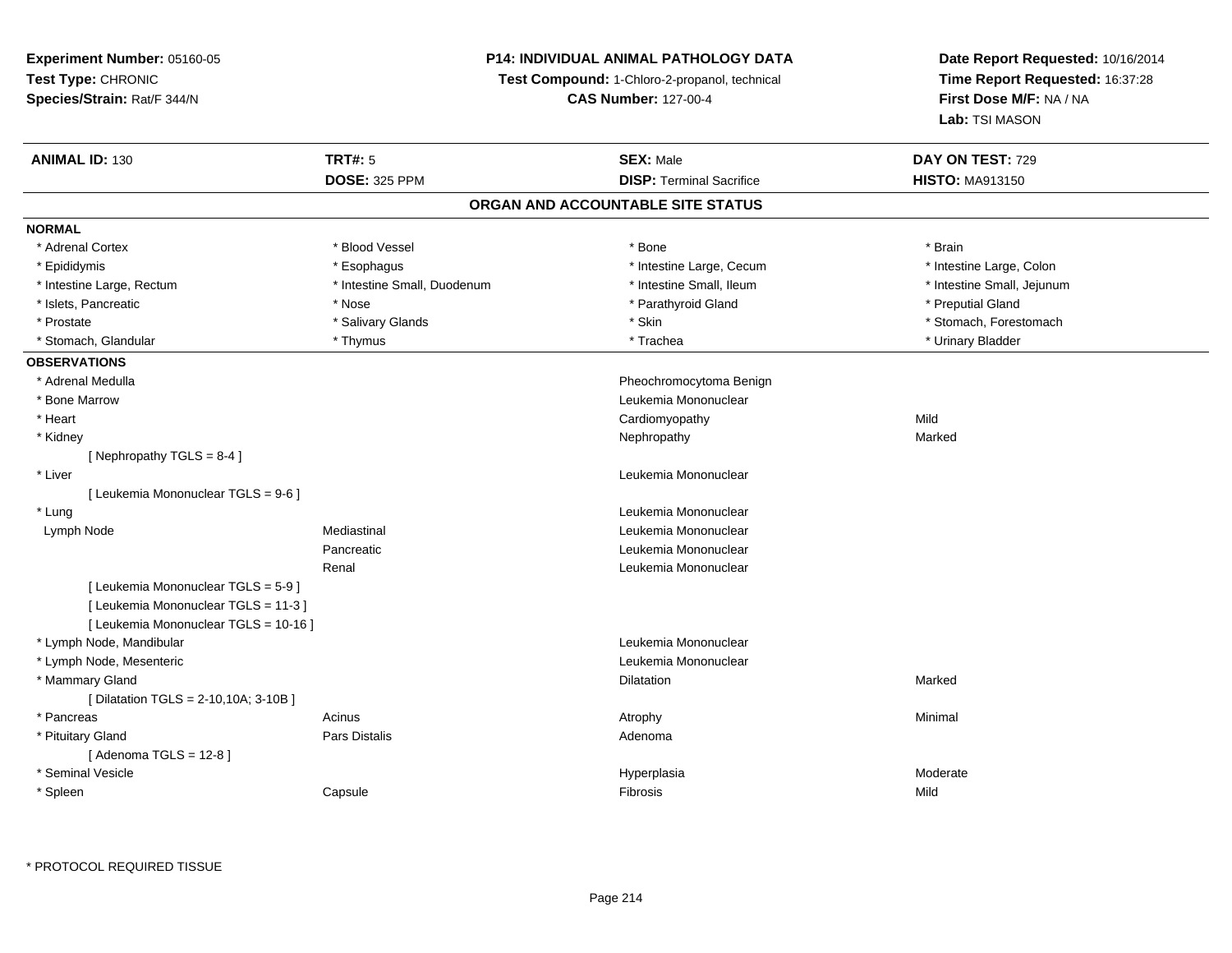| Experiment Number: 05160-05<br>Test Type: CHRONIC<br>Species/Strain: Rat/F 344/N |                       | <b>P14: INDIVIDUAL ANIMAL PATHOLOGY DATA</b><br>Test Compound: 1-Chloro-2-propanol, technical<br><b>CAS Number: 127-00-4</b> | Date Report Requested: 10/16/2014<br>Time Report Requested: 16:37:28<br>First Dose M/F: NA / NA<br><b>Lab:</b> TSI MASON |  |
|----------------------------------------------------------------------------------|-----------------------|------------------------------------------------------------------------------------------------------------------------------|--------------------------------------------------------------------------------------------------------------------------|--|
| <b>ANIMAL ID: 130</b>                                                            | <b>TRT#: 5</b>        | <b>SEX: Male</b>                                                                                                             | DAY ON TEST: 729                                                                                                         |  |
|                                                                                  | <b>DOSE: 325 PPM</b>  | <b>DISP:</b> Terminal Sacrifice                                                                                              | <b>HISTO: MA913150</b>                                                                                                   |  |
|                                                                                  |                       | ORGAN AND ACCOUNTABLE SITE STATUS                                                                                            |                                                                                                                          |  |
|                                                                                  |                       | Leukemia Mononuclear                                                                                                         |                                                                                                                          |  |
| [ Fibrosis TGLS = $7-3$ ]                                                        |                       |                                                                                                                              |                                                                                                                          |  |
| [Leukemia Mononuclear TGLS = 6-3]                                                |                       |                                                                                                                              |                                                                                                                          |  |
| * Testes                                                                         | <b>Interstit Cell</b> | Adenoma                                                                                                                      |                                                                                                                          |  |
| [ Adenoma TGLS = 4-7 ]                                                           |                       |                                                                                                                              |                                                                                                                          |  |
| * Thyroid Gland                                                                  | C Cell                | Hyperplasia                                                                                                                  | Moderate                                                                                                                 |  |
| PRIMARY CAUSE OF DEATH                                                           |                       |                                                                                                                              |                                                                                                                          |  |
| Animal Note: CARCASS THIN, TGL 1-NST                                             |                       |                                                                                                                              |                                                                                                                          |  |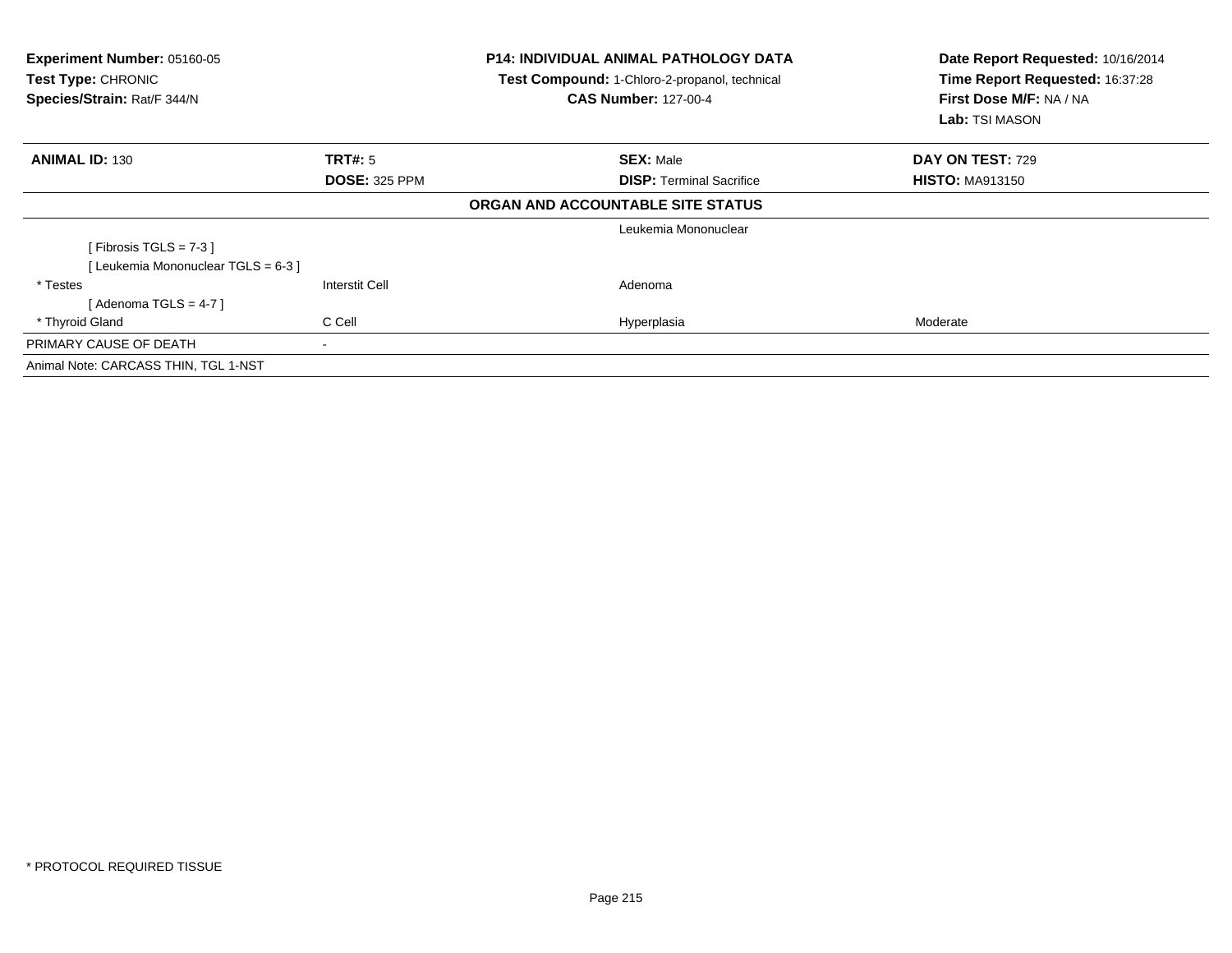## **P14: INDIVIDUAL ANIMAL PATHOLOGY DATA**

**Test Compound:** 1-Chloro-2-propanol, technical

**CAS Number:** 127-00-4

| <b>ANIMAL ID: 131</b>                | <b>TRT#: 5</b>                   | <b>SEX: Male</b>                  | DAY ON TEST: 606                                                                                                               |
|--------------------------------------|----------------------------------|-----------------------------------|--------------------------------------------------------------------------------------------------------------------------------|
|                                      | <b>DOSE: 325 PPM</b>             | <b>DISP: Natural Death</b>        | <b>HISTO: MA913151</b>                                                                                                         |
|                                      |                                  | ORGAN AND ACCOUNTABLE SITE STATUS |                                                                                                                                |
| <b>NORMAL</b>                        |                                  |                                   |                                                                                                                                |
| * Adrenal Cortex                     | * Adrenal Medulla                | * Blood Vessel                    | * Bone                                                                                                                         |
| * Bone Marrow                        | * Brain                          | * Epididymis                      | * Esophagus                                                                                                                    |
| * Intestine Large, Cecum             | * Intestine Large, Colon         | * Intestine Large, Rectum         | * Intestine Small, Duodenum                                                                                                    |
| * Intestine Small, Ileum             | * Intestine Small, Jejunum       | * Islets, Pancreatic              | * Lymph Node, Mandibular                                                                                                       |
| * Lymph Node, Mesenteric             | * Mammary Gland                  | * Parathyroid Gland               | * Pituitary Gland                                                                                                              |
| * Preputial Gland                    | * Prostate                       | * Salivary Glands                 | * Seminal Vesicle                                                                                                              |
| * Skin                               | * Stomach, Forestomach           | * Thyroid Gland                   | * Trachea                                                                                                                      |
| * Urinary Bladder                    |                                  |                                   |                                                                                                                                |
| <b>OBSERVATIONS</b>                  |                                  |                                   |                                                                                                                                |
| * Heart                              |                                  | Cardiomyopathy                    | Minimal                                                                                                                        |
| * Kidney                             |                                  | Nephropathy                       | Moderate                                                                                                                       |
| * Liver                              |                                  | Leukemia Mononuclear              |                                                                                                                                |
| [ Leukemia Mononuclear TGLS = 6-6 ]  |                                  |                                   |                                                                                                                                |
| * Lung                               |                                  | Leukemia Mononuclear              |                                                                                                                                |
| Lymph Node                           | Pancreatic                       | Hemorrhage                        | Moderate                                                                                                                       |
|                                      | Mediastinal                      | Leukemia Mononuclear              |                                                                                                                                |
| [Hemorrhage TGLS = 4-9A]             |                                  |                                   |                                                                                                                                |
| [ Leukemia Mononuclear TGLS = 7-3A ] |                                  |                                   |                                                                                                                                |
| * Nose                               | <b>Respirat Epith</b>            | Inflammation                      | Chronic Active, Moderate                                                                                                       |
| Note: FUNGAL HYPHAE IN NASAL CAVITY. |                                  |                                   |                                                                                                                                |
| * Pancreas                           | Acinus                           | Atrophy                           | Mild                                                                                                                           |
| * Spleen                             |                                  | Leukemia Mononuclear              |                                                                                                                                |
| [ Leukemia Mononuclear TGLS = 5-3 ]  |                                  |                                   |                                                                                                                                |
| * Stomach, Glandular                 |                                  | <b>Necrosis</b>                   | Mild                                                                                                                           |
| [Necrosis TGLS = $8-15,15A$ ]        |                                  |                                   |                                                                                                                                |
| * Testes                             | <b>Bilateral, Interstit Cell</b> | Adenoma                           |                                                                                                                                |
| [Adenoma TGLS = $2,3-7$ ]            |                                  |                                   |                                                                                                                                |
| * Thymus                             |                                  | Atrophy                           | Moderate                                                                                                                       |
| PRIMARY CAUSE OF DEATH               | - UNCERTAIN                      |                                   |                                                                                                                                |
| <b>CONTRIBUTORY CAUSE OF DEATH</b>   |                                  |                                   | - Liver Leukemia Mononuclear;Lung Leukemia Mononuclear;Lymph Node Mediastinal Leukemia Mononuclear;Spleen Leukemia Mononuclear |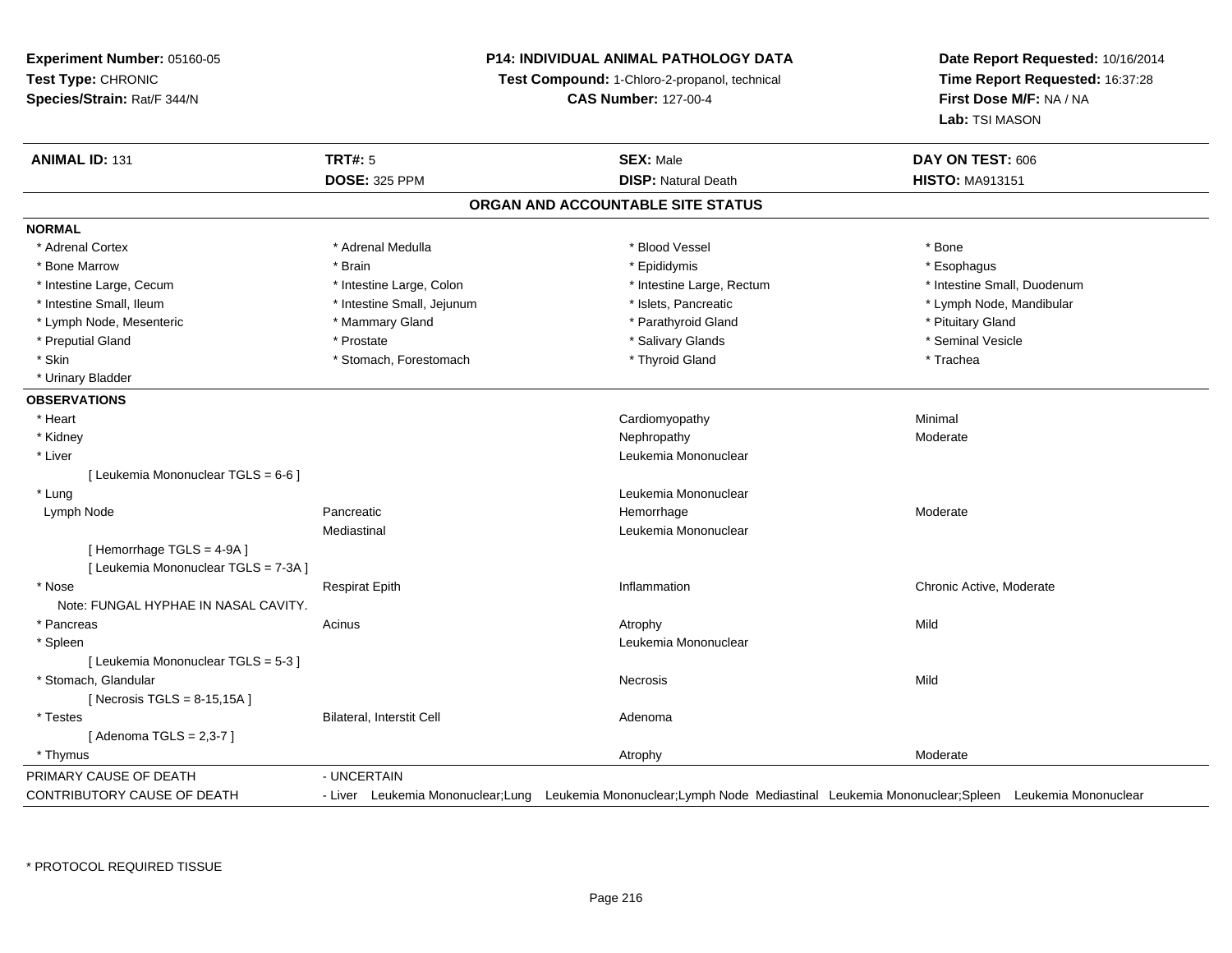| <b>Experiment Number: 05160-05</b><br>Test Type: CHRONIC<br>Species/Strain: Rat/F 344/N |                      | <b>P14: INDIVIDUAL ANIMAL PATHOLOGY DATA</b><br>Test Compound: 1-Chloro-2-propanol, technical<br><b>CAS Number: 127-00-4</b> | Date Report Requested: 10/16/2014<br>Time Report Requested: 16:37:28<br>First Dose M/F: NA / NA<br>Lab: TSI MASON |
|-----------------------------------------------------------------------------------------|----------------------|------------------------------------------------------------------------------------------------------------------------------|-------------------------------------------------------------------------------------------------------------------|
| <b>ANIMAL ID: 131</b>                                                                   | TRT#: 5              | <b>SEX: Male</b>                                                                                                             | DAY ON TEST: 606                                                                                                  |
|                                                                                         | <b>DOSE: 325 PPM</b> | <b>DISP:</b> Natural Death                                                                                                   | <b>HISTO: MA913151</b>                                                                                            |
|                                                                                         |                      | ORGAN AND ACCOUNTABLE SITE STATUS                                                                                            |                                                                                                                   |
| Animal Note: CARCASS YELLOW, TGL 1-NST                                                  |                      |                                                                                                                              |                                                                                                                   |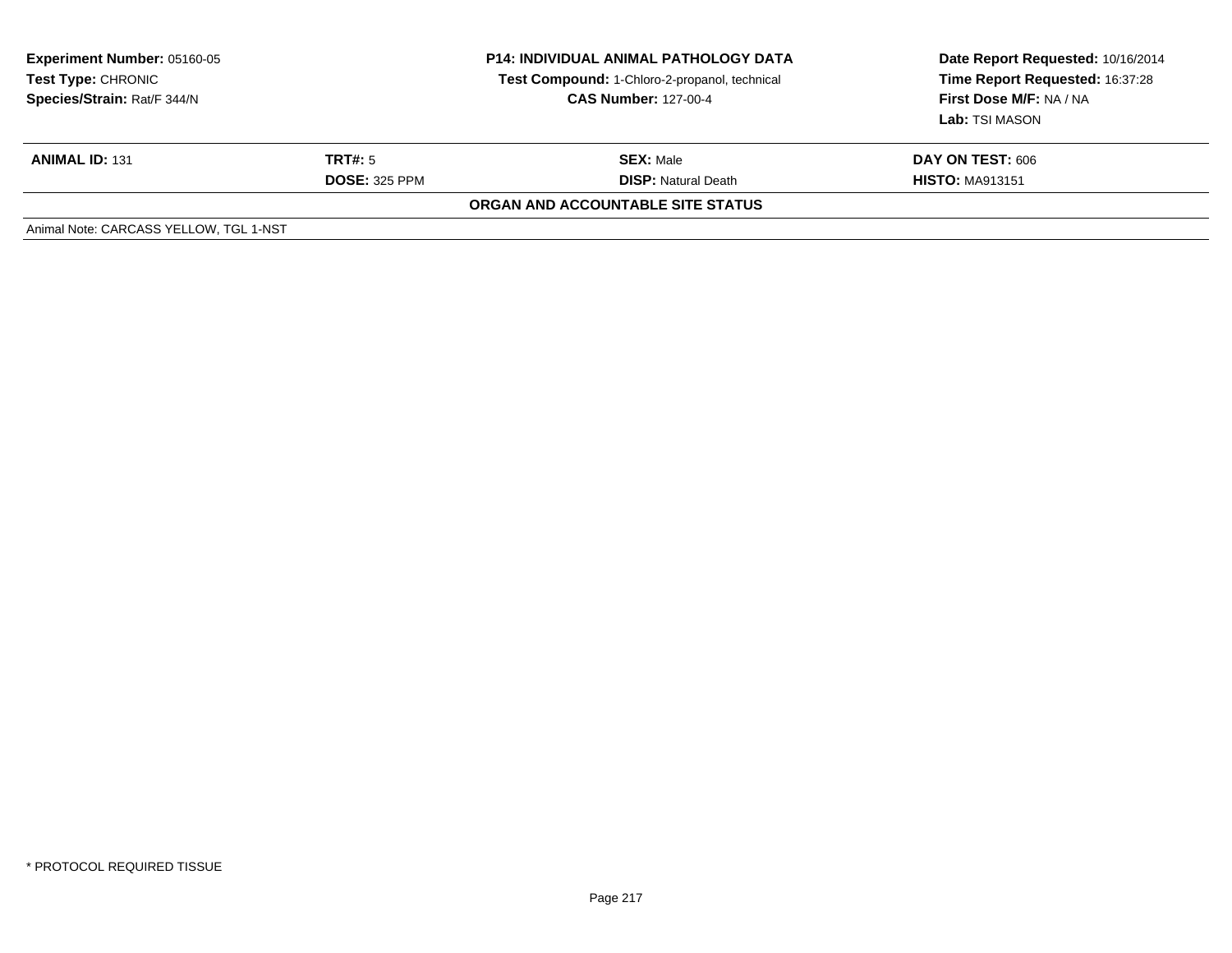**Experiment Number:** 05160-05**Test Type:** CHRONIC **Species/Strain:** Rat/F 344/N**P14: INDIVIDUAL ANIMAL PATHOLOGY DATATest Compound:** 1-Chloro-2-propanol, technical **CAS Number:** 127-00-4**Date Report Requested:** 10/16/2014**Time Report Requested:** 16:37:28**First Dose M/F:** NA / NA**Lab:** TSI MASON**ANIMAL ID:** 132**TRT#:** 5 **SEX:** Male **DAY ON TEST:** 603 **DOSE:** 325 PPM**DISP:** Natural Death **HISTO:** MA913152 **ORGAN AND ACCOUNTABLE SITE STATUSNORMAL**\* Adrenal Medulla \* \* Annual Medulla \* Brain \* Bone \* \* Bone Marrow \* Bone Marrow \* \* Brain \* Brain \* Brain \* Brain \* Brain \* Brain \* Brain \* Brain \* Brain \* Brain \* Brain \* Brain \* Brain \* Brain \* Brain \* Brain \* Brain \* \* Intestine Large, Colon \* Esophagus \* **Heart \* Intestine Large, Cecum \* Intestine Large, Cecum \*** Intestine Large, Cecum \* Intestine Large, Rectum \* Thestine Small, Duodenum \* Number of the small, Ileum \* Intestine Small, Jejunum \* Intestine Small, Jejunum \* Islets, Pancreatic \* The same of the Lymph Node, Mandibular \* Nammary Gland \* Mammary Gland \* Parathyroid Gland \* Preputial Gland \* \* Trachea \* \* Salivary Glands \* \* \* Thyroid Gland \* \* Thomas \* Trachea \* Trachea \* Trachea \* Urinary Bladder**AUTO PRECLUDES DIAG.** \* Nose**OBSERVATIONS** \* Adrenal CortexVacuolization Cytoplasmic **Marked** Marked \* Blood Vessel Aorta Leukemia Mononuclear \* Epididymis Leukemia Mononuclear \* Kidney Leukemia Mononuclear Nephropathyy Mild \* Liver Leukemia Mononuclear [ Leukemia Mononuclear TGLS = 7-6 ] \* Lung Leukemia Mononuclear \* Lymph Node, Mesenteric Leukemia Mononuclear \* Pancreas Leukemia Mononuclear \* Pituitary Glandd and the set of Pars Distalis and the Second Adenomal Adenomal Second Second Pars Distallis Pars Distalis Cyst Moderate $[$  Adenoma TGLS = 4-8  $]$  $[$  Cyst TGLS = 4-8  $]$  \* Prostatee de la controlle de la controlle de la controlle de la controlle de la controlle de la controlle de la controlle de la controlle de la controlle de la controlle de la controlle de la controlle de la controlle de la contro \* Seminal Vesicle Leukemia Mononuclear \* Skinn and the state of the Subcut Tiss and the state of the Subset of the Subset of the Subset of the Subset of the Subset of the Subset of the Subset of the Subset of the Subset of the Subset of the Subset of the Subset of th  $[$  Fibroma TGLS = 3-10A  $]$  \* Spleen Leukemia Mononuclear [ Leukemia Mononuclear TGLS = 6-3 ] \* Stomach, ForestomachLeukemia Mononuclear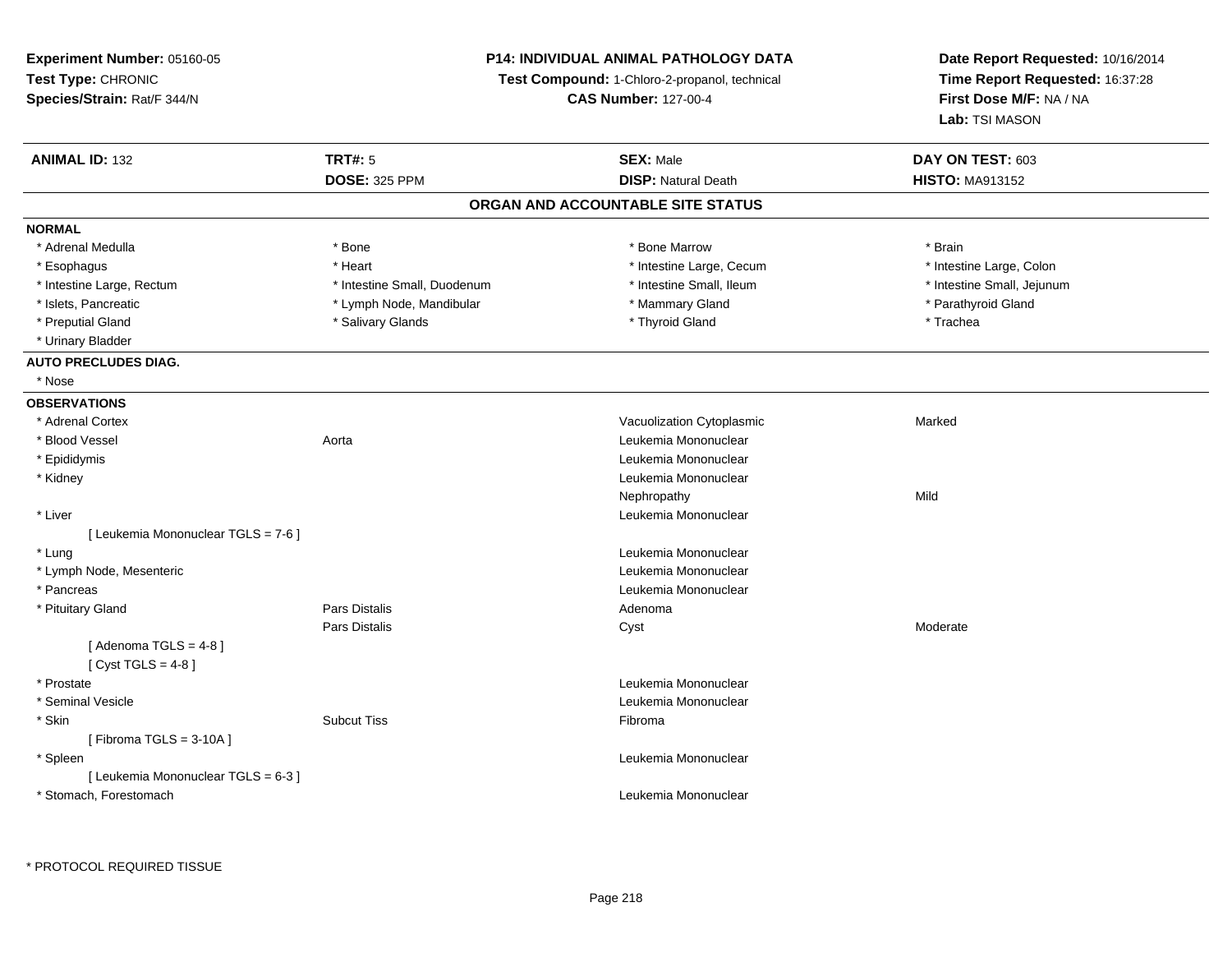| <b>Experiment Number: 05160-05</b><br><b>Test Type: CHRONIC</b><br>Species/Strain: Rat/F 344/N |                                          | <b>P14: INDIVIDUAL ANIMAL PATHOLOGY DATA</b><br>Test Compound: 1-Chloro-2-propanol, technical<br>CAS Number: 127-00-4                                                                                                                                                                                                                                                                                        | Date Report Requested: 10/16/2014<br>Time Report Requested: 16:37:28<br>First Dose M/F: NA / NA<br>Lab: TSI MASON |
|------------------------------------------------------------------------------------------------|------------------------------------------|--------------------------------------------------------------------------------------------------------------------------------------------------------------------------------------------------------------------------------------------------------------------------------------------------------------------------------------------------------------------------------------------------------------|-------------------------------------------------------------------------------------------------------------------|
| <b>ANIMAL ID: 132</b>                                                                          | <b>TRT#: 5</b>                           | <b>SEX: Male</b>                                                                                                                                                                                                                                                                                                                                                                                             | DAY ON TEST: 603                                                                                                  |
|                                                                                                | <b>DOSE: 325 PPM</b>                     | <b>DISP:</b> Natural Death                                                                                                                                                                                                                                                                                                                                                                                   | <b>HISTO: MA913152</b>                                                                                            |
|                                                                                                |                                          | ORGAN AND ACCOUNTABLE SITE STATUS                                                                                                                                                                                                                                                                                                                                                                            |                                                                                                                   |
|                                                                                                |                                          | Ulcer                                                                                                                                                                                                                                                                                                                                                                                                        | Marked                                                                                                            |
| [ Ulcer TGLS = $8-15A$ ]                                                                       |                                          |                                                                                                                                                                                                                                                                                                                                                                                                              |                                                                                                                   |
| * Stomach, Glandular                                                                           |                                          | Leukemia Mononuclear                                                                                                                                                                                                                                                                                                                                                                                         |                                                                                                                   |
| * Testes                                                                                       |                                          | Atrophy                                                                                                                                                                                                                                                                                                                                                                                                      | Moderate                                                                                                          |
|                                                                                                | Interstit Cell                           | Hyperplasia                                                                                                                                                                                                                                                                                                                                                                                                  | Mild                                                                                                              |
| * Thymus                                                                                       |                                          | Leukemia Mononuclear                                                                                                                                                                                                                                                                                                                                                                                         |                                                                                                                   |
| [Leukemia Mononuclear TGLS = 2-3A ]                                                            |                                          |                                                                                                                                                                                                                                                                                                                                                                                                              |                                                                                                                   |
| PRIMARY CAUSE OF DEATH                                                                         | - UNCERTAIN                              |                                                                                                                                                                                                                                                                                                                                                                                                              |                                                                                                                   |
| CONTRIBUTORY CAUSE OF DEATH                                                                    | Mononuclear: Thymus Leukemia Mononuclear | - Blood Vessel Aorta Leukemia Mononuclear;Epididymis Leukemia Mononuclear;Kidney Leukemia Mononuclear;Liver Leukemia Mononuclear;Lung<br>Leukemia Mononuclear;Lymph Node;Mesenteric Leukemia Mononuclear;Pancreas Leukemia Mononuclear;Prostate Leukemia Mononuclear;Seminal<br>Vesicle Leukemia Mononuclear:Spleen Leukemia Mononuclear:Stomach:Forestomach Leukemia Mononuclear:Stomach:Glandular Leukemia |                                                                                                                   |
| Animal Note: THORACIC CAVITY CLEAR FLUID, TGL 1-NST                                            |                                          |                                                                                                                                                                                                                                                                                                                                                                                                              |                                                                                                                   |
| Animal Note: CARCASS THIN, TGL 5-NST                                                           |                                          |                                                                                                                                                                                                                                                                                                                                                                                                              |                                                                                                                   |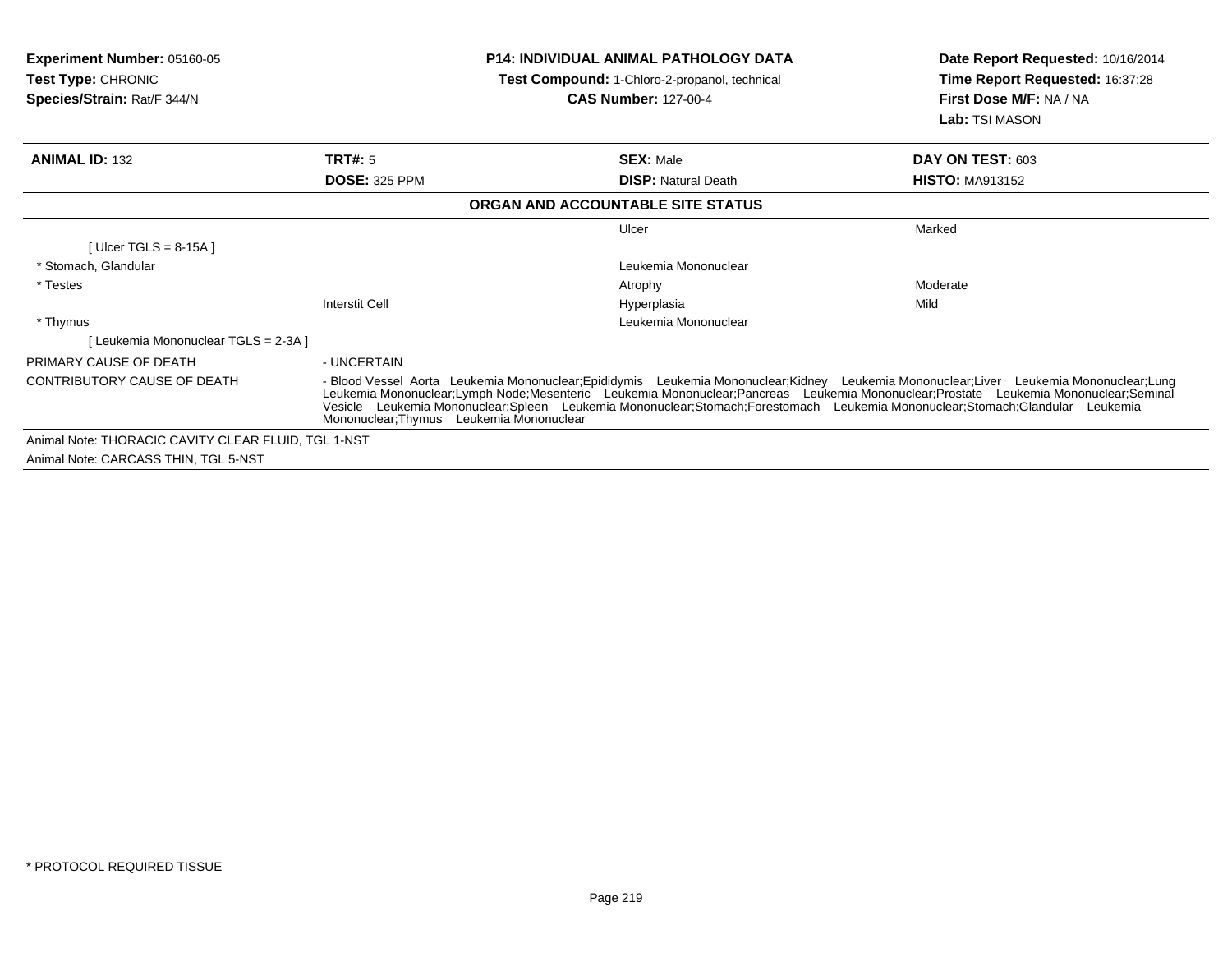### **P14: INDIVIDUAL ANIMAL PATHOLOGY DATA**

**Test Compound:** 1-Chloro-2-propanol, technical

**CAS Number:** 127-00-4

**Date Report Requested:** 10/16/2014**Time Report Requested:** 16:37:28**First Dose M/F:** NA / NA**Lab:** TSI MASON

| <b>ANIMAL ID: 133</b>                        | <b>TRT#: 5</b>            | <b>SEX: Male</b>                  | DAY ON TEST: 729         |
|----------------------------------------------|---------------------------|-----------------------------------|--------------------------|
|                                              | <b>DOSE: 325 PPM</b>      | <b>DISP: Terminal Sacrifice</b>   | <b>HISTO: MA913153</b>   |
|                                              |                           | ORGAN AND ACCOUNTABLE SITE STATUS |                          |
| <b>NORMAL</b>                                |                           |                                   |                          |
| * Adrenal Cortex                             | * Blood Vessel            | * Bone                            | * Bone Marrow            |
| * Brain                                      | * Epididymis              | * Esophagus                       | * Intestine Large, Cecum |
| * Intestine Large, Colon                     | * Intestine Large, Rectum | * Intestine Small, Duodenum       | * Intestine Small, Ileum |
| * Intestine Small, Jejunum                   | * Lung                    | * Lymph Node, Mandibular          | * Lymph Node, Mesenteric |
| * Mammary Gland                              | * Pancreas                | * Parathyroid Gland               | * Preputial Gland        |
| * Prostate                                   | * Salivary Glands         | * Seminal Vesicle                 | * Skin                   |
| * Stomach, Forestomach                       | * Stomach, Glandular      | * Thyroid Gland                   | * Trachea                |
| * Urinary Bladder                            |                           |                                   |                          |
| <b>OBSERVATIONS</b>                          |                           |                                   |                          |
| * Adrenal Medulla                            |                           | Hyperplasia                       | Moderate                 |
|                                              |                           | Pheochromocytoma Benign           |                          |
| [Pheochromocytoma Benign TGLS = 5-8]         |                           |                                   |                          |
| * Heart                                      |                           | Cardiomyopathy                    | Minimal                  |
| * Islets, Pancreatic                         |                           | Adenoma                           |                          |
| * Kidney                                     |                           | Nephropathy                       | Marked                   |
| [Nephropathy TGLS = $6-4$ ]                  |                           |                                   |                          |
| * Liver                                      |                           | Degeneration                      | Cystic, Mild             |
|                                              |                           | <b>Eosinophilic Focus</b>         |                          |
|                                              | <b>Bile Duct</b>          | Hyperplasia                       | Mild                     |
|                                              |                           | Vacuolization Cytoplasmic         | Moderate                 |
| Note: TGL 9-NCL                              |                           |                                   |                          |
| [ Eosinophilic Focus TGLS = 7-6 ]            |                           |                                   |                          |
| [ Hyperplasia TGLS = 7-6 ]                   |                           |                                   |                          |
| [Vacuolization Cytoplasmic TGLS = 8-6A,6A.1] |                           |                                   |                          |
| * Lym Node Mand                              |                           |                                   |                          |
| Note: TGL 1-NCL                              |                           |                                   |                          |
| Note: MANDULAR LN WITHIN NORMAL LIMITS       |                           |                                   |                          |
| * Nose                                       | <b>Respirat Epith</b>     | Inflammation                      | Chronic Active, Mild     |
| Note: FUNGAL HYPHAE IN NASAL CAVITY.         |                           |                                   |                          |
| * Pituitary Gland                            | <b>Pars Distalis</b>      | Hyperplasia                       | Mild                     |
|                                              |                           |                                   |                          |

\* PROTOCOL REQUIRED TISSUE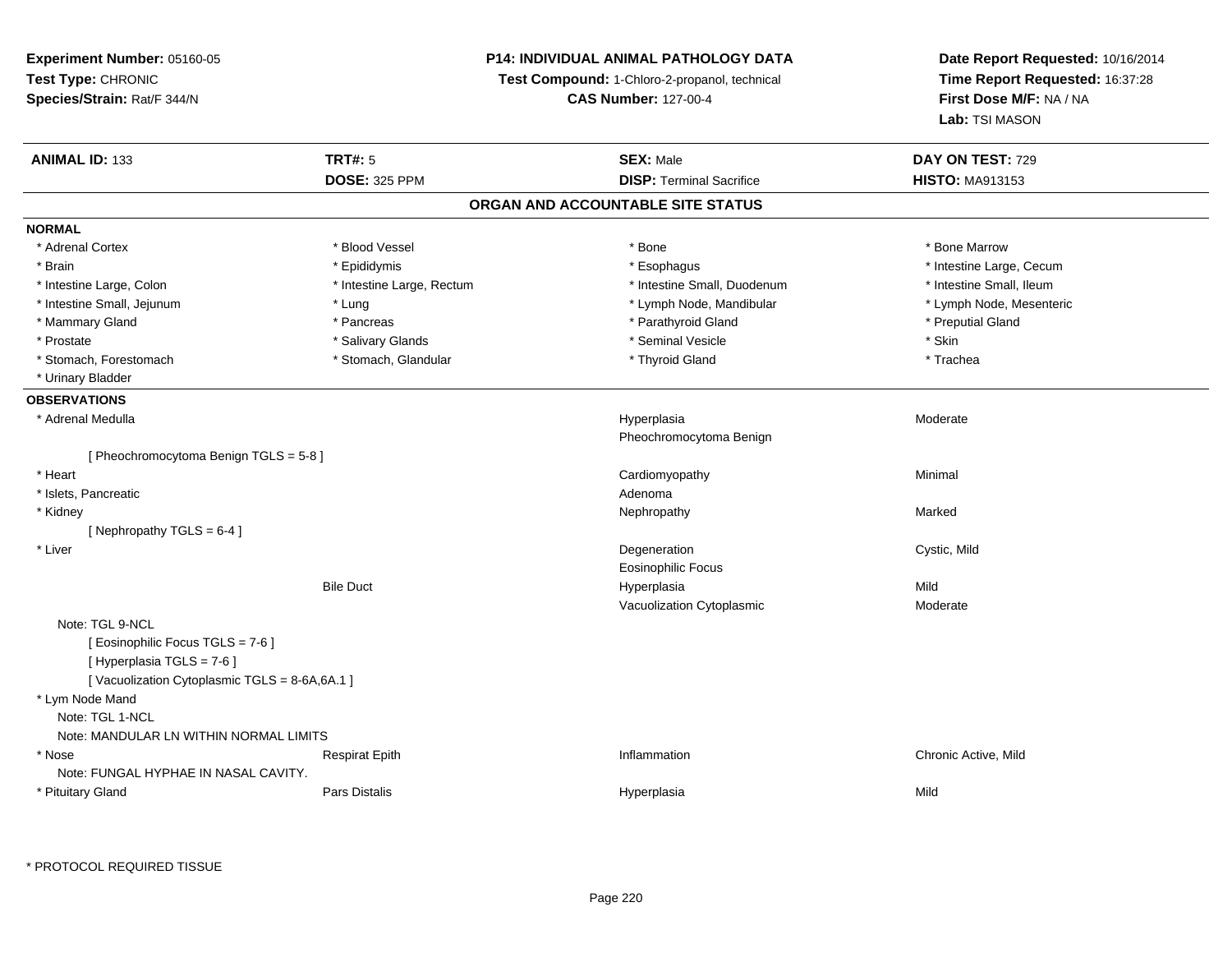| Experiment Number: 05160-05<br>Test Type: CHRONIC<br>Species/Strain: Rat/F 344/N |                                  | <b>P14: INDIVIDUAL ANIMAL PATHOLOGY DATA</b><br>Test Compound: 1-Chloro-2-propanol, technical<br><b>CAS Number: 127-00-4</b> | Date Report Requested: 10/16/2014<br>Time Report Requested: 16:37:28<br>First Dose M/F: NA / NA<br><b>Lab:</b> TSI MASON |
|----------------------------------------------------------------------------------|----------------------------------|------------------------------------------------------------------------------------------------------------------------------|--------------------------------------------------------------------------------------------------------------------------|
| <b>ANIMAL ID: 133</b>                                                            | TRT#: 5                          | <b>SEX: Male</b>                                                                                                             | <b>DAY ON TEST: 729</b>                                                                                                  |
|                                                                                  | <b>DOSE: 325 PPM</b>             | <b>DISP:</b> Terminal Sacrifice                                                                                              | <b>HISTO: MA913153</b>                                                                                                   |
|                                                                                  |                                  | ORGAN AND ACCOUNTABLE SITE STATUS                                                                                            |                                                                                                                          |
| * Spleen                                                                         |                                  | <b>Fibrosis</b>                                                                                                              | Mild                                                                                                                     |
| [Fibrosis TGLS = $4-3$ ]                                                         |                                  |                                                                                                                              |                                                                                                                          |
| * Testes                                                                         | <b>Bilateral, Interstit Cell</b> | Adenoma                                                                                                                      |                                                                                                                          |
| Note: TESTIS WITHIN NORMAL LIMITS. TGL 3-NCL                                     |                                  |                                                                                                                              |                                                                                                                          |
| [ Adenoma TGLS = 2-7 ]                                                           |                                  |                                                                                                                              |                                                                                                                          |
| * Thymus                                                                         | <b>Epithel Cell</b>              | Hyperplasia                                                                                                                  | Moderate                                                                                                                 |
| PRIMARY CAUSE OF DEATH                                                           |                                  |                                                                                                                              |                                                                                                                          |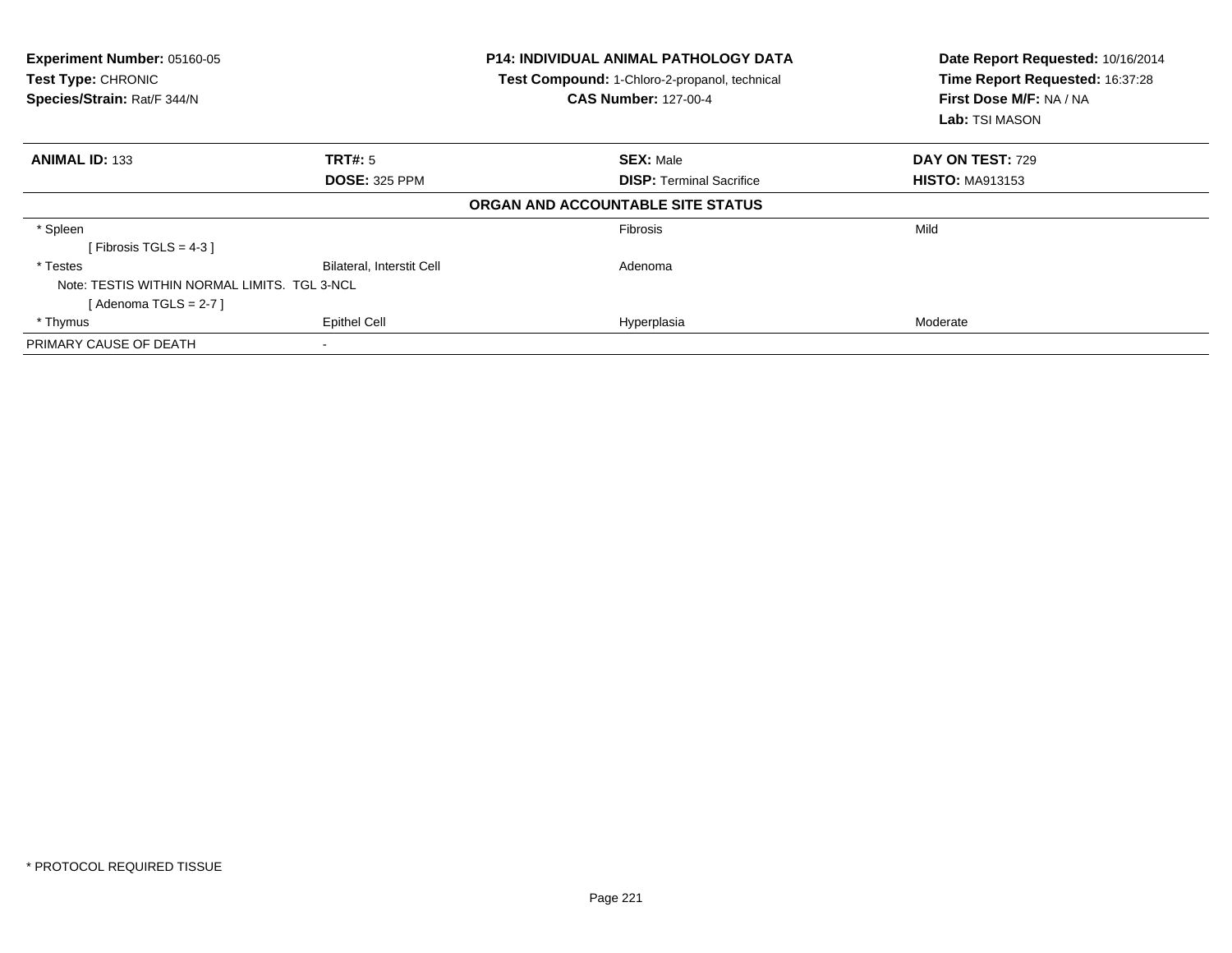### **P14: INDIVIDUAL ANIMAL PATHOLOGY DATA**

**Test Compound:** 1-Chloro-2-propanol, technical

**CAS Number:** 127-00-4

| <b>ANIMAL ID: 134</b>                | <b>TRT#: 5</b>               | <b>SEX: Male</b>                  | DAY ON TEST: 729            |
|--------------------------------------|------------------------------|-----------------------------------|-----------------------------|
|                                      | <b>DOSE: 325 PPM</b>         | <b>DISP: Terminal Sacrifice</b>   | <b>HISTO: MA913154</b>      |
|                                      |                              | ORGAN AND ACCOUNTABLE SITE STATUS |                             |
| <b>NORMAL</b>                        |                              |                                   |                             |
| * Adrenal Cortex                     | * Adrenal Medulla            | * Blood Vessel                    | * Bone                      |
| * Bone Marrow                        | * Brain                      | * Epididymis                      | * Esophagus                 |
| * Intestine Large, Cecum             | * Intestine Large, Colon     | * Intestine Large, Rectum         | * Intestine Small, Duodenum |
| * Intestine Small, Ileum             | * Intestine Small, Jejunum   | * Islets, Pancreatic              | * Lung                      |
| * Lymph Node, Mandibular             | * Lymph Node, Mesenteric     | * Mammary Gland                   | * Nose                      |
| * Pancreas                           | * Parathyroid Gland          | * Preputial Gland                 | * Prostate                  |
| * Salivary Glands                    | * Seminal Vesicle            | * Skin                            | * Spleen                    |
| * Stomach, Forestomach               | * Stomach, Glandular         | * Thymus                          | * Trachea                   |
| * Urinary Bladder                    |                              |                                   |                             |
| <b>OBSERVATIONS</b>                  |                              |                                   |                             |
| * Heart                              |                              | Cardiomyopathy                    | Mild                        |
| * Kidney                             |                              | Nephropathy                       | Marked                      |
| * Liver                              |                              | Clear Cell Focus                  |                             |
|                                      |                              | <b>Eosinophilic Focus</b>         |                             |
| [Clear Cell Focus TGLS = 4-6,6A]     |                              |                                   |                             |
| [ Eosinophilic Focus TGLS = 4-6,6A ] |                              |                                   |                             |
| * Pituitary Gland                    | Pars Distalis                | Adenoma                           |                             |
| [Adenoma TGLS = $2,3-8$ ]            |                              |                                   |                             |
| * Testes                             | Bilateral, Interstit Cell    | Adenoma                           |                             |
| [Adenoma TGLS = $1-7$ ]              |                              |                                   |                             |
| * Thyroid Gland                      | C Cell                       | Adenoma                           |                             |
| PRIMARY CAUSE OF DEATH               | $\qquad \qquad \blacksquare$ |                                   |                             |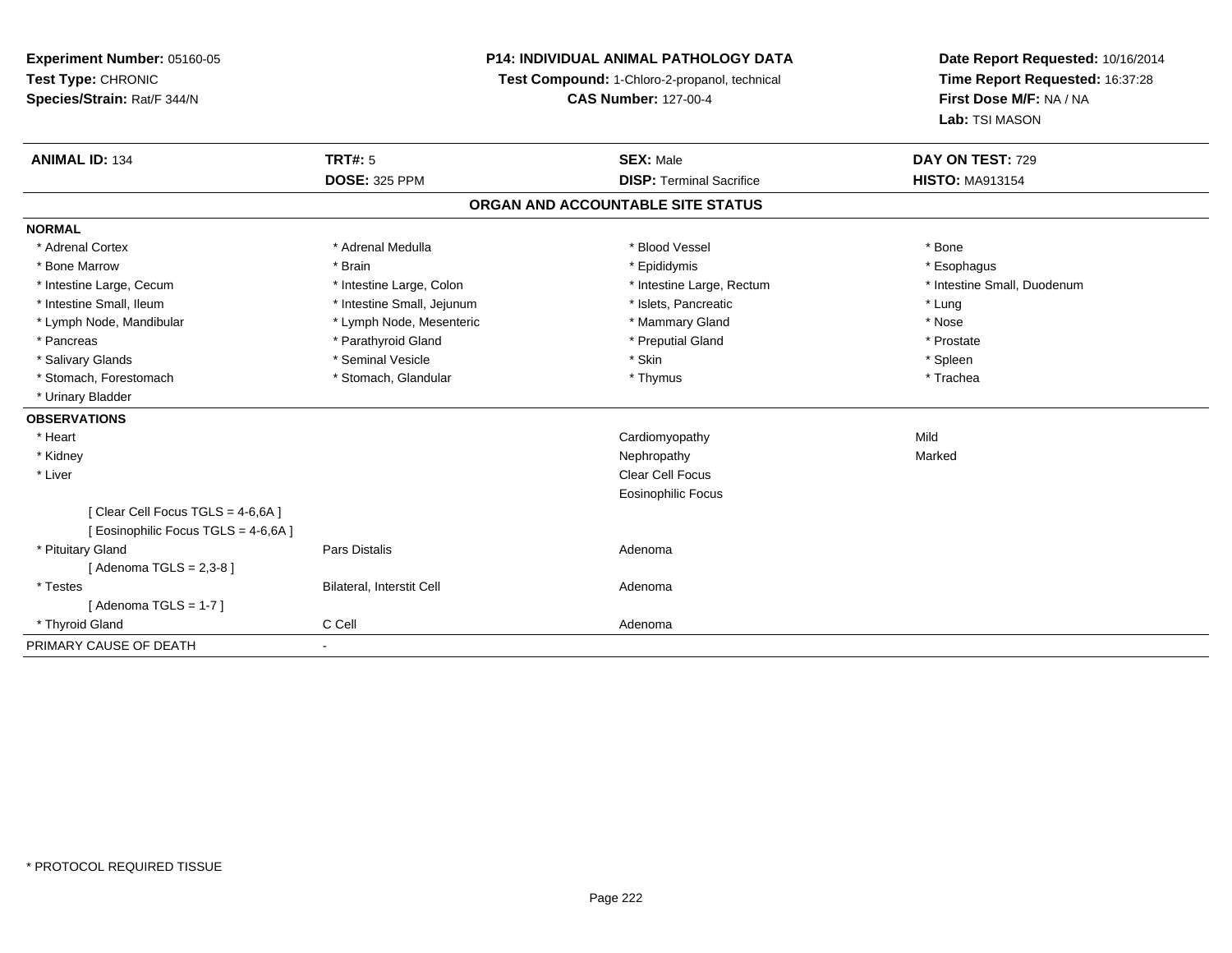### **P14: INDIVIDUAL ANIMAL PATHOLOGY DATA**

**Test Compound:** 1-Chloro-2-propanol, technical

**CAS Number:** 127-00-4

| <b>ANIMAL ID: 135</b>                | <b>TRT#: 5</b>             | <b>SEX: Male</b>                  | DAY ON TEST: 729            |
|--------------------------------------|----------------------------|-----------------------------------|-----------------------------|
|                                      | <b>DOSE: 325 PPM</b>       | <b>DISP: Terminal Sacrifice</b>   | <b>HISTO: MB913155</b>      |
|                                      |                            | ORGAN AND ACCOUNTABLE SITE STATUS |                             |
| <b>NORMAL</b>                        |                            |                                   |                             |
| * Adrenal Cortex                     | * Adrenal Medulla          | * Blood Vessel                    | * Bone                      |
| * Bone Marrow                        | * Brain                    | * Epididymis                      | * Esophagus                 |
| * Intestine Large, Cecum             | * Intestine Large, Colon   | * Intestine Large, Rectum         | * Intestine Small, Duodenum |
| * Intestine Small, Ileum             | * Intestine Small, Jejunum | * Islets, Pancreatic              | * Lung                      |
| * Lymph Node, Mandibular             | * Lymph Node, Mesenteric   | * Mammary Gland                   | * Pancreas                  |
| * Parathyroid Gland                  | * Preputial Gland          | * Prostate                        | * Salivary Glands           |
| * Seminal Vesicle                    | * Skin                     | * Stomach, Forestomach            | * Stomach, Glandular        |
| * Thyroid Gland                      | * Trachea                  | * Urinary Bladder                 |                             |
| <b>OBSERVATIONS</b>                  |                            |                                   |                             |
| * Heart                              |                            | Cardiomyopathy                    | Mild                        |
| * Kidney                             |                            | Nephropathy                       | Marked                      |
| * Liver                              |                            | Clear Cell Focus                  |                             |
|                                      |                            | <b>Eosinophilic Focus</b>         |                             |
| [Clear Cell Focus TGLS = 5-6]        |                            |                                   |                             |
| [ Eosinophilic Focus TGLS = 5-6A]    |                            |                                   |                             |
| * Nose                               | <b>Respirat Epith</b>      | Hyperplasia                       | Minimal                     |
|                                      | Olfactory Epi              | Inflammation                      | Chronic Active, Mild        |
|                                      | <b>Respirat Epith</b>      | Inflammation                      | Chronic Active, Moderate    |
| Note: FUNGAL HYPHAE IN NASAL CAVITY. |                            |                                   |                             |
| * Pituitary Gland                    | Pars Distalis              | Adenoma                           |                             |
| [Adenoma TGLS = $4-8$ ]              |                            |                                   |                             |
| * Spleen                             |                            | Fibrosis                          | Mild                        |
|                                      |                            | Leukemia Mononuclear              |                             |
| [Fibrosis TGLS = 3-3A]               |                            |                                   |                             |
| * Testes                             | Bilateral, Interstit Cell  | Adenoma                           |                             |
| [Adenoma TGLS = $1,2-7$ ]            |                            |                                   |                             |
| * Thymus                             |                            | Atrophy                           | Mild                        |
| PRIMARY CAUSE OF DEATH               |                            |                                   |                             |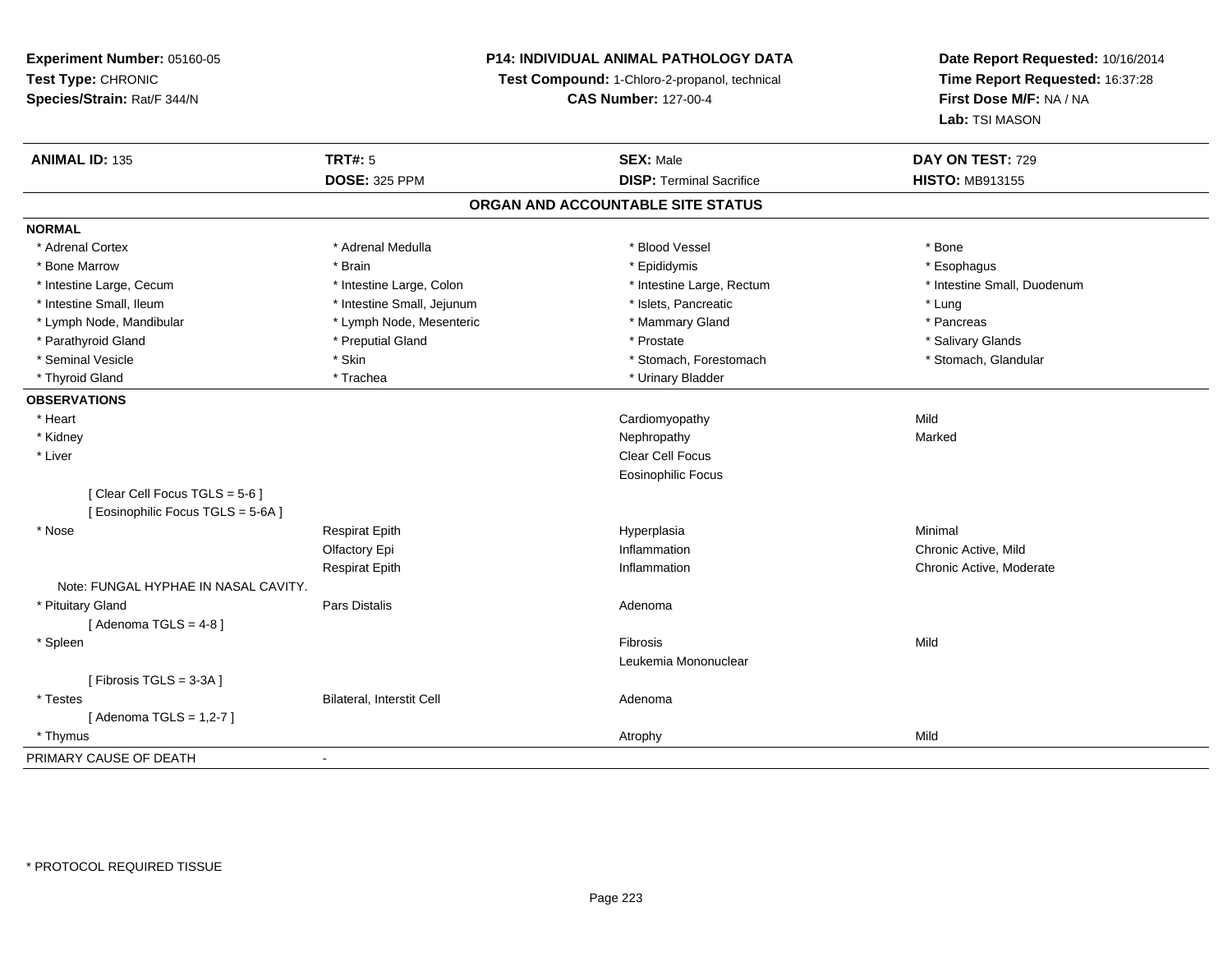### **P14: INDIVIDUAL ANIMAL PATHOLOGY DATA**

**Test Compound:** 1-Chloro-2-propanol, technical

**CAS Number:** 127-00-4

| <b>ANIMAL ID: 136</b>       | <b>TRT#: 5</b>                                                               | <b>SEX: Male</b>                  | DAY ON TEST: 729            |
|-----------------------------|------------------------------------------------------------------------------|-----------------------------------|-----------------------------|
|                             | <b>DOSE: 325 PPM</b>                                                         | <b>DISP: Terminal Sacrifice</b>   | <b>HISTO: MA913156</b>      |
|                             |                                                                              | ORGAN AND ACCOUNTABLE SITE STATUS |                             |
| <b>NORMAL</b>               |                                                                              |                                   |                             |
| * Adrenal Cortex            | * Adrenal Medulla                                                            | * Blood Vessel                    | * Bone                      |
| * Bone Marrow               | * Brain                                                                      | * Epididymis                      | * Esophagus                 |
| * Intestine Large, Cecum    | * Intestine Large, Colon                                                     | * Intestine Large, Rectum         | * Intestine Small, Duodenum |
| * Intestine Small, Ileum    | * Intestine Small, Jejunum                                                   | * Islets, Pancreatic              | * Lung                      |
| * Lymph Node, Mandibular    | * Lymph Node, Mesenteric                                                     | * Mammary Gland                   | * Pancreas                  |
| * Parathyroid Gland         | * Pituitary Gland                                                            | * Preputial Gland                 | * Prostate                  |
| * Salivary Glands           | * Seminal Vesicle                                                            | * Skin                            | * Spleen                    |
| * Stomach, Forestomach      | * Stomach, Glandular                                                         | * Thymus                          | * Thyroid Gland             |
| * Trachea                   | * Urinary Bladder                                                            |                                   |                             |
| <b>OBSERVATIONS</b>         |                                                                              |                                   |                             |
| * Heart                     |                                                                              | Cardiomyopathy                    | Mild                        |
| * Kidney                    |                                                                              | Nephropathy                       | Moderate                    |
| * Liver                     |                                                                              | Clear Cell Focus                  |                             |
|                             |                                                                              | <b>Necrosis</b>                   | Moderate                    |
| [ Necrosis TGLS = $3-6.1$ ] |                                                                              |                                   |                             |
| * Nose                      | <b>Respirat Epith</b>                                                        | Hyperplasia                       | Minimal                     |
|                             | <b>Respirat Epith</b>                                                        | Inflammation                      | Chronic Active, Moderate    |
| * Testes                    | Bilateral, Interstit Cell                                                    | Adenoma                           |                             |
|                             | Note: LEFT TESTIS WITHIN NORMAL SIZE LIMITS, CONTAINS LARGE TUMOR. TGL 1-NCL |                                   |                             |
| [Adenoma TGLS = 2-7]        |                                                                              |                                   |                             |
| PRIMARY CAUSE OF DEATH      |                                                                              |                                   |                             |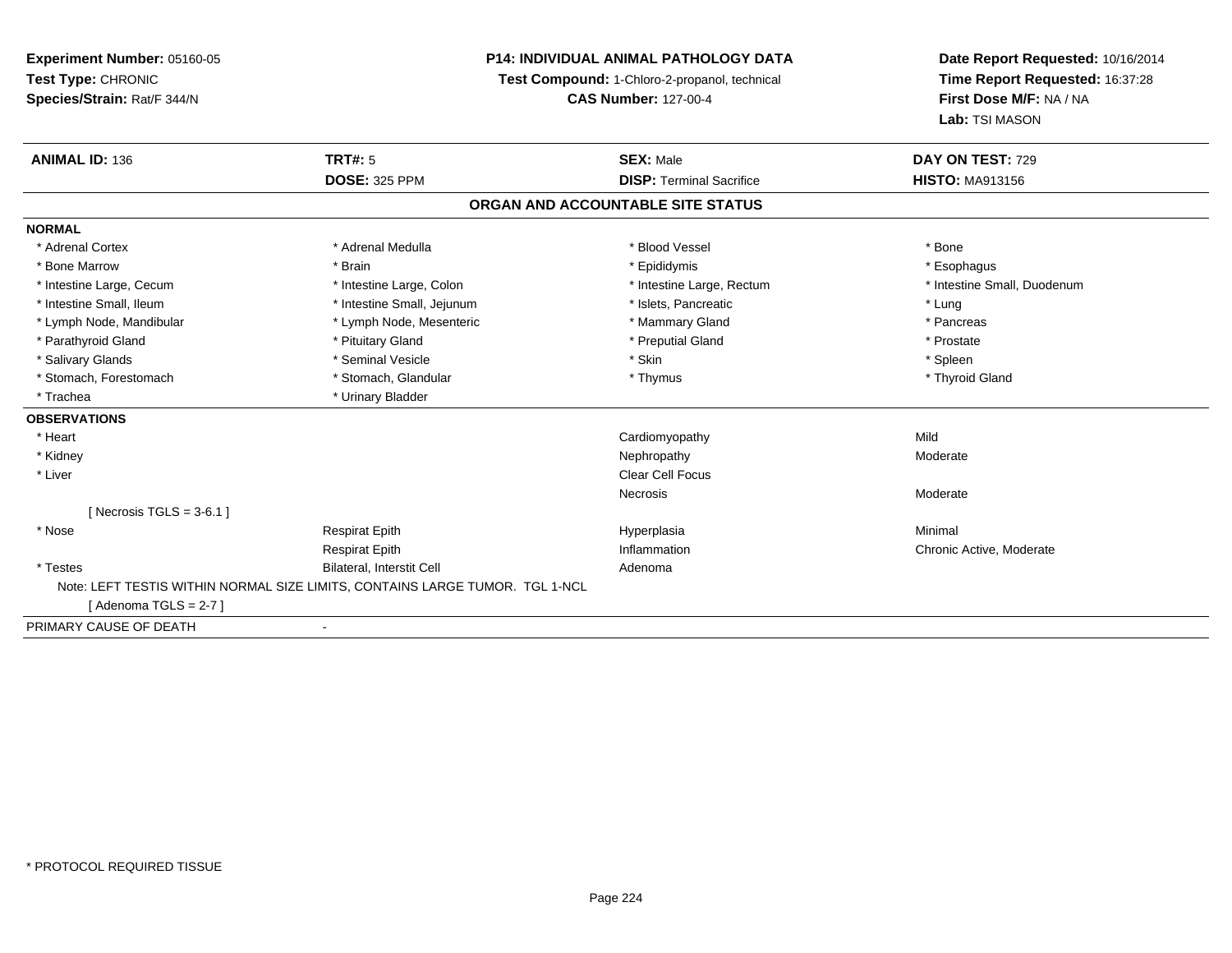### **P14: INDIVIDUAL ANIMAL PATHOLOGY DATA**

**Test Compound:** 1-Chloro-2-propanol, technical

**CAS Number:** 127-00-4

| <b>ANIMAL ID: 137</b>                            | <b>TRT#: 5</b>              | <b>SEX: Male</b>                  | DAY ON TEST: 729           |  |
|--------------------------------------------------|-----------------------------|-----------------------------------|----------------------------|--|
|                                                  | <b>DOSE: 325 PPM</b>        | <b>DISP: Terminal Sacrifice</b>   | <b>HISTO: MA913157</b>     |  |
|                                                  |                             | ORGAN AND ACCOUNTABLE SITE STATUS |                            |  |
| <b>NORMAL</b>                                    |                             |                                   |                            |  |
| * Blood Vessel                                   | * Bone                      | * Bone Marrow                     | * Brain                    |  |
| * Epididymis                                     | * Esophagus                 | * Intestine Large, Cecum          | * Intestine Large, Colon   |  |
| * Intestine Large, Rectum                        | * Intestine Small, Duodenum | * Intestine Small, Ileum          | * Intestine Small, Jejunum |  |
| * Islets, Pancreatic                             | * Parathyroid Gland         | * Preputial Gland                 | * Prostate                 |  |
| * Salivary Glands                                | * Seminal Vesicle           | * Stomach, Forestomach            | * Stomach, Glandular       |  |
| * Thyroid Gland                                  | * Trachea                   | * Urinary Bladder                 |                            |  |
| <b>OBSERVATIONS</b>                              |                             |                                   |                            |  |
| * Adrenal Cortex                                 |                             | Leukemia Mononuclear              |                            |  |
| * Adrenal Medulla                                |                             | Hyperplasia                       | Mild                       |  |
|                                                  |                             | Leukemia Mononuclear              |                            |  |
|                                                  |                             | Pheochromocytoma Benign           |                            |  |
| * Heart                                          |                             | Cardiomyopathy                    | Mild                       |  |
| * Kidney                                         |                             | Nephropathy                       | Marked                     |  |
| [Nephropathy TGLS = 7-4]                         |                             |                                   |                            |  |
| * Liver                                          |                             | Angiectasis                       | Marked                     |  |
|                                                  |                             | Leukemia Mononuclear              |                            |  |
| [Angiectasis TGLS = 9-6A,6B; 10-6A; 11-6B]       |                             |                                   |                            |  |
| [ Leukemia Mononuclear TGLS = 9-6,6A,6B; 10-6A ] |                             |                                   |                            |  |
| * Lung                                           |                             | Leukemia Mononuclear              |                            |  |
| Lymph Node                                       | Mediastinal                 | Leukemia Mononuclear              |                            |  |
|                                                  | Renal                       | Leukemia Mononuclear              |                            |  |
| [ Leukemia Mononuclear TGLS = 14-3A, 3A.1 ]      |                             |                                   |                            |  |
| [ Leukemia Mononuclear TGLS = 8-16 ]             |                             |                                   |                            |  |
| * Lymph Node, Mandibular                         |                             | Leukemia Mononuclear              |                            |  |
| [ Leukemia Mononuclear TGLS = 2-9 ]              |                             |                                   |                            |  |
| * Lymph Node, Mesenteric                         |                             | Leukemia Mononuclear              |                            |  |
| * Mammary Gland                                  |                             | Hyperplasia                       | Mild                       |  |
| * Nose                                           | <b>Respirat Epith</b>       | Inflammation                      | Chronic Active, Marked     |  |
| Note: ABUNDANT FUNGAL HYPHAE IN NASAL CAVITY.    |                             |                                   |                            |  |
| * Pancreas                                       | Acinus                      | Atrophy                           | Mild                       |  |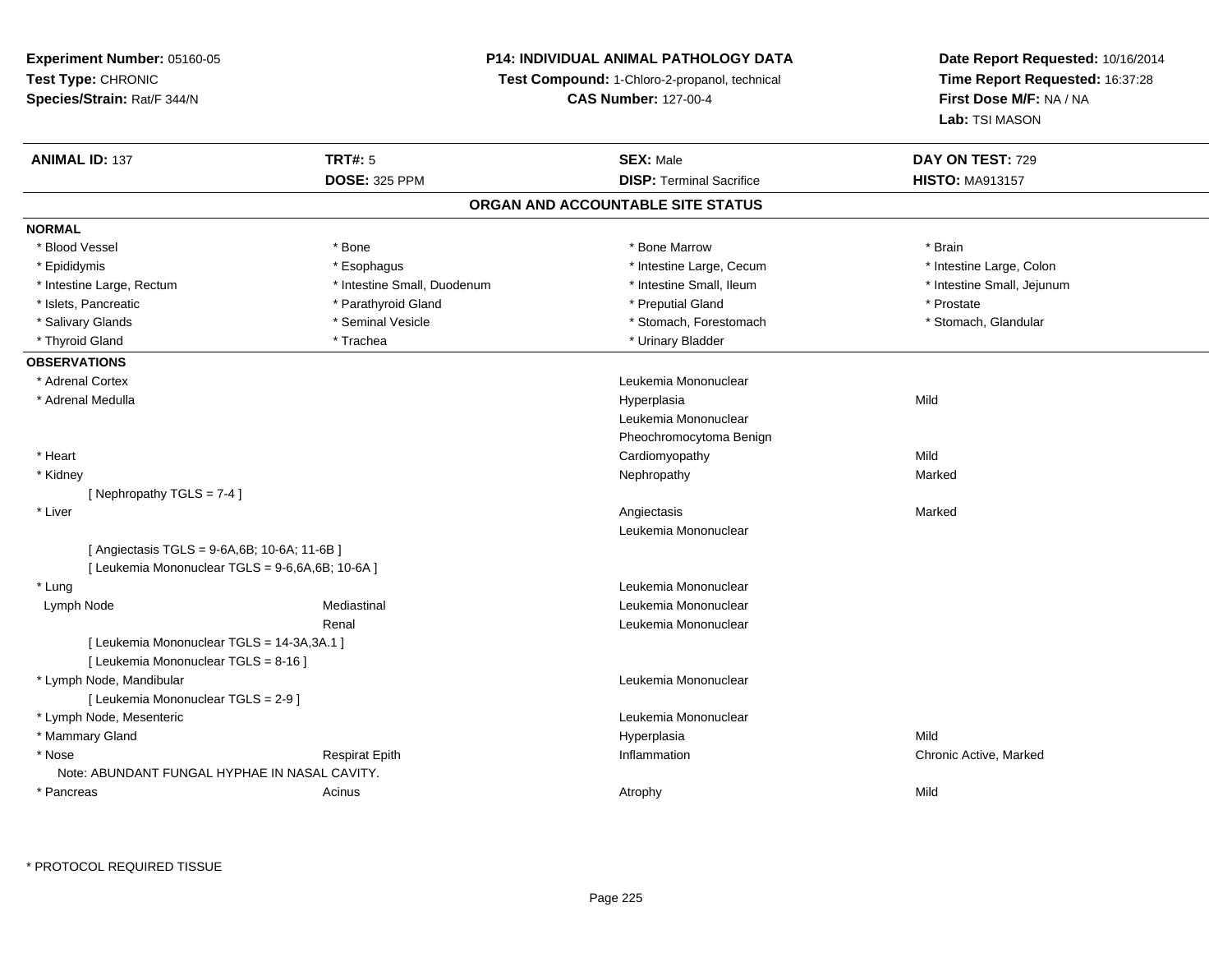| <b>Experiment Number: 05160-05</b><br>Test Type: CHRONIC<br>Species/Strain: Rat/F 344/N |                      | <b>P14: INDIVIDUAL ANIMAL PATHOLOGY DATA</b><br>Test Compound: 1-Chloro-2-propanol, technical<br><b>CAS Number: 127-00-4</b> | Date Report Requested: 10/16/2014<br>Time Report Requested: 16:37:28<br>First Dose M/F: NA / NA<br>Lab: TSI MASON |
|-----------------------------------------------------------------------------------------|----------------------|------------------------------------------------------------------------------------------------------------------------------|-------------------------------------------------------------------------------------------------------------------|
| <b>ANIMAL ID: 137</b>                                                                   | TRT#: 5              | <b>SEX: Male</b>                                                                                                             | DAY ON TEST: 729                                                                                                  |
|                                                                                         | <b>DOSE: 325 PPM</b> | <b>DISP: Terminal Sacrifice</b>                                                                                              | <b>HISTO: MA913157</b>                                                                                            |
|                                                                                         |                      | ORGAN AND ACCOUNTABLE SITE STATUS                                                                                            |                                                                                                                   |
| * Pituitary Gland                                                                       | Pars Distalis        | Adenoma                                                                                                                      |                                                                                                                   |
| [ Adenoma TGLS = 12-8 ]                                                                 |                      |                                                                                                                              |                                                                                                                   |
| * Skin                                                                                  |                      | Keratoacanthoma                                                                                                              |                                                                                                                   |
| [Keratoacanthoma TGLS = 1-10A]                                                          |                      |                                                                                                                              |                                                                                                                   |
| * Spleen                                                                                |                      | Leukemia Mononuclear                                                                                                         |                                                                                                                   |
| Note: TGL 13-NCL                                                                        |                      |                                                                                                                              |                                                                                                                   |
| [Leukemia Mononuclear TGLS = 5-3,3.1,3.2]                                               |                      |                                                                                                                              |                                                                                                                   |
| * Testes                                                                                | Interstit Cell       | Adenoma                                                                                                                      |                                                                                                                   |
|                                                                                         |                      | Atrophy                                                                                                                      | Marked                                                                                                            |
| [Adenoma TGLS = $3-7$ ]                                                                 |                      |                                                                                                                              |                                                                                                                   |
| [Atrophy TGLS = 4-7]                                                                    |                      |                                                                                                                              |                                                                                                                   |
| * Thymus                                                                                | <b>Epithel Cell</b>  | Hyperplasia                                                                                                                  | Mild                                                                                                              |
| PRIMARY CAUSE OF DEATH                                                                  |                      |                                                                                                                              |                                                                                                                   |
| Animal Note: CARCASS YELLOW, TGL 6-NST                                                  |                      |                                                                                                                              |                                                                                                                   |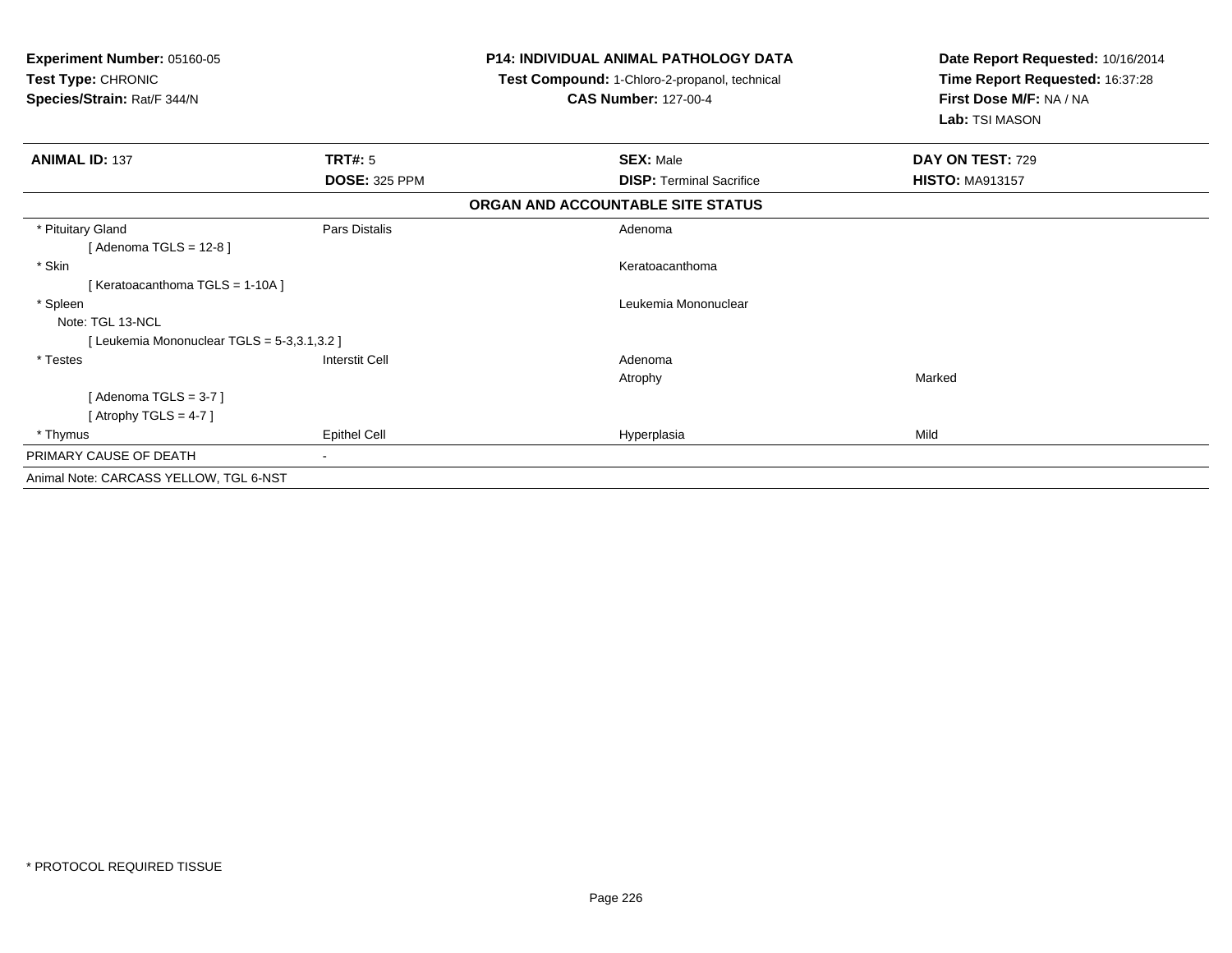### **P14: INDIVIDUAL ANIMAL PATHOLOGY DATA**

**Test Compound:** 1-Chloro-2-propanol, technical

**CAS Number:** 127-00-4

| <b>ANIMAL ID: 138</b>                      | <b>TRT#: 5</b>             | <b>SEX: Male</b>                  | DAY ON TEST: 408         |
|--------------------------------------------|----------------------------|-----------------------------------|--------------------------|
|                                            | <b>DOSE: 325 PPM</b>       | <b>DISP:</b> Moribund Sacrifice   | <b>HISTO: MA913158</b>   |
|                                            |                            | ORGAN AND ACCOUNTABLE SITE STATUS |                          |
| <b>NORMAL</b>                              |                            |                                   |                          |
| * Adrenal Medulla                          | * Blood Vessel             | * Bone                            | * Brain                  |
| * Epididymis                               | * Esophagus                | * Heart                           | * Intestine Large, Cecum |
| * Intestine Large, Colon                   | * Intestine Large, Rectum  | * Intestine Small, Duodenum       | * Intestine Small, Ileum |
| * Intestine Small, Jejunum                 | * Islets, Pancreatic       | * Lung                            | * Lymph Node, Mesenteric |
| * Mammary Gland                            | * Nose                     | * Pancreas                        | * Parathyroid Gland      |
| * Pituitary Gland                          | * Preputial Gland          | * Prostate                        | * Salivary Glands        |
| * Seminal Vesicle                          | * Skin                     | * Spleen                          | * Stomach, Forestomach   |
| * Stomach, Glandular                       | * Testes                   | * Thymus                          | * Thyroid Gland          |
| * Trachea                                  | * Urinary Bladder          |                                   |                          |
| <b>OBSERVATIONS</b>                        |                            |                                   |                          |
| * Adrenal Cortex                           |                            | <b>Cytoplasmic Alteration</b>     | Minimal                  |
| * Bone Marrow                              |                            | Hyperplasia                       | Mild                     |
| * Int Sm Duoden                            |                            |                                   |                          |
| Note: ECTOPIC PANCREAS.                    |                            |                                   |                          |
| * Kidney                                   |                            | Nephropathy                       | Minimal                  |
| * Liver                                    |                            | Hepatodiaphragmatic Nodule        |                          |
|                                            | Centrilobular              | Vacuolization Cytoplasmic         | Minimal                  |
| [ Hepatodiaphragmatic Nodule TGLS = 1-6A ] |                            |                                   |                          |
| * Lymph Node, Mandibular                   |                            | Hyperplasia                       | Plasma Cell, Minimal     |
|                                            |                            | Hyperplasia                       | Lymphoid, Mild           |
| Zymbal's Gland                             |                            | Carcinoma                         |                          |
| [ Carcinoma TGLS = 2-16,17 ]               |                            |                                   |                          |
| PRIMARY CAUSE OF DEATH                     | - Zymbal's Gland Carcinoma |                                   |                          |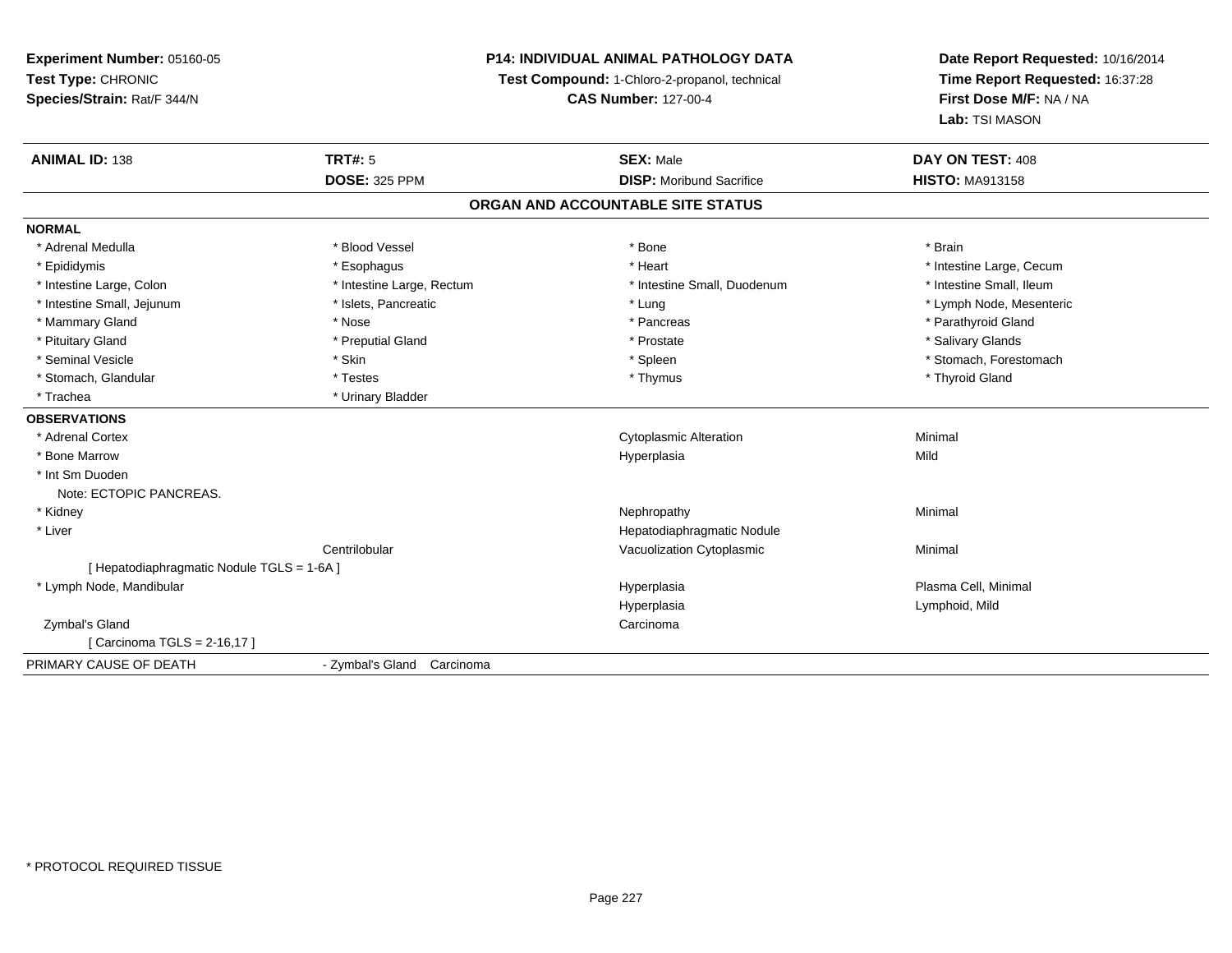**Experiment Number:** 05160-05**Test Type:** CHRONIC **Species/Strain:** Rat/F 344/N**P14: INDIVIDUAL ANIMAL PATHOLOGY DATATest Compound:** 1-Chloro-2-propanol, technical **CAS Number:** 127-00-4**Date Report Requested:** 10/16/2014**Time Report Requested:** 16:37:28**First Dose M/F:** NA / NA**Lab:** TSI MASON**ANIMAL ID:** 139**TRT#:** 5 **SEX:** Male **DAY ON TEST:** 720 **DOSE:** 325 PPM**DISP:** Natural Death **HISTO:** MB913159 **ORGAN AND ACCOUNTABLE SITE STATUSNORMAL**\* Blood Vessel \* Blood Vessel \* Bone \* Brain \* Epididymis\* Parathyroid Gland \* Esophagus \* \* Ammary Gland \* \* Mammary Gland \* \* Nose \* \* Nose \* \* Parathyroid Gland \* \* Parathyroid Gland \* \* Pituitary Gland \* \* Then the state \* Preputial Gland \* Prosection \* Prostate \* \* Salivary Glands \* Salivary Glands \* Salivary Glands \* Salivary Glands \* Salivary Glands \* Salivary Glands \* Salivary Glands \* Salivary Glan \* Seminal Vesicle \* \* \* Trachea \* \* Thymus \* \* Thymus \* \* Thyroid Gland \* \* Thyroid Gland \* \* Trachea \* Urinary Bladder**AUTO PRECLUDES DIAG.**\* Bone Marrow \* Thestine Large, Cecum \* Intestine Large, Cecum \* Intestine Large, Colon \* \* Intestine Large, Rectum \* Intestine Small, Duodenum \* Intestine Small, Ileum \* Intestine Small, Ileum \* Intestine Small, Jejunum \* Islets, Pancreatic \* Pancreas**OBSERVATIONS** \* Adrenal Cortex Leukemia Mononuclear \* Adrenal Medulla Leukemia Mononuclear \* Heart Cardiomyopathyy Moderate \* Kidneyy the control of the control of the control of the control of the control of the control of the control of the control of the control of the control of the control of the control of the control of the control of the contro \* Liver Leukemia Mononuclear [ Leukemia Mononuclear TGLS = 6-6 ] \* LungLeukemia Mononuclear<br>
Hemorrhage<br>
Hemorrhage Lymph Nodee the mediastinal the settlement of the Mild of the Mild of the Mild of the Mild of the Mild of the Mild of the Mild of the Mild of the Mild of the Mild of the Mild of the Mild of the Mild of the Mild of the Mild of the Mi Mediastinal Leukemia MononuclearPancreatic Leukemia Mononuclear [ Hemorrhage TGLS = 7-3 ][ Leukemia Mononuclear TGLS = 7-3 ] \* Lymph Node, Mandibular Leukemia Mononuclear [ Leukemia Mononuclear TGLS = 1-9 ] \* Lymph Node, Mesentericc **Example 2018 Hemorrhage** e Mild Leukemia Mononuclear[ Hemorrhage TGLS = 4-8 ][ Leukemia Mononuclear TGLS = 4-8 ] \* Skinn anns an t-ainmeile anns an t-ainmeile anns an t-ainmeile anns an t-ainmeile anns an t-ainmeile anns an t-ainm  $[$  Keratoacanthoma TGLS = 8-16 ]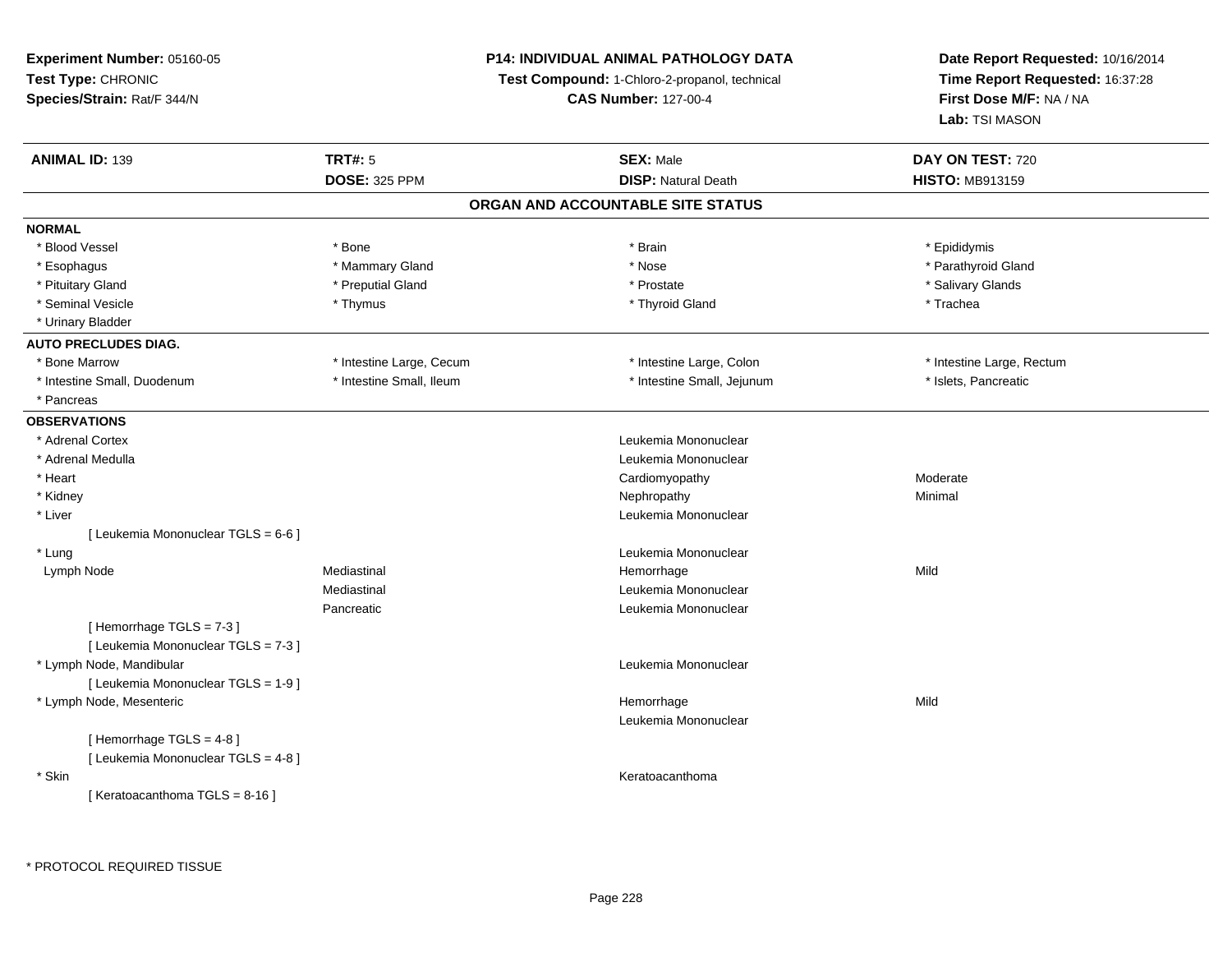| <b>Experiment Number: 05160-05</b><br><b>Test Type: CHRONIC</b><br>Species/Strain: Rat/F 344/N |                                     | <b>P14: INDIVIDUAL ANIMAL PATHOLOGY DATA</b><br>Test Compound: 1-Chloro-2-propanol, technical<br><b>CAS Number: 127-00-4</b>                                                                                                                                                                                  | Date Report Requested: 10/16/2014<br>Time Report Requested: 16:37:28<br>First Dose M/F: NA / NA<br>Lab: TSI MASON |
|------------------------------------------------------------------------------------------------|-------------------------------------|---------------------------------------------------------------------------------------------------------------------------------------------------------------------------------------------------------------------------------------------------------------------------------------------------------------|-------------------------------------------------------------------------------------------------------------------|
| <b>ANIMAL ID: 139</b>                                                                          | TRT#: 5                             | <b>SEX: Male</b>                                                                                                                                                                                                                                                                                              | DAY ON TEST: 720                                                                                                  |
|                                                                                                | <b>DOSE: 325 PPM</b>                | <b>DISP: Natural Death</b>                                                                                                                                                                                                                                                                                    | <b>HISTO: MB913159</b>                                                                                            |
|                                                                                                |                                     | ORGAN AND ACCOUNTABLE SITE STATUS                                                                                                                                                                                                                                                                             |                                                                                                                   |
| * Spleen                                                                                       |                                     | Leukemia Mononuclear                                                                                                                                                                                                                                                                                          |                                                                                                                   |
| * Stomach. Forestomach                                                                         | Epithelium                          | Hyperplasia                                                                                                                                                                                                                                                                                                   | Mild                                                                                                              |
|                                                                                                |                                     | Inflammation                                                                                                                                                                                                                                                                                                  | Chronic Active, Moderate                                                                                          |
| [Hyperplasia TGLS = 10-15]<br>[ Inflammation TGLS = $10-15$ ]                                  |                                     |                                                                                                                                                                                                                                                                                                               |                                                                                                                   |
| * Stomach, Glandular                                                                           |                                     | Necrosis                                                                                                                                                                                                                                                                                                      | Moderate                                                                                                          |
| [Necrosis TGLS = $11-15,15A$ ]                                                                 |                                     |                                                                                                                                                                                                                                                                                                               |                                                                                                                   |
| * Testes                                                                                       | <b>Bilateral, Interstit Cell</b>    | Adenoma                                                                                                                                                                                                                                                                                                       |                                                                                                                   |
|                                                                                                |                                     | Atrophy                                                                                                                                                                                                                                                                                                       | Moderate                                                                                                          |
| [Adenoma TGLS = 2-7; 9-7A]                                                                     |                                     |                                                                                                                                                                                                                                                                                                               |                                                                                                                   |
| [Atrophy TGLS = $3-7$ ]                                                                        |                                     |                                                                                                                                                                                                                                                                                                               |                                                                                                                   |
| PRIMARY CAUSE OF DEATH                                                                         | - UNCERTAIN                         |                                                                                                                                                                                                                                                                                                               |                                                                                                                   |
| <b>CONTRIBUTORY CAUSE OF DEATH</b>                                                             | - Adrenal Cortex<br>Node Pancreatic | Leukemia Mononuclear;Adrenal Medulla Leukemia Mononuclear;Liver Leukemia Mononuclear;Lung Leukemia Mononuclear;Lymph<br>Leukemia Mononuclear;Lymph Node Mediastinal Leukemia Mononuclear;Lymph Node;Mandibular Leukemia Mononuclear;Lymph<br>Node:Mesenteric Leukemia Mononuclear:Spleen Leukemia Mononuclear |                                                                                                                   |
| Animal Note: THORACIC CAVITY 3CC CLEAR FLUID, TGL 5-NST                                        |                                     |                                                                                                                                                                                                                                                                                                               |                                                                                                                   |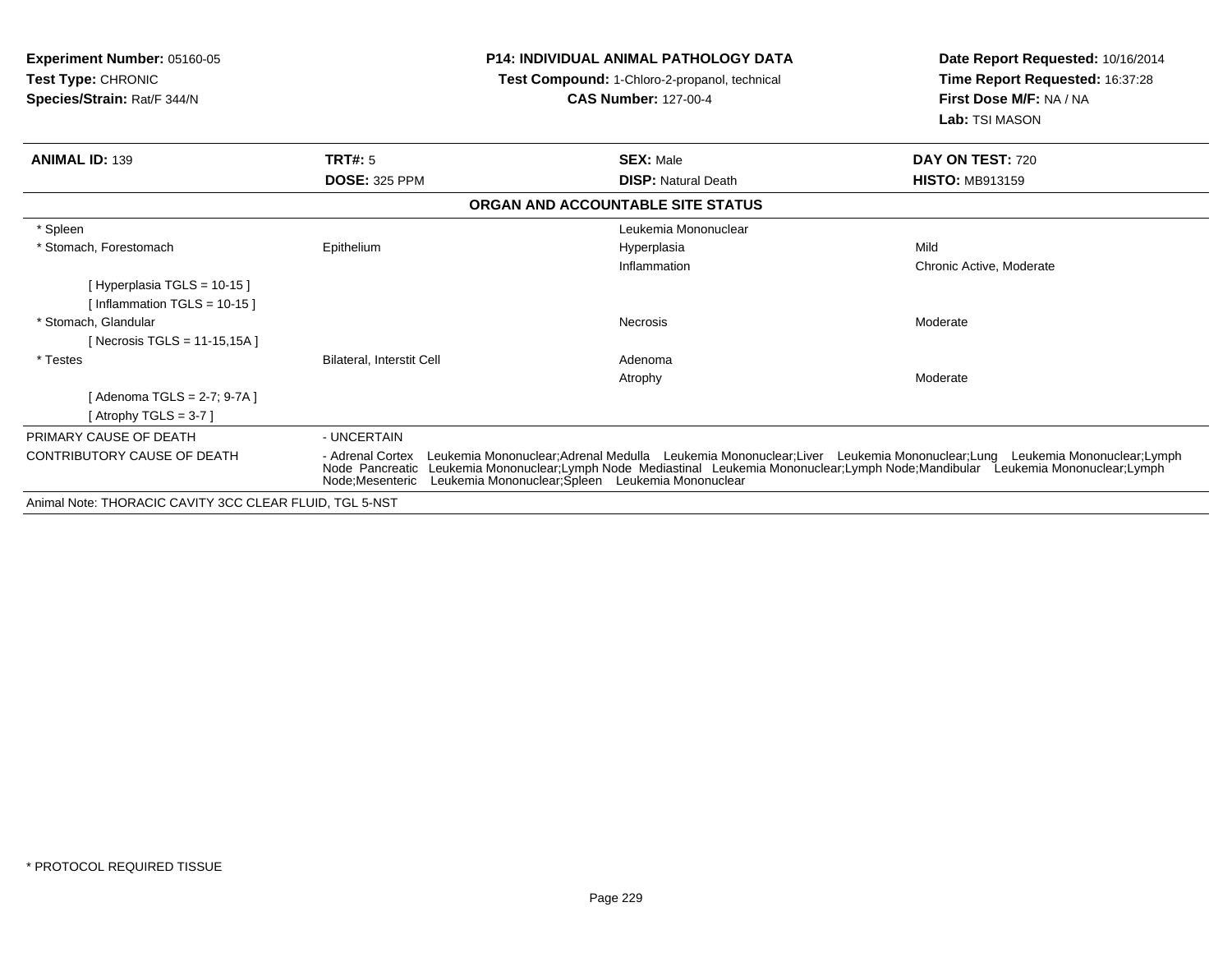**Experiment Number:** 05160-05**Test Type:** CHRONIC **Species/Strain:** Rat/F 344/N**P14: INDIVIDUAL ANIMAL PATHOLOGY DATATest Compound:** 1-Chloro-2-propanol, technical **CAS Number:** 127-00-4**Date Report Requested:** 10/16/2014**Time Report Requested:** 16:37:28**First Dose M/F:** NA / NA**Lab:** TSI MASON**ANIMAL ID:** 140**TRT#:** 5 **SEX:** Male **DAY ON TEST:** 729 **DOSE:** 325 PPM**DISP:** Terminal Sacrifice **HISTO:** MA913160 **ORGAN AND ACCOUNTABLE SITE STATUSNORMAL**\* Adrenal Cortex \* Adrenal Cortex \* \* Adrenal Medulla \* \* Adrenal Medulla \* \* Blood Vessel \* \* Brood Vessel \* \* Bone \* Esophagus \* Bone Marrow \* Brain \* Epididymis \* Esophagus \* Intestine Small, Duodenum \* Intestine Large, Cecum \* Intestine Large, Colon \* Intestine Small, Nutestine Large, Rectum \* Intestine Small, Duodenum \* Intestine Small, Duodenum \* Intestine Small, Duodenum \* Intestine Small, Duodenum \* Intestine Small \* Intestine Small, Ileum \* \* Thestine Small, Jejunum \* \* Sets, Pancreatic \* \* Thestine Small, Nejunum \* Lymph Node, Mandibular \* Lymph Node, Mesenteric \* Mammary Gland \* Nose \* Pancreas\* Prostate \* Parathyroid Gland \* **All and \* Pituitary Gland \* Prostate and \* Preputial Gland** \* Preputial Gland \* Stomach, Glandular \* Salivary Glands \* Seminal Vesicle \* Seminal Vesicle \* \* Stomach, Forestomach \* Thyroid Gland \* Trachea \* Trachea \* Trachea \* Urinary Bladder **INSUFFICIENT TISSUE** \* Thymus**OBSERVATIONS** \* Heart Cardiomyopathy Minimal \* Kidneyy the controller that the controller temperature of  $\lambda$  . Nephropathy the controller temperature  $\lambda$  Moderate \* Liverr and the contract of the contract of the contract of the contract of the contract of the contract of the contract of the contract of the contract of the contract of the contract of the contract of the contract of the cont s Mild Hepatocellular Carcinoma Hepatodiaphragmatic NoduleBile Duct Hyperplasiaa Mild [ Angiectasis TGLS = 8-6 ][ Hepatocellular Carcinoma TGLS = 6-6 ][ Hepatodiaphragmatic Nodule TGLS = 4-6A ][ Hyperplasia TGLS = 7-6B ] \* Lung Alveolar/Bronchiolar Adenoma Hemorrhagee Mild Alveolar Epithh anns an t-India anns an t-India anns an t-India anns an t-India anns an t-India anns an t-India anns an t-In Note: HEMORRHAGE (SUBPLEURAL) MAY BE AGONAL. $[$  Hemorrhage TGLS = 5-2,2A,3  $]$  \* Skinn and the state of the Subcut Tiss and the state of the Subset of the Subset of the Subset of the Subset of the Subset of the Subset of the Subset of the Subset of the Subset of the Subset of the Subset of the Subset of th  $[$  Fibroma TGLS = 1-10A  $]$  \* Spleenn and the control of the control of the control of the control of the control of the control of the control of the control of the control of the control of the control of the control of the control of the control of the co  $[$  Fibrosis TGLS = 3-3  $]$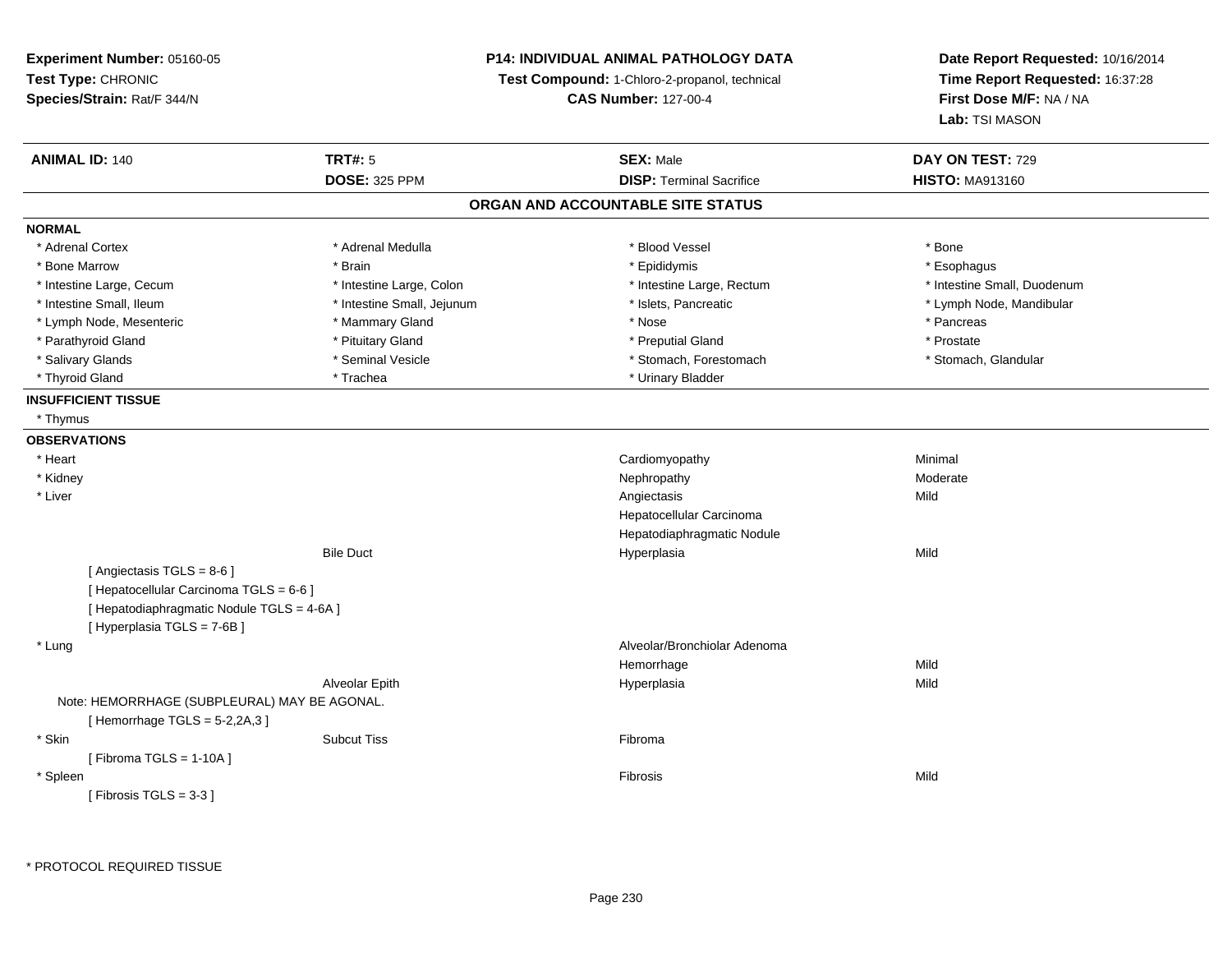| Experiment Number: 05160-05<br>Test Type: CHRONIC<br>Species/Strain: Rat/F 344/N | <b>P14: INDIVIDUAL ANIMAL PATHOLOGY DATA</b><br>Test Compound: 1-Chloro-2-propanol, technical<br><b>CAS Number: 127-00-4</b> |                                   | Date Report Requested: 10/16/2014<br>Time Report Requested: 16:37:28<br>First Dose M/F: NA / NA |
|----------------------------------------------------------------------------------|------------------------------------------------------------------------------------------------------------------------------|-----------------------------------|-------------------------------------------------------------------------------------------------|
|                                                                                  |                                                                                                                              |                                   | Lab: TSI MASON                                                                                  |
| <b>ANIMAL ID: 140</b>                                                            | TRT#: 5                                                                                                                      | <b>SEX: Male</b>                  | <b>DAY ON TEST: 729</b>                                                                         |
|                                                                                  | <b>DOSE: 325 PPM</b>                                                                                                         | <b>DISP: Terminal Sacrifice</b>   | <b>HISTO: MA913160</b>                                                                          |
|                                                                                  |                                                                                                                              | ORGAN AND ACCOUNTABLE SITE STATUS |                                                                                                 |
| * Testes                                                                         | <b>Bilateral, Interstit Cell</b>                                                                                             | Adenoma                           |                                                                                                 |
| [Adenoma TGLS = $2-7$ ]                                                          |                                                                                                                              |                                   |                                                                                                 |
| PRIMARY CAUSE OF DEATH                                                           |                                                                                                                              |                                   |                                                                                                 |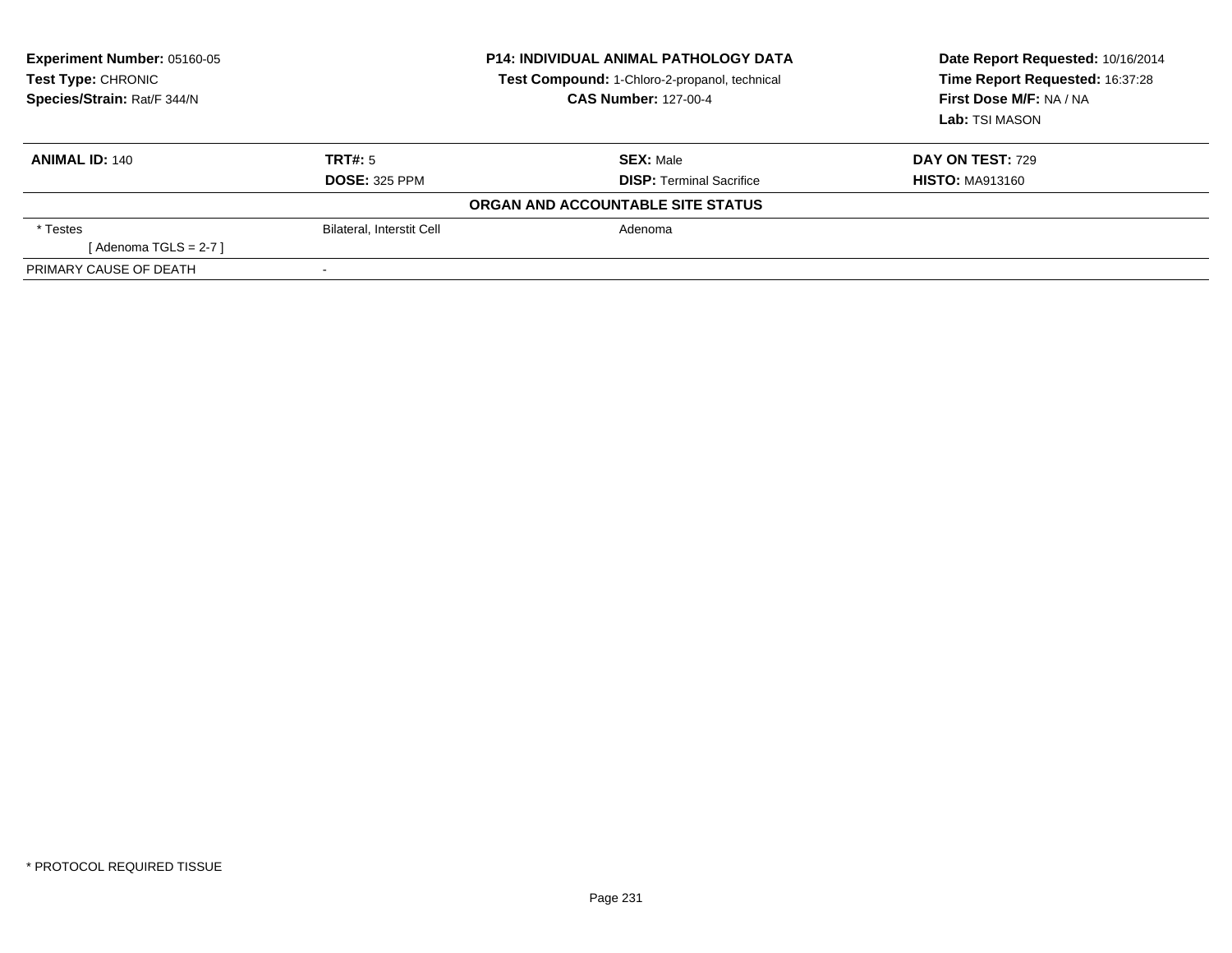### **P14: INDIVIDUAL ANIMAL PATHOLOGY DATA**

**Test Compound:** 1-Chloro-2-propanol, technical

**CAS Number:** 127-00-4

| <b>ANIMAL ID: 141</b>                      | <b>TRT#: 5</b>              | <b>SEX: Male</b>                  | DAY ON TEST: 667           |  |
|--------------------------------------------|-----------------------------|-----------------------------------|----------------------------|--|
|                                            | <b>DOSE: 325 PPM</b>        | <b>DISP: Natural Death</b>        | <b>HISTO: MA913161</b>     |  |
|                                            |                             | ORGAN AND ACCOUNTABLE SITE STATUS |                            |  |
| <b>NORMAL</b>                              |                             |                                   |                            |  |
| * Adrenal Cortex                           | * Adrenal Medulla           | * Blood Vessel                    | * Bone                     |  |
| * Brain                                    | * Esophagus                 | * Intestine Large, Cecum          | * Intestine Large, Colon   |  |
| * Intestine Large, Rectum                  | * Intestine Small, Duodenum | * Intestine Small, Ileum          | * Intestine Small, Jejunum |  |
| * Lymph Node, Mandibular                   | * Lymph Node, Mesenteric    | * Mammary Gland                   | * Pancreas                 |  |
| * Parathyroid Gland                        | * Pituitary Gland           | * Prostate                        | * Salivary Glands          |  |
| * Seminal Vesicle                          | * Skin                      | * Stomach, Forestomach            | * Thyroid Gland            |  |
| * Trachea                                  | * Urinary Bladder           |                                   |                            |  |
| <b>OBSERVATIONS</b>                        |                             |                                   |                            |  |
| * Bone Marrow                              |                             | Fibrosis                          | Minimal                    |  |
| * Epididymis                               |                             | Mesothelioma Malignant            |                            |  |
| [Mesothelioma Malignant TGLS = 6-7,7A]     |                             |                                   |                            |  |
| * Heart                                    |                             | Cardiomyopathy                    | Mild                       |  |
|                                            | Atrium                      | Thrombosis                        | Mild                       |  |
| * Islets, Pancreatic                       |                             | Adenoma                           |                            |  |
| * Kidney                                   |                             | Nephropathy                       | Mild                       |  |
|                                            | <b>Renal Tubule</b>         | Pigmentation                      | Mild                       |  |
| * Liver                                    |                             | Deformity                         |                            |  |
|                                            | Centrilobular               | Degeneration                      | Mild                       |  |
| [Deformity TGLS = 12-6A]                   |                             |                                   |                            |  |
| [Degeneration TGLS = 3-6,6A]               |                             |                                   |                            |  |
| * Lung                                     | Alveolar Epith              | Hyperplasia                       | Moderate                   |  |
| [Hyperplasia TGLS = 11-2A]                 |                             |                                   |                            |  |
| Lymph Node                                 | Mediastinal                 | Congestion                        | Minimal                    |  |
|                                            | Mediastinal                 | <b>Infiltration Cellular</b>      | Histiocyte, Mild           |  |
| [Congestion TGLS = 10-3A]                  |                             |                                   |                            |  |
| [ Infiltration Cellular TGLS = 10-3A ]     |                             |                                   |                            |  |
| Mesentery                                  |                             | Mesothelioma Malignant            |                            |  |
| [Mesothelioma Malignant TGLS = 5-16; 7-9A] |                             |                                   |                            |  |
| * Nose                                     | <b>Respirat Epith</b>       | Inflammation                      | Chronic Active, Mild       |  |
| * Preputial Gland                          |                             | Cyst                              | Moderate                   |  |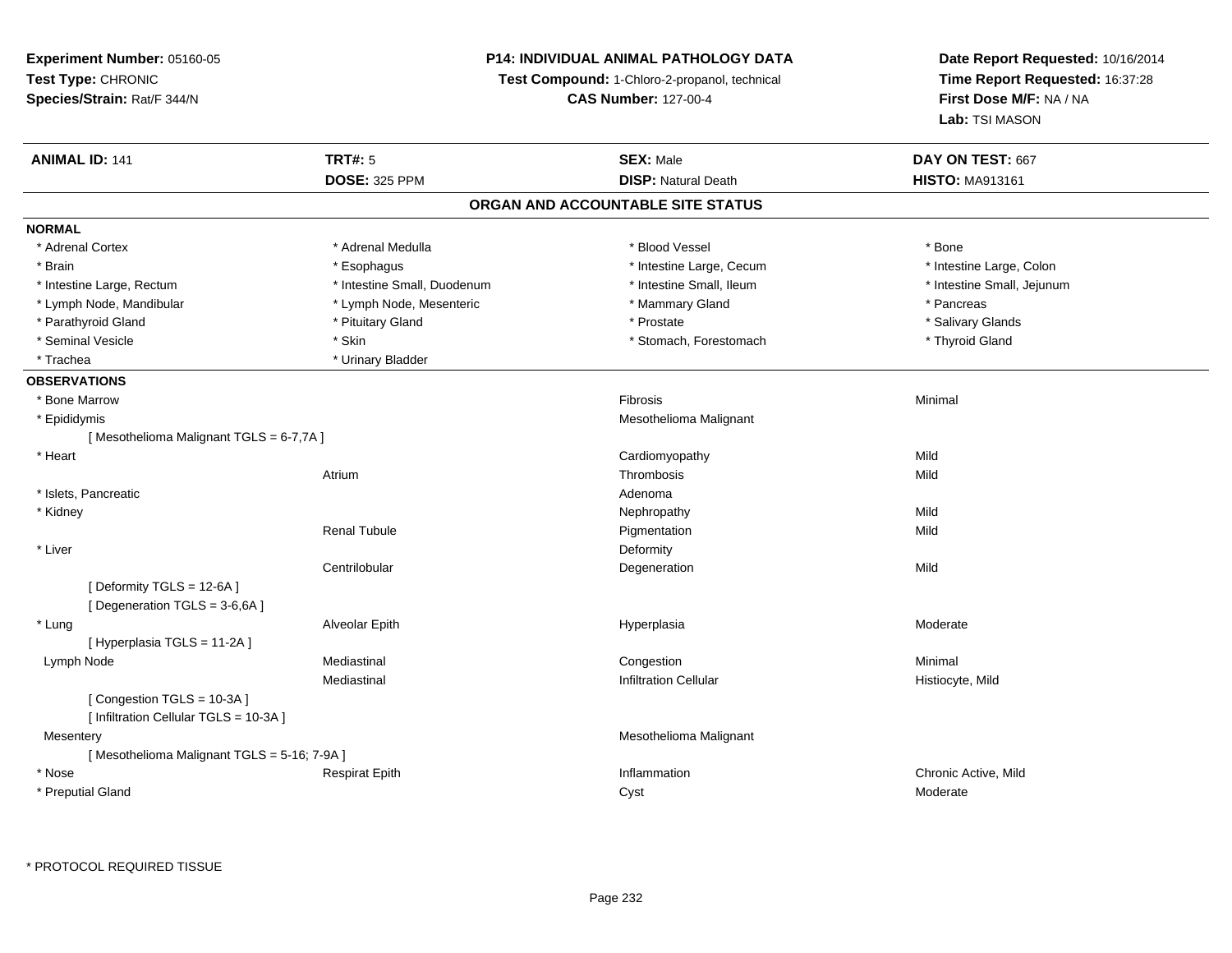| <b>Experiment Number: 05160-05</b><br><b>Test Type: CHRONIC</b><br>Species/Strain: Rat/F 344/N |                                                | <b>P14: INDIVIDUAL ANIMAL PATHOLOGY DATA</b><br>Test Compound: 1-Chloro-2-propanol, technical<br><b>CAS Number: 127-00-4</b> | Date Report Requested: 10/16/2014<br>Time Report Requested: 16:37:28<br>First Dose M/F: NA / NA<br>Lab: TSI MASON |
|------------------------------------------------------------------------------------------------|------------------------------------------------|------------------------------------------------------------------------------------------------------------------------------|-------------------------------------------------------------------------------------------------------------------|
| <b>ANIMAL ID: 141</b>                                                                          | TRT#: 5                                        | <b>SEX: Male</b>                                                                                                             | DAY ON TEST: 667                                                                                                  |
|                                                                                                | <b>DOSE: 325 PPM</b>                           | <b>DISP: Natural Death</b>                                                                                                   | <b>HISTO: MA913161</b>                                                                                            |
|                                                                                                |                                                | ORGAN AND ACCOUNTABLE SITE STATUS                                                                                            |                                                                                                                   |
| [ Cyst TGLS = 1-10 ]                                                                           |                                                |                                                                                                                              |                                                                                                                   |
| * Spleen                                                                                       |                                                | Hematopoietic Cell Proliferation                                                                                             | Moderate                                                                                                          |
| Note: TGL 9-NCL                                                                                |                                                |                                                                                                                              |                                                                                                                   |
| * Stomach, Glandular                                                                           |                                                | <b>Necrosis</b>                                                                                                              | Mild                                                                                                              |
| [Necrosis TGLS = 13-15A]                                                                       |                                                |                                                                                                                              |                                                                                                                   |
| * Testes                                                                                       | Bilateral, Interstit Cell                      | Adenoma                                                                                                                      |                                                                                                                   |
|                                                                                                |                                                | Mesothelioma Malignant                                                                                                       |                                                                                                                   |
| [ Adenoma TGLS = 4,8-7 ]                                                                       |                                                |                                                                                                                              |                                                                                                                   |
| * Thymus                                                                                       |                                                | Atrophy                                                                                                                      | Mild                                                                                                              |
| PRIMARY CAUSE OF DEATH                                                                         | - UNCERTAIN                                    |                                                                                                                              |                                                                                                                   |
| CONTRIBUTORY CAUSE OF DEATH                                                                    | - Epididymis Mesothelioma Malignant; Mesentery | Mesothelioma Malignant; Testes Mesothelioma Malignant                                                                        |                                                                                                                   |
| Animal Note: ABDOMINAL CAVITY BROWN FLUID, TGL 2-NST                                           |                                                |                                                                                                                              |                                                                                                                   |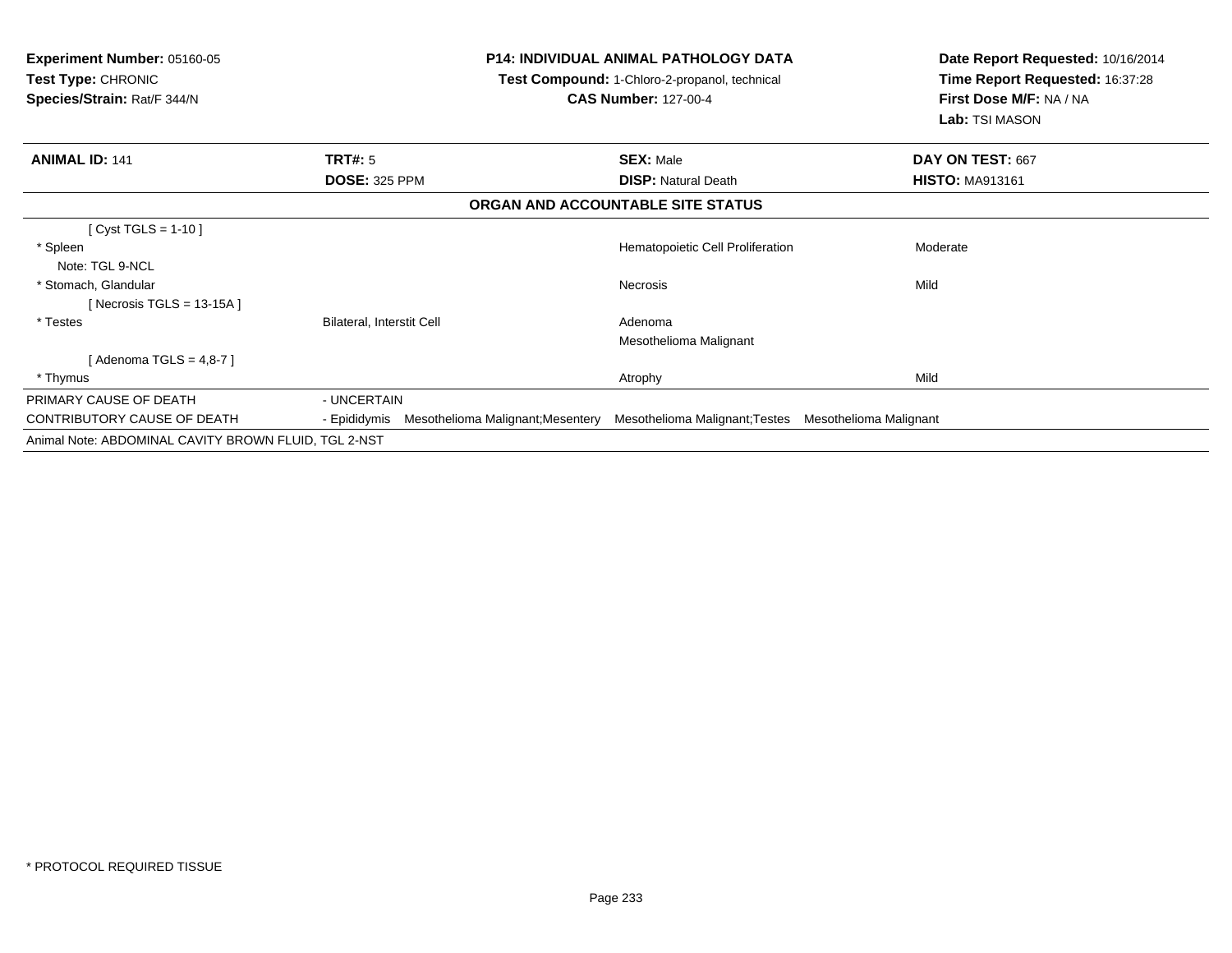### **P14: INDIVIDUAL ANIMAL PATHOLOGY DATA**

**Test Compound:** 1-Chloro-2-propanol, technical

**CAS Number:** 127-00-4

| <b>ANIMAL ID: 142</b>                               | <b>TRT#: 5</b>            | <b>SEX: Male</b>                  | DAY ON TEST: 729         |  |
|-----------------------------------------------------|---------------------------|-----------------------------------|--------------------------|--|
|                                                     | <b>DOSE: 325 PPM</b>      | <b>DISP: Terminal Sacrifice</b>   | <b>HISTO: MA913162</b>   |  |
|                                                     |                           | ORGAN AND ACCOUNTABLE SITE STATUS |                          |  |
| <b>NORMAL</b>                                       |                           |                                   |                          |  |
| * Adrenal Cortex                                    | * Blood Vessel            | $*$ Bone                          | * Bone Marrow            |  |
| * Brain                                             | * Epididymis              | * Esophagus                       | * Intestine Large, Cecum |  |
| * Intestine Large, Colon                            | * Intestine Large, Rectum | * Intestine Small, Duodenum       | * Intestine Small, Ileum |  |
| * Intestine Small, Jejunum                          | * Islets, Pancreatic      | * Lymph Node, Mandibular          | * Lymph Node, Mesenteric |  |
| * Mammary Gland                                     | * Parathyroid Gland       | * Pituitary Gland                 | * Prostate               |  |
| * Salivary Glands                                   | * Seminal Vesicle         | * Skin                            | * Stomach, Forestomach   |  |
| * Stomach, Glandular                                | * Thymus                  | * Trachea                         | * Urinary Bladder        |  |
| <b>OBSERVATIONS</b>                                 |                           |                                   |                          |  |
| * Adrenal Medulla                                   |                           | Pheochromocytoma Benign           |                          |  |
| * Heart                                             |                           | Cardiomyopathy                    | Moderate                 |  |
| * Kidney                                            |                           | Nephropathy                       | Mild                     |  |
| * Liver                                             |                           | Angiectasis                       | Mild                     |  |
|                                                     |                           | Degeneration                      | Cystic, Mild             |  |
|                                                     |                           | Eosinophilic Focus                |                          |  |
|                                                     | <b>Bile Duct</b>          | Hyperplasia                       | Mild                     |  |
| Note: NO LESION ACCOUNTS FOR GRANULARITY. TGL 3-NCL |                           |                                   |                          |  |
| [ Eosinophilic Focus TGLS = 5-6A]                   |                           |                                   |                          |  |
| [ Hyperplasia TGLS = 5-6A]                          |                           |                                   |                          |  |
| * Lung                                              | Alveolar Epith            | Hyperplasia                       | Mild                     |  |
| Note: AGONAL HEMORRHAGE IS PRESENT. TGL 4-NCL       |                           |                                   |                          |  |
| * Nose                                              | <b>Respirat Epith</b>     | Inflammation                      | Chronic Active, Minimal  |  |
| * Pancreas                                          | Acinus                    | Atrophy                           | Mild                     |  |
| * Preputial Gland                                   |                           | Adenoma                           |                          |  |
| * Spleen                                            |                           | Fibrosis                          | Mild                     |  |
| [Fibrosis TGLS = $2-3$ ]                            |                           |                                   |                          |  |
| * Testes                                            | Bilateral, Interstit Cell | Adenoma                           |                          |  |
| [Adenoma TGLS = $1-7$ ]                             |                           |                                   |                          |  |
| * Thyroid Gland                                     | C Cell                    | Hyperplasia                       | Mild                     |  |
| PRIMARY CAUSE OF DEATH                              | $\sim$                    |                                   |                          |  |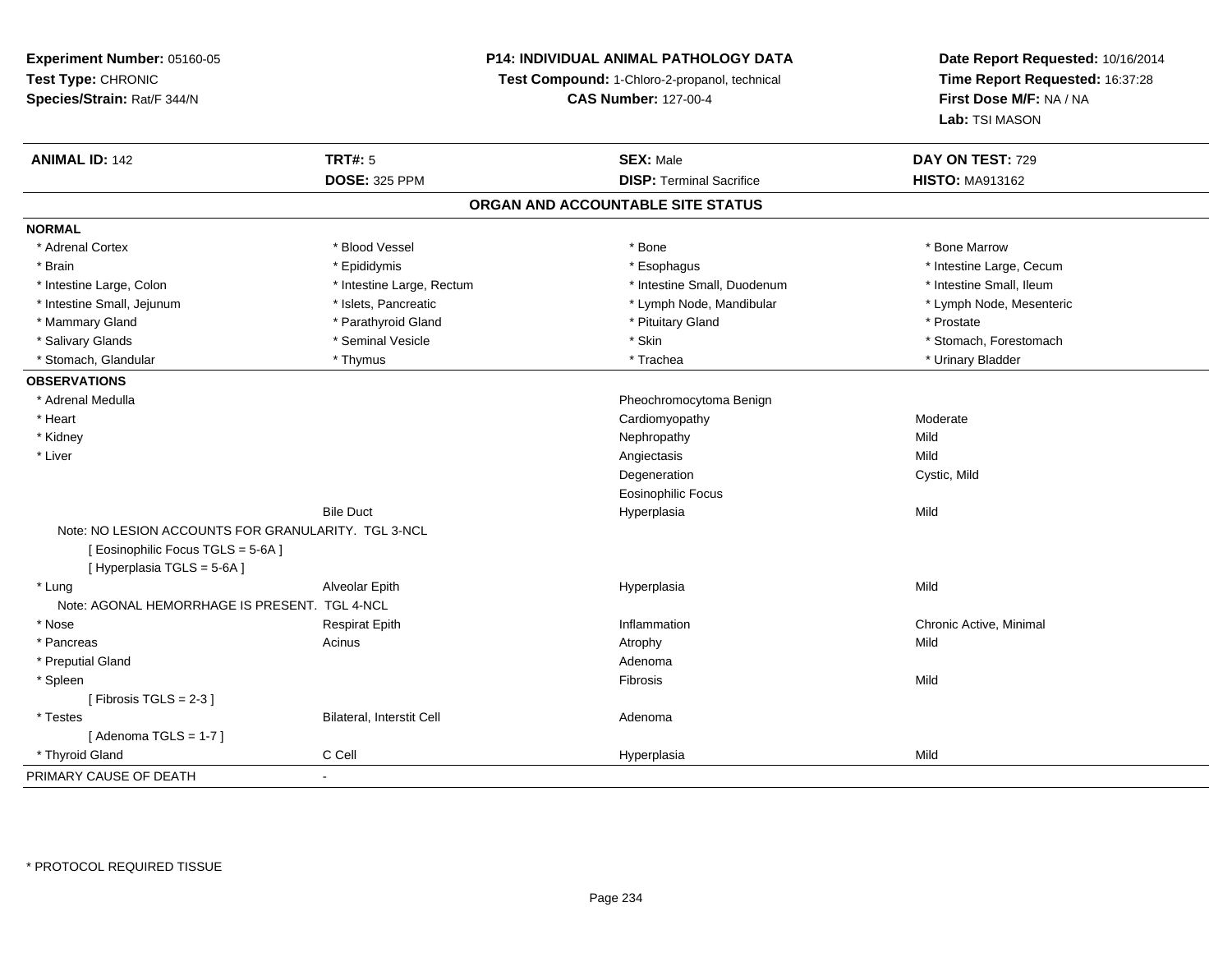**Experiment Number:** 05160-05**Test Type:** CHRONIC **Species/Strain:** Rat/F 344/N**P14: INDIVIDUAL ANIMAL PATHOLOGY DATATest Compound:** 1-Chloro-2-propanol, technical **CAS Number:** 127-00-4**Date Report Requested:** 10/16/2014**Time Report Requested:** 16:37:28**First Dose M/F:** NA / NA**Lab:** TSI MASON**ANIMAL ID:** 143**TRT#:** 5 **SEX:** Male **DAY ON TEST:** 533 **DOSE:** 325 PPM**DISP:** Moribund Sacrifice **HISTO:** MA913163 **ORGAN AND ACCOUNTABLE SITE STATUSNORMAL**\* Adrenal Medulla \* Adrenal Medulla \* Blood Vessel \* Bone \* Epididymis\* Intestine Large, Rectum \* Esophagus \* Intestine Large, Cecum \* Intestine Large, Cecum \* Intestine Large, Colon \* Intestine Small, Duodenum \* Intestine Small, Ileum \* Intestine Small, Jejunum \* Islets, Pancreatic\* Mammary Gland \* Parathyroid Gland \* Parathyroid Gland \* Peripheral Nerve \* Peripheral Nerve \* Pituitary Gland \* Seminal Vesicle \* Preputial Gland \* \* Annual vesicle \* \* Prostate \* \* Salivary Glands \* \* Salivary Glands \* \* Seminal Vesicle \* \* Skin Spinal Cord \* Thymus \* Thyroid Gland \* Trachea**OBSERVATIONS** \* Adrenal Cortex Leukemia Mononuclear \* Bone MarrowLeukemia Mononuclear<br>Hemorrhage \* Brainhemorrhage and the morrhage of the morrhage of the Moderate Moderate  $\sim$  Moderate  $\sim$  Moderate  $\sim$ [ Hemorrhage TGLS = 10-1 ] \* Heart Cardiomyopathy Minimal Leukemia Mononuclear \* Kidneyy the control of the control of the control of the control of the control of the control of the control of the control of the control of the control of the control of the control of the control of the control of the contro \* Liver Leukemia Mononuclear [ Leukemia Mononuclear TGLS = 5-6 ] \* Lung Leukemia Mononuclear Lymph NodeMediastinal **Mediastinal** Mononuclear **Leukemia Mononuclear** [ Leukemia Mononuclear TGLS = 6-3A ] \* Lymph Node, Mandibular Leukemia Mononuclear \* Lymph Node, Mesenteric Leukemia Mononuclear \* NoseRespirat Epith **Leukemia Mononuclear**  \* Pancreass the control of the control of the control of the control of the control of the control of the control of the control of the control of the control of the control of the control of the control of the control of the contro Perph Nerve Note: SCIATIC NERVE IS NORMAL. \* Spleen Leukemia Mononuclear [ Leukemia Mononuclear TGLS = 4-3 ] \* Stomach, Forestomachh ann an t-ìre ann an t-ìre ann an t-ìre ann an t-ìre ann an t-ìre ann an t-ìre ann an Mild [ Ulcer TGLS = 9-15B ]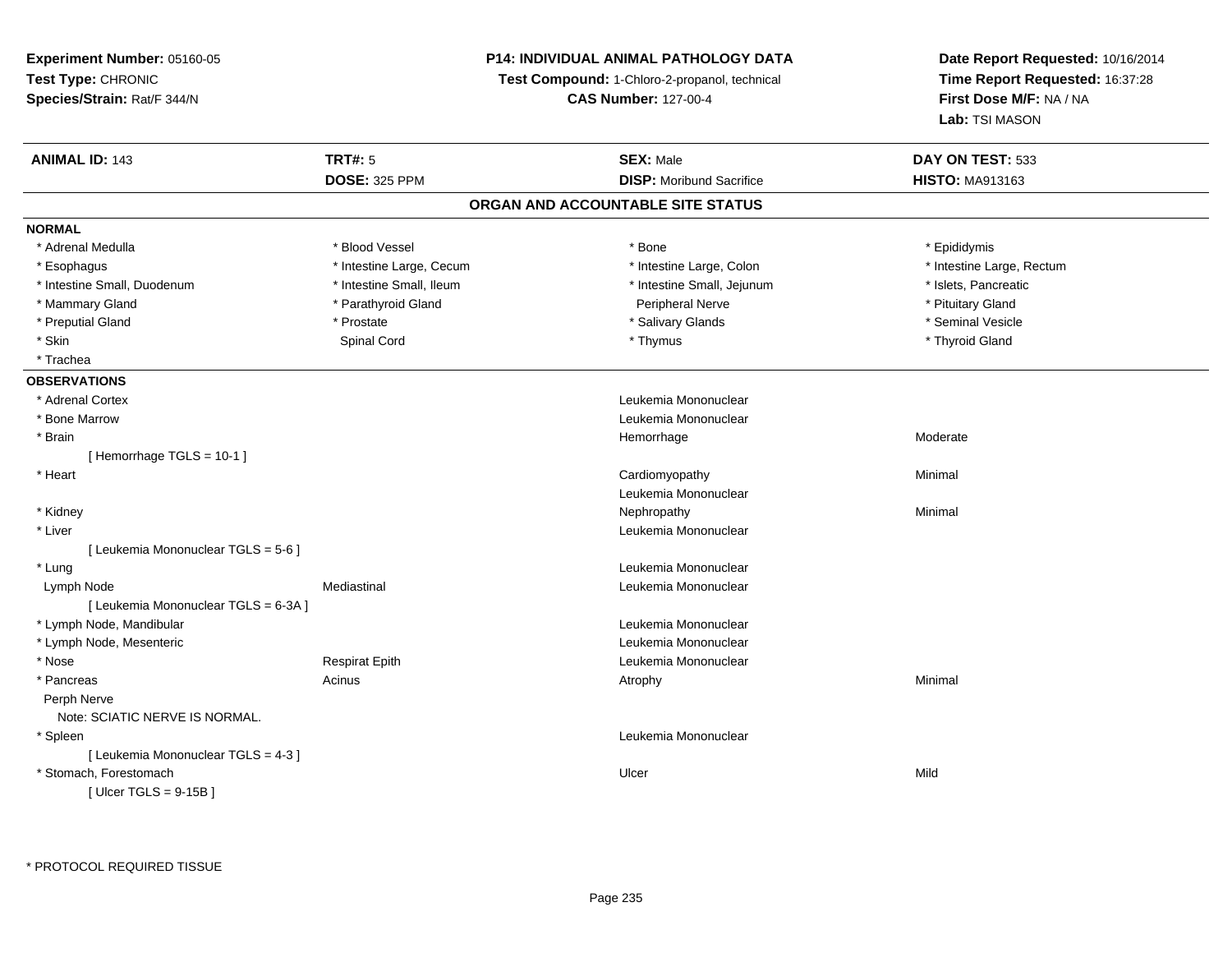| <b>Experiment Number: 05160-05</b><br><b>Test Type: CHRONIC</b><br>Species/Strain: Rat/F 344/N |                                  | <b>P14: INDIVIDUAL ANIMAL PATHOLOGY DATA</b><br>Test Compound: 1-Chloro-2-propanol, technical<br><b>CAS Number: 127-00-4</b>                                                                                                                                                                                                     | Date Report Requested: 10/16/2014<br>Time Report Requested: 16:37:28<br>First Dose M/F: NA / NA<br>Lab: TSI MASON |
|------------------------------------------------------------------------------------------------|----------------------------------|----------------------------------------------------------------------------------------------------------------------------------------------------------------------------------------------------------------------------------------------------------------------------------------------------------------------------------|-------------------------------------------------------------------------------------------------------------------|
| <b>ANIMAL ID: 143</b>                                                                          | <b>TRT#: 5</b>                   | <b>SEX: Male</b>                                                                                                                                                                                                                                                                                                                 | DAY ON TEST: 533                                                                                                  |
|                                                                                                | <b>DOSE: 325 PPM</b>             | <b>DISP:</b> Moribund Sacrifice                                                                                                                                                                                                                                                                                                  | <b>HISTO: MA913163</b>                                                                                            |
|                                                                                                |                                  | ORGAN AND ACCOUNTABLE SITE STATUS                                                                                                                                                                                                                                                                                                |                                                                                                                   |
| * Stomach, Glandular<br>[Necrosis TGLS = 8-15A]                                                |                                  | Necrosis                                                                                                                                                                                                                                                                                                                         | Minimal                                                                                                           |
| * Testes<br>$[$ Adenoma TGLS = 1-7 $]$                                                         | <b>Bilateral, Interstit Cell</b> | Adenoma                                                                                                                                                                                                                                                                                                                          |                                                                                                                   |
| * Urinary Bladder                                                                              |                                  | Hemorrhage                                                                                                                                                                                                                                                                                                                       | Mild                                                                                                              |
| Note: DILATION NOT A MICRO LESION. TGL 2-NCL                                                   |                                  |                                                                                                                                                                                                                                                                                                                                  |                                                                                                                   |
| [Hemorrhage TGLS = $3-9$ ]                                                                     |                                  |                                                                                                                                                                                                                                                                                                                                  |                                                                                                                   |
| PRIMARY CAUSE OF DEATH                                                                         | - UNCERTAIN                      |                                                                                                                                                                                                                                                                                                                                  |                                                                                                                   |
| <b>CONTRIBUTORY CAUSE OF DEATH</b>                                                             |                                  | - Bone Marrow Leukemia Mononuclear;Heart Leukemia Mononuclear;Liver Leukemia Mononuclear;Lung Leukemia Mononuclear;Lymph Node<br>Mediastinal Leukemia Mononuclear;Lymph Node;Mandibular Leukemia Mononuclear;Lymph Node;Mesenteric Leukemia Mononuclear;Nose Respirat<br>Epith Leukemia Mononuclear; Spleen Leukemia Mononuclear |                                                                                                                   |
| Animal Note: CARCASS THIN, TGL 7-NST                                                           |                                  |                                                                                                                                                                                                                                                                                                                                  |                                                                                                                   |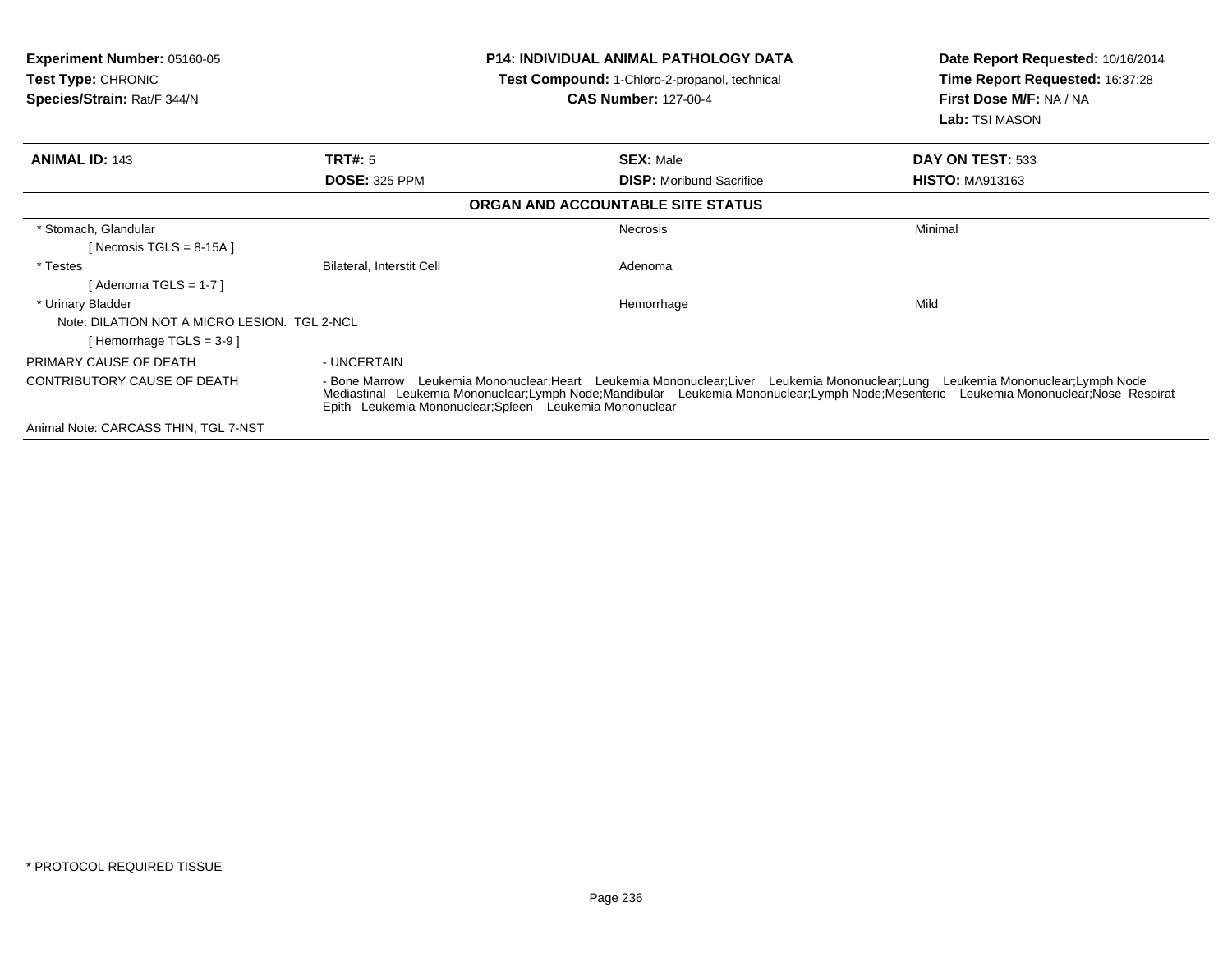### **P14: INDIVIDUAL ANIMAL PATHOLOGY DATA**

**Test Compound:** 1-Chloro-2-propanol, technical

**CAS Number:** 127-00-4

| <b>ANIMAL ID: 144</b>                      | <b>TRT#: 5</b>                                                  | <b>SEX: Male</b>                  | DAY ON TEST: 592         |  |
|--------------------------------------------|-----------------------------------------------------------------|-----------------------------------|--------------------------|--|
|                                            | <b>DOSE: 325 PPM</b>                                            | <b>DISP:</b> Moribund Sacrifice   | <b>HISTO: MB913164</b>   |  |
|                                            |                                                                 | ORGAN AND ACCOUNTABLE SITE STATUS |                          |  |
| <b>NORMAL</b>                              |                                                                 |                                   |                          |  |
| * Adrenal Cortex                           | * Blood Vessel                                                  | * Bone                            | * Bone Marrow            |  |
| * Brain                                    | * Epididymis                                                    | * Esophagus                       | * Intestine Large, Cecum |  |
| * Intestine Large, Colon                   | * Intestine Large, Rectum                                       | * Intestine Small, Duodenum       | * Intestine Small, Ileum |  |
| * Intestine Small, Jejunum                 | * Islets, Pancreatic                                            | * Kidney                          | * Lung                   |  |
| Lymph Node                                 | * Lymph Node, Mesenteric                                        | * Mammary Gland                   | * Pancreas               |  |
| * Parathyroid Gland                        | * Pituitary Gland                                               | * Prostate                        | * Salivary Glands        |  |
| * Seminal Vesicle                          | * Stomach, Forestomach                                          | * Stomach, Glandular              | * Thymus                 |  |
| * Trachea                                  | * Urinary Bladder                                               |                                   |                          |  |
| <b>OBSERVATIONS</b>                        |                                                                 |                                   |                          |  |
| * Adrenal Medulla                          |                                                                 | Hyperplasia                       | Moderate                 |  |
| * Heart                                    |                                                                 | Cardiomyopathy                    | Minimal                  |  |
| * Liver                                    |                                                                 | Hepatodiaphragmatic Nodule        |                          |  |
| [ Hepatodiaphragmatic Nodule TGLS = 7-6A ] |                                                                 |                                   |                          |  |
| Lymph Node                                 |                                                                 |                                   |                          |  |
|                                            | Note: TGL 6 (MEDIASTINAL LN) NOT APPARENT IN SECTION. TGL 6-NCL |                                   |                          |  |
| * Lymph Node, Mandibular                   |                                                                 | Hyperplasia                       | Lymphoid, Mild           |  |
|                                            |                                                                 | Hyperplasia                       | Plasma Cell, Mild        |  |
| [ Hyperplasia TGLS = 2-9]                  |                                                                 |                                   |                          |  |
| [Hyperplasia TGLS = 2-9]                   |                                                                 |                                   |                          |  |
| * Nose                                     | <b>Respirat Epith</b>                                           | Inflammation                      | Chronic, Mild            |  |
| Note: FUNGAL HYPHAE IN NASAL CAVITY.       |                                                                 |                                   |                          |  |
| * Preputial Gland                          |                                                                 | Carcinoma                         |                          |  |
| [Carcinoma TGLS = $3-10$ ]                 |                                                                 |                                   |                          |  |
| * Skin                                     | <b>Subcut Tiss</b>                                              | Fibroma                           |                          |  |
| [Fibroma TGLS = $5-10A$ ]                  |                                                                 |                                   |                          |  |
| * Spleen                                   |                                                                 | Hematopoietic Cell Proliferation  | Mild                     |  |
| * Testes                                   | <b>Interstit Cell</b>                                           | Adenoma                           |                          |  |
|                                            | <b>Interstit Cell</b>                                           | Hyperplasia                       | Moderate                 |  |
| [Adenoma TGLS = $4-7$ ]                    |                                                                 |                                   |                          |  |
| [Hyperplasia TGLS = 4-7]                   |                                                                 |                                   |                          |  |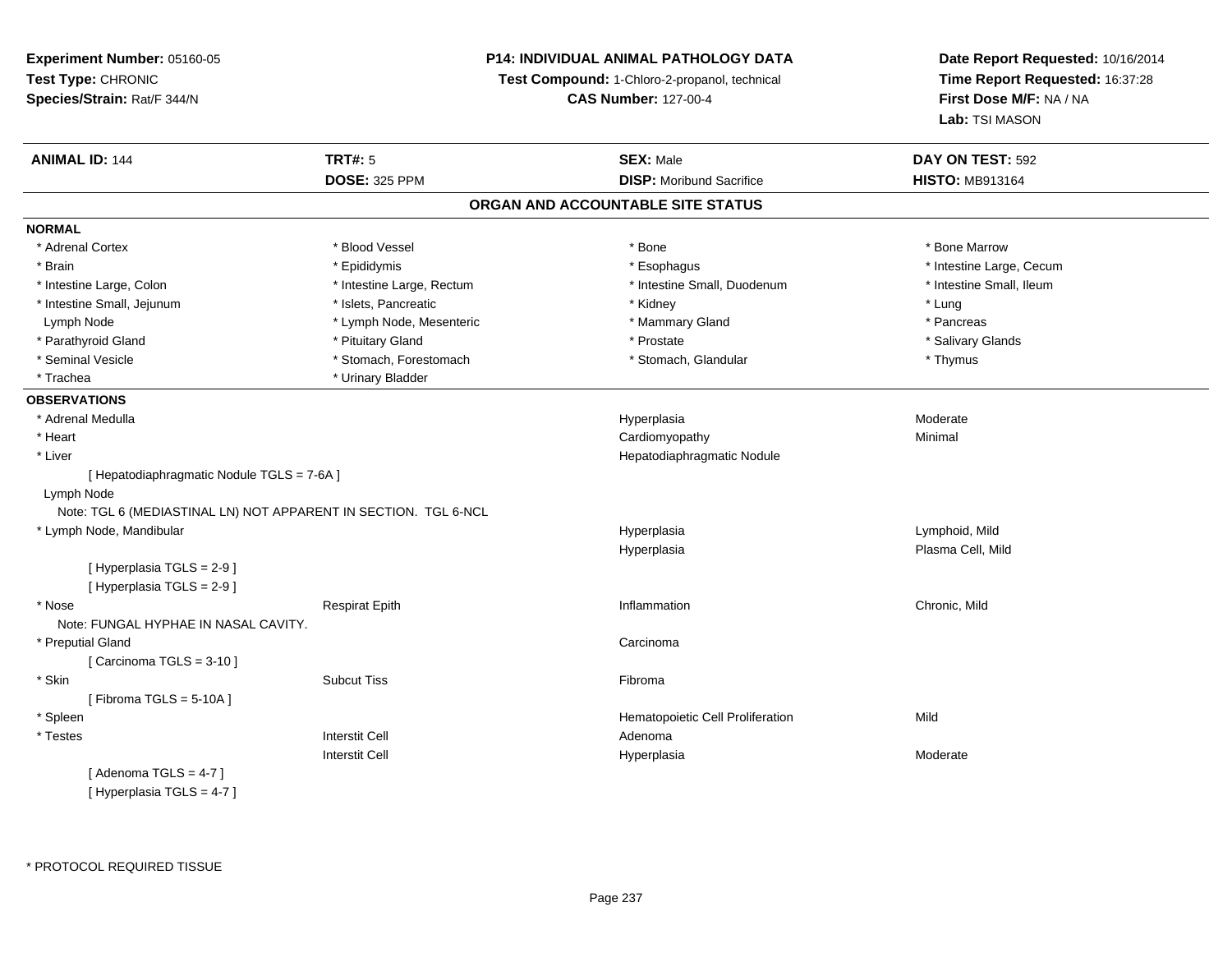| Experiment Number: 05160-05<br>Test Type: CHRONIC<br>Species/Strain: Rat/F 344/N | <b>P14: INDIVIDUAL ANIMAL PATHOLOGY DATA</b><br>Test Compound: 1-Chloro-2-propanol, technical<br><b>CAS Number: 127-00-4</b> |                                                     | Date Report Requested: 10/16/2014<br>Time Report Requested: 16:37:28<br>First Dose M/F: NA / NA<br>Lab: TSI MASON |
|----------------------------------------------------------------------------------|------------------------------------------------------------------------------------------------------------------------------|-----------------------------------------------------|-------------------------------------------------------------------------------------------------------------------|
| <b>ANIMAL ID: 144</b>                                                            | TRT#: 5<br><b>DOSE: 325 PPM</b>                                                                                              | <b>SEX: Male</b><br><b>DISP:</b> Moribund Sacrifice | <b>DAY ON TEST: 592</b><br><b>HISTO: MB913164</b>                                                                 |
|                                                                                  |                                                                                                                              | ORGAN AND ACCOUNTABLE SITE STATUS                   |                                                                                                                   |
| * Thyroid Gland                                                                  | C Cell                                                                                                                       | Adenoma                                             |                                                                                                                   |
| PRIMARY CAUSE OF DEATH                                                           | - Skin Subcut Tiss Fibroma                                                                                                   |                                                     |                                                                                                                   |
| Animal Note: CARCASS THIN, TGL 1-NST                                             |                                                                                                                              |                                                     |                                                                                                                   |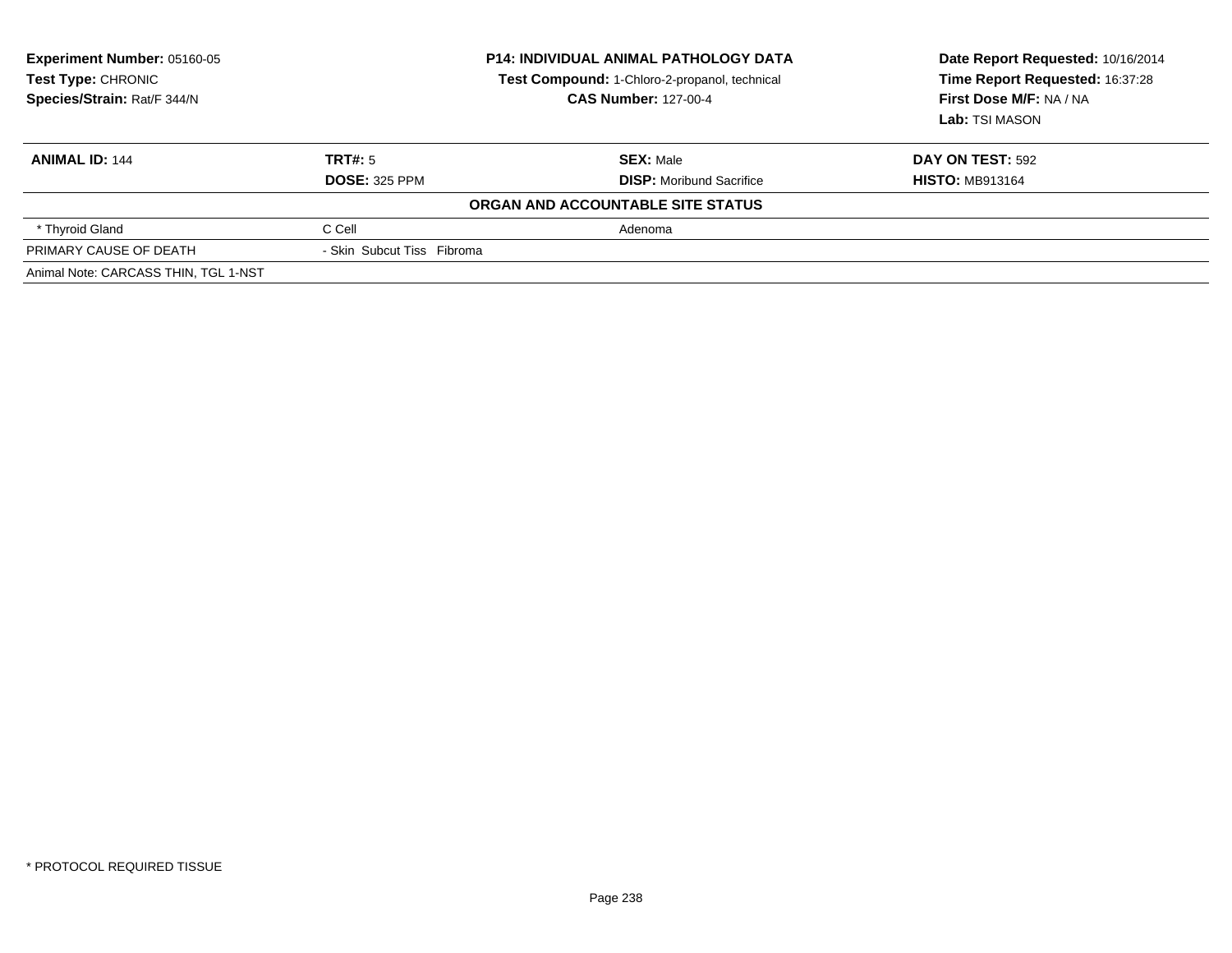**Test Type:** CHRONIC **Species/Strain:** Rat/F 344/N**Test Compound:** 1-Chloro-2-propanol, technical **CAS Number:** 127-00-4**Time Report Requested:** 16:37:28**First Dose M/F:** NA / NA**Lab:** TSI MASON**ANIMAL ID:** 145**TRT#:** 5 **SEX:** Male **DAY ON TEST:** 729 **DOSE:** 325 PPM**DISP:** Terminal Sacrifice **HISTO:** MA913165 **ORGAN AND ACCOUNTABLE SITE STATUSNORMAL**\* Blood Vessel \* Blood Vessel \* Bone \* Brain \* Epididymis\* Intestine Large, Rectum \* Esophagus \* Intestine Large, Cecum \* Intestine Large, Cecum \* Intestine Large, Colon \* Intestine Small, Duodenum \* Intestine Small, Ileum \* Intestine Small, Jejunum \* Islets, Pancreatic\* Salivary Glands \* Nose \* Pancreas \* Preputial Gland \* Salivary Glands \* Seminal Vesicle \* \* \* Stin \* \* Skin \* \* Thyroid Gland \* Thyroid Gland \* Trachea \* Urinary Bladder**OBSERVATIONS** \* Adrenal Cortex Leukemia Mononuclear \* Adrenal Medulla Hyperplasia Mild Leukemia MononuclearPheochromocytoma Benign \* Bone Marrow Leukemia Mononuclear \* Heart Cardiomyopathyy Mild Leukemia MononuclearAtriumm and the control of the Thrombosis and the Control of the Mild of the Mild of the Mild of the Mild of the Mild of the Mild of the Mild of the Mild of the Mild of the Mild of the Mild of the Mild of the Mild of the Mild of  $[$  Thrombosis TGLS = 16-13  $]$  \* Kidney Leukemia Mononuclear Nephropathyy and the contract of the Marked [ Nephropathy TGLS = 8-4 ] \* Liverr and the control of the control of the control of the control of the control of the control of the control of Degeneration Cystic, Moderate Leukemia MononuclearNote: AREAS OF DISTENDED VESSELS MAY CORRESPOND TO 1MM GROSS FOCUS, PART OF MCL. TGL 9-NCL[ Degeneration TGLS = 18-6A ][ Leukemia Mononuclear TGLS = 10-6; 18-6A ] \* Lung Leukemia Mononuclear [ Leukemia Mononuclear TGLS = 14-2A ] Lymph NodeMediastinal **Mediastinal** Mononuclear **Leukemia Mononuclear** Pancreatic Leukemia Mononuclear Renal Leukemia MononuclearRenal Pigmentationn Mild

**P14: INDIVIDUAL ANIMAL PATHOLOGY DATA**

**Date Report Requested:** 10/16/2014

**Experiment Number:** 05160-05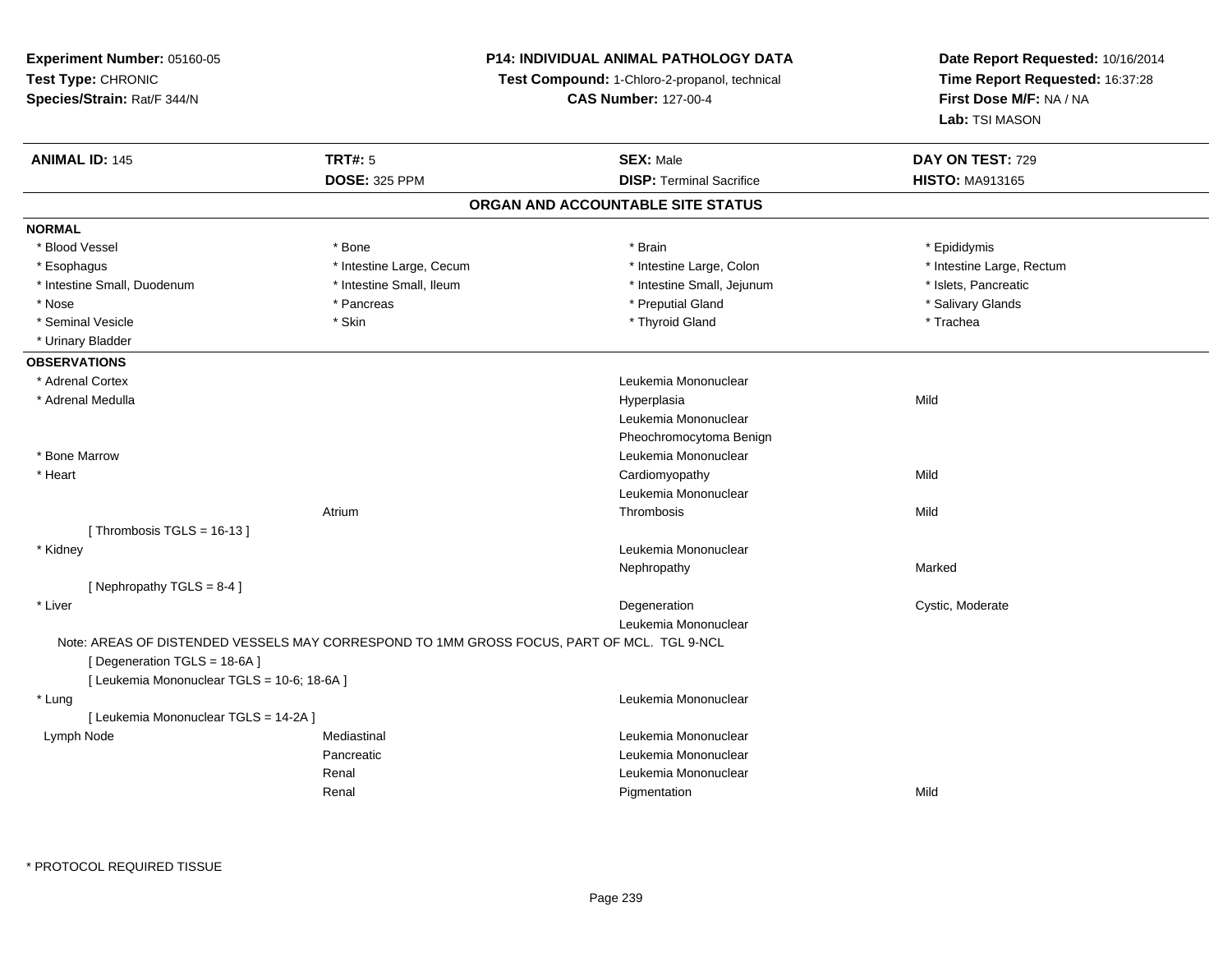## **P14: INDIVIDUAL ANIMAL PATHOLOGY DATA**

 **Test Compound:** 1-Chloro-2-propanol, technical **CAS Number:** 127-00-4

| <b>ANIMAL ID: 145</b>                                       | <b>TRT#: 5</b><br><b>DOSE: 325 PPM</b> | <b>SEX: Male</b><br><b>DISP: Terminal Sacrifice</b> | DAY ON TEST: 729<br><b>HISTO: MA913165</b> |
|-------------------------------------------------------------|----------------------------------------|-----------------------------------------------------|--------------------------------------------|
|                                                             |                                        |                                                     |                                            |
|                                                             |                                        | ORGAN AND ACCOUNTABLE SITE STATUS                   |                                            |
| [Leukemia Mononuclear TGLS = 5-9]                           |                                        |                                                     |                                            |
| [ Leukemia Mononuclear TGLS = 11-16 ]                       |                                        |                                                     |                                            |
| [ Leukemia Mononuclear TGLS = 15-3A ]                       |                                        |                                                     |                                            |
| [ Pigmentation TGLS = 11-16 ]                               |                                        |                                                     |                                            |
| * Lymph Node, Mandibular                                    |                                        | Leukemia Mononuclear                                |                                            |
| * Lymph Node, Mesenteric                                    |                                        | Leukemia Mononuclear                                |                                            |
| [ Leukemia Mononuclear TGLS = 4-8 ]                         |                                        |                                                     |                                            |
| * Mammary Gland                                             |                                        | <b>Dilatation</b>                                   | Minimal                                    |
| * Parathyroid Gland                                         |                                        | Hyperplasia                                         | Mild                                       |
| [ Hyperplasia TGLS = 13-2 ]                                 |                                        |                                                     |                                            |
| * Pituitary Gland                                           | <b>Pars Distalis</b>                   | Cyst                                                | Minimal                                    |
| * Prostate                                                  |                                        | Inflammation                                        | Chronic Active, Mild                       |
| * Spleen                                                    |                                        | Fibrosis                                            | Mild                                       |
|                                                             |                                        | Leukemia Mononuclear                                |                                            |
| [Fibrosis TGLS = $7-3$ ]                                    |                                        |                                                     |                                            |
| [ Leukemia Mononuclear TGLS = 6-3 ]                         |                                        |                                                     |                                            |
| * Stomach, Forestomach                                      |                                        | Ulcer                                               | Marked                                     |
| [ Ulcer TGLS = 17-15,15A ]                                  |                                        |                                                     |                                            |
| * Stomach, Glandular                                        |                                        | Inflammation                                        | Chronic Active, Mild                       |
| [Inflammation TGLS = 17-15A]                                |                                        |                                                     |                                            |
| * Testes                                                    | Bilateral, Interstit Cell              | Adenoma                                             |                                            |
| [Adenoma TGLS = 2,3-7; 3-7A]                                |                                        |                                                     |                                            |
| * Thymus                                                    |                                        | Atrophy                                             | Moderate                                   |
|                                                             |                                        | Hemorrhage                                          | Moderate                                   |
| * Thyroid GI                                                |                                        |                                                     |                                            |
| Note: ENGORGED BLOOD VESSEL AT SURFACE OF GLAND. TGL 12-NCL |                                        |                                                     |                                            |
| PRIMARY CAUSE OF DEATH                                      | $\blacksquare$                         |                                                     |                                            |
| Animal Note: CARCASS THIN, TGL 1-NST                        |                                        |                                                     |                                            |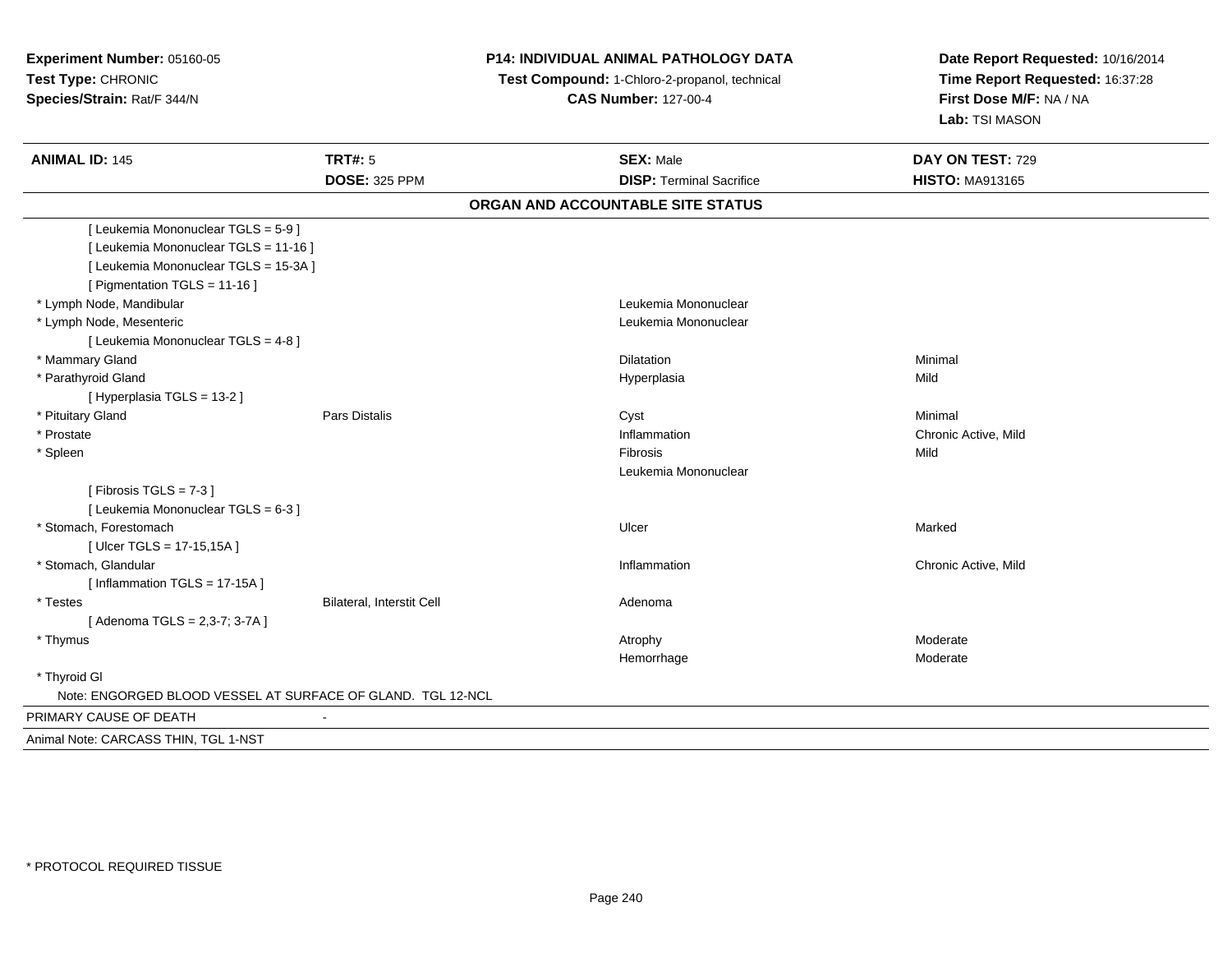### **P14: INDIVIDUAL ANIMAL PATHOLOGY DATA**

**Test Compound:** 1-Chloro-2-propanol, technical

**CAS Number:** 127-00-4

**Date Report Requested:** 10/16/2014**Time Report Requested:** 16:37:28**First Dose M/F:** NA / NA**Lab:** TSI MASON

| <b>ANIMAL ID: 146</b>                | <b>TRT#: 5</b>             | <b>SEX: Male</b>                  | DAY ON TEST: 648            |
|--------------------------------------|----------------------------|-----------------------------------|-----------------------------|
|                                      | <b>DOSE: 325 PPM</b>       | <b>DISP:</b> Moribund Sacrifice   | <b>HISTO: MA913166</b>      |
|                                      |                            | ORGAN AND ACCOUNTABLE SITE STATUS |                             |
| <b>NORMAL</b>                        |                            |                                   |                             |
| * Adrenal Cortex                     | * Adrenal Medulla          | * Blood Vessel                    | * Bone                      |
| * Bone Marrow                        | * Brain                    | * Epididymis                      | * Esophagus                 |
| * Intestine Large, Cecum             | * Intestine Large, Colon   | * Intestine Large, Rectum         | * Intestine Small, Duodenum |
| * Intestine Small, Ileum             | * Intestine Small, Jejunum | * Islets, Pancreatic              | * Parathyroid Gland         |
| * Pituitary Gland                    | * Preputial Gland          | * Prostate                        | * Salivary Glands           |
| * Seminal Vesicle                    | * Skin                     | * Trachea                         | * Urinary Bladder           |
| <b>MISSING</b>                       |                            |                                   |                             |
| * Mammary Gland                      |                            |                                   |                             |
| <b>OBSERVATIONS</b>                  |                            |                                   |                             |
| * Heart                              |                            | Cardiomyopathy                    | Mild                        |
|                                      | Ventricle                  | Pigmentation                      | Mild                        |
|                                      | Atrium                     | Thrombosis                        | Mild                        |
| [ Pigmentation TGLS = 7-13A ]        |                            |                                   |                             |
| * Kidney                             | <b>Renal Tubule</b>        | Hyperplasia                       | Minimal                     |
|                                      |                            | Nephropathy                       | Moderate                    |
|                                      | <b>Renal Tubule</b>        | Pigmentation                      | Marked                      |
| [Nephropathy TGLS = 5-4]             |                            |                                   |                             |
| [ Pigmentation TGLS = 5-4 ]          |                            |                                   |                             |
| * Liver                              |                            | Leukemia Mononuclear              |                             |
| [ Leukemia Mononuclear TGLS = 6-6 ]  |                            |                                   |                             |
| * Lung                               | Alveolar Epith             | Hyperplasia                       | Moderate                    |
|                                      |                            | Inflammation                      | Chronic Active, Minimal     |
|                                      |                            | Leukemia Mononuclear              |                             |
| [Hyperplasia TGLS = 9-2A]            |                            |                                   |                             |
| [Inflammation TGLS = 9-2A]           |                            |                                   |                             |
| Lymph Node                           | Mediastinal                | Leukemia Mononuclear              |                             |
| [ Leukemia Mononuclear TGLS = 8-3A ] |                            |                                   |                             |
| * Lymph Node, Mandibular             |                            | Leukemia Mononuclear              |                             |
| * Lymph Node, Mesenteric             |                            | Leukemia Mononuclear              |                             |
| * Nose                               | <b>Respirat Epith</b>      | Hyperplasia                       | Minimal                     |

\* PROTOCOL REQUIRED TISSUE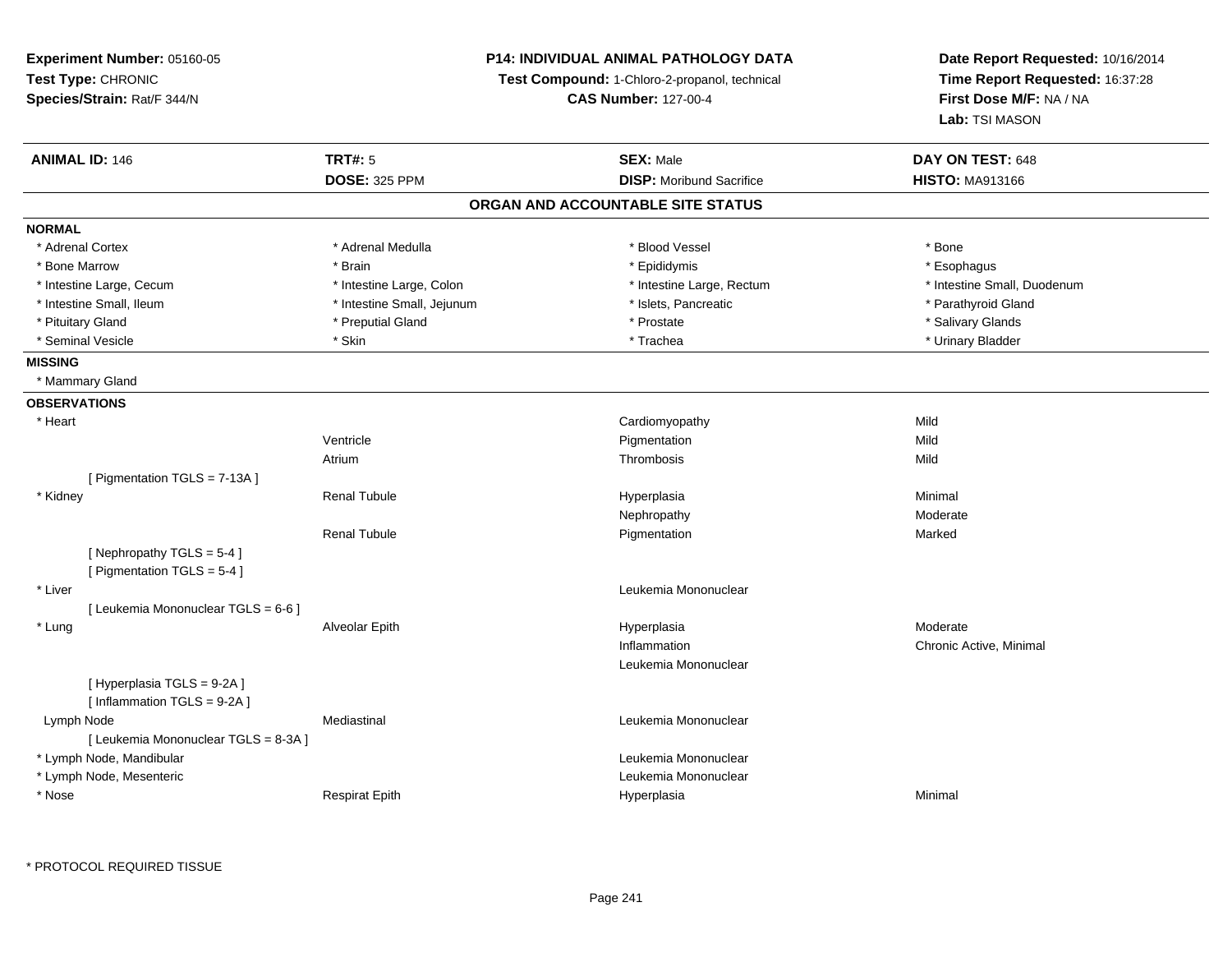| Experiment Number: 05160-05<br><b>Test Type: CHRONIC</b><br>Species/Strain: Rat/F 344/N |                                                                           | <b>P14: INDIVIDUAL ANIMAL PATHOLOGY DATA</b><br>Test Compound: 1-Chloro-2-propanol, technical<br><b>CAS Number: 127-00-4</b> | Date Report Requested: 10/16/2014<br>Time Report Requested: 16:37:28<br>First Dose M/F: NA / NA<br>Lab: TSI MASON |  |
|-----------------------------------------------------------------------------------------|---------------------------------------------------------------------------|------------------------------------------------------------------------------------------------------------------------------|-------------------------------------------------------------------------------------------------------------------|--|
| <b>ANIMAL ID: 146</b>                                                                   | <b>TRT#: 5</b>                                                            | <b>SEX: Male</b>                                                                                                             | DAY ON TEST: 648                                                                                                  |  |
|                                                                                         | <b>DOSE: 325 PPM</b>                                                      | <b>DISP:</b> Moribund Sacrifice                                                                                              | <b>HISTO: MA913166</b>                                                                                            |  |
|                                                                                         |                                                                           | ORGAN AND ACCOUNTABLE SITE STATUS                                                                                            |                                                                                                                   |  |
| * Pancreas                                                                              | Acinus                                                                    | Atrophy                                                                                                                      | Minimal                                                                                                           |  |
| * Spleen                                                                                |                                                                           | Fibrosis                                                                                                                     | Moderate                                                                                                          |  |
|                                                                                         |                                                                           | Leukemia Mononuclear                                                                                                         |                                                                                                                   |  |
| [Fibrosis TGLS = $10-3$ ]                                                               |                                                                           |                                                                                                                              |                                                                                                                   |  |
| [ Leukemia Mononuclear TGLS = 4-3 ]                                                     |                                                                           |                                                                                                                              |                                                                                                                   |  |
| * Stomach. Forestomach                                                                  |                                                                           | Ulcer                                                                                                                        | Moderate                                                                                                          |  |
| [Ulcer TGLS = 11-15,15A]                                                                |                                                                           |                                                                                                                              |                                                                                                                   |  |
| * Stomach, Glandular                                                                    |                                                                           | <b>Necrosis</b>                                                                                                              | Mild                                                                                                              |  |
| [Necrosis TGLS = $12-15$ ]                                                              |                                                                           |                                                                                                                              |                                                                                                                   |  |
| * Testes                                                                                | <b>Bilateral, Interstit Cell</b>                                          | Adenoma                                                                                                                      |                                                                                                                   |  |
| Note: TESTIS WITHIN NORMAL LIMITS. TGL 2-NCL                                            |                                                                           |                                                                                                                              |                                                                                                                   |  |
| [Adenoma TGLS = $3-7$ ]                                                                 |                                                                           |                                                                                                                              |                                                                                                                   |  |
| * Thymus                                                                                |                                                                           | Atrophy                                                                                                                      | Mild                                                                                                              |  |
| * Thyroid Gland                                                                         | C Cell                                                                    | Hyperplasia                                                                                                                  | Mild                                                                                                              |  |
| PRIMARY CAUSE OF DEATH                                                                  | - UNCERTAIN                                                               |                                                                                                                              |                                                                                                                   |  |
| CONTRIBUTORY CAUSE OF DEATH                                                             | - Liver Leukemia Mononuclear; Lung<br>Mononuclear; Lymph Node; Mesenteric | Leukemia Mononuclear; Spleen Leukemia Mononuclear                                                                            | Leukemia Mononuclear; Lymph Node Mediastinal Leukemia Mononuclear; Lymph Node; Mandibular Leukemia                |  |

Animal Note: CARCASS THIN, YELLOW, TGL 1-NST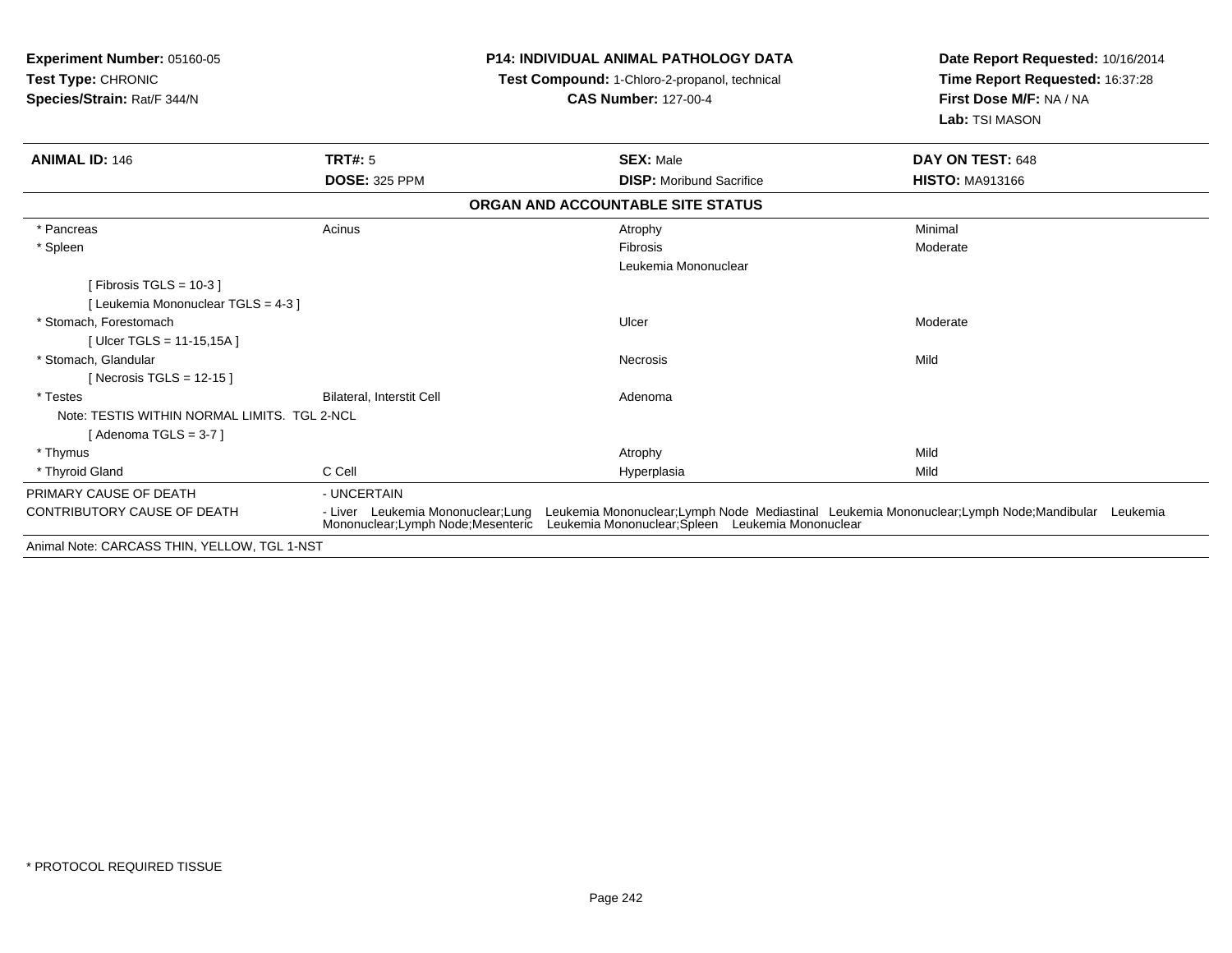### **P14: INDIVIDUAL ANIMAL PATHOLOGY DATA**

**Test Compound:** 1-Chloro-2-propanol, technical

**CAS Number:** 127-00-4

| <b>ANIMAL ID: 147</b>                          | <b>TRT#: 5</b>           | <b>SEX: Male</b>                  | DAY ON TEST: 729         |  |
|------------------------------------------------|--------------------------|-----------------------------------|--------------------------|--|
|                                                | <b>DOSE: 325 PPM</b>     | <b>DISP: Terminal Sacrifice</b>   | <b>HISTO: MA913167</b>   |  |
|                                                |                          | ORGAN AND ACCOUNTABLE SITE STATUS |                          |  |
| <b>NORMAL</b>                                  |                          |                                   |                          |  |
| * Blood Vessel                                 | * Bone                   | * Bone Marrow                     | * Brain                  |  |
| * Epididymis                                   | * Esophagus              | * Intestine Large, Cecum          | * Intestine Large, Colon |  |
| * Intestine Small, Duodenum                    | * Intestine Small, Ileum | * Intestine Small, Jejunum        | * Islets, Pancreatic     |  |
| * Lymph Node, Mesenteric                       | * Parathyroid Gland      | * Salivary Glands                 | * Seminal Vesicle        |  |
| * Skin                                         | * Spleen                 | * Stomach, Forestomach            | * Stomach, Glandular     |  |
| * Thymus                                       | * Thyroid Gland          | * Trachea                         | * Urinary Bladder        |  |
| <b>OBSERVATIONS</b>                            |                          |                                   |                          |  |
| * Adrenal Cortex                               |                          | Vacuolization Cytoplasmic         | Mild                     |  |
| * Adrenal Medulla                              |                          | Pheochromocytoma Benign           |                          |  |
| * Heart                                        |                          | Cardiomyopathy                    | Minimal                  |  |
| * Intestine Large, Rectum                      |                          | Parasite Metazoan                 | Minimal                  |  |
| * Kidney                                       |                          | Nephropathy                       | Moderate                 |  |
| * Liver                                        |                          | Clear Cell Focus                  |                          |  |
|                                                |                          | Degeneration                      | Cystic, Minimal          |  |
|                                                |                          | <b>Eosinophilic Focus</b>         |                          |  |
|                                                |                          | Inflammation                      | Chronic Active, Minimal  |  |
| [Clear Cell Focus TGLS = 7-6A]                 |                          |                                   |                          |  |
| [Degeneration TGLS = 7-6A]                     |                          |                                   |                          |  |
| * Lung                                         |                          | Alveolar/Bronchiolar Carcinoma    |                          |  |
| [ Alveolar/Bronchiolar Carcinoma TGLS = 5-2A ] |                          |                                   |                          |  |
| * Lymph Node, Mandibular                       |                          | Hyperplasia                       | Plasma Cell, Mild        |  |
| * Mammary Gland                                |                          | Dilatation                        | Minimal                  |  |
| Mesentery                                      | Fat                      | <b>Necrosis</b>                   | Marked                   |  |
| [Necrosis TGLS = $4-16$ ]                      |                          |                                   |                          |  |
| * Nose                                         | <b>Respirat Epith</b>    | Hyperplasia                       | Minimal                  |  |
|                                                | <b>Respirat Epith</b>    | Inflammation                      | Chronic Active, Moderate |  |
| Note: FUNGAL HYPHAE IN NASAL CAVITY.           |                          |                                   |                          |  |
| * Pancreas                                     | Acinus                   | Adenoma                           |                          |  |
| [Adenoma TGLS = 3-9A]                          |                          |                                   |                          |  |
| * Pituitary Gland                              | Pars Distalis            | Adenoma                           |                          |  |
|                                                |                          |                                   |                          |  |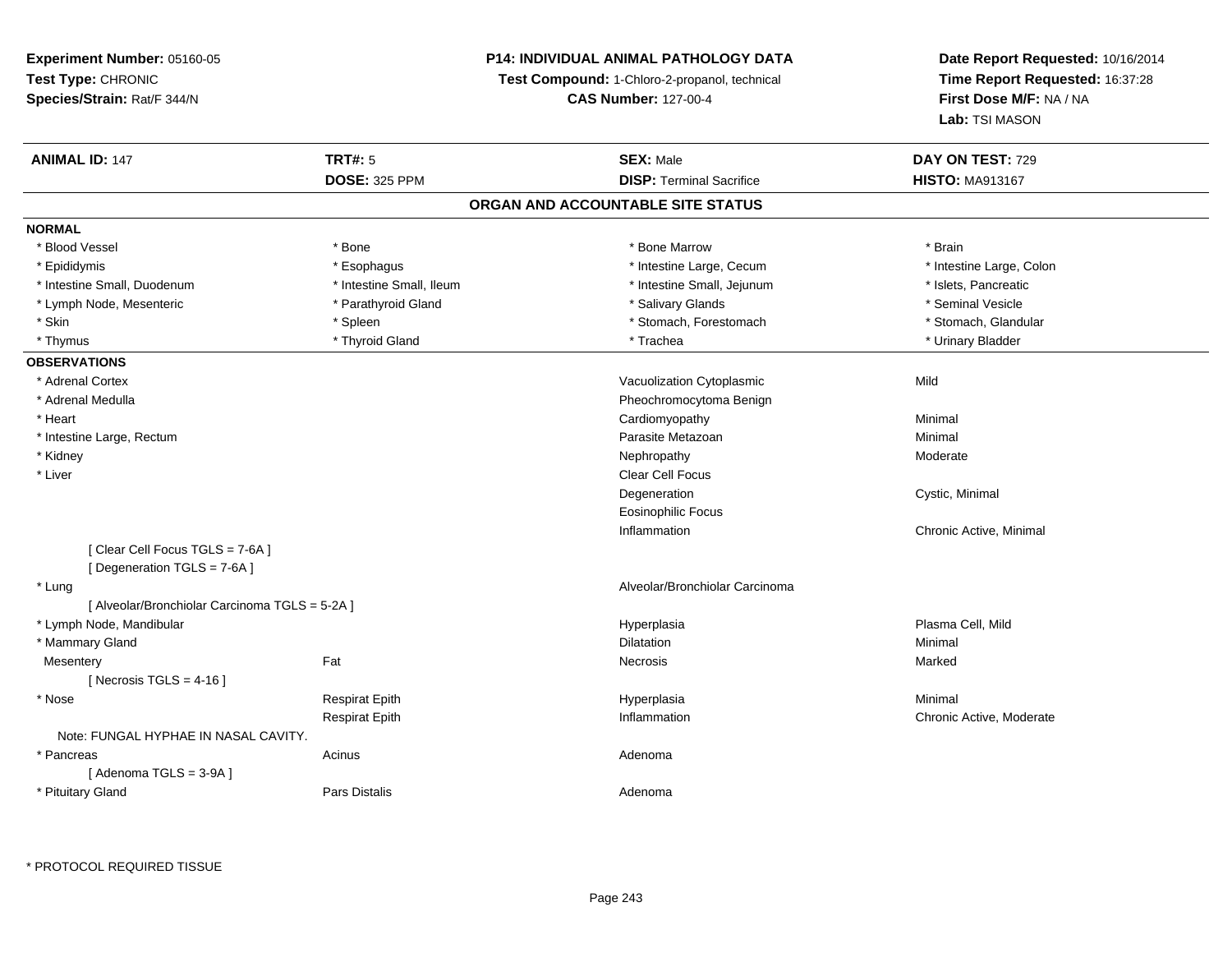| Experiment Number: 05160-05<br>Test Type: CHRONIC<br>Species/Strain: Rat/F 344/N |                                  | <b>P14: INDIVIDUAL ANIMAL PATHOLOGY DATA</b><br>Test Compound: 1-Chloro-2-propanol, technical<br><b>CAS Number: 127-00-4</b> | Date Report Requested: 10/16/2014<br>Time Report Requested: 16:37:28<br>First Dose M/F: NA / NA<br>Lab: TSI MASON |  |
|----------------------------------------------------------------------------------|----------------------------------|------------------------------------------------------------------------------------------------------------------------------|-------------------------------------------------------------------------------------------------------------------|--|
| <b>ANIMAL ID: 147</b>                                                            | TRT#: 5                          | <b>SEX: Male</b>                                                                                                             | DAY ON TEST: 729                                                                                                  |  |
|                                                                                  | <b>DOSE: 325 PPM</b>             | <b>DISP:</b> Terminal Sacrifice                                                                                              | <b>HISTO: MA913167</b>                                                                                            |  |
|                                                                                  |                                  | ORGAN AND ACCOUNTABLE SITE STATUS                                                                                            |                                                                                                                   |  |
| [Adenoma TGLS = $6-8$ ]                                                          |                                  |                                                                                                                              |                                                                                                                   |  |
| * Preputial Gland                                                                |                                  | Inflammation                                                                                                                 | Chronic, Minimal                                                                                                  |  |
| * Prostate                                                                       |                                  | Inflammation                                                                                                                 | Chronic Active, Mild                                                                                              |  |
| * Testes                                                                         | <b>Bilateral, Interstit Cell</b> | Adenoma                                                                                                                      |                                                                                                                   |  |
| [Adenoma TGLS = 1-7; 2-7,7A ]                                                    |                                  |                                                                                                                              |                                                                                                                   |  |
| PRIMARY CAUSE OF DEATH                                                           |                                  |                                                                                                                              |                                                                                                                   |  |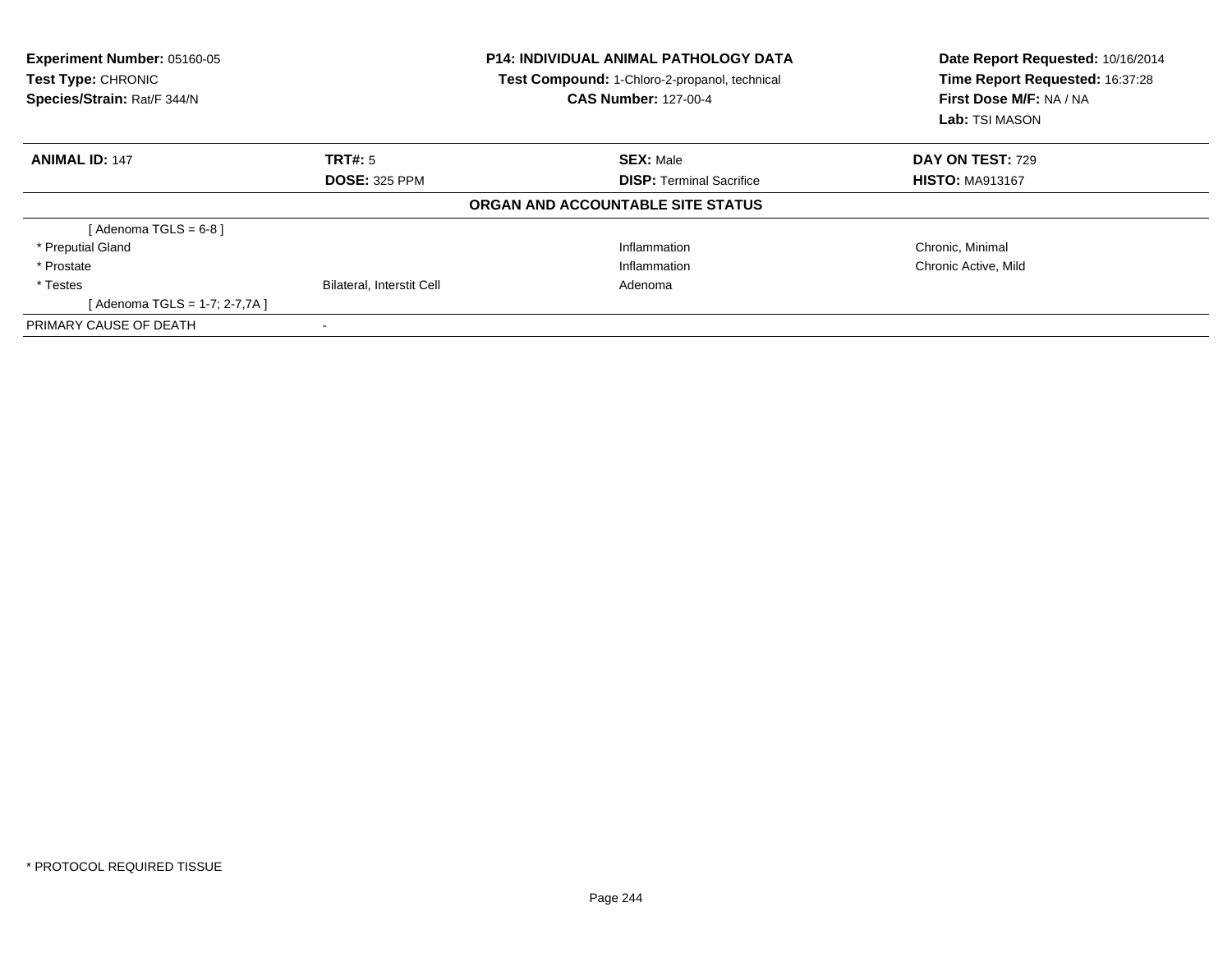**Experiment Number:** 05160-05**Test Type:** CHRONIC **Species/Strain:** Rat/F 344/N**P14: INDIVIDUAL ANIMAL PATHOLOGY DATATest Compound:** 1-Chloro-2-propanol, technical **CAS Number:** 127-00-4**Date Report Requested:** 10/16/2014**Time Report Requested:** 16:37:28**First Dose M/F:** NA / NA**Lab:** TSI MASON**ANIMAL ID:** 148**TRT#:** 5 **SEX:** Male **DAY ON TEST:** 729 **DOSE:** 325 PPM**DISP:** Terminal Sacrifice **HISTO:** MA913168 **ORGAN AND ACCOUNTABLE SITE STATUSNORMAL**\* Adrenal Cortex \* Adrenal Cortex \* \* Attachers \* Blood Vessel \* \* Bone \* \* \* Bone \* \* Bone \* \* Bone \* Bone Marrow \* Bone Marrow \* Brain \* Explorer \* Epididymis \* \* Epididymis \* \* Esophagus \* Esophagus \* \* Esophagus \* Intestine Large, Cecum \* \* Intestine Large, Cecum \* Intestine Large, Colon \* Thestine Small, Duodenum \* \* Intestine Small, Ileum \* \* Intestine Small, Jejunum \* Intestine Small, Jejunum \* Intestine Small, Jejunum \* Islets, Pancreatic \* The state of the state  $*$  Lung \* Prostate \* Prostate \* Prostate \* Prostate \* Prostate \* Salivary Glands \* The state of the seminal Vesicle \* Skin \* Skin \* Skin \* Stomach, Forestomach, Forestomach, Forestomach, Forestomach, Forestomach, Forestomach, Forestomach, Forestomach, Forestomach, Forestomach, Foresto \* Stomach, Glandular \* Thymus \* Thymus \* Thymus \* Thyroid Gland \* Thyroid Gland \* Thachea \* Urinary Bladder**OBSERVATIONS** \* Adrenal Medullaa and the control of the control of the control of the Hyperplasia and the control of the Minimal of the control of the control of the control of the control of the control of the control of the control of the control of t Pheochromocytoma Benign[ Pheochromocytoma Benign TGLS = 7-8 ] \* Heart Cardiomyopathy Minimal \* Intestine Large, Rectumm and the contract of the contract of the contract of the contract of the contract of the contract of the contract of the contract of the contract of the contract of the contract of the contract of the contract of the cont \* Kidneyy the control of the control of the control of the control of the control of the control of the control of the control of the control of the control of the control of the control of the control of the control of the contro \* Liver Clear Cell FocusDegeneration Cystic, Mild Eosinophilic Focus \* Lymph Node, Mandibularr and the contract of the contract of the contract of the contract of the contract of the contract of the contract of the contract of the contract of the contract of the contract of the contract of the contract of the cont a Mild Hyperplasia Plasma Cell, Mild  $[$  Ectasia TGLS = 8-9  $]$ [ Hyperplasia TGLS = 8-9 ] \* Lymph Node, Mesentericc **Ectasia** a Mild \* Mammary Glandd and the state of the state of the state of the state of the state of the state of the state of the state of the state of the state of the state of the state of the state of the state of the state of the state of the stat [ Fibroadenoma TGLS = 1-10A; 9-10 ]**Mesentery** y the control of the Marked States of the Marked States of the Marked States of the Marked States of the Marked States of the Marked States of the Marked States of the Marked States of the Marked States of the Marked State  $[$  Necrosis TGLS = 5-16, 6-16A ] \* Nose Respirat Epith Hyperplasia Minimal Respirat Epith Inflammation Chronic Active, Marked Note: ABUNDANT FUNGAL HYPHAE IN NASAL CAVITY. \* Pancreass the control of the control of the control of the control of the control of the control of the control of the control of the control of the control of the control of the control of the control of the control of the contro

\* PROTOCOL REQUIRED TISSUE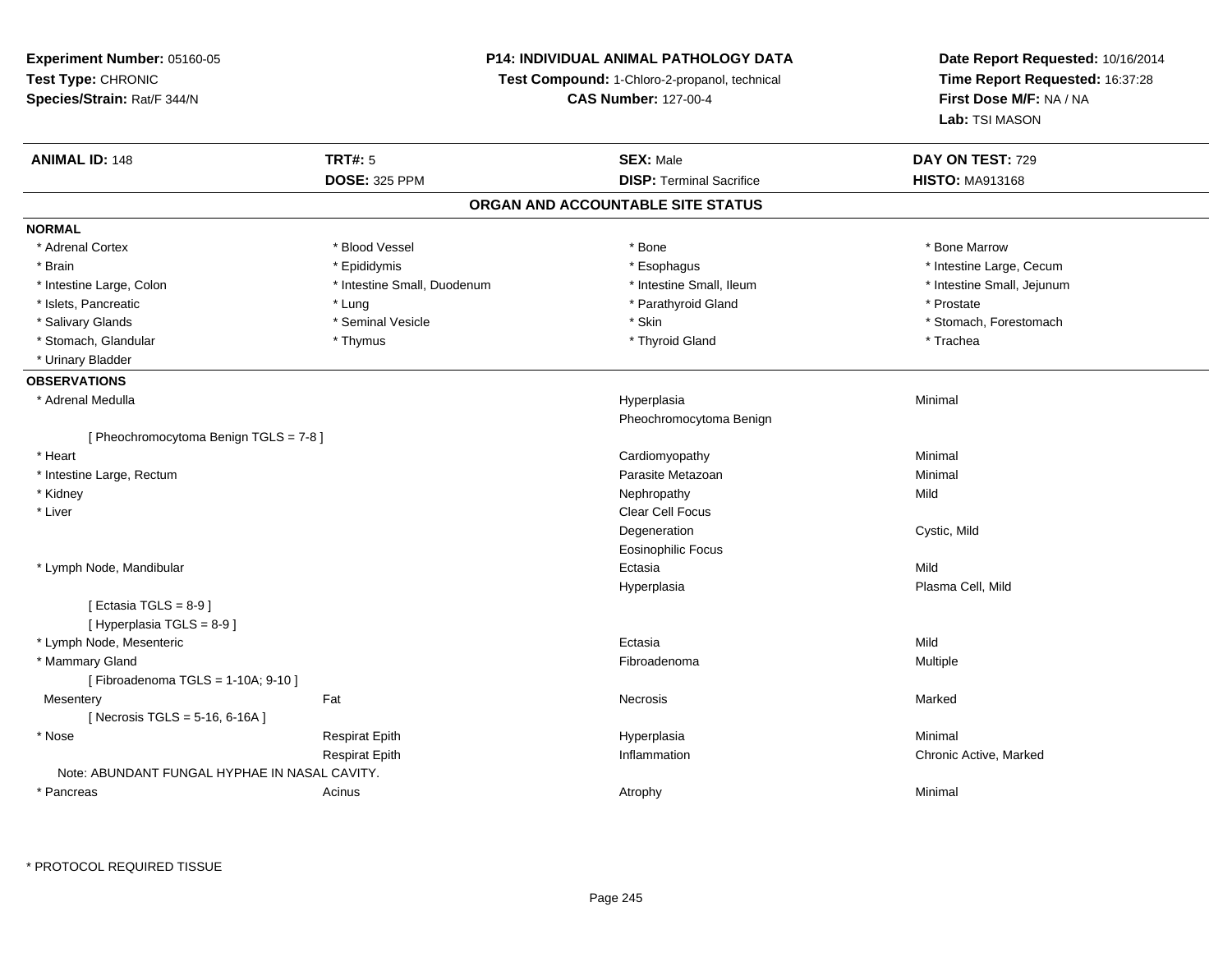| Experiment Number: 05160-05<br>Test Type: CHRONIC<br>Species/Strain: Rat/F 344/N<br><b>CAS Number: 127-00-4</b> |                           | <b>P14: INDIVIDUAL ANIMAL PATHOLOGY DATA</b><br>Test Compound: 1-Chloro-2-propanol, technical | Date Report Requested: 10/16/2014<br>Time Report Requested: 16:37:28<br>First Dose M/F: NA / NA<br>Lab: TSI MASON |
|-----------------------------------------------------------------------------------------------------------------|---------------------------|-----------------------------------------------------------------------------------------------|-------------------------------------------------------------------------------------------------------------------|
| <b>ANIMAL ID: 148</b>                                                                                           | <b>TRT#:</b> 5            | <b>SEX: Male</b>                                                                              | DAY ON TEST: 729                                                                                                  |
|                                                                                                                 | <b>DOSE: 325 PPM</b>      | <b>DISP: Terminal Sacrifice</b>                                                               | <b>HISTO: MA913168</b>                                                                                            |
|                                                                                                                 |                           | ORGAN AND ACCOUNTABLE SITE STATUS                                                             |                                                                                                                   |
| * Pituitary Gland                                                                                               | Pars Distalis             | Hyperplasia                                                                                   | Minimal                                                                                                           |
| * Preputial Gland                                                                                               | Bilateral                 | Carcinoma                                                                                     |                                                                                                                   |
| [Carcinoma TGLS = $2-10B$ ]                                                                                     |                           |                                                                                               |                                                                                                                   |
| * Spleen                                                                                                        |                           | Congestion                                                                                    | Mild                                                                                                              |
| * Testes                                                                                                        | Bilateral, Interstit Cell | Adenoma                                                                                       |                                                                                                                   |
| [Adenoma TGLS = $3,4-7$ ]                                                                                       |                           |                                                                                               |                                                                                                                   |
| PRIMARY CAUSE OF DEATH                                                                                          |                           |                                                                                               |                                                                                                                   |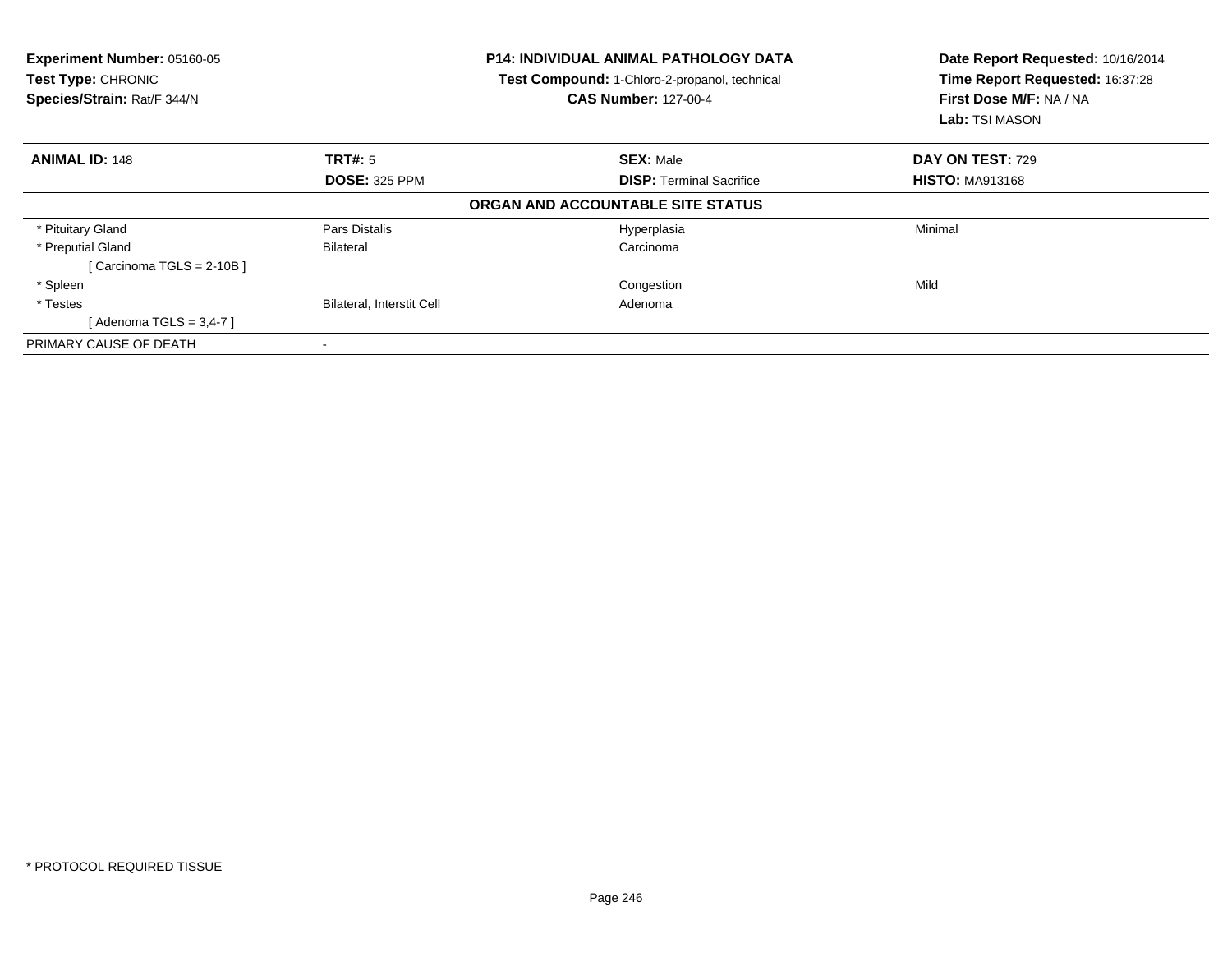### **P14: INDIVIDUAL ANIMAL PATHOLOGY DATA**

**Test Compound:** 1-Chloro-2-propanol, technical

**CAS Number:** 127-00-4

| <b>ANIMAL ID: 149</b>                | <b>TRT#: 5</b>            | <b>SEX: Male</b>                  | DAY ON TEST: 714            |
|--------------------------------------|---------------------------|-----------------------------------|-----------------------------|
|                                      | <b>DOSE: 325 PPM</b>      | <b>DISP: Natural Death</b>        | <b>HISTO: MA913169</b>      |
|                                      |                           | ORGAN AND ACCOUNTABLE SITE STATUS |                             |
| <b>NORMAL</b>                        |                           |                                   |                             |
| * Adrenal Cortex                     | * Blood Vessel            | * Bone                            | * Brain                     |
| * Epididymis                         | * Esophagus               | * Intestine Large, Colon          | * Intestine Small, Duodenum |
| * Islets, Pancreatic                 | * Lymph Node, Mesenteric  | * Mammary Gland                   | * Parathyroid Gland         |
| * Prostate                           | * Salivary Glands         | * Seminal Vesicle                 | * Skin                      |
| * Stomach, Forestomach               | * Thyroid Gland           | * Trachea                         | * Urinary Bladder           |
| <b>AUTO PRECLUDES DIAG.</b>          |                           |                                   |                             |
| * Intestine Large, Cecum             | * Intestine Large, Rectum | * Intestine Small, Ileum          | * Intestine Small, Jejunum  |
| <b>OBSERVATIONS</b>                  |                           |                                   |                             |
| * Adrenal Medulla                    |                           | Leukemia Mononuclear              |                             |
|                                      | Bilateral                 | Pheochromocytoma Benign           |                             |
| * Bone Marrow                        |                           | Fibrosis                          | Moderate                    |
| * Heart                              |                           | Cardiomyopathy                    | Moderate                    |
| * Kidney                             |                           | Nephropathy                       | Moderate                    |
| [ Nephropathy $TGLS = 9-4$ ]         |                           |                                   |                             |
| * Liver                              |                           | Leukemia Mononuclear              |                             |
| [ Leukemia Mononuclear TGLS = 4-6 ]  |                           |                                   |                             |
| * Lung                               |                           | Leukemia Mononuclear              |                             |
| Lymph Node                           | Mediastinal               | Leukemia Mononuclear              |                             |
|                                      | Pancreatic                | Leukemia Mononuclear              |                             |
|                                      | Renal                     | Leukemia Mononuclear              |                             |
| [ Leukemia Mononuclear TGLS = 2-9A ] |                           |                                   |                             |
| [ Leukemia Mononuclear TGLS = 7-3B ] |                           |                                   |                             |
| [ Leukemia Mononuclear TGLS = 5-16 ] |                           |                                   |                             |
| * Lymph Node, Mandibular             |                           | Leukemia Mononuclear              |                             |
| * Nose                               | <b>Respirat Epith</b>     | Degeneration                      | Hyaline, Minimal            |
|                                      | <b>Respirat Epith</b>     | Hyperplasia                       | Minimal                     |
| * Pancreas                           | Acinus                    | Atrophy                           | Mild                        |
| * Pituitary Gland                    | Pars Distalis             | Adenoma                           |                             |
|                                      | Pars Distalis             | Leukemia Mononuclear              |                             |
| [Adenoma TGLS = 8-8]                 |                           |                                   |                             |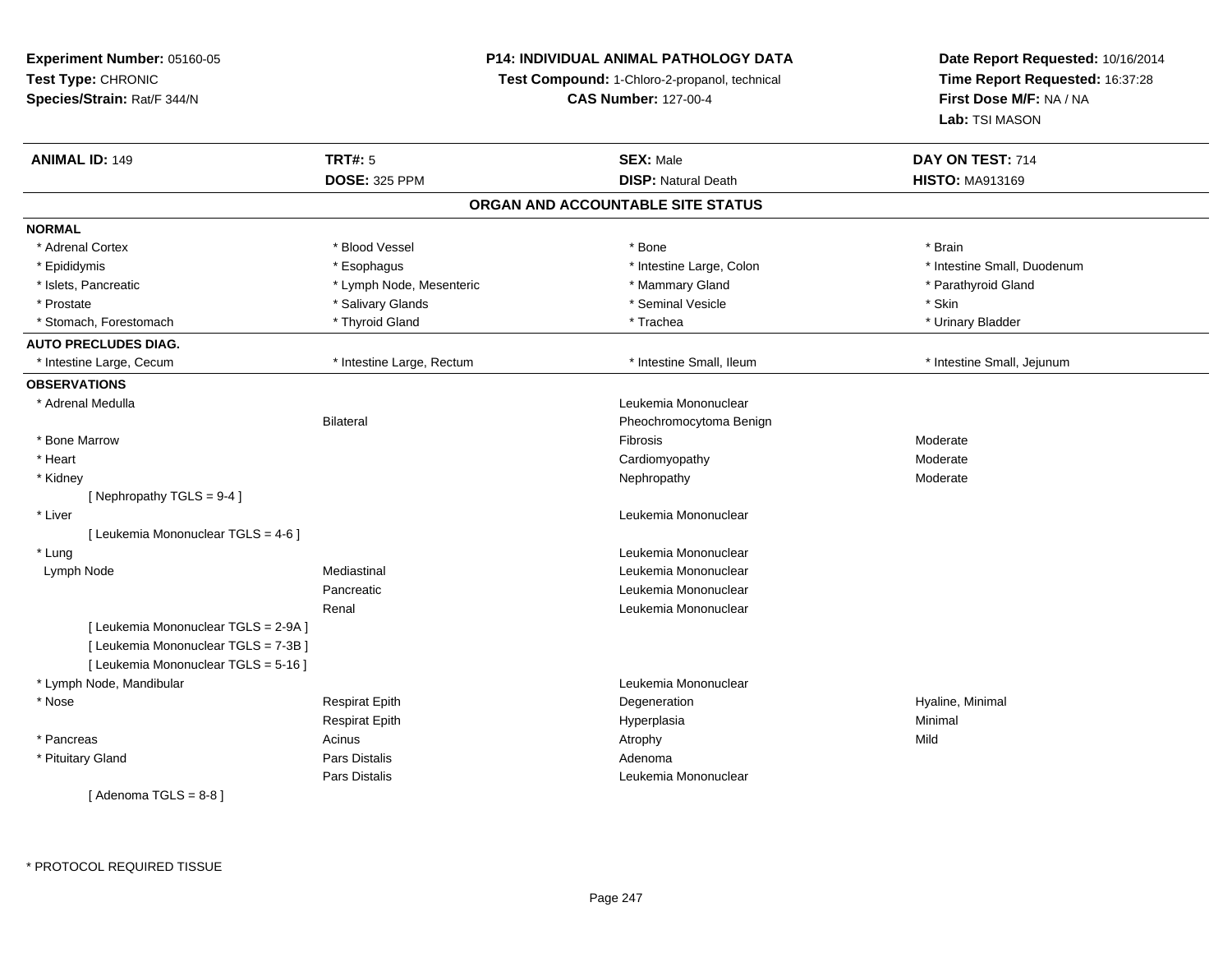| Experiment Number: 05160-05<br><b>Test Type: CHRONIC</b><br>Species/Strain: Rat/F 344/N |                                                                                                                                                                                                                                                                                                                                                                                             | <b>P14: INDIVIDUAL ANIMAL PATHOLOGY DATA</b><br>Test Compound: 1-Chloro-2-propanol, technical<br><b>CAS Number: 127-00-4</b> | Date Report Requested: 10/16/2014<br>Time Report Requested: 16:37:28<br>First Dose M/F: NA / NA<br>Lab: TSI MASON |
|-----------------------------------------------------------------------------------------|---------------------------------------------------------------------------------------------------------------------------------------------------------------------------------------------------------------------------------------------------------------------------------------------------------------------------------------------------------------------------------------------|------------------------------------------------------------------------------------------------------------------------------|-------------------------------------------------------------------------------------------------------------------|
| <b>ANIMAL ID: 149</b>                                                                   | TRT#: 5                                                                                                                                                                                                                                                                                                                                                                                     | <b>SEX: Male</b>                                                                                                             | DAY ON TEST: 714                                                                                                  |
|                                                                                         | <b>DOSE: 325 PPM</b>                                                                                                                                                                                                                                                                                                                                                                        | <b>DISP: Natural Death</b>                                                                                                   | <b>HISTO: MA913169</b>                                                                                            |
|                                                                                         |                                                                                                                                                                                                                                                                                                                                                                                             | ORGAN AND ACCOUNTABLE SITE STATUS                                                                                            |                                                                                                                   |
| [ Leukemia Mononuclear TGLS = 8-8 ]                                                     |                                                                                                                                                                                                                                                                                                                                                                                             |                                                                                                                              |                                                                                                                   |
| * Preputial Gland                                                                       |                                                                                                                                                                                                                                                                                                                                                                                             | Inflammation<br>Leukemia Mononuclear                                                                                         | Chronic Active, Mild                                                                                              |
| * Spleen                                                                                |                                                                                                                                                                                                                                                                                                                                                                                             | Fibrosis<br>Leukemia Mononuclear                                                                                             | Mild                                                                                                              |
| [ Fibrosis TGLS = $10-3A$ ]<br>[Leukemia Mononuclear TGLS = 3-3,3A]                     |                                                                                                                                                                                                                                                                                                                                                                                             |                                                                                                                              |                                                                                                                   |
| * Stomach, Glandular<br>[Necrosis TGLS = 11-15,15A]                                     |                                                                                                                                                                                                                                                                                                                                                                                             | Necrosis                                                                                                                     | Mild                                                                                                              |
| * Testes<br>[Adenoma TGLS = $1-7$ ]                                                     | <b>Bilateral, Interstit Cell</b>                                                                                                                                                                                                                                                                                                                                                            | Adenoma                                                                                                                      |                                                                                                                   |
| * Thymus                                                                                |                                                                                                                                                                                                                                                                                                                                                                                             | Leukemia Mononuclear                                                                                                         |                                                                                                                   |
| PRIMARY CAUSE OF DEATH                                                                  | - UNCERTAIN                                                                                                                                                                                                                                                                                                                                                                                 |                                                                                                                              |                                                                                                                   |
| <b>CONTRIBUTORY CAUSE OF DEATH</b>                                                      | Leukemia Mononuclear;Liver Leukemia Mononuclear;Lung Leukemia Mononuclear;Lymph Node Mediastinal Leukemia<br>- Adrenal Medulla<br>Mononuclear;Lymph Node Renal Leukemia Mononuclear;Lymph Node Pancreatic Leukemia Mononuclear;Lymph Node;Mandibular Leukemia<br>Mononuclear;Pituitary Gland Pars Distalis Leukemia Mononuclear;Preputial Gland Leukemia Mononuclea<br>Leukemia Mononuclear |                                                                                                                              |                                                                                                                   |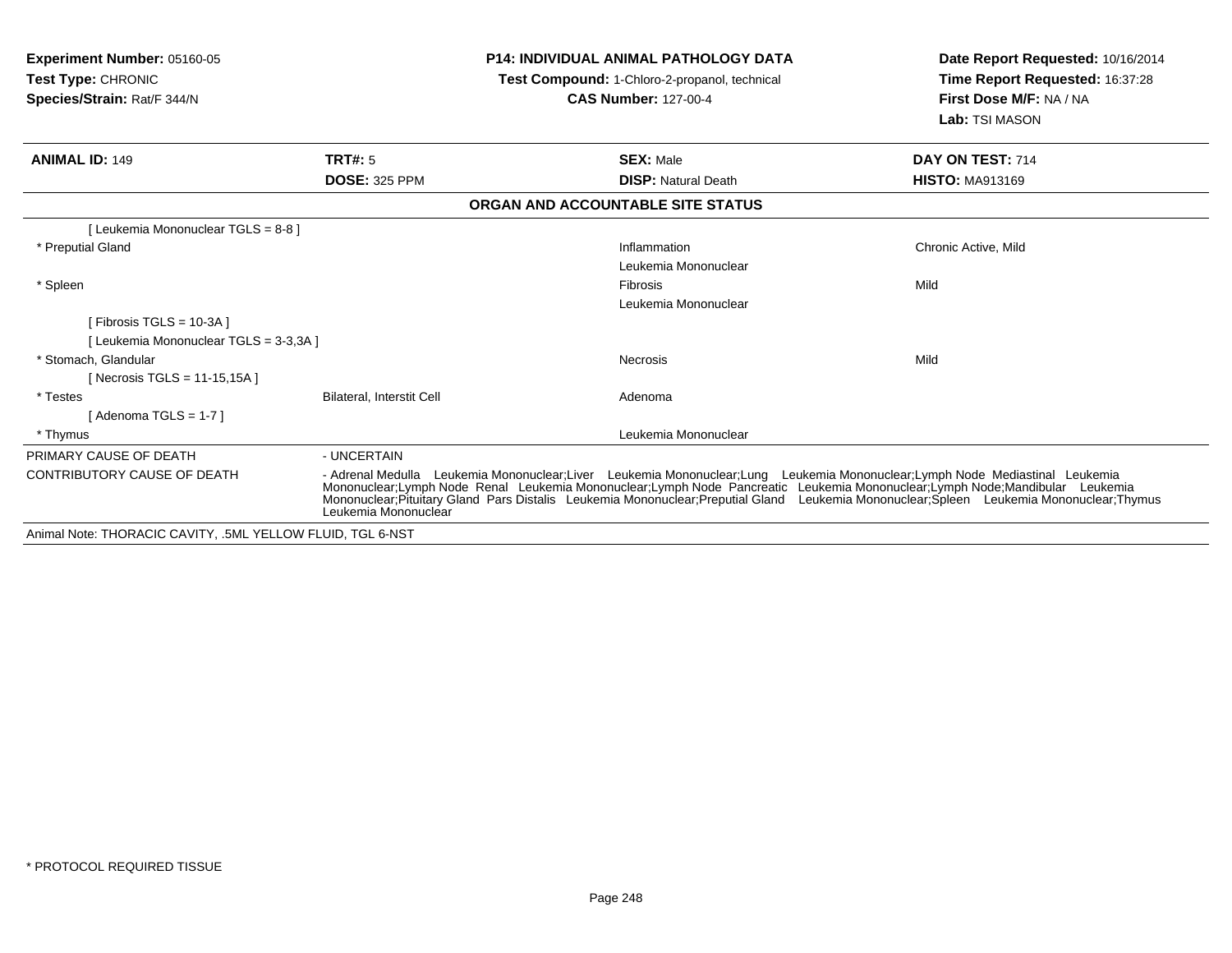### **P14: INDIVIDUAL ANIMAL PATHOLOGY DATA**

**Test Compound:** 1-Chloro-2-propanol, technical

**CAS Number:** 127-00-4

| <b>DOSE: 325 PPM</b><br><b>DISP: Natural Death</b><br><b>HISTO: MA913170</b><br>ORGAN AND ACCOUNTABLE SITE STATUS<br>* Blood Vessel<br>* Brain<br>* Bone<br>* Epididymis<br>* Esophagus<br>* Intestine Large, Colon<br>* Intestine Large, Rectum<br>* Intestine Small, Duodenum<br>* Intestine Small, Ileum<br>* Intestine Small, Jejunum<br>* Islets, Pancreatic<br>* Mammary Gland<br>* Salivary Glands<br>* Pancreas<br>* Parathyroid Gland<br>* Prostate<br>* Seminal Vesicle<br>* Stomach, Glandular<br>* Trachea<br>* Urinary Bladder<br>* Adrenal Cortex<br>Leukemia Mononuclear<br>* Adrenal Medulla<br>Leukemia Mononuclear<br><b>Bilateral</b><br>Pheochromocytoma Benign<br>* Bone Marrow<br>Leukemia Mononuclear<br>* Heart<br>Mild<br>Cardiomyopathy<br>Inflammation<br>* Intestine Large, Cecum<br>Chronic Active, Mild<br>Leukemia Mononuclear<br>* Kidney<br>Nephropathy<br>Moderate<br>* Liver<br>Angiectasis<br>Moderate<br>Leukemia Mononuclear<br>[Angiectasis TGLS = 8-6A]<br>[ Leukemia Mononuclear TGLS = 7-6,6A ]<br>* Lung<br>Leukemia Mononuclear<br>Mediastinal<br>Lymph Node<br>Hemorrhage<br>Moderate<br>Pancreatic<br>Mild<br>Hemorrhage<br>Mediastinal<br>Leukemia Mononuclear<br>Leukemia Mononuclear<br>Pancreatic<br>[Hemorrhage TGLS = 3-9A]<br>[Hemorrhage TGLS = 9-3B]<br>[ Leukemia Mononuclear TGLS = 9-3B ]<br>[ Leukemia Mononuclear TGLS = 3-9A ]<br>* Lymph Node, Mandibular<br>Leukemia Mononuclear<br>* Lymph Node, Mesenteric<br>Hemorrhage<br>Moderate<br>Leukemia Mononuclear | <b>ANIMAL ID: 150</b> | <b>TRT#: 5</b> | <b>SEX: Male</b> | DAY ON TEST: 710 |
|-------------------------------------------------------------------------------------------------------------------------------------------------------------------------------------------------------------------------------------------------------------------------------------------------------------------------------------------------------------------------------------------------------------------------------------------------------------------------------------------------------------------------------------------------------------------------------------------------------------------------------------------------------------------------------------------------------------------------------------------------------------------------------------------------------------------------------------------------------------------------------------------------------------------------------------------------------------------------------------------------------------------------------------------------------------------------------------------------------------------------------------------------------------------------------------------------------------------------------------------------------------------------------------------------------------------------------------------------------------------------------------------------------------------------------------------------------------------------------------------------------------------------------|-----------------------|----------------|------------------|------------------|
|                                                                                                                                                                                                                                                                                                                                                                                                                                                                                                                                                                                                                                                                                                                                                                                                                                                                                                                                                                                                                                                                                                                                                                                                                                                                                                                                                                                                                                                                                                                               |                       |                |                  |                  |
|                                                                                                                                                                                                                                                                                                                                                                                                                                                                                                                                                                                                                                                                                                                                                                                                                                                                                                                                                                                                                                                                                                                                                                                                                                                                                                                                                                                                                                                                                                                               |                       |                |                  |                  |
|                                                                                                                                                                                                                                                                                                                                                                                                                                                                                                                                                                                                                                                                                                                                                                                                                                                                                                                                                                                                                                                                                                                                                                                                                                                                                                                                                                                                                                                                                                                               | <b>NORMAL</b>         |                |                  |                  |
|                                                                                                                                                                                                                                                                                                                                                                                                                                                                                                                                                                                                                                                                                                                                                                                                                                                                                                                                                                                                                                                                                                                                                                                                                                                                                                                                                                                                                                                                                                                               |                       |                |                  |                  |
|                                                                                                                                                                                                                                                                                                                                                                                                                                                                                                                                                                                                                                                                                                                                                                                                                                                                                                                                                                                                                                                                                                                                                                                                                                                                                                                                                                                                                                                                                                                               |                       |                |                  |                  |
|                                                                                                                                                                                                                                                                                                                                                                                                                                                                                                                                                                                                                                                                                                                                                                                                                                                                                                                                                                                                                                                                                                                                                                                                                                                                                                                                                                                                                                                                                                                               |                       |                |                  |                  |
|                                                                                                                                                                                                                                                                                                                                                                                                                                                                                                                                                                                                                                                                                                                                                                                                                                                                                                                                                                                                                                                                                                                                                                                                                                                                                                                                                                                                                                                                                                                               |                       |                |                  |                  |
|                                                                                                                                                                                                                                                                                                                                                                                                                                                                                                                                                                                                                                                                                                                                                                                                                                                                                                                                                                                                                                                                                                                                                                                                                                                                                                                                                                                                                                                                                                                               |                       |                |                  |                  |
|                                                                                                                                                                                                                                                                                                                                                                                                                                                                                                                                                                                                                                                                                                                                                                                                                                                                                                                                                                                                                                                                                                                                                                                                                                                                                                                                                                                                                                                                                                                               | <b>OBSERVATIONS</b>   |                |                  |                  |
|                                                                                                                                                                                                                                                                                                                                                                                                                                                                                                                                                                                                                                                                                                                                                                                                                                                                                                                                                                                                                                                                                                                                                                                                                                                                                                                                                                                                                                                                                                                               |                       |                |                  |                  |
|                                                                                                                                                                                                                                                                                                                                                                                                                                                                                                                                                                                                                                                                                                                                                                                                                                                                                                                                                                                                                                                                                                                                                                                                                                                                                                                                                                                                                                                                                                                               |                       |                |                  |                  |
|                                                                                                                                                                                                                                                                                                                                                                                                                                                                                                                                                                                                                                                                                                                                                                                                                                                                                                                                                                                                                                                                                                                                                                                                                                                                                                                                                                                                                                                                                                                               |                       |                |                  |                  |
|                                                                                                                                                                                                                                                                                                                                                                                                                                                                                                                                                                                                                                                                                                                                                                                                                                                                                                                                                                                                                                                                                                                                                                                                                                                                                                                                                                                                                                                                                                                               |                       |                |                  |                  |
|                                                                                                                                                                                                                                                                                                                                                                                                                                                                                                                                                                                                                                                                                                                                                                                                                                                                                                                                                                                                                                                                                                                                                                                                                                                                                                                                                                                                                                                                                                                               |                       |                |                  |                  |
|                                                                                                                                                                                                                                                                                                                                                                                                                                                                                                                                                                                                                                                                                                                                                                                                                                                                                                                                                                                                                                                                                                                                                                                                                                                                                                                                                                                                                                                                                                                               |                       |                |                  |                  |
|                                                                                                                                                                                                                                                                                                                                                                                                                                                                                                                                                                                                                                                                                                                                                                                                                                                                                                                                                                                                                                                                                                                                                                                                                                                                                                                                                                                                                                                                                                                               |                       |                |                  |                  |
|                                                                                                                                                                                                                                                                                                                                                                                                                                                                                                                                                                                                                                                                                                                                                                                                                                                                                                                                                                                                                                                                                                                                                                                                                                                                                                                                                                                                                                                                                                                               |                       |                |                  |                  |
|                                                                                                                                                                                                                                                                                                                                                                                                                                                                                                                                                                                                                                                                                                                                                                                                                                                                                                                                                                                                                                                                                                                                                                                                                                                                                                                                                                                                                                                                                                                               |                       |                |                  |                  |
|                                                                                                                                                                                                                                                                                                                                                                                                                                                                                                                                                                                                                                                                                                                                                                                                                                                                                                                                                                                                                                                                                                                                                                                                                                                                                                                                                                                                                                                                                                                               |                       |                |                  |                  |
|                                                                                                                                                                                                                                                                                                                                                                                                                                                                                                                                                                                                                                                                                                                                                                                                                                                                                                                                                                                                                                                                                                                                                                                                                                                                                                                                                                                                                                                                                                                               |                       |                |                  |                  |
|                                                                                                                                                                                                                                                                                                                                                                                                                                                                                                                                                                                                                                                                                                                                                                                                                                                                                                                                                                                                                                                                                                                                                                                                                                                                                                                                                                                                                                                                                                                               |                       |                |                  |                  |
|                                                                                                                                                                                                                                                                                                                                                                                                                                                                                                                                                                                                                                                                                                                                                                                                                                                                                                                                                                                                                                                                                                                                                                                                                                                                                                                                                                                                                                                                                                                               |                       |                |                  |                  |
|                                                                                                                                                                                                                                                                                                                                                                                                                                                                                                                                                                                                                                                                                                                                                                                                                                                                                                                                                                                                                                                                                                                                                                                                                                                                                                                                                                                                                                                                                                                               |                       |                |                  |                  |
|                                                                                                                                                                                                                                                                                                                                                                                                                                                                                                                                                                                                                                                                                                                                                                                                                                                                                                                                                                                                                                                                                                                                                                                                                                                                                                                                                                                                                                                                                                                               |                       |                |                  |                  |
|                                                                                                                                                                                                                                                                                                                                                                                                                                                                                                                                                                                                                                                                                                                                                                                                                                                                                                                                                                                                                                                                                                                                                                                                                                                                                                                                                                                                                                                                                                                               |                       |                |                  |                  |
|                                                                                                                                                                                                                                                                                                                                                                                                                                                                                                                                                                                                                                                                                                                                                                                                                                                                                                                                                                                                                                                                                                                                                                                                                                                                                                                                                                                                                                                                                                                               |                       |                |                  |                  |
|                                                                                                                                                                                                                                                                                                                                                                                                                                                                                                                                                                                                                                                                                                                                                                                                                                                                                                                                                                                                                                                                                                                                                                                                                                                                                                                                                                                                                                                                                                                               |                       |                |                  |                  |
|                                                                                                                                                                                                                                                                                                                                                                                                                                                                                                                                                                                                                                                                                                                                                                                                                                                                                                                                                                                                                                                                                                                                                                                                                                                                                                                                                                                                                                                                                                                               |                       |                |                  |                  |
|                                                                                                                                                                                                                                                                                                                                                                                                                                                                                                                                                                                                                                                                                                                                                                                                                                                                                                                                                                                                                                                                                                                                                                                                                                                                                                                                                                                                                                                                                                                               |                       |                |                  |                  |
|                                                                                                                                                                                                                                                                                                                                                                                                                                                                                                                                                                                                                                                                                                                                                                                                                                                                                                                                                                                                                                                                                                                                                                                                                                                                                                                                                                                                                                                                                                                               |                       |                |                  |                  |
|                                                                                                                                                                                                                                                                                                                                                                                                                                                                                                                                                                                                                                                                                                                                                                                                                                                                                                                                                                                                                                                                                                                                                                                                                                                                                                                                                                                                                                                                                                                               |                       |                |                  |                  |
|                                                                                                                                                                                                                                                                                                                                                                                                                                                                                                                                                                                                                                                                                                                                                                                                                                                                                                                                                                                                                                                                                                                                                                                                                                                                                                                                                                                                                                                                                                                               |                       |                |                  |                  |
|                                                                                                                                                                                                                                                                                                                                                                                                                                                                                                                                                                                                                                                                                                                                                                                                                                                                                                                                                                                                                                                                                                                                                                                                                                                                                                                                                                                                                                                                                                                               |                       |                |                  |                  |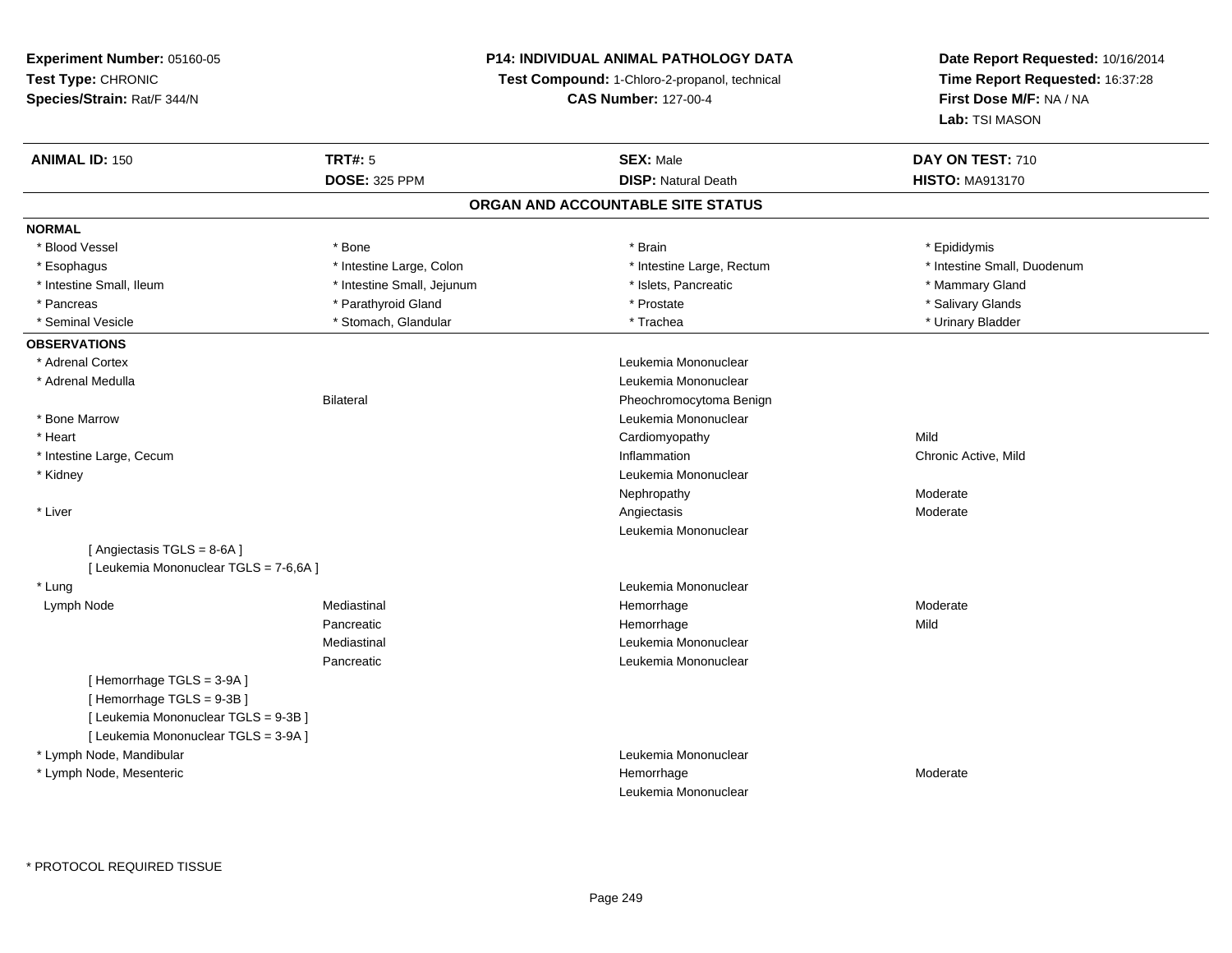**Experiment Number:** 05160-05**Test Type:** CHRONIC **Species/Strain:** Rat/F 344/N**P14: INDIVIDUAL ANIMAL PATHOLOGY DATATest Compound:** 1-Chloro-2-propanol, technical **CAS Number:** 127-00-4**Date Report Requested:** 10/16/2014**Time Report Requested:** 16:37:28**First Dose M/F:** NA / NA**Lab:** TSI MASON**ANIMAL ID:** 150**TRT#:** 5 **SEX:** Male **DAY ON TEST:** 710 **DOSE:** 325 PPM**DISP:** Natural Death **HISTO:** MA913170 **ORGAN AND ACCOUNTABLE SITE STATUS**[ Hemorrhage TGLS = 2-8 ][ Leukemia Mononuclear TGLS = 2-8 ] \* Nose Respirat Epith Inflammation Mild Note: ABUNDANT FUNGAL HYPHAE IN SECTION. \* Pituitary Glandd and the set of Pars Distalis and the Second Adenomal Adenomal Second Second Pars Distallis Pars Distalis Leukemia Mononuclear  $[$  Adenoma TGLS = 10-8  $]$ [ Leukemia Mononuclear TGLS = 10-8 ] \* Preputial Glandd is a controller controller that the controller controller the chronic Active, Minimal on the Chronic Active, Minimal on the chronic Active, Minimal on the chronic Active, Minimal on the chronic Active, Minimal on the chr \* Skin Inflammation Chronic Active, Mild \* Spleenn and the contract of the contract of the contract of the contract of the contract of the contract of the contract of the contract of the contract of the contract of the contract of the contract of the contract of the cont Leukemia Mononuclear[ Leukemia Mononuclear TGLS = 4,5-3,3A ] \* Stomach, Forestomachh ann an t-ìre ann an t-ìre ann an t-ìre ann an Ulcer ann an t-ìre ann an t-ìre ann an Mild [ Ulcer TGLS = 11-15A ] \* Testess the control of the control of the control of the control of the control of the control of the control of the control of the control of the control of the control of the control of the control of the control of the contro Minimal Interstit Cell Hyperplasiaa **Minimal**  \* Thymus Leukemia Mononuclear \* Thyroid Glandd C Cell C Cell C Cell Adenoma Follicular Cel Hyperplasiaa Minimal PRIMARY CAUSE OF DEATH- UNCERTAIN<br>- Adrenal Cortex Leukemia Mononuclear;Adrenal Medulla Leukemia Mononuclear;Bone Marrow Leukemia Mononuclear;Kidney Leukemia CONTRIBUTORY CAUSE OF DEATHH Adrenal Cortex Leukemia Mononuclear;Adrenal Medulla Leukemia Mononuclear;Bone Marrow Leukemia Mononuclear;Kidney Leukemia<br>Mononuclear;Liver Leukemia Mononuclear;Lung Leu Leukemia Mononuclear;Spleen Leukemia Mononuclear;Thymus Leukemia MononuclearAnimal Note: ABDOMINAL CAVITY, CLEAR FLUID, TGL 1-NSTAnimal Note: THORACIC CAVITY, CLEAR FLUID, TGL 6-NST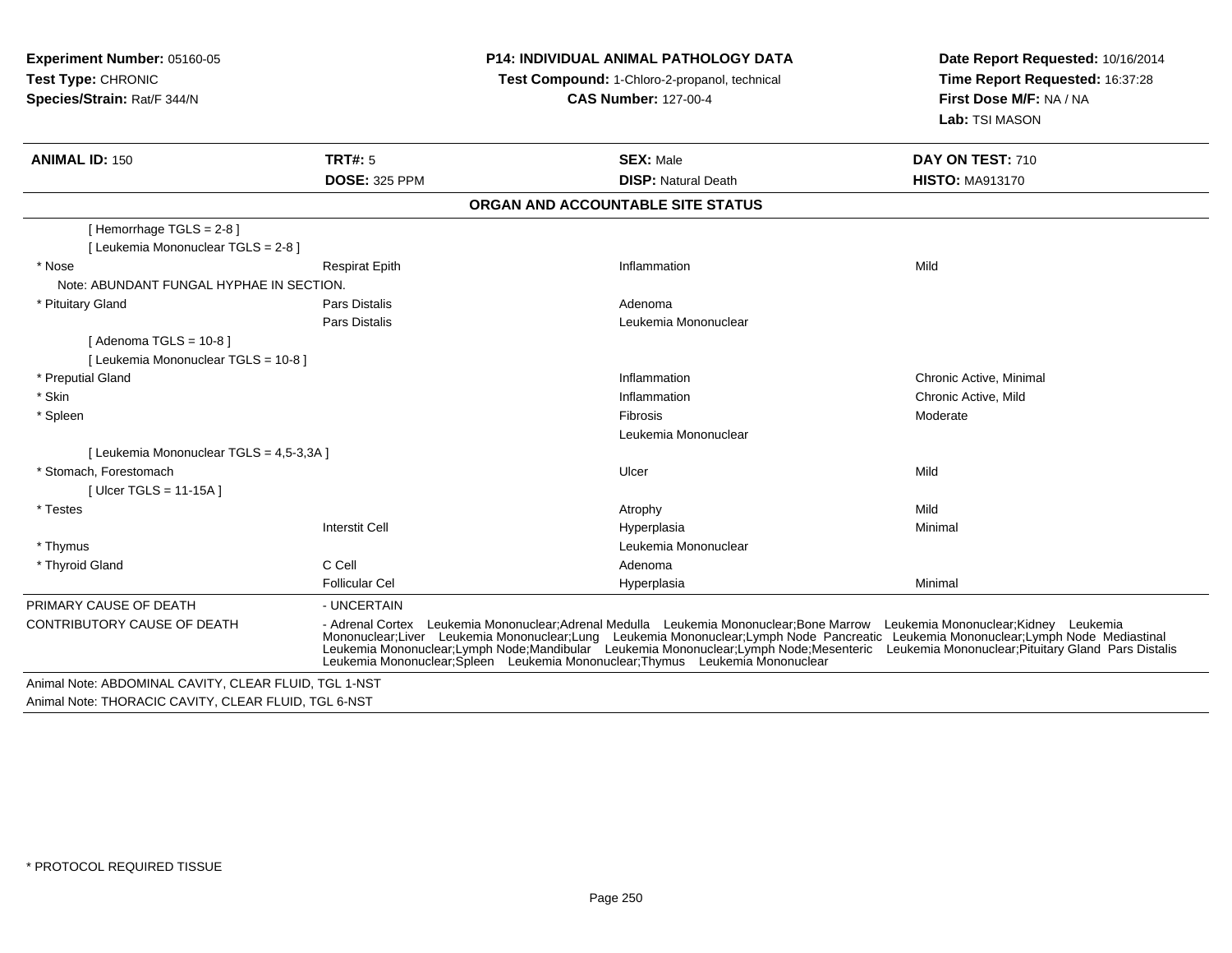### **P14: INDIVIDUAL ANIMAL PATHOLOGY DATA**

**Test Compound:** 1-Chloro-2-propanol, technical

**CAS Number:** 127-00-4

| <b>TRT#: 7</b>                       | <b>SEX: Male</b>           | DAY ON TEST: 582                  |
|--------------------------------------|----------------------------|-----------------------------------|
| <b>DOSE: 650 PPM</b>                 | <b>DISP: Natural Death</b> | <b>HISTO: MA913071</b>            |
|                                      |                            |                                   |
|                                      |                            |                                   |
| * Adrenal Medulla                    | * Blood Vessel             | * Bone                            |
| * Brain                              | * Epididymis               | * Esophagus                       |
| * Intestine Large, Cecum             | * Intestine Large, Colon   | * Intestine Large, Rectum         |
| * Intestine Small, Ileum             | * Intestine Small, Jejunum | * Islets, Pancreatic              |
| * Lymph Node, Mandibular             | * Pancreas                 | * Parathyroid Gland               |
| * Prostate                           | * Salivary Glands          | * Seminal Vesicle                 |
| * Stomach, Forestomach               | * Thyroid Gland            | * Trachea                         |
|                                      |                            |                                   |
|                                      |                            |                                   |
|                                      | Nephropathy                | Moderate                          |
|                                      | Degeneration               | Cystic, Mild                      |
|                                      |                            |                                   |
|                                      | Hyperplasia                | Lymphoid, Mild                    |
|                                      | <b>Dilatation</b>          | Mild                              |
|                                      | Accessory Spleen           |                                   |
|                                      |                            |                                   |
| Olfactory Epi                        | Foreign Body               |                                   |
| Olfactory Epi                        | Inflammation               | Chronic Active, Minimal           |
| <b>Respirat Epith</b>                | Inflammation               | Chronic, Mild                     |
| <b>Respirat Epith</b>                | Metaplasia                 | Squamous, Minimal                 |
| Pars Distalis                        | Adenoma                    |                                   |
|                                      | Keratoacanthoma            |                                   |
| [Keratoacanthoma TGLS = 1-1OA; 3-16] |                            |                                   |
|                                      | Necrosis                   | Mild                              |
|                                      |                            |                                   |
| <b>Interstit Cell</b>                | Adenoma                    |                                   |
| <b>Interstit Cell</b>                | Hyperplasia                | Marked                            |
|                                      | Atrophy                    | Minimal                           |
| - UNCERTAIN                          |                            |                                   |
|                                      |                            | ORGAN AND ACCOUNTABLE SITE STATUS |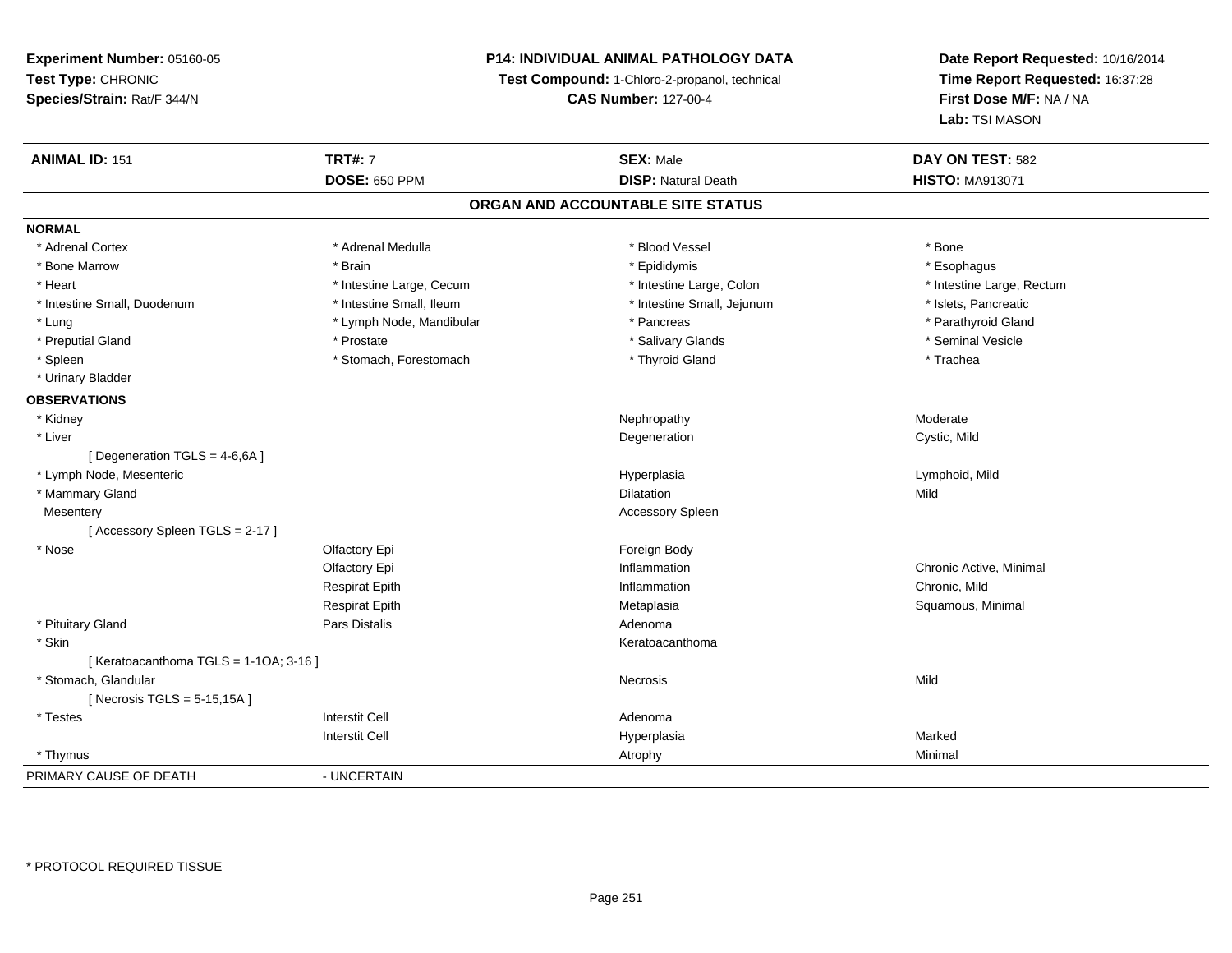| Experiment Number: 05160-05<br>Test Type: CHRONIC<br>Species/Strain: Rat/F 344/N | <b>P14: INDIVIDUAL ANIMAL PATHOLOGY DATA</b><br>Test Compound: 1-Chloro-2-propanol, technical<br><b>CAS Number: 127-00-4</b> |                                   | Date Report Requested: 10/16/2014<br>Time Report Requested: 16:37:28<br>First Dose M/F: NA / NA<br>Lab: TSI MASON |
|----------------------------------------------------------------------------------|------------------------------------------------------------------------------------------------------------------------------|-----------------------------------|-------------------------------------------------------------------------------------------------------------------|
| <b>ANIMAL ID: 152</b>                                                            | <b>TRT#: 7</b>                                                                                                               | <b>SEX: Male</b>                  | DAY ON TEST: 729                                                                                                  |
|                                                                                  | <b>DOSE: 650 PPM</b>                                                                                                         | <b>DISP: Terminal Sacrifice</b>   | <b>HISTO: MA913072</b>                                                                                            |
|                                                                                  |                                                                                                                              | ORGAN AND ACCOUNTABLE SITE STATUS |                                                                                                                   |
| <b>NORMAL</b>                                                                    |                                                                                                                              |                                   |                                                                                                                   |
| * Adrenal Cortex                                                                 | * Adrenal Medulla                                                                                                            | * Blood Vessel                    | * Bone                                                                                                            |
| * Bone Marrow                                                                    | * Brain                                                                                                                      | * Epididymis                      | * Esophagus                                                                                                       |
| * Intestine Large, Cecum                                                         | * Intestine Large, Colon                                                                                                     | * Intestine Large, Rectum         | * Intestine Small, Duodenum                                                                                       |
| * Intestine Small, Ileum                                                         | * Intestine Small, Jejunum                                                                                                   | * Islets, Pancreatic              | * Lung                                                                                                            |
| * Mammary Gland                                                                  | * Nose                                                                                                                       | * Pancreas                        | * Preputial Gland                                                                                                 |
| * Salivary Glands                                                                | * Seminal Vesicle                                                                                                            | * Skin                            | * Stomach, Forestomach                                                                                            |
| * Stomach, Glandular                                                             | * Trachea                                                                                                                    | * Urinary Bladder                 |                                                                                                                   |
| <b>MISSING</b>                                                                   |                                                                                                                              |                                   |                                                                                                                   |
| * Parathyroid Gland                                                              |                                                                                                                              |                                   |                                                                                                                   |
| <b>OBSERVATIONS</b>                                                              |                                                                                                                              |                                   |                                                                                                                   |
| * Heart                                                                          |                                                                                                                              | Cardiomyopathy                    | Minimal                                                                                                           |
| * Kidney                                                                         |                                                                                                                              | Nephropathy                       | Moderate                                                                                                          |
| * Liver                                                                          |                                                                                                                              | Angiectasis                       | Mild                                                                                                              |
|                                                                                  |                                                                                                                              | Degeneration                      | Cystic, Mild                                                                                                      |
|                                                                                  |                                                                                                                              | <b>Eosinophilic Focus</b>         |                                                                                                                   |
|                                                                                  |                                                                                                                              | Leukemia Mononuclear              |                                                                                                                   |
| [ Leukemia Mononuclear TGLS = 3-6 ]                                              |                                                                                                                              |                                   |                                                                                                                   |
| * Lymph Node, Mandibular                                                         |                                                                                                                              | Leukemia Mononuclear              |                                                                                                                   |
| * Lymph Node, Mesenteric                                                         |                                                                                                                              | Leukemia Mononuclear              |                                                                                                                   |
| * Pituitary Gland                                                                | Pars Distalis                                                                                                                | Angiectasis                       | Moderate                                                                                                          |
| * Prostate                                                                       |                                                                                                                              | Inflammation                      | Chronic Active, Mild                                                                                              |
| * Spleen                                                                         |                                                                                                                              | Leukemia Mononuclear              |                                                                                                                   |
| Note: TGL 5-NCL                                                                  |                                                                                                                              |                                   |                                                                                                                   |
| [ Leukemia Mononuclear TGLS = 4-3 ]                                              |                                                                                                                              |                                   |                                                                                                                   |
| * Testes                                                                         | Bilateral, Interstit Cell                                                                                                    | Adenoma                           |                                                                                                                   |
| [ Adenoma TGLS = 1,2-7 ]                                                         |                                                                                                                              |                                   |                                                                                                                   |
| * Thymus                                                                         |                                                                                                                              | Atrophy                           | Minimal                                                                                                           |
| * Thyroid Gland                                                                  | C Cell                                                                                                                       | Hyperplasia                       | Minimal                                                                                                           |
| Note: ECTOPIC THYMUS PRESENT IN ONE LOBE OF THYROID.                             |                                                                                                                              |                                   |                                                                                                                   |

PRIMARY CAUSE OF DEATH-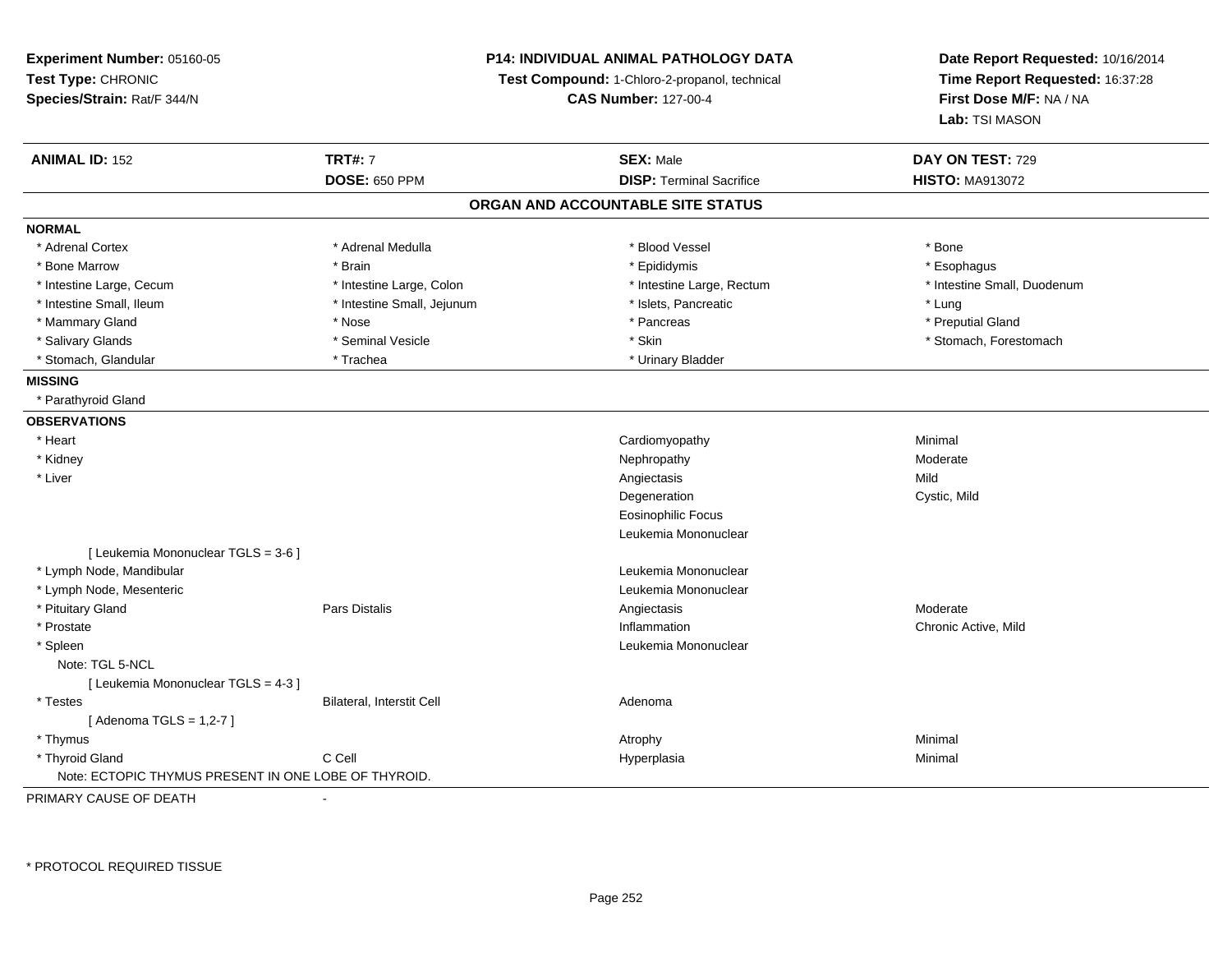| <b>Experiment Number: 05160-05</b><br>Test Type: CHRONIC<br>Species/Strain: Rat/F 344/N |                      | <b>P14: INDIVIDUAL ANIMAL PATHOLOGY DATA</b><br>Test Compound: 1-Chloro-2-propanol, technical<br><b>CAS Number: 127-00-4</b> | Date Report Requested: 10/16/2014<br>Time Report Requested: 16:37:28<br>First Dose M/F: NA / NA<br><b>Lab:</b> TSI MASON |
|-----------------------------------------------------------------------------------------|----------------------|------------------------------------------------------------------------------------------------------------------------------|--------------------------------------------------------------------------------------------------------------------------|
| <b>ANIMAL ID: 152</b>                                                                   | <b>TRT#:</b> 7       | <b>SEX: Male</b>                                                                                                             | DAY ON TEST: 729                                                                                                         |
|                                                                                         | <b>DOSE: 650 PPM</b> | <b>DISP: Terminal Sacrifice</b>                                                                                              | <b>HISTO: MA913072</b>                                                                                                   |
|                                                                                         |                      | <b>ORGAN AND ACCOUNTABLE SITE STATUS</b>                                                                                     |                                                                                                                          |
|                                                                                         |                      |                                                                                                                              |                                                                                                                          |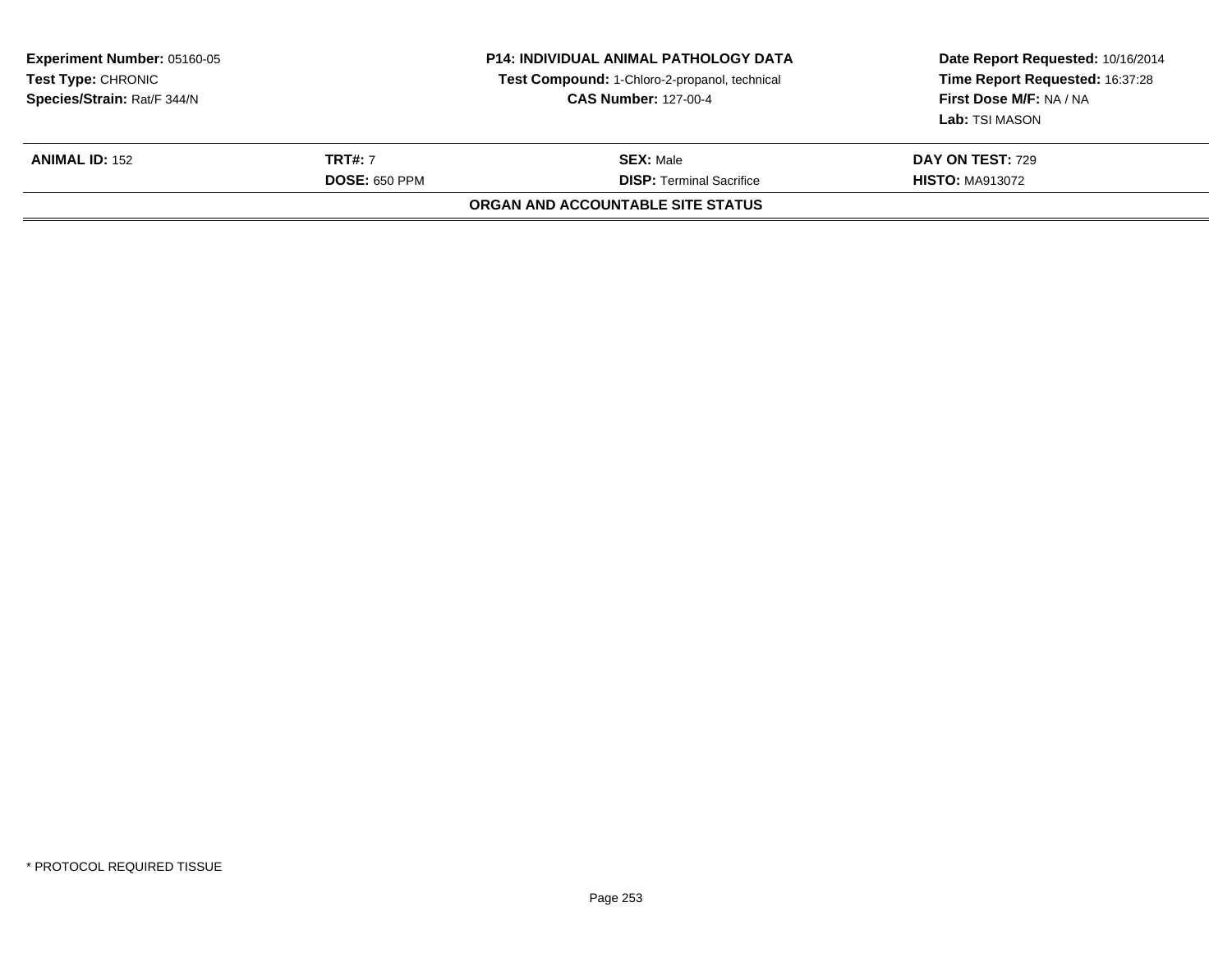## **P14: INDIVIDUAL ANIMAL PATHOLOGY DATA**

**Test Compound:** 1-Chloro-2-propanol, technical

**CAS Number:** 127-00-4

| <b>ANIMAL ID: 153</b>                         | <b>TRT#: 7</b>             | <b>SEX: Male</b>                | DAY ON TEST: 729            |  |  |  |  |
|-----------------------------------------------|----------------------------|---------------------------------|-----------------------------|--|--|--|--|
|                                               | <b>DOSE: 650 PPM</b>       | <b>DISP: Terminal Sacrifice</b> | <b>HISTO: MA913073</b>      |  |  |  |  |
| ORGAN AND ACCOUNTABLE SITE STATUS             |                            |                                 |                             |  |  |  |  |
| <b>NORMAL</b>                                 |                            |                                 |                             |  |  |  |  |
| * Adrenal Cortex                              | * Adrenal Medulla          | * Blood Vessel                  | * Bone                      |  |  |  |  |
| * Bone Marrow                                 | * Brain                    | * Epididymis                    | * Esophagus                 |  |  |  |  |
| * Intestine Large, Cecum                      | * Intestine Large, Colon   | * Intestine Large, Rectum       | * Intestine Small, Duodenum |  |  |  |  |
| * Intestine Small, Ileum                      | * Intestine Small, Jejunum | * Islets, Pancreatic            | * Lung                      |  |  |  |  |
| * Lymph Node, Mesenteric                      | * Mammary Gland            | * Parathyroid Gland             | * Preputial Gland           |  |  |  |  |
| * Prostate                                    | * Salivary Glands          | * Seminal Vesicle               | * Stomach, Forestomach      |  |  |  |  |
| * Stomach, Glandular                          | * Thymus                   | * Thyroid Gland                 | * Trachea                   |  |  |  |  |
| * Urinary Bladder                             |                            |                                 |                             |  |  |  |  |
| <b>OBSERVATIONS</b>                           |                            |                                 |                             |  |  |  |  |
| * Heart                                       |                            | Cardiomyopathy                  | Minimal                     |  |  |  |  |
| * Int Lg Cecum                                |                            |                                 |                             |  |  |  |  |
| Note: IMPACTED WITH INGESTA. TGL 3-NCL        |                            |                                 |                             |  |  |  |  |
| * Kidney                                      |                            | Nephropathy                     | Mild                        |  |  |  |  |
| * Liver                                       |                            | <b>Clear Cell Focus</b>         |                             |  |  |  |  |
| [Clear Cell Focus TGLS = 5-6A]                |                            |                                 |                             |  |  |  |  |
| * Lymph Node, Mandibular                      |                            | Leukemia Mononuclear            |                             |  |  |  |  |
| * Nose                                        | <b>Respirat Epith</b>      | Hyperplasia                     | Marked                      |  |  |  |  |
|                                               | Olfactory Epi              | Inflammation                    | Chronic Active, Mild        |  |  |  |  |
|                                               | <b>Respirat Epith</b>      | Inflammation                    | Chronic Active, Marked      |  |  |  |  |
| Note: ABUNDANT FUNGAL HYPHAE IN NASAL CAVITY. |                            |                                 |                             |  |  |  |  |
| * Pancreas                                    | Acinus                     | Atrophy                         | Moderate                    |  |  |  |  |
| * Pituitary Gland                             | Pars Distalis              | Adenoma                         |                             |  |  |  |  |
| [Adenoma TGLS = $4-8$ ]                       |                            |                                 |                             |  |  |  |  |
| * Skin                                        | <b>Subcut Tiss</b>         | Fibroma                         |                             |  |  |  |  |
| [Fibroma TGLS = $1-10A$ ]                     |                            |                                 |                             |  |  |  |  |
| * Spleen                                      |                            | Leukemia Mononuclear            |                             |  |  |  |  |
| * Testes                                      | Bilateral, Interstit Cell  | Adenoma                         |                             |  |  |  |  |
| [Adenoma TGLS = $2-7$ ]                       |                            |                                 |                             |  |  |  |  |
| PRIMARY CAUSE OF DEATH                        | $\sim$                     |                                 |                             |  |  |  |  |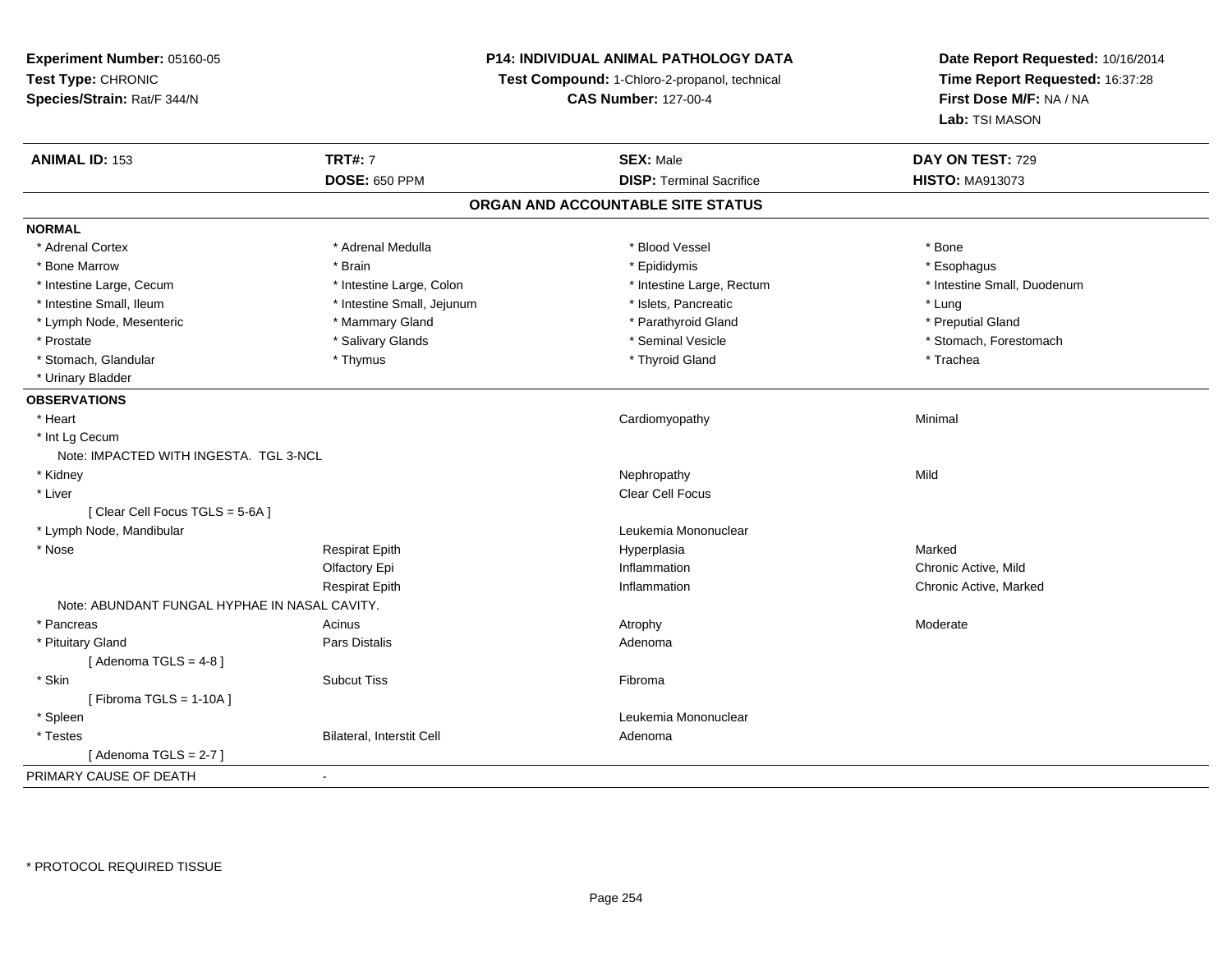### **P14: INDIVIDUAL ANIMAL PATHOLOGY DATA**

**Test Compound:** 1-Chloro-2-propanol, technical

**CAS Number:** 127-00-4

| <b>ANIMAL ID: 154</b>                         | <b>TRT#: 7</b>             | <b>SEX: Male</b>                  | DAY ON TEST: 729            |  |
|-----------------------------------------------|----------------------------|-----------------------------------|-----------------------------|--|
|                                               | <b>DOSE: 650 PPM</b>       | <b>DISP: Terminal Sacrifice</b>   | <b>HISTO: MA913074</b>      |  |
|                                               |                            | ORGAN AND ACCOUNTABLE SITE STATUS |                             |  |
| <b>NORMAL</b>                                 |                            |                                   |                             |  |
| * Adrenal Cortex                              | * Adrenal Medulla          | * Blood Vessel                    | * Bone                      |  |
| * Bone Marrow                                 | * Brain                    | * Epididymis                      | * Esophagus                 |  |
| * Intestine Large, Cecum                      | * Intestine Large, Colon   | * Intestine Large, Rectum         | * Intestine Small, Duodenum |  |
| * Intestine Small, Ileum                      | * Intestine Small, Jejunum | * Islets, Pancreatic              | * Lung                      |  |
| * Lymph Node, Mandibular                      | * Lymph Node, Mesenteric   | * Pancreas                        | * Parathyroid Gland         |  |
| * Prostate                                    | * Salivary Glands          | * Seminal Vesicle                 | * Skin                      |  |
| * Spleen                                      | * Stomach, Glandular       | * Thyroid Gland                   | * Trachea                   |  |
| * Urinary Bladder                             |                            |                                   |                             |  |
| <b>OBSERVATIONS</b>                           |                            |                                   |                             |  |
| * Heart                                       |                            | Cardiomyopathy                    | Minimal                     |  |
| * Kidney                                      |                            | Nephropathy                       | Marked                      |  |
| * Liver                                       |                            | <b>Mixed Cell Focus</b>           |                             |  |
| Note: TGL 4-NCL                               |                            |                                   |                             |  |
| [Mixed Cell Focus TGLS = 6-6B]                |                            |                                   |                             |  |
| * Mammary Gland                               |                            | Dilatation                        | Moderate                    |  |
| [Dilatation TGLS = 2-10B]                     |                            |                                   |                             |  |
| * Nose                                        | <b>Respirat Epith</b>      | Hyperplasia                       | Marked                      |  |
|                                               | <b>Respirat Epith</b>      | Inflammation                      | Chronic Active, Marked      |  |
| Note: ABUNDANT FUNGAL HYPHAE IN NASAL CAVITY. |                            |                                   |                             |  |
| * Pituitary Gland                             | Pars Distalis              | Adenoma                           |                             |  |
| [Adenoma TGLS = $5-8$ ]                       |                            |                                   |                             |  |
| * Preputial Gland                             |                            | Carcinoma                         |                             |  |
| [Carcinoma TGLS = 1-10A]                      |                            |                                   |                             |  |
| * Stomach, Forestomach                        |                            | Ulcer                             | Marked                      |  |
| [ $Ulcer TGLS = 3-15,15A$ ]                   |                            |                                   |                             |  |
| * Testes                                      | Artery                     | Inflammation                      | Chronic Active, Mild        |  |
|                                               |                            | Mesothelioma Malignant            |                             |  |
| * Thymus                                      |                            | Atrophy                           | Mild                        |  |
| PRIMARY CAUSE OF DEATH                        | $\blacksquare$             |                                   |                             |  |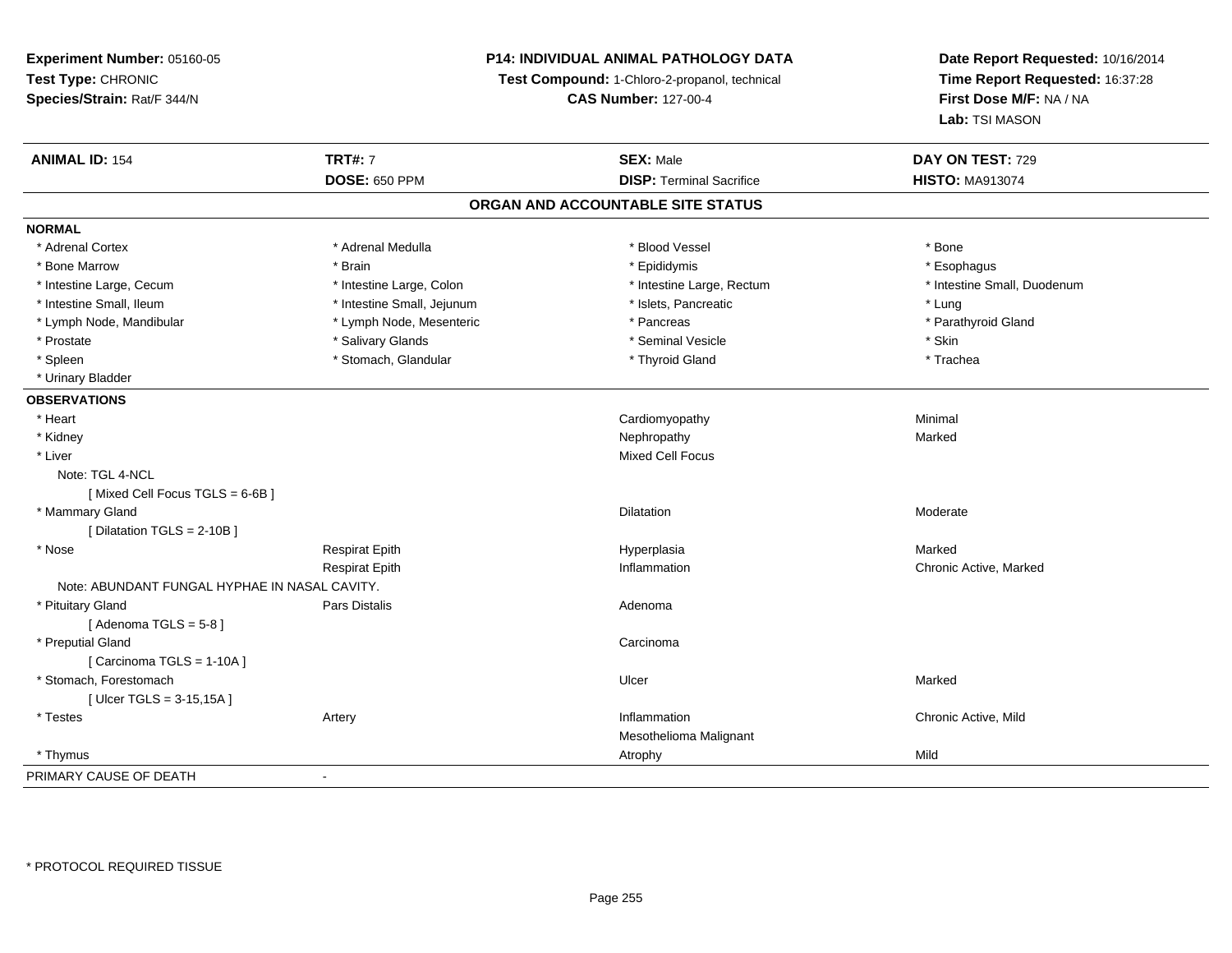| Experiment Number: 05160-05 |                                                                              | <b>P14: INDIVIDUAL ANIMAL PATHOLOGY DATA</b> | Date Report Requested: 10/16/2014                          |  |
|-----------------------------|------------------------------------------------------------------------------|----------------------------------------------|------------------------------------------------------------|--|
| Test Type: CHRONIC          | Test Compound: 1-Chloro-2-propanol, technical<br><b>CAS Number: 127-00-4</b> |                                              | Time Report Requested: 16:37:28<br>First Dose M/F: NA / NA |  |
| Species/Strain: Rat/F 344/N |                                                                              |                                              |                                                            |  |
|                             |                                                                              |                                              | Lab: TSI MASON                                             |  |
| <b>ANIMAL ID: 155</b>       | <b>TRT#: 7</b>                                                               | <b>SEX: Male</b>                             | DAY ON TEST: 648                                           |  |
|                             | <b>DOSE: 650 PPM</b>                                                         | <b>DISP:</b> Moribund Sacrifice              | <b>HISTO: MA913075</b>                                     |  |
|                             |                                                                              | ORGAN AND ACCOUNTABLE SITE STATUS            |                                                            |  |
| <b>NORMAL</b>               |                                                                              |                                              |                                                            |  |
| * Adrenal Cortex            | * Adrenal Medulla                                                            | * Blood Vessel                               | * Bone                                                     |  |
| * Brain                     | * Epididymis                                                                 | * Esophagus                                  | * Heart                                                    |  |
| * Intestine Large, Cecum    | * Intestine Large, Colon                                                     | * Intestine Large, Rectum                    | * Intestine Small, Duodenum                                |  |
| * Intestine Small, Ileum    | * Intestine Small, Jejunum                                                   | * Islets, Pancreatic                         | * Liver                                                    |  |
| * Lung                      | * Lymph Node, Mandibular                                                     | * Nose                                       | * Pancreas                                                 |  |
| * Parathyroid Gland         | * Prostate                                                                   | * Salivary Glands                            | * Seminal Vesicle                                          |  |
| * Stomach, Forestomach      | * Stomach, Glandular                                                         | * Trachea                                    | * Urinary Bladder                                          |  |
| <b>MISSING</b>              |                                                                              |                                              |                                                            |  |
| * Preputial Gland           |                                                                              |                                              |                                                            |  |
| <b>OBSERVATIONS</b>         |                                                                              |                                              |                                                            |  |
| * Bone Marrow               |                                                                              | Hyperplasia                                  | Mild                                                       |  |
| * Kidney                    |                                                                              | Nephropathy                                  | Moderate                                                   |  |
| * Lymph Node, Mesenteric    |                                                                              | Hemorrhage                                   | Minimal                                                    |  |
| * Mammary Gland             |                                                                              | Fibroadenoma                                 |                                                            |  |
| [Fibroadenoma TGLS = 2-10B] |                                                                              |                                              |                                                            |  |
| Mesentery                   | Fat                                                                          | Necrosis                                     | Moderate                                                   |  |
| [Necrosis TGLS = $5-16$ ]   |                                                                              |                                              |                                                            |  |
| * Pituitary Gland           | Pars Distalis                                                                | Adenoma                                      |                                                            |  |
| * Saliv Glands              |                                                                              |                                              |                                                            |  |
|                             | Note: SMALL LYMPH NODE APPARENTLY MISTAKEN FOR LESION. TGL 7-NCL             |                                              |                                                            |  |
| * Skin                      | <b>Hair Follicle</b>                                                         | Atrophy                                      | Moderate                                                   |  |
| [Atrophy TGLS = $1-10A$ ]   |                                                                              |                                              |                                                            |  |
| * Spleen                    |                                                                              | <b>Fibrosis</b>                              | Minimal                                                    |  |
|                             |                                                                              | Hematopoietic Cell Proliferation             | Mild                                                       |  |
| [Fibrosis TGLS = 6-3A]      |                                                                              |                                              |                                                            |  |
| * Testes                    | <b>Interstit Cell</b>                                                        | Adenoma                                      |                                                            |  |
|                             |                                                                              | Atrophy                                      | Moderate                                                   |  |
|                             | <b>Interstit Cell</b>                                                        | Hyperplasia                                  | Moderate                                                   |  |
| [Adenoma TGLS = $4-7$ ]     |                                                                              |                                              |                                                            |  |
|                             |                                                                              |                                              |                                                            |  |

[ Atrophy TGLS = 3-7 ]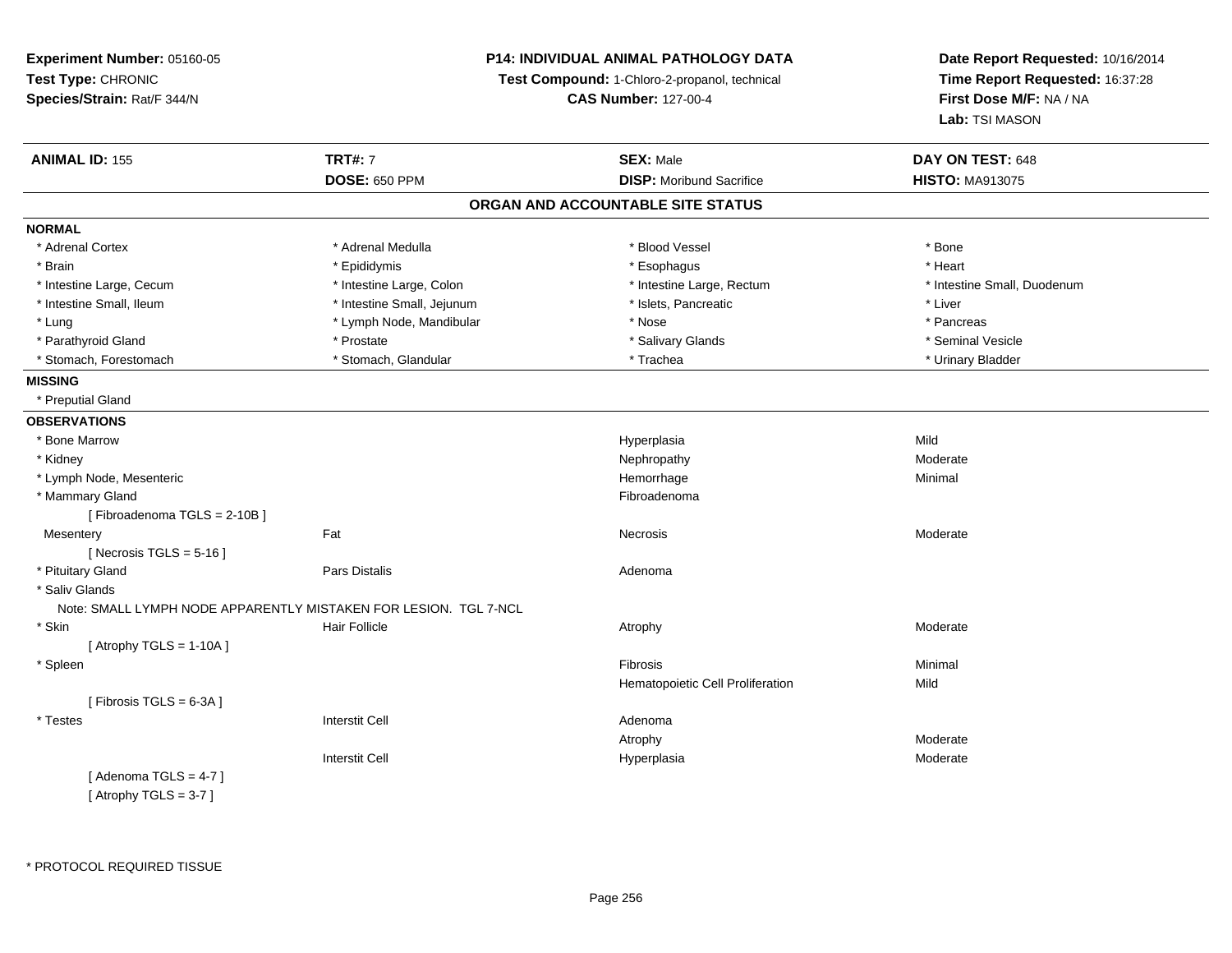| <b>Experiment Number: 05160-05</b><br>Test Type: CHRONIC<br>Species/Strain: Rat/F 344/N | <b>P14: INDIVIDUAL ANIMAL PATHOLOGY DATA</b><br>Test Compound: 1-Chloro-2-propanol, technical<br><b>CAS Number: 127-00-4</b> |                                   | Date Report Requested: 10/16/2014<br>Time Report Requested: 16:37:28<br>First Dose M/F: NA / NA<br>Lab: TSI MASON |
|-----------------------------------------------------------------------------------------|------------------------------------------------------------------------------------------------------------------------------|-----------------------------------|-------------------------------------------------------------------------------------------------------------------|
| <b>ANIMAL ID: 155</b>                                                                   | <b>TRT#: 7</b>                                                                                                               | <b>SEX: Male</b>                  | DAY ON TEST: 648                                                                                                  |
|                                                                                         | <b>DOSE: 650 PPM</b>                                                                                                         | <b>DISP:</b> Moribund Sacrifice   | <b>HISTO: MA913075</b>                                                                                            |
|                                                                                         |                                                                                                                              | ORGAN AND ACCOUNTABLE SITE STATUS |                                                                                                                   |
| * Thymus                                                                                |                                                                                                                              | Atrophy                           | Moderate                                                                                                          |
| * Thyroid Gland                                                                         | C Cell                                                                                                                       | Carcinoma                         |                                                                                                                   |
| PRIMARY CAUSE OF DEATH                                                                  | - Mammary Gland Fibroadenoma                                                                                                 |                                   |                                                                                                                   |
| Animal Note: CARCASS THIN, TGL 8-NST                                                    |                                                                                                                              |                                   |                                                                                                                   |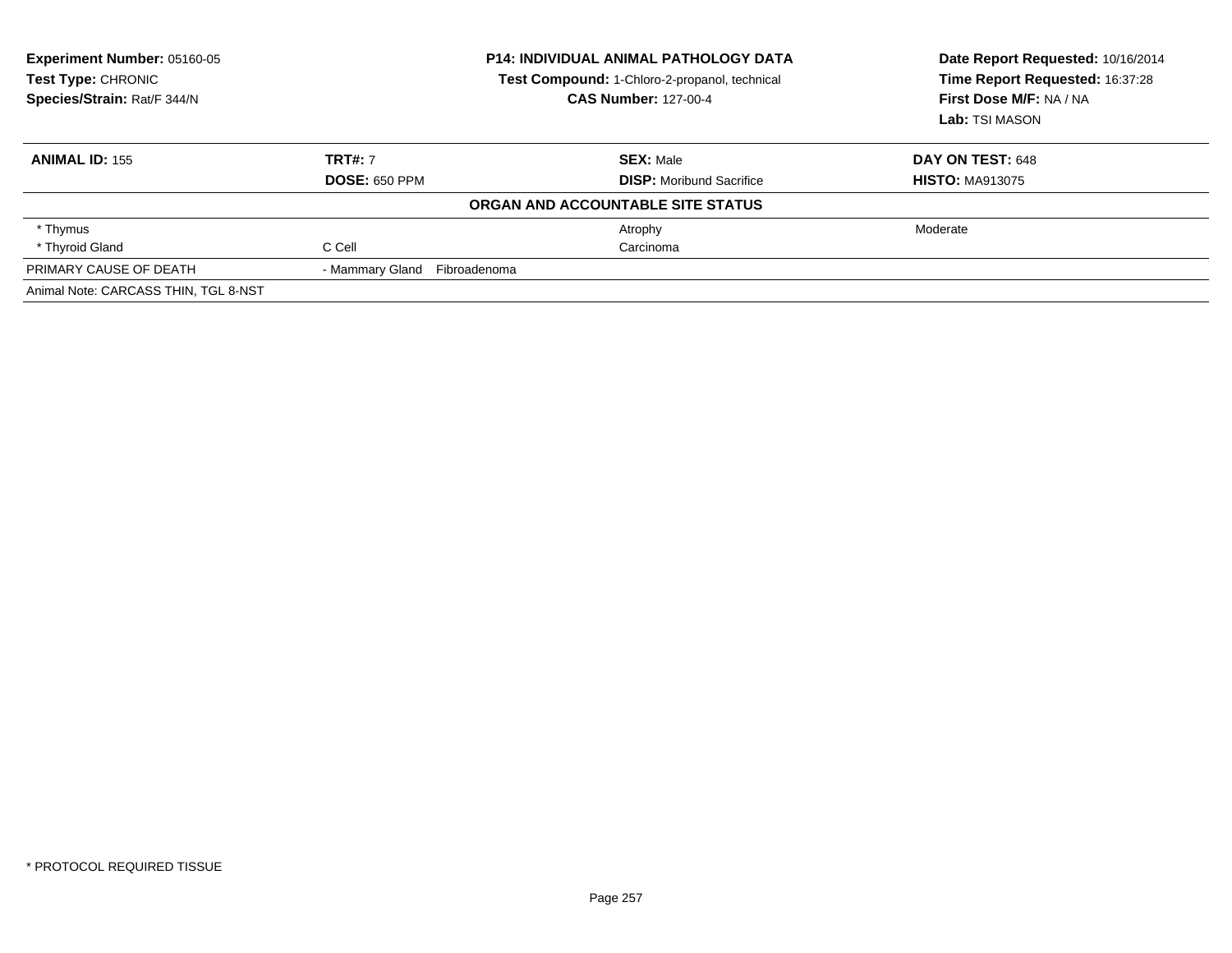**Experiment Number:** 05160-05**Test Type:** CHRONIC **Species/Strain:** Rat/F 344/N**P14: INDIVIDUAL ANIMAL PATHOLOGY DATATest Compound:** 1-Chloro-2-propanol, technical **CAS Number:** 127-00-4**Date Report Requested:** 10/16/2014**Time Report Requested:** 16:37:28**First Dose M/F:** NA / NA**Lab:** TSI MASON**ANIMAL ID:** 156**TRT#:** 7 **SEX:** Male **DAY ON TEST:** 729 **DOSE:** 650 PPM**DISP:** Terminal Sacrifice **HISTO:** MA913076 **ORGAN AND ACCOUNTABLE SITE STATUSNORMAL**\* Adrenal Cortex \* Adrenal Cortex \* Blood Vessel \* Bone \* Brain\* Epididymis **Account 19 and 19 and 19 and 19 and 19 and 19 and 19 and 19 and 19 and 19 and 19 and 19 and 19 and 19 and 19 and 19 and 19 and 19 and 19 and 19 and 19 and 19 and 19 and 19 and 19 and 19 and 19 and 19 and 19 a** \* Intestine Small, Ileum \* Intestine Large, Colon \* Intestine Large, Rectum \* Intestine Small, Duodenum \* Intestine Small, Duodenum \* Intestine Small, Jejunum \* \* The mannery Gland \* \* Islets, Pancreatic \* The mannery Stand \* Lung \* Mammary Gland \* Mammary Gland \* Salivary Glands \* Parathyroid Gland \* \* \* Preputial Gland \* \* Preputial Gland \* \* Prostate \* \* Salivary Glands \* Salivary Glands \* Stomach, Glandular \* Seminal Vesicle \* Stomach, Forestomach \* Skin \* Skin \* Stomach, Forestomach \* Stomach, Forestomach \* Trachea **\*** Urinary Bladder **OBSERVATIONS** \* Adrenal Medulla Pheochromocytoma Benign \* Bone MarrowLeukemia Mononuclear<br>Nephropathy \* Kidneyy which is a state of the control of the Moderate of the Moderate of the Moderate of the Moderate of the Moderate of the Moderate of the Moderate of the Moderate of the Moderate of the Moderate of the Moderate of the Moder \* Liver Leukemia Mononuclear [ Leukemia Mononuclear TGLS = 7-6 ] Lymph NodeDeep Cervical and Deep Cervical contracts of the Leukemia Mononuclear Pancreatic Leukemia Mononuclear Renal Leukemia MononuclearNote: MEDIASTINAL LYMPH NODE MISSING. TGL 9-NST[ Leukemia Mononuclear TGLS = 8-18 ][ Leukemia Mononuclear TGLS = 10-19 ][ Leukemia Mononuclear TGLS = 4-16 ] \* Lymph Node, Mandibular Leukemia Mononuclear [ Leukemia Mononuclear TGLS = 1-9 ] \* Lymph Node, Mesenteric Leukemia Mononuclear \* Nose Respirat Epith Hyperplasia Minimal Respirat Epith Inflammation Chronic Active, Mild Note: ABUNDANT FUNGAL HYPHAE IN NASAL CAVITY. \* Pancreass the control of the control of the control of the control of the control of the control of the control of the control of the control of the control of the control of the control of the control of the control of the contro \* Pituitary Glandd and the contract of Pars Distalis and the contract of Adenoma and Adenoma and the Adenoma and the Adenoma and  $\lambda$  $[$  Adenoma TGLS = 11-8  $]$  \* SpleenLeukemia Mononuclear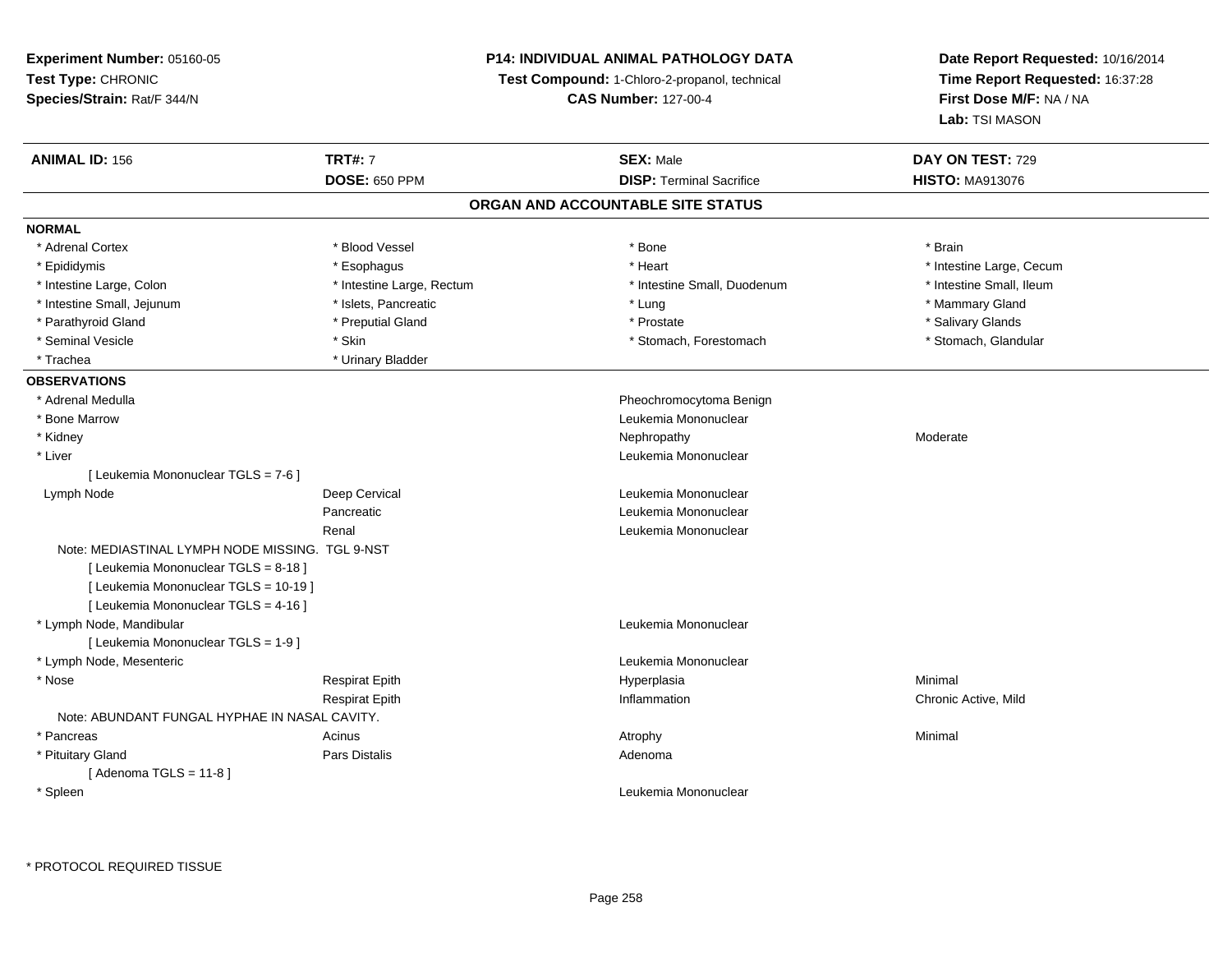| Experiment Number: 05160-05<br>Test Type: CHRONIC<br>Species/Strain: Rat/F 344/N |                                  | <b>P14: INDIVIDUAL ANIMAL PATHOLOGY DATA</b><br>Test Compound: 1-Chloro-2-propanol, technical<br><b>CAS Number: 127-00-4</b> | Date Report Requested: 10/16/2014<br>Time Report Requested: 16:37:28<br>First Dose M/F: NA / NA<br>Lab: TSI MASON |  |
|----------------------------------------------------------------------------------|----------------------------------|------------------------------------------------------------------------------------------------------------------------------|-------------------------------------------------------------------------------------------------------------------|--|
| <b>ANIMAL ID: 156</b>                                                            | <b>TRT#: 7</b>                   | <b>SEX: Male</b>                                                                                                             | <b>DAY ON TEST: 729</b>                                                                                           |  |
|                                                                                  | <b>DOSE: 650 PPM</b>             | <b>DISP:</b> Terminal Sacrifice                                                                                              | <b>HISTO: MA913076</b>                                                                                            |  |
|                                                                                  |                                  | ORGAN AND ACCOUNTABLE SITE STATUS                                                                                            |                                                                                                                   |  |
| [Leukemia Mononuclear TGLS = 5-3,3A; 6-3A ]                                      |                                  |                                                                                                                              |                                                                                                                   |  |
| * Testes                                                                         | <b>Bilateral, Interstit Cell</b> | Adenoma                                                                                                                      |                                                                                                                   |  |
| [Adenoma TGLS = 2,3-7 ]                                                          |                                  |                                                                                                                              |                                                                                                                   |  |
| * Thymus                                                                         |                                  | Leukemia Mononuclear                                                                                                         |                                                                                                                   |  |
| * Thyroid Gland                                                                  | C Cell                           | Hyperplasia                                                                                                                  | Minimal                                                                                                           |  |
| PRIMARY CAUSE OF DEATH                                                           | $\blacksquare$                   |                                                                                                                              |                                                                                                                   |  |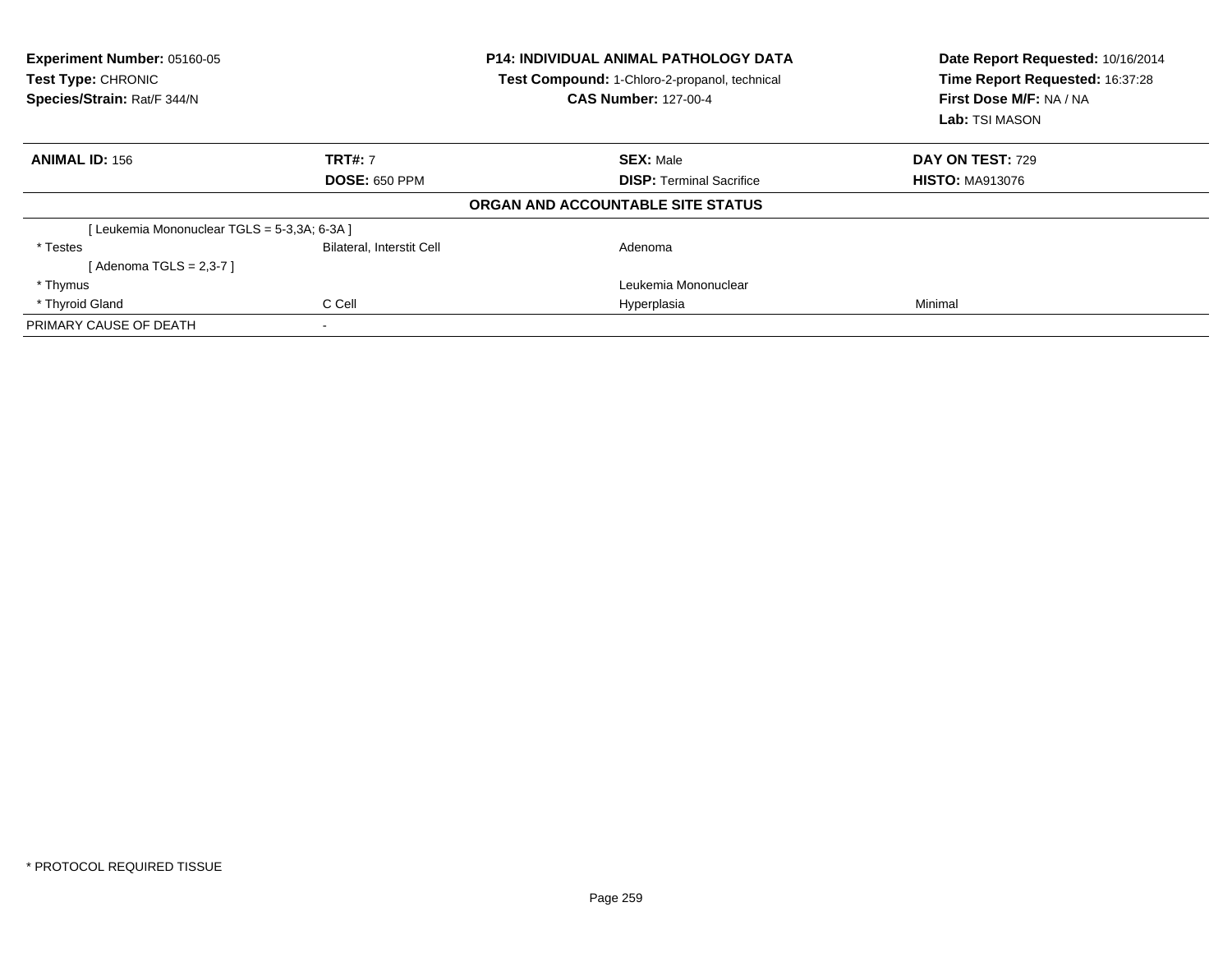### **P14: INDIVIDUAL ANIMAL PATHOLOGY DATA**

**Test Compound:** 1-Chloro-2-propanol, technical

**CAS Number:** 127-00-4

| <b>ANIMAL ID: 157</b>                 | <b>TRT#: 7</b>             | <b>SEX: Male</b>           | DAY ON TEST: 686          |  |  |  |
|---------------------------------------|----------------------------|----------------------------|---------------------------|--|--|--|
|                                       | <b>DOSE: 650 PPM</b>       | <b>DISP: Natural Death</b> | <b>HISTO: MA913077</b>    |  |  |  |
| ORGAN AND ACCOUNTABLE SITE STATUS     |                            |                            |                           |  |  |  |
| <b>NORMAL</b>                         |                            |                            |                           |  |  |  |
| * Blood Vessel                        | * Bone                     | * Brain                    | * Epididymis              |  |  |  |
| * Esophagus                           | * Heart                    | * Intestine Large, Colon   | * Intestine Large, Rectum |  |  |  |
| * Intestine Small, Duodenum           | * Intestine Small, Jejunum | * Islets, Pancreatic       | * Mammary Gland           |  |  |  |
| * Parathyroid Gland                   | * Preputial Gland          | * Salivary Glands          | * Seminal Vesicle         |  |  |  |
| * Skin                                | * Stomach, Forestomach     | * Stomach, Glandular       | * Trachea                 |  |  |  |
| * Urinary Bladder                     |                            |                            |                           |  |  |  |
| <b>OBSERVATIONS</b>                   |                            |                            |                           |  |  |  |
| * Adrenal Cortex                      |                            | Leukemia Mononuclear       |                           |  |  |  |
| * Adrenal Medulla                     |                            | Leukemia Mononuclear       |                           |  |  |  |
| * Bone Marrow                         |                            | Leukemia Mononuclear       |                           |  |  |  |
| * Intestine Large, Cecum              |                            | Leukemia Mononuclear       |                           |  |  |  |
| * Intestine Small, Ileum              |                            | Leukemia Mononuclear       |                           |  |  |  |
| * Kidney                              |                            | Leukemia Mononuclear       |                           |  |  |  |
|                                       |                            | Nephropathy                | Mild                      |  |  |  |
| * Liver                               |                            | Leukemia Mononuclear       |                           |  |  |  |
| [ Leukemia Mononuclear TGLS = 9-6 ]   |                            |                            |                           |  |  |  |
| * Lung                                |                            | Leukemia Mononuclear       |                           |  |  |  |
| [ Leukemia Mononuclear TGLS = 11-2A ] |                            |                            |                           |  |  |  |
| Lymph Node                            | Deep Cervical              | Leukemia Mononuclear       |                           |  |  |  |
|                                       | <b>Iliac</b>               | Leukemia Mononuclear       |                           |  |  |  |
|                                       | Mediastinal                | Leukemia Mononuclear       |                           |  |  |  |
|                                       | Pancreatic                 | Leukemia Mononuclear       |                           |  |  |  |
|                                       | Renal                      | Leukemia Mononuclear       |                           |  |  |  |
| [ Leukemia Mononuclear TGLS = 12-3A ] |                            |                            |                           |  |  |  |
| [ Leukemia Mononuclear TGLS = 14-18 ] |                            |                            |                           |  |  |  |
| [ Leukemia Mononuclear TGLS = 6-9A ]  |                            |                            |                           |  |  |  |
| [ Leukemia Mononuclear TGLS = 7-16 ]  |                            |                            |                           |  |  |  |
| [ Leukemia Mononuclear TGLS = 10-17 ] |                            |                            |                           |  |  |  |
| * Lymph Node, Mandibular              |                            | Leukemia Mononuclear       |                           |  |  |  |
| [ Leukemia Mononuclear TGLS = 1-9 ]   |                            |                            |                           |  |  |  |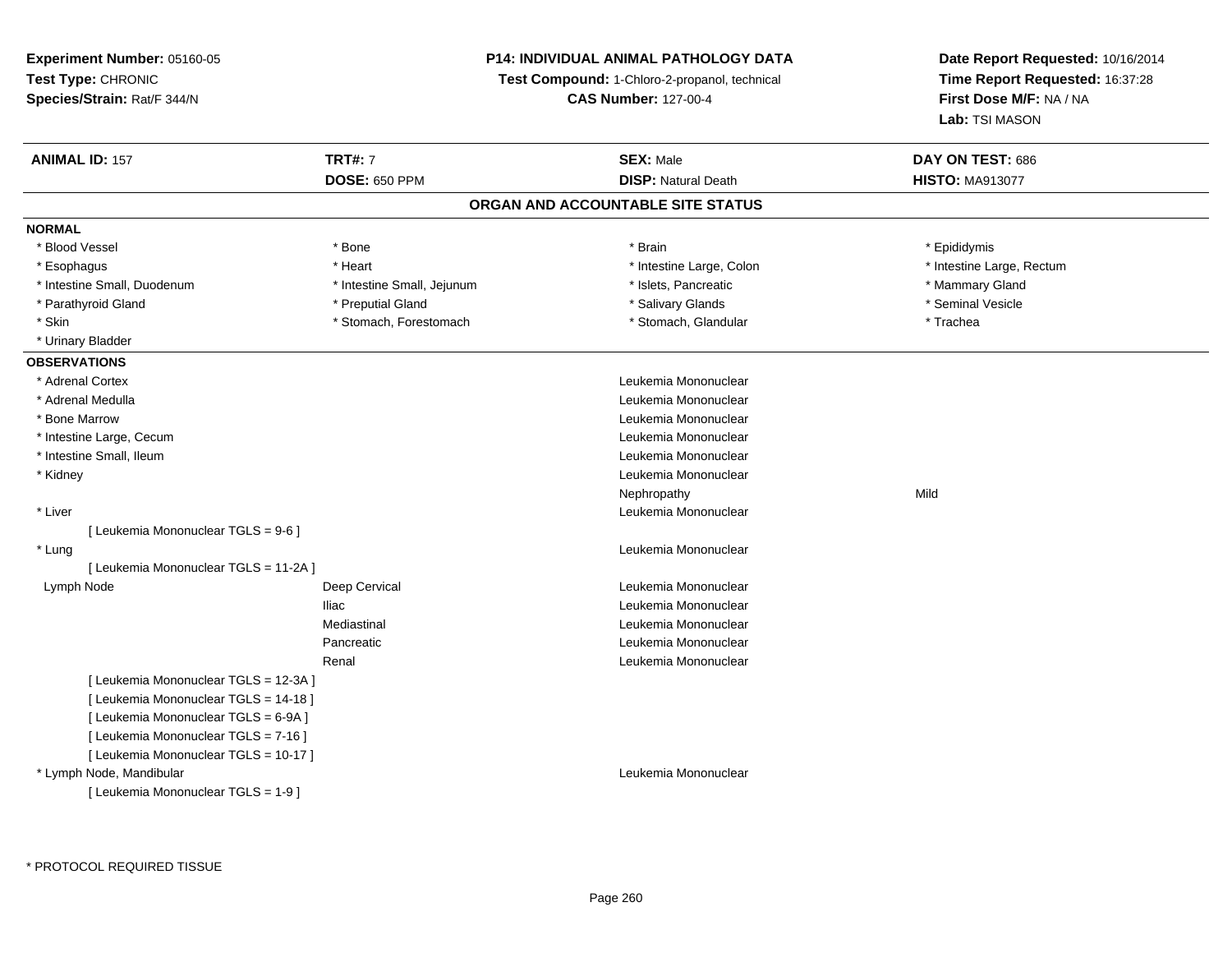| <b>Experiment Number: 05160-05</b><br>Test Type: CHRONIC<br>Species/Strain: Rat/F 344/N |                       | <b>P14: INDIVIDUAL ANIMAL PATHOLOGY DATA</b><br>Test Compound: 1-Chloro-2-propanol, technical<br><b>CAS Number: 127-00-4</b>                                                                                                                                                                                                                                                                                                                                                                                                                                                                                                                                                                                                                                                        | Date Report Requested: 10/16/2014<br>Time Report Requested: 16:37:28<br>First Dose M/F: NA / NA<br>Lab: TSI MASON |  |
|-----------------------------------------------------------------------------------------|-----------------------|-------------------------------------------------------------------------------------------------------------------------------------------------------------------------------------------------------------------------------------------------------------------------------------------------------------------------------------------------------------------------------------------------------------------------------------------------------------------------------------------------------------------------------------------------------------------------------------------------------------------------------------------------------------------------------------------------------------------------------------------------------------------------------------|-------------------------------------------------------------------------------------------------------------------|--|
| <b>ANIMAL ID: 157</b>                                                                   | <b>TRT#: 7</b>        | <b>SEX: Male</b>                                                                                                                                                                                                                                                                                                                                                                                                                                                                                                                                                                                                                                                                                                                                                                    | DAY ON TEST: 686                                                                                                  |  |
|                                                                                         | <b>DOSE: 650 PPM</b>  | <b>DISP: Natural Death</b>                                                                                                                                                                                                                                                                                                                                                                                                                                                                                                                                                                                                                                                                                                                                                          | <b>HISTO: MA913077</b>                                                                                            |  |
|                                                                                         |                       | ORGAN AND ACCOUNTABLE SITE STATUS                                                                                                                                                                                                                                                                                                                                                                                                                                                                                                                                                                                                                                                                                                                                                   |                                                                                                                   |  |
| * Lymph Node, Mesenteric<br>[ Leukemia Mononuclear TGLS = 5-8 ]                         |                       | Leukemia Mononuclear                                                                                                                                                                                                                                                                                                                                                                                                                                                                                                                                                                                                                                                                                                                                                                |                                                                                                                   |  |
| * Nose                                                                                  | <b>Respirat Epith</b> | Hyperplasia                                                                                                                                                                                                                                                                                                                                                                                                                                                                                                                                                                                                                                                                                                                                                                         | Mild                                                                                                              |  |
| * Pancreas                                                                              |                       | Leukemia Mononuclear                                                                                                                                                                                                                                                                                                                                                                                                                                                                                                                                                                                                                                                                                                                                                                |                                                                                                                   |  |
| * Pituitary Gland                                                                       | Pars Distalis         | Leukemia Mononuclear                                                                                                                                                                                                                                                                                                                                                                                                                                                                                                                                                                                                                                                                                                                                                                |                                                                                                                   |  |
| * Prostate                                                                              |                       | Leukemia Mononuclear                                                                                                                                                                                                                                                                                                                                                                                                                                                                                                                                                                                                                                                                                                                                                                |                                                                                                                   |  |
| * Spleen                                                                                |                       | Leukemia Mononuclear                                                                                                                                                                                                                                                                                                                                                                                                                                                                                                                                                                                                                                                                                                                                                                |                                                                                                                   |  |
| Leukemia Mononuclear TGLS = 3-3,3B; 4-3B ]                                              |                       |                                                                                                                                                                                                                                                                                                                                                                                                                                                                                                                                                                                                                                                                                                                                                                                     |                                                                                                                   |  |
| * Testes                                                                                | Interstit Cell        | Adenoma                                                                                                                                                                                                                                                                                                                                                                                                                                                                                                                                                                                                                                                                                                                                                                             |                                                                                                                   |  |
|                                                                                         | <b>Interstit Cell</b> | Hyperplasia                                                                                                                                                                                                                                                                                                                                                                                                                                                                                                                                                                                                                                                                                                                                                                         | Mild                                                                                                              |  |
| [Adenoma TGLS = $2-7$ ]                                                                 |                       |                                                                                                                                                                                                                                                                                                                                                                                                                                                                                                                                                                                                                                                                                                                                                                                     |                                                                                                                   |  |
| * Thymus                                                                                |                       | Leukemia Mononuclear                                                                                                                                                                                                                                                                                                                                                                                                                                                                                                                                                                                                                                                                                                                                                                |                                                                                                                   |  |
| * Thyroid Gland                                                                         | C Cell                | Adenoma                                                                                                                                                                                                                                                                                                                                                                                                                                                                                                                                                                                                                                                                                                                                                                             |                                                                                                                   |  |
| Note: THYROID ADENOMA THOUGHT TO BE PARATHYROID AT NECROPSY.                            |                       |                                                                                                                                                                                                                                                                                                                                                                                                                                                                                                                                                                                                                                                                                                                                                                                     |                                                                                                                   |  |
| [Adenoma TGLS = $13-2$ ]                                                                |                       |                                                                                                                                                                                                                                                                                                                                                                                                                                                                                                                                                                                                                                                                                                                                                                                     |                                                                                                                   |  |
| PRIMARY CAUSE OF DEATH                                                                  | - UNCERTAIN           |                                                                                                                                                                                                                                                                                                                                                                                                                                                                                                                                                                                                                                                                                                                                                                                     |                                                                                                                   |  |
| CONTRIBUTORY CAUSE OF DEATH                                                             |                       | - Adrenal Cortex Leukemia Mononuclear:Adrenal Medulla Leukemia Mononuclear:Bone Marrow Leukemia Mononuclear:Intestine Large:Cecum<br>Leukemia Mononuclear;Intestine Small;Ileum Leukemia Mononuclear;Kidney Leukemia Mononuclear;Liver Leukemia Mononuclear;Lung Leukemia<br>Mononuclear;Lymph Node Iliac Leukemia Mononuclear;Lymph Node Pancreatic Leukemia Mononuclear;Lymph Node Deep Cervical Leukemia<br>Mononuclear;Lymph Node Renal Leukemia Mononuclear;Lymph Node Mediastinal Leukemia Mononuclear;Lymph Node;Mandibular Leukemia<br>Mononuclear: Lymph Node: Mesenteric Leukemia Mononuclear: Pancreas Leukemia Mononuclear: Pituitary Gland Pars Distalis Leukemia<br>Mononuclear:Prostate Leukemia Mononuclear:Spleen Leukemia Mononuclear:Thymus Leukemia Mononuclear |                                                                                                                   |  |
| Animal Note: ABDOMINAL CAVITY 05CC RED FLUID, TGL 8-NST                                 |                       |                                                                                                                                                                                                                                                                                                                                                                                                                                                                                                                                                                                                                                                                                                                                                                                     |                                                                                                                   |  |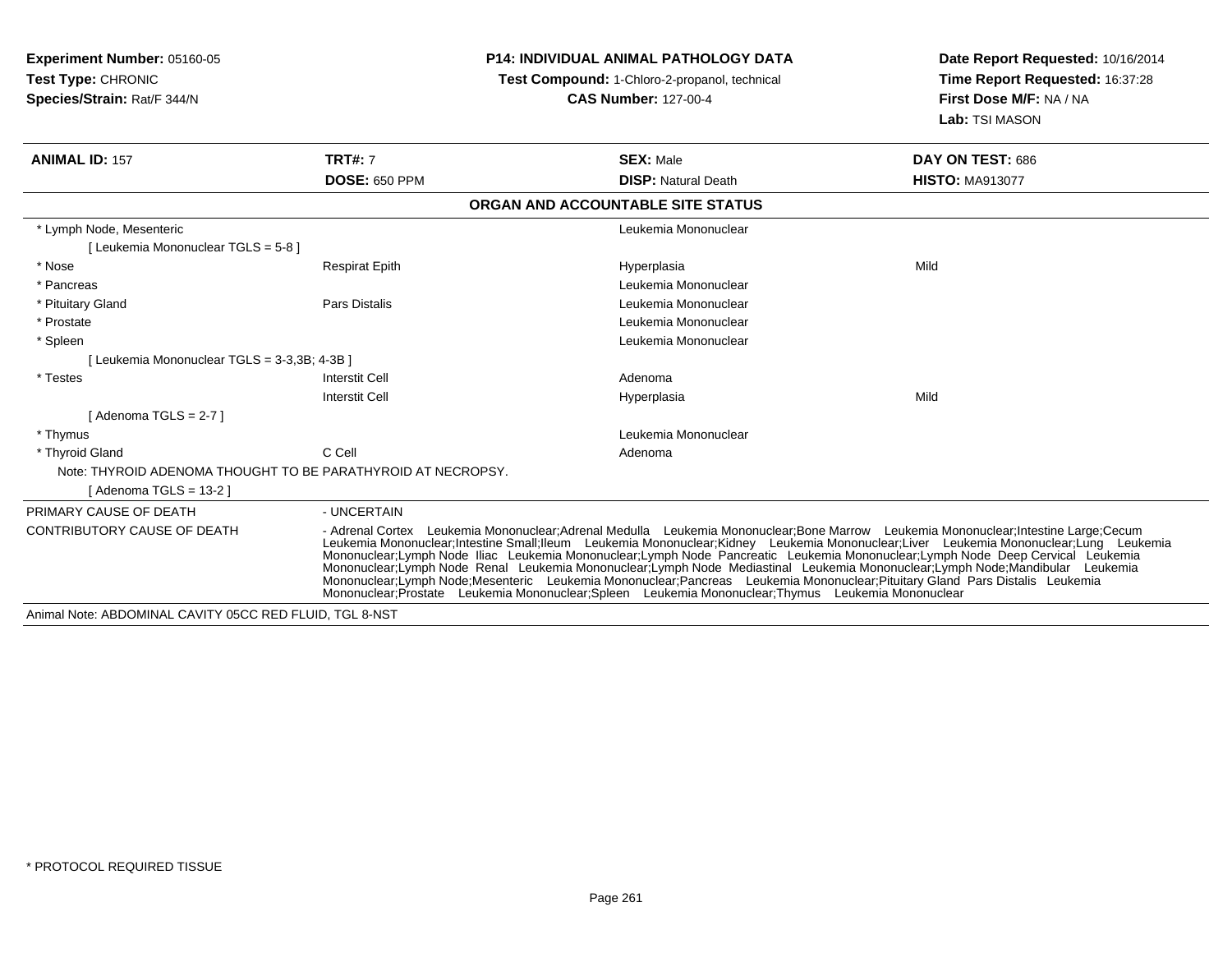### **P14: INDIVIDUAL ANIMAL PATHOLOGY DATA**

**Test Compound:** 1-Chloro-2-propanol, technical

**CAS Number:** 127-00-4

**Date Report Requested:** 10/16/2014**Time Report Requested:** 16:37:28**First Dose M/F:** NA / NA**Lab:** TSI MASON

| <b>ANIMAL ID: 158</b>                         | <b>TRT#: 7</b>            | <b>SEX: Male</b>            | DAY ON TEST: 564         |  |  |  |
|-----------------------------------------------|---------------------------|-----------------------------|--------------------------|--|--|--|
|                                               | <b>DOSE: 650 PPM</b>      | <b>DISP: Natural Death</b>  | <b>HISTO: MA913078</b>   |  |  |  |
| ORGAN AND ACCOUNTABLE SITE STATUS             |                           |                             |                          |  |  |  |
| <b>NORMAL</b>                                 |                           |                             |                          |  |  |  |
| * Adrenal Cortex                              | * Adrenal Medulla         | * Blood Vessel              | * Bone                   |  |  |  |
| * Brain                                       | * Epididymis              | * Esophagus                 | * Intestine Large, Cecum |  |  |  |
| * Intestine Large, Colon                      | * Intestine Large, Rectum | * Intestine Small, Duodenum | * Intestine Small, Ileum |  |  |  |
| * Intestine Small, Jejunum                    | * Islets, Pancreatic      | * Lymph Node, Mandibular    | * Mammary Gland          |  |  |  |
| * Pancreas                                    | * Parathyroid Gland       | * Pituitary Gland           | * Preputial Gland        |  |  |  |
| * Salivary Glands                             | * Seminal Vesicle         | * Skin                      | * Stomach, Forestomach   |  |  |  |
| * Thyroid Gland                               | * Trachea                 | * Urinary Bladder           |                          |  |  |  |
| <b>OBSERVATIONS</b>                           |                           |                             |                          |  |  |  |
| * Bone Marrow                                 |                           | Leukemia Mononuclear        |                          |  |  |  |
| * Heart                                       |                           | Cardiomyopathy              | Mild                     |  |  |  |
| * Kidney                                      |                           | Nephropathy                 | Mild                     |  |  |  |
| * Liver                                       |                           | Leukemia Mononuclear        |                          |  |  |  |
| [ Leukemia Mononuclear TGLS = 2-6 ]           |                           |                             |                          |  |  |  |
| * Lung                                        |                           | Leukemia Mononuclear        |                          |  |  |  |
| Lymph Node                                    | Mediastinal               | Hemorrhage                  | Moderate                 |  |  |  |
|                                               | Mediastinal               | Leukemia Mononuclear        |                          |  |  |  |
| [Hemorrhage TGLS = 3-3A]                      |                           |                             |                          |  |  |  |
| [ Leukemia Mononuclear TGLS = 3-3A ]          |                           |                             |                          |  |  |  |
| * Lymph Node, Mesenteric                      |                           | Leukemia Mononuclear        |                          |  |  |  |
| * Nose                                        | <b>Respirat Epith</b>     | Inflammation                | Chronic Active, Moderate |  |  |  |
| Note: ABUNDANT FUNGAL HYPHAE IN NASAL CAVITY. |                           |                             |                          |  |  |  |
| * Prostate                                    |                           | Hyperplasia                 | Mild                     |  |  |  |
| * Spleen                                      |                           | Leukemia Mononuclear        |                          |  |  |  |
| [ Leukemia Mononuclear TGLS = 1-3 ]           |                           |                             |                          |  |  |  |
| * Stomach, Glandular                          |                           | Necrosis                    | Minimal                  |  |  |  |
| [Necrosis $TGLS = 5-15A$ ]                    |                           |                             |                          |  |  |  |
| * Testes                                      | <b>Interstit Cell</b>     | Adenoma                     |                          |  |  |  |
| [Adenoma TGLS = $4-7$ ]                       |                           |                             |                          |  |  |  |
| * Thymus                                      |                           | Atrophy                     | Mild                     |  |  |  |
| DDIMADV CAUSE OF DEATH                        | <b>IINCEDTAIN</b>         |                             |                          |  |  |  |

PRIMARY CAUSE OF DEATH

- UNCERTAIN

\* PROTOCOL REQUIRED TISSUE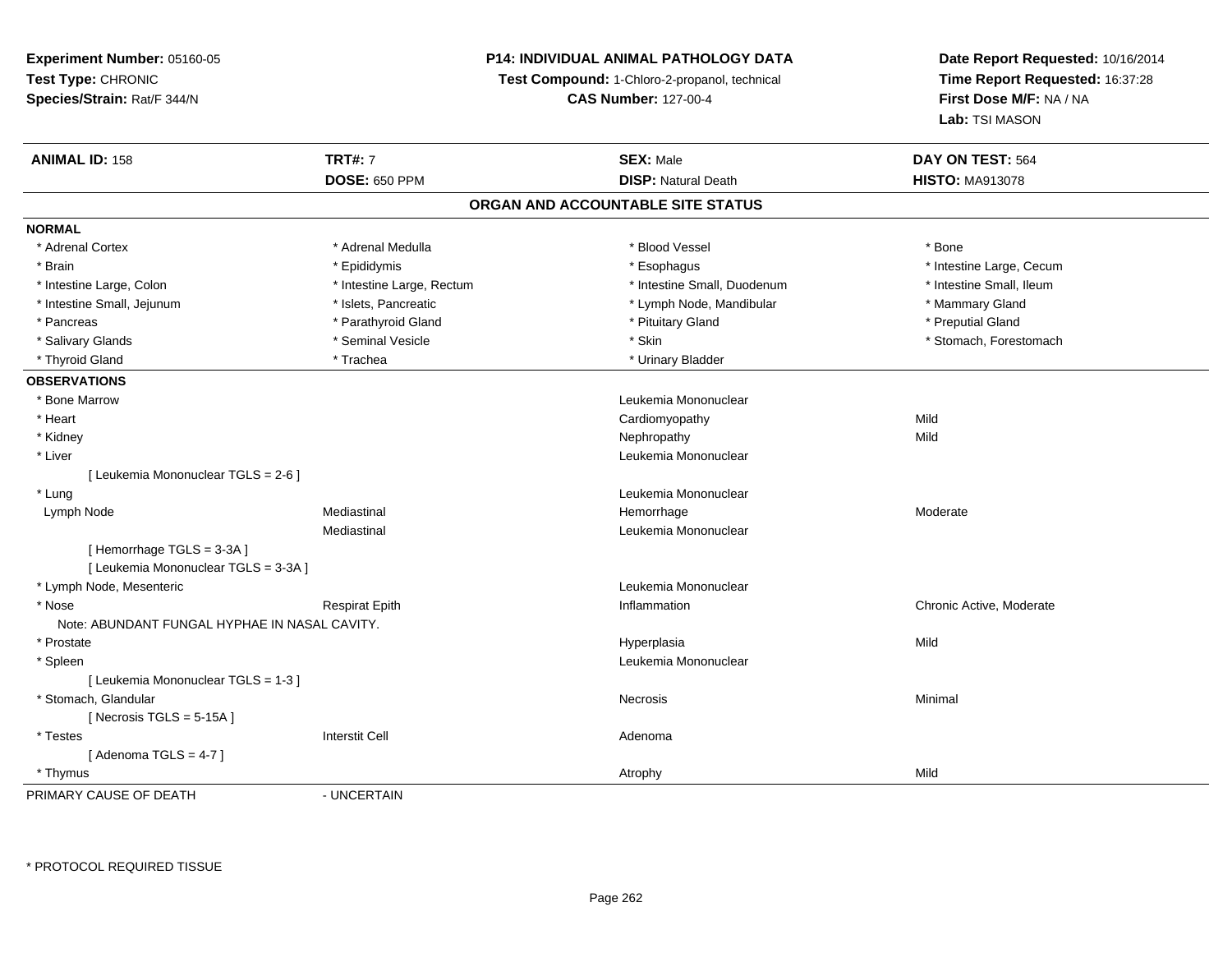| <b>Experiment Number: 05160-05</b><br><b>Test Type: CHRONIC</b><br>Species/Strain: Rat/F 344/N | <b>P14: INDIVIDUAL ANIMAL PATHOLOGY DATA</b><br>Test Compound: 1-Chloro-2-propanol, technical<br><b>CAS Number: 127-00-4</b>                                                                                  |                                   | Date Report Requested: 10/16/2014<br>Time Report Requested: 16:37:28<br>First Dose M/F: NA / NA<br>Lab: TSI MASON |  |
|------------------------------------------------------------------------------------------------|---------------------------------------------------------------------------------------------------------------------------------------------------------------------------------------------------------------|-----------------------------------|-------------------------------------------------------------------------------------------------------------------|--|
| <b>ANIMAL ID: 158</b>                                                                          | <b>TRT#: 7</b>                                                                                                                                                                                                | <b>SEX: Male</b>                  | DAY ON TEST: 564                                                                                                  |  |
|                                                                                                | <b>DOSE: 650 PPM</b>                                                                                                                                                                                          | <b>DISP:</b> Natural Death        | <b>HISTO: MA913078</b>                                                                                            |  |
|                                                                                                |                                                                                                                                                                                                               | ORGAN AND ACCOUNTABLE SITE STATUS |                                                                                                                   |  |
| CONTRIBUTORY CAUSE OF DEATH                                                                    | - Bone Marrow Leukemia Mononuclear;Liver Leukemia Mononuclear;Lung Leukemia Mononuclear;Lymph Node Mediastinal Leukemia<br>Mononuclear;Lymph Node;Mesenteric Leukemia Mononuclear;Spleen Leukemia Mononuclear |                                   |                                                                                                                   |  |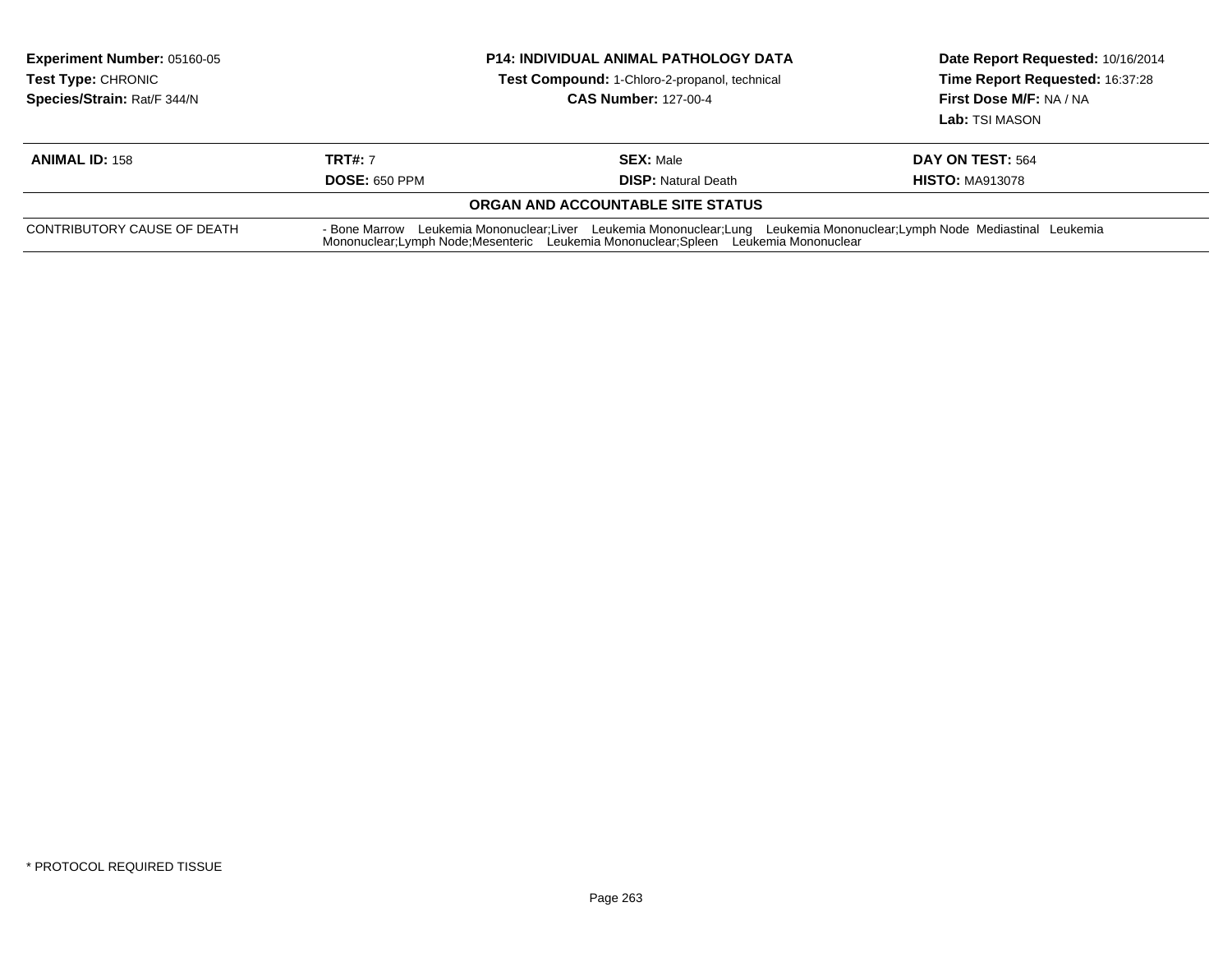### **P14: INDIVIDUAL ANIMAL PATHOLOGY DATA**

**Test Compound:** 1-Chloro-2-propanol, technical

**CAS Number:** 127-00-4

| <b>ANIMAL ID: 159</b>                         | <b>TRT#: 7</b>             | <b>SEX: Male</b>           | DAY ON TEST: 690            |  |  |  |
|-----------------------------------------------|----------------------------|----------------------------|-----------------------------|--|--|--|
|                                               | <b>DOSE: 650 PPM</b>       | <b>DISP: Natural Death</b> | <b>HISTO: MA913079</b>      |  |  |  |
| ORGAN AND ACCOUNTABLE SITE STATUS             |                            |                            |                             |  |  |  |
| <b>NORMAL</b>                                 |                            |                            |                             |  |  |  |
| * Adrenal Cortex                              | * Adrenal Medulla          | * Blood Vessel             | * Bone                      |  |  |  |
| * Brain                                       | * Epididymis               | * Esophagus                | * Lymph Node, Mandibular    |  |  |  |
| * Parathyroid Gland                           | * Pituitary Gland          | * Preputial Gland          | * Salivary Glands           |  |  |  |
| * Seminal Vesicle                             | * Skin                     | * Stomach, Glandular       | * Thyroid Gland             |  |  |  |
| * Trachea                                     | * Urinary Bladder          |                            |                             |  |  |  |
| <b>AUTO PRECLUDES DIAG.</b>                   |                            |                            |                             |  |  |  |
| * Intestine Large, Cecum                      | * Intestine Large, Colon   | * Intestine Large, Rectum  | * Intestine Small, Duodenum |  |  |  |
| * Intestine Small, Ileum                      | * Intestine Small, Jejunum | * Islets, Pancreatic       | * Pancreas                  |  |  |  |
| <b>OBSERVATIONS</b>                           |                            |                            |                             |  |  |  |
| * Bone Marrow                                 |                            | Leukemia Mononuclear       |                             |  |  |  |
| * Heart                                       |                            | Cardiomyopathy             | Mild                        |  |  |  |
|                                               |                            | Fibrosis                   | Mild                        |  |  |  |
| Note: TGL 12-NCL                              |                            |                            |                             |  |  |  |
| * Kidney                                      |                            | Nephropathy                | Moderate                    |  |  |  |
|                                               | <b>Renal Tubule</b>        | Pigmentation               | Moderate                    |  |  |  |
| * Liver                                       |                            | Degeneration               | Cystic, Mild                |  |  |  |
|                                               |                            | Leukemia Mononuclear       |                             |  |  |  |
| [ Leukemia Mononuclear TGLS = 9-6,6A; 10-6A ] |                            |                            |                             |  |  |  |
| * Lung                                        |                            | Leukemia Mononuclear       |                             |  |  |  |
| Lymph Node                                    | Mediastinal                | Hemorrhage                 | Moderate                    |  |  |  |
|                                               | Renal                      | Hemorrhage                 | Mild                        |  |  |  |
|                                               | <b>Iliac</b>               | Leukemia Mononuclear       |                             |  |  |  |
|                                               | Mediastinal                | Leukemia Mononuclear       |                             |  |  |  |
|                                               | Renal                      | Leukemia Mononuclear       |                             |  |  |  |
| [Hemorrhage TGLS = 11-18]                     |                            |                            |                             |  |  |  |
| [ Leukemia Mononuclear TGLS = 8-17 ]          |                            |                            |                             |  |  |  |
| [ Leukemia Mononuclear TGLS = 13-3A ]         |                            |                            |                             |  |  |  |
| [ Leukemia Mononuclear TGLS = 11-18 ]         |                            |                            |                             |  |  |  |
| * Lymph Node, Mesenteric                      |                            | Hemorrhage                 | Mild                        |  |  |  |
|                                               |                            | Leukemia Mononuclear       |                             |  |  |  |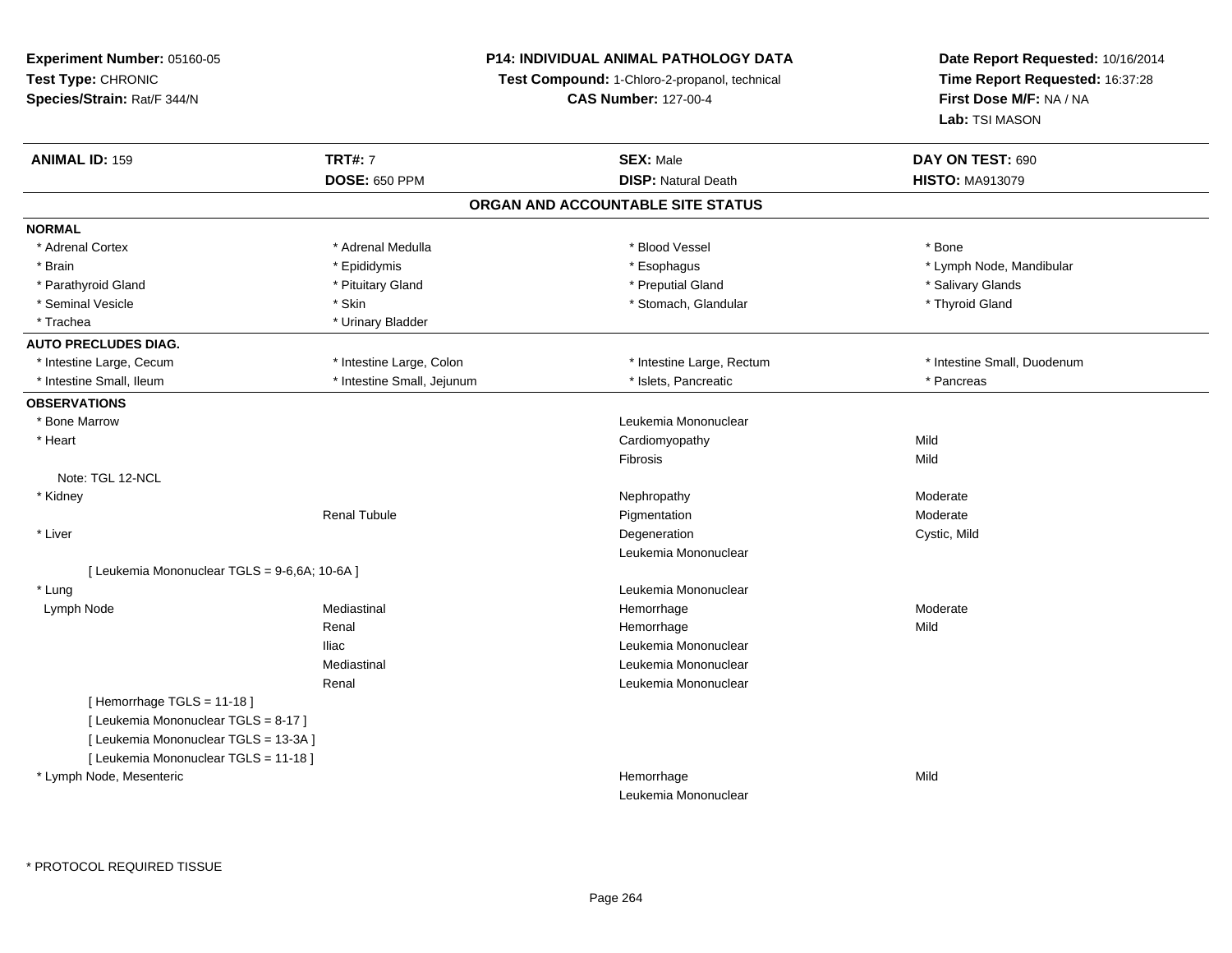| Experiment Number: 05160-05<br><b>Test Type: CHRONIC</b><br>Species/Strain: Rat/F 344/N |                           | <b>P14: INDIVIDUAL ANIMAL PATHOLOGY DATA</b><br>Test Compound: 1-Chloro-2-propanol, technical<br><b>CAS Number: 127-00-4</b>                                                                                                                                         | Date Report Requested: 10/16/2014<br>Time Report Requested: 16:37:28<br>First Dose M/F: NA / NA<br>Lab: TSI MASON |
|-----------------------------------------------------------------------------------------|---------------------------|----------------------------------------------------------------------------------------------------------------------------------------------------------------------------------------------------------------------------------------------------------------------|-------------------------------------------------------------------------------------------------------------------|
| <b>ANIMAL ID: 159</b>                                                                   | <b>TRT#: 7</b>            | <b>SEX: Male</b>                                                                                                                                                                                                                                                     | DAY ON TEST: 690                                                                                                  |
|                                                                                         | <b>DOSE: 650 PPM</b>      | <b>DISP: Natural Death</b>                                                                                                                                                                                                                                           | <b>HISTO: MA913079</b>                                                                                            |
|                                                                                         |                           | ORGAN AND ACCOUNTABLE SITE STATUS                                                                                                                                                                                                                                    |                                                                                                                   |
| * Mammary Gland                                                                         |                           | Fibroadenoma                                                                                                                                                                                                                                                         |                                                                                                                   |
| [Fibroadenoma TGLS = 1-10A]                                                             |                           |                                                                                                                                                                                                                                                                      |                                                                                                                   |
| Mesentery                                                                               | Fat                       | Necrosis                                                                                                                                                                                                                                                             | Mild                                                                                                              |
| [Necrosis TGLS = $2-16$ ]                                                               |                           |                                                                                                                                                                                                                                                                      |                                                                                                                   |
| * Nose                                                                                  | <b>Respirat Epith</b>     | Hyperplasia                                                                                                                                                                                                                                                          | Mild                                                                                                              |
| * Prostate                                                                              |                           | Inflammation                                                                                                                                                                                                                                                         | Chronic Active, Mild                                                                                              |
| * Spleen                                                                                |                           | Fibrosis                                                                                                                                                                                                                                                             | Mild                                                                                                              |
|                                                                                         |                           | Leukemia Mononuclear                                                                                                                                                                                                                                                 |                                                                                                                   |
| [Fibrosis TGLS = 5-3B; 6-3B ]                                                           |                           |                                                                                                                                                                                                                                                                      |                                                                                                                   |
| [ Leukemia Mononuclear TGLS = 5-3,3B ]                                                  |                           |                                                                                                                                                                                                                                                                      |                                                                                                                   |
| * Stomach, Forestomach                                                                  |                           | Ulcer                                                                                                                                                                                                                                                                | Marked                                                                                                            |
| [Ulcer TGLS = $7-15,15A$ ]                                                              |                           |                                                                                                                                                                                                                                                                      |                                                                                                                   |
| * Testes                                                                                | Bilateral, Interstit Cell | Adenoma                                                                                                                                                                                                                                                              |                                                                                                                   |
| [Adenoma TGLS = $3,4-7$ ]                                                               |                           |                                                                                                                                                                                                                                                                      |                                                                                                                   |
| * Thymus                                                                                |                           | Atrophy                                                                                                                                                                                                                                                              | Moderate                                                                                                          |
| PRIMARY CAUSE OF DEATH                                                                  | - UNCERTAIN               |                                                                                                                                                                                                                                                                      |                                                                                                                   |
| <b>CONTRIBUTORY CAUSE OF DEATH</b>                                                      | Leukemia Mononuclear      | - Bone Marrow Leukemia Mononuclear;Liver Leukemia Mononuclear;Lung Leukemia Mononuclear;Lymph Node Iliac Leukemia Mononuclear;Lymph<br>Node Mediastinal Leukemia Mononuclear;Lymph Node Renal Leukemia Mononuclear;Lymph Node;Mesenteric Leukemia Mononuclear;Spleen |                                                                                                                   |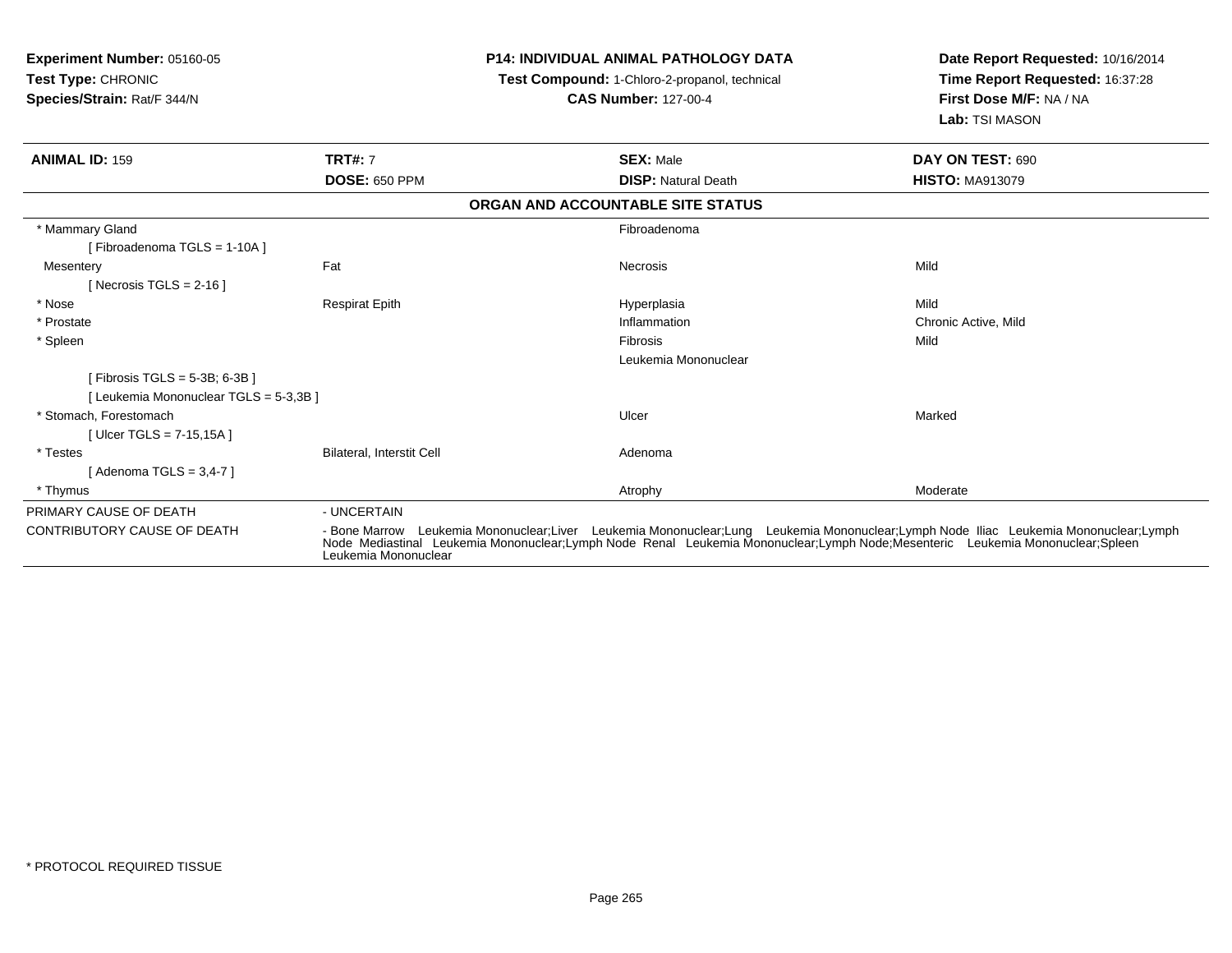### **P14: INDIVIDUAL ANIMAL PATHOLOGY DATA**

**Test Compound:** 1-Chloro-2-propanol, technical

**CAS Number:** 127-00-4

| <b>ANIMAL ID: 160</b>       | <b>TRT#: 7</b>            | <b>SEX: Male</b>                  | DAY ON TEST: 729         |
|-----------------------------|---------------------------|-----------------------------------|--------------------------|
|                             | <b>DOSE: 650 PPM</b>      | <b>DISP: Terminal Sacrifice</b>   | <b>HISTO: MA913080</b>   |
|                             |                           | ORGAN AND ACCOUNTABLE SITE STATUS |                          |
| <b>NORMAL</b>               |                           |                                   |                          |
| * Adrenal Cortex            | * Blood Vessel            | * Bone                            | * Bone Marrow            |
| * Brain                     | * Epididymis              | * Esophagus                       | * Intestine Large, Cecum |
| * Intestine Large, Colon    | * Intestine Large, Rectum | * Intestine Small, Duodenum       | * Intestine Small, Ileum |
| * Intestine Small, Jejunum  | * Islets, Pancreatic      | * Lung                            | * Lymph Node, Mandibular |
| * Lymph Node, Mesenteric    | * Parathyroid Gland       | * Preputial Gland                 | * Salivary Glands        |
| * Seminal Vesicle           | * Skin                    | * Stomach, Forestomach            | * Stomach, Glandular     |
| * Thymus                    | * Thyroid Gland           | * Trachea                         | * Urinary Bladder        |
| <b>OBSERVATIONS</b>         |                           |                                   |                          |
| * Adrenal Medulla           |                           | Hyperplasia                       | Moderate                 |
|                             |                           | Pheochromocytoma Benign           |                          |
| * Heart                     |                           | Cardiomyopathy                    | Mild                     |
| * Kidney                    |                           | Nephropathy                       | Moderate                 |
| [Nephropathy TGLS = $6-4$ ] |                           |                                   |                          |
| * Liver                     |                           | Angiectasis                       | Minimal                  |
|                             |                           | Degeneration                      | Cystic, Minimal          |
| * Mammary Gland             |                           | Hyperplasia                       | Moderate                 |
| [ Hyperplasia TGLS = 1-18 ] |                           |                                   |                          |
| Mesentery                   |                           | Lipoma                            |                          |
|                             | Fat                       | <b>Necrosis</b>                   | Mild                     |
| [ Lipoma TGLS = $5-16$ ]    |                           |                                   |                          |
| [Necrosis TGLS = $4-17$ ]   |                           |                                   |                          |
| * Nose                      | <b>Respirat Epith</b>     | Hyperplasia                       | Minimal                  |
| * Pancreas                  | Acinus                    | Atrophy                           | Minimal                  |
| * Pituitary Gland           | <b>Pars Distalis</b>      | Adenoma                           |                          |
| [Adenoma TGLS = $7-8$ ]     |                           |                                   |                          |
| * Prostate                  |                           | Inflammation                      | Chronic Active, Mild     |
| * Spleen                    |                           | Leukemia Mononuclear              |                          |
| * Testes                    | <b>Interstit Cell</b>     | Adenoma                           |                          |
|                             | <b>Interstit Cell</b>     | Hyperplasia                       | Mild                     |
| [Adenoma TGLS = $3-7$ ]     |                           |                                   |                          |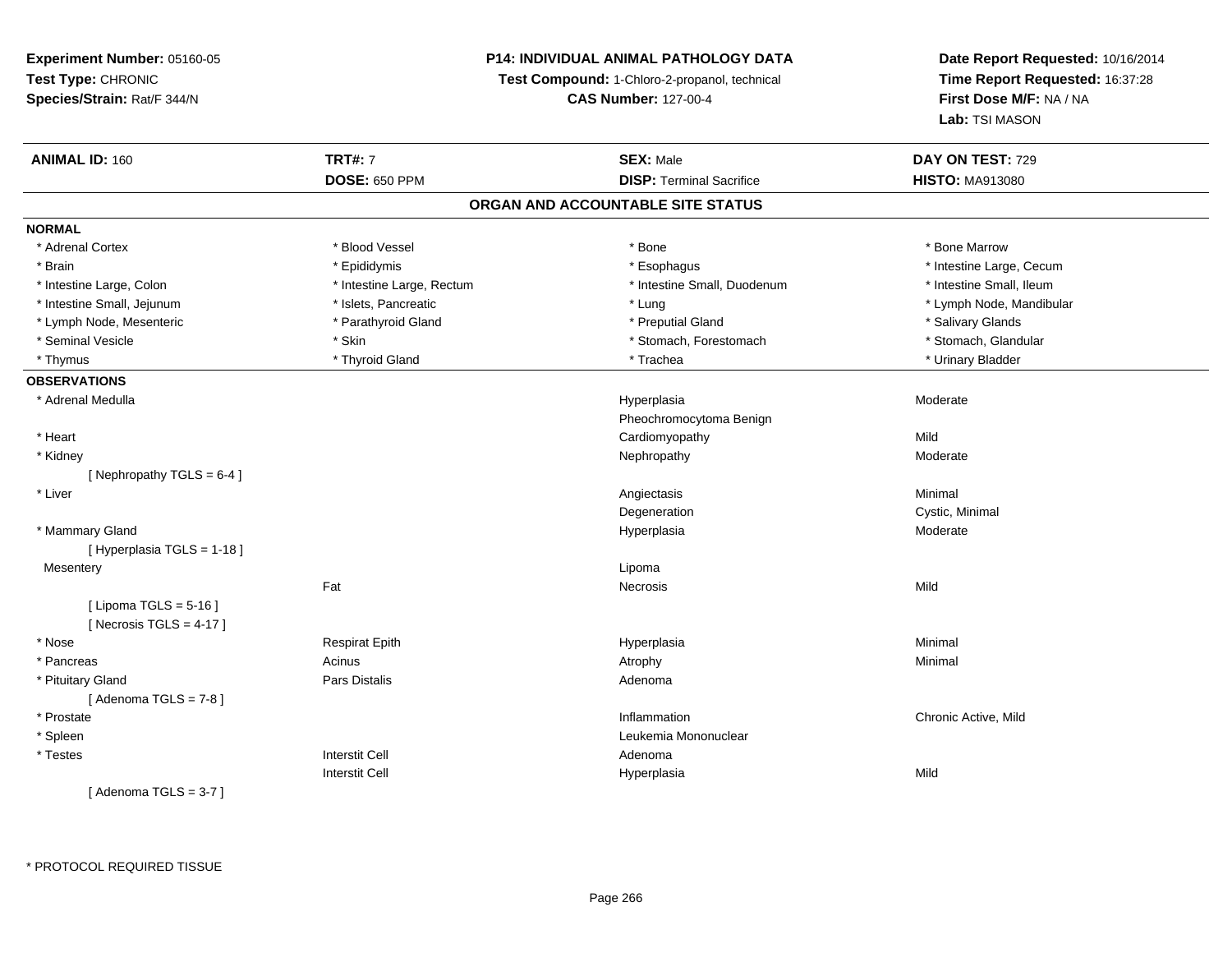| <b>Experiment Number: 05160-05</b><br>Test Type: CHRONIC<br>Species/Strain: Rat/F 344/N | <b>P14: INDIVIDUAL ANIMAL PATHOLOGY DATA</b><br>Test Compound: 1-Chloro-2-propanol, technical<br><b>CAS Number: 127-00-4</b> |                                   | Date Report Requested: 10/16/2014<br>Time Report Requested: 16:37:28<br>First Dose M/F: NA / NA<br>Lab: TSI MASON |  |
|-----------------------------------------------------------------------------------------|------------------------------------------------------------------------------------------------------------------------------|-----------------------------------|-------------------------------------------------------------------------------------------------------------------|--|
| <b>ANIMAL ID: 160</b>                                                                   | <b>TRT#: 7</b>                                                                                                               | <b>SEX: Male</b>                  | <b>DAY ON TEST: 729</b>                                                                                           |  |
|                                                                                         | <b>DOSE: 650 PPM</b>                                                                                                         | <b>DISP:</b> Terminal Sacrifice   | <b>HISTO: MA913080</b>                                                                                            |  |
|                                                                                         |                                                                                                                              | ORGAN AND ACCOUNTABLE SITE STATUS |                                                                                                                   |  |
| [Hyperplasia TGLS = $2-7$ ]                                                             |                                                                                                                              |                                   |                                                                                                                   |  |
| PRIMARY CAUSE OF DEATH                                                                  |                                                                                                                              |                                   |                                                                                                                   |  |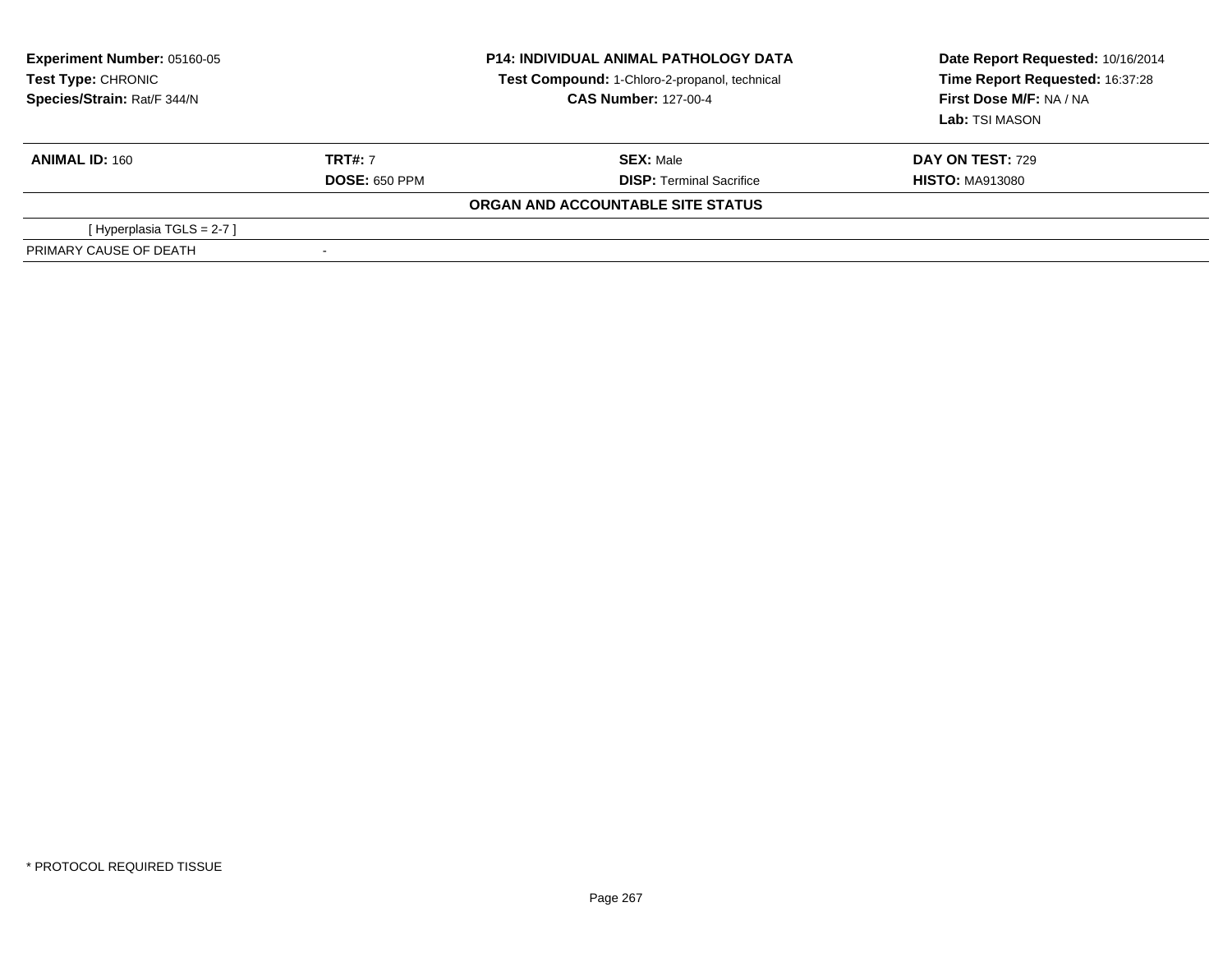**Experiment Number:** 05160-05**Test Type:** CHRONIC **Species/Strain:** Rat/F 344/N**P14: INDIVIDUAL ANIMAL PATHOLOGY DATATest Compound:** 1-Chloro-2-propanol, technical **CAS Number:** 127-00-4**Date Report Requested:** 10/16/2014**Time Report Requested:** 16:37:28**First Dose M/F:** NA / NA**Lab:** TSI MASON**ANIMAL ID:** 161**TRT#:** 7 **SEX:** Male **DAY ON TEST:** 729 **DOSE:** 650 PPM**DISP:** Terminal Sacrifice **HISTO:** MA913081 **ORGAN AND ACCOUNTABLE SITE STATUSNORMAL**\* Adrenal Cortex \* Adrenal Cortex \* \* Adrenal Medulla \* \* Adrenal Medulla \* \* Blood Vessel \* \* Brood Vessel \* \* Bone \* Esophagus \* Bone Marrow \* Brain \* Epididymis \* Esophagus \* Intestine Small, Duodenum \* Intestine Large, Cecum \* Intestine Large, Colon \* Intestine Sarge, Rectum \* Intestine Large, Rectum \* Intestine Small, Ileum \* https://www.fatheratic \* Lung \* Intestine Small, Jejunum \* Islets, Pancreatic \* Lung \* Lung \* Parathyroid Gland \* Lymph Node, Mandibular \* Mammary Gland \* Mammary Gland \* Pancreas \* Pancreas \* \* Prostate \* \* Salivary Glands \* \* Salivary Glands \* \* Seminal Vesicle \* \* \* Seminal Yestrich \* \* Skin \* \* Skin \* Trachea \* Stomach, Forestomach \* The stormach \* Stomach, Glandular \* Thyroid Gland \* Thyroid Gland \* Thyroid Gland \* \* Urinary Bladder**MISSING** \* Thymus **OBSERVATIONS** \* Heart CardiomyopathyModerate<br>Minimal \* Kidneyy the control of the control of the control of the control of the control of the control of the control of the control of the control of the control of the control of the control of the control of the control of the contro \* Liverr and the contract of the contract of the contract of the contract of the contract of the contract of the contract of the contract of the contract of the contract of the contract of the contract of the contract of the cont [ Clear Cell Focus TGLS = 4-6 ] \* Lymph Node, MesentericHemorrhage<br>Necrosis e Mild **Mesentery** y the control of the set of the control of the Moderate of the Moderate of the Moderate of the Moderate of the Moderate of the Moderate of the Moderate of the Moderate of the Moderate of the Moderate of the Moderate of the  $[$  Necrosis TGLS = 3-16  $]$  \* Nose Respirat Epith Hyperplasia Minimal Respirat Epith Inflammation Chronic Active, Mild \* Pituitary Gland Pars Distalis Hyperplasia Mild \* Preputial Glandd the controller of the chronic Active, Minimal and the chronic Active, Minimal and the chronic Active, Minimal and the chronic Active, Minimal and the chronic Active, Minimal and the chronic Active, Minimal and the chroni \* SpleenHematopoietic Cell Proliferation<br>Adenoma \* TestesBilateral, Interstit Cell [ Adenoma TGLS = 1-7; 2-7A ]PRIMARY CAUSE OF DEATH-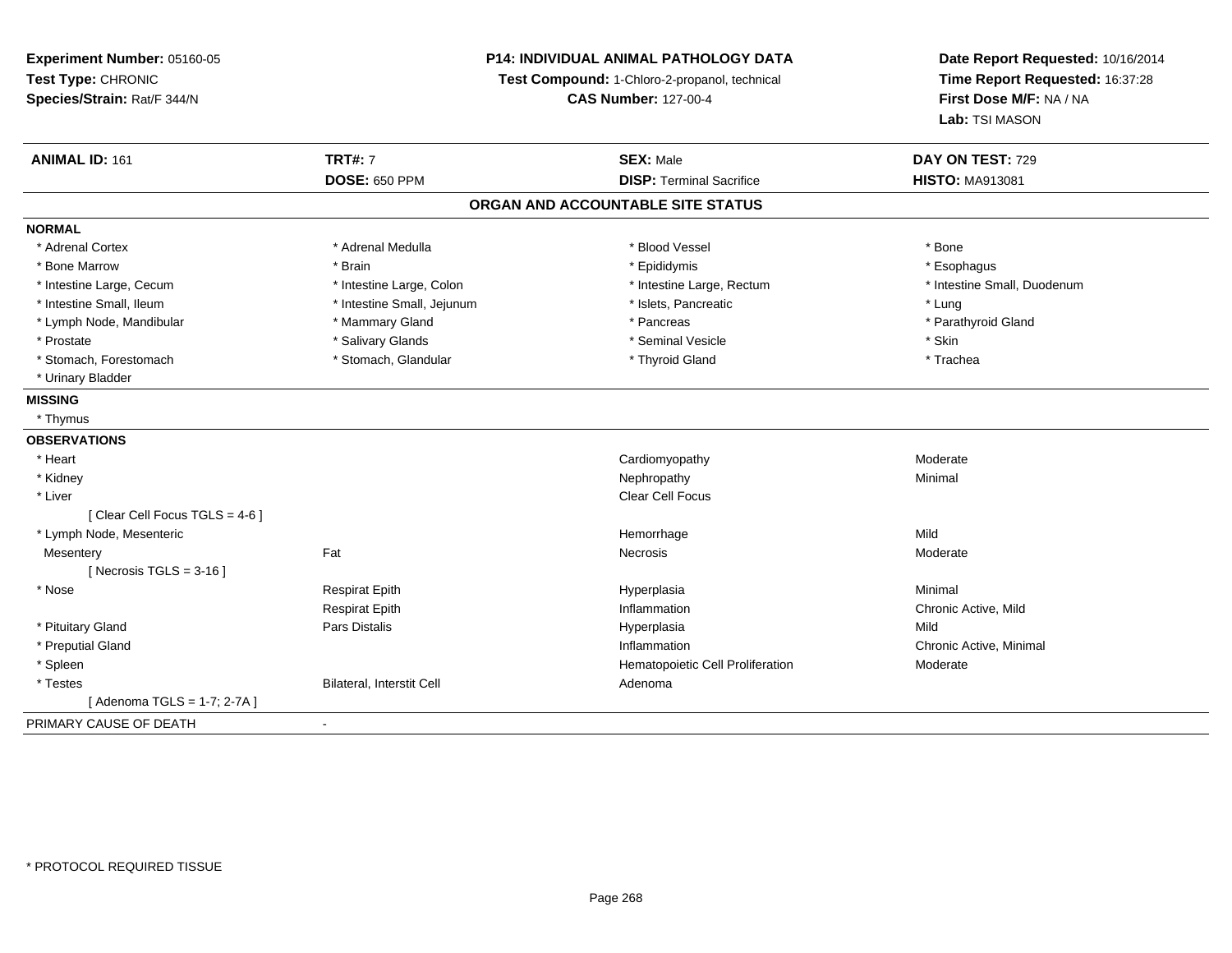**Experiment Number:** 05160-05**Test Type:** CHRONIC **Species/Strain:** Rat/F 344/N**P14: INDIVIDUAL ANIMAL PATHOLOGY DATATest Compound:** 1-Chloro-2-propanol, technical **CAS Number:** 127-00-4**Date Report Requested:** 10/16/2014**Time Report Requested:** 16:37:28**First Dose M/F:** NA / NA**Lab:** TSI MASON**ANIMAL ID:** 162**TRT#:** 7 **SEX:** Male **DAY ON TEST:** 729 **DOSE:** 650 PPM**DISP:** Terminal Sacrifice **HISTO:** MA913082 **ORGAN AND ACCOUNTABLE SITE STATUSNORMAL**\* Adrenal Cortex \* Adrenal Medulla \* Adrenal Medulla \* Blood Vessel \* Bood Vessel \* Bone \* Bone \* Bone \* Bone \* Bone \* Bone \* Bone \* Bone \* Bone \* Bone \* Bone \* Bone \* Bone \* Bone \* Bone \* Bone \* Bone \* Bone \* Bone \* Bone \* Bone \* Bone \* \* \* Brain \* Esophagus \* Esophagus \* Esophagus \* Esophagus \* Esophagus \* Intestine Large, Cecum \* \* Esophagus \* Intestine Large, Cecum \* Intestine Small, Ileum \* Intestine Large, Colon \* Intestine Large, Rectum \* Intestine Small, Duodenum \* Intestine Small, Duodenum \* Intestine Small, Jejunum \* The matches of the state of the state of the state of the state of the state of the state of the state of the state of the state of the state of the state of the state of the state of the state \* Preputial Gland \* \* Annual vesicle \* \* Prostate \* \* Salivary Glands \* \* Salivary Glands \* \* Seminal Vesicle \* \* Skin \* Stomach, Forestomach \* Stomach \* Stomach, Glandular \* Trachea \* Urinary Bladder**OBSERVATIONS** \* Bone Marrow Leukemia Mononuclear \* Heart Cardiomyopathyy Mild Moderate \* Kidneyy which is a state of the control of the Moderate of the Moderate of the Moderate of the Moderate of the Moderate of the Moderate of the Moderate of the Moderate of the Moderate of the Moderate of the Moderate of the Moder [ Nephropathy TGLS = 5-4 ] \* Liverr and the control of the control of the control of the control of the control of the control of the control of Degeneration **Cystic, Minimal** Leukemia Mononuclear[ Leukemia Mononuclear TGLS = 4-6 ] \* Lungg and the set of the set of the set of the set of the set of the set of the set of the set of the set of the set of the set of the set of the set of the set of the set of the set of the set of the set of the set of the set \* Lymph Node, Mandibular Leukemia Mononuclear \* Lymph Node, Mesenteric Leukemia Mononuclear \* Mammary Gland Inflammation Chronic Active, Moderate [ Inflammation TGLS = 1-10A ] \* Nosee who discussed the Respirat Epith Inflammation Chronic Active, Marked and Respirat Epith Inflammation Chronic Active, Marked Note: FUNGAL HYPHAE IN NASAL CAVITY. \* Pituitary Glandd and the contract of Pars Distalis and the contract of Adenoma and Adenoma and the Adenoma and the Adenoma and  $\lambda$  $[$  Adenoma TGLS =  $6-8$ ] \* Spleenn and the state of the state of the state of the state of the state of the state of the state of the state of the state of the state of the state of the state of the state of the state of the state of the state of the stat Leukemia Mononuclear $[$  Fibrosis TGLS = 3-3  $]$ [ Leukemia Mononuclear TGLS = 2-3 ] \* TestesBilateral, Interstit Cell **Adenoma** Adenoma  $[$  Adenoma TGLS =  $7-7$   $]$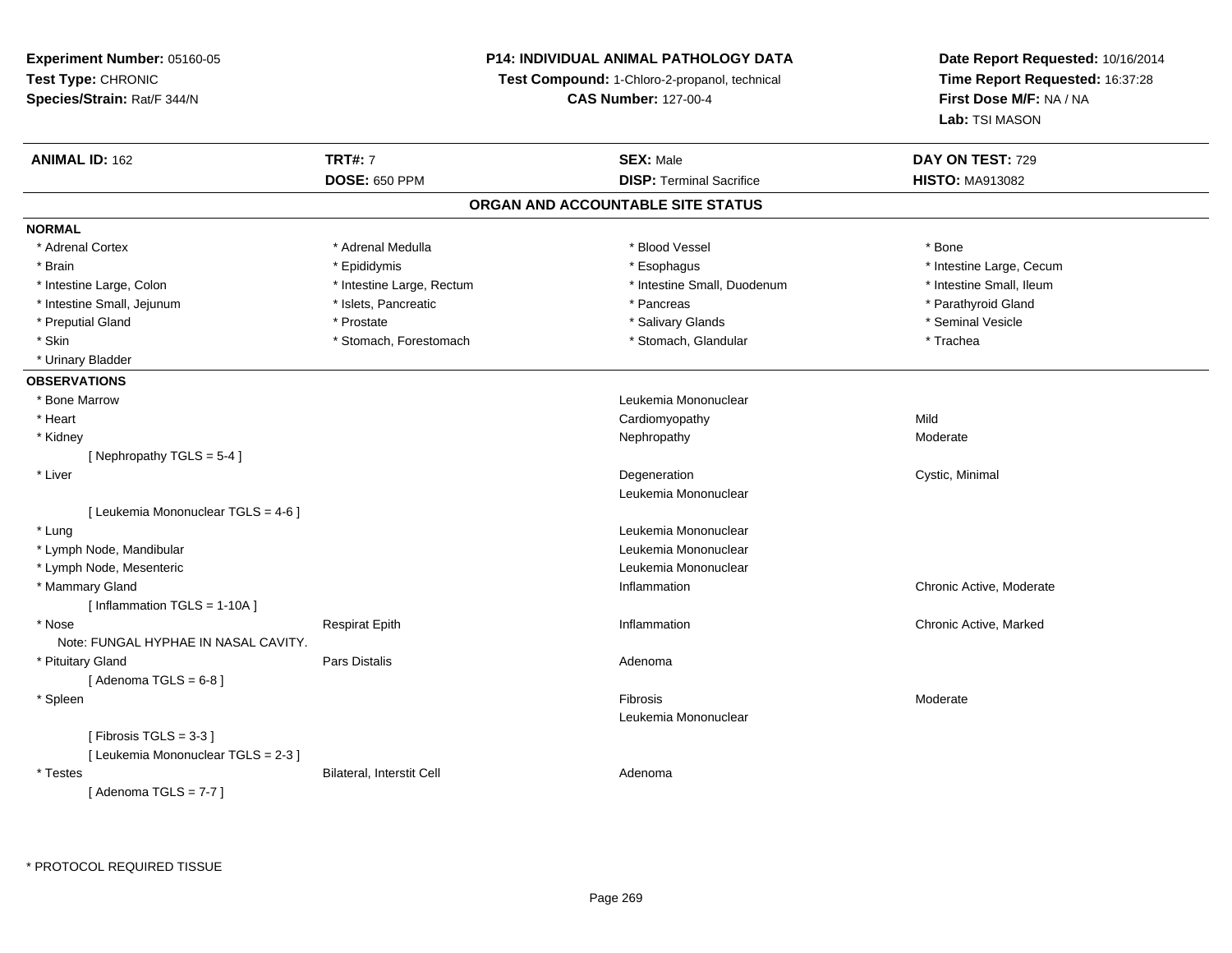| Experiment Number: 05160-05<br>Test Type: CHRONIC<br>Species/Strain: Rat/F 344/N |                      | <b>P14: INDIVIDUAL ANIMAL PATHOLOGY DATA</b><br>Test Compound: 1-Chloro-2-propanol, technical<br><b>CAS Number: 127-00-4</b> | Date Report Requested: 10/16/2014<br>Time Report Requested: 16:37:28<br>First Dose M/F: NA / NA |
|----------------------------------------------------------------------------------|----------------------|------------------------------------------------------------------------------------------------------------------------------|-------------------------------------------------------------------------------------------------|
|                                                                                  |                      |                                                                                                                              | Lab: TSI MASON                                                                                  |
| <b>ANIMAL ID: 162</b>                                                            | <b>TRT#: 7</b>       | <b>SEX: Male</b>                                                                                                             | <b>DAY ON TEST: 729</b>                                                                         |
|                                                                                  | <b>DOSE: 650 PPM</b> | <b>DISP: Terminal Sacrifice</b>                                                                                              | <b>HISTO: MA913082</b>                                                                          |
|                                                                                  |                      | ORGAN AND ACCOUNTABLE SITE STATUS                                                                                            |                                                                                                 |
| * Thymus                                                                         |                      | Atrophy                                                                                                                      | Mild                                                                                            |
| * Thyroid Gland                                                                  | Follicular Cel       | Adenoma                                                                                                                      |                                                                                                 |
| PRIMARY CAUSE OF DEATH                                                           |                      |                                                                                                                              |                                                                                                 |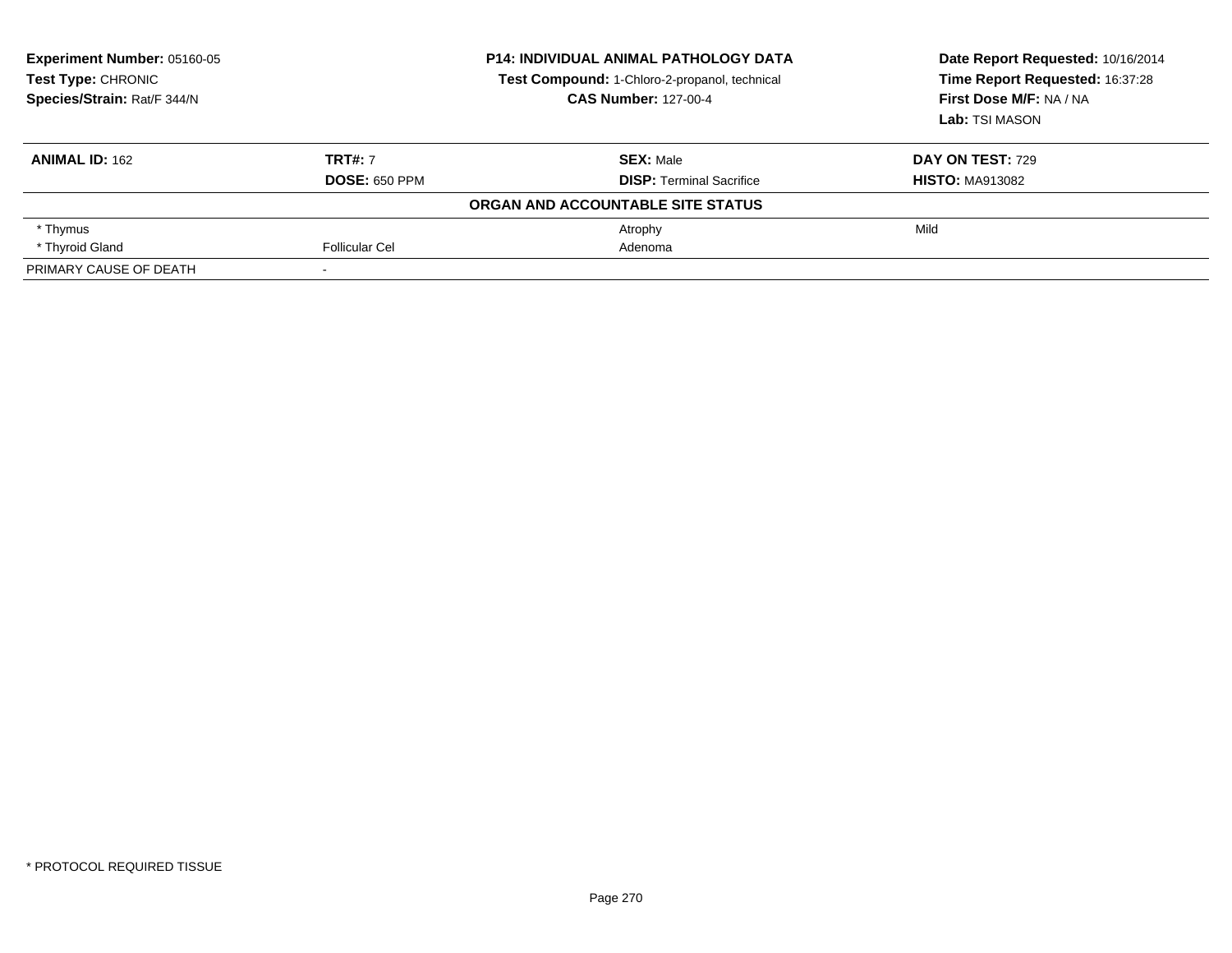### **P14: INDIVIDUAL ANIMAL PATHOLOGY DATA**

**Test Compound:** 1-Chloro-2-propanol, technical

**CAS Number:** 127-00-4

| <b>ANIMAL ID: 163</b>                | <b>TRT#: 7</b>             | <b>SEX: Male</b>                | DAY ON TEST: 729            |  |  |  |  |
|--------------------------------------|----------------------------|---------------------------------|-----------------------------|--|--|--|--|
|                                      | <b>DOSE: 650 PPM</b>       | <b>DISP: Terminal Sacrifice</b> | <b>HISTO: MA913083</b>      |  |  |  |  |
| ORGAN AND ACCOUNTABLE SITE STATUS    |                            |                                 |                             |  |  |  |  |
| <b>NORMAL</b>                        |                            |                                 |                             |  |  |  |  |
| * Adrenal Cortex                     | * Adrenal Medulla          | * Blood Vessel                  | * Bone                      |  |  |  |  |
| * Bone Marrow                        | * Brain                    | * Epididymis                    | * Esophagus                 |  |  |  |  |
| * Intestine Large, Cecum             | * Intestine Large, Colon   | * Intestine Large, Rectum       | * Intestine Small, Duodenum |  |  |  |  |
| * Intestine Small, Ileum             | * Intestine Small, Jejunum | * Lung                          | * Lymph Node, Mandibular    |  |  |  |  |
| * Mammary Gland                      | * Pancreas                 | * Parathyroid Gland             | * Preputial Gland           |  |  |  |  |
| * Prostate                           | * Salivary Glands          | * Seminal Vesicle               | * Thyroid Gland             |  |  |  |  |
| * Trachea                            | * Urinary Bladder          |                                 |                             |  |  |  |  |
| <b>OBSERVATIONS</b>                  |                            |                                 |                             |  |  |  |  |
| * Heart                              |                            | Cardiomyopathy                  | Minimal                     |  |  |  |  |
| * Islets, Pancreatic                 |                            | Hyperplasia                     | Marked                      |  |  |  |  |
| * Kidney                             | <b>Renal Tubule</b>        | Adenoma                         |                             |  |  |  |  |
|                                      |                            | Cyst                            | Mild                        |  |  |  |  |
|                                      |                            | Nephropathy                     | Marked                      |  |  |  |  |
| [Adenoma TGLS = 7-4A]                |                            |                                 |                             |  |  |  |  |
| [Cyst TGLS = $8-4$ ]                 |                            |                                 |                             |  |  |  |  |
| [Nephropathy TGLS = 6-4,4A]          |                            |                                 |                             |  |  |  |  |
| * Liver                              | Centrilobular              | Vacuolization Cytoplasmic       | Mild                        |  |  |  |  |
| Note: TGL 9-NCL                      |                            |                                 |                             |  |  |  |  |
| * Lymph Node, Mesenteric             |                            | Hemorrhage                      | Mild                        |  |  |  |  |
| * Nose                               | <b>Respirat Epith</b>      | Inflammation                    | Chronic Active, Mild        |  |  |  |  |
| Note: FUNGAL HYPHAE IN NASAL CAVITY. |                            |                                 |                             |  |  |  |  |
| * Pituitary Gland                    | <b>Pars Distalis</b>       | Angiectasis                     | Mild                        |  |  |  |  |
| * Skin                               | <b>Subcut Tiss</b>         | Fibroma                         |                             |  |  |  |  |
| * Spleen                             | Capsule                    | Pigmentation                    | Mild                        |  |  |  |  |
| [ Pigmentation TGLS = 4-3 ]          |                            |                                 |                             |  |  |  |  |
| * Stomach, Forestomach               |                            | Ulcer                           | Marked                      |  |  |  |  |
| [ Ulcer TGLS = 5-15,15A ]            |                            |                                 |                             |  |  |  |  |
| * Stomach, Glandular                 |                            | <b>Necrosis</b>                 | Mild                        |  |  |  |  |
| [Necrosis TGLS = $10-15A.1$ ]        |                            |                                 |                             |  |  |  |  |
| * Testes                             | Bilateral, Interstit Cell  | Adenoma                         |                             |  |  |  |  |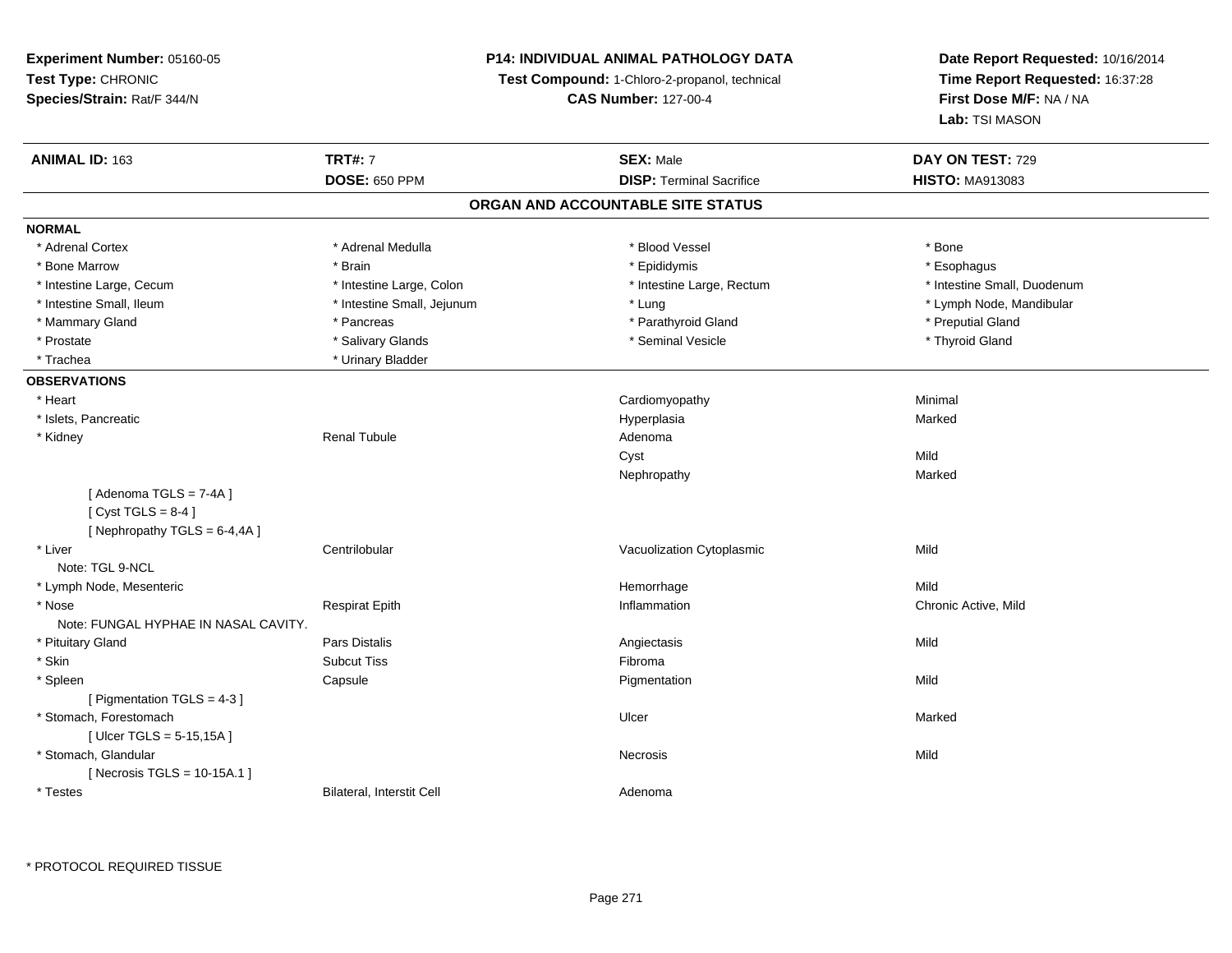| Experiment Number: 05160-05<br><b>Test Type: CHRONIC</b><br>Species/Strain: Rat/F 344/N |                      | <b>P14: INDIVIDUAL ANIMAL PATHOLOGY DATA</b><br>Test Compound: 1-Chloro-2-propanol, technical<br><b>CAS Number: 127-00-4</b> | Date Report Requested: 10/16/2014<br>Time Report Requested: 16:37:28<br>First Dose M/F: NA / NA<br>Lab: TSI MASON |  |
|-----------------------------------------------------------------------------------------|----------------------|------------------------------------------------------------------------------------------------------------------------------|-------------------------------------------------------------------------------------------------------------------|--|
| <b>ANIMAL ID: 163</b>                                                                   | <b>TRT#: 7</b>       | <b>SEX: Male</b>                                                                                                             | <b>DAY ON TEST: 729</b>                                                                                           |  |
|                                                                                         | <b>DOSE: 650 PPM</b> | <b>DISP:</b> Terminal Sacrifice                                                                                              | <b>HISTO: MA913083</b>                                                                                            |  |
|                                                                                         |                      | ORGAN AND ACCOUNTABLE SITE STATUS                                                                                            |                                                                                                                   |  |
| [Adenoma TGLS = 2-7; 3-7,7A ]                                                           |                      |                                                                                                                              |                                                                                                                   |  |
| * Thymus                                                                                |                      | Atrophy                                                                                                                      | Mild                                                                                                              |  |
| PRIMARY CAUSE OF DEATH                                                                  | $\blacksquare$       |                                                                                                                              |                                                                                                                   |  |
| Animal Note: CARCASS THIN, TGL 1-NST                                                    |                      |                                                                                                                              |                                                                                                                   |  |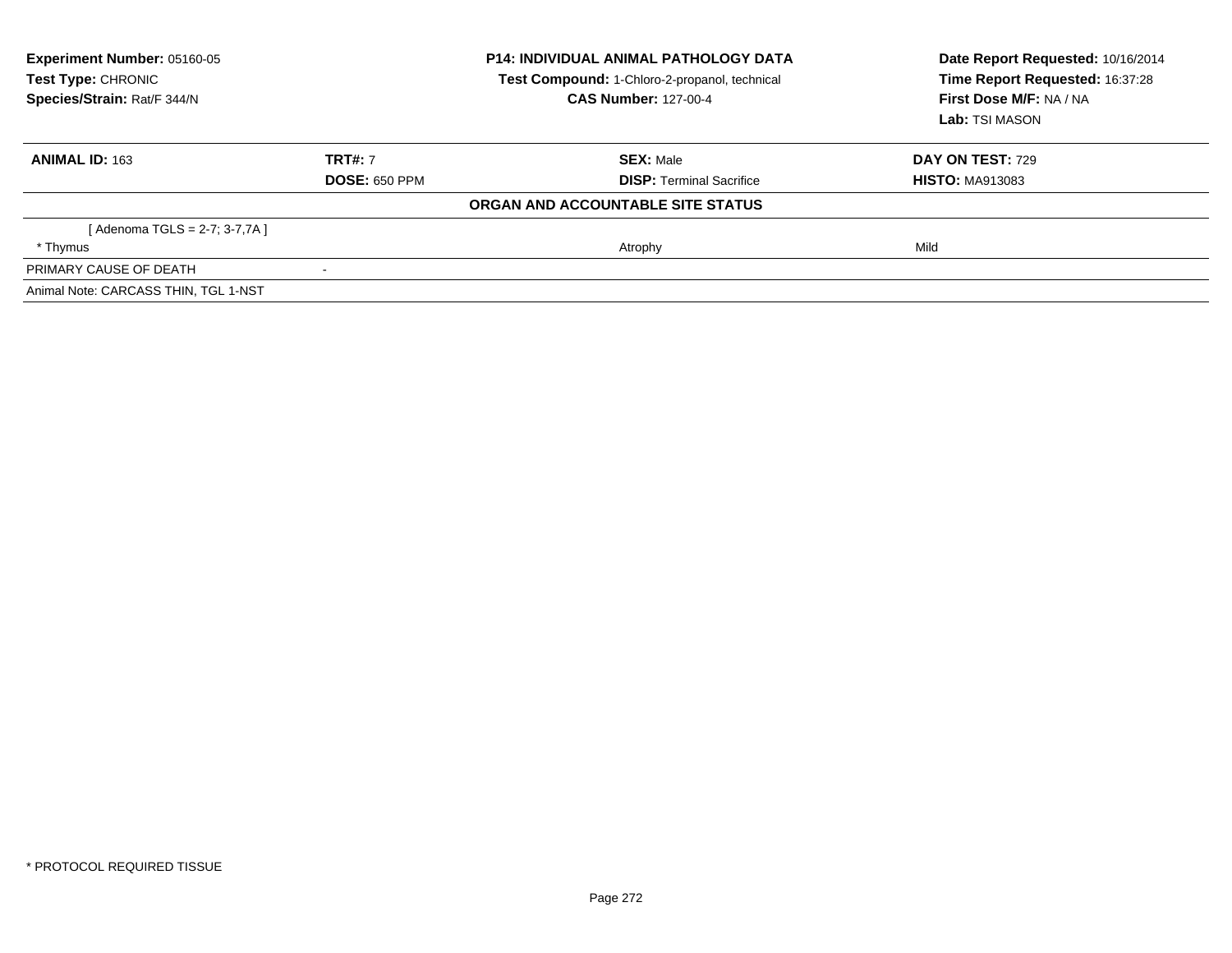### **P14: INDIVIDUAL ANIMAL PATHOLOGY DATA**

**Test Compound:** 1-Chloro-2-propanol, technical

**CAS Number:** 127-00-4

| <b>ANIMAL ID: 164</b>             | <b>TRT#: 7</b>            | <b>SEX: Male</b>                | DAY ON TEST: 729         |  |  |  |
|-----------------------------------|---------------------------|---------------------------------|--------------------------|--|--|--|
|                                   | <b>DOSE: 650 PPM</b>      | <b>DISP: Terminal Sacrifice</b> | <b>HISTO: MA913084</b>   |  |  |  |
| ORGAN AND ACCOUNTABLE SITE STATUS |                           |                                 |                          |  |  |  |
| <b>NORMAL</b>                     |                           |                                 |                          |  |  |  |
| * Adrenal Cortex                  | * Adrenal Medulla         | * Blood Vessel                  | * Bone                   |  |  |  |
| * Bone Marrow                     | * Brain                   | * Epididymis                    | * Esophagus              |  |  |  |
| * Intestine Large, Cecum          | * Intestine Large, Rectum | * Intestine Small, Duodenum     | * Intestine Small, Ileum |  |  |  |
| * Intestine Small, Jejunum        | * Islets, Pancreatic      | * Liver                         | * Lung                   |  |  |  |
| * Lymph Node, Mesenteric          | * Mammary Gland           | * Pancreas                      | * Parathyroid Gland      |  |  |  |
| * Preputial Gland                 | * Prostate                | * Salivary Glands               | * Seminal Vesicle        |  |  |  |
| * Skin                            | * Stomach, Forestomach    | * Stomach, Glandular            | * Thyroid Gland          |  |  |  |
| * Trachea                         | * Urinary Bladder         |                                 |                          |  |  |  |
| <b>OBSERVATIONS</b>               |                           |                                 |                          |  |  |  |
| * Heart                           |                           | Cardiomyopathy                  | Mild                     |  |  |  |
| * Intestine Large, Colon          |                           | Parasite Metazoan               | Minimal                  |  |  |  |
| * Kidney                          |                           | Nephropathy                     | Minimal                  |  |  |  |
| * Lymph Node, Mandibular          |                           | Hyperplasia                     | Plasma Cell, Moderate    |  |  |  |
| * Nose                            | <b>Respirat Epith</b>     | Hyperplasia                     | Minimal                  |  |  |  |
| * Pituitary Gland                 | Pars Distalis             | Hyperplasia                     | Mild                     |  |  |  |
| * Spleen                          |                           | Fibrosis                        | Moderate                 |  |  |  |
|                                   |                           | Leukemia Mononuclear            |                          |  |  |  |
| [Fibrosis TGLS = 2-3A]            |                           |                                 |                          |  |  |  |
| * Testes                          | Bilateral, Interstit Cell | Adenoma                         |                          |  |  |  |
| [Adenoma TGLS = $1-7$ ]           |                           |                                 |                          |  |  |  |
| * Thymus                          |                           | Atrophy                         | Mild                     |  |  |  |
| PRIMARY CAUSE OF DEATH            |                           |                                 |                          |  |  |  |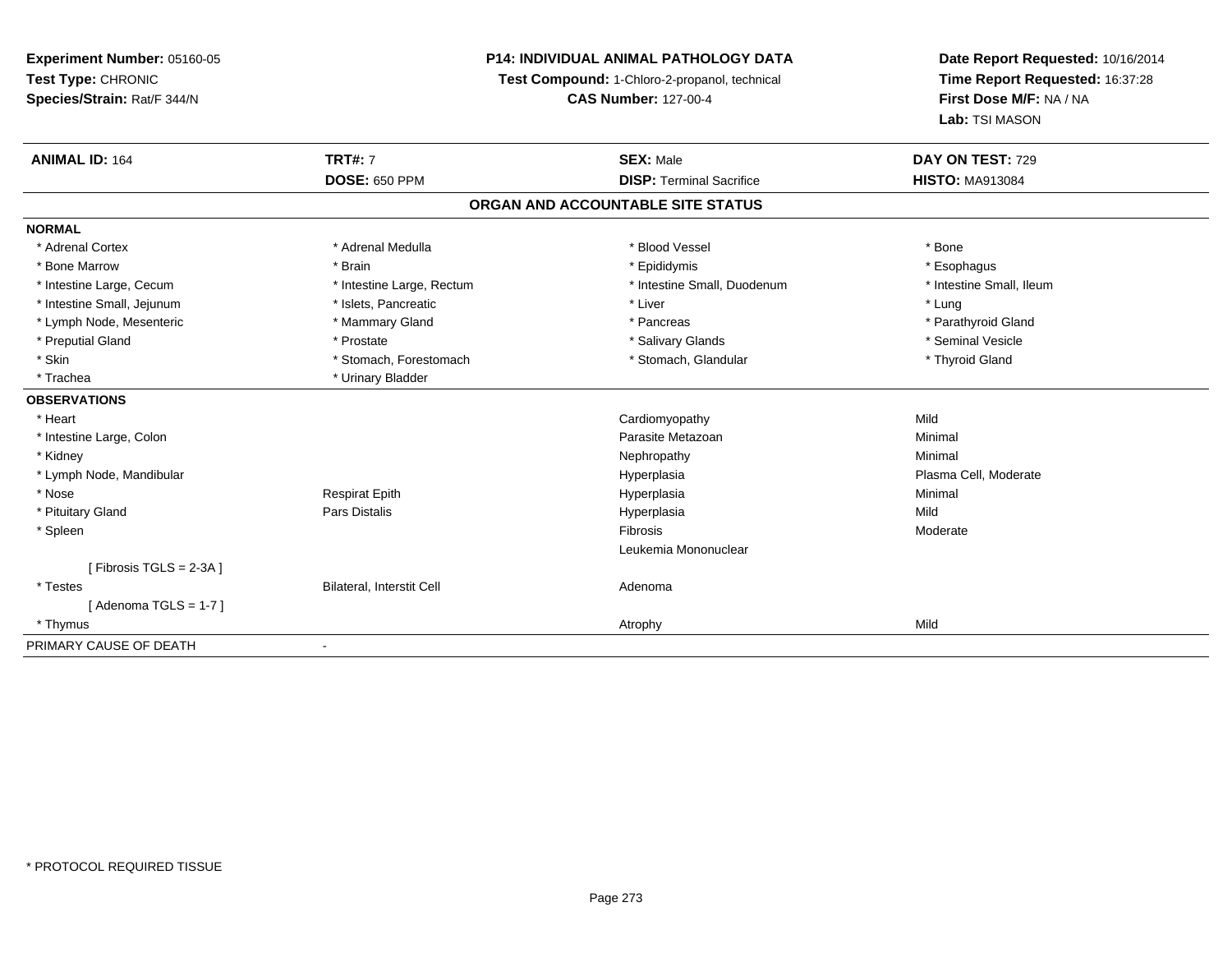### **P14: INDIVIDUAL ANIMAL PATHOLOGY DATA**

**Test Compound:** 1-Chloro-2-propanol, technical

**CAS Number:** 127-00-4

| <b>ANIMAL ID: 165</b>                          | <b>TRT#: 7</b>           | <b>SEX: Male</b>                  | DAY ON TEST: 697           |  |
|------------------------------------------------|--------------------------|-----------------------------------|----------------------------|--|
|                                                | <b>DOSE: 650 PPM</b>     | <b>DISP: Natural Death</b>        | <b>HISTO: MA913085</b>     |  |
|                                                |                          | ORGAN AND ACCOUNTABLE SITE STATUS |                            |  |
| <b>NORMAL</b>                                  |                          |                                   |                            |  |
| * Adrenal Medulla                              | * Blood Vessel           | * Bone                            | * Bone Marrow              |  |
| * Brain                                        | * Epididymis             | * Esophagus                       | * Intestine Large, Rectum  |  |
| * Intestine Small, Duodenum                    | * Islets, Pancreatic     | * Lymph Node, Mesenteric          | * Mammary Gland            |  |
| * Pancreas                                     | * Parathyroid Gland      | * Preputial Gland                 | * Salivary Glands          |  |
| * Seminal Vesicle                              | * Thymus                 | * Thyroid Gland                   | * Trachea                  |  |
| <b>AUTO PRECLUDES DIAG.</b>                    |                          |                                   |                            |  |
| * Intestine Large, Cecum                       | * Intestine Large, Colon | * Intestine Small, Ileum          | * Intestine Small, Jejunum |  |
| * Urinary Bladder                              |                          |                                   |                            |  |
| <b>OBSERVATIONS</b>                            |                          |                                   |                            |  |
| * Adrenal Cortex                               |                          | Hemorrhage                        | Mild                       |  |
| * Heart                                        |                          | Cardiomyopathy                    | Minimal                    |  |
| * Kidney                                       |                          | Nephropathy                       | Mild                       |  |
|                                                | <b>Renal Tubule</b>      | Pigmentation                      | Moderate                   |  |
| * Liver                                        |                          | Angiectasis                       | Moderate                   |  |
|                                                |                          | Leukemia Mononuclear              |                            |  |
| [Angiectasis TGLS = 15-6A]                     |                          |                                   |                            |  |
| [ Leukemia Mononuclear TGLS = 10-6,6A; 15-6A ] |                          |                                   |                            |  |
| * Lung                                         |                          | Hemorrhage                        | Mild                       |  |
|                                                |                          | Leukemia Mononuclear              |                            |  |
| [Hemorrhage TGLS = 12-2,2A,3]                  |                          |                                   |                            |  |
| Lymph Node                                     | Mediastinal              | Hemorrhage                        | Moderate                   |  |
|                                                | Pancreatic               | Hemorrhage                        | Moderate                   |  |
|                                                | Mediastinal              | Leukemia Mononuclear              |                            |  |
| [Hemorrhage TGLS = 9-9A]                       |                          |                                   |                            |  |
| [Hemorrhage TGLS = 11-3A]                      |                          |                                   |                            |  |
| [ Leukemia Mononuclear TGLS = 11-3A ]          |                          |                                   |                            |  |
| * Lymph Node, Mandibular                       |                          | Hemorrhage                        | Moderate                   |  |
| Mesentery                                      | Fat                      | Necrosis                          | Moderate                   |  |
| [Necrosis TGLS = $6-16$ ]                      |                          |                                   |                            |  |
| * Nose                                         | <b>Respirat Epith</b>    | Inflammation                      | Chronic Active, Mild       |  |
|                                                |                          |                                   |                            |  |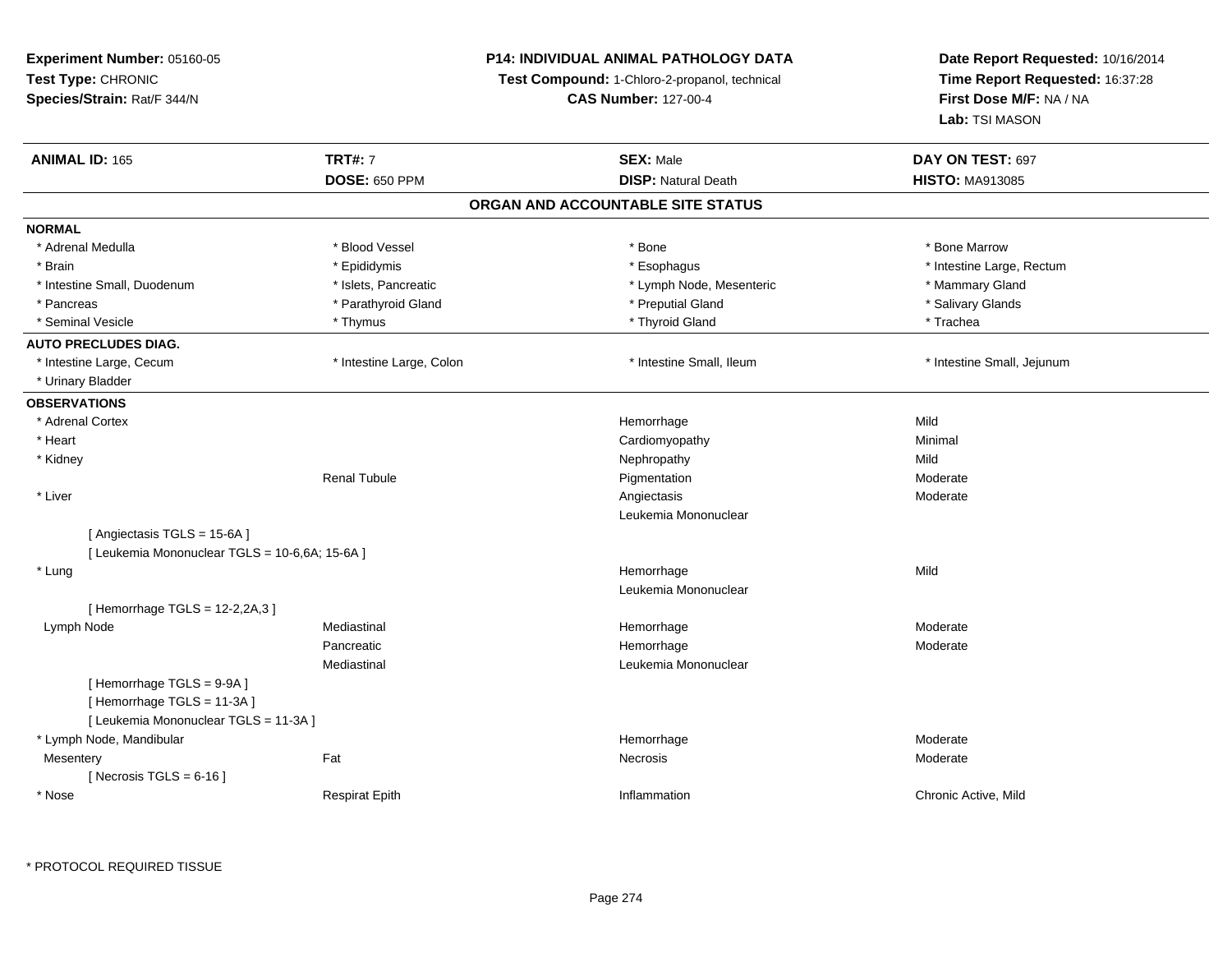| Experiment Number: 05160-05<br>Test Type: CHRONIC<br>Species/Strain: Rat/F 344/N |                           |  | <b>P14: INDIVIDUAL ANIMAL PATHOLOGY DATA</b><br>Test Compound: 1-Chloro-2-propanol, technical<br><b>CAS Number: 127-00-4</b> | Date Report Requested: 10/16/2014<br>Time Report Requested: 16:37:28<br>First Dose M/F: NA / NA<br>Lab: TSI MASON                       |
|----------------------------------------------------------------------------------|---------------------------|--|------------------------------------------------------------------------------------------------------------------------------|-----------------------------------------------------------------------------------------------------------------------------------------|
| <b>ANIMAL ID: 165</b>                                                            | <b>TRT#: 7</b>            |  | <b>SEX: Male</b>                                                                                                             | DAY ON TEST: 697                                                                                                                        |
|                                                                                  | <b>DOSE: 650 PPM</b>      |  | <b>DISP: Natural Death</b>                                                                                                   | <b>HISTO: MA913085</b>                                                                                                                  |
|                                                                                  |                           |  | ORGAN AND ACCOUNTABLE SITE STATUS                                                                                            |                                                                                                                                         |
| * Pituitary Gland                                                                | Pars Distalis             |  | Angiectasis                                                                                                                  | Moderate                                                                                                                                |
| [Angiectasis TGLS = 13-8]                                                        |                           |  |                                                                                                                              |                                                                                                                                         |
| * Prostate                                                                       |                           |  | Leukemia Mononuclear                                                                                                         |                                                                                                                                         |
| * Skin                                                                           |                           |  | Keratoacanthoma                                                                                                              |                                                                                                                                         |
|                                                                                  |                           |  | Ulcer                                                                                                                        | Marked                                                                                                                                  |
| [Keratoacanthoma TGLS = 1-10A]                                                   |                           |  |                                                                                                                              |                                                                                                                                         |
| [ Ulcer TGLS = $2-10B$ ]                                                         |                           |  |                                                                                                                              |                                                                                                                                         |
| * Spleen                                                                         |                           |  | Fibrosis                                                                                                                     | Moderate                                                                                                                                |
|                                                                                  |                           |  | Leukemia Mononuclear                                                                                                         |                                                                                                                                         |
| [Fibrosis TGLS = $8-3$ ]                                                         |                           |  |                                                                                                                              |                                                                                                                                         |
| [ Leukemia Mononuclear TGLS = 7-3 ]                                              |                           |  |                                                                                                                              |                                                                                                                                         |
| * Stomach, Forestomach                                                           |                           |  | Ulcer                                                                                                                        | Marked                                                                                                                                  |
| [ Ulcer TGLS = $14-15A$ ]                                                        |                           |  |                                                                                                                              |                                                                                                                                         |
| * Stomach, Glandular                                                             |                           |  | Inflammation                                                                                                                 | Chronic Active, Mild                                                                                                                    |
| [ Inflammation $TGLS = 14-15A$ ]                                                 |                           |  |                                                                                                                              |                                                                                                                                         |
| * Testes                                                                         | Bilateral, Interstit Cell |  | Adenoma                                                                                                                      |                                                                                                                                         |
|                                                                                  |                           |  | Atrophy                                                                                                                      | Moderate                                                                                                                                |
| [ Adenoma TGLS = 3,5-7 ]                                                         |                           |  |                                                                                                                              |                                                                                                                                         |
| [Atrophy TGLS = 4-7]                                                             |                           |  |                                                                                                                              |                                                                                                                                         |
| PRIMARY CAUSE OF DEATH                                                           | - UNCERTAIN               |  |                                                                                                                              |                                                                                                                                         |
| <b>CONTRIBUTORY CAUSE OF DEATH</b>                                               | Leukemia Mononuclear      |  |                                                                                                                              | - Liver Leukemia Mononuclear;Lung Leukemia Mononuclear;Lymph Node Mediastinal Leukemia Mononuclear;Prostate Leukemia Mononuclear;Spleen |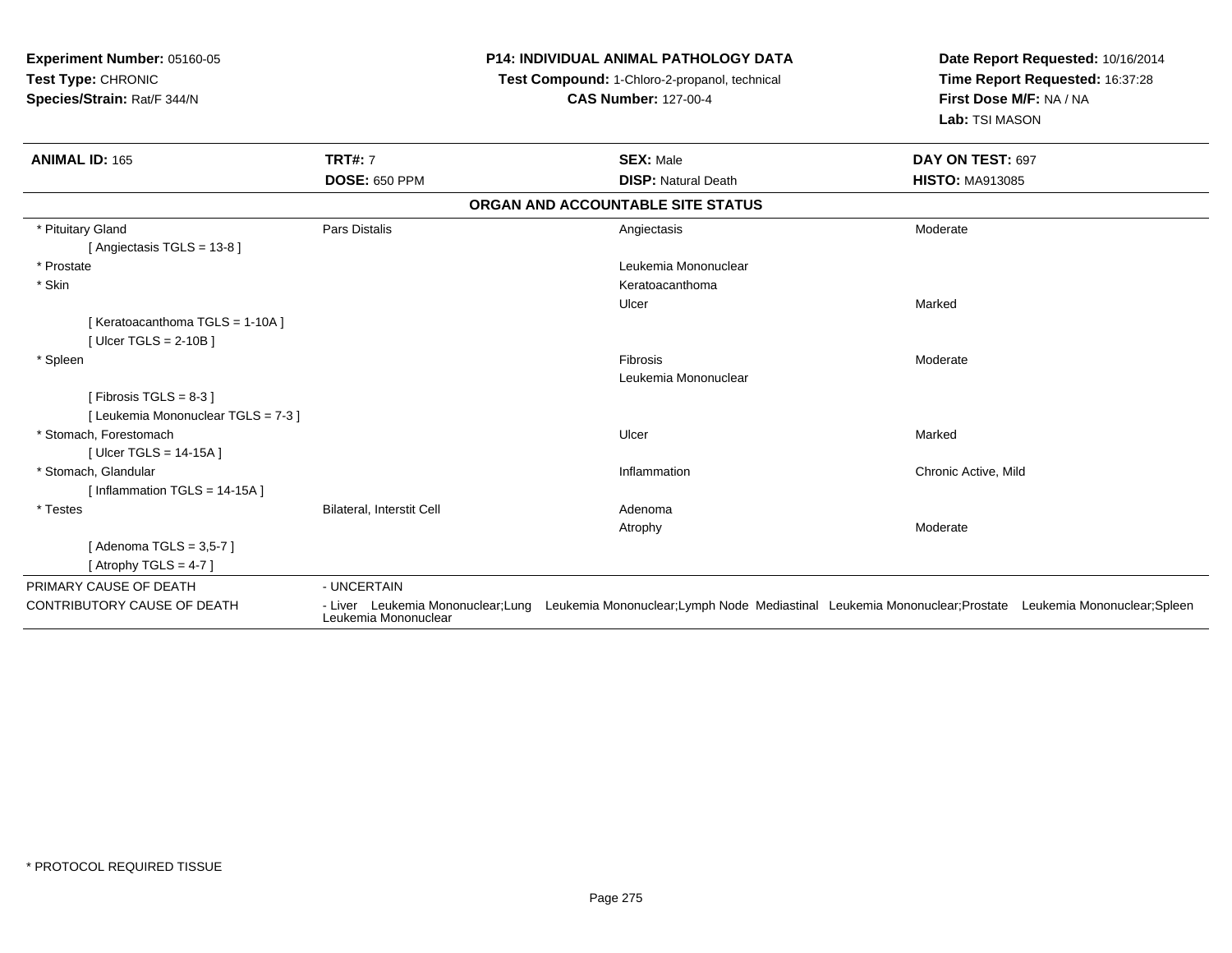### **P14: INDIVIDUAL ANIMAL PATHOLOGY DATA**

**Test Compound:** 1-Chloro-2-propanol, technical

**CAS Number:** 127-00-4

| <b>ANIMAL ID: 166</b>                 | <b>TRT#: 7</b>              | <b>SEX: Male</b>           | DAY ON TEST: 520           |  |  |  |  |
|---------------------------------------|-----------------------------|----------------------------|----------------------------|--|--|--|--|
|                                       | <b>DOSE: 650 PPM</b>        | <b>DISP: Natural Death</b> | <b>HISTO: MA913086</b>     |  |  |  |  |
| ORGAN AND ACCOUNTABLE SITE STATUS     |                             |                            |                            |  |  |  |  |
| <b>NORMAL</b>                         |                             |                            |                            |  |  |  |  |
| * Adrenal Cortex                      | * Adrenal Medulla           | * Blood Vessel             | * Brain                    |  |  |  |  |
| * Epididymis                          | * Esophagus                 | * Intestine Large, Cecum   | * Intestine Large, Colon   |  |  |  |  |
| * Intestine Large, Rectum             | * Intestine Small, Duodenum | * Intestine Small, Ileum   | * Intestine Small, Jejunum |  |  |  |  |
| * Islets, Pancreatic                  | * Lymph Node, Mandibular    | * Lymph Node, Mesenteric   | * Mammary Gland            |  |  |  |  |
| * Preputial Gland                     | * Prostate                  | * Salivary Glands          | * Seminal Vesicle          |  |  |  |  |
| * Skin                                | * Stomach, Forestomach      | * Thyroid Gland            | * Trachea                  |  |  |  |  |
| * Urinary Bladder                     |                             |                            |                            |  |  |  |  |
| <b>MISSING</b>                        |                             |                            |                            |  |  |  |  |
| * Parathyroid Gland                   |                             |                            |                            |  |  |  |  |
| <b>OBSERVATIONS</b>                   |                             |                            |                            |  |  |  |  |
| * Bone                                |                             | Hyperostosis               | Moderate                   |  |  |  |  |
| * Bone Marrow                         |                             | Atrophy                    | Moderate                   |  |  |  |  |
| * Heart                               | Atrium                      | Thrombosis                 | Mild                       |  |  |  |  |
| * Kidney                              |                             | Nephropathy                | Minimal                    |  |  |  |  |
| * Liver                               |                             | Leukemia Mononuclear       |                            |  |  |  |  |
| [ Leukemia Mononuclear TGLS = 3,4-6 ] |                             |                            |                            |  |  |  |  |
| * Lung                                |                             | Leukemia Mononuclear       |                            |  |  |  |  |
| Mesentery                             | Fat                         | Necrosis                   | Moderate                   |  |  |  |  |
| [Necrosis TGLS = $2-16$ ]             |                             |                            |                            |  |  |  |  |
| * Nose                                | <b>Respirat Epith</b>       | Hyperplasia                | Mild                       |  |  |  |  |
|                                       | <b>Respirat Epith</b>       | Inflammation               | Chronic Active, Marked     |  |  |  |  |
| Note: FUNGAL HYPHAE IN NASAL CAVITY.  |                             |                            |                            |  |  |  |  |
| * Pancreas                            | Acinus                      | Atrophy                    | Minimal                    |  |  |  |  |
| * Pituitary Gland                     | <b>Pars Distalis</b>        | Angiectasis                | Mild                       |  |  |  |  |
| [Angiectasis TGLS = 5-8]              |                             |                            |                            |  |  |  |  |
| * Spleen                              |                             | Leukemia Mononuclear       |                            |  |  |  |  |
| * Stomach, Glandular                  |                             | Necrosis                   | Mild                       |  |  |  |  |
| [Necrosis TGLS = $6-15,15A$ ]         |                             |                            |                            |  |  |  |  |
| * Testes                              | <b>Interstit Cell</b>       | Adenoma                    |                            |  |  |  |  |
|                                       |                             | Atrophy                    | Minimal                    |  |  |  |  |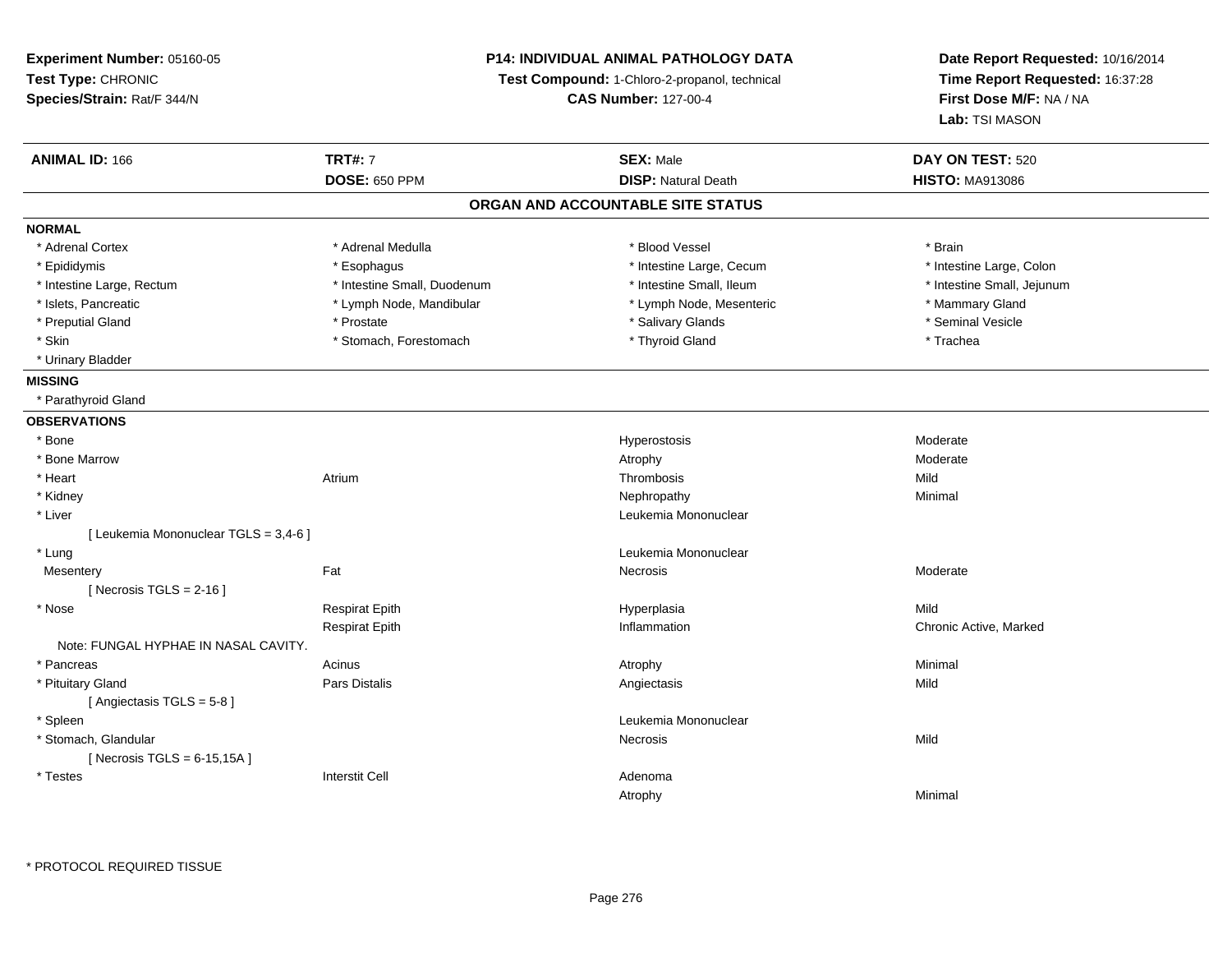| <b>Experiment Number: 05160-05</b><br>Test Type: CHRONIC |                                      | <b>P14: INDIVIDUAL ANIMAL PATHOLOGY DATA</b><br>Test Compound: 1-Chloro-2-propanol, technical | Date Report Requested: 10/16/2014<br>Time Report Requested: 16:37:28 |
|----------------------------------------------------------|--------------------------------------|-----------------------------------------------------------------------------------------------|----------------------------------------------------------------------|
| Species/Strain: Rat/F 344/N                              |                                      | <b>CAS Number: 127-00-4</b>                                                                   | First Dose M/F: NA / NA                                              |
|                                                          |                                      |                                                                                               | Lab: TSI MASON                                                       |
| <b>ANIMAL ID: 166</b>                                    | <b>TRT#: 7</b>                       | <b>SEX: Male</b>                                                                              | DAY ON TEST: 520                                                     |
|                                                          | <b>DOSE: 650 PPM</b>                 | <b>DISP: Natural Death</b>                                                                    | <b>HISTO: MA913086</b>                                               |
|                                                          |                                      | ORGAN AND ACCOUNTABLE SITE STATUS                                                             |                                                                      |
|                                                          | <b>Interstit Cell</b>                | Hyperplasia                                                                                   | Mild                                                                 |
| [ Adenoma TGLS = 1-7 ]                                   |                                      |                                                                                               |                                                                      |
| * Thymus                                                 |                                      | Atrophy                                                                                       | Minimal                                                              |
| PRIMARY CAUSE OF DEATH                                   | - UNCERTAIN                          |                                                                                               |                                                                      |
| CONTRIBUTORY CAUSE OF DEATH                              | Leukemia Mononuclear;Lung<br>- Liver | Leukemia Mononuclear;Spleen                                                                   | Leukemia Mononuclear                                                 |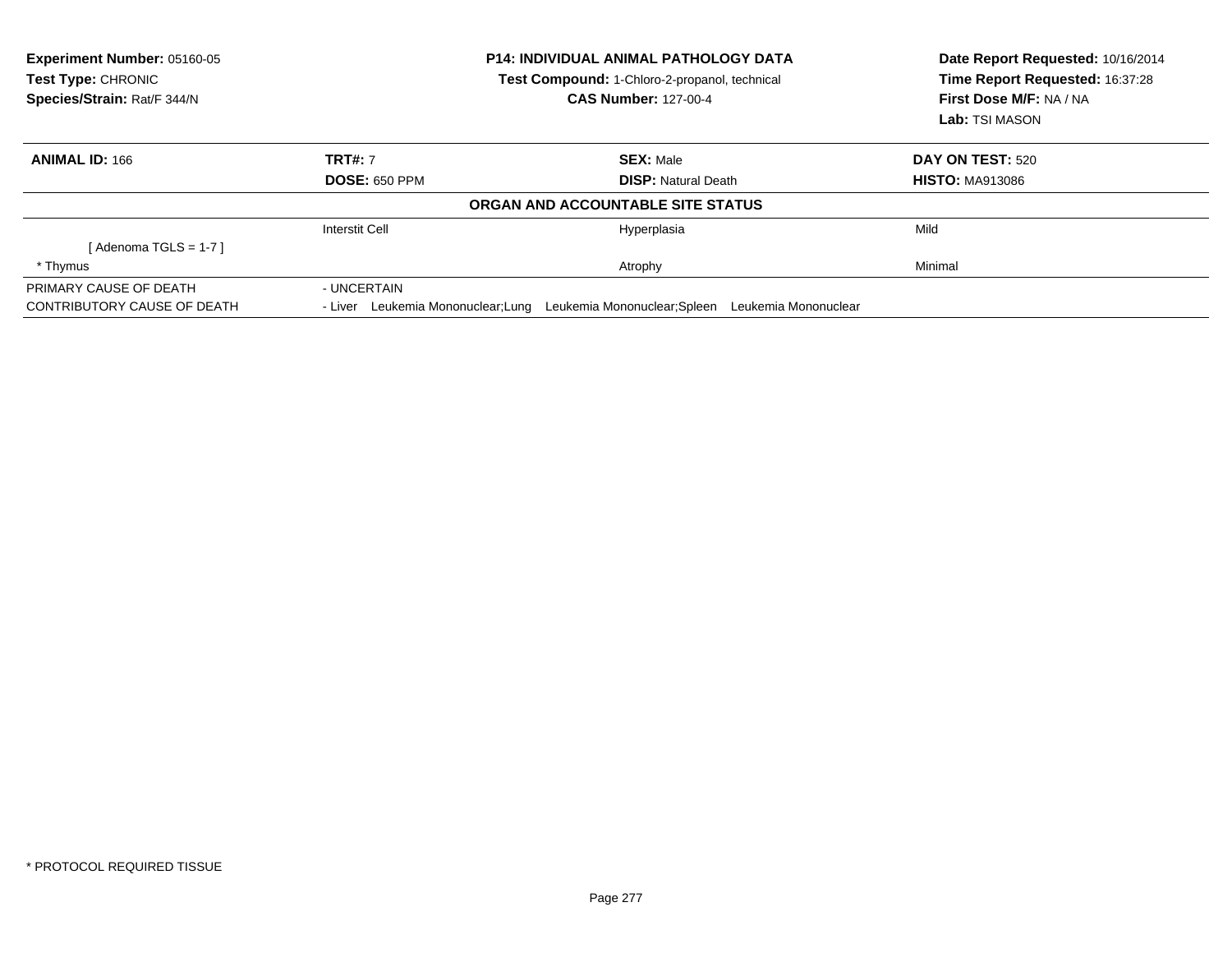### **P14: INDIVIDUAL ANIMAL PATHOLOGY DATA**

**Test Compound:** 1-Chloro-2-propanol, technical

**CAS Number:** 127-00-4

| <b>ANIMAL ID: 167</b>                  | <b>TRT#: 7</b>            | <b>SEX: Male</b>                | DAY ON TEST: 729         |  |  |  |  |
|----------------------------------------|---------------------------|---------------------------------|--------------------------|--|--|--|--|
|                                        | <b>DOSE: 650 PPM</b>      | <b>DISP: Terminal Sacrifice</b> | <b>HISTO: MA913087</b>   |  |  |  |  |
| ORGAN AND ACCOUNTABLE SITE STATUS      |                           |                                 |                          |  |  |  |  |
| <b>NORMAL</b>                          |                           |                                 |                          |  |  |  |  |
| * Adrenal Cortex                       | * Blood Vessel            | * Bone                          | * Bone Marrow            |  |  |  |  |
| * Brain                                | * Epididymis              | * Esophagus                     | * Intestine Large, Cecum |  |  |  |  |
| * Intestine Large, Colon               | * Intestine Large, Rectum | * Intestine Small, Duodenum     | * Intestine Small, Ileum |  |  |  |  |
| * Intestine Small, Jejunum             | * Islets, Pancreatic      | * Lymph Node, Mandibular        | * Lymph Node, Mesenteric |  |  |  |  |
| * Pancreas                             | * Parathyroid Gland       | * Pituitary Gland               | * Preputial Gland        |  |  |  |  |
| * Prostate                             | * Salivary Glands         | * Seminal Vesicle               | * Stomach, Forestomach   |  |  |  |  |
| * Stomach, Glandular                   | * Thymus                  | * Thyroid Gland                 | * Trachea                |  |  |  |  |
| * Urinary Bladder                      |                           |                                 |                          |  |  |  |  |
| <b>OBSERVATIONS</b>                    |                           |                                 |                          |  |  |  |  |
| * Adrenal Medulla                      |                           | Pheochromocytoma Benign         |                          |  |  |  |  |
| * Heart                                | Atrium                    | Thrombosis                      | Mild                     |  |  |  |  |
| * Kidney                               |                           | Nephropathy                     | Moderate                 |  |  |  |  |
| * Liver                                |                           | Leukemia Mononuclear            |                          |  |  |  |  |
| [ Leukemia Mononuclear TGLS = 6-6,6A ] |                           |                                 |                          |  |  |  |  |
| * Lung                                 |                           | Leukemia Mononuclear            |                          |  |  |  |  |
| * Mammary Gland                        |                           | Fibroadenoma                    |                          |  |  |  |  |
| [Fibroadenoma TGLS = 2-10A]            |                           |                                 |                          |  |  |  |  |
| * Nose                                 | <b>Respirat Epith</b>     | Hyperplasia                     | Minimal                  |  |  |  |  |
| * Skin                                 |                           | Keratoacanthoma                 |                          |  |  |  |  |
| [Keratoacanthoma TGLS = 1-10B]         |                           |                                 |                          |  |  |  |  |
| * Spleen                               |                           | Leukemia Mononuclear            |                          |  |  |  |  |
| [ Leukemia Mononuclear TGLS = 5-3 ]    |                           |                                 |                          |  |  |  |  |
| * Testes                               | Bilateral, Interstit Cell | Adenoma                         |                          |  |  |  |  |
| [ Adenoma TGLS = 3,4-7 ]               |                           |                                 |                          |  |  |  |  |
| PRIMARY CAUSE OF DEATH                 | $\blacksquare$            |                                 |                          |  |  |  |  |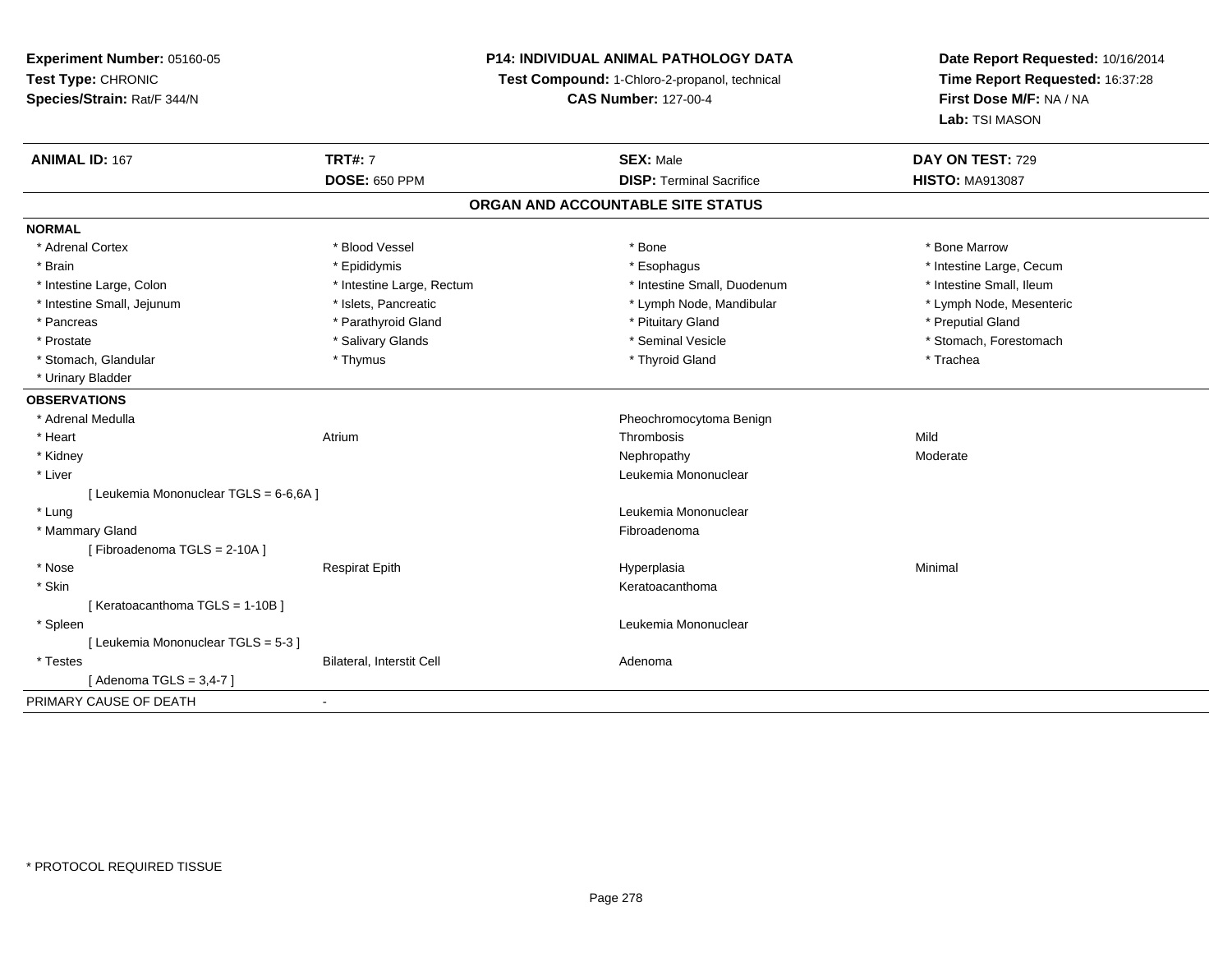### **P14: INDIVIDUAL ANIMAL PATHOLOGY DATA**

**Test Compound:** 1-Chloro-2-propanol, technical

**CAS Number:** 127-00-4

| <b>ANIMAL ID: 168</b>    | <b>TRT#: 7</b>             | <b>SEX: Male</b>                  | DAY ON TEST: 729            |
|--------------------------|----------------------------|-----------------------------------|-----------------------------|
|                          | <b>DOSE: 650 PPM</b>       | <b>DISP: Terminal Sacrifice</b>   | <b>HISTO: MA913088</b>      |
|                          |                            | ORGAN AND ACCOUNTABLE SITE STATUS |                             |
| <b>NORMAL</b>            |                            |                                   |                             |
| * Adrenal Cortex         | * Adrenal Medulla          | * Blood Vessel                    | * Bone                      |
| * Bone Marrow            | * Brain                    | * Epididymis                      | * Esophagus                 |
| * Intestine Large, Cecum | * Intestine Large, Colon   | * Intestine Large, Rectum         | * Intestine Small, Duodenum |
| * Intestine Small, Ileum | * Intestine Small, Jejunum | * Islets, Pancreatic              | * Liver                     |
| * Lung                   | * Lymph Node, Mandibular   | * Lymph Node, Mesenteric          | * Nose                      |
| * Pancreas               | * Parathyroid Gland        | * Preputial Gland                 | * Salivary Glands           |
| * Seminal Vesicle        | * Skin                     | * Spleen                          | * Stomach, Forestomach      |
| * Stomach, Glandular     | * Thymus                   | * Thyroid Gland                   | * Trachea                   |
| * Urinary Bladder        |                            |                                   |                             |
| <b>OBSERVATIONS</b>      |                            |                                   |                             |
| * Heart                  |                            | Cardiomyopathy                    | Minimal                     |
| * Kidney                 |                            | Nephropathy                       | Marked                      |
| * Mammary Gland          |                            | Hyperplasia                       | Moderate                    |
| * Pituitary Gland        | Pars Distalis              | Adenoma                           |                             |
| [Adenoma TGLS = $3-8$ ]  |                            |                                   |                             |
| * Prostate               |                            | Hyperplasia                       | Minimal                     |
| * Testes                 | <b>Interstit Cell</b>      | Adenoma                           |                             |
|                          |                            | Atrophy                           | Mild                        |
|                          | <b>Interstit Cell</b>      | Hyperplasia                       | Mild                        |
| [Adenoma TGLS = $1-7$ ]  |                            |                                   |                             |
| [Atrophy TGLS = $2-7$ ]  |                            |                                   |                             |
| PRIMARY CAUSE OF DEATH   |                            |                                   |                             |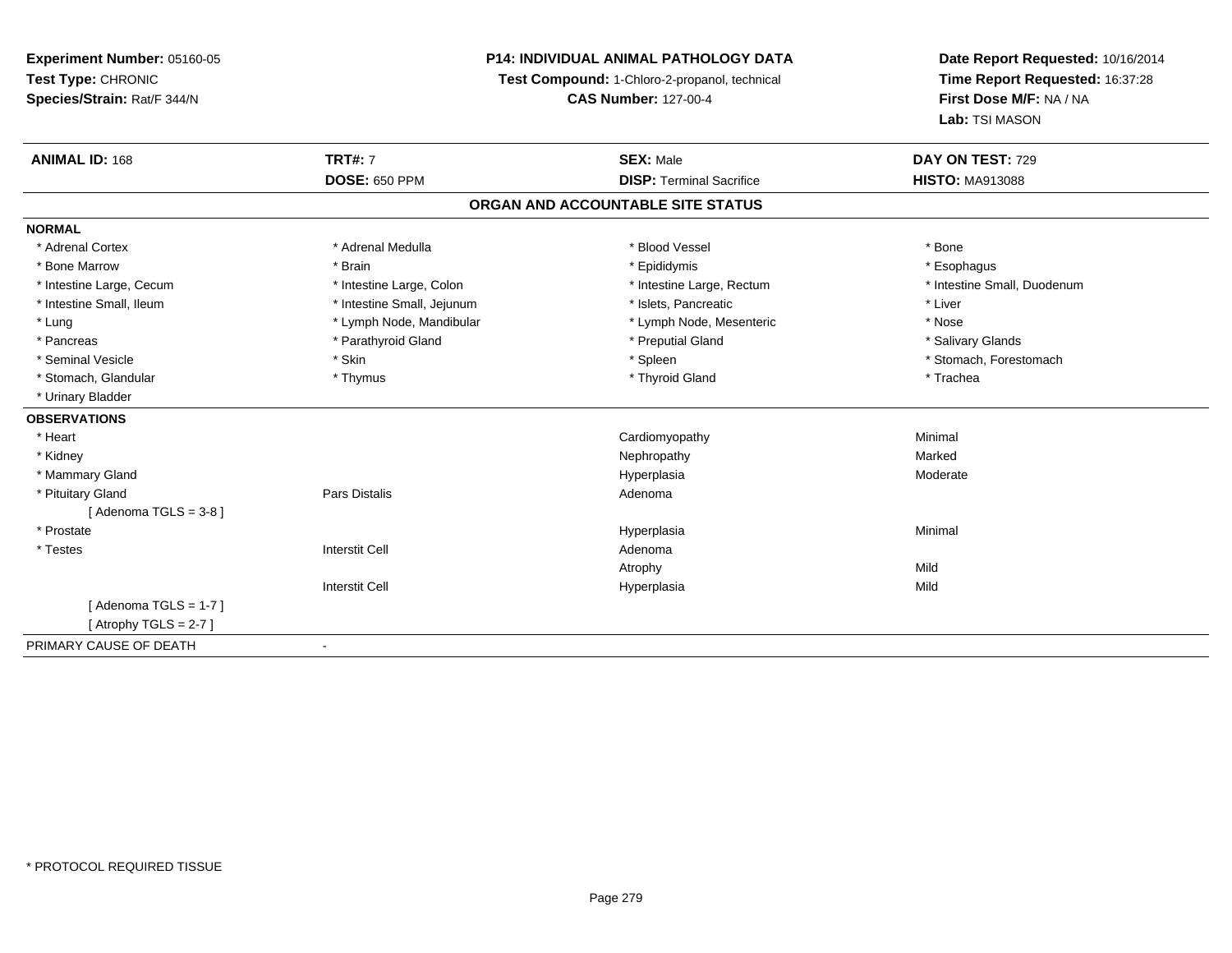### **P14: INDIVIDUAL ANIMAL PATHOLOGY DATA**

**Test Compound:** 1-Chloro-2-propanol, technical

**CAS Number:** 127-00-4

| <b>ANIMAL ID: 169</b>                                  | <b>TRT#: 7</b>             | <b>SEX: Male</b>                  | DAY ON TEST: 707            |  |
|--------------------------------------------------------|----------------------------|-----------------------------------|-----------------------------|--|
|                                                        | <b>DOSE: 650 PPM</b>       | <b>DISP: Natural Death</b>        | <b>HISTO: MA913089</b>      |  |
|                                                        |                            | ORGAN AND ACCOUNTABLE SITE STATUS |                             |  |
| <b>NORMAL</b>                                          |                            |                                   |                             |  |
| * Blood Vessel                                         | * Bone                     | * Epididymis                      | * Esophagus                 |  |
| * Heart                                                | * Intestine Large, Colon   | * Intestine Large, Rectum         | * Intestine Small, Duodenum |  |
| * Intestine Small, Ileum                               | * Intestine Small, Jejunum | * Lymph Node, Mesenteric          | * Mammary Gland             |  |
| * Parathyroid Gland                                    | * Pituitary Gland          | * Prostate                        | * Salivary Glands           |  |
| * Seminal Vesicle                                      | * Skin                     | * Stomach, Glandular              | * Thymus                    |  |
| * Thyroid Gland                                        | * Trachea                  | * Urinary Bladder                 |                             |  |
| <b>AUTO PRECLUDES DIAG.</b>                            |                            |                                   |                             |  |
| * Intestine Large, Cecum                               | * Islets, Pancreatic       | * Pancreas                        |                             |  |
| <b>OBSERVATIONS</b>                                    |                            |                                   |                             |  |
| * Adrenal Cortex                                       |                            | Leukemia Mononuclear              |                             |  |
| * Adrenal Medulla                                      |                            | Angiectasis                       | Mild                        |  |
|                                                        |                            | Leukemia Mononuclear              |                             |  |
| * Bone Marrow                                          |                            | Leukemia Mononuclear              |                             |  |
| * Brain                                                |                            | Hemorrhage                        | Mild                        |  |
|                                                        |                            | Leukemia Mononuclear              |                             |  |
| [Hemorrhage TGLS = 9-1]                                |                            |                                   |                             |  |
| * Kidney                                               |                            | Nephropathy                       | Minimal                     |  |
| * Liver                                                |                            | Degeneration                      | Cystic, Mild                |  |
|                                                        |                            | Leukemia Mononuclear              |                             |  |
| [ Leukemia Mononuclear TGLS = 4-6A; 5-6B; 11-6,6A,6B ] |                            |                                   |                             |  |
| * Lung                                                 |                            | Leukemia Mononuclear              |                             |  |
| [ Leukemia Mononuclear TGLS = 6-2,3; 7-2A ]            |                            |                                   |                             |  |
| * Lymph Node, Mandibular                               |                            | Hyperplasia                       | Lymphoid, Moderate          |  |
| * Nose                                                 | Olfactory Epi              | Inflammation                      | Chronic Active, Moderate    |  |
|                                                        | <b>Respirat Epith</b>      | Inflammation                      | Chronic Active, Marked      |  |
| Note: ABUNDANT FUNGAL HYPHAE IN LUMEN.                 |                            |                                   |                             |  |
| * Preputial Gland                                      |                            | Inflammation                      | Chronic Active, Minimal     |  |
| * Spleen                                               |                            | Leukemia Mononuclear              |                             |  |
| [ Leukemia Mononuclear TGLS = 3-3,3A; 8-3A ]           |                            |                                   |                             |  |
| * Stomach, Forestomach                                 |                            | Ulcer                             | Marked                      |  |
|                                                        |                            |                                   |                             |  |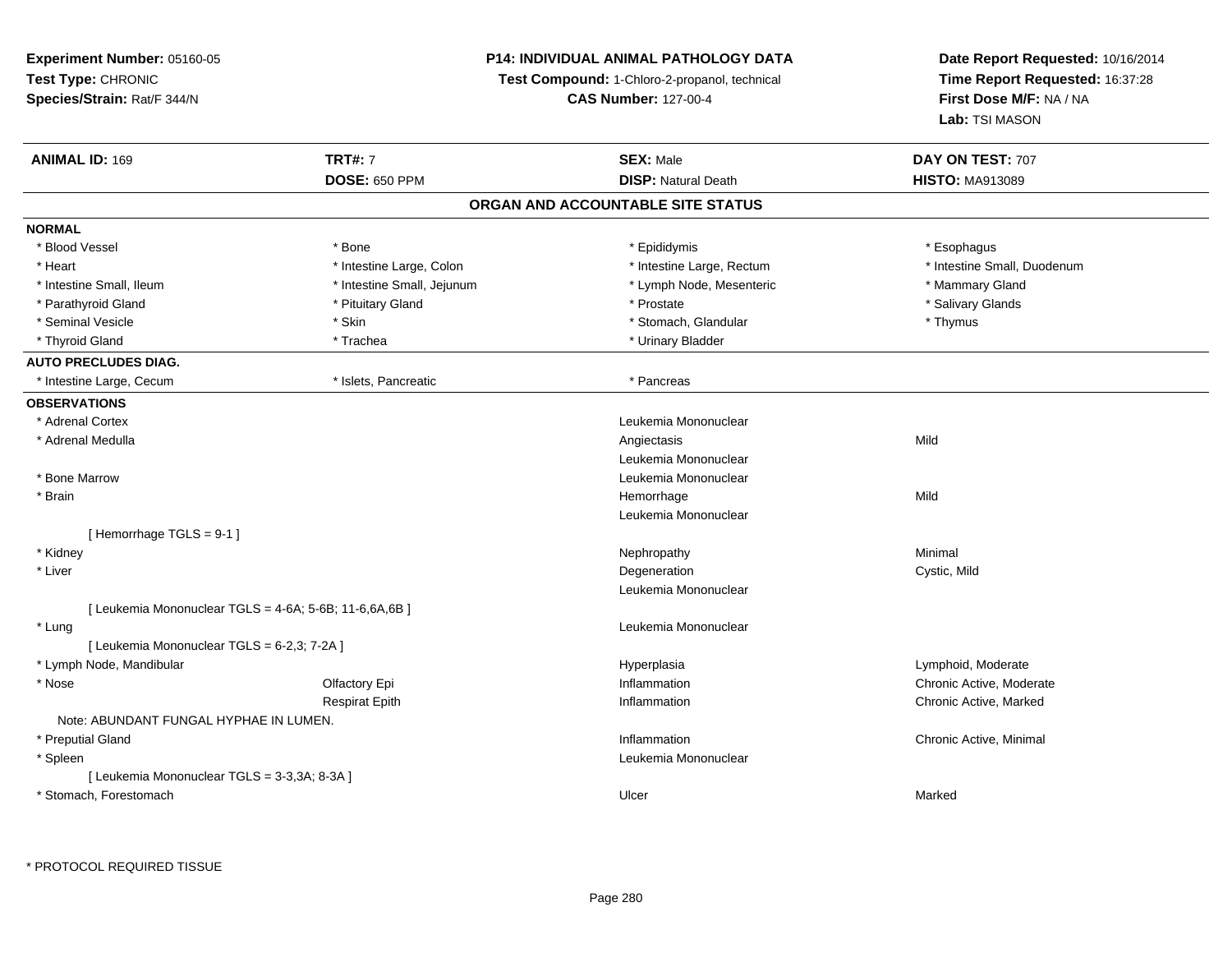| <b>Experiment Number: 05160-05</b><br><b>Test Type: CHRONIC</b><br>Species/Strain: Rat/F 344/N | <b>P14: INDIVIDUAL ANIMAL PATHOLOGY DATA</b><br>Test Compound: 1-Chloro-2-propanol, technical<br><b>CAS Number: 127-00-4</b>                                                                  |                                   | Date Report Requested: 10/16/2014<br>Time Report Requested: 16:37:28<br>First Dose M/F: NA / NA<br>Lab: TSI MASON |  |
|------------------------------------------------------------------------------------------------|-----------------------------------------------------------------------------------------------------------------------------------------------------------------------------------------------|-----------------------------------|-------------------------------------------------------------------------------------------------------------------|--|
| <b>ANIMAL ID: 169</b>                                                                          | <b>TRT#: 7</b>                                                                                                                                                                                | <b>SEX: Male</b>                  | DAY ON TEST: 707                                                                                                  |  |
|                                                                                                | <b>DOSE: 650 PPM</b>                                                                                                                                                                          | <b>DISP:</b> Natural Death        | <b>HISTO: MA913089</b>                                                                                            |  |
|                                                                                                |                                                                                                                                                                                               | ORGAN AND ACCOUNTABLE SITE STATUS |                                                                                                                   |  |
| [ Ulcer TGLS = $10-15A$ ]                                                                      |                                                                                                                                                                                               |                                   |                                                                                                                   |  |
| * Testes                                                                                       | <b>Bilateral, Interstit Cell</b>                                                                                                                                                              | Adenoma                           |                                                                                                                   |  |
| [ Adenoma TGLS = 1,2-7 ]                                                                       |                                                                                                                                                                                               |                                   |                                                                                                                   |  |
| PRIMARY CAUSE OF DEATH                                                                         | - UNCERTAIN                                                                                                                                                                                   |                                   |                                                                                                                   |  |
| CONTRIBUTORY CAUSE OF DEATH                                                                    | - Adrenal Cortex Leukemia Mononuclear; Bone Marrow Leukemia Mononuclear; Brain Leukemia Mononuclear; Liver<br>Leukemia Mononuclear; Lung<br>Leukemia Mononuclear; Spleen Leukemia Mononuclear |                                   |                                                                                                                   |  |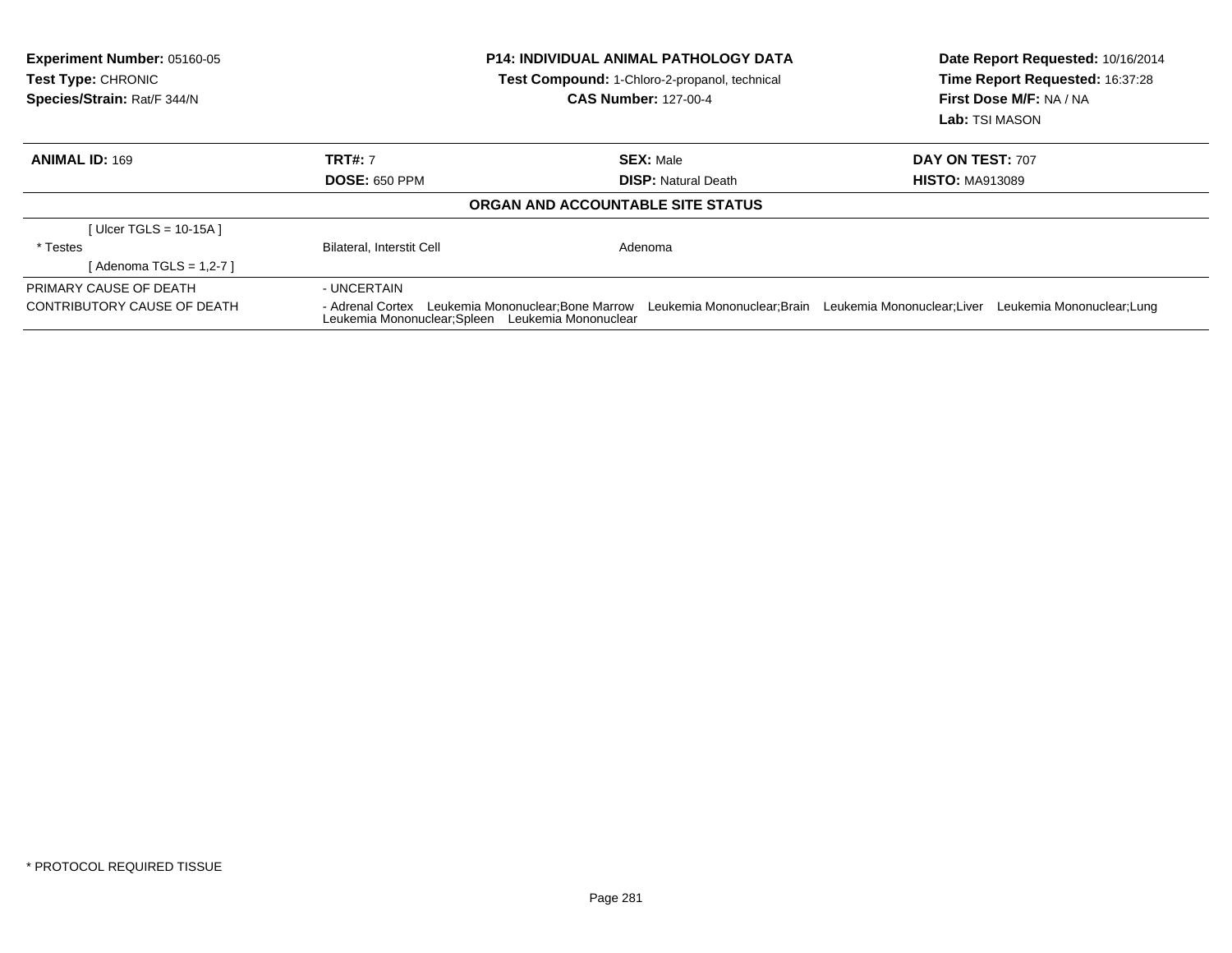**Experiment Number:** 05160-05**Test Type:** CHRONIC **Species/Strain:** Rat/F 344/N**P14: INDIVIDUAL ANIMAL PATHOLOGY DATATest Compound:** 1-Chloro-2-propanol, technical **CAS Number:** 127-00-4**Date Report Requested:** 10/16/2014**Time Report Requested:** 16:37:28**First Dose M/F:** NA / NA**Lab:** TSI MASON**ANIMAL ID:** 170**TRT#:** 7 **SEX:** Male **DAY ON TEST:** 729 **DOSE:** 650 PPM**DISP:** Terminal Sacrifice **HISTO:** MA913090 **ORGAN AND ACCOUNTABLE SITE STATUSNORMAL**\* Adrenal Cortex \* Adrenal Cortex \* \* Attachers \* Blood Vessel \* \* Bone \* \* \* Bone \* \* Bone \* \* Bone \* Bone Marrow \* Bone Marrow \* Brain \* \* Esophagus \* \* Esophagus \* \* Esophagus \* \* Esophagus \* \* Esophagus \* Heart \* Heart \* Heart \* Heart \* Intestine Large, Cecum \* Intestine Large, Colon \* Intestine Large, Rectum \* Intestine Small, Duodenum \* Intestine Small, Ileum \* https://www.fatheratic \* Lung \* Intestine Small, Jejunum \* Islets, Pancreatic \* Lung \* Lung \* Nose \* Lymph Node, Mandibular \* Lymph Node, Mesenteric \* Mammary Gland \* Mammary Gland \* Preputial Gland \* Pancreas \* \* Parathyroid Gland \* \* Parathyroid Gland \* \* Pituitary Gland \* \* Preputial Gland \* \* Preputial Gland \* Prostate \* \* Salivary Glands \* \* Salivary Glands \* \* Seminal Vesicle \* \* \* Seminal Yestrich \* \* Skin \* \* Skin \* Thyroid Gland \* Spleen \* Stomach, Forestomach \* Stomach, Glandular \* Stomach, Glandular \* Stomach, Glandular \* Trachea \* Urinary Bladder**OBSERVATIONS** \* Adrenal Medulla Pheochromocytoma Benign Eyee the controller of the controller of the controller of the controller of the controller of the controller of the controller of the controller of the controller of the controller of the controller of the controller of the  $[$  Atrophy TGLS = 1-16  $]$  \* Kidneyy the control of the control of the control of the control of the control of the control of the control of the control of the control of the control of the control of the control of the control of the control of the contro Minimal \* Liverr and the contract of the contract of the contract of the contract of the contract of the contract of the contract of the contract of the contract of the contract of the contract of the contract of the contract of the cont s and the contract of the Minimal Note: DEFORMITY OF LOBE ACCOUNTS FOR GROSS LESION. TGL 4-NCL \* Spleen Note: TGL 3-NCL \* TestesBilateral, Interstit Cell **Adenoma** Adenoma  $[$  Adenoma TGLS = 2-7  $]$  \* Thymuss and the control of the control of the control of the control of the control of the control of the control of the control of the control of the control of the control of the control of the control of the control of the co PRIMARY CAUSE OF DEATH

-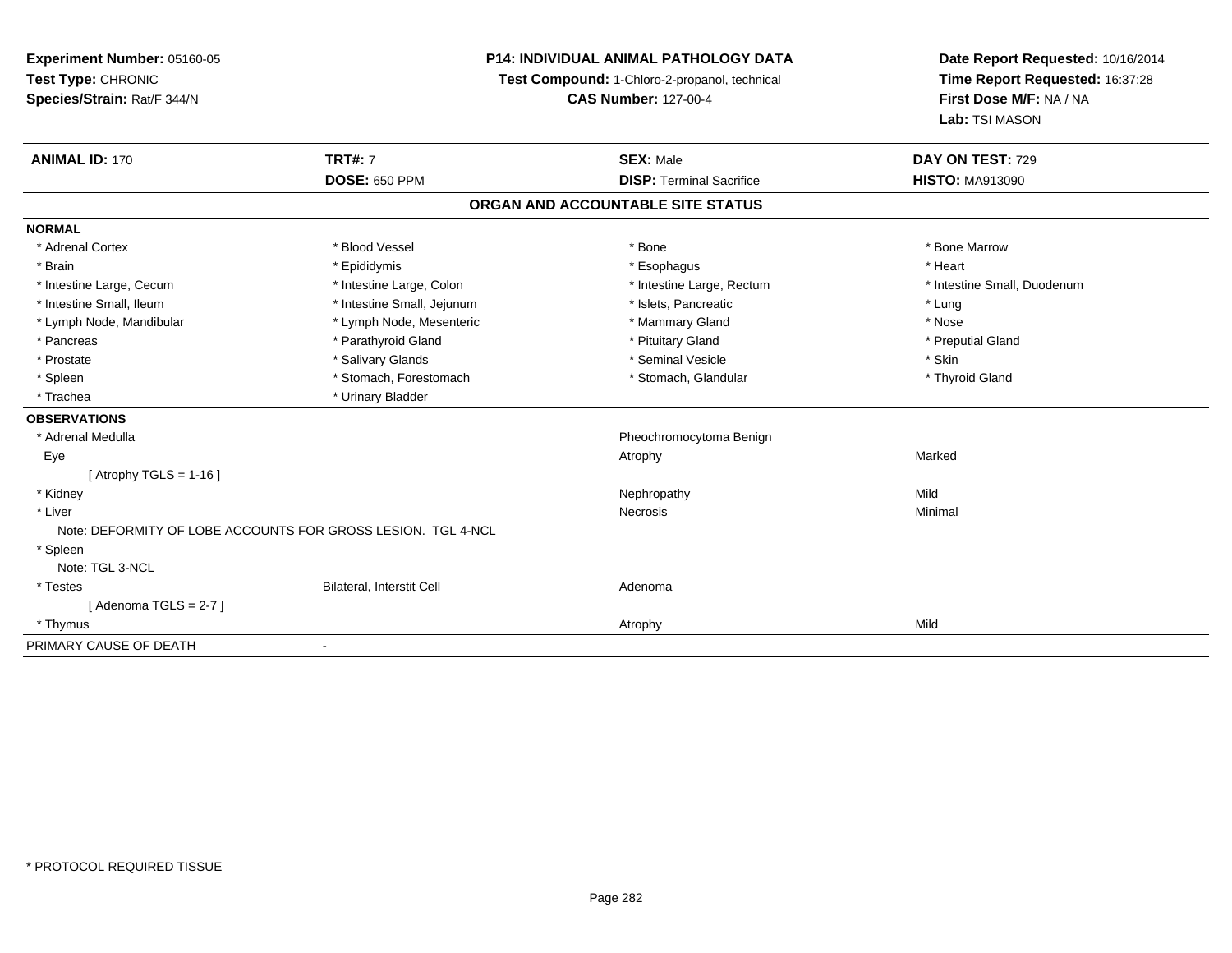### **P14: INDIVIDUAL ANIMAL PATHOLOGY DATA**

**Test Compound:** 1-Chloro-2-propanol, technical

**CAS Number:** 127-00-4

| <b>ANIMAL ID: 171</b>               | <b>TRT#: 7</b>            | <b>SEX: Male</b>                  | DAY ON TEST: 502         |
|-------------------------------------|---------------------------|-----------------------------------|--------------------------|
|                                     | <b>DOSE: 650 PPM</b>      | <b>DISP: Moribund Sacrifice</b>   | <b>HISTO: MA913091</b>   |
|                                     |                           | ORGAN AND ACCOUNTABLE SITE STATUS |                          |
| <b>NORMAL</b>                       |                           |                                   |                          |
| * Blood Vessel                      | * Bone                    | * Bone Marrow                     | * Brain                  |
| * Epididymis                        | * Esophagus               | * Heart                           | * Intestine Large, Cecum |
| * Intestine Large, Colon            | * Intestine Large, Rectum | * Intestine Small, Duodenum       | * Intestine Small, Ileum |
| * Intestine Small, Jejunum          | * Islets, Pancreatic      | * Lymph Node, Mesenteric          | * Mammary Gland          |
| * Pancreas                          | * Parathyroid Gland       | * Preputial Gland                 | * Prostate               |
| * Salivary Glands                   | * Seminal Vesicle         | * Skin                            | * Thyroid Gland          |
| * Trachea                           | * Urinary Bladder         |                                   |                          |
| <b>OBSERVATIONS</b>                 |                           |                                   |                          |
| * Adrenal Cortex                    |                           | Leukemia Mononuclear              |                          |
| * Adrenal Medulla                   |                           | Leukemia Mononuclear              |                          |
| * Kidney                            |                           | Leukemia Mononuclear              |                          |
|                                     |                           | Nephropathy                       | Minimal                  |
| * Liver                             |                           | Leukemia Mononuclear              |                          |
| [ Leukemia Mononuclear TGLS = 3-6 ] |                           |                                   |                          |
| * Lung                              |                           | Leukemia Mononuclear              |                          |
| * Lymph Node, Mandibular            |                           | Leukemia Mononuclear              |                          |
| * Nose                              | <b>Respirat Epith</b>     | Thrombosis                        | Moderate                 |
| * Pituitary Gland                   | <b>Pars Distalis</b>      | Adenoma                           |                          |
|                                     | <b>Pars Distalis</b>      | Leukemia Mononuclear              |                          |
| [Adenoma TGLS = $4-8$ ]             |                           |                                   |                          |
| * Spleen                            |                           | Leukemia Mononuclear              |                          |
| [ Leukemia Mononuclear TGLS = 2-3 ] |                           |                                   |                          |
| * Stomach, Forestomach              |                           | Ulcer                             | Moderate                 |
| [Ulcer TGLS = $6-15B$ ]             |                           |                                   |                          |
| * Stomach, Glandular                |                           | Necrosis                          | Mild                     |
| [Necrosis TGLS = $5-15,15A$ ]       |                           |                                   |                          |
| * Testes                            | <b>Interstit Cell</b>     | Adenoma                           |                          |
| [Adenoma TGLS = $1-7$ ]             |                           |                                   |                          |
| * Thymus                            |                           | Leukemia Mononuclear              |                          |
| PRIMARY CAUSE OF DEATH              | - UNCERTAIN               |                                   |                          |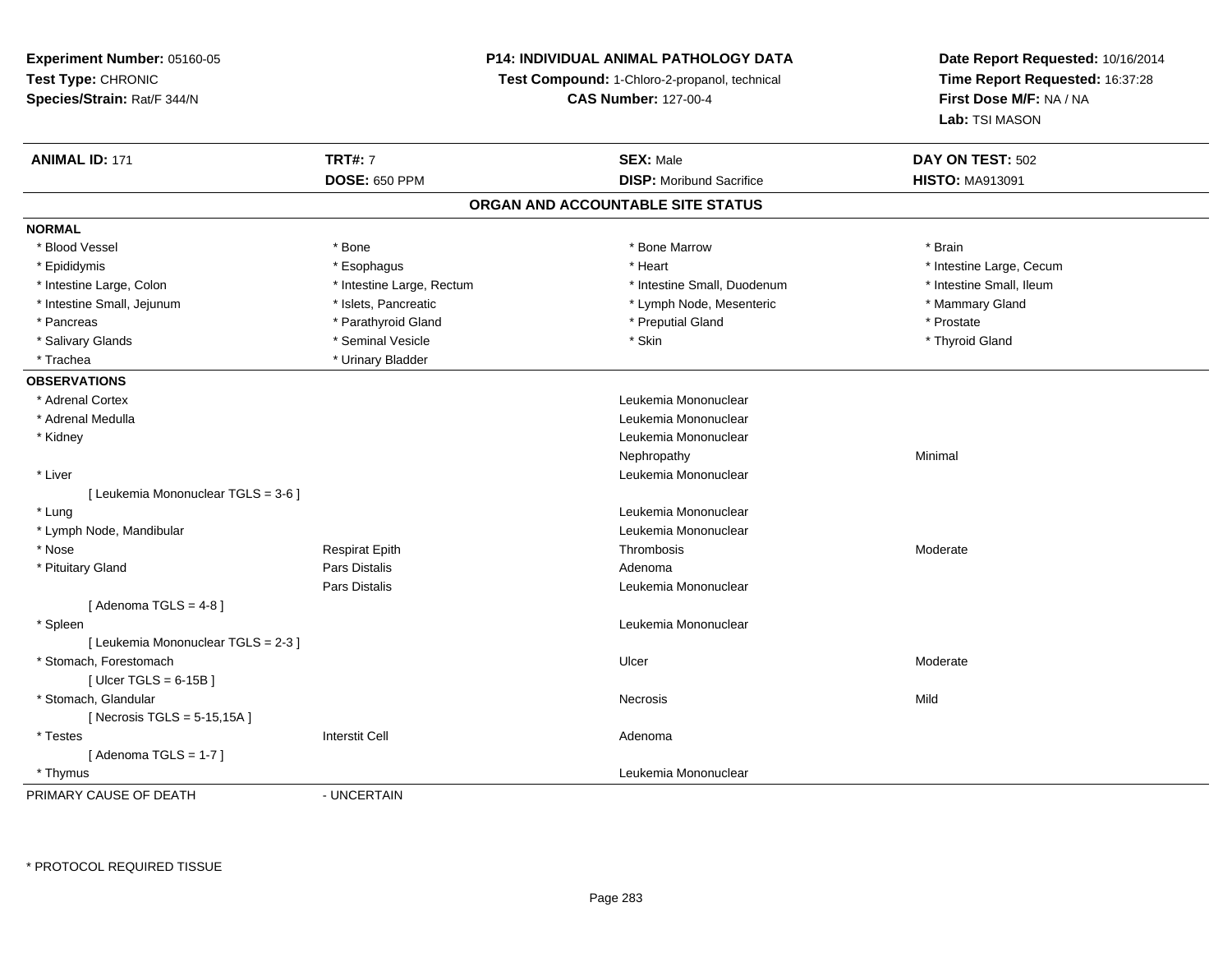| Experiment Number: 05160-05<br><b>Test Type: CHRONIC</b><br>Species/Strain: Rat/F 344/N | <b>P14: INDIVIDUAL ANIMAL PATHOLOGY DATA</b><br><b>Test Compound: 1-Chloro-2-propanol, technical</b><br><b>CAS Number: 127-00-4</b>                                                                                                                                                         |                                                     | Date Report Requested: 10/16/2014<br>Time Report Requested: 16:37:28<br>First Dose M/F: NA / NA<br>Lab: TSI MASON |
|-----------------------------------------------------------------------------------------|---------------------------------------------------------------------------------------------------------------------------------------------------------------------------------------------------------------------------------------------------------------------------------------------|-----------------------------------------------------|-------------------------------------------------------------------------------------------------------------------|
| <b>ANIMAL ID: 171</b>                                                                   | <b>TRT#: 7</b><br><b>DOSE: 650 PPM</b>                                                                                                                                                                                                                                                      | <b>SEX: Male</b><br><b>DISP:</b> Moribund Sacrifice | <b>DAY ON TEST: 502</b><br><b>HISTO: MA913091</b>                                                                 |
|                                                                                         |                                                                                                                                                                                                                                                                                             | <b>ORGAN AND ACCOUNTABLE SITE STATUS</b>            |                                                                                                                   |
| CONTRIBUTORY CAUSE OF DEATH                                                             | - Adrenal Cortex<br>Leukemia Mononuclear;Kidney Leukemia Mononuclear;Liver Leukemia Mononuclear;Lung Leukemia Mononuclear;Lymph<br>Leukemia Mononuclear; Pituitary Gland Pars Distalis Leukemia Mononuclear; Spleen Leukemia Mononuclear; Thymus Leukemia<br>Node:Mandibular<br>Mononuclear |                                                     |                                                                                                                   |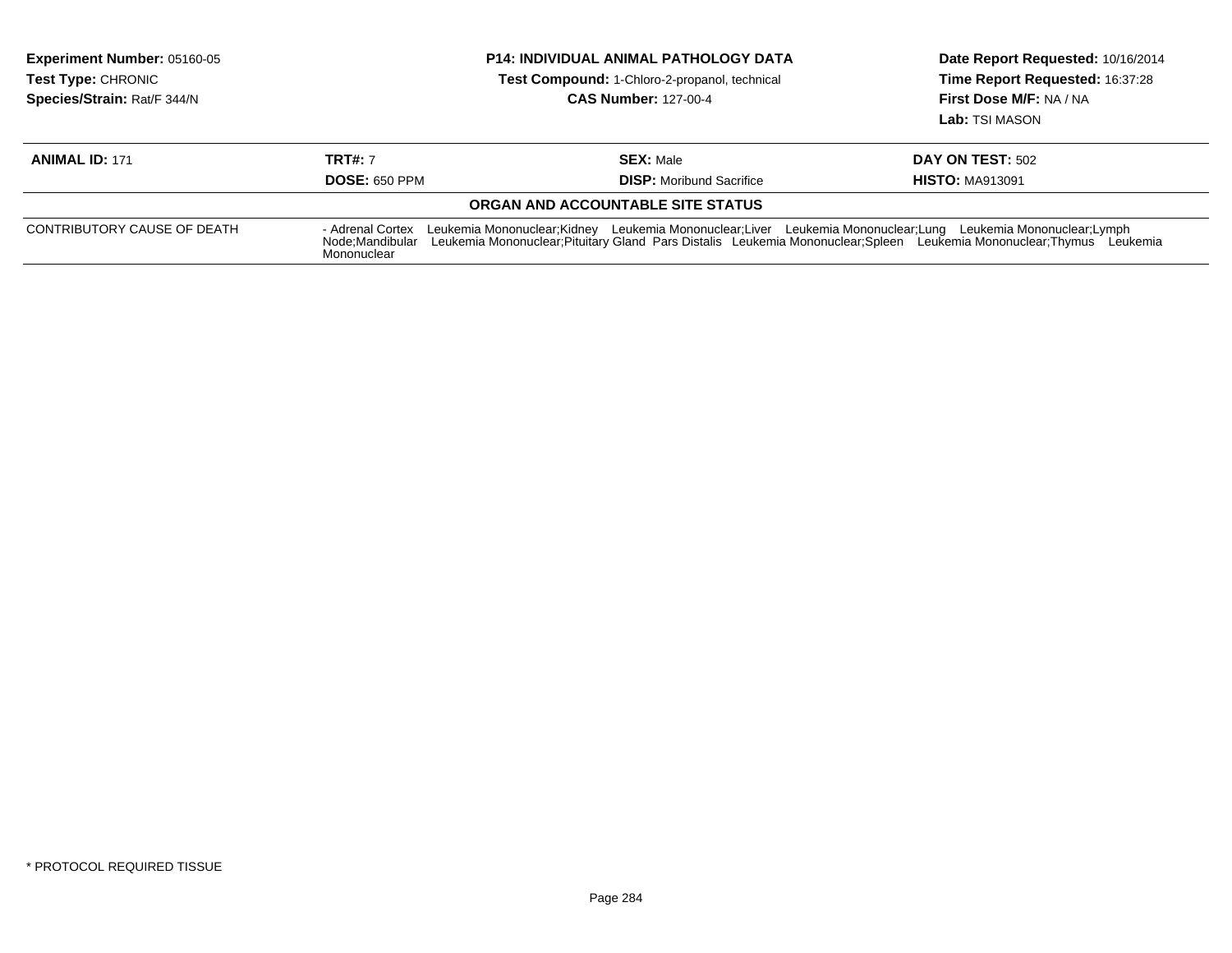**Experiment Number:** 05160-05**Test Type:** CHRONIC **Species/Strain:** Rat/F 344/N**P14: INDIVIDUAL ANIMAL PATHOLOGY DATATest Compound:** 1-Chloro-2-propanol, technical **CAS Number:** 127-00-4**Date Report Requested:** 10/16/2014**Time Report Requested:** 16:37:28**First Dose M/F:** NA / NA**Lab:** TSI MASON**ANIMAL ID:** 172 **TRT#:** <sup>7</sup> **SEX:** Male **DAY ON TEST:** <sup>682</sup> **DOSE:** 650 PPM**DISP:** Natural Death **HISTO:** MA913092 **ORGAN AND ACCOUNTABLE SITE STATUSNORMAL**\* Adrenal Medulla \* \* \* Blood Vessel \* \* \* Bone Marrow \* \* Bone Marrow \* \* Bone Marrow \* Epididymis \* Esophagus \* Intestine Large, Colon \* Intestine Large, Rectum \* Intestine Small, Duodenum \* Intestine Small, Ileum \* Intestine Small, Jejunum \* Islets, Pancreatic\* Parathyroid Gland \* Mammary Gland \* \* Nose \* \* Nose \* \* Pancreas \* Pancreas \* \* Pancreas \* \* Pancreas \* \* Pancreas \* \* Parathyroid Gland \* Preputial Gland \* \* Annual vesicle \* \* Prostate \* \* Salivary Glands \* \* Salivary Glands \* \* Seminal Vesicle \* \* Skin \* Stomach, Forestomach \* Thyroid Gland \* Thomas \* The the stormach \* Trachea **AUTO PRECLUDES DIAG.** \* Intestine Large, Cecum**OBSERVATIONS** \* Adrenal Cortex Leukemia Mononuclear \* Brainn and the most settled and the most settled and the most settled and the Moderate most settled and the Moderate  $[$  Hemorrhage TGLS = 7,9-1  $]$  \* Heart Cardiomyopathy Minimal \* Kidney Leukemia Mononuclear Nephropathyy and the contract of the Moderate Note: TGL 11-NCL \* Liverr and the contract of the contract of the contract of the contract of the contract of the contract of the contract of the contract of the contract of the contract of the contract of the contract of the contract of the cont s Mild Leukemia Mononuclear[ Leukemia Mononuclear TGLS = 6-6,6A; 10-6A ] \* LungLeukemia Mononuclear<br>
Leukemia Mononuclear<br>
Hemorrhage Lymph Nodee the settlement of the Pancreatic the Second Chemorrhage the Hemorrhage of the Mild Mild Second Mild Second M<br>In the Second Chemorrhage of the Second Chemorrhage of the Second Chemorrhage of the Second Mild Second Chemor Leukemia Mononuclear[ Leukemia Mononuclear TGLS = 4-9 ] \* Lymph Node, Mandibular Leukemia Mononuclear [ Leukemia Mononuclear TGLS = 1-9 ] \* Lymph Node, Mesenteric Leukemia Mononuclear \* Pituitary Gland Pars Distalis Cyst Minimal \* Spleen Leukemia Mononuclear [ Leukemia Mononuclear TGLS = 5-3 ] \* Stomach, Glandularr **Necrosis** s and the contract of the Mild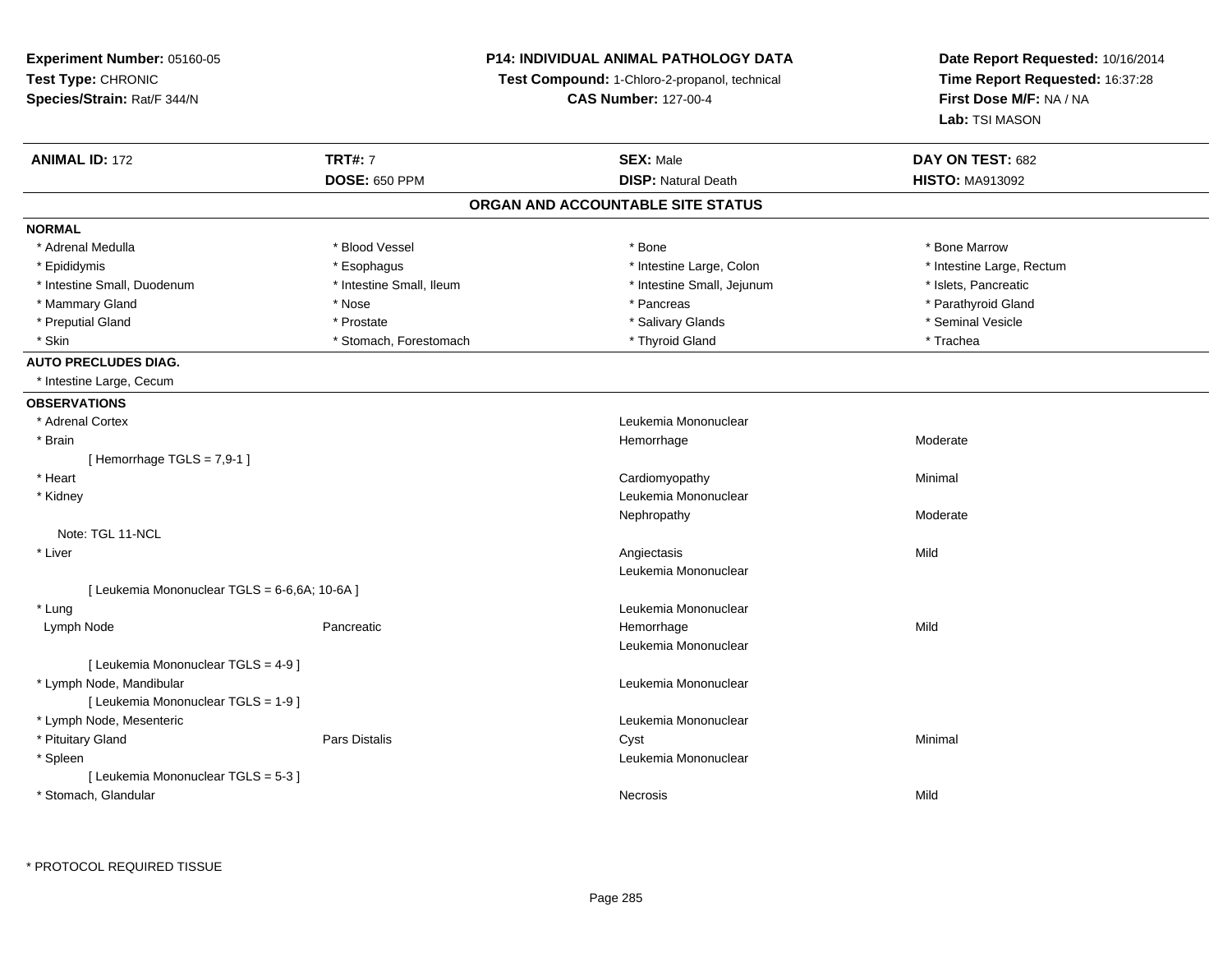| <b>Experiment Number: 05160-05</b><br><b>Test Type:</b> CHRONIC<br>Species/Strain: Rat/F 344/N |                                                                                                                                                                                                                                                                                                                         | <b>P14: INDIVIDUAL ANIMAL PATHOLOGY DATA</b><br><b>Test Compound: 1-Chloro-2-propanol, technical</b><br><b>CAS Number: 127-00-4</b> |                                   | Date Report Requested: 10/16/2014<br>Time Report Requested: 16:37:28<br>First Dose M/F: NA / NA<br><b>Lab:</b> TSI MASON |
|------------------------------------------------------------------------------------------------|-------------------------------------------------------------------------------------------------------------------------------------------------------------------------------------------------------------------------------------------------------------------------------------------------------------------------|-------------------------------------------------------------------------------------------------------------------------------------|-----------------------------------|--------------------------------------------------------------------------------------------------------------------------|
| <b>ANIMAL ID: 172</b>                                                                          | <b>TRT#: 7</b>                                                                                                                                                                                                                                                                                                          |                                                                                                                                     | <b>SEX: Male</b>                  | DAY ON TEST: 682                                                                                                         |
|                                                                                                | <b>DOSE: 650 PPM</b>                                                                                                                                                                                                                                                                                                    |                                                                                                                                     | <b>DISP:</b> Natural Death        | <b>HISTO: MA913092</b>                                                                                                   |
|                                                                                                |                                                                                                                                                                                                                                                                                                                         |                                                                                                                                     | ORGAN AND ACCOUNTABLE SITE STATUS |                                                                                                                          |
| [Necrosis TGLS = 12-15,15A]                                                                    |                                                                                                                                                                                                                                                                                                                         |                                                                                                                                     |                                   |                                                                                                                          |
| * Testes                                                                                       | Bilateral, Interstit Cell                                                                                                                                                                                                                                                                                               |                                                                                                                                     | Adenoma                           |                                                                                                                          |
| [ Adenoma TGLS = 2,3-7 ]                                                                       |                                                                                                                                                                                                                                                                                                                         |                                                                                                                                     |                                   |                                                                                                                          |
| * Thymus                                                                                       |                                                                                                                                                                                                                                                                                                                         |                                                                                                                                     | Atrophy                           | Moderate                                                                                                                 |
|                                                                                                |                                                                                                                                                                                                                                                                                                                         |                                                                                                                                     | Leukemia Mononuclear              |                                                                                                                          |
| * Urinary Bladder                                                                              |                                                                                                                                                                                                                                                                                                                         |                                                                                                                                     | Hemorrhage                        | Mild                                                                                                                     |
| [Hemorrhage TGLS = $8-9A$ ]                                                                    |                                                                                                                                                                                                                                                                                                                         |                                                                                                                                     |                                   |                                                                                                                          |
| PRIMARY CAUSE OF DEATH                                                                         | - UNCERTAIN                                                                                                                                                                                                                                                                                                             |                                                                                                                                     |                                   |                                                                                                                          |
| CONTRIBUTORY CAUSE OF DEATH                                                                    | Leukemia Mononuclear; Liver Leukemia Mononuclear; Lung Leukemia Mononuclear; Lymph Node<br>- Adrenal Cortex Leukemia Mononuclear: Kidney<br>Leukemia Mononuclear;Lymph Node;Mesenteric Leukemia Mononuclear;Spleen Leukemia<br>Leukemia Mononuclear; Lymph Node; Mandibular<br>Mononuclear: Thymus Leukemia Mononuclear |                                                                                                                                     |                                   |                                                                                                                          |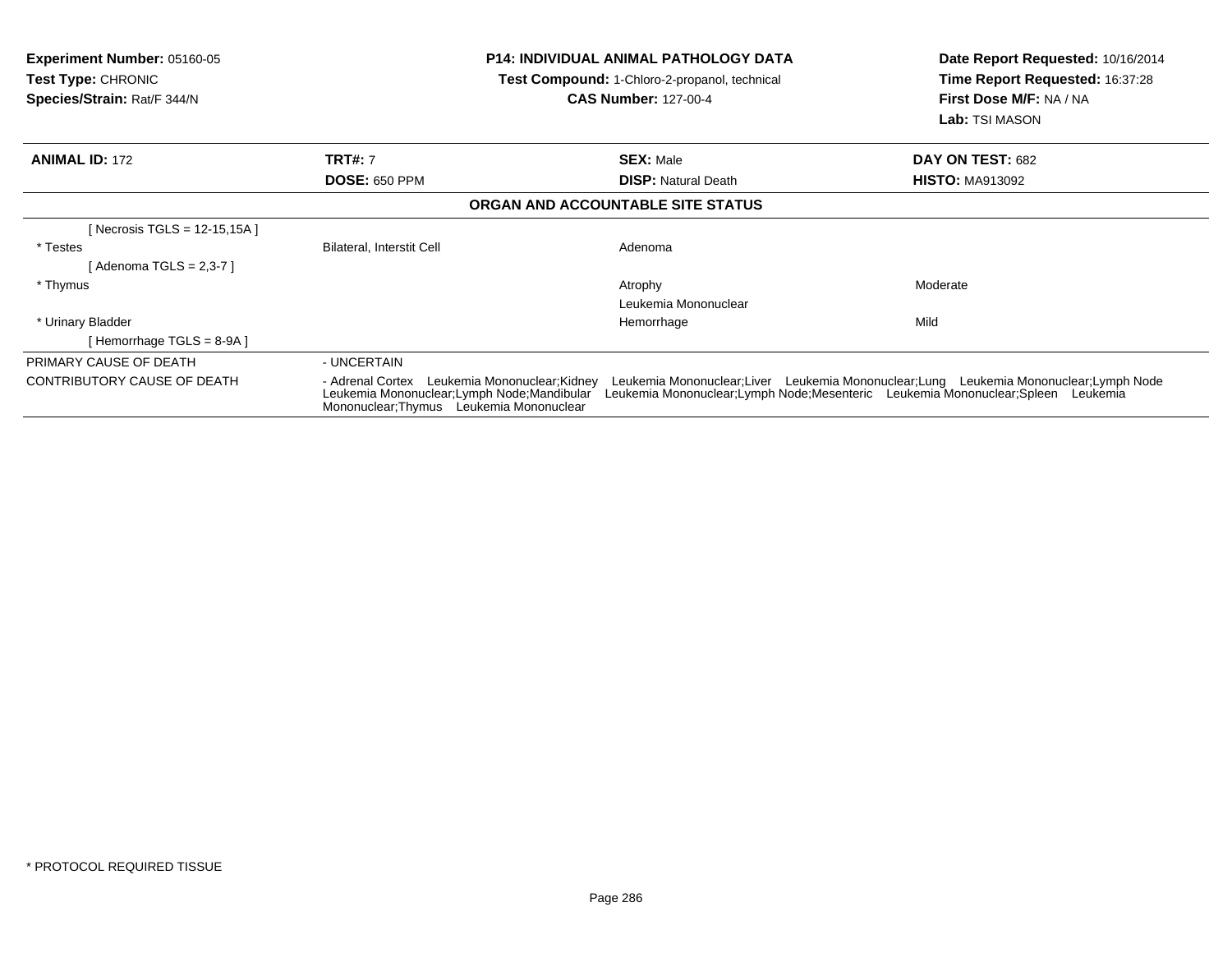### **P14: INDIVIDUAL ANIMAL PATHOLOGY DATA**

**Test Compound:** 1-Chloro-2-propanol, technical

| <b>ANIMAL ID: 173</b>                | <b>TRT#: 7</b>            | <b>SEX: Male</b>                  | DAY ON TEST: 728        |
|--------------------------------------|---------------------------|-----------------------------------|-------------------------|
|                                      | <b>DOSE: 650 PPM</b>      | <b>DISP: Natural Death</b>        | <b>HISTO: MA913093</b>  |
|                                      |                           | ORGAN AND ACCOUNTABLE SITE STATUS |                         |
| <b>NORMAL</b>                        |                           |                                   |                         |
| * Adrenal Cortex                     | * Adrenal Medulla         | * Blood Vessel                    | * Bone                  |
| * Bone Marrow                        | * Brain                   | * Epididymis                      | * Esophagus             |
| * Intestine Large, Colon             | * Intestine Large, Rectum | * Intestine Small, Duodenum       | * Islets, Pancreatic    |
| * Lymph Node, Mandibular             | * Lymph Node, Mesenteric  | * Mammary Gland                   | * Parathyroid Gland     |
| * Preputial Gland                    | * Prostate                | * Salivary Glands                 | * Seminal Vesicle       |
| * Skin                               | * Thyroid Gland           | * Trachea                         | * Urinary Bladder       |
| <b>AUTO PRECLUDES DIAG.</b>          |                           |                                   |                         |
| * Intestine Large, Cecum             | * Intestine Small, Ileum  | * Intestine Small, Jejunum        |                         |
| <b>OBSERVATIONS</b>                  |                           |                                   |                         |
| * Heart                              |                           | Cardiomyopathy                    | Moderate                |
|                                      | Atrium                    | Thrombosis                        | Marked                  |
| [Thrombosis TGLS = $6-13$ ]          |                           |                                   |                         |
| * Kidney                             |                           | Nephropathy                       | Mild                    |
| * Liver                              |                           | Leukemia Mononuclear              |                         |
| [ Leukemia Mononuclear TGLS = 4-6 ]  |                           |                                   |                         |
| * Lung                               |                           | Leukemia Mononuclear              |                         |
| Lymph Node                           | Mediastinal               | Hemorrhage                        | Mild                    |
|                                      | Mediastinal               | Leukemia Mononuclear              |                         |
|                                      | Renal                     | Leukemia Mononuclear              |                         |
| [Hemorrhage TGLS = 7-3A]             |                           |                                   |                         |
| [ Leukemia Mononuclear TGLS = 7-3A ] |                           |                                   |                         |
| [ Leukemia Mononuclear TGLS = 8-16 ] |                           |                                   |                         |
| * Nose                               | <b>Respirat Epith</b>     | Inflammation                      | Chronic Active, Minimal |
| * Pancreas                           | Acinus                    | Atrophy                           | Minimal                 |
| * Pituitary Gland                    | <b>Pars Distalis</b>      | Hyperplasia                       | Mild                    |
| * Spleen                             |                           | Leukemia Mononuclear              |                         |
| * Stomach, Forestomach               |                           | Ulcer                             | Moderate                |
| [ Ulcer TGLS = 9-15,15A ]            |                           |                                   |                         |
| * Stomach, Glandular                 |                           | Necrosis                          | Mild                    |
| [Necrosis TGLS = $9-15A$ ]           |                           |                                   |                         |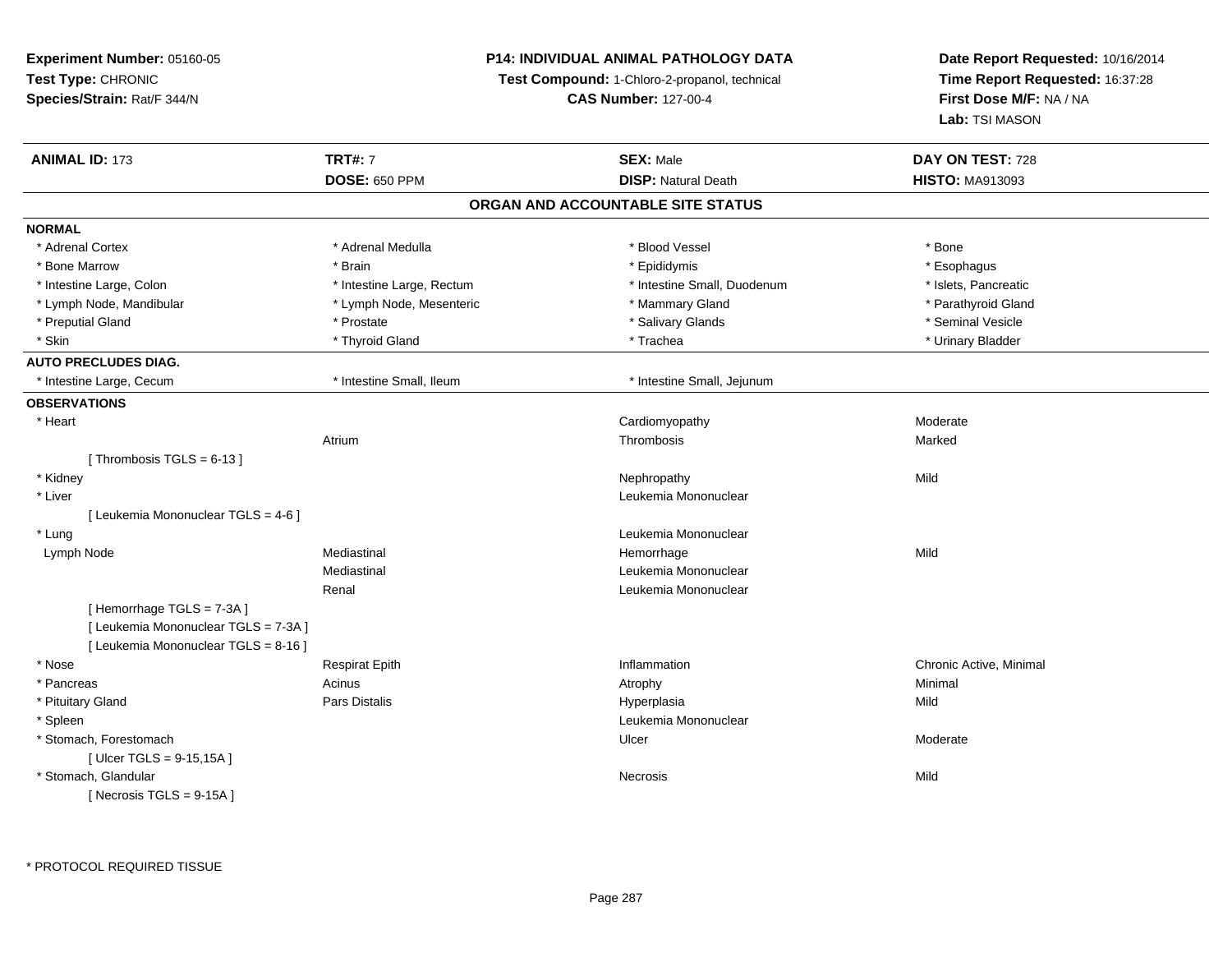| <b>Experiment Number: 05160-05</b><br>Test Type: CHRONIC<br>Species/Strain: Rat/F 344/N |                                                                                                                                                                                                       | <b>P14: INDIVIDUAL ANIMAL PATHOLOGY DATA</b><br>Test Compound: 1-Chloro-2-propanol, technical<br><b>CAS Number: 127-00-4</b> | Date Report Requested: 10/16/2014<br>Time Report Requested: 16:37:28<br>First Dose M/F: NA / NA<br><b>Lab:</b> TSI MASON |
|-----------------------------------------------------------------------------------------|-------------------------------------------------------------------------------------------------------------------------------------------------------------------------------------------------------|------------------------------------------------------------------------------------------------------------------------------|--------------------------------------------------------------------------------------------------------------------------|
| <b>ANIMAL ID: 173</b>                                                                   | <b>TRT#: 7</b>                                                                                                                                                                                        | <b>SEX: Male</b>                                                                                                             | DAY ON TEST: 728                                                                                                         |
|                                                                                         | <b>DOSE: 650 PPM</b>                                                                                                                                                                                  | <b>DISP:</b> Natural Death                                                                                                   | <b>HISTO: MA913093</b>                                                                                                   |
|                                                                                         |                                                                                                                                                                                                       | ORGAN AND ACCOUNTABLE SITE STATUS                                                                                            |                                                                                                                          |
| * Testes                                                                                | Bilateral, Interstit Cell                                                                                                                                                                             | Adenoma                                                                                                                      |                                                                                                                          |
| [Adenoma TGLS = $1,2-7$ ]                                                               |                                                                                                                                                                                                       |                                                                                                                              |                                                                                                                          |
| * Thymus                                                                                |                                                                                                                                                                                                       | Atrophy                                                                                                                      | Mild                                                                                                                     |
|                                                                                         |                                                                                                                                                                                                       | Leukemia Mononuclear                                                                                                         |                                                                                                                          |
| PRIMARY CAUSE OF DEATH                                                                  | - UNCERTAIN                                                                                                                                                                                           |                                                                                                                              |                                                                                                                          |
| CONTRIBUTORY CAUSE OF DEATH                                                             | - Liver Leukemia Mononuclear;Lung Leukemia Mononuclear;Lymph Node Renal Leukemia Mononuclear;Lymph Node Mediastinal Leukemia<br>Mononuclear; Spleen Leukemia Mononuclear; Thymus Leukemia Mononuclear |                                                                                                                              |                                                                                                                          |
| Animal Note: THORACIC CAVITY 2-3CC CLEAR FLUID, TGL 5-NST                               |                                                                                                                                                                                                       |                                                                                                                              |                                                                                                                          |
| Animal Note: CARCASS YELLOW, TGL 3-NST                                                  |                                                                                                                                                                                                       |                                                                                                                              |                                                                                                                          |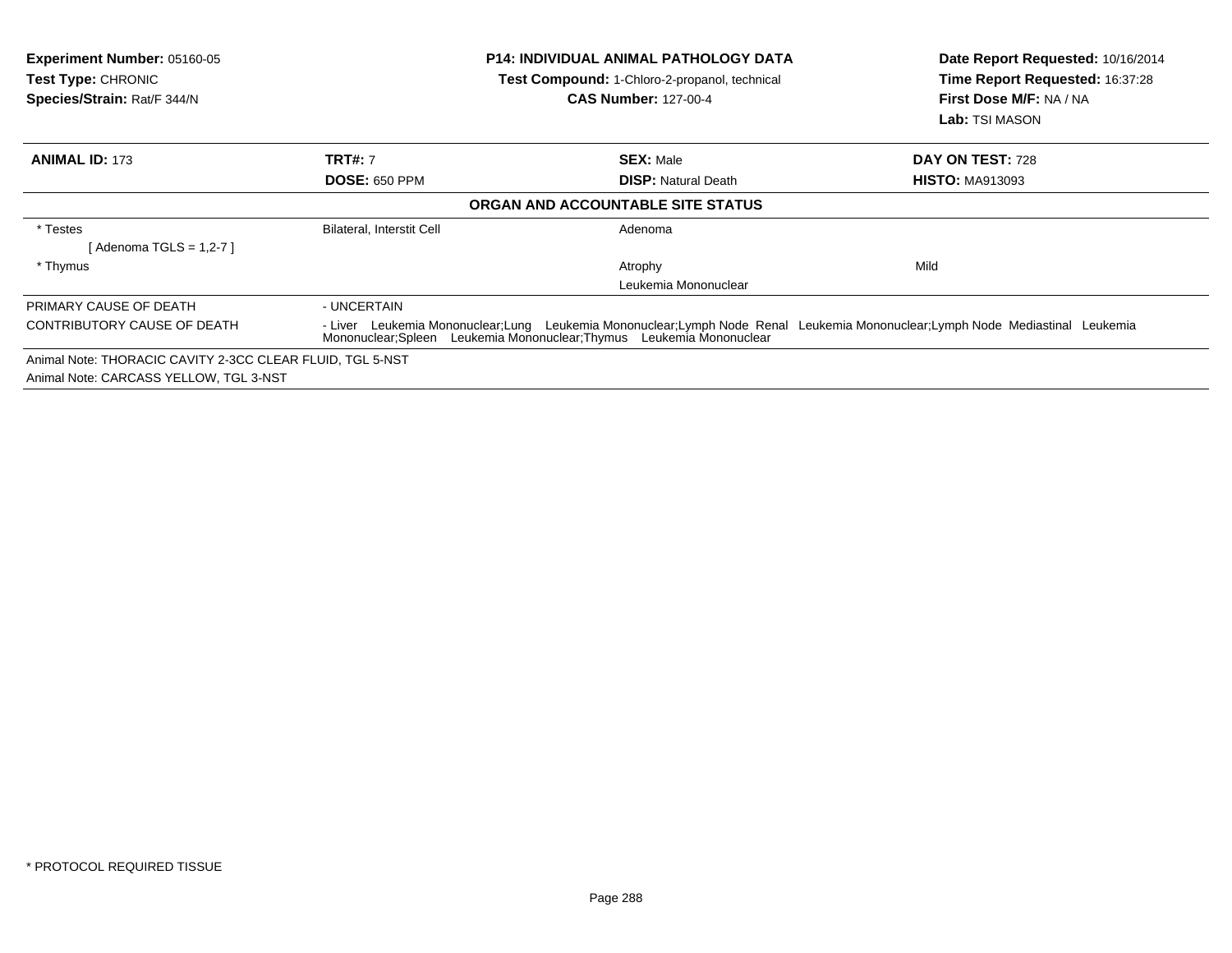**Experiment Number:** 05160-05**Test Type:** CHRONIC **Species/Strain:** Rat/F 344/N**P14: INDIVIDUAL ANIMAL PATHOLOGY DATATest Compound:** 1-Chloro-2-propanol, technical **CAS Number:** 127-00-4**Date Report Requested:** 10/16/2014**Time Report Requested:** 16:37:28**First Dose M/F:** NA / NA**Lab:** TSI MASON**ANIMAL ID:** 174**TRT#:** 7 **SEX:** Male **DAY ON TEST:** 648 **DOSE:** 650 PPM**DISP:** Moribund Sacrifice **HISTO:** MA913094 **ORGAN AND ACCOUNTABLE SITE STATUSNORMAL**\* Adrenal Cortex \* Adrenal Medulla \* Adrenal \* Blood Vessel \* Bood Yessel \* Bone Marrow \* Brain \* The the state of the state of the state of the state of the state of the state of the state of the state of the state of the state of the state of the state of the state of the state of the state of the state of \* Intestine Large, Rectum \* Thestine Small, Duodenum \* Number of the small, Ileum \* Intestine Small, Jejunum \* Intestine Small, Jejunum \* Lymph Node, Mesenteric \* Islets, Pancreatic **\* Liver \* Liver \*** Liver \* Liver \* Lymph Node, Mandibular \* Lymph Node, Mandibular \* Mammary Gland \* \* American \* Pancreas \* Pancreas \* \* Parathyroid Gland \* Parathyroid Gland \* \* Preputial Gland \* \* Preputial Gland \* \* Preputial Gland \* \* Preputial Gland \* \* Preputial Gland \* \* Preputial Gland \* \* Prepu \* Prostate \* \* Salivary Glands \* \* Salivary Glands \* \* Seminal Vesicle \* \* \* Seminal Yestrich \* \* Skin \* \* Skin \* Urinary Bladder \* Spleen \* Thyroid Gland \* \* Thyroid Gland \* \* The the second building to the second building to the second term of the second term of the second term of the second term of the second term of the second term of the second **OBSERVATIONS** \* Bonee de la construction de la construction de la construction de la construction de la construction de la construction<br>La construction de la construction de la construction de la construction de la construction de la construc  $[Osteosarcoma TGLS = 6-16]$  \* Esophagus Note: TGL 4-NCL \* Heartt to the controller of the controller of the controller of the controller of the controller of the controller o n Mild \* Intestine Large, Cecumm<br>Necrosis Recrosis Moderate  $[$  Necrosis TGLS = 8-5A  $]$  \* Kidneyy with the control of the control of the control of the control of the control of the control of the control of the control of the control of the control of the control of the control of the control of the control of the c Mineralization **Moderate** Moderate Nephropathy Moderate[ Nephropathy TGLS = 3-4 ] \* LiverNote: TGL 10-NCL \* Lungg is a controller to the controller of the controller of the controller of the controller of the chronic Active, Mild Note: TGL 5-NCL \* Nosee and the state of the state of the state of the state of the state of the state of the state of the state of the state of the state of the state of the state of the state of the state of the state of the state of the stat Respirat Epith Inflammation Chronic Active, Marked \* Pituitary Gland Pars Distalis Angiectasis Mild Pars Distalis Hyperplasiaa Mild [ Angiectasis TGLS = 7-8 ] \* Stomach, Forestomachh ann an t-ìre ann an t-ìre ann an t-ìre ann an t-ìre ann an t-ìre ann an t-ìre ann an Mild \* Stomach, Glandularr and the contract of the contract of the contract of the contract of the contract of the contract of the contract of the contract of the contract of the contract of the contract of the contract of the contract of the cont s Mild  $[$  Necrosis TGLS = 9-15A  $]$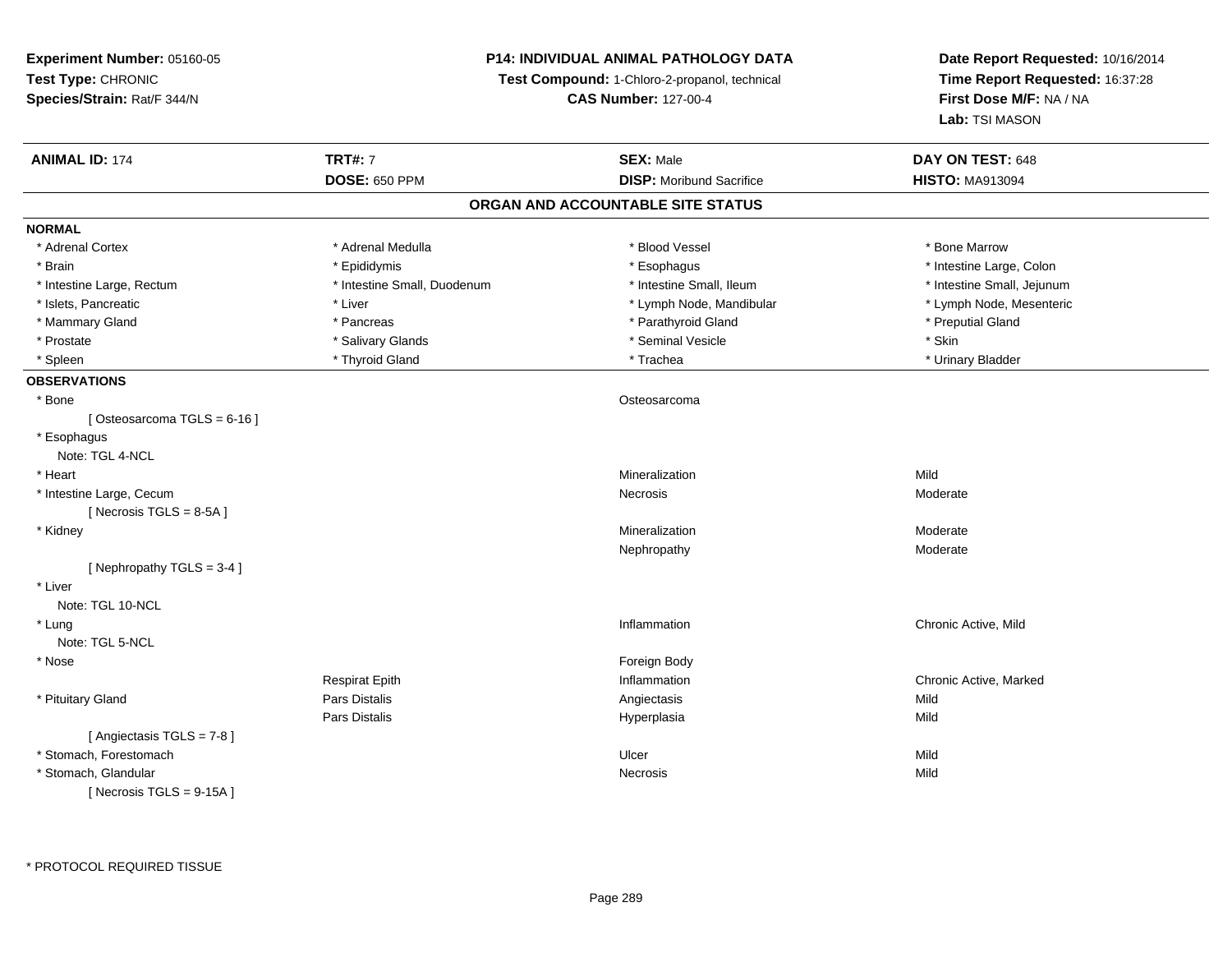| Experiment Number: 05160-05<br>Test Type: CHRONIC<br>Species/Strain: Rat/F 344/N | <b>P14: INDIVIDUAL ANIMAL PATHOLOGY DATA</b><br>Test Compound: 1-Chloro-2-propanol, technical<br><b>CAS Number: 127-00-4</b> |                                   | Date Report Requested: 10/16/2014<br>Time Report Requested: 16:37:28<br>First Dose M/F: NA / NA<br><b>Lab:</b> TSI MASON |  |
|----------------------------------------------------------------------------------|------------------------------------------------------------------------------------------------------------------------------|-----------------------------------|--------------------------------------------------------------------------------------------------------------------------|--|
| <b>ANIMAL ID: 174</b>                                                            | <b>TRT#: 7</b>                                                                                                               | <b>SEX: Male</b>                  | DAY ON TEST: 648                                                                                                         |  |
|                                                                                  | <b>DOSE: 650 PPM</b>                                                                                                         | <b>DISP:</b> Moribund Sacrifice   | <b>HISTO: MA913094</b>                                                                                                   |  |
|                                                                                  |                                                                                                                              | ORGAN AND ACCOUNTABLE SITE STATUS |                                                                                                                          |  |
| * Testes                                                                         | <b>Bilateral, Interstit Cell</b>                                                                                             | Adenoma                           |                                                                                                                          |  |
| [ Adenoma TGLS = 1-7,7A; 2-7 ]                                                   |                                                                                                                              |                                   |                                                                                                                          |  |
| * Thymus                                                                         |                                                                                                                              | Atrophy                           | Moderate                                                                                                                 |  |
| PRIMARY CAUSE OF DEATH                                                           | Osteosarcoma<br>- Bone                                                                                                       |                                   |                                                                                                                          |  |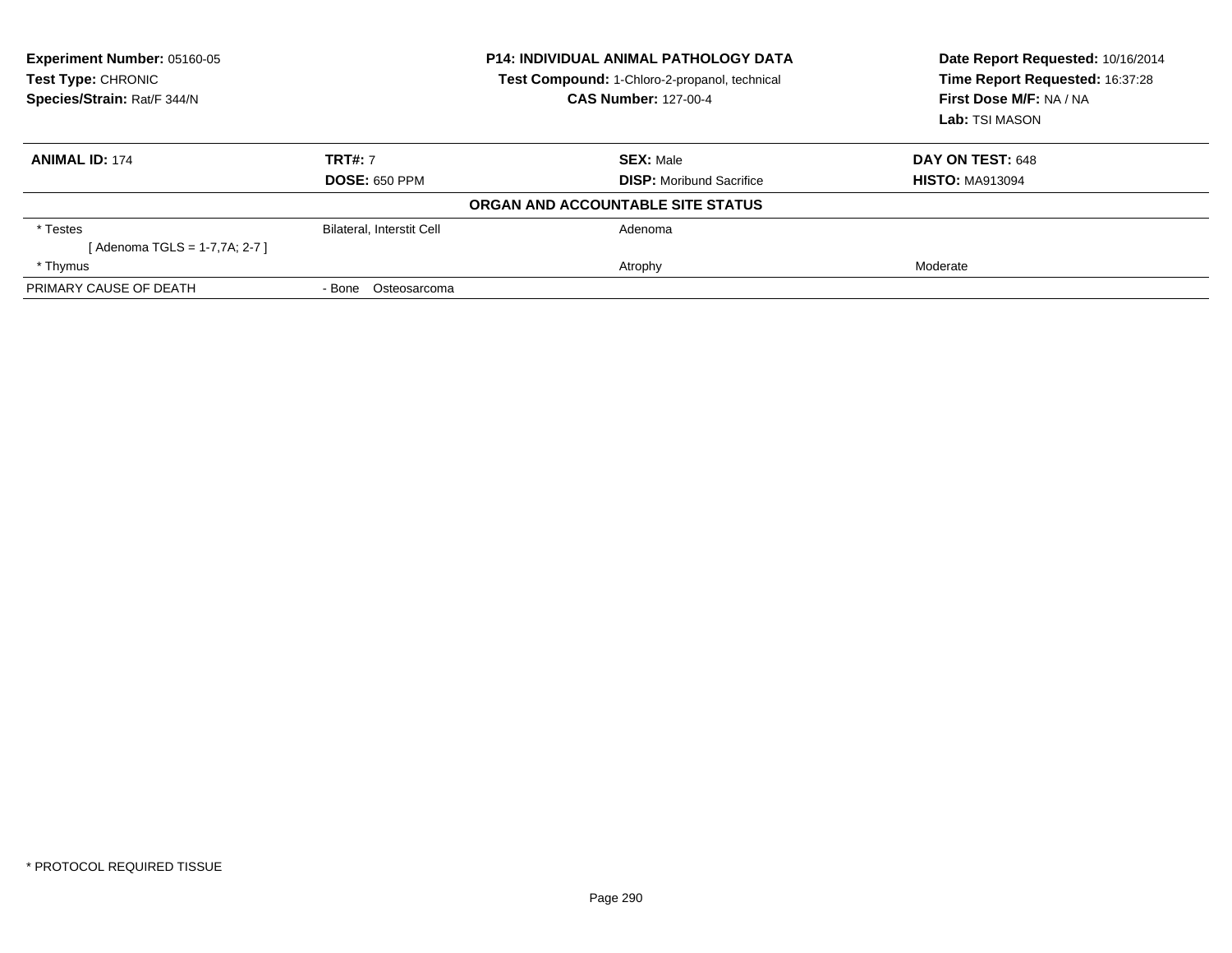### **P14: INDIVIDUAL ANIMAL PATHOLOGY DATA**

**Test Compound:** 1-Chloro-2-propanol, technical

**CAS Number:** 127-00-4

| <b>DOSE: 650 PPM</b>                                    | <b>DISP: Terminal Sacrifice</b>   | <b>HISTO: MA913095</b>    |
|---------------------------------------------------------|-----------------------------------|---------------------------|
|                                                         | ORGAN AND ACCOUNTABLE SITE STATUS |                           |
| <b>NORMAL</b>                                           |                                   |                           |
| * Adrenal Medulla<br>* Adrenal Cortex                   | * Blood Vessel                    | * Bone                    |
| * Bone Marrow<br>* Brain                                | * Epididymis                      | * Esophagus               |
| * Heart<br>* Intestine Large, Cecum                     | * Intestine Large, Colon          | * Intestine Large, Rectum |
| * Intestine Small, Duodenum<br>* Intestine Small, Ileum | * Intestine Small, Jejunum        | * Islets, Pancreatic      |
| * Lung<br>* Lymph Node, Mandibular                      | * Lymph Node, Mesenteric          | * Pancreas                |
| * Parathyroid Gland<br>* Prostate                       | * Salivary Glands                 | * Seminal Vesicle         |
| * Skin<br>* Stomach, Forestomach                        | * Stomach, Glandular              | * Thymus                  |
| * Thyroid Gland<br>* Trachea                            | * Urinary Bladder                 |                           |
| <b>OBSERVATIONS</b>                                     |                                   |                           |
| * Kidney                                                | Nephropathy                       | Marked                    |
| [Nephropathy TGLS = $3-4$ ]                             |                                   |                           |
| * Liver                                                 | <b>Mixed Cell Focus</b>           |                           |
| [Mixed Cell Focus TGLS = 6-6A]                          |                                   |                           |
| Renal<br>Lymph Node                                     | Hyperplasia                       | Lymphoid, Minimal         |
| Renal                                                   | Pigmentation                      | Mild                      |
| [ Hyperplasia TGLS = 4-16 ]                             |                                   |                           |
| [ Pigmentation TGLS = 4-16 ]                            |                                   |                           |
| * Mammary Gland                                         | <b>Dilatation</b>                 | Minimal                   |
| * Nose<br><b>Respirat Epith</b>                         | Hyperplasia                       | Mild                      |
| <b>Pars Distalis</b><br>* Pituitary Gland               | Adenoma                           |                           |
| [Adenoma TGLS = $5-8$ ]                                 |                                   |                           |
| * Preputial Gland                                       | Inflammation                      | Chronic Active, Minimal   |
| * Spleen                                                | Pigmentation                      | Mild                      |
| <b>Bilateral, Interstit Cell</b><br>* Testes            | Adenoma                           |                           |
| [Adenoma TGLS = $1,2-7$ ]                               |                                   |                           |
| PRIMARY CAUSE OF DEATH                                  |                                   |                           |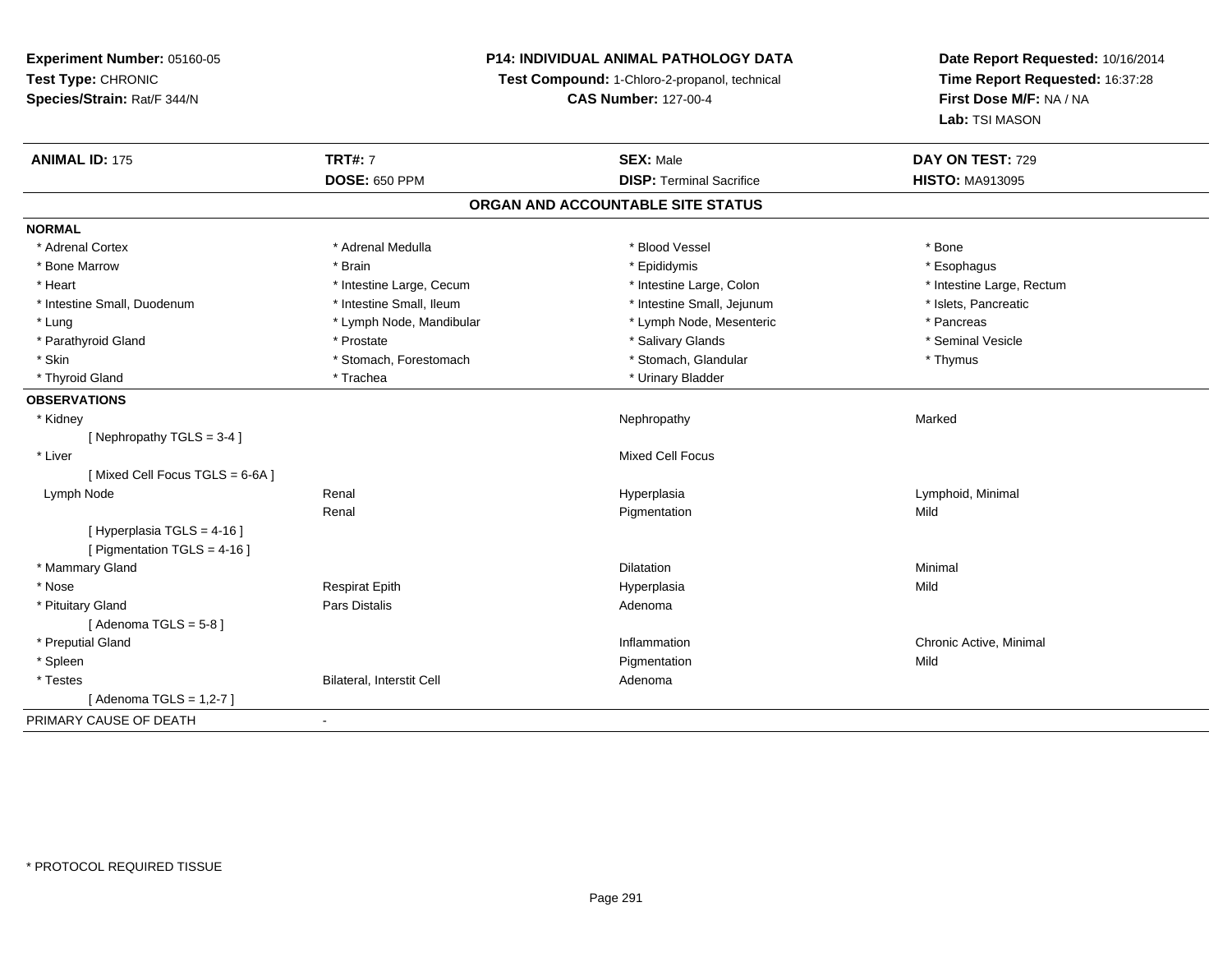### **P14: INDIVIDUAL ANIMAL PATHOLOGY DATA**

**Test Compound:** 1-Chloro-2-propanol, technical

**CAS Number:** 127-00-4

**Date Report Requested:** 10/16/2014**Time Report Requested:** 16:37:28**First Dose M/F:** NA / NA**Lab:** TSI MASON

| <b>ANIMAL ID: 176</b>                   | <b>TRT#: 7</b>                                             | <b>SEX: Male</b>                  | DAY ON TEST: 729            |  |
|-----------------------------------------|------------------------------------------------------------|-----------------------------------|-----------------------------|--|
|                                         | <b>DOSE: 650 PPM</b>                                       | <b>DISP: Terminal Sacrifice</b>   | <b>HISTO: MA913096</b>      |  |
|                                         |                                                            | ORGAN AND ACCOUNTABLE SITE STATUS |                             |  |
| <b>NORMAL</b>                           |                                                            |                                   |                             |  |
| * Adrenal Cortex                        | * Adrenal Medulla                                          | * Blood Vessel                    | * Bone                      |  |
| * Bone Marrow                           | * Brain                                                    | * Epididymis                      | * Esophagus                 |  |
| * Intestine Large, Cecum                | * Intestine Large, Colon                                   | * Intestine Large, Rectum         | * Intestine Small, Duodenum |  |
| * Intestine Small, Ileum                | * Intestine Small, Jejunum                                 | * Islets, Pancreatic              | * Lymph Node, Mandibular    |  |
| * Lymph Node, Mesenteric                | * Mammary Gland                                            | * Parathyroid Gland               | * Prostate                  |  |
| * Salivary Glands                       | * Seminal Vesicle                                          | * Skin                            | * Stomach, Forestomach      |  |
| * Stomach, Glandular                    | * Thymus                                                   | * Thyroid Gland                   | * Trachea                   |  |
| * Urinary Bladder                       |                                                            |                                   |                             |  |
| <b>OBSERVATIONS</b>                     |                                                            |                                   |                             |  |
| * Heart                                 |                                                            | Cardiomyopathy                    | Mild                        |  |
| * Kidney                                |                                                            | Cyst                              | Minimal                     |  |
|                                         |                                                            | Nephropathy                       | Marked                      |  |
| [Nephropathy TGLS = $6-4$ ]             |                                                            |                                   |                             |  |
| * Liver                                 |                                                            | Angiectasis                       | Mild                        |  |
|                                         |                                                            | Clear Cell Focus                  |                             |  |
|                                         |                                                            | Hepatocellular Adenoma            |                             |  |
|                                         |                                                            | Leukemia Mononuclear              |                             |  |
| Note: TGL 7-NCL                         |                                                            |                                   |                             |  |
| [Clear Cell Focus TGLS = 11-6,6A]       |                                                            |                                   |                             |  |
| [ Hepatocellular Adenoma TGLS = 11-6A ] |                                                            |                                   |                             |  |
| * Lung                                  |                                                            | Hemorrhage                        | Mild                        |  |
| [Hemorrhage TGLS = 9-2A]                |                                                            |                                   |                             |  |
| Lymph Node                              | Renal                                                      | Hemorrhage                        | Mild                        |  |
|                                         | Renal                                                      | Pigmentation                      | Minimal                     |  |
|                                         | Note: MEDIASTINAL LYMPH NODE INADQUATE SECTION. TGL 10-NST |                                   |                             |  |
| [Hemorrhage TGLS = $8-16$ ]             |                                                            |                                   |                             |  |
| [ Pigmentation TGLS = 8-16 ]            |                                                            |                                   |                             |  |
| * Nose                                  | <b>Respirat Epith</b>                                      | Hyperplasia                       | Minimal                     |  |
| * Pancreas                              | Acinus                                                     | Atrophy                           | Minimal                     |  |
| * Pituitary Gland                       | Pars Distalis                                              | Adenoma                           |                             |  |
|                                         |                                                            |                                   |                             |  |

\* PROTOCOL REQUIRED TISSUE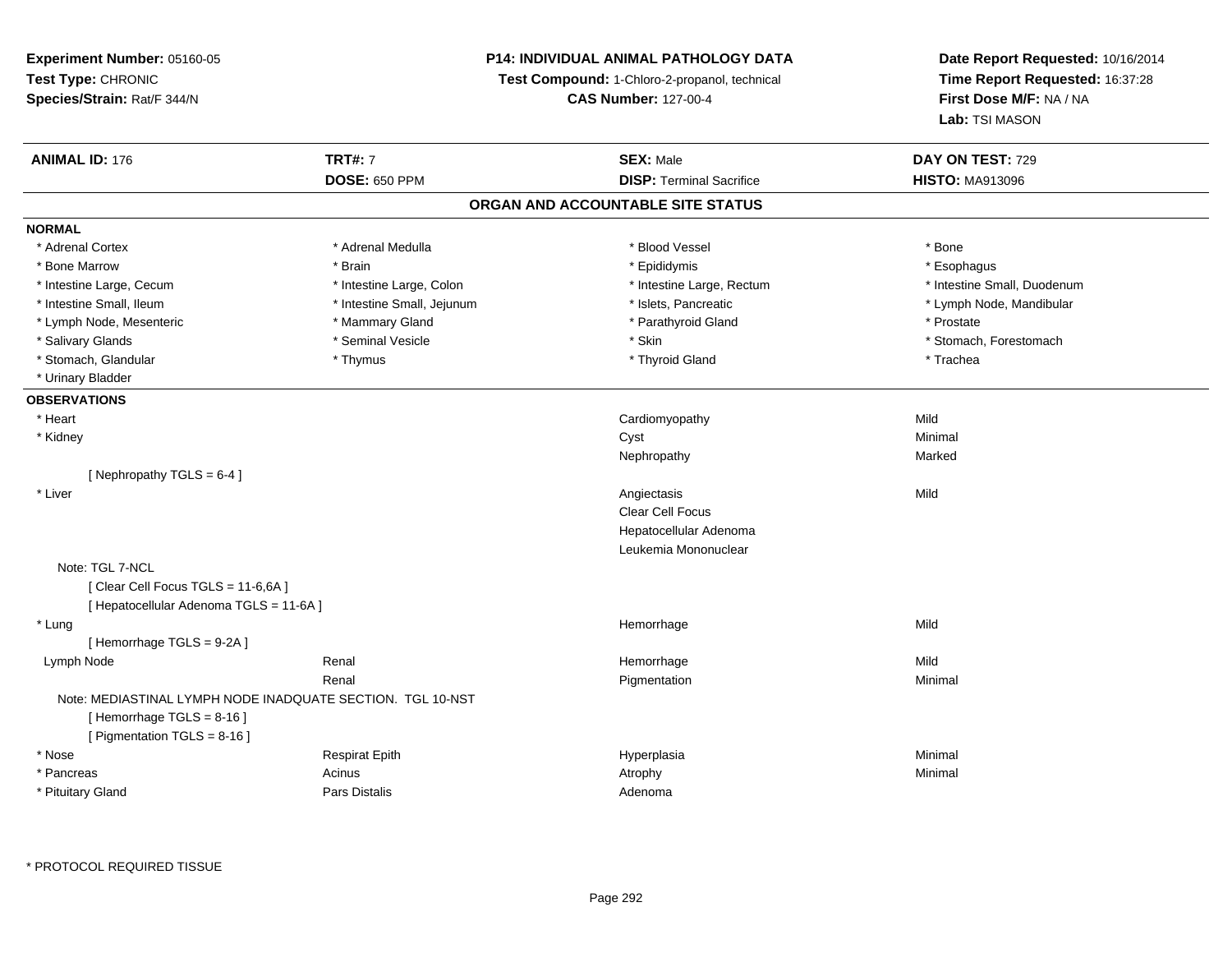| <b>Experiment Number: 05160-05</b><br><b>Test Type: CHRONIC</b><br>Species/Strain: Rat/F 344/N | <b>P14: INDIVIDUAL ANIMAL PATHOLOGY DATA</b><br>Test Compound: 1-Chloro-2-propanol, technical<br><b>CAS Number: 127-00-4</b> |                                   | Date Report Requested: 10/16/2014<br>Time Report Requested: 16:37:28<br>First Dose M/F: NA / NA<br>Lab: TSI MASON |  |
|------------------------------------------------------------------------------------------------|------------------------------------------------------------------------------------------------------------------------------|-----------------------------------|-------------------------------------------------------------------------------------------------------------------|--|
| <b>ANIMAL ID: 176</b>                                                                          | <b>TRT#: 7</b>                                                                                                               | <b>SEX: Male</b>                  | DAY ON TEST: 729                                                                                                  |  |
|                                                                                                | <b>DOSE: 650 PPM</b>                                                                                                         | <b>DISP:</b> Terminal Sacrifice   | <b>HISTO: MA913096</b>                                                                                            |  |
|                                                                                                |                                                                                                                              | ORGAN AND ACCOUNTABLE SITE STATUS |                                                                                                                   |  |
| [Adenoma TGLS = $12-8$ ]                                                                       |                                                                                                                              |                                   |                                                                                                                   |  |
| * Preputial Gland                                                                              |                                                                                                                              | Adenoma                           |                                                                                                                   |  |
| [Adenoma TGLS = $1-10A$ ]                                                                      |                                                                                                                              |                                   |                                                                                                                   |  |
| * Spleen                                                                                       |                                                                                                                              | <b>Fibrosis</b>                   | Mild                                                                                                              |  |
|                                                                                                |                                                                                                                              | Leukemia Mononuclear              |                                                                                                                   |  |
| [Fibrosis TGLS = $5-3$ ]                                                                       |                                                                                                                              |                                   |                                                                                                                   |  |
| [Leukemia Mononuclear TGLS = 4-3]                                                              |                                                                                                                              |                                   |                                                                                                                   |  |
| * Testes                                                                                       | <b>Bilateral, Interstit Cell</b>                                                                                             | Adenoma                           |                                                                                                                   |  |
| [Adenoma TGLS = $2-7,7A$ ; 3-7]                                                                |                                                                                                                              |                                   |                                                                                                                   |  |
| PRIMARY CAUSE OF DEATH                                                                         |                                                                                                                              |                                   |                                                                                                                   |  |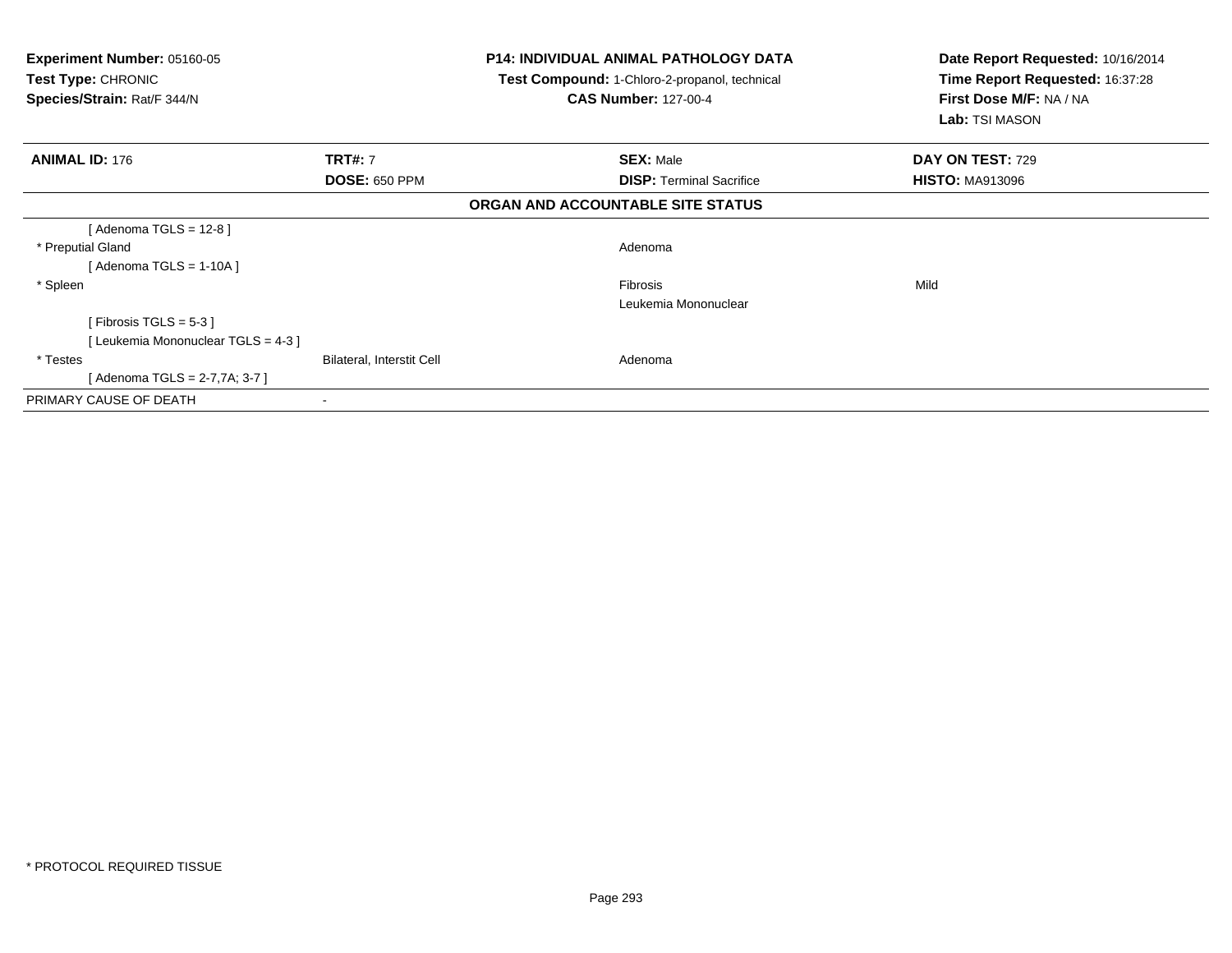### **P14: INDIVIDUAL ANIMAL PATHOLOGY DATA**

**Test Compound:** 1-Chloro-2-propanol, technical

**CAS Number:** 127-00-4

| <b>ANIMAL ID: 177</b>                | <b>TRT#: 7</b>            | <b>SEX: Male</b>                  | DAY ON TEST: 729         |
|--------------------------------------|---------------------------|-----------------------------------|--------------------------|
|                                      | <b>DOSE: 650 PPM</b>      | <b>DISP: Terminal Sacrifice</b>   | <b>HISTO: MA913097</b>   |
|                                      |                           | ORGAN AND ACCOUNTABLE SITE STATUS |                          |
| <b>NORMAL</b>                        |                           |                                   |                          |
| * Adrenal Cortex                     | * Blood Vessel            | * Bone                            | * Bone Marrow            |
| * Brain                              | * Epididymis              | * Esophagus                       | * Intestine Large, Cecum |
| * Intestine Large, Colon             | * Intestine Large, Rectum | * Intestine Small, Duodenum       | * Intestine Small, Ileum |
| * Intestine Small, Jejunum           | * Lung                    | * Lymph Node, Mandibular          | * Lymph Node, Mesenteric |
| * Mammary Gland                      | * Pancreas                | * Parathyroid Gland               | * Prostate               |
| * Salivary Glands                    | * Seminal Vesicle         | * Skin                            | * Spleen                 |
| * Stomach, Forestomach               | * Stomach, Glandular      | * Thyroid Gland                   | * Trachea                |
| * Urinary Bladder                    |                           |                                   |                          |
| <b>OBSERVATIONS</b>                  |                           |                                   |                          |
| * Adrenal Medulla                    |                           | Hyperplasia                       | Mild                     |
| * Heart                              |                           | Cardiomyopathy                    | Mild                     |
| * Islets, Pancreatic                 |                           | Adenoma                           |                          |
| * Kidney                             |                           | Nephropathy                       | Moderate                 |
| * Liver                              |                           | Angiectasis                       | Minimal                  |
|                                      |                           | Mixed Cell Focus                  |                          |
| [Mixed Cell Focus TGLS = 4-6]        |                           |                                   |                          |
| Lymph Node                           | Renal                     | Hemorrhage                        | Mild                     |
|                                      | Renal                     | Pigmentation                      | Moderate                 |
| [Hemorrhage TGLS = 3-16]             |                           |                                   |                          |
| [ Pigmentation TGLS = 3-16 ]         |                           |                                   |                          |
| * Nose                               | Respirat Epith            | Hyperplasia                       | Minimal                  |
|                                      | <b>Respirat Epith</b>     | Inflammation                      | Chronic Active, Mild     |
| Note: FUNGAL HYPHAE IN NASAL CAVITY. |                           |                                   |                          |
| * Pituitary Gland                    | <b>Pars Distalis</b>      | Adenoma                           |                          |
| [Adenoma TGLS = $5-8$ ]              |                           |                                   |                          |
| * Preputial Gland                    |                           | Inflammation                      | Chronic Active, Minimal  |
| * Testes                             | Bilateral, Interstit Cell | Adenoma                           |                          |
| [Adenoma TGLS = 1-7; 2-7,7A]         |                           |                                   |                          |
| * Thymus                             |                           | Atrophy                           | Mild                     |
| PRIMARY CAUSE OF DEATH               | $\blacksquare$            |                                   |                          |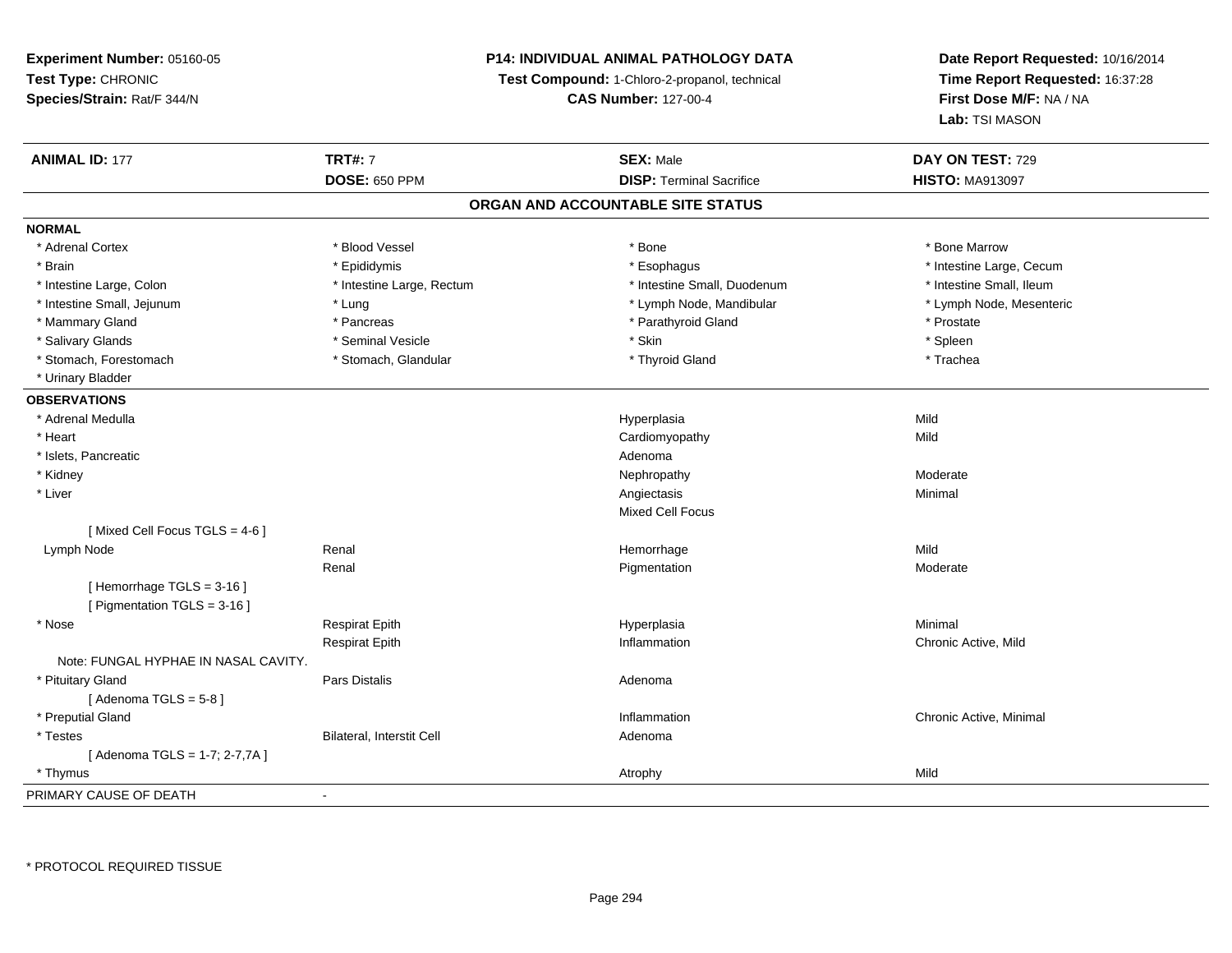**Experiment Number:** 05160-05**Test Type:** CHRONIC **Species/Strain:** Rat/F 344/N**P14: INDIVIDUAL ANIMAL PATHOLOGY DATATest Compound:** 1-Chloro-2-propanol, technical **CAS Number:** 127-00-4**Date Report Requested:** 10/16/2014**Time Report Requested:** 16:37:28**First Dose M/F:** NA / NA**Lab:** TSI MASON**ANIMAL ID:** 178**TRT#:** 7 **SEX:** Male **DAY ON TEST:** 729 **DOSE:** 650 PPM**DISP:** Terminal Sacrifice **HISTO:** MA913098 **ORGAN AND ACCOUNTABLE SITE STATUSNORMAL**\* Adrenal Cortex \* Adrenal Cortex \* \* Attachers \* Blood Vessel \* \* Bone \* \* \* Bone \* \* Bone \* \* Bone \* Bone Marrow \* Bone Marrow \* Brain \* Explorer \* Epididymis \* \* Epididymis \* \* Esophagus \* Esophagus \* \* Esophagus \* Intestine Large, Cecum \* \* Intestine Large, Cecum \* Intestine Small, Ileum \* Intestine Large, Colon \* Intestine Large, Rectum \* Intestine Small, Duodenum \* Intestine Small, Duodenum \* Intestine Small, Jejunum \* Lymph Node, Mandibular \* Parathyroid Gland \* Preputial Gland\* Prostate \* \* Salivary Glands \* \* Salivary Glands \* \* Seminal Vesicle \* \* \* Seminal Yestrich \* \* Skin \* \* Skin \* Trachea \* Stomach, Forestomach \* Thyroid Gland \* Stomach, Glandular \* Thyroid Gland \* Thyroid Gland \* Urinary Bladder**OBSERVATIONS** \* Adrenal Medulla Pheochromocytoma Benign \* Heart Cardiomyopathy Minimal \* Islets, Pancreaticc contract the contract of the contract of the contract of the contract of the contract of the contract of the contract of the contract of the contract of the contract of the contract of the contract of the contract of the Note: ISLET CARCINOMA MISTAKEN FOR LYMPH NODE AT NECROPSY.[ Carcinoma TGLS = 7-9 ] \* Kidneyy the control of the control of the control of the control of the control of the control of the control of the control of the control of the control of the control of the control of the control of the control of the contro \* Liver Leukemia Mononuclear [ Leukemia Mononuclear TGLS = 5-6 ] \* Lung Leukemia Mononuclear \* Lymph Node, Mesenteric Leukemia Mononuclear \* Mammary Glandd and the control of the control of the control of the Hyperplasia and the control of the Minimal of the control of the control of the control of the control of the control of the control of the control of the control of t \* Nose Respirat Epith Inflammation Chronic Active, Minimal \* Pancreass and the contract of the Acinus and the Acinus and the Atrophy and the Moderate Moderate  $\sim$  Moderate  $\sim$  Moderate  $\sim$  Moderate  $\sim$  Moderate  $\sim$  Moderate  $\sim$  Moderate  $\sim$  Moderate  $\sim$  Moderate  $\sim$  Moderate  $\sim$  M \* Pituitary Glandd and the contract of Pars Distalis and the contract of Adenoma and Adenoma and the Adenoma and the Adenoma and  $\lambda$  $[$  Adenoma TGLS =  $6-8$ ] \* Spleenn and the state of the state of the state of the state of the state of the state of the state of the state of the state of the state of the state of the state of the state of the state of the state of the state of the stat Leukemia Mononuclear $[$  Fibrosis TGLS = 4-3A  $]$ [ Leukemia Mononuclear TGLS = 3-3,3A ] \* TestesBilateral, Interstit Cell **Adenoma** Adenoma [ Adenoma TGLS = 1,2-7 ] \* Thymus Epithel Cell Hyperplasiaa Mild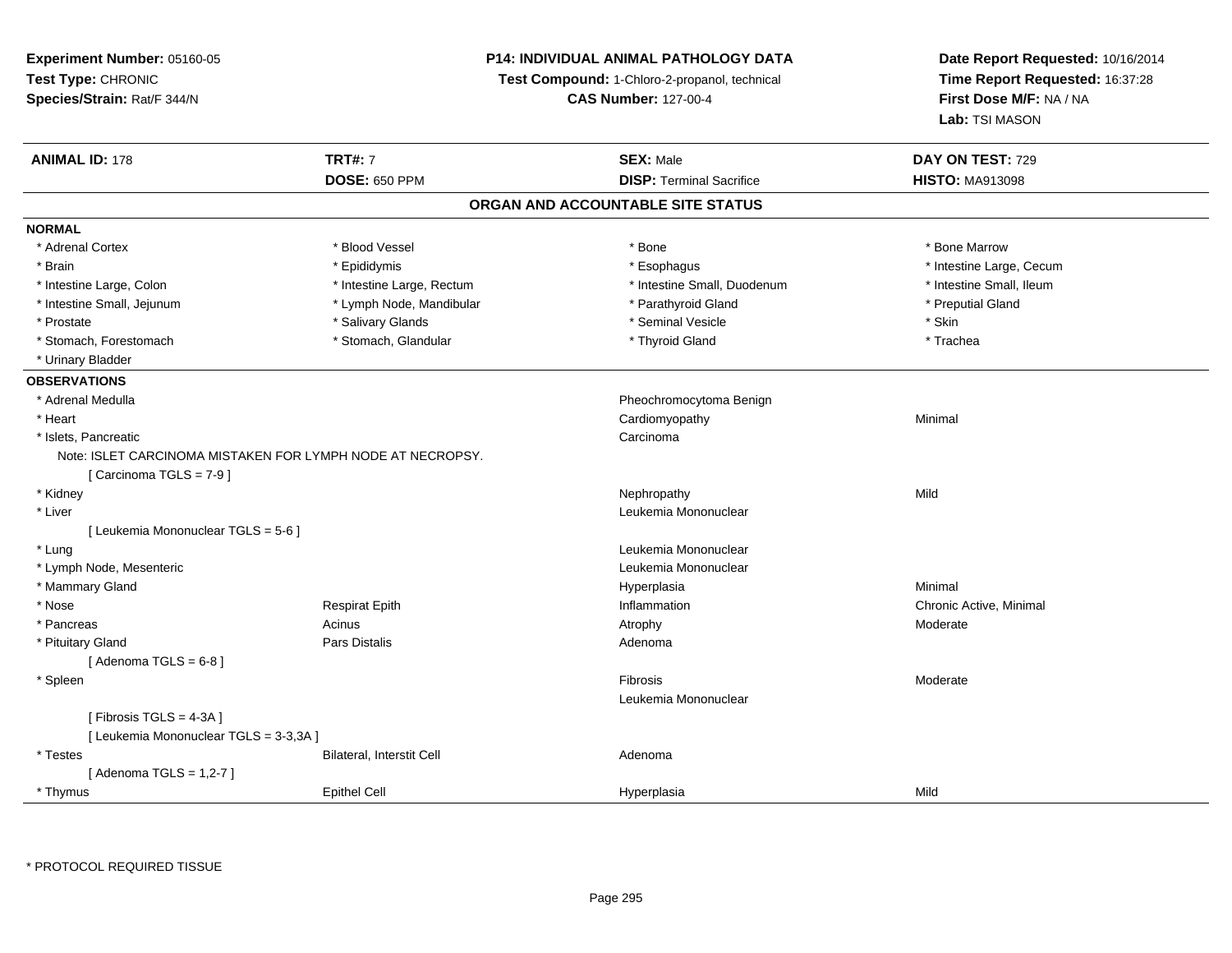| <b>Experiment Number: 05160-05</b><br><b>Test Type: CHRONIC</b><br>Species/Strain: Rat/F 344/N | <b>P14: INDIVIDUAL ANIMAL PATHOLOGY DATA</b><br>Test Compound: 1-Chloro-2-propanol, technical<br><b>CAS Number: 127-00-4</b> |                                   | Date Report Requested: 10/16/2014<br>Time Report Requested: 16:37:28<br>First Dose M/F: NA / NA<br>Lab: TSI MASON |  |
|------------------------------------------------------------------------------------------------|------------------------------------------------------------------------------------------------------------------------------|-----------------------------------|-------------------------------------------------------------------------------------------------------------------|--|
| <b>ANIMAL ID: 178</b>                                                                          | <b>TRT#: 7</b>                                                                                                               | <b>SEX: Male</b>                  | <b>DAY ON TEST: 729</b>                                                                                           |  |
|                                                                                                | <b>DOSE: 650 PPM</b>                                                                                                         | <b>DISP: Terminal Sacrifice</b>   | <b>HISTO: MA913098</b>                                                                                            |  |
|                                                                                                |                                                                                                                              | ORGAN AND ACCOUNTABLE SITE STATUS |                                                                                                                   |  |
| PRIMARY CAUSE OF DEATH                                                                         |                                                                                                                              |                                   |                                                                                                                   |  |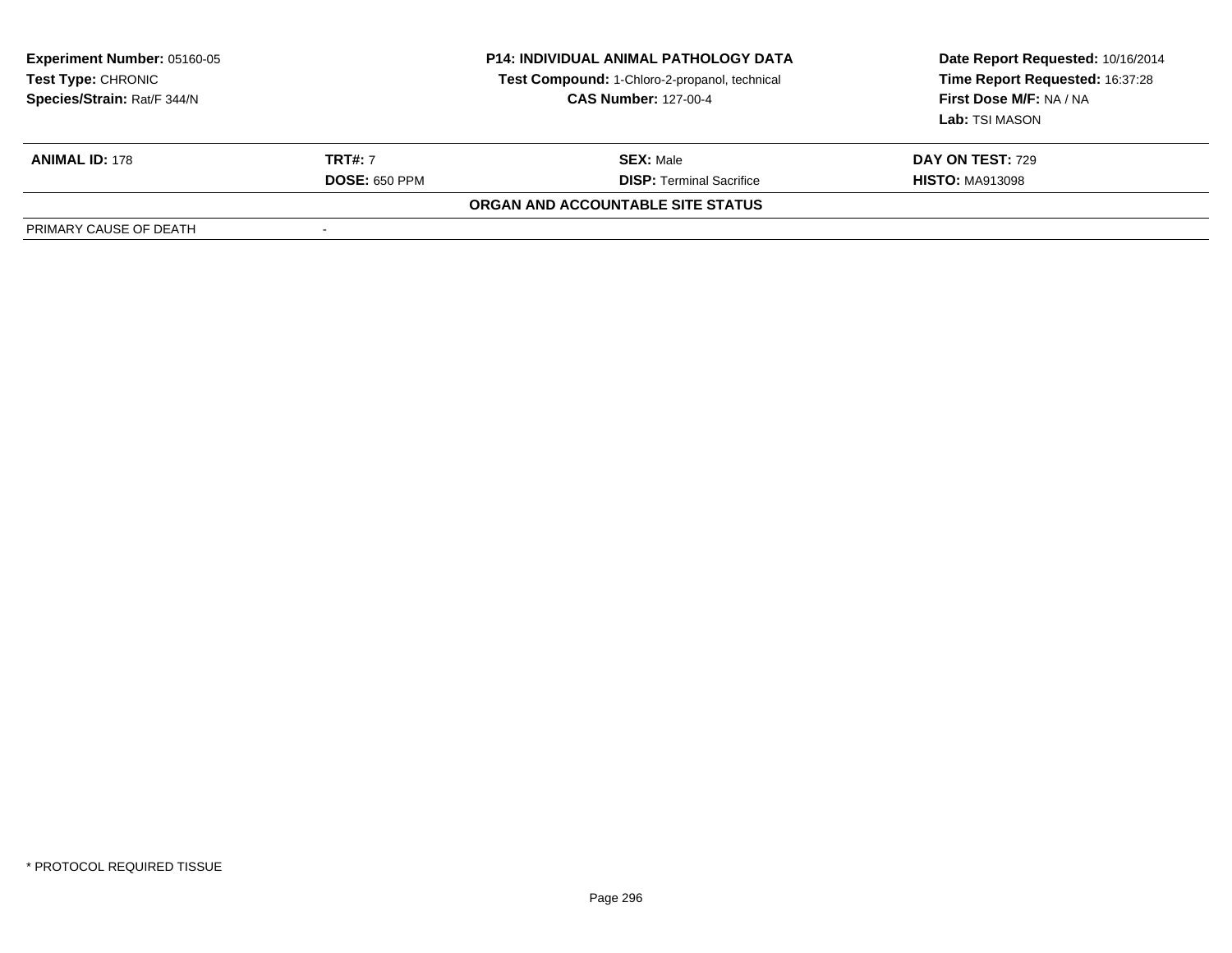### **P14: INDIVIDUAL ANIMAL PATHOLOGY DATA**

**Test Compound:** 1-Chloro-2-propanol, technical

**CAS Number:** 127-00-4

# **Date Report Requested:** 10/16/2014**Time Report Requested:** 16:37:28**First Dose M/F:** NA / NA**Lab:** TSI MASON

| <b>ANIMAL ID: 179</b>                  | <b>TRT#: 7</b>                                                                 | <b>SEX: Male</b>                  | DAY ON TEST: 721           |  |
|----------------------------------------|--------------------------------------------------------------------------------|-----------------------------------|----------------------------|--|
|                                        | <b>DOSE: 650 PPM</b>                                                           | <b>DISP:</b> Moribund Sacrifice   | <b>HISTO: MA913099</b>     |  |
|                                        |                                                                                | ORGAN AND ACCOUNTABLE SITE STATUS |                            |  |
| <b>NORMAL</b>                          |                                                                                |                                   |                            |  |
| * Blood Vessel                         | * Bone                                                                         | * Bone Marrow                     | * Brain                    |  |
| * Epididymis                           | * Esophagus                                                                    | * Intestine Large, Cecum          | * Intestine Large, Colon   |  |
| * Intestine Large, Rectum              | * Intestine Small, Duodenum                                                    | * Intestine Small, Ileum          | * Intestine Small, Jejunum |  |
| * Islets, Pancreatic                   | * Mammary Gland                                                                | * Pancreas                        | * Parathyroid Gland        |  |
| * Preputial Gland                      | * Prostate                                                                     | * Salivary Glands                 | * Seminal Vesicle          |  |
| * Stomach, Forestomach                 | * Stomach, Glandular                                                           | * Trachea                         | * Urinary Bladder          |  |
| <b>OBSERVATIONS</b>                    |                                                                                |                                   |                            |  |
| * Adrenal Cortex                       |                                                                                | Leukemia Mononuclear              |                            |  |
| * Adrenal Medulla                      |                                                                                | Leukemia Mononuclear              |                            |  |
|                                        |                                                                                | Pheochromocytoma Benign           |                            |  |
| * Heart                                |                                                                                | Cardiomyopathy                    | Mild                       |  |
|                                        |                                                                                | Leukemia Mononuclear              |                            |  |
| * Kidney                               |                                                                                | Nephropathy                       | Mild                       |  |
| * Liver                                |                                                                                | Angiectasis                       | Minimal                    |  |
|                                        |                                                                                | Degeneration                      | Cystic, Minimal            |  |
|                                        |                                                                                | Leukemia Mononuclear              |                            |  |
|                                        | Note: TGL 13-NCL. NODULE HAS NORMAL MORPHOLOGY; ENTIRE LIVER SLIGHTLY NODULAR. |                                   |                            |  |
| [ Leukemia Mononuclear TGLS = 8-6,6A ] |                                                                                |                                   |                            |  |
| * Lung                                 |                                                                                | Leukemia Mononuclear              |                            |  |
| Lymph Node                             | Mediastinal                                                                    | Hemorrhage                        | Mild                       |  |
|                                        | Deep Cervical                                                                  | Leukemia Mononuclear              |                            |  |
|                                        | Mediastinal                                                                    | Leukemia Mononuclear              |                            |  |
| [Hemorrhage TGLS = 10-3A]              |                                                                                |                                   |                            |  |
| [ Leukemia Mononuclear TGLS = 9-16 ]   |                                                                                |                                   |                            |  |
| [ Leukemia Mononuclear TGLS = 10-3A ]  |                                                                                |                                   |                            |  |
| * Lymph Node, Mandibular               |                                                                                | Leukemia Mononuclear              |                            |  |
| [ Leukemia Mononuclear TGLS = 3-9 ]    |                                                                                |                                   |                            |  |
| * Lymph Node, Mesenteric               |                                                                                | Leukemia Mononuclear              |                            |  |
| [ Leukemia Mononuclear TGLS = 6-8 ]    |                                                                                |                                   |                            |  |
| * Nose                                 | <b>Respirat Epith</b>                                                          | Hyperplasia                       | Minimal                    |  |

\* PROTOCOL REQUIRED TISSUE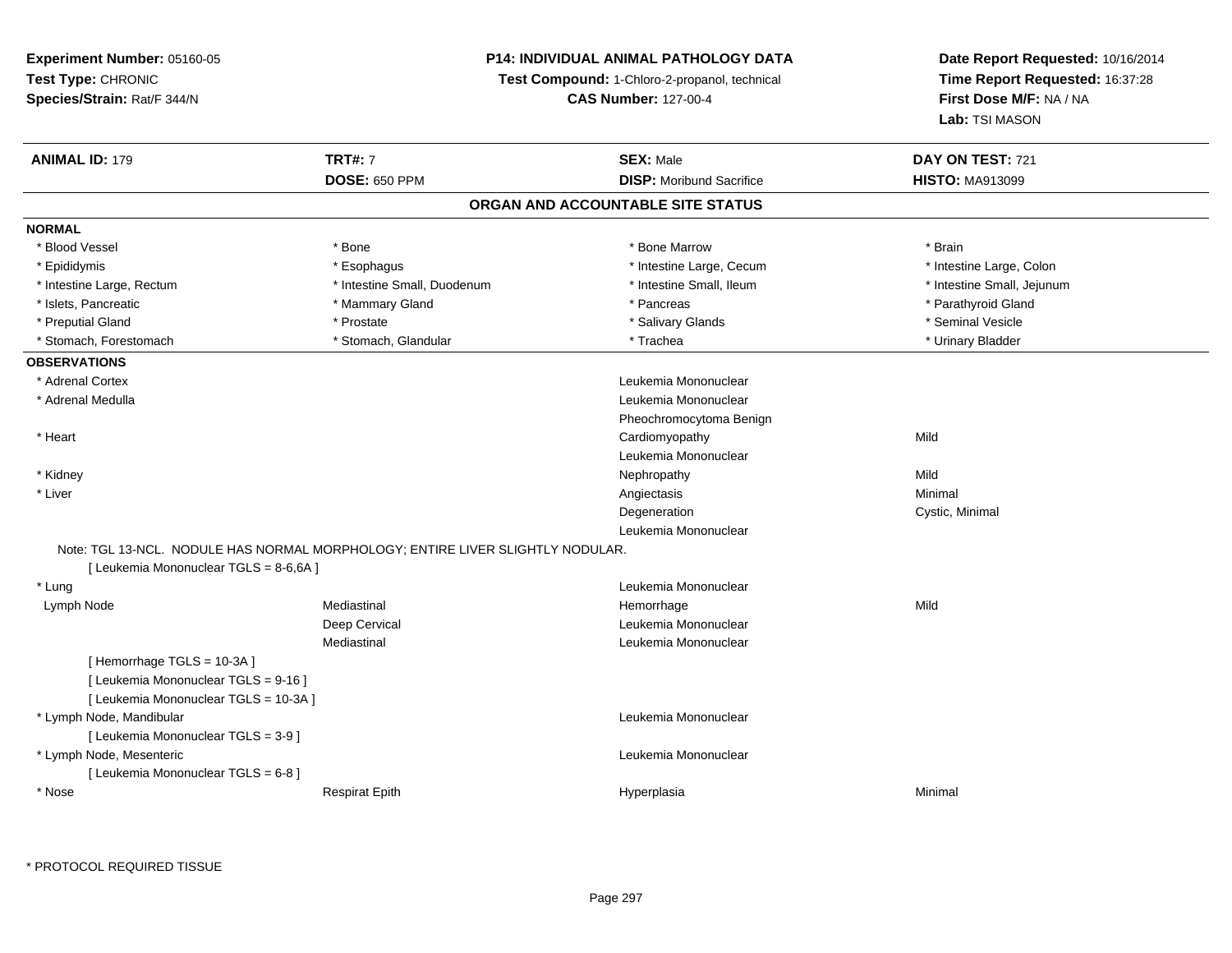| <b>Experiment Number: 05160-05</b><br><b>Test Type: CHRONIC</b><br>Species/Strain: Rat/F 344/N |                       | <b>P14: INDIVIDUAL ANIMAL PATHOLOGY DATA</b><br>Test Compound: 1-Chloro-2-propanol, technical<br><b>CAS Number: 127-00-4</b>                                                                                                                                                                                                            | Date Report Requested: 10/16/2014<br>Time Report Requested: 16:37:28<br>First Dose M/F: NA / NA<br>Lab: TSI MASON |
|------------------------------------------------------------------------------------------------|-----------------------|-----------------------------------------------------------------------------------------------------------------------------------------------------------------------------------------------------------------------------------------------------------------------------------------------------------------------------------------|-------------------------------------------------------------------------------------------------------------------|
| <b>ANIMAL ID: 179</b>                                                                          | <b>TRT#: 7</b>        | <b>SEX: Male</b>                                                                                                                                                                                                                                                                                                                        | DAY ON TEST: 721                                                                                                  |
|                                                                                                | <b>DOSE: 650 PPM</b>  | <b>DISP: Moribund Sacrifice</b>                                                                                                                                                                                                                                                                                                         | <b>HISTO: MA913099</b>                                                                                            |
|                                                                                                |                       | ORGAN AND ACCOUNTABLE SITE STATUS                                                                                                                                                                                                                                                                                                       |                                                                                                                   |
|                                                                                                | <b>Respirat Epith</b> | Inflammation                                                                                                                                                                                                                                                                                                                            | Chronic Active, Moderate                                                                                          |
| Note: FUNGAL HYHAE IN NASAL CAVITY.                                                            |                       |                                                                                                                                                                                                                                                                                                                                         |                                                                                                                   |
| * Pituitary Gland                                                                              | <b>Pars Distalis</b>  | Adenoma                                                                                                                                                                                                                                                                                                                                 |                                                                                                                   |
| [Adenoma TGLS = 11-8A]                                                                         |                       |                                                                                                                                                                                                                                                                                                                                         |                                                                                                                   |
| * Skin                                                                                         | <b>Subcut Tiss</b>    | Fibroma                                                                                                                                                                                                                                                                                                                                 |                                                                                                                   |
|                                                                                                |                       | Keratoacanthoma                                                                                                                                                                                                                                                                                                                         |                                                                                                                   |
| [Fibroma TGLS = $2-10A$ ]                                                                      |                       |                                                                                                                                                                                                                                                                                                                                         |                                                                                                                   |
| [Keratoacanthoma TGLS = 4-10B ]                                                                |                       |                                                                                                                                                                                                                                                                                                                                         |                                                                                                                   |
| * Spleen                                                                                       |                       | Leukemia Mononuclear                                                                                                                                                                                                                                                                                                                    |                                                                                                                   |
| [Leukemia Mononuclear TGLS = 7-3]                                                              | <b>Interstit Cell</b> |                                                                                                                                                                                                                                                                                                                                         |                                                                                                                   |
| * Testes                                                                                       |                       | Adenoma<br>Atrophy                                                                                                                                                                                                                                                                                                                      | Mild                                                                                                              |
|                                                                                                | <b>Interstit Cell</b> | Hyperplasia                                                                                                                                                                                                                                                                                                                             | Moderate                                                                                                          |
| [Adenoma TGLS = 12-7A]                                                                         |                       |                                                                                                                                                                                                                                                                                                                                         |                                                                                                                   |
| [Atrophy TGLS = $5-7$ ]                                                                        |                       |                                                                                                                                                                                                                                                                                                                                         |                                                                                                                   |
| * Thymus                                                                                       |                       | Atrophy                                                                                                                                                                                                                                                                                                                                 | Mild                                                                                                              |
| * Thyroid Gland                                                                                | C Cell                | Hyperplasia                                                                                                                                                                                                                                                                                                                             | Minimal                                                                                                           |
| PRIMARY CAUSE OF DEATH                                                                         | - UNCERTAIN           |                                                                                                                                                                                                                                                                                                                                         |                                                                                                                   |
| CONTRIBUTORY CAUSE OF DEATH                                                                    |                       | - Adrenal Cortex Leukemia Mononuclear;Heart Leukemia Mononuclear;Liver Leukemia Mononuclear;Lung Leukemia Mononuclear;Lymph Node Deep<br>Cervical Leukemia Mononuclear;Lymph Node Mediastinal Leukemia Mononuclear;Lymph Node;Mandibular Leukemia Mononuclear;Lymph<br>Node:Mesenteric Leukemia Mononuclear:Spleen Leukemia Mononuclear |                                                                                                                   |
| Animal Note: CARCASS THIN, TGL 1-NST                                                           |                       |                                                                                                                                                                                                                                                                                                                                         |                                                                                                                   |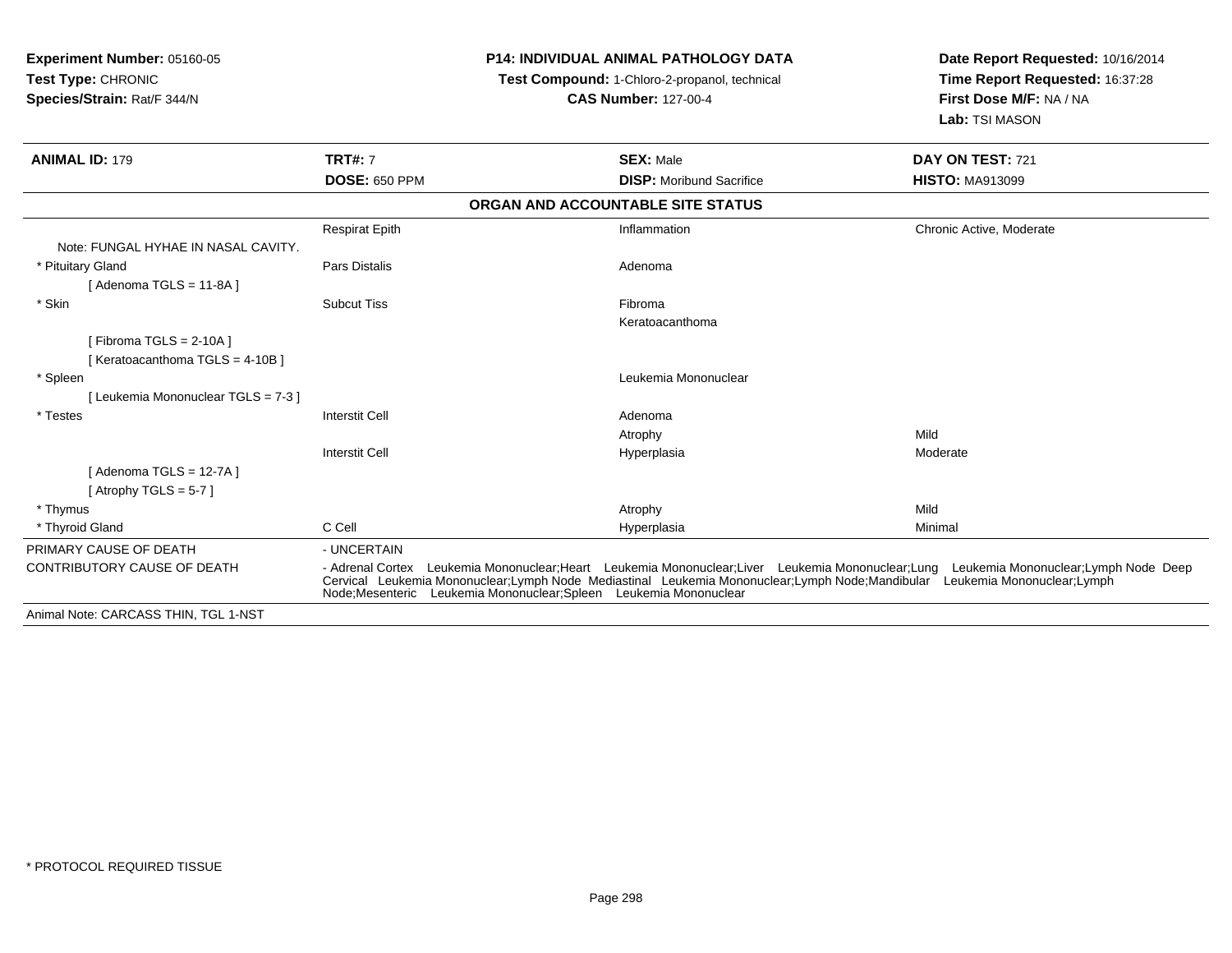### **P14: INDIVIDUAL ANIMAL PATHOLOGY DATA**

**Test Compound:** 1-Chloro-2-propanol, technical

**CAS Number:** 127-00-4

| <b>ANIMAL ID: 180</b>      | <b>TRT#: 7</b>            | <b>SEX: Male</b>                  | DAY ON TEST: 729         |  |
|----------------------------|---------------------------|-----------------------------------|--------------------------|--|
|                            | <b>DOSE: 650 PPM</b>      | <b>DISP: Terminal Sacrifice</b>   | <b>HISTO: MA913100</b>   |  |
|                            |                           | ORGAN AND ACCOUNTABLE SITE STATUS |                          |  |
| <b>NORMAL</b>              |                           |                                   |                          |  |
| * Adrenal Cortex           | * Blood Vessel            | * Bone                            | * Bone Marrow            |  |
| * Brain                    | * Epididymis              | * Esophagus                       | * Intestine Large, Cecum |  |
| * Intestine Large, Colon   | * Intestine Large, Rectum | * Intestine Small, Duodenum       | * Intestine Small, Ileum |  |
| * Intestine Small, Jejunum | * Islets, Pancreatic      | * Liver                           | * Lymph Node, Mandibular |  |
| * Mammary Gland            | * Nose                    | * Parathyroid Gland               | * Prostate               |  |
| * Salivary Glands          | * Seminal Vesicle         | * Stomach, Forestomach            | * Stomach, Glandular     |  |
| * Trachea                  | * Urinary Bladder         |                                   |                          |  |
| <b>OBSERVATIONS</b>        |                           |                                   |                          |  |
| * Adrenal Medulla          |                           | Pheochromocytoma Benign           |                          |  |
| * Heart                    |                           | Cardiomyopathy                    | Mild                     |  |
| * Kidney                   |                           | Leukemia Mononuclear              |                          |  |
|                            |                           | Nephropathy                       | Marked                   |  |
| * Lung                     |                           | Leukemia Mononuclear              |                          |  |
| * Lymph Node, Mesenteric   |                           | Hyperplasia                       | Lymphoid, Mild           |  |
| * Pancreas                 | Acinus                    | Hyperplasia                       | Marked                   |  |
| * Pituitary Gland          | Pars Distalis             | Adenoma                           |                          |  |
| * Preputial Gland          |                           | Cyst                              | Mild                     |  |
| [ Cyst TGLS = $1-10$ ]     |                           |                                   |                          |  |
| * Skin                     | <b>Subcut Tiss</b>        | Fibroma                           |                          |  |
| [Fibroma TGLS = $4-10A$ ]  |                           |                                   |                          |  |
| * Spleen                   |                           | Leukemia Mononuclear              |                          |  |
| * Testes                   | Bilateral, Interstit Cell | Adenoma                           |                          |  |
| [Adenoma TGLS = $2,3-7$ ]  |                           |                                   |                          |  |
| * Thymus                   |                           | Atrophy                           | Mild                     |  |
| * Thyroid Gland            | C Cell                    | Hyperplasia                       | Marked                   |  |
| PRIMARY CAUSE OF DEATH     | $\blacksquare$            |                                   |                          |  |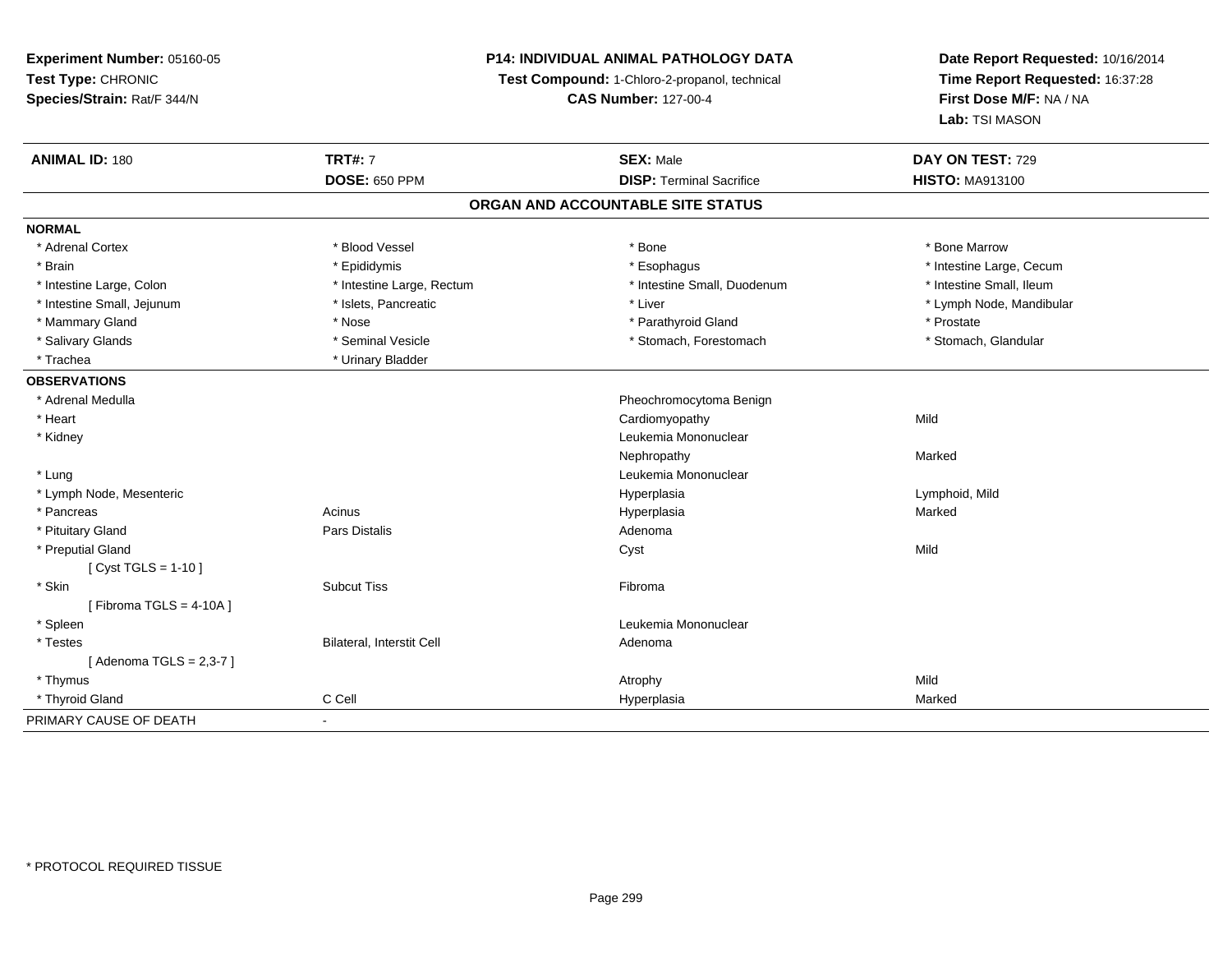### **P14: INDIVIDUAL ANIMAL PATHOLOGY DATA**

**Test Compound:** 1-Chloro-2-propanol, technical

**CAS Number:** 127-00-4

| <b>ANIMAL ID: 181</b>         | <b>TRT#: 7</b>             | <b>SEX: Male</b>                  | DAY ON TEST: 729            |
|-------------------------------|----------------------------|-----------------------------------|-----------------------------|
|                               | <b>DOSE: 650 PPM</b>       | <b>DISP: Terminal Sacrifice</b>   | <b>HISTO: MA913101</b>      |
|                               |                            | ORGAN AND ACCOUNTABLE SITE STATUS |                             |
| <b>NORMAL</b>                 |                            |                                   |                             |
| * Adrenal Cortex              | * Adrenal Medulla          | * Blood Vessel                    | * Bone                      |
| * Bone Marrow                 | * Brain                    | * Epididymis                      | * Esophagus                 |
| * Intestine Large, Cecum      | * Intestine Large, Colon   | * Intestine Large, Rectum         | * Intestine Small, Duodenum |
| * Intestine Small, Ileum      | * Intestine Small, Jejunum | * Islets, Pancreatic              | * Lung                      |
| * Lymph Node, Mandibular      | * Lymph Node, Mesenteric   | * Mammary Gland                   | * Parathyroid Gland         |
| * Prostate                    | * Salivary Glands          | * Seminal Vesicle                 | * Stomach, Forestomach      |
| * Stomach, Glandular          | * Thyroid Gland            | * Trachea                         | * Urinary Bladder           |
| <b>OBSERVATIONS</b>           |                            |                                   |                             |
| * Heart                       |                            | Cardiomyopathy                    | Minimal                     |
| * Kidney                      |                            | Nephropathy                       | Moderate                    |
| * Liver                       |                            | Degeneration                      | Cystic, Minimal             |
| Mesentery                     | Fat                        | Necrosis                          | Moderate                    |
| [Necrosis TGLS = $4-16$ ]     |                            |                                   |                             |
| * Nose                        | <b>Respirat Epith</b>      | Hyperplasia                       | Minimal                     |
|                               | <b>Respirat Epith</b>      | Inflammation                      | Chronic Active, Mild        |
| * Pancreas                    | Acinus                     | Atrophy                           | Mild                        |
| * Pituitary Gland             | Pars Distalis              | Hyperplasia                       | Marked                      |
| [ Hyperplasia TGLS = 5-8 ]    |                            |                                   |                             |
| * Preputial Gland             |                            | Cyst                              | Moderate                    |
| [ $Cyst TGLS = 2-10$ ]        |                            |                                   |                             |
| * Skin                        | <b>Subcut Tiss</b>         | Foreign Body                      |                             |
|                               | <b>Subcut Tiss</b>         | Inflammation                      | Chronic Active, Marked      |
|                               |                            | Ulcer                             | Marked                      |
| [Inflammation TGLS = $1-17$ ] |                            |                                   |                             |
| * Spleen                      |                            | Leukemia Mononuclear              |                             |
| * Testes                      | Bilateral, Interstit Cell  | Adenoma                           |                             |
| [Adenoma TGLS = $3-7$ ]       |                            |                                   |                             |
| * Thymus                      |                            | Atrophy                           | Moderate                    |
| PRIMARY CAUSE OF DEATH        | $\blacksquare$             |                                   |                             |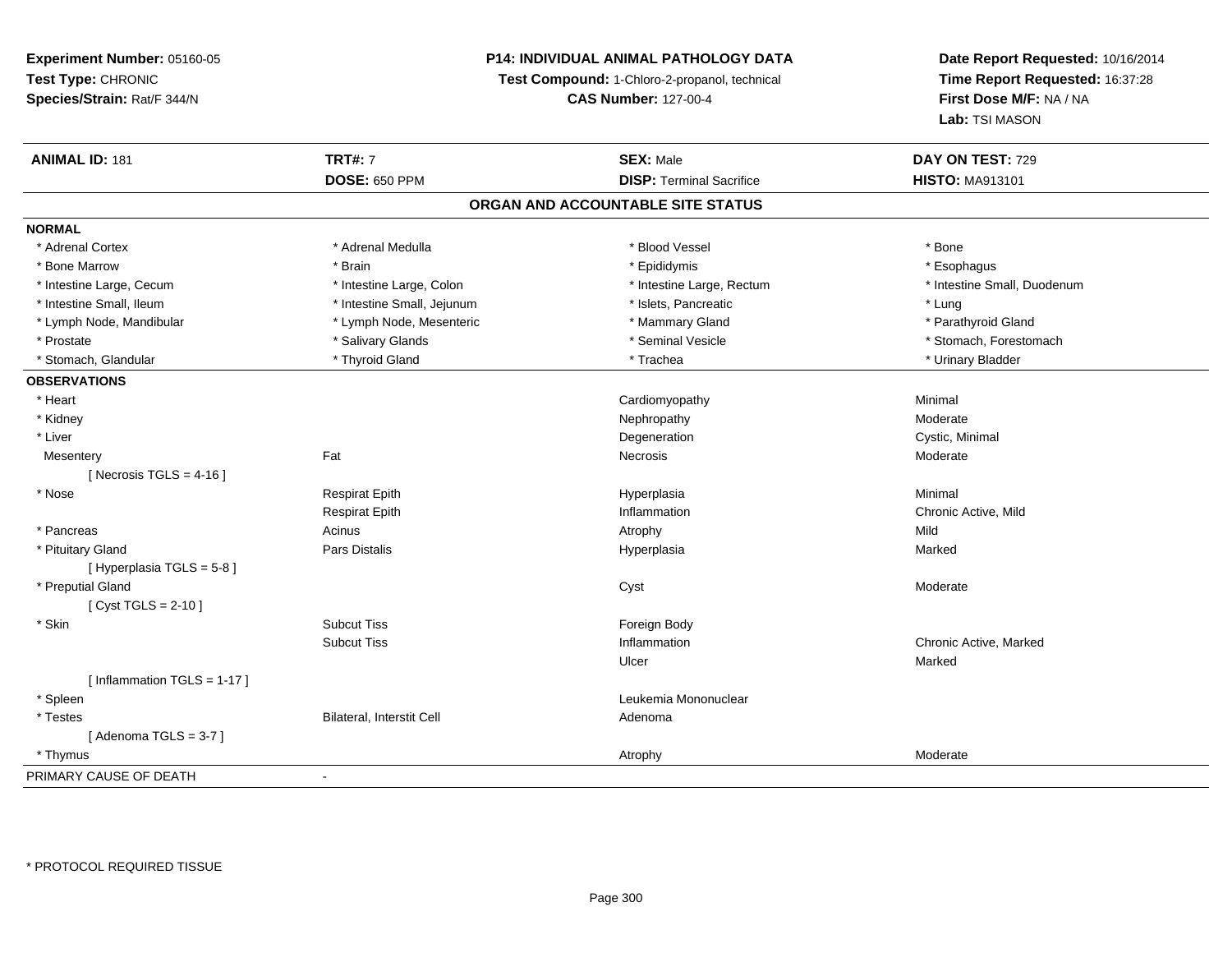**Experiment Number:** 05160-05**Test Type:** CHRONIC **Species/Strain:** Rat/F 344/N**P14: INDIVIDUAL ANIMAL PATHOLOGY DATATest Compound:** 1-Chloro-2-propanol, technical **CAS Number:** 127-00-4**Date Report Requested:** 10/16/2014**Time Report Requested:** 16:37:28**First Dose M/F:** NA / NA**Lab:** TSI MASON**ANIMAL ID:** 182**TRT#:** 7 **SEX:** Male **DAY ON TEST:** 729 **DOSE:** 650 PPM**DISP:** Terminal Sacrifice **HISTO:** MA913102 **ORGAN AND ACCOUNTABLE SITE STATUSNORMAL**\* Adrenal Cortex \* Adrenal Cortex \* \* Attachers \* Blood Vessel \* \* Bone \* \* \* Bone \* \* Bone \* \* Bone \* Bone Marrow \* Bone Marrow \* Brain \* \* Esophagus \* \* Esophagus \* \* Esophagus \* \* Esophagus \* \* Esophagus \* Heart \* Heart \* Heart \* Heart \* Intestine Large, Cecum \* Intestine Large, Colon \* Intestine Small, Duodenum \* Intestine Small, Ileum \* Intestine Small, Ileum \* Lymph Node, Mesenteric \* Intestine Small, Jejunum \* Mandibular \* Islets, Pancreatic \* Mandibular \* Lymph Node, Mandibular \* Nose \* Pancreas \* Parathyroid Gland \* Salivary Glands \* Stomach, Glandular \* Seminal Vesicle \* Stomach, Forestomach \* Skin \* Skin \* Stomach, Forestomach \* Stomach, Forestomach \* Trachea **\*** Urinary Bladder **OBSERVATIONS** \* Adrenal Medulla Pheochromocytoma Malignant [ Pheochromocytoma Malignant TGLS = 6-8 ] \* Intestine Large, Rectumm and the contract of the contract of the contract of the contract of the contract of the contract of the contract of the contract of the contract of the contract of the contract of the contract of the contract of the cont \* Kidneyy the control of the control of the control of the control of the control of the control of the control of the control of the control of the control of the control of the control of the control of the control of the contro \* Liver Mixed Cell Focus Vacuolization Cytoplasmicc Mild [ Mixed Cell Focus TGLS = 10-6A ][ Vacuolization Cytoplasmic TGLS = 9-6A; 10-6 ] \* Lung Alveolar/Bronchiolar Carcinoma Note: TGL 8-NCL [ Alveolar/Bronchiolar Carcinoma TGLS = 7-2 ] \* Mammary Glandd **Executive Contract of the Contract Contract Contract Contract Contract Contract Contract Contract Contract Contract Contract Contract Contract Contract Contract Contract Contract Contract Contract Contract Contract Cont** [ Fibroadenoma TGLS = 1-10A ]**Mesentery** y the contract of the contract of the contract of the contract of the contract of the contract of the contract of the contract of the contract of the contract of the contract of the contract of the contract of the contract  $[$  Necrosis TGLS = 4-16  $]$  \* Pituitary Glandd and the contract of Pars Distalis and the contract of Adenoma and Adenoma and the Adenoma and the Adenoma and  $\lambda$  \* Preputial Glandd and a state of the control of the control of the control of the control of the control of the control of the control of the control of the control of the control of the control of the control of the control of the contro \* Prostatee the contractive of the contraction of the contraction of the contractive of the chronic Active, Mild and the contractive, Mild and the contractive of the contractive of the contractive of the contractive of the contracti \* Spleenn and the state of the state of the state of the state of the state of the state of the state of the state of the state of the state of the state of the state of the state of the state of the state of the state of the stat  $[$  Fibrosis TGLS = 5-3  $]$  \* TestesBilateral, Interstit Cell **Adenoma** Adenoma [ Adenoma TGLS = 2,3-7 ]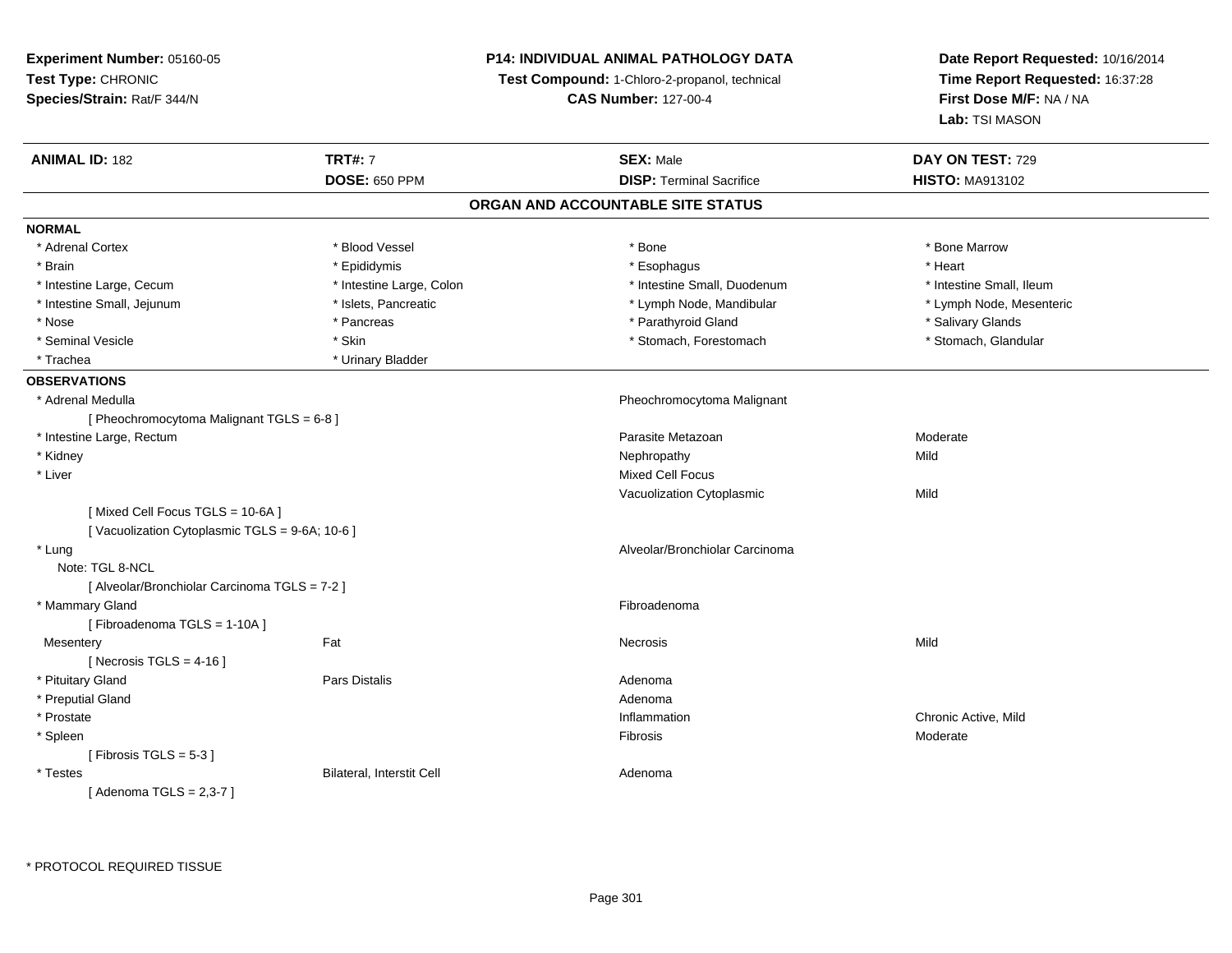| Experiment Number: 05160-05<br><b>P14: INDIVIDUAL ANIMAL PATHOLOGY DATA</b><br>Test Type: CHRONIC<br>Test Compound: 1-Chloro-2-propanol, technical<br>Species/Strain: Rat/F 344/N<br><b>CAS Number: 127-00-4</b> |                      | Date Report Requested: 10/16/2014<br>Time Report Requested: 16:37:28<br>First Dose M/F: NA / NA<br>Lab: TSI MASON |                         |
|------------------------------------------------------------------------------------------------------------------------------------------------------------------------------------------------------------------|----------------------|-------------------------------------------------------------------------------------------------------------------|-------------------------|
|                                                                                                                                                                                                                  |                      |                                                                                                                   |                         |
| <b>ANIMAL ID: 182</b>                                                                                                                                                                                            | <b>TRT#: 7</b>       | <b>SEX: Male</b>                                                                                                  | <b>DAY ON TEST: 729</b> |
|                                                                                                                                                                                                                  | <b>DOSE: 650 PPM</b> | <b>DISP: Terminal Sacrifice</b>                                                                                   | <b>HISTO: MA913102</b>  |
|                                                                                                                                                                                                                  |                      | ORGAN AND ACCOUNTABLE SITE STATUS                                                                                 |                         |
| * Thymus                                                                                                                                                                                                         |                      | Atrophy                                                                                                           | Mild                    |
| * Thyroid Gland                                                                                                                                                                                                  | C Cell               | Adenoma                                                                                                           |                         |
| PRIMARY CAUSE OF DEATH                                                                                                                                                                                           |                      |                                                                                                                   |                         |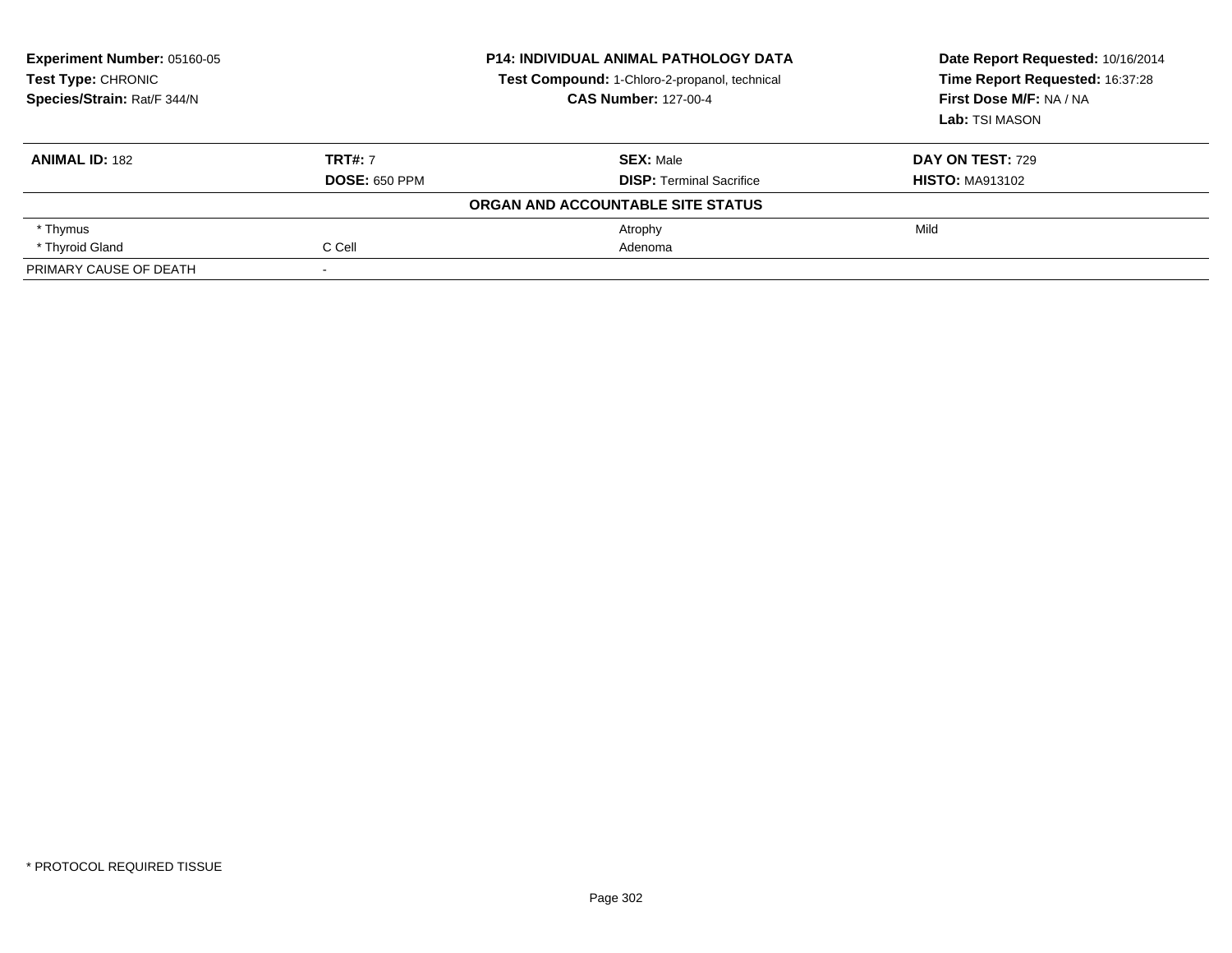#### **P14: INDIVIDUAL ANIMAL PATHOLOGY DATA**

**Test Compound:** 1-Chloro-2-propanol, technical

**CAS Number:** 127-00-4

**Date Report Requested:** 10/16/2014**Time Report Requested:** 16:37:28**First Dose M/F:** NA / NA**Lab:** TSI MASON

| <b>ANIMAL ID: 183</b>             | <b>TRT#: 7</b>              | <b>SEX: Male</b>                  | DAY ON TEST: 672           |
|-----------------------------------|-----------------------------|-----------------------------------|----------------------------|
|                                   | <b>DOSE: 650 PPM</b>        | <b>DISP: Natural Death</b>        | <b>HISTO: MA913103</b>     |
|                                   |                             | ORGAN AND ACCOUNTABLE SITE STATUS |                            |
| <b>NORMAL</b>                     |                             |                                   |                            |
| * Adrenal Cortex                  | * Blood Vessel              | * Bone                            | * Brain                    |
| * Epididymis                      | * Esophagus                 | * Intestine Large, Cecum          | * Intestine Large, Colon   |
| * Intestine Large, Rectum         | * Intestine Small, Duodenum | * Intestine Small, Ileum          | * Intestine Small, Jejunum |
| * Islets, Pancreatic              | * Lymph Node, Mandibular    | * Mammary Gland                   | * Parathyroid Gland        |
| * Pituitary Gland                 | * Prostate                  | * Salivary Glands                 | * Seminal Vesicle          |
| * Skin                            | * Stomach, Forestomach      | * Thyroid Gland                   | * Trachea                  |
| * Urinary Bladder                 |                             |                                   |                            |
| <b>OBSERVATIONS</b>               |                             |                                   |                            |
| * Adrenal Medulla                 |                             | Hemorrhage                        | Marked                     |
| [Hemorrhage TGLS = $7-8$ ]        |                             |                                   |                            |
| * Bone Marrow                     |                             | Leukemia Mononuclear              |                            |
| * Heart                           |                             | Cardiomyopathy                    | Mild                       |
| * Kidney                          |                             | Nephropathy                       | Mild                       |
| * Liver                           |                             | Leukemia Mononuclear              |                            |
| [Leukemia Mononuclear TGLS = 8-6] |                             |                                   |                            |
| * Lung                            |                             | Leukemia Mononuclear              |                            |
| Lymph Node                        | Mediastinal                 | Hemorrhage                        | Mild                       |
|                                   | Pancreatic                  | Hemorrhage                        | Minimal                    |
|                                   | Renal                       | Hemorrhage                        | Mild                       |
|                                   |                             | Hemorrhage                        | Moderate                   |
|                                   | Mediastinal                 | Leukemia Mononuclear              |                            |
|                                   | Pancreatic                  | Leukemia Mononuclear              |                            |
|                                   | Renal                       | Leukemia Mononuclear              |                            |
|                                   |                             | Leukemia Mononuclear              |                            |

Note: TGL 4 INVOLVES LYMPH NODE, NOS; HOWEVER TERM NOT AVAILABLE.

[ Hemorrhage TGLS = 4-18 ][ Hemorrhage TGLS = 9-19 ][ Hemorrhage TGLS = 6-16 ] [ Hemorrhage TGLS = 10-3A ][ Leukemia Mononuclear TGLS = 9-19 ]

\* PROTOCOL REQUIRED TISSUE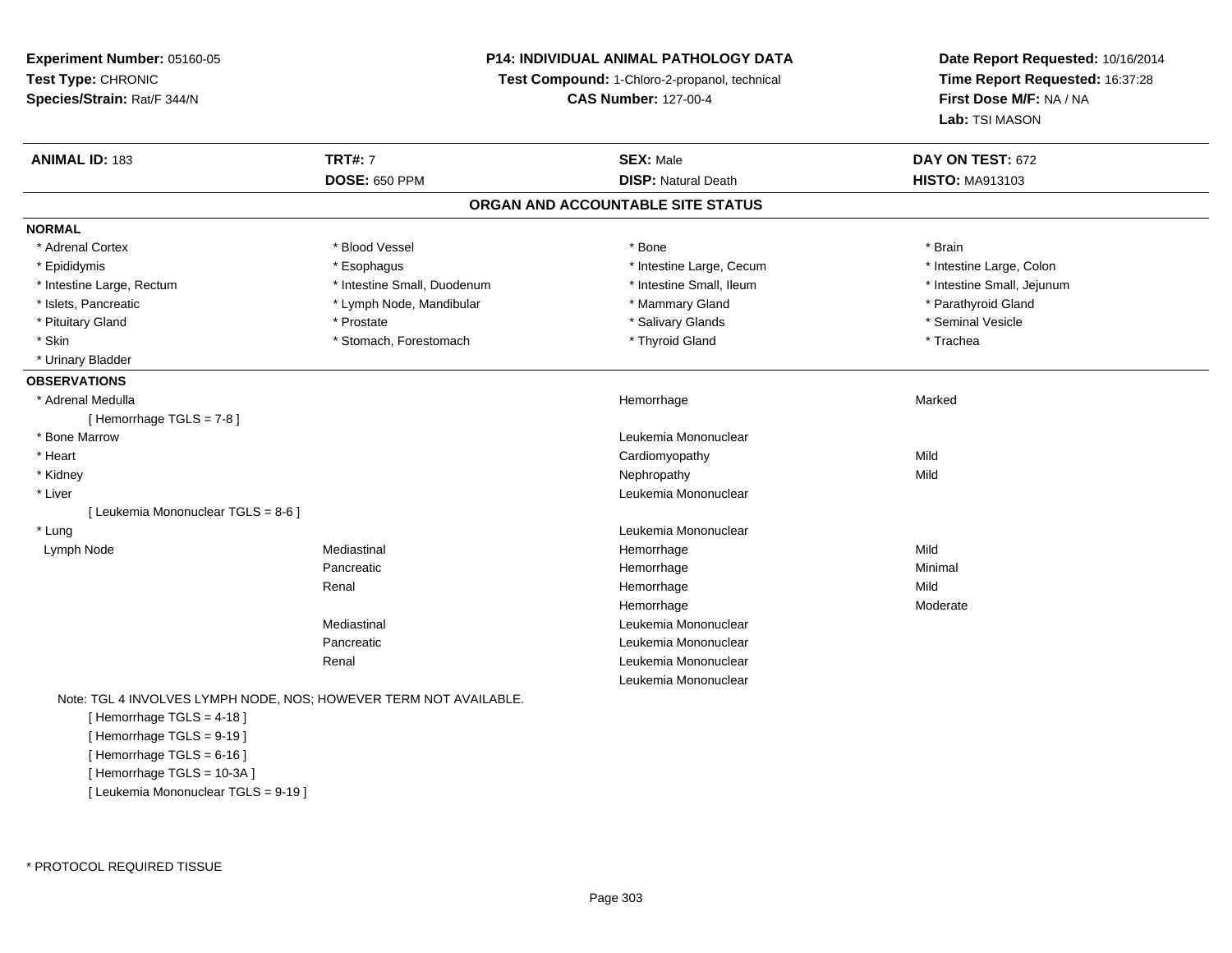**Experiment Number:** 05160-05**Test Type:** CHRONIC **Species/Strain:** Rat/F 344/N**P14: INDIVIDUAL ANIMAL PATHOLOGY DATATest Compound:** 1-Chloro-2-propanol, technical **CAS Number:** 127-00-4**Date Report Requested:** 10/16/2014**Time Report Requested:** 16:37:28**First Dose M/F:** NA / NA**Lab:** TSI MASON**ANIMAL ID:** 183**TRT#:** 7 **SEX:** Male **DAY ON TEST:** 672 **DOSE:** 650 PPM**DISP:** Natural Death **HISTO:** MA913103 **ORGAN AND ACCOUNTABLE SITE STATUS**[ Leukemia Mononuclear TGLS = 10-3A ][ Leukemia Mononuclear TGLS = 4-18 ][ Leukemia Mononuclear TGLS = 6-16 ] \* Lymph Node, Mesentericc **Example 2018 Hemorrhage** e Mild **Mesentery** y the controller of the state of the controller of the Marked State of the Marked State of the Marked State of  $[$  Necrosis TGLS = 3-17  $]$  \* Nose Respirat Epith Hyperplasia Minimal \* Pancreass the control of the control of the control of the control of the control of the control of the control of the control of the control of the control of the control of the control of the control of the control of the contro \* Preputial Glandd and the control of the control of the control of the control of the control of the control of the control of the control of the control of the control of the control of the control of the control of the control of the co \* Spleenn and the control of the control of the control of the control of the control of the control of the control of the control of the control of the control of the control of the control of the control of the control of the co Leukemia Mononuclear[ Fibrosis TGLS = 12-3B ][ Leukemia Mononuclear TGLS = 5-3,3B ] \* Stomach, Glandularr **Necrosis** s and the contract of the Mild [ Necrosis TGLS = 13-15,15A ] \* TestesBilateral, Interstit Cell **Adenoma**  $[$  Adenoma TGLS = 2-7,7A  $]$  \* Thymuss the control of the control of the control of the control of the control of the control of the control of the control of the control of the control of the control of the control of the control of the control of the contro PRIMARY CAUSE OF DEATH - UNCERTAIN CONTRIBUTORY CAUSE OF DEATHH Bone Marrow Leukemia Mononuclear;Liver Leukemia Mononuclear;Lung Leukemia Mononuclear;Lymph Node Pancreatic Leukemia<br>Mononuclear;Lymph Node Renal Leukemia Mononuclear;Ly Leukemia Mononuclear Animal Note: CARCASS YELLOW, TGL 1-NSTAnimal Note: THORACIC CAVITY 1-2CC CLEAR FLUID, TGL 11-NST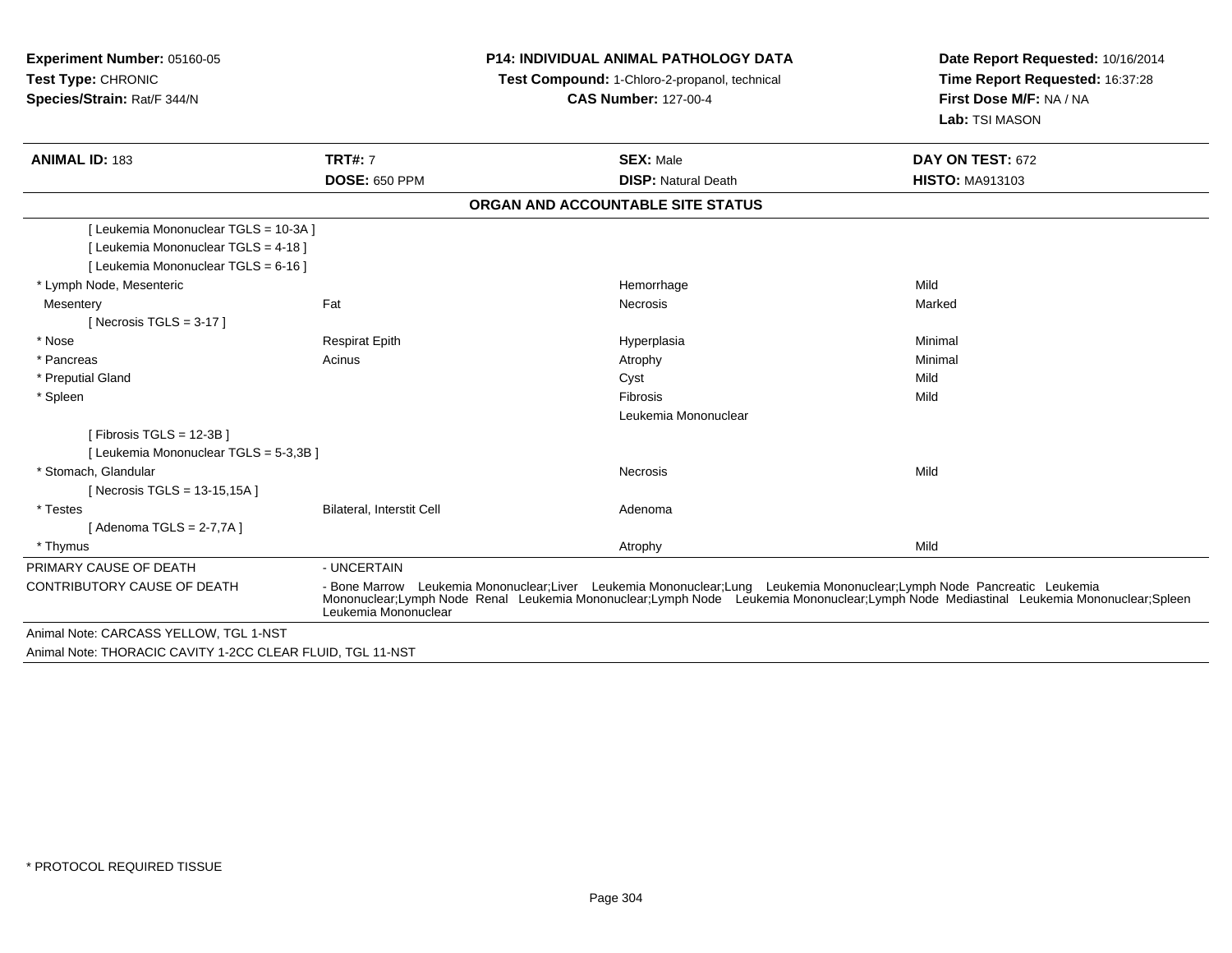| Experiment Number: 05160-05           |                             | <b>P14: INDIVIDUAL ANIMAL PATHOLOGY DATA</b>  | Date Report Requested: 10/16/2014 |  |
|---------------------------------------|-----------------------------|-----------------------------------------------|-----------------------------------|--|
| Test Type: CHRONIC                    |                             | Test Compound: 1-Chloro-2-propanol, technical | Time Report Requested: 16:37:28   |  |
| Species/Strain: Rat/F 344/N           | <b>CAS Number: 127-00-4</b> |                                               | First Dose M/F: NA / NA           |  |
|                                       |                             |                                               | Lab: TSI MASON                    |  |
| <b>ANIMAL ID: 184</b>                 | <b>TRT#: 7</b>              | <b>SEX: Male</b>                              | DAY ON TEST: 709                  |  |
|                                       | <b>DOSE: 650 PPM</b>        | <b>DISP: Natural Death</b>                    | <b>HISTO: MA913104</b>            |  |
|                                       |                             | ORGAN AND ACCOUNTABLE SITE STATUS             |                                   |  |
| <b>NORMAL</b>                         |                             |                                               |                                   |  |
| * Adrenal Medulla                     | * Blood Vessel              | * Bone                                        | * Epididymis                      |  |
| * Esophagus                           | * Intestine Large, Cecum    | * Intestine Large, Colon                      | * Intestine Large, Rectum         |  |
| * Intestine Small, Duodenum           | * Islets, Pancreatic        | * Pancreas                                    | * Parathyroid Gland               |  |
| * Preputial Gland                     | * Prostate                  | * Salivary Glands                             | * Seminal Vesicle                 |  |
| * Skin                                | * Stomach, Forestomach      | * Thyroid Gland                               | * Trachea                         |  |
| * Urinary Bladder                     |                             |                                               |                                   |  |
| <b>MISSING</b>                        |                             |                                               |                                   |  |
| * Mammary Gland                       |                             |                                               |                                   |  |
| <b>AUTO PRECLUDES DIAG.</b>           |                             |                                               |                                   |  |
| * Bone Marrow                         | * Intestine Small, Ileum    | * Intestine Small, Jejunum                    |                                   |  |
| <b>OBSERVATIONS</b>                   |                             |                                               |                                   |  |
| * Adrenal Cortex                      |                             | Leukemia Mononuclear                          |                                   |  |
| * Brain                               |                             | Hemorrhage                                    | Minimal                           |  |
| * Heart                               |                             | Cardiomyopathy                                | Moderate                          |  |
|                                       | Atrium                      | Thrombosis                                    | Marked                            |  |
| [Thrombosis TGLS = $12-13$ ]          |                             |                                               |                                   |  |
| * Kidney                              |                             | Nephropathy                                   | Mild                              |  |
| * Liver                               |                             | Leukemia Mononuclear                          |                                   |  |
| [ Leukemia Mononuclear TGLS = 9-6 ]   |                             |                                               |                                   |  |
| * Lung                                |                             | Leukemia Mononuclear                          |                                   |  |
| Lymph Node                            | Mediastinal                 | Hemorrhage                                    | Minimal                           |  |
|                                       | Pancreatic                  | Hemorrhage                                    | Minimal                           |  |
|                                       | Mediastinal                 | Leukemia Mononuclear                          |                                   |  |
|                                       | Pancreatic                  | Leukemia Mononuclear                          |                                   |  |
| [Hemorrhage TGLS = $6-16$ ]           |                             |                                               |                                   |  |
| [Hemorrhage TGLS = 10-3A]             |                             |                                               |                                   |  |
| [ Leukemia Mononuclear TGLS = 10-3A ] |                             |                                               |                                   |  |
| [ Leukemia Mononuclear TGLS = 6-16 ]  |                             |                                               |                                   |  |
| * Lymph Node, Mandibular              |                             | Hemorrhage                                    | Minimal                           |  |
|                                       |                             | Leukemia Mononuclear                          |                                   |  |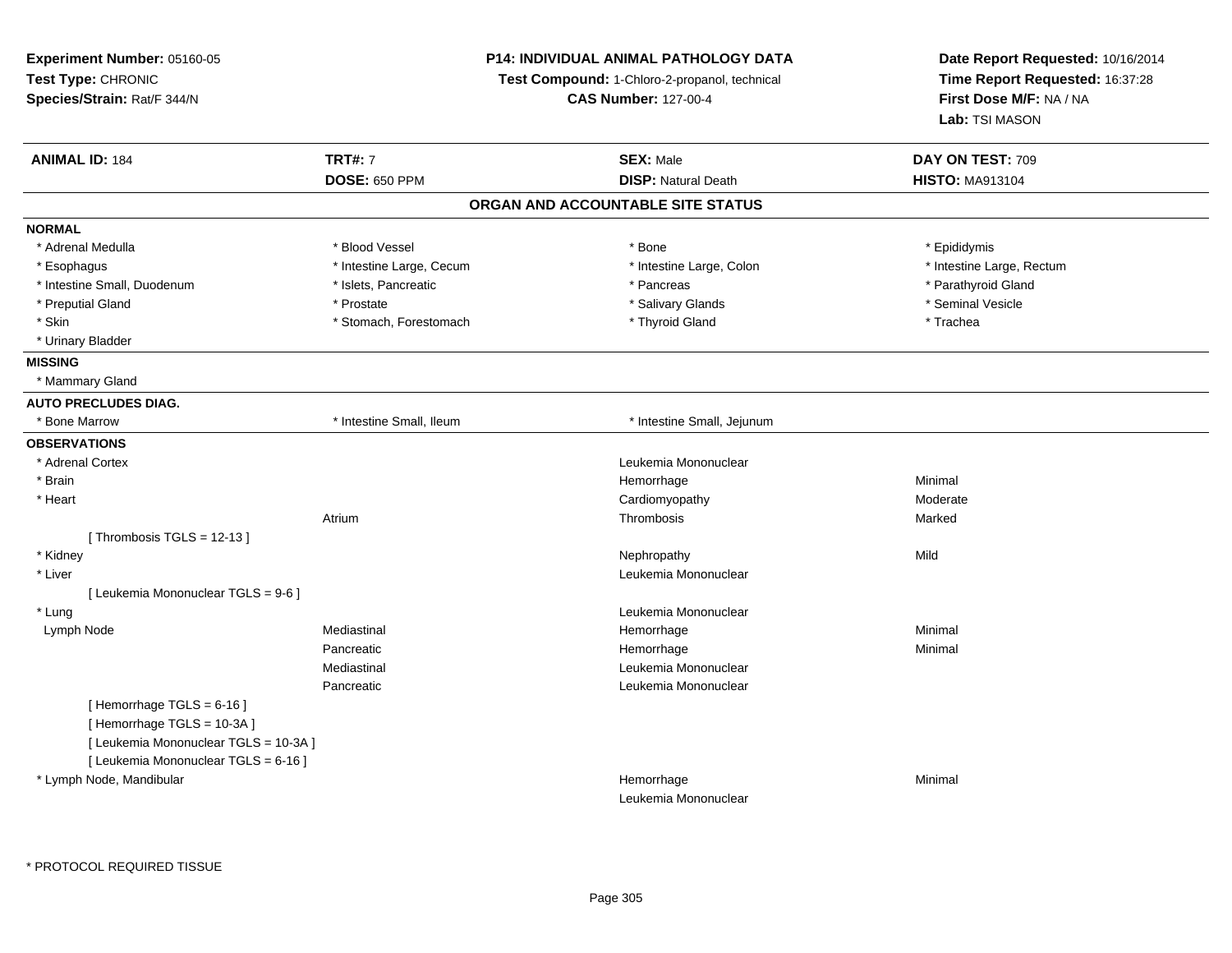**Experiment Number:** 05160-05**Test Type:** CHRONIC **Species/Strain:** Rat/F 344/N**P14: INDIVIDUAL ANIMAL PATHOLOGY DATATest Compound:** 1-Chloro-2-propanol, technical **CAS Number:** 127-00-4**Date Report Requested:** 10/16/2014**Time Report Requested:** 16:37:28**First Dose M/F:** NA / NA**Lab:** TSI MASON**ANIMAL ID:** 184**TRT#:** 7 **SEX:** Male **DAY ON TEST:** 709 **DOSE:** 650 PPM**DISP:** Natural Death **HISTO:** MA913104 **ORGAN AND ACCOUNTABLE SITE STATUS**[ Leukemia Mononuclear TGLS = 3-9 ] \* Lymph Node, Mesenteric Leukemia Mononuclear **Mesentery** y the controller of the state of the controller of the Marked State of the Marked State of the Marked State of  $[$  Necrosis TGLS = 5-17  $]$  \* Nose Respirat Epith Hyperplasia Minimal Respirat Epith Inflammation Chronic Active, Marked Note: FUNGAL HYPHAE IN NASAL CAVITY. \* Pituitary GlandPars Distalis **Leukemia Mononuclear Leukemia Mononuclear**  \* Skin Note: TGL 1-NCL \* Spleenn and the control of the control of the control of the control of the control of the control of the control of the control of the control of the control of the control of the control of the control of the control of the co Leukemia Mononuclear[ Fibrosis TGLS = 8-3B ][ Leukemia Mononuclear TGLS = 7-3,3B ] \* Stomach, Glandularr **Necrosis** s and the contract of the Mild  $[$  Necrosis TGLS = 14-15A  $]$  \* TestesBilateral, Interstit Cell **Adenoma** Adenoma [ Adenoma TGLS = 4-7,7A,7A.1 ] \* Thymuss and the control of the control of the control of the control of the control of the control of the control of the control of the control of the control of the control of the control of the control of the control of the co PRIMARY CAUSE OF DEATH - UNCERTAIN CONTRIBUTORY CAUSE OF DEATH - Adrenal Cortex Leukemia Mononuclear;Liver Leukemia Mononuclear;Lung Leukemia Mononuclear;Lymph Node Mediastinal Leukemia Mononuclear;Lymph Node Pancreatic Leukemia Mononuclear;Lymph Node;Mandibular Leukemia Mononuclear;Lymph Node;Mesenteric LeukemiaMononuclear;Pituitary Gland Pars Distalis Leukemia Mononuclear;Spleen Leukemia MononuclearAnimal Note: CARCASS YELLOW, TGL 2-NSTAnimal Note: THORACIC CAVITY .5ML YELLOW FLUID, TGL 11-NST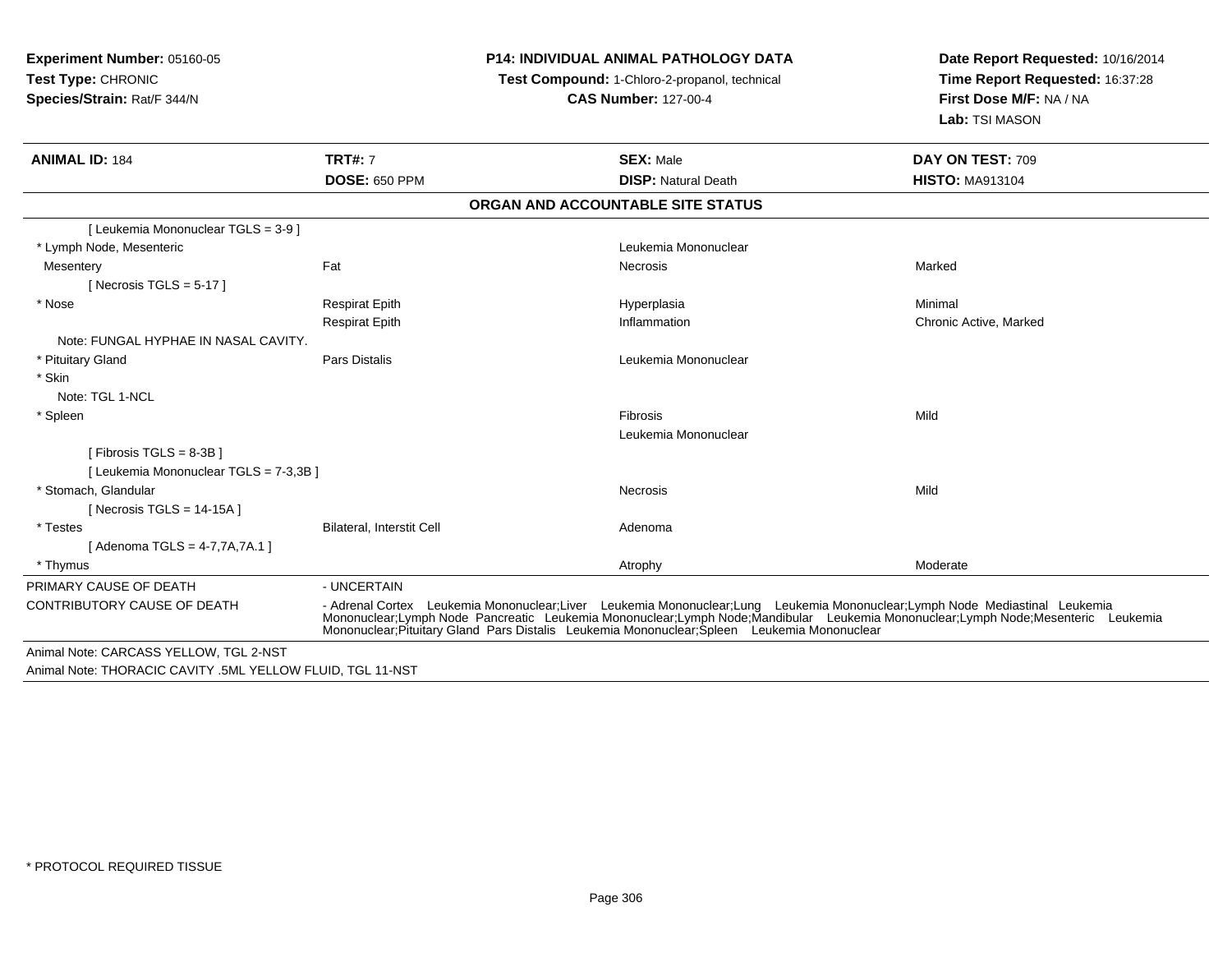### **P14: INDIVIDUAL ANIMAL PATHOLOGY DATA**

**Test Compound:** 1-Chloro-2-propanol, technical

**CAS Number:** 127-00-4

| <b>ANIMAL ID: 185</b>          | <b>TRT#: 7</b>              | <b>SEX: Male</b>                  | DAY ON TEST: 729           |
|--------------------------------|-----------------------------|-----------------------------------|----------------------------|
|                                | <b>DOSE: 650 PPM</b>        | <b>DISP: Terminal Sacrifice</b>   | <b>HISTO: MA913105</b>     |
|                                |                             | ORGAN AND ACCOUNTABLE SITE STATUS |                            |
| <b>NORMAL</b>                  |                             |                                   |                            |
| * Adrenal Cortex               | * Blood Vessel              | * Bone                            | * Bone Marrow              |
| * Brain                        | * Epididymis                | * Esophagus                       | * Intestine Large, Cecum   |
| * Intestine Large, Colon       | * Intestine Small, Duodenum | * Intestine Small, Ileum          | * Intestine Small, Jejunum |
| * Lung                         | * Pancreas                  | * Parathyroid Gland               | * Prostate                 |
| * Salivary Glands              | * Seminal Vesicle           | * Skin                            | * Spleen                   |
| * Stomach, Glandular           | * Thyroid Gland             | * Trachea                         | * Urinary Bladder          |
| <b>OBSERVATIONS</b>            |                             |                                   |                            |
| * Adrenal Medulla              | <b>Bilateral</b>            | Pheochromocytoma Benign           |                            |
| * Heart                        |                             | Cardiomyopathy                    | Minimal                    |
| * Intestine Large, Rectum      |                             | Parasite Metazoan                 | Mild                       |
| * Islets, Pancreatic           |                             | Adenoma                           |                            |
| * Kidney                       |                             | Cyst                              | Marked                     |
|                                |                             | Nephropathy                       | Marked                     |
| [Cyst TGLS = $7-4A$ ]          |                             |                                   |                            |
| [Nephropathy TGLS = $5-4,4A$ ] |                             |                                   |                            |
| * Liver                        |                             | Degeneration                      | Cystic, Mild               |
| Note: TGL 8-NCL; TGL 9-NCL     |                             |                                   |                            |
| Lymph Node                     | Renal                       | Hemorrhage                        | Mild                       |
|                                | Renal                       | Pigmentation                      | Mild                       |
| [Hemorrhage TGLS = 10-16]      |                             |                                   |                            |
| [ Pigmentation TGLS = 10-16 ]  |                             |                                   |                            |
| * Lymph Node, Mandibular       |                             | Ectasia                           | Mild                       |
|                                |                             | Hyperplasia                       | Plasma Cell, Mild          |
| [ Ectasia TGLS = $3-9$ ]       |                             |                                   |                            |
| [ Hyperplasia TGLS = 3-9 ]     |                             |                                   |                            |
| * Lymph Node, Mesenteric       |                             | Ectasia                           | Mild                       |
| [ Ectasia TGLS = $6-8$ ]       |                             |                                   |                            |
| * Mammary Gland                |                             | Fibroadenoma                      |                            |
|                                |                             | Hyperplasia                       | Moderate                   |
|                                |                             | Inflammation                      | Chronic Active, Minimal    |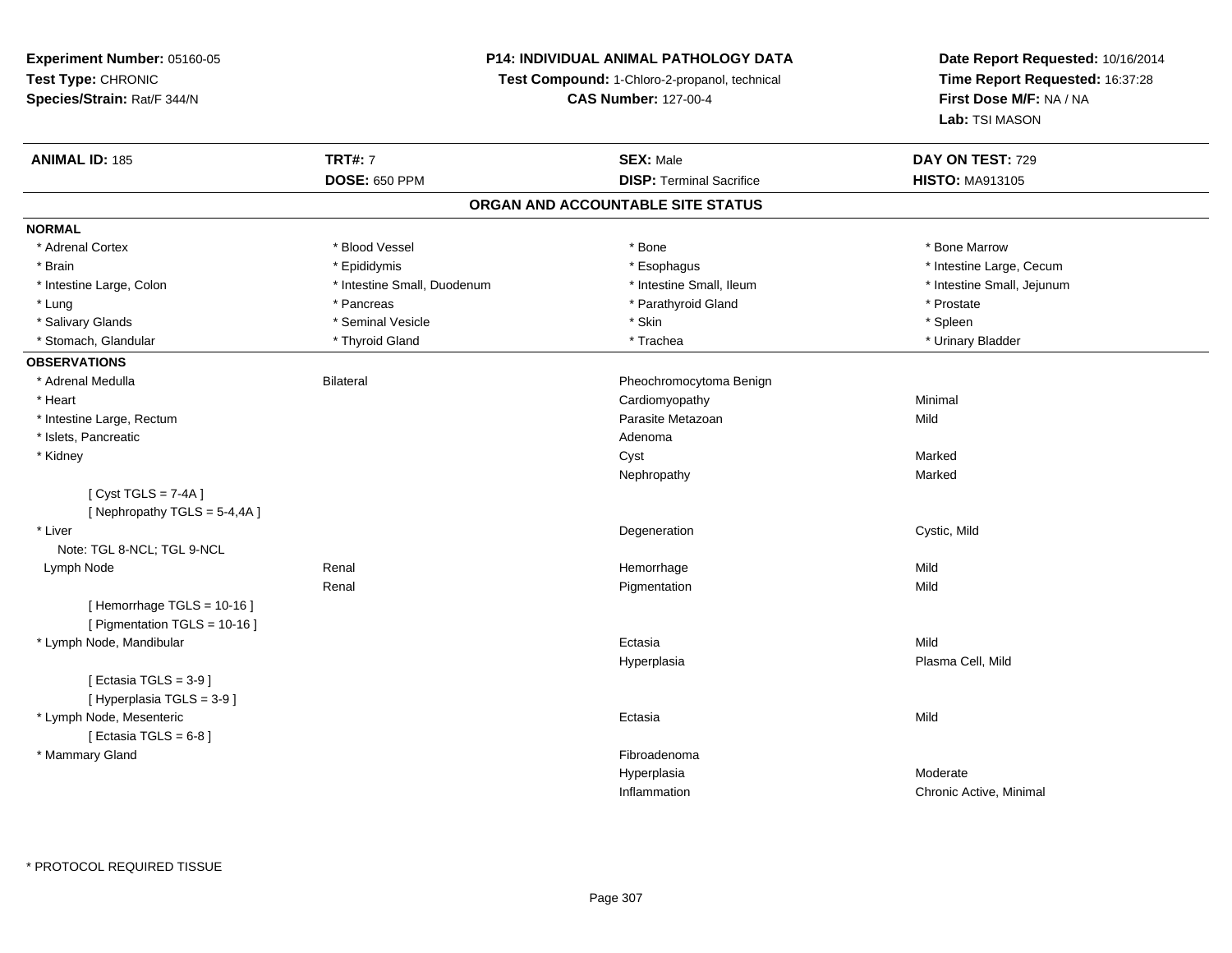| Experiment Number: 05160-05<br>Test Type: CHRONIC<br>Species/Strain: Rat/F 344/N |                           |                                   | <b>P14: INDIVIDUAL ANIMAL PATHOLOGY DATA</b><br>Test Compound: 1-Chloro-2-propanol, technical<br><b>CAS Number: 127-00-4</b> | Date Report Requested: 10/16/2014<br>Time Report Requested: 16:37:28<br>First Dose M/F: NA / NA<br>Lab: TSI MASON |
|----------------------------------------------------------------------------------|---------------------------|-----------------------------------|------------------------------------------------------------------------------------------------------------------------------|-------------------------------------------------------------------------------------------------------------------|
| <b>ANIMAL ID: 185</b>                                                            | <b>TRT#: 7</b>            |                                   | <b>SEX: Male</b>                                                                                                             | DAY ON TEST: 729                                                                                                  |
|                                                                                  | <b>DOSE: 650 PPM</b>      |                                   | <b>DISP: Terminal Sacrifice</b>                                                                                              | <b>HISTO: MA913105</b>                                                                                            |
|                                                                                  |                           | ORGAN AND ACCOUNTABLE SITE STATUS |                                                                                                                              |                                                                                                                   |
| [Fibroadenoma TGLS = 1-10A]                                                      |                           |                                   |                                                                                                                              |                                                                                                                   |
| * Nose                                                                           | <b>Respirat Epith</b>     |                                   | Inflammation                                                                                                                 | Chronic Active, Mild                                                                                              |
| Note: FUNGAL HYPHAE IN NASAL CAVITY.                                             |                           |                                   |                                                                                                                              |                                                                                                                   |
| * Pituitary Gland                                                                | Pars Distalis             |                                   | Adenoma                                                                                                                      |                                                                                                                   |
| [Adenoma TGLS = $11-8$ ]                                                         |                           |                                   |                                                                                                                              |                                                                                                                   |
| * Preputial Gland                                                                |                           |                                   | Carcinoma                                                                                                                    |                                                                                                                   |
|                                                                                  |                           |                                   | <b>Fibrosis</b>                                                                                                              | Mild                                                                                                              |
| [Carcinoma TGLS = $2-10B$ ]                                                      |                           |                                   |                                                                                                                              |                                                                                                                   |
| * Stomach. Forestomach                                                           |                           |                                   | Ulcer                                                                                                                        | Marked                                                                                                            |
| [Ulcer TGLS = $13-15A$ ]                                                         |                           |                                   |                                                                                                                              |                                                                                                                   |
| * Testes                                                                         | Bilateral, Interstit Cell |                                   | Adenoma                                                                                                                      |                                                                                                                   |
| [Adenoma TGLS = $4-7$ ]                                                          |                           |                                   |                                                                                                                              |                                                                                                                   |
| * Thymus                                                                         |                           |                                   | Atrophy                                                                                                                      | Moderate                                                                                                          |
| PRIMARY CAUSE OF DEATH                                                           |                           |                                   |                                                                                                                              |                                                                                                                   |
| Animal Note: CARCASS THIN, TGL 12-NST                                            |                           |                                   |                                                                                                                              |                                                                                                                   |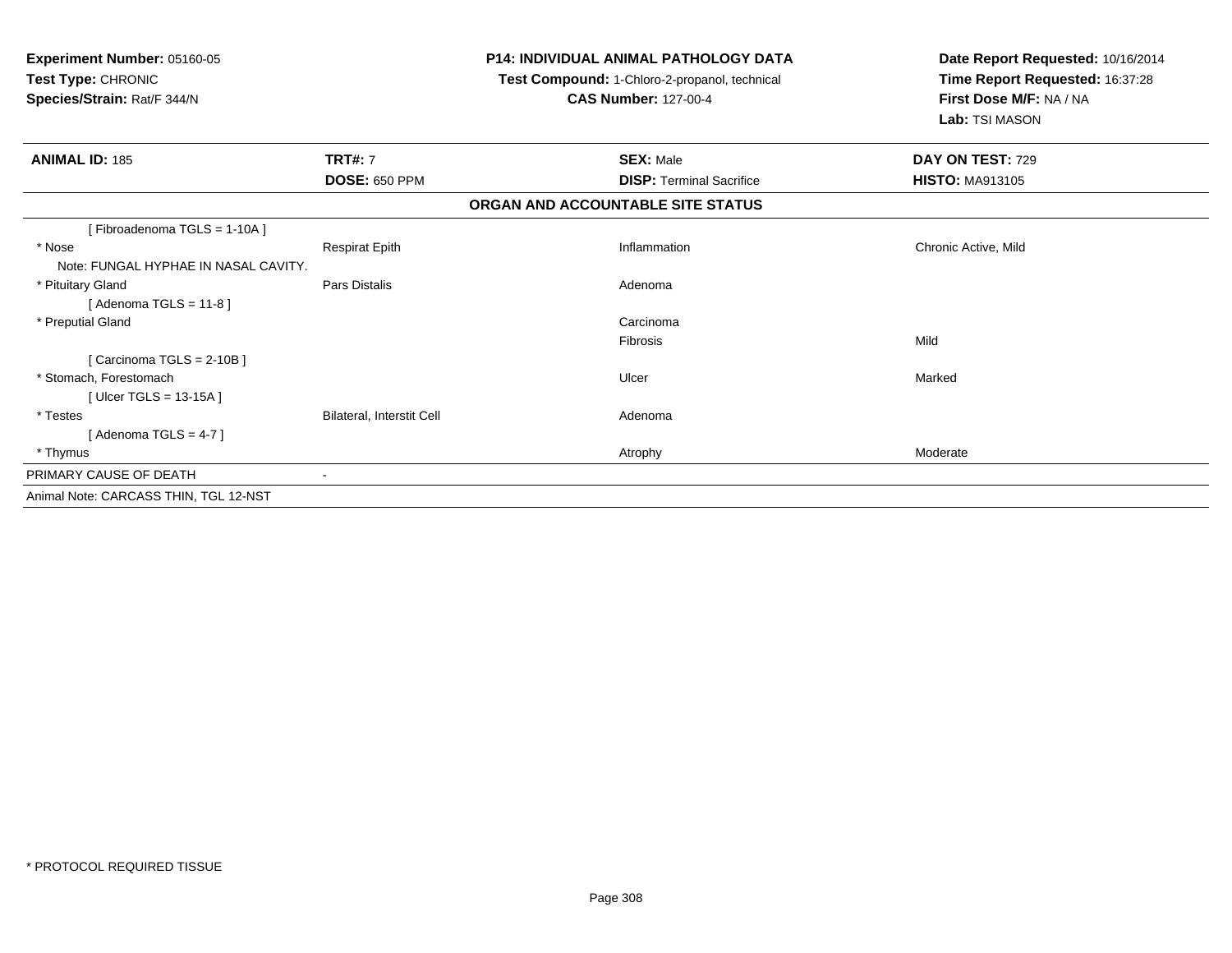### **P14: INDIVIDUAL ANIMAL PATHOLOGY DATA**

**Test Compound:** 1-Chloro-2-propanol, technical

**CAS Number:** 127-00-4

| <b>ANIMAL ID: 186</b>                         | <b>TRT#: 7</b>           | <b>SEX: Male</b>                  | DAY ON TEST: 676          |  |
|-----------------------------------------------|--------------------------|-----------------------------------|---------------------------|--|
|                                               | <b>DOSE: 650 PPM</b>     | <b>DISP: Moribund Sacrifice</b>   | <b>HISTO: MA913106</b>    |  |
|                                               |                          | ORGAN AND ACCOUNTABLE SITE STATUS |                           |  |
| <b>NORMAL</b>                                 |                          |                                   |                           |  |
| * Adrenal Cortex                              | * Adrenal Medulla        | * Blood Vessel                    | * Bone                    |  |
| * Bone Marrow                                 | * Brain                  | * Epididymis                      | * Esophagus               |  |
| * Heart                                       | * Intestine Large, Cecum | * Intestine Large, Colon          | * Intestine Large, Rectum |  |
| * Intestine Small, Duodenum                   | * Intestine Small, Ileum | * Intestine Small, Jejunum        | * Islets, Pancreatic      |  |
| * Liver                                       | * Lung                   | * Lymph Node, Mesenteric          | * Pancreas                |  |
| * Parathyroid Gland                           | * Preputial Gland        | * Prostate                        | * Salivary Glands         |  |
| * Seminal Vesicle                             | * Skin                   | * Spleen                          | * Stomach, Glandular      |  |
| * Trachea                                     | * Urinary Bladder        |                                   |                           |  |
| <b>OBSERVATIONS</b>                           |                          |                                   |                           |  |
| * Kidney                                      |                          | Nephropathy                       | Marked                    |  |
| [Nephropathy TGLS = 4-4]                      |                          |                                   |                           |  |
| * Liver                                       |                          |                                   |                           |  |
| Note: TGL 6-NCL                               |                          |                                   |                           |  |
| Lymph Node                                    | Renal                    | Hemorrhage                        | Minimal                   |  |
|                                               | Renal                    | Pigmentation                      | Mild                      |  |
| [Hemorrhage TGLS = 7-17]                      |                          |                                   |                           |  |
| [ Pigmentation TGLS = 7-17 ]                  |                          |                                   |                           |  |
| * Lymph Node, Mandibular                      |                          | Ectasia                           | Mild                      |  |
|                                               |                          | Hyperplasia                       | Lymphoid, Moderate        |  |
| [ Ectasia TGLS = $2-9$ ]                      |                          |                                   |                           |  |
| [ Hyperplasia TGLS = 2-9 ]                    |                          |                                   |                           |  |
| * Mammary Gland                               |                          | <b>Dilatation</b>                 | Mild                      |  |
| Mesentery                                     | Fat                      | Necrosis                          | Moderate                  |  |
| [ Necrosis TGLS = $8-16$ ]                    |                          |                                   |                           |  |
| * Nose                                        | <b>Respirat Epith</b>    | Inflammation                      | Chronic Active, Marked    |  |
| Note: ABUNDANT FUNGAL HYPHAE IN NASAL CAVITY. |                          |                                   |                           |  |
| * Pituitary Gland                             | <b>Pars Distalis</b>     | Adenoma                           |                           |  |
| [Adenoma TGLS = $9-8$ ]                       |                          |                                   |                           |  |
| * Preputial GI                                |                          |                                   |                           |  |
| Note: TGL 10-NCL                              |                          |                                   |                           |  |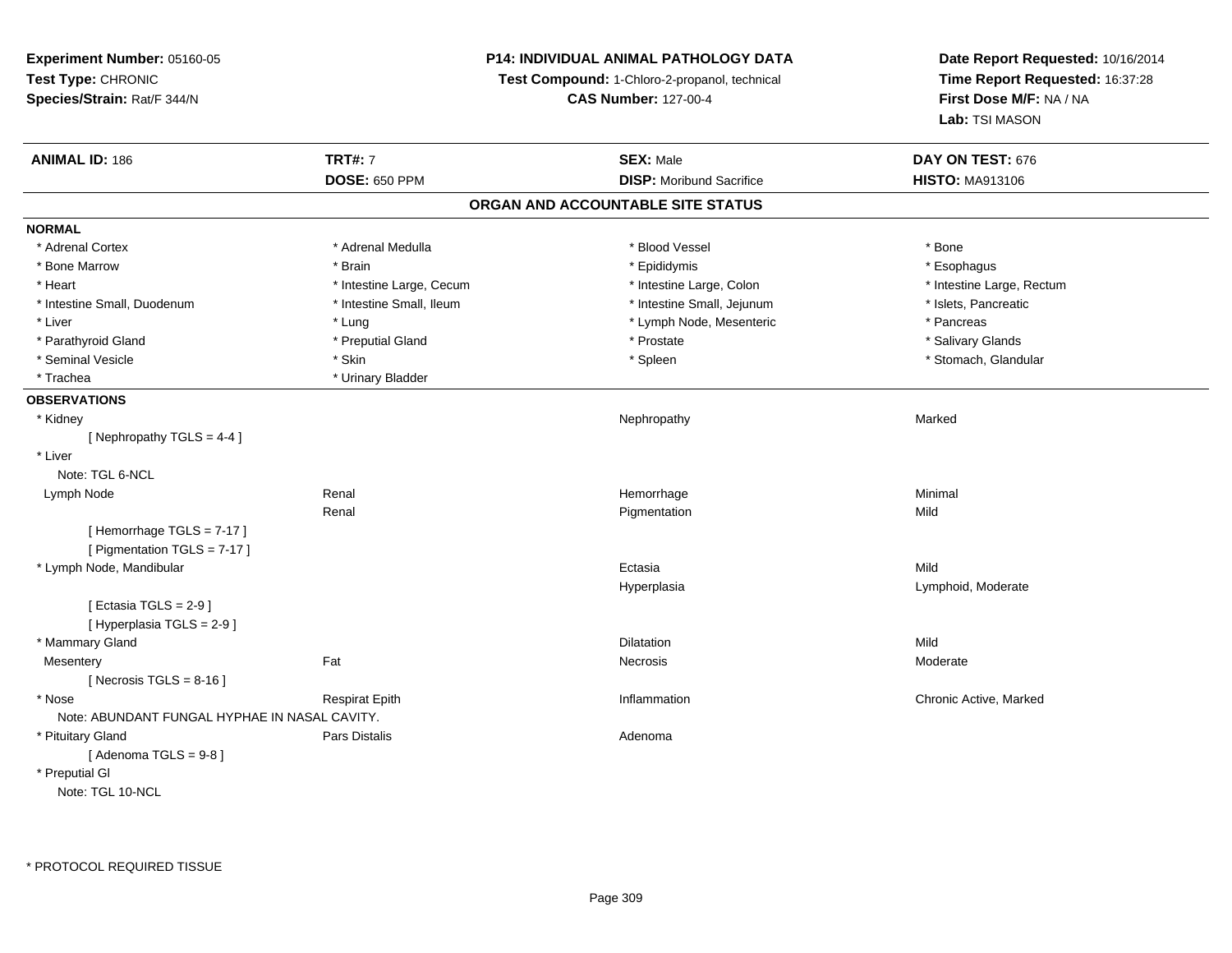| <b>Experiment Number: 05160-05</b><br><b>Test Type: CHRONIC</b><br>Species/Strain: Rat/F 344/N |                                         | <b>P14: INDIVIDUAL ANIMAL PATHOLOGY DATA</b><br>Test Compound: 1-Chloro-2-propanol, technical<br><b>CAS Number: 127-00-4</b> | Date Report Requested: 10/16/2014<br>Time Report Requested: 16:37:28<br>First Dose M/F: NA / NA<br>Lab: TSI MASON |  |
|------------------------------------------------------------------------------------------------|-----------------------------------------|------------------------------------------------------------------------------------------------------------------------------|-------------------------------------------------------------------------------------------------------------------|--|
| <b>ANIMAL ID: 186</b>                                                                          | <b>TRT#: 7</b>                          | <b>SEX: Male</b>                                                                                                             | <b>DAY ON TEST: 676</b>                                                                                           |  |
|                                                                                                | <b>DOSE: 650 PPM</b>                    | <b>DISP:</b> Moribund Sacrifice                                                                                              | <b>HISTO: MA913106</b>                                                                                            |  |
|                                                                                                |                                         | ORGAN AND ACCOUNTABLE SITE STATUS                                                                                            |                                                                                                                   |  |
| * Stomach, Forestomach<br>Note: ULCER ADJACENT TO GLANDULAR AREA.<br>[Ulcer TGLS = $5-15$ ]    |                                         | Ulcer                                                                                                                        | Marked                                                                                                            |  |
| * Testes                                                                                       |                                         | Atrophy                                                                                                                      | Moderate                                                                                                          |  |
|                                                                                                | Artery                                  | Inflammation                                                                                                                 | Chronic Active, Mild                                                                                              |  |
| [Atrophy TGLS = 3-7]                                                                           |                                         |                                                                                                                              |                                                                                                                   |  |
| * Thymus                                                                                       |                                         | Atrophy                                                                                                                      | Moderate                                                                                                          |  |
| * Thyroid Gland                                                                                | C Cell                                  | Adenoma                                                                                                                      |                                                                                                                   |  |
| PRIMARY CAUSE OF DEATH                                                                         | - Pituitary Gland Pars Distalis Adenoma |                                                                                                                              |                                                                                                                   |  |
| Animal Note: CARCASS THIN, TGL 1-NST                                                           |                                         |                                                                                                                              |                                                                                                                   |  |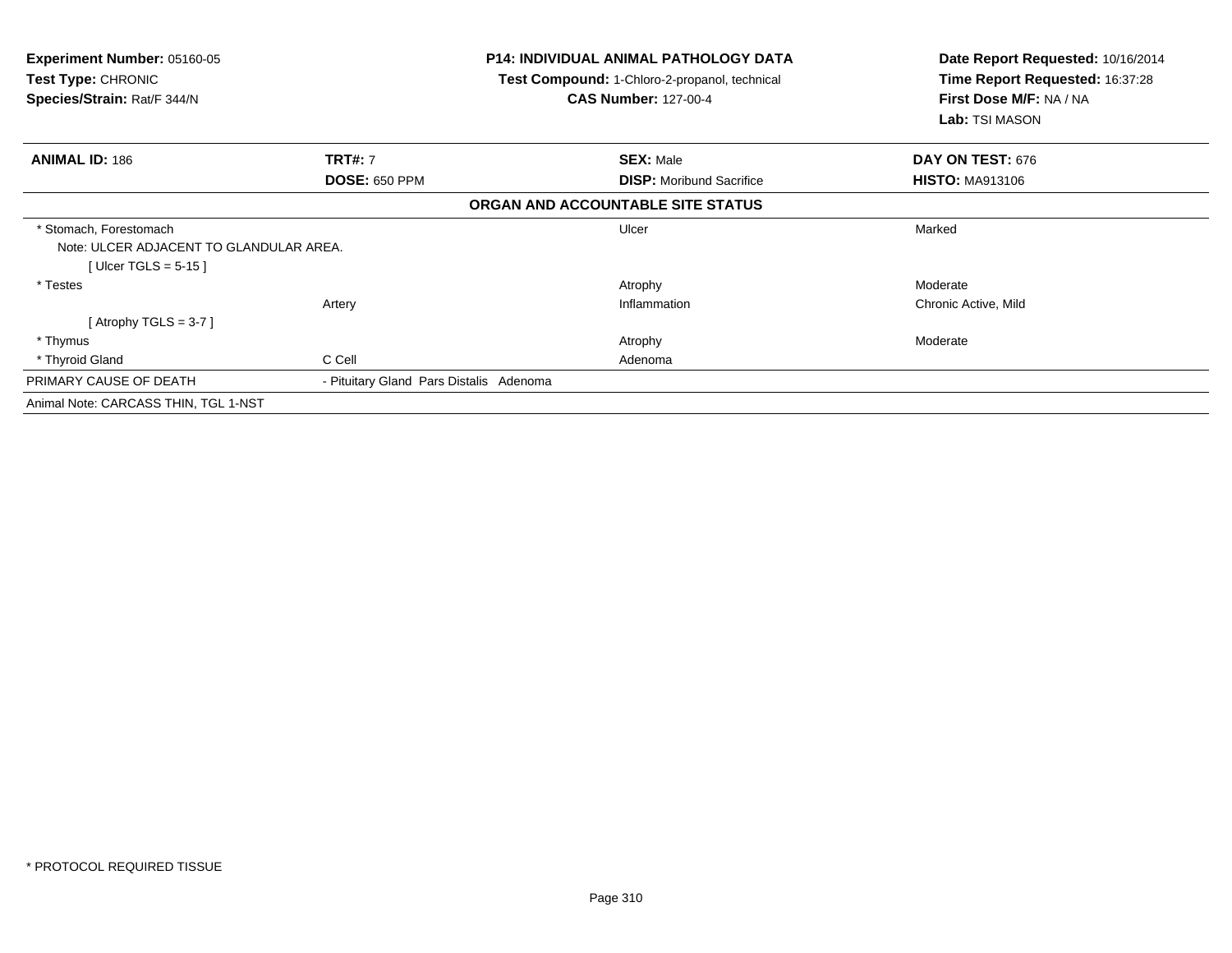### **P14: INDIVIDUAL ANIMAL PATHOLOGY DATA**

**Test Compound:** 1-Chloro-2-propanol, technical

**CAS Number:** 127-00-4

| <b>ANIMAL ID: 187</b>              | <b>TRT#: 7</b>             | <b>SEX: Male</b>                  | DAY ON TEST: 605            |
|------------------------------------|----------------------------|-----------------------------------|-----------------------------|
|                                    | <b>DOSE: 650 PPM</b>       | <b>DISP: Natural Death</b>        | <b>HISTO: MA913107</b>      |
|                                    |                            | ORGAN AND ACCOUNTABLE SITE STATUS |                             |
| <b>NORMAL</b>                      |                            |                                   |                             |
| * Adrenal Cortex                   | * Adrenal Medulla          | * Blood Vessel                    | * Bone                      |
| * Bone Marrow                      | * Brain                    | * Epididymis                      | * Esophagus                 |
| * Intestine Large, Cecum           | * Intestine Large, Colon   | * Intestine Large, Rectum         | * Intestine Small, Duodenum |
| * Intestine Small, Ileum           | * Intestine Small, Jejunum | * Islets, Pancreatic              | * Mammary Gland             |
| * Parathyroid Gland                | * Pituitary Gland          | * Preputial Gland                 | * Prostate                  |
| * Seminal Vesicle                  | * Skin                     | * Spleen                          | * Thyroid Gland             |
| * Trachea                          | * Urinary Bladder          |                                   |                             |
| <b>OBSERVATIONS</b>                |                            |                                   |                             |
| Eye                                |                            | Atrophy                           | Marked                      |
| [Atrophy TGLS = $4-16$ ]           |                            |                                   |                             |
| Harderian Gland                    |                            | Histiocytic Sarcoma               |                             |
| [Histiocytic Sarcoma TGLS = 8-17]  |                            |                                   |                             |
| * Heart                            |                            | Cardiomyopathy                    | Minimal                     |
| * Kidney                           |                            | Nephropathy                       | Mild                        |
| * Liver                            |                            | Histiocytic Sarcoma               |                             |
| [ Histiocytic Sarcoma TGLS = 7-6 ] |                            |                                   |                             |
| * Lung                             |                            | Inflammation                      | Acute, Marked               |
| * Lymph Node, Mandibular           |                            | Histiocytic Sarcoma               |                             |
| * Lymph Node, Mesenteric           |                            | Hemorrhage                        | Moderate                    |
| * Nose                             |                            | Histiocytic Sarcoma               |                             |
|                                    | <b>Respirat Epith</b>      | Inflammation                      | Chronic Active, Moderate    |
| * Pancreas                         | Acinus                     | Hyperplasia                       | Marked                      |
| * Salivary Glands                  |                            | Histiocytic Sarcoma               |                             |
| [Histiocytic Sarcoma TGLS = 5-9]   |                            |                                   |                             |
| <b>Skeletal Muscle</b>             |                            | Histiocytic Sarcoma               |                             |
| * Stomach, Forestomach             |                            | Hemorrhage                        | Mild                        |
| [Hemorrhage TGLS = 6-15A]          |                            |                                   |                             |
| * Stomach, Glandular               |                            | Necrosis                          | Mild                        |
| [Necrosis TGLS = $9-15B$ ]         |                            |                                   |                             |
| * Testes                           | Bilateral, Interstit Cell  | Adenoma                           |                             |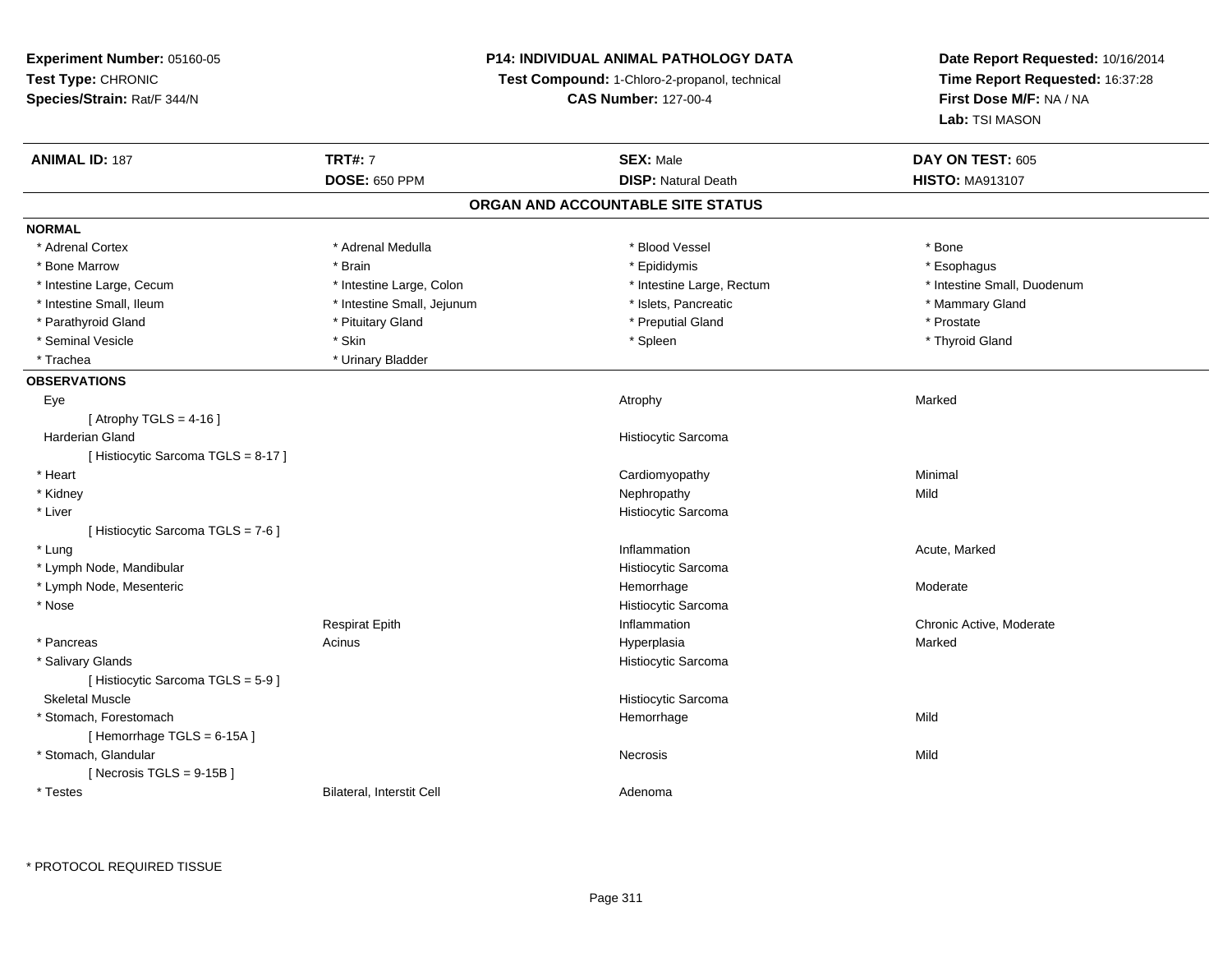| <b>Experiment Number: 05160-05</b><br><b>Test Type: CHRONIC</b><br>Species/Strain: Rat/F 344/N |                                                                                               | <b>P14: INDIVIDUAL ANIMAL PATHOLOGY DATA</b><br><b>Test Compound: 1-Chloro-2-propanol, technical</b><br><b>CAS Number: 127-00-4</b> | Date Report Requested: 10/16/2014<br>Time Report Requested: 16:37:28<br>First Dose M/F: NA / NA<br><b>Lab:</b> TSI MASON |                               |
|------------------------------------------------------------------------------------------------|-----------------------------------------------------------------------------------------------|-------------------------------------------------------------------------------------------------------------------------------------|--------------------------------------------------------------------------------------------------------------------------|-------------------------------|
| <b>ANIMAL ID: 187</b>                                                                          | <b>TRT#: 7</b>                                                                                | <b>SEX: Male</b>                                                                                                                    | <b>DAY ON TEST: 605</b>                                                                                                  |                               |
|                                                                                                | <b>DOSE: 650 PPM</b>                                                                          | <b>DISP:</b> Natural Death                                                                                                          | <b>HISTO: MA913107</b>                                                                                                   |                               |
|                                                                                                |                                                                                               | ORGAN AND ACCOUNTABLE SITE STATUS                                                                                                   |                                                                                                                          |                               |
| [ Adenoma TGLS = 2,3-7 ]                                                                       |                                                                                               |                                                                                                                                     |                                                                                                                          |                               |
| * Thymus                                                                                       |                                                                                               | Atrophy                                                                                                                             | Moderate                                                                                                                 |                               |
| PRIMARY CAUSE OF DEATH                                                                         | - UNCERTAIN                                                                                   |                                                                                                                                     |                                                                                                                          |                               |
| CONTRIBUTORY CAUSE OF DEATH                                                                    | Histiocytic Sarcoma;Liver<br>- Harderian Gland<br>Glands Histiocytic Sarcoma; Skeletal Muscle | Histiocytic Sarcoma;Lymph Node;Mandibular Histiocytic Sarcoma;Nose<br>Histiocytic Sarcoma                                           |                                                                                                                          | Histiocytic Sarcoma; Salivary |
| Animal Note: CARCASS THIN, TGL 1-NST                                                           |                                                                                               |                                                                                                                                     |                                                                                                                          |                               |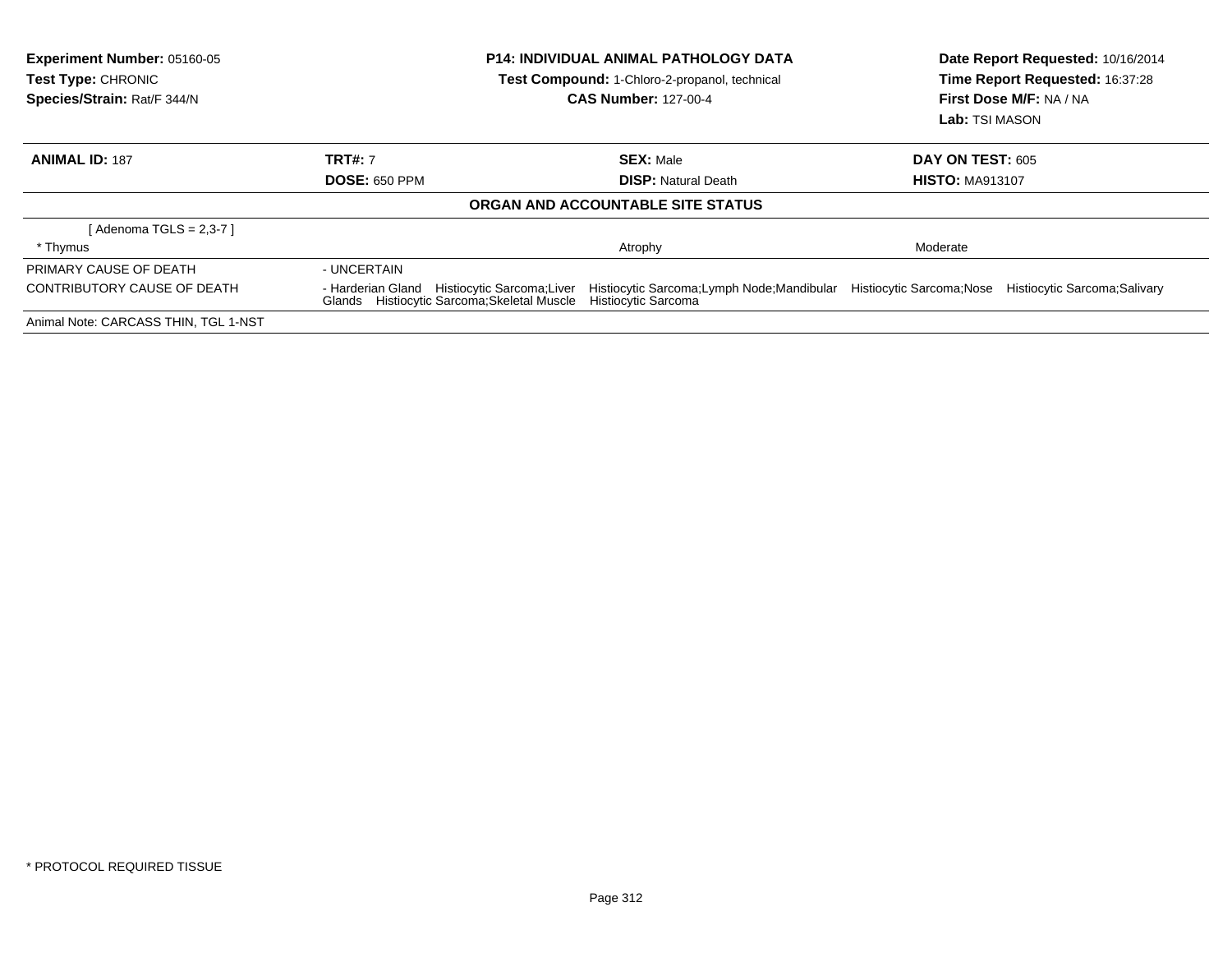**Experiment Number:** 05160-05**Test Type:** CHRONIC **Species/Strain:** Rat/F 344/N**P14: INDIVIDUAL ANIMAL PATHOLOGY DATATest Compound:** 1-Chloro-2-propanol, technical **CAS Number:** 127-00-4**Date Report Requested:** 10/16/2014**Time Report Requested:** 16:37:28**First Dose M/F:** NA / NA**Lab:** TSI MASON**ANIMAL ID:** 188**TRT#:** 7 **SEX:** Male **DAY ON TEST:** 569 **DOSE:** 650 PPM**DISP:** Natural Death **HISTO:** MA913108 **ORGAN AND ACCOUNTABLE SITE STATUSNORMAL**\* Blood Vessel \* Blood Vessel \* \* Annual \* Bone \* \* Bone \* \* Bone \* \* Bone Marrow \* \* Bone Marrow \* \* Brain \* Brain \* Brain \* \* Intestine Large, Colon \* Epididymis \* Intestine Large, Cecum \* Esophagus \* Intestine Large, Cecum \* Intestine Large, Cecum \* Intestine Small, Duodenum \* The state of the state of the state of the state of the state of the state of the state of the state of the state of the state of the state of the state of the state of the state of the state \* Preputial Gland \* \* Annual vesicle \* \* Prostate \* \* Salivary Glands \* \* Salivary Glands \* \* Seminal Vesicle \* \* Skin \* Stomach, Forestomach \* Thyroid Gland \* Thomas \* The the stormach \* Trachea \* Urinary Bladder**AUTO PRECLUDES DIAG.** \* Intestine Large, Rectum \* Intestine Small, Ileum \* Intestine Small, Jejunum**OBSERVATIONS** \* Adrenal Cortex Leukemia Mononuclear \* Adrenal Medullaa and the control of the control of the control of the Hyperplasia and the control of the Mild of the control o \* Heart Cardiomyopathy Minimal \* Kidneyy the controller that the controller temperature of  $\lambda$  . Nephropathy the controller temperature  $\lambda$  Moderate \* Liver Hepatocellular CarcinomaLeukemia Mononuclear[ Hepatocellular Carcinoma TGLS = 9-6A; 10-6 ][ Leukemia Mononuclear TGLS = 8-6 ] \* Lungg and the state of the state of the state of the state of the Hepatocellular Carcinoma and the Metastatic (Liver) Leukemia Mononuclear Lymph Nodee the mediastinal the settlement of the Mild of the Mild of the Mild of the Mild of the Mild of the Mild of the Mild of the Mild of the Mild of the Mild of the Mild of the Mild of the Mild of the Mild of the Mild of the Mi [ Hemorrhage TGLS = 11-3A ] \* Lymph Node, Mandibular Leukemia Mononuclear [ Leukemia Mononuclear TGLS = 2-9 ] \* Lymph Node, Mesenteric Leukemia Mononuclear [ Leukemia Mononuclear TGLS = 7-8 ] \* Mammary Glandd and the control of the control of the control of the Hyperplasia and the control of the control of the control of the control of the control of the control of the control of the control of the control of the control of t \* Nosee inflammation Chronic Active, Moderate Respirat Epith Inflammation Chronic Active, Moderate Chronic Active, Moderate Note: FUNGAL HYPHAE IN NASAL CAVITY. \* Pituitary Glandd and the set of Pars Distalis and the Second Adenomal Adenomal Second Second Pars Distallis \* Spleenn and the control of the control of the control of the control of the control of the control of the control of the control of the control of the control of the control of the control of the control of the control of the co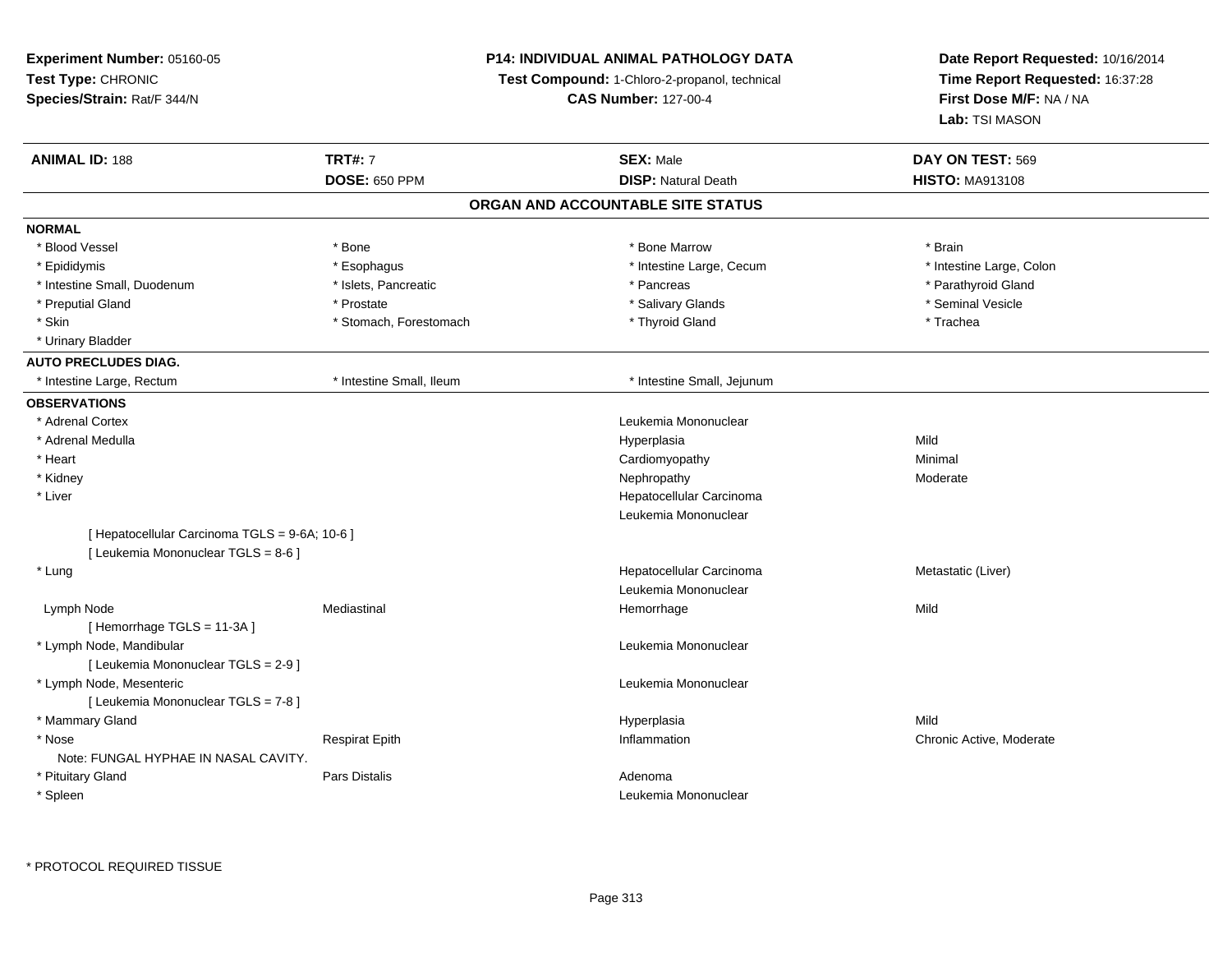|                                        |                                                | Lab: TSI MASON                                                                                                                                                                                                     |
|----------------------------------------|------------------------------------------------|--------------------------------------------------------------------------------------------------------------------------------------------------------------------------------------------------------------------|
| <b>TRT#: 7</b><br><b>DOSE: 650 PPM</b> | <b>SEX: Male</b><br><b>DISP: Natural Death</b> | DAY ON TEST: 569<br><b>HISTO: MA913108</b>                                                                                                                                                                         |
|                                        | ORGAN AND ACCOUNTABLE SITE STATUS              |                                                                                                                                                                                                                    |
| Bilateral, Interstit Cell              | <b>Necrosis</b><br>Adenoma                     | Moderate                                                                                                                                                                                                           |
|                                        | Atrophy                                        | Moderate                                                                                                                                                                                                           |
| - UNCERTAIN                            |                                                |                                                                                                                                                                                                                    |
|                                        |                                                | - Adrenal Cortex Leukemia Mononuclear;Liver Leukemia Mononuclear;Lung Leukemia Mononuclear;Lymph Node;Mandibular Leukemia<br>Mononuclear; Lymph Node; Mesenteric Leukemia Mononuclear; Spleen Leukemia Mononuclear |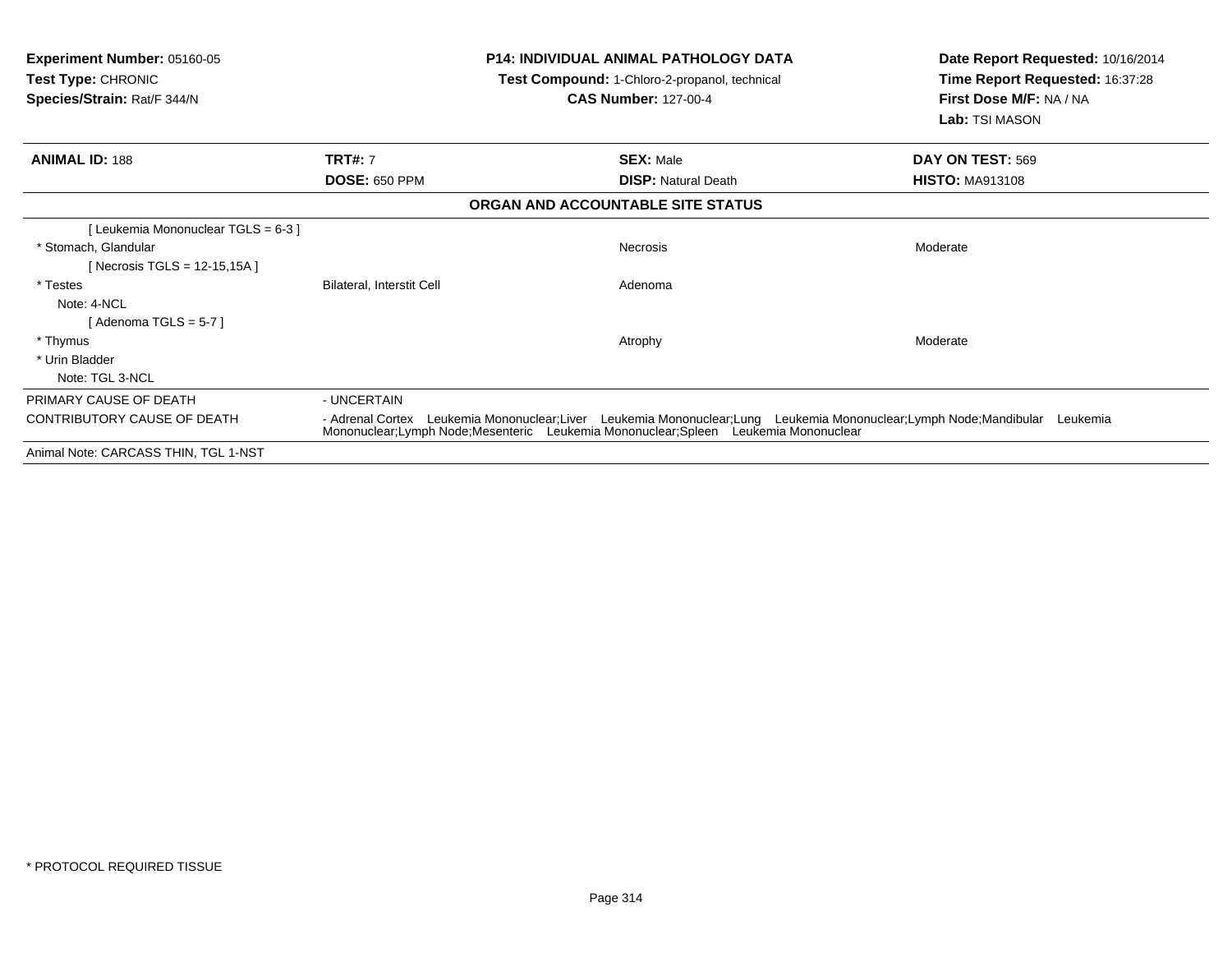**Experiment Number:** 05160-05**Test Type:** CHRONIC **Species/Strain:** Rat/F 344/N**P14: INDIVIDUAL ANIMAL PATHOLOGY DATATest Compound:** 1-Chloro-2-propanol, technical **CAS Number:** 127-00-4**Date Report Requested:** 10/16/2014**Time Report Requested:** 16:37:28**First Dose M/F:** NA / NA**Lab:** TSI MASON**ANIMAL ID:** 189**TRT#:** 7 **SEX:** Male **DAY ON TEST:** 630 **DOSE:** 650 PPM**DISP:** Moribund Sacrifice **HISTO:** MA913109 **ORGAN AND ACCOUNTABLE SITE STATUSNORMAL**\* Adrenal Cortex \* Adrenal Cortex \* \* Attachers \* Blood Vessel \* \* Bone \* \* \* Bone \* \* Bone \* \* Bone \* Bone Marrow \* Bone Marrow \* Brain \* Explorer \* Epididymis \* \* Epididymis \* \* Esophagus \* Esophagus \* \* Esophagus \* Intestine Large, Cecum \* \* Intestine Large, Cecum \* Intestine Large, Colon \* Intestine Large, Rectum \* Islets, Pancreatic \* Pituitary Gland \* Pituitary Gland \* Seminal Vesicle \* Trachea \* Trachea \* Trachea \* Trachea \* Urinary Bladder **MISSING**\* Mammary Gland \* Parathyroid Gland \* Thymus **OBSERVATIONS** \* Adrenal Medulla Pheochromocytoma Benign \* Heart Cardiomyopathyy Mild \* Intestine Small, DuodenumLeukemia Mononuclear<br>Leukemia Mononuclear \* Intestine Small, Ileum Leukemia Mononuclear \* Intestine Small, Jejunum Leukemia Mononuclear \* Kidney Leukemia Mononuclear Nephropathyy Mild \* Liver Leukemia Mononuclear Note: NODULE WAS MORPHOLOGICALLY SIMILAR TO REST OF LIVER. TGL 13-NCL[ Leukemia Mononuclear TGLS = 9-6 ] \* Lungg and the state of the state of the state of the state of the Hemorrhage and the state of the Minimal State of Leukemia Mononuclear[ Hemorrhage TGLS = 10-2A ] Lymph Node Mediastinal Leukemia Mononuclear Pancreatic Leukemia Mononuclear Renal Leukemia Mononuclear[ Leukemia Mononuclear TGLS = 8-16 ][ Leukemia Mononuclear TGLS = 7-9 ][ Leukemia Mononuclear TGLS = 12-3 ] \* Lymph Node, Mandibular Leukemia Mononuclear [ Leukemia Mononuclear TGLS = 1-9 ] \* Lymph Node, Mesenteric Leukemia Mononuclear [ Leukemia Mononuclear TGLS = 4-8 ]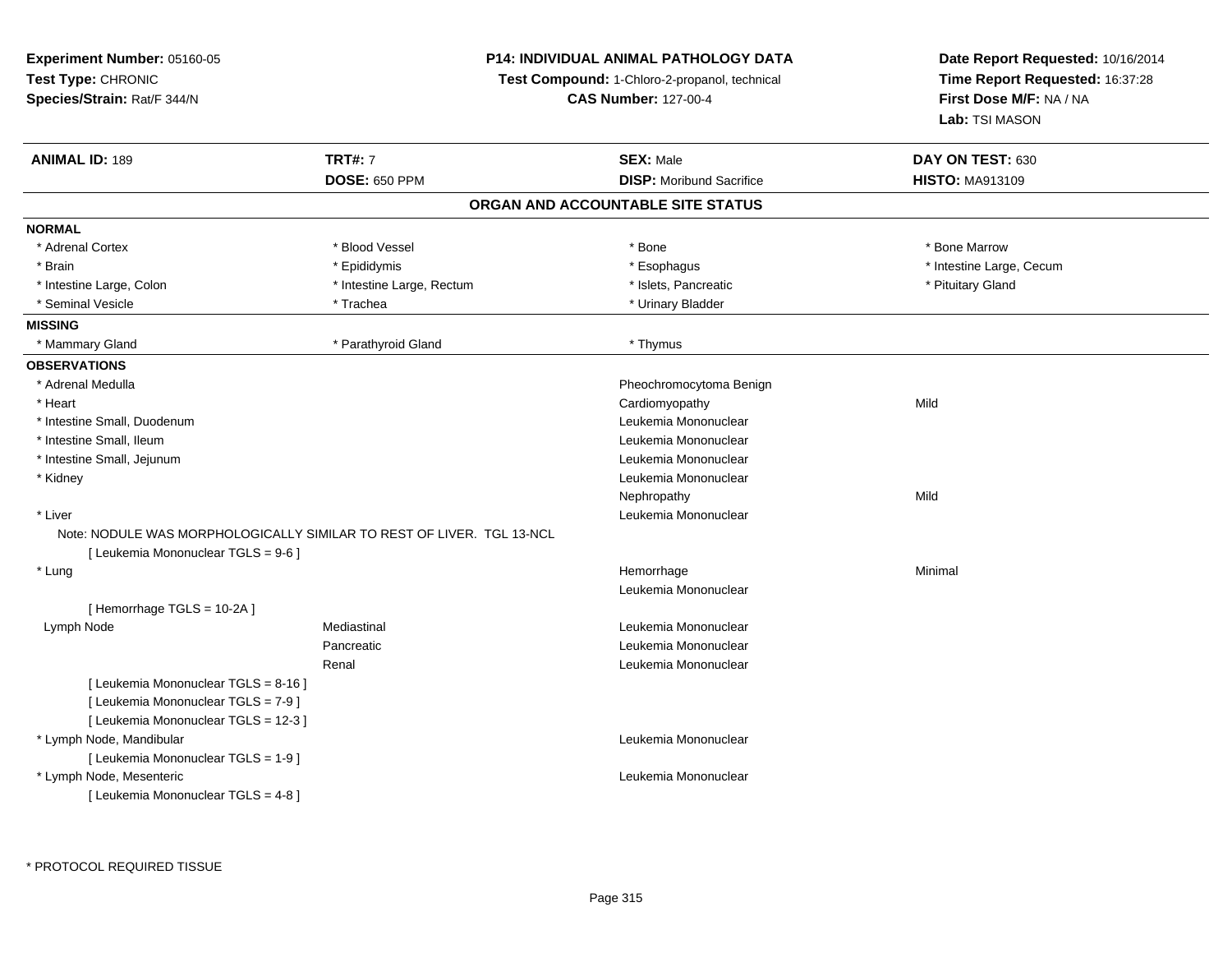| <b>Experiment Number: 05160-05</b>    |                                                                                                                                                                                                                                                                                                                                                                                                                                                                                                                                                                                 | <b>P14: INDIVIDUAL ANIMAL PATHOLOGY DATA</b>  | Date Report Requested: 10/16/2014 |  |
|---------------------------------------|---------------------------------------------------------------------------------------------------------------------------------------------------------------------------------------------------------------------------------------------------------------------------------------------------------------------------------------------------------------------------------------------------------------------------------------------------------------------------------------------------------------------------------------------------------------------------------|-----------------------------------------------|-----------------------------------|--|
| <b>Test Type: CHRONIC</b>             |                                                                                                                                                                                                                                                                                                                                                                                                                                                                                                                                                                                 | Test Compound: 1-Chloro-2-propanol, technical | Time Report Requested: 16:37:28   |  |
| Species/Strain: Rat/F 344/N           | <b>CAS Number: 127-00-4</b>                                                                                                                                                                                                                                                                                                                                                                                                                                                                                                                                                     |                                               | First Dose M/F: NA / NA           |  |
|                                       |                                                                                                                                                                                                                                                                                                                                                                                                                                                                                                                                                                                 |                                               | Lab: TSI MASON                    |  |
| <b>ANIMAL ID: 189</b>                 | <b>TRT#: 7</b>                                                                                                                                                                                                                                                                                                                                                                                                                                                                                                                                                                  | <b>SEX: Male</b>                              | DAY ON TEST: 630                  |  |
|                                       | <b>DOSE: 650 PPM</b>                                                                                                                                                                                                                                                                                                                                                                                                                                                                                                                                                            | <b>DISP: Moribund Sacrifice</b>               | <b>HISTO: MA913109</b>            |  |
|                                       |                                                                                                                                                                                                                                                                                                                                                                                                                                                                                                                                                                                 | ORGAN AND ACCOUNTABLE SITE STATUS             |                                   |  |
| * Nose                                | Olfactory Epi                                                                                                                                                                                                                                                                                                                                                                                                                                                                                                                                                                   | Degeneration                                  | Hyaline, Minimal                  |  |
|                                       | <b>Respirat Epith</b>                                                                                                                                                                                                                                                                                                                                                                                                                                                                                                                                                           | Hyperplasia                                   | Minimal                           |  |
|                                       | <b>Respirat Epith</b>                                                                                                                                                                                                                                                                                                                                                                                                                                                                                                                                                           | Inflammation                                  | Chronic Active, Minimal           |  |
| * Pancreas                            |                                                                                                                                                                                                                                                                                                                                                                                                                                                                                                                                                                                 | Leukemia Mononuclear                          |                                   |  |
| * Preputial Gland                     |                                                                                                                                                                                                                                                                                                                                                                                                                                                                                                                                                                                 | Inflammation                                  | Chronic Active, Minimal           |  |
| * Prostate                            |                                                                                                                                                                                                                                                                                                                                                                                                                                                                                                                                                                                 | Leukemia Mononuclear                          |                                   |  |
| * Salivary Glands                     |                                                                                                                                                                                                                                                                                                                                                                                                                                                                                                                                                                                 | Leukemia Mononuclear                          |                                   |  |
| * Skin                                | <b>Subcut Tiss</b>                                                                                                                                                                                                                                                                                                                                                                                                                                                                                                                                                              | <b>Fibrosis</b>                               | Mild                              |  |
| * Spleen                              |                                                                                                                                                                                                                                                                                                                                                                                                                                                                                                                                                                                 | Leukemia Mononuclear                          |                                   |  |
|                                       |                                                                                                                                                                                                                                                                                                                                                                                                                                                                                                                                                                                 | Necrosis                                      | Mild                              |  |
| [Leukemia Mononuclear TGLS = 5-3]     |                                                                                                                                                                                                                                                                                                                                                                                                                                                                                                                                                                                 |                                               |                                   |  |
| [Necrosis TGLS = $6-3$ ]              |                                                                                                                                                                                                                                                                                                                                                                                                                                                                                                                                                                                 |                                               |                                   |  |
| * Stomach. Forestomach                |                                                                                                                                                                                                                                                                                                                                                                                                                                                                                                                                                                                 | Ulcer                                         | Marked                            |  |
| [ Ulcer TGLS = $14-15$ ]              |                                                                                                                                                                                                                                                                                                                                                                                                                                                                                                                                                                                 |                                               |                                   |  |
| * Stomach, Glandular                  |                                                                                                                                                                                                                                                                                                                                                                                                                                                                                                                                                                                 | <b>Necrosis</b>                               | Mild                              |  |
| [Necrosis TGLS = $14-15$ ]            |                                                                                                                                                                                                                                                                                                                                                                                                                                                                                                                                                                                 |                                               |                                   |  |
| * Testes                              | Bilateral, Interstit Cell                                                                                                                                                                                                                                                                                                                                                                                                                                                                                                                                                       | Adenoma                                       |                                   |  |
| [Adenoma TGLS = $2,3-7$ ]             |                                                                                                                                                                                                                                                                                                                                                                                                                                                                                                                                                                                 |                                               |                                   |  |
| * Thyroid Gland                       |                                                                                                                                                                                                                                                                                                                                                                                                                                                                                                                                                                                 | Leukemia Mononuclear                          |                                   |  |
| PRIMARY CAUSE OF DEATH                | - UNCERTAIN                                                                                                                                                                                                                                                                                                                                                                                                                                                                                                                                                                     |                                               |                                   |  |
| <b>CONTRIBUTORY CAUSE OF DEATH</b>    | - Intestine Small:Duodenum Leukemia Mononuclear:Intestine Small:Ileum Leukemia Mononuclear:Intestine Small:Jejunum Leukemia Mononuclear:Kidney<br>Leukemia Mononuclear;Liver Leukemia Mononuclear;Lung Leukemia Mononuclear;Lymph Node Renal Leukemia Mononuclear;Lymph Node Pancreatic<br>Leukemia Mononuclear;Lymph Node Mediastinal Leukemia Mononuclear;Lymph Node;Mandibular L<br>Leukemia Mononuclear;Pancreas Leukemia Mononuclear;Prostate Leukemia Mononuclear;Salivary Glands Leukemia Mononuclear;Spleen Leukemia<br>Mononuclear; Thyroid Gland Leukemia Mononuclear |                                               |                                   |  |
| Animal Note: CARCASS THIN, TGL 11-NST |                                                                                                                                                                                                                                                                                                                                                                                                                                                                                                                                                                                 |                                               |                                   |  |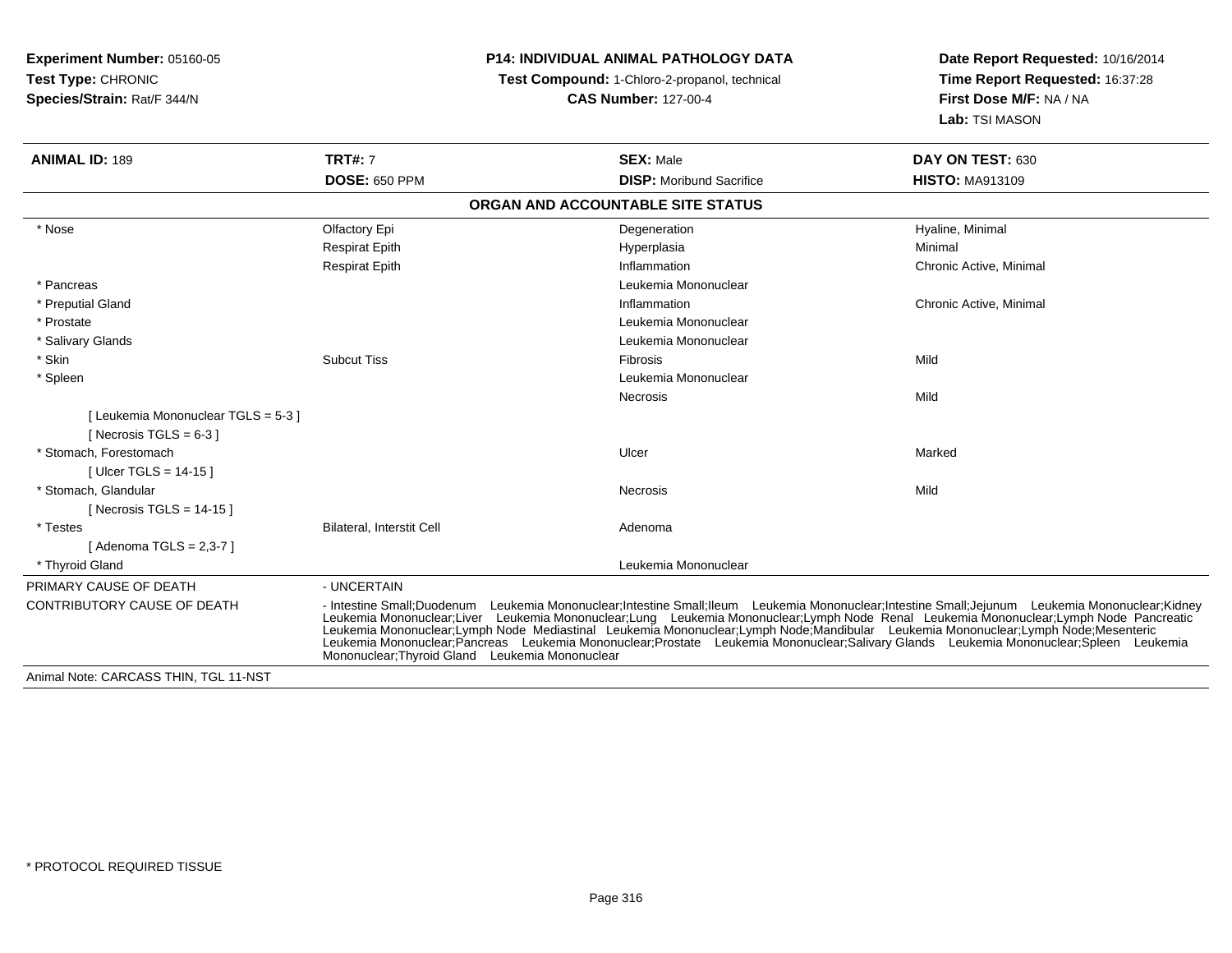### **P14: INDIVIDUAL ANIMAL PATHOLOGY DATA**

**Test Compound:** 1-Chloro-2-propanol, technical

**CAS Number:** 127-00-4

| <b>ANIMAL ID: 190</b>              | <b>TRT#: 7</b>             | <b>SEX: Male</b>                  | DAY ON TEST: 520            |
|------------------------------------|----------------------------|-----------------------------------|-----------------------------|
|                                    | <b>DOSE: 650 PPM</b>       | <b>DISP:</b> Moribund Sacrifice   | <b>HISTO: MA913110</b>      |
|                                    |                            | ORGAN AND ACCOUNTABLE SITE STATUS |                             |
| <b>NORMAL</b>                      |                            |                                   |                             |
| * Adrenal Cortex                   | * Adrenal Medulla          | * Blood Vessel                    | * Bone                      |
| * Bone Marrow                      | * Brain                    | * Epididymis                      | * Esophagus                 |
| * Intestine Large, Cecum           | * Intestine Large, Colon   | * Intestine Large, Rectum         | * Intestine Small, Duodenum |
| * Intestine Small, Ileum           | * Intestine Small, Jejunum | * Islets, Pancreatic              | * Liver                     |
| * Lung                             | * Lymph Node, Mandibular   | * Lymph Node, Mesenteric          | * Mammary Gland             |
| * Pancreas                         | * Parathyroid Gland        | * Preputial Gland                 | * Prostate                  |
| * Salivary Glands                  | * Seminal Vesicle          | * Spleen                          | * Stomach, Forestomach      |
| * Stomach, Glandular               | * Thyroid Gland            | * Trachea                         | * Urinary Bladder           |
| <b>OBSERVATIONS</b>                |                            |                                   |                             |
| * Heart                            |                            | Cardiomyopathy                    | Minimal                     |
| * Kidney                           |                            | Nephropathy                       | Minimal                     |
| Lymph Node                         | Renal                      | Hemorrhage                        | Mild                        |
| [Hemorrhage TGLS = 5-16]           |                            |                                   |                             |
| * Nose                             | <b>Respirat Epith</b>      | Hyperplasia                       | Minimal                     |
| * Pituitary Gland                  | Pars Intermed              | Cyst                              | Mild                        |
|                                    | Pars Distalis              | Hyperplasia                       | Mild                        |
| * Preputial GI                     |                            |                                   |                             |
| Note: TGL 3-NCL                    |                            |                                   |                             |
| * Skin                             | <b>Subcut Tiss</b>         | Fibroma                           |                             |
|                                    | <b>Subcut Tiss</b>         | Lipoma                            |                             |
| [Fibroma TGLS = $2-10B$ ]          |                            |                                   |                             |
| [ Lipoma TGLS = $1-10A$ ]          |                            |                                   |                             |
| * Stom Gland                       |                            |                                   |                             |
| Note: TGL 6-NCL                    |                            |                                   |                             |
| * Testes                           | <b>Interstit Cell</b>      | Adenoma                           |                             |
|                                    | <b>Interstit Cell</b>      | Hyperplasia                       | Minimal                     |
| [Adenoma TGLS = $4-7,7A$ ]         |                            |                                   |                             |
| [Hyperplasia TGLS = 4-7,7A]        |                            |                                   |                             |
| * Thymus                           |                            | Atrophy                           | Mild                        |
| Note: CILIATED EPITHELIUM PRESENT. |                            |                                   |                             |
|                                    |                            |                                   |                             |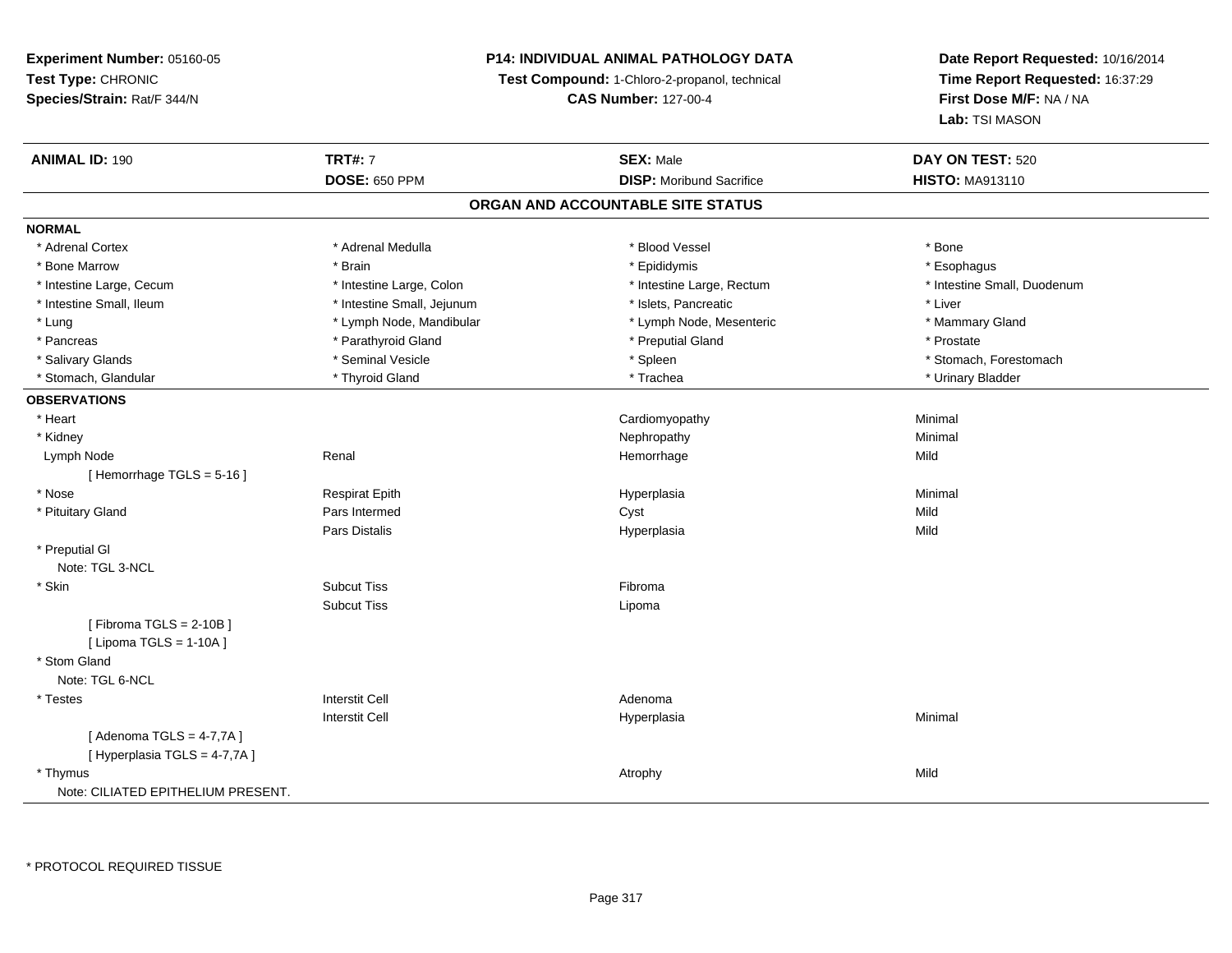| <b>Experiment Number: 05160-05</b><br><b>Test Type: CHRONIC</b><br>Species/Strain: Rat/F 344/N |                            | <b>P14: INDIVIDUAL ANIMAL PATHOLOGY DATA</b><br>Test Compound: 1-Chloro-2-propanol, technical<br><b>CAS Number: 127-00-4</b> | Date Report Requested: 10/16/2014<br>Time Report Requested: 16:37:29<br>First Dose M/F: NA / NA<br>Lab: TSI MASON |  |
|------------------------------------------------------------------------------------------------|----------------------------|------------------------------------------------------------------------------------------------------------------------------|-------------------------------------------------------------------------------------------------------------------|--|
| <b>ANIMAL ID: 190</b>                                                                          | <b>TRT#: 7</b>             | <b>SEX: Male</b>                                                                                                             | <b>DAY ON TEST: 520</b>                                                                                           |  |
|                                                                                                | <b>DOSE: 650 PPM</b>       | <b>DISP:</b> Moribund Sacrifice                                                                                              | <b>HISTO: MA913110</b>                                                                                            |  |
|                                                                                                |                            | ORGAN AND ACCOUNTABLE SITE STATUS                                                                                            |                                                                                                                   |  |
| PRIMARY CAUSE OF DEATH                                                                         | - Skin Subcut Tiss Fibroma |                                                                                                                              |                                                                                                                   |  |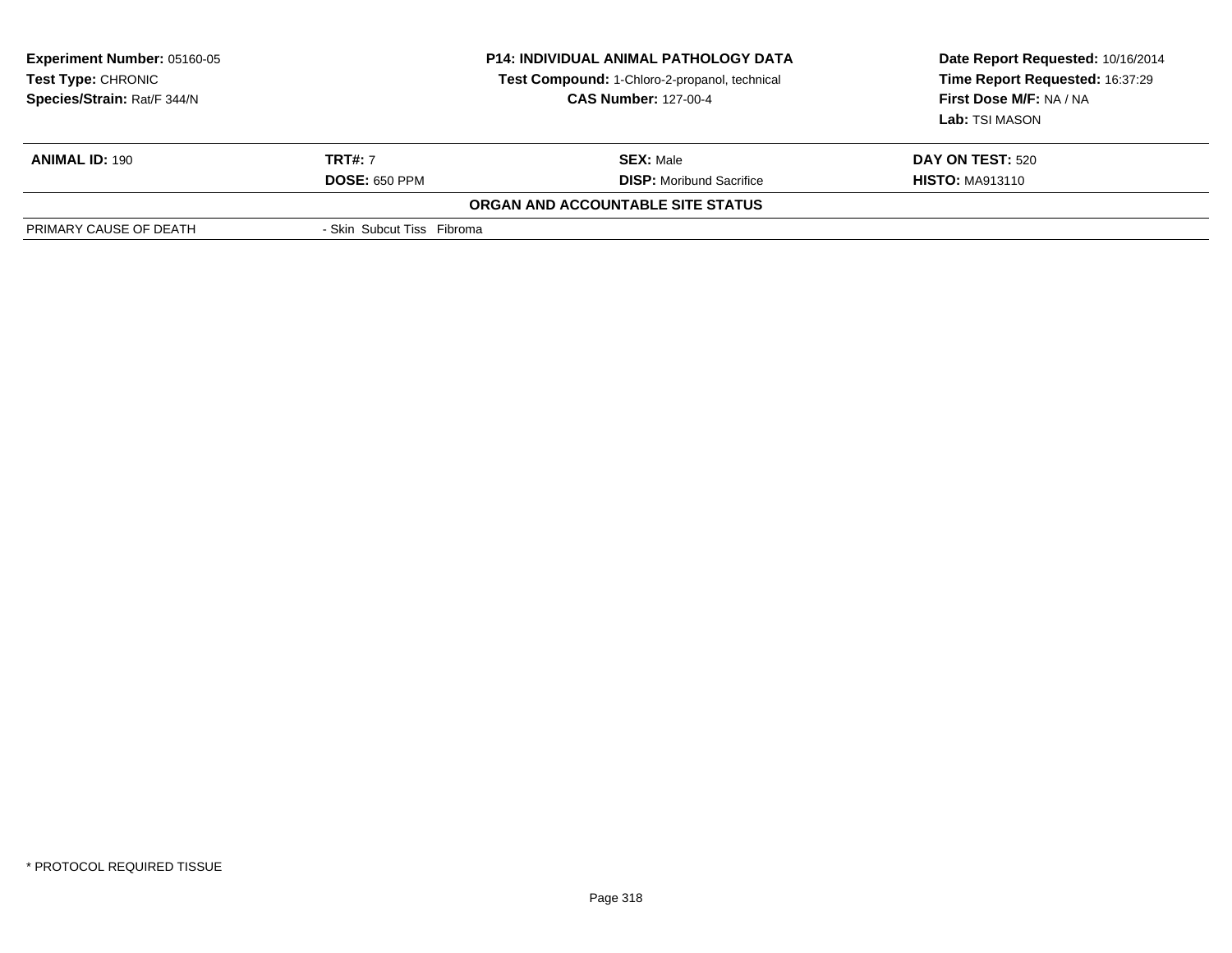### **P14: INDIVIDUAL ANIMAL PATHOLOGY DATA**

**Test Compound:** 1-Chloro-2-propanol, technical

**CAS Number:** 127-00-4

| <b>ANIMAL ID: 191</b>                 | <b>TRT#: 7</b>              | <b>SEX: Male</b>                  | DAY ON TEST: 714         |  |
|---------------------------------------|-----------------------------|-----------------------------------|--------------------------|--|
|                                       | <b>DOSE: 650 PPM</b>        | <b>DISP: Moribund Sacrifice</b>   | <b>HISTO: MA913111</b>   |  |
|                                       |                             | ORGAN AND ACCOUNTABLE SITE STATUS |                          |  |
| <b>NORMAL</b>                         |                             |                                   |                          |  |
| * Adrenal Cortex                      | * Blood Vessel              | * Bone                            | * Epididymis             |  |
| * Esophagus                           | * Heart                     | * Intestine Large, Cecum          | * Intestine Large, Colon |  |
| * Intestine Large, Rectum             | * Intestine Small, Duodenum | * Intestine Small, Ileum          | * Islets, Pancreatic     |  |
| * Pancreas                            | * Parathyroid Gland         | * Pituitary Gland                 | * Preputial Gland        |  |
| * Prostate                            | * Salivary Glands           | * Seminal Vesicle                 | * Thyroid Gland          |  |
| * Trachea                             | * Urinary Bladder           |                                   |                          |  |
| <b>OBSERVATIONS</b>                   |                             |                                   |                          |  |
| * Adrenal Medulla                     |                             | Hyperplasia                       | Mild                     |  |
| * Bone Marrow                         |                             | Leukemia Mononuclear              |                          |  |
| * Brain                               |                             | Hemorrhage                        | Mild                     |  |
| [Hemorrhage TGLS = 19-1]              |                             |                                   |                          |  |
| * Intestine Small, Jejunum            |                             | Fibrosis                          | Minimal                  |  |
| [ Fibrosis TGLS = $7-19$ ]            |                             |                                   |                          |  |
| * Kidney                              |                             | Atrophy                           | Moderate                 |  |
|                                       |                             | Nephropathy                       | Marked                   |  |
| [Atrophy TGLS = $12-4$ ]              |                             |                                   |                          |  |
| [Nephropathy TGLS = 18-4]             |                             |                                   |                          |  |
| * Liver                               |                             | Degeneration                      | Cystic, Mild             |  |
|                                       |                             | Leukemia Mononuclear              |                          |  |
| [ Leukemia Mononuclear TGLS = 11-6 ]  |                             |                                   |                          |  |
| * Lung                                |                             | Hemorrhage                        | Minimal                  |  |
| [Hemorrhage TGLS = 15-2A]             |                             |                                   |                          |  |
| Lymph Node                            | Deep Cervical               | Leukemia Mononuclear              |                          |  |
|                                       | Mediastinal                 | Leukemia Mononuclear              |                          |  |
|                                       | Pancreatic                  | Leukemia Mononuclear              |                          |  |
|                                       | Renal                       | Leukemia Mononuclear              |                          |  |
|                                       | Renal                       | Pigmentation                      | Mild                     |  |
| [ Leukemia Mononuclear TGLS = 13-18 ] |                             |                                   |                          |  |
| [ Leukemia Mononuclear TGLS = 16-17 ] |                             |                                   |                          |  |
| [ Leukemia Mononuclear TGLS = 8-9 ]   |                             |                                   |                          |  |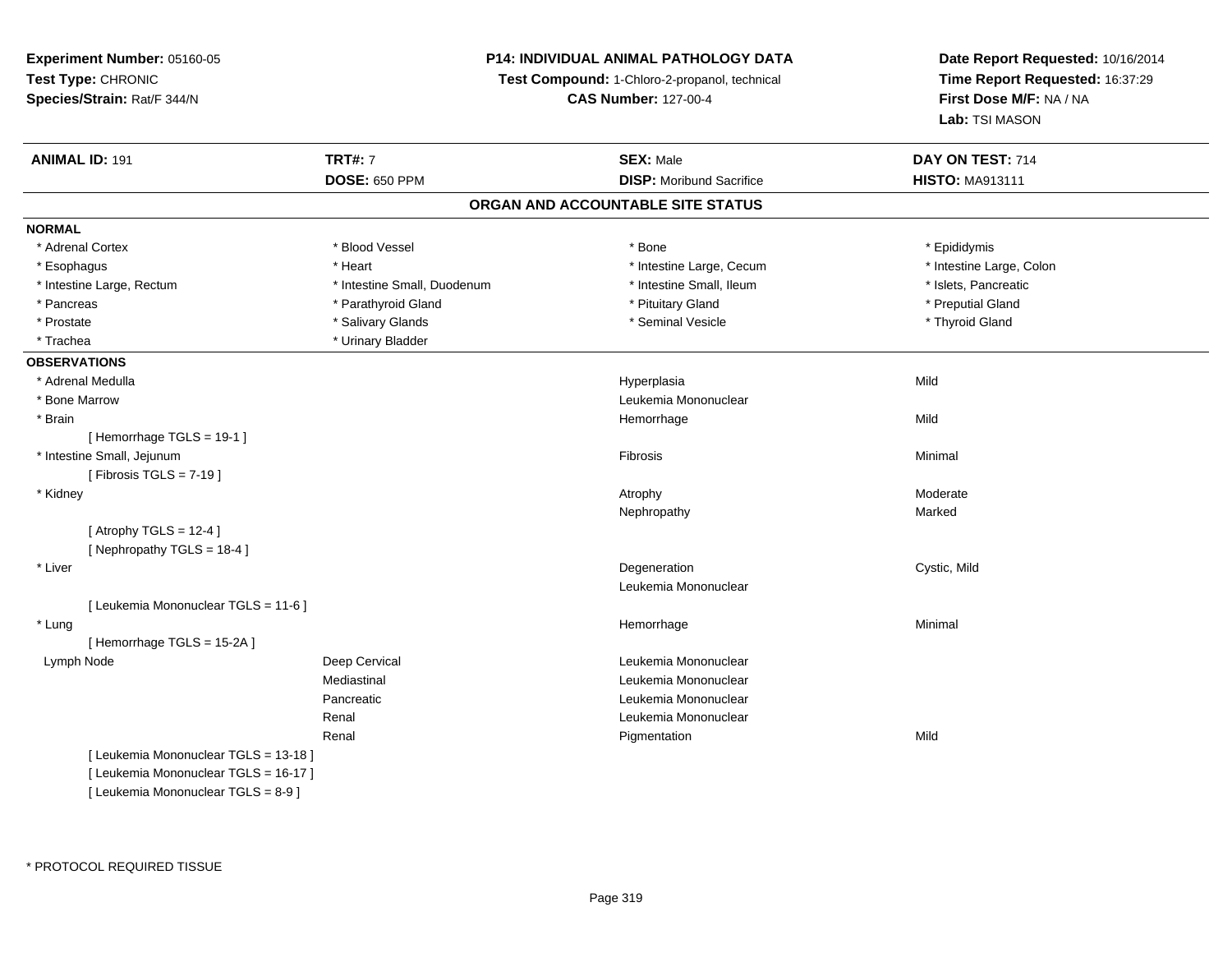## **P14: INDIVIDUAL ANIMAL PATHOLOGY DATA**

**Test Compound:** 1-Chloro-2-propanol, technical

**CAS Number:** 127-00-4

| <b>ANIMAL ID: 191</b>                        | <b>TRT#: 7</b><br><b>DOSE: 650 PPM</b> | <b>SEX: Male</b><br><b>DISP:</b> Moribund Sacrifice                                                                                                                                                                                                                                                                                                                                          | DAY ON TEST: 714<br><b>HISTO: MA913111</b> |  |  |  |  |
|----------------------------------------------|----------------------------------------|----------------------------------------------------------------------------------------------------------------------------------------------------------------------------------------------------------------------------------------------------------------------------------------------------------------------------------------------------------------------------------------------|--------------------------------------------|--|--|--|--|
| ORGAN AND ACCOUNTABLE SITE STATUS            |                                        |                                                                                                                                                                                                                                                                                                                                                                                              |                                            |  |  |  |  |
| [ Leukemia Mononuclear TGLS = 14-3,3.1 ]     |                                        |                                                                                                                                                                                                                                                                                                                                                                                              |                                            |  |  |  |  |
| * Lymph Node, Mandibular                     |                                        | Leukemia Mononuclear                                                                                                                                                                                                                                                                                                                                                                         |                                            |  |  |  |  |
| * Lymph Node, Mesenteric                     |                                        | Leukemia Mononuclear                                                                                                                                                                                                                                                                                                                                                                         |                                            |  |  |  |  |
| [ Leukemia Mononuclear TGLS = 5-8 ]          |                                        |                                                                                                                                                                                                                                                                                                                                                                                              |                                            |  |  |  |  |
| * Mammary Gland                              |                                        | Fibroadenoma                                                                                                                                                                                                                                                                                                                                                                                 |                                            |  |  |  |  |
| [Fibroadenoma TGLS = 2-10]                   |                                        |                                                                                                                                                                                                                                                                                                                                                                                              |                                            |  |  |  |  |
| Mesentery                                    | Fat                                    | Necrosis                                                                                                                                                                                                                                                                                                                                                                                     | Moderate                                   |  |  |  |  |
| [ Necrosis TGLS = $6-16$ ]                   |                                        |                                                                                                                                                                                                                                                                                                                                                                                              |                                            |  |  |  |  |
| * Nose                                       | <b>Respirat Epith</b>                  | Hyperplasia                                                                                                                                                                                                                                                                                                                                                                                  | Minimal                                    |  |  |  |  |
| * Skin                                       |                                        | Squamous Cell Papilloma                                                                                                                                                                                                                                                                                                                                                                      |                                            |  |  |  |  |
| [Squamous Cell Papilloma TGLS = 17-20]       |                                        |                                                                                                                                                                                                                                                                                                                                                                                              |                                            |  |  |  |  |
| * Spleen                                     |                                        | Cyst                                                                                                                                                                                                                                                                                                                                                                                         | Minimal                                    |  |  |  |  |
|                                              |                                        | Leukemia Mononuclear                                                                                                                                                                                                                                                                                                                                                                         |                                            |  |  |  |  |
| [ $Cyst TGLS = 10-3$ ]                       |                                        |                                                                                                                                                                                                                                                                                                                                                                                              |                                            |  |  |  |  |
| [ Leukemia Mononuclear TGLS = 9-3,3.1 ]      |                                        |                                                                                                                                                                                                                                                                                                                                                                                              |                                            |  |  |  |  |
| * Stomach. Forestomach                       |                                        | Ulcer                                                                                                                                                                                                                                                                                                                                                                                        | Marked                                     |  |  |  |  |
| [ Ulcer TGLS = $20-15$ ]                     |                                        |                                                                                                                                                                                                                                                                                                                                                                                              |                                            |  |  |  |  |
| * Stomach, Glandular                         |                                        | Necrosis                                                                                                                                                                                                                                                                                                                                                                                     | Minimal                                    |  |  |  |  |
| [ Necrosis TGLS = $20-15$ ]                  |                                        |                                                                                                                                                                                                                                                                                                                                                                                              |                                            |  |  |  |  |
| * Testes                                     | Bilateral, Interstit Cell              | Adenoma                                                                                                                                                                                                                                                                                                                                                                                      |                                            |  |  |  |  |
| Note: TESTIS WITHIN NORMAL LIMITS. TGL 3-NCL |                                        |                                                                                                                                                                                                                                                                                                                                                                                              |                                            |  |  |  |  |
| [Adenoma TGLS = $4-7$ ]                      |                                        |                                                                                                                                                                                                                                                                                                                                                                                              |                                            |  |  |  |  |
| * Thymus                                     |                                        | Leukemia Mononuclear                                                                                                                                                                                                                                                                                                                                                                         |                                            |  |  |  |  |
| PRIMARY CAUSE OF DEATH                       | - UNCERTAIN                            |                                                                                                                                                                                                                                                                                                                                                                                              |                                            |  |  |  |  |
| CONTRIBUTORY CAUSE OF DEATH                  |                                        | - Bone Marrow Leukemia Mononuclear;Liver Leukemia Mononuclear;Lymph Node Deep Cervical Leukemia Mononuclear;Lymph Node Pancreatic<br>Leukemia Mononuclear;Lymph Node Renal Leukemia Mononuclear;Lymph Node Mediastinal Leukemia Mononuclear;Lymph Node;Mandibular Leukemia<br>Mononuclear:Lymph Node:Mesenteric Leukemia Mononuclear:Spleen Leukemia Mononuclear:Thymus Leukemia Mononuclear |                                            |  |  |  |  |
| Animal Note: CARCASS THIN, TGL 1-NST         |                                        |                                                                                                                                                                                                                                                                                                                                                                                              |                                            |  |  |  |  |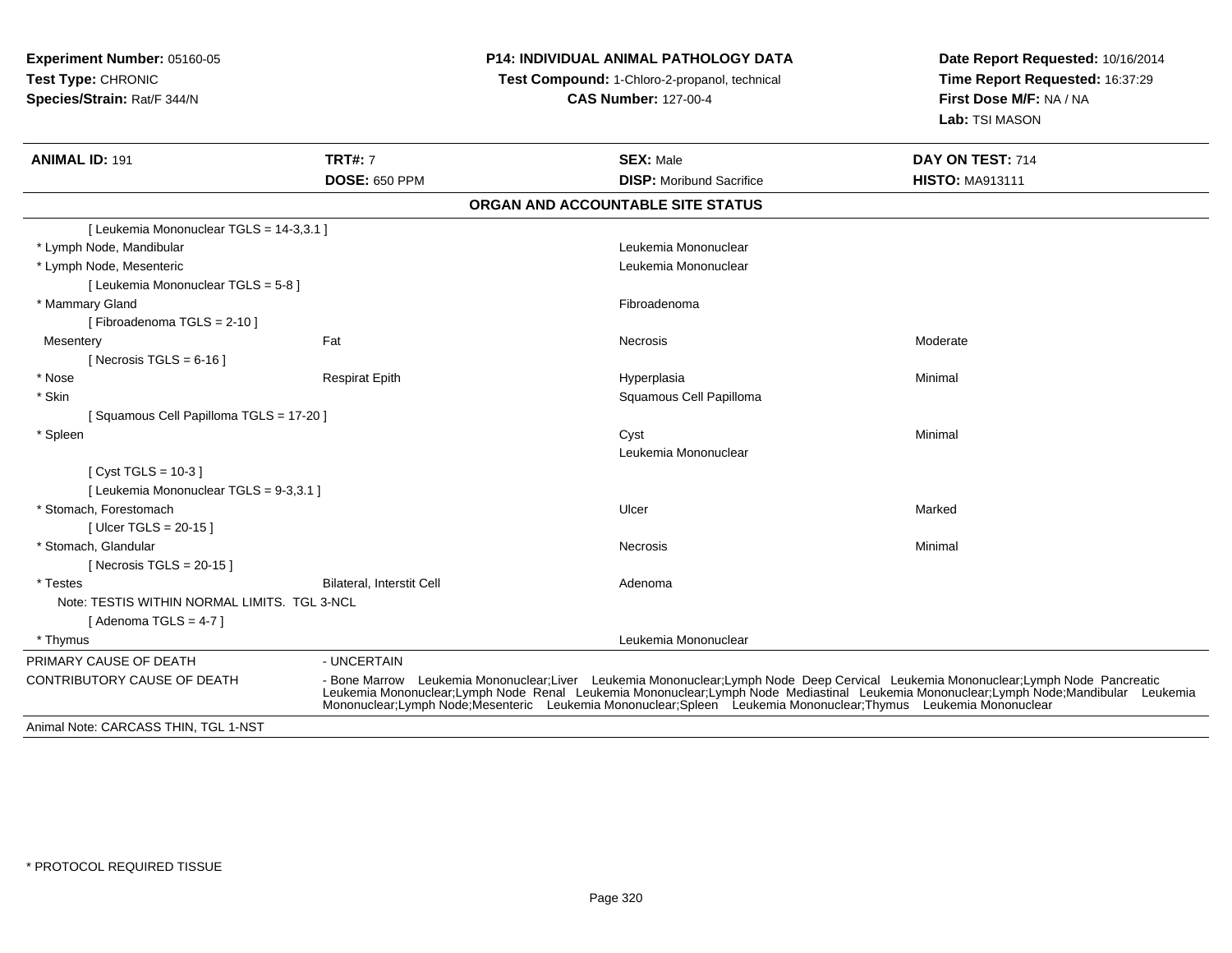**Experiment Number:** 05160-05**Test Type:** CHRONIC **Species/Strain:** Rat/F 344/N**P14: INDIVIDUAL ANIMAL PATHOLOGY DATATest Compound:** 1-Chloro-2-propanol, technical **CAS Number:** 127-00-4**Date Report Requested:** 10/16/2014**Time Report Requested:** 16:37:29**First Dose M/F:** NA / NA**Lab:** TSI MASON**ANIMAL ID:** 192**TRT#:** 7 **SEX:** Male **DAY ON TEST:** 729 **DOSE:** 650 PPM**DISP:** Terminal Sacrifice **HISTO:** MA913112 **ORGAN AND ACCOUNTABLE SITE STATUSNORMAL**\* Adrenal Cortex \* Adrenal Cortex \* \* Attachers \* Blood Vessel \* \* Bone \* \* \* Bone \* \* Bone \* \* Bone \* Bone Marrow \* Bone Marrow \* Brain \* \* Esophagus \* \* Esophagus \* \* Esophagus \* \* Esophagus \* \* Esophagus \* Heart \* Heart \* Heart \* Heart \* Intestine Large, Cecum \* Intestine Large, Rectum \* Intestine Small, Duodenum \* Intestine Small, Ileum\* Intestine Small, Jejunum \* \* \* https://www.fat.com/state/setter/educitory/magnetic formulations and the state of the state of the state of the state of the state of the state of the state of the state of the state of the \* Mammary Gland \* Prostate \* Parathyroid Gland \* \* Preputial Gland \* Preputial Gland \* Prostate \* Thyroid Gland \* Salivary Glands \* Seminal Vesicle \* Seminal Vesicle \* Stomach, Glandular \* Stomach, Glandular \* Trachea **\*** Urinary Bladder **OBSERVATIONS** \* Adrenal Medulla Pheochromocytoma Benign Pheochromocytoma Malignant[ Pheochromocytoma Malignant TGLS = 5-8 ] \* Intestine Large, Colonn and a state of the control of the control of the control of the Parasite Metazoan and the control of Minimal \* Kidneyy the control of the control of the control of the control of the control of the control of the control of the control of the control of the control of the control of the control of the control of the control of the contro [ Nephropathy TGLS = 4-4 ] \* Liverr and the contract of the contract of the contract of the contract of the contract of the contract of the contract of the contract of the contract of the contract of the contract of the contract of the contract of the cont s Moderate [ Angiectasis TGLS = 6-6 ] Lymph Nodee the mediastinal the settlement of the Mild of the Mild of the Mild of the Mild of the Mild of the Mild of the Mild of the Mild of the Mild of the Mild of the Mild of the Mild of the Mild of the Mild of the Mild of the Mi Renal Hemorrhagee Minimal Mediastinal Leukemia MononuclearRenal Leukemia Mononuclear[ Hemorrhage TGLS = 7-16 ][ Hemorrhage TGLS = 8-3B ][ Leukemia Mononuclear TGLS = 8-3B ][ Leukemia Mononuclear TGLS = 7-16 ] \* Lymph Node, Mandibular Leukemia Mononuclear \* Nose Respirat Epith Hyperplasia Minimal Respirat Epith Inflammation Chronic Active, Minimal \* Pancreas Acinus AdenomaHyperplasia \* Pituitary Gland Pars Distalis Hyperplasia Minimal \* Skinn anns an t-ainmeile anns an t-ainmeile anns an t-ainmeile anns an t-ainmeile anns an t-ainmeile anns an t-ainm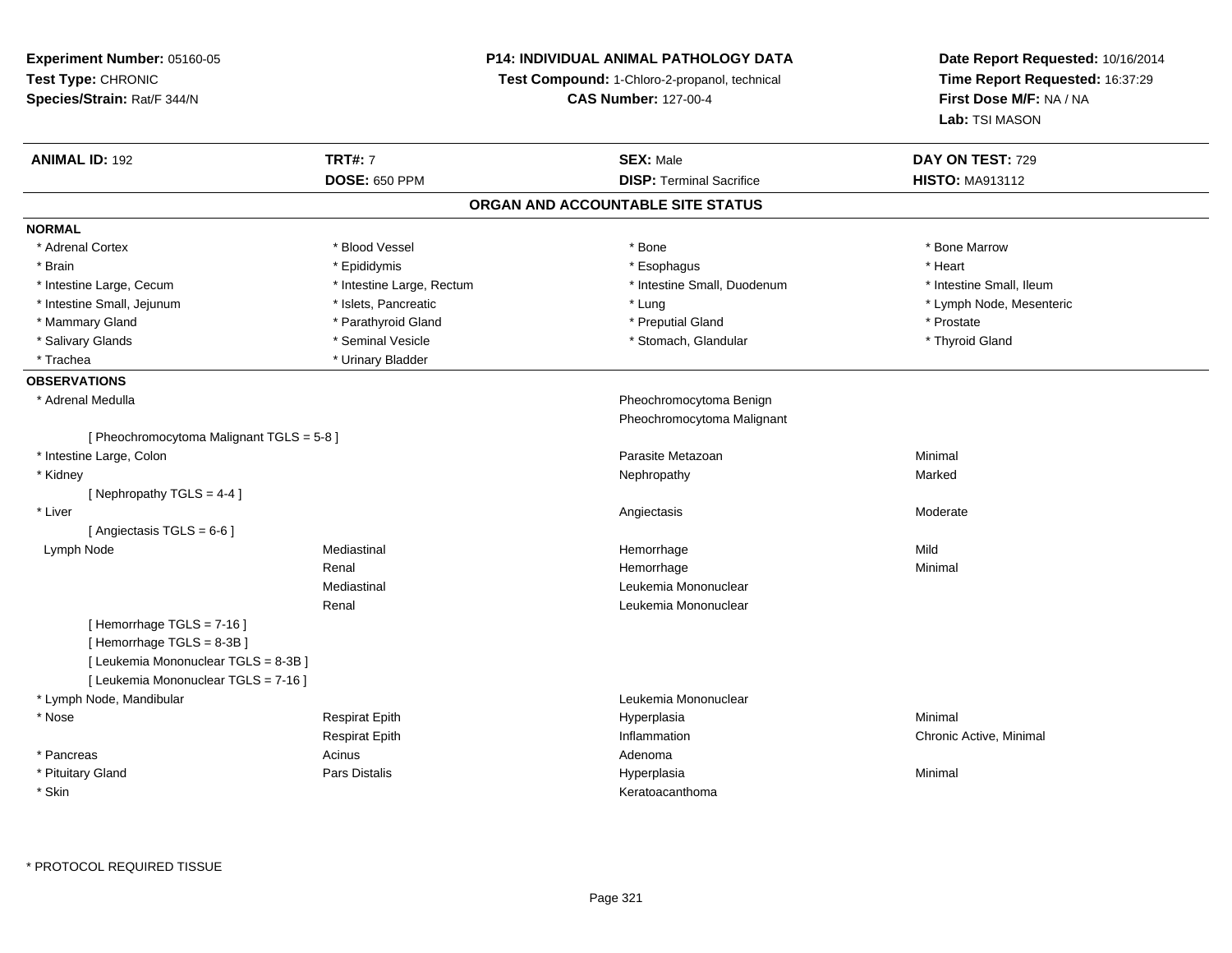| Experiment Number: 05160-05<br><b>Test Type: CHRONIC</b><br>Species/Strain: Rat/F 344/N |                                  | <b>P14: INDIVIDUAL ANIMAL PATHOLOGY DATA</b><br><b>Test Compound: 1-Chloro-2-propanol, technical</b><br><b>CAS Number: 127-00-4</b> | Date Report Requested: 10/16/2014<br>Time Report Requested: 16:37:29<br>First Dose M/F: NA / NA<br>Lab: TSI MASON |
|-----------------------------------------------------------------------------------------|----------------------------------|-------------------------------------------------------------------------------------------------------------------------------------|-------------------------------------------------------------------------------------------------------------------|
| <b>ANIMAL ID: 192</b>                                                                   | <b>TRT#: 7</b>                   | <b>SEX: Male</b>                                                                                                                    | DAY ON TEST: 729                                                                                                  |
|                                                                                         | <b>DOSE: 650 PPM</b>             | <b>DISP:</b> Terminal Sacrifice                                                                                                     | <b>HISTO: MA913112</b>                                                                                            |
|                                                                                         |                                  | ORGAN AND ACCOUNTABLE SITE STATUS                                                                                                   |                                                                                                                   |
| [Keratoacanthoma TGLS = 1-10A]                                                          |                                  |                                                                                                                                     |                                                                                                                   |
| * Spleen                                                                                |                                  | <b>Fibrosis</b>                                                                                                                     | Mild                                                                                                              |
|                                                                                         |                                  | Leukemia Mononuclear                                                                                                                |                                                                                                                   |
| [Fibrosis TGLS = $3-3,3A$ ]                                                             |                                  |                                                                                                                                     |                                                                                                                   |
| * Stomach, Forestomach                                                                  | Epithelium                       | Hyperplasia                                                                                                                         | Mild                                                                                                              |
| [Hyperplasia TGLS = 9-15A]                                                              |                                  |                                                                                                                                     |                                                                                                                   |
| * Testes                                                                                | <b>Bilateral, Interstit Cell</b> | Adenoma                                                                                                                             |                                                                                                                   |
| [Adenoma TGLS = 2-7 ]                                                                   |                                  |                                                                                                                                     |                                                                                                                   |
| * Thymus                                                                                | <b>Epithel Cell</b>              | Hyperplasia                                                                                                                         | Mild                                                                                                              |
| PRIMARY CAUSE OF DEATH                                                                  | $\sim$                           |                                                                                                                                     |                                                                                                                   |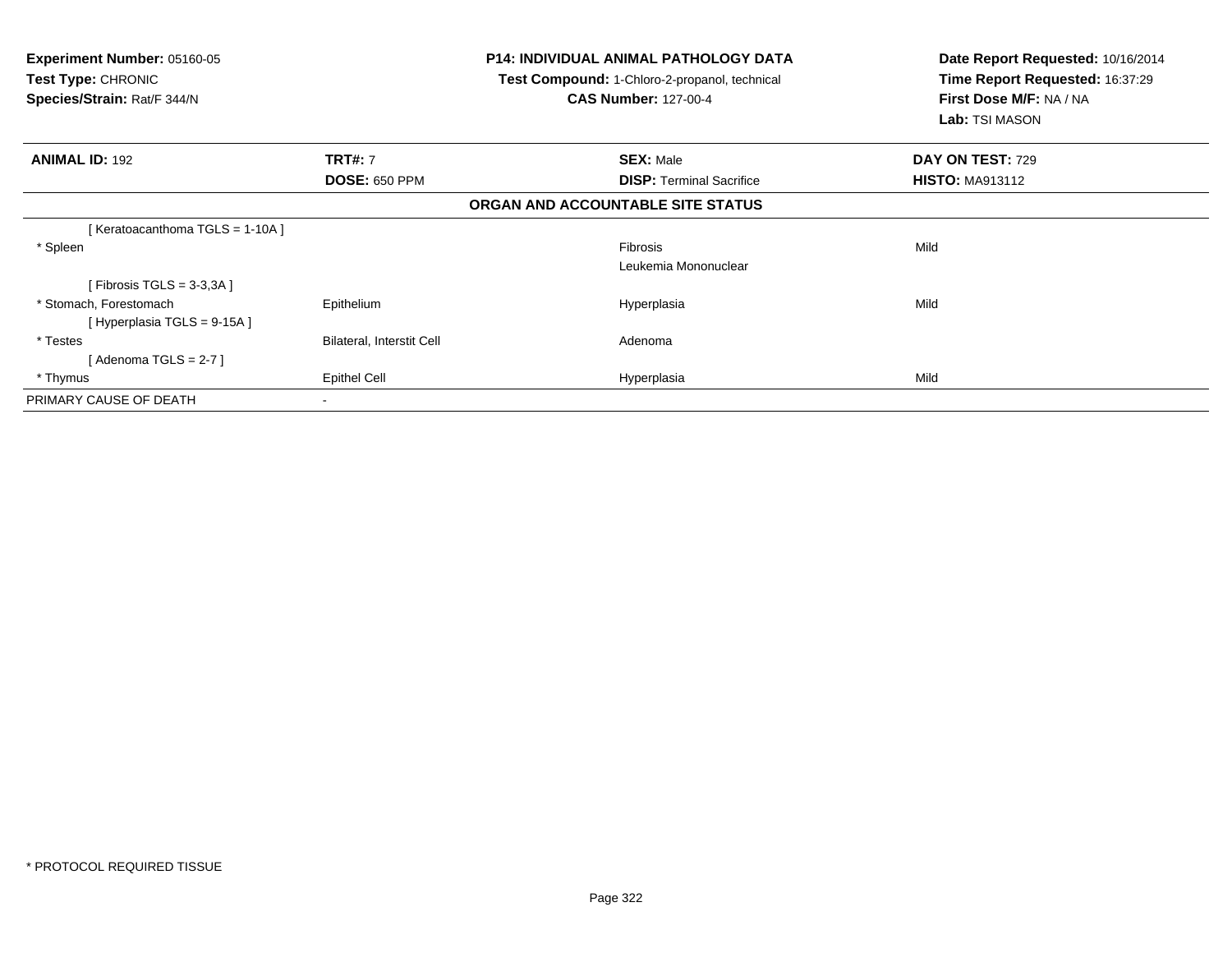### **P14: INDIVIDUAL ANIMAL PATHOLOGY DATA**

**Test Compound:** 1-Chloro-2-propanol, technical

**CAS Number:** 127-00-4

| <b>ANIMAL ID: 193</b>                | <b>TRT#: 7</b>                                                                    | <b>SEX: Male</b>                  | DAY ON TEST: 569            |
|--------------------------------------|-----------------------------------------------------------------------------------|-----------------------------------|-----------------------------|
|                                      | <b>DOSE: 650 PPM</b>                                                              | <b>DISP:</b> Moribund Sacrifice   | <b>HISTO: MA913113</b>      |
|                                      |                                                                                   | ORGAN AND ACCOUNTABLE SITE STATUS |                             |
| <b>NORMAL</b>                        |                                                                                   |                                   |                             |
| * Adrenal Cortex                     | * Adrenal Medulla                                                                 | * Blood Vessel                    | * Bone                      |
| * Brain                              | * Epididymis                                                                      | * Esophagus                       | * Heart                     |
| * Intestine Large, Cecum             | * Intestine Large, Colon                                                          | * Intestine Large, Rectum         | * Intestine Small, Duodenum |
| * Intestine Small, Ileum             | * Intestine Small, Jejunum                                                        | * Islets, Pancreatic              | * Liver                     |
| * Lung                               | * Lymph Node, Mandibular                                                          | * Lymph Node, Mesenteric          | * Parathyroid Gland         |
| * Preputial Gland                    | * Prostate                                                                        | * Salivary Glands                 | * Seminal Vesicle           |
| * Skin                               | * Spleen                                                                          | * Stomach, Forestomach            | * Stomach, Glandular        |
| * Thymus                             | * Thyroid Gland                                                                   | * Trachea                         | * Urinary Bladder           |
| <b>OBSERVATIONS</b>                  |                                                                                   |                                   |                             |
| * Bone Marrow                        |                                                                                   | Atrophy                           | Moderate                    |
| * Kidney                             |                                                                                   | Nephropathy                       | Mild                        |
| * Mammary Gland                      |                                                                                   | <b>Dilatation</b>                 | Moderate                    |
| * Nose                               | <b>Respirat Epith</b>                                                             | Hyperplasia                       | Mild                        |
|                                      | Olfactory Epi                                                                     | Inflammation                      | Chronic Active, Moderate    |
|                                      | <b>Respirat Epith</b>                                                             | Inflammation                      | Chronic Active, Moderate    |
| Note: FUNGAL HYPHAE IN NASAL CAVITY. |                                                                                   |                                   |                             |
| * Pancreas                           | Acinus                                                                            | Atrophy                           | Mild                        |
| * Pituitary Gland                    | Pars Distalis                                                                     | Adenoma                           |                             |
| [Adenoma TGLS = $4-8$ ]              |                                                                                   |                                   |                             |
| * Skin                               |                                                                                   |                                   |                             |
|                                      | Note: SKIN, SUBCUTIS, NORMAL. THE PALE "NODE" IS A NODULE OF DEPOT FAT. TGL 2-NCL |                                   |                             |
| $*$ Testes                           |                                                                                   | Atrophy                           | Marked                      |
| [Atrophy TGLS = 3-7]                 |                                                                                   |                                   |                             |
| PRIMARY CAUSE OF DEATH               | - Pituitary Gland Pars Distalis Adenoma                                           |                                   |                             |
| Animal Note: CARCASS THIN, TGL 1-NST |                                                                                   |                                   |                             |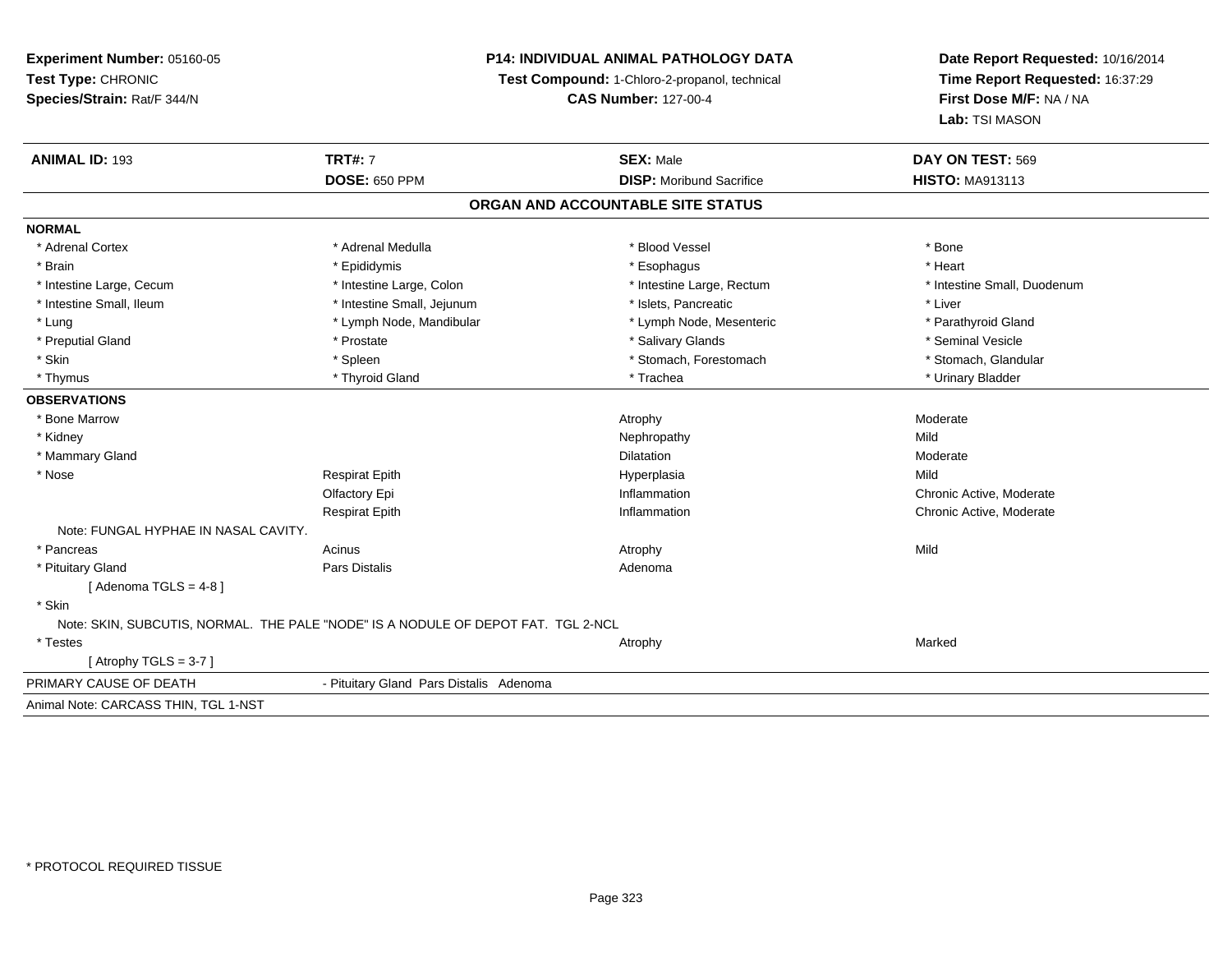### **P14: INDIVIDUAL ANIMAL PATHOLOGY DATA**

**Test Compound:** 1-Chloro-2-propanol, technical

**CAS Number:** 127-00-4

**Date Report Requested:** 10/16/2014**Time Report Requested:** 16:37:29**First Dose M/F:** NA / NA**Lab:** TSI MASON

| <b>ANIMAL ID: 194</b>                              | <b>TRT#: 7</b>             | <b>SEX: Male</b>                  | DAY ON TEST: 729            |  |
|----------------------------------------------------|----------------------------|-----------------------------------|-----------------------------|--|
|                                                    | <b>DOSE: 650 PPM</b>       | <b>DISP: Terminal Sacrifice</b>   | <b>HISTO: MA913114</b>      |  |
|                                                    |                            | ORGAN AND ACCOUNTABLE SITE STATUS |                             |  |
| <b>NORMAL</b>                                      |                            |                                   |                             |  |
| * Adrenal Cortex                                   | * Adrenal Medulla          | * Blood Vessel                    | * Bone                      |  |
| * Bone Marrow                                      | * Brain                    | * Epididymis                      | * Esophagus                 |  |
| * Intestine Large, Cecum                           | * Intestine Large, Colon   | * Intestine Large, Rectum         | * Intestine Small, Duodenum |  |
| * Intestine Small, Ileum                           | * Intestine Small, Jejunum | * Lymph Node, Mandibular          | * Lymph Node, Mesenteric    |  |
| * Parathyroid Gland                                | * Preputial Gland          | * Prostate                        | * Salivary Glands           |  |
| * Seminal Vesicle                                  | * Skin                     | * Stomach, Forestomach            | * Stomach, Glandular        |  |
| * Thymus                                           | * Thyroid Gland            | * Trachea                         | * Urinary Bladder           |  |
| <b>OBSERVATIONS</b>                                |                            |                                   |                             |  |
| * Heart                                            |                            | Cardiomyopathy                    | Minimal                     |  |
| * Islets, Pancreatic                               |                            | Adenoma                           |                             |  |
| * Kidney                                           |                            | Nephropathy                       | Moderate                    |  |
| * Liver                                            |                            | Angiectasis                       | Mild                        |  |
|                                                    |                            | Degeneration                      | Cystic, Mild                |  |
|                                                    |                            | Eosinophilic Focus                |                             |  |
| [ Eosinophilic Focus TGLS = 6,7,8-6,6.1,6.2,6A.1 ] |                            |                                   |                             |  |
| * Lung                                             | Alveolar Epith             | Hyperplasia                       | Marked                      |  |
| [Hyperplasia TGLS = 9-3]                           |                            |                                   |                             |  |
| * Mammary Gland                                    |                            | Hyperplasia                       | Mild                        |  |
| [Hyperplasia TGLS = 3-10A]                         |                            |                                   |                             |  |
| * Nose                                             | <b>Respirat Epith</b>      | Hyperplasia                       | Mild                        |  |
|                                                    | Olfactory Epi              | Inflammation                      | Chronic Active, Marked      |  |
|                                                    | <b>Respirat Epith</b>      | Inflammation                      | Chronic Active, Marked      |  |
| Note: ABUNDANT FUNGAL HYPHAE IN NASAL CAVITY.      |                            |                                   |                             |  |
| * Pancreas                                         | Acinus                     | Atrophy                           | Minimal                     |  |
|                                                    | Acinus                     | Hyperplasia                       | Mild                        |  |
| * Pituitary Gland                                  | Pars Distalis              | Adenoma                           |                             |  |
| [Adenoma TGLS = $5-8$ ]                            |                            |                                   |                             |  |
| * Spleen                                           |                            | Fibrosis                          | Mild                        |  |
| [Fibrosis TGLS = $4-3$ ]                           |                            |                                   |                             |  |
| * Testes                                           | Bilateral, Interstit Cell  | Adenoma                           |                             |  |

\* PROTOCOL REQUIRED TISSUE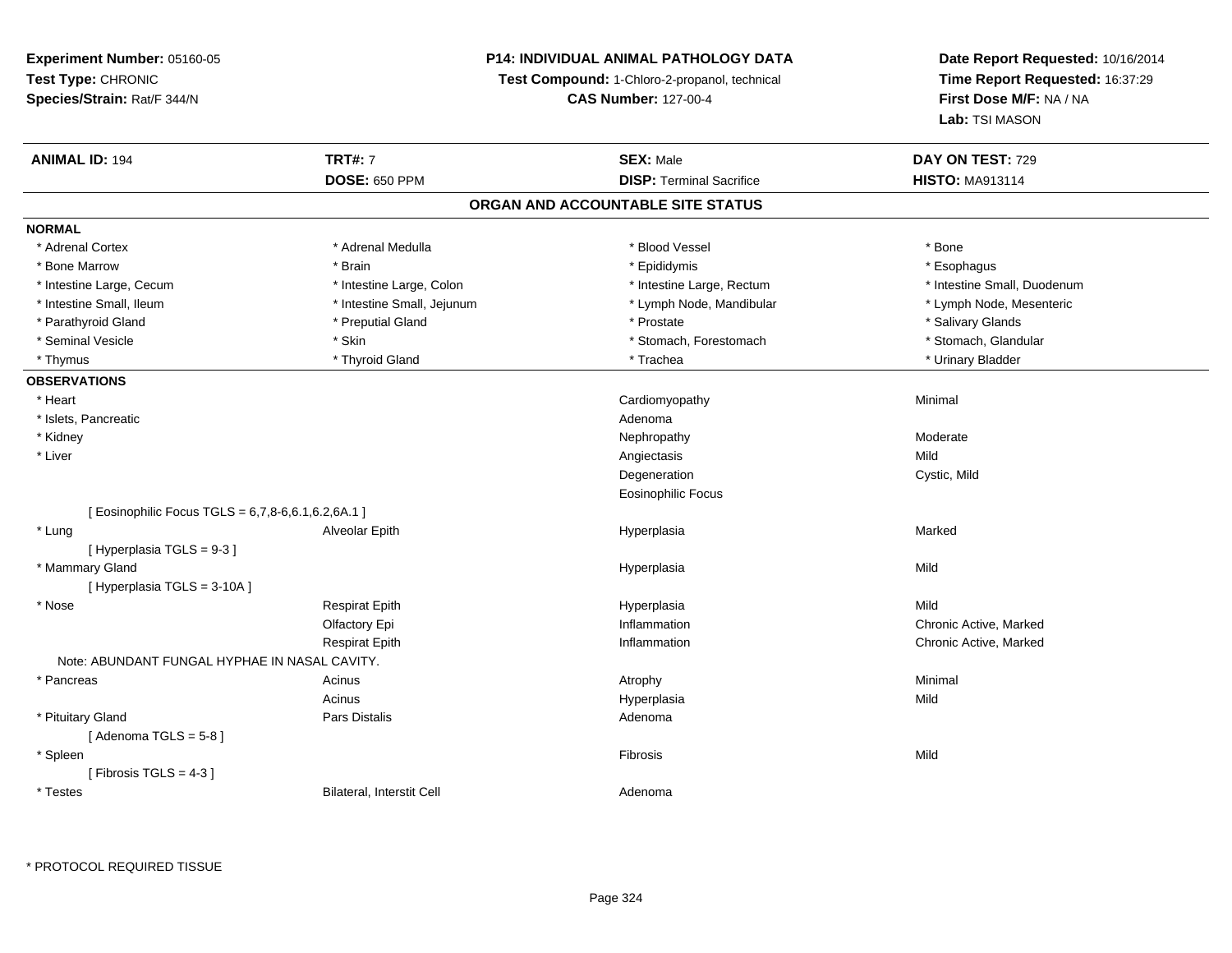| <b>Experiment Number: 05160-05</b><br>Test Type: CHRONIC<br>Species/Strain: Rat/F 344/N |                      | <b>P14: INDIVIDUAL ANIMAL PATHOLOGY DATA</b><br>Test Compound: 1-Chloro-2-propanol, technical<br><b>CAS Number: 127-00-4</b> | Date Report Requested: 10/16/2014<br>Time Report Requested: 16:37:29<br>First Dose M/F: NA / NA<br>Lab: TSI MASON |  |
|-----------------------------------------------------------------------------------------|----------------------|------------------------------------------------------------------------------------------------------------------------------|-------------------------------------------------------------------------------------------------------------------|--|
| <b>ANIMAL ID: 194</b>                                                                   | <b>TRT#: 7</b>       | <b>SEX: Male</b>                                                                                                             | <b>DAY ON TEST: 729</b>                                                                                           |  |
|                                                                                         | <b>DOSE: 650 PPM</b> | <b>DISP: Terminal Sacrifice</b>                                                                                              | <b>HISTO: MA913114</b>                                                                                            |  |
|                                                                                         |                      | ORGAN AND ACCOUNTABLE SITE STATUS                                                                                            |                                                                                                                   |  |
| [ Adenoma TGLS = 1,2-7 ]                                                                |                      |                                                                                                                              |                                                                                                                   |  |
| PRIMARY CAUSE OF DEATH                                                                  |                      |                                                                                                                              |                                                                                                                   |  |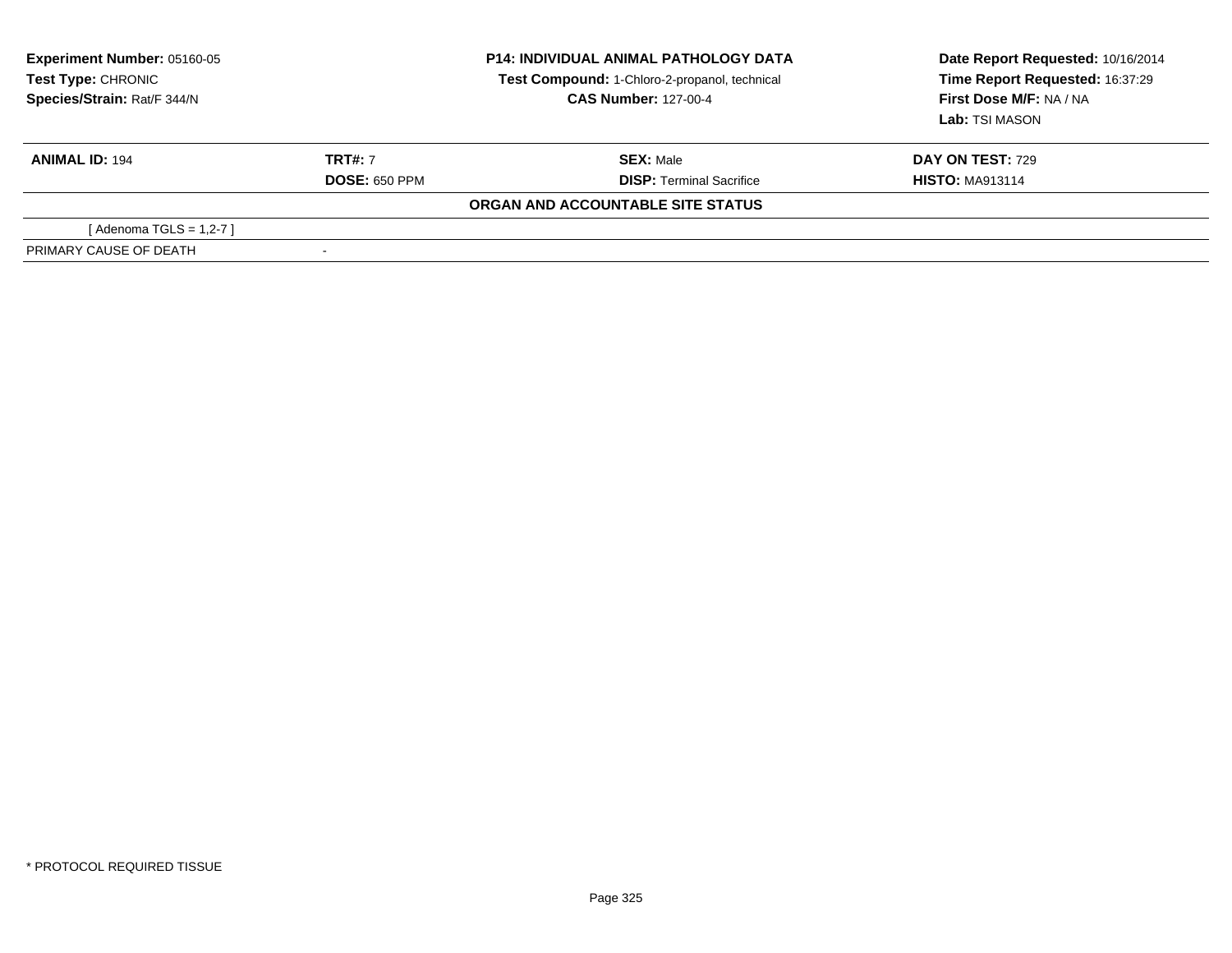| <b>Experiment Number: 05160-05</b><br>Test Type: CHRONIC<br>Species/Strain: Rat/F 344/N |                           | <b>P14: INDIVIDUAL ANIMAL PATHOLOGY DATA</b><br>Test Compound: 1-Chloro-2-propanol, technical<br><b>CAS Number: 127-00-4</b> | Date Report Requested: 10/16/2014<br>Time Report Requested: 16:37:29<br>First Dose M/F: NA / NA |  |
|-----------------------------------------------------------------------------------------|---------------------------|------------------------------------------------------------------------------------------------------------------------------|-------------------------------------------------------------------------------------------------|--|
|                                                                                         |                           |                                                                                                                              | Lab: TSI MASON                                                                                  |  |
| <b>ANIMAL ID: 195</b>                                                                   | <b>TRT#: 7</b>            | <b>SEX: Male</b>                                                                                                             | DAY ON TEST: 683                                                                                |  |
|                                                                                         | <b>DOSE: 650 PPM</b>      | <b>DISP: Natural Death</b>                                                                                                   | <b>HISTO: MA913115</b>                                                                          |  |
|                                                                                         |                           | ORGAN AND ACCOUNTABLE SITE STATUS                                                                                            |                                                                                                 |  |
| <b>NORMAL</b>                                                                           |                           |                                                                                                                              |                                                                                                 |  |
| * Adrenal Cortex                                                                        | * Blood Vessel            | * Bone                                                                                                                       | * Bone Marrow                                                                                   |  |
| * Brain                                                                                 | * Esophagus               | * Heart                                                                                                                      | * Intestine Large, Cecum                                                                        |  |
| * Intestine Large, Colon                                                                | * Intestine Large, Rectum | * Intestine Small, Duodenum                                                                                                  | * Intestine Small, Ileum                                                                        |  |
| * Islets, Pancreatic                                                                    | * Lymph Node, Mesenteric  | * Pancreas                                                                                                                   | * Parathyroid Gland                                                                             |  |
| * Preputial Gland                                                                       | * Salivary Glands         | * Stomach, Forestomach                                                                                                       | * Thyroid Gland                                                                                 |  |
| * Trachea                                                                               |                           |                                                                                                                              |                                                                                                 |  |
| <b>MISSING</b>                                                                          |                           |                                                                                                                              |                                                                                                 |  |
| * Mammary Gland                                                                         |                           |                                                                                                                              |                                                                                                 |  |
| <b>AUTO PRECLUDES DIAG.</b>                                                             |                           |                                                                                                                              |                                                                                                 |  |
| * Intestine Small, Jejunum                                                              |                           |                                                                                                                              |                                                                                                 |  |
| <b>OBSERVATIONS</b>                                                                     |                           |                                                                                                                              |                                                                                                 |  |
| * Adrenal Medulla                                                                       |                           | Pheochromocytoma Benign                                                                                                      |                                                                                                 |  |
| * Epididymis                                                                            |                           | Mesothelioma Malignant                                                                                                       |                                                                                                 |  |
| [Mesothelioma Malignant TGLS = 15-7]                                                    |                           |                                                                                                                              |                                                                                                 |  |
| * Kidney                                                                                |                           | Nephropathy                                                                                                                  | Minimal                                                                                         |  |
|                                                                                         | <b>Renal Tubule</b>       | Pigmentation                                                                                                                 | Mild                                                                                            |  |
| * Liver                                                                                 |                           | Degeneration                                                                                                                 | Cystic, Moderate                                                                                |  |
|                                                                                         |                           | Leukemia Mononuclear                                                                                                         |                                                                                                 |  |
|                                                                                         |                           | Necrosis                                                                                                                     | Mild                                                                                            |  |
| [ Leukemia Mononuclear TGLS = 11-6 ]                                                    |                           |                                                                                                                              |                                                                                                 |  |
| * Lung                                                                                  |                           | Leukemia Mononuclear                                                                                                         |                                                                                                 |  |
| Lymph Node                                                                              | Mediastinal               | Leukemia Mononuclear                                                                                                         |                                                                                                 |  |
|                                                                                         | Renal                     | Mesothelioma Malignant                                                                                                       |                                                                                                 |  |
| [ Leukemia Mononuclear TGLS = 12-3C ]                                                   |                           |                                                                                                                              |                                                                                                 |  |
| [Mesothelioma Malignant TGLS = 9-18]                                                    |                           |                                                                                                                              |                                                                                                 |  |
| * Lymph Node, Mandibular                                                                |                           | Leukemia Mononuclear                                                                                                         |                                                                                                 |  |
| [ Leukemia Mononuclear TGLS = 1-9 ]                                                     |                           |                                                                                                                              |                                                                                                 |  |
| Mesentery                                                                               |                           | Mesothelioma Malignant                                                                                                       |                                                                                                 |  |
| [Mesothelioma Malignant TGLS = 3-17; 7,10-9A]                                           |                           |                                                                                                                              |                                                                                                 |  |
| * Nose                                                                                  | <b>Respirat Epith</b>     | Hyperplasia                                                                                                                  | Minimal                                                                                         |  |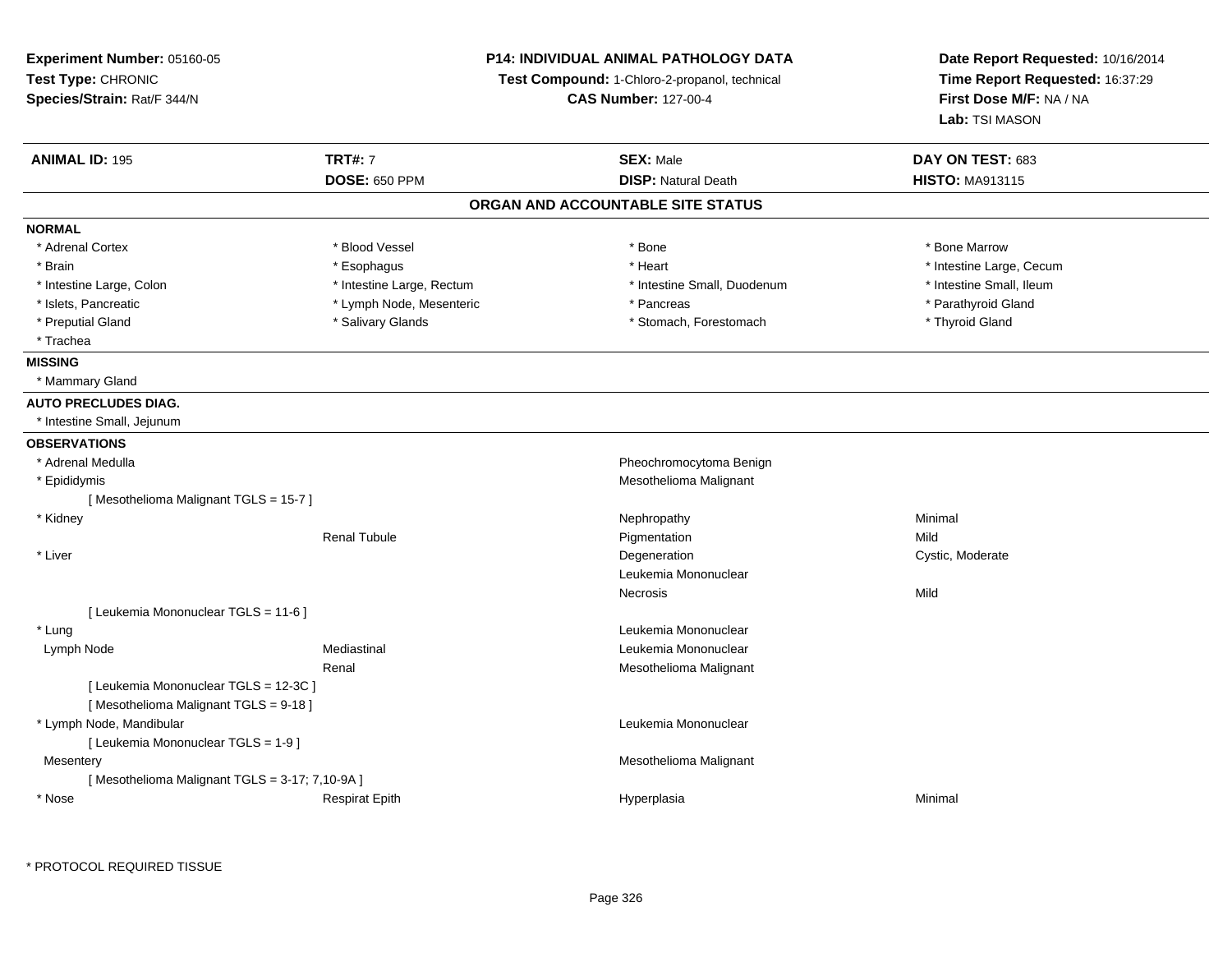**Experiment Number:** 05160-05**Test Type:** CHRONIC **Species/Strain:** Rat/F 344/N**P14: INDIVIDUAL ANIMAL PATHOLOGY DATATest Compound:** 1-Chloro-2-propanol, technical **CAS Number:** 127-00-4**Date Report Requested:** 10/16/2014**Time Report Requested:** 16:37:29**First Dose M/F:** NA / NA**Lab:** TSI MASON**ANIMAL ID:** 195**TRT#:** 7 **SEX:** Male **DAY ON TEST:** 683 **DOSE:** 650 PPM**DISP:** Natural Death **HISTO:** MA913115 **ORGAN AND ACCOUNTABLE SITE STATUS**Respirat Epith Inflammation Chronic Active, Moderate Respirat Epithh ann an Chrìobhachasa Metaplasia ann an Chrìobhachasa ann an Chrìobhachasa ann an Moderate ann an Aonaichte a Peritoneum Mesothelioma Malignant [ Mesothelioma Malignant TGLS = 2-16 ] \* Pituitary Gland Pars Distalis Cyst Mild [ Cyst TGLS = 14-8 ] \* Prostate Mesothelioma Malignant \* Seminal VesicleMesothelioma Malignant<br>
Subcut Tiss<br>
Fibroma \* Skinn and the subcut Tiss the set of the Subcut Tiss of the Subcut Tiss of the Subcut Tiss of the Subcut Tiss of the Subcut Tiss of the Subcut Tiss of the Subcut Tiss of the Subcut Tiss of the Subcut Tiss of the Subcut Tiss of [ Fibroma TGLS = 13-10 ] \* Spleenn and the contract of the contract of the contract of the contract of the contract of the contract of the contract of the contract of the contract of the contract of the contract of the contract of the contract of the cont Leukemia MononuclearNote: TGL 16-NCL; TGL 17-NCL $[$  Fibrosis TGLS = 8-3  $]$ [ Leukemia Mononuclear TGLS = 8-3A ] \* Stomach, Glandularr **Necrosis** s and the contract of the Mild [ Necrosis TGLS = 18-15A ] \* TestesBilateral, Interstit Cell **Adenoma** Adenoma Mesothelioma MalignantNote: ATROPHY SECONDARY TO NEOPLASMS. TGL 4-NCL[ Adenoma TGLS = 5,6-7 ] \* Thymuss and the control of the control of the control of the control of the control of the control of the control of the control of the control of the control of the control of the control of the control of the control of the co e Mild \* Urinary Bladder Mesothelioma Malignant PRIMARY CAUSE OF DEATH- Mesentery Mesothelioma Malignant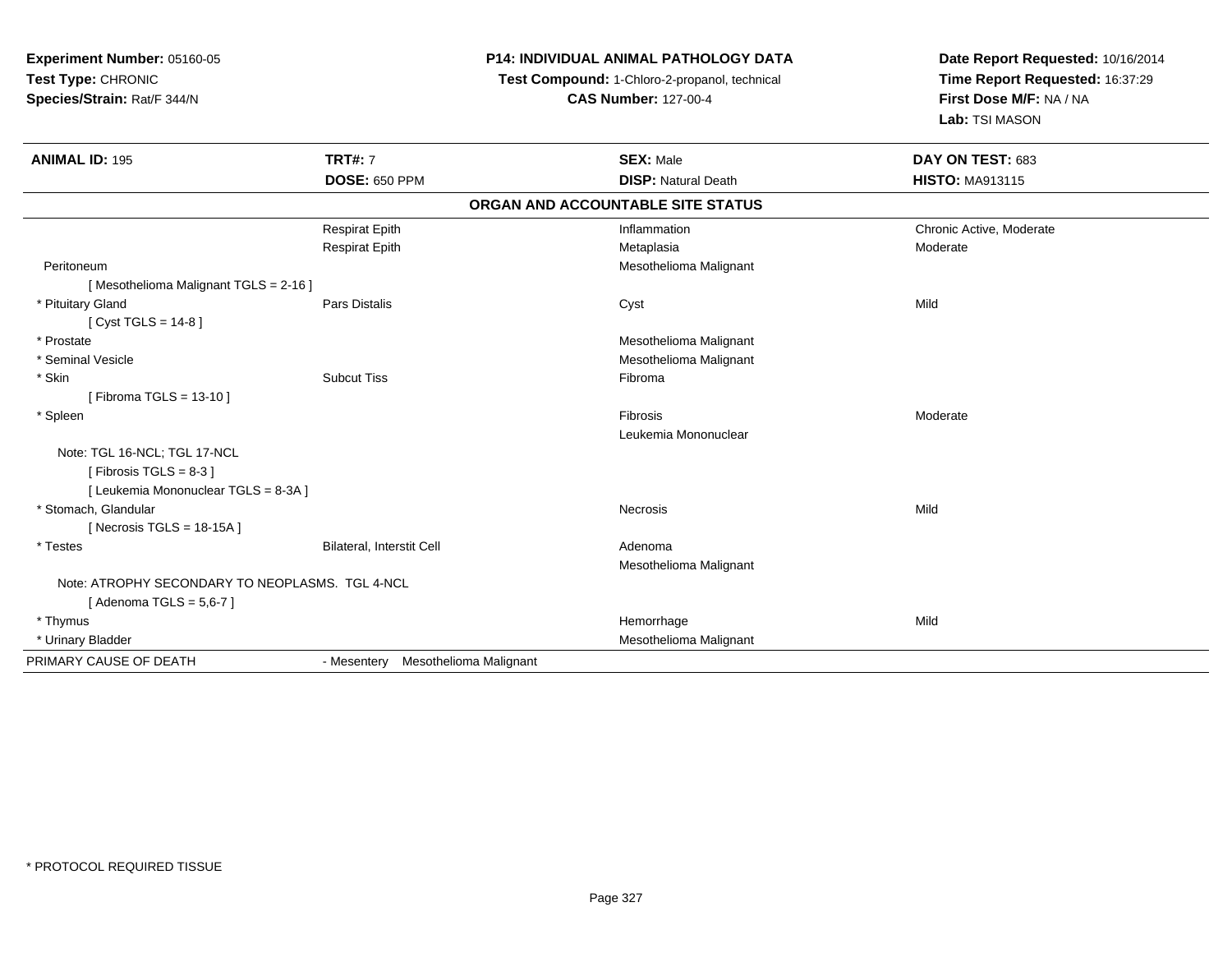# **P14: INDIVIDUAL ANIMAL PATHOLOGY DATA**

**Test Compound:** 1-Chloro-2-propanol, technical

**CAS Number:** 127-00-4

| <b>ANIMAL ID: 196</b>                 | <b>TRT#: 7</b>             | <b>SEX: Male</b>                  | DAY ON TEST: 663            |
|---------------------------------------|----------------------------|-----------------------------------|-----------------------------|
|                                       | <b>DOSE: 650 PPM</b>       | <b>DISP: Natural Death</b>        | <b>HISTO: MA913116</b>      |
|                                       |                            | ORGAN AND ACCOUNTABLE SITE STATUS |                             |
| <b>NORMAL</b>                         |                            |                                   |                             |
| * Blood Vessel                        | * Bone                     | * Epididymis                      | * Esophagus                 |
| * Mammary Gland                       | * Parathyroid Gland        | * Prostate                        | * Salivary Glands           |
| * Seminal Vesicle                     | * Stomach, Forestomach     | * Thyroid Gland                   | * Trachea                   |
| * Urinary Bladder                     |                            |                                   |                             |
| <b>AUTO PRECLUDES DIAG.</b>           |                            |                                   |                             |
| * Intestine Large, Cecum              | * Intestine Large, Colon   | * Intestine Large, Rectum         | * Intestine Small, Duodenum |
| * Intestine Small, Ileum              | * Intestine Small, Jejunum | * Islets, Pancreatic              |                             |
| <b>OBSERVATIONS</b>                   |                            |                                   |                             |
| * Adrenal Cortex                      |                            | Leukemia Mononuclear              |                             |
| * Adrenal Medulla                     |                            | Leukemia Mononuclear              |                             |
| * Bone Marrow                         |                            | Leukemia Mononuclear              |                             |
| * Brain                               |                            | Necrosis                          | Moderate                    |
| [ Necrosis $TGLS = 9-1A$ ]            |                            |                                   |                             |
| * Heart                               |                            | Cardiomyopathy                    | Mild                        |
| * Kidney                              |                            | Nephropathy                       | Mild                        |
| * Liver                               |                            | Leukemia Mononuclear              |                             |
| [ Leukemia Mononuclear TGLS = 3-6 ]   |                            |                                   |                             |
| * Lung                                |                            | Leukemia Mononuclear              |                             |
| Lymph Node                            | Mediastinal                | Leukemia Mononuclear              |                             |
|                                       | Pancreatic                 | Leukemia Mononuclear              |                             |
| [ Leukemia Mononuclear TGLS = 2-9A ]  |                            |                                   |                             |
| [ Leukemia Mononuclear TGLS = 12-3B ] |                            |                                   |                             |
| * Lymph Node, Mandibular              |                            | Leukemia Mononuclear              |                             |
| [ Leukemia Mononuclear TGLS = 10-9 ]  |                            |                                   |                             |
| * Lymph Node, Mesenteric              |                            | Leukemia Mononuclear              |                             |
| [ Leukemia Mononuclear TGLS = 11-8 ]  |                            |                                   |                             |
| $*$ Nose                              | Olfactory Epi              | Degeneration                      | Hyaline, Minimal            |
|                                       | <b>Respirat Epith</b>      | Hyperplasia                       | Minimal                     |
| * Pancreas                            |                            | Leukemia Mononuclear              |                             |
| * Pituitary Gland                     | <b>Pars Distalis</b>       | Leukemia Mononuclear              |                             |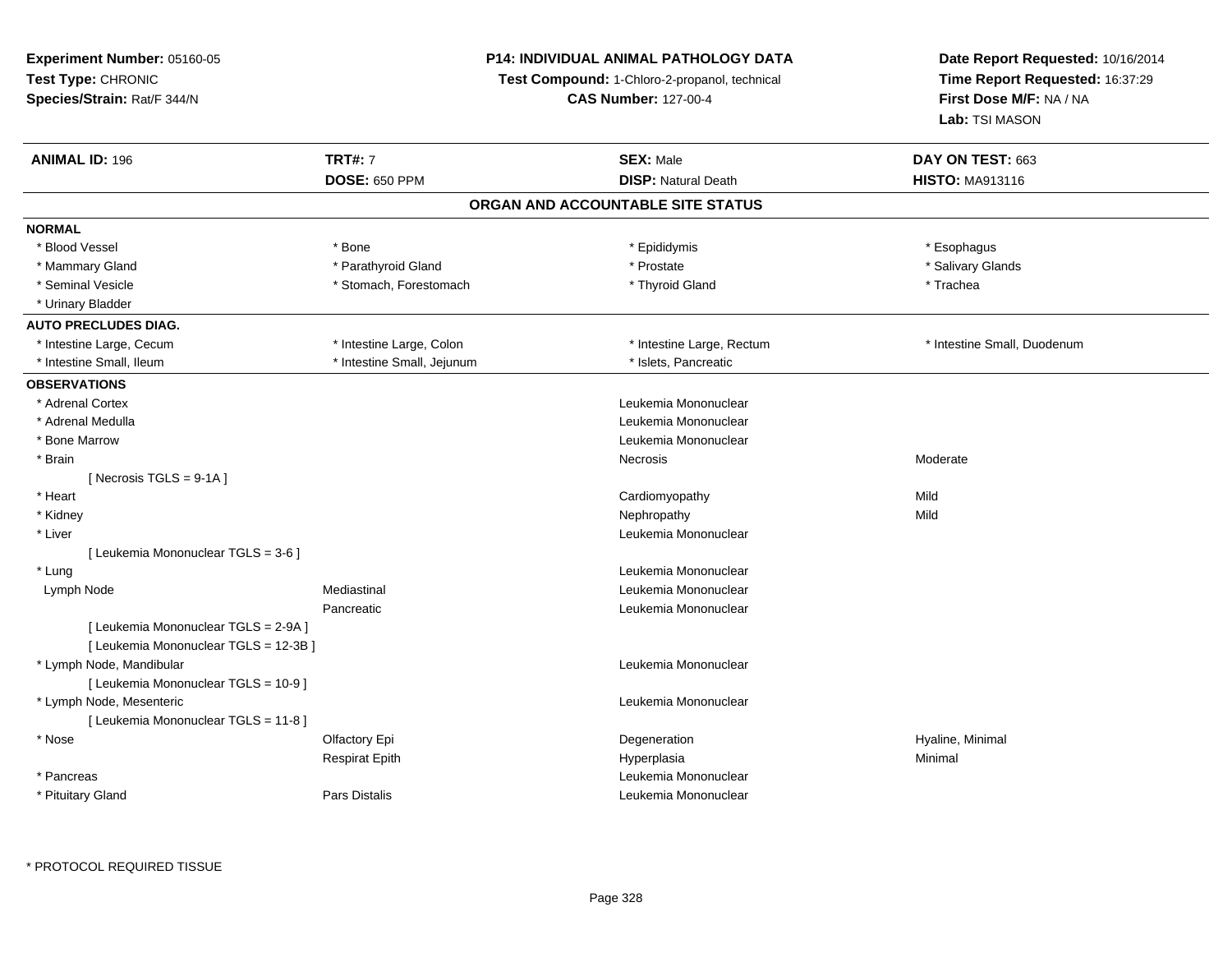| <b>Experiment Number: 05160-05</b><br><b>Test Type: CHRONIC</b><br>Species/Strain: Rat/F 344/N | <b>P14: INDIVIDUAL ANIMAL PATHOLOGY DATA</b><br>Test Compound: 1-Chloro-2-propanol, technical<br><b>CAS Number: 127-00-4</b>                                                                                                                                                                                                                                                                                                                                                                       |                                   | Date Report Requested: 10/16/2014<br>Time Report Requested: 16:37:29<br>First Dose M/F: NA / NA<br>Lab: TSI MASON |  |
|------------------------------------------------------------------------------------------------|----------------------------------------------------------------------------------------------------------------------------------------------------------------------------------------------------------------------------------------------------------------------------------------------------------------------------------------------------------------------------------------------------------------------------------------------------------------------------------------------------|-----------------------------------|-------------------------------------------------------------------------------------------------------------------|--|
| <b>ANIMAL ID: 196</b>                                                                          | <b>TRT#: 7</b>                                                                                                                                                                                                                                                                                                                                                                                                                                                                                     | <b>SEX: Male</b>                  | DAY ON TEST: 663                                                                                                  |  |
|                                                                                                | <b>DOSE: 650 PPM</b>                                                                                                                                                                                                                                                                                                                                                                                                                                                                               | <b>DISP: Natural Death</b>        | <b>HISTO: MA913116</b>                                                                                            |  |
|                                                                                                |                                                                                                                                                                                                                                                                                                                                                                                                                                                                                                    | ORGAN AND ACCOUNTABLE SITE STATUS |                                                                                                                   |  |
| * Preputial Gland                                                                              |                                                                                                                                                                                                                                                                                                                                                                                                                                                                                                    | Inflammation                      | Chronic, Minimal                                                                                                  |  |
| * Skin                                                                                         |                                                                                                                                                                                                                                                                                                                                                                                                                                                                                                    | <b>Hyperkeratosis</b>             | Mild                                                                                                              |  |
| [Hyperkeratosis TGLS = 5-16 ]                                                                  |                                                                                                                                                                                                                                                                                                                                                                                                                                                                                                    |                                   |                                                                                                                   |  |
| * Spleen                                                                                       |                                                                                                                                                                                                                                                                                                                                                                                                                                                                                                    | Leukemia Mononuclear              |                                                                                                                   |  |
| Leukemia Mononuclear TGLS = 1-3,3A; 6-3; 7-3A ]                                                |                                                                                                                                                                                                                                                                                                                                                                                                                                                                                                    |                                   |                                                                                                                   |  |
| * Stomach, Glandular                                                                           |                                                                                                                                                                                                                                                                                                                                                                                                                                                                                                    | Necrosis                          | Minimal                                                                                                           |  |
| * Testes                                                                                       | Bilateral, Interstit Cell                                                                                                                                                                                                                                                                                                                                                                                                                                                                          | Adenoma                           |                                                                                                                   |  |
| Adenoma TGLS = 8-7 1                                                                           |                                                                                                                                                                                                                                                                                                                                                                                                                                                                                                    |                                   |                                                                                                                   |  |
| * Thymus                                                                                       |                                                                                                                                                                                                                                                                                                                                                                                                                                                                                                    | Hemorrhage                        | Mild                                                                                                              |  |
|                                                                                                |                                                                                                                                                                                                                                                                                                                                                                                                                                                                                                    | Leukemia Mononuclear              |                                                                                                                   |  |
| Hemorrhage TGLS = 4-3B ]                                                                       |                                                                                                                                                                                                                                                                                                                                                                                                                                                                                                    |                                   |                                                                                                                   |  |
| PRIMARY CAUSE OF DEATH                                                                         | - UNCERTAIN                                                                                                                                                                                                                                                                                                                                                                                                                                                                                        |                                   |                                                                                                                   |  |
| <b>CONTRIBUTORY CAUSE OF DEATH</b>                                                             | Leukemia Mononuclear;Adrenal Medulla Leukemia Mononuclear;Bone Marrow Leukemia Mononuclear;Liver Leukemia<br>- Adrenal Cortex<br>Mononuclear;Lung Leukemia Mononuclear;Lymph Node Pancreatic Leukemia Mononuclear;Lymph Node Mediastinal Leukemia Mononuclear;Lymph<br>Node;Mandibular Leukemia Mononuclear;Lymph Node;Mesenteric Leukemia Mononuclear;Pancreas Leukemia Mononuclear;Pituitary Gland Pars Distalis<br>Leukemia Mononuclear;Spleen Leukemia Mononuclear;Thymus Leukemia Mononuclear |                                   |                                                                                                                   |  |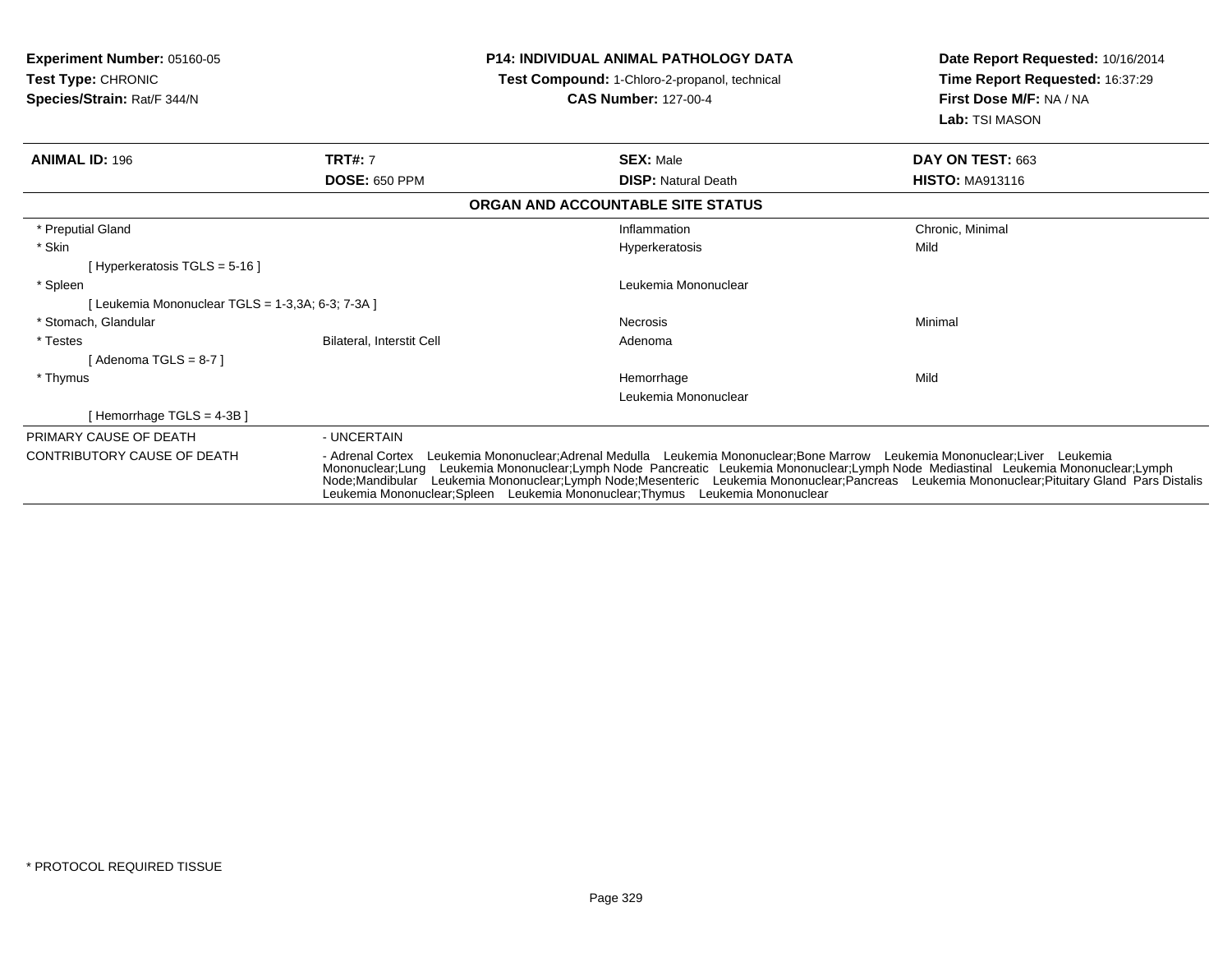**Experiment Number:** 05160-05**Test Type:** CHRONIC **Species/Strain:** Rat/F 344/N**P14: INDIVIDUAL ANIMAL PATHOLOGY DATATest Compound:** 1-Chloro-2-propanol, technical **CAS Number:** 127-00-4**Date Report Requested:** 10/16/2014**Time Report Requested:** 16:37:29**First Dose M/F:** NA / NA**Lab:** TSI MASON**ANIMAL ID:** 197**TRT#:** 7 **SEX:** Male **DAY ON TEST:** 676 **DOSE:** 650 PPM**DISP:** Natural Death **HISTO:** MA913117 **ORGAN AND ACCOUNTABLE SITE STATUSNORMAL**\* Adrenal Cortex \* Adrenal Cortex \* Blood Vessel \* Bone \* Brain\* Epididymis **\* Execution Contract Contract Constructs** \* Intestine Large, Cecum \* Intestine Large, Colon \* Intestine Large, Colon \* Intestine Large, Rectum \* Thestine Small, Duodenum \* Number of the small, Ileum \* Intestine Small, Jejunum \* Intestine Small, Jejunum \* Islets, Pancreatic \* The same of the Lymph Node, Mandibular \* Pancreas \* Pancreas \* Pancreas \* Parathyroid Gland \* Preputial Gland \* \* Annual vesicle \* \* Prostate \* \* Salivary Glands \* \* Salivary Glands \* \* Seminal Vesicle \* \* Urinary Bladder \* Skin \* \* Thyroid Gland \* \* Thyroid Gland \* \* Trachea \* \* Trachea \* \* Urinary Bladder \* Urinary Bladder \* \* Urinary Bladder \* \* Urinary Bladder \* \* Urinary Bladder \* \* Urinary Bladder \* \* Urinary Bladder \* \* Urinary Bladd **AUTO PRECLUDES DIAG.** \* Stomach, Forestomach**OBSERVATIONS** \* Adrenal MedullaLeukemia Mononuclear<br>Leukemia Mononuclear \* Bone Marrow Leukemia Mononuclear \* Heart Cardiomyopathyy Mild **Mild**  \* Kidneyy the controller of the controller of the controller of the controller of the controller of the controller of the controller of the controller of the controller of the controller of the controller of the controller of the \* Liver Hepatocellular Adenoma Leukemia MononuclearMixed Cell Focus[ Hepatocellular Adenoma TGLS = 13-6 ][ Leukemia Mononuclear TGLS = 8-6 ][ Mixed Cell Focus TGLS = 13-6 ] \* LungLeukemia Mononuclear<br>
Hemorrhage<br>
Hemorrhage Lymph Nodee the mediastinal the settlement of the Mild of the Mild of the Mild of the Mild of the Mild of the Mild of the Mild of the Mild of the Mild of the Mild of the Mild of the Mild of the Mild of the Mild of the Mild of the Mi Pancreatic Hemorrhagee Marked Marked Mediastinal Leukemia Mononuclear[ Hemorrhage TGLS = 3-9A ][ Hemorrhage TGLS = 9-3B ][ Leukemia Mononuclear TGLS = 9-3B ] \* Lymph Node, Mesenteric Leukemia Mononuclear [ Leukemia Mononuclear TGLS = 10-8 ] \* Mammary Glandd and the control of the control of the control of the control of the control of the control of the control of the control of the control of the control of the control of the control of the control of the control of the co \* NoseRespirat Epith Hyperplasia Minimal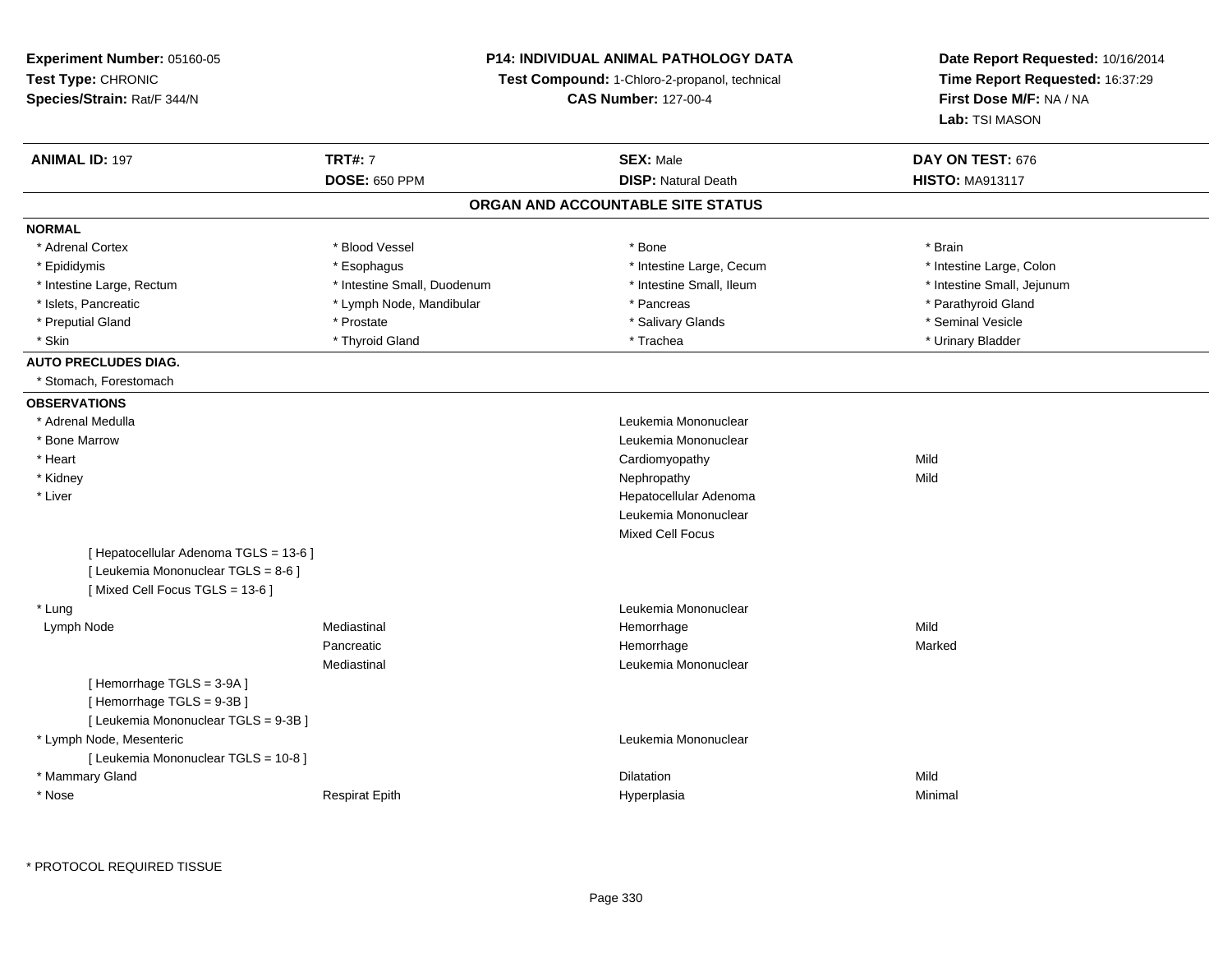| Experiment Number: 05160-05<br><b>Test Type: CHRONIC</b><br>Species/Strain: Rat/F 344/N |                                       | <b>P14: INDIVIDUAL ANIMAL PATHOLOGY DATA</b><br>Test Compound: 1-Chloro-2-propanol, technical<br><b>CAS Number: 127-00-4</b>                                                                                       | Date Report Requested: 10/16/2014<br>Time Report Requested: 16:37:29<br>First Dose M/F: NA / NA<br>Lab: TSI MASON |
|-----------------------------------------------------------------------------------------|---------------------------------------|--------------------------------------------------------------------------------------------------------------------------------------------------------------------------------------------------------------------|-------------------------------------------------------------------------------------------------------------------|
| <b>ANIMAL ID: 197</b>                                                                   | <b>TRT#: 7</b>                        | <b>SEX: Male</b>                                                                                                                                                                                                   | DAY ON TEST: 676                                                                                                  |
|                                                                                         | <b>DOSE: 650 PPM</b>                  | <b>DISP: Natural Death</b>                                                                                                                                                                                         | <b>HISTO: MA913117</b>                                                                                            |
|                                                                                         |                                       | ORGAN AND ACCOUNTABLE SITE STATUS                                                                                                                                                                                  |                                                                                                                   |
| * Pituitary Gland                                                                       | <b>Pars Distalis</b>                  | Adenoma                                                                                                                                                                                                            |                                                                                                                   |
| [Adenoma TGLS = $11-8$ ]                                                                |                                       |                                                                                                                                                                                                                    |                                                                                                                   |
| * Spleen                                                                                |                                       | Fibrosis                                                                                                                                                                                                           | Mild                                                                                                              |
|                                                                                         |                                       | Leukemia Mononuclear                                                                                                                                                                                               |                                                                                                                   |
| [Fibrosis TGLS = $6-3,3A$ ]                                                             |                                       |                                                                                                                                                                                                                    |                                                                                                                   |
| [Leukemia Mononuclear TGLS = 4-3,3A; 6-3 ]                                              |                                       |                                                                                                                                                                                                                    |                                                                                                                   |
| * Stom Forestom                                                                         |                                       |                                                                                                                                                                                                                    |                                                                                                                   |
| Note: TGL 7-NCL                                                                         |                                       |                                                                                                                                                                                                                    |                                                                                                                   |
| * Stomach, Glandular                                                                    |                                       | Necrosis                                                                                                                                                                                                           | Mild                                                                                                              |
| [Necrosis TGLS = 12-15,15A]                                                             |                                       |                                                                                                                                                                                                                    |                                                                                                                   |
| * Testes                                                                                | <b>Interstit Cell</b>                 | Adenoma                                                                                                                                                                                                            |                                                                                                                   |
|                                                                                         |                                       | Atrophy                                                                                                                                                                                                            | Marked                                                                                                            |
| [ Adenoma TGLS = 1-7 ]                                                                  |                                       |                                                                                                                                                                                                                    |                                                                                                                   |
| [Atrophy TGLS = 2-7]                                                                    |                                       |                                                                                                                                                                                                                    |                                                                                                                   |
| * Thymus                                                                                |                                       | Atrophy                                                                                                                                                                                                            | Moderate                                                                                                          |
| PRIMARY CAUSE OF DEATH                                                                  | - UNCERTAIN                           |                                                                                                                                                                                                                    |                                                                                                                   |
| <b>CONTRIBUTORY CAUSE OF DEATH</b>                                                      | - Adrenal Medulla<br>Node Mediastinal | Leukemia Mononuclear;Bone Marrow Leukemia Mononuclear;Liver Leukemia Mononuclear;Lung Leukemia Mononuclear;Lymph<br>Leukemia Mononuclear; Lymph Node; Mesenteric Leukemia Mononuclear; Spleen Leukemia Mononuclear |                                                                                                                   |
| Animal Note: CARCASS YELLOW, TGL 5-NST                                                  |                                       |                                                                                                                                                                                                                    |                                                                                                                   |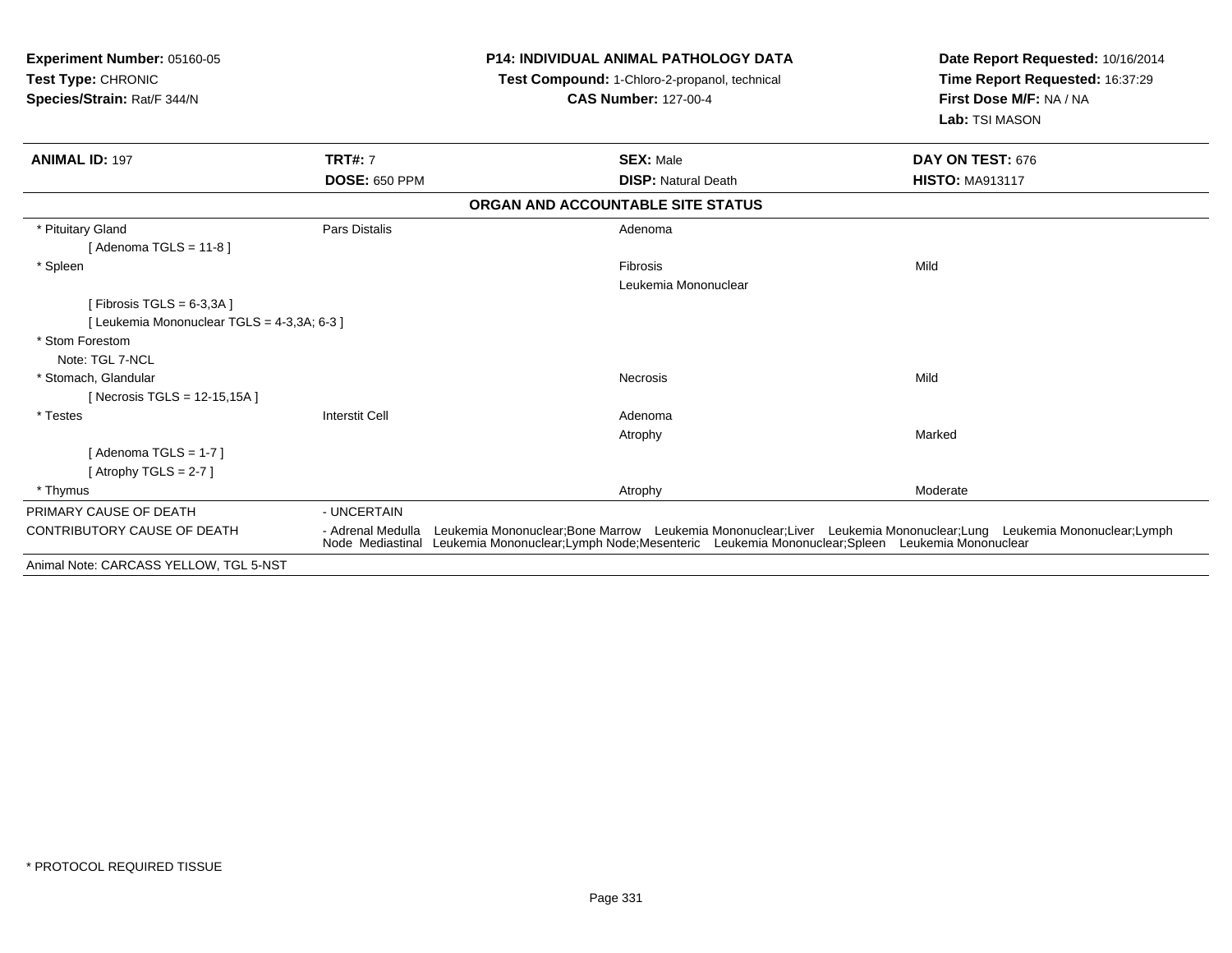# **P14: INDIVIDUAL ANIMAL PATHOLOGY DATA**

**Test Compound:** 1-Chloro-2-propanol, technical

**CAS Number:** 127-00-4

| <b>ANIMAL ID: 198</b>                | <b>TRT#: 7</b>                          | <b>SEX: Male</b>                  | DAY ON TEST: 597         |
|--------------------------------------|-----------------------------------------|-----------------------------------|--------------------------|
|                                      | <b>DOSE: 650 PPM</b>                    | <b>DISP:</b> Moribund Sacrifice   | <b>HISTO: MA913118</b>   |
|                                      |                                         | ORGAN AND ACCOUNTABLE SITE STATUS |                          |
| <b>NORMAL</b>                        |                                         |                                   |                          |
| * Adrenal Cortex                     | * Adrenal Medulla                       | * Blood Vessel                    | * Bone                   |
| * Brain                              | * Epididymis                            | * Esophagus                       | * Intestine Large, Cecum |
| * Intestine Large, Colon             | * Intestine Large, Rectum               | * Intestine Small, Duodenum       | * Intestine Small, Ileum |
| * Intestine Small, Jejunum           | * Islets, Pancreatic                    | * Kidney                          | * Liver                  |
| * Lung                               | * Lymph Node, Mandibular                | * Lymph Node, Mesenteric          | * Mammary Gland          |
| * Nose                               | * Pancreas                              | * Parathyroid Gland               | * Preputial Gland        |
| * Prostate                           | * Salivary Glands                       | * Seminal Vesicle                 | * Skin                   |
| * Stomach, Glandular                 | * Testes                                | * Thymus                          | * Thyroid Gland          |
| * Trachea                            | * Urinary Bladder                       |                                   |                          |
| <b>OBSERVATIONS</b>                  |                                         |                                   |                          |
| * Bone Marrow                        |                                         | Atrophy                           | Mild                     |
| * Heart                              |                                         | Cardiomyopathy                    | Moderate                 |
| * Pituitary Gland                    | Pars Distalis                           | Adenoma                           |                          |
| [Adenoma TGLS = $1-8$ ]              |                                         |                                   |                          |
| * Spleen                             |                                         | Pigmentation                      | Moderate                 |
| * Stomach, Forestomach               |                                         | Ulcer                             | Marked                   |
| [ Ulcer TGLS = $2-15A$ ]             |                                         |                                   |                          |
| PRIMARY CAUSE OF DEATH               | - Pituitary Gland Pars Distalis Adenoma |                                   |                          |
| Animal Note: CARCASS THIN, TGL 3-NST |                                         |                                   |                          |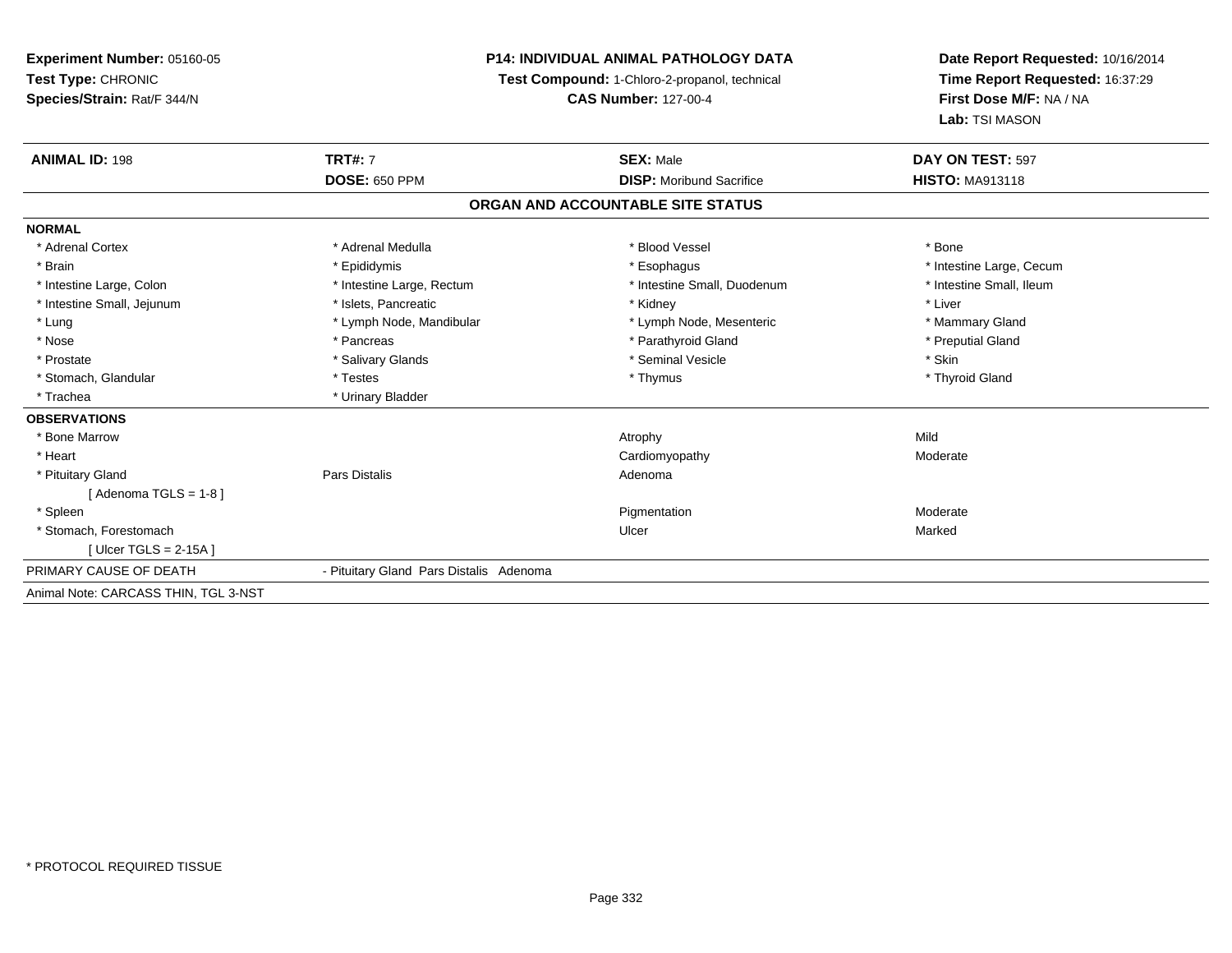# **P14: INDIVIDUAL ANIMAL PATHOLOGY DATA**

**Test Compound:** 1-Chloro-2-propanol, technical

**CAS Number:** 127-00-4

| <b>ANIMAL ID: 199</b>                | <b>TRT#: 7</b>             | <b>SEX: Male</b>                  | DAY ON TEST: 729            |
|--------------------------------------|----------------------------|-----------------------------------|-----------------------------|
|                                      | <b>DOSE: 650 PPM</b>       | <b>DISP: Terminal Sacrifice</b>   | <b>HISTO: MA913119</b>      |
|                                      |                            | ORGAN AND ACCOUNTABLE SITE STATUS |                             |
| <b>NORMAL</b>                        |                            |                                   |                             |
| * Adrenal Cortex                     | * Adrenal Medulla          | * Blood Vessel                    | * Bone                      |
| * Bone Marrow                        | * Brain                    | * Epididymis                      | * Esophagus                 |
| * Intestine Large, Cecum             | * Intestine Large, Colon   | * Intestine Large, Rectum         | * Intestine Small, Duodenum |
| * Intestine Small, Ileum             | * Intestine Small, Jejunum | * Islets, Pancreatic              | * Lung                      |
| * Lymph Node, Mesenteric             | * Mammary Gland            | * Pancreas                        | * Parathyroid Gland         |
| * Preputial Gland                    | * Salivary Glands          | * Seminal Vesicle                 | * Spleen                    |
| * Stomach, Forestomach               | * Stomach, Glandular       | * Thyroid Gland                   | * Trachea                   |
| * Urinary Bladder                    |                            |                                   |                             |
| <b>OBSERVATIONS</b>                  |                            |                                   |                             |
| * Heart                              |                            | Cardiomyopathy                    | Moderate                    |
| * Kidney                             |                            | Nephropathy                       | Moderate                    |
| [Nephropathy TGLS = 2-4]             |                            |                                   |                             |
| * Liver                              |                            | Eosinophilic Focus                |                             |
| [ Eosinophilic Focus TGLS = 6-6A ]   |                            |                                   |                             |
| * Lymph Node, Mandibular             |                            | Ectasia                           | Moderate                    |
| Ectasia TGLS = $1-9$ ]               |                            |                                   |                             |
| * Nose                               | <b>Respirat Epith</b>      | Hyperplasia                       | Mild                        |
|                                      | <b>Respirat Epith</b>      | Inflammation                      | Chronic Active, Marked      |
| Note: FUNGAL HYPHAE IN NASAL CAVITY. |                            |                                   |                             |
| * Pituitary Gland                    | Pars Distalis              | Adenoma                           |                             |
| [Adenoma TGLS = $4-8$ ]              |                            |                                   |                             |
| * Prostate                           |                            | Inflammation                      | Chronic Active, Mild        |
| * Skin                               |                            | Keratoacanthoma                   |                             |
| [Keratoacanthoma TGLS = 3-10]        |                            |                                   |                             |
| * Testes                             | Bilateral, Interstit Cell  | Adenoma                           |                             |
| [Adenoma TGLS = $5-7$ ]              |                            |                                   |                             |
| * Thymus                             | <b>Epithel Cell</b>        | Hyperplasia                       | Mild                        |
| PRIMARY CAUSE OF DEATH               | $\blacksquare$             |                                   |                             |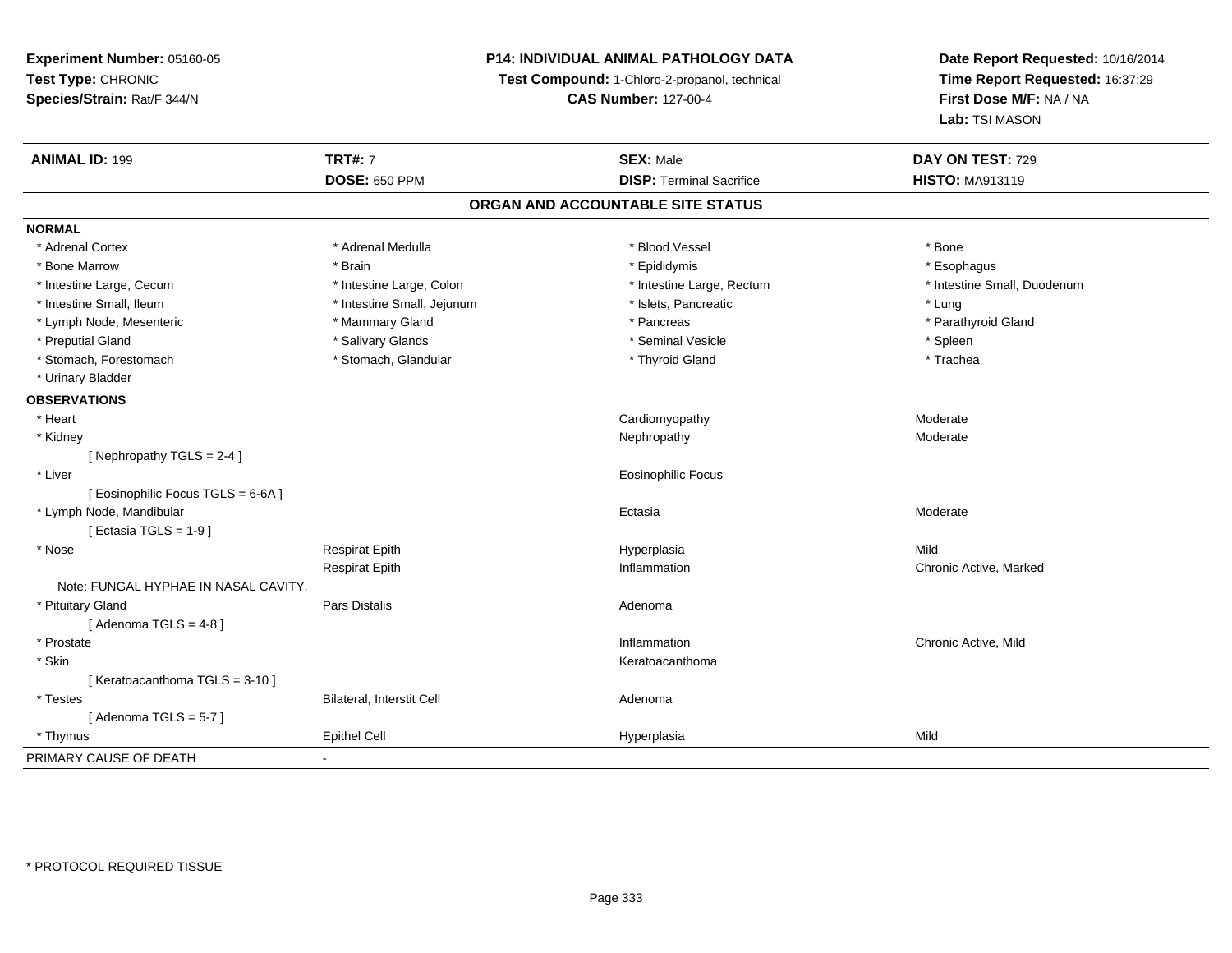| Experiment Number: 05160-05            |                             | <b>P14: INDIVIDUAL ANIMAL PATHOLOGY DATA</b>  | Date Report Requested: 10/16/2014<br>Time Report Requested: 16:37:29 |  |
|----------------------------------------|-----------------------------|-----------------------------------------------|----------------------------------------------------------------------|--|
| Test Type: CHRONIC                     |                             | Test Compound: 1-Chloro-2-propanol, technical |                                                                      |  |
| Species/Strain: Rat/F 344/N            | <b>CAS Number: 127-00-4</b> |                                               | First Dose M/F: NA / NA                                              |  |
|                                        |                             |                                               | Lab: TSI MASON                                                       |  |
| <b>ANIMAL ID: 200</b>                  | <b>TRT#: 7</b>              | <b>SEX: Male</b>                              | DAY ON TEST: 585                                                     |  |
|                                        | <b>DOSE: 650 PPM</b>        | <b>DISP: Natural Death</b>                    | <b>HISTO: MA913120</b>                                               |  |
|                                        |                             | ORGAN AND ACCOUNTABLE SITE STATUS             |                                                                      |  |
| <b>NORMAL</b>                          |                             |                                               |                                                                      |  |
| * Adrenal Cortex                       | * Blood Vessel              | * Bone                                        | * Bone Marrow                                                        |  |
| * Brain                                | * Epididymis                | * Esophagus                                   | * Intestine Large, Cecum                                             |  |
| * Intestine Large, Colon               | * Intestine Large, Rectum   | * Intestine Small, Duodenum                   | * Islets, Pancreatic                                                 |  |
| * Lymph Node, Mandibular               | * Lymph Node, Mesenteric    | * Mammary Gland                               | * Parathyroid Gland                                                  |  |
| * Pituitary Gland                      | * Prostate                  | * Salivary Glands                             | * Seminal Vesicle                                                    |  |
| * Stomach, Forestomach                 | * Stomach, Glandular        | * Thyroid Gland                               | * Trachea                                                            |  |
| * Urinary Bladder                      |                             |                                               |                                                                      |  |
| <b>MISSING</b>                         |                             |                                               |                                                                      |  |
| * Thymus                               |                             |                                               |                                                                      |  |
| <b>AUTO PRECLUDES DIAG.</b>            |                             |                                               |                                                                      |  |
| * Intestine Small, Ileum               | * Intestine Small, Jejunum  |                                               |                                                                      |  |
| <b>OBSERVATIONS</b>                    |                             |                                               |                                                                      |  |
| * Adrenal Medulla                      |                             | Pheochromocytoma Benign                       |                                                                      |  |
| [ Pheochromocytoma Benign TGLS = 7-8 ] |                             |                                               |                                                                      |  |
| * Heart                                |                             | Cardiomyopathy                                | Mild                                                                 |  |
| * Kidney                               |                             | Nephropathy                                   | Mild                                                                 |  |
| * Liver                                |                             | Leukemia Mononuclear                          |                                                                      |  |
| [ Leukemia Mononuclear TGLS = 9-6 ]    |                             |                                               |                                                                      |  |
| * Lung                                 |                             | Leukemia Mononuclear                          |                                                                      |  |
| * Lym Node Mand                        |                             |                                               |                                                                      |  |
| Note: TGL 4-NCL                        |                             |                                               |                                                                      |  |
| Lymph Node                             | Mediastinal                 | Hemorrhage                                    | Mild                                                                 |  |
|                                        | Pancreatic                  | Hyperplasia                                   | Lymphoid, Minimal                                                    |  |
|                                        | Mediastinal                 | Leukemia Mononuclear                          |                                                                      |  |
|                                        | Renal                       | Pigmentation                                  | Mild                                                                 |  |
| [Hemorrhage TGLS = 10-3A]              |                             |                                               |                                                                      |  |
| [ Hyperplasia TGLS = 6-9]              |                             |                                               |                                                                      |  |
| [ Leukemia Mononuclear TGLS = 10-3A ]  |                             |                                               |                                                                      |  |
| [ Pigmentation TGLS = 8-16 ]           |                             |                                               |                                                                      |  |
| * Nose                                 | <b>Respirat Epith</b>       | Hyperplasia                                   | Mild                                                                 |  |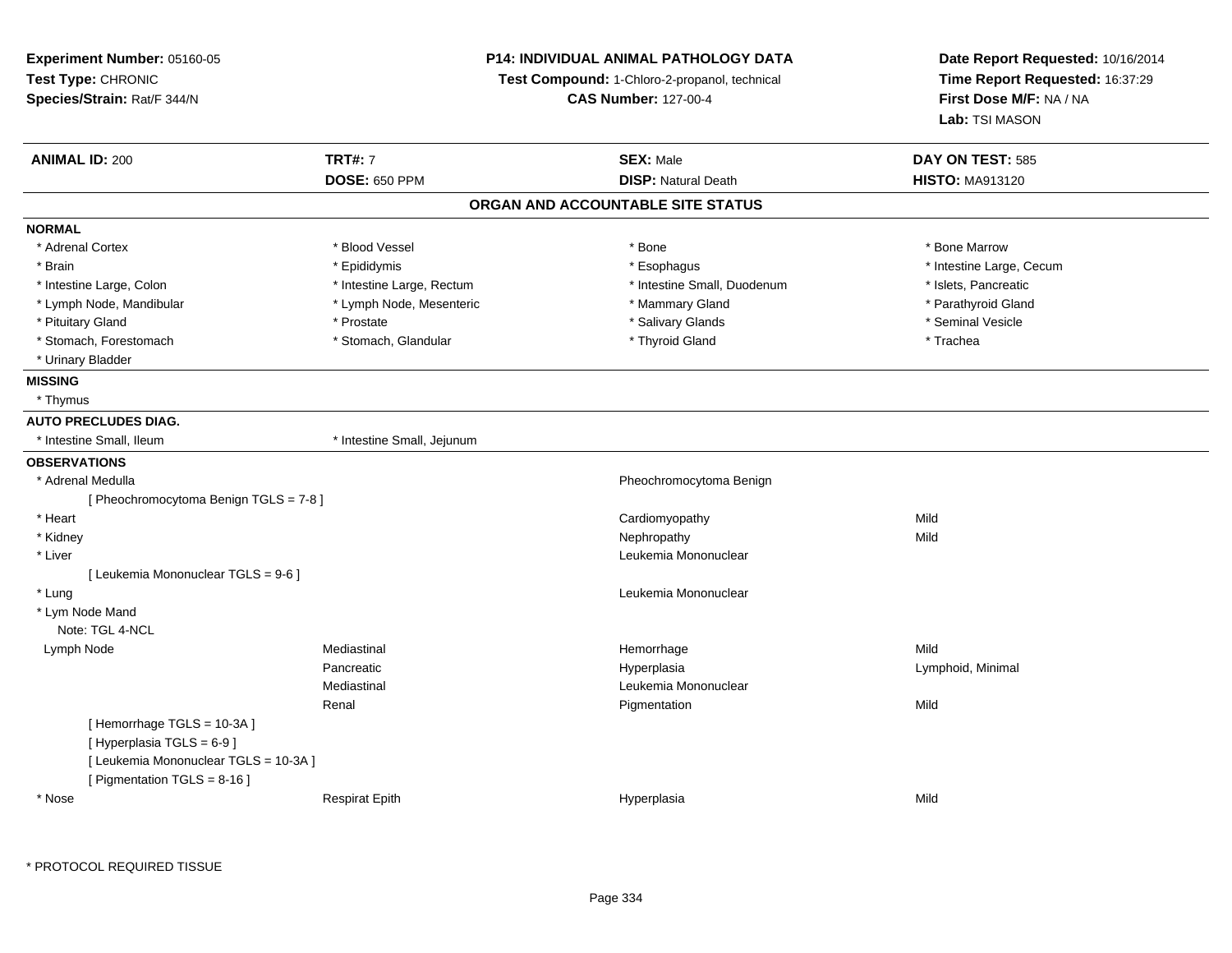| <b>Experiment Number: 05160-05</b><br>Test Type: CHRONIC<br>Species/Strain: Rat/F 344/N |                                    | <b>P14: INDIVIDUAL ANIMAL PATHOLOGY DATA</b><br>Test Compound: 1-Chloro-2-propanol, technical<br><b>CAS Number: 127-00-4</b> | Date Report Requested: 10/16/2014<br>Time Report Requested: 16:37:29<br>First Dose M/F: NA / NA<br>Lab: TSI MASON |  |
|-----------------------------------------------------------------------------------------|------------------------------------|------------------------------------------------------------------------------------------------------------------------------|-------------------------------------------------------------------------------------------------------------------|--|
| <b>ANIMAL ID: 200</b>                                                                   | <b>TRT#: 7</b>                     | <b>SEX: Male</b>                                                                                                             | DAY ON TEST: 585                                                                                                  |  |
|                                                                                         | <b>DOSE: 650 PPM</b>               | <b>DISP: Natural Death</b>                                                                                                   | <b>HISTO: MA913120</b>                                                                                            |  |
|                                                                                         |                                    | ORGAN AND ACCOUNTABLE SITE STATUS                                                                                            |                                                                                                                   |  |
| * Pancreas                                                                              | Acinus                             | Atrophy                                                                                                                      | Minimal                                                                                                           |  |
| * Preputial Gland                                                                       |                                    | Carcinoma                                                                                                                    |                                                                                                                   |  |
| [Carcinoma TGLS = $2,5-10A$ ]                                                           |                                    |                                                                                                                              |                                                                                                                   |  |
| * Skin                                                                                  | <b>Subcut Tiss</b>                 | Fibrosarcoma                                                                                                                 |                                                                                                                   |  |
| [Fibrosarcoma TGLS = 1-10B ]                                                            |                                    |                                                                                                                              |                                                                                                                   |  |
| * Spleen                                                                                |                                    | Leukemia Mononuclear                                                                                                         |                                                                                                                   |  |
| * Testes                                                                                | Interstit Cell                     | Adenoma                                                                                                                      |                                                                                                                   |  |
| [ Adenoma TGLS = 3-7 ]                                                                  |                                    |                                                                                                                              |                                                                                                                   |  |
| PRIMARY CAUSE OF DEATH                                                                  | - UNCERTAIN                        |                                                                                                                              |                                                                                                                   |  |
| CONTRIBUTORY CAUSE OF DEATH                                                             | - Liver Leukemia Mononuclear; Lung | Leukemia Mononuclear;Lymph Node Mediastinal Leukemia Mononuclear;Spleen                                                      | Leukemia Mononuclear                                                                                              |  |
| Animal Note: CARCASS THIN, TGL 11-NST                                                   |                                    |                                                                                                                              |                                                                                                                   |  |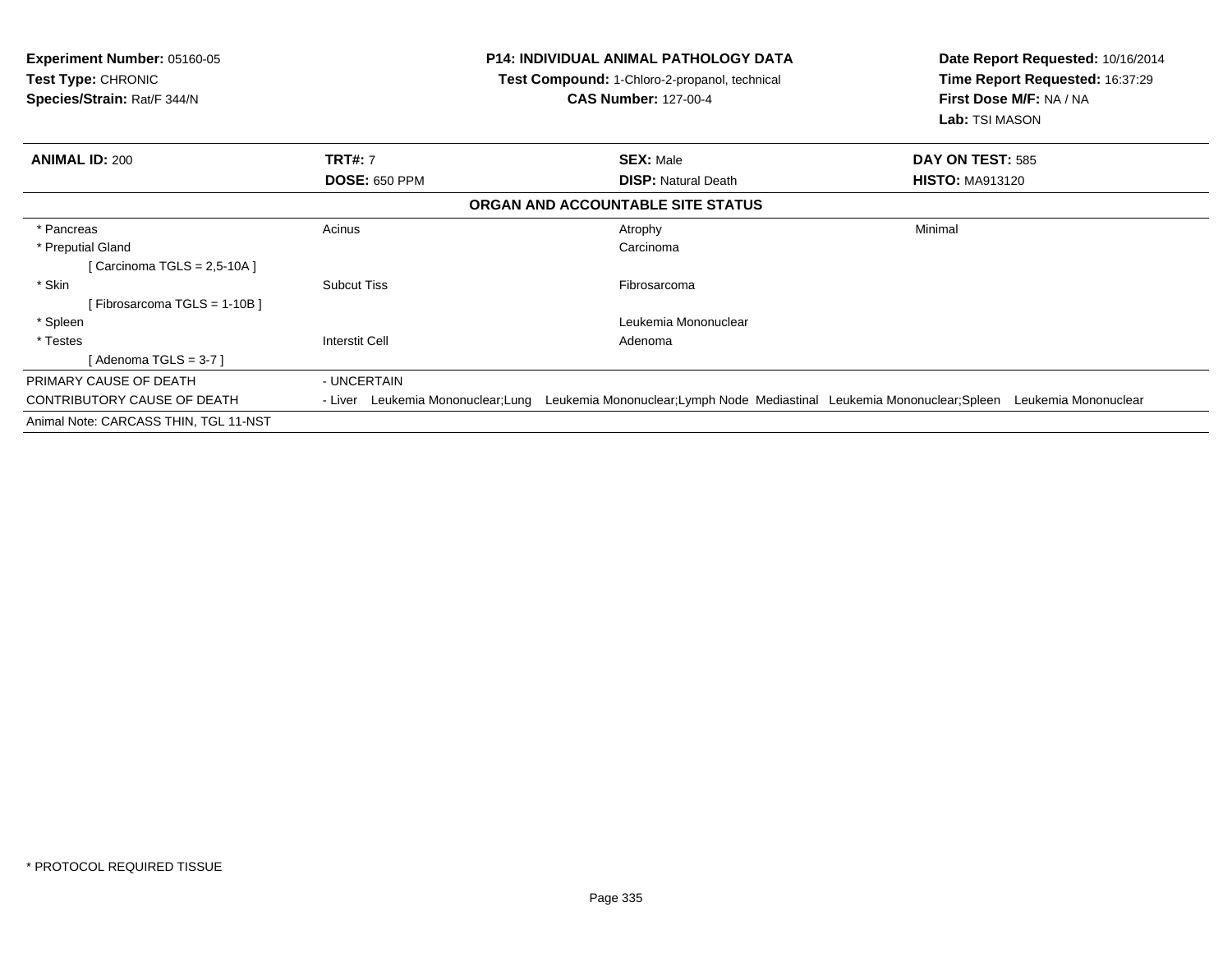# **P14: INDIVIDUAL ANIMAL PATHOLOGY DATA**

**Test Compound:** 1-Chloro-2-propanol, technical

**CAS Number:** 127-00-4

| <b>ANIMAL ID: 216</b>                                                            | <b>TRT#: 2</b>           | <b>SEX: Female</b>                | DAY ON TEST: 735         |  |
|----------------------------------------------------------------------------------|--------------------------|-----------------------------------|--------------------------|--|
|                                                                                  | DOSE: 0 PPM              | <b>DISP: Terminal Sacrifice</b>   | <b>HISTO: MA913236</b>   |  |
|                                                                                  |                          | ORGAN AND ACCOUNTABLE SITE STATUS |                          |  |
| <b>NORMAL</b>                                                                    |                          |                                   |                          |  |
| * Adrenal Cortex                                                                 | * Adrenal Medulla        | * Blood Vessel                    | * Bone                   |  |
| * Bone Marrow                                                                    | * Brain                  | * Clitoral Gland                  | * Esophagus              |  |
| * Intestine Large, Cecum                                                         | * Intestine Large, Colon | * Intestine Small, Duodenum       | * Intestine Small, Ileum |  |
| * Intestine Small, Jejunum                                                       | * Islets, Pancreatic     | * Lymph Node, Mandibular          | * Lymph Node, Mesenteric |  |
| * Nose                                                                           | * Ovary                  | * Parathyroid Gland               | * Salivary Glands        |  |
| * Skin                                                                           | * Spleen                 | * Stomach, Forestomach            | * Stomach, Glandular     |  |
| * Thymus                                                                         | * Thyroid Gland          | * Trachea                         | * Urinary Bladder        |  |
| <b>OBSERVATIONS</b>                                                              |                          |                                   |                          |  |
| * Heart                                                                          |                          | Cardiomyopathy                    | Minimal                  |  |
| * Intestine Large, Rectum                                                        |                          | Parasite Metazoan                 | Minimal                  |  |
| * Kidney                                                                         |                          | Mineralization                    | Minimal                  |  |
| * Liver                                                                          |                          | <b>Basophilic Focus</b>           |                          |  |
| Note: TGL 5-NCL                                                                  |                          |                                   |                          |  |
| * Lung                                                                           | Artery                   | Inflammation                      | Chronic Active, Minimal  |  |
| * Mammary Gland                                                                  |                          | <b>Dilatation</b>                 | Minimal                  |  |
|                                                                                  |                          | Fibroadenoma                      |                          |  |
|                                                                                  |                          | Hyperplasia                       | Mild                     |  |
| Note: THE NEOPLASM CONTAINS MULTIPLE LARGE CYSTS.<br>[Fibroadenoma TGLS = 1-10A] |                          |                                   |                          |  |
| * Nose                                                                           |                          |                                   |                          |  |
| Note: FUNGAL HYPHAE IN NASAL CAVITY.                                             |                          |                                   |                          |  |
| * Pancreas                                                                       | Acinus                   | Atrophy                           | Marked                   |  |
| * Pituitary Gland                                                                | <b>Pars Distalis</b>     | Adenoma                           |                          |  |
| [Adenoma TGLS = $4-8$ ]                                                          |                          |                                   |                          |  |
| * Uterus                                                                         | <b>Bilateral</b>         | Polyp Stromal                     |                          |  |
| [Polyp Stromal TGLS = 2,3-7]                                                     |                          |                                   |                          |  |
| PRIMARY CAUSE OF DEATH                                                           |                          |                                   |                          |  |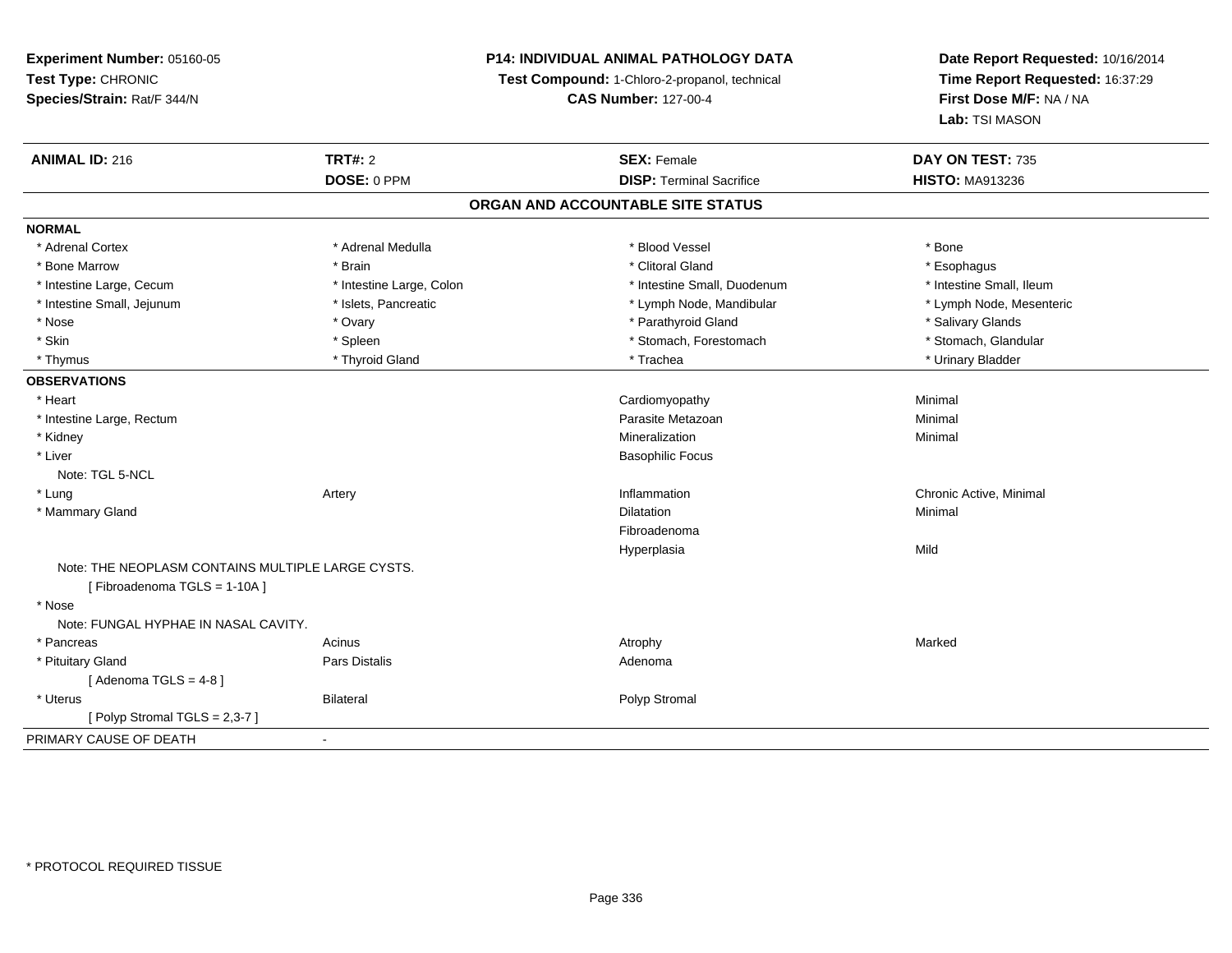# **P14: INDIVIDUAL ANIMAL PATHOLOGY DATA**

**Test Compound:** 1-Chloro-2-propanol, technical

**CAS Number:** 127-00-4

| <b>ANIMAL ID: 217</b>                 | <b>TRT#: 2</b>              | <b>SEX: Female</b>               | DAY ON TEST: 734           |  |  |  |
|---------------------------------------|-----------------------------|----------------------------------|----------------------------|--|--|--|
|                                       | DOSE: 0 PPM                 | <b>DISP: Terminal Sacrifice</b>  | <b>HISTO: MA913237</b>     |  |  |  |
| ORGAN AND ACCOUNTABLE SITE STATUS     |                             |                                  |                            |  |  |  |
| <b>NORMAL</b>                         |                             |                                  |                            |  |  |  |
| * Adrenal Medulla                     | * Blood Vessel              | * Bone                           | * Bone Marrow              |  |  |  |
| * Brain                               | * Esophagus                 | * Heart                          | * Intestine Large, Cecum   |  |  |  |
| * Intestine Large, Colon              | * Intestine Small, Duodenum | * Intestine Small, Ileum         | * Intestine Small, Jejunum |  |  |  |
| * Islets, Pancreatic                  | * Lung                      | * Lymph Node, Mandibular         | * Lymph Node, Mesenteric   |  |  |  |
| * Nose                                | * Ovary                     | * Pancreas                       | * Parathyroid Gland        |  |  |  |
| * Pituitary Gland                     | * Salivary Glands           | * Stomach, Forestomach           | * Stomach, Glandular       |  |  |  |
| * Thymus                              | * Trachea                   | * Urinary Bladder                | * Uterus                   |  |  |  |
| <b>OBSERVATIONS</b>                   |                             |                                  |                            |  |  |  |
| * Adrenal Cortex                      |                             | Angiectasis                      | Minimal                    |  |  |  |
| * Clitoral Gland                      |                             | Adenoma                          |                            |  |  |  |
| * Intestine Large, Rectum             |                             | Parasite Metazoan                | Moderate                   |  |  |  |
| * Kidney                              |                             | Mineralization                   | Minimal                    |  |  |  |
|                                       |                             | Nephropathy                      | Minimal                    |  |  |  |
| * Liver                               |                             | <b>Eosinophilic Focus</b>        |                            |  |  |  |
|                                       |                             | Inflammation                     | Granulomatous, Minimal     |  |  |  |
| [ Eosinophilic Focus TGLS = 3-6 ]     |                             |                                  |                            |  |  |  |
| * Mammary Gland                       |                             | Dilatation                       | Marked                     |  |  |  |
|                                       |                             | Fibroadenoma                     |                            |  |  |  |
|                                       |                             | Hyperplasia                      | Mild                       |  |  |  |
| [Dilatation TGLS = 2-10A]             |                             |                                  |                            |  |  |  |
| [Fibroadenoma TGLS = 2-10]            |                             |                                  |                            |  |  |  |
| * Skin                                |                             | Squamous Cell Papilloma          |                            |  |  |  |
| [Squamous Cell Papilloma TGLS = 1-15] |                             |                                  |                            |  |  |  |
| * Spleen                              |                             | Hematopoietic Cell Proliferation | Mild                       |  |  |  |
| * Thyroid Gland                       | C Cell                      | Hyperplasia                      | Minimal                    |  |  |  |
| PRIMARY CAUSE OF DEATH                | $\blacksquare$              |                                  |                            |  |  |  |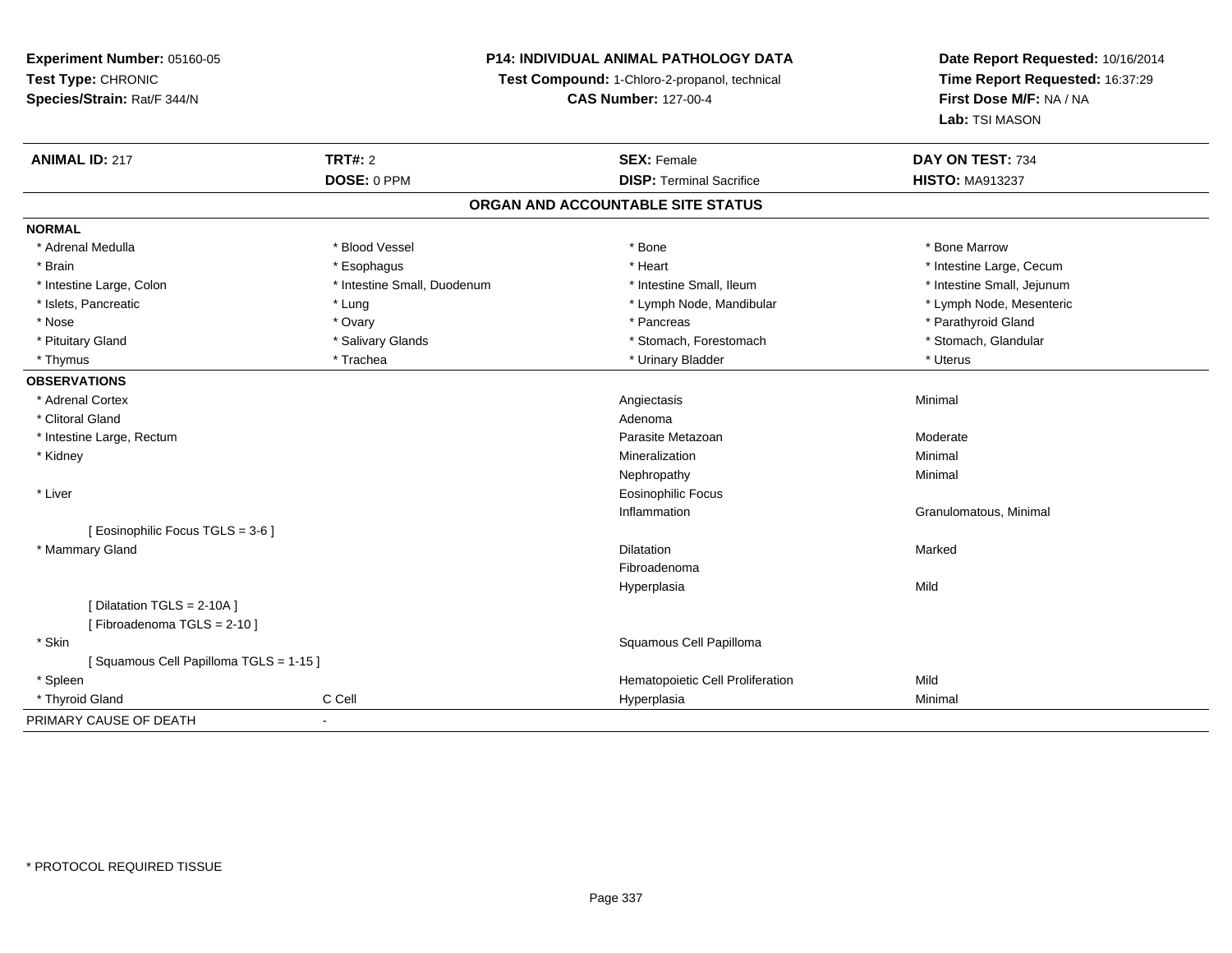**Experiment Number:** 05160-05**Test Type:** CHRONIC **Species/Strain:** Rat/F 344/N**P14: INDIVIDUAL ANIMAL PATHOLOGY DATATest Compound:** 1-Chloro-2-propanol, technical **CAS Number:** 127-00-4**Date Report Requested:** 10/16/2014**Time Report Requested:** 16:37:29**First Dose M/F:** NA / NA**Lab:** TSI MASON**ANIMAL ID:** 218**TRT#:** 2 **SEX:** Female **DAY ON TEST:** 734 **DOSE:** 0 PPM**DISP:** Terminal Sacrifice **HISTO:** MA913238 **ORGAN AND ACCOUNTABLE SITE STATUSNORMAL**\* Adrenal Cortex \* Adrenal Medulla \* Adrenal Medulla \* Blood Vessel \* Bood Vessel \* Bone \* Bone \* Bone \* Bone \* Bone \* Bone \* Bone \* Bone \* Bone \* Bone \* Bone \* Bone \* Bone \* Bone \* Bone \* Bone \* Bone \* Bone \* Bone \* Bone \* Bone \* Bone \* \* \* Esophagus \* Bone Marrow \* \* Android \* Brain \* Brain \* Clitoral Gland \* Clitoral Gland \* Esophagus \* Esophagus \* Esophagus \* Intestine Large, Rectum \* Heart **\*** Intestine Large, Cecum \* Intestine Large, Cecum \* Intestine Large, Colon \* Intestine Small, Duodenum \* Intestine Small, Ileum \* Intestine Small, Intestine Small, Jejunum \* Islets, Pancreatic \* Lymph Node, Mesenteric \* Kidney \* Lung \* Lung \* Lung \* Lung \* Lower \* Lymph Node, Mandibular \* Lymph Node, Mandibular \* Ovary \* \* Pancreas \* \* Pancreas \* \* Pancreas \* \* Parathyroid Gland \* \* Salivary Glands \* Salivary Glands \* Salivary Glands \* Salivary Glands \* Salivary Glands \* Salivary Glands \* Salivary Glands \* \* Salivary Glands \* \* S \* Skin \* Stomach, Forestomach \* Stomach \* Stomach, Glandular \* Thymus \* Thymus \* Thyroid Gland \* Trachea \* Trachea \* Trachea \* Thyroid Gland \* Urinary Bladder **OBSERVATIONS** \* Liver Hepatodiaphragmatic NoduleNote: NODULE NOT SEEN SEPARATE FROM MASS IN 6 AND 6.1 RC. TGL 4-NCL[ Hepatodiaphragmatic Nodule TGLS = 3-6,6.1; 6-6A ] \* Mammary Glandd **Executive Contract of the Contract Contract Contract Contract Contract Contract Contract Contract Contract Contract Contract Contract Contract Contract Contract Contract Contract Contract Contract Contract Contract Cont** [ Fibroadenoma TGLS = 1-15 ] \* Nosee and the Chronic Active, Mild Chronic Active, Mild Chronic Active, Mild Chronic Active, Mild Chronic Active, Mild Chronic Active, Mild Chronic Active, Mild Chronic Active, Mild Chronic Active, Mild Chronic Active, Mild Ch Respirat Epith Inflammation Chronic Active, Marked Note: FUNGAL HYPHAE IN NASAL CAVITY. \* Pituitary Glandd and the contract of Pars Distalis and the contract of Adenoma and Adenoma and the Adenoma and the Adenoma and  $\lambda$ [ Adenoma  $TGLS = 5-8$  ] \* Spleen Leukemia Mononuclear \* Uteruss and the contract of the contract of the contract of the contract of the contract of the contract of the contract of the contract of the contract of the contract of the contract of the contract of the contract of the cont Hydrometra Moderate [ Hydrometra TGLS = 2-7 ]PRIMARY CAUSE OF DEATH-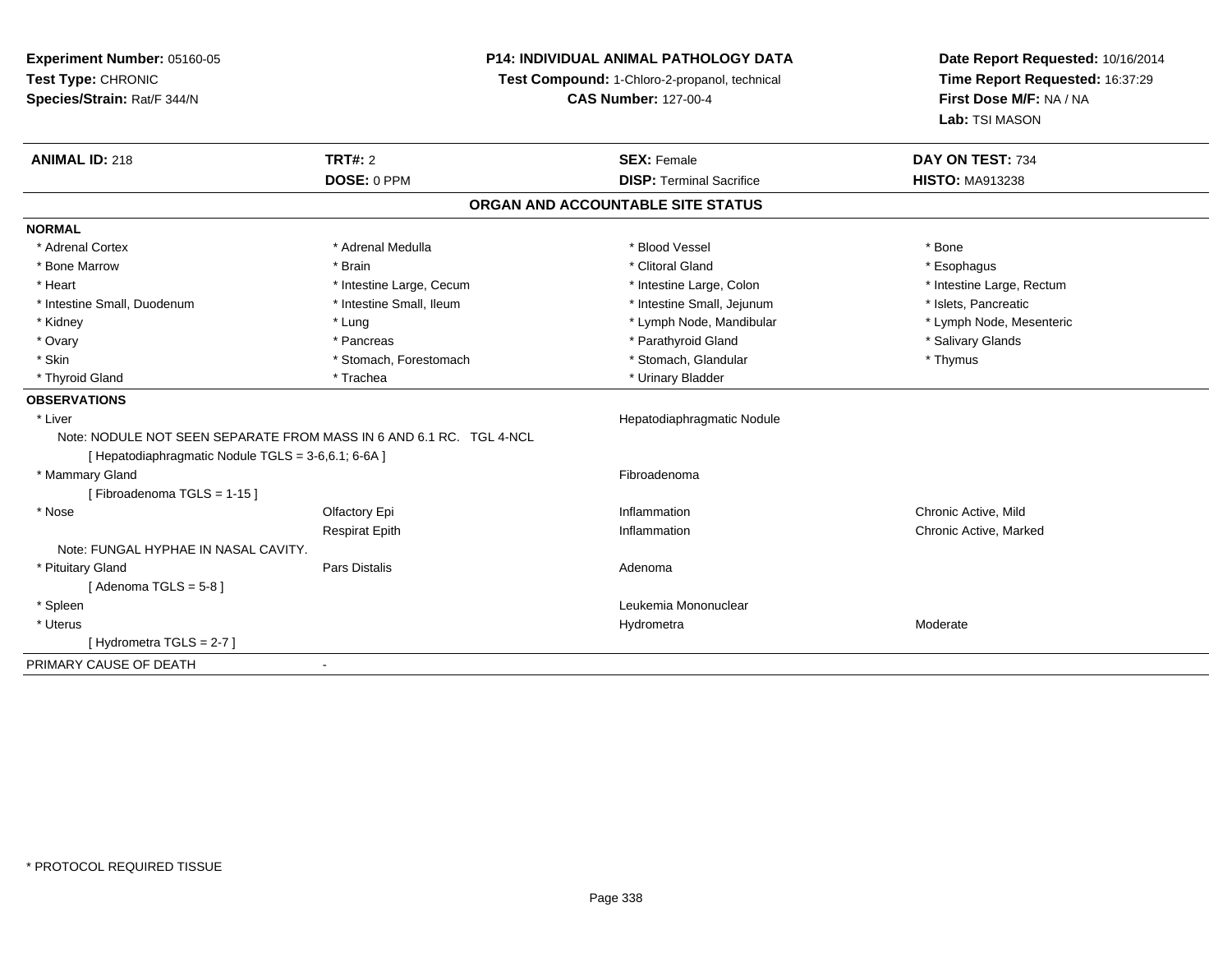| Experiment Number: 05160-05          | P14: INDIVIDUAL ANIMAL PATHOLOGY DATA<br>Test Compound: 1-Chloro-2-propanol, technical<br><b>CAS Number: 127-00-4</b> |                                   | Date Report Requested: 10/16/2014                          |
|--------------------------------------|-----------------------------------------------------------------------------------------------------------------------|-----------------------------------|------------------------------------------------------------|
| Test Type: CHRONIC                   |                                                                                                                       |                                   | Time Report Requested: 16:37:29<br>First Dose M/F: NA / NA |
| Species/Strain: Rat/F 344/N          |                                                                                                                       |                                   |                                                            |
|                                      |                                                                                                                       |                                   | Lab: TSI MASON                                             |
| <b>ANIMAL ID: 219</b>                | <b>TRT#: 2</b>                                                                                                        | <b>SEX: Female</b>                | DAY ON TEST: 712                                           |
|                                      | DOSE: 0 PPM                                                                                                           | <b>DISP:</b> Moribund Sacrifice   | <b>HISTO: MA913239</b>                                     |
|                                      |                                                                                                                       | ORGAN AND ACCOUNTABLE SITE STATUS |                                                            |
| <b>NORMAL</b>                        |                                                                                                                       |                                   |                                                            |
| * Adrenal Cortex                     | * Blood Vessel                                                                                                        | * Bone                            | * Bone Marrow                                              |
| * Brain                              | * Clitoral Gland                                                                                                      | * Esophagus                       | * Heart                                                    |
| * Intestine Large, Cecum             | * Intestine Large, Rectum                                                                                             | * Intestine Small, Duodenum       | * Intestine Small, Ileum                                   |
| * Intestine Small, Jejunum           | * Islets, Pancreatic                                                                                                  | * Lung                            | * Lymph Node, Mandibular                                   |
| * Lymph Node, Mesenteric             | * Nose                                                                                                                | * Ovary                           | * Parathyroid Gland                                        |
| * Salivary Glands                    | * Stomach, Forestomach                                                                                                | * Stomach, Glandular              | * Thyroid Gland                                            |
| * Trachea                            | * Urinary Bladder                                                                                                     | * Uterus                          |                                                            |
| <b>OBSERVATIONS</b>                  |                                                                                                                       |                                   |                                                            |
| * Adrenal Medulla                    |                                                                                                                       | Pheochromocytoma Benign           |                                                            |
| * Clitoral GI                        |                                                                                                                       |                                   |                                                            |
| Note: TGL 2-NCL                      |                                                                                                                       |                                   |                                                            |
| * Intestine Large, Colon             |                                                                                                                       | Parasite Metazoan                 | Minimal                                                    |
| * Kidney                             |                                                                                                                       | Nephropathy                       | Marked                                                     |
| * Liver                              |                                                                                                                       | Inflammation                      | Granulomatous, Minimal                                     |
|                                      |                                                                                                                       | <b>Mixed Cell Focus</b>           |                                                            |
| [Mixed Cell Focus TGLS = 3-6]        |                                                                                                                       |                                   |                                                            |
| * Mammary Gland                      |                                                                                                                       | Fibroadenoma                      |                                                            |
| * Pancreas                           | Acinus                                                                                                                | Atrophy                           | Minimal                                                    |
| * Pituitary Gland                    | Pars Distalis                                                                                                         | Carcinoma                         |                                                            |
| [Carcinoma TGLS = $5-8$ ]            |                                                                                                                       |                                   |                                                            |
| * Skin                               |                                                                                                                       | Ulcer                             | Marked                                                     |
| [ Ulcer TGLS = $4-15$ ]              |                                                                                                                       |                                   |                                                            |
| * Spleen                             |                                                                                                                       | Hematopoietic Cell Proliferation  | Mild                                                       |
| * Thymus                             | <b>Epithel Cell</b>                                                                                                   | Hyperplasia                       | Moderate                                                   |
| PRIMARY CAUSE OF DEATH               | - Pituitary Gland Pars Distalis Carcinoma                                                                             |                                   |                                                            |
| Animal Note: CARCASS THIN, TGL 1-NST |                                                                                                                       |                                   |                                                            |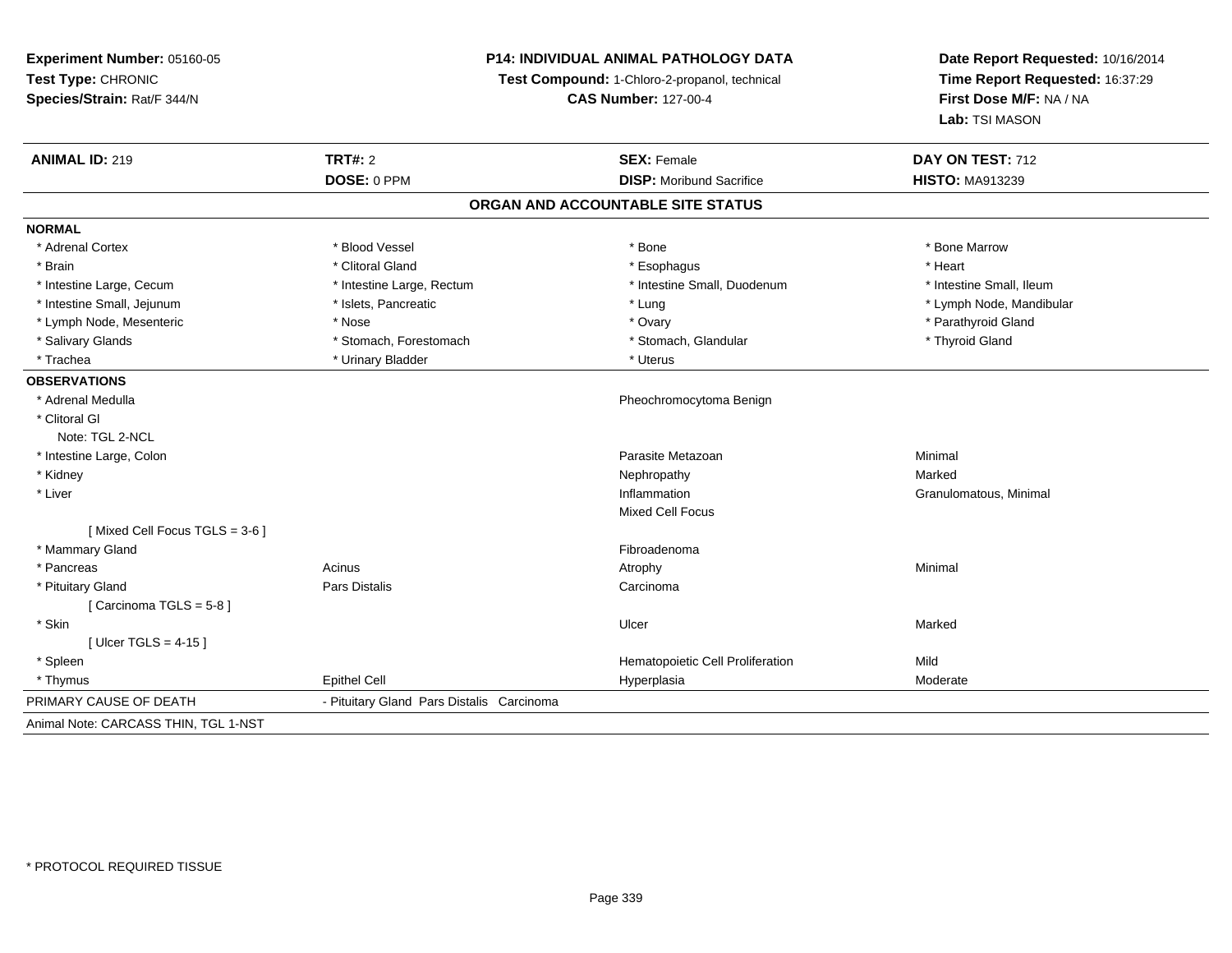**Experiment Number:** 05160-05**Test Type:** CHRONIC **Species/Strain:** Rat/F 344/N**P14: INDIVIDUAL ANIMAL PATHOLOGY DATATest Compound:** 1-Chloro-2-propanol, technical **CAS Number:** 127-00-4**Date Report Requested:** 10/16/2014**Time Report Requested:** 16:37:29**First Dose M/F:** NA / NA**Lab:** TSI MASON**ANIMAL ID:** 220**C TRT#:** 2 **SEX:** Female **DAY ON TEST:** 734 **DOSE:** 0 PPM**DISP:** Terminal Sacrifice **HISTO:** MA913240 **ORGAN AND ACCOUNTABLE SITE STATUSNORMAL**\* Adrenal Medulla \* \* \* Blood Vessel \* \* \* Bone Marrow \* \* Bone Marrow \* \* Bone Marrow \* Brain \* Alternative of the state of the state of the state of the state of the state of the state of the state of the state of the state of the state of the state of the state of the state of the state of the state of th \* Intestine Large, Cecum \* Intestine Large, Colon \* Intestine Large, Rectum \* Intestine Small, Duodenum\* Intestine Small, Ileum \* https://www.fatheratic \* Lung \* Intestine Small, Jejunum \* Islets, Pancreatic \* Lung \* Lung \* Pancreas \* Lymph Node, Mandibular \* Manus \* Lymph Node, Mesenteric \* The metal \* Ovary \* Ovary \* Parathyroid Gland \* \* Salivary Glands \* Salivary Glands \* Skin \* \* Skin \* \* Stomach, Forestomach, Forestomach \* Stomach, Glandular \* Trachea \* Trachea \* Trachea \* Urinary Bladder \* Trachea \* Urinary Bladder \* \* Uterus **OBSERVATIONS** \* Adrenal Cortex Cytoplasmic Alterationn Minimal \* Kidneyy with the control of the control of the control of the control of the control of the control of the control of the control of the control of the control of the control of the control of the control of the control of the c n Minimal \* Liver Basophilic FocusDeformityNote: TGL 5=NCL \* Mammary Glandd and the state of the state of the state of the state of the state of the state of the state of the state of the state of the state of the state of the state of the state of the state of the state of the state of the stat Hyperplasia Moderate [ Fibroadenoma TGLS = 1-10A; 2-10B; 3-10C; 4-10D ] \* Nose Respirat Epith Degeneration Hyaline, Minimal \* Pituitary Glandd and the contract of Pars Distalis and the contract of Adenoma and Adenoma and the Adenoma and the Adenoma and  $\lambda$ Pars Distalis Cyst Moderate $[$  Adenoma TGLS = 7-15  $]$  $[$  Cyst TGLS = 6-8  $]$  \* Spleenn and the control of the control of the control of the control of the control of the control of the control of the control of the control of the control of the control of the control of the control of the control of the co \* Thymuss and the control of the control of the control of the control of the control of the control of the control of the control of the control of the control of the control of the control of the control of the control of the co Minimal \* Thyroid Gland C Cell Hyperplasia Minimal PRIMARY CAUSE OF DEATH-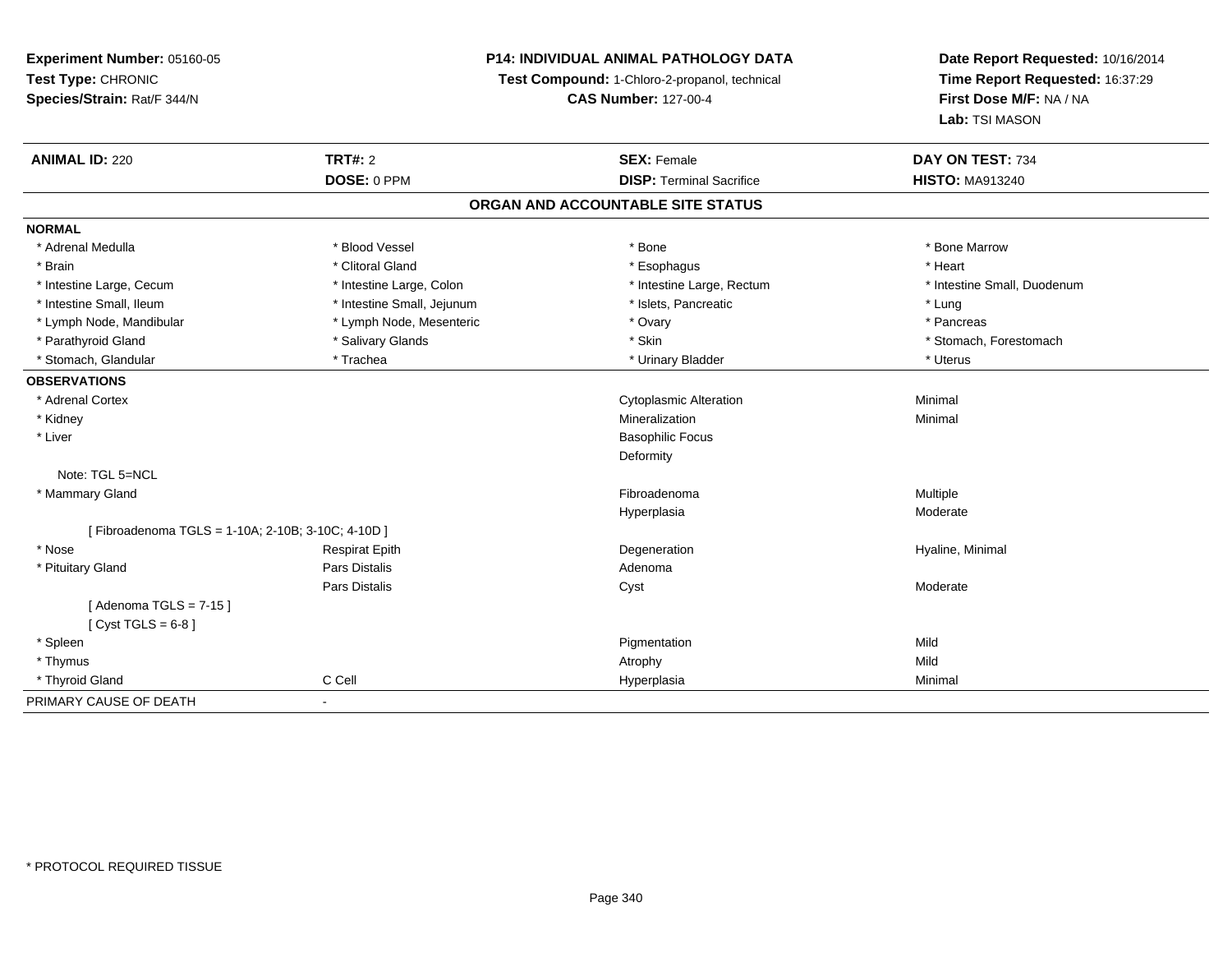# **P14: INDIVIDUAL ANIMAL PATHOLOGY DATA**

**Test Compound:** 1-Chloro-2-propanol, technical

**CAS Number:** 127-00-4

**Date Report Requested:** 10/16/2014**Time Report Requested:** 16:37:29**First Dose M/F:** NA / NA**Lab:** TSI MASON

| <b>ANIMAL ID: 221</b>                                        | <b>TRT#: 2</b>              | <b>SEX: Female</b>                | DAY ON TEST: 670           |
|--------------------------------------------------------------|-----------------------------|-----------------------------------|----------------------------|
|                                                              | DOSE: 0 PPM                 | <b>DISP: Natural Death</b>        | <b>HISTO: MA913241</b>     |
|                                                              |                             | ORGAN AND ACCOUNTABLE SITE STATUS |                            |
| <b>NORMAL</b>                                                |                             |                                   |                            |
| * Blood Vessel                                               | * Bone                      | * Brain                           | * Clitoral Gland           |
| * Esophagus                                                  | * Heart                     | * Intestine Large, Rectum         | * Nose                     |
| * Ovary                                                      | * Parathyroid Gland         | * Pituitary Gland                 | * Salivary Glands          |
| * Skin                                                       | * Stomach, Forestomach      | * Thyroid Gland                   | * Trachea                  |
| * Uterus                                                     |                             |                                   |                            |
| <b>AUTO PRECLUDES DIAG.</b>                                  |                             |                                   |                            |
| * Adrenal Cortex                                             | * Adrenal Medulla           | * Bone Marrow                     | * Intestine Large, Cecum   |
| * Intestine Large, Colon                                     | * Intestine Small, Duodenum | * Intestine Small, Ileum          | * Intestine Small, Jejunum |
| * Islets, Pancreatic                                         | * Kidney                    | * Pancreas                        | * Thymus                   |
| * Urinary Bladder                                            |                             |                                   |                            |
| <b>OBSERVATIONS</b>                                          |                             |                                   |                            |
| * Liver                                                      |                             | Leukemia Mononuclear              |                            |
| * Lung                                                       |                             | Leukemia Mononuclear              |                            |
| Lymph Node                                                   | Deep Cervical               | Leukemia Mononuclear              |                            |
|                                                              | Mediastinal                 | Leukemia Mononuclear              |                            |
|                                                              | Pancreatic                  | Leukemia Mononuclear              |                            |
| [ Leukemia Mononuclear TGLS = 5-9B ]                         |                             |                                   |                            |
| [ Leukemia Mononuclear TGLS = 7-3 ]                          |                             |                                   |                            |
| [ Leukemia Mononuclear TGLS = 6-15 ]                         |                             |                                   |                            |
| * Lymph Node, Mandibular                                     |                             | Leukemia Mononuclear              |                            |
| [ Leukemia Mononuclear TGLS = 2-9A ]                         |                             |                                   |                            |
| * Lymph Node, Mesenteric                                     |                             | Leukemia Mononuclear              |                            |
| [ Leukemia Mononuclear TGLS = 1-8 ]                          |                             |                                   |                            |
| * Mammary Gland                                              |                             | <b>Dilatation</b>                 | Minimal                    |
| * Spleen                                                     |                             | Leukemia Mononuclear              |                            |
| Note: SEVERE AUTOLYSIS PRECLUDES CONFIRMING TGL 4. TGL 4-NCL |                             |                                   |                            |
| [Leukemia Mononuclear TGLS = 3-3]                            |                             |                                   |                            |
| * Stomach, Glandular                                         |                             | <b>Necrosis</b>                   | Minimal                    |
| [Necrosis TGLS = $8-14$ ]                                    |                             |                                   |                            |
| PRIMARY CALISE OF DEATH                                      | <b>IINCERTAIN</b>           |                                   |                            |

PRIMARY CAUSE OF DEATH

- UNCERTAIN

\* PROTOCOL REQUIRED TISSUE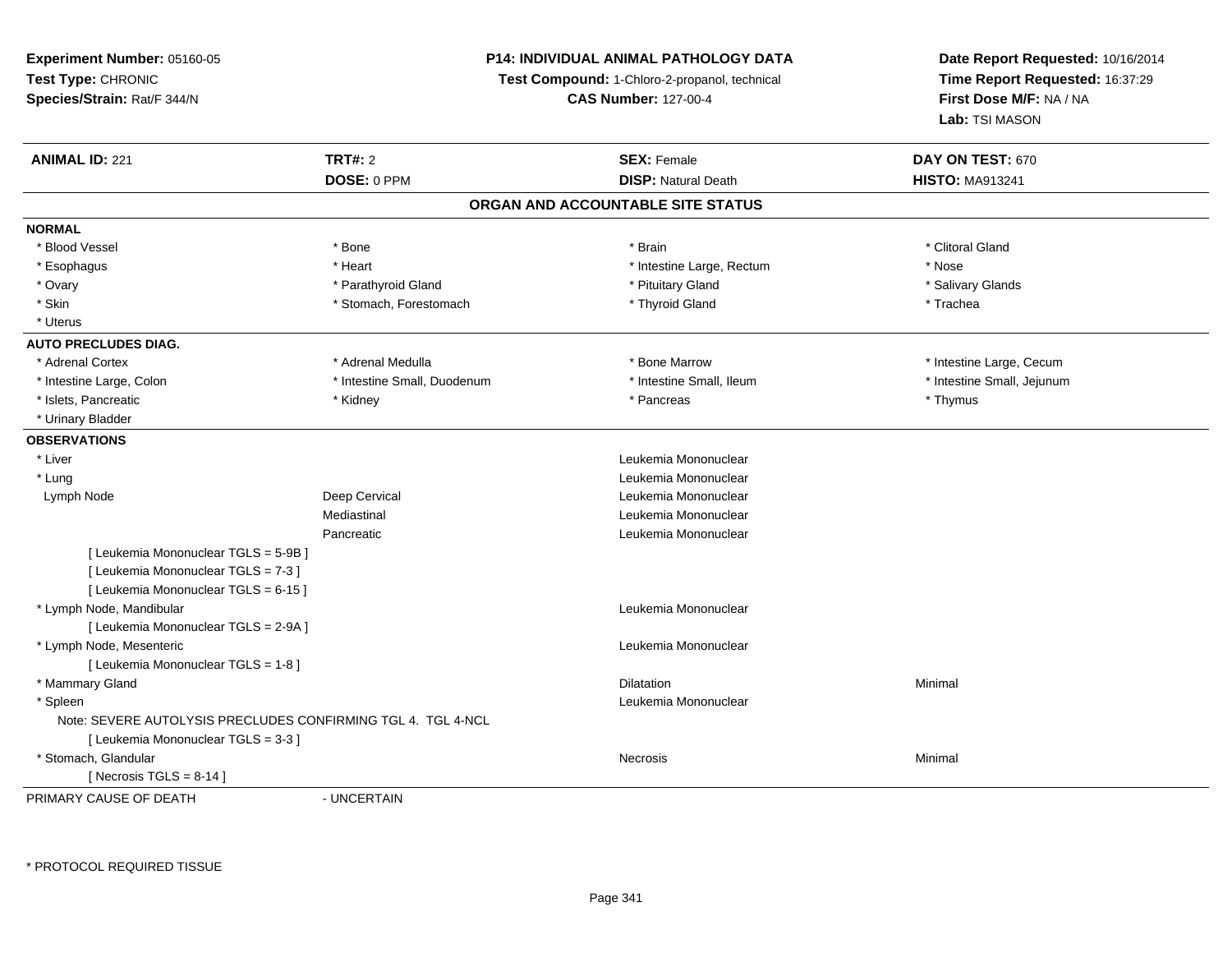| <b>Experiment Number: 05160-05</b><br><b>Test Type: CHRONIC</b><br>Species/Strain: Rat/F 344/N | <b>P14: INDIVIDUAL ANIMAL PATHOLOGY DATA</b><br>Test Compound: 1-Chloro-2-propanol, technical<br><b>CAS Number: 127-00-4</b> |                                                  | Date Report Requested: 10/16/2014<br>Time Report Requested: 16:37:29<br>First Dose M/F: NA / NA<br>Lab: TSI MASON                                                                                                                                                                            |
|------------------------------------------------------------------------------------------------|------------------------------------------------------------------------------------------------------------------------------|--------------------------------------------------|----------------------------------------------------------------------------------------------------------------------------------------------------------------------------------------------------------------------------------------------------------------------------------------------|
| <b>ANIMAL ID: 221</b>                                                                          | TRT#: 2<br><b>DOSE: 0 PPM</b>                                                                                                | <b>SEX: Female</b><br><b>DISP:</b> Natural Death | <b>DAY ON TEST: 670</b><br><b>HISTO: MA913241</b>                                                                                                                                                                                                                                            |
|                                                                                                |                                                                                                                              | ORGAN AND ACCOUNTABLE SITE STATUS                |                                                                                                                                                                                                                                                                                              |
| CONTRIBUTORY CAUSE OF DEATH                                                                    | Mononuclear; Spleen Leukemia Mononuclear                                                                                     |                                                  | Leukemia Mononuclear; Lymph Node Deep Cervical Leukemia<br>- Liver Leukemia Mononuclear;Lung Leukemia Mononuclear;Lymph Node Mediastinal Leukemia Mononuclear;Lymph Node Deep Cervical Leuker<br>Mononuclear;Lymph Node Pancreatic Leukemia Mononuclear;Lymph Node;Mandibular Leukemia Monon |
| Animal Note: ALL TISSUES MILDLY TO SEVERELY AUTOLYTIC.                                         |                                                                                                                              |                                                  |                                                                                                                                                                                                                                                                                              |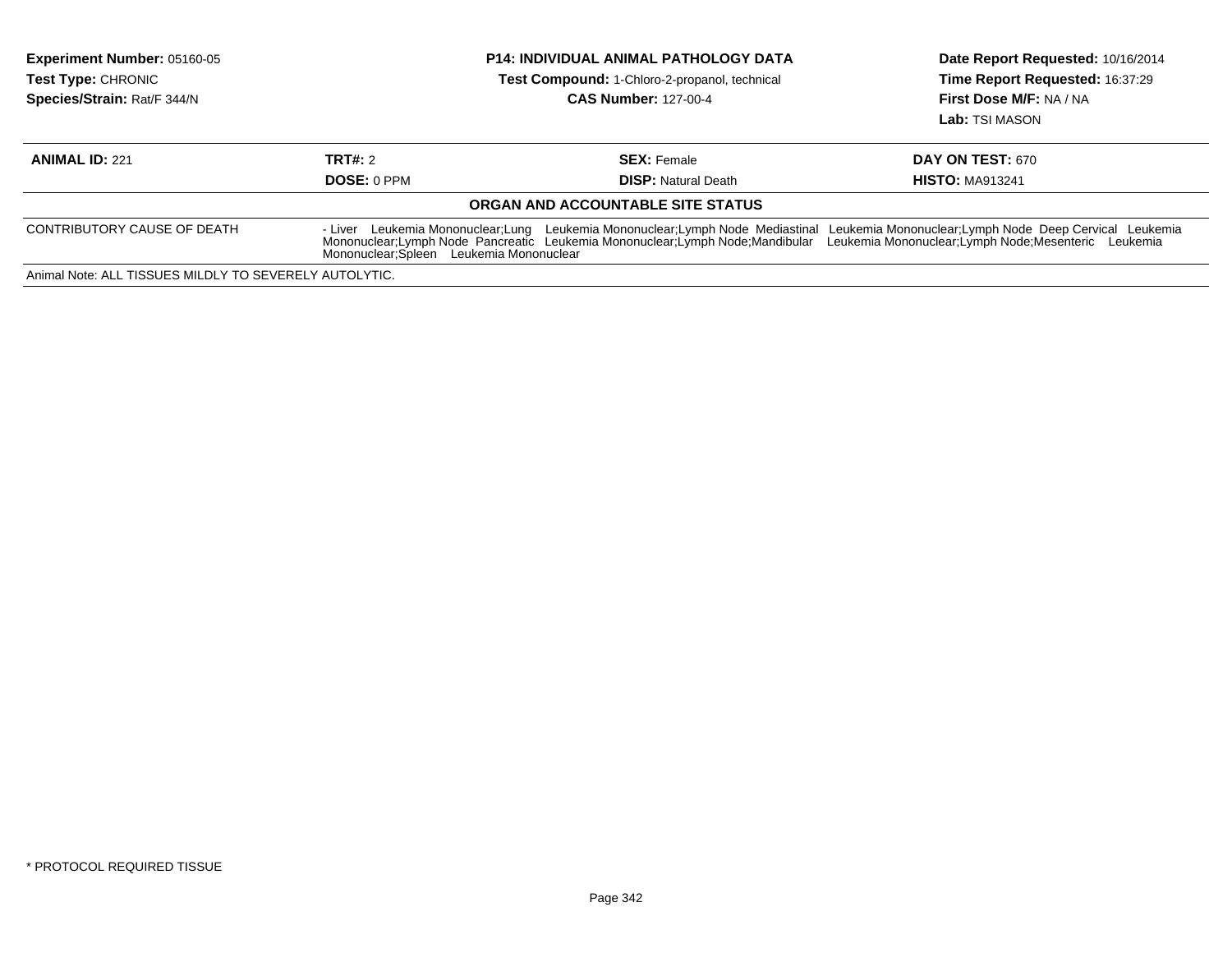**Experiment Number:** 05160-05**Test Type:** CHRONIC **Species/Strain:** Rat/F 344/N**P14: INDIVIDUAL ANIMAL PATHOLOGY DATATest Compound:** 1-Chloro-2-propanol, technical **CAS Number:** 127-00-4**Date Report Requested:** 10/16/2014**Time Report Requested:** 16:37:29**First Dose M/F:** NA / NA**Lab:** TSI MASON**ANIMAL ID:** 222**TRT#:** 2 **SEX:** Female **DAY ON TEST:** 735 **DOSE:** 0 PPM**DISP:** Terminal Sacrifice **HISTO:** MA913242 **ORGAN AND ACCOUNTABLE SITE STATUSNORMAL**\* Adrenal Cortex \* Adrenal Medulla \* Adrenal Medulla \* Blood Vessel \* Bood Vessel \* Bone \* Bone \* Bone \* Bone \* Bone \* Bone \* Bone \* Bone \* Bone \* Bone \* Bone \* Bone \* Bone \* Bone \* Bone \* Bone \* Bone \* Bone \* Bone \* Bone \* Bone \* Bone \* \* \* Esophagus \* Bone Marrow \* \* Android \* Brain \* Brain \* Clitoral Gland \* Clitoral Gland \* Esophagus \* Esophagus \* Esophagus \* Intestine Large, Rectum \* Heart \* Intestine Large, Cecum \* Intestine Large, Cecum \* Intestine Large, Colon \* Intestine Small, Duodenum \* Intestine Small, Ileum \* Intestine Small, Intestine Small, Jejunum \* Islets, Pancreatic \* Lung \* Lymph Node, Mandibular \* Nose \* Lymph Node, Mesenteric \* Nose \* Nose \* Salivary Glands \* Ovary \* \* Pancreas \* \* Pancreas \* \* Pancreas \* \* Parathyroid Gland \* \* Salivary Glands \* Salivary Glands \* Salivary Glands \* Salivary Glands \* Salivary Glands \* Salivary Glands \* Salivary Glands \* \* Salivary Glands \* \* S \* Skin \* Stomach, Forestomach \* Stomach \* Stomach, Glandular \* Stomach, Glandular \* Trachea \* Urinary Bladder \* Uterus **OBSERVATIONS** \* Kidneyy the control of the control of the control of the control of the control of the control of the control of the control of the control of the control of the control of the control of the control of the control of the contro \* Liver Basophilic Focus Clear Cell Focus Leukemia Mononuclear[ Basophilic Focus TGLS = 9-6A ][ Leukemia Mononuclear TGLS = 6-6,6A ] \* Lung Note: TGL 8-NCL \* Mammary Glandd and the state of the state of the state of the state of the state of the state of the state of the state of the state of the state of the state of the state of the state of the state of the state of the state of the stat [ Fibroadenoma TGLS = 1-10A; 2-10B; 3-10 ]**Mesentery** y the control of the set of the control of the Moderate of the Moderate of the Moderate of the Moderate of the Moderate of the Moderate of the Moderate of the Moderate of the Moderate of the Moderate of the Moderate of the  $[$  Necrosis TGLS = 4-15  $]$  \* Pituitary Glandd and the contract of Pars Distalis and the contract of Adenoma and Adenoma and the Adenoma and the Adenoma and  $\lambda$  $[$  Adenoma TGLS =  $7-8$   $]$  \* Spleen Leukemia Mononuclear [ Leukemia Mononuclear TGLS = 5-3 ] \* Thymuss and the control of the control of the control of the control of the control of the control of the control of the control of the control of the control of the control of the control of the control of the control of the co Minimal \* Thyroid Gland C Cell Hyperplasia Minimal PRIMARY CAUSE OF DEATH-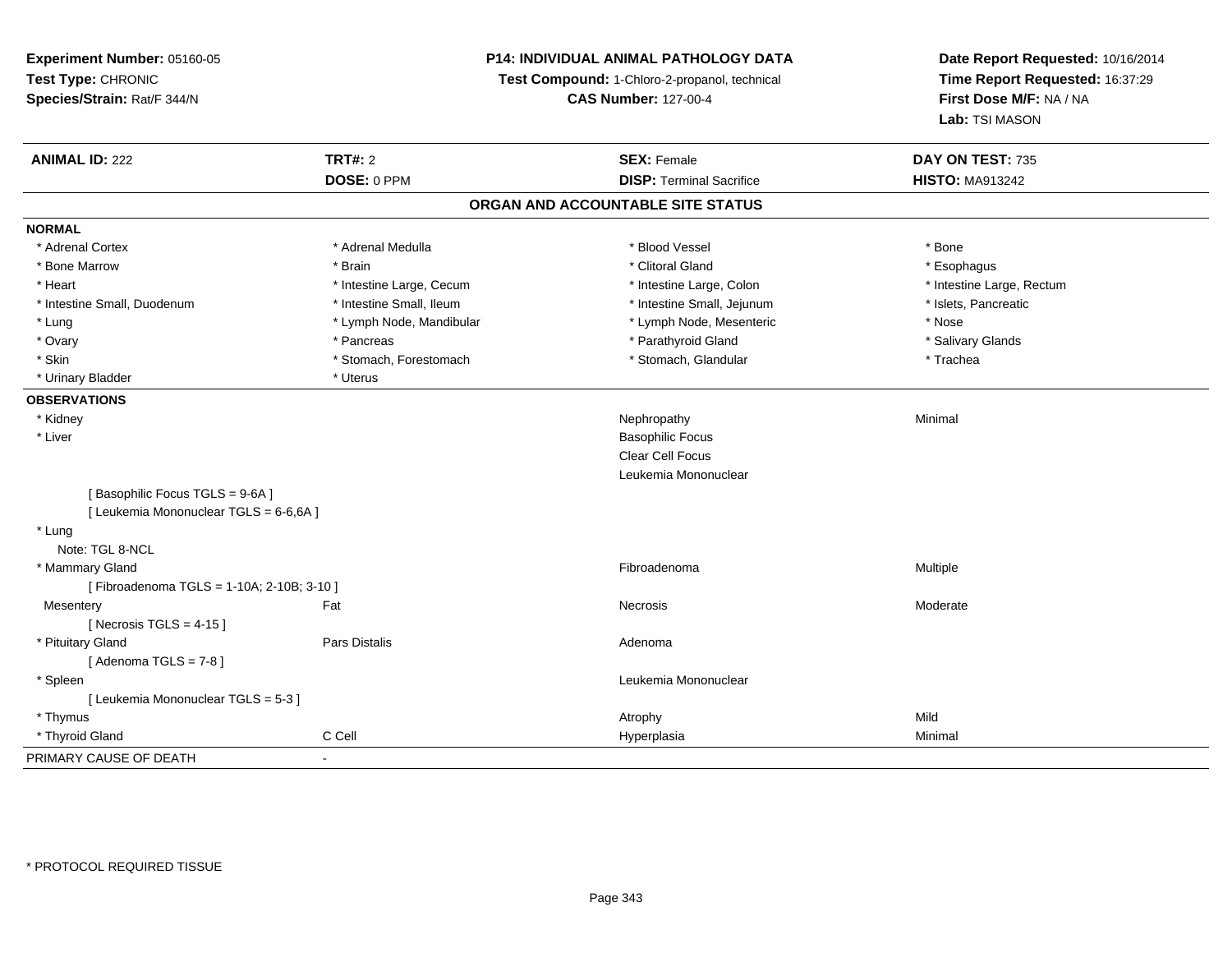**Experiment Number:** 05160-05**Test Type:** CHRONIC **Species/Strain:** Rat/F 344/N**P14: INDIVIDUAL ANIMAL PATHOLOGY DATATest Compound:** 1-Chloro-2-propanol, technical **CAS Number:** 127-00-4**Date Report Requested:** 10/16/2014**Time Report Requested:** 16:37:29**First Dose M/F:** NA / NA**Lab:** TSI MASON**ANIMAL ID:** 223**TRT#:** 2 **SEX:** Female **DAY ON TEST:** 734 **DOSE:** 0 PPM**DISP:** Terminal Sacrifice **HISTO:** MA913243 **ORGAN AND ACCOUNTABLE SITE STATUSNORMAL**\* Adrenal Cortex \* Adrenal Medulla \* Adrenal Medulla \* Blood Vessel \* Bood Vessel \* Bone \* Bone \* Bone \* Bone \* Bone \* Bone \* Bone \* Bone \* Bone \* Bone \* Bone \* Bone \* Bone \* Bone \* Bone \* Bone \* Bone \* Bone \* Bone \* Bone \* Bone \* Bone \* \* \* Esophagus \* Bone Marrow \* \* Android \* Brain \* Brain \* Clitoral Gland \* Clitoral Gland \* Esophagus \* Esophagus \* Esophagus \* Intestine Small, Duodenum \* Intestine Large, Cecum \* Intestine Large, Colon \* Intestine Sarge, Rectum \* Intestine Large, Rectum \* Intestine Small, Ileum \* Intestine Small, Jejunum \* Number of the Small and the Small of the Small and the Small and the Small and the Small and the Small and the Lung \* Pancreas \* Lymph Node, Mandibular \* Lymph Node, Mesenteric \* The management of the Mesenteric \* Ovary \* Parathyroid Gland \* \* Salivary Glands \* Salivary Glands \* Skin \* Skin \* State \* Spleen \* Spleen \* Spleen \* Spleen \* Thyroid Gland \* Stomach, Forestomach \* Thymus \* Stomach, Glandular \* Thymus \* Thymus \* Thymus \* Thymus \* Thymus \* Thymus \* Thymus \* Thymus \* Thymus \* Thymus \* Thymus \* Thymus \* Thymus \* Thymus \* Thymus \* Thymus \* Thymus \* Thymus \* Thymu \* Trachea \* Urinary Bladder \* Urinary Bladder \* Urinary Bladder \* Uterus **OBSERVATIONS** \* Heart Cardiomyopathy Minimal \* Kidneyy with the control of the control of the control of the control of the control of the control of the control of the control of the control of the control of the control of the control of the control of the control of the c n Minimal \* Liver Basophilic Focus[ Basophilic Focus TGLS = 3-6A ] \* Mammary Glandd and the control of the control of the control of the control of the control of the control of the control of the control of the control of the control of the control of the control of the control of the control of the co  $[$  Dilatation TGLS = 1-10,10A  $]$  \* Nose Respirat Epith Degeneration Hyaline, Minimal Respirat Epith Inflammation Chronic Active, Minimal \* Pituitary Glandd and the contract of Pars Distalis and the contract of Adenoma and Adenoma and the Adenoma and the Adenoma and  $\alpha$  $[$  Adenoma TGLS = 2-8  $]$ PRIMARY CAUSE OF DEATH-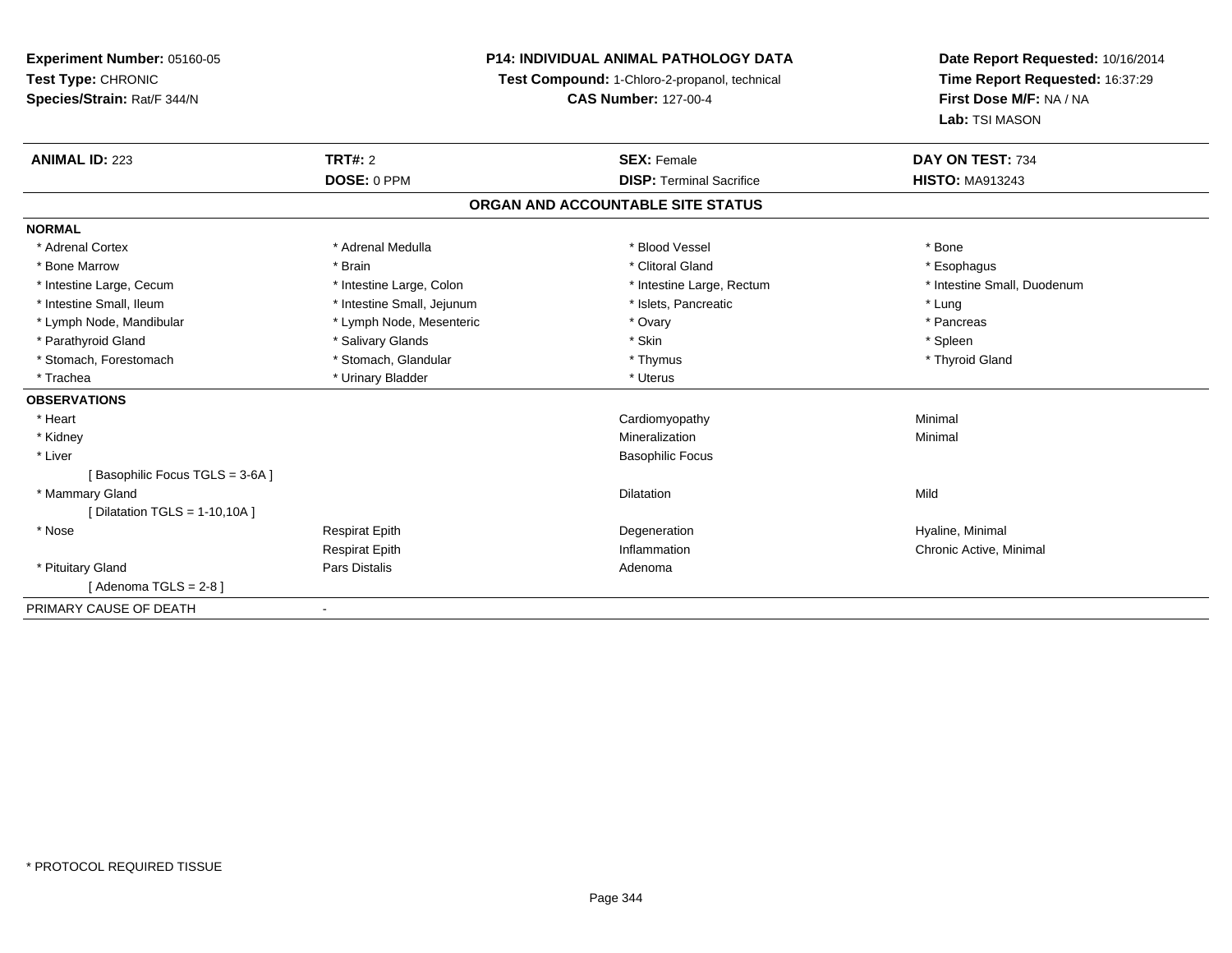**Experiment Number:** 05160-05**Test Type:** CHRONIC **Species/Strain:** Rat/F 344/N**P14: INDIVIDUAL ANIMAL PATHOLOGY DATATest Compound:** 1-Chloro-2-propanol, technical **CAS Number:** 127-00-4**Date Report Requested:** 10/16/2014**Time Report Requested:** 16:37:29**First Dose M/F:** NA / NA**Lab:** TSI MASON**ANIMAL ID:** 224**TRT#:** 2 **SEX:** Female **DAY ON TEST:** 734 **DOSE:** 0 PPM**DISP:** Terminal Sacrifice **HISTO:** MA913244 **ORGAN AND ACCOUNTABLE SITE STATUSNORMAL**\* Adrenal Cortex \* Adrenal Medulla \* Adrenal Medulla \* Blood Vessel \* Bood Vessel \* Bone \* Bone \* Bone \* Bone \* Bone \* Bone \* Bone \* Bone \* Bone \* Bone \* Bone \* Bone \* Bone \* Bone \* Bone \* Bone \* Bone \* Bone \* Bone \* Bone \* Bone \* Bone \* \* \* Heart \* Bone Marrow \* Brain \* Esophagus \* Heart \* Intestine Large, Cecum \* Intestine Large, Colon \* Intestine Large, Rectum \* Intestine Small, Duodenum\* Intestine Small, Ileum \* https://www.fatheratic \* Lung \* Intestine Small, Jejunum \* Islets, Pancreatic \* Lung \* Lung \* Pancreas \* Lymph Node, Mandibular \* Manus \* Lymph Node, Mesenteric \* The \* Ovary \* Ovary \* Parathyroid Gland \* \* Salivary Glands \* Salivary Glands \* Skin \* Skin \* State \* Spleen \* Spleen \* Spleen \* Spleen \* Thyroid Gland \* Stomach, Forestomach \* Thymus \* Stomach, Glandular \* Thymus \* Thymus \* Thymus \* Thymus \* Thymus \* Thymus \* Thymus \* Thymus \* Thymus \* Thymus \* Thymus \* Thymus \* Thymus \* Thymus \* Thymus \* Thymus \* Thymus \* Thymus \* Thymu \* Trachea \* Urinary Bladder \* Urinary Bladder \* Urinary Bladder \* Uterus **OBSERVATIONS** \* Clitoral Glandd and the controller of the controller of the controller of the Hyperplasia controller of the Moderate of the Moderate of the controller of the controller of the controller of the controller of the controller of the contro \* Kidneyy with the control of the control of the control of the control of the control of the control of the control of the control of the control of the control of the control of the control of the control of the control of the c n Minimal \* Liver Basophilic FocusInflammation Granulomatous, Minimal [ Basophilic Focus TGLS = 2-6,6A ] \* Lung Note: TGL 1-NCL \* Mammary Glandd and the control of the control of the control of the control of the control of the control of the control of the control of the control of the control of the control of the control of the control of the control of the co \* NoseRespirat Epith **Inflammation** Inflammation **Chronic Active, Moderate** Chronic Active, Moderate Note: FUNGAL HYPHAE IN NASAL CAVITY. \* Pituitary Gland Pars Distalis Cyst Moderate Pars Distalis Hyperplasia Moderate PRIMARY CAUSE OF DEATH-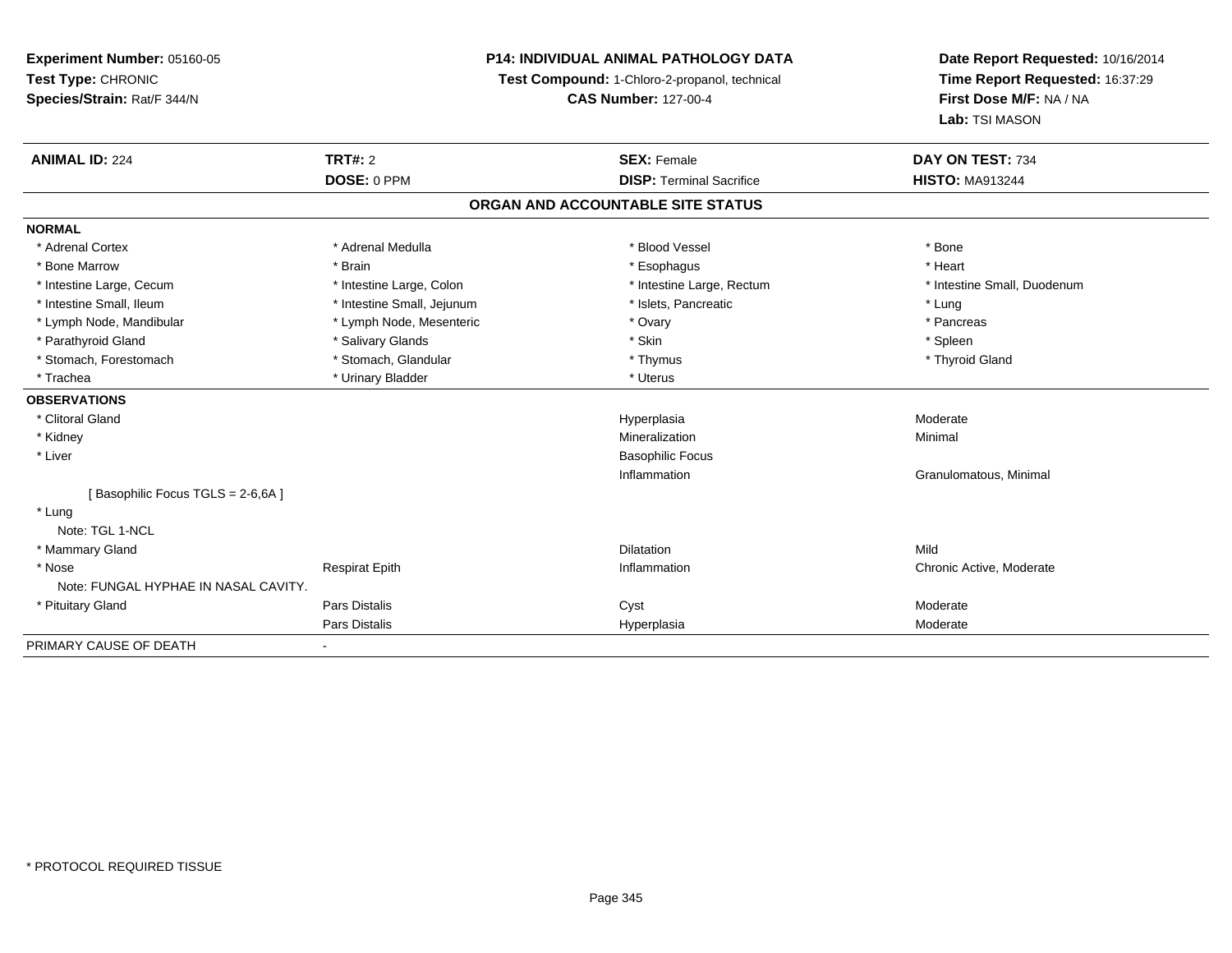| Experiment Number: 05160-05 |                           | <b>P14: INDIVIDUAL ANIMAL PATHOLOGY DATA</b>  | Date Report Requested: 10/16/2014<br>Time Report Requested: 16:37:29<br>First Dose M/F: NA / NA<br>Lab: TSI MASON |  |
|-----------------------------|---------------------------|-----------------------------------------------|-------------------------------------------------------------------------------------------------------------------|--|
| Test Type: CHRONIC          |                           | Test Compound: 1-Chloro-2-propanol, technical |                                                                                                                   |  |
| Species/Strain: Rat/F 344/N |                           | <b>CAS Number: 127-00-4</b>                   |                                                                                                                   |  |
|                             |                           |                                               |                                                                                                                   |  |
| <b>ANIMAL ID: 225</b>       | <b>TRT#: 2</b>            | <b>SEX: Female</b>                            | DAY ON TEST: 735                                                                                                  |  |
|                             | DOSE: 0 PPM               | <b>DISP: Terminal Sacrifice</b>               | <b>HISTO: MA913245</b>                                                                                            |  |
|                             |                           | ORGAN AND ACCOUNTABLE SITE STATUS             |                                                                                                                   |  |
| <b>NORMAL</b>               |                           |                                               |                                                                                                                   |  |
| * Adrenal Cortex            | * Adrenal Medulla         | * Blood Vessel                                | * Bone                                                                                                            |  |
| * Bone Marrow               | * Brain                   | * Esophagus                                   | * Intestine Large, Cecum                                                                                          |  |
| * Intestine Large, Colon    | * Intestine Large, Rectum | * Intestine Small, Duodenum                   | * Intestine Small, Ileum                                                                                          |  |
| * Intestine Small, Jejunum  | * Islets, Pancreatic      | * Lung                                        | * Lymph Node, Mandibular                                                                                          |  |
| * Lymph Node, Mesenteric    | * Nose                    | * Pancreas                                    | * Parathyroid Gland                                                                                               |  |
| * Salivary Glands           | * Stomach, Forestomach    | * Stomach, Glandular                          | * Trachea                                                                                                         |  |
| * Urinary Bladder           | * Uterus                  |                                               |                                                                                                                   |  |
| <b>OBSERVATIONS</b>         |                           |                                               |                                                                                                                   |  |
| * Clitoral Gland            |                           | Carcinoma                                     |                                                                                                                   |  |
| [Carcinoma TGLS = 1-10A]    |                           |                                               |                                                                                                                   |  |
| * Heart                     |                           | Cardiomyopathy                                | Minimal                                                                                                           |  |
| * Kidney                    |                           | Nephropathy                                   | Minimal                                                                                                           |  |
| * Liver                     |                           | <b>Basophilic Focus</b>                       |                                                                                                                   |  |
|                             |                           | <b>Eosinophilic Focus</b>                     |                                                                                                                   |  |
|                             |                           | Inflammation                                  | Granulomatous, Minimal                                                                                            |  |
| Note: TGL 3-NCL; TGL 6-NCL  |                           |                                               |                                                                                                                   |  |
| * Mammary Gland             |                           | Fibroadenoma                                  |                                                                                                                   |  |
| [Fibroadenoma TGLS = 1-10A] |                           |                                               |                                                                                                                   |  |
| * Ovary                     |                           | Cyst                                          | Moderate                                                                                                          |  |
| [Cyst TGLS = $2-7A$ ]       |                           |                                               |                                                                                                                   |  |
| * Pituitary Gland           | Pars Distalis             | Adenoma                                       |                                                                                                                   |  |
| [Adenoma TGLS = $5-8$ ]     |                           |                                               |                                                                                                                   |  |
| * Skin                      | <b>Subcut Tiss</b>        | Fibroma                                       |                                                                                                                   |  |
| [Fibroma TGLS = $4-10$ ]    |                           |                                               |                                                                                                                   |  |
| * Spleen                    |                           | Leukemia Mononuclear                          |                                                                                                                   |  |
| * Thymus                    |                           | Atrophy                                       | Mild                                                                                                              |  |
| * Thyroid Gland             | C Cell                    | Adenoma                                       |                                                                                                                   |  |
| PRIMARY CAUSE OF DEATH      | $\blacksquare$            |                                               |                                                                                                                   |  |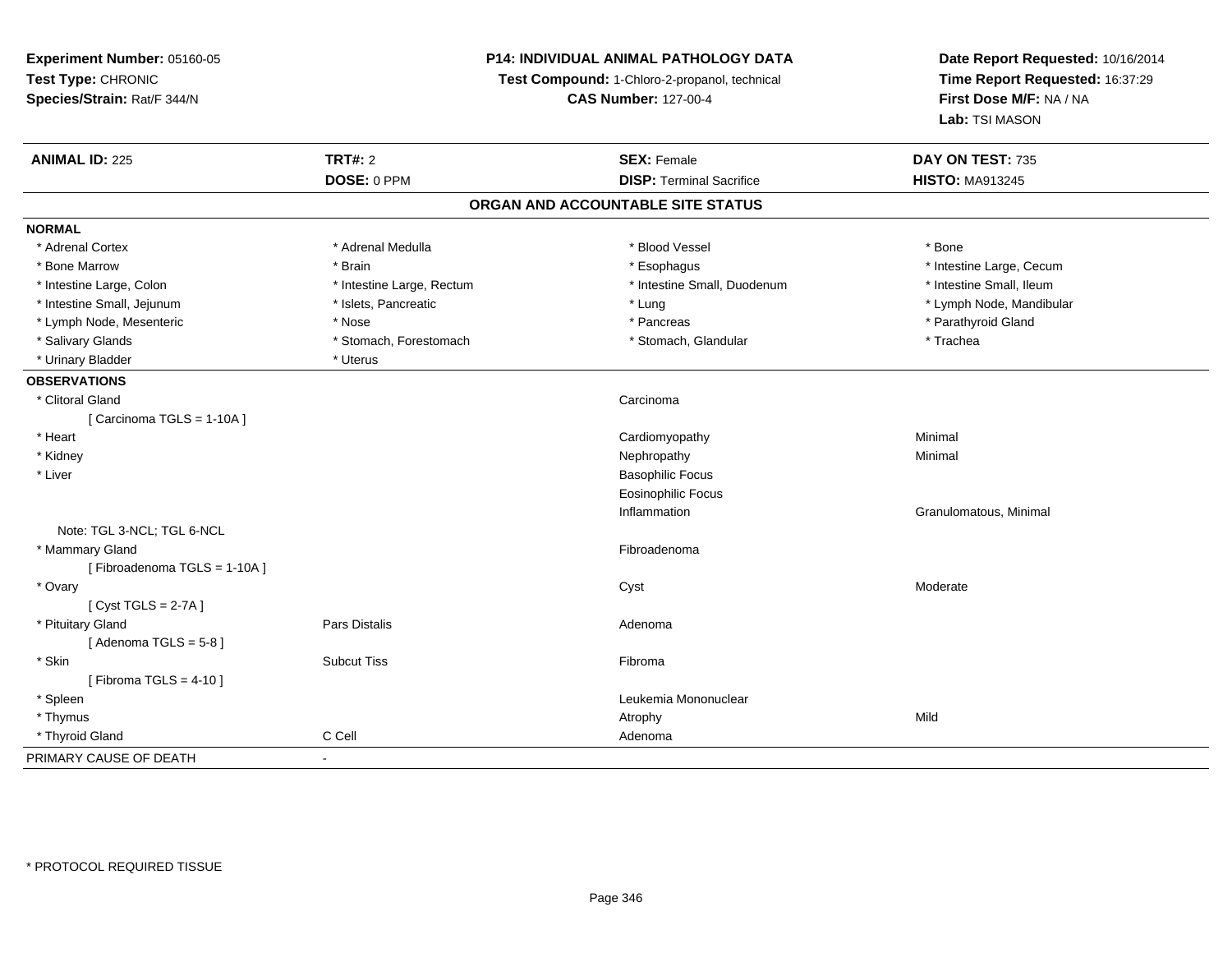# **P14: INDIVIDUAL ANIMAL PATHOLOGY DATA**

**Test Compound:** 1-Chloro-2-propanol, technical

**CAS Number:** 127-00-4

| <b>ANIMAL ID: 226</b>                | <b>TRT#: 2</b>             | <b>SEX: Female</b>                | DAY ON TEST: 672            |  |
|--------------------------------------|----------------------------|-----------------------------------|-----------------------------|--|
|                                      | DOSE: 0 PPM                | <b>DISP:</b> Moribund Sacrifice   | <b>HISTO: MA913246</b>      |  |
|                                      |                            | ORGAN AND ACCOUNTABLE SITE STATUS |                             |  |
| <b>NORMAL</b>                        |                            |                                   |                             |  |
| * Adrenal Cortex                     | * Blood Vessel             | * Bone                            | * Bone Marrow               |  |
| * Brain                              | * Clitoral Gland           | * Esophagus                       | * Heart                     |  |
| * Intestine Large, Cecum             | * Intestine Large, Colon   | * Intestine Large, Rectum         | * Intestine Small, Duodenum |  |
| * Intestine Small, Ileum             | * Intestine Small, Jejunum | * Lung                            | * Nose                      |  |
| * Ovary                              | * Parathyroid Gland        | * Salivary Glands                 | * Skin                      |  |
| * Stomach, Forestomach               | * Trachea                  | * Urinary Bladder                 | * Uterus                    |  |
| <b>OBSERVATIONS</b>                  |                            |                                   |                             |  |
| * Adrenal Medulla                    |                            | Leukemia Mononuclear              |                             |  |
| * Islets, Pancreatic                 |                            | Metaplasia                        | Minimal                     |  |
| * Kidney                             | <b>Renal Tubule</b>        | Pigmentation                      | Mild                        |  |
| * Liver                              |                            | Leukemia Mononuclear              |                             |  |
| [ Leukemia Mononuclear TGLS = 11-6 ] |                            |                                   |                             |  |
| * Lymph Node, Mandibular             |                            | Hemorrhage                        | Minimal                     |  |
|                                      |                            | Leukemia Mononuclear              |                             |  |
| [Hemorrhage TGLS = $5-9$ ]           |                            |                                   |                             |  |
| [ Leukemia Mononuclear TGLS = 5-9 ]  |                            |                                   |                             |  |
| * Lymph Node, Mesenteric             |                            | Hemorrhage                        | Mild                        |  |
|                                      |                            | Leukemia Mononuclear              |                             |  |
| [Hemorrhage TGLS = 8-8]              |                            |                                   |                             |  |
| * Mammary Gland                      |                            | Dilatation                        | Marked                      |  |
|                                      |                            | Fibroadenoma                      |                             |  |
|                                      |                            | Hyperplasia                       | Mild                        |  |
| [ Dilatation TGLS = 3-10B; 4-10C ]   |                            |                                   |                             |  |
| [Fibroadenoma TGLS = 2-10A]          |                            |                                   |                             |  |
| Mesentery                            | Fat                        | Necrosis                          | Marked                      |  |
| [Necrosis TGLS = $6-15$ ; 7-16]      |                            |                                   |                             |  |
| * Pancreas                           | Acinus                     | Atrophy                           | Minimal                     |  |
| * Pituitary Gland                    | Pars Distalis              | Cyst                              | Mild                        |  |
| * Spleen                             |                            | Leukemia Mononuclear              |                             |  |
| [ Leukemia Mononuclear TGLS = 9-3 ]  |                            |                                   |                             |  |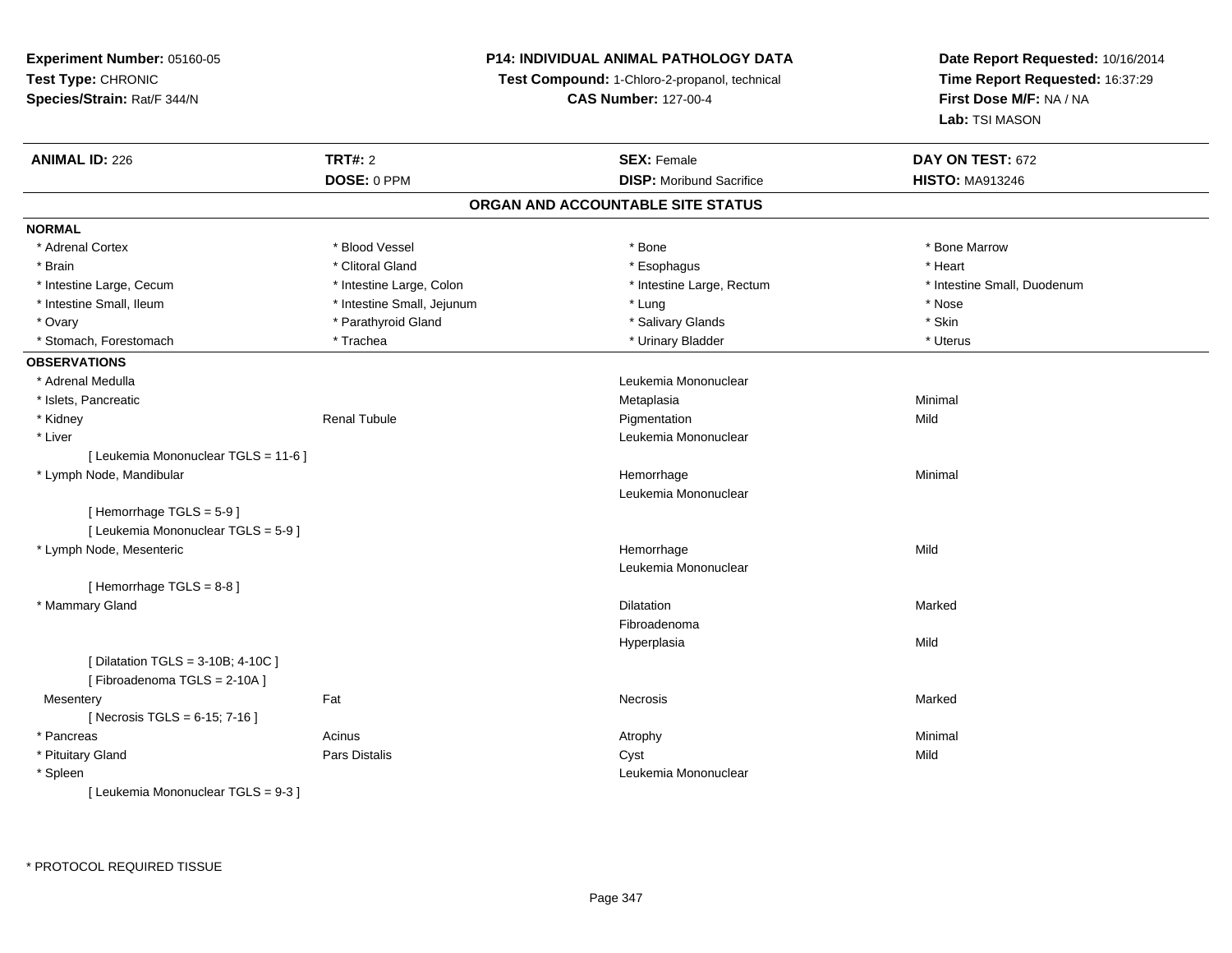| <b>Experiment Number: 05160-05</b><br>Test Type: CHRONIC<br>Species/Strain: Rat/F 344/N | <b>P14: INDIVIDUAL ANIMAL PATHOLOGY DATA</b><br>Test Compound: 1-Chloro-2-propanol, technical<br><b>CAS Number: 127-00-4</b> |                                                                                                                                                                       | Date Report Requested: 10/16/2014<br>Time Report Requested: 16:37:29<br>First Dose M/F: NA / NA<br><b>Lab:</b> TSI MASON |  |
|-----------------------------------------------------------------------------------------|------------------------------------------------------------------------------------------------------------------------------|-----------------------------------------------------------------------------------------------------------------------------------------------------------------------|--------------------------------------------------------------------------------------------------------------------------|--|
| <b>ANIMAL ID: 226</b>                                                                   | <b>TRT#: 2</b>                                                                                                               | <b>SEX: Female</b>                                                                                                                                                    | DAY ON TEST: 672                                                                                                         |  |
|                                                                                         | DOSE: 0 PPM                                                                                                                  | <b>DISP:</b> Moribund Sacrifice                                                                                                                                       | <b>HISTO: MA913246</b>                                                                                                   |  |
|                                                                                         |                                                                                                                              | ORGAN AND ACCOUNTABLE SITE STATUS                                                                                                                                     |                                                                                                                          |  |
| * Stomach, Glandular<br>[Necrosis TGLS = $12-14,14A$ ]                                  |                                                                                                                              | Necrosis                                                                                                                                                              | Mild                                                                                                                     |  |
| * Thymus                                                                                |                                                                                                                              | Atrophy                                                                                                                                                               | Moderate                                                                                                                 |  |
| * Thyroid Gland                                                                         | C Cell                                                                                                                       | Hyperplasia                                                                                                                                                           | Minimal                                                                                                                  |  |
| PRIMARY CAUSE OF DEATH                                                                  | - UNCERTAIN                                                                                                                  |                                                                                                                                                                       |                                                                                                                          |  |
| CONTRIBUTORY CAUSE OF DEATH                                                             | - Adrenal Medulla                                                                                                            | Leukemia Mononuclear;Liver Leukemia Mononuclear;Lymph Node;Mandibular Leukemia Mononuclear;Lymph Node;Mesenteric<br>Leukemia Mononuclear; Spleen Leukemia Mononuclear |                                                                                                                          |  |
| Animal Note: THORACIC CAVITY, CLEAR FLUID, TGL 10-NST                                   |                                                                                                                              |                                                                                                                                                                       |                                                                                                                          |  |
| Animal Note: CARCASS THIN, TGL 1-NST                                                    |                                                                                                                              |                                                                                                                                                                       |                                                                                                                          |  |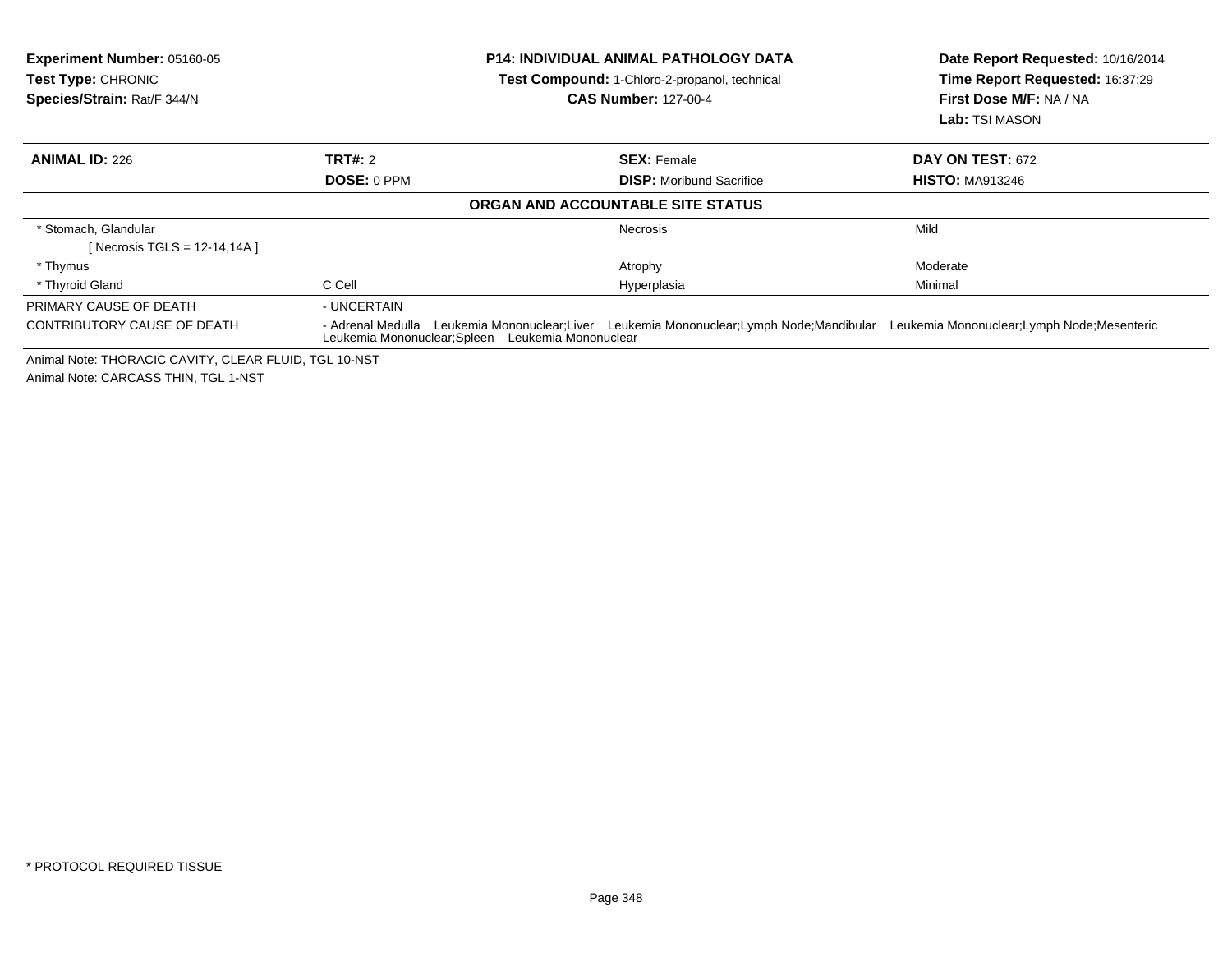# **P14: INDIVIDUAL ANIMAL PATHOLOGY DATA**

**Test Compound:** 1-Chloro-2-propanol, technical

**CAS Number:** 127-00-4

| <b>ANIMAL ID: 227</b>                                          | <b>TRT#: 2</b><br>DOSE: 0 PPM     | <b>SEX: Female</b><br><b>DISP:</b> Moribund Sacrifice | DAY ON TEST: 672<br><b>HISTO: MA913247</b> |  |  |  |  |  |
|----------------------------------------------------------------|-----------------------------------|-------------------------------------------------------|--------------------------------------------|--|--|--|--|--|
|                                                                | ORGAN AND ACCOUNTABLE SITE STATUS |                                                       |                                            |  |  |  |  |  |
| <b>NORMAL</b>                                                  |                                   |                                                       |                                            |  |  |  |  |  |
| * Adrenal Medulla                                              | * Blood Vessel                    | * Bone                                                | * Bone Marrow                              |  |  |  |  |  |
| * Brain                                                        | * Esophagus                       | * Heart                                               | * Intestine Large, Cecum                   |  |  |  |  |  |
| * Intestine Large, Colon                                       | * Intestine Large, Rectum         | * Intestine Small, Duodenum                           | * Intestine Small, Ileum                   |  |  |  |  |  |
| * Intestine Small, Jejunum                                     | * Islets, Pancreatic              | * Lymph Node, Mandibular                              | * Mammary Gland                            |  |  |  |  |  |
| * Nose                                                         | * Ovary                           | * Parathyroid Gland                                   | * Pituitary Gland                          |  |  |  |  |  |
|                                                                | * Trachea                         | * Urinary Bladder                                     | * Uterus                                   |  |  |  |  |  |
| * Salivary Glands                                              |                                   |                                                       |                                            |  |  |  |  |  |
| <b>OBSERVATIONS</b>                                            |                                   |                                                       |                                            |  |  |  |  |  |
| * Adrenal Cortex                                               |                                   | Vacuolization Cytoplasmic                             | Marked                                     |  |  |  |  |  |
| * Clitoral Gland                                               |                                   | Histiocytic Sarcoma                                   |                                            |  |  |  |  |  |
| * Kidney                                                       | <b>Renal Tubule</b>               | Degeneration                                          | Hyaline, Moderate                          |  |  |  |  |  |
| [Degeneration TGLS = 2-4]                                      |                                   |                                                       |                                            |  |  |  |  |  |
| * Liver                                                        |                                   | Hemorrhage                                            | Moderate                                   |  |  |  |  |  |
|                                                                |                                   | Histiocytic Sarcoma                                   |                                            |  |  |  |  |  |
| [Hemorrhage TGLS = 8-6A; 13-6C]                                |                                   |                                                       |                                            |  |  |  |  |  |
| [Histiocytic Sarcoma TGLS = 8-6A; 9-6B; 13-6C]                 |                                   |                                                       |                                            |  |  |  |  |  |
| * Lung                                                         |                                   | Hemorrhage                                            | Mild                                       |  |  |  |  |  |
|                                                                |                                   | Histiocytic Sarcoma                                   |                                            |  |  |  |  |  |
|                                                                |                                   | Leukemia Mononuclear                                  |                                            |  |  |  |  |  |
| [Hemorrhage TGLS = 10-2A]                                      |                                   |                                                       |                                            |  |  |  |  |  |
| * Lymph Node, Mesenteric                                       |                                   | Hemorrhage                                            | Marked                                     |  |  |  |  |  |
| Mesentery                                                      |                                   | Histiocytic Sarcoma                                   |                                            |  |  |  |  |  |
| [Histiocytic Sarcoma TGLS = 4-15]                              |                                   |                                                       |                                            |  |  |  |  |  |
| * Pancreas                                                     | Acinus                            | Atrophy                                               | Minimal                                    |  |  |  |  |  |
| * Skin                                                         | <b>Subcut Tiss</b>                | Histiocytic Sarcoma                                   |                                            |  |  |  |  |  |
| [Histiocytic Sarcoma TGLS = 1-10A; 5-10B; 6-10C; 7-10D; 11-16] |                                   |                                                       |                                            |  |  |  |  |  |
| * Spleen                                                       |                                   | Hematopoietic Cell Proliferation                      | Mild                                       |  |  |  |  |  |
|                                                                |                                   | Pigmentation                                          | Minimal                                    |  |  |  |  |  |
| * Stomach, Forestomach                                         | Epithelium                        | Hyperplasia                                           | Mild                                       |  |  |  |  |  |
|                                                                |                                   | Inflammation                                          | Chronic Active, Minimal                    |  |  |  |  |  |
|                                                                |                                   | Ulcer                                                 | Mild                                       |  |  |  |  |  |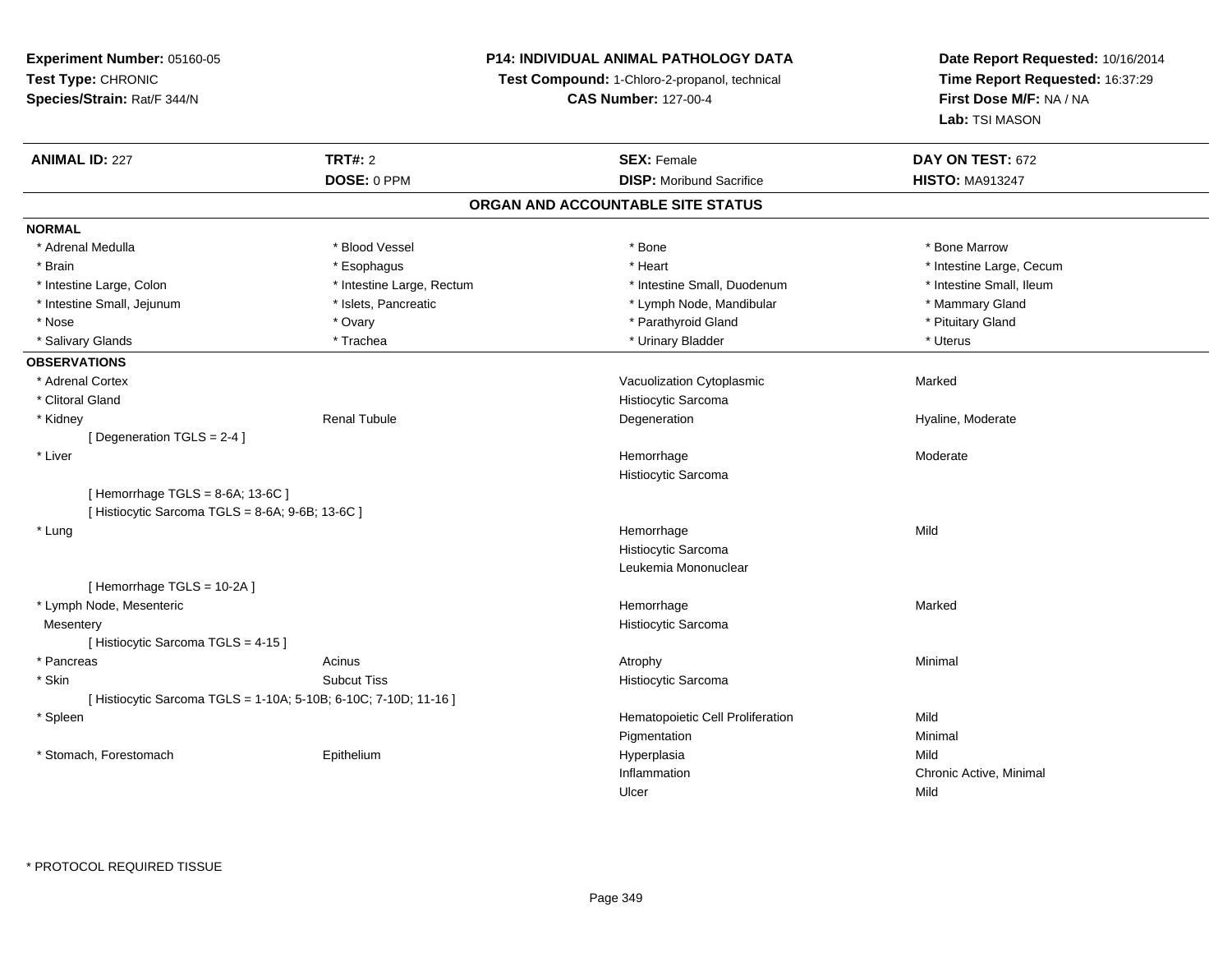| <b>Experiment Number: 05160-05</b><br><b>Test Type: CHRONIC</b><br>Species/Strain: Rat/F 344/N |                                            | <b>P14: INDIVIDUAL ANIMAL PATHOLOGY DATA</b><br>Test Compound: 1-Chloro-2-propanol, technical<br><b>CAS Number: 127-00-4</b> | Date Report Requested: 10/16/2014<br>Time Report Requested: 16:37:29<br>First Dose M/F: NA / NA<br><b>Lab:</b> TSI MASON |  |
|------------------------------------------------------------------------------------------------|--------------------------------------------|------------------------------------------------------------------------------------------------------------------------------|--------------------------------------------------------------------------------------------------------------------------|--|
| <b>ANIMAL ID: 227</b>                                                                          | <b>TRT#: 2</b>                             | <b>SEX: Female</b>                                                                                                           | <b>DAY ON TEST: 672</b>                                                                                                  |  |
|                                                                                                | DOSE: 0 PPM                                | <b>DISP:</b> Moribund Sacrifice                                                                                              | <b>HISTO: MA913247</b>                                                                                                   |  |
|                                                                                                |                                            | ORGAN AND ACCOUNTABLE SITE STATUS                                                                                            |                                                                                                                          |  |
| * Stomach, Glandular<br>[Necrosis TGLS = 12-14A]                                               |                                            | <b>Necrosis</b>                                                                                                              | Mild                                                                                                                     |  |
| * Thymus                                                                                       |                                            | Atrophy                                                                                                                      | Moderate                                                                                                                 |  |
| * Thyroid Gland                                                                                | Histiocytic Sarcoma                        |                                                                                                                              |                                                                                                                          |  |
| PRIMARY CAUSE OF DEATH                                                                         | - UNCERTAIN                                |                                                                                                                              |                                                                                                                          |  |
| CONTRIBUTORY CAUSE OF DEATH                                                                    | Sarcoma: Thyroid Gland Histiocytic Sarcoma | - Clitoral Gland Histiocytic Sarcoma;Liver Histiocytic Sarcoma;Lung Histiocytic Sarcoma;Mesentery                            | Histiocytic Sarcoma; Skin Subcut Tiss Histiocytic                                                                        |  |
| Animal Note: THORACIC CAVITY 1 CC RED FLUID, TGL 3-NST                                         |                                            |                                                                                                                              |                                                                                                                          |  |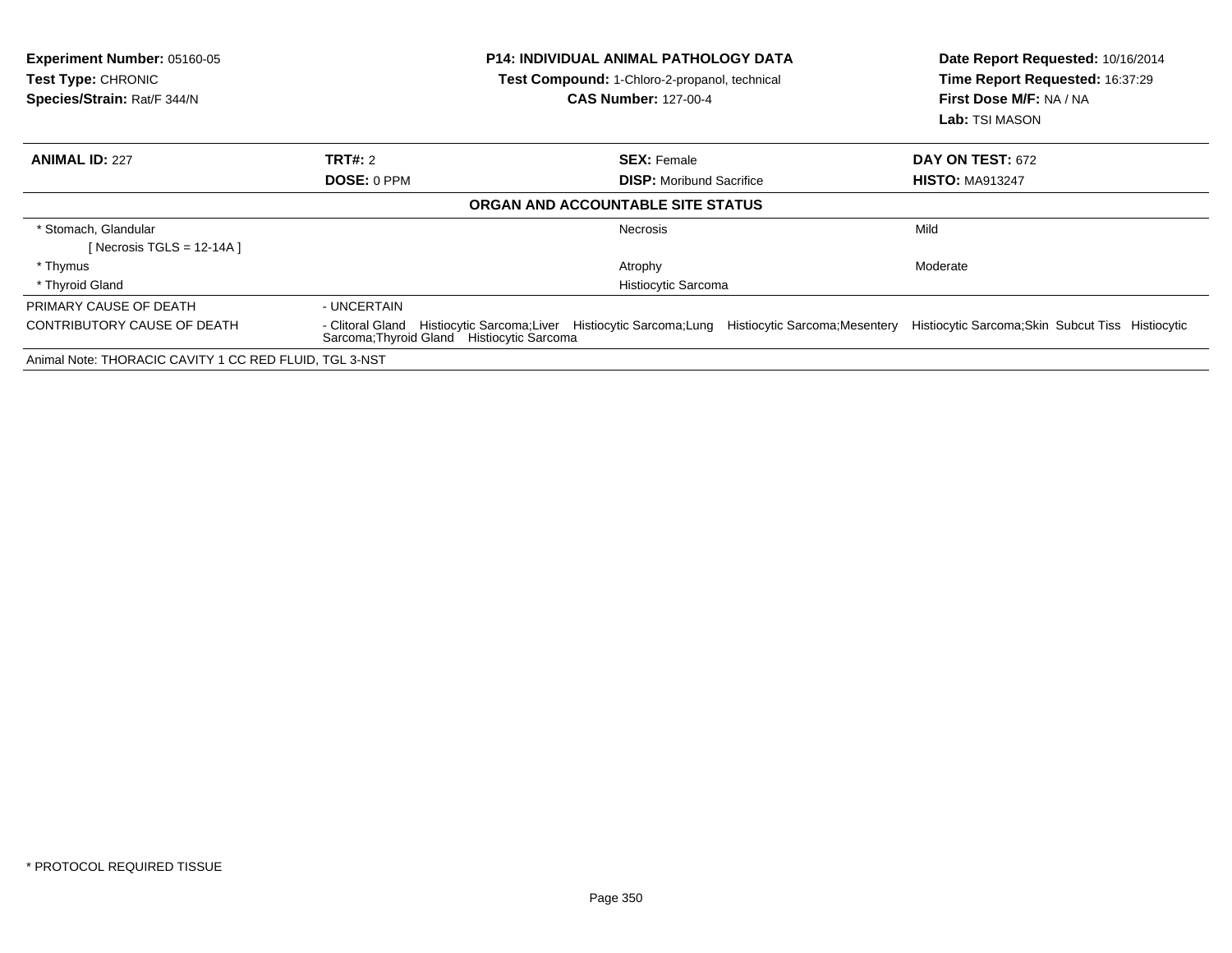**Experiment Number:** 05160-05**Test Type:** CHRONIC **Species/Strain:** Rat/F 344/N**P14: INDIVIDUAL ANIMAL PATHOLOGY DATATest Compound:** 1-Chloro-2-propanol, technical **CAS Number:** 127-00-4**Date Report Requested:** 10/16/2014**Time Report Requested:** 16:37:29**First Dose M/F:** NA / NA**Lab:** TSI MASON**ANIMAL ID:** 228**TRT#:** 2 **SEX:** Female **DAY ON TEST:** 680 **DOSE:** 0 PPM**DISP:** Natural Death **HISTO:** MA913248 **ORGAN AND ACCOUNTABLE SITE STATUSNORMAL**\* Adrenal Cortex \* Adrenal Cortex \* \* Attachers \* Blood Vessel \* \* Bone \* \* \* Bone \* \* Bone \* \* Bone \* Bone Marrow \* Bone Marrow \* Brain \* Alternation of the state of the state of the state of the state of the state of the state of the state of the state of the state of the state of the state of the state of the state of the state of the state of th \* Intestine Large, Colon \* Intestine Large, Rectum \* Intestine Small, Duodenum \* Intestine Small, Jejunum\* Nose \* Ovary \* Pancreas \* Parathyroid Gland \* Salivary Glands \* Thyroid Gland \* Skin \* Skin \* Stomach \* Stomach, Forestomach \* Thyroid Gland \* Thyroid Gland \* Trachea \* Urinary Bladder \* Urinary Bladder \* Urinary Bladder \* Urinary Bladder \* Uterus **AUTO PRECLUDES DIAG.**\* Intestine Small, Ileum \* \* **intervalled as a structure of the structure of the structure of the structure and test in the structure of the structure of the structure of the structure of the structure of the structure of OBSERVATIONS** \* Adrenal Medullaa and the control of the control of the control of the Hyperplasia and the control of the Mild of the control o Leukemia Mononuclear Leukemia Mononuclear \* Heart**Leukemia Mononuclear**  \* Liver[ Leukemia Mononuclear TGLS = 13-6 ] \* Lungg and the set of the set of the set of the set of the set of the set of the set of the set of the set of the s Lymph Nodee the control of the Cervical terms of the control of the Hemorrhage terms of the Mild Mild of the Mild of the Mild of the Mild of the Mild of the Mild of the Mild of the Mild of the Mild of the Mild of the Mild of the Mil Iliac Hemorrhagee Marked Marked Mediastinal Hemorrhagee Mild Pancreatic Hemorrhagee Mild Renal Hemorrhagee Mild Hemorrhagee Marked Marked Deep Cervical Leukemia MononuclearIliac Leukemia Mononuclear Mediastinal Leukemia MononuclearPancreatic Leukemia Mononuclear Renal Leukemia MononuclearLeukemia Mononuclear

Note: MCL AND HEMORRHAGE PRESENT (TGL 2) AT AXILLARY LN, HOWEVER, TERM UNAVAILABLE.

[ Hemorrhage TGLS = 2-15 ][ Hemorrhage TGLS = 9-19 ]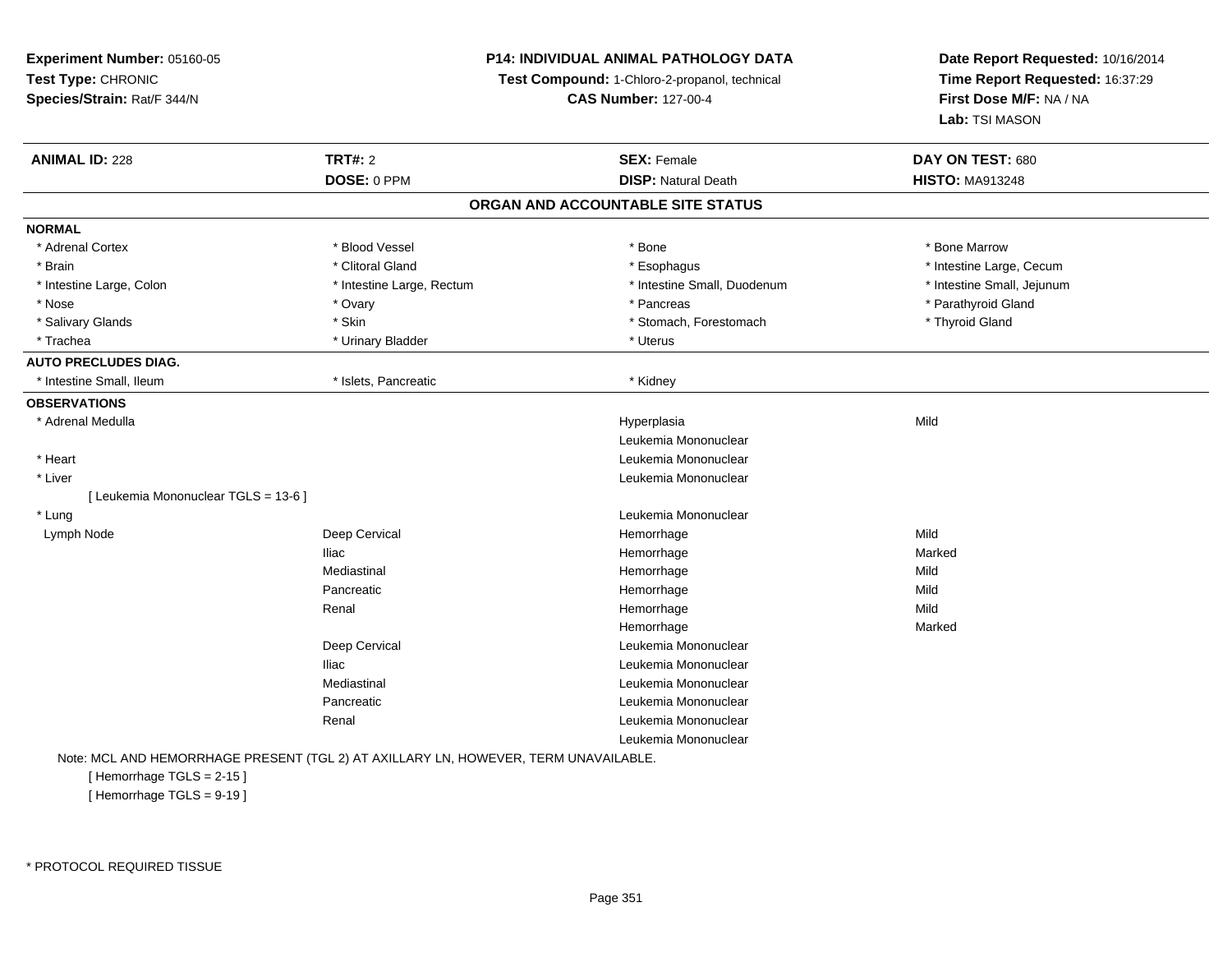| Experiment Number: 05160-05<br>Test Type: CHRONIC<br>Species/Strain: Rat/F 344/N |                      | P14: INDIVIDUAL ANIMAL PATHOLOGY DATA<br>Test Compound: 1-Chloro-2-propanol, technical<br><b>CAS Number: 127-00-4</b> |                                   | Date Report Requested: 10/16/2014<br>Time Report Requested: 16:37:29<br>First Dose M/F: NA / NA<br>Lab: TSI MASON |
|----------------------------------------------------------------------------------|----------------------|-----------------------------------------------------------------------------------------------------------------------|-----------------------------------|-------------------------------------------------------------------------------------------------------------------|
| <b>ANIMAL ID: 228</b>                                                            | <b>TRT#: 2</b>       |                                                                                                                       | <b>SEX: Female</b>                | DAY ON TEST: 680                                                                                                  |
|                                                                                  | DOSE: 0 PPM          |                                                                                                                       | <b>DISP: Natural Death</b>        | <b>HISTO: MA913248</b>                                                                                            |
|                                                                                  |                      |                                                                                                                       | ORGAN AND ACCOUNTABLE SITE STATUS |                                                                                                                   |
| [Hemorrhage TGLS = 15-3A]                                                        |                      |                                                                                                                       |                                   |                                                                                                                   |
| [Hemorrhage TGLS = $8-18$ ]                                                      |                      |                                                                                                                       |                                   |                                                                                                                   |
| [Hemorrhage TGLS = 16-22]                                                        |                      |                                                                                                                       |                                   |                                                                                                                   |
| [Hemorrhage TGLS = 12-21]                                                        |                      |                                                                                                                       |                                   |                                                                                                                   |
| [ Leukemia Mononuclear TGLS = 9-19 ]                                             |                      |                                                                                                                       |                                   |                                                                                                                   |
| [ Leukemia Mononuclear TGLS = 8-18 ]                                             |                      |                                                                                                                       |                                   |                                                                                                                   |
| [ Leukemia Mononuclear TGLS = 16-22 ]                                            |                      |                                                                                                                       |                                   |                                                                                                                   |
| [ Leukemia Mononuclear TGLS = 2-15 ]                                             |                      |                                                                                                                       |                                   |                                                                                                                   |
| [ Leukemia Mononuclear TGLS = 12-21 ]                                            |                      |                                                                                                                       |                                   |                                                                                                                   |
| * Lymph Node, Mandibular                                                         |                      |                                                                                                                       | Leukemia Mononuclear              |                                                                                                                   |
| [ Leukemia Mononuclear TGLS = 3-9A ]                                             |                      |                                                                                                                       |                                   |                                                                                                                   |
| * Lymph Node, Mesenteric                                                         |                      |                                                                                                                       | Hemorrhage                        | Moderate                                                                                                          |
|                                                                                  |                      |                                                                                                                       | Leukemia Mononuclear              |                                                                                                                   |
| [Hemorrhage TGLS = 6-8A]                                                         |                      |                                                                                                                       |                                   |                                                                                                                   |
| [ Leukemia Mononuclear TGLS = 6-8A ]                                             |                      |                                                                                                                       |                                   |                                                                                                                   |
| * Mammary Gland                                                                  |                      |                                                                                                                       | <b>Dilatation</b>                 | Mild                                                                                                              |
|                                                                                  |                      |                                                                                                                       | Fibroadenoma                      |                                                                                                                   |
|                                                                                  |                      |                                                                                                                       | Hyperplasia                       | Mild                                                                                                              |
| [Fibroadenoma TGLS = 4-10A]                                                      |                      |                                                                                                                       |                                   |                                                                                                                   |
| Mesentery                                                                        |                      |                                                                                                                       | Hemorrhage                        | Mild                                                                                                              |
|                                                                                  |                      |                                                                                                                       | Leukemia Mononuclear              |                                                                                                                   |
|                                                                                  | Fat                  |                                                                                                                       | Necrosis                          | Moderate                                                                                                          |
| [Hemorrhage TGLS = 11-20]                                                        |                      |                                                                                                                       |                                   |                                                                                                                   |
| [ Leukemia Mononuclear TGLS = 11-20 ]                                            |                      |                                                                                                                       |                                   |                                                                                                                   |
| [Necrosis TGLS = 5-16; 7-17]                                                     |                      |                                                                                                                       |                                   |                                                                                                                   |
| * Pituitary Gland                                                                | <b>Pars Distalis</b> |                                                                                                                       | Adenoma                           |                                                                                                                   |
| [Adenoma TGLS = $17-8$ ]                                                         |                      |                                                                                                                       |                                   |                                                                                                                   |
| * Spleen                                                                         |                      |                                                                                                                       | Leukemia Mononuclear              |                                                                                                                   |
| [ Leukemia Mononuclear TGLS = 10-3 ]                                             |                      |                                                                                                                       |                                   |                                                                                                                   |
| * Stomach, Glandular                                                             |                      |                                                                                                                       | Necrosis                          | Minimal                                                                                                           |
| [Necrosis TGLS = $18-14$ ]                                                       |                      |                                                                                                                       |                                   |                                                                                                                   |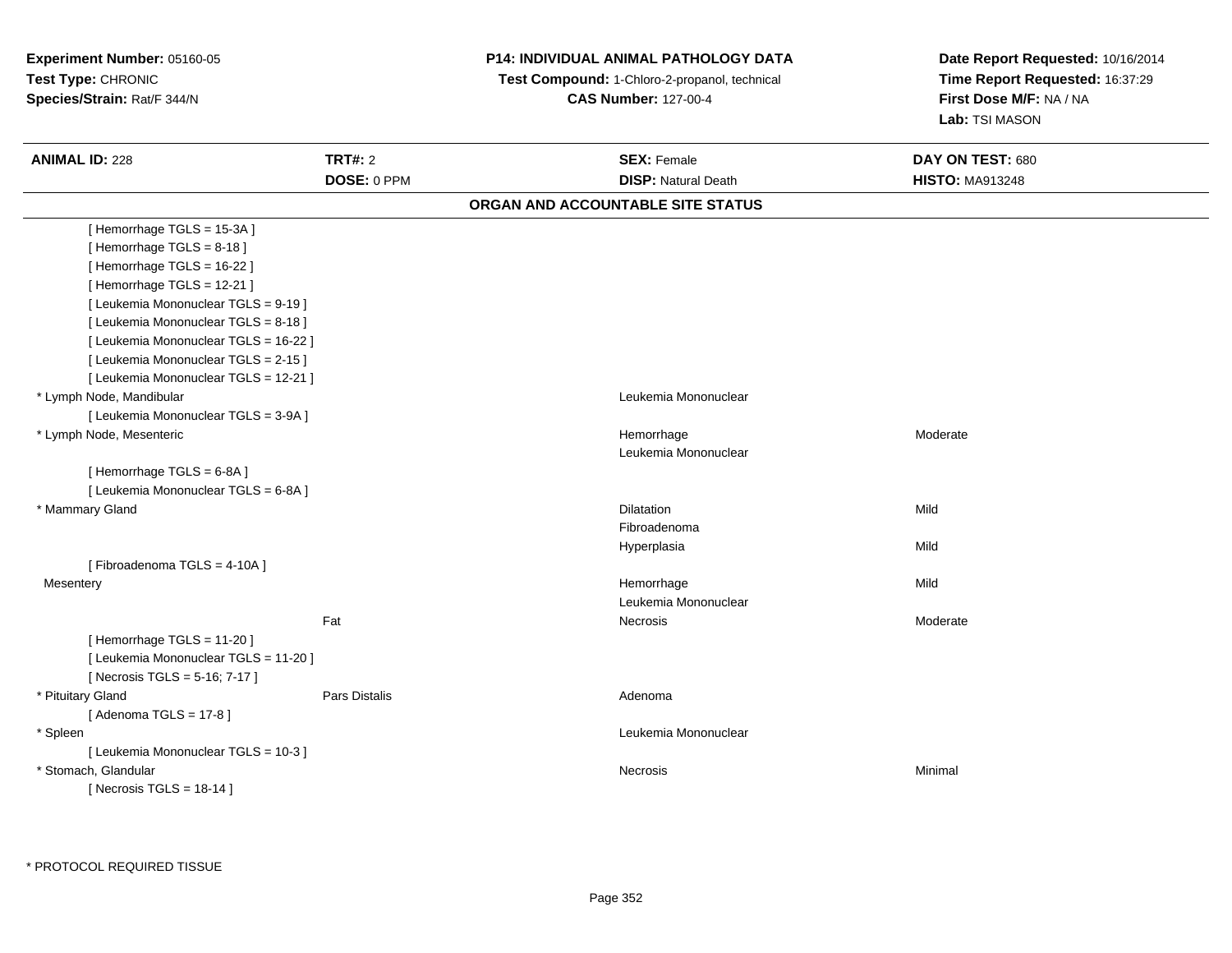| <b>Experiment Number: 05160-05</b><br><b>Test Type: CHRONIC</b><br>Species/Strain: Rat/F 344/N |                                                                                                                                                                                                                                                                                                                                                                                                                                                                                                                                                                         | <b>P14: INDIVIDUAL ANIMAL PATHOLOGY DATA</b><br>Test Compound: 1-Chloro-2-propanol, technical<br><b>CAS Number: 127-00-4</b> | Date Report Requested: 10/16/2014<br>Time Report Requested: 16:37:29<br>First Dose M/F: NA / NA<br><b>Lab:</b> TSI MASON |  |
|------------------------------------------------------------------------------------------------|-------------------------------------------------------------------------------------------------------------------------------------------------------------------------------------------------------------------------------------------------------------------------------------------------------------------------------------------------------------------------------------------------------------------------------------------------------------------------------------------------------------------------------------------------------------------------|------------------------------------------------------------------------------------------------------------------------------|--------------------------------------------------------------------------------------------------------------------------|--|
| <b>ANIMAL ID: 228</b>                                                                          | <b>TRT#: 2</b>                                                                                                                                                                                                                                                                                                                                                                                                                                                                                                                                                          | <b>SEX: Female</b>                                                                                                           | DAY ON TEST: 680                                                                                                         |  |
|                                                                                                | <b>DOSE: 0 PPM</b>                                                                                                                                                                                                                                                                                                                                                                                                                                                                                                                                                      | <b>DISP: Natural Death</b>                                                                                                   | <b>HISTO: MA913248</b>                                                                                                   |  |
|                                                                                                |                                                                                                                                                                                                                                                                                                                                                                                                                                                                                                                                                                         | ORGAN AND ACCOUNTABLE SITE STATUS                                                                                            |                                                                                                                          |  |
| * Thymus                                                                                       | Leukemia Mononuclear                                                                                                                                                                                                                                                                                                                                                                                                                                                                                                                                                    |                                                                                                                              |                                                                                                                          |  |
| [ Leukemia Mononuclear TGLS = 14-3A ]                                                          |                                                                                                                                                                                                                                                                                                                                                                                                                                                                                                                                                                         |                                                                                                                              |                                                                                                                          |  |
| PRIMARY CAUSE OF DEATH                                                                         | - UNCERTAIN                                                                                                                                                                                                                                                                                                                                                                                                                                                                                                                                                             |                                                                                                                              |                                                                                                                          |  |
| CONTRIBUTORY CAUSE OF DEATH                                                                    | - Adrenal Medulla Leukemia Mononuclear; Heart Leukemia Mononuclear; Liver Leukemia Mononuclear; Lung Leukemia Mononuclear; Lymph Node<br>Leukemia Mononuclear;Lymph Node Mediastinal Leukemia Mononuclear;Lymph Node Renal Leukemia Mononuclear;Lymph Node Deep Cervical<br>Leukemia Mononuclear;Lymph Node Pancreatic Leukemia Mononuclear;Lymph Node Iliac Leukemia Mononuclear;Lymph Node;Mandibular Leukemia<br>Mononuclear;Lymph Node;Mesenteric Leukemia Mononuclear;Mesentery Leukemia Mononuclear;Spleen Leukemia Mononuclear;Thymus<br>Leukemia<br>Mononuclear |                                                                                                                              |                                                                                                                          |  |
| Animal Note: CARCASS THIN, YELLOW, TGL 1-NST                                                   |                                                                                                                                                                                                                                                                                                                                                                                                                                                                                                                                                                         |                                                                                                                              |                                                                                                                          |  |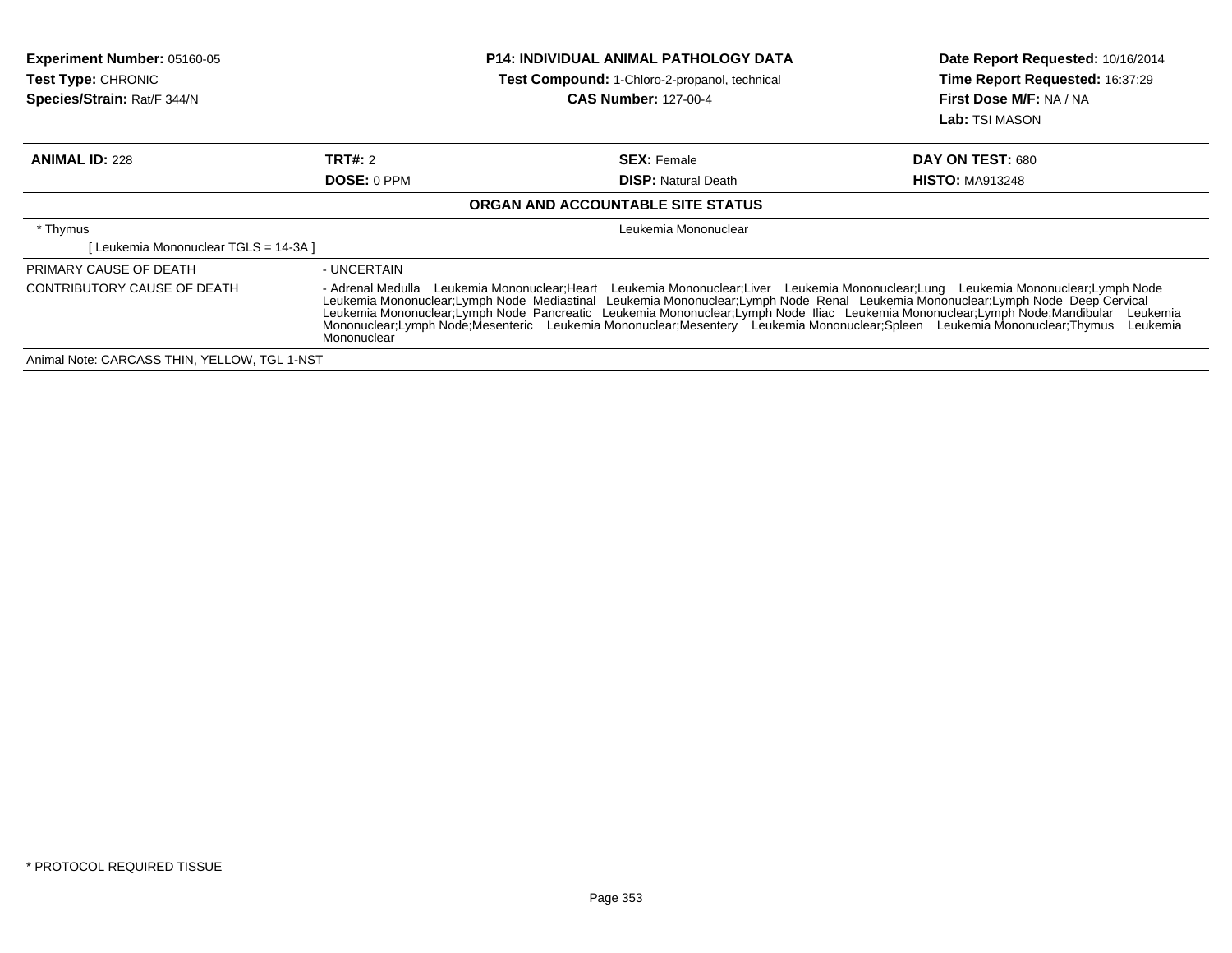# **P14: INDIVIDUAL ANIMAL PATHOLOGY DATA**

**Test Compound:** 1-Chloro-2-propanol, technical

**CAS Number:** 127-00-4

| <b>ANIMAL ID: 229</b>                         | <b>TRT#: 2</b>                                                     | <b>SEX: Female</b>                | DAY ON TEST: 720         |  |
|-----------------------------------------------|--------------------------------------------------------------------|-----------------------------------|--------------------------|--|
|                                               | DOSE: 0 PPM                                                        | <b>DISP:</b> Moribund Sacrifice   | <b>HISTO: MA913249</b>   |  |
|                                               |                                                                    | ORGAN AND ACCOUNTABLE SITE STATUS |                          |  |
| <b>NORMAL</b>                                 |                                                                    |                                   |                          |  |
| * Adrenal Cortex                              | * Adrenal Medulla                                                  | * Blood Vessel                    | * Bone Marrow            |  |
| * Brain                                       | * Clitoral Gland                                                   | * Esophagus                       | * Intestine Large, Cecum |  |
| * Intestine Large, Colon                      | * Intestine Large, Rectum                                          | * Intestine Small, Duodenum       | * Intestine Small, Ileum |  |
| * Intestine Small, Jejunum                    | * Islets, Pancreatic                                               | * Lung                            | * Nose                   |  |
| * Ovary                                       | * Pancreas                                                         | * Parathyroid Gland               | * Salivary Glands        |  |
| * Skin                                        | * Thyroid Gland                                                    | * Trachea                         | * Urinary Bladder        |  |
| <b>OBSERVATIONS</b>                           |                                                                    |                                   |                          |  |
| * Bone                                        |                                                                    | Hyperostosis                      | Marked                   |  |
| * Heart                                       | Atrium                                                             | Thrombosis                        | Marked                   |  |
| [Thrombosis TGLS = $6-13$ ]                   |                                                                    |                                   |                          |  |
| * Kidney                                      |                                                                    | Nephropathy                       | Minimal                  |  |
| * Liver                                       |                                                                    | Pigmentation                      | Bile, Mild               |  |
|                                               |                                                                    | Vacuolization Cytoplasmic         | Marked                   |  |
| [Vacuolization Cytoplasmic TGLS = 4-6; 7-6A ] |                                                                    |                                   |                          |  |
| * Lymph Node, Mandibular                      |                                                                    | Atrophy                           | Marked                   |  |
| * Lymph Node, Mesenteric                      |                                                                    | Atrophy                           | Moderate                 |  |
| * Mammary Gland                               |                                                                    | Dilatation                        | Minimal                  |  |
| * Pituitary Gland                             | <b>Pars Distalis</b>                                               | Adenoma                           |                          |  |
| [Adenoma TGLS = $5-8$ ]                       |                                                                    |                                   |                          |  |
| * Spleen                                      |                                                                    | Atrophy                           | Marked                   |  |
| [Atrophy TGLS = $2-3$ ]                       |                                                                    |                                   |                          |  |
| * Stomach, Forestomach                        | Epithelium                                                         | Hyperplasia                       | Marked                   |  |
|                                               |                                                                    | Inflammation                      | Chronic Active, Minimal  |  |
|                                               | Note: THE FORESTOMACH LESIONS SUGGEST ULCERATION NEARBY. TGL 8-NCL |                                   |                          |  |
| * Stomach, Glandular                          |                                                                    | Necrosis                          | Marked                   |  |
| [Necrosis TGLS = $3-14,14A$ ]                 |                                                                    |                                   |                          |  |
| * Thymus                                      |                                                                    | Atrophy                           | Marked                   |  |
| * Uterus                                      |                                                                    | Hemorrhage                        | Marked                   |  |
| [Hemorrhage TGLS = 1-7A]                      |                                                                    |                                   |                          |  |
| PRIMARY CAUSE OF DEATH                        | - Heart Atrium Thrombosis                                          |                                   |                          |  |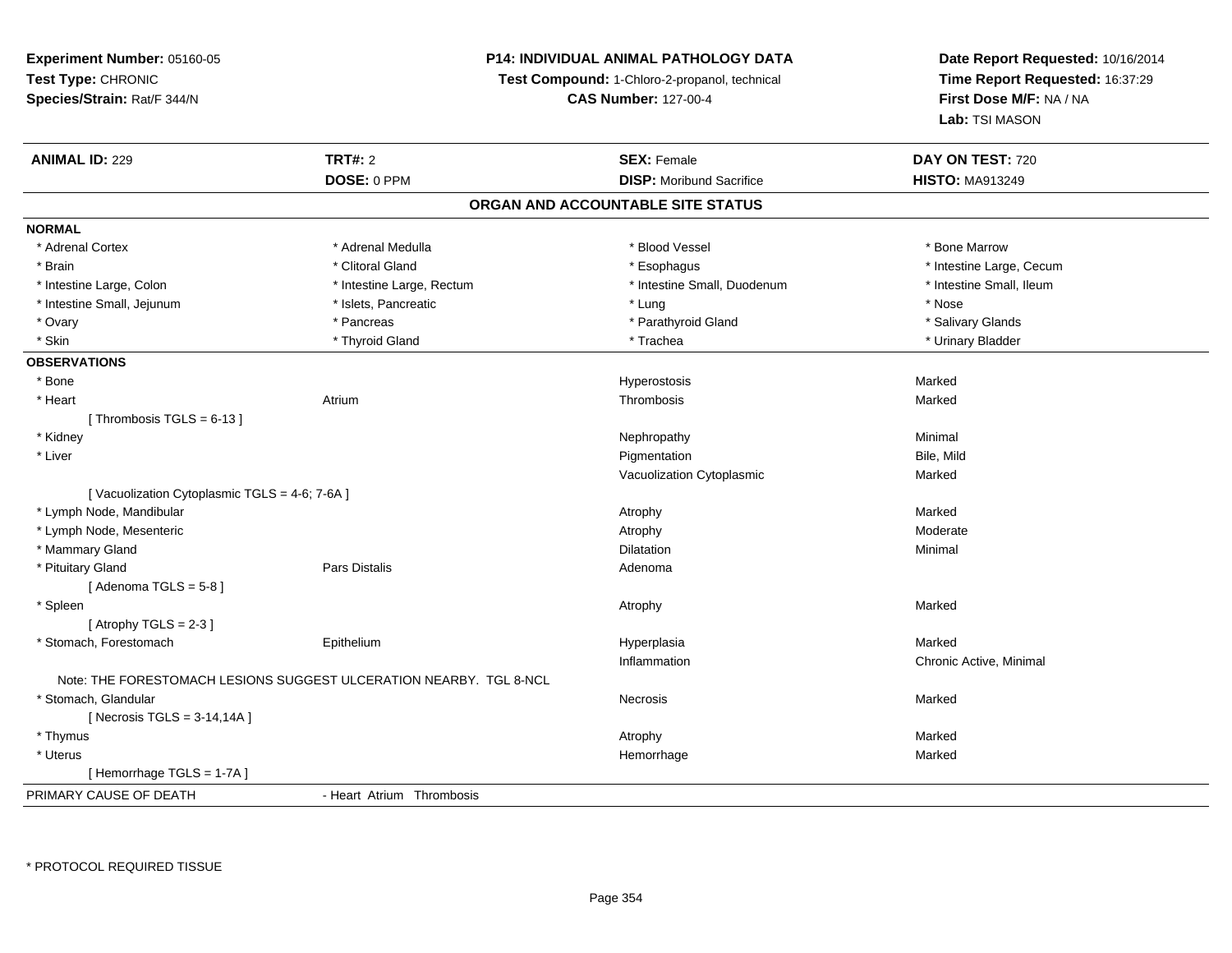**Experiment Number:** 05160-05**Test Type:** CHRONIC **Species/Strain:** Rat/F 344/N**P14: INDIVIDUAL ANIMAL PATHOLOGY DATATest Compound:** 1-Chloro-2-propanol, technical **CAS Number:** 127-00-4**Date Report Requested:** 10/16/2014**Time Report Requested:** 16:37:29**First Dose M/F:** NA / NA**Lab:** TSI MASON**ANIMAL ID:** 230**CONSEX:** Female **DAY ON TEST:** 729 **DOSE:** 0 PPM**DISP:** Natural Death **HISTO:** MA913250 **ORGAN AND ACCOUNTABLE SITE STATUSNORMAL**\* Adrenal Medulla \* \* Bood Vessel \* Bood Vessel \* Bood Yessel \* Bone Marrow \* Bone Marrow \* \* \* \* \* \* \* \* \* \* Brain \* Clitoral Gland \* \* exphagus \* Esophagus \* \* Heart \* Heart \* Intestine Large, Cecum \* Intestine Large, Rectum \* Thestine Small, Duodenum \* \* Intestine Small, Ileum \* \* Intestine Small, Jejunum \* Intestine Small, Jejunum \* Lymph Node, Mandibular \* The state of the state of the state of the state of the state of the state of the state of the state of the state of the state of the state of the state of the state of the state of the state of \* Stomach, Glandular \* Salivary Glands \* Stomach, Forestomach \* Skin \* Skin \* Stomach, Forestomach \* Stomach, Forestomach \* Thymus \* Thyroid Gland \* Trachea \* Urinary Bladder \* \* Uterus**OBSERVATIONS** \* Adrenal Cortex Leukemia Mononuclear \* Bone Hyperostosis Marked \* Intestine Large, Colonn and a state of the control of the control of the control of the Parasite Metazoan and the control of Minimal \* Islets, Pancreaticc and the contract of the contract of the contract of the contract of the contract of the contract of the contract of the contract of the contract of the contract of the contract of the contract of the contract of the cont  $[$  Adenoma TGLS = 8-9 $]$  \* Kidneyy the control of the control of the control of the control of the control of the control of the control of the control of the control of the control of the control of the control of the control of the control of the contro \* Liver Basophilic Focus Leukemia Mononuclear[ Leukemia Mononuclear TGLS = 7-6 ] \* Lung Leukemia Mononuclear \* Lymph Node, Mesenteric Leukemia Mononuclear \* Mammary Glandd and the control of the control of the control of the Dilatation and the control of the Moderate of the control of the control of the control of the control of the control of the control of the control of the control of t FibroadenomaHyperplasiaa Mild [ Fibroadenoma TGLS = 1-10A ] \* Ovaryy and the control of the control of the control of the control of the control of the control of the control of the control of the control of the control of the control of the control of the control of the control of the co [ Cyst TGLS = 3-7A ] \* Pituitary Gland Pars Distalis Hemorrhage Mild [ Hemorrhage TGLS = 5-8 ] \* Spleenn and the control of the control of the control of the control of the control of the control of the control of the control of the control of the control of the control of the control of the control of the control of the co Leukemia Mononuclear $[$  Fibrosis TGLS = 6-3A  $]$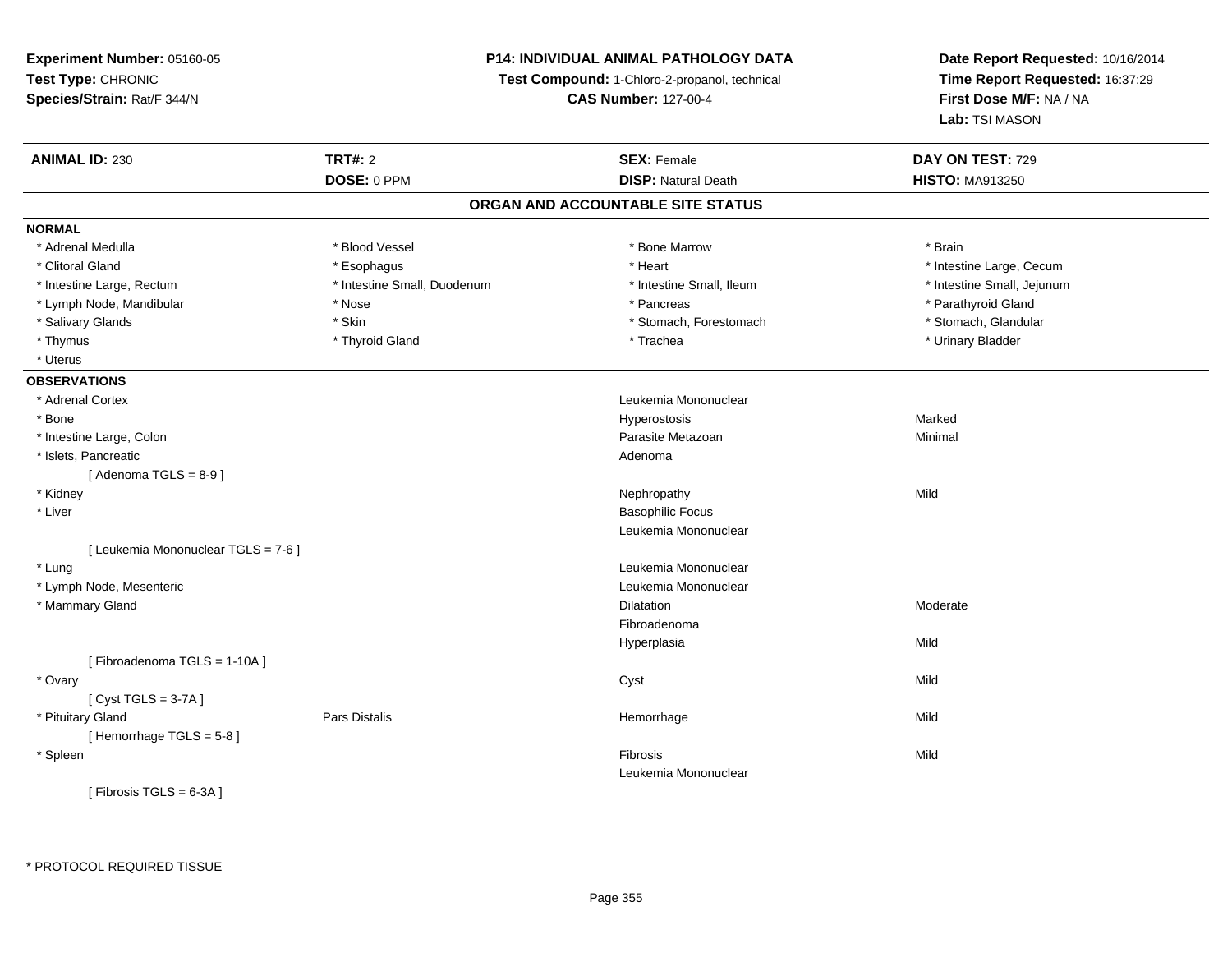| <b>Experiment Number: 05160-05</b><br>Test Type: CHRONIC<br>Species/Strain: Rat/F 344/N | <b>P14: INDIVIDUAL ANIMAL PATHOLOGY DATA</b><br><b>Test Compound: 1-Chloro-2-propanol, technical</b><br><b>CAS Number: 127-00-4</b> |                                   | Date Report Requested: 10/16/2014<br>Time Report Requested: 16:37:29<br>First Dose M/F: NA / NA<br>Lab: TSI MASON |  |
|-----------------------------------------------------------------------------------------|-------------------------------------------------------------------------------------------------------------------------------------|-----------------------------------|-------------------------------------------------------------------------------------------------------------------|--|
| <b>ANIMAL ID: 230</b>                                                                   | TRT#: 2                                                                                                                             | <b>SEX: Female</b>                | <b>DAY ON TEST: 729</b>                                                                                           |  |
|                                                                                         | DOSE: 0 PPM                                                                                                                         | <b>DISP:</b> Natural Death        | <b>HISTO: MA913250</b>                                                                                            |  |
|                                                                                         |                                                                                                                                     | ORGAN AND ACCOUNTABLE SITE STATUS |                                                                                                                   |  |
| [Leukemia Mononuclear TGLS = 4-3,3A]                                                    |                                                                                                                                     |                                   |                                                                                                                   |  |
| PRIMARY CAUSE OF DEATH                                                                  | - UNCERTAIN                                                                                                                         |                                   |                                                                                                                   |  |
| <b>CONTRIBUTORY CAUSE OF DEATH</b>                                                      | Leukemia Mononuclear;Lung<br>- Adrenal Cortex Leukemia Mononuclear:Liver<br>Mononuclear; Spleen Leukemia Mononuclear                |                                   | Leukemia Mononuclear; Lymph Node; Mesenteric Leukemia                                                             |  |
| Animal Note: ABDOMINAL CAVITY RED FLUID, TGL 2-NST                                      |                                                                                                                                     |                                   |                                                                                                                   |  |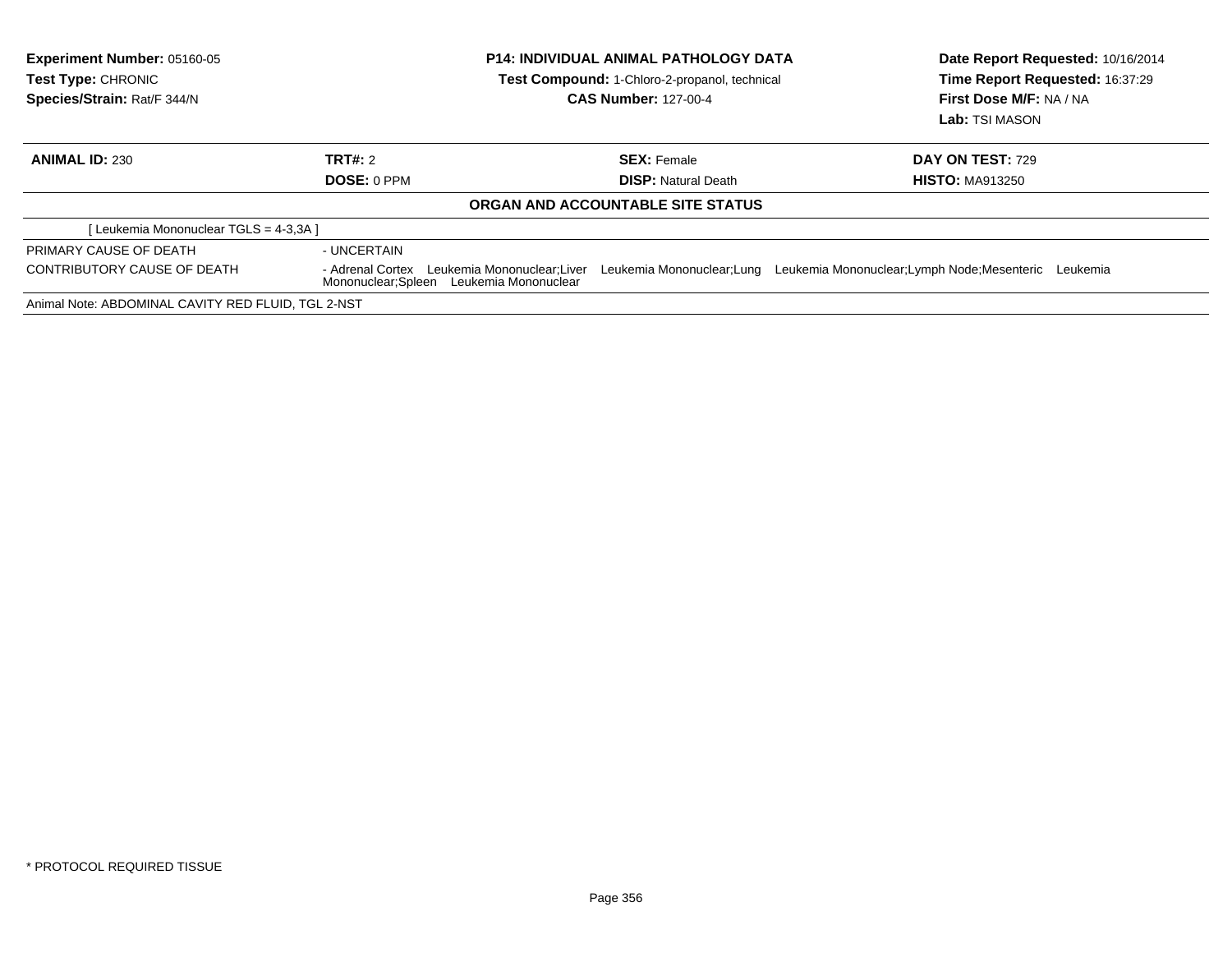**Experiment Number:** 05160-05**Test Type:** CHRONIC **Species/Strain:** Rat/F 344/N**P14: INDIVIDUAL ANIMAL PATHOLOGY DATATest Compound:** 1-Chloro-2-propanol, technical **CAS Number:** 127-00-4**Date Report Requested:** 10/16/2014**Time Report Requested:** 16:37:29**First Dose M/F:** NA / NA**Lab:** TSI MASON**ANIMAL ID:** 231**TRT#:** 2 **SEX:** Female **DAY ON TEST:** 734 **DOSE:** 0 PPM**DISP:** Terminal Sacrifice **HISTO:** MA913251 **ORGAN AND ACCOUNTABLE SITE STATUSNORMAL**\* Adrenal Cortex \* Adrenal Medulla \* Adrenal Medulla \* Blood Vessel \* Bood Vessel \* Bone \* Bone \* Bone \* Bone \* Bone \* Bone \* Bone \* Bone \* Bone \* Bone \* Bone \* Bone \* Bone \* Bone \* Bone \* Bone \* Bone \* Bone \* Bone \* Bone \* Bone \* Bone \* \* \* Heart \* Bone Marrow \* Brain \* Esophagus \* Heart \* Intestine Large, Cecum \* Intestine Large, Colon \* Intestine Large, Rectum \* Intestine Small, Duodenum \* Intestine Small, Ileum \* https://www.fatheratic \* Lung \* Intestine Small, Jejunum \* Islets, Pancreatic \* Lung \* Lung \* Parathyroid Gland \* Lymph Node, Mesenteric \* The matter \* Ovary \* Ovary \* Pancreas \* Pancreas \* Pancreas \* Pancreas \* Pancreas \* Pancreas \* Contract \* Pancreas \* Pancreas \* Pancreas \* Contract \* Pancreas \* Pancreas \* Pancreas \* Pancreas \* P \* Stomach, Glandular \* Salivary Glands \* Stomach, Forestomach \* Skin \* Skin \* Stomach, Forestomach \* Stomach, Forestomach \* Thymus \* Trachea \* Trachea \* Trachea \* Urinary Bladder \* \* Urinary Bladder \* \* Uterus \* Uterus \* Uterus \* Uterus **OBSERVATIONS** \* Clitoral Glandd and the control of the control of the control of the control of the control of the control of the control of the control of the control of the control of the control of the control of the control of the control of the co \* Kidneyy the control of the control of the control of the control of the control of the control of the control of the control of the control of the control of the control of the control of the control of the control of the contro \* Liver Eosinophilic FocusInflammation Granulomatous, Minimal [ Eosinophilic Focus TGLS = 1-6+6A ] \* Lymph Node, Mandibularr and the contract of the contract of the contract of the contract of the contract of the contract of the contract of the contract of the contract of the contract of the contract of the contract of the contract of the cont a Mild \* Mammary Glandd and the control of the control of the control of the Hyperplasia and the control of the Minimal of the control of the control of the control of the control of the control of the control of the control of the control of t \* Nosee who discussed the Respirat Epith Inflammation Chronic Active, Marked and Respirat Epith Inflammation Chronic Active, Marked Note: ABUNDANT FUNGAL HYPHAE IN NASAL CAVITY. \* Pituitary Glandd and the contract of Pars Distalis and the contract of Adenoma and Adenoma and the Adenoma and the Adenoma and  $\alpha$  $[$  Adenoma TGLS = 2-8  $]$  \* Spleenn and the control of the control of the control of the control of the control of the control of the control of the control of the control of the control of the control of the control of the control of the control of the co \* Thyroid Glandd C Cell C Cell Adenoma PRIMARY CAUSE OF DEATH-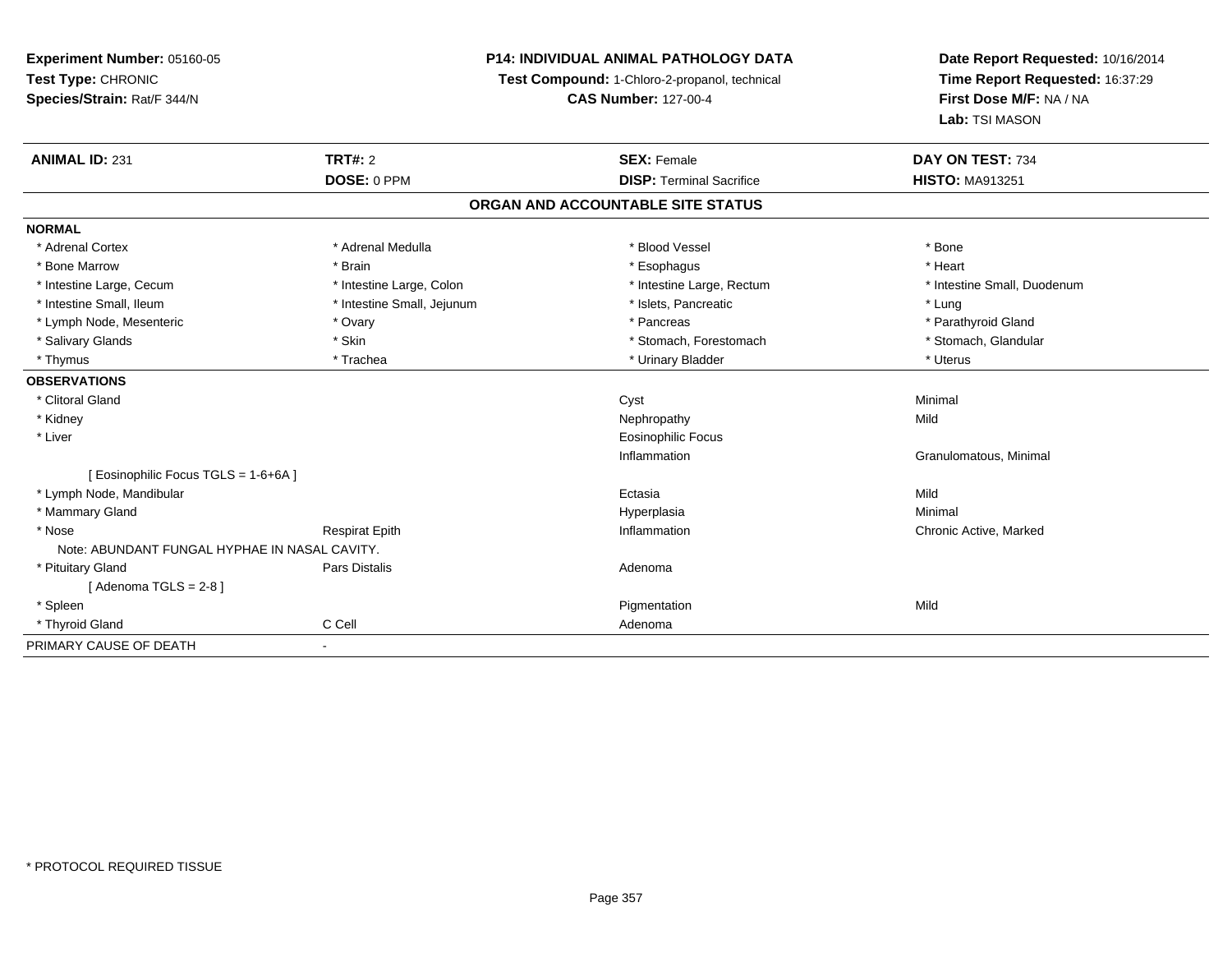# **P14: INDIVIDUAL ANIMAL PATHOLOGY DATA**

**Test Compound:** 1-Chloro-2-propanol, technical

**CAS Number:** 127-00-4

| <b>ANIMAL ID: 232</b>                 | <b>TRT#: 2</b>            | <b>SEX: Female</b>              | DAY ON TEST: 735         |  |  |  |
|---------------------------------------|---------------------------|---------------------------------|--------------------------|--|--|--|
|                                       | DOSE: 0 PPM               | <b>DISP: Terminal Sacrifice</b> | <b>HISTO: MA913252</b>   |  |  |  |
| ORGAN AND ACCOUNTABLE SITE STATUS     |                           |                                 |                          |  |  |  |
| <b>NORMAL</b>                         |                           |                                 |                          |  |  |  |
| * Adrenal Cortex                      | * Adrenal Medulla         | * Blood Vessel                  | * Bone                   |  |  |  |
| * Brain                               | * Clitoral Gland          | * Esophagus                     | * Intestine Large, Cecum |  |  |  |
| * Intestine Large, Colon              | * Intestine Large, Rectum | * Intestine Small, Duodenum     | * Intestine Small, Ileum |  |  |  |
| * Intestine Small, Jejunum            | * Islets, Pancreatic      | * Kidney                        | * Lung                   |  |  |  |
| * Lymph Node, Mandibular              | * Lymph Node, Mesenteric  | * Ovary                         | * Pancreas               |  |  |  |
| * Parathyroid Gland                   | * Salivary Glands         | * Skin                          | * Stomach, Forestomach   |  |  |  |
| * Stomach, Glandular                  | * Thyroid Gland           | * Trachea                       | * Urinary Bladder        |  |  |  |
| <b>OBSERVATIONS</b>                   |                           |                                 |                          |  |  |  |
| * Bone Marrow                         | <b>Myeloid Cell</b>       | Hyperplasia                     | Mild                     |  |  |  |
| * Heart                               |                           | Cardiomyopathy                  | Minimal                  |  |  |  |
| * Liver                               |                           | <b>Basophilic Focus</b>         |                          |  |  |  |
|                                       |                           | Leukemia Mononuclear            |                          |  |  |  |
| [Basophilic Focus TGLS = 3-6A]        |                           |                                 |                          |  |  |  |
| Lymph Node                            | Mediastinal               | Hemorrhage                      | Mild                     |  |  |  |
|                                       | Mediastinal               | Pigmentation                    | Mild                     |  |  |  |
| [Hemorrhage TGLS = 6-3A]              |                           |                                 |                          |  |  |  |
| [ Pigmentation TGLS = 6-3A ]          |                           |                                 |                          |  |  |  |
| * Mammary Gland                       |                           | Fibroadenoma                    |                          |  |  |  |
|                                       |                           | Hyperplasia                     | Moderate                 |  |  |  |
| [Fibroadenoma TGLS = 1-10A; 2-10B]    |                           |                                 |                          |  |  |  |
| * Nose                                | <b>Respirat Epith</b>     | Inflammation                    | Chronic Active, Marked   |  |  |  |
| * Pituitary Gland                     | <b>Pars Distalis</b>      | Adenoma                         |                          |  |  |  |
| [Adenoma TGLS = 4-8]                  |                           |                                 |                          |  |  |  |
| * Spleen                              |                           | Leukemia Mononuclear            |                          |  |  |  |
| * Thymus                              |                           | Atrophy                         | Moderate                 |  |  |  |
| Tongue                                |                           | Squamous Cell Papilloma         |                          |  |  |  |
| [Squamous Cell Papilloma TGLS = 5-15] |                           |                                 |                          |  |  |  |
| * Uterus                              |                           | Hydrometra                      | Mild                     |  |  |  |
| PRIMARY CAUSE OF DEATH                | $\blacksquare$            |                                 |                          |  |  |  |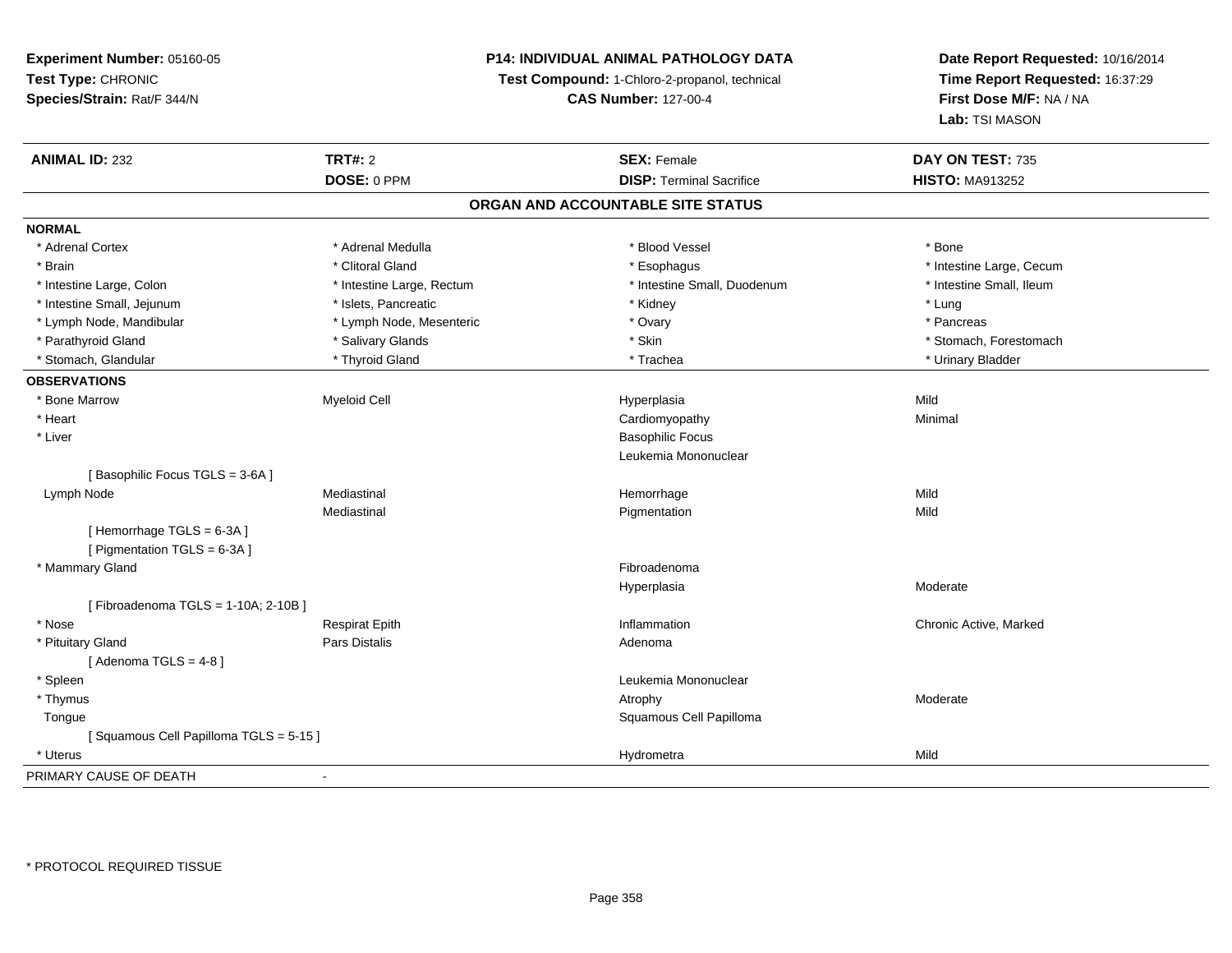# **P14: INDIVIDUAL ANIMAL PATHOLOGY DATA**

**Test Compound:** 1-Chloro-2-propanol, technical

**CAS Number:** 127-00-4

| <b>ANIMAL ID: 233</b>              | <b>TRT#: 2</b>            | <b>SEX: Female</b>              | DAY ON TEST: 735         |  |  |  |
|------------------------------------|---------------------------|---------------------------------|--------------------------|--|--|--|
|                                    | DOSE: 0 PPM               | <b>DISP: Terminal Sacrifice</b> | <b>HISTO: MA913253</b>   |  |  |  |
| ORGAN AND ACCOUNTABLE SITE STATUS  |                           |                                 |                          |  |  |  |
| <b>NORMAL</b>                      |                           |                                 |                          |  |  |  |
| * Adrenal Cortex                   | * Adrenal Medulla         | * Blood Vessel                  | * Bone Marrow            |  |  |  |
| * Brain                            | * Esophagus               | * Heart                         | * Intestine Large, Cecum |  |  |  |
| * Intestine Large, Colon           | * Intestine Large, Rectum | * Intestine Small, Duodenum     | * Intestine Small, Ileum |  |  |  |
| * Intestine Small, Jejunum         | * Islets, Pancreatic      | * Lung                          | * Lymph Node, Mandibular |  |  |  |
| * Lymph Node, Mesenteric           | * Ovary                   | * Pancreas                      | * Parathyroid Gland      |  |  |  |
| * Salivary Glands                  | * Skin                    | * Spleen                        | * Stomach, Forestomach   |  |  |  |
| * Stomach, Glandular               | * Thymus                  | * Thyroid Gland                 | * Trachea                |  |  |  |
| * Urinary Bladder                  | * Uterus                  |                                 |                          |  |  |  |
| <b>OBSERVATIONS</b>                |                           |                                 |                          |  |  |  |
| * Bone                             |                           | Hyperostosis                    | Moderate                 |  |  |  |
| * Clitoral Gland                   | <b>Bilateral</b>          | Carcinoma                       |                          |  |  |  |
| * Kidney                           |                           | Mineralization                  | Minimal                  |  |  |  |
|                                    |                           | Nephropathy                     | Minimal                  |  |  |  |
| * Liver                            |                           | <b>Basophilic Focus</b>         |                          |  |  |  |
| * Lym Node Mand                    |                           |                                 |                          |  |  |  |
| Note: TGL 3-NCL                    |                           |                                 |                          |  |  |  |
| Lymph Node                         | Renal                     | Hyperplasia                     | Histiocytic, Mild        |  |  |  |
|                                    | Renal                     | Pigmentation                    | Minimal                  |  |  |  |
| [ Hyperplasia TGLS = 4-15 ]        |                           |                                 |                          |  |  |  |
| [ Pigmentation TGLS = 4-15 ]       |                           |                                 |                          |  |  |  |
| * Mammary Gland                    |                           | Fibroadenoma                    |                          |  |  |  |
| [Fibroadenoma TGLS = 1-10A; 2-10B] |                           |                                 |                          |  |  |  |
| * Nose                             | <b>Respirat Epith</b>     | Degeneration                    | Hyaline, Minimal         |  |  |  |
|                                    | <b>Respirat Epith</b>     | Inflammation                    | Chronic Active, Moderate |  |  |  |
| * Pituitary Gland                  | Pars Distalis             | Adenoma                         |                          |  |  |  |
| [Adenoma TGLS = $5-8$ ]            |                           |                                 |                          |  |  |  |
| PRIMARY CAUSE OF DEATH             | $\blacksquare$            |                                 |                          |  |  |  |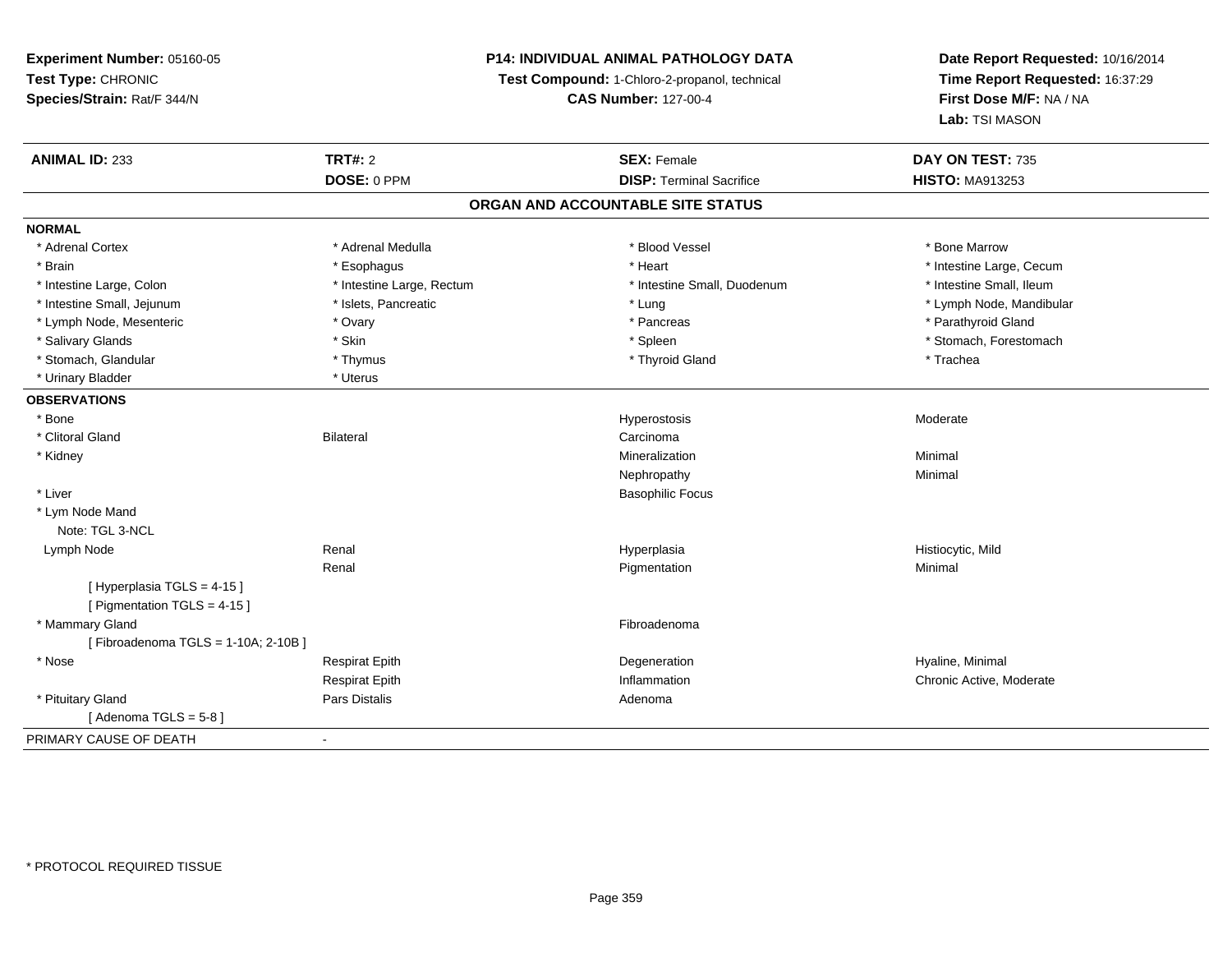| Experiment Number: 05160-05<br>Test Type: CHRONIC<br>Species/Strain: Rat/F 344/N | <b>P14: INDIVIDUAL ANIMAL PATHOLOGY DATA</b><br>Test Compound: 1-Chloro-2-propanol, technical<br><b>CAS Number: 127-00-4</b> |                                                  | Date Report Requested: 10/16/2014<br>Time Report Requested: 16:37:29<br>First Dose M/F: NA / NA<br>Lab: TSI MASON |
|----------------------------------------------------------------------------------|------------------------------------------------------------------------------------------------------------------------------|--------------------------------------------------|-------------------------------------------------------------------------------------------------------------------|
| <b>ANIMAL ID: 234</b>                                                            | <b>TRT#: 2</b><br>DOSE: 0 PPM                                                                                                | <b>SEX: Female</b><br><b>DISP: Natural Death</b> | DAY ON TEST: 709<br><b>HISTO: MA913254</b>                                                                        |
|                                                                                  |                                                                                                                              |                                                  |                                                                                                                   |
|                                                                                  |                                                                                                                              | ORGAN AND ACCOUNTABLE SITE STATUS                |                                                                                                                   |
| <b>NORMAL</b>                                                                    |                                                                                                                              |                                                  |                                                                                                                   |
| * Adrenal Cortex                                                                 | * Adrenal Medulla                                                                                                            | * Blood Vessel                                   | * Bone                                                                                                            |
| * Bone Marrow                                                                    | * Brain                                                                                                                      | * Clitoral Gland                                 | * Esophagus                                                                                                       |
| * Intestine Large, Cecum                                                         | * Intestine Large, Colon                                                                                                     | * Intestine Large, Rectum                        | * Intestine Small, Duodenum                                                                                       |
| * Islets, Pancreatic                                                             | * Lung                                                                                                                       | * Lymph Node, Mandibular                         | * Lymph Node, Mesenteric                                                                                          |
| * Nose                                                                           | * Ovary                                                                                                                      | * Pancreas                                       | * Parathyroid Gland                                                                                               |
| * Salivary Glands                                                                | * Skin                                                                                                                       | * Stomach, Forestomach                           | * Stomach, Glandular                                                                                              |
| * Thyroid Gland                                                                  | * Trachea                                                                                                                    | * Urinary Bladder                                | * Uterus                                                                                                          |
| <b>AUTO PRECLUDES DIAG.</b>                                                      |                                                                                                                              |                                                  |                                                                                                                   |
| * Intestine Small, Ileum                                                         | * Intestine Small, Jejunum                                                                                                   |                                                  |                                                                                                                   |
| <b>OBSERVATIONS</b>                                                              |                                                                                                                              |                                                  |                                                                                                                   |
| * Heart                                                                          |                                                                                                                              | Cardiomyopathy                                   | Minimal                                                                                                           |
| * Kidney                                                                         |                                                                                                                              | Nephropathy                                      | Minimal                                                                                                           |
| * Liver                                                                          | <b>Bile Duct</b>                                                                                                             | Hyperplasia                                      | Minimal                                                                                                           |
|                                                                                  |                                                                                                                              | Inflammation                                     | Granulomatous, Minimal                                                                                            |
| * Mammary Gland                                                                  |                                                                                                                              | Dilatation                                       | Marked                                                                                                            |
|                                                                                  |                                                                                                                              | Fibroadenoma                                     |                                                                                                                   |
| [Dilatation TGLS = $1-10,10A$ ]<br>[Fibroadenoma TGLS = 2-10B]                   |                                                                                                                              |                                                  |                                                                                                                   |
| * Pituitary Gland                                                                | Pars Distalis                                                                                                                | Adenoma                                          |                                                                                                                   |
| [Adenoma TGLS = $3-8$ ]                                                          |                                                                                                                              |                                                  |                                                                                                                   |
| * Spleen                                                                         |                                                                                                                              | Pigmentation                                     | Mild                                                                                                              |
| * Thymus                                                                         |                                                                                                                              | Atrophy                                          | Mild                                                                                                              |
| PRIMARY CAUSE OF DEATH                                                           | - Pituitary Gland Pars Distalis Adenoma                                                                                      |                                                  |                                                                                                                   |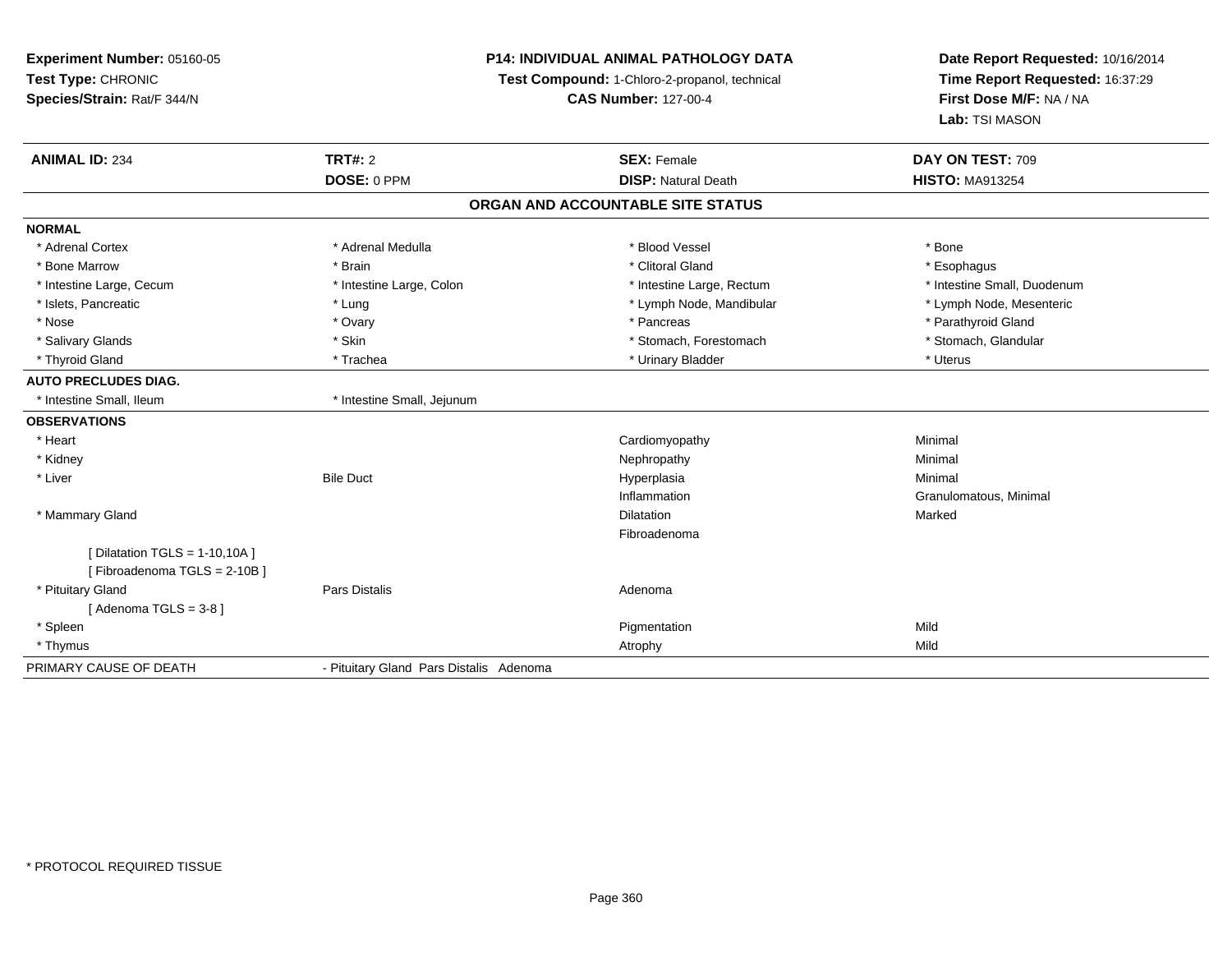**Experiment Number:** 05160-05**Test Type:** CHRONIC **Species/Strain:** Rat/F 344/N**P14: INDIVIDUAL ANIMAL PATHOLOGY DATATest Compound:** 1-Chloro-2-propanol, technical **CAS Number:** 127-00-4**Date Report Requested:** 10/16/2014**Time Report Requested:** 16:37:29**First Dose M/F:** NA / NA**Lab:** TSI MASON**ANIMAL ID:** 235**TRT#:** 2 **SEX:** Female **DAY ON TEST:** 735 **DOSE:** 0 PPM**DISP:** Terminal Sacrifice **HISTO:** MA913255 **ORGAN AND ACCOUNTABLE SITE STATUSNORMAL**\* Adrenal Cortex \* Adrenal Medulla \* Adrenal Medulla \* Blood Vessel \* Bood Vessel \* Bone \* Bone \* Bone \* Bone \* Bone \* Bone \* Bone \* Bone \* Bone \* Bone \* Bone \* Bone \* Bone \* Bone \* Bone \* Bone \* Bone \* Bone \* Bone \* Bone \* Bone \* Bone \* \* \* Esophagus \* Bone Marrow \* \* Android \* Brain \* Brain \* Clitoral Gland \* Clitoral Gland \* Esophagus \* Esophagus \* Esophagus \* Intestine Small, Duodenum \* Intestine Large, Cecum \* Intestine Large, Colon \* Intestine Small, Number 2014, Number 2016, Number 2016, Number 2016 \* Intestine Small, Ileum \* \* Thestine Small, Jejunum \* \* Sets, Pancreatic \* \* Thestine Small, Nejunum \* Lymph Node, Mandibular \* Lymph Node, Mesenteric \* Ovary \* Pancreas \* Parathyroid Gland\* Stomach, Glandular \* Salivary Glands \* Stomach, Forestomach \* Skin \* Skin \* Stomach, Forestomach \* Stomach, Forestomach \* Thyroid Gland \* Trachea \* Trachea \* Trachea \* Ninary Bladder \* Thyroid Gland \* Uterus \* Uterus **OBSERVATIONS** \* Heart Cardiomyopathyy Mild Marked \* Kidneyy and the control of the control of the control of the control of the control of the control of the control of the control of the control of the control of the control of the control of the control of the control of the co Minimal Nephropathyy the contract of the Minimal Minimal Section 1996 and the contract of the Minimal Section 1997 and the contract of the contract of the contract of the contract of the contract of the contract of the contract of the contra  $[$  Cyst TGLS = 4-4,4A  $]$  \* Liver Basophilic Focus Leukemia Mononuclear[ Basophilic Focus TGLS = 5-6A ] \* LungLeukemia Mononuclear<br>Dilatation \* Mammary Glandd and the control of the control of the control of the control of the control of the control of the control of the control of the control of the control of the control of the control of the control of the control of the co Fibroadenoma[ Fibroadenoma TGLS = 1-10A ] \* Nosee is a constructed that the Respirat Epith Inflammation Chronic Active, Moderate is a construction of the Respirat Epith Inflammation in the Inflammation of the Chronic Active, Moderate \* Pituitary Glandd and the contract of Pars Distalis and the contract of Adenoma and Adenoma and the Adenoma and the Adenoma and  $\lambda$  $[$  Adenoma TGLS = 3-8  $]$  \* Spleen Leukemia Mononuclear [ Leukemia Mononuclear TGLS = 2-3 ] \* Thymuss and the control of the control of the control of the control of the control of the control of the control of the control of the control of the control of the control of the control of the control of the control of the co PRIMARY CAUSE OF DEATH-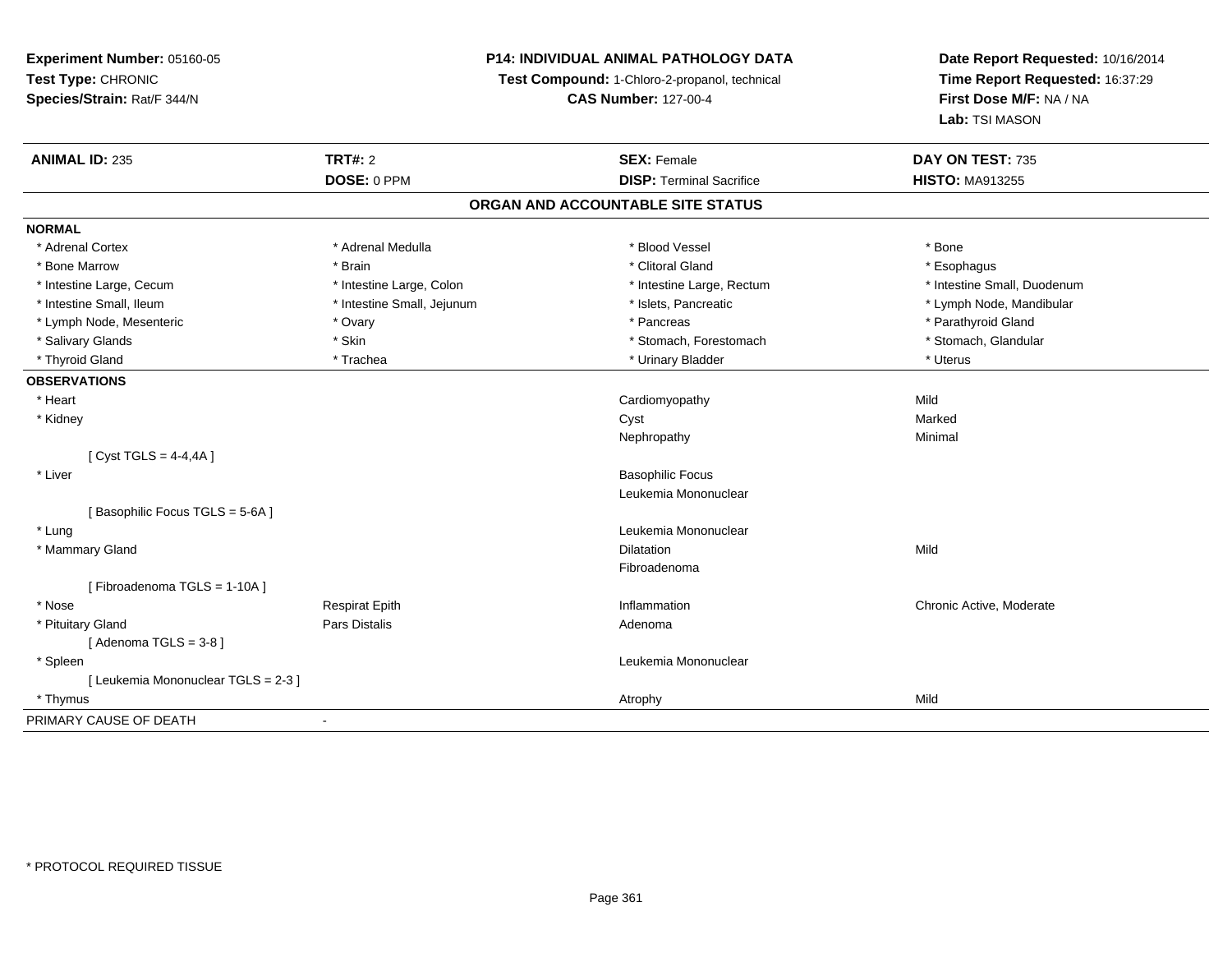## **P14: INDIVIDUAL ANIMAL PATHOLOGY DATA**

**Test Compound:** 1-Chloro-2-propanol, technical

**CAS Number:** 127-00-4

| <b>ANIMAL ID: 236</b>              | TRT#: 2                  | <b>SEX: Female</b>                | DAY ON TEST: 735         |
|------------------------------------|--------------------------|-----------------------------------|--------------------------|
|                                    | DOSE: 0 PPM              | <b>DISP: Terminal Sacrifice</b>   | <b>HISTO: MA913256</b>   |
|                                    |                          | ORGAN AND ACCOUNTABLE SITE STATUS |                          |
| <b>NORMAL</b>                      |                          |                                   |                          |
| * Adrenal Cortex                   | * Adrenal Medulla        | * Blood Vessel                    | * Bone Marrow            |
| * Brain                            | * Esophagus              | * Intestine Large, Cecum          | * Intestine Large, Colon |
| * Intestine Small, Duodenum        | * Intestine Small, Ileum | * Intestine Small, Jejunum        | * Islets, Pancreatic     |
| * Lung                             | * Lymph Node, Mandibular | * Lymph Node, Mesenteric          | * Ovary                  |
| * Pancreas                         | * Parathyroid Gland      | * Salivary Glands                 | * Skin                   |
| * Stomach, Forestomach             | * Stomach, Glandular     | * Thymus                          | * Trachea                |
| * Urinary Bladder                  | * Uterus                 |                                   |                          |
| <b>OBSERVATIONS</b>                |                          |                                   |                          |
| * Bone                             |                          | Hyperostosis                      | Moderate                 |
| * Clitoral Gland                   |                          | Inflammation                      | Chronic Active, Mild     |
| * Heart                            |                          | Cardiomyopathy                    | Mild                     |
| * Intestine Large, Rectum          |                          | Parasite Metazoan                 | Minimal                  |
| * Kidney                           |                          | Mineralization                    | Minimal                  |
| * Liver                            |                          | <b>Basophilic Focus</b>           |                          |
|                                    |                          | Inflammation                      | Granulomatous, Minimal   |
| * Mammary Gland                    |                          | Dilatation                        | Mild                     |
|                                    |                          | Fibroadenoma                      | Multiple                 |
| [Fibroadenoma TGLS = 1-10A; 2-10B] |                          |                                   |                          |
| Mesentery                          | Fat                      | Necrosis                          | Mild                     |
| [Necrosis TGLS = $3-15$ ]          |                          |                                   |                          |
| * Nose                             | <b>Respirat Epith</b>    | Inflammation                      | Chronic Active, Minimal  |
| * Pituitary Gland                  | Pars Distalis            | Adenoma                           |                          |
| [Adenoma TGLS = 4-8]               |                          |                                   |                          |
| * Spleen                           |                          | Pigmentation                      | Mild                     |
| * Thyroid Gland                    |                          | <b>Infiltration Cellular</b>      | Mixed Cell, Mild         |
| PRIMARY CAUSE OF DEATH             | $\overline{\phantom{a}}$ |                                   |                          |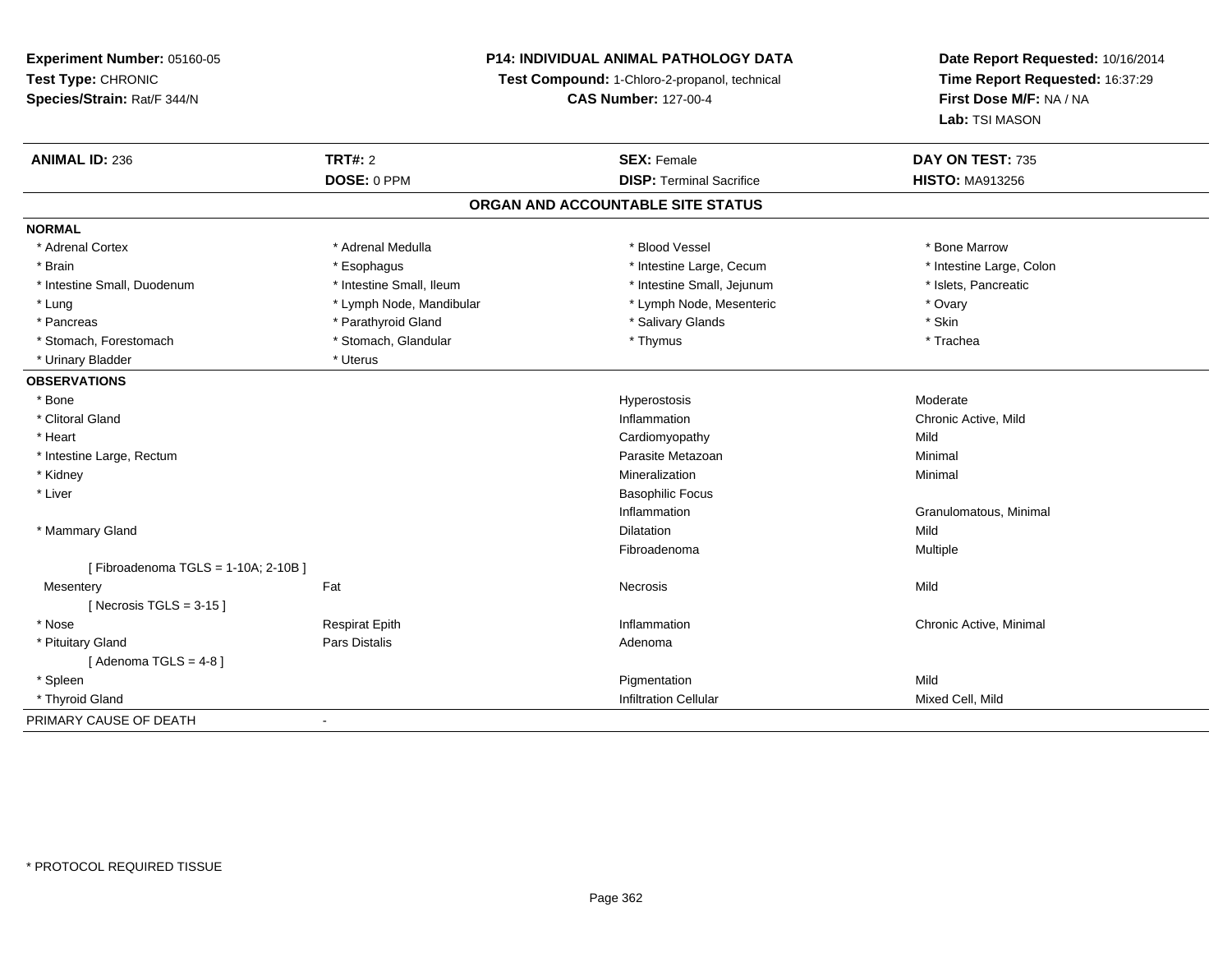**Experiment Number:** 05160-05**Test Type:** CHRONIC **Species/Strain:** Rat/F 344/N**P14: INDIVIDUAL ANIMAL PATHOLOGY DATATest Compound:** 1-Chloro-2-propanol, technical **CAS Number:** 127-00-4**Date Report Requested:** 10/16/2014**Time Report Requested:** 16:37:29**First Dose M/F:** NA / NA**Lab:** TSI MASON**ANIMAL ID:** 237**TRT#:** 2 **SEX:** Female **DAY ON TEST:** 597 **DOSE:** 0 PPM**DISP:** Moribund Sacrifice **HISTO:** MA913257 **ORGAN AND ACCOUNTABLE SITE STATUSNORMAL**\* Adrenal Medulla \* \* \* Blood Vessel \* \* \* Bone Marrow \* \* Bone Marrow \* \* Bone Marrow \* Brain \* Alternative of the state of the state of the state of the state of the state of the state of the state of the state of the state of the state of the state of the state of the state of the state of the state of th \* Intestine Small, Jejunum \* Intestine Large, Rectum \* Intestine Small, Duodenum \* Intestine Small, Duodenum \* Intestine Small, Ileum \* Islets, Pancreatic \* The second term is the second term in the second term in the second term is the second term in the second term in the second term is the second term in the second term in the second term is the secon \* Skin \* Pancreas \* Pancreas \* Pancreas \* Pancreas \* Pancreas \* Salivary Glands \* Salivary Glands \* Salivary Glands \* \* Trachea \* Spleen \* Stomach, Glandular \* Stomach, Glandular \* Thyroid Gland \* Thyroid Gland \* Urinary Bladder \* Uterus **OBSERVATIONS** \* Adrenal Cortexx and the control of the control of the control of the control of the control of the control of the control of the control of the control of the control of the control of the control of the control of the control of the co [ Angiectasis TGLS = 3-8 ] \* Heart Cardiomyopathy Minimal \* Intestine Large, Cecumm and the contract of the contract of the Mineralization and the Moderate of the Moderate of the Moderate of the Moderate of the contract of the contract of the contract of the contract of the contract of the contract of t \* Kidneyy which is a state of the control of the Moderate of the Moderate of the Moderate of the Moderate of the Moderate of the Moderate of the Moderate of the Moderate of the Moderate of the Moderate of the Moderate of the Moder [ Nephropathy TGLS = 4-4 ] \* Liver Mixed Cell Focus \* Lymph Node, Mandibular Hemorrhagee Mild Hyperplasia Plasma Cell, Mild [ Hemorrhage TGLS = 2-9 ][ Hyperplasia TGLS = 2-9 ] \* Mammary Glandd and the control of the control of the control of the control of the control of the control of the control of the control of the control of the control of the control of the control of the control of the control of the co  $[$  Dilatation TGLS = 6-10A  $]$  \* Ovaryy and the control of the control of the control of the control of the control of the control of the control of the control of the control of the control of the control of the control of the control of the control of the co \* Pituitary Glandd and the contract of Pars Distalis and the contract of Adenoma and Adenoma and the Adenoma and the Adenoma and  $\lambda$ [ Adenoma  $TGLS = 5-8$  ] \* Stomach, Forestomach Epithelium Hyperplasia Marked Inflammation Chronic Active, Mild [ Hyperplasia TGLS = 7-14A ][ Inflammation TGLS = 7-14A ] \* Thymuss and the contract of the contract of the contract of the contract of the contract of the contract of the contract of the contract of the contract of the contract of the contract of the contract of the contract of the cont PRIMARY CAUSE OF DEATH- Pituitary Gland Pars Distalis Adenoma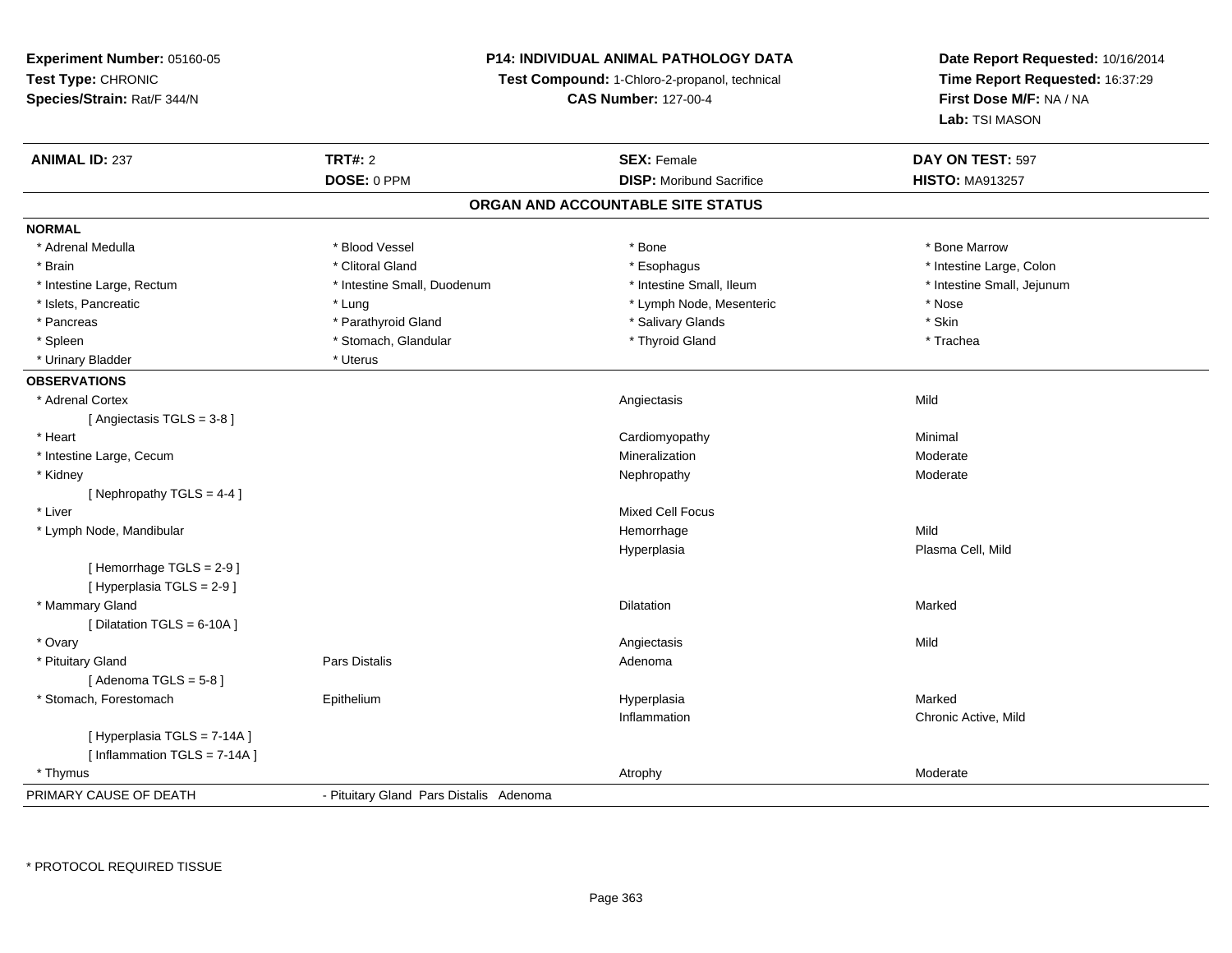| <b>Experiment Number: 05160-05</b><br>Test Type: CHRONIC<br>Species/Strain: Rat/F 344/N |                    | <b>P14: INDIVIDUAL ANIMAL PATHOLOGY DATA</b><br>Test Compound: 1-Chloro-2-propanol, technical<br><b>CAS Number: 127-00-4</b> | Date Report Requested: 10/16/2014<br>Time Report Requested: 16:37:29<br>First Dose M/F: NA / NA<br>Lab: TSI MASON |
|-----------------------------------------------------------------------------------------|--------------------|------------------------------------------------------------------------------------------------------------------------------|-------------------------------------------------------------------------------------------------------------------|
| <b>ANIMAL ID: 237</b>                                                                   | TRT#: 2            | <b>SEX: Female</b>                                                                                                           | <b>DAY ON TEST: 597</b>                                                                                           |
|                                                                                         | <b>DOSE: 0 PPM</b> | <b>DISP:</b> Moribund Sacrifice                                                                                              | <b>HISTO: MA913257</b>                                                                                            |
|                                                                                         |                    | ORGAN AND ACCOUNTABLE SITE STATUS                                                                                            |                                                                                                                   |
| Animal Note: CARCASS THIN, TGL 1-NST                                                    |                    |                                                                                                                              |                                                                                                                   |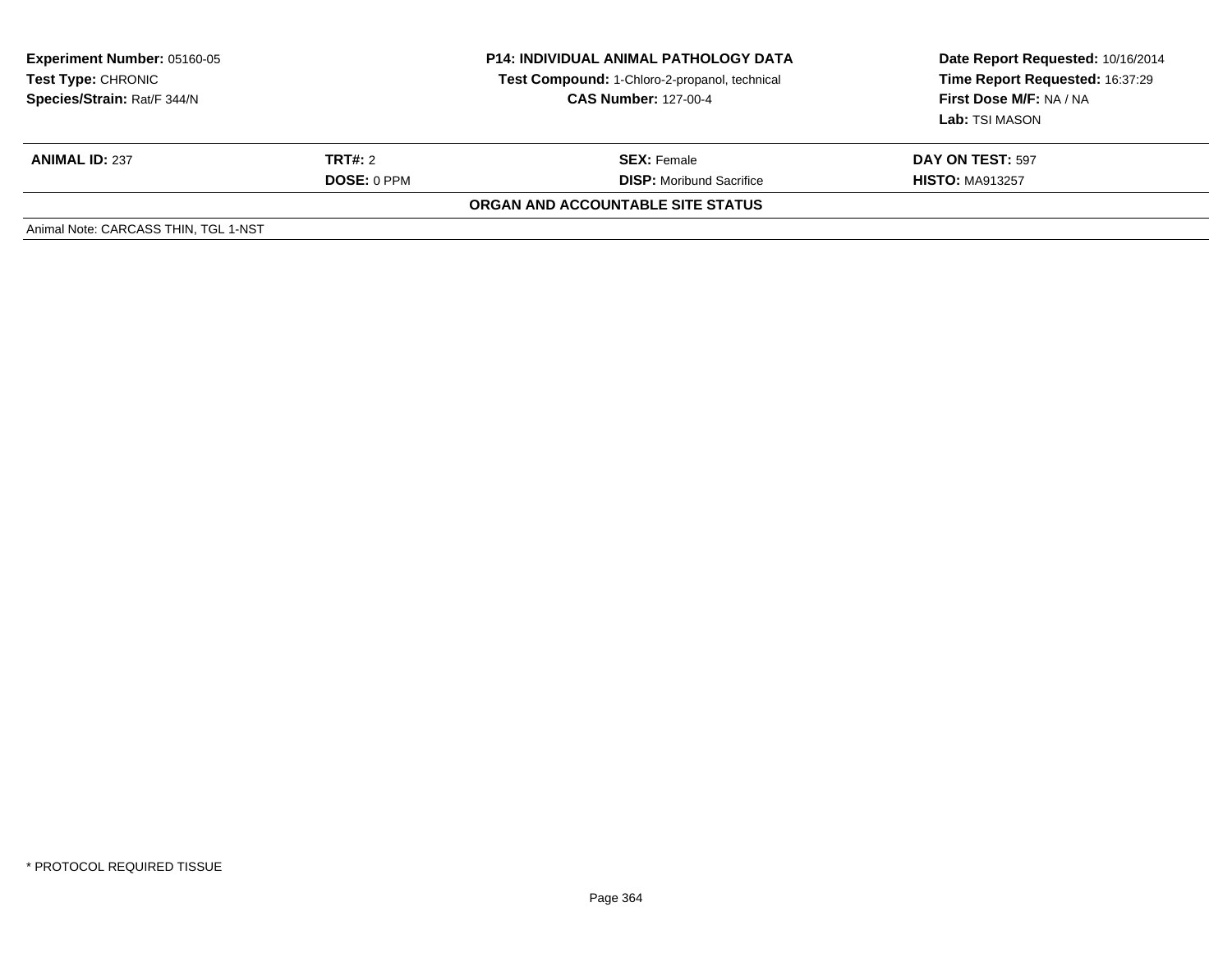**Experiment Number:** 05160-05**Test Type:** CHRONIC **Species/Strain:** Rat/F 344/N**P14: INDIVIDUAL ANIMAL PATHOLOGY DATATest Compound:** 1-Chloro-2-propanol, technical **CAS Number:** 127-00-4**Date Report Requested:** 10/16/2014**Time Report Requested:** 16:37:29**First Dose M/F:** NA / NA**Lab:** TSI MASON**ANIMAL ID:** 238**TRT#:** 2 **SEX:** Female **DAY ON TEST:** 735 **DOSE:** 0 PPM**DISP:** Terminal Sacrifice **HISTO:** MA913258 **ORGAN AND ACCOUNTABLE SITE STATUSNORMAL**\* Adrenal Cortex \* Adrenal Medulla \* Adrenal Medulla \* Blood Vessel \* Bood Vessel \* Bone \* Bone \* Bone \* Bone \* Bone \* Bone \* Bone \* Bone \* Bone \* Bone \* Bone \* Bone \* Bone \* Bone \* Bone \* Bone \* Bone \* Bone \* Bone \* Bone \* Bone \* Bone \* \* \* Esophagus \* Bone Marrow \* \* Android \* Brain \* Brain \* Clitoral Gland \* Clitoral Gland \* Esophagus \* Esophagus \* Esophagus \* Intestine Small, Duodenum \* Heart \* Intestine Large, Cecum \* Intestine Large, Cecum \* Intestine Large, Colon \* Intestine Small, Ileum \* Intestine Small, Jejunum \* Number of the Small and the Small and the Small and the Small and the Small and the Small and the Small and the Lung \* Ovary \* Lymph Node, Mandibular \* Mose \* Lymph Node, Mesenteric \* Nose \* Nose \* Nose \* Spleen \* Parathyroid Gland \* The state of the second term in the second state of the second state of the second \* Skin \* Skin \* Skin \* Skin \* Skin \* Skin \* Skin \* Skin \* Skin \* Skin \* Skin \* Skin \* Skin \* Skin \* Skin \* Skin \* Ski \* Trachea \* Stomach, Forestomach \* Thymus \* Stomach, Glandular \* Thymus \* Thymus \* Thymus \* Thymus \* Thymus \* Thymus \* Thymus \* Thymus \* Thymus \* Thymus \* Thymus \* Thymus \* Thymus \* Thymus \* Thymus \* Thymus \* Thymus \* Thymus \* Thymu \* Urinary Bladder**OBSERVATIONS** \* Intestine Large, Rectumm and the contract of the contract of the contract of the contract of the contract of the contract of the contract of the contract of the contract of the contract of the contract of the contract of the contract of the cont \* Kidneyy with the control of the control of the control of the control of the control of the control of the control of the control of the control of the control of the control of the control of the control of the control of the c n Minimal Nephropathyy the contract of the Minimal Minimal Section 1996 and the contract of the Minimal Section 1997 and the contract of the contract of the contract of the contract of the contract of the contract of the contract of the contra \* Liver Basophilic Focus \* Mammary Glandd and the control of the control of the control of the control of the control of the control of the control of the control of the control of the control of the control of the control of the control of the control of the co \* Pancreass and the contract of the Acinus and the Acinus and the Atrophy and the Moderate Moderate  $\sim$  Moderate  $\sim$  Moderate  $\sim$  Moderate  $\sim$  Moderate  $\sim$  Moderate  $\sim$  Moderate  $\sim$  Moderate  $\sim$  Moderate  $\sim$  Moderate  $\sim$  M \* Pituitary Gland Pars Distalis Cyst Mild Pars Distalis Hemorrhagee Mild  $[$  Hemorrhage TGLS = 2-8  $]$  \* Thyroid Gland C Cell Hyperplasia Minimal \* Uteruss and the contract of the contract of the contract of the contract of the contract of the contract of the contract of the contract of the contract of the contract of the contract of the contract of the contract of the cont [ Polyp Stromal TGLS = 1-7A ]PRIMARY CAUSE OF DEATH-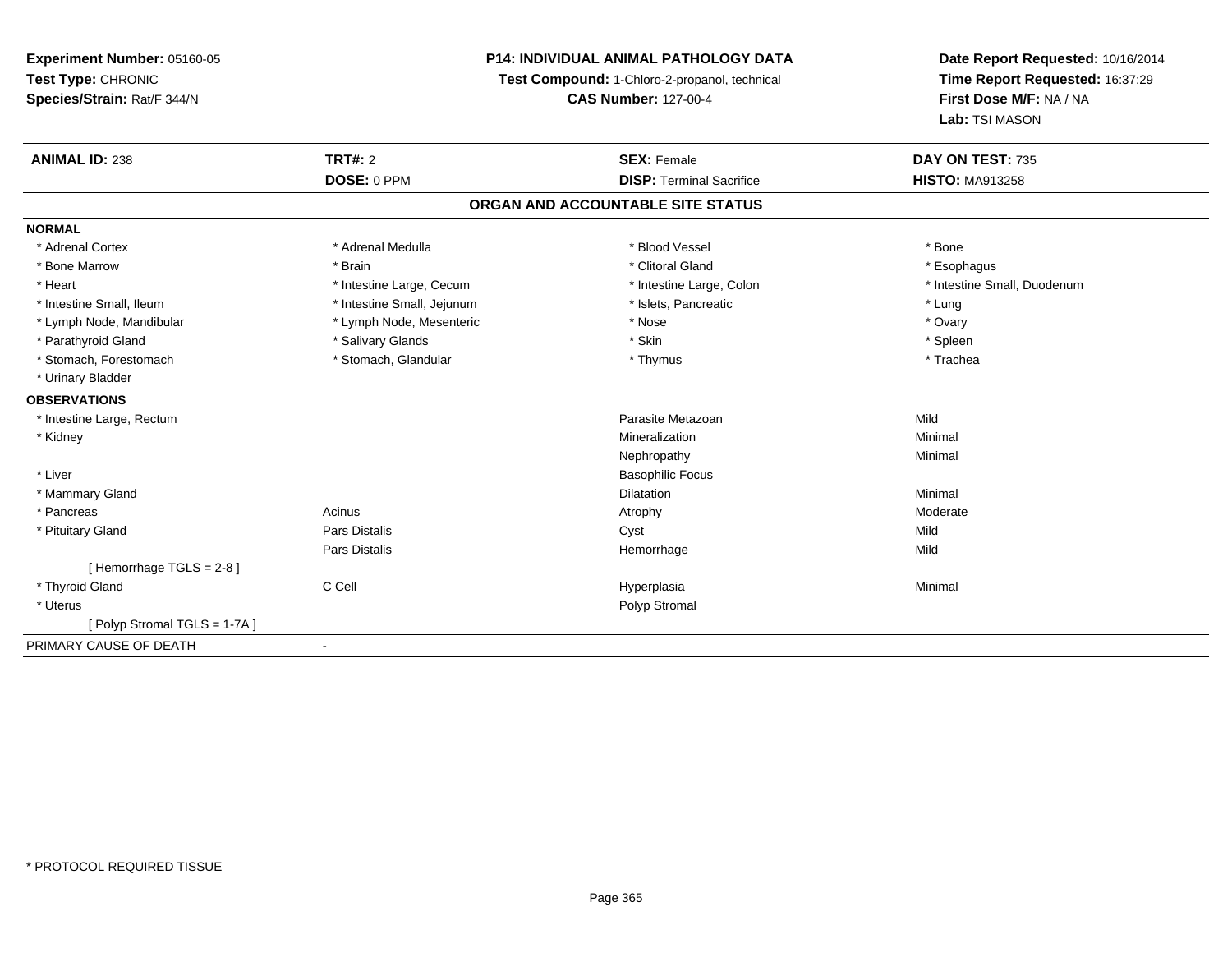## **P14: INDIVIDUAL ANIMAL PATHOLOGY DATA**

**Test Compound:** 1-Chloro-2-propanol, technical

**CAS Number:** 127-00-4

**Date Report Requested:** 10/16/2014**Time Report Requested:** 16:37:29**First Dose M/F:** NA / NA**Lab:** TSI MASON

| <b>ANIMAL ID: 239</b>             | <b>TRT#: 2</b>             | <b>SEX: Female</b>              | DAY ON TEST: 735            |  |  |  |
|-----------------------------------|----------------------------|---------------------------------|-----------------------------|--|--|--|
|                                   | DOSE: 0 PPM                | <b>DISP: Terminal Sacrifice</b> | <b>HISTO: MA913259</b>      |  |  |  |
| ORGAN AND ACCOUNTABLE SITE STATUS |                            |                                 |                             |  |  |  |
| <b>NORMAL</b>                     |                            |                                 |                             |  |  |  |
| * Adrenal Medulla                 | * Blood Vessel             | * Bone Marrow                   | * Brain                     |  |  |  |
| * Clitoral Gland                  | * Esophagus                | * Intestine Large, Cecum        | * Intestine Small, Duodenum |  |  |  |
| * Intestine Small, Ileum          | * Intestine Small, Jejunum | * Islets, Pancreatic            | * Lung                      |  |  |  |
| * Lymph Node, Mesenteric          | * Nose                     | * Ovary                         | * Pancreas                  |  |  |  |
| * Parathyroid Gland               | * Salivary Glands          | * Skin                          | * Spleen                    |  |  |  |
| * Stomach, Forestomach            | * Stomach, Glandular       | * Trachea                       | * Urinary Bladder           |  |  |  |
| <b>OBSERVATIONS</b>               |                            |                                 |                             |  |  |  |
| * Adrenal Cortex                  |                            | Vacuolization Cytoplasmic       | Mild                        |  |  |  |
| * Bone                            | Femur                      | Hyperostosis                    | Minimal                     |  |  |  |
| * Heart                           |                            | Cardiomyopathy                  | Minimal                     |  |  |  |
| * Intestine Large, Colon          |                            | Parasite Metazoan               | Minimal                     |  |  |  |
| * Intestine Large, Rectum         |                            | Parasite Metazoan               | Minimal                     |  |  |  |
| * Kidney                          | Pelvis                     | Mineralization                  | Minimal                     |  |  |  |
|                                   |                            | Mineralization                  | Minimal                     |  |  |  |
|                                   | <b>Transit Epithe</b>      | Papilloma                       |                             |  |  |  |
| * Liver                           |                            | <b>Basophilic Focus</b>         |                             |  |  |  |
| [Basophilic Focus TGLS = 4-6A]    |                            |                                 |                             |  |  |  |
| * Lymph Node, Mandibular          |                            | Hemorrhage                      | Moderate                    |  |  |  |
| * Mammary Gland                   |                            | Dilatation                      | Mild                        |  |  |  |
|                                   |                            | Fibroadenoma                    |                             |  |  |  |
| [Fibroadenoma TGLS = 1-10A]       |                            |                                 |                             |  |  |  |
| * Pituitary Gland                 | Pars Distalis              | Adenoma                         |                             |  |  |  |
| [Adenoma TGLS = $5-8$ ]           |                            |                                 |                             |  |  |  |
| * Thymus                          |                            | Ectopic Parathyroid Gland       | Mild                        |  |  |  |
|                                   | <b>Epithel Cell</b>        | Hyperplasia                     | Mild                        |  |  |  |
| * Thyroid Gland                   | C Cell                     | Hyperplasia                     | Minimal                     |  |  |  |
| * Uterus                          |                            | Hyperplasia                     | Cystic, Mild                |  |  |  |
| [Hyperplasia TGLS = 3-7A]         |                            |                                 |                             |  |  |  |
| PRIMARY CAUSE OF DEATH            | $\blacksquare$             |                                 |                             |  |  |  |

Animal Note: CARCASS THIN, TGL 2-NST

\* PROTOCOL REQUIRED TISSUE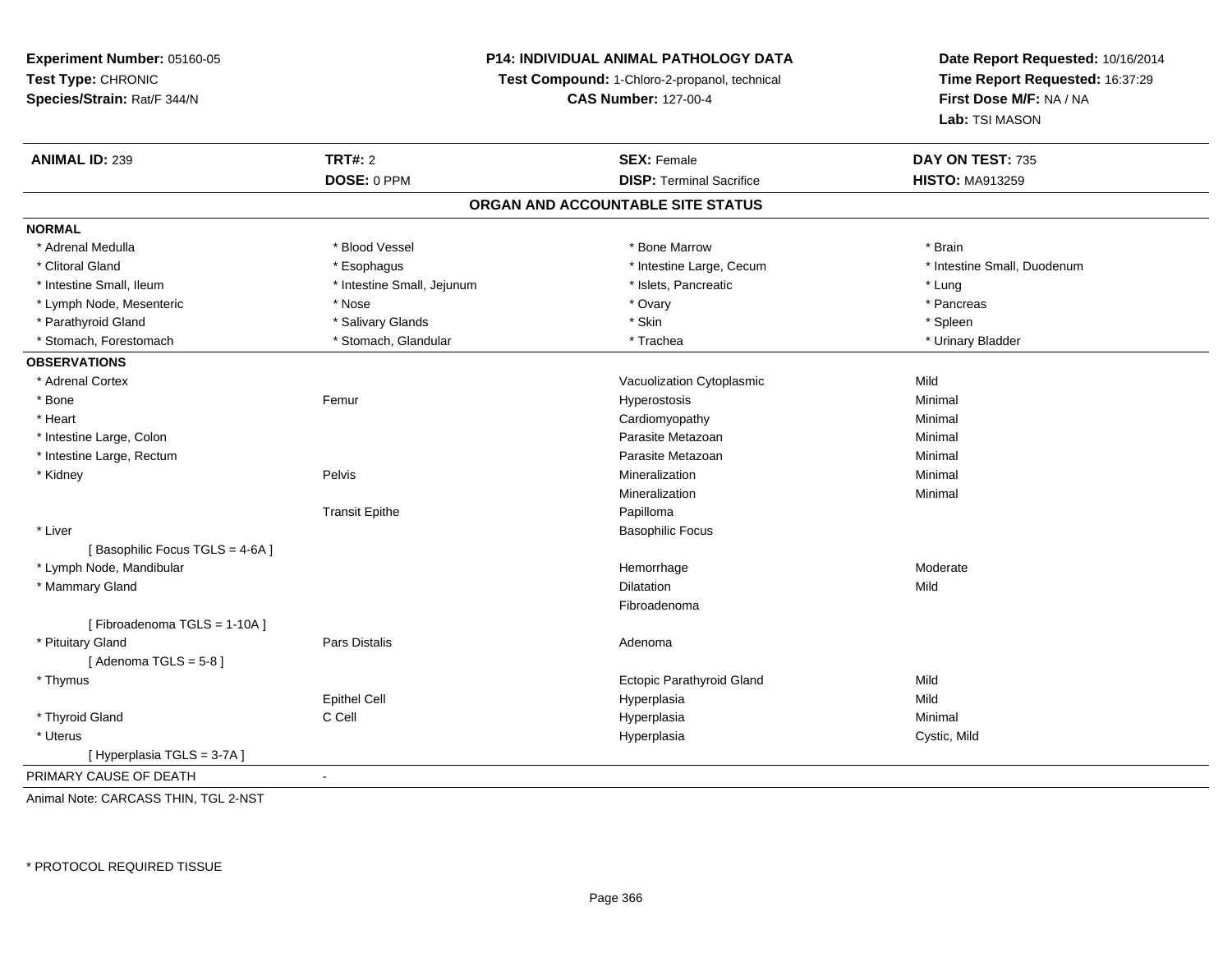|                | Test Compound: 1-Chloro-2-propanol, technical<br><b>CAS Number: 127-00-4</b> | Date Report Requested: 10/16/2014<br>Time Report Requested: 16:37:29<br>First Dose M/F: NA / NA<br><b>Lab:</b> TSI MASON |
|----------------|------------------------------------------------------------------------------|--------------------------------------------------------------------------------------------------------------------------|
| <b>TRT#:</b> 2 | <b>SEX: Female</b>                                                           | DAY ON TEST: 735                                                                                                         |
|                |                                                                              | <b>HISTO: MA913259</b>                                                                                                   |
|                | <b>DOSE: 0 PPM</b>                                                           | <b>DISP: Terminal Sacrifice</b><br>ORGAN AND ACCOUNTABLE SITE STATUS                                                     |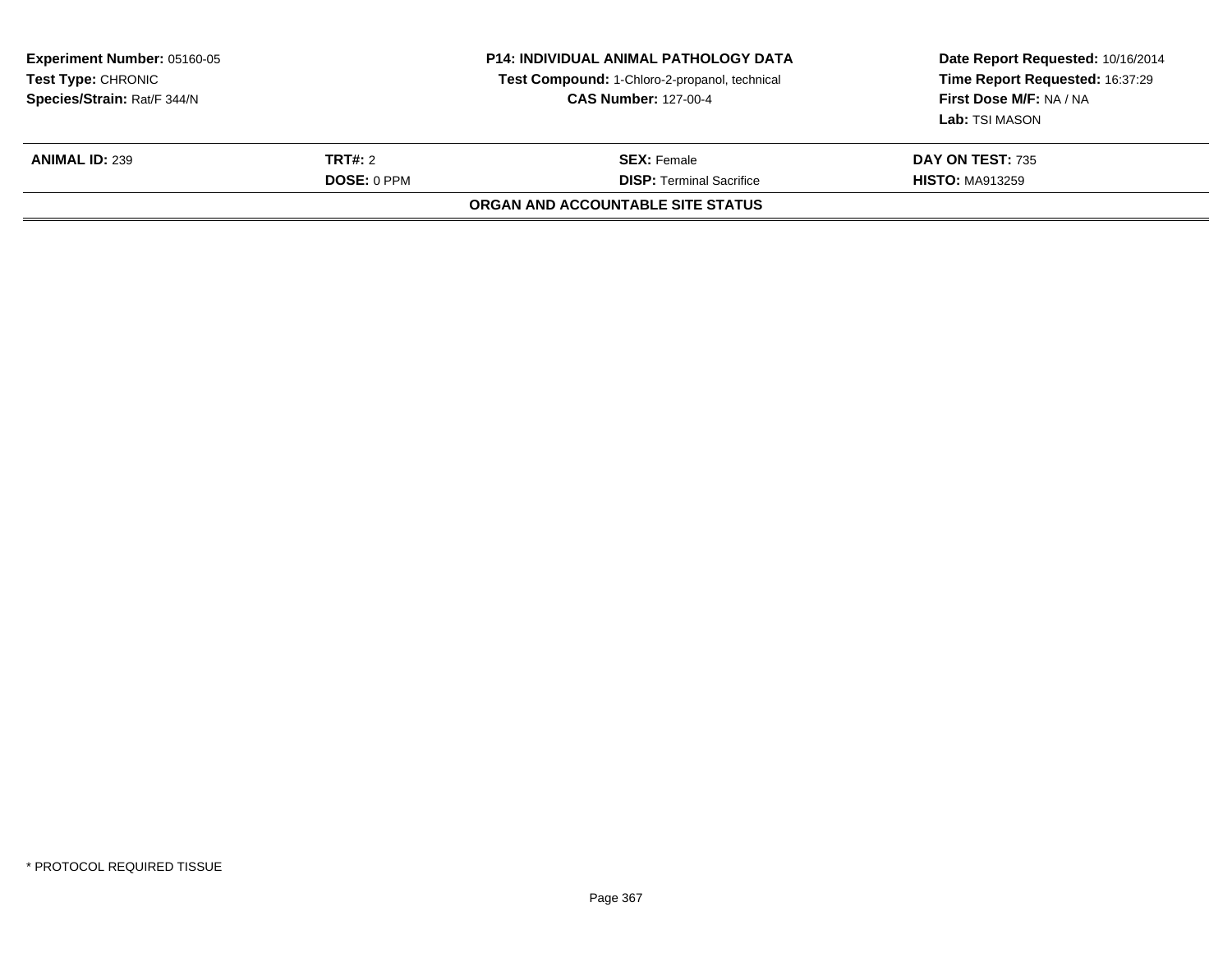## **P14: INDIVIDUAL ANIMAL PATHOLOGY DATA**

**Test Compound:** 1-Chloro-2-propanol, technical

**CAS Number:** 127-00-4

| <b>ANIMAL ID: 240</b>          | <b>TRT#: 2</b>              | <b>SEX: Female</b>                | DAY ON TEST: 734           |
|--------------------------------|-----------------------------|-----------------------------------|----------------------------|
|                                | DOSE: 0 PPM                 | <b>DISP: Terminal Sacrifice</b>   | <b>HISTO: MA913260</b>     |
|                                |                             | ORGAN AND ACCOUNTABLE SITE STATUS |                            |
| <b>NORMAL</b>                  |                             |                                   |                            |
| * Blood Vessel                 | * Bone                      | * Bone Marrow                     | * Brain                    |
| * Esophagus                    | * Heart                     | * Intestine Large, Cecum          | * Intestine Large, Colon   |
| * Intestine Large, Rectum      | * Intestine Small, Duodenum | * Intestine Small, Ileum          | * Intestine Small, Jejunum |
| * Islets, Pancreatic           | * Lung                      | * Lymph Node, Mandibular          | * Lymph Node, Mesenteric   |
| * Pancreas                     | * Parathyroid Gland         | * Salivary Glands                 | * Skin                     |
| * Spleen                       | * Stomach, Forestomach      | * Stomach, Glandular              | * Thymus                   |
| * Thyroid Gland                | * Trachea                   | * Urinary Bladder                 | * Uterus                   |
| <b>OBSERVATIONS</b>            |                             |                                   |                            |
| * Adrenal Cortex               |                             | Angiectasis                       | Mild                       |
| * Adrenal Medulla              |                             | <b>Infiltration Cellular</b>      | Lymphocyte, Minimal        |
| * Clitoral Gland               |                             | Cyst                              | Mild                       |
|                                |                             | Inflammation                      | Chronic Active, Minimal    |
| [ $Cyst TGLS = 1-10$ ]         |                             |                                   |                            |
| * Kidney                       |                             | Mineralization                    | Minimal                    |
| * Liver                        |                             | <b>Basophilic Focus</b>           |                            |
|                                |                             | <b>Infiltration Cellular</b>      | Lymphocyte, Minimal        |
| [Basophilic Focus TGLS = 3-6A] |                             |                                   |                            |
| * Mammary Gland                |                             | <b>Dilatation</b>                 | Mild                       |
| * Nose                         | <b>Respirat Epith</b>       | Inflammation                      | Chronic Active, Minimal    |
| * Ovary                        | <b>Bilateral</b>            | Cyst                              | Marked                     |
| [Cyst TGLS = $2-7A$ ]          |                             |                                   |                            |
| * Pituitary Gland              | <b>Pars Distalis</b>        | Cyst                              | Mild                       |
|                                | <b>Pars Distalis</b>        | Hyperplasia                       | Moderate                   |
| PRIMARY CAUSE OF DEATH         |                             |                                   |                            |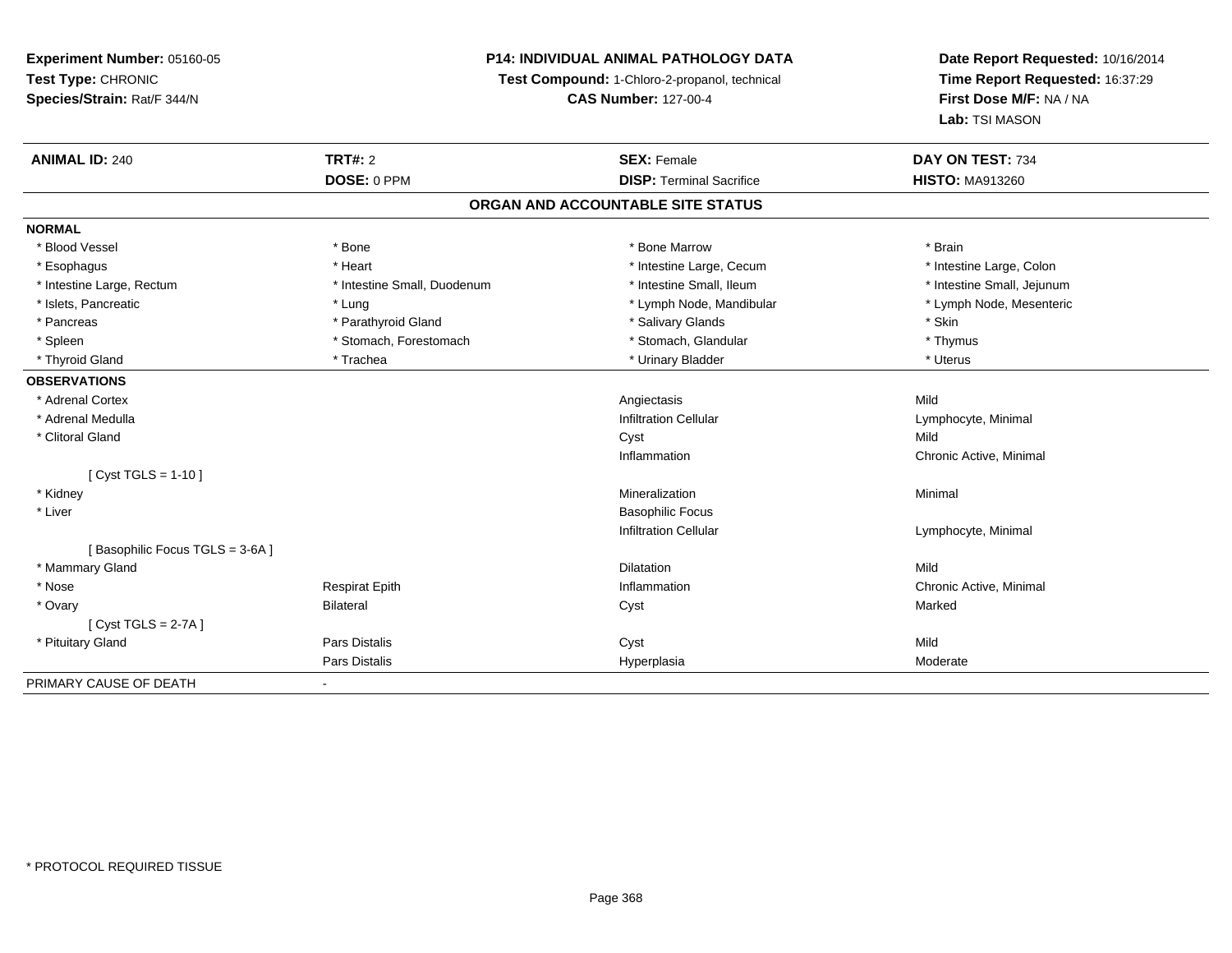**Experiment Number:** 05160-05**Test Type:** CHRONIC **Species/Strain:** Rat/F 344/N**P14: INDIVIDUAL ANIMAL PATHOLOGY DATATest Compound:** 1-Chloro-2-propanol, technical **CAS Number:** 127-00-4**Date Report Requested:** 10/16/2014**Time Report Requested:** 16:37:29**First Dose M/F:** NA / NA**Lab:** TSI MASON**ANIMAL ID:** 241**TRT#:** 2 **SEX:** Female **DAY ON TEST:** 734 **DOSE:** 0 PPM**DISP:** Terminal Sacrifice **HISTO:** MA913261 **ORGAN AND ACCOUNTABLE SITE STATUSNORMAL**\* Adrenal Medulla \* \* \* Blood Vessel \* \* \* Bone Marrow \* \* Bone Marrow \* \* Bone Marrow \* Brain \* Alternative \* Esophagus \* \* Esophagus \* \* Heart \* Heart \* Intestine Large, Cecum \* Intestine Large, Cecum \* Intestine Large, Cecum \* Large \* Intestine Large \* Large \* Large \* Large \* Large \* Large \* Large \* Large \* Intestine Small, Jejunum \* Intestine Large, Colon \* Intestine Small, Duodenum \* Intestine Small, Duodenum \* \* Intestine Small, Ileum \* Lymph Node, Mesenteric \* Islets, Pancreatic **\* Lung \* Lung \* Lung \* Lymph Node, Mandibular \*** Lymph Node, Mandibular \* Nose \* Ovary \* Pancreas \* Parathyroid Gland \* Salivary Glands \* The stomach \* Skin \* Spleen \* Spleen \* Stomach, Forestomach \* Stomach, Forestomach \* Stomach, Forestomach \* Stomach, Glandular \* Thymus \* Thymus \* Thymus \* Thyroid Gland \* Thyroid Gland \* Trachea \* Urinary Bladder**OBSERVATIONS** \* Adrenal Cortexx and the control of the control of the control of the control of the control of the control of the control of the control of the control of the control of the control of the control of the control of the control of the co Chronic Active, Marked \* Clitoral Glandd the controller controller controller that the controller controller controller controller controller controller controller controller controller controller controller controller controller controller controller controlle [ Inflammation TGLS = 1-10 ] \* Intestine Large, Rectumm and the contract of the contract of the contract of the contract of the contract of the contract of the contract of the contract of the contract of the contract of the contract of the contract of the contract of the cont \* Kidneyy with the control of the control of the control of the control of the control of the control of the control of the control of the control of the control of the control of the control of the control of the control of the c n Minimal \* Liver Basophilic Focus Clear Cell Focus[ Basophilic Focus TGLS = 3-6A ][ Clear Cell Focus TGLS = 3-6A ] \* Mammary Glandd and the control of the control of the control of the control of the control of the control of the control of the control of the control of the control of the control of the control of the control of the control of the co FibroadenomaHyperplasia Moderate [ Fibroadenoma TGLS = 2-10A ] \* Pituitary Glandd and the contract of Pars Distalis and the contract of Adenoma and Adenoma and the Adenoma and the Adenoma and  $\lambda$  $[$  Adenoma TGLS = 4-8  $]$  \* Stom Gland Note: TGL 5-NCL \* Uteruss and the contract of the contract of the contract of the contract of the contract of the contract of the contract of the contract of the contract of the contract of the contract of the contract of the contract of the cont a Marked PRIMARY CAUSE OF DEATH-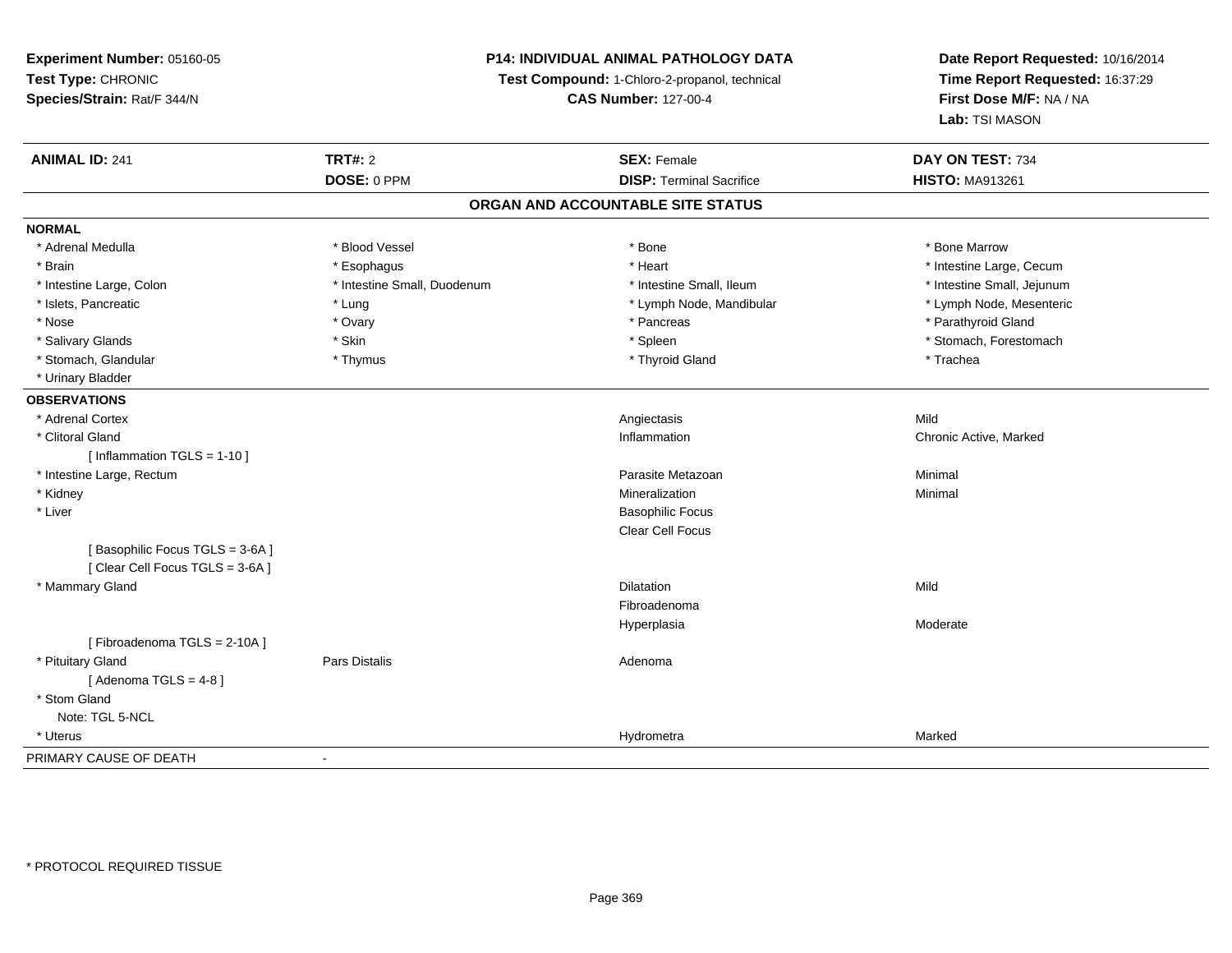**Experiment Number:** 05160-05**Test Type:** CHRONIC **Species/Strain:** Rat/F 344/N**P14: INDIVIDUAL ANIMAL PATHOLOGY DATATest Compound:** 1-Chloro-2-propanol, technical **CAS Number:** 127-00-4**Date Report Requested:** 10/16/2014**Time Report Requested:** 16:37:29**First Dose M/F:** NA / NA**Lab:** TSI MASON**ANIMAL ID:** 242**TRT#:** 2 **SEX:** Female **DAY ON TEST:** 734 **DOSE:** 0 PPM**DISP:** Terminal Sacrifice **HISTO:** MA913262 **ORGAN AND ACCOUNTABLE SITE STATUSNORMAL**\* Adrenal Cortex \* Adrenal Medulla \* Adrenal Medulla \* Blood Vessel \* Bood Vessel \* Bone \* Bone \* Bone \* Bone \* Bone \* Bone \* Bone \* Bone \* Bone \* Bone \* Bone \* Bone \* Bone \* Bone \* Bone \* Bone \* Bone \* Bone \* Bone \* Bone \* Bone \* Bone \* \* \* Heart \* Bone Marrow \* Brain \* Esophagus \* Heart \* Intestine Large, Cecum \* Intestine Large, Colon \* Intestine Large, Rectum \* Intestine Small, Duodenum\* Intestine Small, Ileum \* https://www.fatheratic \* Lung \* Intestine Small, Jejunum \* Islets, Pancreatic \* Lung \* Lung \* Pancreas \* Lymph Node, Mandibular \* Lymph Node, Mesenteric \* Pancreas \* Ovary \* Ovary \* Parathyroid Gland \* \* Salivary Glands \* Salivary Glands \* Skin \* Skin \* State \* Spleen \* Spleen \* Spleen \* Spleen \* Trachea \* Stomach, Forestomach \* The stormach \* Stomach, Glandular \* Thyroid Gland \* Thyroid Gland \* \* Urinary Bladder \* Uterus **OBSERVATIONS** \* Clitoral Glandd and the control of the control of the control of the control of the control of the control of the control of the control of the control of the control of the control of the control of the control of the control of the co \* Kidneyy the control of the control of the control of the control of the control of the control of the control of the control of the control of the control of the control of the control of the control of the control of the contro \* Liver Basophilic FocusInflammation Granulomatous, Minimal Mixed Cell Focus[ Basophilic Focus TGLS = 3-6A ][ Mixed Cell Focus TGLS = 3-6A ] \* Mammary Glandd **Executive Contract of the Contract Contract Contract Contract Contract Contract Contract Contract Contract Contract Contract Contract Contract Contract Contract Contract Contract Contract Contract Contract Contract Cont** Hyperplasiaa Mild [ Fibroadenoma TGLS = 1-10A ] \* Nosee and the Colfactory Epi Inflammation Chronic Active, Minimal Chronic Active, Minimal Chronic Active, Minimal Chronic Active, Minimal Chronic Active, Minimal Chronic Active, Minimal Chronic Active, Minimal Chronic Active, \* Pituitary Gland Pars Distalis Cyst Mild Pars Distalis Hyperplasia Moderate  $[$  Cyst TGLS = 2-8  $]$ [ Hyperplasia TGLS = 2-8 ] \* Thymus Epithel Cell Hyperplasiaa Mild PRIMARY CAUSE OF DEATH-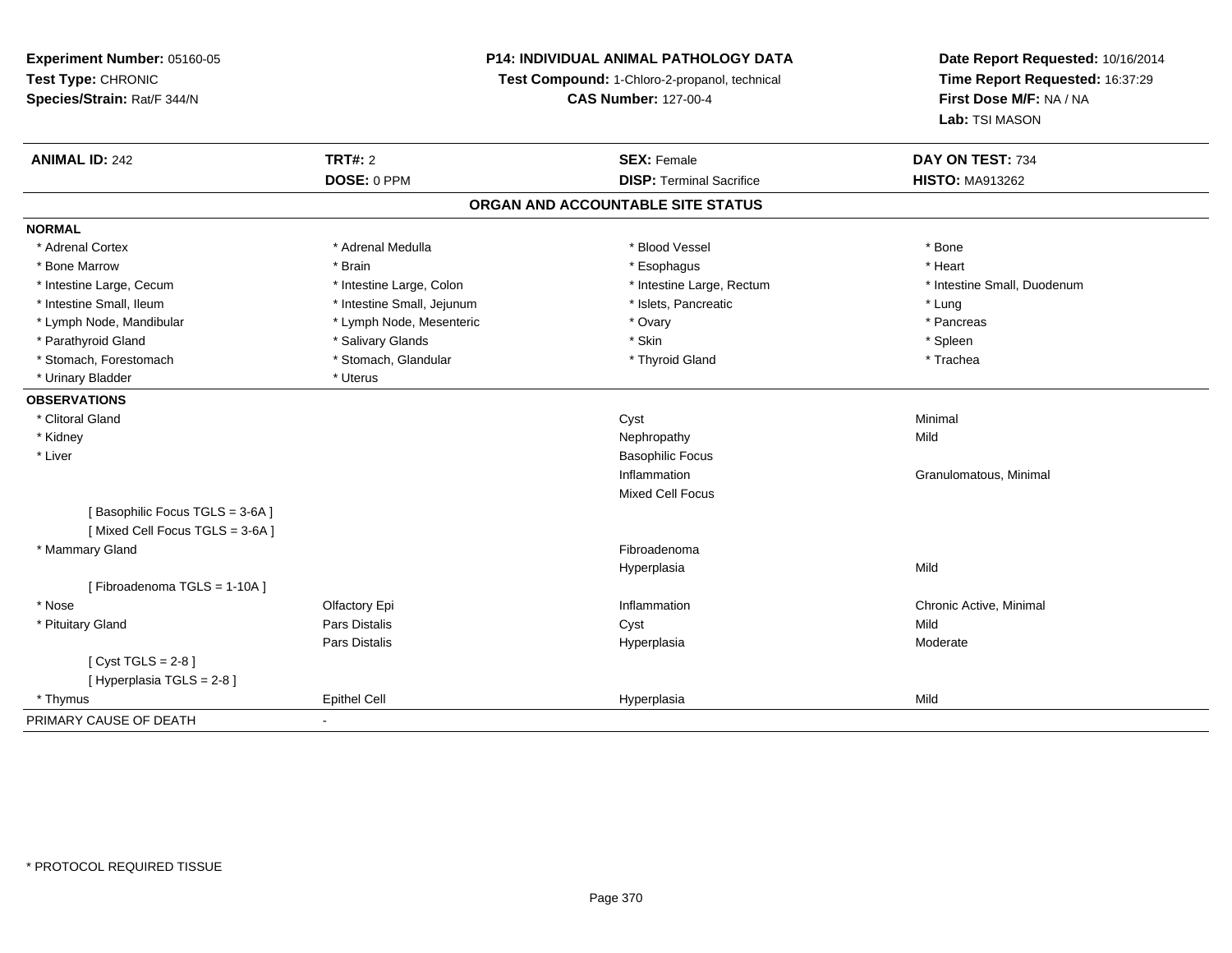# **P14: INDIVIDUAL ANIMAL PATHOLOGY DATA**

**Test Compound:** 1-Chloro-2-propanol, technical

**CAS Number:** 127-00-4

| <b>ANIMAL ID: 243</b>                   | TRT#: 2                      | <b>SEX: Female</b>                | DAY ON TEST: 609          |
|-----------------------------------------|------------------------------|-----------------------------------|---------------------------|
|                                         | DOSE: 0 PPM                  | <b>DISP:</b> Moribund Sacrifice   | <b>HISTO: MA913263</b>    |
|                                         |                              | ORGAN AND ACCOUNTABLE SITE STATUS |                           |
| <b>NORMAL</b>                           |                              |                                   |                           |
| * Adrenal Cortex                        | * Adrenal Medulla            | * Blood Vessel                    | * Bone                    |
| * Bone Marrow                           | * Brain                      | * Clitoral Gland                  | * Esophagus               |
| * Heart                                 | * Intestine Large, Cecum     | * Intestine Large, Colon          | * Intestine Large, Rectum |
| * Intestine Small, Duodenum             | * Intestine Small, Ileum     | * Intestine Small, Jejunum        | * Islets, Pancreatic      |
| * Lung                                  | * Lymph Node, Mandibular     | * Lymph Node, Mesenteric          | * Nose                    |
| * Pancreas                              | * Parathyroid Gland          | * Salivary Glands                 | * Skin                    |
| * Spleen                                | * Stomach, Forestomach       | * Stomach, Glandular              | * Thymus                  |
| * Thyroid Gland                         | * Trachea                    | * Urinary Bladder                 | * Uterus                  |
| <b>OBSERVATIONS</b>                     |                              |                                   |                           |
| * Kidney                                |                              | Mineralization                    | Minimal                   |
| * Liver                                 |                              | <b>Basophilic Focus</b>           |                           |
|                                         |                              | Mixed Cell Focus                  |                           |
| Note: TGL 6-NCL                         |                              |                                   |                           |
| [Mixed Cell Focus TGLS = $4-6A, 6A.1$ ] |                              |                                   |                           |
| * Mammary Gland                         |                              | <b>Dilatation</b>                 | Moderate                  |
|                                         |                              | Fibroadenoma                      |                           |
| [Fibroadenoma TGLS = 2-10A]             |                              |                                   |                           |
| * Ovary                                 |                              | Cyst                              | Marked                    |
| [Cyst TGLS = $3-7A$ ]                   |                              |                                   |                           |
| * Pituitary Gland                       | <b>Pars Distalis</b>         | Adenoma                           |                           |
| [Adenoma TGLS = 5-8]                    |                              |                                   |                           |
| PRIMARY CAUSE OF DEATH                  | - Mammary Gland Fibroadenoma |                                   |                           |
| Animal Note: CARCASS THIN, TGL 1-NST    |                              |                                   |                           |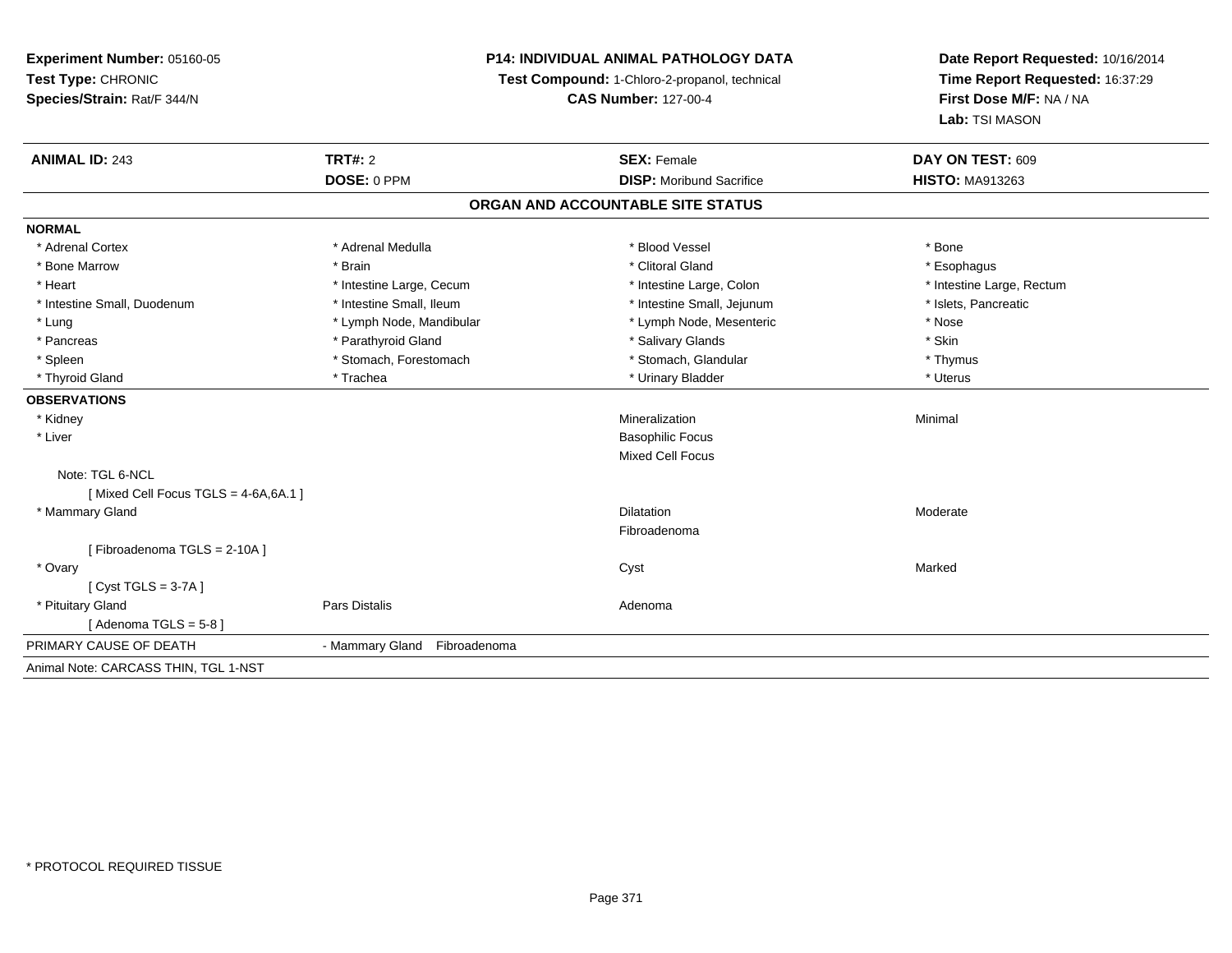## **P14: INDIVIDUAL ANIMAL PATHOLOGY DATA**

**Test Compound:** 1-Chloro-2-propanol, technical

**CAS Number:** 127-00-4

| <b>ANIMAL ID: 244</b>              | <b>TRT#: 2</b>                          | <b>SEX: Female</b>                | DAY ON TEST: 729            |
|------------------------------------|-----------------------------------------|-----------------------------------|-----------------------------|
|                                    | DOSE: 0 PPM                             | <b>DISP: Natural Death</b>        | <b>HISTO: MA913264</b>      |
|                                    |                                         | ORGAN AND ACCOUNTABLE SITE STATUS |                             |
| <b>NORMAL</b>                      |                                         |                                   |                             |
| * Adrenal Cortex                   | * Adrenal Medulla                       | * Blood Vessel                    | * Bone                      |
| * Bone Marrow                      | * Brain                                 | * Clitoral Gland                  | * Esophagus                 |
| * Intestine Large, Cecum           | * Intestine Large, Colon                | * Intestine Large, Rectum         | * Intestine Small, Duodenum |
| * Intestine Small. Ileum           | * Intestine Small, Jejunum              | * Islets. Pancreatic              | * Lung                      |
| * Lymph Node, Mandibular           | * Lymph Node, Mesenteric                | * Ovary                           | * Pancreas                  |
| * Parathyroid Gland                | * Salivary Glands                       | * Skin                            | * Spleen                    |
| * Stomach, Forestomach             | * Stomach, Glandular                    | * Thymus                          | * Thyroid Gland             |
| * Trachea                          | * Urinary Bladder                       | * Uterus                          |                             |
| <b>OBSERVATIONS</b>                |                                         |                                   |                             |
| * Heart                            |                                         | Cardiomyopathy                    | Minimal                     |
| * Kidney                           |                                         | Mineralization                    | Minimal                     |
|                                    |                                         | Nephropathy                       | Moderate                    |
| * Liver                            |                                         | <b>Eosinophilic Focus</b>         |                             |
|                                    |                                         | Inflammation                      | Granulomatous, Minimal      |
| [ Eosinophilic Focus TGLS = 3-6A ] |                                         |                                   |                             |
| * Mammary Gland                    |                                         | Carcinoma                         |                             |
|                                    |                                         | Dilatation                        | Mild                        |
|                                    |                                         | Hyperplasia                       | Moderate                    |
| [ Carcinoma TGLS = 1-10A ]         |                                         |                                   |                             |
| * Nose                             | <b>Respirat Epith</b>                   | Degeneration                      | Hyaline, Minimal            |
| * Pituitary Gland                  | Pars Distalis                           | Adenoma                           |                             |
| [Adenoma TGLS = $2-8$ ]            |                                         |                                   |                             |
| PRIMARY CAUSE OF DEATH             | - Pituitary Gland Pars Distalis Adenoma |                                   |                             |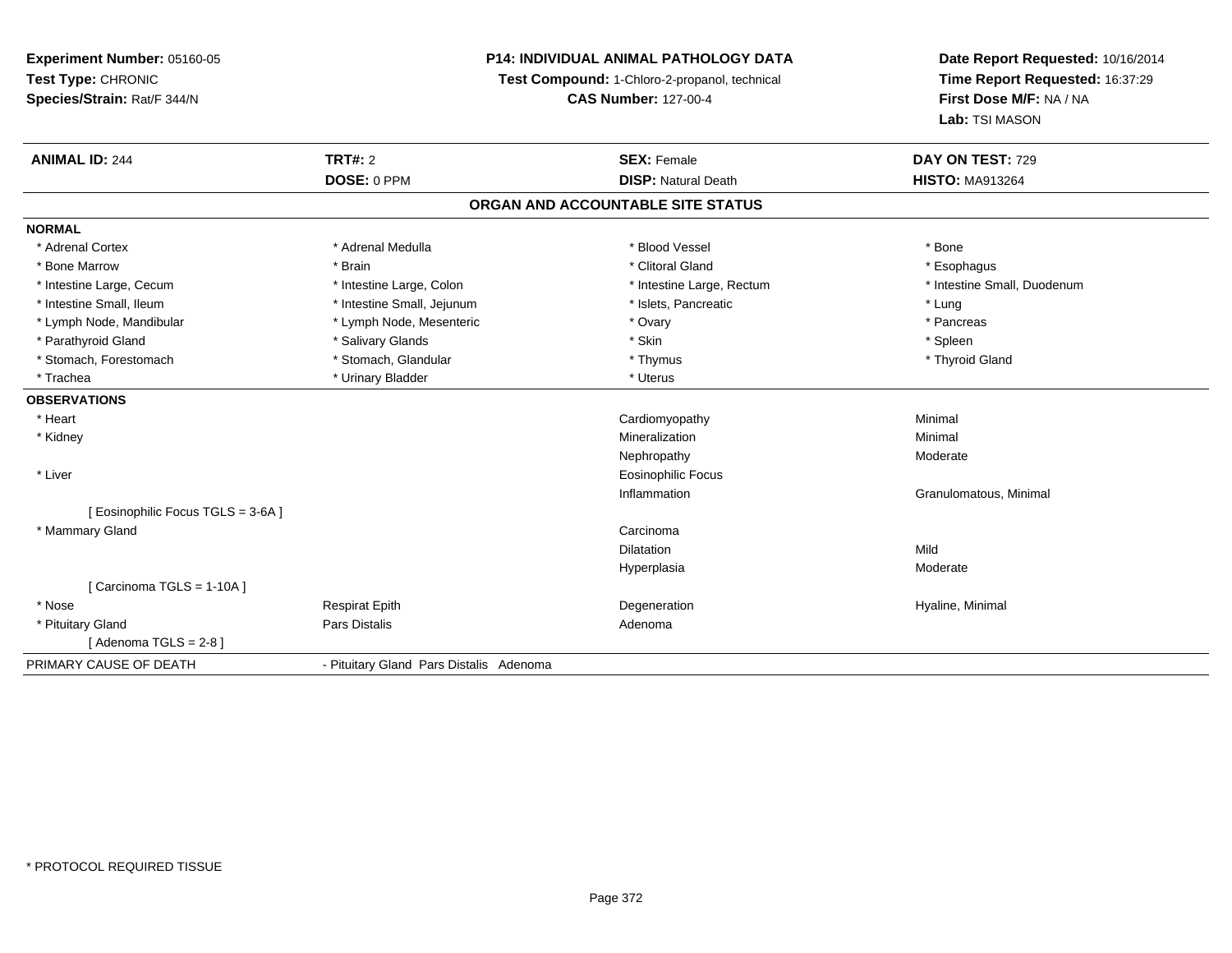**Experiment Number:** 05160-05**Test Type:** CHRONIC **Species/Strain:** Rat/F 344/N**P14: INDIVIDUAL ANIMAL PATHOLOGY DATATest Compound:** 1-Chloro-2-propanol, technical **CAS Number:** 127-00-4**Date Report Requested:** 10/16/2014**Time Report Requested:** 16:37:29**First Dose M/F:** NA / NA**Lab:** TSI MASON**ANIMAL ID:** 245**TRT#:** 2 **SEX:** Female **DAY ON TEST:** 653 **DOSE:** 0 PPM**DISP:** Moribund Sacrifice **HISTO:** MA913265 **ORGAN AND ACCOUNTABLE SITE STATUSNORMAL**\* Adrenal Medulla \* \* \* Blood Vessel \* \* \* Bone Marrow \* \* Bone Marrow \* \* Bone Marrow \* Brain \* Alternative of the state of the state of the state of the state of the state of the state of the state of the state of the state of the state of the state of the state of the state of the state of the state of th \* Intestine Large, Cecum \* Intestine Large, Colon \* Intestine Large, Rectum \* Intestine Small, Duodenum \* Intestine Small, Ileum \* Intestine Small, Jejunum \* Islets, Pancreatic \* Liver\* Lung \* Lymph Node, Mandibular \* Nose \* Lymph Node, Mesenteric \* Nose \* Nose \* Salivary Glands \* Ovary \* \* Pancreas \* \* Pancreas \* \* Pancreas \* \* Parathyroid Gland \* \* Salivary Glands \* Salivary Glands \* Salivary Glands \* Salivary Glands \* Salivary Glands \* Salivary Glands \* Salivary Glands \* \* Salivary Glands \* \* S \* Skin \* Stomach, Glandular \* \* Stomach, Glandular \* Thymus \* Thymus \* The \* Thyroid Gland \* Thyroid Gland \* \* Thyroid Gland \* \* Thyroid Gland \* \* Thyroid Gland \* \* Thyroid Gland \* \* Thyroid Gland \* \* \* \* \* \* \* \* \* \* \* \* \* \* Trachea \* Urinary Bladder \* Urinary Bladder \* Urinary Bladder \* Urinary Bladder \* Urinary Bladder **OBSERVATIONS** \* Adrenal Cortex Cytoplasmic AlterationMinimal<br>Minimal \* Kidneyy with the control of the control of the control of the control of the control of the control of the control of the control of the control of the control of the control of the control of the control of the control of the c n Minimal Nephropathyy the contract of the Minimal Minimal Section 1996 and the contract of the Minimal Section 1997 and the contract of the contract of the contract of the contract of the contract of the contract of the contract of the contra \* LiverNote: TGL 8-NCL \* Mammary Glandd and the control of the control of the control of the Dilatation and the control of the Moderate of the control of the control of the control of the control of the control of the control of the control of the control of t Fibroadenoma Multiple  $[$  Dilatation TGLS = 2-10  $]$ [ Fibroadenoma TGLS = 3-10A; 4-10B; 5-10C ] \* Pituitary Glandd and the contract of Pars Distalis and the contract of Adenoma and Adenoma and the Adenoma and the Adenoma and  $\lambda$  $[$  Adenoma TGLS =  $6-8$ ] \* Spleenn and the control of the control of the control of the control of the control of the control of the control of the control of the control of the control of the control of the control of the control of the control of the co \* Stomach, Forestomachh ann an t-ìre ann an t-ìre ann an t-ìre ann an t-ìre ann an t-ìre ann an t-ìre ann an t-ìre ann an t-ìre ann a<br>Inflammation Ulcerr **Marked** [ Ulcer TGLS = 7-14A ]PRIMARY CAUSE OF DEATH - Pituitary Gland Pars Distalis Adenoma Animal Note: CARCASS THIN, TGL 1-NST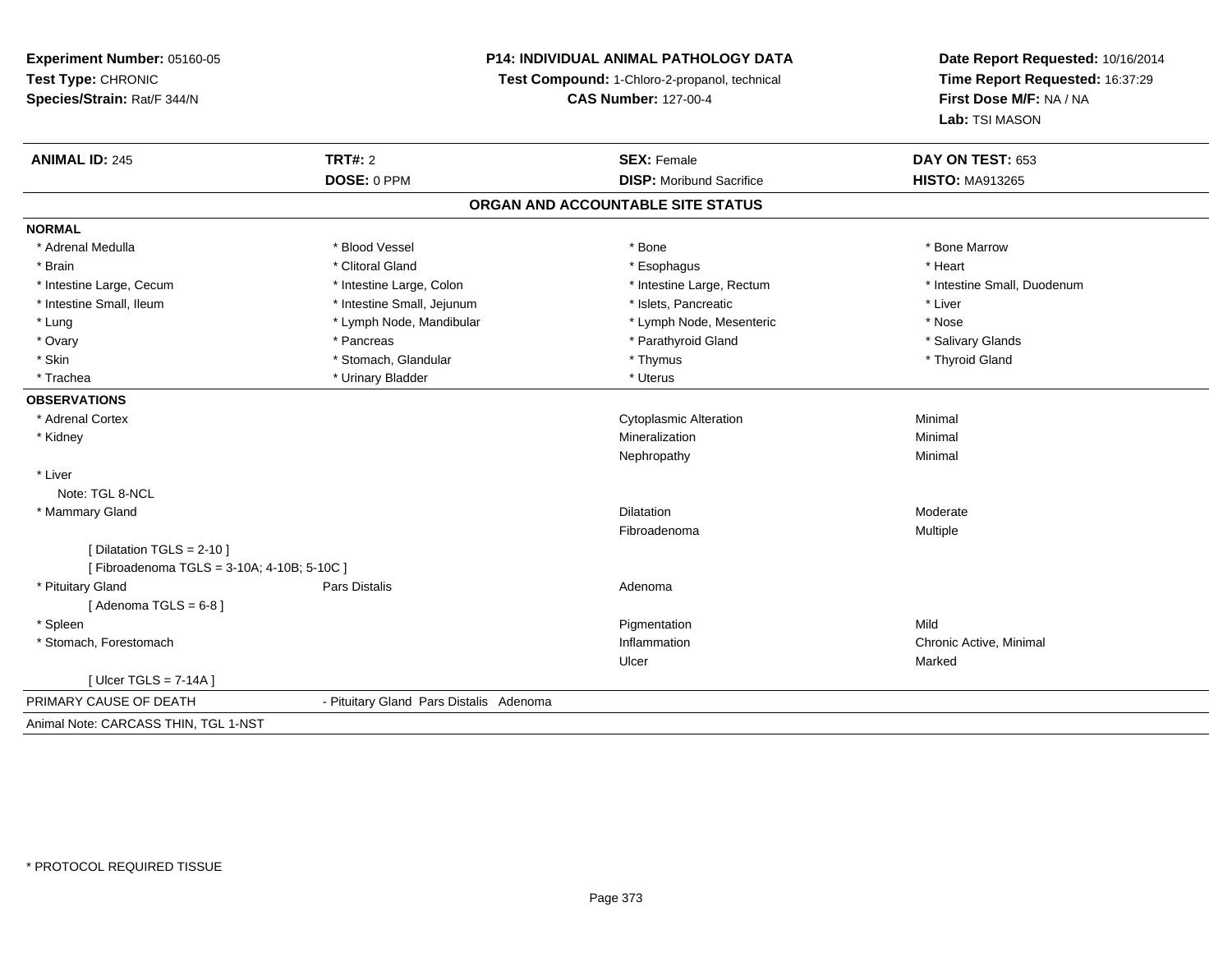## **P14: INDIVIDUAL ANIMAL PATHOLOGY DATA**

**Test Compound:** 1-Chloro-2-propanol, technical

**CAS Number:** 127-00-4

| <b>ANIMAL ID: 246</b>                | <b>TRT#: 2</b>                    | <b>SEX: Female</b>              | DAY ON TEST: 734          |  |  |  |  |
|--------------------------------------|-----------------------------------|---------------------------------|---------------------------|--|--|--|--|
|                                      | DOSE: 0 PPM                       | <b>DISP: Terminal Sacrifice</b> | <b>HISTO: MA913266</b>    |  |  |  |  |
|                                      | ORGAN AND ACCOUNTABLE SITE STATUS |                                 |                           |  |  |  |  |
| <b>NORMAL</b>                        |                                   |                                 |                           |  |  |  |  |
| * Adrenal Medulla                    | * Blood Vessel                    | * Bone                          | * Brain                   |  |  |  |  |
| * Esophagus                          | * Intestine Large, Cecum          | * Intestine Large, Colon        | * Intestine Large, Rectum |  |  |  |  |
| * Intestine Small, Duodenum          | * Intestine Small, Ileum          | * Intestine Small, Jejunum      | * Islets, Pancreatic      |  |  |  |  |
| * Lung                               | * Lymph Node, Mesenteric          | * Ovary                         | * Parathyroid Gland       |  |  |  |  |
| * Salivary Glands                    | * Skin                            | * Spleen                        | * Stomach, Forestomach    |  |  |  |  |
| * Stomach, Glandular                 | * Trachea                         | * Urinary Bladder               | * Uterus                  |  |  |  |  |
| <b>OBSERVATIONS</b>                  |                                   |                                 |                           |  |  |  |  |
| * Adrenal Cortex                     |                                   | Cytoplasmic Alteration          | Minimal                   |  |  |  |  |
| * Bone Marrow                        | <b>Myeloid Cell</b>               | Hyperplasia                     | Moderate                  |  |  |  |  |
| * Clitoral Gland                     |                                   | Carcinoma                       |                           |  |  |  |  |
| [ Carcinoma TGLS = 1-10A ]           |                                   |                                 |                           |  |  |  |  |
| * Heart                              |                                   | Cardiomyopathy                  | Minimal                   |  |  |  |  |
| * Kidney                             |                                   | Nephropathy                     | Mild                      |  |  |  |  |
| * Liver                              |                                   | <b>Basophilic Focus</b>         |                           |  |  |  |  |
| [Basophilic Focus TGLS = 2-6A]       |                                   |                                 |                           |  |  |  |  |
| * Lymph Node, Mandibular             |                                   | Hemorrhage                      | Minimal                   |  |  |  |  |
| * Mammary Gland                      |                                   | Hyperplasia                     | Marked                    |  |  |  |  |
|                                      |                                   | Inflammation                    | Chronic Active, Marked    |  |  |  |  |
| [Hyperplasia TGLS = 1-10A]           |                                   |                                 |                           |  |  |  |  |
| [Inflammation TGLS = $1-10A$ ]       |                                   |                                 |                           |  |  |  |  |
| * Nose                               | <b>Respirat Epith</b>             | Inflammation                    | Chronic Active, Minimal   |  |  |  |  |
| Note: FUNGAL HYPHAE IN NASAL CAVITY. |                                   |                                 |                           |  |  |  |  |
| * Pancreas                           | Acinus                            | Atrophy                         | Minimal                   |  |  |  |  |
| * Pituitary Gland                    | Pars Distalis                     | Adenoma                         |                           |  |  |  |  |
| [Adenoma TGLS = $3-8$ ]              |                                   |                                 |                           |  |  |  |  |
| * Thymus                             | <b>Epithel Cell</b>               | Hyperplasia                     | Mild                      |  |  |  |  |
| * Thyroid Gland                      | C Cell                            | Hyperplasia                     | Marked                    |  |  |  |  |
| PRIMARY CAUSE OF DEATH               | $\blacksquare$                    |                                 |                           |  |  |  |  |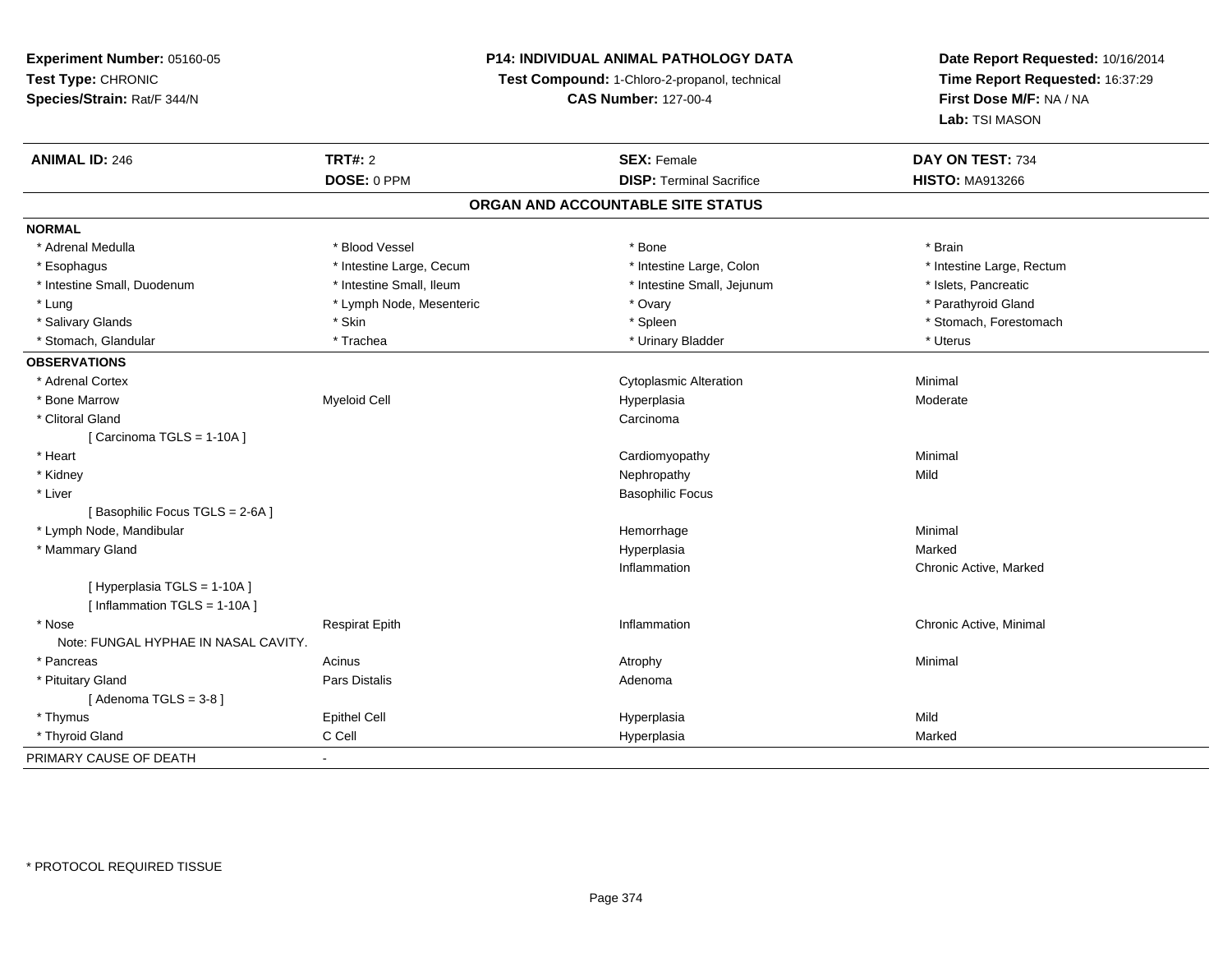## **P14: INDIVIDUAL ANIMAL PATHOLOGY DATA**

**Test Compound:** 1-Chloro-2-propanol, technical

**CAS Number:** 127-00-4

| <b>ANIMAL ID: 247</b>                    | <b>TRT#: 2</b>                             | <b>SEX: Female</b>                | DAY ON TEST: 629             |
|------------------------------------------|--------------------------------------------|-----------------------------------|------------------------------|
|                                          | DOSE: 0 PPM                                | <b>DISP: Natural Death</b>        | <b>HISTO: MA913267</b>       |
|                                          |                                            | ORGAN AND ACCOUNTABLE SITE STATUS |                              |
| <b>NORMAL</b>                            |                                            |                                   |                              |
| * Adrenal Cortex                         | * Blood Vessel                             | * Brain                           | * Clitoral Gland             |
| * Esophagus                              | * Intestine Large, Rectum                  | * Lymph Node, Mandibular          | * Lymph Node, Mesenteric     |
| * Nose                                   | * Ovary                                    | * Parathyroid Gland               | * Salivary Glands            |
| * Skin                                   | * Stomach, Forestomach                     | * Stomach, Glandular              | * Thymus                     |
| * Thyroid Gland                          | * Trachea                                  | * Urinary Bladder                 | * Uterus                     |
| <b>AUTO PRECLUDES DIAG.</b>              |                                            |                                   |                              |
| * Bone Marrow                            | * Intestine Large, Cecum                   | * Intestine Large, Colon          | * Intestine Small, Duodenum  |
| * Intestine Small, Ileum                 | * Intestine Small, Jejunum                 | * Islets, Pancreatic              | * Kidney                     |
| * Pancreas                               | * Pituitary Gland                          |                                   |                              |
| <b>OBSERVATIONS</b>                      |                                            |                                   |                              |
| * Adrenal Medulla                        |                                            | Pheochromocytoma Complex          |                              |
| [ Pheochromocytoma Complex TGLS = 2-8A ] |                                            |                                   |                              |
| * Bone                                   | Femur                                      | Hyperostosis                      | Mild                         |
| * Heart                                  |                                            | Cardiomyopathy                    | Minimal                      |
| * Liver                                  |                                            | <b>Basophilic Focus</b>           |                              |
| [Basophilic Focus TGLS = 5-6A]           |                                            |                                   |                              |
| * Lung                                   |                                            | Inflammation                      | Chronic Active, Minimal      |
|                                          |                                            | Pheochromocytoma Complex          | Metastatic (Adrenal Medulla) |
| Note: TGL 3-NCL                          |                                            |                                   |                              |
| * Mammary Gland                          |                                            | <b>Dilatation</b>                 | Mild                         |
|                                          |                                            | Fibroadenoma                      |                              |
| [Fibroadenoma TGLS = 1-10A]              |                                            |                                   |                              |
| * Pituitary Gl                           |                                            |                                   |                              |
| Note: TGL 4-NCL                          |                                            |                                   |                              |
| * Spleen                                 |                                            | Pigmentation                      | Minimal                      |
| PRIMARY CAUSE OF DEATH                   | - Adrenal Medulla Pheochromocytoma Complex |                                   |                              |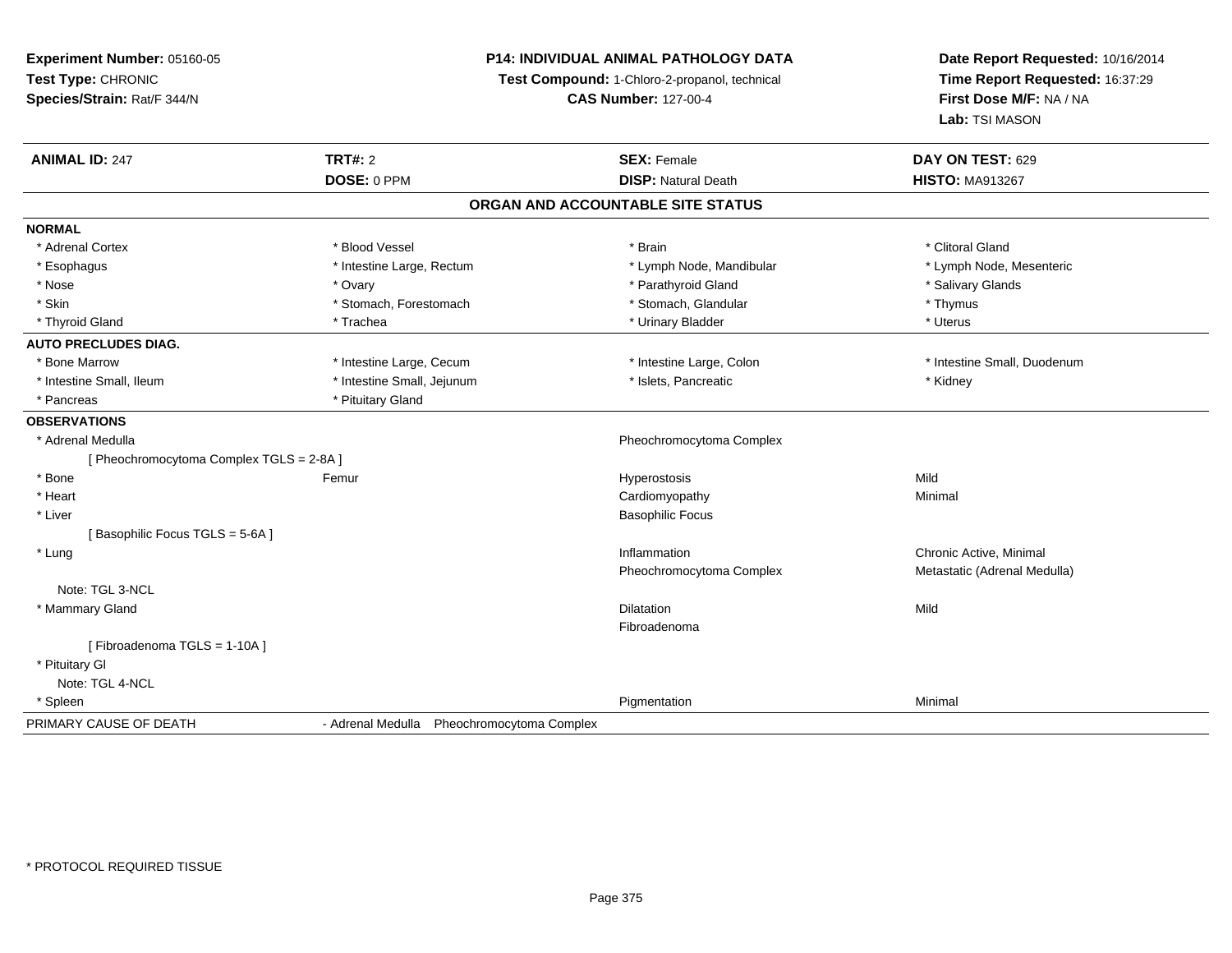## **P14: INDIVIDUAL ANIMAL PATHOLOGY DATA**

**Test Compound:** 1-Chloro-2-propanol, technical

**CAS Number:** 127-00-4

| <b>ANIMAL ID: 248</b>          | <b>TRT#: 2</b>                 | <b>SEX: Female</b>                | DAY ON TEST: 727          |
|--------------------------------|--------------------------------|-----------------------------------|---------------------------|
|                                | DOSE: 0 PPM                    | <b>DISP:</b> Moribund Sacrifice   | <b>HISTO: MA913268</b>    |
|                                |                                | ORGAN AND ACCOUNTABLE SITE STATUS |                           |
| <b>NORMAL</b>                  |                                |                                   |                           |
| * Adrenal Medulla              | * Blood Vessel                 | * Brain                           | * Clitoral Gland          |
| * Esophagus                    | * Intestine Large, Cecum       | * Intestine Large, Colon          | * Intestine Large, Rectum |
| * Intestine Small, Duodenum    | * Intestine Small, Ileum       | * Intestine Small, Jejunum        | * Islets, Pancreatic      |
| * Kidney                       | * Lung                         | * Lymph Node, Mandibular          | * Lymph Node, Mesenteric  |
| * Ovary                        | * Pancreas                     | * Parathyroid Gland               | Peripheral Nerve          |
| * Salivary Glands              | * Skin                         | Spinal Cord                       | * Stomach, Forestomach    |
| * Stomach, Glandular           | * Trachea                      | * Urinary Bladder                 |                           |
| <b>OBSERVATIONS</b>            |                                |                                   |                           |
| * Adrenal Cortex               |                                | <b>Cytoplasmic Alteration</b>     | Minimal                   |
| * Bone                         | Femur                          | Callus                            | Mild                      |
| [Callus TGLS = $5-11$ ]        |                                |                                   |                           |
| * Bone Marrow                  | <b>Myeloid Cell</b>            | Hyperplasia                       | Moderate                  |
| * Heart                        |                                | Cardiomyopathy                    | Minimal                   |
| * Liver                        |                                | <b>Basophilic Focus</b>           |                           |
| Note: TGL 3-NCL                |                                |                                   |                           |
| * Mammary Gland                |                                | Dilatation                        | Marked                    |
| [ Dilatation TGLS = 1-10A ]    |                                |                                   |                           |
| * Nose                         | Olfactory Epi                  | Degeneration                      | Hyaline, Minimal          |
| Perph Nerve                    |                                |                                   |                           |
| Note: SCIATIC NERVE IS NORMAL. |                                |                                   |                           |
| * Pituitary Gland              | Pars Distalis                  | Adenoma                           |                           |
| [Adenoma TGLS = $4-8$ ]        |                                |                                   |                           |
| * Spleen                       |                                | Hematopoietic Cell Proliferation  | Moderate                  |
| * Thymus                       | Epithel Cell                   | Hyperplasia                       | Mild                      |
| * Thyroid Gland                | C Cell                         | Hyperplasia                       | Mild                      |
| <b>Tissue NOS</b>              | Abdominal                      | Sarcoma                           |                           |
| [Sarcoma TGLS = $2-15$ ]       |                                |                                   |                           |
| * Uterus                       |                                | Polyp Stromal                     |                           |
| PRIMARY CAUSE OF DEATH         | - Tissue NOS Abdominal Sarcoma |                                   |                           |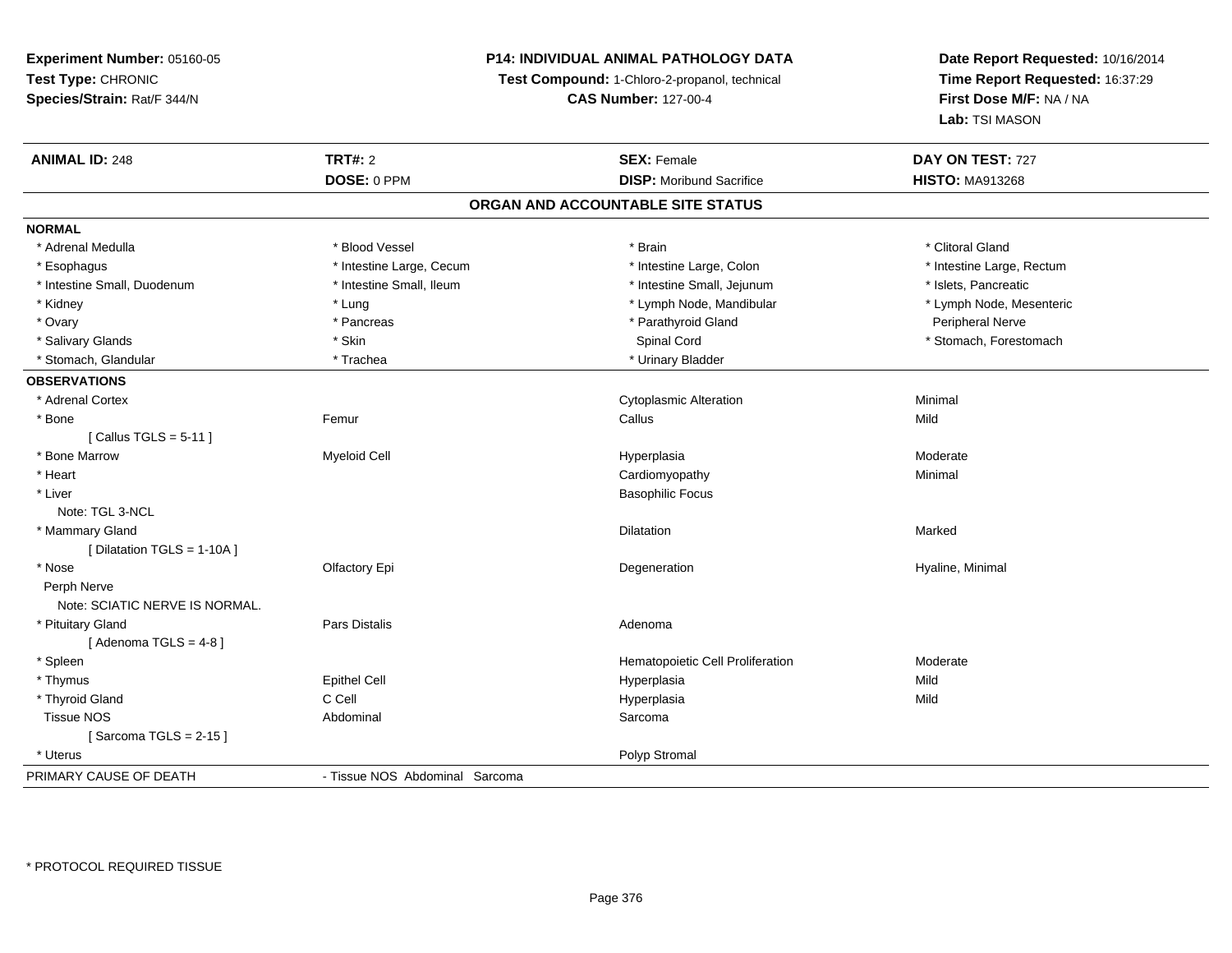## **P14: INDIVIDUAL ANIMAL PATHOLOGY DATA**

**Test Compound:** 1-Chloro-2-propanol, technical

**CAS Number:** 127-00-4

| <b>ANIMAL ID: 249</b>               | <b>TRT#: 2</b>           | <b>SEX: Female</b>                | DAY ON TEST: 635          |
|-------------------------------------|--------------------------|-----------------------------------|---------------------------|
|                                     | DOSE: 0 PPM              | <b>DISP:</b> Moribund Sacrifice   | <b>HISTO: MA913269</b>    |
|                                     |                          | ORGAN AND ACCOUNTABLE SITE STATUS |                           |
| <b>NORMAL</b>                       |                          |                                   |                           |
| * Blood Vessel                      | * Bone Marrow            | * Brain                           | * Clitoral Gland          |
| * Esophagus                         | * Intestine Large, Cecum | * Intestine Large, Colon          | * Intestine Large, Rectum |
| * Intestine Small, Duodenum         | * Intestine Small, Ileum | * Intestine Small, Jejunum        | * Islets, Pancreatic      |
| * Lymph Node, Mandibular            | * Nose                   | * Ovary                           | * Pancreas                |
| * Parathyroid Gland                 | * Salivary Glands        | * Skin                            | * Stomach, Forestomach    |
| * Thyroid Gland                     | * Trachea                | * Urinary Bladder                 |                           |
| <b>OBSERVATIONS</b>                 |                          |                                   |                           |
| * Adrenal Cortex                    |                          | Angiectasis                       | Mild                      |
| * Adrenal Medulla                   |                          | Hyperplasia                       | Minimal                   |
| * Bone                              |                          | Hyperostosis                      | Marked                    |
| * Heart                             | Atrium                   | Thrombosis                        | Marked                    |
| [Thrombosis TGLS = $9-13$ ]         |                          |                                   |                           |
| * Kidney                            |                          | Mineralization                    | Minimal                   |
|                                     | <b>Renal Tubule</b>      | Pigmentation                      | Mild                      |
| * Liver                             |                          | Leukemia Mononuclear              |                           |
| [ Leukemia Mononuclear TGLS = 6-6 ] |                          |                                   |                           |
| * Lung                              |                          | Leukemia Mononuclear              |                           |
| Lymph Node                          | Mediastinal              | Hemorrhage                        | Moderate                  |
|                                     | Pancreatic               | Hyperplasia                       | Histiocytic, Mild         |
| [Hemorrhage $TGLS = 7-3A, 3A.1$ ]   |                          |                                   |                           |
| [ Hyperplasia TGLS = 5-9]           |                          |                                   |                           |
| * Lymph Node, Mesenteric            |                          | Hemorrhage                        | Minimal                   |
| * Mammary Gland                     |                          | Dilatation                        | Moderate                  |
|                                     |                          | Hyperplasia                       | Minimal                   |
| Mesentery                           | Fat                      | Necrosis                          | Marked                    |
| [Necrosis TGLS = $2-15$ ]           |                          |                                   |                           |
| * Pituitary Gland                   | Pars Distalis            | Cyst                              | Marked                    |
| [Cyst TGLS = $8-8$ ]                |                          |                                   |                           |
| * Spleen                            |                          | Leukemia Mononuclear              |                           |
| [ Leukemia Mononuclear TGLS = 4-3 ] |                          |                                   |                           |
|                                     |                          |                                   |                           |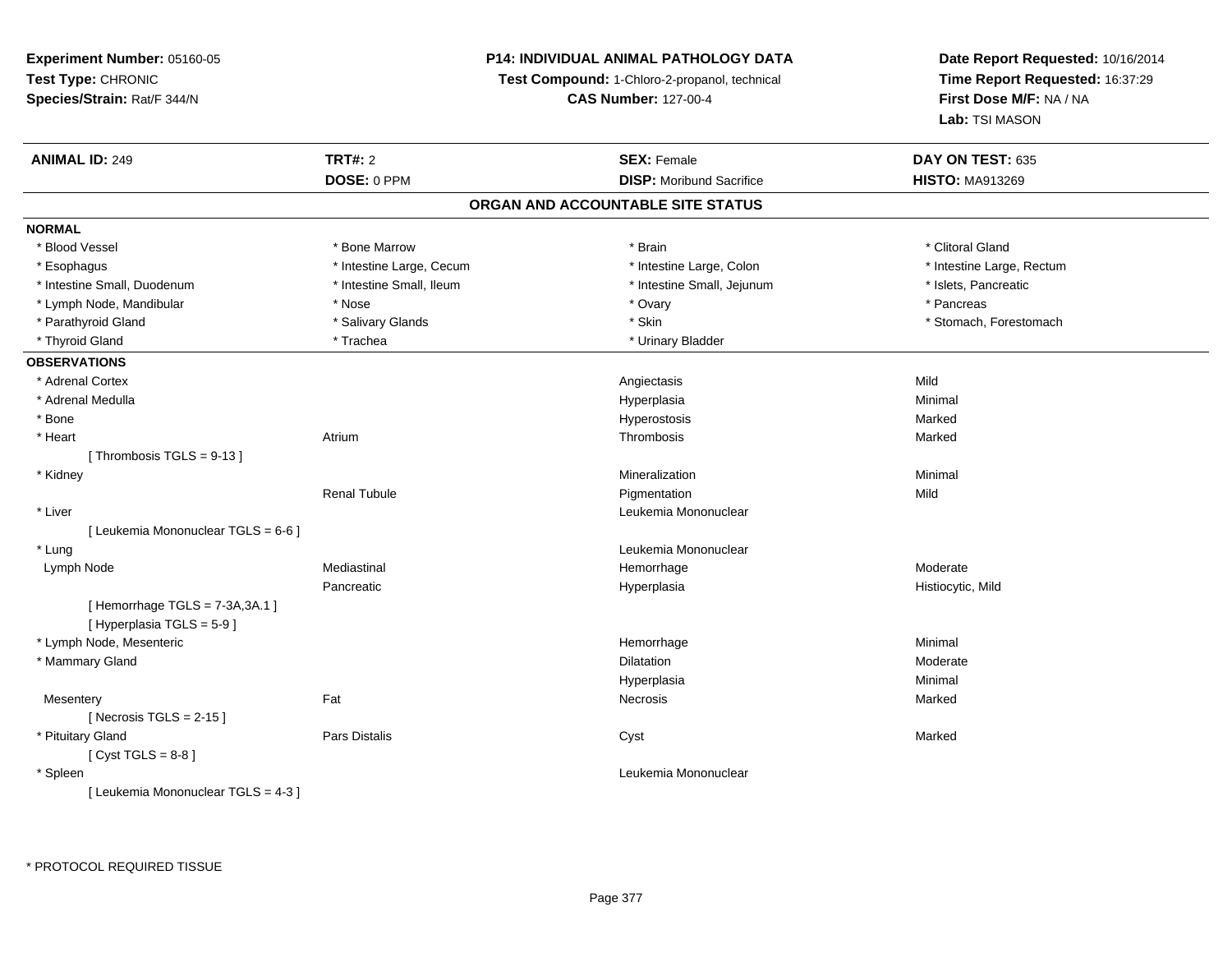| <b>Experiment Number: 05160-05</b><br>Test Type: CHRONIC<br>Species/Strain: Rat/F 344/N |                                    | <b>P14: INDIVIDUAL ANIMAL PATHOLOGY DATA</b><br>Test Compound: 1-Chloro-2-propanol, technical<br><b>CAS Number: 127-00-4</b> | Date Report Requested: 10/16/2014<br>Time Report Requested: 16:37:29<br>First Dose M/F: NA / NA<br><b>Lab:</b> TSI MASON |
|-----------------------------------------------------------------------------------------|------------------------------------|------------------------------------------------------------------------------------------------------------------------------|--------------------------------------------------------------------------------------------------------------------------|
| <b>ANIMAL ID: 249</b>                                                                   | <b>TRT#: 2</b>                     | <b>SEX: Female</b>                                                                                                           | DAY ON TEST: 635                                                                                                         |
|                                                                                         | DOSE: 0 PPM                        | <b>DISP:</b> Moribund Sacrifice                                                                                              | <b>HISTO: MA913269</b>                                                                                                   |
|                                                                                         |                                    | ORGAN AND ACCOUNTABLE SITE STATUS                                                                                            |                                                                                                                          |
| * Stomach, Glandular<br>[Necrosis TGLS = $10-14,14A$ ]                                  |                                    | <b>Necrosis</b>                                                                                                              | Mild                                                                                                                     |
| * Thymus                                                                                |                                    | Atrophy                                                                                                                      | Mild                                                                                                                     |
| * Uterus                                                                                |                                    | Hydrometra                                                                                                                   | Mild                                                                                                                     |
|                                                                                         |                                    | Polyp Stromal                                                                                                                |                                                                                                                          |
| [Polyp Stromal TGLS = 3-7A]                                                             |                                    |                                                                                                                              |                                                                                                                          |
| PRIMARY CAUSE OF DEATH                                                                  | - UNCERTAIN                        |                                                                                                                              |                                                                                                                          |
| CONTRIBUTORY CAUSE OF DEATH                                                             | - Liver Leukemia Mononuclear; Lung | Leukemia Mononuclear; Spleen Leukemia Mononuclear                                                                            |                                                                                                                          |
| Animal Note: CARCASS THIN, TGL 1-NST                                                    |                                    |                                                                                                                              |                                                                                                                          |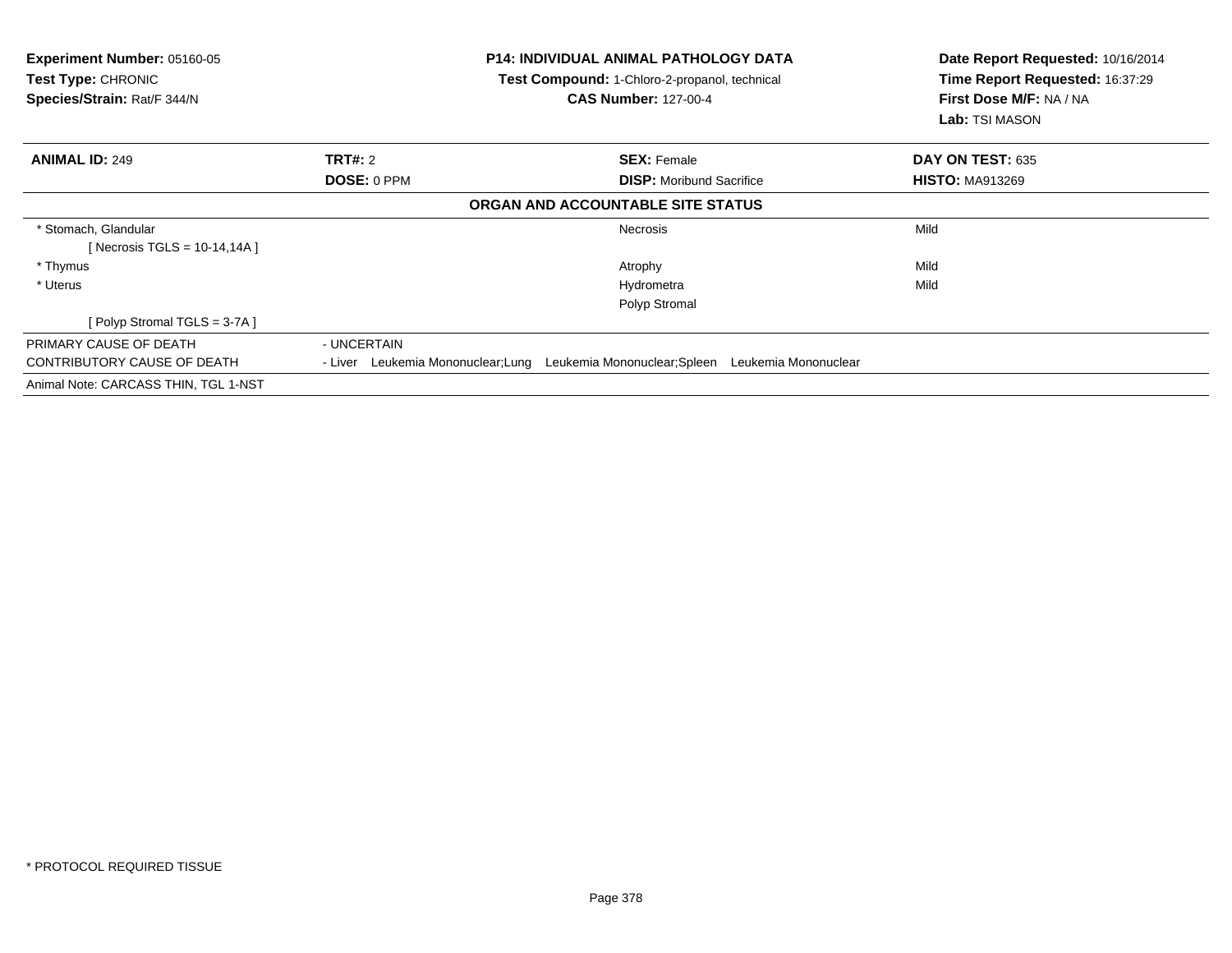## **P14: INDIVIDUAL ANIMAL PATHOLOGY DATA**

**Test Compound:** 1-Chloro-2-propanol, technical

**CAS Number:** 127-00-4

**Date Report Requested:** 10/16/2014**Time Report Requested:** 16:37:29**First Dose M/F:** NA / NA**Lab:** TSI MASON

| <b>ANIMAL ID: 250</b>                                         | <b>TRT#: 2</b>              | <b>SEX: Female</b>                | DAY ON TEST: 519           |
|---------------------------------------------------------------|-----------------------------|-----------------------------------|----------------------------|
|                                                               | DOSE: 0 PPM                 | <b>DISP:</b> Moribund Sacrifice   | <b>HISTO: MA913270</b>     |
|                                                               |                             | ORGAN AND ACCOUNTABLE SITE STATUS |                            |
| <b>NORMAL</b>                                                 |                             |                                   |                            |
| * Blood Vessel                                                | * Bone                      | * Bone Marrow                     | * Clitoral Gland           |
| * Esophagus                                                   | * Heart                     | * Intestine Large, Cecum          | * Intestine Large, Colon   |
| * Intestine Large, Rectum                                     | * Intestine Small, Duodenum | * Intestine Small, Ileum          | * Intestine Small, Jejunum |
| * Islets, Pancreatic                                          | * Lymph Node, Mandibular    | * Lymph Node, Mesenteric          | * Nose                     |
| * Pancreas                                                    | * Parathyroid Gland         | Peripheral Nerve                  | * Salivary Glands          |
| * Skin                                                        | * Stomach, Forestomach      | * Stomach, Glandular              | * Thymus                   |
| * Thyroid Gland                                               | * Trachea                   | * Urinary Bladder                 | * Uterus                   |
| <b>OBSERVATIONS</b>                                           |                             |                                   |                            |
| * Adrenal Cortex                                              |                             | Hemorrhage                        | Moderate                   |
|                                                               |                             | Leukemia Mononuclear              |                            |
| [Hemorrhage TGLS = $4-8$ ]                                    |                             |                                   |                            |
| * Adrenal Medulla                                             |                             | Leukemia Mononuclear              |                            |
| * Brain                                                       |                             | Hemorrhage                        | Moderate                   |
| [ Hemorrhage TGLS = 8-1,1A; 9-1A ]                            |                             |                                   |                            |
| * Kidney                                                      |                             | Infarct                           | Minimal                    |
|                                                               |                             | Mineralization                    | Minimal                    |
| * Liver                                                       |                             | Leukemia Mononuclear              |                            |
|                                                               |                             | <b>Necrosis</b>                   | Moderate                   |
|                                                               | Artery                      | Thrombosis                        | Marked                     |
| [ Leukemia Mononuclear TGLS = 5-6 ]<br>[Necrosis TGLS = 6-6A] |                             |                                   |                            |
| * Lung                                                        |                             | Leukemia Mononuclear              |                            |
| Lymph Node                                                    | Mediastinal                 | Leukemia Mononuclear              |                            |
| [Leukemia Mononuclear TGLS = 7-3]                             |                             |                                   |                            |
| * Mammary Gland                                               |                             | <b>Dilatation</b>                 | Mild                       |
| * Ovary                                                       |                             | Cyst                              | Marked                     |
| [Cyst TGLS = $1-7A$ ]                                         |                             |                                   |                            |
| Perph Nerve                                                   |                             |                                   |                            |
| Note: SCIATIC NERVE IS NORMAL.                                |                             |                                   |                            |
| * Pituitary Gland                                             | Pars Distalis               | Cyst                              | Minimal                    |

\* PROTOCOL REQUIRED TISSUE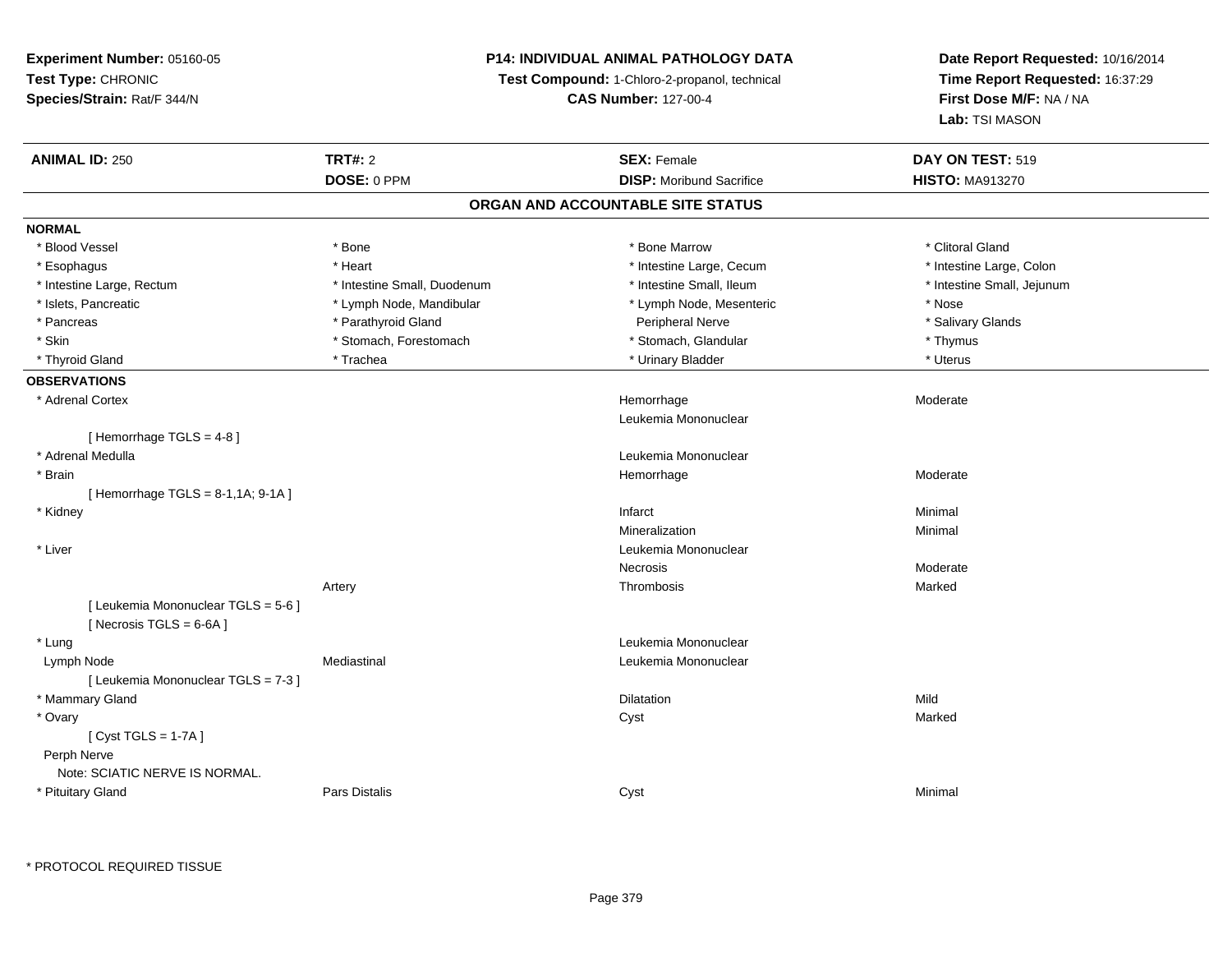| <b>Experiment Number: 05160-05</b><br><b>Test Type: CHRONIC</b><br>Species/Strain: Rat/F 344/N |                                    | <b>P14: INDIVIDUAL ANIMAL PATHOLOGY DATA</b><br><b>Test Compound: 1-Chloro-2-propanol, technical</b> | Date Report Requested: 10/16/2014<br>Time Report Requested: 16:37:29<br>First Dose M/F: NA / NA<br>Lab: TSI MASON |                      |
|------------------------------------------------------------------------------------------------|------------------------------------|------------------------------------------------------------------------------------------------------|-------------------------------------------------------------------------------------------------------------------|----------------------|
|                                                                                                |                                    | <b>CAS Number: 127-00-4</b>                                                                          |                                                                                                                   |                      |
|                                                                                                |                                    |                                                                                                      |                                                                                                                   |                      |
| <b>ANIMAL ID: 250</b>                                                                          | TRT#: 2                            | <b>SEX: Female</b>                                                                                   | <b>DAY ON TEST: 519</b>                                                                                           |                      |
|                                                                                                | <b>DOSE: 0 PPM</b>                 | <b>DISP:</b> Moribund Sacrifice                                                                      | <b>HISTO: MA913270</b>                                                                                            |                      |
|                                                                                                |                                    | ORGAN AND ACCOUNTABLE SITE STATUS                                                                    |                                                                                                                   |                      |
| Spinal Cord                                                                                    |                                    | Hemorrhage                                                                                           | Moderate                                                                                                          |                      |
| * Spleen                                                                                       |                                    | Leukemia Mononuclear                                                                                 |                                                                                                                   |                      |
| [Leukemia Mononuclear TGLS = 2,3-3]                                                            |                                    |                                                                                                      |                                                                                                                   |                      |
| PRIMARY CAUSE OF DEATH                                                                         | - UNCERTAIN                        |                                                                                                      |                                                                                                                   |                      |
| CONTRIBUTORY CAUSE OF DEATH                                                                    | - Liver Leukemia Mononuclear; Lung | Leukemia Mononuclear: Lymph Node Mediastinal Leukemia Mononuclear: Spleen                            |                                                                                                                   | Leukemia Mononuclear |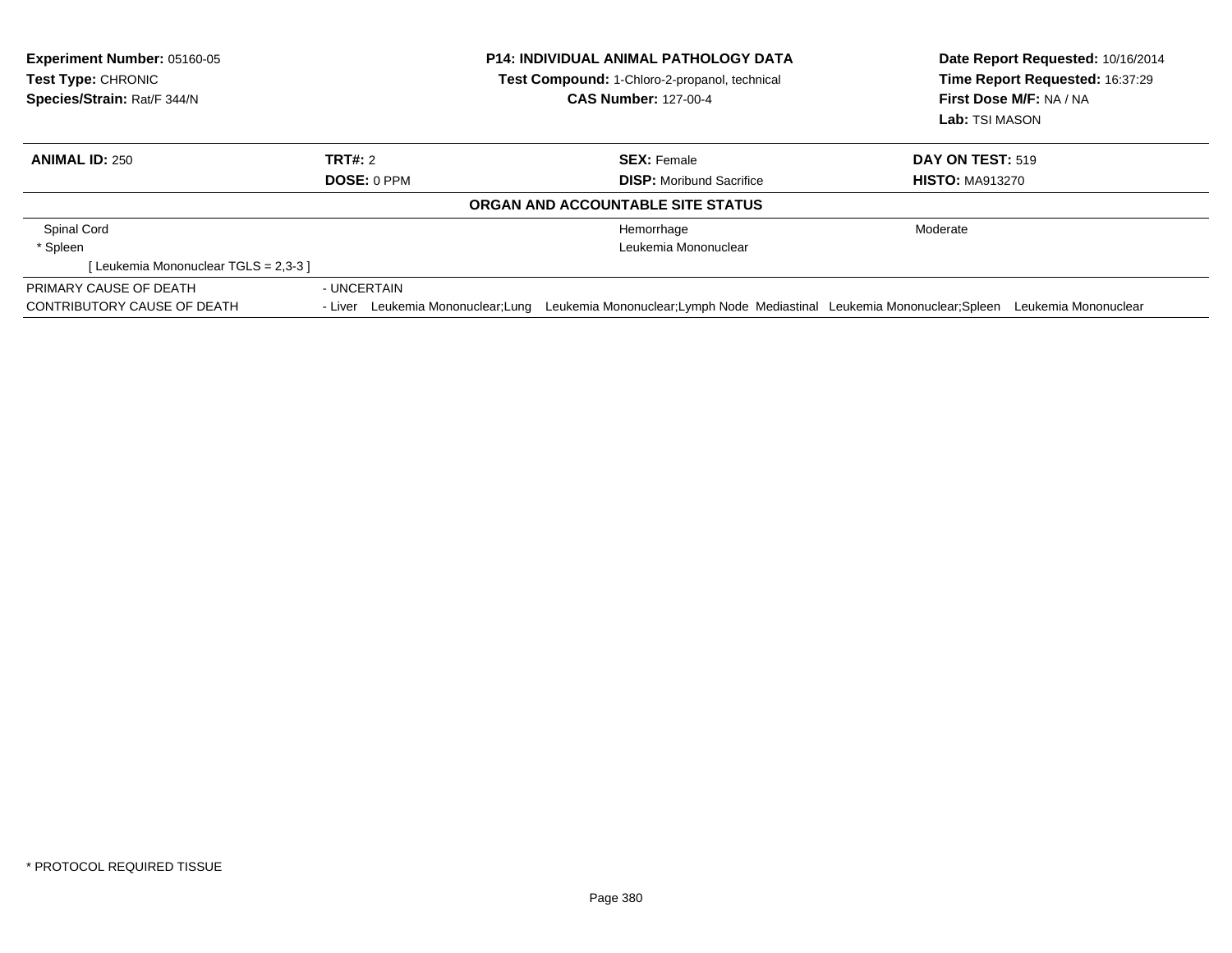**Experiment Number:** 05160-05**Test Type:** CHRONIC **Species/Strain:** Rat/F 344/N**P14: INDIVIDUAL ANIMAL PATHOLOGY DATATest Compound:** 1-Chloro-2-propanol, technical **CAS Number:** 127-00-4**Date Report Requested:** 10/16/2014**Time Report Requested:** 16:37:29**First Dose M/F:** NA / NA**Lab:** TSI MASON**ANIMAL ID:** 251**TRT#:** 2 **SEX:** Female **DAY ON TEST:** 735 **DOSE:** 0 PPM **DISP:** Terminal Sacrifice **HISTO:** MA913271 **ORGAN AND ACCOUNTABLE SITE STATUSNORMAL**\* Blood Vessel \* Blood Vessel \* \* Annual \* Bone \* \* Bone \* \* Bone \* \* Bone Marrow \* \* Bone Marrow \* \* Brain \* Brain \* Brain \* \* Esophagus \* Thestine Large, Cecum \* Intestine Large, Cecum \* Intestine Large, Colon \* Intestine Large, Rectum \* Intestine Small, Duodenum \* Intestine Small, Ileum \* Intestine Small, Jejunum \* Islets, Pancreatic\* Lymph Node, Mandibular \* The same of the Lymph Node, Mesenteric \* The same \* Ovary \* The same \* Pancreas \* Pancreas \* Parathyroid Gland \* \* Salivary Glands \* Salivary Glands \* Skin \* \* Skin \* \* Stomach, Forestomach, Forestomach \* Stomach, Glandular \* Thyroid Gland \* Thyroid Gland \* Trachea \* Trachea \* Trachea \* Urinary Bladder \* Uterus**OBSERVATIONS** \* Adrenal Cortex Cytoplasmic Alterationn Minimal \* Adrenal Medulla Hyperplasia Mild \* Clitoral Glandd Carcinoma Bilateral Carcinoma Carcinoma Carcinoma Carcinoma Carcinoma Carcinoma Carcinoma Carcinoma Carcinoma Carcinoma Carcinoma Carcinoma Carcinoma Carcinoma Carcinoma Carcinoma Carcinoma Carcinoma Carcinoma Carcinoma  $[$  Carcinoma TGLS = 1-10A  $]$  \* Heart Cardiomyopathy Minimal Artery Inflammation Chronic Active, Mild \* Kidneyy the control of the control of the control of the control of the control of the control of the control of the control of the control of the control of the control of the control of the control of the control of the contro \* Liver Basophilic FocusNote: TGL 2-NCL[Basophilic Focus TGLS = 3-6A] \* Lungg is a controller to the controller of the controller of the chronic Active, Minimal of the chronic Active, Minimal of the chronic Active, Minimal of the chronic Active, Minimal of the chronic Active, Minimal of the chroni \* Mammary Glandd and the control of the control of the control of the control of the control of the control of the control of the control of the control of the control of the control of the control of the control of the control of the co Hyperplasiaa Mild \* Nosee who discussed the Respirat Epith Inflammation Chronic Active, Marked and Respirat Epith Inflammation Chronic Active, Marked Note: FUNGAL HYPAHE IN NASAL CAVITY. \* Pituitary Glandd and the contract of Pars Distalis and the contract of Adenoma and Adenoma and the Adenoma and the Adenoma and  $\lambda$  $[$  Adenoma TGLS = 4-8  $]$  \* SpleenHematopoietic Cell Proliferation **Minimal**  \* Thymus Epithel Cell Hyperplasiaa Mild PRIMARY CAUSE OF DEATH-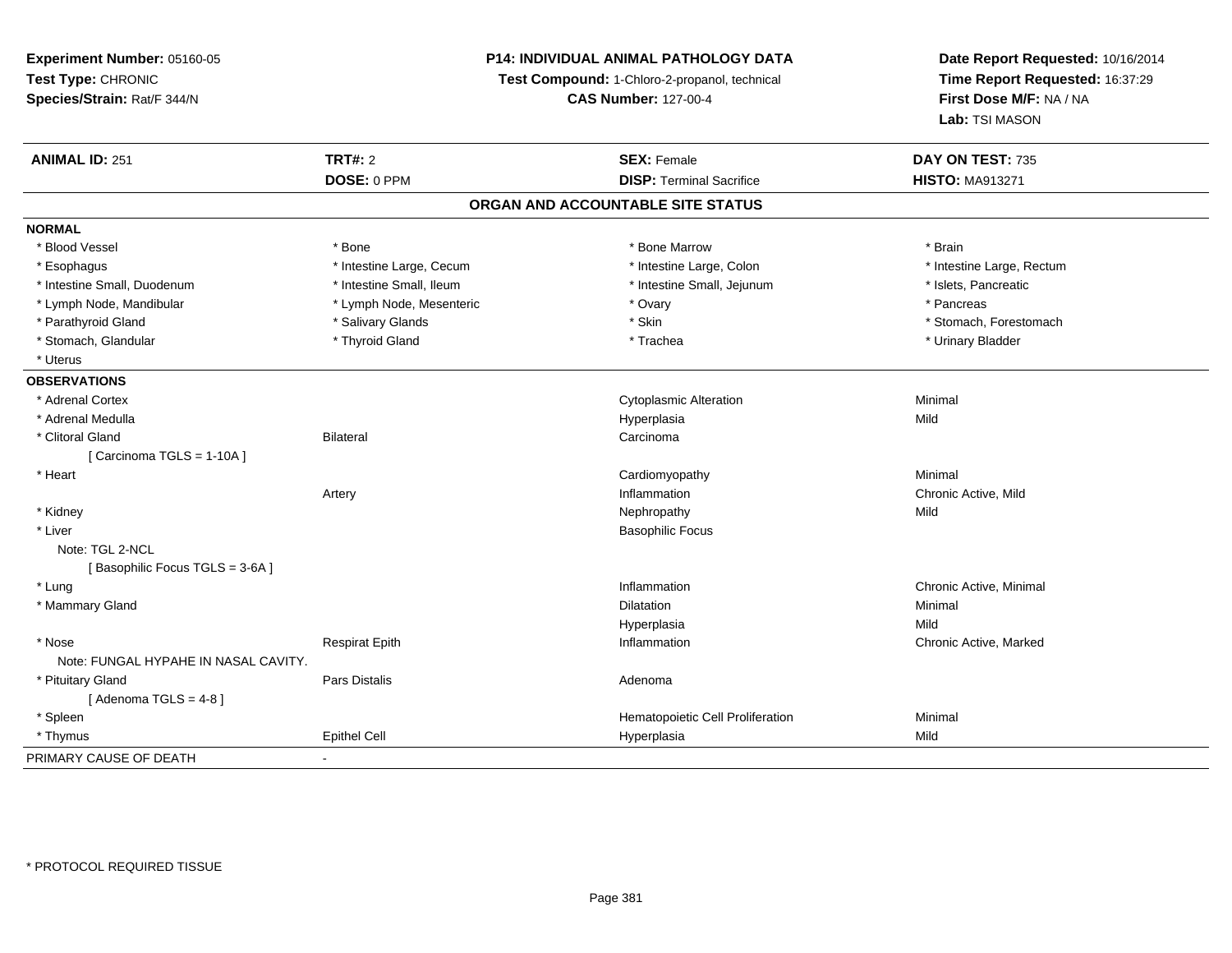## **P14: INDIVIDUAL ANIMAL PATHOLOGY DATA**

**Test Compound:** 1-Chloro-2-propanol, technical

**CAS Number:** 127-00-4

| <b>ANIMAL ID: 252</b>                | <b>TRT#: 2</b>           | <b>SEX: Female</b>                | DAY ON TEST: 698          |
|--------------------------------------|--------------------------|-----------------------------------|---------------------------|
|                                      | DOSE: 0 PPM              | <b>DISP: Natural Death</b>        | <b>HISTO: MA913272</b>    |
|                                      |                          | ORGAN AND ACCOUNTABLE SITE STATUS |                           |
| <b>NORMAL</b>                        |                          |                                   |                           |
| * Adrenal Cortex                     | * Blood Vessel           | * Bone                            | * Brain                   |
| * Clitoral Gland                     | * Esophagus              | * Ovary                           | * Parathyroid Gland       |
| * Salivary Glands                    | * Skin                   | * Thyroid Gland                   | * Trachea                 |
| * Urinary Bladder                    |                          |                                   |                           |
| <b>AUTO PRECLUDES DIAG.</b>          |                          |                                   |                           |
| * Bone Marrow                        | * Intestine Large, Cecum | * Intestine Large, Colon          | * Intestine Large, Rectum |
| * Intestine Small, Duodenum          | * Intestine Small, Ileum | * Intestine Small, Jejunum        | * Islets, Pancreatic      |
| * Kidney                             | * Pancreas               |                                   |                           |
| <b>OBSERVATIONS</b>                  |                          |                                   |                           |
| * Adrenal Medulla                    |                          | Leukemia Mononuclear              |                           |
| * Heart                              |                          | Cardiomyopathy                    | Minimal                   |
|                                      | Atrium                   | Thrombosis                        | Mild                      |
| [Thrombosis TGLS = $9-13$ ]          |                          |                                   |                           |
| * Liver                              |                          | Leukemia Mononuclear              |                           |
|                                      | Centrilobular            | <b>Necrosis</b>                   | Moderate                  |
| [ Necrosis TGLS = $7-6$ ]            |                          |                                   |                           |
| * Lung                               |                          | Leukemia Mononuclear              |                           |
| Lymph Node                           | Pancreatic               | Leukemia Mononuclear              |                           |
|                                      | Renal                    | Leukemia Mononuclear              |                           |
| [ Leukemia Mononuclear TGLS = 4-15 ] |                          |                                   |                           |
| [ Leukemia Mononuclear TGLS = 6-9A ] |                          |                                   |                           |
| * Lymph Node, Mandibular             |                          | Leukemia Mononuclear              |                           |
| [ Leukemia Mononuclear TGLS = 1-9 ]  |                          |                                   |                           |
| * Lymph Node, Mesenteric             |                          | Leukemia Mononuclear              |                           |
| [ Leukemia Mononuclear TGLS = 3-8A ] |                          |                                   |                           |
| * Mammary Gland                      |                          | Hyperplasia                       | Marked                    |
| * Nose                               | Olfactory Epi            | Degeneration                      | Hyaline, Minimal          |
| * Pituitary Gland                    |                          | Leukemia Mononuclear              |                           |
| * Spleen                             |                          | Fibrosis                          | Moderate                  |
| * Stomach, Forestomach               | Epithelium               | Hyperplasia                       | Mild                      |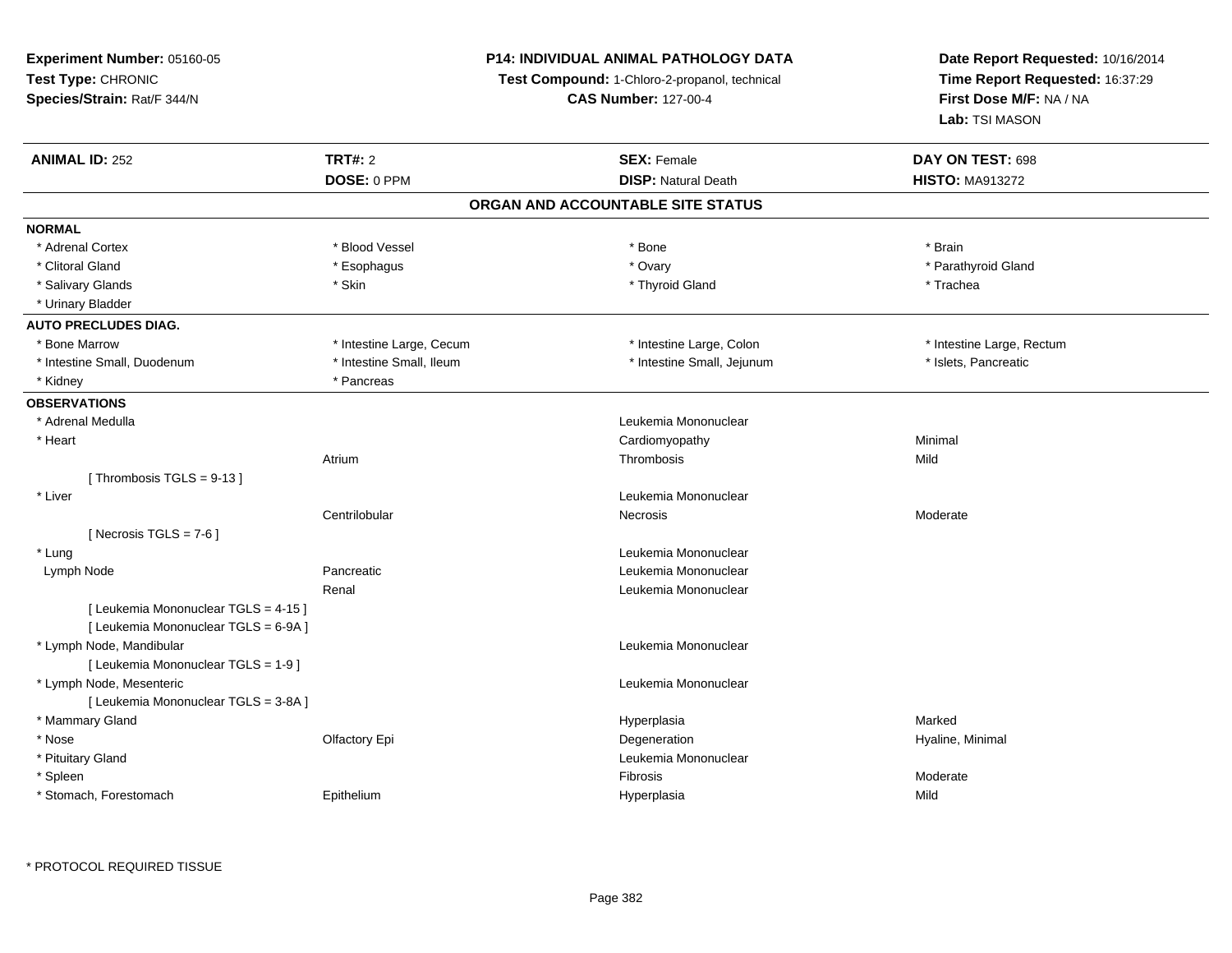| <b>Experiment Number: 05160-05</b><br><b>Test Type: CHRONIC</b><br>Species/Strain: Rat/F 344/N |                                                                                                                                                                                                                                                                                                                                                  | <b>P14: INDIVIDUAL ANIMAL PATHOLOGY DATA</b><br>Test Compound: 1-Chloro-2-propanol, technical<br><b>CAS Number: 127-00-4</b> | Date Report Requested: 10/16/2014<br>Time Report Requested: 16:37:29<br>First Dose M/F: NA / NA<br>Lab: TSI MASON |
|------------------------------------------------------------------------------------------------|--------------------------------------------------------------------------------------------------------------------------------------------------------------------------------------------------------------------------------------------------------------------------------------------------------------------------------------------------|------------------------------------------------------------------------------------------------------------------------------|-------------------------------------------------------------------------------------------------------------------|
| <b>ANIMAL ID: 252</b>                                                                          | <b>TRT#: 2</b><br>DOSE: 0 PPM                                                                                                                                                                                                                                                                                                                    | <b>SEX: Female</b><br><b>DISP:</b> Natural Death                                                                             | DAY ON TEST: 698<br><b>HISTO: MA913272</b>                                                                        |
|                                                                                                |                                                                                                                                                                                                                                                                                                                                                  | ORGAN AND ACCOUNTABLE SITE STATUS                                                                                            |                                                                                                                   |
| [Hyperplasia TGLS = 10-14A]                                                                    |                                                                                                                                                                                                                                                                                                                                                  |                                                                                                                              |                                                                                                                   |
| * Stomach, Glandular<br>[ Necrosis TGLS = 10-14,14A ]                                          |                                                                                                                                                                                                                                                                                                                                                  | Necrosis                                                                                                                     | Moderate                                                                                                          |
| * Thymus<br>[Leukemia Mononuclear TGLS = 8-3A]                                                 |                                                                                                                                                                                                                                                                                                                                                  | Leukemia Mononuclear                                                                                                         |                                                                                                                   |
| * Uterus                                                                                       |                                                                                                                                                                                                                                                                                                                                                  | <b>Fibrosis</b><br>Leukemia Mononuclear                                                                                      | Mild                                                                                                              |
| [Fibrosis TGLS = 2-7A]                                                                         |                                                                                                                                                                                                                                                                                                                                                  |                                                                                                                              |                                                                                                                   |
| PRIMARY CAUSE OF DEATH                                                                         | - UNCERTAIN                                                                                                                                                                                                                                                                                                                                      |                                                                                                                              |                                                                                                                   |
| CONTRIBUTORY CAUSE OF DEATH                                                                    | Leukemia Mononuclear;Liver Leukemia Mononuclear;Lymph Node Renal Leukemia Mononuclear;Lymph Node Pancreatic Leukemia<br>- Adrenal Medulla<br>Mononuclear;Lymph Node;Mandibular Leukemia Mononuclear;Lymph Node;Mesenteric Leukemia Mononuclear;Pituitary Gland Leukemia<br>Mononuclear; Thymus Leukemia Mononuclear; Uterus Leukemia Mononuclear |                                                                                                                              |                                                                                                                   |
| Animal Note: THORACIC CAVITY 1-2CC CLEAR FLUID, TGL 5-NST                                      |                                                                                                                                                                                                                                                                                                                                                  |                                                                                                                              |                                                                                                                   |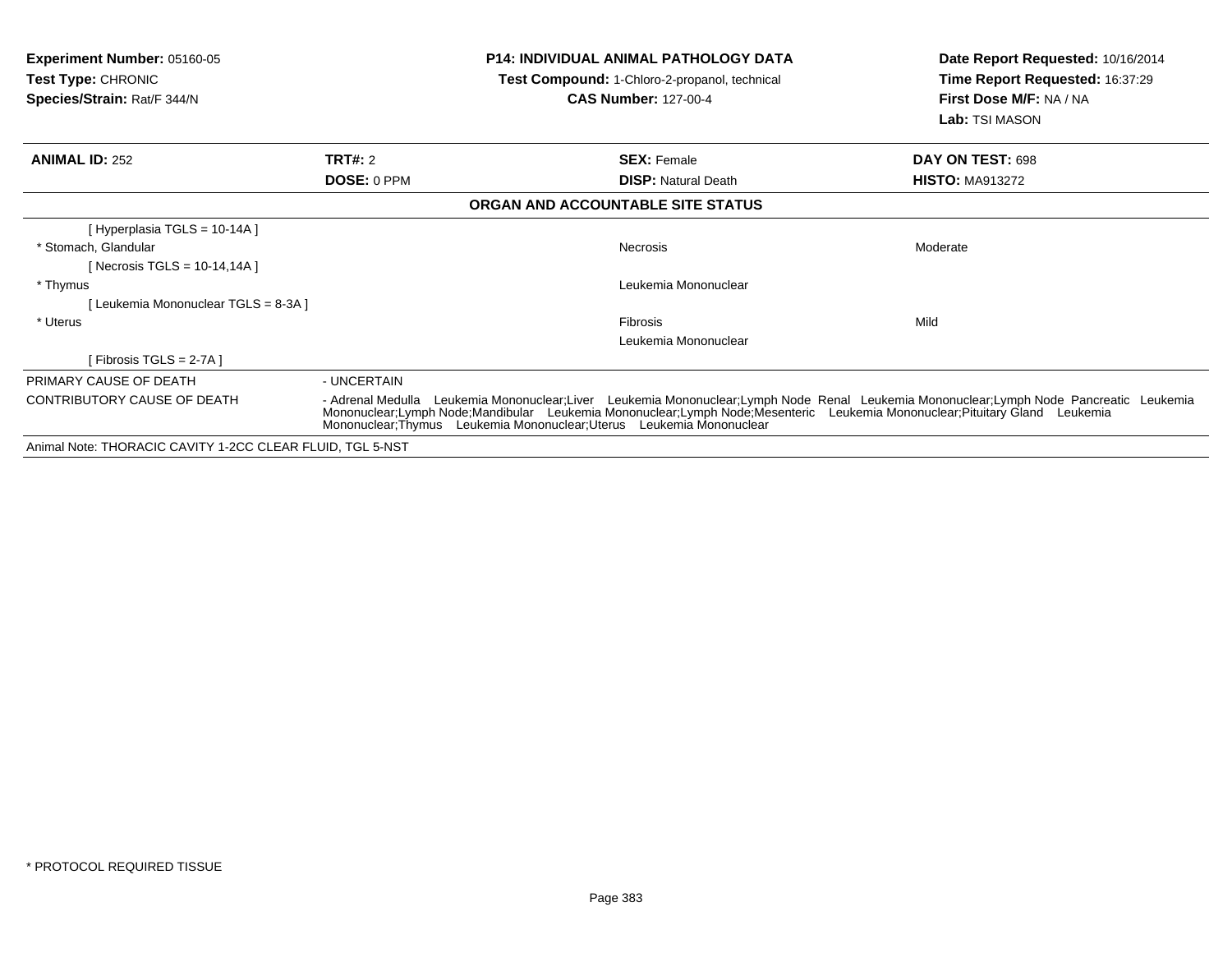**Experiment Number:** 05160-05**Test Type:** CHRONIC **Species/Strain:** Rat/F 344/N**P14: INDIVIDUAL ANIMAL PATHOLOGY DATATest Compound:** 1-Chloro-2-propanol, technical **CAS Number:** 127-00-4**Date Report Requested:** 10/16/2014**Time Report Requested:** 16:37:29**First Dose M/F:** NA / NA**Lab:** TSI MASON**ANIMAL ID:** 253**TRT#:** 2 **SEX:** Female **DAY ON TEST:** 734 **DOSE:** 0 PPM**DISP:** Terminal Sacrifice **HISTO:** MA913273 **ORGAN AND ACCOUNTABLE SITE STATUSNORMAL**\* Adrenal Cortex \* Adrenal Cortex \* \* Attachers \* Blood Vessel \* \* Bone \* \* \* Bone \* \* Bone \* \* Bone \* Bone Marrow \* Bone Marrow \* Brain \* Alternation of the state of the state of the state of the state of the state of the state of the state of the state of the state of the state of the state of the state of the state of the state of the state of th \* Intestine Small, Ileum \* Intestine Large, Colon \* Intestine Large, Rectum \* Intestine Small, Duodenum \* Intestine Small, Duodenum \* Intestine Small, Jejunum \* \* \* https://www.fat.com/setter/educition/setter/filesophysics.com/setter/filesophysics.com/setter/filesophysics.com/setter/filesophysics.com/setter/filesophysics.com/setter/filesophysics.com/se \* Lymph Node, Mesenteric \* The matrix of the term in the term in the term in the term in the term in the term in the term in the term in the term in the term in the term in the term in the term in the term in the term in t \* Parathyroid Gland \* \* Salivary Glands \* Salivary Glands \* Skin \* Skin \* State \* Spleen \* Spleen \* Spleen \* Spleen \* Trachea \* Stomach, Forestomach \* The stormach \* Stomach, Glandular \* Thyroid Gland \* Thyroid Gland \* \* Urinary Bladder \* Uterus **OBSERVATIONS** \* Adrenal Medulla Hyperplasia Mild \* Heart Cardiomyopathy Minimal \* Kidneyy with the control of the control of the control of the control of the control of the control of the control of the control of the control of the control of the control of the control of the control of the control of the c n Minimal Nephropathyy the contract of the Minimal Minimal Section 1996 and the contract of the Minimal Section 1997 and the contract of the contract of the contract of the contract of the contract of the contract of the contract of the contra \* Liver Basophilic FocusInflammation Granulomatous, Minimal [ Basophilic Focus TGLS = 3-6A ] \* Mammary Glandd and the control of the control of the control of the control of the control of the control of the control of the control of the control of the control of the control of the control of the control of the control of the co Fibroadenoma[ Fibroadenoma TGLS = 1-10A ] \* Pituitary Glandd and the contract of Pars Distalis and the contract of Adenoma and Adenoma and the Adenoma and the Adenoma and  $\lambda$  $[$  Adenoma TGLS = 2-8  $]$  \* Thymuss and the control of the control of the control of the control of the control of the control of the control of the control of the control of the control of the control of the control of the control of the control of the co PRIMARY CAUSE OF DEATH-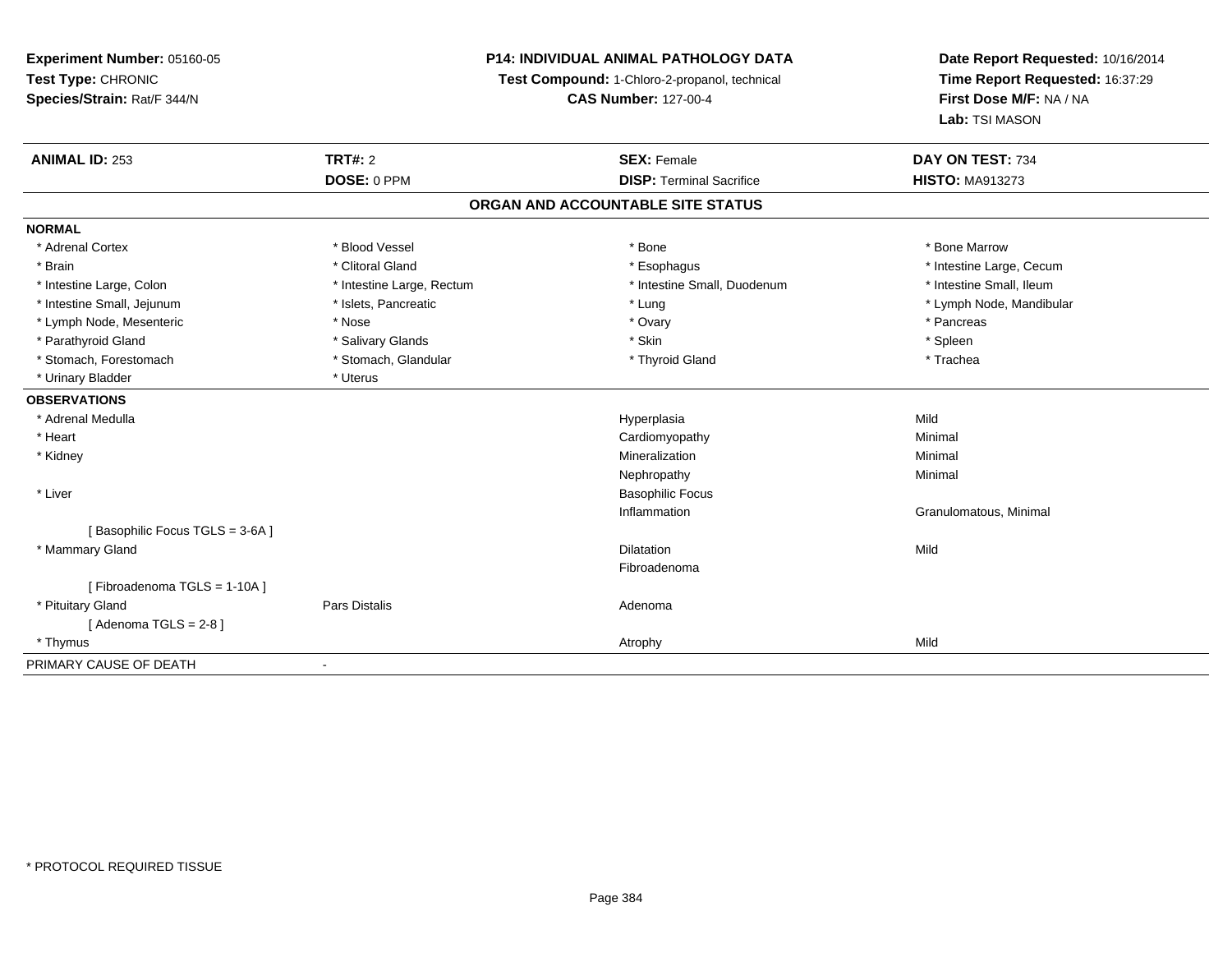## **P14: INDIVIDUAL ANIMAL PATHOLOGY DATA**

**Test Compound:** 1-Chloro-2-propanol, technical

**CAS Number:** 127-00-4

| <b>ANIMAL ID: 254</b>                 | <b>TRT#: 2</b>                                                                                       | <b>SEX: Female</b>                | DAY ON TEST: 541            |
|---------------------------------------|------------------------------------------------------------------------------------------------------|-----------------------------------|-----------------------------|
|                                       | DOSE: 0 PPM                                                                                          | <b>DISP:</b> Moribund Sacrifice   | <b>HISTO: MA913274</b>      |
|                                       |                                                                                                      | ORGAN AND ACCOUNTABLE SITE STATUS |                             |
| <b>NORMAL</b>                         |                                                                                                      |                                   |                             |
| * Adrenal Cortex                      | * Adrenal Medulla                                                                                    | * Blood Vessel                    | * Bone                      |
| * Bone Marrow                         | * Brain                                                                                              | * Clitoral Gland                  | * Esophagus                 |
| * Intestine Large, Cecum              | * Intestine Large, Colon                                                                             | * Intestine Large, Rectum         | * Intestine Small, Duodenum |
| * Intestine Small, Ileum              | * Intestine Small, Jejunum                                                                           | * Islets, Pancreatic              | * Liver                     |
| * Lung                                | * Lymph Node, Mandibular                                                                             | * Lymph Node, Mesenteric          | * Nose                      |
| * Ovary                               | * Pancreas                                                                                           | * Parathyroid Gland               | * Salivary Glands           |
| * Skin                                | * Spleen                                                                                             | * Stomach, Forestomach            | * Stomach, Glandular        |
| * Thyroid Gland                       | * Trachea                                                                                            | * Urinary Bladder                 | * Uterus                    |
| <b>OBSERVATIONS</b>                   |                                                                                                      |                                   |                             |
| * Heart                               |                                                                                                      | Cardiomyopathy                    | Minimal                     |
| * Kidney                              | <b>Transit Epithe</b>                                                                                | Hyperplasia                       | Mild                        |
|                                       |                                                                                                      | Nephropathy                       | Marked                      |
| [ Nephropathy $TGLS = 5-4$ ]          |                                                                                                      |                                   |                             |
| * Mammary Gland                       |                                                                                                      | <b>Dilatation</b>                 | Moderate                    |
|                                       |                                                                                                      | Fibroadenoma                      | Multiple                    |
|                                       |                                                                                                      | Hyperplasia                       | Mild                        |
| [Fibroadenoma TGLS = $1-10A$ ; 2-10B] |                                                                                                      |                                   |                             |
| * Pituitary Gland                     | Pars Distalis                                                                                        | Adenoma                           |                             |
| [Adenoma TGLS = 4-8A]                 |                                                                                                      |                                   |                             |
| * Thymus                              |                                                                                                      | Atrophy                           | Mild                        |
| PRIMARY CAUSE OF DEATH                | - Pituitary Gland Pars Distalis Adenoma                                                              |                                   |                             |
|                                       | Animal Note: ADRENAL GLANDS: SUBGROSS AND MICROSCOPIC APPEARANCE ARE WITHIN NORMAL LIMITS, TGL 3-NCL |                                   |                             |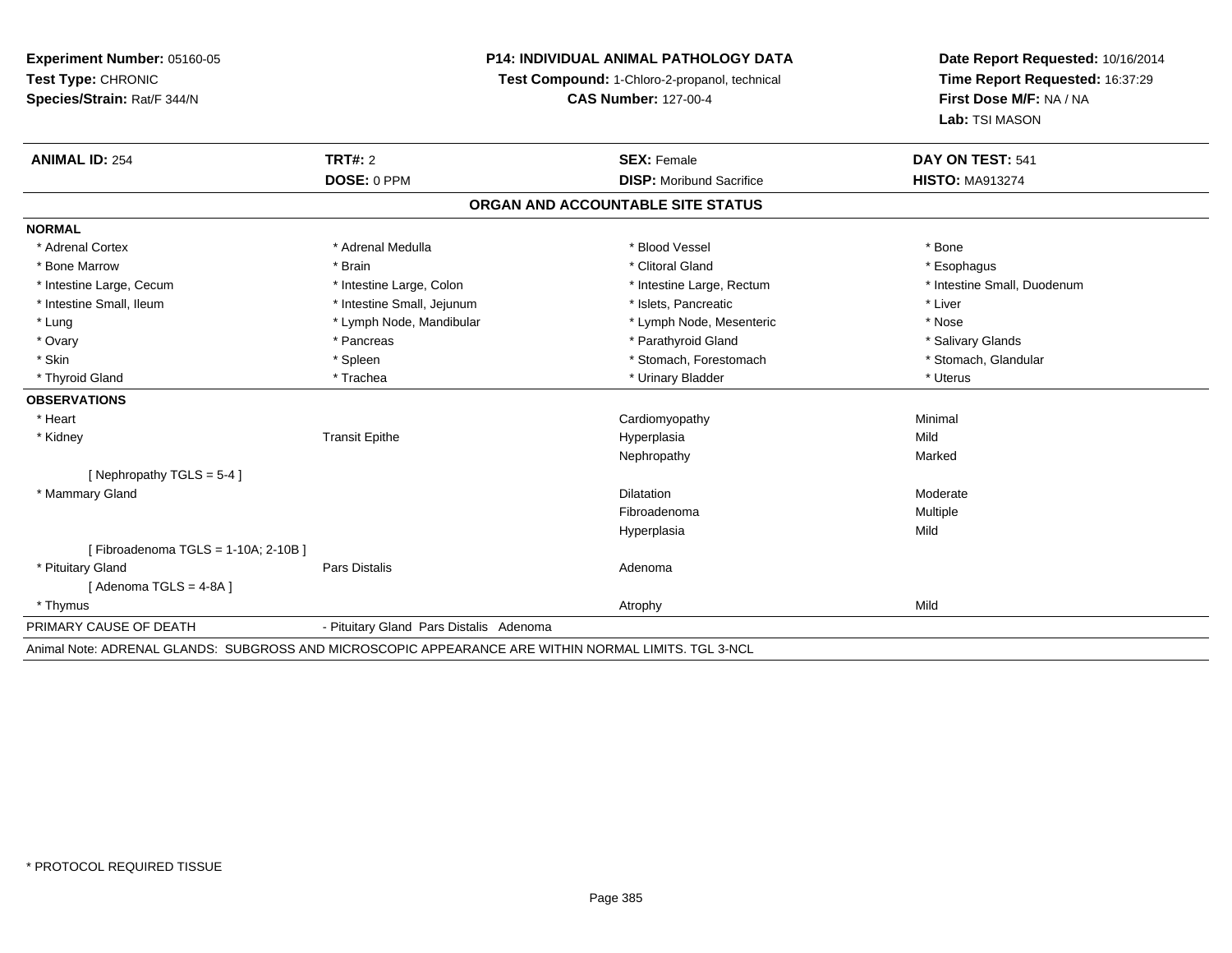**Experiment Number:** 05160-05**Test Type:** CHRONIC **Species/Strain:** Rat/F 344/N**P14: INDIVIDUAL ANIMAL PATHOLOGY DATATest Compound:** 1-Chloro-2-propanol, technical **CAS Number:** 127-00-4**Date Report Requested:** 10/16/2014**Time Report Requested:** 16:37:29**First Dose M/F:** NA / NA**Lab:** TSI MASON**ANIMAL ID:** 255**TRT#:** 2 **SEX:** Female **DAY ON TEST:** 734 **DOSE:** 0 PPM**DISP:** Terminal Sacrifice **HISTO:** MA913275 **ORGAN AND ACCOUNTABLE SITE STATUSNORMAL**\* Adrenal Medulla \* \* \* Blood Vessel \* \* \* Bone Marrow \* \* Bone Marrow \* \* Bone Marrow \* Brain \* Alternative of the state of the state of the state of the state of the state of the state of the state of the state of the state of the state of the state of the state of the state of the state of the state of th \* Intestine Large, Cecum \* Intestine Large, Colon \* Intestine Large, Rectum \* Intestine Small, Duodenum\* Intestine Small, Ileum \* \* Thestine Small, Jejunum \* \* Sets, Pancreatic \* \* Thestine Small, Nejunum \* Lymph Node, Mandibular \* Ovary \* The state of the state of the state of the state of the state of the state of the state of the state \* Skin \* Skin \* Skin \* Skin \* Skin \* Skin \* Skin \* Skin \* Skin \* Skin \* Skin \* Skin \* Skin \* Skin \* Skin \* Skin \* Thymus \* Spleen \* Stomach, Forestomach \* Stomach, Spleen \* Stomach, Glandular \* Stomach, Glandular \* Uterus \* Thyroid Gland \* \* Trachea \* \* Trachea \* Trachea \* \* Urinary Bladder \* \* Urinary Bladder \* \* Uterus \* Uterus **OBSERVATIONS** \* Adrenal Cortexx and the control of the control of the control of the control of the control of the control of the control of the control of the control of the control of the control of the control of the control of the control of the co Minimal \* Kidneyy with the control of the control of the control of the control of the control of the control of the control of the control of the control of the control of the control of the control of the control of the control of the c n Minimal \* Liverr and the contract of the contract of the contract of the contract of the contract of the contract of the contract of the contract of the contract of the contract of the contract of the contract of the contract of the cont s Mild Basophilic Focus Hepatodiaphragmatic Nodule[ Angiectasis TGLS = 5-6 ][ Basophilic Focus TGLS =  $3-6B$ ;  $4-6C$ ,  $6C.1$  ] [ Hepatodiaphragmatic Nodule TGLS = 2-6A ] \* Lung Alveolus Infiltration Cellular Histiocyte, Mild [ Infiltration Cellular TGLS = 8-2A ] Lymph Nodee the second terms of the Renal and the Mild of the Hemorrhage terms of the Mild of Mild of the Mild of the Mild of the Mild of the Mild of the Mild of the Mild of the Mild of the Mild of the Mild of the Mild of the Mild o  $[$  Hemorrhage TGLS = 6-15  $]$  \* Lymph Node, Mesentericc and the contract of the contract of the contract of the contract of the contract of the contract of the contract of the contract of the contract of the contract of the contract of the contract of the contract of the cont e Minimal \* Mammary Glandd **Executive Contract of the Contract Contract Contract Contract Contract Contract Contract Contract Contract Contract Contract Contract Contract Contract Contract Contract Contract Contract Contract Contract Contract Cont** [ Fibroadenoma TGLS = 1-10A ] \* Nose Respirat Epith Degeneration Hyaline, Minimal \* Pancreass and the contract of the Acinus and Acinus and Acinus and Acinus Atrophy and Acinus and Mild Moderate \* Pituitary Gland Pars Distalis Cyst Moderate [ Cyst TGLS = 7-8 ]PRIMARY CAUSE OF DEATH-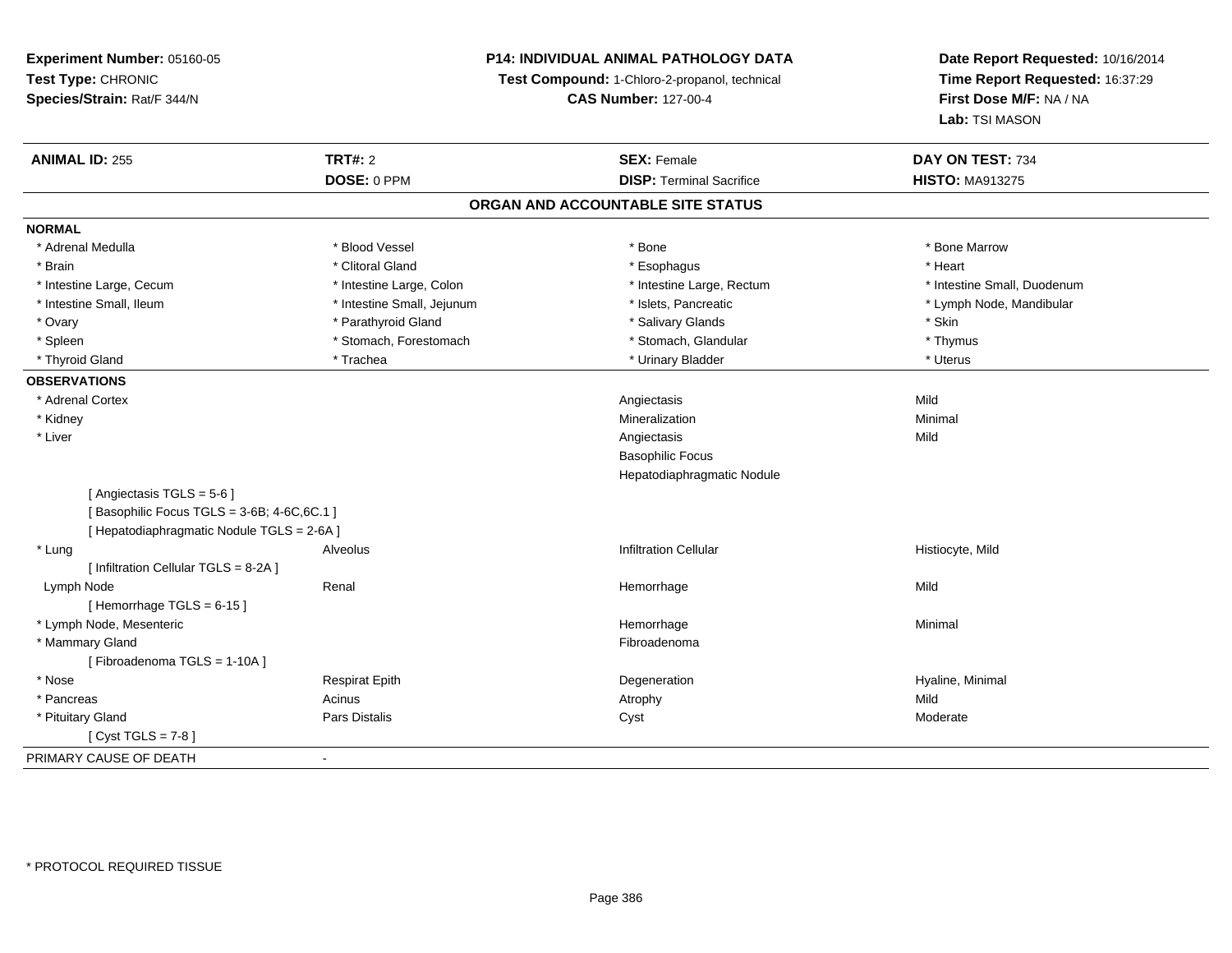**Experiment Number:** 05160-05**Test Type:** CHRONIC **Species/Strain:** Rat/F 344/N**P14: INDIVIDUAL ANIMAL PATHOLOGY DATATest Compound:** 1-Chloro-2-propanol, technical **CAS Number:** 127-00-4**Date Report Requested:** 10/16/2014**Time Report Requested:** 16:37:29**First Dose M/F:** NA / NA**Lab:** TSI MASON**ANIMAL ID:** 256 **TRT#:** <sup>2</sup> **SEX:** Female **DAY ON TEST:** <sup>722</sup> **DOSE:** 0 PPM**DISP:** Natural Death **HISTO:** MA913276 **ORGAN AND ACCOUNTABLE SITE STATUSNORMAL** \* Adrenal Medulla \* Blood Vessel \* Bone \* Brain\* Intestine Large, Colon \* Clitoral Gland \* **Esophagus** \* Esophagus \* **All 2008** \* Intestine Large, Cecum \* 1 \* Intestine Large, Rectum \* Thestine Small, Duodenum \* Number of the small, Ileum \* Intestine Small, Jejunum \* Intestine Small, Jejunum \* Islets, Pancreatic \* The matches of the Lymph Node, Mesenteric \* Nose \* Nose \* Nose \* Ovary \* Ovary \* Skin \* Pancreas \* Pancreas \* Pancreas \* Pancreas \* Pancreas \* Salivary Glands \* Salivary Glands \* Salivary Glands \* \* Urinary Bladder \* Stomach, Forestomach \* Thyroid Gland \* Thyroid Gland \* Trachea \* Uterus**OBSERVATIONS** \* Adrenal CortexVacuolization Cytoplasmic **Mild**  \* Bone Marrow Leukemia Mononuclear \* Heartt **Atrium** m and the control of the Thrombosis and the Control of the Mild of the Mild of the Mild of the Mild of the Mild of the Mild of the Mild of the Mild of the Mild of the Mild of the Mild of the Mild of the Mild of the Mild of  $[$  Thrombosis TGLS = 10-13  $]$  \* Kidneyy the control of the control of the control of the control of the control of the control of the control of the control of the control of the control of the control of the control of the control of the control of the contro \* Liver**Deformity** and the contract of the contract of the contract of the contract of the contract of the contract of the contract of the contract of the contract of the contract of the contract of the contract of the contract o Leukemia Mononuclear[ Deformity TGLS = 6-6A ][ Leukemia Mononuclear TGLS = 5-6,6A ] \* Lung Leukemia Mononuclear Note: AGONAL OR IATROGENIC HEMORRHAGE PRESENT. TGL 8-NCL; TGL 9-NCL \* Lymph Node, Mandibular Hyperplasia Lymphoid, Mild \* Mammary Glandd **Executive Contract of the Contract Contract Contract Contract Contract Contract Contract Contract Contract Contract Contract Contract Contract Contract Contract Contract Contract Contract Contract Contract Contract Cont** Hyperplasia Moderate [ Fibroadenoma TGLS = 1-10A ] \* Pituitary Gland Pars Distalis Cyst Moderate \* Spleenn and the state of the state of the state of the state of the state of the state of the state of the state of the state of the state of the state of the state of the state of the state of the state of the state of the stat Leukemia Mononuclear[ Fibrosis TGLS = 3-3A ][ Leukemia Mononuclear TGLS = 2-3,3A ] \* Stomach, Glandularr and the contract of the contract of the contract of the contract of the contract of the contract of the contract of the contract of the contract of the contract of the contract of the contract of the contract of the cont Necrosis Moderate  $[$  Necrosis TGLS = 4-14,14A  $]$ 

\* PROTOCOL REQUIRED TISSUE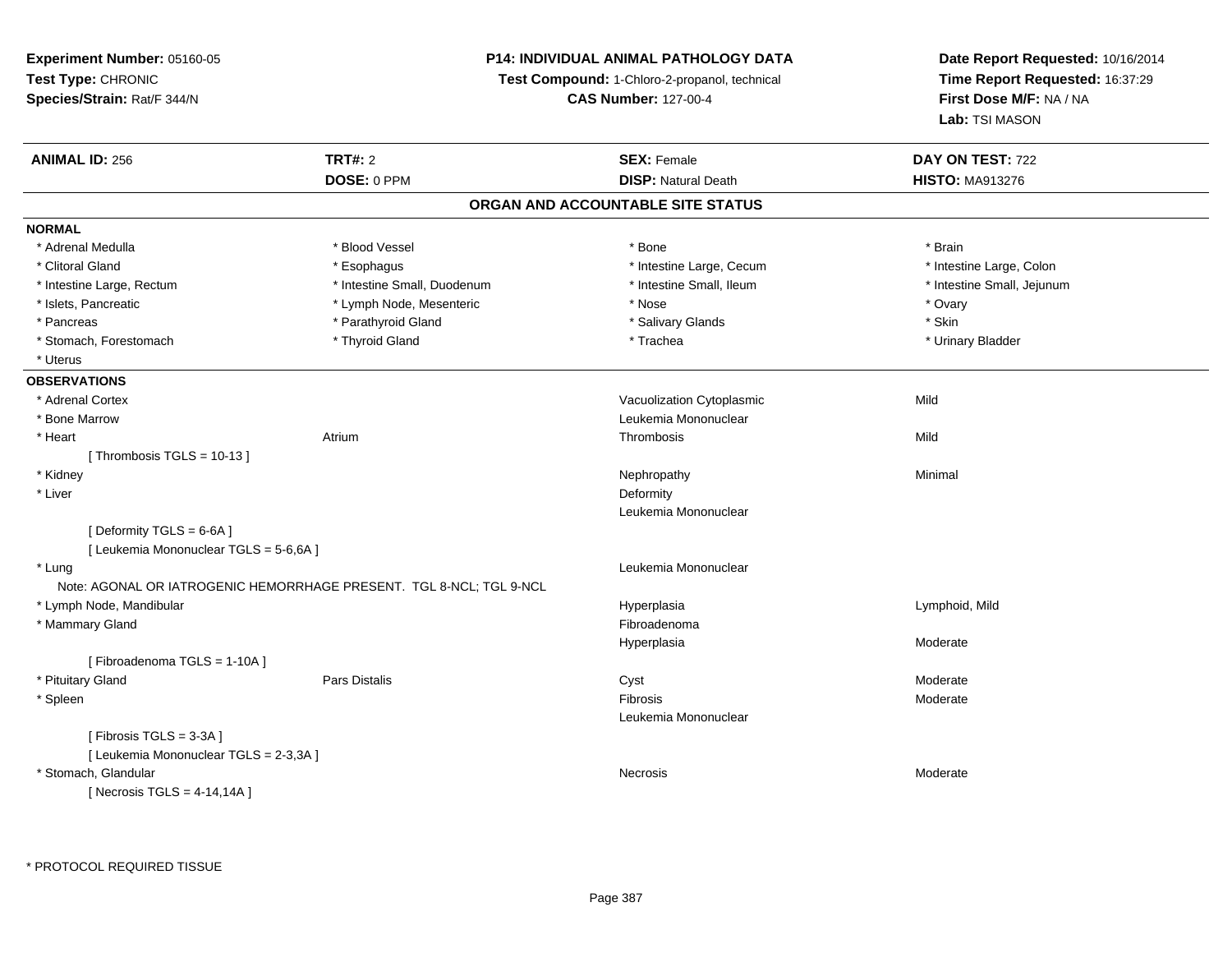| <b>Experiment Number: 05160-05</b><br><b>Test Type: CHRONIC</b><br>Species/Strain: Rat/F 344/N | <b>P14: INDIVIDUAL ANIMAL PATHOLOGY DATA</b><br>Test Compound: 1-Chloro-2-propanol, technical<br><b>CAS Number: 127-00-4</b> |                                                  |                                                   | Date Report Requested: 10/16/2014<br>Time Report Requested: 16:37:29<br><b>First Dose M/F: NA / NA</b><br>Lab: TSI MASON |
|------------------------------------------------------------------------------------------------|------------------------------------------------------------------------------------------------------------------------------|--------------------------------------------------|---------------------------------------------------|--------------------------------------------------------------------------------------------------------------------------|
| <b>ANIMAL ID: 256</b>                                                                          | TRT#: 2<br>DOSE: 0 PPM                                                                                                       | <b>SEX: Female</b><br><b>DISP:</b> Natural Death |                                                   | DAY ON TEST: 722<br><b>HISTO: MA913276</b>                                                                               |
|                                                                                                |                                                                                                                              | ORGAN AND ACCOUNTABLE SITE STATUS                |                                                   |                                                                                                                          |
| * Thymus                                                                                       |                                                                                                                              | Atrophy                                          | Moderate                                          |                                                                                                                          |
| PRIMARY CAUSE OF DEATH                                                                         | - UNCERTAIN                                                                                                                  |                                                  |                                                   |                                                                                                                          |
| CONTRIBUTORY CAUSE OF DEATH                                                                    | Leukemia Mononuclear:Liver<br>- Bone Marrow                                                                                  | Leukemia Mononuclear;Lung                        | Leukemia Mononuclear; Spleen Leukemia Mononuclear |                                                                                                                          |
| Animal Note: THORACIC CAVITY YELLOW FLUID, TGL 7-NST                                           |                                                                                                                              |                                                  |                                                   |                                                                                                                          |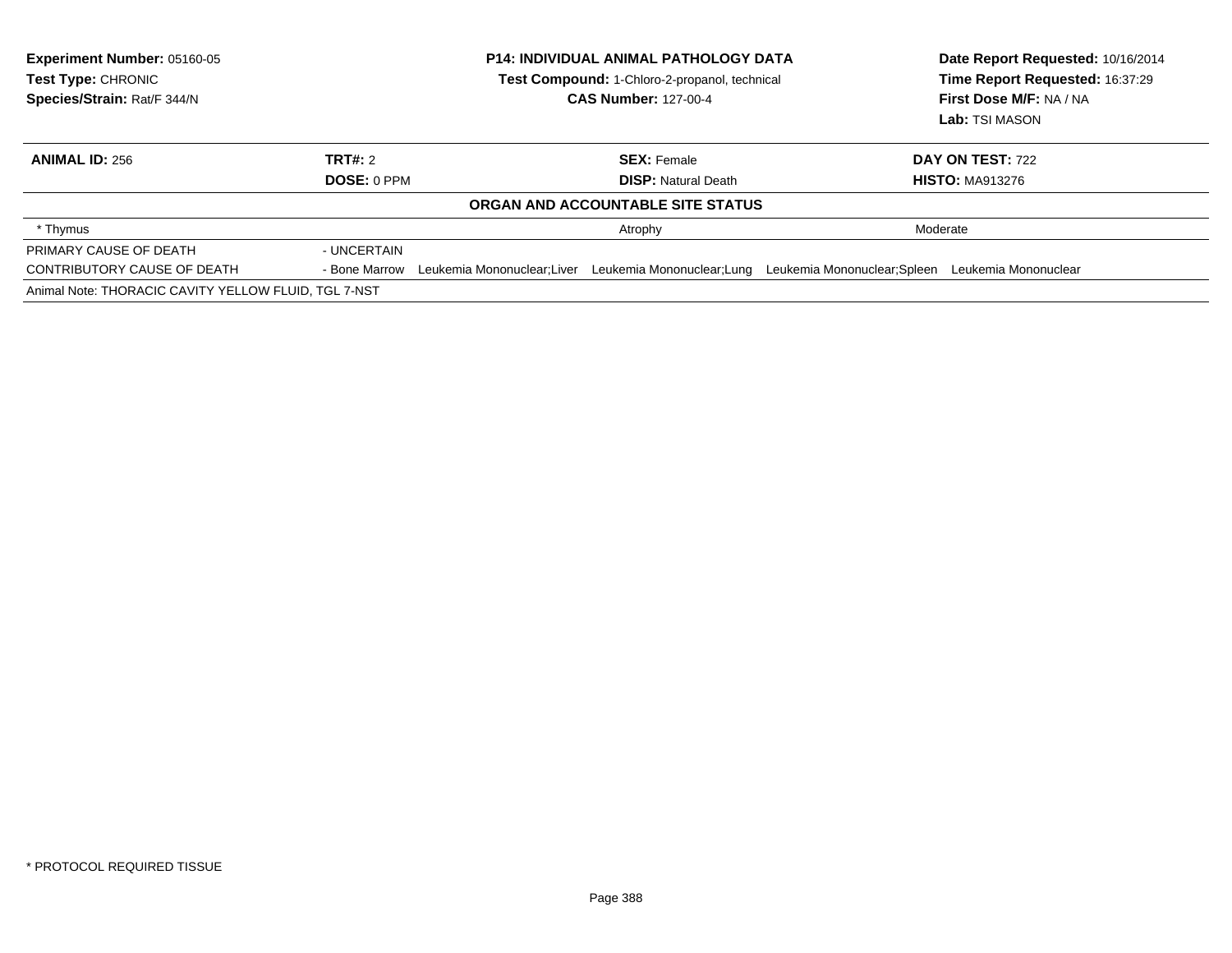## **P14: INDIVIDUAL ANIMAL PATHOLOGY DATA**

**Test Compound:** 1-Chloro-2-propanol, technical

**CAS Number:** 127-00-4

| <b>ANIMAL ID: 257</b>                   | <b>TRT#: 2</b>            | <b>SEX: Female</b>                | DAY ON TEST: 659         |
|-----------------------------------------|---------------------------|-----------------------------------|--------------------------|
|                                         | DOSE: 0 PPM               | <b>DISP: Natural Death</b>        | <b>HISTO: MA913277</b>   |
|                                         |                           | ORGAN AND ACCOUNTABLE SITE STATUS |                          |
| <b>NORMAL</b>                           |                           |                                   |                          |
| * Blood Vessel                          | * Clitoral Gland          | * Esophagus                       | * Intestine Large, Cecum |
| * Intestine Large, Colon                | * Intestine Large, Rectum | * Intestine Small, Duodenum       | * Intestine Small, Ileum |
| * Intestine Small, Jejunum              | * Islets, Pancreatic      | * Mammary Gland                   | * Nose                   |
| * Pancreas                              | * Parathyroid Gland       | * Salivary Glands                 | * Skin                   |
| * Trachea                               | * Urinary Bladder         | * Uterus                          |                          |
| <b>OBSERVATIONS</b>                     |                           |                                   |                          |
| * Adrenal Cortex                        |                           | Leukemia Mononuclear              |                          |
| * Adrenal Medulla                       |                           | Leukemia Mononuclear              |                          |
|                                         |                           | Pheochromocytoma Benign           |                          |
| * Bone                                  |                           | Hyperostosis                      | Mild                     |
| * Bone Marrow                           |                           | Inflammation                      | Chronic Active, Mild     |
| * Brain                                 |                           | Hemorrhage                        | Mild                     |
| [Hemorrhage TGLS = 15-1]                |                           |                                   |                          |
| * Heart                                 |                           | Inflammation                      | Chronic Active, Moderate |
| * Kidney                                |                           | Inflammation                      | Chronic Active, Mild     |
| * Liver                                 |                           | Hemorrhage                        | Moderate                 |
|                                         |                           | Leukemia Mononuclear              |                          |
| [Hemorrhage TGLS = 11-6A]               |                           |                                   |                          |
| [ Leukemia Mononuclear TGLS = 10-6,6A ] |                           |                                   |                          |
| * Lung                                  |                           | Leukemia Mononuclear              |                          |
| Lymph Node                              | <b>Iliac</b>              | Hemorrhage                        | Marked                   |
|                                         | Mediastinal               | Hemorrhage                        | Marked                   |
|                                         | Pancreatic                | Hemorrhage                        | Marked                   |
|                                         | Renal                     | Hemorrhage                        | Marked                   |
|                                         | <b>Iliac</b>              | Leukemia Mononuclear              |                          |
|                                         | Mediastinal               | Leukemia Mononuclear              |                          |
|                                         | Pancreatic                | Leukemia Mononuclear              |                          |
|                                         | Renal                     | Leukemia Mononuclear              |                          |
| [Hemorrhage TGLS = $12-19$ ]            |                           |                                   |                          |
| [Hemorrhage TGLS = 13-20]               |                           |                                   |                          |
|                                         |                           |                                   |                          |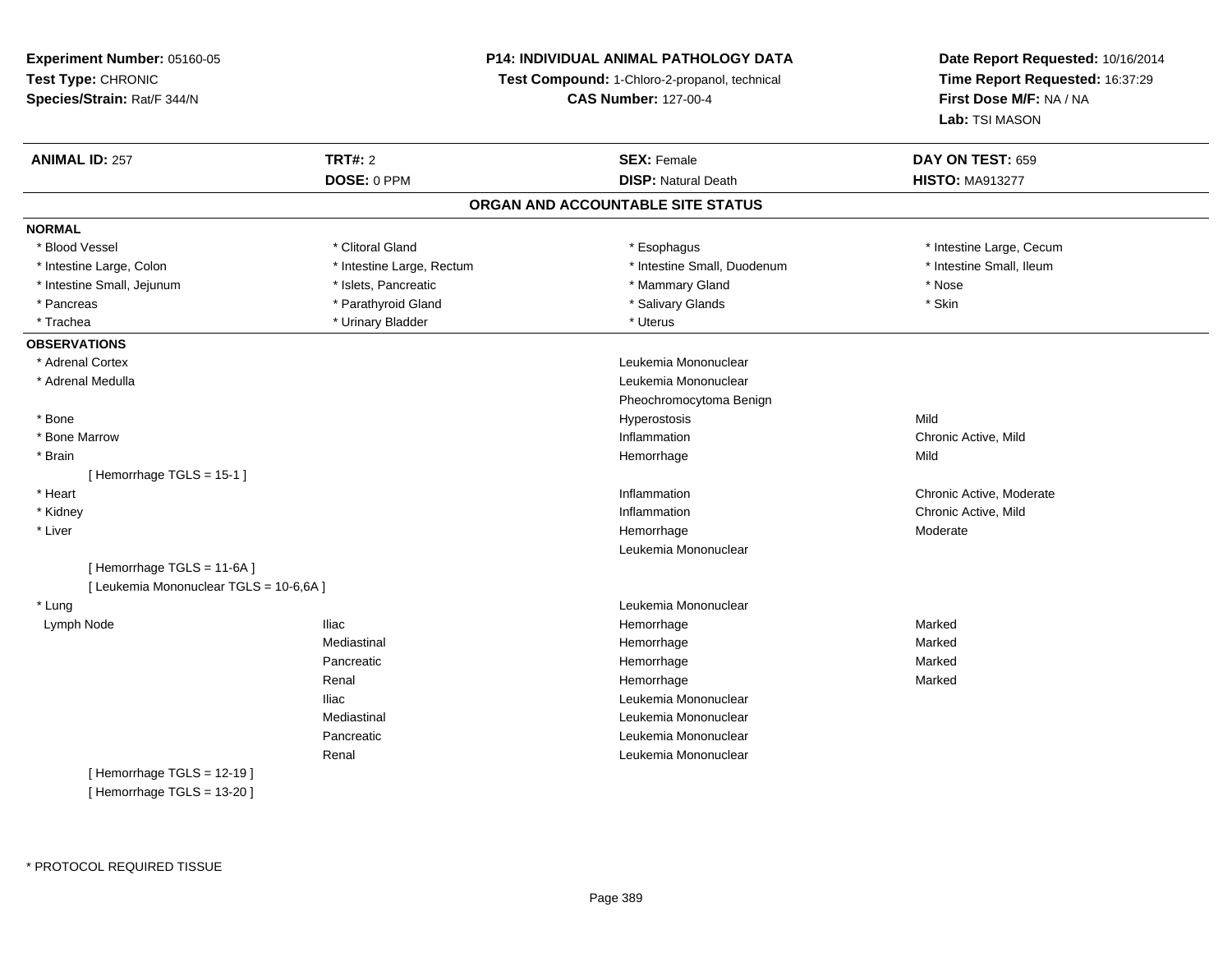**Experiment Number:** 05160-05**Test Type:** CHRONIC **Species/Strain:** Rat/F 344/N**P14: INDIVIDUAL ANIMAL PATHOLOGY DATATest Compound:** 1-Chloro-2-propanol, technical **CAS Number:** 127-00-4**Date Report Requested:** 10/16/2014**Time Report Requested:** 16:37:29**First Dose M/F:** NA / NA**Lab:** TSI MASON**ANIMAL ID:** 257**TRT#:** 2 **SEX:** Female **DAY ON TEST:** 659 **DOSE:** 0 PPM**DISP:** Natural Death **HISTO:** MA913277 **ORGAN AND ACCOUNTABLE SITE STATUS**[ Hemorrhage TGLS = 7-17 ][ Hemorrhage TGLS = 8-18 ][ Leukemia Mononuclear TGLS = 8-18 ][ Leukemia Mononuclear TGLS = 12-19 ][ Leukemia Mononuclear TGLS = 13-20 ][ Leukemia Mononuclear TGLS = 7-17 ] \* Lymph Node, Mandibular Hemorrhage Moderate Leukemia Mononuclear[ Hemorrhage TGLS = 1-9 ][ Leukemia Mononuclear TGLS = 1-9 ] \* Lymph Node, Mesentericc **Example 2018 Hemorrhage** e Marked Leukemia Mononuclear[ Hemorrhage TGLS = 4-8A ][ Leukemia Mononuclear TGLS = 4-8A ]**Mesentery** y the controller of the state of the controller of the Marked State of the Marked State of the Marked State of [ Necrosis TGLS = 3-15; 5-16 ] \* Ovaryy and the control of the control of the control of the control of the control of the control of the control of the control of the control of the control of the control of the control of the control of the control of the co  $[$  Cyst TGLS = 2-7  $]$  \* Pituitary Gland Pars Distalis Angiectasis Marked Leukemia Mononuclear[ Angiectasis TGLS = 14-8 ] \* Spleen Leukemia Mononuclear [ Leukemia Mononuclear TGLS = 6-3 ] \* Stomach, Forestomachh ann an t-ìre ann an t-ìre ann an t-ìre ann an t-ìre ann an t-ìre ann an t-ìre ann an t-ìre ann an t-ìre ann an t-ìre ann an t-ìre ann an t-ìre ann an t-ìre ann an t-ìre ann an t-ìre ann an t-ìre ann an t-ìre ann an t-ìre \* Stomach, Glandular**Inflammation Inflammation**  Chronic Active, Mild Necrosiss and the contract of the Mild [ Necrosis TGLS = 16-14A ] \* Thymuss and the control of the control of the control of the control of the control of the control of the control of the control of the control of the control of the control of the control of the control of the control of the co Chronic Active, Minimal \* Thyroid Glandd and the control of the control of the control of the control of the chronic Active, Minimal of the control of the control of the control of the control of the control of the control of the control of the control of the c PRIMARY CAUSE OF DEATH - UNCERTAIN CONTRIBUTORY CAUSE OF DEATH- Adrenal Medulla Leukemia Mononuclear;Liver Leukemia Mononuclear;Lung Leukemia Mononuclear;Lymph Node Renal Leukemia Mononuclear;Lymph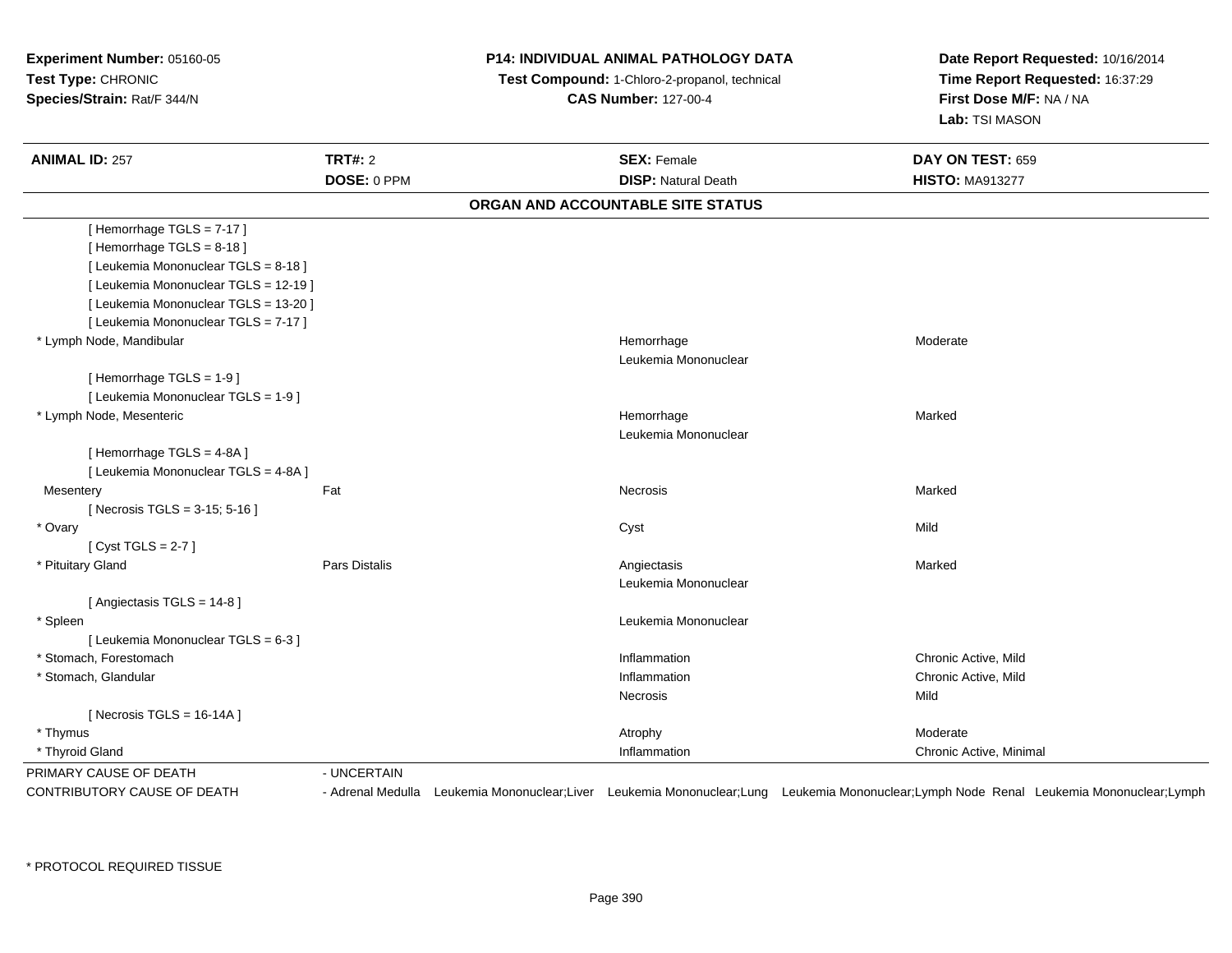| <b>Experiment Number: 05160-05</b><br><b>Test Type: CHRONIC</b><br>Species/Strain: Rat/F 344/N |                                                                                                                                                                                                                                                   | <b>P14: INDIVIDUAL ANIMAL PATHOLOGY DATA</b><br>Test Compound: 1-Chloro-2-propanol, technical<br><b>CAS Number: 127-00-4</b> | Date Report Requested: 10/16/2014<br>Time Report Requested: 16:37:29<br>First Dose M/F: NA / NA<br>Lab: TSI MASON |  |  |
|------------------------------------------------------------------------------------------------|---------------------------------------------------------------------------------------------------------------------------------------------------------------------------------------------------------------------------------------------------|------------------------------------------------------------------------------------------------------------------------------|-------------------------------------------------------------------------------------------------------------------|--|--|
| <b>ANIMAL ID: 257</b>                                                                          | TRT#: 2                                                                                                                                                                                                                                           | <b>SEX:</b> Female                                                                                                           | <b>DAY ON TEST: 659</b>                                                                                           |  |  |
|                                                                                                | <b>DOSE: 0 PPM</b>                                                                                                                                                                                                                                | <b>DISP:</b> Natural Death                                                                                                   | <b>HISTO: MA913277</b>                                                                                            |  |  |
|                                                                                                |                                                                                                                                                                                                                                                   | ORGAN AND ACCOUNTABLE SITE STATUS                                                                                            |                                                                                                                   |  |  |
|                                                                                                | Leukemia Mononuclear;Lymph Node Pancreatic Leukemia Mononuclear;Lymph Node Iliac Leukemia Mononuclear;Lymph<br>Node Mediastinal<br>Leukemia Mononuclear;Lýmph Node;Mesenteric Leukemia Mononuclear;Spleen Leukemia Mononuclear<br>Node:Mandibular |                                                                                                                              |                                                                                                                   |  |  |
| Animal Note: ABDOMINAL CAVITY 3ML CLEAR FLUID, TGL 9-NST                                       |                                                                                                                                                                                                                                                   |                                                                                                                              |                                                                                                                   |  |  |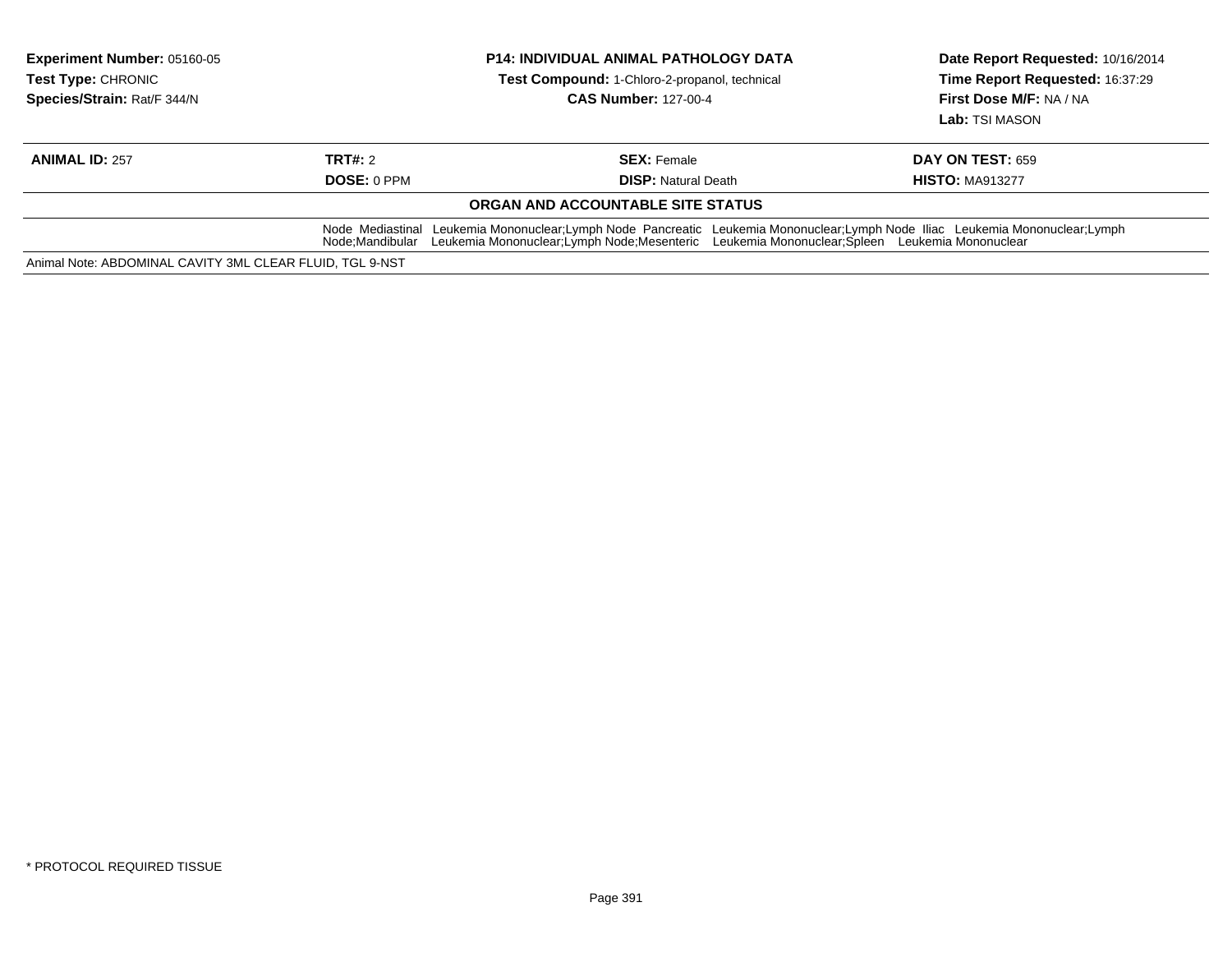**Experiment Number:** 05160-05**Test Type:** CHRONIC **Species/Strain:** Rat/F 344/N**P14: INDIVIDUAL ANIMAL PATHOLOGY DATATest Compound:** 1-Chloro-2-propanol, technical **CAS Number:** 127-00-4**Date Report Requested:** 10/16/2014**Time Report Requested:** 16:37:29**First Dose M/F:** NA / NA**Lab:** TSI MASON**ANIMAL ID:** 258**TRT#:** 2 **SEX:** Female **DAY ON TEST:** 734 **DOSE:** 0 PPM**DISP:** Terminal Sacrifice **HISTO:** MA913278 **ORGAN AND ACCOUNTABLE SITE STATUSNORMAL**\* Adrenal Cortex \* Adrenal Medulla \* Adrenal Medulla \* Blood Vessel \* Bood Vessel \* Bone \* Bone \* Bone \* Bone \* Bone \* Bone \* Bone \* Bone \* Bone \* Bone \* Bone \* Bone \* Bone \* Bone \* Bone \* Bone \* Bone \* Bone \* Bone \* Bone \* Bone \* Bone \* \* \* Heart \* Bone Marrow \* Brain \* Esophagus \* Heart \* Intestine Large, Cecum \* Intestine Large, Colon \* Intestine Large, Rectum \* Intestine Small, Duodenum\* Intestine Small, Ileum \* https://www.fatheratic \* Lung \* Intestine Small, Jejunum \* Islets, Pancreatic \* Lung \* Lung \* Ovary \* Lymph Node, Mandibular \* Nose \* Lymph Node, Mesenteric \* Nose \* Nose \* Nose \* Stomach, Glandular \* Parathyroid Gland \* The store of the state of the state of the State of the State of the State of the State of the State of the State of the State of the State of the State of the State of the State of the State of the S \* Trachea \* Urinary Bladder \* Urinary Bladder \* Urinary Bladder \* Uterus **OBSERVATIONS** \* Clitoral Glandd and the control of the control of the control of the control of the control of the control of the control of the control of the control of the control of the control of the control of the control of the control of the co  $[$  Cyst TGLS = 4-10.1,10  $]$  \* Kidneyy with the control of the control of the control of the control of the control of the control of the control of the control of the control of the control of the control of the control of the control of the control of the c n Minimal \* Liver Basophilic Focus**Deformity** [ Deformity TGLS = 3-6A ] \* Mammary Glandd and the control of the control of the control of the control of the control of the control of the control of the control of the control of the control of the control of the control of the control of the control of the co Fibroadenoma Multiple Hyperplasiaa and a studies of the studies of the Minimal  $[$  Fibroadenoma TGLS = 2-10A,10B  $]$  \* Pancreass and the contract of the Acinus and Acinus and Acinus and Acinus Atrophy and Acinus and Mild Mild \* Pituitary Gland Pars Distalis Cyst Mild \* Skinn and the subcut Tiss of the Subcut Tiss and the Sarcoma state of the Sarcoma state of the Sarcoma state of the Sarcoma state of the Sarcoma state of the Sarcoma state of the Sarcoma state of the Sarcoma state of the Sarco [ Sarcoma TGLS = 1-15 ] \* Spleen Leukemia Mononuclear \* Thymuss Epithel Cell Hyperplasia a Mild \* Thyroid Gland C Cell Hyperplasia Mild PRIMARY CAUSE OF DEATH-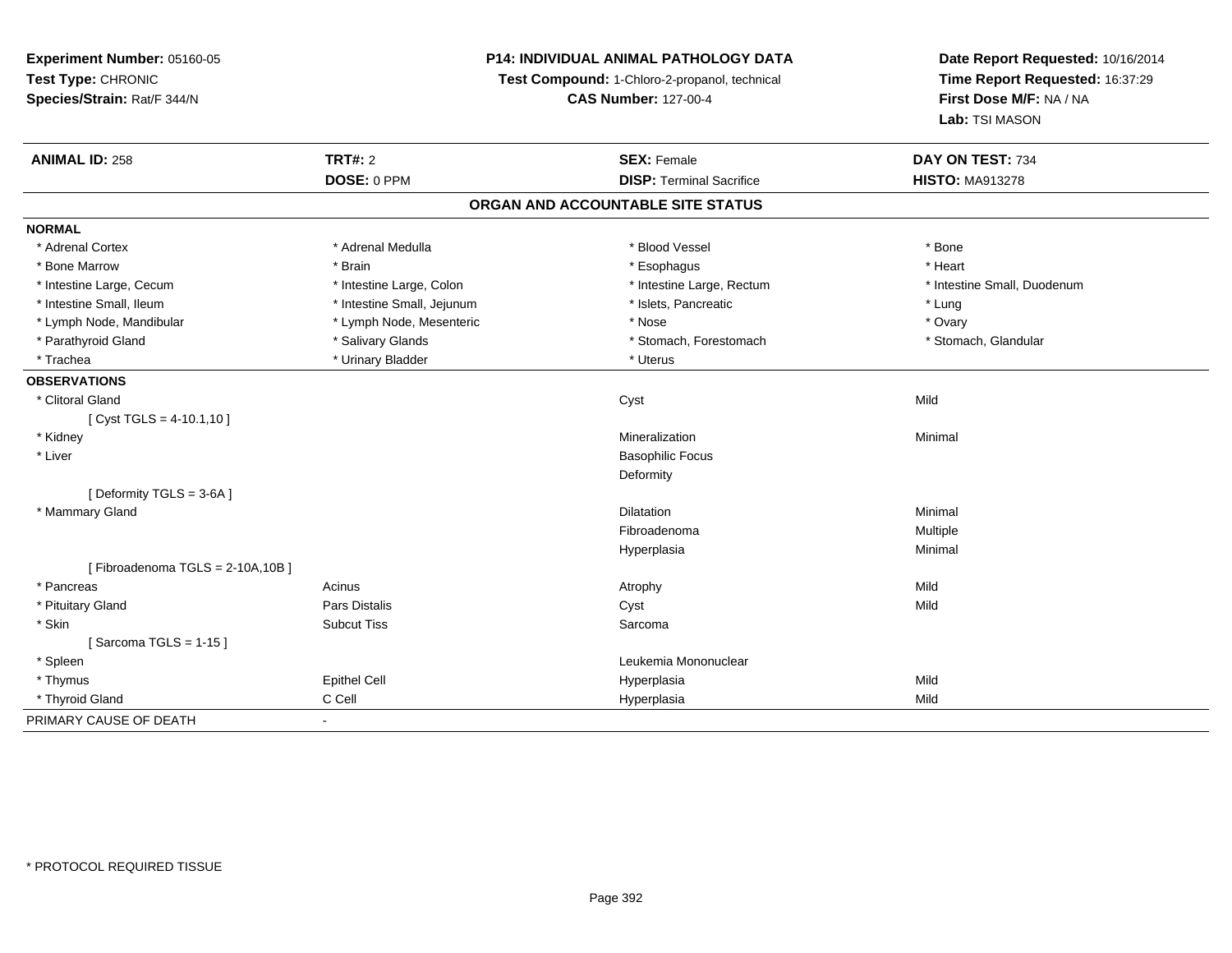| Experiment Number: 05160-05                |                                                                      | <b>P14: INDIVIDUAL ANIMAL PATHOLOGY DATA</b>         | Date Report Requested: 10/16/2014 |  |
|--------------------------------------------|----------------------------------------------------------------------|------------------------------------------------------|-----------------------------------|--|
| Test Type: CHRONIC                         |                                                                      | <b>Test Compound:</b> 1-Chloro-2-propanol, technical | Time Report Requested: 16:37:29   |  |
| Species/Strain: Rat/F 344/N                |                                                                      | <b>CAS Number: 127-00-4</b>                          | First Dose M/F: NA / NA           |  |
|                                            |                                                                      |                                                      | Lab: TSI MASON                    |  |
| <b>ANIMAL ID: 259</b>                      | <b>TRT#: 2</b>                                                       | <b>SEX: Female</b>                                   | DAY ON TEST: 701                  |  |
|                                            | DOSE: 0 PPM                                                          | <b>DISP: Natural Death</b>                           | <b>HISTO: MA913279</b>            |  |
|                                            |                                                                      | ORGAN AND ACCOUNTABLE SITE STATUS                    |                                   |  |
| <b>NORMAL</b>                              |                                                                      |                                                      |                                   |  |
| * Blood Vessel                             | * Bone                                                               | * Brain                                              | * Clitoral Gland                  |  |
| * Esophagus                                | * Intestine Large, Cecum                                             | * Intestine Large, Colon                             | * Intestine Large, Rectum         |  |
| * Intestine Small, Duodenum                | * Islets, Pancreatic                                                 | * Nose                                               | * Ovary                           |  |
| * Pancreas                                 | * Parathyroid Gland                                                  | * Salivary Glands                                    | * Stomach, Forestomach            |  |
| * Thymus                                   | * Thyroid Gland                                                      | * Trachea                                            | * Urinary Bladder                 |  |
| <b>AUTO PRECLUDES DIAG.</b>                |                                                                      |                                                      |                                   |  |
| * Intestine Small, Ileum                   | * Intestine Small, Jejunum                                           |                                                      |                                   |  |
| <b>OBSERVATIONS</b>                        |                                                                      |                                                      |                                   |  |
| * Adrenal Cortex                           |                                                                      | Carcinoma                                            |                                   |  |
| * Adrenal Medulla                          |                                                                      | Pheochromocytoma Malignant                           |                                   |  |
| [ Pheochromocytoma Malignant TGLS = 16-8 ] |                                                                      |                                                      |                                   |  |
| * Bone Marrow                              |                                                                      | Leukemia Mononuclear                                 |                                   |  |
| * Heart                                    |                                                                      | Cardiomyopathy                                       | Minimal                           |  |
| * Int Lg Colon                             |                                                                      |                                                      |                                   |  |
|                                            | Note: COLON WITHIN NORMAL LIMITS BUT MODERATELY AUTOLYTIC. TGL 7-NCL |                                                      |                                   |  |
| * Kidney                                   |                                                                      | Mineralization                                       | Minimal                           |  |
| * Liver                                    |                                                                      | Leukemia Mononuclear                                 |                                   |  |
| [ Leukemia Mononuclear TGLS = 12-6 ]       |                                                                      |                                                      |                                   |  |
| * Lung                                     |                                                                      | Leukemia Mononuclear                                 |                                   |  |
| Lymph Node                                 | Mediastinal                                                          | Leukemia Mononuclear                                 |                                   |  |
|                                            | Pancreatic                                                           | Leukemia Mononuclear                                 |                                   |  |
|                                            |                                                                      | Leukemia Mononuclear                                 |                                   |  |
|                                            | Note: TGL 4 INVOLVES AXILLARY LN, HOWEVER TERM IS NOT AVAILABLE.     |                                                      |                                   |  |
| [ Leukemia Mononuclear TGLS = 11-9 ]       |                                                                      |                                                      |                                   |  |
| [ Leukemia Mononuclear TGLS = 4-18 ]       |                                                                      |                                                      |                                   |  |
| [ Leukemia Mononuclear TGLS = 13-15 ]      |                                                                      |                                                      |                                   |  |
| * Lymph Node, Mandibular                   |                                                                      | Leukemia Mononuclear                                 |                                   |  |
| [ Leukemia Mononuclear TGLS = 15-9 ]       |                                                                      |                                                      |                                   |  |
| * Lymph Node, Mesenteric                   |                                                                      | Leukemia Mononuclear                                 |                                   |  |
| [ Leukemia Mononuclear TGLS = 8-8 ]        |                                                                      |                                                      |                                   |  |
|                                            |                                                                      |                                                      |                                   |  |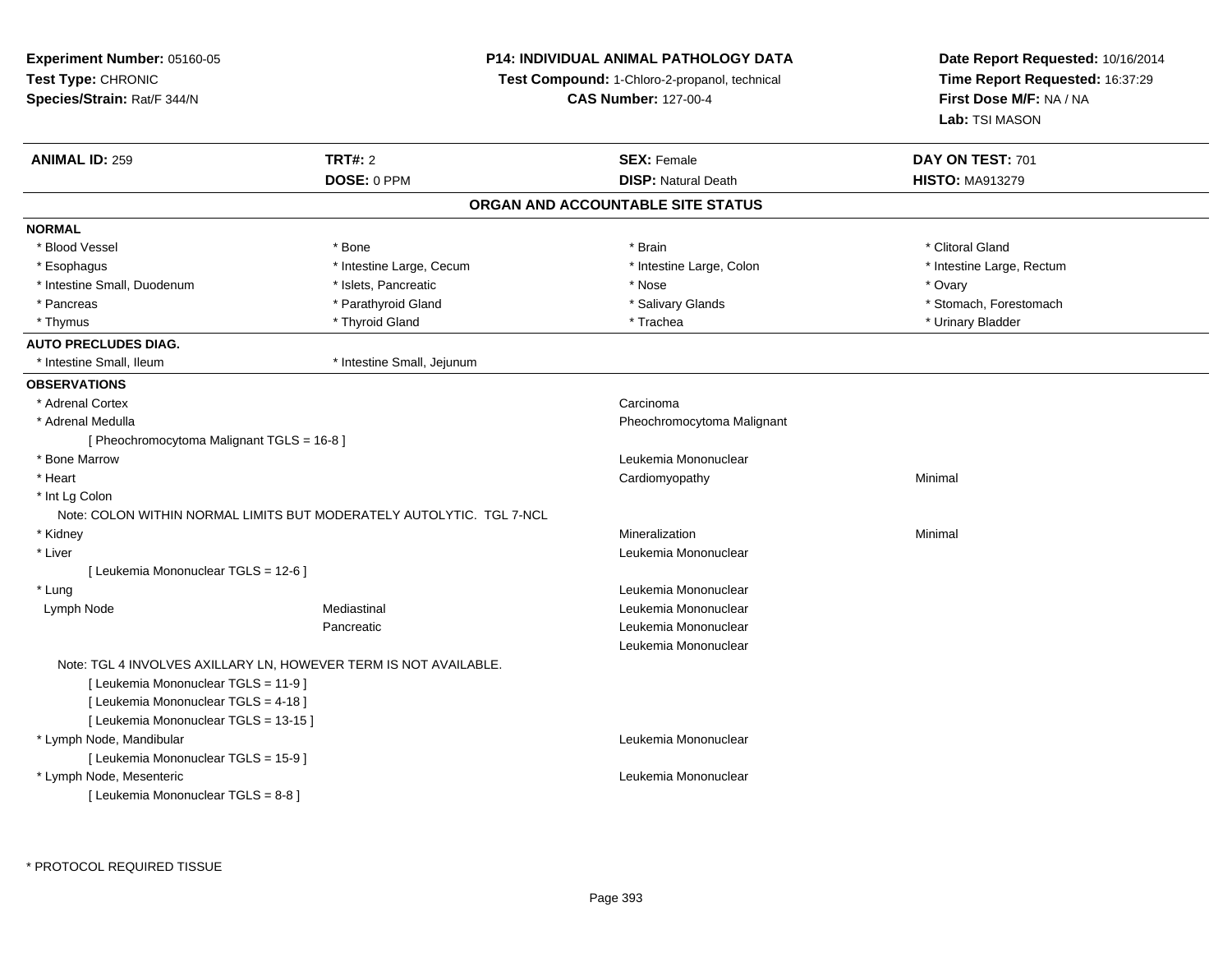| <b>Experiment Number: 05160-05</b><br>Test Type: CHRONIC<br>Species/Strain: Rat/F 344/N |                                                                                                                                                                                                                                                                                                                                                                              | <b>P14: INDIVIDUAL ANIMAL PATHOLOGY DATA</b><br>Test Compound: 1-Chloro-2-propanol, technical<br><b>CAS Number: 127-00-4</b> |                                   | Date Report Requested: 10/16/2014<br>Time Report Requested: 16:37:29<br>First Dose M/F: NA / NA<br>Lab: TSI MASON |
|-----------------------------------------------------------------------------------------|------------------------------------------------------------------------------------------------------------------------------------------------------------------------------------------------------------------------------------------------------------------------------------------------------------------------------------------------------------------------------|------------------------------------------------------------------------------------------------------------------------------|-----------------------------------|-------------------------------------------------------------------------------------------------------------------|
| <b>ANIMAL ID: 259</b>                                                                   | <b>TRT#: 2</b>                                                                                                                                                                                                                                                                                                                                                               |                                                                                                                              | <b>SEX: Female</b>                | DAY ON TEST: 701                                                                                                  |
|                                                                                         | DOSE: 0 PPM                                                                                                                                                                                                                                                                                                                                                                  |                                                                                                                              | <b>DISP: Natural Death</b>        | <b>HISTO: MA913279</b>                                                                                            |
|                                                                                         |                                                                                                                                                                                                                                                                                                                                                                              |                                                                                                                              | ORGAN AND ACCOUNTABLE SITE STATUS |                                                                                                                   |
| * Mammary Gland                                                                         |                                                                                                                                                                                                                                                                                                                                                                              |                                                                                                                              | <b>Dilatation</b>                 | Marked                                                                                                            |
|                                                                                         |                                                                                                                                                                                                                                                                                                                                                                              |                                                                                                                              | Fibroadenoma                      | Multiple                                                                                                          |
|                                                                                         |                                                                                                                                                                                                                                                                                                                                                                              |                                                                                                                              | Hyperplasia                       | Moderate                                                                                                          |
| [Dilatation TGLS = 2-10B]                                                               |                                                                                                                                                                                                                                                                                                                                                                              |                                                                                                                              |                                   |                                                                                                                   |
| [Fibroadenoma TGLS = 1-10A; 3-10D]                                                      |                                                                                                                                                                                                                                                                                                                                                                              |                                                                                                                              |                                   |                                                                                                                   |
| [Hyperplasia TGLS = $3-10C$ ]                                                           |                                                                                                                                                                                                                                                                                                                                                                              |                                                                                                                              |                                   |                                                                                                                   |
| Mesentery                                                                               | Fat                                                                                                                                                                                                                                                                                                                                                                          |                                                                                                                              | <b>Necrosis</b>                   | Marked                                                                                                            |
| [ Necrosis TGLS = $5-16$ ; 10-17 ]                                                      |                                                                                                                                                                                                                                                                                                                                                                              |                                                                                                                              |                                   |                                                                                                                   |
| * Pituitary Gland                                                                       | Pars Distalis                                                                                                                                                                                                                                                                                                                                                                |                                                                                                                              | Cyst                              | Moderate                                                                                                          |
|                                                                                         | Pars Distalis                                                                                                                                                                                                                                                                                                                                                                |                                                                                                                              | Hyperplasia                       | Moderate                                                                                                          |
| [ Cyst TGLS = $14-8$ ]                                                                  |                                                                                                                                                                                                                                                                                                                                                                              |                                                                                                                              |                                   |                                                                                                                   |
| [Hyperplasia TGLS = 14-8]                                                               |                                                                                                                                                                                                                                                                                                                                                                              |                                                                                                                              |                                   |                                                                                                                   |
| * Skin                                                                                  | <b>Subcut Tiss</b>                                                                                                                                                                                                                                                                                                                                                           |                                                                                                                              | Leukemia Mononuclear              |                                                                                                                   |
| * Spleen                                                                                |                                                                                                                                                                                                                                                                                                                                                                              |                                                                                                                              | Leukemia Mononuclear              |                                                                                                                   |
| [ Leukemia Mononuclear TGLS = 9-3 ]                                                     |                                                                                                                                                                                                                                                                                                                                                                              |                                                                                                                              |                                   |                                                                                                                   |
| * Stomach, Glandular                                                                    |                                                                                                                                                                                                                                                                                                                                                                              |                                                                                                                              | Necrosis                          | Mild                                                                                                              |
| [ Necrosis TGLS = $17-14$ ]                                                             |                                                                                                                                                                                                                                                                                                                                                                              |                                                                                                                              |                                   |                                                                                                                   |
| * Uterus                                                                                |                                                                                                                                                                                                                                                                                                                                                                              |                                                                                                                              | Polyp Stromal                     |                                                                                                                   |
| [ Polyp Stromal TGLS = 6-7 ]                                                            |                                                                                                                                                                                                                                                                                                                                                                              |                                                                                                                              |                                   |                                                                                                                   |
| PRIMARY CAUSE OF DEATH                                                                  | - UNCERTAIN                                                                                                                                                                                                                                                                                                                                                                  |                                                                                                                              |                                   |                                                                                                                   |
| <b>CONTRIBUTORY CAUSE OF DEATH</b>                                                      | - Bone Marrow Leukemia Mononuclear;Liver Leukemia Mononuclear;Lung Leukemia Mononuclear;Lymph Node Pancreatic Leukemia<br>Mononuclear;Lymph Node Mediastinal Leukemia Mononuclear;Lymph Node Leukemia Mononuclear;Lymph Node;Mandibular Leukemia<br>Mononuclear:Lymph Node:Mesenteric Leukemia Mononuclear:Skin Subcut Tiss Leukemia Mononuclear:Spleen Leukemia Mononuclear |                                                                                                                              |                                   |                                                                                                                   |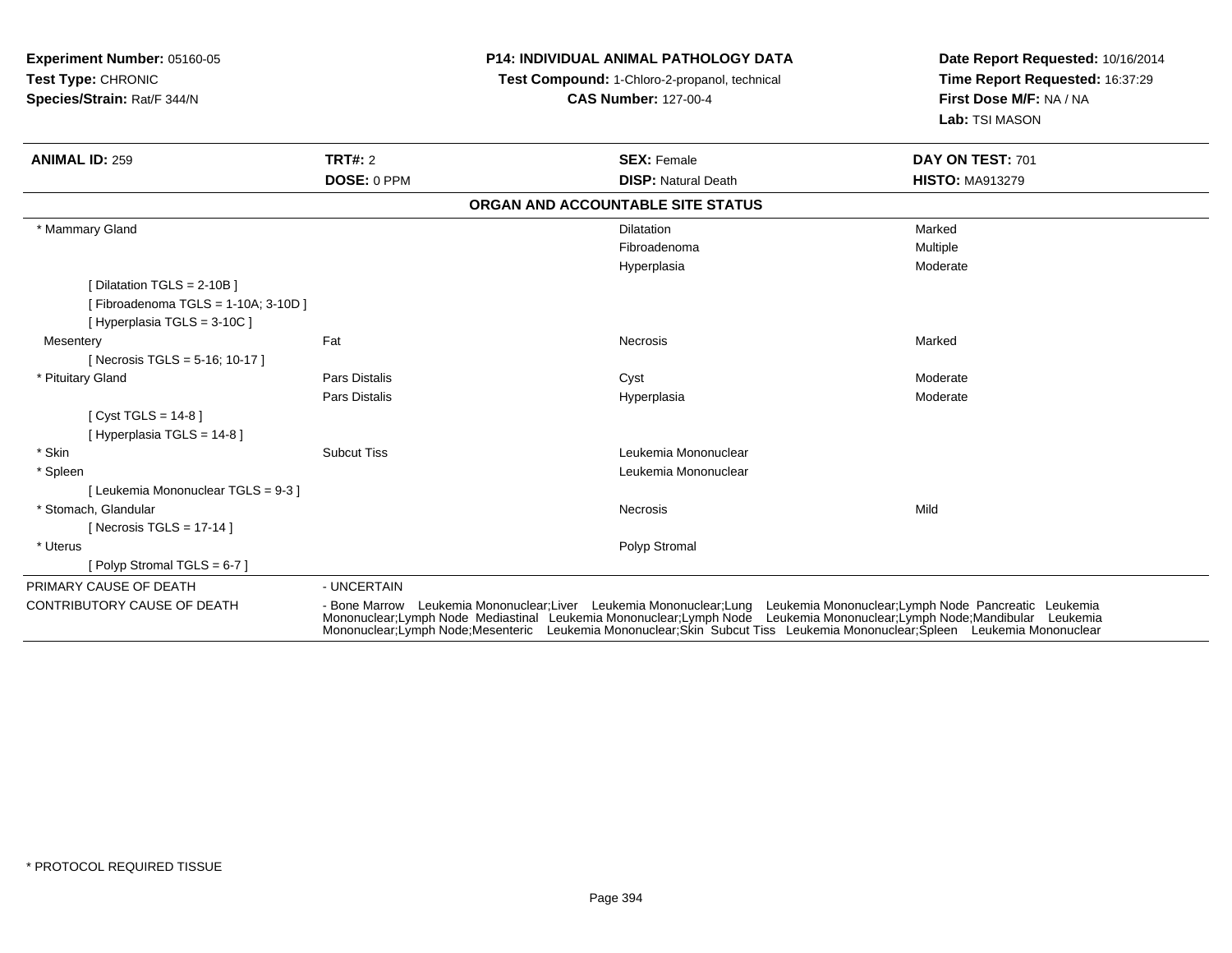| P14: INDIVIDUAL ANIMAL PATHOLOGY DATA<br>Experiment Number: 05160-05<br>Test Type: CHRONIC<br>Test Compound: 1-Chloro-2-propanol, technical<br>Species/Strain: Rat/F 344/N<br><b>CAS Number: 127-00-4</b> |                           |                                   | Date Report Requested: 10/16/2014<br>Time Report Requested: 16:37:29<br>First Dose M/F: NA / NA<br>Lab: TSI MASON |
|-----------------------------------------------------------------------------------------------------------------------------------------------------------------------------------------------------------|---------------------------|-----------------------------------|-------------------------------------------------------------------------------------------------------------------|
| <b>ANIMAL ID: 260</b>                                                                                                                                                                                     | <b>TRT#: 2</b>            | <b>SEX: Female</b>                | DAY ON TEST: 719                                                                                                  |
|                                                                                                                                                                                                           | DOSE: 0 PPM               | <b>DISP: Natural Death</b>        | <b>HISTO: MA913280</b>                                                                                            |
|                                                                                                                                                                                                           |                           | ORGAN AND ACCOUNTABLE SITE STATUS |                                                                                                                   |
| <b>NORMAL</b>                                                                                                                                                                                             |                           |                                   |                                                                                                                   |
| * Adrenal Cortex                                                                                                                                                                                          | * Adrenal Medulla         | * Blood Vessel                    | * Bone                                                                                                            |
| * Brain                                                                                                                                                                                                   | * Esophagus               | * Heart                           | * Intestine Large, Cecum                                                                                          |
| * Intestine Large, Colon                                                                                                                                                                                  | * Intestine Large, Rectum | * Intestine Small, Duodenum       | * Intestine Small, Jejunum                                                                                        |
| * Islets, Pancreatic                                                                                                                                                                                      | * Lung                    | * Lymph Node, Mandibular          | * Lymph Node, Mesenteric                                                                                          |
| * Parathyroid Gland                                                                                                                                                                                       | * Salivary Glands         | * Skin                            | * Stomach, Forestomach                                                                                            |
| * Thyroid Gland                                                                                                                                                                                           | * Trachea                 | * Urinary Bladder                 |                                                                                                                   |
| <b>MISSING</b>                                                                                                                                                                                            |                           |                                   |                                                                                                                   |
| * Clitoral Gland                                                                                                                                                                                          |                           |                                   |                                                                                                                   |
| <b>AUTO PRECLUDES DIAG.</b>                                                                                                                                                                               |                           |                                   |                                                                                                                   |
| * Intestine Small, Ileum                                                                                                                                                                                  |                           |                                   |                                                                                                                   |
| <b>OBSERVATIONS</b>                                                                                                                                                                                       |                           |                                   |                                                                                                                   |
| * Bone Marrow                                                                                                                                                                                             |                           | Hyperplasia                       | Mild                                                                                                              |
| * Kidney                                                                                                                                                                                                  |                           | Mineralization                    | Minimal                                                                                                           |
| * Liver                                                                                                                                                                                                   |                           | <b>Basophilic Focus</b>           |                                                                                                                   |
|                                                                                                                                                                                                           |                           | Necrosis                          | Mild                                                                                                              |
| [Necrosis TGLS = $4-6$ ]                                                                                                                                                                                  |                           |                                   |                                                                                                                   |
| * Mammary Gland                                                                                                                                                                                           |                           | Dilatation                        | Minimal                                                                                                           |
|                                                                                                                                                                                                           |                           | Fibroadenoma                      | <b>Multiple</b>                                                                                                   |
| [Fibroadenoma TGLS = 1-10A]                                                                                                                                                                               |                           |                                   |                                                                                                                   |
| * Nose                                                                                                                                                                                                    | <b>Respirat Epith</b>     | Inflammation                      | Chronic Active, Moderate                                                                                          |
| Note: ABUNDANT FUNGAL HYPHAE IN NASAL CAVITY.                                                                                                                                                             |                           |                                   |                                                                                                                   |
| * Ovary                                                                                                                                                                                                   |                           | Cyst                              | Moderate                                                                                                          |
| [Cyst TGLS = $2-7$ ]                                                                                                                                                                                      |                           |                                   |                                                                                                                   |
| * Pancreas                                                                                                                                                                                                | Acinus                    | Atrophy                           | Mild                                                                                                              |
| * Pituitary Gland                                                                                                                                                                                         | Pars Distalis             | Adenoma                           |                                                                                                                   |
| [Adenoma TGLS = $5-8$ ]                                                                                                                                                                                   |                           |                                   |                                                                                                                   |
| * Spleen                                                                                                                                                                                                  |                           | Hematopoietic Cell Proliferation  | Moderate                                                                                                          |
| [ Hematopoietic Cell Proliferation TGLS = 6-3 ]                                                                                                                                                           |                           |                                   |                                                                                                                   |
| * Stomach, Glandular                                                                                                                                                                                      |                           | Necrosis                          | Mild                                                                                                              |
| [ Necrosis TGLS = $7-14A$ ]                                                                                                                                                                               |                           |                                   |                                                                                                                   |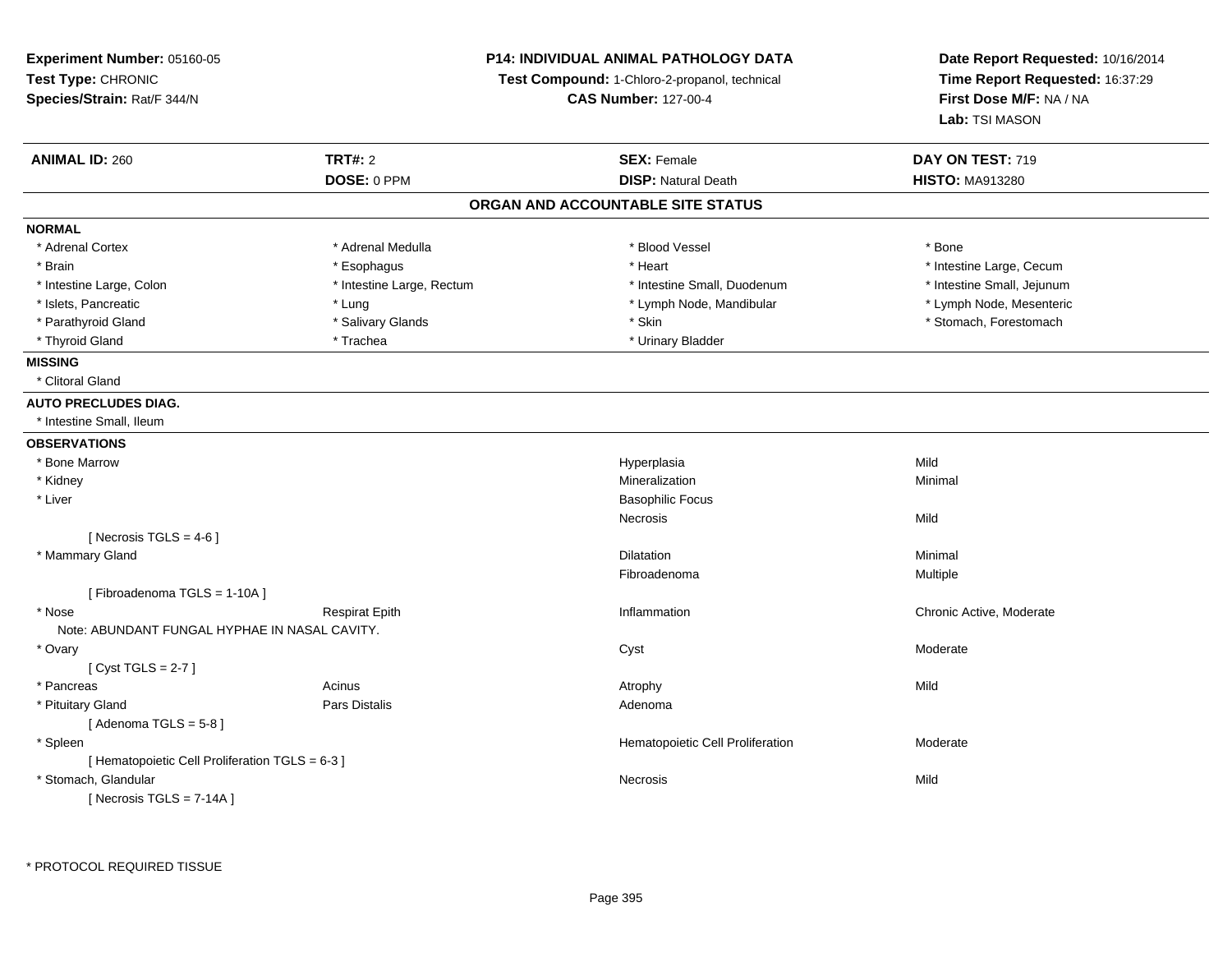| Experiment Number: 05160-05<br>Test Type: CHRONIC<br>Species/Strain: Rat/F 344/N |                 | <b>P14: INDIVIDUAL ANIMAL PATHOLOGY DATA</b><br>Test Compound: 1-Chloro-2-propanol, technical<br><b>CAS Number: 127-00-4</b> |                                   | Date Report Requested: 10/16/2014<br>Time Report Requested: 16:37:29<br>First Dose M/F: NA / NA<br>Lab: TSI MASON |
|----------------------------------------------------------------------------------|-----------------|------------------------------------------------------------------------------------------------------------------------------|-----------------------------------|-------------------------------------------------------------------------------------------------------------------|
| <b>ANIMAL ID: 260</b>                                                            | TRT#: 2         |                                                                                                                              | <b>SEX:</b> Female                | <b>DAY ON TEST: 719</b>                                                                                           |
|                                                                                  | DOSE: 0 PPM     |                                                                                                                              | <b>DISP:</b> Natural Death        | <b>HISTO: MA913280</b>                                                                                            |
|                                                                                  |                 |                                                                                                                              | ORGAN AND ACCOUNTABLE SITE STATUS |                                                                                                                   |
| * Thymus                                                                         |                 |                                                                                                                              | Atrophy                           | Moderate                                                                                                          |
| * Uterus                                                                         |                 |                                                                                                                              | Polyp Stromal                     |                                                                                                                   |
| [Polyp Stromal TGLS = 3-7A]                                                      |                 |                                                                                                                              |                                   |                                                                                                                   |
| PRIMARY CAUSE OF DEATH                                                           | - Mammary Gland | Fibroadenoma                                                                                                                 |                                   |                                                                                                                   |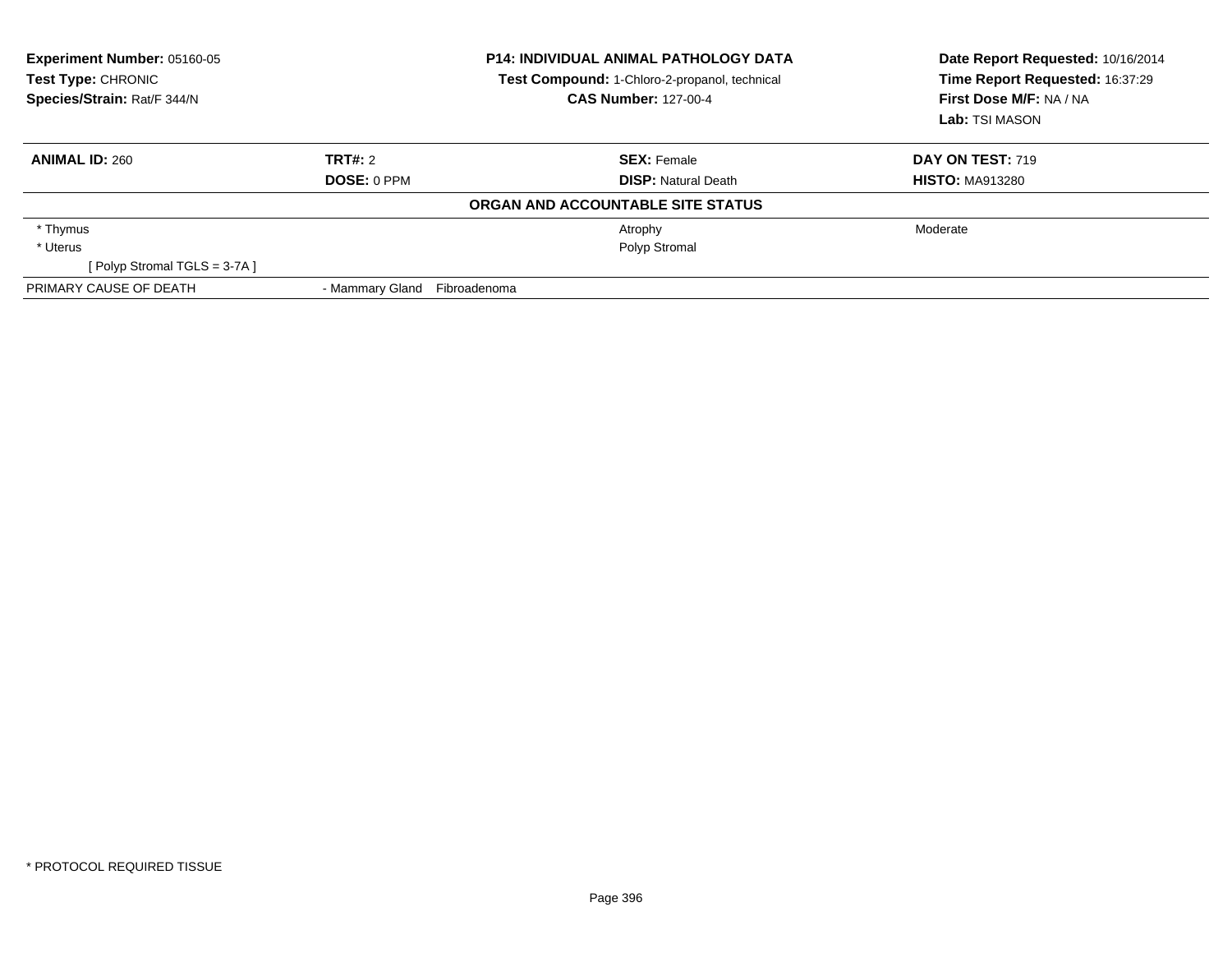**Experiment Number:** 05160-05**Test Type:** CHRONIC **Species/Strain:** Rat/F 344/N**P14: INDIVIDUAL ANIMAL PATHOLOGY DATATest Compound:** 1-Chloro-2-propanol, technical **CAS Number:** 127-00-4**Date Report Requested:** 10/16/2014**Time Report Requested:** 16:37:29**First Dose M/F:** NA / NA**Lab:** TSI MASON**ANIMAL ID:** 261**TRT#:** 2 **SEX:** Female **DAY ON TEST:** 641 **DOSE:** 0 PPM**DISP:** Natural Death **HISTO:** MA913281 **ORGAN AND ACCOUNTABLE SITE STATUSNORMAL**\* Adrenal Cortex \* Adrenal Medulla \* Adrenal Medulla \* Blood Vessel \* Bood Vessel \* Bone \* Bone \* Bone \* Bone \* Bone \* Bone \* Bone \* Bone \* Bone \* Bone \* Bone \* Bone \* Bone \* Bone \* Bone \* Bone \* Bone \* Bone \* Bone \* Bone \* Bone \* Bone \* \* \* Esophagus \* Bone Marrow \* \* Android \* Brain \* Brain \* Clitoral Gland \* Clitoral Gland \* Esophagus \* Esophagus \* Esophagus \* Heart Thestine Large, Cecum Thestine Large, Cecum Assessment Carge, Colon Thestine Large, Rectum \* Intestine Large, Rectum \* Intestine Large, Rectum \* Lymph Node, Mesenteric \* Islets, Pancreatic **\* Lung \* Lung \* Lung \* Lymph Node, Mandibular \*** Lymph Node, Mandibular \* Ovary \* \* Pancreas \* \* Pancreas \* \* Pancreas \* \* Parathyroid Gland \* \* Salivary Glands \* Salivary Glands \* Salivary Glands \* Salivary Glands \* Salivary Glands \* Salivary Glands \* Salivary Glands \* \* Salivary Glands \* \* S \* Stomach, Glandular \* Skin \* Spleen \* Spleen \* Spleen \* Stomach, Forestomach \* Stomach, Forestomach \* Thyroid Gland \* \* Trachea \* \* Trachea \* Trachea \* \* Urinary Bladder \* \* Urinary Bladder \* \* Uterus \* Uterus **AUTO PRECLUDES DIAG.** \* Intestine Small, Duodenum \* Intestine Small, Ileum \* Intestine Small, Jejunum**OBSERVATIONS** \* Kidneyy with the control of the control of the control of the control of the control of the control of the control of the control of the control of the control of the control of the control of the control of the control of the c n Minimal \* Liver Basophilic Focus Eosinophilic FocusInflammation Granulomatous, Minimal [ Basophilic Focus TGLS = 3-6A ][ Eosinophilic Focus TGLS = 3-6A ] \* Mammary Glandd and the control of the control of the control of the control of the control of the control of the control of the control of the control of the control of the control of the control of the control of the control of the co Fibroadenoma[ Fibroadenoma TGLS = 2-10A ] \* Nosee inflammation inflammation Chronic Active, Minimal Respirat Epith Inflammation inflammation Chronic Active, Minimal \* Pituitary Glandd and the set of Pars Distalis and the Second Adenomal Adenomal Second Second Pars Distallis  $[$  Adenoma TGLS = 1-8  $]$  \* Thymuss and the control of the control of the control of the control of the control of the control of the control of the control of the control of the control of the control of the control of the control of the control of the co e Mild PRIMARY CAUSE OF DEATH- Pituitary Gland Pars Distalis Adenoma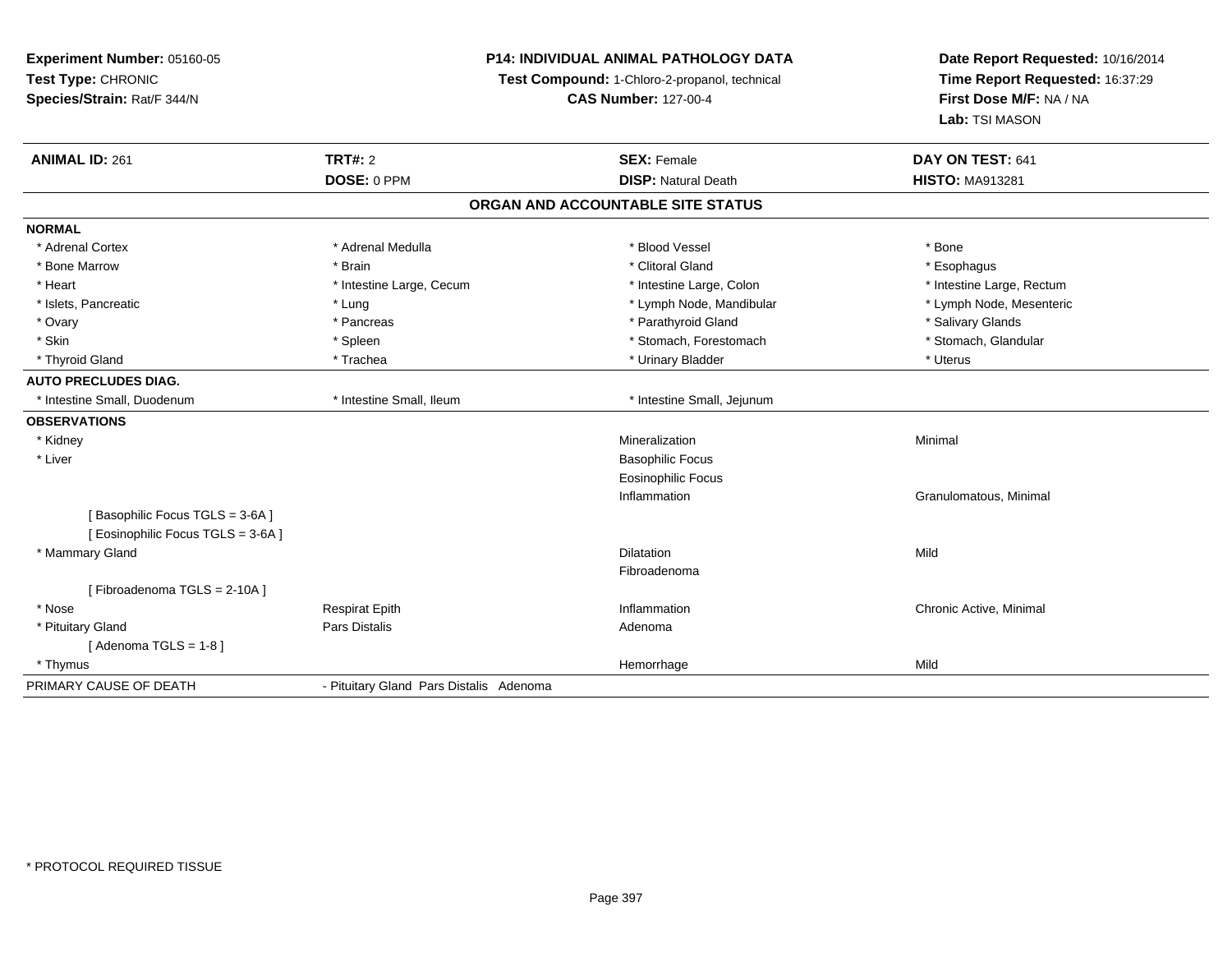| Experiment Number: 05160-05                               | <b>P14: INDIVIDUAL ANIMAL PATHOLOGY DATA</b> |                                               | Date Report Requested: 10/16/2014 |  |
|-----------------------------------------------------------|----------------------------------------------|-----------------------------------------------|-----------------------------------|--|
| Test Type: CHRONIC                                        |                                              | Test Compound: 1-Chloro-2-propanol, technical | Time Report Requested: 16:37:29   |  |
| Species/Strain: Rat/F 344/N                               | <b>CAS Number: 127-00-4</b>                  |                                               | First Dose M/F: NA / NA           |  |
|                                                           |                                              |                                               | Lab: TSI MASON                    |  |
| <b>TRT#: 2</b><br><b>ANIMAL ID: 262</b>                   |                                              | <b>SEX: Female</b>                            | DAY ON TEST: 734                  |  |
|                                                           | DOSE: 0 PPM                                  | <b>DISP: Terminal Sacrifice</b>               | <b>HISTO: MA913282</b>            |  |
|                                                           |                                              | ORGAN AND ACCOUNTABLE SITE STATUS             |                                   |  |
| <b>NORMAL</b>                                             |                                              |                                               |                                   |  |
| * Adrenal Medulla                                         | * Blood Vessel                               | * Bone                                        | * Bone Marrow                     |  |
| * Brain                                                   | * Clitoral Gland                             | * Esophagus                                   | * Heart                           |  |
| * Intestine Large, Cecum                                  | * Intestine Large, Colon                     | * Intestine Large, Rectum                     | * Intestine Small, Duodenum       |  |
| * Intestine Small, Ileum                                  | * Intestine Small, Jejunum                   | * Islets, Pancreatic                          | * Lung                            |  |
| * Lymph Node, Mandibular                                  | * Lymph Node, Mesenteric                     | * Ovary                                       | * Parathyroid Gland               |  |
| * Salivary Glands<br>* Skin                               |                                              | * Stomach, Forestomach                        | * Stomach, Glandular              |  |
| * Thymus                                                  | * Thyroid Gland                              | * Trachea                                     | * Urinary Bladder                 |  |
| * Uterus                                                  |                                              |                                               |                                   |  |
| <b>OBSERVATIONS</b>                                       |                                              |                                               |                                   |  |
| * Adrenal Cortex                                          |                                              | Angiectasis                                   | Minimal                           |  |
| * Kidney                                                  |                                              | Mineralization                                | Minimal                           |  |
|                                                           |                                              | Nephropathy                                   | Minimal                           |  |
| * Liver                                                   |                                              | <b>Basophilic Focus</b>                       |                                   |  |
|                                                           |                                              | <b>Clear Cell Focus</b>                       |                                   |  |
|                                                           |                                              | <b>Eosinophilic Focus</b>                     |                                   |  |
| Note: RANDOM CONGESTED FOCI, NOT A TRUE LESION. TGL 2-NCL |                                              |                                               |                                   |  |
| * Mammary Gland                                           |                                              | <b>Dilatation</b>                             | Mild                              |  |
| * Nose<br><b>Respirat Epith</b>                           |                                              | Degeneration                                  | Hyaline, Minimal                  |  |
| <b>Respirat Epith</b>                                     |                                              | Hyperplasia                                   | Minimal                           |  |
| * Pancreas<br>Acinus                                      |                                              | Atrophy                                       | Moderate                          |  |
| Pars Distalis<br>* Pituitary Gland                        |                                              | Adenoma                                       |                                   |  |
| [Adenoma TGLS = $1-8$ ]                                   |                                              |                                               |                                   |  |
| * Spleen                                                  |                                              | Leukemia Mononuclear                          |                                   |  |
| PRIMARY CAUSE OF DEATH<br>$\blacksquare$                  |                                              |                                               |                                   |  |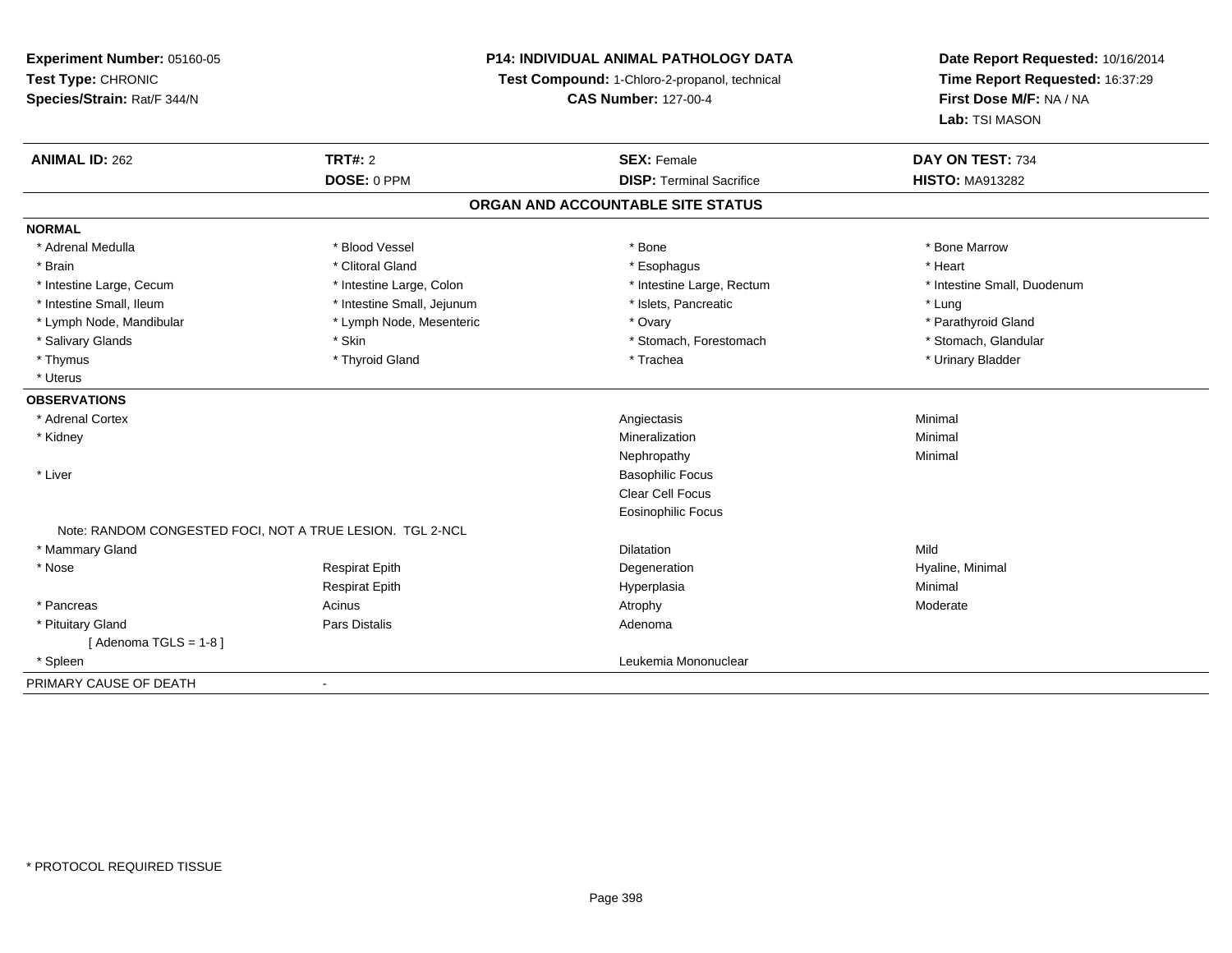## **P14: INDIVIDUAL ANIMAL PATHOLOGY DATA**

**Test Compound:** 1-Chloro-2-propanol, technical

**CAS Number:** 127-00-4

| <b>ANIMAL ID: 263</b>                 | <b>TRT#: 2</b>           | <b>SEX: Female</b>                | DAY ON TEST: 734          |
|---------------------------------------|--------------------------|-----------------------------------|---------------------------|
|                                       | DOSE: 0 PPM              | <b>DISP: Terminal Sacrifice</b>   | <b>HISTO: MA913283</b>    |
|                                       |                          | ORGAN AND ACCOUNTABLE SITE STATUS |                           |
| <b>NORMAL</b>                         |                          |                                   |                           |
| * Adrenal Cortex                      | * Adrenal Medulla        | * Blood Vessel                    | * Bone                    |
| * Bone Marrow                         | * Brain                  | * Clitoral Gland                  | * Esophagus               |
| * Heart                               | * Intestine Large, Cecum | * Intestine Large, Colon          | * Intestine Large, Rectum |
| * Intestine Small, Duodenum           | * Intestine Small, Ileum | * Intestine Small, Jejunum        | * Islets, Pancreatic      |
| * Lung                                | * Lymph Node, Mandibular | * Lymph Node, Mesenteric          | * Mammary Gland           |
| * Nose                                | * Ovary                  | * Parathyroid Gland               | * Salivary Glands         |
| * Skin                                | * Stomach, Forestomach   | * Stomach, Glandular              | * Thymus                  |
| * Thyroid Gland                       | * Trachea                | * Urinary Bladder                 | * Uterus                  |
| <b>OBSERVATIONS</b>                   |                          |                                   |                           |
| * Kidney                              |                          | Mineralization                    | Minimal                   |
|                                       |                          | Nephropathy                       | Mild                      |
| * Liver                               |                          | <b>Basophilic Focus</b>           |                           |
|                                       |                          | Inflammation                      | Granulomatous, Minimal    |
| * Pancreas                            | Acinus                   | Atrophy                           | Mild                      |
| * Pituitary Gland                     | <b>Pars Distalis</b>     | Cyst                              | Minimal                   |
| * Spleen                              |                          | Congestion                        | Moderate                  |
| Tongue                                |                          | Squamous Cell Papilloma           |                           |
| [Squamous Cell Papilloma TGLS = 1-15] |                          |                                   |                           |
| PRIMARY CAUSE OF DEATH                |                          |                                   |                           |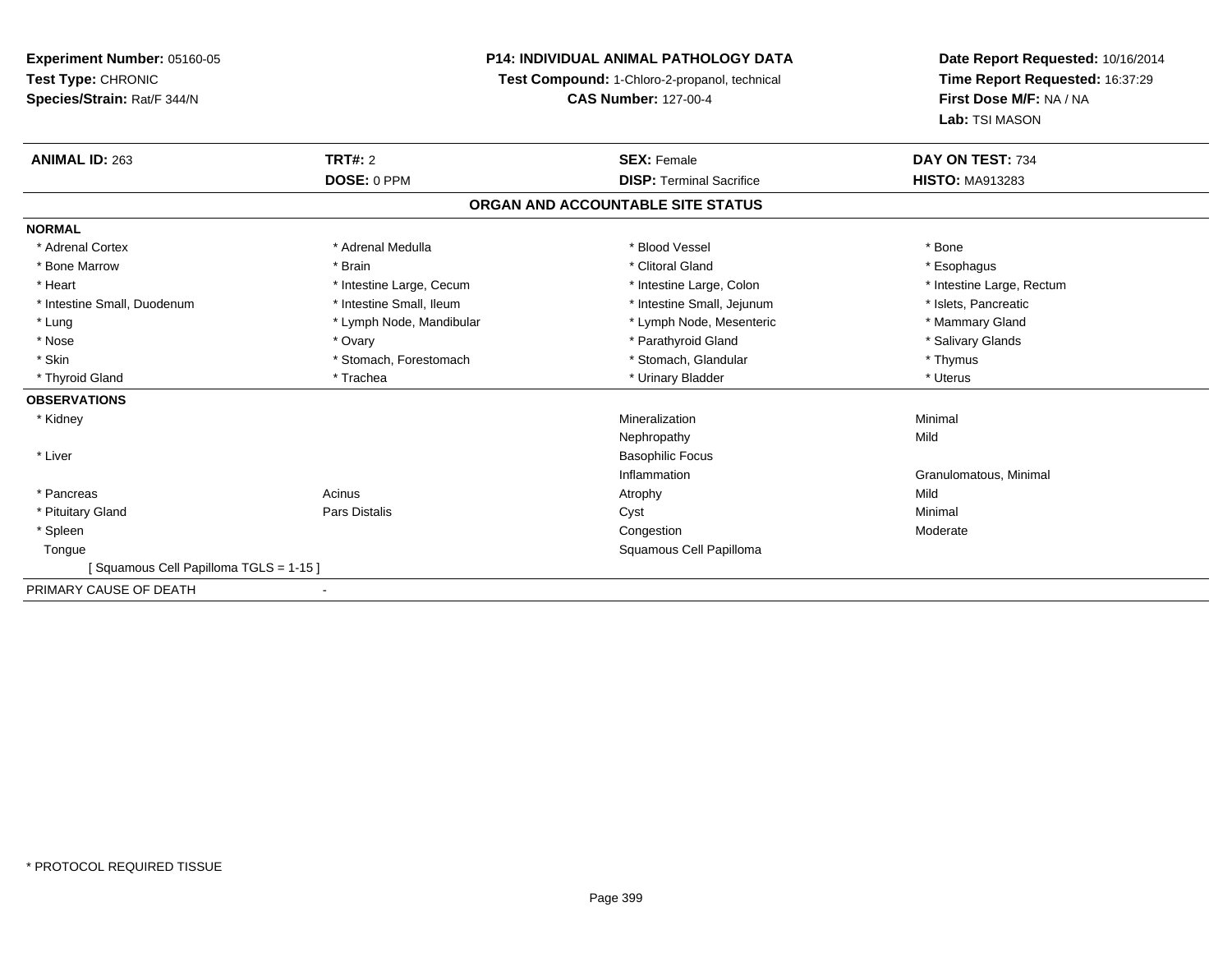| Experiment Number: 05160-05<br>Test Type: CHRONIC<br>Species/Strain: Rat/F 344/N |                           | P14: INDIVIDUAL ANIMAL PATHOLOGY DATA<br>Test Compound: 1-Chloro-2-propanol, technical<br><b>CAS Number: 127-00-4</b> | Date Report Requested: 10/16/2014<br>Time Report Requested: 16:37:29<br>First Dose M/F: NA / NA<br>Lab: TSI MASON |
|----------------------------------------------------------------------------------|---------------------------|-----------------------------------------------------------------------------------------------------------------------|-------------------------------------------------------------------------------------------------------------------|
| <b>ANIMAL ID: 264</b>                                                            | <b>TRT#: 2</b>            | <b>SEX: Female</b>                                                                                                    | DAY ON TEST: 646                                                                                                  |
|                                                                                  | DOSE: 0 PPM               | <b>DISP:</b> Moribund Sacrifice                                                                                       | <b>HISTO: MA913284</b>                                                                                            |
|                                                                                  |                           | ORGAN AND ACCOUNTABLE SITE STATUS                                                                                     |                                                                                                                   |
| <b>NORMAL</b>                                                                    |                           |                                                                                                                       |                                                                                                                   |
| * Blood Vessel                                                                   | * Bone                    | * Bone Marrow                                                                                                         | * Brain                                                                                                           |
| * Clitoral Gland                                                                 | * Esophagus               | * Heart                                                                                                               | * Intestine Large, Cecum                                                                                          |
| * Intestine Large, Colon                                                         | * Intestine Large, Rectum | * Intestine Small, Duodenum                                                                                           | * Intestine Small, Ileum                                                                                          |
| * Intestine Small, Jejunum                                                       | * Islets, Pancreatic      | * Nose                                                                                                                | * Ovary                                                                                                           |
| * Pancreas                                                                       | * Parathyroid Gland       | * Salivary Glands                                                                                                     | * Skin                                                                                                            |
| * Stomach, Forestomach                                                           | * Trachea                 | * Urinary Bladder                                                                                                     |                                                                                                                   |
| <b>MISSING</b>                                                                   |                           |                                                                                                                       |                                                                                                                   |
| * Thymus                                                                         |                           |                                                                                                                       |                                                                                                                   |
| <b>OBSERVATIONS</b>                                                              |                           |                                                                                                                       |                                                                                                                   |
| * Adrenal Cortex                                                                 |                           | Hemorrhage                                                                                                            | Marked                                                                                                            |
|                                                                                  |                           | Vacuolization Cytoplasmic                                                                                             | Marked                                                                                                            |
| [Hemorrhage TGLS = 14-8]                                                         |                           |                                                                                                                       |                                                                                                                   |
| [Vacuolization Cytoplasmic TGLS = 14-8]                                          |                           |                                                                                                                       |                                                                                                                   |
| * Adrenal Medulla                                                                |                           | Hyperplasia                                                                                                           | Moderate                                                                                                          |
| * Kidney                                                                         |                           | Nephropathy                                                                                                           | Marked                                                                                                            |
| [Nephropathy TGLS = 15-4]                                                        |                           |                                                                                                                       |                                                                                                                   |
| * Liver                                                                          |                           | <b>Basophilic Focus</b>                                                                                               |                                                                                                                   |
|                                                                                  |                           | <b>Necrosis</b>                                                                                                       | Mild                                                                                                              |
| [Basophilic Focus TGLS = 17-6,6A]                                                |                           |                                                                                                                       |                                                                                                                   |
| [Necrosis TGLS = 17-6A]                                                          |                           |                                                                                                                       |                                                                                                                   |
| * Lung                                                                           |                           | Inflammation                                                                                                          | Chronic Active, Marked                                                                                            |
| [Inflammation TGLS = 11-2]                                                       |                           |                                                                                                                       |                                                                                                                   |
| * Lymph Node, Mandibular                                                         |                           | Hemorrhage                                                                                                            | Mild                                                                                                              |
|                                                                                  |                           | Pigmentation                                                                                                          | Mild                                                                                                              |
| [Hemorrhage TGLS = 2-9]                                                          |                           |                                                                                                                       |                                                                                                                   |
| [ Pigmentation TGLS = 2-9 ]                                                      |                           |                                                                                                                       |                                                                                                                   |
| * Lymph Node, Mesenteric                                                         |                           | Atrophy                                                                                                               | Moderate                                                                                                          |
|                                                                                  |                           | Hemorrhage                                                                                                            | Mild                                                                                                              |
| * Mammary Gland                                                                  |                           | Dilatation                                                                                                            | Marked                                                                                                            |
| Note: TGL 3 IS IN MAMMARY RATHER THAN CLITORAL GLAND.                            |                           |                                                                                                                       |                                                                                                                   |

\* PROTOCOL REQUIRED TISSUE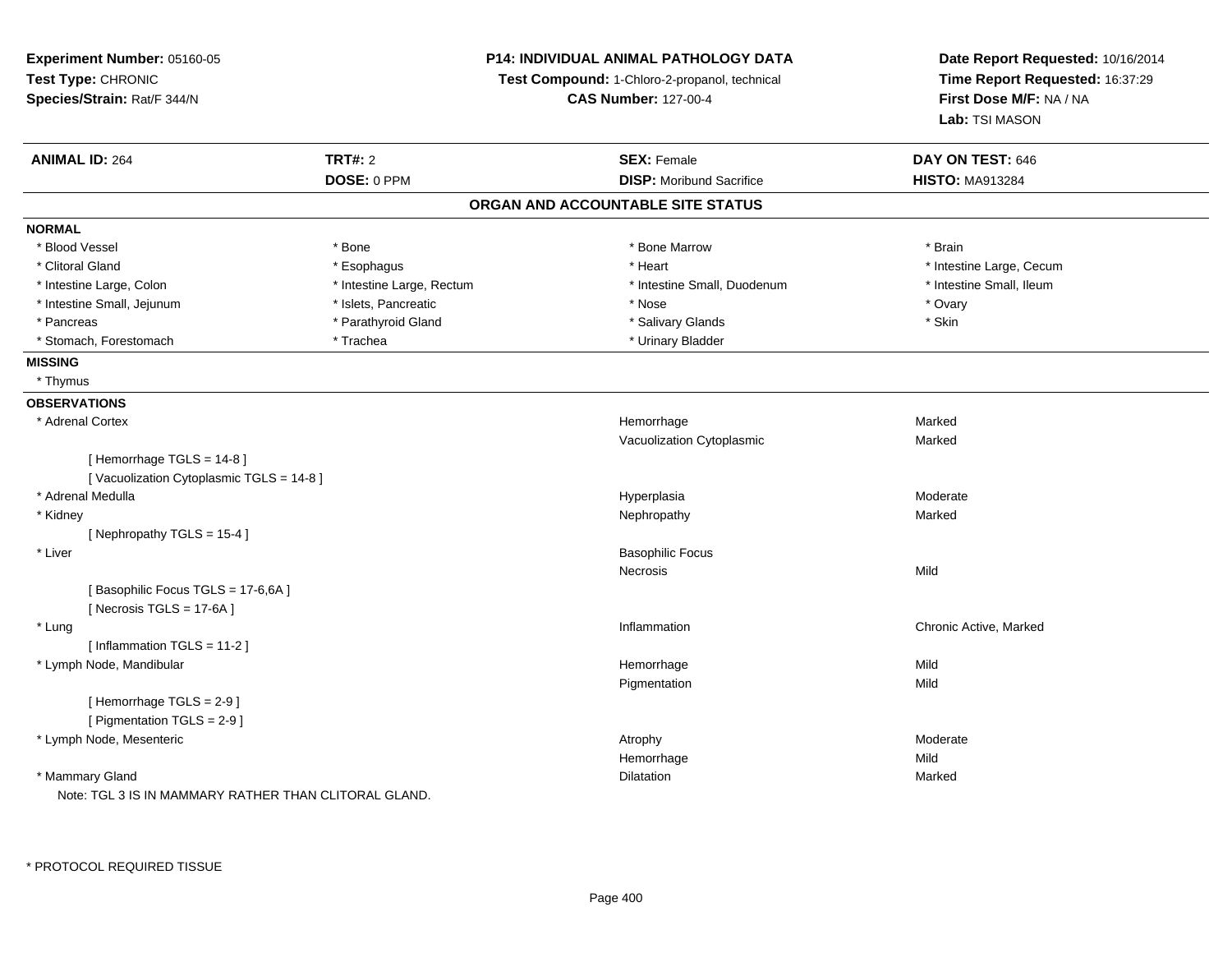| Experiment Number: 05160-05<br>Test Type: CHRONIC<br>Species/Strain: Rat/F 344/N |                                                                               | <b>P14: INDIVIDUAL ANIMAL PATHOLOGY DATA</b><br>Test Compound: 1-Chloro-2-propanol, technical<br><b>CAS Number: 127-00-4</b> | Date Report Requested: 10/16/2014<br>Time Report Requested: 16:37:29<br>First Dose M/F: NA / NA<br>Lab: TSI MASON |
|----------------------------------------------------------------------------------|-------------------------------------------------------------------------------|------------------------------------------------------------------------------------------------------------------------------|-------------------------------------------------------------------------------------------------------------------|
| <b>ANIMAL ID: 264</b>                                                            | <b>TRT#: 2</b>                                                                | <b>SEX: Female</b>                                                                                                           | DAY ON TEST: 646                                                                                                  |
|                                                                                  | DOSE: 0 PPM                                                                   | <b>DISP:</b> Moribund Sacrifice                                                                                              | <b>HISTO: MA913284</b>                                                                                            |
|                                                                                  |                                                                               | ORGAN AND ACCOUNTABLE SITE STATUS                                                                                            |                                                                                                                   |
| [Dilatation TGLS = 3-10; 4-16; 5-15; 6-17; 7-18; 8-19; 9-20]                     |                                                                               |                                                                                                                              |                                                                                                                   |
| Mesentery                                                                        | Fat                                                                           | <b>Necrosis</b>                                                                                                              | Mild                                                                                                              |
| [ Necrosis TGLS = $13-21$ ]                                                      |                                                                               |                                                                                                                              |                                                                                                                   |
| * Pituitary Gland                                                                | Pars Distalis                                                                 | Adenoma                                                                                                                      |                                                                                                                   |
| [Adenoma TGLS = $16-8$ ]                                                         |                                                                               |                                                                                                                              |                                                                                                                   |
| * Skin                                                                           |                                                                               |                                                                                                                              |                                                                                                                   |
| Note: TGL 10-NST                                                                 |                                                                               |                                                                                                                              |                                                                                                                   |
| * Spleen                                                                         |                                                                               | Hematopoietic Cell Proliferation                                                                                             | Mild                                                                                                              |
| * Stom Forestom                                                                  |                                                                               |                                                                                                                              |                                                                                                                   |
|                                                                                  | Note: NO LESION IN FORESTOMACH, MUCOSA IS RUGOSE BECAUSE OF CONTRACTED STATE. |                                                                                                                              |                                                                                                                   |
| * Stomach, Glandular                                                             |                                                                               | <b>Necrosis</b>                                                                                                              | Mild                                                                                                              |
| [Necrosis TGLS = $18-14,14A$ ]                                                   |                                                                               |                                                                                                                              |                                                                                                                   |
| * Thyroid Gland                                                                  | C Cell                                                                        | Hyperplasia                                                                                                                  | Minimal                                                                                                           |
| * Uterus                                                                         |                                                                               | Polyp Stromal                                                                                                                |                                                                                                                   |
| Note: MASS IS IN UTERUS RATHER THAN OVARY.                                       |                                                                               |                                                                                                                              |                                                                                                                   |
| [Polyp Stromal TGLS = 12-7]                                                      |                                                                               |                                                                                                                              |                                                                                                                   |
| PRIMARY CAUSE OF DEATH                                                           | Nephropathy<br>- Kidnev                                                       |                                                                                                                              |                                                                                                                   |
| Animal Note: CARCASS THIN, TGL 1-NST                                             |                                                                               |                                                                                                                              |                                                                                                                   |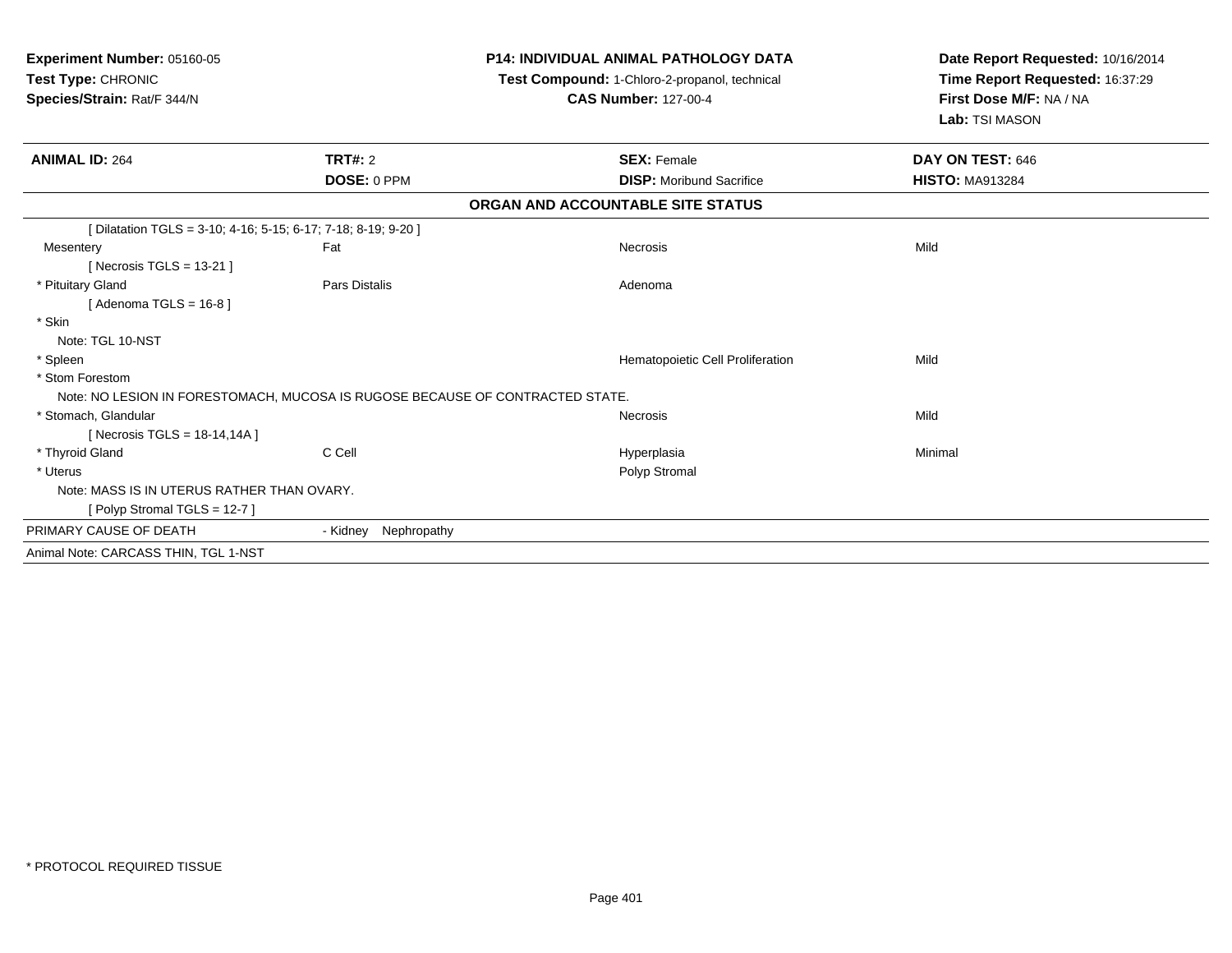**Experiment Number:** 05160-05**Test Type:** CHRONIC **Species/Strain:** Rat/F 344/N**P14: INDIVIDUAL ANIMAL PATHOLOGY DATATest Compound:** 1-Chloro-2-propanol, technical **CAS Number:** 127-00-4**Date Report Requested:** 10/16/2014**Time Report Requested:** 16:37:29**First Dose M/F:** NA / NA**Lab:** TSI MASON**ANIMAL ID:** 265 **TRT#:** <sup>2</sup> **SEX:** Female **DAY ON TEST:** <sup>582</sup> **DOSE:** 0 PPM**DISP:** Natural Death **HISTO:** MA913285 **ORGAN AND ACCOUNTABLE SITE STATUSNORMAL**\* Adrenal Cortex \* Adrenal Medulla \* Adrenal Medulla \* Blood Vessel \* Bood Vessel \* Bone \* Bone \* Bone \* Bone \* Bone \* Bone \* Bone \* Bone \* Bone \* Bone \* Bone \* Bone \* Bone \* Bone \* Bone \* Bone \* Bone \* Bone \* Bone \* Bone \* Bone \* Bone \* \* \* Heart \* Brain \* Alternative of the state of the state of the state of the state of the state of the state of the state of the state of the state of the state of the state of the state of the state of the state of the state of th \* Intestine Large, Cecum \* Intestine Large, Colon \* Intestine Large, Rectum \* Intestine Small, Duodenum\* Intestine Small, Ileum \* Thestine Small, Jejunum \* Islets, Pancreatic \* \* Kidney \* Kidney \* Kidney \* Parathyroid Gland \* Lymph Node, Mesenteric \* Nose \* Nose \* Nose \* Nose \* Ovary \* Ovary \* Ovary \* Ovary \* Ovary \* Ovary \* Change for the Clandes \* Ovary \* Ovary \* Ovary \* Ovary \* Ovary \* Ovary \* Ovary \* Ovary \* Ovary \* Ovary \* Ovary \* Ovary \* Pituitary Gland \* \* Salivary Glands \* Salivary Glands \* Skin \* \* Skin \* \* Stomach, Forestomach \* Stomach, Glandular \* Thyroid Gland \* Thyroid Gland \* Trachea \* Trachea \* Trachea \* Urinary Bladder \* Uterus**OBSERVATIONS** \* Bone Marrow Leukemia Mononuclear \* Liver Leukemia Mononuclear [ Leukemia Mononuclear TGLS = 3-6,6A; 4-6A ] \* Lung Leukemia Mononuclear \* Lym Node Mesen Note: THE MESENTERIC NODE IS NOT ENLARGED, NO CORRELATION FOR DARK APPEARANCE. TGL 1-NCLe and the mediastinal development of the Mediastinal Controller and the Monomuclear controller and the Mediastinal Monomuclear and the Mediastinal of the Mediastinal of the Mediastinal of the Mediastinal of the Mediastinal Lymph NodeMediastinal**Pigmentation** n Mild [ Leukemia Mononuclear TGLS = 5-3A ][ Pigmentation TGLS = 5-3A ] \* Lymph Node, Mandibular Leukemia Mononuclear \* Mammary Glandd and the control of the control of the control of the control of the control of the control of the control of the control of the control of the control of the control of the control of the control of the control of the co Hyperplasiaa and a studies of the studies of the Minimal \* Pancreass the control of the control of the control of the control of the control of the control of the control of the control of the control of the control of the control of the control of the control of the control of the contro \* Spleen Leukemia Mononuclear [ Leukemia Mononuclear TGLS = 2-3 ] \* Thymus Leukemia Mononuclear PRIMARY CAUSE OF DEATH - UNCERTAIN CONTRIBUTORY CAUSE OF DEATH - Bone Marrow Leukemia Mononuclear;Liver Leukemia Mononuclear;Lung Leukemia Mononuclear;Lymph Node Mediastinal Leukemia Mononuclear;Lymph Node;Mandibular Leukemia Mononuclear;Spleen Leukemia Mononuclear;Thymus Leukemia MononuclearAnimal Note: CARCASS THIN, TGL 6-NST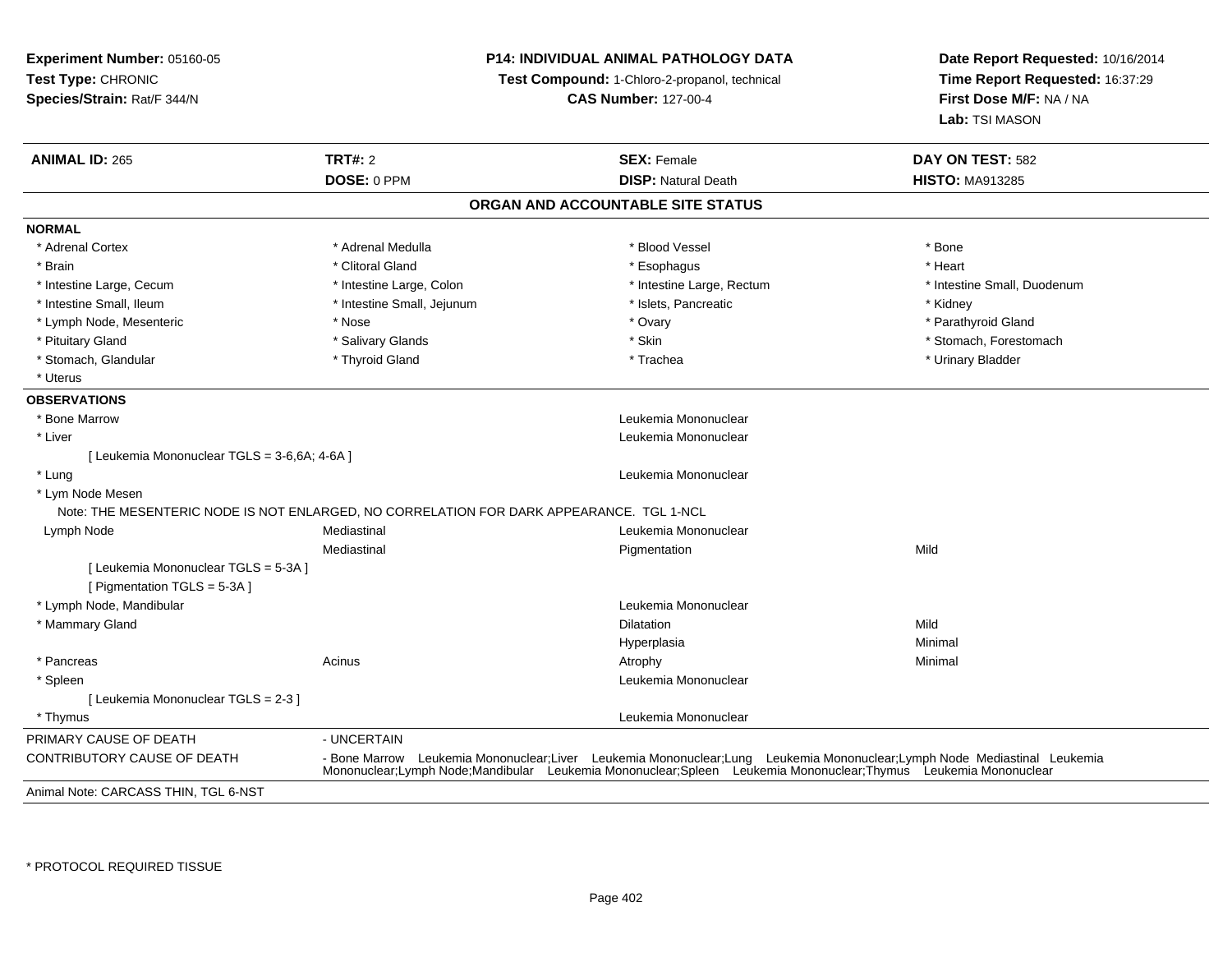**Experiment Number:** 05160-05**Test Type:** CHRONIC **Species/Strain:** Rat/F 344/N**P14: INDIVIDUAL ANIMAL PATHOLOGY DATATest Compound:** 1-Chloro-2-propanol, technical **CAS Number:** 127-00-4**Date Report Requested:** 10/16/2014**Time Report Requested:** 16:37:29**First Dose M/F:** NA / NA**Lab:** TSI MASON**ANIMAL ID:** 266**6 DAY ON TEST:** 677 **DOSE:** 150 PPM**DISP:** Natural Death **HISTO:** MA913386 **ORGAN AND ACCOUNTABLE SITE STATUSNORMAL**\* Adrenal Medulla \* \* \* Blood Vessel \* \* \* Bone Marrow \* \* Bone Marrow \* \* Bone Marrow \* Clitoral Gland \* \* exphagus \* Esophagus \* \* Heart \* Heart \* Heart \* Intestine Large, Cecum \* Intestine Large + \* L \* Intestine Small. Ileum \* Intestine Large, Colon \* Intestine Large, Rectum \* Intestine Small, Duodenum \* Intestine Small, Duodenum \* Intestine Small, Jejunum \* The matches of the state of the state of the state of the state of the state of the state of the state of the state of the state of the state of the state of the state of the state of the state \* Skin \* Pancreas \* Pancreas \* Pancreas \* Pancreas \* Pancreas \* Salivary Glands \* Salivary Glands \* Salivary Glands \* \* Thymus \* Spleen \* Stomach, Forestomach \* Stomach, Forestomach \* Stomach, Slandular \* Stomach, Glandular \* Uterus \* Thyroid Gland \* \* Trachea \* \* Trachea \* Trachea \* \* Urinary Bladder \* \* Urinary Bladder \* \* Uterus \* Uterus **AUTO PRECLUDES DIAG.** \* Nose**OBSERVATIONS** \* Adrenal Cortex**x Hemorrhage** e Mild \* Brainn and the state of the state of the state of the state of the Middle State of the Middle State of the Middle St [ Hemorrhage TGLS = 6-1A ] \* Kidneyy with the control of the control of the control of the control of the control of the control of the control of the control of the control of the control of the control of the control of the control of the control of the c n Minimal \* Liver**Congestion (2008)** and the contract of the contract of the congestion of the congestion of the congestion of the congestion of the congestion of the congestion of the congestion of the congestion of the congestion of the n Moderate Deformity Mixed Cell FocusNote: NODULE NOT APPARENT BUT ENTIRE LOBE CONGESTED. TGL 3-NCL[ Deformity TGLS = 7-6A ] [ Mixed Cell Focus TGLS = 8-6 ] \* Lungg and the control of the control of the control of the control of the control of the control of the control of the control of the control of the control of the control of the control of the control of the control of the co  $[$  Congestion TGLS = 4-2,3  $]$  \* Lymph Node, Mandibular Hemorrhagee Moderate \* Mammary Glandd and the control of the control of the control of the Dilatation and the control of the Moderate of the control of the control of the control of the control of the control of the control of the control of the control of t Fibroadenomaa **Multiple** [ Fibroadenoma TGLS = 1-10A; 2-10B ] \* Pituitary Glandd and the set of Pars Distalis and the Second Adenomal Adenomal Second Second Pars Distallis  $[$  Adenoma TGLS = 5-8  $]$ PRIMARY CAUSE OF DEATH- Pituitary Gland Pars Distalis Adenoma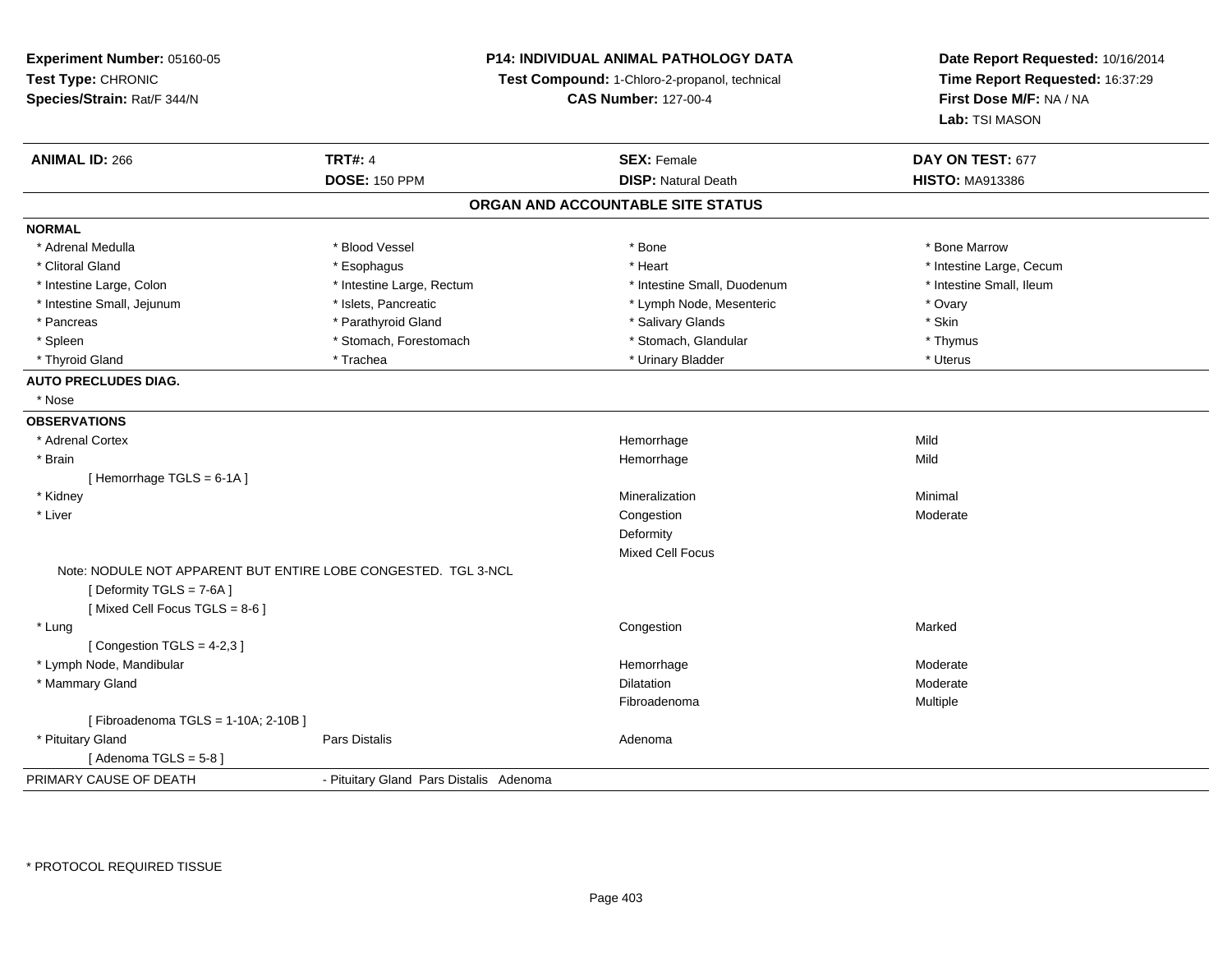## **P14: INDIVIDUAL ANIMAL PATHOLOGY DATA**

**Test Compound:** 1-Chloro-2-propanol, technical

**CAS Number:** 127-00-4

| <b>ANIMAL ID: 267</b>         | <b>TRT#: 4</b>             | <b>SEX: Female</b>                | DAY ON TEST: 734            |
|-------------------------------|----------------------------|-----------------------------------|-----------------------------|
|                               | <b>DOSE: 150 PPM</b>       | <b>DISP: Terminal Sacrifice</b>   | <b>HISTO: MA913387</b>      |
|                               |                            | ORGAN AND ACCOUNTABLE SITE STATUS |                             |
| <b>NORMAL</b>                 |                            |                                   |                             |
| * Adrenal Medulla             | * Blood Vessel             | * Bone                            | * Bone Marrow               |
| * Brain                       | * Clitoral Gland           | * Esophagus                       | * Heart                     |
| * Intestine Large, Cecum      | * Intestine Large, Colon   | * Intestine Large, Rectum         | * Intestine Small, Duodenum |
| * Intestine Small, Ileum      | * Intestine Small, Jejunum | * Islets, Pancreatic              | * Lung                      |
| * Lymph Node, Mandibular      | * Nose                     | * Ovary                           | * Pancreas                  |
| * Parathyroid Gland           | * Salivary Glands          | * Skin                            | * Stomach, Forestomach      |
| * Stomach, Glandular          | * Thyroid Gland            | * Trachea                         | * Urinary Bladder           |
| <b>OBSERVATIONS</b>           |                            |                                   |                             |
| * Adrenal Cortex              |                            | Angiectasis                       | Mild                        |
| * Kidney                      |                            | Mineralization                    | Minimal                     |
|                               |                            | Nephropathy                       | Minimal                     |
| * Liver                       |                            | <b>Basophilic Focus</b>           |                             |
| [Basophilic Focus TGLS = 3-6] |                            |                                   |                             |
| * Lymph Node, Mesenteric      |                            | Hyperplasia                       | Lymphoid, Mild              |
| * Mammary Gland               |                            | <b>Dilatation</b>                 | Marked                      |
|                               |                            | Hyperplasia                       | Mild                        |
| [ Dilatation TGLS = $1-10$ ]  |                            |                                   |                             |
| * Pituitary Gland             | Pars Distalis              | Cyst                              | Mild                        |
| * Spleen                      |                            | Leukemia Mononuclear              |                             |
| * Thymus                      | <b>Epithel Cell</b>        | Hyperplasia                       | Mild                        |
| * Uterus                      |                            | Inflammation                      | Chronic Active, Marked      |
| [Inflammation TGLS = 2-7A]    |                            |                                   |                             |
| PRIMARY CAUSE OF DEATH        | $\blacksquare$             |                                   |                             |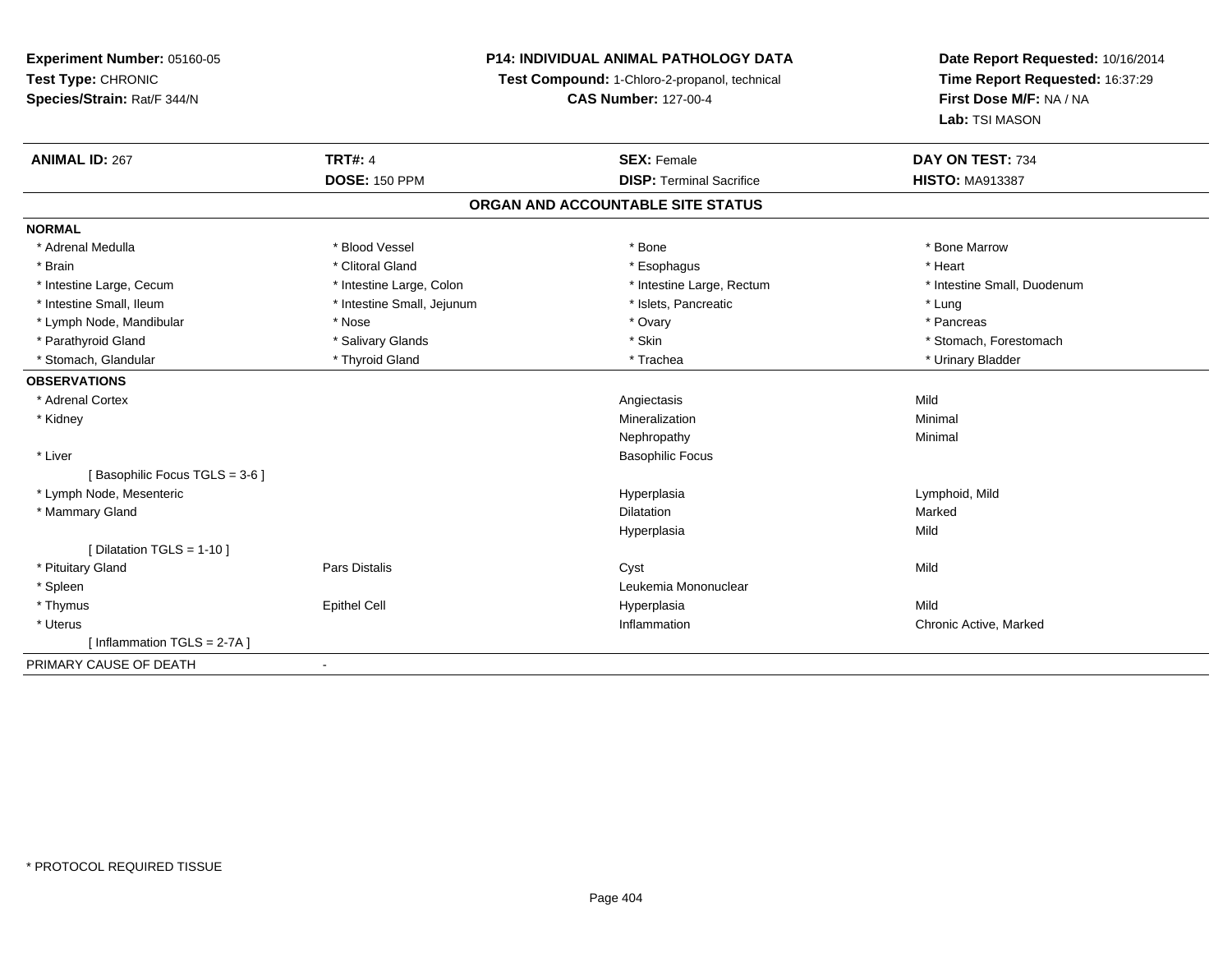## **P14: INDIVIDUAL ANIMAL PATHOLOGY DATA**

**Test Compound:** 1-Chloro-2-propanol, technical

| <b>ANIMAL ID: 268</b>                                                                  | <b>TRT#: 4</b>             | <b>SEX: Female</b>                | DAY ON TEST: 712            |
|----------------------------------------------------------------------------------------|----------------------------|-----------------------------------|-----------------------------|
|                                                                                        | <b>DOSE: 150 PPM</b>       | <b>DISP: Natural Death</b>        | <b>HISTO: MA913388</b>      |
|                                                                                        |                            | ORGAN AND ACCOUNTABLE SITE STATUS |                             |
| <b>NORMAL</b>                                                                          |                            |                                   |                             |
| * Adrenal Cortex                                                                       | * Adrenal Medulla          | * Blood Vessel                    | * Bone                      |
| * Bone Marrow                                                                          | * Brain                    | * Clitoral Gland                  | * Esophagus                 |
| * Kidney                                                                               | * Lung                     | * Lymph Node, Mesenteric          | * Nose                      |
| * Ovary                                                                                | * Parathyroid Gland        | * Pituitary Gland                 | * Salivary Glands           |
| * Thyroid Gland                                                                        | * Trachea                  | * Urinary Bladder                 | * Uterus                    |
| <b>AUTO PRECLUDES DIAG.</b>                                                            |                            |                                   |                             |
| * Intestine Large, Cecum                                                               | * Intestine Large, Colon   | * Intestine Large, Rectum         | * Intestine Small, Duodenum |
| * Intestine Small, Ileum                                                               | * Intestine Small, Jejunum | * Islets, Pancreatic              | * Pancreas                  |
| <b>OBSERVATIONS</b>                                                                    |                            |                                   |                             |
| * Heart                                                                                |                            | Cardiomyopathy                    | Minimal                     |
|                                                                                        |                            | Leukemia Mononuclear              |                             |
| * Liver                                                                                |                            | Leukemia Mononuclear              |                             |
| [ Leukemia Mononuclear TGLS = 5,7-6 ]                                                  |                            |                                   |                             |
| * Lung                                                                                 |                            |                                   |                             |
| Note: FOCAL CONGESTION ACCOUNTS FOR GROSS LESION, NOT AN ANTE MORTEM LESION. TGL 6-NCL |                            |                                   |                             |
| Lymph Node                                                                             | lliac                      | Amyloid Deposition                | Moderate                    |
| [ Amyloid Deposition TGLS = 4-15 ]                                                     |                            |                                   |                             |
| * Lymph Node, Mandibular                                                               |                            | Amyloid Deposition                | Marked                      |
| * Mammary Gland                                                                        |                            | Dilatation                        | Marked                      |
| [ Dilatation TGLS = 3-10C ]                                                            |                            |                                   |                             |
| * Skin                                                                                 |                            | Exudate                           | Minimal                     |
|                                                                                        |                            | Inflammation                      | Chronic Active, Minimal     |
|                                                                                        | <b>Subcut Tiss</b>         | Leukemia Mononuclear              |                             |
| [Exudate TGLS = $9-10B$ ]                                                              |                            |                                   |                             |
| [Inflammation TGLS = $1-10A$ ; 2-10B]                                                  |                            |                                   |                             |
| * Spleen                                                                               |                            | Leukemia Mononuclear              |                             |
| * Stomach, Forestomach                                                                 |                            | Leukemia Mononuclear              |                             |
| * Stomach, Glandular                                                                   |                            | Leukemia Mononuclear              |                             |
| [ Leukemia Mononuclear TGLS = 8-14 ]                                                   |                            |                                   |                             |
| * Thymus                                                                               |                            | Atrophy                           | Mild                        |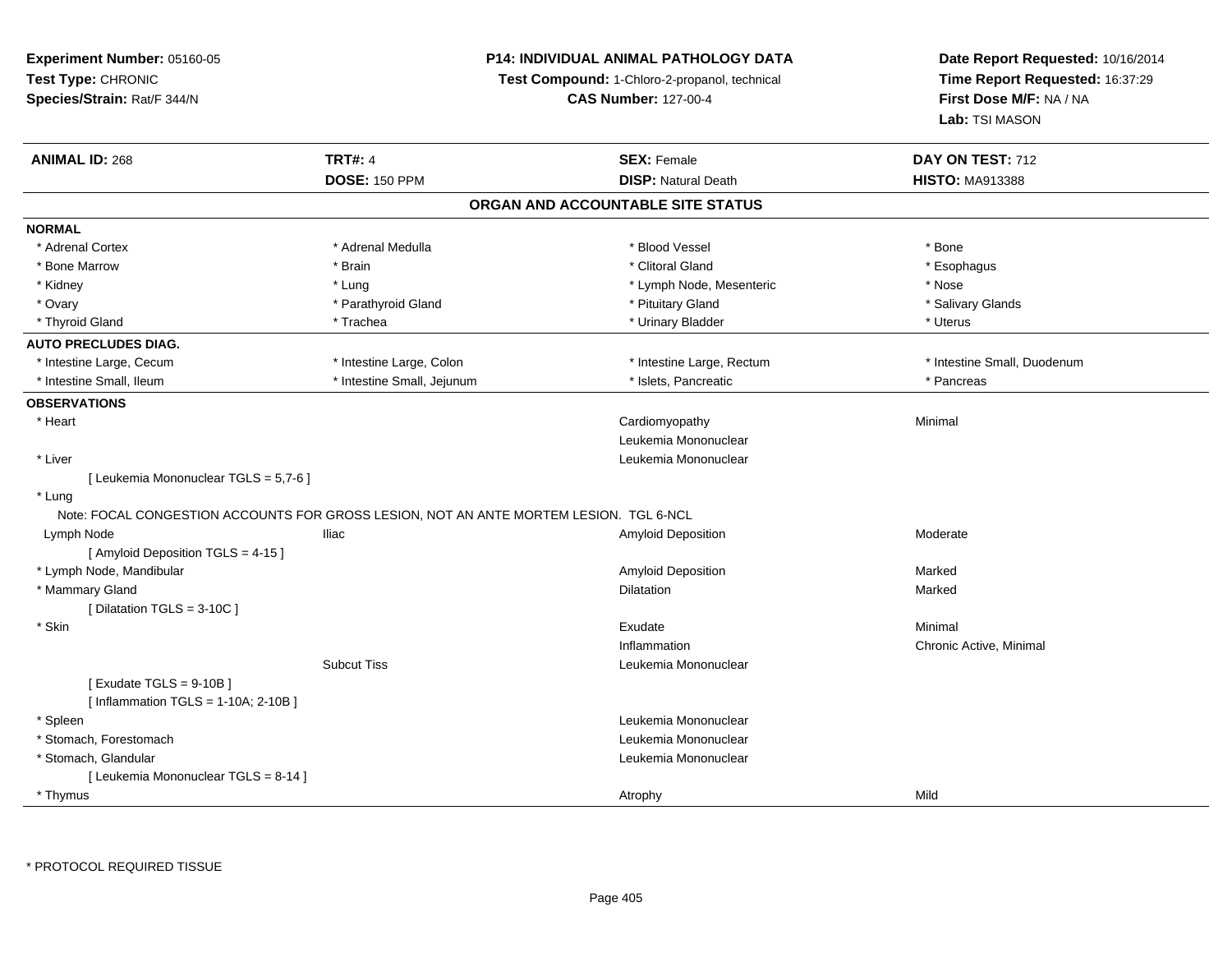| <b>Experiment Number: 05160-05</b><br><b>Test Type: CHRONIC</b><br>Species/Strain: Rat/F 344/N | <b>P14: INDIVIDUAL ANIMAL PATHOLOGY DATA</b><br>Test Compound: 1-Chloro-2-propanol, technical<br><b>CAS Number: 127-00-4</b><br><b>TRT#: 4</b><br><b>SEX: Female</b><br><b>DOSE: 150 PPM</b><br><b>DISP:</b> Natural Death           |                                   | Date Report Requested: 10/16/2014<br>Time Report Requested: 16:37:29<br>First Dose M/F: NA / NA<br>Lab: TSI MASON |  |
|------------------------------------------------------------------------------------------------|--------------------------------------------------------------------------------------------------------------------------------------------------------------------------------------------------------------------------------------|-----------------------------------|-------------------------------------------------------------------------------------------------------------------|--|
| <b>ANIMAL ID: 268</b>                                                                          |                                                                                                                                                                                                                                      |                                   | <b>DAY ON TEST: 712</b><br><b>HISTO: MA913388</b>                                                                 |  |
|                                                                                                |                                                                                                                                                                                                                                      | ORGAN AND ACCOUNTABLE SITE STATUS |                                                                                                                   |  |
| PRIMARY CAUSE OF DEATH<br>CONTRIBUTORY CAUSE OF DEATH                                          | - UNCERTAIN<br>Leukemia Mononuclear; Skin Subcut Tiss Leukemia Mononuclear; Spleen<br>- Heart Leukemia Mononuclear; Liver<br>Leukemia<br>Mononuclear;Stomach;Forestomach Leukemia Mononuclear;Stomach;Glandular Leukemia Mononuclear |                                   |                                                                                                                   |  |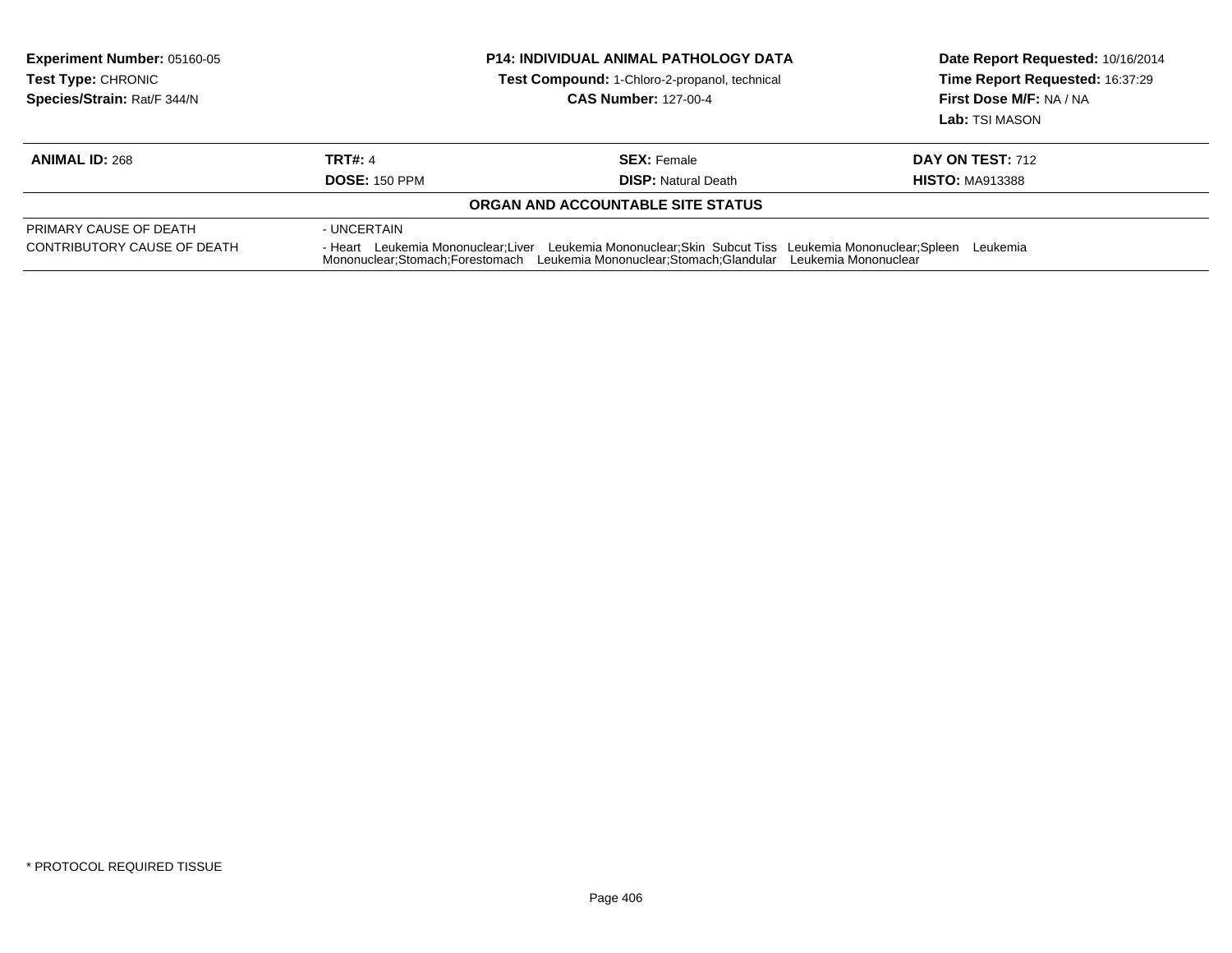## **P14: INDIVIDUAL ANIMAL PATHOLOGY DATA**

**Test Compound:** 1-Chloro-2-propanol, technical

**CAS Number:** 127-00-4

| <b>ANIMAL ID: 269</b>                 | <b>TRT#: 4</b>                                                 | <b>SEX: Female</b>         | DAY ON TEST: 699            |  |  |  |  |
|---------------------------------------|----------------------------------------------------------------|----------------------------|-----------------------------|--|--|--|--|
|                                       | <b>DOSE: 150 PPM</b>                                           | <b>DISP: Natural Death</b> | <b>HISTO: MA913389</b>      |  |  |  |  |
| ORGAN AND ACCOUNTABLE SITE STATUS     |                                                                |                            |                             |  |  |  |  |
| <b>NORMAL</b>                         |                                                                |                            |                             |  |  |  |  |
| * Blood Vessel                        | * Bone                                                         | * Brain                    | * Esophagus                 |  |  |  |  |
| * Intestine Large, Cecum              | * Intestine Large, Colon                                       | * Intestine Large, Rectum  | * Intestine Small, Duodenum |  |  |  |  |
| * Islets, Pancreatic                  | * Ovary                                                        | * Pancreas                 | * Parathyroid Gland         |  |  |  |  |
| * Salivary Glands                     | * Skin                                                         | * Stomach, Glandular       | * Thyroid Gland             |  |  |  |  |
| * Trachea                             | * Urinary Bladder                                              | * Uterus                   |                             |  |  |  |  |
| <b>AUTO PRECLUDES DIAG.</b>           |                                                                |                            |                             |  |  |  |  |
| * Intestine Small, Ileum              | * Intestine Small, Jejunum                                     | * Kidney                   |                             |  |  |  |  |
| <b>OBSERVATIONS</b>                   |                                                                |                            |                             |  |  |  |  |
| * Adrenal Cortex                      |                                                                | Leukemia Mononuclear       |                             |  |  |  |  |
| * Adrenal Medulla                     |                                                                | Leukemia Mononuclear       |                             |  |  |  |  |
| * Bone Marrow                         |                                                                | Leukemia Mononuclear       |                             |  |  |  |  |
| * Clitoral Gland                      |                                                                | Cyst                       | Mild                        |  |  |  |  |
| * Heart                               |                                                                | Cardiomyopathy             | Minimal                     |  |  |  |  |
| * Liver                               |                                                                | Leukemia Mononuclear       |                             |  |  |  |  |
| [ Leukemia Mononuclear TGLS = 10-6 ]  |                                                                |                            |                             |  |  |  |  |
| * Lung                                |                                                                | Leukemia Mononuclear       |                             |  |  |  |  |
| Lymph Node                            | Deep Cervical                                                  | Leukemia Mononuclear       |                             |  |  |  |  |
|                                       | <b>Iliac</b>                                                   | Leukemia Mononuclear       |                             |  |  |  |  |
|                                       | Mediastinal                                                    | Leukemia Mononuclear       |                             |  |  |  |  |
|                                       | Pancreatic                                                     | Leukemia Mononuclear       |                             |  |  |  |  |
|                                       | Renal                                                          | Leukemia Mononuclear       |                             |  |  |  |  |
|                                       |                                                                | Leukemia Mononuclear       |                             |  |  |  |  |
|                                       | Note: TGL 5 INVOLVES AXILLARY LN, HOWEVER, TERM NOT AVAILABLE. |                            |                             |  |  |  |  |
| [ Leukemia Mononuclear TGLS = 12-3 ]  |                                                                |                            |                             |  |  |  |  |
| [ Leukemia Mononuclear TGLS = 5-15 ]  |                                                                |                            |                             |  |  |  |  |
| [ Leukemia Mononuclear TGLS = 6-9 ]   |                                                                |                            |                             |  |  |  |  |
| [ Leukemia Mononuclear TGLS = 13-18 ] |                                                                |                            |                             |  |  |  |  |
| [ Leukemia Mononuclear TGLS = 11-17 ] |                                                                |                            |                             |  |  |  |  |
| [ Leukemia Mononuclear TGLS = 9-16 ]  |                                                                |                            |                             |  |  |  |  |
| * Lymph Node, Mandibular              |                                                                | Leukemia Mononuclear       |                             |  |  |  |  |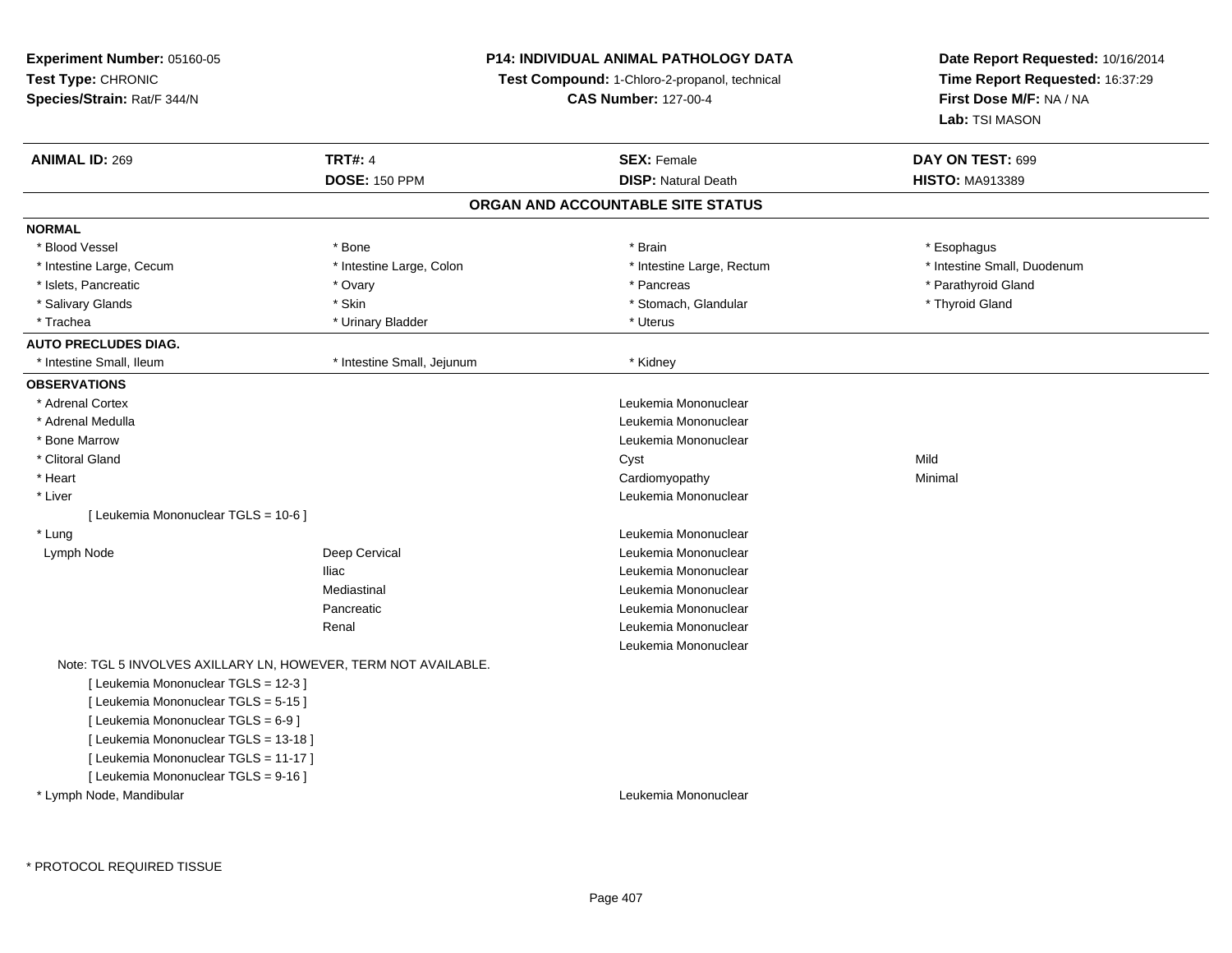**Experiment Number:** 05160-05**Test Type:** CHRONIC **Species/Strain:** Rat/F 344/N**P14: INDIVIDUAL ANIMAL PATHOLOGY DATATest Compound:** 1-Chloro-2-propanol, technical **CAS Number:** 127-00-4**Date Report Requested:** 10/16/2014**Time Report Requested:** 16:37:29**First Dose M/F:** NA / NA**Lab:** TSI MASON**ANIMAL ID:** 269**TRT#:** 4 **SEX:** Female **SEX: Female DAY ON TEST:** 699 **DOSE:** 150 PPM**DISP:** Natural Death **HISTO:** MA913389 **ORGAN AND ACCOUNTABLE SITE STATUS**[ Leukemia Mononuclear TGLS = 2-9A ] \* Lymph Node, Mesenteric Leukemia Mononuclear [ Leukemia Mononuclear TGLS = 4-8A ] \* Mammary Glandd and the control of the control of the control of the control of the control of the control of the control of the control of the control of the control of the control of the control of the control of the control of the co Fibroadenoma[ Fibroadenoma TGLS = 3-10A ] \* Nose Respirat Epith Hyperplasia Minimal \* Pituitary Gland Pars Distalis Cyst Mild [ Cyst TGLS = 14-8 ] \* Spleenn and the control of the control of the control of the control of the control of the control of the control of the control of the control of the control of the control of the control of the control of the control of the co Leukemia Mononuclear[ Fibrosis TGLS = 8-3 ][ Leukemia Mononuclear TGLS = 7-3,3A ] \* Stomach, Forestomachh ann an t-Iomraid ann an t-Iomraid ann an t-Iomraid ann an t-Iomraid ann an t-Iomraid ann an t-Iomraid ann an<br>Iomraid an t-Iomraid ann an t-Iomraid ann an t-Iomraid ann an t-Iomraid ann an t-Iomraid ann an t-Iomraid ann [ Ulcer TGLS = 15-14 ] \* Thymus Leukemia Mononuclear PRIMARY CAUSE OF DEATH - UNCERTAIN CONTRIBUTORY CAUSE OF DEATH - Adrenal Cortex Leukemia Mononuclear;Adrenal Medulla Leukemia Mononuclear;Bone Marrow Leukemia Mononuclear;Liver Leukemia Mononuclear;Lung Leukemia Mononuclear;Lymph Node Mediastinal Leukemia Mononuclear;Lymph Node Leukemia Mononuclear;Lymph Node IliacLeukemia Mononuclear;Lymph Node Renal Leukemia Mononuclear;Lymph Node Deep Cervical Leukemia Mononuclear;Lymph Node Pancreatic Leukemia Mononuclear;Lymph Node;Mandibular Leukemia Mononuclear;Lymph Node;Mesenteric Leukemia Mononuclear;Spleen Leukemia Mononuclear;Thymus Leukemia MononuclearAnimal Note: CARCASS YELLOW, TGL 1-NST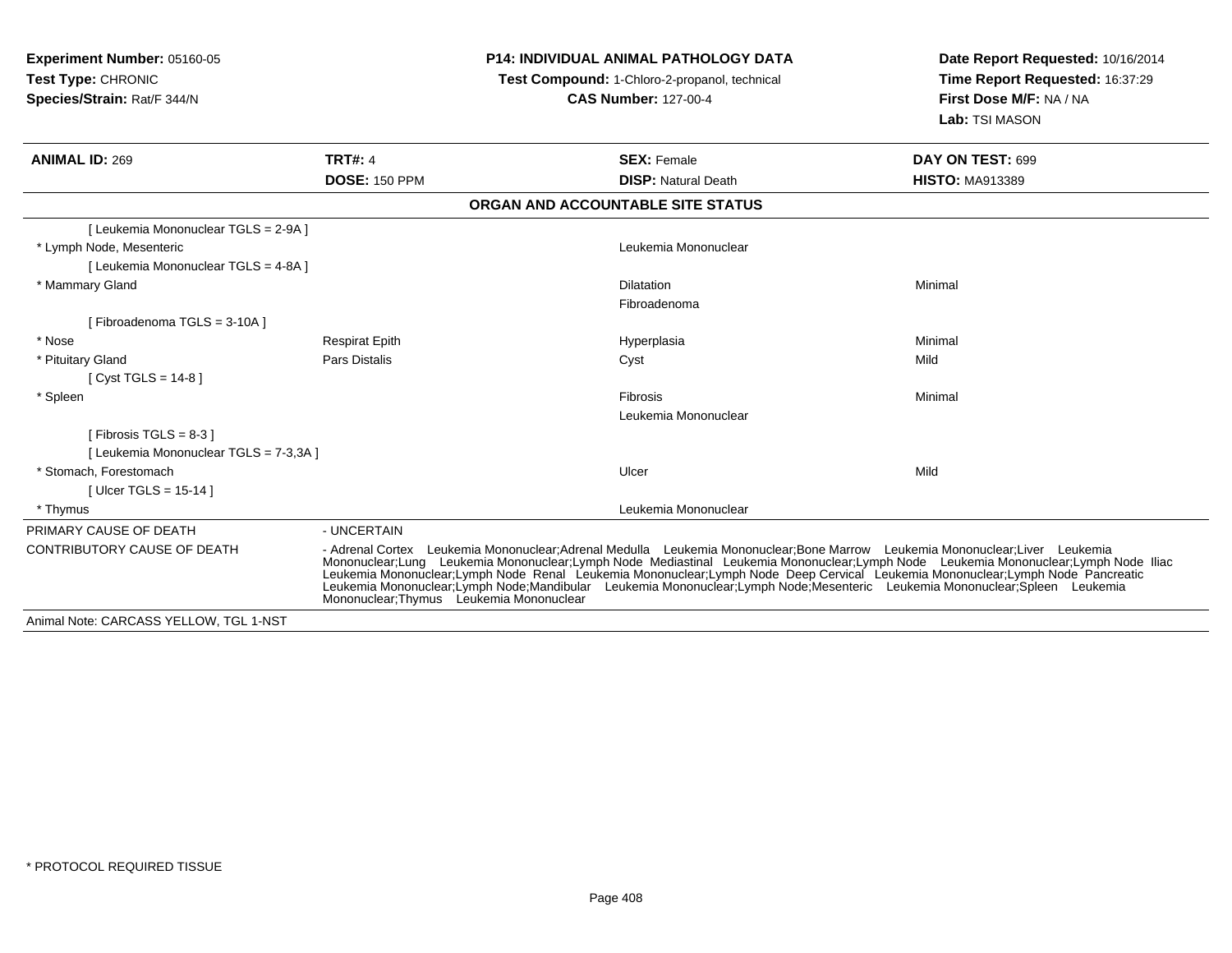## **P14: INDIVIDUAL ANIMAL PATHOLOGY DATA**

**Test Compound:** 1-Chloro-2-propanol, technical

**CAS Number:** 127-00-4

| <b>ANIMAL ID: 270</b>          | <b>TRT#: 4</b>           | <b>SEX: Female</b>                | DAY ON TEST: 734          |
|--------------------------------|--------------------------|-----------------------------------|---------------------------|
|                                | <b>DOSE: 150 PPM</b>     | <b>DISP: Terminal Sacrifice</b>   | <b>HISTO: MA913390</b>    |
|                                |                          | ORGAN AND ACCOUNTABLE SITE STATUS |                           |
| <b>NORMAL</b>                  |                          |                                   |                           |
| * Adrenal Cortex               | * Adrenal Medulla        | * Blood Vessel                    | * Bone                    |
| * Bone Marrow                  | * Brain                  | * Clitoral Gland                  | * Esophagus               |
| * Heart                        | * Intestine Large, Cecum | * Intestine Large, Colon          | * Intestine Large, Rectum |
| * Intestine Small, Duodenum    | * Intestine Small, Ileum | * Intestine Small, Jejunum        | * Islets, Pancreatic      |
| * Lung                         | * Lymph Node, Mandibular | * Lymph Node, Mesenteric          | * Nose                    |
| * Ovary                        | * Pancreas               | * Parathyroid Gland               | * Salivary Glands         |
| * Skin                         | * Spleen                 | * Stomach, Forestomach            | * Stomach, Glandular      |
| * Thymus                       | * Thyroid Gland          | * Trachea                         | * Urinary Bladder         |
| * Uterus                       |                          |                                   |                           |
| <b>OBSERVATIONS</b>            |                          |                                   |                           |
| * Kidney                       |                          | Mineralization                    | Minimal                   |
|                                |                          | Nephropathy                       | Minimal                   |
| * Liver                        |                          | <b>Basophilic Focus</b>           |                           |
|                                |                          | Inflammation                      | Granulomatous, Minimal    |
| [Basophilic Focus TGLS = 2-6A] |                          |                                   |                           |
| * Mammary Gland                |                          | <b>Dilatation</b>                 | Marked                    |
|                                |                          | Fibroadenoma                      |                           |
|                                |                          | Hyperplasia                       | Mild                      |
| [ Dilatation TGLS = 1-10A ]    |                          |                                   |                           |
| [Fibroadenoma TGLS = 1-10B]    |                          |                                   |                           |
| * Pituitary Gland              | Pars Distalis            | Adenoma                           |                           |
| [Adenoma TGLS = $3-8$ ]        |                          |                                   |                           |
| PRIMARY CAUSE OF DEATH         |                          |                                   |                           |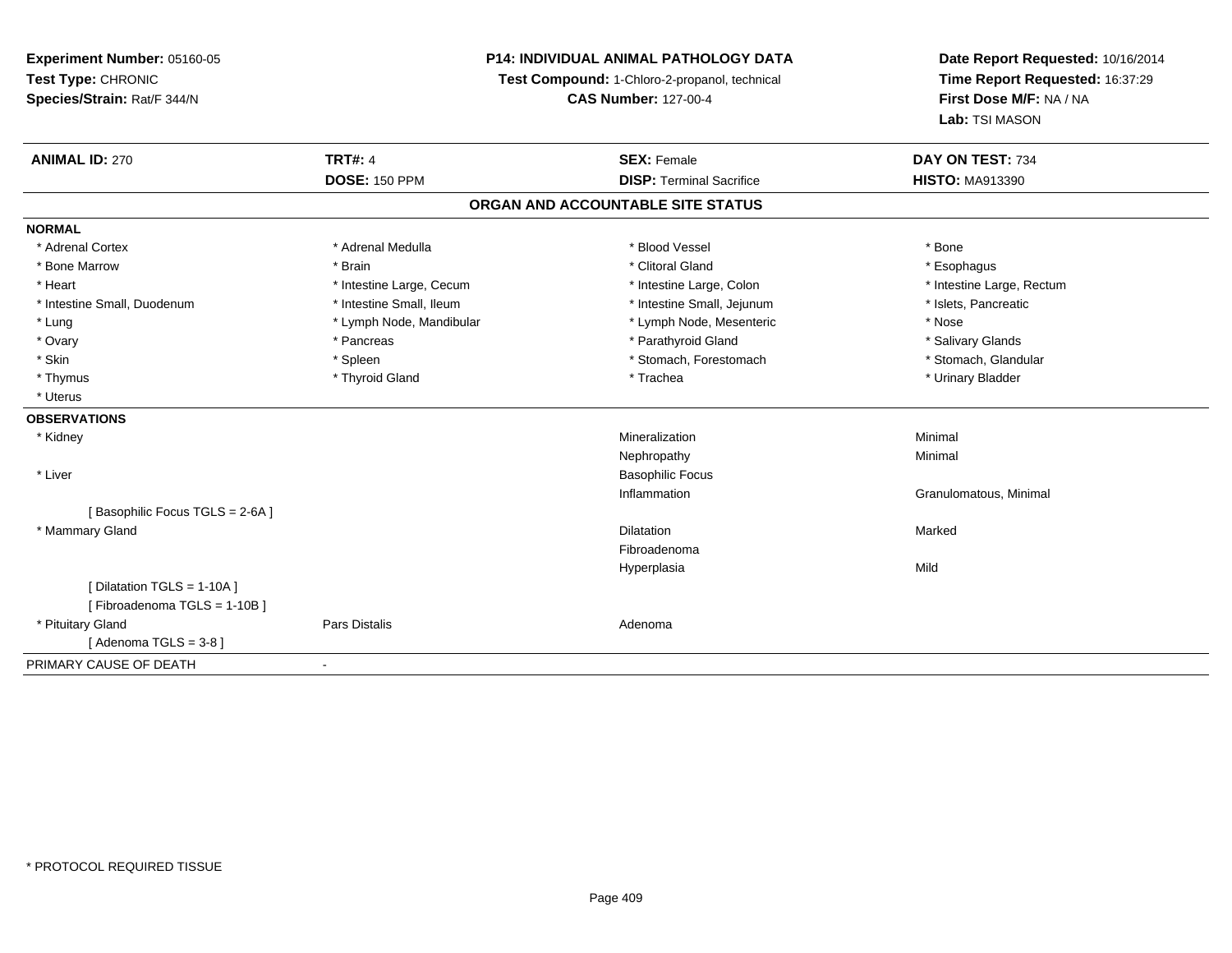## **P14: INDIVIDUAL ANIMAL PATHOLOGY DATA**

**Test Compound:** 1-Chloro-2-propanol, technical

**CAS Number:** 127-00-4

| <b>ANIMAL ID: 271</b>                | <b>TRT#: 4</b>            | <b>SEX: Female</b>                | DAY ON TEST: 676         |  |
|--------------------------------------|---------------------------|-----------------------------------|--------------------------|--|
|                                      | <b>DOSE: 150 PPM</b>      | <b>DISP: Natural Death</b>        | <b>HISTO: MA913391</b>   |  |
|                                      |                           | ORGAN AND ACCOUNTABLE SITE STATUS |                          |  |
| <b>NORMAL</b>                        |                           |                                   |                          |  |
| * Adrenal Medulla                    | * Blood Vessel            | * Bone                            | * Brain                  |  |
| * Clitoral Gland                     | * Esophagus               | * Heart                           | * Intestine Large, Cecum |  |
| * Intestine Large, Colon             | * Intestine Large, Rectum | * Intestine Small, Duodenum       | * Intestine Small, Ileum |  |
| * Intestine Small, Jejunum           | * Islets, Pancreatic      | * Lung                            | * Lymph Node, Mesenteric |  |
| * Ovary                              | * Pancreas                | * Parathyroid Gland               | * Salivary Glands        |  |
| * Skin                               | * Stomach, Forestomach    | * Thyroid Gland                   | * Trachea                |  |
| * Urinary Bladder                    | * Uterus                  |                                   |                          |  |
| <b>OBSERVATIONS</b>                  |                           |                                   |                          |  |
| * Adrenal Cortex                     |                           | Vacuolization Cytoplasmic         | Minimal                  |  |
| * Bone Marrow                        |                           | Leukemia Mononuclear              |                          |  |
| * Kidney                             |                           | Mineralization                    | Minimal                  |  |
| * Liver                              |                           | Congestion                        | Moderate                 |  |
|                                      |                           | Necrosis                          | Mild                     |  |
|                                      |                           | Vacuolization Cytoplasmic         | Mild                     |  |
| [Congestion TGLS = 3-6A]             |                           |                                   |                          |  |
| [Necrosis TGLS = $2-6$ ]             |                           |                                   |                          |  |
| * Lymph Node, Mandibular             |                           | Hemorrhage                        | Minimal                  |  |
| * Mammary Gland                      |                           | <b>Dilatation</b>                 | Moderate                 |  |
|                                      |                           | Hyperplasia                       | Moderate                 |  |
| [Dilatation TGLS = 1-10A]            |                           |                                   |                          |  |
| [Hyperplasia TGLS = 1-10A]           |                           |                                   |                          |  |
| * Nose                               | <b>Respirat Epith</b>     | Inflammation                      | Chronic Active, Moderate |  |
| Note: FUNGAL HYPHAE IN NASAL CAVITY. |                           |                                   |                          |  |
| * Pituitary Gland                    | <b>Pars Distalis</b>      | Adenoma                           |                          |  |
| [Adenoma TGLS = $4-8$ ]              |                           |                                   |                          |  |
| * Spleen                             |                           | Leukemia Mononuclear              |                          |  |
| * Stomach, Glandular                 |                           | Necrosis                          | Minimal                  |  |
| [Necrosis $TGLS = 5-14A$ ]           |                           |                                   |                          |  |
| * Thymus                             |                           | Atrophy                           | Moderate                 |  |
| PRIMARY CAUSE OF DEATH               | - UNCERTAIN               |                                   |                          |  |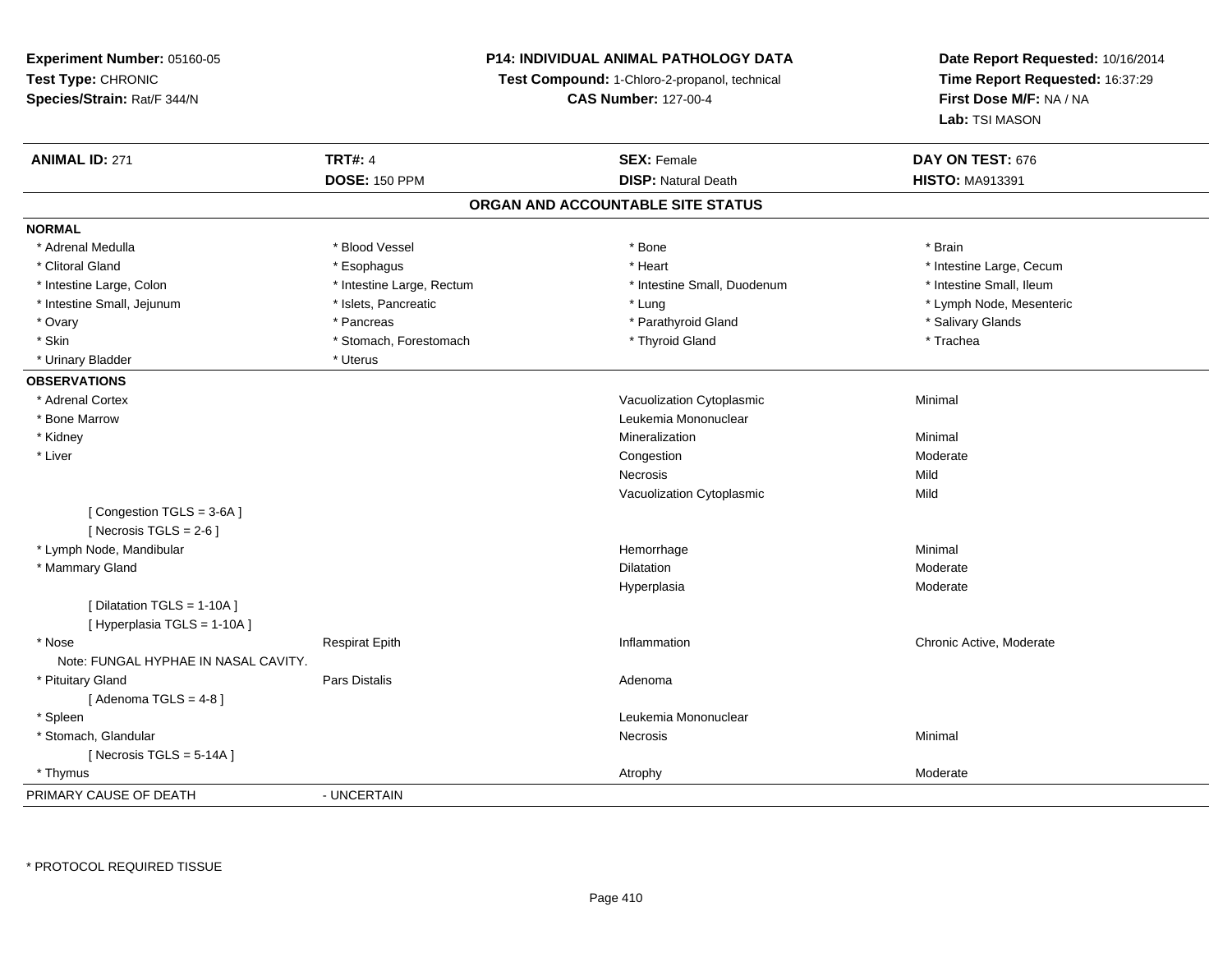**Experiment Number:** 05160-05**Test Type:** CHRONIC **Species/Strain:** Rat/F 344/N**P14: INDIVIDUAL ANIMAL PATHOLOGY DATATest Compound:** 1-Chloro-2-propanol, technical **CAS Number:** 127-00-4**Date Report Requested:** 10/16/2014**Time Report Requested:** 16:37:29**First Dose M/F:** NA / NA**Lab:** TSI MASON**ANIMAL ID:** 272**TRT#:** 4 **SEX:** Female **SEX: Female DAY ON TEST:** 734 **DOSE:** 150 PPM**DISP:** Terminal Sacrifice **HISTO:** MA913392 **ORGAN AND ACCOUNTABLE SITE STATUSNORMAL**\* Adrenal Medulla \* \* \* Blood Vessel \* \* \* Bone Marrow \* \* Bone Marrow \* \* Bone Marrow \* Brain \* Alternation of the state of the state of the state of the state of the state of the state of the state of the state of the state of the state of the state of the state of the state of the state of the state of th \* Intestine Small, Ileum \* Intestine Large, Colon \* Intestine Large, Rectum \* Intestine Small, Duodenum \* Intestine Small, Duodenum \* Intestine Small, Jejunum \* The metal was a structure of the structure of the structure of the structure of the structure of the structure of the structure of the structure of the structure of the structure of the structu \* Nose \* Lymph Node, Mandibular \* Lymph Node, Mesenteric \* Mammary Gland \* Mammary Gland \* Salivary Glands \* Ovary \* \* Pancreas \* \* Pancreas \* \* Pancreas \* \* Parathyroid Gland \* \* Salivary Glands \* Salivary Glands \* Salivary Glands \* Salivary Glands \* Salivary Glands \* Salivary Glands \* Salivary Glands \* \* Salivary Glands \* \* S \* Skin \* Stomach, Forestomach \* Stomach \* Stomach, Glandular \* Thymus \* Thymus \* Trachea \* Urinary Bladder \* Urinary Bladder \* Urinary Bladder \* Urinary Bladder \* Urinary Bladder **OBSERVATIONS** \* Adrenal Cortex Angiectasis Minimal \* Heart Cardiomyopathy Minimal \* Liverr and the contract of the contract of the contract of the contract of the contract of the contract of the contract of the contract of the contract of the contract of the contract of the contract of the contract of the cont Minimal Basophilic Focus[ Basophilic Focus TGLS = 1-6A ] \* Pituitary Gland Pars Distalis Hyperplasia Moderate \* Spleenn and the control of the control of the control of the control of the control of the control of the control of the control of the control of the control of the control of the control of the control of the control of the co \* Thyroid Gland C Cell Hyperplasia Minimal PRIMARY CAUSE OF DEATH-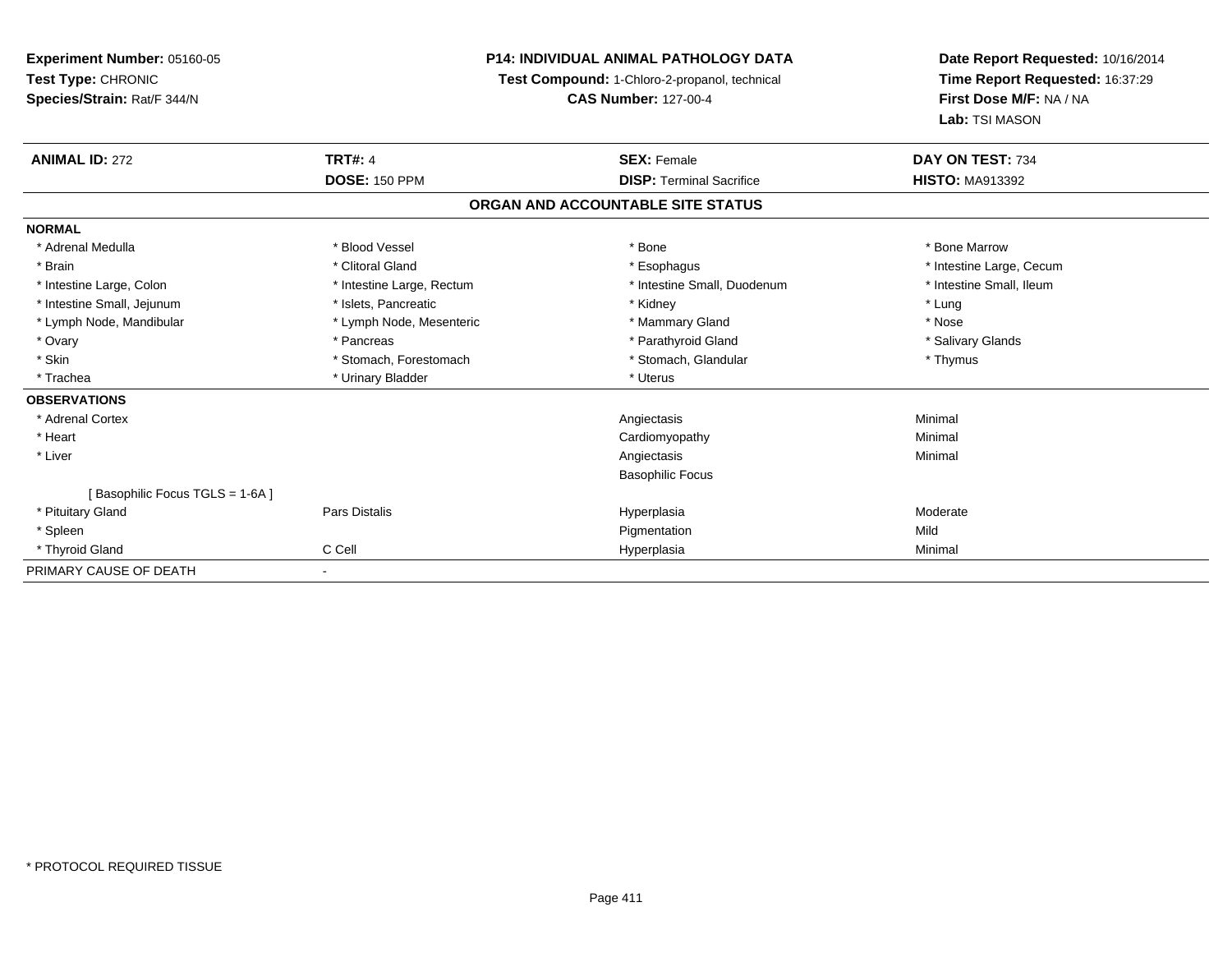## **P14: INDIVIDUAL ANIMAL PATHOLOGY DATA**

**Test Compound:** 1-Chloro-2-propanol, technical

**CAS Number:** 127-00-4

| <b>ANIMAL ID: 273</b>         | <b>TRT#: 4</b>                          | <b>SEX: Female</b>                | DAY ON TEST: 682          |
|-------------------------------|-----------------------------------------|-----------------------------------|---------------------------|
|                               | <b>DOSE: 150 PPM</b>                    | <b>DISP:</b> Moribund Sacrifice   | <b>HISTO: MA913393</b>    |
|                               |                                         | ORGAN AND ACCOUNTABLE SITE STATUS |                           |
| <b>NORMAL</b>                 |                                         |                                   |                           |
| * Adrenal Cortex              | * Adrenal Medulla                       | * Blood Vessel                    | * Bone                    |
| * Bone Marrow                 | * Brain                                 | * Clitoral Gland                  | * Esophagus               |
| * Heart                       | * Intestine Large, Cecum                | * Intestine Large, Colon          | * Intestine Large, Rectum |
| * Intestine Small, Duodenum   | * Intestine Small, Ileum                | * Intestine Small, Jejunum        | * Islets, Pancreatic      |
| * Lung                        | * Lymph Node, Mandibular                | * Lymph Node, Mesenteric          | * Ovary                   |
| * Pancreas                    | * Parathyroid Gland                     | * Salivary Glands                 | * Skin                    |
| * Stomach, Forestomach        | * Stomach, Glandular                    | * Trachea                         | * Urinary Bladder         |
| * Uterus                      |                                         |                                   |                           |
| <b>OBSERVATIONS</b>           |                                         |                                   |                           |
| * Kidney                      |                                         | Mineralization                    | Minimal                   |
|                               |                                         | Nephropathy                       | Minimal                   |
| * Liver                       |                                         | <b>Basophilic Focus</b>           |                           |
| [Basophilic Focus TGLS = 2-6] |                                         |                                   |                           |
| * Mammary Gland               |                                         | <b>Dilatation</b>                 | Minimal                   |
|                               |                                         | Hyperplasia                       | Minimal                   |
| * Nose                        | <b>Respirat Epith</b>                   | Hyperplasia                       | Minimal                   |
| * Pituitary Gland             | <b>Pars Distalis</b>                    | Adenoma                           |                           |
| [Adenoma TGLS = 1-8]          |                                         |                                   |                           |
| * Spleen                      |                                         | Pigmentation                      | Mild                      |
| * Thymus                      | Epithel Cell                            | Hyperplasia                       | Mild                      |
| * Thyroid Gland               | C Cell                                  | Hyperplasia                       | Minimal                   |
| PRIMARY CAUSE OF DEATH        | - Pituitary Gland Pars Distalis Adenoma |                                   |                           |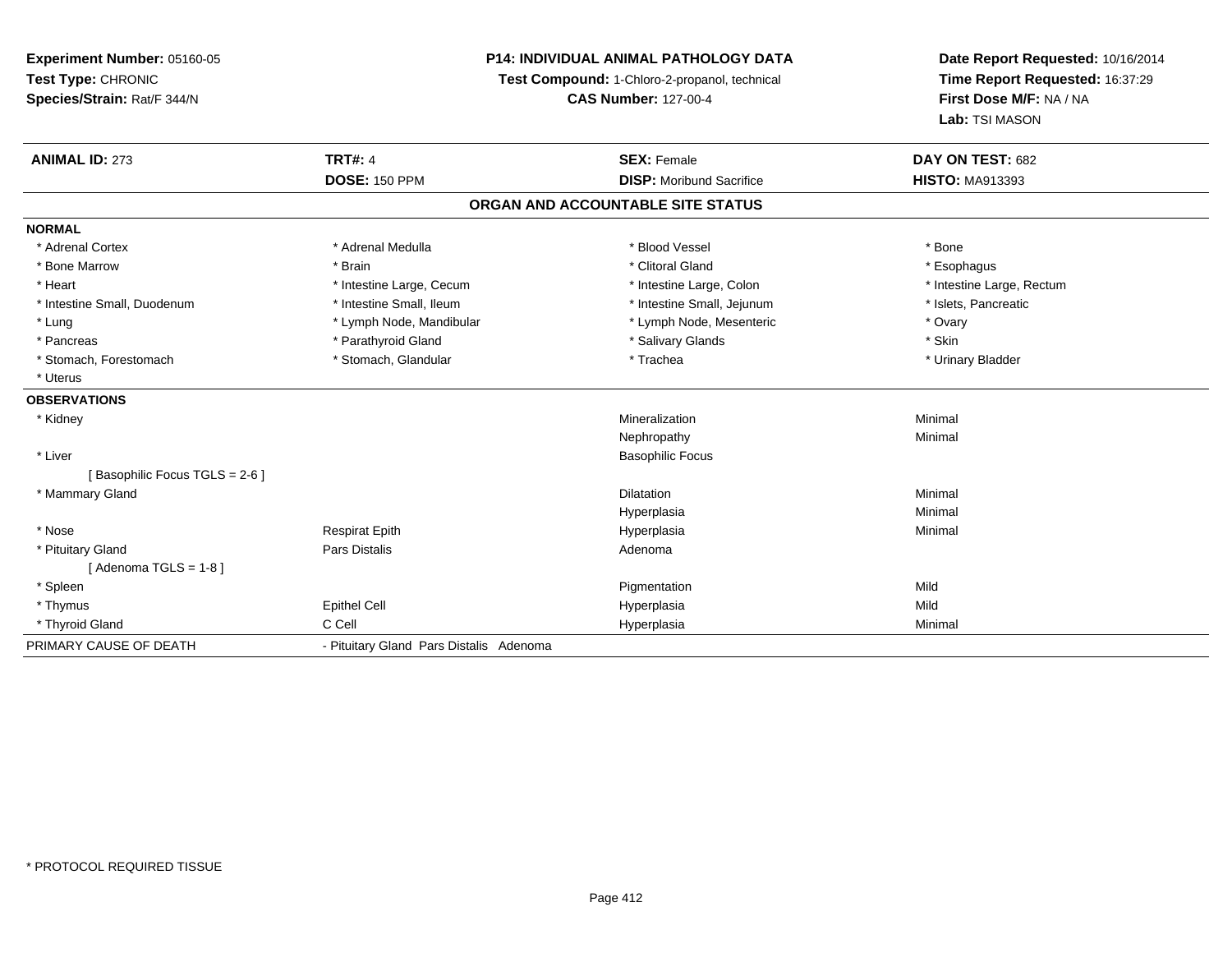## **P14: INDIVIDUAL ANIMAL PATHOLOGY DATA**

**Test Compound:** 1-Chloro-2-propanol, technical

**CAS Number:** 127-00-4

| <b>ANIMAL ID: 274</b>                 | <b>TRT#: 4</b>              | <b>SEX: Female</b>                | DAY ON TEST: 734           |
|---------------------------------------|-----------------------------|-----------------------------------|----------------------------|
|                                       | <b>DOSE: 150 PPM</b>        | <b>DISP: Terminal Sacrifice</b>   | <b>HISTO: MA913394</b>     |
|                                       |                             | ORGAN AND ACCOUNTABLE SITE STATUS |                            |
| <b>NORMAL</b>                         |                             |                                   |                            |
| * Adrenal Cortex                      | * Adrenal Medulla           | * Blood Vessel                    | * Bone                     |
| * Brain                               | * Esophagus                 | * Intestine Large, Cecum          | * Intestine Large, Colon   |
| * Intestine Large, Rectum             | * Intestine Small, Duodenum | * Intestine Small, Ileum          | * Intestine Small, Jejunum |
| * Islets, Pancreatic                  | * Lymph Node, Mandibular    | * Lymph Node, Mesenteric          | * Ovary                    |
| * Pancreas                            | * Parathyroid Gland         | * Salivary Glands                 | * Skin                     |
| * Stomach, Forestomach                | * Stomach, Glandular        | * Trachea                         | * Urinary Bladder          |
| <b>OBSERVATIONS</b>                   |                             |                                   |                            |
| * Bone Marrow                         |                             | Leukemia Mononuclear              |                            |
| * Clitoral Gland                      |                             | Cyst                              | Moderate                   |
| [Cyst TGLS = $2,3-10$ ]               |                             |                                   |                            |
| * Heart                               |                             | Cardiomyopathy                    | Minimal                    |
| * Kidney                              |                             | Mineralization                    | Minimal                    |
|                                       | <b>Renal Tubule</b>         | Pigmentation                      | Mild                       |
| * Liver                               |                             | Leukemia Mononuclear              |                            |
| [ Leukemia Mononuclear TGLS = 5-6 ]   |                             |                                   |                            |
| * Lung                                |                             | Leukemia Mononuclear              |                            |
| [ Leukemia Mononuclear TGLS = 9-2,3 ] |                             |                                   |                            |
| Lymph Node                            | Mediastinal                 | Leukemia Mononuclear              |                            |
|                                       | Pancreatic                  | Leukemia Mononuclear              |                            |
| [ Leukemia Mononuclear TGLS = 7-3A ]  |                             |                                   |                            |
| [ Leukemia Mononuclear TGLS = 6-9A ]  |                             |                                   |                            |
| * Mammary Gland                       |                             | <b>Dilatation</b>                 | Minimal                    |
|                                       |                             | Hyperplasia                       | Marked                     |
| Mesentery                             |                             | Leukemia Mononuclear              |                            |
| * Nose                                | <b>Respirat Epith</b>       | Degeneration                      | Hyaline, Minimal           |
| * Pituitary Gland                     | Pars Distalis               | Adenoma                           |                            |
| [Adenoma TGLS = $8-8$ ]               |                             |                                   |                            |
| * Spleen                              |                             | Leukemia Mononuclear              |                            |
| [ Leukemia Mononuclear TGLS = 4-3 ]   |                             |                                   |                            |
| * Thymus                              |                             | Atrophy                           | Moderate                   |
|                                       |                             |                                   |                            |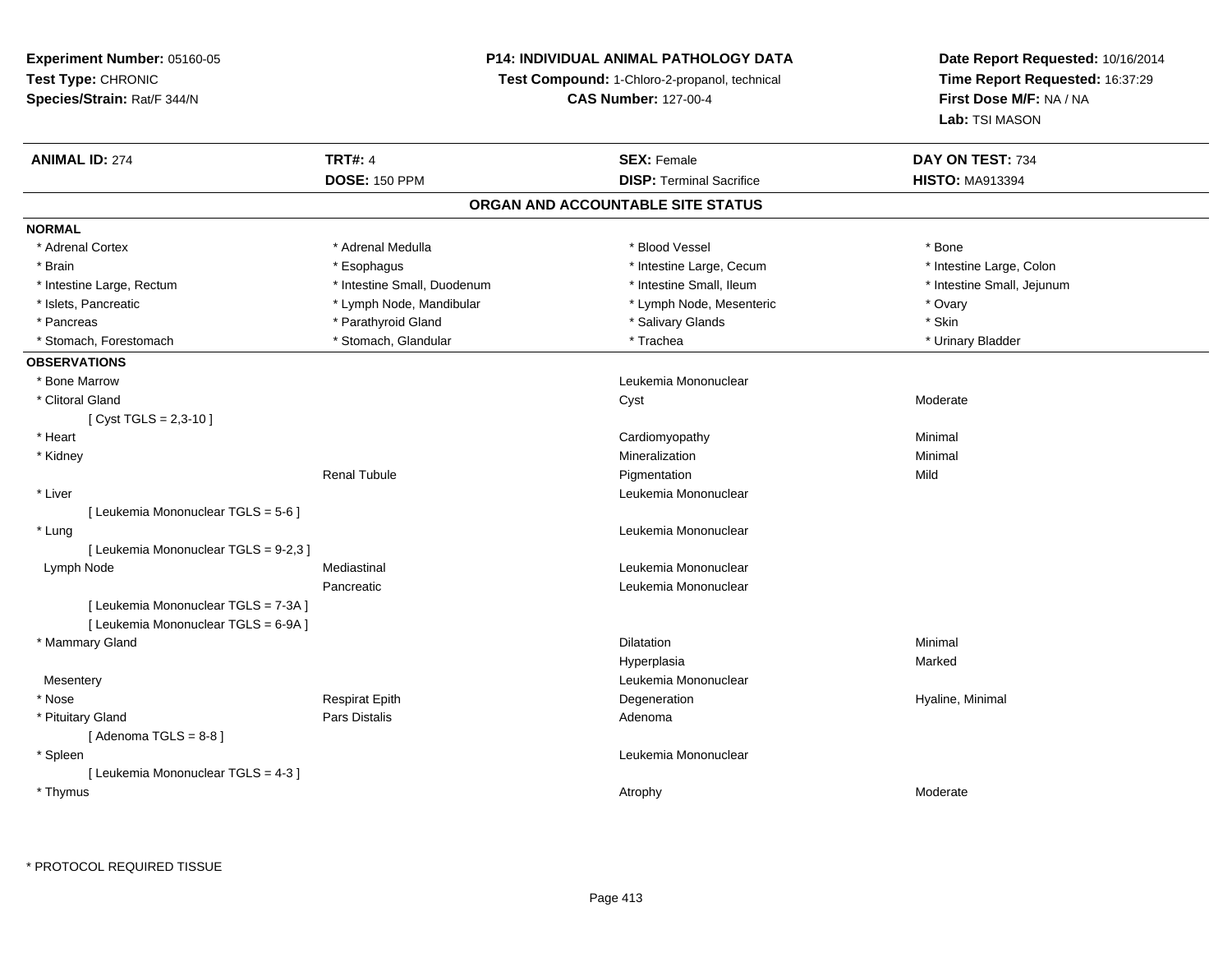| Experiment Number: 05160-05<br>Test Type: CHRONIC<br>Species/Strain: Rat/F 344/N |                      | <b>P14: INDIVIDUAL ANIMAL PATHOLOGY DATA</b><br>Test Compound: 1-Chloro-2-propanol, technical<br><b>CAS Number: 127-00-4</b> | Date Report Requested: 10/16/2014<br>Time Report Requested: 16:37:29<br>First Dose M/F: NA / NA<br>Lab: TSI MASON |  |
|----------------------------------------------------------------------------------|----------------------|------------------------------------------------------------------------------------------------------------------------------|-------------------------------------------------------------------------------------------------------------------|--|
| <b>ANIMAL ID: 274</b>                                                            | <b>TRT#: 4</b>       | <b>SEX: Female</b>                                                                                                           | DAY ON TEST: 734                                                                                                  |  |
|                                                                                  | <b>DOSE: 150 PPM</b> | <b>DISP: Terminal Sacrifice</b>                                                                                              | <b>HISTO: MA913394</b>                                                                                            |  |
|                                                                                  |                      | ORGAN AND ACCOUNTABLE SITE STATUS                                                                                            |                                                                                                                   |  |
| * Thyroid Gland                                                                  | C Cell               | Adenoma                                                                                                                      |                                                                                                                   |  |
|                                                                                  | C Cell               | Hyperplasia                                                                                                                  | Mild                                                                                                              |  |
| * Uterus                                                                         |                      | Polyp Stromal                                                                                                                |                                                                                                                   |  |
| [Polyp Stromal TGLS = 10-7]                                                      |                      |                                                                                                                              |                                                                                                                   |  |
| PRIMARY CAUSE OF DEATH                                                           |                      |                                                                                                                              |                                                                                                                   |  |
| Animal Note: CARCASS YELLOW, TGL 1-NST                                           |                      |                                                                                                                              |                                                                                                                   |  |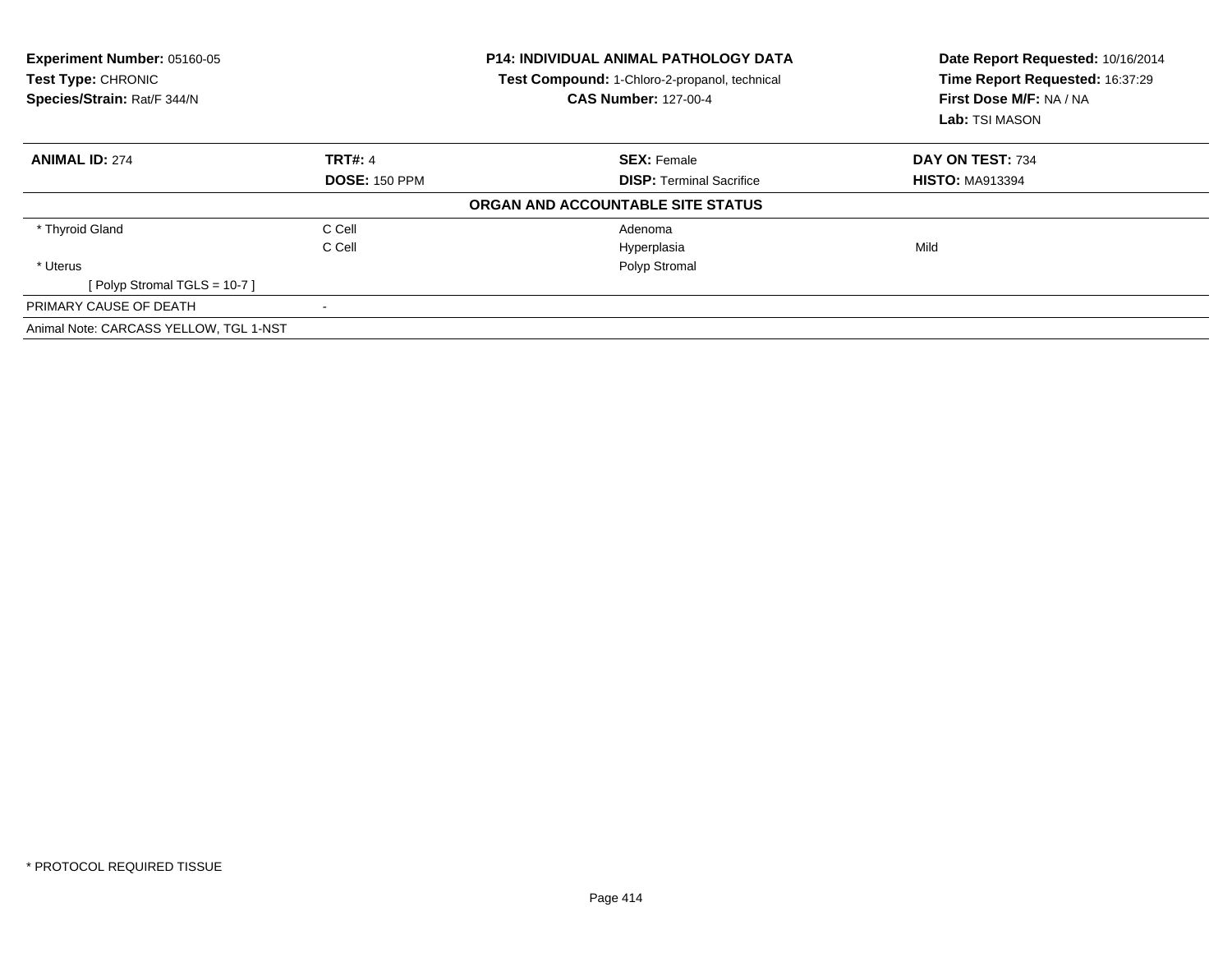**Experiment Number:** 05160-05**Test Type:** CHRONIC **Species/Strain:** Rat/F 344/N**P14: INDIVIDUAL ANIMAL PATHOLOGY DATATest Compound:** 1-Chloro-2-propanol, technical **CAS Number:** 127-00-4**Date Report Requested:** 10/16/2014**Time Report Requested:** 16:37:29**First Dose M/F:** NA / NA**Lab:** TSI MASON**ANIMAL ID:** 275**TRT#:** 4 **SEX:** Female **SEX: Female DAY ON TEST:** 734 **DOSE:** 150 PPM**DISP:** Terminal Sacrifice **HISTO:** MA913395 **ORGAN AND ACCOUNTABLE SITE STATUSNORMAL**\* Adrenal Cortex \* Adrenal Cortex \* \* Adrenal Medulla \* \* Adrenal Medulla \* \* Blood Vessel \* \* Brood Vessel \* \* Bone \* Heart \* Bone Marrow \* Brain \* Esophagus \* Heart \* Intestine Large, Cecum \* Intestine Small, Duodenum \* Intestine Small, Ileum \* Intestine Small, Jejunum\* Lymph Node, Mesenteric \* Islets, Pancreatic **\* Lung \* Lung \* Lung \* Lymph Node, Mandibular \*** Lymph Node, Mandibular \* Ovary \* \* Pancreas \* \* Pancreas \* \* Pancreas \* \* Parathyroid Gland \* \* Salivary Glands \* Salivary Glands \* Salivary Glands \* Salivary Glands \* Salivary Glands \* Salivary Glands \* Salivary Glands \* \* Salivary Glands \* \* S \* Stomach, Glandular \* Skin \* Spleen \* Spleen \* Spleen \* Stomach, Forestomach \* Stomach, Forestomach \* Thymus \* Trachea \* Urinary Bladder \* Uterus **OBSERVATIONS** \* Clitoral Glandd Carcinoma Bilateral Carcinoma Carcinoma Carcinoma Carcinoma Carcinoma Carcinoma Carcinoma Carcinoma Carcinoma Carcinoma Carcinoma Carcinoma Carcinoma Carcinoma Carcinoma Carcinoma Carcinoma Carcinoma Carcinoma Carcinoma  $[$  Carcinoma TGLS = 2-10B  $]$  \* Intestine Large, Colonn and a state of the control of the control of the control of the Parasite Metazoan and the control of Minimal \* Intestine Large, Rectumm and the contract of the contract of the contract of the contract of the contract of the contract of the contract of the contract of the contract of the contract of the contract of the contract of the contract of the cont \* Kidneyy the control of the control of the control of the control of the control of the control of the control of the control of the control of the control of the control of the control of the control of the control of the contro \* Liver Basophilic Focus Clear Cell Focus Hepatodiaphragmatic NoduleInfiltration Cellular Lymphocyte, MildMixed Cell Focus[ Basophilic Focus TGLS = 4-6B ][ Clear Cell Focus TGLS = 4-6B ][ Hepatodiaphragmatic Nodule TGLS = 3-6A ][ Mixed Cell Focus TGLS = 4-6B ] \* Mammary Glandd and the control of the control of the control of the control of the control of the control of the control of the control of the control of the control of the control of the control of the control of the control of the co FibroadenomaHyperplasiaa and a studies of the studies of the Minimal [ Fibroadenoma TGLS = 1-10A ] \* Nosee and the Cole of Equation of the Cole of the Cole of the Cole of the Cole of the Cole of the Cole of the Cole <br>Begeneration to the Cole of the Cole of the Cole of the Cole of the Cole of the Cole of the Cole of the Cole o \* Pituitary Gland Pars Distalis Cyst Moderate [ Cyst TGLS = 5-8 ] \* Thyroid Glandd C Cell C Cell Adenoma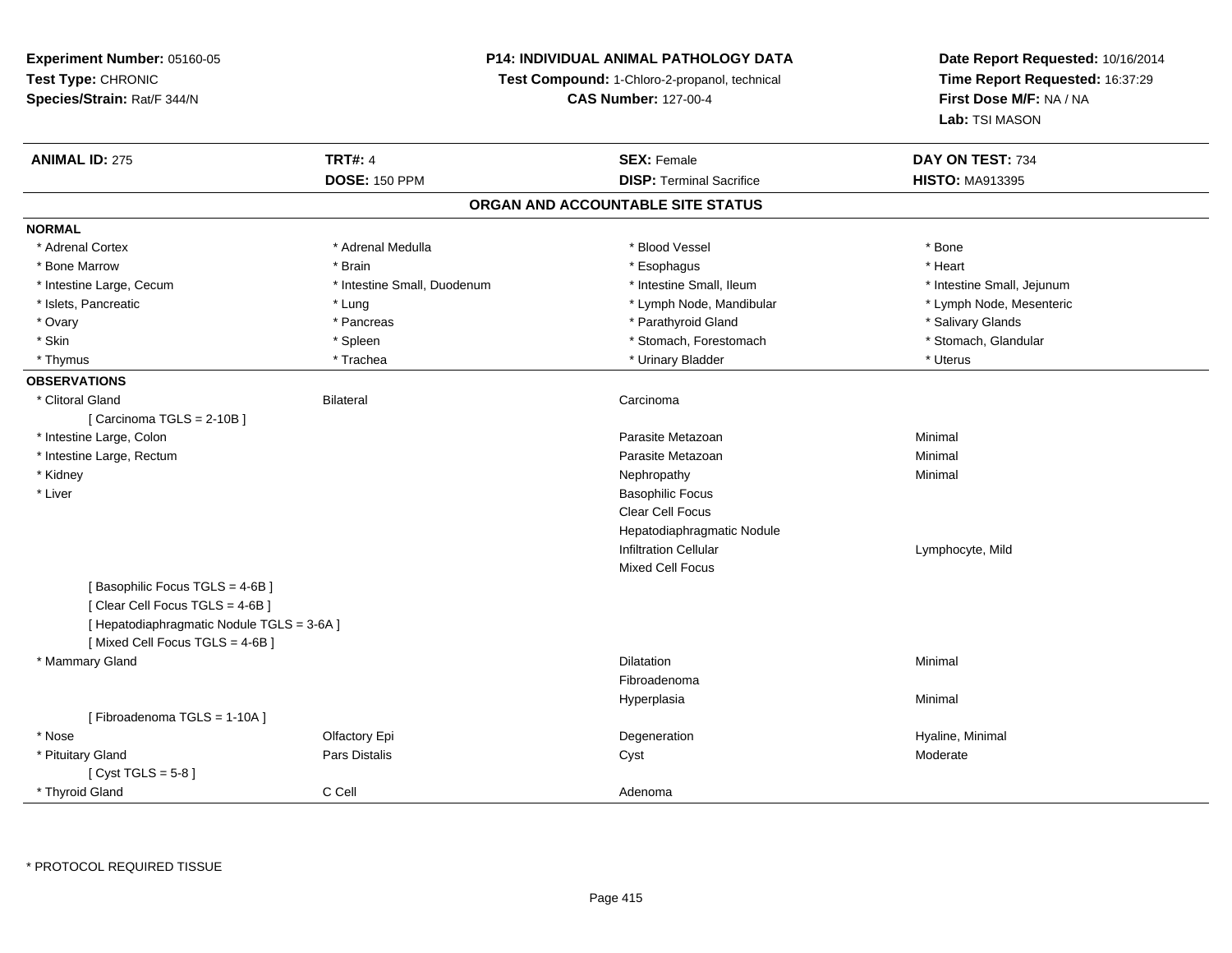| <b>Experiment Number: 05160-05</b><br>Test Type: CHRONIC<br>Species/Strain: Rat/F 344/N |                      | <b>P14: INDIVIDUAL ANIMAL PATHOLOGY DATA</b><br>Test Compound: 1-Chloro-2-propanol, technical<br><b>CAS Number: 127-00-4</b> | Date Report Requested: 10/16/2014<br>Time Report Requested: 16:37:29<br>First Dose M/F: NA / NA<br>Lab: TSI MASON |
|-----------------------------------------------------------------------------------------|----------------------|------------------------------------------------------------------------------------------------------------------------------|-------------------------------------------------------------------------------------------------------------------|
| <b>ANIMAL ID: 275</b>                                                                   | <b>TRT#: 4</b>       | <b>SEX:</b> Female                                                                                                           | DAY ON TEST: 734                                                                                                  |
|                                                                                         | <b>DOSE: 150 PPM</b> | <b>DISP:</b> Terminal Sacrifice                                                                                              | <b>HISTO: MA913395</b>                                                                                            |
|                                                                                         |                      | ORGAN AND ACCOUNTABLE SITE STATUS                                                                                            |                                                                                                                   |
| PRIMARY CAUSE OF DEATH                                                                  |                      |                                                                                                                              |                                                                                                                   |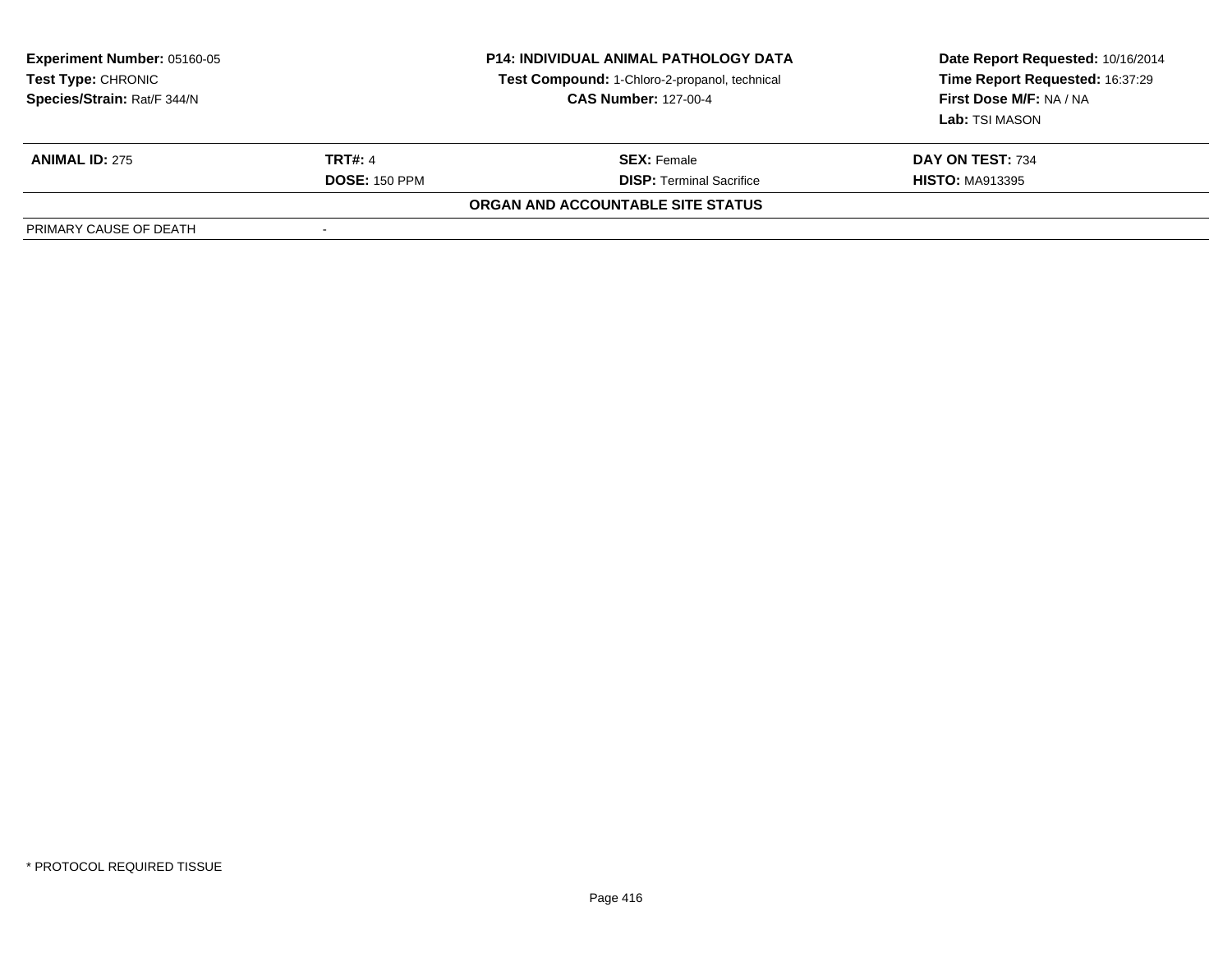## **P14: INDIVIDUAL ANIMAL PATHOLOGY DATA**

**Test Compound:** 1-Chloro-2-propanol, technical

**CAS Number:** 127-00-4

| <b>ANIMAL ID: 276</b>                                    | <b>TRT#: 4</b>                           | <b>SEX: Female</b>                | DAY ON TEST: 708            |
|----------------------------------------------------------|------------------------------------------|-----------------------------------|-----------------------------|
|                                                          | <b>DOSE: 150 PPM</b>                     | <b>DISP: Natural Death</b>        | <b>HISTO: MA913396</b>      |
|                                                          |                                          | ORGAN AND ACCOUNTABLE SITE STATUS |                             |
| <b>NORMAL</b>                                            |                                          |                                   |                             |
| * Adrenal Medulla                                        | * Blood Vessel                           | * Bone                            | * Bone Marrow               |
| * Brain                                                  | * Clitoral Gland                         | * Esophagus                       | * Heart                     |
| * Intestine Large, Cecum                                 | * Intestine Large, Colon                 | * Intestine Large, Rectum         | * Intestine Small, Duodenum |
| * Intestine Small, Ileum                                 | * Intestine Small, Jejunum               | * Islets, Pancreatic              | * Lung                      |
| * Lymph Node, Mandibular                                 | * Lymph Node, Mesenteric                 | * Nose                            | * Ovary                     |
| * Pancreas                                               | * Parathyroid Gland                      | * Skin                            | * Stomach, Forestomach      |
| * Thyroid Gland                                          | * Trachea                                | * Urinary Bladder                 | * Uterus                    |
| <b>OBSERVATIONS</b>                                      |                                          |                                   |                             |
| * Adrenal Cortex                                         |                                          | Vacuolization Cytoplasmic         | Moderate                    |
| * Kidney                                                 |                                          | Mineralization                    | Minimal                     |
| * Liver                                                  | <b>Kupffer Cell</b>                      | Pigmentation                      | Mild                        |
| Note: FOCI NOT SEEN IN 5 SECTIONS ON SLIDE 6A, TGL 6-NCL |                                          |                                   |                             |
| * Mammary Gland                                          |                                          | Fibroadenoma                      | Multiple                    |
| [Fibroadenoma TGLS = 1-10A; 2-10B]                       |                                          |                                   |                             |
| Oral Mucosa                                              |                                          | Squamous Cell Carcinoma           |                             |
| [Squamous Cell Carcinoma TGLS = 3-15]                    |                                          |                                   |                             |
| * Pituitary Gland                                        | Pars Distalis                            | Cyst                              | Minimal                     |
|                                                          | Pars Distalis                            | Hyperplasia                       | Minimal                     |
| * Salivary Glands                                        |                                          | Atrophy                           | Moderate                    |
| * Spleen                                                 |                                          | Leukemia Mononuclear              |                             |
| * Stomach, Glandular                                     |                                          | Necrosis                          | Mild                        |
| [Necrosis TGLS = $4-14,14A$ ]                            |                                          |                                   |                             |
| * Thymus                                                 |                                          | Atrophy                           | Mild                        |
| Tongue                                                   |                                          | Squamous Cell Carcinoma           | Metastatic (Oral Mucosa)    |
| [Squamous Cell Carcinoma TGLS = 5-16]                    |                                          |                                   |                             |
| PRIMARY CAUSE OF DEATH                                   | - Oral Mucosa<br>Squamous Cell Carcinoma |                                   |                             |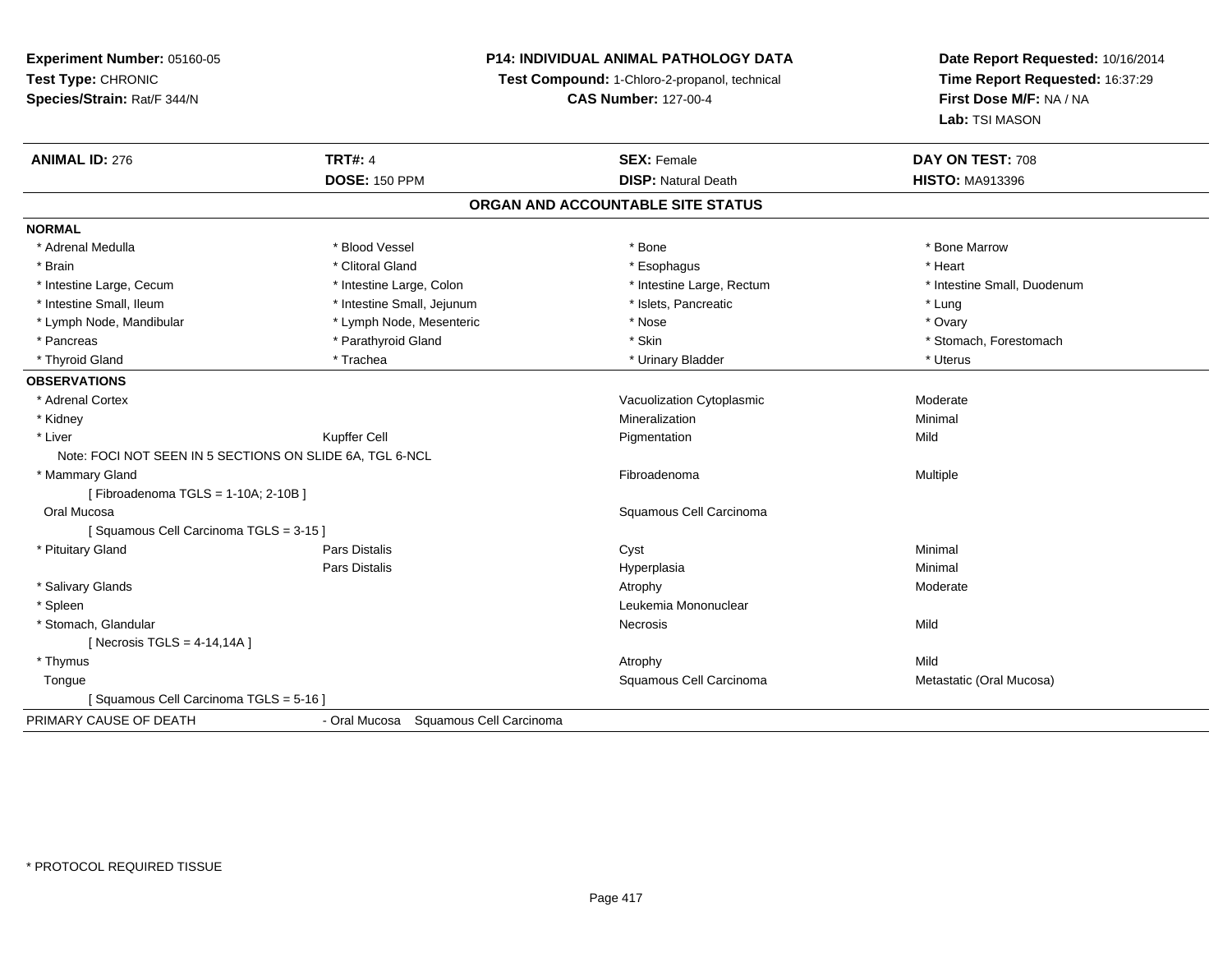## **P14: INDIVIDUAL ANIMAL PATHOLOGY DATA**

**Test Compound:** 1-Chloro-2-propanol, technical

**CAS Number:** 127-00-4

| <b>ANIMAL ID: 277</b>                      | <b>TRT#: 4</b>              | <b>SEX: Female</b>                | DAY ON TEST: 734           |
|--------------------------------------------|-----------------------------|-----------------------------------|----------------------------|
|                                            | <b>DOSE: 150 PPM</b>        | <b>DISP: Terminal Sacrifice</b>   | <b>HISTO: MA913397</b>     |
|                                            |                             | ORGAN AND ACCOUNTABLE SITE STATUS |                            |
| <b>NORMAL</b>                              |                             |                                   |                            |
| * Blood Vessel                             | * Bone                      | * Bone Marrow                     | * Brain                    |
| * Clitoral Gland                           | * Esophagus                 | * Intestine Large, Cecum          | * Intestine Large, Colon   |
| * Intestine Large, Rectum                  | * Intestine Small, Duodenum | * Intestine Small, Ileum          | * Intestine Small, Jejunum |
| * Islets, Pancreatic                       | * Lung                      | * Lymph Node, Mandibular          | * Lymph Node, Mesenteric   |
| * Ovary                                    | * Pancreas                  | * Salivary Glands                 | * Skin                     |
| * Stomach, Forestomach                     | * Stomach, Glandular        | * Thymus                          | * Thyroid Gland            |
| * Trachea                                  | * Urinary Bladder           | * Uterus                          |                            |
| <b>OBSERVATIONS</b>                        |                             |                                   |                            |
| * Adrenal Cortex                           |                             | Degeneration                      | Cystic, Mild               |
| * Adrenal Medulla                          |                             | Pheochromocytoma Benign           |                            |
|                                            |                             | Pheochromocytoma Malignant        |                            |
| [ Pheochromocytoma Malignant TGLS = 2-8A ] |                             |                                   |                            |
| * Heart                                    |                             | Cardiomyopathy                    | Minimal                    |
| * Kidney                                   |                             | Mineralization                    | Minimal                    |
| * Liver                                    |                             | <b>Basophilic Focus</b>           |                            |
|                                            |                             | Clear Cell Focus                  |                            |
|                                            |                             | Mixed Cell Focus                  |                            |
| [Basophilic Focus TGLS = 1-6A]             |                             |                                   |                            |
| [ Clear Cell Focus TGLS = 1-6A ]           |                             |                                   |                            |
| * Mammary Gland                            |                             | Hyperplasia                       | Minimal                    |
| * Nose                                     | <b>Respirat Epith</b>       | Inflammation                      | Chronic Active, Minimal    |
| * Parathyroid Gland                        |                             | Angiectasis                       | Marked                     |
| [ Angiectasis TGLS = 3-2 ]                 |                             |                                   |                            |
| * Pituitary Gland                          | Pars Distalis               | Cyst                              | Mild                       |
| [ Cyst TGLS = $4-8B$ ]                     |                             |                                   |                            |
| * Spleen                                   |                             | Pigmentation                      | Mild                       |
| PRIMARY CAUSE OF DEATH                     |                             |                                   |                            |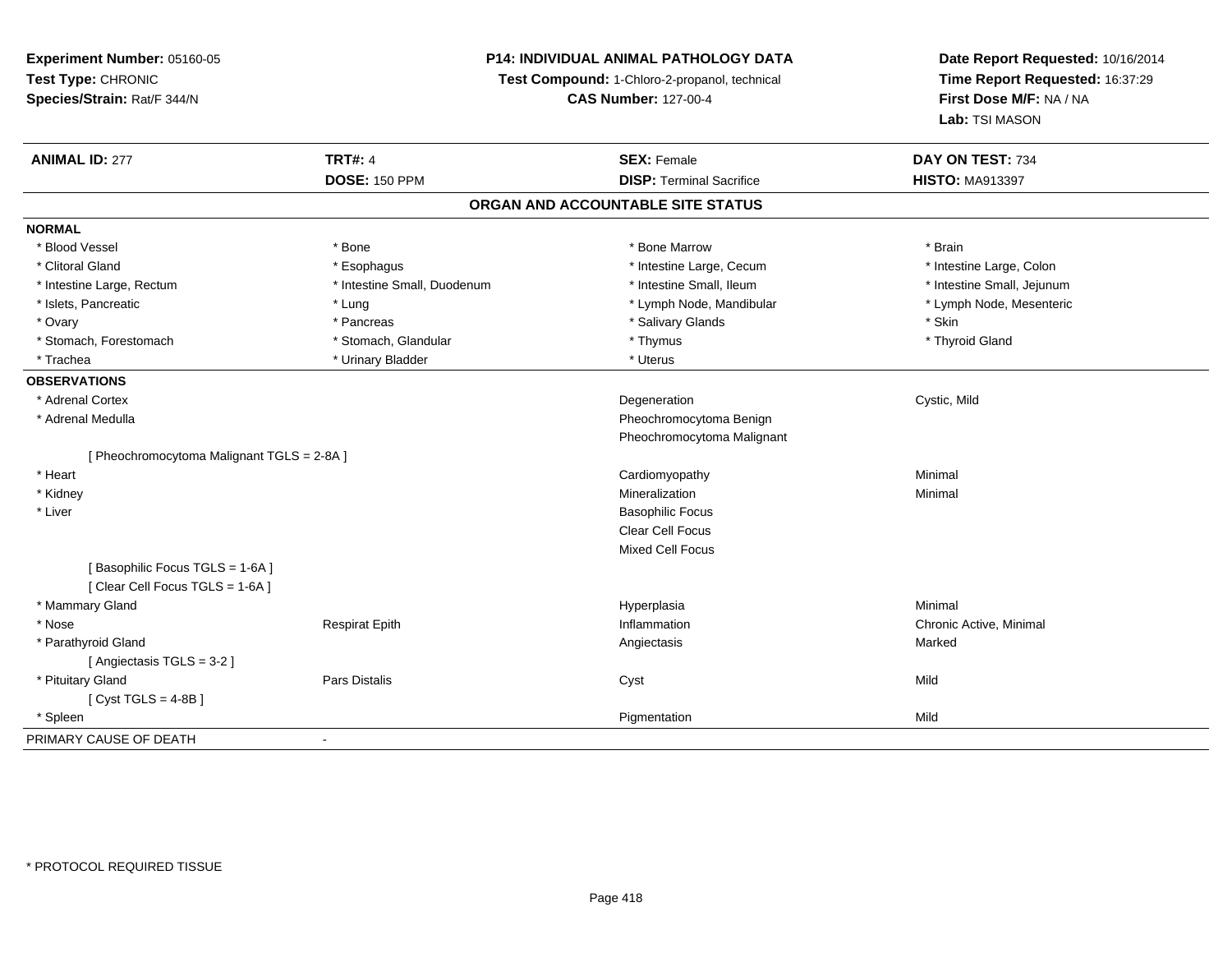## **P14: INDIVIDUAL ANIMAL PATHOLOGY DATA**

**Test Compound:** 1-Chloro-2-propanol, technical

**CAS Number:** 127-00-4

| <b>ANIMAL ID: 278</b>          | <b>TRT#: 4</b>            | <b>SEX: Female</b>                | DAY ON TEST: 734         |
|--------------------------------|---------------------------|-----------------------------------|--------------------------|
|                                | <b>DOSE: 150 PPM</b>      | <b>DISP: Terminal Sacrifice</b>   | <b>HISTO: MA913398</b>   |
|                                |                           | ORGAN AND ACCOUNTABLE SITE STATUS |                          |
| <b>NORMAL</b>                  |                           |                                   |                          |
| * Adrenal Medulla              | * Blood Vessel            | * Bone                            | * Bone Marrow            |
| * Brain                        | * Clitoral Gland          | * Esophagus                       | * Intestine Large, Cecum |
| * Intestine Large, Colon       | * Intestine Large, Rectum | * Intestine Small, Duodenum       | * Intestine Small, Ileum |
| * Intestine Small, Jejunum     | * Islets, Pancreatic      | * Lung                            | * Lymph Node, Mandibular |
| * Lymph Node, Mesenteric       | * Nose                    | * Pancreas                        | * Parathyroid Gland      |
| * Salivary Glands              | * Skin                    | * Stomach, Forestomach            | * Stomach, Glandular     |
| * Thyroid Gland                | * Trachea                 | * Urinary Bladder                 | * Uterus                 |
| <b>OBSERVATIONS</b>            |                           |                                   |                          |
| * Adrenal Cortex               |                           | Angiectasis                       | Minimal                  |
| * Heart                        |                           | Cardiomyopathy                    | Minimal                  |
| * Kidney                       |                           | Mineralization                    | Minimal                  |
|                                |                           | Nephropathy                       | Minimal                  |
| * Liver                        |                           | Angiectasis                       | Mild                     |
|                                |                           | <b>Basophilic Focus</b>           |                          |
|                                |                           | <b>Clear Cell Focus</b>           |                          |
|                                |                           | Inflammation                      | Granulomatous, Minimal   |
| [Angiectasis TGLS = 4-6B]      |                           |                                   |                          |
| [Basophilic Focus TGLS = 3-6A] |                           |                                   |                          |
| * Mammary Gland                |                           | Dilatation                        | Moderate                 |
|                                |                           | Fibroadenoma                      |                          |
| [Fibroadenoma TGLS = 1-10A]    |                           |                                   |                          |
| * Ovary                        |                           | Cyst                              | Moderate                 |
| [Cyst TGLS = $2-7A$ ]          |                           |                                   |                          |
| * Pituitary Gland              | Pars Distalis             | Adenoma                           |                          |
| [Adenoma TGLS = 5-8A]          |                           |                                   |                          |
| * Spleen                       |                           | Leukemia Mononuclear              |                          |
| * Thymus                       |                           | Atrophy                           | Mild                     |
| PRIMARY CAUSE OF DEATH         | $\blacksquare$            |                                   |                          |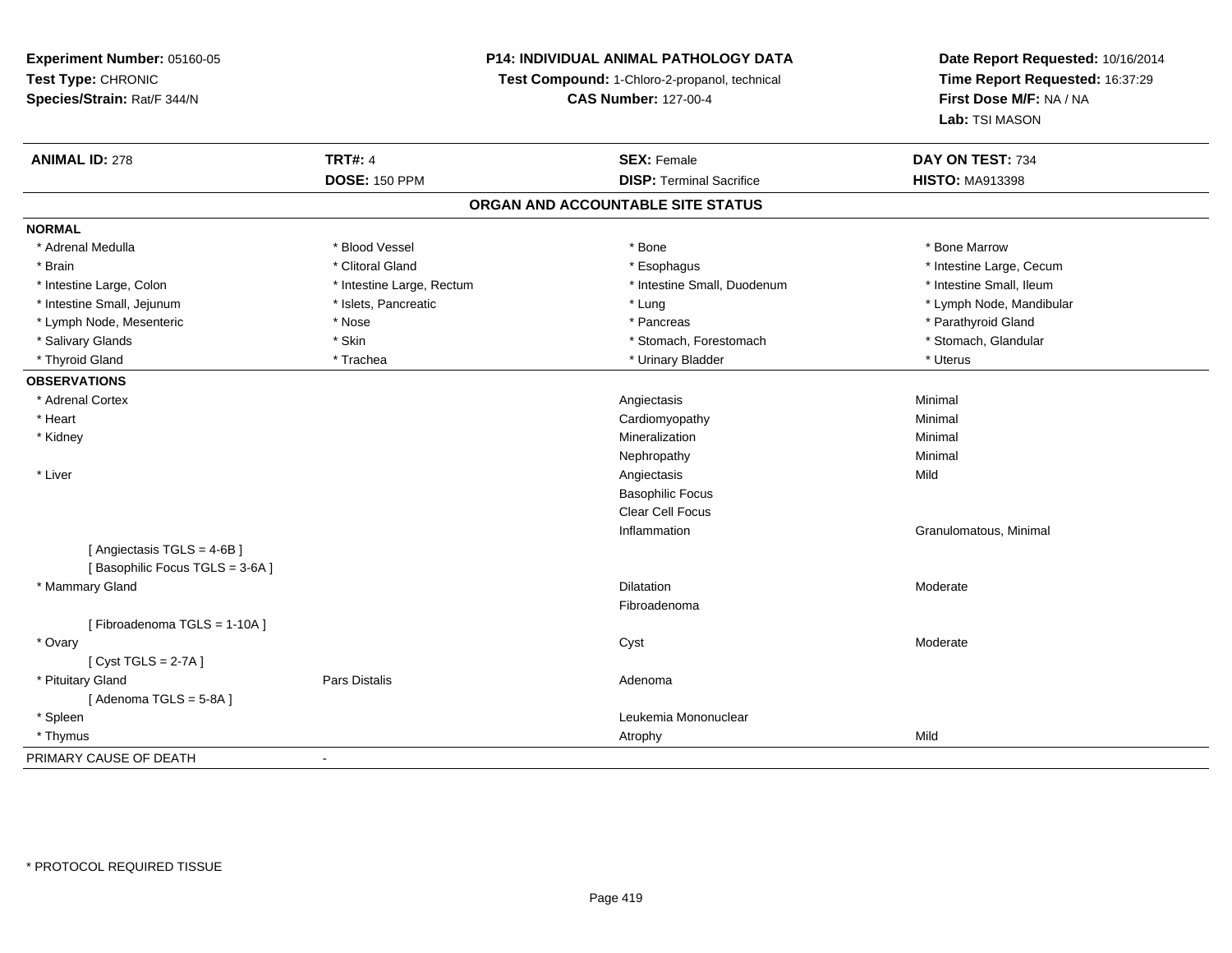**Experiment Number:** 05160-05**Test Type:** CHRONIC **Species/Strain:** Rat/F 344/N**P14: INDIVIDUAL ANIMAL PATHOLOGY DATATest Compound:** 1-Chloro-2-propanol, technical **CAS Number:** 127-00-4**Date Report Requested:** 10/16/2014**Time Report Requested:** 16:37:29**First Dose M/F:** NA / NA**Lab:** TSI MASON**ANIMAL ID:** 279**TRT#:** 4 **SEX:** Female **SEX: Female DAY ON TEST:** 734 **DOSE:** 150 PPM**DISP:** Terminal Sacrifice **HISTO:** MA913399 **ORGAN AND ACCOUNTABLE SITE STATUSNORMAL**\* Adrenal Medulla \* \* \* Blood Vessel \* \* \* Bone Marrow \* \* Bone Marrow \* \* Bone Marrow \* Brain \* Alternation of the state of the state of the state of the state of the state of the state of the state of the state of the state of the state of the state of the state of the state of the state of the state of th \* Intestine Small, Ileum \* Intestine Large, Colon \* Intestine Large, Rectum \* Intestine Small, Duodenum \* Intestine Small, Duodenum \* Intestine Small, Jejunum \* \* \* https://www.fat.com/setter/educition/setter/filesophysics.com/setter/filesophysics.com/setter/filesophysics.com/setter/filesophysics.com/setter/filesophysics.com/setter/filesophysics.com/se \* Lymph Node, Mesenteric \* The matrix of the term in the term in the term in the term in the term in the term in the term in the term in the term in the term in the term in the term in the term in the term in the term in t \* Parathyroid Gland \* \* Salivary Glands \* Salivary Glands \* Skin \* Skin \* State \* Spleen \* Spleen \* Spleen \* Spleen \* Trachea \* Stomach, Forestomach \* Thymus \* Stomach, Glandular \* Thymus \* Thymus \* Thymus \* Thymus \* Thymus \* Thymus \* Thymus \* Thymus \* Thymus \* Thymus \* Thymus \* Thymus \* Thymus \* Thymus \* Thymus \* Thymus \* Thymus \* Thymus \* Thymu \* Urinary Bladder \* Uterus **OBSERVATIONS** \* Adrenal Cortexx and the control of the control of the control of the control of the control of the control of the control of the control of the control of the control of the control of the control of the control of the control of the co y Minimal \* Heart Cardiomyopathy \* Kidneyy the control of the control of the control of the control of the control of the control of the control of the control of the control of the control of the control of the control of the control of the control of the contro \* Liver Basophilic Focus[ Basophilic Focus TGLS = 2-6,6A ] \* Mammary Glandd and the control of the control of the control of the control of the control of the control of the control of the control of the control of the control of the control of the control of the control of the control of the co Hyperplasiaa and a studies of the studies of the Minimal \* Pituitary Glandd and the contract of Pars Distalis and the contract of Adenoma and Adenoma and the Adenoma and the Adenoma and  $\lambda$  $[$  Adenoma TGLS = 1-8A  $]$  \* Thyroid Gland C Cell Hyperplasia Mild PRIMARY CAUSE OF DEATH-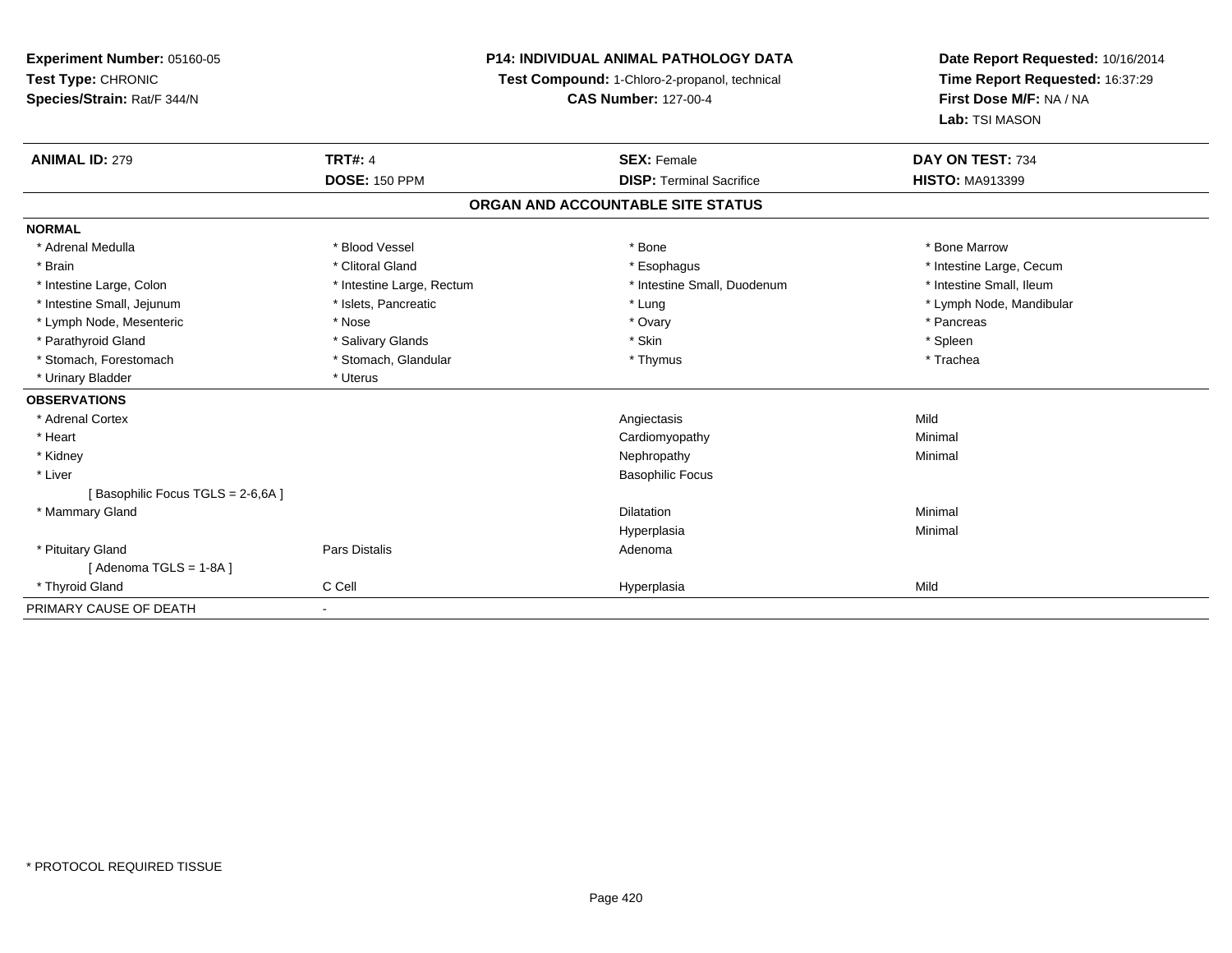**Experiment Number:** 05160-05**Test Type:** CHRONIC **Species/Strain:** Rat/F 344/N**P14: INDIVIDUAL ANIMAL PATHOLOGY DATATest Compound:** 1-Chloro-2-propanol, technical **CAS Number:** 127-00-4**Date Report Requested:** 10/16/2014**Time Report Requested:** 16:37:29**First Dose M/F:** NA / NA**Lab:** TSI MASON**ANIMAL ID:** 280**CONSEX:** Female **DAY ON TEST:** 627 **DOSE:** 150 PPM**DISP:** Natural Death **HISTO:** MA913400 **ORGAN AND ACCOUNTABLE SITE STATUSNORMAL**\* Blood Vessel \* Blood Vessel \* Brain \* Clitoral Gland \* Esophagus \* Intestine Large, Cecum \* \* Intestine Large, Colon \* Mestine Large, Rectum \* Intestine Large, Rectum \* Intestine Small, Duodenum \* Intestine Small, Ileum \* \* The matter of the state of the state of the state of the state of the state of the state of the state of the state of the state of the state of the state of the state of the state of the state \* Trachea \* Ovary \* The matter of the state of the state of the state of the state of the state of the state of the state of the state of the state of the state of the state of the state of the state of the state of the state of the **AUTO PRECLUDES DIAG.** \* Intestine Small, Jejunum**OBSERVATIONS** \* Adrenal Cortex Leukemia Mononuclear \* Adrenal Medulla Leukemia Mononuclear Pheochromocytoma Benign \* Bonee de la controllation de la controllation de la controllation de la controllation de la controllation de la controllation de la controllation de la controllation de la controllation de la controllation de la controllation \* Bone Marrow Leukemia Mononuclear \* Heart Cardiomyopathy Minimal Atriumm Thrombosis and Thrombosis the Mild \* Liver Leukemia Mononuclear [ Leukemia Mononuclear TGLS = 10-6 ] \* Lung Leukemia Mononuclear Lymph Nodee the second term of the second term of the Hemorrhage term of the Moderate Moderate  $\sim$  Moderate  $\sim$ Renal HemorrhageModerate<br>Marked Hemorrhagee Marked Iliac Leukemia Mononuclear Mediastinal Leukemia MononuclearPancreatic Leukemia Mononuclear Renal Leukemia MononuclearLeukemia MononuclearNote: TGL 15 INVOLVES AXILLARY LN, HOWEVER, TERM NOT AVAILABLE.[ Hemorrhage TGLS = 15-18 ][ Hemorrhage TGLS = 9-16 ]

[ Hemorrhage TGLS = 12-17 ][ Leukemia Mononuclear TGLS = 13-3A ]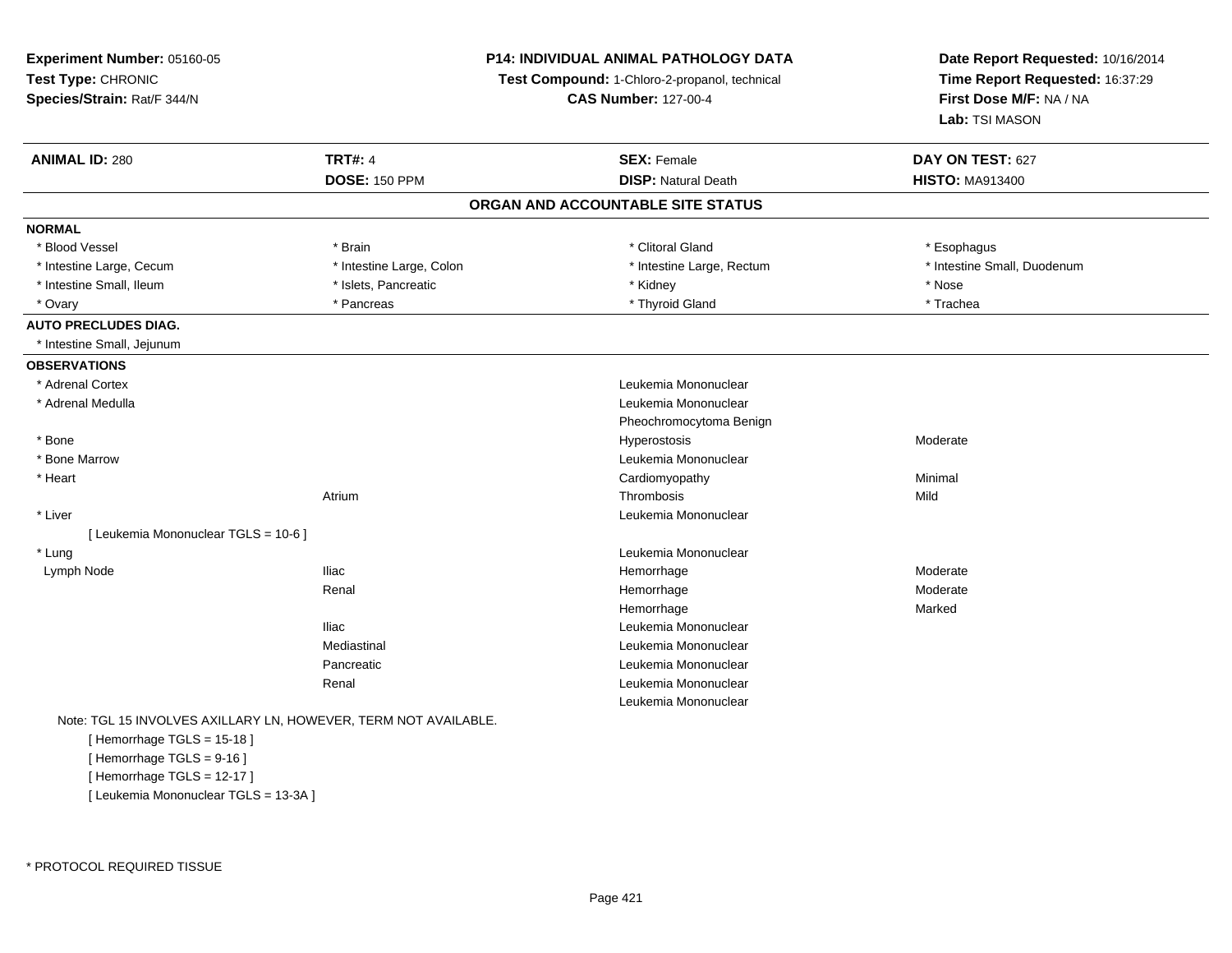# **P14: INDIVIDUAL ANIMAL PATHOLOGY DATA**

 **Test Compound:** 1-Chloro-2-propanol, technical **CAS Number:** 127-00-4

| <b>ANIMAL ID: 280</b>                       | <b>TRT#: 4</b><br><b>DOSE: 150 PPM</b> | <b>SEX: Female</b><br><b>DISP: Natural Death</b> | DAY ON TEST: 627<br><b>HISTO: MA913400</b> |
|---------------------------------------------|----------------------------------------|--------------------------------------------------|--------------------------------------------|
|                                             |                                        | ORGAN AND ACCOUNTABLE SITE STATUS                |                                            |
| [ Leukemia Mononuclear TGLS = 15-18 ]       |                                        |                                                  |                                            |
| [Leukemia Mononuclear TGLS = 12-17]         |                                        |                                                  |                                            |
| [ Leukemia Mononuclear TGLS = 9-16 ]        |                                        |                                                  |                                            |
| [ Leukemia Mononuclear TGLS = 8-9 ]         |                                        |                                                  |                                            |
| * Lymph Node, Mandibular                    |                                        | Hemorrhage                                       | Marked                                     |
|                                             |                                        | Leukemia Mononuclear                             |                                            |
| [Hemorrhage TGLS = 3-9A; 16-19]             |                                        |                                                  |                                            |
| [ Leukemia Mononuclear TGLS = 3-9A; 16-19 ] |                                        |                                                  |                                            |
| * Lymph Node, Mesenteric                    |                                        | Hemorrhage                                       | Moderate                                   |
|                                             |                                        | Leukemia Mononuclear                             |                                            |
| [Hemorrhage TGLS = $6-8$ ]                  |                                        |                                                  |                                            |
| [ Leukemia Mononuclear TGLS = 6-8 ]         |                                        |                                                  |                                            |
| * Mammary Gland                             |                                        | Carcinoma                                        |                                            |
|                                             |                                        | Fibroadenoma                                     |                                            |
| [Carcinoma TGLS = 2-10B]                    |                                        |                                                  |                                            |
| [Fibroadenoma TGLS = 1-10A]                 |                                        |                                                  |                                            |
| Mesentery                                   | Fat                                    | Necrosis                                         | Moderate                                   |
| [Necrosis TGLS = $5-15$ ]                   |                                        |                                                  |                                            |
| * Parathyroid Gland                         |                                        | Hyperplasia                                      | Mild                                       |
| * Pituitary Gland                           |                                        | Leukemia Mononuclear                             |                                            |
| * Salivary Glands                           |                                        | Leukemia Mononuclear                             |                                            |
| * Skin                                      | <b>Subcut Tiss</b>                     | Edema                                            | Moderate                                   |
| [ Edema TGLS = 4-9A ]                       |                                        |                                                  |                                            |
| * Spleen                                    |                                        | Leukemia Mononuclear                             |                                            |
| [ Leukemia Mononuclear TGLS = 7-3 ]         |                                        |                                                  |                                            |
| * Stomach, Forestomach                      |                                        | Inflammation                                     | Chronic Active, Mild                       |
| * Stomach, Glandular                        |                                        | Necrosis                                         | Moderate                                   |
| [Necrosis TGLS = $17-14$ ]                  |                                        |                                                  |                                            |
| * Thymus                                    |                                        | Leukemia Mononuclear                             |                                            |
| [ Leukemia Mononuclear TGLS = 14-3A ]       |                                        |                                                  |                                            |
| * Urinary Bladder                           |                                        | Leukemia Mononuclear                             |                                            |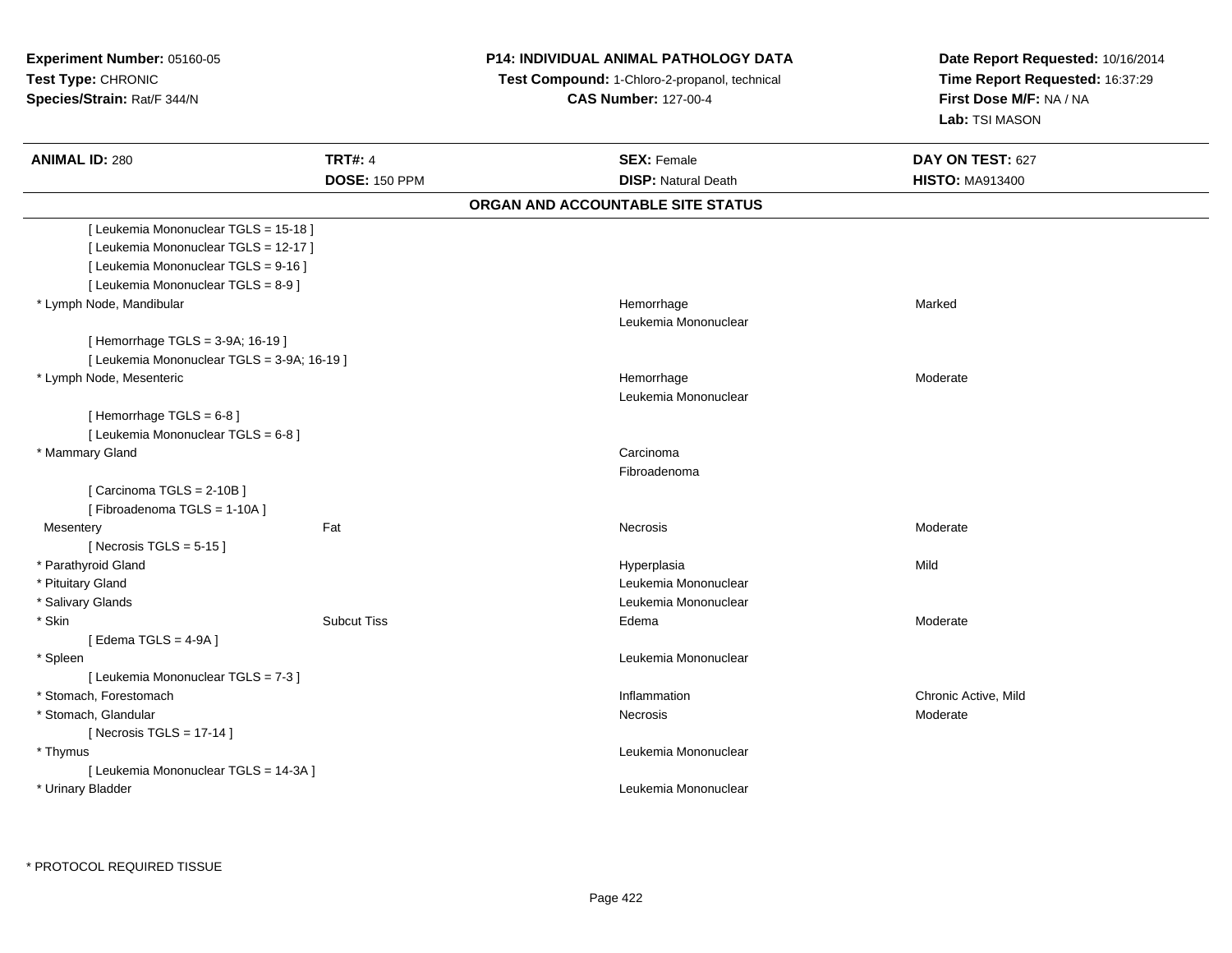| Experiment Number: 05160-05<br>Test Type: CHRONIC<br>Species/Strain: Rat/F 344/N | <b>P14: INDIVIDUAL ANIMAL PATHOLOGY DATA</b><br><b>Test Compound: 1-Chloro-2-propanol, technical</b><br><b>CAS Number: 127-00-4</b>                                                                                                                                                                                                                                                                                                                                                                                                                                                                                                      |                                   | Date Report Requested: 10/16/2014<br>Time Report Requested: 16:37:29<br>First Dose M/F: NA / NA<br>Lab: TSI MASON |
|----------------------------------------------------------------------------------|------------------------------------------------------------------------------------------------------------------------------------------------------------------------------------------------------------------------------------------------------------------------------------------------------------------------------------------------------------------------------------------------------------------------------------------------------------------------------------------------------------------------------------------------------------------------------------------------------------------------------------------|-----------------------------------|-------------------------------------------------------------------------------------------------------------------|
| <b>ANIMAL ID: 280</b>                                                            | TRT#: 4                                                                                                                                                                                                                                                                                                                                                                                                                                                                                                                                                                                                                                  | <b>SEX: Female</b>                | DAY ON TEST: 627                                                                                                  |
|                                                                                  | <b>DOSE: 150 PPM</b>                                                                                                                                                                                                                                                                                                                                                                                                                                                                                                                                                                                                                     | <b>DISP:</b> Natural Death        | <b>HISTO: MA913400</b>                                                                                            |
|                                                                                  |                                                                                                                                                                                                                                                                                                                                                                                                                                                                                                                                                                                                                                          | ORGAN AND ACCOUNTABLE SITE STATUS |                                                                                                                   |
| * Uterus                                                                         | Leukemia Mononuclear                                                                                                                                                                                                                                                                                                                                                                                                                                                                                                                                                                                                                     |                                   |                                                                                                                   |
| PRIMARY CAUSE OF DEATH                                                           | - UNCERTAIN                                                                                                                                                                                                                                                                                                                                                                                                                                                                                                                                                                                                                              |                                   |                                                                                                                   |
| CONTRIBUTORY CAUSE OF DEATH                                                      | - Adrenal Cortex Leukemia Mononuclear; Adrenal Medulla Leukemia Mononuclear; Bone Marrow Leukemia Mononuclear; Liver Leukemia<br>Mononuclear;Lung Leukemia Mononuclear;Lymph Node Mediastinal Leukemia Mononuclear;Lymph Node Pancreatic Leukemia Mononuclear;Lymph<br>Node Iliac Leukemia Mononuclear;Lymph Node Renal Leukemia Mononuclear;Lymph Node Leukemia Mononuclear;Lymph Node;Mandibular Leukemia<br>Mononuclear:Lymph Node:Mesenteric Leukemia Mononuclear:Salivary Glands Leukemia Mononuclear:Spleen Leukemia Mononuclear:Thymus<br>Leukemia Mononuclear: Urinary Bladder Leukemia Mononuclear: Uterus Leukemia Mononuclear |                                   |                                                                                                                   |
| Animal Note: THORACIC CAVITY 4ML CLEAR FLUID, TGL 11-NST                         |                                                                                                                                                                                                                                                                                                                                                                                                                                                                                                                                                                                                                                          |                                   |                                                                                                                   |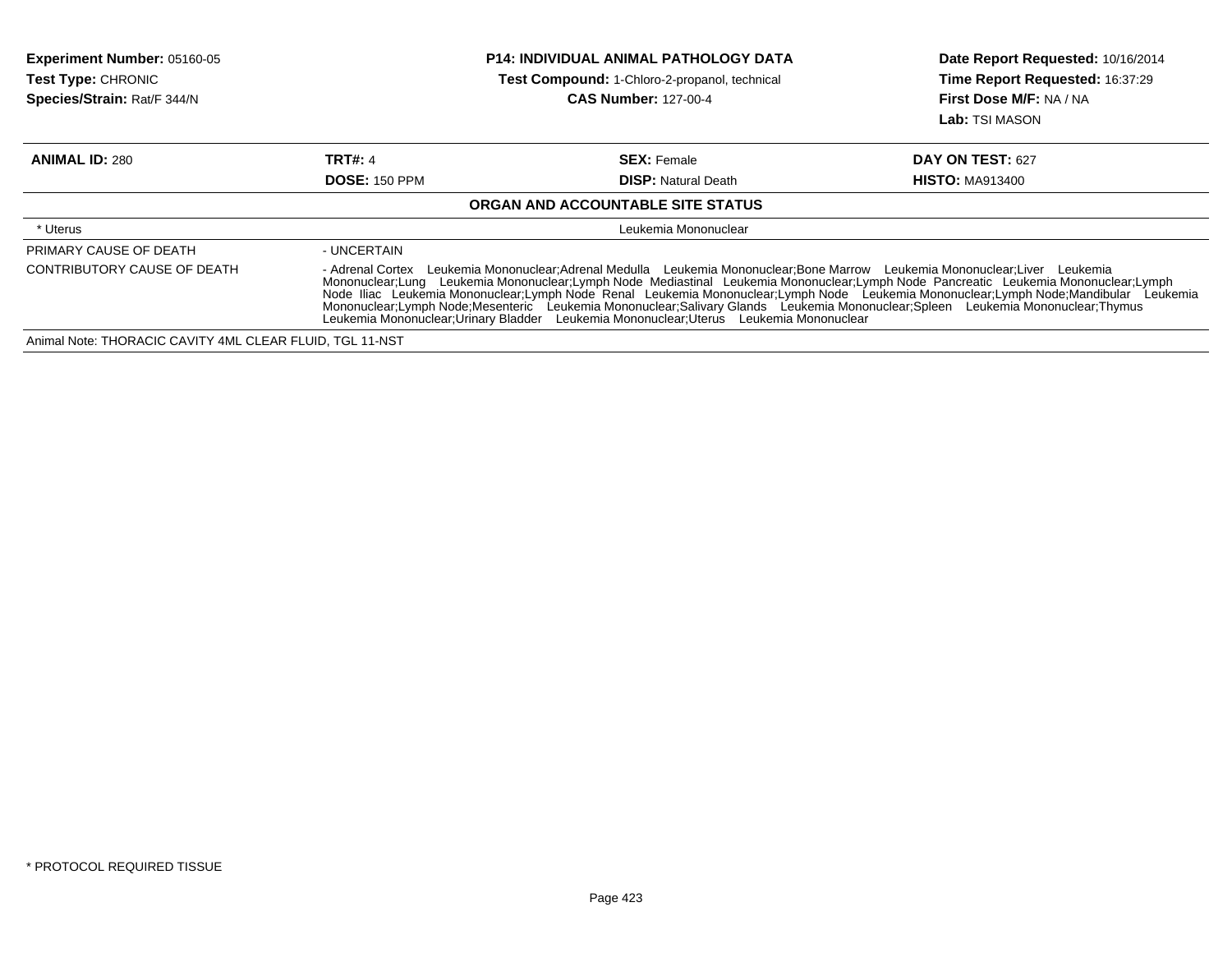**Experiment Number:** 05160-05**Test Type:** CHRONIC **Species/Strain:** Rat/F 344/N**P14: INDIVIDUAL ANIMAL PATHOLOGY DATATest Compound:** 1-Chloro-2-propanol, technical **CAS Number:** 127-00-4**Date Report Requested:** 10/16/2014**Time Report Requested:** 16:37:29**First Dose M/F:** NA / NA**Lab:** TSI MASON**ANIMAL ID:** 281**TRT#:** 4 **SEX:** Female **SEX: Female DAY ON TEST:** 708 **DOSE:** 150 PPM **DISP:** Moribund Sacrifice **HISTO:** MA913401 **ORGAN AND ACCOUNTABLE SITE STATUSNORMAL**\* Adrenal Cortex \* Adrenal Medulla \* Adrenal Medulla \* Blood Vessel \* Bone Marrow \* Bone Marrow \* Intestine Large, Colon \* Brain \* Esophagus \* Esophagus \* Esophagus \* 11testine Large, Cecum \* \* Intestine Large, Rectum \* Thestine Small, Duodenum \* Number of the small, Ileum \* Intestine Small, Jejunum \* Intestine Small, Jejunum \* Lymph Node, Mesenteric \* Islets, Pancreatic **\* Lung \* Lung \* Lung \* Lymph Node, Mandibular \*** Lymph Node, Mandibular \* Nose \* Ovary \* Parathyroid Gland \* Salivary Glands \* Urinary Bladder \* Skin \* Stomach, Glandular \* Trachea \* Trachea \* Urinary Blandular \* Urinary Bladder \* Trachea \* Uterus**MISSING** \* Thymus**OBSERVATIONS** \* Bonee substitution of the control of the control of the control of the Hyperostosis of the control of the control of the control of the control of the control of the control of the control of the control of the control of the \* Clitoral Glandd<sub>d</sub> Carcinoma [ Carcinoma TGLS = 2-10A ] \* Heart Cardiomyopathyy Mild **Mild**  \* Kidneyy the controller of the controller of the controller of the controller of the controller of the controller of the controller of the controller of the controller of the controller of the controller of the controller of the \* Liver Basophilic FocusDeformity[ Deformity TGLS = 4-6 ] \* Mammary Glandd and the control of the control of the control of the Dilatation and the control of the Moderate of the control of the control of the control of the control of the control of the control of the control of the control of t Hyperplasiaa Mild \* Pancreass the control of the control of the control of the control of the control of the control of the control of the control of the control of the control of the control of the control of the control of the control of the contro \* Pituitary Glandd and the set of Pars Distalis and the Second Adenomal Adenomal Second Second Pars Distallis  $[$  Adenoma TGLS = 5-8; 6-1  $]$  \* Spleenn and the control of the control of the control of the control of the control of the control of the control of the control of the control of the control of the control of the control of the control of the control of the co \* Stomach, Forestomachh ann an t-Iomraid ann an t-Iomraid ann an t-Iomraid ann an t-Iomraid ann an t-Iomraid ann an t-Iomraid ann an<br>Iomraid an t-Iomraid ann an t-Iomraid ann an t-Iomraid ann an t-Iomraid ann an t-Iomraid ann an t-Iomraid ann  $[$  Ulcer TGLS = 7-14  $]$  \* Thyroid Glandd C Cell C Cell Adenoma PRIMARY CAUSE OF DEATH - Pituitary Gland Pars Distalis Adenoma Animal Note: CARCASS THIN, TGL 1-NST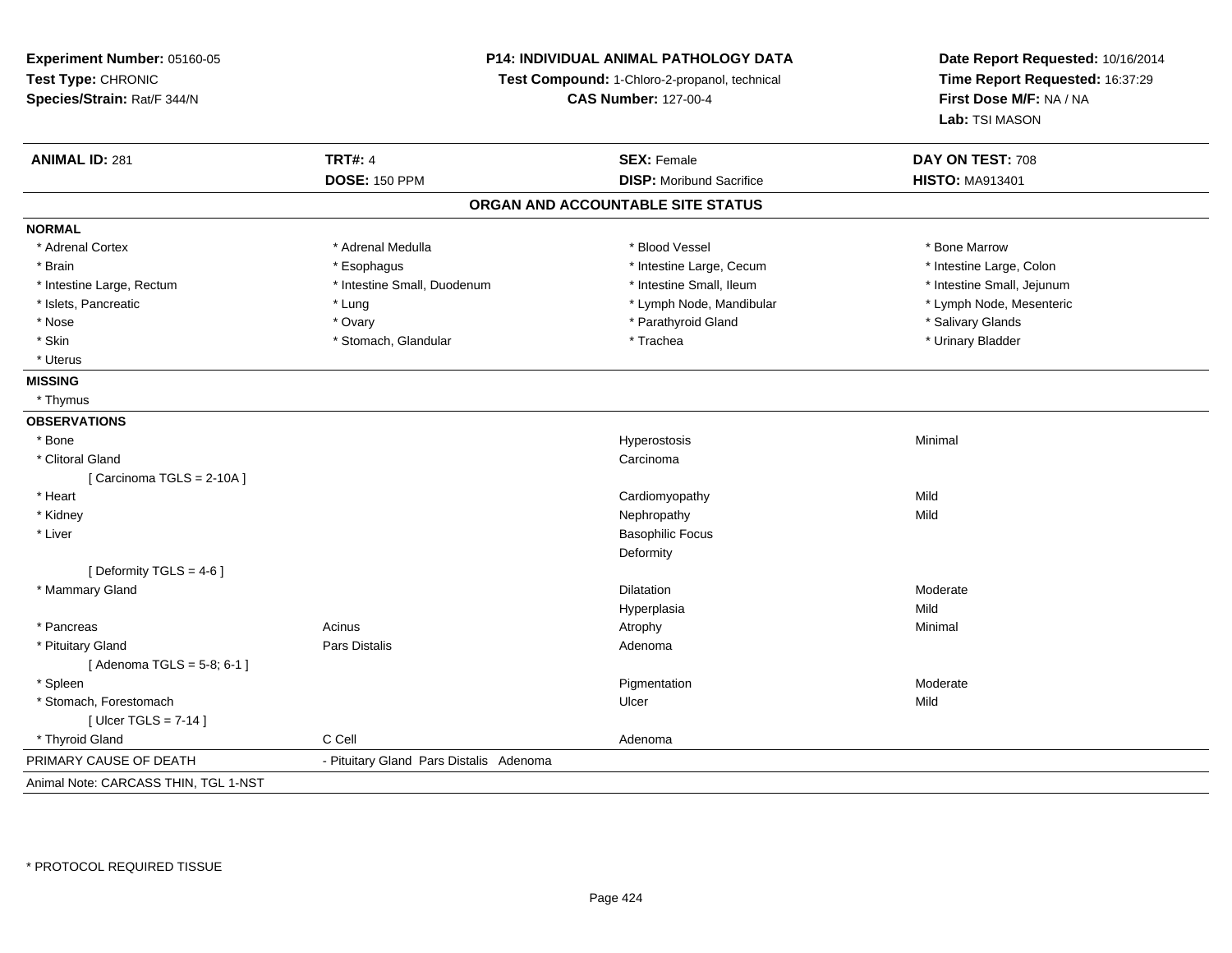**Experiment Number:** 05160-05**Test Type:** CHRONIC **Species/Strain:** Rat/F 344/N**P14: INDIVIDUAL ANIMAL PATHOLOGY DATATest Compound:** 1-Chloro-2-propanol, technical **CAS Number:** 127-00-4**Date Report Requested:** 10/16/2014**Time Report Requested:** 16:37:29**First Dose M/F:** NA / NA**Lab:** TSI MASON**ANIMAL ID:** 282**TRT#:** 4 **SEX:** Female **SEX: Female DAY ON TEST:** 734 **DOSE:** 150 PPM**DISP:** Terminal Sacrifice **HISTO:** MA913402 **ORGAN AND ACCOUNTABLE SITE STATUSNORMAL**\* Adrenal Cortex \* Adrenal Medulla \* Adrenal Medulla \* Blood Vessel \* Bood Vessel \* Bone \* Bone \* Bone \* Bone \* Bone \* Bone \* Bone \* Bone \* Bone \* Bone \* Bone \* Bone \* Bone \* Bone \* Bone \* Bone \* Bone \* Bone \* Bone \* Bone \* Bone \* Bone \* \* \* Esophagus \* Bone Marrow \* \* Android \* Brain \* Brain \* Clitoral Gland \* Clitoral Gland \* Esophagus \* Esophagus \* Esophagus \* Intestine Small, Duodenum \* Intestine Large, Cecum \* Intestine Large, Colon \* Intestine Sarge, Rectum \* Intestine Large, Rectum \* Intestine Small, Ileum \* Thestine Small, Jejunum \* 1998, Pancreatic \* Kidney \* Kidney \* Kidney \* Kidney \* Lung \* Lymph Node, Mandibular \* Nose \* Lymph Node, Mesenteric \* Nose \* Nose \* Skin \* Ovary \* Natural \* Parathyroid Gland \* The state of the set of the Salivary Glands \* Salivary Glands \* \* Thyroid Gland \* Stomach, Forestomach \* Thymus \* Stomach, Glandular \* Thymus \* Thymus \* Thymus \* Thymus \* Thymus \* Thymus \* Thymus \* Thymus \* Thymus \* Thymus \* Thymus \* Thymus \* Thymus \* Thymus \* Thymus \* Thymus \* Thymus \* Thymus \* Thymu \* Trachea \* 1988 \* Uterus **OBSERVATIONS** \* Heart Cardiomyopathy Minimal \* Liver Mixed Cell FocusNote: TGL 5-NCL \* Mammary Glandd and the control of the control of the control of the control of the control of the control of the control of the control of the control of the control of the control of the control of the control of the control of the co Fibroadenoma[ Fibroadenoma TGLS = 2-10A ]**Mesentery** y the control of the set of the control of the Moderate of the Moderate of the Moderate of the Moderate of the Moderate of the Moderate of the Moderate of the Moderate of the Moderate of the Moderate of the Moderate of the  $[$  Necrosis TGLS = 3-15  $]$  \* Pancreass the control of the control of the control of the control of the control of the control of the control of the control of the control of the control of the control of the control of the control of the control of the contro \* Pituitary Gland Pars Distalis Cyst Mild  $[$  Cyst TGLS = 6-8  $]$  \* Skin Note: OUTPOUCHING OF NORMAL SKIN ELEMENTS. TGL 1-NCL \* Spleen Leukemia Mononuclear [ Leukemia Mononuclear TGLS = 4-3 ] \* Urinary Bladder Leukemia Mononuclear PRIMARY CAUSE OF DEATH-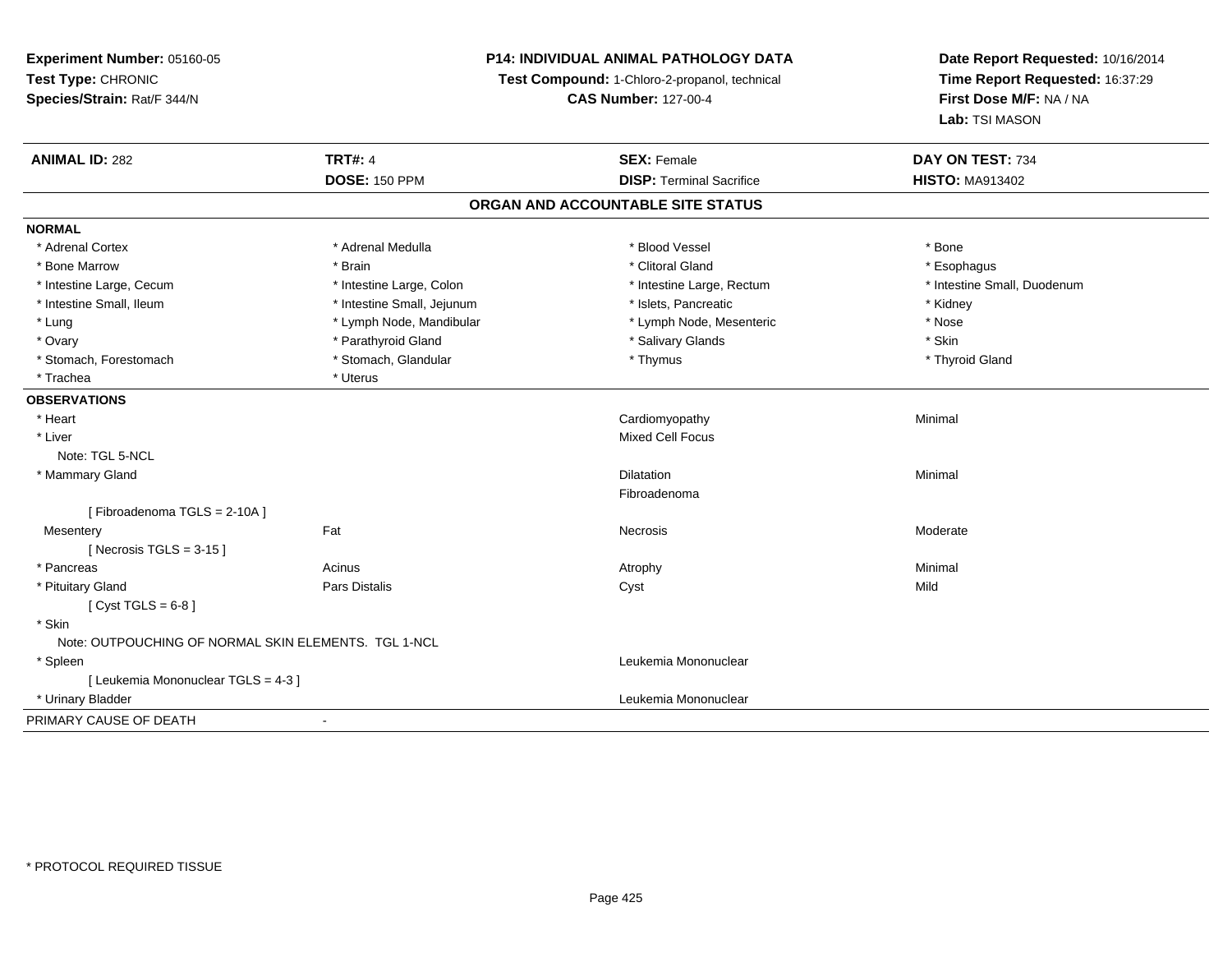| Experiment Number: 05160-05              |                                                                                           | P14: INDIVIDUAL ANIMAL PATHOLOGY DATA         | Date Report Requested: 10/16/2014<br>Time Report Requested: 16:37:29<br>First Dose M/F: NA / NA |  |
|------------------------------------------|-------------------------------------------------------------------------------------------|-----------------------------------------------|-------------------------------------------------------------------------------------------------|--|
| Test Type: CHRONIC                       |                                                                                           | Test Compound: 1-Chloro-2-propanol, technical |                                                                                                 |  |
| Species/Strain: Rat/F 344/N              |                                                                                           | <b>CAS Number: 127-00-4</b>                   |                                                                                                 |  |
|                                          |                                                                                           |                                               | Lab: TSI MASON                                                                                  |  |
| <b>ANIMAL ID: 283</b>                    | <b>TRT#: 4</b>                                                                            | <b>SEX: Female</b>                            | DAY ON TEST: 728                                                                                |  |
|                                          | <b>DOSE: 150 PPM</b>                                                                      | <b>DISP: Natural Death</b>                    | <b>HISTO: MA913403</b>                                                                          |  |
|                                          |                                                                                           | ORGAN AND ACCOUNTABLE SITE STATUS             |                                                                                                 |  |
| <b>NORMAL</b>                            |                                                                                           |                                               |                                                                                                 |  |
| * Adrenal Medulla                        | * Blood Vessel                                                                            | * Bone                                        | * Bone Marrow                                                                                   |  |
| * Brain                                  | * Clitoral Gland                                                                          | * Esophagus                                   | * Intestine Large, Cecum                                                                        |  |
| * Intestine Large, Colon                 | * Intestine Large, Rectum                                                                 | * Intestine Small, Duodenum                   | * Islets, Pancreatic                                                                            |  |
| $*$ Lung                                 | * Lymph Node, Mandibular                                                                  | * Parathyroid Gland                           | * Salivary Glands                                                                               |  |
| * Skin                                   | * Stomach, Forestomach                                                                    | * Stomach, Glandular                          | * Thymus                                                                                        |  |
| * Thyroid Gland                          | * Trachea                                                                                 | * Urinary Bladder                             | * Uterus                                                                                        |  |
| <b>AUTO PRECLUDES DIAG.</b>              |                                                                                           |                                               |                                                                                                 |  |
| * Intestine Small, Ileum                 | * Intestine Small, Jejunum                                                                |                                               |                                                                                                 |  |
| <b>OBSERVATIONS</b>                      |                                                                                           |                                               |                                                                                                 |  |
| * Adrenal Cortex                         |                                                                                           | Angiectasis                                   | Minimal                                                                                         |  |
| * Heart                                  |                                                                                           | Cardiomyopathy                                | Mild                                                                                            |  |
| * Kidney                                 |                                                                                           | Nephropathy                                   | Minimal                                                                                         |  |
| * Liver                                  |                                                                                           | <b>Basophilic Focus</b>                       |                                                                                                 |  |
|                                          | Note: TGL 5 - LIVER IN SLIDES 6 AND 6A HAVE AREAS WITH LESS BLOOD IN SENUSOIDS. TGL 5-NCL |                                               |                                                                                                 |  |
| [Basophilic Focus TGLS = 4-6]            |                                                                                           |                                               |                                                                                                 |  |
| * Lymph Node, Mesenteric                 |                                                                                           | Pigmentation                                  | Minimal                                                                                         |  |
| Note: SIZE OF NODE WITHIN NORMAL LIMITS. |                                                                                           |                                               |                                                                                                 |  |
| [ Pigmentation TGLS = 3-8 ]              |                                                                                           |                                               |                                                                                                 |  |
| * Mammary Gland                          |                                                                                           | <b>Dilatation</b>                             | Minimal                                                                                         |  |
|                                          |                                                                                           | Hyperplasia                                   | Mild                                                                                            |  |
| * Nose                                   | Olfactory Epi                                                                             | Degeneration                                  | Hyaline, Minimal                                                                                |  |
|                                          | <b>Respirat Epith</b>                                                                     | Hyperplasia                                   | Minimal                                                                                         |  |
| * Ovary                                  |                                                                                           | Cyst                                          | Marked                                                                                          |  |
| [Cyst TGLS = $2-7A$ ]                    |                                                                                           |                                               |                                                                                                 |  |
| * Pancreas                               | Acinus                                                                                    | Hyperplasia                                   | Moderate                                                                                        |  |
| * Pituitary Gland                        | Pars Distalis                                                                             | Adenoma                                       |                                                                                                 |  |
| [Adenoma TGLS = $6-8$ ]                  |                                                                                           |                                               |                                                                                                 |  |
| * Spleen                                 |                                                                                           | Pigmentation                                  | Mild                                                                                            |  |
| PRIMARY CAUSE OF DEATH                   | - Pituitary Gland Pars Distalis Adenoma                                                   |                                               |                                                                                                 |  |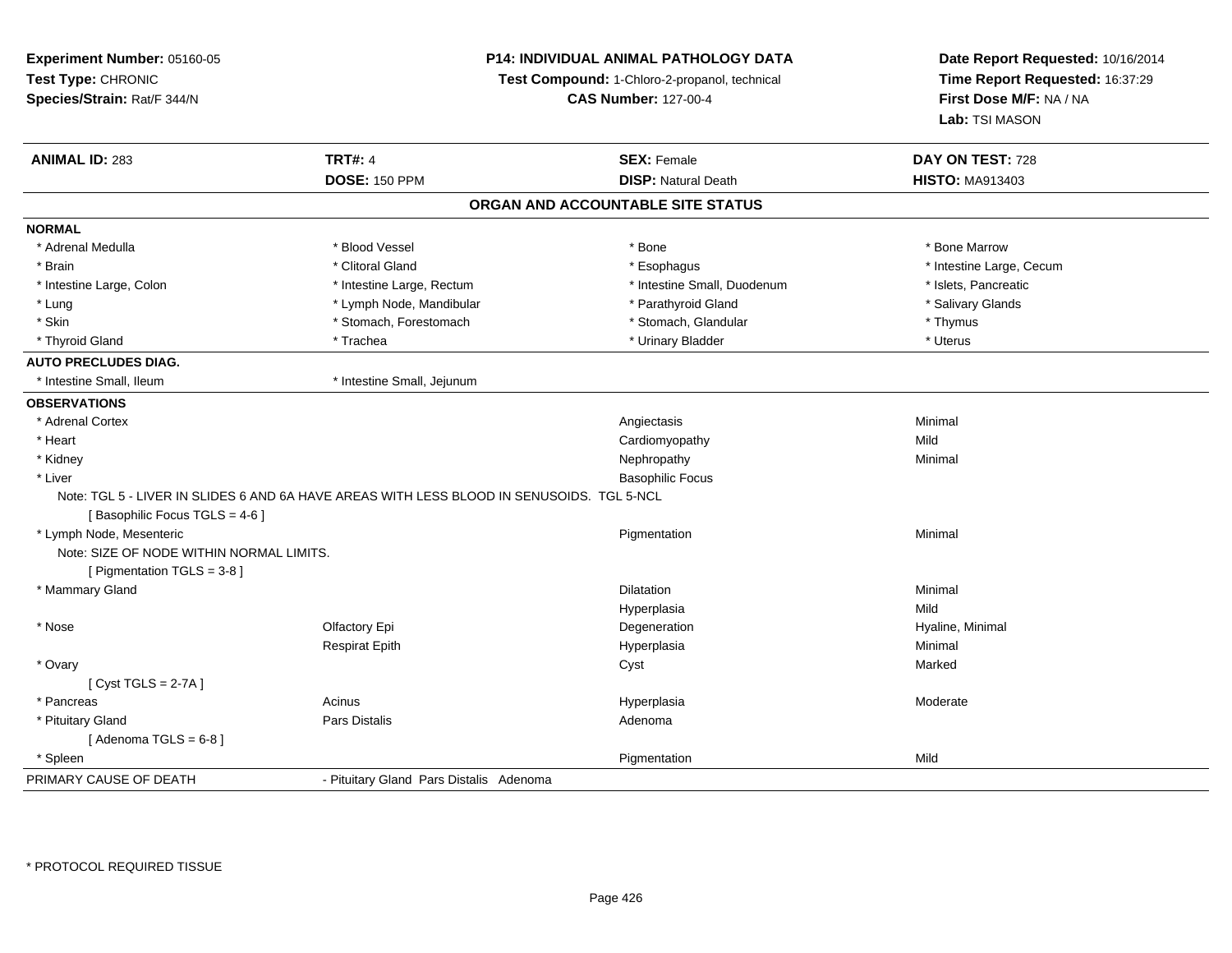| <b>Experiment Number: 05160-05</b><br><b>Test Type: CHRONIC</b><br>Species/Strain: Rat/F 344/N | <b>P14: INDIVIDUAL ANIMAL PATHOLOGY DATA</b><br>Test Compound: 1-Chloro-2-propanol, technical<br><b>CAS Number: 127-00-4</b> |                                   | Date Report Requested: 10/16/2014<br>Time Report Requested: 16:37:29<br>First Dose M/F: NA / NA<br>Lab: TSI MASON |
|------------------------------------------------------------------------------------------------|------------------------------------------------------------------------------------------------------------------------------|-----------------------------------|-------------------------------------------------------------------------------------------------------------------|
| <b>ANIMAL ID: 283</b>                                                                          | <b>TRT#: 4</b>                                                                                                               | <b>SEX: Female</b>                | DAY ON TEST: 728                                                                                                  |
|                                                                                                | <b>DOSE: 150 PPM</b>                                                                                                         | <b>DISP: Natural Death</b>        | <b>HISTO: MA913403</b>                                                                                            |
|                                                                                                |                                                                                                                              | ORGAN AND ACCOUNTABLE SITE STATUS |                                                                                                                   |
| Animal Note: ABDOMINAL CAVITIES 03CC CLEAR FLUID, TGL 1-NST                                    |                                                                                                                              |                                   |                                                                                                                   |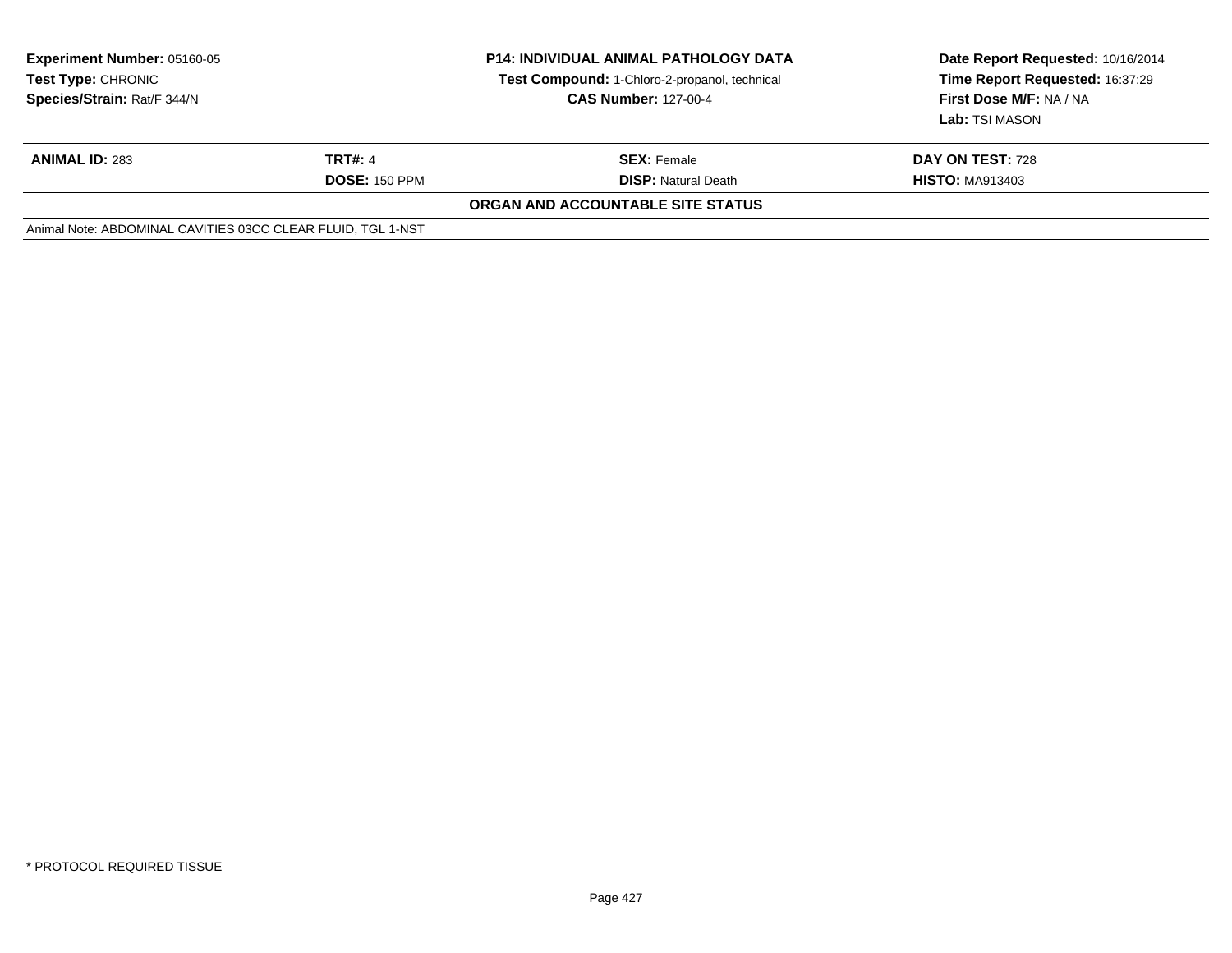**Experiment Number:** 05160-05**Test Type:** CHRONIC **Species/Strain:** Rat/F 344/N**P14: INDIVIDUAL ANIMAL PATHOLOGY DATATest Compound:** 1-Chloro-2-propanol, technical **CAS Number:** 127-00-4**Date Report Requested:** 10/16/2014**Time Report Requested:** 16:37:29**First Dose M/F:** NA / NA**Lab:** TSI MASON**ANIMAL ID:** 284**TRT#:** 4 **SEX:** Female **SEX: Female DAY ON TEST:** 712 **DOSE:** 150 PPM**DISP:** Natural Death **HISTO:** MA913404 **ORGAN AND ACCOUNTABLE SITE STATUSNORMAL**\* Blood Vessel \* Blood Vessel \* \* About the bood water what we have a series to be a series of the bood versel and the substitution of the substitution of the substitution of the substitution of the substitution of the substitution of th \* Intestine Small, Duodenum \* Intestine Large, Cecum \* Intestine Large, Colon \* Intestine Sarge, Rectum \* Intestine Large, Rectum \* Lymph Node, Mesenteric \* Islets, Pancreatic **\* Kidney \* Kidney \* Community 1998** \* Lymph Node, Mandibular \* Lymph Node, Mandibular \* Ovary \* \* Parathyroid Gland \* \* Parathyroid Gland \* \* Parathyroid Gland \* \* Parathyroid Gland \* \* Salivary Glands \* Salivary Glands \* \* Salivary Glands \* \* Salivary Glands \* \* Salivary Glands \* \* Salivary Glands \* \* Sali \* Skin \* Stomach, Forestomach \* Stomach \* Stomach, Glandular \* Thymus \* Thymus \* Uterus \* Thyroid Gland \* \* Trachea \* \* Trachea \* Trachea \* \* Urinary Bladder \* \* Urinary Bladder \* \* Uterus \* Uterus **AUTO PRECLUDES DIAG.** \* Intestine Small, Ileum \* Intestine Small, Jejunum \* Nose**OBSERVATIONS** \* Adrenal Cortex Leukemia Mononuclear \* Adrenal Medulla Leukemia Mononuclear Necrosiss and the contract of the Marked Moderate \* Bonee de la controllation de la controllation de la controllation de la controllation de la controllation de la controllation de la controllation de la controllation de la controllation de la controllation de la controllation \* Clitoral Glandd<sub>d</sub> Carcinoma [ Carcinoma TGLS = 2-10B ] \* Heart Cardiomyopathy Minimal \* Kidney Note: SLIGHT POST MORTEM CONGESTION MAY ACCOUNT FOR GROSS FOCUS. TGL 4-NCL \* Liver Leukemia Mononuclear [ Leukemia Mononuclear TGLS = 7-6A ] \* Lungg and the set of the set of the set of the set of the set of the set of the set of the set of the set of the s \* Lym Node Mand Note: POST MORTEM CONGESTION SEEN. TGL 3-NCLMediastinal Lymph Node Mediastinal Inflammation Acute, Moderate  $[$  Inflammation TGLS = 6-3A  $]$  \* Mammary Glandd **Executive Contract of Contract Contract Contract Contract Contract Contract Contract Contract Contract Contract Contract Contract Contract Contract Contract Contract Contract Contract Contract Contract Contract Contract** [ Fibroadenoma TGLS = 1-10A ] \* Pancreass the control of the control of the control of the control of the control of the control of the control of the control of the control of the control of the control of the control of the control of the control of the contro Inflammation **Acute**, Mild \* SpleenLeukemia Mononuclear

PRIMARY CAUSE OF DEATH

- Adrenal Medulla Necrosis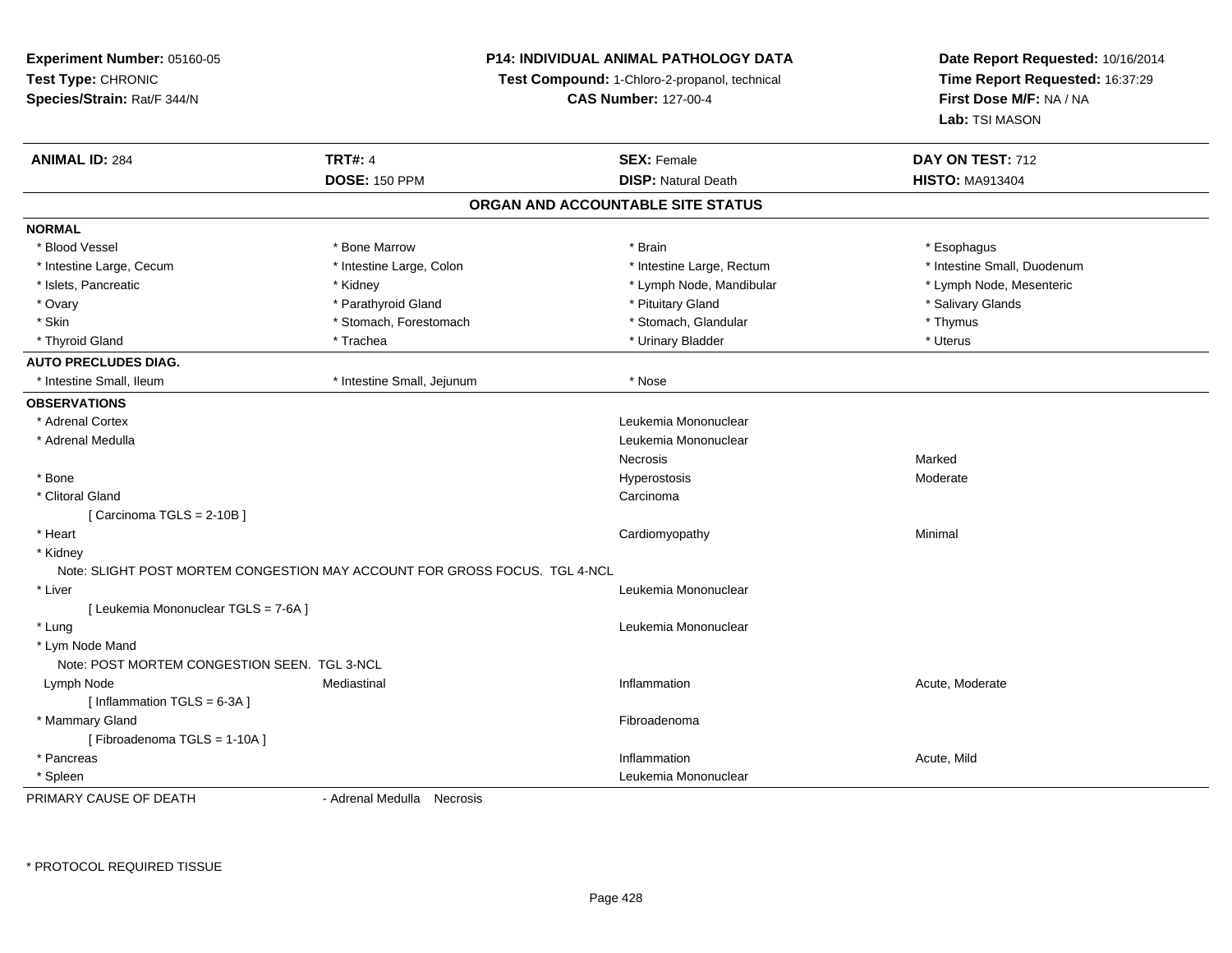| <b>Experiment Number: 05160-05</b><br><b>Test Type: CHRONIC</b><br>Species/Strain: Rat/F 344/N |                      | <b>P14: INDIVIDUAL ANIMAL PATHOLOGY DATA</b><br><b>Test Compound: 1-Chloro-2-propanol, technical</b><br><b>CAS Number: 127-00-4</b> | Date Report Requested: 10/16/2014<br>Time Report Requested: 16:37:29<br>First Dose M/F: NA / NA<br><b>Lab:</b> TSI MASON |
|------------------------------------------------------------------------------------------------|----------------------|-------------------------------------------------------------------------------------------------------------------------------------|--------------------------------------------------------------------------------------------------------------------------|
| <b>ANIMAL ID: 284</b>                                                                          | TRT#: 4              | <b>SEX:</b> Female                                                                                                                  | <b>DAY ON TEST: 712</b>                                                                                                  |
|                                                                                                | <b>DOSE: 150 PPM</b> | <b>DISP:</b> Natural Death                                                                                                          | <b>HISTO: MA913404</b>                                                                                                   |
|                                                                                                |                      | ORGAN AND ACCOUNTABLE SITE STATUS                                                                                                   |                                                                                                                          |
| Animal Note: THORACIC CAVITY 3ML CLEAR FLUID, TGL 5-NST                                        |                      |                                                                                                                                     |                                                                                                                          |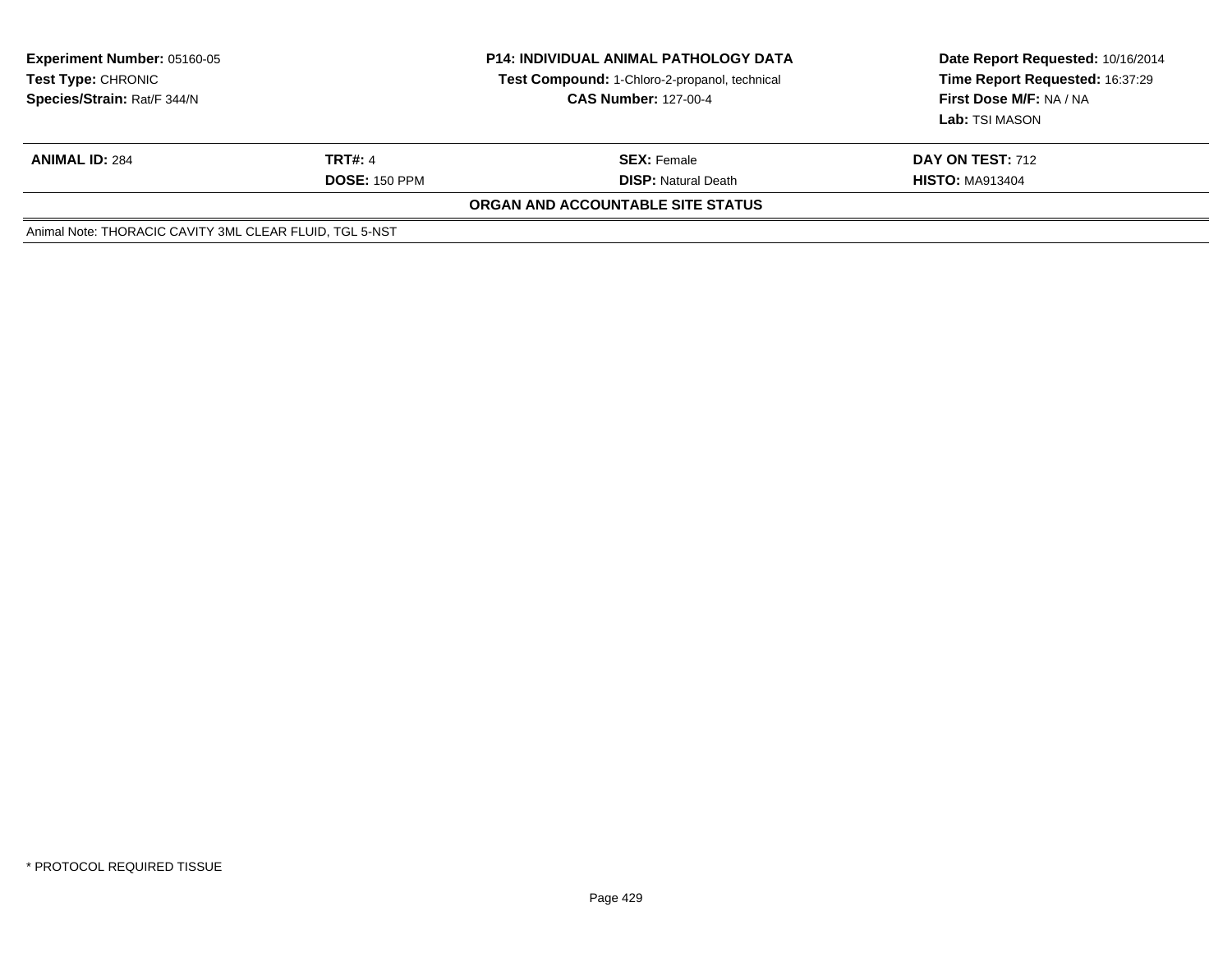**Experiment Number:** 05160-05**Test Type:** CHRONIC **Species/Strain:** Rat/F 344/N**P14: INDIVIDUAL ANIMAL PATHOLOGY DATATest Compound:** 1-Chloro-2-propanol, technical **CAS Number:** 127-00-4**Date Report Requested:** 10/16/2014**Time Report Requested:** 16:37:29**First Dose M/F:** NA / NA**Lab:** TSI MASON**ANIMAL ID:** 285**TRT#:** 4 **SEX:** Female **SEX: Female DAY ON TEST:** 734 **DOSE:** 150 PPM**DISP:** Terminal Sacrifice **HISTO:** MA913405 **ORGAN AND ACCOUNTABLE SITE STATUSNORMAL**\* Adrenal Cortex \* Adrenal Medulla \* Adrenal Medulla \* Blood Vessel \* Bood Vessel \* Bone \* Bone \* Bone \* Bone \* Bone \* Bone \* Bone \* Bone \* Bone \* Bone \* Bone \* Bone \* Bone \* Bone \* Bone \* Bone \* Bone \* Bone \* Bone \* Bone \* Bone \* Bone \* \* \* Heart \* Bone Marrow \* Brain \* Esophagus \* Heart \* Intestine Large, Cecum \* Intestine Large, Colon \* Intestine Small, Duodenum \* Intestine Small, Ileum \* Lymph Node, Mandibular \* Intestine Small, Jejunum \* Mandibular \* Islets, Pancreatic \* Mandibular \* Lung \* Lung \* Node, Mandibular \* Mandibular \* Mandibular \* Mandibular \* Mandibular \* Mandibular \* Mandibular \* Mandibular \* Mandibular \* Mandibula \* Nose \* Ovary \* Pancreas \* Parathyroid Gland \* Salivary Glands \* The stomach \* Skin \* Spleen \* Spleen \* Stomach, Forestomach \* Stomach, Forestomach \* Stomach, Forestomach \* Stomach, Glandular \* Thymus \* Thymus \* Thymus \* Thyroid Gland \* Thyroid Gland \* Trachea \* Urinary Bladder \* Uterus **OBSERVATIONS** \* Clitoral Glandd and the control of the control of the control of the control of the control of the control of the control of the control of the control of the control of the control of the control of the control of the control of the co [ Cyst TGLS = 1-10 ] \* Intestine Large, Rectumm and the contract of the contract of the contract of the contract of the contract of the contract of the contract of the contract of the contract of the contract of the contract of the contract of the contract of the cont \* Kidneyy with the control of the control of the control of the control of the control of the control of the control of the control of the control of the control of the control of the control of the control of the control of the c n Minimal \* Liver Basophilic FocusNote: LIVER NODULE COMPOSED OF NORMAL TISSUE. TGL 5-NCL \* Lymph Node, Mesenteric Hyperplasia Histiocytic, Mild [ Hyperplasia TGLS = 3-8 ] \* Mammary Glandd and the state of the state of the state of the state of the state of the state of the state of the state of the state of the state of the state of the state of the state of the state of the state of the state of the stat [ Fibroadenoma TGLS = 2-10A ] \* Pituitary Gland Pars Distalis Cyst Minimal Pars Distalis Hyperplasiaa Mild PRIMARY CAUSE OF DEATH - Animal Note: CARCASS THIN, TGL 4-NST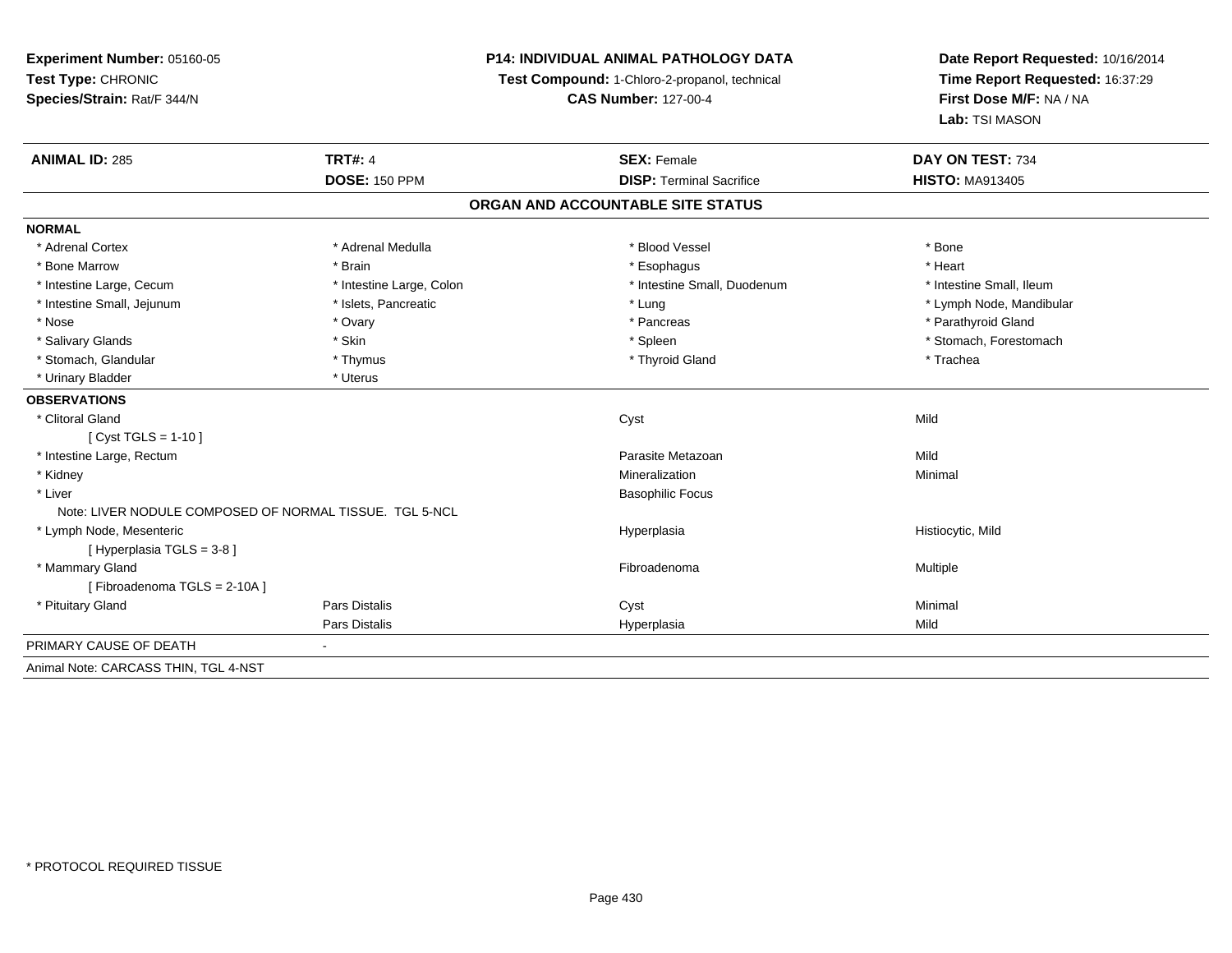**Experiment Number:** 05160-05**Test Type:** CHRONIC **Species/Strain:** Rat/F 344/N**P14: INDIVIDUAL ANIMAL PATHOLOGY DATATest Compound:** 1-Chloro-2-propanol, technical **CAS Number:** 127-00-4**Date Report Requested:** 10/16/2014**Time Report Requested:** 16:37:29**First Dose M/F:** NA / NA**Lab:** TSI MASON**ANIMAL ID:** 286**6 DAY ON TEST:** 734 **DOSE:** 150 PPM**DISP:** Terminal Sacrifice **HISTO:** MA913406 **ORGAN AND ACCOUNTABLE SITE STATUSNORMAL**\* Adrenal Medulla \* \* \* Blood Vessel \* \* \* Bone Marrow \* \* Bone Marrow \* \* Bone Marrow \* Brain \* Alternative of the state of the state of the state of the state of the state of the state of the state of the state of the state of the state of the state of the state of the state of the state of the state of th \* Intestine Large, Cecum \* Intestine Large, Cecum \* Intestine Large, Colon \* Intestine Small, Duodenum \* Intestine Small, Ileum \* Intestine Small, Jejunum \* \* 19ets, Pancreatic \* \* Kidney \* Kidney \* Lung \* Lung \* Lung \* Lung \* Lung \* Lung \* Lung \* Lung \* Lung \* Lung \* Lung \* Lung \* Lung \* Lung \* Lung \* Lung \* Lung \* Lung \* Lung \* Lung \* Lung \* Lung \* Pancreas \* Lymph Node, Mandibular \* Nose \* Nose \* Nose \* Ovary \* Ovary \* Ovary \* Ovary \* Ovary \* Ovary \* Ovary \* Pancreas \* Pancreas \* Pancreas \* Pancreas \* Pancreas \* Ovary \* Ovary \* Ovary \* Ovary \* Ovary \* Ovary \* Ovary \* Ovary \* \* Parathyroid Gland \* \* Salivary Glands \* Salivary Glands \* Skin \* Skin \* State \* Spleen \* Spleen \* Spleen \* Spleen \* Trachea \* Stomach, Forestomach \* Thymus \* Stomach, Glandular \* Thymus \* Thymus \* Thymus \* Thymus \* Thymus \* Thymus \* Thymus \* Thymus \* Thymus \* Thymus \* Thymus \* Thymus \* Thymus \* Thymus \* Thymus \* Thymus \* Thymus \* Thymus \* Thymu \* Urinary Bladder \* Uterus **OBSERVATIONS** \* Adrenal Cortex Cytoplasmic AlterationMinimal<br>Moderate \* Intestine Large, Rectum Parasite Metazoan Moderate \* Liver Basophilic Focus Eosinophilic FocusMixed Cell Focus[ Basophilic Focus TGLS = 3-6A ][ Eosinophilic Focus TGLS = 3-6A ] \* Lymph Node, Mesentericc and the contract of the contract of the contract of the contract of the contract of the contract of the contract of the contract of the contract of the contract of the contract of the contract of the contract of the cont e Minimal \* Mammary Glandd **Executive Contract of the Contract Contract Contract Contract Contract Contract Contract Contract Contract Contract Contract Contract Contract Contract Contract Contract Contract Contract Contract Contract Contract Cont** [ Fibroadenoma TGLS = 1-10A ] \* Pituitary Glandd and the contract of Pars Distalis and the contract of Adenoma and Adenoma and the Adenoma and the Adenoma and  $\lambda$  $[$  Adenoma TGLS = 4-8A  $]$  \* Thyroid Glandd C Cell C Cell Adenoma PRIMARY CAUSE OF DEATH - Animal Note: CARCASS THIN, TGL 2-NST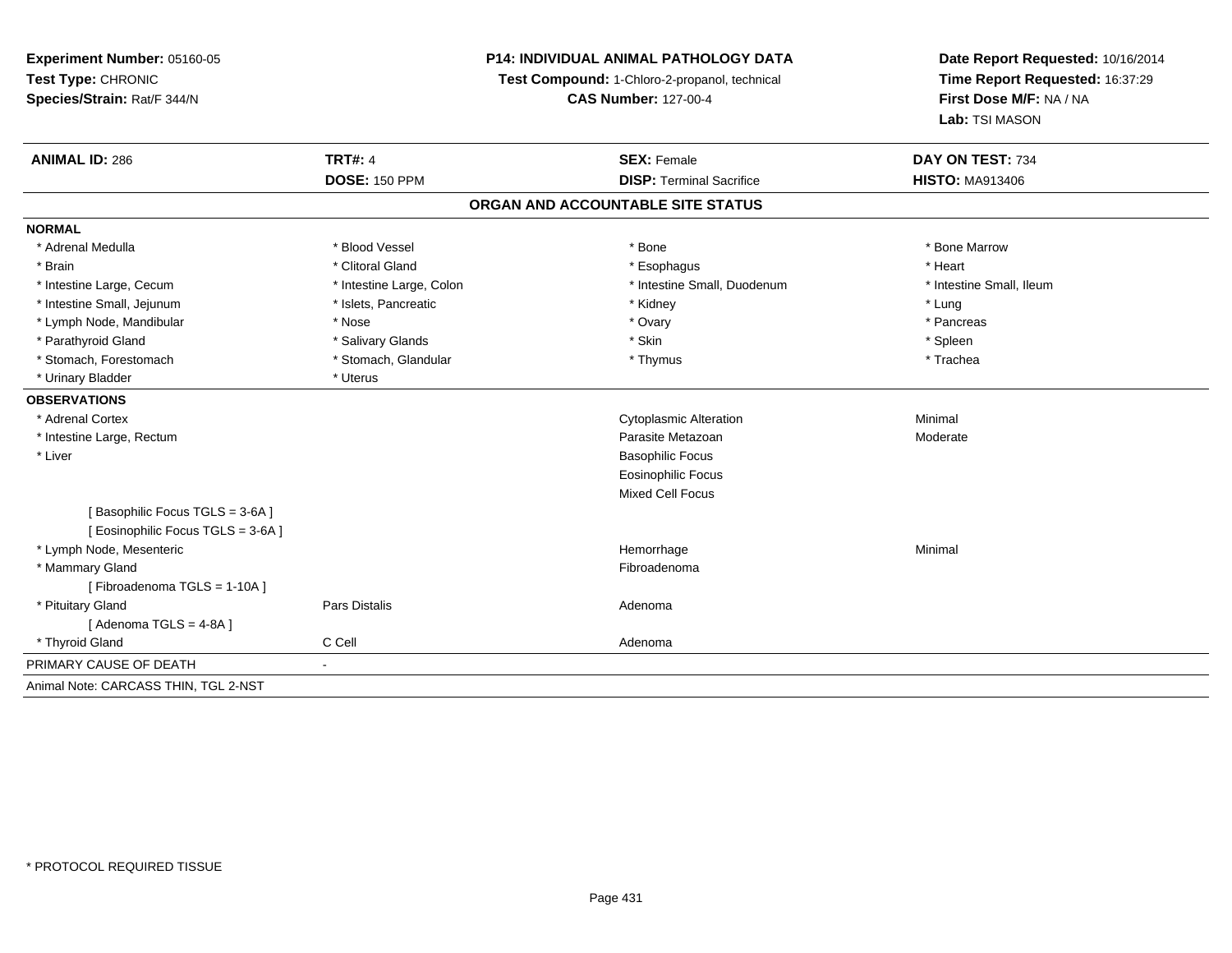**Experiment Number:** 05160-05**Test Type:** CHRONIC **Species/Strain:** Rat/F 344/N**P14: INDIVIDUAL ANIMAL PATHOLOGY DATATest Compound:** 1-Chloro-2-propanol, technical **CAS Number:** 127-00-4**Date Report Requested:** 10/16/2014**Time Report Requested:** 16:37:29**First Dose M/F:** NA / NA**Lab:** TSI MASON**ANIMAL ID:** 287**TRT#:** 4 **SEX:** Female **SEX: Female DAY ON TEST:** 734 **DOSE:** 150 PPM**DISP:** Terminal Sacrifice **HISTO:** MA913407 **ORGAN AND ACCOUNTABLE SITE STATUSNORMAL**\* Adrenal Cortex \* Adrenal Medulla \* Adrenal Medulla \* Blood Vessel \* Bood Vessel \* Bone \* Bone \* Bone \* Bone \* Bone \* Bone \* Bone \* Bone \* Bone \* Bone \* Bone \* Bone \* Bone \* Bone \* Bone \* Bone \* Bone \* Bone \* Bone \* Bone \* Bone \* Bone \* \* \* Esophagus \* Bone Marrow \* \* Android \* Brain \* Brain \* Clitoral Gland \* Clitoral Gland \* Esophagus \* Esophagus \* Esophagus \* Intestine Small, Duodenum \* Heart \* Intestine Large, Cecum \* Intestine Large, Cecum \* Intestine Large, Colon \* Intestine Small, Ileum \* Intestine Small, Jejunum \* Number of the Small and the Small and the Small and the Small and the Small and the Small and the Small and the Lung \* Pancreas \* Lymph Node, Mandibular \* Lymph Node, Mesenteric \* The management of the Mesenteric \* Ovary \* Parathyroid Gland \* \* Salivary Glands \* Salivary Glands \* Skin \* Skin \* State \* Spleen \* Spleen \* Spleen \* Spleen \* Thyroid Gland \* Stomach, Forestomach \* Thymus \* Stomach, Glandular \* Thymus \* Thymus \* Thymus \* Thymus \* Thymus \* Thymus \* Thymus \* Thymus \* Thymus \* Thymus \* Thymus \* Thymus \* Thymus \* Thymus \* Thymus \* Thymus \* Thymus \* Thymus \* Thymu \* Trachea \* Urinary Bladder \* Urinary Bladder \* Urinary Bladder \* Uterus **OBSERVATIONS** \* Intestine Large, Rectumm and the contract of the contract of the contract of the contract of the contract of the contract of the contract of the contract of the contract of the contract of the contract of the contract of the contract of the cont \* Kidneyy with the control of the control of the control of the control of the control of the control of the control of the control of the control of the control of the control of the control of the control of the control of the c n Minimal \* Liverr and the contract of the contract of the contract of the contract of the contract of the contract of the contract of the contract of the contract of the contract of the contract of the contract of the contract of the cont s Mild Basophilic FocusInflammation Granulomatous, Minimal [ Basophilic Focus TGLS = 1-6A ] \* Mammary Glandd and the control of the control of the control of the Hyperplasia and the control of the Mild of the Control o \* Nose Respirat Epith Inflammation Chronic Active, Mild \* Pituitary Gland Pars Nervosa Cyst Mild \* Uterus Note: ONE HORN IS MODERATELY DILATED, HOWEVER, TERM NOT AVAILABLE.PRIMARY CAUSE OF DEATH-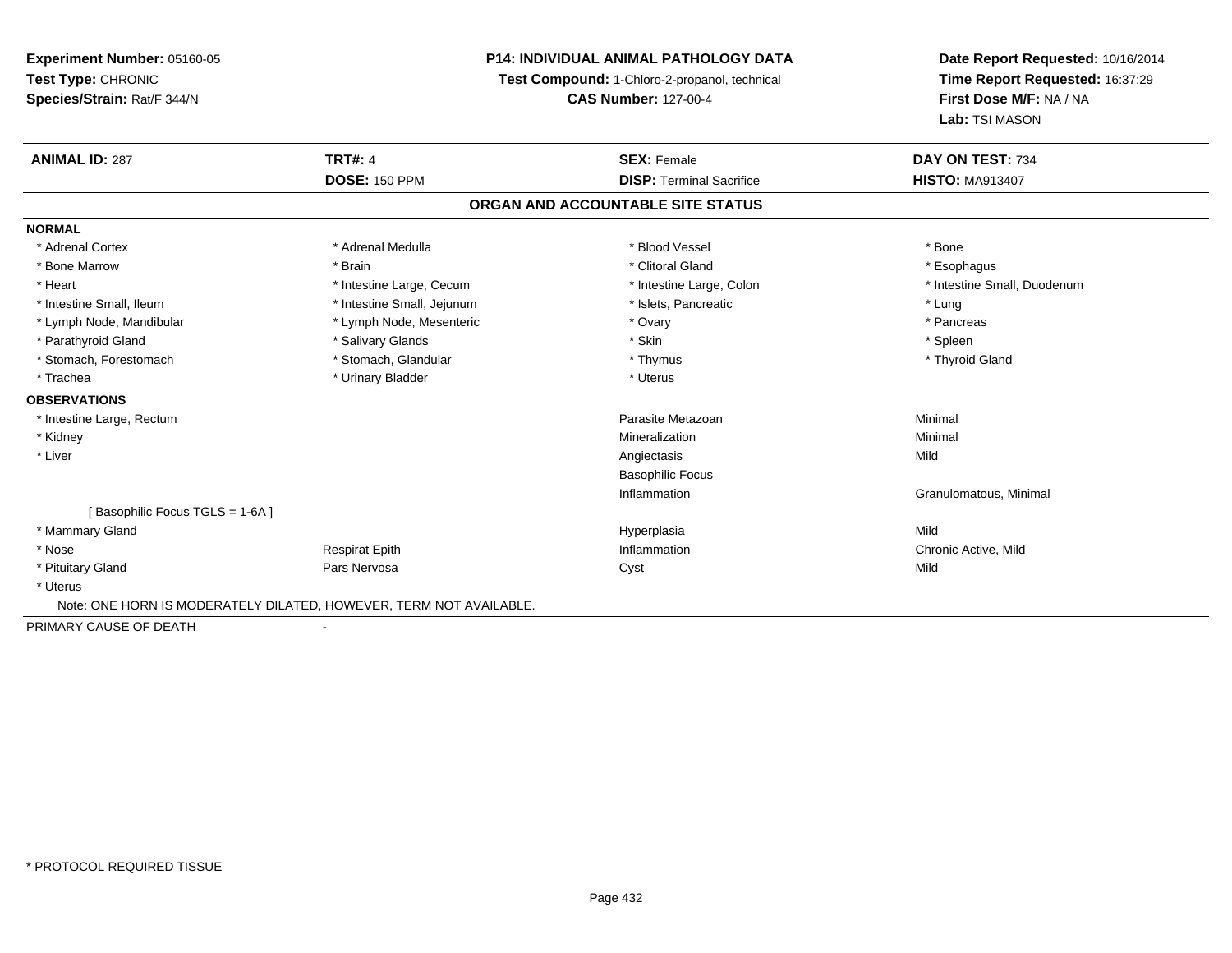# **P14: INDIVIDUAL ANIMAL PATHOLOGY DATA**

**Test Compound:** 1-Chloro-2-propanol, technical

**CAS Number:** 127-00-4

| <b>ANIMAL ID: 288</b>                | <b>TRT#: 4</b>              | <b>SEX: Female</b>                | DAY ON TEST: 734           |
|--------------------------------------|-----------------------------|-----------------------------------|----------------------------|
|                                      | <b>DOSE: 150 PPM</b>        | <b>DISP: Terminal Sacrifice</b>   | <b>HISTO: MA913408</b>     |
|                                      |                             | ORGAN AND ACCOUNTABLE SITE STATUS |                            |
| <b>NORMAL</b>                        |                             |                                   |                            |
| * Adrenal Cortex                     | * Blood Vessel              | * Bone                            | * Bone Marrow              |
| * Brain                              | * Esophagus                 | * Intestine Large, Cecum          | * Intestine Large, Colon   |
| * Intestine Large, Rectum            | * Intestine Small, Duodenum | * Intestine Small, Ileum          | * Intestine Small, Jejunum |
| * Lymph Node, Mandibular             | * Ovary                     | * Pancreas                        | * Parathyroid Gland        |
| * Salivary Glands                    | * Skin                      | * Stomach, Forestomach            | * Stomach, Glandular       |
| * Thyroid Gland                      | * Trachea                   | * Urinary Bladder                 | * Uterus                   |
| <b>OBSERVATIONS</b>                  |                             |                                   |                            |
| * Adrenal Medulla                    |                             | Leukemia Mononuclear              |                            |
| * Clitoral Gland                     |                             | Carcinoma                         |                            |
| [Carcinoma TGLS = $2-10$ ]           |                             |                                   |                            |
| * Heart                              |                             | Cardiomyopathy                    | Minimal                    |
| * Islets, Pancreatic                 |                             | Carcinoma                         |                            |
| [Carcinoma TGLS = 5-9A]              |                             |                                   |                            |
| * Kidney                             |                             | Mineralization                    | Minimal                    |
| * Liver                              |                             | Leukemia Mononuclear              |                            |
| * Lung                               |                             | Leukemia Mononuclear              |                            |
| * Lymph Node, Mesenteric             |                             | Leukemia Mononuclear              |                            |
| * Mammary Gland                      |                             | <b>Dilatation</b>                 | Mild                       |
|                                      |                             | Fibroadenoma                      | Multiple                   |
| [Fibroadenoma TGLS = 3-10A; 4-10B]   |                             |                                   |                            |
| * Nose                               | Olfactory Epi               | Degeneration                      | Hyaline, Minimal           |
|                                      | <b>Respirat Epith</b>       | Degeneration                      | Hyaline, Minimal           |
| * Pituitary Gland                    | Pars Distalis               | Adenoma                           |                            |
| [Adenoma TGLS = 7-8A]                |                             |                                   |                            |
| * Spleen                             |                             | Leukemia Mononuclear              |                            |
| [ Leukemia Mononuclear TGLS = 6-3 ]  |                             |                                   |                            |
| * Thymus                             |                             | Atrophy                           | Mild                       |
| PRIMARY CAUSE OF DEATH               |                             |                                   |                            |
| Animal Note: CARCASS THIN, TGL 1-NST |                             |                                   |                            |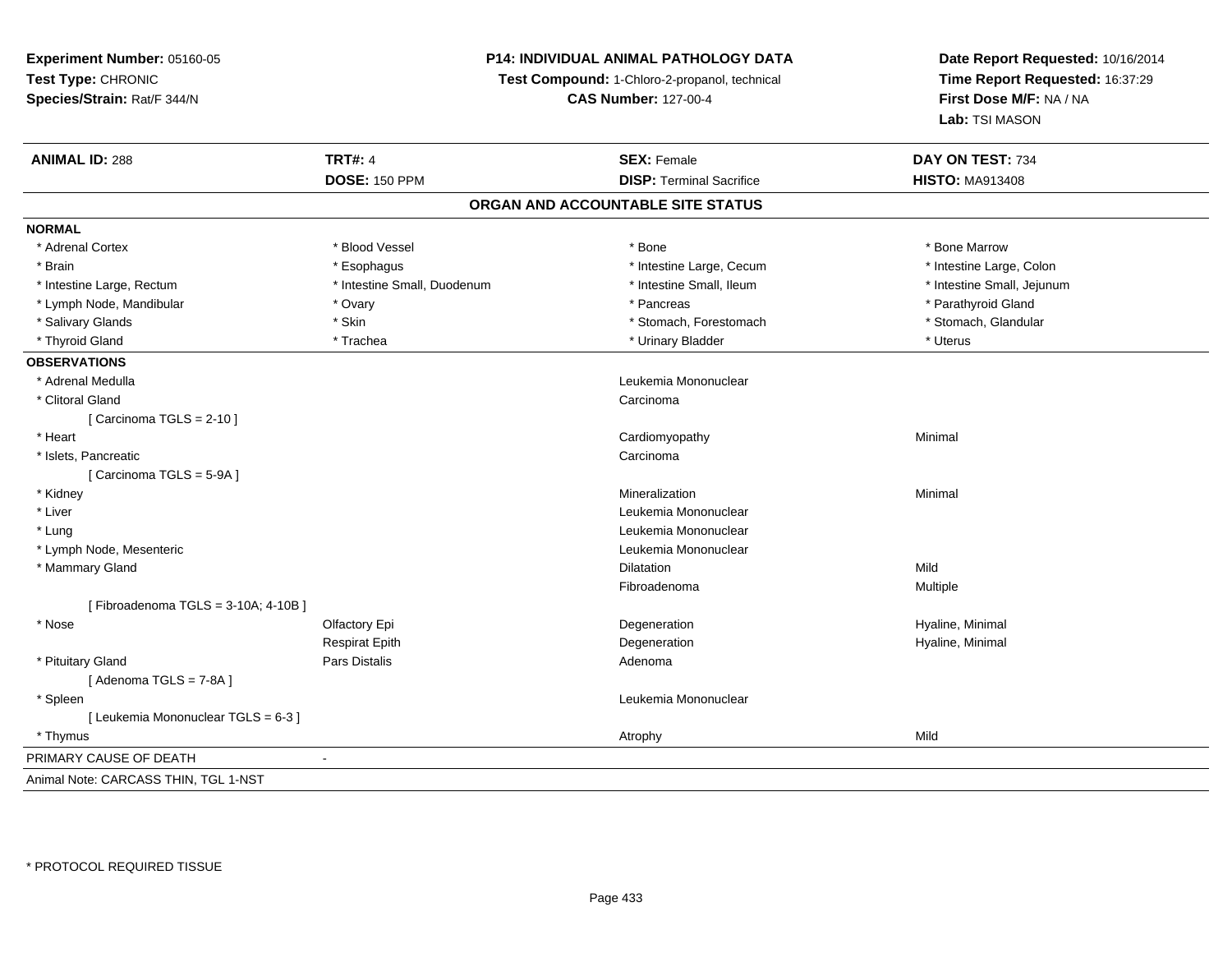# **P14: INDIVIDUAL ANIMAL PATHOLOGY DATA**

**Test Compound:** 1-Chloro-2-propanol, technical

**CAS Number:** 127-00-4

| <b>ANIMAL ID: 289</b>             | <b>TRT#: 4</b>           | <b>SEX: Female</b>              | DAY ON TEST: 734          |  |  |  |  |
|-----------------------------------|--------------------------|---------------------------------|---------------------------|--|--|--|--|
|                                   | <b>DOSE: 150 PPM</b>     | <b>DISP: Terminal Sacrifice</b> | <b>HISTO: MA913409</b>    |  |  |  |  |
| ORGAN AND ACCOUNTABLE SITE STATUS |                          |                                 |                           |  |  |  |  |
| <b>NORMAL</b>                     |                          |                                 |                           |  |  |  |  |
| * Adrenal Cortex                  | * Adrenal Medulla        | * Blood Vessel                  | * Bone                    |  |  |  |  |
| * Bone Marrow                     | * Brain                  | * Clitoral Gland                | * Esophagus               |  |  |  |  |
| * Heart                           | * Intestine Large, Cecum | * Intestine Large, Colon        | * Intestine Large, Rectum |  |  |  |  |
| * Intestine Small, Duodenum       | * Intestine Small, Ileum | * Intestine Small, Jejunum      | * Islets, Pancreatic      |  |  |  |  |
| * Lung                            | * Lymph Node, Mandibular | * Lymph Node, Mesenteric        | * Ovary                   |  |  |  |  |
| * Pancreas                        | * Parathyroid Gland      | * Salivary Glands               | * Skin                    |  |  |  |  |
| * Stomach, Glandular              | * Thymus                 | * Trachea                       | * Urinary Bladder         |  |  |  |  |
| * Uterus                          |                          |                                 |                           |  |  |  |  |
| <b>OBSERVATIONS</b>               |                          |                                 |                           |  |  |  |  |
| * Kidney                          |                          | Mineralization                  | Minimal                   |  |  |  |  |
|                                   |                          | Nephropathy                     | Minimal                   |  |  |  |  |
| * Liver                           |                          | <b>Basophilic Focus</b>         |                           |  |  |  |  |
| [Basophilic Focus TGLS = 3-6A]    |                          |                                 |                           |  |  |  |  |
| * Mammary Gland                   |                          | <b>Dilatation</b>               | Mild                      |  |  |  |  |
|                                   |                          | Fibroadenoma                    |                           |  |  |  |  |
| [Fibroadenoma TGLS = 1-10A]       |                          |                                 |                           |  |  |  |  |
| * Nose                            | Olfactory Epi            | Degeneration                    | Hyaline, Minimal          |  |  |  |  |
|                                   | <b>Respirat Epith</b>    | Inflammation                    | Chronic Active, Minimal   |  |  |  |  |
| * Pituitary Gland                 | Pars Distalis            | Adenoma                         |                           |  |  |  |  |
| [Adenoma TGLS = $2-8$ ]           |                          |                                 |                           |  |  |  |  |
| * Spleen                          |                          | Pigmentation                    | Mild                      |  |  |  |  |
| * Stomach, Forestomach            | Epithelium               | Hyperplasia                     | Mild                      |  |  |  |  |
| [Hyperplasia TGLS = 4-14A]        |                          |                                 |                           |  |  |  |  |
| * Thyroid Gland                   | C Cell                   | Hyperplasia                     | Mild                      |  |  |  |  |
| PRIMARY CAUSE OF DEATH            | $\blacksquare$           |                                 |                           |  |  |  |  |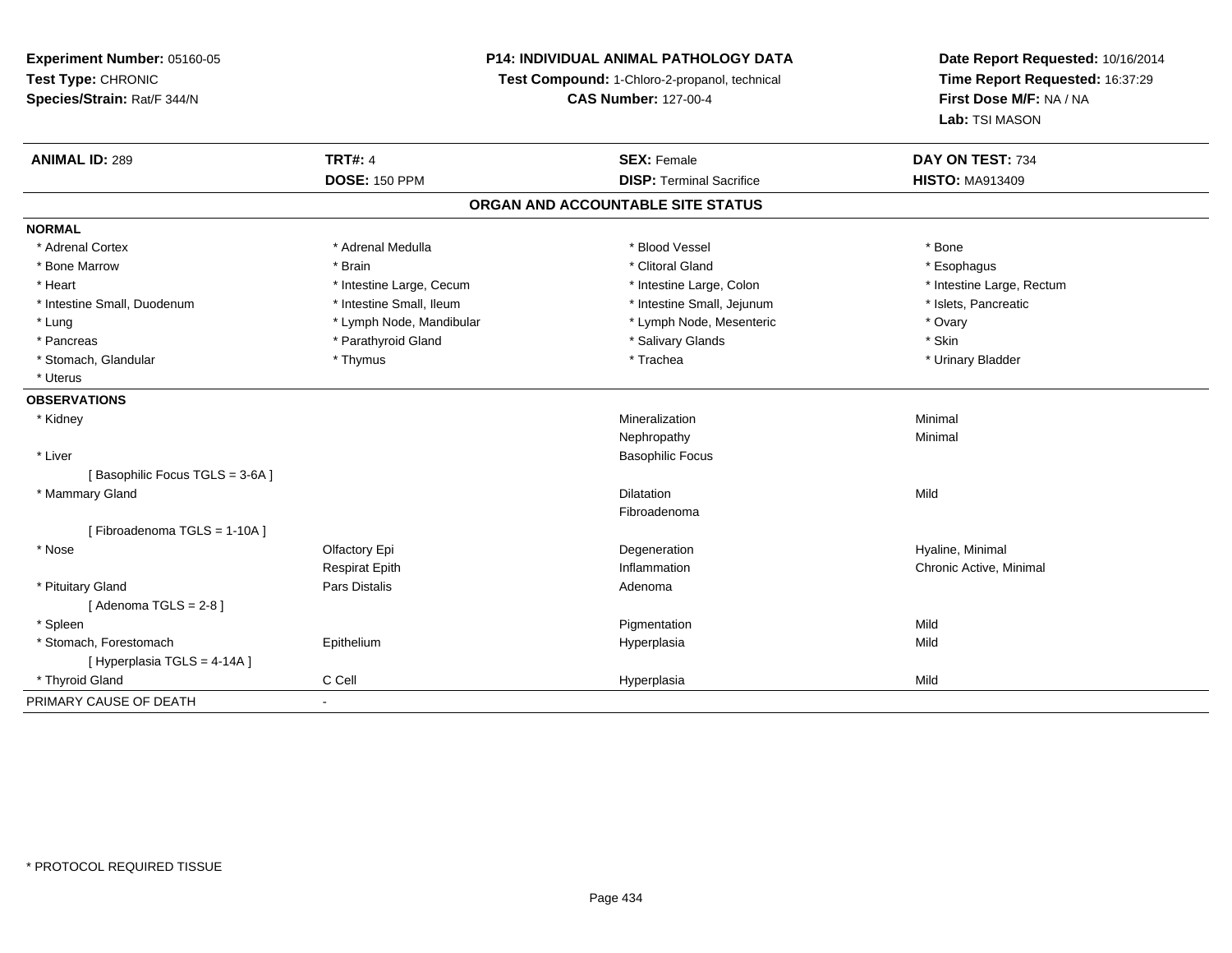# **P14: INDIVIDUAL ANIMAL PATHOLOGY DATA**

**Test Compound:** 1-Chloro-2-propanol, technical

**CAS Number:** 127-00-4

| <b>ANIMAL ID: 290</b>          | <b>TRT#: 4</b>            | <b>SEX: Female</b>                | DAY ON TEST: 734         |
|--------------------------------|---------------------------|-----------------------------------|--------------------------|
|                                | <b>DOSE: 150 PPM</b>      | <b>DISP: Terminal Sacrifice</b>   | <b>HISTO: MA913410</b>   |
|                                |                           | ORGAN AND ACCOUNTABLE SITE STATUS |                          |
| <b>NORMAL</b>                  |                           |                                   |                          |
| * Adrenal Cortex               | * Adrenal Medulla         | * Blood Vessel                    | * Bone Marrow            |
| * Brain                        | * Clitoral Gland          | * Esophagus                       | * Intestine Large, Cecum |
| * Intestine Large, Colon       | * Intestine Large, Rectum | * Intestine Small, Duodenum       | * Intestine Small, Ileum |
| * Intestine Small, Jejunum     | * Islets, Pancreatic      | * Lung                            | * Lymph Node, Mandibular |
| * Lymph Node, Mesenteric       | * Ovary                   | * Pancreas                        | * Parathyroid Gland      |
| * Salivary Glands              | * Skin                    | * Spleen                          | * Stomach, Forestomach   |
| * Stomach, Glandular           | * Thymus                  | * Thyroid Gland                   | * Trachea                |
| * Urinary Bladder              | * Uterus                  |                                   |                          |
| <b>OBSERVATIONS</b>            |                           |                                   |                          |
| * Bone                         |                           | Hyperostosis                      | Minimal                  |
| * Heart                        |                           | Cardiomyopathy                    | Mild                     |
| * Kidney                       |                           | Nephropathy                       | Mild                     |
| * Liver                        |                           | <b>Basophilic Focus</b>           |                          |
|                                |                           | Deformity                         |                          |
|                                |                           | <b>Eosinophilic Focus</b>         |                          |
|                                |                           | Vacuolization Cytoplasmic         | Mild                     |
| [Basophilic Focus TGLS = 4-6B] |                           |                                   |                          |
| [Deformity TGLS = 4-6A]        |                           |                                   |                          |
| * Mammary Gland                |                           | <b>Dilatation</b>                 | Mild                     |
|                                |                           | Fibroadenoma                      |                          |
| [Fibroadenoma TGLS = 1-10A]    |                           |                                   |                          |
| * Nose                         | <b>Respirat Epith</b>     | Inflammation                      | Chronic Active, Mild     |
| * Pituitary Gland              | <b>Pars Distalis</b>      | Adenoma                           |                          |
| [Adenoma TGLS = $3-8$ ]        |                           |                                   |                          |
| PRIMARY CAUSE OF DEATH         | $\blacksquare$            |                                   |                          |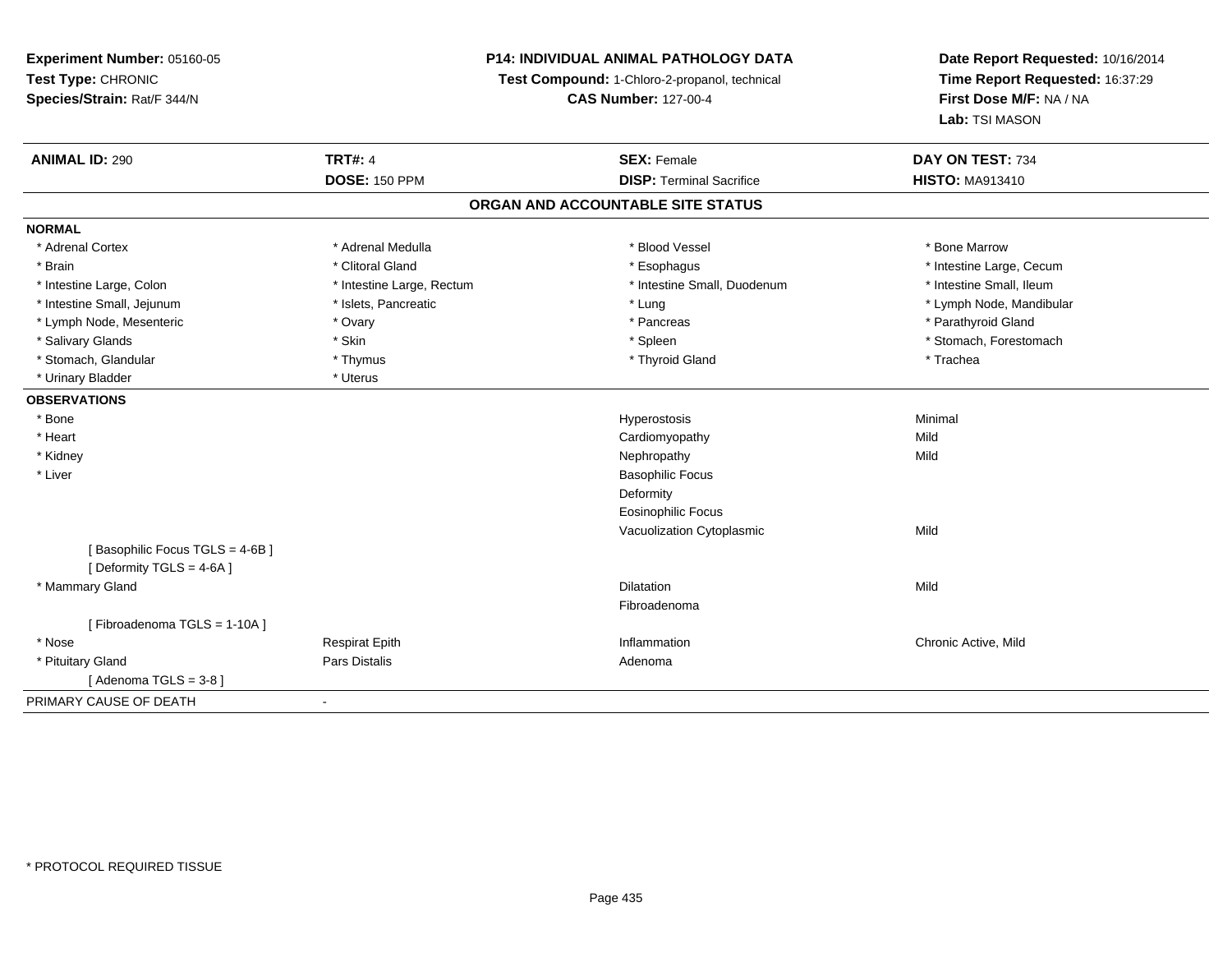| Experiment Number: 05160-05                                                    | <b>P14: INDIVIDUAL ANIMAL PATHOLOGY DATA</b>  |                                   | Date Report Requested: 10/16/2014         |
|--------------------------------------------------------------------------------|-----------------------------------------------|-----------------------------------|-------------------------------------------|
| Test Type: CHRONIC                                                             | Test Compound: 1-Chloro-2-propanol, technical |                                   | Time Report Requested: 16:37:29           |
| Species/Strain: Rat/F 344/N                                                    |                                               | <b>CAS Number: 127-00-4</b>       | First Dose M/F: NA / NA<br>Lab: TSI MASON |
| <b>ANIMAL ID: 291</b>                                                          | <b>TRT#: 4</b>                                | <b>SEX: Female</b>                | DAY ON TEST: 691                          |
|                                                                                | <b>DOSE: 150 PPM</b>                          | <b>DISP: Natural Death</b>        | <b>HISTO: MA913411</b>                    |
|                                                                                |                                               | ORGAN AND ACCOUNTABLE SITE STATUS |                                           |
| <b>NORMAL</b>                                                                  |                                               |                                   |                                           |
| * Adrenal Medulla                                                              | * Blood Vessel                                | * Bone                            | * Brain                                   |
| * Clitoral Gland                                                               | * Esophagus                                   | * Intestine Large, Cecum          | * Intestine Large, Colon                  |
| * Intestine Large, Rectum                                                      | * Intestine Small, Duodenum                   | * Islets, Pancreatic              | * Lung                                    |
| * Lymph Node, Mandibular                                                       | * Lymph Node, Mesenteric                      | * Nose                            | * Ovary                                   |
| * Pancreas                                                                     | * Parathyroid Gland                           | * Salivary Glands                 | * Skin                                    |
| * Stomach, Forestomach                                                         | * Thyroid Gland                               | * Trachea                         | * Urinary Bladder                         |
| * Uterus                                                                       |                                               |                                   |                                           |
| <b>AUTO PRECLUDES DIAG.</b>                                                    |                                               |                                   |                                           |
| * Intestine Small, Ileum                                                       | * Intestine Small, Jejunum                    |                                   |                                           |
| <b>OBSERVATIONS</b>                                                            |                                               |                                   |                                           |
| * Adrenal Cortex                                                               |                                               | Hemorrhage                        | Minimal                                   |
| * Bone Marrow                                                                  |                                               | Hyperplasia                       | Moderate                                  |
| * Heart                                                                        |                                               | Cardiomyopathy                    | Minimal                                   |
| * Kidney                                                                       |                                               | Mineralization                    | Minimal                                   |
| * Liver                                                                        |                                               | <b>Basophilic Focus</b>           |                                           |
|                                                                                |                                               | Necrosis                          | Mild                                      |
| Note: TGL 2-NCL<br>[Basophilic Focus TGLS = 3-6A]<br>[Necrosis $TGLS = 3-6A$ ] |                                               |                                   |                                           |
| Lymph Node                                                                     | <b>Iliac</b>                                  | Pigmentation                      | Moderate                                  |
|                                                                                | Renal                                         | Pigmentation                      | Mild                                      |
| [ Pigmentation TGLS = $4-16$ ]<br>[ Pigmentation TGLS = 5-17 ]                 |                                               |                                   |                                           |
| * Mammary Gland                                                                |                                               | Dilatation                        | Moderate                                  |
| * Pituitary Gland                                                              | Pars Distalis                                 | Adenoma                           |                                           |
|                                                                                | Pars Distalis                                 | Cyst                              | Mild                                      |
| [Adenoma TGLS = $6-8$ ]<br>[Cyst TGLS = $6-8$ ]                                |                                               |                                   |                                           |
| * Spleen                                                                       |                                               | Hematopoietic Cell Proliferation  | Moderate                                  |
| * Stomach, Glandular                                                           |                                               | Necrosis                          | Minimal                                   |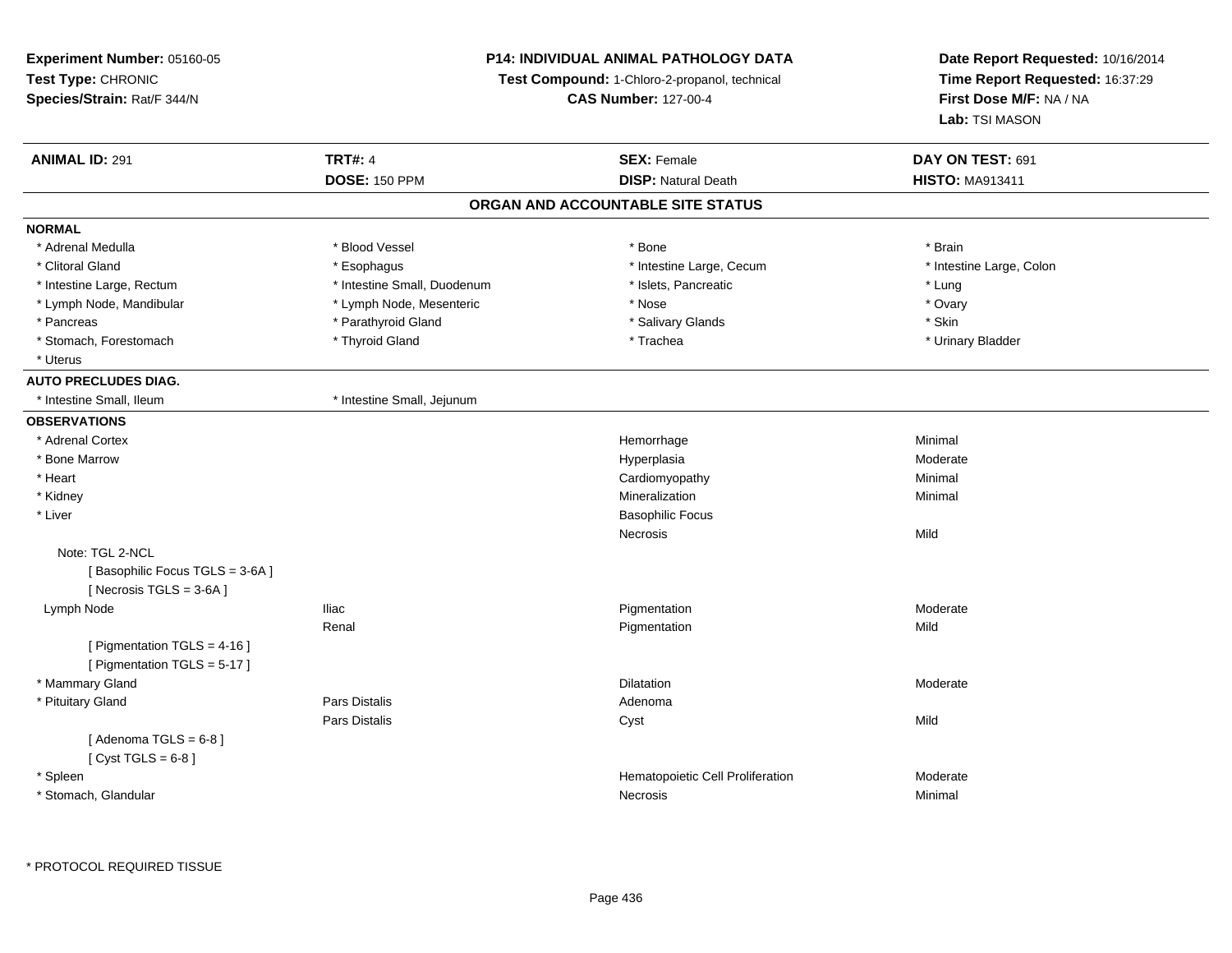| Experiment Number: 05160-05<br><b>Test Type: CHRONIC</b><br>Species/Strain: Rat/F 344/N |                      | <b>P14: INDIVIDUAL ANIMAL PATHOLOGY DATA</b><br>Test Compound: 1-Chloro-2-propanol, technical<br><b>CAS Number: 127-00-4</b> | Date Report Requested: 10/16/2014<br>Time Report Requested: 16:37:29<br>First Dose M/F: NA / NA<br>Lab: TSI MASON |
|-----------------------------------------------------------------------------------------|----------------------|------------------------------------------------------------------------------------------------------------------------------|-------------------------------------------------------------------------------------------------------------------|
| <b>ANIMAL ID: 291</b>                                                                   | <b>TRT#: 4</b>       | <b>SEX: Female</b>                                                                                                           | DAY ON TEST: 691                                                                                                  |
|                                                                                         | <b>DOSE: 150 PPM</b> | <b>DISP:</b> Natural Death                                                                                                   | <b>HISTO: MA913411</b>                                                                                            |
|                                                                                         |                      | ORGAN AND ACCOUNTABLE SITE STATUS                                                                                            |                                                                                                                   |
| [Necrosis TGLS = $7-14A$ ]                                                              |                      |                                                                                                                              |                                                                                                                   |
| * Thymus                                                                                |                      | Atrophy                                                                                                                      | Mild                                                                                                              |
| Vagina                                                                                  |                      | Hemorrhage                                                                                                                   | Marked                                                                                                            |
|                                                                                         |                      | Inflammation                                                                                                                 | Chronic Active, Mild                                                                                              |
|                                                                                         |                      | Pigmentation                                                                                                                 | Moderate                                                                                                          |
| [Hemorrhage TGLS = 1-15]                                                                |                      |                                                                                                                              |                                                                                                                   |
| PRIMARY CAUSE OF DEATH                                                                  | - UNCERTAIN          |                                                                                                                              |                                                                                                                   |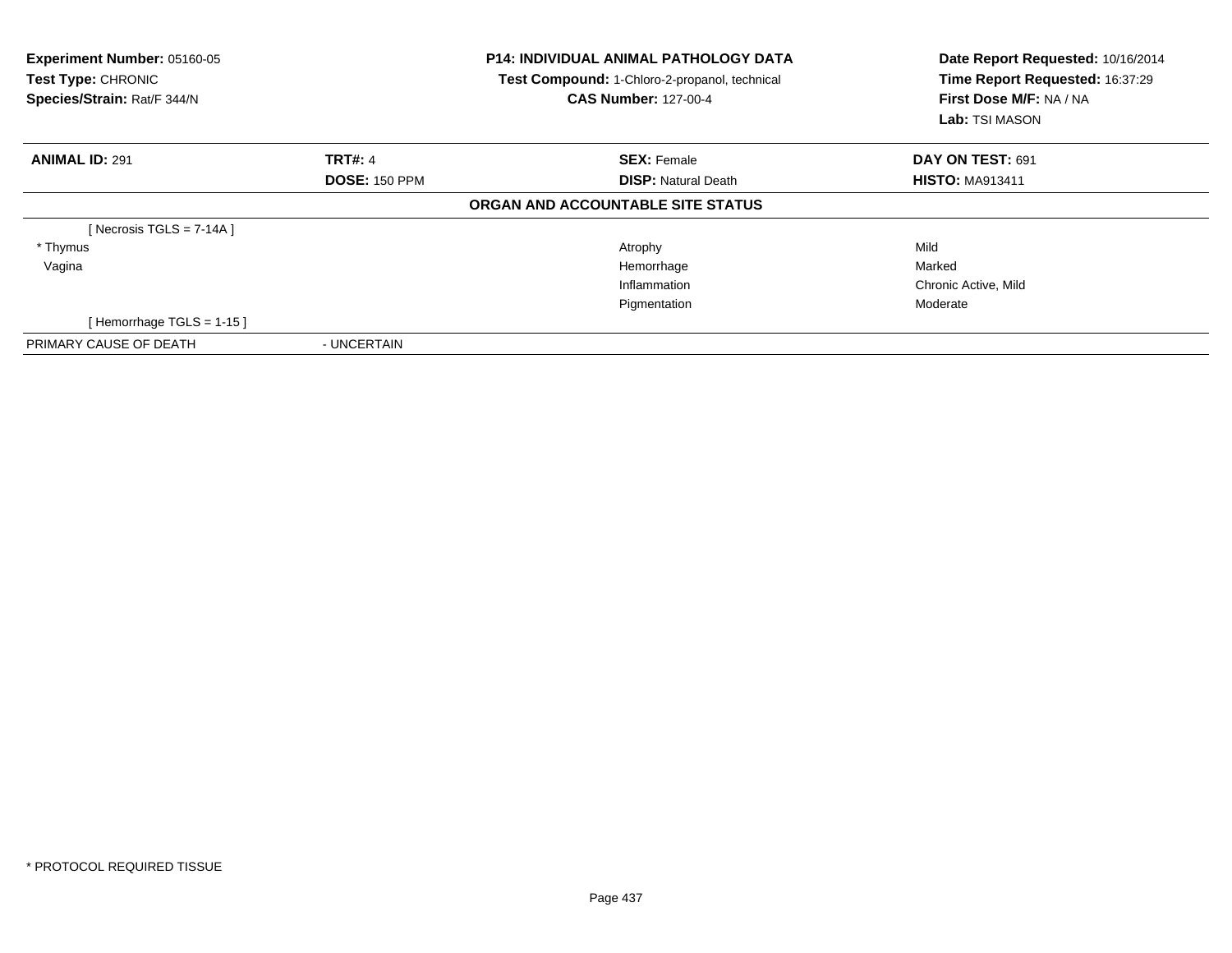# **P14: INDIVIDUAL ANIMAL PATHOLOGY DATA**

**Test Compound:** 1-Chloro-2-propanol, technical

**CAS Number:** 127-00-4

| <b>ANIMAL ID: 292</b>       | <b>TRT#: 4</b>            | <b>SEX: Female</b>                | DAY ON TEST: 734         |
|-----------------------------|---------------------------|-----------------------------------|--------------------------|
|                             | <b>DOSE: 150 PPM</b>      | <b>DISP: Terminal Sacrifice</b>   | <b>HISTO: MA913412</b>   |
|                             |                           | ORGAN AND ACCOUNTABLE SITE STATUS |                          |
| <b>NORMAL</b>               |                           |                                   |                          |
| * Adrenal Medulla           | * Blood Vessel            | * Bone                            | * Bone Marrow            |
| * Brain                     | * Clitoral Gland          | * Esophagus                       | * Intestine Large, Cecum |
| * Intestine Large, Colon    | * Intestine Large, Rectum | * Intestine Small, Duodenum       | * Intestine Small, Ileum |
| * Intestine Small, Jejunum  | * Lung                    | * Lymph Node, Mandibular          | * Lymph Node, Mesenteric |
| * Ovary                     | * Pancreas                | * Parathyroid Gland               | * Salivary Glands        |
| * Skin                      | * Stomach, Forestomach    | * Stomach, Glandular              | * Thymus                 |
| * Thyroid Gland             | * Trachea                 | * Urinary Bladder                 |                          |
| <b>OBSERVATIONS</b>         |                           |                                   |                          |
| * Adrenal Cortex            |                           | Angiectasis                       | Mild                     |
| * Heart                     | Atrium                    | Inflammation                      | Chronic Active, Mild     |
| * Islets, Pancreatic        |                           | Adenoma                           |                          |
| * Kidney                    |                           | Mineralization                    | Minimal                  |
|                             |                           | Nephropathy                       | Minimal                  |
| * Liver                     |                           | <b>Basophilic Focus</b>           |                          |
|                             |                           | Inflammation                      | Granulomatous, Minimal   |
| * Mammary Gland             |                           | Adenoma                           |                          |
|                             |                           | Fibroadenoma                      |                          |
|                             |                           | Hyperplasia                       | Mild                     |
| [Fibroadenoma TGLS = 1-10A] |                           |                                   |                          |
| Mesentery                   | Fat                       | Necrosis                          | Mild                     |
| [Necrosis TGLS = $3-15$ ]   |                           |                                   |                          |
| * Nose                      | Olfactory Epi             | Degeneration                      | Hyaline, Minimal         |
| * Pituitary Gland           | Pars Distalis             | Adenoma                           |                          |
| [Adenoma TGLS = $4-8$ ]     |                           |                                   |                          |
| * Spleen                    |                           | Hyperplasia                       | Histiocytic, Marked      |
| [Hyperplasia TGLS = 2-3,3A] |                           |                                   |                          |
| * Uterus                    | Epithelium                | Hyperplasia                       | Moderate                 |
| PRIMARY CAUSE OF DEATH      | $\blacksquare$            |                                   |                          |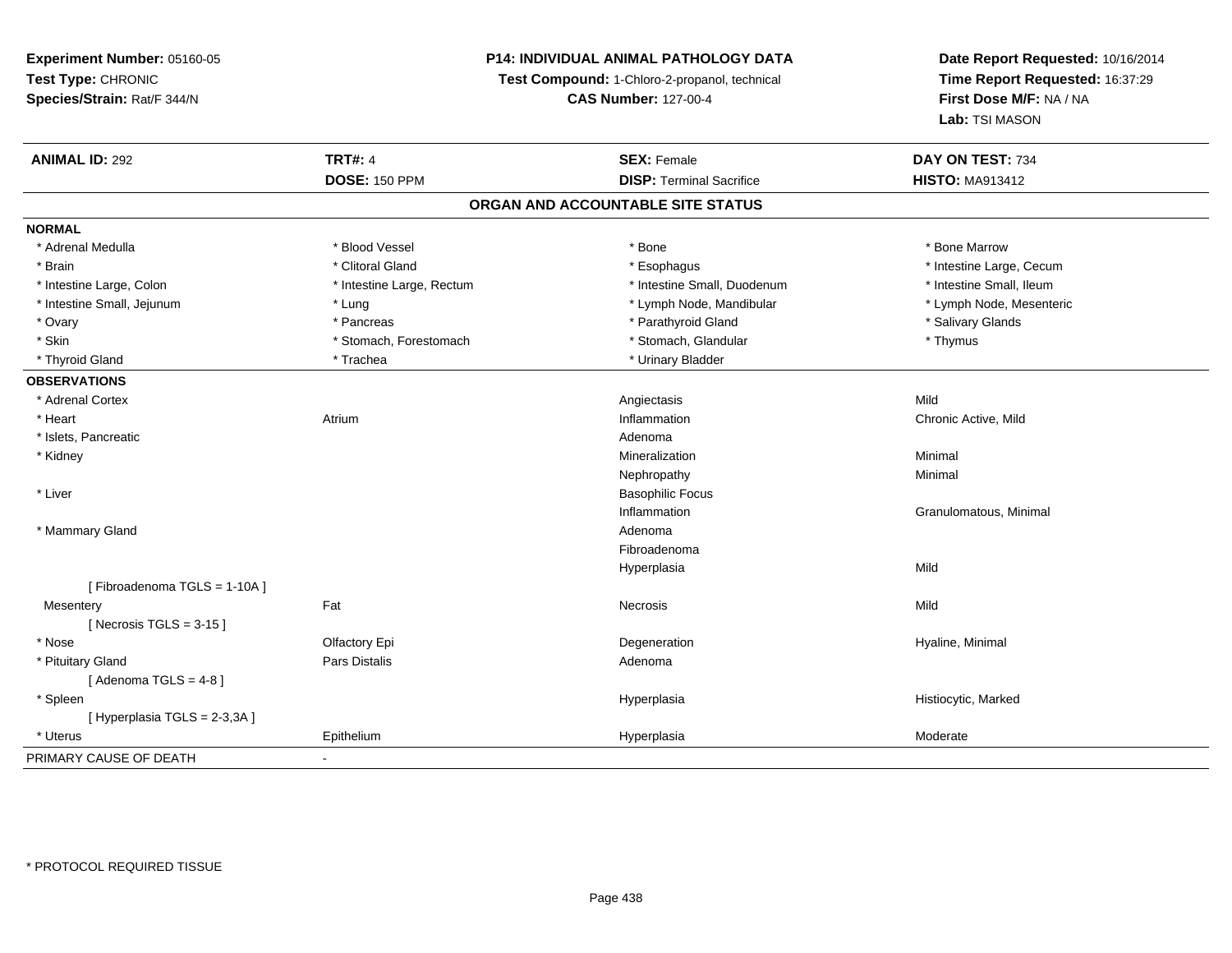# **P14: INDIVIDUAL ANIMAL PATHOLOGY DATA**

**Test Compound:** 1-Chloro-2-propanol, technical

**CAS Number:** 127-00-4

| <b>ANIMAL ID: 293</b>                     | <b>TRT#: 4</b>            | <b>SEX: Female</b>                | DAY ON TEST: 217         |  |
|-------------------------------------------|---------------------------|-----------------------------------|--------------------------|--|
|                                           | <b>DOSE: 150 PPM</b>      | <b>DISP:</b> Moribund Sacrifice   | <b>HISTO: MA913413</b>   |  |
|                                           |                           | ORGAN AND ACCOUNTABLE SITE STATUS |                          |  |
| <b>NORMAL</b>                             |                           |                                   |                          |  |
| * Adrenal Cortex                          | * Adrenal Medulla         | * Blood Vessel                    | * Bone                   |  |
| * Bone Marrow                             | * Brain                   | * Clitoral Gland                  | * Esophagus              |  |
| * Heart                                   | * Intestine Large, Rectum | * Intestine Small, Duodenum       | * Intestine Small, Ileum |  |
| * Intestine Small, Jejunum                | * Islets, Pancreatic      | * Liver                           | * Lung                   |  |
| * Lymph Node, Mandibular                  | * Lymph Node, Mesenteric  | * Mammary Gland                   | * Nose                   |  |
| * Ovary                                   | * Pancreas                | * Parathyroid Gland               | Peripheral Nerve         |  |
| * Pituitary Gland                         | * Salivary Glands         | <b>Skeletal Muscle</b>            | Spinal Cord              |  |
| * Spleen                                  | * Stomach, Forestomach    | * Stomach, Glandular              | * Thymus                 |  |
| * Thyroid Gland                           | * Trachea                 | * Uterus                          |                          |  |
| <b>OBSERVATIONS</b>                       |                           |                                   |                          |  |
| * Intestine Large, Cecum                  |                           | <b>Dilatation</b>                 | Moderate                 |  |
| [ Dilatation TGLS = $2-5$ , $3-5$ ]       |                           |                                   |                          |  |
| * Intestine Large, Colon                  |                           | Dilatation                        | Moderate                 |  |
| [ Dilatation TGLS = $2-5$ ]               |                           |                                   |                          |  |
| * Kidney                                  |                           | Hydronephrosis                    | Mild                     |  |
|                                           |                           | Mineralization                    | Minimal                  |  |
| [Hydronephrosis TGLS = 5-4]               |                           |                                   |                          |  |
| Perph Nerve                               |                           |                                   |                          |  |
| Note: SCIATIC NERVE IS NORMAL.            |                           |                                   |                          |  |
| * Skin                                    | <b>Subcut Tiss</b>        | Schwannoma Malignant              |                          |  |
| [Schwannoma Malignant TGLS = 4-18+18A+19] |                           |                                   |                          |  |
| * Urinary Bladder                         |                           | <b>Dilatation</b>                 | Minimal                  |  |
| [ Dilatation TGLS = 1-9 ]                 |                           |                                   |                          |  |
| PRIMARY CAUSE OF DEATH                    |                           |                                   |                          |  |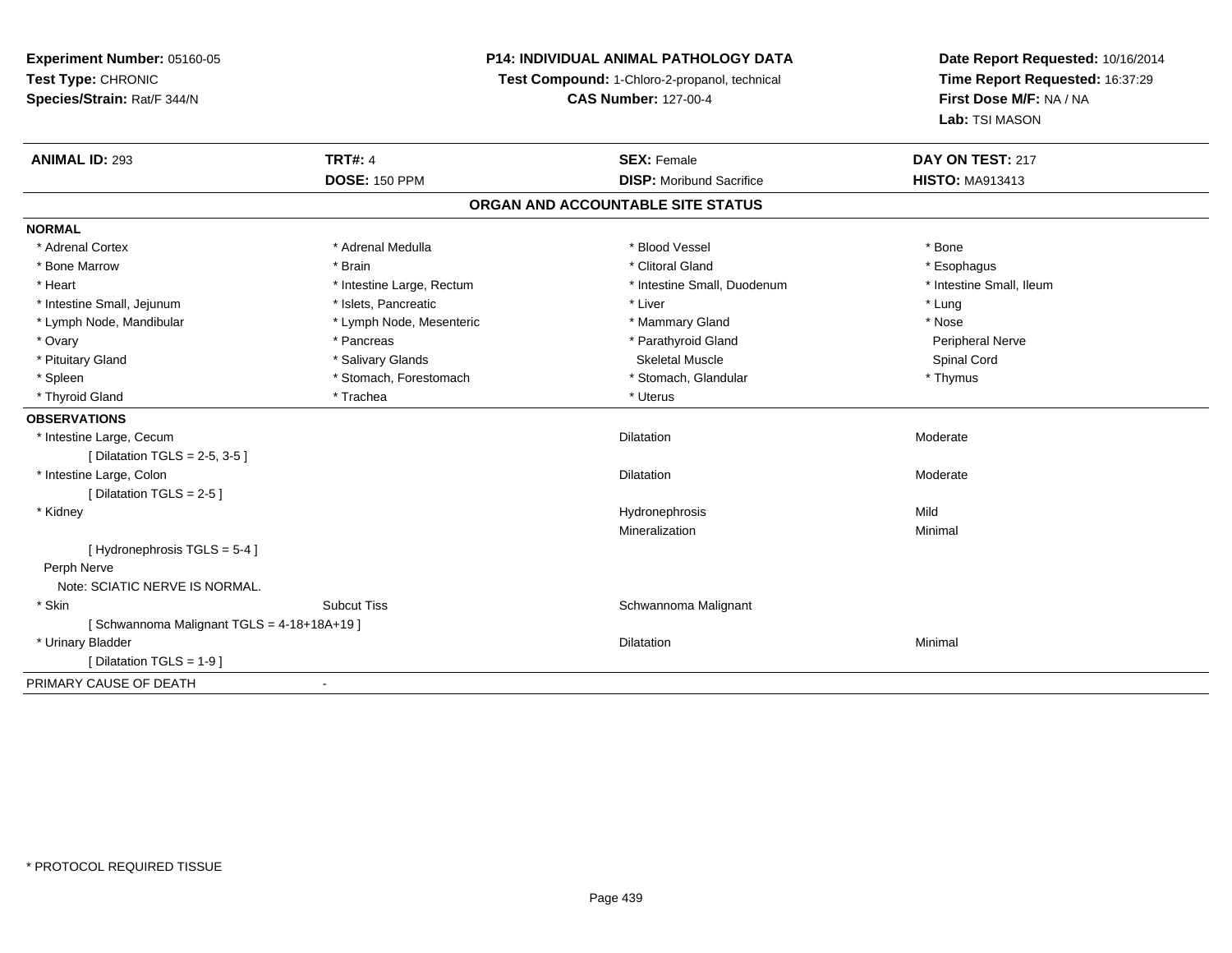# **P14: INDIVIDUAL ANIMAL PATHOLOGY DATA**

**Test Compound:** 1-Chloro-2-propanol, technical

**CAS Number:** 127-00-4

| <b>ANIMAL ID: 294</b>                      | <b>TRT#: 4</b>             | <b>SEX: Female</b>                | DAY ON TEST: 734            |  |
|--------------------------------------------|----------------------------|-----------------------------------|-----------------------------|--|
|                                            | <b>DOSE: 150 PPM</b>       | <b>DISP: Terminal Sacrifice</b>   | <b>HISTO: MA913414</b>      |  |
|                                            |                            | ORGAN AND ACCOUNTABLE SITE STATUS |                             |  |
| <b>NORMAL</b>                              |                            |                                   |                             |  |
| * Adrenal Cortex                           | * Adrenal Medulla          | * Blood Vessel                    | * Bone                      |  |
| * Bone Marrow                              | * Brain                    | * Clitoral Gland                  | * Esophagus                 |  |
| * Heart                                    | * Intestine Large, Cecum   | * Intestine Large, Rectum         | * Intestine Small, Duodenum |  |
| * Intestine Small, Ileum                   | * Intestine Small, Jejunum | * Islets, Pancreatic              | * Lung                      |  |
| * Lymph Node, Mandibular                   | * Lymph Node, Mesenteric   | * Nose                            | * Ovary                     |  |
| * Pancreas                                 | * Parathyroid Gland        | * Salivary Glands                 | * Skin                      |  |
| * Stomach, Forestomach                     | * Stomach, Glandular       | * Thymus                          | * Thyroid Gland             |  |
| * Trachea                                  | * Urinary Bladder          | * Uterus                          |                             |  |
| <b>OBSERVATIONS</b>                        |                            |                                   |                             |  |
| * Intestine Large, Colon                   |                            | Parasite Metazoan                 | Minimal                     |  |
| * Kidney                                   |                            | Mineralization                    | Minimal                     |  |
|                                            |                            | Nephropathy                       | Minimal                     |  |
| * Liver                                    |                            | Angiectasis                       | Mild                        |  |
|                                            |                            | <b>Basophilic Focus</b>           |                             |  |
|                                            |                            | Hepatodiaphragmatic Nodule        |                             |  |
|                                            |                            | Leukemia Mononuclear              |                             |  |
| [Angiectasis TGLS = 4-6B]                  |                            |                                   |                             |  |
| [ Hepatodiaphragmatic Nodule TGLS = 3-6A ] |                            |                                   |                             |  |
| * Mammary Gland                            |                            | Hyperplasia                       | Mild                        |  |
| Mesentery                                  | Fat                        | Necrosis                          | Marked                      |  |
| [Necrosis TGLS = $1-15$ ]                  |                            |                                   |                             |  |
| * Pituitary Gland                          | <b>Pars Distalis</b>       | Adenoma                           |                             |  |
|                                            | <b>Pars Distalis</b>       | Cyst                              | Mild                        |  |
| [Adenoma TGLS = $5-8$ ]                    |                            |                                   |                             |  |
| [Cyst TGLS = $5-8$ ]                       |                            |                                   |                             |  |
| * Spleen                                   |                            | Leukemia Mononuclear              |                             |  |
| [ Leukemia Mononuclear TGLS = 2-3 ]        |                            |                                   |                             |  |
| PRIMARY CAUSE OF DEATH                     |                            |                                   |                             |  |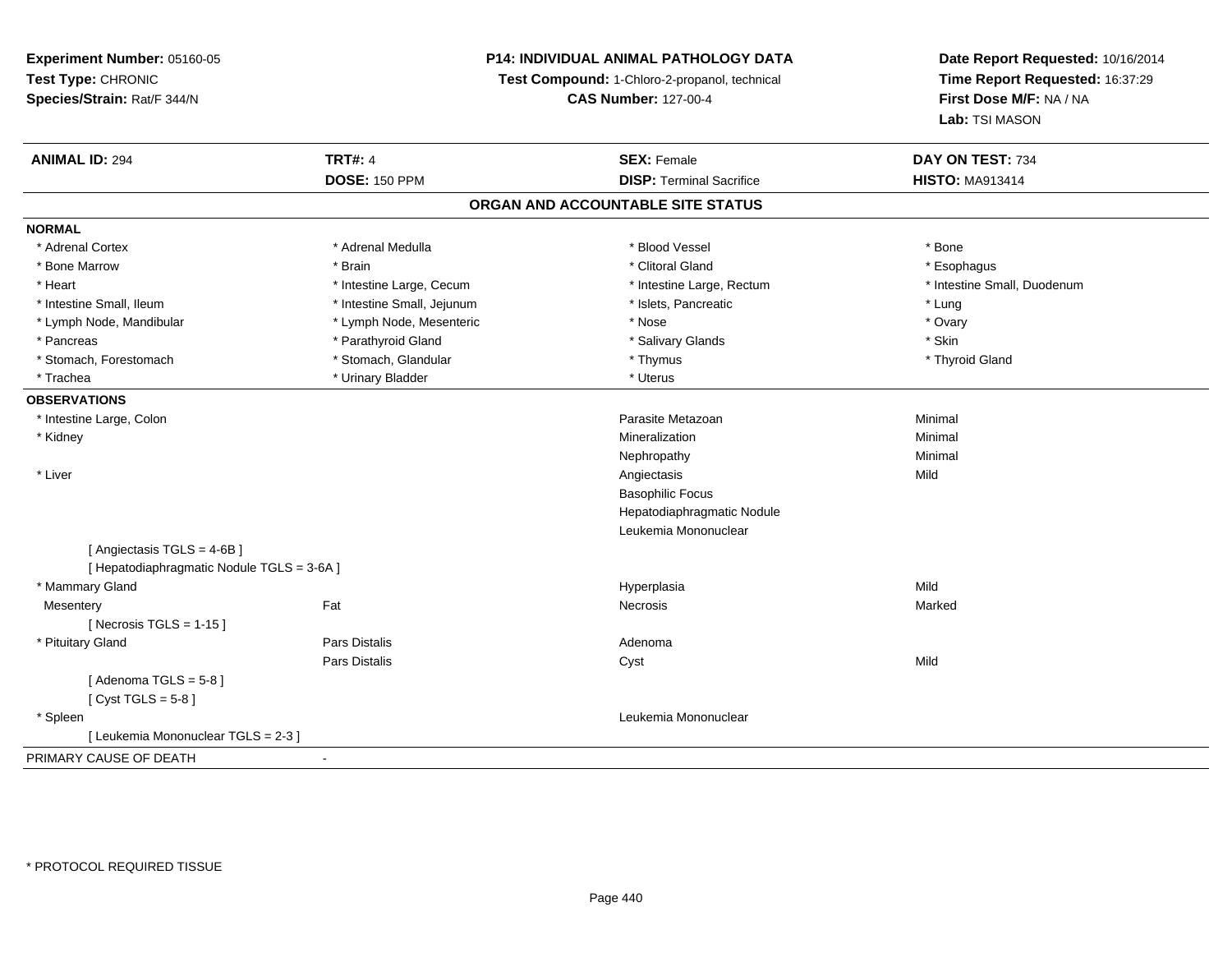**Experiment Number:** 05160-05**Test Type:** CHRONIC **Species/Strain:** Rat/F 344/N**P14: INDIVIDUAL ANIMAL PATHOLOGY DATATest Compound:** 1-Chloro-2-propanol, technical **CAS Number:** 127-00-4**Date Report Requested:** 10/16/2014**Time Report Requested:** 16:37:29**First Dose M/F:** NA / NA**Lab:** TSI MASON**ANIMAL ID:** 295**TRT#:** 4 **SEX:** Female **SEX: Female DAY ON TEST:** 734 **DOSE:** 150 PPM**DISP:** Terminal Sacrifice **HISTO:** MA913415 **ORGAN AND ACCOUNTABLE SITE STATUSNORMAL**\* Adrenal Cortex \* Adrenal Medulla \* Adrenal Medulla \* Blood Vessel \* Bood Vessel \* Bone \* Bone \* Bone \* Bone \* Bone \* Bone \* Bone \* Bone \* Bone \* Bone \* Bone \* Bone \* Bone \* Bone \* Bone \* Bone \* Bone \* Bone \* Bone \* Bone \* Bone \* Bone \* \* \* Esophagus \* Bone Marrow \* \* Android \* Brain \* Brain \* Clitoral Gland \* Clitoral Gland \* Esophagus \* Esophagus \* Esophagus \* Intestine Large, Rectum \* Heart \* Intestine Large, Cecum \* Intestine Large, Cecum \* Intestine Large, Colon \* Intestine Small, Duodenum \* Intestine Small, Ileum \* Intestine Small, Intestine Small, Jejunum \* Islets, Pancreatic \* Lung \* Lymph Node, Mandibular \* Nose \* Lymph Node, Mesenteric \* Nose \* Nose \* Salivary Glands \* Ovary \* Parathyroid Gland \* Pancreas \* Pancreas \* The state of the state of the state of the state of the state of the state of the state of the state of the state of the state of the state of the state of the state of t \* Skin \* Stomach, Forestomach \* Stomach \* Stomach, Glandular \* Stomach, Glandular \* Thymus \* Trachea \* Urinary Bladder \* Urinary Bladder \* Urinary Bladder \* Uterus **OBSERVATIONS** \* Kidneyy with the control of the control of the control of the control of the control of the control of the control of the control of the control of the control of the control of the control of the control of the control of the c n Minimal Nephropathyy the contract of the Minimal Minimal Section 1996 and the contract of the Minimal Section 1997 and the contract of the contract of the contract of the contract of the contract of the contract of the contract of the contra \* Liver Basophilic Focus Clear Cell FocusDeformity[ Basophilic Focus TGLS = 6-6C ][ Clear Cell Focus TGLS = 6-6C ] $[$  Deformity TGLS = 4-6C, 5-6C  $]$  \* Mammary Glandd and the state of the state of the state of the state of the state of the state of the state of the state of the state of the state of the state of the state of the state of the state of the state of the state of the stat [ Fibroadenoma TGLS = 1-10A; 2-10B ]**Mesentery** y the contract of the contract of the contract of the contract of the contract of the contract of the contract of the contract of the contract of the contract of the contract of the contract of the contract of the contract  $[$  Necrosis TGLS = 3-15  $]$  \* Pituitary Glandd and the contract of Pars Distalis and the contract of Adenoma and Adenoma and the Adenoma and the Adenoma and  $\lambda$  $[$  Adenoma TGLS = 7,8-8  $]$  \* Spleenn and the control of the control of the control of the control of the control of the control of the control of the control of the control of the control of the control of the control of the control of the control of the co \* Thyroid Gland C Cell Hyperplasia Minimal PRIMARY CAUSE OF DEATH-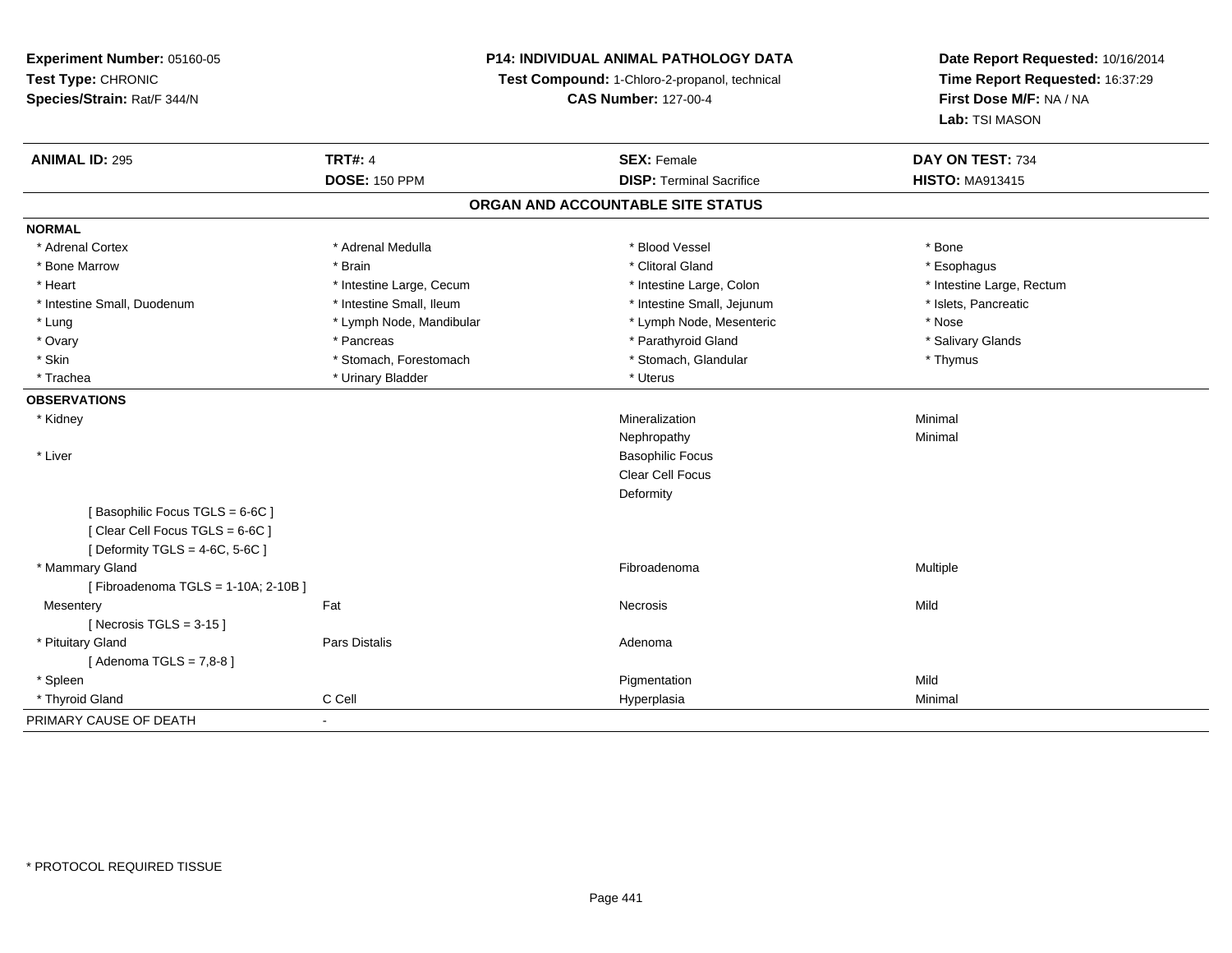# **P14: INDIVIDUAL ANIMAL PATHOLOGY DATA**

**Test Compound:** 1-Chloro-2-propanol, technical

**CAS Number:** 127-00-4

| <b>ANIMAL ID: 296</b>       | <b>TRT#: 4</b>                          | <b>SEX: Female</b>                | DAY ON TEST: 716          |
|-----------------------------|-----------------------------------------|-----------------------------------|---------------------------|
|                             | <b>DOSE: 150 PPM</b>                    | <b>DISP: Moribund Sacrifice</b>   | <b>HISTO: MA913416</b>    |
|                             |                                         | ORGAN AND ACCOUNTABLE SITE STATUS |                           |
| <b>NORMAL</b>               |                                         |                                   |                           |
| * Adrenal Cortex            | * Adrenal Medulla                       | * Blood Vessel                    | * Bone                    |
| * Bone Marrow               | * Brain                                 | * Clitoral Gland                  | Ear                       |
| * Esophagus                 | * Intestine Large, Cecum                | * Intestine Large, Colon          | * Intestine Large, Rectum |
| * Intestine Small, Duodenum | * Intestine Small, Ileum                | * Intestine Small, Jejunum        | * Islets, Pancreatic      |
| * Lung                      | * Lymph Node, Mandibular                | * Lymph Node, Mesenteric          | * Ovary                   |
| * Pancreas                  | * Parathyroid Gland                     | * Salivary Glands                 | * Skin                    |
| * Stomach, Forestomach      | * Stomach, Glandular                    | * Thymus                          | * Trachea                 |
| * Urinary Bladder           | * Uterus                                |                                   |                           |
| <b>OBSERVATIONS</b>         |                                         |                                   |                           |
| * Heart                     |                                         | Cardiomyopathy                    | Minimal                   |
| * Kidney                    |                                         | Mineralization                    | Minimal                   |
|                             |                                         | Nephropathy                       | Minimal                   |
| * Liver                     |                                         | <b>Basophilic Focus</b>           |                           |
| * Mammary Gland             |                                         | <b>Dilatation</b>                 | Mild                      |
|                             |                                         | Hyperplasia                       | Mild                      |
| * Nose                      | Olfactory Epi                           | Degeneration                      | Hyaline, Mild             |
|                             | <b>Respirat Epith</b>                   | Hyperplasia                       | Minimal                   |
| * Pituitary Gland           | Pars Distalis                           | Adenoma                           |                           |
| [Adenoma TGLS = $2-8$ ]     |                                         |                                   |                           |
| * Spleen                    |                                         | Pigmentation                      | Mild                      |
| [ Pigmentation TGLS = 1-3 ] |                                         |                                   |                           |
| * Thyroid Gland             | C Cell                                  | Adenoma                           |                           |
| Zymbal's Gland              |                                         | Hyperplasia                       | Moderate                  |
| PRIMARY CAUSE OF DEATH      | - Pituitary Gland Pars Distalis Adenoma |                                   |                           |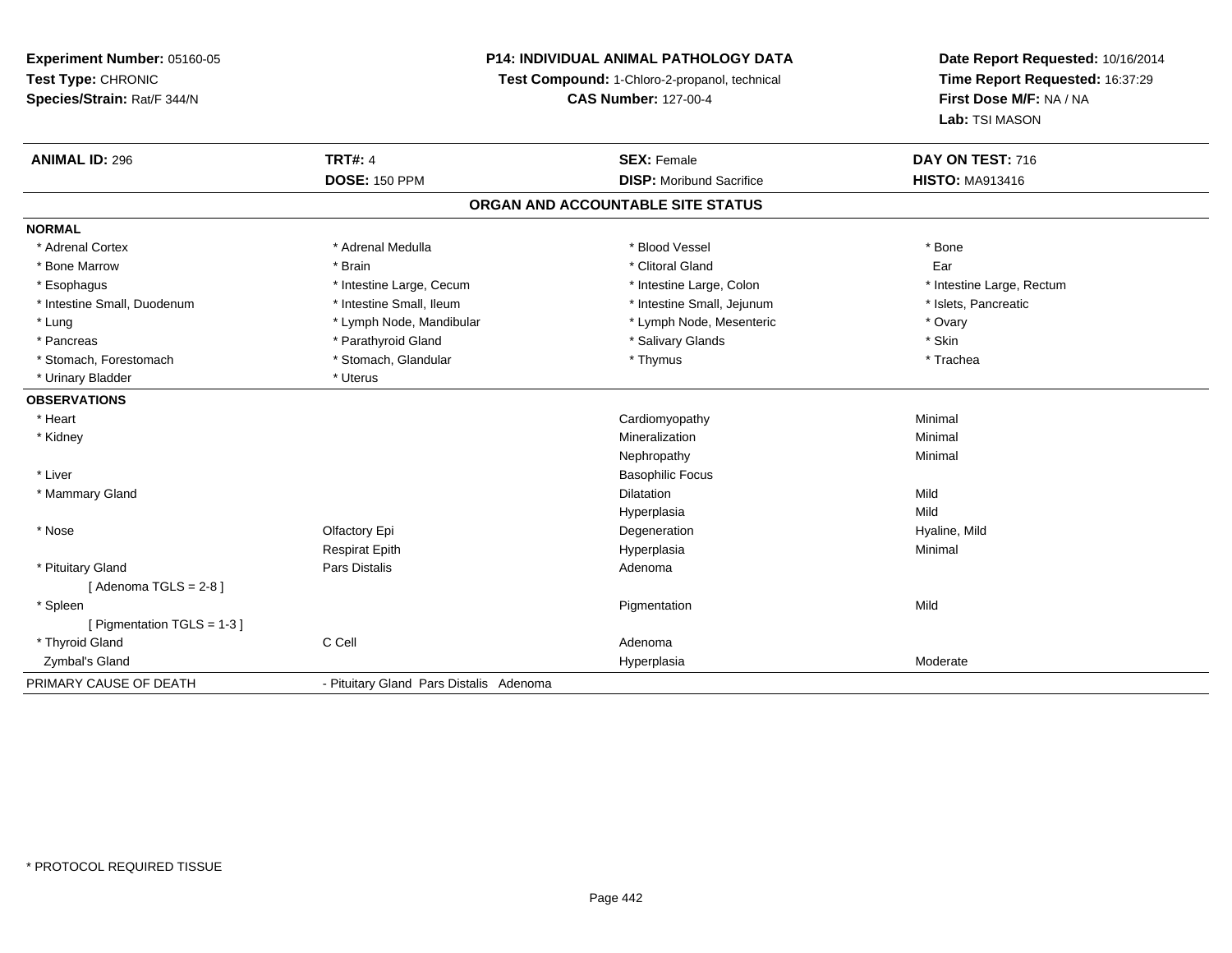# **P14: INDIVIDUAL ANIMAL PATHOLOGY DATA**

**Test Compound:** 1-Chloro-2-propanol, technical

**CAS Number:** 127-00-4

| <b>ANIMAL ID: 297</b>                 | <b>TRT#: 4</b>              | <b>SEX: Female</b>                | DAY ON TEST: 678           |
|---------------------------------------|-----------------------------|-----------------------------------|----------------------------|
|                                       | <b>DOSE: 150 PPM</b>        | <b>DISP:</b> Moribund Sacrifice   | <b>HISTO: MA913417</b>     |
|                                       |                             | ORGAN AND ACCOUNTABLE SITE STATUS |                            |
| <b>NORMAL</b>                         |                             |                                   |                            |
| * Blood Vessel                        | * Bone                      | * Brain                           | * Clitoral Gland           |
| * Esophagus                           | * Heart                     | * Intestine Large, Cecum          | * Intestine Large, Colon   |
| * Intestine Large, Rectum             | * Intestine Small, Duodenum | * Intestine Small, Ileum          | * Intestine Small, Jejunum |
| * Islets, Pancreatic                  | * Ovary                     | * Parathyroid Gland               | * Salivary Glands          |
| * Skin                                | * Stomach, Forestomach      | * Trachea                         | * Urinary Bladder          |
| * Uterus                              |                             |                                   |                            |
| <b>OBSERVATIONS</b>                   |                             |                                   |                            |
| * Adrenal Cortex                      |                             | Hemorrhage                        | Mild                       |
| * Adrenal Medulla                     | <b>Bilateral</b>            | Pheochromocytoma Benign           |                            |
| * Bone Marrow                         |                             | Leukemia Mononuclear              |                            |
| * Kidney                              |                             | Mineralization                    | Minimal                    |
|                                       | <b>Renal Tubule</b>         | Pigmentation                      | Mild                       |
| * Liver                               |                             | Leukemia Mononuclear              |                            |
| [ Leukemia Mononuclear TGLS = 8,9-6 ] |                             |                                   |                            |
| * Lung                                |                             | Leukemia Mononuclear              |                            |
| Lymph Node                            | Mediastinal                 | Hemorrhage                        | Mild                       |
|                                       | Renal                       | Hemorrhage                        | Mild                       |
|                                       | Pancreatic                  | Leukemia Mononuclear              |                            |
|                                       | Renal                       | Leukemia Mononuclear              |                            |
|                                       | Renal                       | Pigmentation                      | Mild                       |
| [Hemorrhage TGLS = 13-3A]             |                             |                                   |                            |
| [Hemorrhage TGLS = 7-15]              |                             |                                   |                            |
| [ Leukemia Mononuclear TGLS = 5-9 ]   |                             |                                   |                            |
| [ Leukemia Mononuclear TGLS = 7-15 ]  |                             |                                   |                            |
| [ Pigmentation TGLS = 7-15 ]          |                             |                                   |                            |
| * Lymph Node, Mandibular              |                             | Pigmentation                      | Minimal                    |
| [ Pigmentation TGLS = 3-9 ]           |                             |                                   |                            |
| * Lymph Node, Mesenteric              |                             | Leukemia Mononuclear              |                            |
| [ Leukemia Mononuclear TGLS = 4-8 ]   |                             |                                   |                            |
| * Mammary Gland                       |                             | Dilatation                        | Mild                       |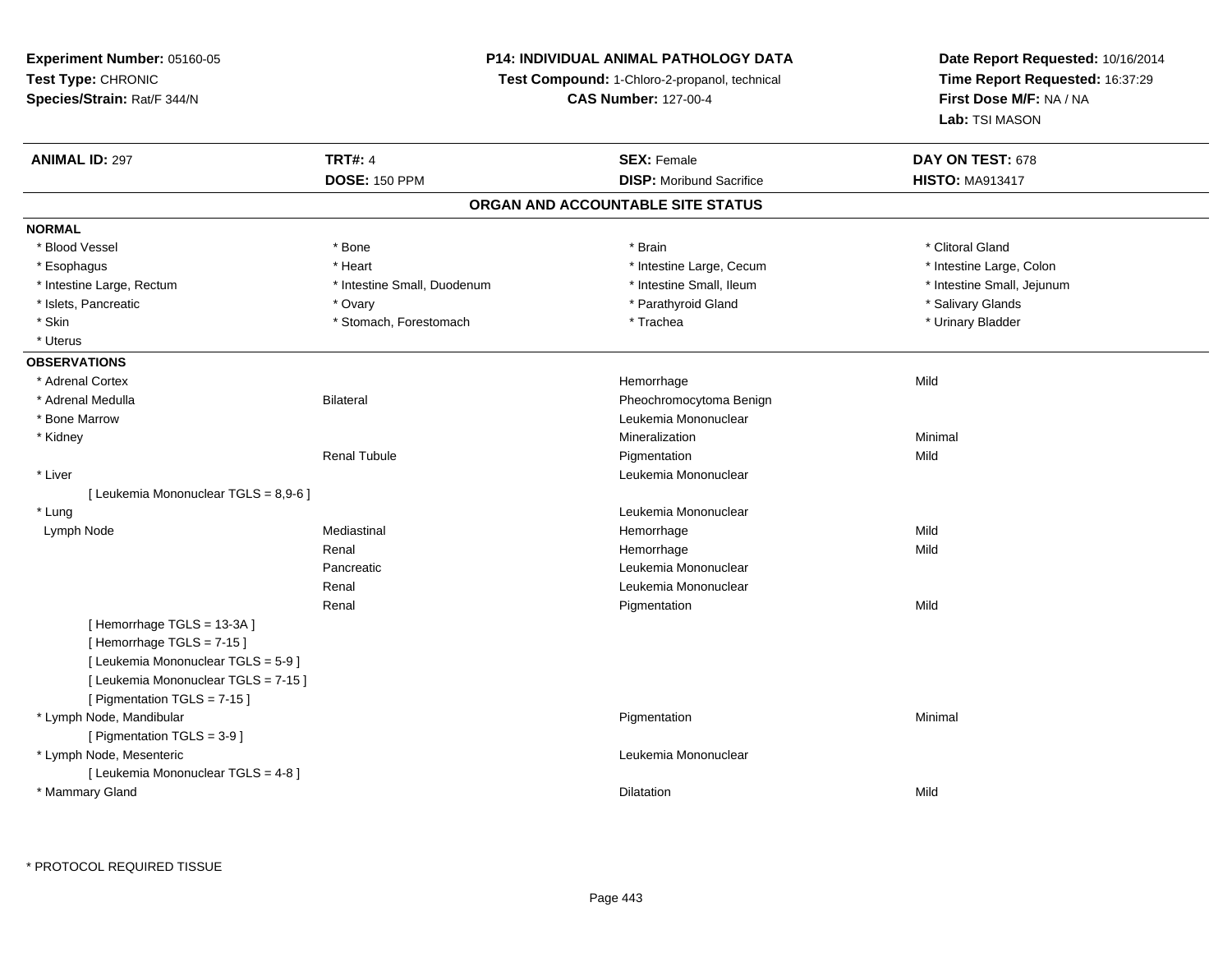| Experiment Number: 05160-05<br><b>Test Type: CHRONIC</b><br>Species/Strain: Rat/F 344/N |                                                                                                                                                                                                                                                    | <b>P14: INDIVIDUAL ANIMAL PATHOLOGY DATA</b><br>Test Compound: 1-Chloro-2-propanol, technical<br><b>CAS Number: 127-00-4</b> | Date Report Requested: 10/16/2014<br>Time Report Requested: 16:37:29<br>First Dose M/F: NA / NA<br>Lab: TSI MASON |
|-----------------------------------------------------------------------------------------|----------------------------------------------------------------------------------------------------------------------------------------------------------------------------------------------------------------------------------------------------|------------------------------------------------------------------------------------------------------------------------------|-------------------------------------------------------------------------------------------------------------------|
| <b>ANIMAL ID: 297</b>                                                                   | <b>TRT#: 4</b>                                                                                                                                                                                                                                     | <b>SEX: Female</b>                                                                                                           | DAY ON TEST: 678                                                                                                  |
|                                                                                         | <b>DOSE: 150 PPM</b>                                                                                                                                                                                                                               | <b>DISP:</b> Moribund Sacrifice                                                                                              | <b>HISTO: MA913417</b>                                                                                            |
|                                                                                         |                                                                                                                                                                                                                                                    | ORGAN AND ACCOUNTABLE SITE STATUS                                                                                            |                                                                                                                   |
|                                                                                         |                                                                                                                                                                                                                                                    | Hyperplasia                                                                                                                  | Minimal                                                                                                           |
|                                                                                         |                                                                                                                                                                                                                                                    | Pigmentation                                                                                                                 | Minimal                                                                                                           |
| [ Pigmentation TGLS = $2-10$ ]                                                          |                                                                                                                                                                                                                                                    |                                                                                                                              |                                                                                                                   |
| * Nose                                                                                  | <b>Respirat Epith</b>                                                                                                                                                                                                                              | Hyperplasia                                                                                                                  | Minimal                                                                                                           |
| * Pancreas                                                                              | Acinus                                                                                                                                                                                                                                             | Atrophy                                                                                                                      | Minimal                                                                                                           |
| * Pituitary Gland                                                                       | Pars Distalis                                                                                                                                                                                                                                      | Adenoma                                                                                                                      |                                                                                                                   |
| [ Adenoma TGLS = 11-8 ]                                                                 |                                                                                                                                                                                                                                                    |                                                                                                                              |                                                                                                                   |
| * Spleen                                                                                |                                                                                                                                                                                                                                                    | Leukemia Mononuclear                                                                                                         |                                                                                                                   |
| [ Leukemia Mononuclear TGLS = 6-3 ]                                                     |                                                                                                                                                                                                                                                    |                                                                                                                              |                                                                                                                   |
| * Stomach, Glandular                                                                    |                                                                                                                                                                                                                                                    | Necrosis                                                                                                                     | Mild                                                                                                              |
| [ Necrosis TGLS = $12-14,14A$ ]                                                         |                                                                                                                                                                                                                                                    |                                                                                                                              |                                                                                                                   |
| * Thymus                                                                                |                                                                                                                                                                                                                                                    | Atrophy                                                                                                                      | Mild                                                                                                              |
| * Thyroid Gland                                                                         | C Cell                                                                                                                                                                                                                                             | Adenoma                                                                                                                      |                                                                                                                   |
|                                                                                         | C Cell                                                                                                                                                                                                                                             | Hyperplasia                                                                                                                  | Minimal                                                                                                           |
| [Adenoma TGLS = $10-2$ ]                                                                |                                                                                                                                                                                                                                                    |                                                                                                                              |                                                                                                                   |
| PRIMARY CAUSE OF DEATH                                                                  | - UNCERTAIN                                                                                                                                                                                                                                        |                                                                                                                              |                                                                                                                   |
| <b>CONTRIBUTORY CAUSE OF DEATH</b>                                                      | - Bone Marrow Leukemia Mononuclear;Liver Leukemia Mononuclear;Lung Leukemia Mononuclear;Lymph Node Pancreatic Leukemia<br>Mononuclear;Lymph Node Renal Leukemia Mononuclear;Lymph Node;Mesenteric Leukemia Mononuclear;Spleen Leukemia Mononuclear |                                                                                                                              |                                                                                                                   |

Animal Note: CARCASS THIN, YELLOW, TGL 1-NST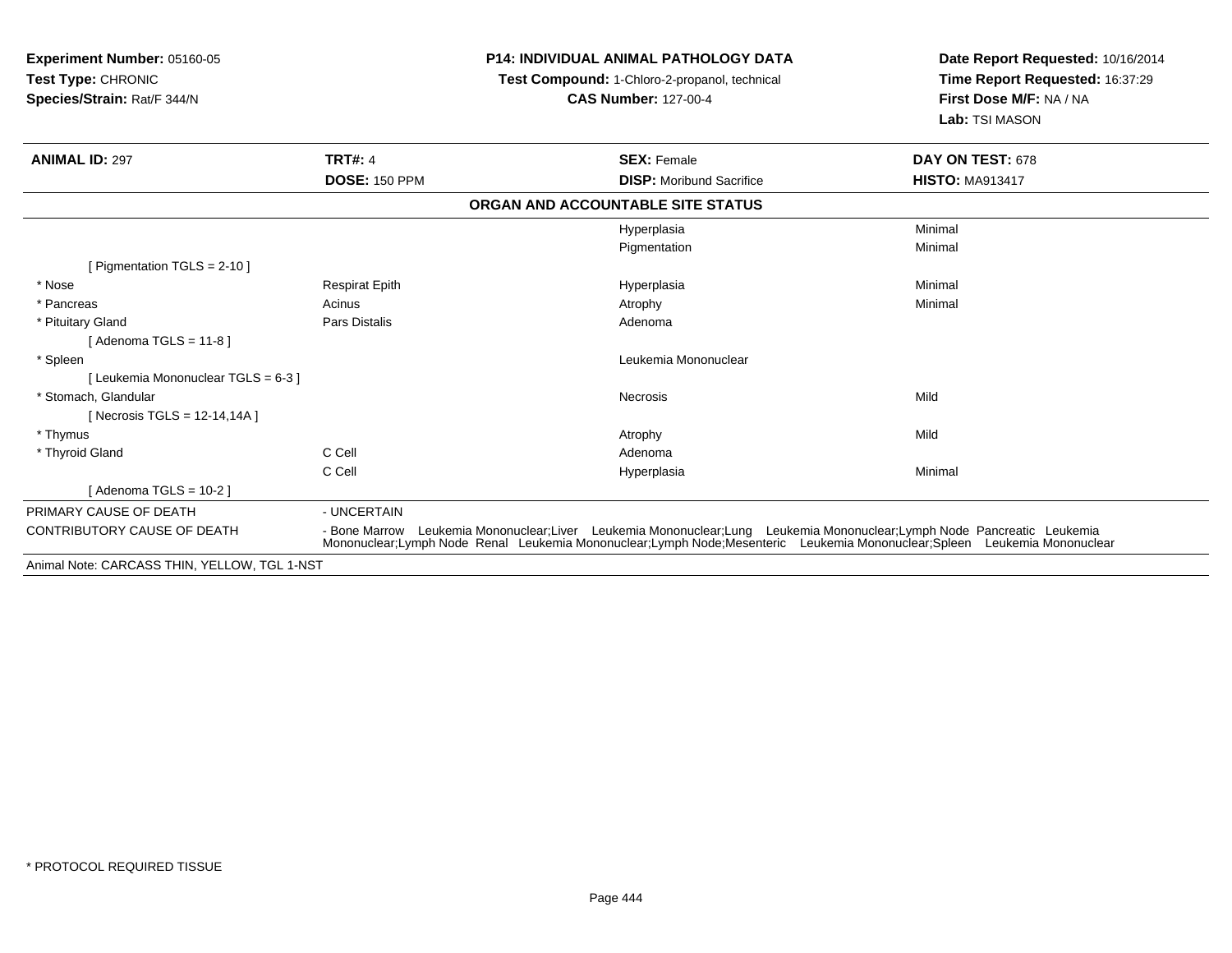# **P14: INDIVIDUAL ANIMAL PATHOLOGY DATA**

**Test Compound:** 1-Chloro-2-propanol, technical

**CAS Number:** 127-00-4

| <b>ANIMAL ID: 298</b>                                          | <b>TRT#: 4</b>           | <b>SEX: Female</b>                | DAY ON TEST: 678          |
|----------------------------------------------------------------|--------------------------|-----------------------------------|---------------------------|
|                                                                | <b>DOSE: 150 PPM</b>     | <b>DISP:</b> Moribund Sacrifice   | <b>HISTO: MA913418</b>    |
|                                                                |                          | ORGAN AND ACCOUNTABLE SITE STATUS |                           |
| <b>NORMAL</b>                                                  |                          |                                   |                           |
| * Adrenal Cortex                                               | * Adrenal Medulla        | * Blood Vessel                    | * Bone                    |
| * Bone Marrow                                                  | * Brain                  | * Clitoral Gland                  | * Esophagus               |
| * Heart                                                        | * Intestine Large, Cecum | * Intestine Large, Colon          | * Intestine Large, Rectum |
| * Intestine Small, Duodenum                                    | * Intestine Small, Ileum | * Intestine Small, Jejunum        | * Islets, Pancreatic      |
| * Lung                                                         | * Lymph Node, Mandibular | * Lymph Node, Mesenteric          | * Ovary                   |
| * Pancreas                                                     | * Parathyroid Gland      | * Salivary Glands                 | * Skin                    |
| * Spleen                                                       | * Stomach, Forestomach   | * Stomach, Glandular              | * Thyroid Gland           |
| * Trachea                                                      | * Urinary Bladder        |                                   |                           |
| <b>OBSERVATIONS</b>                                            |                          |                                   |                           |
| * Kidney                                                       |                          | Mineralization                    | Minimal                   |
| * Liver                                                        |                          | Angiectasis                       | Minimal                   |
|                                                                |                          | <b>Basophilic Focus</b>           |                           |
|                                                                |                          | Deformity                         |                           |
| [Angiectasis TGLS = 4-6A]<br>[Deformity TGLS = 7-6B]           |                          |                                   |                           |
| * Mammary Gland                                                |                          | <b>Dilatation</b>                 | Minimal                   |
|                                                                |                          | Fibroadenoma                      |                           |
|                                                                |                          |                                   |                           |
|                                                                |                          | Hyperplasia                       | Mild                      |
| [Fibroadenoma TGLS = 1-10A]                                    |                          |                                   |                           |
| Mesentery                                                      | Fat                      | Necrosis                          | Marked                    |
| [Necrosis TGLS = $3-15$ ]                                      |                          |                                   |                           |
| * Nose                                                         | Olfactory Epi            | Degeneration                      | Hyaline, Mild             |
| * Pituitary Gland                                              | <b>Pars Distalis</b>     | Adenoma                           |                           |
| [Adenoma TGLS = $5-8$ ]                                        |                          |                                   |                           |
| * Stom Gland                                                   |                          |                                   |                           |
| Note: GROSS FOCI NOT SEEN IN ANY OF 5 PIECES IN 14A. TGL 6-NCL |                          |                                   |                           |
| * Thymus                                                       |                          | Atrophy                           | Mild                      |
| * Uterus                                                       |                          | Polyp Stromal                     |                           |
| [Polyp Stromal TGLS = 2-7A]                                    |                          |                                   |                           |
| Vagina                                                         |                          | <b>Infiltration Cellular</b>      | Polymorphnuclr, Marked    |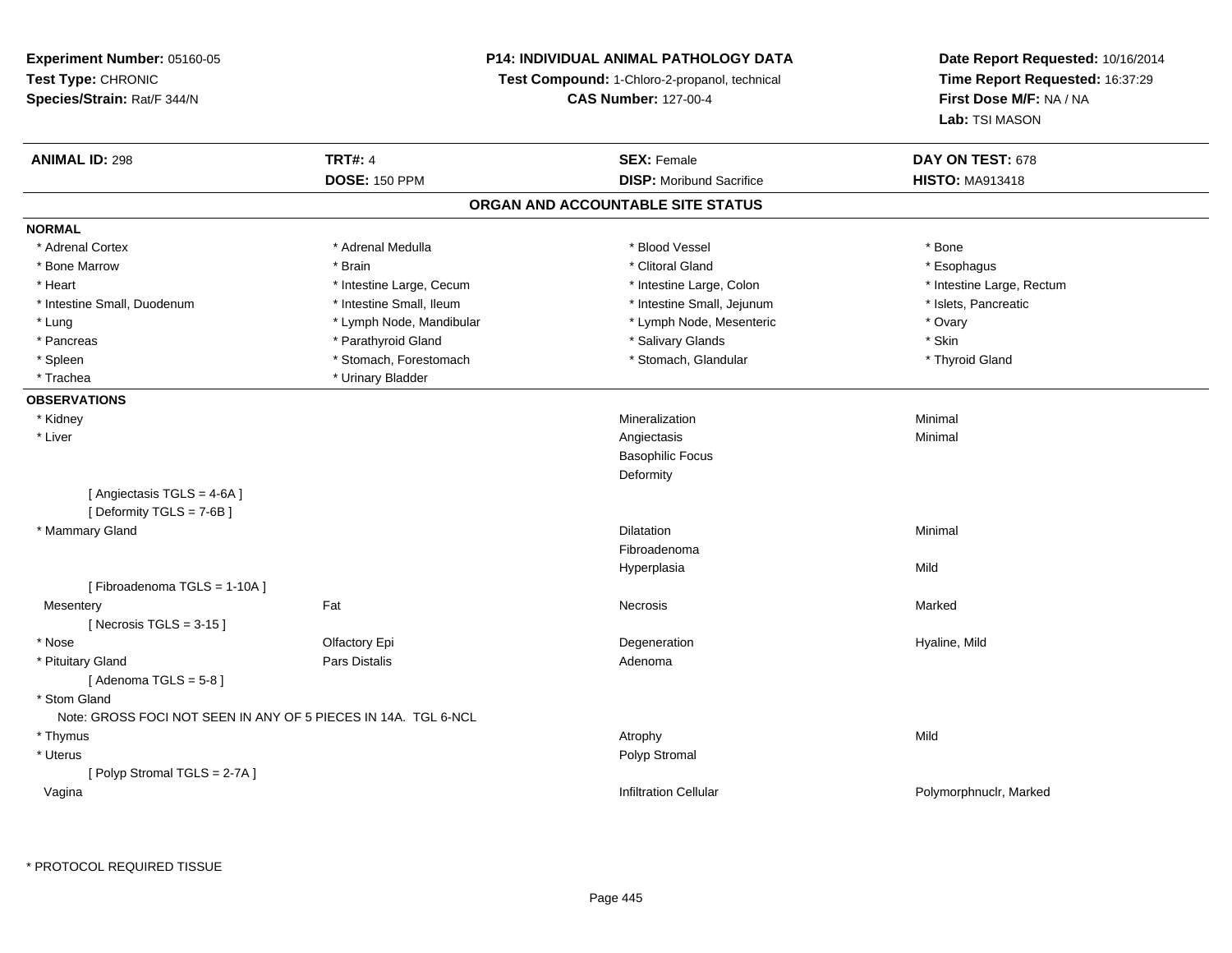| <b>Experiment Number: 05160-05</b><br>Test Type: CHRONIC<br>Species/Strain: Rat/F 344/N |                                         | <b>P14: INDIVIDUAL ANIMAL PATHOLOGY DATA</b><br>Test Compound: 1-Chloro-2-propanol, technical<br><b>CAS Number: 127-00-4</b> | Date Report Requested: 10/16/2014<br>Time Report Requested: 16:37:29<br>First Dose M/F: NA / NA<br>Lab: TSI MASON |
|-----------------------------------------------------------------------------------------|-----------------------------------------|------------------------------------------------------------------------------------------------------------------------------|-------------------------------------------------------------------------------------------------------------------|
| <b>ANIMAL ID: 298</b>                                                                   | <b>TRT#: 4</b>                          | <b>SEX: Female</b>                                                                                                           | <b>DAY ON TEST: 678</b>                                                                                           |
|                                                                                         | <b>DOSE: 150 PPM</b>                    | <b>DISP:</b> Moribund Sacrifice                                                                                              | <b>HISTO: MA913418</b>                                                                                            |
|                                                                                         |                                         | ORGAN AND ACCOUNTABLE SITE STATUS                                                                                            |                                                                                                                   |
| [Infiltration Cellular TGLS = 9-7B]                                                     |                                         |                                                                                                                              |                                                                                                                   |
| PRIMARY CAUSE OF DEATH                                                                  | - Pituitary Gland Pars Distalis Adenoma |                                                                                                                              |                                                                                                                   |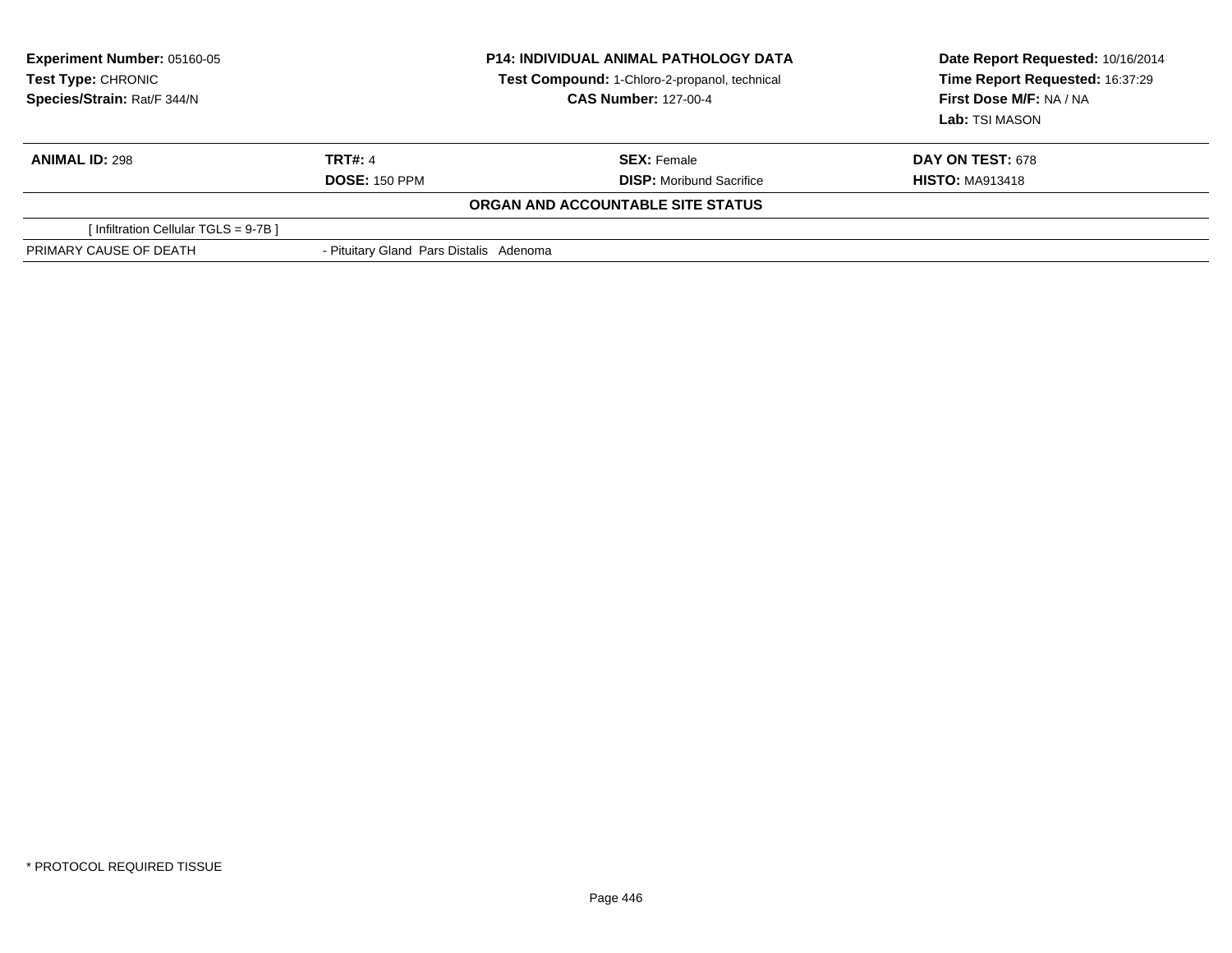# **P14: INDIVIDUAL ANIMAL PATHOLOGY DATA**

**Test Compound:** 1-Chloro-2-propanol, technical

**CAS Number:** 127-00-4

| <b>ANIMAL ID: 299</b>               | <b>TRT#: 4</b>                                             | <b>SEX: Female</b>                | DAY ON TEST: 636         |
|-------------------------------------|------------------------------------------------------------|-----------------------------------|--------------------------|
|                                     | <b>DOSE: 150 PPM</b>                                       | <b>DISP:</b> Moribund Sacrifice   | <b>HISTO: MA913419</b>   |
|                                     |                                                            | ORGAN AND ACCOUNTABLE SITE STATUS |                          |
| <b>NORMAL</b>                       |                                                            |                                   |                          |
| * Adrenal Medulla                   | * Blood Vessel                                             | * Bone                            | * Bone Marrow            |
| * Brain                             | * Clitoral Gland                                           | * Esophagus                       | * Intestine Large, Cecum |
| * Intestine Large, Colon            | * Intestine Large, Rectum                                  | * Intestine Small, Duodenum       | * Intestine Small, Ileum |
| * Intestine Small, Jejunum          | * Islets, Pancreatic                                       | * Lymph Node, Mandibular          | * Lymph Node, Mesenteric |
| * Ovary                             | * Pancreas                                                 | * Parathyroid Gland               | * Salivary Glands        |
| * Skin                              | * Stomach, Forestomach                                     | * Stomach, Glandular              | * Thymus                 |
| * Thyroid Gland                     | * Trachea                                                  | * Urinary Bladder                 |                          |
| <b>OBSERVATIONS</b>                 |                                                            |                                   |                          |
| * Adrenal Cortex                    |                                                            | Vacuolization Cytoplasmic         | Moderate                 |
| * Heart                             |                                                            | Cardiomyopathy                    | Minimal                  |
|                                     | Atrium                                                     | Thrombosis                        | Moderate                 |
| * Kidney                            |                                                            | Mineralization                    | Minimal                  |
| * Liver                             |                                                            | Leukemia Mononuclear              |                          |
| [ Leukemia Mononuclear TGLS = 3-6 ] |                                                            |                                   |                          |
| * Lung                              |                                                            | Leukemia Mononuclear              |                          |
|                                     | Note: CONGESTED VESSELS IN SOME AREAS OF PLEURA. TGL 4-NCL |                                   |                          |
| * Mammary Gland                     |                                                            | Dilatation                        | Minimal                  |
|                                     |                                                            | Fibroadenoma                      |                          |
|                                     |                                                            | Hyperplasia                       | Mild                     |
| [Fibroadenoma TGLS = 1-15]          |                                                            |                                   |                          |
| * Nose                              | <b>Respirat Epith</b>                                      | Hyperplasia                       | Minimal                  |
|                                     | <b>Respirat Epith</b>                                      | Thrombosis                        | Mild                     |
| * Pituitary Gland                   | Pars Distalis                                              | Cyst                              | Mild                     |
|                                     | <b>Pars Distalis</b>                                       | Hyperplasia                       | Mild                     |
| [Cyst TGLS = $5-8$ ]                |                                                            |                                   |                          |
| * Spleen                            |                                                            | Leukemia Mononuclear              |                          |
| [ Leukemia Mononuclear TGLS = 2-3 ] |                                                            |                                   |                          |
| * Stom Gland                        |                                                            |                                   |                          |
| Note: TGL 6-NCL                     |                                                            |                                   |                          |
| * Uterus                            |                                                            | Polyp Stromal                     |                          |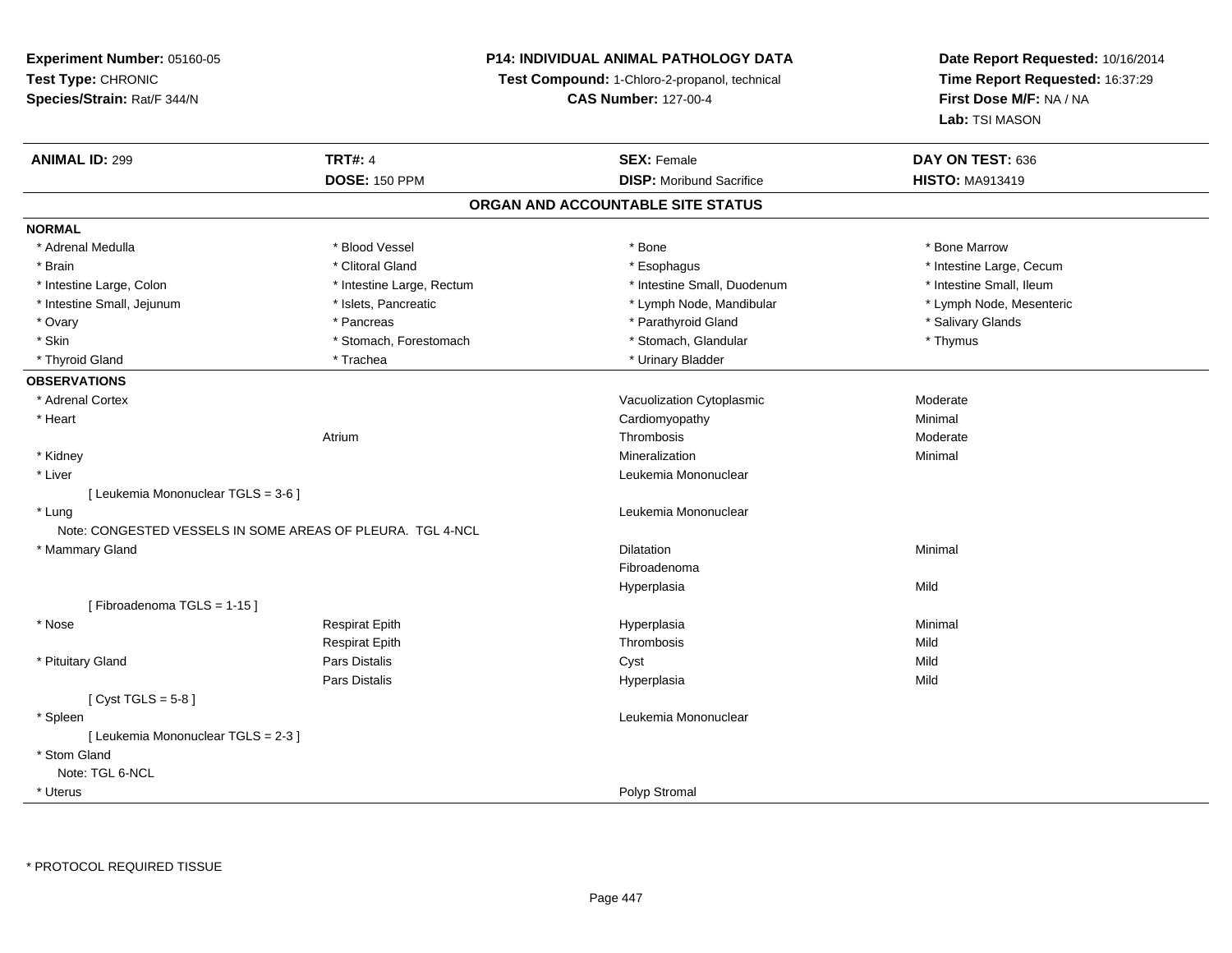| <b>Experiment Number: 05160-05</b><br><b>Test Type: CHRONIC</b><br>Species/Strain: Rat/F 344/N |                      | <b>P14: INDIVIDUAL ANIMAL PATHOLOGY DATA</b><br>Test Compound: 1-Chloro-2-propanol, technical<br><b>CAS Number: 127-00-4</b> | Date Report Requested: 10/16/2014<br>Time Report Requested: 16:37:29<br>First Dose M/F: NA / NA<br>Lab: TSI MASON |
|------------------------------------------------------------------------------------------------|----------------------|------------------------------------------------------------------------------------------------------------------------------|-------------------------------------------------------------------------------------------------------------------|
| <b>ANIMAL ID: 299</b>                                                                          | TRT#: 4              | <b>SEX: Female</b>                                                                                                           | DAY ON TEST: 636                                                                                                  |
|                                                                                                | <b>DOSE: 150 PPM</b> | <b>DISP:</b> Moribund Sacrifice                                                                                              | <b>HISTO: MA913419</b>                                                                                            |
|                                                                                                |                      | <b>ORGAN AND ACCOUNTABLE SITE STATUS</b>                                                                                     |                                                                                                                   |
| PRIMARY CAUSE OF DEATH<br>CONTRIBUTORY CAUSE OF DEATH                                          | - UNCERTAIN          | - Liver Leukemia Mononuclear: Lung Leukemia Mononuclear: Spleen Leukemia Mononuclear                                         |                                                                                                                   |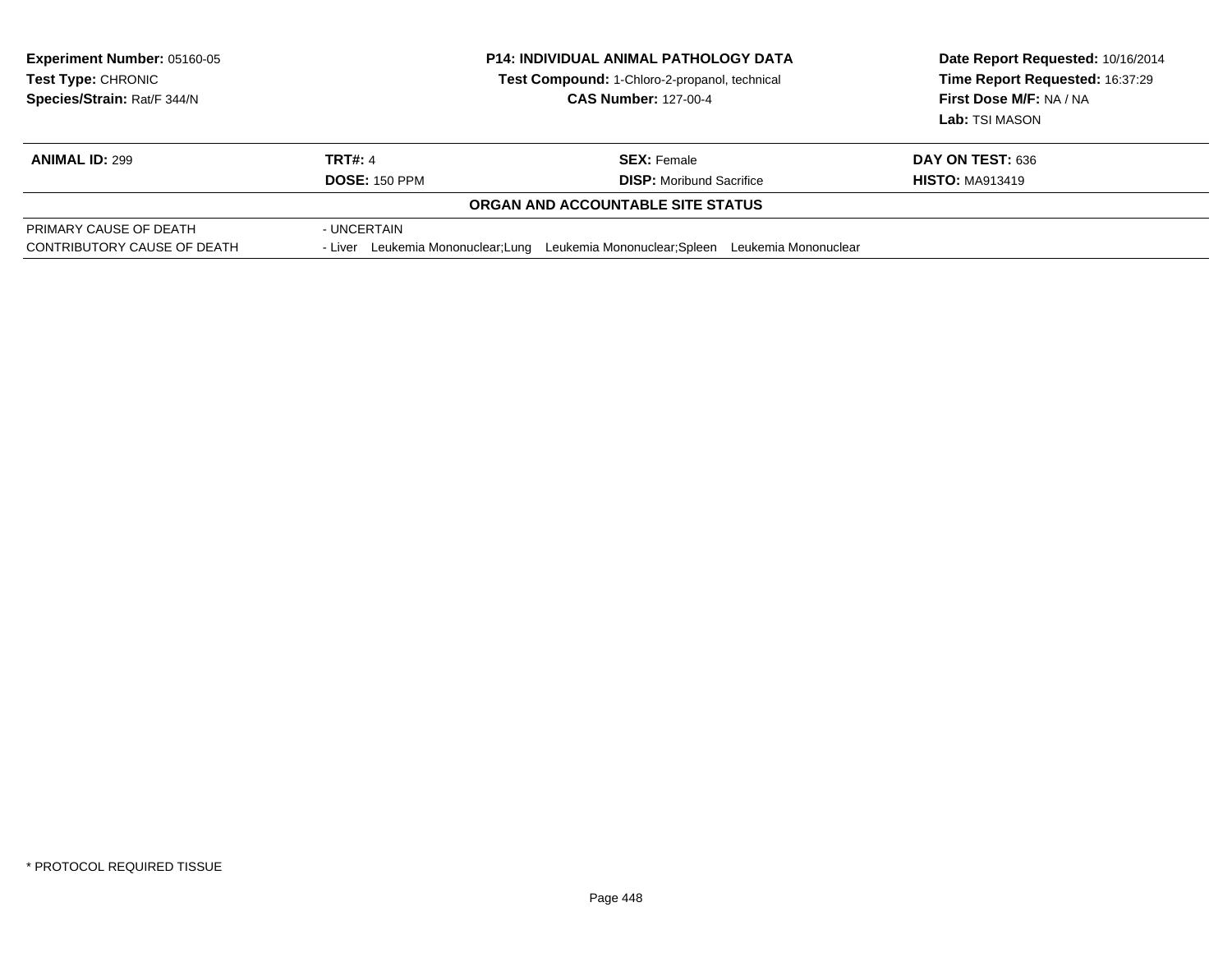# **P14: INDIVIDUAL ANIMAL PATHOLOGY DATA**

**Test Compound:** 1-Chloro-2-propanol, technical

**CAS Number:** 127-00-4

| <b>ANIMAL ID: 300</b>       | <b>TRT#: 4</b>            | <b>SEX: Female</b>                | DAY ON TEST: 734         |
|-----------------------------|---------------------------|-----------------------------------|--------------------------|
|                             | <b>DOSE: 150 PPM</b>      | <b>DISP: Terminal Sacrifice</b>   | <b>HISTO: MA913420</b>   |
|                             |                           | ORGAN AND ACCOUNTABLE SITE STATUS |                          |
| <b>NORMAL</b>               |                           |                                   |                          |
| * Adrenal Cortex            | * Adrenal Medulla         | * Blood Vessel                    | * Bone Marrow            |
| * Clitoral Gland            | * Esophagus               | * Heart                           | * Intestine Large, Cecum |
| * Intestine Large, Colon    | * Intestine Large, Rectum | * Intestine Small, Duodenum       | * Intestine Small, Ileum |
| * Intestine Small, Jejunum  | * Islets, Pancreatic      | * Liver                           | * Lung                   |
| * Lymph Node, Mandibular    | * Lymph Node, Mesenteric  | * Ovary                           | * Pancreas               |
| * Parathyroid Gland         | * Salivary Glands         | * Skin                            | * Spleen                 |
| * Stomach, Forestomach      | * Stomach, Glandular      | * Thymus                          | * Trachea                |
| * Urinary Bladder           | * Uterus                  |                                   |                          |
| <b>OBSERVATIONS</b>         |                           |                                   |                          |
| * Bone                      |                           | Hyperostosis                      | Marked                   |
| * Brain                     |                           | Hemorrhage                        | Mild                     |
| [Hemorrhage TGLS = $4-1A$ ] |                           |                                   |                          |
| * Kidney                    |                           | Nephropathy                       | Minimal                  |
| * Mammary Gland             |                           | <b>Dilatation</b>                 | Mild                     |
|                             |                           | Fibroadenoma                      |                          |
|                             |                           | Hyperplasia                       | Mild                     |
| [Fibroadenoma TGLS = 1-10A] |                           |                                   |                          |
| Mesentery                   | Fat                       | <b>Necrosis</b>                   | Moderate                 |
| [Necrosis TGLS = $2-15$ ]   |                           |                                   |                          |
| * Nose                      | Olfactory Epi             | Degeneration                      | Hyaline, Mild            |
| * Pituitary Gland           | Pars Distalis             | Adenoma                           |                          |
| [Adenoma TGLS = $3-8$ ]     |                           |                                   |                          |
| * Thyroid Gland             | C Cell                    | Adenoma                           |                          |
| PRIMARY CAUSE OF DEATH      |                           |                                   |                          |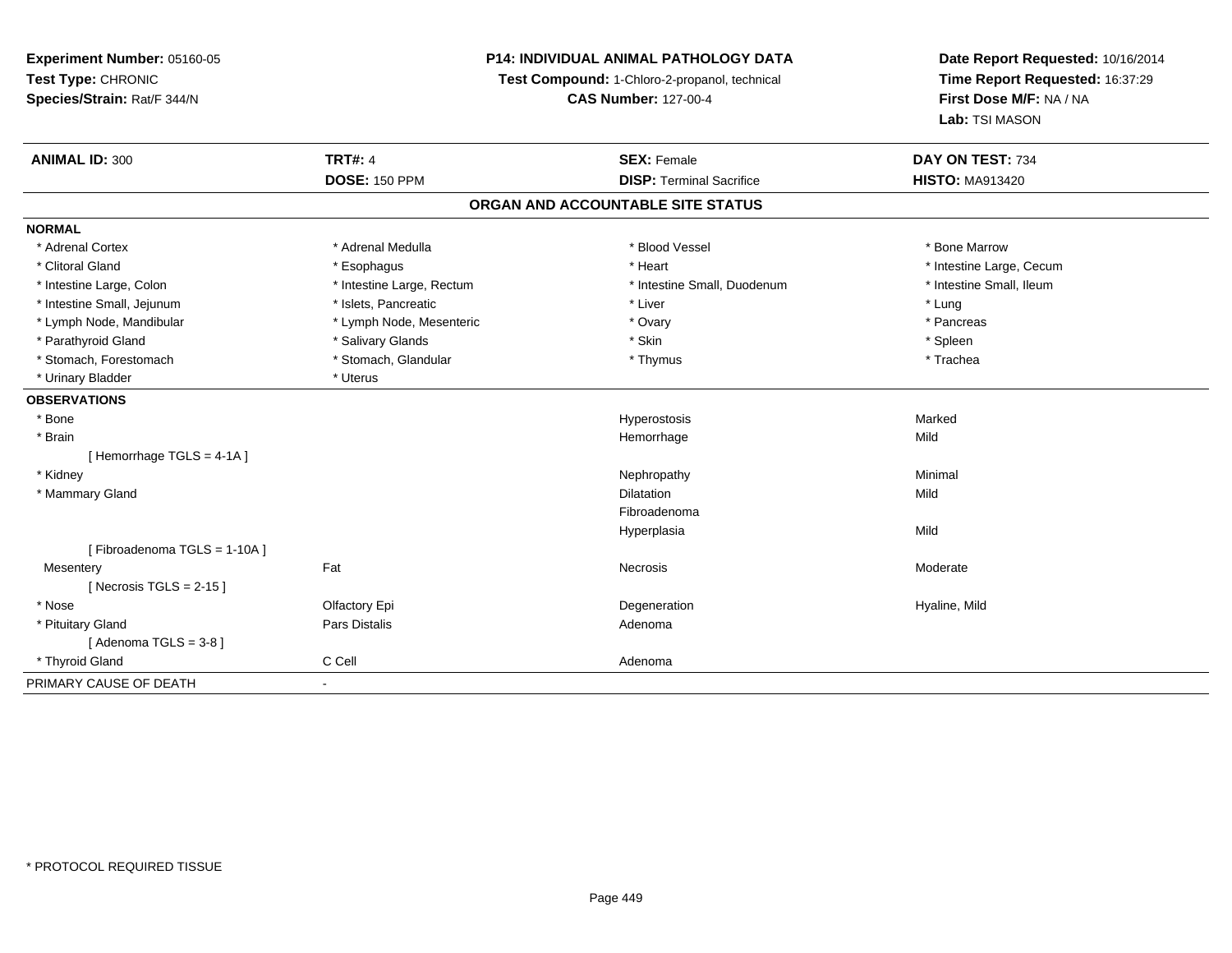| Experiment Number: 05160-05      | <b>P14: INDIVIDUAL ANIMAL PATHOLOGY DATA</b><br>Test Compound: 1-Chloro-2-propanol, technical |                                   | Date Report Requested: 10/16/2014 |
|----------------------------------|-----------------------------------------------------------------------------------------------|-----------------------------------|-----------------------------------|
| Test Type: CHRONIC               |                                                                                               |                                   | Time Report Requested: 16:37:29   |
| Species/Strain: Rat/F 344/N      |                                                                                               | <b>CAS Number: 127-00-4</b>       | First Dose M/F: NA / NA           |
|                                  |                                                                                               |                                   | Lab: TSI MASON                    |
| <b>ANIMAL ID: 301</b>            | <b>TRT#: 4</b>                                                                                | <b>SEX: Female</b>                | DAY ON TEST: 734                  |
|                                  | <b>DOSE: 150 PPM</b>                                                                          | <b>DISP: Terminal Sacrifice</b>   | <b>HISTO: MA913421</b>            |
|                                  |                                                                                               | ORGAN AND ACCOUNTABLE SITE STATUS |                                   |
| <b>NORMAL</b>                    |                                                                                               |                                   |                                   |
| * Adrenal Medulla                | * Blood Vessel                                                                                | * Bone                            | * Bone Marrow                     |
| * Brain                          | * Clitoral Gland                                                                              | * Esophagus                       | * Heart                           |
| * Intestine Large, Cecum         | * Intestine Large, Colon                                                                      | * Intestine Large, Rectum         | * Intestine Small, Duodenum       |
| * Intestine Small, Ileum         | * Intestine Small, Jejunum                                                                    | * Islets, Pancreatic              | * Lung                            |
| * Lymph Node, Mandibular         | * Lymph Node, Mesenteric                                                                      | * Mammary Gland                   | * Nose                            |
| * Ovary                          | * Pancreas                                                                                    | * Parathyroid Gland               | * Salivary Glands                 |
| * Skin                           | * Spleen                                                                                      | * Stomach, Forestomach            | * Stomach, Glandular              |
| * Trachea                        | * Urinary Bladder                                                                             |                                   |                                   |
| <b>OBSERVATIONS</b>              |                                                                                               |                                   |                                   |
| * Adrenal Cortex                 |                                                                                               | <b>Cytoplasmic Alteration</b>     | Minimal                           |
| * Kidney                         |                                                                                               | Mineralization                    | Minimal                           |
|                                  |                                                                                               | Nephropathy                       | Minimal                           |
| * Liver                          |                                                                                               | <b>Basophilic Focus</b>           |                                   |
| [Basophilic Focus TGLS = 1-6,6A] |                                                                                               |                                   |                                   |
| * Pituitary Gland                | <b>Pars Distalis</b>                                                                          | Hyperplasia                       | Moderate                          |
| * Thymus                         | <b>Epithel Cell</b>                                                                           | Hyperplasia                       | Mild                              |
| * Thyroid Gland                  | C Cell                                                                                        | Hyperplasia                       | Mild                              |
| * Uterus                         |                                                                                               | Hemorrhage                        | Marked                            |
| [Hemorrhage TGLS = 2-7A]         |                                                                                               |                                   |                                   |
| PRIMARY CAUSE OF DEATH           | $\blacksquare$                                                                                |                                   |                                   |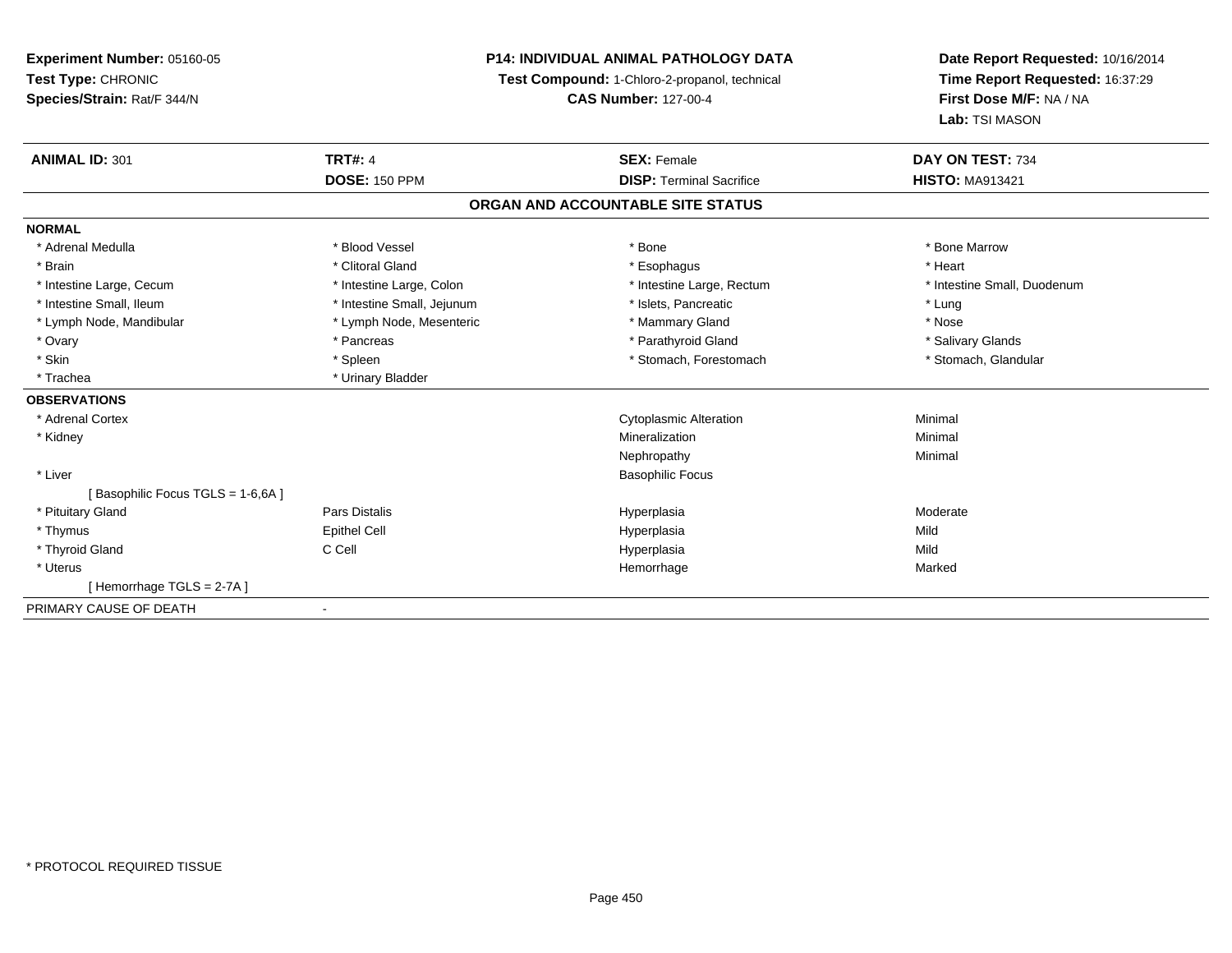| Experiment Number: 05160-05     | P14: INDIVIDUAL ANIMAL PATHOLOGY DATA<br>Test Compound: 1-Chloro-2-propanol, technical |                                   | Date Report Requested: 10/16/2014 |  |
|---------------------------------|----------------------------------------------------------------------------------------|-----------------------------------|-----------------------------------|--|
| Test Type: CHRONIC              |                                                                                        |                                   | Time Report Requested: 16:37:29   |  |
| Species/Strain: Rat/F 344/N     |                                                                                        | <b>CAS Number: 127-00-4</b>       | First Dose M/F: NA / NA           |  |
|                                 |                                                                                        |                                   | Lab: TSI MASON                    |  |
| <b>ANIMAL ID: 302</b>           | <b>TRT#: 4</b>                                                                         | <b>SEX: Female</b>                | DAY ON TEST: 734                  |  |
|                                 | <b>DOSE: 150 PPM</b>                                                                   | <b>DISP: Terminal Sacrifice</b>   | <b>HISTO: MA913422</b>            |  |
|                                 |                                                                                        | ORGAN AND ACCOUNTABLE SITE STATUS |                                   |  |
| <b>NORMAL</b>                   |                                                                                        |                                   |                                   |  |
| * Adrenal Cortex                | * Adrenal Medulla                                                                      | * Blood Vessel                    | * Bone                            |  |
| * Brain                         | * Esophagus                                                                            | * Heart                           | * Intestine Large, Cecum          |  |
| * Intestine Large, Colon        | * Intestine Large, Rectum                                                              | * Intestine Small, Duodenum       | * Intestine Small, Ileum          |  |
| * Intestine Small, Jejunum      | * Islets, Pancreatic                                                                   | * Kidney                          | * Lung                            |  |
| * Lymph Node, Mandibular        | * Nose                                                                                 | * Pancreas                        | * Parathyroid Gland               |  |
| * Salivary Glands               | * Skin                                                                                 | * Spleen                          | * Stomach, Forestomach            |  |
| * Stomach, Glandular            | * Thymus                                                                               | * Thyroid Gland                   | * Trachea                         |  |
| * Urinary Bladder               | * Uterus                                                                               |                                   |                                   |  |
| <b>MISSING</b>                  |                                                                                        |                                   |                                   |  |
| * Clitoral Gland                |                                                                                        |                                   |                                   |  |
| <b>OBSERVATIONS</b>             |                                                                                        |                                   |                                   |  |
| * Bone Marrow                   |                                                                                        | Hyperplasia                       | Moderate                          |  |
| * Liver                         |                                                                                        | <b>Basophilic Focus</b>           |                                   |  |
| [Basophilic Focus TGLS = 4-6A]  |                                                                                        |                                   |                                   |  |
| * Lymph Node, Mesenteric        |                                                                                        | Hyperplasia                       | Histiocytic, Mild                 |  |
| * Mammary Gland                 |                                                                                        | Dilatation                        | Minimal                           |  |
|                                 |                                                                                        | Fibroadenoma                      |                                   |  |
| [Fibroadenoma TGLS = 1-10A,10B] |                                                                                        |                                   |                                   |  |
| Mesentery                       | Fat                                                                                    | <b>Necrosis</b>                   | Moderate                          |  |
| [Necrosis TGLS = $3-15$ ]       |                                                                                        |                                   |                                   |  |
| * Ovary                         |                                                                                        | Cyst                              | Mild                              |  |
| [Cyst TGLS = $2-7$ ]            |                                                                                        |                                   |                                   |  |
| * Pituitary Gland               | <b>Pars Distalis</b>                                                                   | Adenoma                           |                                   |  |
| [Adenoma TGLS = 5-8A]           |                                                                                        |                                   |                                   |  |
| Tooth                           |                                                                                        | Developmental Malformation        | Mild                              |  |
| PRIMARY CAUSE OF DEATH          | $\blacksquare$                                                                         |                                   |                                   |  |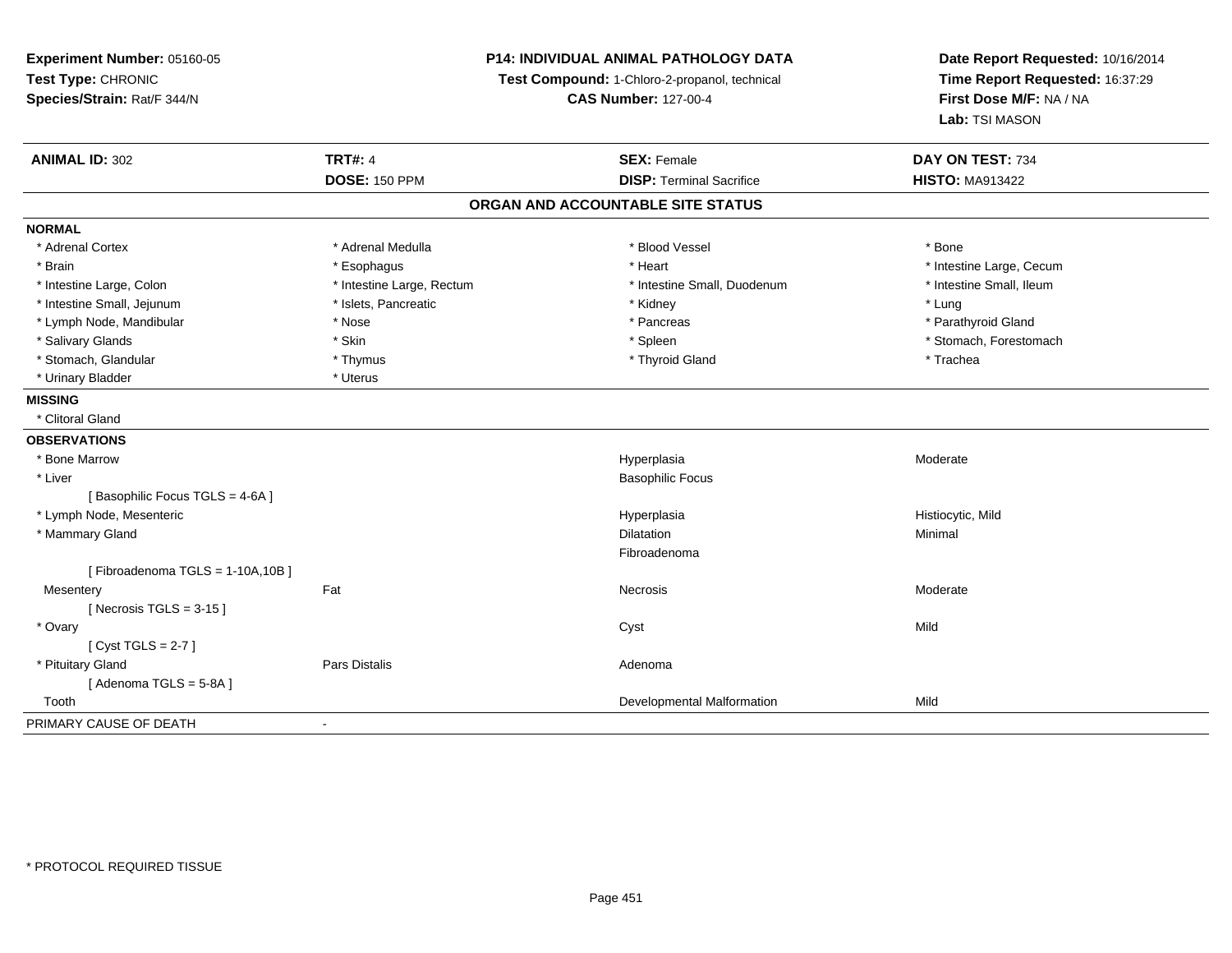# **P14: INDIVIDUAL ANIMAL PATHOLOGY DATA**

**Test Compound:** 1-Chloro-2-propanol, technical

**CAS Number:** 127-00-4

| <b>ANIMAL ID: 303</b>                                    | <b>TRT#: 4</b>            | <b>SEX: Female</b>                | DAY ON TEST: 734         |
|----------------------------------------------------------|---------------------------|-----------------------------------|--------------------------|
|                                                          | <b>DOSE: 150 PPM</b>      | <b>DISP: Terminal Sacrifice</b>   | <b>HISTO: MA913423</b>   |
|                                                          |                           | ORGAN AND ACCOUNTABLE SITE STATUS |                          |
| <b>NORMAL</b>                                            |                           |                                   |                          |
| * Adrenal Cortex                                         | * Adrenal Medulla         | * Blood Vessel                    | * Bone                   |
| * Brain                                                  | * Clitoral Gland          | * Esophagus                       | * Intestine Large, Cecum |
| * Intestine Large, Colon                                 | * Intestine Large, Rectum | * Intestine Small, Duodenum       | * Intestine Small, Ileum |
| * Intestine Small, Jejunum                               | * Islets, Pancreatic      | * Kidney                          | * Lymph Node, Mandibular |
| * Lymph Node, Mesenteric                                 | * Nose                    | * Ovary                           | * Pancreas               |
| * Parathyroid Gland                                      | * Salivary Glands         | * Skin                            | * Stomach, Forestomach   |
| * Stomach, Glandular                                     | * Thyroid Gland           | * Trachea                         | * Urinary Bladder        |
| <b>OBSERVATIONS</b>                                      |                           |                                   |                          |
| * Bone Marrow                                            |                           | Hyperplasia                       | Mild                     |
| * Heart                                                  |                           | Cardiomyopathy                    | Minimal                  |
| * Liver                                                  |                           | Leukemia Mononuclear              |                          |
| [ Leukemia Mononuclear TGLS = 6-6 ]                      |                           |                                   |                          |
| * Lung                                                   |                           | Leukemia Mononuclear              |                          |
| * Mammary Gland                                          |                           | <b>Dilatation</b>                 | Moderate                 |
|                                                          |                           | Fibroadenoma                      | Multiple                 |
|                                                          |                           | Hyperplasia                       | Minimal                  |
| [Fibroadenoma TGLS = 1-10A; 2-10B; 3-10C]                |                           |                                   |                          |
| * Pituitary Gland                                        | Pars Distalis             | Adenoma                           |                          |
| [Adenoma TGLS = $7-8A$ ]                                 |                           |                                   |                          |
| * Spleen                                                 |                           | Leukemia Mononuclear              |                          |
| [ Leukemia Mononuclear TGLS = 5-3 ]                      |                           |                                   |                          |
| * Stom Gland                                             |                           |                                   |                          |
| Note: RED RAISED FOCUS NOT IN SLIDE 14A OR 14. TGL 8-NCL |                           |                                   |                          |
| * Thymus                                                 | <b>Epithel Cell</b>       | Hyperplasia                       | Mild                     |
| * Uterus                                                 |                           | Polyp Stromal                     |                          |
| [Polyp Stromal TGLS = 4-7A]                              |                           |                                   |                          |
| PRIMARY CAUSE OF DEATH                                   |                           |                                   |                          |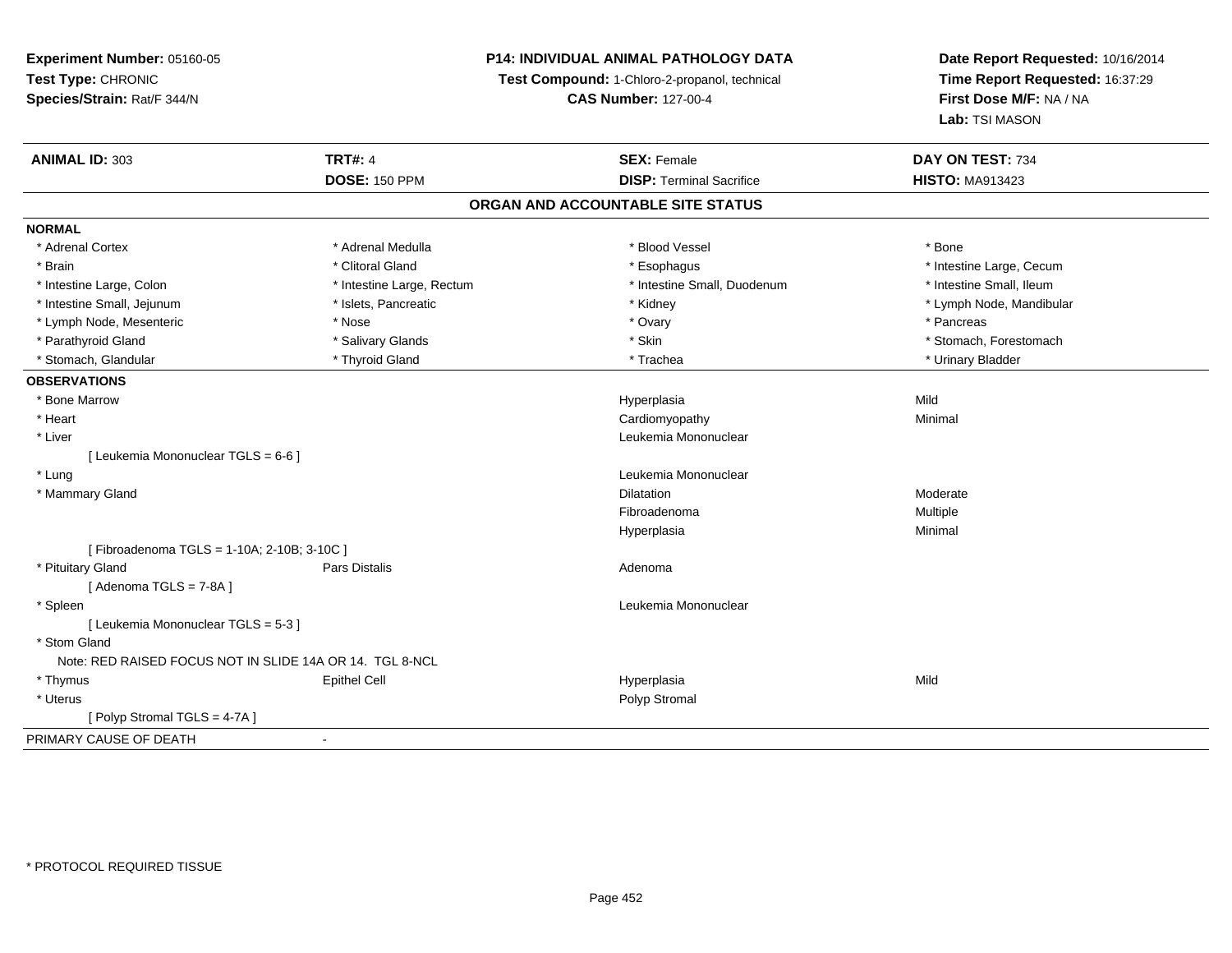# **P14: INDIVIDUAL ANIMAL PATHOLOGY DATA**

**Test Compound:** 1-Chloro-2-propanol, technical

**CAS Number:** 127-00-4

| <b>ANIMAL ID: 304</b>               | <b>TRT#: 4</b>            | <b>SEX: Female</b>                | DAY ON TEST: 734         |
|-------------------------------------|---------------------------|-----------------------------------|--------------------------|
|                                     | <b>DOSE: 150 PPM</b>      | <b>DISP: Terminal Sacrifice</b>   | <b>HISTO: MA913424</b>   |
|                                     |                           | ORGAN AND ACCOUNTABLE SITE STATUS |                          |
| <b>NORMAL</b>                       |                           |                                   |                          |
| * Adrenal Cortex                    | * Adrenal Medulla         | * Blood Vessel                    | * Bone Marrow            |
| * Brain                             | * Clitoral Gland          | * Esophagus                       | * Intestine Large, Cecum |
| * Intestine Large, Colon            | * Intestine Large, Rectum | * Intestine Small, Duodenum       | * Intestine Small, Ileum |
| * Intestine Small, Jejunum          | * Islets, Pancreatic      | * Lung                            | * Lymph Node, Mandibular |
| * Pancreas                          | * Parathyroid Gland       | * Salivary Glands                 | * Skin                   |
| * Spleen                            | * Stomach, Forestomach    | * Stomach, Glandular              | * Thymus                 |
| * Thyroid Gland                     | * Trachea                 | * Urinary Bladder                 | * Uterus                 |
| <b>OBSERVATIONS</b>                 |                           |                                   |                          |
| * Bone                              |                           | Hyperostosis                      | Marked                   |
| * Heart                             |                           | Cardiomyopathy                    | Minimal                  |
| * Kidney                            |                           | Mineralization                    | Minimal                  |
|                                     |                           | Nephropathy                       | Minimal                  |
| * Liver                             |                           | <b>Basophilic Focus</b>           |                          |
|                                     |                           | Clear Cell Focus                  |                          |
| [Basophilic Focus TGLS = 4-6A,6A.1] |                           |                                   |                          |
| [ Clear Cell Focus TGLS = 4-6A ]    |                           |                                   |                          |
| * Lym Node Mand                     |                           |                                   |                          |
| Note: TGL 2-NCL                     |                           |                                   |                          |
| * Lymph Node, Mesenteric            |                           | Hyperplasia                       | Histiocytic, Mild        |
| * Mammary Gland                     |                           | <b>Dilatation</b>                 | Mild                     |
|                                     |                           | Fibroadenoma                      |                          |
| [Fibroadenoma TGLS = 1-10A]         |                           |                                   |                          |
| * Nose                              | Olfactory Epi             | Degeneration                      | Hyaline, Minimal         |
|                                     | <b>Respirat Epith</b>     | Hyperplasia                       | Minimal                  |
| * Ovary                             |                           | Hyperplasia                       | Histiocytic, Moderate    |
| * Pituitary Gland                   | Pars Distalis             | Adenoma                           |                          |
| [Adenoma TGLS = $3-8$ ]             |                           |                                   |                          |
| PRIMARY CAUSE OF DEATH              | $\blacksquare$            |                                   |                          |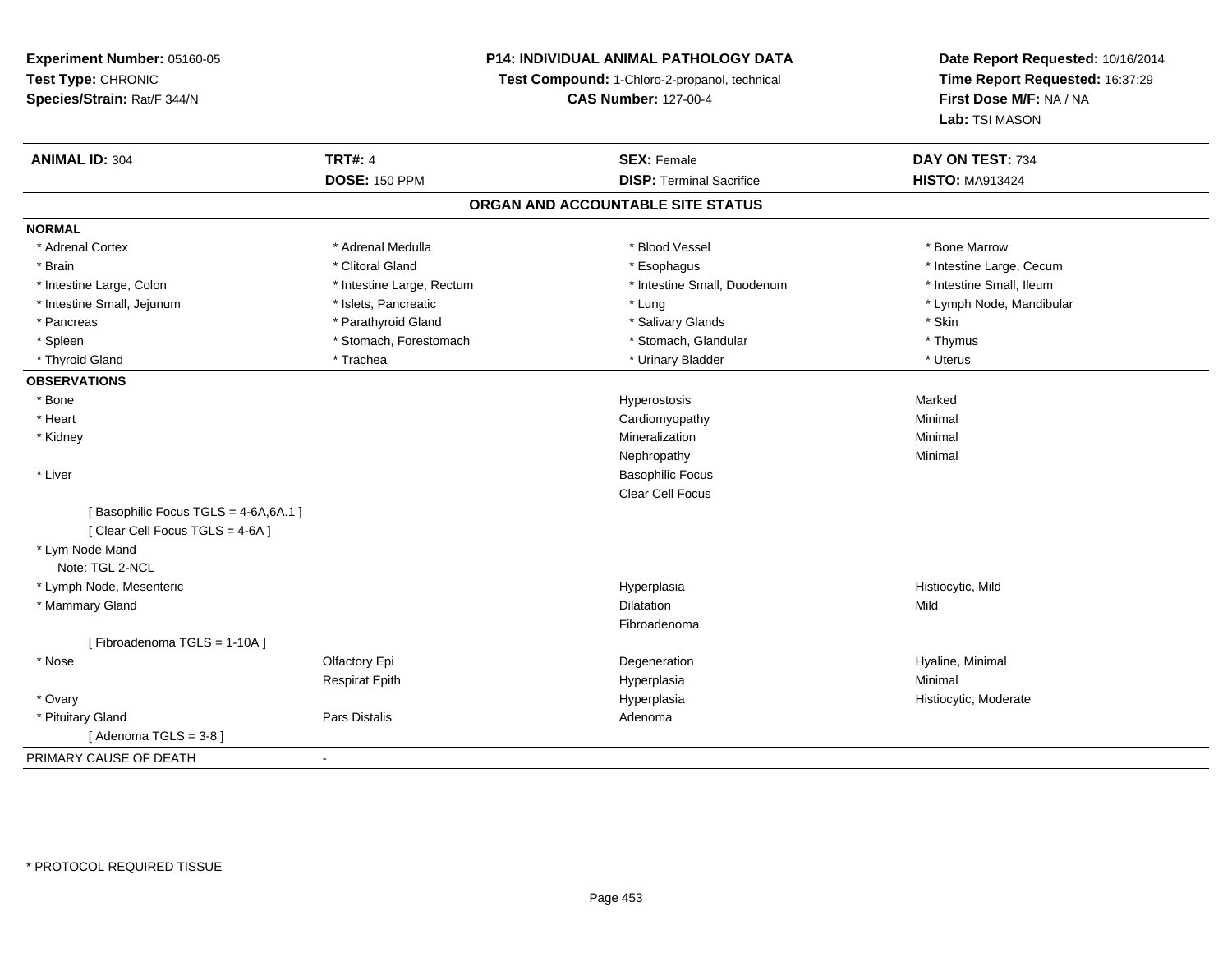**Experiment Number:** 05160-05**Test Type:** CHRONIC **Species/Strain:** Rat/F 344/N**P14: INDIVIDUAL ANIMAL PATHOLOGY DATATest Compound:** 1-Chloro-2-propanol, technical **CAS Number:** 127-00-4**Date Report Requested:** 10/16/2014**Time Report Requested:** 16:37:29**First Dose M/F:** NA / NA**Lab:** TSI MASON**ANIMAL ID:** 305**TRT#:** 4 **SEX:** Female **SEX: Female DAY ON TEST:** 734 **DOSE:** 150 PPM**DISP:** Terminal Sacrifice **HISTO:** MA913425 **ORGAN AND ACCOUNTABLE SITE STATUSNORMAL**\* Adrenal Medulla \* \* \* Blood Vessel \* \* \* Bone Marrow \* \* Bone Marrow \* \* Bone Marrow \* Brain \* Alternative of the state of the state of the state of the state of the state of the state of the state of the state of the state of the state of the state of the state of the state of the state of the state of th \* Intestine Large, Cecum \* Intestine Large, Colon \* Intestine Large, Thestine Large, Rectum \* Intestine Small, Duodenum \* Intestine Small, Ileum \* Thestine Small, Jejunum \* 1998, Pancreatic \* Kidney \* Kidney \* Kidney \* Kidney \* Ovary \* Lung \* Lymph Node, Mandibular \* Mandibular \* Lymph Node, Mesenteric \* Ovary \* Ovary \* Ovary \* Ovary \* Ovary \* Ovary \* Ovary \* Ovary \* Ovary \* Ovary \* Ovary \* Ovary \* Ovary \* Ovary \* Ovary \* Ovary \* Ovary \* Ovary \* Ovary \* Skin \* Pancreas \* Pancreas \* Parathyroid Gland \* The state of the set of the set of the set of the set of the set of the set of the set of the set of the set of the set of the set of the set of the set of the set of the set of \* Trachea \* Stomach, Forestomach \* The stormach \* Stomach, Glandular \* Thyroid Gland \* Thyroid Gland \* Thyroid Gland \* \* Urinary Bladder \* Uterus **OBSERVATIONS** \* Adrenal Cortex Cytoplasmic Alteration Minimal \* Liver Basophilic Focus Hepatodiaphragmatic Nodule[ Basophilic Focus TGLS = 4-6B ][ Hepatodiaphragmatic Nodule TGLS = 3-6A ] \* Mammary Glandd and the state of the state of the state of the state of the state of the state of the state of the state of the state of the state of the state of the state of the state of the state of the state of the state of the stat [ Fibroadenoma TGLS = 1-10A; 2-10B ] \* Nose Respirat Epith Hyperplasia Minimal Respirat Epithh **Inflammation** Chronic Active, Mild and The Inflammation Chronic Active, Mild and The Inflammation Chronic Active, Mild and The Inflammation Chronic Active, Mild and The Inflammation Chronic Active, Mild and The Inflamma \* Pituitary Gland Pars Distalis Hyperplasia Moderate \* Spleenn and the control of the control of the control of the control of the control of the control of the control of the control of the control of the control of the control of the control of the control of the control of the co \* Thymus Epithel Cell Hyperplasiaa Mild PRIMARY CAUSE OF DEATH-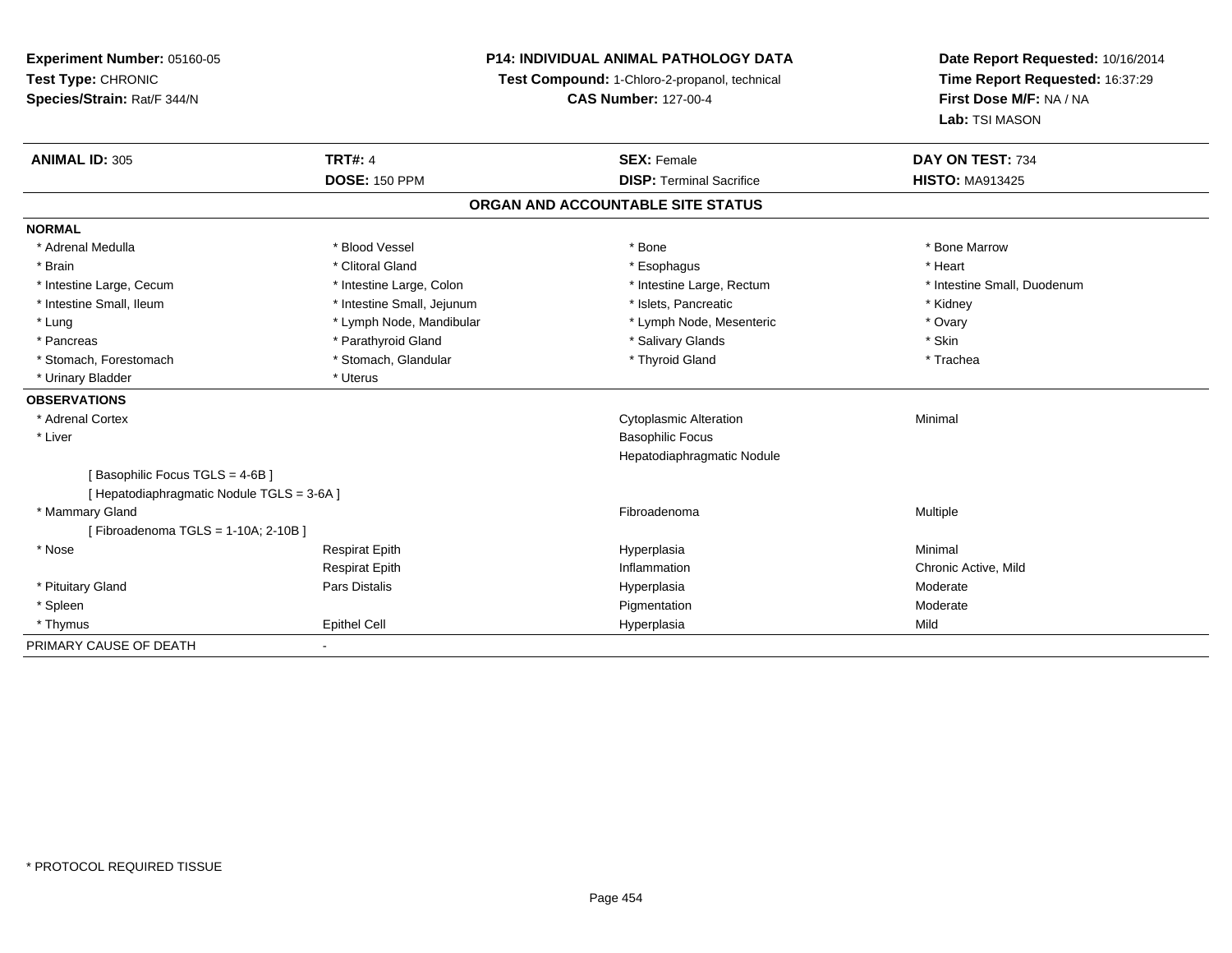# **P14: INDIVIDUAL ANIMAL PATHOLOGY DATA**

**Test Compound:** 1-Chloro-2-propanol, technical

**CAS Number:** 127-00-4

| <b>ANIMAL ID: 306</b>                         | <b>TRT#: 4</b>           | <b>SEX: Female</b>                | DAY ON TEST: 484          |
|-----------------------------------------------|--------------------------|-----------------------------------|---------------------------|
|                                               | <b>DOSE: 150 PPM</b>     | <b>DISP: Natural Death</b>        | <b>HISTO: MA913426</b>    |
|                                               |                          | ORGAN AND ACCOUNTABLE SITE STATUS |                           |
| <b>NORMAL</b>                                 |                          |                                   |                           |
| * Adrenal Cortex                              | * Adrenal Medulla        | * Blood Vessel                    | * Bone                    |
| * Bone Marrow                                 | * Brain                  | * Clitoral Gland                  | * Esophagus               |
| * Heart                                       | * Intestine Large, Cecum | * Intestine Large, Colon          | * Intestine Large, Rectum |
| * Intestine Small, Duodenum                   | * Intestine Small, Ileum | * Intestine Small, Jejunum        | * Islets, Pancreatic      |
| * Kidney                                      | * Lung                   | * Lymph Node, Mandibular          | * Lymph Node, Mesenteric  |
| * Mammary Gland                               | * Ovary                  | * Pancreas                        | * Parathyroid Gland       |
| * Pituitary Gland                             | * Salivary Glands        | * Skin                            | * Spleen                  |
| * Stomach, Glandular                          | * Thyroid Gland          | * Trachea                         | * Urinary Bladder         |
| * Uterus                                      |                          |                                   |                           |
| <b>OBSERVATIONS</b>                           |                          |                                   |                           |
| * Kidney                                      |                          |                                   |                           |
| Note: TGL 1-NCL                               |                          |                                   |                           |
| * Liver                                       |                          | <b>Basophilic Focus</b>           |                           |
| * Nose                                        | <b>Respirat Epith</b>    | Hyperplasia                       | Minimal                   |
|                                               | Olfactory Epi            | Inflammation                      | Chronic Active, Minimal   |
|                                               | <b>Respirat Epith</b>    | Inflammation                      | Chronic Active, Moderate  |
| Note: ABUNDANT FUNGAL HYPHAE IN NASAL CAVITY. |                          |                                   |                           |
| * Stomach, Forestomach                        | Epithelium               | Hyperplasia                       | Minimal                   |
| [Hyperplasia TGLS = 2-14A]                    |                          |                                   |                           |
| * Thymus                                      |                          | Hemorrhage                        | Mild                      |
| PRIMARY CAUSE OF DEATH                        | - UNCERTAIN              |                                   |                           |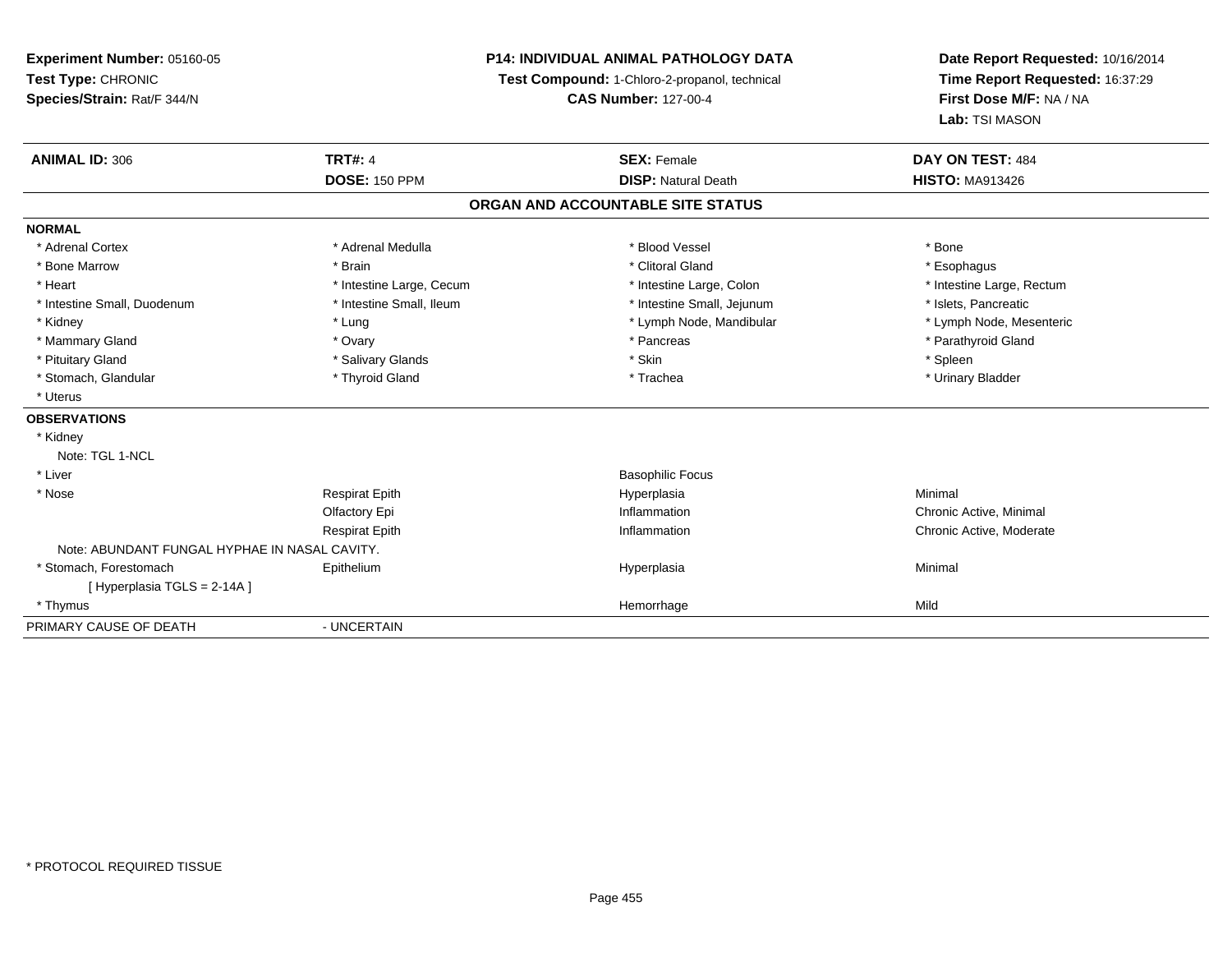# **P14: INDIVIDUAL ANIMAL PATHOLOGY DATA**

**Test Compound:** 1-Chloro-2-propanol, technical

**CAS Number:** 127-00-4

| <b>ANIMAL ID: 307</b>                  | <b>TRT#: 4</b>              | <b>SEX: Female</b>                | DAY ON TEST: 734           |
|----------------------------------------|-----------------------------|-----------------------------------|----------------------------|
|                                        | <b>DOSE: 150 PPM</b>        | <b>DISP: Terminal Sacrifice</b>   | <b>HISTO: MA913427</b>     |
|                                        |                             | ORGAN AND ACCOUNTABLE SITE STATUS |                            |
| <b>NORMAL</b>                          |                             |                                   |                            |
| * Blood Vessel                         | * Bone                      | * Bone Marrow                     | * Brain                    |
| * Clitoral Gland                       | * Esophagus                 | * Intestine Large, Cecum          | * Intestine Large, Colon   |
| * Intestine Large, Rectum              | * Intestine Small, Duodenum | * Intestine Small, Ileum          | * Intestine Small, Jejunum |
| * Lymph Node, Mandibular               | * Lymph Node, Mesenteric    | * Nose                            | * Ovary                    |
| * Pancreas                             | * Parathyroid Gland         | * Salivary Glands                 | * Skin                     |
| * Spleen                               | * Stomach, Forestomach      | * Stomach, Glandular              | * Thymus                   |
| * Thyroid Gland                        | * Trachea                   | * Urinary Bladder                 | * Uterus                   |
| <b>OBSERVATIONS</b>                    |                             |                                   |                            |
| * Adrenal Cortex                       |                             | Vacuolization Cytoplasmic         | Mild                       |
| * Adrenal Medulla                      |                             | Pheochromocytoma Benign           |                            |
| [ Pheochromocytoma Benign TGLS = 3-8 ] |                             |                                   |                            |
| * Heart                                |                             | Cardiomyopathy                    | Minimal                    |
| * Islets, Pancreatic                   |                             | Hyperplasia                       | Mild                       |
| * Kidney                               |                             | Mineralization                    | Minimal                    |
|                                        |                             | Nephropathy                       | Minimal                    |
| * Liver                                |                             | <b>Basophilic Focus</b>           |                            |
|                                        |                             | <b>Mixed Cell Focus</b>           |                            |
| [Basophilic Focus TGLS = 4-6A]         |                             |                                   |                            |
| [Mixed Cell Focus TGLS = 4-6A]         |                             |                                   |                            |
| * Lung                                 | Artery                      | Inflammation                      | Chronic Active, Minimal    |
| * Mammary Gland                        |                             | Dilatation                        | Marked                     |
|                                        |                             | Fibroadenoma                      |                            |
|                                        |                             | Hyperplasia                       | Marked                     |
| [Dilatation TGLS = 2-10B]              |                             |                                   |                            |
| [Fibroadenoma TGLS = 1-10A]            |                             |                                   |                            |
| Mesentery                              | Fat                         | Necrosis                          | Moderate                   |
| [Necrosis TGLS = $5-15$ ]              |                             |                                   |                            |
| * Pituitary Gland                      | Pars Distalis               | Adenoma                           |                            |
| [Adenoma TGLS = $6-8$ ]                |                             |                                   |                            |
| PRIMARY CAUSE OF DEATH                 | $\blacksquare$              |                                   |                            |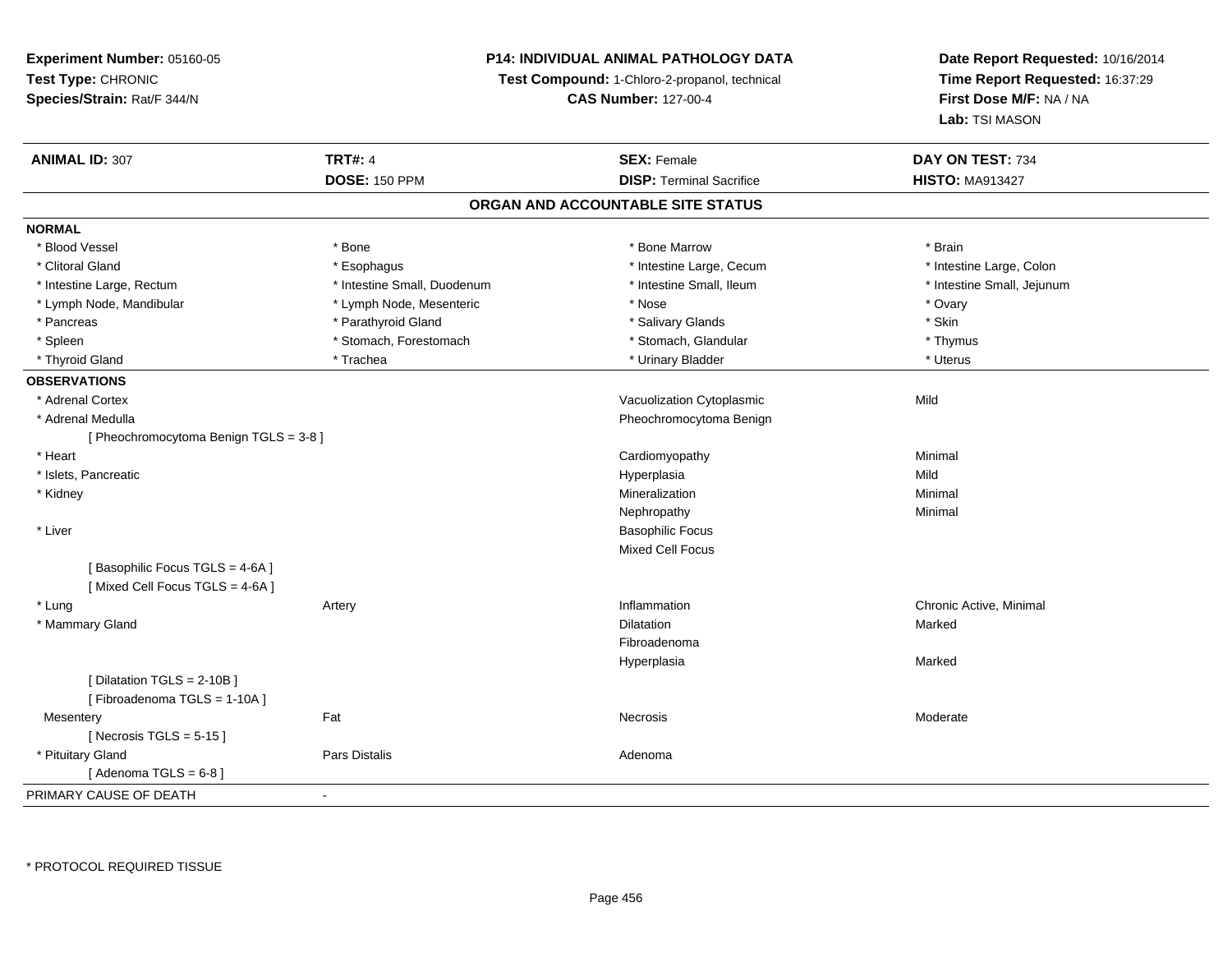**Experiment Number:** 05160-05**Test Type:** CHRONIC **Species/Strain:** Rat/F 344/N**P14: INDIVIDUAL ANIMAL PATHOLOGY DATATest Compound:** 1-Chloro-2-propanol, technical **CAS Number:** 127-00-4**Date Report Requested:** 10/16/2014**Time Report Requested:** 16:37:29**First Dose M/F:** NA / NA**Lab:** TSI MASON**ANIMAL ID:** 308**TRT#:** 4 **SEX:** Female **SEX: Female DAY ON TEST:** 734 **DOSE:** 150 PPM**DISP:** Terminal Sacrifice **HISTO:** MA913428 **ORGAN AND ACCOUNTABLE SITE STATUSNORMAL**\* Adrenal Cortex \* Adrenal Medulla \* Adrenal Medulla \* Blood Vessel \* Bood Vessel \* Bone \* Bone \* Bone \* Bone \* Bone \* Bone \* Bone \* Bone \* Bone \* Bone \* Bone \* Bone \* Bone \* Bone \* Bone \* Bone \* Bone \* Bone \* Bone \* Bone \* Bone \* Bone \* \* \* Esophagus \* Bone Marrow \* \* Android \* Brain \* Brain \* Clitoral Gland \* Clitoral Gland \* Esophagus \* Esophagus \* Esophagus \* Intestine Large, Rectum \* Heart **\*** Intestine Large, Cecum \* Intestine Large, Cecum \* Intestine Large, Colon \* Intestine Small, Duodenum \* Intestine Small, Ileum \* Intestine Small, Intestine Small, Jejunum \* Islets, Pancreatic \* Kidney **\* Lymph Node, Mandibular \*** Lymph Note, Mesenteric \* Nose \* Nose \* Nose \* Ovary **\* Example 19 Accord 19 Accord 19 Accord 19 Accord 19 Accord 19 Accord 19 Accord 19 Accord 19 Accord 19 Accord 19 Accord 19 Accord 19 Accord 19 Accord 19 Accord 19 Accord 19 Accord 19 Accord 19 Accord 19 Accord 19**  \* Stomach, Glandular \* Thymus \* Thyroid Gland \* Trachea\* Urinary Bladder \* Uterus **OBSERVATIONS** \* Liver Basophilic Focus Clear Cell FocusInflammation Granulomatous, Minimal Mixed Cell Focus[ Basophilic Focus TGLS = 2-6A ][ Clear Cell Focus TGLS = 2-6A ][ Mixed Cell Focus TGLS = 2-6A ] \* Lungg and the matter of the matter of the matter of the Melanoma Malignant and Melanoma Melanoma Melanoma Melanoma Melanoma Melanoma Melanoma Melanoma Melanoma Melanoma Melanoma Melanoma Melanoma Melanoma Melanoma Melanoma Mel \* Mammary Glandd **Exercía de Santo Constituída e a constituída e a constituída e a constituída e a constituída e a constituída**<br>Exercípcio Hyperplasiaa Mild [ Fibroadenoma TGLS = 1-10A ] \* Pancreass the control of the control of the control of the control of the control of the control of the control of the control of the control of the control of the control of the control of the control of the control of the contro \* Pituitary Glandd and the contract of Pars Distalis and the contract of Adenoma and Adenoma and the Adenoma and the Adenoma and  $\lambda$  $[$  Adenoma TGLS = 4-8  $]$  \* SkinSubcut Tiss **Melanoma Malignant** Melanoma Malignant [ Melanoma Malignant TGLS = 3-15 ] \* Spleen Leukemia Mononuclear PRIMARY CAUSE OF DEATH-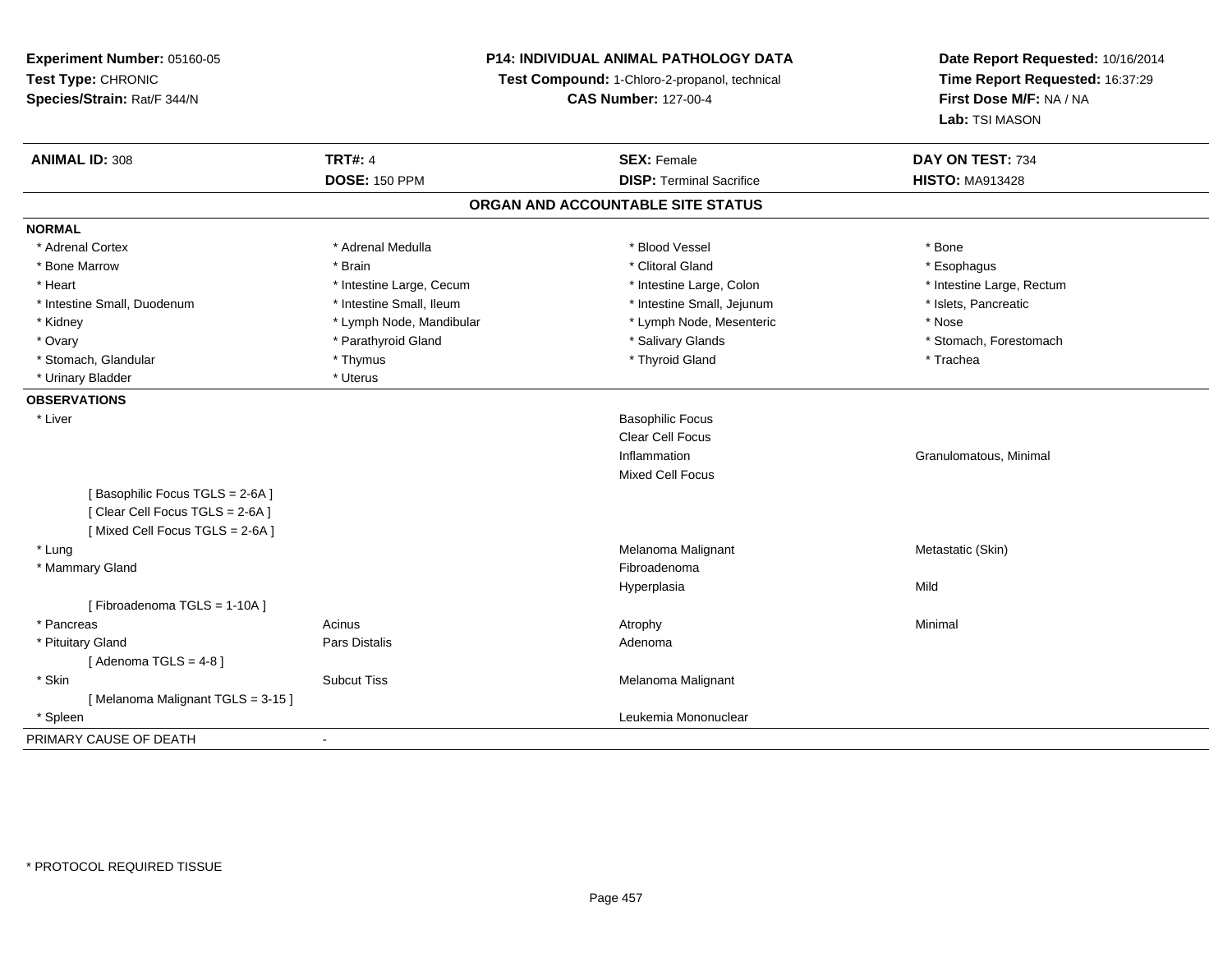**Experiment Number:** 05160-05**Test Type:** CHRONIC **Species/Strain:** Rat/F 344/N**P14: INDIVIDUAL ANIMAL PATHOLOGY DATATest Compound:** 1-Chloro-2-propanol, technical **CAS Number:** 127-00-4**Date Report Requested:** 10/16/2014**Time Report Requested:** 16:37:29**First Dose M/F:** NA / NA**Lab:** TSI MASON**ANIMAL ID:** 309**TRT#:** 4 **SEX:** Female **SEX: Female DAY ON TEST:** 734 **DOSE:** 150 PPM**DISP:** Terminal Sacrifice **HISTO:** MA913429 **ORGAN AND ACCOUNTABLE SITE STATUSNORMAL** \* Adrenal Medulla \* Blood Vessel \* Bone \* Brain\* Clitoral Gland \* \* exphagus \* Esophagus \* \* Heart \* Heart \* Intestine Large, Cecum \* Intestine Small, Ileum \* Intestine Large, Colon \* Intestine Large, Rectum \* Intestine Small, Duodenum \* Intestine Small, Duodenum \* Intestine Small, Jejunum \* \* \* https://www.fat.com/setter/educition/setter/filesophysics.com/setter/filesophysics.com/setter/filesophysics.com/setter/filesophysics.com/setter/filesophysics.com/setter/filesophysics.com/se \* Lymph Node, Mesenteric \* The state of the state of the Nose \* Ovary \* Ovary \* Pancreas \* Pancreas \* Pancreas \* Parathyroid Gland \* \* Salivary Glands \* Salivary Glands \* Skin \* \* Skin \* \* Stomach, Forestomach, Forestomach \* Stomach, Glandular \* Thymus \* Thymus \* Thymus \* Thyroid Gland \* Thyroid Gland \* Trachea \* Urinary Bladder \* Uterus **OBSERVATIONS** \* Adrenal Cortex Angiectasis Minimal \* Bone MarrowHistiocytic Sarcoma<br>Mineralization \* Kidneyy with the control of the control of the control of the control of the control of the control of the control of the control of the control of the control of the control of the control of the control of the control of the c n Minimal Nephropathyy the contract of the Minimal Minimal Section 1996 and the contract of the Minimal Section 1997 and the contract of the contract of the contract of the contract of the contract of the contract of the contract of the contra \* Liver Basophilic Focus[ Basophilic Focus TGLS = 2-6A ] Lymph Nodee the mediastinal the settlement of the Mild of the Mild of the Mild of the Mild of the Mild of the Mild of the Mild of the Mild of the Mild of the Mild of the Mild of the Mild of the Mild of the Mild of the Mild of the Mi [ Hemorrhage TGLS = 3-3A ] \* Mammary Glandd and the control of the control of the control of the control of the control of the control of the control of the control of the control of the control of the control of the control of the control of the control of the co Fibroadenoma[ Fibroadenoma TGLS = 1-10A ] \* Pituitary Gland Pars Distalis Cyst Minimal  $[$  Cyst TGLS = 4-8  $]$  \* SpleenHematopoietic Cell Proliferation Mild PRIMARY CAUSE OF DEATH-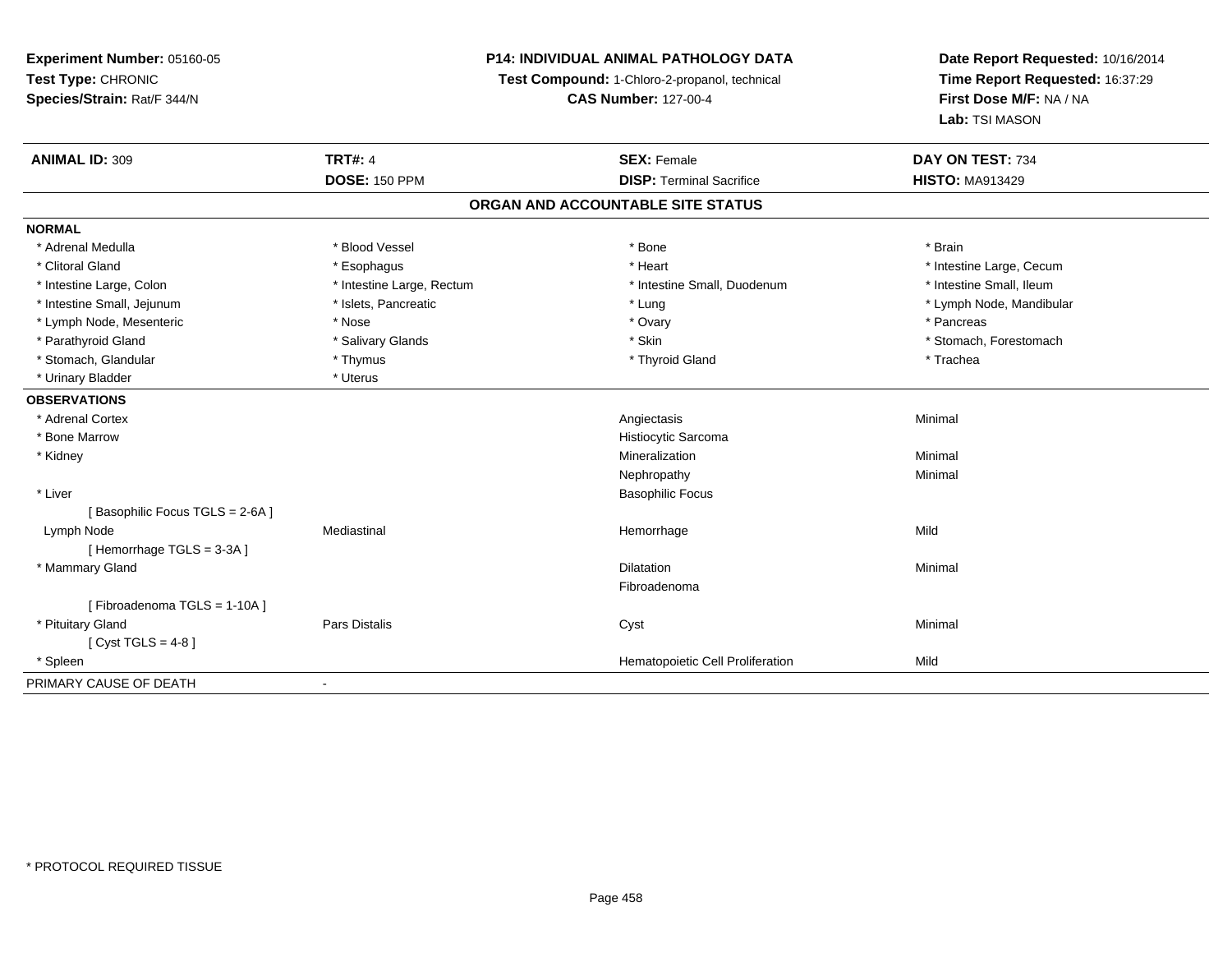**Experiment Number:** 05160-05**Test Type:** CHRONIC **Species/Strain:** Rat/F 344/N**P14: INDIVIDUAL ANIMAL PATHOLOGY DATATest Compound:** 1-Chloro-2-propanol, technical **CAS Number:** 127-00-4**Date Report Requested:** 10/16/2014**Time Report Requested:** 16:37:29**First Dose M/F:** NA / NA**Lab:** TSI MASON**ANIMAL ID:** 310**C TRT#:** 4 **SEX:** Female **SEX: Female DAY ON TEST:** 734 **DOSE:** 150 PPM**DISP:** Terminal Sacrifice **HISTO:** MA913430 **ORGAN AND ACCOUNTABLE SITE STATUSNORMAL**\* Adrenal Cortex \* Adrenal Medulla \* Adrenal Medulla \* Blood Vessel \* Bood Vessel \* Bone \* Bone \* Bone \* Bone \* Bone \* Bone \* Bone \* Bone \* Bone \* Bone \* Bone \* Bone \* Bone \* Bone \* Bone \* Bone \* Bone \* Bone \* Bone \* Bone \* Bone \* Bone \* \* \* Esophagus \* Bone Marrow \* \* Android \* Brain \* Brain \* Clitoral Gland \* Clitoral Gland \* Esophagus \* Esophagus \* Esophagus \* Intestine Small, Duodenum \* Intestine Large, Cecum \* Intestine Large, Colon \* Intestine Small, Number 2014, Number 2016, Number 2016, Number 2016 \* Intestine Small, Ileum \* https://www.fatheratic \* Lung \* Intestine Small, Jejunum \* Islets, Pancreatic \* Lung \* Lung \* Ovary \* Lymph Node, Mandibular \* Nose \* Lymph Node, Mesenteric \* Nose \* Nose \* Nose \* Skin \* Pancreas \* Pancreas \* Parathyroid Gland \* The state of the set of the set of the set of the set of the set of the set of the set of the set of the set of the set of the set of the set of the set of the set of the set of \* Trachea \* Stomach, Forestomach \* Thymus \* Stomach, Glandular \* Thymus \* Thymus \* Thymus \* Thymus \* Thymus \* Thymus \* Thymus \* Thymus \* Thymus \* Thymus \* Thymus \* Thymus \* Thymus \* Thymus \* Thymus \* Thymus \* Thymus \* Thymus \* Thymu \* Urinary Bladder**OBSERVATIONS** \* Heart Cardiomyopathy Minimal \* Kidneyy the control of the control of the control of the control of the control of the control of the control of the control of the control of the control of the control of the control of the control of the control of the contro \* Liver Basophilic Focus Clear Cell Focus[ Basophilic Focus TGLS = 4-6A ][ Clear Cell Focus TGLS = 4-6A ] \* Mammary Glandd and the control of the control of the control of the control of the control of the control of the control of the control of the control of the control of the control of the control of the control of the control of the co Hyperplasiaa and a studies of the studies of the Minimal \* Pituitary Glandd and the contract of Pars Distalis and the contract of Adenoma and Adenoma and the Adenoma and the Adenoma and  $\lambda$  $[$  Adenoma TGLS = 2-8  $]$  \* Spleen Leukemia Mononuclear [ Leukemia Mononuclear TGLS = 1-3 ] \* Thyroid Gland C Cell Hyperplasia Minimal \* Uteruss and the control of the control of the control of the control of the control of the control of the control of the control of the control of the control of the control of the control of the control of the control of the co [ Polyp Stromal TGLS = 3-7A ]PRIMARY CAUSE OF DEATH-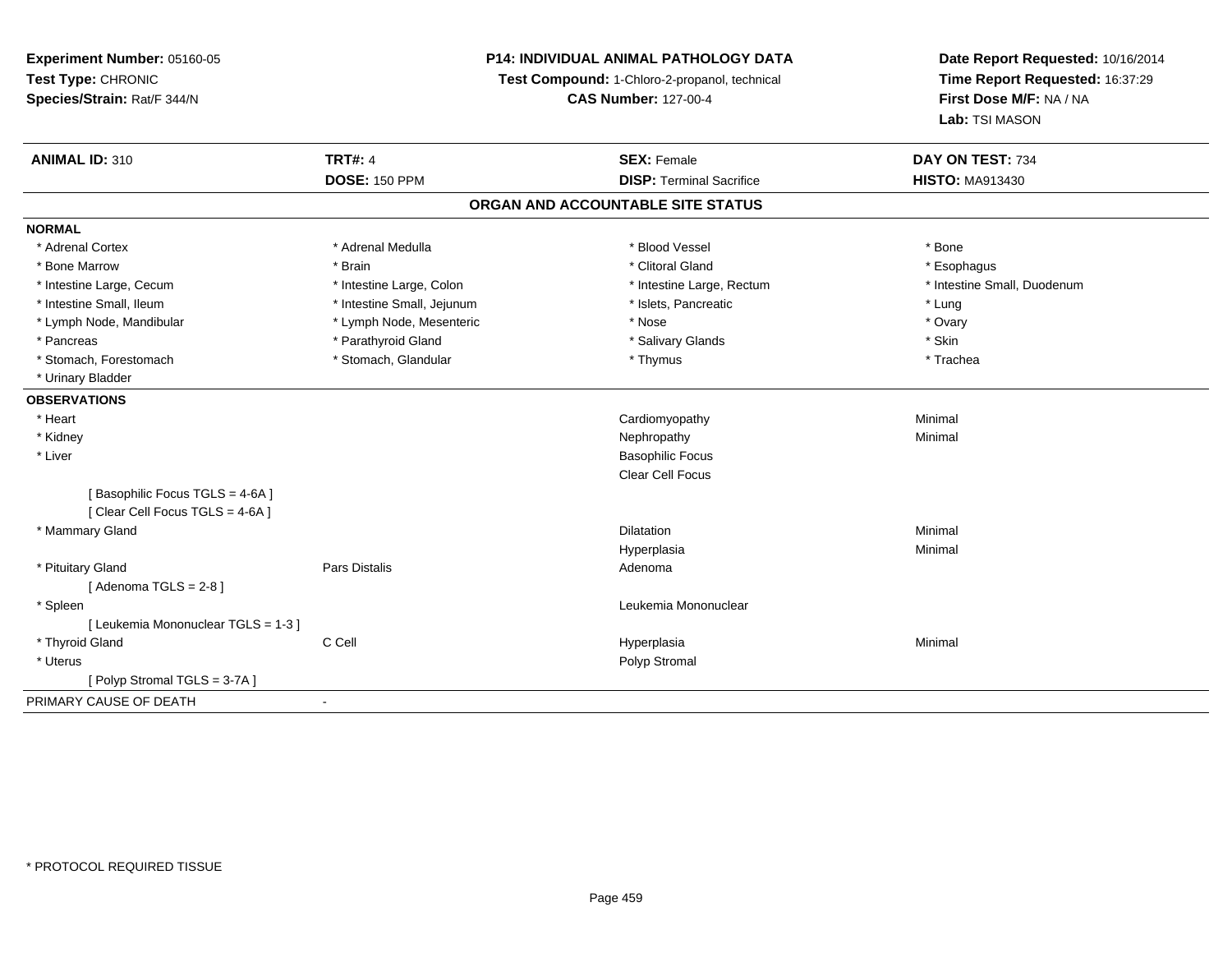**Experiment Number:** 05160-05**Test Type:** CHRONIC **Species/Strain:** Rat/F 344/N**P14: INDIVIDUAL ANIMAL PATHOLOGY DATATest Compound:** 1-Chloro-2-propanol, technical **CAS Number:** 127-00-4**Date Report Requested:** 10/16/2014**Time Report Requested:** 16:37:29**First Dose M/F:** NA / NA**Lab:** TSI MASON**ANIMAL ID:** 311**TRT#:** 4 **SEX:** Female **SEX: Female DAY ON TEST:** 734 **DOSE:** 150 PPM**DISP:** Terminal Sacrifice **HISTO:** MA913431 **ORGAN AND ACCOUNTABLE SITE STATUSNORMAL**\* Adrenal Cortex \* Adrenal Cortex \* \* Attachers \* Blood Vessel \* \* Bone \* \* \* Bone \* \* Bone \* \* Bone \* Bone Marrow \* Bone Marrow \* Brain \* Alternative of the state of the state of the state of the state of the state of the state of the state of the state of the state of the state of the state of the state of the state of the state of the state of th \* Intestine Large, Cecum \* Intestine Large, Colon \* Intestine Large, Rectum \* Intestine Small, Duodenum\* Intestine Small, Ileum \* https://www.fatheratic \* Lung \* Intestine Small, Jejunum \* Islets, Pancreatic \* Lung \* Lung \* Parathyroid Gland \* Lymph Node, Mesenteric \* The matter of the state of the Second American state of the Second American state of the Second American state of the Second American state of the Second American state of the Second American sta \* Salivary Glands \* The stomach \* Skin \* Spleen \* Spleen \* Stomach, Forestomach \* Stomach, Forestomach \* Stomach, Forestomach \* Stomach, Glandular \* Trachea \* Trachea \* Trachea \* Urinary Bladder \* Urinary Bladder \* \* Uterus **OBSERVATIONS** \* Adrenal Medulla Pheochromocytoma Benign \* Kidneyy the control of the control of the control of the control of the control of the control of the control of the control of the control of the control of the control of the control of the control of the control of the contro \* Liver Basophilic Focus Mixed Cell Focus[ Basophilic Focus TGLS = 2-6A ][ Mixed Cell Focus TGLS = 2-6A ] \* Lymph Node, Mandibular Hemorrhagee Mild \* Mammary Glandd and the control of the control of the control of the control of the control of the control of the control of the control of the control of the control of the control of the control of the control of the control of the co Fibroadenoma[ Fibroadenoma TGLS = 1-10A ] \* Nosee and the Colfactory Epi Inflammation Chronic Active, Minimal Chronic Active, Minimal Chronic Active, Minimal Chronic Active, Minimal Chronic Active, Minimal Chronic Active, Minimal Chronic Active, Minimal Chronic Active, Respirat Epith Inflammation Chronic Active, Minimal \* Pituitary Glandd and the contract of Pars Distalis and the contract of Adenoma and Adenoma and the Adenoma and the Adenoma and  $\lambda$  \* Stom Forestom Note: STOMACH WALL CONTRACTED UNEVENLY. TGL 4-NCL \* Thymus Thymoma Benign \* Thyroid Glandd C Cell C Cell C Cell Adenoma  $[$  Adenoma TGLS = 3-2  $]$ PRIMARY CAUSE OF DEATH-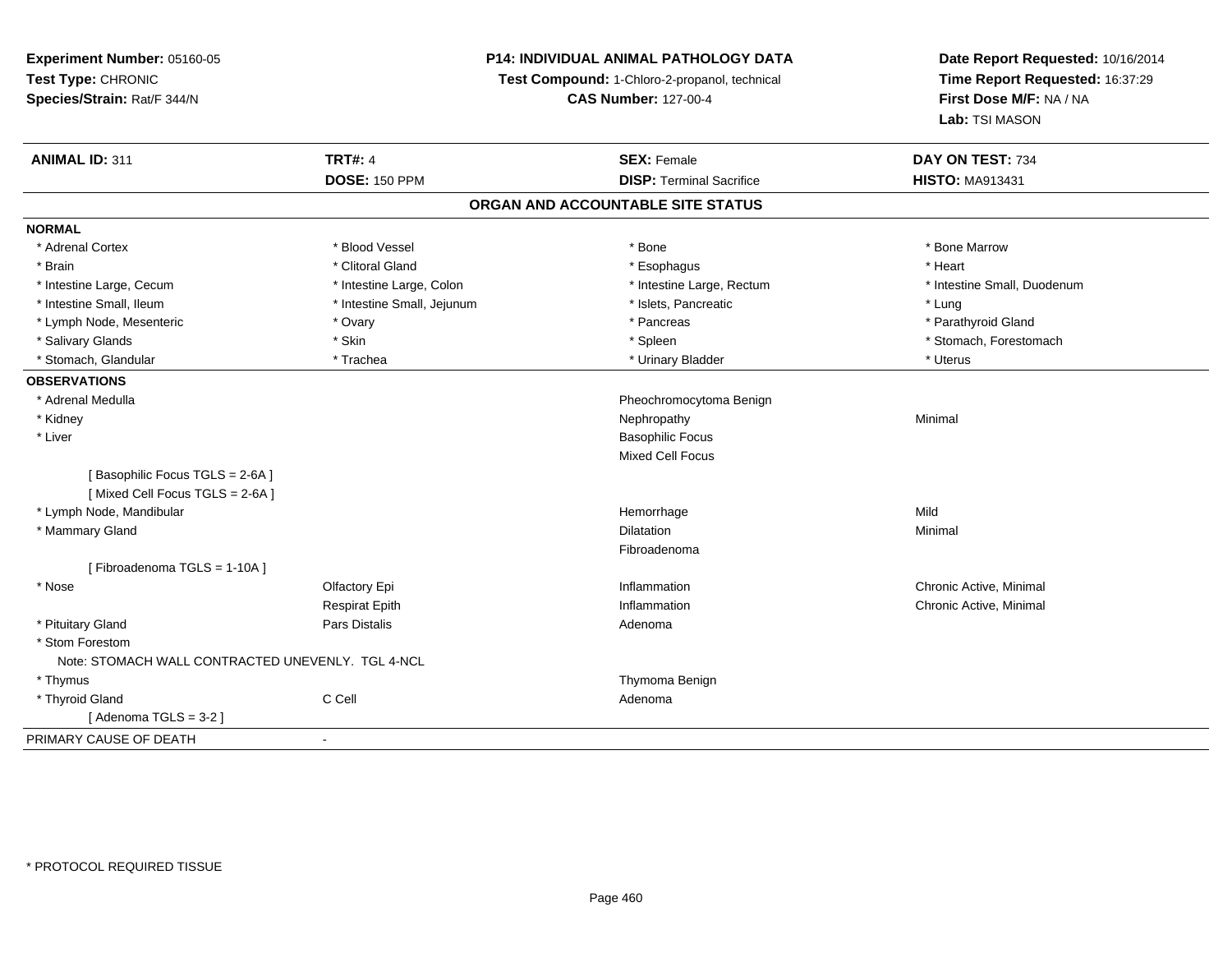# **P14: INDIVIDUAL ANIMAL PATHOLOGY DATA**

**Test Compound:** 1-Chloro-2-propanol, technical

**CAS Number:** 127-00-4

| <b>ANIMAL ID: 312</b>                 | <b>TRT#: 4</b>              | <b>SEX: Female</b>                | DAY ON TEST: 734           |
|---------------------------------------|-----------------------------|-----------------------------------|----------------------------|
|                                       | <b>DOSE: 150 PPM</b>        | <b>DISP: Terminal Sacrifice</b>   | <b>HISTO: MA913432</b>     |
|                                       |                             | ORGAN AND ACCOUNTABLE SITE STATUS |                            |
| <b>NORMAL</b>                         |                             |                                   |                            |
| * Adrenal Medulla                     | * Blood Vessel              | * Bone Marrow                     | * Brain                    |
| * Esophagus                           | * Heart                     | * Intestine Large, Cecum          | * Intestine Large, Colon   |
| * Intestine Large, Rectum             | * Intestine Small, Duodenum | * Intestine Small, Ileum          | * Intestine Small, Jejunum |
| * Islets, Pancreatic                  | * Lung                      | * Lymph Node, Mandibular          | * Lymph Node, Mesenteric   |
| * Nose                                | * Ovary                     | * Pancreas                        | * Parathyroid Gland        |
| * Salivary Glands                     | * Skin                      | * Stomach, Forestomach            | * Stomach, Glandular       |
| * Thymus                              | * Trachea                   | * Urinary Bladder                 | * Uterus                   |
| <b>OBSERVATIONS</b>                   |                             |                                   |                            |
| * Adrenal Cortex                      |                             | Angiectasis                       | Minimal                    |
| * Bone                                |                             | Hyperostosis                      | Moderate                   |
| * Clitoral Gland                      |                             | Cyst                              | Mild                       |
|                                       |                             | Hyperplasia                       | Mild                       |
| [ $Cyst TGLS = 3-10$ ]                |                             |                                   |                            |
| * Kidney                              |                             | Mineralization                    | Minimal                    |
| * Liver                               |                             | <b>Basophilic Focus</b>           |                            |
| [Basophilic Focus TGLS = 4-6,6A]      |                             |                                   |                            |
| * Mammary Gland                       |                             | <b>Dilatation</b>                 | Mild                       |
|                                       |                             | Hyperplasia                       | Moderate                   |
| * Pituitary Gland                     | Pars Distalis               | Adenoma                           |                            |
| [Adenoma TGLS = $2-8$ ]               |                             |                                   |                            |
| * Spleen                              |                             | Pigmentation                      | Mild                       |
| * Thyroid Gland                       | C Cell                      | Hyperplasia                       | Minimal                    |
| Tongue                                |                             | Squamous Cell Papilloma           |                            |
| [Squamous Cell Papilloma TGLS = 1-15] |                             |                                   |                            |
| PRIMARY CAUSE OF DEATH                |                             |                                   |                            |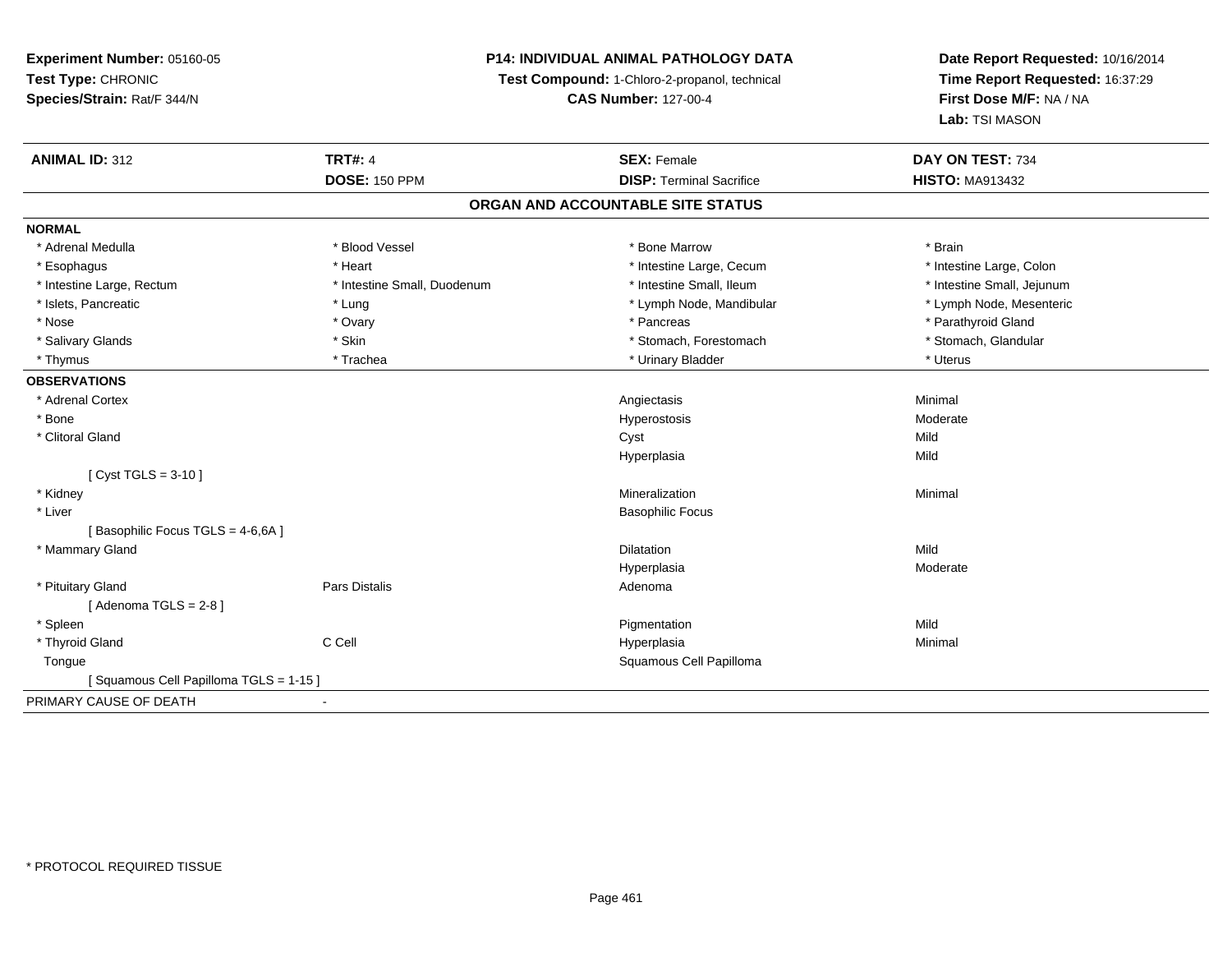**Experiment Number:** 05160-05**Test Type:** CHRONIC **Species/Strain:** Rat/F 344/N**P14: INDIVIDUAL ANIMAL PATHOLOGY DATATest Compound:** 1-Chloro-2-propanol, technical **CAS Number:** 127-00-4**Date Report Requested:** 10/16/2014**Time Report Requested:** 16:37:29**First Dose M/F:** NA / NA**Lab:** TSI MASON**ANIMAL ID:** 313**TRT#:** 4 **SEX:** Female **SEX: Female DAY ON TEST:** 734 **DOSE:** 150 PPM**DISP:** Terminal Sacrifice **HISTO:** MA913433 **ORGAN AND ACCOUNTABLE SITE STATUSNORMAL**\* Adrenal Cortex \* Adrenal Cortex \* Blood Vessel \* Bone \* Brain\* Clitoral Gland \* The match that the substitution of the state of the state of the state of the state of the state of the state of the state of the state of the state of the state of the state of the state of the state of \* Intestine Large, Rectum \* Thestine Small, Duodenum \* \* Islets, Pancreatic \* Parathyroid Gland \* Parathyroid Gland \* Pituitary Gland \* Trachea **OBSERVATIONS** \* Adrenal Medulla Leukemia Mononuclear \* Bone Marrow Leukemia Mononuclear \* Intestine Large, Cecumm and the contract of the contract of the Hemorrhage Minimal Minimal Section 1, 1996, 1997, 1998, 1999, 1999, 1<br>The contract of the contract of the contract of the contract of the contract of the contract of the contract o Leukemia Mononuclear[ Leukemia Mononuclear TGLS = 7-5,5A ] \* Intestine Small, Ileumm and the contract of the contract of the Hemorrhage Minimal Minimal School and the Minimal School and the Minimal School and the contract of the contract of the contract of the contract of the contract of the contract of Leukemia Mononuclear[ Leukemia Mononuclear TGLS = 6-5,5A ] \* Intestine Small, Jejunumm and the contract of the contract of the Hemorrhage Minimal Minimal School and the Minimal School and the Minimal School and the contract of the contract of the contract of the contract of the contract of the contract of Leukemia Mononuclear[ Leukemia Mononuclear TGLS = 6-5,5A ] \* Kidneyy the control of the control of the control of the control of the control of the control of the control of the control of the control of the control of the control of the control of the control of the control of the contro \* Liver Leukemia Mononuclear [ Leukemia Mononuclear TGLS = 12-6 ] \* Lung Leukemia Mononuclear [ Leukemia Mononuclear TGLS = 15-2,3 ] Lymph Nodee and the state of the state of the state of the Mild and the Mild and the Mild and the Mild and the Mild and the Mild and the Mild and the Mild and the Mild and the Mild and the Mild and the Mild and the Mild and the Mild Deep Cervical Leukemia MononuclearIliac Leukemia Mononuclear Inguinal Leukemia MononuclearPancreatic Leukemia Mononuclear Renal Leukemia MononuclearLeukemia Mononuclear

Note: TGL 3 INVOLVES AXILLARY LYMPH NODE, HOWEVER, TERM NOT AVAILABLE.[ Hemorrhage TGLS = 3-15 ]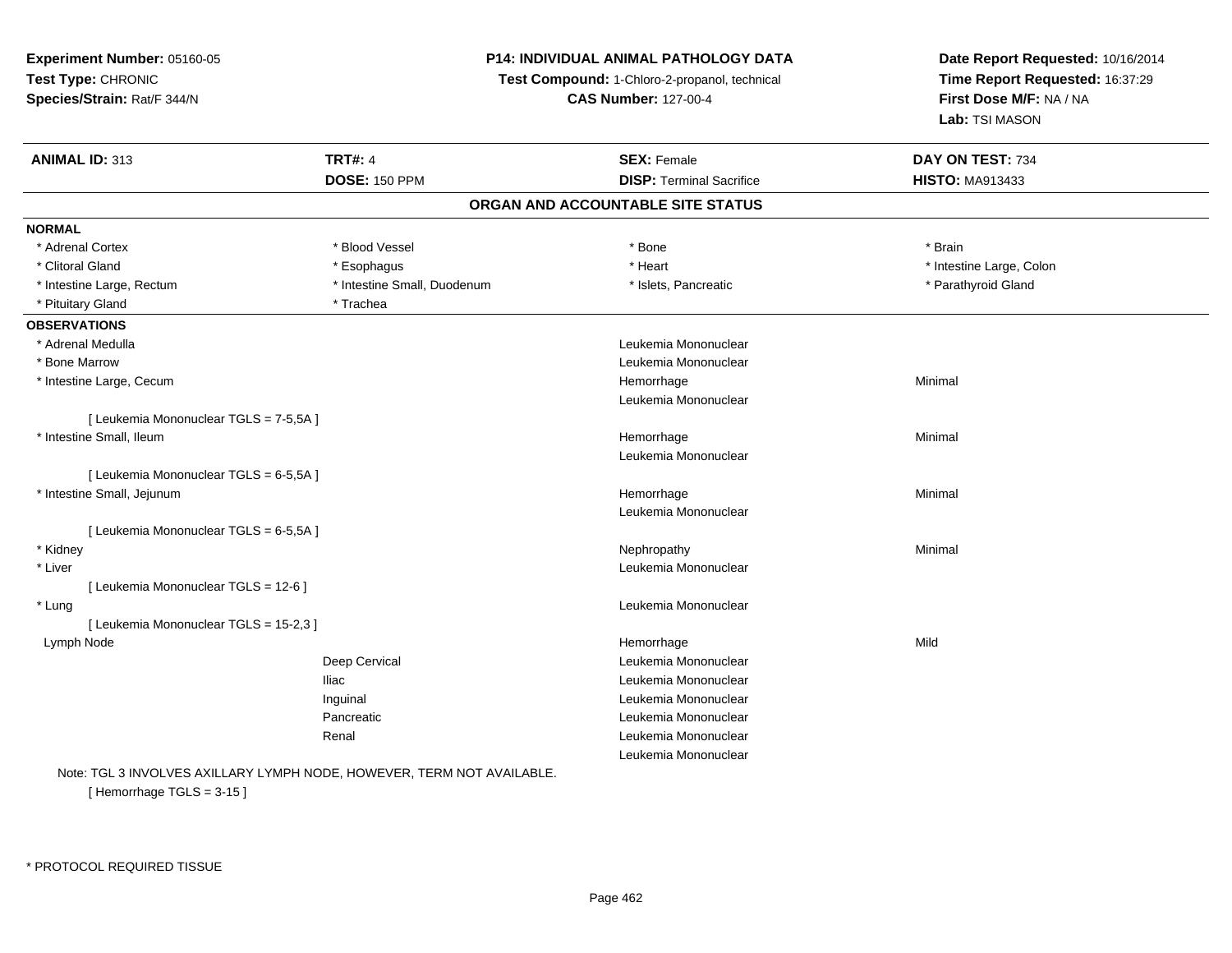# **P14: INDIVIDUAL ANIMAL PATHOLOGY DATA**

 **Test Compound:** 1-Chloro-2-propanol, technical **CAS Number:** 127-00-4

| <b>ANIMAL ID: 313</b>                 | <b>TRT#: 4</b>        | <b>SEX: Female</b>                | DAY ON TEST: 734       |  |
|---------------------------------------|-----------------------|-----------------------------------|------------------------|--|
|                                       | <b>DOSE: 150 PPM</b>  | <b>DISP: Terminal Sacrifice</b>   | <b>HISTO: MA913433</b> |  |
|                                       |                       | ORGAN AND ACCOUNTABLE SITE STATUS |                        |  |
| [ Leukemia Mononuclear TGLS = 3-15 ]  |                       |                                   |                        |  |
| [ Leukemia Mononuclear TGLS = 9-9 ]   |                       |                                   |                        |  |
| [ Leukemia Mononuclear TGLS = 8-16 ]  |                       |                                   |                        |  |
| [ Leukemia Mononuclear TGLS = 13-17 ] |                       |                                   |                        |  |
| [ Leukemia Mononuclear TGLS = 16-18 ] |                       |                                   |                        |  |
| [ Leukemia Mononuclear TGLS = 1-10 ]  |                       |                                   |                        |  |
| * Lymph Node, Mandibular              |                       | Leukemia Mononuclear              |                        |  |
| [ Leukemia Mononuclear TGLS = 2-9 ]   |                       |                                   |                        |  |
| * Lymph Node, Mesenteric              |                       | Leukemia Mononuclear              |                        |  |
| [ Leukemia Mononuclear TGLS = 5-8 ]   |                       |                                   |                        |  |
| * Mammary Gland                       |                       | Dilatation                        | Moderate               |  |
| [ Dilatation TGLS = 1-10 ]            |                       |                                   |                        |  |
| * Nose                                | <b>Respirat Epith</b> | Degeneration                      | Hyaline, Minimal       |  |
|                                       | <b>Respirat Epith</b> | Hyperplasia                       | Minimal                |  |
| * Ovary                               |                       | Cyst                              | Mild                   |  |
| [Cyst TGLS = $4-7$ ]                  |                       |                                   |                        |  |
| * Pancreas                            |                       | Leukemia Mononuclear              |                        |  |
| * Salivary Glands                     |                       | Leukemia Mononuclear              |                        |  |
| * Skin                                | <b>Subcut Tiss</b>    | Leukemia Mononuclear              |                        |  |
| * Spleen                              |                       | Fibrosis                          | Mild                   |  |
|                                       |                       | Leukemia Mononuclear              |                        |  |
| [Fibrosis TGLS = 11-3A]               |                       |                                   |                        |  |
| [ Leukemia Mononuclear TGLS = 10-3 ]  |                       |                                   |                        |  |
| * Stomach, Forestomach                | Epithelium            | Hyperplasia                       | Mild                   |  |
|                                       |                       | Leukemia Mononuclear              |                        |  |
| [Hyperplasia TGLS = 18-14A]           |                       |                                   |                        |  |
| * Stomach, Glandular                  |                       | Necrosis                          | Mild                   |  |
| [Necrosis TGLS = $18-14,14A$ ]        |                       |                                   |                        |  |
| * Thymus                              |                       | Leukemia Mononuclear              |                        |  |
| [ Leukemia Mononuclear TGLS = 14-3 ]  |                       |                                   |                        |  |
| * Thyroid Gland                       | C Cell                | Hyperplasia                       | Moderate               |  |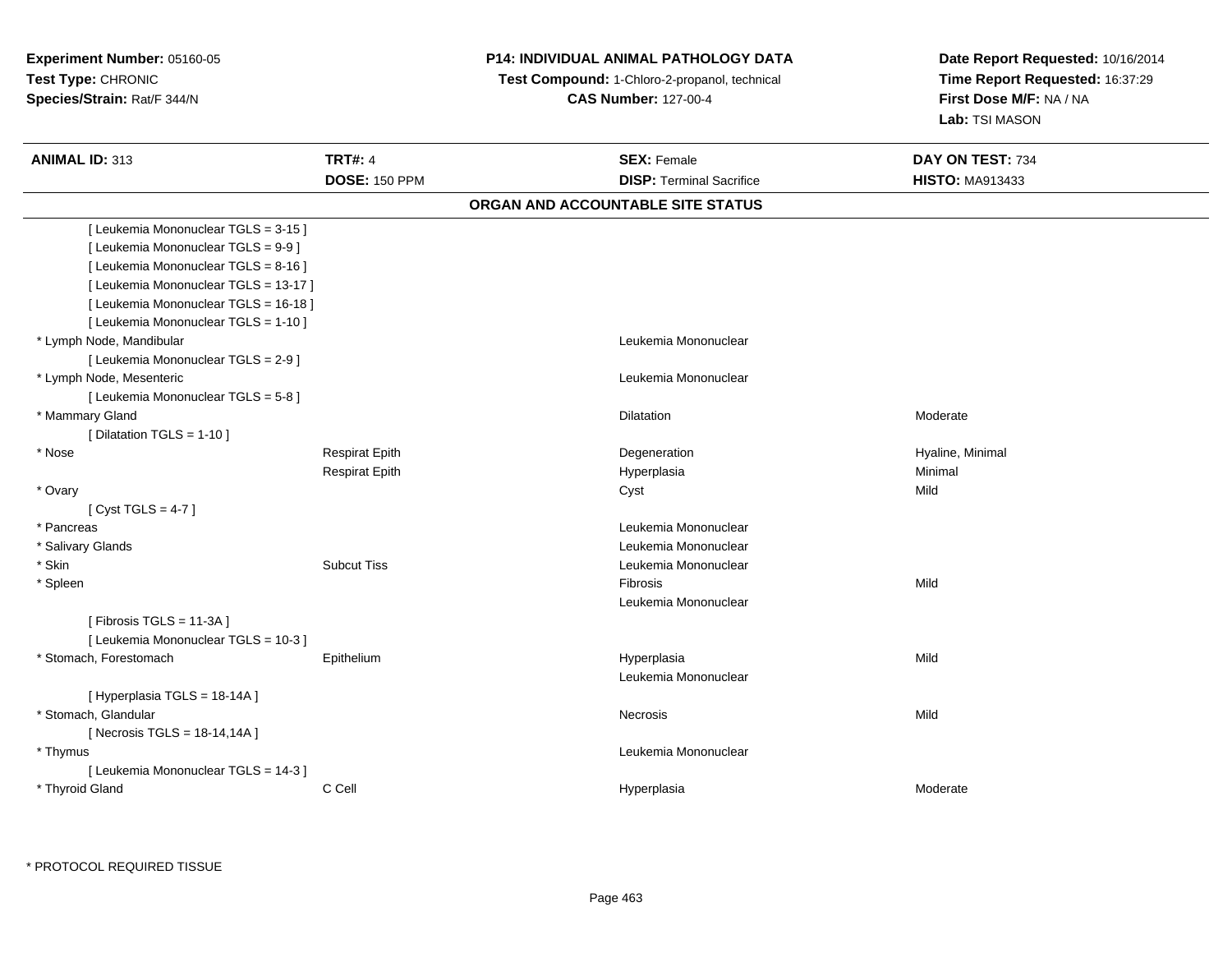| <b>Experiment Number: 05160-05</b><br><b>Test Type: CHRONIC</b><br>Species/Strain: Rat/F 344/N |                      | <b>P14: INDIVIDUAL ANIMAL PATHOLOGY DATA</b><br>Test Compound: 1-Chloro-2-propanol, technical<br><b>CAS Number: 127-00-4</b> | Date Report Requested: 10/16/2014<br>Time Report Requested: 16:37:29<br>First Dose M/F: NA / NA<br>Lab: TSI MASON |
|------------------------------------------------------------------------------------------------|----------------------|------------------------------------------------------------------------------------------------------------------------------|-------------------------------------------------------------------------------------------------------------------|
| <b>ANIMAL ID: 313</b>                                                                          | <b>TRT#: 4</b>       | <b>SEX: Female</b>                                                                                                           | DAY ON TEST: 734                                                                                                  |
|                                                                                                | <b>DOSE: 150 PPM</b> | <b>DISP:</b> Terminal Sacrifice                                                                                              | <b>HISTO: MA913433</b>                                                                                            |
|                                                                                                |                      | ORGAN AND ACCOUNTABLE SITE STATUS                                                                                            |                                                                                                                   |
| * Urinary Bladder                                                                              |                      | Leukemia Mononuclear                                                                                                         |                                                                                                                   |
| * Uterus                                                                                       |                      | Cyst                                                                                                                         | Mild                                                                                                              |
| PRIMARY CAUSE OF DEATH                                                                         |                      |                                                                                                                              |                                                                                                                   |
| Animal Note: CARCASS YELLOW, TGL 17-NST                                                        |                      |                                                                                                                              |                                                                                                                   |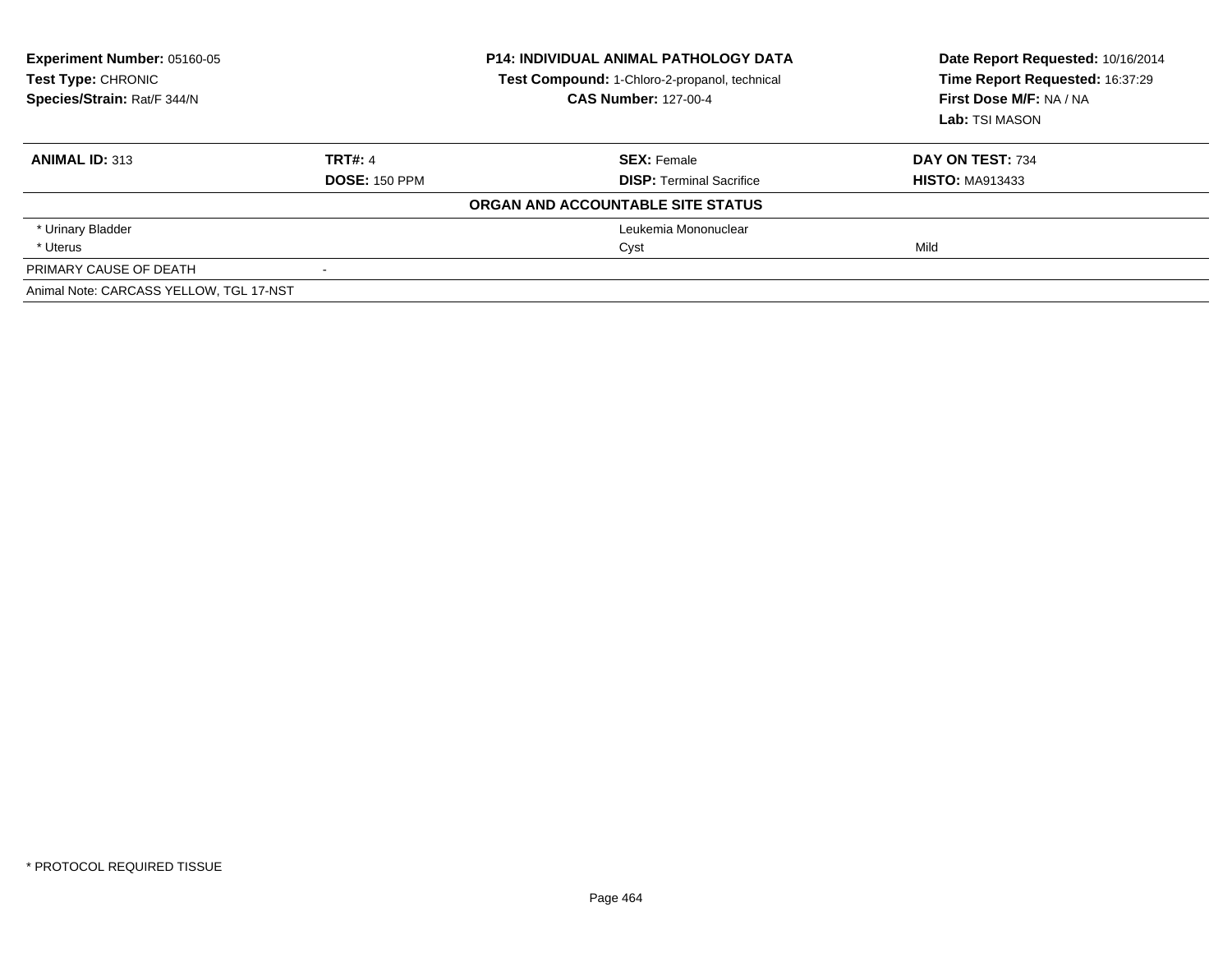**Experiment Number:** 05160-05**Test Type:** CHRONIC **Species/Strain:** Rat/F 344/N**P14: INDIVIDUAL ANIMAL PATHOLOGY DATATest Compound:** 1-Chloro-2-propanol, technical **CAS Number:** 127-00-4**Date Report Requested:** 10/16/2014**Time Report Requested:** 16:37:29**First Dose M/F:** NA / NA**Lab:** TSI MASON**ANIMAL ID:** 314**TRT#:** 4 **SEX:** Female **SEX: Female DAY ON TEST:** 734 **DOSE:** 150 PPM**DISP:** Terminal Sacrifice **HISTO:** MA913434 **ORGAN AND ACCOUNTABLE SITE STATUSNORMAL**\* Adrenal Medulla \* \* \* Blood Vessel \* \* \* Bone Marrow \* \* Bone Marrow \* \* Bone Marrow \* Brain \* Alternative of the state of the state of the state of the state of the state of the state of the state of the state of the state of the state of the state of the state of the state of the state of the state of th \* Intestine Large, Cecum \* Intestine Large, Colon \* Intestine Large, Rectum \* Intestine Small, Duodenum\* Intestine Small, Ileum \* https://www.fatheratic \* Lung \* Intestine Small, Jejunum \* Islets, Pancreatic \* Lung \* Lung \* Pancreas \* Lymph Node, Mandibular \* Nose \* Nose \* Nose \* Ovary \* Ovary \* Ovary \* Ovary \* Ovary \* Ovary \* Ovary \* Pancreas \* Pancreas \* Pancreas \* Ovary \* Ovary \* Ovary \* Ovary \* Ovary \* Ovary \* Ovary \* Ovary \* Ovary \* Ovary \* Ovary \* Parathyroid Gland \* \* Salivary Glands \* Salivary Glands \* Skin \* \* Skin \* \* Stomach, Forestomach, Forestomach \* Stomach, Glandular \* Thyroid Gland \* Thyroid Gland \* Trachea \* Trachea \* Trachea \* Urinary Bladder \* Uterus**OBSERVATIONS** \* Adrenal CortexVacuolization Cytoplasmic **Minimal**  \* Kidneyy with the control of the control of the control of the control of the control of the control of the control of the control of the control of the control of the control of the control of the control of the control of the c n Minimal Nephropathyy the contract of the Minimal Minimal Section 1996 and the contract of the Minimal Section 1997 and the contract of the contract of the contract of the contract of the contract of the contract of the contract of the contra \* Liver Basophilic Focus**Deformity**  Eosinophilic Focus[ Basophilic Focus TGLS = 4-6B ][ Deformity TGLS = 1-6A ][ Eosinophilic Focus TGLS = 4-6B ] \* Lymph Node, Mesentericc and the contract of the contract of the contract of the contract of the contract of the contract of the contract of the contract of the contract of the contract of the contract of the contract of the contract of the cont e Minimal \* Mammary Glandd and the control of the control of the control of the control of the control of the control of the control of the control of the control of the control of the control of the control of the control of the control of the co [ Dilatation TGLS = 3-10 ] \* Pituitary Glandd and the contract of Pars Distalis and the contract of Adenoma and Adenoma and the Adenoma and the Adenoma and  $\lambda$  $[$  Adenoma TGLS = 2-8  $]$  \* Spleenn and the control of the control of the control of the control of the control of the control of the control of the control of the control of the control of the control of the control of the control of the control of the co \* Thymus Epithel Cell HyperplasiaHyperplasia eta alderate eta alderate eta alderate eta alderate eta alderate eta alderate eta alderate PRIMARY CAUSE OF DEATH-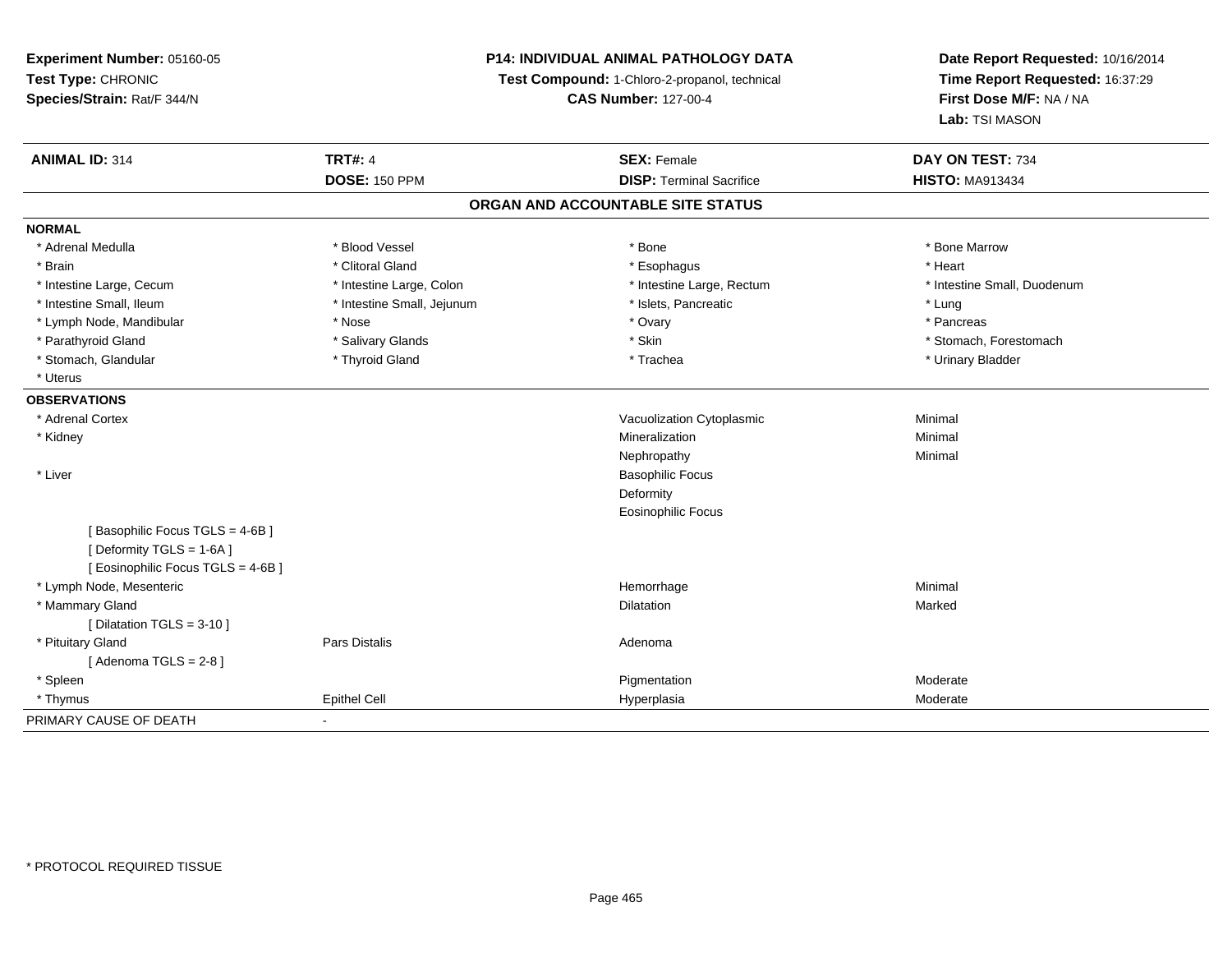**Experiment Number:** 05160-05**Test Type:** CHRONIC **Species/Strain:** Rat/F 344/N**P14: INDIVIDUAL ANIMAL PATHOLOGY DATATest Compound:** 1-Chloro-2-propanol, technical **CAS Number:** 127-00-4**Date Report Requested:** 10/16/2014**Time Report Requested:** 16:37:29**First Dose M/F:** NA / NA**Lab:** TSI MASON**ANIMAL ID:** 315**TRT#:** 4 **SEX:** Female **SEX: Female DAY ON TEST:** 734 **DOSE:** 150 PPM**DISP:** Terminal Sacrifice **HISTO:** MA913435 **ORGAN AND ACCOUNTABLE SITE STATUSNORMAL**\* Adrenal Cortex \* Adrenal Medulla \* Adrenal Medulla \* Blood Vessel \* Bood Vessel \* Bone \* Bone \* Bone \* Bone \* Bone \* Bone \* Bone \* Bone \* Bone \* Bone \* Bone \* Bone \* Bone \* Bone \* Bone \* Bone \* Bone \* Bone \* Bone \* Bone \* Bone \* Bone \* \* \* Esophagus \* Bone Marrow \* \* Android \* Brain \* Brain \* Clitoral Gland \* Clitoral Gland \* Esophagus \* Esophagus \* Esophagus \* Intestine Large, Rectum \* Heart **\*** Intestine Large, Cecum \* Intestine Large, Cecum \* Intestine Large, Colon \* Intestine Small, Duodenum \* Intestine Small, Ileum \* Intestine Small, Intestine Small, Jejunum \* Islets, Pancreatic \* Kidney **\* Lymph Node, Mandibular \*** Lymph Node, Mesenteric \* Ovary \* Ovary \* Ovary \* Skin \* Pancreas \* Pancreas \* Parathyroid Gland \* The state of the set of the set of the set of the set of the set of the set of the set of the set of the set of the set of the set of the set of the set of the set of the set of \* Trachea \* Stomach, Forestomach \* Thyroid Gland \* Stomach, Glandular \* Thyroid Gland \* Thyroid Gland \* Urinary Bladder**OBSERVATIONS** \* Liver Leukemia Mononuclear [ Leukemia Mononuclear TGLS = 4-6,6A ] \* LungLeukemia Mononuclear<br>Fibroadenoma \* Mammary Glandd **Exercía de Santo Constituída e a constituída e a constituída e a constituída e a constituída e a constituída**<br>Exercípcio [ Fibroadenoma TGLS = 1-10 ]**Mesentery** y the control of the control of the control of the control of the control of the control of the control of the control of the control of the control of the control of the control of the control of the control of the contro  $[$  Necrosis TGLS = 2-15  $]$  \* Nose Respirat Epith Inflammation Chronic Active, Minimal Note: FUNGAL HYPHAE IN LUMEN. \* Pituitary Gland Pars Distalis Hemorrhage Mild  $[$  Hemorrhage TGLS = 5-8  $]$  \* Spleen Leukemia Mononuclear [ Leukemia Mononuclear TGLS = 3-3 ] \* Thymuss and the control of the control of the control of the control of the control of the control of the control of the control of the control of the control of the control of the control of the control of the control of the co \* Uteruss and the contract of the contract of the contract of the contract of the contract of the contract of the contract of the contract of the contract of the contract of the contract of the contract of the contract of the cont PRIMARY CAUSE OF DEATH-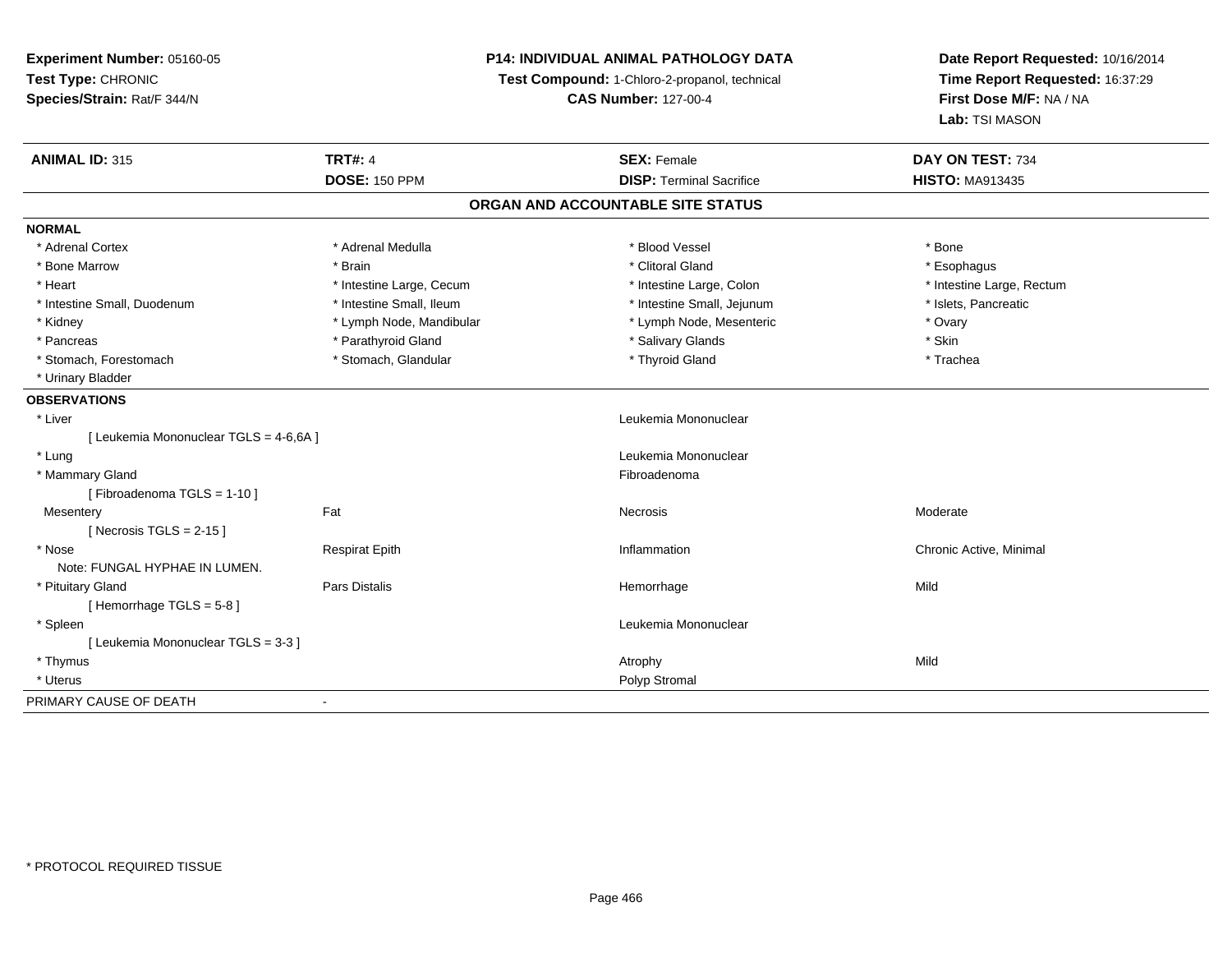**Experiment Number:** 05160-05**Test Type:** CHRONIC **Species/Strain:** Rat/F 344/N**P14: INDIVIDUAL ANIMAL PATHOLOGY DATATest Compound:** 1-Chloro-2-propanol, technical **CAS Number:** 127-00-4**Date Report Requested:** 10/16/2014**Time Report Requested:** 16:37:29**First Dose M/F:** NA / NA**Lab:** TSI MASON**ANIMAL ID:** 316**6 DAY ON TEST:** 663 **DOSE:** 325 PPM**DISP:** Natural Death **HISTO:** MA913336 **ORGAN AND ACCOUNTABLE SITE STATUSNORMAL**\* Blood Vessel \* Blood Vessel \* \* Allowstram \* Esophagus \* Allowstram \* Clitoral Gland \* Clitoral Gland \* Esophagus \* Esophagus \* Esophagus \* Bone \* \* Allowstram \* Esophagus \* Esophagus \* Bone \* \* Esophagus \* \* Esophagus \* \* Esophagus \* \* Intestine Large, Cecum \* Intestine Large, Colon \* Intestine Large, Rectum \* Ovary \* Ovary \* Skin \* Parathyroid Gland \* **All and \* Pituitary Gland \* Pituitary Gland \* Salivary Glands** \* Salivary Glands \* Urinary Bladder \* Stomach, Forestomach \* Thyroid Gland \* Thyroid Gland \* Trachea **AUTO PRECLUDES DIAG.** \* Intestine Small, Duodenum \* Intestine Small, Ileum \* Intestine Small, Jejunum \* Islets, Pancreatic\* Nose \* Pancreas **OBSERVATIONS** \* Adrenal Cortex Leukemia Mononuclear Vacuolization Cytoplasmicc Mild \* Adrenal MedullaLeukemia Mononuclear<br>Leukemia Mononuclear \* Bone Marrow Leukemia Mononuclear \* Brainn and the state of the state of the state of the state of the Middle Middle of the State of the Middle of the Middle of the Middle of the State of the Middle of the Middle of the State of the State of the State of the Stat [ Hemorrhage TGLS = 10-1 ] \* Heart Cardiomyopathy Minimal \* Kidneyy and the control of the control of the control of the control of the control of the control of the control of the control of the control of the control of the control of the control of the control of the control of the co Leukemia Mononuclear \* Liver Leukemia Mononuclear [ Leukemia Mononuclear TGLS = 7-6 ] \* LungLeukemia Mononuclear<br>
Hemorrhage<br>
Hemorrhage Lymph Node Mediastinal Hemorrhage Moderate Renal Hemorrhagee Mild Mediastinal Leukemia MononuclearPancreatic Leukemia Mononuclear Renal Leukemia Mononuclear $[$  Hemorrhage TGLS = 8-15  $]$ [ Hemorrhage TGLS = 9-3A ][ Leukemia Mononuclear TGLS = 3-9A ][ Leukemia Mononuclear TGLS = 8-15 ][ Leukemia Mononuclear TGLS = 9-3A ]

\* PROTOCOL REQUIRED TISSUE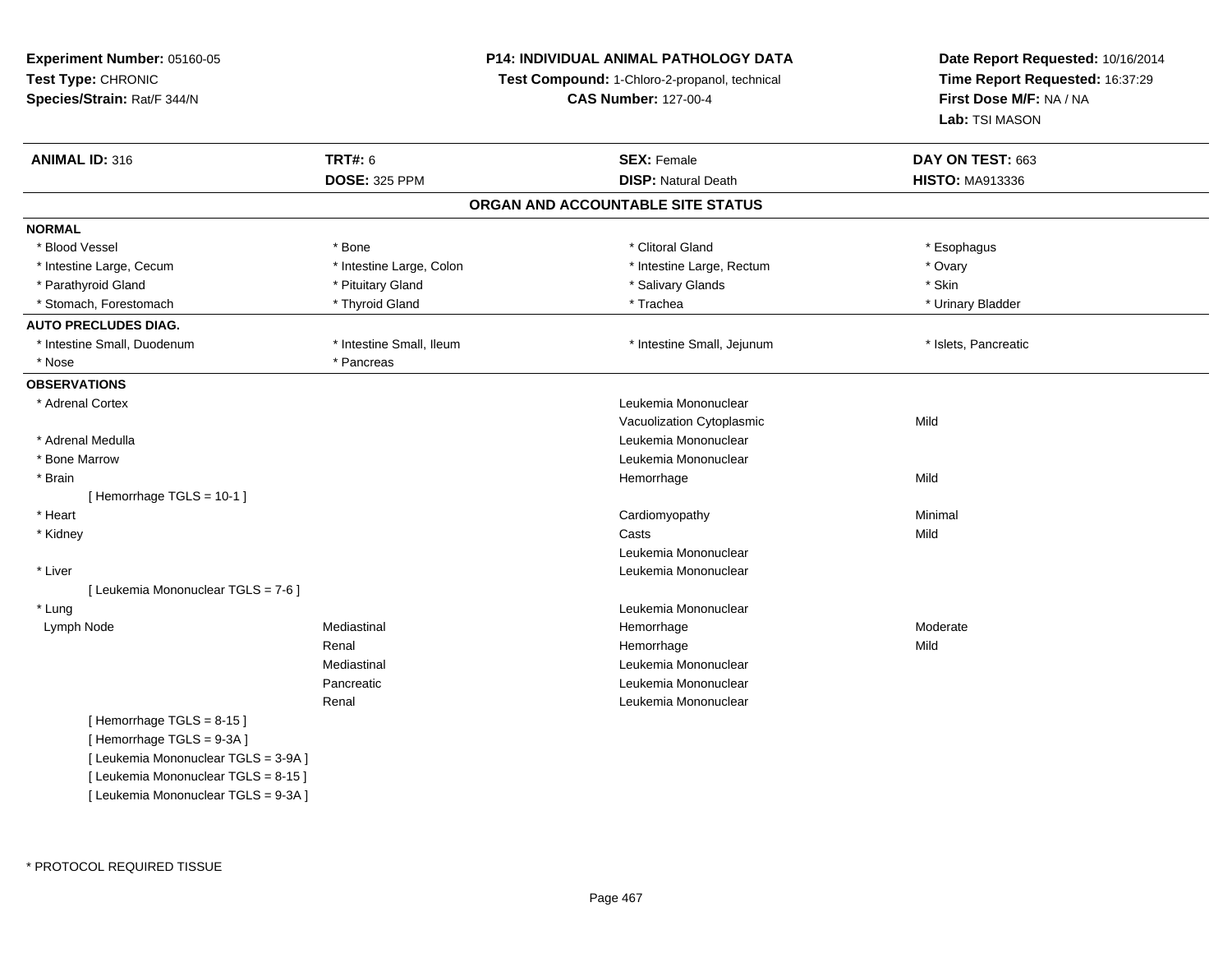| <b>Experiment Number: 05160-05</b><br>Test Type: CHRONIC<br>Species/Strain: Rat/F 344/N |                                          | <b>P14: INDIVIDUAL ANIMAL PATHOLOGY DATA</b><br>Test Compound: 1-Chloro-2-propanol, technical<br><b>CAS Number: 127-00-4</b>                                                                                                                                                                                                                                                                                 | Date Report Requested: 10/16/2014<br>Time Report Requested: 16:37:29<br>First Dose M/F: NA / NA<br>Lab: TSI MASON |
|-----------------------------------------------------------------------------------------|------------------------------------------|--------------------------------------------------------------------------------------------------------------------------------------------------------------------------------------------------------------------------------------------------------------------------------------------------------------------------------------------------------------------------------------------------------------|-------------------------------------------------------------------------------------------------------------------|
| <b>ANIMAL ID: 316</b>                                                                   | TRT#: 6                                  | <b>SEX: Female</b>                                                                                                                                                                                                                                                                                                                                                                                           | DAY ON TEST: 663                                                                                                  |
|                                                                                         | <b>DOSE: 325 PPM</b>                     | <b>DISP: Natural Death</b>                                                                                                                                                                                                                                                                                                                                                                                   | <b>HISTO: MA913336</b>                                                                                            |
|                                                                                         |                                          | ORGAN AND ACCOUNTABLE SITE STATUS                                                                                                                                                                                                                                                                                                                                                                            |                                                                                                                   |
| * Lymph Node, Mandibular                                                                |                                          | Hemorrhage                                                                                                                                                                                                                                                                                                                                                                                                   | Mild                                                                                                              |
|                                                                                         |                                          | Leukemia Mononuclear                                                                                                                                                                                                                                                                                                                                                                                         |                                                                                                                   |
| * Lymph Node, Mesenteric                                                                |                                          | Hemorrhage                                                                                                                                                                                                                                                                                                                                                                                                   | Mild                                                                                                              |
|                                                                                         |                                          | Leukemia Mononuclear                                                                                                                                                                                                                                                                                                                                                                                         |                                                                                                                   |
| [Hemorrhage TGLS = $2-8A$ ]                                                             |                                          |                                                                                                                                                                                                                                                                                                                                                                                                              |                                                                                                                   |
| [ Leukemia Mononuclear TGLS = 2-8A ]                                                    |                                          |                                                                                                                                                                                                                                                                                                                                                                                                              |                                                                                                                   |
| * Mammary Gland                                                                         |                                          | Hyperplasia                                                                                                                                                                                                                                                                                                                                                                                                  | Moderate                                                                                                          |
| * Spleen                                                                                |                                          | Leukemia Mononuclear                                                                                                                                                                                                                                                                                                                                                                                         |                                                                                                                   |
| [Leukemia Mononuclear TGLS = 4-3,3B; 5-3B; 6-3 ]                                        |                                          |                                                                                                                                                                                                                                                                                                                                                                                                              |                                                                                                                   |
| * Stomach, Glandular                                                                    |                                          | <b>Necrosis</b>                                                                                                                                                                                                                                                                                                                                                                                              | Moderate                                                                                                          |
| [ Necrosis TGLS = $11-14A$ ]                                                            |                                          |                                                                                                                                                                                                                                                                                                                                                                                                              |                                                                                                                   |
| * Thymus                                                                                |                                          | Atrophy                                                                                                                                                                                                                                                                                                                                                                                                      | Moderate                                                                                                          |
|                                                                                         |                                          | Hemorrhage                                                                                                                                                                                                                                                                                                                                                                                                   | Mild                                                                                                              |
| * Uterus                                                                                |                                          | Hemorrhage                                                                                                                                                                                                                                                                                                                                                                                                   | Marked                                                                                                            |
|                                                                                         |                                          | Polyp Stromal                                                                                                                                                                                                                                                                                                                                                                                                |                                                                                                                   |
| [Hemorrhage TGLS = $1-7A$ ]                                                             |                                          |                                                                                                                                                                                                                                                                                                                                                                                                              |                                                                                                                   |
| PRIMARY CAUSE OF DEATH                                                                  | - UNCERTAIN                              |                                                                                                                                                                                                                                                                                                                                                                                                              |                                                                                                                   |
| <b>CONTRIBUTORY CAUSE OF DEATH</b>                                                      | Mononuclear; Spleen Leukemia Mononuclear | - Adrenal Cortex Leukemia Mononuclear: Adrenal Medulla Leukemia Mononuclear: Bone Marrow Leukemia Mononuclear: Kidney Leukemia<br>Mononuclear;Liver Leukemia Mononuclear;Lung Leukemia Mononuclear;Lymph Node Mediastinal Leukemia Mononuclear;Lymph Node Renal Leukemia<br>Mononuclear;Lymph Node Pancreatic Leukemia Mononuclear;Lymph Node;Mandibular Leukemia Mononuclear;Lymph Node;Mesenteric Leukemia |                                                                                                                   |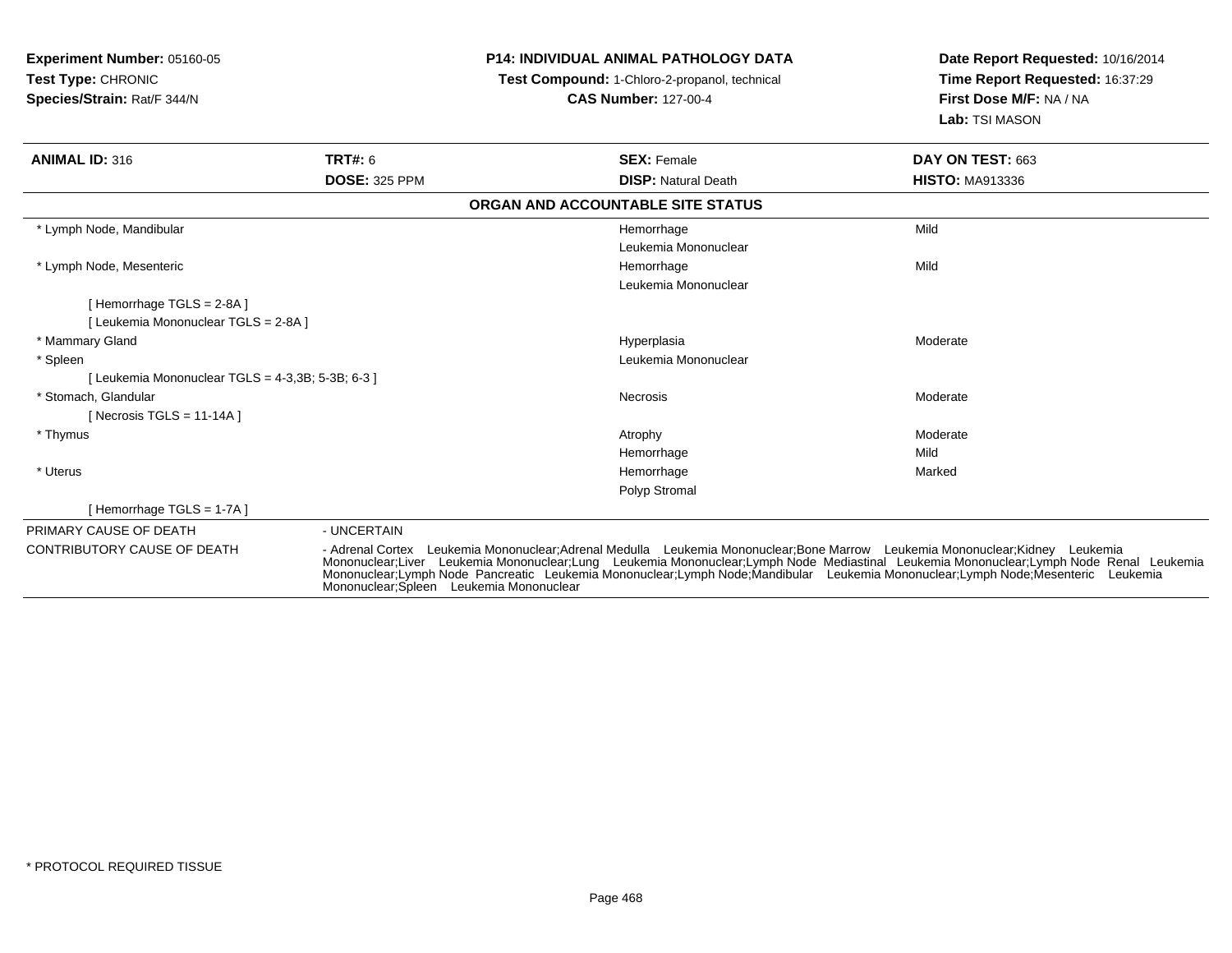**Experiment Number:** 05160-05**Test Type:** CHRONIC **Species/Strain:** Rat/F 344/N**P14: INDIVIDUAL ANIMAL PATHOLOGY DATATest Compound:** 1-Chloro-2-propanol, technical **CAS Number:** 127-00-4**Date Report Requested:** 10/16/2014**Time Report Requested:** 16:37:29**First Dose M/F:** NA / NA**Lab:** TSI MASON**ANIMAL ID:** 317**TRT#:** 6 **SEX:** Female **SEX: Female DAY ON TEST:** 734 **DOSE:** 325 PPM**DISP:** Terminal Sacrifice **HISTO:** MA913337 **ORGAN AND ACCOUNTABLE SITE STATUSNORMAL**\* Adrenal Cortex \* Adrenal Medulla \* Adrenal Medulla \* Blood Vessel \* Bood Vessel \* Bone \* Bone \* Bone \* Bone \* Bone \* Bone \* Bone \* Bone \* Bone \* Bone \* Bone \* Bone \* Bone \* Bone \* Bone \* Bone \* Bone \* Bone \* Bone \* Bone \* Bone \* Bone \* \* \* Esophagus \* Bone Marrow \* \* Android \* Brain \* Brain \* Clitoral Gland \* Clitoral Gland \* Esophagus \* Esophagus \* Esophagus \* Intestine Large, Rectum \* Heart **\*** Intestine Large, Cecum \* Intestine Large, Cecum \* Intestine Large, Colon \* Intestine Small, Duodenum \* Intestine Small, Ileum \* Intestine Small, Intestine Small, Jejunum \* Islets, Pancreatic \* Salivary Glands \* Ovary \* \* Pancreas \* \* Pancreas \* \* Pancreas \* \* Parathyroid Gland \* \* Salivary Glands \* Salivary Glands \* Salivary Glands \* Salivary Glands \* Salivary Glands \* Salivary Glands \* Salivary Glands \* \* Salivary Glands \* \* S \* Skin \* Stomach, Forestomach \* Stomach \* Stomach, Glandular \* Thyroid Gland \* Trachea **\*** Urinary Bladder **OBSERVATIONS** \* Kidney Renal Tubulee and the Pigmentation of the Mild \* Liver Leukemia Mononuclear Note: TGL 7-NCL [ Leukemia Mononuclear TGLS = 4-6 ] \* Lungg and the state of the state of the state of the state of the Hemorrhage state of the Mild state of the Mild state of the State of the State of the State of the State of the State of the State of the State of the State of Leukemia Mononuclear[ Hemorrhage TGLS = 9-2A ] Lymph Nodee the mediastinal the settlement of the Mild and Mild and Mild and Mild and Mild and Mild and Mild and Mild an<br>Hemorrhage Mild and Mild and Mild and Mild and Mild and Mild and Mild and Mild and Mild and Mild and Mild and Pancreatic Hemorrhagee Mild Mediastinal Leukemia MononuclearPancreatic Leukemia Mononuclear [ Hemorrhage TGLS = 6-9A ][ Hemorrhage TGLS = 8-3A ][ Leukemia Mononuclear TGLS = 6-9A ][ Leukemia Mononuclear TGLS = 8-3A ] \* Lymph Node, Mandibular Hemorrhagee Minimal Leukemia Mononuclear[ Hemorrhage TGLS = 2-9 ][ Leukemia Mononuclear TGLS = 2-9 ] \* Lymph Node, Mesentericc and the contract of the contract of the contract of the contract of the contract of the contract of the contract of the contract of the contract of the contract of the contract of the contract of the contract of the cont e Minimal Leukemia MononuclearPigmentationn Mild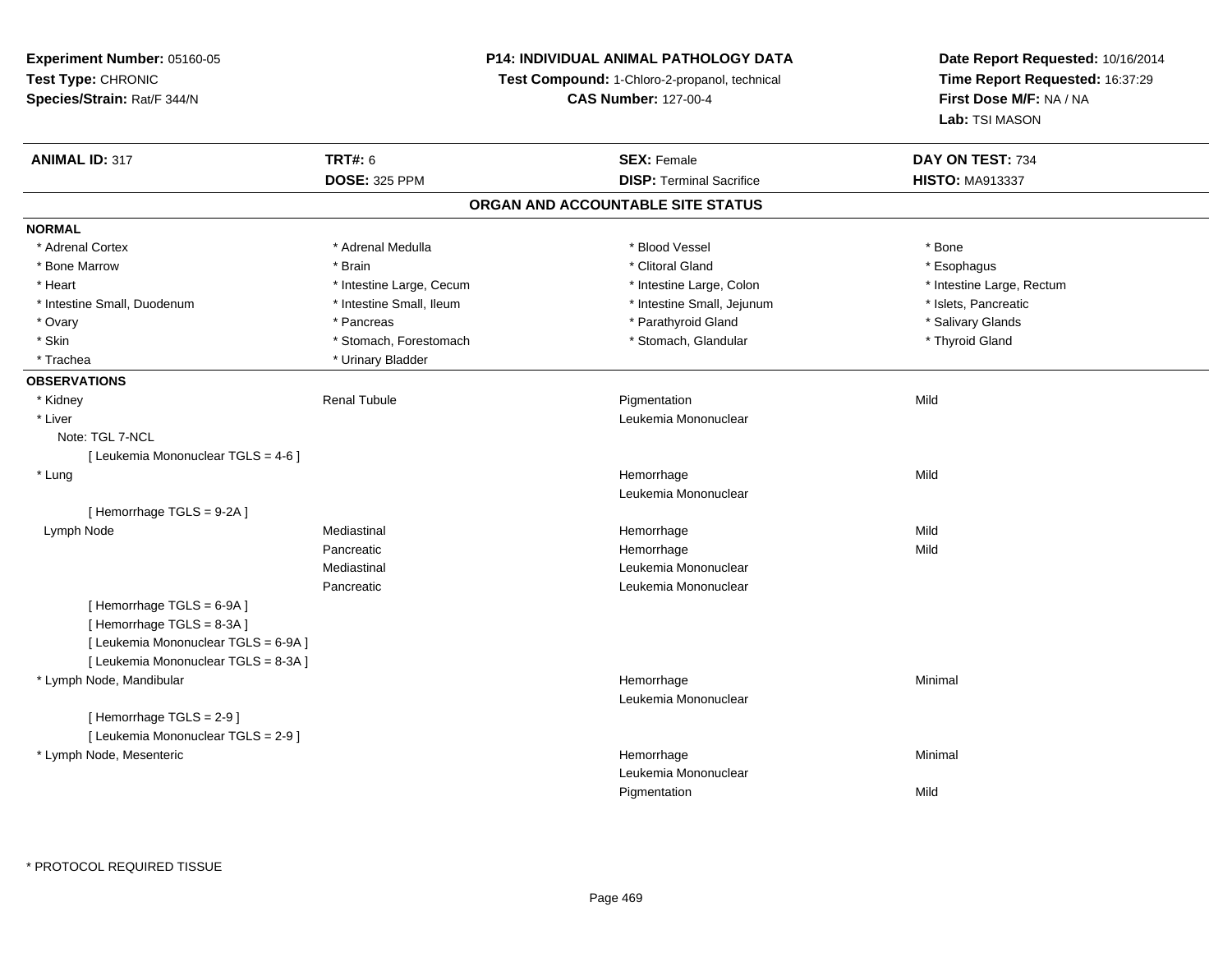| Experiment Number: 05160-05<br>Test Type: CHRONIC<br>Species/Strain: Rat/F 344/N |                       | <b>P14: INDIVIDUAL ANIMAL PATHOLOGY DATA</b><br>Test Compound: 1-Chloro-2-propanol, technical<br><b>CAS Number: 127-00-4</b> | Date Report Requested: 10/16/2014<br>Time Report Requested: 16:37:29<br>First Dose M/F: NA / NA<br>Lab: TSI MASON |
|----------------------------------------------------------------------------------|-----------------------|------------------------------------------------------------------------------------------------------------------------------|-------------------------------------------------------------------------------------------------------------------|
| <b>ANIMAL ID: 317</b>                                                            | <b>TRT#: 6</b>        | <b>SEX: Female</b>                                                                                                           | DAY ON TEST: 734                                                                                                  |
|                                                                                  | <b>DOSE: 325 PPM</b>  | <b>DISP: Terminal Sacrifice</b>                                                                                              | <b>HISTO: MA913337</b>                                                                                            |
|                                                                                  |                       | ORGAN AND ACCOUNTABLE SITE STATUS                                                                                            |                                                                                                                   |
| [Hemorrhage TGLS = 5-8]                                                          |                       |                                                                                                                              |                                                                                                                   |
| [Leukemia Mononuclear TGLS = 5-8]                                                |                       |                                                                                                                              |                                                                                                                   |
| [ Pigmentation TGLS = 5-8 ]                                                      |                       |                                                                                                                              |                                                                                                                   |
| * Mammary Gland                                                                  |                       | <b>Dilatation</b>                                                                                                            | Minimal                                                                                                           |
|                                                                                  |                       | Fibroadenoma                                                                                                                 |                                                                                                                   |
| [Fibroadenoma TGLS = 1-10A]                                                      |                       |                                                                                                                              |                                                                                                                   |
| * Nose                                                                           | <b>Respirat Epith</b> | Inflammation                                                                                                                 | Chronic Active, Marked                                                                                            |
| Note: FUNGAL HYPHAE IN NASAL CAVITY.                                             |                       |                                                                                                                              |                                                                                                                   |
| * Pituitary Gland                                                                | Pars Distalis         | Adenoma                                                                                                                      |                                                                                                                   |
|                                                                                  | Pars Distalis         | Cyst                                                                                                                         | Minimal                                                                                                           |
| * Spleen                                                                         |                       | Leukemia Mononuclear                                                                                                         |                                                                                                                   |
| [Leukemia Mononuclear TGLS = 3-3]                                                |                       |                                                                                                                              |                                                                                                                   |
| * Thymus                                                                         |                       | Atrophy                                                                                                                      | Moderate                                                                                                          |
| * Uterus                                                                         |                       | Abscess                                                                                                                      | Moderate                                                                                                          |
|                                                                                  |                       | Inflammation                                                                                                                 | Chronic Active, Mild                                                                                              |
| [Abscess TGLS = $10-7A$ ]                                                        |                       |                                                                                                                              |                                                                                                                   |
| PRIMARY CAUSE OF DEATH                                                           |                       |                                                                                                                              |                                                                                                                   |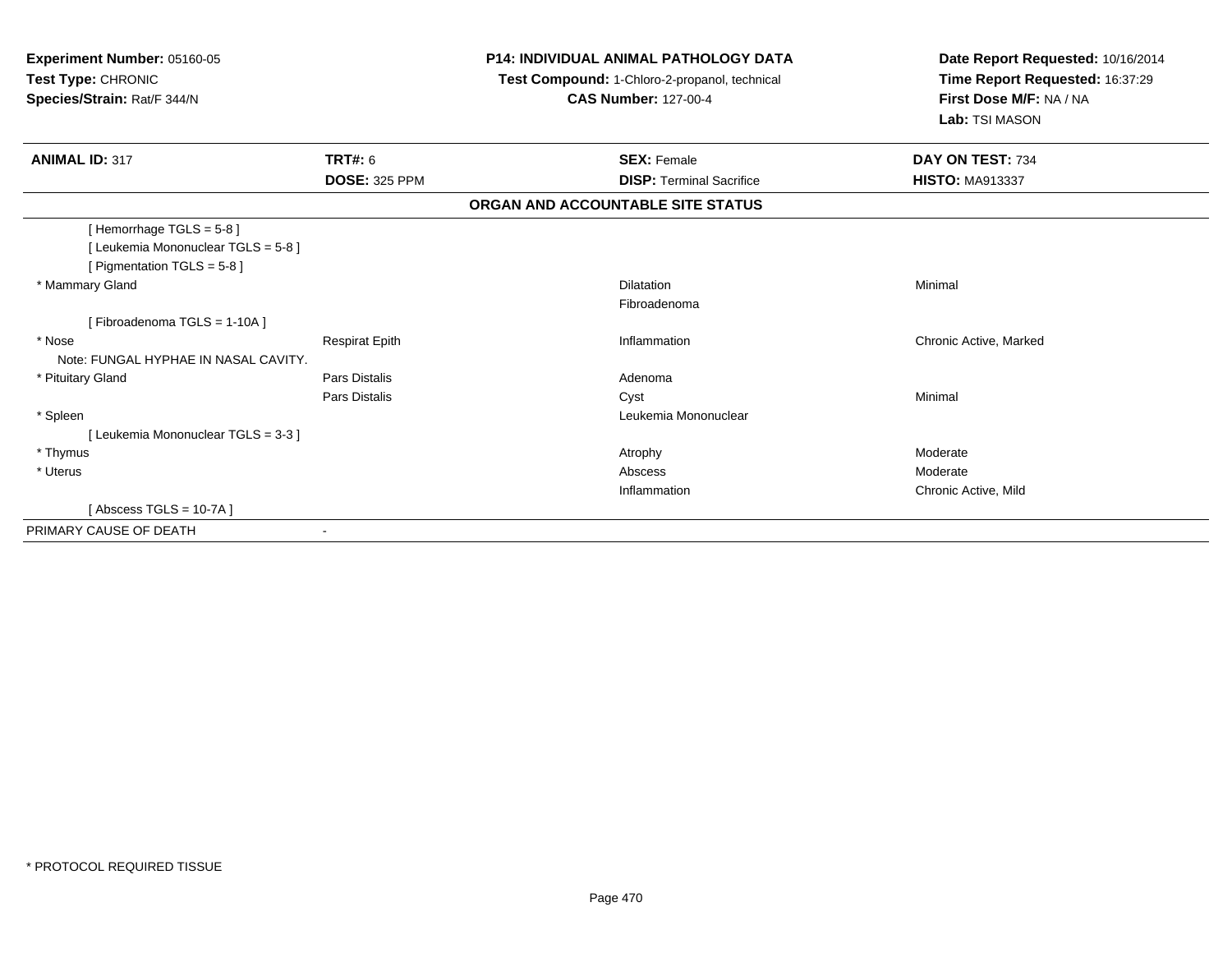**Experiment Number:** 05160-05**Test Type:** CHRONIC **Species/Strain:** Rat/F 344/N**P14: INDIVIDUAL ANIMAL PATHOLOGY DATATest Compound:** 1-Chloro-2-propanol, technical **CAS Number:** 127-00-4**Date Report Requested:** 10/16/2014**Time Report Requested:** 16:37:29**First Dose M/F:** NA / NA**Lab:** TSI MASON**ANIMAL ID:** 318**TRT#:** 6 **SEX:** Female **SEX: Female DAY ON TEST:** 734 **DOSE:** 325 PPM**DISP:** Terminal Sacrifice **HISTO:** MA913338 **ORGAN AND ACCOUNTABLE SITE STATUSNORMAL**\* Adrenal Cortex \* Adrenal Cortex \* \* Attachers \* Blood Vessel \* \* Bone \* \* \* Bone \* \* Bone \* \* Bone \* Bone Marrow \* Bone Marrow \* Brain \* Alternative of the state of the state of the state of the state of the state of the state of the state of the state of the state of the state of the state of the state of the state of the state of the state of th \* Intestine Large, Cecum \* Intestine Large, Colon \* Intestine Large, Rectum \* Intestine Small, Duodenum\* Intestine Small, Ileum \* https://www.fatheratic \* Lung \* Intestine Small, Jejunum \* Islets, Pancreatic \* Lung \* Lung \* Pancreas \* Lymph Node, Mandibular \* Manus \* Lymph Node, Mesenteric \* The manus \* Ovary \* Ovary \* Parathyroid Gland \* \* Salivary Glands \* Salivary Glands \* Skin \* Skin \* State \* Spleen \* Spleen \* Spleen \* Spleen \* Thyroid Gland \* Stomach, Forestomach \* Thymus \* Stomach, Glandular \* Thymus \* Thymus \* Thymus \* Thymus \* Thymus \* Thymus \* Thymus \* Thymus \* Thymus \* Thymus \* Thymus \* Thymus \* Thymus \* Thymus \* Thymus \* Thymus \* Thymus \* Thymus \* Thymu \* Trachea \* Urinary Bladder**OBSERVATIONS** \* Adrenal Medulla Pheochromocytoma Benign \* Kidneyy with the control of the control of the control of the control of the control of the control of the control of the control of the control of the control of the control of the control of the control of the control of the c n Minimal \* Liver Basophilic Focus Clear Cell Focus[ Basophilic Focus TGLS = 2-6A ][ Clear Cell Focus TGLS = 2-6A ] \* Mammary Glandd and the control of the control of the control of the control of the control of the control of the control of the control of the control of the control of the control of the control of the control of the control of the co Fibroadenoma Multiple Hyperplasiaa Mild [ Fibroadenoma TGLS = 1-10A ] \* Nose Respirat Epith Degeneration Hyaline, Minimal Respirat Epith Inflammation Chronic Active, Minimal \* Pituitary Glandd and the contract of Pars Distalis and the contract of Adenoma and Adenoma and the Adenoma and the Adenoma and  $\lambda$  \* Stom Gland Note: TGL 3-NCL \* Uteruss and the contract of the contract of the contract of the contract of the contract of the contract of the contract of the contract of the contract of the contract of the contract of the contract of the contract of the cont PRIMARY CAUSE OF DEATH-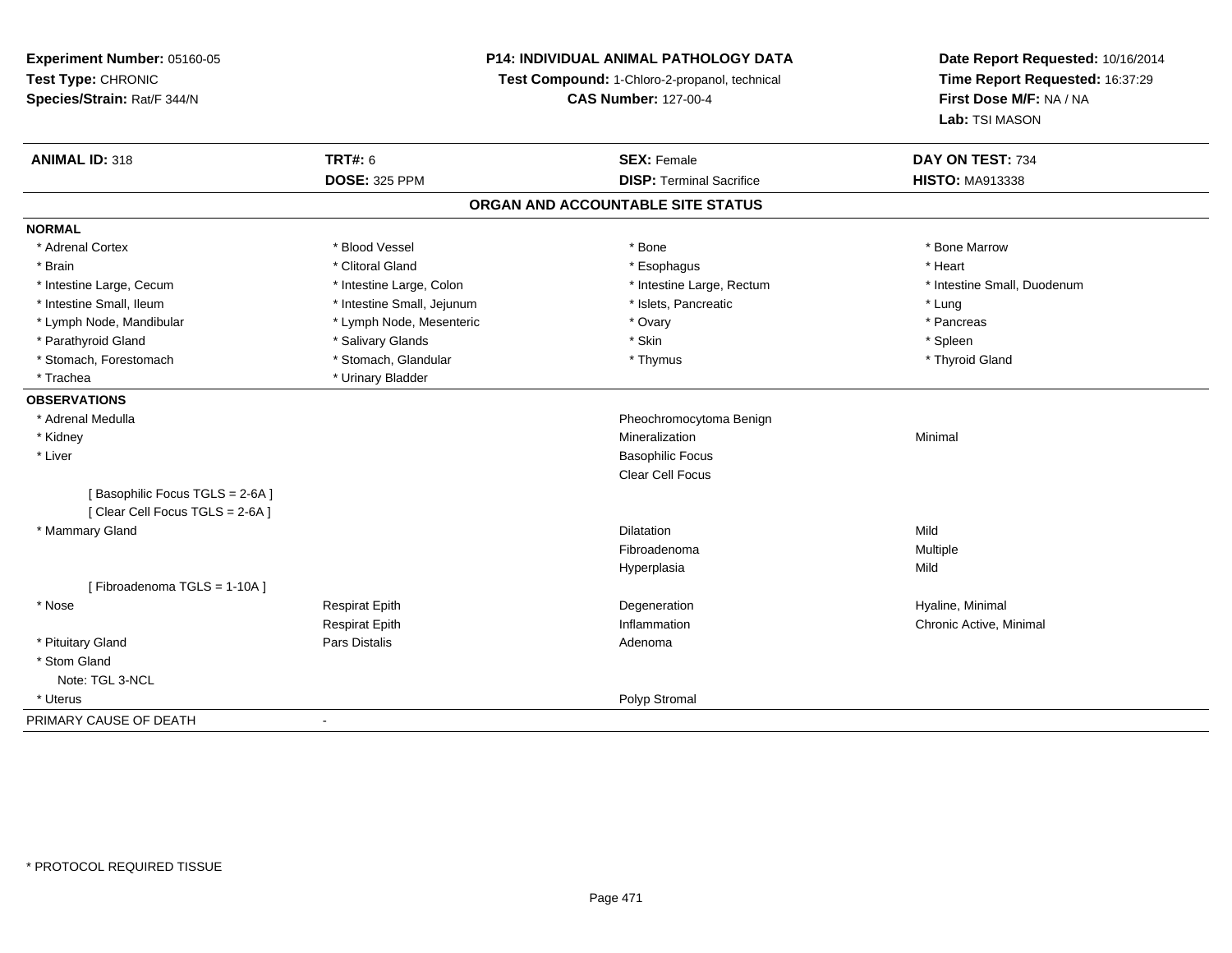**Experiment Number:** 05160-05**Test Type:** CHRONIC **Species/Strain:** Rat/F 344/N**P14: INDIVIDUAL ANIMAL PATHOLOGY DATATest Compound:** 1-Chloro-2-propanol, technical **CAS Number:** 127-00-4**Date Report Requested:** 10/16/2014**Time Report Requested:** 16:37:29**First Dose M/F:** NA / NA**Lab:** TSI MASON**ANIMAL ID:** 319**TRT#:** 6 **SEX:** Female **SEX: Female DAY ON TEST:** 734 **DOSE:** 325 PPM**DISP:** Terminal Sacrifice **HISTO:** MA913339 **ORGAN AND ACCOUNTABLE SITE STATUSNORMAL**\* Adrenal Cortex \* Adrenal Medulla \* Adrenal Medulla \* Blood Vessel \* Bone Marrow \* Bone Marrow \* Brain \* Alternative \* Esophagus \* \* Esophagus \* \* Heart \* Heart \* Intestine Large, Cecum \* Intestine Large, Cecum \* Intestine Large, Cecum \* Large \* Intestine Large \* Large \* Large \* Large \* Large \* Large \* Large \* Large \* Intestine Small, Ileum \* Intestine Large, Colon \* Intestine Large, Rectum \* Intestine Small, Duodenum \* Intestine Small, Duodenum \* Intestine Small, Jejunum \* \* \* https://www.fat.com/setter/educition/setter/filesophysics.com/setter/filesophysics.com/setter/filesophysics.com/setter/filesophysics.com/setter/filesophysics.com/setter/filesophysics.com/se \* Lymph Node, Mesenteric \* Ovary \* Pancreas \* Parathyroid Gland\* Salivary Glands \* The stomach \* Skin \* Spleen \* Spleen \* Stomach, Forestomach \* Stomach, Forestomach \* Stomach, Forestomach \* Stomach, Glandular \* Thymus \* Thymus \* Thymus \* Thyroid Gland \* Thyroid Gland \* Trachea \* Urinary Bladder \* Uterus **MISSING** \* Clitoral Gland**OBSERVATIONS** \* Bonee and the contract of the contract of the contract of the contract of the contract of the contract of the contract of the contract of the contract of the contract of the contract of the contract of the contract of the cont  $[$  Malformation TGLS = 7-16, 16.1 ] \* Kidneyy with the control of the control of the control of the control of the control of the control of the control of the control of the control of the control of the control of the control of the control of the control of the c n Minimal \* Liver Basophilic Focus[ Basophilic Focus TGLS = 5-6A ] \* Lung Note: TGL 8-NCL \* Mammary Glandd and the state of the state of the state of the state of the state of the state of the state of the state of the state of the state of the state of the state of the state of the state of the state of the state of the stat [ Fibroadenoma TGLS = 1-10; 2-10A; 3-10B ]**Mesentery** y the control of the set of the control of the control of the Marked Marked of the Marked of the Marked of the Marked of the Marked of the Marked of the Marked of the Marked of the Marked of the Marked of the Marked of the  $[$  Necrosis TGLS = 4-15  $]$  \* Nosee inflammation Chronic Active, Moderate Respirat Epith Inflammation Chronic Active, Moderate Chronic Active, Moderate Note: FUNGAL HYPHAE IN NASAL CAVITY. \* Pituitary Glandd and the set of Pars Distalis and the Second Adenomal Adenomal Second Second Pars Distallis  $[$  Adenoma TGLS =  $6-8$   $]$ PRIMARY CAUSE OF DEATH-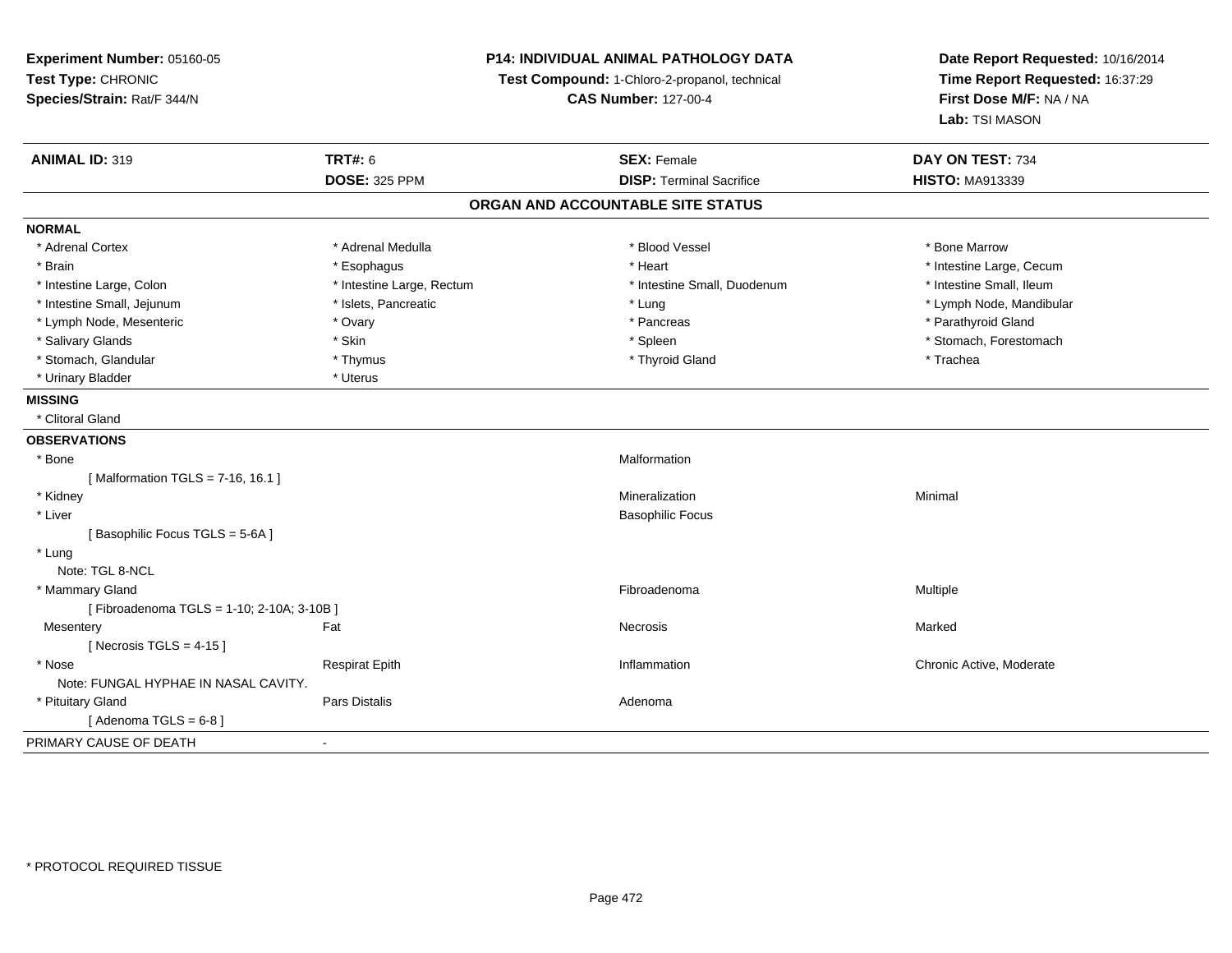**Experiment Number:** 05160-05**Test Type:** CHRONIC **Species/Strain:** Rat/F 344/N**P14: INDIVIDUAL ANIMAL PATHOLOGY DATATest Compound:** 1-Chloro-2-propanol, technical **CAS Number:** 127-00-4**Date Report Requested:** 10/16/2014**Time Report Requested:** 16:37:29**First Dose M/F:** NA / NA**Lab:** TSI MASON**ANIMAL ID:** 320**C TRT#:** 6 **SEX:** Female **SEX: Female DAY ON TEST:** 718 **DOSE:** 325 PPM**DISP:** Natural Death **HISTO:** MA913340 **ORGAN AND ACCOUNTABLE SITE STATUSNORMAL**\* Adrenal Cortex \* Adrenal Medulla \* Adrenal Medulla \* Adrenal \* Blood Vessel \* Northwestern the state of the state \* Clitoral Gland \* Esophagus \* Thestine Large, Cecum \* Intestine Large, Cecum \* Intestine Large, Colon \* Intestine Large, Rectum \* Intestine Small, Duodenum \* \* external \* Islets, Pancreatic \* \* The manuscular \* Lung \* Lung \* Lung \* Lung \* Lung \* Lung \* Lung \* Lung \* Lung \* Lung \* Lung \* Lung \* Lung \* Lung \* Lung \* Lung \* Lung \* Lung \* Lung \* Lung \* \* Lymph Node, Mesenteric \* The state of the state of the state of the state of the state of the state of the state of the state of the state of the state of the state of the state of the state of the state of the state of \* Salivary Glands \* Thyroid Gland \* Skin \* Skin \* Stomach \* Stomach, Forestomach \* Thyroid Gland \* Thyroid Gland \* Trachea \* Urinary Bladder \* Urinary Bladder \* Urinary Bladder \* Uterus **AUTO PRECLUDES DIAG.** \* Bone Marrow \* Intestine Small, Ileum \* Intestine Small, Jejunum**OBSERVATIONS** \* Bone Hyperostosis Mild \* Brainn and the state of the state of the state of the state of the Minimal Control of the Minimal Control of the Minimal Control of the Minimal Control of the State of the State of the State of the State of the State of the Sta \* Heartt **the contract of the contract of the contract of the contract of the contract of the contract of the contract of the contract of the contract of the contract of the contract of the contract of the contract of the contrac** m and the methods of the Thrombosis and the Moderate Moderate Moderate and the Moderate Moderate of the Moderate of the Moderate of the Moderate of the Moderate of the Moderate of the Moderate of the Moderate of the Modera \* Kidneyy the control of the control of the control of the control of the control of the control of the control of the control of the control of the control of the control of the control of the control of the control of the contro \* Liver Basophilic Focus Leukemia Mononuclear[ Basophilic Focus TGLS = 3-6A ] \* Mammary Glandd and the control of the control of the control of the control of the control of the control of the control of the control of the control of the control of the control of the control of the control of the control of the co Fibroadenoma[ Fibroadenoma TGLS = 1-10A ] \* Ovaryy the control of the control of the control of the control of the control of the control of the control of the control of the control of the control of the control of the control of the control of the control of the contro [ Cyst TGLS = 2-7A ] \* Pituitary Glandd and the set of Pars Distalis and the Second Adenomal Adenomal Second Second Pars Distallis  $[$  Adenoma TGLS = 4-8  $]$  \* Spleenn and the control of the control of the control of the control of the control of the control of the control of the control of the control of the control of the control of the control of the control of the control of the co \* Stomach, Glandularr **Necrosis** s and the contract of the Mild  $[$  Necrosis TGLS = 5-14A.1  $]$  \* Thymus Epithel Cell Hyperplasiaa Minimal PRIMARY CAUSE OF DEATH- Pituitary Gland Pars Distalis Adenoma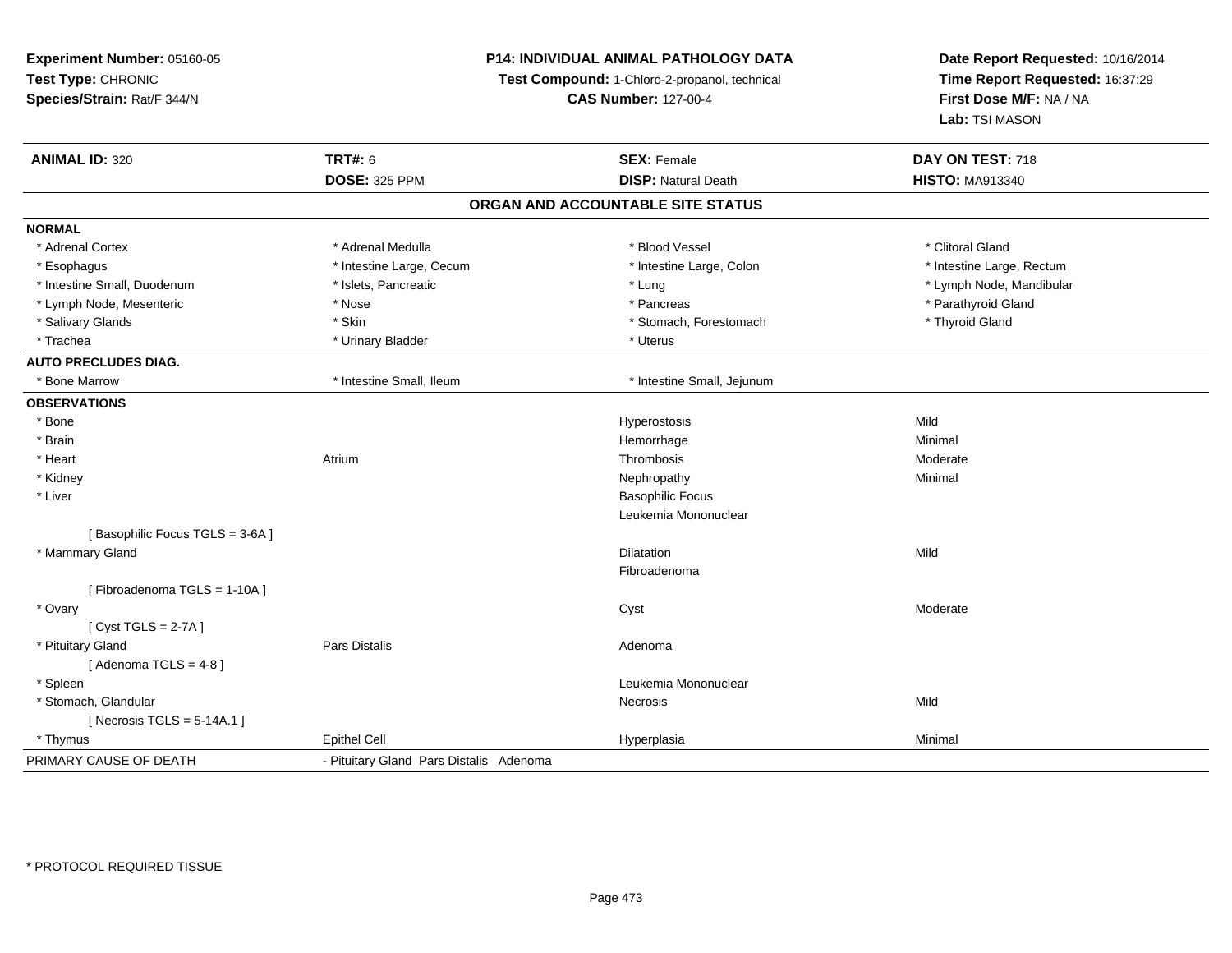**Experiment Number:** 05160-05**Test Type:** CHRONIC **Species/Strain:** Rat/F 344/N**P14: INDIVIDUAL ANIMAL PATHOLOGY DATATest Compound:** 1-Chloro-2-propanol, technical **CAS Number:** 127-00-4**Date Report Requested:** 10/16/2014**Time Report Requested:** 16:37:29**First Dose M/F:** NA / NA**Lab:** TSI MASON**ANIMAL ID:** 321**TRT#:** 6 **SEX:** Female **SEX: Female DAY ON TEST:** 734 **DOSE:** 325 PPM**DISP:** Terminal Sacrifice **HISTO:** MA913341 **ORGAN AND ACCOUNTABLE SITE STATUSNORMAL**\* Adrenal Cortex \* Adrenal Medulla \* Adrenal Medulla \* Blood Vessel \* Bone Marrow \* Bone Marrow \* Brain \* Alternative of the state of the state of the state of the state of the state of the state of the state of the state of the state of the state of the state of the state of the state of the state of the state of th \* Intestine Large, Cecum \* Intestine Large, Colon \* Intestine Large, Rectum \* Intestine Small, Duodenum \* Intestine Small, Ileum \* Intestine Small, Jejunum \* Number of the Small and the Small and the Small and the Small and the Small and the Small and the Small and the Lung \* Nose \* Lymph Node, Mandibular \* Lymph Node, Mesenteric \* Mammary Gland \* Mammary Gland \* Salivary Glands \* Ovary \* \* Pancreas \* \* Pancreas \* \* Pancreas \* \* Parathyroid Gland \* \* Salivary Glands \* Salivary Glands \* Salivary Glands \* Salivary Glands \* Salivary Glands \* Salivary Glands \* Salivary Glands \* \* Salivary Glands \* \* S \* Stomach. Glandular \* Skin \* Spleen \* Spleen \* Spleen \* Stomach, Forestomach \* Stomach, Forestomach \* Thymus \* Thyroid Gland \* Trachea \* Urinary Bladder \* \* Uterus**OBSERVATIONS** \* Bone Hyperostosis Mild \* Kidneyy with the control of the control of the control of the control of the control of the control of the control of the control of the control of the control of the control of the control of the control of the control of the c n Minimal \* Liver Basophilic Focus Eosinophilic Focus Hepatodiaphragmatic Nodule[ Basophilic Focus TGLS = 2-6B ][ Eosinophilic Focus TGLS = 2-6B ][ Hepatodiaphragmatic Nodule TGLS = 1-6A ] \* Pituitary Gland Pars Distalis Cyst Mild Pars Distalis Hyperplasia Moderate  $[$  Cyst TGLS = 3-8  $]$ [ Hyperplasia TGLS = 3-8 ]PRIMARY CAUSE OF DEATH-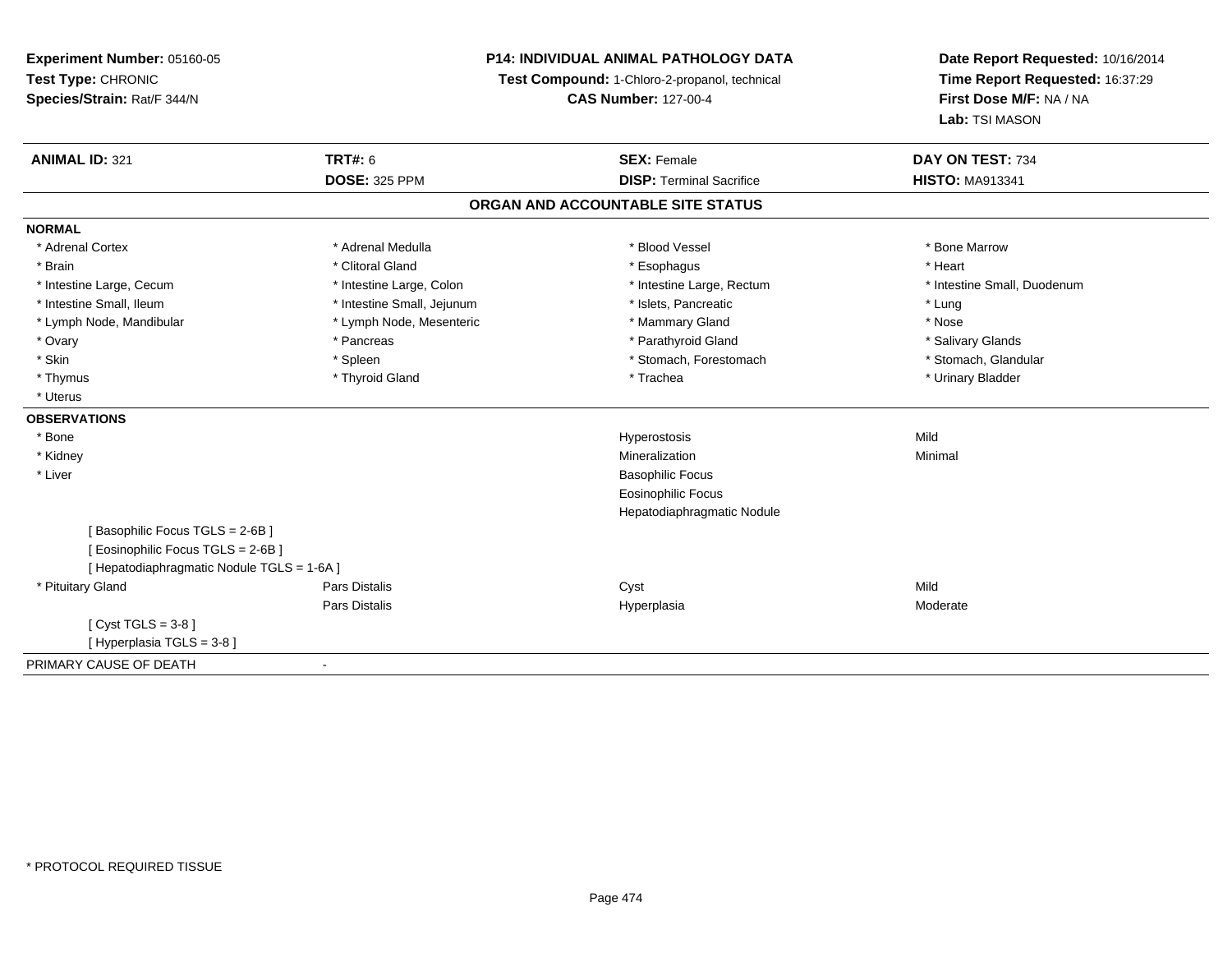**Experiment Number:** 05160-05**Test Type:** CHRONIC **Species/Strain:** Rat/F 344/N**P14: INDIVIDUAL ANIMAL PATHOLOGY DATATest Compound:** 1-Chloro-2-propanol, technical **CAS Number:** 127-00-4**Date Report Requested:** 10/16/2014**Time Report Requested:** 16:37:29**First Dose M/F:** NA / NA**Lab:** TSI MASON**ANIMAL ID:** 322**TRT#:** 6 **SEX:** Female **SEX: Female DAY ON TEST:** 608 **DOSE:** 325 PPM**DISP:** Moribund Sacrifice **HISTO:** MA913342 **ORGAN AND ACCOUNTABLE SITE STATUSNORMAL**\* Adrenal Cortex \* Adrenal Medulla \* Adrenal Medulla \* Blood Vessel \* Bood Vessel \* Bone \* Bone \* Bone \* Bone \* Bone \* Bone \* Bone \* Bone \* Bone \* Bone \* Bone \* Bone \* Bone \* Bone \* Bone \* Bone \* Bone \* Bone \* Bone \* Bone \* Bone \* Bone \* \* \* Heart \* Bone Marrow \* Brain \* Esophagus \* Heart \* Intestine Large, Cecum \* Intestine Large, Colon \* Intestine Large, Rectum \* Intestine Small, Duodenum \* Intestine Small, Ileum \* Intestine Small, Jejunum \* Islets, Pancreatic \* Liver\* Lung \* Lymph Node, Mandibular \* The mandibular \* Lymph Node, Mesenteric \* Ovary \* Ovary \* Skin \* Pancreas \* Pancreas \* Parathyroid Gland \* The state of the set of the set of the set of the set of the set of the set of the set of the set of the set of the set of the set of the set of the set of the set of the set of \* Urinary Bladder \* Stomach, Glandular \* Thyroid Gland \* Thyroid Gland \* Trachea \* Uterus**OBSERVATIONS** \* Clitoral Glandd and the contract of the contract of the contract of the contract of the contract of the contract of the contract of the contract of the contract of the contract of the contract of the contract of the contract of the cont \* Kidneyy with the control of the control of the control of the control of the control of the control of the control of the control of the control of the control of the control of the control of the control of the control of the c n Minimal \* Mammary Glandd<sub>d</sub> Carcinoma Dilatationn and a basic control of the Minimal Minimal Section 1, 1976. The Minimal Section 1, 1976, 1977, 1978. The Minimal Section 1, 1979, 1979, 1979, 1979, 1979, 1979, 1979, 1979, 1979, 1979, 1979, 1979, 1979, 1979, 1979, 1979, Fibroadenoma[ Carcinoma TGLS = 3-10B ][ Fibroadenoma TGLS = 2-10A ] \* Nose Respirat Epith Degeneration Hyaline, Minimal \* Pituitary Glandd and the contract of Pars Distalis and the contract of Adenoma and Adenoma and the Adenoma and the Adenoma and  $\lambda$  $[$  Adenoma TGLS = 4-8A  $]$  \* SpleenHematopoietic Cell Proliferation Mild \* Stomach, Forestomachh anns an t-ainmeile anns an t-ainmeile anns an t-ainmeile anns an t-ainmeile an t-ainmeile an t-ainmeile an t- $[$  Ulcer TGLS = 5-14A  $]$  \* Thymuss and the contract of the contract of the contract of the contract of the contract of the contract of the contract of the contract of the contract of the contract of the contract of the contract of the contract of the cont PRIMARY CAUSE OF DEATH - Pituitary Gland Pars Distalis Adenoma Animal Note: CARCASS THIN, TGL 1-NST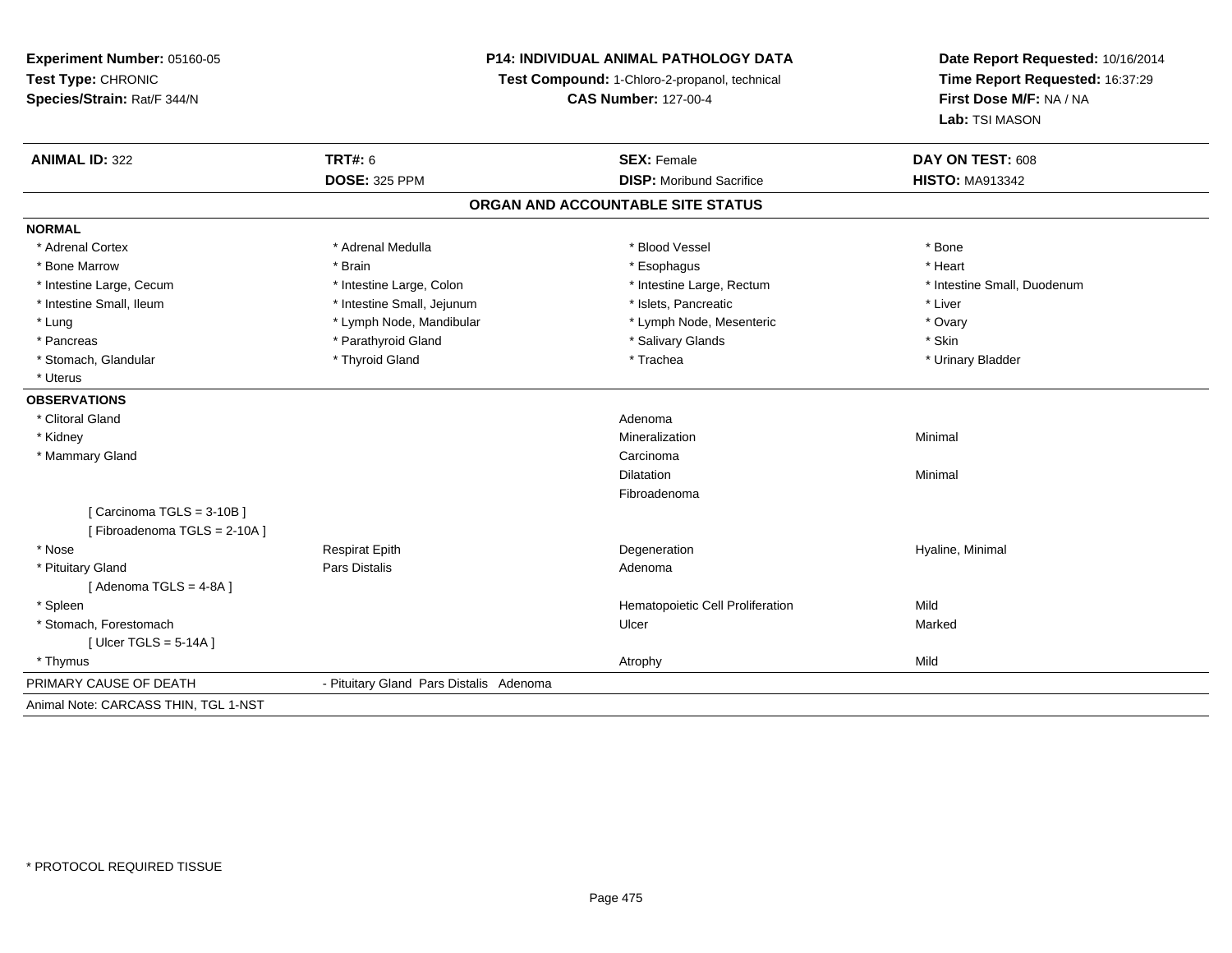# **P14: INDIVIDUAL ANIMAL PATHOLOGY DATA**

**Test Compound:** 1-Chloro-2-propanol, technical

**CAS Number:** 127-00-4

| <b>ANIMAL ID: 323</b>                      | <b>TRT#: 6</b>             | <b>SEX: Female</b>                | DAY ON TEST: 655            |
|--------------------------------------------|----------------------------|-----------------------------------|-----------------------------|
|                                            | <b>DOSE: 325 PPM</b>       | <b>DISP: Natural Death</b>        | <b>HISTO: MA913343</b>      |
|                                            |                            | ORGAN AND ACCOUNTABLE SITE STATUS |                             |
| <b>NORMAL</b>                              |                            |                                   |                             |
| * Adrenal Cortex                           | * Adrenal Medulla          | * Blood Vessel                    | * Bone                      |
| * Bone Marrow                              | * Brain                    | * Clitoral Gland                  | * Esophagus                 |
| * Intestine Large, Cecum                   | * Intestine Large, Colon   | * Intestine Large, Rectum         | * Intestine Small, Duodenum |
| * Intestine Small, Ileum                   | * Intestine Small, Jejunum | * Islets, Pancreatic              | * Kidney                    |
| * Lung                                     | * Lymph Node, Mesenteric   | * Mammary Gland                   | * Ovary                     |
| * Pancreas                                 | * Parathyroid Gland        | * Salivary Glands                 | * Skin                      |
| * Stomach, Forestomach                     | * Stomach, Glandular       | * Thymus                          | * Thyroid Gland             |
| * Trachea                                  | * Urinary Bladder          |                                   |                             |
| <b>OBSERVATIONS</b>                        |                            |                                   |                             |
| * Heart                                    |                            | Cardiomyopathy                    | Minimal                     |
| * Liver                                    |                            | <b>Basophilic Focus</b>           |                             |
|                                            |                            | Hepatodiaphragmatic Nodule        |                             |
|                                            |                            | Inflammation                      | Granulomatous, Minimal      |
| [ Hepatodiaphragmatic Nodule TGLS = 4-6A ] |                            |                                   |                             |
| Lymph Node                                 | Deep Cervical              | Hemorrhage                        | Mild                        |
|                                            | Mediastinal                | Hemorrhage                        | Moderate                    |
|                                            | Deep Cervical              | Hyperplasia                       | Plasma Cell, Moderate       |
|                                            | Mediastinal                | Hyperplasia                       | Plasma Cell, Mild           |
|                                            | Deep Cervical              | Pigmentation                      | Mild                        |
|                                            | Mediastinal                | Pigmentation                      | Mild                        |
| [Hemorrhage TGLS = 5-16]                   |                            |                                   |                             |
| [Hemorrhage TGLS = 6-17]                   |                            |                                   |                             |
| [ Hyperplasia TGLS = 5-16 ]                |                            |                                   |                             |
| [ Hyperplasia TGLS = 6-17 ]                |                            |                                   |                             |
| [ Pigmentation TGLS = 6-17 ]               |                            |                                   |                             |
| [ Pigmentation TGLS = 5-16 ]               |                            |                                   |                             |
| * Lymph Node, Mandibular                   |                            | Hyperplasia                       | Plasma Cell, Mild           |
|                                            |                            | Hyperplasia                       | Lymphoid, Mild              |
|                                            |                            | Inflammation                      | Chronic Active, Mild        |
| [ Hyperplasia TGLS = 1-9 ]                 |                            |                                   |                             |
|                                            |                            |                                   |                             |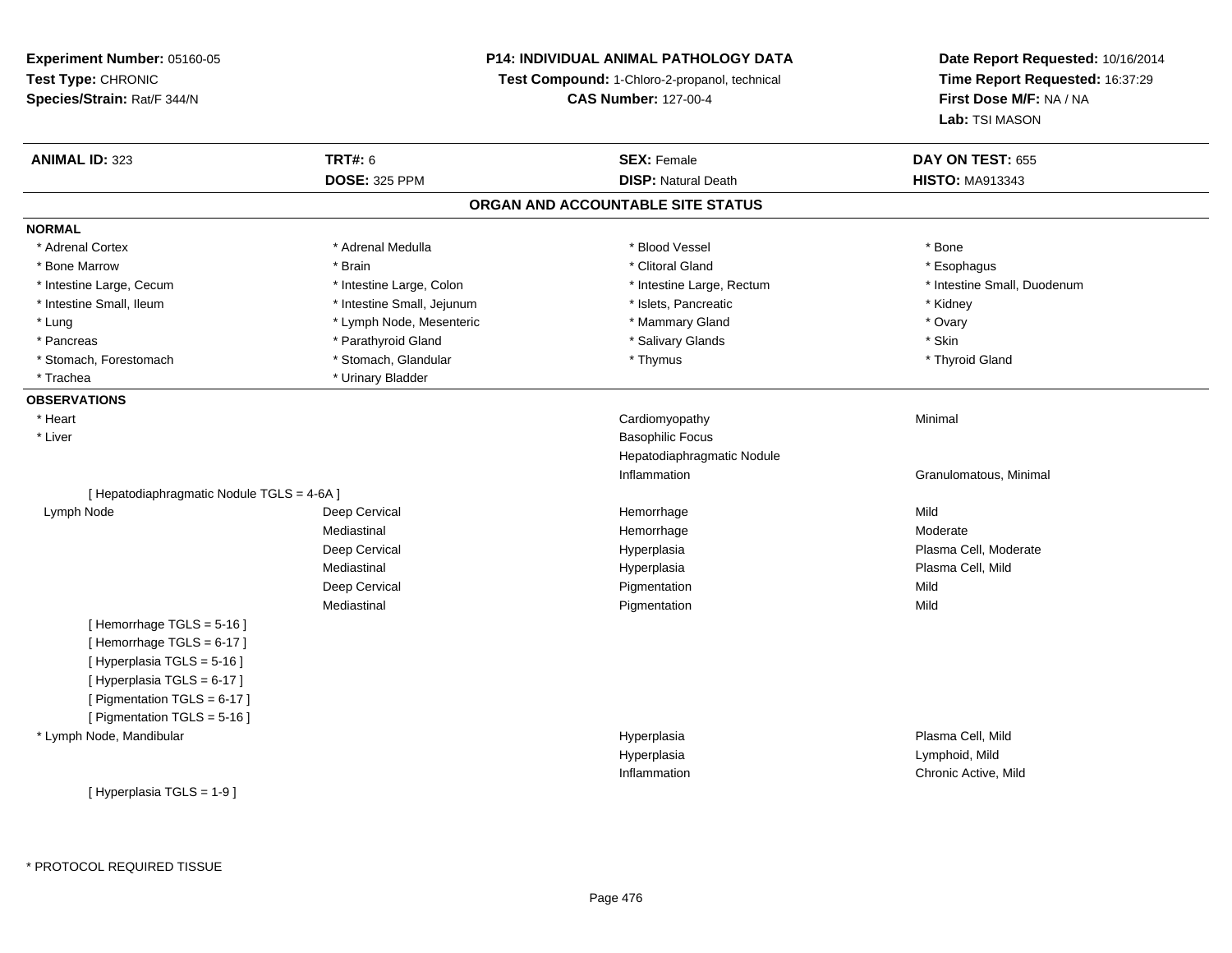| Experiment Number: 05160-05<br>Test Type: CHRONIC<br>Species/Strain: Rat/F 344/N |                            | <b>P14: INDIVIDUAL ANIMAL PATHOLOGY DATA</b><br>Test Compound: 1-Chloro-2-propanol, technical<br><b>CAS Number: 127-00-4</b> | Date Report Requested: 10/16/2014<br>Time Report Requested: 16:37:29<br>First Dose M/F: NA / NA<br>Lab: TSI MASON |
|----------------------------------------------------------------------------------|----------------------------|------------------------------------------------------------------------------------------------------------------------------|-------------------------------------------------------------------------------------------------------------------|
| <b>ANIMAL ID: 323</b>                                                            | TRT#: 6                    | <b>SEX: Female</b>                                                                                                           | DAY ON TEST: 655                                                                                                  |
|                                                                                  | <b>DOSE: 325 PPM</b>       | <b>DISP:</b> Natural Death                                                                                                   | <b>HISTO: MA913343</b>                                                                                            |
|                                                                                  |                            | ORGAN AND ACCOUNTABLE SITE STATUS                                                                                            |                                                                                                                   |
| [Hyperplasia TGLS = 1-9]<br>[Inflammation TGLS = $1-9$ ]                         |                            |                                                                                                                              |                                                                                                                   |
| Mesentery<br>[Necrosis TGLS = $3-15$ ]                                           | Fat                        | <b>Necrosis</b>                                                                                                              | Moderate                                                                                                          |
| * Nose<br>Note: FUNGAL HYPAHE IN NASAL CAVITY.                                   | <b>Respirat Epith</b>      | Inflammation                                                                                                                 | Chronic Active, Mild                                                                                              |
| * Pituitary Gland                                                                | Pars Distalis              | Cyst                                                                                                                         | Minimal                                                                                                           |
| * Spleen                                                                         |                            | Leukemia Mononuclear                                                                                                         |                                                                                                                   |
| * Uterus                                                                         |                            | Hydrometra                                                                                                                   | Marked                                                                                                            |
| [Hydrometra TGLS = 2-7A]                                                         |                            |                                                                                                                              |                                                                                                                   |
| Zymbal's Gland                                                                   |                            | Carcinoma                                                                                                                    |                                                                                                                   |
| [Carcinoma TGLS = 7,8-18+19+9]                                                   |                            |                                                                                                                              |                                                                                                                   |
| PRIMARY CAUSE OF DEATH                                                           | - Zymbal's Gland Carcinoma |                                                                                                                              |                                                                                                                   |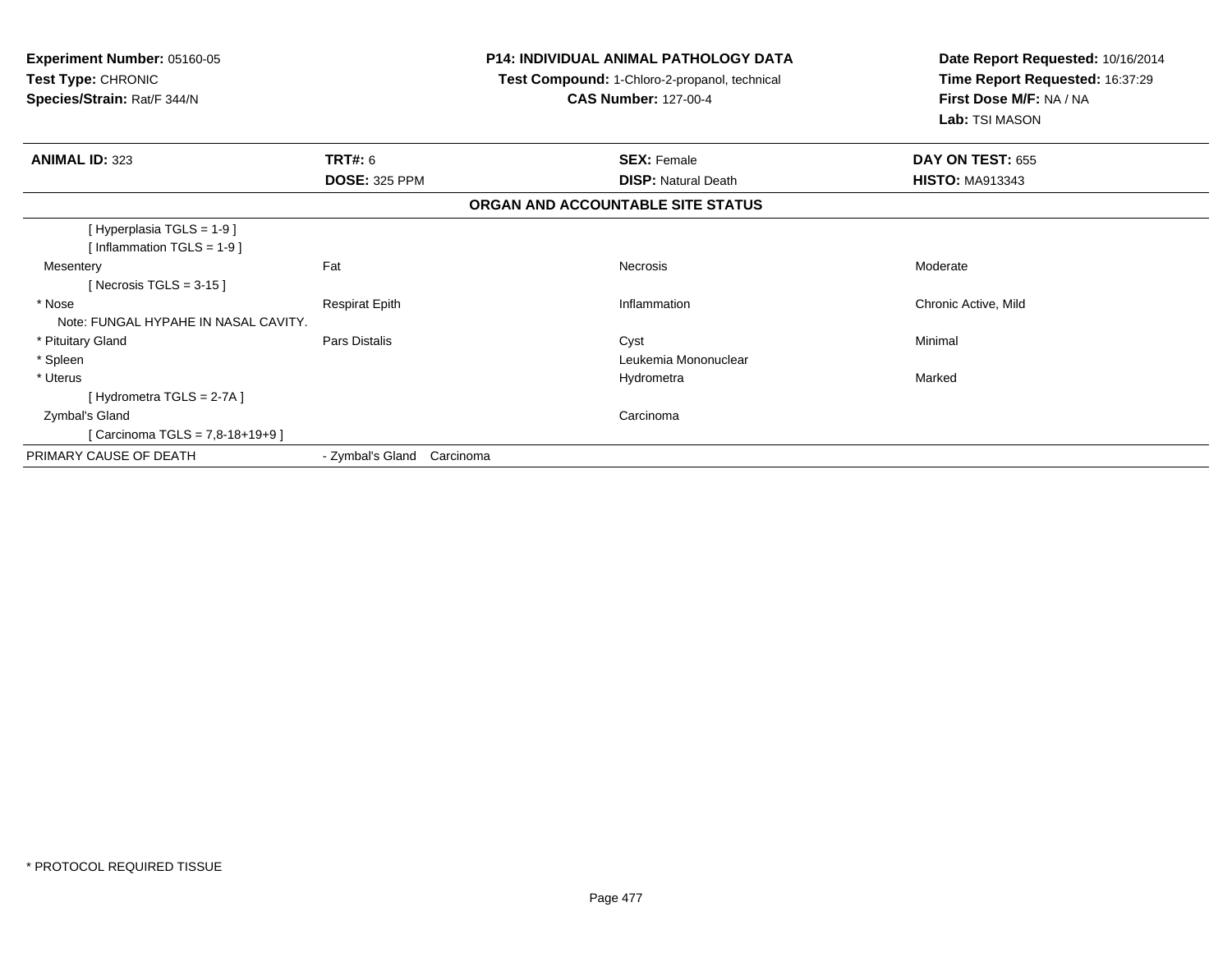| Experiment Number: 05160-05               |                                         | P14: INDIVIDUAL ANIMAL PATHOLOGY DATA         | Date Report Requested: 10/16/2014<br>Time Report Requested: 16:37:29 |
|-------------------------------------------|-----------------------------------------|-----------------------------------------------|----------------------------------------------------------------------|
| Test Type: CHRONIC                        |                                         | Test Compound: 1-Chloro-2-propanol, technical |                                                                      |
| Species/Strain: Rat/F 344/N               |                                         | <b>CAS Number: 127-00-4</b>                   | First Dose M/F: NA / NA                                              |
|                                           |                                         |                                               | Lab: TSI MASON                                                       |
| <b>ANIMAL ID: 324</b>                     | <b>TRT#: 6</b>                          | <b>SEX: Female</b>                            | DAY ON TEST: 717                                                     |
|                                           | <b>DOSE: 325 PPM</b>                    | <b>DISP: Natural Death</b>                    | <b>HISTO: MA913344</b>                                               |
|                                           |                                         | ORGAN AND ACCOUNTABLE SITE STATUS             |                                                                      |
| <b>NORMAL</b>                             |                                         |                                               |                                                                      |
| * Adrenal Cortex                          | * Adrenal Medulla                       | * Blood Vessel                                | * Bone                                                               |
| * Bone Marrow                             | * Brain                                 | * Clitoral Gland                              | * Esophagus                                                          |
| * Intestine Large, Cecum                  | * Intestine Large, Colon                | * Intestine Large, Rectum                     | * Islets, Pancreatic                                                 |
| * Lung                                    | * Nose                                  | * Pancreas                                    | * Parathyroid Gland                                                  |
| * Salivary Glands                         | * Skin                                  | * Spleen                                      | * Stomach, Forestomach                                               |
| * Stomach, Glandular                      | * Thyroid Gland                         | * Trachea                                     | * Urinary Bladder                                                    |
| * Uterus                                  |                                         |                                               |                                                                      |
| <b>AUTO PRECLUDES DIAG.</b>               |                                         |                                               |                                                                      |
| * Intestine Small, Duodenum               | * Intestine Small, Ileum                | * Intestine Small, Jejunum                    |                                                                      |
| <b>OBSERVATIONS</b>                       |                                         |                                               |                                                                      |
| * Heart                                   |                                         | Cardiomyopathy                                | Minimal                                                              |
| * Kidney                                  |                                         | Nephropathy                                   | Minimal                                                              |
| * Liver                                   |                                         | <b>Basophilic Focus</b>                       |                                                                      |
| [Basophilic Focus TGLS = 4-6A]            |                                         |                                               |                                                                      |
| * Lymph Node, Mandibular                  |                                         | Hyperplasia                                   | Plasma Cell, Mild                                                    |
| * Lymph Node, Mesenteric                  |                                         | Hemorrhage                                    | Mild                                                                 |
| * Mammary Gland                           |                                         | Dilatation                                    | Mild                                                                 |
|                                           |                                         | Fibroadenoma                                  |                                                                      |
| [Fibroadenoma TGLS = 1-10A]               |                                         |                                               |                                                                      |
| * Ovary                                   |                                         | Granulosa Cell Tumor Benign                   |                                                                      |
| [Granulosa Cell Tumor Benign TGLS = 2-7A] |                                         |                                               |                                                                      |
| * Pituitary Gland                         | <b>Pars Distalis</b>                    | Adenoma                                       |                                                                      |
| [Adenoma TGLS = $3-8$ ]                   |                                         |                                               |                                                                      |
| * Thymus                                  |                                         | Atrophy                                       | Mild                                                                 |
| PRIMARY CAUSE OF DEATH                    | - Pituitary Gland Pars Distalis Adenoma |                                               |                                                                      |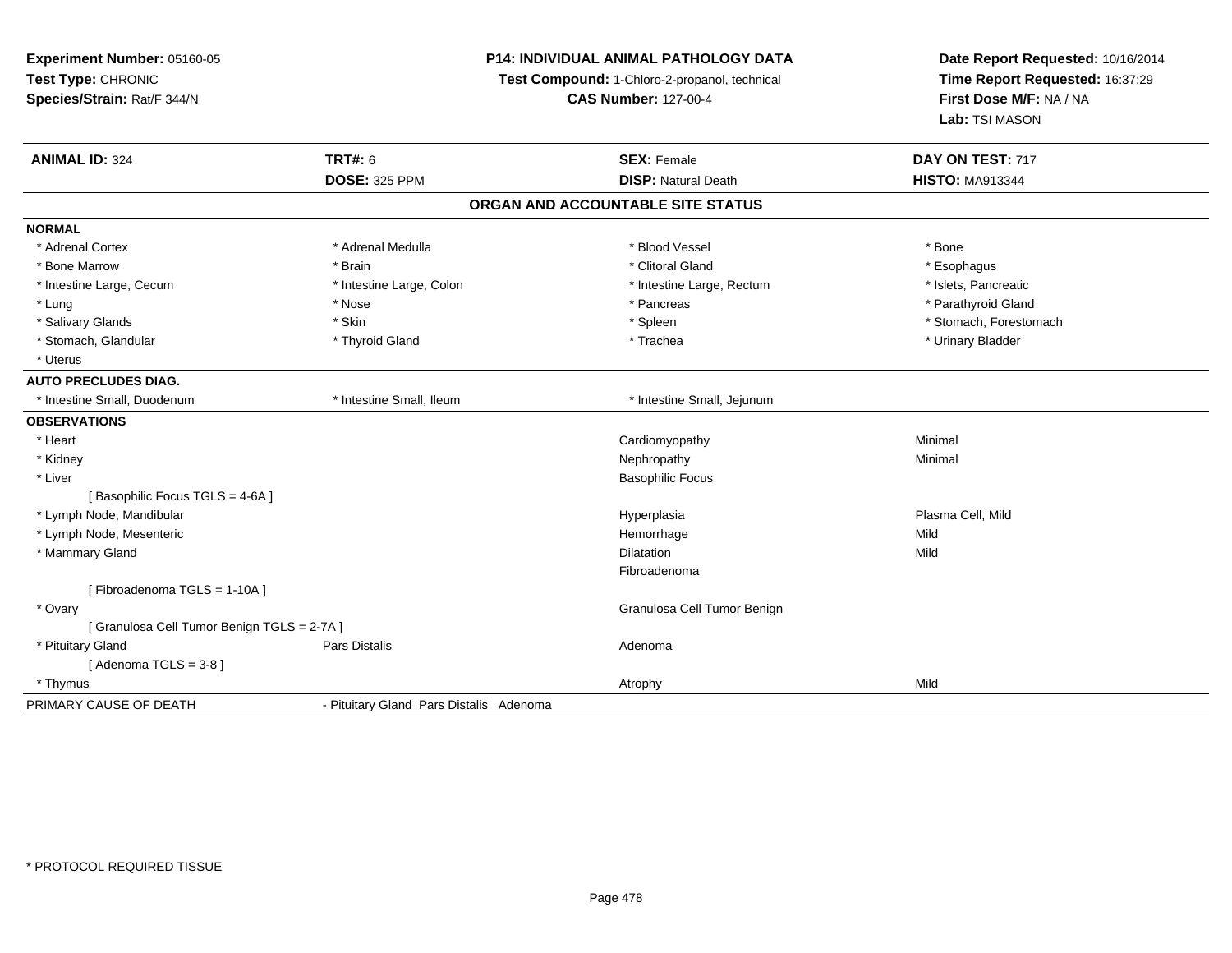**Experiment Number:** 05160-05**Test Type:** CHRONIC **Species/Strain:** Rat/F 344/N**P14: INDIVIDUAL ANIMAL PATHOLOGY DATATest Compound:** 1-Chloro-2-propanol, technical **CAS Number:** 127-00-4**Date Report Requested:** 10/16/2014**Time Report Requested:** 16:37:29**First Dose M/F:** NA / NA**Lab:** TSI MASON**ANIMAL ID:** 325**TRT#:** 6 **SEX:** Female **SEX: Female DAY ON TEST:** 734 **DOSE:** 325 PPM**DISP:** Terminal Sacrifice **HISTO:** MA913345 **ORGAN AND ACCOUNTABLE SITE STATUSNORMAL**\* Adrenal Medulla \* \* \* Blood Vessel \* \* \* Bone Marrow \* \* Bone Marrow \* \* Bone Marrow \* Brain \* Alternative of the state of the state of the state of the state of the state of the state of the state of the state of the state of the state of the state of the state of the state of the state of the state of th \* Intestine Large, Cecum \* Intestine Large, Colon \* Intestine Large, Thestine Large, Rectum \* Intestine Small, Duodenum \* Intestine Small, Ileum \* https://www.fatheratic \* Lung \* Intestine Small, Jejunum \* Islets, Pancreatic \* Lung \* Lung \* Ovary \* Lymph Node, Mandibular \* Mose \* Lymph Node, Mesenteric \* Nose \* Nose \* Nose \* Skin \* Pancreas \* Pancreas \* Parathyroid Gland \* The state of the set of the set of the set of the set of the set of the set of the set of the set of the set of the set of the set of the set of the set of the set of the set of \* Trachea \* Stomach, Forestomach \* The stormach \* Stomach, Glandular \* The \* Thyroid Gland \* Thyroid Gland \* \* Urinary Bladder**OBSERVATIONS** \* Adrenal Cortexx and the control of the control of the control of the control of the control of the control of the control of the control of the control of the control of the control of the control of the control of the control of the co Minimal \* Kidneyy with the control of the control of the control of the control of the control of the control of the control of the control of the control of the control of the control of the control of the control of the control of the c n Minimal \* Liver Basophilic Focus Eosinophilic Focus[ Basophilic Focus TGLS = 3-6A ][ Eosinophilic Focus TGLS = 3-6A ] \* Mammary Glandd **Executive Contract of the Contract Contract Contract Contract Contract Contract Contract Contract Contract Contract Contract Contract Contract Contract Contract Contract Contract Contract Contract Contract Contract Cont** [ Fibroadenoma TGLS = 1-10A ]**Mesentery** y the control of the control of the control of the control of the control of the control of the control of the control of the control of the control of the control of the control of the control of the control of the contro  $[$  Necrosis TGLS = 2-15  $]$  \* Pituitary Glandd and the contract of Pars Distalis and the contract of Adenoma and Adenoma and the Adenoma and the Adenoma and  $\lambda$ [ Adenoma  $TGLS = 5-8$  ] \* Spleenn and the control of the control of the control of the control of the control of the control of the control of the control of the control of the control of the control of the control of the control of the control of the co \* Thymuss and the control of the control of the control of the control of the control of the control of the control of the control of the control of the control of the control of the control of the control of the control of the co \* Uteruss and the contract of the contract of the contract of the contract of the contract of the contract of the contract of the contract of the contract of the contract of the contract of the contract of the contract of the cont [ Polyp Stromal TGLS = 4-7 ]PRIMARY CAUSE OF DEATH-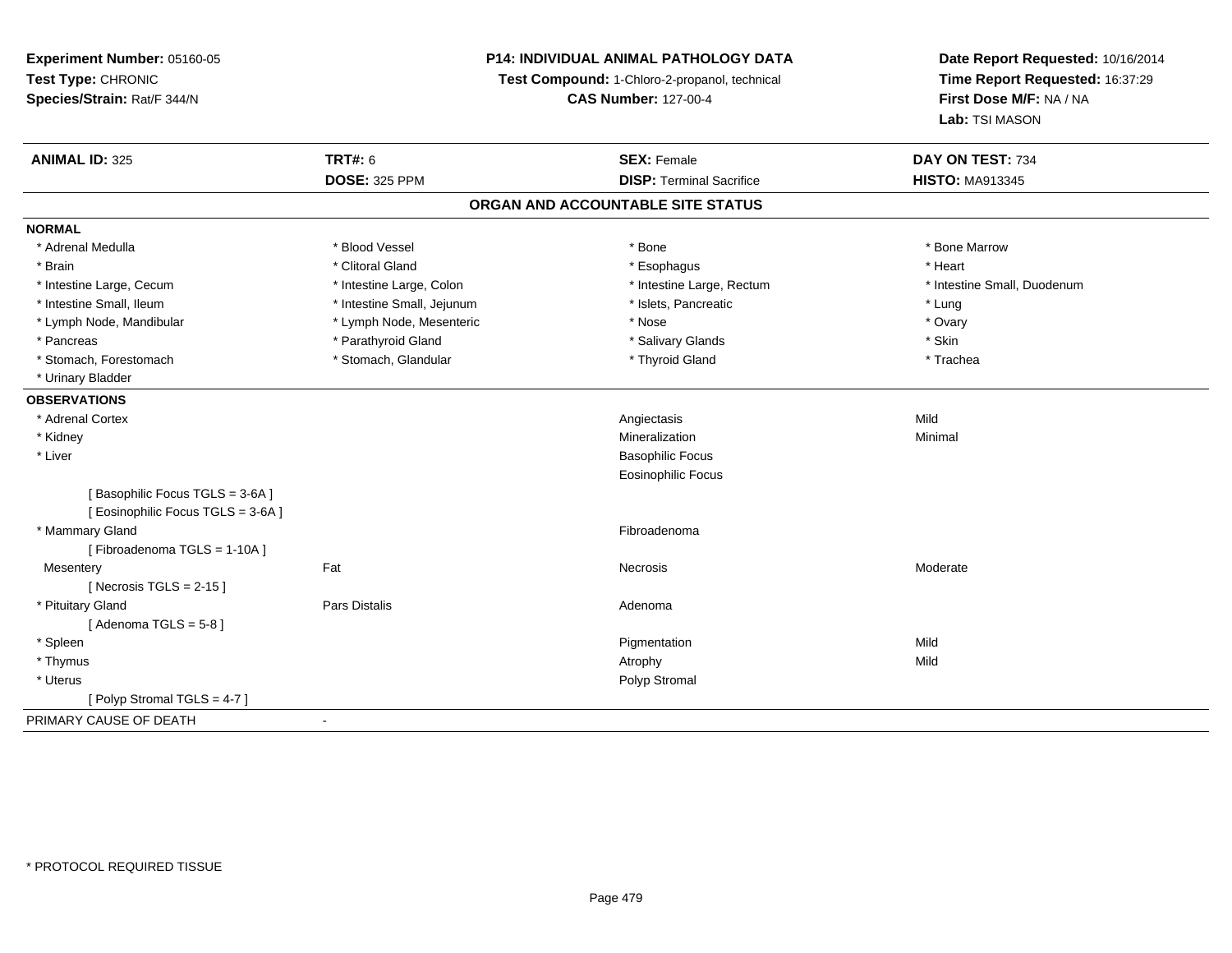**Experiment Number:** 05160-05**Test Type:** CHRONIC **Species/Strain:** Rat/F 344/N**P14: INDIVIDUAL ANIMAL PATHOLOGY DATATest Compound:** 1-Chloro-2-propanol, technical **CAS Number:** 127-00-4**Date Report Requested:** 10/16/2014**Time Report Requested:** 16:37:29**First Dose M/F:** NA / NA**Lab:** TSI MASON**ANIMAL ID:** 326**6 DAY ON TEST:** 734 **DOSE:** 325 PPM**DISP:** Terminal Sacrifice **HISTO:** MA913346 **ORGAN AND ACCOUNTABLE SITE STATUSNORMAL**\* Adrenal Medulla \* \* \* Blood Vessel \* \* \* Bone Marrow \* \* Bone Marrow \* \* Bone Marrow \* Brain \* Alternative of the state of the state of the state of the state of the state of the state of the state of the state of the state of the state of the state of the state of the state of the state of the state of th \* Intestine Large, Cecum \* Intestine Large, Rectum \* Intestine Small, Duodenum \* Intestine Small, Ileum\* Intestine Small, Jejunum \* \* Nose \* Ovary \* Nose \* Ovary \* Ovary \* Nose \* Ovary \* Ovary \* Ovary \* Ovary \* Ovary \* Skin \* Pancreas \* Pancreas \* Parathyroid Gland \* The state of the set of the set of the set of the set of the set of the set of the set of the set of the set of the set of the set of the set of the set of the set of the set of \* Trachea \* Stomach, Forestomach \* Thyroid Gland \* Stomach, Glandular \* Thyroid Gland \* Thyroid Gland \* Urinary Bladder**OBSERVATIONS** \* Adrenal Cortex**x** Degeneration Degeneration **Cystic, Minimal**<br>
Parasite Metazoan **Case and Cystic, Minimal**  \* Intestine Large, Colonn and a state of the control of the control of the control of the Parasite Metazoan and the control of Minimal \* Islets, Pancreaticc and the contract of the contract of the contract of the contract of the contract of the contract of the contract of the contract of the contract of the contract of the contract of the contract of the contract of the cont **Basophilic Focus (1996)** (1996) (1997) (1997) (1997) (1998) (1998) (1998) (1998) (1998) (1998) (1998) (1999) (1999) \* Liver Leukemia MononuclearMixed Cell FocusNecrosiss and the contract of the Minimal Note: FRESH BLOOD ON CAPSULE IS A POST MORTEM CHANGE. TGL 4-NCL[ Basophilic Focus TGLS = 3-6 ][ Leukemia Mononuclear TGLS = 3-6 ][ Mixed Cell Focus TGLS = 3-6 ] $[$  Necrosis TGLS = 3-6  $]$  \* Lung Alveolus Infiltration Cellular Histiocyte, Mild Leukemia Mononuclear[ Infiltration Cellular TGLS = 6-2A ] \* Lymph Node, Mandibular Hyperplasia Plasma Cell, Moderate \* Lymph Node, Mesenteric Hyperplasia Histiocytic, Mild \* Mammary Glandd and the control of the control of the control of the Hyperplasia and the control of the Mild of the Control of the Control of the Control of the Control of the Control of the Control of the Control of the Control of the **Mesentery** y the control of the Marked States of the Marked States of the Marked States of the Marked States of the Marked States of the Marked States of the Marked States of the Marked States of the Marked States of the Marked State  $[$  Necrosis TGLS = 1-15  $]$  \* Pituitary Glandd and the contract of Pars Distalis and the contract of Adenoma and Adenoma and the Adenoma and the Adenoma and  $\lambda$  $[$  Adenoma TGLS =  $5-8$   $]$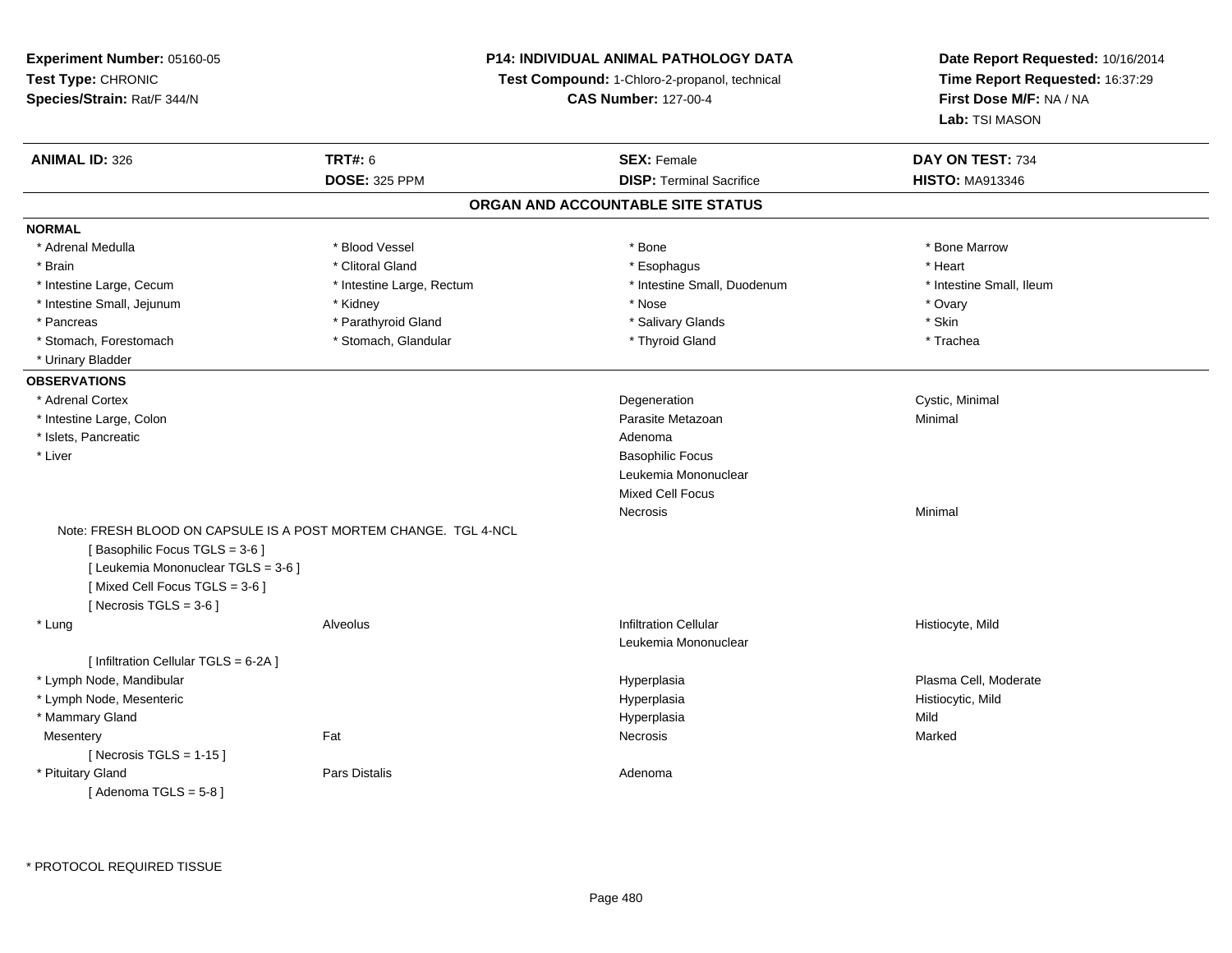| Experiment Number: 05160-05<br>Test Type: CHRONIC<br>Species/Strain: Rat/F 344/N |                      | <b>P14: INDIVIDUAL ANIMAL PATHOLOGY DATA</b><br>Test Compound: 1-Chloro-2-propanol, technical<br><b>CAS Number: 127-00-4</b> | Date Report Requested: 10/16/2014<br>Time Report Requested: 16:37:29<br>First Dose M/F: NA / NA<br>Lab: TSI MASON |
|----------------------------------------------------------------------------------|----------------------|------------------------------------------------------------------------------------------------------------------------------|-------------------------------------------------------------------------------------------------------------------|
| <b>ANIMAL ID: 326</b>                                                            | <b>TRT#: 6</b>       | <b>SEX: Female</b>                                                                                                           | DAY ON TEST: 734                                                                                                  |
|                                                                                  | <b>DOSE: 325 PPM</b> | <b>DISP:</b> Terminal Sacrifice                                                                                              | <b>HISTO: MA913346</b>                                                                                            |
|                                                                                  |                      | ORGAN AND ACCOUNTABLE SITE STATUS                                                                                            |                                                                                                                   |
| * Spleen                                                                         |                      | Leukemia Mononuclear                                                                                                         |                                                                                                                   |
| [Leukemia Mononuclear TGLS = 2-3 ]                                               |                      |                                                                                                                              |                                                                                                                   |
| * Thymus                                                                         | <b>Epithel Cell</b>  | Hyperplasia                                                                                                                  | Mild                                                                                                              |
| * Uterus                                                                         |                      | Hyperplasia                                                                                                                  | Cystic, Mild                                                                                                      |
| PRIMARY CAUSE OF DEATH                                                           |                      |                                                                                                                              |                                                                                                                   |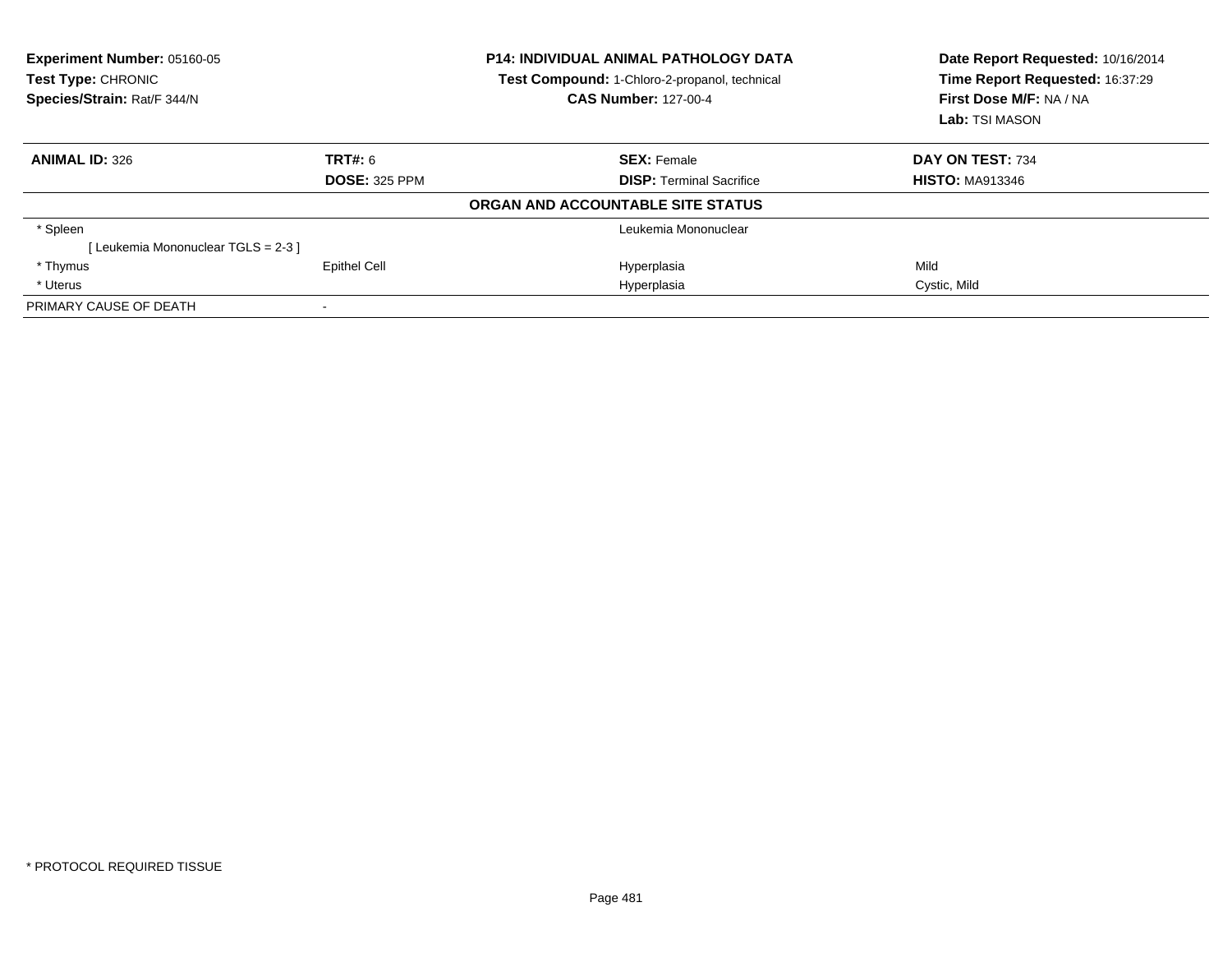**Experiment Number:** 05160-05**Test Type:** CHRONIC **Species/Strain:** Rat/F 344/N**P14: INDIVIDUAL ANIMAL PATHOLOGY DATATest Compound:** 1-Chloro-2-propanol, technical **CAS Number:** 127-00-4**Date Report Requested:** 10/16/2014**Time Report Requested:** 16:37:29**First Dose M/F:** NA / NA**Lab:** TSI MASON**ANIMAL ID:** 327**TRT#:** 6 **SEX:** Female **SEX: Female DAY ON TEST:** 734 **DOSE:** 325 PPM**DISP:** Terminal Sacrifice **HISTO:** MA913347 **ORGAN AND ACCOUNTABLE SITE STATUSNORMAL**\* Adrenal Cortex \* Adrenal Medulla \* Adrenal Medulla \* Blood Vessel \* Bood Vessel \* Bone \* Bone \* Bone \* Bone \* Bone \* Bone \* Bone \* Bone \* Bone \* Bone \* Bone \* Bone \* Bone \* Bone \* Bone \* Bone \* Bone \* Bone \* Bone \* Bone \* Bone \* Bone \* \* \* Esophagus \* Bone Marrow \* \* Android \* Brain \* Brain \* Clitoral Gland \* Clitoral Gland \* Esophagus \* Esophagus \* Esophagus \* Intestine Small, Duodenum \* Heart \* Intestine Large, Cecum \* Intestine Large, Cecum \* Intestine Large, Colon \* Intestine Small, Ileum \* **Alleman \* Intestine Small, Jejunum** \* The \* Islets, Pancreatic \* \* Kidney \* Kidney \* Parathyroid Gland \* Lymph Node, Mesenteric \* The matter \* Ovary \* Ovary \* Pancreas \* Pancreas \* Pancreas \* Pancreas \* Pancreas \* Pancreas \* Pancreas \* Pancreas \* Pancreas \* Pancreas \* Pancreas \* Pancreas \* Pancreas \* Pancreas \* Pancreas \* P \* Salivary Glands \* The stomach \* Skin \* Spleen \* Spleen \* Stomach, Forestomach \* Stomach, Forestomach \* Stomach, Forestomach \* Stomach, Glandular \* Thymus \* Thymus \* Thymus \* Thyroid Gland \* Thyroid Gland \* Trachea \* Urinary Bladder \* Uterus **OBSERVATIONS** \* Intestine Large, Rectumm and the contract of the contract of the contract of the contract of the contract of the contract of the contract of the contract of the contract of the contract of the contract of the contract of the contract of the cont \* Liver Hepatodiaphragmatic NoduleMixed Cell Focus[ Hepatodiaphragmatic Nodule TGLS = 2-6 ][ Mixed Cell Focus TGLS = 3-6A ] \* Lung Alveolus Infiltration Cellular Histiocyte, Minimal \* Lymph Node, Mandibularr and the contract of the contract of the contract of the contract of the contract of the contract of the contract of the contract of the contract of the contract of the contract of the contract of the contract of the cont a and a study of the study of the Minimal \* Mammary Glandd and the control of the control of the control of the Dilatation and the control of the Moderate of the control of the control of the control of the control of the control of the control of the control of the control of t Fibroadenoma[ Fibroadenoma TGLS = 1-10A ] \* Nosee who discussed the Respirat Epith Inflammation Chronic Active, Marked and Respirat Epith Inflammation Chronic Active, Marked Note: ABUNDANT FUNGAL HYPHAE IN NASAL CAVITY. \* Pituitary Glandd and the contract of Pars Distalis and the contract of Adenoma and Adenoma and the Adenoma and the Adenoma and  $\lambda$  $[$  Adenoma TGLS = 4-8  $]$ PRIMARY CAUSE OF DEATH-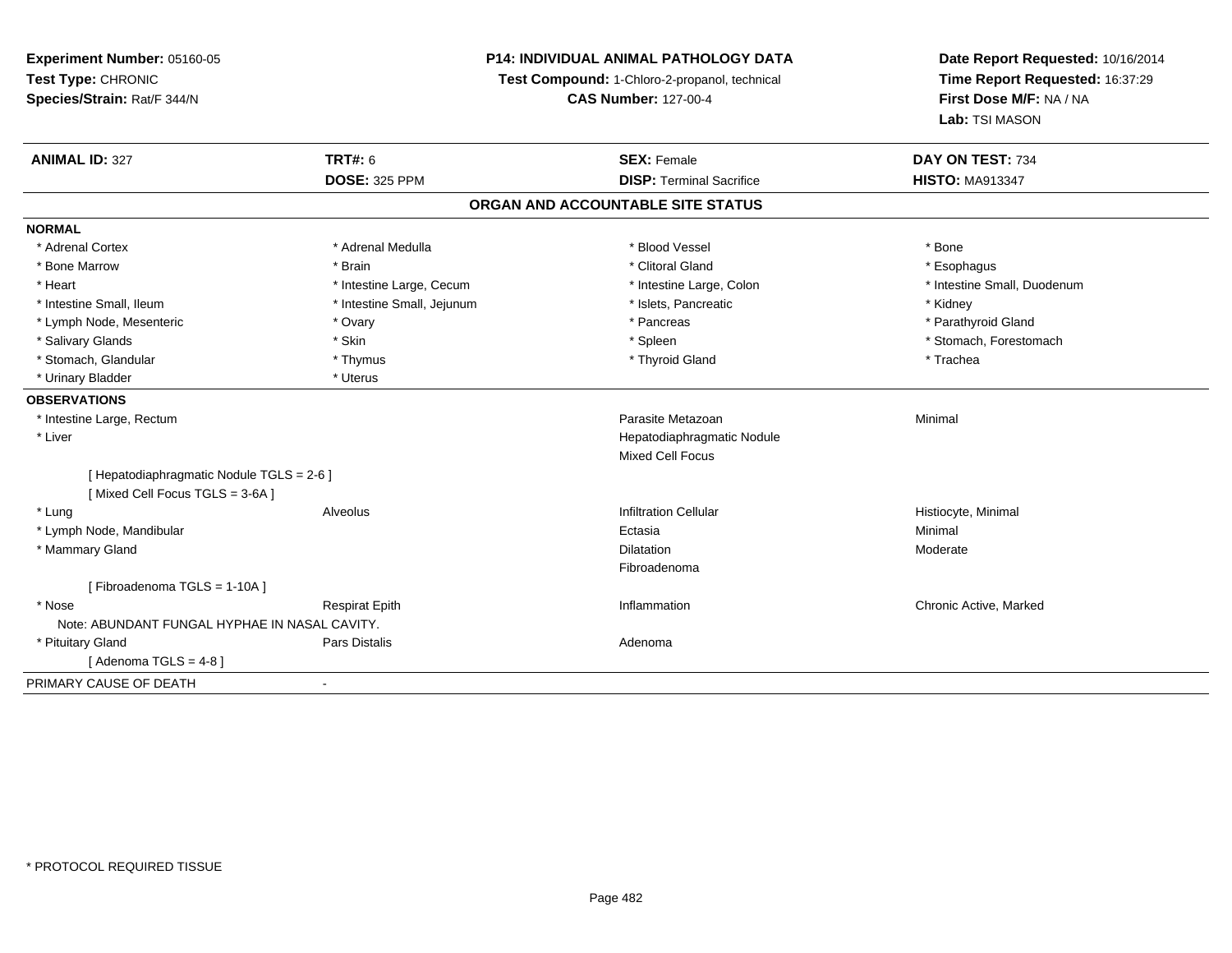# **P14: INDIVIDUAL ANIMAL PATHOLOGY DATA**

**Test Compound:** 1-Chloro-2-propanol, technical

**CAS Number:** 127-00-4

| <b>ANIMAL ID: 328</b>            | <b>TRT#: 6</b>            | <b>SEX: Female</b>                | DAY ON TEST: 734         |
|----------------------------------|---------------------------|-----------------------------------|--------------------------|
|                                  | <b>DOSE: 325 PPM</b>      | <b>DISP: Terminal Sacrifice</b>   | <b>HISTO: MA913348</b>   |
|                                  |                           | ORGAN AND ACCOUNTABLE SITE STATUS |                          |
| <b>NORMAL</b>                    |                           |                                   |                          |
| * Adrenal Cortex                 | * Adrenal Medulla         | * Blood Vessel                    | * Bone Marrow            |
| * Brain                          | * Esophagus               | * Heart                           | * Intestine Large, Cecum |
| * Intestine Large, Colon         | * Intestine Large, Rectum | * Intestine Small, Duodenum       | * Intestine Small, Ileum |
| * Intestine Small, Jejunum       | * Islets, Pancreatic      | * Lung                            | * Lymph Node, Mandibular |
| * Lymph Node, Mesenteric         | * Ovary                   | * Pancreas                        | * Parathyroid Gland      |
| Pleura                           | * Salivary Glands         | * Skin                            | * Stomach, Forestomach   |
| * Stomach, Glandular             | * Thyroid Gland           | * Trachea                         | * Urinary Bladder        |
| <b>OBSERVATIONS</b>              |                           |                                   |                          |
| * Bone                           |                           | Hyperostosis                      | Mild                     |
| * Clitoral Gland                 | <b>Bilateral</b>          | Cyst                              | Moderate                 |
| [ Cyst TGLS = $2,3-10$ ]         |                           |                                   |                          |
| * Kidney                         |                           | Mineralization                    | Minimal                  |
|                                  |                           | Nephropathy                       | Minimal                  |
| * Liver                          |                           | <b>Basophilic Focus</b>           |                          |
|                                  |                           | Clear Cell Focus                  |                          |
|                                  |                           | Inflammation                      | Granulomatous, Minimal   |
|                                  |                           | <b>Mixed Cell Focus</b>           |                          |
| [Basophilic Focus TGLS = 4-6,6A] |                           |                                   |                          |
| [Clear Cell Focus TGLS = 4-6]    |                           |                                   |                          |
| [Mixed Cell Focus TGLS = 4-6A ]  |                           |                                   |                          |
| * Mammary Gland                  |                           | Dilatation                        | Marked                   |
|                                  |                           | Fibroadenoma                      |                          |
| [ Dilatation TGLS = 1-10 ]       |                           |                                   |                          |
| [Fibroadenoma TGLS = 1-10A]      |                           |                                   |                          |
| * Nose                           | <b>Respirat Epith</b>     | Inflammation                      | Chronic Active, Mild     |
| * Pituitary Gland                | Pars Distalis             | Adenoma                           |                          |
| [Adenoma TGLS = $5-8$ ]          |                           |                                   |                          |
| * Spleen                         |                           | Hematopoietic Cell Proliferation  | Moderate                 |
| * Thymus                         | <b>Epithel Cell</b>       | Hyperplasia                       | Mild                     |
| * Uterus                         |                           | Hydrometra                        | Moderate                 |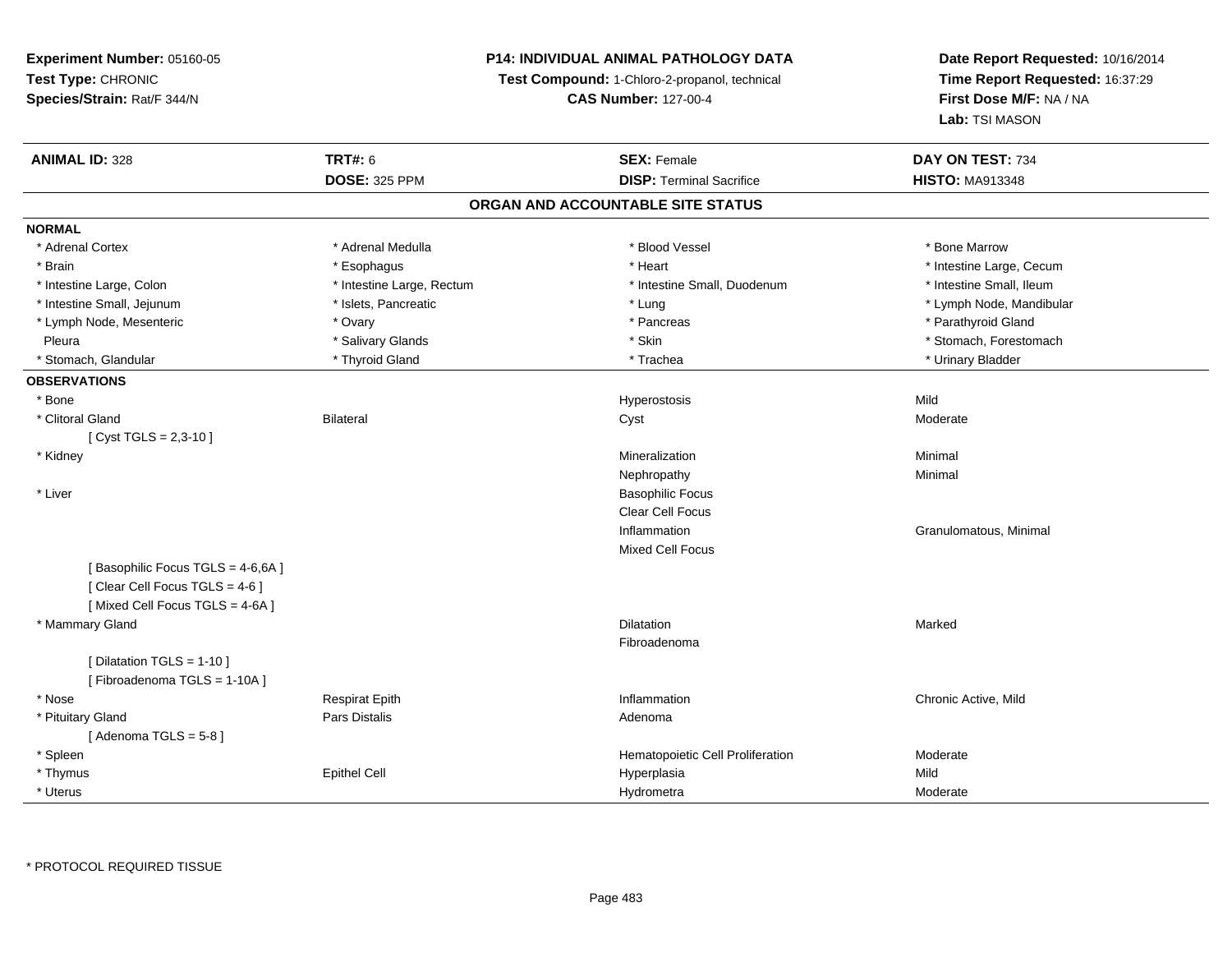| <b>Experiment Number: 05160-05</b><br>Test Type: CHRONIC<br>Species/Strain: Rat/F 344/N | <b>P14: INDIVIDUAL ANIMAL PATHOLOGY DATA</b><br>Test Compound: 1-Chloro-2-propanol, technical<br><b>CAS Number: 127-00-4</b> |                                   | Date Report Requested: 10/16/2014<br>Time Report Requested: 16:37:29<br>First Dose M/F: NA / NA<br>Lab: TSI MASON |
|-----------------------------------------------------------------------------------------|------------------------------------------------------------------------------------------------------------------------------|-----------------------------------|-------------------------------------------------------------------------------------------------------------------|
| <b>ANIMAL ID: 328</b>                                                                   | <b>TRT#: 6</b>                                                                                                               | <b>SEX: Female</b>                | DAY ON TEST: 734                                                                                                  |
|                                                                                         | <b>DOSE: 325 PPM</b>                                                                                                         | <b>DISP:</b> Terminal Sacrifice   | <b>HISTO: MA913348</b>                                                                                            |
|                                                                                         |                                                                                                                              | ORGAN AND ACCOUNTABLE SITE STATUS |                                                                                                                   |
| PRIMARY CAUSE OF DEATH                                                                  |                                                                                                                              |                                   |                                                                                                                   |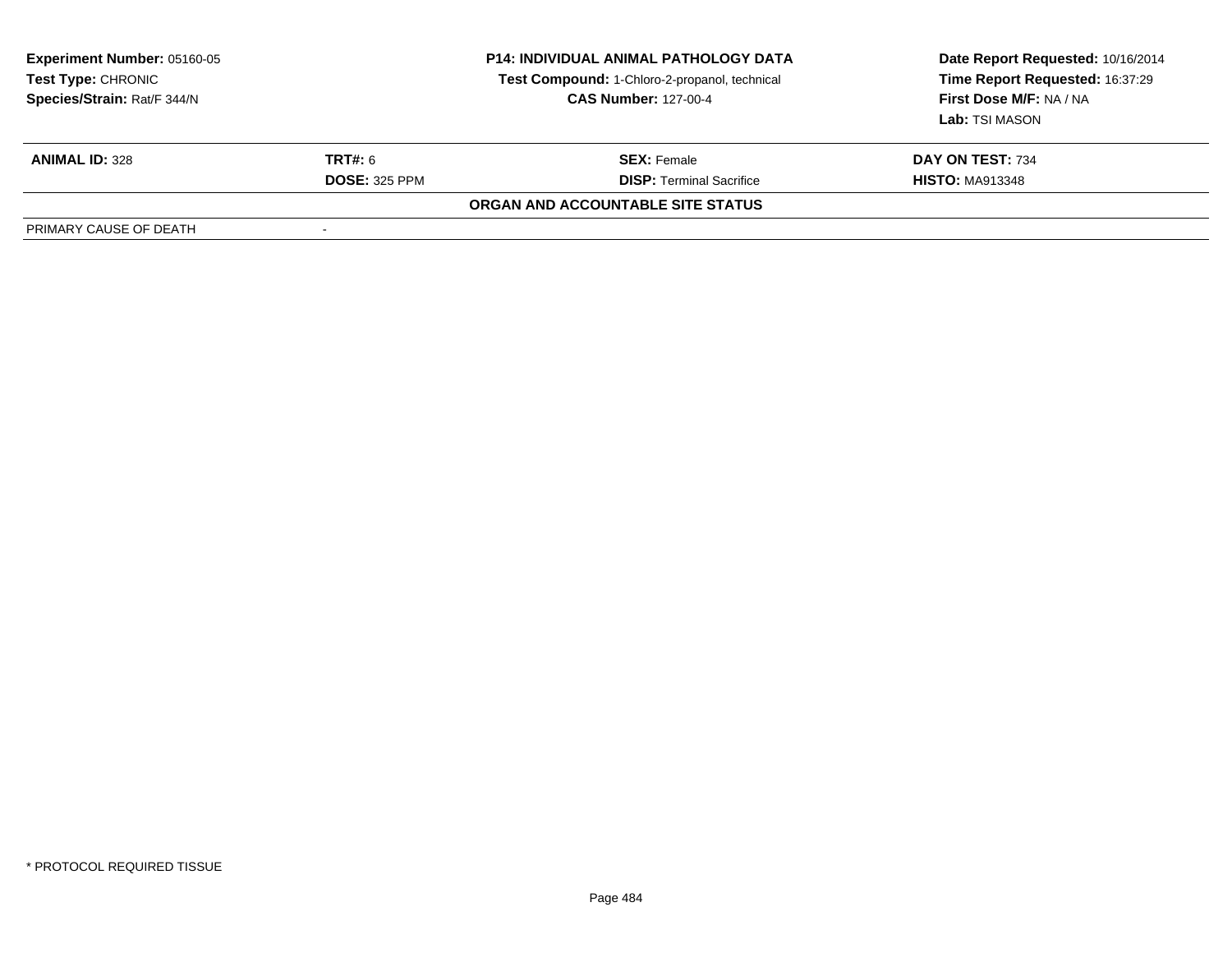**Experiment Number:** 05160-05**Test Type:** CHRONIC **Species/Strain:** Rat/F 344/N**P14: INDIVIDUAL ANIMAL PATHOLOGY DATATest Compound:** 1-Chloro-2-propanol, technical **CAS Number:** 127-00-4**Date Report Requested:** 10/16/2014**Time Report Requested:** 16:37:29**First Dose M/F:** NA / NA**Lab:** TSI MASON**ANIMAL ID:** 329**TRT#:** 6 **SEX:** Female **SEX: Female DAY ON TEST:** 734 **DOSE:** 325 PPM**DISP:** Terminal Sacrifice **HISTO:** MA913349 **ORGAN AND ACCOUNTABLE SITE STATUSNORMAL**\* Adrenal Cortex \* Adrenal Cortex \* \* Attachers \* Blood Vessel \* \* Bone \* \* \* Bone \* \* Bone \* \* Bone \* Bone Marrow \* Bone Marrow \* Brain \* Alternative of the state of the state of the state of the state of the state of the state of the state of the state of the state of the state of the state of the state of the state of the state of the state of th \* Intestine Large, Cecum \* Intestine Large, Colon \* Intestine Large, Rectum \* Intestine Small, Duodenum\* Lymph Node, Mandibular \* Intestine Small, Ileum \* 100 mm \* Intestine Small, Jejunum \* Intestine Small, Mandibular \* Islets, Pancreatic \* Lymph Node, Mesenteric \* The state of the Parathyroid Gland \* The state of the state of the state of the state \* Skin \* Trachea \* Spleen \* Stomach, Forestomach \* Stomach, Spleen \* Stomach, Glandular \* Trachean \* Stomach, Glandular \* Urinary Bladder**OBSERVATIONS** \* Adrenal Medullaa and the contract of the contract of the contract of the Hyperplasia and the Moderate Moderate of the Moderate  $\sim$  \* Kidneyy with the control of the control of the control of the control of the control of the control of the control of the control of the control of the control of the control of the control of the control of the control of the c n Minimal \* Liver Basophilic Focus**Infiltration Cellular**  \* Lung Alveolus Infiltration Cellular Histiocyte, Minimal \* Mammary Glandd and the control of the control of the control of the control of the control of the control of the control of the control of the control of the control of the control of the control of the control of the control of the co Hyperplasiaa Mild \* Nose Respirat Epith Inflammation Chronic Active, Mild \* Ovaryy and the control of the control of the control of the control of the control of the control of the control of the control of the control of the control of the control of the control of the control of the control of the co [ Cyst TGLS = 1-7 ] \* Pancreass and the contract of the contract of the contract of the contract of the contract of the contract of the contract of the contract of the contract of the contract of the contract of the contract of the contract of the cont \* Pituitary Glandd and the contract of Pars Distalis and the contract of Adenoma and Adenoma and the Adenoma and the Adenoma and  $\lambda$ Pars Distaliss Cyst Cyst Constants and Cyst Mild  $[$  Adenoma TGLS = 2-8  $]$  $[$  Cyst TGLS = 2-8  $]$  \* Thymuss Epithel Cell Hyperplasia a and a studies of the studies of the Minimal \* Thyroid Glandd C Cell C Cell C Cell Adenoma \* Uteruss the control of the control of the control of the control of the control of the control of the control of the control of the control of the control of the control of the control of the control of the control of the contro Inflammation **Chronic Active, Moderate** [ Inflammation TGLS = 3-7A ]PRIMARY CAUSE OF DEATH-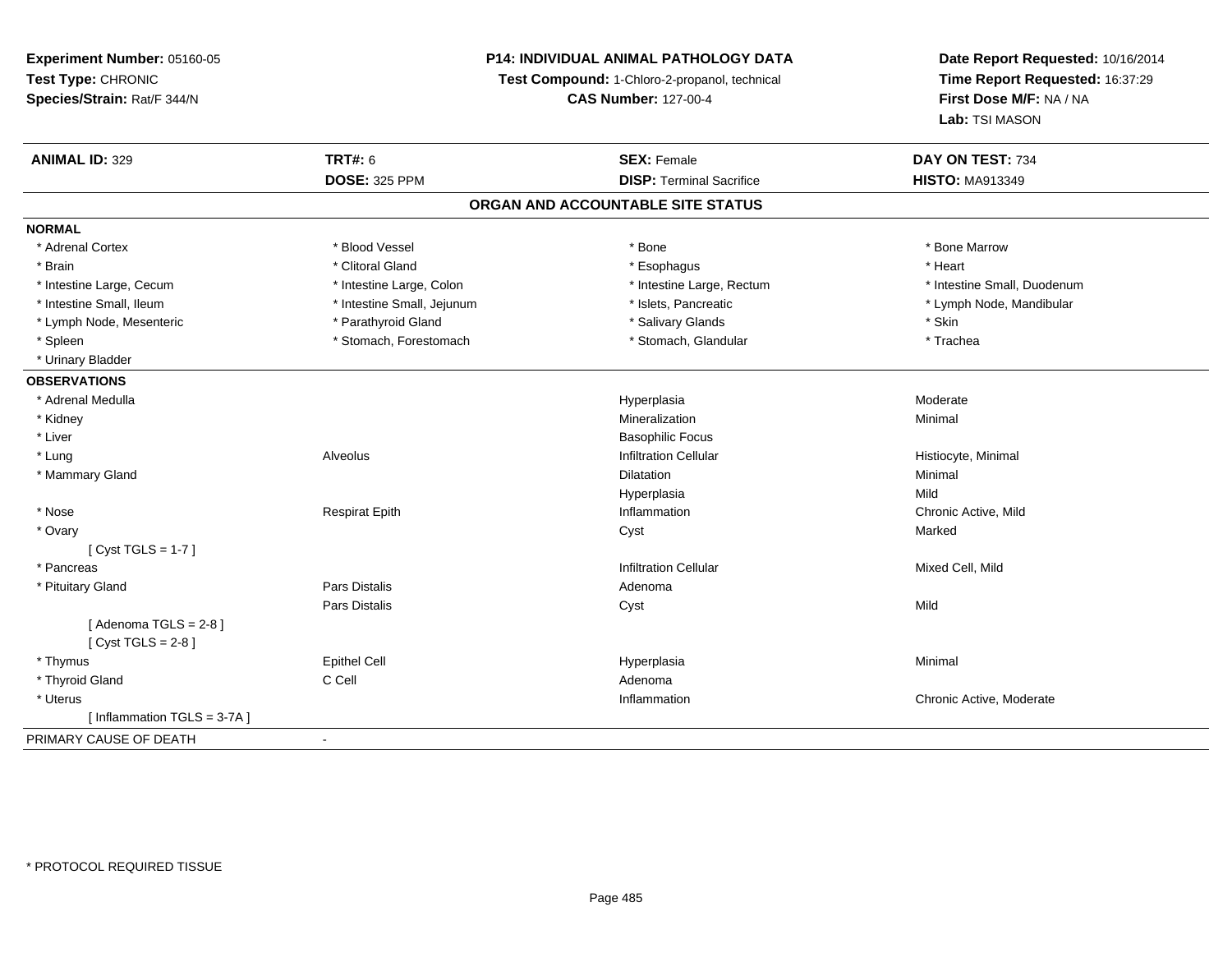**Experiment Number:** 05160-05**Test Type:** CHRONIC **Species/Strain:** Rat/F 344/N**P14: INDIVIDUAL ANIMAL PATHOLOGY DATATest Compound:** 1-Chloro-2-propanol, technical **CAS Number:** 127-00-4**Date Report Requested:** 10/16/2014**Time Report Requested:** 16:37:29**First Dose M/F:** NA / NA**Lab:** TSI MASON**ANIMAL ID:** 330**C TRT#:** 6 **SEX:** Female **SEX: Female DAY ON TEST:** 734 **DOSE:** 325 PPM**DISP:** Terminal Sacrifice **HISTO:** MA913350 **ORGAN AND ACCOUNTABLE SITE STATUSNORMAL**\* Adrenal Medulla \* \* \* Blood Vessel \* \* \* Bone Marrow \* \* Bone Marrow \* \* Bone Marrow \* Brain \* Alternative \* Esophagus \* \* Esophagus \* \* Heart \* Heart \* Intestine Large, Cecum \* Intestine Large, Cecum \* Intestine Large, Cecum \* Large \* Intestine Large \* Large \* Large \* Large \* Large \* Large \* Large \* Large \* Intestine Small, Ileum \* Intestine Large, Colon \* Intestine Large, Rectum \* Intestine Small, Duodenum \* Intestine Small, Duodenum \* Intestine Small, Jejunum \* \* https://www.fat.com/marticle/marticle/marticle/marticle/marticle/marticle/marticle/marticle/marticle/marticle/marticle/marticle/marticle/marticle/marticle/marticle/marticle/marticle/marticle/ \* Ovary \* Lymph Node, Mandibular \* Lymph Node, Mesenteric \* Nose \* Nose \* Skin \* Pancreas \* Pancreas \* Parathyroid Gland \* The state of the set of the set of the set of the set of the set of the set of the set of the set of the set of the set of the set of the set of the set of the set of the set of \* Thyroid Gland \* Spleen \* Stomach, Forestomach \* Stomach \* Stomach \* Stomach, Glandular \* Glandular \* Trachea \* Urinary Bladder \* Urinary Bladder \* Urinary Bladder \* Urinary Bladder \* Urinary Bladder **OBSERVATIONS** \* Adrenal Cortex Cytoplasmic AlterationMinimal<br>Mild Vacuolization Cytoplasmicc Mild Mild \* Clitoral Glandd and the control of the control of the control of the control of the control of the control of the control of the control of the control of the control of the control of the control of the control of the control of the co [ Cyst TGLS = 2-10 ] \* Liver Basophilic FocusDeformity Inflammation Granulomatous, Minimal [ Basophilic Focus TGLS = 5-6B ][ Deformity TGLS = 3-6A ] \* Mammary Glandd and the control of the control of the control of the control of the control of the control of the control of the control of the control of the control of the control of the control of the control of the control of the co Fibroadenoma[ Fibroadenoma TGLS = 1-10A ] \* Pituitary Glandd and the contract of Pars Distalis and the contract of Adenoma and Adenoma and the Adenoma and the Adenoma and  $\lambda$  $[$  Adenoma TGLS = 4-8  $]$  \* Thymuss and the contract of the contract of the contract of the contract of the contract of the contract of the contract of the contract of the contract of the contract of the contract of the contract of the contract of the cont PRIMARY CAUSE OF DEATH-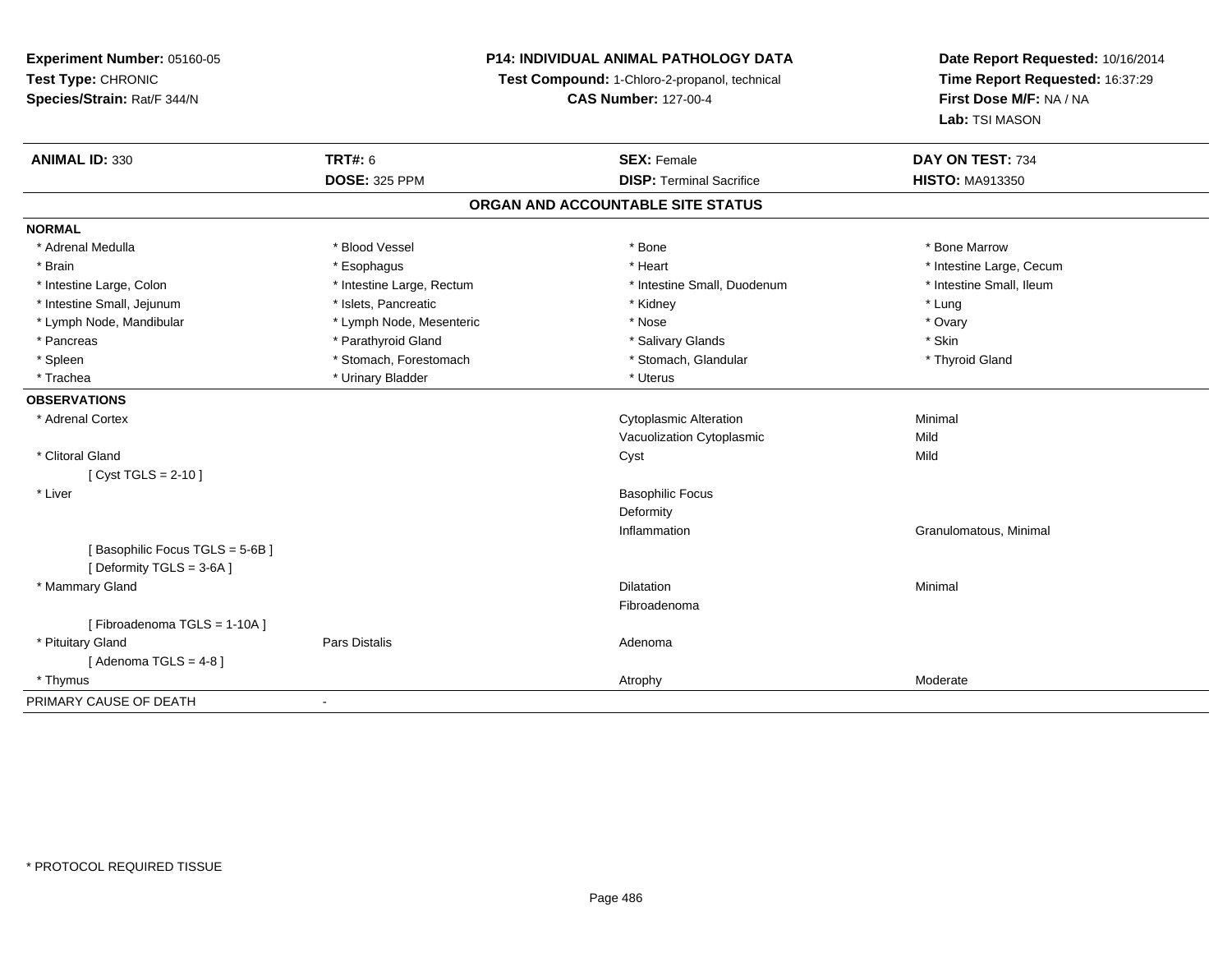# **P14: INDIVIDUAL ANIMAL PATHOLOGY DATA**

**Test Compound:** 1-Chloro-2-propanol, technical

**CAS Number:** 127-00-4

| <b>ANIMAL ID: 331</b>                 | <b>TRT#: 6</b>            | <b>SEX: Female</b>                | DAY ON TEST: 668         |
|---------------------------------------|---------------------------|-----------------------------------|--------------------------|
|                                       | <b>DOSE: 325 PPM</b>      | <b>DISP:</b> Moribund Sacrifice   | <b>HISTO: MA913351</b>   |
|                                       |                           | ORGAN AND ACCOUNTABLE SITE STATUS |                          |
| <b>NORMAL</b>                         |                           |                                   |                          |
| * Adrenal Cortex                      | * Blood Vessel            | * Esophagus                       | * Intestine Large, Cecum |
| * Intestine Large, Colon              | * Intestine Large, Rectum | * Intestine Small, Duodenum       | * Intestine Small, Ileum |
| * Intestine Small, Jejunum            | * Islets, Pancreatic      | * Nose                            | * Parathyroid Gland      |
| * Thyroid Gland                       | * Trachea                 | * Uterus                          |                          |
| <b>OBSERVATIONS</b>                   |                           |                                   |                          |
| * Adrenal Medulla                     |                           | Leukemia Mononuclear              |                          |
| * Bone                                |                           | Hyperostosis                      | Mild                     |
| * Bone Marrow                         |                           | Leukemia Mononuclear              |                          |
| * Brain                               |                           | Hemorrhage                        | Mild                     |
| [Hemorrhage TGLS = $11-1,1A$ ]        |                           |                                   |                          |
| * Clitoral Gland                      |                           | Leukemia Mononuclear              |                          |
| * Heart                               |                           | Leukemia Mononuclear              |                          |
| * Kidney                              |                           | Leukemia Mononuclear              |                          |
|                                       |                           | Mineralization                    | Minimal                  |
| * Liver                               |                           | Leukemia Mononuclear              |                          |
| [ Leukemia Mononuclear TGLS = 6-6 ]   |                           |                                   |                          |
| * Lung                                |                           | Leukemia Mononuclear              |                          |
| Lymph Node                            | <b>Iliac</b>              | Leukemia Mononuclear              |                          |
|                                       | Mediastinal               | Leukemia Mononuclear              |                          |
|                                       | Renal                     | Leukemia Mononuclear              |                          |
|                                       | Renal                     | Pigmentation                      | Mild                     |
| [ Leukemia Mononuclear TGLS = 9-15 ]  |                           |                                   |                          |
| [ Leukemia Mononuclear TGLS = 10-3A ] |                           |                                   |                          |
| [ Leukemia Mononuclear TGLS = 7-16 ]  |                           |                                   |                          |
| [ Pigmentation TGLS = 9-15 ]          |                           |                                   |                          |
| * Lymph Node, Mandibular              |                           | Leukemia Mononuclear              |                          |
| [ Leukemia Mononuclear TGLS = 13-9 ]  |                           |                                   |                          |
| * Lymph Node, Mesenteric              |                           | Leukemia Mononuclear              |                          |
| [ Leukemia Mononuclear TGLS = 4-8 ]   |                           |                                   |                          |
| * Mammary Gland                       |                           | Fibroadenoma                      |                          |
|                                       |                           |                                   |                          |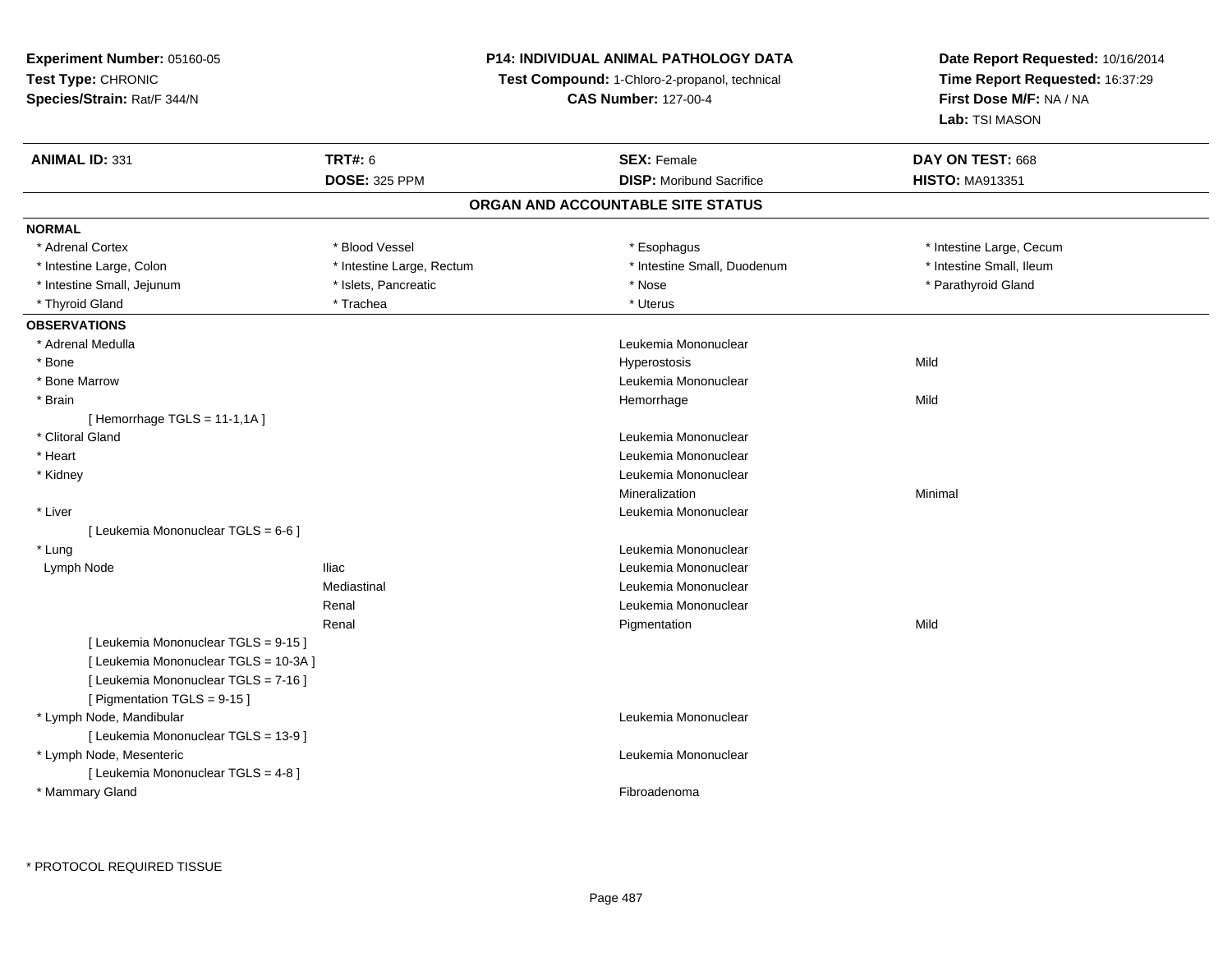| Experiment Number: 05160-05<br>Test Type: CHRONIC<br>Species/Strain: Rat/F 344/N | <b>P14: INDIVIDUAL ANIMAL PATHOLOGY DATA</b><br>Test Compound: 1-Chloro-2-propanol, technical<br><b>CAS Number: 127-00-4</b>                                                                                                                                                                                                                                                                                                                                                                                                                                                                                                                                                                                         |                                   | Date Report Requested: 10/16/2014<br>Time Report Requested: 16:37:29<br>First Dose M/F: NA / NA<br>Lab: TSI MASON |
|----------------------------------------------------------------------------------|----------------------------------------------------------------------------------------------------------------------------------------------------------------------------------------------------------------------------------------------------------------------------------------------------------------------------------------------------------------------------------------------------------------------------------------------------------------------------------------------------------------------------------------------------------------------------------------------------------------------------------------------------------------------------------------------------------------------|-----------------------------------|-------------------------------------------------------------------------------------------------------------------|
| <b>ANIMAL ID: 331</b>                                                            | <b>TRT#: 6</b>                                                                                                                                                                                                                                                                                                                                                                                                                                                                                                                                                                                                                                                                                                       | <b>SEX: Female</b>                | DAY ON TEST: 668                                                                                                  |
|                                                                                  | <b>DOSE: 325 PPM</b>                                                                                                                                                                                                                                                                                                                                                                                                                                                                                                                                                                                                                                                                                                 | <b>DISP:</b> Moribund Sacrifice   | <b>HISTO: MA913351</b>                                                                                            |
|                                                                                  |                                                                                                                                                                                                                                                                                                                                                                                                                                                                                                                                                                                                                                                                                                                      | ORGAN AND ACCOUNTABLE SITE STATUS |                                                                                                                   |
|                                                                                  |                                                                                                                                                                                                                                                                                                                                                                                                                                                                                                                                                                                                                                                                                                                      | Hyperplasia                       | Mild                                                                                                              |
| [Fibroadenoma TGLS = 1-10A]                                                      |                                                                                                                                                                                                                                                                                                                                                                                                                                                                                                                                                                                                                                                                                                                      |                                   |                                                                                                                   |
| * Ovary                                                                          |                                                                                                                                                                                                                                                                                                                                                                                                                                                                                                                                                                                                                                                                                                                      | Cyst                              | Moderate                                                                                                          |
| [Cyst TGLS = $2-7$ ]                                                             |                                                                                                                                                                                                                                                                                                                                                                                                                                                                                                                                                                                                                                                                                                                      |                                   |                                                                                                                   |
| * Pancreas                                                                       |                                                                                                                                                                                                                                                                                                                                                                                                                                                                                                                                                                                                                                                                                                                      | Leukemia Mononuclear              |                                                                                                                   |
| * Pituitary Gland                                                                |                                                                                                                                                                                                                                                                                                                                                                                                                                                                                                                                                                                                                                                                                                                      | Leukemia Mononuclear              |                                                                                                                   |
| [ Leukemia Mononuclear TGLS = 12-8 ]                                             |                                                                                                                                                                                                                                                                                                                                                                                                                                                                                                                                                                                                                                                                                                                      |                                   |                                                                                                                   |
| * Salivary Glands                                                                |                                                                                                                                                                                                                                                                                                                                                                                                                                                                                                                                                                                                                                                                                                                      | Leukemia Mononuclear              |                                                                                                                   |
| * Skin                                                                           | <b>Subcut Tiss</b>                                                                                                                                                                                                                                                                                                                                                                                                                                                                                                                                                                                                                                                                                                   | Leukemia Mononuclear              |                                                                                                                   |
| * Spleen                                                                         |                                                                                                                                                                                                                                                                                                                                                                                                                                                                                                                                                                                                                                                                                                                      | Leukemia Mononuclear              |                                                                                                                   |
| [ Leukemia Mononuclear TGLS = 5-3 ]                                              |                                                                                                                                                                                                                                                                                                                                                                                                                                                                                                                                                                                                                                                                                                                      |                                   |                                                                                                                   |
| * Stomach. Forestomach                                                           |                                                                                                                                                                                                                                                                                                                                                                                                                                                                                                                                                                                                                                                                                                                      | Leukemia Mononuclear              |                                                                                                                   |
| * Stomach, Glandular                                                             |                                                                                                                                                                                                                                                                                                                                                                                                                                                                                                                                                                                                                                                                                                                      | Necrosis                          | Moderate                                                                                                          |
| [ Necrosis TGLS = $14-14,14A$ ]                                                  |                                                                                                                                                                                                                                                                                                                                                                                                                                                                                                                                                                                                                                                                                                                      |                                   |                                                                                                                   |
| * Thymus                                                                         |                                                                                                                                                                                                                                                                                                                                                                                                                                                                                                                                                                                                                                                                                                                      | Leukemia Mononuclear              |                                                                                                                   |
| * Urinary Bladder                                                                |                                                                                                                                                                                                                                                                                                                                                                                                                                                                                                                                                                                                                                                                                                                      | Leukemia Mononuclear              |                                                                                                                   |
| [ Leukemia Mononuclear TGLS = 3-9 ]                                              |                                                                                                                                                                                                                                                                                                                                                                                                                                                                                                                                                                                                                                                                                                                      |                                   |                                                                                                                   |
| PRIMARY CAUSE OF DEATH                                                           | - UNCERTAIN                                                                                                                                                                                                                                                                                                                                                                                                                                                                                                                                                                                                                                                                                                          |                                   |                                                                                                                   |
| CONTRIBUTORY CAUSE OF DEATH                                                      | - Adrenal Medulla Leukemia Mononuclear:Bone Marrow Leukemia Mononuclear:Clitoral Gland Leukemia Mononuclear:Heart Leukemia<br>Mononuclear;Kidney Leukemia Mononuclear;Liver Leukemia Mononuclear;Lung Leukemia Mononuclear;Lymph Node Mediastinal Leukemia<br>Mononuclear;Lymph Node Renal Leukemia Mononuclear;Lymph Node Iliac Leukemia Mononuclear;Lymph Nod<br>Mononuclear;Lymph Node;Mesenteric Leukemia Mononuclear;Pancreas Leukemia Mononuclear;Pituitary Gland Leukemia Mononuclear;Salivary Glands<br>Leukemia Mononuclear;Skin Subcut Tiss Leukemia Mononuclear;Spleen Leukemia Mononuclear;Stomach;Forestomach Leukemia Mononuclear;Thymus<br>Leukemia Mononuclear: Urinary Bladder Leukemia Mononuclear |                                   |                                                                                                                   |
| Animal Note: CARCASS THIN, TGL 8-NST                                             |                                                                                                                                                                                                                                                                                                                                                                                                                                                                                                                                                                                                                                                                                                                      |                                   |                                                                                                                   |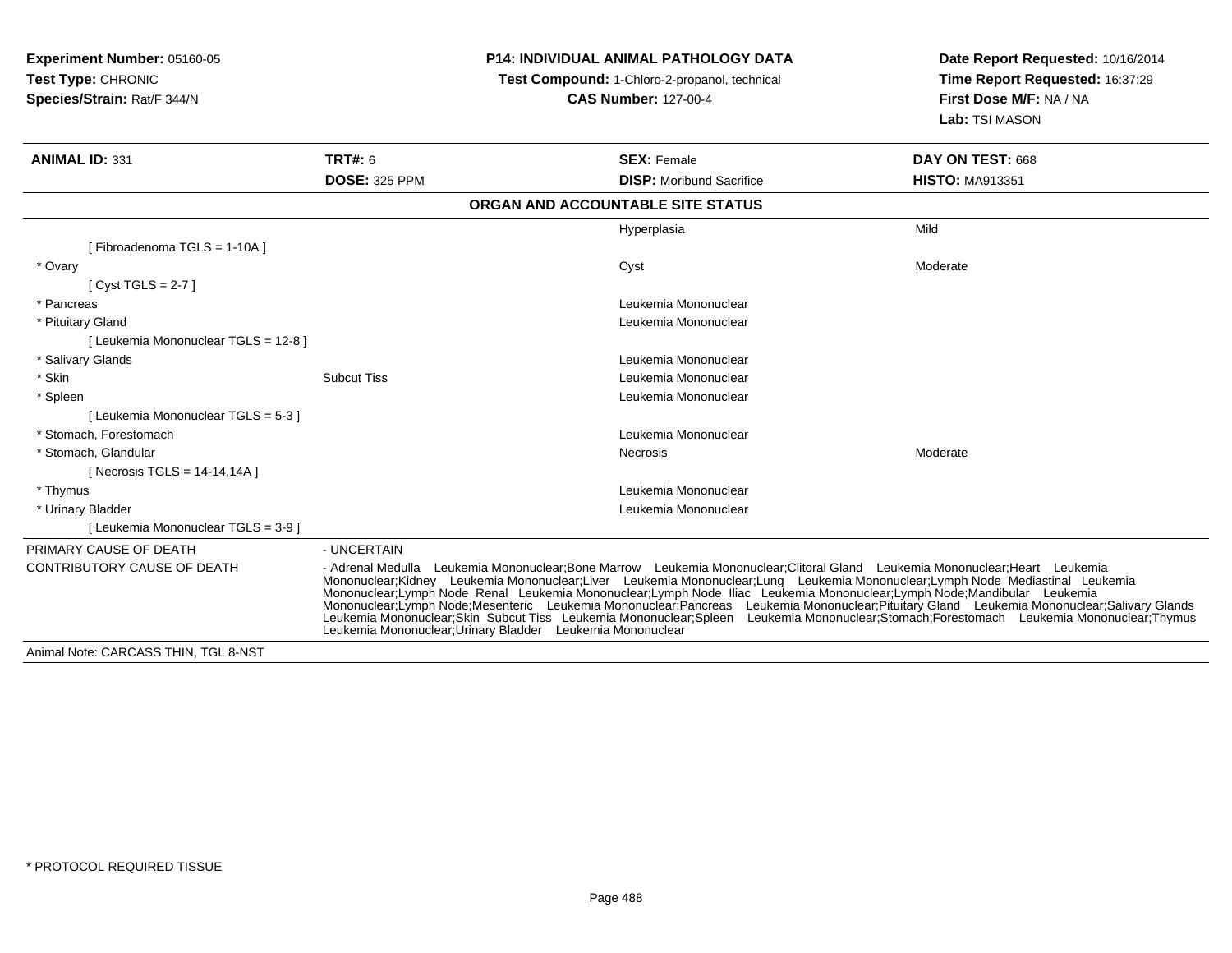**Experiment Number:** 05160-05**Test Type:** CHRONIC **Species/Strain:** Rat/F 344/N**P14: INDIVIDUAL ANIMAL PATHOLOGY DATATest Compound:** 1-Chloro-2-propanol, technical **CAS Number:** 127-00-4**Date Report Requested:** 10/16/2014**Time Report Requested:** 16:37:29**First Dose M/F:** NA / NA**Lab:** TSI MASON**ANIMAL ID:** 332**TRT#:** 6 **SEX:** Female **SEX: Female DAY ON TEST:** 734 **DOSE:** 325 PPM**DISP:** Terminal Sacrifice **HISTO:** MA913352 **ORGAN AND ACCOUNTABLE SITE STATUSNORMAL**\* Adrenal Cortex \* Adrenal Medulla \* Adrenal Medulla \* Blood Vessel \* Bood Vessel \* Bone \* Bone \* Bone \* Bone \* Bone \* Bone \* Bone \* Bone \* Bone \* Bone \* Bone \* Bone \* Bone \* Bone \* Bone \* Bone \* Bone \* Bone \* Bone \* Bone \* Bone \* Bone \* \* \* Esophagus \* Bone Marrow \* \* Android \* Brain \* Brain \* Clitoral Gland \* Clitoral Gland \* Esophagus \* Esophagus \* Esophagus \* Intestine Small. Duodenum \* Heart \* Intestine Large, Cecum \* Intestine Large, Cecum \* Intestine Large, Colon \* Intestine Small, Ileum \* \* Thestine Small, Jejunum \* \* Sets, Pancreatic \* \* Thestine Small, Nejunum \* Lymph Node, Mandibular \* Lymph Node, Mesenteric \* The state of the state of the state of the state of the state of the state of the state of the state of the state of the state of the state of the state of the state of the state of the state of \* Stomach, Glandular \* Salivary Glands \* Stomach, Forestomach \* Skin \* Skin \* Stomach, Forestomach \* Stomach, Forestomach \* Trachea \* Urinary Bladder \* Urinary Bladder \* Urinary Bladder \* Uterus **OBSERVATIONS** \* Intestine Large, Rectumm and the contract of the contract of the contract of the contract of the contract of the contract of the contract of the contract of the contract of the contract of the contract of the contract of the contract of the cont \* Kidneyy with the control of the control of the control of the control of the control of the control of the control of the control of the control of the control of the control of the control of the control of the control of the c n Minimal \* Liver Basophilic Focus**Deformity**  Eosinophilic Focus Leukemia Mononuclear $[$  Deformity TGLS = 4-6  $]$ [ Eosinophilic Focus TGLS = 5-6A,6A.1 ][ Leukemia Mononuclear TGLS = 8-6 ] \* Lungg is a controller to the controller of the controller of the controller of the controller of the chronic Active, Mild  $[$  Inflammation TGLS =  $7-2,2A,3]$  \* Mammary Glandd and the control of the control of the control of the control of the control of the control of the control of the control of the control of the control of the control of the control of the control of the control of the co Fibroadenoma[ Fibroadenoma TGLS = 1-10A ] \* Ovaryy the control of the control of the control of the control of the control of the control of the control of the control of the control of the control of the control of the control of the control of the control of the contro [ Cyst TGLS = 2-7A ] \* Pituitary Glandd and the contract of Pars Distalis and the contract of Adenoma and Adenoma and the Adenoma and the Adenoma and  $\lambda$  $[$  Adenoma TGLS =  $6-8$ ] \* Spleenn and the control of the control of the control of the control of the control of the control of the control of the control of the control of the control of the control of the control of the control of the control of the co Leukemia Mononuclear $[$  Fibrosis TGLS = 3-3  $]$  \* Thymuss Epithel Cell Hyperplasia a Mild

\* PROTOCOL REQUIRED TISSUE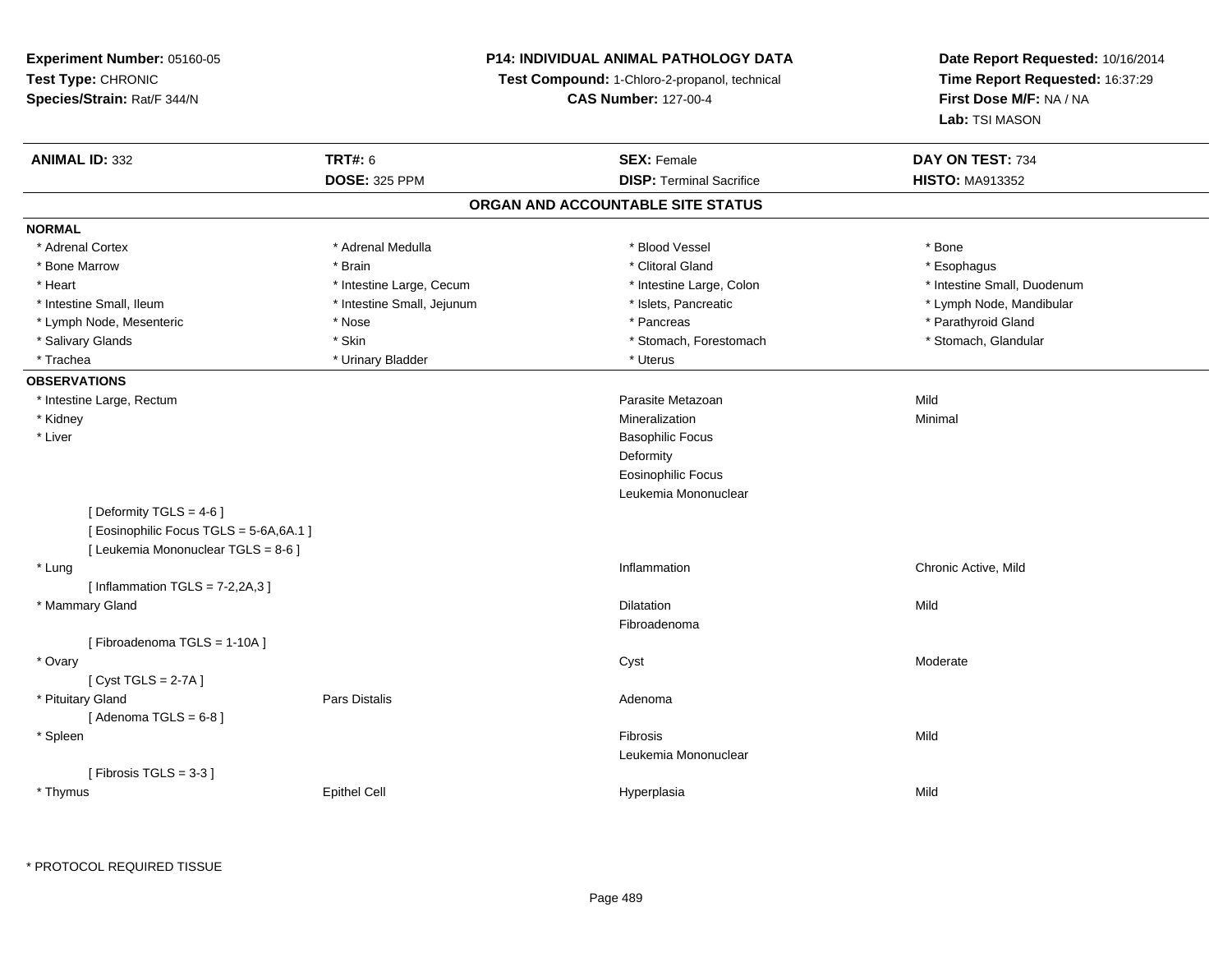| Experiment Number: 05160-05<br><b>Test Type: CHRONIC</b><br>Species/Strain: Rat/F 344/N |                      | <b>P14: INDIVIDUAL ANIMAL PATHOLOGY DATA</b><br>Test Compound: 1-Chloro-2-propanol, technical<br><b>CAS Number: 127-00-4</b> | Date Report Requested: 10/16/2014<br>Time Report Requested: 16:37:29<br>First Dose M/F: NA / NA<br>Lab: TSI MASON |
|-----------------------------------------------------------------------------------------|----------------------|------------------------------------------------------------------------------------------------------------------------------|-------------------------------------------------------------------------------------------------------------------|
| <b>ANIMAL ID: 332</b>                                                                   | <b>TRT#: 6</b>       | <b>SEX: Female</b>                                                                                                           | DAY ON TEST: 734                                                                                                  |
|                                                                                         | <b>DOSE: 325 PPM</b> | <b>DISP: Terminal Sacrifice</b>                                                                                              | <b>HISTO: MA913352</b>                                                                                            |
|                                                                                         |                      | ORGAN AND ACCOUNTABLE SITE STATUS                                                                                            |                                                                                                                   |
| * Thyroid Gland                                                                         | C Cell               | Adenoma                                                                                                                      |                                                                                                                   |
| PRIMARY CAUSE OF DEATH                                                                  |                      |                                                                                                                              |                                                                                                                   |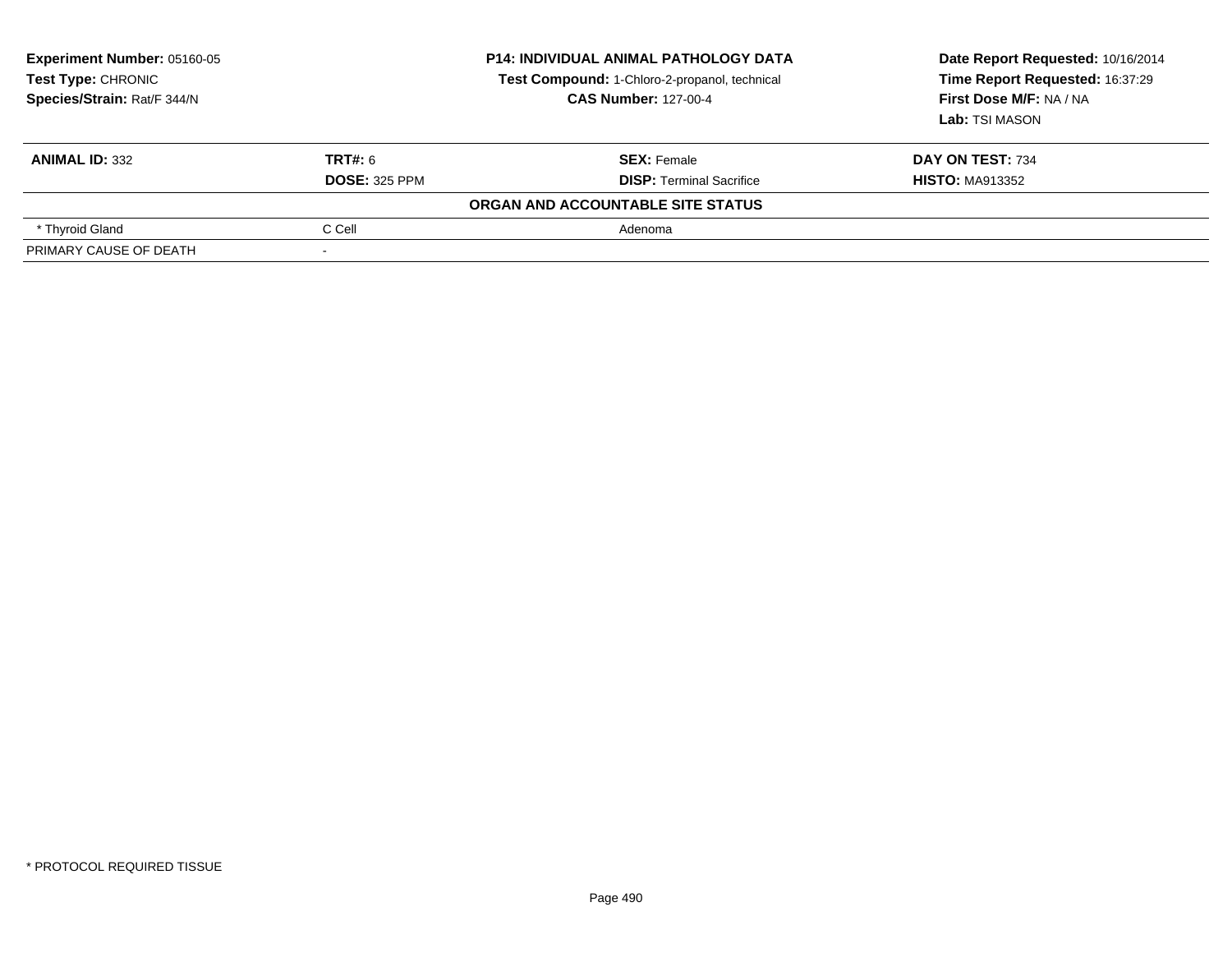| Experiment Number: 05160-05         |                                               | <b>P14: INDIVIDUAL ANIMAL PATHOLOGY DATA</b>                                         | Date Report Requested: 10/16/2014 |
|-------------------------------------|-----------------------------------------------|--------------------------------------------------------------------------------------|-----------------------------------|
| Test Type: CHRONIC                  | Test Compound: 1-Chloro-2-propanol, technical |                                                                                      | Time Report Requested: 16:37:29   |
| Species/Strain: Rat/F 344/N         |                                               | <b>CAS Number: 127-00-4</b>                                                          | First Dose M/F: NA / NA           |
|                                     |                                               |                                                                                      | Lab: TSI MASON                    |
| <b>ANIMAL ID: 333</b>               | <b>TRT#: 6</b>                                | <b>SEX: Female</b>                                                                   | DAY ON TEST: 571                  |
|                                     | <b>DOSE: 325 PPM</b>                          | <b>DISP: Natural Death</b>                                                           | <b>HISTO: MA913353</b>            |
|                                     |                                               | ORGAN AND ACCOUNTABLE SITE STATUS                                                    |                                   |
| <b>NORMAL</b>                       |                                               |                                                                                      |                                   |
| * Adrenal Cortex                    | * Adrenal Medulla                             | * Blood Vessel                                                                       | * Bone                            |
| * Brain                             | * Clitoral Gland                              | * Esophagus                                                                          | * Intestine Large, Cecum          |
| * Intestine Large, Colon            | * Intestine Large, Rectum                     | * Intestine Small, Duodenum                                                          | * Intestine Small, Ileum          |
| * Intestine Small, Jejunum          | * Islets, Pancreatic                          | * Kidney                                                                             | * Lymph Node, Mandibular          |
| * Lymph Node, Mesenteric            | * Nose                                        | * Pancreas                                                                           | * Parathyroid Gland               |
| * Salivary Glands                   | * Skin                                        | * Stomach, Forestomach                                                               | * Stomach, Glandular              |
| * Thyroid Gland                     | * Trachea                                     | * Urinary Bladder                                                                    | * Uterus                          |
| <b>MISSING</b>                      |                                               |                                                                                      |                                   |
| * Mammary Gland                     |                                               |                                                                                      |                                   |
| <b>AUTO PRECLUDES DIAG.</b>         |                                               |                                                                                      |                                   |
| * Bone Marrow                       |                                               |                                                                                      |                                   |
| <b>OBSERVATIONS</b>                 |                                               |                                                                                      |                                   |
| * Heart                             | Atrium                                        | Thrombosis                                                                           | Mild                              |
| * Liver                             |                                               | Leukemia Mononuclear                                                                 |                                   |
| [ Leukemia Mononuclear TGLS = 3-6 ] |                                               |                                                                                      |                                   |
| * Lung                              |                                               | Leukemia Mononuclear                                                                 |                                   |
| Lymph Node                          | Mediastinal                                   | Hemorrhage                                                                           | Mild                              |
|                                     | Mediastinal                                   | Pigmentation                                                                         | Minimal                           |
| [Hemorrhage TGLS = 4-3A]            |                                               |                                                                                      |                                   |
| [ Pigmentation TGLS = 4-3A ]        |                                               |                                                                                      |                                   |
| * Ovary                             |                                               | Cyst                                                                                 | Moderate                          |
| [Cyst TGLS = $1-7A$ ]               |                                               |                                                                                      |                                   |
| * Pituitary Gland                   | Pars Distalis                                 | Adenoma                                                                              |                                   |
| [Adenoma TGLS = $5-8$ ]             |                                               |                                                                                      |                                   |
| * Spleen                            |                                               | Leukemia Mononuclear                                                                 |                                   |
| [ Leukemia Mononuclear TGLS = 2-3 ] |                                               |                                                                                      |                                   |
| * Thymus                            |                                               | Atrophy                                                                              | Mild                              |
| PRIMARY CAUSE OF DEATH              | - UNCERTAIN                                   |                                                                                      |                                   |
| CONTRIBUTORY CAUSE OF DEATH         |                                               | - Liver Leukemia Mononuclear; Lung Leukemia Mononuclear; Spleen Leukemia Mononuclear |                                   |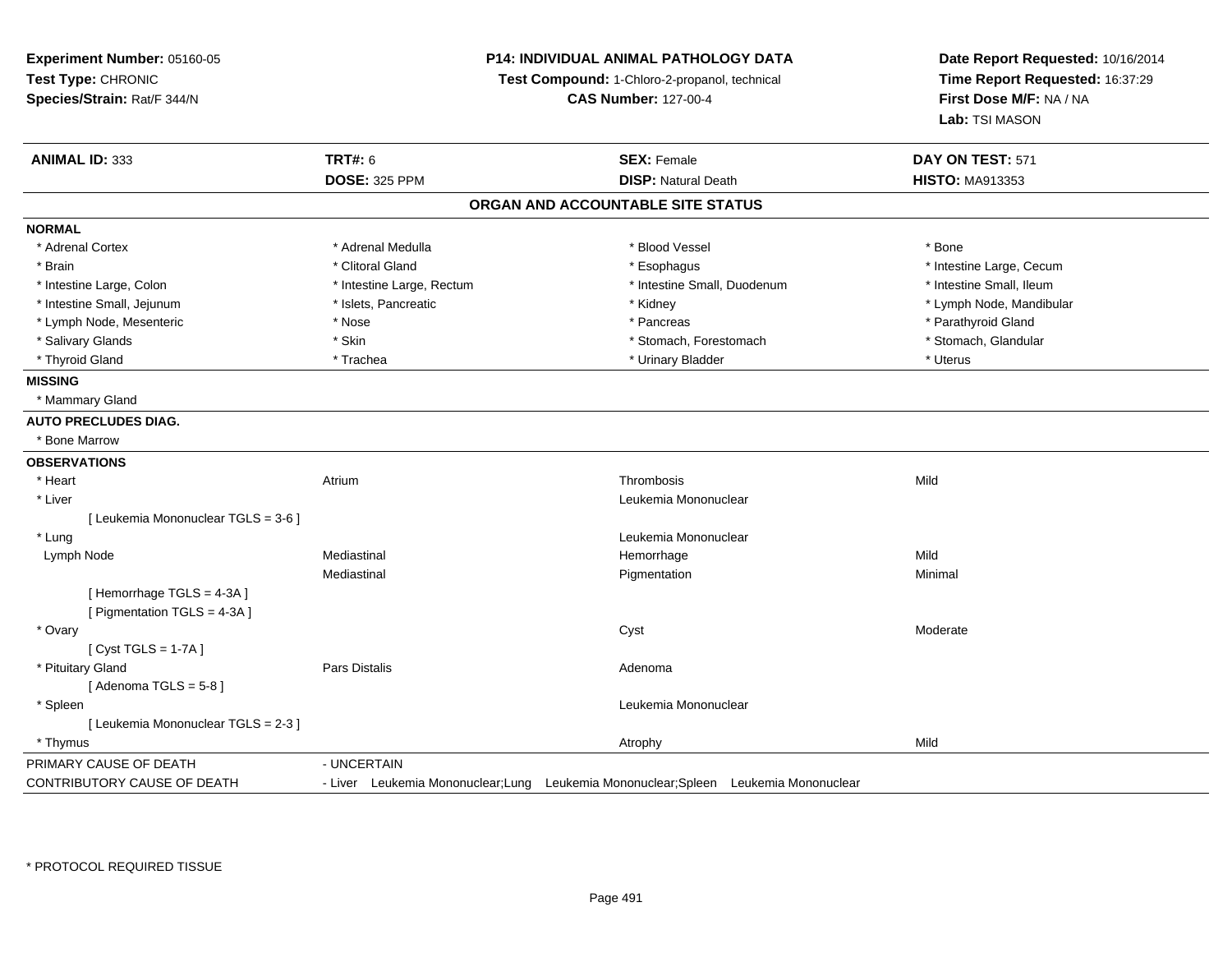**Experiment Number:** 05160-05**Test Type:** CHRONIC **Species/Strain:** Rat/F 344/N**P14: INDIVIDUAL ANIMAL PATHOLOGY DATATest Compound:** 1-Chloro-2-propanol, technical **CAS Number:** 127-00-4**Date Report Requested:** 10/16/2014**Time Report Requested:** 16:37:29**First Dose M/F:** NA / NA**Lab:** TSI MASON**ANIMAL ID:** 334 **TRT#:** <sup>6</sup> **SEX:** Female **DAY ON TEST:** <sup>528</sup> **DOSE:** 325 PPM**DISP:** Natural Death **HISTO:** MA913354 **ORGAN AND ACCOUNTABLE SITE STATUSNORMAL**\* Adrenal Cortex \* Adrenal Medulla \* Adrenal Medulla \* Blood Vessel \* Bood Vessel \* Bone \* Bone \* Bone \* Bone \* Bone \* Bone \* Bone \* Bone \* Bone \* Bone \* Bone \* Bone \* Bone \* Bone \* Bone \* Bone \* Bone \* Bone \* Bone \* Bone \* Bone \* Bone \* \* \* Brain \* The state of the state of the state of the state of the state of the state of the state of the state of the state of the state of the state of the state of the state of the state of the state of the state of the \* Intestine Small, Jejunum \* Intestine Large, Colon \* Intestine Large, Rectum \* Intestine Small, Duodenum \* 1 \* Islets, Pancreatic \* Mammary Gland \* Nose \* Ovary\* Thyroid Gland \* Parathyroid Gland \* Salivary Glands \* Salivary Glands \* Stomach, Forestomach \* Stomach, Forestomach \* \* Trachea \* Urinary Bladder**OBSERVATIONS** \* Bone Marrow Leukemia Mononuclear \* Heart Cardiomyopathyy Mild \* Intestine Small, Ileum Leukemia Mononuclear \* Kidney Leukemia Mononuclear \* Liver Leukemia Mononuclear [ Leukemia Mononuclear TGLS = 7-6 ] \* Lung Leukemia Mononuclear [ Leukemia Mononuclear TGLS = 11-2A ] Lymph NodeMediastinal **Mediastinal** Mononuclear **Leukemia Mononuclear Pancreatic**  Leukemia Mononuclear Renal Leukemia Mononuclear[ Leukemia Mononuclear TGLS = 8-15 ][ Leukemia Mononuclear TGLS = 10-3A ][ Leukemia Mononuclear TGLS = 5-9A ] \* Lymph Node, Mandibular Leukemia Mononuclear [ Leukemia Mononuclear TGLS = 1-9 ] \* Lymph Node, Mesenteric Leukemia Mononuclear [ Leukemia Mononuclear TGLS = 2-8A ] Mesentery Leukemia Mononuclear \* Pancreass the control of the control of the control of the control of the control of the control of the control of the control of the control of the control of the control of the control of the control of the control of the contro Leukemia Mononuclear $[$  Atrophy TGLS = 6-9A  $]$ 

[ Leukemia Mononuclear TGLS = 6-9A ]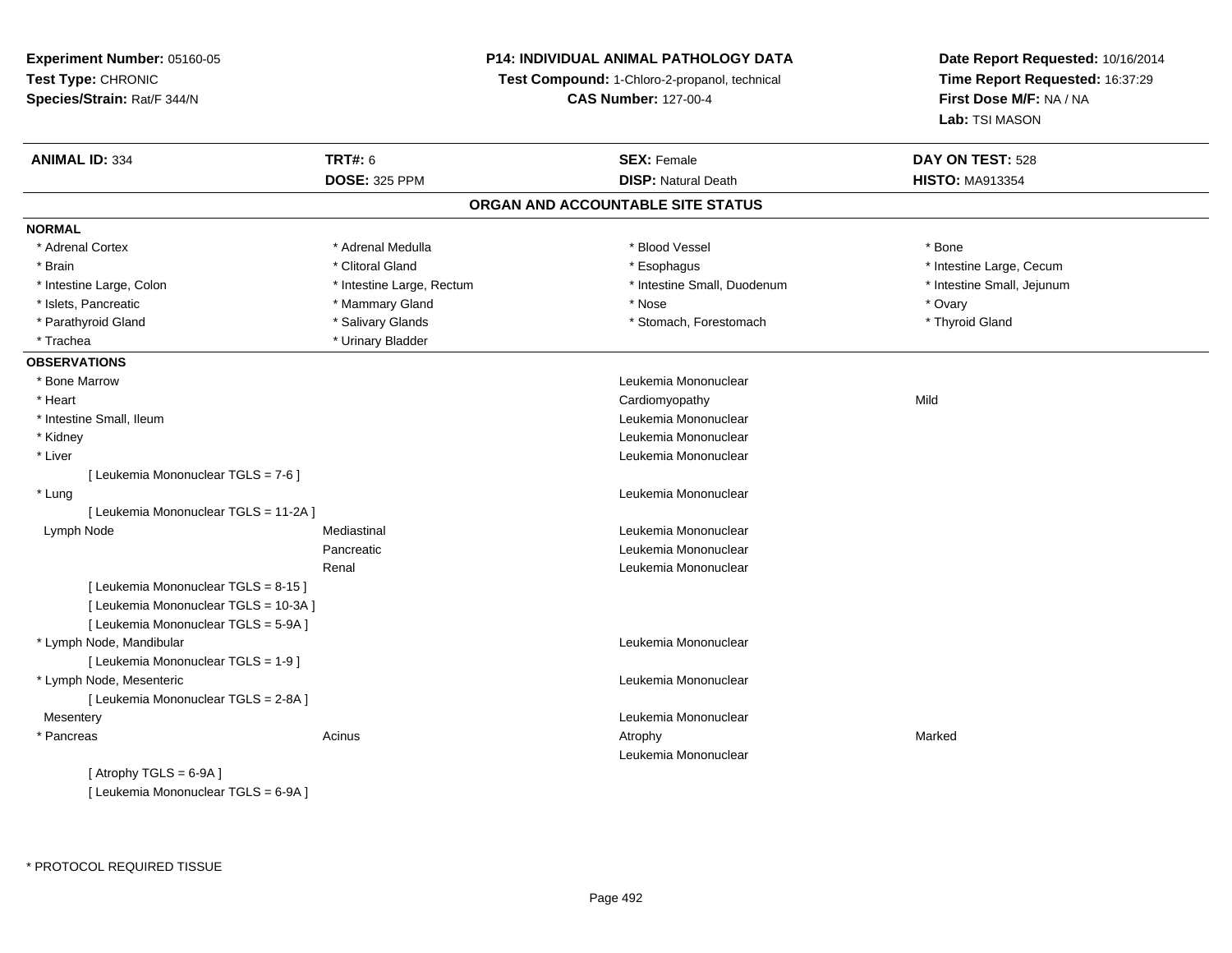| <b>Experiment Number: 05160-05</b><br><b>Test Type: CHRONIC</b><br>Species/Strain: Rat/F 344/N |                      | <b>P14: INDIVIDUAL ANIMAL PATHOLOGY DATA</b><br>Test Compound: 1-Chloro-2-propanol, technical<br><b>CAS Number: 127-00-4</b>                                                                                                                                                                                                                                                   | Date Report Requested: 10/16/2014<br>Time Report Requested: 16:37:29<br>First Dose M/F: NA / NA<br>Lab: TSI MASON |
|------------------------------------------------------------------------------------------------|----------------------|--------------------------------------------------------------------------------------------------------------------------------------------------------------------------------------------------------------------------------------------------------------------------------------------------------------------------------------------------------------------------------|-------------------------------------------------------------------------------------------------------------------|
| <b>ANIMAL ID: 334</b>                                                                          | TRT#: 6              | <b>SEX: Female</b>                                                                                                                                                                                                                                                                                                                                                             | DAY ON TEST: 528                                                                                                  |
|                                                                                                | <b>DOSE: 325 PPM</b> | <b>DISP:</b> Natural Death                                                                                                                                                                                                                                                                                                                                                     | <b>HISTO: MA913354</b>                                                                                            |
|                                                                                                |                      | ORGAN AND ACCOUNTABLE SITE STATUS                                                                                                                                                                                                                                                                                                                                              |                                                                                                                   |
| * Pituitary Gland                                                                              | Pars Distalis        | Cyst                                                                                                                                                                                                                                                                                                                                                                           | Mild                                                                                                              |
| * Skin                                                                                         | <b>Subcut Tiss</b>   | Leukemia Mononuclear                                                                                                                                                                                                                                                                                                                                                           |                                                                                                                   |
| * Spleen                                                                                       |                      | Leukemia Mononuclear                                                                                                                                                                                                                                                                                                                                                           |                                                                                                                   |
| [Leukemia Mononuclear TGLS = 3-3; 4-3,3B]                                                      |                      |                                                                                                                                                                                                                                                                                                                                                                                |                                                                                                                   |
| * Stomach. Glandular                                                                           |                      | Necrosis                                                                                                                                                                                                                                                                                                                                                                       | Mild                                                                                                              |
| [ Necrosis TGLS = $12-14$ ]                                                                    |                      |                                                                                                                                                                                                                                                                                                                                                                                |                                                                                                                   |
| * Thymus                                                                                       |                      | Leukemia Mononuclear                                                                                                                                                                                                                                                                                                                                                           |                                                                                                                   |
| * Uterus                                                                                       |                      | Polyp Stromal                                                                                                                                                                                                                                                                                                                                                                  |                                                                                                                   |
| PRIMARY CAUSE OF DEATH                                                                         | - UNCERTAIN          |                                                                                                                                                                                                                                                                                                                                                                                |                                                                                                                   |
| <b>CONTRIBUTORY CAUSE OF DEATH</b>                                                             | Mononuclear          | - Bone Marrow Leukemia Mononuclear;Intestine Small;Ileum Leukemia Mononuclear;Kidney Leukemia Mononuclear;Liver Leukemia Mononuclear;Lung<br>Leukemia Mononuclear;Lymph Node Renal Leukemia Mononuclear;Lymph Node Mediastinal Leukemia Mononuclear;Lymph Node Pancreatic Leukemia<br>Mononuclear;Lymph Node;Mandibular Leukemia Mononuclear;Lymph Node;Mesenteric Leukemia Mo |                                                                                                                   |
| Animal Note: THORACIC CAVITY 2ML RED FLUID. TGL 9-NST                                          |                      |                                                                                                                                                                                                                                                                                                                                                                                |                                                                                                                   |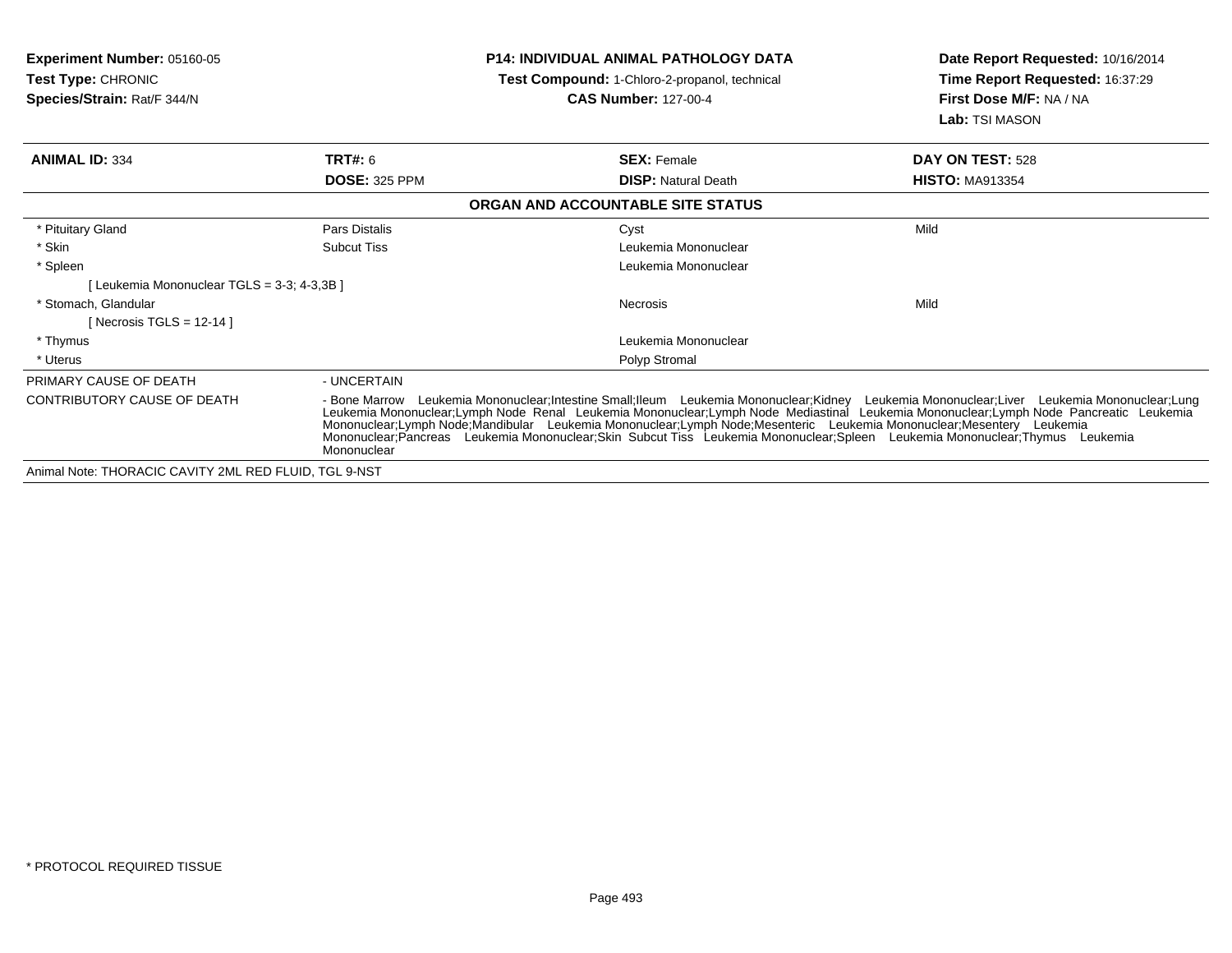**Experiment Number:** 05160-05**Test Type:** CHRONIC **Species/Strain:** Rat/F 344/N**P14: INDIVIDUAL ANIMAL PATHOLOGY DATATest Compound:** 1-Chloro-2-propanol, technical **CAS Number:** 127-00-4**Date Report Requested:** 10/16/2014**Time Report Requested:** 16:37:29**First Dose M/F:** NA / NA**Lab:** TSI MASON**ANIMAL ID:** 335**TRT#:** 6 **SEX:** Female **SEX: Female DAY ON TEST:** 734 **DOSE:** 325 PPM**DISP:** Terminal Sacrifice **HISTO:** MA913355 **ORGAN AND ACCOUNTABLE SITE STATUSNORMAL**\* Adrenal Medulla \* \* \* Blood Vessel \* \* \* Bone Marrow \* \* Bone Marrow \* \* Bone Marrow \* Brain \* Alternative of the state of the state of the state of the state of the state of the state of the state of the state of the state of the state of the state of the state of the state of the state of the state of th \* Intestine Large, Cecum \* Intestine Large, Colon \* Intestine Large, Rectum \* Intestine Small, Duodenum \* Intestine Small, Ileum \* **Alleman \* Intestine Small, Jejunum** \* The \* Islets, Pancreatic \* \* \* Kidney \* Kidney \* Parathyroid Gland \* Lung \* \* Pancreas \* \* Pancreas \* Pancreas \* Pancreas \* Pancreas \* Pancreas \* Parathyroid Gland \* Parathyroid Gland \* Parathyroid Gland \* Parathyroid Gland \* Parathyroid Gland \* Parathyroid Gland \* Parathyroid Gland \* Par \* Stomach, Glandular \* Salivary Glands \* Stomach, Forestomach \* Skin \* Skin \* Stomach, Forestomach \* Stomach, Forestomach \* Thymus \* Thyroid Gland \* Trachea \* Urinary Bladder \* **OBSERVATIONS** \* Adrenal Cortexx and the control of the control of the control of the control of the control of the control of the control of the control of the control of the control of the control of the control of the control of the control of the co \* Liver Basophilic FocusInflammation Granulomatous, Minimal \* Lymph Node, Mandibular Hyperplasia Plasma Cell, Moderate \* Lymph Node, Mesentericc in the contract of the contract of the contract of the contract of the contract of the contract of the contract of the contract of the contract of the contract of the contract of the contract of the contract of the contr Hyperplasia **Histiocytic**, Mild \* Mammary Glandd and the control of the control of the control of the control of the control of the control of the control of the control of the control of the control of the control of the control of the control of the control of the co Fibroadenoma Multiple [ Fibroadenoma TGLS = 1-10A; 2-10B; 3-10C ] \* Ovaryy and the control of the control of the control of the control of the control of the control of the control of the control of the control of the control of the control of the control of the control of the control of the co [ Cyst TGLS = 4-7A ] \* Pituitary Gland Pars Distalis Cyst Mild Pars Distalis Hyperplasia Moderate \* Spleen Leukemia Mononuclear \* Uteruss and the contract of the contract of the contract of the contract of the contract of the contract of the contract of the contract of the contract of the contract of the contract of the contract of the contract of the cont [ Polyp Stromal TGLS = 5-7B ]PRIMARY CAUSE OF DEATH-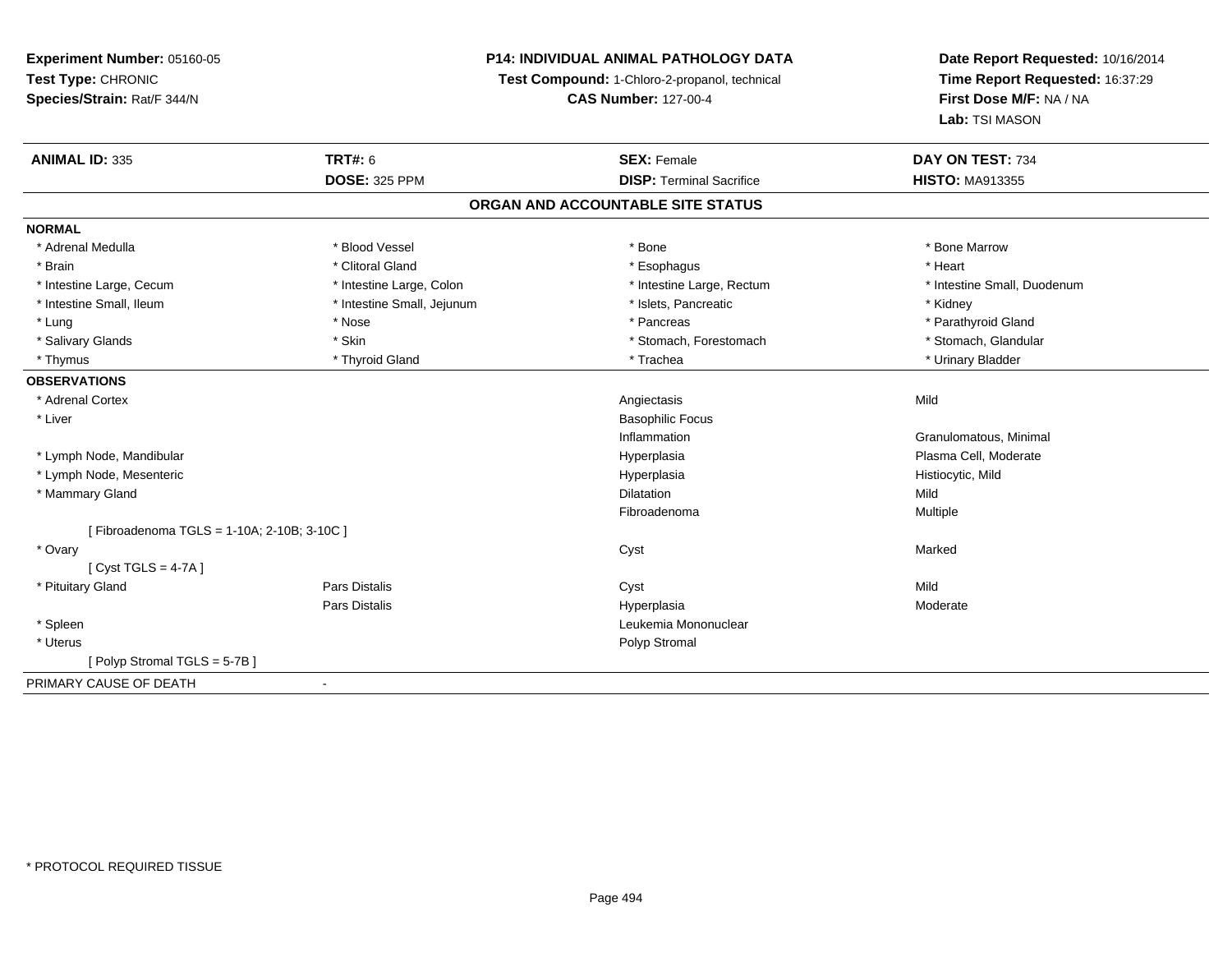# **P14: INDIVIDUAL ANIMAL PATHOLOGY DATA**

**Test Compound:** 1-Chloro-2-propanol, technical

**CAS Number:** 127-00-4

| <b>ANIMAL ID: 336</b>          | <b>TRT#: 6</b>              | <b>SEX: Female</b>                | DAY ON TEST: 734           |  |
|--------------------------------|-----------------------------|-----------------------------------|----------------------------|--|
|                                | <b>DOSE: 325 PPM</b>        | <b>DISP: Terminal Sacrifice</b>   | <b>HISTO: MA913356</b>     |  |
|                                |                             | ORGAN AND ACCOUNTABLE SITE STATUS |                            |  |
| <b>NORMAL</b>                  |                             |                                   |                            |  |
| * Adrenal Medulla              | * Blood Vessel              | * Bone                            | * Bone Marrow              |  |
| * Brain                        | * Clitoral Gland            | * Esophagus                       | * Intestine Large, Cecum   |  |
| * Intestine Large, Colon       | * Intestine Small, Duodenum | * Intestine Small, Ileum          | * Intestine Small, Jejunum |  |
| * Islets, Pancreatic           | * Lung                      | * Lymph Node, Mandibular          | * Lymph Node, Mesenteric   |  |
| * Ovary                        | * Pancreas                  | * Parathyroid Gland               | * Salivary Glands          |  |
| * Skin                         | * Stomach, Forestomach      | * Stomach, Glandular              | * Thyroid Gland            |  |
| * Trachea                      | * Urinary Bladder           | * Uterus                          |                            |  |
| <b>OBSERVATIONS</b>            |                             |                                   |                            |  |
| * Adrenal Cortex               |                             | Angiectasis                       | Minimal                    |  |
| * Heart                        |                             | Cardiomyopathy                    | Minimal                    |  |
| * Intestine Large, Rectum      |                             | Parasite Metazoan                 | Mild                       |  |
| * Kidney                       |                             | Mineralization                    | Minimal                    |  |
| * Liver                        |                             | Angiectasis                       | Mild                       |  |
|                                |                             | <b>Basophilic Focus</b>           |                            |  |
| [Basophilic Focus TGLS = 2-6A] |                             |                                   |                            |  |
| * Mammary Gland                |                             | Fibroadenoma                      | Multiple                   |  |
| [Fibroadenoma TGLS = 1-10A]    |                             |                                   |                            |  |
| * Nose                         | <b>Respirat Epith</b>       | Inflammation                      | Chronic Active, Mild       |  |
| * Pituitary Gland              | <b>Pars Distalis</b>        | Cyst                              | Moderate                   |  |
|                                | <b>Pars Distalis</b>        | Hyperplasia                       | Marked                     |  |
| [Cyst TGLS = $3-8$ ]           |                             |                                   |                            |  |
| [Hyperplasia TGLS = 3-8]       |                             |                                   |                            |  |
| * Spleen                       |                             | Pigmentation                      | Mild                       |  |
| * Thymus                       | <b>Epithel Cell</b>         | Hyperplasia                       | Minimal                    |  |
| PRIMARY CAUSE OF DEATH         | $\blacksquare$              |                                   |                            |  |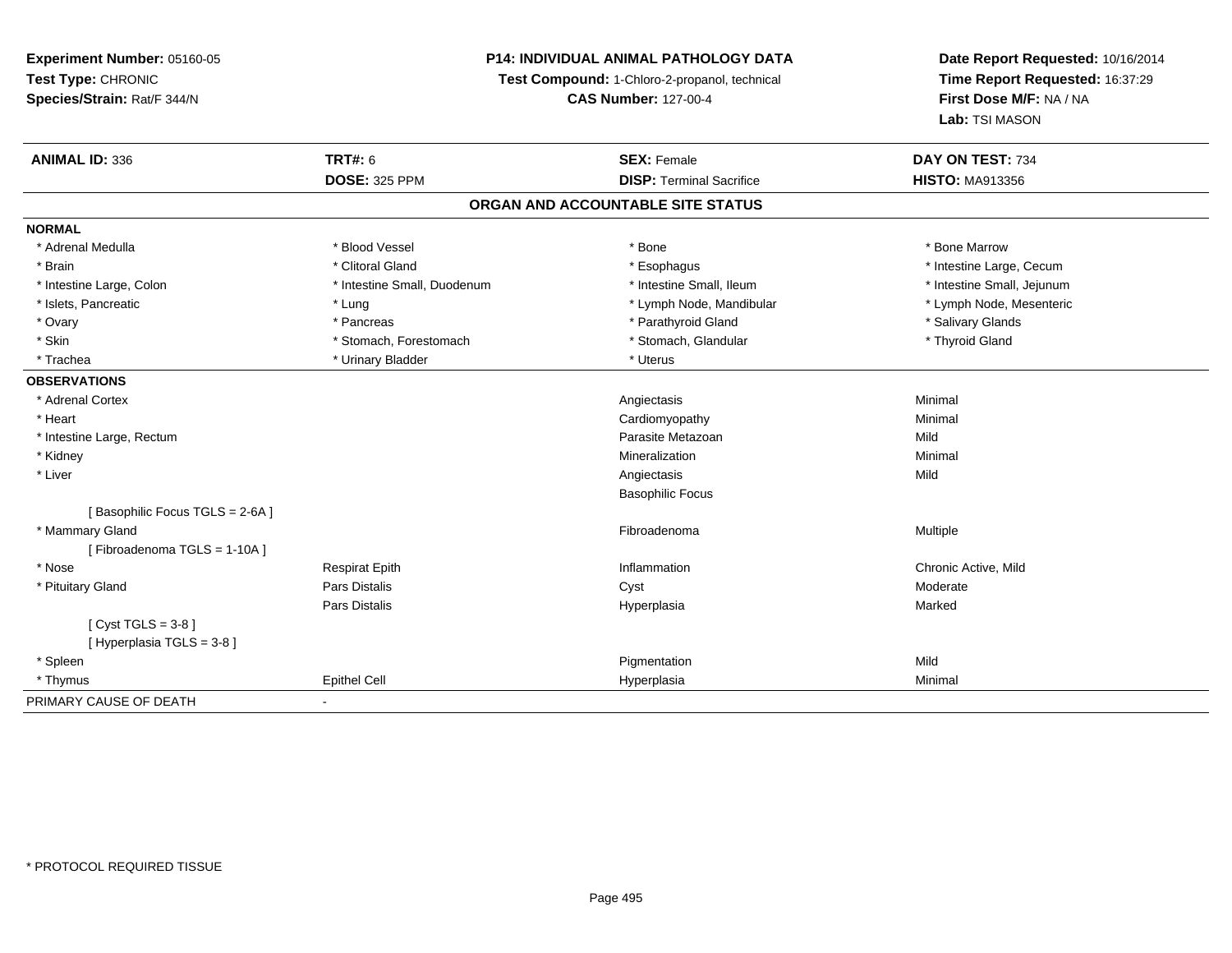**P14: INDIVIDUAL ANIMAL PATHOLOGY DATA**

**Test Compound:** 1-Chloro-2-propanol, technical

**CAS Number:** 127-00-4

| <b>ANIMAL ID: 337</b>               | <b>TRT#: 6</b>                    | <b>SEX: Female</b>              | DAY ON TEST: 734            |  |  |
|-------------------------------------|-----------------------------------|---------------------------------|-----------------------------|--|--|
|                                     | <b>DOSE: 325 PPM</b>              | <b>DISP: Terminal Sacrifice</b> | <b>HISTO: MA913357</b>      |  |  |
|                                     | ORGAN AND ACCOUNTABLE SITE STATUS |                                 |                             |  |  |
| <b>NORMAL</b>                       |                                   |                                 |                             |  |  |
| * Adrenal Medulla                   | * Blood Vessel                    | * Bone                          | * Bone Marrow               |  |  |
| * Brain                             | * Clitoral Gland                  | * Esophagus                     | * Heart                     |  |  |
| * Intestine Large, Cecum            | * Intestine Large, Colon          | * Intestine Large, Rectum       | * Intestine Small, Duodenum |  |  |
| * Intestine Small, Ileum            | * Intestine Small, Jejunum        | * Islets, Pancreatic            | * Lung                      |  |  |
| * Lymph Node, Mesenteric            | * Nose                            | * Ovary                         | * Parathyroid Gland         |  |  |
| * Salivary Glands                   | * Skin                            | * Stomach, Forestomach          | * Stomach, Glandular        |  |  |
| * Thymus                            | * Thyroid Gland                   | * Trachea                       | * Urinary Bladder           |  |  |
| <b>OBSERVATIONS</b>                 |                                   |                                 |                             |  |  |
| * Adrenal Cortex                    |                                   | Angiectasis                     | Mild                        |  |  |
|                                     |                                   | Vacuolization Cytoplasmic       | Minimal                     |  |  |
| * Kidney                            |                                   | Nephropathy                     | Minimal                     |  |  |
| * Liver                             |                                   | <b>Eosinophilic Focus</b>       |                             |  |  |
|                                     |                                   | Leukemia Mononuclear            |                             |  |  |
| [ Eosinophilic Focus TGLS = 3-6A]   |                                   |                                 |                             |  |  |
| * Lymph Node, Mandibular            |                                   | Leukemia Mononuclear            |                             |  |  |
| * Mammary Gland                     |                                   | <b>Dilatation</b>               | Mild                        |  |  |
|                                     |                                   | Fibroadenoma                    |                             |  |  |
| [Fibroadenoma TGLS = 1-10A]         |                                   |                                 |                             |  |  |
| * Pancreas                          | Acinus                            | Atrophy                         | Minimal                     |  |  |
| * Pituitary Gland                   | <b>Pars Distalis</b>              | Cyst                            | Mild                        |  |  |
|                                     | <b>Pars Distalis</b>              | Hyperplasia                     | Mild                        |  |  |
| * Spleen                            |                                   | Leukemia Mononuclear            |                             |  |  |
| [ Leukemia Mononuclear TGLS = 2-3 ] |                                   |                                 |                             |  |  |
| * Uterus                            |                                   | Hydrometra                      | Mild                        |  |  |
| PRIMARY CAUSE OF DEATH              |                                   |                                 |                             |  |  |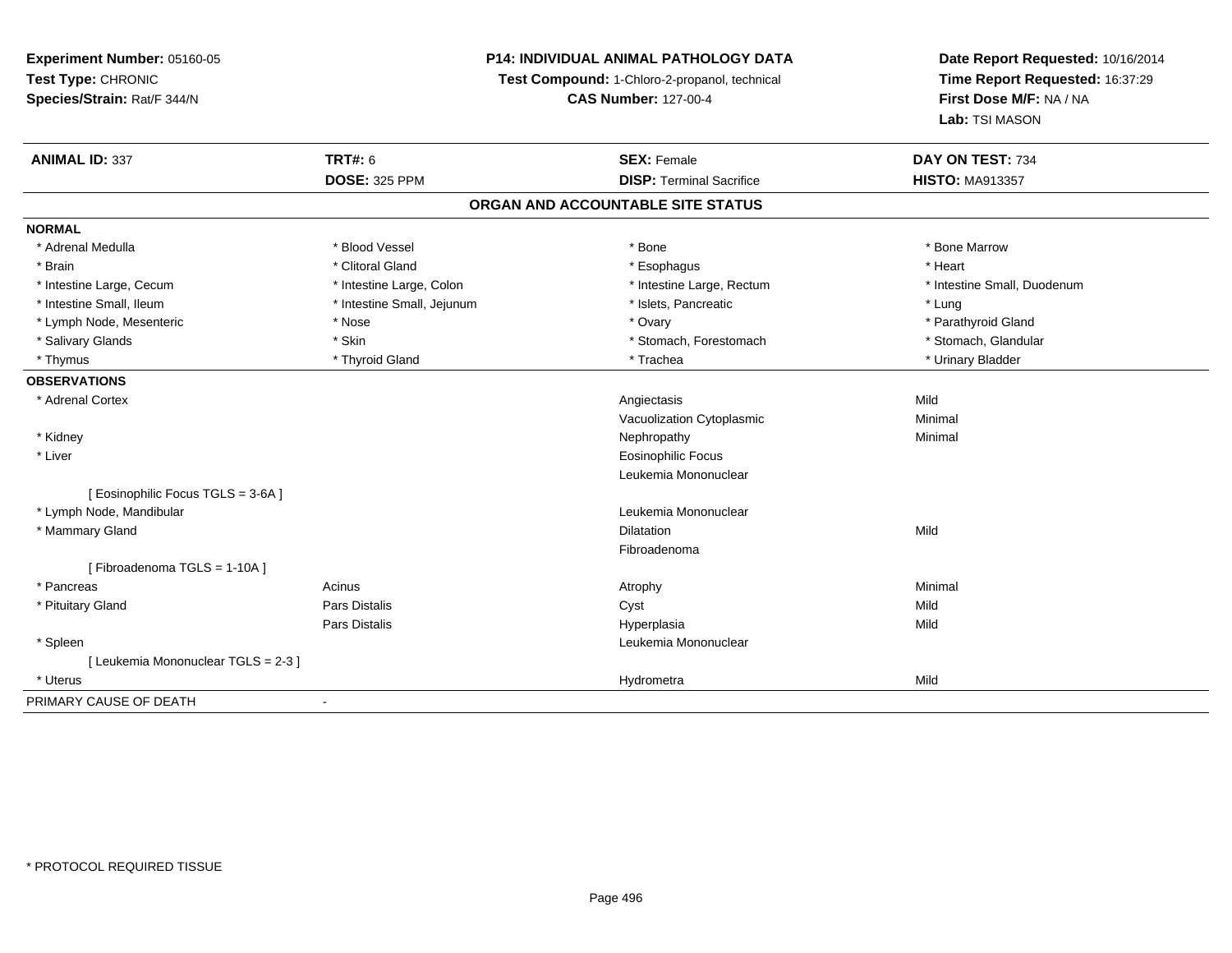**Experiment Number:** 05160-05**Test Type:** CHRONIC **Species/Strain:** Rat/F 344/N**P14: INDIVIDUAL ANIMAL PATHOLOGY DATATest Compound:** 1-Chloro-2-propanol, technical **CAS Number:** 127-00-4**Date Report Requested:** 10/16/2014**Time Report Requested:** 16:37:29**First Dose M/F:** NA / NA**Lab:** TSI MASON**ANIMAL ID:** 338**TRT#:** 6 **SEX:** Female **SEX: Female DAY ON TEST:** 734 **DOSE:** 325 PPM**DISP:** Terminal Sacrifice **HISTO:** MA913358 **ORGAN AND ACCOUNTABLE SITE STATUSNORMAL**\* Adrenal Cortex \* Adrenal Medulla \* Adrenal Medulla \* Blood Vessel \* Bood Vessel \* Bone \* Bone \* Bone \* Bone \* Bone \* Bone \* Bone \* Bone \* Bone \* Bone \* Bone \* Bone \* Bone \* Bone \* Bone \* Bone \* Bone \* Bone \* Bone \* Bone \* Bone \* Bone \* \* \* Heart \* Bone Marrow \* Brain \* Esophagus \* Heart \* Intestine Large, Cecum \* Intestine Large, Colon \* Intestine Large, Thestine Large, Rectum \* Intestine Small, Duodenum \* Intestine Small, Ileum \* https://www.fatheratic \* Lung \* Intestine Small, Jejunum \* Islets, Pancreatic \* Lung \* Lung \* Parathyroid Gland \* Lymph Node, Mandibular \* Lymph Node, Mesenteric \* Pancreas \* Pancreas \* Pancreas \* Pancreas \* Pancreas \* Pancreas \* Pancreas \* Pancreas \* Pancreas \* Pancreas \* Pancreas \* Pancreas \* Pancreas \* Pancreas \* Pancreas \* Pancr \* Salivary Glands \* The stomach \* Skin \* Spleen \* Spleen \* Stomach, Forestomach \* Stomach, Forestomach \* Stomach, Forestomach \* Stomach, Glandular \* Thymus \* Thymus \* Thymus \* Thyroid Gland \* Thyroid Gland \* Trachea \* Urinary Bladder \* Uterus **OBSERVATIONS** \* Clitoral Glandd and the controller of the controller of the controller of the Hyperplasia controller of the Moderate of the Moderate of the controller of the controller of the controller of the controller of the controller of the contro \* Kidneyy with the control of the control of the control of the control of the control of the control of the control of the control of the control of the control of the control of the control of the control of the control of the c n Minimal \* Liver Basophilic FocusInflammation Granulomatous, Minimal Mixed Cell Focus[ Basophilic Focus TGLS = 2-6A ][ Inflammation TGLS = 2-6A ][ Mixed Cell Focus TGLS = 2-6A ] \* Mammary Glandd and the control of the control of the control of the control of the control of the control of the control of the control of the control of the control of the control of the control of the control of the control of the co Fibroadenoma[ Fibroadenoma TGLS = 1-10A ] \* Nose Respirat Epith Inflammation Chronic Active, Minimal \* Ovaryy the control of the control of the control of the control of the control of the control of the control of the control of the control of the control of the control of the control of the control of the control of the contro \* Pituitary Glandd and the contract of Pars Distalis and the contract of Adenoma and Adenoma and the Adenoma and the Adenoma and  $\lambda$  $[$  Adenoma TGLS = 3-8  $]$ PRIMARY CAUSE OF DEATH-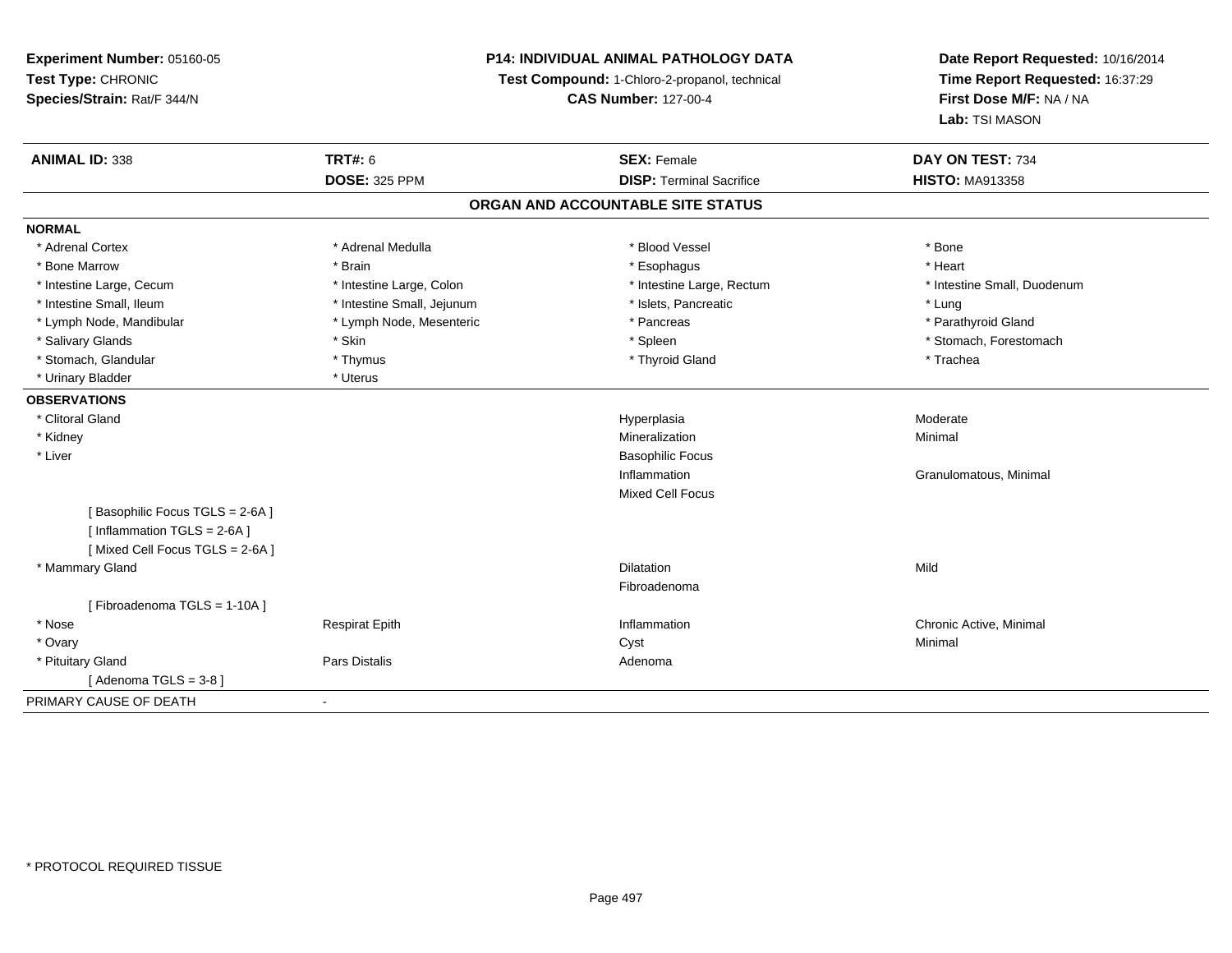**Experiment Number:** 05160-05**Test Type:** CHRONIC **Species/Strain:** Rat/F 344/N**P14: INDIVIDUAL ANIMAL PATHOLOGY DATATest Compound:** 1-Chloro-2-propanol, technical **CAS Number:** 127-00-4**Date Report Requested:** 10/16/2014**Time Report Requested:** 16:37:29**First Dose M/F:** NA / NA**Lab:** TSI MASON**ANIMAL ID:** 339**TRT#:** 6 **SEX:** Female **SEX: Female DAY ON TEST:** 734 **DOSE:** 325 PPM**DISP:** Terminal Sacrifice **HISTO:** MA913359 **ORGAN AND ACCOUNTABLE SITE STATUSNORMAL**\* Adrenal Cortex \* Adrenal Medulla \* Adrenal Medulla \* Blood Vessel \* Bood Vessel \* Bone \* Bone \* Bone \* Bone \* Bone \* Bone \* Bone \* Bone \* Bone \* Bone \* Bone \* Bone \* Bone \* Bone \* Bone \* Bone \* Bone \* Bone \* Bone \* Bone \* Bone \* Bone \* \* \* Heart \* Bone Marrow \* Brain \* Esophagus \* Heart \* Intestine Large, Cecum \* Intestine Large, Colon \* Intestine Large, Thestine Large, Rectum \* Intestine Small, Duodenum \* Intestine Small, Ileum \* **Alleman \* Intestine Small, Jejunum** \* The \* Islets, Pancreatic \* \* \* Kidney \* Kidney \* Pancreas \* Lung \* Lymph Node, Mandibular \* Pancrease \* Pancrease \* Pancrease \* Pancrease \* Pancrease \* Pancrease \* Pancrease \* Pancrease \* Pancrease \* Pancrease \* Pancrease \* Pancrease \* Pancrease \* Pancrease \* Pancrease \* Pancreas \* Parathyroid Gland \* \* Salivary Glands \* Salivary Glands \* Skin \* Skin \* State \* Spleen \* Spleen \* Spleen \* Spleen \* Thyroid Gland \* Stomach, Forestomach \* Thymus \* Stomach, Glandular \* Thymus \* Thymus \* Thymus \* Thymus \* Thymus \* Thymus \* Thymus \* Thymus \* Thymus \* Thymus \* Thymus \* Thymus \* Thymus \* Thymus \* Thymus \* Thymus \* Thymus \* Thymus \* Thymu \* Trachea \* Urinary Bladder \* Urinary Bladder \* Urinary Bladder \* Uterus **OBSERVATIONS** \* Clitoral Glandd<sub>d</sub> Carcinoma [ Carcinoma TGLS = 1-10A ] \* Liver Basophilic Focus[ Basophilic Focus TGLS = 2-6A ] \* Mammary Glandd and the control of the control of the control of the Hyperplasia and the control of the Mild of the Control of the Control of the Control of the Control of the Control of the Control of the Control of the Control of the \* Nose Respirat Epith Inflammation Chronic Active, Minimal \* Ovaryy the control of the control of the control of the control of the control of the control of the control of the control of the control of the control of the control of the control of the control of the control of the contro \* Pituitary Glandd and the contract of Pars Distalis and the contract of Adenoma and Adenoma and the Adenoma and the Adenoma and  $\lambda$ Pars Distaliss Cyst Cyst Constants and Cyst Mild  $[$  Adenoma TGLS = 3-8  $]$  $[$  Cyst TGLS = 3-8  $]$ PRIMARY CAUSE OF DEATH-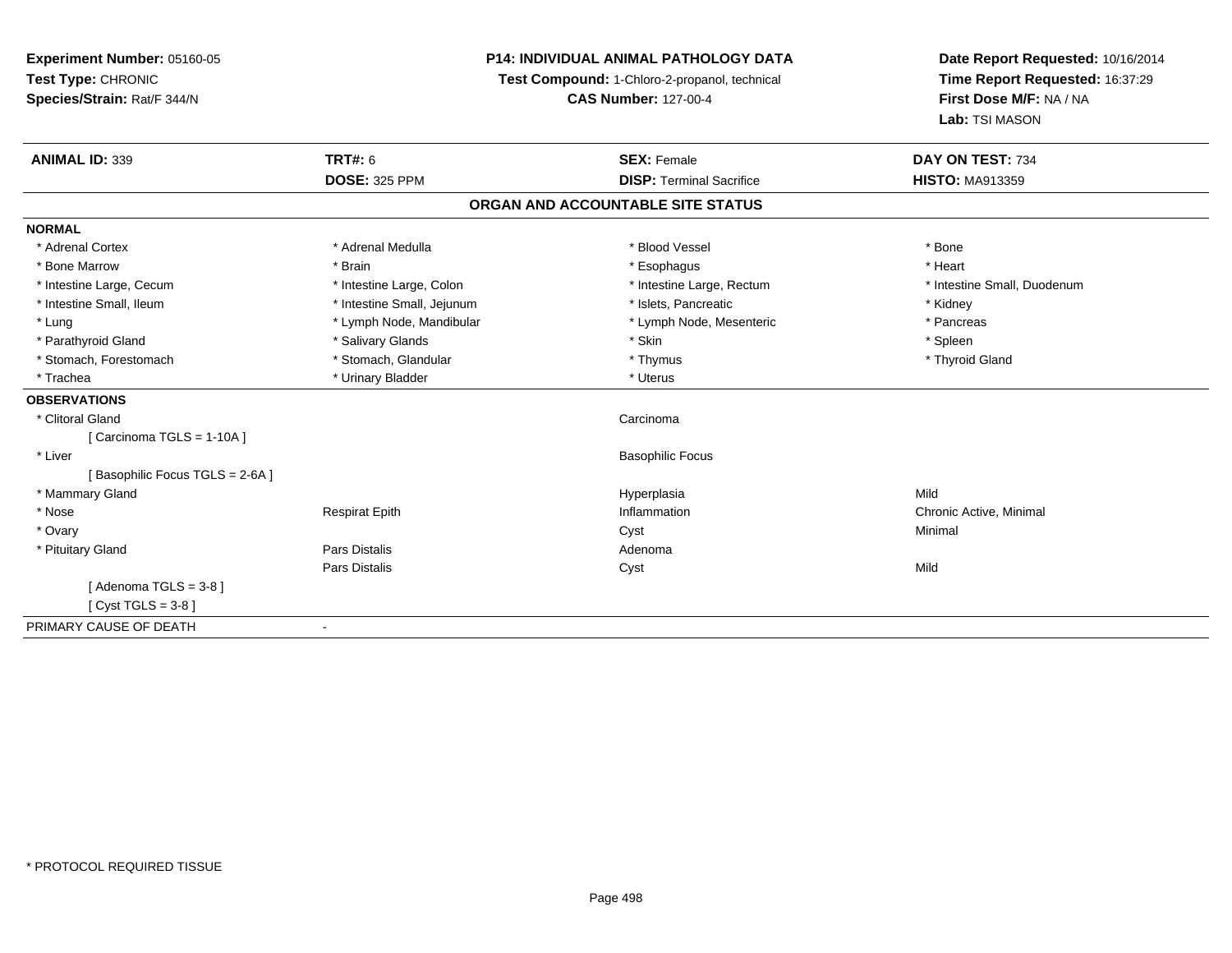| Experiment Number: 05160-05                |                           | <b>P14: INDIVIDUAL ANIMAL PATHOLOGY DATA</b>  | Date Report Requested: 10/16/2014                          |  |
|--------------------------------------------|---------------------------|-----------------------------------------------|------------------------------------------------------------|--|
| Test Type: CHRONIC                         |                           | Test Compound: 1-Chloro-2-propanol, technical | Time Report Requested: 16:37:29<br>First Dose M/F: NA / NA |  |
| Species/Strain: Rat/F 344/N                |                           | <b>CAS Number: 127-00-4</b>                   |                                                            |  |
|                                            |                           |                                               | Lab: TSI MASON                                             |  |
| <b>ANIMAL ID: 340</b>                      | <b>TRT#: 6</b>            | <b>SEX: Female</b>                            | DAY ON TEST: 734                                           |  |
|                                            | <b>DOSE: 325 PPM</b>      | <b>DISP: Terminal Sacrifice</b>               | <b>HISTO: MA913360</b>                                     |  |
|                                            |                           | ORGAN AND ACCOUNTABLE SITE STATUS             |                                                            |  |
| <b>NORMAL</b>                              |                           |                                               |                                                            |  |
| * Adrenal Medulla                          | * Blood Vessel            | * Bone                                        | * Bone Marrow                                              |  |
| * Brain                                    | * Esophagus               | * Heart                                       | * Intestine Large, Cecum                                   |  |
| * Intestine Large, Colon                   | * Intestine Large, Rectum | * Intestine Small, Duodenum                   | * Intestine Small, Ileum                                   |  |
| * Intestine Small, Jejunum                 | * Islets, Pancreatic      | * Kidney                                      | * Lung                                                     |  |
| * Lymph Node, Mandibular                   | * Lymph Node, Mesenteric  | * Pancreas                                    | * Parathyroid Gland                                        |  |
| * Pituitary Gland                          | * Salivary Glands         | * Skin                                        | * Stomach, Forestomach                                     |  |
| * Stomach, Glandular                       | * Thymus                  | * Trachea                                     | * Urinary Bladder                                          |  |
| * Uterus                                   |                           |                                               |                                                            |  |
| <b>OBSERVATIONS</b>                        |                           |                                               |                                                            |  |
| * Adrenal Cortex                           |                           | Angiectasis                                   | Mild                                                       |  |
| * Clitoral Gland                           |                           | Adenoma                                       |                                                            |  |
| * Liver                                    |                           | <b>Basophilic Focus</b>                       |                                                            |  |
|                                            |                           | Hepatodiaphragmatic Nodule                    |                                                            |  |
|                                            |                           | Inflammation                                  | Granulomatous, Minimal                                     |  |
| [Basophilic Focus TGLS = 4-6B]             |                           |                                               |                                                            |  |
| [ Hepatodiaphragmatic Nodule TGLS = 3-6A ] |                           |                                               |                                                            |  |
| * Mammary Gland                            |                           | Fibroadenoma                                  |                                                            |  |
| [Fibroadenoma TGLS = 1-10A]                |                           |                                               |                                                            |  |
| * Nose                                     | <b>Respirat Epith</b>     | Inflammation                                  | Chronic Active, Moderate                                   |  |
| * Ovary                                    |                           | Cyst                                          | Marked                                                     |  |
| [Cyst TGLS = $2-7A$ ]                      |                           |                                               |                                                            |  |
| * Spleen                                   |                           | Leukemia Mononuclear                          |                                                            |  |
| * Thyroid Gland                            | C Cell                    | Adenoma                                       |                                                            |  |
| PRIMARY CAUSE OF DEATH                     | $\blacksquare$            |                                               |                                                            |  |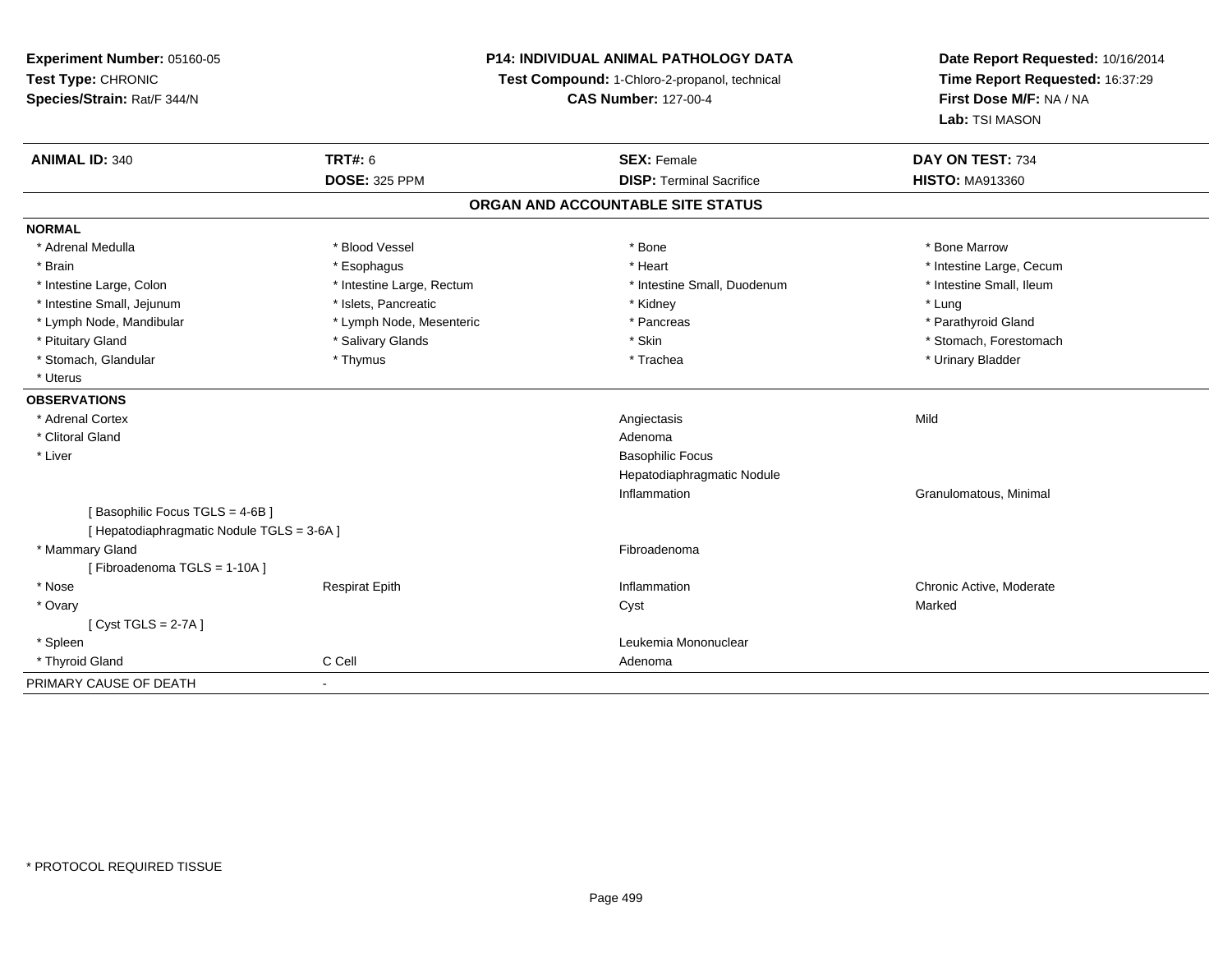# **P14: INDIVIDUAL ANIMAL PATHOLOGY DATA**

**Test Compound:** 1-Chloro-2-propanol, technical

| <b>ANIMAL ID: 341</b>                     | TRT#: 6                                 | <b>SEX: Female</b>                | DAY ON TEST: 613            |
|-------------------------------------------|-----------------------------------------|-----------------------------------|-----------------------------|
|                                           | <b>DOSE: 325 PPM</b>                    | <b>DISP:</b> Natural Death        | <b>HISTO: MA913361</b>      |
|                                           |                                         | ORGAN AND ACCOUNTABLE SITE STATUS |                             |
| <b>NORMAL</b>                             |                                         |                                   |                             |
| * Adrenal Cortex                          | * Adrenal Medulla                       | * Blood Vessel                    | * Bone                      |
| * Bone Marrow                             | * Brain                                 | * Clitoral Gland                  | * Esophagus                 |
| * Heart                                   | * Lung                                  | * Lymph Node, Mandibular          | * Lymph Node, Mesenteric    |
| * Ovary                                   | * Pancreas                              | * Parathyroid Gland               | * Salivary Glands           |
| * Skin                                    | * Stomach, Forestomach                  | * Stomach, Glandular              | * Thymus                    |
| * Thyroid Gland                           | * Trachea                               | * Urinary Bladder                 | * Uterus                    |
| <b>AUTO PRECLUDES DIAG.</b>               |                                         |                                   |                             |
| * Intestine Large, Cecum                  | * Intestine Large, Colon                | * Intestine Large, Rectum         | * Intestine Small, Duodenum |
| * Intestine Small, Ileum                  | * Intestine Small, Jejunum              | * Islets, Pancreatic              |                             |
| <b>OBSERVATIONS</b>                       |                                         |                                   |                             |
| * Kidney                                  |                                         | Mineralization                    | Minimal                     |
| * Liver                                   |                                         | Hepatodiaphragmatic Nodule        |                             |
| [ Hepatodiaphragmatic Nodule TGLS = 2-6 ] |                                         |                                   |                             |
| * Mammary Gland                           |                                         | <b>Dilatation</b>                 | Moderate                    |
| [Dilatation TGLS = 1-10A]                 |                                         |                                   |                             |
| * Nose                                    | <b>Respirat Epith</b>                   | Degeneration                      | Hyaline, Minimal            |
| * Pituitary Gland                         | Pars Distalis                           | Adenoma                           |                             |
| [Adenoma TGLS = $3-8$ ]                   |                                         |                                   |                             |
| * Spleen                                  |                                         | Pigmentation                      | Mild                        |
| PRIMARY CAUSE OF DEATH                    | - Pituitary Gland Pars Distalis Adenoma |                                   |                             |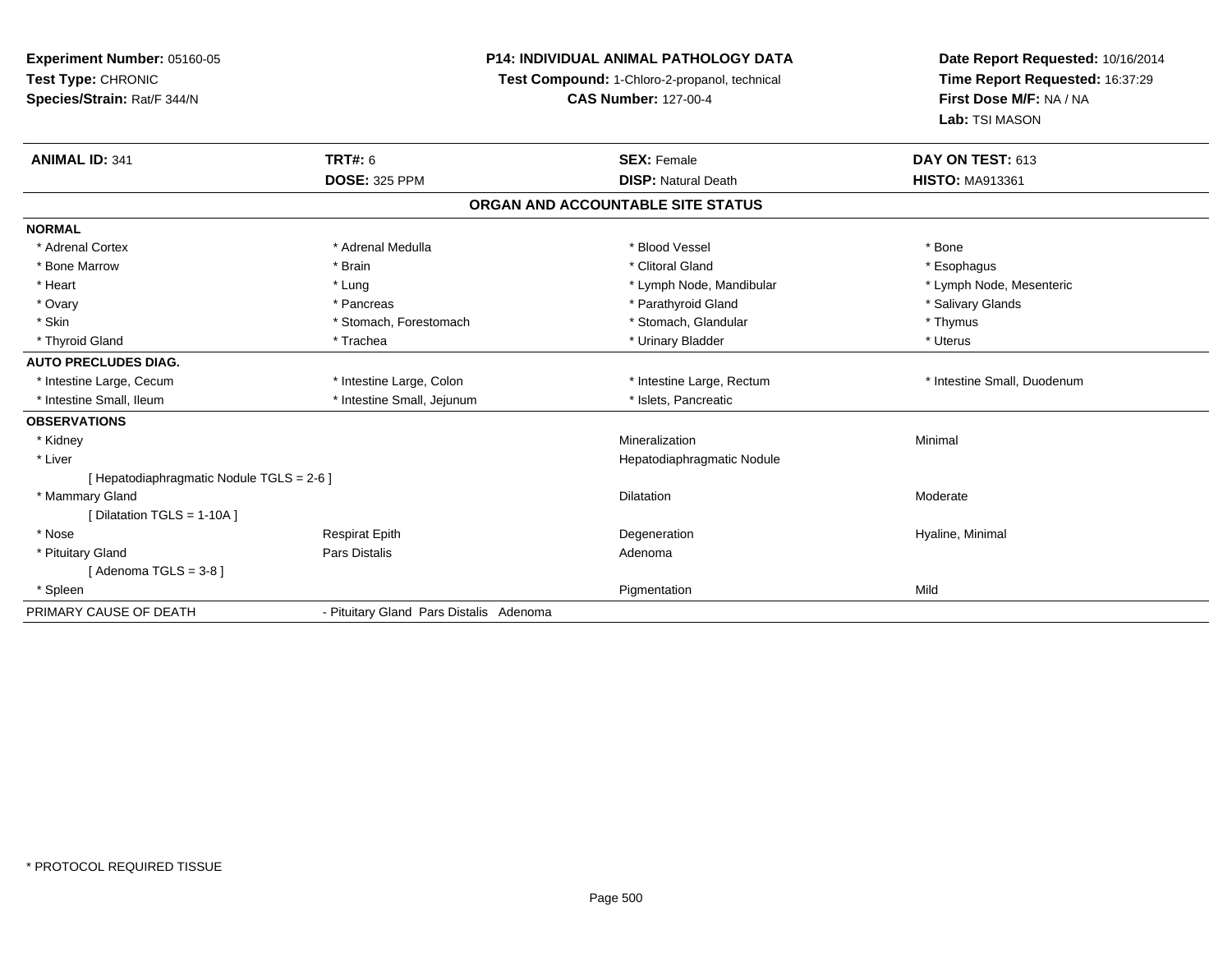**Experiment Number:** 05160-05**Test Type:** CHRONIC **Species/Strain:** Rat/F 344/N**P14: INDIVIDUAL ANIMAL PATHOLOGY DATATest Compound:** 1-Chloro-2-propanol, technical **CAS Number:** 127-00-4**Date Report Requested:** 10/16/2014**Time Report Requested:** 16:37:30**First Dose M/F:** NA / NA**Lab:** TSI MASON**ANIMAL ID:** 342**TRT#:** 6 **SEX:** Female **SEX: Female DAY ON TEST:** 697 **DOSE:** 325 PPM**DISP:** Natural Death **HISTO:** MA913362 **ORGAN AND ACCOUNTABLE SITE STATUSNORMAL**\* Adrenal Cortex \* Adrenal Medulla \* Adrenal Medulla \* Blood Vessel \* Bood Vessel \* Bone \* Bone \* Bone \* Bone \* Bone \* Bone \* Bone \* Bone \* Bone \* Bone \* Bone \* Bone \* Bone \* Bone \* Bone \* Bone \* Bone \* Bone \* Bone \* Bone \* Bone \* Bone \* \* \* Esophagus \* Bone Marrow \* \* Android \* Brain \* Brain \* Clitoral Gland \* Clitoral Gland \* Esophagus \* Esophagus \* Esophagus \* Islets. Pancreatic \* Intestine Large, Cecum \* Intestine Large, Colon \* Intestine Large, Pectum \* Intestine Large, Rectum \* Mammary Gland \* Lung \* Lymph Node, Mandibular \* Mammary \* Lymph Node, Mesenteric \* Mammary Glands \* Mammary Glands \* Mammary G \* Salivary Glands \* Pancreas \* And the section of the section of the section of the section of the section of the section of the section of the section of the section of the section of the section of the section of the section of the sectio \* Spleen \* Stomach, Forestomach \* Thyroid Gland \* Thyroid Stand \* Trachea \* Urinary Bladder \* Uterus **AUTO PRECLUDES DIAG.** \* Intestine Small, Duodenum \* Intestine Small, Ileum \* Intestine Small, Jejunum**OBSERVATIONS** \* Heart Cardiomyopathy Minimal \* Kidneyy with the control of the control of the control of the control of the control of the control of the control of the control of the control of the control of the control of the control of the control of the control of the c n Minimal \* Liver Basophilic Focus Eosinophilic FocusNote: TGL 4-NCL[Basophilic Focus TGLS = 5-6A] [ Eosinophilic Focus TGLS = 5-6A ]**Mesentery** y the control of the set of the control of the control of the Marked Marked of the Marked of the Marked of the Marked of the Marked of the Marked of the Marked of the Marked of the Marked of the Marked of the Marked of the  $[$  Necrosis TGLS = 3-15  $]$  \* Nose Respirat Epith Degeneration Hyaline, Minimal \* Ovaryy the control of the control of the control of the control of the control of the control of the control of the control of the control of the control of the control of the control of the control of the control of the contro [ Cystadenoma TGLS = 1-7A+7B ] \* SkinSubcut Tiss **Melanoma Malignant** Melanoma Malignant [ Melanoma Malignant TGLS = 6-10A ] \* Stomach, Glandularr **Necrosis**  Minimal  $[$  Necrosis TGLS = 7-14  $]$  \* Thymuss and the control of the control of the control of the control of the control of the control of the control of the control of the control of the control of the control of the control of the control of the control of the co PRIMARY CAUSE OF DEATH - Ovary Cystadenoma Animal Note: ABDOMINAL CAVITY BROWN FLUID, TGL 2-NST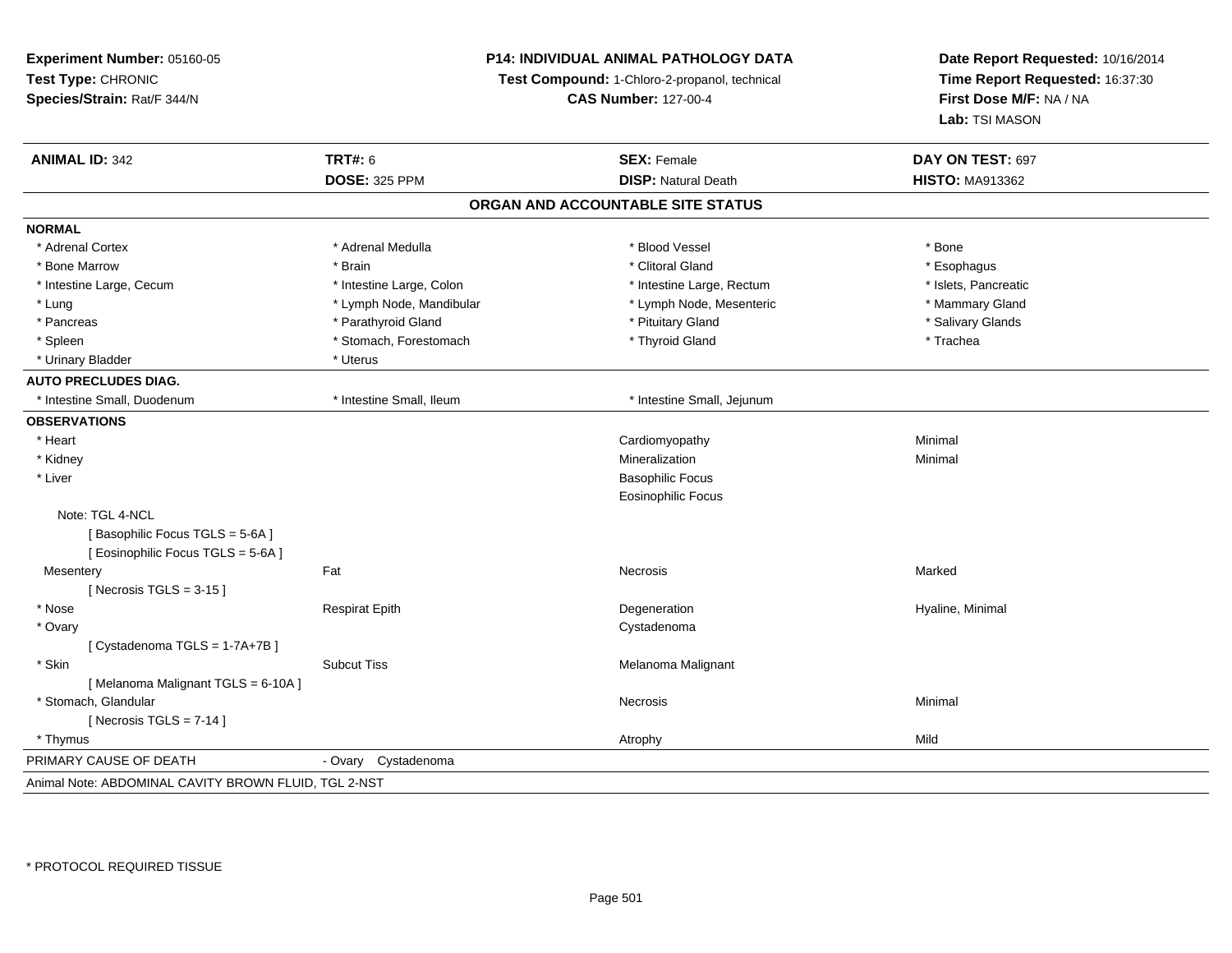**Experiment Number:** 05160-05**Test Type:** CHRONIC **Species/Strain:** Rat/F 344/N**P14: INDIVIDUAL ANIMAL PATHOLOGY DATATest Compound:** 1-Chloro-2-propanol, technical **CAS Number:** 127-00-4**Date Report Requested:** 10/16/2014**Time Report Requested:** 16:37:30**First Dose M/F:** NA / NA**Lab:** TSI MASON**ANIMAL ID:** 343**TRT#:** 6 **SEX:** Female **SEX: Female DAY ON TEST:** 734 **DOSE:** 325 PPM**DISP:** Terminal Sacrifice **HISTO:** MA913363 **ORGAN AND ACCOUNTABLE SITE STATUSNORMAL**\* Adrenal Cortex \* Adrenal Medulla \* Adrenal Medulla \* Blood Vessel \* Bood Vessel \* Bone \* Bone \* Bone \* Bone \* Bone \* Bone \* Bone \* Bone \* Bone \* Bone \* Bone \* Bone \* Bone \* Bone \* Bone \* Bone \* Bone \* Bone \* Bone \* Bone \* Bone \* Bone \* \* \* Esophagus \* Bone Marrow \* \* Android \* Brain \* Brain \* Clitoral Gland \* Clitoral Gland \* Esophagus \* Esophagus \* Esophagus \* Intestine Small, Duodenum \* Intestine Large, Cecum \* Intestine Large, Colon \* Intestine Small, Number 2014, Number 2016, Number 2016, Number 2016 \* Intestine Small, Ileum \* https://www.fatheratic \* Lung \* Intestine Small, Jejunum \* Islets, Pancreatic \* Lung \* Lung \* Pancreas \* Lymph Node, Mandibular \* Manus \* Lymph Node, Mesenteric \* The \* Ovary \* Ovary \* Parathyroid Gland \* \* Salivary Glands \* Salivary Glands \* Skin \* Skin \* State \* Spleen \* Spleen \* Spleen \* Spleen \* Trachea \* Stomach, Forestomach \* The stormach \* Stomach, Glandular \* The \* Thyroid Gland \* Thyroid Gland \* \* Urinary Bladder \* Uterus **OBSERVATIONS** \* Heart Cardiomyopathy Minimal \* Kidneyy with the control of the control of the control of the control of the control of the control of the control of the control of the control of the control of the control of the control of the control of the control of the c n Minimal Nephropathyy the contract of the Minimal Minimal Section 1996 and the contract of the Minimal Section 1997 and the contract of the contract of the contract of the contract of the contract of the contract of the contract of the contra \* Liver Basophilic Focus Mixed Cell Focus[ Basophilic Focus TGLS = 3-6 ][ Mixed Cell Focus TGLS = 3-6 ] \* Mammary Glandd and the control of the control of the control of the control of the control of the control of the control of the control of the control of the control of the control of the control of the control of the control of the co FibroadenomaHyperplasiaa Mild [ Dilatation TGLS = 2-10B ][ Fibroadenoma TGLS = 1-10A ] \* Nose Respirat Epith Inflammation Chronic Active, Minimal \* Pituitary Glandd and the contract of Pars Distalis and the contract of Adenoma and Adenoma and the Adenoma and the Adenoma and  $\lambda$ Pars Distaliss Cyst Cyst Constants and Cyst Mild Moderate \* Thymuss and the contract of the contract of the contract of the contract of the contract of the contract of the contract of the contract of the contract of the contract of the contract of the contract of the contract of the cont PRIMARY CAUSE OF DEATH-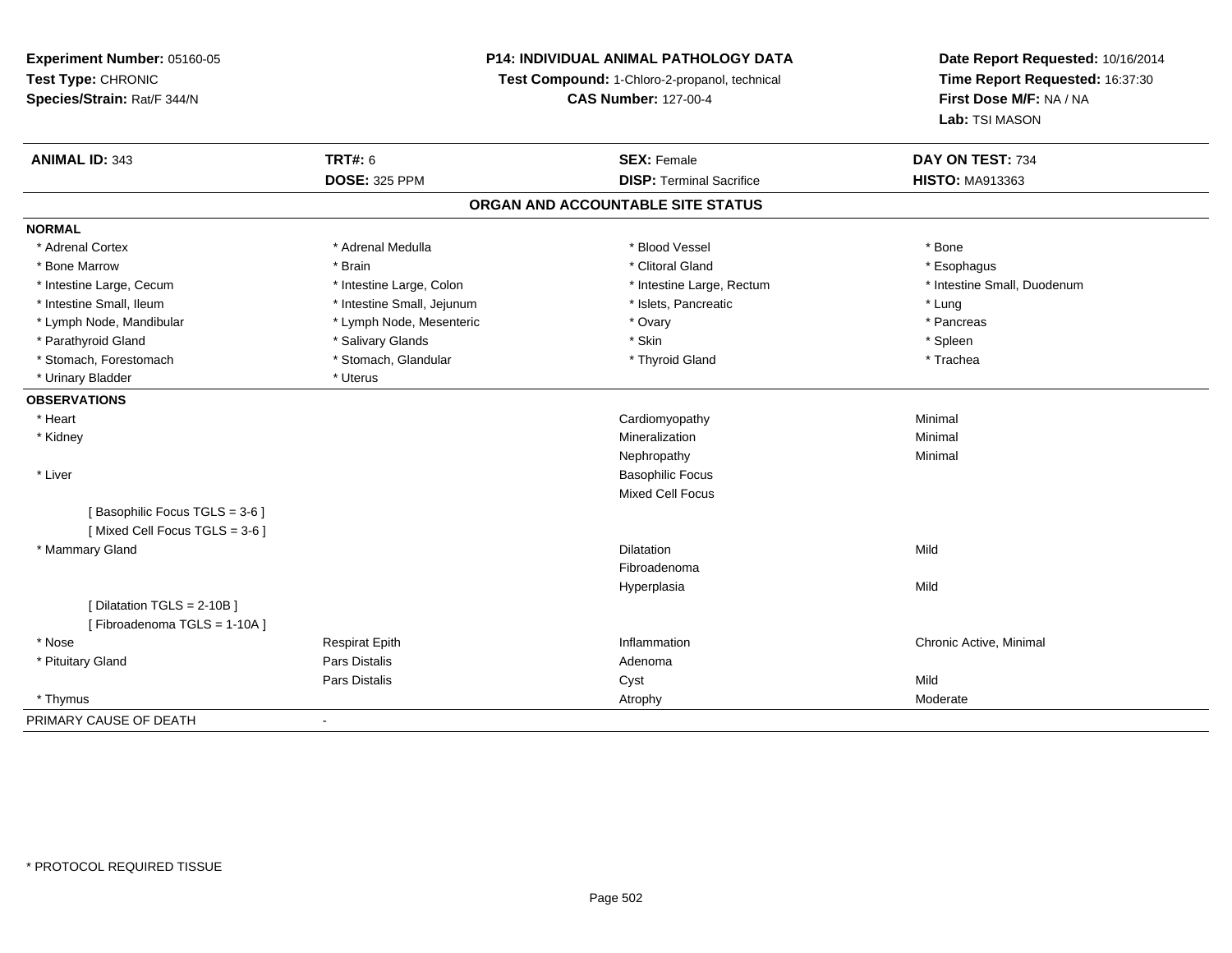**Experiment Number:** 05160-05**Test Type:** CHRONIC **Species/Strain:** Rat/F 344/N**P14: INDIVIDUAL ANIMAL PATHOLOGY DATATest Compound:** 1-Chloro-2-propanol, technical **CAS Number:** 127-00-4**Date Report Requested:** 10/16/2014**Time Report Requested:** 16:37:30**First Dose M/F:** NA / NA**Lab:** TSI MASON**ANIMAL ID:** 344**TRT#:** 6 **SEX:** Female **SEX: Female DAY ON TEST:** 734 **DOSE:** 325 PPM**DISP:** Terminal Sacrifice **HISTO:** MA913364 **ORGAN AND ACCOUNTABLE SITE STATUSNORMAL**\* Adrenal Cortex \* Adrenal Medulla \* Adrenal Medulla \* Blood Vessel \* Bood Vessel \* Bone \* Bone \* Bone \* Bone \* Bone \* Bone \* Bone \* Bone \* Bone \* Bone \* Bone \* Bone \* Bone \* Bone \* Bone \* Bone \* Bone \* Bone \* Bone \* Bone \* Bone \* Bone \* \* \* Esophagus \* Bone Marrow \* \* Android \* Brain \* Brain \* Clitoral Gland \* Clitoral Gland \* Esophagus \* Esophagus \* Esophagus \* Intestine Large, Rectum \* Heart \* Intestine Large, Cecum \* Intestine Large, Cecum \* Intestine Large, Colon \* Intestine Small, Duodenum \* Intestine Small, Ileum \* Intestine Small, Intestine Small, Jejunum \* Islets, Pancreatic \* Mammary Gland \* Lung \* Lymph Node, Mandibular \* Mammary Americ \* Lymph Node, Mesenteric \* Mammary Glandibular \* Mammary Glandian \* Mammary Glandian \* Mammary Glandian \* Mammary Glandian \* Lymph Node, Mesenteric \* Mammary Glandian \* Lymp \* Parathyroid Gland \* Nose \* Ovary \* Pancreas \* Parathyroid Gland \* Stomach, Glandular \* Salivary Glands \* Stomach, Forestomach \* Stomach, Forestomach \* Stomach, Forestomach \* Stomach, Forestomach \* Trachea \* Urinary Bladder**OBSERVATIONS** \* Kidneyy with the control of the control of the control of the control of the control of the control of the control of the control of the control of the control of the control of the control of the control of the control of the c n Minimal \* Liver Basophilic FocusInflammation Granulomatous, Minimal Leukemia Mononuclear[ Basophilic Focus TGLS = 2-6,6A ] Oral Mucosa Squamous Cell Papilloma [ Squamous Cell Papilloma TGLS = 4-12,12A ] \* Pituitary Gland Pars Distalis Cyst Mild [ Cyst TGLS = 3-8 ] \* Spleen Leukemia Mononuclear \* Thymuss and the control of the control of the control of the control of the control of the control of the control of the control of the control of the control of the control of the control of the control of the control of the co Minimal \* Thyroid Gland C Cell Hyperplasia Minimal \* Uteruss the control of the control of the control of the control of the control of the control of the control of the control of the control of the control of the control of the control of the control of the control of the contro [ Cyst TGLS = 1-7A ]PRIMARY CAUSE OF DEATH-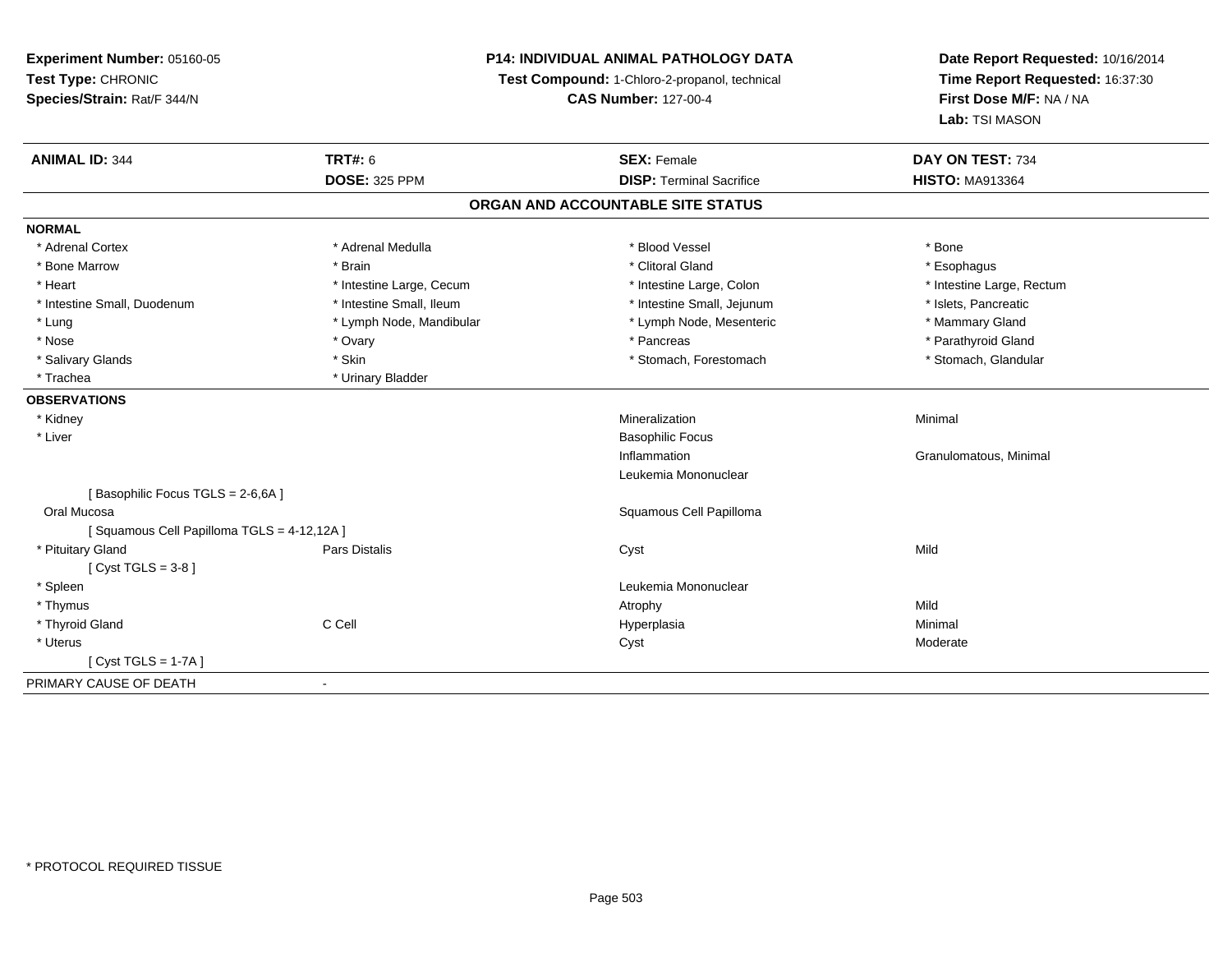# **P14: INDIVIDUAL ANIMAL PATHOLOGY DATA**

**Test Compound:** 1-Chloro-2-propanol, technical

**CAS Number:** 127-00-4

| <b>ANIMAL ID: 345</b>                | <b>TRT#: 6</b>           | <b>SEX: Female</b>                | DAY ON TEST: 734          |
|--------------------------------------|--------------------------|-----------------------------------|---------------------------|
|                                      | <b>DOSE: 325 PPM</b>     | <b>DISP: Terminal Sacrifice</b>   | <b>HISTO: MA913365</b>    |
|                                      |                          | ORGAN AND ACCOUNTABLE SITE STATUS |                           |
| <b>NORMAL</b>                        |                          |                                   |                           |
| * Adrenal Cortex                     | * Adrenal Medulla        | * Blood Vessel                    | * Bone                    |
| * Bone Marrow                        | * Brain                  | * Clitoral Gland                  | * Esophagus               |
| * Heart                              | * Intestine Large, Cecum | * Intestine Large, Colon          | * Intestine Large, Rectum |
| * Intestine Small, Duodenum          | * Intestine Small, Ileum | * Intestine Small, Jejunum        | * Islets, Pancreatic      |
| * Lung                               | * Lymph Node, Mandibular | * Nose                            | * Ovary                   |
| * Pancreas                           | * Parathyroid Gland      | * Salivary Glands                 | * Skin                    |
| * Spleen                             | * Stomach, Forestomach   | * Stomach, Glandular              | * Thyroid Gland           |
| * Trachea                            | * Urinary Bladder        | * Uterus                          |                           |
| <b>OBSERVATIONS</b>                  |                          |                                   |                           |
| * Kidney                             |                          | Mineralization                    | Minimal                   |
| * Liver                              |                          | <b>Basophilic Focus</b>           |                           |
|                                      |                          | <b>Infiltration Cellular</b>      | Lymphocyte, Minimal       |
| [Basophilic Focus TGLS = 3-6A; 5-6B] |                          |                                   |                           |
| * Lymph Node, Mesenteric             |                          | Hemorrhage                        | Moderate                  |
| * Mammary Gland                      |                          | <b>Dilatation</b>                 | Mild                      |
|                                      |                          | Fibroadenoma                      |                           |
|                                      |                          | Hyperplasia                       | Minimal                   |
| [Fibroadenoma TGLS = 1-10A]          |                          |                                   |                           |
| Mesentery                            | Fat                      | Necrosis                          | Moderate                  |
| [Necrosis TGLS = $2-15$ ]            |                          |                                   |                           |
| * Pituitary Gland                    | <b>Pars Distalis</b>     | Adenoma                           |                           |
| [Adenoma TGLS = $4-8$ ]              |                          |                                   |                           |
| * Thymus                             |                          | Atrophy                           | Mild                      |
| PRIMARY CAUSE OF DEATH               |                          |                                   |                           |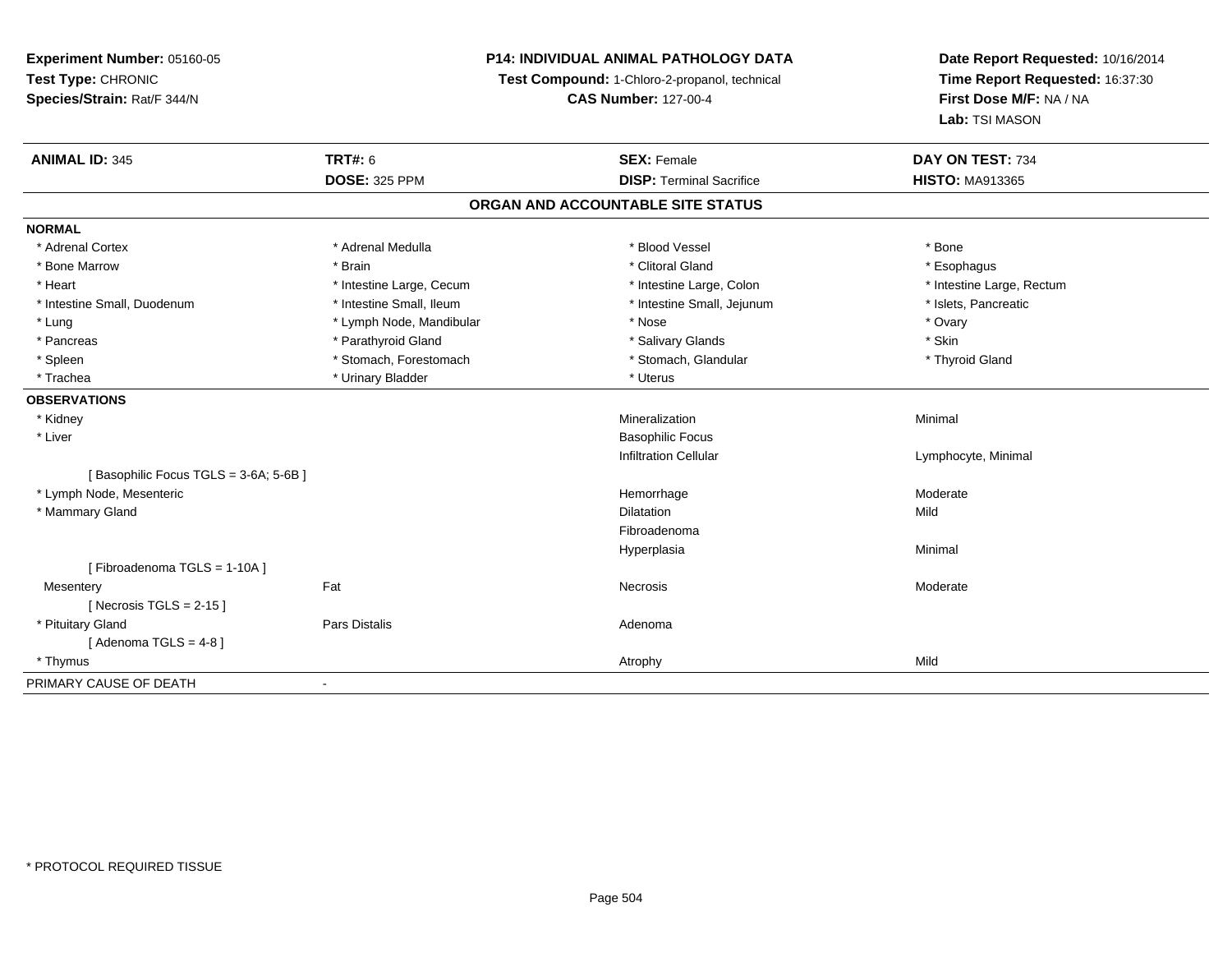## **P14: INDIVIDUAL ANIMAL PATHOLOGY DATA**

**Test Compound:** 1-Chloro-2-propanol, technical

**CAS Number:** 127-00-4

**Date Report Requested:** 10/16/2014**Time Report Requested:** 16:37:30**First Dose M/F:** NA / NA**Lab:** TSI MASON

| <b>ANIMAL ID: 346</b>                | <b>TRT#: 6</b>             | <b>SEX: Female</b>                | DAY ON TEST: 734            |
|--------------------------------------|----------------------------|-----------------------------------|-----------------------------|
|                                      | <b>DOSE: 325 PPM</b>       | <b>DISP: Terminal Sacrifice</b>   | <b>HISTO: MA913366</b>      |
|                                      |                            | ORGAN AND ACCOUNTABLE SITE STATUS |                             |
| <b>NORMAL</b>                        |                            |                                   |                             |
| * Adrenal Cortex                     | * Adrenal Medulla          | * Blood Vessel                    | * Bone                      |
| * Bone Marrow                        | * Brain                    | * Clitoral Gland                  | * Esophagus                 |
| * Intestine Large, Cecum             | * Intestine Large, Colon   | * Intestine Large, Rectum         | * Intestine Small, Duodenum |
| * Intestine Small, Ileum             | * Intestine Small, Jejunum | * Islets, Pancreatic              | * Lung                      |
| * Lymph Node, Mandibular             | * Lymph Node, Mesenteric   | * Mammary Gland                   | * Ovary                     |
| * Pancreas                           | * Parathyroid Gland        | * Salivary Glands                 | * Skin                      |
| * Stomach, Forestomach               | * Stomach, Glandular       | * Thyroid Gland                   | * Trachea                   |
| * Urinary Bladder                    | * Uterus                   |                                   |                             |
| <b>OBSERVATIONS</b>                  |                            |                                   |                             |
| * Heart                              |                            | Cardiomyopathy                    | Minimal                     |
| * Kidney                             |                            | Mineralization                    | Minimal                     |
|                                      |                            | Nephropathy                       | Moderate                    |
| * Liver                              |                            | Angiectasis                       | Mild                        |
|                                      |                            | <b>Basophilic Focus</b>           |                             |
|                                      |                            | Leukemia Mononuclear              |                             |
| [Angiectasis TGLS = $4-6A,6B$ ]      |                            |                                   |                             |
| [Basophilic Focus TGLS = 3-6A]       |                            |                                   |                             |
| [ Leukemia Mononuclear TGLS = 2-6 ]  |                            |                                   |                             |
| Lymph Node                           | Mediastinal                | Leukemia Mononuclear              |                             |
|                                      | Mediastinal                | Pigmentation                      | Mild                        |
| [ Leukemia Mononuclear TGLS = 5-3A ] |                            |                                   |                             |
| [ Pigmentation TGLS = 5-3A ]         |                            |                                   |                             |
| Mesentery                            | Fat                        | Necrosis                          | Moderate                    |
| [Necrosis TGLS = $1-15$ ]            |                            |                                   |                             |
| * Nose                               | Olfactory Epi              | Degeneration                      | Hyaline, Mild               |
| * Pituitary Gland                    | Pars Distalis              | Adenoma                           |                             |
| [Adenoma TGLS = $6-8$ ]              |                            |                                   |                             |
| * Spleen                             |                            | Leukemia Mononuclear              |                             |
| * Thymus                             | <b>Epithel Cell</b>        | Hyperplasia                       | Mild                        |
| PRIMARY CAUSE OF DEATH               | $\sim$                     |                                   |                             |

\* PROTOCOL REQUIRED TISSUE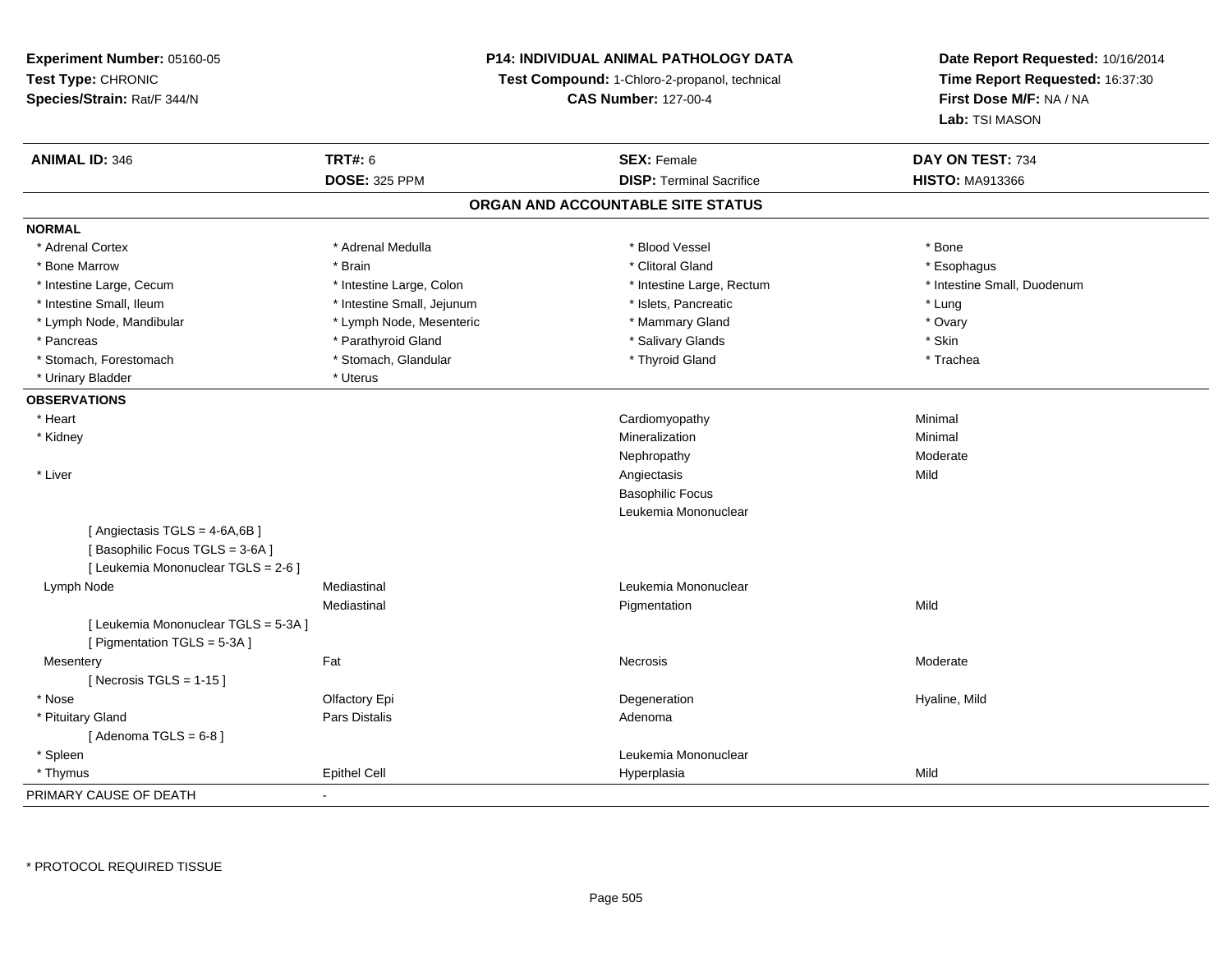**Experiment Number:** 05160-05**Test Type:** CHRONIC **Species/Strain:** Rat/F 344/N**P14: INDIVIDUAL ANIMAL PATHOLOGY DATATest Compound:** 1-Chloro-2-propanol, technical **CAS Number:** 127-00-4**Date Report Requested:** 10/16/2014**Time Report Requested:** 16:37:30**First Dose M/F:** NA / NA**Lab:** TSI MASON**ANIMAL ID:** 347**TRT#:** 6 **SEX:** Female **SEX: Female DAY ON TEST:** 735 **DOSE:** 325 PPM**DISP:** Terminal Sacrifice **HISTO:** MA913367 **ORGAN AND ACCOUNTABLE SITE STATUSNORMAL**\* Adrenal Cortex \* Adrenal Medulla \* Adrenal Medulla \* Blood Vessel \* Bood Vessel \* Bone \* Bone \* Bone \* Bone \* Bone \* Bone \* Bone \* Bone \* Bone \* Bone \* Bone \* Bone \* Bone \* Bone \* Bone \* Bone \* Bone \* Bone \* Bone \* Bone \* Bone \* Bone \* \* \* Esophagus \* Bone Marrow \* \* Android \* Brain \* Brain \* Clitoral Gland \* Clitoral Gland \* Esophagus \* Esophagus \* Esophagus \* Heart Thestine Large, Cecum Thestine Large, Cecum Assessment Carge, Colon Thestine Large, Rectum \* Intestine Large, Rectum \* Intestine Large, Rectum \* Intestine Small, Duodenum \* Intestine Small, Ileum \* Intestine Small, Intestine Small, Jejunum \* Islets, Pancreatic \* Lung \* Lymph Node, Mandibular \* Mandibular \* Lymph Node, Mesenteric \* Ovary \* Ovary \* Skin \* Pancreas \* Pancreas \* Parathyroid Gland \* The state of the set of the set of the set of the set of the set of the set of the set of the set of the set of the set of the set of the set of the set of the set of the set of \* Trachea \* Stomach, Forestomach \* Thyroid Gland \* Stomach, Glandular \* Thyroid Gland \* Thyroid Gland \* Urinary Bladder \* Uterus **OBSERVATIONS** \* Kidneyy with the control of the control of the control of the control of the control of the control of the control of the control of the control of the control of the control of the control of the control of the control of the c n Minimal Nephropathy Moderate \* Liver Vacuolization Cytoplasmicc Mild [ Vacuolization Cytoplasmic TGLS = 2-6A ] \* Mammary Glandd **Executive Contract of the Contract Contract Contract Contract Contract Contract Contract Contract Contract Contract Contract Contract Contract Contract Contract Contract Contract Contract Contract Contract Contract Cont** [ Fibroadenoma TGLS = 4-10 ] \* Nosee and the Cole of Equation of the Cole of the Cole of the Cole of the Cole of the Cole of the Cole of the Cole <br>Begeneration to the Cole of the Cole of the Cole of the Cole of the Cole of the Cole of the Cole of the Cole o \* Pituitary Glandd and the contract of Pars Distalis and the contract of Adenoma and Adenoma and the Adenoma and the Adenoma and  $\lambda$  $[$  Adenoma TGLS = 3-8  $]$ 

 \* Spleenn and the control of the control of the control of the control of the control of the control of the control of the control of the control of the control of the control of the control of the control of the control of the co

 \* Thymuss and the control of the control of the control of the control of the control of the control of the control of the control of the control of the control of the control of the control of the control of the control of the co

PRIMARY CAUSE OF DEATH-

Animal Note: CARCASS THIN, TGL 1-NST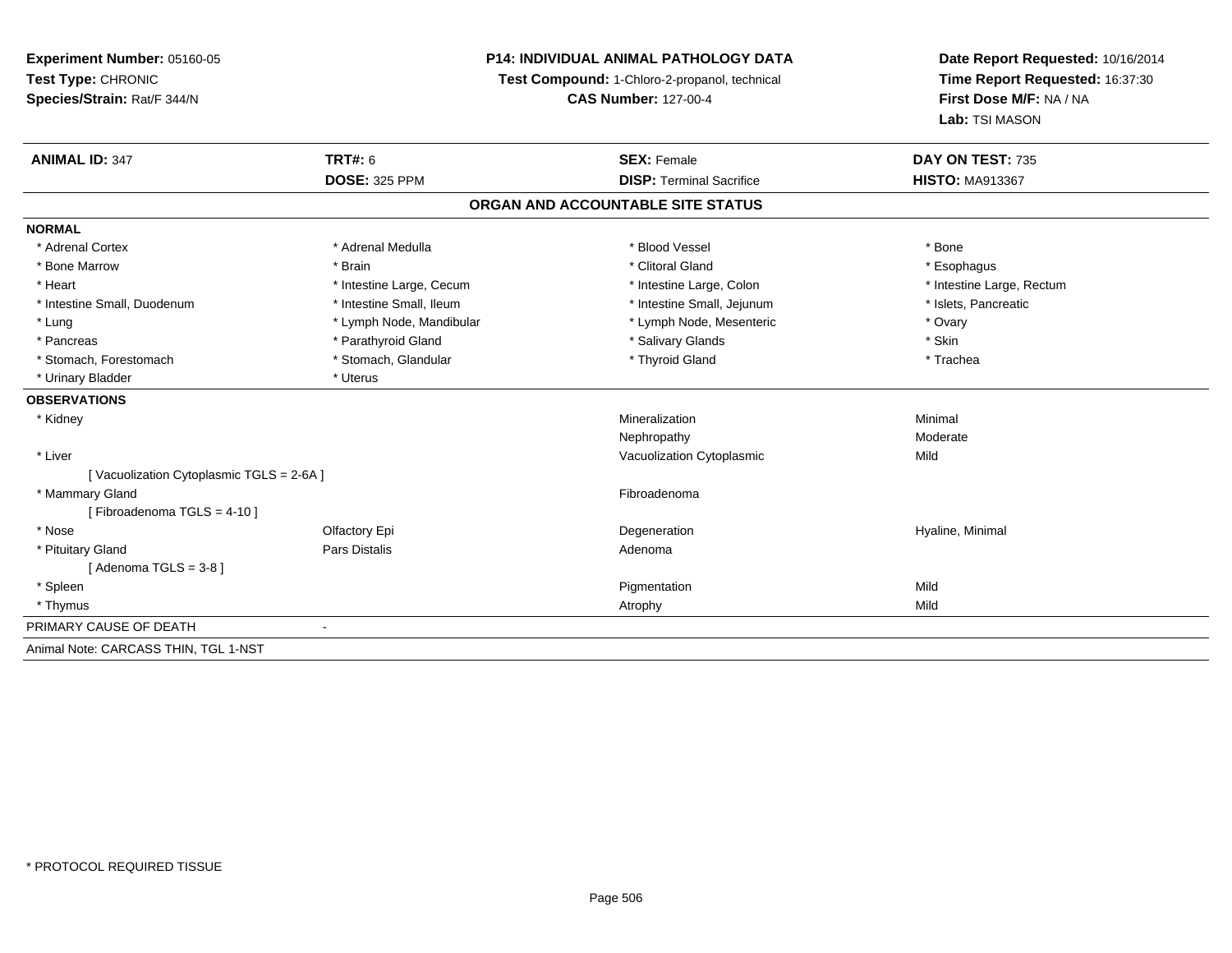## **P14: INDIVIDUAL ANIMAL PATHOLOGY DATA**

**Test Compound:** 1-Chloro-2-propanol, technical

**CAS Number:** 127-00-4

| <b>ANIMAL ID: 348</b>                | TRT#: 6                    | <b>SEX: Female</b>              | DAY ON TEST: 506            |  |  |  |  |
|--------------------------------------|----------------------------|---------------------------------|-----------------------------|--|--|--|--|
|                                      | <b>DOSE: 325 PPM</b>       | <b>DISP:</b> Moribund Sacrifice | <b>HISTO: MA913368</b>      |  |  |  |  |
| ORGAN AND ACCOUNTABLE SITE STATUS    |                            |                                 |                             |  |  |  |  |
| <b>NORMAL</b>                        |                            |                                 |                             |  |  |  |  |
| * Adrenal Cortex                     | * Adrenal Medulla          | * Blood Vessel                  | * Bone Marrow               |  |  |  |  |
| * Brain                              | * Clitoral Gland           | * Esophagus                     | * Heart                     |  |  |  |  |
| * Intestine Large, Cecum             | * Intestine Large, Colon   | * Intestine Large, Rectum       | * Intestine Small, Duodenum |  |  |  |  |
| * Intestine Small, Ileum             | * Intestine Small, Jejunum | * Islets, Pancreatic            | * Kidney                    |  |  |  |  |
| * Lung                               | * Lymph Node, Mandibular   | * Lymph Node, Mesenteric        | * Mammary Gland             |  |  |  |  |
| * Ovary                              | * Pancreas                 | * Parathyroid Gland             | * Salivary Glands           |  |  |  |  |
| * Skin                               | * Stomach, Glandular       | * Thyroid Gland                 | * Trachea                   |  |  |  |  |
| * Urinary Bladder                    | * Uterus                   |                                 |                             |  |  |  |  |
| <b>OBSERVATIONS</b>                  |                            |                                 |                             |  |  |  |  |
| * Bone                               |                            | Hyperostosis                    | Mild                        |  |  |  |  |
| * Liver                              |                            | <b>Necrosis</b>                 | Moderate                    |  |  |  |  |
| [ Necrosis $TGLS = 1-6A$ ]           |                            |                                 |                             |  |  |  |  |
| * Nose                               | <b>Respirat Epith</b>      | Inflammation                    | Chronic Active, Moderate    |  |  |  |  |
| Note: FUNGAL HYPHAE IN LUMEN.        |                            |                                 |                             |  |  |  |  |
| * Pituitary Gland                    | <b>Pars Distalis</b>       | Adenoma                         |                             |  |  |  |  |
| [Adenoma TGLS = $3-8$ ]              |                            |                                 |                             |  |  |  |  |
| * Spleen                             |                            | Pigmentation                    | Mild                        |  |  |  |  |
| * Stom Gland                         |                            |                                 |                             |  |  |  |  |
| Note: TGL 5-NCL                      |                            |                                 |                             |  |  |  |  |
| * Stomach, Forestomach               | Epithelium                 | Hyperplasia                     | Moderate                    |  |  |  |  |
| [Hyperplasia TGLS = 4-14A]           |                            |                                 |                             |  |  |  |  |
| * Thymus                             |                            | Atrophy                         | Moderate                    |  |  |  |  |
| PRIMARY CAUSE OF DEATH               | - UNCERTAIN                |                                 |                             |  |  |  |  |
| Animal Note: CARCASS THIN, TGL 2-NST |                            |                                 |                             |  |  |  |  |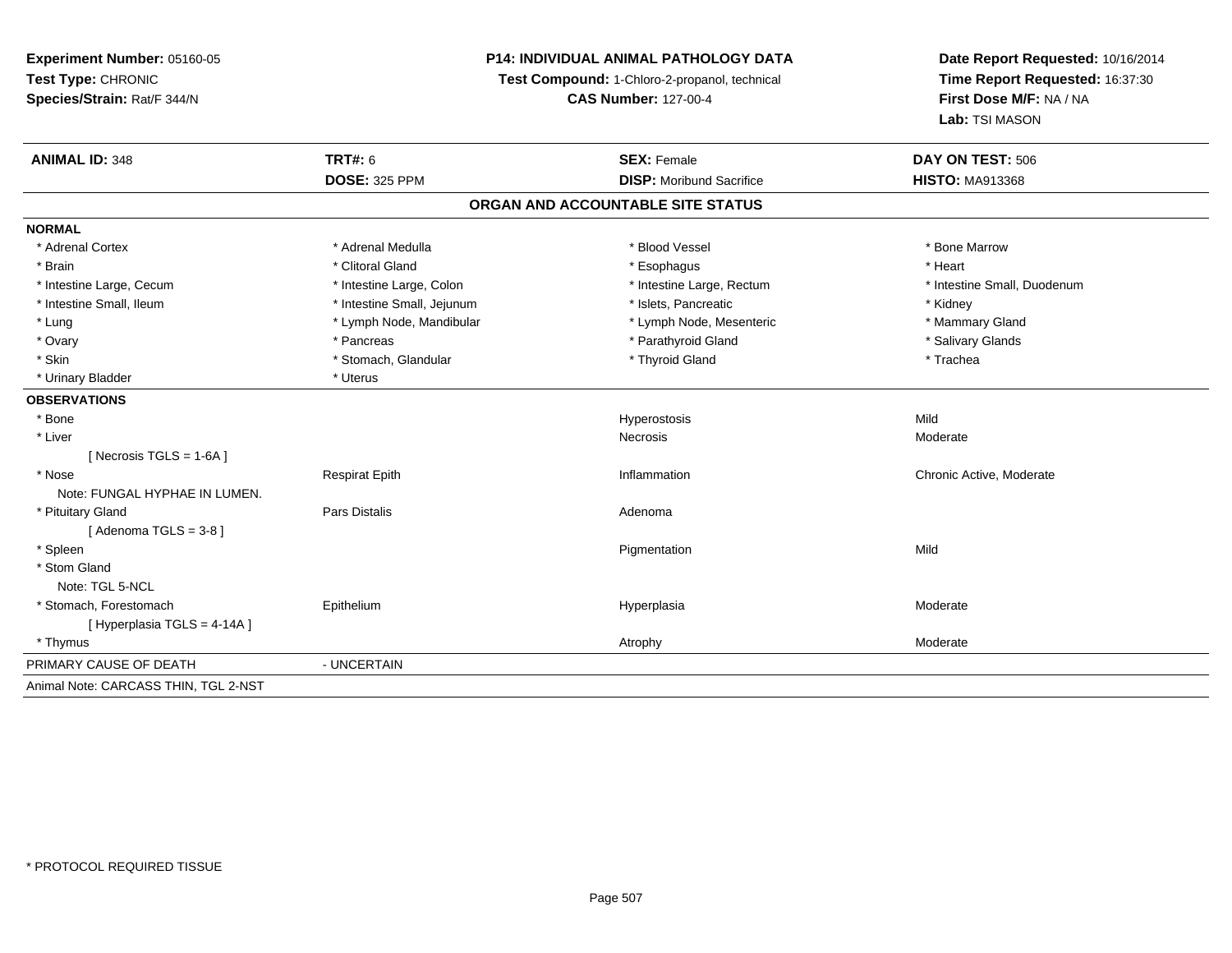## **P14: INDIVIDUAL ANIMAL PATHOLOGY DATA**

**Test Compound:** 1-Chloro-2-propanol, technical

**CAS Number:** 127-00-4

| <b>ANIMAL ID: 349</b>                       | <b>TRT#: 6</b>            | <b>SEX: Female</b>                | DAY ON TEST: 735         |  |
|---------------------------------------------|---------------------------|-----------------------------------|--------------------------|--|
|                                             | <b>DOSE: 325 PPM</b>      | <b>DISP: Terminal Sacrifice</b>   | <b>HISTO: MA913369</b>   |  |
|                                             |                           | ORGAN AND ACCOUNTABLE SITE STATUS |                          |  |
| <b>NORMAL</b>                               |                           |                                   |                          |  |
| * Adrenal Cortex                            | * Adrenal Medulla         | * Blood Vessel                    | * Bone Marrow            |  |
| * Brain                                     | * Clitoral Gland          | * Esophagus                       | * Intestine Large, Cecum |  |
| * Intestine Large, Colon                    | * Intestine Large, Rectum | * Intestine Small, Duodenum       | * Intestine Small, Ileum |  |
| * Intestine Small, Jejunum                  | * Islets, Pancreatic      | * Lung                            | * Lymph Node, Mandibular |  |
| * Lymph Node, Mesenteric                    | * Ovary                   | * Pancreas                        | * Parathyroid Gland      |  |
| * Salivary Glands                           | * Skin                    | * Spleen                          | * Stomach, Forestomach   |  |
| * Stomach, Glandular                        | * Trachea                 | * Urinary Bladder                 | * Uterus                 |  |
| <b>OBSERVATIONS</b>                         |                           |                                   |                          |  |
| * Bone                                      |                           | Hyperostosis                      | Mild                     |  |
| * Heart                                     |                           | Cardiomyopathy                    | Mild                     |  |
| * Kidney                                    |                           | Mesenchymal Tumor Malignant       |                          |  |
|                                             |                           | Nephropathy                       | Minimal                  |  |
| [Mesenchymal Tumor Malignant TGLS = 1-4,4A] |                           |                                   |                          |  |
| * Liver                                     |                           | <b>Clear Cell Focus</b>           |                          |  |
|                                             |                           | Hepatodiaphragmatic Nodule        |                          |  |
|                                             |                           | Vacuolization Cytoplasmic         | Minimal                  |  |
| Note: TGL 3-NCL                             |                           |                                   |                          |  |
| [ Hepatodiaphragmatic Nodule TGLS = 2-6A ]  |                           |                                   |                          |  |
| * Mammary Gland                             |                           | <b>Dilatation</b>                 | Minimal                  |  |
| * Nose                                      | <b>Respirat Epith</b>     | Inflammation                      | Chronic Active, Mild     |  |
| * Pituitary Gland                           | Pars Distalis             | Angiectasis                       | Mild                     |  |
|                                             | Pars Distalis             | Hyperplasia                       | Mild                     |  |
| * Thymus                                    |                           | Atrophy                           | Mild                     |  |
| * Thyroid Gland                             | C Cell                    | Adenoma                           |                          |  |
| PRIMARY CAUSE OF DEATH                      | $\sim$                    |                                   |                          |  |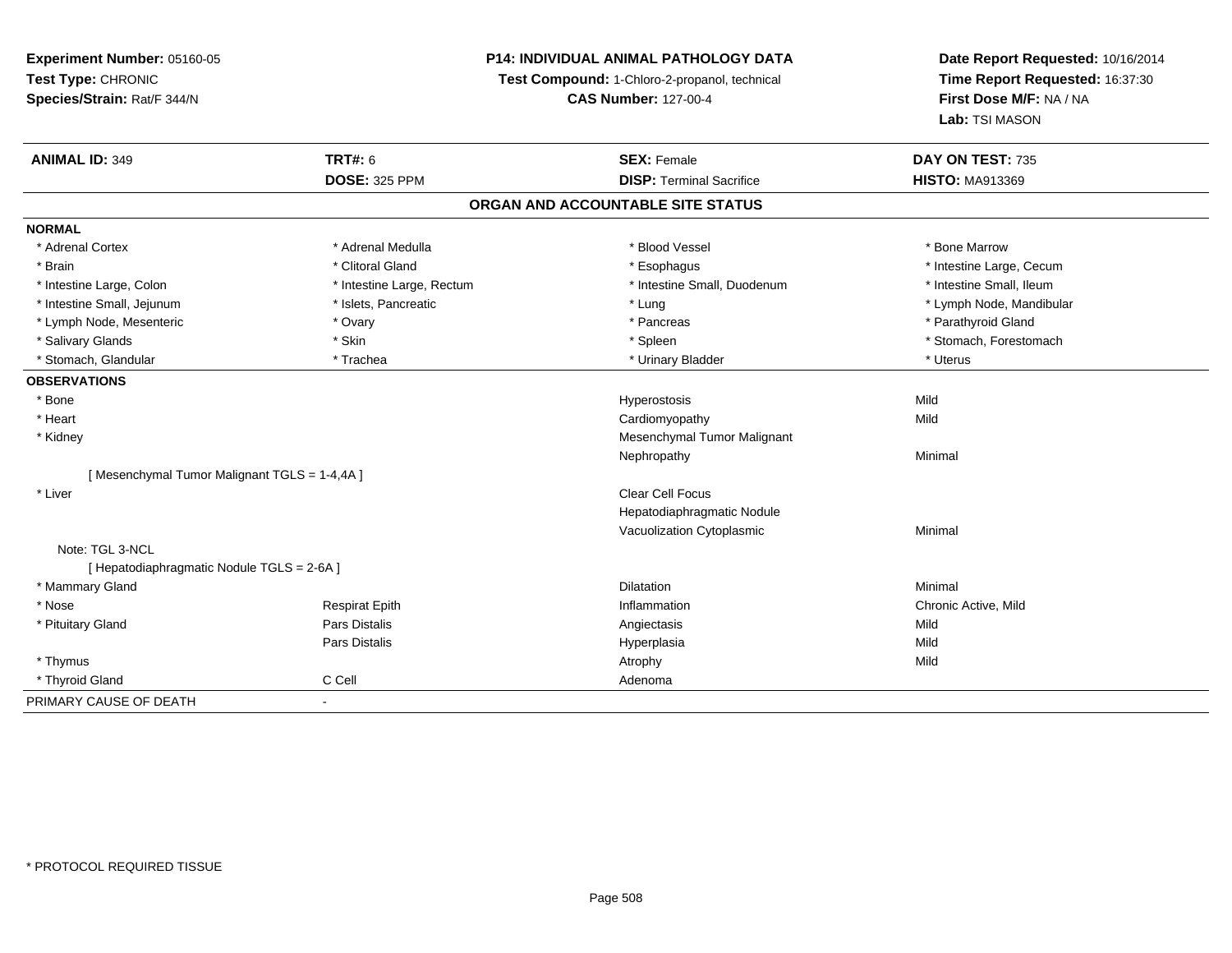| Experiment Number: 05160-05                               |                                               | <b>P14: INDIVIDUAL ANIMAL PATHOLOGY DATA</b> | Date Report Requested: 10/16/2014 |
|-----------------------------------------------------------|-----------------------------------------------|----------------------------------------------|-----------------------------------|
| Test Type: CHRONIC                                        | Test Compound: 1-Chloro-2-propanol, technical |                                              | Time Report Requested: 16:37:30   |
| Species/Strain: Rat/F 344/N                               |                                               | <b>CAS Number: 127-00-4</b>                  | First Dose M/F: NA / NA           |
|                                                           |                                               |                                              | Lab: TSI MASON                    |
| <b>ANIMAL ID: 350</b>                                     | <b>TRT#: 6</b>                                | <b>SEX: Female</b>                           | DAY ON TEST: 733                  |
|                                                           | <b>DOSE: 325 PPM</b>                          | <b>DISP: Natural Death</b>                   | <b>HISTO: MA913370</b>            |
|                                                           |                                               | ORGAN AND ACCOUNTABLE SITE STATUS            |                                   |
| <b>NORMAL</b>                                             |                                               |                                              |                                   |
| * Adrenal Medulla                                         | * Blood Vessel                                | * Bone                                       | * Bone Marrow                     |
| * Brain                                                   | * Clitoral Gland                              | * Esophagus                                  | * Intestine Large, Colon          |
| * Intestine Small, Duodenum                               | * Islets, Pancreatic                          | * Kidney                                     | * Lung                            |
| * Lymph Node, Mandibular                                  | * Ovary                                       | * Pancreas                                   | * Parathyroid Gland               |
| * Salivary Glands                                         | * Skin                                        | * Thyroid Gland                              | * Trachea                         |
| * Urinary Bladder                                         | * Uterus                                      |                                              |                                   |
| <b>AUTO PRECLUDES DIAG.</b>                               |                                               |                                              |                                   |
| * Intestine Large, Cecum                                  | * Intestine Large, Rectum                     | * Intestine Small, Ileum                     | * Intestine Small, Jejunum        |
| * Lymph Node, Mesenteric                                  |                                               |                                              |                                   |
| <b>OBSERVATIONS</b>                                       |                                               |                                              |                                   |
| * Adrenal Cortex                                          |                                               | Angiectasis                                  | Mild                              |
|                                                           |                                               | Vacuolization Cytoplasmic                    | Moderate                          |
| [Angiectasis TGLS = 3-8]                                  |                                               |                                              |                                   |
| [Vacuolization Cytoplasmic TGLS = 3-8]                    |                                               |                                              |                                   |
| * Heart                                                   |                                               | Cardiomyopathy                               | Minimal                           |
| * Liver                                                   |                                               | Hepatodiaphragmatic Nodule                   |                                   |
|                                                           |                                               | Necrosis                                     | Minimal                           |
|                                                           |                                               | Vacuolization Cytoplasmic                    | Mild                              |
| [ Hepatodiaphragmatic Nodule TGLS = 4-6A ]                |                                               |                                              |                                   |
| * Mammary Gland                                           |                                               | <b>Dilatation</b>                            | Marked                            |
|                                                           |                                               | Hyperplasia                                  | Moderate                          |
| [Dilatation TGLS = 2-10A]                                 |                                               |                                              |                                   |
| [ Hyperplasia TGLS = 2-10A]                               |                                               |                                              |                                   |
| * Nose                                                    | Olfactory Epi                                 | Atrophy                                      | Minimal                           |
|                                                           | <b>Respirat Epith</b>                         | Degeneration                                 | Hyaline, Mild                     |
| * Pituitary Gland                                         | Pars Distalis                                 | Adenoma                                      |                                   |
| [Adenoma TGLS = $5-8$ ]                                   |                                               |                                              |                                   |
| * Spleen                                                  |                                               | Pigmentation                                 | Moderate                          |
| * Stomach, Forestomach<br>[ Hyperplasia TGLS = 6-14,14A ] | Epithelium                                    | Hyperplasia                                  | Moderate                          |
|                                                           |                                               |                                              |                                   |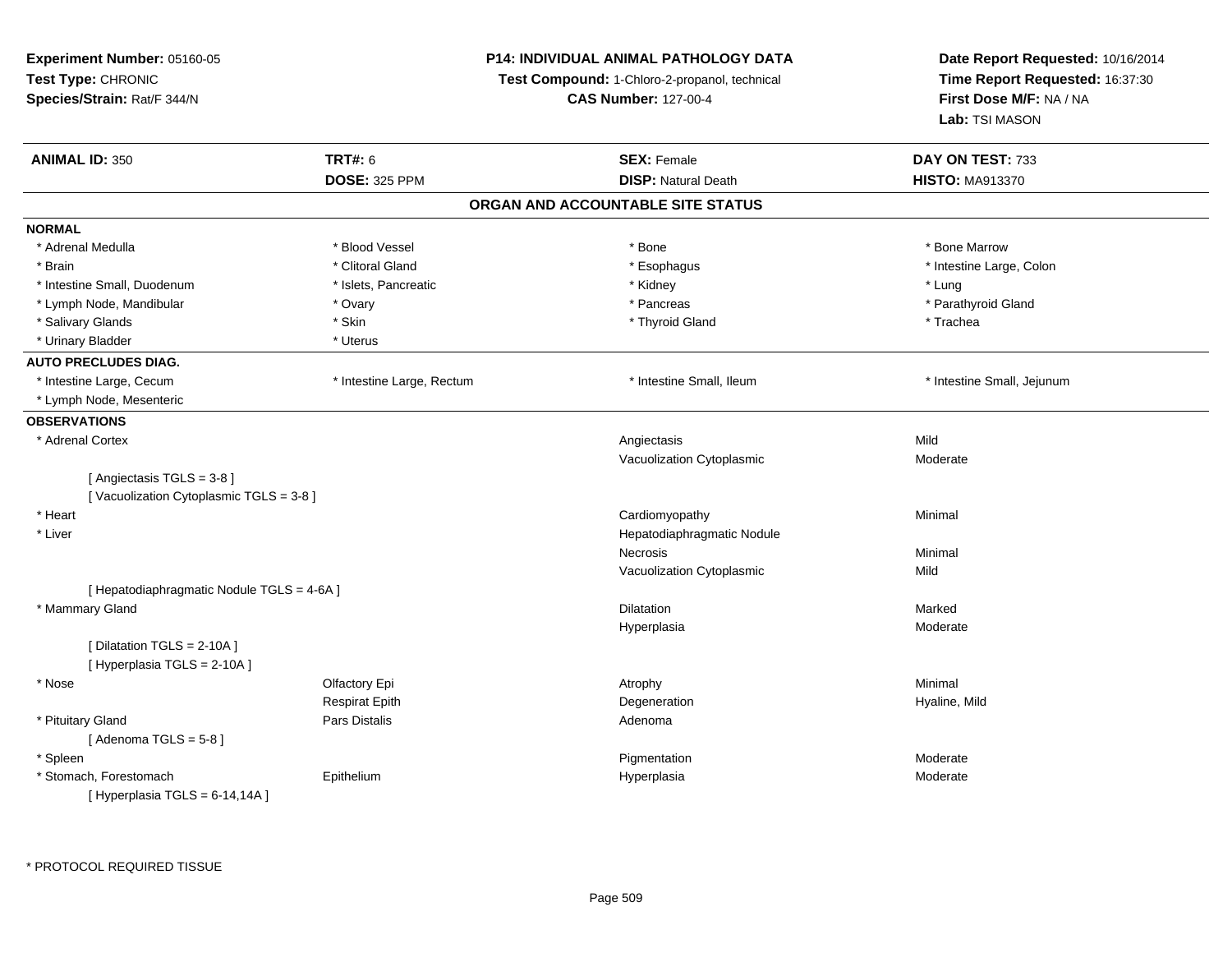| Experiment Number: 05160-05<br>Test Type: CHRONIC<br>Species/Strain: Rat/F 344/N | <b>P14: INDIVIDUAL ANIMAL PATHOLOGY DATA</b><br>Test Compound: 1-Chloro-2-propanol, technical<br><b>CAS Number: 127-00-4</b> |                                   | Date Report Requested: 10/16/2014<br>Time Report Requested: 16:37:30<br>First Dose M/F: NA / NA<br>Lab: TSI MASON |
|----------------------------------------------------------------------------------|------------------------------------------------------------------------------------------------------------------------------|-----------------------------------|-------------------------------------------------------------------------------------------------------------------|
| <b>ANIMAL ID: 350</b>                                                            | <b>TRT#: 6</b>                                                                                                               | <b>SEX: Female</b>                | DAY ON TEST: 733                                                                                                  |
|                                                                                  | <b>DOSE: 325 PPM</b>                                                                                                         | <b>DISP:</b> Natural Death        | <b>HISTO: MA913370</b>                                                                                            |
|                                                                                  |                                                                                                                              | ORGAN AND ACCOUNTABLE SITE STATUS |                                                                                                                   |
| * Stomach, Glandular                                                             |                                                                                                                              | Necrosis                          | Minimal                                                                                                           |
| [Necrosis TGLS = $6-14A$ ]                                                       |                                                                                                                              |                                   |                                                                                                                   |
| * Thymus                                                                         |                                                                                                                              | Atrophy                           | Moderate                                                                                                          |
| PRIMARY CAUSE OF DEATH                                                           | - UNCERTAIN                                                                                                                  |                                   |                                                                                                                   |
| Animal Note: CARCASS THIN, TGL 1-NST                                             |                                                                                                                              |                                   |                                                                                                                   |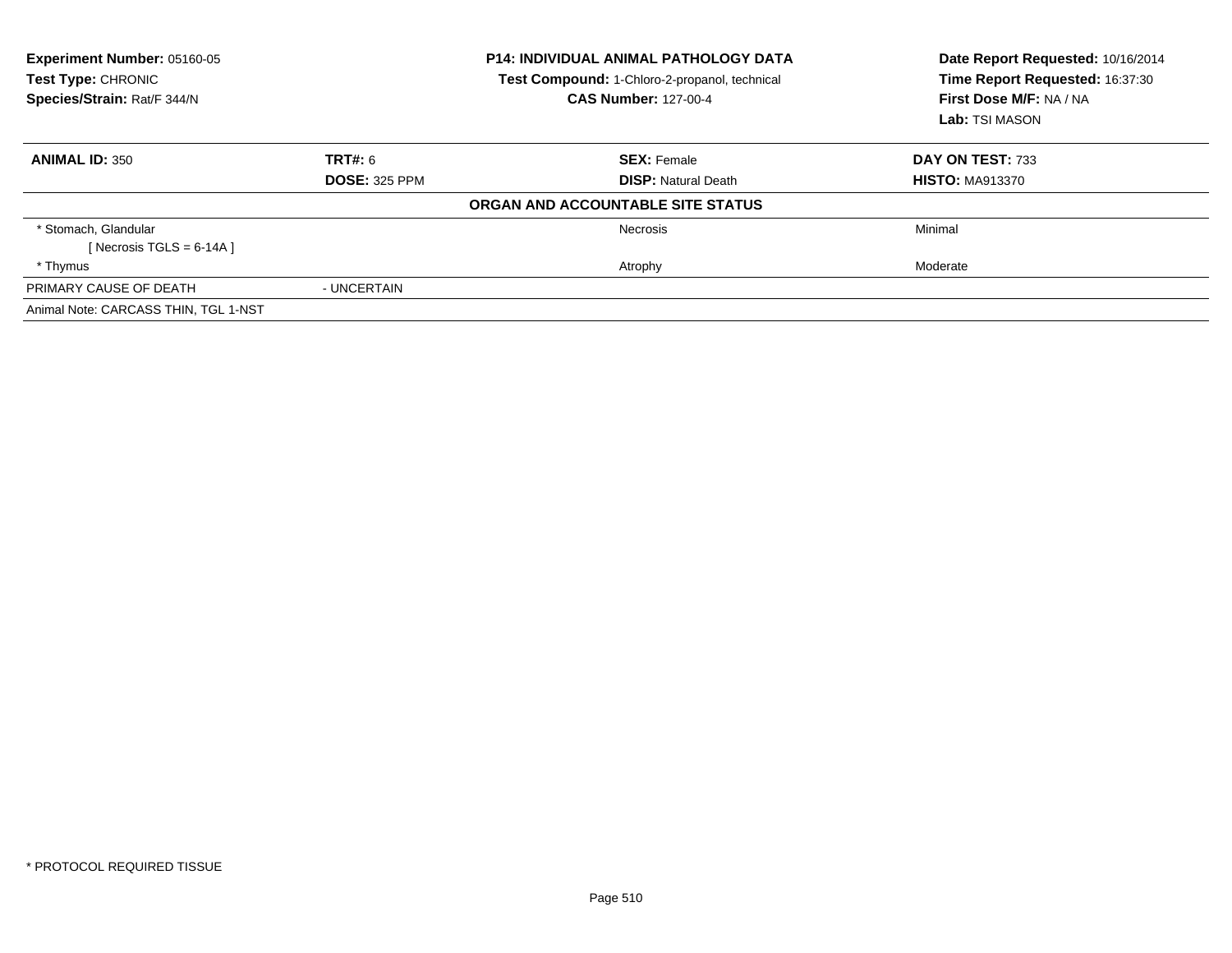## **P14: INDIVIDUAL ANIMAL PATHOLOGY DATA**

**Test Compound:** 1-Chloro-2-propanol, technical

**CAS Number:** 127-00-4

| <b>ANIMAL ID: 351</b>                | <b>TRT#: 6</b>                          | <b>SEX: Female</b>                | DAY ON TEST: 714           |
|--------------------------------------|-----------------------------------------|-----------------------------------|----------------------------|
|                                      | <b>DOSE: 325 PPM</b>                    | <b>DISP:</b> Moribund Sacrifice   | <b>HISTO: MA913371</b>     |
|                                      |                                         | ORGAN AND ACCOUNTABLE SITE STATUS |                            |
| <b>NORMAL</b>                        |                                         |                                   |                            |
| * Adrenal Medulla                    | * Blood Vessel                          | * Bone Marrow                     | * Brain                    |
| * Esophagus                          | * Heart                                 | * Intestine Large, Cecum          | * Intestine Large, Colon   |
| * Intestine Large, Rectum            | * Intestine Small, Duodenum             | * Intestine Small, Ileum          | * Intestine Small, Jejunum |
| * Islets, Pancreatic                 | * Liver                                 | * Lung                            | * Lymph Node, Mandibular   |
| * Lymph Node, Mesenteric             | * Ovary                                 | * Pancreas                        | * Parathyroid Gland        |
| * Salivary Glands                    | * Skin                                  | * Spleen                          | * Stomach, Forestomach     |
| * Stomach, Glandular                 | * Thymus                                | * Thyroid Gland                   | * Trachea                  |
| * Urinary Bladder                    | * Uterus                                |                                   |                            |
| <b>OBSERVATIONS</b>                  |                                         |                                   |                            |
| * Adrenal Cortex                     |                                         | Angiectasis                       | Mild                       |
| * Bone                               |                                         | Hyperostosis                      | Marked                     |
| * Clitoral Gland                     |                                         | Cyst                              | Moderate                   |
| [Cyst TGLS = $3-10B$ ]               |                                         |                                   |                            |
| * Kidney                             |                                         | Nephropathy                       | Marked                     |
| Lymph Node                           | Renal                                   | Hemorrhage                        | Moderate                   |
| [Hemorrhage TGLS = $4-15$ ]          |                                         |                                   |                            |
| * Mammary Gland                      |                                         | Dilatation                        | Marked                     |
|                                      |                                         | Hyperplasia                       | Marked                     |
| [ Dilatation TGLS = $2-10,10A$ ]     |                                         |                                   |                            |
| [Hyperplasia TGLS = 2-10,10A]        |                                         |                                   |                            |
| * Nose                               | Olfactory Epi                           | Degeneration                      | Hyaline, Minimal           |
| * Pituitary Gland                    | Pars Distalis                           | Adenoma                           |                            |
| [Adenoma TGLS = $5-8$ ]              |                                         |                                   |                            |
| PRIMARY CAUSE OF DEATH               | - Pituitary Gland Pars Distalis Adenoma |                                   |                            |
| Animal Note: CARCASS THIN, TGL 1-NST |                                         |                                   |                            |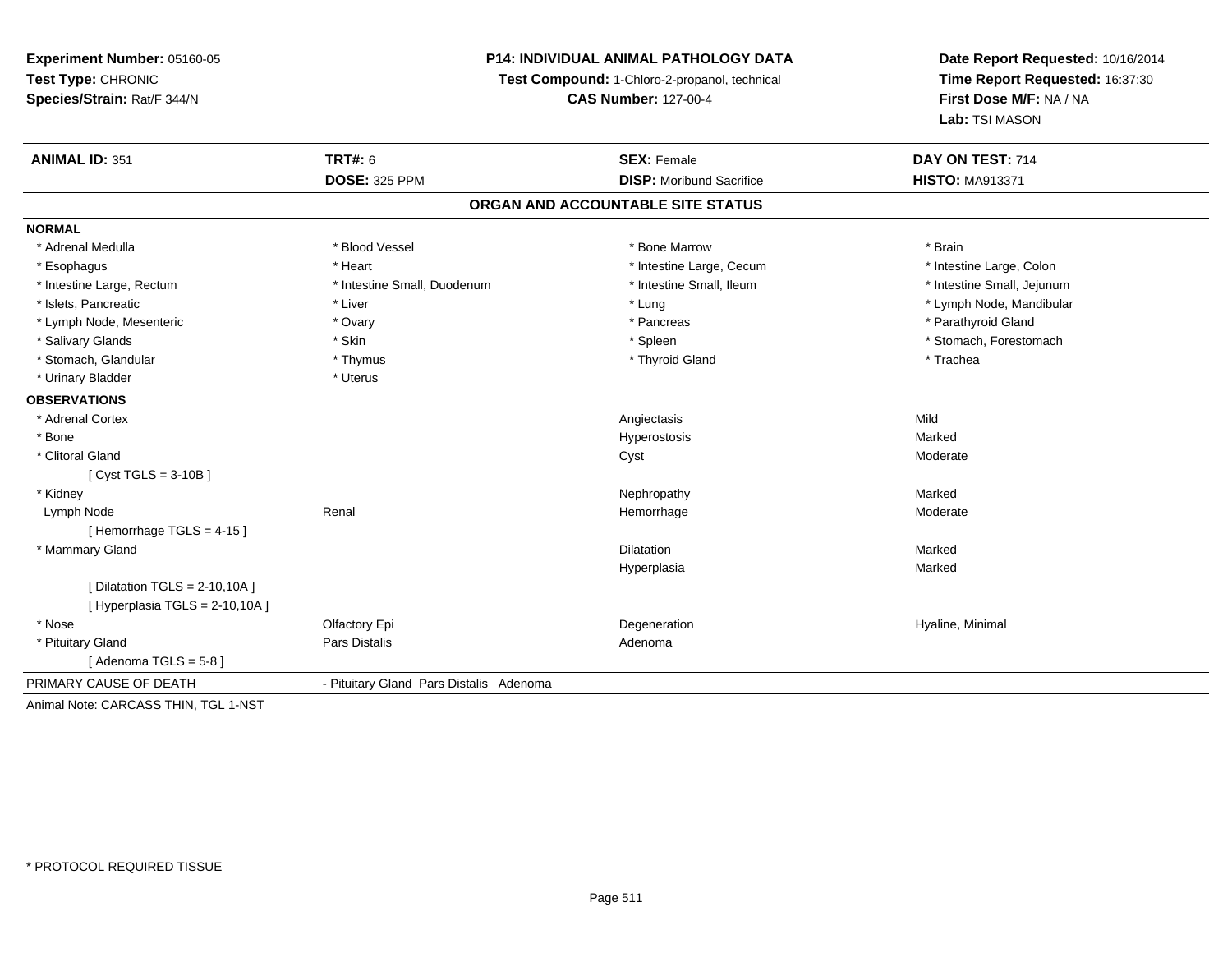**Experiment Number:** 05160-05**Test Type:** CHRONIC **Species/Strain:** Rat/F 344/N**P14: INDIVIDUAL ANIMAL PATHOLOGY DATATest Compound:** 1-Chloro-2-propanol, technical **CAS Number:** 127-00-4**Date Report Requested:** 10/16/2014**Time Report Requested:** 16:37:30**First Dose M/F:** NA / NA**Lab:** TSI MASON**ANIMAL ID:** 352**TRT#:** 6 **SEX:** Female **SEX: Female DAY ON TEST:** 734 **DOSE:** 325 PPM**DISP:** Terminal Sacrifice **HISTO:** MA913372 **ORGAN AND ACCOUNTABLE SITE STATUSNORMAL**\* Adrenal Medulla \* \* \* Blood Vessel \* \* \* Bone Marrow \* \* Bone Marrow \* \* Bone Marrow \* Brain \* Alternative of the state of the state of the state of the state of the state of the state of the state of the state of the state of the state of the state of the state of the state of the state of the state of th \* Intestine Large, Cecum \* Intestine Large, Colon \* Intestine Large, Rectum \* Intestine Small, Duodenum\* Intestine Small, Ileum \* https://www.fatheratic \* Lung \* Intestine Small, Jejunum \* Islets, Pancreatic \* Lung \* Lung \* Pancreas \* Lymph Node, Mandibular \* Lymph Node, Mesenteric \* Ovary \* Ovary \* Ovary \* Parathyroid Gland \* \* Salivary Glands \* Salivary Glands \* Skin \* Skin \* State \* Spleen \* Spleen \* Spleen \* Spleen \* Trachea \* Stomach, Forestomach \* Thymus \* Stomach, Glandular \* Thymus \* Thymus \* Thymus \* Thymus \* Thymus \* Thymus \* Thymus \* Thymus \* Thymus \* Thymus \* Thymus \* Thymus \* Thymus \* Thymus \* Thymus \* Thymus \* Thymus \* Thymus \* Thymu \* Urinary Bladder \* Uterus **OBSERVATIONS** \* Adrenal Cortexx and the control of the control of the control of the control of the control of the control of the control of the control of the control of the control of the control of the control of the control of the control of the co Minimal \* Kidneyy with the control of the control of the control of the control of the control of the control of the control of the control of the control of the control of the control of the control of the control of the control of the c n Minimal \* Liver Clear Cell Focus Eosinophilic Focus Hepatodiaphragmatic Nodule[ Clear Cell Focus TGLS = 5-6B ][ Eosinophilic Focus TGLS = 5-6B ][ Hepatodiaphragmatic Nodule TGLS = 1-6A ] Lymph Nodee and the state of the state of the state of the Mild and the Mild and the Mild and the Mild and the Mild and the Mild and the Mild and the Mild and the Mild and the Mild and the Mild and the Mild and the Mild and the Mild Hyperplasia Lymphoid, Moderate Pigmentationn Mild Note: TGL 2 INVOLVES AXILLARY LN, HOWEVER, TERM NOT AVAILABLE.[ Hemorrhage TGLS = 2-15 ][ Hyperplasia TGLS = 2-15 ][ Pigmentation TGLS = 2-15 ] \* Mammary Glandd and the control of the control of the control of the control of the control of the control of the control of the control of the control of the control of the control of the control of the control of the control of the co Fibroadenoma[ Fibroadenoma TGLS = 3-10A ] \* Nose Respirat Epith Hyperplasia Minimal Respirat Epith Inflammation Chronic Active, Marked Note: FUNGAL HYPHAE IN LUMEN.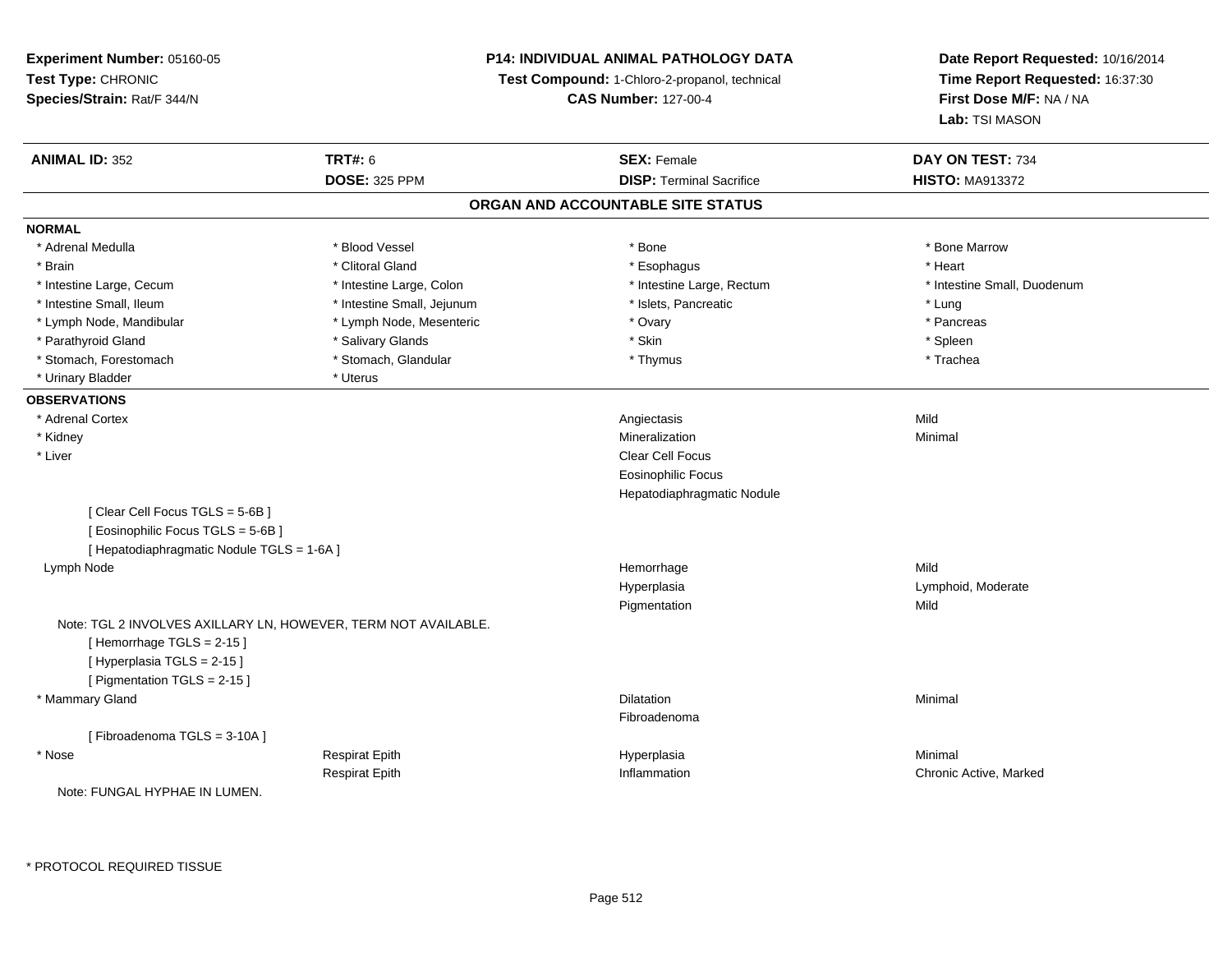| Experiment Number: 05160-05<br>Test Type: CHRONIC<br>Species/Strain: Rat/F 344/N | <b>P14: INDIVIDUAL ANIMAL PATHOLOGY DATA</b><br>Test Compound: 1-Chloro-2-propanol, technical<br><b>CAS Number: 127-00-4</b> |                                   | Date Report Requested: 10/16/2014<br>Time Report Requested: 16:37:30<br>First Dose M/F: NA / NA<br>Lab: TSI MASON |
|----------------------------------------------------------------------------------|------------------------------------------------------------------------------------------------------------------------------|-----------------------------------|-------------------------------------------------------------------------------------------------------------------|
| <b>ANIMAL ID: 352</b>                                                            | TRT#: 6                                                                                                                      | <b>SEX: Female</b>                | DAY ON TEST: 734                                                                                                  |
|                                                                                  | <b>DOSE: 325 PPM</b>                                                                                                         | <b>DISP:</b> Terminal Sacrifice   | <b>HISTO: MA913372</b>                                                                                            |
|                                                                                  |                                                                                                                              | ORGAN AND ACCOUNTABLE SITE STATUS |                                                                                                                   |
| * Pituitary Gland                                                                | Pars Distalis                                                                                                                | Adenoma                           |                                                                                                                   |
| [ Adenoma TGLS = 4-8 ]                                                           |                                                                                                                              |                                   |                                                                                                                   |
| * Thyroid Gland                                                                  | C Cell                                                                                                                       | Hyperplasia                       | Minimal                                                                                                           |
| PRIMARY CAUSE OF DEATH                                                           |                                                                                                                              |                                   |                                                                                                                   |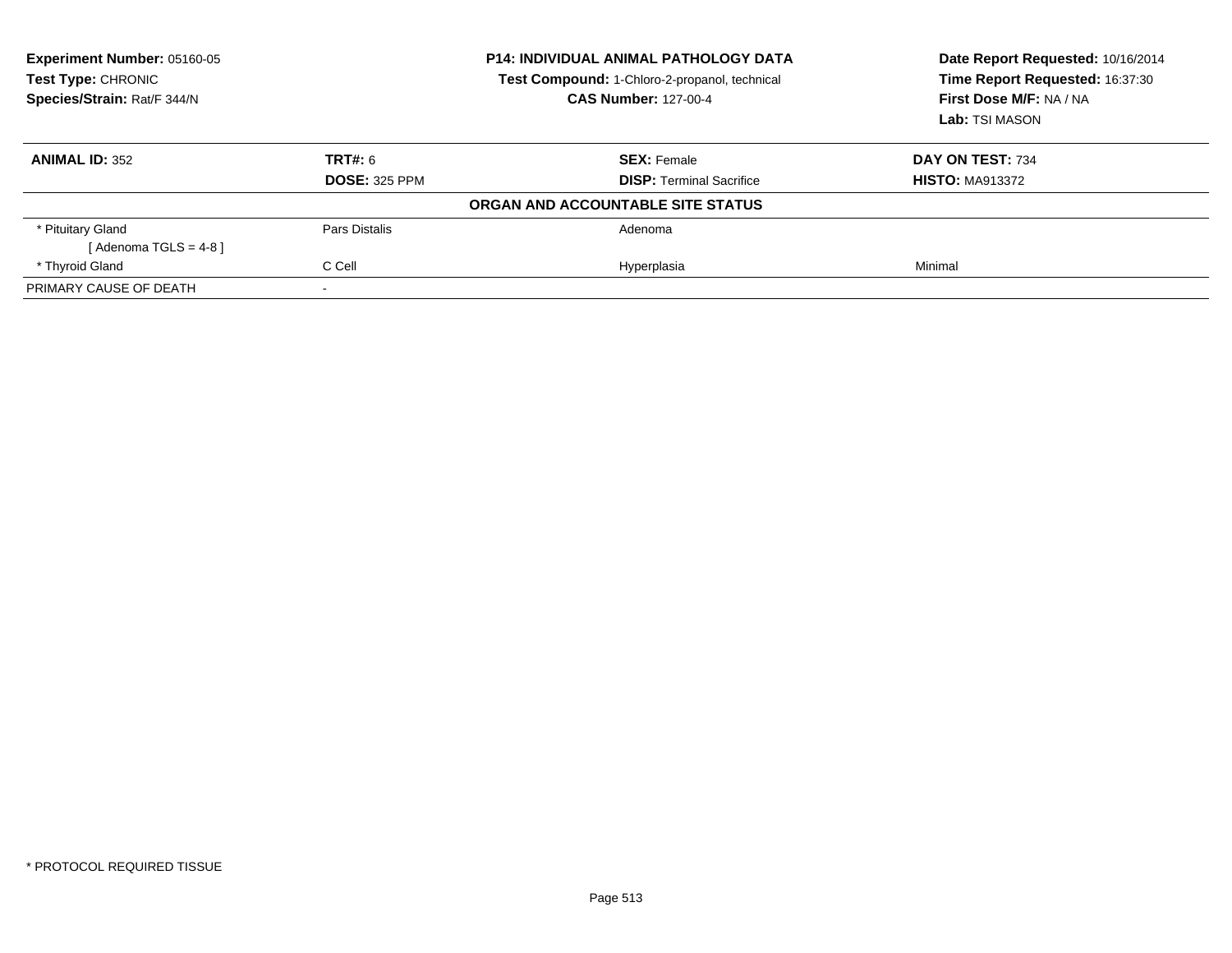| Experiment Number: 05160-05                                |                            | <b>P14: INDIVIDUAL ANIMAL PATHOLOGY DATA</b>  | Date Report Requested: 10/16/2014<br>Time Report Requested: 16:37:30 |
|------------------------------------------------------------|----------------------------|-----------------------------------------------|----------------------------------------------------------------------|
| Test Type: CHRONIC                                         |                            | Test Compound: 1-Chloro-2-propanol, technical |                                                                      |
| Species/Strain: Rat/F 344/N                                |                            | <b>CAS Number: 127-00-4</b>                   | First Dose M/F: NA / NA                                              |
|                                                            |                            |                                               | Lab: TSI MASON                                                       |
| <b>ANIMAL ID: 353</b>                                      | <b>TRT#: 6</b>             | <b>SEX: Female</b>                            | DAY ON TEST: 525                                                     |
|                                                            | <b>DOSE: 325 PPM</b>       | <b>DISP: Natural Death</b>                    | <b>HISTO: MA913373</b>                                               |
|                                                            |                            | ORGAN AND ACCOUNTABLE SITE STATUS             |                                                                      |
| <b>NORMAL</b>                                              |                            |                                               |                                                                      |
| * Adrenal Cortex                                           | * Adrenal Medulla          | * Blood Vessel                                | * Bone Marrow                                                        |
| * Brain                                                    | * Clitoral Gland           | * Esophagus                                   | * Heart                                                              |
| * Intestine Large, Cecum                                   | * Intestine Large, Colon   | * Intestine Large, Rectum                     | * Intestine Small, Duodenum                                          |
| * Islets, Pancreatic                                       | * Mammary Gland            | * Nose                                        | * Ovary                                                              |
| * Pancreas                                                 | * Parathyroid Gland        | * Salivary Glands                             | * Skin                                                               |
| * Stomach, Forestomach                                     | * Stomach, Glandular       | * Thymus                                      | * Thyroid Gland                                                      |
| * Trachea                                                  | * Urinary Bladder          | * Uterus                                      |                                                                      |
| <b>AUTO PRECLUDES DIAG.</b>                                |                            |                                               |                                                                      |
| * Intestine Small, Ileum                                   | * Intestine Small, Jejunum |                                               |                                                                      |
| <b>OBSERVATIONS</b>                                        |                            |                                               |                                                                      |
| * Bone                                                     |                            | Osteosarcoma                                  |                                                                      |
| [Osteosarcoma TGLS = 1-15]                                 |                            |                                               |                                                                      |
| * Kidney                                                   |                            | Mineralization                                | Minimal                                                              |
| * Liver                                                    |                            | <b>Basophilic Focus</b>                       |                                                                      |
|                                                            |                            | Deformity                                     |                                                                      |
|                                                            |                            | Hepatodiaphragmatic Nodule                    |                                                                      |
|                                                            |                            | Necrosis                                      | Minimal                                                              |
| [Deformity TGLS = 8-6B]                                    |                            |                                               |                                                                      |
| [ Hepatodiaphragmatic Nodule TGLS = 5-6A; 8-6B ]           |                            |                                               |                                                                      |
| * Lung                                                     |                            | Osteosarcoma                                  | Metastatic (Bone)                                                    |
| [Osteosarcoma TGLS = 6-3]                                  |                            |                                               |                                                                      |
| Lymph Node                                                 | Mediastinal                | Hyperplasia                                   | Lymphoid, Mild                                                       |
|                                                            | Pancreatic                 | Hyperplasia                                   | Histiocytic, Mild                                                    |
|                                                            | Pancreatic                 | Hyperplasia                                   | Lymphoid, Mild                                                       |
| [ Hyperplasia TGLS = 4-9A ]<br>[ Hyperplasia TGLS = 4-9A ] |                            |                                               |                                                                      |
| [Hyperplasia TGLS = 3-3A]                                  |                            |                                               |                                                                      |
| * Lymph Node, Mandibular                                   |                            | Hyperplasia                                   | Lymphoid, Mild                                                       |
| [ Hyperplasia TGLS = 2-9 ]                                 |                            |                                               |                                                                      |
| * Lymph Node, Mesenteric                                   |                            | Hyperplasia                                   | Histiocytic, Mild                                                    |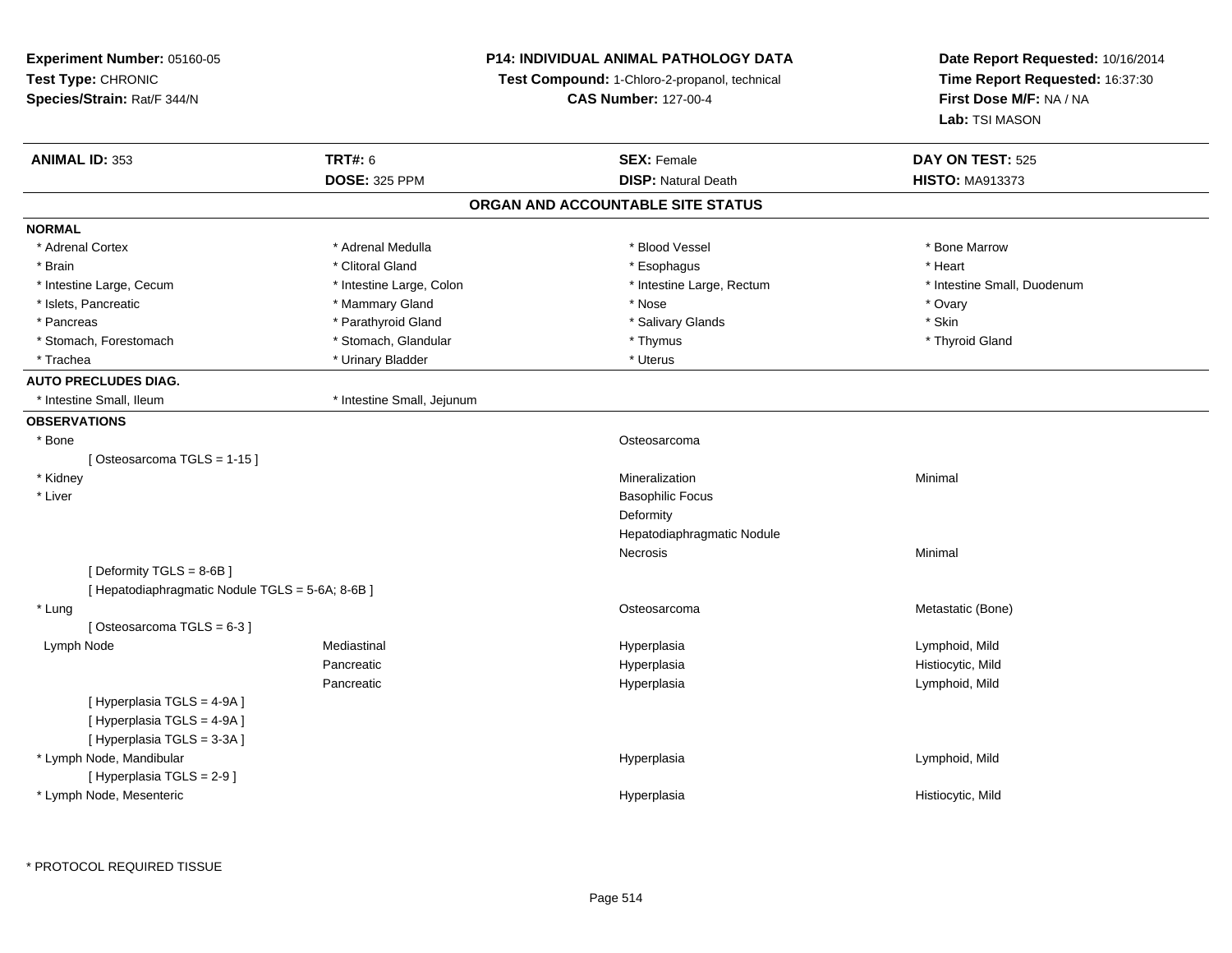| Experiment Number: 05160-05<br>Test Type: CHRONIC<br>Species/Strain: Rat/F 344/N | <b>P14: INDIVIDUAL ANIMAL PATHOLOGY DATA</b><br>Test Compound: 1-Chloro-2-propanol, technical<br><b>CAS Number: 127-00-4</b> |                                   | Date Report Requested: 10/16/2014<br>Time Report Requested: 16:37:30<br>First Dose M/F: NA / NA<br>Lab: TSI MASON |
|----------------------------------------------------------------------------------|------------------------------------------------------------------------------------------------------------------------------|-----------------------------------|-------------------------------------------------------------------------------------------------------------------|
| <b>ANIMAL ID: 353</b>                                                            | <b>TRT#: 6</b>                                                                                                               | <b>SEX: Female</b>                | <b>DAY ON TEST: 525</b>                                                                                           |
|                                                                                  | <b>DOSE: 325 PPM</b>                                                                                                         | <b>DISP:</b> Natural Death        | <b>HISTO: MA913373</b>                                                                                            |
|                                                                                  |                                                                                                                              | ORGAN AND ACCOUNTABLE SITE STATUS |                                                                                                                   |
| * Pituitary Gland<br>[Adenoma TGLS = $7-8$ ]                                     | Pars Distalis                                                                                                                | Adenoma                           |                                                                                                                   |
| * Spleen                                                                         |                                                                                                                              | Hematopoietic Cell Proliferation  | Moderate                                                                                                          |
| PRIMARY CAUSE OF DEATH                                                           | Osteosarcoma<br>- Bone                                                                                                       |                                   |                                                                                                                   |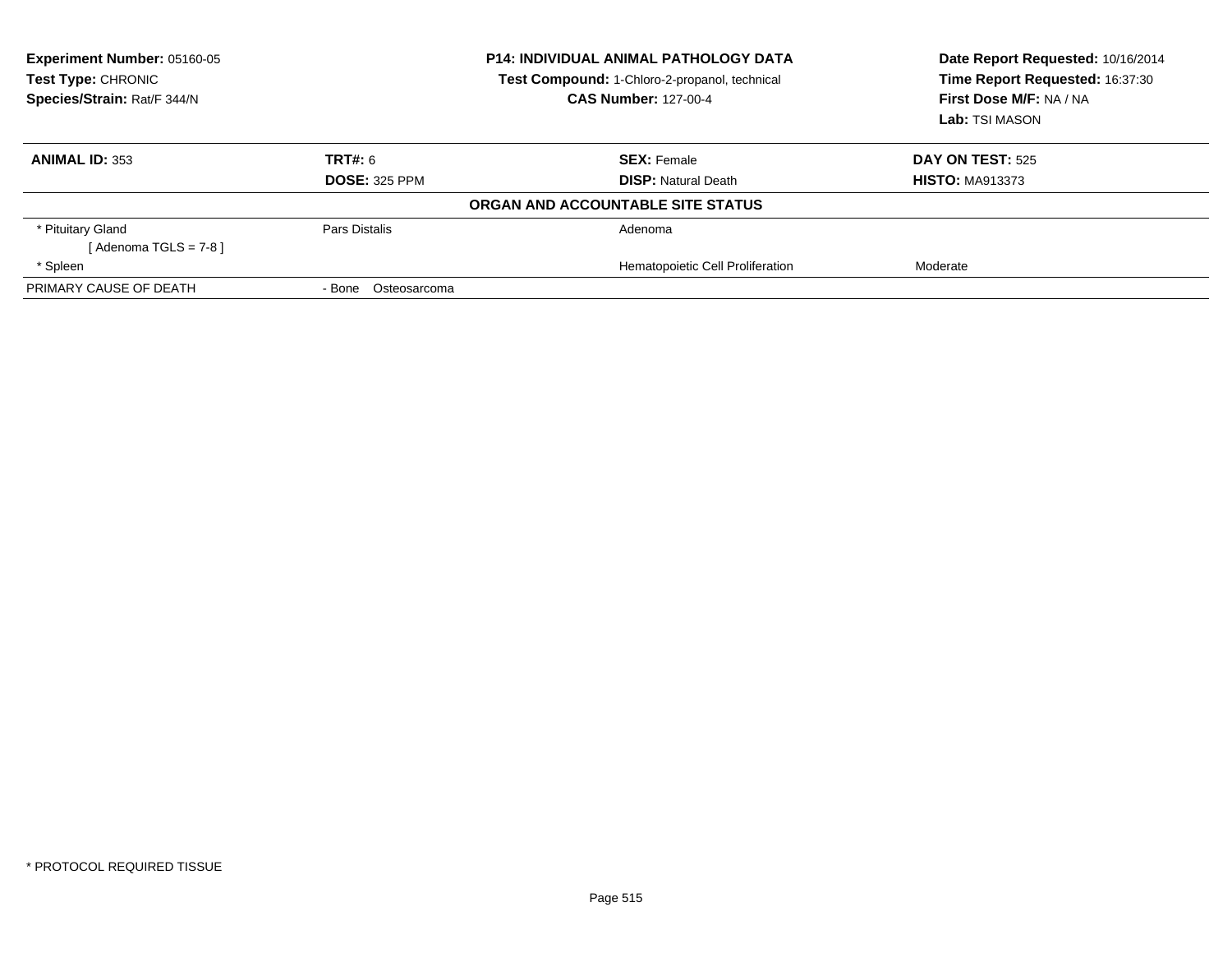**Experiment Number:** 05160-05**Test Type:** CHRONIC **Species/Strain:** Rat/F 344/N**P14: INDIVIDUAL ANIMAL PATHOLOGY DATATest Compound:** 1-Chloro-2-propanol, technical **CAS Number:** 127-00-4**Date Report Requested:** 10/16/2014**Time Report Requested:** 16:37:30**First Dose M/F:** NA / NA**Lab:** TSI MASON**ANIMAL ID:** 354**TRT#:** 6 **SEX:** Female **SEX: Female DAY ON TEST:** 597 **DOSE:** 325 PPM**DISP:** Moribund Sacrifice **HISTO:** MA913374 **ORGAN AND ACCOUNTABLE SITE STATUSNORMAL**\* Adrenal Cortex \* Adrenal Medulla \* Adrenal Medulla \* Blood Vessel \* Bood Vessel \* Bone \* Bone \* Bone \* Bone \* Bone \* Bone \* Bone \* Bone \* Bone \* Bone \* Bone \* Bone \* Bone \* Bone \* Bone \* Bone \* Bone \* Bone \* Bone \* Bone \* Bone \* Bone \* \* \* Esophagus \* Bone Marrow \* \* Android \* Brain \* Brain \* Clitoral Gland \* Clitoral Gland \* Esophagus \* Esophagus \* Esophagus \* Heart Thestine Large, Cecum Thestine Large, Cecum Assessment Carge, Colon Thestine Large, Rectum \* Intestine Large, Rectum \* Intestine Large, Rectum \* Intestine Small, Duodenum \* Intestine Small, Ileum \* Intestine Small, Intestine Small, Jejunum \* Islets, Pancreatic \* Lymph Node, Mesenteric \* Liver \* Lung \* Lung \* Lung \* Lung \* Lymph Node, Mandibular \* Lymph Node, Mandibular \* Ovary \* The state of the state of the state of the state of the state of the state of the state of the state of the state of the state of the state of the state of the state of the state of the state of the state of the \* Skin \* Stomach, Forestomach \* Stomach \* Stomach, Glandular \* Thymus \* Thymus \* Trachea \* Urinary Bladder \* Urinary Bladder \* Urinary Bladder \* Uterus **OBSERVATIONS** \* Kidneyy with the control of the control of the control of the control of the control of the control of the control of the control of the control of the control of the control of the control of the control of the control of the c n Minimal \* LiverNote: TGL 3-NCL \* Mammary Glandd and the control of the control of the control of the Dilatation and the control of the Moderate of the control of the control of the control of the control of the control of the control of the control of the control of t \* Nose Respirat Epith Degeneration Hyaline, Minimal \* Pituitary Glandd and the contract of Pars Distalis and the contract of Adenoma and Adenoma and the Adenoma and the Adenoma and  $\lambda$  $[$  Adenoma TGLS = 2-8  $]$  \* Spleenn and the control of the control of the control of the control of the control of the control of the control of the control of the control of the control of the control of the control of the control of the control of the co \* Thyroid Glandd and the CCell CCell Constants of the Hyperplasia Moderate Moderate Moderate of the Moderate of the Moderate  $\sim$ PRIMARY CAUSE OF DEATH - Pituitary Gland Pars Distalis Adenoma Animal Note: CARCASS THIN, TGL 1-NST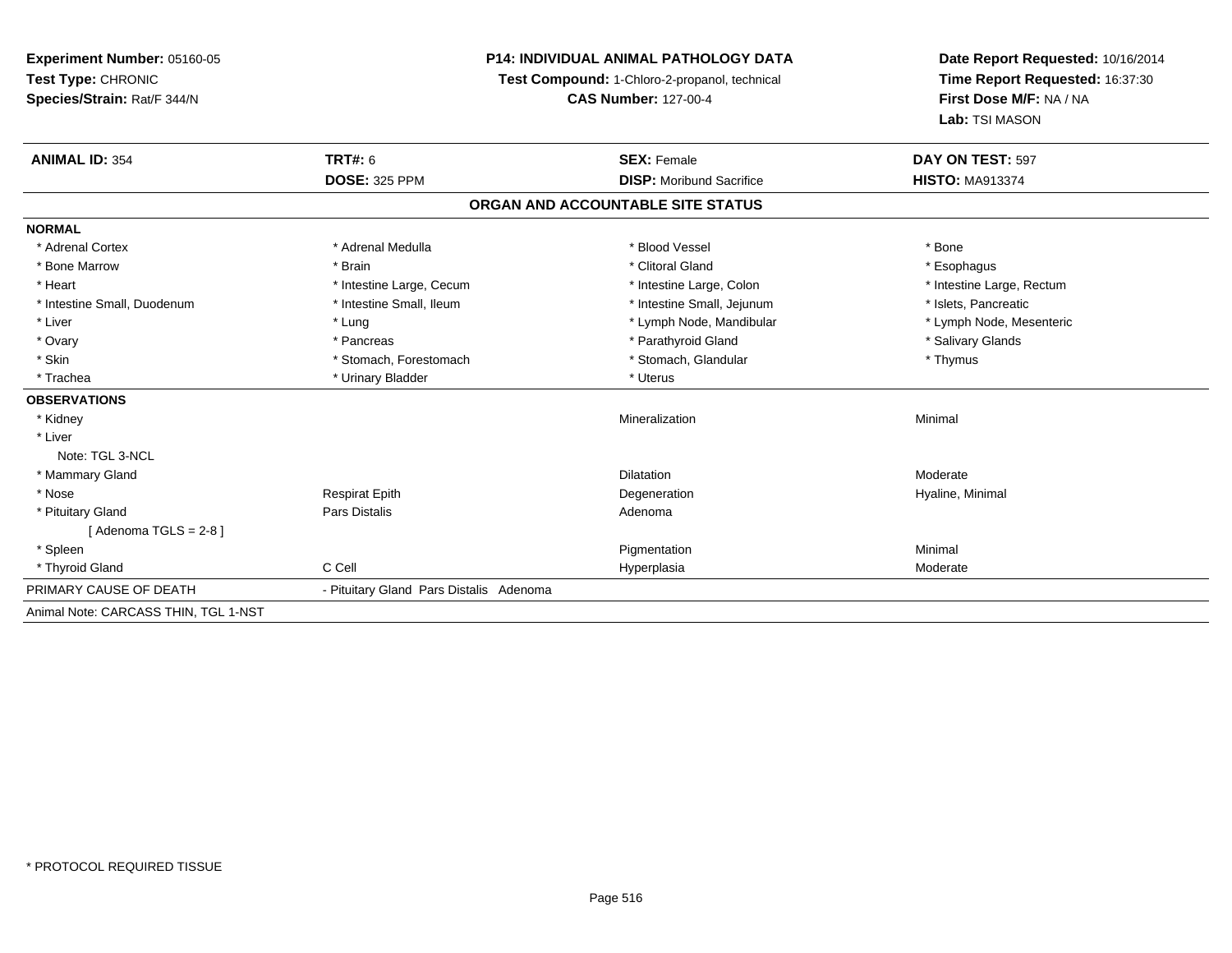| Experiment Number: 05160-05                  | <b>P14: INDIVIDUAL ANIMAL PATHOLOGY DATA</b> |                                               | Date Report Requested: 10/16/2014 |
|----------------------------------------------|----------------------------------------------|-----------------------------------------------|-----------------------------------|
| Test Type: CHRONIC                           |                                              | Test Compound: 1-Chloro-2-propanol, technical | Time Report Requested: 16:37:30   |
| Species/Strain: Rat/F 344/N                  |                                              | <b>CAS Number: 127-00-4</b>                   | First Dose M/F: NA / NA           |
|                                              |                                              |                                               | Lab: TSI MASON                    |
| <b>ANIMAL ID: 355</b>                        | <b>TRT#: 6</b>                               | <b>SEX: Female</b>                            | DAY ON TEST: 734                  |
|                                              | <b>DOSE: 325 PPM</b>                         | <b>DISP: Terminal Sacrifice</b>               | <b>HISTO: MA913375</b>            |
|                                              |                                              | ORGAN AND ACCOUNTABLE SITE STATUS             |                                   |
| <b>NORMAL</b>                                |                                              |                                               |                                   |
| * Adrenal Medulla                            | * Blood Vessel                               | * Bone                                        | * Bone Marrow                     |
| * Brain                                      | * Clitoral Gland                             | * Esophagus                                   | * Heart                           |
| * Intestine Large, Cecum                     | * Intestine Large, Colon                     | * Intestine Large, Rectum                     | * Intestine Small, Duodenum       |
| * Intestine Small, Ileum                     | * Intestine Small, Jejunum                   | * Islets, Pancreatic                          | * Lung                            |
| * Lymph Node, Mandibular                     | * Lymph Node, Mesenteric                     | * Pancreas                                    | * Parathyroid Gland               |
| * Salivary Glands                            | * Skin                                       | * Spleen                                      | * Stomach, Forestomach            |
| * Stomach, Glandular                         | * Thymus                                     | * Trachea                                     | * Urinary Bladder                 |
| * Uterus                                     |                                              |                                               |                                   |
| <b>OBSERVATIONS</b>                          |                                              |                                               |                                   |
| * Adrenal Cortex                             |                                              | Angiectasis                                   | Moderate                          |
|                                              |                                              | Vacuolization Cytoplasmic                     | Minimal                           |
| * Kidney                                     |                                              | Mineralization                                | Minimal                           |
| * Liver                                      |                                              | <b>Basophilic Focus</b>                       |                                   |
| * Mammary Gland                              |                                              | Fibroadenoma                                  |                                   |
| [Fibroadenoma TGLS = 1-10A]                  |                                              |                                               |                                   |
| * Nose                                       | <b>Respirat Epith</b>                        | Inflammation                                  | Chronic Active, Mild              |
| * Ovary                                      |                                              | Granulosa-Theca Tumor Malignant               |                                   |
| [Granulosa-Theca Tumor Malignant TGLS = 2-7] |                                              |                                               |                                   |
| * Pituitary Gland                            | Pars Distalis                                | Adenoma                                       |                                   |
| [Adenoma TGLS = $3-8$ ]                      |                                              |                                               |                                   |
| * Thyroid Gland                              | C Cell                                       | Hyperplasia                                   | Moderate                          |
| PRIMARY CAUSE OF DEATH                       | $\blacksquare$                               |                                               |                                   |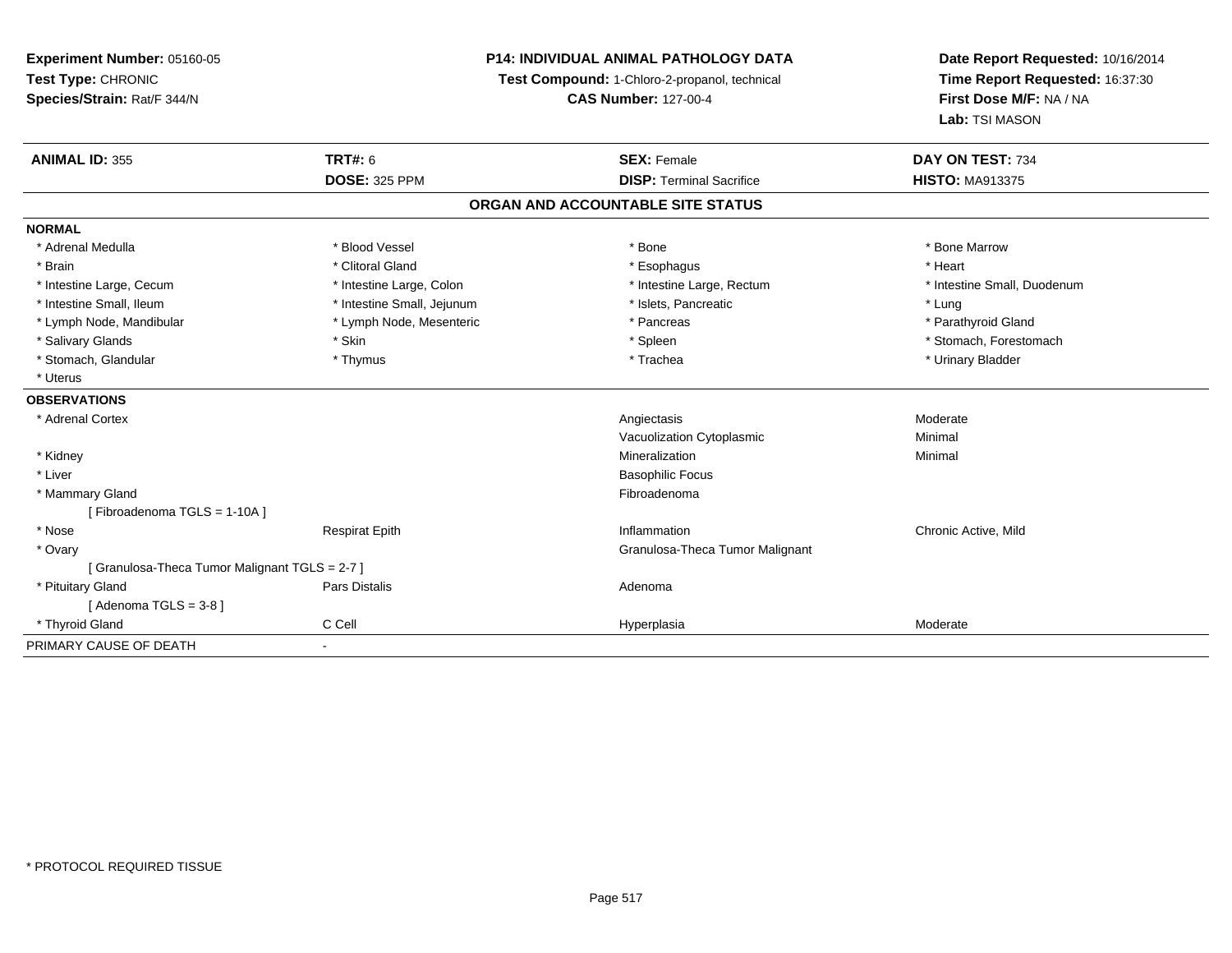**Experiment Number:** 05160-05**Test Type:** CHRONIC **Species/Strain:** Rat/F 344/N**P14: INDIVIDUAL ANIMAL PATHOLOGY DATATest Compound:** 1-Chloro-2-propanol, technical **CAS Number:** 127-00-4**Date Report Requested:** 10/16/2014**Time Report Requested:** 16:37:30**First Dose M/F:** NA / NA**Lab:** TSI MASON**ANIMAL ID:** 356**6 DAY ON TEST:** 734 **DOSE:** 325 PPM**DISP:** Terminal Sacrifice **HISTO:** MA913376 **ORGAN AND ACCOUNTABLE SITE STATUSNORMAL**\* Adrenal Cortex \* Adrenal Medulla \* Adrenal Medulla \* Blood Vessel \* Bood Vessel \* Bone \* Bone \* Bone \* Bone \* Bone \* Bone \* Bone \* Bone \* Bone \* Bone \* Bone \* Bone \* Bone \* Bone \* Bone \* Bone \* Bone \* Bone \* Bone \* Bone \* Bone \* Bone \* \* \* Intestine Large, Colon \* Brain \* Esophagus \* Esophagus \* Esophagus \* 11testine Large, Cecum \* \* Intestine Large, Rectum \* Thestine Small, Duodenum \* Number of the small, Ileum \* Intestine Small, Jejunum \* Intestine Small, Jejunum \* Islets, Pancreatic \* \* The matter of the state of the state of the state of the state of the state of the state of the state of the state of the state of the state of the state of the state of the state of the state of t \* Urinary Bladder \* Skin \* Stomach, Glandular \* Trachea \* Trachea \* Urinary Blandular \* Urinary Bladder \* Trachea \* Uterus**OBSERVATIONS** \* Bone MarrowLeukemia Mononuclear<br>Carcinoma \* Clitoral Glandd<sub>d</sub> Carcinoma  $[$  Carcinoma TGLS = 1-10  $]$  \* Heart Leukemia Mononuclear \* Kidney Leukemia Mononuclear Mineralizationn Minimal Renal Tubulee and the Pigmentation of the Mild \* Liver Leukemia Mononuclear [ Leukemia Mononuclear TGLS = 5-6 ] \* Lungg and the set of the set of the set of the set of the set of the set of the set of the set of the set of the set of the set of the set of the set of the set of the set of the set of the set of the set of the set of the set \* Lymph Node, Mandibular Leukemia Mononuclear \* Lymph Node, Mesenteric Leukemia Mononuclear [ Leukemia Mononuclear TGLS = 7-8 ] \* Mammary Glandd and the control of the control of the control of the control of the control of the control of the control of the control of the control of the control of the control of the control of the control of the control of the co FibroadenomaHyperplasiaa Mild [ Dilatation TGLS = 3-10A ][ Fibroadenoma TGLS = 2-10A ] \* Nosee who discussed the Respirat Epith Inflammation Chronic Active, Marked and Respirat Epith Inflammation Chronic Active, Marked Note: ABUNDANT FUNGAL HYPHAE IN NASAL CAVITY. \* Pancreas Leukemia Mononuclear \* Pituitary Gland Pars Distalis Angiectasis Mild [ Angiectasis TGLS = 6-8 ]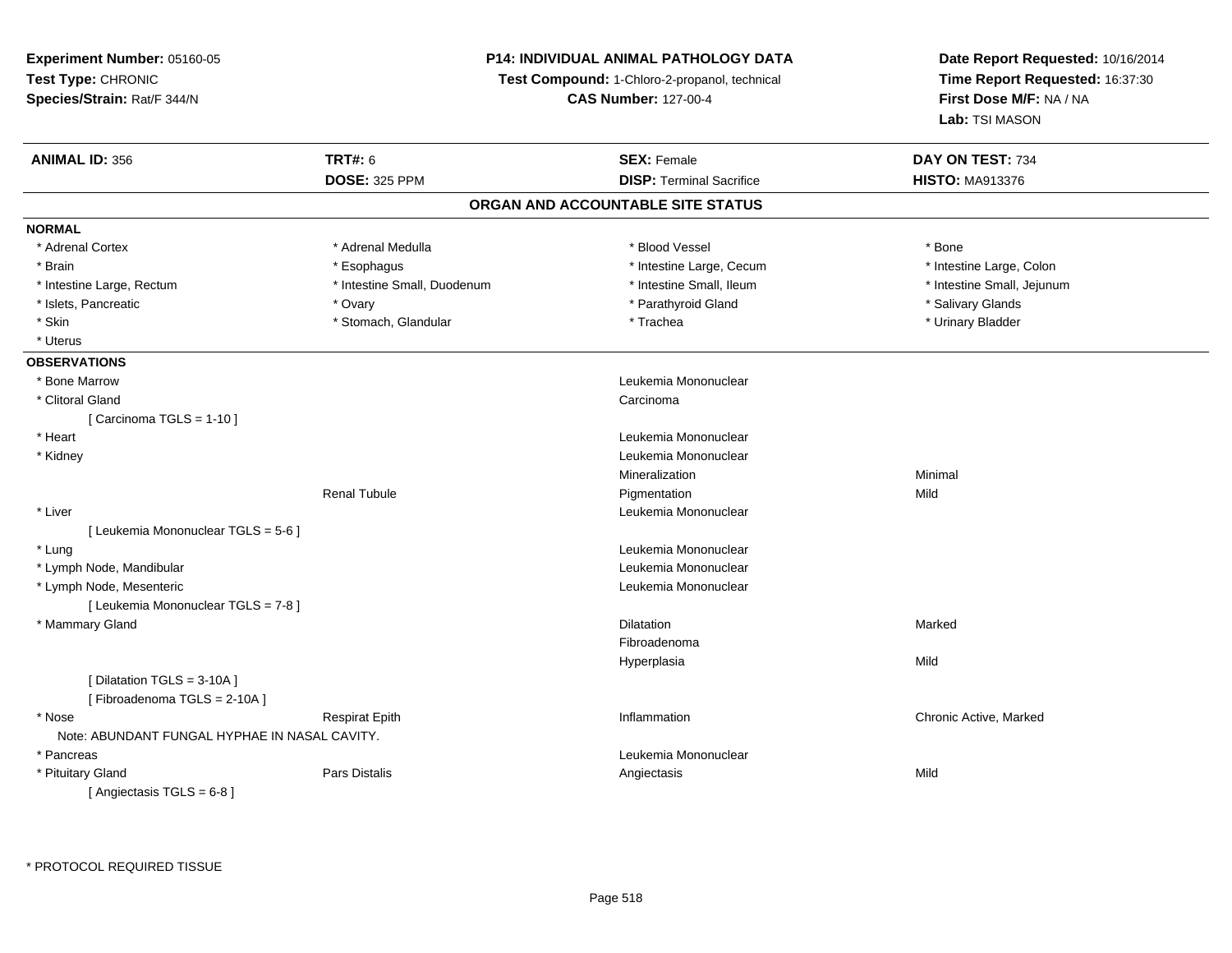| Experiment Number: 05160-05<br><b>Test Type: CHRONIC</b><br>Species/Strain: Rat/F 344/N |                      | <b>P14: INDIVIDUAL ANIMAL PATHOLOGY DATA</b><br>Test Compound: 1-Chloro-2-propanol, technical<br><b>CAS Number: 127-00-4</b> | Date Report Requested: 10/16/2014<br>Time Report Requested: 16:37:30<br>First Dose M/F: NA / NA<br><b>Lab:</b> TSI MASON |
|-----------------------------------------------------------------------------------------|----------------------|------------------------------------------------------------------------------------------------------------------------------|--------------------------------------------------------------------------------------------------------------------------|
| <b>ANIMAL ID: 356</b>                                                                   | TRT#: 6              | <b>SEX: Female</b>                                                                                                           | DAY ON TEST: 734                                                                                                         |
|                                                                                         | <b>DOSE: 325 PPM</b> | <b>DISP:</b> Terminal Sacrifice                                                                                              | <b>HISTO: MA913376</b>                                                                                                   |
|                                                                                         |                      | ORGAN AND ACCOUNTABLE SITE STATUS                                                                                            |                                                                                                                          |
| * Spleen                                                                                |                      | Leukemia Mononuclear                                                                                                         |                                                                                                                          |
| [Leukemia Mononuclear TGLS = 4-3]                                                       |                      |                                                                                                                              |                                                                                                                          |
| * Stomach, Forestomach                                                                  |                      | Leukemia Mononuclear                                                                                                         |                                                                                                                          |
| * Thymus                                                                                |                      | Atrophy                                                                                                                      | Moderate                                                                                                                 |
| * Thyroid Gland                                                                         | C Cell               | Adenoma                                                                                                                      |                                                                                                                          |
|                                                                                         | C Cell               | Hyperplasia                                                                                                                  | Mild                                                                                                                     |
| PRIMARY CAUSE OF DEATH                                                                  |                      |                                                                                                                              |                                                                                                                          |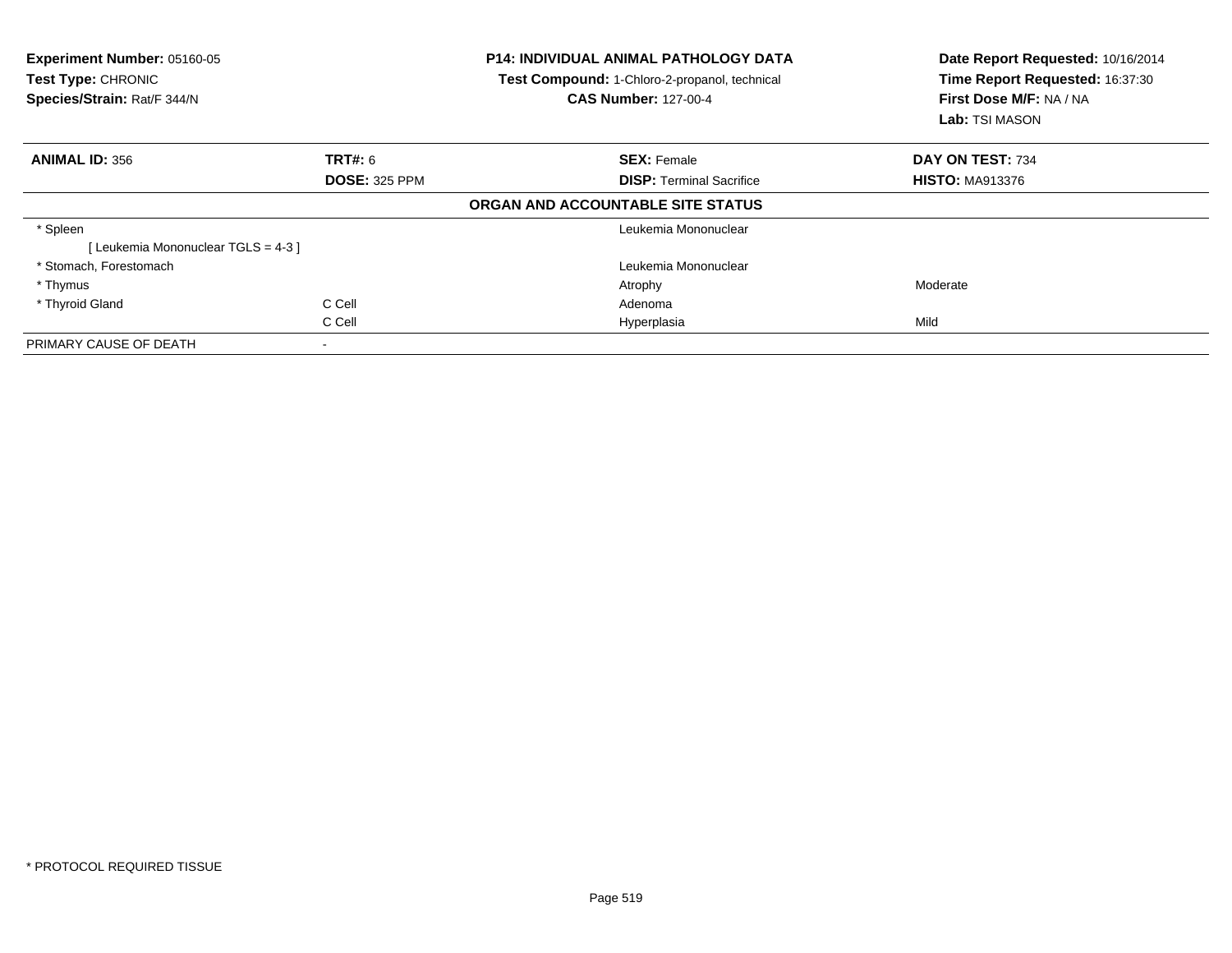**Experiment Number:** 05160-05**Test Type:** CHRONIC **Species/Strain:** Rat/F 344/N**P14: INDIVIDUAL ANIMAL PATHOLOGY DATATest Compound:** 1-Chloro-2-propanol, technical **CAS Number:** 127-00-4**Date Report Requested:** 10/16/2014**Time Report Requested:** 16:37:30**First Dose M/F:** NA / NA**Lab:** TSI MASON**ANIMAL ID:** 357**TRT#:** 6 **SEX:** Female **SEX: Female DAY ON TEST:** 734 **DOSE:** 325 PPM**DISP:** Terminal Sacrifice **HISTO:** MA913377 **ORGAN AND ACCOUNTABLE SITE STATUSNORMAL**\* Adrenal Medulla \* \* \* Blood Vessel \* \* \* Bone Marrow \* \* Bone Marrow \* \* Bone Marrow \* Brain \* Alternation of the state of the state of the state of the state of the state of the state of the state of the state of the state of the state of the state of the state of the state of the state of the state of th \* Intestine Large, Rectum \* Thestine Small, Duodenum \* \* Intestine Small, Ileum \* \* Intestine Small, Jejunum \* Intestine Small, Jejunum \* Islets, Pancreatic \* The same of the Lung \* Lung \* Lymph Node, Mandibular \* Pancreas \* Pancreas \* Pancreas \* Parathyroid Gland \* **All and \* Example 1** \* Pituitary Gland \* The state and \* Salivary Glands \* Skin \* Skin \* Trachea \* Spleen \* Stomach, Forestomach \* Stomach, Spleen \* Stomach, Glandular \* Trachean \* Stomach, Glandular \* Urinary Bladder**OBSERVATIONS** \* Adrenal CortexVacuolization Cytoplasmic **Mild** y Minimal \* Heart Cardiomyopathy \* Intestine Large, Colonn and a state of the control of the control of the control of the Parasite Metazoan and the control of Minimal \* Kidneyy the control of the control of the control of the control of the control of the control of the control of the control of the control of the control of the control of the control of the control of the control of the contro \* Liverr and the contract of the contract of the contract of the contract of the contract of the contract of the contract of the contract of the contract of the contract of the contract of the contract of the contract of the cont s Mild Basophilic Focus Eosinophilic Focus Hepatocellular AdenomaInflammation Granulomatous, Minimal [ Basophilic Focus TGLS = 6-6A ][ Eosinophilic Focus TGLS = 6-6A ][ Hepatocellular Adenoma TGLS = 4-6A ] \* Lymph Node, Mesentericc in the contract of the contract of the contract of the contract of the contract of the contract of the contract of the contract of the contract of the contract of the contract of the contract of the contract of the contr Hyperplasia **Histiocytic**, Mild \* Mammary Glandd and the control of the control of the control of the control of the control of the control of the control of the control of the control of the control of the control of the control of the control of the control of the co Fibroadenoma[ Fibroadenoma TGLS = 1-10A ]**Mesentery** y the control of the Marked States of the Marked States of the Marked States of the Marked States of the Marked States of the Marked States of the Marked States of the Marked States of the Marked States of the Marked State  $[$  Necrosis TGLS = 3-15  $]$  \* Nose Respirat Epith Degeneration Hyaline, Mild \* Ovaryy and the control of the control of the control of the control of the control of the control of the control of the control of the control of the control of the control of the control of the control of the control of the co Mild \* Thymuss Epithel Cell Hyperplasia a Mild \* Thyroid Glandd C Cell Carcinoma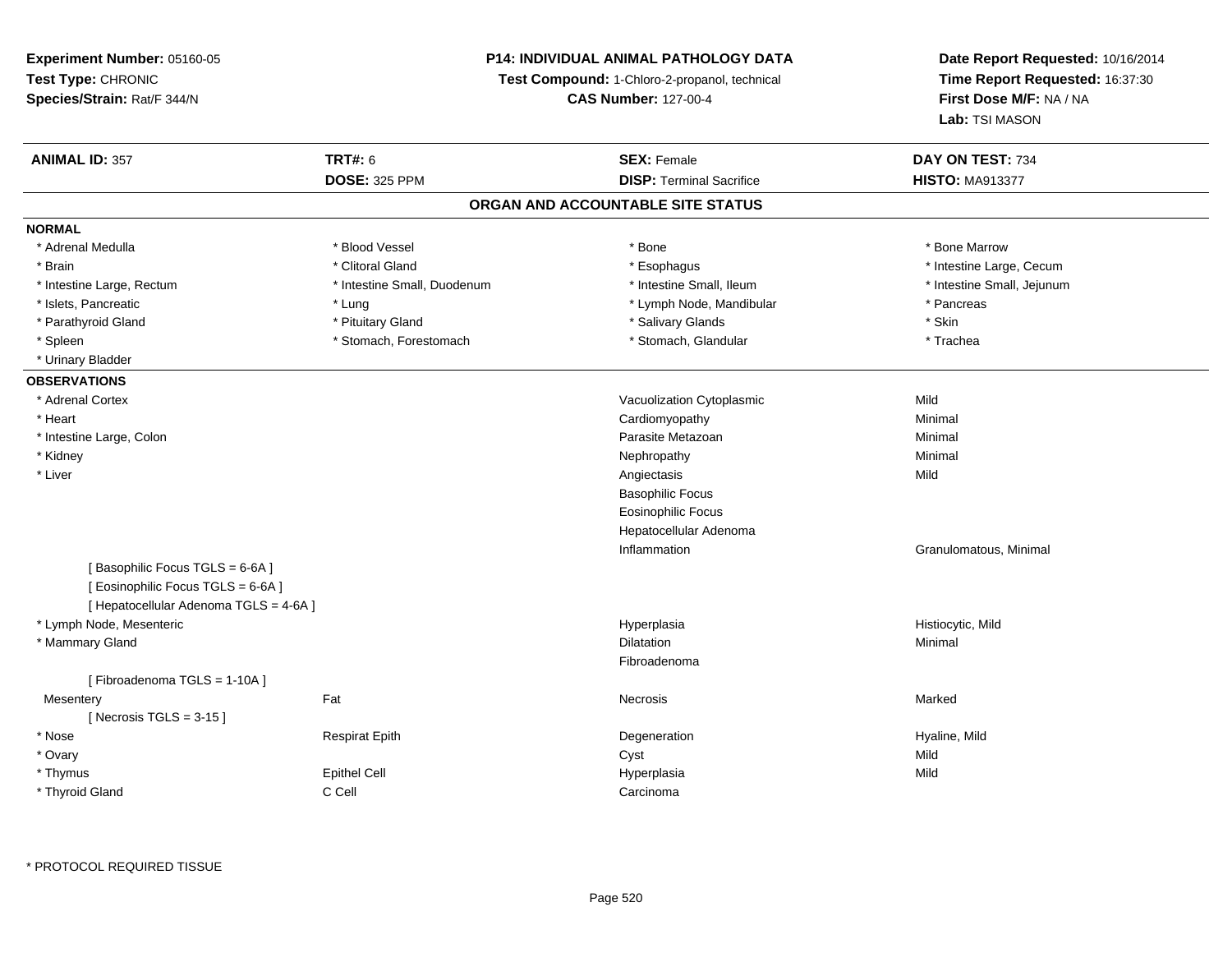| Experiment Number: 05160-05<br><b>Test Type: CHRONIC</b><br>Species/Strain: Rat/F 344/N |                      | <b>P14: INDIVIDUAL ANIMAL PATHOLOGY DATA</b><br><b>Test Compound: 1-Chloro-2-propanol, technical</b><br><b>CAS Number: 127-00-4</b> | Date Report Requested: 10/16/2014<br>Time Report Requested: 16:37:30<br>First Dose M/F: NA / NA<br>Lab: TSI MASON |  |
|-----------------------------------------------------------------------------------------|----------------------|-------------------------------------------------------------------------------------------------------------------------------------|-------------------------------------------------------------------------------------------------------------------|--|
| <b>ANIMAL ID: 357</b>                                                                   | TRT#: 6              | <b>SEX: Female</b>                                                                                                                  | DAY ON TEST: 734                                                                                                  |  |
|                                                                                         | <b>DOSE: 325 PPM</b> | <b>DISP: Terminal Sacrifice</b>                                                                                                     | <b>HISTO: MA913377</b>                                                                                            |  |
|                                                                                         |                      | ORGAN AND ACCOUNTABLE SITE STATUS                                                                                                   |                                                                                                                   |  |
| [Carcinoma TGLS = 5-2]                                                                  |                      |                                                                                                                                     |                                                                                                                   |  |
| * Uterus                                                                                |                      | Cyst                                                                                                                                | Moderate                                                                                                          |  |
|                                                                                         |                      | Inflammation                                                                                                                        | Chronic Active, Moderate                                                                                          |  |
| [ $Cyst TGLS = 2-16$ ]                                                                  |                      |                                                                                                                                     |                                                                                                                   |  |
| [Inflammation TGLS = $2-16$ ]                                                           |                      |                                                                                                                                     |                                                                                                                   |  |
| PRIMARY CAUSE OF DEATH                                                                  |                      |                                                                                                                                     |                                                                                                                   |  |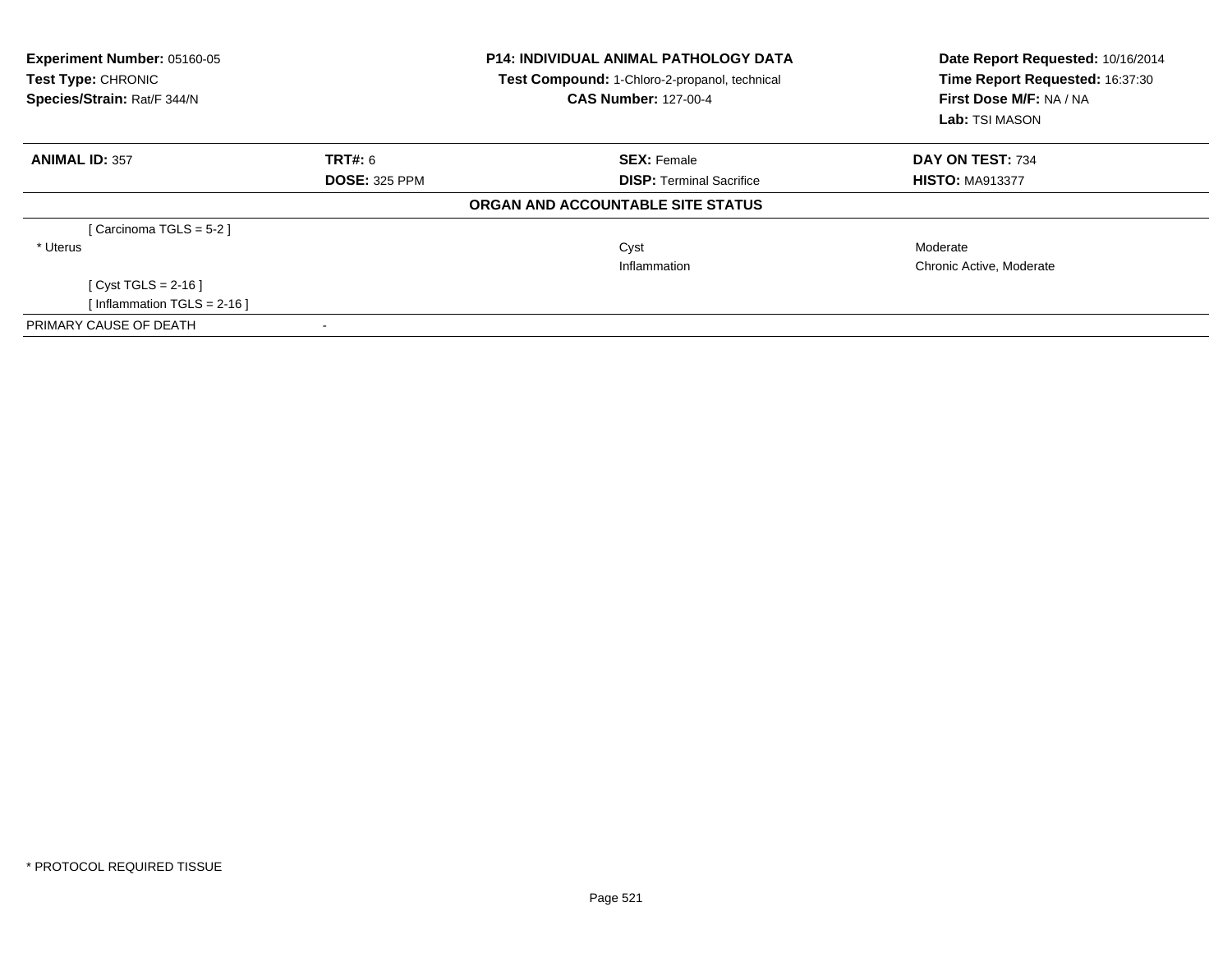## **P14: INDIVIDUAL ANIMAL PATHOLOGY DATA**

**Test Compound:** 1-Chloro-2-propanol, technical

**CAS Number:** 127-00-4

| <b>ANIMAL ID: 358</b>               | <b>TRT#: 6</b>             | <b>SEX: Female</b>                | DAY ON TEST: 659            |
|-------------------------------------|----------------------------|-----------------------------------|-----------------------------|
|                                     | <b>DOSE: 325 PPM</b>       | <b>DISP: Natural Death</b>        | <b>HISTO: MA913378</b>      |
|                                     |                            | ORGAN AND ACCOUNTABLE SITE STATUS |                             |
| <b>NORMAL</b>                       |                            |                                   |                             |
| * Adrenal Medulla                   | * Blood Vessel             | * Bone                            | * Brain                     |
| * Clitoral Gland                    | * Esophagus                | * Intestine Large, Rectum         | * Intestine Small, Duodenum |
| * Intestine Small, Ileum            | * Intestine Small, Jejunum | * Islets, Pancreatic              | * Lymph Node, Mandibular    |
| * Lymph Node, Mesenteric            | * Nose                     | * Ovary                           | * Pancreas                  |
| * Parathyroid Gland                 | * Salivary Glands          | * Stomach, Forestomach            | * Thyroid Gland             |
| * Trachea                           | * Urinary Bladder          | * Uterus                          |                             |
| <b>OBSERVATIONS</b>                 |                            |                                   |                             |
| * Adrenal Cortex                    |                            | Vacuolization Cytoplasmic         | Moderate                    |
| * Bone Marrow                       |                            | Leukemia Mononuclear              |                             |
| * Heart                             |                            | Cardiomyopathy                    | Mild                        |
|                                     | Atrium                     | Thrombosis                        | Moderate                    |
| * Intestine Large, Cecum            |                            | Inflammation                      | Chronic Active, Mild        |
|                                     |                            | Ulcer                             | Mild                        |
| * Intestine Large, Colon            |                            | Inflammation                      | Chronic Active, Minimal     |
| * Kidney                            | <b>Renal Tubule</b>        | Pigmentation                      | Moderate                    |
| * Liver                             |                            | Leukemia Mononuclear              |                             |
| [ Leukemia Mononuclear TGLS = 7-6 ] |                            |                                   |                             |
| * Lung                              |                            | Hemorrhage                        | Mild                        |
| [Hemorrhage TGLS = 10-2A]           |                            |                                   |                             |
| Lymph Node                          | Mediastinal                | Hemorrhage                        | Mild                        |
|                                     | Mediastinal                | Pigmentation                      | Mild                        |
| [Hemorrhage TGLS = 9-3A]            |                            |                                   |                             |
| [ Pigmentation TGLS = 9-3A ]        |                            |                                   |                             |
| * Mammary Gland                     |                            | <b>Dilatation</b>                 | Marked                      |
|                                     |                            | Fibroadenoma                      |                             |
|                                     |                            | Hyperplasia                       | Marked                      |
| [ Dilatation TGLS = 1-10A ]         |                            |                                   |                             |
| [Fibroadenoma TGLS = 3-10C]         |                            |                                   |                             |
| [ Hyperplasia TGLS = 1-10A ]        |                            |                                   |                             |
| * Pituitary Gland                   | Pars Distalis              | Adenoma                           |                             |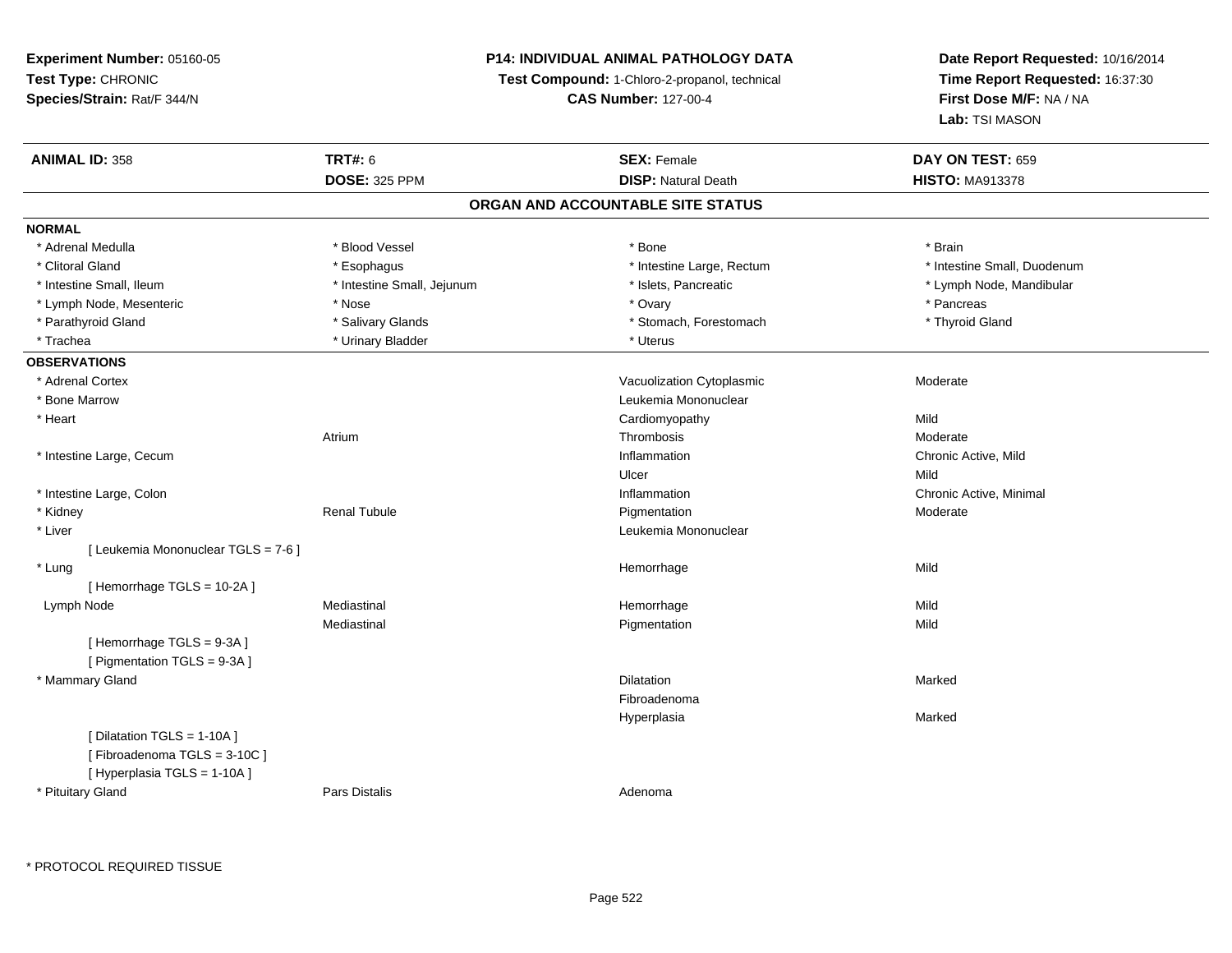| <b>Experiment Number: 05160-05</b><br>Test Type: CHRONIC<br>Species/Strain: Rat/F 344/N |                      |                            | <b>P14: INDIVIDUAL ANIMAL PATHOLOGY DATA</b><br>Test Compound: 1-Chloro-2-propanol, technical<br><b>CAS Number: 127-00-4</b> | Date Report Requested: 10/16/2014<br>Time Report Requested: 16:37:30<br>First Dose M/F: NA / NA<br>Lab: TSI MASON |
|-----------------------------------------------------------------------------------------|----------------------|----------------------------|------------------------------------------------------------------------------------------------------------------------------|-------------------------------------------------------------------------------------------------------------------|
| <b>ANIMAL ID: 358</b>                                                                   | TRT#: 6              |                            | <b>SEX: Female</b>                                                                                                           | DAY ON TEST: 659                                                                                                  |
|                                                                                         | <b>DOSE: 325 PPM</b> |                            | <b>DISP: Natural Death</b>                                                                                                   | <b>HISTO: MA913378</b>                                                                                            |
|                                                                                         |                      |                            | ORGAN AND ACCOUNTABLE SITE STATUS                                                                                            |                                                                                                                   |
| [Adenoma TGLS = $11-8$ ]                                                                |                      |                            |                                                                                                                              |                                                                                                                   |
| * Skin                                                                                  | <b>Subcut Tiss</b>   |                            | Fibroma                                                                                                                      |                                                                                                                   |
| [Fibroma TGLS = $2-10B$ ]                                                               |                      |                            |                                                                                                                              |                                                                                                                   |
| * Spleen                                                                                |                      |                            | Accessory Spleen                                                                                                             |                                                                                                                   |
|                                                                                         |                      |                            | Leukemia Mononuclear                                                                                                         |                                                                                                                   |
| [Accessory Spleen TGLS = 5-3B]                                                          |                      |                            |                                                                                                                              |                                                                                                                   |
| [ Leukemia Mononuclear TGLS = 6-3 ]                                                     |                      |                            |                                                                                                                              |                                                                                                                   |
| * Stomach, Glandular                                                                    |                      |                            | <b>Necrosis</b>                                                                                                              | Moderate                                                                                                          |
| [ Necrosis TGLS = $12-14,14A$ ]                                                         |                      |                            |                                                                                                                              |                                                                                                                   |
| * Thymus                                                                                |                      |                            | Atrophy                                                                                                                      | Marked                                                                                                            |
| PRIMARY CAUSE OF DEATH                                                                  | - UNCERTAIN          |                            |                                                                                                                              |                                                                                                                   |
| CONTRIBUTORY CAUSE OF DEATH                                                             | - Bone Marrow        | Leukemia Mononuclear;Liver | Leukemia Mononuclear; Spleen Leukemia Mononuclear                                                                            |                                                                                                                   |
| Animal Note: THORACIC CAVITY 5ML YELLOW FLUID, TGL 8-NST                                |                      |                            |                                                                                                                              |                                                                                                                   |
| Animal Note: CARCASS YELLOW, TGL 4-NST                                                  |                      |                            |                                                                                                                              |                                                                                                                   |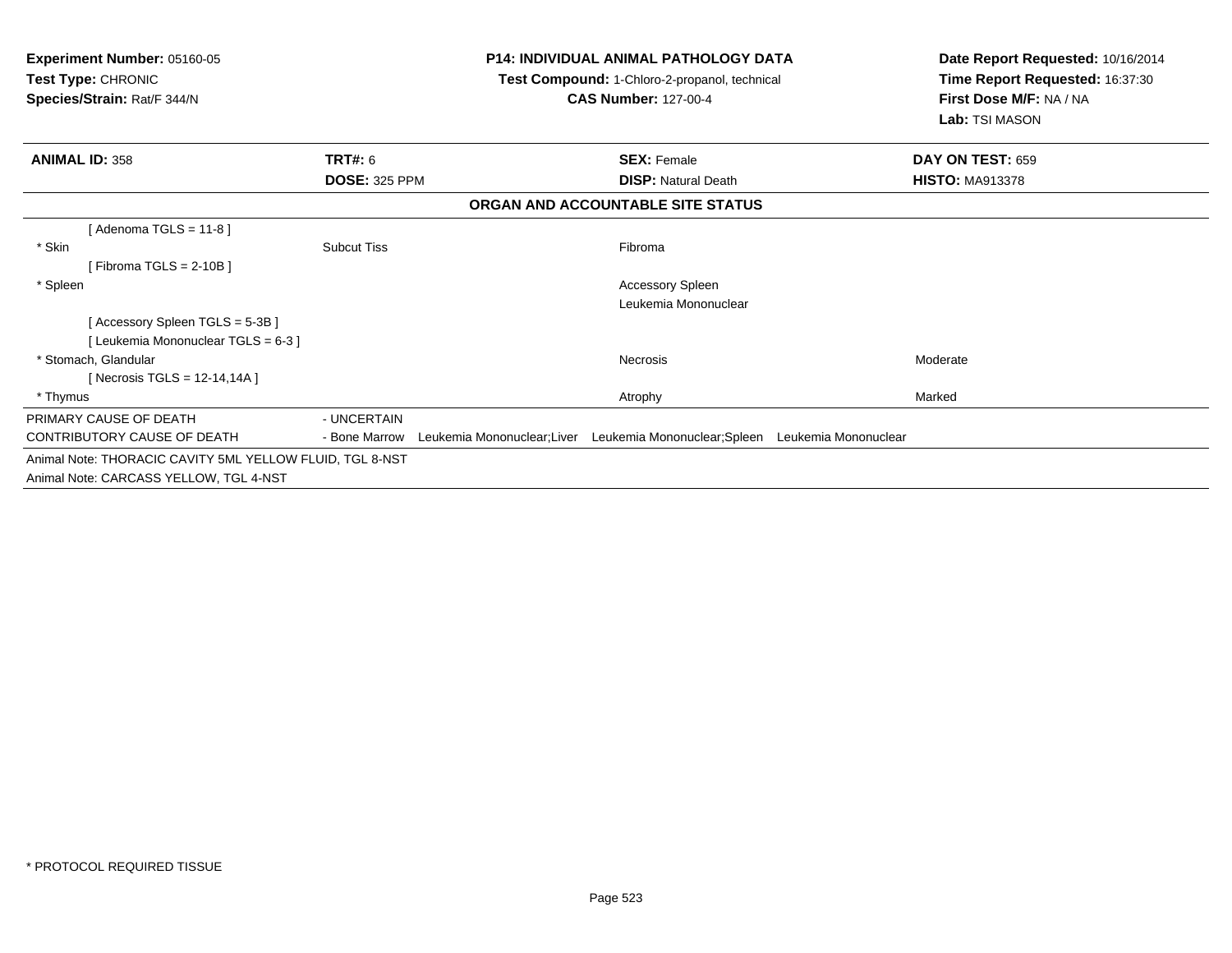**Experiment Number:** 05160-05**Test Type:** CHRONIC **Species/Strain:** Rat/F 344/N**P14: INDIVIDUAL ANIMAL PATHOLOGY DATATest Compound:** 1-Chloro-2-propanol, technical **CAS Number:** 127-00-4**Date Report Requested:** 10/16/2014**Time Report Requested:** 16:37:30**First Dose M/F:** NA / NA**Lab:** TSI MASON**ANIMAL ID:** 359**TRT#:** 6 **SEX:** Female **SEX: Female DAY ON TEST:** 734 **DOSE:** 325 PPM**DISP:** Terminal Sacrifice **HISTO:** MA913379 **ORGAN AND ACCOUNTABLE SITE STATUSNORMAL**\* Adrenal Cortex \* Adrenal Medulla \* Adrenal Medulla \* Blood Vessel \* Bood Vessel \* Bone \* Bone \* Bone \* Bone \* Bone \* Bone \* Bone \* Bone \* Bone \* Bone \* Bone \* Bone \* Bone \* Bone \* Bone \* Bone \* Bone \* Bone \* Bone \* Bone \* Bone \* Bone \* \* \* Esophagus \* Bone Marrow \* \* Android \* Brain \* Brain \* Clitoral Gland \* Clitoral Gland \* Esophagus \* Esophagus \* Esophagus \* Intestine Large, Rectum \* Heart \* Intestine Large, Cecum \* Intestine Large, Cecum \* Intestine Large, Colon \* Intestine Small, Duodenum \* Intestine Small, Ileum \* Intestine Small, Intestine Small, Jejunum \* Islets, Pancreatic \* Lung \* Lymph Node, Mandibular \* Nose \* Lymph Node, Mesenteric \* Nose \* Nose \* Salivary Glands \* Ovary \* \* Pancreas \* \* Pancreas \* \* Pancreas \* \* Parathyroid Gland \* \* Salivary Glands \* Salivary Glands \* Salivary Glands \* Salivary Glands \* Salivary Glands \* Salivary Glands \* Salivary Glands \* \* Salivary Glands \* \* S \* Stomach. Glandular \* Skin \* Stomach, Forestomach \* Spleen \* Stomach, Forestomach \* Stomach, Forestomach \* Thymus \* Thyroid Gland \* Trachea \* Urinary Bladder \* \* Uterus**OBSERVATIONS** \* Kidneyy the control of the control of the control of the control of the control of the control of the control of the control of the control of the control of the control of the control of the control of the control of the contro \* Liver Basophilic Focus Clear Cell Focus Hepatodiaphragmatic Nodule[ Basophilic Focus TGLS = 2-6B ][ Clear Cell Focus TGLS = 2-6B ][ Hepatodiaphragmatic Nodule TGLS = 1-6A ] \* Mammary Glandd and the control of the control of the control of the control of the control of the control of the control of the control of the control of the control of the control of the control of the control of the control of the co Hyperplasiaa Mild \* Pituitary Glandd and the contract of Pars Distalis and the contract of Adenoma and Adenoma and the Adenoma and the Adenoma and  $\lambda$  $[$  Adenoma TGLS = 3-8  $]$  \* Stom Gland Note: SLIGHT FOCAL INCREASE IN THICKNESS OF MUCOSA, NOT A LESION. TGL 4-NCLPRIMARY CAUSE OF DEATH-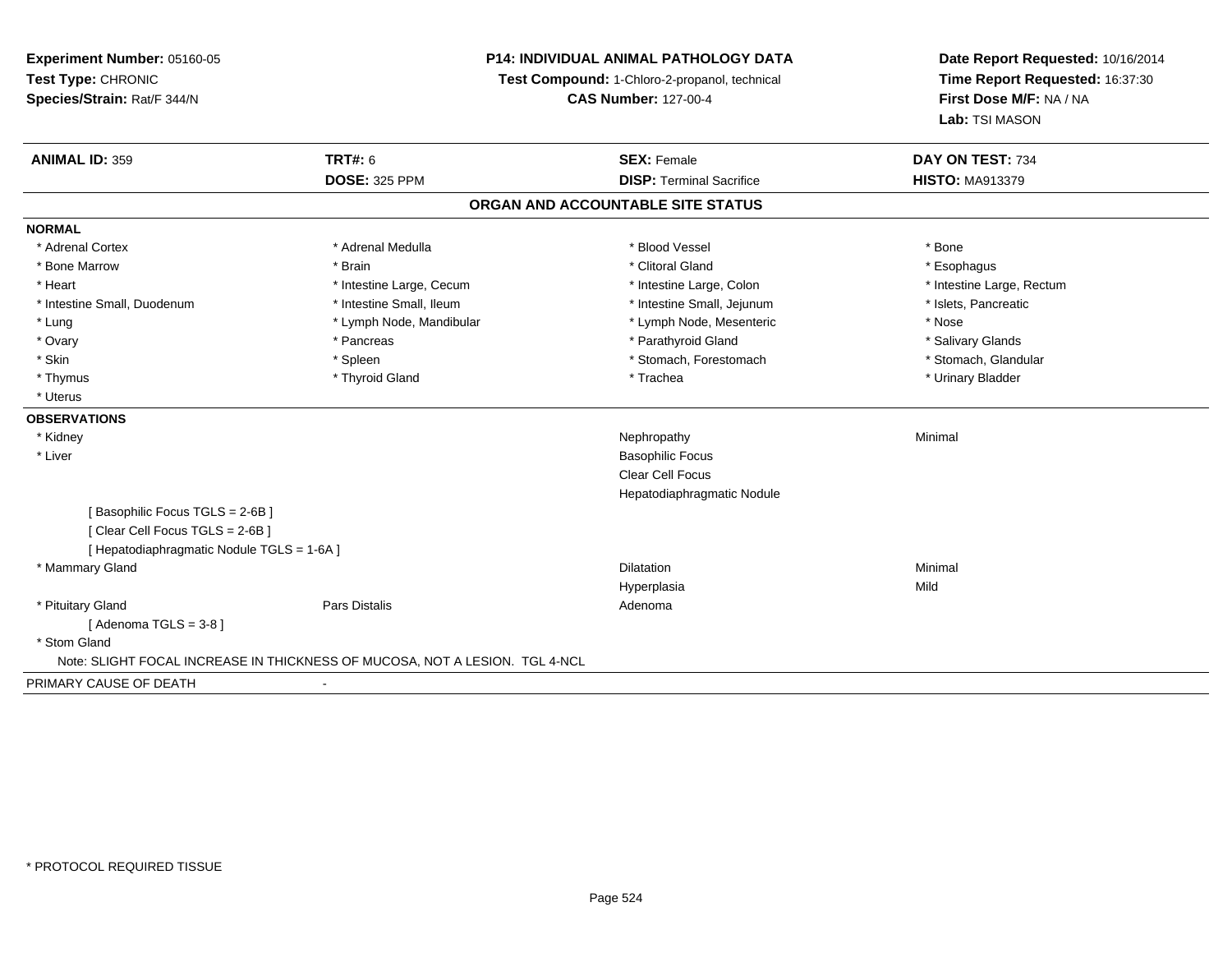**Experiment Number:** 05160-05**Test Type:** CHRONIC **Species/Strain:** Rat/F 344/N**P14: INDIVIDUAL ANIMAL PATHOLOGY DATATest Compound:** 1-Chloro-2-propanol, technical **CAS Number:** 127-00-4**Date Report Requested:** 10/16/2014**Time Report Requested:** 16:37:30**First Dose M/F:** NA / NA**Lab:** TSI MASON**ANIMAL ID:** 360**TRT#:** 6 **SEX:** Female **SEX: Female DAY ON TEST:** 708 **DOSE:** 325 PPM**DISP:** Natural Death **HISTO:** MA913380 **ORGAN AND ACCOUNTABLE SITE STATUSNORMAL**\* Adrenal Cortex \* Adrenal Cortex \* \* Adrenal Medulla \* \* Adrenal Medulla \* \* Blood Vessel \* \* Brood Vessel \* \* Bone \* Heart \* Bone Marrow \* Brain \* Esophagus \* Heart \* Intestine Large, Cecum \* Intestine Large, Colon \* Intestine Large, Rectum \* Intestine Small, Duodenum\* Intestine Small, Ileum \* \* Thestine Small, Jejunum \* \* Sets, Pancreatic \* \* Thestine Small, Nejunum \* Lymph Node, Mandibular \* Lymph Node, Mesenteric \* Ovary \* Pancreas \* Parathyroid Gland\* Salivary Glands \* Thymus \* Skin \* Skin \* \* Stomach, Glandular \* Stomach, Glandular \* Thymus \* Thymus \* Uterus \* Thyroid Gland \* \* Trachea \* \* Trachea \* Trachea \* \* Urinary Bladder \* \* Urinary Bladder \* \* Uterus \* Uterus **OBSERVATIONS** \* Clitoral Glandd and the control of the control of the control of the control of the control of the control of the control of the control of the control of the control of the control of the control of the control of the control of the co [ Cyst TGLS = 3-10 ] \* HeartNote: BACTERIA PRESENT. \* Kidneyy the control of the control of the control of the control of the control of the control of the control of the control of the control of the control of the control of the control of the control of the control of the contro Inflammation **Acute**, Mild Mineralizationn Minimal Nephropathyy Mild Note: BACTERIA SEEN IN CORTEX.[ Inflammation TGLS = 4-4A ] \* Liver Hepatodiaphragmatic NoduleNecrosiss Mild [ Hepatodiaphragmatic Nodule TGLS = 1-6A ] \* Lungg and the set of the set of the set of the set of the set of the set of the set of the set of the set of the set of the set of the set of the set of the set of the set of the set of the set of the set of the set of the set \* Mammary Glandd **Executive Contract of the Contract Contract Contract Contract Contract Contract Contract Contract Contract Contract Contract Contract Contract Contract Contract Contract Contract Contract Contract Contract Contract Cont**  \* Nosee and the state of the state of the state of the state of the state of the state of the state of the state of the state of the state of the state of the state of the state of the state of the state of the state of the stat Respirat Epith Inflammation Chronic Active, Minimal \* Pituitary Glandd and the contract of Pars Distalis and the contract of Adenoma and Adenoma and the Adenoma and the Adenoma and  $\lambda$  $[$  Adenoma TGLS = 2-8A  $]$  \* Spleenn and the control of the control of the control of the control of the control of the control of the control of the control of the control of the control of the control of the control of the control of the control of the co \* Stomach, Forestomach Epitheliumm and the Hyperplasia Moderate Moderate Share is a moderate of the Moderate of the Moderate of the Moderate of  $\mathsf{M}$ [ Hyperplasia TGLS = 5-14A ]PRIMARY CAUSE OF DEATH- Pituitary Gland Pars Distalis Adenoma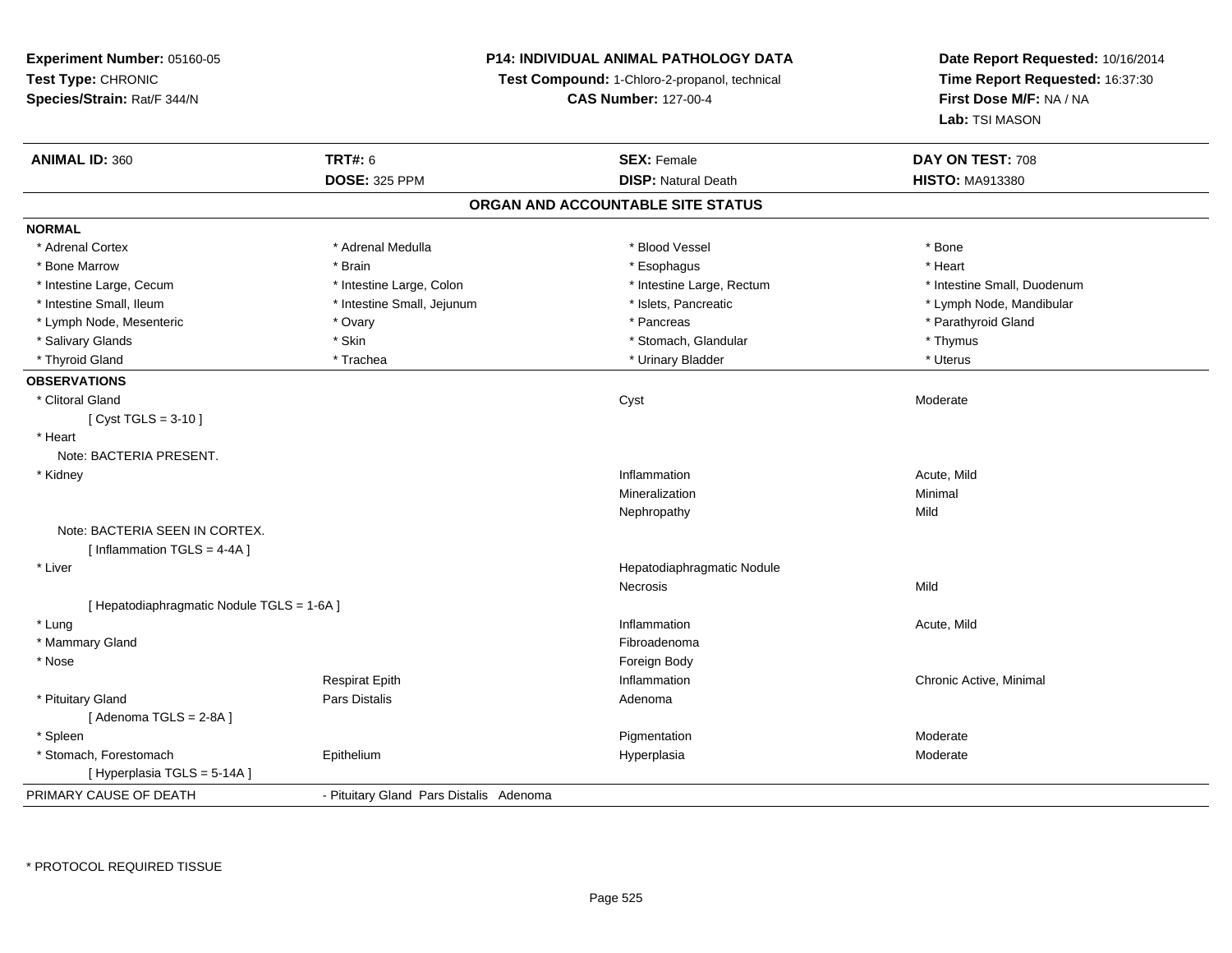| <b>Experiment Number: 05160-05</b><br><b>Test Type: CHRONIC</b><br>Species/Strain: Rat/F 344/N | <b>P14: INDIVIDUAL ANIMAL PATHOLOGY DATA</b><br>Test Compound: 1-Chloro-2-propanol, technical<br><b>CAS Number: 127-00-4</b> |                                   | Date Report Requested: 10/16/2014<br>Time Report Requested: 16:37:30<br>First Dose M/F: NA / NA<br>Lab: TSI MASON |
|------------------------------------------------------------------------------------------------|------------------------------------------------------------------------------------------------------------------------------|-----------------------------------|-------------------------------------------------------------------------------------------------------------------|
| <b>ANIMAL ID: 360</b>                                                                          | TRT#: 6                                                                                                                      | <b>SEX: Female</b>                | DAY ON TEST: 708                                                                                                  |
|                                                                                                | <b>DOSE: 325 PPM</b>                                                                                                         | <b>DISP:</b> Natural Death        | <b>HISTO: MA913380</b>                                                                                            |
|                                                                                                |                                                                                                                              | ORGAN AND ACCOUNTABLE SITE STATUS |                                                                                                                   |
| Animal Note: TGL'S 1+2 NOT INCLUDED DUE TO RECORDING ERRORS ON THE IANR                        |                                                                                                                              |                                   |                                                                                                                   |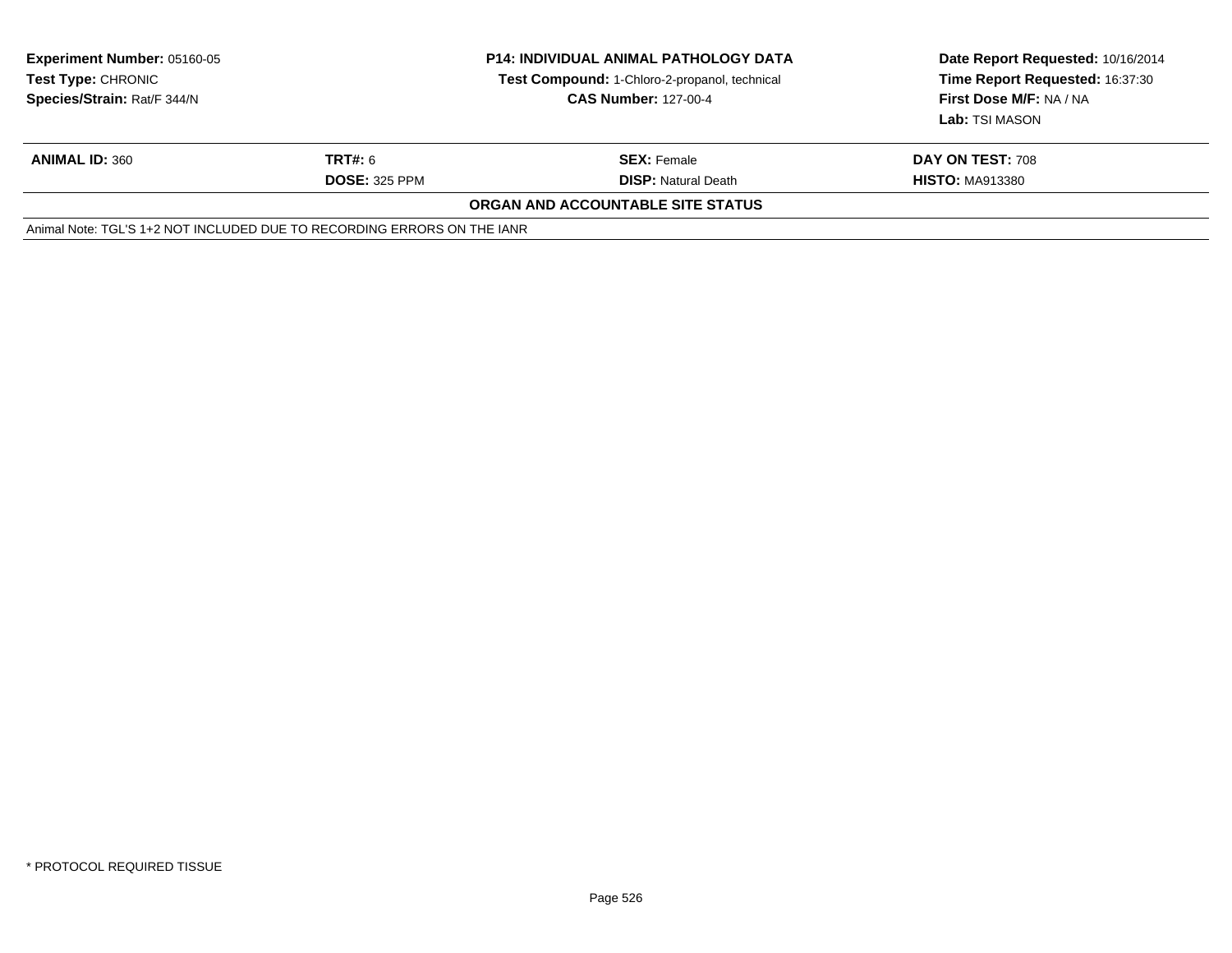**Experiment Number:** 05160-05**Test Type:** CHRONIC **Species/Strain:** Rat/F 344/N**P14: INDIVIDUAL ANIMAL PATHOLOGY DATATest Compound:** 1-Chloro-2-propanol, technical **CAS Number:** 127-00-4**Date Report Requested:** 10/16/2014**Time Report Requested:** 16:37:30**First Dose M/F:** NA / NA**Lab:** TSI MASON**ANIMAL ID:** 361**TRT#:** 6 **SEX:** Female **SEX: Female DAY ON TEST:** 661 **DOSE:** 325 PPM**DISP:** Natural Death **HISTO:** MA913381 **ORGAN AND ACCOUNTABLE SITE STATUSNORMAL**\* Adrenal Cortex \* Adrenal Medulla \* Adrenal Medulla \* Blood Vessel \* Bood Vessel \* Bone \* Bone \* Bone \* Bone \* Bone \* Bone \* Bone \* Bone \* Bone \* Bone \* Bone \* Bone \* Bone \* Bone \* Bone \* Bone \* Bone \* Bone \* Bone \* Bone \* Bone \* Bone \* \* \* Intestine Large, Colon \* Brain \* Esophagus \* Esophagus \* Esophagus \* 11testine Large, Cecum \* \* Intestine Small, Jejunum \* Intestine Large, Rectum \* Intestine Small, Duodenum \* Intestine Small, Duodenum \* \* Intestine Small, Ileum \* Islets, Pancreatic \* \* \* Andrew \* Kidney \* \* Andrew \* Parathyroid Gland \* \* Parathyroid Gland \* \* Salivary Glands \* Salivary Glands \* Salivary Glands \* Salivary Glands \* Salivary Glands \* Salivary Glands \* Salivary Gland \* Stomach, Forestomach \* Trachea \* Stomach, Glandular \* Thyroid Gland \* Thyroid Gland \* Trachea \* Trachea **AUTO PRECLUDES DIAG.** \* Bone Marrow **OBSERVATIONS** \* Clitoral Gland Histiocytic Sarcoma \* Heart Histiocytic Sarcoma Histiocytic Sarcoma \* Liver[ Histiocytic Sarcoma TGLS = 12-6 ] \* LungHistiocytic Sarcoma<br>Mediastinal Mediastinal Histiocytic Sarcoma Lymph NodeHistiocytic Sarcoma Pancreatic Histiocytic Sarcoma[ Histiocytic Sarcoma TGLS = 4-9A; 9-15B ][ Histiocytic Sarcoma TGLS = 11-3A ] \* Lymph Node, Mandibular Histiocytic Sarcoma Histiocytic Sarcoma \* Lymph Node, Mesenteric[ Histiocytic Sarcoma TGLS = 3-8A; 6-15 ] \* Mammary Glandd **Executive Contract of Contract Contract Contract Contract Contract Contract Contract Contract Contract Contract Contract Contract Contract Contract Contract Contract Contract Contract Contract Contract Contract Contract** Histiocytic Sarcoma[ Fibroadenoma TGLS = 8-10A ][ Histiocytic Sarcoma TGLS = 8-10A ]**Mesentery** y the control of the set of the control of the Moderate of the Moderate of the Moderate of the Moderate of the Moderate of the Moderate of the Moderate of the Moderate of the Moderate of the Moderate of the Moderate of the  $[$  Necrosis TGLS = 7-15A  $]$  \* NoseRespirat Epith **Histiocytic Sarcoma** Note: FUNGAL HYPHAE IN NASAL CAVITY. \* Ovary Histiocytic Sarcomas and the state of the state of the state of the state of the Histiocytic Sarcoma \* Pancreas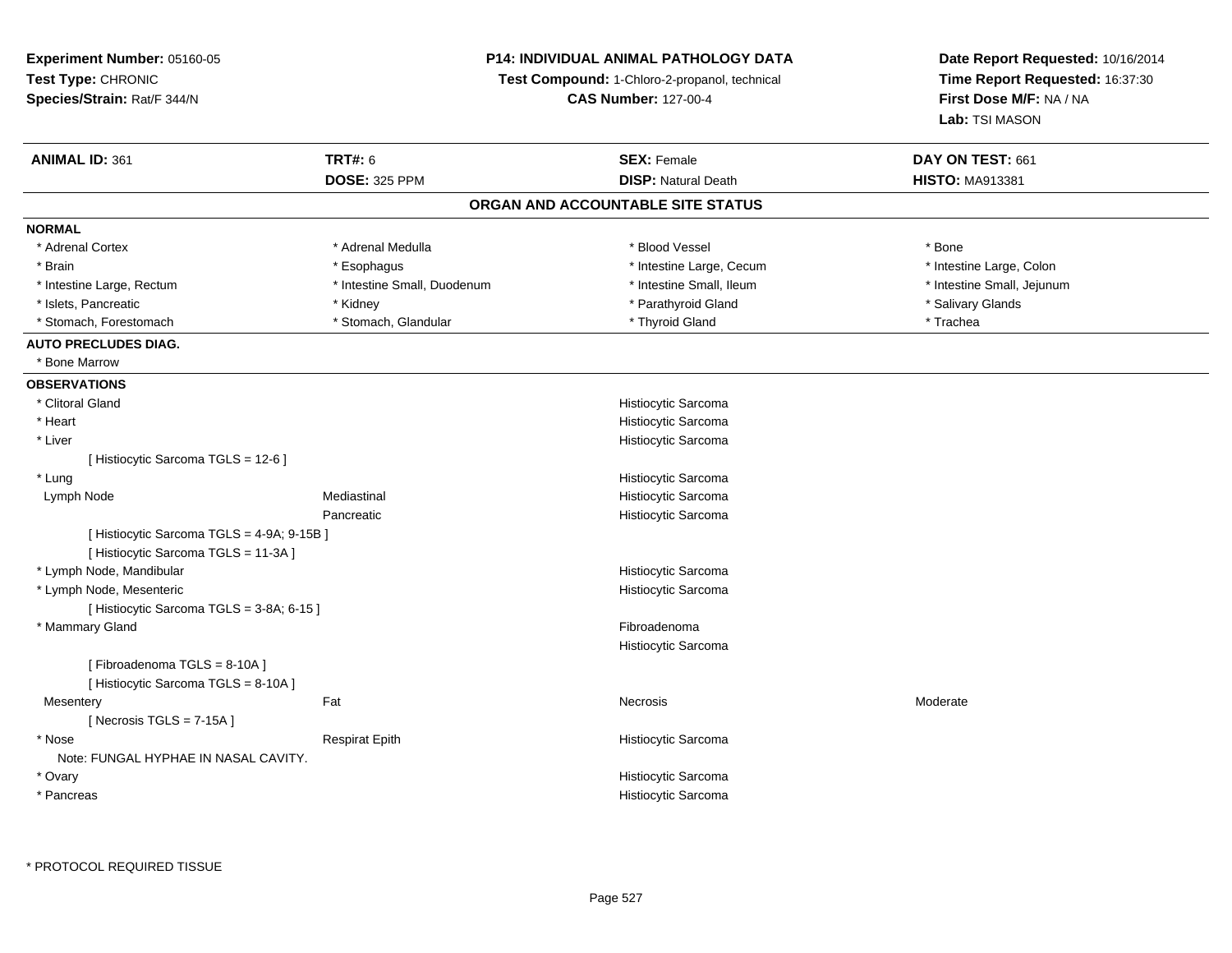**Experiment Number:** 05160-05**Test Type:** CHRONIC **Species/Strain:** Rat/F 344/N**P14: INDIVIDUAL ANIMAL PATHOLOGY DATATest Compound:** 1-Chloro-2-propanol, technical **CAS Number:** 127-00-4**Date Report Requested:** 10/16/2014**Time Report Requested:** 16:37:30**First Dose M/F:** NA / NA**Lab:** TSI MASON**ANIMAL ID:** 361**TRT#:** 6 **SEX:** Female **SEX: Female DAY ON TEST:** 661 **DOSE:** 325 PPM**DISP:** Natural Death **HISTO:** MA913381 **ORGAN AND ACCOUNTABLE SITE STATUS**[ Histiocytic Sarcoma TGLS = 4-9A ] \* Pituitary GlandPars Distalis **Histiocytic Sarcoma** [ Histiocytic Sarcoma TGLS = 10-8 ] \* SkinSubcut Tiss Histiocytic Sarcoma \* Spleen Histiocytic Sarcoma [ Histiocytic Sarcoma TGLS = 5-3 ] \* Thymus Histiocytic Sarcoma Histiocytic Sarcoma \* Urinary Bladders and the state of the state of the state of the state of the Histiocytic Sarcoma \* UterusPRIMARY CAUSE OF DEATH - UNCERTAIN CONTRIBUTORY CAUSE OF DEATH- Clitoral Gland Histiocytic Sarcoma;Heart Histiocytic Sarcoma;Liver Histiocytic Sarcoma;Lung Histiocytic Sarcoma;Lymph Node Mediastinal Histiocytic<br>Sarcoma;Lymph Node Pancreatic Histiocytic Sarcoma;Lymph Node Sarcoma;Urinary Bladder Histiocytic Sarcoma;Uterus Histiocytic SarcomaAnimal Note: TGLS 1 AND 2 NOT INCLUDED DUE TO RECORDING ERRORS ON INDIVIDUAL ANIMAL NECROPSY RECORD.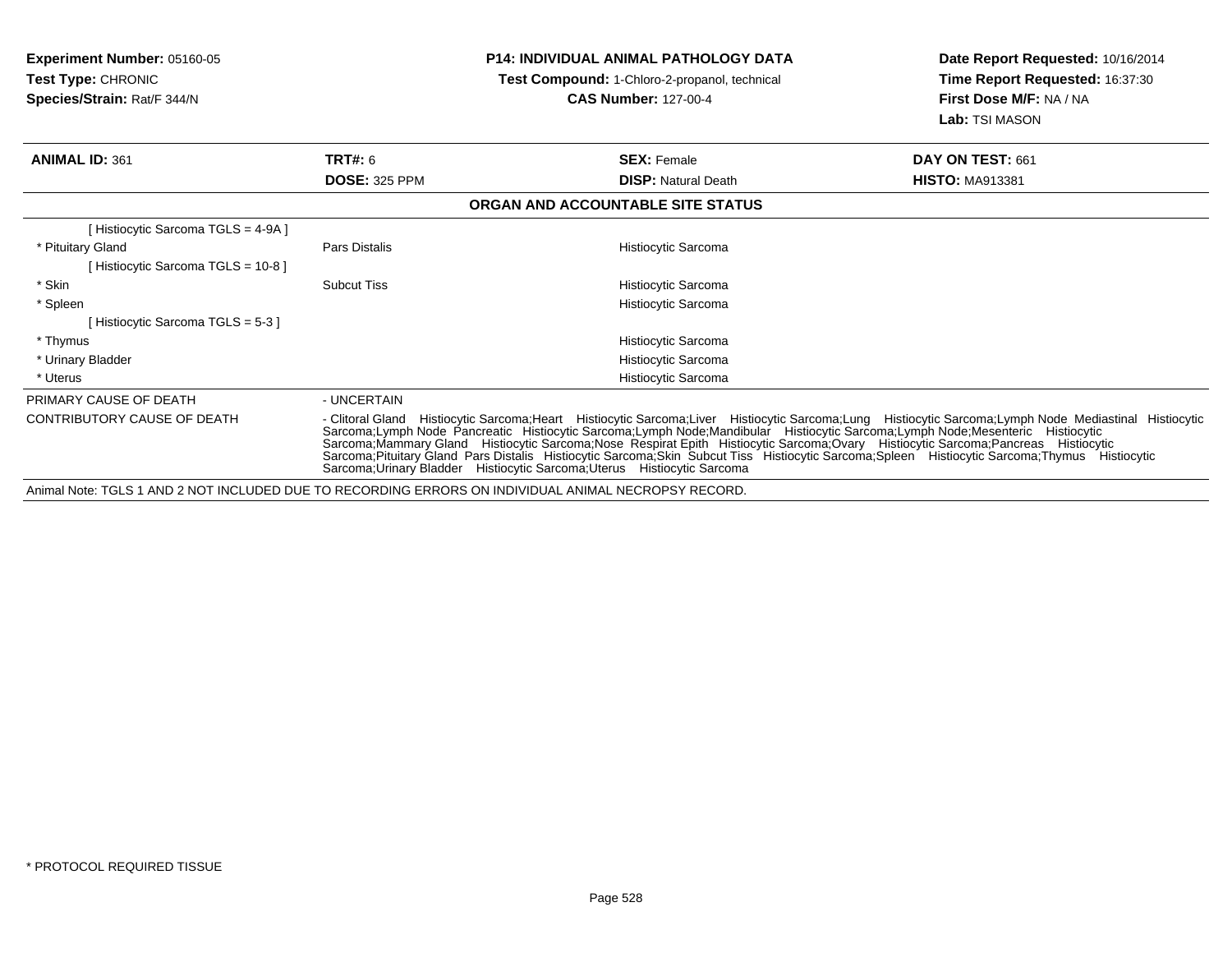## **P14: INDIVIDUAL ANIMAL PATHOLOGY DATA**

**Test Compound:** 1-Chloro-2-propanol, technical

**CAS Number:** 127-00-4

| <b>ANIMAL ID: 362</b>                  | <b>TRT#: 6</b>              | <b>SEX: Female</b>                | DAY ON TEST: 694           |  |
|----------------------------------------|-----------------------------|-----------------------------------|----------------------------|--|
|                                        | <b>DOSE: 325 PPM</b>        | <b>DISP:</b> Moribund Sacrifice   | <b>HISTO: MA913382</b>     |  |
|                                        |                             | ORGAN AND ACCOUNTABLE SITE STATUS |                            |  |
| <b>NORMAL</b>                          |                             |                                   |                            |  |
| * Adrenal Cortex                       | * Adrenal Medulla           | * Blood Vessel                    | * Brain                    |  |
| * Clitoral Gland                       | * Esophagus                 | * Intestine Large, Cecum          | * Intestine Large, Colon   |  |
| * Intestine Large, Rectum              | * Intestine Small, Duodenum | * Intestine Small, Ileum          | * Intestine Small, Jejunum |  |
| * Islets, Pancreatic                   | * Parathyroid Gland         | * Salivary Glands                 | * Trachea                  |  |
| * Urinary Bladder                      | * Uterus                    |                                   |                            |  |
| <b>OBSERVATIONS</b>                    |                             |                                   |                            |  |
| * Bone                                 | Femur                       | Hyperostosis                      | Minimal                    |  |
| * Bone Marrow                          |                             | Leukemia Mononuclear              |                            |  |
| * Heart                                |                             | Cardiomyopathy                    | Minimal                    |  |
| * Kidney                               |                             | Nephropathy                       | Minimal                    |  |
|                                        | <b>Renal Tubule</b>         | Pigmentation                      | Mild                       |  |
| [ Pigmentation TGLS = 10-4 ]           |                             |                                   |                            |  |
| * Liver                                |                             | Leukemia Mononuclear              |                            |  |
| [ Leukemia Mononuclear TGLS = 11-6 ]   |                             |                                   |                            |  |
| * Lung                                 |                             | Leukemia Mononuclear              |                            |  |
| [ Leukemia Mononuclear TGLS = 13-2,3 ] |                             |                                   |                            |  |
| Lymph Node                             | Mediastinal                 | Hemorrhage                        | Mild                       |  |
|                                        | Pancreatic                  | Hemorrhage                        | Mild                       |  |
|                                        | Renal                       | Hemorrhage                        | Mild                       |  |
|                                        | Mediastinal                 | Leukemia Mononuclear              |                            |  |
|                                        | Pancreatic                  | Leukemia Mononuclear              |                            |  |
|                                        | Renal                       | Leukemia Mononuclear              |                            |  |
| [Hemorrhage TGLS = 9-16]               |                             |                                   |                            |  |
| [Hemorrhage TGLS = 6-9A]               |                             |                                   |                            |  |
| [Hemorrhage TGLS = 12-3A]              |                             |                                   |                            |  |
| [ Leukemia Mononuclear TGLS = 9-16 ]   |                             |                                   |                            |  |
| [ Leukemia Mononuclear TGLS = 12-3A ]  |                             |                                   |                            |  |
| [ Leukemia Mononuclear TGLS = 6-9A ]   |                             |                                   |                            |  |
| * Lymph Node, Mandibular               |                             | Hemorrhage                        | Mild                       |  |
|                                        |                             | Leukemia Mononuclear              |                            |  |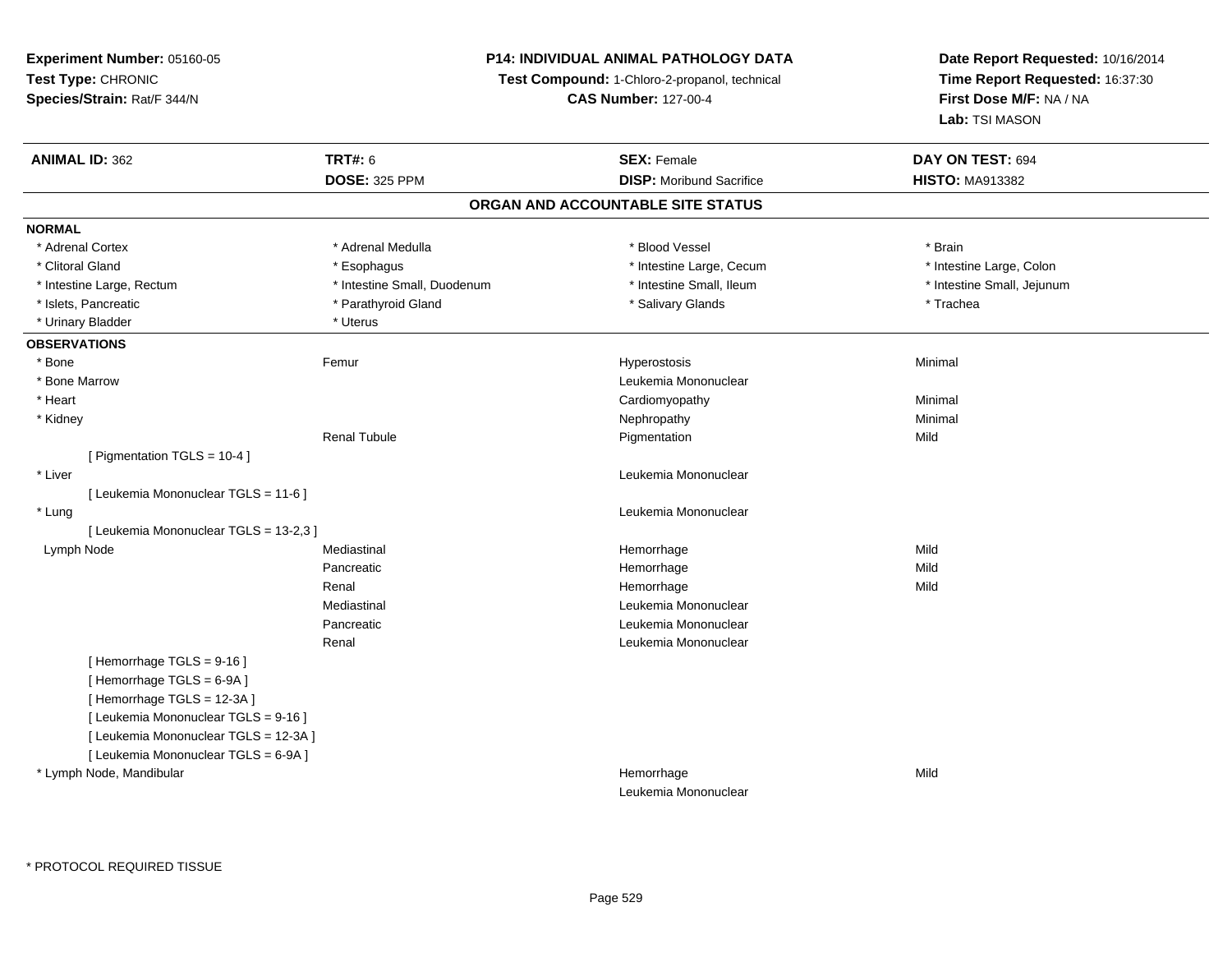## **P14: INDIVIDUAL ANIMAL PATHOLOGY DATA**

**Test Compound:** 1-Chloro-2-propanol, technical

**CAS Number:** 127-00-4

| <b>ANIMAL ID: 362</b>                                             | <b>TRT#: 6</b><br><b>DOSE: 325 PPM</b> | <b>SEX: Female</b><br><b>DISP:</b> Moribund Sacrifice                                                                                                                                                                                                                                                                                                 | DAY ON TEST: 694<br><b>HISTO: MA913382</b> |
|-------------------------------------------------------------------|----------------------------------------|-------------------------------------------------------------------------------------------------------------------------------------------------------------------------------------------------------------------------------------------------------------------------------------------------------------------------------------------------------|--------------------------------------------|
|                                                                   |                                        | ORGAN AND ACCOUNTABLE SITE STATUS                                                                                                                                                                                                                                                                                                                     |                                            |
| [Hemorrhage TGLS = $3-9$ ]<br>[ Leukemia Mononuclear TGLS = 3-9 ] |                                        |                                                                                                                                                                                                                                                                                                                                                       |                                            |
| * Lymph Node, Mesenteric                                          |                                        | Hemorrhage<br>Leukemia Mononuclear                                                                                                                                                                                                                                                                                                                    | Moderate                                   |
| [Hemorrhage TGLS = $5-8$ ]<br>[ Leukemia Mononuclear TGLS = 5-8 ] |                                        |                                                                                                                                                                                                                                                                                                                                                       |                                            |
| * Mammary Gland                                                   |                                        | Fibroadenoma                                                                                                                                                                                                                                                                                                                                          |                                            |
| Mesentery<br>[ Necrosis TGLS = $4-15$ ]                           | Fat                                    | <b>Necrosis</b>                                                                                                                                                                                                                                                                                                                                       | Marked                                     |
| * Nose                                                            | Olfactory Epi                          | Degeneration                                                                                                                                                                                                                                                                                                                                          | Hyaline, Mild                              |
|                                                                   | <b>Respirat Epith</b>                  | Degeneration                                                                                                                                                                                                                                                                                                                                          | Hyaline, Minimal                           |
| * Ovary                                                           |                                        | Inflammation                                                                                                                                                                                                                                                                                                                                          | Granulomatous, Mild                        |
| * Pancreas                                                        | Acinus                                 | Atrophy                                                                                                                                                                                                                                                                                                                                               | Minimal                                    |
|                                                                   |                                        | Leukemia Mononuclear                                                                                                                                                                                                                                                                                                                                  |                                            |
| * Pituitary Gland                                                 | <b>Pars Distalis</b>                   | Adenoma                                                                                                                                                                                                                                                                                                                                               |                                            |
| [Adenoma TGLS = $14-8$ ]                                          |                                        |                                                                                                                                                                                                                                                                                                                                                       |                                            |
| * Skin                                                            | <b>Subcut Tiss</b>                     | Sarcoma                                                                                                                                                                                                                                                                                                                                               |                                            |
| [Sarcoma TGLS = $2-10A$ ]                                         |                                        |                                                                                                                                                                                                                                                                                                                                                       |                                            |
| * Spleen                                                          |                                        | Leukemia Mononuclear                                                                                                                                                                                                                                                                                                                                  |                                            |
| [ Leukemia Mononuclear TGLS = 7-3 ]                               |                                        |                                                                                                                                                                                                                                                                                                                                                       |                                            |
| * Stomach, Forestomach                                            |                                        | Ulcer                                                                                                                                                                                                                                                                                                                                                 | Marked                                     |
| Note: IN 14A ULCER IN FORESTOMACH ADJECENT TO GLANDULAR.          |                                        |                                                                                                                                                                                                                                                                                                                                                       |                                            |
| [ Ulcer TGLS = $8-14A$ ]                                          |                                        |                                                                                                                                                                                                                                                                                                                                                       |                                            |
| * Stomach, Glandular                                              |                                        | Ulcer                                                                                                                                                                                                                                                                                                                                                 | Moderate                                   |
| [ Ulcer TGLS = $8-14$ ]                                           |                                        |                                                                                                                                                                                                                                                                                                                                                       |                                            |
| * Thymus                                                          | <b>Epithel Cell</b>                    | Hyperplasia                                                                                                                                                                                                                                                                                                                                           | Mild                                       |
| * Thyroid Gland                                                   | C Cell                                 | Hyperplasia                                                                                                                                                                                                                                                                                                                                           | Minimal                                    |
| PRIMARY CAUSE OF DEATH                                            | - UNCERTAIN                            |                                                                                                                                                                                                                                                                                                                                                       |                                            |
| CONTRIBUTORY CAUSE OF DEATH                                       |                                        | - Bone Marrow Leukemia Mononuclear;Liver Leukemia Mononuclear;Lung Leukemia Mononuclear;Lymph Node Mediastinal Leukemia<br>Mononuclear;Lymph Node Pancreatic Leukemia Mononuclear;Lymph Node Renal Leukemia Mononuclear;Lymph Nod<br>Mononuclear;Lymph Node;Mesenteric Leukemia Mononuclear;Pancreas Leukemia Mononuclear;Spleen Leukemia Mononuclear |                                            |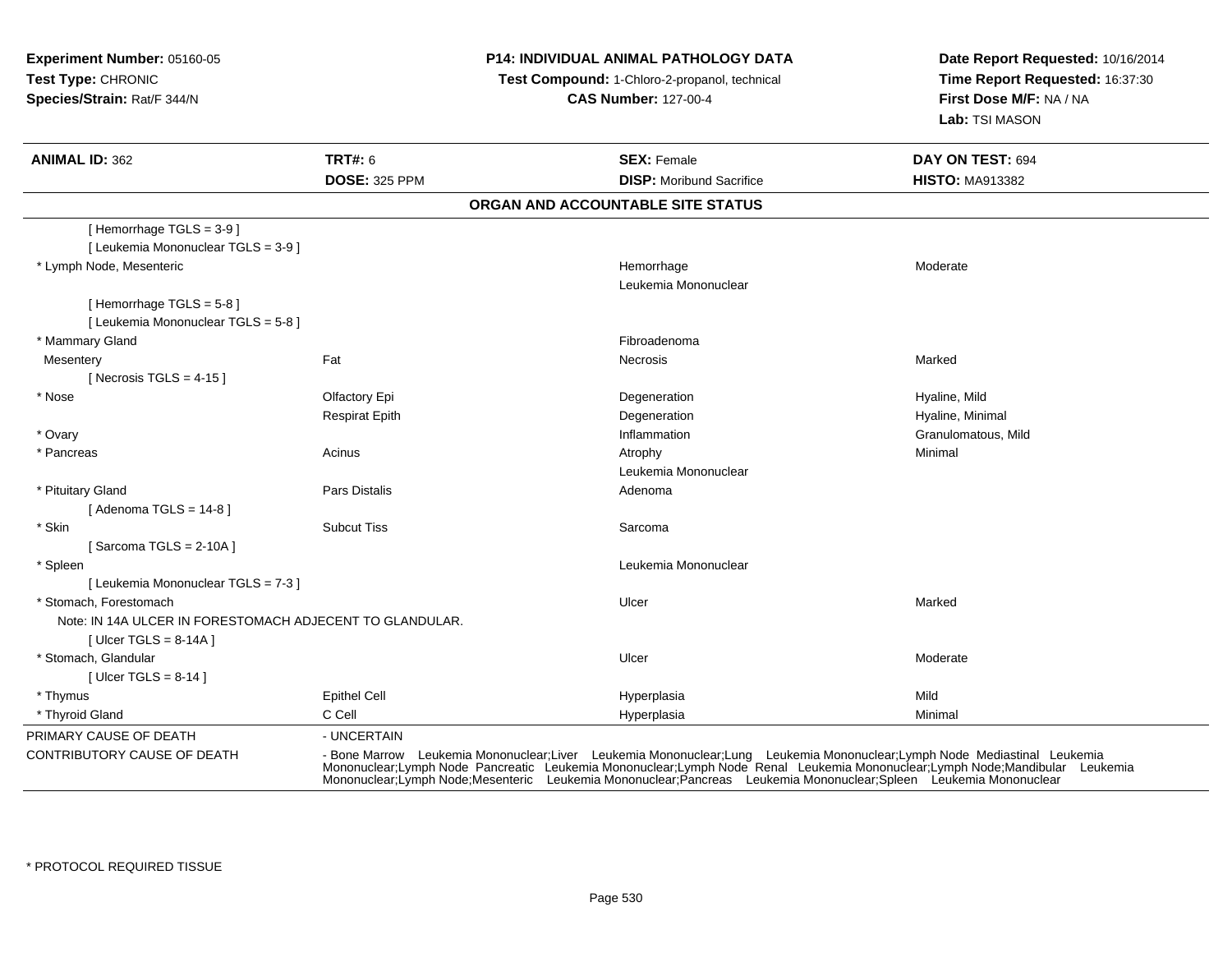| <b>Experiment Number: 05160-05</b><br><b>Test Type: CHRONIC</b><br>Species/Strain: Rat/F 344/N | <b>P14: INDIVIDUAL ANIMAL PATHOLOGY DATA</b><br>Test Compound: 1-Chloro-2-propanol, technical<br><b>CAS Number: 127-00-4</b> |                                   | Date Report Requested: 10/16/2014<br>Time Report Requested: 16:37:30<br>First Dose M/F: NA / NA<br>Lab: TSI MASON |
|------------------------------------------------------------------------------------------------|------------------------------------------------------------------------------------------------------------------------------|-----------------------------------|-------------------------------------------------------------------------------------------------------------------|
| <b>ANIMAL ID: 362</b>                                                                          | <b>TRT#:</b> 6                                                                                                               | <b>SEX: Female</b>                | DAY ON TEST: 694                                                                                                  |
|                                                                                                | <b>DOSE: 325 PPM</b>                                                                                                         | <b>DISP:</b> Moribund Sacrifice   | <b>HISTO: MA913382</b>                                                                                            |
|                                                                                                |                                                                                                                              | ORGAN AND ACCOUNTABLE SITE STATUS |                                                                                                                   |
| Animal Note: CARCASS THIN, TGL 1-NST                                                           |                                                                                                                              |                                   |                                                                                                                   |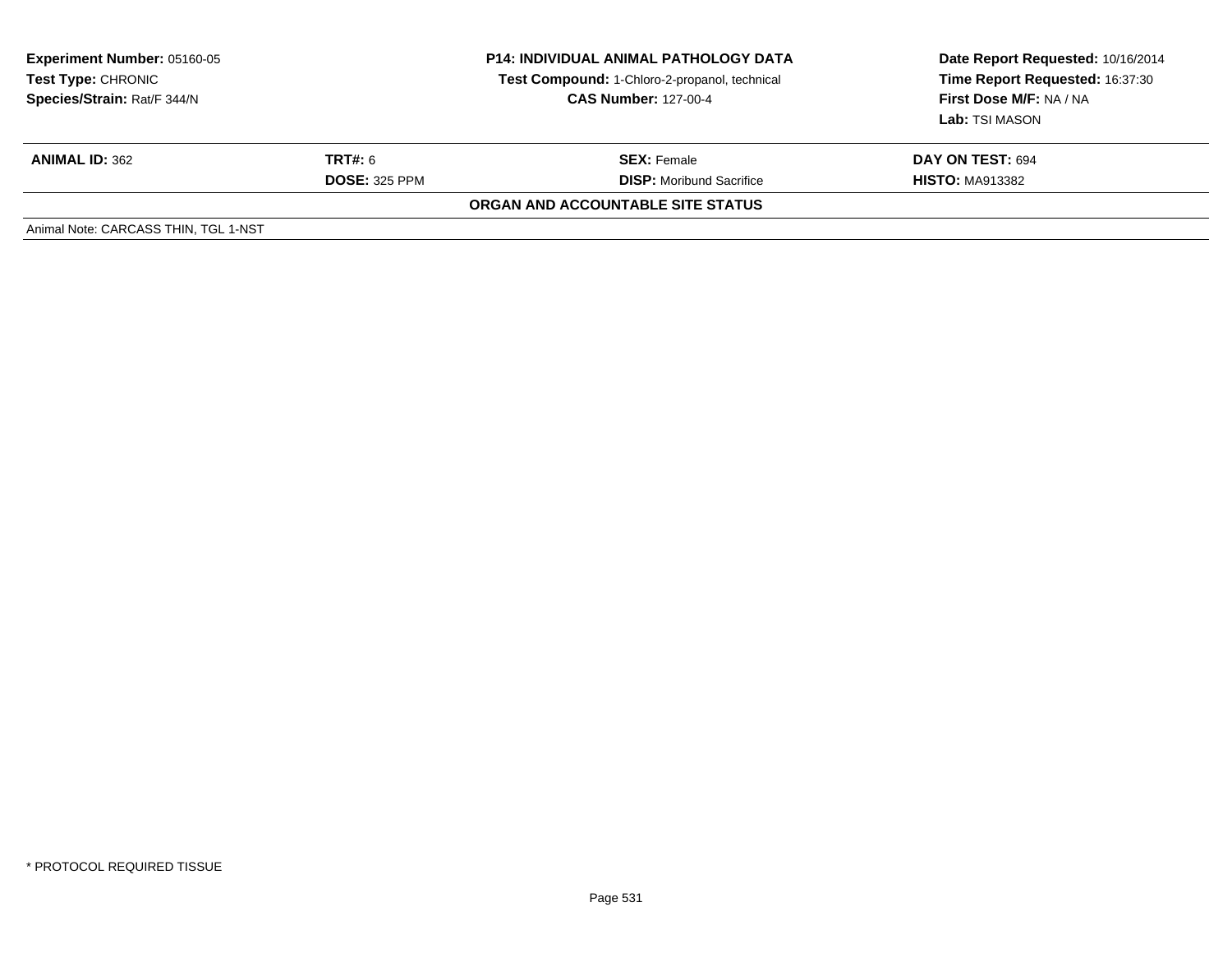## **P14: INDIVIDUAL ANIMAL PATHOLOGY DATA**

**Test Compound:** 1-Chloro-2-propanol, technical

**CAS Number:** 127-00-4

**Date Report Requested:** 10/16/2014**Time Report Requested:** 16:37:30**First Dose M/F:** NA / NA**Lab:** TSI MASON

| ANIMAL ID: 363                       | <b>TRT#: 6</b>           | <b>SEX: Female</b>              | DAY ON TEST: 721          |  |  |  |
|--------------------------------------|--------------------------|---------------------------------|---------------------------|--|--|--|
|                                      | <b>DOSE: 325 PPM</b>     | <b>DISP: Moribund Sacrifice</b> | <b>HISTO: MA913383</b>    |  |  |  |
| ORGAN AND ACCOUNTABLE SITE STATUS    |                          |                                 |                           |  |  |  |
| <b>NORMAL</b>                        |                          |                                 |                           |  |  |  |
| * Adrenal Medulla                    | * Blood Vessel           | * Bone                          | * Brain                   |  |  |  |
| * Esophagus                          | * Intestine Large, Cecum | * Intestine Large, Colon        | * Intestine Large, Rectum |  |  |  |
| * Intestine Small, Duodenum          | * Intestine Small, Ileum | * Intestine Small, Jejunum      | * Islets, Pancreatic      |  |  |  |
| * Lung                               | * Nose                   | * Ovary                         | * Pancreas                |  |  |  |
| * Parathyroid Gland                  | * Salivary Glands        | * Skin                          | * Thymus                  |  |  |  |
| * Thyroid Gland                      | * Trachea                | * Urinary Bladder               | * Uterus                  |  |  |  |
| <b>OBSERVATIONS</b>                  |                          |                                 |                           |  |  |  |
| * Adrenal Cortex                     |                          | Leukemia Mononuclear            |                           |  |  |  |
| * Bone Marrow                        |                          | Leukemia Mononuclear            |                           |  |  |  |
| * Clitoral Gland                     |                          | Cyst                            | Mild                      |  |  |  |
|                                      |                          | Inflammation                    | Chronic Active, Mild      |  |  |  |
| [ $Cyst TGLS = 3-10$ ]               |                          |                                 |                           |  |  |  |
| * Heart                              |                          | Cardiomyopathy                  | Minimal                   |  |  |  |
| * Kidney                             | <b>Renal Tubule</b>      | Degeneration                    | Hyaline, Minimal          |  |  |  |
| * Liver                              |                          | Leukemia Mononuclear            |                           |  |  |  |
| [ Leukemia Mononuclear TGLS = 8-6 ]  |                          |                                 |                           |  |  |  |
| Lymph Node                           | Renal                    | Hemorrhage                      | Minimal                   |  |  |  |
|                                      | Renal                    | Leukemia Mononuclear            |                           |  |  |  |
| [Hemorrhage TGLS = 7-15]             |                          |                                 |                           |  |  |  |
| [ Leukemia Mononuclear TGLS = 7-15 ] |                          |                                 |                           |  |  |  |
| * Lymph Node, Mandibular             |                          | Hemorrhage                      | Minimal                   |  |  |  |
|                                      |                          | Leukemia Mononuclear            |                           |  |  |  |
| [Hemorrhage TGLS = 4-9]              |                          |                                 |                           |  |  |  |
| [ Leukemia Mononuclear TGLS = 4-9 ]  |                          |                                 |                           |  |  |  |
| * Lymph Node, Mesenteric             |                          | Hemorrhage                      | Mild                      |  |  |  |
|                                      |                          | Leukemia Mononuclear            |                           |  |  |  |
| [Hemorrhage TGLS = 5-8]              |                          |                                 |                           |  |  |  |
| [ Leukemia Mononuclear TGLS = 5-8 ]  |                          |                                 |                           |  |  |  |
| * Mammary Gland                      |                          | Fibroadenoma                    | Multiple                  |  |  |  |
| [Fibroadenoma TGLS = 2-10A]          |                          |                                 |                           |  |  |  |

\* PROTOCOL REQUIRED TISSUE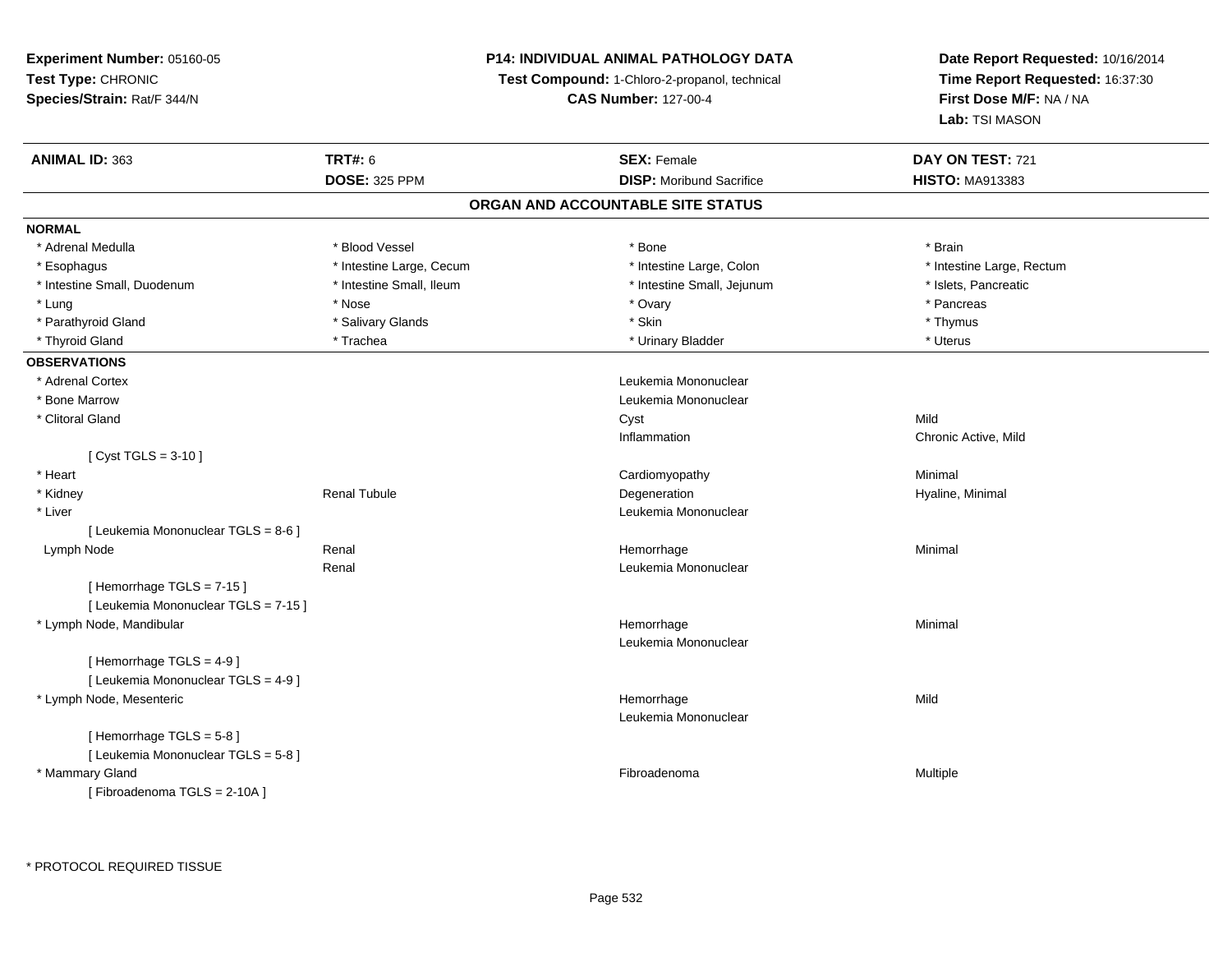| <b>Experiment Number: 05160-05</b><br><b>Test Type: CHRONIC</b><br>Species/Strain: Rat/F 344/N |                      | <b>P14: INDIVIDUAL ANIMAL PATHOLOGY DATA</b><br><b>Test Compound: 1-Chloro-2-propanol, technical</b><br><b>CAS Number: 127-00-4</b>                                                                                         | Date Report Requested: 10/16/2014<br><b>Time Report Requested: 16:37:30</b><br>First Dose M/F: NA / NA<br>Lab: TSI MASON |
|------------------------------------------------------------------------------------------------|----------------------|-----------------------------------------------------------------------------------------------------------------------------------------------------------------------------------------------------------------------------|--------------------------------------------------------------------------------------------------------------------------|
| <b>ANIMAL ID: 363</b>                                                                          | <b>TRT#: 6</b>       | <b>SEX: Female</b>                                                                                                                                                                                                          | DAY ON TEST: 721                                                                                                         |
|                                                                                                | <b>DOSE: 325 PPM</b> | <b>DISP:</b> Moribund Sacrifice                                                                                                                                                                                             | <b>HISTO: MA913383</b>                                                                                                   |
|                                                                                                |                      | ORGAN AND ACCOUNTABLE SITE STATUS                                                                                                                                                                                           |                                                                                                                          |
| * Pituitary Gland                                                                              | Pars Distalis        | Angiectasis                                                                                                                                                                                                                 | Mild                                                                                                                     |
| [Angiectasis TGLS = 11-8]                                                                      |                      |                                                                                                                                                                                                                             |                                                                                                                          |
| * Spleen                                                                                       |                      | Fibrosis                                                                                                                                                                                                                    | Mild                                                                                                                     |
|                                                                                                |                      | Leukemia Mononuclear                                                                                                                                                                                                        |                                                                                                                          |
| [Fibrosis TGLS = $10-3A$ ]                                                                     |                      |                                                                                                                                                                                                                             |                                                                                                                          |
| [Leukemia Mononuclear TGLS = 6-3]                                                              |                      |                                                                                                                                                                                                                             |                                                                                                                          |
| * Stomach, Forestomach                                                                         |                      | Ulcer                                                                                                                                                                                                                       | Marked                                                                                                                   |
| [ Ulcer TGLS = $9-14A$ ]                                                                       |                      |                                                                                                                                                                                                                             |                                                                                                                          |
| * Stomach, Glandular                                                                           |                      | Ulcer                                                                                                                                                                                                                       | Marked                                                                                                                   |
| [ Ulcer TGLS = $9-14A$ ]                                                                       |                      |                                                                                                                                                                                                                             |                                                                                                                          |
| PRIMARY CAUSE OF DEATH                                                                         | - UNCERTAIN          |                                                                                                                                                                                                                             |                                                                                                                          |
| <b>CONTRIBUTORY CAUSE OF DEATH</b>                                                             |                      | - Bone Marrow Leukemia Mononuclear;Liver Leukemia Mononuclear;Lymph Node Renal Leukemia Mononuclear;Lymph Node;Mandibular Leukemia<br>Mononuclear; Lymph Node; Mesenteric Leukemia Mononuclear; Spleen Leukemia Mononuclear |                                                                                                                          |
| Animal Note: CARCASS THIN, TGL 1-NST                                                           |                      |                                                                                                                                                                                                                             |                                                                                                                          |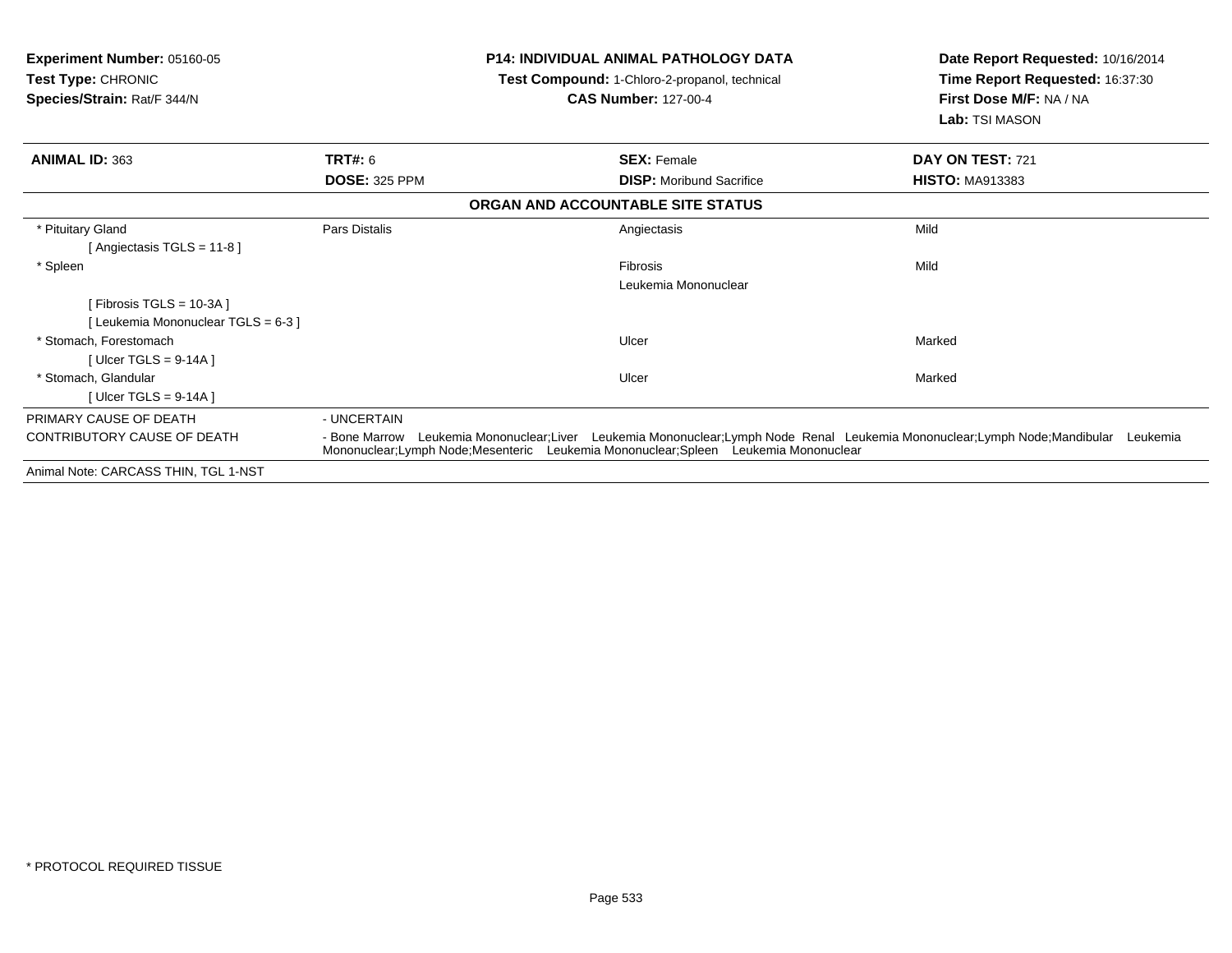## **P14: INDIVIDUAL ANIMAL PATHOLOGY DATA**

**Test Compound:** 1-Chloro-2-propanol, technical

**CAS Number:** 127-00-4

| <b>ANIMAL ID: 364</b>                                   | <b>TRT#: 6</b>           | <b>SEX: Female</b>              | DAY ON TEST: 734          |  |  |
|---------------------------------------------------------|--------------------------|---------------------------------|---------------------------|--|--|
|                                                         | <b>DOSE: 325 PPM</b>     | <b>DISP: Terminal Sacrifice</b> | <b>HISTO: MA913384</b>    |  |  |
| ORGAN AND ACCOUNTABLE SITE STATUS                       |                          |                                 |                           |  |  |
| <b>NORMAL</b>                                           |                          |                                 |                           |  |  |
| * Adrenal Cortex                                        | * Adrenal Medulla        | * Blood Vessel                  | * Bone                    |  |  |
| * Bone Marrow                                           | * Brain                  | * Clitoral Gland                | * Esophagus               |  |  |
| * Heart                                                 | * Intestine Large, Cecum | * Intestine Large, Colon        | * Intestine Large, Rectum |  |  |
| * Intestine Small, Duodenum                             | * Intestine Small, Ileum | * Intestine Small, Jejunum      | * Islets, Pancreatic      |  |  |
| * Lung                                                  | * Lymph Node, Mandibular | * Lymph Node, Mesenteric        | * Nose                    |  |  |
| * Ovary                                                 | * Parathyroid Gland      | * Salivary Glands               | * Skin                    |  |  |
| * Spleen                                                | * Stomach, Forestomach   | * Stomach, Glandular            | * Thymus                  |  |  |
| * Thyroid Gland                                         | * Trachea                | * Urinary Bladder               |                           |  |  |
| <b>OBSERVATIONS</b>                                     |                          |                                 |                           |  |  |
| * Kidney                                                |                          | Mineralization                  | Minimal                   |  |  |
|                                                         |                          | Nephropathy                     | Minimal                   |  |  |
| * Liver                                                 |                          | <b>Clear Cell Focus</b>         |                           |  |  |
|                                                         |                          | Inflammation                    | Granulomatous, Minimal    |  |  |
| Note: NODULES NOT APPARENT IN THREE SECTIONS. TGL 4-NCL |                          |                                 |                           |  |  |
| Lymph Node                                              | Mediastinal              | Hemorrhage                      | Mild                      |  |  |
|                                                         | Mediastinal              | Pigmentation                    | Mild                      |  |  |
| [Hemorrhage TGLS = 3-3A]                                |                          |                                 |                           |  |  |
| [ Pigmentation TGLS = 3-3A ]                            |                          |                                 |                           |  |  |
| * Mammary Gland                                         |                          | Fibroadenoma                    |                           |  |  |
| [Fibroadenoma TGLS = 6-10A]                             |                          |                                 |                           |  |  |
| Mesentery                                               | Fat                      | <b>Necrosis</b>                 | Marked                    |  |  |
| [Necrosis TGLS = $2-15$ ]                               |                          |                                 |                           |  |  |
| * Pancreas                                              | Acinus                   | Hyperplasia                     | Mild                      |  |  |
| * Pituitary Gland                                       | <b>Pars Distalis</b>     | Angiectasis                     | Mild                      |  |  |
|                                                         | Pars Distalis            | Hyperplasia                     | Mild                      |  |  |
| [Angiectasis TGLS = 5-8]                                |                          |                                 |                           |  |  |
| * Uterus                                                |                          | Polyp Stromal                   |                           |  |  |
| [Polyp Stromal TGLS = 1-7A]                             |                          |                                 |                           |  |  |
| PRIMARY CAUSE OF DEATH                                  | $\sim$                   |                                 |                           |  |  |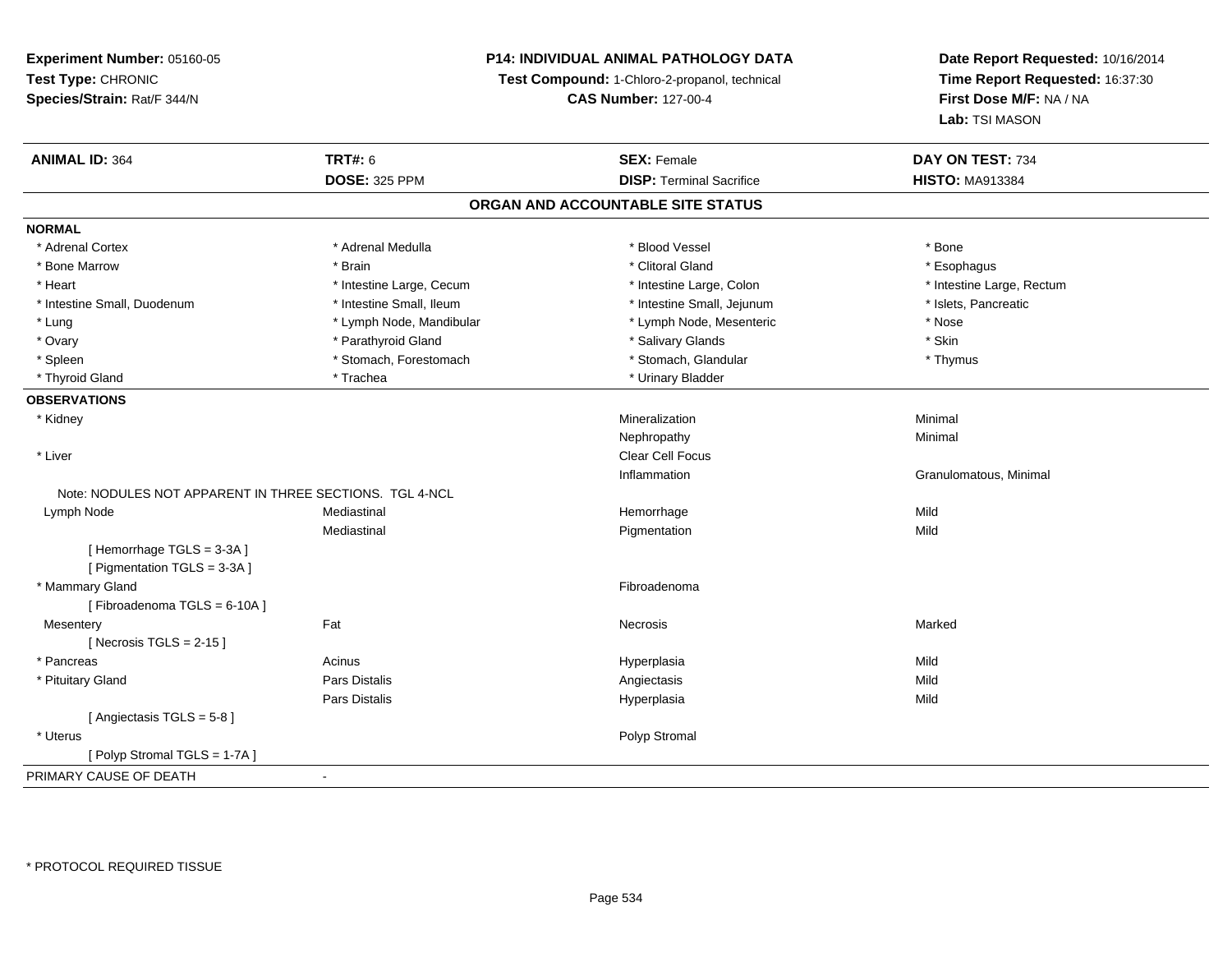**Experiment Number:** 05160-05**Test Type:** CHRONIC **Species/Strain:** Rat/F 344/N**P14: INDIVIDUAL ANIMAL PATHOLOGY DATATest Compound:** 1-Chloro-2-propanol, technical **CAS Number:** 127-00-4**Date Report Requested:** 10/16/2014**Time Report Requested:** 16:37:30**First Dose M/F:** NA / NA**Lab:** TSI MASON**ANIMAL ID:** 365**TRT#:** 6 **SEX:** Female **SEX: Female DAY ON TEST:** 734 **DOSE:** 325 PPM**DISP:** Terminal Sacrifice **HISTO:** MA913385 **ORGAN AND ACCOUNTABLE SITE STATUSNORMAL**\* Adrenal Cortex \* Adrenal Medulla \* Adrenal Medulla \* Blood Vessel \* Bood Vessel \* Bone \* Bone \* Bone \* Bone \* Bone \* Bone \* Bone \* Bone \* Bone \* Bone \* Bone \* Bone \* Bone \* Bone \* Bone \* Bone \* Bone \* Bone \* Bone \* Bone \* Bone \* Bone \* \* \* Esophagus \* Bone Marrow \* \* Android \* Brain \* Brain \* Clitoral Gland \* Clitoral Gland \* Esophagus \* Esophagus \* Esophagus \* Intestine Small, Duodenum \* Intestine Large, Cecum \* Intestine Large, Colon \* Intestine Sarge, Rectum \* Intestine Large, Rectum \* Intestine Small, Ileum \* Intestine Small, Jejunum \* Number of the Small and the Small and the Small and the Small and the Small and the Small and the Small and the Lung \* Ovary \* Lymph Node, Mandibular \* Lymph Node, Mesenteric \* Nose \* Nose \* Salivary Glands \* Pancreas \* And the section of the section of the section of the section of the section of the section of the section of the section of the section of the section of the section of the section of the section of the sectio \* Stomach. Glandular \* Skin \* Spleen \* Spleen \* Spleen \* Stomach, Forestomach \* Stomach, Forestomach \* Thymus \* Thyroid Gland \* Trachea \* Urinary Bladder \* \* Uterus**OBSERVATIONS** \* Heart Cardiomyopathyy Mild Minimal \* Kidneyy with the control of the control of the control of the control of the control of the control of the control of the control of the control of the control of the control of the control of the control of the control of the c n Minimal Nephropathyy the contract of the Minimal Minimal Section 1996 and the contract of the Minimal Section 1997 and the contract of the contract of the contract of the contract of the contract of the contract of the contract of the contra \* Liver Basophilic Focus Clear Cell Focus Hepatodiaphragmatic Nodule[ Basophilic Focus TGLS = 3-6B ][ Hepatodiaphragmatic Nodule TGLS = 2-6A ] \* Mammary Glandd **Exercía de Santo Constituída e a constituída e a constituída e a constituída e a constituída e a constituída**<br>Exercípcio Hyperplasiaa and a studies of the studies of the Minimal [ Fibroadenoma TGLS = 1-10A ]PRIMARY CAUSE OF DEATH-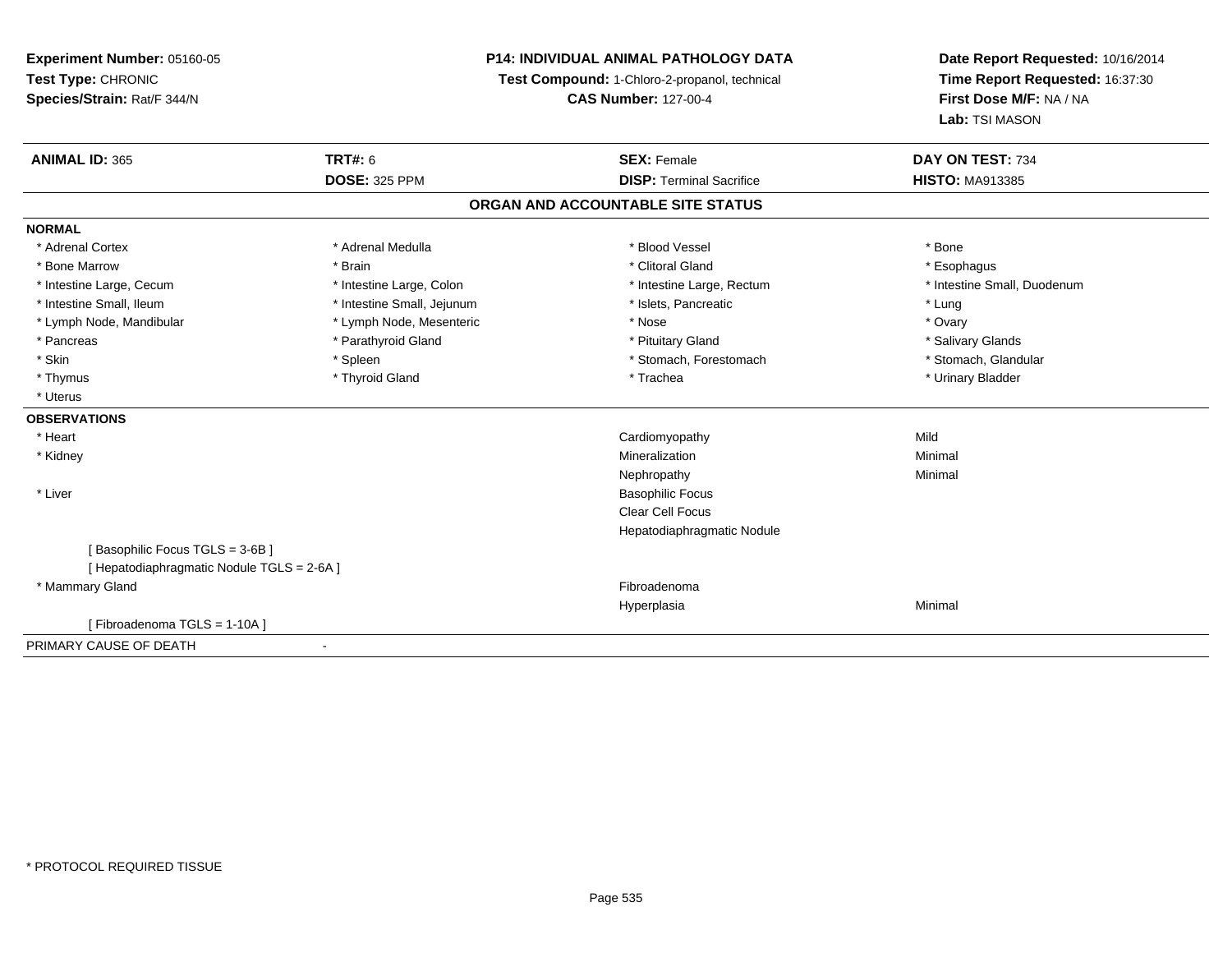**Experiment Number:** 05160-05**Test Type:** CHRONIC **Species/Strain:** Rat/F 344/N**P14: INDIVIDUAL ANIMAL PATHOLOGY DATATest Compound:** 1-Chloro-2-propanol, technical **CAS Number:** 127-00-4**Date Report Requested:** 10/16/2014**Time Report Requested:** 16:37:30**First Dose M/F:** NA / NA**Lab:** TSI MASON**ANIMAL ID:** 366**TRT#:** 8 **SEX:** Female **DAY ON TEST:** 700 **DOSE:** 650 PPM**DISP:** Natural Death **HISTO:** MA913286 **ORGAN AND ACCOUNTABLE SITE STATUSNORMAL**\* Adrenal Cortex \* Adrenal Medulla \* Adrenal \* Blood Vessel \* Bood Yessel \* Bone Marrow \* Brain \* Alternation of the state of the state of the state of the state of the state of the state of the state of the state of the state of the state of the state of the state of the state of the state of the state of th \* Intestine Small. Ileum \* Intestine Large, Colon \* Intestine Large, Rectum \* Intestine Small, Duodenum \* Intestine Small, Duodenum \* Lymph Node, Mesenteric \* Intestine Small, Jejunum \* Mesenteric \* Islets, Pancreatic \* Mesenteric \* Lung \* Lung \* Node, Mesenteric \* Mesenteric \* Mesenteric \* Mesenteric \* Mesenteric \* Mesenteric \* Mesenteric \* Mesenteric \* Mesenteric \* Mesenteri \* Ovary \* Salivary Glands \* Skin \* Thymus\* Uterus \* Thyroid Gland \* \* Trachea \* \* Trachea \* Trachea \* \* Urinary Bladder \* \* Urinary Bladder \* \* Uterus \* Uterus **MISSING** \* Parathyroid Gland**OBSERVATIONS** \* Bonee de la controllation de la controllation de la controllation de la controllation de la controllation de la controllation de la controllation de la controllation de la controllation de la controllation de la controllation \* Heartt **the contract of the contract of the contract of the contract of the contract of the contract of the contract of the contract of the contract of the contract of the contract of the contract of the contract of the contrac** m Thrombosis and Thrombosis the Mild \* Kidney Leukemia Mononuclear \* Liver Leukemia Mononuclear Note: TGL 11-NCL [ Leukemia Mononuclear TGLS = 6-6,6A,6A.1 ] Lymph Node Mediastinal Leukemia Mononuclear [ Leukemia Mononuclear TGLS = 7-3A ] \* Lymph Node, Mandibular Leukemia Mononuclear [ Leukemia Mononuclear TGLS = 3-9 ] \* Mammary Glandd and the control of the control of the control of the control of the control of the control of the control of the control of the control of the control of the control of the control of the control of the control of the co Fibroadenoma Multiple [ Fibroadenoma TGLS = 1-10A; 2-10B ]**Mesentery** y the control of the set of the control of the Moderate of the Moderate of the Moderate of the Moderate of the Moderate of the Moderate of the Moderate of the Moderate of the Moderate of the Moderate of the Moderate of the  $[$  Necrosis TGLS = 8-15; 9-16 ] \* Nosee and the second of the series of the series of the control of the series of the chronic Active, Marked and the Respirat Epith Inflammation Chronic Active, Marked and the series of the series of the series of the series of Note: FUNGAL HYPHAE IN NASAL CAVITY. \* Pancreass the contract of the contract of the contract of the contract of the contract of the contract of the contract of the contract of the contract of the contract of the contract of the contract of the contract of the contract \* Pituitary Glandd and the set of Pars Distalis and the Second Adenomal Adenomal Second Second Pars Distallis Leukemia Mononuclear

 $[$  Adenoma TGLS = 10-8  $]$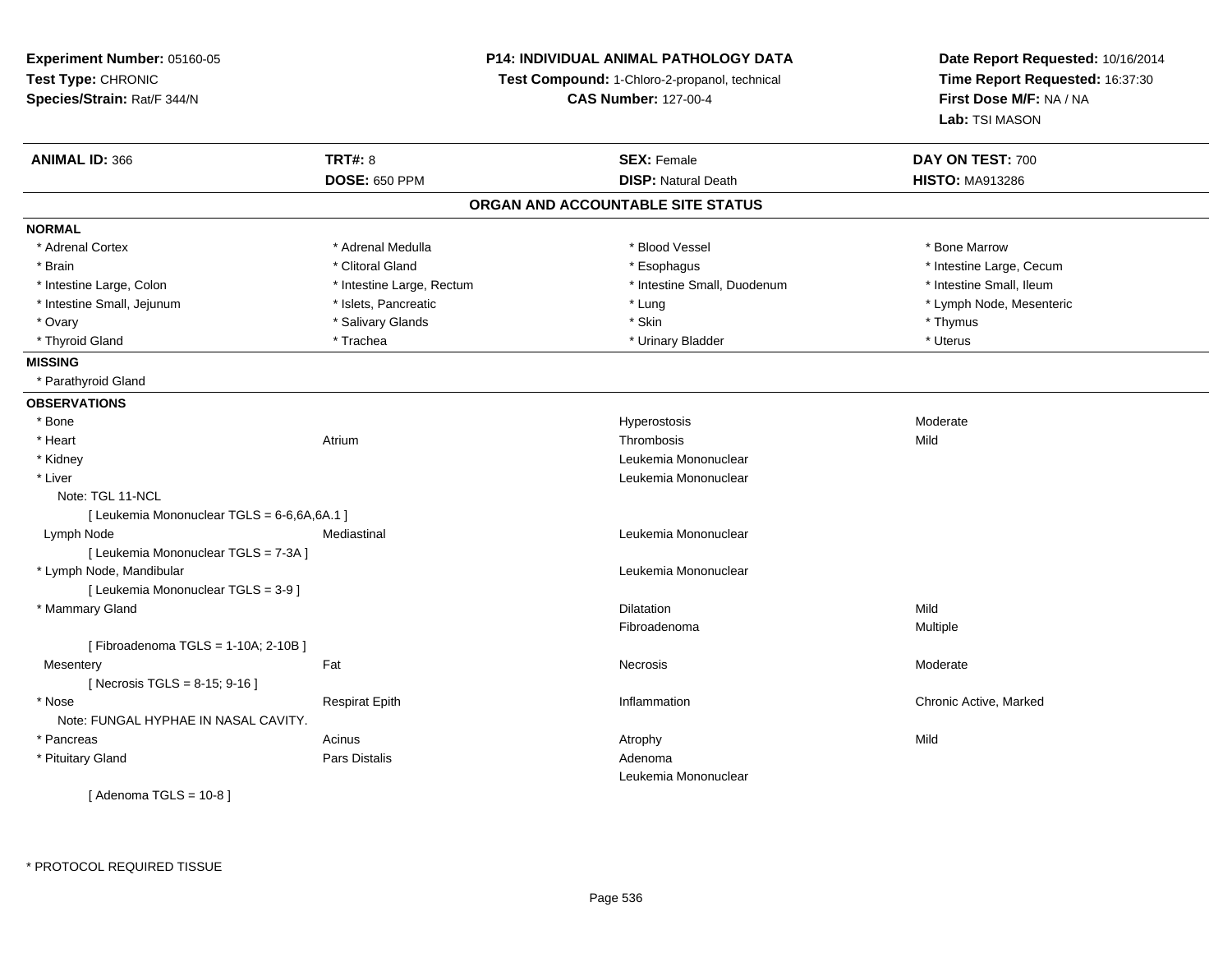| <b>Experiment Number: 05160-05</b><br><b>Test Type: CHRONIC</b><br>Species/Strain: Rat/F 344/N | <b>P14: INDIVIDUAL ANIMAL PATHOLOGY DATA</b><br>Test Compound: 1-Chloro-2-propanol, technical<br><b>CAS Number: 127-00-4</b> |                                                                                                                            | Date Report Requested: 10/16/2014<br>Time Report Requested: 16:37:30<br>First Dose M/F: NA / NA<br>Lab: TSI MASON |
|------------------------------------------------------------------------------------------------|------------------------------------------------------------------------------------------------------------------------------|----------------------------------------------------------------------------------------------------------------------------|-------------------------------------------------------------------------------------------------------------------|
| <b>ANIMAL ID: 366</b>                                                                          | <b>TRT#: 8</b>                                                                                                               | <b>SEX: Female</b>                                                                                                         | DAY ON TEST: 700                                                                                                  |
|                                                                                                | <b>DOSE: 650 PPM</b>                                                                                                         | <b>DISP:</b> Natural Death                                                                                                 | <b>HISTO: MA913286</b>                                                                                            |
|                                                                                                |                                                                                                                              | ORGAN AND ACCOUNTABLE SITE STATUS                                                                                          |                                                                                                                   |
| * Spleen                                                                                       |                                                                                                                              | Leukemia Mononuclear                                                                                                       |                                                                                                                   |
| Leukemia Mononuclear TGLS = 4-3 ]                                                              |                                                                                                                              |                                                                                                                            |                                                                                                                   |
| * Stomach. Forestomach                                                                         |                                                                                                                              | Ulcer                                                                                                                      | Mild                                                                                                              |
| [Ulcer TGLS = 13-14,14B.1]                                                                     |                                                                                                                              |                                                                                                                            |                                                                                                                   |
| * Stomach, Glandular                                                                           |                                                                                                                              | Necrosis                                                                                                                   | Moderate                                                                                                          |
| [ Necrosis TGLS = 12-14A ]                                                                     |                                                                                                                              |                                                                                                                            |                                                                                                                   |
| PRIMARY CAUSE OF DEATH                                                                         | - UNCERTAIN                                                                                                                  |                                                                                                                            |                                                                                                                   |
| CONTRIBUTORY CAUSE OF DEATH                                                                    | Mononuclear; Spleen Leukemia Mononuclear                                                                                     | - Kidney Leukemia Mononuclear;Liver Leukemia Mononuclear;Lymph Node Mediastinal Leukemia Mononuclear;Lymph Node;Mandibular | Leukemia                                                                                                          |
| Animal Note: THORACIC CAVITY 1CC CLEAR FLUID, TGL 5-NST                                        |                                                                                                                              |                                                                                                                            |                                                                                                                   |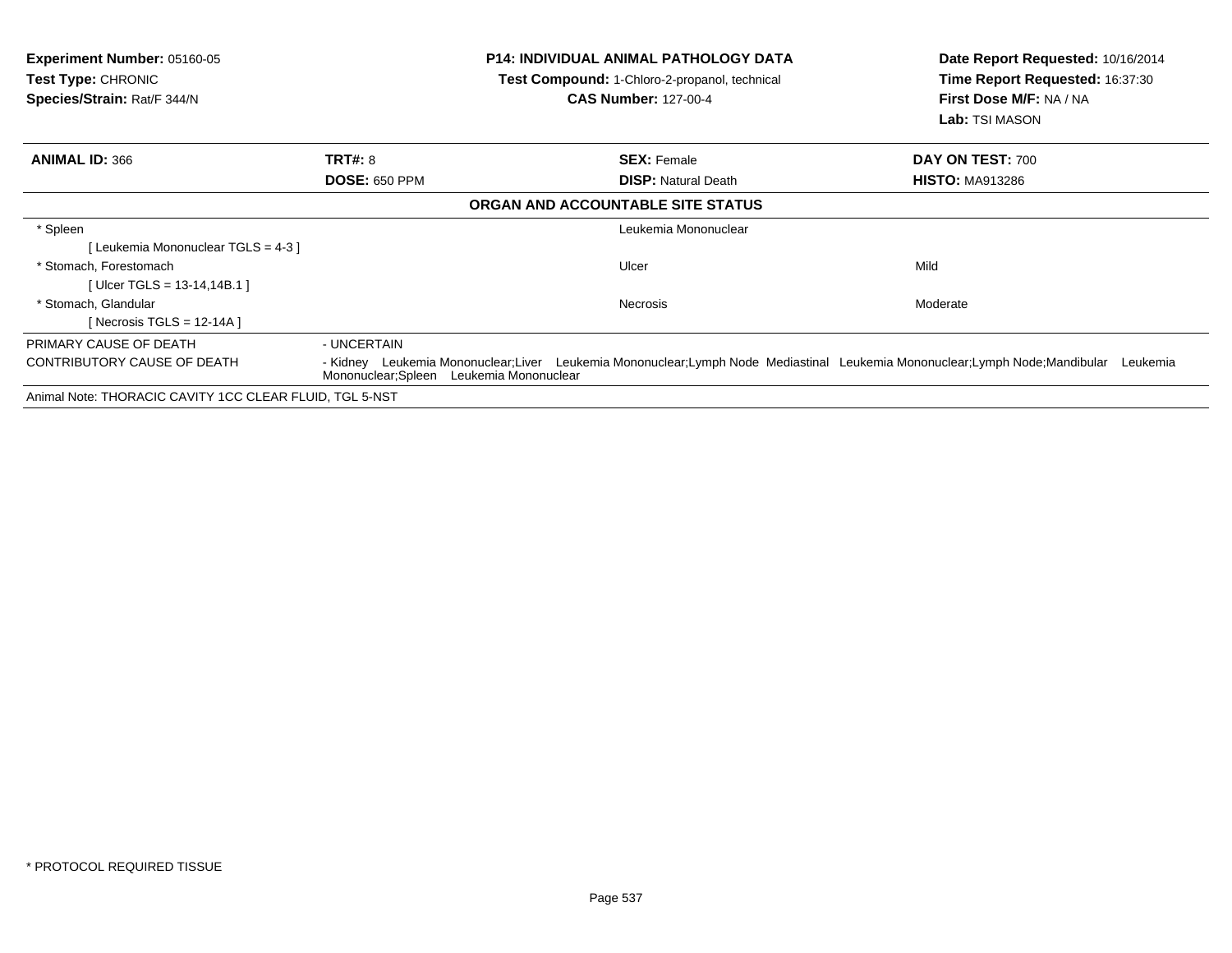**Experiment Number:** 05160-05**Test Type:** CHRONIC **Species/Strain:** Rat/F 344/N**P14: INDIVIDUAL ANIMAL PATHOLOGY DATATest Compound:** 1-Chloro-2-propanol, technical **CAS Number:** 127-00-4**Date Report Requested:** 10/16/2014**Time Report Requested:** 16:37:30**First Dose M/F:** NA / NA**Lab:** TSI MASON**ANIMAL ID:** 367**TRT#:** 8 **SEX:** Female **SEX: Female DAY ON TEST:** 735 **DOSE:** 650 PPM**DISP:** Terminal Sacrifice **HISTO:** MA913287 **ORGAN AND ACCOUNTABLE SITE STATUSNORMAL**\* Adrenal Cortex \* Adrenal Cortex \* \* Attachers \* Blood Vessel \* \* Bone \* \* \* Bone \* \* Bone \* \* Bone \* Bone Marrow \* Bone Marrow \* Intestine Large, Colon \* Brain \* Esophagus \* Esophagus \* Esophagus \* 11testine Large, Cecum \* \* Intestine Large, Rectum \* Thestine Small, Duodenum \* Number of the small, Ileum \* Intestine Small, Jejunum \* Intestine Small, Jejunum \* Lymph Node, Mesenteric \* Islets, Pancreatic **\* Lung \* Lung \* Lung \* Lymph Node, Mandibular \*** Lymph Node, Mandibular \* Mammary Gland \* \* Andrew \* Nose \* \* Nose \* \* Ovary \* Ovary \* Ovary \* \* Ovary \* \* Pancreas \* \* Pancreas \* \* Pancreas \* \* Pancreas \* \* Pancreas \* \* Pancreas \* \* Pancreas \* \* Pancreas \* \* Pancreas \* \* Pancreas \* \* Pancreas \* Parathyroid Gland \* \* Salivary Glands \* Salivary Glands \* Spleen \* Stomach, Forestomach \* Stomach, Glandular \* \* Thyroid Gland \* \* Thyroid Gland \* \* Trachea \* \* Trachea \* \* Urinary Bladder \* \* Urinary Bladder \* \* Urinary Bladder \* \* Urinary Bladder \* \* Urinary Bladder \* \* Urinary Bladder \* \* Urinary Bladder \* **OBSERVATIONS** \* Adrenal Medulla Pheochromocytoma Benign \* Clitoral Glandd and a state of the control of the control of the control of the control of the control of the control of the control of the control of the control of the control of the control of the control of the control of the contro [ Adenoma TGLS = 3-10 ] \* Heart Cardiomyopathy Minimal \* Kidneyy with the control of the control of the control of the control of the control of the control of the control of the control of the control of the control of the control of the control of the control of the control of the c n Minimal \* Liver Basophilic Focus Eosinophilic Focus[ Basophilic Focus TGLS = 4-6A ][ Eosinophilic Focus TGLS = 4-6A ] \* Pituitary Gland Pars Distalis Cyst Minimal \* SkinSubcut Tiss **Fibrous Histiocytoma** [ Fibrous Histiocytoma TGLS = 1-10A ] \* Thymuss the control of the control of the control of the control of the control of the control of the control of the control of the control of the control of the control of the control of the control of the control of the contro \* Uteruss and the contract of the contract of the contract of the contract of the contract of the contract of the contract of the contract of the contract of the contract of the contract of the contract of the contract of the cont a Mild PRIMARY CAUSE OF DEATH - Animal Note: CARCASS THIN, TGL 2-NST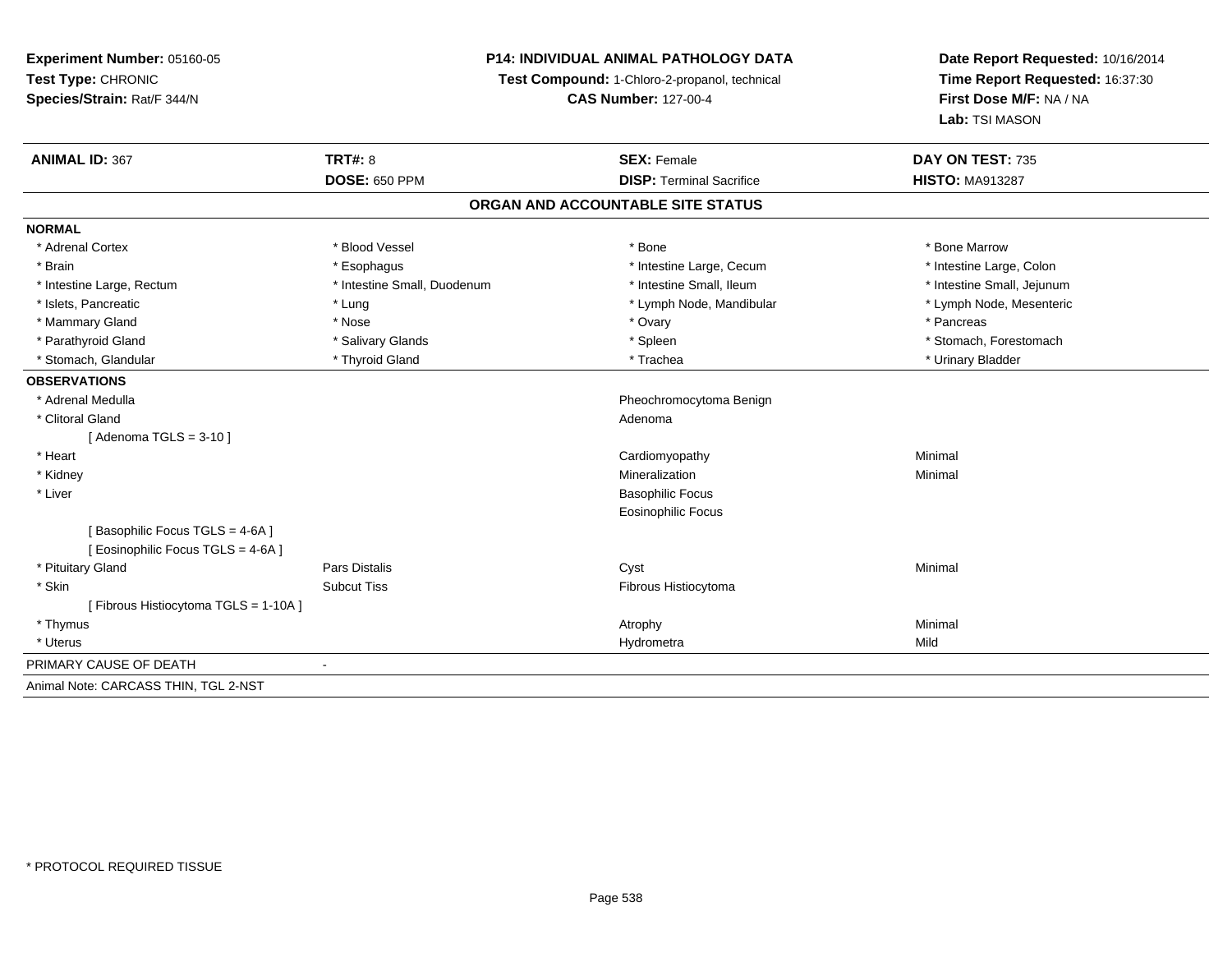**Experiment Number:** 05160-05**Test Type:** CHRONIC **Species/Strain:** Rat/F 344/N**P14: INDIVIDUAL ANIMAL PATHOLOGY DATATest Compound:** 1-Chloro-2-propanol, technical **CAS Number:** 127-00-4**Date Report Requested:** 10/16/2014**Time Report Requested:** 16:37:30**First Dose M/F:** NA / NA**Lab:** TSI MASON**ANIMAL ID:** 368**TRT#:** 8 **SEX:** Female **DAY ON TEST:** 735 **DOSE:** 650 PPM**DISP:** Terminal Sacrifice **HISTO:** MA913288 **ORGAN AND ACCOUNTABLE SITE STATUSNORMAL**\* Adrenal Cortex \* Adrenal Cortex \* \* Attachers \* Blood Vessel \* \* Bone \* \* \* Bone \* \* Bone \* \* Bone \* Bone Marrow \* Bone Marrow \* Brain \* Alternation of the state of the state of the state of the state of the state of the state of the state of the state of the state of the state of the state of the state of the state of the state of the state of th \* Intestine Small, Ileum \* Intestine Large, Colon \* Intestine Large, Rectum \* Intestine Small, Duodenum \* Intestine Small, Duodenum \* Intestine Small, Jejunum \* \* \* https://www.fat.com/setter/educition/setter/filesophysics.com/setter/filesophysics.com/setter/filesophysics.com/setter/filesophysics.com/setter/filesophysics.com/setter/filesophysics.com/se \* Lymph Node, Mesenteric \* Ovary \* Pancreas \* Parathyroid Gland\* Salivary Glands \* The stomach \* Skin \* Spleen \* Spleen \* Stomach, Forestomach \* Stomach, Forestomach \* Stomach, Forestomach \* Stomach, Glandular \* Thymus \* Thymus \* Thymus \* Thyroid Gland \* Thyroid Gland \* Trachea \* Urinary Bladder \* Uterus **OBSERVATIONS** \* Adrenal Medulla Pheochromocytoma Benign \* Heart Cardiomyopathy Minimal \* Kidneyy with the control of the control of the control of the control of the control of the control of the control of the control of the control of the control of the control of the control of the control of the control of the c n Minimal \* Liver Basophilic Focus Clear Cell Focus Mixed Cell Focus[ Basophilic Focus TGLS = 2-6A ][ Mixed Cell Focus TGLS = 2-6A ] \* Mammary Glandd and the control of the control of the control of the control of the control of the control of the control of the control of the control of the control of the control of the control of the control of the control of the co Hyperplasiaa Mild \* Nose Respirat Epith Degeneration Hyaline, Minimal Respirat Epithh anns an t-Imperplasia anns an t-Imperplasia anns an t-Imperplasia anns an t-Imperplasia anns an t-Imperplasi<br>Iomraidhean \* Pituitary Glandd and the contract of Pars Distalis and the contract of Adenoma and Adenoma and the Adenoma and the Adenoma and  $\lambda$  $[$  Adenoma TGLS = 1-8  $]$ PRIMARY CAUSE OF DEATH-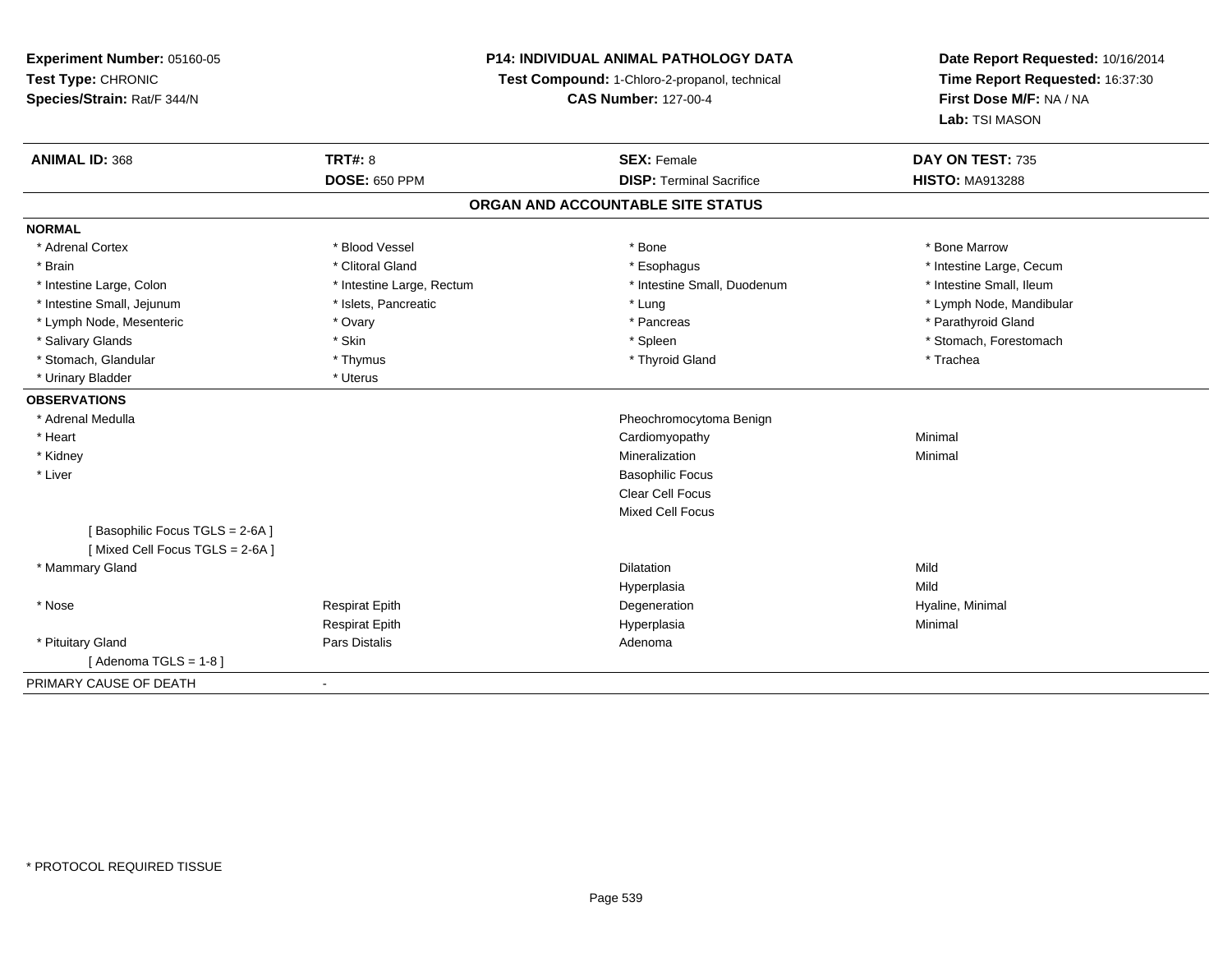| Experiment Number: 05160-05<br>Test Type: CHRONIC<br>Species/Strain: Rat/F 344/N | <b>P14: INDIVIDUAL ANIMAL PATHOLOGY DATA</b><br>Test Compound: 1-Chloro-2-propanol, technical<br><b>CAS Number: 127-00-4</b> |                                   | Date Report Requested: 10/16/2014<br>Time Report Requested: 16:37:30<br>First Dose M/F: NA / NA<br>Lab: TSI MASON |
|----------------------------------------------------------------------------------|------------------------------------------------------------------------------------------------------------------------------|-----------------------------------|-------------------------------------------------------------------------------------------------------------------|
| <b>ANIMAL ID: 369</b>                                                            | <b>TRT#: 8</b>                                                                                                               | <b>SEX: Female</b>                | DAY ON TEST: 722                                                                                                  |
|                                                                                  | <b>DOSE: 650 PPM</b>                                                                                                         | <b>DISP:</b> Moribund Sacrifice   | <b>HISTO: MA913289</b>                                                                                            |
|                                                                                  |                                                                                                                              | ORGAN AND ACCOUNTABLE SITE STATUS |                                                                                                                   |
| <b>NORMAL</b>                                                                    |                                                                                                                              |                                   |                                                                                                                   |
| * Adrenal Medulla                                                                | * Blood Vessel                                                                                                               | * Bone                            | * Bone Marrow                                                                                                     |
| * Brain                                                                          | * Clitoral Gland                                                                                                             | * Esophagus                       | * Heart                                                                                                           |
| * Intestine Large, Cecum                                                         | * Intestine Large, Colon                                                                                                     | * Intestine Small, Duodenum       | * Intestine Small, Ileum                                                                                          |
| * Intestine Small, Jejunum                                                       | * Islets, Pancreatic                                                                                                         | * Lung                            | * Lymph Node, Mesenteric                                                                                          |
| * Ovary                                                                          | * Pancreas                                                                                                                   | * Parathyroid Gland               | * Salivary Glands                                                                                                 |
| * Skin                                                                           | * Spleen                                                                                                                     | * Stomach, Forestomach            | * Stomach, Glandular                                                                                              |
| * Trachea                                                                        | * Urinary Bladder                                                                                                            | * Uterus                          |                                                                                                                   |
| <b>MISSING</b>                                                                   |                                                                                                                              |                                   |                                                                                                                   |
| * Lymph Node, Mandibular                                                         |                                                                                                                              |                                   |                                                                                                                   |
| <b>OBSERVATIONS</b>                                                              |                                                                                                                              |                                   |                                                                                                                   |
| * Adrenal Cortex                                                                 |                                                                                                                              | Vacuolization Cytoplasmic         | Mild                                                                                                              |
| * Intestine Large, Rectum                                                        |                                                                                                                              | Parasite Metazoan                 | Moderate                                                                                                          |
| * Kidney                                                                         |                                                                                                                              | Mineralization                    | Mild                                                                                                              |
| * Liver                                                                          |                                                                                                                              | Angiectasis                       | Mild                                                                                                              |
|                                                                                  |                                                                                                                              | <b>Basophilic Focus</b>           |                                                                                                                   |
| [Angiectasis TGLS = $3-6.1,6.2$ ]                                                |                                                                                                                              |                                   |                                                                                                                   |
| [Basophilic Focus TGLS = 2-6.1,6.2]                                              |                                                                                                                              |                                   |                                                                                                                   |
| * Mammary Gland                                                                  |                                                                                                                              | Fibroadenoma                      |                                                                                                                   |
| [Fibroadenoma TGLS = 1-10A,10B]                                                  |                                                                                                                              |                                   |                                                                                                                   |
| * Nose                                                                           | <b>Respirat Epith</b>                                                                                                        | Hyperplasia                       | Minimal                                                                                                           |
| * Pituitary Gland                                                                | <b>Pars Distalis</b>                                                                                                         | Adenoma                           |                                                                                                                   |
| * Thymus                                                                         |                                                                                                                              | Atrophy                           | Moderate                                                                                                          |
| * Thyroid Gland                                                                  | <b>Follicular Cel</b>                                                                                                        | Adenoma                           |                                                                                                                   |
| PRIMARY CAUSE OF DEATH                                                           | - Mammary Gland Fibroadenoma                                                                                                 |                                   |                                                                                                                   |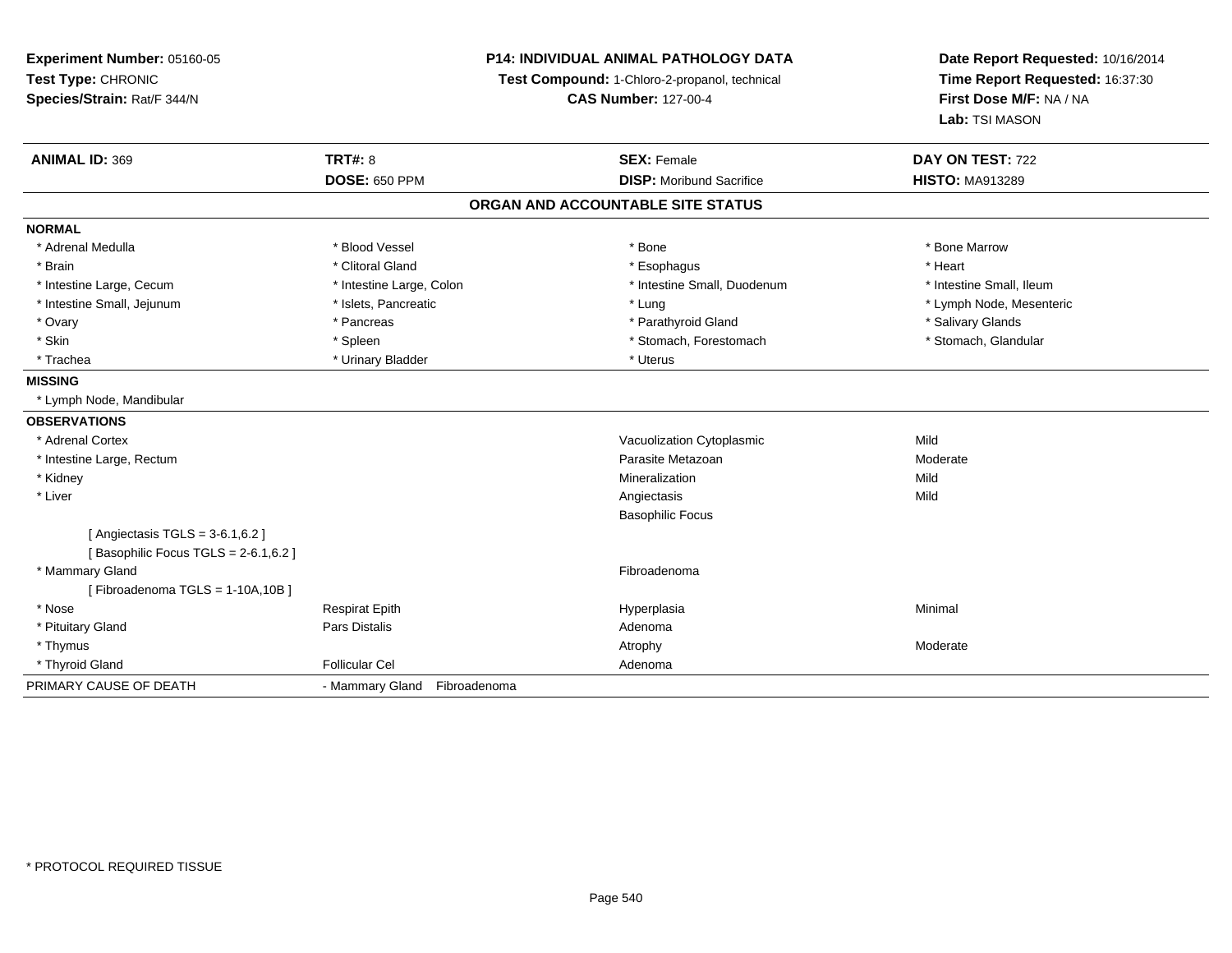**Experiment Number:** 05160-05**Test Type:** CHRONIC **Species/Strain:** Rat/F 344/N**P14: INDIVIDUAL ANIMAL PATHOLOGY DATATest Compound:** 1-Chloro-2-propanol, technical **CAS Number:** 127-00-4**Date Report Requested:** 10/16/2014**Time Report Requested:** 16:37:30**First Dose M/F:** NA / NA**Lab:** TSI MASON**ANIMAL ID:** 370**C TRT#:** 8 **SEX:** Female **DAY ON TEST:** 734 **DOSE:** 650 PPM**DISP:** Terminal Sacrifice **HISTO:** MA913290 **ORGAN AND ACCOUNTABLE SITE STATUSNORMAL**\* Adrenal Medulla \* \* \* Blood Vessel \* \* \* Bone Marrow \* \* Bone Marrow \* \* Bone Marrow \* Brain \* Alternative \* Esophagus \* \* Esophagus \* \* Heart \* Heart \* Intestine Large, Cecum \* Intestine Large, Cecum \* Intestine Large, Cecum \* Large \* Intestine Large \* Large \* Large \* Large \* Large \* Large \* Large \* Large \* Intestine Small. Ileum \* Intestine Large, Colon \* Intestine Large, Rectum \* Intestine Small, Duodenum \* Intestine Small, Duodenum \* Lymph Node, Mesenteric \* Intestine Small, Jejunum \* Mandibular \* Islets, Pancreatic \* Mandibular \* Lymph Node, Mandibular \* Pancreas \* **Example 3** \* Parathyroid Gland \* The state of the state of the state of the state of the state \* Skin \* Thymus \* Spleen \* Stomach, Forestomach \* Stomach, Forestomach \* Stomach, Slandular \* Stomach, Glandular \* Trachea \* Urinary Bladder \* Urinary Bladder \* Urinary Bladder \* Uterus **OBSERVATIONS** \* Adrenal CortexVacuolization Cytoplasmic **Mild** Mild \* Clitoral Glandd and the control of the control of the control of the control of the control of the control of the control of the control of the control of the control of the control of the control of the control of the control of the co [ Cyst TGLS = 2-10 ] \* Kidneyy with the control of the control of the control of the control of the control of the control of the control of the control of the control of the control of the control of the control of the control of the control of the c n Minimal Nephropathyy the contract of the Minimal Minimal Section 1996 and the contract of the Minimal Section 1997 and the contract of the contract of the contract of the contract of the contract of the contract of the contract of the contra \* Liver Basophilic FocusInflammation Granulomatous, Mild \* Lungg is a controller to the controller of the controller of the chronic Active, Minimal of the chronic Active, Minimal of the chronic Active, Minimal of the chronic Active, Minimal of the chronic Active, Minimal of the chroni \* Mammary Glandd **Executive Contract of the Contract Contract Contract Contract Contract Contract Contract Contract Contract Contract Contract Contract Contract Contract Contract Contract Contract Contract Contract Contract Contract Cont** [ Fibroadenoma TGLS = 1-10A ] \* Nose Respirat Epith Degeneration Hyaline, Mild \* Ovaryy the control of the control of the control of the control of the control of the control of the control of the control of the control of the control of the control of the control of the control of the control of the contro [ Cyst TGLS = 3-7 ] \* Pituitary Glandd and the contract of Pars Distalis and the contract of Adenoma and Adenoma and the Adenoma and the Adenoma and  $\lambda$  $[$  Adenoma TGLS = 4-8  $]$  \* Thyroid Gland C Cell Hyperplasia Minimal PRIMARY CAUSE OF DEATH-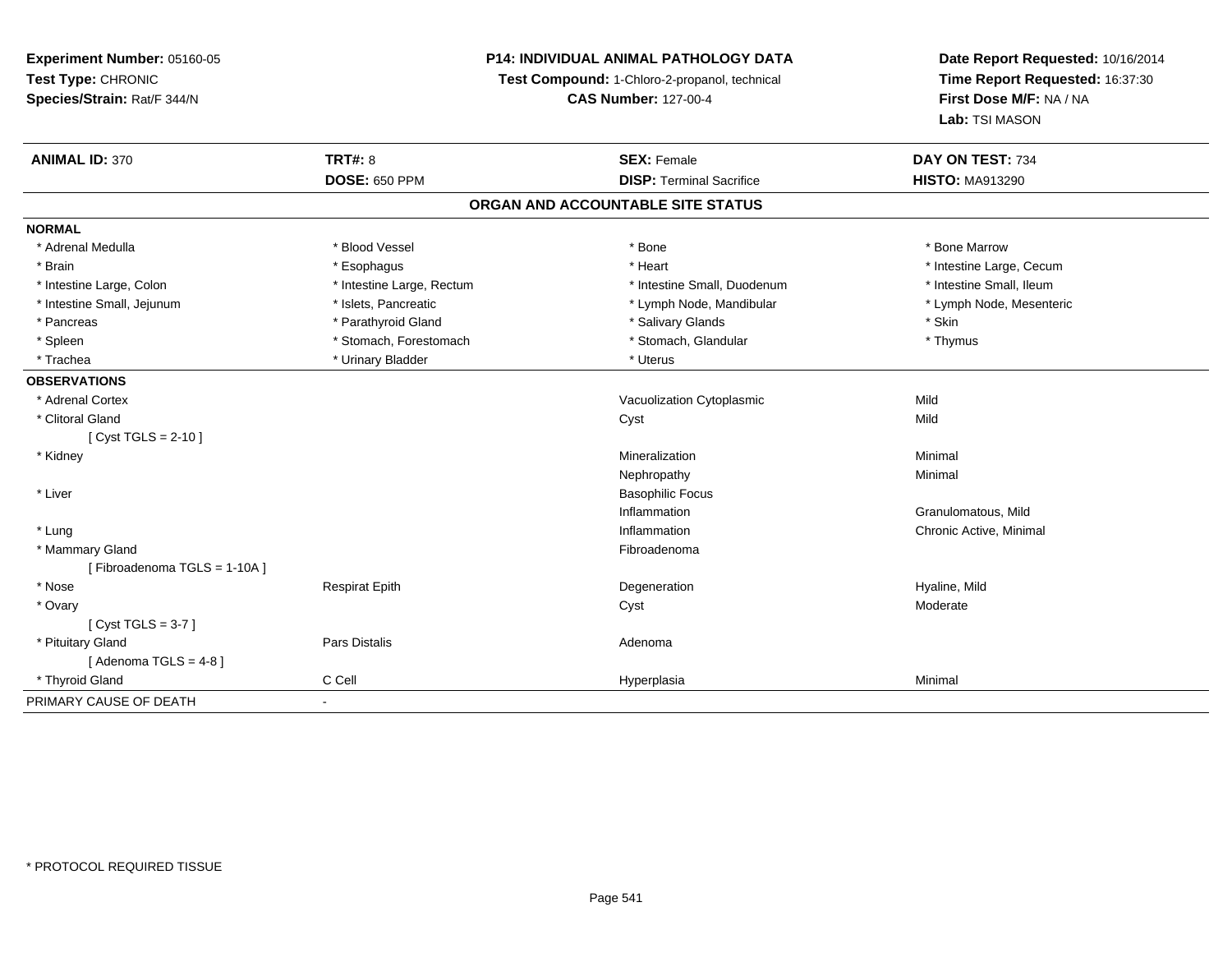# **P14: INDIVIDUAL ANIMAL PATHOLOGY DATA**

**Test Compound:** 1-Chloro-2-propanol, technical

**CAS Number:** 127-00-4

| <b>ANIMAL ID: 371</b>                | <b>TRT#: 8</b>           | <b>SEX: Female</b>                | DAY ON TEST: 698          |  |
|--------------------------------------|--------------------------|-----------------------------------|---------------------------|--|
|                                      | <b>DOSE: 650 PPM</b>     | <b>DISP: Natural Death</b>        | <b>HISTO: MA913291</b>    |  |
|                                      |                          | ORGAN AND ACCOUNTABLE SITE STATUS |                           |  |
| <b>NORMAL</b>                        |                          |                                   |                           |  |
| * Adrenal Medulla                    | * Blood Vessel           | * Clitoral Gland                  | * Esophagus               |  |
| * Heart                              | * Intestine Large, Cecum | * Intestine Large, Colon          | * Intestine Large, Rectum |  |
| * Intestine Small, Duodenum          | * Intestine Small, Ileum | * Intestine Small, Jejunum        | * Islets, Pancreatic      |  |
| * Ovary                              | * Pancreas               | * Parathyroid Gland               | * Pituitary Gland         |  |
| * Salivary Glands                    | * Skin                   | * Thyroid Gland                   | * Trachea                 |  |
| * Urinary Bladder                    | * Uterus                 |                                   |                           |  |
| <b>OBSERVATIONS</b>                  |                          |                                   |                           |  |
| * Adrenal Cortex                     |                          | Vacuolization Cytoplasmic         | Minimal                   |  |
| * Bone                               |                          | Hyperostosis                      | Mild                      |  |
| * Bone Marrow                        |                          | Leukemia Mononuclear              |                           |  |
| * Brain                              |                          | Hemorrhage                        | Moderate                  |  |
| [Hemorrhage TGLS = 7-1]              |                          |                                   |                           |  |
| * Kidney                             |                          | Mineralization                    | Mild                      |  |
| * Liver                              |                          | Leukemia Mononuclear              |                           |  |
| [ Leukemia Mononuclear TGLS = 6-6 ]  |                          |                                   |                           |  |
| * Lung                               |                          | Leukemia Mononuclear              |                           |  |
| Lymph Node                           | Pancreatic               | Hemorrhage                        | Moderate                  |  |
|                                      | Pancreatic               | Leukemia Mononuclear              |                           |  |
| [Hemorrhage TGLS = 4-9]              |                          |                                   |                           |  |
| [ Leukemia Mononuclear TGLS = 4-9 ]  |                          |                                   |                           |  |
| * Lymph Node, Mandibular             |                          | Leukemia Mononuclear              |                           |  |
| [ Leukemia Mononuclear TGLS = 2-9 ]  |                          |                                   |                           |  |
| * Lymph Node, Mesenteric             |                          | Hemorrhage                        | Moderate                  |  |
|                                      |                          | Leukemia Mononuclear              |                           |  |
| [Hemorrhage TGLS = 3-8]              |                          |                                   |                           |  |
| [ Leukemia Mononuclear TGLS = 3-8 ]  |                          |                                   |                           |  |
| * Mammary Gland                      |                          | <b>Dilatation</b>                 | Moderate                  |  |
| * Nose                               | <b>Respirat Epith</b>    | Degeneration                      | Hyaline, Minimal          |  |
|                                      | <b>Respirat Epith</b>    | Inflammation                      | Chronic Active, Mild      |  |
| Note: FUNGAL HYPHAE IN NASAL CAVITY. |                          |                                   |                           |  |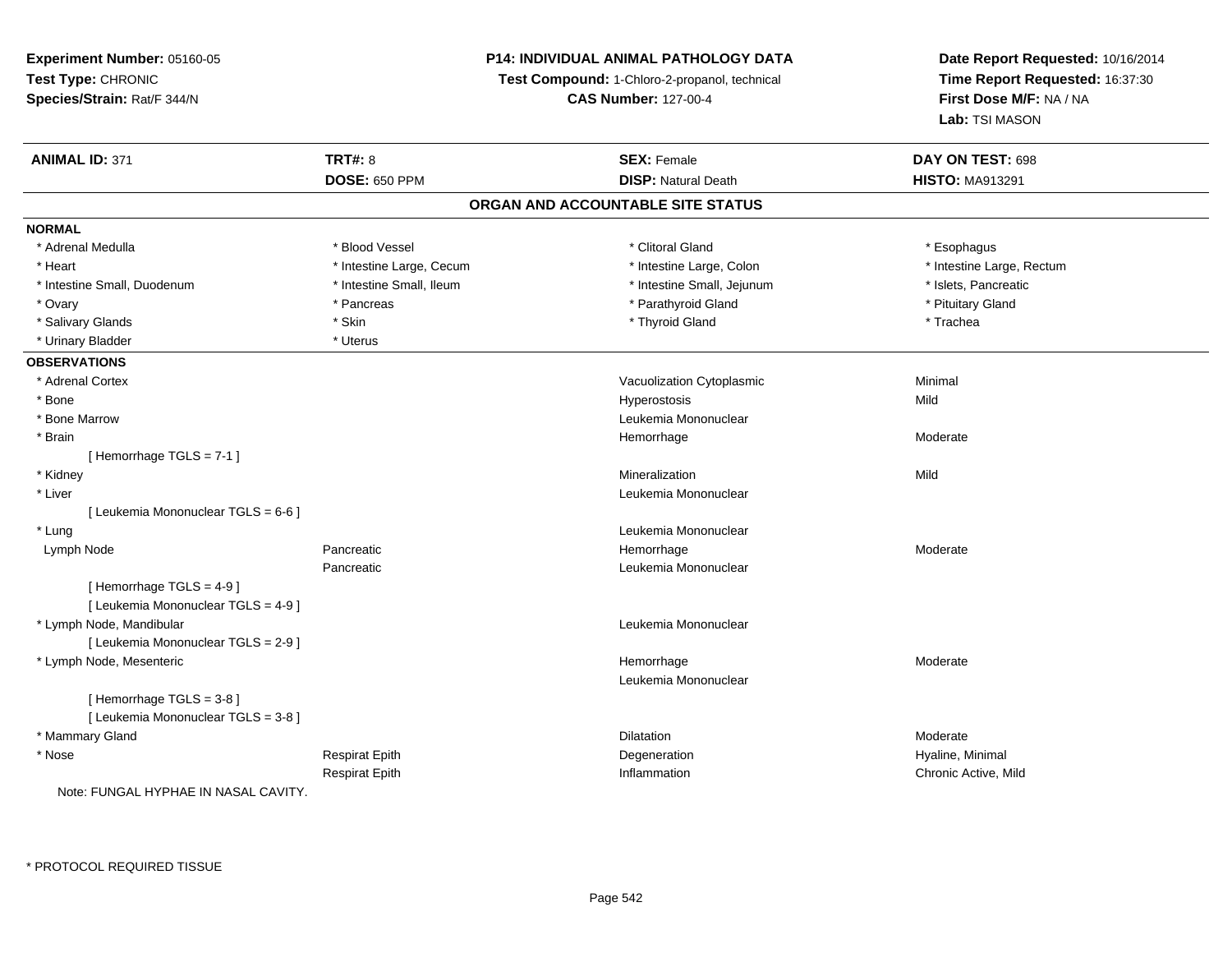| <b>Experiment Number: 05160-05</b><br><b>Test Type: CHRONIC</b><br>Species/Strain: Rat/F 344/N |                      | P14: INDIVIDUAL ANIMAL PATHOLOGY DATA<br>Test Compound: 1-Chloro-2-propanol, technical<br><b>CAS Number: 127-00-4</b>                                                                                                                     | Date Report Requested: 10/16/2014<br>Time Report Requested: 16:37:30<br>First Dose M/F: NA / NA<br>Lab: TSI MASON |
|------------------------------------------------------------------------------------------------|----------------------|-------------------------------------------------------------------------------------------------------------------------------------------------------------------------------------------------------------------------------------------|-------------------------------------------------------------------------------------------------------------------|
| <b>ANIMAL ID: 371</b>                                                                          | <b>TRT#: 8</b>       | <b>SEX: Female</b>                                                                                                                                                                                                                        | DAY ON TEST: 698                                                                                                  |
|                                                                                                | <b>DOSE: 650 PPM</b> | <b>DISP: Natural Death</b>                                                                                                                                                                                                                | <b>HISTO: MA913291</b>                                                                                            |
|                                                                                                |                      | ORGAN AND ACCOUNTABLE SITE STATUS                                                                                                                                                                                                         |                                                                                                                   |
| * Spleen                                                                                       |                      | Leukemia Mononuclear                                                                                                                                                                                                                      |                                                                                                                   |
| [ Leukemia Mononuclear TGLS = 5-3 ]                                                            |                      |                                                                                                                                                                                                                                           |                                                                                                                   |
| * Stomach, Forestomach                                                                         | Epithelium           | Hyperplasia                                                                                                                                                                                                                               | Moderate                                                                                                          |
|                                                                                                |                      | Inflammation                                                                                                                                                                                                                              | Chronic Active, Mild                                                                                              |
| [Hyperplasia TGLS = $8-14A$ ]                                                                  |                      |                                                                                                                                                                                                                                           |                                                                                                                   |
| [Inflammation TGLS = $8-14A$ ]                                                                 |                      |                                                                                                                                                                                                                                           |                                                                                                                   |
| * Stomach. Glandular                                                                           |                      | Necrosis                                                                                                                                                                                                                                  | Marked                                                                                                            |
| [ Necrosis TGLS = $8-14,14A$ ]                                                                 |                      |                                                                                                                                                                                                                                           |                                                                                                                   |
| * Thymus                                                                                       |                      | Atrophy                                                                                                                                                                                                                                   | Marked                                                                                                            |
| PRIMARY CAUSE OF DEATH                                                                         | - UNCERTAIN          |                                                                                                                                                                                                                                           |                                                                                                                   |
| CONTRIBUTORY CAUSE OF DEATH                                                                    | - Bone Marrow        | Leukemia Mononuclear;Liver Leukemia Mononuclear;Lung Leukemia Mononuclear;Lymph Node Pancreatic Leukemia<br>Mononuclear;Lymph Node;Mandibular Leukemia Mononuclear;Lymph Node;Mesenteric Leukemia Mononuclear;Spleen Leukemia Mononuclear |                                                                                                                   |
| Animal Note: CARCASS YELLOW, TGL 1-NST                                                         |                      |                                                                                                                                                                                                                                           |                                                                                                                   |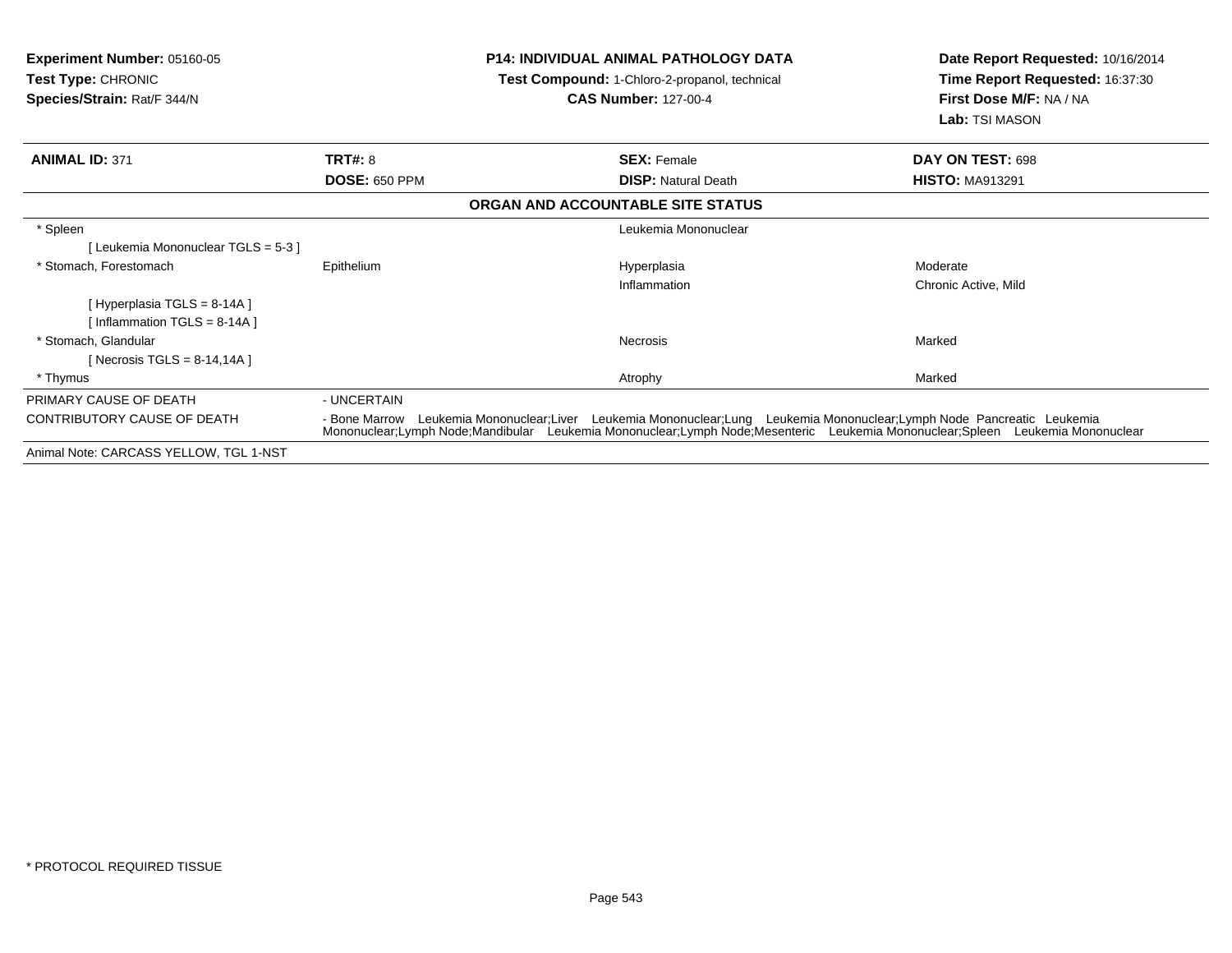**Experiment Number:** 05160-05**Test Type:** CHRONIC **Species/Strain:** Rat/F 344/N**P14: INDIVIDUAL ANIMAL PATHOLOGY DATATest Compound:** 1-Chloro-2-propanol, technical **CAS Number:** 127-00-4**Date Report Requested:** 10/16/2014**Time Report Requested:** 16:37:30**First Dose M/F:** NA / NA**Lab:** TSI MASON**ANIMAL ID:** 372**TRT#:** 8 **SEX:** Female **DAY ON TEST:** 733 **DOSE:** 650 PPM**DISP:** Natural Death **HISTO:** MA913292 **ORGAN AND ACCOUNTABLE SITE STATUSNORMAL**\* Adrenal Cortex \* Adrenal Cortex \* \* Adrenal Medulla \* \* Adrenal Medulla \* \* Blood Vessel \* \* Brood Vessel \* \* Bone \* Esophagus \* Bone Marrow \* \* Android \* Brain \* Brain \* Clitoral Gland \* Clitoral Gland \* Esophagus \* Esophagus \* Esophagus \* Intestine Small. Duodenum \* Intestine Large, Cecum \* Intestine Large, Colon \* Intestine Sarge, Rectum \* Intestine Large, Rectum \* Lymph Node, Mandibular \* Intestine Small, Jejunum \* Mandibular \* Islets, Pancreatic \* Mandibular \* Lung \* Lung \* Node, Mandibular \* Mandibular \* Mandibular \* Mandibular \* Mandibular \* Mandibular \* Mandibular \* Mandibular \* Mandibular \* Mandibula \* Lymph Node, Mesenteric \* Ovary \* Pancreas \* Parathyroid Gland\* Salivary Glands \* Skin \* Stomach, Glandular \* Thymus \* Uterus \* Thyroid Gland \* Trachea \* Trachea \* Trachea \* Urinary Bladder \* Urinary Bladder **AUTO PRECLUDES DIAG.** \* Intestine Small, Ileum**OBSERVATIONS** \* Heart Cardiomyopathy Minimal \* Kidneyy with the control of the control of the control of the control of the control of the control of the control of the control of the control of the control of the control of the control of the control of the control of the c n Minimal Nephropathyy the contract of the Minimal Minimal Section 1996 and the contract of the Minimal Section 1997 and the contract of the contract of the contract of the contract of the contract of the contract of the contract of the contra \* Liver**Inflammation Inflammation** Inflammation **Example 2018** Cranulomatous, Minimal Vacuolization Cytoplasmic Moderate[ Vacuolization Cytoplasmic TGLS = 3-6 ] \* Mammary Glandd and the control of the control of the control of the control of the control of the control of the control of the control of the control of the control of the control of the control of the control of the control of the co Fibroadenoma[ Dilatation TGLS = 1-10A ][ Fibroadenoma TGLS = 2-10 ] \* Nose Respirat Epith Degeneration Hyaline, Mild \* Pituitary Glandd and the set of Pars Distalis and the Second Adenomal Adenomal Second Second Pars Distallis  $[$  Adenoma TGLS = 4-8  $]$  \* Spleenn and the control of the control of the control of the control of the control of the control of the control of the control of the control of the control of the control of the control of the control of the control of the co \* Stomach, Forestomach Epitheliumm and the Hyperplasia methods of the Moderate Moderate and the Moderate of the Moderate of the Moderate of the Moderate of the Moderate of the Moderate of the Moderate of the Moderate of the Moderate of the Moderate of the Inflammation Chronic Active, Mild Note: TGL 6-NCL[Hyperplasia  $TGLS = 5-14, 14A$ ]  $[$  Inflammation TGLS = 5-14,14A  $]$ 

PRIMARY CAUSE OF DEATH

- Pituitary Gland Pars Distalis Adenoma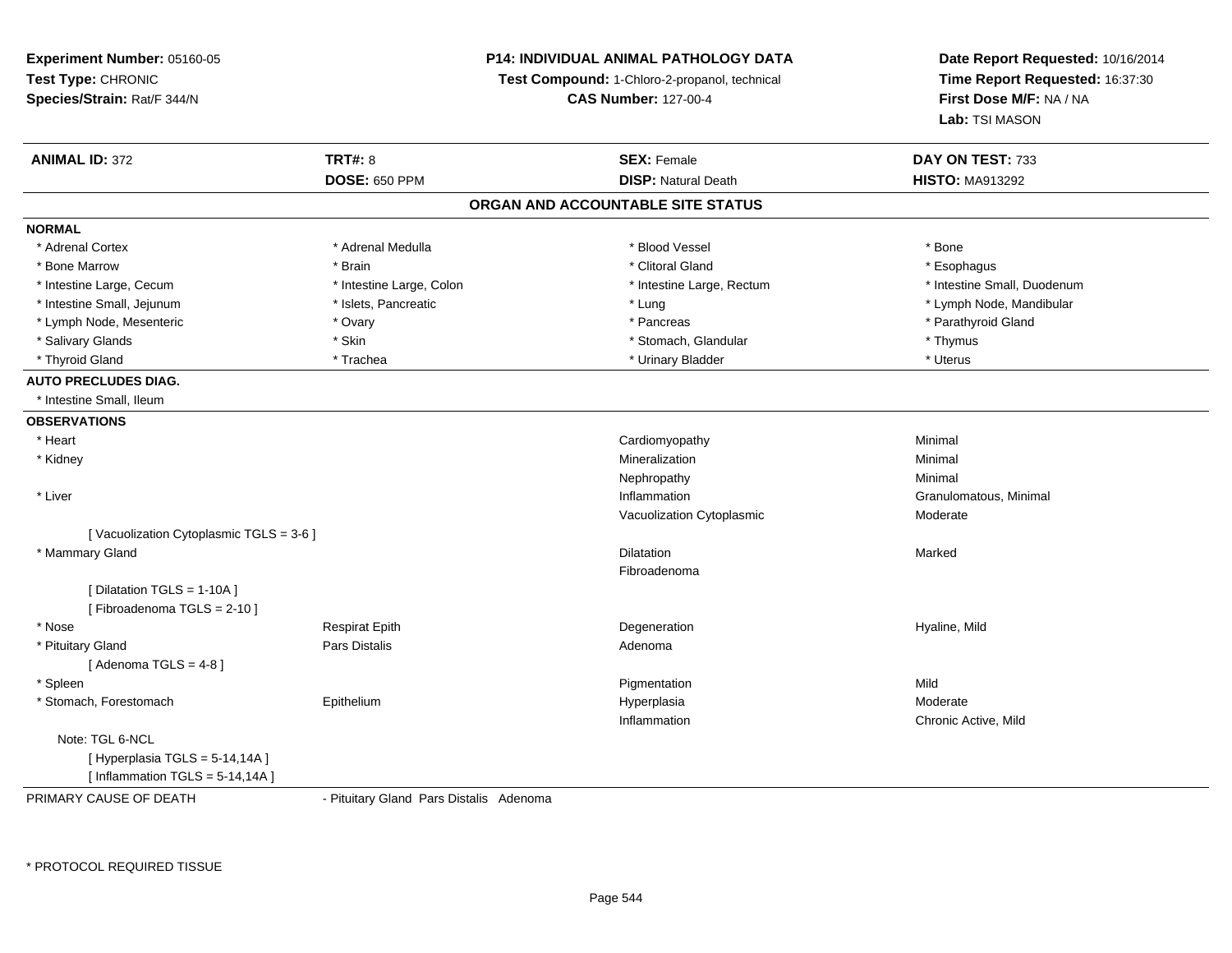| <b>Experiment Number: 05160-05</b><br><b>Test Type: CHRONIC</b><br>Species/Strain: Rat/F 344/N<br><b>TRT#: 8</b><br><b>ANIMAL ID: 372</b><br><b>DOSE: 650 PPM</b> |  | <b>P14: INDIVIDUAL ANIMAL PATHOLOGY DATA</b><br>Test Compound: 1-Chloro-2-propanol, technical<br><b>CAS Number: 127-00-4</b> | Date Report Requested: 10/16/2014<br>Time Report Requested: 16:37:30<br>First Dose M/F: NA / NA<br><b>Lab:</b> TSI MASON<br>DAY ON TEST: 733<br><b>HISTO: MA913292</b> |
|-------------------------------------------------------------------------------------------------------------------------------------------------------------------|--|------------------------------------------------------------------------------------------------------------------------------|------------------------------------------------------------------------------------------------------------------------------------------------------------------------|
|                                                                                                                                                                   |  | <b>SEX:</b> Female<br><b>DISP:</b> Natural Death                                                                             |                                                                                                                                                                        |
|                                                                                                                                                                   |  | <b>ORGAN AND ACCOUNTABLE SITE STATUS</b>                                                                                     |                                                                                                                                                                        |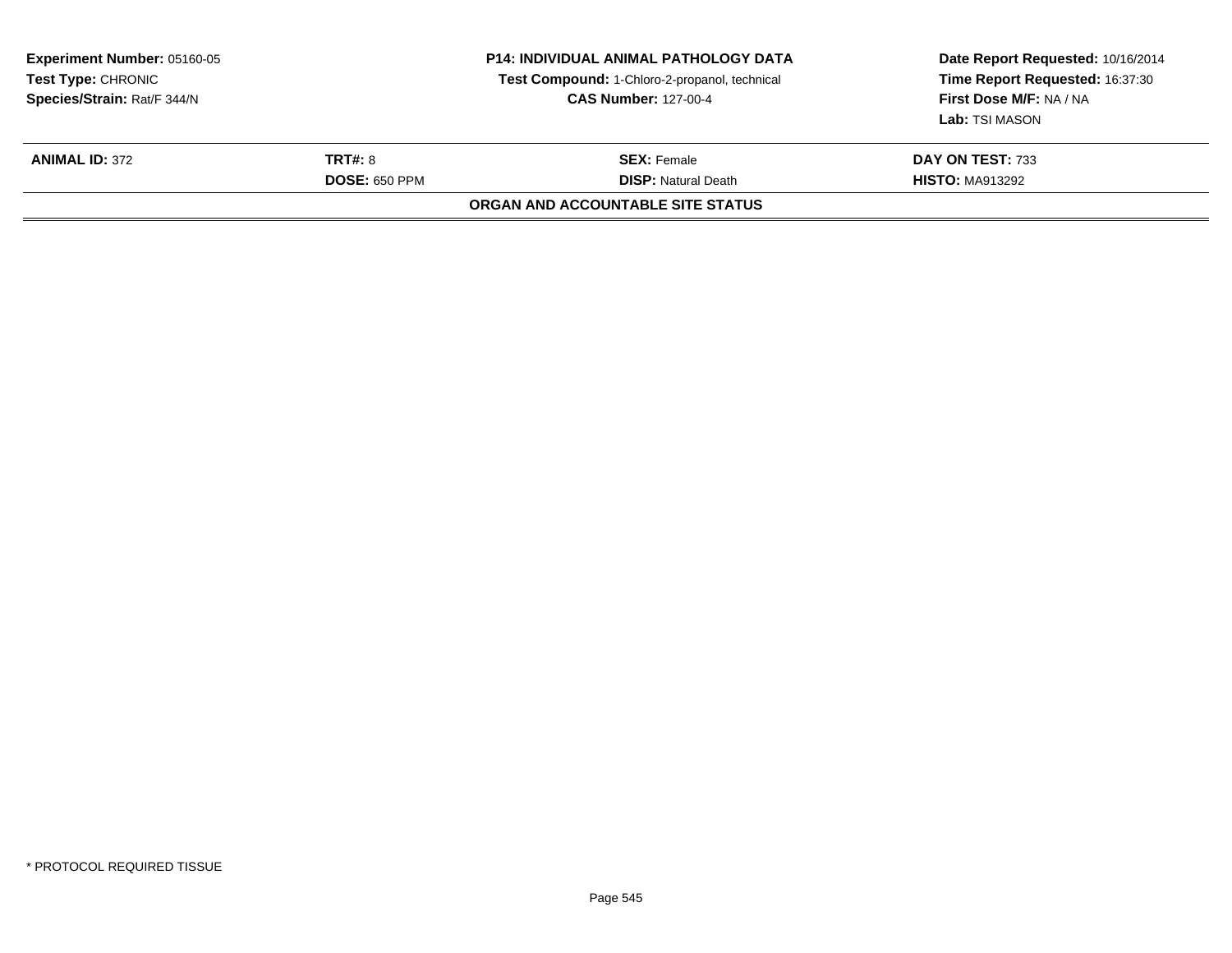**Experiment Number:** 05160-05**Test Type:** CHRONIC **Species/Strain:** Rat/F 344/N**P14: INDIVIDUAL ANIMAL PATHOLOGY DATATest Compound:** 1-Chloro-2-propanol, technical **CAS Number:** 127-00-4**Date Report Requested:** 10/16/2014**Time Report Requested:** 16:37:30**First Dose M/F:** NA / NA**Lab:** TSI MASON**ANIMAL ID:** 373**TRT#:** 8 **SEX:** Female **SEX: Female DAY ON TEST:** 735 **DOSE:** 650 PPM**DISP:** Terminal Sacrifice **HISTO:** MA913293 **ORGAN AND ACCOUNTABLE SITE STATUSNORMAL**\* Adrenal Cortex \* Adrenal Medulla \* Adrenal Medulla \* Blood Vessel \* Bood Vessel \* Bone \* Bone \* Bone \* Bone \* Bone \* Bone \* Bone \* Bone \* Bone \* Bone \* Bone \* Bone \* Bone \* Bone \* Bone \* Bone \* Bone \* Bone \* Bone \* Bone \* Bone \* Bone \* \* \* Esophagus \* Bone Marrow \* \* Android \* Brain \* Brain \* Clitoral Gland \* Clitoral Gland \* Esophagus \* Esophagus \* Esophagus \* Intestine Small, Duodenum \* Heart \* Intestine Large, Cecum \* Intestine Large, Cecum \* Intestine Large, Colon \* Intestine Small, Ileum \* Intestine Small, Jejunum \* Number of the Small and the Small of the Small and the Small and the Small and the Small and the Small and the Lung \* Nose \* Lymph Node, Mandibular \* Lymph Node, Mesenteric \* Mammary Gland \* Mammary Gland \* Pituitary Gland \* Ovary \* Pancreas \* Pancreas \* Pancreas \* Parathyroid Gland \* Parathyroid Gland \* Salivary Glands \* The stomach \* Skin \* Spleen \* Spleen \* Stomach, Forestomach \* Stomach, Forestomach \* Stomach, Forestomach \* Stomach, Glandular \* Trachea \* Trachea \* Trachea \* Urinary Bladder \* Urinary Bladder \* Trachea \* Uterus **OBSERVATIONS** \* Intestine Large, Rectumm and the contract of the contract of the contract of the contract of the contract of the contract of the contract of the contract of the contract of the contract of the contract of the contract of the contract of the cont \* Kidneyy with the control of the control of the control of the control of the control of the control of the control of the control of the control of the control of the control of the control of the control of the control of the c n Minimal Nephropathyy Mild \* Liver Basophilic Focus[ Basophilic Focus TGLS = 1-6A ] \* Thymuss Epithel Cell Hyperplasia a Mild \* Thyroid Glandd C Cell C Cell Adenoma PRIMARY CAUSE OF DEATH-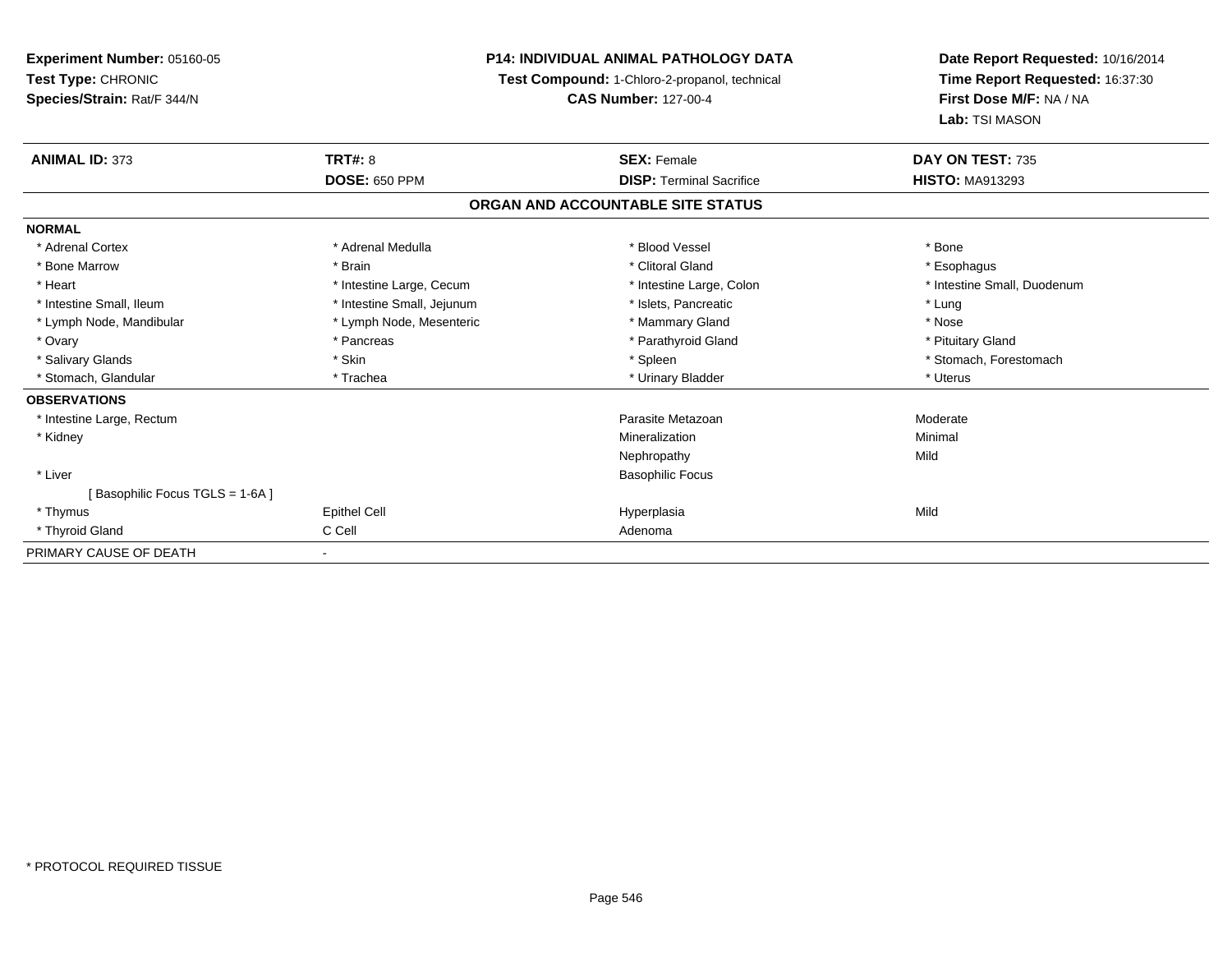**Experiment Number:** 05160-05**Test Type:** CHRONIC **Species/Strain:** Rat/F 344/N**P14: INDIVIDUAL ANIMAL PATHOLOGY DATATest Compound:** 1-Chloro-2-propanol, technical **CAS Number:** 127-00-4**Date Report Requested:** 10/16/2014**Time Report Requested:** 16:37:30**First Dose M/F:** NA / NA**Lab:** TSI MASON**ANIMAL ID:** 374**TRT#:** 8 **SEX:** Female **DAY ON TEST:** 734 **DOSE:** 650 PPM**DISP:** Terminal Sacrifice **HISTO:** MA913294 **ORGAN AND ACCOUNTABLE SITE STATUSNORMAL**\* Adrenal Cortex \* Adrenal Medulla \* Adrenal Medulla \* Blood Vessel \* Bood Vessel \* Bone \* Bone \* Bone \* Bone \* Bone \* Bone \* Bone \* Bone \* Bone \* Bone \* Bone \* Bone \* Bone \* Bone \* Bone \* Bone \* Bone \* Bone \* Bone \* Bone \* Bone \* Bone \* \* \* Heart \* Brain \* Alternative of the state of the state of the state of the state of the state of the state of the state of the state of the state of the state of the state of the state of the state of the state of the state of th \* Intestine Large, Cecum \* Intestine Large, Colon \* Intestine Large, Thestine Large, Rectum \* Intestine Small, Duodenum \* Intestine Small, Ileum \* https://www.fatheratic \* Lung \* Intestine Small, Jejunum \* Islets, Pancreatic \* Lung \* Lung \* Ovary \* Lymph Node, Mandibular \* Nose \* Mammary Gland \* Nose \* Nose \* Nose \* Pancreas \* The stomach \* Parathyroid Gland \* \* Salivary Glands \* Salivary Glands \* Stomach, Forestomach \* Stomach, Forestomach \* Parathyroid Gland \* Stomach, Glandular \* \* Thyroid Gland \* \* Thyroid Gland \* \* Trachea \* \* Trachea \* \* Urinary Bladder \* \* Urinary Bladder \* \* Urinary Bladder \* \* Urinary Bladder \* \* Urinary Bladder \* \* Urinary Bladder \* \* Urinary Bladder \* \* Uterus**OBSERVATIONS** \* Bone Marroww the contract of the contract of the contract of the contract of the contract of the contract of the contract of the contract of the contract of the contract of the contract of the contract of the contract of the contract \* Kidneyy the control of the control of the control of the control of the control of the control of the control of the control of the control of the control of the control of the control of the control of the control of the contro \* Liver Basophilic Focus[ Basophilic Focus TGLS = 3-6A ] \* Lymph Node, Mesentericc in the contract of the contract of the contract of the contract of the contract of the contract of the contract of the contract of the contract of the contract of the contract of the contract of the contract of the contr Hyperplasia **Histiocytic**, Moderate **Mesentery** y the control of the Marked States of the Marked States of the Marked States of the Marked States of the Marked States of the Marked States of the Marked States of the Marked States of the Marked States of the Marked State  $[$  Necrosis TGLS = 2-15  $]$  \* Pituitary Glandd and the contract of Pars Distalis and the contract of Adenoma and Adenoma and the Adenoma and the Adenoma and  $\lambda$  $[$  Adenoma TGLS = 4-8  $]$  \* Skinn and the subset of the Subcut Tiss of the Subset of the Subset of the Subset of the Subset of the Subset of t  $[$  Fibroma TGLS = 1-10A  $]$  \* Spleenn and the control of the control of the control of the control of the control of the control of the control of the control of the control of the control of the control of the control of the control of the control of the co \* Thymuss and the control of the control of the control of the control of the control of the control of the control of the control of the control of the control of the control of the control of the control of the control of the co PRIMARY CAUSE OF DEATH-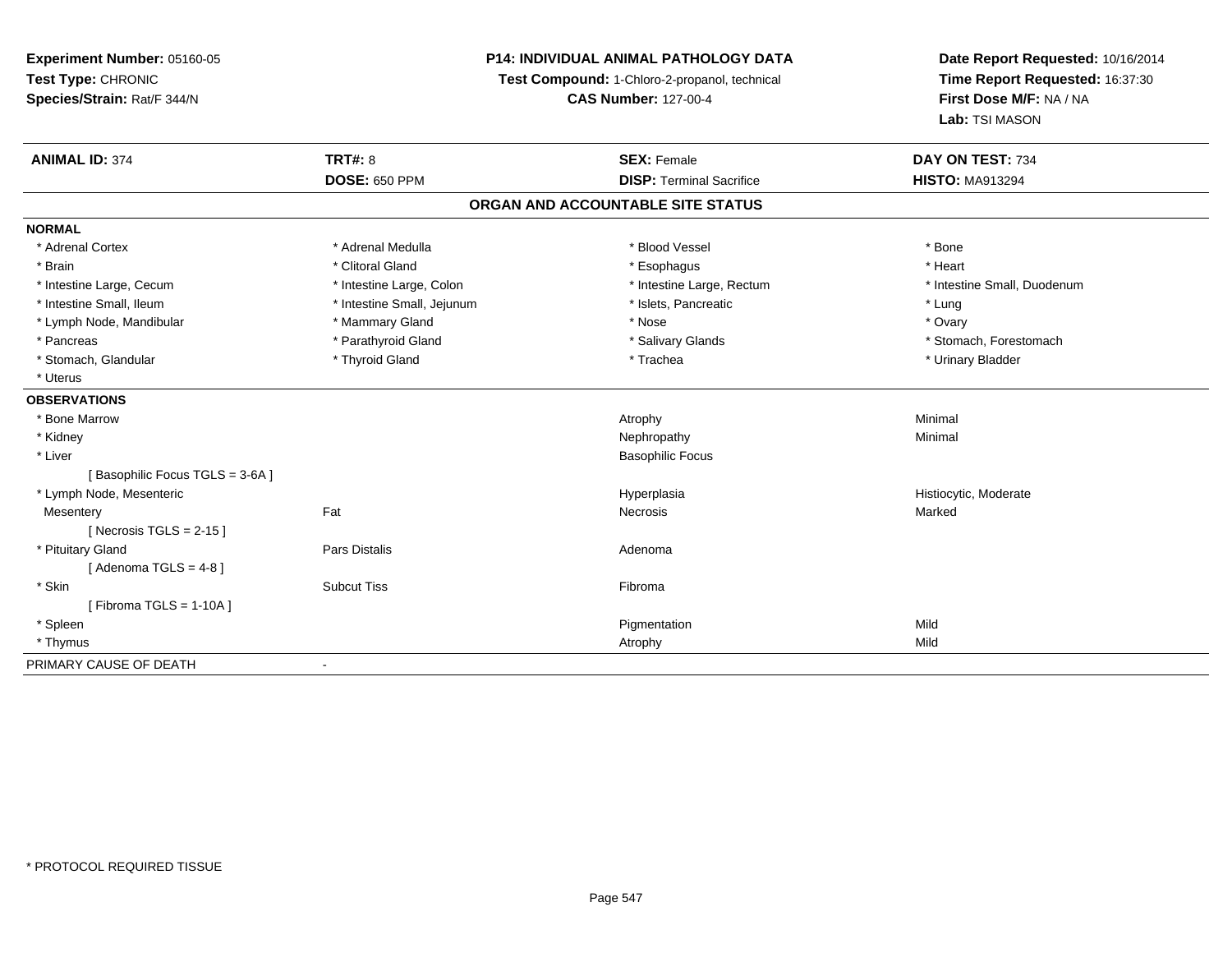**Experiment Number:** 05160-05**Test Type:** CHRONIC **Species/Strain:** Rat/F 344/N**P14: INDIVIDUAL ANIMAL PATHOLOGY DATATest Compound:** 1-Chloro-2-propanol, technical **CAS Number:** 127-00-4**Date Report Requested:** 10/16/2014**Time Report Requested:** 16:37:30**First Dose M/F:** NA / NA**Lab:** TSI MASON**ANIMAL ID:** 375**TRT#:** 8 **SEX:** Female **SEX: Female DAY ON TEST:** 562 **DOSE:** 650 PPM**DISP:** Natural Death **HISTO:** MA913295 **ORGAN AND ACCOUNTABLE SITE STATUSNORMAL**\* Adrenal Medulla \* \* \* Blood Vessel \* \* \* Bone Marrow \* \* Bone Marrow \* \* Bone Marrow \* Brain \* Alternative of the state of the state of the state of the state of the state of the state of the state of the state of the state of the state of the state of the state of the state of the state of the state of th \* Intestine Large, Cecum \* Intestine Large, Colon \* Intestine Large, Rectum \* Intestine Small, Duodenum\* Intestine Small, Ileum \* **Alleman \* Intestine Small, Jejunum \***  \* Islets, Pancreatic \* \* \* Kidney \* Kidney \* Pancreas \* Lymph Node, Mesenteric \* Nose \* Nose \* Nose \* Nose \* Ovary \* Ovary \* Ovary \* Ovary \* Ovary \* Ovary \* Pancreas \* Pancreas \* Pancreas \* Pancreas \* Pancreas \* Pancreas \* Pancreas \* Pancreas \* Pancreas \* Pancreas \* Pancreas \* Parathyroid Gland \* \* Pituitary Gland \* Thuitary Gland \* Salivary Glands \* Stin \* Skin \* Skin \* Skin \* Skin \* Skin \* Skin \* Skin \* Skin \* Skin \* Skin \* Skin \* Skin \* Skin \* Skin \* Skin \* Skin \* Skin \* Skin \* Skin \* Skin \* Trachea \* Stomach, Forestomach \* The stormach \* Stomach, Glandular \* The \* Thyroid Gland \* Thyroid Gland \* \* Urinary Bladder \* Uterus **OBSERVATIONS** \* Adrenal Cortex Cytoplasmic Alterationn Mild \* Liver Leukemia Mononuclear [ Leukemia Mononuclear TGLS = 2-6 ] \* Lung Leukemia Mononuclear \* Lymph Node, Mandibular Leukemia Mononuclear \* Mammary Glandd and the control of the control of the control of the control of the control of the control of the control of the control of the control of the control of the control of the control of the control of the control of the co \* Pituitary GlNote: TGL 3-NCL \* Spleen Leukemia Mononuclear [ Leukemia Mononuclear TGLS = 1-3 ] \* Thymuss and the control of the control of the control of the control of the control of the control of the control of the control of the control of the control of the control of the control of the control of the control of the co PRIMARY CAUSE OF DEATH- UNCERTAIN<br>- Liver Leukemia Mononuclear;Lung CONTRIBUTORY CAUSE OF DEATHLeukemia Mononuclear;Lymph Node;Mandibular Leukemia Mononuclear;Spleen Leukemia Mononuclear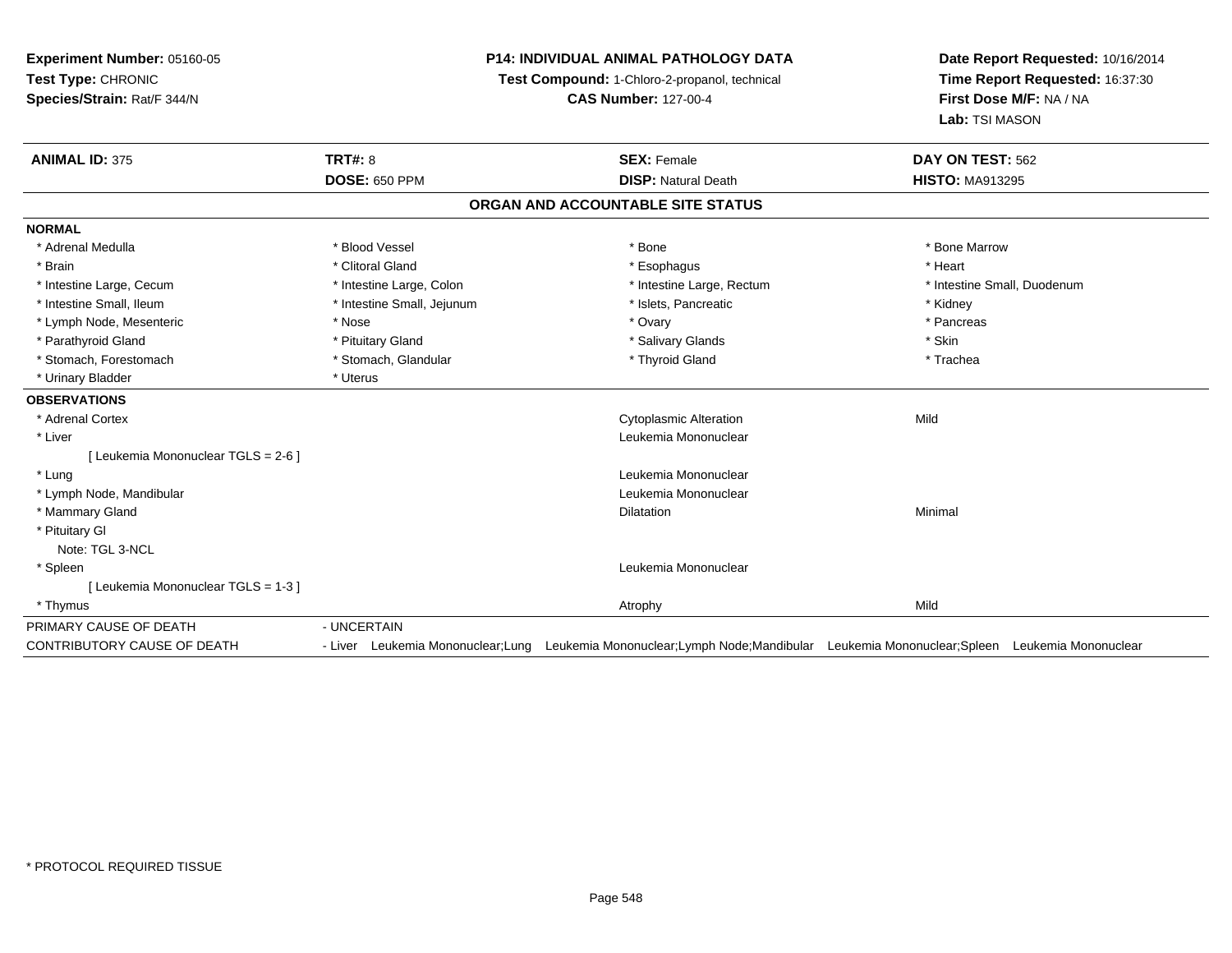**Experiment Number:** 05160-05**Test Type:** CHRONIC **Species/Strain:** Rat/F 344/N**P14: INDIVIDUAL ANIMAL PATHOLOGY DATATest Compound:** 1-Chloro-2-propanol, technical **CAS Number:** 127-00-4**Date Report Requested:** 10/16/2014**Time Report Requested:** 16:37:30**First Dose M/F:** NA / NA**Lab:** TSI MASON**ANIMAL ID:** 376**6 DAY ON TEST:** 734 **DOSE:** 650 PPM**DISP:** Terminal Sacrifice **HISTO:** MA913296 **ORGAN AND ACCOUNTABLE SITE STATUSNORMAL**\* Adrenal Cortex \* Adrenal Medulla \* Adrenal Medulla \* Blood Vessel \* Bood Vessel \* Bone \* Bone \* Bone \* Bone \* Bone \* Bone \* Bone \* Bone \* Bone \* Bone \* Bone \* Bone \* Bone \* Bone \* Bone \* Bone \* Bone \* Bone \* Bone \* Bone \* Bone \* Bone \* \* \* Bone Marrow \* The Large, Cecum \* Brain \* Esophagus \* Esophagus \* Esophagus \* Intestine Large, Cecum \* Intestine Large, Cecum \* Intestine Small, Ileum \* Intestine Large, Colon \* Intestine Large, Rectum \* Intestine Small, Duodenum \* Intestine Small, Duodenum \* Intestine Small, Jejunum \* \* \* https://www.fat.com/setter/educition/setter/filesophysics.com/setter/filesophysics.com/setter/filesophysics.com/setter/filesophysics.com/setter/filesophysics.com/setter/filesophysics.com/se \* Lymph Node, Mesenteric \* Ovary \* Pancreas \* Parathyroid Gland\* Salivary Glands \* The stomach \* Skin \* Spleen \* Spleen \* Stomach, Forestomach \* Stomach, Forestomach \* Stomach, Forestomach \* Stomach, Glandular \* Thymus \* Thymus \* Thymus \* Thyroid Gland \* Thyroid Gland \* Trachea \* Urinary Bladder \* Uterus **OBSERVATIONS** \* Clitoral Glandd and the control of the control of the control of the control of the control of the control of the control of the control of the control of the control of the control of the control of the control of the control of the co [ Cyst TGLS = 3-10 ] \* Heart Cardiomyopathyy Mild Minimal \* Kidneyy the control of the control of the control of the control of the control of the control of the control of the control of the control of the control of the control of the control of the control of the control of the contro \* Liver Basophilic Focus Eosinophilic FocusMixed Cell Focus[ Basophilic Focus TGLS = 4-6A ][ Mixed Cell Focus TGLS = 4-6A ] \* Mammary Glandd and the control of the control of the control of the control of the control of the control of the control of the control of the control of the control of the control of the control of the control of the control of the co Fibroadenoma[ Dilatation TGLS = 1-10A ][ Fibroadenoma TGLS = 2-10B ] \* Nose Respirat Epith Degeneration Hyaline, Minimal \* Pituitary Glandd and the contract of Pars Distalis and the contract of Adenoma and Adenoma and the Adenoma and the Adenoma and  $\lambda$ [ Adenoma  $TGLS = 5-8$  ] PRIMARY CAUSE OF DEATH-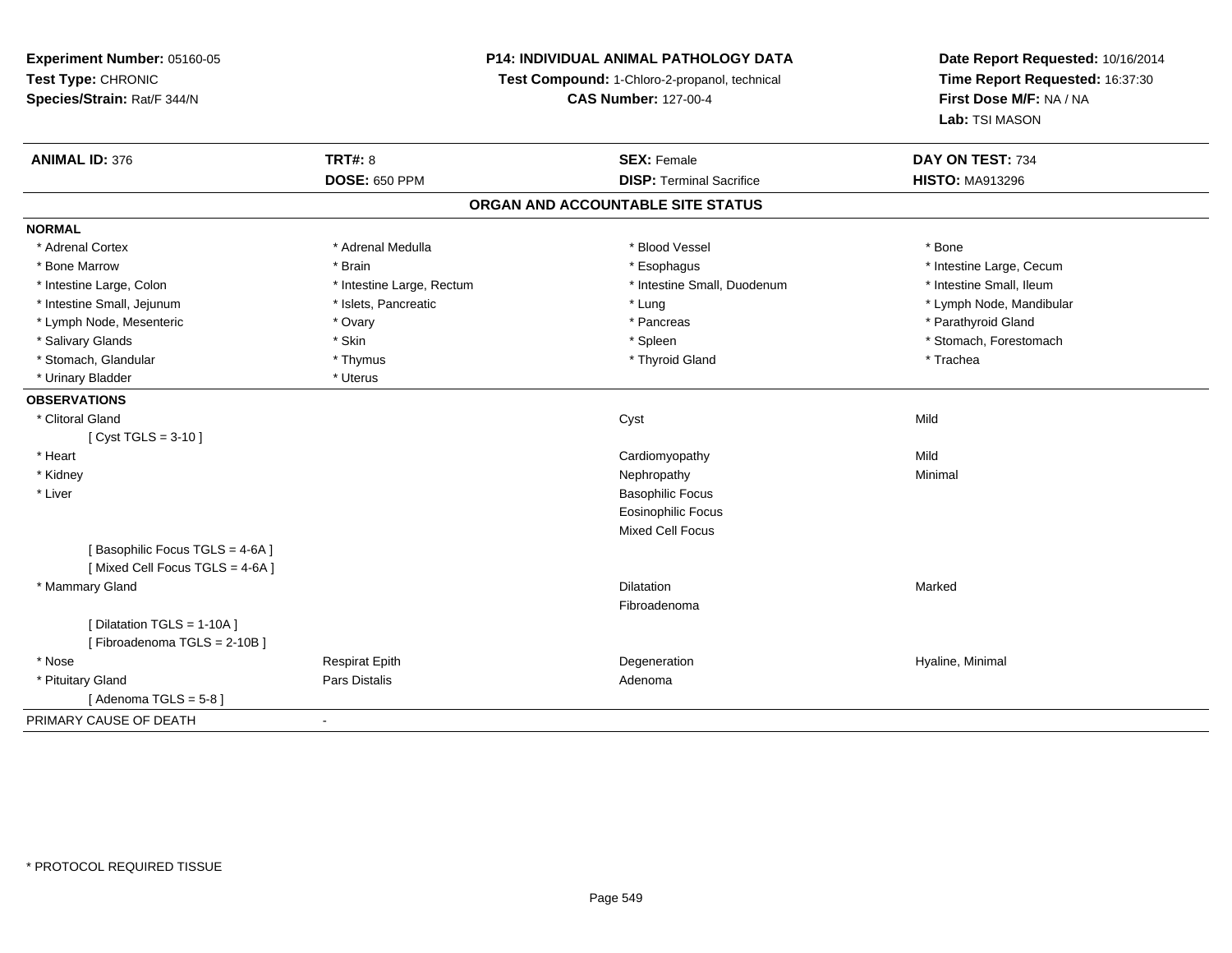# **P14: INDIVIDUAL ANIMAL PATHOLOGY DATA**

**Test Compound:** 1-Chloro-2-propanol, technical

**CAS Number:** 127-00-4

| <b>ANIMAL ID: 377</b>                       | <b>TRT#: 8</b>             | <b>SEX: Female</b>                | DAY ON TEST: 734            |  |
|---------------------------------------------|----------------------------|-----------------------------------|-----------------------------|--|
|                                             | <b>DOSE: 650 PPM</b>       | <b>DISP: Terminal Sacrifice</b>   | <b>HISTO: MA913297</b>      |  |
|                                             |                            | ORGAN AND ACCOUNTABLE SITE STATUS |                             |  |
| <b>NORMAL</b>                               |                            |                                   |                             |  |
| * Adrenal Cortex                            | * Adrenal Medulla          | * Blood Vessel                    | * Bone                      |  |
| * Bone Marrow                               | * Brain                    | * Clitoral Gland                  | * Esophagus                 |  |
| * Heart                                     | * Intestine Large, Cecum   | * Intestine Large, Colon          | * Intestine Small, Duodenum |  |
| * Intestine Small, Ileum                    | * Intestine Small, Jejunum | * Islets, Pancreatic              | * Lymph Node, Mandibular    |  |
| * Lymph Node, Mesenteric                    | * Nose                     | * Ovary                           | * Pancreas                  |  |
| * Parathyroid Gland                         | * Salivary Glands          | * Skin                            | * Spleen                    |  |
| * Stomach, Forestomach                      | * Stomach, Glandular       | * Thymus                          | * Thyroid Gland             |  |
| * Trachea                                   | * Urinary Bladder          | * Uterus                          |                             |  |
| <b>OBSERVATIONS</b>                         |                            |                                   |                             |  |
| * Intestine Large, Rectum                   |                            | Parasite Metazoan                 | Minimal                     |  |
| * Kidney                                    |                            | Mineralization                    | Minimal                     |  |
|                                             |                            | Nephropathy                       | Minimal                     |  |
| * Liver                                     |                            | <b>Basophilic Focus</b>           |                             |  |
|                                             |                            | Inflammation                      | Granulomatous, Minimal      |  |
|                                             |                            | <b>Mixed Cell Focus</b>           |                             |  |
| [Basophilic Focus TGLS = 4-6A]              |                            |                                   |                             |  |
| [Mixed Cell Focus TGLS = 4-6A]              |                            |                                   |                             |  |
| * Lung                                      |                            | Alveolar/Bronchiolar Adenoma      |                             |  |
| [ Alveolar/Bronchiolar Adenoma TGLS = 3-2 ] |                            |                                   |                             |  |
| * Mammary Gland                             |                            | Fibroadenoma                      | Multiple                    |  |
|                                             |                            | Hyperplasia                       | Minimal                     |  |
| [Fibroadenoma TGLS = 1-10A, 10B; 2-10C ]    |                            |                                   |                             |  |
| * Pituitary Gland                           | <b>Pars Distalis</b>       | Adenoma                           |                             |  |
|                                             | Pars Distalis              | Cyst                              | Mild                        |  |
| PRIMARY CAUSE OF DEATH                      | $\blacksquare$             |                                   |                             |  |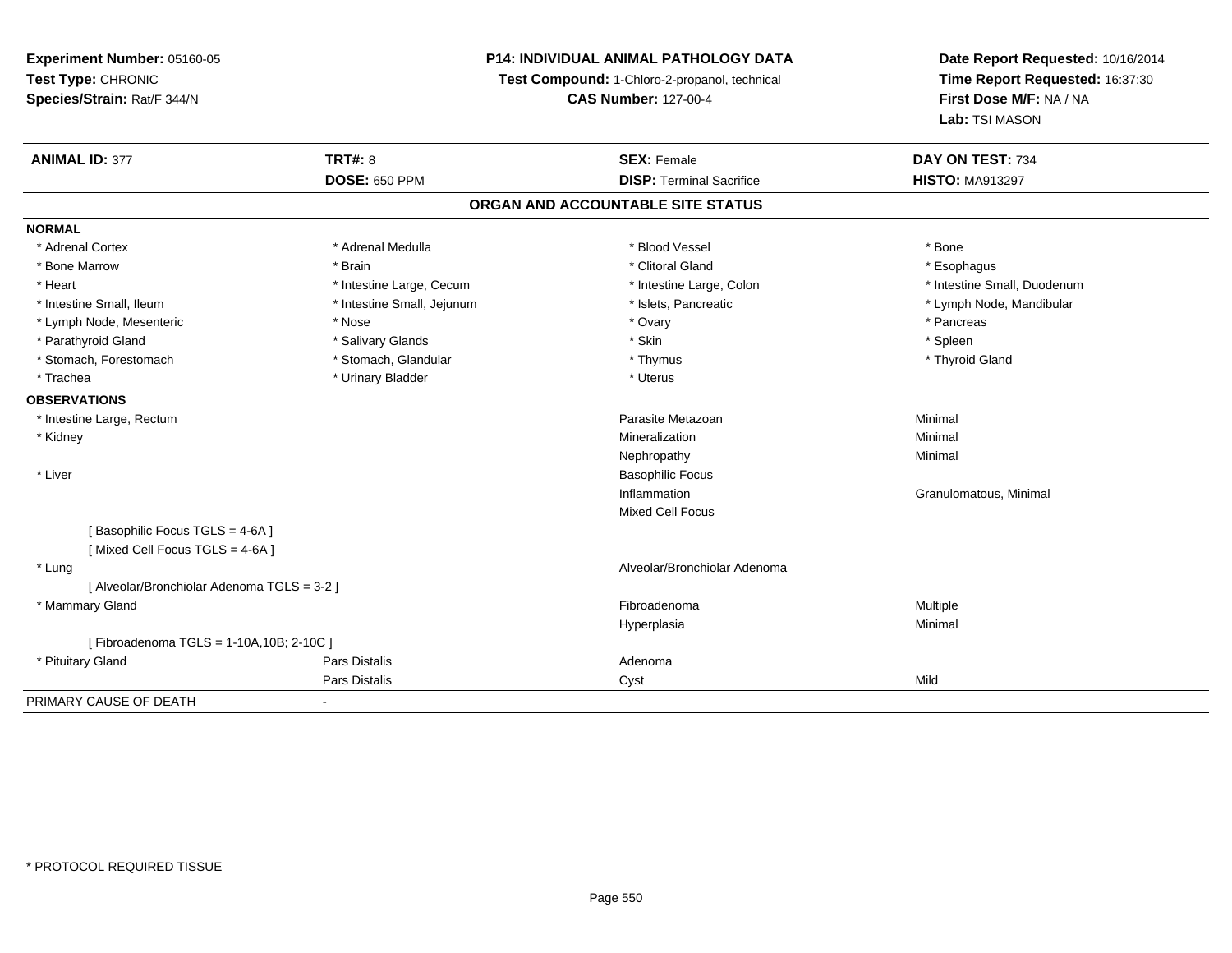**Experiment Number:** 05160-05**Test Type:** CHRONIC **Species/Strain:** Rat/F 344/N**P14: INDIVIDUAL ANIMAL PATHOLOGY DATATest Compound:** 1-Chloro-2-propanol, technical **CAS Number:** 127-00-4**Date Report Requested:** 10/16/2014**Time Report Requested:** 16:37:30**First Dose M/F:** NA / NA**Lab:** TSI MASON**ANIMAL ID:** 378**EX:** Female **DAY ON TEST:** 734 **DOSE:** 650 PPM**DISP:** Terminal Sacrifice **HISTO:** MA913298 **ORGAN AND ACCOUNTABLE SITE STATUSNORMAL**\* Adrenal Cortex \* Adrenal Cortex \* \* Attachers \* Blood Vessel \* \* Bone \* \* \* Bone \* \* Bone \* \* Bone \* Bone Marrow \* Bone Marrow \* Brain \* Alternation of the state of the state of the state of the state of the state of the state of the state of the state of the state of the state of the state of the state of the state of the state of the state of th \* Intestine Small. Ileum \* Intestine Large, Colon \* Intestine Large, Rectum \* Intestine Small, Duodenum \* Intestine Small, Duodenum \* Intestine Small, Jejunum \* The metal was a structure of the structure of the structure of the structure of the structure of the structure of the structure of the structure of the structure of the structure of the structu \* Salivary Glands \* Ovary \* \* Pancreas \* \* Pancreas \* \* Pancreas \* \* Parathyroid Gland \* \* Salivary Glands \* Salivary Glands \* Salivary Glands \* Salivary Glands \* Salivary Glands \* Salivary Glands \* Salivary Glands \* \* Salivary Glands \* \* S \* Stomach, Glandular \* Skin \* Spleen \* Spleen \* Spleen \* Stomach, Forestomach \* Stomach, Forestomach \* Thymus \* Thyroid Gland \* Trachea \* Urinary Bladder \* \* Uterus**OBSERVATIONS** \* Adrenal Medullaa and the state of the state of the state of the state of the Hyperplasia and the Marked Marked of the State o Pheochromocytoma Malignant[ Pheochromocytoma Malignant TGLS = 4-8 ] \* Heart Cardiomyopathyy Mild Marked \* Kidneyy and the control of the control of the control of the control of the control of the control of the control of the control of the control of the control of the control of the control of the control of the control of the co Marked Nephropathyy and the control of the Marked Marked  $[$  Cyst TGLS = 6-4,4A  $]$  $[$  Nephropathy TGLS = 5-4,4A  $]$  \* Liverr and the contract of the contract of the contract of the contract of the contract of the contract of the contract of the contract of the contract of the contract of the contract of the contract of the contract of the cont s Mild Basophilic FocusNote: TGL 7-NCL [ Angiectasis TGLS = 8-6A ] \* Lymph Node, Mandibular Hemorrhagee Mild Pigmentationn Mild [ Hemorrhage TGLS = 2-9 ] \* Lymph Node, Mesentericc and the contract of the contract of the contract of the contract of the contract of the contract of the contract of the contract of the contract of the contract of the contract of the contract of the contract of the cont e Mild [ Hemorrhage TGLS = 3-8 ] \* Mammary Glandd **Executive Contract of the Contract Contract Contract Contract Contract Contract Contract Contract Contract Contract Contract Contract Contract Contract Contract Contract Contract Contract Contract Contract Contract Cont** [ Fibroadenoma TGLS = 1-10 ] \* NoseNote: FUNGAL HYPHAE IN NASAL CAVITY.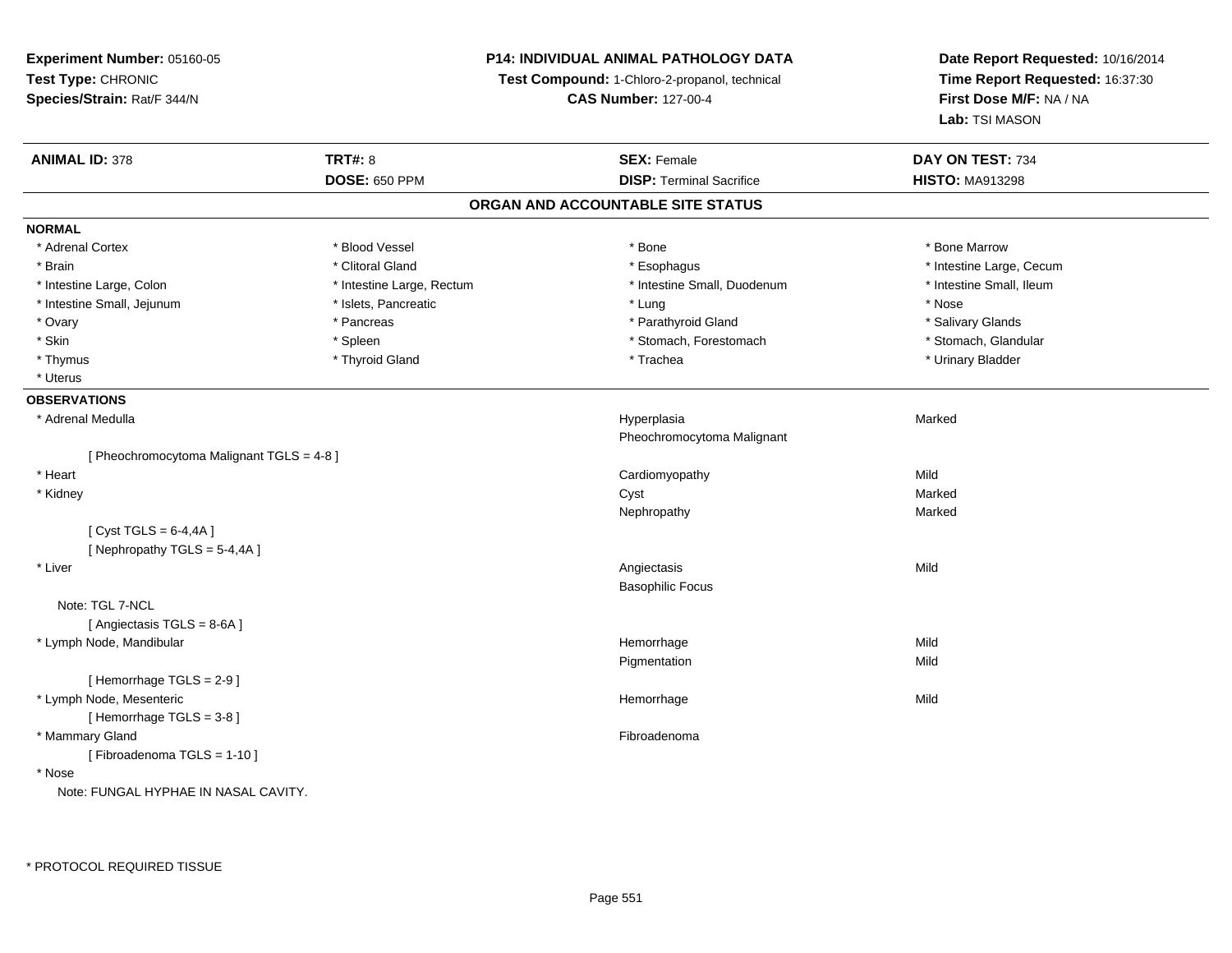| <b>Experiment Number: 05160-05</b><br>Test Type: CHRONIC<br>Species/Strain: Rat/F 344/N | <b>P14: INDIVIDUAL ANIMAL PATHOLOGY DATA</b><br>Test Compound: 1-Chloro-2-propanol, technical<br><b>CAS Number: 127-00-4</b> |                                   | Date Report Requested: 10/16/2014<br>Time Report Requested: 16:37:30<br>First Dose M/F: NA / NA<br>Lab: TSI MASON |  |
|-----------------------------------------------------------------------------------------|------------------------------------------------------------------------------------------------------------------------------|-----------------------------------|-------------------------------------------------------------------------------------------------------------------|--|
| <b>ANIMAL ID: 378</b>                                                                   | TRT#: 8                                                                                                                      | <b>SEX: Female</b>                | DAY ON TEST: 734                                                                                                  |  |
|                                                                                         | <b>DOSE: 650 PPM</b>                                                                                                         | <b>DISP:</b> Terminal Sacrifice   | <b>HISTO: MA913298</b>                                                                                            |  |
|                                                                                         |                                                                                                                              | ORGAN AND ACCOUNTABLE SITE STATUS |                                                                                                                   |  |
| * Pituitary Gland                                                                       | Pars Distalis                                                                                                                | Adenoma                           |                                                                                                                   |  |
| PRIMARY CAUSE OF DEATH                                                                  |                                                                                                                              |                                   |                                                                                                                   |  |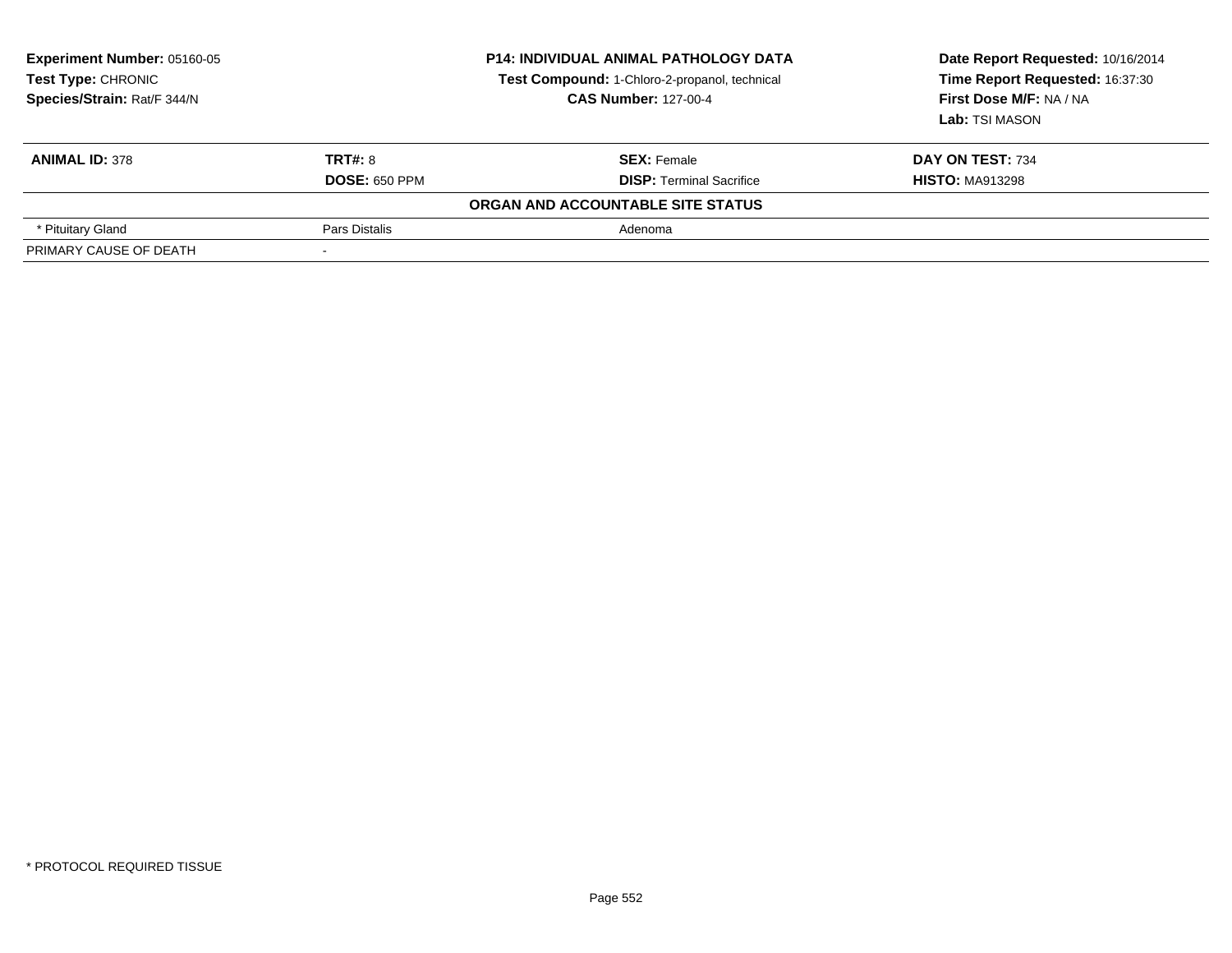# **P14: INDIVIDUAL ANIMAL PATHOLOGY DATA**

**Test Compound:** 1-Chloro-2-propanol, technical

**CAS Number:** 127-00-4

| <b>ANIMAL ID: 379</b>                  | <b>TRT#: 8</b>             | <b>SEX: Female</b>                | DAY ON TEST: 734            |
|----------------------------------------|----------------------------|-----------------------------------|-----------------------------|
|                                        | <b>DOSE: 650 PPM</b>       | <b>DISP: Terminal Sacrifice</b>   | <b>HISTO: MA913299</b>      |
|                                        |                            | ORGAN AND ACCOUNTABLE SITE STATUS |                             |
| <b>NORMAL</b>                          |                            |                                   |                             |
| * Adrenal Cortex                       | * Adrenal Medulla          | * Blood Vessel                    | * Bone                      |
| * Bone Marrow                          | * Brain                    | * Clitoral Gland                  | * Esophagus                 |
| * Heart                                | * Intestine Large, Cecum   | * Intestine Large, Colon          | * Intestine Small, Duodenum |
| * Intestine Small, Ileum               | * Intestine Small, Jejunum | * Islets, Pancreatic              | * Lung                      |
| * Lymph Node, Mandibular               | * Lymph Node, Mesenteric   | * Nose                            | * Ovary                     |
| * Pancreas                             | * Parathyroid Gland        | * Salivary Glands                 | * Skin                      |
| * Spleen                               | * Stomach, Forestomach     | * Stomach, Glandular              | * Thymus                    |
| * Trachea                              | * Urinary Bladder          |                                   |                             |
| <b>OBSERVATIONS</b>                    |                            |                                   |                             |
| * Intestine Large, Rectum              |                            | Parasite Metazoan                 | Minimal                     |
| * Kidney                               |                            | Mineralization                    | Minimal                     |
|                                        |                            | Nephropathy                       | Moderate                    |
| [Nephropathy TGLS = 4-4]               |                            |                                   |                             |
| * Liver                                |                            | Hepatocellular Adenoma            |                             |
| Note: TGL 5-NCL                        |                            |                                   |                             |
| [ Hepatocellular Adenoma TGLS = 7-6A ] |                            |                                   |                             |
| * Mammary Gland                        |                            | <b>Dilatation</b>                 | Moderate                    |
|                                        |                            | Hyperplasia                       | Moderate                    |
| [ Hyperplasia TGLS = 1-10A]            |                            |                                   |                             |
| Mesentery                              | Fat                        | Necrosis                          | Mild                        |
| [Necrosis TGLS = $3-15$ ]              |                            |                                   |                             |
| * Pituitary Gland                      | Pars Distalis              | Adenoma                           |                             |
|                                        | <b>Pars Distalis</b>       | Cyst                              | Mild                        |
| [Adenoma TGLS = $6-8$ ]                |                            |                                   |                             |
| * Thyroid Gland                        | C Cell                     | Hyperplasia                       | Mild                        |
| * Uterus                               |                            | Hydrometra                        | Marked                      |
| [Hydrometra TGLS = 2-7A]               |                            |                                   |                             |
| PRIMARY CAUSE OF DEATH                 | $\blacksquare$             |                                   |                             |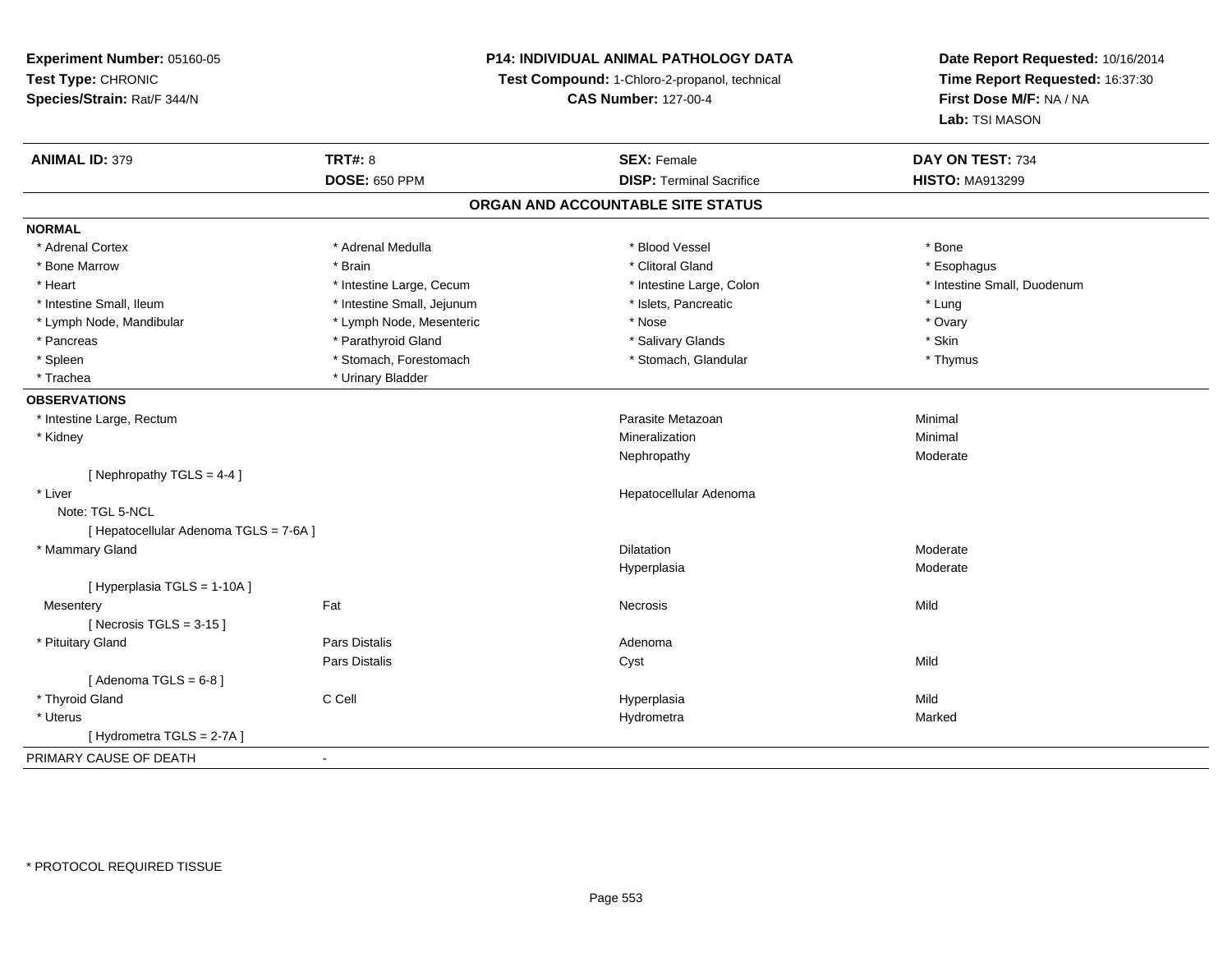| Experiment Number: 05160-05<br>Test Type: CHRONIC<br>Species/Strain: Rat/F 344/N |                                                                | P14: INDIVIDUAL ANIMAL PATHOLOGY DATA<br>Test Compound: 1-Chloro-2-propanol, technical<br><b>CAS Number: 127-00-4</b> | Date Report Requested: 10/16/2014<br>Time Report Requested: 16:37:30<br>First Dose M/F: NA / NA<br>Lab: TSI MASON |
|----------------------------------------------------------------------------------|----------------------------------------------------------------|-----------------------------------------------------------------------------------------------------------------------|-------------------------------------------------------------------------------------------------------------------|
| <b>ANIMAL ID: 380</b>                                                            | <b>TRT#: 8</b>                                                 | <b>SEX: Female</b>                                                                                                    | DAY ON TEST: 639                                                                                                  |
|                                                                                  | <b>DOSE: 650 PPM</b>                                           | <b>DISP: Natural Death</b>                                                                                            | <b>HISTO: MA913300</b>                                                                                            |
|                                                                                  |                                                                | ORGAN AND ACCOUNTABLE SITE STATUS                                                                                     |                                                                                                                   |
| <b>NORMAL</b>                                                                    |                                                                |                                                                                                                       |                                                                                                                   |
| * Adrenal Cortex                                                                 | * Adrenal Medulla                                              | * Blood Vessel                                                                                                        | * Bone                                                                                                            |
| * Bone Marrow                                                                    | * Brain                                                        | * Clitoral Gland                                                                                                      | * Esophagus                                                                                                       |
| * Heart                                                                          | * Intestine Large, Cecum                                       | * Intestine Large, Colon                                                                                              | * Intestine Large, Rectum                                                                                         |
| * Intestine Small, Duodenum                                                      | * Islets, Pancreatic                                           | * Lung                                                                                                                | * Lymph Node, Mandibular                                                                                          |
| * Lymph Node, Mesenteric                                                         | * Nose                                                         | * Ovary                                                                                                               | * Pancreas                                                                                                        |
| * Parathyroid Gland                                                              | * Salivary Glands                                              | * Skin                                                                                                                | * Stomach, Forestomach                                                                                            |
| * Stomach, Glandular                                                             | * Thymus                                                       | * Thyroid Gland                                                                                                       | * Trachea                                                                                                         |
| * Urinary Bladder                                                                | * Uterus                                                       |                                                                                                                       |                                                                                                                   |
| <b>AUTO PRECLUDES DIAG.</b>                                                      |                                                                |                                                                                                                       |                                                                                                                   |
| * Intestine Small, Ileum                                                         | * Intestine Small, Jejunum                                     |                                                                                                                       |                                                                                                                   |
| <b>OBSERVATIONS</b>                                                              |                                                                |                                                                                                                       |                                                                                                                   |
| * Brain                                                                          |                                                                |                                                                                                                       |                                                                                                                   |
|                                                                                  | Note: FRESH BLOOD IN MENINGEAL SPACES IS CATROGENIC. TGL 4-NCL |                                                                                                                       |                                                                                                                   |
| * Kidney                                                                         |                                                                | Nephropathy                                                                                                           | Moderate                                                                                                          |
| * Liver                                                                          |                                                                | Angiectasis                                                                                                           | Mild                                                                                                              |
|                                                                                  |                                                                | Hepatodiaphragmatic Nodule                                                                                            |                                                                                                                   |
| [Angiectasis TGLS = 1-6]                                                         |                                                                |                                                                                                                       |                                                                                                                   |
| [ Hepatodiaphragmatic Nodule TGLS = 2-6A ]                                       |                                                                |                                                                                                                       |                                                                                                                   |
| * Mammary Gland                                                                  |                                                                | <b>Dilatation</b>                                                                                                     | Mild                                                                                                              |
| * Pituitary Gland                                                                | Pars Distalis                                                  | Adenoma                                                                                                               |                                                                                                                   |
| [Adenoma TGLS = $3-8$ ]                                                          |                                                                |                                                                                                                       |                                                                                                                   |
| * Spleen                                                                         |                                                                | Pigmentation                                                                                                          | Mild                                                                                                              |
| PRIMARY CAUSE OF DEATH                                                           | - Pituitary Gland Pars Distalis Adenoma                        |                                                                                                                       |                                                                                                                   |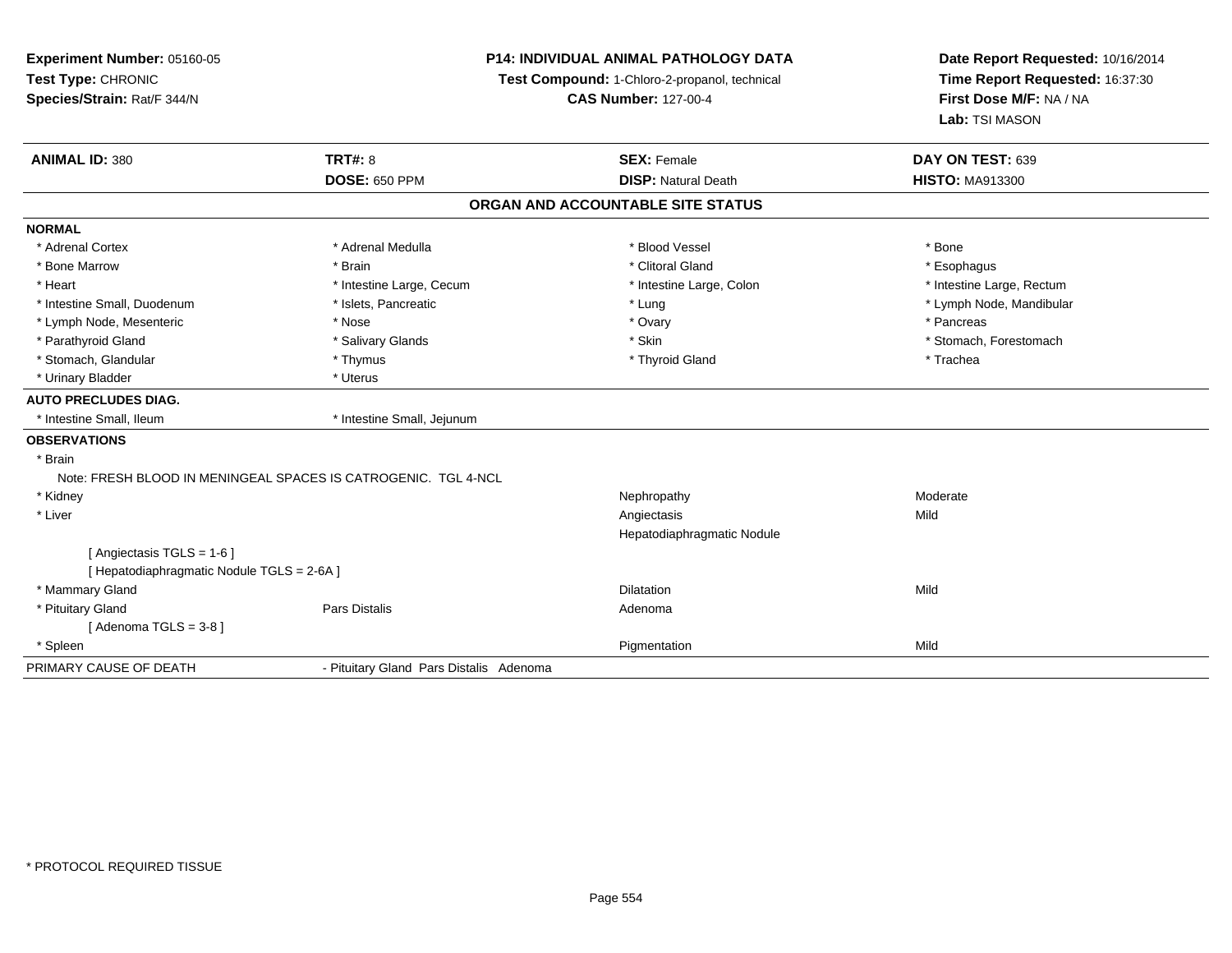# **P14: INDIVIDUAL ANIMAL PATHOLOGY DATA**

**Test Compound:** 1-Chloro-2-propanol, technical

**CAS Number:** 127-00-4

|                                        | <b>TRT#: 8</b>            | <b>SEX: Female</b>                | DAY ON TEST: 656         |  |
|----------------------------------------|---------------------------|-----------------------------------|--------------------------|--|
|                                        | <b>DOSE: 650 PPM</b>      | <b>DISP: Natural Death</b>        | <b>HISTO: MA913301</b>   |  |
|                                        |                           | ORGAN AND ACCOUNTABLE SITE STATUS |                          |  |
| <b>NORMAL</b>                          |                           |                                   |                          |  |
| * Adrenal Cortex                       | * Blood Vessel            | * Bone                            | * Bone Marrow            |  |
| * Brain                                | * Clitoral Gland          | * Esophagus                       | * Intestine Large, Cecum |  |
| * Intestine Large, Colon               | * Intestine Large, Rectum | * Intestine Small, Duodenum       | * Intestine Small, Ileum |  |
| * Intestine Small, Jejunum             | * Islets, Pancreatic      | * Mammary Gland                   | * Nose                   |  |
| * Pancreas                             | * Parathyroid Gland       | * Pituitary Gland                 | * Salivary Glands        |  |
| * Stomach, Forestomach                 | * Thyroid Gland           | * Trachea                         | * Urinary Bladder        |  |
| * Uterus                               |                           |                                   |                          |  |
| <b>OBSERVATIONS</b>                    |                           |                                   |                          |  |
| * Adrenal Medulla                      |                           | Leukemia Mononuclear              |                          |  |
| * Heart                                |                           | Cardiomyopathy                    | Minimal                  |  |
| * Kidney                               |                           | Leukemia Mononuclear              |                          |  |
| [ Leukemia Mononuclear TGLS = 13-4.1 ] |                           |                                   |                          |  |
| * Liver                                |                           | Leukemia Mononuclear              |                          |  |
| [ Leukemia Mononuclear TGLS = 6-6 ]    |                           |                                   |                          |  |
| * Lung                                 |                           | Hemorrhage                        | Minimal                  |  |
|                                        |                           | Leukemia Mononuclear              |                          |  |
| [Hemorrhage TGLS = 9-2A]               |                           |                                   |                          |  |
| Lymph Node                             | Mediastinal               | Leukemia Mononuclear              |                          |  |
|                                        | Pancreatic                | Leukemia Mononuclear              |                          |  |
|                                        | Renal                     | Leukemia Mononuclear              |                          |  |
| [ Leukemia Mononuclear TGLS = 8-3A ]   |                           |                                   |                          |  |
| [ Leukemia Mononuclear TGLS = 11-9A ]  |                           |                                   |                          |  |
| [ Leukemia Mononuclear TGLS = 7-16 ]   |                           |                                   |                          |  |
| * Lymph Node, Mandibular               |                           | Leukemia Mononuclear              |                          |  |
| [ Leukemia Mononuclear TGLS = 1-9 ]    |                           |                                   |                          |  |
| * Lymph Node, Mesenteric               |                           | Leukemia Mononuclear              |                          |  |
| [ Leukemia Mononuclear TGLS = 3-8 ]    |                           |                                   |                          |  |
| Mesentery                              | Fat                       | Necrosis                          | Mild                     |  |
| [Necrosis TGLS = $4-15$ ]              |                           |                                   |                          |  |
| * Ovary                                |                           | Cyst                              | Mild                     |  |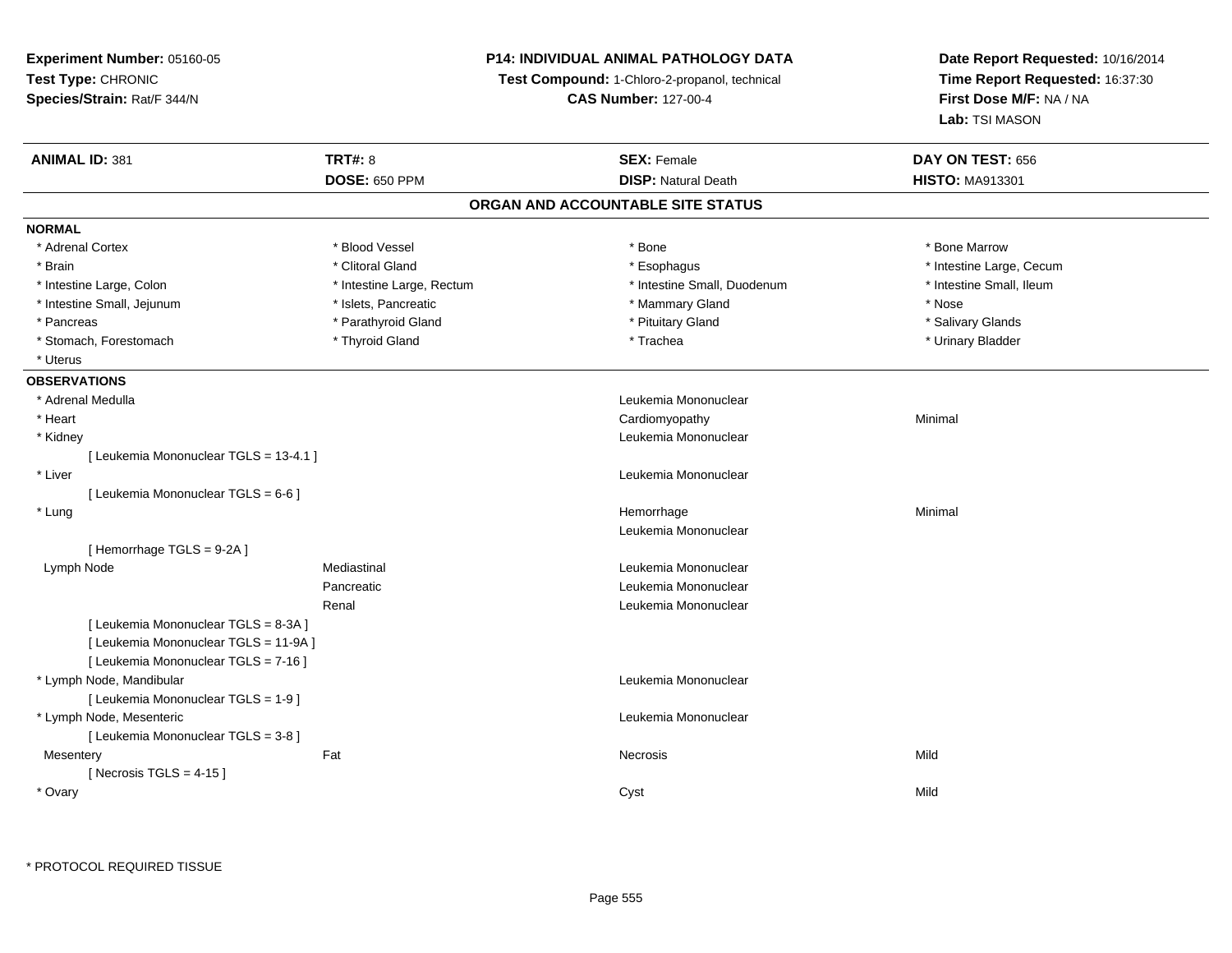| <b>Experiment Number: 05160-05</b><br><b>Test Type: CHRONIC</b><br>Species/Strain: Rat/F 344/N |                                          | <b>P14: INDIVIDUAL ANIMAL PATHOLOGY DATA</b><br>Test Compound: 1-Chloro-2-propanol, technical<br><b>CAS Number: 127-00-4</b>                                                                                                                                                                                                                                                                                | Date Report Requested: 10/16/2014<br>Time Report Requested: 16:37:30<br>First Dose M/F: NA / NA<br>Lab: TSI MASON |
|------------------------------------------------------------------------------------------------|------------------------------------------|-------------------------------------------------------------------------------------------------------------------------------------------------------------------------------------------------------------------------------------------------------------------------------------------------------------------------------------------------------------------------------------------------------------|-------------------------------------------------------------------------------------------------------------------|
| <b>ANIMAL ID: 381</b>                                                                          | <b>TRT#: 8</b>                           | <b>SEX: Female</b>                                                                                                                                                                                                                                                                                                                                                                                          | DAY ON TEST: 656                                                                                                  |
|                                                                                                | <b>DOSE: 650 PPM</b>                     | <b>DISP:</b> Natural Death                                                                                                                                                                                                                                                                                                                                                                                  | <b>HISTO: MA913301</b>                                                                                            |
|                                                                                                |                                          | ORGAN AND ACCOUNTABLE SITE STATUS                                                                                                                                                                                                                                                                                                                                                                           |                                                                                                                   |
| [ $Cyst TGLS = 2-7A, 7A.1$ ]<br>* Pituitary Gl<br>Note: TGL 10-NCL                             |                                          |                                                                                                                                                                                                                                                                                                                                                                                                             |                                                                                                                   |
| * Skin                                                                                         | <b>Subcut Tiss</b>                       | Leukemia Mononuclear                                                                                                                                                                                                                                                                                                                                                                                        |                                                                                                                   |
| * Spleen                                                                                       |                                          | Leukemia Mononuclear                                                                                                                                                                                                                                                                                                                                                                                        |                                                                                                                   |
|                                                                                                |                                          | Necrosis                                                                                                                                                                                                                                                                                                                                                                                                    | Mild                                                                                                              |
| [Leukemia Mononuclear TGLS = 5-3,3B]<br>[Necrosis TGLS = $12-3B$ ]                             |                                          |                                                                                                                                                                                                                                                                                                                                                                                                             |                                                                                                                   |
| * Stomach, Glandular<br>[ Necrosis TGLS = 14-14,14A ]                                          |                                          | <b>Necrosis</b>                                                                                                                                                                                                                                                                                                                                                                                             | Mild                                                                                                              |
| * Thymus                                                                                       |                                          | Leukemia Mononuclear                                                                                                                                                                                                                                                                                                                                                                                        |                                                                                                                   |
| PRIMARY CAUSE OF DEATH                                                                         | - UNCERTAIN                              |                                                                                                                                                                                                                                                                                                                                                                                                             |                                                                                                                   |
| <b>CONTRIBUTORY CAUSE OF DEATH</b>                                                             | Mononuclear: Thymus Leukemia Mononuclear | - Adrenal Medulla Leukemia Mononuclear;Kidney Leukemia Mononuclear;Liver Leukemia Mononuclear;Lung Leukemia Mononuclear;Lymph Node<br>Mediastinal Leukemia Mononuclear;Lymph Node Pancreatic Leukemia Mononuclear;Lymph Node Renal Leukemia Mononuclear;Lymph Node;Mandibular<br>Leukemia Mononuclear; Lymph Node; Mesenteric<br>Leukemia Mononuclear;Skin Subcut Tiss Leukemia Mononuclear;Spleen Leukemia |                                                                                                                   |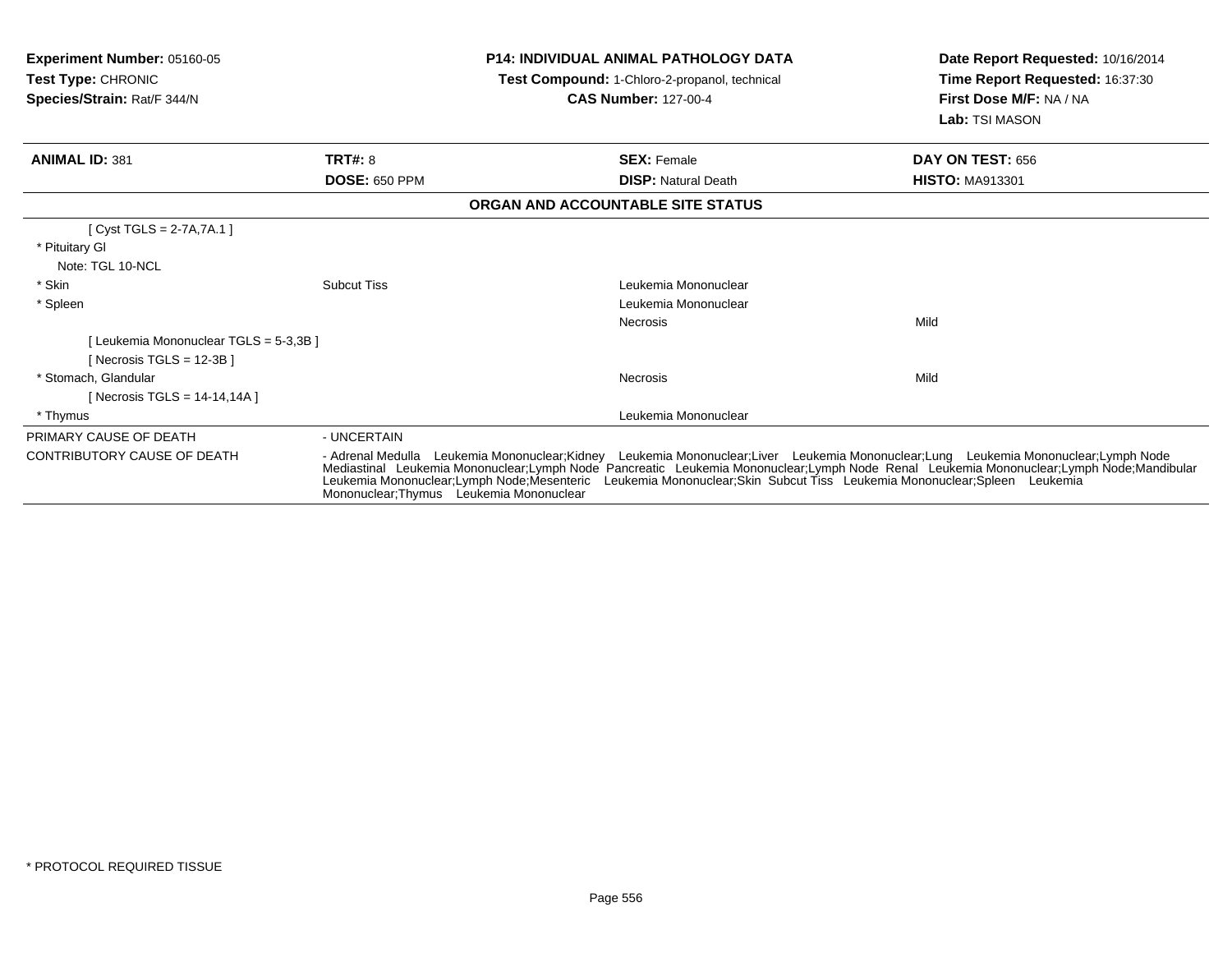# **P14: INDIVIDUAL ANIMAL PATHOLOGY DATA**

**Test Compound:** 1-Chloro-2-propanol, technical

**CAS Number:** 127-00-4

| <b>ANIMAL ID: 382</b>                 | <b>TRT#: 8</b>           | <b>SEX: Female</b>                | DAY ON TEST: 734         |
|---------------------------------------|--------------------------|-----------------------------------|--------------------------|
|                                       | <b>DOSE: 650 PPM</b>     | <b>DISP: Terminal Sacrifice</b>   | <b>HISTO: MA913302</b>   |
|                                       |                          | ORGAN AND ACCOUNTABLE SITE STATUS |                          |
| <b>NORMAL</b>                         |                          |                                   |                          |
| * Adrenal Cortex                      | * Adrenal Medulla        | * Blood Vessel                    | * Bone                   |
| * Bone Marrow                         | * Brain                  | * Clitoral Gland                  | * Esophagus              |
| * Heart                               | * Intestine Large, Colon | * Intestine Small, Duodenum       | * Intestine Small, Ileum |
| * Intestine Small, Jejunum            | * Islets, Pancreatic     | * Lung                            | * Lymph Node, Mandibular |
| * Lymph Node, Mesenteric              | * Nose                   | * Ovary                           | * Pancreas               |
| * Parathyroid Gland                   | * Salivary Glands        | * Skin                            | * Spleen                 |
| * Stomach, Forestomach                | * Stomach, Glandular     | * Thymus                          | * Thyroid Gland          |
| * Trachea                             | * Urinary Bladder        |                                   |                          |
| <b>OBSERVATIONS</b>                   |                          |                                   |                          |
| * Intestine Large, Cecum              |                          | Parasite Metazoan                 | Minimal                  |
| * Intestine Large, Rectum             |                          | Parasite Metazoan                 | Minimal                  |
| * Kidney                              |                          | Mineralization                    | Minimal                  |
|                                       |                          | Nephropathy                       | Minimal                  |
| * Liver                               |                          | <b>Basophilic Focus</b>           |                          |
|                                       |                          | <b>Mixed Cell Focus</b>           |                          |
| [Basophilic Focus TGLS = 4-6A]        |                          |                                   |                          |
| [Mixed Cell Focus TGLS = 4-6A]        |                          |                                   |                          |
| * Mammary Gland                       |                          | <b>Dilatation</b>                 | Minimal                  |
| * Pituitary Gland                     | <b>Pars Distalis</b>     | Cyst                              | Marked                   |
| [Cyst TGLS = $3-8$ ]                  |                          |                                   |                          |
| Tongue                                |                          | Squamous Cell Papilloma           |                          |
| [Squamous Cell Papilloma TGLS = 2-15] |                          |                                   |                          |
| * Uterus                              |                          | Polyp Stromal                     |                          |
| [Polyp Stromal TGLS = 1-7A]           |                          |                                   |                          |
| PRIMARY CAUSE OF DEATH                | $\blacksquare$           |                                   |                          |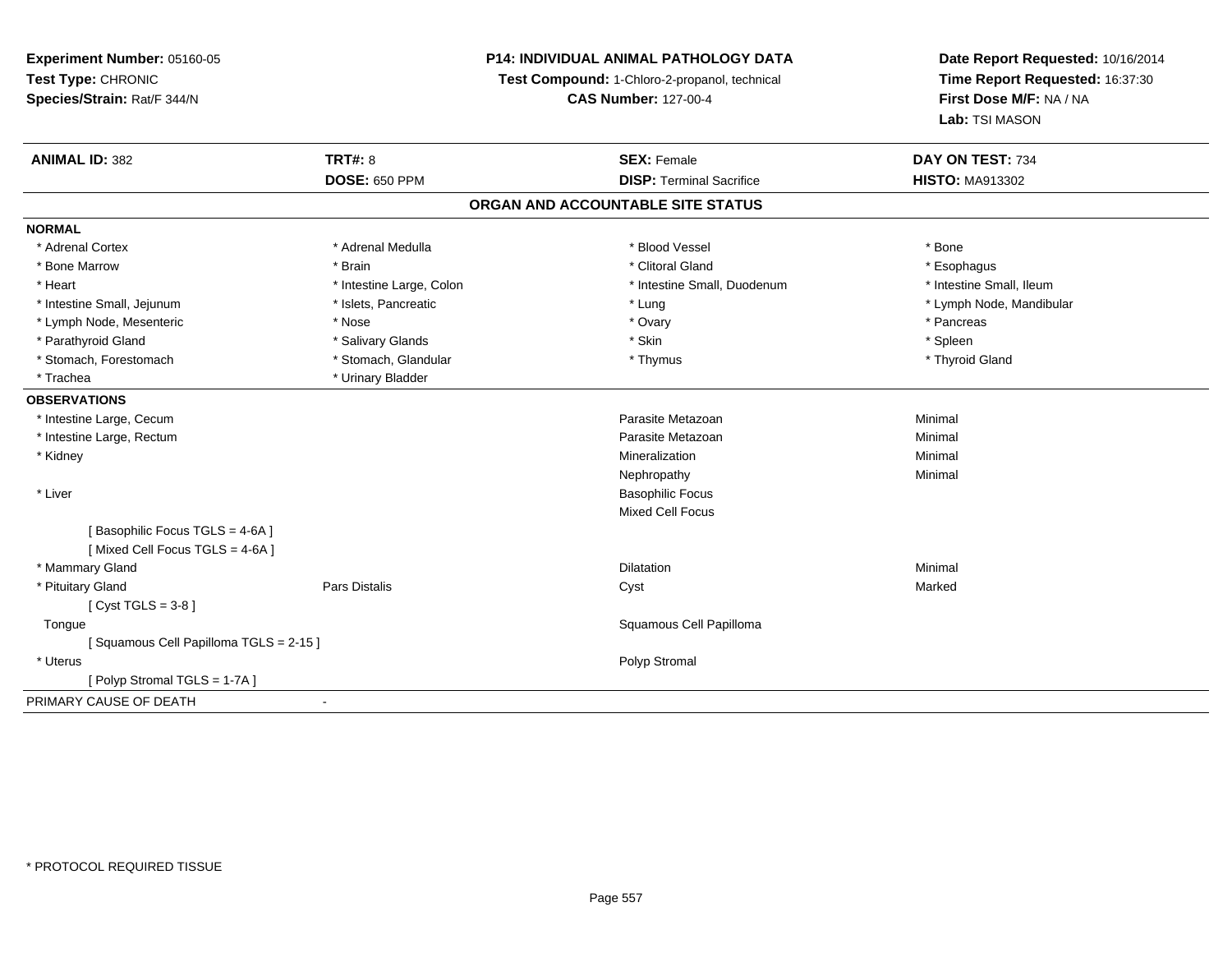# **P14: INDIVIDUAL ANIMAL PATHOLOGY DATA**

**Test Compound:** 1-Chloro-2-propanol, technical

**CAS Number:** 127-00-4

| <b>ANIMAL ID: 383</b>                | <b>TRT#: 8</b>           | <b>SEX: Female</b>                | DAY ON TEST: 592                                                                                                                                                                                         |
|--------------------------------------|--------------------------|-----------------------------------|----------------------------------------------------------------------------------------------------------------------------------------------------------------------------------------------------------|
|                                      | <b>DOSE: 650 PPM</b>     | <b>DISP: Natural Death</b>        | <b>HISTO: MA913303</b>                                                                                                                                                                                   |
|                                      |                          | ORGAN AND ACCOUNTABLE SITE STATUS |                                                                                                                                                                                                          |
| <b>NORMAL</b>                        |                          |                                   |                                                                                                                                                                                                          |
| * Adrenal Cortex                     | * Adrenal Medulla        | * Blood Vessel                    | * Bone                                                                                                                                                                                                   |
| * Brain                              | * Clitoral Gland         | * Esophagus                       | * Heart                                                                                                                                                                                                  |
| * Lymph Node, Mandibular             | * Mammary Gland          | * Ovary                           | * Parathyroid Gland                                                                                                                                                                                      |
| * Salivary Glands                    | * Skin                   | * Stomach, Forestomach            | * Stomach, Glandular                                                                                                                                                                                     |
| * Trachea                            | * Urinary Bladder        | * Uterus                          |                                                                                                                                                                                                          |
| <b>AUTO PRECLUDES DIAG.</b>          |                          |                                   |                                                                                                                                                                                                          |
| * Bone Marrow                        | * Intestine Large, Cecum | * Intestine Large, Colon          | * Intestine Large, Rectum                                                                                                                                                                                |
| * Intestine Small, Duodenum          | * Intestine Small, Ileum | * Intestine Small, Jejunum        | * Islets, Pancreatic                                                                                                                                                                                     |
| * Nose                               | * Pancreas               |                                   |                                                                                                                                                                                                          |
| <b>OBSERVATIONS</b>                  |                          |                                   |                                                                                                                                                                                                          |
| * Kidney                             |                          | Mineralization                    | Minimal                                                                                                                                                                                                  |
| * Liver                              |                          | Leukemia Mononuclear              |                                                                                                                                                                                                          |
| [ Leukemia Mononuclear TGLS = 2-6 ]  |                          |                                   |                                                                                                                                                                                                          |
| * Lung                               |                          | Leukemia Mononuclear              |                                                                                                                                                                                                          |
| Lymph Node                           | Mediastinal              | Leukemia Mononuclear              |                                                                                                                                                                                                          |
| [ Leukemia Mononuclear TGLS = 3-3A ] |                          |                                   |                                                                                                                                                                                                          |
| * Lymph Node, Mesenteric             |                          | Leukemia Mononuclear              |                                                                                                                                                                                                          |
| [ Leukemia Mononuclear TGLS = 6-8 ]  |                          |                                   |                                                                                                                                                                                                          |
| Mesentery                            | Fat                      | <b>Necrosis</b>                   | Moderate                                                                                                                                                                                                 |
| [Necrosis TGLS = $5-15$ ]            |                          |                                   |                                                                                                                                                                                                          |
| * Pituitary Gland                    | Pars Distalis            | Pigmentation                      | Mild                                                                                                                                                                                                     |
| [ Pigmentation TGLS = 4-8 ]          |                          |                                   |                                                                                                                                                                                                          |
| * Spleen                             |                          | Leukemia Mononuclear              |                                                                                                                                                                                                          |
| [ Leukemia Mononuclear TGLS = 1-3 ]  |                          |                                   |                                                                                                                                                                                                          |
| * Thymus                             |                          | Leukemia Mononuclear              |                                                                                                                                                                                                          |
| * Thyroid Gland                      | Follicle                 | Cyst                              | Mild                                                                                                                                                                                                     |
| PRIMARY CAUSE OF DEATH               | - UNCERTAIN              |                                   |                                                                                                                                                                                                          |
| CONTRIBUTORY CAUSE OF DEATH          |                          |                                   | - Liver Leukemia Mononuclear;Lung Leukemia Mononuclear;Lymph Node Mediastinal Leukemia Mononuclear;Lymph Node;Mesenteric Leukemia<br>Mononuclear;Spleen Leukemia Mononuclear;Thymus Leukemia Mononuclear |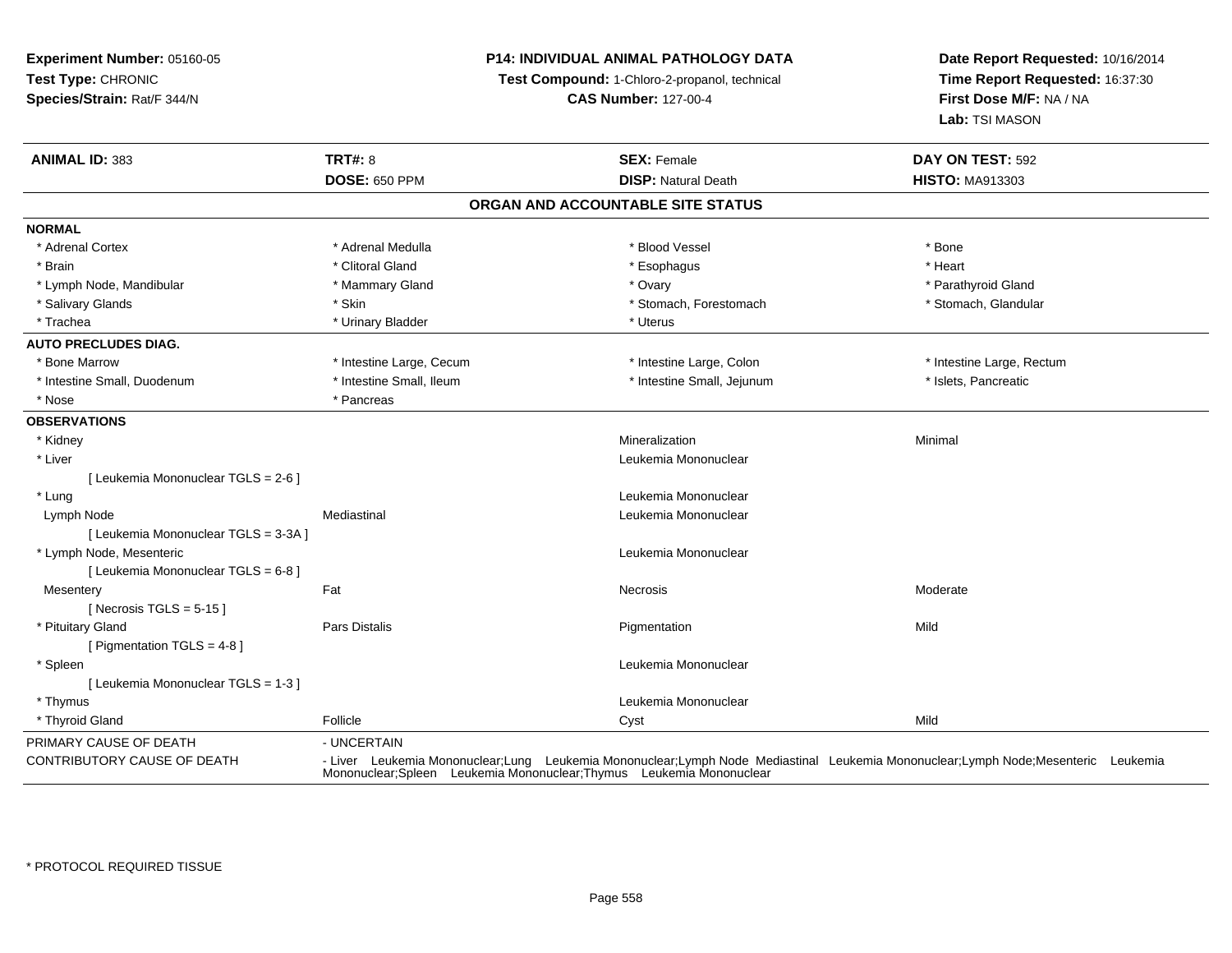**Experiment Number:** 05160-05**Test Type:** CHRONIC **Species/Strain:** Rat/F 344/N**P14: INDIVIDUAL ANIMAL PATHOLOGY DATATest Compound:** 1-Chloro-2-propanol, technical **CAS Number:** 127-00-4**Date Report Requested:** 10/16/2014**Time Report Requested:** 16:37:30**First Dose M/F:** NA / NA**Lab:** TSI MASON**ANIMAL ID:** 384**TRT#:** 8 **SEX:** Female **DAY ON TEST:** 708 **DOSE:** 650 PPM**DISP:** Natural Death **HISTO:** MA913304 **ORGAN AND ACCOUNTABLE SITE STATUSNORMAL**\* Adrenal Medulla \* \* \* Blood Vessel \* \* \* Bone Marrow \* \* Bone Marrow \* \* Bone Marrow \* Brain \* Alternative \* Esophagus \* \* Esophagus \* \* Heart \* Heart \* Intestine Large, Cecum \* Intestine Large, Cecum \* Intestine Large, Cecum \* Large \* Intestine Large \* Large \* Large \* Large \* Large \* Large \* Large \* Large \* Intestine Large, Rectum \* Thestine Small, Duodenum \* \* Intestine Small, Ileum \* \* Intestine Small, Jejunum \* Intestine Small, Jejunum \* Lymph Node, Mesenteric \* Islets, Pancreatic **\* Lung \* Lung \* Lung \* Lymph Node, Mandibular \*** Lymph Node, Mandibular \* Mammary Gland \* \* Andrew \* Ovary \* Andrew \* Ovary \* Pancreas \* Pancreas \* \* Pancreas \* \* Pancreas \* \* Pancreas \* \* Pancreas \* \* Pancreas \* \* Pancreas \* \* Pancreas \* \* Pancreas \* \* Pancreas \* \* Pancreas \* \* Pancreas \* \* P \* Salivary Glands \* Trachea \* Stomach, Forestomach \* Thyroid Gland \* The man \* Trachea \* Trachea \* Urinary Bladder \* Uterus **AUTO PRECLUDES DIAG.** \* Intestine Large, Colon**OBSERVATIONS** \* Adrenal Cortexx and the control of the control of the control of the control of the control of the control of the control of the control of the control of the control of the control of the control of the control of the control of the co c **Minimal** Vacuolization Cytoplasmic \* Clitoral Glandd and the control of the control of the control of the control of the control of the control of the control of the control of the control of the control of the control of the control of the control of the control of the co \* Kidneyy with the control of the control of the control of the control of the control of the control of the control of the control of the control of the control of the control of the control of the control of the control of the c n Mild \* Liver Basophilic Focus Hepatodiaphragmatic NoduleMixed Cell Focus[ Basophilic Focus TGLS = 4-6B ][ Hepatodiaphragmatic Nodule TGLS =  $2-6A$ ,  $3-6$  ] [ Mixed Cell Focus TGLS = 4-6B ] \* Nose Respirat Epith Hyperplasia Minimal \* Pituitary Glandd and the set of Pars Distalis and the Second Adenomal Adenomal Second Second Pars Distallis Pars Distaliss and the contract of the Angiectasis of the contract of the Mild [ Angiectasis TGLS = 7-8A.1 ] \* Skinn and the state of the Subcut Tiss and the state of the Subset of the Subset of the Subset of the Subset of the Subset of the Subset of the Subset of the Subset of the Subset of the Subset of the Subset of the Subset of th Ulcerr **Marked**  $[$  Fibroma TGLS = 1-10A  $]$  $[$  Ulcer TGLS = 5-15  $]$  \* SpleenHematopoietic Cell Proliferation<br>
Necrosis Minimal \* Stomach, Glandularr **Necrosis** Minimal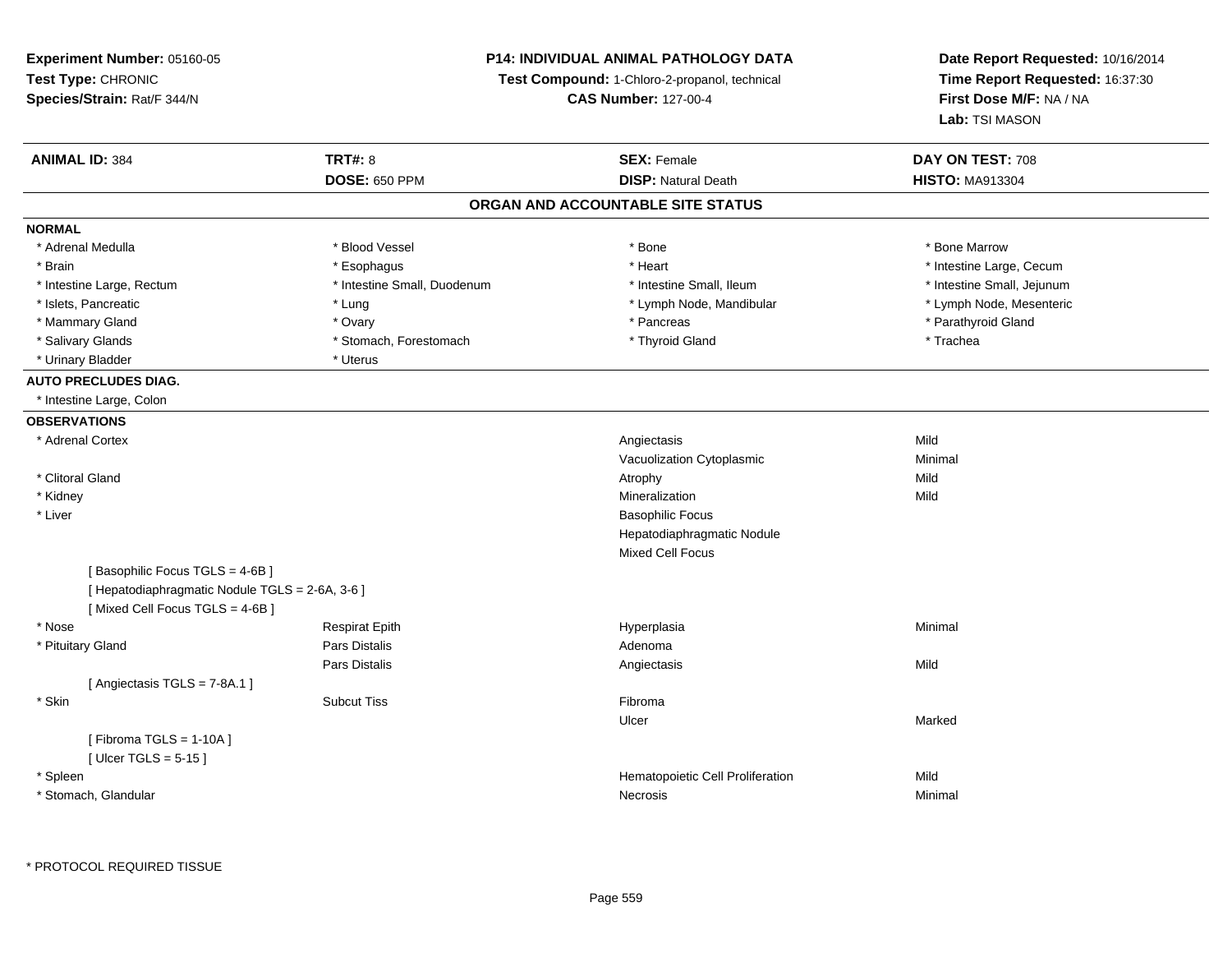| Experiment Number: 05160-05<br>Test Type: CHRONIC<br>Species/Strain: Rat/F 344/N |                            | <b>P14: INDIVIDUAL ANIMAL PATHOLOGY DATA</b><br>Test Compound: 1-Chloro-2-propanol, technical<br><b>CAS Number: 127-00-4</b> | Date Report Requested: 10/16/2014<br>Time Report Requested: 16:37:30<br>First Dose M/F: NA / NA<br>Lab: TSI MASON |  |
|----------------------------------------------------------------------------------|----------------------------|------------------------------------------------------------------------------------------------------------------------------|-------------------------------------------------------------------------------------------------------------------|--|
| <b>ANIMAL ID: 384</b>                                                            | <b>TRT#: 8</b>             | <b>SEX: Female</b>                                                                                                           | DAY ON TEST: 708                                                                                                  |  |
|                                                                                  | <b>DOSE: 650 PPM</b>       | <b>DISP:</b> Natural Death                                                                                                   | <b>HISTO: MA913304</b>                                                                                            |  |
|                                                                                  |                            | ORGAN AND ACCOUNTABLE SITE STATUS                                                                                            |                                                                                                                   |  |
| [ Necrosis TGLS = $6-14A$ ]                                                      |                            |                                                                                                                              |                                                                                                                   |  |
| * Thymus                                                                         |                            | Atrophy                                                                                                                      | Moderate                                                                                                          |  |
| PRIMARY CAUSE OF DEATH                                                           | - Skin Subcut Tiss Fibroma |                                                                                                                              |                                                                                                                   |  |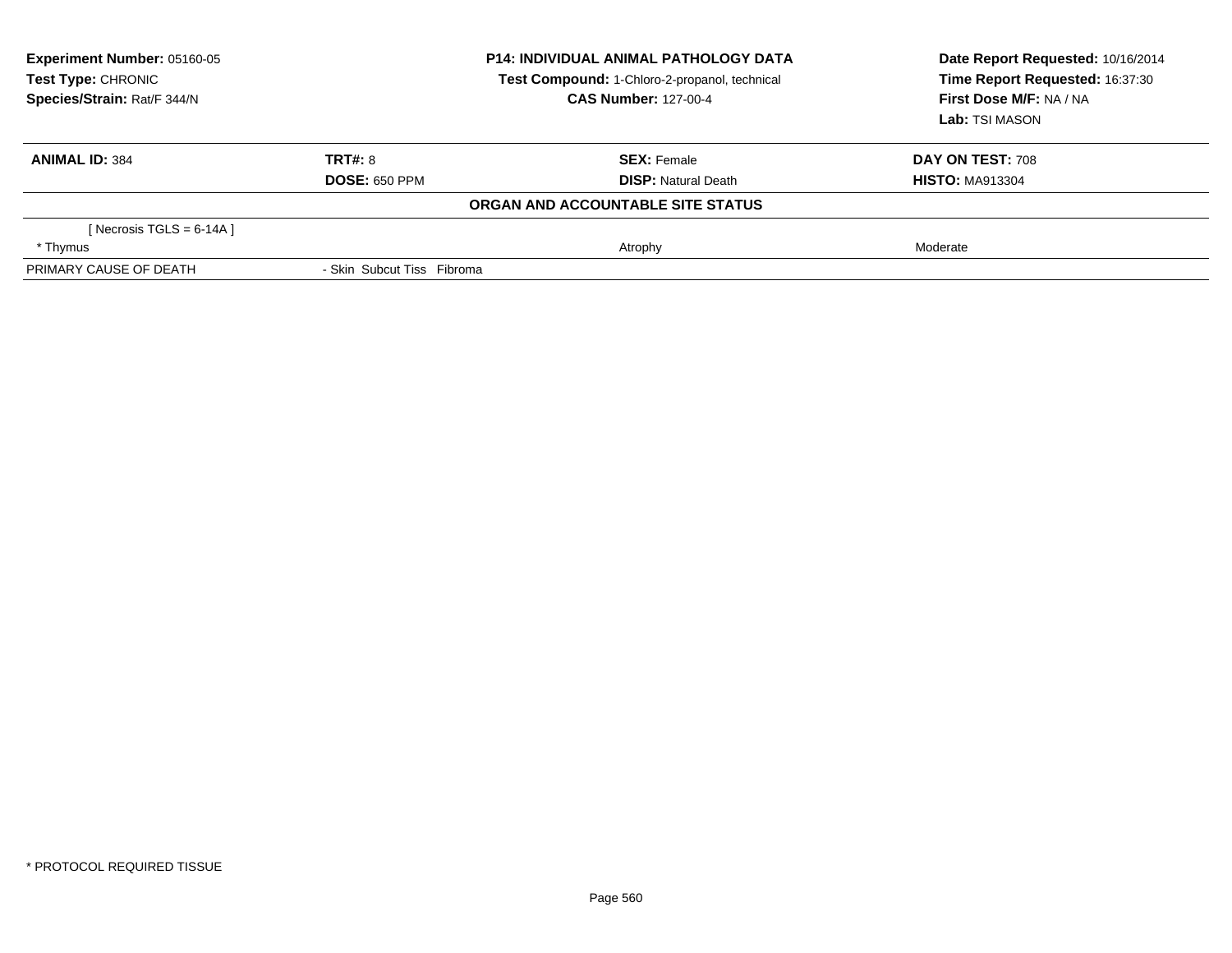**Experiment Number:** 05160-05**Test Type:** CHRONIC **Species/Strain:** Rat/F 344/N**P14: INDIVIDUAL ANIMAL PATHOLOGY DATATest Compound:** 1-Chloro-2-propanol, technical **CAS Number:** 127-00-4**Date Report Requested:** 10/16/2014**Time Report Requested:** 16:37:30**First Dose M/F:** NA / NA**Lab:** TSI MASON**ANIMAL ID:** 385**TRT#:** 8 **SEX:** Female **SEX: Female DAY ON TEST:** 735 **DOSE:** 650 PPM**DISP:** Terminal Sacrifice **HISTO:** MA913305 **ORGAN AND ACCOUNTABLE SITE STATUSNORMAL**\* Adrenal Medulla \* \* \* Blood Vessel \* \* \* Bone Marrow \* \* Bone Marrow \* \* Bone Marrow \* Brain \* Alternative of the state of the state of the state of the state of the state of the state of the state of the state of the state of the state of the state of the state of the state of the state of the state of th \* Intestine Large, Cecum \* Intestine Large, Colon \* Intestine Small, Duodenum \* Intestine Small, Ileum\* Intestine Small, Jejunum \* \* \* https://www.fat.com/setter/educition/setter/filesophysics.com/setter/filesophysics.com/setter/filesophysics.com/setter/filesophysics.com/setter/filesophysics.com/setter/filesophysics.com/se \* Lymph Node, Mesenteric \* The match of the state of the Salivary Gland \* Parathyroid Gland \* Salivary Glands \* Salivary Glands \* Stomach, Glandular \* Skin \* Spleen \* Spleen \* Spleen \* Stomach, Forestomach \* Stomach, Forestomach \* Thymus \* Trachea \* Urinary Bladder \* Uterus **OBSERVATIONS** \* Adrenal Cortex Angiectasis Minimal \* HeartNote: TGL 2-NCL \* Intestine Large, Rectumm and the contract of the contract of the contract of the contract of the contract of the contract of the contract of the contract of the contract of the contract of the contract of the contract of the contract of the cont \* Kidneyy with the control of the control of the control of the control of the control of the control of the control of the control of the control of the control of the control of the control of the control of the control of the c n Minimal \* Liver Basophilic FocusInflammation Granulomatous, Minimal Note: TGL 1-NCL[Basophilic Focus TGLS = 6-6A] \* Mammary Glandd and the control of the control of the control of the control of the control of the control of the control of the control of the control of the control of the control of the control of the control of the control of the co \* Nose Respirat Epith Degeneration Hyaline, Minimal \* Pancreass and the contract of the Acinus and Acinus and Acinus and Acinus Atrophy and Acinus and Mild Marked \* Pituitary Gland Pars Distalis Cyst Marked [ Cyst TGLS = 5-8 ] \* Thyroid Glandd C Cell C Cell C Cell Adenoma Note: THYROID CONTRALATERAL TO NEOPLASM WITHIN NORMAL LIMITS. TGL 4-NCL $[$  Adenoma TGLS = 3-2A  $]$ PRIMARY CAUSE OF DEATH-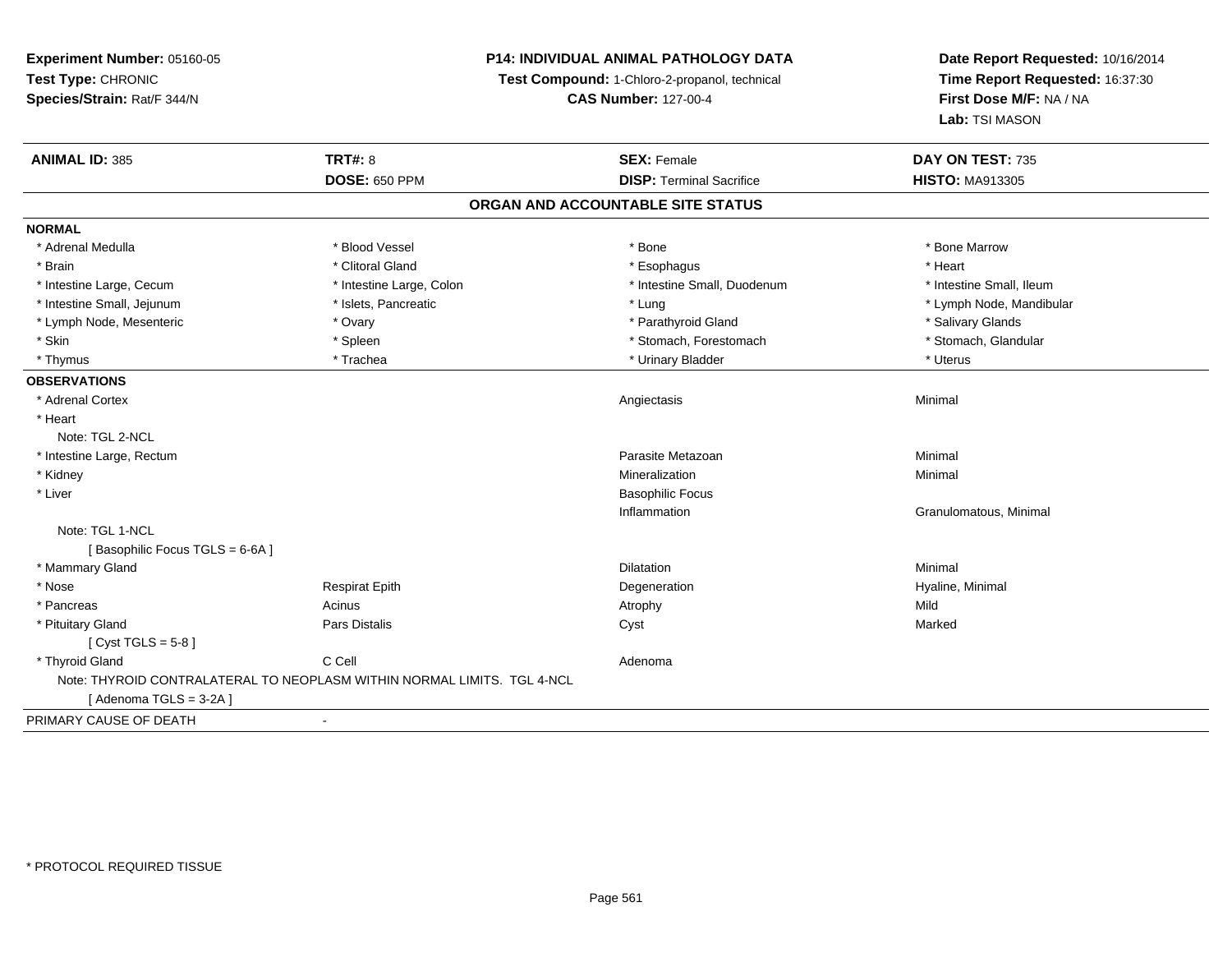# **P14: INDIVIDUAL ANIMAL PATHOLOGY DATA**

**Test Compound:** 1-Chloro-2-propanol, technical

**CAS Number:** 127-00-4

| <b>ANIMAL ID: 386</b>             | <b>TRT#: 8</b>             | <b>SEX: Female</b>                | DAY ON TEST: 735            |
|-----------------------------------|----------------------------|-----------------------------------|-----------------------------|
|                                   | <b>DOSE: 650 PPM</b>       | <b>DISP: Terminal Sacrifice</b>   | <b>HISTO: MA913306</b>      |
|                                   |                            | ORGAN AND ACCOUNTABLE SITE STATUS |                             |
| <b>NORMAL</b>                     |                            |                                   |                             |
| * Adrenal Cortex                  | * Adrenal Medulla          | * Blood Vessel                    | * Bone                      |
| * Bone Marrow                     | * Brain                    | * Clitoral Gland                  | * Esophagus                 |
| * Heart                           | * Intestine Large, Cecum   | * Intestine Large, Colon          | * Intestine Small, Duodenum |
| * Intestine Small, Ileum          | * Intestine Small, Jejunum | * Islets, Pancreatic              | * Lymph Node, Mandibular    |
| * Lymph Node, Mesenteric          | * Nose                     | * Ovary                           | * Pancreas                  |
| * Parathyroid Gland               | * Salivary Glands          | * Skin                            | * Stomach, Forestomach      |
| * Stomach, Glandular              | * Thymus                   | * Thyroid Gland                   | * Trachea                   |
| * Urinary Bladder                 | * Uterus                   |                                   |                             |
| <b>OBSERVATIONS</b>               |                            |                                   |                             |
| * Intestine Large, Rectum         |                            | Parasite Metazoan                 | Minimal                     |
| * Kidney                          |                            | Cyst                              | Mild                        |
|                                   |                            | Mineralization                    | Minimal                     |
|                                   |                            | Nephropathy                       | Minimal                     |
| [Cyst TGLS = $3-4A$ ]             |                            |                                   |                             |
| * Liver                           |                            | <b>Basophilic Focus</b>           |                             |
|                                   |                            | <b>Eosinophilic Focus</b>         |                             |
| [Basophilic Focus TGLS = 4-6,6A]  |                            |                                   |                             |
| [ Eosinophilic Focus TGLS = 4-6 ] |                            |                                   |                             |
| * Lung                            | Alveolus                   | <b>Infiltration Cellular</b>      | Histiocyte, Minimal         |
| * Mammary Gland                   |                            | <b>Dilatation</b>                 | Mild                        |
|                                   |                            | Fibroadenoma                      |                             |
|                                   |                            | Hyperplasia                       | Mild                        |
| [Fibroadenoma TGLS = 1-10A]       |                            |                                   |                             |
| * Pituitary Gland                 | <b>Pars Distalis</b>       | Adenoma                           |                             |
| [Adenoma TGLS = $2-8$ ]           |                            |                                   |                             |
| * Spleen                          |                            | Pigmentation                      | Minimal                     |
| PRIMARY CAUSE OF DEATH            |                            |                                   |                             |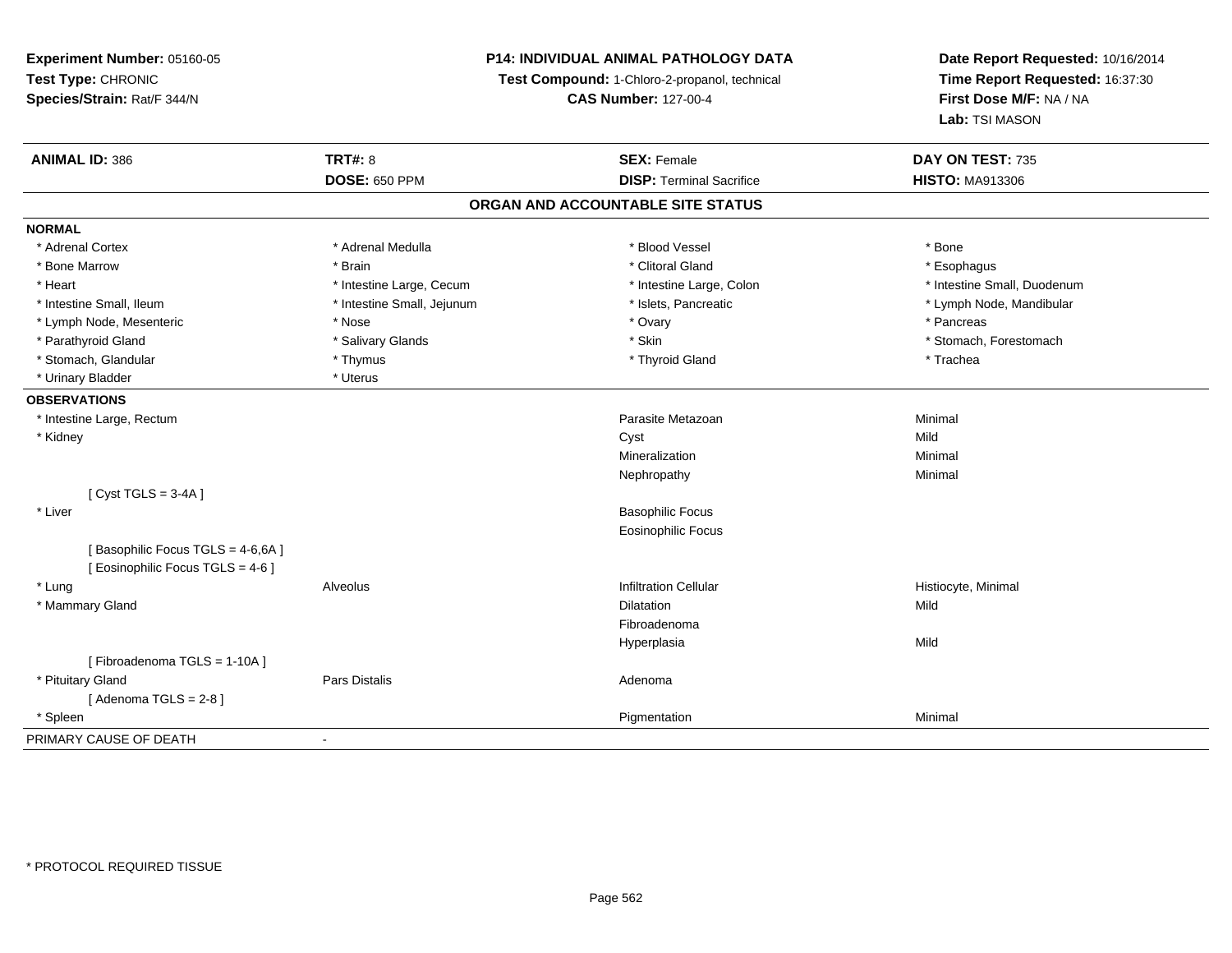| Experiment Number: 05160-05                | P14: INDIVIDUAL ANIMAL PATHOLOGY DATA<br>Test Compound: 1-Chloro-2-propanol, technical |                                   | Date Report Requested: 10/16/2014<br>Time Report Requested: 16:37:30 |  |
|--------------------------------------------|----------------------------------------------------------------------------------------|-----------------------------------|----------------------------------------------------------------------|--|
| Test Type: CHRONIC                         |                                                                                        |                                   |                                                                      |  |
| Species/Strain: Rat/F 344/N                |                                                                                        | <b>CAS Number: 127-00-4</b>       | First Dose M/F: NA / NA                                              |  |
|                                            |                                                                                        |                                   | Lab: TSI MASON                                                       |  |
| <b>ANIMAL ID: 387</b>                      | <b>TRT#: 8</b>                                                                         | <b>SEX: Female</b>                | DAY ON TEST: 561                                                     |  |
|                                            | <b>DOSE: 650 PPM</b>                                                                   | <b>DISP: Natural Death</b>        | <b>HISTO: MA913307</b>                                               |  |
|                                            |                                                                                        | ORGAN AND ACCOUNTABLE SITE STATUS |                                                                      |  |
| <b>NORMAL</b>                              |                                                                                        |                                   |                                                                      |  |
| * Adrenal Cortex                           | * Blood Vessel                                                                         | * Bone                            | * Bone Marrow                                                        |  |
| * Brain                                    | * Clitoral Gland                                                                       | * Esophagus                       | * Heart                                                              |  |
| * Intestine Large, Cecum                   | * Intestine Large, Colon                                                               | * Intestine Large, Rectum         | * Intestine Small, Duodenum                                          |  |
| * Intestine Small, Ileum                   | * Islets, Pancreatic                                                                   | * Kidney                          | * Lung                                                               |  |
| * Lymph Node, Mesenteric                   | * Nose                                                                                 | * Pancreas                        | * Parathyroid Gland                                                  |  |
| * Salivary Glands                          | * Skin                                                                                 | * Stomach, Glandular              | * Thymus                                                             |  |
| * Thyroid Gland                            | * Trachea                                                                              | * Urinary Bladder                 | * Uterus                                                             |  |
| <b>AUTO PRECLUDES DIAG.</b>                |                                                                                        |                                   |                                                                      |  |
| * Intestine Small, Jejunum                 |                                                                                        |                                   |                                                                      |  |
| <b>OBSERVATIONS</b>                        |                                                                                        |                                   |                                                                      |  |
| * Adrenal Medulla                          |                                                                                        | Ganglioneuroma                    |                                                                      |  |
| [Ganglioneuroma TGLS = 1-8]                |                                                                                        |                                   |                                                                      |  |
| * Liver                                    |                                                                                        | <b>Basophilic Focus</b>           |                                                                      |  |
|                                            |                                                                                        | Hepatodiaphragmatic Nodule        |                                                                      |  |
| [ Hepatodiaphragmatic Nodule TGLS = 4-6A ] |                                                                                        |                                   |                                                                      |  |
| * Lymph Node, Mandibular                   |                                                                                        | Hyperplasia                       | Plasma Cell, Mild                                                    |  |
| * Mammary Gland                            |                                                                                        | <b>Dilatation</b>                 | Marked                                                               |  |
|                                            |                                                                                        | Fibroadenoma                      |                                                                      |  |
|                                            |                                                                                        | Hyperplasia                       | Mild                                                                 |  |
| [ Dilatation TGLS = 3-10B ]                |                                                                                        |                                   |                                                                      |  |
| [Fibroadenoma TGLS = 2-10A]                |                                                                                        |                                   |                                                                      |  |
| * Ovary                                    | <b>Interstit Cell</b>                                                                  | Hyperplasia                       | Moderate                                                             |  |
| * Pituitary Gland                          | Pars Distalis                                                                          | Adenoma                           |                                                                      |  |
| [Adenoma TGLS = $5-8A$ ]                   |                                                                                        |                                   |                                                                      |  |
| * Spleen                                   |                                                                                        | Pigmentation                      | Mild                                                                 |  |
| * Stomach, Forestomach                     | Epithelium                                                                             | Hyperplasia                       | Mild                                                                 |  |
| [ Hyperplasia TGLS = 6-14,14A.1 ]          |                                                                                        |                                   |                                                                      |  |
| PRIMARY CAUSE OF DEATH                     | - Pituitary Gland Pars Distalis Adenoma                                                |                                   |                                                                      |  |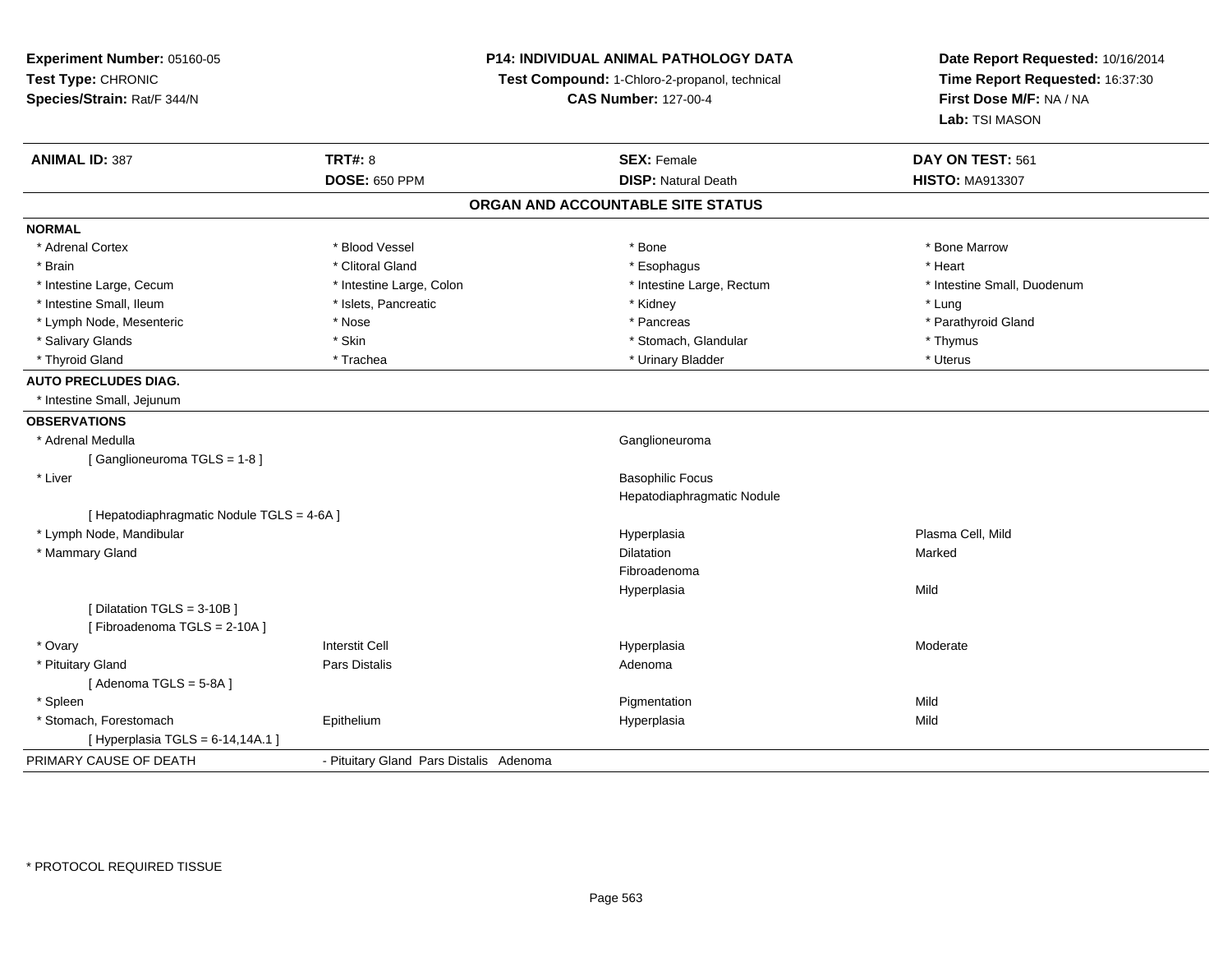**Experiment Number:** 05160-05**Test Type:** CHRONIC **Species/Strain:** Rat/F 344/N**P14: INDIVIDUAL ANIMAL PATHOLOGY DATATest Compound:** 1-Chloro-2-propanol, technical **CAS Number:** 127-00-4**Date Report Requested:** 10/16/2014**Time Report Requested:** 16:37:30**First Dose M/F:** NA / NA**Lab:** TSI MASON**ANIMAL ID:** 388**EX:** Female **DAY ON TEST:** 734 **DOSE:** 650 PPM**DISP:** Terminal Sacrifice **HISTO:** MA913308 **ORGAN AND ACCOUNTABLE SITE STATUSNORMAL**\* Adrenal Medulla \* \* \* Blood Vessel \* \* \* Bone Marrow \* \* Bone Marrow \* \* Bone Marrow \* Brain \* Alternative \* Esophagus \* \* Esophagus \* \* Heart \* Heart \* Intestine Large, Cecum \* Intestine Large, Cecum \* Intestine Large, Cecum \* Large \* Intestine Large \* Large \* Large \* Large \* Large \* Large \* Large \* Large \* Intestine Small. Ileum \* Intestine Large, Colon \* Intestine Large, Rectum \* Intestine Small, Duodenum \* Intestine Small, Duodenum \* Intestine Small, Jejunum \* \* \* https://www.fat.com/setter/educition/setter/filesophysics.com/setter/filesophysics.com/setter/filesophysics.com/setter/filesophysics.com/setter/filesophysics.com/setter/filesophysics.com/se \* Lymph Node, Mesenteric \* Ovary \* Pancreas \* Parathyroid Gland\* Stomach, Glandular \* Salivary Glands \* Stomach, Forestomach \* Skin \* Skin \* Stomach, Forestomach \* Stomach, Forestomach \* Thyroid Gland \* Trachea \* Trachea \* Trachea \* Thyroid Gland \* Urinary Bladder **OBSERVATIONS** \* Adrenal CortexVacuolization Cytoplasmic **Mild** Minimal \* Clitoral Glandd and the control of the control of the control of the control of the control of the control of the control of the control of the control of the control of the control of the control of the control of the control of the co  $[$  Cyst TGLS = 4-10  $]$  \* Kidneyy the control of the control of the control of the control of the control of the control of the control of the control of the control of the control of the control of the control of the control of the control of the contro Mild \* Liverr and the contract of the contract of the contract of the contract of the contract of the contract of the contract of the contract of the contract of the contract of the contract of the contract of the contract of the cont s Mild Mild Fibrosiss Mild n **Granulomatous, Minimal** Inflammation[ Angiectasis TGLS = 8-6B ] $[$  Fibrosis TGLS = 6-6A  $]$  \* Mammary Glandd and the control of the control of the control of the Dilatation and the control of the Moderate of the control of the control of the control of the control of the control of the control of the control of the control of t FibroadenomaHyperplasia Moderate [ Dilatation TGLS = 3-10C ][ Fibroadenoma TGLS = 1-10A; 2-10B ][ Hyperplasia TGLS = 3-10C ] \* Nose Respirat Epith Hyperplasia Minimal \* Pituitary Glandd and the contract of Pars Distalis and the contract of Adenoma and Adenoma and the Adenoma and the Adenoma and  $\lambda$  $[$  Adenoma TGLS = 7-8  $]$  \* Spleenn and the Capsule Constant of the Constant of the Constant of the Constant of the Constant of the Constant of Mild [ Fibrosis TGLS = 5-3A ] \* Thymuss Epithel Cell Hyperplasia a Mild \* Uteruss and the contract of the contract of the contract of the contract of the contract of the contract of the contract of the contract of the contract of the contract of the contract of the contract of the contract of the cont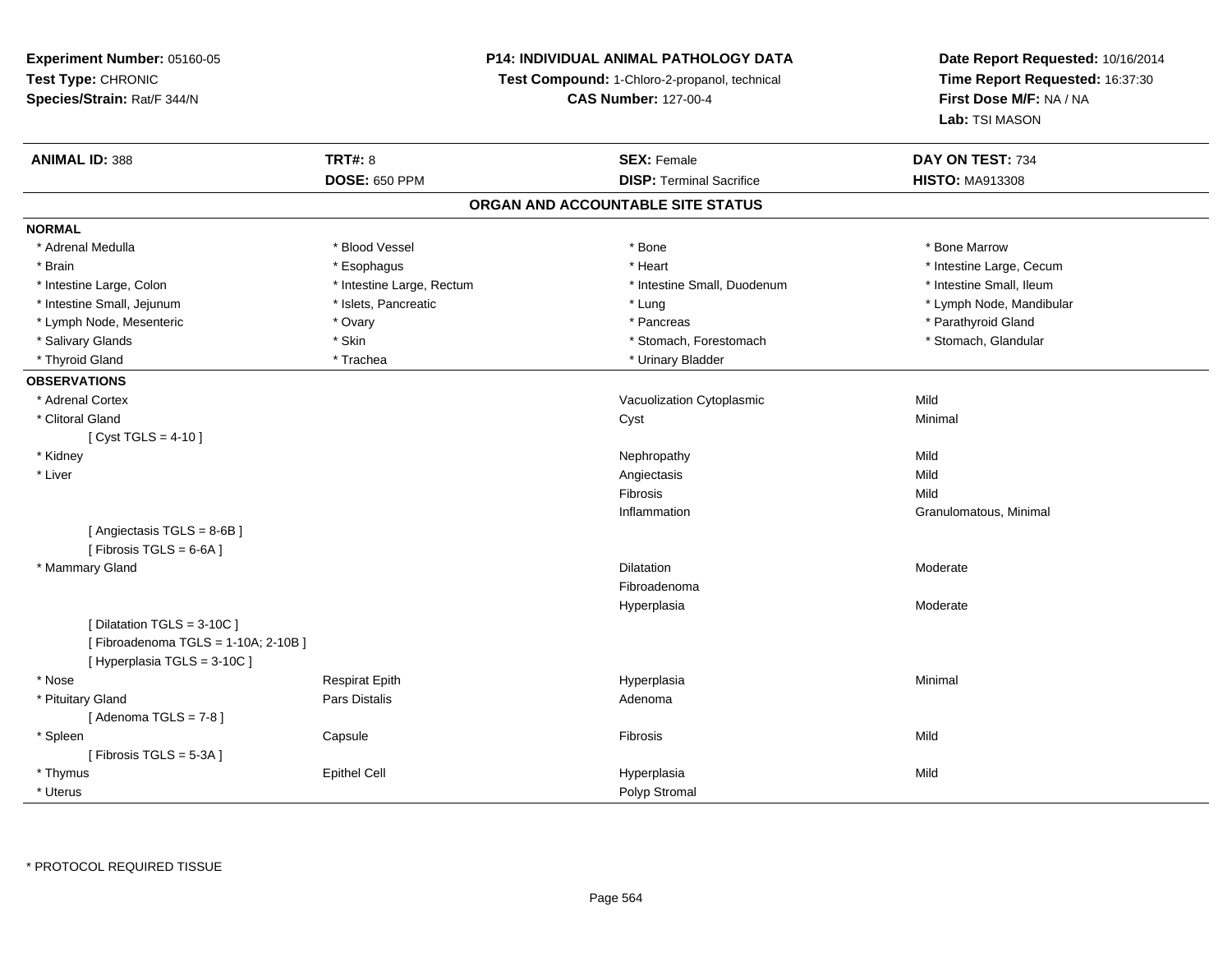| <b>Experiment Number: 05160-05</b><br><b>Test Type: CHRONIC</b><br>Species/Strain: Rat/F 344/N |                      | <b>P14: INDIVIDUAL ANIMAL PATHOLOGY DATA</b><br>Test Compound: 1-Chloro-2-propanol, technical<br><b>CAS Number: 127-00-4</b> | Date Report Requested: 10/16/2014<br>Time Report Requested: 16:37:30<br>First Dose M/F: NA / NA<br>Lab: TSI MASON |
|------------------------------------------------------------------------------------------------|----------------------|------------------------------------------------------------------------------------------------------------------------------|-------------------------------------------------------------------------------------------------------------------|
| <b>ANIMAL ID: 388</b>                                                                          | TRT#: 8              | <b>SEX: Female</b>                                                                                                           | DAY ON TEST: 734                                                                                                  |
|                                                                                                | <b>DOSE: 650 PPM</b> | <b>DISP: Terminal Sacrifice</b>                                                                                              | <b>HISTO: MA913308</b>                                                                                            |
|                                                                                                |                      | ORGAN AND ACCOUNTABLE SITE STATUS                                                                                            |                                                                                                                   |
| PRIMARY CAUSE OF DEATH                                                                         |                      |                                                                                                                              |                                                                                                                   |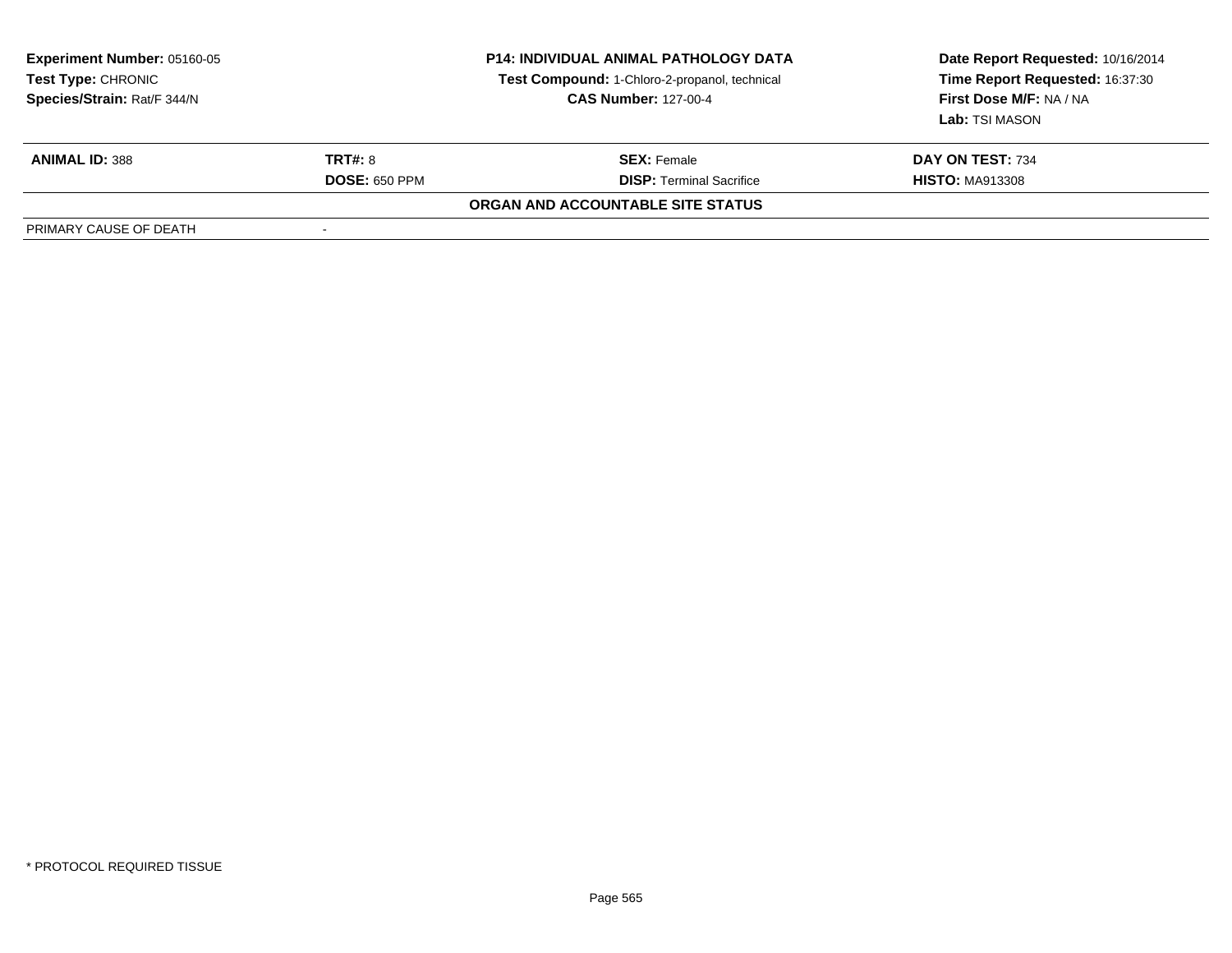# **P14: INDIVIDUAL ANIMAL PATHOLOGY DATA**

**Test Compound:** 1-Chloro-2-propanol, technical

**CAS Number:** 127-00-4

| <b>ANIMAL ID: 389</b>                | <b>TRT#: 8</b>              | <b>SEX: Female</b>              | DAY ON TEST: 735           |  |  |  |
|--------------------------------------|-----------------------------|---------------------------------|----------------------------|--|--|--|
|                                      | <b>DOSE: 650 PPM</b>        | <b>DISP: Terminal Sacrifice</b> | <b>HISTO: MA913309</b>     |  |  |  |
| ORGAN AND ACCOUNTABLE SITE STATUS    |                             |                                 |                            |  |  |  |
| <b>NORMAL</b>                        |                             |                                 |                            |  |  |  |
| * Blood Vessel                       | * Bone Marrow               | * Brain                         | * Clitoral Gland           |  |  |  |
| * Esophagus                          | * Heart                     | * Intestine Large, Cecum        | * Intestine Large, Colon   |  |  |  |
| * Intestine Large, Rectum            | * Intestine Small, Duodenum | * Intestine Small, Ileum        | * Intestine Small, Jejunum |  |  |  |
| * Islets, Pancreatic                 | * Lung                      | * Lymph Node, Mandibular        | * Lymph Node, Mesenteric   |  |  |  |
| * Pancreas                           | * Parathyroid Gland         | * Salivary Glands               | * Skin                     |  |  |  |
| * Stomach, Forestomach               | * Stomach, Glandular        | * Trachea                       | * Urinary Bladder          |  |  |  |
| <b>OBSERVATIONS</b>                  |                             |                                 |                            |  |  |  |
| * Adrenal Cortex                     |                             | <b>Cytoplasmic Alteration</b>   | Minimal                    |  |  |  |
| * Adrenal Medulla                    |                             | Pheochromocytoma Benign         |                            |  |  |  |
| * Bone                               |                             | Hyperostosis                    | Mild                       |  |  |  |
| * Kidney                             |                             | Nephropathy                     | Minimal                    |  |  |  |
| * Liver                              |                             | <b>Basophilic Focus</b>         |                            |  |  |  |
|                                      |                             | Inflammation                    | Granulomatous, Minimal     |  |  |  |
| Note: TGL 3-NCL                      |                             |                                 |                            |  |  |  |
| * Mammary Gland                      |                             | <b>Dilatation</b>               | Minimal                    |  |  |  |
|                                      |                             | Fibroadenoma                    |                            |  |  |  |
|                                      |                             | Hyperplasia                     | Mild                       |  |  |  |
| [Fibroadenoma TGLS = 1-10A]          |                             |                                 |                            |  |  |  |
| * Nose                               | <b>Respirat Epith</b>       | Inflammation                    | Chronic Active, Marked     |  |  |  |
| Note: FUNGAL HYPHAE IN NASAL CAVITY. |                             |                                 |                            |  |  |  |
| * Ovary                              |                             | Cyst                            | Marked                     |  |  |  |
| [Cyst TGLS = $2-7$ ]                 |                             |                                 |                            |  |  |  |
| * Pituitary Gland                    | <b>Pars Distalis</b>        | Adenoma                         |                            |  |  |  |
|                                      | <b>Pars Distalis</b>        | Cyst                            | Moderate                   |  |  |  |
| [Adenoma TGLS = $4-8$ ]              |                             |                                 |                            |  |  |  |
| [Cyst TGLS = $4-8$ ]                 |                             |                                 |                            |  |  |  |
| * Spleen                             |                             | Leukemia Mononuclear            |                            |  |  |  |
| * Thymus                             |                             | Atrophy                         | Moderate                   |  |  |  |
| * Thyroid Gland                      | C Cell                      | Hyperplasia                     | Moderate                   |  |  |  |
| * Uterus                             |                             | Hyperplasia                     | Cystic, Mild               |  |  |  |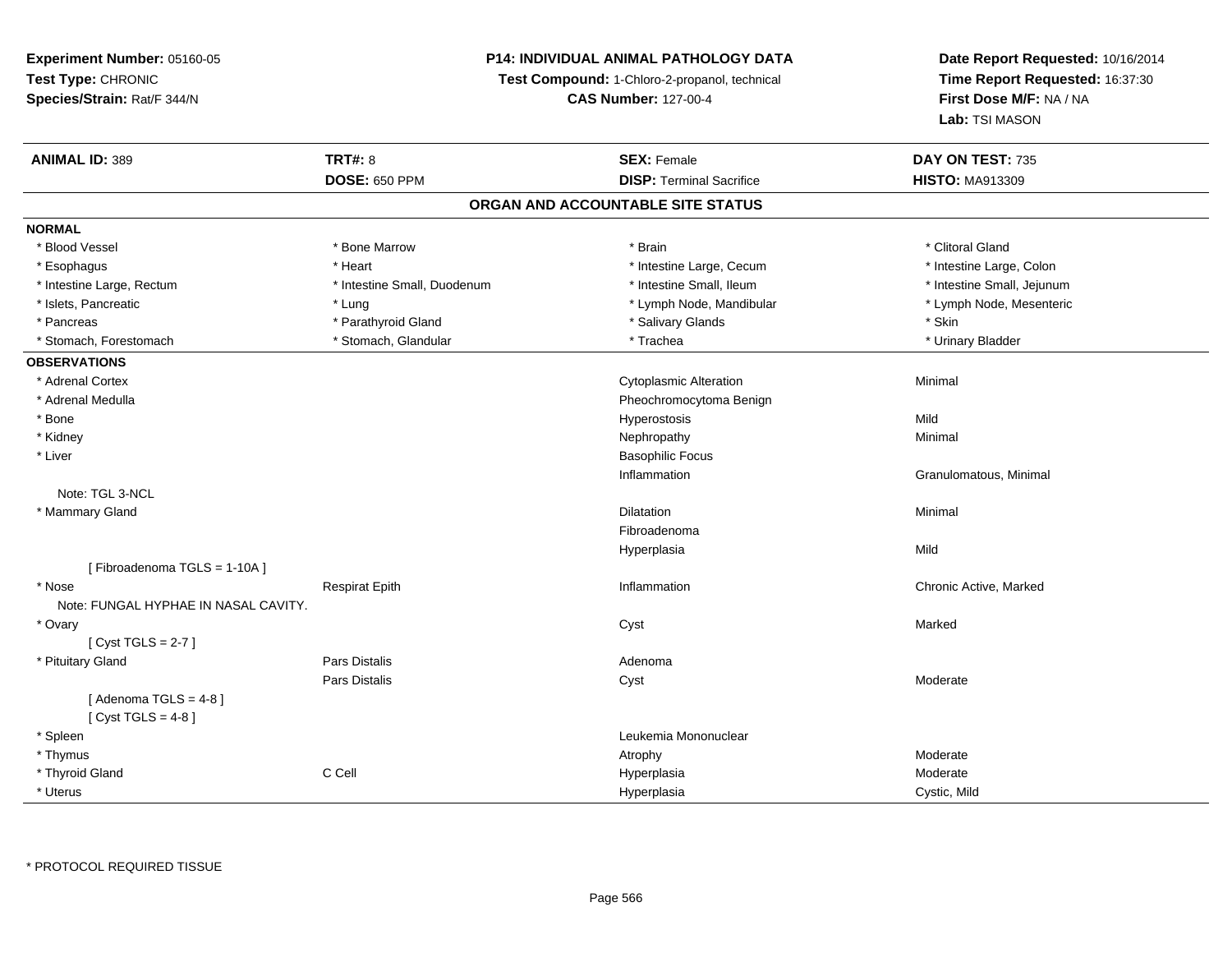| <b>Experiment Number: 05160-05</b><br><b>Test Type: CHRONIC</b><br>Species/Strain: Rat/F 344/N |                      | <b>P14: INDIVIDUAL ANIMAL PATHOLOGY DATA</b><br>Test Compound: 1-Chloro-2-propanol, technical<br><b>CAS Number: 127-00-4</b> | Date Report Requested: 10/16/2014<br>Time Report Requested: 16:37:30<br>First Dose M/F: NA / NA<br>Lab: TSI MASON |
|------------------------------------------------------------------------------------------------|----------------------|------------------------------------------------------------------------------------------------------------------------------|-------------------------------------------------------------------------------------------------------------------|
| <b>ANIMAL ID: 389</b>                                                                          | <b>TRT#: 8</b>       | <b>SEX: Female</b>                                                                                                           | <b>DAY ON TEST: 735</b>                                                                                           |
|                                                                                                | <b>DOSE: 650 PPM</b> | <b>DISP: Terminal Sacrifice</b>                                                                                              | <b>HISTO: MA913309</b>                                                                                            |
|                                                                                                |                      | ORGAN AND ACCOUNTABLE SITE STATUS                                                                                            |                                                                                                                   |
| PRIMARY CAUSE OF DEATH                                                                         |                      |                                                                                                                              |                                                                                                                   |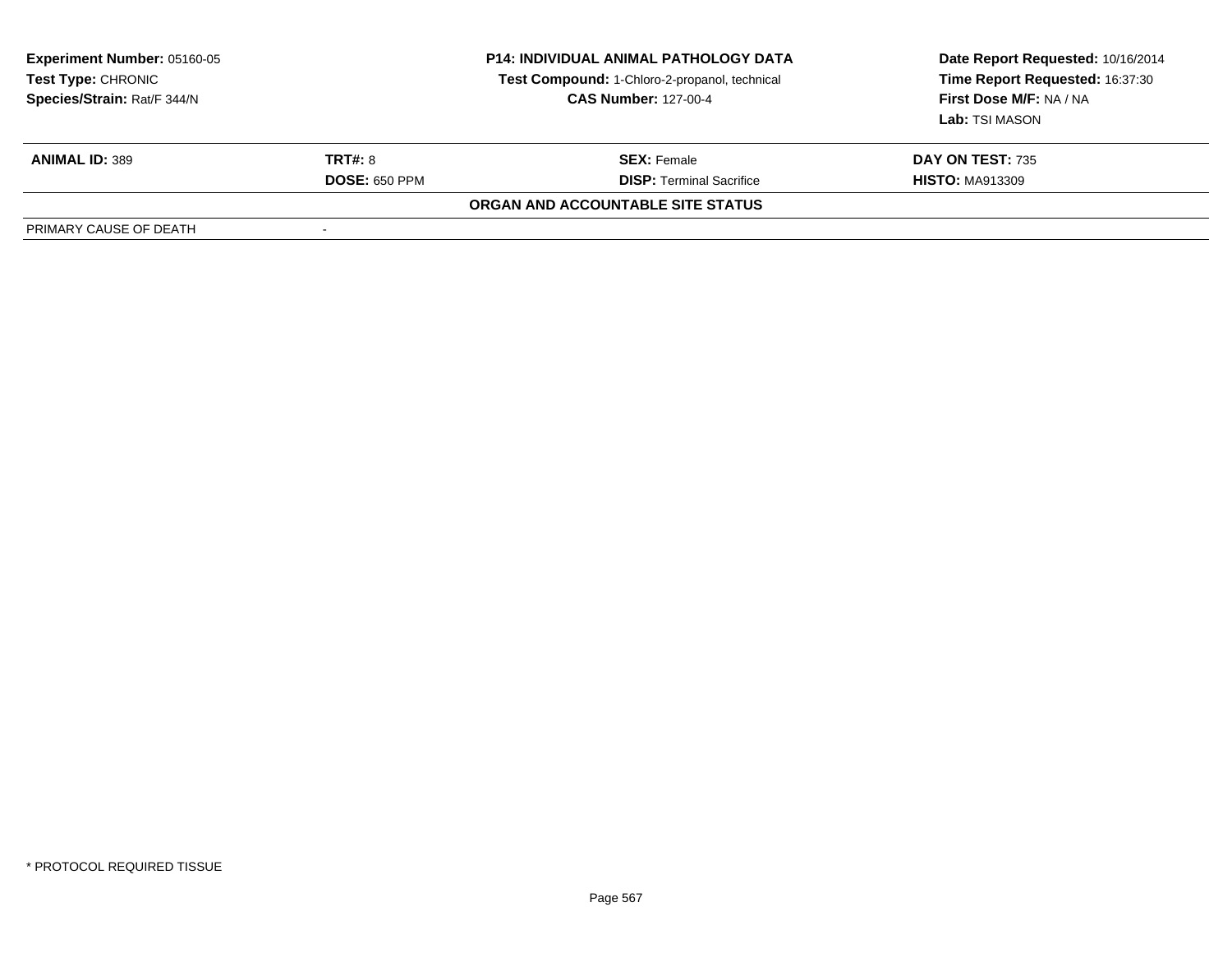**Experiment Number:** 05160-05**Test Type:** CHRONIC **Species/Strain:** Rat/F 344/N**P14: INDIVIDUAL ANIMAL PATHOLOGY DATATest Compound:** 1-Chloro-2-propanol, technical **CAS Number:** 127-00-4**Date Report Requested:** 10/16/2014**Time Report Requested:** 16:37:30**First Dose M/F:** NA / NA**Lab:** TSI MASON**ANIMAL ID:** 390**C TRT#:** 8 **SEX:** Female **DAY ON TEST:** 734 **DOSE:** 650 PPM**DISP:** Terminal Sacrifice **HISTO:** MA913310 **ORGAN AND ACCOUNTABLE SITE STATUSNORMAL**\* Adrenal Cortex \* Adrenal Medulla \* Adrenal Medulla \* Blood Vessel \* Bood Vessel \* Bone \* Bone \* Bone \* Bone \* Bone \* Bone \* Bone \* Bone \* Bone \* Bone \* Bone \* Bone \* Bone \* Bone \* Bone \* Bone \* Bone \* Bone \* Bone \* Bone \* Bone \* Bone \* \* \* Heart \* Bone Marrow \* Brain \* Esophagus \* Heart \* Intestine Large, Cecum \* Intestine Large, Colon \* Intestine Large, Rectum \* Intestine Small, Duodenum\* Intestine Small, Ileum \* https://www.fatheratic \* Lung \* Intestine Small, Jejunum \* Islets, Pancreatic \* Lung \* Lung \* Pancreas \* Lymph Node, Mandibular \* Manus \* Lymph Node, Mesenteric \* The \* Ovary \* Ovary \* Parathyroid Gland \* \* Salivary Glands \* Salivary Glands \* Skin \* Skin \* State \* Spleen \* Spleen \* Spleen \* Spleen \* Trachea \* Stomach, Forestomach \* The metal \* Stomach, Glandular \* The \* Thyroid Gland \* Thyroid Gland \* Thyroid Gland \* Urinary Bladder \* Uterus **OBSERVATIONS** \* Clitoral Glandd and a state of the control of the control of the control of the control of the control of the control of the control of the control of the control of the control of the control of the control of the control of the contro Cyst Marked[ Adenoma TGLS = 1-10,10A ][ Cyst TGLS = 1-10A ] \* Kidneyy with the control of the control of the control of the control of the control of the control of the control of the control of the control of the control of the control of the control of the control of the control of the c n Minimal \* Liver Basophilic Focus[ Basophilic Focus TGLS = 2-6A ] \* Mammary Glandd and the control of the control of the control of the control of the control of the control of the control of the control of the control of the control of the control of the control of the control of the control of the co Hyperplasiaa Mild \* Nosee who discussed the Respirat Epith Inflammation Chronic Active, Marked and Respirat Epith Inflammation Chronic Active, Marked Note: ABUNDANT FUNGAL HYPHAE IN NASAL CAVITY. \* Pituitary Glandd and the contract of Pars Distalis and the contract of Adenoma and Adenoma and the Adenoma and the Adenoma and  $\lambda$  $[$  Adenoma TGLS = 3-8  $]$  \* Thymuss and the control of the control of the control of the control of the control of the control of the control of the control of the control of the control of the control of the control of the control of the control of the co PRIMARY CAUSE OF DEATH-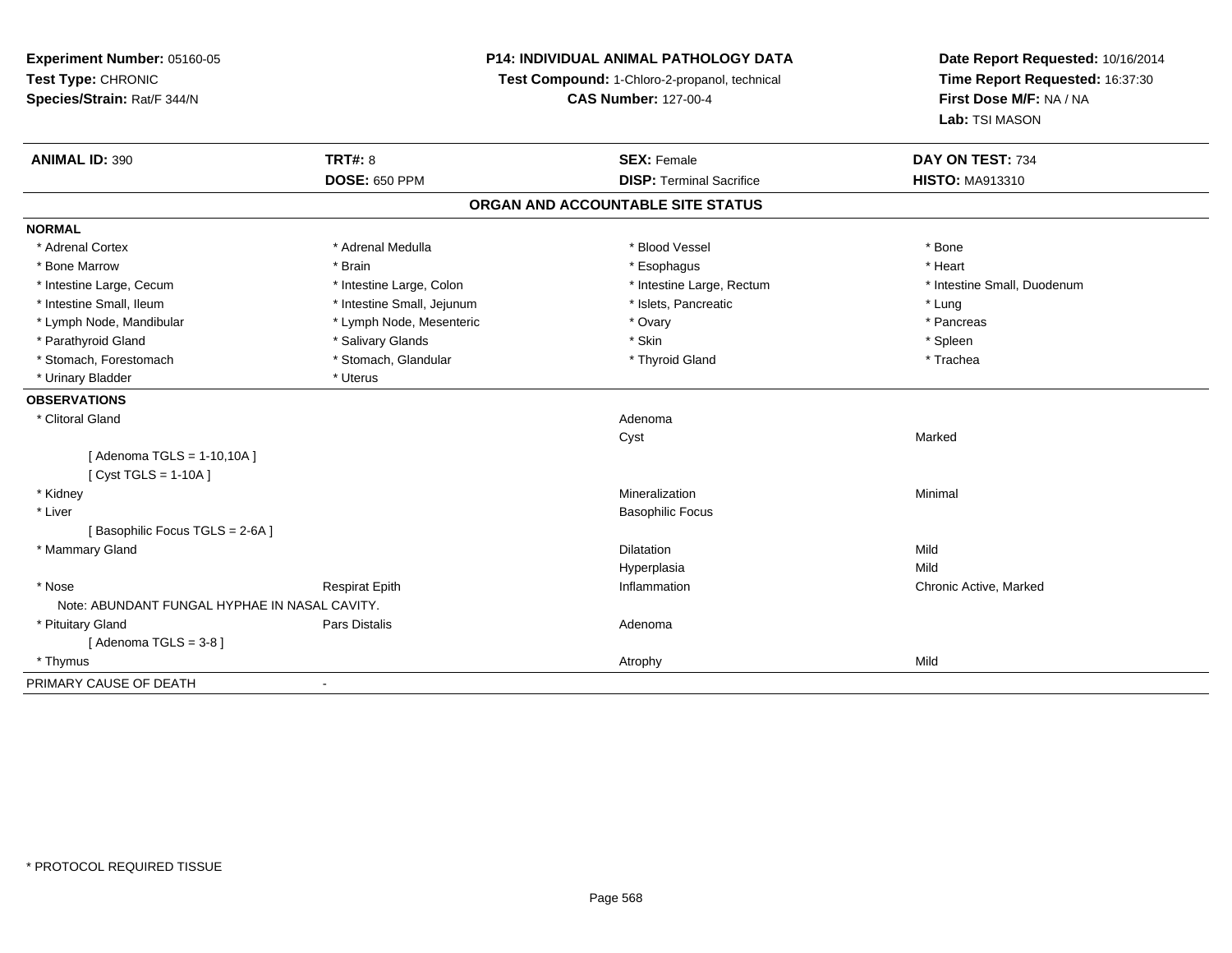**Experiment Number:** 05160-05**Test Type:** CHRONIC **Species/Strain:** Rat/F 344/N**P14: INDIVIDUAL ANIMAL PATHOLOGY DATATest Compound:** 1-Chloro-2-propanol, technical **CAS Number:** 127-00-4**Date Report Requested:** 10/16/2014**Time Report Requested:** 16:37:30**First Dose M/F:** NA / NA**Lab:** TSI MASON**ANIMAL ID:** 391**TRT#:** 8 **SEX:** Female **SEX: Female DAY ON TEST:** 734 **DOSE:** 650 PPM**DISP:** Terminal Sacrifice **HISTO:** MA913311 **ORGAN AND ACCOUNTABLE SITE STATUSNORMAL**\* Adrenal Medulla \* \* \* Blood Vessel \* \* \* Bone Marrow \* \* Bone Marrow \* \* Bone Marrow \* Brain \* Alternative of the state of the state of the state of the state of the state of the state of the state of the state of the state of the state of the state of the state of the state of the state of the state of th \* Intestine Large, Cecum \* Intestine Large, Colon \* Intestine Large, Rectum \* Intestine Small, Duodenum \* Intestine Small, Ileum \* https://www.fatheratic \* Lung \* Intestine Small, Jejunum \* Islets, Pancreatic \* Lung \* Lung \* Nose \* Lymph Node, Mandibular \* Lymph Node, Mesenteric \* Mammary Gland \* Mammary Gland \* Skin \* Pancreas \* Pancreas \* Parathyroid Gland \* The state of the set of the set of the set of the set of the set of the set of the set of the set of the set of the set of the set of the set of the set of the set of the set of \* Trachea \* Stomach, Forestomach \* Thyroid Gland \* Stomach, Glandular \* Thyroid Gland \* Thyroid Gland \* Urinary Bladder \* Uterus **OBSERVATIONS** \* Adrenal Cortex Angiectasis Minimal \* Kidneyy with the control of the control of the control of the control of the control of the control of the control of the control of the control of the control of the control of the control of the control of the control of the c n Minimal \* Liver Basophilic Focus[ Basophilic Focus TGLS = 3-6A ] \* Ovaryy and the control of the control of the control of the control of the control of the control of the control of the control of the control of the control of the control of the control of the control of the control of the co [ Cyst TGLS = 1-7; 2-7A ] \* Pituitary Glandd and the contract of Pars Distalis and the contract of Adenoma and Adenoma and the Adenoma and the Adenoma and  $\lambda$ Pars Distaliss Cyst Cyst Constants and Cyst Mild Mild \* Spleenn and the control of the control of the control of the control of the control of the control of the control of the control of the control of the control of the control of the control of the control of the control of the co \* Thymus Thymoma BenignPRIMARY CAUSE OF DEATH-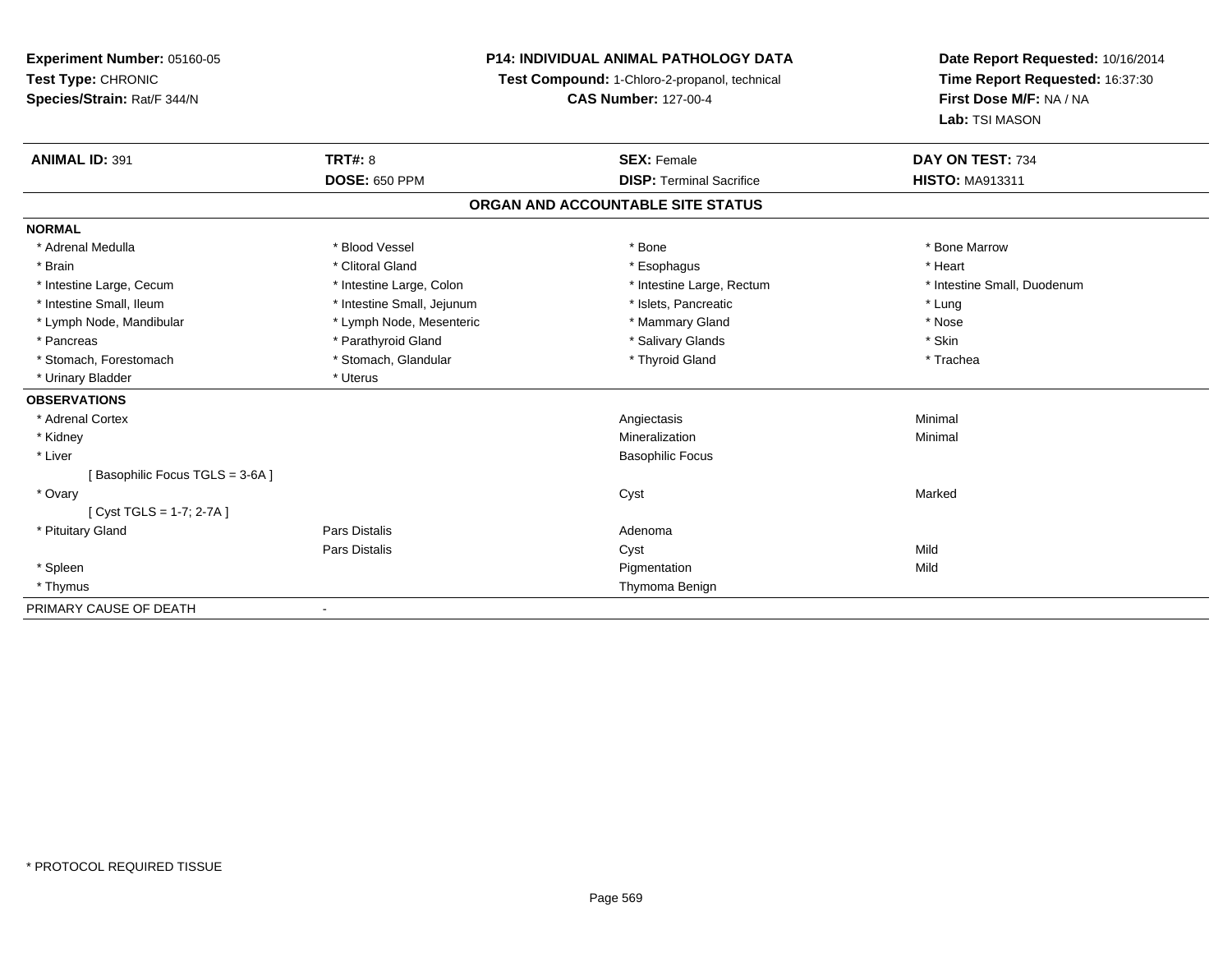**Experiment Number:** 05160-05**Test Type:** CHRONIC **Species/Strain:** Rat/F 344/N**P14: INDIVIDUAL ANIMAL PATHOLOGY DATATest Compound:** 1-Chloro-2-propanol, technical **CAS Number:** 127-00-4**Date Report Requested:** 10/16/2014**Time Report Requested:** 16:37:30**First Dose M/F:** NA / NA**Lab:** TSI MASON**ANIMAL ID:** 392**TRT#:** 8 **SEX:** Female **SEX: Female DAY ON TEST:** 693 **DOSE:** 650 PPM**DISP:** Moribund Sacrifice **HISTO:** MA913312 **ORGAN AND ACCOUNTABLE SITE STATUSNORMAL**\* Blood Vessel \* Bone \* Esophagus \* Esophagus \* The strain \* Intestine Large, Cecum \* Intestine Small, Ileum \* Intestine Large, Colon \* Intestine Large, Rectum \* Intestine Small, Duodenum \* Intestine Small, Duodenum \* Intestine Small, Jejunum \* \* \* https://www.fat.com/setter/educitions/mandibular \* Kidney \* Mandibular \* Lymph Node, Mandibular \* Lymph Node, Mandibular \* Lymph Node, Mandibular \* Lymph Node, Mesenteric \* The state of the state of the Nose \* Ovary \* Ovary \* Pancreas \* Pancreas \* Pancreas \* Thyroid Gland \* Parathyroid Gland \* The state of the state of the state of the state of the state of the state of the state of the state of the state of the state of the state of the state of the state of the state of the state of the s \* Trachea \* Urinary Bladder**OBSERVATIONS** \* Adrenal CortexVacuolization Cytoplasmic Mild \* Adrenal Medulla Pheochromocytoma Benign [ Pheochromocytoma Benign TGLS = 6-8 ] \* Bone MarrowLeukemia Mononuclear<br>Hemorrhage \* Brainn and the state of the state of the state of the state of the Minimal Control of the Minimal Control of the Minimal Control of the Minimal Control of the State of the State of the State of the State of the State of the Sta [ Hemorrhage TGLS = 11-1 ] \* Clitoral Glandd and the control of the control of the control of the control of the control of the control of the control of the control of the control of the control of the control of the control of the control of the control of the co Carcinoma[ Carcinoma TGLS = 2-10B ] \* Heartt de la communicación de la communicación de la communicación de la communicación de la communicación de la co e Mild Atriumm and the contract of the Thrombosis and the Moderate of the Moderate of the Moderate of the Moderate of the Mo<br>Separate of the Moderate of the Moderate of the Moderate of the Moderate of the Moderate of the Moderate of th [ Hemorrhage TGLS = 9-13 ] $[$  Thrombosis TGLS = 12-13  $]$  \* Liver Leukemia Mononuclear [ Leukemia Mononuclear TGLS = 7-6 ] \* Lung Leukemia Mononuclear Lymph Node Renal Pigmentation Mild [ Pigmentation TGLS = 8-15 ] \* Mammary Glandd **Executive Contract of the Contract Contract Contract Contract Contract Contract Contract Contract Contract Contract Contract Contract Contract Contract Contract Contract Contract Contract Contract Contract Contract Cont** Hyperplasiaa Mild [ Fibroadenoma TGLS = 1-10A ] \* OvaryNote: PROMINENT CORPORA LUTEA PRESENT. TGL 14-NCL

\* PROTOCOL REQUIRED TISSUE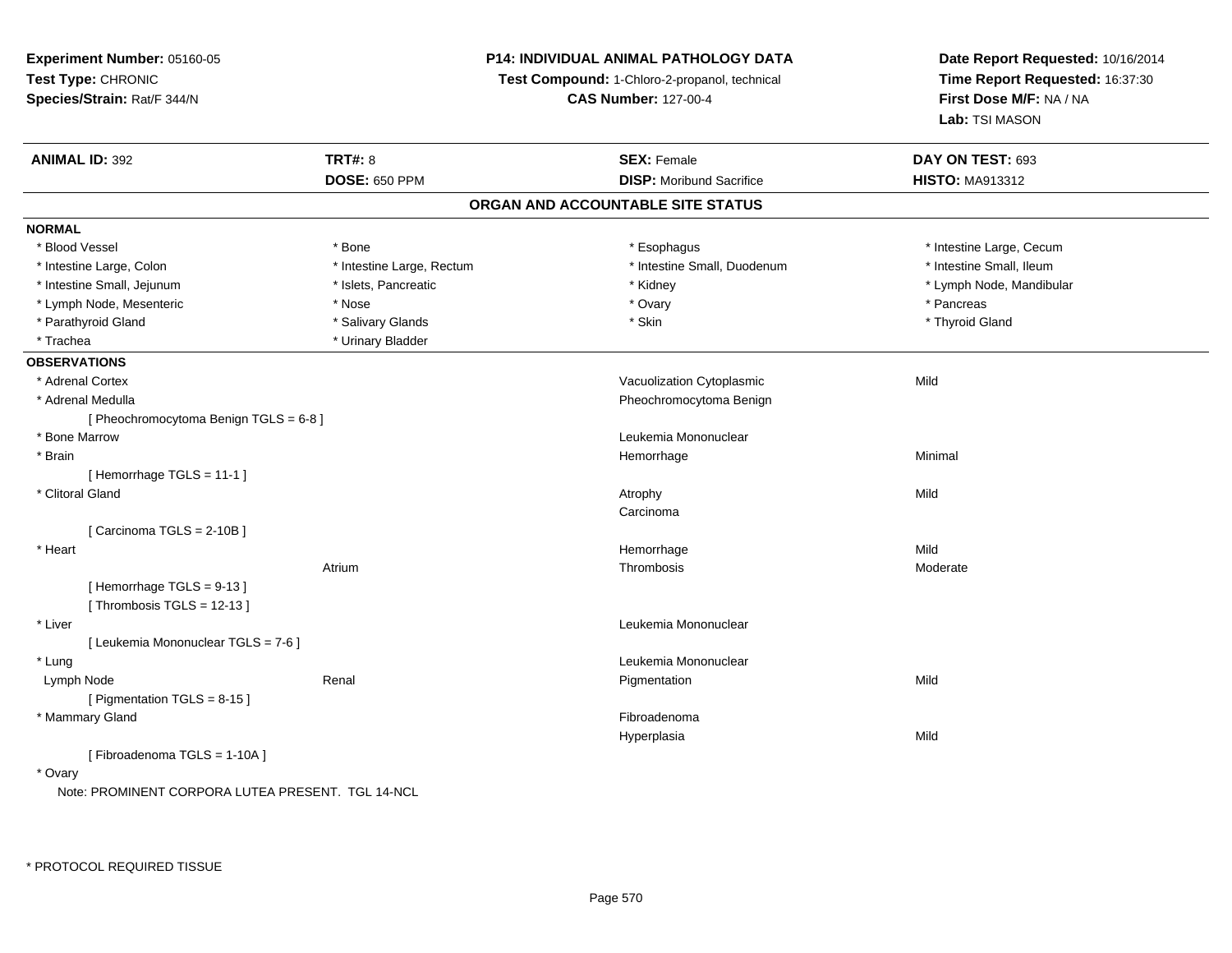| Experiment Number: 05160-05<br>Test Type: CHRONIC<br>Species/Strain: Rat/F 344/N |                      |                            | <b>P14: INDIVIDUAL ANIMAL PATHOLOGY DATA</b><br>Test Compound: 1-Chloro-2-propanol, technical<br><b>CAS Number: 127-00-4</b> |                                                                            | Date Report Requested: 10/16/2014<br>Time Report Requested: 16:37:30<br>First Dose M/F: NA / NA<br>Lab: TSI MASON |
|----------------------------------------------------------------------------------|----------------------|----------------------------|------------------------------------------------------------------------------------------------------------------------------|----------------------------------------------------------------------------|-------------------------------------------------------------------------------------------------------------------|
| <b>ANIMAL ID: 392</b>                                                            | <b>TRT#: 8</b>       |                            | <b>SEX: Female</b>                                                                                                           |                                                                            | DAY ON TEST: 693                                                                                                  |
|                                                                                  | <b>DOSE: 650 PPM</b> |                            | <b>DISP:</b> Moribund Sacrifice                                                                                              |                                                                            | <b>HISTO: MA913312</b>                                                                                            |
|                                                                                  |                      |                            | ORGAN AND ACCOUNTABLE SITE STATUS                                                                                            |                                                                            |                                                                                                                   |
| * Pituitary Gland                                                                | Pars Distalis        |                            | Adenoma                                                                                                                      |                                                                            |                                                                                                                   |
|                                                                                  | Pars Distalis        |                            | Cyst                                                                                                                         | Mild                                                                       |                                                                                                                   |
| [ $Cyst TGLS = 10-8$ ]                                                           |                      |                            |                                                                                                                              |                                                                            |                                                                                                                   |
| * Spleen                                                                         |                      |                            | Leukemia Mononuclear                                                                                                         |                                                                            |                                                                                                                   |
| [Leukemia Mononuclear TGLS = 4-3]                                                |                      |                            |                                                                                                                              |                                                                            |                                                                                                                   |
| * Stomach, Forestomach                                                           |                      |                            | Ulcer                                                                                                                        | Marked                                                                     |                                                                                                                   |
| [ Ulcer TGLS = $5-14A$ ]                                                         |                      |                            |                                                                                                                              |                                                                            |                                                                                                                   |
| * Stomach, Glandular                                                             |                      |                            | <b>Necrosis</b>                                                                                                              | Mild                                                                       |                                                                                                                   |
| [Necrosis TGLS = $13-14,14B$ ]                                                   |                      |                            |                                                                                                                              |                                                                            |                                                                                                                   |
| * Thymus                                                                         |                      |                            | Atrophy                                                                                                                      |                                                                            | Moderate                                                                                                          |
| * Urin Bladder                                                                   |                      |                            |                                                                                                                              |                                                                            |                                                                                                                   |
| Note: TGL 3-NCL                                                                  |                      |                            |                                                                                                                              |                                                                            |                                                                                                                   |
| * Uterus                                                                         |                      |                            | Hydrometra                                                                                                                   | Mild                                                                       |                                                                                                                   |
| PRIMARY CAUSE OF DEATH                                                           | - UNCERTAIN          |                            |                                                                                                                              |                                                                            |                                                                                                                   |
| CONTRIBUTORY CAUSE OF DEATH                                                      | - Bone Marrow        | Leukemia Mononuclear;Liver |                                                                                                                              | Leukemia Mononuclear;Lung Leukemia Mononuclear;Spleen Leukemia Mononuclear |                                                                                                                   |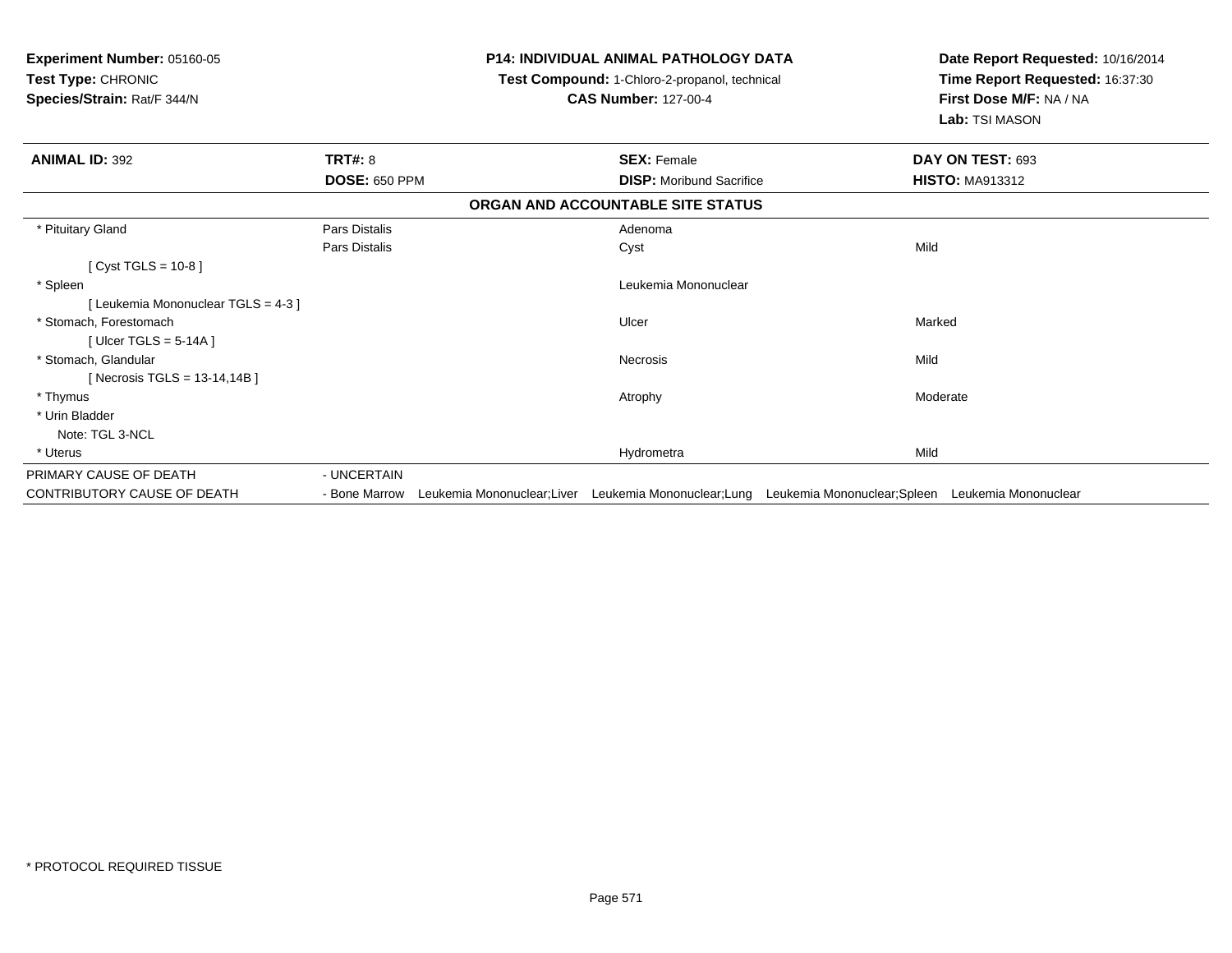**Experiment Number:** 05160-05**Test Type:** CHRONIC **Species/Strain:** Rat/F 344/N**P14: INDIVIDUAL ANIMAL PATHOLOGY DATATest Compound:** 1-Chloro-2-propanol, technical **CAS Number:** 127-00-4**Date Report Requested:** 10/16/2014**Time Report Requested:** 16:37:30**First Dose M/F:** NA / NA**Lab:** TSI MASON**ANIMAL ID:** 393**TRT#:** 8 **SEX:** Female **SEX: Female DAY ON TEST:** 734 **DOSE:** 650 PPM**DISP:** Terminal Sacrifice **HISTO:** MA913313 **ORGAN AND ACCOUNTABLE SITE STATUSNORMAL**\* Adrenal Medulla \* \* \* Blood Vessel \* \* \* Bone Marrow \* \* Bone Marrow \* \* Bone Marrow \* Brain \* Alternative \* Esophagus \* \* Esophagus \* \* Heart \* Heart \* Intestine Large, Cecum \* Intestine Large, Cecum \* Intestine Large, Cecum \* Large \* Intestine Large \* Large \* Large \* Large \* Large \* Large \* Large \* Large \* Intestine Small, Ileum \* Intestine Large, Colon \* Intestine Large, Rectum \* Intestine Small, Duodenum \* Intestine Small, Duodenum \* Intestine Small, Jejunum \* \* \* https://www.fat.com/setter/educition/setter/filesophysics.com/setter/filesophysics.com/setter/filesophysics.com/setter/filesophysics.com/setter/filesophysics.com/setter/filesophysics.com/se \* Lymph Node, Mesenteric \* The material \* Nose \* Nose \* Nose \* Ovary \* Ovary \* Pancreas \* Pancreas \* Pancreas \* Parathyroid Gland \* \* Salivary Glands \* Salivary Glands \* Skin \* Skin \* State \* Spleen \* Spleen \* Spleen \* Spleen \* Thyroid Gland \* Stomach, Forestomach \* Thymus \* Stomach, Glandular \* Thymus \* Thymus \* Thymus \* Thymus \* Thymus \* Thymus \* Thymus \* Thymus \* Thymus \* Thymus \* Thymus \* Thymus \* Thymus \* Thymus \* Thymus \* Thymus \* Thymus \* Thymus \* Thymu \* Trachea \* Urinary Bladder \* Urinary Bladder \* Urinary Bladder \* Uterus **OBSERVATIONS** \* Adrenal Cortexx and the control of the control of the control of the control of the control of the control of the control of the control of the control of the control of the control of the control of the control of the control of the co Mild \* Clitoral Glandd and the control of the control of the control of the control of the control of the control of the control of the control of the control of the control of the control of the control of the control of the control of the co [ Cyst TGLS = 1-10 ] \* Kidneyy with the control of the control of the control of the control of the control of the control of the control of the control of the control of the control of the control of the control of the control of the control of the c n Minimal \* Liver Basophilic Focus[ Basophilic Focus TGLS = 4-6A ] \* Mammary Glandd and the control of the control of the control of the control of the control of the control of the control of the control of the control of the control of the control of the control of the control of the control of the co Fibroadenoma Multiple Hyperplasiaa Mild [ Fibroadenoma TGLS = 2-10A; 3-10B ] \* Pituitary Glandd and the contract of Pars Distalis and the contract of Adenoma and Adenoma and the Adenoma and the Adenoma and  $\lambda$ [ Adenoma  $TGLS = 5-8$  ] PRIMARY CAUSE OF DEATH-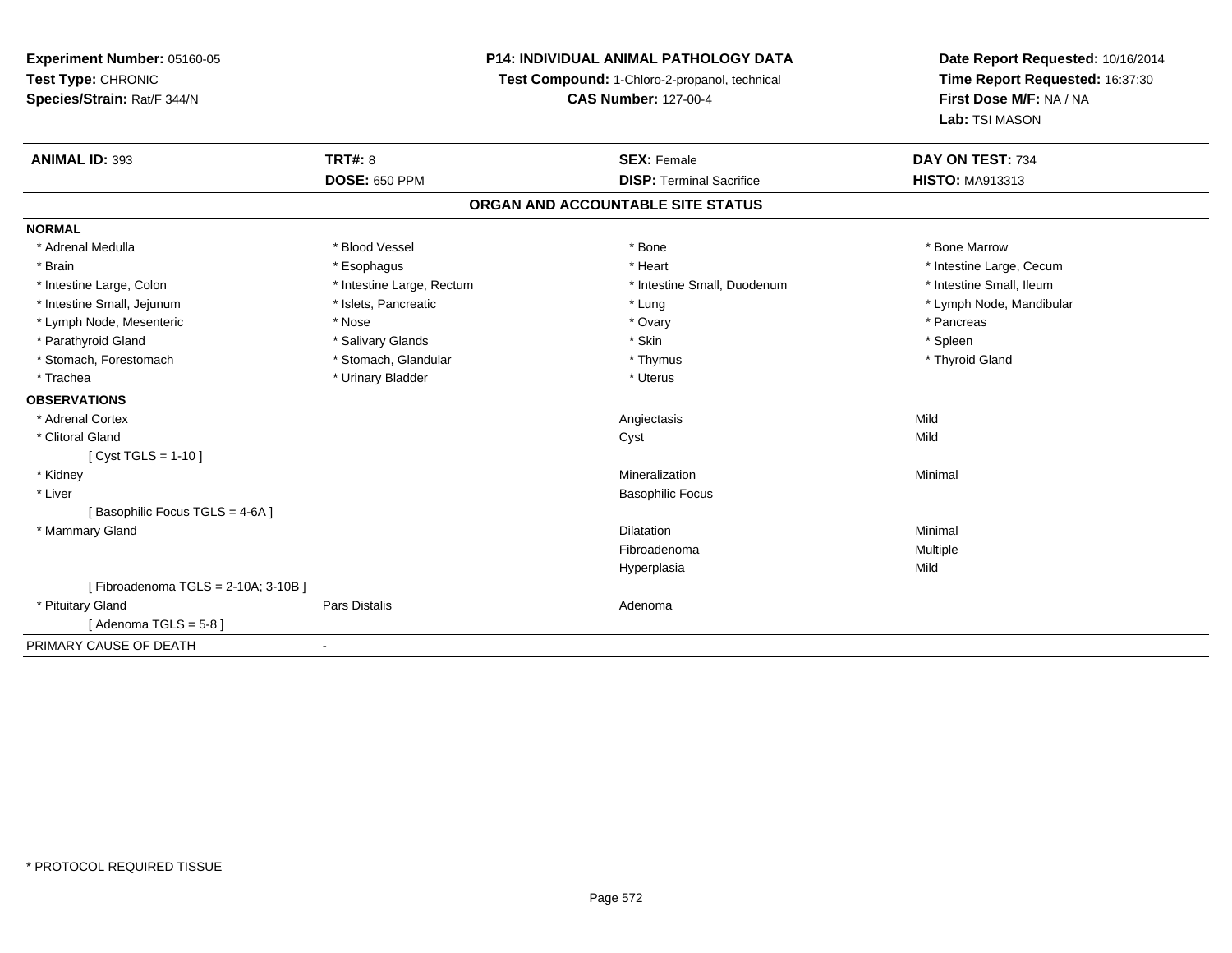| <b>Experiment Number: 05160-05</b><br>Test Type: CHRONIC<br>Species/Strain: Rat/F 344/N |                          | <b>P14: INDIVIDUAL ANIMAL PATHOLOGY DATA</b><br>Test Compound: 1-Chloro-2-propanol, technical<br><b>CAS Number: 127-00-4</b> | Date Report Requested: 10/16/2014<br>Time Report Requested: 16:37:30<br>First Dose M/F: NA / NA<br>Lab: TSI MASON |  |
|-----------------------------------------------------------------------------------------|--------------------------|------------------------------------------------------------------------------------------------------------------------------|-------------------------------------------------------------------------------------------------------------------|--|
| <b>ANIMAL ID: 394</b>                                                                   | <b>TRT#: 8</b>           | <b>SEX: Female</b>                                                                                                           | DAY ON TEST: 449                                                                                                  |  |
|                                                                                         | <b>DOSE: 650 PPM</b>     | <b>DISP: Natural Death</b>                                                                                                   | <b>HISTO: MA913314</b>                                                                                            |  |
|                                                                                         |                          | ORGAN AND ACCOUNTABLE SITE STATUS                                                                                            |                                                                                                                   |  |
| <b>NORMAL</b>                                                                           |                          |                                                                                                                              |                                                                                                                   |  |
| * Adrenal Medulla                                                                       | * Blood Vessel           | * Bone                                                                                                                       | * Bone Marrow                                                                                                     |  |
| * Brain                                                                                 | * Clitoral Gland         | * Esophagus                                                                                                                  | * Heart                                                                                                           |  |
| * Intestine Large, Cecum                                                                | * Intestine Large, Colon | * Intestine Large, Rectum                                                                                                    | * Intestine Small, Jejunum                                                                                        |  |
| * Islets. Pancreatic                                                                    | * Kidney                 | * Lung                                                                                                                       | * Lymph Node, Mandibular                                                                                          |  |
| * Lymph Node, Mesenteric                                                                | * Mammary Gland          | * Nose                                                                                                                       | * Ovary                                                                                                           |  |
| * Pancreas                                                                              | * Parathyroid Gland      | * Pituitary Gland                                                                                                            | * Salivary Glands                                                                                                 |  |
| * Skin                                                                                  | * Spleen                 | * Stomach, Forestomach                                                                                                       | * Stomach, Glandular                                                                                              |  |
| * Thyroid Gland                                                                         | * Trachea                | * Urinary Bladder                                                                                                            | * Uterus                                                                                                          |  |
| <b>AUTO PRECLUDES DIAG.</b>                                                             |                          |                                                                                                                              |                                                                                                                   |  |
| * Intestine Small, Duodenum                                                             | * Intestine Small, Ileum |                                                                                                                              |                                                                                                                   |  |
| <b>OBSERVATIONS</b>                                                                     |                          |                                                                                                                              |                                                                                                                   |  |
| * Adrenal Cortex                                                                        |                          | Angiectasis                                                                                                                  | Mild                                                                                                              |  |
| * Liver                                                                                 |                          | <b>Basophilic Focus</b>                                                                                                      |                                                                                                                   |  |
| * Thymus                                                                                |                          | Hemorrhage                                                                                                                   | Mild                                                                                                              |  |
| PRIMARY CAUSE OF DEATH                                                                  | - UNCERTAIN              |                                                                                                                              |                                                                                                                   |  |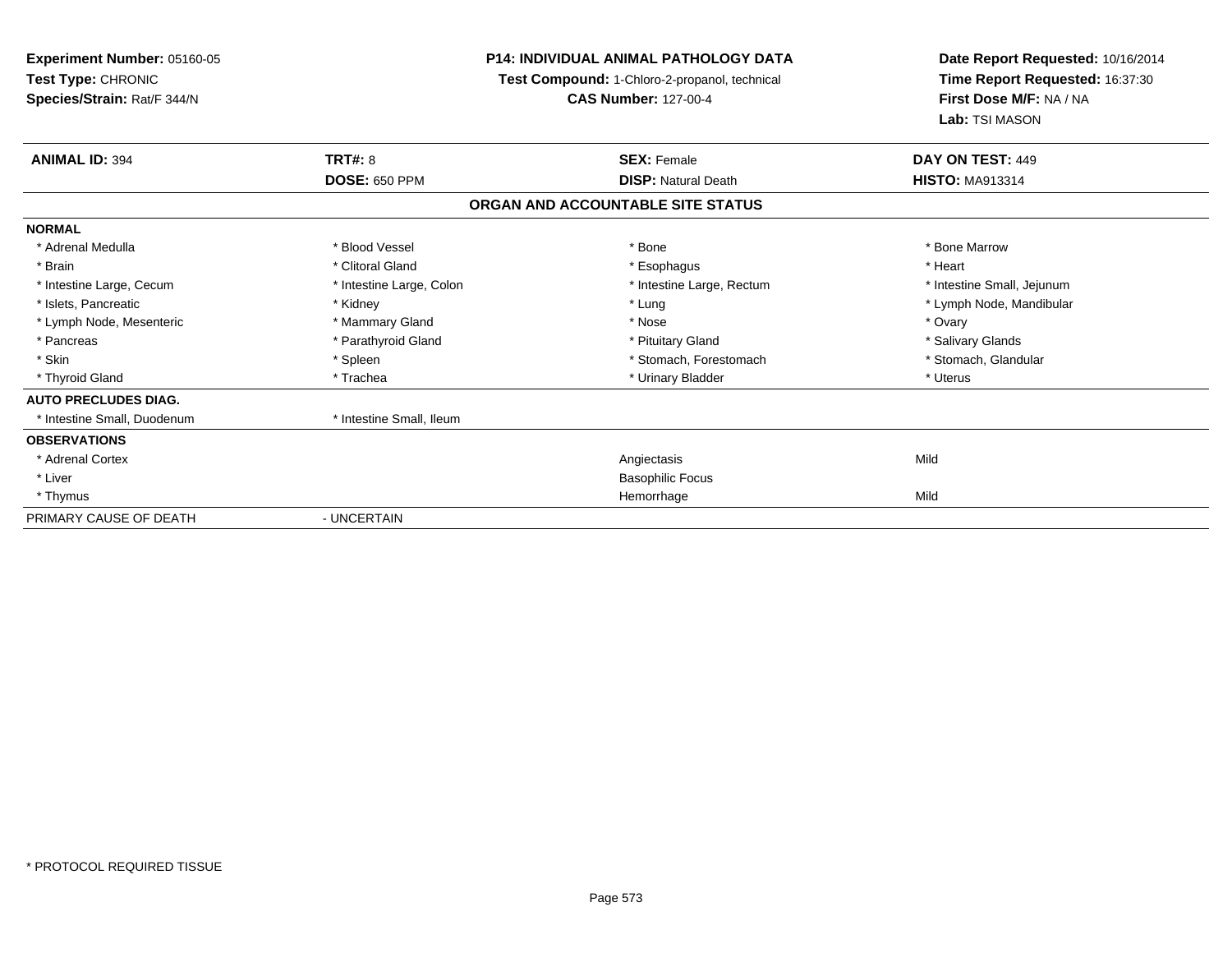**Experiment Number:** 05160-05**Test Type:** CHRONIC **Species/Strain:** Rat/F 344/N**P14: INDIVIDUAL ANIMAL PATHOLOGY DATATest Compound:** 1-Chloro-2-propanol, technical **CAS Number:** 127-00-4**Date Report Requested:** 10/16/2014**Time Report Requested:** 16:37:30**First Dose M/F:** NA / NA**Lab:** TSI MASON**ANIMAL ID:** 395**TRT#:** 8 **SEX:** Female **SEX: Female DAY ON TEST:** 731 **DOSE:** 650 PPM**DISP:** Natural Death **HISTO:** MA913315 **ORGAN AND ACCOUNTABLE SITE STATUSNORMAL**\* Blood Vessel \* Blood Vessel \* \* Bone \* \* Bone \* \* Brain \* Brain \* Brain \* Brain \* Brain \* Esophagus \* Esophagus \* Esophagus \* Intestine Large, Cecum \* \* Intestine Large, Colon \* Mestine Large, Rectum \* Intestine Large, Rectum \* Intestine Small, Duodenum \* Intestine Small, Ileum \* Thestine Small, Jejunum \* Nose \* Nose \* Nose \* Nose \* Nose \* Nose \* Nose \* Nose \* Nose \* Skin \* Ovary \* Natural Text \* Parathyroid Gland \* Natural Text \* Salivary Glands \* Salivary Glands \* Stevens \* Stevens \* Skinner \* Skinner \* Skinner \* Skinner \* Skinner \* Skinner \* Skinner \* Skinner \* Skinner \* Skinner \* Skinne \* Stomach, Forestomach \* Thyroid Gland \* Thyroid Gland \* Trachea **MISSING** \* Clitoral Gland**OBSERVATIONS** \* Adrenal CortexVacuolization Cytoplasmic **Minimal**  \* Adrenal Medullaa and the control of the control of the control of the Hyperplasia and the control of the control of the control of the control of the control of the control of the control of the control of the control of the control of t \* Bone MarrowLeukemia Mononuclear<br>
Thrombosis<br>
Thrombosis \* Heartt **the contract of the contract of the contract of the contract of the contract of the contract of the contract of the contract of the contract of the contract of the contract of the contract of the contract of the contrac** m and the contract of the Thrombosis and the Moderate of the Moderate of the Moderate of the Moderate of the Mo<br>Separate of the Moderate of the Moderate of the Moderate of the Moderate of the Moderate of the Moderate of th [ Thrombosis TGLS = 10-13 ] \* Kidneyy with the control of the control of the control of the control of the control of the control of the control of the control of the control of the control of the control of the control of the control of the control of the c n Minimal \* Liver Leukemia Mononuclear [ Leukemia Mononuclear TGLS = 5-6 ] \* Lung Leukemia Mononuclear [ Leukemia Mononuclear TGLS = 7-2,3 ] Lymph Node Mediastinal Leukemia Mononuclear Pancreatic Leukemia Mononuclear [ Leukemia Mononuclear TGLS = 6-3A ][ Leukemia Mononuclear TGLS = 4-9A ] \* Lymph Node, Mandibular Leukemia Mononuclear \* Lymph Node, Mesenteric Leukemia Mononuclear \* Mammary Glandd and the state of the state of the state of the state of the state of the state of the state of the state of the state of the state of the state of the state of the state of the state of the state of the state of the stat Hyperplasiaa Mild [ Fibroadenoma TGLS = 1-10A; 2-10B; 3-10C,10C.1 ]**Mesentery**  Leukemia Mononuclear \* Pancreass the control of the control of the control of the control of the control of the control of the control of the control of the control of the control of the control of the control of the control of the control of the contro \* Pituitary GlandLeukemia Mononuclear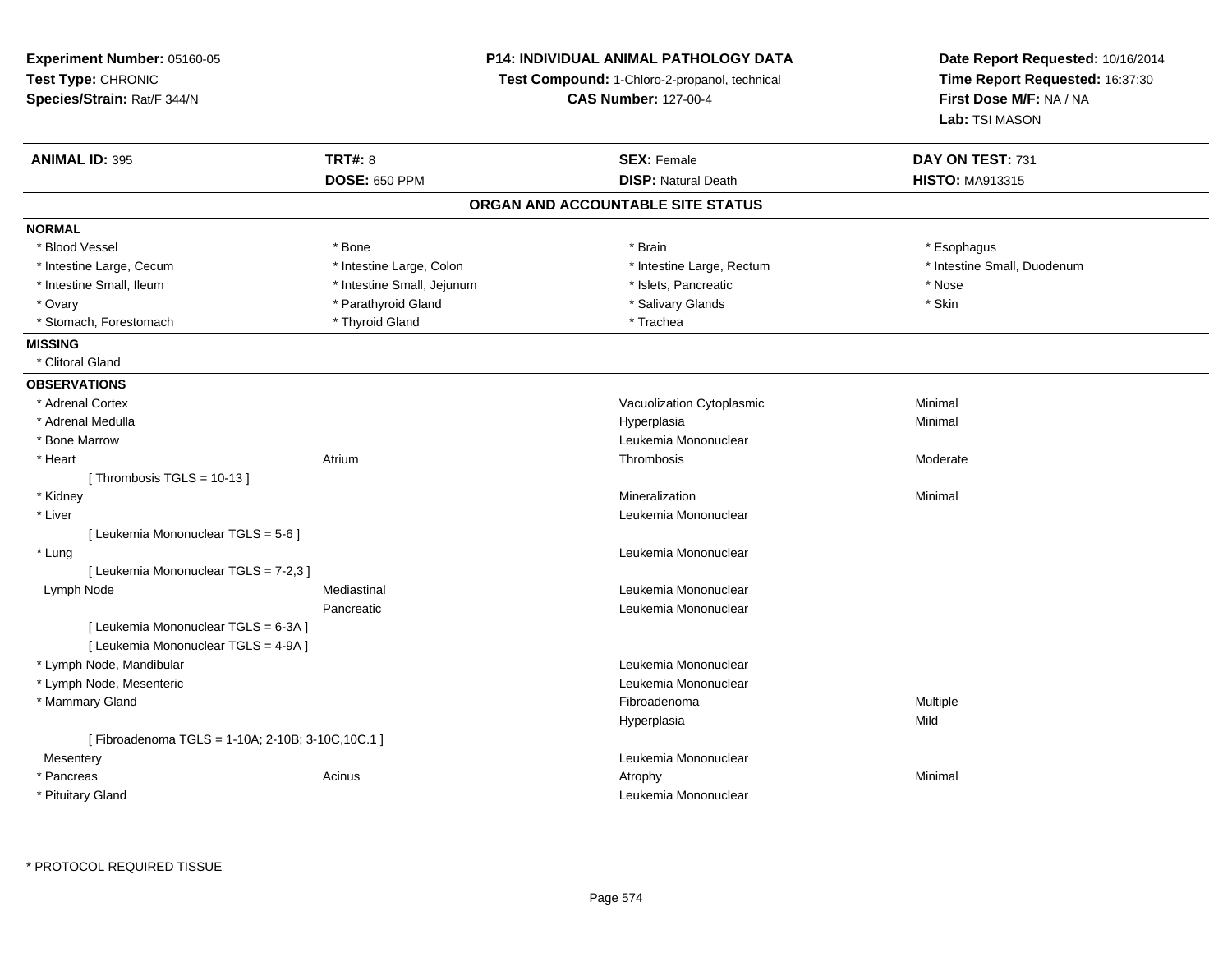| <b>Experiment Number: 05160-05</b><br>Test Type: CHRONIC<br>Species/Strain: Rat/F 344/N |                      | <b>P14: INDIVIDUAL ANIMAL PATHOLOGY DATA</b><br>Test Compound: 1-Chloro-2-propanol, technical<br><b>CAS Number: 127-00-4</b>                                                                                                                                                                                                                                                                                                                    | Date Report Requested: 10/16/2014<br>Time Report Requested: 16:37:30<br>First Dose M/F: NA / NA<br>Lab: TSI MASON |  |
|-----------------------------------------------------------------------------------------|----------------------|-------------------------------------------------------------------------------------------------------------------------------------------------------------------------------------------------------------------------------------------------------------------------------------------------------------------------------------------------------------------------------------------------------------------------------------------------|-------------------------------------------------------------------------------------------------------------------|--|
| <b>ANIMAL ID: 395</b>                                                                   | <b>TRT#: 8</b>       | <b>SEX: Female</b>                                                                                                                                                                                                                                                                                                                                                                                                                              | DAY ON TEST: 731                                                                                                  |  |
|                                                                                         | <b>DOSE: 650 PPM</b> | <b>DISP: Natural Death</b>                                                                                                                                                                                                                                                                                                                                                                                                                      | <b>HISTO: MA913315</b>                                                                                            |  |
|                                                                                         |                      | ORGAN AND ACCOUNTABLE SITE STATUS                                                                                                                                                                                                                                                                                                                                                                                                               |                                                                                                                   |  |
|                                                                                         |                      | <b>Necrosis</b>                                                                                                                                                                                                                                                                                                                                                                                                                                 | Mild                                                                                                              |  |
| [ Leukemia Mononuclear TGLS = 8-8 ]<br>[Necrosis TGLS = $8-8$ ]                         |                      |                                                                                                                                                                                                                                                                                                                                                                                                                                                 |                                                                                                                   |  |
| * Spleen                                                                                |                      | Leukemia Mononuclear                                                                                                                                                                                                                                                                                                                                                                                                                            |                                                                                                                   |  |
| [Leukemia Mononuclear TGLS = 9-3]                                                       |                      |                                                                                                                                                                                                                                                                                                                                                                                                                                                 |                                                                                                                   |  |
| * Stomach, Glandular                                                                    |                      | <b>Necrosis</b>                                                                                                                                                                                                                                                                                                                                                                                                                                 | Mild                                                                                                              |  |
| [Necrosis TGLS = $11-14A$ ]                                                             |                      |                                                                                                                                                                                                                                                                                                                                                                                                                                                 |                                                                                                                   |  |
| * Thymus                                                                                |                      | Hemorrhage                                                                                                                                                                                                                                                                                                                                                                                                                                      | Mild                                                                                                              |  |
|                                                                                         |                      | Leukemia Mononuclear                                                                                                                                                                                                                                                                                                                                                                                                                            |                                                                                                                   |  |
| * Urinary Bladder                                                                       |                      | Leukemia Mononuclear                                                                                                                                                                                                                                                                                                                                                                                                                            |                                                                                                                   |  |
| * Uterus                                                                                |                      | Polyp Stromal                                                                                                                                                                                                                                                                                                                                                                                                                                   |                                                                                                                   |  |
| PRIMARY CAUSE OF DEATH                                                                  | - UNCERTAIN          |                                                                                                                                                                                                                                                                                                                                                                                                                                                 |                                                                                                                   |  |
| <b>CONTRIBUTORY CAUSE OF DEATH</b>                                                      |                      | - Bone Marrow Leukemia Mononuclear;Liver Leukemia Mononuclear;Lung Leukemia Mononuclear;Lymph Node Mediastinal Leukemia<br>Mononuclear;Lymph Node Pancreatic Leukemia Mononuclear;Lymph Node;Mandibular Leukemia Mononuclear;Lymph Node;Mesenteric Leukemia<br>Mononuclear;Mesentery Leukemia Mononuclear;Pituitary Gland Leukemia Mononuclear;Spleen Leukemia Mononuclear;Thymus Leukemia<br>Mononuclear; Urinary Bladder Leukemia Mononuclear |                                                                                                                   |  |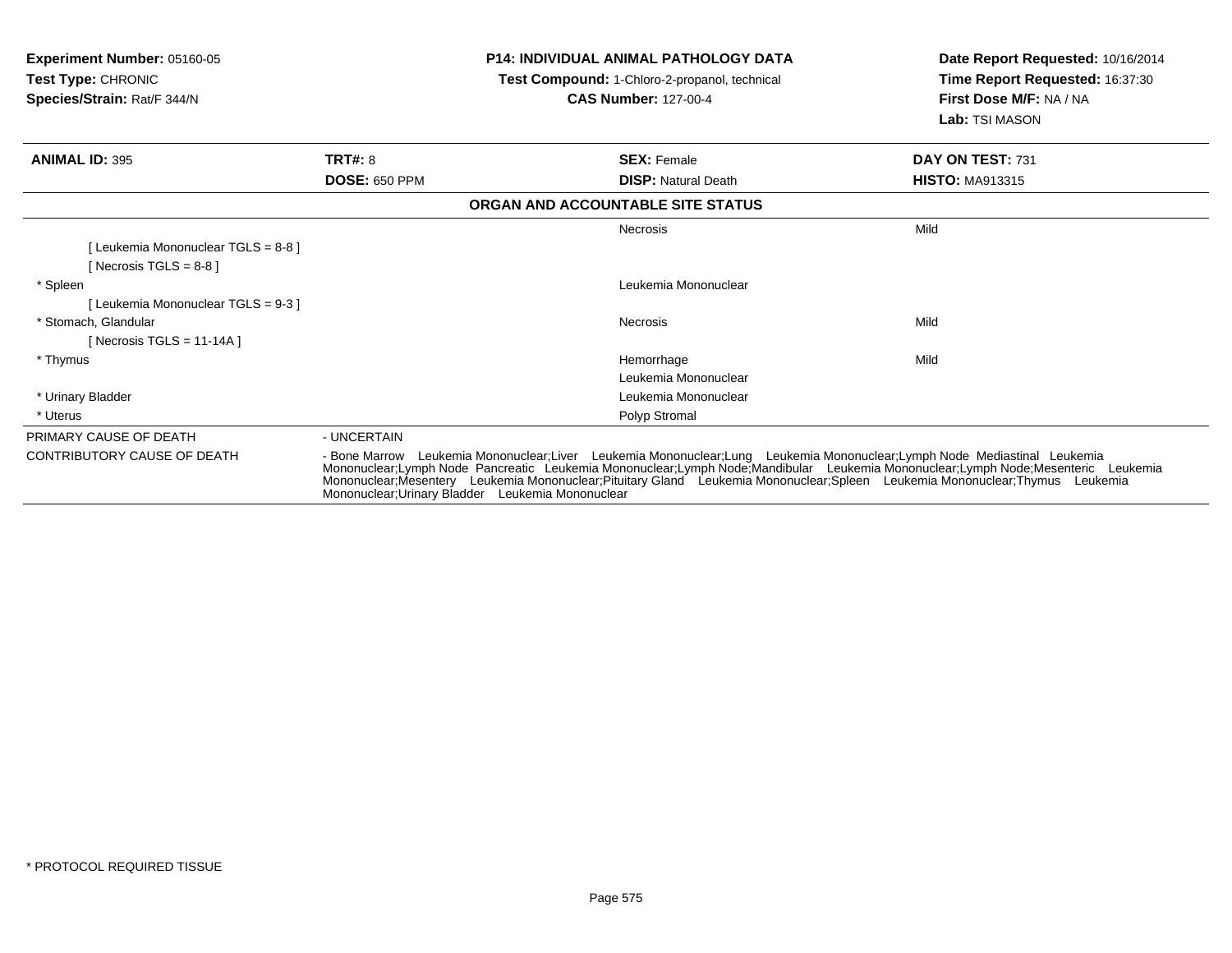**Experiment Number:** 05160-05**Test Type:** CHRONIC **Species/Strain:** Rat/F 344/N**P14: INDIVIDUAL ANIMAL PATHOLOGY DATATest Compound:** 1-Chloro-2-propanol, technical **CAS Number:** 127-00-4**Date Report Requested:** 10/16/2014**Time Report Requested:** 16:37:30**First Dose M/F:** NA / NA**Lab:** TSI MASON**ANIMAL ID:** 396**TRT#:** 8 **SEX:** Female **DAY ON TEST:** 668 **DOSE:** 650 PPM**DISP:** Natural Death **HISTO:** MA913316 **ORGAN AND ACCOUNTABLE SITE STATUSNORMAL**\* Adrenal Cortex \* Adrenal Cortex \* \* Attachers \* Blood Vessel \* \* Bone \* \* \* Bone \* \* Bone \* \* Bone \* Bone Marrow \* Bone Marrow \* Brain \* Alternation of the state of the state of the state of the state of the state of the state of the state of the state of the state of the state of the state of the state of the state of the state of the state of th \* Intestine Small. Ileum \* Intestine Large, Colon \* Intestine Large, Rectum \* Intestine Small, Duodenum \* Intestine Small, Duodenum \* Lymph Node, Mandibular \* Intestine Small, Jejunum \* **And intervalled and intervalled and intervalled and intervalled and intervalled and intervalled and intervalled and intervalled and intervalled and intervalled and intervalled and intervalled** \* Mammary Gland \* \* Android Marketin \* Ovary \* Android \* Parathyroid Gland \* \* Salivary Glands \* Salivary Glands \* Salivary Glands \* Salivary Glands \* Salivary Glands \* Salivary Glands \* Salivary Glands \* Salivary Glands \* \* Urinary Bladder \* Skin \* Skin \* Stomach, Forestomach \* 1988 \* Trachea \* Trachea \* Uterus**OBSERVATIONS** \* Adrenal Medulla Leukemia Mononuclear \* Heart Cardiomyopathy Minimal \* Liver Leukemia Mononuclear Necrosiss and the contract of the Marked [ Leukemia Mononuclear TGLS = 2-6 ] $[$  Necrosis TGLS = 3-6A  $]$  \* Lungg and the state of the state of the state of the state of the Minimal Section 1, the state of the state of the Minimal Section 1, the state of the state of the state of the state of the state of the state of the state of t Inflammation Chronic Active, Minimal Leukemia Mononuclear[ Hemorrhage TGLS = 5-2A ][ Inflammation TGLS = 5-2A ] \* Lymph Node, Mesentericc and the contract of the contract of the contract of the contract of the contract of the contract of the contract of the contract of the contract of the contract of the contract of the contract of the contract of the cont Hemorrhage Moderate \* Nosee and the Computer Controller Epi and the Computer of the Computer Computer of the Computer of the Computer of Hyaline, Mild and the Computer of the Computer of the Computer of the Computer of the Computer of the Computer Respirat Epithh and the Degeneration description of the Hyaline, Minimal and the Degeneration of the Hyaline, Minimal and the Minimal and the Degeneration of the Minimal and the Minimal and the Minimal and the Minimal and the Minimal an \* Pancreas Acinus AdenomaAdenoma \* Pituitary Glandd and the contract of Pars Distalis and the contract of Adenoma and Adenoma and the Adenoma and the Adenoma and  $\lambda$  $[$  Adenoma TGLS =  $6-8$   $]$  \* Spleen Leukemia Mononuclear [ Leukemia Mononuclear TGLS = 1-3 ] \* Stomach, Glandularr and the contract of the contract of the contract of the contract of the contract of the contract of the contract of the contract of the contract of the contract of the contract of the contract of the contract of the cont s Mild [ Necrosis TGLS = 7-14,14A ] \* Thymuss and the control of the control of the control of the control of the control of the control of the control of the control of the control of the control of the control of the control of the control of the control of the co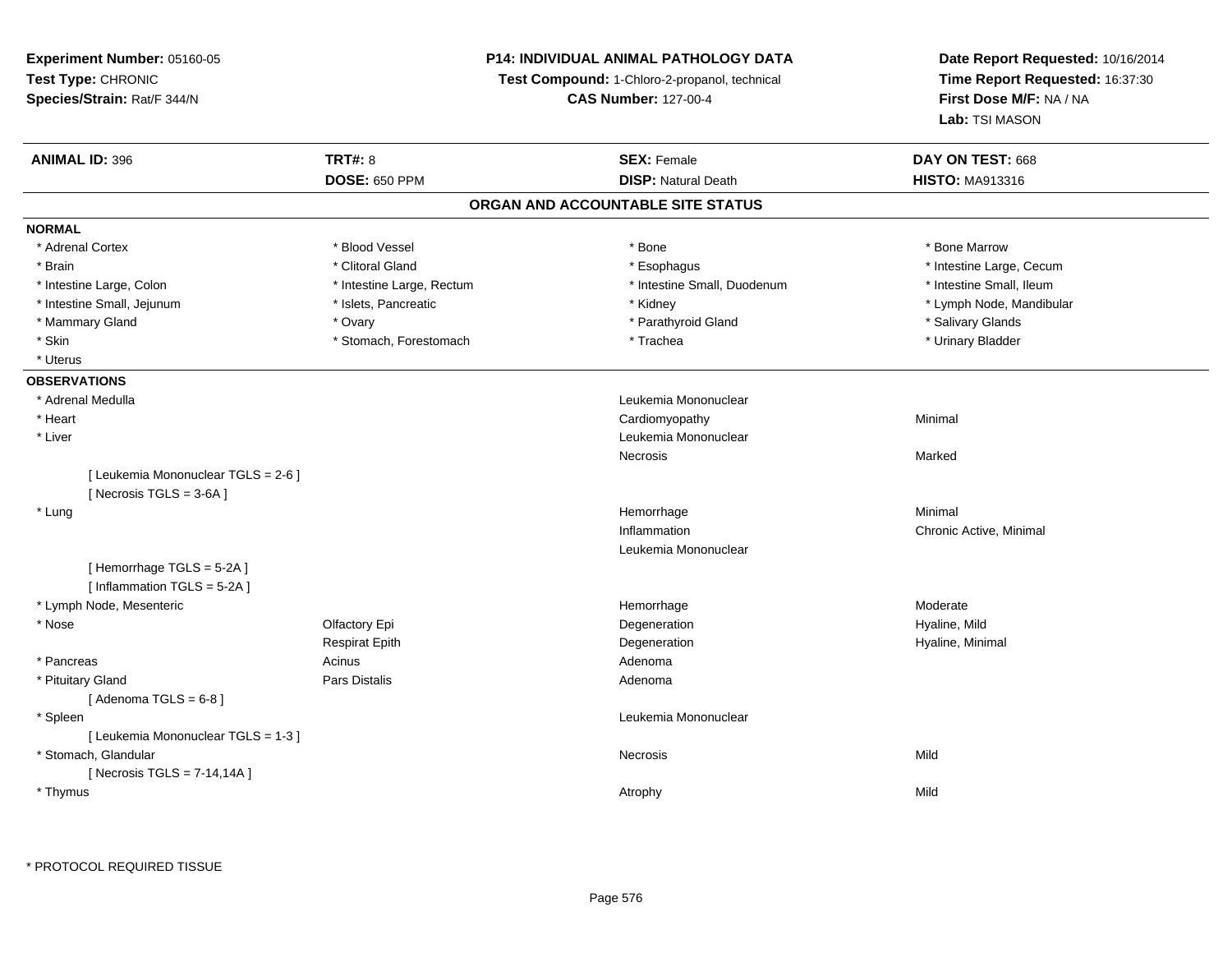| <b>Experiment Number: 05160-05</b><br>Test Type: CHRONIC<br>Species/Strain: Rat/F 344/N |                      | <b>P14: INDIVIDUAL ANIMAL PATHOLOGY DATA</b><br>Test Compound: 1-Chloro-2-propanol, technical<br><b>CAS Number: 127-00-4</b> |                                   |                             | Date Report Requested: 10/16/2014<br>Time Report Requested: 16:37:30<br>First Dose M/F: NA / NA<br>Lab: TSI MASON |
|-----------------------------------------------------------------------------------------|----------------------|------------------------------------------------------------------------------------------------------------------------------|-----------------------------------|-----------------------------|-------------------------------------------------------------------------------------------------------------------|
| <b>ANIMAL ID: 396</b>                                                                   | <b>TRT#: 8</b>       |                                                                                                                              | <b>SEX: Female</b>                |                             | DAY ON TEST: 668                                                                                                  |
|                                                                                         | <b>DOSE: 650 PPM</b> |                                                                                                                              | <b>DISP:</b> Natural Death        |                             | <b>HISTO: MA913316</b>                                                                                            |
|                                                                                         |                      |                                                                                                                              | ORGAN AND ACCOUNTABLE SITE STATUS |                             |                                                                                                                   |
| * Thyroid Gland                                                                         | C Cell               |                                                                                                                              | Carcinoma                         |                             |                                                                                                                   |
| [Carcinoma TGLS = $4-2$ ]                                                               |                      |                                                                                                                              |                                   |                             |                                                                                                                   |
| PRIMARY CAUSE OF DEATH                                                                  | - UNCERTAIN          |                                                                                                                              |                                   |                             |                                                                                                                   |
| CONTRIBUTORY CAUSE OF DEATH                                                             | - Adrenal Medulla    | Leukemia Mononuclear:Liver                                                                                                   | Leukemia Mononuclear;Lung         | Leukemia Mononuclear;Spleen | Leukemia Mononuclear                                                                                              |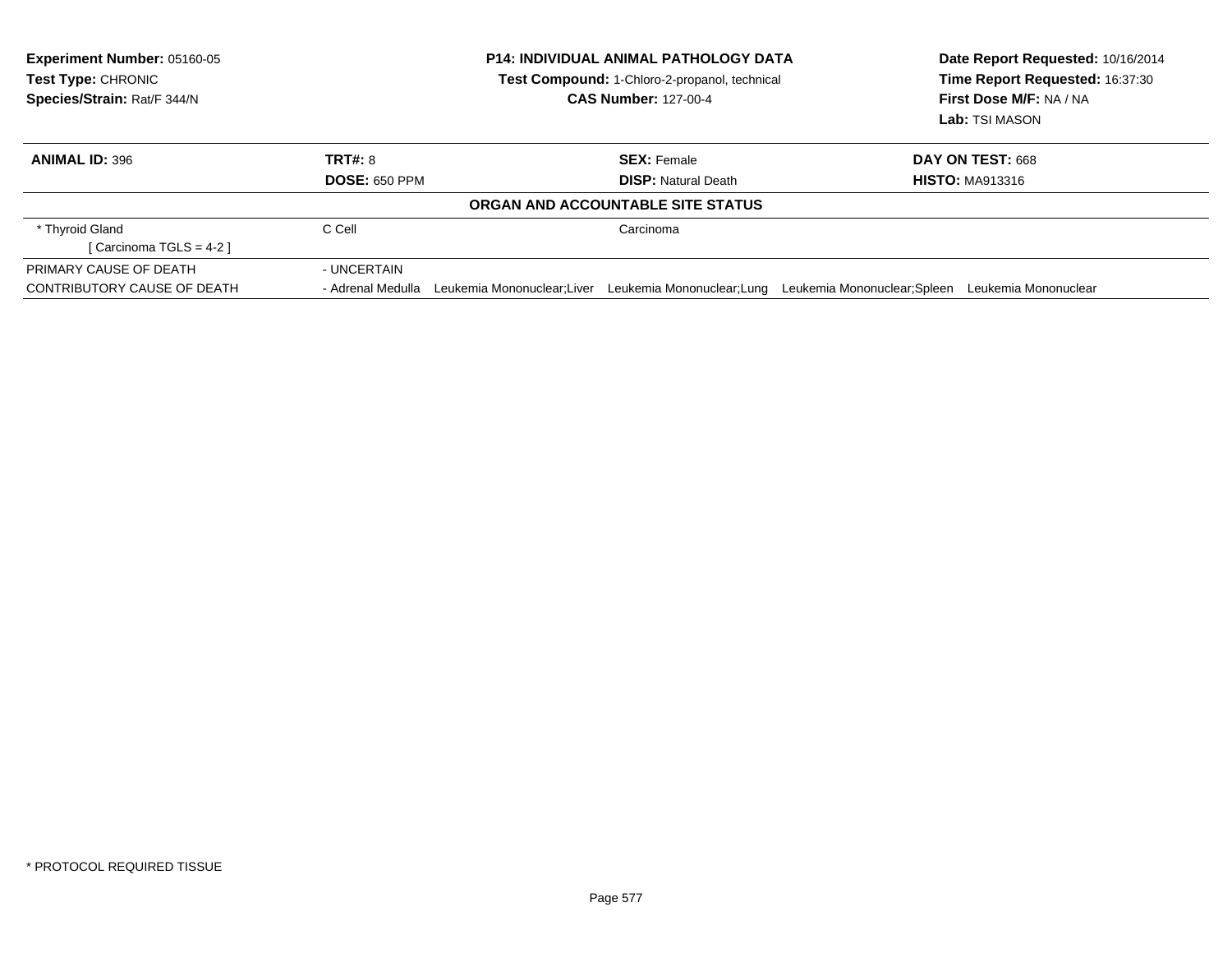## **P14: INDIVIDUAL ANIMAL PATHOLOGY DATA**

**Test Compound:** 1-Chloro-2-propanol, technical

**CAS Number:** 127-00-4

| <b>ANIMAL ID: 397</b>                 | <b>TRT#: 8</b>              | <b>SEX: Female</b>                | DAY ON TEST: 734           |
|---------------------------------------|-----------------------------|-----------------------------------|----------------------------|
|                                       | <b>DOSE: 650 PPM</b>        | <b>DISP: Terminal Sacrifice</b>   | <b>HISTO: MA913317</b>     |
|                                       |                             | ORGAN AND ACCOUNTABLE SITE STATUS |                            |
| <b>NORMAL</b>                         |                             |                                   |                            |
| * Adrenal Medulla                     | * Blood Vessel              | * Bone                            | * Bone Marrow              |
| * Brain                               | * Esophagus                 | * Intestine Large, Cecum          | * Intestine Large, Colon   |
| * Intestine Large, Rectum             | * Intestine Small, Duodenum | * Intestine Small, Ileum          | * Intestine Small, Jejunum |
| * Islets, Pancreatic                  | * Lymph Node, Mesenteric    | * Ovary                           | * Pancreas                 |
| * Parathyroid Gland                   | * Salivary Glands           | * Stomach, Forestomach            | * Stomach, Glandular       |
| * Trachea                             | * Urinary Bladder           | * Uterus                          |                            |
| <b>OBSERVATIONS</b>                   |                             |                                   |                            |
| * Adrenal Cortex                      |                             | <b>Cytoplasmic Alteration</b>     | Minimal                    |
| * Clitoral Gland                      |                             | Carcinoma                         |                            |
| [Carcinoma TGLS = 2-10B]              |                             |                                   |                            |
| * Heart                               |                             | Cardiomyopathy                    | Mild                       |
| * Kidney                              |                             | Mineralization                    | Minimal                    |
|                                       |                             | Nephropathy                       | Minimal                    |
| * Liver                               |                             | Leukemia Mononuclear              |                            |
| [ Leukemia Mononuclear TGLS = 7-6 ]   |                             |                                   |                            |
| * Lung                                | Alveolus                    | <b>Infiltration Cellular</b>      | Histiocyte, Minimal        |
|                                       |                             | Leukemia Mononuclear              |                            |
| [ Infiltration Cellular TGLS = 6-2A ] |                             |                                   |                            |
| [ Leukemia Mononuclear TGLS = 6-2A ]  |                             |                                   |                            |
| * Lymph Node, Mandibular              |                             | Leukemia Mononuclear              |                            |
| * Mammary Gland                       |                             | Dilatation                        | Marked                     |
|                                       |                             | Hyperplasia                       | Mild                       |
| [ Dilatation TGLS = 1-10A ]           |                             |                                   |                            |
| * Nose                                | <b>Respirat Epith</b>       | Degeneration                      | Hyaline, Minimal           |
| * Pituitary Gland                     | <b>Pars Distalis</b>        | Adenoma                           |                            |
| [Adenoma TGLS = $5-8$ ]               |                             |                                   |                            |
| * Skin                                |                             | Inflammation                      | Chronic Active, Minimal    |
| * Spleen                              |                             | Fibrosis                          | Moderate                   |
|                                       |                             | Leukemia Mononuclear              |                            |
| [Fibrosis TGLS = 4-3A]                |                             |                                   |                            |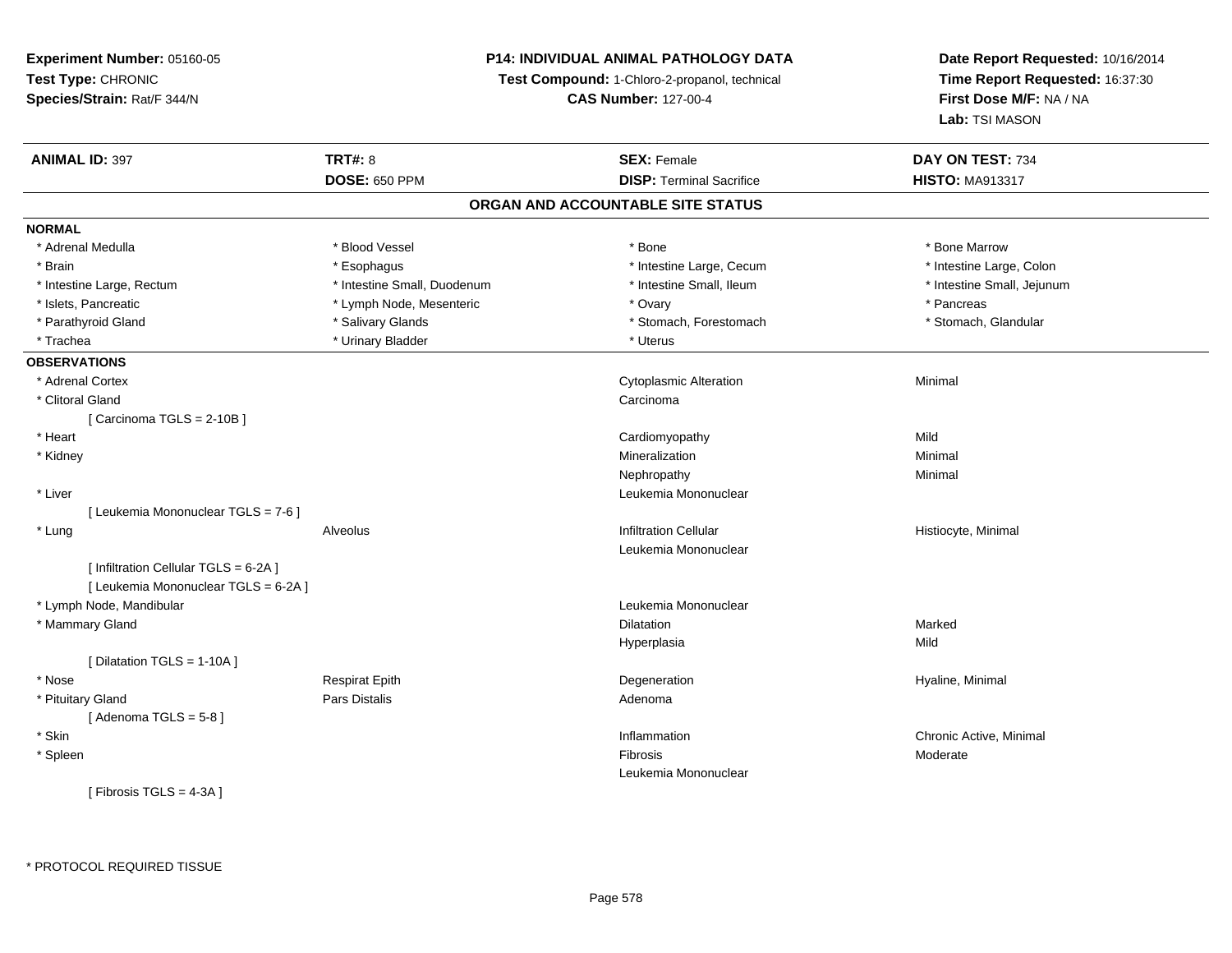| Experiment Number: 05160-05<br><b>Test Type: CHRONIC</b><br>Species/Strain: Rat/F 344/N |                      | <b>P14: INDIVIDUAL ANIMAL PATHOLOGY DATA</b><br>Test Compound: 1-Chloro-2-propanol, technical<br><b>CAS Number: 127-00-4</b> | Date Report Requested: 10/16/2014<br>Time Report Requested: 16:37:30<br>First Dose M/F: NA / NA<br>Lab: TSI MASON |
|-----------------------------------------------------------------------------------------|----------------------|------------------------------------------------------------------------------------------------------------------------------|-------------------------------------------------------------------------------------------------------------------|
| <b>ANIMAL ID: 397</b>                                                                   | TRT#: 8              | <b>SEX: Female</b>                                                                                                           | DAY ON TEST: 734                                                                                                  |
|                                                                                         | <b>DOSE: 650 PPM</b> | <b>DISP:</b> Terminal Sacrifice                                                                                              | <b>HISTO: MA913317</b>                                                                                            |
|                                                                                         |                      | ORGAN AND ACCOUNTABLE SITE STATUS                                                                                            |                                                                                                                   |
| [Leukemia Mononuclear TGLS = 3-3]                                                       |                      |                                                                                                                              |                                                                                                                   |
| * Stom Gland                                                                            |                      |                                                                                                                              |                                                                                                                   |
| Note: TGL 8-NCL                                                                         |                      |                                                                                                                              |                                                                                                                   |
| * Thymus                                                                                |                      | Atrophy                                                                                                                      | Mild                                                                                                              |
| * Thyroid Gland                                                                         | C Cell               | Hyperplasia                                                                                                                  | Minimal                                                                                                           |
| PRIMARY CAUSE OF DEATH                                                                  |                      |                                                                                                                              |                                                                                                                   |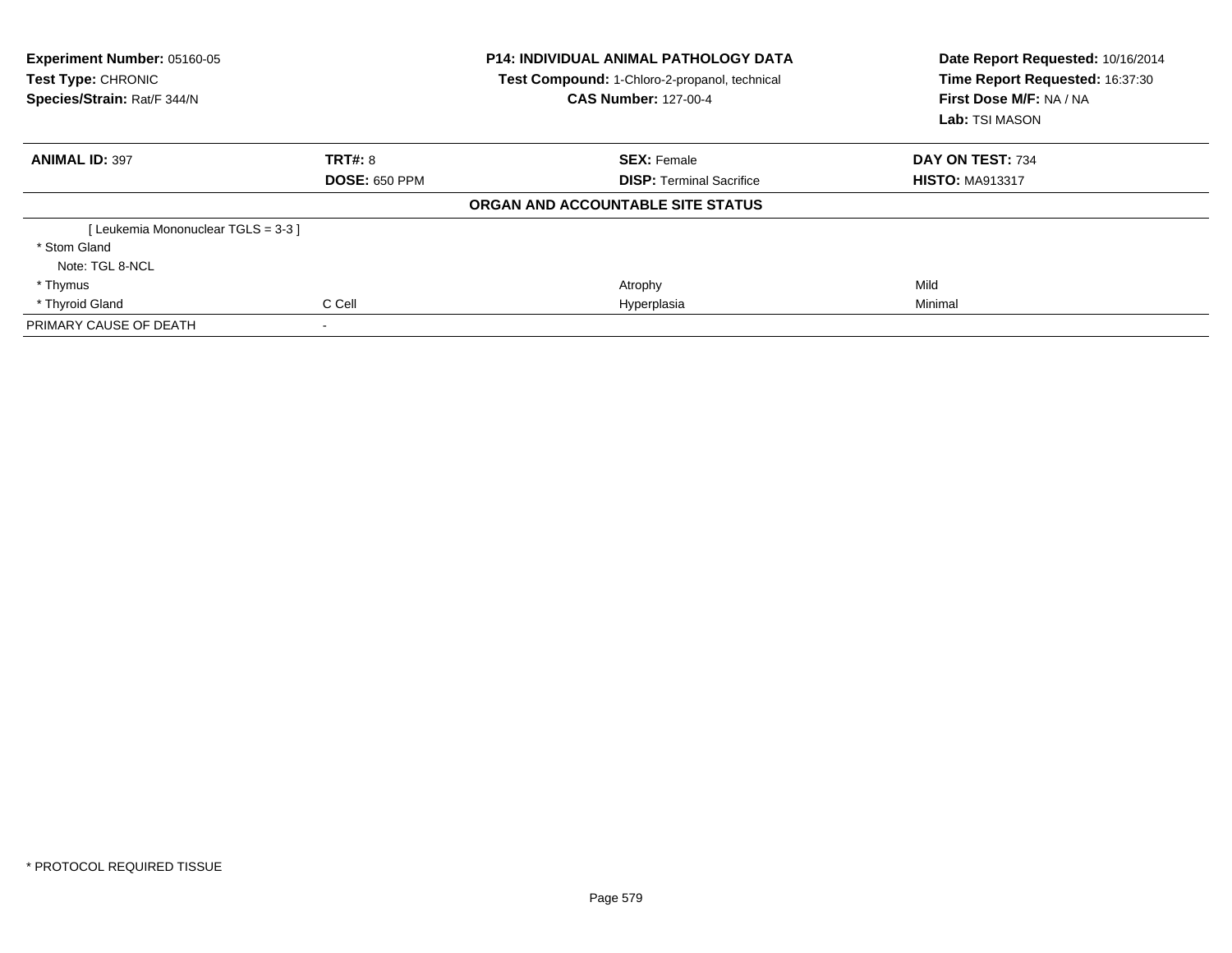# **P14: INDIVIDUAL ANIMAL PATHOLOGY DATA**

**Test Compound:** 1-Chloro-2-propanol, technical

**CAS Number:** 127-00-4

| <b>ANIMAL ID: 398</b>              | <b>TRT#: 8</b>            | <b>SEX: Female</b>              | DAY ON TEST: 734         |  |  |  |
|------------------------------------|---------------------------|---------------------------------|--------------------------|--|--|--|
|                                    | <b>DOSE: 650 PPM</b>      | <b>DISP: Terminal Sacrifice</b> | <b>HISTO: MA913318</b>   |  |  |  |
| ORGAN AND ACCOUNTABLE SITE STATUS  |                           |                                 |                          |  |  |  |
| <b>NORMAL</b>                      |                           |                                 |                          |  |  |  |
| * Adrenal Medulla                  | * Blood Vessel            | * Bone                          | * Bone Marrow            |  |  |  |
| * Brain                            | * Esophagus               | * Heart                         | * Intestine Large, Cecum |  |  |  |
| * Intestine Large, Colon           | * Intestine Large, Rectum | * Intestine Small, Duodenum     | * Intestine Small, Ileum |  |  |  |
| * Intestine Small, Jejunum         | * Islets, Pancreatic      | * Lung                          | * Lymph Node, Mandibular |  |  |  |
| * Lymph Node, Mesenteric           | * Pancreas                | * Parathyroid Gland             | * Salivary Glands        |  |  |  |
| * Skin                             | * Spleen                  | * Stomach, Forestomach          | * Stomach, Glandular     |  |  |  |
| * Thymus                           | * Trachea                 | * Urinary Bladder               | * Uterus                 |  |  |  |
| <b>OBSERVATIONS</b>                |                           |                                 |                          |  |  |  |
| * Adrenal Cortex                   |                           | Angiectasis                     | Minimal                  |  |  |  |
| * Clitoral Gland                   |                           | Cyst                            | Minimal                  |  |  |  |
| * Kidney                           |                           | Mineralization                  | Minimal                  |  |  |  |
|                                    |                           | Nephropathy                     | Mild                     |  |  |  |
| * Liver                            |                           | Angiectasis                     | Minimal                  |  |  |  |
|                                    |                           | <b>Basophilic Focus</b>         |                          |  |  |  |
| [Basophilic Focus TGLS = 5-6A]     |                           |                                 |                          |  |  |  |
| * Mammary Gland                    |                           | Fibroadenoma                    | Multiple                 |  |  |  |
| [Fibroadenoma TGLS = 1-10A; 2-10B] |                           |                                 |                          |  |  |  |
| * Nose                             | <b>Respirat Epith</b>     | Degeneration                    | Hyaline, Minimal         |  |  |  |
| * Ovary                            |                           | Cyst                            | Moderate                 |  |  |  |
| [Cyst TGLS = $3-7$ ]               |                           |                                 |                          |  |  |  |
| * Pituitary Gland                  | Pars Distalis             | Adenoma                         |                          |  |  |  |
| [Adenoma TGLS = $4-8$ ]            |                           |                                 |                          |  |  |  |
| * Thyroid Gland                    | C Cell                    | Hyperplasia                     | Minimal                  |  |  |  |
| PRIMARY CAUSE OF DEATH             | $\blacksquare$            |                                 |                          |  |  |  |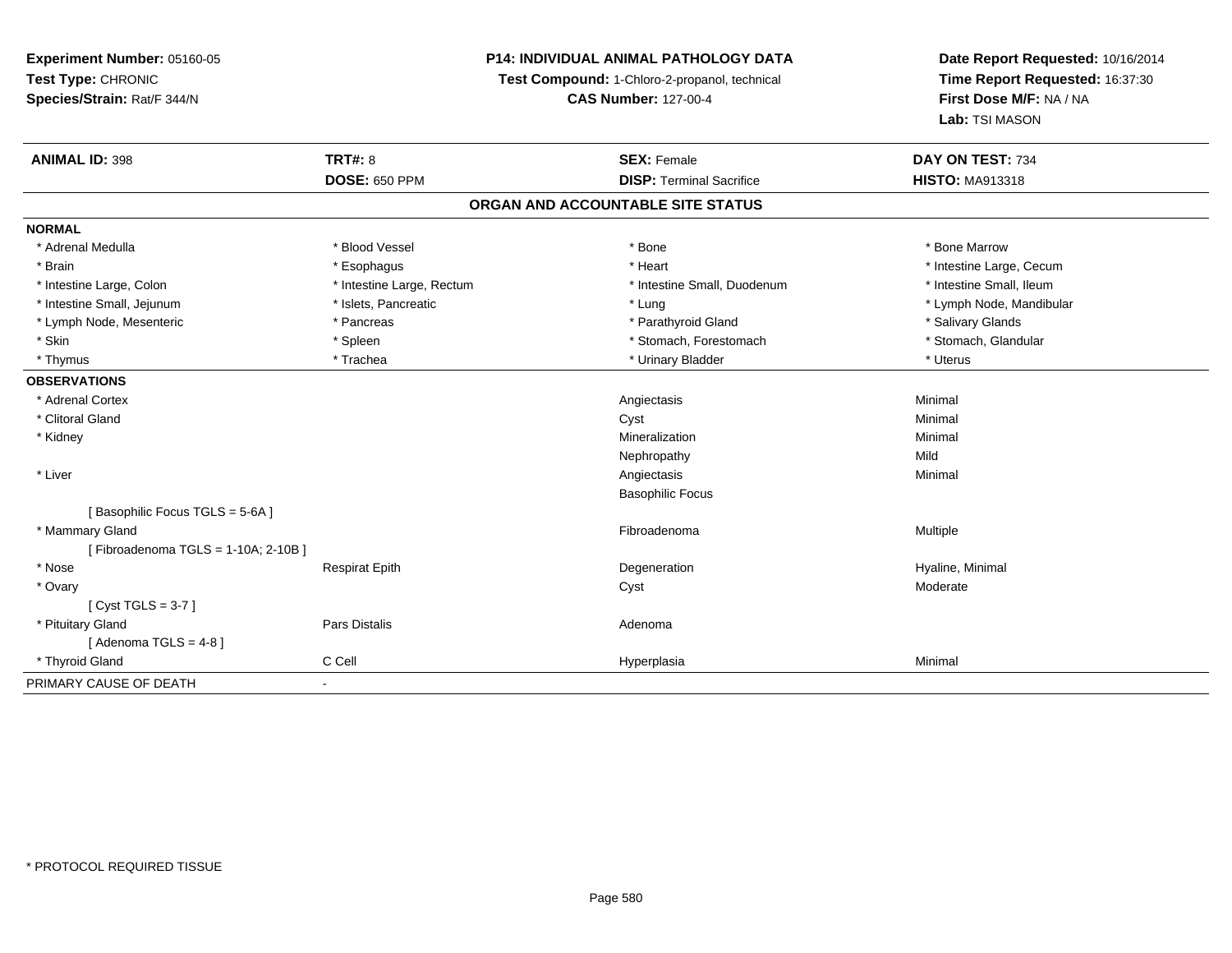**Experiment Number:** 05160-05**Test Type:** CHRONIC **Species/Strain:** Rat/F 344/N**P14: INDIVIDUAL ANIMAL PATHOLOGY DATATest Compound:** 1-Chloro-2-propanol, technical **CAS Number:** 127-00-4**Date Report Requested:** 10/16/2014**Time Report Requested:** 16:37:30**First Dose M/F:** NA / NA**Lab:** TSI MASON**ANIMAL ID:** 399 **TRT#:** <sup>8</sup> **SEX:** Female **DAY ON TEST:** <sup>691</sup> **DOSE:** 650 PPM**DISP:** Natural Death **HISTO:** MA913319 **ORGAN AND ACCOUNTABLE SITE STATUSNORMAL**\* Adrenal Cortex \* Adrenal Medulla \* Adrenal Medulla \* Blood Vessel \* Bood Vessel \* Bone \* Bone \* Bone \* Bone \* Bone \* Bone \* Bone \* Bone \* Bone \* Bone \* Bone \* Bone \* Bone \* Bone \* Bone \* Bone \* Bone \* Bone \* Bone \* Bone \* Bone \* Bone \* \* \* Heart \* Brain \* Alternative of the state of the state of the state of the state of the state of the state of the state of the state of the state of the state of the state of the state of the state of the state of the state of th \* Intestine Large, Colon \* Intestine Large, Rectum \* Intestine Small, Duodenum \* Intestine Small, Jejunum\* Islets, Pancreatic \* The same \* Lung \* Lung \* Lung \* Lung \* Lymph Node, Mandibular \* The same \* Nose \* Pancreas \* The storm of the state of the state of the state of the state of the state of the state of the stomach, Forestomach \* Stomach, Forestomach \* Stomach, Glandular \* The metal \* Thyroid Gland \* The metal \* Trachea \* Trachea \* Trachea \* Uterus **AUTO PRECLUDES DIAG.** \* Intestine Large, Cecum \* Intestine Small, Ileum \* Urinary Bladder**OBSERVATIONS** \* Bone Marroww weblached the contract of the contract of the contract of the contract of the moderate moderate  $M$  \* Kidneyy the control of the control of the control of the control of the control of the control of the control of the control of the control of the control of the control of the control of the control of the control of the contro Inflammation Chronic Active, Moderate<br>
Pigmentation Mild Renal Tubulee **Executive Executive Contraction** Pigmentation **Mild**  $[$  Inflammation TGLS = 5,10-4A  $]$  \* Liver Leukemia Mononuclear [ Leukemia Mononuclear TGLS = 7-6 ] \* Lung Note: TGL 8-NCL Lymph Node Mediastinal Hemorrhage Moderate Renal Hemorrhagee Marked Mediastinal Leukemia Mononuclear $[$  Hemorrhage TGLS = 6-15  $]$ [ Hemorrhage TGLS = 9-3A ] [ Leukemia Mononuclear TGLS = 9-3A ] \* Lymph Node, Mesentericc **Example 2018 Hemorrhage** e Mild Leukemia Mononuclear $[$  Hemorrhage TGLS = 3-8,8.1  $]$ [ Leukemia Mononuclear TGLS = 3-8,8.1 ] \* Mammary Glandd and the state of the state of the state of the Hyperplasia and the Mild of the Mild of the Mild of the State of the Mild of the State of the State of the State of the State of the State of the State of the State of the S \* Ovaryy the control of the control of the control of the control of the control of the control of the control of the control of the control of the control of the control of the control of the control of the control of the contro  $[$  Cyst TGLS = 2-7A  $]$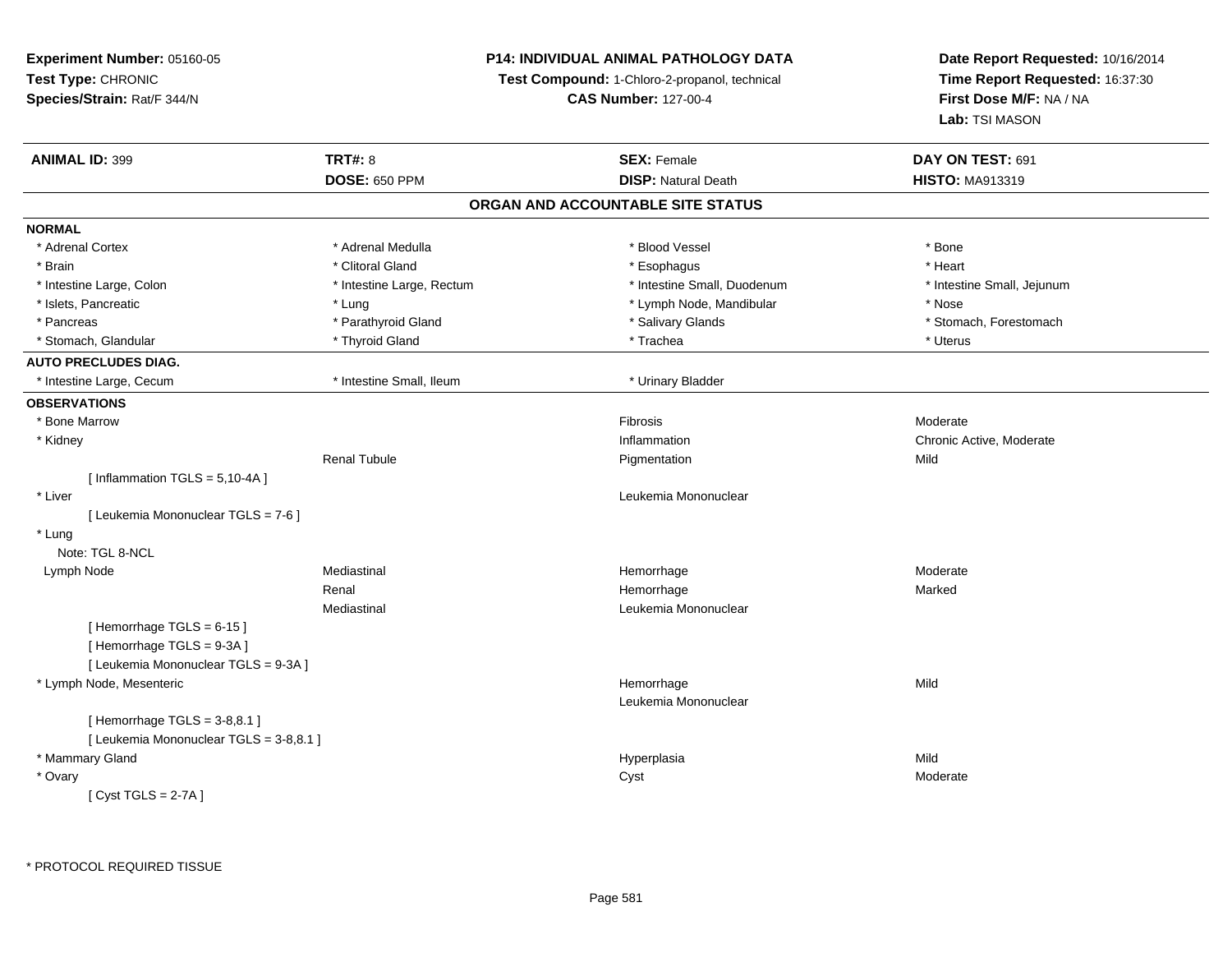| <b>Experiment Number: 05160-05</b><br><b>Test Type: CHRONIC</b><br>Species/Strain: Rat/F 344/N |                                          | <b>P14: INDIVIDUAL ANIMAL PATHOLOGY DATA</b><br>Test Compound: 1-Chloro-2-propanol, technical<br><b>CAS Number: 127-00-4</b>      | Date Report Requested: 10/16/2014<br>Time Report Requested: 16:37:30<br>First Dose M/F: NA / NA<br>Lab: TSI MASON |  |
|------------------------------------------------------------------------------------------------|------------------------------------------|-----------------------------------------------------------------------------------------------------------------------------------|-------------------------------------------------------------------------------------------------------------------|--|
| <b>ANIMAL ID: 399</b>                                                                          | <b>TRT#: 8</b>                           | <b>SEX: Female</b>                                                                                                                | DAY ON TEST: 691                                                                                                  |  |
|                                                                                                | <b>DOSE: 650 PPM</b>                     | <b>DISP: Natural Death</b>                                                                                                        | <b>HISTO: MA913319</b>                                                                                            |  |
|                                                                                                |                                          | ORGAN AND ACCOUNTABLE SITE STATUS                                                                                                 |                                                                                                                   |  |
| * Pituitary Gland                                                                              | Pars Distalis                            | Cyst                                                                                                                              | Minimal                                                                                                           |  |
| [ Cyst TGLS = $11-8,8.1$ ]                                                                     |                                          |                                                                                                                                   |                                                                                                                   |  |
| * Skin                                                                                         |                                          | Leukemia Mononuclear                                                                                                              |                                                                                                                   |  |
| * Spleen                                                                                       |                                          | Leukemia Mononuclear                                                                                                              |                                                                                                                   |  |
| [Leukemia Mononuclear TGLS = 4-3 ]                                                             |                                          |                                                                                                                                   |                                                                                                                   |  |
| * Thymus                                                                                       |                                          | Atrophy                                                                                                                           | Mild                                                                                                              |  |
| PRIMARY CAUSE OF DEATH                                                                         | - UNCERTAIN                              |                                                                                                                                   |                                                                                                                   |  |
| CONTRIBUTORY CAUSE OF DEATH                                                                    | Mononuclear; Spleen Leukemia Mononuclear | - Liver Leukemia Mononuclear;Lymph Node Mediastinal Leukemia Mononuclear;Lymph Node;Mesenteric Leukemia Mononuclear;Skin Leukemia |                                                                                                                   |  |
| Animal Note: CARCASS THIN, YELLOW, TGL 1-NST                                                   |                                          |                                                                                                                                   |                                                                                                                   |  |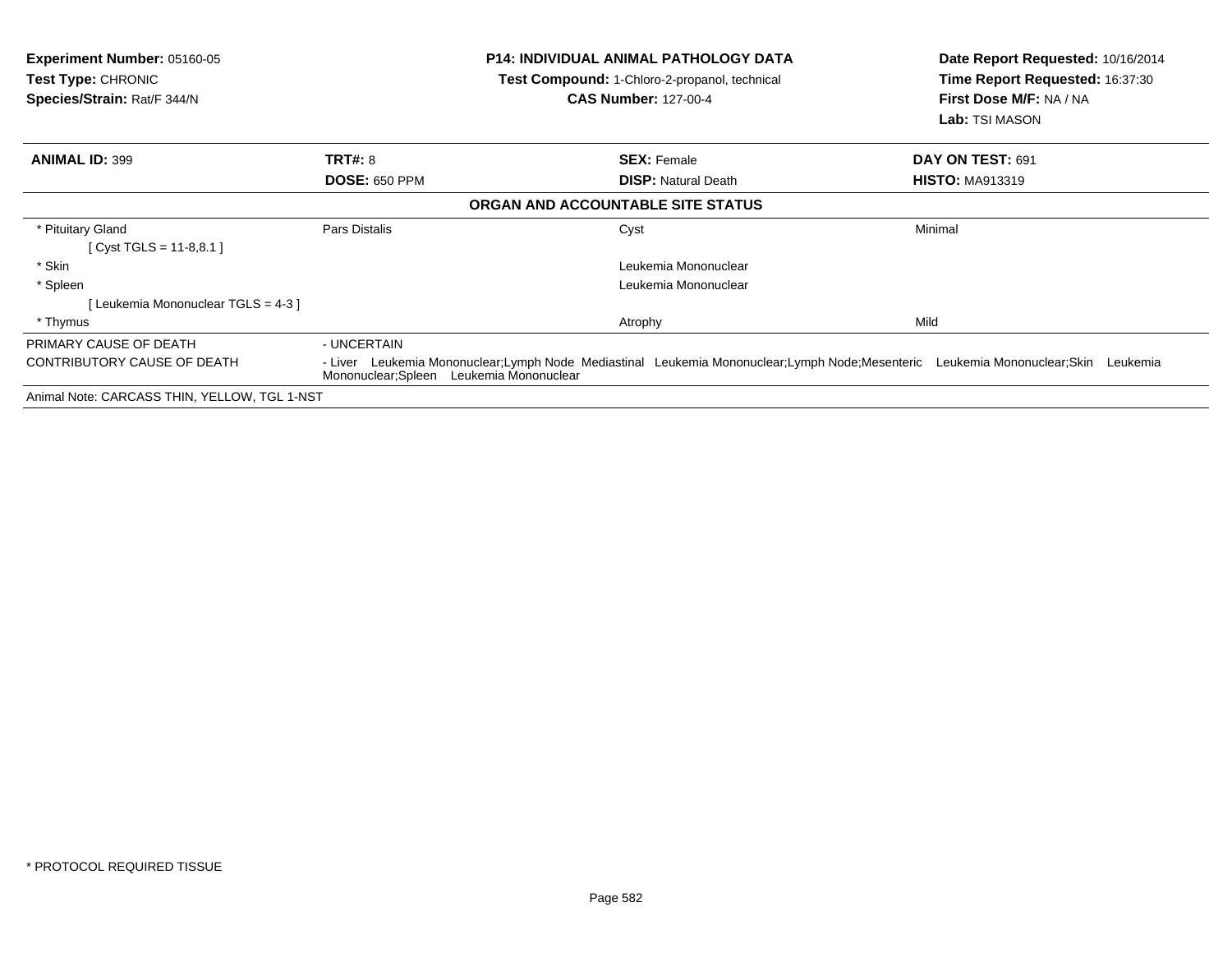## **P14: INDIVIDUAL ANIMAL PATHOLOGY DATA**

**Test Compound:** 1-Chloro-2-propanol, technical

**CAS Number:** 127-00-4

| <b>ANIMAL ID: 400</b>                     | <b>TRT#: 8</b>            | <b>SEX: Female</b>              | DAY ON TEST: 734         |  |  |  |
|-------------------------------------------|---------------------------|---------------------------------|--------------------------|--|--|--|
|                                           | <b>DOSE: 650 PPM</b>      | <b>DISP: Terminal Sacrifice</b> | <b>HISTO: MA913320</b>   |  |  |  |
| ORGAN AND ACCOUNTABLE SITE STATUS         |                           |                                 |                          |  |  |  |
| <b>NORMAL</b>                             |                           |                                 |                          |  |  |  |
| * Adrenal Medulla                         | * Blood Vessel            | * Bone                          | * Bone Marrow            |  |  |  |
| * Brain                                   | * Clitoral Gland          | * Esophagus                     | * Heart                  |  |  |  |
| * Intestine Large, Cecum                  | * Intestine Large, Rectum | * Intestine Small, Duodenum     | * Intestine Small, Ileum |  |  |  |
| * Intestine Small, Jejunum                | * Islets, Pancreatic      | * Lymph Node, Mandibular        | * Lymph Node, Mesenteric |  |  |  |
| * Ovary                                   | * Pancreas                | * Parathyroid Gland             | * Salivary Glands        |  |  |  |
| * Skin                                    | * Stomach, Forestomach    | * Stomach, Glandular            | * Thymus                 |  |  |  |
| * Thyroid Gland                           | * Trachea                 | * Urinary Bladder               | * Uterus                 |  |  |  |
| <b>OBSERVATIONS</b>                       |                           |                                 |                          |  |  |  |
| * Adrenal Cortex                          |                           | Vacuolization Cytoplasmic       | Minimal                  |  |  |  |
| * Intestine Large, Colon                  |                           | Parasite Metazoan               | Minimal                  |  |  |  |
| * Kidney                                  |                           | Mineralization                  | Minimal                  |  |  |  |
| * Liver                                   |                           | Angiectasis                     | Mild                     |  |  |  |
|                                           |                           | <b>Basophilic Focus</b>         |                          |  |  |  |
| [Basophilic Focus TGLS = 4-6A]            |                           |                                 |                          |  |  |  |
| * Lung                                    | Mediastinum               | Necrosis                        | Minimal                  |  |  |  |
| Note: TGL 7-NCL                           |                           |                                 |                          |  |  |  |
| [ Necrosis TGLS = $5-15$ ]                |                           |                                 |                          |  |  |  |
| * Mammary Gland                           |                           | <b>Dilatation</b>               | Moderate                 |  |  |  |
|                                           |                           | Fibroadenoma                    | Multiple                 |  |  |  |
| [Fibroadenoma TGLS = 1-10A; 2-10B; 3-10C] |                           |                                 |                          |  |  |  |
| * Nose                                    | <b>Respirat Epith</b>     | Inflammation                    | Chronic Active, Mild     |  |  |  |
| * Pituitary Gland                         | Pars Distalis             | Adenoma                         |                          |  |  |  |
| [Adenoma TGLS = $6-8$ ]                   |                           |                                 |                          |  |  |  |
| * Spleen                                  |                           | Leukemia Mononuclear            |                          |  |  |  |
| PRIMARY CAUSE OF DEATH                    | $\blacksquare$            |                                 |                          |  |  |  |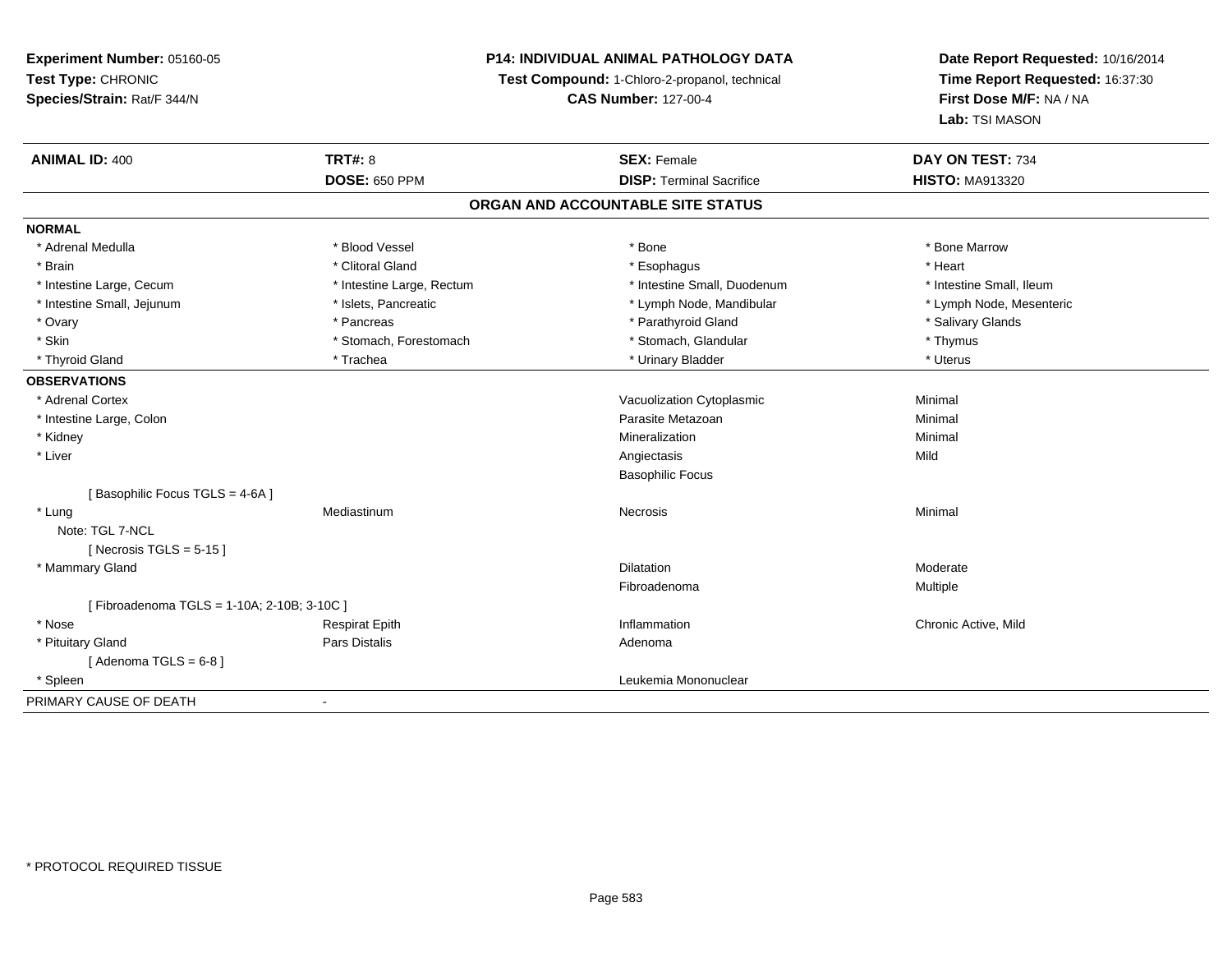# **P14: INDIVIDUAL ANIMAL PATHOLOGY DATA**

**Test Compound:** 1-Chloro-2-propanol, technical

**CAS Number:** 127-00-4

| <b>ANIMAL ID: 401</b>              | <b>TRT#: 8</b>            | <b>SEX: Female</b>                | DAY ON TEST: 734         |  |
|------------------------------------|---------------------------|-----------------------------------|--------------------------|--|
|                                    | <b>DOSE: 650 PPM</b>      | <b>DISP: Terminal Sacrifice</b>   | <b>HISTO: MA913321</b>   |  |
|                                    |                           | ORGAN AND ACCOUNTABLE SITE STATUS |                          |  |
| <b>NORMAL</b>                      |                           |                                   |                          |  |
| * Adrenal Cortex                   | * Adrenal Medulla         | * Blood Vessel                    | * Bone                   |  |
| * Bone Marrow                      | * Brain                   | * Esophagus                       | * Intestine Large, Cecum |  |
| * Intestine Large, Colon           | * Intestine Large, Rectum | * Intestine Small, Duodenum       | * Intestine Small, Ileum |  |
| * Intestine Small, Jejunum         | * Islets, Pancreatic      | * Lung                            | * Lymph Node, Mandibular |  |
| * Lymph Node, Mesenteric           | * Nose                    | * Ovary                           | * Pancreas               |  |
| * Parathyroid Gland                | * Salivary Glands         | * Skin                            | * Spleen                 |  |
| * Stomach, Forestomach             | * Stomach, Glandular      | * Thyroid Gland                   | * Trachea                |  |
| * Urinary Bladder                  |                           |                                   |                          |  |
| <b>OBSERVATIONS</b>                |                           |                                   |                          |  |
| * Clitoral Gland                   |                           | Adenoma                           |                          |  |
| * Heart                            |                           | Cardiomyopathy                    | Minimal                  |  |
| * Kidney                           |                           | Mineralization                    | Minimal                  |  |
|                                    |                           | Nephropathy                       | Mild                     |  |
| * Liver                            |                           | <b>Basophilic Focus</b>           |                          |  |
| Note: TGL 5-NCL                    |                           |                                   |                          |  |
| [Basophilic Focus TGLS = 7-6A]     |                           |                                   |                          |  |
| * Mammary Gland                    |                           | <b>Dilatation</b>                 | Mild                     |  |
|                                    |                           | Fibroadenoma                      | <b>Multiple</b>          |  |
|                                    |                           | Hyperplasia                       | Minimal                  |  |
| [Fibroadenoma TGLS = 1-10A; 2-10B] |                           |                                   |                          |  |
| Mesentery                          | Fat                       | Necrosis                          | Mild                     |  |
| [Necrosis TGLS = $3-15$ ]          |                           |                                   |                          |  |
| * Pituitary Gland                  | Pars Distalis             | Adenoma                           |                          |  |
| [Adenoma TGLS = $6-8$ ]            |                           |                                   |                          |  |
| * Thymus                           | <b>Epithel Cell</b>       | Hyperplasia                       | Mild                     |  |
| * Uterus                           |                           | Polyp Stromal                     |                          |  |
| [Polyp Stromal TGLS = 4-7A]        |                           |                                   |                          |  |
| PRIMARY CAUSE OF DEATH             | $\overline{\phantom{a}}$  |                                   |                          |  |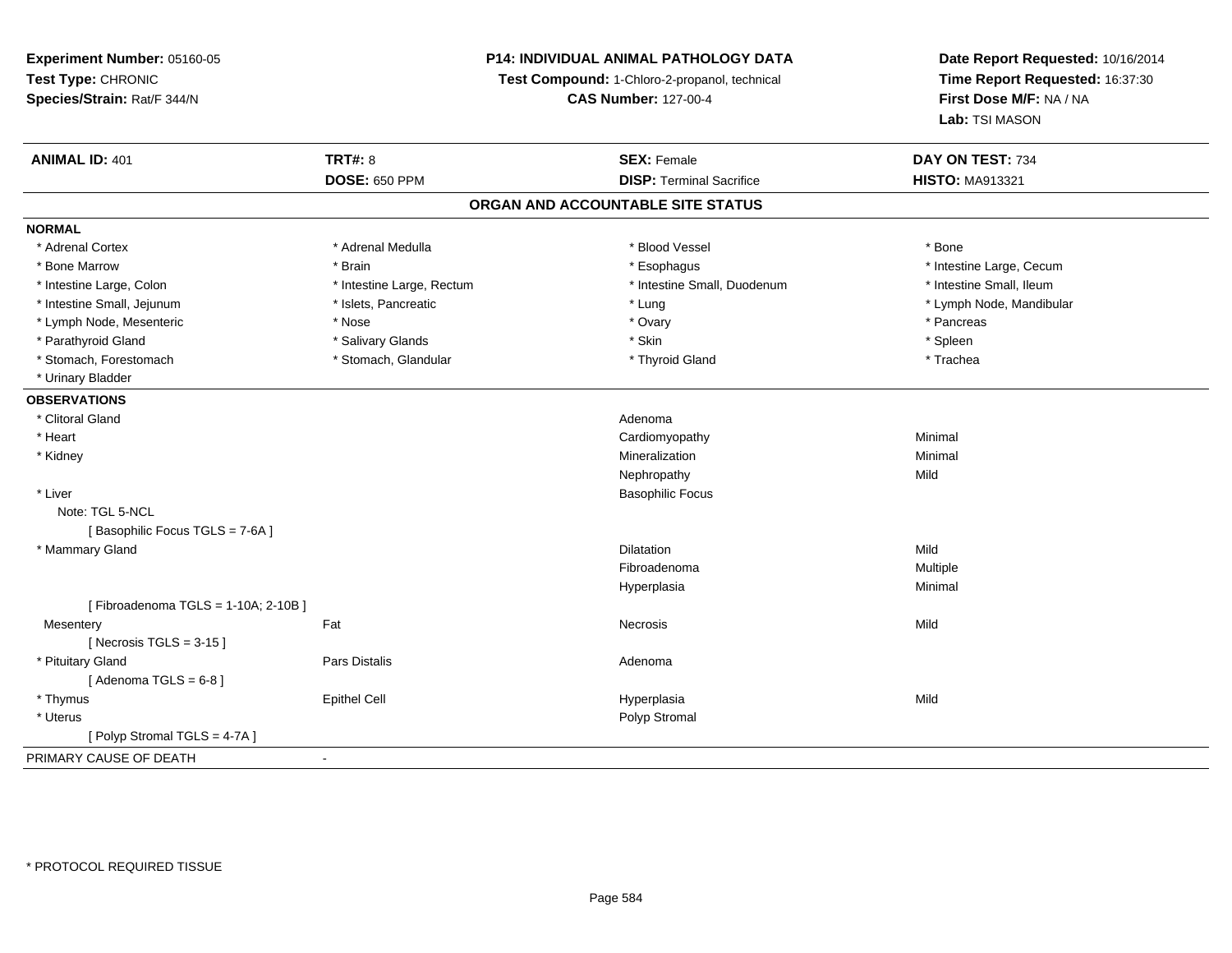## **P14: INDIVIDUAL ANIMAL PATHOLOGY DATA**

**Test Compound:** 1-Chloro-2-propanol, technical

**CAS Number:** 127-00-4

| <b>ANIMAL ID: 402</b>                         | <b>TRT#: 8</b>           | <b>SEX: Female</b>                | DAY ON TEST: 734          |  |
|-----------------------------------------------|--------------------------|-----------------------------------|---------------------------|--|
|                                               | <b>DOSE: 650 PPM</b>     | <b>DISP: Terminal Sacrifice</b>   | <b>HISTO: MA913322</b>    |  |
|                                               |                          | ORGAN AND ACCOUNTABLE SITE STATUS |                           |  |
| <b>NORMAL</b>                                 |                          |                                   |                           |  |
| * Adrenal Cortex                              | * Adrenal Medulla        | * Blood Vessel                    | * Bone                    |  |
| * Bone Marrow                                 | * Brain                  | * Clitoral Gland                  | * Esophagus               |  |
| * Heart                                       | * Intestine Large, Cecum | * Intestine Large, Colon          | * Intestine Large, Rectum |  |
| * Intestine Small, Duodenum                   | * Intestine Small, Ileum | * Intestine Small, Jejunum        | * Islets, Pancreatic      |  |
| * Lung                                        | * Lymph Node, Mandibular | * Lymph Node, Mesenteric          | * Nose                    |  |
| * Ovary                                       | * Pancreas               | * Parathyroid Gland               | * Salivary Glands         |  |
| * Skin                                        | * Spleen                 | * Stomach, Forestomach            | * Stomach, Glandular      |  |
| * Thyroid Gland                               | * Trachea                | * Urinary Bladder                 | * Uterus                  |  |
| <b>OBSERVATIONS</b>                           |                          |                                   |                           |  |
| * Kidney                                      |                          | Mineralization                    | Minimal                   |  |
|                                               |                          | Nephropathy                       | Minimal                   |  |
| * Liver                                       |                          | <b>Basophilic Focus</b>           |                           |  |
|                                               |                          | Vacuolization Cytoplasmic         | Mild                      |  |
| [Vacuolization Cytoplasmic TGLS = 3-6A; 4-6B] |                          |                                   |                           |  |
| * Mammary Gland                               |                          | <b>Dilatation</b>                 | Marked                    |  |
|                                               |                          | Hyperplasia                       | Moderate                  |  |
| [ Dilatation TGLS = 1-10A; 2-10B ]            |                          |                                   |                           |  |
| [ Hyperplasia TGLS = 1-10A; 2-10B ]           |                          |                                   |                           |  |
| * Pituitary Gland                             | <b>Pars Distalis</b>     | Adenoma                           |                           |  |
| [Adenoma TGLS = $5-8$ ]                       |                          |                                   |                           |  |
| * Thymus                                      |                          | Atrophy                           | Mild                      |  |
| PRIMARY CAUSE OF DEATH                        |                          |                                   |                           |  |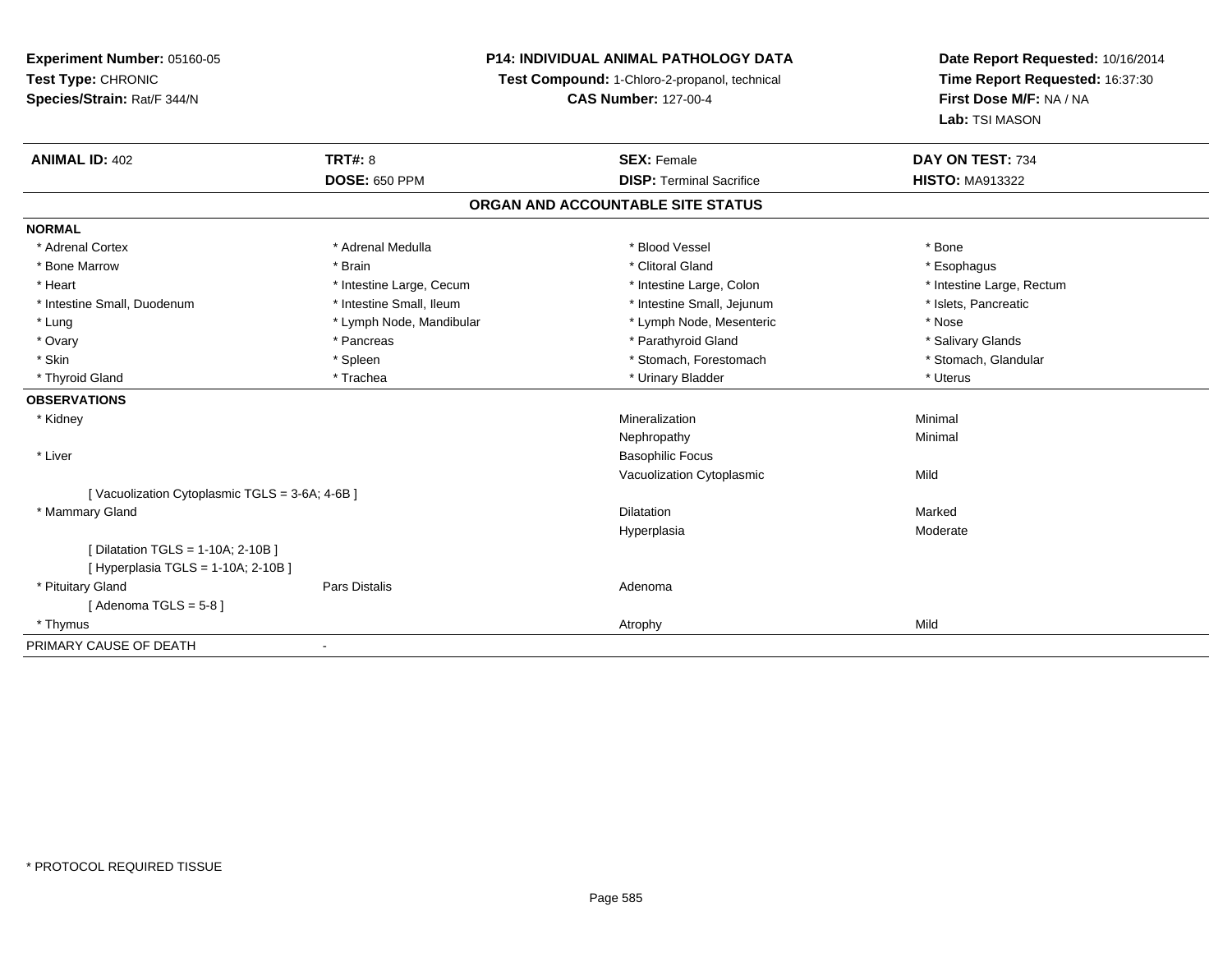**Experiment Number:** 05160-05**Test Type:** CHRONIC **Species/Strain:** Rat/F 344/N**P14: INDIVIDUAL ANIMAL PATHOLOGY DATATest Compound:** 1-Chloro-2-propanol, technical **CAS Number:** 127-00-4**Date Report Requested:** 10/16/2014**Time Report Requested:** 16:37:30**First Dose M/F:** NA / NA**Lab:** TSI MASON**ANIMAL ID:** 403**TRT#:** 8 **SEX:** Female **SEX: Female DAY ON TEST:** 734 **DOSE:** 650 PPM**DISP:** Terminal Sacrifice **HISTO:** MA913323 **ORGAN AND ACCOUNTABLE SITE STATUSNORMAL**\* Adrenal Cortex \* Adrenal Medulla \* Adrenal Medulla \* Blood Vessel \* Bood Vessel \* Bone \* Bone \* Bone \* Bone \* Bone \* Bone \* Bone \* Bone \* Bone \* Bone \* Bone \* Bone \* Bone \* Bone \* Bone \* Bone \* Bone \* Bone \* Bone \* Bone \* Bone \* Bone \* \* \* Esophagus \* Bone Marrow \* \* Android \* Brain \* Brain \* Clitoral Gland \* Clitoral Gland \* Esophagus \* Esophagus \* Esophagus \* Intestine Large, Rectum \* Heart \* Intestine Large, Cecum \* Intestine Large, Cecum \* Intestine Large, Colon \* Intestine Small, Duodenum \* Intestine Small, Ileum \* Intestine Small, Intestine Small, Jejunum \* Islets, Pancreatic \* Lymph Node, Mesenteric \* Kidney \* Lung \* Lung \* Lung \* Lung \* Lower \* Lymph Node, Mandibular \* Lymph Node, Mandibular \* Nose \* Ovary \* Pancreas \* Parathyroid Gland \* Salivary Glands \* The stomach \* Skin \* Spleen \* Spleen \* Stomach, Forestomach \* Stomach, Forestomach \* Stomach, Forestomach \* Stomach, Glandular \* Thymus \* Thymus \* Thymus \* Thyroid Gland \* Thyroid Gland \* Thachea \* Uterus**OBSERVATIONS** \* Liver Basophilic Focus Clear Cell FocusInflammation Granulomatous, Minimal [ Basophilic Focus TGLS = 3-6A ] \* Mammary Glandd and the control of the control of the control of the control of the control of the control of the control of the control of the control of the control of the control of the control of the control of the control of the co Fibroadenoma[ Fibroadenoma TGLS = 1-10A ]**Mesentery** y the control of the set of the control of the Moderate of the Moderate of the Moderate of the Moderate of the Moderate of the Moderate of the Moderate of the Moderate of the Moderate of the Moderate of the Moderate of the  $[$  Necrosis TGLS = 2-15  $]$  \* Pituitary Glandd and the contract of Pars Distalis and the contract of Adenoma and Adenoma and the Adenoma and the Adenoma and  $\lambda$  $[$  Adenoma TGLS = 4-8  $]$  \* Urinary Bladderr and the control of the control of the control of the control of the control of the control of the control of PRIMARY CAUSE OF DEATH-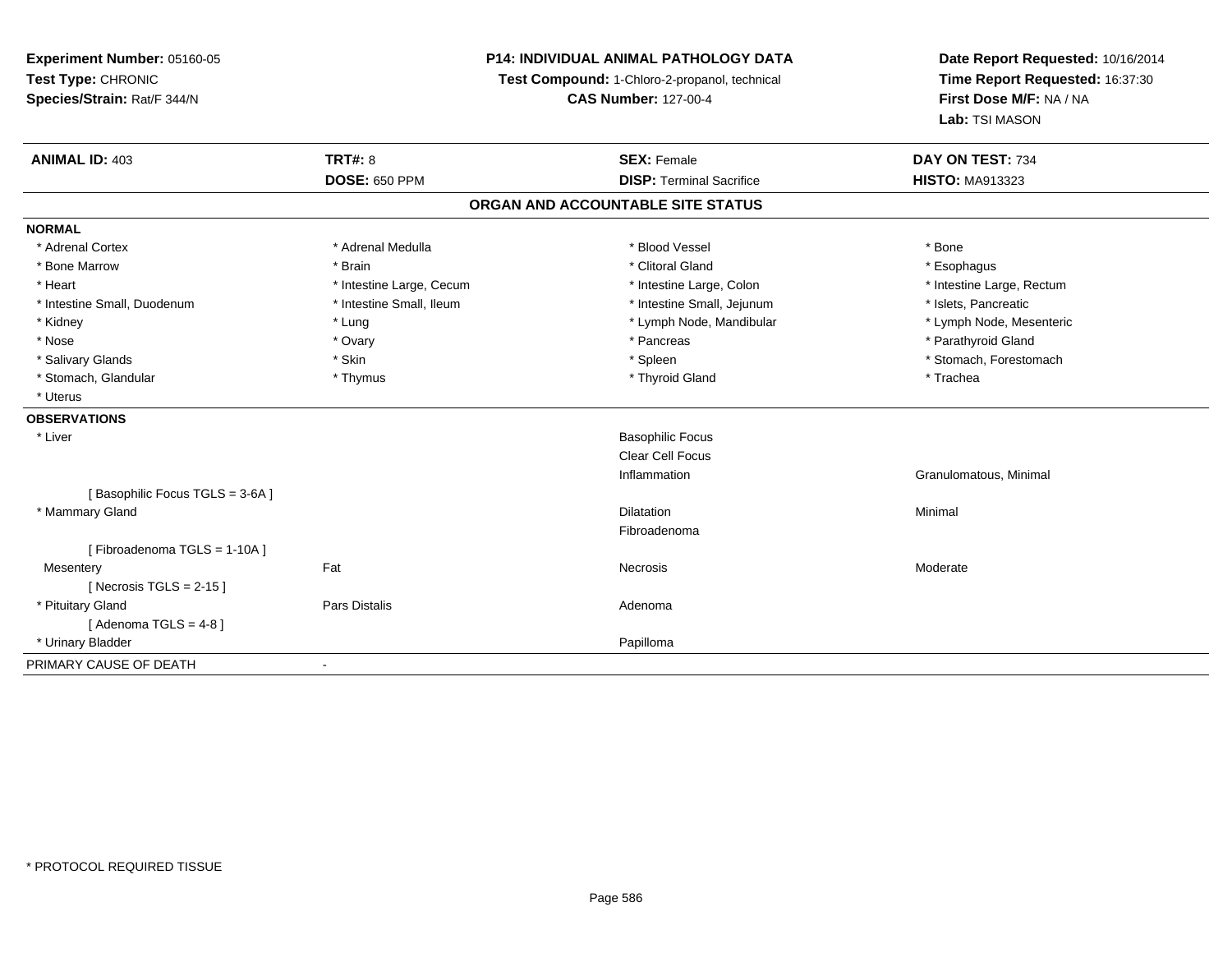## **P14: INDIVIDUAL ANIMAL PATHOLOGY DATA**

**Test Compound:** 1-Chloro-2-propanol, technical

**CAS Number:** 127-00-4

| <b>ANIMAL ID: 404</b>             | <b>TRT#: 8</b>           | <b>SEX: Female</b>              | DAY ON TEST: 734          |  |  |  |
|-----------------------------------|--------------------------|---------------------------------|---------------------------|--|--|--|
|                                   | <b>DOSE: 650 PPM</b>     | <b>DISP: Terminal Sacrifice</b> | <b>HISTO: MA913324</b>    |  |  |  |
| ORGAN AND ACCOUNTABLE SITE STATUS |                          |                                 |                           |  |  |  |
| <b>NORMAL</b>                     |                          |                                 |                           |  |  |  |
| * Adrenal Cortex                  | * Adrenal Medulla        | * Blood Vessel                  | * Bone                    |  |  |  |
| * Bone Marrow                     | * Brain                  | * Clitoral Gland                | * Esophagus               |  |  |  |
| * Heart                           | * Intestine Large, Cecum | * Intestine Large, Colon        | * Intestine Large, Rectum |  |  |  |
| * Intestine Small, Duodenum       | * Intestine Small, Ileum | * Intestine Small, Jejunum      | * Islets, Pancreatic      |  |  |  |
| * Lung                            | * Lymph Node, Mandibular | * Lymph Node, Mesenteric        | * Ovary                   |  |  |  |
| * Pancreas                        | * Parathyroid Gland      | * Salivary Glands               | * Skin                    |  |  |  |
| * Spleen                          | * Stomach, Forestomach   | * Stomach, Glandular            | * Thymus                  |  |  |  |
| * Trachea                         | * Urinary Bladder        | * Uterus                        |                           |  |  |  |
| <b>OBSERVATIONS</b>               |                          |                                 |                           |  |  |  |
| * Kidney                          |                          | Mineralization                  | Minimal                   |  |  |  |
| * Liver                           |                          | Angiectasis                     | Mild                      |  |  |  |
|                                   |                          | <b>Basophilic Focus</b>         |                           |  |  |  |
|                                   |                          | Inflammation                    | Granulomatous, Minimal    |  |  |  |
| [ Angiectasis TGLS = 2-6A ]       |                          |                                 |                           |  |  |  |
| * Mammary Gland                   |                          | Fibroadenoma                    | <b>Multiple</b>           |  |  |  |
| [Fibroadenoma TGLS = 1-10A]       |                          |                                 |                           |  |  |  |
| * Nose                            | Olfactory Epi            | Degeneration                    | Hyaline, Minimal          |  |  |  |
|                                   | <b>Respirat Epith</b>    | Degeneration                    | Hyaline, Minimal          |  |  |  |
|                                   | <b>Respirat Epith</b>    | Hyperplasia                     | Minimal                   |  |  |  |
| * Pituitary Gland                 | Pars Distalis            | Adenoma                         |                           |  |  |  |
| [Adenoma TGLS = 3-8]              |                          |                                 |                           |  |  |  |
| * Thyroid Gland                   | C Cell                   | Adenoma                         |                           |  |  |  |
| PRIMARY CAUSE OF DEATH            |                          |                                 |                           |  |  |  |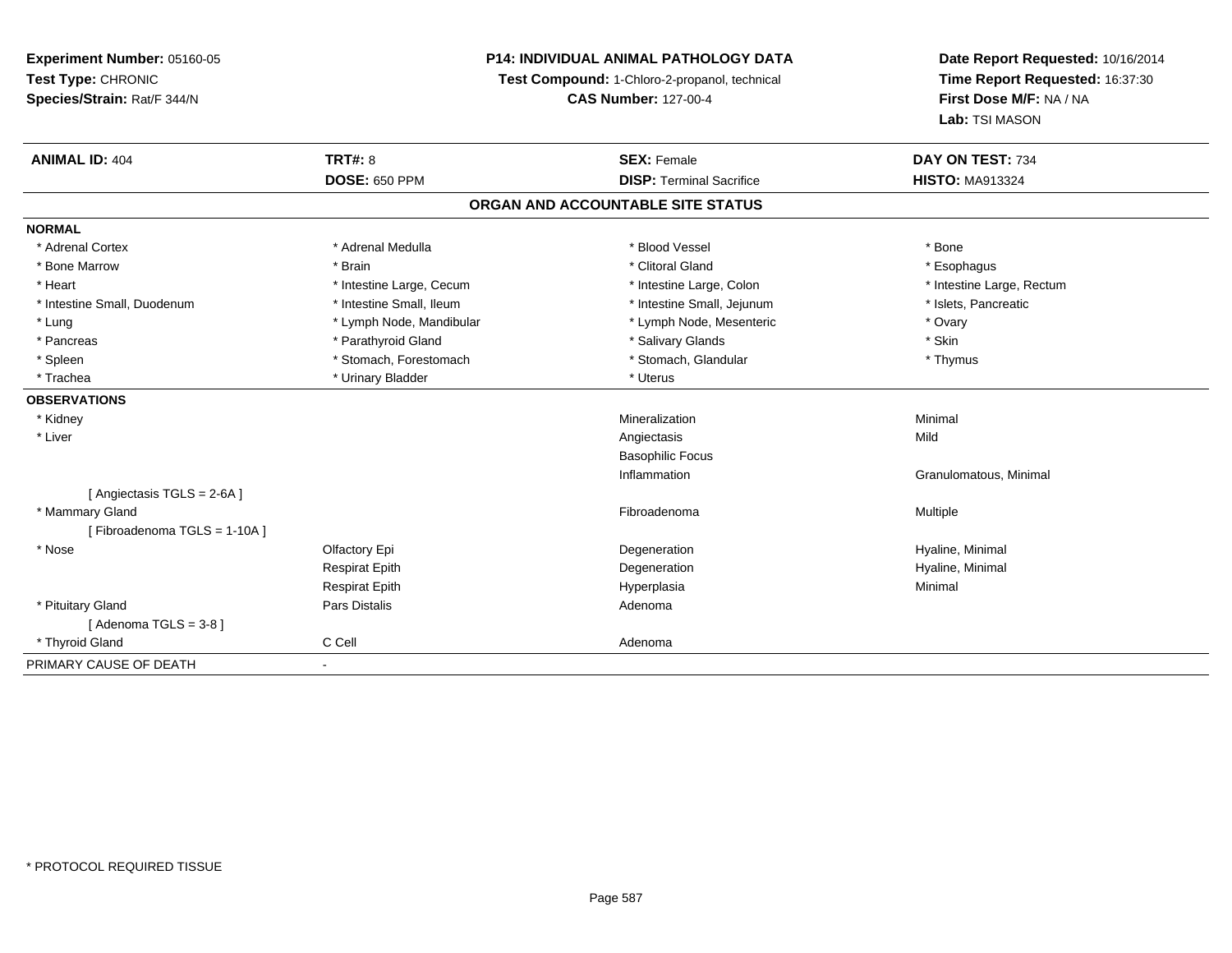**Experiment Number:** 05160-05**Test Type:** CHRONIC **Species/Strain:** Rat/F 344/N**P14: INDIVIDUAL ANIMAL PATHOLOGY DATATest Compound:** 1-Chloro-2-propanol, technical **CAS Number:** 127-00-4**Date Report Requested:** 10/16/2014**Time Report Requested:** 16:37:30**First Dose M/F:** NA / NA**Lab:** TSI MASON**ANIMAL ID:** 405**TRT#:** 8 **SEX:** Female **SEX: Female DAY ON TEST:** 734 **DOSE:** 650 PPM**DISP:** Terminal Sacrifice **HISTO:** MA913325 **ORGAN AND ACCOUNTABLE SITE STATUSNORMAL** \* Adrenal Medulla \* Blood Vessel \* Bone \* Brain\* Clitoral Gland \* \* exphagus \* Esophagus \* \* Heart \* Heart \* Intestine Large, Cecum \* Intestine Small, Ileum \* Intestine Large, Colon \* Intestine Large, Rectum \* Intestine Small, Duodenum \* Intestine Small, Duodenum \* Intestine Small, Jejunum \* \* \* https://www.fat.com/setter/educition/setter/filesophysics.com/setter/filesophysics.com/setter/filesophysics.com/setter/filesophysics.com/setter/filesophysics.com/setter/filesophysics.com/se \* Lymph Node, Mesenteric \* Ovary \* Pancreas \* Parathyroid Gland\* Salivary Glands \* The stomach \* Skin \* Spleen \* Spleen \* Stomach, Forestomach \* Stomach, Forestomach \* Stomach, Forestomach \* Stomach, Glandular \* Thymus \* Thymus \* Thymus \* Thyroid Gland \* Thyroid Gland \* Trachea \* Urinary Bladder \* Uterus **OBSERVATIONS** \* Adrenal Cortex Angiectasis Minimal \* Bone MarrowHistiocytic Sarcoma<br>Mineralization \* Kidneyy with the control of the control of the control of the control of the control of the control of the control of the control of the control of the control of the control of the control of the control of the control of the c n Minimal \* Liver Basophilic Focus[ Basophilic Focus TGLS = 2-6A ] \* Mammary Glandd **Executive Contract of the Contract Contract Contract Contract Contract Contract Contract Contract Contract Contract Contract Contract Contract Contract Contract Contract Contract Contract Contract Contract Contract Cont** [ Fibroadenoma TGLS = 1-10 ] \* Nosee and the Cole of Equation of the Cole of the Cole of the Cole of the Cole of the Cole of the Cole of the Cole <br>Begeneration to the Cole of the Cole of the Cole of the Cole of the Cole of the Cole of the Cole of the Cole o Respirat EpithInflammation **Inflammation** Chronic Active, Minimal Cyst \* Pituitary Gland Pars Distalis Cyst Mild PRIMARY CAUSE OF DEATH-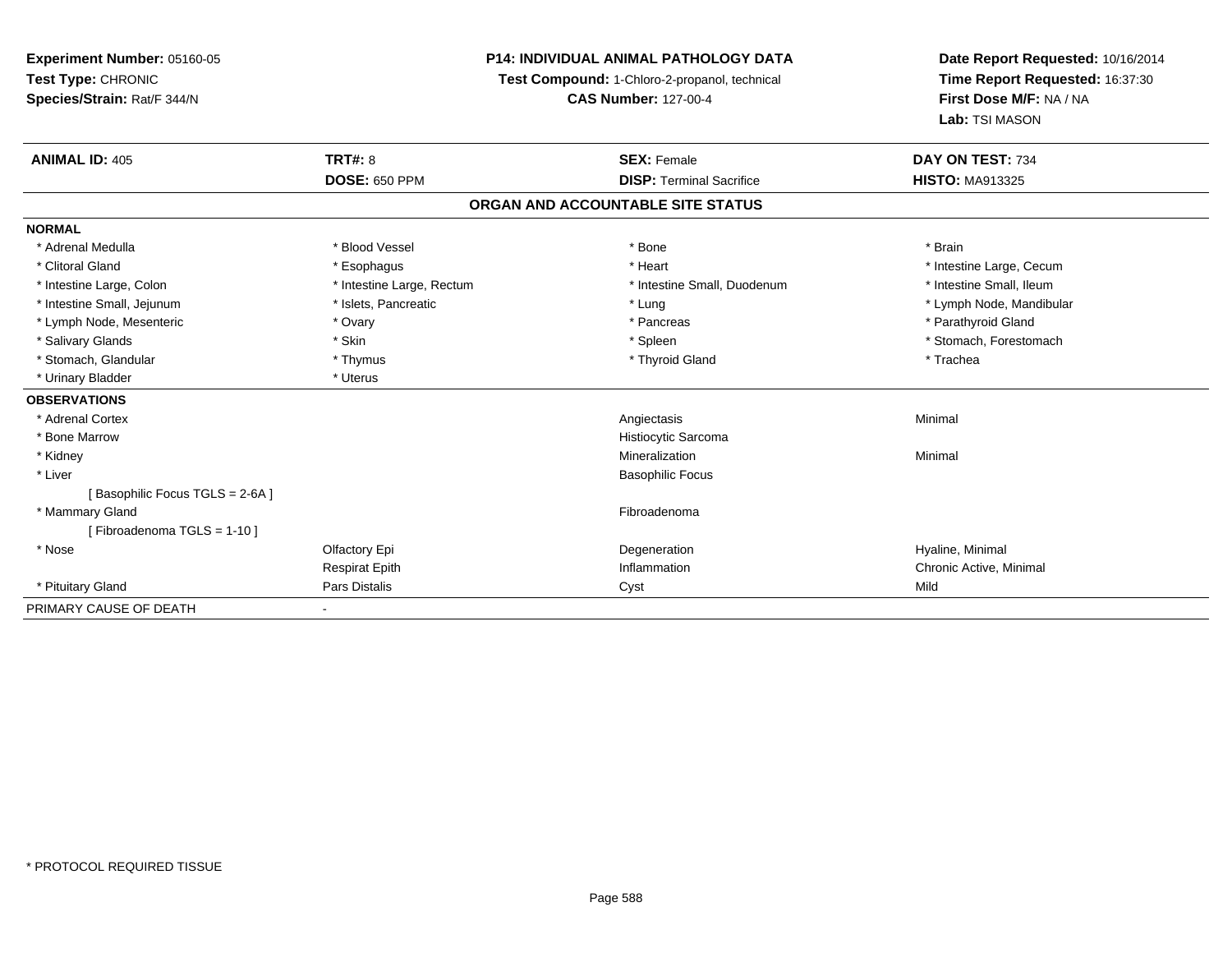**Experiment Number:** 05160-05**Test Type:** CHRONIC **Species/Strain:** Rat/F 344/N**P14: INDIVIDUAL ANIMAL PATHOLOGY DATATest Compound:** 1-Chloro-2-propanol, technical **CAS Number:** 127-00-4**Date Report Requested:** 10/16/2014**Time Report Requested:** 16:37:30**First Dose M/F:** NA / NA**Lab:** TSI MASON**ANIMAL ID:** 406**6 DAY ON TEST:** 634 **DOSE:** 650 PPM**DISP:** Moribund Sacrifice **HISTO:** MA913326 **ORGAN AND ACCOUNTABLE SITE STATUSNORMAL**\* Adrenal Cortex \* Adrenal Cortex \* \* Adrenal Medulla \* \* Adrenal Medulla \* \* Blood Vessel \* \* Brood Vessel \* \* Bone \* Esophagus \* Bone Marrow \* \* Android \* Brain \* Brain \* Clitoral Gland \* Clitoral Gland \* Esophagus \* Esophagus \* Esophagus \* Heart Thestine Large, Cecum Thestine Large, Cecum Assessment Carge, Colon Thestine Large, Rectum \* Intestine Large, Rectum \* Intestine Large, Rectum \* Intestine Small, Duodenum \* Intestine Small, Ileum \* Intestine Small, Intestine Small, Jejunum \* Islets, Pancreatic \* Liver \* Liver \* Lung \* Lung \* Lung \* Lung \* Lymph Node, Mesenteric \* \* Nose \* Salivary Glands \* Ovary \* \* Pancreas \* \* Pancreas \* \* Pancreas \* \* Parathyroid Gland \* \* Salivary Glands \* Salivary Glands \* Salivary Glands \* Salivary Glands \* Salivary Glands \* Salivary Glands \* Salivary Glands \* \* Salivary Glands \* \* S \* Urinary Bladder \* Skin \* Stomach, Glandular \* Trachea \* Trachea \* Urinary Bladder \* Urinary Bladder \* Urinary Bladder \* Urinary Bladder \* Uterus**OBSERVATIONS** \* Kidneyy the control of the control of the control of the control of the control of the control of the control of the control of the control of the control of the control of the control of the control of the control of the contro Note: PELVIS WITHIN NORMAL LIMITS.Note: TGL 7-NST; TGL 9-NCL [ Nephropathy TGLS = 2-4 ] \* Lymph Node, Mandibular Hemorrhagee Mild  $[$  Hemorrhage TGLS = 4-9  $]$  \* Mammary Glandd and the control of the control of the control of the Hyperplasia and the control of the control of the control of the control of the control of the control of the control of the control of the control of the control of t **Mesentery** y the contract of the contract of the contract of the contract of the contract of the contract of the contract of the contract of the contract of the contract of the contract of the contract of the contract of the contract \* Pituitary Glandd and the contract of Pars Distalis and the contract of Adenoma and Adenoma and the Adenoma and the Adenoma and  $\lambda$  \* Spleenn and the Capsule Capsule Constants of Cyst Constants of Constants of Minimal Section 1, 1976, 1976, 1977, 197 Capsulee entry of the state of the state of the state of the state of the state of the state of the state of the state of the state of the state of the state of the state of the state of the state of the state of the state of the Pigmentationn Mild  $[$  Cyst TGLS = 8-3  $]$  $[$  Fibrosis TGLS = 6-3A  $]$  \* Stomach, Forestomachh and the control of the control of the control of the Ulcer Changes of the Moderate Moderate of the Moderate  $\sim$ Note: LESION IS IN FORESTOMACH AT JUNCTION WITH GLANDULAR STOMACH. $[$  Ulcer TGLS = 5-14,14A  $]$  \* Thymuss and the control of the control of the control of the control of the control of the control of the control of the control of the control of the control of the control of the control of the control of the control of the co Moderate \* Thyroid Glandd and the CCell CCell Constants of the Hyperplasia Moderate Moderate Moderate of the Moderate of the Moderate  $\sim$ PRIMARY CAUSE OF DEATH- Kidney Nephropathy

Animal Note: CARCASS THIN, TGL 1-NST; THORACIC CAVITIES .5-1CC CLEAR FLUID, TGL 3-NST

\* PROTOCOL REQUIRED TISSUE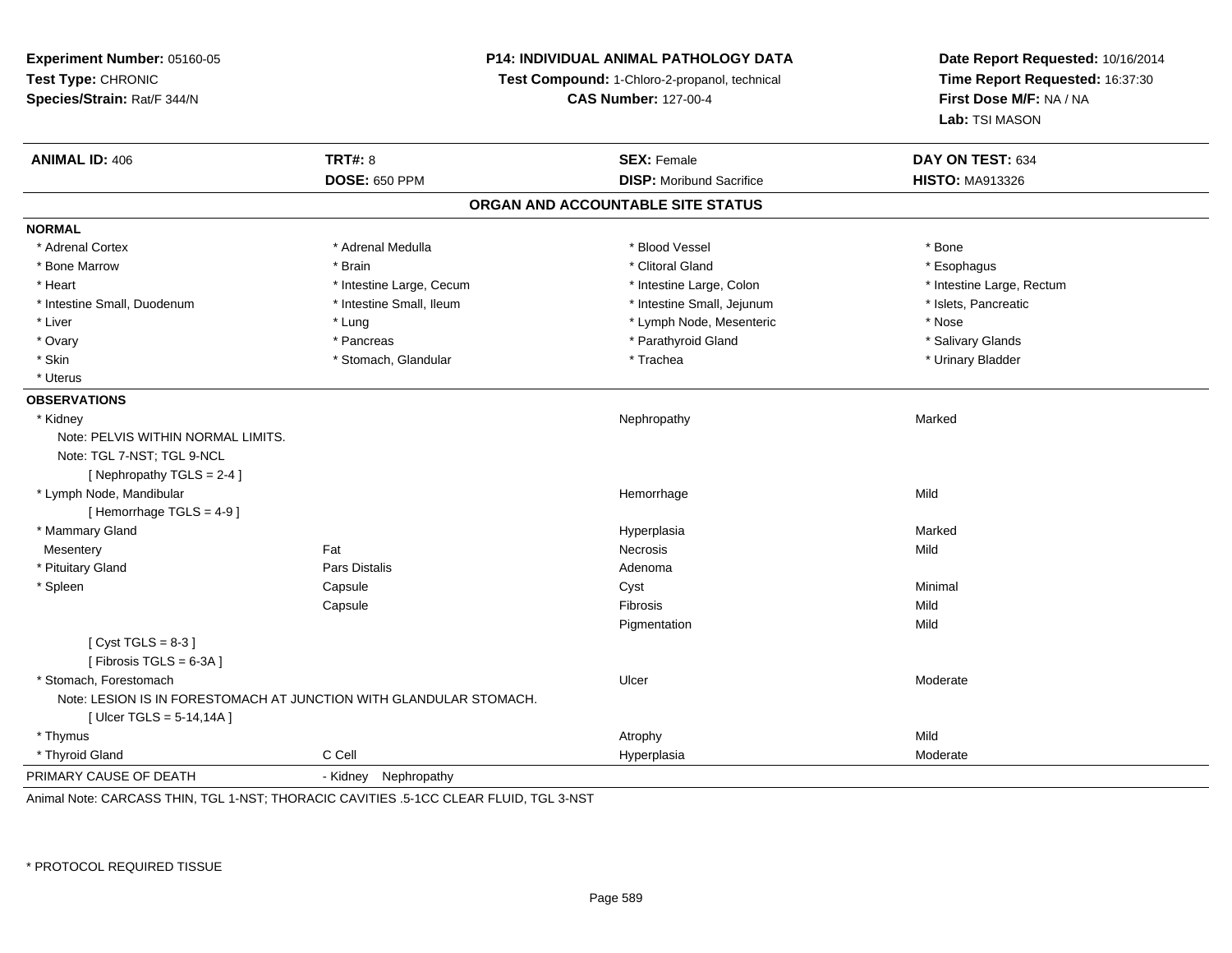| <b>Experiment Number: 05160-05</b><br><b>Test Type: CHRONIC</b><br>Species/Strain: Rat/F 344/N | <b>P14: INDIVIDUAL ANIMAL PATHOLOGY DATA</b><br>Test Compound: 1-Chloro-2-propanol, technical<br><b>CAS Number: 127-00-4</b> |                                   | Date Report Requested: 10/16/2014<br>Time Report Requested: 16:37:30<br>First Dose M/F: NA / NA<br>Lab: TSI MASON |  |
|------------------------------------------------------------------------------------------------|------------------------------------------------------------------------------------------------------------------------------|-----------------------------------|-------------------------------------------------------------------------------------------------------------------|--|
| <b>ANIMAL ID: 406</b>                                                                          | <b>TRT#:</b> 8                                                                                                               | <b>SEX:</b> Female                | DAY ON TEST: 634                                                                                                  |  |
|                                                                                                | <b>DOSE: 650 PPM</b>                                                                                                         | <b>DISP:</b> Moribund Sacrifice   | <b>HISTO: MA913326</b>                                                                                            |  |
|                                                                                                |                                                                                                                              | ORGAN AND ACCOUNTABLE SITE STATUS |                                                                                                                   |  |
| Animal Note: LEFT KIDNEY MISSING AT NECROPSY.                                                  |                                                                                                                              |                                   |                                                                                                                   |  |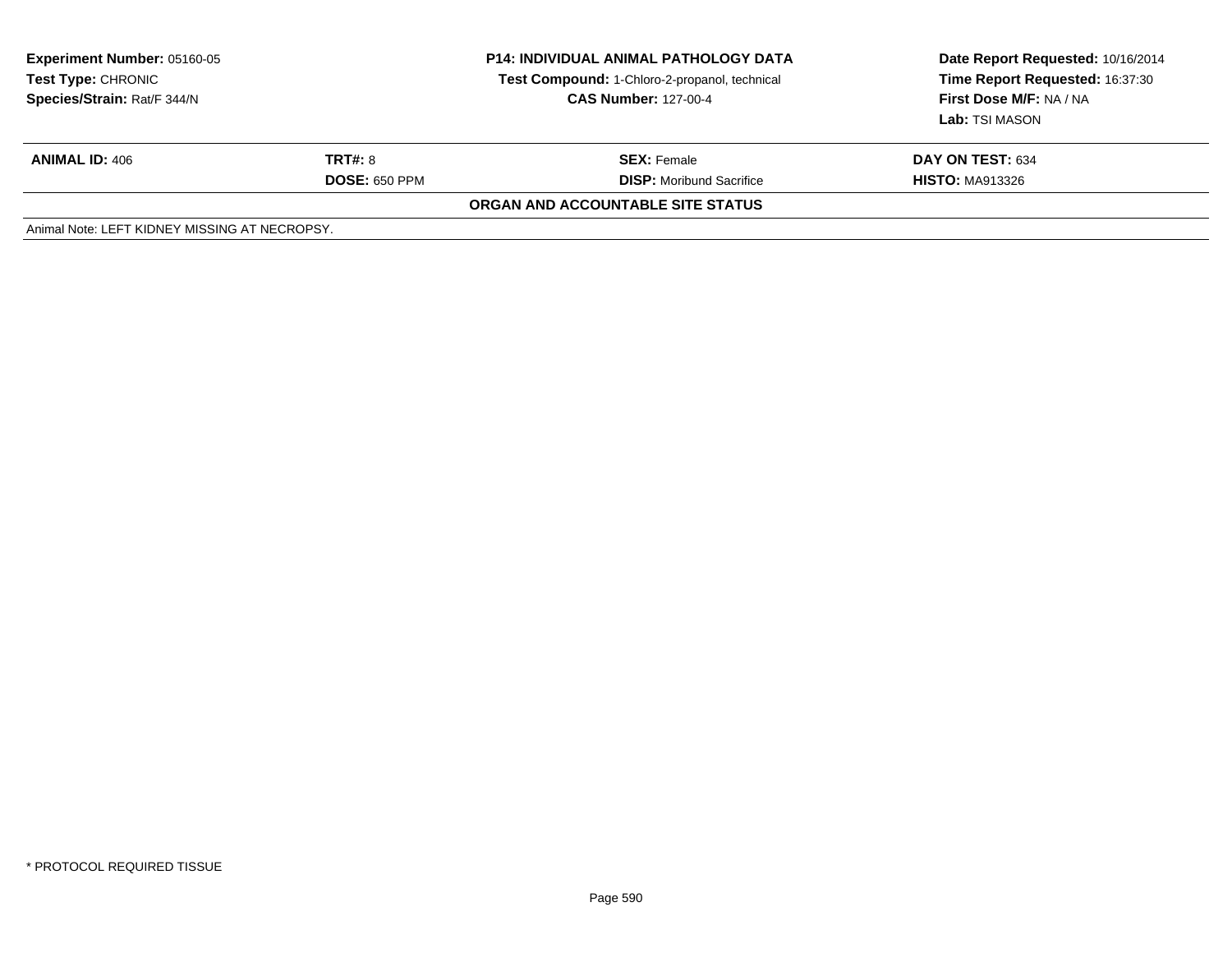| Experiment Number: 05160-05 |                                         | <b>P14: INDIVIDUAL ANIMAL PATHOLOGY DATA</b>  | Date Report Requested: 10/16/2014 |  |
|-----------------------------|-----------------------------------------|-----------------------------------------------|-----------------------------------|--|
| Test Type: CHRONIC          |                                         | Test Compound: 1-Chloro-2-propanol, technical | Time Report Requested: 16:37:30   |  |
| Species/Strain: Rat/F 344/N |                                         | <b>CAS Number: 127-00-4</b>                   | First Dose M/F: NA / NA           |  |
|                             |                                         |                                               | Lab: TSI MASON                    |  |
| <b>ANIMAL ID: 407</b>       | <b>TRT#: 8</b>                          | <b>SEX: Female</b>                            | DAY ON TEST: 489                  |  |
|                             | <b>DOSE: 650 PPM</b>                    | <b>DISP: Natural Death</b>                    | <b>HISTO: MA913327</b>            |  |
|                             |                                         | ORGAN AND ACCOUNTABLE SITE STATUS             |                                   |  |
| <b>NORMAL</b>               |                                         |                                               |                                   |  |
| * Adrenal Cortex            | * Adrenal Medulla                       | * Blood Vessel                                | * Bone                            |  |
| * Brain                     | * Clitoral Gland                        | * Esophagus                                   | * Heart                           |  |
| * Intestine Large, Cecum    | * Intestine Large, Colon                | * Intestine Large, Rectum                     | * Intestine Small, Ileum          |  |
| * Lung                      | * Lymph Node, Mandibular                | * Lymph Node, Mesenteric                      | * Nose                            |  |
| * Ovary                     | * Parathyroid Gland                     | * Salivary Glands                             | * Skin                            |  |
| * Stomach, Forestomach      | * Stomach, Glandular                    | * Thyroid Gland                               | * Trachea                         |  |
| * Urinary Bladder           | * Uterus                                |                                               |                                   |  |
| <b>AUTO PRECLUDES DIAG.</b> |                                         |                                               |                                   |  |
| * Intestine Small, Duodenum | * Intestine Small, Jejunum              | * Islets, Pancreatic                          | * Pancreas                        |  |
| * Spleen                    |                                         |                                               |                                   |  |
| <b>OBSERVATIONS</b>         |                                         |                                               |                                   |  |
| * Bone Marrow               |                                         | Atrophy                                       | Mild                              |  |
| * Kidney                    |                                         | Mineralization                                | Minimal                           |  |
| * Liver                     |                                         | Inflammation                                  | Granulomatous, Minimal            |  |
| * Mammary Gland             |                                         | Dilatation                                    | Mild                              |  |
|                             |                                         | Hyperplasia                                   | Mild                              |  |
| * Pituitary Gland           | <b>Pars Distalis</b>                    | Adenoma                                       |                                   |  |
| [Adenoma TGLS = $1-8$ ]     |                                         |                                               |                                   |  |
| * Thymus                    |                                         | Hemorrhage                                    | Moderate                          |  |
| PRIMARY CAUSE OF DEATH      | - Pituitary Gland Pars Distalis Adenoma |                                               |                                   |  |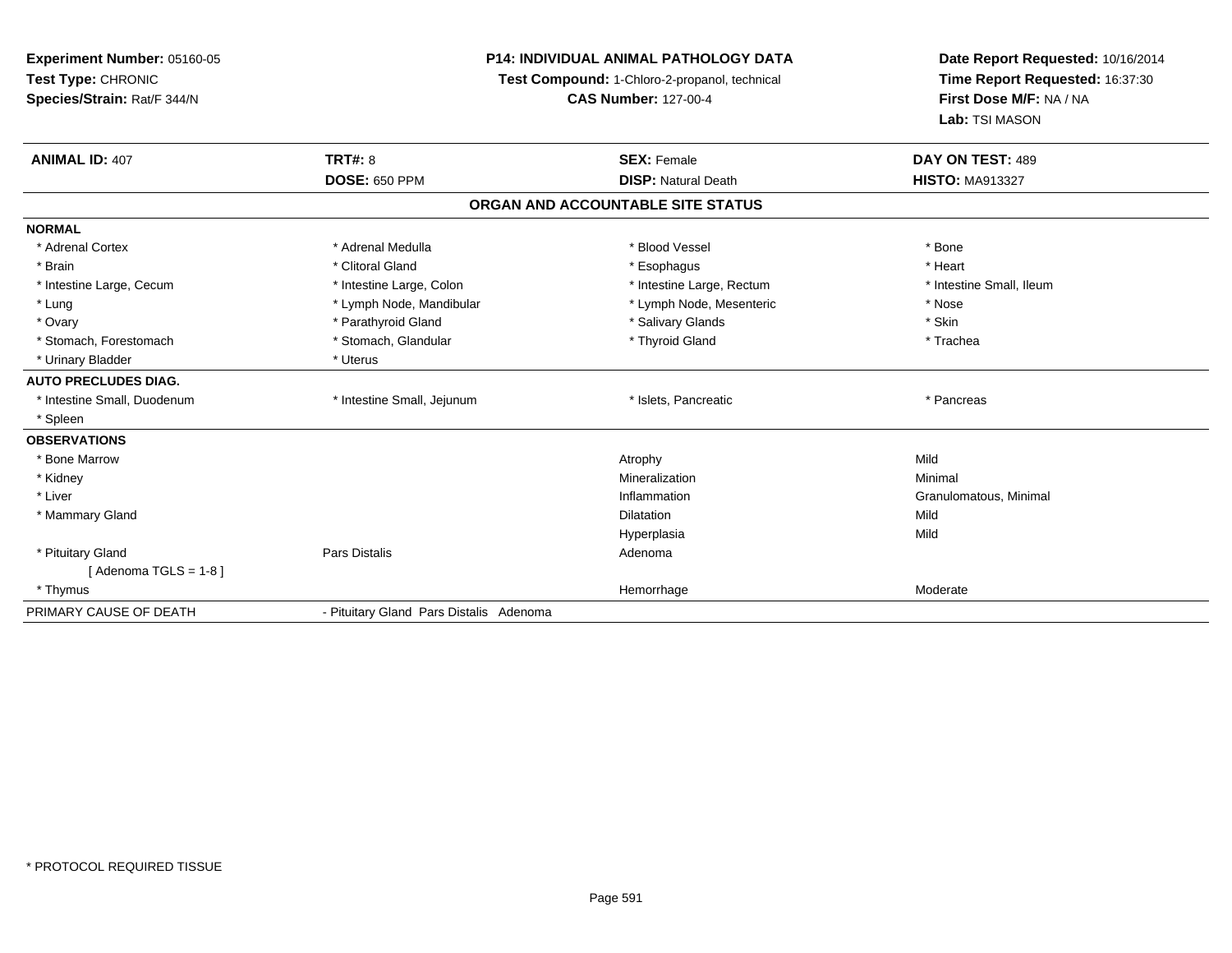**Experiment Number:** 05160-05**Test Type:** CHRONIC **Species/Strain:** Rat/F 344/N**P14: INDIVIDUAL ANIMAL PATHOLOGY DATA Test Compound:** 1-Chloro-2-propanol, technical **CAS Number:** 127-00-4**Date Report Requested:** 10/16/2014**Time Report Requested:** 16:37:30**First Dose M/F:** NA / NA**Lab:** TSI MASON**ANIMAL ID:** 408**EX:** Female **DAY ON TEST:** 734 **DOSE:** 650 PPM**DISP:** Terminal Sacrifice **HISTO:** MA913328 **ORGAN AND ACCOUNTABLE SITE STATUSNORMAL**\* Adrenal Cortex \* Adrenal Medulla \* Adrenal Medulla \* Blood Vessel \* Bood Vessel \* Bone \* Bone \* Bone \* Bone \* Bone \* Bone \* Bone \* Bone \* Bone \* Bone \* Bone \* Bone \* Bone \* Bone \* Bone \* Bone \* Bone \* Bone \* Bone \* Bone \* Bone \* Bone \* \* \* Esophagus \* Bone Marrow \* \* Android \* Brain \* Brain \* Clitoral Gland \* Clitoral Gland \* Esophagus \* Esophagus \* Esophagus \* Intestine Small, Duodenum \* Intestine Large, Cecum \* Intestine Large, Colon \* Intestine Sarge, Rectum \* Intestine Large, Rectum \* Intestine Small, Ileum \* **Alleman \* Intestine Small, Jejunum** \* The \* Islets, Pancreatic \* \* \* Kidney \* Kidney \* Lung \* Lymph Node, Mandibular \* Nose \* Lymph Node, Mesenteric \* Nose \* Nose \* Salivary Glands \* Ovary \* \* Pancreas \* \* Pancreas \* \* Pancreas \* \* Parathyroid Gland \* \* Salivary Glands \* Salivary Glands \* Salivary Glands \* Salivary Glands \* Salivary Glands \* Salivary Glands \* Salivary Glands \* \* Salivary Glands \* \* S \* Stomach. Glandular \* Skin \* Stomach, Forestomach \* Spleen \* Stomach, Forestomach \* Stomach, Forestomach \* Thymus \* Thyroid Gland \* Trachea \* Urinary Bladder \* \* Uterus**OBSERVATIONS** \* Heart Cardiomyopathy Minimal \* Liver Basophilic Focus \* Mammary Glandd and the control of the control of the control of the control of the control of the control of the control of the control of the control of the control of the control of the control of the control of the control of the co Fibroadenoma[ Dilatation TGLS = 1-10 ][ Fibroadenoma TGLS = 2-10A ] \* Pituitary Gland Pars Distalis Cyst Minimal PRIMARY CAUSE OF DEATH-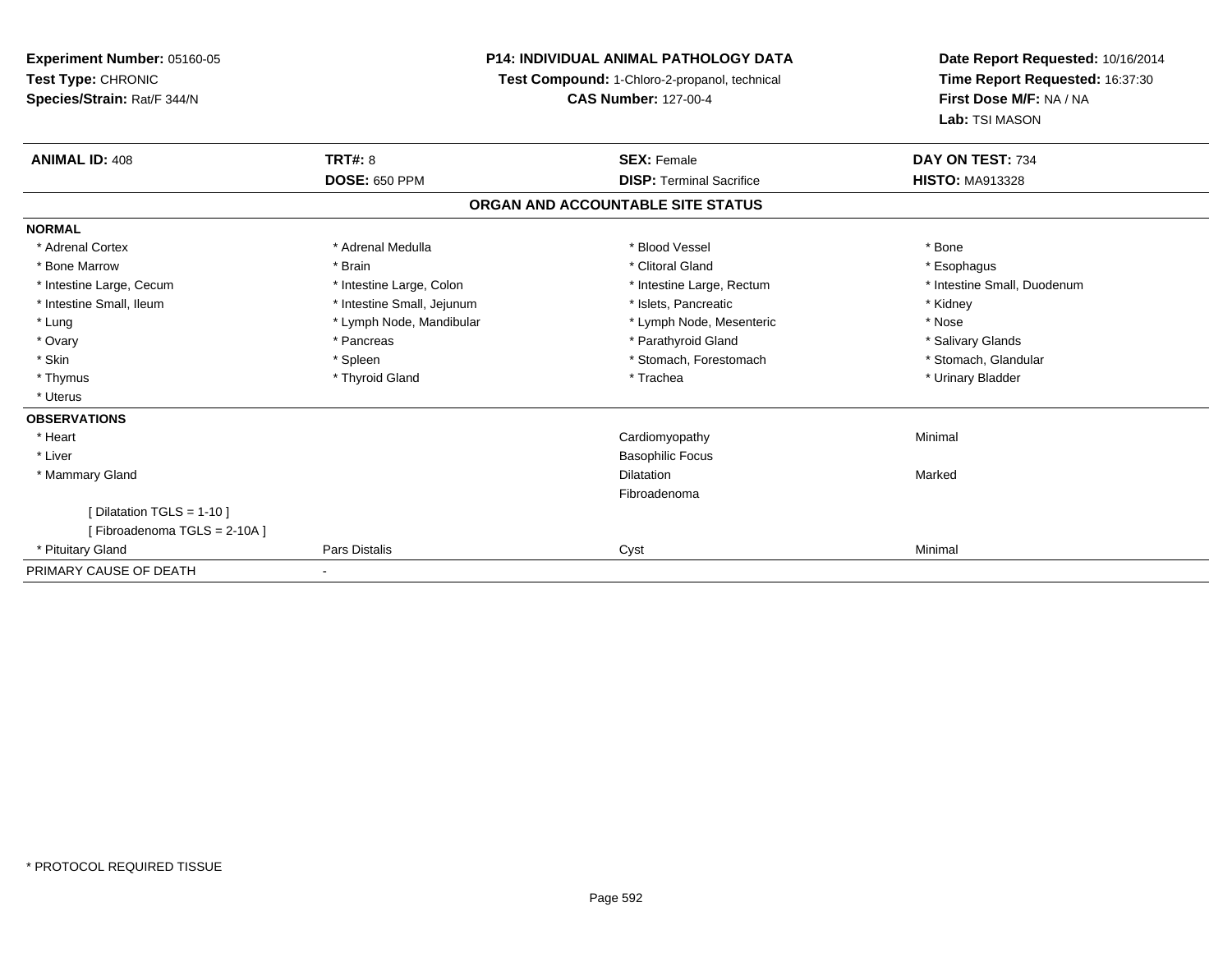**Experiment Number:** 05160-05**Test Type:** CHRONIC **Species/Strain:** Rat/F 344/N**P14: INDIVIDUAL ANIMAL PATHOLOGY DATATest Compound:** 1-Chloro-2-propanol, technical **CAS Number:** 127-00-4**Date Report Requested:** 10/16/2014**Time Report Requested:** 16:37:30**First Dose M/F:** NA / NA**Lab:** TSI MASON**ANIMAL ID:** 409**9 TRT#:** 8 **TRT#:** 8 **SEX:** Female **SEX: Female DAY ON TEST:** 734 **DOSE:** 650 PPM**DISP:** Terminal Sacrifice **HISTO:** MA913329 **ORGAN AND ACCOUNTABLE SITE STATUSNORMAL**\* Adrenal Medulla \* \* Bood Vessel \* Bood Vessel \* Bood Yessel \* Bone Marrow \* Bone Marrow \* \* \* \* \* \* \* \* \* \* Brain \* Clitoral Gland \* \* exphagus \* Esophagus \* \* Heart \* Heart \* Intestine Large, Cecum \* Intestine Small, Ileum \* Intestine Large, Colon \* Intestine Large, Rectum \* Intestine Small, Duodenum \* Intestine Small, Duodenum \* Intestine Small, Jejunum \* The matches of the state of the state of the state of the state of the state of the state of the state of the state of the state of the state of the state of the state of the state of the state \* Nose \* Lymph Node, Mandibular \* Lymph Node, Mesenteric \* Mammary Gland \* Mammary Gland \* Salivary Glands \* Ovary \* \* Pancreas \* \* Pancreas \* \* Pancreas \* \* Parathyroid Gland \* \* Salivary Glands \* Salivary Glands \* Salivary Glands \* Salivary Glands \* Salivary Glands \* Salivary Glands \* Salivary Glands \* \* Salivary Glands \* \* S \* Stomach, Glandular \* Skin \* Spleen \* Spleen \* Spleen \* Stomach, Forestomach \* Stomach, Forestomach \* Thymus \* Trachea \* Trachea \* Urinary Bladder **OBSERVATIONS** \* Adrenal Cortexx and the control of the control of the control of the control of the control of the control of the control of the control of the control of the control of the control of the control of the control of the control of the co Mild \* Bone Hyperostosis Mild \* Liver Basophilic FocusInflammation Granulomatous, Minimal [ Basophilic Focus TGLS = 2-6A ] \* Pituitary Gland Pars Distalis Cyst Mild [ Cyst TGLS = 3-8 ] \* Thyroid Gland C Cell Hyperplasia Minimal \* Uteruss in the Bilateral Georgia and Bilateral Construction and the Hydrometral Hydrometra a and a study of the state of the Marked [ Hydrometra TGLS = 1-7 ]PRIMARY CAUSE OF DEATH-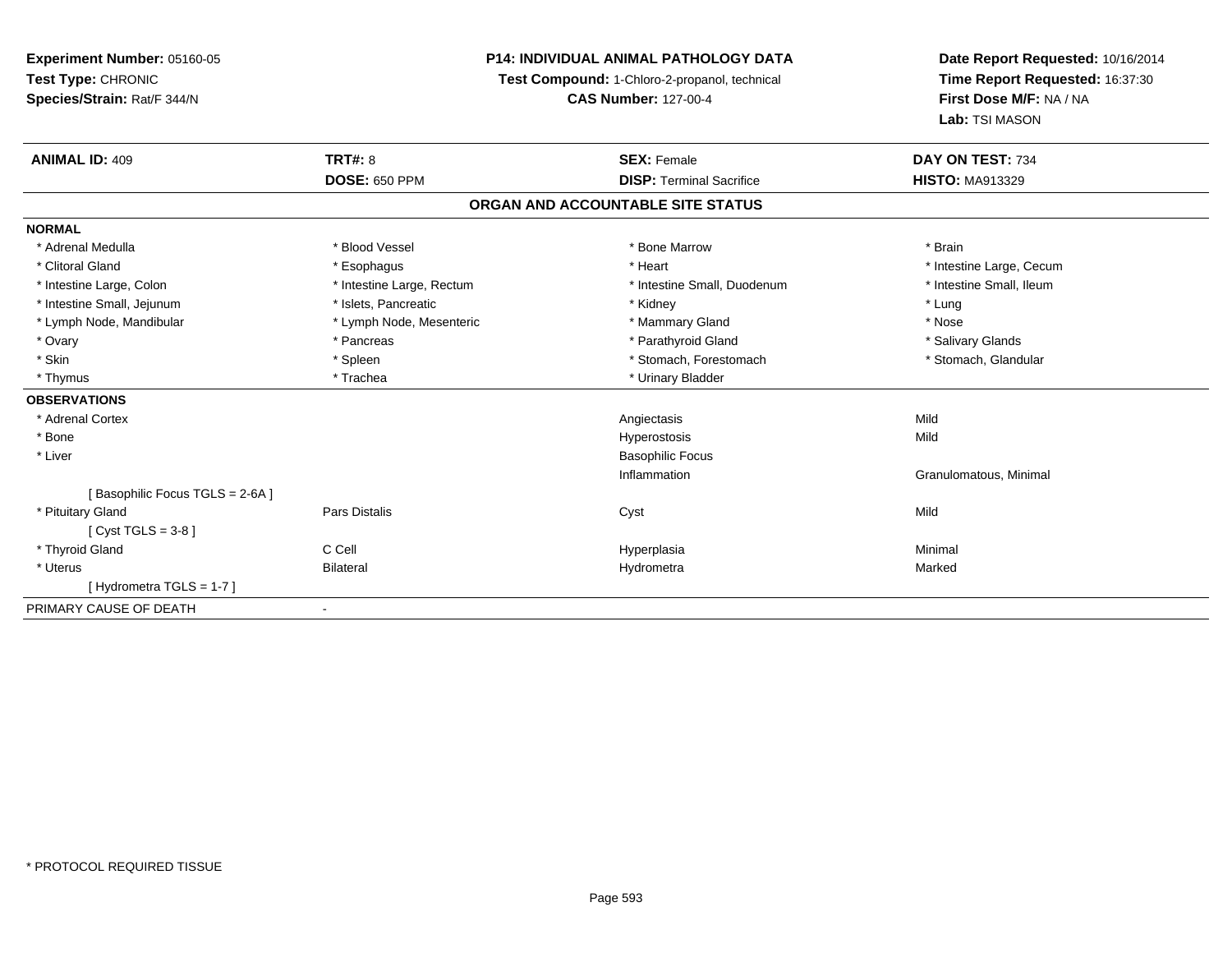**Experiment Number:** 05160-05**Test Type:** CHRONIC **Species/Strain:** Rat/F 344/N**P14: INDIVIDUAL ANIMAL PATHOLOGY DATATest Compound:** 1-Chloro-2-propanol, technical **CAS Number:** 127-00-4**Date Report Requested:** 10/16/2014**Time Report Requested:** 16:37:30**First Dose M/F:** NA / NA**Lab:** TSI MASON**ANIMAL ID:** 410**C TRT#:** 8 **SEX:** Female **DAY ON TEST:** 649 **DOSE:** 650 PPM**DISP:** Moribund Sacrifice **HISTO:** MA913330 **ORGAN AND ACCOUNTABLE SITE STATUSNORMAL**\* Adrenal Cortex \* Adrenal Medulla \* Adrenal Medulla \* Blood Vessel \* Bood Vessel \* Bone \* Bone \* Bone \* Bone \* Bone \* Bone \* Bone \* Bone \* Bone \* Bone \* Bone \* Bone \* Bone \* Bone \* Bone \* Bone \* Bone \* Bone \* Bone \* Bone \* Bone \* Bone \* \* \* Heart \* Bone Marrow \* Brain \* Esophagus \* Heart \* Intestine Large, Cecum \* Intestine Large, Colon \* Intestine Large, Thestine Large, Rectum \* Intestine Small, Duodenum \* Intestine Small, Ileum \* https://www.fatheratic \* Lung \* Intestine Small, Jejunum \* Islets, Pancreatic \* Lung \* Lung \* Ovary \* Lymph Node, Mandibular \* Mose \* Lymph Node, Mesenteric \* Nose \* Nose \* Nose \* Skin \* Pancreas \* Pancreas \* Parathyroid Gland \* The state of the set of the set of the set of the set of the set of the set of the set of the set of the set of the set of the set of the set of the set of the set of the set of \* Thyroid Gland \* Stomach, Forestomach \* Thymus \* Stomach, Glandular \* Thymus \* Thymus \* Thymus \* Thymus \* Thymus \* Thymus \* Thymus \* Thymus \* Thymus \* Thymus \* Thymus \* Thymus \* Thymus \* Thymus \* Thymus \* Thymus \* Thymus \* Thymus \* Thymu \* Trachea \* Urinary Bladder \* Urinary Bladder \* Urinary Bladder \* Urinary Bladder \* Urinary Bladder **OBSERVATIONS** \* Clitoral Glandd and a state of the control of the control of the control of the control of the control of the control of the control of the control of the control of the control of the control of the control of the control of the contro \* Kidneyy the control of the control of the control of the control of the control of the control of the control of the control of the control of the control of the control of the control of the control of the control of the contro \* Liver Basophilic Focus Eosinophilic Focus[ Eosinophilic Focus TGLS = 2-6A ] \* Mammary Glandd and the control of the control of the control of the Dilatation and the control of the Moderate of the control of the control of the control of the control of the control of the control of the control of the control of t Hyperplasiaa **Moderate**  \* Pituitary Glandd and the contract of Pars Distalis and the contract of Adenoma and Adenoma and the Adenoma and the Adenoma and  $\lambda$  $[$  Adenoma TGLS = 1-8A  $]$  \* Spleenn and the control of the control of the control of the control of the control of the control of the control of the control of the control of the control of the control of the control of the control of the control of the co PRIMARY CAUSE OF DEATH- Pituitary Gland Pars Distalis Adenoma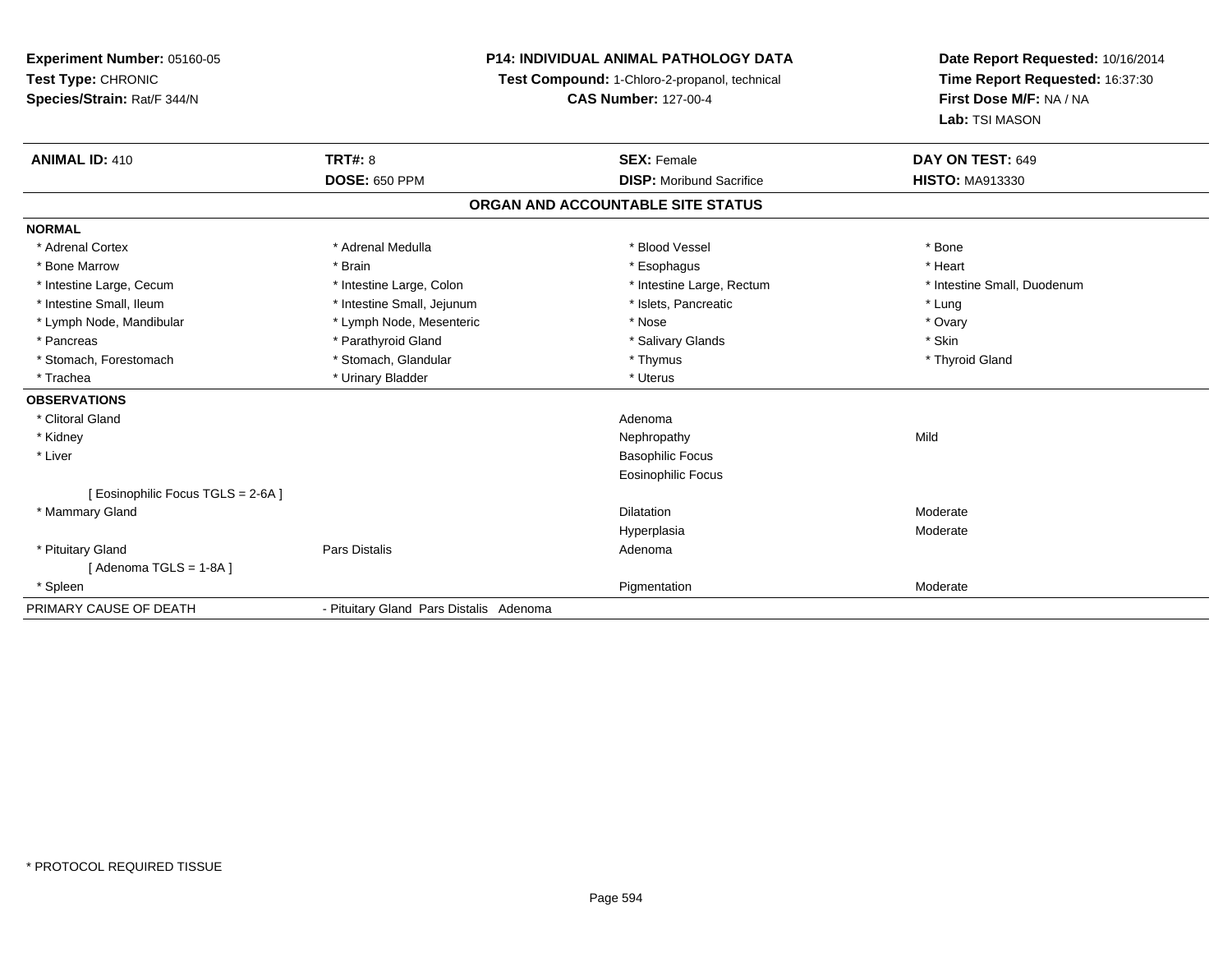**Experiment Number:** 05160-05**Test Type:** CHRONIC **Species/Strain:** Rat/F 344/N**P14: INDIVIDUAL ANIMAL PATHOLOGY DATATest Compound:** 1-Chloro-2-propanol, technical **CAS Number:** 127-00-4**Date Report Requested:** 10/16/2014**Time Report Requested:** 16:37:30**First Dose M/F:** NA / NA**Lab:** TSI MASON**ANIMAL ID:** 411**TRT#:** 8 **SEX:** Female **SEX: Female DAY ON TEST:** 734 **DOSE:** 650 PPM**DISP:** Terminal Sacrifice **HISTO:** MA913331 **ORGAN AND ACCOUNTABLE SITE STATUSNORMAL**\* Adrenal Medulla \* \* \* Blood Vessel \* \* \* Bone Marrow \* \* Bone Marrow \* \* Bone Marrow \* Brain \* Alternative of the state of the state of the state of the state of the state of the state of the state of the state of the state of the state of the state of the state of the state of the state of the state of th \* Intestine Large, Cecum \* Intestine Large, Colon \* Intestine Large, Rectum \* Intestine Small, Duodenum \* Intestine Small, Ileum \* https://www.fatheratic \* Lung \* Intestine Small, Jejunum \* Islets, Pancreatic \* Lung \* Lung \* Parathyroid Gland \* Lymph Node, Mandibular \* Nose \* Nose \* Pancreas \* Pancreas \* Pancreas \* Pancreas \* Pancreas \* Pancreas \* Pancreas \* Pancreas \* Pancreas \* Pancreas \* Pancreas \* Pancreas \* Pancreas \* Pancreas \* Pancreas \* Pancreas \* Pancr \* Stomach, Glandular \* Salivary Glands \* Stomach, Forestomach \* Skin \* Skin \* Stomach, Forestomach \* Stomach, Forestomach \* Thymus \* Trachea \* Trachea \* Trachea \* Urinary Bladder \* \* Urinary Bladder \* \* Uterus \* Uterus \* Uterus \* Uterus **OBSERVATIONS** \* Adrenal Cortex Angiectasis Minimal \* Kidneyy with the control of the control of the control of the control of the control of the control of the control of the control of the control of the control of the control of the control of the control of the control of the c n Minimal \* Liver Basophilic FocusInflammation Granulomatous, Minimal [ Basophilic Focus TGLS = 3-6A ] \* Lymph Node, Mesentericc and the contract of the contract of the contract of the contract of the contract of the contract of the contract of the contract of the contract of the contract of the contract of the contract of the contract of the cont e Mild \* Mammary Glandd and the control of the control of the control of the control of the control of the control of the control of the control of the control of the control of the control of the control of the control of the control of the co Fibroadenoma[ Fibroadenoma TGLS = 1-10A ] \* Ovaryy the control of the control of the control of the control of the control of the control of the control of the control of the control of the control of the control of the control of the control of the control of the contro \* Pituitary Glandd and the contract of Pars Distalis and the contract of Adenoma and Adenoma and the Adenoma and the Adenoma and  $\lambda$  $[$  Adenoma TGLS = 2-8  $]$  \* Spleenn and the control of the control of the control of the control of the control of the control of the control of the control of the control of the control of the control of the control of the control of the control of the co \* Thyroid Gland C Cell Hyperplasia Minimal PRIMARY CAUSE OF DEATH-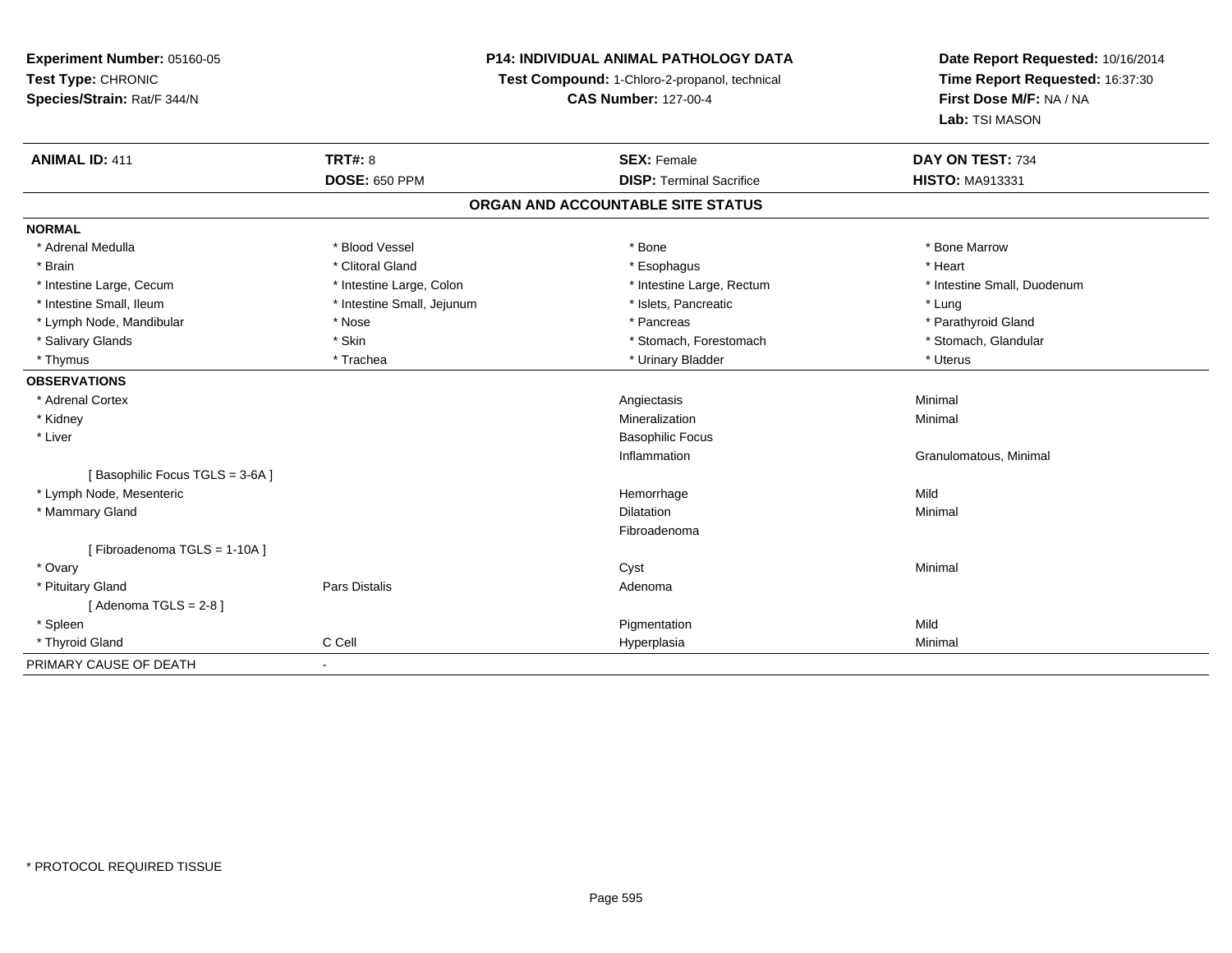**Experiment Number:** 05160-05**Test Type:** CHRONIC **Species/Strain:** Rat/F 344/N**P14: INDIVIDUAL ANIMAL PATHOLOGY DATATest Compound:** 1-Chloro-2-propanol, technical **CAS Number:** 127-00-4**Date Report Requested:** 10/16/2014**Time Report Requested:** 16:37:30**First Dose M/F:** NA / NA**Lab:** TSI MASON**ANIMAL ID:** 412**TRT#:** 8 **SEX:** Female **DAY ON TEST:** 734 **DOSE:** 650 PPM**DISP:** Terminal Sacrifice **HISTO:** MA913332 **ORGAN AND ACCOUNTABLE SITE STATUSNORMAL** \* Adrenal Medulla \* Blood Vessel \* Bone \* Brain\* Intestine Large, Colon \* Esophagus \* **Heart \* Intestine Large, Cecum \* Intestine Large, Cecum \*** Intestine Large, Cecum \* Intestine Large, Rectum \* Thestine Small, Duodenum \* Number of the small, Ileum \* Intestine Small, Jejunum \* Intestine Small, Jejunum \* Islets, Pancreatic \* The same \* Lung \* Lung \* Lung \* Lung \* Lymph Node, Mandibular \* The same \* Nose \* Spleen \* Parathyroid Gland \* The state of the second term in the second state of the second state of the second \* Skin \* Skin \* Skin \* Skin \* Skin \* Skin \* Skin \* Skin \* Skin \* Skin \* Skin \* Skin \* Skin \* Skin \* Skin \* Skin \* Ski \* Thyroid Gland \* Stomach, Forestomach \* Thymus \* Stomach, Glandular \* Thymus \* Thymus \* Thymus \* Thymus \* Thymus \* Thymus \* Thymus \* Thymus \* Thymus \* Thymus \* Thymus \* Thymus \* Thymus \* Thymus \* Thymus \* Thymus \* Thymus \* Thymus \* Thymu \* Trachea \* Urinary Bladder \* Urinary Bladder \* Urinary Bladder \* Uterus **OBSERVATIONS** \* Adrenal Cortex Cytoplasmic Alterationn Minimal \* Bone Marroww which is a controller to the Hyperplasia controller that  $\mathsf{Mild}$  \* Clitoral Glandd<sub>d</sub> Carcinoma [ Carcinoma TGLS = 2-10B,10C ] \* Kidneyy with the control of the control of the control of the control of the control of the control of the control of the control of the control of the control of the control of the control of the control of the control of the c n Minimal Nephropathy Minimal \* Liver Vacuolization Cytoplasmicc Mild Note: TGL 4-NCL[ Vacuolization Cytoplasmic TGLS = 6-6A ] \* Lymph Node, Mesentericc in the contract of the contract of the contract of the contract of the contract of the contract of the contract of the contract of the contract of the contract of the contract of the contract of the contract of the contr Hyperplasia entries and the material of Histiocytic, Mild<br>
Fibroadenoma entries and the Multiple Multiple \* Mammary Glandd and the state of the state of the state of the state of the state of the state of the state of the state of the state of the state of the state of the state of the state of the state of the state of the state of the stat [ Fibroadenoma TGLS = 1-10A ] \* Ovaryy and the control of the control of the control of the control of the control of the control of the control of the control of the control of the control of the control of the control of the control of the control of the co [ Cyst TGLS = 3-7 ] \* Pancreass the control of the control of the control of the control of the control of the control of the control of the control of the control of the control of the control of the control of the control of the control of the contro \* Pituitary Glandd and the contract of Pars Distalis and the contract of Adenoma and Adenoma and the Adenoma and the Adenoma and  $\lambda$ [ Adenoma  $TGLS = 5-8$  ] PRIMARY CAUSE OF DEATH-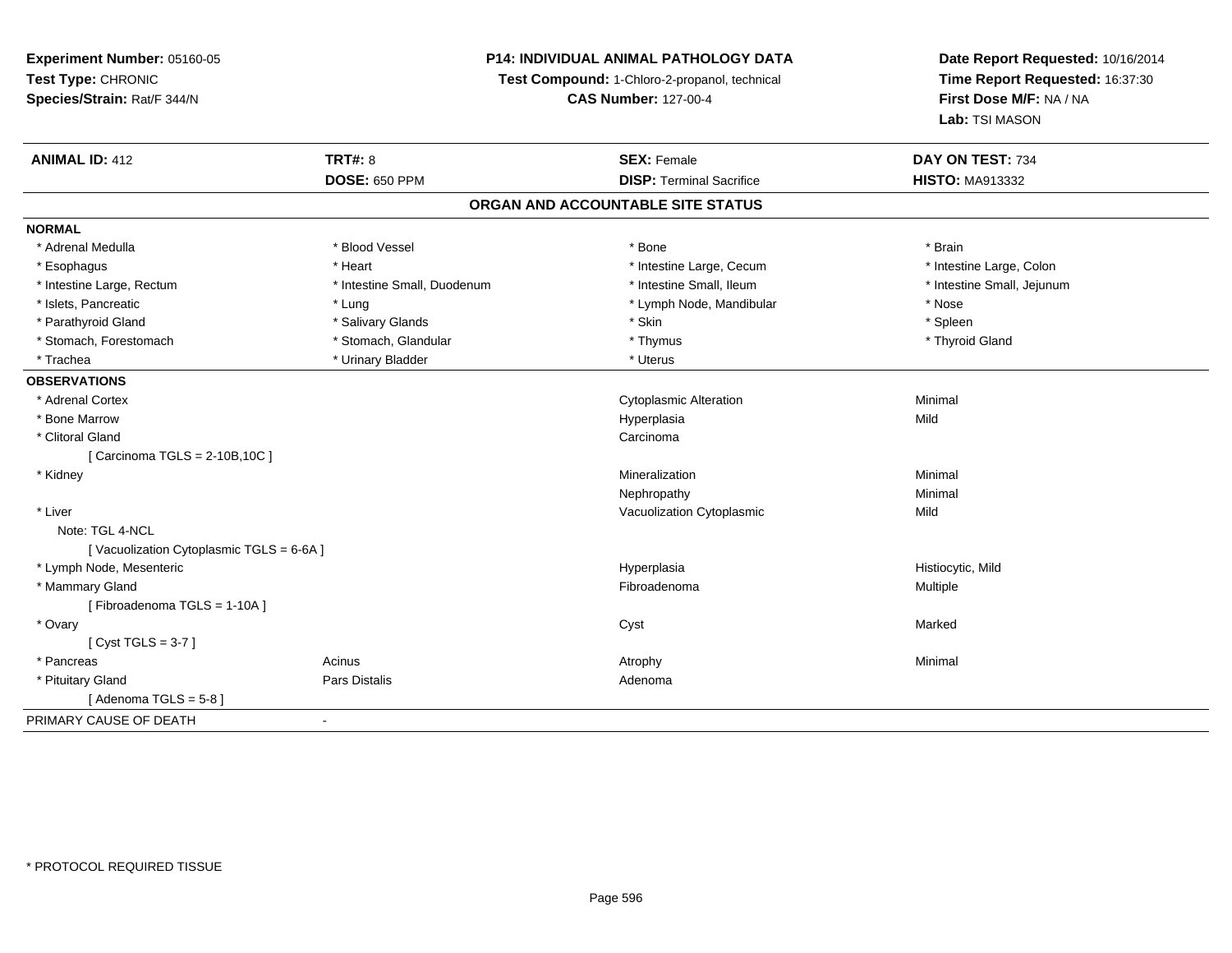**Experiment Number:** 05160-05**Test Type:** CHRONIC **Species/Strain:** Rat/F 344/N**P14: INDIVIDUAL ANIMAL PATHOLOGY DATATest Compound:** 1-Chloro-2-propanol, technical **CAS Number:** 127-00-4**Date Report Requested:** 10/16/2014**Time Report Requested:** 16:37:30**First Dose M/F:** NA / NA**Lab:** TSI MASON**ANIMAL ID:** 413**TRT#:** 8 **SEX:** Female **SEX: Female DAY ON TEST:** 734 **DOSE:** 650 PPM**DISP:** Terminal Sacrifice **HISTO:** MA913333 **ORGAN AND ACCOUNTABLE SITE STATUSNORMAL**\* Adrenal Cortex \* Adrenal Medulla \* Adrenal Medulla \* Blood Vessel \* Bood Vessel \* Bone \* Bone \* Bone \* Bone \* Bone \* Bone \* Bone \* Bone \* Bone \* Bone \* Bone \* Bone \* Bone \* Bone \* Bone \* Bone \* Bone \* Bone \* Bone \* Bone \* Bone \* Bone \* \* \* Esophagus \* Bone Marrow \* \* Android \* Brain \* Brain \* Clitoral Gland \* Clitoral Gland \* Esophagus \* Esophagus \* Esophagus \* Intestine Large, Rectum \* Heart **\*** Intestine Large, Cecum \* Intestine Large, Cecum \* Intestine Large, Colon \* Intestine Small, Duodenum \* Intestine Small, Ileum \* Intestine Small, Intestine Small, Jejunum \* Islets, Pancreatic \* Parathyroid Gland \* Nose \* Ovary \* Pancreas \* Parathyroid Gland \* Stomach, Glandular \* Salivary Glands \* Stomach, Forestomach \* Skin \* Skin \* Stomach, Forestomach \* Stomach, Forestomach \* Thymus \* Thyroid Gland \* Trachea \* Urinary Bladder \* \* Uterus**OBSERVATIONS** Earr External Ear Hyperplasia a and a study of the state of the Marked Note: THE HYPERPLASIA IS OF THE KERATIN LAYER OF THE EPITHELIUM.[ Hyperplasia TGLS = 3-15,15.1 ] \* Kidneyy with the control of the control of the control of the control of the control of the control of the control of the control of the control of the control of the control of the control of the control of the control of the c n Minimal \* Liver Leukemia Mononuclear [ Leukemia Mononuclear TGLS = 2-6 ] \* Lung Leukemia Mononuclear \* Lymph Node, Mandibular Leukemia Mononuclear \* Lymph Node, Mesenteric Leukemia Mononuclear \* Mammary Glandd and the control of the control of the control of the control of the control of the control of the control of the control of the control of the control of the control of the control of the control of the control of the co Hyperplasia Moderate \* Pituitary Glandd and the contract of Pars Distalis and the contract of Adenoma and Adenoma and the Adenoma and the Adenoma and  $\lambda$  $[$  Adenoma TGLS = 4-8  $]$  \* Spleen Leukemia Mononuclear [ Leukemia Mononuclear TGLS = 1-3 ]PRIMARY CAUSE OF DEATH-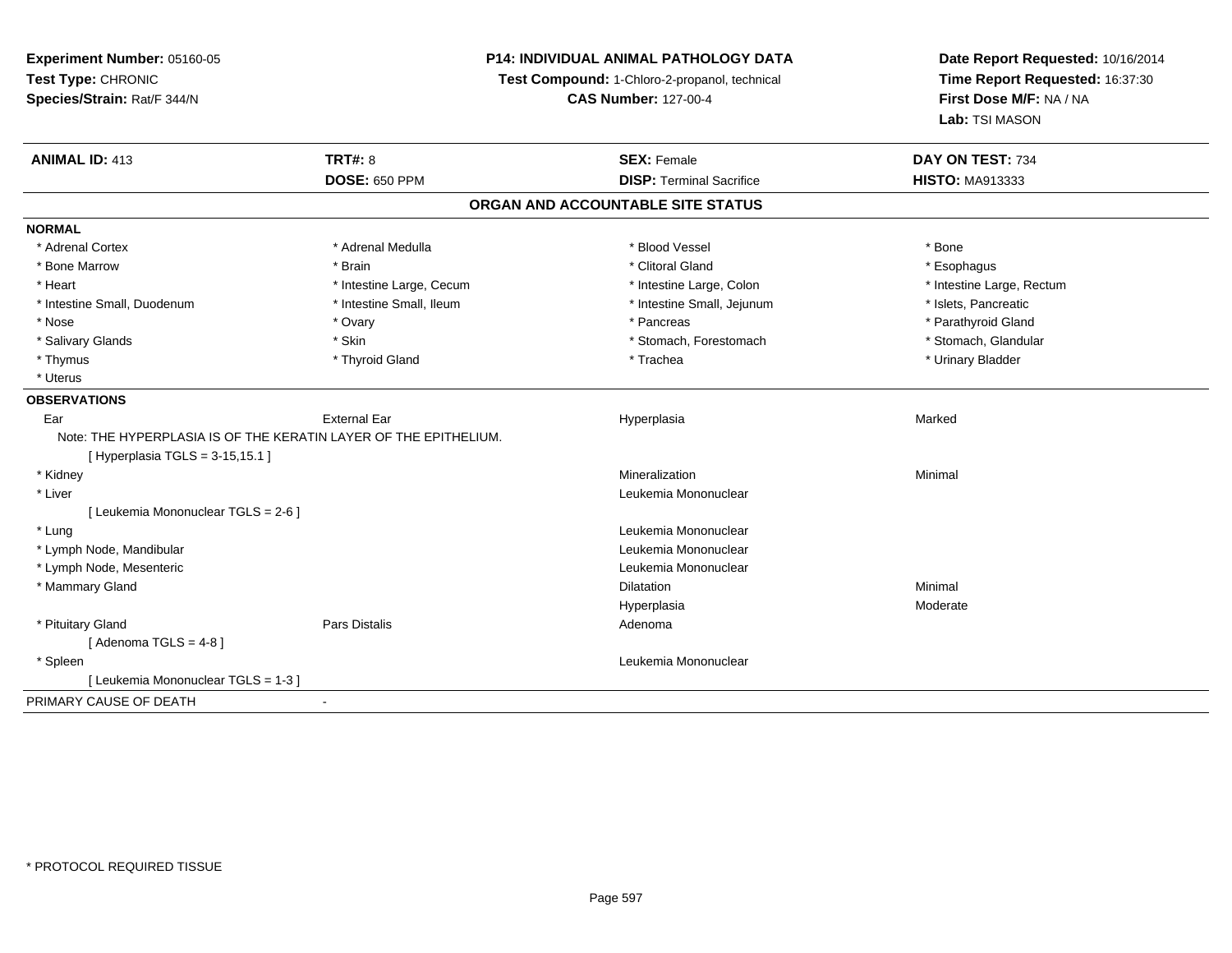**Experiment Number:** 05160-05**Test Type:** CHRONIC **Species/Strain:** Rat/F 344/N**P14: INDIVIDUAL ANIMAL PATHOLOGY DATATest Compound:** 1-Chloro-2-propanol, technical **CAS Number:** 127-00-4**Date Report Requested:** 10/16/2014**Time Report Requested:** 16:37:30**First Dose M/F:** NA / NA**Lab:** TSI MASON**ANIMAL ID:** 414**TRT#:** 8 **SEX:** Female **DAY ON TEST:** 714 **DOSE:** 650 PPM**DISP:** Moribund Sacrifice **HISTO:** MA913334 **ORGAN AND ACCOUNTABLE SITE STATUSNORMAL**\* Adrenal Cortex \* Adrenal Cortex \* \* Adrenal Medulla \* \* Adrenal Medulla \* \* Blood Vessel \* \* Brood Vessel \* \* Bone \* Bone Marrow \* \* Android \* Bone Marrow \* Clitoral Gland \* Clitoral Gland \* Clitoral Gland \* Clitoral Gland \* C \* Esophagus \* Thestine Large, Thestine Large, Cecum \* Intestine Large, Cecum \* Intestine Large, Cecum \* Intestine Large, Colon \* Intestine Small, Jejunum \* Intestine Large, Rectum \* Intestine Small, Duodenum \* Intestine Small, Duodenum \* 1ntestine Small, Ileum \* Islets, Pancreatic \* Kidney \* Lung \* Lymph Node, Mandibular \* Lymph Node, Mesenteric \* The match of the state of the overall the state of the state of the state of the state of the state of the state of the state of the state of the state of the state of the state of the state of t \* Skin \* Stomach, Glandular \* \* Stomach, Glandular \* Thymus \* Thymus \* The \* Thyroid Gland \* Thyroid Gland \* \* Thyroid Gland \* \* Thyroid Gland \* \* Thyroid Gland \* \* Thyroid Gland \* \* Thyroid Gland \* \* \* \* \* \* \* \* \* \* \* \* \* \* Trachea \* Urinary Bladder**OBSERVATIONS** \* Liver Basophilic Focus Hepatodiaphragmatic Nodule[ Basophilic Focus TGLS = 5-6A ][ Hepatodiaphragmatic Nodule TGLS = 3-6 ] \* Mammary Glandd and the control of the control of the control of the Dilatation and the control of the Moderate of the control of the control of the control of the control of the control of the control of the control of the control of t **Mesentery** y the control of the set of the control of the Moderate of the Moderate of the Moderate of the Moderate of the Moderate of the Moderate of the Moderate of the Moderate of the Moderate of the Moderate of the Moderate of the  $[$  Necrosis TGLS = 2-15  $]$  \* Nose Respirat Epith Degeneration Hyaline, Minimal \* Pancreass the control of the control of the control of the control of the control of the control of the control of the control of the control of the control of the control of the control of the control of the control of the contro \* Pituitary Glandd and the contract of Pars Distalis and the contract of Adenoma and Adenoma and the Adenoma and the Adenoma and  $\lambda$  $[$  Adenoma TGLS = 4-8  $]$  \* Spleenn and the control of the control of the control of the control of the control of the control of the control of the control of the control of the control of the control of the control of the control of the control of the co \* Stomach, Forestomachh and the control of the control of the control of the control of the control of the chronic Active, Mild and the control of the control of the control of the control of the control of the control of the control of the con Ulcerr **Marked**  $[$  Inflammation TGLS = 6-14 ] [ Ulcer TGLS = 6-14A ] \* Uteruss and the contract of the contract of the contract of the contract of the contract of the contract of the contract of the contract of the contract of the contract of the contract of the contract of the contract of the cont a Minimal PRIMARY CAUSE OF DEATH - Pituitary Gland Pars Distalis Adenoma Animal Note: CARCASS THIN, TGL 1-NST